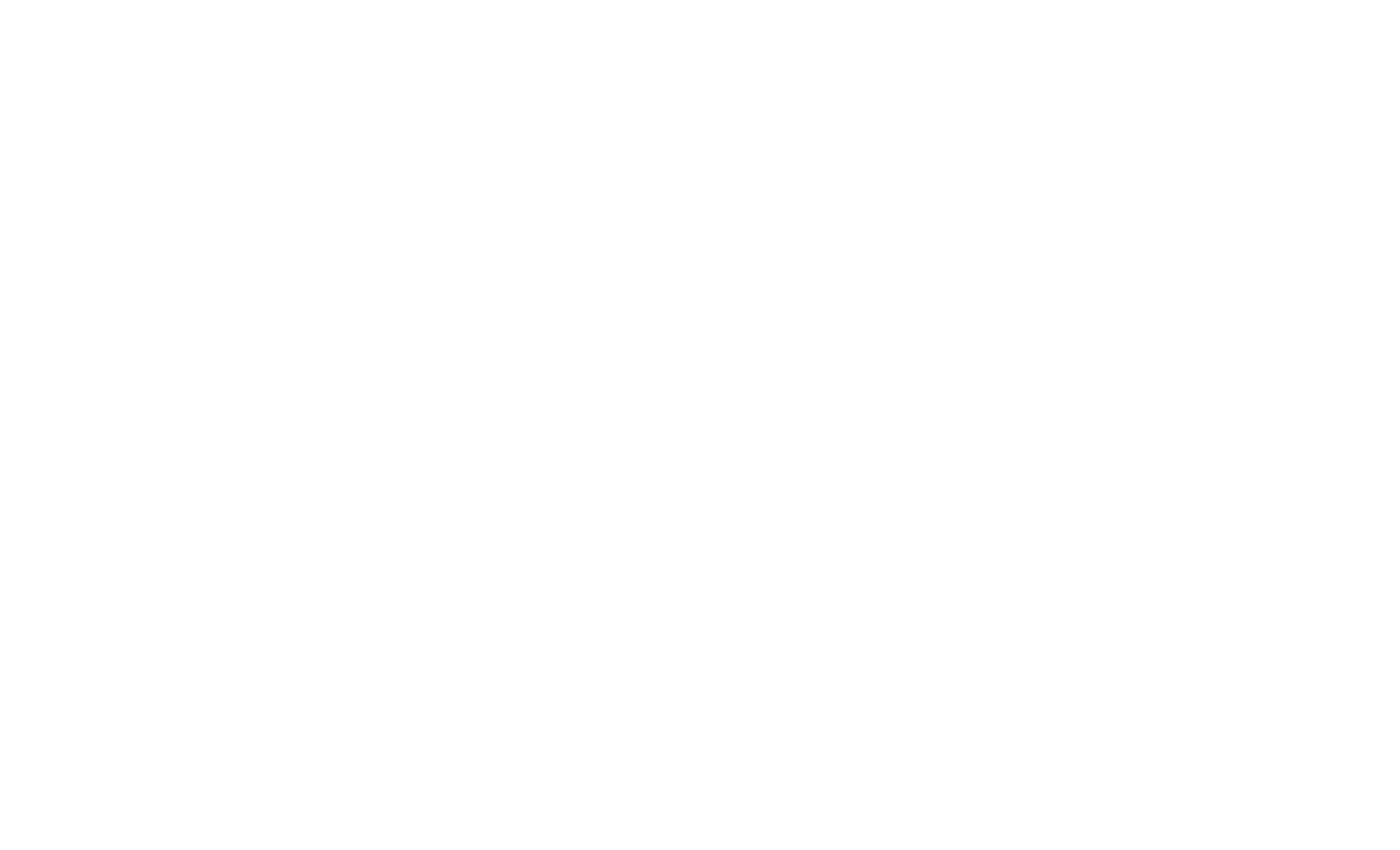| STATE OF NEW YORK<br>COUNTY - Herkimer<br>- Schuyler<br>TOWN<br>$-214800$<br>SWIS                        | 2016 FINAL                                                                                                                                                                                                                                                                        | OWNERS NAME SEQUENCE        | A S S E S S M E N T R O L L<br>TAXABLE SECTION OF THE ROLL - 1<br>UNIFORM PERCENT OF VALUE IS 090.00                                                              | VALUATION DATE-JUL 01, 2015<br>TAXABLE STATUS DATE-MAR 01, 2016   | 1<br>PAGE              |
|----------------------------------------------------------------------------------------------------------|-----------------------------------------------------------------------------------------------------------------------------------------------------------------------------------------------------------------------------------------------------------------------------------|-----------------------------|-------------------------------------------------------------------------------------------------------------------------------------------------------------------|-------------------------------------------------------------------|------------------------|
| TAX MAP PARCEL NUMBER<br>CURRENT OWNERS NAME<br>CURRENT OWNERS ADDRESS                                   | SCHOOL DISTRICT<br>PARCEL SIZE/GRID COORD                                                                                                                                                                                                                                         | LAND<br>TOTAL               | PROPERTY LOCATION & CLASS ASSESSMENT EXEMPTION CODE----------------COUNTY-------TOWN------SCHOOL<br>TAX DESCRIPTION<br>SPECIAL DISTRICTS                          | TAXABLE VALUE                                                     | ACCOUNT NO.            |
|                                                                                                          |                                                                                                                                                                                                                                                                                   |                             |                                                                                                                                                                   |                                                                   |                        |
| $098.4 - 1 - 14$                                                                                         | Off Newport Rd<br>323 Vacant rural                                                                                                                                                                                                                                                |                             | COUNTY TAXABLE VALUE                                                                                                                                              | 16,300                                                            | 150023490              |
| 1000 Howard Road Inc                                                                                     | Whitesboro Cent 307002                                                                                                                                                                                                                                                            | 16,300                      | TOWN<br>TAXABLE VALUE                                                                                                                                             | 16,300                                                            |                        |
| 1000 Howard Rd                                                                                           | E<br>Vac                                                                                                                                                                                                                                                                          | 16,300                      | SCHOOL TAXABLE VALUE                                                                                                                                              | 16,300                                                            |                        |
| Rochester, NY 14624                                                                                      | 2, 12.5<br>Graham<br>ACRES 12.50<br>EAST-0321664 NRTH-1566354<br>DEED BOOK 758<br>$PG-123$                                                                                                                                                                                        |                             | FD250 Schuyler fire prot                                                                                                                                          | 16,300 TO M                                                       |                        |
|                                                                                                          | FULL MARKET VALUE                                                                                                                                                                                                                                                                 | 18,111                      |                                                                                                                                                                   |                                                                   |                        |
|                                                                                                          | **********************                                                                                                                                                                                                                                                            |                             |                                                                                                                                                                   |                                                                   |                        |
| $104.11 - 1 - 33.1$<br>2194 State route 5, LLC<br>2194 State Route 5<br>Schuyler, NY<br>$098.4 - 1 - 20$ | 2194 State Route 5<br>483 Converted Re<br>Whitesboro Cent 307002<br>S<br>Bldg<br>Includes 104.11-1-31.1<br>split $# 7$ . 4a to Goico 20<br>FRNT 100.00 DPTH 342.00<br>EAST-0316687 NRTH-1555241<br>DEED BOOK 1446   PG-751<br>FULL MARKET VALUE<br>Newport Rd<br>210 1 Family Res | 12,000<br>97,000<br>107,778 | COUNTY TAXABLE VALUE<br>TOWN<br>TAXABLE VALUE<br>SCHOOL TAXABLE VALUE<br>FD250 Schuyler fire prot<br>WD170 Schuyler water #2<br>1.00 UN M<br>COUNTY TAXABLE VALUE | 97,000<br>97,000<br>97,000<br>97,000 TO M<br>4,800 TO C<br>69,800 | 150011310<br>150007200 |
| 620 Newport Road LLC                                                                                     | Whitesboro Cent 307002                                                                                                                                                                                                                                                            | 10,800                      | TOWN<br>TAXABLE VALUE                                                                                                                                             | 69,800                                                            |                        |
| 8 Thames Ct<br>Greensboro, NC 27455                                                                      | merged .098-4-1-19 into 2<br>$2 \quad 4$<br>Newport Rd<br>ACRES<br>4.00<br>EAST-0323596 NRTH-1563281<br>DEED BOOK 1409 PG-462<br>FULL MARKET VALUE                                                                                                                                | 69,800<br>77,556            | SCHOOL TAXABLE VALUE<br>FD250 Schuyler fire prot                                                                                                                  | 69,800<br>69,800 TO M                                             |                        |
|                                                                                                          |                                                                                                                                                                                                                                                                                   |                             |                                                                                                                                                                   |                                                                   |                        |
| $104.2 - 1 - 11$<br>Abbey Kevin<br>425 Linda View Ln<br>Utica, NY 13502                                  | 331 Newport Rd<br>312 Vac w/imprv<br>Whitesboro Cent 307002<br>W<br>Bldg<br>10 1.46 Acres<br>Newport Rd<br>FRNT 200.00 DPTH 150.00<br>ACRES<br>1.46<br>EAST-0320497 NRTH-1558443<br>DEED BOOK 1336<br>PG-615<br>FULL MARKET VALUE                                                 | 13,900<br>80,200<br>89,111  | COUNTY TAXABLE VALUE<br>TOWN<br>TAXABLE VALUE<br>SCHOOL TAXABLE VALUE<br>FD250 Schuyler fire prot<br>WD170 Schuyler water #2<br>1.00 UN M                         | 80,200<br>80,200<br>80,200<br>80,200 TO M<br>80,200 TO C          | 150011100              |
|                                                                                                          |                                                                                                                                                                                                                                                                                   |                             |                                                                                                                                                                   |                                                                   |                        |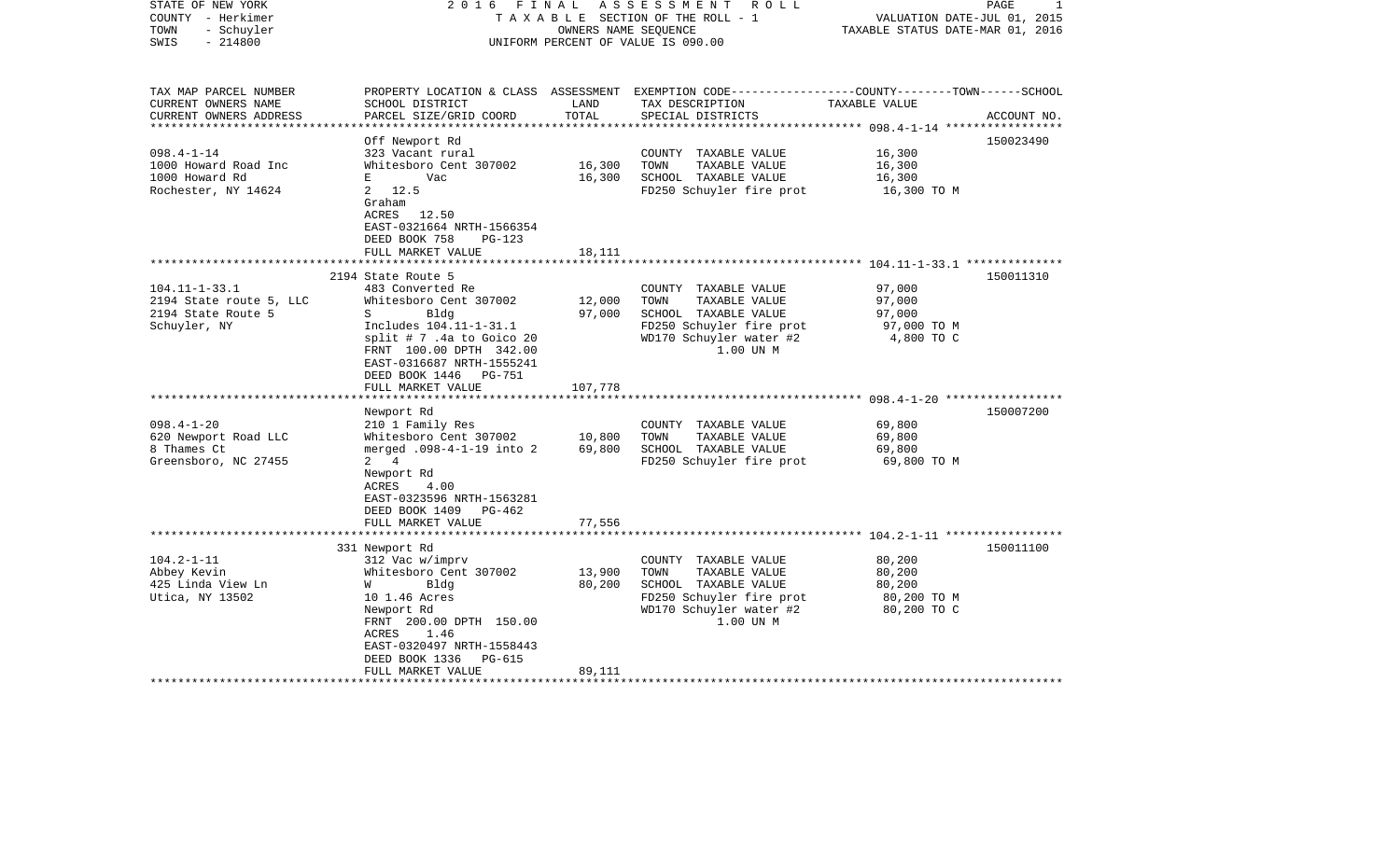| STATE OF NEW YORK<br>COUNTY - Herkimer<br>- Schuyler<br>TOWN<br>$-214800$<br>SWIS                                                         |                                                                                                                                                                                                                        |                              | 2016 FINAL ASSESSMENT ROLL<br>TAXABLE SECTION OF THE ROLL - 1<br>OWNERS NAME SEQUENCE<br>UNIFORM PERCENT OF VALUE IS 090.00                                                                                                   | VALUATION DATE-JUL 01, 2015<br>TAXABLE STATUS DATE-MAR 01, 2016                                                |                    | PAGE<br>2          |
|-------------------------------------------------------------------------------------------------------------------------------------------|------------------------------------------------------------------------------------------------------------------------------------------------------------------------------------------------------------------------|------------------------------|-------------------------------------------------------------------------------------------------------------------------------------------------------------------------------------------------------------------------------|----------------------------------------------------------------------------------------------------------------|--------------------|--------------------|
| TAX MAP PARCEL NUMBER<br>CURRENT OWNERS NAME<br>CURRENT OWNERS ADDRESS                                                                    | SCHOOL DISTRICT<br>PARCEL SIZE/GRID COORD                                                                                                                                                                              | LAND<br>TOTAL                | PROPERTY LOCATION & CLASS ASSESSMENT EXEMPTION CODE----------------COUNTY-------TOWN------SCHOOL<br>TAX DESCRIPTION<br>SPECIAL DISTRICTS                                                                                      | TAXABLE VALUE                                                                                                  |                    | ACCOUNT NO.        |
|                                                                                                                                           |                                                                                                                                                                                                                        |                              |                                                                                                                                                                                                                               |                                                                                                                |                    |                    |
|                                                                                                                                           | 11095 Cosby Manor Rd                                                                                                                                                                                                   |                              |                                                                                                                                                                                                                               |                                                                                                                |                    | 150023430          |
| $098.4 - 1 - 44$<br>ABM Management Co LLC<br>Attn: Abm Management<br>11123 Cosby Manor Rd<br>Utica, NY 13502<br>MAY BE SUBJECT TO PAYMENT | 281 Multiple res<br>Whitesboro Cent 307002<br>Bldg Ag Ld Ex 112 A<br>1 113<br>Cosby Manor<br>ACRES 124.50<br>EAST-0319043 NRTH-1563179                                                                                 | 71,000<br>125,000            | AG MKTS<br>41730<br>COUNTY TAXABLE VALUE<br>TAXABLE VALUE<br>TOWN<br>SCHOOL TAXABLE VALUE<br>FD250 Schuyler fire prot<br>WD170 Schuyler water #2<br>1.00 UN M                                                                 | 9,771<br>115,229<br>115,229<br>115,229<br>125,000 TO M<br>4,600 TO C                                           | 9,771              | 9,771              |
| UNDER AGDIST LAW TIL 2023                                                                                                                 | DEED BOOK 820<br>PG-396<br>FULL MARKET VALUE                                                                                                                                                                           | 138,889                      |                                                                                                                                                                                                                               |                                                                                                                |                    |                    |
|                                                                                                                                           |                                                                                                                                                                                                                        |                              |                                                                                                                                                                                                                               |                                                                                                                |                    |                    |
| $104.11 - 1 - 20$<br>ABM Management Co Lp<br>11123 Cosby Manor Rd<br>Utica, NY 13502                                                      | State Route 5<br>210 1 Family Res<br>Whitesboro Cent 307002<br>Combined 10'X103'<br>$3 \frac{1}{2}$<br>State<br>FRNT 103.00 DPTH 104.00<br>EAST-0317927 NRTH-1554568<br>DEED BOOK 820<br>$PG-400$<br>FULL MARKET VALUE | 7,300<br>85,800<br>95,333    | COUNTY TAXABLE VALUE<br>TAXABLE VALUE<br>TOWN<br>SCHOOL TAXABLE VALUE<br>FD250 Schuyler fire prot<br>WD170 Schuyler water #2<br>1.00 UN M                                                                                     | 85,800<br>85,800<br>85,800<br>85,800 TO M<br>4,300 TO C                                                        |                    | 150014970          |
|                                                                                                                                           | 5668 Austin Rd                                                                                                                                                                                                         |                              |                                                                                                                                                                                                                               |                                                                                                                |                    | 150000060          |
| $104.7 - 1 - 77$<br>Adamkowski Lillian I<br>5668 Austin Rd<br>Utica, NY 13502                                                             | 210 1 Family Res<br>Whitesboro Cent 307002<br>5668 Bldg<br>$3 \t1/4$<br>Austin Rd<br>FRNT 120.00 DPTH 125.00<br>EAST-0314946 NRTH-1558176<br>DEED BOOK 919<br>PG-128<br>FULL MARKET VALUE                              | 8,000 STAR EN                | VET COM CT 41131<br>41834<br>68,500 COUNTY TAXABLE VALUE<br>TAXABLE VALUE<br>TOWN<br>SCHOOL TAXABLE VALUE<br>FD250 Schuyler fire prot<br>LT160 Schuyler light #1<br>SD030 Schuyler sewer #1<br>76,111 WD175 Schuyler water #3 | 13,500<br>$\overline{0}$<br>55,000<br>55,000<br>9,730<br>68,500 TO M<br>3,100 TO M<br>1.30 UN M<br>68,500 TO M | 13,500<br>$\Omega$ | $\Omega$<br>58,770 |
|                                                                                                                                           |                                                                                                                                                                                                                        |                              |                                                                                                                                                                                                                               |                                                                                                                |                    |                    |
| $104.2 - 4 - 11$<br>Adamo Anthony P<br>Adamo Julie R<br>108 Alyssa Cir<br>Utica, NY 13502                                                 | 108 Alyssa Cir<br>210 1 Family Res<br>Whitesboro Cent 307002<br>Westgate Dev Lot # 11<br>FRNT 120.00 DPTH 287.00<br>EAST-0323730 NRTH-1552784<br>DEED BOOK 1345 PG-277<br>FULL MARKET VALUE                            | 11,500<br>220,000<br>244,444 | 41854<br>STAR B<br>COUNTY TAXABLE VALUE<br>TOWN<br>TAXABLE VALUE<br>SCHOOL TAXABLE VALUE<br>FD250 Schuyler fire prot                                                                                                          | $\overline{0}$<br>220,000<br>220,000<br>193,000<br>220,000 TO M                                                | $\Omega$           | 27,000             |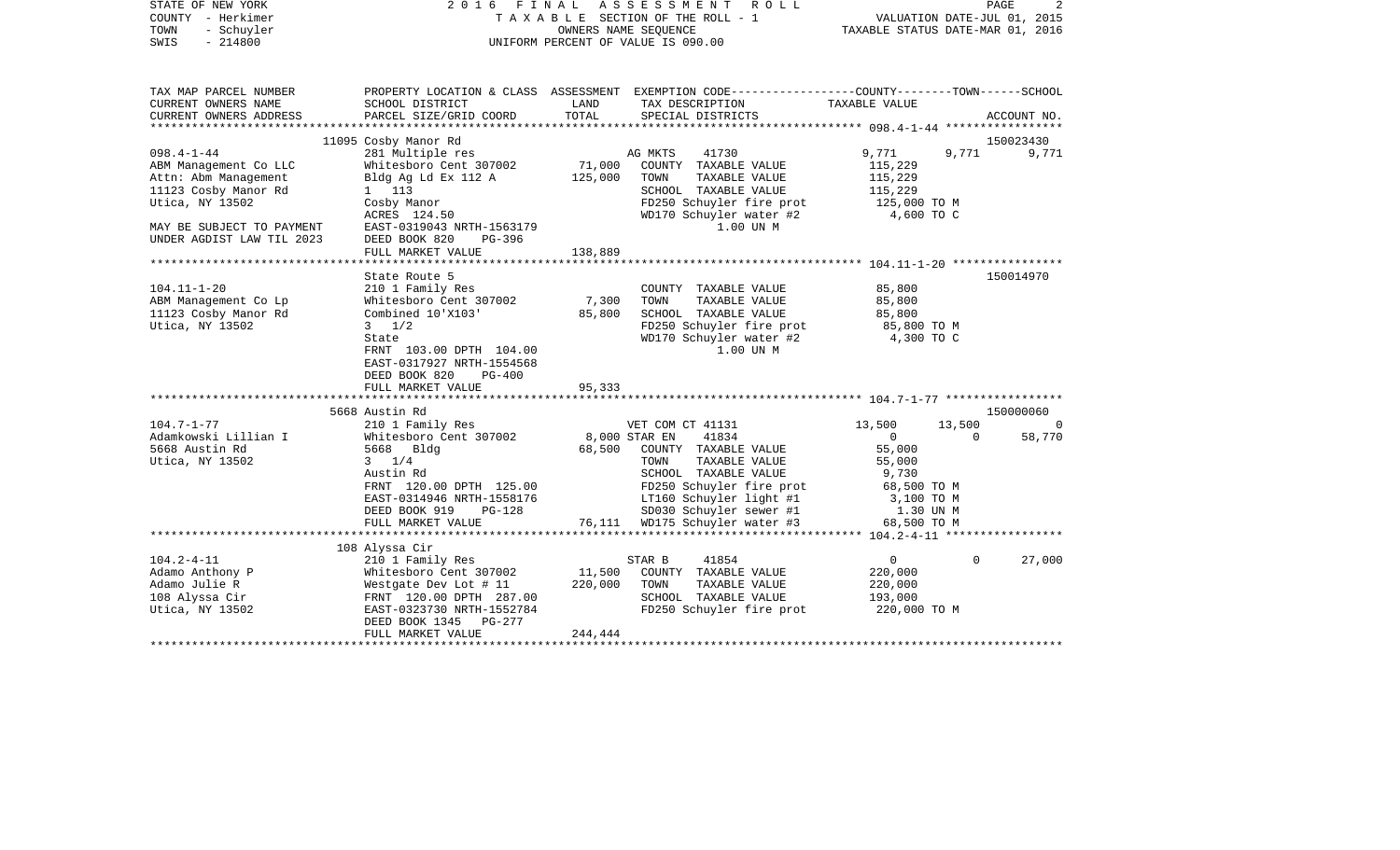| STATE OF NEW YORK<br>COUNTY - Herkimer<br>- Schuyler<br>TOWN<br>$-214800$<br>SWIS | 2016                                                                                                                             | OWNERS NAME SEQUENCE | FINAL ASSESSMENT ROLL<br>TAXABLE SECTION OF THE ROLL - 1<br>UNIFORM PERCENT OF VALUE IS 090.00                                         | VALUATION DATE-JUL 01, 2015<br>TAXABLE STATUS DATE-MAR 01, 2016 | 3<br>PAGE             |
|-----------------------------------------------------------------------------------|----------------------------------------------------------------------------------------------------------------------------------|----------------------|----------------------------------------------------------------------------------------------------------------------------------------|-----------------------------------------------------------------|-----------------------|
| TAX MAP PARCEL NUMBER<br>CURRENT OWNERS NAME<br>CURRENT OWNERS ADDRESS            | SCHOOL DISTRICT<br>PARCEL SIZE/GRID COORD                                                                                        | LAND<br>TOTAL        | PROPERTY LOCATION & CLASS ASSESSMENT EXEMPTION CODE--------------COUNTY-------TOWN------SCHOOL<br>TAX DESCRIPTION<br>SPECIAL DISTRICTS | TAXABLE VALUE                                                   | ACCOUNT NO.           |
|                                                                                   |                                                                                                                                  |                      |                                                                                                                                        |                                                                 |                       |
| $112.2 - 3 - 20$                                                                  | 3775 State Route 5                                                                                                               |                      | 41854                                                                                                                                  |                                                                 | 150004110<br>$\Omega$ |
| Adams Kelly                                                                       | 210 1 Family Res<br>Frankfort-Schuy 212602                                                                                       | 10,400               | STAR B<br>COUNTY TAXABLE VALUE                                                                                                         | $\overline{0}$<br>89,600                                        | 27,000                |
| 3775 State Route 5                                                                | Bldg<br>N                                                                                                                        | 89,600               | TAXABLE VALUE<br>TOWN                                                                                                                  | 89,600                                                          |                       |
| Frankfort, NY 13340                                                               | $3 \frac{1}{2}$                                                                                                                  |                      | SCHOOL TAXABLE VALUE                                                                                                                   | 62,600                                                          |                       |
|                                                                                   | State                                                                                                                            |                      | FD250 Schuyler fire prot                                                                                                               | 89,600 TO M                                                     |                       |
|                                                                                   | FRNT 185.00 DPTH 150.00<br>EAST-0341211 NRTH-1535871<br>DEED BOOK 1235<br>PG-839                                                 |                      |                                                                                                                                        |                                                                 |                       |
|                                                                                   | FULL MARKET VALUE                                                                                                                | 99,556               |                                                                                                                                        |                                                                 |                       |
|                                                                                   | State Route 5                                                                                                                    |                      |                                                                                                                                        |                                                                 | 150004080             |
| $112.2 - 3 - 21$                                                                  | 311 Res vac land                                                                                                                 |                      | COUNTY TAXABLE VALUE                                                                                                                   | 2,600                                                           |                       |
| Adams Kelly                                                                       | Frankfort-Schuy 212602                                                                                                           | 2,600                | TOWN<br>TAXABLE VALUE                                                                                                                  | 2,600                                                           |                       |
| 3775 State Route 5                                                                | $N$ and $N$<br>Vac                                                                                                               | 2,600                | SCHOOL TAXABLE VALUE                                                                                                                   | 2,600                                                           |                       |
| Frankfort, NY 13340                                                               | $10 \t 1/2$                                                                                                                      |                      | FD250 Schuyler fire prot                                                                                                               | 2,600 TO M                                                      |                       |
|                                                                                   | State<br>FRNT<br>66.00 DPTH 40.00<br>ACRES<br>0.34<br>EAST-0341296 NRTH-1535776<br>DEED BOOK 1235<br>PG-840<br>FULL MARKET VALUE | 2,889                |                                                                                                                                        |                                                                 |                       |
|                                                                                   |                                                                                                                                  |                      |                                                                                                                                        |                                                                 |                       |
|                                                                                   | Off State Rd                                                                                                                     |                      |                                                                                                                                        |                                                                 | 150040120             |
| $105.3 - 1 - 53$<br>AES Trust                                                     | 314 Rural vac<10<br>Frankfort-Schuy 212602                                                                                       | 1,900                | COUNTY TAXABLE VALUE<br>TAXABLE VALUE<br>TOWN                                                                                          | 1,900<br>1,900                                                  |                       |
| Attn: A. Eugene Snyder Trustee N                                                  | Vac                                                                                                                              | 1,900                | SCHOOL TAXABLE VALUE                                                                                                                   | 1,900                                                           |                       |
| 2867-2 State Route 5                                                              | 2.27a                                                                                                                            |                      | FD250 Schuyler fire prot                                                                                                               | 1,900 TO M                                                      |                       |
| Frankfort, NY 13440                                                               | Off State Rd<br>2.00<br>ACRES<br>EAST-0327890 NRTH-1547718<br>DEED BOOK 877<br><b>PG-188</b>                                     |                      |                                                                                                                                        |                                                                 |                       |
|                                                                                   | FULL MARKET VALUE                                                                                                                | 2,111                |                                                                                                                                        |                                                                 |                       |
|                                                                                   | State Route 5                                                                                                                    |                      |                                                                                                                                        |                                                                 | 150004320             |
| $105.3 - 1 - 55$                                                                  | 322 Rural vac>10                                                                                                                 |                      | COUNTY TAXABLE VALUE                                                                                                                   | 19,500                                                          |                       |
| AES Trust                                                                         | Frankfort-Schuy 212602                                                                                                           | 19,500               | TOWN<br>TAXABLE VALUE                                                                                                                  | 19,500                                                          |                       |
| Attn: A. Eugene Snyder Trustee Vacant                                             |                                                                                                                                  | 19,500               | SCHOOL TAXABLE VALUE                                                                                                                   | 19,500                                                          |                       |
| 2867-2 State Route 5                                                              | 2 15.5A                                                                                                                          |                      | FD250 Schuyler fire prot                                                                                                               | 19,500 TO M                                                     |                       |
| Frankfort, NY 13440                                                               | State                                                                                                                            |                      |                                                                                                                                        |                                                                 |                       |
|                                                                                   | ACRES 18.99                                                                                                                      |                      |                                                                                                                                        |                                                                 |                       |
|                                                                                   | EAST-0328660 NRTH-1547179                                                                                                        |                      |                                                                                                                                        |                                                                 |                       |
|                                                                                   | DEED BOOK 877<br>PG-188                                                                                                          |                      |                                                                                                                                        |                                                                 |                       |
| *********************                                                             | FULL MARKET VALUE                                                                                                                | 21,667               |                                                                                                                                        |                                                                 |                       |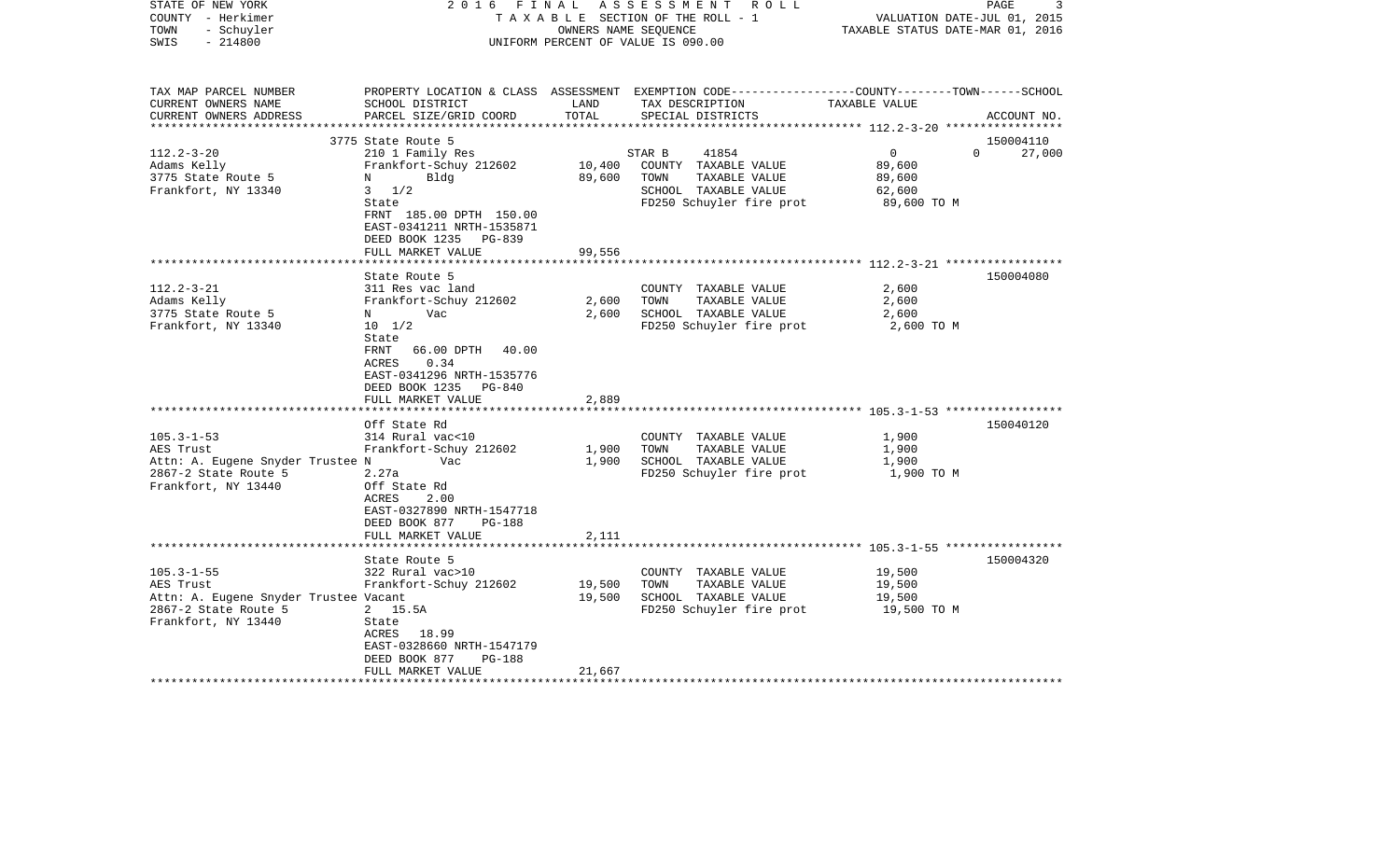| STATE OF NEW YORK<br>COUNTY - Herkimer<br>- Schuyler<br>TOWN<br>$-214800$<br>SWIS                                                   | 2016<br>FINAL                                                                                                                                                                        | TAXABLE SECTION OF THE ROLL - 1<br>UNIFORM PERCENT OF VALUE IS 090.00 | A S S E S S M E N T<br>OWNERS NAME SEQUENCE | R O L L                                                                                                                                                                    | TAXABLE STATUS DATE-MAR 01, 2016                                                          | VALUATION DATE-JUL 01, 2015 | PAGE                |
|-------------------------------------------------------------------------------------------------------------------------------------|--------------------------------------------------------------------------------------------------------------------------------------------------------------------------------------|-----------------------------------------------------------------------|---------------------------------------------|----------------------------------------------------------------------------------------------------------------------------------------------------------------------------|-------------------------------------------------------------------------------------------|-----------------------------|---------------------|
| TAX MAP PARCEL NUMBER<br>CURRENT OWNERS NAME<br>CURRENT OWNERS ADDRESS<br>***********************                                   | PROPERTY LOCATION & CLASS ASSESSMENT EXEMPTION CODE---------------COUNTY-------TOWN-----SCHOOL<br>SCHOOL DISTRICT<br>PARCEL SIZE/GRID COORD                                          | LAND<br>TOTAL                                                         |                                             | TAX DESCRIPTION<br>SPECIAL DISTRICTS                                                                                                                                       | TAXABLE VALUE                                                                             |                             | ACCOUNT NO.         |
| $105.3 - 1 - 62$<br>AES Trust<br>Attn: A. Eugene Snyder Trustee Two Family Residence<br>2867-2 State Route 5<br>Frankfort, NY 13440 | 2867-2 State Route 5<br>220 2 Family Res<br>Frankfort-Schuy 212602<br>FRNT 395.00 DPTH<br>ACRES<br>8.00<br>EAST-0327669 NRTH-1548033<br>DEED BOOK 877<br>PG-188<br>FULL MARKET VALUE | 19,200<br>93,300<br>103,667                                           | STAR EN<br>TOWN                             | 41834<br>COUNTY TAXABLE VALUE<br>TAXABLE VALUE<br>SCHOOL TAXABLE VALUE<br>FD250 Schuyler fire prot                                                                         | $\overline{0}$<br>93,300<br>93,300<br>34,530<br>93,300 TO M                               | $\Omega$                    | 150075090<br>58,770 |
|                                                                                                                                     |                                                                                                                                                                                      |                                                                       |                                             |                                                                                                                                                                            |                                                                                           |                             |                     |
| $112.2 - 2 - 56$                                                                                                                    | 3554 State Route 5<br>210 1 Family Res                                                                                                                                               |                                                                       | STAR B                                      | 41854                                                                                                                                                                      | $\overline{0}$                                                                            | $\Omega$                    | 150021960<br>27,000 |
| Agic Melis<br>3554 State Route 5<br>Frankfort, NY 13502                                                                             | Frankfort-Schuy 212602<br>$S \qquad \qquad$<br>Bldg<br>$3 \quad 1$<br>Ny <sub>5</sub><br>FRNT 108.00 DPTH 197.00<br>EAST-0337873 NRTH-1538503<br>DEED BOOK 1296 PG-724               | 9,100<br>53,600                                                       | TOWN                                        | COUNTY TAXABLE VALUE<br>TAXABLE VALUE<br>SCHOOL TAXABLE VALUE<br>FD250 Schuyler fire prot                                                                                  | 53,600<br>53,600<br>26,600<br>53,600 TO M                                                 |                             |                     |
|                                                                                                                                     | FULL MARKET VALUE                                                                                                                                                                    | 59,556                                                                |                                             |                                                                                                                                                                            |                                                                                           |                             |                     |
|                                                                                                                                     |                                                                                                                                                                                      |                                                                       |                                             |                                                                                                                                                                            |                                                                                           |                             |                     |
|                                                                                                                                     | 5720 Mapleton Dr                                                                                                                                                                     |                                                                       |                                             |                                                                                                                                                                            |                                                                                           |                             | 150000120           |
| $104.7 - 1 - 58$                                                                                                                    | 210 1 Family Res                                                                                                                                                                     |                                                                       | VET WAR CT 41121                            |                                                                                                                                                                            | 8,100                                                                                     | 8,100                       | - 0                 |
| Aiello Joseph<br>Aiello Marquerite                                                                                                  | Whitesboro Cent 307002<br>5720 Bldg                                                                                                                                                  |                                                                       | 7,400 AGED-ALL<br>98,000 STAR EN            | 41800<br>41834                                                                                                                                                             | 44,950<br>$\overline{0}$                                                                  | 44,950<br>$\Omega$          | 49,000<br>49,000    |
| 5720 Mapleton Dr<br>Utica, NY 13502                                                                                                 | $3 \t1/4$<br>Mapleton Dr<br>FRNT 90.00 DPTH 125.00<br>EAST-0315174 NRTH-1559030<br>DEED BOOK 00541 PG-00395<br>FULL MARKET VALUE                                                     | 108,889                                                               | TOWN                                        | COUNTY TAXABLE VALUE<br>TAXABLE VALUE<br>SCHOOL TAXABLE VALUE<br>FD250 Schuyler fire prot<br>LT160 Schuyler light #1<br>SD030 Schuyler sewer #1<br>WD175 Schuyler water #3 | 44,950<br>44,950<br>$\mathbf 0$<br>98,000 TO M<br>98,000 TO M<br>1.00 UN M<br>98,000 TO M |                             |                     |
|                                                                                                                                     |                                                                                                                                                                                      |                                                                       |                                             |                                                                                                                                                                            |                                                                                           |                             |                     |
| $104.2 - 1 - 27.2$<br>Aiello Joseph IV<br>179 Newport Rd<br>Utica, NY 13502                                                         | 179 Newport Rd<br>210 1 Family Res<br>Whitesboro Cent 307002<br>3a<br>Newport Rd<br>FRNT 190.00 DPTH<br>3.00<br>ACRES                                                                | 10,000<br>160,000                                                     | STAR B<br>TOWN                              | 41854<br>COUNTY TAXABLE VALUE<br>TAXABLE VALUE<br>SCHOOL TAXABLE VALUE<br>FD250 Schuyler fire prot<br>WD170 Schuyler water #2                                              | $\overline{0}$<br>160,000<br>160,000<br>133,000<br>160,000 TO M<br>1,500 TO C             | $\Omega$                    | 150016230<br>27,000 |
| ***********************                                                                                                             | EAST-0318872 NRTH-1556044<br>PG-512<br>DEED BOOK 1292<br>FULL MARKET VALUE                                                                                                           | 177,778                                                               |                                             | 1.00 UN M                                                                                                                                                                  |                                                                                           |                             |                     |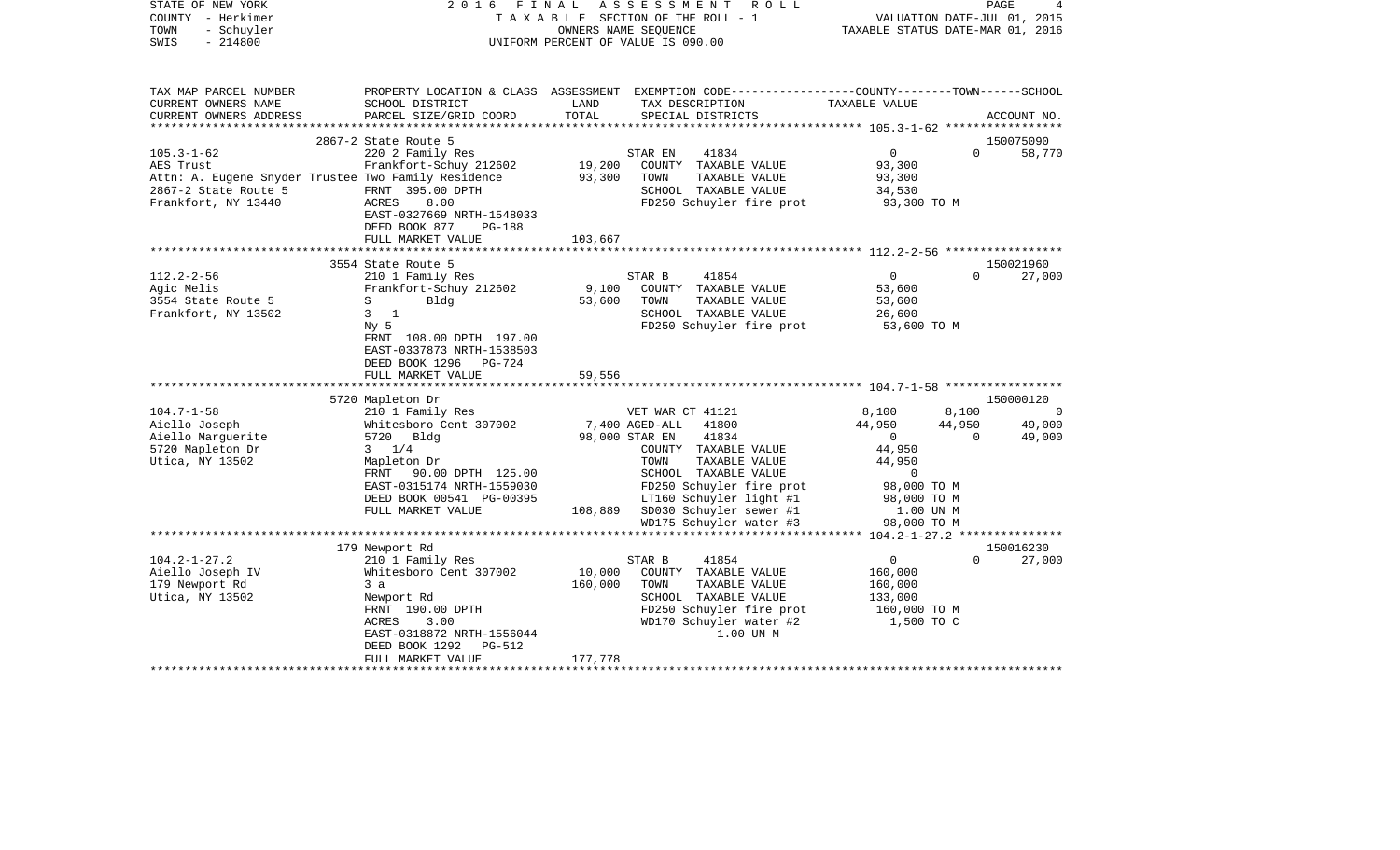| STATE OF NEW YORK<br>COUNTY - Herkimer<br>- Schuyler<br>TOWN<br>$-214800$<br>SWIS | 2 0 1 6<br>FINAL                                                                               | OWNERS NAME SEQUENCE | A S S E S S M E N T R O L L<br>TAXABLE SECTION OF THE ROLL - 1<br>UNIFORM PERCENT OF VALUE IS 090.00                                     | VALUATION DATE-JUL 01, 2015<br>TAXABLE STATUS DATE-MAR 01, 2016 | 5<br>PAGE          |
|-----------------------------------------------------------------------------------|------------------------------------------------------------------------------------------------|----------------------|------------------------------------------------------------------------------------------------------------------------------------------|-----------------------------------------------------------------|--------------------|
| TAX MAP PARCEL NUMBER<br>CURRENT OWNERS NAME<br>CURRENT OWNERS ADDRESS            | SCHOOL DISTRICT<br>PARCEL SIZE/GRID COORD                                                      | LAND<br>TOTAL        | PROPERTY LOCATION & CLASS ASSESSMENT EXEMPTION CODE----------------COUNTY-------TOWN------SCHOOL<br>TAX DESCRIPTION<br>SPECIAL DISTRICTS | TAXABLE VALUE                                                   | ACCOUNT NO.        |
| **************************                                                        |                                                                                                |                      |                                                                                                                                          |                                                                 |                    |
| $104.2 - 1 - 27.1$                                                                | Newport Rd<br>312 Vac w/imprv                                                                  |                      | COUNTY TAXABLE VALUE                                                                                                                     | 25,000                                                          | 150016230          |
| Aiello Joseph J                                                                   | Whitesboro Cent 307002                                                                         | 10,000               | TOWN<br>TAXABLE VALUE                                                                                                                    | 25,000                                                          |                    |
| Aiello Julia                                                                      | W Vacant                                                                                       | 25,000               | SCHOOL TAXABLE VALUE                                                                                                                     | 25,000                                                          |                    |
| 149 Newport Rd                                                                    | 12.3 Acres                                                                                     |                      | FD250 Schuyler fire prot                                                                                                                 | 25,000 TO M                                                     |                    |
| Utica, NY 13502                                                                   | Newport Rd<br>FRNT 629.00 DPTH<br>ACRES<br>9.00<br>EAST-0318622 NRTH-1555732<br><b>PG-489</b>  |                      | WD170 Schuyler water #2<br>1.00 UN M                                                                                                     | 1,500 TO C                                                      |                    |
|                                                                                   | DEED BOOK 685<br>FULL MARKET VALUE                                                             | 27,778               |                                                                                                                                          |                                                                 |                    |
|                                                                                   |                                                                                                |                      |                                                                                                                                          |                                                                 |                    |
|                                                                                   | 135 Newport Rd                                                                                 |                      |                                                                                                                                          |                                                                 | 150012600          |
| $104.2 - 1 - 28$                                                                  | 210 1 Family Res                                                                               |                      | COUNTY TAXABLE VALUE                                                                                                                     | 40,000                                                          |                    |
| Aiello Joseph J                                                                   | Whitesboro Cent 307002                                                                         | 7,000                | TOWN<br>TAXABLE VALUE                                                                                                                    | 40,000                                                          |                    |
| Aiello Julia                                                                      | Bldg<br>W<br>1/8A                                                                              | 40,000               | SCHOOL TAXABLE VALUE<br>FD250 Schuyler fire prot                                                                                         | 40,000                                                          |                    |
| 149 Newport Rd<br>Utica, NY 13502                                                 | 3<br>Newport Rd<br>FRNT 81.00 DPTH 110.00<br>EAST-0318774 NRTH-1555436                         |                      | WD170 Schuyler water #2<br>1.00 UN M                                                                                                     | 40,000 TO M<br>2,700 TO C                                       |                    |
|                                                                                   | DEED BOOK 681<br>$PG-130$                                                                      |                      |                                                                                                                                          |                                                                 |                    |
|                                                                                   | FULL MARKET VALUE                                                                              | 44,444               |                                                                                                                                          |                                                                 |                    |
|                                                                                   | Newport Rd                                                                                     |                      |                                                                                                                                          |                                                                 | 150075076          |
| $104.2 - 1 - 29$                                                                  | 210 1 Family Res                                                                               |                      | STAR B<br>41854                                                                                                                          | $\overline{0}$                                                  | $\Omega$<br>27,000 |
| Aiello Joseph J                                                                   | Whitesboro Cent 307002                                                                         | 6,600                | COUNTY TAXABLE VALUE                                                                                                                     | 57,600                                                          |                    |
| Aiello Julia                                                                      | Bldg<br>W                                                                                      | 57,600               | TOWN<br>TAXABLE VALUE                                                                                                                    | 57,600                                                          |                    |
| 149 Newport Rd                                                                    | .2 A<br>3 <sup>7</sup>                                                                         |                      | SCHOOL TAXABLE VALUE                                                                                                                     | 30,600                                                          |                    |
| Utica, NY 13502                                                                   | Newport Rd<br>FRNT<br>75.00 DPTH 81.00<br>EAST-0318726 NRTH-1555369<br>DEED BOOK 681<br>PG-128 |                      | FD250 Schuyler fire prot<br>WD170 Schuyler water #2<br>1.00 UN M                                                                         | 57,600 TO M<br>3,600 TO C                                       |                    |
|                                                                                   | FULL MARKET VALUE                                                                              | 64,000               |                                                                                                                                          |                                                                 |                    |
|                                                                                   | *************************                                                                      |                      |                                                                                                                                          |                                                                 |                    |
|                                                                                   | 140 Newport Rd                                                                                 |                      |                                                                                                                                          |                                                                 | 150001380          |
| $104.2 - 1 - 53$<br>Aiello Joseph J IV                                            | 210 1 Family Res<br>Whitesboro Cent 307002                                                     | 6,500                | COUNTY TAXABLE VALUE<br>TOWN<br>TAXABLE VALUE                                                                                            | 48,000<br>48,000                                                |                    |
| 142 Newport Rd                                                                    | Е<br>Bldg                                                                                      | 48,000               | SCHOOL TAXABLE VALUE                                                                                                                     | 48,000                                                          |                    |
| Utica, NY 13502                                                                   | $3 \t1/8$                                                                                      |                      | FD250 Schuyler fire prot                                                                                                                 | 48,000 TO M                                                     |                    |
|                                                                                   | Newport Rd<br>FRNT 45.00 DPTH 125.00<br>EAST-0318760 NRTH-1555140<br>DEED BOOK 1135<br>$PG-74$ |                      | WD170 Schuyler water #2<br>1.00 UN M                                                                                                     | 2,700 TO C                                                      |                    |
|                                                                                   | FULL MARKET VALUE                                                                              | 53,333               |                                                                                                                                          |                                                                 |                    |
|                                                                                   | *************************************                                                          |                      |                                                                                                                                          |                                                                 |                    |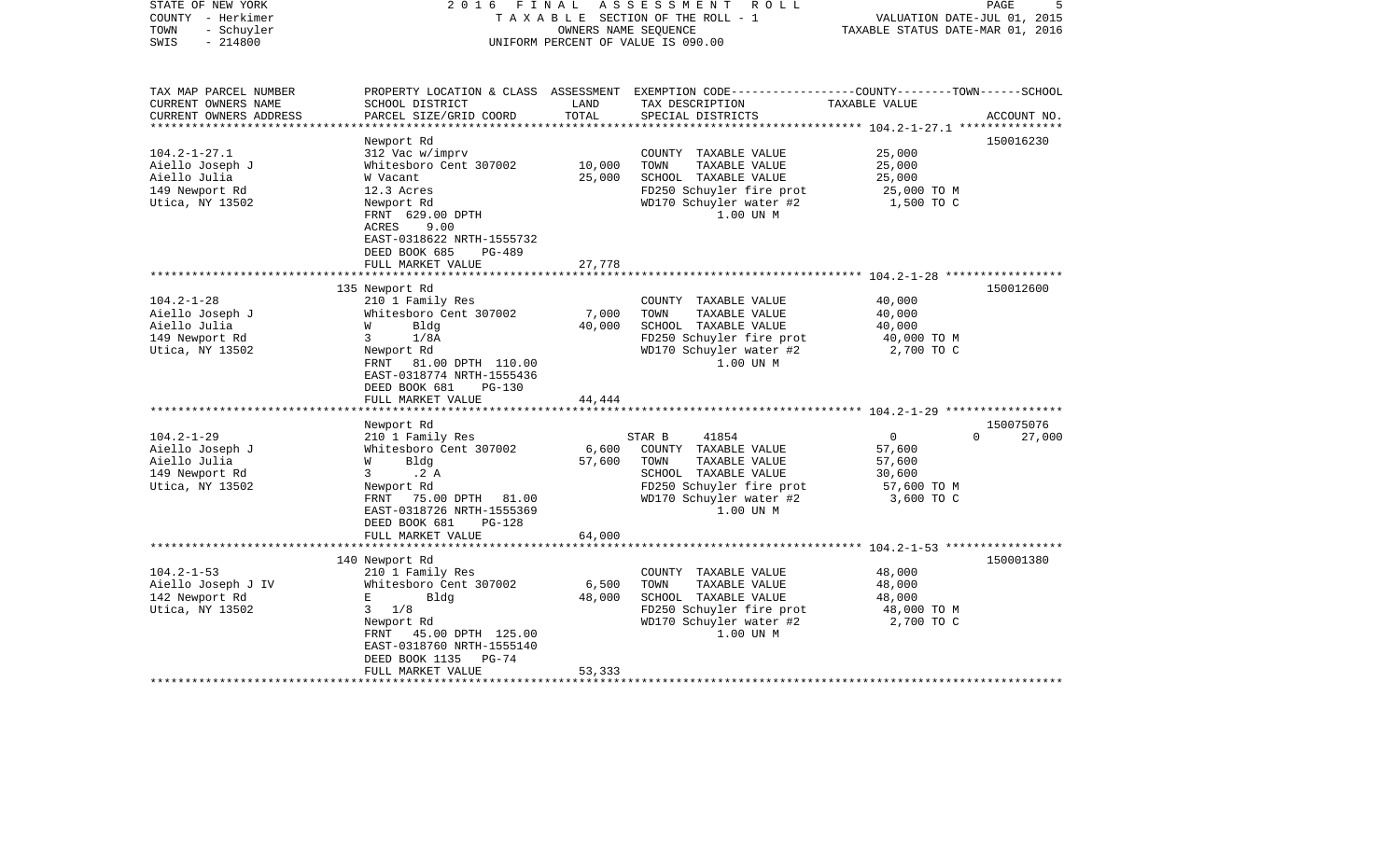| STATE OF NEW YORK<br>COUNTY - Herkimer<br>TOWN<br>- Schuyler<br>SWIS<br>$-214800$             | 2016                                                                                                                                                                                          | FINAL                     | A S S E S S M E N T<br>R O L L<br>TAXABLE SECTION OF THE ROLL - 1<br>OWNERS NAME SEQUENCE<br>UNIFORM PERCENT OF VALUE IS 090.00           | VALUATION DATE-JUL 01, 2015<br>TAXABLE STATUS DATE-MAR 01, 2016     | PAGE               |
|-----------------------------------------------------------------------------------------------|-----------------------------------------------------------------------------------------------------------------------------------------------------------------------------------------------|---------------------------|-------------------------------------------------------------------------------------------------------------------------------------------|---------------------------------------------------------------------|--------------------|
| TAX MAP PARCEL NUMBER<br>CURRENT OWNERS NAME<br>CURRENT OWNERS ADDRESS                        | SCHOOL DISTRICT<br>PARCEL SIZE/GRID COORD                                                                                                                                                     | LAND<br>TOTAL             | PROPERTY LOCATION & CLASS ASSESSMENT EXEMPTION CODE---------------COUNTY-------TOWN------SCHOOL<br>TAX DESCRIPTION<br>SPECIAL DISTRICTS   | TAXABLE VALUE                                                       | ACCOUNT NO.        |
| ***********************                                                                       |                                                                                                                                                                                               |                           |                                                                                                                                           |                                                                     |                    |
| $104.2 - 1 - 54$<br>Aiello Joseph J IV<br>142 Newport Rd<br>Utica, NY 13502                   | 142 Newport Rd<br>210 1 Family Res<br>Whitesboro Cent 307002<br>Residence<br>$31/3$ Acre<br>Newport Rd<br>ACRES<br>$0.37$ BANK<br>740<br>EAST-0318785 NRTH-1555181                            | 8,200<br>54,400           | COUNTY TAXABLE VALUE<br>TOWN<br>TAXABLE VALUE<br>SCHOOL TAXABLE VALUE<br>FD250 Schuyler fire prot<br>WD170 Schuyler water #2<br>1.00 UN M | 54,400<br>54,400<br>54,400<br>54,400 TO M<br>54,400 TO C            | 150018870          |
|                                                                                               | DEED BOOK 874<br><b>PG-702</b>                                                                                                                                                                |                           |                                                                                                                                           |                                                                     |                    |
|                                                                                               | FULL MARKET VALUE                                                                                                                                                                             | 60,444                    |                                                                                                                                           |                                                                     |                    |
| $104.7 - 1 - 26$<br>Aiello Virgina V<br>Murphy Debra A<br>5645 Mapleton Dr<br>Utica, NY 13502 | 5645 Mapleton Dr<br>210 1 Family Res<br>Whitesboro Cent 307002<br>5645 Bldg<br>deceased 2015<br>Mapleton Dr                                                                                   | 6,900<br>101,500          | COUNTY TAXABLE VALUE<br>TAXABLE VALUE<br>TOWN<br>SCHOOL TAXABLE VALUE<br>FD250 Schuyler fire prot<br>LT160 Schuyler light #1              | 101,500<br>101,500<br>101,500<br>101,500 TO M<br>101,500 TO M       | 150000150          |
|                                                                                               | FRNT 60.00 DPTH 135.00<br>EAST-0314314 NRTH-1558016<br>DEED BOOK 838<br>$PG-194$<br>FULL MARKET VALUE                                                                                         | 112,778                   | SD030 Schuyler sewer #1<br>WD175 Schuyler water #3                                                                                        | 1.00 UN M<br>101,500 TO M<br>********************* 099.4-6-7 ****** |                    |
|                                                                                               | Cogar Rd                                                                                                                                                                                      |                           |                                                                                                                                           |                                                                     | 150003180          |
| $099.4 - 6 - 7$<br>Aird Carolyn D<br>209 Norton Dr<br>Cinnaminson, NJ 08077-1582              | 322 Rural vac>10<br>West Canada Val 212402<br>Fox Hollow/ MF#185<br>Land & Lakes lot 7<br>Cogar Rd<br>ACRES 12.00<br>EAST-0344844 NRTH-1563422<br>DEED BOOK 1136<br>PG-741                    | 36,000<br>36,000          | COUNTY TAXABLE VALUE<br>TOWN<br>TAXABLE VALUE<br>SCHOOL TAXABLE VALUE<br>FD250 Schuyler fire prot                                         | 36,000<br>36,000<br>36,000<br>36,000 TO M                           |                    |
|                                                                                               | FULL MARKET VALUE<br>*************************                                                                                                                                                | 40,000                    |                                                                                                                                           |                                                                     |                    |
|                                                                                               | 120 Church Rd                                                                                                                                                                                 |                           |                                                                                                                                           |                                                                     | 150007350          |
| $112.2 - 2 - 5$<br>Albrecht Lisa<br>Hyer Gary & Ethel<br>120 Church Rd<br>Frankfort, NY 13340 | 210 1 Family Res<br>Frankfort-Schuy 212602<br>W<br>Bldg<br>3<br>1/4A<br>Church Rd<br>74.00 DPTH 94.00<br>FRNT<br>EAST-0337611 NRTH-1541832<br>DEED BOOK 1567<br>$PG-483$<br>FULL MARKET VALUE | 6,800<br>54,500<br>60,556 | 41834<br>STAR EN<br>COUNTY TAXABLE VALUE<br>TAXABLE VALUE<br>TOWN<br>SCHOOL TAXABLE VALUE<br>FD250 Schuyler fire prot                     | $\overline{0}$<br>54,500<br>54,500<br>$\mathbf 0$<br>54,500 TO M    | 54,500<br>$\Omega$ |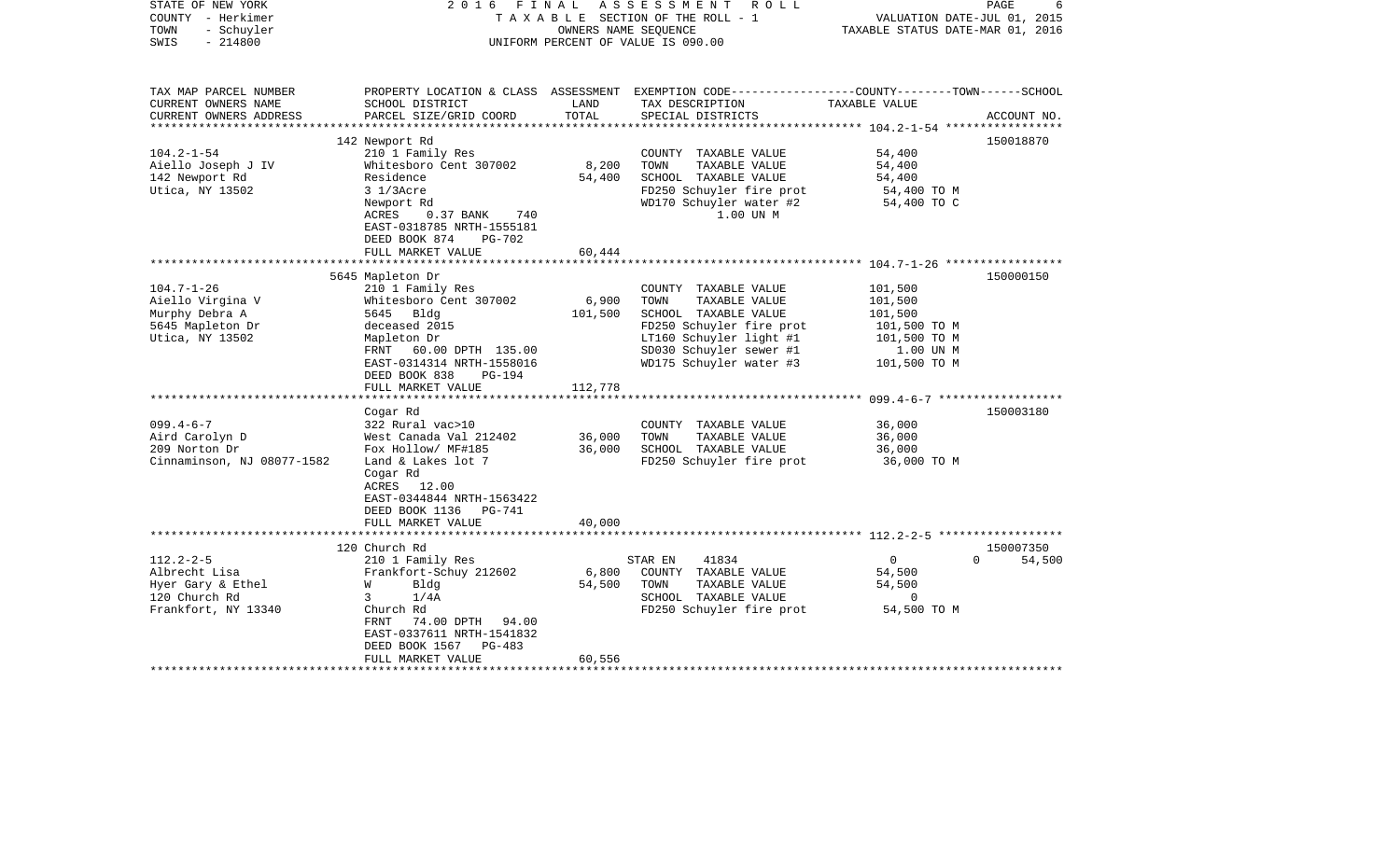| STATE OF NEW YORK<br>COUNTY - Herkimer<br>- Schuyler<br>TOWN<br>$-214800$<br>SWIS                                                                   | 2 0 1 6<br>FINAL                                                                                                                                                                                                                                                                                                                                                                                                   |                                                            | ASSESSMENT ROLL<br>TAXABLE SECTION OF THE ROLL - 1<br>OWNERS NAME SEQUENCE<br>UNIFORM PERCENT OF VALUE IS 090.00                                                                                                                                                  | VALUATION DATE-JUL 01, 2015<br>TAXABLE STATUS DATE-MAR 01, 2016                                                                                                               | PAGE<br>7                                    |
|-----------------------------------------------------------------------------------------------------------------------------------------------------|--------------------------------------------------------------------------------------------------------------------------------------------------------------------------------------------------------------------------------------------------------------------------------------------------------------------------------------------------------------------------------------------------------------------|------------------------------------------------------------|-------------------------------------------------------------------------------------------------------------------------------------------------------------------------------------------------------------------------------------------------------------------|-------------------------------------------------------------------------------------------------------------------------------------------------------------------------------|----------------------------------------------|
| TAX MAP PARCEL NUMBER<br>CURRENT OWNERS NAME                                                                                                        | SCHOOL DISTRICT                                                                                                                                                                                                                                                                                                                                                                                                    | LAND                                                       | PROPERTY LOCATION & CLASS ASSESSMENT EXEMPTION CODE----------------COUNTY-------TOWN------SCHOOL<br>TAX DESCRIPTION                                                                                                                                               | TAXABLE VALUE                                                                                                                                                                 |                                              |
| CURRENT OWNERS ADDRESS<br>**********************                                                                                                    | PARCEL SIZE/GRID COORD                                                                                                                                                                                                                                                                                                                                                                                             | TOTAL                                                      | SPECIAL DISTRICTS                                                                                                                                                                                                                                                 |                                                                                                                                                                               | ACCOUNT NO.                                  |
|                                                                                                                                                     | Mowers Rd                                                                                                                                                                                                                                                                                                                                                                                                          |                                                            |                                                                                                                                                                                                                                                                   |                                                                                                                                                                               | 150003180                                    |
| $099.4 - 3 - 5$<br>Aldrich Ryan<br>Aldrich Rose A<br>685 Mowers Rd<br>Frankfort, NY 13340                                                           | 322 Rural vac>10<br>West Canada Val 212402<br>split #6 lot $5$<br>Land & Lakes<br>Mower<br>FRNT 407.80 DPTH<br>40.00<br>ACRES<br>EAST-0341937 NRTH-1564278                                                                                                                                                                                                                                                         | 68,800<br>68,800                                           | COUNTY TAXABLE VALUE<br>TAXABLE VALUE<br>TOWN<br>SCHOOL TAXABLE VALUE<br>FD250 Schuyler fire prot                                                                                                                                                                 | 68,800<br>68,800<br>68,800<br>68,800 TO M                                                                                                                                     |                                              |
|                                                                                                                                                     | DEED BOOK 1607 PG-836                                                                                                                                                                                                                                                                                                                                                                                              |                                                            |                                                                                                                                                                                                                                                                   |                                                                                                                                                                               |                                              |
|                                                                                                                                                     | FULL MARKET VALUE<br>***********************                                                                                                                                                                                                                                                                                                                                                                       | 76,444<br>*********                                        |                                                                                                                                                                                                                                                                   |                                                                                                                                                                               |                                              |
|                                                                                                                                                     |                                                                                                                                                                                                                                                                                                                                                                                                                    |                                                            |                                                                                                                                                                                                                                                                   |                                                                                                                                                                               |                                              |
| $099.4 - 6 - 29$<br>Aldrich Ryan<br>PO Box 69<br>Herkimer, NY 13350<br>$104.2 - 2 - 32$<br>Alessandrini Renee<br>123 Sterling Dr<br>Utica, NY 13502 | 685 Mowers Rd<br>240 Rural res<br>West Canada Val 212402<br>Vacant Land<br>9.9A<br>3<br>Mower Rd<br>9.90<br>ACRES<br>EAST-0342377 NRTH-1563539<br>DEED BOOK 1232<br>PG-96<br>FULL MARKET VALUE<br>123 Sterling Dr<br>210 1 Family Res<br>Whitesboro Cent 307002<br>S Bldg<br>.478<br>9<br>Cosby Manor<br>77.00 DPTH 291.00<br>FRNT<br>ACRES<br>0.35<br>EAST-0324036 NRTH-1557162<br>DEED BOOK 831<br><b>PG-102</b> | 19,900<br>424,900<br>472,111<br>*******<br>8,000<br>71,500 | COUNTY TAXABLE VALUE<br>TAXABLE VALUE<br>TOWN<br>SCHOOL TAXABLE VALUE<br>FD250 Schuyler fire prot<br>STAR B<br>41854<br>COUNTY TAXABLE VALUE<br>TOWN<br>TAXABLE VALUE<br>SCHOOL TAXABLE VALUE<br>FD250 Schuyler fire prot<br>WD170 Schuyler water #2<br>1.00 UN M | 424,900<br>424,900<br>424,900<br>424,900 TO M<br>******************** 104.2-2-32 ******************<br>$\mathbf 0$<br>71,500<br>71,500<br>44,500<br>71,500 TO M<br>1,800 TO C | 150075080<br>150006150<br>$\Omega$<br>27,000 |
|                                                                                                                                                     | FULL MARKET VALUE                                                                                                                                                                                                                                                                                                                                                                                                  | 79,444                                                     |                                                                                                                                                                                                                                                                   |                                                                                                                                                                               |                                              |
|                                                                                                                                                     | 147 Short Lots Rd                                                                                                                                                                                                                                                                                                                                                                                                  |                                                            |                                                                                                                                                                                                                                                                   |                                                                                                                                                                               | 150000210                                    |
| $105.1 - 1 - 42$<br>Alessandrini Robert<br>Alessandrini Roseanne<br>147 Shortlots Rd<br>Frankfort, NY 13340                                         | 210 1 Family Res<br>Whitesboro Cent 307002<br>N<br>Bldg<br>3.85A<br>Shortlots<br>FRNT 211.00 DPTH 164.00<br>BANK<br>020<br>EAST-0325401 NRTH-1554894<br>DEED BOOK 00570 PG-00860<br>FULL MARKET VALUE                                                                                                                                                                                                              | 11,700<br>100,000<br>111,111                               | STAR EN<br>41834<br>COUNTY TAXABLE VALUE<br>TOWN<br>TAXABLE VALUE<br>SCHOOL TAXABLE VALUE<br>FD250 Schuyler fire prot<br>WD170 Schuyler water #2<br>1.00 UN M                                                                                                     | 0<br>100,000<br>100,000<br>41,230<br>100,000 то м<br>100,000 TO C                                                                                                             | $\Omega$<br>58,770                           |
|                                                                                                                                                     |                                                                                                                                                                                                                                                                                                                                                                                                                    |                                                            |                                                                                                                                                                                                                                                                   |                                                                                                                                                                               |                                              |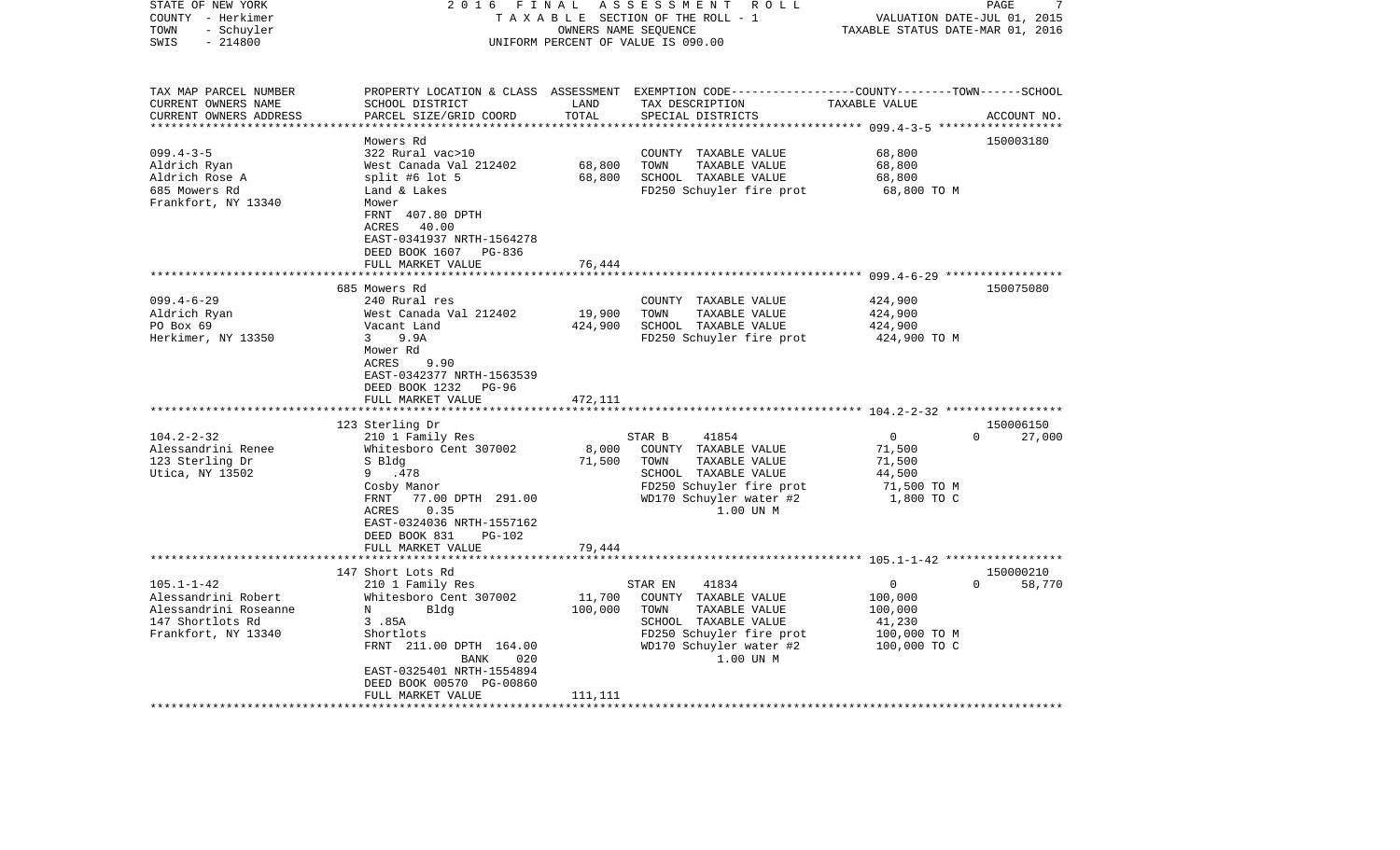| STATE OF NEW YORK<br>COUNTY - Herkimer<br>TOWN<br>- Schuyler                                                                                                                                                                                                                     | 2 0 1 6                                                                                                                                                                                                                                                                                                                                                  | FINAL<br>OWNERS NAME SEQUENCE                    | ASSESSMENT<br>R O L L<br>TAXABLE SECTION OF THE ROLL - 1                                                                                                                                                                      | TAXABLE STATUS DATE-MAR 01, 2016                                                                               | PAGE<br>8<br>VALUATION DATE-JUL 01, 2015 |
|----------------------------------------------------------------------------------------------------------------------------------------------------------------------------------------------------------------------------------------------------------------------------------|----------------------------------------------------------------------------------------------------------------------------------------------------------------------------------------------------------------------------------------------------------------------------------------------------------------------------------------------------------|--------------------------------------------------|-------------------------------------------------------------------------------------------------------------------------------------------------------------------------------------------------------------------------------|----------------------------------------------------------------------------------------------------------------|------------------------------------------|
| $-214800$<br>SWIS                                                                                                                                                                                                                                                                |                                                                                                                                                                                                                                                                                                                                                          |                                                  | UNIFORM PERCENT OF VALUE IS 090.00                                                                                                                                                                                            |                                                                                                                |                                          |
| TAX MAP PARCEL NUMBER<br>CURRENT OWNERS NAME<br>CURRENT OWNERS ADDRESS<br>*************************                                                                                                                                                                              | SCHOOL DISTRICT<br>PARCEL SIZE/GRID COORD                                                                                                                                                                                                                                                                                                                | LAND<br>TOTAL                                    | PROPERTY LOCATION & CLASS ASSESSMENT EXEMPTION CODE----------------COUNTY-------TOWN------SCHOOL<br>TAX DESCRIPTION<br>SPECIAL DISTRICTS                                                                                      | TAXABLE VALUE                                                                                                  | ACCOUNT NO.                              |
|                                                                                                                                                                                                                                                                                  | 146 Spain Gulf Rd                                                                                                                                                                                                                                                                                                                                        |                                                  |                                                                                                                                                                                                                               |                                                                                                                |                                          |
| $099.1 - 1 - 80.13$<br>Alessandrini Robert G Jr<br>Alessandrini Stacey L<br>146 Spain Gulf Rd<br>Utica, NY 13502                                                                                                                                                                 | 210 1 Family Res<br>West Canada Val 212402<br>Single Family Residence<br>Modular 99-048<br>FRNT 203.00 DPTH<br>ACRES<br>6.50<br>EAST-0332924 NRTH-1570826<br>$PG-592$                                                                                                                                                                                    | 17,900<br>140,000                                | STAR B<br>41854<br>COUNTY TAXABLE VALUE<br>TOWN<br>TAXABLE VALUE<br>SCHOOL TAXABLE VALUE<br>FD250 Schuyler fire prot                                                                                                          | 0<br>140,000<br>140,000<br>113,000<br>140,000 TO M                                                             | 27,000<br>$\mathbf 0$                    |
|                                                                                                                                                                                                                                                                                  | DEED BOOK 866<br>FULL MARKET VALUE                                                                                                                                                                                                                                                                                                                       | 155,556                                          |                                                                                                                                                                                                                               |                                                                                                                |                                          |
|                                                                                                                                                                                                                                                                                  |                                                                                                                                                                                                                                                                                                                                                          |                                                  |                                                                                                                                                                                                                               |                                                                                                                |                                          |
|                                                                                                                                                                                                                                                                                  | Hawthorne Rd                                                                                                                                                                                                                                                                                                                                             |                                                  |                                                                                                                                                                                                                               |                                                                                                                | 150016260                                |
| $099.3 - 1 - 27$<br>Alessandrini Robert G Jr<br>Alessandrini Stacey<br>146 Spain Gulf Rd<br>Utica, NY 13502<br>MAY BE SUBJECT TO PAYMENT<br>UNDER AGDIST LAW TIL 2023<br>$099.4 - 5 - 23$<br>Alexander Stuart A<br>Alexander Valerie<br>6605 State Route 55<br>Liberty, NY 12754 | 240 Rural res<br>Whitesboro Cent 307002<br>Bldg Ag Ex Ld 149 Acres<br>1 154<br>2000<br>Bar Redu 11900<br>ACRES 153.60<br>EAST-0330829 NRTH-1563134<br>DEED BOOK 1404<br><b>PG-251</b><br>FULL MARKET VALUE<br>1180 Hawthorne Rd<br>314 Rural vac<10<br>West Canada Val 212402<br>Survey # 106<br>Land & Lakes lot 30<br>Hawthorne Rd<br>FRNT 361.90 DPTH | 86,000<br>122,600<br>136,222<br>30,400<br>30,400 | 41730<br>AG MKTS<br>COUNTY TAXABLE VALUE<br>TOWN<br>TAXABLE VALUE<br>SCHOOL TAXABLE VALUE<br>FD250 Schuyler fire prot<br>COUNTY<br>TAXABLE VALUE<br>TAXABLE VALUE<br>TOWN<br>SCHOOL TAXABLE VALUE<br>FD250 Schuyler fire prot | 16,969<br>16,969<br>105,631<br>105,631<br>105,631<br>122,600 TO M<br>30,400<br>30,400<br>30,400<br>30,400 TO M | 16,969<br>150003180                      |
| $099.1 - 1 - 4.4$<br>All American II Abstract LLC<br>53 Sunny Side Pl<br>Irvingtomn, NY 10533                                                                                                                                                                                    | ACRES<br>9.00<br>EAST-0346413 NRTH-1566319<br>DEED BOOK 1113<br>PG-680<br>FULL MARKET VALUE<br>Brown Rd<br>322 Rural vac>10<br>West Canada Val 212402<br>N Vac<br>17 acres 379ff<br>Brown<br>FRNT 379.00 DPTH<br>17.00<br>ACRES<br>EAST-0326037 NRTH-1573233                                                                                             | 33,778<br>16,000<br>16,000                       | COUNTY TAXABLE VALUE<br>TOWN<br>TAXABLE VALUE<br>SCHOOL TAXABLE VALUE<br>FD250 Schuyler fire prot                                                                                                                             | ************************* 099.1-1-4.4 *****************<br>16,000<br>16,000<br>16,000<br>16,000 TO M           | 150012300                                |
|                                                                                                                                                                                                                                                                                  | DEED BOOK 1517<br><b>PG-329</b><br>FULL MARKET VALUE                                                                                                                                                                                                                                                                                                     | 17,778                                           |                                                                                                                                                                                                                               |                                                                                                                |                                          |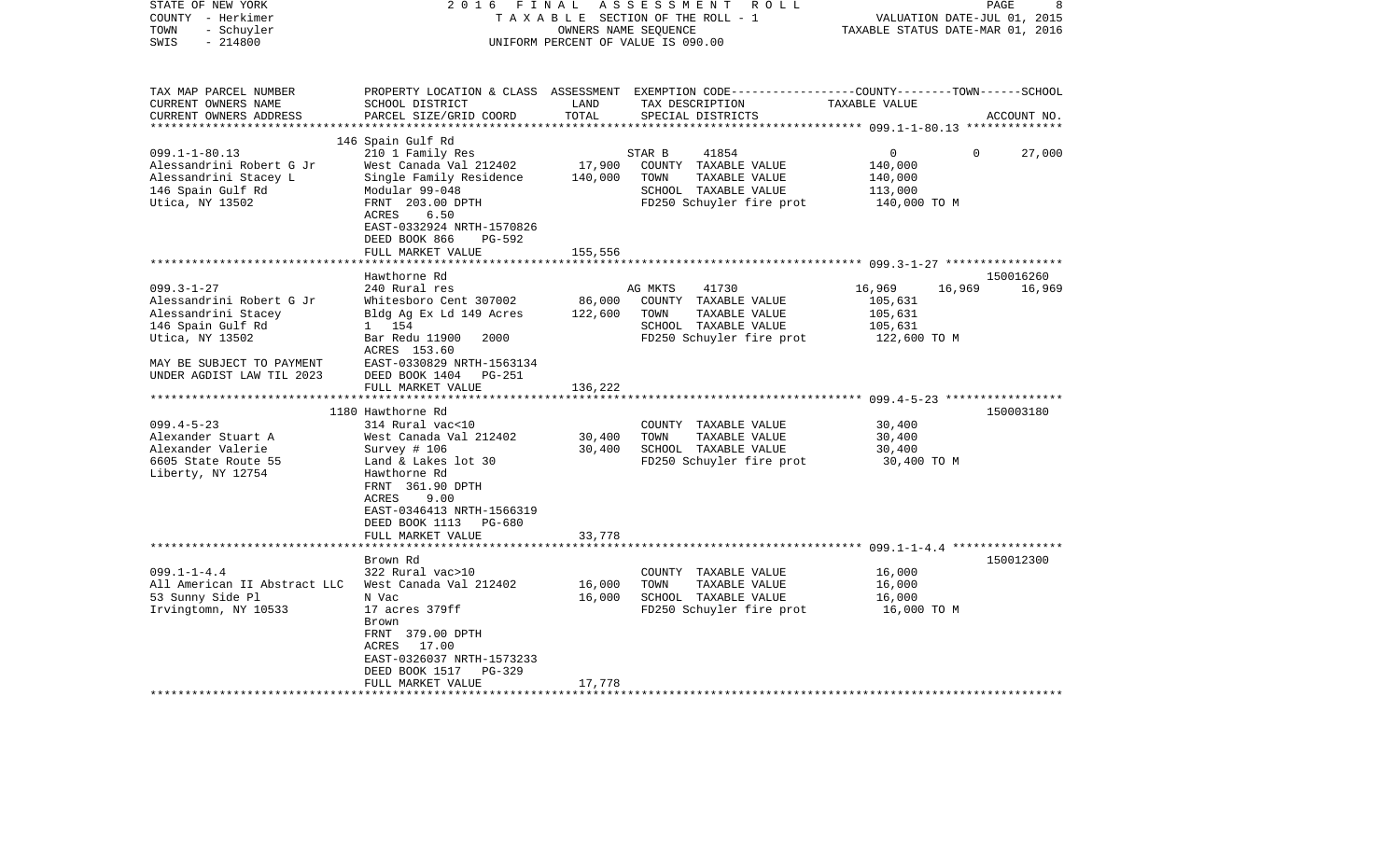| STATE OF NEW YORK<br>COUNTY - Herkimer<br>- Schuyler<br>TOWN<br>$-214800$<br>SWIS | FINAL<br>2016                                                                                                             |               | ASSESSMENT<br>R O L L<br>TAXABLE SECTION OF THE ROLL - 1<br>OWNERS NAME SEOUENCE<br>UNIFORM PERCENT OF VALUE IS 090.00 | VALUATION DATE-JUL 01, 2015<br>TAXABLE STATUS DATE-MAR 01, 2016 | PAGE     | 9           |
|-----------------------------------------------------------------------------------|---------------------------------------------------------------------------------------------------------------------------|---------------|------------------------------------------------------------------------------------------------------------------------|-----------------------------------------------------------------|----------|-------------|
| TAX MAP PARCEL NUMBER<br>CURRENT OWNERS NAME                                      | SCHOOL DISTRICT                                                                                                           | LAND          | PROPERTY LOCATION & CLASS ASSESSMENT EXEMPTION CODE---------------COUNTY-------TOWN------SCHOOL<br>TAX DESCRIPTION     | TAXABLE VALUE                                                   |          |             |
| CURRENT OWNERS ADDRESS<br>**********************                                  | PARCEL SIZE/GRID COORD                                                                                                    | TOTAL         | SPECIAL DISTRICTS                                                                                                      |                                                                 |          | ACCOUNT NO. |
|                                                                                   | 5419 Graham Rd                                                                                                            |               |                                                                                                                        |                                                                 |          | 150023670   |
| $098.4 - 1 - 41$                                                                  | 210 1 Family Res                                                                                                          |               | STAR B<br>41854                                                                                                        | 0                                                               | $\Omega$ | 27,000      |
| Allen Andrew M                                                                    | Whitesboro Cent 307002                                                                                                    | 13,500        | COUNTY TAXABLE VALUE                                                                                                   | 110,000                                                         |          |             |
| Allen Sarah B                                                                     | Residence W/ Det. Garage                                                                                                  | 110,000       | TOWN<br>TAXABLE VALUE                                                                                                  | 110,000                                                         |          |             |
| 5419 Graham Rd                                                                    | Graham                                                                                                                    |               | SCHOOL TAXABLE VALUE                                                                                                   | 83,000                                                          |          |             |
| Utica, NY 13502                                                                   | ACRES<br>1.00<br>EAST-0320229 NRTH-1563491<br>DEED BOOK 1483 PG-831                                                       |               | FD250 Schuyler fire prot                                                                                               | 110,000 TO M                                                    |          |             |
|                                                                                   | FULL MARKET VALUE                                                                                                         | 122,222       |                                                                                                                        |                                                                 |          |             |
|                                                                                   | Hawthorne Rd                                                                                                              |               |                                                                                                                        |                                                                 |          | 150003180   |
| $099.4 - 3 - 22$                                                                  | 314 Rural vac<10                                                                                                          |               | COUNTY TAXABLE VALUE                                                                                                   | 32,300                                                          |          |             |
| Alloway Shawn                                                                     | West Canada Val 212402                                                                                                    | 32,300        | TOWN<br>TAXABLE VALUE                                                                                                  | 32,300                                                          |          |             |
| Alloway Margie                                                                    | split #6 Lot 21                                                                                                           | 32,300        | SCHOOL TAXABLE VALUE                                                                                                   | 32,300                                                          |          |             |
| 184 Abbey Dr                                                                      | Land & Lakes                                                                                                              |               | FD250 Schuyler fire prot                                                                                               | 32,300 TO M                                                     |          |             |
| Royersford, PA 19468                                                              | Mower<br>FRNT 418.00 DPTH<br>10.00<br>ACRES<br>EAST-0340568 NRTH-1566384<br>DEED BOOK 943<br>$PG-19$<br>FULL MARKET VALUE | 35,889        |                                                                                                                        |                                                                 |          |             |
|                                                                                   | *************************                                                                                                 |               |                                                                                                                        |                                                                 |          |             |
|                                                                                   | 389 Newport Rd                                                                                                            |               |                                                                                                                        |                                                                 |          |             |
| $104.2 - 1 - 8.2$                                                                 | 210 1 Family Res                                                                                                          |               | 41854<br>STAR B                                                                                                        | $\mathbf{0}$                                                    | $\Omega$ | 27,000      |
| Almond Stephen M                                                                  | Whitesboro Cent 307002                                                                                                    | 8,500         | COUNTY TAXABLE VALUE                                                                                                   | 65,000                                                          |          |             |
| Almond Roberta J<br>389 Newport Rd                                                | Residence Dbl Wide<br>FRNT 100.00 DPTH 180.00                                                                             | 65,000        | TOWN<br>TAXABLE VALUE<br>SCHOOL TAXABLE VALUE                                                                          | 65,000<br>38,000                                                |          |             |
| Utica, NY 13502-9730                                                              | 0.41<br>ACRES                                                                                                             |               | FD250 Schuyler fire prot                                                                                               | 65,000 TO M                                                     |          |             |
|                                                                                   | EAST-0321058 NRTH-1559350                                                                                                 |               | WD170 Schuyler water #2                                                                                                | 65,000 TO C                                                     |          |             |
|                                                                                   | DEED BOOK 824<br>$PG-198$                                                                                                 |               | 1.00 UN M                                                                                                              |                                                                 |          |             |
|                                                                                   | FULL MARKET VALUE                                                                                                         | 72,222        |                                                                                                                        |                                                                 |          |             |
|                                                                                   | *****************************                                                                                             |               |                                                                                                                        |                                                                 |          |             |
|                                                                                   | 3165 State Route 5                                                                                                        |               |                                                                                                                        |                                                                 |          | 150021570   |
| $105.3 - 1 - 36$                                                                  | 210 1 Family Res                                                                                                          |               | VET WAR CT 41121                                                                                                       | 8,100                                                           | 8,100    | 0           |
| Ambrose Connie S                                                                  | Frankfort-Schuy 212602                                                                                                    | 18,800 STAR B | 41854                                                                                                                  | $\mathbf{0}$                                                    | $\Omega$ | 27,000      |
| 3165 State Route 5                                                                | Residence, Garage                                                                                                         | 119,100       | COUNTY TAXABLE VALUE                                                                                                   | 111,000                                                         |          |             |
| Frankfort, NY 13340                                                               | Storage Building                                                                                                          |               | TOWN<br>TAXABLE VALUE                                                                                                  | 111,000                                                         |          |             |
|                                                                                   | State                                                                                                                     |               | SCHOOL TAXABLE VALUE                                                                                                   | 92,100                                                          |          |             |
|                                                                                   | <b>ACRES</b><br>7.50                                                                                                      |               | FD250 Schuyler fire prot                                                                                               | 119,100 TO M                                                    |          |             |
|                                                                                   | EAST-0332040 NRTH-1544140<br>DEED BOOK 700<br>$PG-92$                                                                     |               |                                                                                                                        |                                                                 |          |             |
|                                                                                   | FULL MARKET VALUE                                                                                                         | 132,333       |                                                                                                                        |                                                                 |          |             |
|                                                                                   |                                                                                                                           |               |                                                                                                                        |                                                                 |          |             |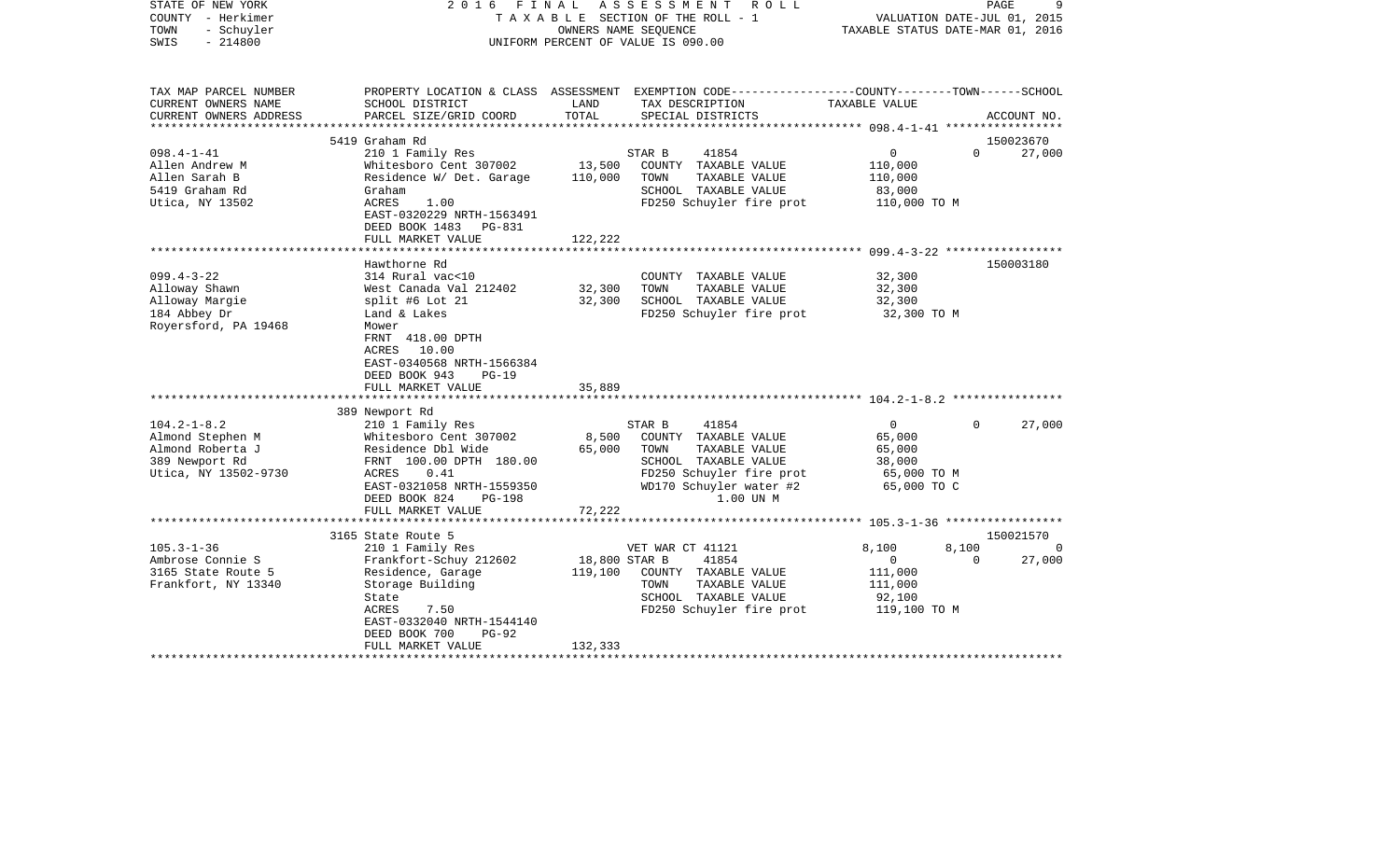| STATE OF NEW YORK<br>COUNTY - Herkimer<br>TOWN<br>- Schuyler<br>$-214800$<br>SWIS    |                                                                                                                                                                                                                              | OWNERS NAME SEQUENCE          | 2016 FINAL ASSESSMENT<br>ROLL<br>T A X A B L E SECTION OF THE ROLL - 1<br>UNIFORM PERCENT OF VALUE IS 090.00         | VALUATION DATE-JUL 01, 2015<br>TAXABLE STATUS DATE-MAR 01, 2016 | PAGE<br>10                      |
|--------------------------------------------------------------------------------------|------------------------------------------------------------------------------------------------------------------------------------------------------------------------------------------------------------------------------|-------------------------------|----------------------------------------------------------------------------------------------------------------------|-----------------------------------------------------------------|---------------------------------|
| TAX MAP PARCEL NUMBER<br>CURRENT OWNERS NAME                                         | SCHOOL DISTRICT                                                                                                                                                                                                              | LAND                          | PROPERTY LOCATION & CLASS ASSESSMENT EXEMPTION CODE---------------COUNTY-------TOWN-----SCHOOL<br>TAX DESCRIPTION    | TAXABLE VALUE                                                   |                                 |
| CURRENT OWNERS ADDRESS                                                               | PARCEL SIZE/GRID COORD                                                                                                                                                                                                       | TOTAL                         | SPECIAL DISTRICTS                                                                                                    |                                                                 | ACCOUNT NO.                     |
|                                                                                      | 823 Newport Rd                                                                                                                                                                                                               |                               |                                                                                                                      |                                                                 | 150040420                       |
| $098.4 - 1 - 47$<br>Ambrose James C<br>823 Newport Rd<br>Utica, NY 13502             | 210 1 Family Res<br>West Canada Val 212402<br><b>W</b><br>Blg<br>$3$ 1A<br>Newport Rd<br>ACRES<br>1.00<br>EAST-0325372 NRTH-1567003<br>DEED BOOK 1272 PG-943                                                                 | 13,500<br>69,800              | 41854<br>STAR B<br>COUNTY TAXABLE VALUE<br>TOWN<br>TAXABLE VALUE<br>SCHOOL TAXABLE VALUE<br>FD250 Schuyler fire prot | $\overline{0}$<br>69,800<br>69,800<br>42,800<br>69,800 TO M     | $\Omega$<br>27,000              |
|                                                                                      | FULL MARKET VALUE                                                                                                                                                                                                            | 77,556                        |                                                                                                                      |                                                                 |                                 |
|                                                                                      |                                                                                                                                                                                                                              |                               |                                                                                                                      |                                                                 |                                 |
| $099.1 - 1 - 80.19$<br>Amendola Tina M<br>107 Spain Gulf South Rd<br>Utica, NY 13502 | 107 Spain Gulf Rd<br>210 1 Family Res<br>West Canada Val 212402<br>FRNT 479.00 DPTH<br>ACRES<br>1.90<br>EAST-0331689 NRTH-1570768<br>DEED BOOK 948<br>$PG-207$<br>FULL MARKET VALUE                                          | 14,200<br>86,300<br>95,889    | STAR B<br>41854<br>COUNTY TAXABLE VALUE<br>TOWN<br>TAXABLE VALUE<br>SCHOOL TAXABLE VALUE<br>FD250 Schuyler fire prot | $\overline{0}$<br>86,300<br>86,300<br>59,300<br>86,300 TO M     | 150005160<br>$\Omega$<br>27,000 |
|                                                                                      |                                                                                                                                                                                                                              |                               |                                                                                                                      |                                                                 |                                 |
| $105.3 - 1 - 57$<br>Anderson Frieda<br>2921 State Route 5<br>Frankfort, NY 13340     | 2921 State Route 5<br>210 1 Family Res<br>Frankfort-Schuy 212602<br>Double Wide Manuf Res<br>$9 \t1/2$<br>State Road<br>FRNT 118.00 DPTH 243.00<br>EAST-0328184 NRTH-1546981<br>DEED BOOK 772<br>PG-196<br>FULL MARKET VALUE | 10,500<br>72,000<br>80,000    | COUNTY TAXABLE VALUE<br>TOWN<br>TAXABLE VALUE<br>SCHOOL TAXABLE VALUE<br>FD250 Schuyler fire prot                    | 72,000<br>72,000<br>72,000<br>72,000 TO M                       | 150022440                       |
|                                                                                      | **********************                                                                                                                                                                                                       |                               |                                                                                                                      |                                                                 |                                 |
| $105.4 - 1 - 11$<br>Aney George Farber<br>401 N Prospect St<br>Herkimer, NY 13350    | Dutchtown Rd<br>113 Cattle farm<br>Frankfort-Schuy 212602<br>N Bldgs<br>1 119A<br>Dutchtown<br>ACRES 209.50<br>EAST-0341057 NRTH-1549779<br>DEED BOOK 820<br>PG-333<br>FULL MARKET VALUE                                     | 105,000<br>187,500<br>208,333 | COUNTY TAXABLE VALUE<br>TOWN<br>TAXABLE VALUE<br>SCHOOL TAXABLE VALUE<br>FD250 Schuyler fire prot                    | 187,500<br>187,500<br>187,500<br>187,500 TO M                   | 150021750                       |
|                                                                                      |                                                                                                                                                                                                                              |                               |                                                                                                                      |                                                                 |                                 |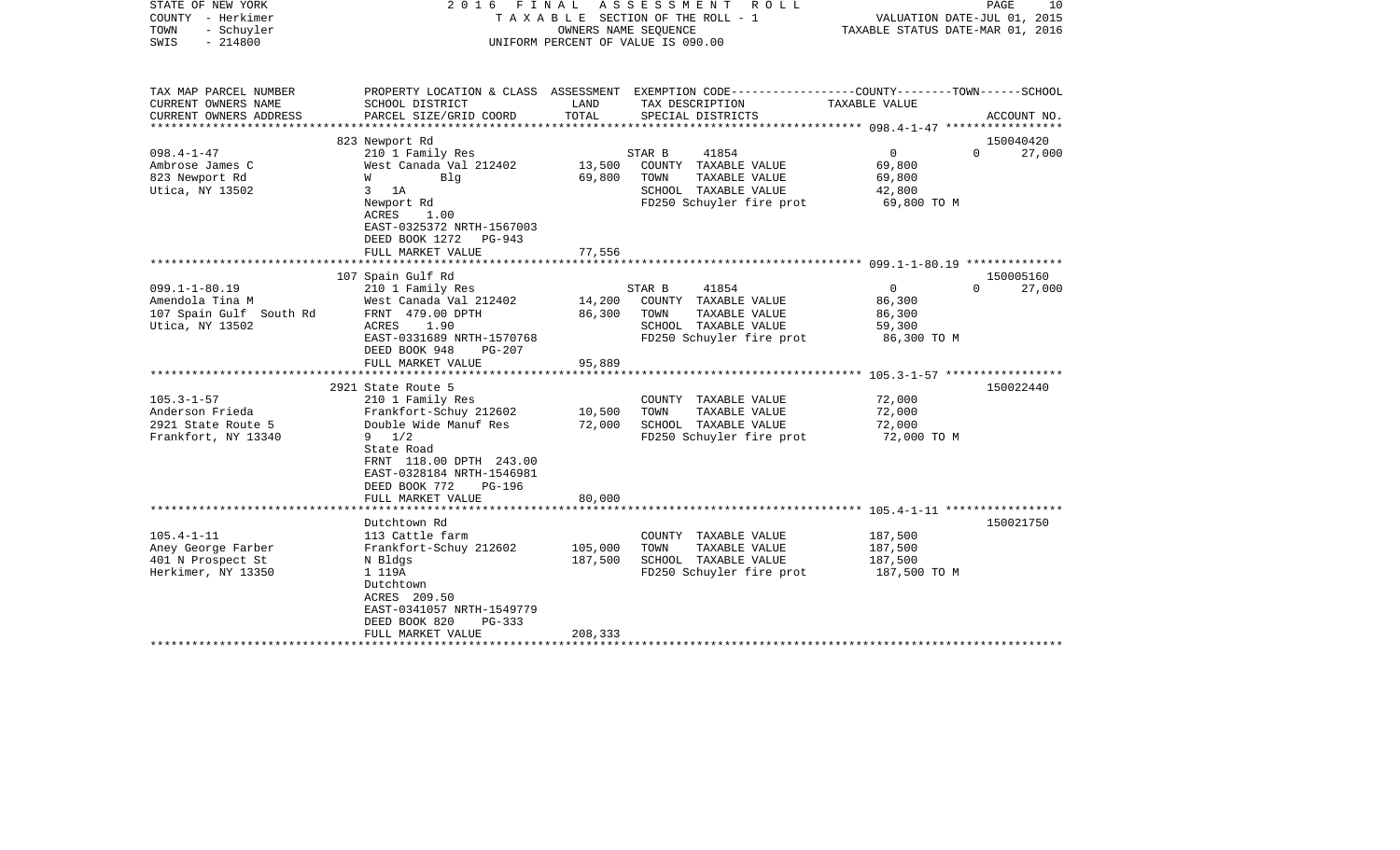| STATE OF NEW YORK<br>COUNTY - Herkimer<br>- Schuyler<br>TOWN<br>$-214800$<br>SWIS | 2 0 1 6<br>FINAL                                                                 | OWNERS NAME SEQUENCE | ASSESSMENT<br>R O L L<br>TAXABLE SECTION OF THE ROLL - 1<br>UNIFORM PERCENT OF VALUE IS 090.00                                          | TAXABLE STATUS DATE-MAR 01, 2016 | PAGE<br>VALUATION DATE-JUL 01, 2015 | 11             |
|-----------------------------------------------------------------------------------|----------------------------------------------------------------------------------|----------------------|-----------------------------------------------------------------------------------------------------------------------------------------|----------------------------------|-------------------------------------|----------------|
| TAX MAP PARCEL NUMBER<br>CURRENT OWNERS NAME<br>CURRENT OWNERS ADDRESS            | SCHOOL DISTRICT<br>PARCEL SIZE/GRID COORD                                        | LAND<br>TOTAL        | PROPERTY LOCATION & CLASS ASSESSMENT EXEMPTION CODE---------------COUNTY-------TOWN------SCHOOL<br>TAX DESCRIPTION<br>SPECIAL DISTRICTS | TAXABLE VALUE                    |                                     | ACCOUNT NO.    |
| ***********************                                                           |                                                                                  |                      |                                                                                                                                         |                                  |                                     |                |
|                                                                                   | 806 Beverly Rd                                                                   |                      |                                                                                                                                         |                                  |                                     | 150002100      |
| $104.7 - 1 - 73$                                                                  | 210 1 Family Res                                                                 |                      | 41834<br>STAR EN                                                                                                                        | $\overline{0}$                   | $\Omega$                            | 58,770         |
| Annies Irrevocable Trust                                                          | Whitesboro Cent 307002                                                           | 7,600                | COUNTY TAXABLE VALUE                                                                                                                    | 93,000                           |                                     |                |
| 806 Beverly Rd                                                                    | Bldg<br>S 25                                                                     | 93,000               | TAXABLE VALUE<br>TOWN                                                                                                                   | 93,000                           |                                     |                |
| Utica, NY 13502                                                                   | $3 \t1/4$                                                                        |                      | SCHOOL TAXABLE VALUE                                                                                                                    | 34,230                           |                                     |                |
|                                                                                   | Beverly<br>85.00 DPTH 128.00<br>FRNT                                             |                      | FD250 Schuyler fire prot                                                                                                                | 93,000 TO M                      |                                     |                |
|                                                                                   | EAST-0314642 NRTH-1557978                                                        |                      | LT160 Schuyler light #1<br>SD030 Schuyler sewer #1                                                                                      | 93,000 TO M<br>1.10 UN M         |                                     |                |
|                                                                                   | DEED BOOK 1283 PG-798                                                            |                      | WD175 Schuyler water #3                                                                                                                 | 93,000 TO M                      |                                     |                |
|                                                                                   | FULL MARKET VALUE                                                                | 103,333              |                                                                                                                                         |                                  |                                     |                |
|                                                                                   |                                                                                  |                      |                                                                                                                                         |                                  |                                     |                |
|                                                                                   | Cosby Rd                                                                         |                      |                                                                                                                                         |                                  |                                     | 150003540      |
| $099.4 - 4 - 4$                                                                   | 322 Rural vac>10                                                                 |                      | COUNTY TAXABLE VALUE                                                                                                                    | 42,300                           |                                     |                |
| Aponte Aleta J                                                                    | Frankfort-Schuy 212602                                                           | 42,300               | TAXABLE VALUE<br>TOWN                                                                                                                   | 42,300                           |                                     |                |
| 114 West 183rd St 4F                                                              | Deer Haven sub                                                                   | 42,300               | SCHOOL TAXABLE VALUE                                                                                                                    | 42,300                           |                                     |                |
| Bronx, NY 10453                                                                   | split #5 lot $33$                                                                |                      | FD250 Schuyler fire prot                                                                                                                | 42,300 TO M                      |                                     |                |
|                                                                                   | Cosby Rd<br>ACRES<br>20.00<br>EAST-0349090 NRTH-1560669<br>DEED BOOK 1120 PG-375 |                      |                                                                                                                                         |                                  |                                     |                |
|                                                                                   | FULL MARKET VALUE                                                                | 47,000               |                                                                                                                                         |                                  |                                     |                |
|                                                                                   |                                                                                  |                      |                                                                                                                                         |                                  |                                     |                |
| $104.2 - 3 - 12$                                                                  | 144 Knapps Knolle<br>210 1 Family Res                                            |                      | VET WAR CT 41121                                                                                                                        | 8,100                            | 8,100                               | $\Omega$       |
| Arrigo Frank A                                                                    | Whitesboro Cent 307002                                                           |                      | 10,800 VET DIS CT 41141                                                                                                                 | 11,660                           | 11,660                              | $\overline{0}$ |
| Arrigo Karen M                                                                    | Knapps Knolle Rd                                                                 | 116,600 STAR EN      | 41834                                                                                                                                   | $\overline{0}$                   | $\Omega$                            | 58,770         |
| 144 Knapps Knolle Rd                                                              | Single Family W/attached                                                         |                      | COUNTY TAXABLE VALUE                                                                                                                    | 96,840                           |                                     |                |
| Utica, NY 13502                                                                   | FRNT 101.00 DPTH 297.00                                                          |                      | TOWN<br>TAXABLE VALUE                                                                                                                   | 96,840                           |                                     |                |
|                                                                                   | EAST-0322831 NRTH-1556643                                                        |                      | SCHOOL TAXABLE VALUE                                                                                                                    | 57,830                           |                                     |                |
|                                                                                   | DEED BOOK 792<br>PG-435                                                          |                      | FD250 Schuyler fire prot                                                                                                                | 116,600 TO M                     |                                     |                |
|                                                                                   | FULL MARKET VALUE                                                                |                      | 129,556 WD170 Schuyler water #2<br>1.00 UN M                                                                                            | 116,600 TO C                     |                                     |                |
|                                                                                   |                                                                                  |                      |                                                                                                                                         |                                  |                                     |                |
|                                                                                   | 601 Newport Rd                                                                   |                      |                                                                                                                                         |                                  |                                     | 150010590      |
| $098.4 - 1 - 21$                                                                  | 210 1 Family Res                                                                 |                      | VET COM CT 41131                                                                                                                        | 13,500                           | 13,500                              | $\Omega$       |
| Artessa Gary M                                                                    | Whitesboro Cent 307002                                                           | 13,100 STAR EN       | 41834                                                                                                                                   | $\overline{0}$                   | $\Omega$                            | 58,770         |
| Artessa Christine                                                                 | Bldg<br>W                                                                        | 120,000              | COUNTY TAXABLE VALUE                                                                                                                    | 106,500                          |                                     |                |
| 601 Newport Rd                                                                    | merged 098.4-1-18.3 07                                                           |                      | TAXABLE VALUE<br>TOWN                                                                                                                   | 106,500                          |                                     |                |
| Utica, NY 13502                                                                   | Newport<br>FRNT 213.00 DPTH                                                      |                      | SCHOOL TAXABLE VALUE<br>FD250 Schuyler fire prot                                                                                        | 61,230<br>120,000 TO M           |                                     |                |
|                                                                                   | ACRES<br>1.20                                                                    |                      |                                                                                                                                         |                                  |                                     |                |
|                                                                                   | EAST-0323047 NRTH-1563129                                                        |                      |                                                                                                                                         |                                  |                                     |                |
|                                                                                   | PG-445<br>DEED BOOK 1114                                                         |                      |                                                                                                                                         |                                  |                                     |                |
|                                                                                   | FULL MARKET VALUE                                                                | 133,333              |                                                                                                                                         |                                  |                                     |                |
| ***********************                                                           |                                                                                  |                      |                                                                                                                                         |                                  |                                     |                |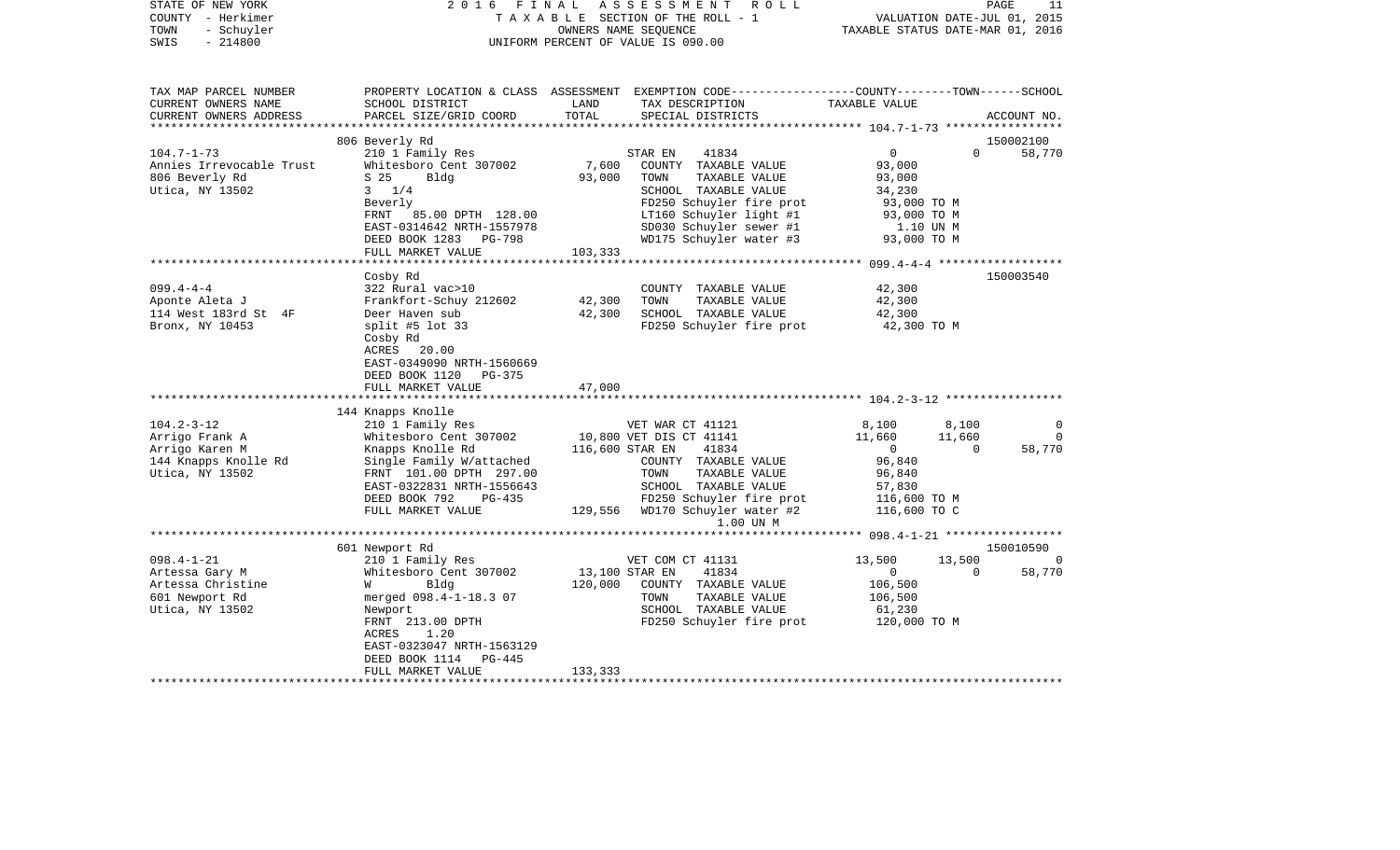| STATE OF NEW YORK<br>COUNTY - Herkimer<br>- Schuyler<br>TOWN<br>$-214800$<br>SWIS | 2016 FINAL                                         |               | ASSESSMENT ROLL<br>TAXABLE SECTION OF THE ROLL - 1<br>OWNERS NAME SEQUENCE<br>UNIFORM PERCENT OF VALUE IS 090.00                        | VALUATION DATE-JUL 01, 2015<br>TAXABLE STATUS DATE-MAR 01, 2016 | 12<br>PAGE         |
|-----------------------------------------------------------------------------------|----------------------------------------------------|---------------|-----------------------------------------------------------------------------------------------------------------------------------------|-----------------------------------------------------------------|--------------------|
| TAX MAP PARCEL NUMBER<br>CURRENT OWNERS NAME<br>CURRENT OWNERS ADDRESS            | SCHOOL DISTRICT<br>PARCEL SIZE/GRID COORD          | LAND<br>TOTAL | PROPERTY LOCATION & CLASS ASSESSMENT EXEMPTION CODE---------------COUNTY-------TOWN------SCHOOL<br>TAX DESCRIPTION<br>SPECIAL DISTRICTS | TAXABLE VALUE                                                   | ACCOUNT NO.        |
|                                                                                   | 3287 State Route 5                                 |               |                                                                                                                                         |                                                                 | 150004590          |
| $112.1 - 2 - 22$                                                                  | 210 1 Family Res                                   |               | CW_15_VET/ 41161                                                                                                                        | 8,100<br>8,100                                                  | - 0                |
| Astafan Scander                                                                   | Frankfort-Schuy 212602                             |               | 15,800 STAR EN<br>41834                                                                                                                 | $\mathbf{0}$<br>$\Omega$                                        | 58,770             |
| 3287 State Route 5                                                                | Bldg<br>N                                          | 89,000        | COUNTY TAXABLE VALUE                                                                                                                    | 80,900                                                          |                    |
| Frankfort, NY 13340                                                               | 3 4                                                |               | TOWN<br>TAXABLE VALUE                                                                                                                   | 80,900                                                          |                    |
|                                                                                   | State<br>ACRES<br>4.00                             |               | SCHOOL TAXABLE VALUE<br>FD250 Schuyler fire prot                                                                                        | 30,230<br>89,000 TO M                                           |                    |
|                                                                                   | EAST-0333918 NRTH-1542401                          |               |                                                                                                                                         |                                                                 |                    |
|                                                                                   | DEED BOOK 752<br>$PG-49$                           |               |                                                                                                                                         |                                                                 |                    |
|                                                                                   | FULL MARKET VALUE                                  | 98,889        |                                                                                                                                         |                                                                 |                    |
|                                                                                   | *********************                              |               |                                                                                                                                         |                                                                 |                    |
|                                                                                   | 384 Watkins Rd                                     |               |                                                                                                                                         |                                                                 | 150018570          |
| $112.2 - 1 - 10$<br>Avery Brandon J                                               | 210 1 Family Res<br>Frankfort-Schuy 212602         | 12,800        | STAR B<br>41854<br>COUNTY TAXABLE VALUE                                                                                                 | $\overline{0}$<br>77,800                                        | $\Omega$<br>27,000 |
| 300 West Main St                                                                  | Blda                                               | 77,800        | TOWN<br>TAXABLE VALUE                                                                                                                   | 77,800                                                          |                    |
| Frankfort, NY 13340                                                               | $3 \quad 1$                                        |               | SCHOOL TAXABLE VALUE                                                                                                                    | 50,800                                                          |                    |
|                                                                                   | Watkins                                            |               | FD250 Schuyler fire prot                                                                                                                | 77,800 TO M                                                     |                    |
|                                                                                   | FRNT 200.00 DPTH 200.00                            |               |                                                                                                                                         |                                                                 |                    |
|                                                                                   | EAST-0342967 NRTH-1541694<br>DEED BOOK 1262 PG-822 |               |                                                                                                                                         |                                                                 |                    |
|                                                                                   | FULL MARKET VALUE                                  | 86,444        |                                                                                                                                         |                                                                 |                    |
|                                                                                   | ************************                           |               |                                                                                                                                         |                                                                 |                    |
|                                                                                   | Grande View Dr                                     |               |                                                                                                                                         |                                                                 | 150003180          |
| $099.2 - 4 - 29$                                                                  | 312 Vac w/imprv                                    |               | COUNTY TAXABLE VALUE                                                                                                                    | 26,500                                                          |                    |
| Avery James M                                                                     | West Canada Val 212402                             | 26,500        | TOWN<br>TAXABLE VALUE                                                                                                                   | 26,500                                                          |                    |
| 435 West 57th St 16F                                                              | Survey # 362                                       | 26,500        | SCHOOL TAXABLE VALUE                                                                                                                    | 26,500                                                          |                    |
| New York, NY 10019                                                                | Land & Lakes lot 29<br>Grande View Dr              |               | FD250 Schuyler fire prot                                                                                                                | 26,500 TO M                                                     |                    |
|                                                                                   | ACRES<br>7.00                                      |               |                                                                                                                                         |                                                                 |                    |
|                                                                                   | EAST-0339059 NRTH-1572142                          |               |                                                                                                                                         |                                                                 |                    |
|                                                                                   | $PG-639$<br>DEED BOOK 1242                         |               |                                                                                                                                         |                                                                 |                    |
|                                                                                   | FULL MARKET VALUE                                  | 29,444        |                                                                                                                                         |                                                                 |                    |
|                                                                                   | Hawthorne Rd                                       |               |                                                                                                                                         |                                                                 |                    |
| $099.4 - 3 - 23$                                                                  | 322 Rural vac>10                                   |               | COUNTY TAXABLE VALUE                                                                                                                    | 41,500                                                          | 150003180          |
| Aziz Shaikh Arif                                                                  | West Canada Val 212402                             | 41,500        | TOWN<br>TAXABLE VALUE                                                                                                                   | 41,500                                                          |                    |
| Das Suzana                                                                        | split #6 lot $22$                                  | 41,500        | SCHOOL TAXABLE VALUE                                                                                                                    | 41,500                                                          |                    |
| 3 Scott Dr                                                                        | Land & Lakes                                       |               | FD250 Schuyler fire prot                                                                                                                | 41,500 TO M                                                     |                    |
| Morganville, NJ 07751                                                             | Mower                                              |               |                                                                                                                                         |                                                                 |                    |
|                                                                                   | FRNT 394.40 DPTH                                   |               |                                                                                                                                         |                                                                 |                    |
|                                                                                   | ACRES 15.00<br>EAST-0340087 NRTH-1566125           |               |                                                                                                                                         |                                                                 |                    |
|                                                                                   | DEED BOOK 943<br>$PG-65$                           |               |                                                                                                                                         |                                                                 |                    |
|                                                                                   | FULL MARKET VALUE                                  | 46,111        |                                                                                                                                         |                                                                 |                    |
|                                                                                   |                                                    |               |                                                                                                                                         |                                                                 |                    |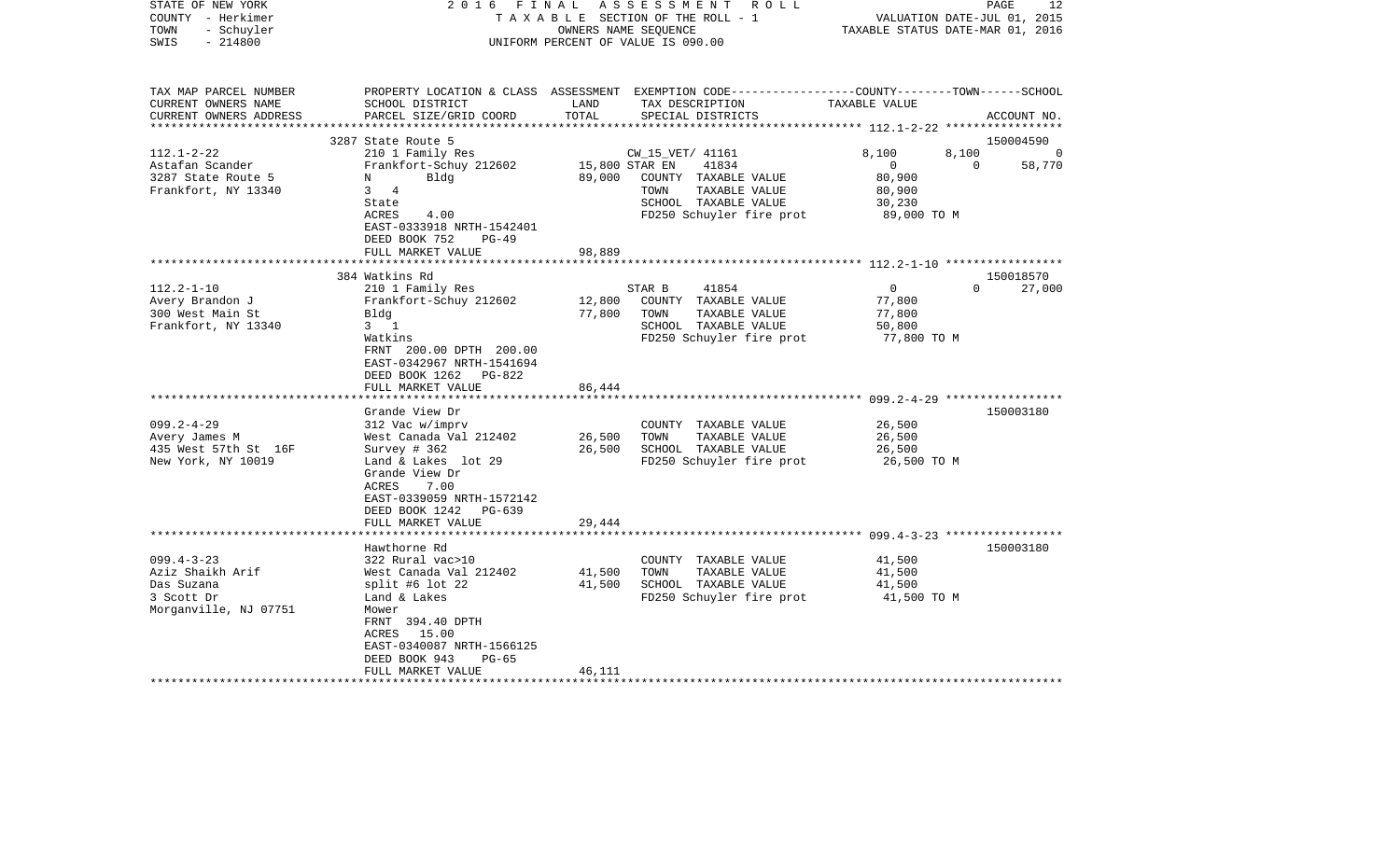| STATE OF NEW YORK<br>COUNTY - Herkimer<br>- Schuyler<br>TOWN<br>$-214800$<br>SWIS                 | 2016 FINAL                                                                                                                      | OWNERS NAME SEQUENCE | ASSESSMENT ROLL<br>TAXABLE SECTION OF THE ROLL - 1<br>UNIFORM PERCENT OF VALUE IS 090.00                                                | VALUATION DATE-JUL 01, 2015<br>TAXABLE STATUS DATE-MAR 01, 2016 | 13<br>PAGE  |
|---------------------------------------------------------------------------------------------------|---------------------------------------------------------------------------------------------------------------------------------|----------------------|-----------------------------------------------------------------------------------------------------------------------------------------|-----------------------------------------------------------------|-------------|
| TAX MAP PARCEL NUMBER<br>CURRENT OWNERS NAME<br>CURRENT OWNERS ADDRESS<br>*********************** | SCHOOL DISTRICT<br>PARCEL SIZE/GRID COORD                                                                                       | LAND<br>TOTAL        | PROPERTY LOCATION & CLASS ASSESSMENT EXEMPTION CODE---------------COUNTY-------TOWN------SCHOOL<br>TAX DESCRIPTION<br>SPECIAL DISTRICTS | TAXABLE VALUE                                                   | ACCOUNT NO. |
|                                                                                                   | 1161 Newport Rd                                                                                                                 |                      |                                                                                                                                         |                                                                 | 150000390   |
| $099.1 - 1 - 35$                                                                                  | 210 1 Family Res                                                                                                                |                      | STAR B<br>41854                                                                                                                         | $\overline{0}$<br>$\Omega$                                      | 27,000      |
| Azzarito Luke                                                                                     | West Canada Val 212402                                                                                                          | 8,800                | COUNTY TAXABLE VALUE                                                                                                                    | 114,000                                                         |             |
| Azzarito Cheryl                                                                                   | W Trlr Bldg                                                                                                                     | 114,000              | TOWN<br>TAXABLE VALUE                                                                                                                   | 114,000                                                         |             |
| 1161 Newport Rd                                                                                   | 15 .55A                                                                                                                         |                      | SCHOOL TAXABLE VALUE                                                                                                                    | 87,000                                                          |             |
| Utica, NY 13502                                                                                   | Newport Rd<br>FRNT 108.00 DPTH 183.00<br>EAST-0329810 NRTH-1571909<br>DEED BOOK 1277<br>$PG-748$<br>FULL MARKET VALUE           | 126,667              | FD250 Schuyler fire prot                                                                                                                | 114,000 TO M                                                    |             |
|                                                                                                   |                                                                                                                                 | * * * * * * * * * *  |                                                                                                                                         |                                                                 |             |
|                                                                                                   | 11425 Cosby Manor Rd                                                                                                            |                      |                                                                                                                                         |                                                                 |             |
| $104.2 - 2 - 22.6$                                                                                | 322 Rural vac>10                                                                                                                |                      | COUNTY TAXABLE VALUE                                                                                                                    | 36,800                                                          |             |
| B & B Family Limited Partnersh Whitesboro Cent 307002                                             |                                                                                                                                 | 36,800               | TOWN<br>TAXABLE VALUE                                                                                                                   | 36,800                                                          |             |
| Solvay Rd DrawerT                                                                                 | Vacant                                                                                                                          | 36,800               | SCHOOL TAXABLE VALUE                                                                                                                    | 36,800                                                          |             |
| Jamesville, NY 13078                                                                              | FRNT<br>25.00 DPTH<br>ACRES<br>41.00<br>EAST-0324327 NRTH-1558838<br>DEED BOOK 1091 PG-313<br>FULL MARKET VALUE                 | 40,889               | FD250 Schuyler fire prot                                                                                                                | 36,800 TO M                                                     |             |
|                                                                                                   |                                                                                                                                 |                      |                                                                                                                                         |                                                                 |             |
|                                                                                                   | Hawthorne Rd                                                                                                                    |                      |                                                                                                                                         |                                                                 | 150003180   |
| $099.4 - 5 - 21$                                                                                  | 322 Rural vac>10                                                                                                                |                      | COUNTY TAXABLE VALUE                                                                                                                    | 80,200                                                          |             |
| Bacotti Michael                                                                                   | West Canada Val 212402                                                                                                          | 80,200               | TAXABLE VALUE<br>TOWN                                                                                                                   | 80,200                                                          |             |
| 38 Alexander Rd                                                                                   | Survey $# 106$                                                                                                                  | 80,200               | SCHOOL TAXABLE VALUE                                                                                                                    | 80,200                                                          |             |
| Londonderry, NH 03053-2536                                                                        | Land & Lakes lot 28<br>Hawthorne Rd<br>FRNT 605.80 DPTH<br>ACRES 50.00<br>EAST-0348237 NRTH-1567007<br>DEED BOOK 1136<br>PG-768 |                      | FD250 Schuyler fire prot                                                                                                                | 80,200 TO M                                                     |             |
|                                                                                                   | FULL MARKET VALUE                                                                                                               | 89,111               |                                                                                                                                         |                                                                 |             |
|                                                                                                   |                                                                                                                                 |                      |                                                                                                                                         |                                                                 |             |
| $099.2 - 4 - 39$                                                                                  | Grande View Dr<br>314 Rural vac<10                                                                                              |                      | COUNTY TAXABLE VALUE                                                                                                                    | 26,500                                                          | 150003180   |
| Bajada Frances C                                                                                  | West Canada Val 212402                                                                                                          | 26,500               | TOWN<br>TAXABLE VALUE                                                                                                                   | 26,500                                                          |             |
| 243 Riverdale Dr                                                                                  | Survey $# 362$                                                                                                                  | 26,500               | SCHOOL TAXABLE VALUE                                                                                                                    | 26,500                                                          |             |
| Fort Lee, NJ 07024                                                                                | Land & Lakes lot 39<br>Grande View Dr<br>ACRES<br>7.00<br>EAST-0339453 NRTH-1572800<br>DEED BOOK 1247<br><b>PG-300</b>          |                      | FD250 Schuyler fire prot                                                                                                                | 26,500 TO M                                                     |             |
|                                                                                                   | FULL MARKET VALUE                                                                                                               | 29,444               |                                                                                                                                         |                                                                 |             |
| *******************                                                                               | ********************                                                                                                            |                      |                                                                                                                                         |                                                                 |             |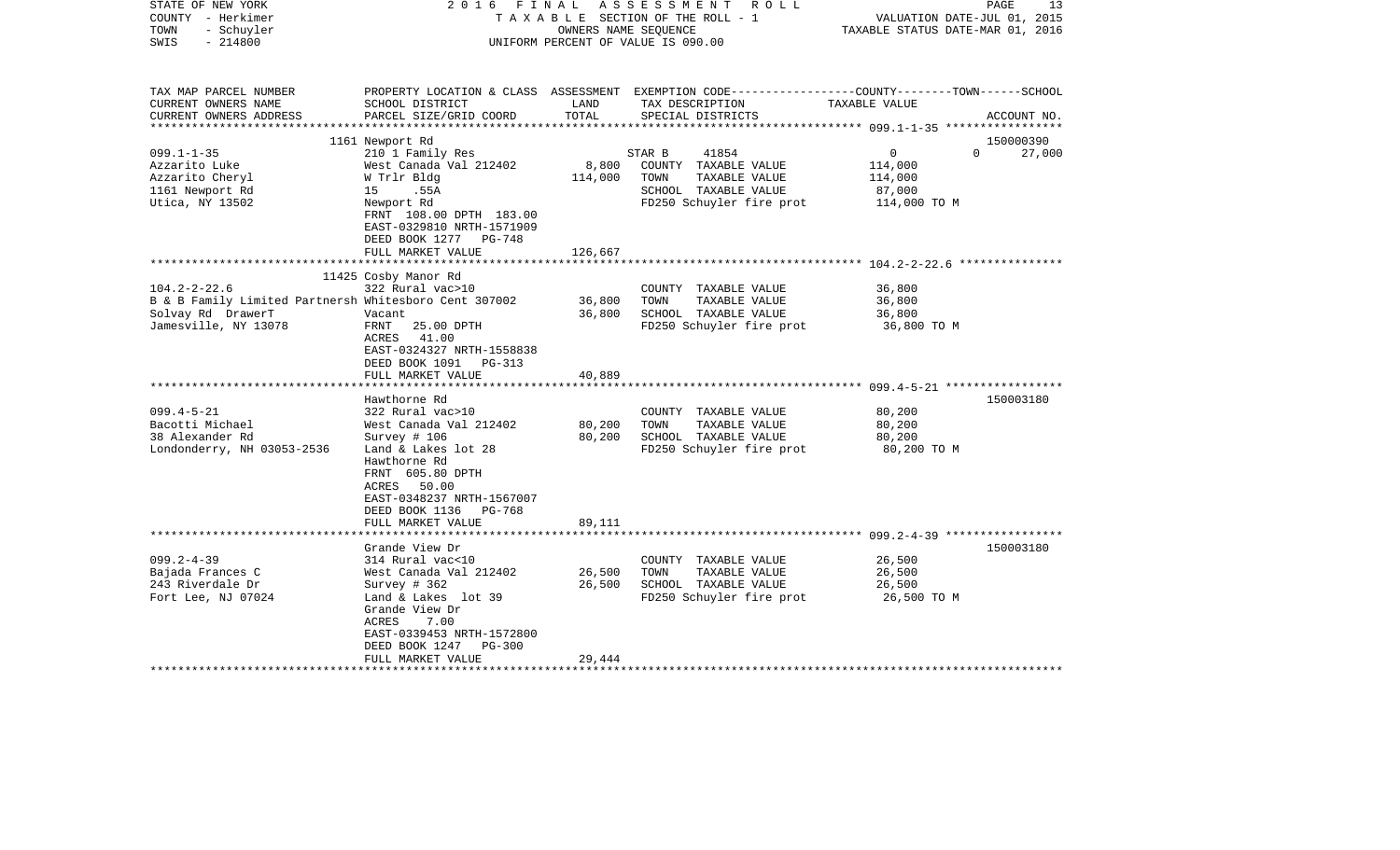| STATE OF NEW YORK<br>COUNTY - Herkimer<br>- Schuyler<br>TOWN<br>SWIS<br>$-214800$                               | 2016                                                                                                                                                                                       | FINAL<br>OWNERS NAME SEQUENCE | ASSESSMENT<br>R O L L<br>TAXABLE SECTION OF THE ROLL - 1<br>UNIFORM PERCENT OF VALUE IS 090.00                                                            | VALUATION DATE-JUL 01, 2015<br>TAXABLE STATUS DATE-MAR 01, 2016                                   | PAGE<br>14                                |
|-----------------------------------------------------------------------------------------------------------------|--------------------------------------------------------------------------------------------------------------------------------------------------------------------------------------------|-------------------------------|-----------------------------------------------------------------------------------------------------------------------------------------------------------|---------------------------------------------------------------------------------------------------|-------------------------------------------|
| TAX MAP PARCEL NUMBER<br>CURRENT OWNERS NAME<br>CURRENT OWNERS ADDRESS                                          | SCHOOL DISTRICT<br>PARCEL SIZE/GRID COORD                                                                                                                                                  | LAND<br>TOTAL                 | PROPERTY LOCATION & CLASS ASSESSMENT EXEMPTION CODE---------------COUNTY-------TOWN------SCHOOL<br>TAX DESCRIPTION<br>SPECIAL DISTRICTS                   | TAXABLE VALUE                                                                                     | ACCOUNT NO.                               |
|                                                                                                                 | 617 Mowers Rd                                                                                                                                                                              |                               |                                                                                                                                                           |                                                                                                   | 150003180                                 |
| $099.4 - 3 - 3$                                                                                                 | 240 Rural res                                                                                                                                                                              |                               | 41854<br>STAR B                                                                                                                                           | $\overline{0}$                                                                                    | $\Omega$<br>27,000                        |
| Balash Jason L<br>Balash Jody C<br>617 Mowers Rd<br>Frankfort, NY 13340                                         | West Canada Val 212402<br>split #6 lot $3$<br>Land & Lakes<br>Mower<br>FRNT 449.40 DPTH                                                                                                    | 24,200<br>200,000             | COUNTY TAXABLE VALUE<br>TOWN<br>TAXABLE VALUE<br>SCHOOL TAXABLE VALUE<br>FD250 Schuyler fire prot                                                         | 200,000<br>200,000<br>173,000<br>200,000 TO M                                                     |                                           |
|                                                                                                                 | 10.00<br>ACRES<br>EAST-0341403 NRTH-1562883<br>DEED BOOK 1538<br>$PG-63$<br>FULL MARKET VALUE                                                                                              | 222,222                       |                                                                                                                                                           |                                                                                                   |                                           |
|                                                                                                                 | State Route 5                                                                                                                                                                              |                               |                                                                                                                                                           |                                                                                                   | 150000630                                 |
| $112.2 - 3 - 47$<br>Baldock Thomas J<br>Baldock Doreen<br>1820 State Route 51<br>Ilion, NY 13357                | 311 Res vac land<br>Frankfort-Schuy 212602<br>$S \qquad \qquad$<br>Bldg<br>$3 \frac{1}{2}$<br>State<br>90.00 DPTH 255.00<br>FRNT<br>EAST-0339063 NRTH-1537492<br>DEED BOOK 760<br>$PG-240$ | 4,500<br>4,500                | COUNTY TAXABLE VALUE<br>TAXABLE VALUE<br>TOWN<br>SCHOOL TAXABLE VALUE<br>FD250 Schuyler fire prot                                                         | 4,500<br>4,500<br>4,500<br>4,500 TO M                                                             |                                           |
|                                                                                                                 | FULL MARKET VALUE                                                                                                                                                                          | 5,000                         |                                                                                                                                                           |                                                                                                   |                                           |
|                                                                                                                 | 339 McKennan Rd                                                                                                                                                                            |                               |                                                                                                                                                           |                                                                                                   |                                           |
| $112.2 - 1 - 27.6$<br><b>BALL ROBERT</b><br>GIRANTINO KATHY<br>McKennan Rd<br>PO Box 224<br>Frankfort, NY 13340 | 210 1 Family Res<br>Frankfort-Schuy 212602<br>Residence<br>3.10 Acres<br>Mckennan<br>ACRES<br>3.10<br>EAST-0347601 NRTH-1540512<br>DEED BOOK 890<br>$PG-219$                               | 15,100<br>141,000             | STAR B<br>41854<br>COUNTY TAXABLE VALUE<br>TOWN<br>TAXABLE VALUE<br>SCHOOL TAXABLE VALUE<br>FD250 Schuyler fire prot                                      | $\overline{0}$<br>141,000<br>141,000<br>114,000<br>141,000 TO M                                   | $\Omega$<br>27,000                        |
|                                                                                                                 | FULL MARKET VALUE                                                                                                                                                                          | 156,667                       |                                                                                                                                                           |                                                                                                   |                                           |
|                                                                                                                 | 124 Elmwood Rd                                                                                                                                                                             |                               |                                                                                                                                                           |                                                                                                   | 150019440                                 |
| $105.3 - 1 - 64$<br>Banas Wayne R<br>Banas Barbara J<br>124 Elmwood Rd<br>Frankfort, NY 13340                   | 210 1 Family Res<br>Frankfort-Schuy 212602<br>Bldg<br>$3 \t1 \t1/4$<br>Elmwood Rd<br>1.10<br>ACRES<br>EAST-0327143 NRTH-1548382<br>DEED BOOK 1339<br>PG-265<br>FULL MARKET VALUE           | 90,000 STAR B<br>100,000      | VET WAR CT 41121<br>13,600 VET DIS CT 41141<br>41854<br>COUNTY TAXABLE VALUE<br>TOWN<br>TAXABLE VALUE<br>SCHOOL TAXABLE VALUE<br>FD250 Schuyler fire prot | 8,100<br>8,100<br>13,500<br>13,500<br>$\overline{0}$<br>68,400<br>68,400<br>63,000<br>90,000 TO M | $\Omega$<br>$\circ$<br>27,000<br>$\Omega$ |
|                                                                                                                 |                                                                                                                                                                                            |                               |                                                                                                                                                           |                                                                                                   |                                           |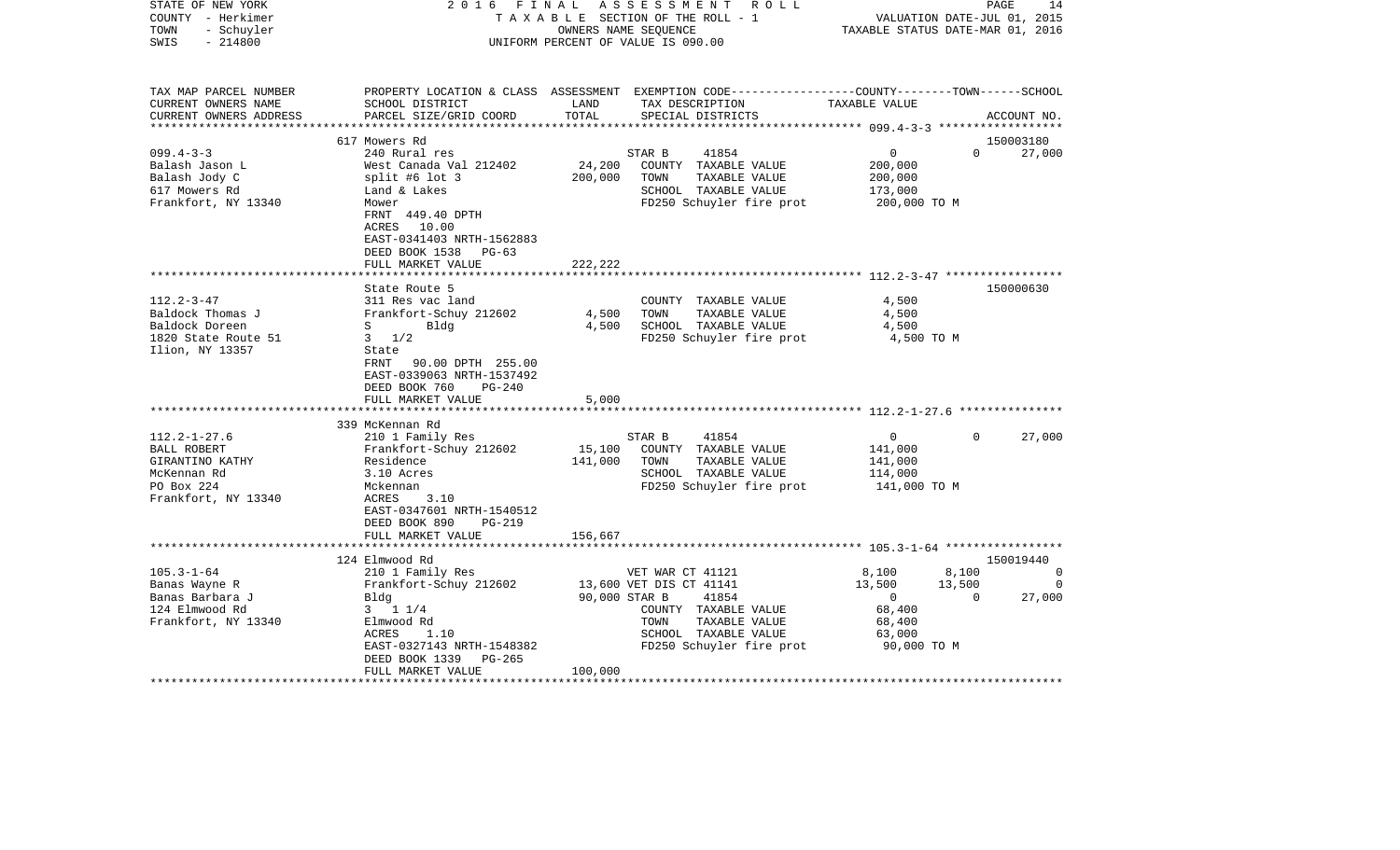| STATE OF NEW YORK<br>COUNTY - Herkimer<br>- Schuyler<br>TOWN<br>$-214800$<br>SWIS | 2016 FINAL                                                        |         | A S S E S S M E N T R O L L<br>TAXABLE SECTION OF THE ROLL - 1<br>OWNERS NAME SEQUENCE<br>UNIFORM PERCENT OF VALUE IS 090.00     | VALUATION DATE-JUL 01, 2015<br>TAXABLE STATUS DATE-MAR 01, 2016 |                | 15<br>PAGE  |
|-----------------------------------------------------------------------------------|-------------------------------------------------------------------|---------|----------------------------------------------------------------------------------------------------------------------------------|-----------------------------------------------------------------|----------------|-------------|
| TAX MAP PARCEL NUMBER<br>CURRENT OWNERS NAME                                      | SCHOOL DISTRICT                                                   | LAND    | PROPERTY LOCATION & CLASS ASSESSMENT EXEMPTION CODE----------------COUNTY-------TOWN-----SCHOOL<br>TAX DESCRIPTION TAXABLE VALUE |                                                                 |                |             |
| CURRENT OWNERS ADDRESS<br>************************                                | PARCEL SIZE/GRID COORD                                            | TOTAL   | SPECIAL DISTRICTS                                                                                                                |                                                                 |                | ACCOUNT NO. |
|                                                                                   | Off State Rd                                                      |         |                                                                                                                                  |                                                                 |                |             |
| $105.3 - 1 - 72.1$                                                                | 105 Vac farmland                                                  |         | AG MKTS<br>41730                                                                                                                 | 30,711                                                          | 30,711         | 30,711      |
| Banks Stewart                                                                     | Frankfort-Schuy 212602                                            | 63,000  | COUNTY TAXABLE VALUE                                                                                                             | 32,289                                                          |                |             |
| 7656 Route 294                                                                    | S Vac 89A Ag Ex Ld                                                | 63,000  | TOWN<br>TAXABLE VALUE                                                                                                            | 32,289                                                          |                |             |
| PO Box 751                                                                        | 89 Acres                                                          |         | SCHOOL TAXABLE VALUE                                                                                                             | 32,289                                                          |                |             |
| Boonville, NY 13309                                                               | Off State Road<br>ACRES 100.00                                    |         | FD250 Schuyler fire prot                                                                                                         | $63,000$ TO M                                                   |                |             |
| MAY BE SUBJECT TO PAYMENT                                                         | EAST-0326253 NRTH-1545509                                         |         |                                                                                                                                  |                                                                 |                |             |
| UNDER AGDIST LAW TIL 2023                                                         | DEED BOOK 1104 PG-455                                             |         |                                                                                                                                  |                                                                 |                |             |
|                                                                                   | FULL MARKET VALUE                                                 | 70,000  |                                                                                                                                  |                                                                 |                |             |
|                                                                                   |                                                                   |         |                                                                                                                                  |                                                                 |                |             |
|                                                                                   | Off State Rd                                                      |         |                                                                                                                                  |                                                                 |                |             |
| $105.3 - 1 - 72.2$<br>Banks Stewart                                               | 105 Vac farmland<br>Frankfort-Schuy 212602                        |         | AG MKTS<br>41730<br>45,000 COUNTY TAXABLE VALUE                                                                                  | 15,665<br>29,335                                                | 15,665         | 15,665      |
| 7656 Route 294                                                                    | S Vac Ag Ex Ld 55.3A                                              | 45,000  | TAXABLE VALUE<br>TOWN                                                                                                            | 29,335                                                          |                |             |
| PO Box 751                                                                        | 55.3 Acres                                                        |         | SCHOOL TAXABLE VALUE                                                                                                             | 29,335                                                          |                |             |
| Boonville, NY 13309                                                               | Off State Road                                                    |         | FD250 Schuyler fire prot                                                                                                         | 45,000 TO M                                                     |                |             |
|                                                                                   | ACRES 55.30                                                       |         |                                                                                                                                  |                                                                 |                |             |
| MAY BE SUBJECT TO PAYMENT                                                         | EAST-0327789 NRTH-1543957                                         |         |                                                                                                                                  |                                                                 |                |             |
| UNDER AGDIST LAW TIL 2023                                                         | DEED BOOK 1222 PG-485                                             |         |                                                                                                                                  |                                                                 |                |             |
|                                                                                   | FULL MARKET VALUE                                                 | 50,000  |                                                                                                                                  |                                                                 |                |             |
|                                                                                   |                                                                   |         |                                                                                                                                  |                                                                 |                |             |
|                                                                                   | Off State Rd                                                      |         |                                                                                                                                  |                                                                 |                |             |
| $105.3 - 1 - 72.3$                                                                | 105 Vac farmland                                                  |         | 41730<br>AG MKTS                                                                                                                 | 6,225                                                           | 6,225          | 6,225       |
| Banks Stewart                                                                     | 105 vac Iarmiand<br>Frankfort-Schuy 212602<br>S Vac Ag Ex Ld 7.2A | 6,800   | COUNTY TAXABLE VALUE                                                                                                             | 575                                                             |                |             |
| 7656 Route 294                                                                    |                                                                   | 6,800   | TOWN<br>TAXABLE VALUE                                                                                                            | 575                                                             |                |             |
| PO Box 751                                                                        | 7.2 Acres                                                         |         | SCHOOL TAXABLE VALUE                                                                                                             | 575                                                             |                |             |
| Boonville, NY 13309                                                               | Off State Road<br>ACRES<br>7.20                                   |         | FD250 Schuyler fire prot                                                                                                         | 6,800 TO M                                                      |                |             |
| MAY BE SUBJECT TO PAYMENT EAST-0325845 NRTH-1546783                               |                                                                   |         |                                                                                                                                  |                                                                 |                |             |
| UNDER AGDIST LAW TIL 2023                                                         | DEED BOOK 1222 PG-485                                             |         |                                                                                                                                  |                                                                 |                |             |
|                                                                                   | FULL MARKET VALUE                                                 | 7,556   |                                                                                                                                  |                                                                 |                |             |
|                                                                                   |                                                                   |         |                                                                                                                                  |                                                                 |                |             |
|                                                                                   | 167 Wisniewicz Rd                                                 |         |                                                                                                                                  |                                                                 |                | 150003780   |
| $099.3 - 1 - 14$                                                                  | 113 Cattle farm                                                   |         | CW_15_VET/ 41161                                                                                                                 | 8,100                                                           | 8,100          | $\sim$ 0    |
| Baratier Kemp E                                                                   | Whitesboro Cent 307002                                            |         | 191,100 AG MKTS 41730                                                                                                            | 78,321                                                          | 78,321         | 78,321      |
| Baratier Darlene A                                                                | $N$ and $N$<br>Bldg                                               |         | 41854<br>259,900 STAR B                                                                                                          | $\overline{0}$                                                  | $\overline{0}$ | 27,000      |
| 167 Wisniewicz Rd                                                                 | 322 Acres Includes 099.3-                                         |         | COUNTY TAXABLE VALUE                                                                                                             | 173,479                                                         |                |             |
| Utica, NY 13502                                                                   | Wisniewicz                                                        |         | TOWN<br>TAXABLE VALUE                                                                                                            | 173,479                                                         |                |             |
|                                                                                   | ACRES 322.00                                                      |         | SCHOOL TAXABLE VALUE                                                                                                             | 154,579                                                         |                |             |
| MAY BE SUBJECT TO PAYMENT                                                         | EAST-0332521 NRTH-1565913                                         |         | FD250 Schuyler fire prot                                                                                                         | 259,900 TO M                                                    |                |             |
| UNDER AGDIST LAW TIL 2023                                                         | DEED BOOK 905<br>$PG-323$                                         |         |                                                                                                                                  |                                                                 |                |             |
|                                                                                   | FULL MARKET VALUE                                                 | 288,778 |                                                                                                                                  |                                                                 |                |             |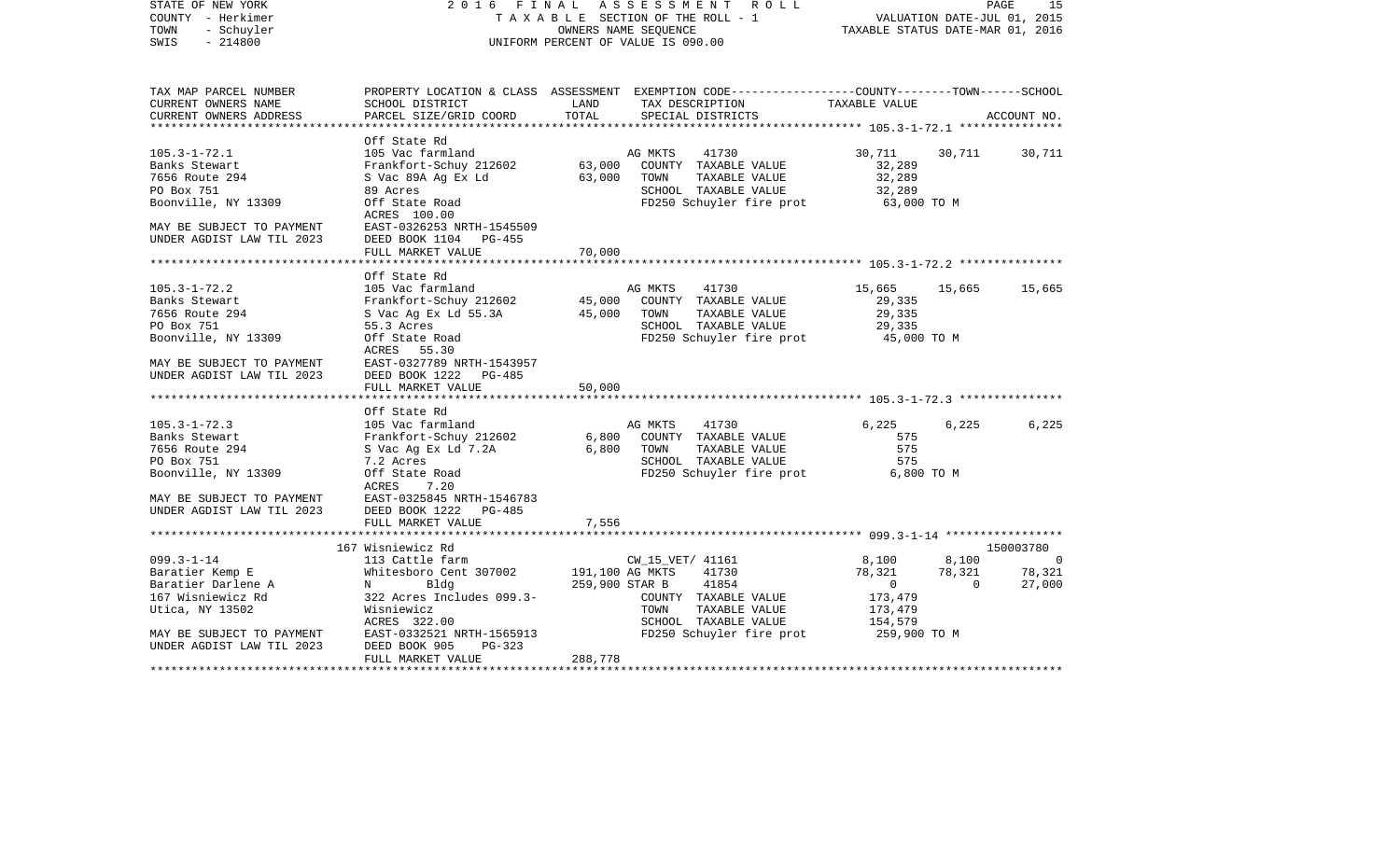| STATE OF NEW YORK<br>COUNTY - Herkimer<br>- Schuyler<br>TOWN<br>SWIS<br>$-214800$                 | 2 0 1 6                                               | FINAL             | ASSESSMENT ROLL<br>T A X A B L E SECTION OF THE ROLL - 1<br>OWNERS NAME SEQUENCE<br>UNIFORM PERCENT OF VALUE IS 090.00                   | VALUATION DATE-JUL 01, 2015<br>TAXABLE STATUS DATE-MAR 01, 2016 | PAGE<br>16         |
|---------------------------------------------------------------------------------------------------|-------------------------------------------------------|-------------------|------------------------------------------------------------------------------------------------------------------------------------------|-----------------------------------------------------------------|--------------------|
| TAX MAP PARCEL NUMBER<br>CURRENT OWNERS NAME<br>CURRENT OWNERS ADDRESS<br>*********************** | SCHOOL DISTRICT<br>PARCEL SIZE/GRID COORD             | LAND<br>TOTAL     | PROPERTY LOCATION & CLASS ASSESSMENT EXEMPTION CODE----------------COUNTY-------TOWN------SCHOOL<br>TAX DESCRIPTION<br>SPECIAL DISTRICTS | TAXABLE VALUE                                                   | ACCOUNT NO.        |
|                                                                                                   | 5719 Mapleton Dr                                      |                   |                                                                                                                                          |                                                                 | 150004530          |
| $104.7 - 1 - 9$                                                                                   | 210 1 Family Res                                      |                   | STAR B<br>41854                                                                                                                          | 0                                                               | $\Omega$<br>27,000 |
| Barbato Alfred Sr                                                                                 | Whitesboro Cent 307002                                | 7,500             | COUNTY TAXABLE VALUE                                                                                                                     | 108,000                                                         |                    |
| Barbato Denise                                                                                    | Single Family Residence                               | 108,000           | TOWN<br>TAXABLE VALUE                                                                                                                    | 108,000                                                         |                    |
| 5719 Mapleton Dr                                                                                  | W/inground Pool                                       |                   | SCHOOL TAXABLE VALUE                                                                                                                     | 81,000                                                          |                    |
| Utica, NY 13501                                                                                   | Mapleton                                              |                   | FD250 Schuyler fire prot                                                                                                                 | 108,000 TO M                                                    |                    |
|                                                                                                   | FRNT<br>90.00 DPTH 134.00                             |                   | LT160 Schuyler light #1                                                                                                                  | 108,000 TO M                                                    |                    |
|                                                                                                   | BANK<br>042                                           |                   | SD030 Schuyler sewer #1                                                                                                                  | 1.00 UN M                                                       |                    |
|                                                                                                   | EAST-0315048 NRTH-1559145<br>DEED BOOK 730<br>$PG-53$ |                   | WD175 Schuyler water #3                                                                                                                  | 108,000 TO M                                                    |                    |
|                                                                                                   | FULL MARKET VALUE                                     | 120,000           |                                                                                                                                          |                                                                 |                    |
|                                                                                                   | 5711 Mapleton Dr                                      |                   |                                                                                                                                          |                                                                 | 150000660          |
| $104.7 - 1 - 11$                                                                                  | 210 1 Family Res                                      |                   | STAR B<br>41854                                                                                                                          | $\mathbf 0$                                                     | $\Omega$<br>27,000 |
| Barbato Family Trust                                                                              | Whitesboro Cent 307002                                | 7,500             | COUNTY TAXABLE VALUE                                                                                                                     | 106,000                                                         |                    |
| Barbato Alfred E                                                                                  | W 5711 Bldg                                           | 106,000           | TOWN<br>TAXABLE VALUE                                                                                                                    | 106,000                                                         |                    |
| 5711 Mapleton Dr                                                                                  | $3 \frac{1}{4}$                                       |                   | SCHOOL TAXABLE VALUE                                                                                                                     | 79,000                                                          |                    |
| Utica, NY 13502                                                                                   | Mapleton Dr                                           |                   | FD250 Schuyler fire prot                                                                                                                 | 106,000 TO M                                                    |                    |
|                                                                                                   | FRNT 90.00 DPTH 134.00                                |                   | LT160 Schuyler light #1                                                                                                                  | 106,000 TO M                                                    |                    |
|                                                                                                   | EAST-0314943 NRTH-1559001                             |                   | SD030 Schuyler sewer #1                                                                                                                  | 1.00 UN M                                                       |                    |
|                                                                                                   | DEED BOOK 1326<br>PG-415<br>FULL MARKET VALUE         | 117,778           | WD175 Schuyler water #3                                                                                                                  | 106,000 TO M                                                    |                    |
|                                                                                                   |                                                       |                   |                                                                                                                                          |                                                                 |                    |
|                                                                                                   | 424 Johnson Rd                                        |                   |                                                                                                                                          |                                                                 | 150017070          |
| $105.4 - 2 - 2$                                                                                   | 270 Mfg housing                                       |                   | COUNTY TAXABLE VALUE<br>TOWN                                                                                                             | 44,200                                                          |                    |
| Barefoot Billy<br>Barefoot Yelena                                                                 | Frankfort-Schuy 212602<br>Manufactured Residence      | 16,500<br>44,200  | TAXABLE VALUE<br>SCHOOL TAXABLE VALUE                                                                                                    | 44,200<br>44,200                                                |                    |
| 4310 Crescent St Apt 720                                                                          | removed star dup utica 13                             |                   | FD250 Schuyler fire prot                                                                                                                 | 44,200 TO M                                                     |                    |
| LOng Island City, NY 11101                                                                        | Johnson Rd<br>ACRES<br>5.00                           |                   |                                                                                                                                          |                                                                 |                    |
|                                                                                                   | EAST-0348194 NRTH-1547643                             |                   |                                                                                                                                          |                                                                 |                    |
|                                                                                                   | DEED BOOK 1504<br>PG-314                              |                   |                                                                                                                                          |                                                                 |                    |
|                                                                                                   | FULL MARKET VALUE                                     | 49,111            |                                                                                                                                          |                                                                 |                    |
|                                                                                                   |                                                       |                   |                                                                                                                                          |                                                                 |                    |
|                                                                                                   | 202 Wood Ln                                           |                   |                                                                                                                                          |                                                                 |                    |
| $104.2 - 1 - 24.3$                                                                                | 210 1 Family Res                                      |                   | STAR B<br>41854                                                                                                                          | 0                                                               | 27,000<br>$\Omega$ |
| Barendse Jan<br>Barendse Karen                                                                    | Whitesboro Cent 307002<br>Single Fam Res W Pool       | 13,700<br>208,400 | COUNTY TAXABLE VALUE<br>TOWN<br>TAXABLE VALUE                                                                                            | 208,400<br>208,400                                              |                    |
| 202 Wood Ln                                                                                       | 1.3 Acres                                             |                   | SCHOOL TAXABLE VALUE                                                                                                                     | 181,400                                                         |                    |
| Utica, NY 13502                                                                                   | Wood Lane                                             |                   | FD250 Schuyler fire prot                                                                                                                 | 208,400 TO M                                                    |                    |
|                                                                                                   | ACRES<br>1.30                                         |                   | WD170 Schuyler water #2                                                                                                                  | 208,400 TO C                                                    |                    |
|                                                                                                   | EAST-0317764 NRTH-1557263                             |                   | 1.00 UN M                                                                                                                                |                                                                 |                    |
|                                                                                                   | DEED BOOK 722<br>$PG-326$                             |                   |                                                                                                                                          |                                                                 |                    |
|                                                                                                   | FULL MARKET VALUE                                     | 231,556           |                                                                                                                                          |                                                                 |                    |
|                                                                                                   |                                                       |                   |                                                                                                                                          |                                                                 |                    |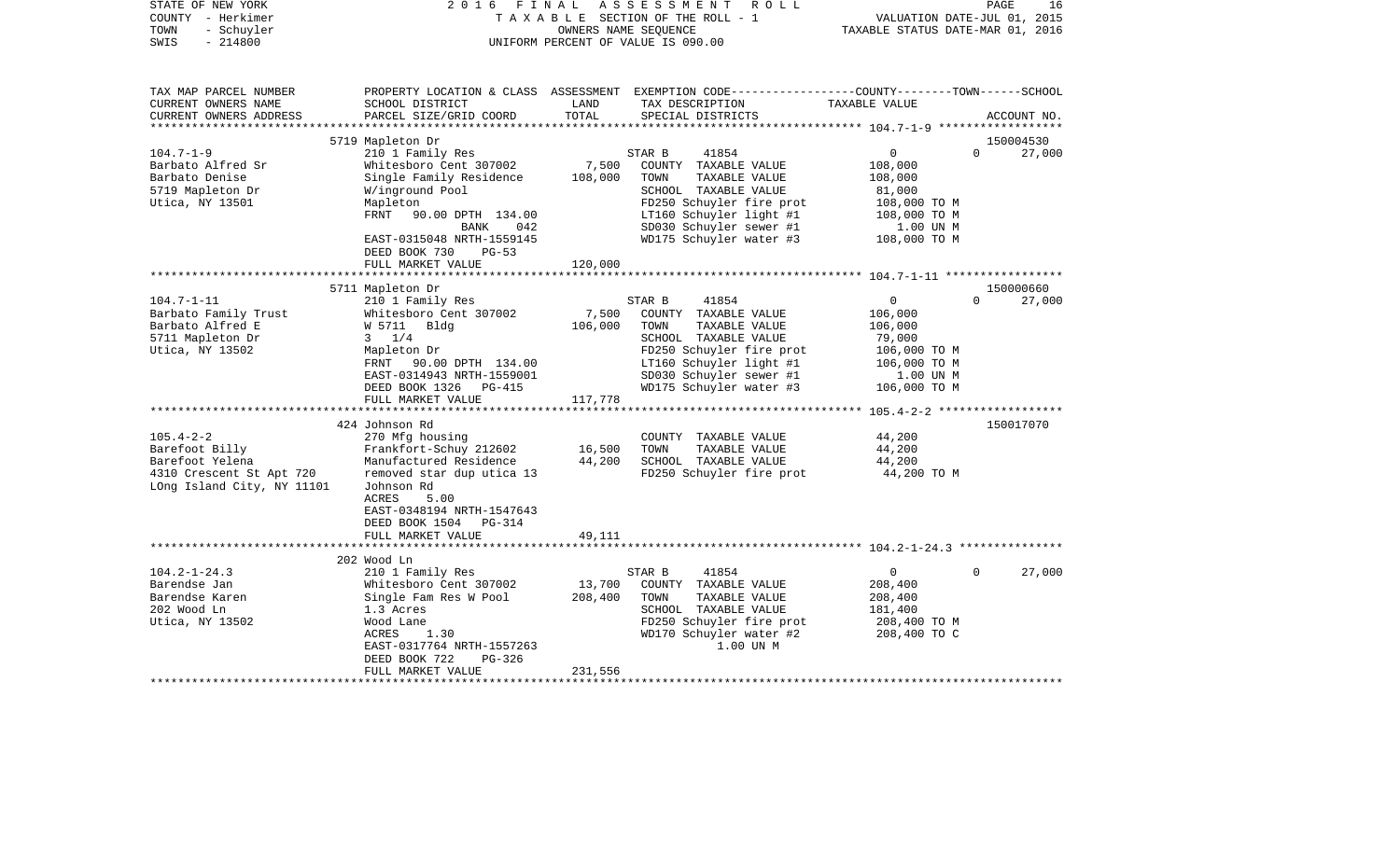| STATE OF NEW YORK<br>COUNTY - Herkimer<br>TOWN<br>- Schuyler<br>SWIS<br>$-214800$ | 2016                                                                                                   | FINAL<br>OWNERS NAME SEQUENCE | ASSESSMENT<br>R O L L<br>TAXABLE SECTION OF THE ROLL - 1<br>UNIFORM PERCENT OF VALUE IS 090.00                     | VALUATION DATE-JUL 01, 2015<br>TAXABLE STATUS DATE-MAR 01, 2016 | 17<br>PAGE            |
|-----------------------------------------------------------------------------------|--------------------------------------------------------------------------------------------------------|-------------------------------|--------------------------------------------------------------------------------------------------------------------|-----------------------------------------------------------------|-----------------------|
| TAX MAP PARCEL NUMBER<br>CURRENT OWNERS NAME                                      | SCHOOL DISTRICT                                                                                        | LAND                          | PROPERTY LOCATION & CLASS ASSESSMENT EXEMPTION CODE---------------COUNTY-------TOWN------SCHOOL<br>TAX DESCRIPTION | TAXABLE VALUE                                                   |                       |
| CURRENT OWNERS ADDRESS<br>**********************                                  | PARCEL SIZE/GRID COORD                                                                                 | TOTAL                         | SPECIAL DISTRICTS                                                                                                  |                                                                 | ACCOUNT NO.           |
|                                                                                   | 159 Spain Gulf Rd                                                                                      |                               |                                                                                                                    |                                                                 |                       |
| $099.1 - 1 - 80.17$                                                               | 270 Mfg housing                                                                                        |                               | 41854<br>STAR B                                                                                                    | 0                                                               | $\Omega$<br>27,000    |
| Barretta Carmen J<br>Barretta Erica                                               | West Canada Val 212402<br>SINGLE FAMILY RESIDENCE                                                      | 13,800<br>38,500              | COUNTY TAXABLE VALUE<br>TOWN<br>TAXABLE VALUE                                                                      | 38,500<br>38,500                                                |                       |
| 159 Spain Gulf Rd<br>Utica, NY 13502                                              | DOUBLE WIDE MANUFACTURED<br>FRNT 203.00 DPTH                                                           |                               | SCHOOL TAXABLE VALUE                                                                                               | 11,500                                                          |                       |
|                                                                                   | ACRES<br>1.40<br>EAST-0332372 NRTH-1571528<br>DEED BOOK 1521<br>PG-519                                 |                               |                                                                                                                    |                                                                 |                       |
|                                                                                   | FULL MARKET VALUE                                                                                      | 42,778                        |                                                                                                                    |                                                                 |                       |
|                                                                                   | ***********************                                                                                |                               |                                                                                                                    |                                                                 |                       |
|                                                                                   | Mowers Rd                                                                                              |                               |                                                                                                                    |                                                                 | 150003180             |
| $099.4 - 3 - 1$<br>Barton Matthew J                                               | 314 Rural vac<10<br>West Canada Val 212402                                                             | 23,000                        | COUNTY TAXABLE VALUE<br>TOWN<br>TAXABLE VALUE                                                                      | 23,000<br>23,000                                                |                       |
| 2815 Wildplum Dr                                                                  | split #6 lot $1$                                                                                       | 23,000                        | SCHOOL TAXABLE VALUE                                                                                               | 23,000                                                          |                       |
| Arlington, TX 76015                                                               | Land & Lakes<br>Mower<br><b>ACRES</b><br>5.00<br>EAST-0340982 NRTH-1562361<br>DEED BOOK 943<br>$PG-23$ |                               | FD250 Schuyler fire prot                                                                                           | 23,000 TO M                                                     |                       |
|                                                                                   | FULL MARKET VALUE                                                                                      | 25,556                        |                                                                                                                    |                                                                 |                       |
|                                                                                   |                                                                                                        |                               |                                                                                                                    |                                                                 | 150000750             |
| $099.1 - 1 - 17.1$                                                                | Newport Rd<br>322 Rural vac>10                                                                         |                               | COUNTY TAXABLE VALUE                                                                                               | 40,000                                                          |                       |
| Bazan Walter                                                                      | West Canada Val 212402                                                                                 | 40,000                        | TOWN<br>TAXABLE VALUE                                                                                              | 40,000                                                          |                       |
| Bazan Anthony                                                                     | Vacant                                                                                                 | 40,000                        | SCHOOL TAXABLE VALUE                                                                                               | 40,000                                                          |                       |
| 1571 Newport Rd                                                                   | ACRES 101.30                                                                                           |                               | FD250 Schuyler fire prot                                                                                           | 40,000 TO M                                                     |                       |
| Poland, NY 13431                                                                  | EAST-0335201 NRTH-1575397                                                                              |                               |                                                                                                                    |                                                                 |                       |
|                                                                                   | DEED BOOK 830<br>$PG-483$                                                                              |                               |                                                                                                                    |                                                                 |                       |
| MAY BE SUBJECT TO PAYMENT<br>UNDER AGDIST LAW TIL 2021                            | FULL MARKET VALUE                                                                                      | 44,444                        |                                                                                                                    |                                                                 |                       |
|                                                                                   |                                                                                                        |                               |                                                                                                                    |                                                                 |                       |
|                                                                                   | 3195 State Route 5                                                                                     |                               |                                                                                                                    | $\mathbf{0}$                                                    | 150011070<br>$\Omega$ |
| $112.1 - 2 - 16$<br>Beach George                                                  | 210 1 Family Res<br>Frankfort-Schuy 212602                                                             | 12,800                        | STAR B<br>41854<br>COUNTY TAXABLE VALUE                                                                            | 67,400                                                          | 27,000                |
| Lindsay Sheila                                                                    | Residence & Two Stall Gar                                                                              | 67,400                        | TAXABLE VALUE<br>TOWN                                                                                              | 67,400                                                          |                       |
| 3195 State Route 5                                                                | FRNT 210.00 DPTH 192.00                                                                                |                               | SCHOOL TAXABLE VALUE                                                                                               | 40,400                                                          |                       |
| Frankfort, NY 13440                                                               | EAST-0332161 NRTH-1543236<br>DEED BOOK 855<br>$PG-357$                                                 |                               | FD250 Schuyler fire prot                                                                                           | 67,400 TO M                                                     |                       |
|                                                                                   | FULL MARKET VALUE                                                                                      | 74,889                        |                                                                                                                    |                                                                 |                       |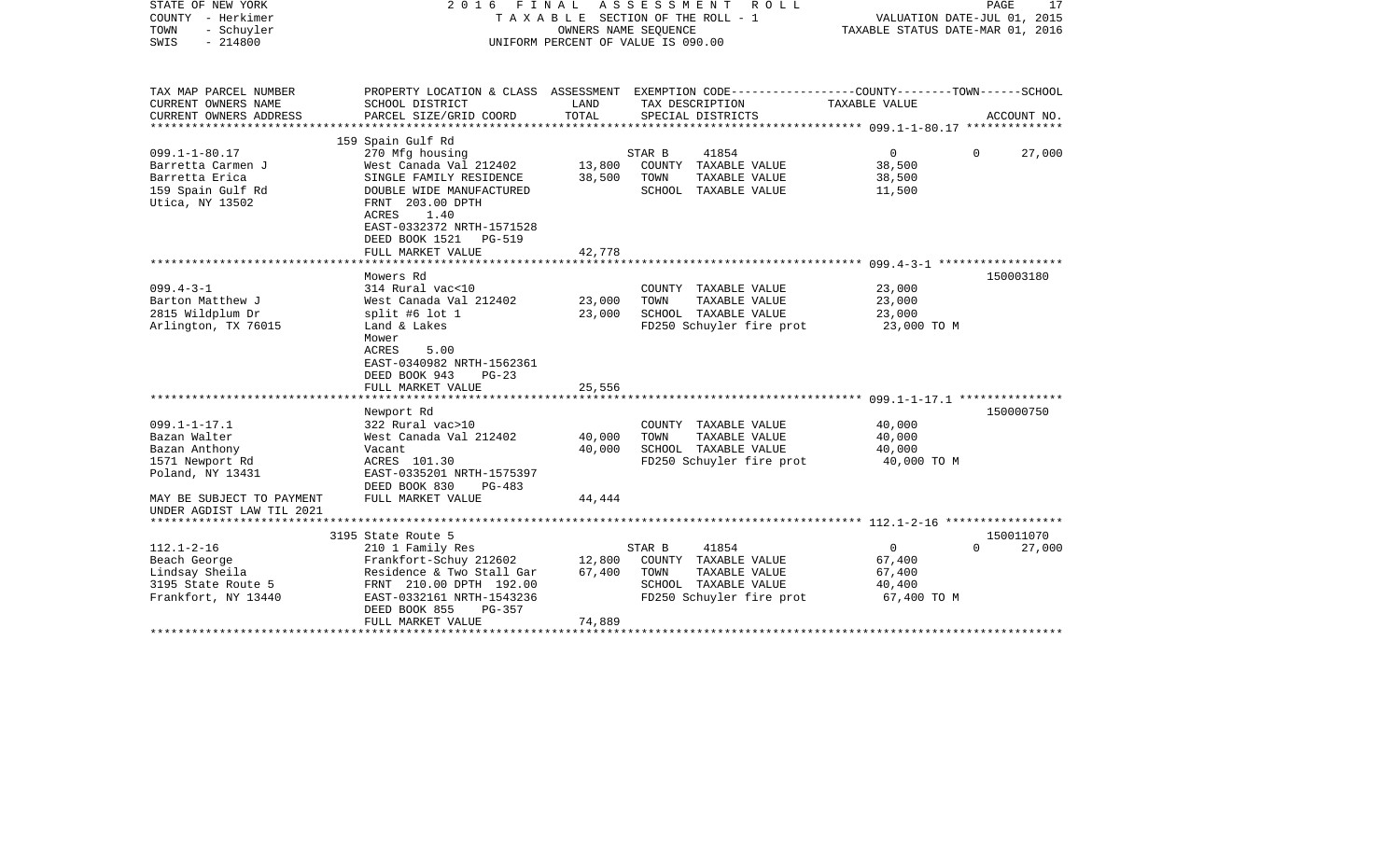| STATE OF NEW YORK<br>COUNTY - Herkimer<br>TOWN<br>- Schuyler<br>SWIS<br>$-214800$            |                                                                                                                                                                                                      | OWNERS NAME SEQUENCE       | 2016 FINAL ASSESSMENT ROLL<br>TAXABLE SECTION OF THE ROLL - 1<br>UNIFORM PERCENT OF VALUE IS 090.00                                                                                                            | VALUATION DATE-JUL 01, 2015<br>TAXABLE STATUS DATE-MAR 01, 2016                           | PAGE<br>18                                      |
|----------------------------------------------------------------------------------------------|------------------------------------------------------------------------------------------------------------------------------------------------------------------------------------------------------|----------------------------|----------------------------------------------------------------------------------------------------------------------------------------------------------------------------------------------------------------|-------------------------------------------------------------------------------------------|-------------------------------------------------|
| TAX MAP PARCEL NUMBER<br>CURRENT OWNERS NAME<br>CURRENT OWNERS ADDRESS                       | SCHOOL DISTRICT<br>PARCEL SIZE/GRID COORD                                                                                                                                                            | LAND<br>TOTAL              | PROPERTY LOCATION & CLASS ASSESSMENT EXEMPTION CODE---------------COUNTY-------TOWN-----SCHOOL<br>TAX DESCRIPTION<br>SPECIAL DISTRICTS                                                                         | TAXABLE VALUE                                                                             | ACCOUNT NO.                                     |
|                                                                                              |                                                                                                                                                                                                      |                            |                                                                                                                                                                                                                |                                                                                           |                                                 |
|                                                                                              | 2553 State Route 5 Rd                                                                                                                                                                                |                            |                                                                                                                                                                                                                |                                                                                           | 150075100                                       |
| $104.2 - 2 - 69$<br>Beach Ronald Jr J<br>Beach Ruby C<br>2553 State Route 5<br>Frankfort, NY | 210 1 Family Res<br>Whitesboro Cent 307002<br>Blds<br>$N$ and $N$<br>2 Acres<br>State Rd<br>2.00<br>ACRES<br>EAST-0323073 NRTH-1552196<br>DEED BOOK 863<br>PG-373<br>FULL MARKET VALUE               | 14,300<br>87,800           | 41854<br>STAR B<br>COUNTY TAXABLE VALUE<br>TAXABLE VALUE<br>TOWN<br>SCHOOL TAXABLE VALUE<br>FD250 Schuyler fire prot<br>WD165 Schuyler water #4<br>1.00 UN M<br>WD170 Schuyler water #2<br>97,556<br>1.00 UN M | $\overline{0}$<br>87,800<br>87,800<br>60,800<br>87,800 TO M<br>87,800 TO C<br>87,800 TO C | $\Omega$<br>27,000                              |
|                                                                                              |                                                                                                                                                                                                      |                            |                                                                                                                                                                                                                |                                                                                           |                                                 |
| $112.1 - 2 - 8.1$<br>Beach Sheila A<br>3195 State Route 5<br>Utica, NY 13502                 | 181 Carder Ln<br>270 Mfg housing<br>Frankfort-Schuy 212602<br>Double- wide RENTAL<br>2 10<br>Carder Lane<br>6.10<br>ACRES<br>EAST-0332262 NRTH-1543982<br>DEED BOOK 1569 PG-779<br>FULL MARKET VALUE | 12,400<br>27,000<br>30,000 | COUNTY TAXABLE VALUE<br>TOWN<br>TAXABLE VALUE<br>SCHOOL TAXABLE VALUE<br>FD250 Schuyler fire prot                                                                                                              | 27,000<br>27,000<br>27,000<br>27,000 TO M                                                 | 150014550                                       |
|                                                                                              | 169 Carder Ln                                                                                                                                                                                        |                            |                                                                                                                                                                                                                |                                                                                           |                                                 |
| $112.1 - 2 - 8.2$<br>Beach Sheila A<br>3195 State Route 5<br>Frankfort, NY 13340             | 270 Mfg housing<br>Frankfort-Schuy 212602 10,000<br>Mobile Home<br>ACRES<br>1.00<br>EAST-0332321 NRTH-1544362<br>DEED BOOK 1602 PG-836<br>FULL MARKET VALUE                                          | 33,000<br>36,667           | COUNTY TAXABLE VALUE<br>TAXABLE VALUE<br>TOWN<br>SCHOOL TAXABLE VALUE<br>FD250 Schuyler fire prot 33,000 TO M                                                                                                  | 33,000<br>33,000<br>33,000                                                                |                                                 |
|                                                                                              |                                                                                                                                                                                                      |                            |                                                                                                                                                                                                                |                                                                                           |                                                 |
| $112.2 - 1 - 29$<br>Becker Leon<br>Stukey Susan M<br>PO Box 294<br>Herkimer, NY 13350        | 304 Mckennan Rd<br>210 1 Family Res<br>Frankfort-Schuy 212602<br>S Bldgs<br>3 7<br>Mc Kennon Rd<br>ACRES<br>8.90<br>EAST-0346488 NRTH-1540093<br>PG-861<br>DEED BOOK 1143                            | 20,000 STAR EN             | VET COM CT 41131<br>41834<br>115,300 COUNTY TAXABLE VALUE<br>TAXABLE VALUE<br>TOWN<br>SCHOOL TAXABLE VALUE<br>FD250 Schuyler fire prot                                                                         | 13,500<br>$\overline{0}$<br>101,800<br>101,800<br>56,530<br>115,300 TO M                  | 150000840<br>13,500<br>$\overline{0}$<br>58,770 |
|                                                                                              | FULL MARKET VALUE                                                                                                                                                                                    | 128,111                    |                                                                                                                                                                                                                |                                                                                           |                                                 |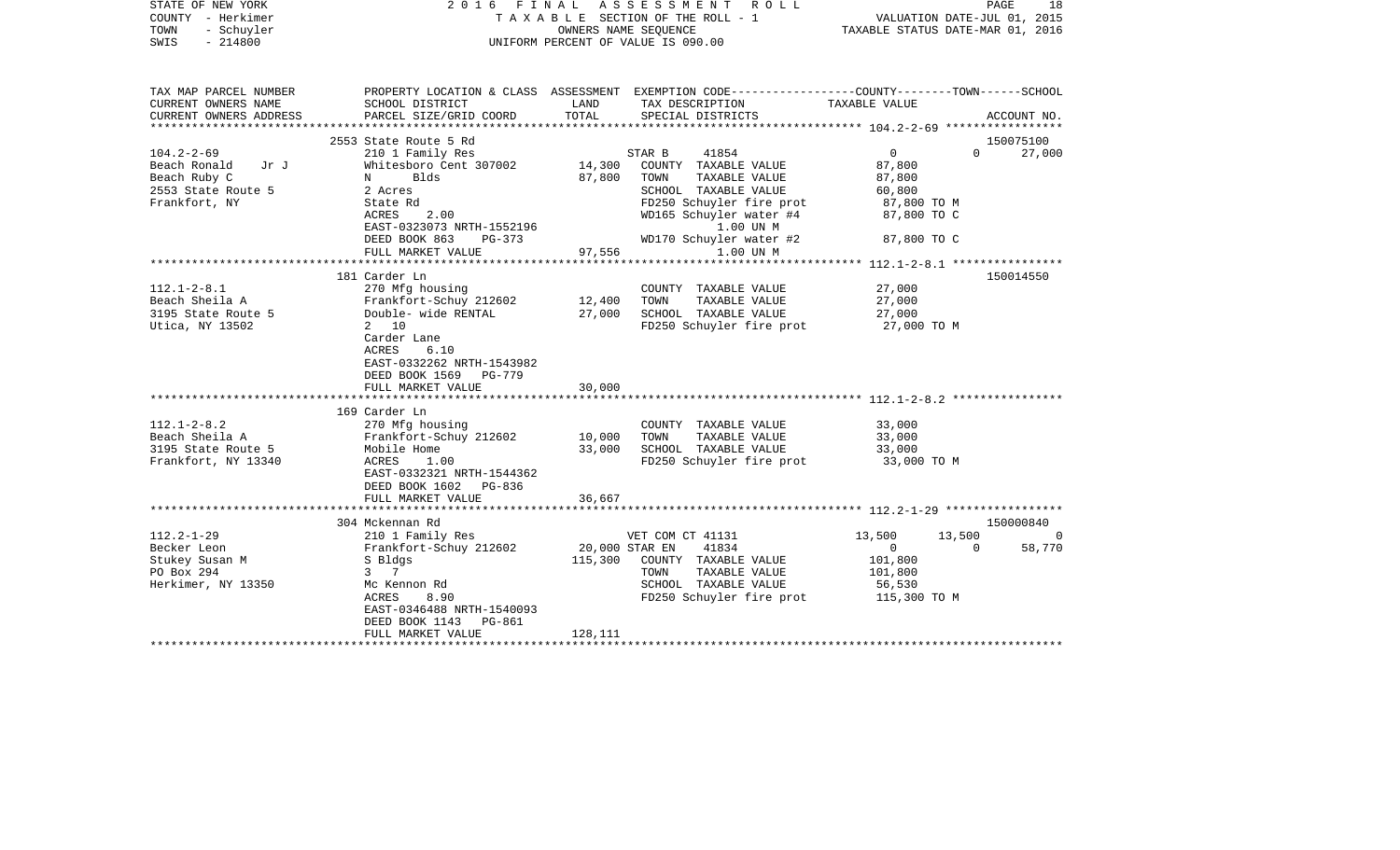| STATE OF NEW YORK<br>COUNTY - Herkimer<br>- Schuyler<br>TOWN<br>$-214800$<br>SWIS                         | 2016 FINAL                                                                                                                                                                                                                         | OWNERS NAME SEQUENCE       | ASSESSMENT<br>R O L L<br>T A X A B L E SECTION OF THE ROLL - 1<br>UNIFORM PERCENT OF VALUE IS 090.00                                                                               | TAXABLE STATUS DATE-MAR 01, 2016                                                     | PAGE<br>VALUATION DATE-JUL 01, 2015 | 19                              |
|-----------------------------------------------------------------------------------------------------------|------------------------------------------------------------------------------------------------------------------------------------------------------------------------------------------------------------------------------------|----------------------------|------------------------------------------------------------------------------------------------------------------------------------------------------------------------------------|--------------------------------------------------------------------------------------|-------------------------------------|---------------------------------|
| TAX MAP PARCEL NUMBER<br>CURRENT OWNERS NAME<br>CURRENT OWNERS ADDRESS                                    | SCHOOL DISTRICT<br>PARCEL SIZE/GRID COORD                                                                                                                                                                                          | LAND<br>TOTAL              | PROPERTY LOCATION & CLASS ASSESSMENT EXEMPTION CODE----------------COUNTY-------TOWN------SCHOOL<br>TAX DESCRIPTION<br>SPECIAL DISTRICTS                                           | TAXABLE VALUE                                                                        |                                     | ACCOUNT NO.                     |
| **********************                                                                                    |                                                                                                                                                                                                                                    | ***************            |                                                                                                                                                                                    |                                                                                      |                                     |                                 |
| $105.2 - 4 - 20$<br>Behari Navin<br>Behari Bhanmater<br>115 Twenty West Dr<br>Altamont, NY 12009          | Cogar Rd<br>314 Rural vac<10<br>Frankfort-Schuy 212602<br>Fox Hollow/ MF#185<br>Land & Lakes lot 33<br>Cogar Rd<br>ACRES 10.00<br>EAST-0342081 NRTH-1560589                                                                        | 32,300<br>32,300           | COUNTY TAXABLE VALUE<br>TOWN<br>TAXABLE VALUE<br>SCHOOL TAXABLE VALUE<br>FD250 Schuyler fire prot                                                                                  | 32,300<br>32,300<br>32,300<br>32,300 TO M                                            |                                     | 150003180                       |
|                                                                                                           | DEED BOOK 1134 PG-796                                                                                                                                                                                                              |                            |                                                                                                                                                                                    |                                                                                      |                                     |                                 |
|                                                                                                           | FULL MARKET VALUE                                                                                                                                                                                                                  | 35,889                     |                                                                                                                                                                                    | ************************ 099.1-2-11 ******************                               |                                     |                                 |
|                                                                                                           | 1101 Windfall Rd                                                                                                                                                                                                                   |                            |                                                                                                                                                                                    |                                                                                      |                                     |                                 |
| $099.1 - 2 - 11$<br>Bell David M<br>2261 Newport Rd<br>Poland, NY 13431<br>$104.7 - 1 - 55$               | 270 Mfg housing<br>West Canada Val 212402<br>W Trailer<br>9.53 Acres<br>Windfall Road<br>ACRES<br>9.53<br>EAST-0330388 NRTH-1569945<br>DEED BOOK 763<br><b>PG-351</b><br>FULL MARKET VALUE<br>5706 Mapleton Dr<br>210 1 Family Res | 20,600<br>61,800<br>68,667 | 41834<br>STAR EN<br>COUNTY TAXABLE VALUE<br>TOWN<br>TAXABLE VALUE<br>SCHOOL TAXABLE VALUE<br>FD250 Schuyler fire prot<br>CW_15_VET/ 41161                                          | $\overline{0}$<br>61,800<br>61,800<br>3,030<br>61,800 TO M<br>8,100                  | $\Omega$<br>8,100                   | 58,770<br>150022620<br>$\Omega$ |
| Bello Jeffrey M<br>Bello Sharon<br>5706 Mapleton Dr<br>Utica, NY 13502                                    | Whitesboro Cent 307002<br>5706 Bldg<br>$9 \t1/4$<br>Mapleton Dr<br>FRNT 90.00 DPTH 125.00<br>EAST-0315020 NRTH-1558805<br>DEED BOOK 1596 PG-274<br>FULL MARKET VALUE                                                               | 7,400<br>78,100<br>86,778  | COUNTY TAXABLE VALUE<br>TOWN<br>TAXABLE VALUE<br>SCHOOL TAXABLE VALUE<br>FD250 Schuyler fire prot<br>LT160 Schuyler light #1<br>SD030 Schuyler sewer #1<br>WD175 Schuyler water #3 | 70,000<br>70,000<br>78,100<br>78,100 TO M<br>78,100 TO M<br>1.00 UN M<br>78,100 TO M |                                     |                                 |
|                                                                                                           | ***********************                                                                                                                                                                                                            |                            |                                                                                                                                                                                    |                                                                                      |                                     |                                 |
| $105.3 - 1 - 48.1$<br>Bennett Raymond S<br>Bennett Sandra L<br>3025 State Route 55<br>Frankfort, NY 13340 | State Route 5<br>105 Vac farmland<br>Frankfort-Schuy 212602<br>Vac<br>$N$ and $N$<br>9.80a<br>State<br>ACRES<br>9.80<br>EAST-0330557 NRTH-1545569<br>DEED BOOK 803<br>PG-232<br>FULL MARKET VALUE                                  | 7,500<br>7,500<br>8,333    | COUNTY TAXABLE VALUE<br>TAXABLE VALUE<br>TOWN<br>SCHOOL TAXABLE VALUE<br>FD250 Schuyler fire prot                                                                                  | 7,500<br>7,500<br>7,500<br>7,500 TO M                                                |                                     | 150004740                       |
|                                                                                                           |                                                                                                                                                                                                                                    |                            |                                                                                                                                                                                    |                                                                                      |                                     |                                 |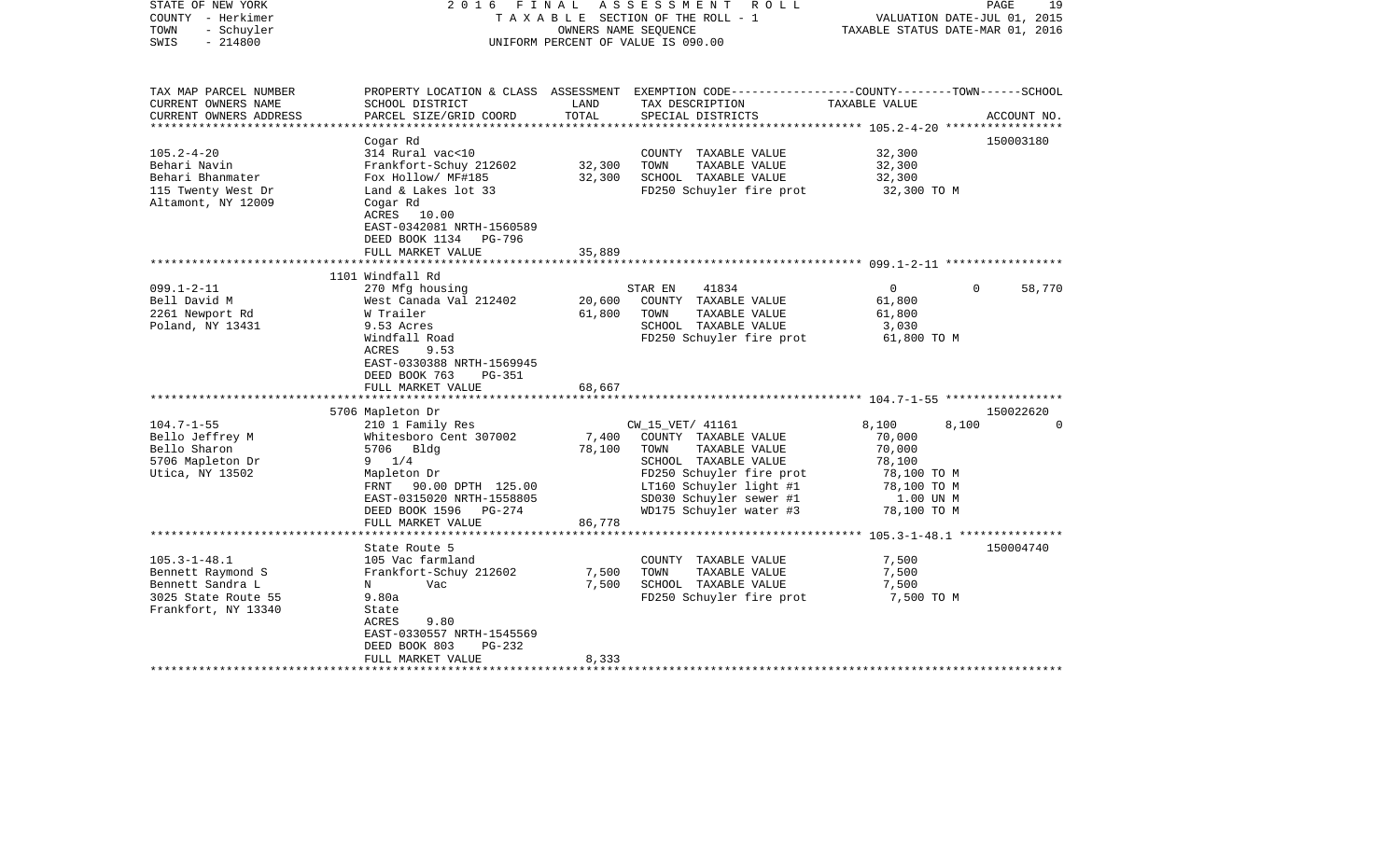| STATE OF NEW YORK<br>COUNTY - Herkimer<br>- Schuyler<br>TOWN<br>$-214800$<br>SWIS | FINAL<br>2016                                                                                                                     | OWNERS NAME SEQUENCE | ASSESSMENT ROLL<br>TAXABLE SECTION OF THE ROLL - 1<br>UNIFORM PERCENT OF VALUE IS 090.00                                               | VALUATION DATE-JUL 01, 2015<br>TAXABLE STATUS DATE-MAR 01, 2016 | PAGE<br>20         |
|-----------------------------------------------------------------------------------|-----------------------------------------------------------------------------------------------------------------------------------|----------------------|----------------------------------------------------------------------------------------------------------------------------------------|-----------------------------------------------------------------|--------------------|
| TAX MAP PARCEL NUMBER<br>CURRENT OWNERS NAME<br>CURRENT OWNERS ADDRESS            | SCHOOL DISTRICT<br>PARCEL SIZE/GRID COORD                                                                                         | LAND<br>TOTAL        | PROPERTY LOCATION & CLASS ASSESSMENT EXEMPTION CODE---------------COUNTY-------TOWN-----SCHOOL<br>TAX DESCRIPTION<br>SPECIAL DISTRICTS | TAXABLE VALUE                                                   | ACCOUNT NO.        |
| ***********************                                                           | 3025 State Route 5                                                                                                                |                      |                                                                                                                                        |                                                                 | 150004650          |
| $105.3 - 1 - 49.1$                                                                | 113 Cattle farm                                                                                                                   |                      | 41854<br>STAR B                                                                                                                        | $\overline{0}$                                                  | $\Omega$<br>27,000 |
| Bennett Raymond S                                                                 | Frankfort-Schuy 212602                                                                                                            | 22,500               | COUNTY TAXABLE VALUE                                                                                                                   | 98,000                                                          |                    |
| Bennett Sandra L                                                                  | Single Fam Res & Bldg                                                                                                             | 98,000               | TOWN<br>TAXABLE VALUE                                                                                                                  | 98,000                                                          |                    |
| 3025 State Route 5                                                                | $1 \t21 \t1/4$                                                                                                                    |                      | SCHOOL TAXABLE VALUE                                                                                                                   | 71,000                                                          |                    |
| Frankfort, NY 13340                                                               | State<br>FRNT 400.00 DPTH<br>10.20<br>ACRES<br>EAST-0330164 NRTH-1545793<br>DEED BOOK 821<br>PG-684                               |                      | FD250 Schuyler fire prot                                                                                                               | 98,000 TO M                                                     |                    |
|                                                                                   | FULL MARKET VALUE                                                                                                                 | 108,889              |                                                                                                                                        |                                                                 |                    |
|                                                                                   |                                                                                                                                   |                      |                                                                                                                                        |                                                                 |                    |
|                                                                                   | State Route 5                                                                                                                     |                      |                                                                                                                                        |                                                                 |                    |
| $105.3 - 1 - 49.2$                                                                | 105 Vac farmland                                                                                                                  |                      | COUNTY TAXABLE VALUE                                                                                                                   | 7,500                                                           |                    |
| Bennett Raymond S                                                                 | Frankfort-Schuy 212602                                                                                                            | 7,500                | TOWN<br>TAXABLE VALUE                                                                                                                  | 7,500                                                           |                    |
| Bennett Sandra L                                                                  | Vacant Land                                                                                                                       | 7,500                | SCHOOL TAXABLE VALUE                                                                                                                   | 7,500                                                           |                    |
| 3025 State Route 5<br>Frankfort, NY 13340                                         | 10.a<br>State Rd<br>FRNT 450.00 DPTH<br>ACRES 10.00<br>EAST-0329240 NRTH-1545039<br>DEED BOOK 1102<br>PG-817<br>FULL MARKET VALUE | 8,333                | FD250 Schuyler fire prot                                                                                                               | 7,500 TO M                                                      |                    |
|                                                                                   | *********************                                                                                                             |                      |                                                                                                                                        |                                                                 |                    |
|                                                                                   | 153 Upson Rd                                                                                                                      |                      |                                                                                                                                        |                                                                 | 150003390          |
| $105.2 - 1 - 10$                                                                  | 210 1 Family Res                                                                                                                  |                      | STAR B<br>41854                                                                                                                        | $\mathbf 0$                                                     | 27,000<br>$\Omega$ |
| Bennett Todd                                                                      | Frankfort-Schuy 212602                                                                                                            | 20,100               | COUNTY TAXABLE VALUE                                                                                                                   | 202,300                                                         |                    |
| Bennett Janet                                                                     | Single Family Residence                                                                                                           | 202,300              | TOWN<br>TAXABLE VALUE                                                                                                                  | 202,300                                                         |                    |
| 123 Court St<br>Herkimer, NY 13350                                                | Upson<br>ACRES<br>9.00<br>EAST-0346445 NRTH-1557024<br>DEED BOOK 1299<br>$PG-202$                                                 |                      | SCHOOL TAXABLE VALUE<br>FD250 Schuyler fire prot                                                                                       | 175,300<br>202,300 TO M                                         |                    |
|                                                                                   | FULL MARKET VALUE                                                                                                                 | 224,778              |                                                                                                                                        |                                                                 |                    |
|                                                                                   |                                                                                                                                   |                      |                                                                                                                                        |                                                                 |                    |
|                                                                                   | Grande View Dr                                                                                                                    |                      |                                                                                                                                        |                                                                 | 150003180          |
| $099.2 - 4 - 15$                                                                  | 322 Rural vac>10                                                                                                                  |                      | COUNTY TAXABLE VALUE                                                                                                                   | 57,550                                                          |                    |
| Benolerao Tom D<br>Usares Lora Jean                                               | West Canada Val 212402<br>Survey $# 362$                                                                                          | 57,550<br>57,550     | TOWN<br>TAXABLE VALUE<br>SCHOOL TAXABLE VALUE                                                                                          | 57,550<br>57,550                                                |                    |
| 126 Victoria Dr                                                                   | Land & Lakes lot 15                                                                                                               |                      | FD250 Schuyler fire prot                                                                                                               | 57,550 TO M                                                     |                    |
| Poughquag, NY 12570                                                               | Grande View Dr<br>ACRES<br>32.70<br>EAST-0343154 NRTH-1570196<br>DEED BOOK 1245<br>PG-116                                         |                      |                                                                                                                                        |                                                                 |                    |
|                                                                                   | FULL MARKET VALUE                                                                                                                 | 63,944               |                                                                                                                                        |                                                                 |                    |
|                                                                                   |                                                                                                                                   |                      |                                                                                                                                        |                                                                 |                    |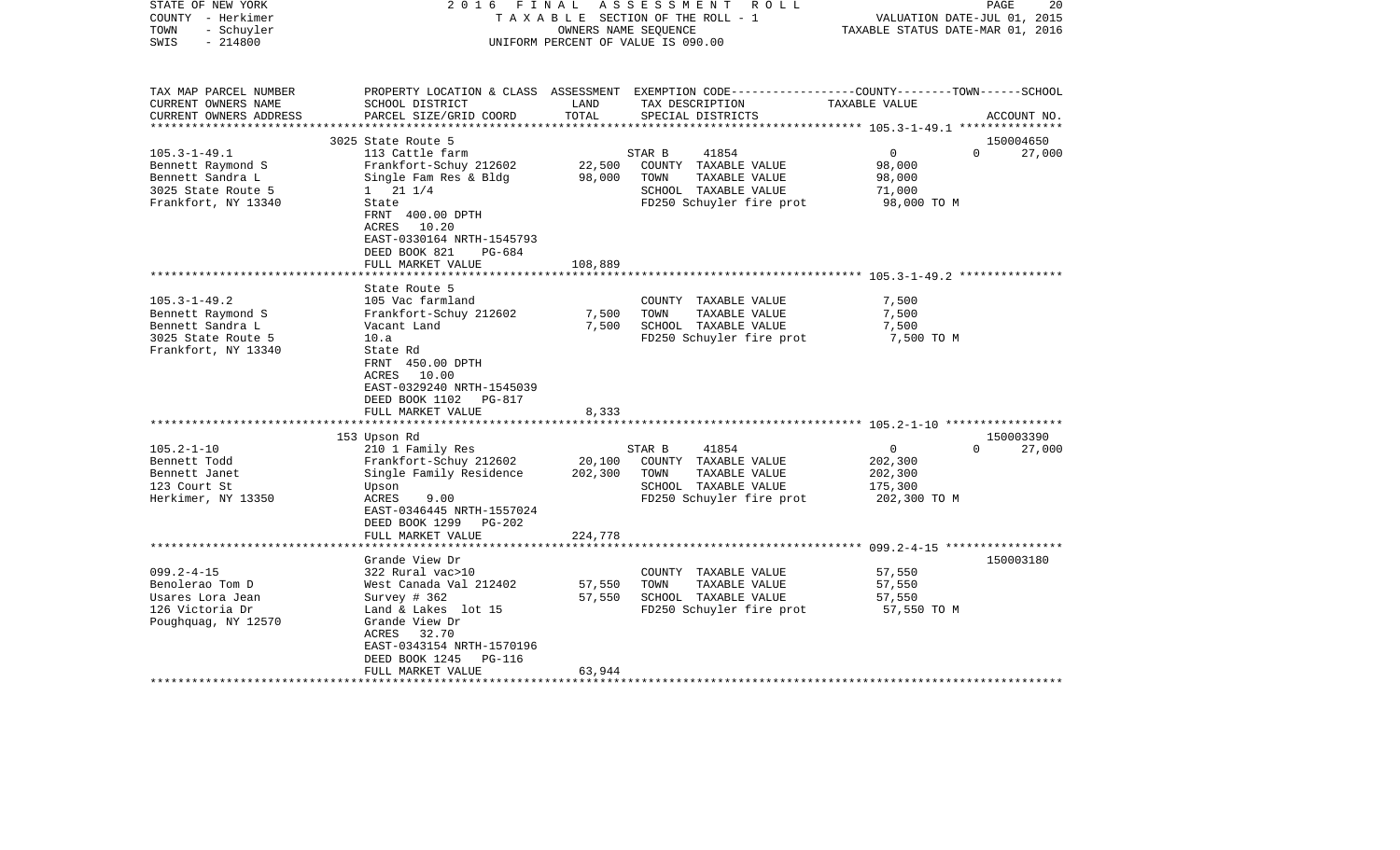| STATE OF NEW YORK<br>COUNTY - Herkimer<br>- Schuyler<br>TOWN<br>$-214800$<br>SWIS                                                                                                                  | FINAL<br>2016                                                                                                                                                                                                                                                                                                                                                      | OWNERS NAME SEQUENCE                         | ASSESSMENT<br>R O L L<br>TAXABLE SECTION OF THE ROLL - 1<br>UNIFORM PERCENT OF VALUE IS 090.00                                                                             | PAGE<br>VALUATION DATE-JUL 01, 2015<br>TAXABLE STATUS DATE-MAR 01, 2016                                           | 21          |
|----------------------------------------------------------------------------------------------------------------------------------------------------------------------------------------------------|--------------------------------------------------------------------------------------------------------------------------------------------------------------------------------------------------------------------------------------------------------------------------------------------------------------------------------------------------------------------|----------------------------------------------|----------------------------------------------------------------------------------------------------------------------------------------------------------------------------|-------------------------------------------------------------------------------------------------------------------|-------------|
| TAX MAP PARCEL NUMBER<br>CURRENT OWNERS NAME<br>CURRENT OWNERS ADDRESS                                                                                                                             | SCHOOL DISTRICT<br>PARCEL SIZE/GRID COORD                                                                                                                                                                                                                                                                                                                          | LAND<br>TOTAL                                | TAX DESCRIPTION<br>SPECIAL DISTRICTS                                                                                                                                       | PROPERTY LOCATION & CLASS ASSESSMENT EXEMPTION CODE----------------COUNTY-------TOWN------SCHOOL<br>TAXABLE VALUE | ACCOUNT NO. |
|                                                                                                                                                                                                    |                                                                                                                                                                                                                                                                                                                                                                    |                                              |                                                                                                                                                                            |                                                                                                                   |             |
| $099.2 - 4 - 36$<br>Bentley Gregg<br>Bentley Denise<br>1035 Ashland Ct<br>Williamstown, NJ 08094                                                                                                   | 444 Grande View Dr<br>314 Rural vac<10<br>West Canada Val 212402<br>Survey # 362<br>Land & Lakes lot 36<br>Grande View Dr<br>FRNT<br>51.00 DPTH<br>ACRES<br>5.50<br>EAST-0340135 NRTH-1570447                                                                                                                                                                      | 23,900<br>23,900                             | COUNTY TAXABLE VALUE<br>TOWN<br>TAXABLE VALUE<br>SCHOOL TAXABLE VALUE<br>FD250 Schuyler fire prot                                                                          | 23,900<br>23,900<br>23,900<br>23,900 TO M                                                                         | 150003180   |
|                                                                                                                                                                                                    | DEED BOOK 1259<br>PG-669                                                                                                                                                                                                                                                                                                                                           |                                              |                                                                                                                                                                            |                                                                                                                   |             |
|                                                                                                                                                                                                    | FULL MARKET VALUE                                                                                                                                                                                                                                                                                                                                                  | 26,556                                       |                                                                                                                                                                            |                                                                                                                   |             |
|                                                                                                                                                                                                    |                                                                                                                                                                                                                                                                                                                                                                    |                                              |                                                                                                                                                                            |                                                                                                                   |             |
| $099.1 - 1 - 22$<br>Beresky Charles<br>Beresky Jean<br>3107 Johnson Loop<br>Gresham, SC 29546<br>$099.1 - 1 - 80.8$<br>Beresky Charles<br>Beresky Martha<br>3107 Johnson Loop<br>Gresham, SC 29546 | 1298 Newport Rd<br>240 Rural res<br>West Canada Val 212402<br>Bldg<br>1a 18<br>Newport<br>ACRES 18.00<br>EAST-0331772 NRTH-1573112<br>DEED BOOK 00558 PG-00492<br>FULL MARKET VALUE<br>Newport Rd<br>314 Rural vac<10<br>West Canada Val 212402<br>Vacant Land<br>FRNT 100.00 DPTH<br>ACRES<br>2.00<br>EAST-0331481 NRTH-1572687<br>DEED BOOK 855<br><b>PG-421</b> | 25,000<br>68,500<br>76,111<br>8,300<br>8,300 | COUNTY TAXABLE VALUE<br>TOWN<br>TAXABLE VALUE<br>SCHOOL TAXABLE VALUE<br>FD250 Schuyler fire prot<br>COUNTY TAXABLE VALUE<br>TOWN<br>TAXABLE VALUE<br>SCHOOL TAXABLE VALUE | 68,500<br>68,500<br>68,500<br>68,500 TO M<br>8,300<br>8,300<br>8,300                                              | 150000900   |
|                                                                                                                                                                                                    | FULL MARKET VALUE                                                                                                                                                                                                                                                                                                                                                  | 9,222                                        |                                                                                                                                                                            | ******************** 112.2-3-57 ******************                                                                |             |
|                                                                                                                                                                                                    | 3780 State Route 5                                                                                                                                                                                                                                                                                                                                                 |                                              |                                                                                                                                                                            |                                                                                                                   | 150019170   |
| $112.2 - 3 - 57$<br>Bernier Daniel P<br>Weber Donna L<br>1660 Whitehouse Rd<br>Greeneville, TN 37745                                                                                               | 210 1 Family Res<br>Frankfort-Schuy 212602<br>Bldg<br>$3 \frac{1}{8}$<br>State<br>FRNT<br>76.00 DPTH 183.00<br>EAST-0341118 NRTH-1535650<br>DEED BOOK 1251<br>PG-992<br>FULL MARKET VALUE                                                                                                                                                                          | 7,800<br>61,600<br>68,444                    | COUNTY TAXABLE VALUE<br>TOWN<br>TAXABLE VALUE<br>SCHOOL TAXABLE VALUE<br>FD250 Schuyler fire prot                                                                          | 61,600<br>61,600<br>61,600<br>61,600 TO M                                                                         |             |
|                                                                                                                                                                                                    |                                                                                                                                                                                                                                                                                                                                                                    |                                              |                                                                                                                                                                            |                                                                                                                   |             |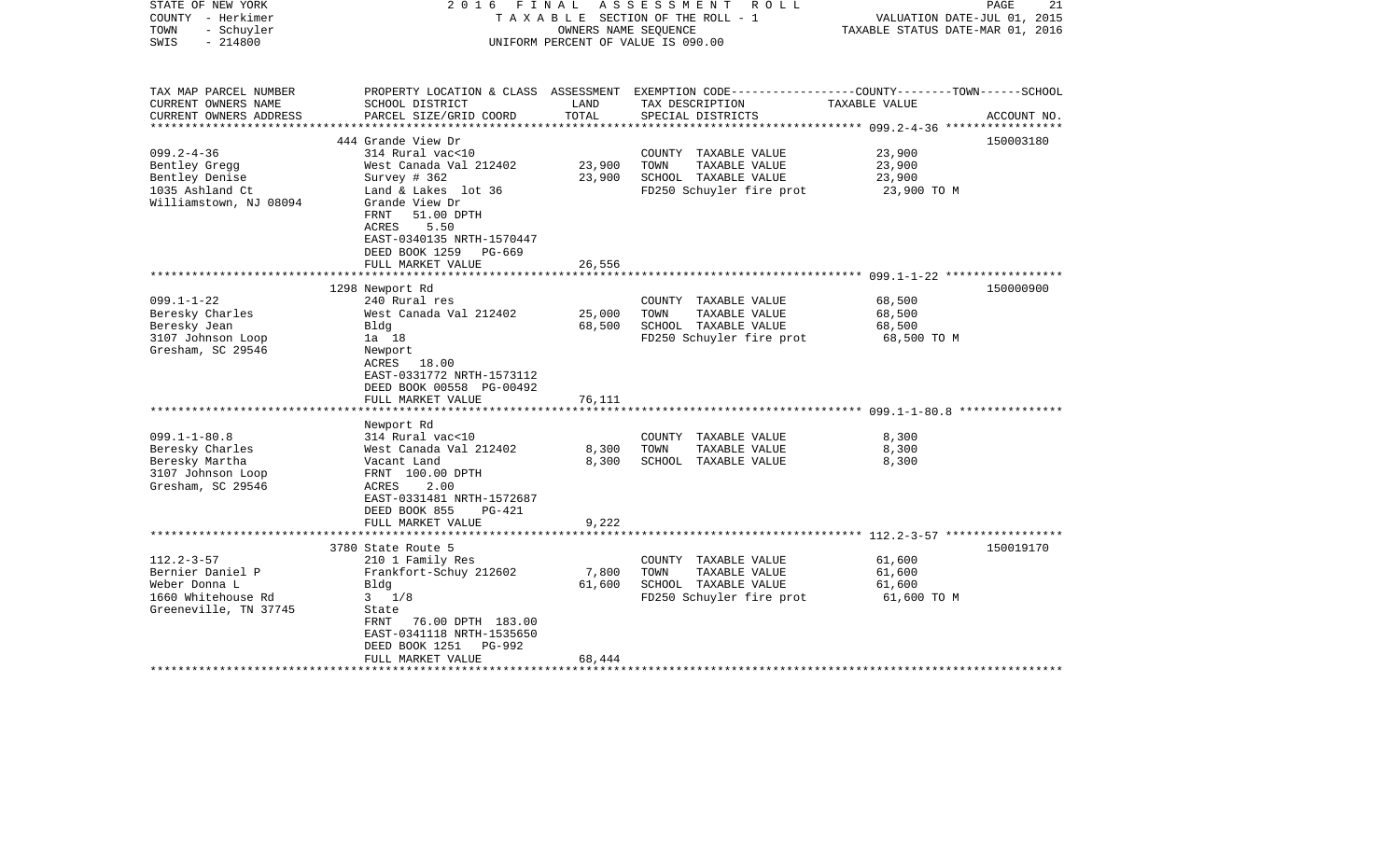| STATE OF NEW YORK<br>COUNTY - Herkimer<br>- Schuyler<br>TOWN<br>$-214800$<br>SWIS                                                                                            |                                                                                                                                                                                                                   |                             | 2016 FINAL ASSESSMENT ROLL<br>TAXABLE SECTION OF THE ROLL - 1<br>OWNERS NAME SEQUENCE<br>UNIFORM PERCENT OF VALUE IS 090.00                                                                                                                                       | VALUATION DATE-JUL 01, 2015<br>TAXABLE STATUS DATE-MAR 01, 2016                    | PAGE     | 22               |
|------------------------------------------------------------------------------------------------------------------------------------------------------------------------------|-------------------------------------------------------------------------------------------------------------------------------------------------------------------------------------------------------------------|-----------------------------|-------------------------------------------------------------------------------------------------------------------------------------------------------------------------------------------------------------------------------------------------------------------|------------------------------------------------------------------------------------|----------|------------------|
| TAX MAP PARCEL NUMBER<br>CURRENT OWNERS NAME                                                                                                                                 | SCHOOL DISTRICT                                                                                                                                                                                                   | LAND                        | PROPERTY LOCATION & CLASS ASSESSMENT EXEMPTION CODE----------------COUNTY-------TOWN------SCHOOL<br>TAX DESCRIPTION                                                                                                                                               | TAXABLE VALUE                                                                      |          |                  |
| CURRENT OWNERS ADDRESS                                                                                                                                                       | PARCEL SIZE/GRID COORD                                                                                                                                                                                            | TOTAL                       | SPECIAL DISTRICTS                                                                                                                                                                                                                                                 |                                                                                    |          | ACCOUNT NO.      |
|                                                                                                                                                                              | 664 Bush Rd                                                                                                                                                                                                       |                             |                                                                                                                                                                                                                                                                   |                                                                                    |          |                  |
| $105.2 - 1 - 16.4$<br>Betrus Eric S<br>Betrus Linda J<br>664 Bush Rd<br>Frankfort, NY 13340<br>Frankfort, NY 13340<br>EAST-0343679 NRTH-1557580<br>EAST-0343679 NRTH-1557580 | 240 Rural res<br>DEED BOOK 891<br>PG-278                                                                                                                                                                          | 115,600                     | 41854<br>STAR B<br>14,300 COUNTY TAXABLE VALUE<br>TOWN<br>TAXABLE VALUE<br>SCHOOL TAXABLE VALUE<br>FD250 Schuyler fire prot 115,600 TO M                                                                                                                          | $0 \qquad \qquad$<br>115,600<br>115,600<br>88,600                                  | $\Omega$ | 27,000           |
|                                                                                                                                                                              | FULL MARKET VALUE                                                                                                                                                                                                 | 128,444                     |                                                                                                                                                                                                                                                                   |                                                                                    |          |                  |
|                                                                                                                                                                              | 11648 Bell Hill Rd                                                                                                                                                                                                |                             |                                                                                                                                                                                                                                                                   |                                                                                    |          |                  |
| $099.1 - 1 - 1.1$<br>Bick Alan R<br>Goodison - Bick Pamela S Bldgs & Garage 114,500<br>11648 Bell Hill Rd 24.5 Acres<br>Utica, NY 13502                                      | 240 Rural res<br>West Canada Val 212402<br>Bell Hill<br>ACRES 24.50<br>EAST-0325819 NRTH-1574857<br>DEED BOOK 1352 PG-386<br>FULL MARKET VALUE                                                                    | 28,300<br>127,222           | STAR B<br>41854<br>COUNTY TAXABLE VALUE<br>TOWN<br>TAXABLE VALUE<br>SCHOOL TAXABLE VALUE<br>FD250 Schuyler fire prot                                                                                                                                              | $0 \qquad \qquad$<br>114,500<br>114,500<br>87,500<br>114,500 TO M                  | $\Omega$ | 27,000           |
|                                                                                                                                                                              |                                                                                                                                                                                                                   |                             |                                                                                                                                                                                                                                                                   |                                                                                    |          |                  |
| $104.7 - 1 - 49$                                                                                                                                                             | 5676 Mapleton Dr                                                                                                                                                                                                  |                             |                                                                                                                                                                                                                                                                   | 34,850                                                                             | 34,850   | 150013410        |
| Bielec Geraldine J<br>5676 Mapleton Dr<br>Utica, NY 13502                                                                                                                    | 210 1 Family Res<br>Whitesboro Cent 307002<br>E 5676 Bldg<br>$3 \t1/8$<br>Mapleton Dr<br>FRNT 75.00 DPTH 125.00<br>EAST-0314721 NRTH-1558374<br>DEED BOOK 1420 PG-945<br>FULL MARKET VALUE                        |                             | AGED-ALL 41800<br>7,100 STAR EN 41834<br>69,700 COUNTY TAXABLE VALUE<br>TOWN<br>TAXABLE VALUE<br>SCHOOL TAXABLE VALUE<br>FD250 Schuyler fire prot<br>LT160 Schuyler light #1 69,700 TO M<br>SD030 Schuvler sewer #1 69,700 TO M<br>77,444 WD175 Schuyler water #3 | $\overline{0}$<br>34,850<br>34,850<br>$\mathbf 0$<br>69,700 TO M                   | $\Omega$ | 34,850<br>34,850 |
|                                                                                                                                                                              |                                                                                                                                                                                                                   |                             |                                                                                                                                                                                                                                                                   |                                                                                    |          |                  |
| $104.2 - 3 - 5$<br>Bielicki Gary<br>Bielicki Linda<br>11430 Cosby Manor Rd<br>Utica, NY 13502-9801                                                                           | 11430 Cosby Manor Rd<br>210 1 Family Res<br>Whitesboro Cent 307002<br>S Bldg<br>.40 Acre<br>.40 ACLE<br>Cosby Manor Rd<br>CODEC 0 40<br>EAST-0323633 NRTH-1557143<br>DEED BOOK 726<br>PG-148<br>FULL MARKET VALUE | 8,400<br>135,200<br>150,222 | 41854<br>STAR B<br>COUNTY TAXABLE VALUE<br>TOWN<br>TAXABLE VALUE<br>SCHOOL TAXABLE VALUE<br>FD250 Schuyler fire prot<br>WD170 Schuyler water #2<br>1.00 UN M                                                                                                      | $0 \qquad \qquad$<br>135,200<br>135,200<br>108,200<br>135,200 TO M<br>135,200 TO C | $\Omega$ | 27,000           |
|                                                                                                                                                                              |                                                                                                                                                                                                                   |                             |                                                                                                                                                                                                                                                                   |                                                                                    |          |                  |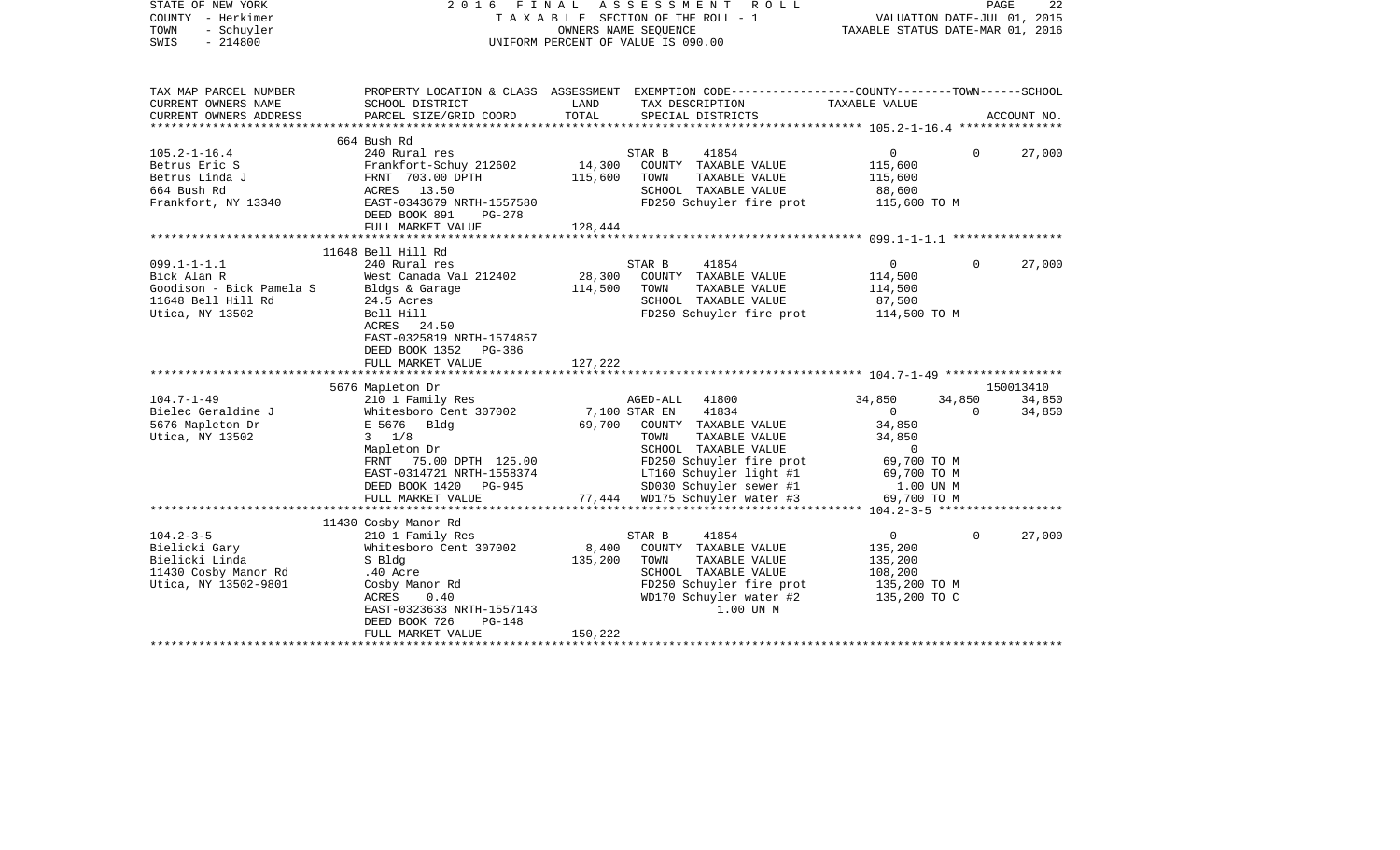| STATE OF NEW YORK<br>COUNTY - Herkimer<br>- Schuyler<br>TOWN<br>$-214800$<br>SWIS | FINAL<br>2016                                                                                  |               | ASSESSMENT<br>R O L L<br>TAXABLE SECTION OF THE ROLL - 1<br>OWNERS NAME SEOUENCE<br>UNIFORM PERCENT OF VALUE IS 090.00 | TAXABLE STATUS DATE-MAR 01, 2016                         | PAGE<br>VALUATION DATE-JUL 01, 2015 | 23 |
|-----------------------------------------------------------------------------------|------------------------------------------------------------------------------------------------|---------------|------------------------------------------------------------------------------------------------------------------------|----------------------------------------------------------|-------------------------------------|----|
| TAX MAP PARCEL NUMBER                                                             |                                                                                                |               | PROPERTY LOCATION & CLASS ASSESSMENT EXEMPTION CODE----------------COUNTY-------TOWN-----SCHOOL                        |                                                          |                                     |    |
| CURRENT OWNERS NAME<br>CURRENT OWNERS ADDRESS                                     | SCHOOL DISTRICT<br>PARCEL SIZE/GRID COORD                                                      | LAND<br>TOTAL | TAX DESCRIPTION<br>SPECIAL DISTRICTS                                                                                   | TAXABLE VALUE                                            | ACCOUNT NO.                         |    |
| **********************                                                            |                                                                                                |               |                                                                                                                        |                                                          |                                     |    |
|                                                                                   | 154 Bowie Rd                                                                                   |               |                                                                                                                        |                                                          |                                     |    |
| $099.1 - 3 - 8.1$                                                                 | 270 Mfg housing                                                                                |               | 41834<br>STAR EN                                                                                                       | $\overline{0}$                                           | 46,200<br>$\Omega$                  |    |
| Bienkowski Dorothy                                                                | West Canada Val 212402                                                                         | 14,300        | COUNTY TAXABLE VALUE                                                                                                   | 46,200                                                   |                                     |    |
| 154 Bowie Rd                                                                      | Single Wide Maunfactured                                                                       | 46,200        | TAXABLE VALUE<br>TOWN                                                                                                  | 46,200                                                   |                                     |    |
| Utica, NY 13502                                                                   | Residence                                                                                      |               | SCHOOL TAXABLE VALUE                                                                                                   | $\mathbf 0$                                              |                                     |    |
|                                                                                   | FRNT 250.00 DPTH<br>ACRES<br>1.00                                                              |               | FD250 Schuyler fire prot                                                                                               | 46,200 TO M                                              |                                     |    |
|                                                                                   | EAST-0332234 NRTH-1569319                                                                      |               |                                                                                                                        |                                                          |                                     |    |
|                                                                                   | DEED BOOK 673<br>$PG-943$                                                                      |               |                                                                                                                        |                                                          |                                     |    |
|                                                                                   | FULL MARKET VALUE                                                                              | 51,333        |                                                                                                                        |                                                          |                                     |    |
|                                                                                   |                                                                                                |               |                                                                                                                        |                                                          |                                     |    |
|                                                                                   | 127 Millers Grove Rd                                                                           |               |                                                                                                                        |                                                          | 150023520                           |    |
| $112.2 - 2 - 44$                                                                  | 210 1 Family Res                                                                               |               | 41854<br>STAR B                                                                                                        | $\overline{0}$                                           | 27,000<br>$\Omega$                  |    |
| Blaise Courtney                                                                   | Frankfort-Schuy 212602                                                                         | 9,200         | COUNTY TAXABLE VALUE                                                                                                   | 85,600                                                   |                                     |    |
| 127 Millers Grove Rd                                                              | Bldg<br>W                                                                                      | 85,600        | TAXABLE VALUE<br>TOWN                                                                                                  | 85,600                                                   |                                     |    |
| Frankfort, NY 13340                                                               | $2 \frac{1}{2}$                                                                                |               | SCHOOL TAXABLE VALUE                                                                                                   | 58,600                                                   |                                     |    |
|                                                                                   | Millers Grove<br>FRNT 120.00 DPTH 186.00<br>EAST-0336434 NRTH-1540614<br>DEED BOOK 1252 PG-348 |               | FD250 Schuyler fire prot                                                                                               | 85,600 TO M                                              |                                     |    |
|                                                                                   | FULL MARKET VALUE                                                                              | 95,111        |                                                                                                                        |                                                          |                                     |    |
|                                                                                   |                                                                                                |               |                                                                                                                        | ************************* 105.4-2-11.1 ***************** |                                     |    |
| $105.4 - 2 - 11.1$                                                                | 326 Johnson Rd                                                                                 |               |                                                                                                                        |                                                          |                                     |    |
| Bogart Donald                                                                     | 210 1 Family Res<br>Frankfort-Schuy 212602                                                     | 15,700        | 41834<br>STAR EN<br>COUNTY TAXABLE VALUE                                                                               | $\overline{0}$<br>83,900                                 | 58,770<br>$\Omega$                  |    |
| Bogart Caroline                                                                   | Residence & Garage                                                                             | 83,900        | TOWN<br>TAXABLE VALUE                                                                                                  | 83,900                                                   |                                     |    |
| 326 Johnson Rd                                                                    | 3.9 Acres                                                                                      |               | SCHOOL TAXABLE VALUE                                                                                                   | 25,130                                                   |                                     |    |
| Frankfort, NY 13440                                                               | Johnson Road                                                                                   |               | FD250 Schuyler fire prot                                                                                               | 83,900 TO M                                              |                                     |    |
|                                                                                   | ACRES<br>3.90                                                                                  |               |                                                                                                                        |                                                          |                                     |    |
|                                                                                   | EAST-0346922 NRTH-1546205                                                                      |               |                                                                                                                        |                                                          |                                     |    |
|                                                                                   | DEED BOOK 706<br>$PG-86$                                                                       |               |                                                                                                                        |                                                          |                                     |    |
|                                                                                   | FULL MARKET VALUE                                                                              | 93,222        |                                                                                                                        |                                                          |                                     |    |
|                                                                                   |                                                                                                |               |                                                                                                                        |                                                          |                                     |    |
| $104.2 - 2 - 43$                                                                  | 131 Sterling Dr<br>210 1 Family Res                                                            |               | 41854<br>STAR B                                                                                                        | $\mathbf{0}$                                             | 150011250<br>27,000                 |    |
| Bogdan Daniel W                                                                   | Whitesboro Cent 307002                                                                         | 11,700        | COUNTY TAXABLE VALUE                                                                                                   | 75,400                                                   |                                     |    |
| Bogdan Alice A                                                                    | Residence                                                                                      | 75,400        | TOWN<br>TAXABLE VALUE                                                                                                  | 75,400                                                   |                                     |    |
| 131 Sterling Dr                                                                   | Sterling Dr                                                                                    |               | SCHOOL TAXABLE VALUE                                                                                                   | 48,400                                                   |                                     |    |
| Utica, NY 13502                                                                   | FRNT 157.00 DPTH 219.00                                                                        |               | FD250 Schuyler fire prot                                                                                               | 75,400 TO M                                              |                                     |    |
|                                                                                   | EAST-0323961 NRTH-1557474                                                                      |               | WD170 Schuyler water #2                                                                                                | 4,800 TO C                                               |                                     |    |
|                                                                                   | DEED BOOK 841<br>PG-475                                                                        |               | 1.00 UN M                                                                                                              |                                                          |                                     |    |
|                                                                                   | FULL MARKET VALUE                                                                              | 83,778        |                                                                                                                        |                                                          |                                     |    |
|                                                                                   |                                                                                                |               |                                                                                                                        |                                                          |                                     |    |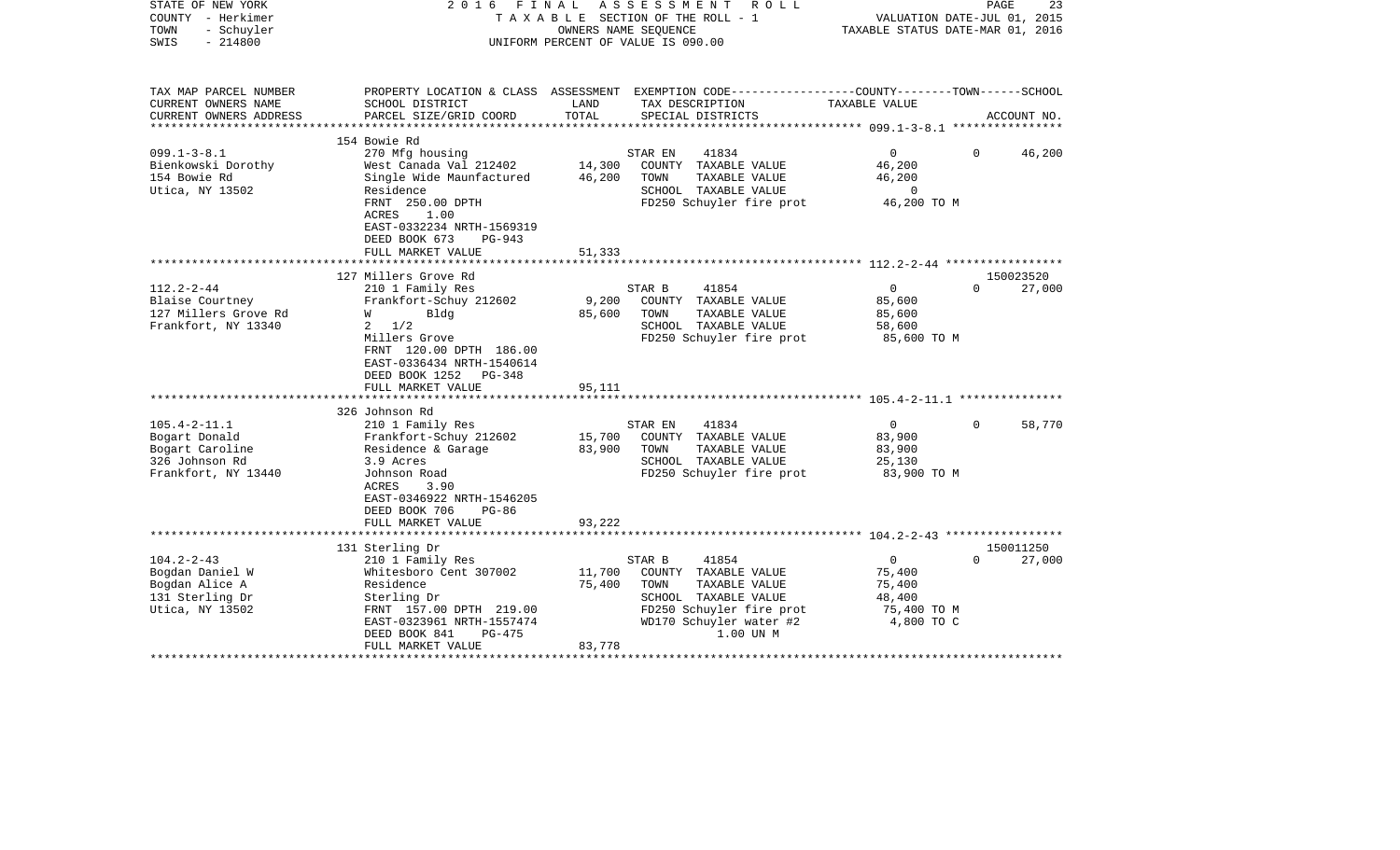| STATE OF NEW YORK<br>COUNTY - Herkimer<br>- Schuyler<br>TOWN<br>$-214800$<br>SWIS                 | 2016 FINAL                                                                                              | OWNERS NAME SEQUENCE | ASSESSMENT ROLL<br>TAXABLE SECTION OF THE ROLL - 1<br>UNIFORM PERCENT OF VALUE IS 090.00                                                 | VALUATION DATE-JUL 01, 2015<br>TAXABLE STATUS DATE-MAR 01, 2016 | 24<br>PAGE  |
|---------------------------------------------------------------------------------------------------|---------------------------------------------------------------------------------------------------------|----------------------|------------------------------------------------------------------------------------------------------------------------------------------|-----------------------------------------------------------------|-------------|
| TAX MAP PARCEL NUMBER<br>CURRENT OWNERS NAME<br>CURRENT OWNERS ADDRESS<br>*********************** | SCHOOL DISTRICT<br>PARCEL SIZE/GRID COORD                                                               | LAND<br>TOTAL        | PROPERTY LOCATION & CLASS ASSESSMENT EXEMPTION CODE----------------COUNTY-------TOWN------SCHOOL<br>TAX DESCRIPTION<br>SPECIAL DISTRICTS | TAXABLE VALUE                                                   | ACCOUNT NO. |
|                                                                                                   | 2045 State Route 5                                                                                      |                      |                                                                                                                                          |                                                                 | 150011580   |
| $104.7 - 2 - 3$                                                                                   | 210 1 Family Res                                                                                        |                      | 41834<br>STAR EN                                                                                                                         | $\overline{0}$<br>$\Omega$                                      | 58,770      |
| Bogner Charles                                                                                    | Whitesboro Cent 307002                                                                                  | 14,700               | COUNTY TAXABLE VALUE                                                                                                                     | 133,000                                                         |             |
| Bogner Cathy                                                                                      | Bldgs, Trailer, Garage                                                                                  | 133,000              | TOWN<br>TAXABLE VALUE                                                                                                                    | 133,000                                                         |             |
| 2045 State Route 5                                                                                | removed pool 2013                                                                                       |                      | SCHOOL TAXABLE VALUE                                                                                                                     | 74,230                                                          |             |
| Utica, NY 13502                                                                                   | State                                                                                                   |                      | FD250 Schuyler fire prot                                                                                                                 | 133,000 TO M                                                    |             |
|                                                                                                   | ACRES<br>2.60                                                                                           |                      | SD030 Schuyler sewer #1                                                                                                                  | 2.61 UN M                                                       |             |
|                                                                                                   | EAST-0314530 NRTH-1557448                                                                               |                      | WD175 Schuyler water #3                                                                                                                  | 133,000 TO M                                                    |             |
|                                                                                                   | DEED BOOK 00660 PG-00232                                                                                |                      |                                                                                                                                          |                                                                 |             |
|                                                                                                   | FULL MARKET VALUE<br>* * * * * * * * * * * * * * * * * * * *                                            | 147,778              |                                                                                                                                          |                                                                 |             |
|                                                                                                   | 3750 State Route 5                                                                                      |                      |                                                                                                                                          |                                                                 | 150075091   |
| $112.2 - 3 - 54$                                                                                  | 270 Mfg housing                                                                                         |                      | COUNTY TAXABLE VALUE                                                                                                                     | 40,300                                                          |             |
| Bommarito Christine                                                                               | Frankfort-Schuy 212602                                                                                  | 13,900               | TOWN<br>TAXABLE VALUE                                                                                                                    | 40,300                                                          |             |
| 11015 Maple Ave                                                                                   | Trailer & Bldg                                                                                          | 40,300               | SCHOOL TAXABLE VALUE                                                                                                                     | 40,300                                                          |             |
| Hesporia, CA 92345                                                                                | $\overline{a}$<br>1A                                                                                    |                      | FD250 Schuyler fire prot                                                                                                                 | 40,300 TO M                                                     |             |
|                                                                                                   | State Rd<br>ACRES<br>1.50<br>EAST-0340740 NRTH-1536041<br>DEED BOOK 1538 PG-845                         |                      |                                                                                                                                          |                                                                 |             |
|                                                                                                   | FULL MARKET VALUE<br>****************************                                                       | 44,778               |                                                                                                                                          |                                                                 |             |
|                                                                                                   | 161 Watkins Rd                                                                                          |                      |                                                                                                                                          |                                                                 |             |
| $112.2 - 3 - 35.4$                                                                                | 210 1 Family Res                                                                                        |                      | STAR B<br>41854                                                                                                                          | $\overline{0}$<br>$\mathbf{0}$                                  | 27,000      |
| Bonacci Michael A                                                                                 | Frankfort-Schuy 212602                                                                                  | 13,500               | COUNTY TAXABLE VALUE                                                                                                                     | 112,100                                                         |             |
| Bonacci Lyudmila                                                                                  | Residence W Two Stall Gar                                                                               | 112,100              | TAXABLE VALUE<br>TOWN                                                                                                                    | 112,100                                                         |             |
| 161 Watkins Rd                                                                                    | 1 Acre                                                                                                  |                      | SCHOOL TAXABLE VALUE                                                                                                                     | 85,100                                                          |             |
| Frankfort, NY 13340                                                                               | Watkins Rd<br>FRNT 200.00 DPTH<br>ACRES<br>1.00<br>EAST-0340133 NRTH-1538360<br>DEED BOOK 828<br>PG-223 |                      | FD250 Schuyler fire prot                                                                                                                 | 112,100 TO M                                                    |             |
|                                                                                                   | FULL MARKET VALUE                                                                                       | 124,556              |                                                                                                                                          |                                                                 |             |
|                                                                                                   | ****************************                                                                            |                      |                                                                                                                                          |                                                                 |             |
|                                                                                                   | Paratore Rd                                                                                             |                      |                                                                                                                                          |                                                                 | 150016320   |
| $112.1 - 2 - 29$                                                                                  | 311 Res vac land                                                                                        |                      | COUNTY TAXABLE VALUE                                                                                                                     | 11,500                                                          |             |
| Bono Brothers LLC                                                                                 | Frankfort-Schuy 212602                                                                                  | 11,500               | TOWN<br>TAXABLE VALUE                                                                                                                    | 11,500                                                          |             |
| 105 Grove Ln                                                                                      | W Vac                                                                                                   | 11,500               | SCHOOL TAXABLE VALUE                                                                                                                     | 11,500                                                          |             |
| Frankfort, NY 13340                                                                               | 2 21/2A<br>Paratore Rd<br>2.50<br>ACRES<br>EAST-0335317 NRTH-1541606                                    |                      | FD250 Schuyler fire prot                                                                                                                 | 11,500 TO M                                                     |             |
|                                                                                                   | DEED BOOK 942<br>PG-558                                                                                 |                      |                                                                                                                                          |                                                                 |             |
|                                                                                                   | FULL MARKET VALUE                                                                                       | 12,778               |                                                                                                                                          |                                                                 |             |
|                                                                                                   |                                                                                                         |                      |                                                                                                                                          |                                                                 |             |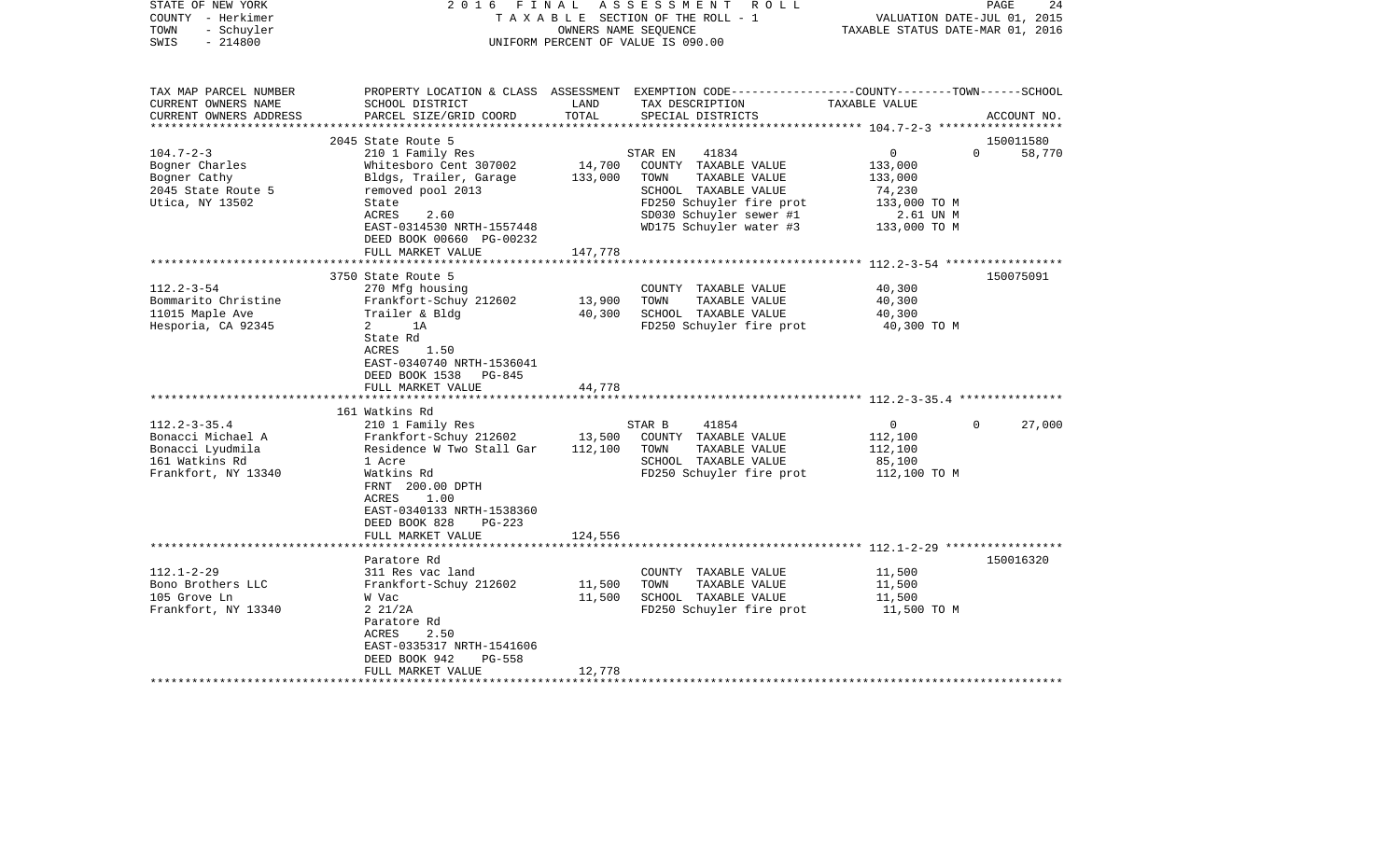| STATE OF NEW YORK<br>COUNTY - Herkimer<br>- Schuyler<br>TOWN<br>SWIS<br>$-214800$                        | 2016 FINAL                                                                                                                                                                                                     |                                        | ASSESSMENT<br>ROLL<br>T A X A B L E SECTION OF THE ROLL - 1<br>OWNERS NAME SEOUENCE<br>UNIFORM PERCENT OF VALUE IS 090.00                | VALUATION DATE-JUL 01, 2015<br>TAXABLE STATUS DATE-MAR 01, 2016                                 | 25<br>PAGE                      |
|----------------------------------------------------------------------------------------------------------|----------------------------------------------------------------------------------------------------------------------------------------------------------------------------------------------------------------|----------------------------------------|------------------------------------------------------------------------------------------------------------------------------------------|-------------------------------------------------------------------------------------------------|---------------------------------|
| TAX MAP PARCEL NUMBER<br>CURRENT OWNERS NAME<br>CURRENT OWNERS ADDRESS<br>*********************          | SCHOOL DISTRICT<br>PARCEL SIZE/GRID COORD                                                                                                                                                                      | LAND<br>TOTAL                          | PROPERTY LOCATION & CLASS ASSESSMENT EXEMPTION CODE----------------COUNTY-------TOWN------SCHOOL<br>TAX DESCRIPTION<br>SPECIAL DISTRICTS | TAXABLE VALUE                                                                                   | ACCOUNT NO.                     |
| $112.1 - 2 - 30$<br>Bono Brothers LLC<br>105 Grove Ln<br>Frankfort, NY 13340                             | State Route 5<br>416 Mfg hsing pk<br>Frankfort-Schuy 212602<br>Manuf Park W/32 Sites<br>2 1 1<br>State Rd<br>ACRES 11.00<br>EAST-0335815 NRTH-1541011<br>DEED BOOK 942<br>$PG-558$<br>FULL MARKET VALUE        | 288,000 STAR B<br>1323,142<br>1470,158 | STAR EN<br>41834<br>41854<br>COUNTY TAXABLE VALUE<br>TOWN<br>TAXABLE VALUE<br>SCHOOL TAXABLE VALUE<br>FD250 Schuyler fire prot           | 0<br>$\Omega$<br>$\mathbf 0$<br>0<br>1323,142<br>1323,142<br>444,847<br>1323,142 TO M           | 150022890<br>576,141<br>302,154 |
| $112.1 - 2 - 36.3$<br>Bono Brothers, LLC<br>105 Grove Ln<br>Frankfort, NY 13340                          | Millers Grove Rd<br>310 Res Vac<br>Frankfort-Schuy 212602<br>1.90Acres park<br>Millers Grove                                                                                                                   | 1,500<br>1,500                         | COUNTY TAXABLE VALUE<br>TOWN<br>TAXABLE VALUE<br>SCHOOL TAXABLE VALUE<br>FD250 Schuyler fire prot                                        | ************************ 112.1-2-36.3 ****************<br>1,500<br>1,500<br>1,500<br>1,500 TO M | 150001200                       |
|                                                                                                          | 1.90<br>ACRES<br>EAST-0336195 NRTH-1540937<br>DEED BOOK 1527 PG-964<br>FULL MARKET VALUE<br>******************                                                                                                 | 1,667<br>************                  |                                                                                                                                          |                                                                                                 |                                 |
| $112.2 - 2 - 47$<br>Bono Joseph<br>Jack Jr<br>$\mathbf{J}$<br>141 Millers Grove Rd<br>Frankort, NY 13340 | State Route 5<br>484 1 use sm bld<br>Frankfort-Schuy 212602<br>N Sales Off Pav & Trl<br>10 2.50 Acres<br>State<br>2.18<br>ACRES<br>EAST-0335635 NRTH-1540721<br>DEED BOOK 803<br>$PG-620$<br>FULL MARKET VALUE | 37,500<br>89,600<br>99,556             | COUNTY TAXABLE VALUE<br>TAXABLE VALUE<br>TOWN<br>SCHOOL TAXABLE VALUE<br>FD250 Schuyler fire prot                                        | 89,600<br>89,600<br>89,600<br>89,600 TO M                                                       | 150018150                       |
| $112.2 - 2 - 48$<br>Bono Joseph<br>Jack Jr<br>T.<br>141 Millers Grove Rd<br>Frankfort, NY 13340          | State Route 5<br>442 MiniWhseSelf<br>Frankfort-Schuy 212602<br>Bldg/ W/storage Facility<br>Self Storage<br>State<br>FRNT 100.00 DPTH 208.00<br>1.26<br>ACRES                                                   | 28,000<br>150,000                      | COUNTY TAXABLE VALUE<br>TOWN<br>TAXABLE VALUE<br>SCHOOL TAXABLE VALUE<br>FD250 Schuyler fire prot                                        | 150,000<br>150,000<br>150,000<br>150,000 TO M                                                   | 150075050                       |
|                                                                                                          | EAST-0335949 NRTH-1540461<br>DEED BOOK 803<br>PG-622<br>FULL MARKET VALUE                                                                                                                                      | 166,667                                |                                                                                                                                          |                                                                                                 |                                 |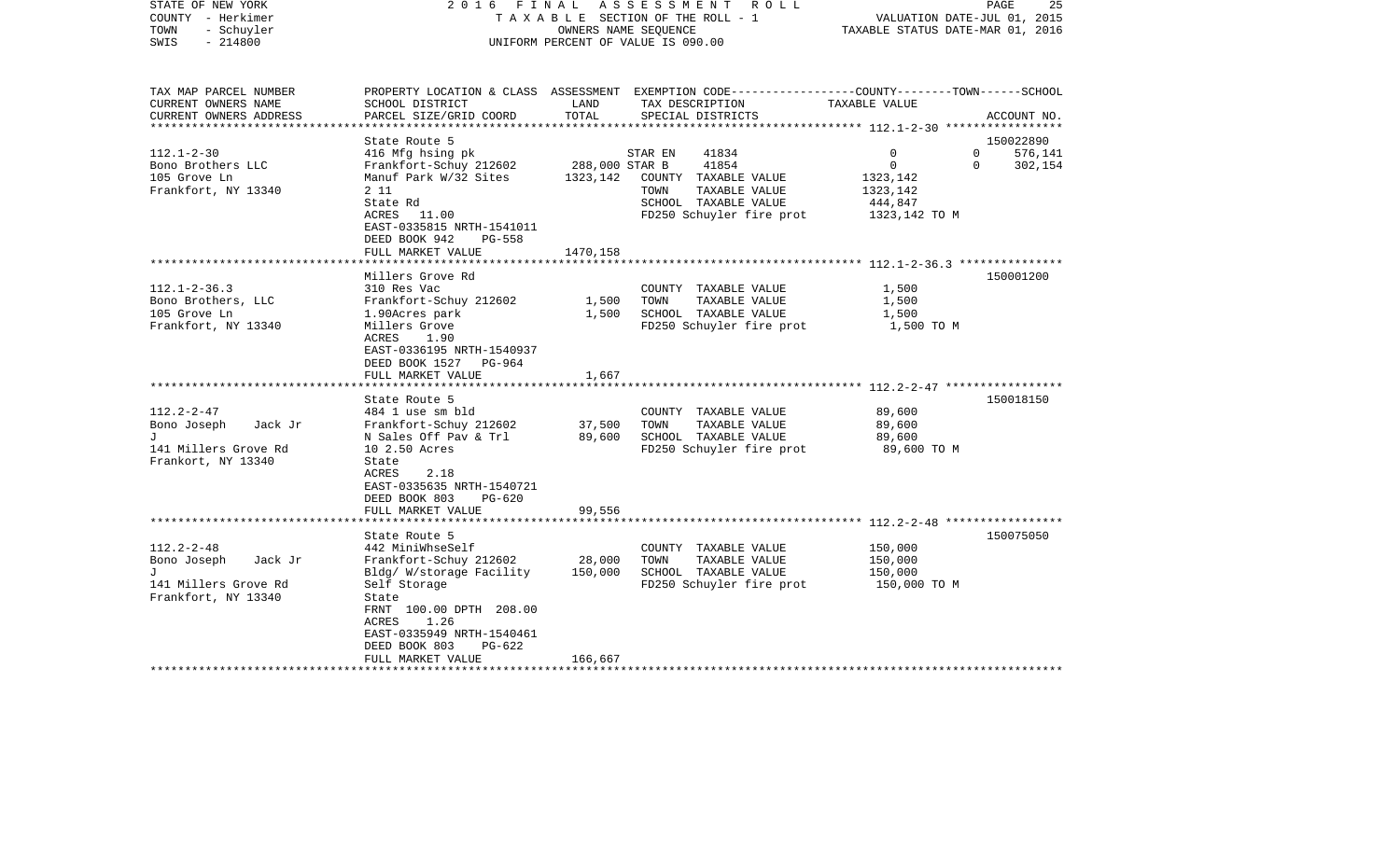| COUNTY<br>- Herkimer<br>TOWN<br>- Schuyler | T A X A B L E SECTION OF THE ROLL - 1       | VALUATION DATE-JUL 01, 2015<br>TAXABLE STATUS DATE-MAR 01, 2016 |                                                                                                 |                |                    |
|--------------------------------------------|---------------------------------------------|-----------------------------------------------------------------|-------------------------------------------------------------------------------------------------|----------------|--------------------|
| SWIS<br>$-214800$                          | UNIFORM PERCENT OF VALUE IS 090.00          |                                                                 |                                                                                                 |                |                    |
|                                            |                                             |                                                                 |                                                                                                 |                |                    |
| TAX MAP PARCEL NUMBER                      |                                             |                                                                 | PROPERTY LOCATION & CLASS ASSESSMENT EXEMPTION CODE---------------COUNTY-------TOWN------SCHOOL |                |                    |
| CURRENT OWNERS NAME                        | SCHOOL DISTRICT                             | LAND                                                            | TAX DESCRIPTION                                                                                 | TAXABLE VALUE  |                    |
| CURRENT OWNERS ADDRESS                     | PARCEL SIZE/GRID COORD                      | TOTAL                                                           | SPECIAL DISTRICTS                                                                               |                | ACCOUNT NO.        |
|                                            |                                             |                                                                 |                                                                                                 |                |                    |
|                                            | 3233 State Route 5                          |                                                                 |                                                                                                 |                | 150015570          |
| $112.1 - 2 - 19.1$                         | 240 Rural res                               |                                                                 | 41834<br>STAR EN                                                                                | $\overline{0}$ | $\Omega$<br>58,770 |
| Bono Santo                                 | Frankfort-Schuy 212602                      | 24,400                                                          | COUNTY TAXABLE VALUE                                                                            | 90,000         |                    |
| Bono Christroper                           | N<br>Bldg                                   | 90,000                                                          | TOWN<br>TAXABLE VALUE                                                                           | 90,000         |                    |
| 3233 State Route 5                         | 17.7 Acres                                  |                                                                 | SCHOOL TAXABLE VALUE                                                                            | 31,230         |                    |
| Frankfort, NY 13340                        | State                                       |                                                                 | FD250 Schuyler fire prot                                                                        | 90,000 TO M    |                    |
|                                            | 16.70<br>ACRES<br>EAST-0333247 NRTH-1543384 |                                                                 |                                                                                                 |                |                    |
|                                            | DEED BOOK 1454<br>PG-89                     |                                                                 |                                                                                                 |                |                    |
|                                            | FULL MARKET VALUE                           | 100,000                                                         |                                                                                                 |                |                    |
|                                            |                                             |                                                                 |                                                                                                 |                |                    |
|                                            | 3393 State Route 5                          |                                                                 |                                                                                                 |                | 150002520          |
| $112.1 - 2 - 40$                           | 270 Mfg housing                             |                                                                 | COUNTY TAXABLE VALUE                                                                            | 24,600         |                    |
| Bono Vincent<br>Jack J                     | Frankfort-Schuy 212602                      | 8,300                                                           | TOWN<br>TAXABLE VALUE                                                                           | 24,600         |                    |
| Bono Joseph                                | Manufactured Residence                      | 24,600                                                          | SCHOOL TAXABLE VALUE                                                                            | 24,600         |                    |
| 105 Grove Ln                               | FRNT 100.00 DPTH 164.00                     |                                                                 | FD250 Schuyler fire prot                                                                        | 24,600 TO M    |                    |
| Schuyler, NY 13340                         | EAST-0300602 NRTH-1114746                   |                                                                 |                                                                                                 |                |                    |
|                                            | DEED BOOK 859<br>PG-293                     |                                                                 |                                                                                                 |                |                    |
|                                            | FULL MARKET VALUE                           | 27,333                                                          |                                                                                                 |                |                    |
|                                            |                                             |                                                                 |                                                                                                 |                |                    |
| $112.1 - 2 - 36.2$                         | 141 Millers Grove Rd                        |                                                                 | STAR B<br>41854                                                                                 | 0              | 27,000<br>$\Omega$ |
| Bono Vincent J                             | 210 1 Family Res<br>Frankfort-Schuy 212602  | 13,700                                                          | COUNTY TAXABLE VALUE                                                                            | 155,900        |                    |
| Bono Rose E                                | Single Family Residence                     | 155,900                                                         | TOWN<br>TAXABLE VALUE                                                                           | 155,900        |                    |
| 141 Millers Grove Rd                       | ACRES<br>1.30 BANK<br>291                   |                                                                 | SCHOOL TAXABLE VALUE                                                                            | 128,900        |                    |
| Frankfort, NY 13340                        | EAST-0336635 NRTH-1540715                   |                                                                 | FD250 Schuyler fire prot                                                                        | 155,900 TO M   |                    |
|                                            | DEED BOOK 780<br>PG-49                      |                                                                 |                                                                                                 |                |                    |
|                                            | FULL MARKET VALUE                           | 173,222                                                         |                                                                                                 |                |                    |
|                                            |                                             |                                                                 |                                                                                                 |                |                    |
|                                            | 271 Bull Rd                                 |                                                                 |                                                                                                 |                |                    |
| $105.1 - 1 - 9.2$                          | 210 1 Family Res                            |                                                                 | VET WAR C 41122                                                                                 | 8,100          | $\mathbf 0$<br>0   |
| Bora Wyatt D                               | Whitesboro Cent 307002                      | 16,500 STAR B                                                   | 41854                                                                                           | $\circ$        | $\Omega$<br>27,000 |
| 271 Bull Rd                                | Bldg                                        | 164,000                                                         | COUNTY TAXABLE VALUE                                                                            | 155,900        |                    |
| Utica, NY 13502                            | 5 Acres                                     |                                                                 | TOWN<br>TAXABLE VALUE                                                                           | 164,000        |                    |
|                                            | Bull Rd<br>5.00<br>ACRES                    |                                                                 | SCHOOL TAXABLE VALUE<br>FD250 Schuyler fire prot                                                | 137,000        |                    |
|                                            | EAST-0330394 NRTH-1558631                   |                                                                 |                                                                                                 | 164,000 TO M   |                    |
|                                            | DEED BOOK 1279<br>PG-710                    |                                                                 |                                                                                                 |                |                    |
|                                            | FULL MARKET VALUE                           | 182,222                                                         |                                                                                                 |                |                    |
|                                            | *************************                   |                                                                 |                                                                                                 |                |                    |
|                                            | Bull Rd                                     |                                                                 |                                                                                                 |                | 150002610          |
| $105.1 - 1 - 9.9$                          | 311 Res vac land                            |                                                                 | COUNTY TAXABLE VALUE                                                                            | 3,000          |                    |
| Bora Wyatt D                               | Whitesboro Cent 307002                      | 3,000                                                           | TOWN<br>TAXABLE VALUE                                                                           | 3,000          |                    |
| 271 Bull Rd                                | vacant land                                 | 3,000                                                           | SCHOOL TAXABLE VALUE                                                                            | 3,000          |                    |
| Utica, NY 13502                            | Bull Rd                                     |                                                                 | FD250 Schuyler fire prot                                                                        | 3,000 TO M     |                    |
|                                            | ACRES 10.00                                 |                                                                 |                                                                                                 |                |                    |
|                                            | EAST-0330790 NRTH-1559166                   |                                                                 |                                                                                                 |                |                    |
|                                            | DEED BOOK 1284<br>PG-363                    |                                                                 |                                                                                                 |                |                    |
|                                            | FULL MARKET VALUE                           | 3,333                                                           |                                                                                                 |                |                    |

PAGE 26

STATE OF NEW YORK 2 0 1 6 F I N A L A S S E S S M E N T R O L L PAGE 26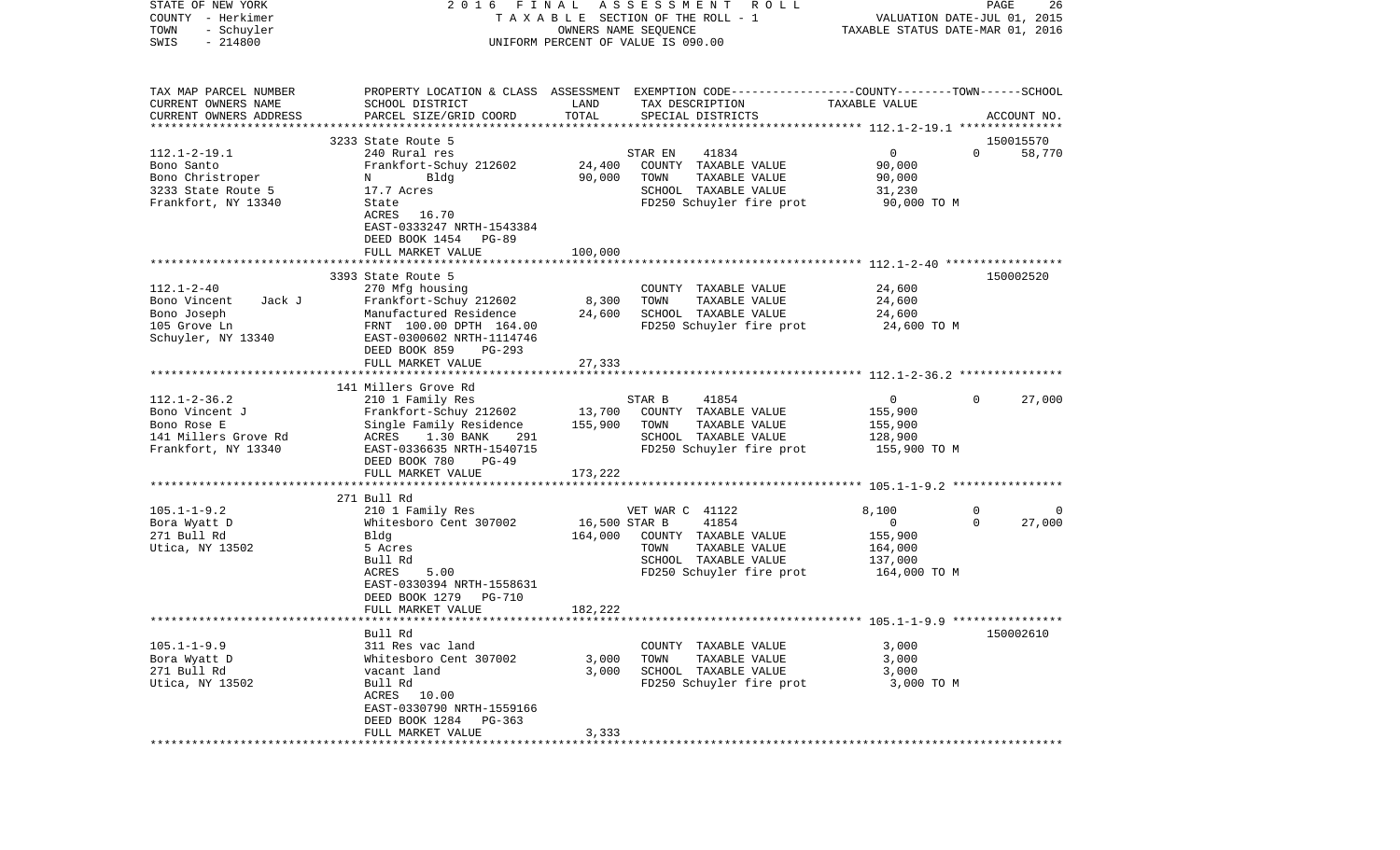| STATE OF NEW YORK<br>COUNTY - Herkimer<br>- Schuyler<br>TOWN<br>$-214800$<br>SWIS | 2 0 1 6<br>FINAL<br>A S S E S S M E N T<br>R O L L<br>TAXABLE SECTION OF THE ROLL - 1<br>OWNERS NAME SEQUENCE<br>UNIFORM PERCENT OF VALUE IS 090.00 |         |                                                                                                | 27<br>PAGE<br>VALUATION DATE-JUL 01, 2015<br>TAXABLE STATUS DATE-MAR 01, 2016 |                    |   |
|-----------------------------------------------------------------------------------|-----------------------------------------------------------------------------------------------------------------------------------------------------|---------|------------------------------------------------------------------------------------------------|-------------------------------------------------------------------------------|--------------------|---|
| TAX MAP PARCEL NUMBER                                                             |                                                                                                                                                     |         | PROPERTY LOCATION & CLASS ASSESSMENT EXEMPTION CODE---------------COUNTY-------TOWN-----SCHOOL |                                                                               |                    |   |
| CURRENT OWNERS NAME                                                               | SCHOOL DISTRICT                                                                                                                                     | LAND    | TAX DESCRIPTION                                                                                | TAXABLE VALUE                                                                 |                    |   |
| CURRENT OWNERS ADDRESS<br>************************                                | PARCEL SIZE/GRID COORD                                                                                                                              | TOTAL   | SPECIAL DISTRICTS                                                                              |                                                                               | ACCOUNT NO.        |   |
|                                                                                   | 134 Newport Rd                                                                                                                                      |         |                                                                                                |                                                                               | 150019650          |   |
| $104.2 - 1 - 51$                                                                  | 210 1 Family Res                                                                                                                                    |         | STAR B<br>41854                                                                                | $\Omega$                                                                      | $\Omega$<br>27,000 |   |
| Borawski Walter                                                                   | Whitesboro Cent 307002                                                                                                                              | 5,900   | COUNTY TAXABLE VALUE                                                                           | 47,400                                                                        |                    |   |
| Borawski Nancy                                                                    | Bldg                                                                                                                                                | 47,400  | TOWN<br>TAXABLE VALUE                                                                          | 47,400                                                                        |                    |   |
| 134 Newport Rd                                                                    | $3 \frac{1}{8}$                                                                                                                                     |         | SCHOOL TAXABLE VALUE                                                                           | 20,400                                                                        |                    |   |
| Utica, NY 13502                                                                   | Newport Rd                                                                                                                                          |         | FD250 Schuyler fire prot                                                                       | 47,400 TO M                                                                   |                    |   |
|                                                                                   | FRNT 32.00 DPTH 125.00<br>BANK<br>230<br>EAST-0318691 NRTH-1555029<br>DEED BOOK 727<br><b>PG-301</b>                                                |         | WD170 Schuyler water #2<br>1.00 UN M                                                           | 47,400 TO C                                                                   |                    |   |
|                                                                                   | FULL MARKET VALUE                                                                                                                                   | 52,667  |                                                                                                |                                                                               |                    |   |
|                                                                                   |                                                                                                                                                     |         |                                                                                                |                                                                               |                    |   |
| $099.1 - 2 - 9$                                                                   | 1033 Windfall Rd                                                                                                                                    |         |                                                                                                | 0                                                                             | 27,000<br>$\Omega$ |   |
| Bord John                                                                         | 210 1 Family Res<br>West Canada Val 212402                                                                                                          | 20,600  | STAR B<br>41854<br>COUNTY TAXABLE VALUE                                                        | 123,800                                                                       |                    |   |
| Bord Alvina                                                                       | Sin Fam Res/foundation                                                                                                                              | 123,800 | TOWN<br>TAXABLE VALUE                                                                          | 123,800                                                                       |                    |   |
| 2238 State Route 5                                                                | 11.530                                                                                                                                              |         | SCHOOL TAXABLE VALUE                                                                           | 96,800                                                                        |                    |   |
| Utica, NY 13502                                                                   | Windfall Road<br>ACRES<br>9.50<br>EAST-0329651 NRTH-1568851<br>DEED BOOK 699<br>$PG-545$                                                            |         | FD250 Schuyler fire prot                                                                       | 123,800 TO M                                                                  |                    |   |
|                                                                                   | FULL MARKET VALUE                                                                                                                                   | 137,556 |                                                                                                |                                                                               |                    |   |
|                                                                                   | 2238 State Route 5                                                                                                                                  |         |                                                                                                |                                                                               | 150023220          |   |
| $104.11 - 1 - 26$                                                                 | 283 Res w/Comuse                                                                                                                                    |         | COUNTY TAXABLE VALUE                                                                           | 68,000                                                                        |                    |   |
| Bord John                                                                         | Whitesboro Cent 307002                                                                                                                              | 9,100   | TAXABLE VALUE<br>TOWN                                                                          | 68,000                                                                        |                    |   |
| Bord Alvina                                                                       | Residence & Sale Shop                                                                                                                               | 68,000  | SCHOOL TAXABLE VALUE                                                                           | 68,000                                                                        |                    |   |
| 2238 State Route 5                                                                | FRNT 90.00 DPTH 236.00                                                                                                                              |         | FD250 Schuyler fire prot                                                                       | 68,000 TO M                                                                   |                    |   |
| Utica, NY 13502                                                                   | EAST-0317391 NRTH-1554850                                                                                                                           |         | WD170 Schuyler water #2                                                                        | 3,400 TO C                                                                    |                    |   |
|                                                                                   | DEED BOOK 00658 PG-00842                                                                                                                            |         | 1.00 UN M                                                                                      |                                                                               |                    |   |
|                                                                                   | FULL MARKET VALUE                                                                                                                                   | 75,556  |                                                                                                |                                                                               |                    |   |
|                                                                                   |                                                                                                                                                     |         |                                                                                                |                                                                               |                    |   |
| $104.7 - 2 - 11$                                                                  | 2076 State Route 5                                                                                                                                  |         |                                                                                                | 8,100                                                                         | 150022140<br>8,100 |   |
| Borek Constance                                                                   | 280 Res Multiple<br>Whitesboro Cent 307002                                                                                                          |         | CW_15_VET/ 41161<br>13,800 STAR EN<br>41834                                                    | $\mathbf{0}$                                                                  | 58,770<br>$\Omega$ | 0 |
| Borek Robert                                                                      | Trl Bl                                                                                                                                              | 96,000  | COUNTY TAXABLE VALUE                                                                           | 87,900                                                                        |                    |   |
| 2076 State Route 5                                                                | $9 \t1/3$                                                                                                                                           |         | TOWN<br>TAXABLE VALUE                                                                          | 87,900                                                                        |                    |   |
| Utica, NY 13502                                                                   | State                                                                                                                                               |         | SCHOOL TAXABLE VALUE                                                                           | 37,230                                                                        |                    |   |
|                                                                                   | ACRES<br>1.30 BANK<br>740                                                                                                                           |         | FD250 Schuyler fire prot                                                                       | 96,000 TO M                                                                   |                    |   |
|                                                                                   | EAST-0314746 NRTH-1556612                                                                                                                           |         | SD030 Schuyler sewer #1                                                                        | 1.93 UN M                                                                     |                    |   |
|                                                                                   | DEED BOOK 779<br>$PG-46$                                                                                                                            |         | WD175 Schuyler water #3                                                                        | 96,000 TO M                                                                   |                    |   |
|                                                                                   | FULL MARKET VALUE                                                                                                                                   | 106,667 |                                                                                                |                                                                               |                    |   |
| ************************                                                          |                                                                                                                                                     |         |                                                                                                |                                                                               |                    |   |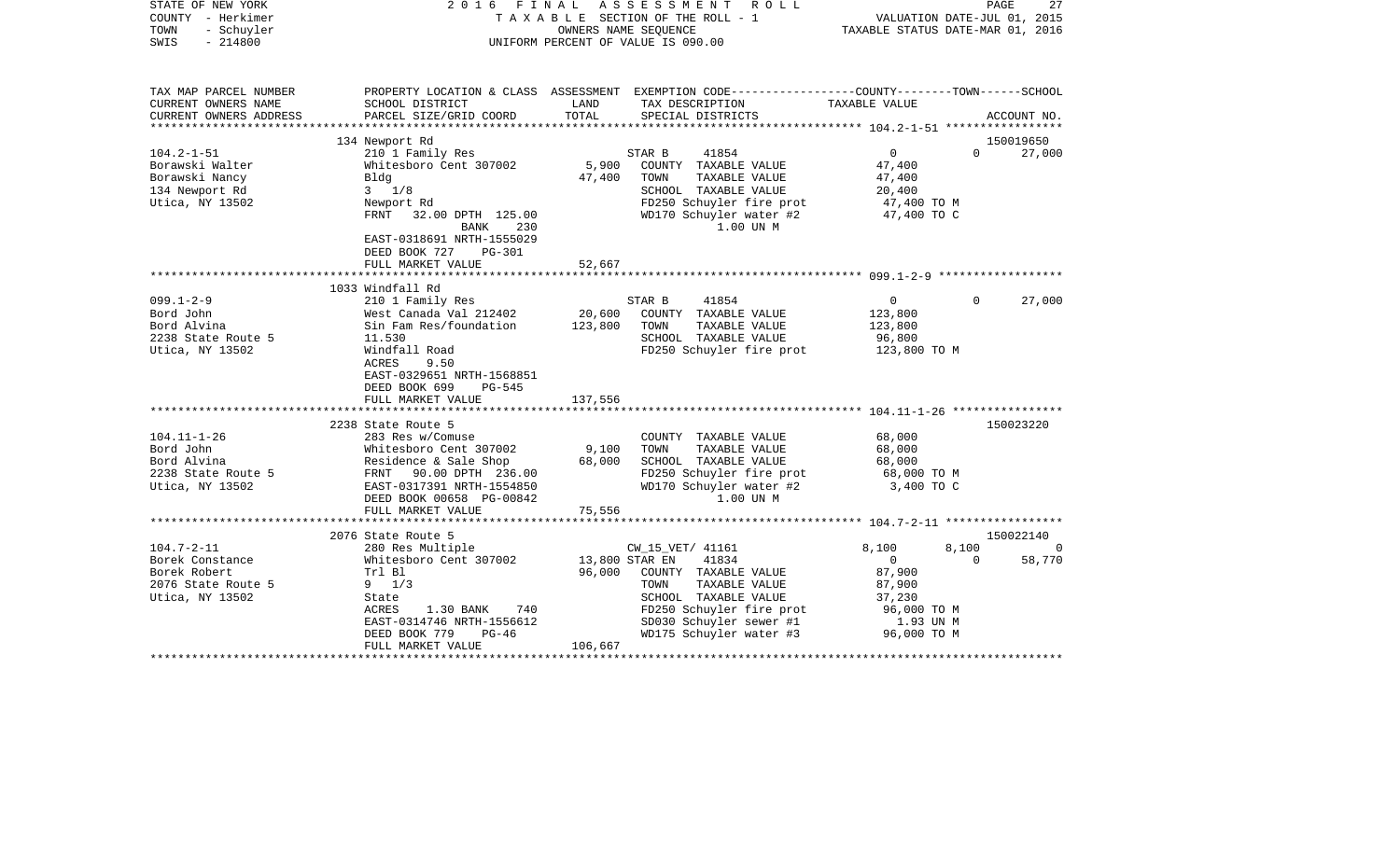| STATE OF NEW YORK<br>COUNTY - Herkimer<br>TOWN<br>- Schuyler<br>$-214800$<br>SWIS | 2016 FINAL                                            |                | ASSESSMENT<br>R O L L<br>TAXABLE SECTION OF THE ROLL - 1<br>OWNERS NAME SEOUENCE<br>UNIFORM PERCENT OF VALUE IS 090.00 | TAXABLE STATUS DATE-MAR 01, 2016 | PAGE<br>28<br>VALUATION DATE-JUL 01, 2015 |
|-----------------------------------------------------------------------------------|-------------------------------------------------------|----------------|------------------------------------------------------------------------------------------------------------------------|----------------------------------|-------------------------------------------|
| TAX MAP PARCEL NUMBER<br>CURRENT OWNERS NAME                                      | SCHOOL DISTRICT                                       | LAND           | PROPERTY LOCATION & CLASS ASSESSMENT EXEMPTION CODE---------------COUNTY-------TOWN-----SCHOOL<br>TAX DESCRIPTION      | TAXABLE VALUE                    |                                           |
| CURRENT OWNERS ADDRESS                                                            | PARCEL SIZE/GRID COORD                                | TOTAL          | SPECIAL DISTRICTS                                                                                                      |                                  | ACCOUNT NO.                               |
| ***********************                                                           |                                                       |                |                                                                                                                        |                                  |                                           |
|                                                                                   | 444 Newport Rd                                        |                |                                                                                                                        |                                  | 150004950                                 |
| $104.2 - 1 - 76$                                                                  | 210 1 Family Res                                      |                | VET COM CT 41131                                                                                                       | 13,500<br>13,500                 | $\Omega$                                  |
| Boris Judi L                                                                      | Whitesboro Cent 307002                                | 13,800 STAR EN | 41834                                                                                                                  | $\overline{0}$                   | 58,770<br>$\mathbf 0$                     |
| Boris Anthony R                                                                   | Single Family Residence                               | 115,000        | COUNTY TAXABLE VALUE                                                                                                   | 101,500                          |                                           |
| 444 Newport Rd<br>Utica, NY 13502                                                 | $3 \frac{3}{4A}$<br>Newport Rd                        |                | TAXABLE VALUE<br>TOWN<br>SCHOOL TAXABLE VALUE                                                                          | 101,500<br>56,230                |                                           |
|                                                                                   | ACRES<br>1.40                                         |                | FD250 Schuyler fire prot                                                                                               | 115,000 TO M                     |                                           |
|                                                                                   | EAST-0321817 NRTH-1560228<br>DEED BOOK 1609<br>PG-461 |                |                                                                                                                        |                                  |                                           |
|                                                                                   | FULL MARKET VALUE                                     | 127,778        |                                                                                                                        |                                  |                                           |
|                                                                                   |                                                       |                |                                                                                                                        |                                  |                                           |
|                                                                                   | 11401 Cosby Manor Rd                                  |                |                                                                                                                        |                                  | 150010710                                 |
| $104.2 - 2 - 24$                                                                  | 210 1 Family Res                                      |                | 41854<br>STAR B                                                                                                        | $\overline{0}$                   | $\Omega$<br>27,000                        |
| Bostwick Mark J                                                                   | Whitesboro Cent 307002                                | 8,300          | COUNTY TAXABLE VALUE                                                                                                   | 68,000                           |                                           |
| Bstwick Christa M                                                                 | Single Family Residence                               | 68,000         | TOWN<br>TAXABLE VALUE                                                                                                  | 68,000                           |                                           |
| 11401 Cosby Manor Rd                                                              | $3 \frac{1}{2}$                                       |                | SCHOOL TAXABLE VALUE                                                                                                   | 41,000                           |                                           |
| Utica, NY 13502                                                                   | Cosby Manor<br>FRNT 110.00 DPTH 150.00                |                | FD250 Schuyler fire prot<br>WD170 Schuyler water #2                                                                    | 68,000 TO M<br>4,800 TO C        |                                           |
|                                                                                   | EAST-0323309 NRTH-1557598                             |                | 1.00 UN M                                                                                                              |                                  |                                           |
|                                                                                   | DEED BOOK 1549 PG-378                                 |                |                                                                                                                        |                                  |                                           |
|                                                                                   | FULL MARKET VALUE                                     | 75,556         |                                                                                                                        |                                  |                                           |
|                                                                                   |                                                       |                |                                                                                                                        |                                  |                                           |
|                                                                                   | 5683 Austin Rd                                        |                |                                                                                                                        |                                  | 150012540                                 |
| $104.7 - 1 - 65$                                                                  | 210 1 Family Res                                      |                | STAR B<br>41854                                                                                                        | $\overline{0}$                   | $\Omega$<br>27,000                        |
| Boswell Helen                                                                     | Whitesboro Cent 307002                                | 7,300          | COUNTY TAXABLE VALUE                                                                                                   | 86,400                           |                                           |
| 5683 Austin Rd                                                                    | W 5683 Bldg                                           | 86,400         | TOWN<br>TAXABLE VALUE                                                                                                  | 86,400                           |                                           |
| Utica, NY 13502-9730                                                              | $1 \t1/4$                                             |                | SCHOOL TAXABLE VALUE                                                                                                   | 59,400                           |                                           |
|                                                                                   | Austin Rd                                             |                | FD250 Schuyler fire prot                                                                                               | 86,400 TO M                      |                                           |
|                                                                                   | FRNT 100.00 DPTH 107.00                               |                | LT160 Schuyler light #1                                                                                                | 86,400 TO M                      |                                           |
|                                                                                   | EAST-0315063 NRTH-1558664                             |                | SD030 Schuyler sewer #1                                                                                                | 1.10 UN M                        |                                           |
|                                                                                   | DEED BOOK 1403 PG-633                                 |                | WD160 Schuyler water #1                                                                                                | 86,400 TO M                      |                                           |
|                                                                                   | FULL MARKET VALUE                                     | 96,000         |                                                                                                                        |                                  |                                           |
|                                                                                   | 115 Westgate Dr                                       |                |                                                                                                                        |                                  | 150005940                                 |
| $104.2 - 4 - 26$                                                                  | 210 1 Family Res                                      |                | 41854<br>STAR B                                                                                                        | $\overline{0}$                   | $\Omega$<br>27,000                        |
| Bouck David E                                                                     | Whitesboro Cent 307002                                | 12,200         | COUNTY TAXABLE VALUE                                                                                                   | 148,000                          |                                           |
| Bouck Irene P                                                                     | Westgate Gate                                         | 148,000        | TOWN<br>TAXABLE VALUE                                                                                                  | 148,000                          |                                           |
| 115 Westgage Drive Rd                                                             | Windfall Rd                                           |                | SCHOOL TAXABLE VALUE                                                                                                   | 121,000                          |                                           |
| Utica, NY 13502                                                                   | FRNT 181.00 DPTH 204.00                               |                | FD250 Schuyler fire prot                                                                                               | 148,000 TO M                     |                                           |
|                                                                                   | EAST-0323859 NRTH-1553097                             |                | WD165 Schuyler water #4                                                                                                | 148,000 TO C                     |                                           |
|                                                                                   | DEED BOOK 912<br>PG-516                               |                | .00 UN M                                                                                                               |                                  |                                           |
|                                                                                   | FULL MARKET VALUE                                     | 164,444        |                                                                                                                        |                                  |                                           |
|                                                                                   |                                                       |                |                                                                                                                        |                                  |                                           |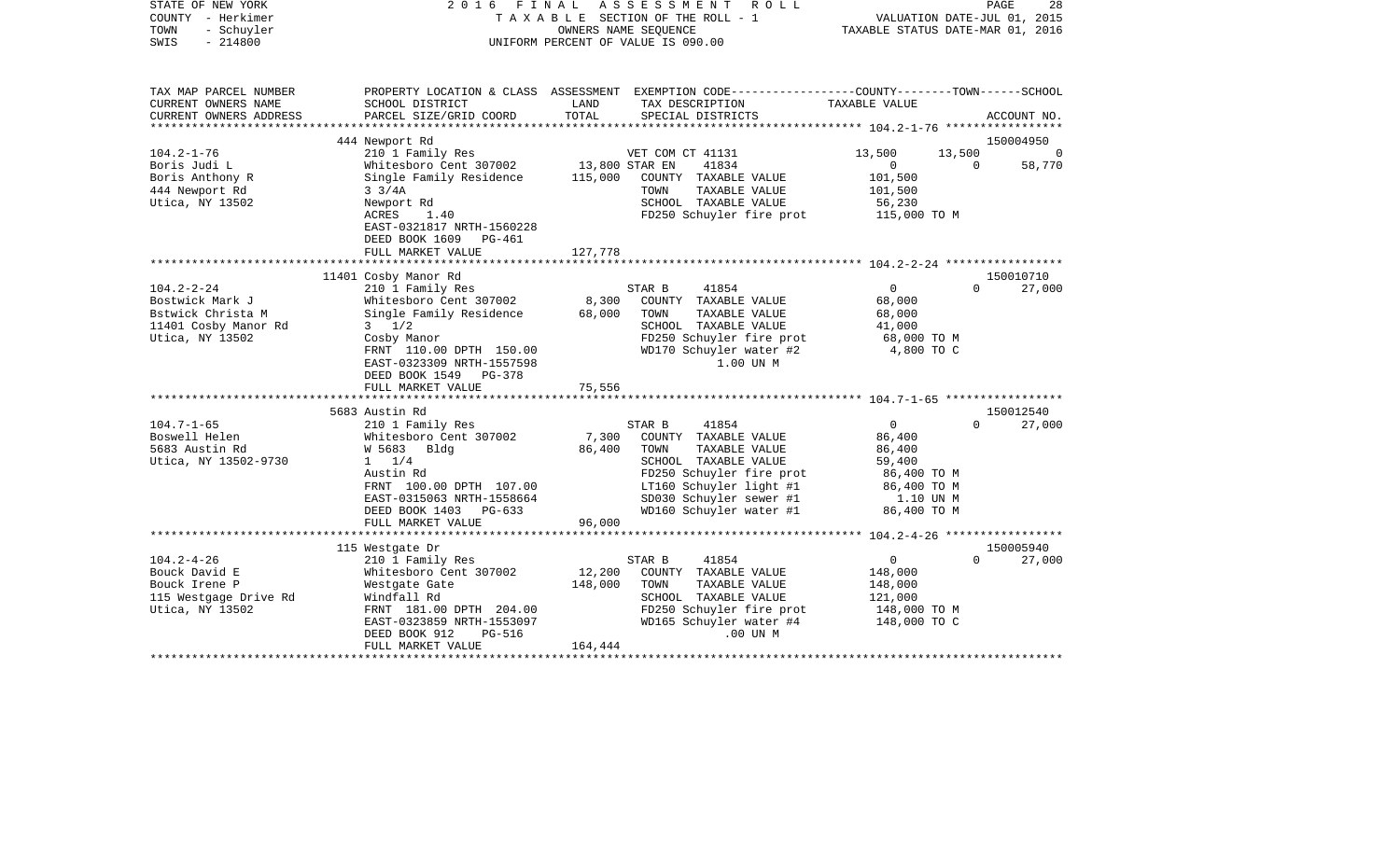| STATE OF NEW YORK<br>COUNTY - Herkimer<br>TOWN<br>- Schuyler<br>$-214800$<br>SWIS                                                         | FINAL<br>2016                                                                                                                                                                             |                           | A S S E S S M E N T R O L L<br>T A X A B L E SECTION OF THE ROLL - 1<br>OWNERS NAME SEQUENCE<br>UNIFORM PERCENT OF VALUE IS 090.00      | VALUATION DATE-JUL 01, 2015<br>TAXABLE STATUS DATE-MAR 01, 2016       | PAGE<br>29                                     |
|-------------------------------------------------------------------------------------------------------------------------------------------|-------------------------------------------------------------------------------------------------------------------------------------------------------------------------------------------|---------------------------|-----------------------------------------------------------------------------------------------------------------------------------------|-----------------------------------------------------------------------|------------------------------------------------|
| TAX MAP PARCEL NUMBER<br>CURRENT OWNERS NAME<br>CURRENT OWNERS ADDRESS<br>*************************                                       | SCHOOL DISTRICT<br>PARCEL SIZE/GRID COORD                                                                                                                                                 | LAND<br>TOTAL             | PROPERTY LOCATION & CLASS ASSESSMENT EXEMPTION CODE---------------COUNTY-------TOWN------SCHOOL<br>TAX DESCRIPTION<br>SPECIAL DISTRICTS | TAXABLE VALUE                                                         | ACCOUNT NO.                                    |
| $105.1 - 1 - 7.2$<br>Bouck Jeffrey R<br>558 Winfall Rd<br>Utica, NY 13502                                                                 | Windfall Rd<br>314 Rural vac<10<br>Whitesboro Cent 307002<br>Life Use Vivian<br>2.00<br>ACRES<br>EAST-0327255 NRTH-1559639<br>DEED BOOK 858<br>PG-341<br>FULL MARKET VALUE                | 8,300<br>8,300<br>9,222   | COUNTY TAXABLE VALUE<br>TOWN<br>TAXABLE VALUE<br>SCHOOL TAXABLE VALUE<br>FD250 Schuyler fire prot                                       | 8,300<br>8,300<br>8,300<br>8,300 TO M                                 |                                                |
|                                                                                                                                           |                                                                                                                                                                                           |                           |                                                                                                                                         |                                                                       |                                                |
| $105.1 - 1 - 7.4$<br>Bouck Jeffrey R<br>572 Windfall Rd<br>Utica, NY 13502                                                                | Windfall Rd<br>210 1 Family Res<br>Whitesboro Cent 307002<br>E Bldg<br>1.02 Acres<br>Windfall Road<br>ACRES<br>1.02<br>EAST-0327628 NRTH-1560243<br>DEED BOOK 733<br>$PG-59$              | 13,500<br>74,000          | 41854<br>STAR B<br>COUNTY TAXABLE VALUE<br>TOWN<br>TAXABLE VALUE<br>SCHOOL TAXABLE VALUE<br>FD250 Schuyler fire prot                    | $\overline{0}$<br>74,000<br>74,000<br>47,000<br>74,000 TO M           | $\Omega$<br>27,000                             |
|                                                                                                                                           | FULL MARKET VALUE                                                                                                                                                                         | 82,222                    |                                                                                                                                         |                                                                       |                                                |
|                                                                                                                                           | 558 Windfall Rd                                                                                                                                                                           |                           |                                                                                                                                         |                                                                       | 150001350                                      |
| $105.1 - 1 - 7.3$<br>Bouck Vivian B<br>Bouck Jeffrey R<br>558 Windfall Rd<br>Utica, NY 13502                                              | 210 1 Family Res<br>Whitesboro Cent 307002<br>Residence<br>Life Use Vivian<br>2.70<br>ACRES<br>EAST-0327471 NRTH-1559974<br>DEED BOOK 858<br>PG-341                                       | 14,800<br>81,000          | 41834<br>STAR EN<br>COUNTY TAXABLE VALUE<br>TAXABLE VALUE<br>TOWN<br>SCHOOL TAXABLE VALUE<br>FD250 Schuyler fire prot                   | $\mathbf 0$<br>81,000<br>81,000<br>22,230<br>81,000 TO M              | $\Omega$<br>58,770                             |
|                                                                                                                                           | FULL MARKET VALUE                                                                                                                                                                         | 90,000                    |                                                                                                                                         |                                                                       |                                                |
|                                                                                                                                           |                                                                                                                                                                                           |                           |                                                                                                                                         |                                                                       |                                                |
|                                                                                                                                           | 825 Windfall Rd                                                                                                                                                                           |                           |                                                                                                                                         |                                                                       | 150075129                                      |
| $099.3 - 1 - 10.1$<br>Boulia Barbara J<br>Boulia Joseph J<br>825 Windfall Rd<br>Utica, NY 13502                                           | 240 Rural res<br>Whitesboro Cent 307002<br>Residence<br>$51.8a$ $.3-1-10.2a.3$<br>Windfall Rd<br>ACRES<br>51.10<br>EAST-0329249 NRTH-1565070<br>DEED BOOK 863<br>$PG-85$                  | 41,600 STAR EN<br>151,600 | VET COM CT 41131<br>41834<br>COUNTY TAXABLE VALUE<br>TAXABLE VALUE<br>TOWN<br>SCHOOL TAXABLE VALUE<br>FD250 Schuyler fire prot          | 13,500<br>13,500<br>0<br>138,100<br>138,100<br>92,830<br>151,600 TO M | $\overline{\phantom{0}}$<br>$\Omega$<br>58,770 |
|                                                                                                                                           | FULL MARKET VALUE                                                                                                                                                                         | 168,444                   |                                                                                                                                         |                                                                       |                                                |
|                                                                                                                                           |                                                                                                                                                                                           |                           |                                                                                                                                         |                                                                       |                                                |
| $099.3 - 1 - 38.4$<br>Boulia Joseph<br>Boulia Barbara<br>932 Windfall Rd<br>Utica, NY 13502<br>PRIOR OWNER ON 3/01/2016<br>Boulia Barbara | Windfall Rd<br>240 Rural res<br>Whitesboro Cent 307002<br>Residence<br>Life Estate Frances<br>$split$ # 4 - 22 Acres 2016<br>FRNT 663.70 DPTH<br>ACRES 22.10<br>EAST-0330628 NRTH-1566608 | 12,000<br>12,000          | COUNTY TAXABLE VALUE<br>TOWN<br>TAXABLE VALUE<br>SCHOOL TAXABLE VALUE<br>FD250 Schuyler fire prot                                       | 12,000<br>12,000<br>12,000<br>12,000 TO M                             | 150011220                                      |
|                                                                                                                                           | DEED BOOK 1590 PG-16<br>FULL MARKET VALUE                                                                                                                                                 | 13,333                    |                                                                                                                                         |                                                                       |                                                |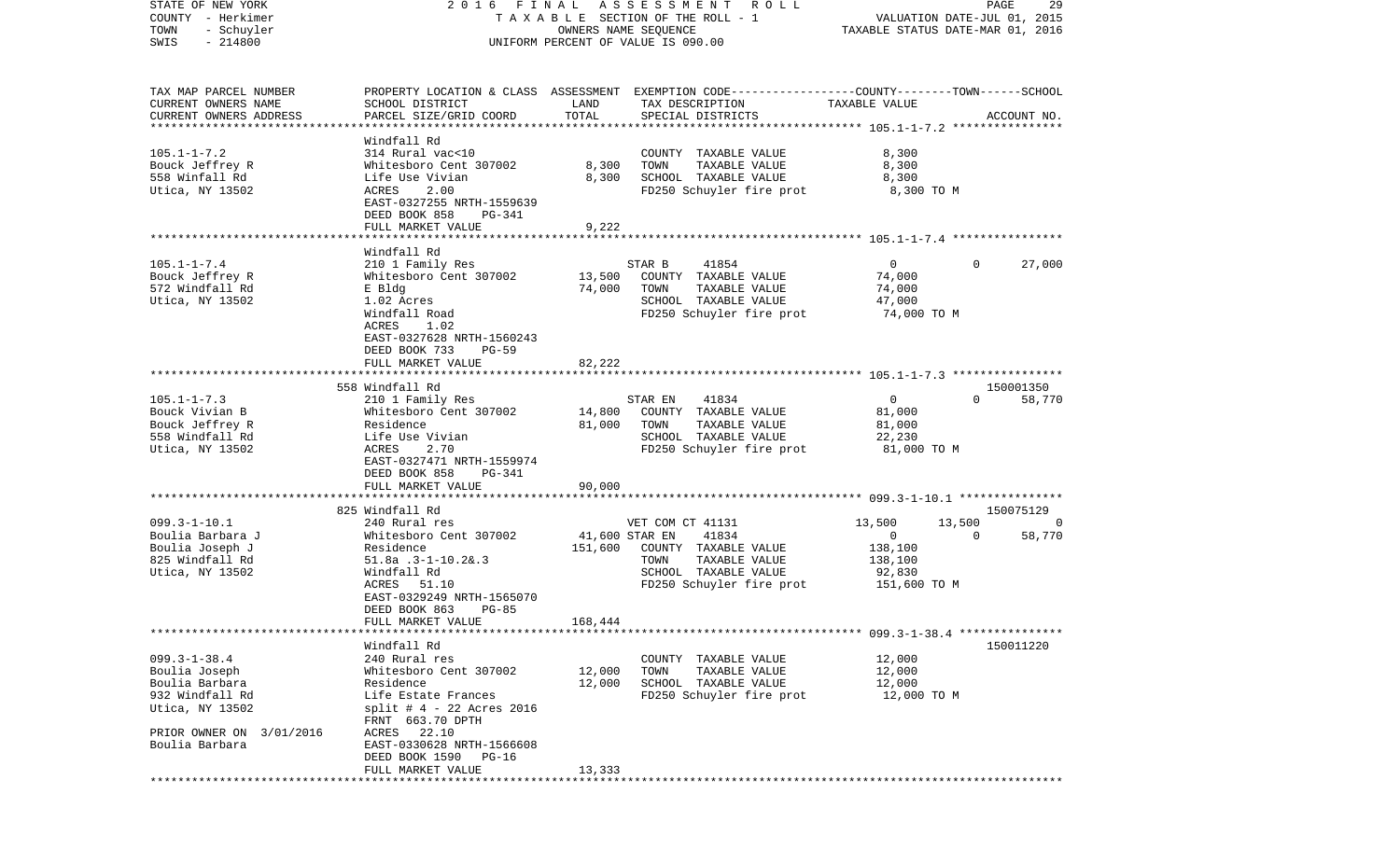| STATE OF NEW YORK<br>COUNTY - Herkimer<br>- Schuyler<br>TOWN<br>$-214800$<br>SWIS | 2016 FINAL                                                                      |               | ASSESSMENT<br>R O L L<br>T A X A B L E SECTION OF THE ROLL - 1<br>OWNERS NAME SEQUENCE<br>UNIFORM PERCENT OF VALUE IS 090.00 | TAXABLE STATUS DATE-MAR 01, 2016 | PAGE<br>VALUATION DATE-JUL 01, 2015 | 30                    |
|-----------------------------------------------------------------------------------|---------------------------------------------------------------------------------|---------------|------------------------------------------------------------------------------------------------------------------------------|----------------------------------|-------------------------------------|-----------------------|
| TAX MAP PARCEL NUMBER                                                             |                                                                                 |               | PROPERTY LOCATION & CLASS ASSESSMENT EXEMPTION CODE---------------COUNTY-------TOWN-----SCHOOL                               |                                  |                                     |                       |
| CURRENT OWNERS NAME<br>CURRENT OWNERS ADDRESS                                     | SCHOOL DISTRICT<br>PARCEL SIZE/GRID COORD                                       | LAND<br>TOTAL | TAX DESCRIPTION<br>SPECIAL DISTRICTS                                                                                         | TAXABLE VALUE                    |                                     | ACCOUNT NO.           |
| **********************                                                            |                                                                                 |               |                                                                                                                              |                                  |                                     |                       |
|                                                                                   | 3900 State Route 5                                                              |               |                                                                                                                              |                                  |                                     | 150016620<br>$\Omega$ |
| $112.4 - 3 - 13$<br>Bouse Ronald R                                                | 283 Res w/Comuse<br>Frankfort-Schuy 212602                                      | 10,200        | LTD INC D 41933                                                                                                              | $\overline{0}$<br>75,000         | 37,500                              |                       |
|                                                                                   |                                                                                 |               | COUNTY TAXABLE VALUE<br>TOWN                                                                                                 |                                  |                                     |                       |
| 3900 State Route 5<br>Frankfort, NY 13340                                         | Bldg<br>10 <sub>1</sub>                                                         | 75,000        | TAXABLE VALUE<br>SCHOOL TAXABLE VALUE                                                                                        | 37,500<br>75,000                 |                                     |                       |
|                                                                                   | State                                                                           |               | FD250 Schuyler fire prot                                                                                                     | 75,000 TO M                      |                                     |                       |
|                                                                                   | FRNT 520.00 DPTH 52.00<br>EAST-0342724 NRTH-1533611<br>DEED BOOK 1583<br>PG-597 |               |                                                                                                                              |                                  |                                     |                       |
|                                                                                   | FULL MARKET VALUE                                                               | 83,333        |                                                                                                                              |                                  |                                     |                       |
|                                                                                   | 767 Hawthorne Rd                                                                |               |                                                                                                                              |                                  |                                     |                       |
| $099.4 - 1 - 17$                                                                  | 270 Mfg housing                                                                 |               | 41854<br>STAR B                                                                                                              | $\overline{0}$                   | $\Omega$                            | 25,000                |
| Bowman Robert                                                                     | West Canada Val 212402                                                          | 15,000        | COUNTY TAXABLE VALUE                                                                                                         | 25,000                           |                                     |                       |
| Haight Melanie                                                                    | Manufactured Residence                                                          | 25,000        | TAXABLE VALUE<br>TOWN                                                                                                        | 25,000                           |                                     |                       |
| 767 Hawthorne Rd                                                                  | ACRES<br>3.20                                                                   |               | SCHOOL TAXABLE VALUE                                                                                                         | $\overline{0}$                   |                                     |                       |
| Utica, NY 13502-9730                                                              | EAST-0338274 NRTH-1566568                                                       |               | FD250 Schuyler fire prot                                                                                                     | 25,000 TO M                      |                                     |                       |
|                                                                                   | DEED BOOK 868<br>PG-305                                                         |               |                                                                                                                              |                                  |                                     |                       |
|                                                                                   | FULL MARKET VALUE                                                               | 27,778        |                                                                                                                              |                                  |                                     |                       |
|                                                                                   |                                                                                 |               |                                                                                                                              |                                  |                                     |                       |
|                                                                                   | 5650 Mapleton Dr                                                                |               |                                                                                                                              |                                  |                                     | 150017580             |
| $104.7 - 1 - 45$                                                                  | 210 1 Family Res                                                                |               | VET COM CT 41131                                                                                                             | 13,500                           | 13,500                              | $\Omega$              |
| Bramhall Clayton J                                                                | Whitesboro Cent 307002                                                          | 10,000 STAR B | 41854                                                                                                                        | $\overline{0}$                   | $\Omega$                            | 27,000                |
| Bramhall Rosalind                                                                 | 5650 Bldg                                                                       | 84,000        | COUNTY TAXABLE VALUE                                                                                                         | 70,500                           |                                     |                       |
| 5650 Mapleton Dr                                                                  | $3 \frac{1}{2}$                                                                 |               | TAXABLE VALUE<br>TOWN                                                                                                        | 70,500                           |                                     |                       |
| Utica, NY 13502-2222                                                              | Mapleton Dr                                                                     |               | SCHOOL TAXABLE VALUE                                                                                                         | 57,000                           |                                     |                       |
|                                                                                   | FRNT 151.00 DPTH 180.00                                                         |               | FD250 Schuyler fire prot                                                                                                     | 84,000 TO M                      |                                     |                       |
|                                                                                   | $0.50$ BANK<br>ACRES<br>720                                                     |               | LT160 Schuyler light #1                                                                                                      | 84,000 TO M                      |                                     |                       |
|                                                                                   | EAST-0314522 NRTH-1558012                                                       |               | SD030 Schuyler sewer #1                                                                                                      | 1.20 UN M                        |                                     |                       |
|                                                                                   | DEED BOOK 866<br>$PG-433$                                                       |               | WD175 Schuyler water #3                                                                                                      | 84,000 TO M                      |                                     |                       |
|                                                                                   | FULL MARKET VALUE                                                               | 93,333        |                                                                                                                              |                                  |                                     |                       |
|                                                                                   | 261 Millers Grove Rd                                                            |               |                                                                                                                              |                                  |                                     |                       |
| $112.2 - 2 - 3.2$                                                                 | 210 1 Family Res                                                                |               | 41854<br>STAR B                                                                                                              | $\overline{0}$                   | $\Omega$                            | 27,000                |
| Branck David                                                                      | Frankfort-Schuy 212602                                                          | 14,300        | COUNTY TAXABLE VALUE                                                                                                         | 86,200                           |                                     |                       |
| 261 Millers Grove Rd                                                              | Residence W/garage                                                              | 86,200        | TAXABLE VALUE<br>TOWN                                                                                                        | 86,200                           |                                     |                       |
| Frankfort, NY 13340                                                               | 2.7 Acres                                                                       |               | SCHOOL TAXABLE VALUE                                                                                                         | 59,200                           |                                     |                       |
|                                                                                   | Millers Grove Rd                                                                |               | FD250 Schuyler fire prot                                                                                                     | 86,200 TO M                      |                                     |                       |
|                                                                                   | ACRES<br>2.10                                                                   |               |                                                                                                                              |                                  |                                     |                       |
|                                                                                   | EAST-0338295 NRTH-1542539                                                       |               |                                                                                                                              |                                  |                                     |                       |
|                                                                                   | DEED BOOK 850<br>$PG-41$                                                        |               |                                                                                                                              |                                  |                                     |                       |
|                                                                                   | FULL MARKET VALUE                                                               | 95,778        |                                                                                                                              |                                  |                                     |                       |
|                                                                                   |                                                                                 |               |                                                                                                                              |                                  |                                     |                       |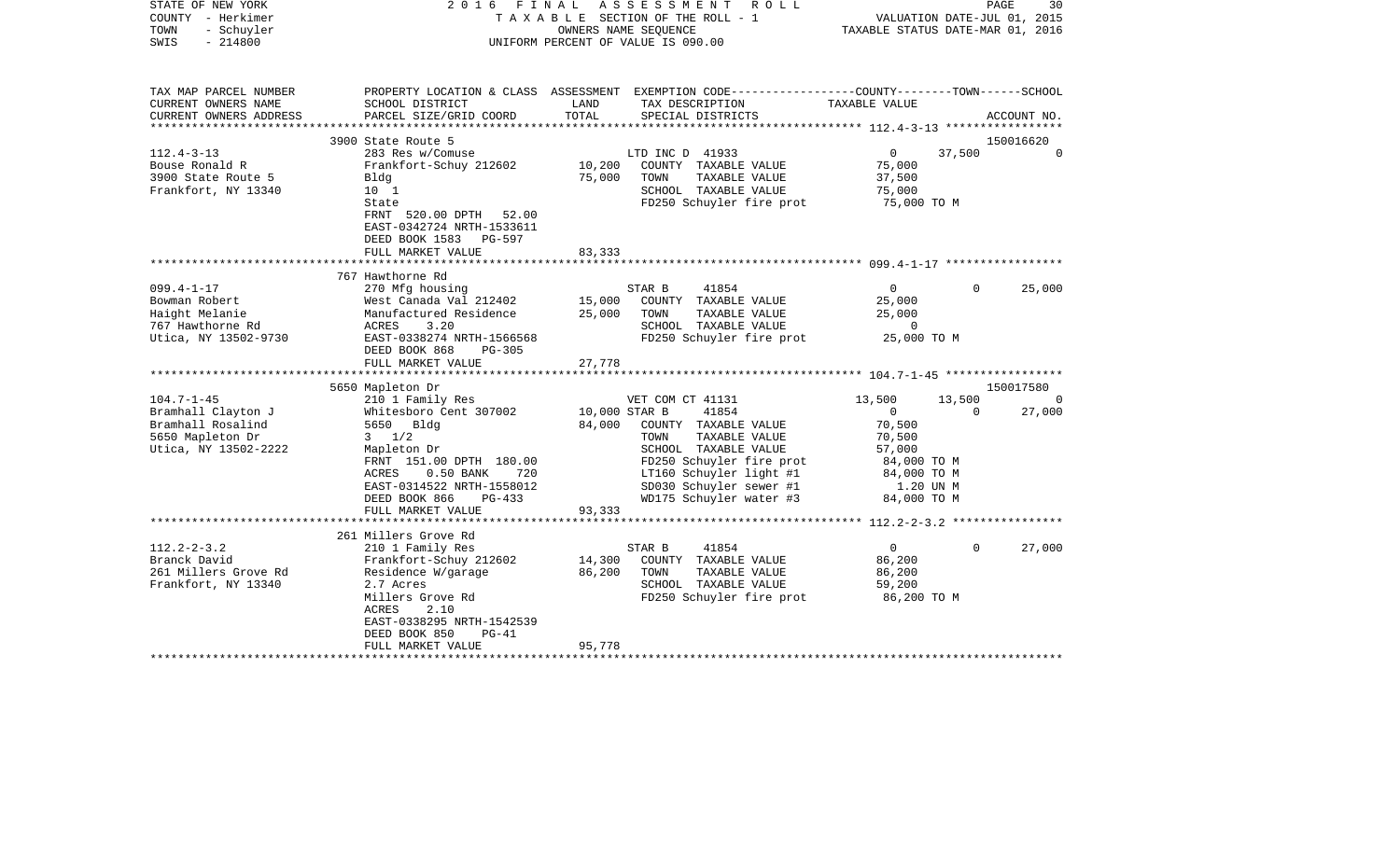| STATE OF NEW YORK<br>COUNTY - Herkimer<br>- Schuyler<br>TOWN<br>$-214800$<br>SWIS                                                                           | 2 0 1 6<br>FINAL                                                                                                                                                                                                      | OWNERS NAME SEOUENCE                          | ASSESSMENT<br>R O L L<br>T A X A B L E SECTION OF THE ROLL - 1<br>UNIFORM PERCENT OF VALUE IS 090.00                                     | VALUATION DATE-JUL 01, 2015<br>TAXABLE STATUS DATE-MAR 01, 2016                                                                         | $\mathop{\mathtt{PAGE}}$          | 31                           |
|-------------------------------------------------------------------------------------------------------------------------------------------------------------|-----------------------------------------------------------------------------------------------------------------------------------------------------------------------------------------------------------------------|-----------------------------------------------|------------------------------------------------------------------------------------------------------------------------------------------|-----------------------------------------------------------------------------------------------------------------------------------------|-----------------------------------|------------------------------|
| TAX MAP PARCEL NUMBER<br>CURRENT OWNERS NAME<br>CURRENT OWNERS ADDRESS                                                                                      | SCHOOL DISTRICT<br>PARCEL SIZE/GRID COORD                                                                                                                                                                             | LAND<br>TOTAL                                 | PROPERTY LOCATION & CLASS ASSESSMENT EXEMPTION CODE----------------COUNTY-------TOWN------SCHOOL<br>TAX DESCRIPTION<br>SPECIAL DISTRICTS | TAXABLE VALUE                                                                                                                           |                                   | ACCOUNT NO.                  |
| *********************                                                                                                                                       |                                                                                                                                                                                                                       | *************                                 |                                                                                                                                          |                                                                                                                                         |                                   |                              |
| $105.2 - 4 - 7$<br>Brathwaite Denis S Sr<br>Brathwaite Nicola C<br>9 Carol Ct<br>Brewster, NY 10509                                                         | Cogar Rd<br>314 Rural vac<10<br>Frankfort-Schuy 212602<br>Fox Hollow/ MF#185<br>Land & Lakes lot 20<br>Cogar Rd<br>ACRES<br>9.00<br>EAST-0342751 NRTH-1559480                                                         | 30,400<br>30,400                              | COUNTY TAXABLE VALUE<br>TOWN<br>TAXABLE VALUE<br>SCHOOL TAXABLE VALUE<br>FD250 Schuyler fire prot                                        | 30,400<br>30,400<br>30,400<br>30,400 TO M                                                                                               |                                   | 150003180                    |
|                                                                                                                                                             | DEED BOOK 1140<br>$PG-238$<br>FULL MARKET VALUE                                                                                                                                                                       | 33,778                                        |                                                                                                                                          |                                                                                                                                         |                                   |                              |
|                                                                                                                                                             | 604 Minots Corners Rd                                                                                                                                                                                                 |                                               |                                                                                                                                          | ********************** 105.2-1-34.1 ****************                                                                                    |                                   | 150002820                    |
| $105.2 - 1 - 34.1$<br>Bray Henry J<br>Bray Cheryl<br>604 Minots Corners Rd<br>Frankfort, NY 13340<br>MAY BE SUBJECT TO PAYMENT<br>UNDER AGDIST LAW TIL 2023 | 112 Dairy farm<br>Frankfort-Schuy 212602<br>E Bldg<br>211ac 4 Silos On 3300<br>Minots Corners Road<br>FRNT 4515.00 DPTH<br>ACRES 211.00<br>EAST-0346331 NRTH-1553835<br>DEED BOOK 00624 PG-00763<br>FULL MARKET VALUE | 102,800 AG MKTS<br>241,300 STAR EN<br>268,111 | AGRIC 10 Y 41700<br>41730<br>41834<br>COUNTY TAXABLE VALUE<br>TAXABLE VALUE<br>TOWN<br>SCHOOL TAXABLE VALUE<br>FD250 Schuyler fire prot  | 35,000<br>$\mathbf{0}$<br>$\mathbf 0$<br>206,300<br>206,300<br>147,530<br>241,300 TO M<br>************************ 099.1-1-5.4 ******** | 35,000<br>$\Omega$<br>$\mathbf 0$ | 35,000<br>$\Omega$<br>58,770 |
| $099.1 - 1 - 5.4$<br>Bray James<br>Bray Sandra<br>1211 Newport Rd<br>Utica, NY 13502                                                                        | Newport Rd<br>314 Rural vac<10<br>West Canada Val 212402<br>Vacant<br>Newport Rd<br>ACRES<br>2.40<br>EAST-0329772 NRTH-1572335<br>DEED BOOK 1430<br><b>PG-875</b>                                                     | 5,000<br>5,000                                | COUNTY TAXABLE VALUE<br>TOWN<br>TAXABLE VALUE<br>SCHOOL TAXABLE VALUE<br>FD250 Schuyler fire prot                                        | 5,000<br>5,000<br>5,000<br>5,000 TO M                                                                                                   |                                   |                              |
|                                                                                                                                                             | FULL MARKET VALUE                                                                                                                                                                                                     | 5,556                                         |                                                                                                                                          |                                                                                                                                         |                                   |                              |
|                                                                                                                                                             |                                                                                                                                                                                                                       |                                               |                                                                                                                                          | **************** 099.1-1-8.4 *****************                                                                                          |                                   | 150014250                    |
| $099.1 - 1 - 8.4$<br>Bray James<br>Bray Sandra<br>1211 Newport Rd<br>Utica, NY 13502                                                                        | Newport Rd<br>312 Vac w/imprv<br>West Canada Val 212402<br>Vacant<br>newport road<br>FRNT 198.00 DPTH<br>4.70<br>ACRES<br>EAST-0330075 NRTH-1572541<br>DEED BOOK 1430<br>PG-876                                       | 10,000<br>40,000                              | COUNTY TAXABLE VALUE<br>TOWN<br>TAXABLE VALUE<br>SCHOOL TAXABLE VALUE<br>FD250 Schuyler fire prot                                        | 40,000<br>40,000<br>40,000<br>40,000 TO M                                                                                               |                                   |                              |
|                                                                                                                                                             | FULL MARKET VALUE                                                                                                                                                                                                     | 44,444                                        |                                                                                                                                          |                                                                                                                                         |                                   |                              |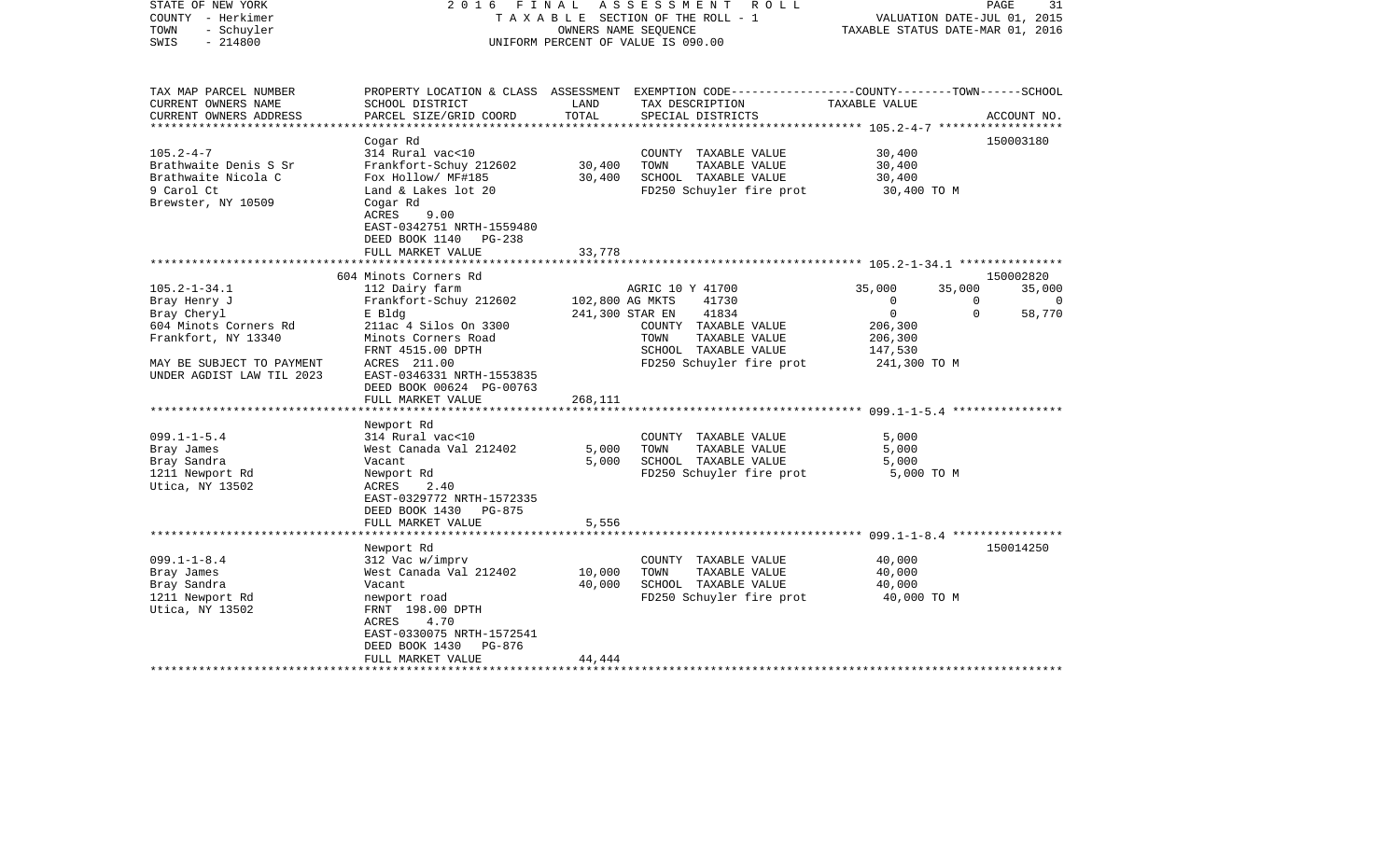| STATE OF NEW YORK<br>COUNTY - Herkimer<br>TOWN<br>- Schuyler<br>$-214800$<br>SWIS | 2016 FINAL<br>TAXABLE SECTION OF THE ROLL - 1<br>UNIFORM PERCENT OF VALUE IS 090.00 | 32<br>PAGE<br>VALUATION DATE-JUL 01, 2015<br>TAXABLE STATUS DATE-MAR 01, 2016 |                                                                                                 |                  |                    |
|-----------------------------------------------------------------------------------|-------------------------------------------------------------------------------------|-------------------------------------------------------------------------------|-------------------------------------------------------------------------------------------------|------------------|--------------------|
| TAX MAP PARCEL NUMBER                                                             |                                                                                     |                                                                               | PROPERTY LOCATION & CLASS ASSESSMENT EXEMPTION CODE---------------COUNTY-------TOWN------SCHOOL |                  |                    |
| CURRENT OWNERS NAME<br>CURRENT OWNERS ADDRESS                                     | SCHOOL DISTRICT<br>PARCEL SIZE/GRID COORD                                           | LAND<br>TOTAL                                                                 | TAX DESCRIPTION<br>SPECIAL DISTRICTS                                                            | TAXABLE VALUE    | ACCOUNT NO.        |
| **********************                                                            |                                                                                     |                                                                               |                                                                                                 |                  |                    |
|                                                                                   | Caldwell Rd                                                                         |                                                                               |                                                                                                 |                  | 150002820          |
| $105.2 - 1 - 34.2$                                                                | 314 Rural vac<10                                                                    |                                                                               | COUNTY TAXABLE VALUE                                                                            | 8,000            |                    |
| Bray Jennifer E                                                                   | Frankfort-Schuy 212602                                                              | 8,000                                                                         | TOWN<br>TAXABLE VALUE                                                                           | 8,000            |                    |
| Broadbent Gloria M                                                                | from $105.2 - 1 - 34$                                                               | 8,000                                                                         | SCHOOL TAXABLE VALUE                                                                            | 8,000            |                    |
| 8745 S. Main St 4<br>Poland, NY 13431                                             | 1.05 Acres split # 6 2007<br>Minots Corners Road                                    |                                                                               | FD250 Schuyler fire prot                                                                        | 8,000 TO M       |                    |
|                                                                                   | FRNT 219.00 DPTH<br>ACRES<br>1.10<br>EAST-0345099 NRTH-1553103                      |                                                                               |                                                                                                 |                  |                    |
|                                                                                   | DEED BOOK 1167 PG-94<br>FULL MARKET VALUE                                           | 8,889                                                                         |                                                                                                 |                  |                    |
|                                                                                   |                                                                                     |                                                                               |                                                                                                 |                  |                    |
|                                                                                   | 5727 Mapleton Dr                                                                    |                                                                               |                                                                                                 |                  | 150013470          |
| $104.7 - 1 - 7$                                                                   | 210 1 Family Res                                                                    |                                                                               | 41834<br>STAR EN                                                                                | $\mathbf{0}$     | $\Omega$<br>58,770 |
| Brescia Nicholas J Jr                                                             | Whitesboro Cent 307002                                                              | 7,500                                                                         | COUNTY TAXABLE VALUE<br>TAXABLE VALUE                                                           | 88,600           |                    |
| 5727 Mapleton Dr<br>Utica, NY 13502-9730                                          | Bldg<br>W<br>1/4<br>3                                                               | 88,600                                                                        | TOWN<br>SCHOOL TAXABLE VALUE                                                                    | 88,600<br>29,830 |                    |
|                                                                                   | Mapleton                                                                            |                                                                               | FD250 Schuyler fire prot                                                                        | 88,600 TO M      |                    |
|                                                                                   | FRNT 90.00 DPTH 134.00                                                              |                                                                               | LT160 Schuyler light #1                                                                         | 88,600 TO M      |                    |
|                                                                                   | EAST-0315154 NRTH-1559290                                                           |                                                                               | SD030 Schuyler sewer #1                                                                         | 1.00 UN M        |                    |
|                                                                                   | DEED BOOK 779<br>$PG-65$                                                            |                                                                               | WD160 Schuyler water #1                                                                         | 88,600 TO M      |                    |
|                                                                                   | FULL MARKET VALUE                                                                   | 98,444                                                                        |                                                                                                 |                  |                    |
|                                                                                   |                                                                                     |                                                                               |                                                                                                 |                  |                    |
| $098.4 - 1 - 13.2$                                                                | Graham Rd<br>311 Res vac land                                                       |                                                                               | COUNTY TAXABLE VALUE                                                                            | 5,000            |                    |
| Britton Jeremy                                                                    | Whitesboro Cent 307002                                                              | 5,000                                                                         | TAXABLE VALUE<br>TOWN                                                                           | 5,000            |                    |
| Britton Mary Katherine                                                            | Vacant Land                                                                         | 5,000                                                                         | SCHOOL TAXABLE VALUE                                                                            | 5,000            |                    |
| 232 Academy St                                                                    | FRNT 124.00 DPTH 327.00                                                             |                                                                               | FD250 Schuyler fire prot                                                                        | 5,000 TO M       |                    |
| Boonville, NY 13309                                                               | EAST-0320535 NRTH-1563321                                                           |                                                                               |                                                                                                 |                  |                    |
|                                                                                   | DEED BOOK 1083<br>PG-497                                                            |                                                                               |                                                                                                 |                  |                    |
|                                                                                   | FULL MARKET VALUE                                                                   | 5,556                                                                         |                                                                                                 |                  |                    |
|                                                                                   | 2043 Steuben Hill Rd                                                                |                                                                               |                                                                                                 |                  | 150017280          |
| $105.4 - 1 - 20$                                                                  | 240 Rural res                                                                       |                                                                               | COUNTY TAXABLE VALUE                                                                            | 87,600           |                    |
| Brockett Family Trust                                                             | Frankfort-Schuy 212602                                                              | 67,600                                                                        | TAXABLE VALUE<br>TOWN                                                                           | 87,600           |                    |
| Tyoe Teresa R                                                                     | Bldg                                                                                | 87,600                                                                        | SCHOOL TAXABLE VALUE                                                                            | 87,600           |                    |
| 1994 Steuben Hill Rd                                                              | ACRES 110.50                                                                        |                                                                               | FD250 Schuyler fire prot                                                                        | 87,600 TO M      |                    |
| Herkimer, NY 13350                                                                | EAST-0349161 NRTH-1549604                                                           |                                                                               |                                                                                                 |                  |                    |
|                                                                                   | DEED BOOK 1654<br>PG-199                                                            |                                                                               |                                                                                                 |                  |                    |
|                                                                                   | FULL MARKET VALUE                                                                   | 97,333                                                                        |                                                                                                 |                  |                    |
|                                                                                   | Steuben Hill Rd                                                                     |                                                                               |                                                                                                 |                  | 150017310          |
| $105.4 - 1 - 21$                                                                  | 312 Vac w/imprv                                                                     |                                                                               | COUNTY TAXABLE VALUE                                                                            | 26,700           |                    |
| Brockett Family Trust                                                             | Frankfort-Schuy 212602                                                              | 22,500                                                                        | TAXABLE VALUE<br>TOWN                                                                           | 26,700           |                    |
| Tyoe Teresa R                                                                     | ACRES 25.80                                                                         | 26,700                                                                        | SCHOOL TAXABLE VALUE                                                                            | 26,700           |                    |
| 1994 Steuben Hill Rd<br>Herkimer, NY 13350                                        | EAST-0349512 NRTH-1548315<br>DEED BOOK 1654 PG-199<br>FULL MARKET VALUE             | 29,667                                                                        | FD250 Schuyler fire prot                                                                        | 26,700 TO M      |                    |
|                                                                                   |                                                                                     |                                                                               |                                                                                                 |                  |                    |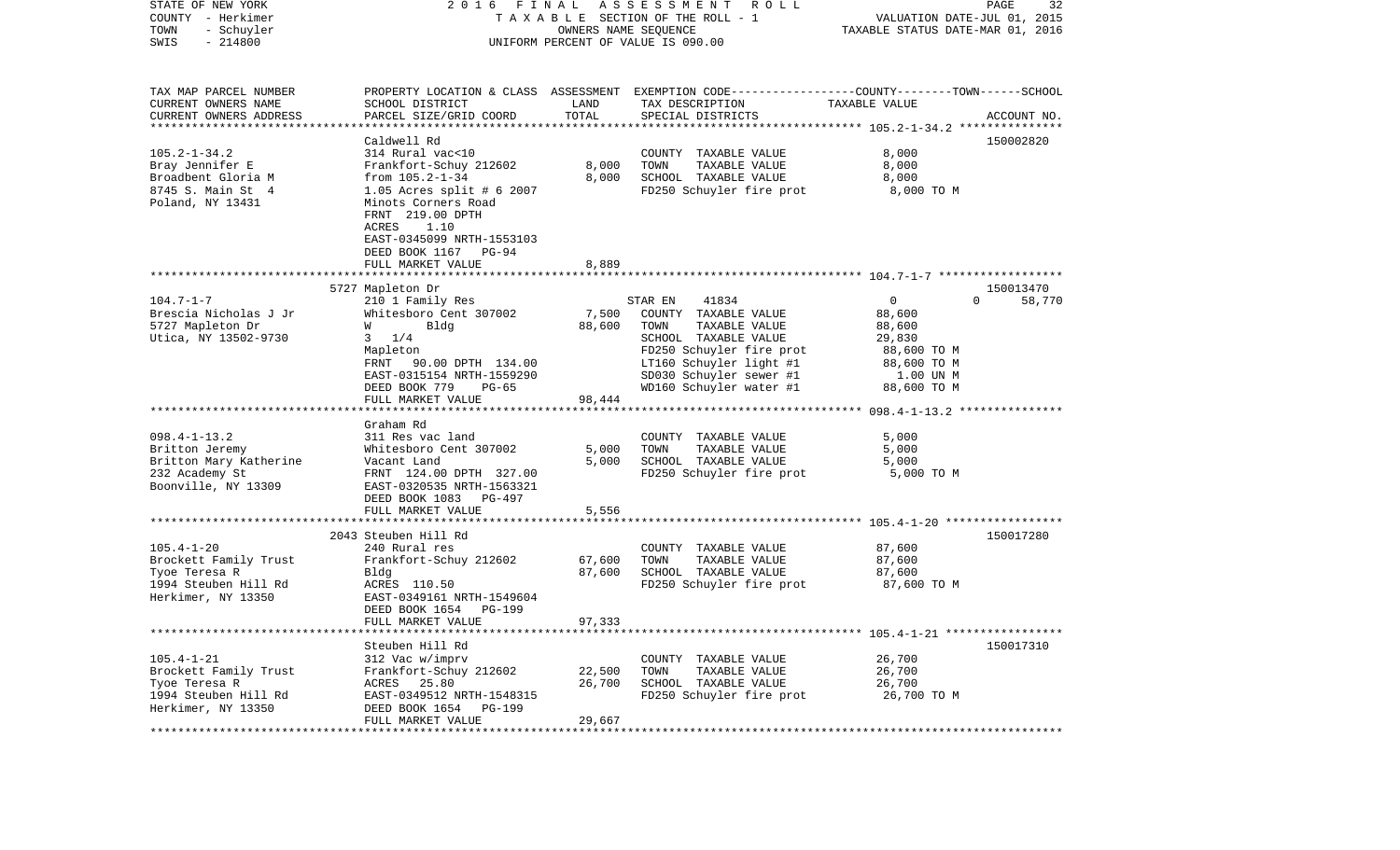| STATE OF NEW YORK<br>COUNTY - Herkimer<br>TOWN<br>- Schuyler<br>SWIS<br>$-214800$                                                                                                              | 2016                                                                                                                                                                                                                                                                                                                                                                                                       |                                                           | FINAL ASSESSMENT<br>R O L L<br>T A X A B L E SECTION OF THE ROLL - 1<br>OWNERS NAME SEOUENCE<br>UNIFORM PERCENT OF VALUE IS 090.00                                                                                                                                                    | TAXABLE STATUS DATE-MAR 01, 2016                                                                                                   | PAGE<br>33<br>VALUATION DATE-JUL 01, 2015                          |
|------------------------------------------------------------------------------------------------------------------------------------------------------------------------------------------------|------------------------------------------------------------------------------------------------------------------------------------------------------------------------------------------------------------------------------------------------------------------------------------------------------------------------------------------------------------------------------------------------------------|-----------------------------------------------------------|---------------------------------------------------------------------------------------------------------------------------------------------------------------------------------------------------------------------------------------------------------------------------------------|------------------------------------------------------------------------------------------------------------------------------------|--------------------------------------------------------------------|
| TAX MAP PARCEL NUMBER<br>CURRENT OWNERS NAME                                                                                                                                                   | SCHOOL DISTRICT                                                                                                                                                                                                                                                                                                                                                                                            | LAND                                                      | PROPERTY LOCATION & CLASS ASSESSMENT EXEMPTION CODE---------------COUNTY-------TOWN------SCHOOL<br>TAX DESCRIPTION                                                                                                                                                                    | TAXABLE VALUE                                                                                                                      |                                                                    |
| CURRENT OWNERS ADDRESS                                                                                                                                                                         | PARCEL SIZE/GRID COORD                                                                                                                                                                                                                                                                                                                                                                                     | TOTAL                                                     | SPECIAL DISTRICTS                                                                                                                                                                                                                                                                     |                                                                                                                                    | ACCOUNT NO.                                                        |
|                                                                                                                                                                                                | 3529 State Route 5                                                                                                                                                                                                                                                                                                                                                                                         |                                                           |                                                                                                                                                                                                                                                                                       |                                                                                                                                    | 150012510                                                          |
| $112.2 - 2 - 27$<br>Bronson Scott<br>3529 State Route 5<br>Frankfort, NY 13340                                                                                                                 | 210 1 Family Res<br>Frankfort-Schuy 212602<br>Bldg<br>$N$ and $N$<br>$3 \quad 1$<br>State<br>FRNT<br>85.00 DPTH 367.00<br>EAST-0337605 NRTH-1539197<br>DEED BOOK 1131 PG-244<br>FULL MARKET VALUE                                                                                                                                                                                                          | 11,000<br>95,300<br>105,889                               | STAR B<br>41854<br>COUNTY TAXABLE VALUE<br>TOWN<br>TAXABLE VALUE<br>SCHOOL TAXABLE VALUE<br>FD250 Schuyler fire prot                                                                                                                                                                  | $\overline{0}$<br>95,300<br>95,300<br>68,300<br>95,300 TO M                                                                        | 27,000<br>$\Omega$                                                 |
|                                                                                                                                                                                                |                                                                                                                                                                                                                                                                                                                                                                                                            |                                                           |                                                                                                                                                                                                                                                                                       |                                                                                                                                    |                                                                    |
| $104.2 - 2 - 49$<br>Brooks Stephen W<br>Brooks Natalie<br>11468 Cosby Manor Rd<br>Utica, NY 13502<br>$099.1 - 1 - 73$<br>Brown David L<br>Brown Jo Ann H<br>1132 Newport Rd<br>Utica, NY 13502 | 11468 Cosby Manor Rd<br>210 1 Family Res<br>Whitesboro Cent 307002<br>Single Family Residence<br>ACRES<br>2.00<br>EAST-0324179 NRTH-1556517<br>DEED BOOK 882<br>PG-637<br>FULL MARKET VALUE<br>1132 Newport Rd<br>210 1 Family Res<br>West Canada Val 212402<br>Residence W/att Garage<br>1 Acre<br>Newport<br>ACRES<br>1.00<br>EAST-0329497 NRTH-1571304<br>DEED BOOK 1098<br>PG-352<br>FULL MARKET VALUE | 14,300<br>99,000<br>110,000<br>13,500<br>78,400<br>87,111 | 41854<br>STAR B<br>COUNTY TAXABLE VALUE<br>TAXABLE VALUE<br>TOWN<br>SCHOOL TAXABLE VALUE<br>FD250 Schuyler fire prot<br>WD170 Schuyler water #2<br>1.00 UN M<br>41834<br>STAR EN<br>COUNTY TAXABLE VALUE<br>TAXABLE VALUE<br>TOWN<br>SCHOOL TAXABLE VALUE<br>FD250 Schuyler fire prot | $\Omega$<br>99,000<br>99,000<br>72,000<br>99,000 TO M<br>5,100 TO C<br>$\overline{0}$<br>78,400<br>78,400<br>19,630<br>78,400 TO M | 150020250<br>27,000<br>$\Omega$<br>150075114<br>$\Omega$<br>58,770 |
|                                                                                                                                                                                                | 5634 Mapleton Dr                                                                                                                                                                                                                                                                                                                                                                                           |                                                           |                                                                                                                                                                                                                                                                                       |                                                                                                                                    | 150011550                                                          |
| $104.7 - 1 - 42$<br>Brown Jason M<br>Brown Trista L<br>5634 Mapleton Dr<br>Utica, NY 13502                                                                                                     | 270 Mfg housing<br>Whitesboro Cent 307002<br>E 5634 Bldg<br>$3 \t1/4$<br>Mapleton Dr<br>FRNT 55.00 DPTH 212.00<br>EAST-0314403 NRTH-1557718<br>DEED BOOK 912<br>$PG-653$<br>FULL MARKET VALUE                                                                                                                                                                                                              | 7,600<br>37,400<br>41,556                                 | STAR B<br>41854<br>COUNTY TAXABLE VALUE<br>TOWN<br>TAXABLE VALUE<br>SCHOOL TAXABLE VALUE<br>FD250 Schuyler fire prot<br>SD030 Schuyler sewer #1<br>WD175 Schuyler water #3                                                                                                            | $\overline{0}$<br>37,400<br>37,400<br>10,400<br>37,400 TO M<br>1.00 UN M<br>37,400 TO M                                            | 27,000<br>$\Omega$                                                 |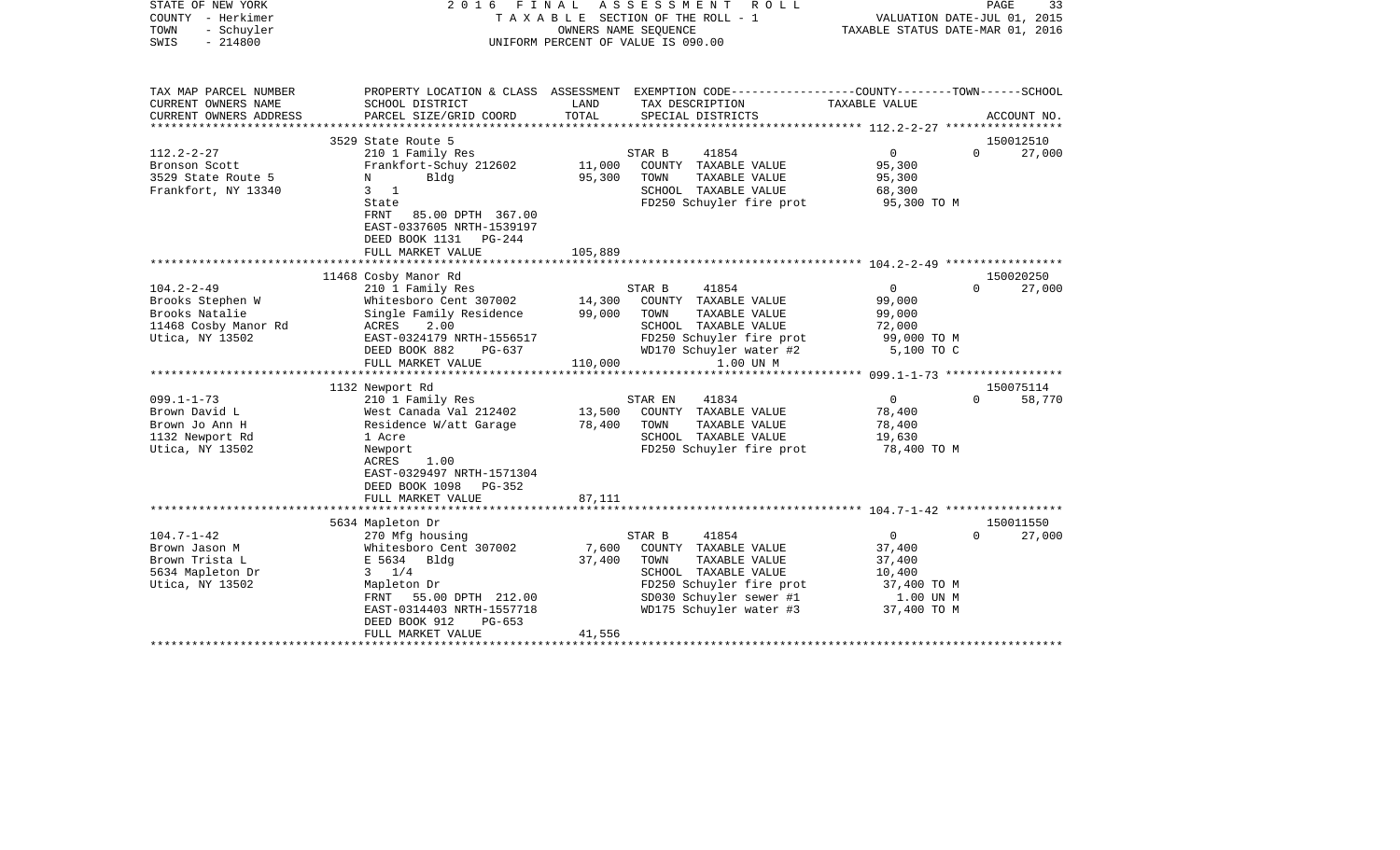| PROPERTY LOCATION & CLASS ASSESSMENT EXEMPTION CODE----------------COUNTY-------TOWN------SCHOOL<br>TAX MAP PARCEL NUMBER<br>CURRENT OWNERS NAME<br>SCHOOL DISTRICT<br>LAND<br>TAX DESCRIPTION<br>TAXABLE VALUE<br>TOTAL<br>CURRENT OWNERS ADDRESS<br>PARCEL SIZE/GRID COORD<br>SPECIAL DISTRICTS<br>ACCOUNT NO.<br>Louis Ridge Rd<br>150003180<br>$099.4 - 5 - 28$<br>314 Rural vac<10<br>23,000<br>COUNTY TAXABLE VALUE<br>Brown Valone D<br>West Canada Val 212402<br>23,000<br>TOWN<br>TAXABLE VALUE<br>23,000<br>9 Marcia Ln<br>23,000<br>SCHOOL TAXABLE VALUE<br>Survey # 106<br>23,000<br>Land & Lakes lot 35<br>FD250 Schuyler fire prot<br>Pomona, NY 10970<br>23,000 TO M<br>Louis Rd<br>FRNT 390.60 DPTH<br>ACRES<br>5.00<br>EAST-0345654 NRTH-1565139<br>DEED BOOK 1114 PG-835<br>FULL MARKET VALUE<br>25,556<br>344 Johnson Rd<br>$105.4 - 2 - 9$<br>240 Rural res<br>STAR B<br>41854<br>$\mathbf{0}$<br>27,000<br>$\Omega$<br>21,500<br>Bruzgulis Robert J<br>Frankfort-Schuy 212602<br>COUNTY TAXABLE VALUE<br>126,300<br>Bruzgulis Mary<br>126,300<br>TOWN<br>TAXABLE VALUE<br>Single Family Residence<br>126,300<br>SCHOOL TAXABLE VALUE<br>344 Johnson Rd<br>11.04 Acres<br>99,300<br>Frankfort, NY 13340<br>FD250 Schuyler fire prot<br>Johnson Rd<br>126,300 TO M<br>ACRES 11.04<br>EAST-0347638 NRTH-1545594<br>DEED BOOK 830<br>PG-187<br>FULL MARKET VALUE<br>140,333<br>**********************<br>**************<br>150003540<br>373 Cosby Rd<br>$\mathbf 0$<br>$099.4 - 4 - 3.1$<br>240 Rural res<br>41854<br>$\Omega$<br>27,000<br>STAR B<br>Buchok David W<br>87,400<br>COUNTY TAXABLE VALUE<br>Frankfort-Schuy 212602<br>241,400<br>Buchok Donna W<br>241,400<br>Deer Haven sub<br>TOWN<br>TAXABLE VALUE<br>241,400<br>SCHOOL TAXABLE VALUE<br>373 Cosby Rd<br>split #5 lot $32$<br>214,400<br>Frankfort, NY 13340<br>FD250 Schuyler fire prot<br>Cosby Rd<br>241,400 TO M<br>ACRES 59.10<br>EAST-0348735 NRTH-1561414<br>DEED BOOK 1082<br>PG-219<br>FULL MARKET VALUE<br>268,222<br>*****************************<br>150003540<br>Cosby Rd<br>$099.4 - 4 - 3.2$<br>314 Rural vac<10<br>7,000<br>COUNTY TAXABLE VALUE<br>Buchok David W<br>West Canada Val 212402<br>7,000<br>TOWN<br>7,000<br>TAXABLE VALUE<br>Buchok Donna W<br>Deer Haven sub<br>7,000<br>SCHOOL TAXABLE VALUE<br>7,000<br>PO Box 331<br>split #5 lot $32$<br>FD250 Schuyler fire prot<br>7,000 TO M<br>Herkmer, NY 13350<br>Rear lot<br>4.70<br>ACRES<br>EAST-0348273 NRTH-1562215<br>DEED BOOK 1082<br>PG-219<br>FULL MARKET VALUE<br>7,778 | STATE OF NEW YORK<br>COUNTY - Herkimer<br>- Schuyler<br>TOWN<br>$-214800$<br>SWIS | FINAL<br>2016 | OWNERS NAME SEQUENCE | ASSESSMENT ROLL<br>TAXABLE SECTION OF THE ROLL - 1<br>UNIFORM PERCENT OF VALUE IS 090.00 | VALUATION DATE-JUL 01, 2015<br>TAXABLE STATUS DATE-MAR 01, 2016 | 34<br>PAGE |
|-----------------------------------------------------------------------------------------------------------------------------------------------------------------------------------------------------------------------------------------------------------------------------------------------------------------------------------------------------------------------------------------------------------------------------------------------------------------------------------------------------------------------------------------------------------------------------------------------------------------------------------------------------------------------------------------------------------------------------------------------------------------------------------------------------------------------------------------------------------------------------------------------------------------------------------------------------------------------------------------------------------------------------------------------------------------------------------------------------------------------------------------------------------------------------------------------------------------------------------------------------------------------------------------------------------------------------------------------------------------------------------------------------------------------------------------------------------------------------------------------------------------------------------------------------------------------------------------------------------------------------------------------------------------------------------------------------------------------------------------------------------------------------------------------------------------------------------------------------------------------------------------------------------------------------------------------------------------------------------------------------------------------------------------------------------------------------------------------------------------------------------------------------------------------------------------------------------------------------------------------------------------------------------------------------------------------------------------------------------------------------------------------------------------------------------------------------------------------------------------------------------------------------------------------|-----------------------------------------------------------------------------------|---------------|----------------------|------------------------------------------------------------------------------------------|-----------------------------------------------------------------|------------|
|                                                                                                                                                                                                                                                                                                                                                                                                                                                                                                                                                                                                                                                                                                                                                                                                                                                                                                                                                                                                                                                                                                                                                                                                                                                                                                                                                                                                                                                                                                                                                                                                                                                                                                                                                                                                                                                                                                                                                                                                                                                                                                                                                                                                                                                                                                                                                                                                                                                                                                                                               |                                                                                   |               |                      |                                                                                          |                                                                 |            |
|                                                                                                                                                                                                                                                                                                                                                                                                                                                                                                                                                                                                                                                                                                                                                                                                                                                                                                                                                                                                                                                                                                                                                                                                                                                                                                                                                                                                                                                                                                                                                                                                                                                                                                                                                                                                                                                                                                                                                                                                                                                                                                                                                                                                                                                                                                                                                                                                                                                                                                                                               |                                                                                   |               |                      |                                                                                          |                                                                 |            |
|                                                                                                                                                                                                                                                                                                                                                                                                                                                                                                                                                                                                                                                                                                                                                                                                                                                                                                                                                                                                                                                                                                                                                                                                                                                                                                                                                                                                                                                                                                                                                                                                                                                                                                                                                                                                                                                                                                                                                                                                                                                                                                                                                                                                                                                                                                                                                                                                                                                                                                                                               |                                                                                   |               |                      |                                                                                          |                                                                 |            |
|                                                                                                                                                                                                                                                                                                                                                                                                                                                                                                                                                                                                                                                                                                                                                                                                                                                                                                                                                                                                                                                                                                                                                                                                                                                                                                                                                                                                                                                                                                                                                                                                                                                                                                                                                                                                                                                                                                                                                                                                                                                                                                                                                                                                                                                                                                                                                                                                                                                                                                                                               |                                                                                   |               |                      |                                                                                          |                                                                 |            |
|                                                                                                                                                                                                                                                                                                                                                                                                                                                                                                                                                                                                                                                                                                                                                                                                                                                                                                                                                                                                                                                                                                                                                                                                                                                                                                                                                                                                                                                                                                                                                                                                                                                                                                                                                                                                                                                                                                                                                                                                                                                                                                                                                                                                                                                                                                                                                                                                                                                                                                                                               |                                                                                   |               |                      |                                                                                          |                                                                 |            |
|                                                                                                                                                                                                                                                                                                                                                                                                                                                                                                                                                                                                                                                                                                                                                                                                                                                                                                                                                                                                                                                                                                                                                                                                                                                                                                                                                                                                                                                                                                                                                                                                                                                                                                                                                                                                                                                                                                                                                                                                                                                                                                                                                                                                                                                                                                                                                                                                                                                                                                                                               |                                                                                   |               |                      |                                                                                          |                                                                 |            |
|                                                                                                                                                                                                                                                                                                                                                                                                                                                                                                                                                                                                                                                                                                                                                                                                                                                                                                                                                                                                                                                                                                                                                                                                                                                                                                                                                                                                                                                                                                                                                                                                                                                                                                                                                                                                                                                                                                                                                                                                                                                                                                                                                                                                                                                                                                                                                                                                                                                                                                                                               |                                                                                   |               |                      |                                                                                          |                                                                 |            |
|                                                                                                                                                                                                                                                                                                                                                                                                                                                                                                                                                                                                                                                                                                                                                                                                                                                                                                                                                                                                                                                                                                                                                                                                                                                                                                                                                                                                                                                                                                                                                                                                                                                                                                                                                                                                                                                                                                                                                                                                                                                                                                                                                                                                                                                                                                                                                                                                                                                                                                                                               |                                                                                   |               |                      |                                                                                          |                                                                 |            |
|                                                                                                                                                                                                                                                                                                                                                                                                                                                                                                                                                                                                                                                                                                                                                                                                                                                                                                                                                                                                                                                                                                                                                                                                                                                                                                                                                                                                                                                                                                                                                                                                                                                                                                                                                                                                                                                                                                                                                                                                                                                                                                                                                                                                                                                                                                                                                                                                                                                                                                                                               |                                                                                   |               |                      |                                                                                          |                                                                 |            |
|                                                                                                                                                                                                                                                                                                                                                                                                                                                                                                                                                                                                                                                                                                                                                                                                                                                                                                                                                                                                                                                                                                                                                                                                                                                                                                                                                                                                                                                                                                                                                                                                                                                                                                                                                                                                                                                                                                                                                                                                                                                                                                                                                                                                                                                                                                                                                                                                                                                                                                                                               |                                                                                   |               |                      |                                                                                          |                                                                 |            |
|                                                                                                                                                                                                                                                                                                                                                                                                                                                                                                                                                                                                                                                                                                                                                                                                                                                                                                                                                                                                                                                                                                                                                                                                                                                                                                                                                                                                                                                                                                                                                                                                                                                                                                                                                                                                                                                                                                                                                                                                                                                                                                                                                                                                                                                                                                                                                                                                                                                                                                                                               |                                                                                   |               |                      |                                                                                          |                                                                 |            |
|                                                                                                                                                                                                                                                                                                                                                                                                                                                                                                                                                                                                                                                                                                                                                                                                                                                                                                                                                                                                                                                                                                                                                                                                                                                                                                                                                                                                                                                                                                                                                                                                                                                                                                                                                                                                                                                                                                                                                                                                                                                                                                                                                                                                                                                                                                                                                                                                                                                                                                                                               |                                                                                   |               |                      |                                                                                          |                                                                 |            |
|                                                                                                                                                                                                                                                                                                                                                                                                                                                                                                                                                                                                                                                                                                                                                                                                                                                                                                                                                                                                                                                                                                                                                                                                                                                                                                                                                                                                                                                                                                                                                                                                                                                                                                                                                                                                                                                                                                                                                                                                                                                                                                                                                                                                                                                                                                                                                                                                                                                                                                                                               |                                                                                   |               |                      |                                                                                          |                                                                 |            |
|                                                                                                                                                                                                                                                                                                                                                                                                                                                                                                                                                                                                                                                                                                                                                                                                                                                                                                                                                                                                                                                                                                                                                                                                                                                                                                                                                                                                                                                                                                                                                                                                                                                                                                                                                                                                                                                                                                                                                                                                                                                                                                                                                                                                                                                                                                                                                                                                                                                                                                                                               |                                                                                   |               |                      |                                                                                          |                                                                 |            |
|                                                                                                                                                                                                                                                                                                                                                                                                                                                                                                                                                                                                                                                                                                                                                                                                                                                                                                                                                                                                                                                                                                                                                                                                                                                                                                                                                                                                                                                                                                                                                                                                                                                                                                                                                                                                                                                                                                                                                                                                                                                                                                                                                                                                                                                                                                                                                                                                                                                                                                                                               |                                                                                   |               |                      |                                                                                          |                                                                 |            |
|                                                                                                                                                                                                                                                                                                                                                                                                                                                                                                                                                                                                                                                                                                                                                                                                                                                                                                                                                                                                                                                                                                                                                                                                                                                                                                                                                                                                                                                                                                                                                                                                                                                                                                                                                                                                                                                                                                                                                                                                                                                                                                                                                                                                                                                                                                                                                                                                                                                                                                                                               |                                                                                   |               |                      |                                                                                          |                                                                 |            |
|                                                                                                                                                                                                                                                                                                                                                                                                                                                                                                                                                                                                                                                                                                                                                                                                                                                                                                                                                                                                                                                                                                                                                                                                                                                                                                                                                                                                                                                                                                                                                                                                                                                                                                                                                                                                                                                                                                                                                                                                                                                                                                                                                                                                                                                                                                                                                                                                                                                                                                                                               |                                                                                   |               |                      |                                                                                          |                                                                 |            |
|                                                                                                                                                                                                                                                                                                                                                                                                                                                                                                                                                                                                                                                                                                                                                                                                                                                                                                                                                                                                                                                                                                                                                                                                                                                                                                                                                                                                                                                                                                                                                                                                                                                                                                                                                                                                                                                                                                                                                                                                                                                                                                                                                                                                                                                                                                                                                                                                                                                                                                                                               |                                                                                   |               |                      |                                                                                          |                                                                 |            |
|                                                                                                                                                                                                                                                                                                                                                                                                                                                                                                                                                                                                                                                                                                                                                                                                                                                                                                                                                                                                                                                                                                                                                                                                                                                                                                                                                                                                                                                                                                                                                                                                                                                                                                                                                                                                                                                                                                                                                                                                                                                                                                                                                                                                                                                                                                                                                                                                                                                                                                                                               |                                                                                   |               |                      |                                                                                          |                                                                 |            |
|                                                                                                                                                                                                                                                                                                                                                                                                                                                                                                                                                                                                                                                                                                                                                                                                                                                                                                                                                                                                                                                                                                                                                                                                                                                                                                                                                                                                                                                                                                                                                                                                                                                                                                                                                                                                                                                                                                                                                                                                                                                                                                                                                                                                                                                                                                                                                                                                                                                                                                                                               |                                                                                   |               |                      |                                                                                          |                                                                 |            |
|                                                                                                                                                                                                                                                                                                                                                                                                                                                                                                                                                                                                                                                                                                                                                                                                                                                                                                                                                                                                                                                                                                                                                                                                                                                                                                                                                                                                                                                                                                                                                                                                                                                                                                                                                                                                                                                                                                                                                                                                                                                                                                                                                                                                                                                                                                                                                                                                                                                                                                                                               |                                                                                   |               |                      |                                                                                          |                                                                 |            |
|                                                                                                                                                                                                                                                                                                                                                                                                                                                                                                                                                                                                                                                                                                                                                                                                                                                                                                                                                                                                                                                                                                                                                                                                                                                                                                                                                                                                                                                                                                                                                                                                                                                                                                                                                                                                                                                                                                                                                                                                                                                                                                                                                                                                                                                                                                                                                                                                                                                                                                                                               |                                                                                   |               |                      |                                                                                          |                                                                 |            |
|                                                                                                                                                                                                                                                                                                                                                                                                                                                                                                                                                                                                                                                                                                                                                                                                                                                                                                                                                                                                                                                                                                                                                                                                                                                                                                                                                                                                                                                                                                                                                                                                                                                                                                                                                                                                                                                                                                                                                                                                                                                                                                                                                                                                                                                                                                                                                                                                                                                                                                                                               |                                                                                   |               |                      |                                                                                          |                                                                 |            |
|                                                                                                                                                                                                                                                                                                                                                                                                                                                                                                                                                                                                                                                                                                                                                                                                                                                                                                                                                                                                                                                                                                                                                                                                                                                                                                                                                                                                                                                                                                                                                                                                                                                                                                                                                                                                                                                                                                                                                                                                                                                                                                                                                                                                                                                                                                                                                                                                                                                                                                                                               |                                                                                   |               |                      |                                                                                          |                                                                 |            |
|                                                                                                                                                                                                                                                                                                                                                                                                                                                                                                                                                                                                                                                                                                                                                                                                                                                                                                                                                                                                                                                                                                                                                                                                                                                                                                                                                                                                                                                                                                                                                                                                                                                                                                                                                                                                                                                                                                                                                                                                                                                                                                                                                                                                                                                                                                                                                                                                                                                                                                                                               |                                                                                   |               |                      |                                                                                          |                                                                 |            |
|                                                                                                                                                                                                                                                                                                                                                                                                                                                                                                                                                                                                                                                                                                                                                                                                                                                                                                                                                                                                                                                                                                                                                                                                                                                                                                                                                                                                                                                                                                                                                                                                                                                                                                                                                                                                                                                                                                                                                                                                                                                                                                                                                                                                                                                                                                                                                                                                                                                                                                                                               |                                                                                   |               |                      |                                                                                          |                                                                 |            |
|                                                                                                                                                                                                                                                                                                                                                                                                                                                                                                                                                                                                                                                                                                                                                                                                                                                                                                                                                                                                                                                                                                                                                                                                                                                                                                                                                                                                                                                                                                                                                                                                                                                                                                                                                                                                                                                                                                                                                                                                                                                                                                                                                                                                                                                                                                                                                                                                                                                                                                                                               |                                                                                   |               |                      |                                                                                          |                                                                 |            |
|                                                                                                                                                                                                                                                                                                                                                                                                                                                                                                                                                                                                                                                                                                                                                                                                                                                                                                                                                                                                                                                                                                                                                                                                                                                                                                                                                                                                                                                                                                                                                                                                                                                                                                                                                                                                                                                                                                                                                                                                                                                                                                                                                                                                                                                                                                                                                                                                                                                                                                                                               |                                                                                   |               |                      |                                                                                          |                                                                 |            |
|                                                                                                                                                                                                                                                                                                                                                                                                                                                                                                                                                                                                                                                                                                                                                                                                                                                                                                                                                                                                                                                                                                                                                                                                                                                                                                                                                                                                                                                                                                                                                                                                                                                                                                                                                                                                                                                                                                                                                                                                                                                                                                                                                                                                                                                                                                                                                                                                                                                                                                                                               |                                                                                   |               |                      |                                                                                          |                                                                 |            |
|                                                                                                                                                                                                                                                                                                                                                                                                                                                                                                                                                                                                                                                                                                                                                                                                                                                                                                                                                                                                                                                                                                                                                                                                                                                                                                                                                                                                                                                                                                                                                                                                                                                                                                                                                                                                                                                                                                                                                                                                                                                                                                                                                                                                                                                                                                                                                                                                                                                                                                                                               |                                                                                   |               |                      |                                                                                          |                                                                 |            |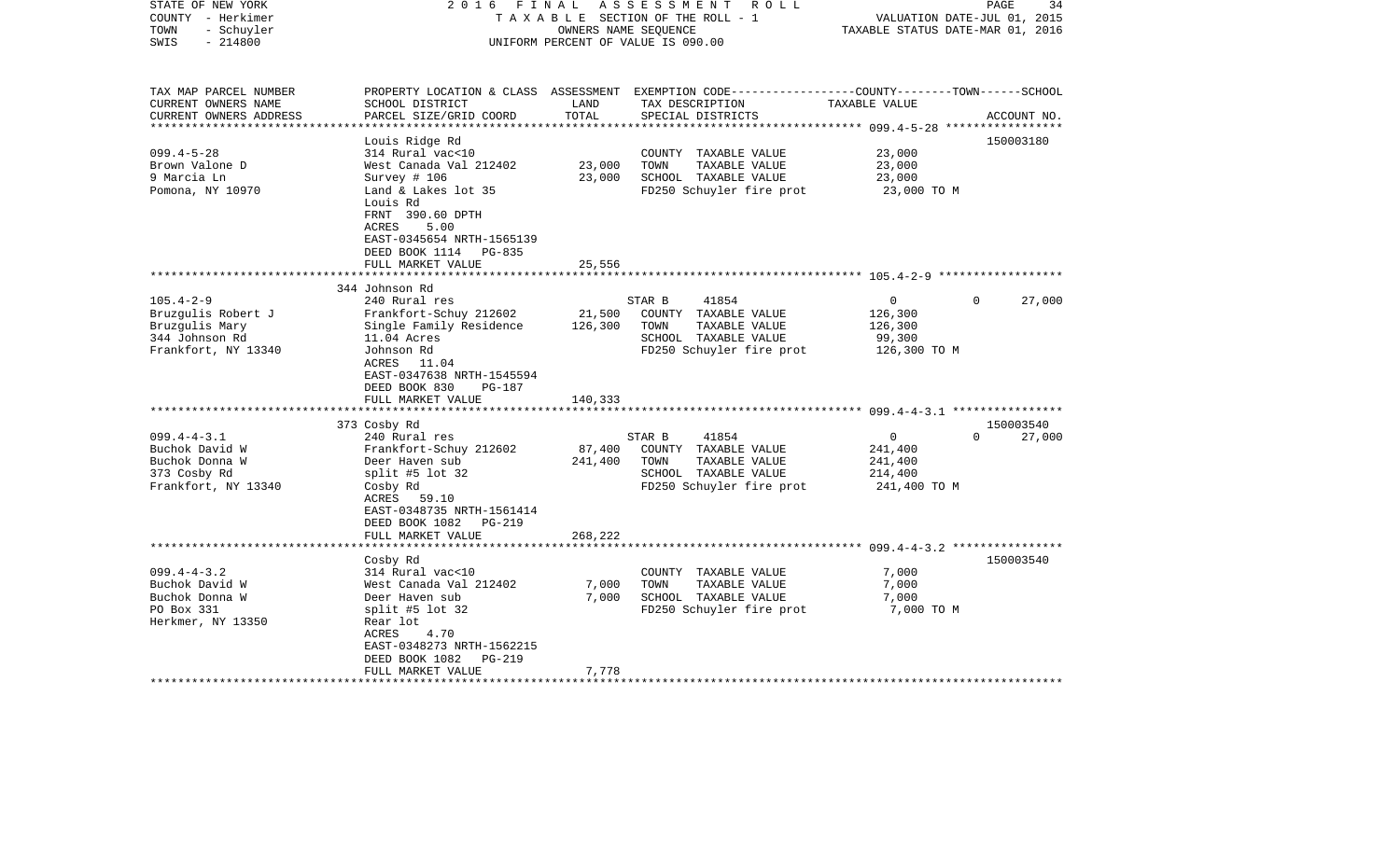| STATE OF NEW YORK<br>COUNTY - Herkimer<br>TOWN<br>- Schuyler<br>$-214800$<br>SWIS | 2016                                                  | FINAL<br>A S S E S S M E N T<br>R O L L<br>TAXABLE SECTION OF THE ROLL - 1<br>OWNERS NAME SEQUENCE<br>UNIFORM PERCENT OF VALUE IS 090.00 |                                                                                                                   |                |          | 35<br>PAGE<br>VALUATION DATE-JUL 01, 2015<br>TAXABLE STATUS DATE-MAR 01, 2016 |  |  |
|-----------------------------------------------------------------------------------|-------------------------------------------------------|------------------------------------------------------------------------------------------------------------------------------------------|-------------------------------------------------------------------------------------------------------------------|----------------|----------|-------------------------------------------------------------------------------|--|--|
|                                                                                   |                                                       |                                                                                                                                          |                                                                                                                   |                |          |                                                                               |  |  |
| TAX MAP PARCEL NUMBER<br>CURRENT OWNERS NAME                                      | SCHOOL DISTRICT                                       | LAND                                                                                                                                     | PROPERTY LOCATION & CLASS ASSESSMENT EXEMPTION CODE---------------COUNTY-------TOWN-----SCHOOL<br>TAX DESCRIPTION | TAXABLE VALUE  |          |                                                                               |  |  |
| CURRENT OWNERS ADDRESS                                                            | PARCEL SIZE/GRID COORD                                | TOTAL                                                                                                                                    | SPECIAL DISTRICTS                                                                                                 |                |          | ACCOUNT NO.                                                                   |  |  |
|                                                                                   |                                                       |                                                                                                                                          |                                                                                                                   |                |          | 150003540                                                                     |  |  |
| $099.4 - 4 - 3.3$                                                                 | Cosby Rd<br>314 Rural vac<10                          |                                                                                                                                          | COUNTY TAXABLE VALUE                                                                                              | 1,500          |          |                                                                               |  |  |
| Buchok David W                                                                    | West Canada Val 212402                                | 1,500                                                                                                                                    | TOWN<br>TAXABLE VALUE                                                                                             | 1,500          |          |                                                                               |  |  |
| Buchok Donna W                                                                    | Deer Haven sub                                        | 1,500                                                                                                                                    | SCHOOL TAXABLE VALUE                                                                                              | 1,500          |          |                                                                               |  |  |
| PO Box 331                                                                        | split #5 lot $32$                                     |                                                                                                                                          | FD250 Schuyler fire prot                                                                                          | 1,500 TO M     |          |                                                                               |  |  |
| Herkimer, NY 13350                                                                | Rear lot                                              |                                                                                                                                          |                                                                                                                   |                |          |                                                                               |  |  |
|                                                                                   | ACRES<br>1.20                                         |                                                                                                                                          |                                                                                                                   |                |          |                                                                               |  |  |
|                                                                                   | EAST-0346863 NRTH-1561586                             |                                                                                                                                          |                                                                                                                   |                |          |                                                                               |  |  |
|                                                                                   | DEED BOOK 1082<br>PG-219                              |                                                                                                                                          |                                                                                                                   |                |          |                                                                               |  |  |
|                                                                                   | FULL MARKET VALUE                                     | 1,667                                                                                                                                    |                                                                                                                   |                |          |                                                                               |  |  |
|                                                                                   | 3807 State Route 5                                    |                                                                                                                                          |                                                                                                                   |                |          |                                                                               |  |  |
| $112.4 - 3 - 7.5$                                                                 | 210 1 Family Res                                      |                                                                                                                                          | STAR B<br>41854                                                                                                   | $\mathbf 0$    | 0        | 27,000                                                                        |  |  |
| Bull Ronny L                                                                      | Frankfort-Schuy 212602                                | 10,000                                                                                                                                   | COUNTY TAXABLE VALUE                                                                                              | 135,000        |          |                                                                               |  |  |
| Bull Jennifer M                                                                   | partial completion                                    | 135,000                                                                                                                                  | TOWN<br>TAXABLE VALUE                                                                                             | 135,000        |          |                                                                               |  |  |
| 3807 State Route 5                                                                | ACRES<br>4.30                                         |                                                                                                                                          | SCHOOL TAXABLE VALUE                                                                                              | 108,000        |          |                                                                               |  |  |
| Frankfort, NY 13340                                                               | EAST-0341918 NRTH-1535884                             |                                                                                                                                          | FD250 Schuyler fire prot                                                                                          | 135,000 TO M   |          |                                                                               |  |  |
|                                                                                   | DEED BOOK 1493 PG-466                                 |                                                                                                                                          |                                                                                                                   |                |          |                                                                               |  |  |
|                                                                                   | FULL MARKET VALUE                                     | 150,000                                                                                                                                  |                                                                                                                   |                |          |                                                                               |  |  |
|                                                                                   |                                                       |                                                                                                                                          |                                                                                                                   |                |          |                                                                               |  |  |
| $099.1 - 1 - 80.9$                                                                | 125 Spain Gulf Rd<br>270 Mfg housing                  |                                                                                                                                          | STAR EN<br>41834                                                                                                  | $\overline{0}$ | $\Omega$ | 55,600                                                                        |  |  |
| Bullen Robert                                                                     | West Canada Val 212402                                | 14,000                                                                                                                                   | COUNTY TAXABLE VALUE                                                                                              | 55,600         |          |                                                                               |  |  |
| Bullen Lorraine                                                                   | Manufactured Residence                                | 55,600                                                                                                                                   | TAXABLE VALUE<br>TOWN                                                                                             | 55,600         |          |                                                                               |  |  |
| 125 Spain Gulf Rd                                                                 | FRNT 279.00 DPTH                                      |                                                                                                                                          | SCHOOL TAXABLE VALUE                                                                                              | $\Omega$       |          |                                                                               |  |  |
| Utica, NY 13502                                                                   | 1.70<br>ACRES                                         |                                                                                                                                          | FD250 Schuyler fire prot                                                                                          | 55,600 TO M    |          |                                                                               |  |  |
|                                                                                   | EAST-0331867 NRTH-1571014                             |                                                                                                                                          |                                                                                                                   |                |          |                                                                               |  |  |
|                                                                                   | DEED BOOK 858<br>$PG-430$                             |                                                                                                                                          |                                                                                                                   |                |          |                                                                               |  |  |
|                                                                                   | FULL MARKET VALUE                                     | 61,778                                                                                                                                   |                                                                                                                   |                |          |                                                                               |  |  |
|                                                                                   |                                                       |                                                                                                                                          |                                                                                                                   |                |          |                                                                               |  |  |
| $099.1 - 1 - 39$                                                                  | 1087 Newport Rd<br>210 1 Family Res                   |                                                                                                                                          | VET WAR CT 41121                                                                                                  | 8,100          | 8,100    | 150075055<br>0                                                                |  |  |
| Bullock Roger                                                                     | West Canada Val 212402                                | 13,700 STAR B                                                                                                                            | 41854                                                                                                             | $\overline{0}$ | $\Omega$ | 27,000                                                                        |  |  |
| Bullock Barbara                                                                   | N Bldg                                                | 63,000                                                                                                                                   | COUNTY TAXABLE VALUE                                                                                              | 54,900         |          |                                                                               |  |  |
| 1087 Newport Rd                                                                   | 3 1.25 Acres                                          |                                                                                                                                          | TOWN<br>TAXABLE VALUE                                                                                             | 54,900         |          |                                                                               |  |  |
| Utica, NY 13502                                                                   | Newport Rd                                            |                                                                                                                                          | SCHOOL TAXABLE VALUE                                                                                              | 36,000         |          |                                                                               |  |  |
|                                                                                   | ACRES<br>1.30                                         |                                                                                                                                          | FD250 Schuyler fire prot                                                                                          | 63,000 TO M    |          |                                                                               |  |  |
|                                                                                   | EAST-0328516 NRTH-1571208                             |                                                                                                                                          |                                                                                                                   |                |          |                                                                               |  |  |
|                                                                                   | DEED BOOK 773<br><b>PG-171</b>                        |                                                                                                                                          |                                                                                                                   |                |          |                                                                               |  |  |
|                                                                                   | FULL MARKET VALUE<br>******************************** | 70,000                                                                                                                                   |                                                                                                                   |                |          |                                                                               |  |  |
|                                                                                   |                                                       |                                                                                                                                          |                                                                                                                   |                |          |                                                                               |  |  |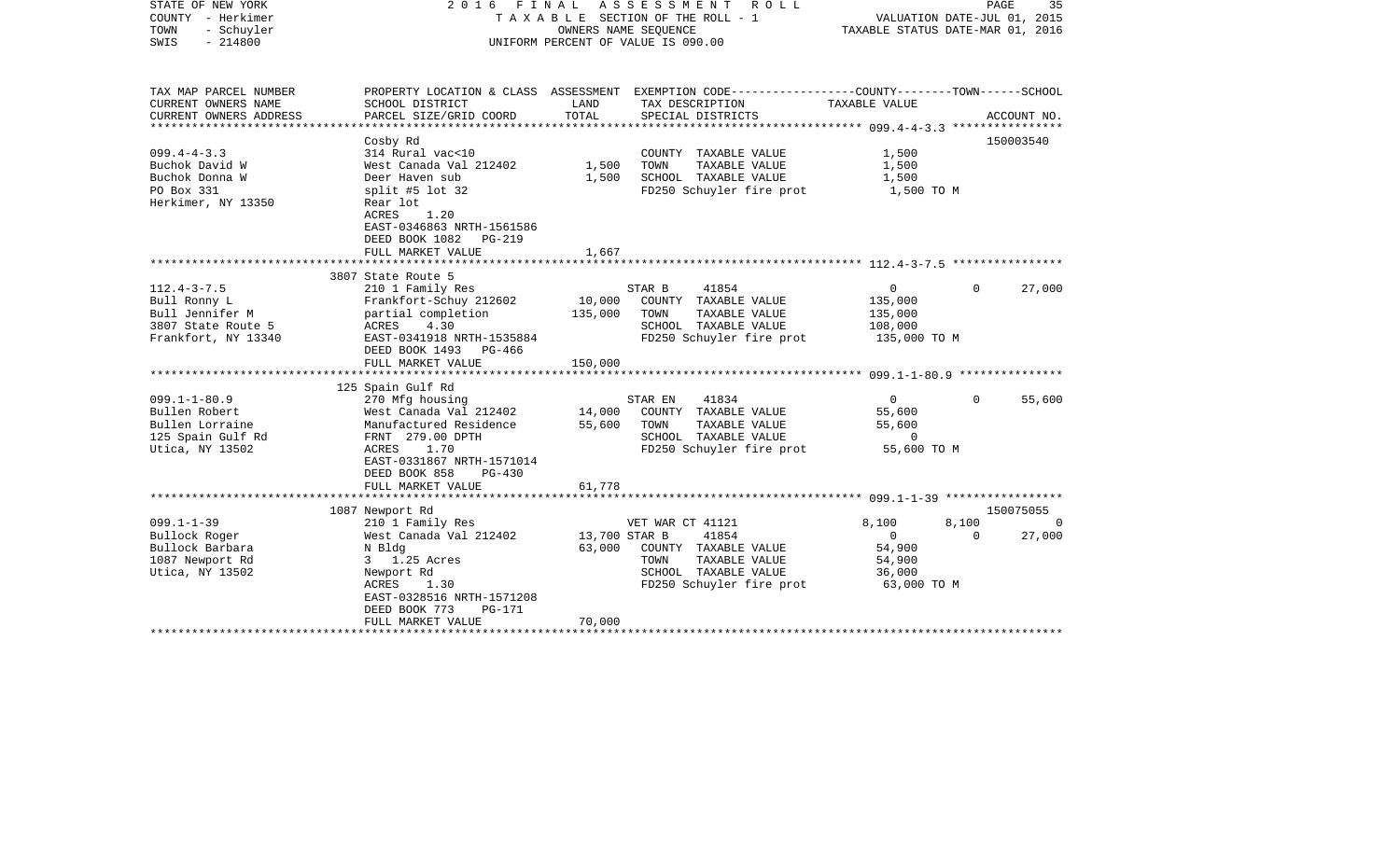| STATE OF NEW YORK<br>COUNTY - Herkimer<br>- Schuyler<br>TOWN<br>$-214800$<br>SWIS                                                                             | FINAL<br>2016                                                                                                                                                                                                                                                                                                                                                        | TAXABLE SECTION OF THE ROLL - 1<br>OWNERS NAME SEOUENCE<br>UNIFORM PERCENT OF VALUE IS 090.00 | ASSESSMENT                        | R O L L                                                                                                                                                                      | TAXABLE STATUS DATE-MAR 01, 2016                                                                                     | 36<br>PAGE<br>VALUATION DATE-JUL 01, 2015                          |
|---------------------------------------------------------------------------------------------------------------------------------------------------------------|----------------------------------------------------------------------------------------------------------------------------------------------------------------------------------------------------------------------------------------------------------------------------------------------------------------------------------------------------------------------|-----------------------------------------------------------------------------------------------|-----------------------------------|------------------------------------------------------------------------------------------------------------------------------------------------------------------------------|----------------------------------------------------------------------------------------------------------------------|--------------------------------------------------------------------|
| TAX MAP PARCEL NUMBER<br>CURRENT OWNERS NAME<br>CURRENT OWNERS ADDRESS<br>*********************                                                               | PROPERTY LOCATION & CLASS ASSESSMENT EXEMPTION CODE----------------COUNTY-------TOWN------SCHOOL<br>SCHOOL DISTRICT<br>PARCEL SIZE/GRID COORD                                                                                                                                                                                                                        | LAND<br>TOTAL                                                                                 |                                   | TAX DESCRIPTION<br>SPECIAL DISTRICTS                                                                                                                                         | TAXABLE VALUE                                                                                                        | ACCOUNT NO.                                                        |
| $112.2 - 1 - 19$<br>Bunce Mark<br>210 Mckennan Rd<br>Frankfort, NY 13340                                                                                      | 210 Mckennan Rd<br>210 1 Family Res<br>Frankfort-Schuy 212602<br>Single Family Residence<br>FRNT 138.00 DPTH 229.00<br>EAST-0345157 NRTH-1541412<br>DEED BOOK 870<br>PG-135<br>FULL MARKET VALUE                                                                                                                                                                     | 11,100<br>84,000<br>93,333                                                                    | STAR B<br>TOWN                    | 41854<br>COUNTY TAXABLE VALUE<br>TAXABLE VALUE<br>SCHOOL TAXABLE VALUE<br>FD250 Schuyler fire prot                                                                           | $\overline{0}$<br>84,000<br>84,000<br>57,000<br>84,000 TO M                                                          | 150011040<br>27,000<br>$\Omega$                                    |
|                                                                                                                                                               |                                                                                                                                                                                                                                                                                                                                                                      |                                                                                               |                                   |                                                                                                                                                                              |                                                                                                                      |                                                                    |
| $112.2 - 3 - 23$<br>Bunce Pauline<br>3753 State Route 5<br>Frankfort, NY 13340<br>$099.4 - 3 - 21$<br>Burdick Steven<br>Burdick Katherine<br>902 Hawthrone Rd | 3753 State Route 5<br>270 Mfg housing<br>Frankfort-Schuy 212602<br>N Trlr<br>15<br><sup>1</sup><br>State Rd<br>FRNT 1880.00 DPTH 1850.00<br>1.02<br>ACRES<br>EAST-0340897 NRTH-1536286<br>DEED BOOK 00630 PG-00882<br>FULL MARKET VALUE<br>********************<br>902 Hawthorne Rd<br>210 1 Family Res<br>West Canada Val 212402<br>split #6 Lot 20<br>Land & Lakes | 13,500<br>50,800<br>56,444<br>* * * * * * * * * * * * *<br>32,300<br>207,000                  | STAR EN<br>TOWN<br>STAR B<br>TOWN | 41834<br>COUNTY TAXABLE VALUE<br>TAXABLE VALUE<br>SCHOOL TAXABLE VALUE<br>FD250 Schuyler fire prot<br>41854<br>COUNTY TAXABLE VALUE<br>TAXABLE VALUE<br>SCHOOL TAXABLE VALUE | $\mathbf{0}$<br>50,800<br>50,800<br>$\overline{0}$<br>50,800 TO M<br>$\overline{0}$<br>207,000<br>207,000<br>180,000 | 150075059<br>50,800<br>$\Omega$<br>150003180<br>27,000<br>$\Omega$ |
| Utica, NY 13502                                                                                                                                               | Mower<br>FRNT 412.30 DPTH<br>ACRES 10.00<br>EAST-0340975 NRTH-1566427<br>DEED BOOK 1436<br>$PG-39$<br>FULL MARKET VALUE                                                                                                                                                                                                                                              | 230,000                                                                                       |                                   | FD250 Schuyler fire prot                                                                                                                                                     | 207,000 TO M                                                                                                         |                                                                    |
|                                                                                                                                                               |                                                                                                                                                                                                                                                                                                                                                                      | ************                                                                                  |                                   |                                                                                                                                                                              |                                                                                                                      |                                                                    |
| $099.4 - 5 - 35$<br>Burillo Michael<br>Burillo Brenda J<br>6 Liberty Ct<br>Montgomery, NY 12549                                                               | 317 Louis Ridge Rd<br>240 Rural res<br>West Canada Val 212402<br>Survey # 106<br>Land & Lakes lot 42<br>Louis Rd<br>ACRES 45.30<br>EAST-0348354 NRTH-1565404<br>DEED BOOK 1147<br>PG-575                                                                                                                                                                             | 25,000<br>160,000                                                                             | TOWN                              | COUNTY TAXABLE VALUE<br>TAXABLE VALUE<br>SCHOOL TAXABLE VALUE<br>FD250 Schuyler fire prot                                                                                    | 160,000<br>160,000<br>160,000<br>160,000 TO M                                                                        | 150003180                                                          |
|                                                                                                                                                               | FULL MARKET VALUE                                                                                                                                                                                                                                                                                                                                                    | 177,778                                                                                       |                                   |                                                                                                                                                                              |                                                                                                                      |                                                                    |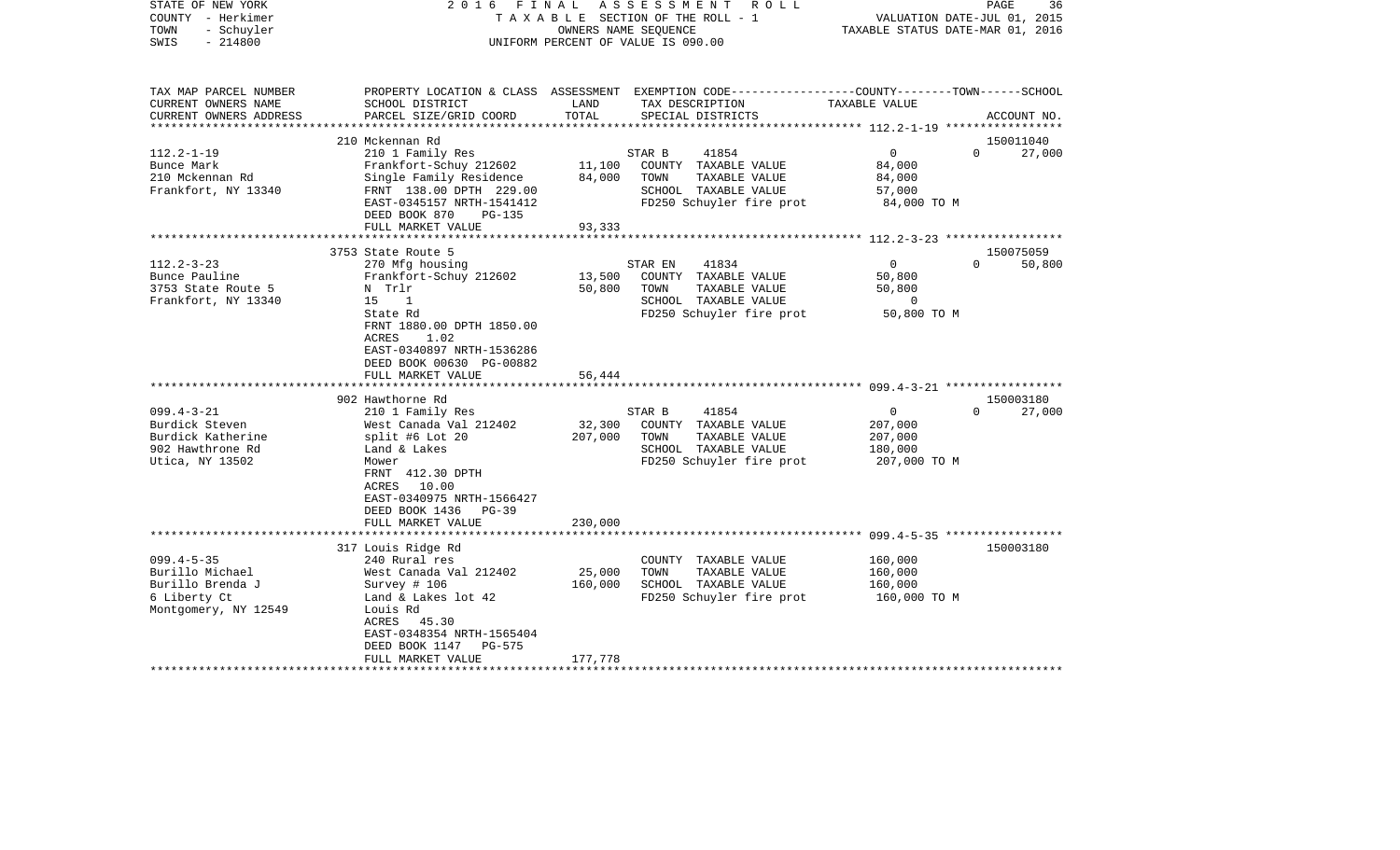| STATE OF NEW YORK<br>COUNTY - Herkimer<br>TOWN<br>- Schuyler<br>$-214800$<br>SWIS | 2 0 1 6<br>FINAL                               |         | ASSESSMENT<br>R O L L<br>TAXABLE SECTION OF THE ROLL - 1<br>OWNERS NAME SEOUENCE<br>UNIFORM PERCENT OF VALUE IS 090.00 | VALUATION DATE-JUL 01, 2015<br>TAXABLE STATUS DATE-MAR 01, 2016 |          | PAGE<br>37     |
|-----------------------------------------------------------------------------------|------------------------------------------------|---------|------------------------------------------------------------------------------------------------------------------------|-----------------------------------------------------------------|----------|----------------|
| TAX MAP PARCEL NUMBER<br>CURRENT OWNERS NAME                                      | SCHOOL DISTRICT                                | LAND    | PROPERTY LOCATION & CLASS ASSESSMENT EXEMPTION CODE---------------COUNTY-------TOWN------SCHOOL<br>TAX DESCRIPTION     | TAXABLE VALUE                                                   |          |                |
| CURRENT OWNERS ADDRESS<br>**********************                                  | PARCEL SIZE/GRID COORD                         | TOTAL   | SPECIAL DISTRICTS                                                                                                      |                                                                 |          | ACCOUNT NO.    |
|                                                                                   | 106 Newport Rd                                 |         |                                                                                                                        |                                                                 |          |                |
| $104.2 - 1 - 46.2$                                                                | 210 1 Family Res                               |         | VET COM CT 41131                                                                                                       | 13,500                                                          | 13,500   |                |
| Burritt Roger                                                                     | Whitesboro Cent 307002                         |         | 6,800 VET DIS CT 41141                                                                                                 | 15,600                                                          | 15,600   | $\overline{0}$ |
| Burritt Edna                                                                      | E Bldg                                         |         | 62,400 AGED-ALL<br>41800                                                                                               | 6,660                                                           | 6,660    | 12,480         |
| 106 Newport Rd                                                                    | .17 Acre                                       |         | 41834<br>STAR EN                                                                                                       | $\overline{0}$                                                  | $\Omega$ | 49,920         |
| Utica, NY 13502                                                                   | Newport Rd                                     |         | COUNTY TAXABLE VALUE                                                                                                   | 26,640                                                          |          |                |
|                                                                                   | 82.00 DPTH 80.00<br>FRNT                       |         | TOWN<br>TAXABLE VALUE                                                                                                  | 26,640                                                          |          |                |
|                                                                                   | 0.17<br>ACRES                                  |         | SCHOOL TAXABLE VALUE                                                                                                   | $\Omega$                                                        |          |                |
|                                                                                   | EAST-0318386 NRTH-1554552<br>PG-405            |         | FD250 Schuyler fire prot<br>WD170 Schuyler water #2                                                                    | 62,400 TO M                                                     |          |                |
|                                                                                   | DEED BOOK 682<br>FULL MARKET VALUE             | 69,333  | 1.00 UN M                                                                                                              | 62,400 TO C                                                     |          |                |
|                                                                                   | **********************                         |         |                                                                                                                        |                                                                 |          |                |
|                                                                                   | 306 Newport Rd                                 |         |                                                                                                                        |                                                                 |          | 150012750      |
| $104.2 - 1 - 64$                                                                  | 210 1 Family Res                               |         | STAR B<br>41854                                                                                                        | $\overline{0}$                                                  | $\Omega$ | 27,000         |
| Burton Steven J                                                                   | Whitesboro Cent 307002                         | 9,200   | COUNTY TAXABLE VALUE                                                                                                   | 70,500                                                          |          |                |
| Randall Beth A                                                                    | $E = 1$<br>Bldg                                | 70,500  | TOWN<br>TAXABLE VALUE                                                                                                  | 70,500                                                          |          |                |
| 306 Newport Rd                                                                    | Newport Rd                                     |         | SCHOOL TAXABLE VALUE                                                                                                   | 43,500                                                          |          |                |
| Utica, NY 13502                                                                   | FRNT 117.75 DPTH 185.00                        |         | FD250 Schuyler fire prot                                                                                               | 70,500 TO M                                                     |          |                |
|                                                                                   | EAST-0320463 NRTH-1557916                      |         | WD170 Schuyler water #2                                                                                                | 70,500 TO C                                                     |          |                |
|                                                                                   | DEED BOOK 1361 PG-894<br>FULL MARKET VALUE     | 78,333  | 1.00 UN M                                                                                                              |                                                                 |          |                |
|                                                                                   | ************************                       |         |                                                                                                                        |                                                                 |          |                |
|                                                                                   | 5669 Mapleton Dr                               |         |                                                                                                                        |                                                                 |          | 150002310      |
| $104.7 - 1 - 21$                                                                  | 210 1 Family Res                               |         | STAR B<br>41854                                                                                                        | $\Omega$                                                        | $\Omega$ | 27,000         |
| Bush Gordon P                                                                     | Whitesboro Cent 307002                         | 8,400   | COUNTY TAXABLE VALUE                                                                                                   | 73,600                                                          |          |                |
| Bush Jill                                                                         | W 5669 Bldg                                    | 73,600  | TOWN<br>TAXABLE VALUE                                                                                                  | 73,600                                                          |          |                |
| 5669 Mapleton Dr                                                                  | merge $# 21 \& # 22$                           |         | SCHOOL TAXABLE VALUE                                                                                                   | 46,600                                                          |          |                |
| Utica, NY 13502                                                                   | Mapleton Dr                                    |         | FD250 Schuyler fire prot                                                                                               | 73,600 TO M                                                     |          |                |
|                                                                                   | FRNT 135.00 DPTH 130.00                        |         | LT160 Schuyler light #1                                                                                                | 73,600 TO M                                                     |          |                |
|                                                                                   | EAST-0314522 NRTH-1558369                      |         | SD030 Schuyler sewer #1                                                                                                | 1.00 UN M                                                       |          |                |
|                                                                                   | DEED BOOK 705<br>$PG-26$                       | 81,778  | WD175 Schuyler water #3                                                                                                | 73,600 TO M                                                     |          |                |
|                                                                                   | FULL MARKET VALUE<br>************************* |         |                                                                                                                        |                                                                 |          |                |
|                                                                                   | 1304 Newport Rd                                |         |                                                                                                                        |                                                                 |          | 150075020      |
| $099.1 - 1 - 21$                                                                  | 210 1 Family Res                               |         | STAR B<br>41854                                                                                                        | $\overline{0}$                                                  | $\Omega$ | 27,000         |
| Bushey David                                                                      | West Canada Val 212402                         | 14,000  | COUNTY TAXABLE VALUE                                                                                                   | 132,000                                                         |          |                |
| Bushey Laurie                                                                     | Single Family Residence                        | 132,000 | TOWN<br>TAXABLE VALUE                                                                                                  | 132,000                                                         |          |                |
| 1304 Newport Rd                                                                   | 2640sf added 2011                              |         | SCHOOL TAXABLE VALUE                                                                                                   | 105,000                                                         |          |                |
| Utica, NY 13502                                                                   | Newport Rd.                                    |         | FD250 Schuyler fire prot                                                                                               | 132,000 TO M                                                    |          |                |
|                                                                                   | ACRES<br>1.64                                  |         |                                                                                                                        |                                                                 |          |                |
|                                                                                   | EAST-0331914 NRTH-1573799                      |         |                                                                                                                        |                                                                 |          |                |
|                                                                                   | DEED BOOK 850<br>$PG-628$<br>FULL MARKET VALUE | 146,667 |                                                                                                                        |                                                                 |          |                |
|                                                                                   |                                                |         |                                                                                                                        |                                                                 |          |                |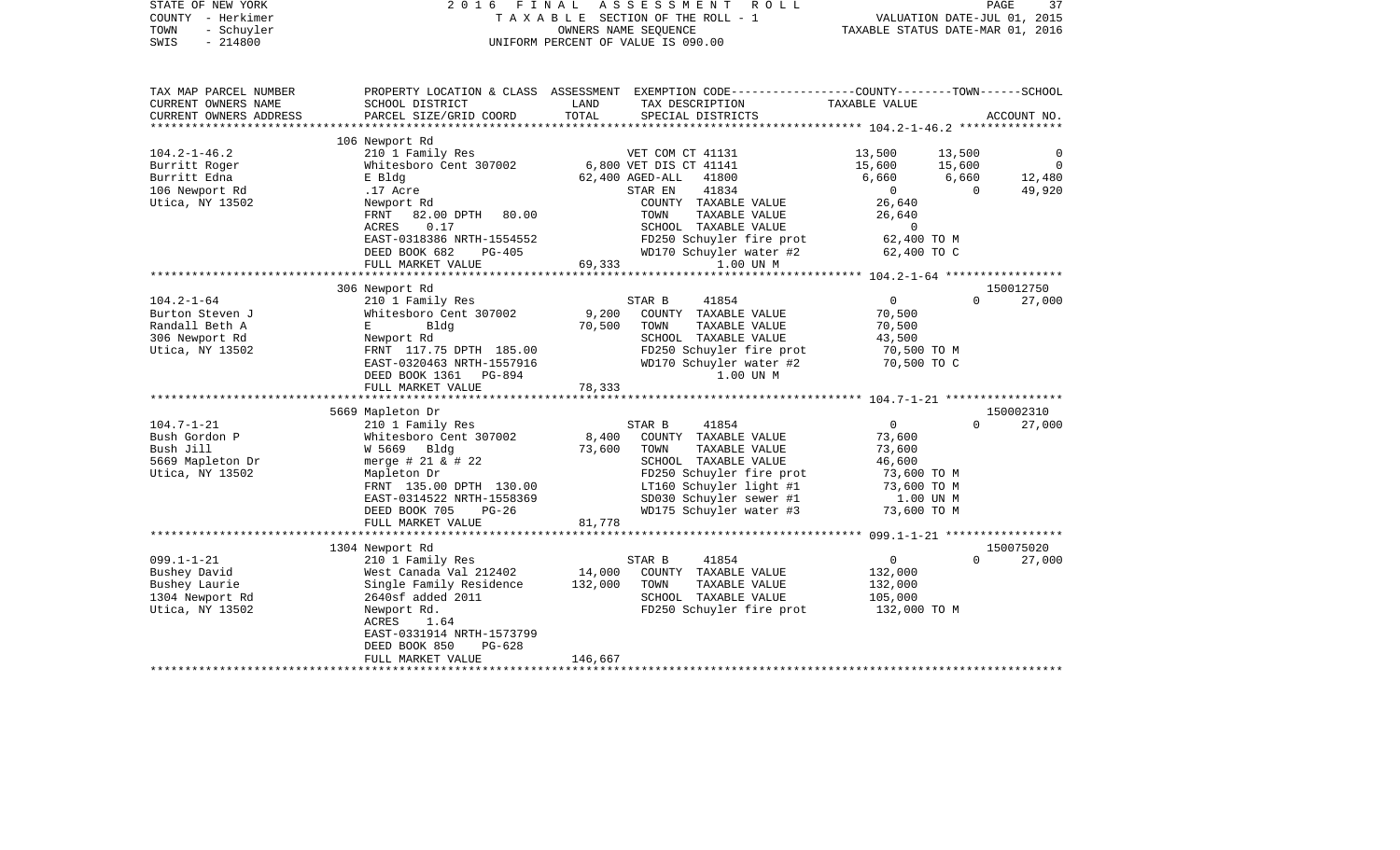| STATE OF NEW YORK<br>COUNTY - Herkimer<br>- Schuyler<br>TOWN<br>SWIS<br>$-214800$                                             | 2016<br>FINAL                                                                                                                                                                                                                     | OWNERS NAME SEQUENCE         | ASSESSMENT<br>R O L L<br>TAXABLE SECTION OF THE ROLL - 1<br>UNIFORM PERCENT OF VALUE IS 090.00                                               | VALUATION DATE-JUL 01, 2015<br>TAXABLE STATUS DATE-MAR 01, 2016 | PAGE<br>38                      |
|-------------------------------------------------------------------------------------------------------------------------------|-----------------------------------------------------------------------------------------------------------------------------------------------------------------------------------------------------------------------------------|------------------------------|----------------------------------------------------------------------------------------------------------------------------------------------|-----------------------------------------------------------------|---------------------------------|
|                                                                                                                               |                                                                                                                                                                                                                                   |                              |                                                                                                                                              |                                                                 |                                 |
| TAX MAP PARCEL NUMBER<br>CURRENT OWNERS NAME<br>CURRENT OWNERS ADDRESS<br>**********************                              | SCHOOL DISTRICT<br>PARCEL SIZE/GRID COORD                                                                                                                                                                                         | LAND<br>TOTAL                | PROPERTY LOCATION & CLASS ASSESSMENT EXEMPTION CODE---------------COUNTY-------TOWN------SCHOOL<br>TAX DESCRIPTION<br>SPECIAL DISTRICTS      | TAXABLE VALUE                                                   | ACCOUNT NO.                     |
|                                                                                                                               | State Route 5                                                                                                                                                                                                                     |                              |                                                                                                                                              |                                                                 | 150001980                       |
| $104.2 - 2 - 71$<br>Bushey Holdings LLC<br>2605 State Route 5<br>Frankfort, NY 13340                                          | 449 Other Storag<br>Whitesboro Cent 307002<br>Bldgs G & I<br>10 30<br>State<br>ACRES<br>33.90<br>EAST-0324314 NRTH-1552475<br>DEED BOOK 1434 PG-445                                                                               | 86,300<br>700,000            | COUNTY<br>TAXABLE VALUE<br>TOWN<br>TAXABLE VALUE<br>SCHOOL TAXABLE VALUE<br>FD250 Schuyler fire prot<br>WD165 Schuyler water #4<br>1.00 UN M | 700,000<br>700,000<br>700,000<br>700,000 TO M<br>700,000 TO C   |                                 |
|                                                                                                                               | FULL MARKET VALUE                                                                                                                                                                                                                 | 777,778                      |                                                                                                                                              |                                                                 |                                 |
| $104.2 - 4 - 28$<br>Bushey Jerry<br>Bushey Kelly<br>140 Alyssa Cir<br>Utica, NY 13502                                         | 140 Alyssa Cir<br>210 1 Family Res<br>Whitesboro Cent 307002<br>Alyssa /Circle<br>FRNT 102.00 DPTH<br>ACRES<br>1.40<br>EAST-0323355 NRTH-1552092<br>DEED BOOK 932<br>PG-364                                                       | 13,800<br>252,600            | STAR B<br>41854<br>COUNTY TAXABLE VALUE<br>TOWN<br>TAXABLE VALUE<br>SCHOOL TAXABLE VALUE<br>FD250 Schuyler fire prot                         | 0<br>252,600<br>252,600<br>225,600<br>252,600 TO M              | 150005940<br>27,000<br>$\Omega$ |
|                                                                                                                               | FULL MARKET VALUE                                                                                                                                                                                                                 | 280,667                      |                                                                                                                                              |                                                                 |                                 |
| $098.4 - 1 - 9$<br>Bushey Peter<br>Bushey Lori A<br>5629 Graham Rd<br>Utica, NY 13502-9730                                    | 5629 Graham Rd<br>220 2 Family Res<br>Whitesboro Cent 307002<br>Residence W/apt W/pool<br>$3 \t1.1$<br>Graham Rd<br>ACRES<br>1.10 BANK<br>720<br>EAST-0321387 NRTH-1567287<br>DEED BOOK 810<br><b>PG-180</b><br>FULL MARKET VALUE | 13,600<br>159,400<br>177,111 | 41854<br>STAR B<br>COUNTY<br>TAXABLE VALUE<br>TOWN<br>TAXABLE VALUE<br>SCHOOL TAXABLE VALUE<br>FD250 Schuyler fire prot                      | 0<br>159,400<br>159,400<br>132,400<br>159,400 TO M              | 150006480<br>$\Omega$<br>27,000 |
|                                                                                                                               | Route 5 State Rd                                                                                                                                                                                                                  |                              |                                                                                                                                              |                                                                 |                                 |
| $104.4 - 2 - 9.2$<br>Busheys Bakers Dozen Inc<br>Attn: G & I Homes<br>2605 State Route 5<br>PO Box 226<br>Frankfort, NY 13340 | 240 Rural res<br>Whitesboro Cent 307002<br>Residence & Barn<br>ACRES 16.60<br>EAST-0324499 NRTH-1551860<br>DEED BOOK 804<br><b>PG-211</b>                                                                                         | 24,300<br>35,300             | COUNTY<br>TAXABLE VALUE<br>TAXABLE VALUE<br>TOWN<br>SCHOOL TAXABLE VALUE<br>FD250 Schuyler fire prot<br>WD165 Schuyler water #4<br>1.00 UN M | 35,300<br>35,300<br>35,300<br>35,300 TO M<br>35,300 TO C        |                                 |
|                                                                                                                               | FULL MARKET VALUE                                                                                                                                                                                                                 | 39,222                       |                                                                                                                                              |                                                                 |                                 |
|                                                                                                                               | 492 Mowers Rd                                                                                                                                                                                                                     |                              |                                                                                                                                              |                                                                 | 150014850                       |
| $099.4 - 1 - 15.2$<br>Byard Scott C Jr<br>Byard Leanne M<br>492 Mowers Rd<br>Frankfort, NY 13340                              | 210 1 Family Res<br>West Canada Val 212402<br>split from 099.4-1-15.1 2<br>FRNT 254.20 DPTH<br>2.80<br>ACRES<br>EAST-0340012 NRTH-1560408                                                                                         | 10,000<br>117,000            | COUNTY TAXABLE VALUE<br>TOWN<br>TAXABLE VALUE<br>SCHOOL TAXABLE VALUE<br>FD250 Schuyler fire prot                                            | 117,000<br>117,000<br>117,000<br>117,000 TO M                   |                                 |
| MAY BE SUBJECT TO PAYMENT<br>UNDER AGDIST LAW TIL 2023                                                                        | DEED BOOK 1588<br>PG-721<br>FULL MARKET VALUE                                                                                                                                                                                     | 130,000                      |                                                                                                                                              |                                                                 |                                 |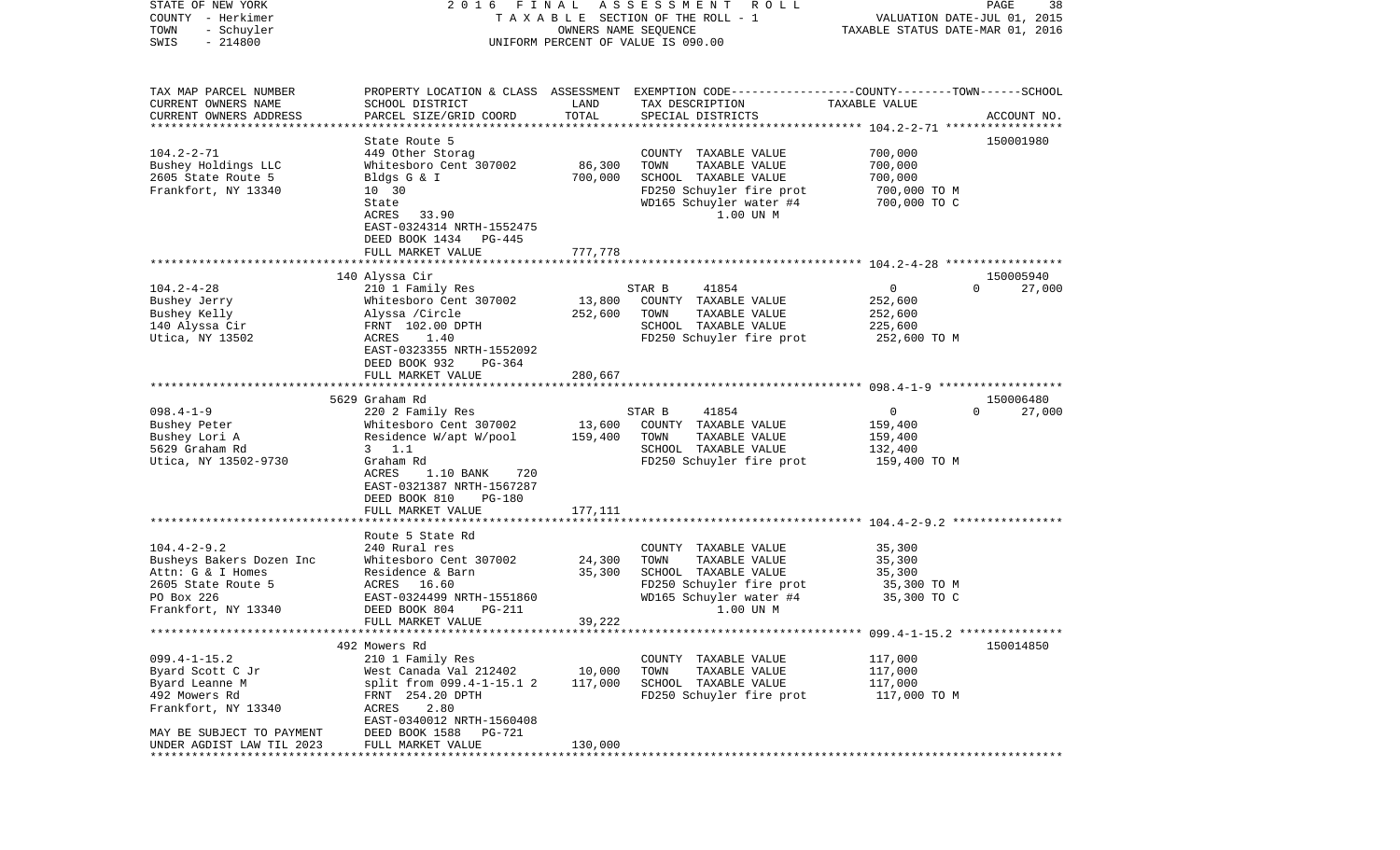| STATE OF NEW YORK<br>COUNTY - Herkimer<br>TOWN<br>- Schuyler<br>$-214800$<br>SWIS | 2016 FINAL                                         |         | A S S E S S M E N T R O L L<br>TAXABLE SECTION OF THE ROLL - 1<br>OWNERS NAME SEOUENCE<br>UNIFORM PERCENT OF VALUE IS 090.00 | VALUATION DATE-JUL 01, 2015<br>TAXABLE STATUS DATE-MAR 01, 2016 | PAGE<br>39    |
|-----------------------------------------------------------------------------------|----------------------------------------------------|---------|------------------------------------------------------------------------------------------------------------------------------|-----------------------------------------------------------------|---------------|
| TAX MAP PARCEL NUMBER                                                             |                                                    |         | PROPERTY LOCATION & CLASS ASSESSMENT EXEMPTION CODE---------------COUNTY-------TOWN------SCHOOL                              |                                                                 |               |
| CURRENT OWNERS NAME                                                               | SCHOOL DISTRICT                                    | LAND    | TAX DESCRIPTION                                                                                                              | TAXABLE VALUE                                                   |               |
| CURRENT OWNERS ADDRESS                                                            | PARCEL SIZE/GRID COORD                             | TOTAL   | SPECIAL DISTRICTS                                                                                                            |                                                                 | ACCOUNT NO.   |
|                                                                                   | 1230 Windfall Rd                                   |         |                                                                                                                              |                                                                 |               |
| $099.1 - 1 - 80.14$                                                               | 240 Rural res                                      |         | STAR B<br>41854                                                                                                              | $\overline{0}$<br>$\Omega$                                      | 27,000        |
| Cain Dianna                                                                       | West Canada Val 212402                             | 25,400  | COUNTY TAXABLE VALUE                                                                                                         | 115,000                                                         |               |
| 1230 Windfall Rd                                                                  | FRNT 415.00 DPTH                                   | 115,000 | TOWN TAXABLE VALUE                                                                                                           | 115,000                                                         |               |
| Utica, NY 13502                                                                   | ACRES 18.90                                        |         | SCHOOL TAXABLE VALUE                                                                                                         | 88,000                                                          |               |
|                                                                                   | EAST-0330891 NRTH-1571985<br>DEED BOOK 1389 PG-426 |         | FD250 Schuyler fire prot                                                                                                     | 115,000 TO M                                                    |               |
|                                                                                   | FULL MARKET VALUE                                  | 127,778 |                                                                                                                              |                                                                 |               |
|                                                                                   |                                                    |         |                                                                                                                              |                                                                 |               |
|                                                                                   | Hawthorne Rd                                       |         |                                                                                                                              |                                                                 | 150003180     |
| $099.2 - 4 - 1$                                                                   | 314 Rural vac<10                                   |         | COUNTY TAXABLE VALUE                                                                                                         | 32,300                                                          |               |
| Calderon Frances                                                                  | West Canada Val 212402                             | 32,300  | TOWN<br>TAXABLE VALUE                                                                                                        | 32,300                                                          |               |
| 11427 127th St                                                                    | Survey # 362<br>Land & Lakes lot 1                 | 32,300  | SCHOOL TAXABLE VALUE                                                                                                         | 32,300                                                          |               |
| S. Ozone Park, NY 11420                                                           | Grande View Dr                                     |         | FD250 Schuyler fire prot                                                                                                     | 32,300 TO M                                                     |               |
|                                                                                   | FRNT 924.80 DPTH                                   |         |                                                                                                                              |                                                                 |               |
|                                                                                   | ACRES 10.00                                        |         |                                                                                                                              |                                                                 |               |
|                                                                                   | EAST-0347130 NRTH-1568025                          |         |                                                                                                                              |                                                                 |               |
|                                                                                   | DEED BOOK 1187 PG-348                              |         |                                                                                                                              |                                                                 |               |
|                                                                                   | FULL MARKET VALUE                                  | 35,889  |                                                                                                                              |                                                                 |               |
|                                                                                   | Hawthorne Rd                                       |         |                                                                                                                              |                                                                 | 150003180     |
| $099.2 - 4 - 2$                                                                   | 322 Rural vac>10                                   |         | COUNTY TAXABLE VALUE                                                                                                         | 50,800                                                          |               |
| Calderon Frances                                                                  | West Canada Val 212402                             | 50,800  | TOWN TAXABLE VALUE                                                                                                           | 50,800                                                          |               |
| 114-27 127th St                                                                   | Survey # 362                                       | 50,800  | SCHOOL TAXABLE VALUE                                                                                                         | 50,800                                                          |               |
| South Ozone Park QueeNY 11420 Land & Lakes lot 2                                  |                                                    |         | FD250 Schuyler fire prot                                                                                                     | 50,800 TO M                                                     |               |
|                                                                                   | Grande View Dr                                     |         |                                                                                                                              |                                                                 |               |
|                                                                                   | FRNT 208.50 DPTH                                   |         |                                                                                                                              |                                                                 |               |
|                                                                                   | ACRES 20.00                                        |         |                                                                                                                              |                                                                 |               |
|                                                                                   | EAST-0346509 NRTH-1568386                          |         |                                                                                                                              |                                                                 |               |
|                                                                                   | DEED BOOK 1393 PG-213<br>FULL MARKET VALUE         | 56,444  |                                                                                                                              |                                                                 |               |
|                                                                                   |                                                    |         |                                                                                                                              |                                                                 |               |
|                                                                                   | 329 Brown Rd                                       |         |                                                                                                                              |                                                                 | 150002130     |
| $099.1 - 1 - 45$                                                                  | 210 1 Family Res                                   |         | STAR EN<br>41834                                                                                                             | $\overline{0}$                                                  | $0 \t 58,770$ |
| Caldwell Clarence                                                                 | West Canada Val 212402                             | 13,800  | COUNTY TAXABLE VALUE                                                                                                         | 87,900                                                          |               |
| Caldwell Rosemarie                                                                | combines with 099.1-1-44                           |         | 87,900 TOWN<br>TAXABLE VALUE                                                                                                 | 87,900                                                          |               |
| 329 Brown Rd                                                                      | FRNT 334.00 DPTH                                   |         | SCHOOL TAXABLE VALUE                                                                                                         | 29,130                                                          |               |
| Utica, NY 13502                                                                   | ACRES<br>1.40<br>EAST-0327626 NRTH-1571507         |         | FD250 Schuyler fire prot                                                                                                     | 87,900 TO M                                                     |               |
|                                                                                   | DEED BOOK 00625 PG-00007                           |         |                                                                                                                              |                                                                 |               |
|                                                                                   | FULL MARKET VALUE                                  | 97,667  |                                                                                                                              |                                                                 |               |
|                                                                                   |                                                    |         |                                                                                                                              |                                                                 |               |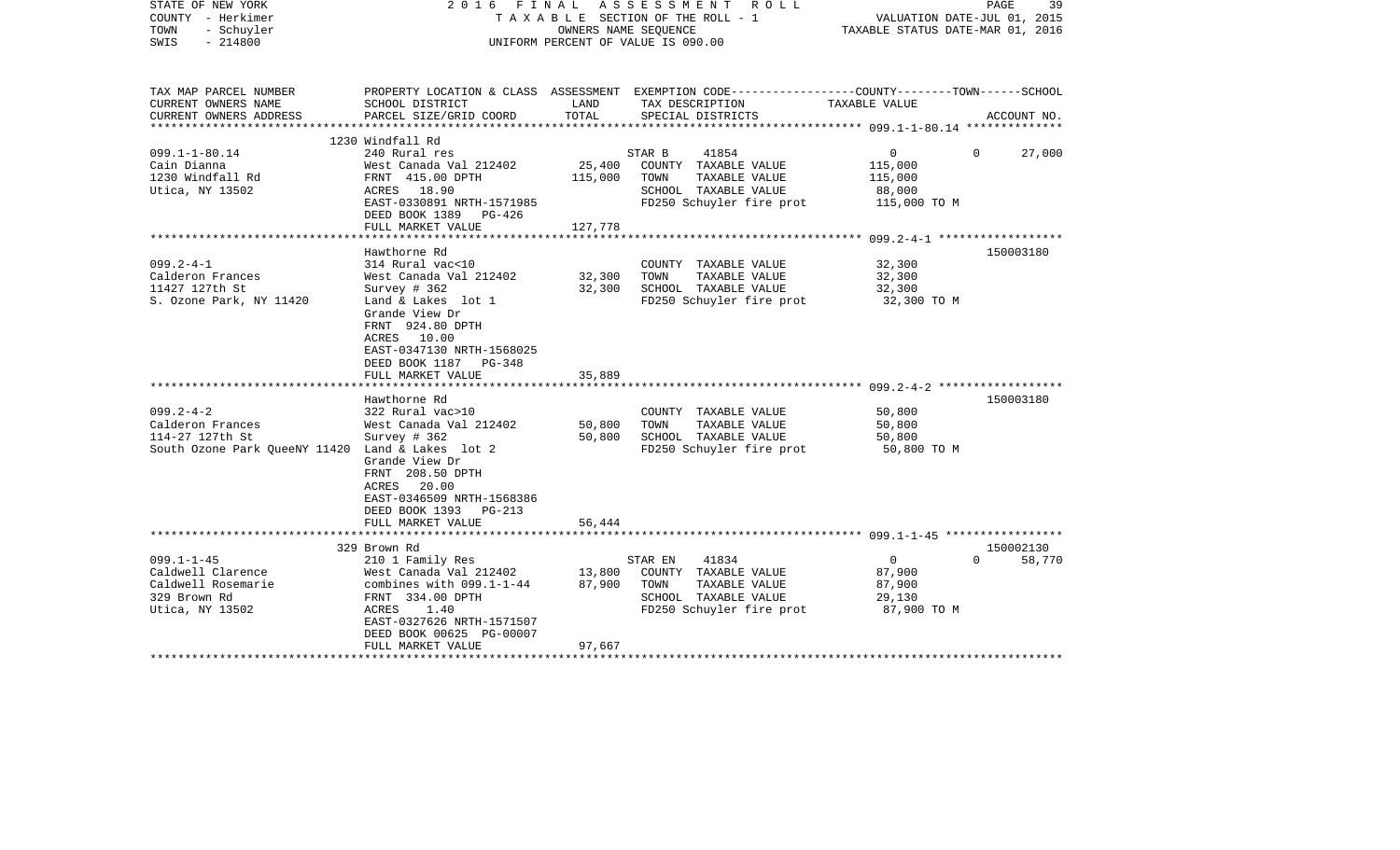| STATE OF NEW YORK<br>COUNTY - Herkimer<br>- Schuyler<br>TOWN<br>SWIS<br>$-214800$                | 2 0 1 6<br>FINAL                                                                | ASSESSMENT<br>R O L L<br>TAXABLE SECTION OF THE ROLL - 1<br>OWNERS NAME SEQUENCE<br>UNIFORM PERCENT OF VALUE IS 090.00                                    | 40<br>PAGE<br>VALUATION DATE-JUL 01, 2015<br>TAXABLE STATUS DATE-MAR 01, 2016 |
|--------------------------------------------------------------------------------------------------|---------------------------------------------------------------------------------|-----------------------------------------------------------------------------------------------------------------------------------------------------------|-------------------------------------------------------------------------------|
| TAX MAP PARCEL NUMBER<br>CURRENT OWNERS NAME<br>CURRENT OWNERS ADDRESS<br>********************** | SCHOOL DISTRICT<br>PARCEL SIZE/GRID COORD                                       | PROPERTY LOCATION & CLASS ASSESSMENT EXEMPTION CODE----------------COUNTY-------TOWN------SCHOOL<br>LAND<br>TAX DESCRIPTION<br>TOTAL<br>SPECIAL DISTRICTS | TAXABLE VALUE<br>ACCOUNT NO.                                                  |
|                                                                                                  | 284 Caldwell Rd                                                                 |                                                                                                                                                           | 150002190                                                                     |
| $105.4 - 1 - 15$                                                                                 | 210 1 Family Res                                                                | 41800<br>AGED-ALL                                                                                                                                         | 52,400<br>52,400<br>52,400                                                    |
| Caldwell Maynard Jr                                                                              | Frankfort-Schuy 212602                                                          | 37,500 STAR EN<br>41834                                                                                                                                   | $\mathbf{0}$<br>$\Omega$<br>52,400                                            |
| 284 Caldwell Rd                                                                                  | Residence                                                                       | 104,800<br>COUNTY TAXABLE VALUE                                                                                                                           | 52,400                                                                        |
| Frankfort, NY 13340                                                                              | FRNT 1790.00 DPTH                                                               | TOWN<br>TAXABLE VALUE                                                                                                                                     | 52,400                                                                        |
|                                                                                                  | 43.00<br>ACRES                                                                  | SCHOOL TAXABLE VALUE                                                                                                                                      | 0                                                                             |
|                                                                                                  | EAST-0347812 NRTH-1551283                                                       | FD250 Schuyler fire prot                                                                                                                                  | 104,800 TO M                                                                  |
|                                                                                                  | DEED BOOK 00568 PG-00603<br>FULL MARKET VALUE                                   | 116,444                                                                                                                                                   |                                                                               |
|                                                                                                  | ********************                                                            |                                                                                                                                                           |                                                                               |
|                                                                                                  | Caldwell Rd                                                                     |                                                                                                                                                           | 150075084                                                                     |
| $105.4 - 1 - 14.1$                                                                               | 322 Rural vac>10                                                                | COUNTY TAXABLE VALUE                                                                                                                                      | 52,900                                                                        |
| Caldwell Richard                                                                                 | Frankfort-Schuy 212602                                                          | 52,900<br>TOWN<br>TAXABLE VALUE                                                                                                                           | 52,900                                                                        |
| 255 Caldwell Rd                                                                                  | vacant land 72.2 Acres                                                          | 52,900<br>SCHOOL TAXABLE VALUE                                                                                                                            | 52,900                                                                        |
| Schuyler, NY 13340                                                                               | corrected 1/21/2013                                                             | FD250 Schuyler fire prot                                                                                                                                  | 52,900 TO M                                                                   |
|                                                                                                  | Caldwell Rd<br>FRNT 1315.00 DPTH<br>72.20<br>ACRES<br>EAST-0348452 NRTH-1552379 |                                                                                                                                                           |                                                                               |
|                                                                                                  | DEED BOOK 00635 PG-00818                                                        |                                                                                                                                                           |                                                                               |
|                                                                                                  | FULL MARKET VALUE<br>**********************                                     | 58,778                                                                                                                                                    |                                                                               |
|                                                                                                  | 255 Caldwell Rd                                                                 |                                                                                                                                                           | 150075084                                                                     |
| $105.4 - 1 - 14.3$                                                                               | 210 1 Family Res                                                                | 41854<br>STAR B                                                                                                                                           | $\mathbf 0$<br>27,000<br>$\Omega$                                             |
| Caldwell Richard                                                                                 | Frankfort-Schuy 212602                                                          | 10,000<br>COUNTY TAXABLE VALUE                                                                                                                            | 74,100                                                                        |
| Caldwell Bette Jo                                                                                | moved home from 14.1                                                            | 74,100<br>TOWN<br>TAXABLE VALUE                                                                                                                           | 74,100                                                                        |
| 255 Caldwell Rd                                                                                  | correccted 1-21-2013                                                            | SCHOOL TAXABLE VALUE                                                                                                                                      | 47,100                                                                        |
| Frankfort, NY 13340                                                                              | Caldwell Rd                                                                     | FD250 Schuyler fire prot                                                                                                                                  | 74,100 TO M                                                                   |
|                                                                                                  | FRNT 425.00 DPTH                                                                |                                                                                                                                                           |                                                                               |
|                                                                                                  | <b>ACRES</b><br>2.00                                                            |                                                                                                                                                           |                                                                               |
|                                                                                                  | EAST-0346820 NRTH-1552407                                                       |                                                                                                                                                           |                                                                               |
|                                                                                                  | DEED BOOK 1169<br><b>PG-541</b>                                                 |                                                                                                                                                           |                                                                               |
|                                                                                                  | FULL MARKET VALUE                                                               | 82,333                                                                                                                                                    | ************************************ 104.7-1-39 ******************            |
|                                                                                                  | 2031 State Route 5 Rd                                                           |                                                                                                                                                           | 150018600                                                                     |
| $104.7 - 1 - 39$                                                                                 | 210 1 Family Res                                                                | STAR B<br>41854                                                                                                                                           | $\mathbf{0}$<br>$\Omega$<br>27,000                                            |
| Caliguire Wendy S                                                                                | Whitesboro Cent 307002                                                          | 7,700<br>COUNTY TAXABLE VALUE                                                                                                                             | 70,000                                                                        |
| 2031 State Route 5                                                                               | 801<br>Bldg                                                                     | 70,000<br>TOWN<br>TAXABLE VALUE                                                                                                                           | 70,000                                                                        |
| Utica, NY 13502                                                                                  | $3 \frac{1}{8}$                                                                 | SCHOOL TAXABLE VALUE                                                                                                                                      | 43,000                                                                        |
|                                                                                                  | State                                                                           | FD250 Schuyler fire prot                                                                                                                                  | 70,000 TO M                                                                   |
|                                                                                                  | FRNT<br>75.00 DPTH 180.00                                                       | SD030 Schuyler sewer #1                                                                                                                                   | 1.00 UN M                                                                     |
|                                                                                                  | EAST-0314304 NRTH-1557573                                                       | WD175 Schuyler water #3                                                                                                                                   | 70,000 TO M                                                                   |
|                                                                                                  | DEED BOOK 1483<br>$PG-1$                                                        |                                                                                                                                                           |                                                                               |
|                                                                                                  | FULL MARKET VALUE                                                               | 77,778                                                                                                                                                    |                                                                               |
|                                                                                                  |                                                                                 |                                                                                                                                                           |                                                                               |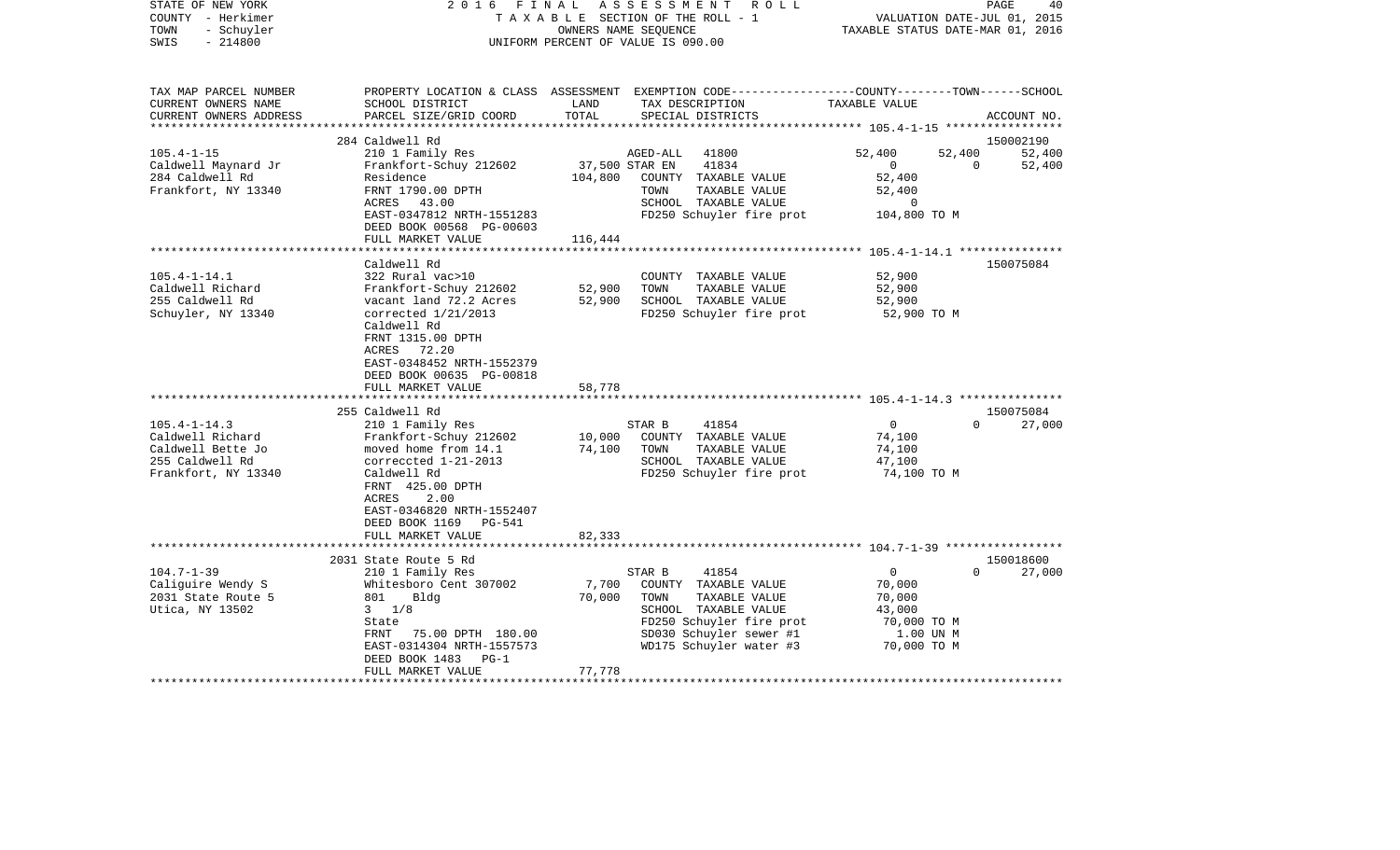| STATE OF NEW YORK<br>COUNTY - Herkimer<br>- Schuyler<br>TOWN<br>$-214800$<br>SWIS                                                                                   | 2016 FINAL                                                                                                                                                                                                                                                                                                                                                                                                                             |                                                         | ASSESSMENT ROLL<br>TAXABLE SECTION OF THE ROLL - 1<br>OWNERS NAME SEOUENCE<br>UNIFORM PERCENT OF VALUE IS 090.00                                                                                                                                                                        | VALUATION DATE-JUL 01, 2015<br>TAXABLE STATUS DATE-MAR 01, 2016                                                                   | PAGE<br>41                      |
|---------------------------------------------------------------------------------------------------------------------------------------------------------------------|----------------------------------------------------------------------------------------------------------------------------------------------------------------------------------------------------------------------------------------------------------------------------------------------------------------------------------------------------------------------------------------------------------------------------------------|---------------------------------------------------------|-----------------------------------------------------------------------------------------------------------------------------------------------------------------------------------------------------------------------------------------------------------------------------------------|-----------------------------------------------------------------------------------------------------------------------------------|---------------------------------|
| TAX MAP PARCEL NUMBER<br>CURRENT OWNERS NAME<br>CURRENT OWNERS ADDRESS                                                                                              | SCHOOL DISTRICT<br>PARCEL SIZE/GRID COORD                                                                                                                                                                                                                                                                                                                                                                                              | LAND<br>TOTAL                                           | PROPERTY LOCATION & CLASS ASSESSMENT EXEMPTION CODE----------------COUNTY-------TOWN------SCHOOL<br>TAX DESCRIPTION<br>SPECIAL DISTRICTS                                                                                                                                                | TAXABLE VALUE                                                                                                                     | ACCOUNT NO.                     |
| ***********************                                                                                                                                             |                                                                                                                                                                                                                                                                                                                                                                                                                                        |                                                         |                                                                                                                                                                                                                                                                                         |                                                                                                                                   |                                 |
| $112.2 - 2 - 8$<br>Campanelli Joseph J<br>Campanelli Donna M<br>2648 30th St 2                                                                                      | Millers Grove Rd<br>210 1 Family Res<br>Frankfort-Schuy 212602<br>W<br>Bldg<br>$\mathbf{3}$<br>$\mathbf{1}$                                                                                                                                                                                                                                                                                                                            | 14,000<br>95,200                                        | 41854<br>STAR B<br>COUNTY TAXABLE VALUE<br>TOWN<br>TAXABLE VALUE<br>SCHOOL TAXABLE VALUE                                                                                                                                                                                                | $\overline{0}$<br>95,200<br>95,200<br>68,200                                                                                      | 150075094<br>$\Omega$<br>27,000 |
| Astana, NY 11102                                                                                                                                                    | Miller Gr Rd<br>ACRES<br>250<br>1.60 BANK<br>EAST-0338169 NRTH-1542350<br>DEED BOOK 769<br>$PG-306$<br>FULL MARKET VALUE                                                                                                                                                                                                                                                                                                               | 105,778                                                 | FD250 Schuyler fire prot                                                                                                                                                                                                                                                                | 95,200 TO M                                                                                                                       |                                 |
|                                                                                                                                                                     |                                                                                                                                                                                                                                                                                                                                                                                                                                        | ***********                                             |                                                                                                                                                                                                                                                                                         |                                                                                                                                   |                                 |
| $104.7 - 1 - 25$<br>Carbone Michael J<br>605 West Ferry St<br>Buffalo, NY 14222<br>$099.2 - 4 - 43$<br>Carbuccia Julio Cesar<br>43 Fairview Ave<br>Verona, NJ 07044 | 5651 Mapleton Dr<br>210 1 Family Res<br>Whitesboro Cent 307002<br>5657 Bldg<br>$3 \frac{1}{3}$<br>Mapleton Dr<br>FRNT 121.00 DPTH 130.00<br>EAST-0314359 NRTH-1558092<br>DEED BOOK 1531 PG-613<br>FULL MARKET VALUE<br>Grande View Dr<br>322 Rural vac>10<br>West Canada Val 212402<br>Survey # 362<br>Land & Lakes lot 43<br>Grande View Dr<br>ACRES 15.00<br>EAST-0341133 NRTH-1572226<br>DEED BOOK 1190 PG-156<br>FULL MARKET VALUE | 8,100<br>73,600<br>81,778<br>41,500<br>41,500<br>46,111 | COUNTY TAXABLE VALUE<br>TOWN<br>TAXABLE VALUE<br>SCHOOL TAXABLE VALUE<br>FD250 Schuyler fire prot<br>LT160 Schuyler light #1<br>SD030 Schuyler sewer #1<br>WD175 Schuyler water #3<br>COUNTY TAXABLE VALUE<br>TOWN<br>TAXABLE VALUE<br>SCHOOL TAXABLE VALUE<br>FD250 Schuyler fire prot | 73,600<br>73,600<br>73,600<br>73,600 TO M<br>73,600 TO M<br>1.30 UN M<br>73,600 TO M<br>41,500<br>41,500<br>41,500<br>41,500 TO M | 150018810<br>150003180          |
|                                                                                                                                                                     | ***************************                                                                                                                                                                                                                                                                                                                                                                                                            |                                                         |                                                                                                                                                                                                                                                                                         |                                                                                                                                   |                                 |
| $104.7 - 1 - 66$<br>Carcone Debra J<br>Carcone Barry E<br>5681 Austin Rd<br>Utica, NY 13502                                                                         | 5681 Austin Rd<br>210 1 Family Res<br>Whitesboro Cent 307002<br>W 49<br>Bldg<br>$3 \t1/4$<br>Austin<br>FRNT 100.00 DPTH 114.00<br>EAST-0315011 NRTH-1558588<br>DEED BOOK 1241 PG-944<br>FULL MARKET VALUE                                                                                                                                                                                                                              | 7,400<br>82,400<br>91,556                               | 41854<br>STAR B<br>COUNTY TAXABLE VALUE<br>TOWN<br>TAXABLE VALUE<br>SCHOOL TAXABLE VALUE<br>FD250 Schuyler fire prot<br>LT160 Schuyler light #1<br>SD030 Schuyler sewer #1<br>WD160 Schuyler water #1                                                                                   | $\overline{0}$<br>82,400<br>82,400<br>55,400<br>82,400 TO M<br>82,400 TO M<br>1.10 UN M<br>82,400 TO M                            | 150013650<br>27,000<br>$\Omega$ |
|                                                                                                                                                                     | **************************                                                                                                                                                                                                                                                                                                                                                                                                             |                                                         |                                                                                                                                                                                                                                                                                         |                                                                                                                                   |                                 |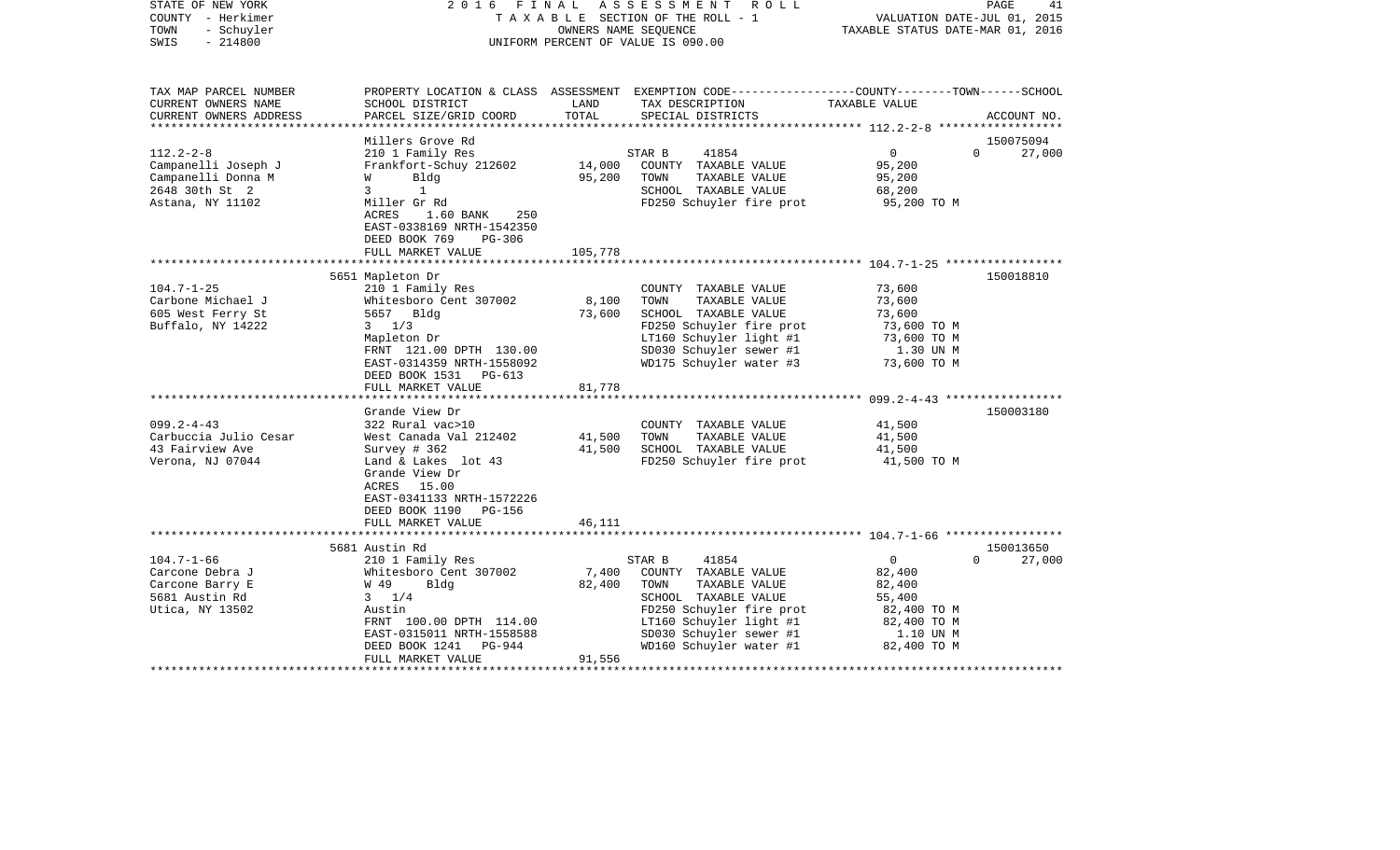| STATE OF NEW YORK<br>COUNTY - Herkimer<br>- Schuyler<br>TOWN<br>$-214800$<br>SWIS                                                                        | F I N A L<br>2016                                                                                                                                                                                                                                                                 | OWNERS NAME SEQUENCE                            | A S S E S S M E N T R O L L<br>T A X A B L E SECTION OF THE ROLL - 1<br>UNIFORM PERCENT OF VALUE IS 090.00                                                                               | TAXABLE STATUS DATE-MAR 01, 2016                                                              | PAGE<br>42<br>VALUATION DATE-JUL 01, 2015 |
|----------------------------------------------------------------------------------------------------------------------------------------------------------|-----------------------------------------------------------------------------------------------------------------------------------------------------------------------------------------------------------------------------------------------------------------------------------|-------------------------------------------------|------------------------------------------------------------------------------------------------------------------------------------------------------------------------------------------|-----------------------------------------------------------------------------------------------|-------------------------------------------|
| TAX MAP PARCEL NUMBER<br>CURRENT OWNERS NAME<br>CURRENT OWNERS ADDRESS<br>*************************                                                      | SCHOOL DISTRICT<br>PARCEL SIZE/GRID COORD                                                                                                                                                                                                                                         | LAND<br>TOTAL                                   | PROPERTY LOCATION & CLASS ASSESSMENT EXEMPTION CODE---------------COUNTY-------TOWN-----SCHOOL<br>TAX DESCRIPTION<br>SPECIAL DISTRICTS                                                   | TAXABLE VALUE                                                                                 | ACCOUNT NO.                               |
| $105.3 - 1 - 59$<br>Carino Christine<br>130 Pleasant view Ln<br>Frankfort, NY 13340                                                                      | State Route 5<br>$425$ Bar<br>Frankfort-Schuy 212602<br>Lounge<br>Owners Phone 867-6139<br><b>ACRES</b><br>2.50<br>EAST-0328107 NRTH-1547192<br>DEED BOOK 1479 PG-869<br>FULL MARKET VALUE                                                                                        | 24,000<br>80,000<br>88,889                      | COUNTY TAXABLE VALUE<br>TAXABLE VALUE<br>TOWN<br>SCHOOL TAXABLE VALUE<br>FD250 Schuyler fire prot                                                                                        | 80,000<br>80,000<br>80,000<br>80,000 TO M                                                     | 150005010                                 |
|                                                                                                                                                          |                                                                                                                                                                                                                                                                                   |                                                 |                                                                                                                                                                                          |                                                                                               |                                           |
| $105.4 - 2 - 11.2$<br>Carino Christine M<br>130 Pleasant View Ln<br>Schuyler, NY 13340-9752<br>$099.3 - 3 - 4$<br>Carlesimo Stephen L<br>993 Windfall Rd | 130 Pleasent View Ln<br>210 1 Family Res<br>Frankfort-Schuy 212602<br>Manufactured Residence<br>ACRES<br>1.50<br>EAST-0347042 NRTH-1545986<br>DEED BOOK 856<br>PG-340<br>FULL MARKET VALUE<br>993 Windfall Rd<br>210 1 Family Res<br>West Canada Val 212402<br>home compelte 2015 | 13,900<br>75,000<br>83,333<br>13,100<br>125,000 | 41854<br>STAR B<br>COUNTY TAXABLE VALUE<br>TOWN<br>TAXABLE VALUE<br>SCHOOL TAXABLE VALUE<br>FD250 Schuyler fire prot<br>41854<br>STAR B<br>COUNTY TAXABLE VALUE<br>TOWN<br>TAXABLE VALUE | $\overline{0}$<br>75,000<br>75,000<br>48,000<br>75,000 TO M<br>$\Omega$<br>125,000<br>125,000 | 27,000<br>$\Omega$<br>27,000<br>$\Omega$  |
| Utica, NY 13502                                                                                                                                          | 7.8 Acres<br>Old Id # 099.1-2-12.2<br>ACRES<br>7.80<br>EAST-0329228 NRTH-1567834<br>DEED BOOK 1192 PG-551<br>FULL MARKET VALUE                                                                                                                                                    | 138,889                                         | SCHOOL TAXABLE VALUE<br>FD250 Schuyler fire prot                                                                                                                                         | 98,000<br>125,000 TO M                                                                        |                                           |
|                                                                                                                                                          |                                                                                                                                                                                                                                                                                   |                                                 |                                                                                                                                                                                          |                                                                                               |                                           |
| $105.2 - 2 - 12$<br>Carley Patrick F<br>Carley Kathleen M<br>26 4th Ave<br>Rocky Point, NY 11778                                                         | Bush Rd<br>322 Rural vac>10<br>Frankfort-Schuy 212602<br>Valley View lot 11<br>Land & Lakes sub<br>FRNT 379.00 DPTH<br>ACRES 14.90<br>EAST-0346263 NRTH-1558315<br>DEED BOOK 944<br>$PG-23$                                                                                       | 49,300<br>49,300                                | COUNTY TAXABLE VALUE<br>TOWN<br>TAXABLE VALUE<br>SCHOOL TAXABLE VALUE<br>FD250 Schuyler fire prot                                                                                        | 49,300<br>49,300<br>49,300<br>49,300 TO M                                                     |                                           |
|                                                                                                                                                          | FULL MARKET VALUE                                                                                                                                                                                                                                                                 | 54,778                                          |                                                                                                                                                                                          |                                                                                               |                                           |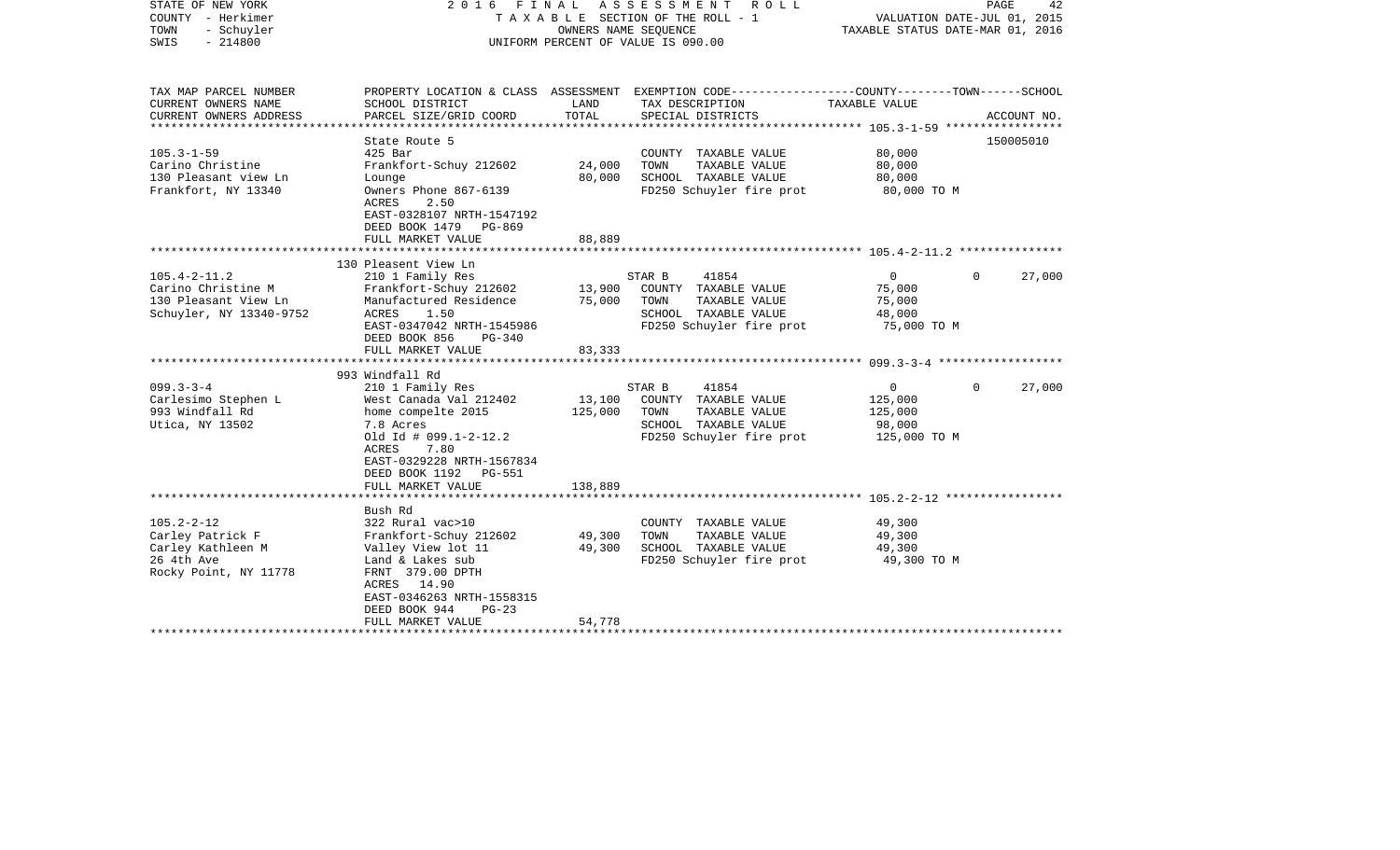| STATE OF NEW YORK<br>COUNTY - Herkimer<br>TOWN<br>- Schuyler<br>SWIS<br>$-214800$                                                                                       |                                                                                                                                                                                                                                                                                                                                                                                                     |                                                        | 2016 FINAL ASSESSMENT ROLL<br>T A X A B L E SECTION OF THE ROLL - 1<br>OWNERS NAME SEQUENCE<br>UNIFORM PERCENT OF VALUE IS 090.00                                                                                                                                                                                   | VALUATION DATE-JUL 01, 2015<br>TAXABLE STATUS DATE-MAR 01, 2016                                                                                       | PAGE<br>43                      |
|-------------------------------------------------------------------------------------------------------------------------------------------------------------------------|-----------------------------------------------------------------------------------------------------------------------------------------------------------------------------------------------------------------------------------------------------------------------------------------------------------------------------------------------------------------------------------------------------|--------------------------------------------------------|---------------------------------------------------------------------------------------------------------------------------------------------------------------------------------------------------------------------------------------------------------------------------------------------------------------------|-------------------------------------------------------------------------------------------------------------------------------------------------------|---------------------------------|
| TAX MAP PARCEL NUMBER<br>CURRENT OWNERS NAME                                                                                                                            | SCHOOL DISTRICT                                                                                                                                                                                                                                                                                                                                                                                     | LAND                                                   | PROPERTY LOCATION & CLASS ASSESSMENT EXEMPTION CODE----------------COUNTY-------TOWN------SCHOOL<br>TAX DESCRIPTION                                                                                                                                                                                                 | TAXABLE VALUE                                                                                                                                         |                                 |
| CURRENT OWNERS ADDRESS                                                                                                                                                  | PARCEL SIZE/GRID COORD                                                                                                                                                                                                                                                                                                                                                                              | TOTAL                                                  | SPECIAL DISTRICTS                                                                                                                                                                                                                                                                                                   |                                                                                                                                                       | ACCOUNT NO.                     |
|                                                                                                                                                                         | 114 Alyssa Cir                                                                                                                                                                                                                                                                                                                                                                                      |                                                        |                                                                                                                                                                                                                                                                                                                     |                                                                                                                                                       |                                 |
| $104.2 - 4 - 12$<br>Carlisle Larry E<br>114 Alyssa Cir<br>Utica, NY 13502                                                                                               | 210 1 Family Res<br>Whitesboro Cent 307002<br>Westgate Dev Lot # 8<br>FRNT 120.00 DPTH 287.00<br>EAST-0323669 NRTH-1552681<br>DEED BOOK 1291 PG-616<br>FULL MARKET VALUE                                                                                                                                                                                                                            | 11,700<br>163,000<br>181,111                           | 41854<br>STAR B<br>COUNTY TAXABLE VALUE<br>TOWN<br>TAXABLE VALUE<br>SCHOOL TAXABLE VALUE<br>FD250 Schuyler fire prot                                                                                                                                                                                                | $\overline{0}$<br>163,000<br>163,000<br>136,000<br>163,000 TO M                                                                                       | 27,000<br>$\mathbf{0}$          |
|                                                                                                                                                                         |                                                                                                                                                                                                                                                                                                                                                                                                     |                                                        |                                                                                                                                                                                                                                                                                                                     |                                                                                                                                                       |                                 |
|                                                                                                                                                                         | 369 Newport Rd                                                                                                                                                                                                                                                                                                                                                                                      |                                                        |                                                                                                                                                                                                                                                                                                                     |                                                                                                                                                       | 150017760                       |
| $104.2 - 1 - 5$<br>Carlone Philip B<br>369 Newport Rd<br>Utica, NY 13502<br>$104.2 - 1 - 6$<br>Carlone Philip B<br>Carlone Maria E<br>369 Newport Rd<br>Utica, NY 13502 | 210 1 Family Res<br>Whitesboro Cent 307002<br>W<br>Bldg<br>$3 \t1/2$ Acre<br>Newport<br>FRNT 100.00 DPTH 180.00<br>BANK<br>020<br>EAST-0320919 NRTH-1559093<br>DEED BOOK 665<br>PG-786<br>FULL MARKET VALUE<br>363 Newport Rd<br>270 Mfg housing<br>Whitesboro Cent 307002<br>Bldg<br><b>W</b><br>3 .45<br>Newport<br>FRNT 110.00 DPTH 180.00<br>EAST-0320861 NRTH-1558994<br>DEED BOOK 1254 PG-526 | 8,500 STAR EN<br>110,400<br>122,667<br>8,800<br>49,000 | VET COM CT 41131<br>41834<br>COUNTY TAXABLE VALUE<br>TAXABLE VALUE<br>TOWN<br>SCHOOL TAXABLE VALUE<br>FD250 Schuyler fire prot<br>WD170 Schuyler water #2<br>1.00 UN M<br>COUNTY TAXABLE VALUE<br>TOWN<br>TAXABLE VALUE<br>SCHOOL TAXABLE VALUE<br>FD250 Schuyler fire prot<br>WD170 Schuyler water #2<br>1.00 UN M | 13,500<br>13,500<br>$\Omega$<br>96,900<br>96,900<br>51,630<br>110,400 TO M<br>110,400 TO C<br>49,000<br>49,000<br>49,000<br>49,000 TO M<br>2,200 TO C | $\Omega$<br>58,770<br>150006360 |
|                                                                                                                                                                         | FULL MARKET VALUE                                                                                                                                                                                                                                                                                                                                                                                   | 54,444                                                 |                                                                                                                                                                                                                                                                                                                     |                                                                                                                                                       |                                 |
| $105.1 - 1 - 10.2$<br>Carol E. Wagner Living Trust<br>PO Box 206<br>Humboldt, AZ 86329                                                                                  | Bull Rd<br>314 Rural vac<10<br>Whitesboro Cent 307002<br>Vacant Land<br>6 Acres<br>6.00<br>ACRES<br>EAST-0331444 NRTH-1557563<br>DEED BOOK 1404<br>PG-902<br>FULL MARKET VALUE<br>*************************                                                                                                                                                                                         | 11,400<br>11,400<br>12,667                             | COUNTY TAXABLE VALUE<br>TOWN<br>TAXABLE VALUE<br>SCHOOL TAXABLE VALUE<br>FD250 Schuyler fire prot                                                                                                                                                                                                                   | 11,400<br>11,400<br>11,400<br>11,400 TO M                                                                                                             |                                 |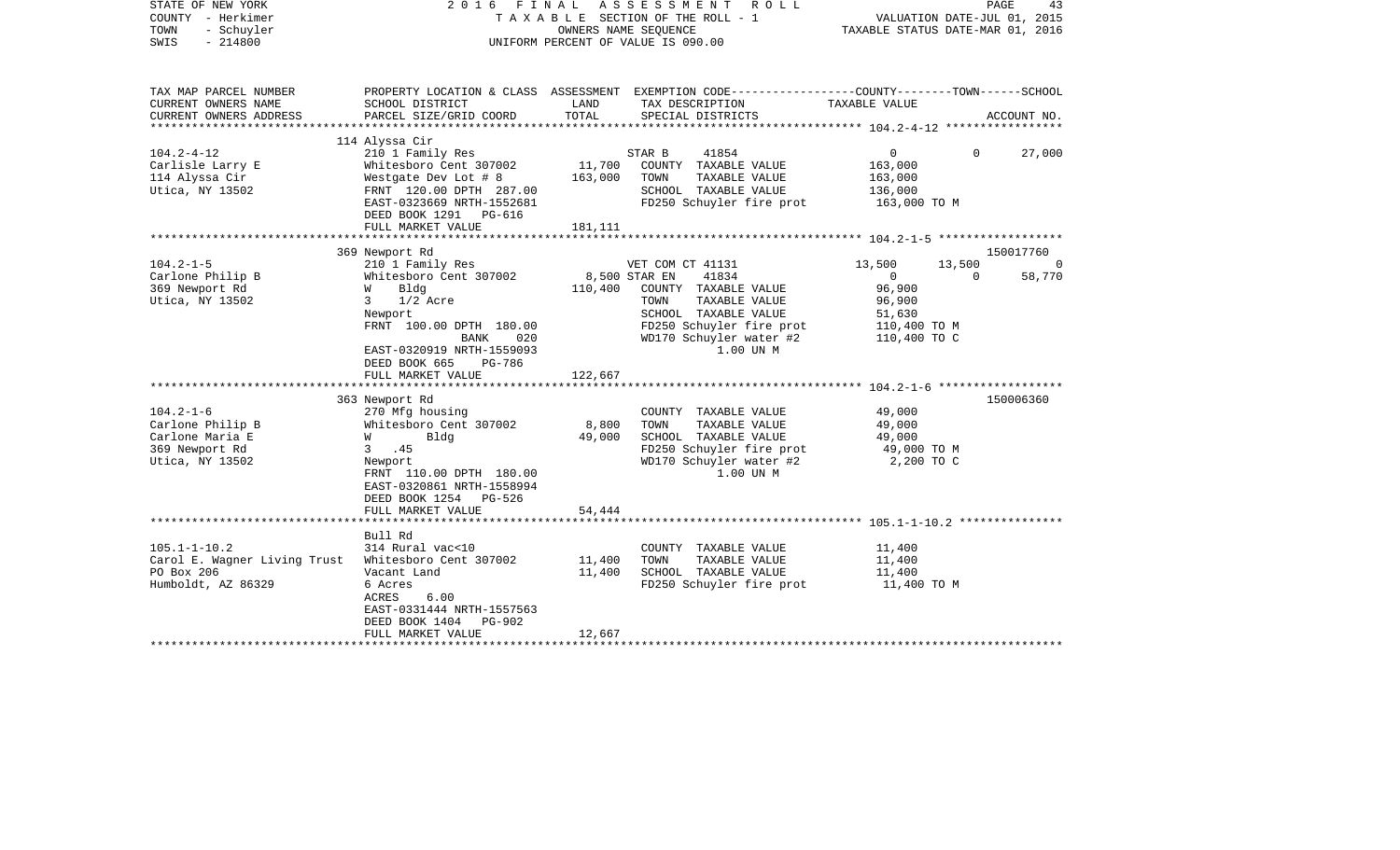| STATE OF NEW YORK<br>COUNTY - Herkimer<br>- Schuyler<br>TOWN<br>$-214800$<br>SWIS  |                                                                                                                                                                                            | OWNERS NAME SEQUENCE         | 2016 FINAL ASSESSMENT<br>R O L L<br>T A X A B L E SECTION OF THE ROLL - 1<br>UNIFORM PERCENT OF VALUE IS 090.00                                              | TAXABLE STATUS DATE-MAR 01, 2016                                        | PAGE<br>44<br>VALUATION DATE-JUL 01, 2015 |
|------------------------------------------------------------------------------------|--------------------------------------------------------------------------------------------------------------------------------------------------------------------------------------------|------------------------------|--------------------------------------------------------------------------------------------------------------------------------------------------------------|-------------------------------------------------------------------------|-------------------------------------------|
| TAX MAP PARCEL NUMBER<br>CURRENT OWNERS NAME                                       | SCHOOL DISTRICT                                                                                                                                                                            | LAND                         | PROPERTY LOCATION & CLASS ASSESSMENT EXEMPTION CODE---------------COUNTY-------TOWN------SCHOOL<br>TAX DESCRIPTION                                           | TAXABLE VALUE                                                           |                                           |
| CURRENT OWNERS ADDRESS<br>***********************                                  | PARCEL SIZE/GRID COORD                                                                                                                                                                     | TOTAL                        | SPECIAL DISTRICTS                                                                                                                                            |                                                                         | ACCOUNT NO.                               |
|                                                                                    | 347 Mckennan Rd                                                                                                                                                                            |                              |                                                                                                                                                              |                                                                         |                                           |
| $112.2 - 1 - 27.1$<br>Carparelli Carol I<br>347 Mckennan Rd<br>Frankfort, NY 13340 | 240 Rural res<br>Frankfort-Schuy 212602<br>Residence<br>11.9 Acres<br>Mckennan Road<br>FRNT 238.00 DPTH<br>ACRES 11.90<br>EAST-0347915 NRTH-1540694                                        | 21,000<br>175,000            | 41834<br>STAR EN<br>COUNTY TAXABLE VALUE<br>TOWN<br>TAXABLE VALUE<br>SCHOOL TAXABLE VALUE<br>FD250 Schuyler fire prot                                        | $\mathbf{0}$<br>175,000<br>175,000<br>116,230<br>175,000 TO M           | $\Omega$<br>58,770                        |
|                                                                                    | DEED BOOK 844<br><b>PG-118</b>                                                                                                                                                             |                              |                                                                                                                                                              |                                                                         |                                           |
|                                                                                    | FULL MARKET VALUE                                                                                                                                                                          | 194,444                      |                                                                                                                                                              |                                                                         |                                           |
|                                                                                    | Mckennan Rd                                                                                                                                                                                |                              |                                                                                                                                                              |                                                                         | 1500070003                                |
| $112.2 - 1 - 27.2$<br>Carparelli Carol I                                           | 314 Rural vac<10<br>Frankfort-Schuy 212602                                                                                                                                                 | 6,000                        | COUNTY TAXABLE VALUE<br>TAXABLE VALUE<br>TOWN                                                                                                                | 6,000<br>6,000                                                          |                                           |
| 347 Mckennan Rd<br>Frankfort, NY 13340                                             | Vacant<br>Rear land<br>Mckennan Rd<br>8.51<br>ACRES<br>EAST-0347492 NRTH-1541227<br>DEED BOOK 844<br>$PG-118$                                                                              | 6,000                        | SCHOOL TAXABLE VALUE<br>FD250 Schuyler fire prot                                                                                                             | 6,000<br>6,000 TO M                                                     |                                           |
|                                                                                    | FULL MARKET VALUE                                                                                                                                                                          | 6,667                        |                                                                                                                                                              |                                                                         |                                           |
|                                                                                    |                                                                                                                                                                                            |                              |                                                                                                                                                              |                                                                         |                                           |
| $104.2 - 4 - 16$<br>Carville Kerry T<br>140 Alyssa Cir<br>Utica, NY 13502          | 138 Alyssa Cir<br>210 1 Family Res<br>Whitesboro Cent 307002<br>Westgate Dev Lot # 8<br>FRNT 151.00 DPTH 277.00<br>EAST-0323385 NRTH-1552275<br>DEED BOOK 1252 PG-281<br>FULL MARKET VALUE | 17,500<br>175,000<br>194,444 | 41854<br>STAR B<br>COUNTY TAXABLE VALUE<br>TOWN<br>TAXABLE VALUE<br>SCHOOL TAXABLE VALUE<br>FD250 Schuyler fire prot                                         | $\overline{0}$<br>175,000<br>175,000<br>148,000<br>175,000 TO M         | 27,000<br>$\Omega$                        |
|                                                                                    |                                                                                                                                                                                            |                              |                                                                                                                                                              |                                                                         |                                           |
|                                                                                    | 286 Newport Rd                                                                                                                                                                             |                              |                                                                                                                                                              |                                                                         | 150000180                                 |
| $104.2 - 1 - 61$<br>Casaletta Steven J<br>286 Newport Rd<br>Utica, NY 13502        | 210 1 Family Res<br>Whitesboro Cent 307002<br>Single Family Residence<br>FRNT 80.00 DPTH 160.00<br>EAST-0320249 NRTH-1557554<br>DEED BOOK 855<br>PG-338<br>FULL MARKET VALUE               | 6,900<br>77,900<br>86,556    | 41854<br>STAR B<br>COUNTY TAXABLE VALUE<br>TOWN<br>TAXABLE VALUE<br>SCHOOL TAXABLE VALUE<br>FD250 Schuyler fire prot<br>WD170 Schuyler water #2<br>1.00 UN M | $\mathbf 0$<br>77,900<br>77,900<br>50,900<br>77,900 TO M<br>77,900 TO C | 27,000<br>$\Omega$                        |
|                                                                                    |                                                                                                                                                                                            | ********************         |                                                                                                                                                              | *************************************                                   |                                           |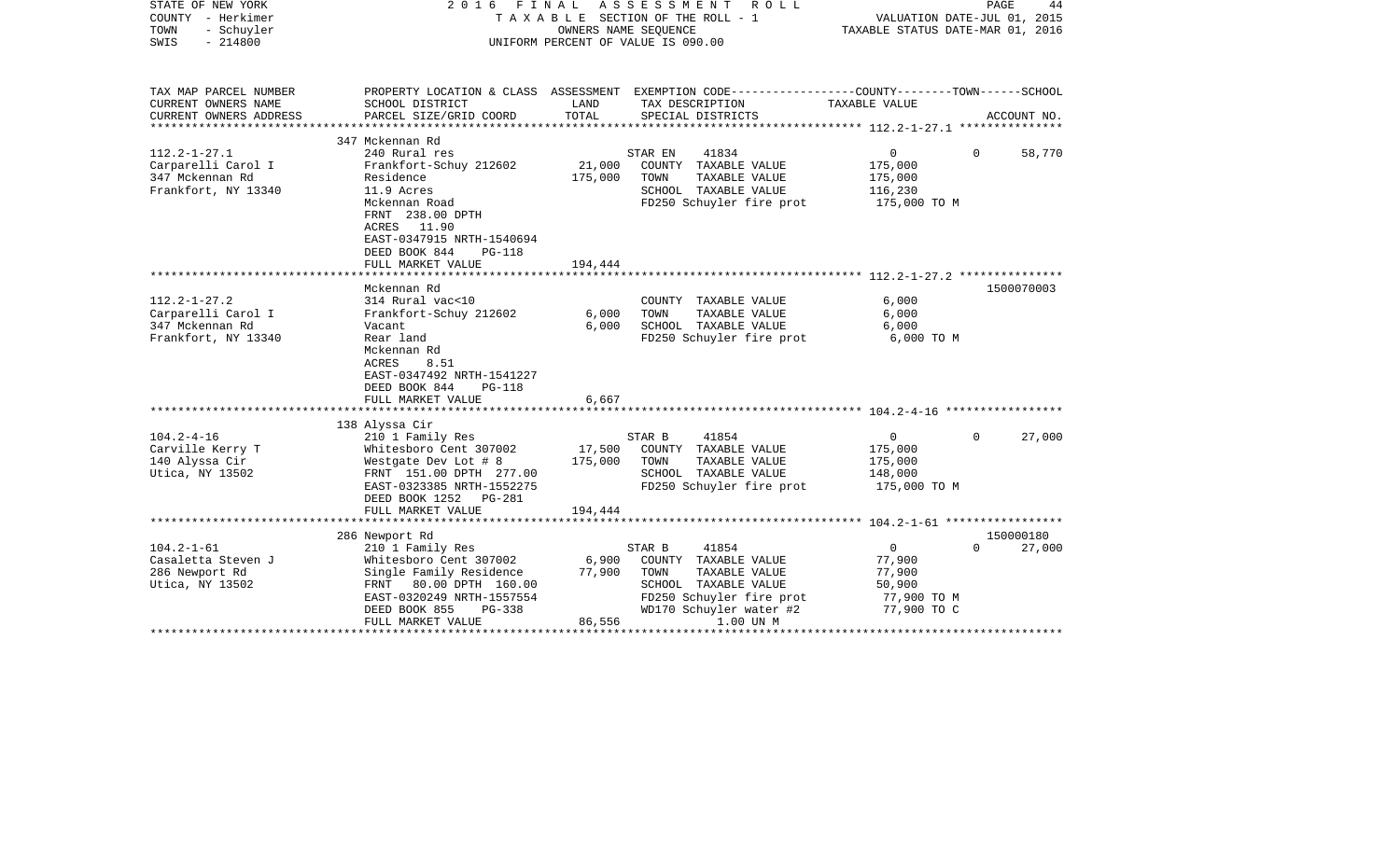| STATE OF NEW YORK<br>COUNTY - Herkimer<br>TOWN<br>- Schuyler<br>$-214800$<br>SWIS                       | FINAL<br>2016                                                                                                                                                                                                | ASSESSMENT<br>R O L L<br>TAXABLE SECTION OF THE ROLL - 1<br>OWNERS NAME SEQUENCE<br>UNIFORM PERCENT OF VALUE IS 090.00                                                     | PAGE<br>45<br>VALUATION DATE-JUL 01, 2015<br>TAXABLE STATUS DATE-MAR 01, 2016                                         |
|---------------------------------------------------------------------------------------------------------|--------------------------------------------------------------------------------------------------------------------------------------------------------------------------------------------------------------|----------------------------------------------------------------------------------------------------------------------------------------------------------------------------|-----------------------------------------------------------------------------------------------------------------------|
| TAX MAP PARCEL NUMBER<br>CURRENT OWNERS NAME<br>CURRENT OWNERS ADDRESS<br>*************************     | SCHOOL DISTRICT<br>PARCEL SIZE/GRID COORD                                                                                                                                                                    | PROPERTY LOCATION & CLASS ASSESSMENT EXEMPTION CODE---------------COUNTY-------TOWN------SCHOOL<br>LAND<br>TAX DESCRIPTION<br>TOTAL<br>SPECIAL DISTRICTS                   | TAXABLE VALUE<br>ACCOUNT NO.                                                                                          |
| $104.2 - 1 - 8.1$<br>Casamento Vincenzo J<br>631 Newport Rd<br>Utica, NY 13502                          | 11255 Cosby Manor Rd<br>210 1 Family Res<br>Whitesboro Cent 307002<br>Bldg<br>N<br>11 1/2<br>3<br>Cosby Manor<br>ACRES<br>8.00<br>EAST-0320734 NRTH-1559161<br>DEED BOOK 1582<br>PG-860<br>FULL MARKET VALUE | COUNTY<br>TAXABLE VALUE<br>19,200<br>TOWN<br>TAXABLE VALUE<br>SCHOOL TAXABLE VALUE<br>53,300<br>FD250 Schuyler fire prot<br>WD170 Schuyler water #2<br>1.00 UN M<br>59,222 | 150007770<br>53,300<br>53,300<br>53,300<br>53,300 TO M<br>4,500 TO C                                                  |
|                                                                                                         |                                                                                                                                                                                                              |                                                                                                                                                                            |                                                                                                                       |
| $112.1 - 2 - 5.1$<br>Casey Evelani K<br>3140 State Route 5<br>Schuyler, NY 13440                        | 3140 State Route 5<br>210 1 Family Res<br>Frankfort-Schuy 212602<br>S Bldgs<br>15 1 Acre<br>State Road<br>ACRES<br>1.00<br>EAST-0331162 NRTH-1543720<br>DEED BOOK 1079<br>PG-245                             | 41854<br>STAR B<br>13,500<br>COUNTY TAXABLE VALUE<br>75,000<br>TOWN<br>TAXABLE VALUE<br>SCHOOL TAXABLE VALUE<br>FD250 Schuyler fire prot                                   | 150075148<br>27,000<br>$\mathbf{0}$<br>$\Omega$<br>75,000<br>75,000<br>48,000<br>75,000 TO M                          |
|                                                                                                         | FULL MARKET VALUE                                                                                                                                                                                            | 83,333                                                                                                                                                                     |                                                                                                                       |
|                                                                                                         | 173 Bowie Rd                                                                                                                                                                                                 |                                                                                                                                                                            |                                                                                                                       |
| $099.1 - 3 - 11.4$<br>Cashmer Anna M<br>173 Bowie Rd<br>Utica, NY 13502                                 | 210 1 Family Res<br>West Canada Val 212402<br>Manufactured Residence<br>FRNT 326.00 DPTH<br>ACRES<br>5.00<br>EAST-0332766 NRTH-1569566<br>DEED BOOK 1133<br>PG-134<br>FULL MARKET VALUE                      | STAR B<br>41854<br>16,500<br>COUNTY TAXABLE VALUE<br>90,000<br>TOWN<br>TAXABLE VALUE<br>SCHOOL TAXABLE VALUE<br>FD250 Schuyler fire prot<br>100,000                        | $\overline{0}$<br>$\Omega$<br>27,000<br>90,000<br>90,000<br>63,000<br>90,000 TO M                                     |
|                                                                                                         |                                                                                                                                                                                                              |                                                                                                                                                                            |                                                                                                                       |
| $099.1 - 1 - 80.18$<br>Cashmer David<br>114 Spain Gulf Rd<br>Utica, NY 13502                            | 114 Spain Gulf Rd<br>210 1 Family Res<br>West Canada Val 212402<br>FRNT 145.00 DPTH<br>ACRES<br>9.70<br>EAST-0332481 NRTH-1570307<br>DEED BOOK 1326<br>$PG-323$<br>FULL MARKET VALUE                         | STAR B<br>41854<br>14,300 LTD INC D 41933<br>132,000<br>COUNTY TAXABLE VALUE<br>TAXABLE VALUE<br>TOWN<br>SCHOOL TAXABLE VALUE<br>FD250 Schuyler fire prot<br>146,667       | 150005160<br>0<br>0<br>27,000<br>$\overline{0}$<br>66,000<br>$\Omega$<br>132,000<br>66,000<br>105,000<br>132,000 TO M |
|                                                                                                         |                                                                                                                                                                                                              |                                                                                                                                                                            |                                                                                                                       |
| $099.4 - 3 - 7$<br>Casillas Donald<br>Casillas Donna<br>1319 Glen Eagles Ln<br>Champions Gate, FL 33896 | Mowers Rd<br>314 Rural vac<10<br>West Canada Val 212402<br>split #6 lot 7<br>Land & Lakes<br>Mower<br>FRNT 400.00 DPTH<br>ACRES 10.00<br>EAST-0343044 NRTH-1564744<br>DEED BOOK 942<br>PG-213                | COUNTY TAXABLE VALUE<br>32,300<br>TOWN<br>TAXABLE VALUE<br>32,300<br>SCHOOL TAXABLE VALUE<br>FD250 Schuyler fire prot                                                      | 150003180<br>32,300<br>32,300<br>32,300<br>32,300 TO M                                                                |
|                                                                                                         | FULL MARKET VALUE                                                                                                                                                                                            | 35,889                                                                                                                                                                     |                                                                                                                       |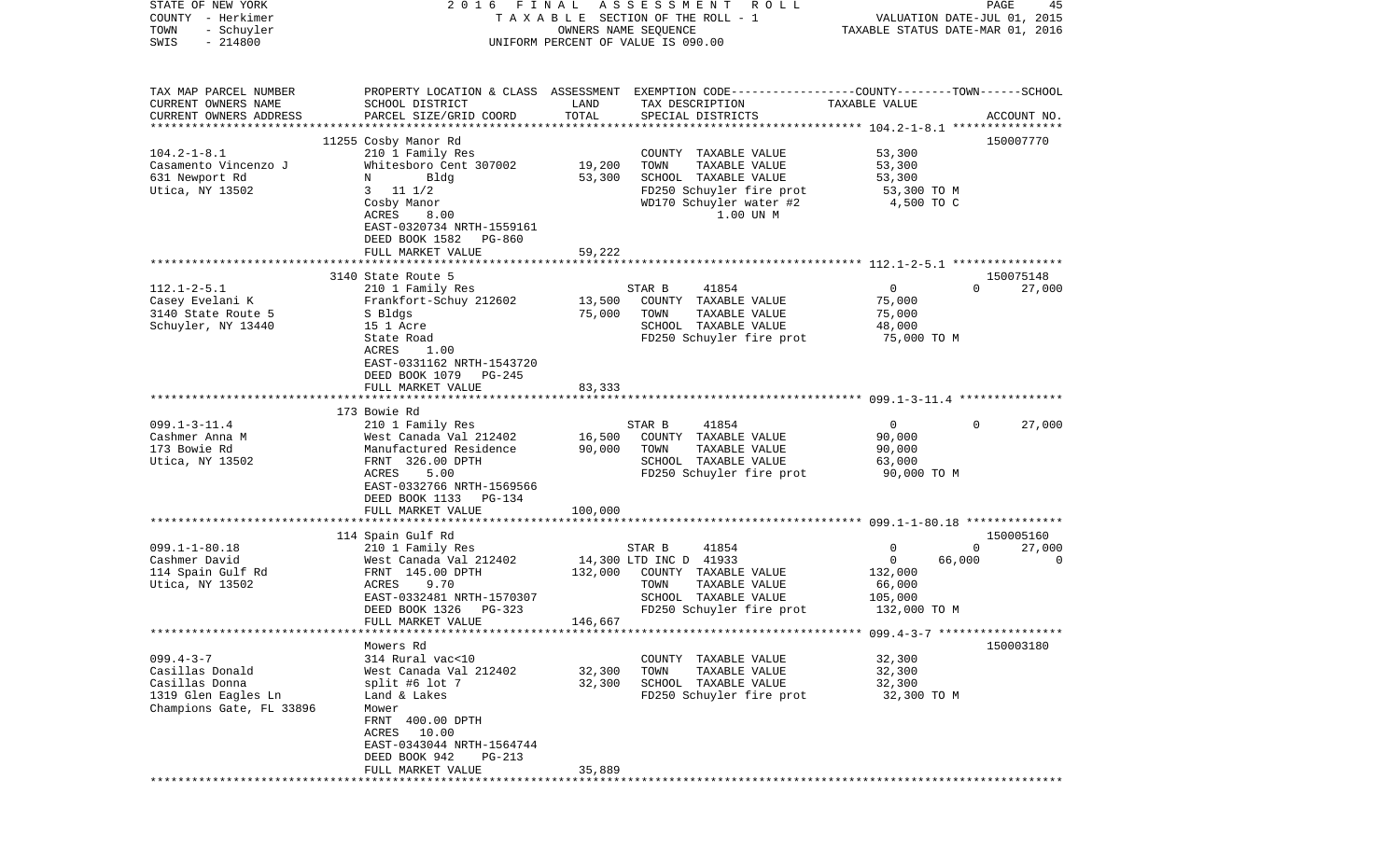| STATE OF NEW YORK<br>COUNTY - Herkimer<br>TOWN<br>- Schuyler<br>$-214800$<br>SWIS | ASSESSMENT<br>2016 FINAL<br>ROLL<br>TAXABLE SECTION OF THE ROLL - 1<br>OWNERS NAME SEOUENCE<br>UNIFORM PERCENT OF VALUE IS 090.00 |                 |                                                                                                  | PAGE<br>46<br>VALUATION DATE-JUL 01, 2015<br>TAXABLE STATUS DATE-MAR 01, 2016 |              |
|-----------------------------------------------------------------------------------|-----------------------------------------------------------------------------------------------------------------------------------|-----------------|--------------------------------------------------------------------------------------------------|-------------------------------------------------------------------------------|--------------|
| TAX MAP PARCEL NUMBER                                                             |                                                                                                                                   |                 | PROPERTY LOCATION & CLASS ASSESSMENT EXEMPTION CODE----------------COUNTY-------TOWN------SCHOOL |                                                                               |              |
| CURRENT OWNERS NAME<br>CURRENT OWNERS ADDRESS                                     | SCHOOL DISTRICT<br>PARCEL SIZE/GRID COORD                                                                                         | LAND<br>TOTAL   | TAX DESCRIPTION<br>SPECIAL DISTRICTS                                                             | TAXABLE VALUE                                                                 | ACCOUNT NO.  |
|                                                                                   |                                                                                                                                   |                 |                                                                                                  |                                                                               |              |
|                                                                                   | Off Carder Ln                                                                                                                     |                 |                                                                                                  |                                                                               |              |
| $105.3 - 1 - 81$                                                                  | 314 Rural vac<10                                                                                                                  |                 | COUNTY TAXABLE VALUE                                                                             | 5,000                                                                         |              |
| Castardi Frank                                                                    | Frankfort-Schuy 212602                                                                                                            | 5,000           | TOWN<br>TAXABLE VALUE                                                                            | 5,000                                                                         |              |
| Castardi Sandra                                                                   | Vacant                                                                                                                            | 5,000           | SCHOOL TAXABLE VALUE                                                                             | 5,000                                                                         |              |
| 486 Carder Lane Rd<br>Frankfort, NY 13340                                         | 3.00 Acres<br>Off Carder Lane                                                                                                     |                 | FD250 Schuyler fire prot                                                                         | 5,000 TO M                                                                    |              |
|                                                                                   | 3.00<br>ACRES                                                                                                                     |                 |                                                                                                  |                                                                               |              |
|                                                                                   | EAST-0335644 NRTH-1546673                                                                                                         |                 |                                                                                                  |                                                                               |              |
|                                                                                   | DEED BOOK 685<br>PG-342                                                                                                           |                 |                                                                                                  |                                                                               |              |
|                                                                                   | FULL MARKET VALUE                                                                                                                 | 5,556           |                                                                                                  |                                                                               |              |
|                                                                                   | *******************                                                                                                               |                 |                                                                                                  |                                                                               |              |
|                                                                                   | Carder Ln                                                                                                                         |                 |                                                                                                  |                                                                               | 150002430    |
| $105.3 - 1 - 22.1$                                                                | 105 Vac farmland                                                                                                                  |                 | COUNTY TAXABLE VALUE                                                                             | 45,900                                                                        |              |
| CASTARDI FRANK A<br>CASTARDI SANDRA                                               | Frankfort-Schuy 212602<br>E Bldg                                                                                                  | 9,000<br>45,900 | TOWN<br>TAXABLE VALUE<br>SCHOOL TAXABLE VALUE                                                    | 45,900<br>45,900                                                              |              |
| 486 Carder Ln                                                                     | 18.60 Acres                                                                                                                       |                 | FD250 Schuyler fire prot                                                                         | 45,900 TO M                                                                   |              |
| Schuyler, NY                                                                      | Carder Lane                                                                                                                       |                 |                                                                                                  |                                                                               |              |
|                                                                                   | ACRES 18.80                                                                                                                       |                 |                                                                                                  |                                                                               |              |
|                                                                                   | EAST-0335015 NRTH-1546906                                                                                                         |                 |                                                                                                  |                                                                               |              |
|                                                                                   | DEED BOOK 899<br>PG-684                                                                                                           |                 |                                                                                                  |                                                                               |              |
|                                                                                   | FULL MARKET VALUE                                                                                                                 | 51,000          |                                                                                                  |                                                                               |              |
|                                                                                   | 486 Carder Ln                                                                                                                     |                 |                                                                                                  |                                                                               | 150075110    |
| $105.3 - 1 - 26$                                                                  | 210 1 Family Res                                                                                                                  |                 | VET WAR CT 41121                                                                                 | 8,100<br>8,100                                                                | $\mathbf{0}$ |
| Castardi Frank A                                                                  | Frankfort-Schuy 212602                                                                                                            |                 | 41834<br>8,400 STAR EN                                                                           | $\overline{0}$<br>$\Omega$                                                    | 58,770       |
| Castardi Sandra                                                                   | Residence                                                                                                                         | 107,000         | COUNTY TAXABLE VALUE                                                                             | 98,900                                                                        |              |
| 486 Carder Lane Rd                                                                | W/pool                                                                                                                            |                 | TAXABLE VALUE<br>TOWN                                                                            | 98,900                                                                        |              |
| Frankfort, NY 13340                                                               | Carder Lane                                                                                                                       |                 | SCHOOL TAXABLE VALUE                                                                             | 48,230                                                                        |              |
|                                                                                   | FRNT 100.00 DPTH 174.00<br>720<br>BANK                                                                                            |                 | FD250 Schuyler fire prot                                                                         | 107,000 TO M                                                                  |              |
|                                                                                   | EAST-0334217 NRTH-1547161                                                                                                         |                 |                                                                                                  |                                                                               |              |
|                                                                                   | FULL MARKET VALUE                                                                                                                 | 118,889         |                                                                                                  |                                                                               |              |
|                                                                                   | 3143 State Route 5                                                                                                                |                 |                                                                                                  |                                                                               | 150010500    |
| $105.3 - 1 - 41$                                                                  | 210 1 Family Res                                                                                                                  |                 | STAR B<br>41854                                                                                  | $\mathbf{0}$<br>$\Omega$                                                      | 27,000       |
| Castardi Frank J                                                                  | Frankfort-Schuy 212602                                                                                                            | 8,400           | COUNTY TAXABLE VALUE                                                                             | 140,000                                                                       |              |
| Castardi Lisa M                                                                   | Residence                                                                                                                         | 140,000         | TOWN<br>TAXABLE VALUE                                                                            | 140,000                                                                       |              |
| 3143 State Route 5                                                                | FRNT<br>95.00 DPTH 183.00                                                                                                         |                 | SCHOOL TAXABLE VALUE                                                                             | 113,000                                                                       |              |
| Frankfort, NY 13340                                                               | EAST-0331395 NRTH-1543854                                                                                                         |                 | FD250 Schuyler fire prot                                                                         | 140,000 TO M                                                                  |              |
|                                                                                   | DEED BOOK 1414 PG-438                                                                                                             |                 |                                                                                                  |                                                                               |              |
|                                                                                   | FULL MARKET VALUE                                                                                                                 | 155,556         |                                                                                                  |                                                                               |              |
|                                                                                   |                                                                                                                                   |                 |                                                                                                  |                                                                               |              |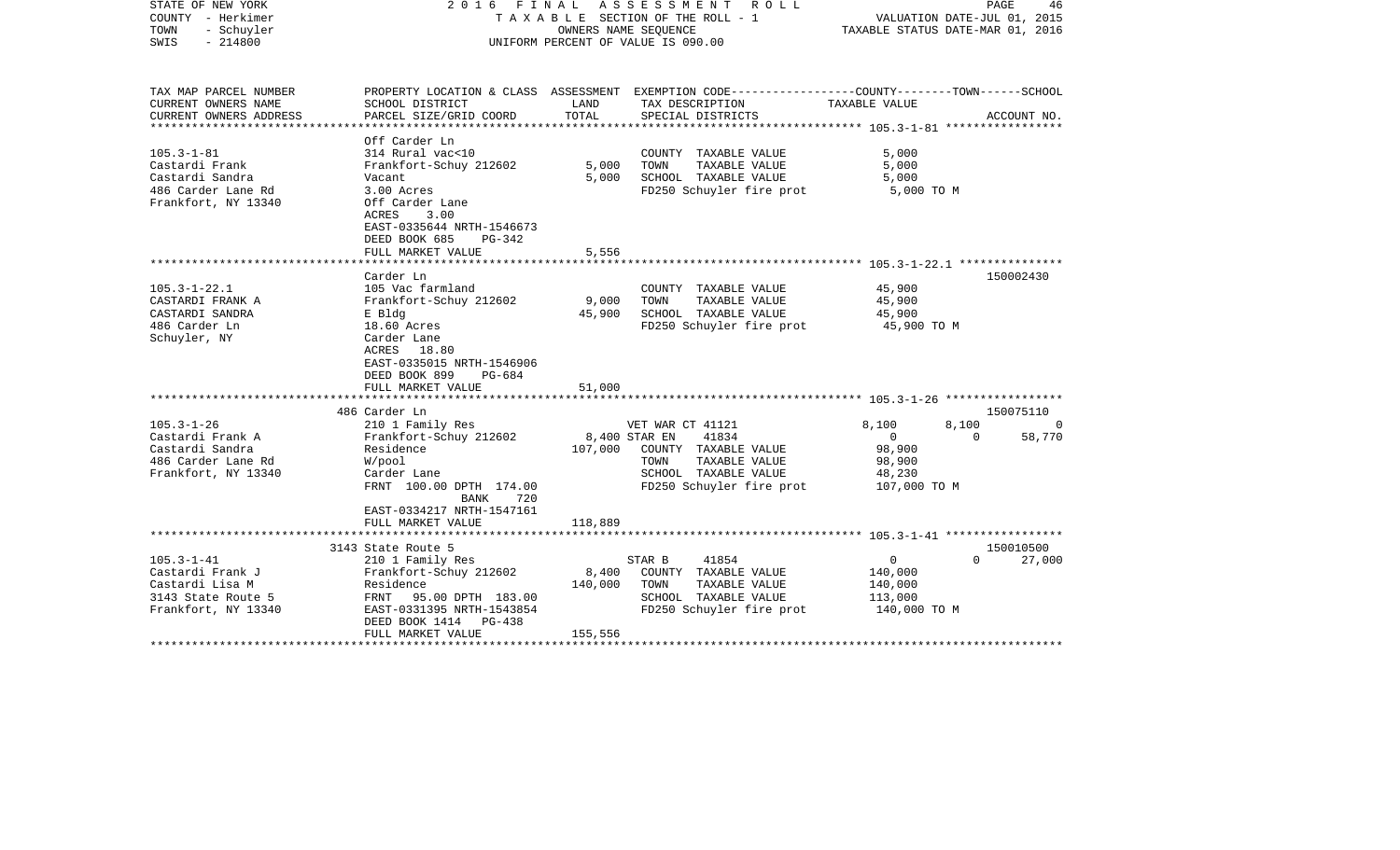| STATE OF NEW YORK<br>COUNTY - Herkimer<br>- Schuyler<br>TOWN<br>$-214800$<br>SWIS |                                                                                                                           | OWNERS NAME SEOUENCE | 2016 FINAL ASSESSMENT ROLL<br>TAXABLE SECTION OF THE ROLL - 1<br>UNIFORM PERCENT OF VALUE IS 090.00                | VALUATION DATE-JUL 01, 2015<br>TAXABLE STATUS DATE-MAR 01, 2016 | 47<br>PAGE         |
|-----------------------------------------------------------------------------------|---------------------------------------------------------------------------------------------------------------------------|----------------------|--------------------------------------------------------------------------------------------------------------------|-----------------------------------------------------------------|--------------------|
| TAX MAP PARCEL NUMBER<br>CURRENT OWNERS NAME                                      | SCHOOL DISTRICT                                                                                                           | LAND                 | PROPERTY LOCATION & CLASS ASSESSMENT EXEMPTION CODE---------------COUNTY-------TOWN------SCHOOL<br>TAX DESCRIPTION | TAXABLE VALUE                                                   |                    |
| CURRENT OWNERS ADDRESS                                                            | PARCEL SIZE/GRID COORD                                                                                                    | TOTAL                | SPECIAL DISTRICTS                                                                                                  |                                                                 | ACCOUNT NO.        |
|                                                                                   | 400 Johnson Rd                                                                                                            |                      |                                                                                                                    |                                                                 |                    |
| $105.4 - 2 - 3$                                                                   | 210 1 Family Res                                                                                                          |                      | COUNTY TAXABLE VALUE                                                                                               | 112,100                                                         |                    |
| Castle 2016 LLC                                                                   | Frankfort-Schuy 212602                                                                                                    | 16,500               | TOWN<br>TAXABLE VALUE                                                                                              | 112,100                                                         |                    |
| 333 Westchester Ave                                                               | Single Family Residential                                                                                                 | 112,100              | SCHOOL TAXABLE VALUE                                                                                               | 112,100                                                         |                    |
| White Plains, NY 10604                                                            | 5 Acres<br>ACRES<br>5.00<br>EAST-0348084 NRTH-1547219<br>DEED BOOK 1606 PG-205                                            |                      | FD250 Schuyler fire prot                                                                                           | 112,100 TO M                                                    |                    |
|                                                                                   | FULL MARKET VALUE                                                                                                         | 124,556              |                                                                                                                    |                                                                 |                    |
|                                                                                   |                                                                                                                           |                      |                                                                                                                    |                                                                 |                    |
|                                                                                   | Cogar Rd                                                                                                                  |                      |                                                                                                                    |                                                                 | 150003180          |
| $099.4 - 6 - 18$                                                                  | 314 Rural vac<10                                                                                                          |                      | COUNTY TAXABLE VALUE                                                                                               | 32,300                                                          |                    |
| Catania Matthew J                                                                 | West Canada Val 212402                                                                                                    | 32,300               | TOWN<br>TAXABLE VALUE                                                                                              | 32,300                                                          |                    |
| 44 Graphic Blvd                                                                   | Fox Hollow/ MF#185                                                                                                        | 32,300               | SCHOOL TAXABLE VALUE                                                                                               | 32,300                                                          |                    |
| Sparta, NJ 07871                                                                  | Land & Lakes lot 40<br>Cogar Rd<br>ACRES 10.00<br>EAST-0343982 NRTH-1562499<br>DEED BOOK 1139 PG-336                      |                      | FD250 Schuyler fire prot                                                                                           | 32,300 TO M                                                     |                    |
|                                                                                   | FULL MARKET VALUE                                                                                                         | 35,889               |                                                                                                                    |                                                                 |                    |
|                                                                                   | *****************************                                                                                             |                      |                                                                                                                    |                                                                 |                    |
|                                                                                   | Cogar Rd                                                                                                                  |                      |                                                                                                                    |                                                                 | 150003180          |
| $099.4 - 6 - 20$                                                                  | 322 Rural vac>10                                                                                                          |                      | COUNTY TAXABLE VALUE<br>TOWN                                                                                       | 55,000                                                          |                    |
| Cedeno Pablo E<br>81 Freedom Hills Dr                                             | West Canada Val 212402<br>Fox Hollow/ MF#185                                                                              | 55,000<br>55,000     | TAXABLE VALUE<br>SCHOOL TAXABLE VALUE                                                                              | 55,000<br>55,000                                                |                    |
| Barnegat, NJ 08005                                                                | Land & Lakes lot 42<br>Cogar Rd<br>ACRES 10.00<br>EAST-0343497 NRTH-1562936<br>DEED BOOK 1242 PG-616<br>FULL MARKET VALUE | 61,111               | FD250 Schuyler fire prot                                                                                           | 55,000 TO M                                                     |                    |
|                                                                                   | **************************                                                                                                |                      |                                                                                                                    |                                                                 |                    |
|                                                                                   | 2974 State Route 5                                                                                                        |                      |                                                                                                                    |                                                                 | 150004350          |
| $105.3 - 1 - 73$                                                                  | 449 Other Storag                                                                                                          |                      | STAR EN<br>41834                                                                                                   | 0                                                               | $\Omega$<br>58,770 |
| Chandler David                                                                    | Frankfort-Schuy 212602                                                                                                    | 37,500               | COUNTY TAXABLE VALUE                                                                                               | 250,000                                                         |                    |
| 2974 State Route 5                                                                | S Bldgs                                                                                                                   | 250,000              | TOWN<br>TAXABLE VALUE                                                                                              | 250,000                                                         |                    |
| Frankfort, NY 13340                                                               | 10 <sub>5</sub><br>State<br>ACRES<br>5.50<br>EAST-0328655 NRTH-1545865                                                    |                      | SCHOOL TAXABLE VALUE<br>FD250 Schuyler fire prot                                                                   | 191,230<br>250,000 TO M                                         |                    |
|                                                                                   | DEED BOOK 822<br><b>PG-305</b>                                                                                            |                      |                                                                                                                    |                                                                 |                    |
|                                                                                   | FULL MARKET VALUE                                                                                                         | 277,778              |                                                                                                                    |                                                                 |                    |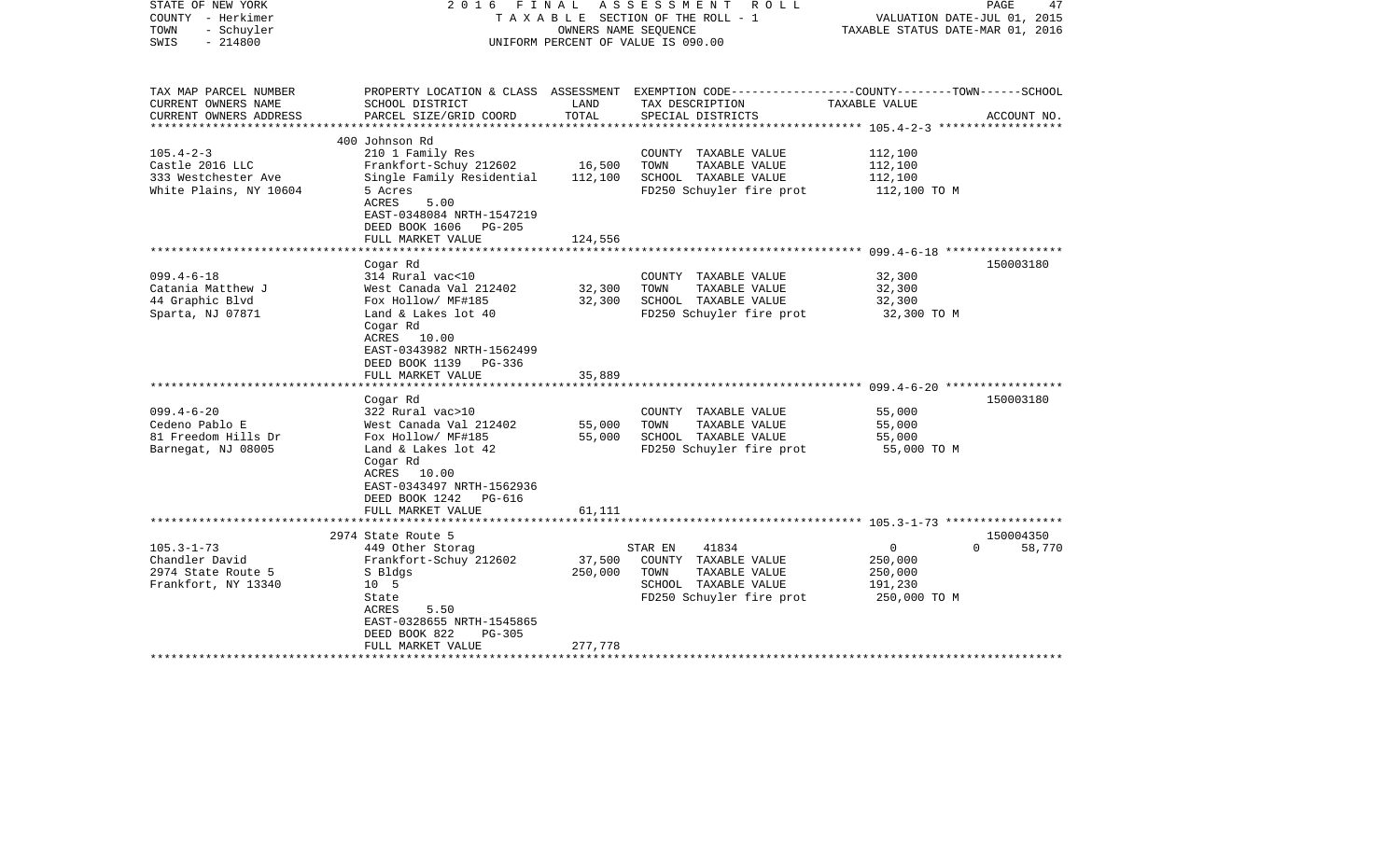| STATE OF NEW YORK<br>COUNTY - Herkimer<br>- Schuyler<br>TOWN<br>$-214800$<br>SWIS | 2 0 1 6<br>FINAL                                                                                                                                               | OWNERS NAME SEQUENCE | A S S E S S M E N T<br>R O L L<br>TAXABLE SECTION OF THE ROLL - 1<br>UNIFORM PERCENT OF VALUE IS 090.00                                  | VALUATION DATE-JUL 01, 2015<br>TAXABLE STATUS DATE-MAR 01, 2016   | PAGE<br>48            |
|-----------------------------------------------------------------------------------|----------------------------------------------------------------------------------------------------------------------------------------------------------------|----------------------|------------------------------------------------------------------------------------------------------------------------------------------|-------------------------------------------------------------------|-----------------------|
|                                                                                   |                                                                                                                                                                |                      |                                                                                                                                          |                                                                   |                       |
| TAX MAP PARCEL NUMBER<br>CURRENT OWNERS NAME<br>CURRENT OWNERS ADDRESS            | SCHOOL DISTRICT<br>PARCEL SIZE/GRID COORD                                                                                                                      | LAND<br>TOTAL        | PROPERTY LOCATION & CLASS ASSESSMENT EXEMPTION CODE----------------COUNTY-------TOWN------SCHOOL<br>TAX DESCRIPTION<br>SPECIAL DISTRICTS | TAXABLE VALUE                                                     | ACCOUNT NO.           |
| ***********************                                                           |                                                                                                                                                                |                      |                                                                                                                                          |                                                                   |                       |
| $105.2 - 1 - 28$                                                                  | 460 Bush Rd                                                                                                                                                    |                      |                                                                                                                                          | $\Omega$                                                          | 150011370<br>$\Omega$ |
| Chapman Willian K<br>460 Bush Rd                                                  | 210 1 Family Res<br>Frankfort-Schuy 212602<br>S Bldg                                                                                                           | 12,600<br>94,000     | STAR EN<br>41834<br>COUNTY TAXABLE VALUE<br>TOWN<br>TAXABLE VALUE                                                                        | 94,000<br>94,000                                                  | 58,770                |
| Frankfort, NY 13340                                                               | 3 1 1/2A<br>Bush<br>FRNT 115.00 DPTH 404.00                                                                                                                    |                      | SCHOOL TAXABLE VALUE<br>FD250 Schuyler fire prot                                                                                         | 35,230<br>94,000 TO M                                             |                       |
|                                                                                   | <b>ACRES</b><br>0.90<br>EAST-0340397 NRTH-1555119<br>DEED BOOK 1220<br>PG-466<br>FULL MARKET VALUE                                                             | 104,444              |                                                                                                                                          |                                                                   |                       |
|                                                                                   |                                                                                                                                                                |                      |                                                                                                                                          |                                                                   |                       |
|                                                                                   | Hawthorne Rd                                                                                                                                                   |                      |                                                                                                                                          |                                                                   | 150003180             |
| $099.4 - 3 - 17$                                                                  | 322 Rural vac>10                                                                                                                                               |                      | COUNTY TAXABLE VALUE                                                                                                                     | 55,900                                                            |                       |
| Chapogas Thomas N                                                                 | West Canada Val 212402                                                                                                                                         | 55,900               | TOWN<br>TAXABLE VALUE                                                                                                                    | 55,900                                                            |                       |
| Scapiliati-Chapogas Diane R<br>355 McKay Rd                                       | split #6 lot $16$<br>Land & Lakes                                                                                                                              | 55,900               | SCHOOL TAXABLE VALUE<br>FD250 Schuyler fire prot                                                                                         | 55,900<br>55,900 TO M                                             |                       |
| Henryville, PA 18332                                                              | Mower<br>FRNT 430.00 DPTH<br>27.40<br>ACRES<br>EAST-0342161 NRTH-1565855<br>DEED BOOK 944<br>PG-292<br>FULL MARKET VALUE                                       | 62,111               |                                                                                                                                          |                                                                   |                       |
|                                                                                   | *****************                                                                                                                                              |                      |                                                                                                                                          | ************************************599.2-4-5 ******************* |                       |
| $099.2 - 4 - 5$                                                                   | Hawthorne Rd<br>314 Rural vac<10                                                                                                                               |                      | COUNTY TAXABLE VALUE                                                                                                                     | 13,450                                                            | 150003180             |
| Cheung Edward                                                                     | West Canada Val 212402                                                                                                                                         | 13,450               | TOWN<br>TAXABLE VALUE                                                                                                                    | 13,450                                                            |                       |
| Cheung Paola                                                                      | Survey # 362                                                                                                                                                   | 13,450               | SCHOOL TAXABLE VALUE                                                                                                                     | 13,450                                                            |                       |
| 176 South William St<br>Pearl River, NY 10965                                     | Land & Lakes lot 5<br>Grande View Dr<br>FRNT 271.00 DPTH<br>ACRES<br>3.30<br>EAST-0347215 NRTH-1570047<br>DEED BOOK 1195<br><b>PG-109</b><br>FULL MARKET VALUE | 14,944               | FD250 Schuyler fire prot                                                                                                                 | 13,450 TO M                                                       |                       |
|                                                                                   | **********************                                                                                                                                         |                      |                                                                                                                                          |                                                                   |                       |
|                                                                                   | 11530 Cosby Manor Rd                                                                                                                                           |                      |                                                                                                                                          |                                                                   | 150020370             |
| $104.2 - 2 - 51$<br>Chmukh Sergey J<br>Chmukh Nataliya                            | 210 1 Family Res<br>Whitesboro Cent 307002<br>Single Family Residence<br>FRNT 299.00 DPTH 140.00                                                               | 13,000<br>97,600     | STAR B<br>41854<br>COUNTY TAXABLE VALUE<br>TOWN<br>TAXABLE VALUE<br>SCHOOL TAXABLE VALUE                                                 | 0<br>97,600<br>97,600                                             | $\Omega$<br>27,000    |
| 11530 Cosby Manor Rd<br>Utica, NY 13502                                           | 0.86<br>ACRES                                                                                                                                                  |                      | FD250 Schuyler fire prot                                                                                                                 | 70,600<br>97,600 TO M                                             |                       |
|                                                                                   | EAST-0324489 NRTH-1555602<br>DEED BOOK 1239<br>$PG-1$<br>FULL MARKET VALUE                                                                                     | 108,444              | WD170 Schuyler water #2<br>1.00 UN M                                                                                                     | 5,200 TO C                                                        |                       |
|                                                                                   |                                                                                                                                                                |                      |                                                                                                                                          |                                                                   |                       |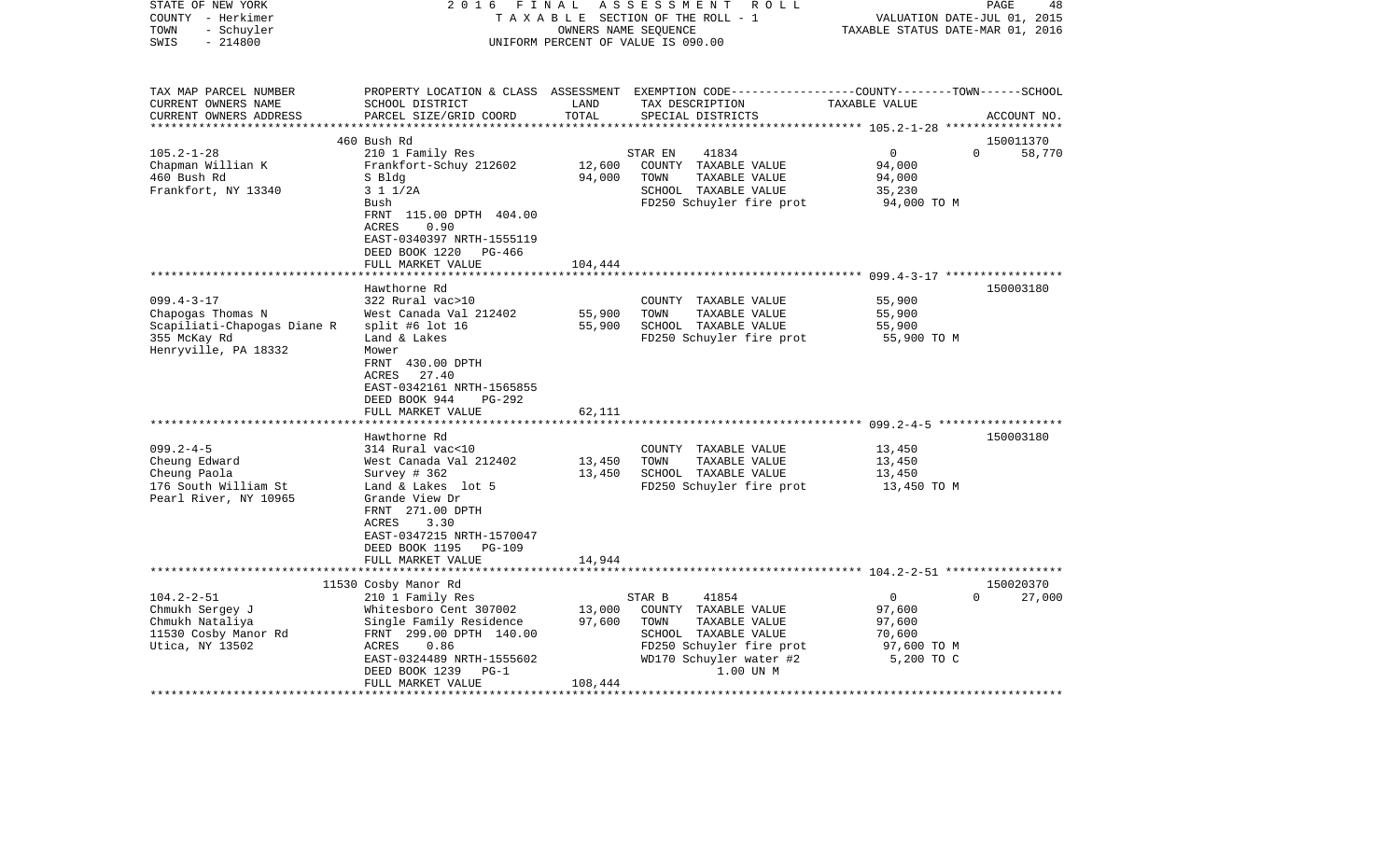| STATE OF NEW YORK<br>COUNTY - Herkimer<br>- Schuyler<br>TOWN<br>$-214800$<br>SWIS   | 2016<br>FINAL                                                                                                                                                  |                  | ASSESSMENT ROLL<br>TAXABLE SECTION OF THE ROLL - 1<br>OWNERS NAME SEQUENCE<br>UNIFORM PERCENT OF VALUE IS 090.00                         | TAXABLE STATUS DATE-MAR 01, 2016                            | VALUATION DATE-JUL 01, 2015 | 49<br>PAGE               |
|-------------------------------------------------------------------------------------|----------------------------------------------------------------------------------------------------------------------------------------------------------------|------------------|------------------------------------------------------------------------------------------------------------------------------------------|-------------------------------------------------------------|-----------------------------|--------------------------|
| TAX MAP PARCEL NUMBER<br>CURRENT OWNERS NAME<br>CURRENT OWNERS ADDRESS              | SCHOOL DISTRICT<br>PARCEL SIZE/GRID COORD                                                                                                                      | LAND<br>TOTAL    | PROPERTY LOCATION & CLASS ASSESSMENT EXEMPTION CODE----------------COUNTY-------TOWN------SCHOOL<br>TAX DESCRIPTION<br>SPECIAL DISTRICTS | TAXABLE VALUE                                               |                             | ACCOUNT NO.              |
| *************************                                                           |                                                                                                                                                                |                  |                                                                                                                                          |                                                             |                             |                          |
| $099.2 - 4 - 47$<br>Christenson Frank J<br>christenson Cherie A<br>715 Newbridge Rd | Grande View Dr<br>314 Rural vac<10<br>West Canada Val 212402<br>Survey $# 362$<br>Land & Lakes lot 47                                                          | 24,500<br>24,500 | COUNTY TAXABLE VALUE<br>TOWN<br>TAXABLE VALUE<br>SCHOOL TAXABLE VALUE<br>FD250 Schuyler fire prot                                        | 24,500<br>24,500<br>24,500<br>24,500 TO M                   |                             | 150003180                |
| North Bellmore, NY 11710                                                            | Grande View Dr<br>ACRES<br>5.80<br>EAST-0343087 NRTH-1571784<br>DEED BOOK 1204<br><b>PG-559</b><br>FULL MARKET VALUE                                           | 27,222           |                                                                                                                                          |                                                             |                             |                          |
|                                                                                     | *****************                                                                                                                                              | **********       | ***************************** 112.2-2-35 *****************                                                                               |                                                             |                             |                          |
| $112.2 - 2 - 35$<br>Christie Living Trust                                           | 128 Millers Grove Rd<br>210 1 Family Res<br>Frankfort-Schuy 212602                                                                                             |                  | CW_15_VET/ 41161<br>7,400 STAR EN<br>41834                                                                                               | 8,100<br>$\mathbf{0}$                                       | 8,100<br>$\mathbf 0$        | 150002670<br>0<br>58,770 |
| 128 Millers Grove Rd<br>Frankfort, NY 13440                                         | $E = 1$<br>Bldg<br>$3 \t1/4$<br>Millers Grove<br>FRNT 75.00 DPTH 150.00                                                                                        | 71,600           | COUNTY TAXABLE VALUE<br>TOWN<br>TAXABLE VALUE<br>SCHOOL TAXABLE VALUE<br>FD250 Schuyler fire prot                                        | 63,500<br>63,500<br>12,830<br>71,600 TO M                   |                             |                          |
|                                                                                     | EAST-0336778 NRTH-1540354<br>DEED BOOK 948<br><b>PG-201</b><br>FULL MARKET VALUE                                                                               | 79,556           |                                                                                                                                          |                                                             |                             |                          |
|                                                                                     | 5731 Mapleton Dr                                                                                                                                               |                  |                                                                                                                                          |                                                             |                             | 150002340                |
| $104.7 - 1 - 6$                                                                     | 210 1 Family Res                                                                                                                                               |                  | VET COM CT 41131                                                                                                                         | 13,500                                                      | 13,500                      | 0                        |
| Chrobak Kevin M<br>5731 Mapleton Dr                                                 | Whitesboro Cent 307002<br>Bldg<br>W                                                                                                                            | 79,000           | 8,800 STAR EN<br>41834<br>COUNTY TAXABLE VALUE                                                                                           | $\mathbf 0$<br>65,500                                       | $\mathbf 0$                 | 58,770                   |
| Utica, NY 13502                                                                     | Mapleton Dr<br>FRNT<br>65.00 DPTH 134.00<br>EAST-0315235 NRTH-1559397<br>DEED BOOK 922<br><b>PG-288</b><br>FULL MARKET VALUE                                   | 87,778           | TAXABLE VALUE<br>TOWN<br>SCHOOL TAXABLE VALUE<br>FD250 Schuyler fire prot<br>LT160 Schuyler light #1<br>SD030 Schuyler sewer #1          | 65,500<br>20,230<br>79,000 TO M<br>79,000 TO M<br>1.00 UN M |                             |                          |
|                                                                                     |                                                                                                                                                                |                  | WD160 Schuyler water #1                                                                                                                  | 79,000 TO M<br>$099.2 - 4 - 41$ *****                       |                             |                          |
| $099.2 - 4 - 41$                                                                    | Grande View Dr<br>322 Rural vac>10                                                                                                                             |                  | COUNTY TAXABLE VALUE                                                                                                                     | 41,500                                                      |                             | 150003180                |
| Cirillo Dennis J<br>Cirillo Elaine<br>37 Bashan Rd<br>East Haddam, CT 06423         | West Canada Val 212402<br>Survey # 362<br>Land & Lakes lot 41<br>Grande View Dr<br>ACRES 15.00<br>EAST-0340252 NRTH-1572448<br>DEED BOOK 1252<br><b>PG-219</b> | 41,500<br>41,500 | TOWN<br>TAXABLE VALUE<br>SCHOOL TAXABLE VALUE<br>FD250 Schuyler fire prot                                                                | 41,500<br>41,500<br>41,500 TO M                             |                             |                          |
|                                                                                     | FULL MARKET VALUE                                                                                                                                              | 46,111           |                                                                                                                                          |                                                             |                             |                          |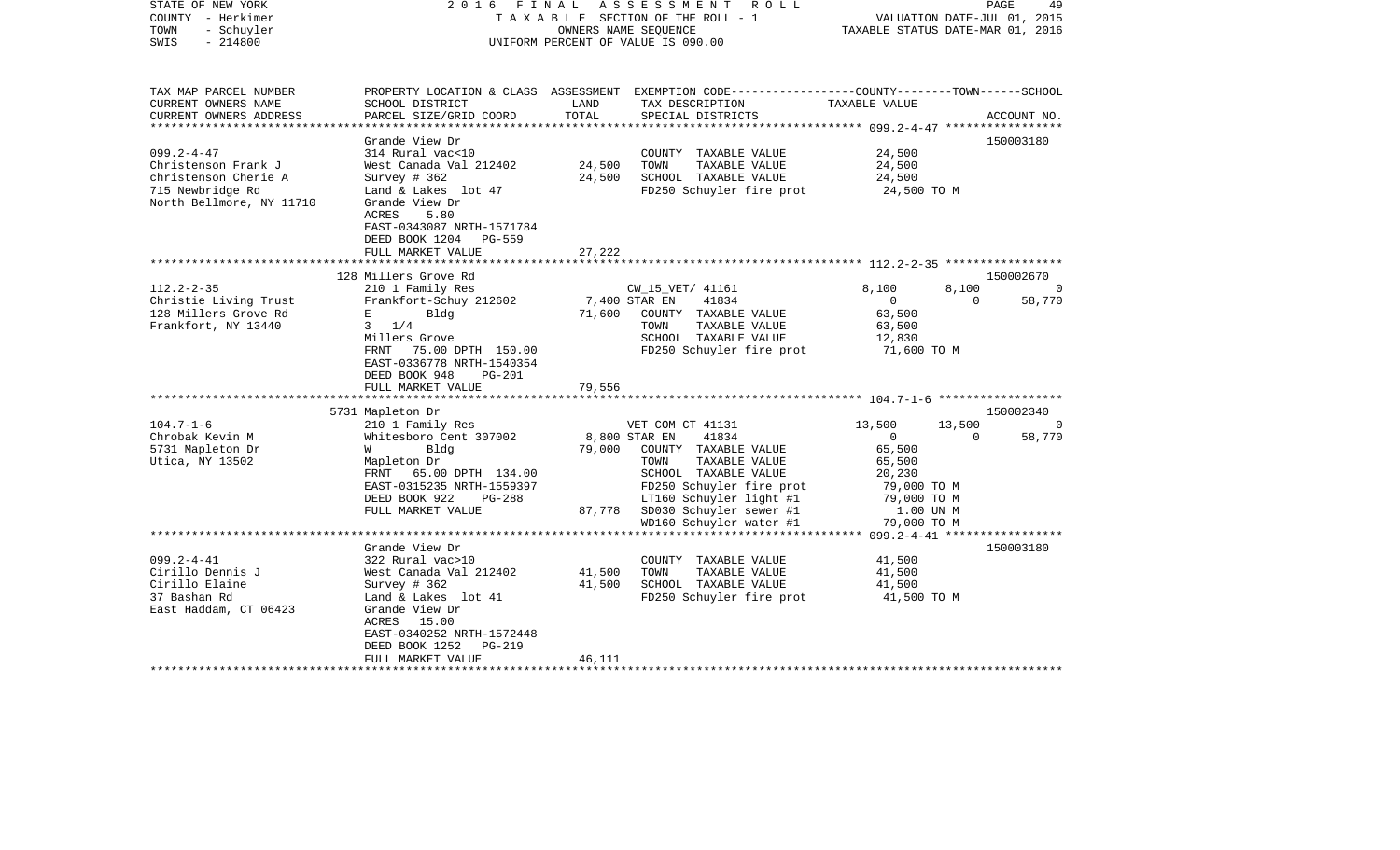| - Schuyler<br>OWNERS NAME SEQUENCE<br>TAXABLE STATUS DATE-MAR 01, 2016<br>TOWN<br>$-214800$<br>UNIFORM PERCENT OF VALUE IS 090.00<br>SWIS<br>PROPERTY LOCATION & CLASS ASSESSMENT EXEMPTION CODE---------------COUNTY-------TOWN------SCHOOL<br>TAX MAP PARCEL NUMBER<br>CURRENT OWNERS NAME<br>SCHOOL DISTRICT<br>LAND<br>TAXABLE VALUE<br>TAX DESCRIPTION<br>TOTAL<br>CURRENT OWNERS ADDRESS<br>PARCEL SIZE/GRID COORD<br>SPECIAL DISTRICTS<br>ACCOUNT NO.<br>**********************<br>110 Sterling Dr<br>150001080<br>$104.2 - 2 - 36$<br>210 1 Family Res<br>COUNTY TAXABLE VALUE<br>60,600<br>8,300<br>Citizens Bank N. A.<br>Whitesboro Cent 307002<br>TOWN<br>TAXABLE VALUE<br>60,600<br>10561 Telegraph Rd<br>Trl<br>60,600<br>SCHOOL TAXABLE VALUE<br>60,600<br>Е<br>Glen Allen, VA 23059<br>$3 \t1/3$<br>FD250 Schuyler fire prot<br>60,600 TO M<br>WD170 Schuyler water #2<br>60,600 TO C<br>Sterling Drive<br>FRNT 106.00 DPTH 130.00<br>1.00 UN M<br>EAST-0324281 NRTH-1556988<br>DEED BOOK 1582<br>PG-535<br>FULL MARKET VALUE<br>67,333<br>******************<br>************<br>11424 Cosby Manor Rd<br>$104.2 - 3 - 4$<br>210 1 Family Res<br>$\mathbf{0}$<br>27,000<br>STAR B<br>41854<br>$\Omega$<br>Ciufo David T<br>Whitesboro Cent 307002<br>9,000<br>COUNTY TAXABLE VALUE<br>123,000<br>Ciufo Donna J<br>Residence W/att/garage<br>123,000<br>TOWN<br>TAXABLE VALUE<br>123,000<br>SCHOOL TAXABLE VALUE<br>11424 Cosby Manor Rd<br>.42 Acre<br>96,000<br>FD250 Schuyler fire prot<br>Utica, NY 13502-9730<br>Cosby Manor Rd<br>123,000 TO M<br>FRNT 115.00 DPTH 183.00<br>WD170 Schuyler water #2<br>123,000 TO C<br>1.00 UN M<br>BANK<br>720<br>EAST-0323543 NRTH-1557198<br>DEED BOOK 837<br><b>PG-501</b><br>136,667<br>FULL MARKET VALUE<br>2605 State Route 5<br>150005940<br>$104.2 - 2 - 70.1$<br>12,300<br>330 Vacant comm<br>COUNTY TAXABLE VALUE<br>12,300<br>TOWN<br>TAXABLE VALUE<br>12,300<br>CMH Homes, Inc.<br>Whitesboro Cent 307002<br>5000 Clayton Rd<br>12,300<br>SCHOOL TAXABLE VALUE<br>Disply Homes Rt 5<br>12,300<br>Maryville, TN 37804<br>FRNT 636.00 DPTH<br>FD250 Schuyler fire prot<br>12,300 TO M<br>WD165 Schuyler water #4<br>ACRES<br>3.30<br>12,300 TO C<br>EAST-0323316 NRTH-1551854<br>$.00$ UN $M$<br>WD170 Schuyler water #2<br>DEED BOOK 1598<br>$PG-62$<br>11,000 TO C<br>FULL MARKET VALUE<br>13,667<br>1.00 UN M<br>**********<br>*************************** 112.2-3-43 *****************<br>111 Moss Rd<br>150014790<br>$112.2 - 3 - 43$<br>270 Mfg housing<br>$\mathbf{0}$<br>STAR B<br>41854<br>$\Omega$<br>27,000<br>Coffin Sherwood C<br>Frankfort-Schuy 212602<br>8,200<br>COUNTY TAXABLE VALUE<br>32,700<br>Moss Almira<br>32,700<br>TOWN<br>TAXABLE VALUE<br>32,700<br>E<br>Vacant<br>111 Moss Rd<br>$3 \frac{1}{2}$<br>SCHOOL TAXABLE VALUE<br>5,700<br>Frankfort, NY 13340<br>FD250 Schuyler fire prot<br>32,700 TO M<br>Moss Road<br>FRNT 95.00 DPTH 170.00<br>EAST-0338627 NRTH-1537778<br>DEED BOOK 00509 PG-00148<br>36,333<br>FULL MARKET VALUE | STATE OF NEW YORK<br>COUNTY - Herkimer | FINAL<br>2016 | ASSESSMENT ROLL<br>TAXABLE SECTION OF THE ROLL - 1 | 50<br>PAGE<br>VALUATION DATE-JUL 01, 2015 |
|---------------------------------------------------------------------------------------------------------------------------------------------------------------------------------------------------------------------------------------------------------------------------------------------------------------------------------------------------------------------------------------------------------------------------------------------------------------------------------------------------------------------------------------------------------------------------------------------------------------------------------------------------------------------------------------------------------------------------------------------------------------------------------------------------------------------------------------------------------------------------------------------------------------------------------------------------------------------------------------------------------------------------------------------------------------------------------------------------------------------------------------------------------------------------------------------------------------------------------------------------------------------------------------------------------------------------------------------------------------------------------------------------------------------------------------------------------------------------------------------------------------------------------------------------------------------------------------------------------------------------------------------------------------------------------------------------------------------------------------------------------------------------------------------------------------------------------------------------------------------------------------------------------------------------------------------------------------------------------------------------------------------------------------------------------------------------------------------------------------------------------------------------------------------------------------------------------------------------------------------------------------------------------------------------------------------------------------------------------------------------------------------------------------------------------------------------------------------------------------------------------------------------------------------------------------------------------------------------------------------------------------------------------------------------------------------------------------------------------------------------------------------------------------------------------------------------------------------------------------------------------------------------------------------------------------------------------------------------------------------------------------------------------|----------------------------------------|---------------|----------------------------------------------------|-------------------------------------------|
|                                                                                                                                                                                                                                                                                                                                                                                                                                                                                                                                                                                                                                                                                                                                                                                                                                                                                                                                                                                                                                                                                                                                                                                                                                                                                                                                                                                                                                                                                                                                                                                                                                                                                                                                                                                                                                                                                                                                                                                                                                                                                                                                                                                                                                                                                                                                                                                                                                                                                                                                                                                                                                                                                                                                                                                                                                                                                                                                                                                                                                 |                                        |               |                                                    |                                           |
|                                                                                                                                                                                                                                                                                                                                                                                                                                                                                                                                                                                                                                                                                                                                                                                                                                                                                                                                                                                                                                                                                                                                                                                                                                                                                                                                                                                                                                                                                                                                                                                                                                                                                                                                                                                                                                                                                                                                                                                                                                                                                                                                                                                                                                                                                                                                                                                                                                                                                                                                                                                                                                                                                                                                                                                                                                                                                                                                                                                                                                 |                                        |               |                                                    |                                           |
|                                                                                                                                                                                                                                                                                                                                                                                                                                                                                                                                                                                                                                                                                                                                                                                                                                                                                                                                                                                                                                                                                                                                                                                                                                                                                                                                                                                                                                                                                                                                                                                                                                                                                                                                                                                                                                                                                                                                                                                                                                                                                                                                                                                                                                                                                                                                                                                                                                                                                                                                                                                                                                                                                                                                                                                                                                                                                                                                                                                                                                 |                                        |               |                                                    |                                           |
|                                                                                                                                                                                                                                                                                                                                                                                                                                                                                                                                                                                                                                                                                                                                                                                                                                                                                                                                                                                                                                                                                                                                                                                                                                                                                                                                                                                                                                                                                                                                                                                                                                                                                                                                                                                                                                                                                                                                                                                                                                                                                                                                                                                                                                                                                                                                                                                                                                                                                                                                                                                                                                                                                                                                                                                                                                                                                                                                                                                                                                 |                                        |               |                                                    |                                           |
|                                                                                                                                                                                                                                                                                                                                                                                                                                                                                                                                                                                                                                                                                                                                                                                                                                                                                                                                                                                                                                                                                                                                                                                                                                                                                                                                                                                                                                                                                                                                                                                                                                                                                                                                                                                                                                                                                                                                                                                                                                                                                                                                                                                                                                                                                                                                                                                                                                                                                                                                                                                                                                                                                                                                                                                                                                                                                                                                                                                                                                 |                                        |               |                                                    |                                           |
|                                                                                                                                                                                                                                                                                                                                                                                                                                                                                                                                                                                                                                                                                                                                                                                                                                                                                                                                                                                                                                                                                                                                                                                                                                                                                                                                                                                                                                                                                                                                                                                                                                                                                                                                                                                                                                                                                                                                                                                                                                                                                                                                                                                                                                                                                                                                                                                                                                                                                                                                                                                                                                                                                                                                                                                                                                                                                                                                                                                                                                 |                                        |               |                                                    |                                           |
|                                                                                                                                                                                                                                                                                                                                                                                                                                                                                                                                                                                                                                                                                                                                                                                                                                                                                                                                                                                                                                                                                                                                                                                                                                                                                                                                                                                                                                                                                                                                                                                                                                                                                                                                                                                                                                                                                                                                                                                                                                                                                                                                                                                                                                                                                                                                                                                                                                                                                                                                                                                                                                                                                                                                                                                                                                                                                                                                                                                                                                 |                                        |               |                                                    |                                           |
|                                                                                                                                                                                                                                                                                                                                                                                                                                                                                                                                                                                                                                                                                                                                                                                                                                                                                                                                                                                                                                                                                                                                                                                                                                                                                                                                                                                                                                                                                                                                                                                                                                                                                                                                                                                                                                                                                                                                                                                                                                                                                                                                                                                                                                                                                                                                                                                                                                                                                                                                                                                                                                                                                                                                                                                                                                                                                                                                                                                                                                 |                                        |               |                                                    |                                           |
|                                                                                                                                                                                                                                                                                                                                                                                                                                                                                                                                                                                                                                                                                                                                                                                                                                                                                                                                                                                                                                                                                                                                                                                                                                                                                                                                                                                                                                                                                                                                                                                                                                                                                                                                                                                                                                                                                                                                                                                                                                                                                                                                                                                                                                                                                                                                                                                                                                                                                                                                                                                                                                                                                                                                                                                                                                                                                                                                                                                                                                 |                                        |               |                                                    |                                           |
|                                                                                                                                                                                                                                                                                                                                                                                                                                                                                                                                                                                                                                                                                                                                                                                                                                                                                                                                                                                                                                                                                                                                                                                                                                                                                                                                                                                                                                                                                                                                                                                                                                                                                                                                                                                                                                                                                                                                                                                                                                                                                                                                                                                                                                                                                                                                                                                                                                                                                                                                                                                                                                                                                                                                                                                                                                                                                                                                                                                                                                 |                                        |               |                                                    |                                           |
|                                                                                                                                                                                                                                                                                                                                                                                                                                                                                                                                                                                                                                                                                                                                                                                                                                                                                                                                                                                                                                                                                                                                                                                                                                                                                                                                                                                                                                                                                                                                                                                                                                                                                                                                                                                                                                                                                                                                                                                                                                                                                                                                                                                                                                                                                                                                                                                                                                                                                                                                                                                                                                                                                                                                                                                                                                                                                                                                                                                                                                 |                                        |               |                                                    |                                           |
|                                                                                                                                                                                                                                                                                                                                                                                                                                                                                                                                                                                                                                                                                                                                                                                                                                                                                                                                                                                                                                                                                                                                                                                                                                                                                                                                                                                                                                                                                                                                                                                                                                                                                                                                                                                                                                                                                                                                                                                                                                                                                                                                                                                                                                                                                                                                                                                                                                                                                                                                                                                                                                                                                                                                                                                                                                                                                                                                                                                                                                 |                                        |               |                                                    |                                           |
|                                                                                                                                                                                                                                                                                                                                                                                                                                                                                                                                                                                                                                                                                                                                                                                                                                                                                                                                                                                                                                                                                                                                                                                                                                                                                                                                                                                                                                                                                                                                                                                                                                                                                                                                                                                                                                                                                                                                                                                                                                                                                                                                                                                                                                                                                                                                                                                                                                                                                                                                                                                                                                                                                                                                                                                                                                                                                                                                                                                                                                 |                                        |               |                                                    |                                           |
|                                                                                                                                                                                                                                                                                                                                                                                                                                                                                                                                                                                                                                                                                                                                                                                                                                                                                                                                                                                                                                                                                                                                                                                                                                                                                                                                                                                                                                                                                                                                                                                                                                                                                                                                                                                                                                                                                                                                                                                                                                                                                                                                                                                                                                                                                                                                                                                                                                                                                                                                                                                                                                                                                                                                                                                                                                                                                                                                                                                                                                 |                                        |               |                                                    |                                           |
|                                                                                                                                                                                                                                                                                                                                                                                                                                                                                                                                                                                                                                                                                                                                                                                                                                                                                                                                                                                                                                                                                                                                                                                                                                                                                                                                                                                                                                                                                                                                                                                                                                                                                                                                                                                                                                                                                                                                                                                                                                                                                                                                                                                                                                                                                                                                                                                                                                                                                                                                                                                                                                                                                                                                                                                                                                                                                                                                                                                                                                 |                                        |               |                                                    |                                           |
|                                                                                                                                                                                                                                                                                                                                                                                                                                                                                                                                                                                                                                                                                                                                                                                                                                                                                                                                                                                                                                                                                                                                                                                                                                                                                                                                                                                                                                                                                                                                                                                                                                                                                                                                                                                                                                                                                                                                                                                                                                                                                                                                                                                                                                                                                                                                                                                                                                                                                                                                                                                                                                                                                                                                                                                                                                                                                                                                                                                                                                 |                                        |               |                                                    |                                           |
|                                                                                                                                                                                                                                                                                                                                                                                                                                                                                                                                                                                                                                                                                                                                                                                                                                                                                                                                                                                                                                                                                                                                                                                                                                                                                                                                                                                                                                                                                                                                                                                                                                                                                                                                                                                                                                                                                                                                                                                                                                                                                                                                                                                                                                                                                                                                                                                                                                                                                                                                                                                                                                                                                                                                                                                                                                                                                                                                                                                                                                 |                                        |               |                                                    |                                           |
|                                                                                                                                                                                                                                                                                                                                                                                                                                                                                                                                                                                                                                                                                                                                                                                                                                                                                                                                                                                                                                                                                                                                                                                                                                                                                                                                                                                                                                                                                                                                                                                                                                                                                                                                                                                                                                                                                                                                                                                                                                                                                                                                                                                                                                                                                                                                                                                                                                                                                                                                                                                                                                                                                                                                                                                                                                                                                                                                                                                                                                 |                                        |               |                                                    |                                           |
|                                                                                                                                                                                                                                                                                                                                                                                                                                                                                                                                                                                                                                                                                                                                                                                                                                                                                                                                                                                                                                                                                                                                                                                                                                                                                                                                                                                                                                                                                                                                                                                                                                                                                                                                                                                                                                                                                                                                                                                                                                                                                                                                                                                                                                                                                                                                                                                                                                                                                                                                                                                                                                                                                                                                                                                                                                                                                                                                                                                                                                 |                                        |               |                                                    |                                           |
|                                                                                                                                                                                                                                                                                                                                                                                                                                                                                                                                                                                                                                                                                                                                                                                                                                                                                                                                                                                                                                                                                                                                                                                                                                                                                                                                                                                                                                                                                                                                                                                                                                                                                                                                                                                                                                                                                                                                                                                                                                                                                                                                                                                                                                                                                                                                                                                                                                                                                                                                                                                                                                                                                                                                                                                                                                                                                                                                                                                                                                 |                                        |               |                                                    |                                           |
|                                                                                                                                                                                                                                                                                                                                                                                                                                                                                                                                                                                                                                                                                                                                                                                                                                                                                                                                                                                                                                                                                                                                                                                                                                                                                                                                                                                                                                                                                                                                                                                                                                                                                                                                                                                                                                                                                                                                                                                                                                                                                                                                                                                                                                                                                                                                                                                                                                                                                                                                                                                                                                                                                                                                                                                                                                                                                                                                                                                                                                 |                                        |               |                                                    |                                           |
|                                                                                                                                                                                                                                                                                                                                                                                                                                                                                                                                                                                                                                                                                                                                                                                                                                                                                                                                                                                                                                                                                                                                                                                                                                                                                                                                                                                                                                                                                                                                                                                                                                                                                                                                                                                                                                                                                                                                                                                                                                                                                                                                                                                                                                                                                                                                                                                                                                                                                                                                                                                                                                                                                                                                                                                                                                                                                                                                                                                                                                 |                                        |               |                                                    |                                           |
|                                                                                                                                                                                                                                                                                                                                                                                                                                                                                                                                                                                                                                                                                                                                                                                                                                                                                                                                                                                                                                                                                                                                                                                                                                                                                                                                                                                                                                                                                                                                                                                                                                                                                                                                                                                                                                                                                                                                                                                                                                                                                                                                                                                                                                                                                                                                                                                                                                                                                                                                                                                                                                                                                                                                                                                                                                                                                                                                                                                                                                 |                                        |               |                                                    |                                           |
|                                                                                                                                                                                                                                                                                                                                                                                                                                                                                                                                                                                                                                                                                                                                                                                                                                                                                                                                                                                                                                                                                                                                                                                                                                                                                                                                                                                                                                                                                                                                                                                                                                                                                                                                                                                                                                                                                                                                                                                                                                                                                                                                                                                                                                                                                                                                                                                                                                                                                                                                                                                                                                                                                                                                                                                                                                                                                                                                                                                                                                 |                                        |               |                                                    |                                           |
|                                                                                                                                                                                                                                                                                                                                                                                                                                                                                                                                                                                                                                                                                                                                                                                                                                                                                                                                                                                                                                                                                                                                                                                                                                                                                                                                                                                                                                                                                                                                                                                                                                                                                                                                                                                                                                                                                                                                                                                                                                                                                                                                                                                                                                                                                                                                                                                                                                                                                                                                                                                                                                                                                                                                                                                                                                                                                                                                                                                                                                 |                                        |               |                                                    |                                           |
|                                                                                                                                                                                                                                                                                                                                                                                                                                                                                                                                                                                                                                                                                                                                                                                                                                                                                                                                                                                                                                                                                                                                                                                                                                                                                                                                                                                                                                                                                                                                                                                                                                                                                                                                                                                                                                                                                                                                                                                                                                                                                                                                                                                                                                                                                                                                                                                                                                                                                                                                                                                                                                                                                                                                                                                                                                                                                                                                                                                                                                 |                                        |               |                                                    |                                           |
|                                                                                                                                                                                                                                                                                                                                                                                                                                                                                                                                                                                                                                                                                                                                                                                                                                                                                                                                                                                                                                                                                                                                                                                                                                                                                                                                                                                                                                                                                                                                                                                                                                                                                                                                                                                                                                                                                                                                                                                                                                                                                                                                                                                                                                                                                                                                                                                                                                                                                                                                                                                                                                                                                                                                                                                                                                                                                                                                                                                                                                 |                                        |               |                                                    |                                           |
|                                                                                                                                                                                                                                                                                                                                                                                                                                                                                                                                                                                                                                                                                                                                                                                                                                                                                                                                                                                                                                                                                                                                                                                                                                                                                                                                                                                                                                                                                                                                                                                                                                                                                                                                                                                                                                                                                                                                                                                                                                                                                                                                                                                                                                                                                                                                                                                                                                                                                                                                                                                                                                                                                                                                                                                                                                                                                                                                                                                                                                 |                                        |               |                                                    |                                           |
|                                                                                                                                                                                                                                                                                                                                                                                                                                                                                                                                                                                                                                                                                                                                                                                                                                                                                                                                                                                                                                                                                                                                                                                                                                                                                                                                                                                                                                                                                                                                                                                                                                                                                                                                                                                                                                                                                                                                                                                                                                                                                                                                                                                                                                                                                                                                                                                                                                                                                                                                                                                                                                                                                                                                                                                                                                                                                                                                                                                                                                 |                                        |               |                                                    |                                           |
|                                                                                                                                                                                                                                                                                                                                                                                                                                                                                                                                                                                                                                                                                                                                                                                                                                                                                                                                                                                                                                                                                                                                                                                                                                                                                                                                                                                                                                                                                                                                                                                                                                                                                                                                                                                                                                                                                                                                                                                                                                                                                                                                                                                                                                                                                                                                                                                                                                                                                                                                                                                                                                                                                                                                                                                                                                                                                                                                                                                                                                 |                                        |               |                                                    |                                           |
|                                                                                                                                                                                                                                                                                                                                                                                                                                                                                                                                                                                                                                                                                                                                                                                                                                                                                                                                                                                                                                                                                                                                                                                                                                                                                                                                                                                                                                                                                                                                                                                                                                                                                                                                                                                                                                                                                                                                                                                                                                                                                                                                                                                                                                                                                                                                                                                                                                                                                                                                                                                                                                                                                                                                                                                                                                                                                                                                                                                                                                 |                                        |               |                                                    |                                           |
|                                                                                                                                                                                                                                                                                                                                                                                                                                                                                                                                                                                                                                                                                                                                                                                                                                                                                                                                                                                                                                                                                                                                                                                                                                                                                                                                                                                                                                                                                                                                                                                                                                                                                                                                                                                                                                                                                                                                                                                                                                                                                                                                                                                                                                                                                                                                                                                                                                                                                                                                                                                                                                                                                                                                                                                                                                                                                                                                                                                                                                 |                                        |               |                                                    |                                           |
|                                                                                                                                                                                                                                                                                                                                                                                                                                                                                                                                                                                                                                                                                                                                                                                                                                                                                                                                                                                                                                                                                                                                                                                                                                                                                                                                                                                                                                                                                                                                                                                                                                                                                                                                                                                                                                                                                                                                                                                                                                                                                                                                                                                                                                                                                                                                                                                                                                                                                                                                                                                                                                                                                                                                                                                                                                                                                                                                                                                                                                 |                                        |               |                                                    |                                           |
|                                                                                                                                                                                                                                                                                                                                                                                                                                                                                                                                                                                                                                                                                                                                                                                                                                                                                                                                                                                                                                                                                                                                                                                                                                                                                                                                                                                                                                                                                                                                                                                                                                                                                                                                                                                                                                                                                                                                                                                                                                                                                                                                                                                                                                                                                                                                                                                                                                                                                                                                                                                                                                                                                                                                                                                                                                                                                                                                                                                                                                 |                                        |               |                                                    |                                           |
|                                                                                                                                                                                                                                                                                                                                                                                                                                                                                                                                                                                                                                                                                                                                                                                                                                                                                                                                                                                                                                                                                                                                                                                                                                                                                                                                                                                                                                                                                                                                                                                                                                                                                                                                                                                                                                                                                                                                                                                                                                                                                                                                                                                                                                                                                                                                                                                                                                                                                                                                                                                                                                                                                                                                                                                                                                                                                                                                                                                                                                 |                                        |               |                                                    |                                           |
|                                                                                                                                                                                                                                                                                                                                                                                                                                                                                                                                                                                                                                                                                                                                                                                                                                                                                                                                                                                                                                                                                                                                                                                                                                                                                                                                                                                                                                                                                                                                                                                                                                                                                                                                                                                                                                                                                                                                                                                                                                                                                                                                                                                                                                                                                                                                                                                                                                                                                                                                                                                                                                                                                                                                                                                                                                                                                                                                                                                                                                 |                                        |               |                                                    |                                           |
|                                                                                                                                                                                                                                                                                                                                                                                                                                                                                                                                                                                                                                                                                                                                                                                                                                                                                                                                                                                                                                                                                                                                                                                                                                                                                                                                                                                                                                                                                                                                                                                                                                                                                                                                                                                                                                                                                                                                                                                                                                                                                                                                                                                                                                                                                                                                                                                                                                                                                                                                                                                                                                                                                                                                                                                                                                                                                                                                                                                                                                 |                                        |               |                                                    |                                           |
|                                                                                                                                                                                                                                                                                                                                                                                                                                                                                                                                                                                                                                                                                                                                                                                                                                                                                                                                                                                                                                                                                                                                                                                                                                                                                                                                                                                                                                                                                                                                                                                                                                                                                                                                                                                                                                                                                                                                                                                                                                                                                                                                                                                                                                                                                                                                                                                                                                                                                                                                                                                                                                                                                                                                                                                                                                                                                                                                                                                                                                 |                                        |               |                                                    |                                           |
|                                                                                                                                                                                                                                                                                                                                                                                                                                                                                                                                                                                                                                                                                                                                                                                                                                                                                                                                                                                                                                                                                                                                                                                                                                                                                                                                                                                                                                                                                                                                                                                                                                                                                                                                                                                                                                                                                                                                                                                                                                                                                                                                                                                                                                                                                                                                                                                                                                                                                                                                                                                                                                                                                                                                                                                                                                                                                                                                                                                                                                 |                                        |               |                                                    |                                           |
|                                                                                                                                                                                                                                                                                                                                                                                                                                                                                                                                                                                                                                                                                                                                                                                                                                                                                                                                                                                                                                                                                                                                                                                                                                                                                                                                                                                                                                                                                                                                                                                                                                                                                                                                                                                                                                                                                                                                                                                                                                                                                                                                                                                                                                                                                                                                                                                                                                                                                                                                                                                                                                                                                                                                                                                                                                                                                                                                                                                                                                 |                                        |               |                                                    |                                           |
|                                                                                                                                                                                                                                                                                                                                                                                                                                                                                                                                                                                                                                                                                                                                                                                                                                                                                                                                                                                                                                                                                                                                                                                                                                                                                                                                                                                                                                                                                                                                                                                                                                                                                                                                                                                                                                                                                                                                                                                                                                                                                                                                                                                                                                                                                                                                                                                                                                                                                                                                                                                                                                                                                                                                                                                                                                                                                                                                                                                                                                 |                                        |               |                                                    |                                           |
|                                                                                                                                                                                                                                                                                                                                                                                                                                                                                                                                                                                                                                                                                                                                                                                                                                                                                                                                                                                                                                                                                                                                                                                                                                                                                                                                                                                                                                                                                                                                                                                                                                                                                                                                                                                                                                                                                                                                                                                                                                                                                                                                                                                                                                                                                                                                                                                                                                                                                                                                                                                                                                                                                                                                                                                                                                                                                                                                                                                                                                 |                                        |               |                                                    |                                           |
|                                                                                                                                                                                                                                                                                                                                                                                                                                                                                                                                                                                                                                                                                                                                                                                                                                                                                                                                                                                                                                                                                                                                                                                                                                                                                                                                                                                                                                                                                                                                                                                                                                                                                                                                                                                                                                                                                                                                                                                                                                                                                                                                                                                                                                                                                                                                                                                                                                                                                                                                                                                                                                                                                                                                                                                                                                                                                                                                                                                                                                 |                                        |               |                                                    |                                           |
|                                                                                                                                                                                                                                                                                                                                                                                                                                                                                                                                                                                                                                                                                                                                                                                                                                                                                                                                                                                                                                                                                                                                                                                                                                                                                                                                                                                                                                                                                                                                                                                                                                                                                                                                                                                                                                                                                                                                                                                                                                                                                                                                                                                                                                                                                                                                                                                                                                                                                                                                                                                                                                                                                                                                                                                                                                                                                                                                                                                                                                 |                                        |               |                                                    |                                           |
|                                                                                                                                                                                                                                                                                                                                                                                                                                                                                                                                                                                                                                                                                                                                                                                                                                                                                                                                                                                                                                                                                                                                                                                                                                                                                                                                                                                                                                                                                                                                                                                                                                                                                                                                                                                                                                                                                                                                                                                                                                                                                                                                                                                                                                                                                                                                                                                                                                                                                                                                                                                                                                                                                                                                                                                                                                                                                                                                                                                                                                 |                                        |               |                                                    |                                           |
|                                                                                                                                                                                                                                                                                                                                                                                                                                                                                                                                                                                                                                                                                                                                                                                                                                                                                                                                                                                                                                                                                                                                                                                                                                                                                                                                                                                                                                                                                                                                                                                                                                                                                                                                                                                                                                                                                                                                                                                                                                                                                                                                                                                                                                                                                                                                                                                                                                                                                                                                                                                                                                                                                                                                                                                                                                                                                                                                                                                                                                 |                                        |               |                                                    |                                           |
|                                                                                                                                                                                                                                                                                                                                                                                                                                                                                                                                                                                                                                                                                                                                                                                                                                                                                                                                                                                                                                                                                                                                                                                                                                                                                                                                                                                                                                                                                                                                                                                                                                                                                                                                                                                                                                                                                                                                                                                                                                                                                                                                                                                                                                                                                                                                                                                                                                                                                                                                                                                                                                                                                                                                                                                                                                                                                                                                                                                                                                 |                                        |               |                                                    |                                           |
|                                                                                                                                                                                                                                                                                                                                                                                                                                                                                                                                                                                                                                                                                                                                                                                                                                                                                                                                                                                                                                                                                                                                                                                                                                                                                                                                                                                                                                                                                                                                                                                                                                                                                                                                                                                                                                                                                                                                                                                                                                                                                                                                                                                                                                                                                                                                                                                                                                                                                                                                                                                                                                                                                                                                                                                                                                                                                                                                                                                                                                 |                                        |               |                                                    |                                           |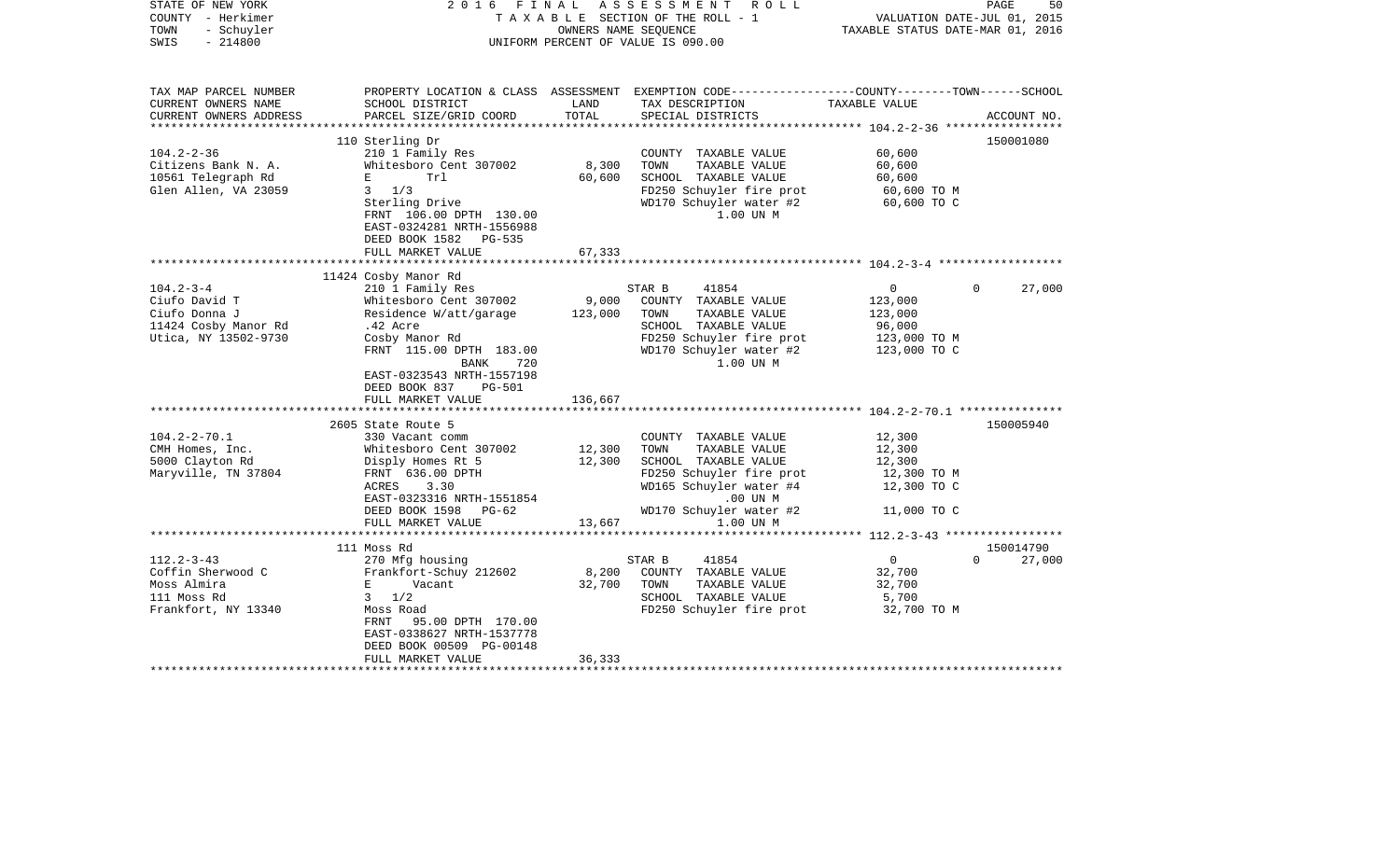| STATE OF NEW YORK<br>COUNTY - Herkimer<br>TOWN<br>- Schuyler<br>$-214800$<br>SWIS             | 2016                                                                                                                                                                                                                                                    |                              | FINAL ASSESSMENT ROLL<br>TAXABLE SECTION OF THE ROLL - 1<br>OWNERS NAME SEQUENCE<br>UNIFORM PERCENT OF VALUE IS 090.00                     |                                                                 | PAGE<br>51<br>VALUATION DATE-JUL 01, 2015<br>TAXABLE STATUS DATE-MAR 01, 2016 |
|-----------------------------------------------------------------------------------------------|---------------------------------------------------------------------------------------------------------------------------------------------------------------------------------------------------------------------------------------------------------|------------------------------|--------------------------------------------------------------------------------------------------------------------------------------------|-----------------------------------------------------------------|-------------------------------------------------------------------------------|
| TAX MAP PARCEL NUMBER<br>CURRENT OWNERS NAME                                                  | SCHOOL DISTRICT                                                                                                                                                                                                                                         | LAND<br>TOTAL                | PROPERTY LOCATION & CLASS ASSESSMENT EXEMPTION CODE----------------COUNTY-------TOWN------SCHOOL<br>TAX DESCRIPTION                        | TAXABLE VALUE                                                   |                                                                               |
| CURRENT OWNERS ADDRESS<br>*************                                                       | PARCEL SIZE/GRID COORD<br>***************************                                                                                                                                                                                                   | **************************   | SPECIAL DISTRICTS                                                                                                                          | *************** 112.2-2-55 **************                       | ACCOUNT NO.                                                                   |
| $112.2 - 2 - 55$<br>Coicci Kelly<br>3546 State Route 5<br>Frankfort, NY 13340                 | 3546 State Route 5<br>210 1 Family Res<br>Frankfort-Schuy 212602<br>Bldg<br>S<br>$3 \frac{1}{2}$<br>State<br>FRNT 115.00 DPTH 197.00                                                                                                                    | 9,300<br>52,800              | COUNTY TAXABLE VALUE<br>TOWN<br>TAXABLE VALUE<br>SCHOOL TAXABLE VALUE<br>FD250 Schuyler fire prot                                          | 52,800<br>52,800<br>52,800<br>52,800 TO M                       | 150008610                                                                     |
|                                                                                               | EAST-0337789 NRTH-1538574<br>DEED BOOK 1270<br><b>PG-200</b><br>FULL MARKET VALUE                                                                                                                                                                       | 58,667                       |                                                                                                                                            |                                                                 |                                                                               |
|                                                                                               | 1111 Newport Rd                                                                                                                                                                                                                                         |                              |                                                                                                                                            |                                                                 | 1500009930                                                                    |
| $099.1 - 1 - 84$<br>Colbey David D<br>Colbey Pauline M<br>1111 Newport Rd<br>Utica, NY 13502  | 210 1 Family Res<br>West Canada Val 212402<br>Bldgs<br>1 A<br>Newport Rd<br>ACRES<br>1.00<br>EAST-0328976 NRTH-1571497<br>DEED BOOK 1412<br>PG-101<br>FULL MARKET VALUE                                                                                 | 13,500<br>118,400<br>131,556 | STAR B<br>41854<br>COUNTY TAXABLE VALUE<br>TOWN<br>TAXABLE VALUE<br>SCHOOL TAXABLE VALUE<br>FD250 Schuyler fire prot                       | $\mathbf{0}$<br>118,400<br>118,400<br>91,400<br>118,400 TO M    | $\Omega$<br>27,000                                                            |
|                                                                                               |                                                                                                                                                                                                                                                         |                              |                                                                                                                                            |                                                                 |                                                                               |
| $112.2 - 3 - 5$<br>Colino Dr Daniel<br>Colino Miriam<br>227 Watkins Rd<br>Frankfort, NY 13340 | 227 Watkins Rd<br>281 Multiple res<br>Frankfort-Schuy 212602<br>Single Family Residence<br>28'x 60'Manufactured Res<br>Bar Redu 5500<br>2000<br>9.20 BANK<br>ACRES<br>250<br>EAST-0340468 NRTH-1539409<br>DEED BOOK 00637 PG-00313<br>FULL MARKET VALUE | 19,400<br>263,500<br>292,778 | STAR B<br>41854<br>COUNTY TAXABLE VALUE<br>TOWN<br>TAXABLE VALUE<br>SCHOOL TAXABLE VALUE<br>FD250 Schuyler fire prot                       | $\overline{0}$<br>263,500<br>263,500<br>236,500<br>263,500 TO M | 150075085<br>27,000<br>$\Omega$                                               |
|                                                                                               |                                                                                                                                                                                                                                                         |                              |                                                                                                                                            |                                                                 |                                                                               |
| $104.2 - 1 - 14.7$<br>Coliseum Soccer Club Inc.<br>PO Box 282<br>Frankfort, NY 13340-0282     | Wood Ln<br>323 Vacant rural<br>Whitesboro Cent 307002<br>Soccer Fields<br>ACRES<br>9.30<br>EAST-0319143 NRTH-1557880<br>DEED BOOK 838<br>PG-221<br>FULL MARKET VALUE                                                                                    | 14,400<br>14,400<br>16,000   | COUNTY TAXABLE VALUE<br>TAXABLE VALUE<br>TOWN<br>SCHOOL TAXABLE VALUE<br>FD250 Schuyler fire prot<br>WD170 Schuyler water #2<br>$.00$ UN M | 14,400<br>14,400<br>14,400<br>14,400 TO M<br>14,400 TO C        |                                                                               |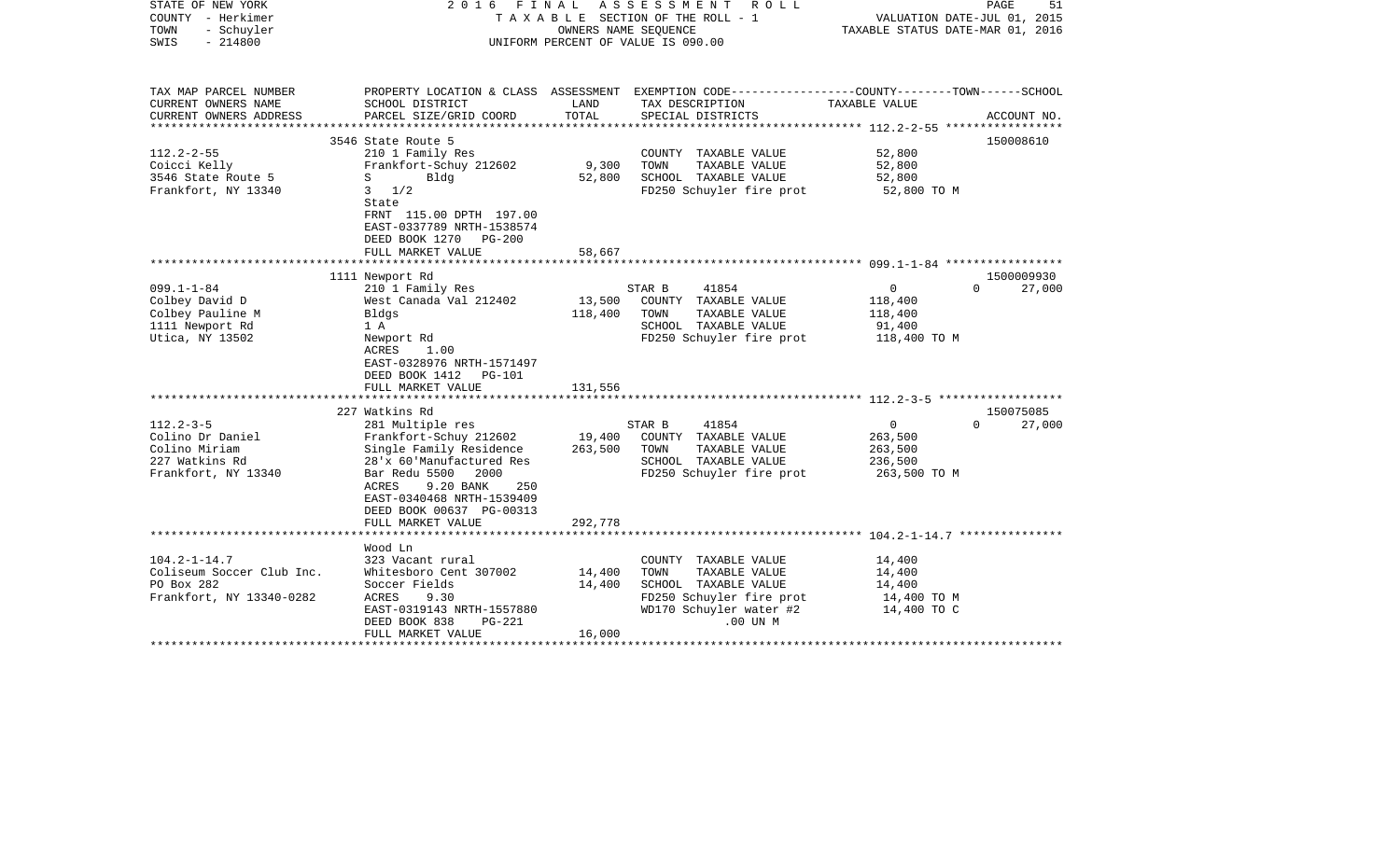| STATE OF NEW YORK<br>COUNTY - Herkimer<br>- Schuyler<br>TOWN<br>$-214800$<br>SWIS | 2016 FINAL                                                                   | OWNERS NAME SEQUENCE | ASSESSMENT ROLL<br>TAXABLE SECTION OF THE ROLL - 1<br>UNIFORM PERCENT OF VALUE IS 090.00                                                 | VALUATION DATE-JUL 01, 2015<br>TAXABLE STATUS DATE-MAR 01, 2016 | PAGE     | 52             |
|-----------------------------------------------------------------------------------|------------------------------------------------------------------------------|----------------------|------------------------------------------------------------------------------------------------------------------------------------------|-----------------------------------------------------------------|----------|----------------|
| TAX MAP PARCEL NUMBER<br>CURRENT OWNERS NAME<br>CURRENT OWNERS ADDRESS            | SCHOOL DISTRICT<br>PARCEL SIZE/GRID COORD                                    | LAND<br>TOTAL        | PROPERTY LOCATION & CLASS ASSESSMENT EXEMPTION CODE----------------COUNTY-------TOWN------SCHOOL<br>TAX DESCRIPTION<br>SPECIAL DISTRICTS | TAXABLE VALUE                                                   |          | ACCOUNT NO.    |
|                                                                                   | 263 Brown Rd                                                                 |                      |                                                                                                                                          |                                                                 |          | 150075012      |
| $099.1 - 1 - 49$                                                                  | 210 1 Family Res                                                             |                      | VET COM CT 41131                                                                                                                         |                                                                 | 13,500   | $\overline{0}$ |
| Collver Michael                                                                   | West Canada Val 212402 21,300 VET DIS CT 41141                               |                      |                                                                                                                                          | 13,500<br>27,000                                                | 27,000   | $\Omega$       |
| Collver Gloria                                                                    | N Bldg                                                                       | 101,000 STAR EN      | 41834                                                                                                                                    | $41,000$<br>0                                                   | $\Omega$ | 58,770         |
| 263 Brown Rd                                                                      | merge 2008 4.5 46.3                                                          |                      | COUNTY TAXABLE VALUE                                                                                                                     | 60,500                                                          |          |                |
| Utica, NY 13502                                                                   | Brown                                                                        |                      | TOWN<br>TAXABLE VALUE                                                                                                                    | 60,500                                                          |          |                |
|                                                                                   | ACRES 18.70 BANK<br>020                                                      |                      | SCHOOL TAXABLE VALUE                                                                                                                     | 42,230                                                          |          |                |
|                                                                                   | EAST-0326969 NRTH-1572728                                                    |                      | FD250 Schuyler fire prot                                                                                                                 | 101,000 TO M                                                    |          |                |
|                                                                                   | DEED BOOK 00619 PG-00776                                                     |                      |                                                                                                                                          |                                                                 |          |                |
|                                                                                   | FULL MARKET VALUE                                                            | 112,222              |                                                                                                                                          |                                                                 |          |                |
|                                                                                   | *************************                                                    |                      |                                                                                                                                          |                                                                 |          |                |
|                                                                                   | 2154 State Route 5                                                           |                      |                                                                                                                                          |                                                                 |          | 150011610      |
| $104.11 - 1 - 37$                                                                 | 210 1 Family Res                                                             |                      | COUNTY TAXABLE VALUE<br>TOWN<br>TAXABLE VALUE                                                                                            | 72,000                                                          |          |                |
| Commodove Properties Inc                                                          | Whitesboro Cent 307002<br>$S \qquad \qquad$<br>Bldg                          | 11,000<br>72,000     | SCHOOL TAXABLE VALUE                                                                                                                     | 72,000<br>72,000                                                |          |                |
| 1423 Lincolnway E.<br>PO Box 577                                                  | $3 \frac{1}{4}$                                                              |                      | FD250 Schuyler fire prot                                                                                                                 | 72,000 TO M                                                     |          |                |
| Goshen, IN 46526                                                                  | Rt 5                                                                         |                      | WD170 Schuyler water #2                                                                                                                  | 72,000 TO C                                                     |          |                |
|                                                                                   | FRNT 95.00 DPTH 325.00<br>EAST-0315987 NRTH-1555716<br>DEED BOOK 1438 PG-506 |                      | 1.00 UN M                                                                                                                                |                                                                 |          |                |
|                                                                                   | FULL MARKET VALUE                                                            | 80,000               |                                                                                                                                          |                                                                 |          |                |
|                                                                                   |                                                                              |                      |                                                                                                                                          |                                                                 |          |                |
|                                                                                   | 5667 Austin Rd                                                               |                      |                                                                                                                                          |                                                                 |          | 150004020      |
| $104.7 - 1 - 71$                                                                  | 210 1 Family Res                                                             |                      | 41834<br>STAR EN                                                                                                                         | $\overline{0}$                                                  | $\Omega$ | 58,770         |
| Conley Jim                                                                        | Whitesboro Cent 307002                                                       |                      | 7,400 COUNTY TAXABLE VALUE                                                                                                               | 86,900                                                          |          |                |
| Conley Judith                                                                     | W 5667 Bldg                                                                  | 86,900               | TAXABLE VALUE<br>TOWN                                                                                                                    | 86,900                                                          |          |                |
| 5667 Austin Rd                                                                    | $3 \frac{1}{8}$                                                              |                      | SCHOOL TAXABLE VALUE                                                                                                                     | 28,130                                                          |          |                |
| Utica, NY 13502                                                                   | Austin Rd                                                                    |                      | FD250 Schuyler fire prot                                                                                                                 | 86,900 ТО М                                                     |          |                |
|                                                                                   | FRNT 90.00 DPTH 126.00<br>EAST-0314756 NRTH-1558198                          |                      | LT160 Schuyler light #1<br>SD030 Schuyler sewer #1                                                                                       | 86,900 ТО М<br>1.00 UN M                                        |          |                |
|                                                                                   |                                                                              |                      | WD175 Schuyler water #3                                                                                                                  | 86,900 TO M                                                     |          |                |
|                                                                                   | DEED BOOK 00551 PG-00355<br>FULL MARKET VALUE                                | 96,556               |                                                                                                                                          |                                                                 |          |                |
|                                                                                   |                                                                              |                      |                                                                                                                                          |                                                                 |          |                |
|                                                                                   | 192 Grande View Dr                                                           |                      |                                                                                                                                          |                                                                 |          | 150003180      |
| $099.2 - 4 - 30$                                                                  | 240 Rural res                                                                |                      | 41854<br>STAR B                                                                                                                          | 0                                                               | $\Omega$ | 27,000         |
| Connor Christina Ann                                                              | West Canada Val 212402                                                       | 27,600               | COUNTY TAXABLE VALUE                                                                                                                     | 202,000                                                         |          |                |
| 192 Grandview Dr                                                                  | Survey # 362                                                                 | 202,000              | TOWN<br>TAXABLE VALUE                                                                                                                    | 202,000                                                         |          |                |
| Poland, NY 13413                                                                  | Land & Lakes lot 30                                                          |                      | SCHOOL TAXABLE VALUE                                                                                                                     | 175,000                                                         |          |                |
|                                                                                   | Grande View Dr<br>FRNT 774.20 DPTH                                           |                      | FD250 Schuyler fire prot                                                                                                                 | 202,000 TO M                                                    |          |                |
|                                                                                   | ACRES<br>7.50<br>EAST-0338716 NRTH-1572388                                   |                      |                                                                                                                                          |                                                                 |          |                |
|                                                                                   | DEED BOOK 1204 PG-506                                                        |                      |                                                                                                                                          |                                                                 |          |                |
|                                                                                   | FULL MARKET VALUE                                                            | 224,444              |                                                                                                                                          |                                                                 |          |                |
|                                                                                   |                                                                              |                      |                                                                                                                                          |                                                                 |          |                |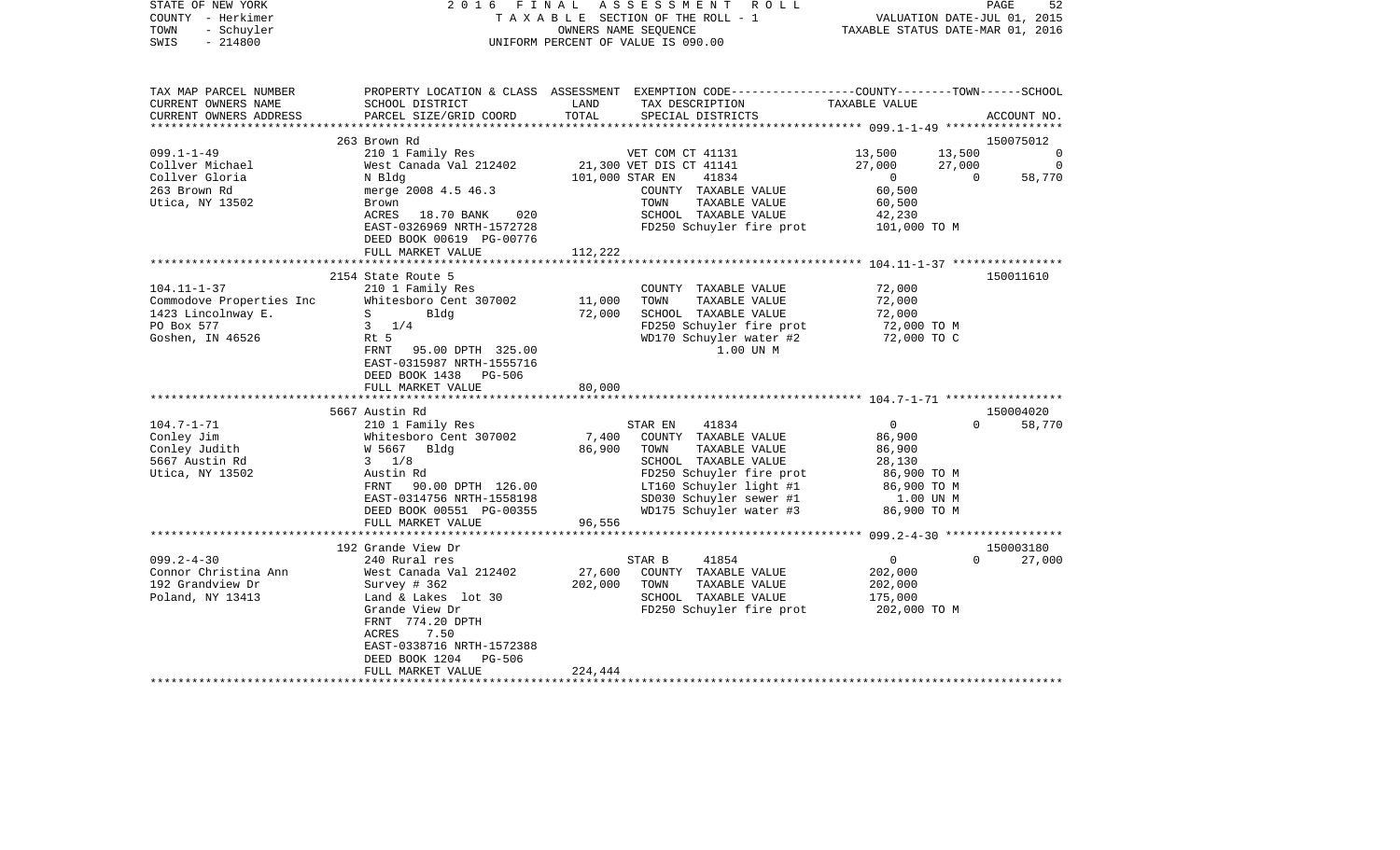| STATE OF NEW YORK<br>COUNTY - Herkimer<br>TOWN<br>- Schuyler<br>$-214800$<br>SWIS                   | 2016                                                                                                                                                                                                                 | OWNERS NAME SEOUENCE         | FINAL ASSESSMENT<br>R O L L<br>TAXABLE SECTION OF THE ROLL - 1<br>UNIFORM PERCENT OF VALUE IS 090.00                                                         | VALUATION DATE-JUL 01, 2015<br>TAXABLE STATUS DATE-MAR 01, 2016            | PAGE<br>53                      |
|-----------------------------------------------------------------------------------------------------|----------------------------------------------------------------------------------------------------------------------------------------------------------------------------------------------------------------------|------------------------------|--------------------------------------------------------------------------------------------------------------------------------------------------------------|----------------------------------------------------------------------------|---------------------------------|
| TAX MAP PARCEL NUMBER<br>CURRENT OWNERS NAME<br>CURRENT OWNERS ADDRESS                              | SCHOOL DISTRICT<br>PARCEL SIZE/GRID COORD                                                                                                                                                                            | LAND<br>TOTAL                | PROPERTY LOCATION & CLASS ASSESSMENT EXEMPTION CODE---------------COUNTY-------TOWN------SCHOOL<br>TAX DESCRIPTION<br>SPECIAL DISTRICTS                      | TAXABLE VALUE                                                              | ACCOUNT NO.                     |
|                                                                                                     |                                                                                                                                                                                                                      |                              |                                                                                                                                                              |                                                                            |                                 |
| $104.2 - 1 - 3$<br>Connors Kimberly<br>379 Newport Rd<br>Utica, NY 13502                            | 379 Newport Rd<br>210 1 Family Res<br>Whitesboro Cent 307002<br>Single Family Residence<br>3 1/2 Acre<br>Newport<br>FRNT 100.00 DPTH 180.00<br>EAST-0321013 NRTH-1559263<br>DEED BOOK 1551 PG-727                    | 8,500<br>124,000             | STAR B<br>41854<br>COUNTY TAXABLE VALUE<br>TOWN<br>TAXABLE VALUE<br>SCHOOL TAXABLE VALUE<br>FD250 Schuyler fire prot<br>WD170 Schuyler water #2<br>1.00 UN M | 0<br>124,000<br>124,000<br>97,000<br>124,000 TO M<br>124,000 TO C          | 150075028<br>$\Omega$<br>27,000 |
|                                                                                                     | FULL MARKET VALUE                                                                                                                                                                                                    | 137,778                      |                                                                                                                                                              |                                                                            |                                 |
| $104.2 - 1 - 31$<br>Connors William<br>Connors Christopher<br>107 Newport Rd<br>Utica, NY 13502     | 127 Newport Rd<br>210 1 Family Res<br>Whitesboro Cent 307002<br>Blda<br><b>W</b><br>$3 \frac{1}{8}$<br>Newport Rd<br>FRNT 50.00 DPTH 104.00<br>EAST-0318505 NRTH-1554989<br>DEED BOOK 1549 PG-1<br>FULL MARKET VALUE | 6,500<br>43,200<br>48,000    | COUNTY TAXABLE VALUE<br>TAXABLE VALUE<br>TOWN<br>SCHOOL TAXABLE VALUE<br>FD250 Schuyler fire prot<br>WD170 Schuyler water #2<br>1.00 UN M                    | 43,200<br>43,200<br>43,200<br>43,200 TO M<br>43,200 TO C                   | 150020550                       |
|                                                                                                     |                                                                                                                                                                                                                      |                              |                                                                                                                                                              |                                                                            |                                 |
| $104.2 - 1 - 33$<br>Connors William F<br>Connors Frances A<br>107 Newport Roadrd<br>Utica, NY 13502 | 111 Newport Rd<br>210 1 Family Res<br>Whitesboro Cent 307002<br>Residence<br>FRNT 163.04 DPTH 104.00<br>ACRES<br>0.49<br>EAST-0318372 NRTH-1554809<br>DEED BOOK 855<br>PG-456<br>FULL MARKET VALUE                   | 9,100<br>45,000<br>50,000    | COUNTY TAXABLE VALUE<br>TOWN<br>TAXABLE VALUE<br>SCHOOL TAXABLE VALUE<br>FD250 Schuyler fire prot<br>WD170 Schuyler water #2<br>1.00 UN M                    | 45,000<br>45,000<br>45,000<br>45,000 TO M<br>45,000 TO C                   | 150001590                       |
|                                                                                                     |                                                                                                                                                                                                                      |                              |                                                                                                                                                              |                                                                            |                                 |
| $104.2 - 1 - 34.1$<br>Connors William F<br>Connors Frances<br>107 Newport Rd<br>Utica, NY 13502     | 107 Newport Rd<br>210 1 Family Res<br>Whitesboro Cent 307002<br>2 Story Residence W/garag<br>3.588<br>Newport Rd<br>ACRES<br>1.50<br>EAST-0318190 NRTH-1554797<br>DEED BOOK 680<br>PG-687<br>FULL MARKET VALUE       | 13,900<br>103,500<br>115,000 | STAR B<br>41854<br>COUNTY TAXABLE VALUE<br>TOWN<br>TAXABLE VALUE<br>SCHOOL TAXABLE VALUE<br>FD250 Schuyler fire prot<br>WD170 Schuyler water #2<br>1.00 UN M | $\mathsf{O}$<br>103,500<br>103,500<br>76,500<br>103,500 TO M<br>3,600 TO C | 150002400<br>$\Omega$<br>27,000 |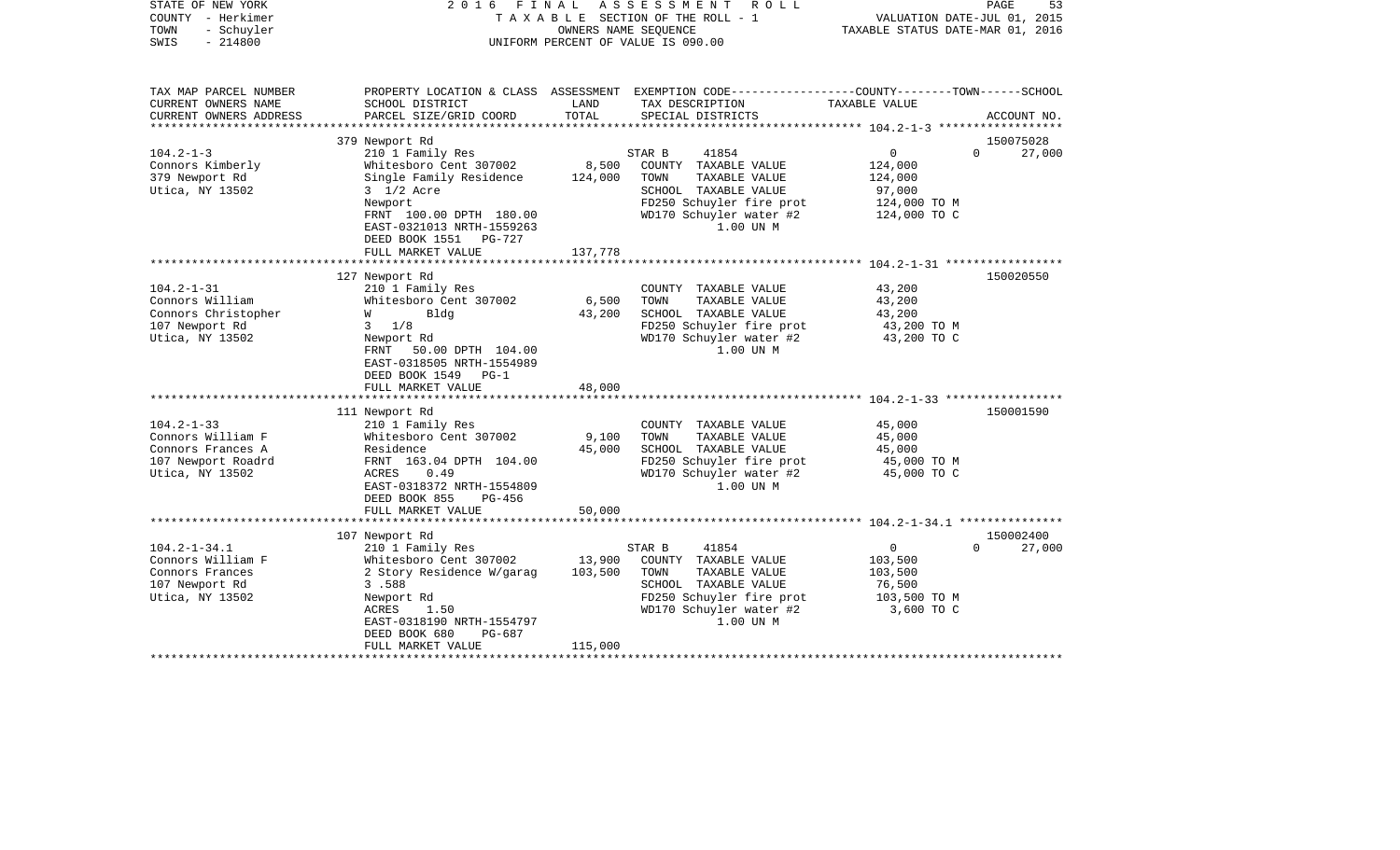| STATE OF NEW YORK<br>COUNTY - Herkimer<br>- Schuyler<br>TOWN<br>$-214800$<br>SWIS | 2 0 1 6<br>FINAL                               | OWNERS NAME SEQUENCE | ASSESSMENT<br>R O L L<br>TAXABLE SECTION OF THE ROLL - 1<br>UNIFORM PERCENT OF VALUE IS 090.00                                          | VALUATION DATE-JUL 01, 2015<br>TAXABLE STATUS DATE-MAR 01, 2016 | PAGE<br>54                      |
|-----------------------------------------------------------------------------------|------------------------------------------------|----------------------|-----------------------------------------------------------------------------------------------------------------------------------------|-----------------------------------------------------------------|---------------------------------|
| TAX MAP PARCEL NUMBER<br>CURRENT OWNERS NAME<br>CURRENT OWNERS ADDRESS            | SCHOOL DISTRICT<br>PARCEL SIZE/GRID COORD      | LAND<br>TOTAL        | PROPERTY LOCATION & CLASS ASSESSMENT EXEMPTION CODE---------------COUNTY-------TOWN------SCHOOL<br>TAX DESCRIPTION<br>SPECIAL DISTRICTS | TAXABLE VALUE                                                   | ACCOUNT NO.                     |
|                                                                                   |                                                |                      |                                                                                                                                         |                                                                 |                                 |
|                                                                                   | 2306 State Route 5                             |                      |                                                                                                                                         |                                                                 | 150022800                       |
| $104.11 - 1 - 12$<br>Connors William F                                            | 210 1 Family Res<br>Whitesboro Cent 307002     | 6,900                | COUNTY TAXABLE VALUE<br>TOWN<br>TAXABLE VALUE                                                                                           | 60,000<br>60,000                                                |                                 |
| Connors Christopher W                                                             | Bldg                                           | 60,000               | SCHOOL TAXABLE VALUE                                                                                                                    | 60,000                                                          |                                 |
| 107 Newport Rd                                                                    | 3 3/8Acres                                     |                      | FD250 Schuyler fire prot                                                                                                                | 60,000 TO M                                                     |                                 |
| Utica, NY 13502                                                                   | State                                          |                      | WD170 Schuyler water #2                                                                                                                 | 3,200 TO C                                                      |                                 |
|                                                                                   | FRNT 148.00 DPTH 130.00                        |                      | 1.00 UN M                                                                                                                               |                                                                 |                                 |
|                                                                                   | EAST-0318406 NRTH-1554234                      |                      |                                                                                                                                         |                                                                 |                                 |
|                                                                                   | DEED BOOK 1345<br>PG-755                       |                      |                                                                                                                                         |                                                                 |                                 |
|                                                                                   | FULL MARKET VALUE                              | 66,667               |                                                                                                                                         |                                                                 |                                 |
|                                                                                   |                                                |                      |                                                                                                                                         |                                                                 |                                 |
| $105.1 - 1 - 41$                                                                  | 226 Windfall Rd<br>210 1 Family Res            |                      | COUNTY TAXABLE VALUE                                                                                                                    | 68,100                                                          | 150001050                       |
| Connors William F                                                                 | Whitesboro Cent 307002                         | 7,800                | TOWN<br>TAXABLE VALUE                                                                                                                   | 68,100                                                          |                                 |
| Connors Christopher                                                               | E<br>Bldg                                      | 68,100               | SCHOOL TAXABLE VALUE                                                                                                                    | 68,100                                                          |                                 |
| 107 Newport Rd                                                                    | $3 \frac{1}{3}$                                |                      | FD250 Schuyler fire prot                                                                                                                | 68,100 TO M                                                     |                                 |
| Utica, NY 13502                                                                   | Windfall                                       |                      | WD170 Schuyler water #2                                                                                                                 | 4,000 TO C                                                      |                                 |
|                                                                                   | FRNT 100.00 DPTH 140.00                        |                      | 1.00 UN M                                                                                                                               |                                                                 |                                 |
|                                                                                   | EAST-0324242 NRTH-1554197                      |                      |                                                                                                                                         |                                                                 |                                 |
|                                                                                   | DEED BOOK 1105<br><b>PG-190</b>                |                      |                                                                                                                                         |                                                                 |                                 |
|                                                                                   | FULL MARKET VALUE<br>************************* | 75,667               |                                                                                                                                         |                                                                 |                                 |
|                                                                                   |                                                |                      |                                                                                                                                         |                                                                 |                                 |
| $112.2 - 2 - 43$                                                                  | 131 Millers Grove Rd                           |                      | 41854<br>STAR B                                                                                                                         | $\mathbf 0$                                                     | 150003990<br>$\Omega$<br>27,000 |
| Cook Delores                                                                      | 210 1 Family Res<br>Frankfort-Schuy 212602     | 14,000               | COUNTY TAXABLE VALUE                                                                                                                    | 64,000                                                          |                                 |
| 131 Millers Grove Rd                                                              | merge $# 1 2010$                               | 64,000               | TAXABLE VALUE<br>TOWN                                                                                                                   | 64,000                                                          |                                 |
| Frankfort, NY 13340                                                               | $112 - 2 - 2 - 43$ w 41 & 42                   |                      | SCHOOL TAXABLE VALUE                                                                                                                    | 37,000                                                          |                                 |
|                                                                                   | Off Millers Grove Rd                           |                      | FD250 Schuyler fire prot                                                                                                                | 64,000 TO M                                                     |                                 |
|                                                                                   | FRNT 150.00 DPTH 100.00                        |                      |                                                                                                                                         |                                                                 |                                 |
|                                                                                   | ACRES<br>2.00                                  |                      |                                                                                                                                         |                                                                 |                                 |
|                                                                                   | EAST-0336311 NRTH-1540617                      |                      |                                                                                                                                         |                                                                 |                                 |
|                                                                                   | DEED BOOK 789<br><b>PG-198</b>                 |                      |                                                                                                                                         |                                                                 |                                 |
|                                                                                   | FULL MARKET VALUE                              | 71,111               |                                                                                                                                         |                                                                 |                                 |
|                                                                                   | 438 Carder Ln                                  |                      |                                                                                                                                         |                                                                 | 150075112                       |
| $105.3 - 1 - 30$                                                                  | 210 1 Family Res                               |                      | COUNTY TAXABLE VALUE                                                                                                                    | 96,000                                                          |                                 |
| Cook Jeffery M                                                                    | Frankfort-Schuy 212602                         | 13,500               | TOWN<br>TAXABLE VALUE                                                                                                                   | 96,000                                                          |                                 |
| Cook Andrea L                                                                     | S<br>Bldg                                      | 96,000               | SCHOOL TAXABLE VALUE                                                                                                                    | 96,000                                                          |                                 |
| 438 Carder Ln                                                                     | 3<br>1 Acre                                    |                      | FD250 Schuyler fire prot                                                                                                                | 96,000 TO M                                                     |                                 |
| Frankfort, NY 13340                                                               | Carder Lane                                    |                      |                                                                                                                                         |                                                                 |                                 |
|                                                                                   | ACRES<br>1.00                                  |                      |                                                                                                                                         |                                                                 |                                 |
|                                                                                   | EAST-0333318 NRTH-1547568                      |                      |                                                                                                                                         |                                                                 |                                 |
|                                                                                   | DEED BOOK 1253<br>$PG-689$                     |                      |                                                                                                                                         |                                                                 |                                 |
|                                                                                   | FULL MARKET VALUE                              | 106,667              |                                                                                                                                         |                                                                 |                                 |
|                                                                                   |                                                |                      |                                                                                                                                         |                                                                 |                                 |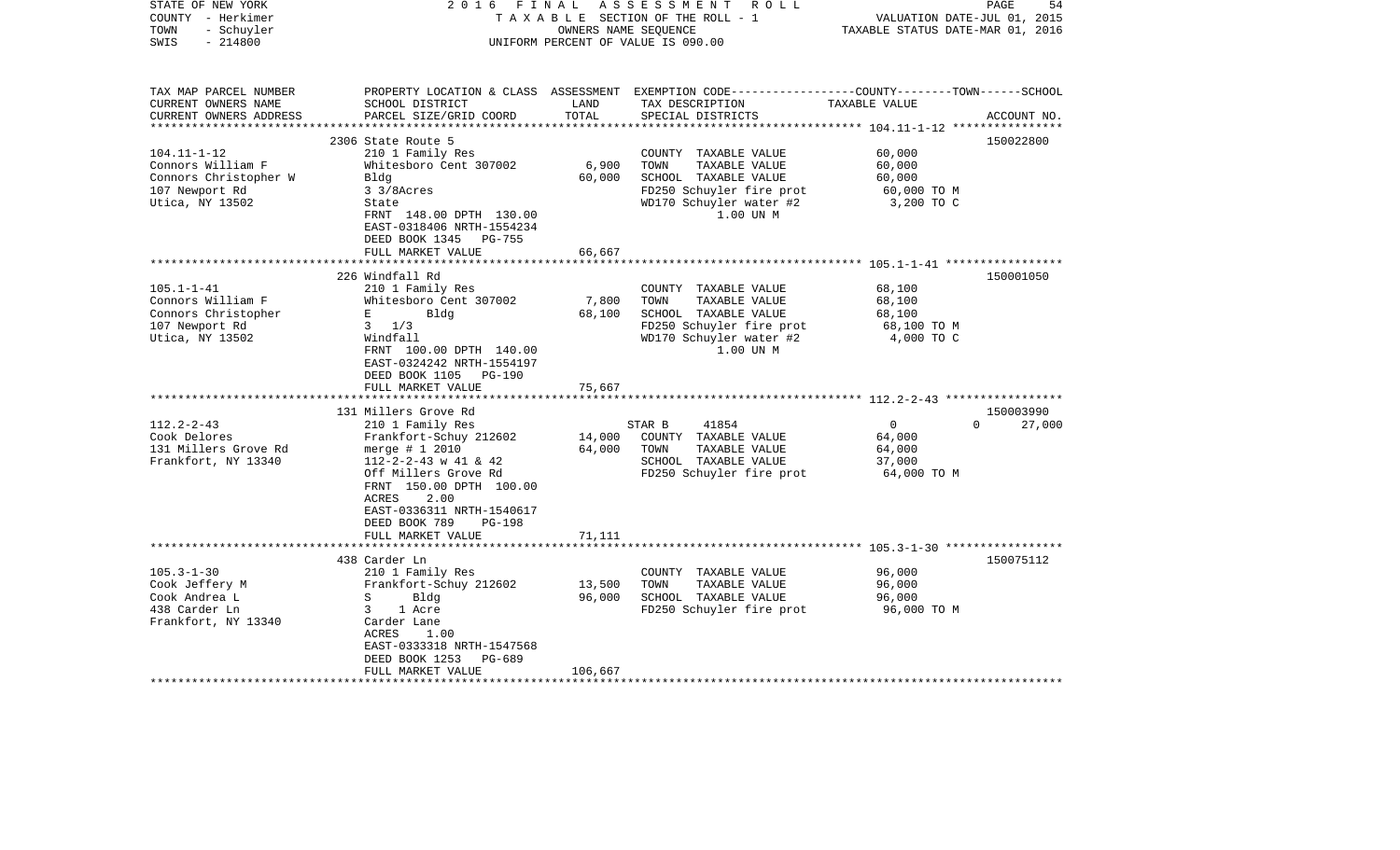| STATE OF NEW YORK<br>COUNTY - Herkimer<br>TOWN<br>- Schuyler<br>$-214800$<br>SWIS | 2016 FINAL                                             |         | ASSESSMENT<br>R O L L<br>TAXABLE SECTION OF THE ROLL - 1<br>OWNERS NAME SEOUENCE<br>UNIFORM PERCENT OF VALUE IS 090.00 | TAXABLE STATUS DATE-MAR 01, 2016 | PAGE<br>55<br>VALUATION DATE-JUL 01, 2015 |
|-----------------------------------------------------------------------------------|--------------------------------------------------------|---------|------------------------------------------------------------------------------------------------------------------------|----------------------------------|-------------------------------------------|
| TAX MAP PARCEL NUMBER                                                             |                                                        |         | PROPERTY LOCATION & CLASS ASSESSMENT EXEMPTION CODE----------------COUNTY-------TOWN------SCHOOL                       |                                  |                                           |
| CURRENT OWNERS NAME                                                               | SCHOOL DISTRICT                                        | LAND    | TAX DESCRIPTION                                                                                                        | TAXABLE VALUE                    |                                           |
| CURRENT OWNERS ADDRESS<br>**********************                                  | PARCEL SIZE/GRID COORD                                 | TOTAL   | SPECIAL DISTRICTS                                                                                                      |                                  | ACCOUNT NO.                               |
|                                                                                   | 113 Knapps Knolle                                      |         |                                                                                                                        |                                  |                                           |
| $104.2 - 3 - 27$                                                                  | 210 1 Family Res                                       |         | STAR B<br>41854                                                                                                        | 0                                | $\Omega$<br>27,000                        |
| Cook William                                                                      | Whitesboro Cent 307002                                 | 12,000  | COUNTY TAXABLE VALUE                                                                                                   | 153,000                          |                                           |
| Cook Michele                                                                      | Knapps Knolle Rd                                       | 153,000 | TOWN<br>TAXABLE VALUE                                                                                                  | 153,000                          |                                           |
| 113 Knapps Knolle Rd                                                              | Lot $27$                                               |         | SCHOOL TAXABLE VALUE                                                                                                   | 126,000                          |                                           |
| Utica, NY 13502                                                                   | FRNT 160.00 DPTH 344.00                                |         | FD250 Schuyler fire prot                                                                                               | 153,000 TO M                     |                                           |
|                                                                                   | EAST-0323434 NRTH-1557055                              |         | WD170 Schuyler water #2                                                                                                | 153,000 TO C                     |                                           |
|                                                                                   | DEED BOOK 1233 PG-208                                  |         | 1.00 UN M                                                                                                              |                                  |                                           |
|                                                                                   | FULL MARKET VALUE                                      | 170,000 |                                                                                                                        |                                  |                                           |
|                                                                                   |                                                        |         |                                                                                                                        |                                  |                                           |
|                                                                                   | Newport Rd                                             |         |                                                                                                                        |                                  | 1500070002                                |
| $099.3 - 1 - 4$                                                                   | 322 Rural vac>10                                       |         | COUNTY TAXABLE VALUE                                                                                                   | 16,700                           |                                           |
| Cooklin Mark W                                                                    | West Canada Val 212402                                 | 16,700  | TAXABLE VALUE<br>TOWN                                                                                                  | 16,700                           |                                           |
| Cooklin William A<br>207 White Top Cir                                            | E Vac<br>2 13.486 Acres                                | 16,700  | SCHOOL TAXABLE VALUE<br>FD250 Schuyler fire prot                                                                       | 16,700<br>16,700 TO M            |                                           |
| Bluff City, TN 37618                                                              | Newport Rd                                             |         |                                                                                                                        |                                  |                                           |
|                                                                                   | ACRES 13.50                                            |         |                                                                                                                        |                                  |                                           |
|                                                                                   | EAST-0326257 NRTH-1566313                              |         |                                                                                                                        |                                  |                                           |
|                                                                                   | DEED BOOK 1554 PG-927                                  |         |                                                                                                                        |                                  |                                           |
|                                                                                   | FULL MARKET VALUE                                      | 18,556  |                                                                                                                        |                                  |                                           |
|                                                                                   |                                                        |         |                                                                                                                        |                                  |                                           |
|                                                                                   | 3139 State Route 5                                     |         |                                                                                                                        |                                  | 150000450                                 |
| $105.3 - 1 - 42$                                                                  | 210 1 Family Res                                       |         | COUNTY TAXABLE VALUE                                                                                                   | 56,000                           |                                           |
| COOL CHAD C                                                                       | Frankfort-Schuy 212602                                 | 7,700   | TOWN<br>TAXABLE VALUE                                                                                                  | 56,000                           |                                           |
| 3150 State Route 5                                                                | Residence                                              | 56,000  | SCHOOL TAXABLE VALUE                                                                                                   | 56,000                           |                                           |
| Frankfort, NY 13340                                                               | State                                                  |         | FD250 Schuyler fire prot                                                                                               | 56,000 TO M                      |                                           |
|                                                                                   | FRNT<br>94.00 DPTH 185.00<br>EAST-0331327 NRTH-1543905 |         |                                                                                                                        |                                  |                                           |
|                                                                                   | DEED BOOK 898<br>$PG-1$                                |         |                                                                                                                        |                                  |                                           |
|                                                                                   | FULL MARKET VALUE                                      | 62,222  |                                                                                                                        |                                  |                                           |
|                                                                                   |                                                        |         |                                                                                                                        |                                  |                                           |
|                                                                                   | 3150 State Route 5                                     |         |                                                                                                                        |                                  |                                           |
| $112.1 - 2 - 5.2$                                                                 | 270 Mfg housing                                        |         | 41854<br>STAR B                                                                                                        | $\overline{0}$                   | 27,000<br>$\Omega$                        |
| Cool Chad C                                                                       | Frankfort-Schuy 212602                                 | 13,500  | COUNTY TAXABLE VALUE                                                                                                   | 70,000                           |                                           |
| Cool Deborah J                                                                    | Residence & Two Stall Gar                              | 70,000  | TOWN<br>TAXABLE VALUE                                                                                                  | 70,000                           |                                           |
| 3150 State Route 5                                                                | 15 1 Acre                                              |         | SCHOOL TAXABLE VALUE                                                                                                   | 43,000                           |                                           |
| Frankfort, NY 13340                                                               | added 16 x 50 to bp 2010                               |         | FD250 Schuyler fire prot                                                                                               | 70,000 TO M                      |                                           |
|                                                                                   | 2.92 DPTH<br>FRNT                                      |         |                                                                                                                        |                                  |                                           |
|                                                                                   | ACRES<br>1.10                                          |         |                                                                                                                        |                                  |                                           |
|                                                                                   | EAST-0331361 NRTH-1543575<br><b>PG-127</b>             |         |                                                                                                                        |                                  |                                           |
|                                                                                   | DEED BOOK 832<br>FULL MARKET VALUE                     | 77,778  |                                                                                                                        |                                  |                                           |
|                                                                                   |                                                        |         |                                                                                                                        |                                  |                                           |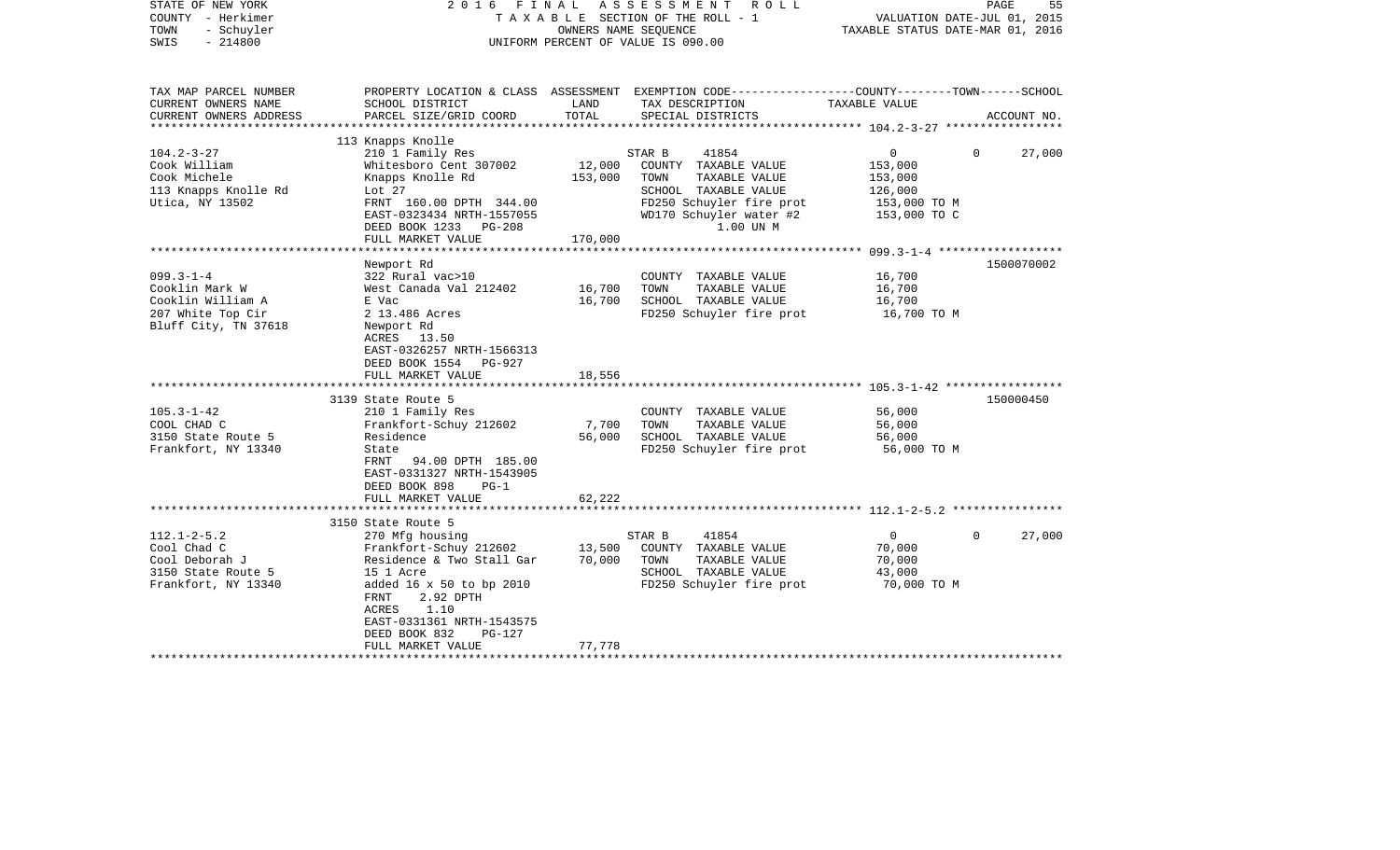| STATE OF NEW YORK<br>COUNTY - Herkimer<br>- Schuyler<br>TOWN<br>$-214800$<br>SWIS                | 2016<br>FINAL                                                                                                                                                                                                                 |                         | ASSESSMENT ROLL<br>TAXABLE SECTION OF THE ROLL - 1<br>OWNERS NAME SEOUENCE<br>UNIFORM PERCENT OF VALUE IS 090.00                                             | VALUATION DATE-JUL 01, 2015<br>TAXABLE STATUS DATE-MAR 01, 2016                                | 56<br>PAGE                     |
|--------------------------------------------------------------------------------------------------|-------------------------------------------------------------------------------------------------------------------------------------------------------------------------------------------------------------------------------|-------------------------|--------------------------------------------------------------------------------------------------------------------------------------------------------------|------------------------------------------------------------------------------------------------|--------------------------------|
| TAX MAP PARCEL NUMBER<br>CURRENT OWNERS NAME<br>CURRENT OWNERS ADDRESS<br>********************** | SCHOOL DISTRICT<br>PARCEL SIZE/GRID COORD                                                                                                                                                                                     | LAND<br>TOTAL           | PROPERTY LOCATION & CLASS ASSESSMENT EXEMPTION CODE---------------COUNTY-------TOWN------SCHOOL<br>TAX DESCRIPTION<br>SPECIAL DISTRICTS                      | TAXABLE VALUE                                                                                  | ACCOUNT NO.                    |
|                                                                                                  | 156 Knapps Knolle                                                                                                                                                                                                             |                         |                                                                                                                                                              |                                                                                                |                                |
| $104.2 - 3 - 14$<br>COPPOLA CHARLES JR<br>COPPOLA LUANN<br>156 Knapps Knolle<br>Utica, NY 13502  | 210 1 Family Res<br>Whitesboro Cent 307002<br>Knapps Knolle Rd<br>Lot 14<br>FRNT 100.00 DPTH 311.00<br>EAST-0322721 NRTH-1556459<br>DEED BOOK 898<br>$PG-435$                                                                 | 11,000<br>139,500       | STAR B<br>41854<br>COUNTY TAXABLE VALUE<br>TOWN<br>TAXABLE VALUE<br>SCHOOL TAXABLE VALUE<br>FD250 Schuyler fire prot<br>WD170 Schuyler water #2<br>1.00 UN M | $\overline{0}$<br>$\Omega$<br>139,500<br>139,500<br>112,500<br>139,500 TO M<br>139,500 TO C    | 27,000                         |
|                                                                                                  | FULL MARKET VALUE                                                                                                                                                                                                             | 155,000                 |                                                                                                                                                              |                                                                                                |                                |
| $099.1 - 1 - 2.3$<br>Corney Sandra<br>185 Clear Rd<br>Oriskany, NY 13424                         | Bell Hill Rd<br>314 Rural vac<10<br>West Canada Val 212402<br>Vacant<br>3.0 Acres<br>Bell Hill Rd<br>ACRES<br>3.00<br>EAST-0324431 NRTH-1574175<br>DEED BOOK 701<br>PG-57                                                     | 25,000<br>25,000        | COUNTY TAXABLE VALUE<br>TOWN<br>TAXABLE VALUE<br>SCHOOL TAXABLE VALUE<br>FD250 Schuyler fire prot                                                            | 25,000<br>25,000<br>25,000<br>25,000 TO M                                                      |                                |
|                                                                                                  | FULL MARKET VALUE                                                                                                                                                                                                             | 27,778                  |                                                                                                                                                              |                                                                                                |                                |
| $099.1 - 1 - 3$<br>Corneys Electronics Inc<br>185 Clear Rd<br>Oriskany, NY 13424                 | ********************<br>Bell Hill Rd<br>836 Telecom. eq.<br>West Canada Val 212402<br>4 Building & 1 Tower<br>Stand-By Generator 99-012<br>Bell Hill<br>1.00<br>ACRES<br>EAST-0324187 NRTH-1574060<br>DEED BOOK 749<br>$PG-4$ | 15,000<br>300,000       | COUNTY TAXABLE VALUE<br>TAXABLE VALUE<br>TOWN<br>SCHOOL TAXABLE VALUE<br>FD250 Schuyler fire prot                                                            | 300,000<br>300,000<br>300,000<br>300,000 TO M                                                  | 150004200                      |
|                                                                                                  | FULL MARKET VALUE                                                                                                                                                                                                             | 333,333                 |                                                                                                                                                              |                                                                                                |                                |
|                                                                                                  |                                                                                                                                                                                                                               |                         |                                                                                                                                                              |                                                                                                |                                |
| $098.4 - 1 - 15$<br>Cortes Richard<br>765 Newport Rd<br>Utica, NY 13502                          | 765 Newport Rd<br>210 1 Family Res<br>Whitesboro Cent 307002<br>Bldg<br>W<br>$\overline{1}$<br>3<br>Newport Rd<br>FRNT 161.00 DPTH<br>ACRES<br>1.80<br>EAST-0324682 NRTH-1566050<br>DEED BOOK 912<br>PG-650                   | 14,100 STAR B<br>84,400 | VET COM CT 41131<br>41854<br>COUNTY TAXABLE VALUE<br>TAXABLE VALUE<br>TOWN<br>SCHOOL TAXABLE VALUE<br>FD250 Schuyler fire prot                               | 13,500<br>13,500<br>$\overline{0}$<br>$\mathbf 0$<br>70,900<br>70,900<br>57,400<br>84,400 TO M | 150007170<br>$\circ$<br>27,000 |
|                                                                                                  | FULL MARKET VALUE                                                                                                                                                                                                             | 93,778                  |                                                                                                                                                              |                                                                                                |                                |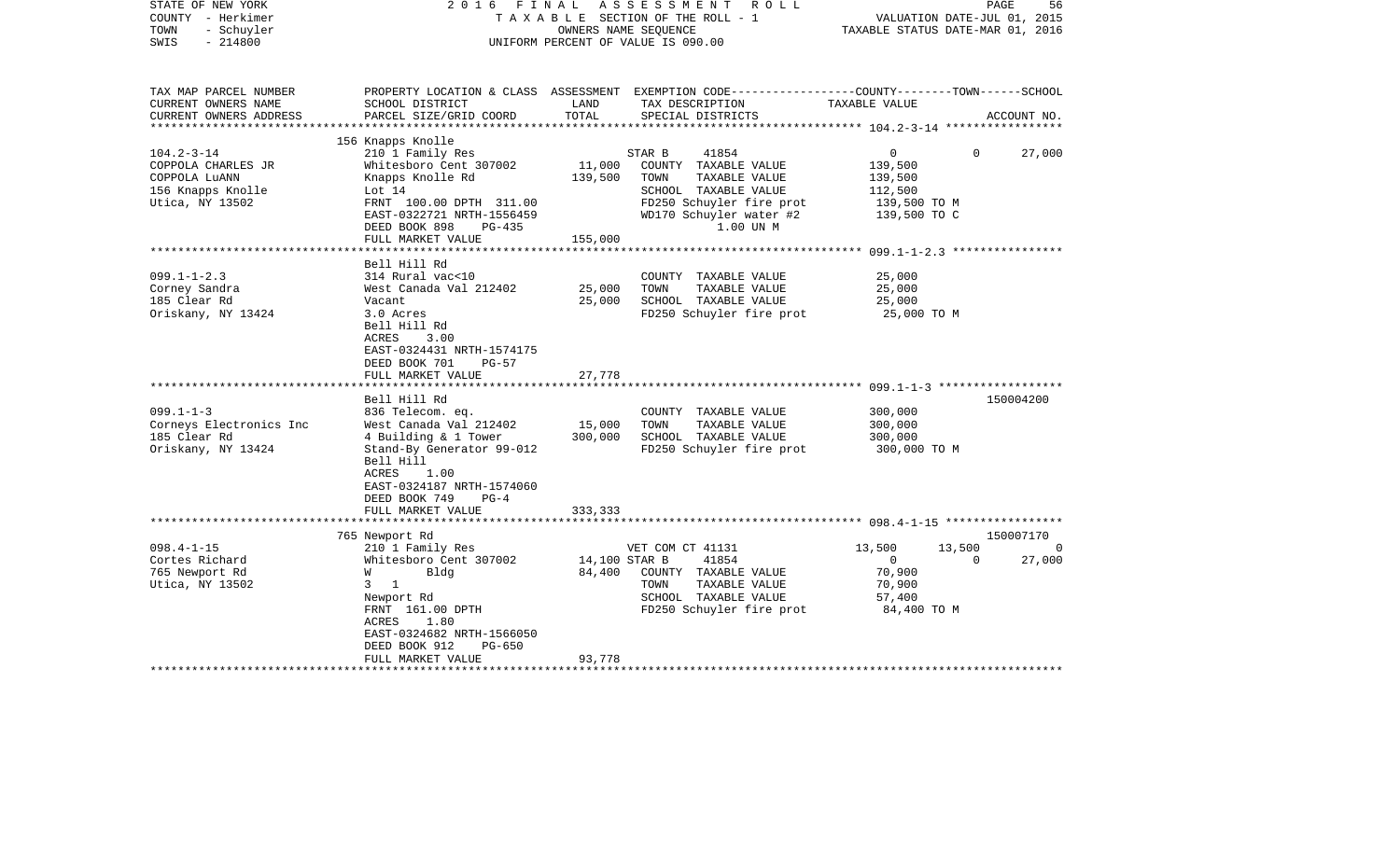| STATE OF NEW YORK      | 2 0 1 6<br>FINAL                 |                | ASSESSMENT<br>R O L L                                                                          |                                  | PAGE     | 57          |
|------------------------|----------------------------------|----------------|------------------------------------------------------------------------------------------------|----------------------------------|----------|-------------|
| COUNTY - Herkimer      |                                  |                | TAXABLE SECTION OF THE ROLL - 1                                                                | VALUATION DATE-JUL 01, 2015      |          |             |
| - Schuyler<br>TOWN     |                                  |                | OWNERS NAME SEQUENCE                                                                           | TAXABLE STATUS DATE-MAR 01, 2016 |          |             |
| $-214800$<br>SWIS      |                                  |                | UNIFORM PERCENT OF VALUE IS 090.00                                                             |                                  |          |             |
|                        |                                  |                |                                                                                                |                                  |          |             |
|                        |                                  |                |                                                                                                |                                  |          |             |
|                        |                                  |                |                                                                                                |                                  |          |             |
| TAX MAP PARCEL NUMBER  |                                  |                | PROPERTY LOCATION & CLASS ASSESSMENT EXEMPTION CODE---------------COUNTY-------TOWN-----SCHOOL |                                  |          |             |
| CURRENT OWNERS NAME    | SCHOOL DISTRICT                  | LAND           | TAX DESCRIPTION                                                                                | TAXABLE VALUE                    |          |             |
| CURRENT OWNERS ADDRESS | PARCEL SIZE/GRID COORD           | TOTAL          | SPECIAL DISTRICTS                                                                              |                                  |          | ACCOUNT NO. |
|                        |                                  |                |                                                                                                |                                  |          |             |
|                        | Cosby Manor Rd                   |                |                                                                                                |                                  |          | 150003690   |
| $104.2 - 1 - 2$        | 483 Converted Re                 |                | COUNTY TAXABLE VALUE                                                                           | 160,000                          |          |             |
| Cosby Manor, LLC       | Whitesboro Cent 307002           | 53,500         | TOWN<br>TAXABLE VALUE                                                                          | 160,000                          |          |             |
| 1001 Broad St          | Building                         | 160,000        | SCHOOL TAXABLE VALUE                                                                           | 160,000                          |          |             |
| Utica, NY 13501        | 10 78 A                          |                | FD250 Schuyler fire prot                                                                       | 160,000 TO M                     |          |             |
|                        | Cosby Manor                      |                | WD170 Schuyler water #2                                                                        | 8,200 TO C                       |          |             |
|                        | ACRES<br>77.60                   |                | 1.00 UN M                                                                                      |                                  |          |             |
|                        | EAST-0320655 NRTH-1560320        |                |                                                                                                |                                  |          |             |
|                        | DEED BOOK 1552<br>$PG-563$       |                |                                                                                                |                                  |          |             |
|                        | FULL MARKET VALUE                | 177,778        |                                                                                                |                                  |          |             |
|                        | *******************              | ***********    | ************************ 099.3-1-3 *******************                                         |                                  |          |             |
|                        | 830 Newport Rd                   |                |                                                                                                |                                  |          | 150005880   |
| $099.3 - 1 - 3$        | 210 1 Family Res                 |                | STAR B<br>41854                                                                                | $\Omega$                         | $\Omega$ | 27,000      |
| Costantine Michael R   | West Canada Val 212402           | 13,700         | COUNTY TAXABLE VALUE                                                                           | 94,200                           |          |             |
| Costantine Pamela S    | Bldg<br>$E = -$                  | 94,200         | TOWN<br>TAXABLE VALUE                                                                          | 94,200                           |          |             |
| 830 Newport Rd         | 1.5                              |                | SCHOOL TAXABLE VALUE                                                                           | 67,200                           |          |             |
| Utica, NY 13502        | Newport                          |                | FD250 Schuyler fire prot                                                                       | 94,200 TO M                      |          |             |
|                        | 720<br><b>ACRES</b><br>1.20 BANK |                |                                                                                                |                                  |          |             |
|                        | EAST-0325778 NRTH-1566967        |                |                                                                                                |                                  |          |             |
|                        | DEED BOOK 840<br>PG-696          |                |                                                                                                |                                  |          |             |
|                        | FULL MARKET VALUE                | 104,667        |                                                                                                |                                  |          |             |
|                        |                                  |                |                                                                                                |                                  |          |             |
|                        | 132 Brown Rd                     |                |                                                                                                |                                  |          | 150010470   |
| $099.1 - 1 - 51$       | 210 1 Family Res                 |                | VET WAR CT 41121                                                                               | 8,100                            | 8,100    | $\Omega$    |
| Costantine Robert      | West Canada Val 212402           | 14,300 STAR EN | 41834                                                                                          | $\mathbf{0}$                     | $\Omega$ | 58,770      |
| Costantine Mary        | S<br>Bldg                        | 101,900        | COUNTY TAXABLE VALUE                                                                           | 93,800                           |          |             |
| 132 Brown Rd           | 3 <sub>2</sub>                   |                | TOWN<br>TAXABLE VALUE                                                                          | 93,800                           |          |             |
| Utica, NY 13502        | Brown Rd                         |                | SCHOOL TAXABLE VALUE                                                                           | 43,130                           |          |             |
|                        | <b>ACRES</b><br>2.00             |                | FD250 Schuyler fire prot                                                                       | 101,900 TO M                     |          |             |
|                        | EAST-0324249 NRTH-1573220        |                |                                                                                                |                                  |          |             |
|                        | DEED BOOK 749<br>$PG-203$        |                |                                                                                                |                                  |          |             |
|                        | FULL MARKET VALUE                | 113,222        |                                                                                                |                                  |          |             |
|                        | *****************                |                | ************************* 112.2-2-34 ******************                                        |                                  |          |             |
|                        | 134 Millers Grove Rd             |                |                                                                                                |                                  |          | 150013170   |
| $112.2 - 2 - 34$       | 210 1 Family Res                 |                | CW_15_VET/ 41161                                                                               | 8,100                            | 8,100    | $\Omega$    |
| Costanza Victor        | Frankfort-Schuy 212602           | 14,100 STAR B  | 41854                                                                                          | $\mathbf{0}$                     | $\Omega$ | 27,000      |
| Costanza Mary Jane     | Residence W/storage Bldg         | 114,000        | COUNTY TAXABLE VALUE                                                                           | 105,900                          |          |             |
| 134 Millers Grove Rd   | Comb With 112.2-2-38.2 1.        |                | TOWN<br>TAXABLE VALUE                                                                          | 105,900                          |          |             |
| Frankfort, NY 13340    | Millers Grove                    |                | SCHOOL TAXABLE VALUE                                                                           | 87,000                           |          |             |
|                        | ACRES<br>1.80                    |                |                                                                                                |                                  |          |             |
|                        | EAST-0336929 NRTH-1540313        |                | FD250 Schuyler fire prot                                                                       | 114,000 TO M                     |          |             |
|                        |                                  |                |                                                                                                |                                  |          |             |
|                        | DEED BOOK 667<br>$PG-273$        |                |                                                                                                |                                  |          |             |
|                        | FULL MARKET VALUE                | 126,667        |                                                                                                |                                  |          |             |
|                        |                                  |                |                                                                                                |                                  |          |             |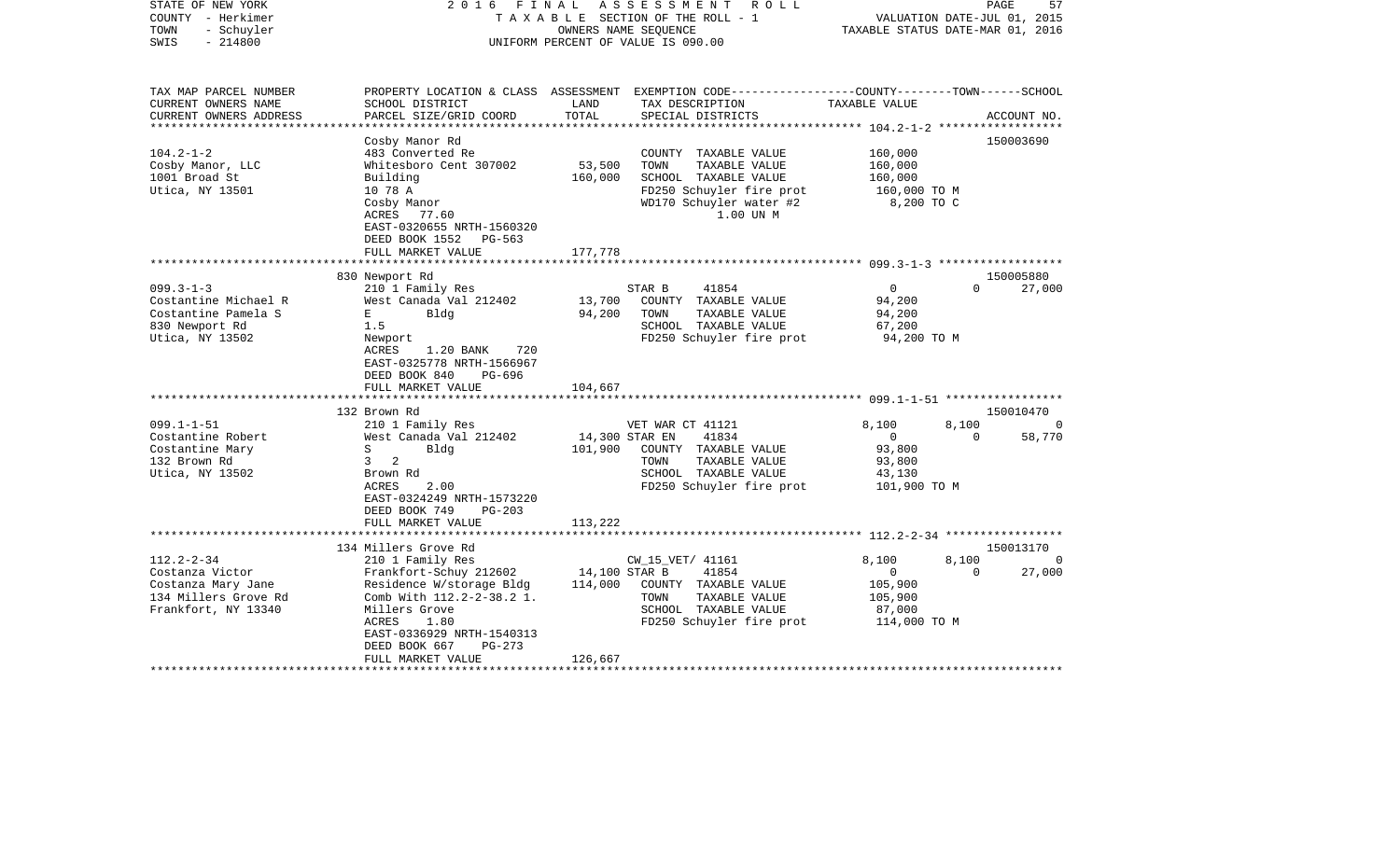| STATE OF NEW YORK<br>COUNTY - Herkimer<br>- Schuyler<br>TOWN<br>$-214800$<br>SWIS                             |                                                                                                                                                                                                            | OWNERS NAME SEOUENCE      | 2016 FINAL ASSESSMENT ROLL<br>TAXABLE SECTION OF THE ROLL - 1<br>UNIFORM PERCENT OF VALUE IS 090.00                                          | VALUATION DATE-JUL 01, 2015<br>TAXABLE STATUS DATE-MAR 01, 2016 | PAGE<br>58  |
|---------------------------------------------------------------------------------------------------------------|------------------------------------------------------------------------------------------------------------------------------------------------------------------------------------------------------------|---------------------------|----------------------------------------------------------------------------------------------------------------------------------------------|-----------------------------------------------------------------|-------------|
| TAX MAP PARCEL NUMBER<br>CURRENT OWNERS NAME<br>CURRENT OWNERS ADDRESS<br>*********************               | SCHOOL DISTRICT<br>PARCEL SIZE/GRID COORD                                                                                                                                                                  | LAND<br>TOTAL             | PROPERTY LOCATION & CLASS ASSESSMENT EXEMPTION CODE---------------COUNTY-------TOWN-----SCHOOL<br>TAX DESCRIPTION<br>SPECIAL DISTRICTS       | TAXABLE VALUE                                                   | ACCOUNT NO. |
| $112.2 - 2 - 39$<br>Costanza Victor Vito<br>Costanza Mary Jane<br>134 Millers Grove Rd<br>Frankfort, NY 13340 | Millers Grove Rd<br>312 Vac w/imprv<br>Frankfort-Schuy 212602<br>Storage Building<br>2.60A<br>Millers Grove<br>ACRES<br>3.70<br>EAST-0337090 NRTH-1540635<br>DEED BOOK 672<br>$PG-97$<br>FULL MARKET VALUE | 9,500<br>20,100<br>22,333 | COUNTY TAXABLE VALUE<br>TAXABLE VALUE<br>TOWN<br>SCHOOL TAXABLE VALUE<br>FD250 Schuyler fire prot                                            | 20,100<br>20,100<br>20,100<br>20,100 TO M                       | 150011820   |
|                                                                                                               | *************************                                                                                                                                                                                  |                           |                                                                                                                                              |                                                                 |             |
| $105.3 - 1 - 48.2$<br>Costell Michael<br>31 Kinberlee Dr<br>Canantota, NY 13032                               | N/s State Route 5<br>314 Rural vac<10<br>Frankfort-Schuy 212602<br>Vacant<br>Behind 105.3-1-47.1 & 46<br>FRNT 320.00 DPTH 103.00<br>EAST-0330227 NRTH-1545122<br>DEED BOOK 1102 PG-817                     | 5,400<br>5,400            | COUNTY TAXABLE VALUE<br>TOWN<br>TAXABLE VALUE<br>SCHOOL TAXABLE VALUE<br>FD250 Schuyler fire prot                                            | 5,400<br>5,400<br>5,400<br>5,400 TO M                           |             |
|                                                                                                               | FULL MARKET VALUE                                                                                                                                                                                          | 6,000                     |                                                                                                                                              |                                                                 |             |
| $105.3 - 1 - 46$<br>Costello Michael<br>31 Kinberlee Dr                                                       | ***********************<br>State Route 5<br>449 Other Storag<br>Frankfort-Schuy 212602<br>$N$ and $N$<br>Bldg                                                                                              | 13,500<br>158,300         | ************************************* 105.3-1-46 ******************<br>COUNTY TAXABLE VALUE<br>TAXABLE VALUE<br>TOWN<br>SCHOOL TAXABLE VALUE | 158,300<br>158,300<br>158,300                                   | 150016140   |
| Canastota, NY 13032                                                                                           | $10 \quad 1.5$<br>Rt5<br>FRNT 160.00 DPTH 200.00<br>EAST-0330166 NRTH-1544965<br>DEED BOOK 00663 PG-00360<br>FULL MARKET VALUE                                                                             | 175,889                   | FD250 Schuyler fire prot                                                                                                                     | 158,300 TO M                                                    |             |
|                                                                                                               | ************************                                                                                                                                                                                   |                           |                                                                                                                                              |                                                                 |             |
| $105.3 - 1 - 47.1$<br>Costello Michael<br>31 Kimberlee Dr<br>Canastota, NY 13032                              | State Route 5<br>331 Com vac w/im<br>Frankfort-Schuy 212602<br>no improvements<br>$1 \; 1/2$<br>Rt 5<br>FRNT 170.00 DPTH 200.00<br>EAST-0330050 NRTH-1545077<br>DEED BOOK 00590 PG-00211                   | 20,000<br>32,000          | COUNTY TAXABLE VALUE<br>TOWN<br>TAXABLE VALUE<br>SCHOOL TAXABLE VALUE<br>FD250 Schuyler fire prot                                            | 32,000<br>32,000<br>32,000<br>32,000 TO M                       | 150004260   |
|                                                                                                               | FULL MARKET VALUE<br>*********************                                                                                                                                                                 | 35,556                    |                                                                                                                                              |                                                                 |             |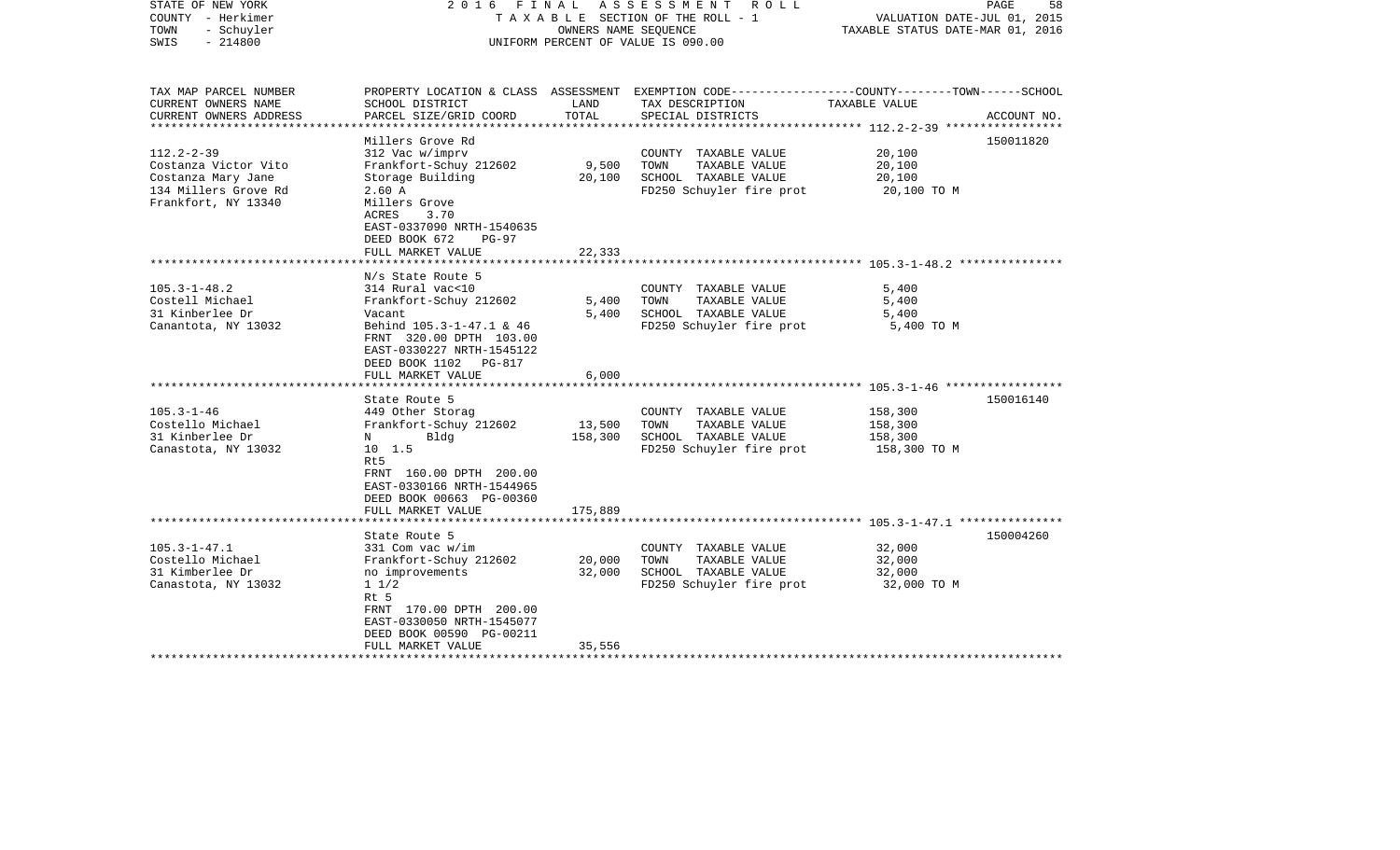| STATE OF NEW YORK<br>COUNTY - Herkimer<br>TOWN<br>- Schuyler<br>$-214800$<br>SWIS | F I N A L<br>2016                                                       |        | ASSESSMENT ROLL<br>TAXABLE SECTION OF THE ROLL - 1<br>OWNERS NAME SEOUENCE<br>UNIFORM PERCENT OF VALUE IS 090.00    | TAXABLE STATUS DATE-MAR 01, 2016 | PAGE<br>VALUATION DATE-JUL 01, 2015 | 59     |
|-----------------------------------------------------------------------------------|-------------------------------------------------------------------------|--------|---------------------------------------------------------------------------------------------------------------------|----------------------------------|-------------------------------------|--------|
| TAX MAP PARCEL NUMBER<br>CURRENT OWNERS NAME                                      | SCHOOL DISTRICT                                                         | LAND   | PROPERTY LOCATION & CLASS ASSESSMENT EXEMPTION CODE----------------COUNTY-------TOWN------SCHOOL<br>TAX DESCRIPTION | TAXABLE VALUE                    |                                     |        |
| CURRENT OWNERS ADDRESS<br>**********************                                  | PARCEL SIZE/GRID COORD                                                  | TOTAL  | SPECIAL DISTRICTS                                                                                                   |                                  | ACCOUNT NO.                         |        |
|                                                                                   | 1203 Newport Rd                                                         |        |                                                                                                                     |                                  |                                     |        |
| $099.1 - 1 - 8.2$                                                                 | 210 1 Family Res                                                        |        | STAR B<br>41854                                                                                                     | $\overline{0}$                   | $\Omega$                            | 27,000 |
| Coughlin Andrew T                                                                 | West Canada Val 212402                                                  | 13,900 | COUNTY TAXABLE VALUE                                                                                                | 77,700                           |                                     |        |
| Coughlin Lisa A                                                                   | Single Family Res W/garag                                               | 77,700 | TOWN<br>TAXABLE VALUE                                                                                               | 77,700                           |                                     |        |
| 1203 Newport Rd                                                                   | 1.5 Acres                                                               |        | SCHOOL TAXABLE VALUE                                                                                                | 50,700                           |                                     |        |
| Utica, NY 13502                                                                   | ACRES<br>1.50<br>EAST-0330361 NRTH-1572534<br>DEED BOOK 905<br>$PG-312$ |        | FD250 Schuyler fire prot                                                                                            | 77,700 TO M                      |                                     |        |
|                                                                                   | FULL MARKET VALUE                                                       | 86,333 |                                                                                                                     |                                  |                                     |        |
|                                                                                   |                                                                         |        |                                                                                                                     |                                  |                                     |        |
| $104.7 - 1 - 31$                                                                  | 2011 State Route 5                                                      |        |                                                                                                                     | $\overline{0}$                   | 150019260<br>$\Omega$               |        |
| Crawford William                                                                  | 270 Mfg housing<br>Whitesboro Cent 307002                               | 7,200  | STAR EN<br>41834<br>COUNTY TAXABLE VALUE                                                                            | 29,300                           |                                     | 29,300 |
| 2011 State Route 5                                                                | 785 Trl Bl                                                              | 29,300 | TOWN<br>TAXABLE VALUE                                                                                               | 29,300                           |                                     |        |
| Utica, NY 13502                                                                   | $3 \t1/4$                                                               |        | SCHOOL TAXABLE VALUE                                                                                                | $\overline{0}$                   |                                     |        |
|                                                                                   | State                                                                   |        | FD250 Schuyler fire prot                                                                                            | 29,300 TO M                      |                                     |        |
|                                                                                   | 70.00 DPTH 150.00<br>FRNT                                               |        | SD030 Schuyler sewer #1                                                                                             | 1.00 UN M                        |                                     |        |
|                                                                                   | EAST-0314052 NRTH-1557781                                               |        | WD175 Schuyler water #3                                                                                             | 29,300 TO M                      |                                     |        |
|                                                                                   | DEED BOOK 1093 PG-832                                                   |        |                                                                                                                     |                                  |                                     |        |
|                                                                                   | FULL MARKET VALUE                                                       | 32,556 |                                                                                                                     |                                  |                                     |        |
|                                                                                   |                                                                         |        |                                                                                                                     |                                  |                                     |        |
|                                                                                   | Cosby Manor Rd                                                          |        |                                                                                                                     |                                  |                                     |        |
| $104.2 - 2 - 23$                                                                  | 105 Vac farmland                                                        |        | AG MKTS<br>41730                                                                                                    | 3,407                            | 3,407                               | 3,407  |
| Crescenzo Farms, LLC                                                              | Whitesboro Cent 307002                                                  | 24,800 | COUNTY TAXABLE VALUE                                                                                                | 21,393                           |                                     |        |
| 406 Windfall Rd                                                                   | 32.1 Acres on cosby manor                                               | 24,800 | TOWN<br>TAXABLE VALUE                                                                                               | 21,393                           |                                     |        |
| Utica, NY 13502                                                                   | Added to roll 2004<br>FRNT 654.00 DPTH                                  |        | SCHOOL TAXABLE VALUE                                                                                                | 21,393                           |                                     |        |
| MAY BE SUBJECT TO PAYMENT                                                         | ACRES 32.10                                                             |        |                                                                                                                     |                                  |                                     |        |
| UNDER AGDIST LAW TIL 2023                                                         | EAST-0323456 NRTH-1556075                                               |        |                                                                                                                     |                                  |                                     |        |
|                                                                                   | DEED BOOK 1297 PG-88                                                    |        |                                                                                                                     |                                  |                                     |        |
|                                                                                   | FULL MARKET VALUE                                                       | 27,556 |                                                                                                                     |                                  |                                     |        |
| **************************                                                        |                                                                         |        |                                                                                                                     |                                  |                                     |        |
|                                                                                   | Windfall Rd                                                             |        |                                                                                                                     |                                  |                                     |        |
| $105.1 - 1 - 7.1$                                                                 | 120 Field crops                                                         |        | AG MKTS<br>41730                                                                                                    | $\overline{0}$                   | $\mathbf 0$                         | 0      |
| Crescenzo Farms, LLC                                                              | Whitesboro Cent 307002                                                  | 63,800 | COUNTY TAXABLE VALUE                                                                                                | 75,000                           |                                     |        |
| 406 Windfall Rd                                                                   | E Bldg                                                                  | 75,000 | TOWN<br>TAXABLE VALUE                                                                                               | 75,000                           |                                     |        |
| Utica, NY 13502                                                                   | 168 Acres                                                               |        | SCHOOL TAXABLE VALUE                                                                                                | 75,000                           |                                     |        |
|                                                                                   | Windfall Rd                                                             |        | FD250 Schuyler fire prot                                                                                            | 75,000 TO M                      |                                     |        |
| MAY BE SUBJECT TO PAYMENT                                                         | ACRES 142.20                                                            |        |                                                                                                                     |                                  |                                     |        |
| UNDER AGDIST LAW TIL 2023                                                         | EAST-0328825 NRTH-1560123<br>DEED BOOK 1297<br><b>PG-91</b>             |        |                                                                                                                     |                                  |                                     |        |
|                                                                                   | FULL MARKET VALUE                                                       | 83,333 |                                                                                                                     |                                  |                                     |        |
|                                                                                   |                                                                         |        |                                                                                                                     |                                  |                                     |        |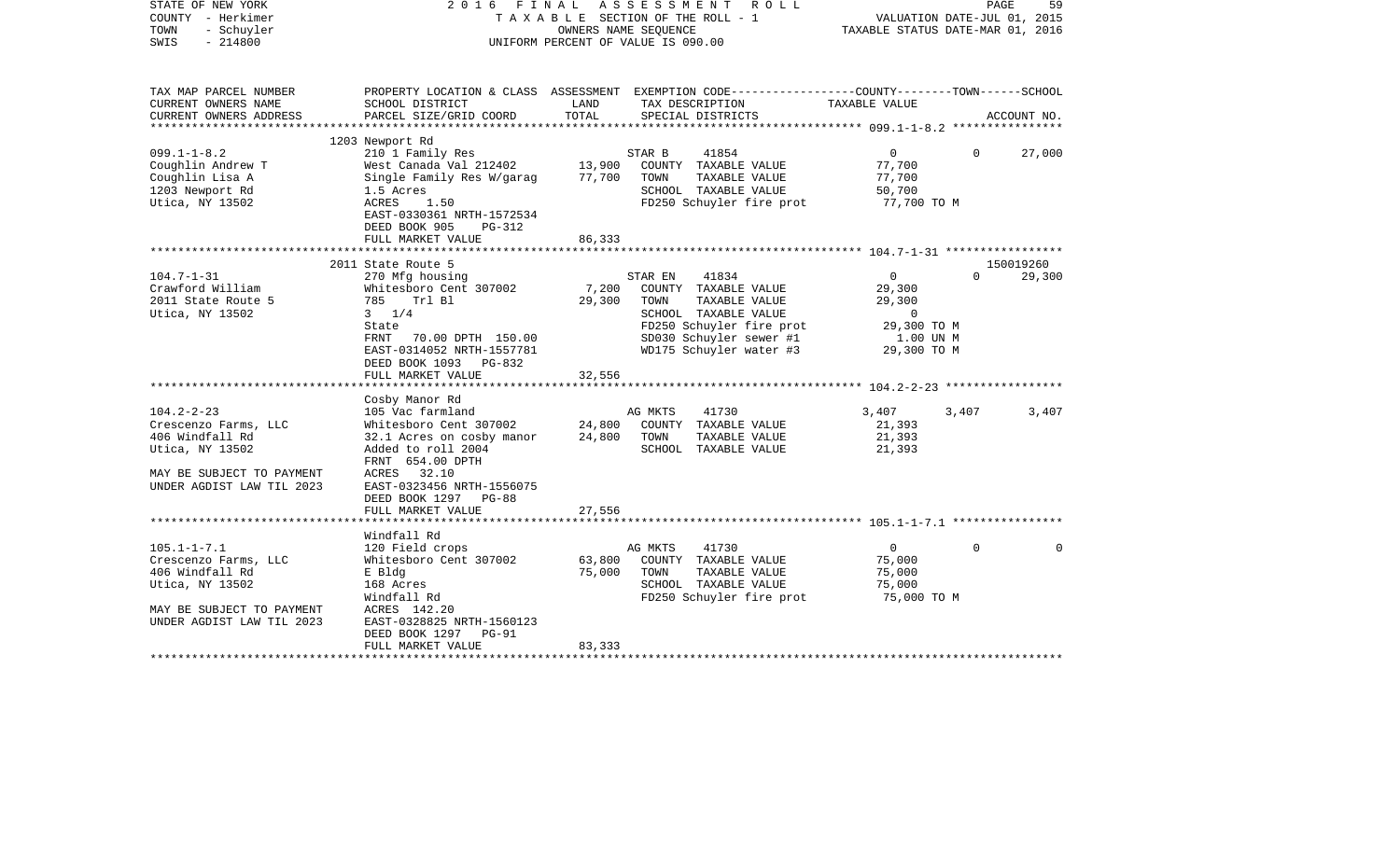| STATE OF NEW YORK                         | 2016 FINAL ASSESSMENT ROLL         | PAGE<br>60                                                   |                                                                                                  |  |  |  |  |  |
|-------------------------------------------|------------------------------------|--------------------------------------------------------------|--------------------------------------------------------------------------------------------------|--|--|--|--|--|
| COUNTY - Herkimer                         | TAXABLE SECTION OF THE ROLL - 1    | VALUATION DATE-JUL 01, 2015                                  |                                                                                                  |  |  |  |  |  |
| TOWN<br>- Schuyler                        |                                    | TAXABLE STATUS DATE-MAR 01, 2016                             |                                                                                                  |  |  |  |  |  |
| SWIS<br>$-214800$                         | UNIFORM PERCENT OF VALUE IS 090.00 |                                                              |                                                                                                  |  |  |  |  |  |
| TAX MAP PARCEL NUMBER                     |                                    |                                                              | PROPERTY LOCATION & CLASS ASSESSMENT EXEMPTION CODE----------------COUNTY-------TOWN------SCHOOL |  |  |  |  |  |
| CURRENT OWNERS NAME                       | SCHOOL DISTRICT                    | TAX DESCRIPTION TAXABLE VALUE<br>LAND                        |                                                                                                  |  |  |  |  |  |
| CURRENT OWNERS ADDRESS                    | PARCEL SIZE/GRID COORD             | TOTAL<br>SPECIAL DISTRICTS                                   | ACCOUNT NO.                                                                                      |  |  |  |  |  |
|                                           |                                    |                                                              |                                                                                                  |  |  |  |  |  |
|                                           | 406 Windfall Rd                    |                                                              | 150004410                                                                                        |  |  |  |  |  |
| $105.1 - 1 - 26.1$                        | 140 Truck crops                    | AG MKTS<br>41730                                             | $\mathbf{0}$<br>$\Omega$<br>$\overline{\phantom{0}}$                                             |  |  |  |  |  |
| Crescenzo Farms, LLC                      | Whitesboro Cent 307002             | 65,300 STAR EN<br>41834                                      | $\mathbf 0$<br>58,770<br>$\mathbf 0$                                                             |  |  |  |  |  |
| 406 Windfall Rd                           | Bldg Ag Ex Ld 133A                 | 220,000 AGRIC 10 Y 42100                                     | 5,000<br>5,000<br>5,000                                                                          |  |  |  |  |  |
| Utica, NY 13502                           | 133ac 2 Silos On 1000              | COUNTY TAXABLE VALUE                                         | 215,000                                                                                          |  |  |  |  |  |
|                                           | Include 104.2-2-23                 | TOWN<br>TAXABLE VALUE                                        | 215,000                                                                                          |  |  |  |  |  |
| MAY BE SUBJECT TO PAYMENT                 | ACRES 106.00                       | SCHOOL TAXABLE VALUE                                         | 156,230                                                                                          |  |  |  |  |  |
| UNDER AGDIST LAW TIL 2023                 | EAST-0327478 NRTH-1557638          | FD250 Schuyler fire prot                                     | 220,000 TO M                                                                                     |  |  |  |  |  |
|                                           | DEED BOOK 1297 PG-85               | WD165 Schuyler water #4                                      | 220,000 TO C                                                                                     |  |  |  |  |  |
|                                           | FULL MARKET VALUE                  | 244,444<br>1.00 UN M                                         |                                                                                                  |  |  |  |  |  |
|                                           |                                    |                                                              |                                                                                                  |  |  |  |  |  |
|                                           | 3581 State Route 5                 |                                                              | 150019080                                                                                        |  |  |  |  |  |
| $112.2 - 2 - 23.3$                        | 210 1 Family Res                   | COUNTY TAXABLE VALUE                                         | 135,000                                                                                          |  |  |  |  |  |
| Crossway Matthew B                        | Frankfort-Schuy 212602             | TAXABLE VALUE<br>18,000 TOWN<br>135,000 SCHOOL TAXABLE VALUE | 135,000                                                                                          |  |  |  |  |  |
| Crossway Tammy A                          | Bldg                               | FD250 Schuyler fire prot                                     | 135,000                                                                                          |  |  |  |  |  |
| 3581 State Route 5<br>Frankfort, NY 13340 | 19 Acres split #2 2016<br>State    |                                                              | 135,000 TO M                                                                                     |  |  |  |  |  |
|                                           | FRNT 223.00 DPTH                   |                                                              |                                                                                                  |  |  |  |  |  |
|                                           | ACRES 19.00                        |                                                              |                                                                                                  |  |  |  |  |  |
|                                           | EAST-0338794 NRTH-1538955          |                                                              |                                                                                                  |  |  |  |  |  |
|                                           | DEED BOOK 1566 PG-739              |                                                              |                                                                                                  |  |  |  |  |  |
|                                           | FULL MARKET VALUE                  | 150,000                                                      |                                                                                                  |  |  |  |  |  |
|                                           |                                    |                                                              |                                                                                                  |  |  |  |  |  |
|                                           | 427 Hawthorne Rd                   |                                                              | 150020190                                                                                        |  |  |  |  |  |
| $099.3 - 1 - 22$                          | 240 Rural res                      | STAR EN<br>41834                                             | $\overline{0}$<br>$\Omega$<br>58,770                                                             |  |  |  |  |  |
| Cunningham Sharon R                       | Whitesboro Cent 307002             | 27,800<br>COUNTY TAXABLE VALUE                               | 78,900                                                                                           |  |  |  |  |  |
| Cunningham George W                       | Bldg & Trailer                     | 78,900 TOWN<br>TAXABLE VALUE                                 | 78,900                                                                                           |  |  |  |  |  |
| 427 Hawthorne Rd                          | 5.5 Acres                          | SCHOOL TAXABLE VALUE                                         | 20,130                                                                                           |  |  |  |  |  |
| Utica, NY 13502                           | Hawthorne Rd                       | FD250 Schuyler fire prot                                     | 78,900 TO M                                                                                      |  |  |  |  |  |
|                                           | ACRES 23.70                        |                                                              |                                                                                                  |  |  |  |  |  |
|                                           | EAST-0334125 NRTH-1564480          |                                                              |                                                                                                  |  |  |  |  |  |
|                                           | DEED BOOK 1300 PG-382              |                                                              |                                                                                                  |  |  |  |  |  |
|                                           | FULL MARKET VALUE                  | 87,667                                                       |                                                                                                  |  |  |  |  |  |
|                                           |                                    |                                                              |                                                                                                  |  |  |  |  |  |
|                                           | Mowers Rd                          |                                                              | 150003180                                                                                        |  |  |  |  |  |
| $099.4 - 3 - 9$                           | 314 Rural vac<10                   | COUNTY TAXABLE VALUE                                         | 23,000                                                                                           |  |  |  |  |  |
| Cuomo Gloria                              | West Canada Val 212402             | 23,000<br>TOWN<br>TAXABLE VALUE                              | 23,000                                                                                           |  |  |  |  |  |
| 109 Riverside Ave                         | split #6 lot 9                     | 23,000 SCHOOL TAXABLE VALUE                                  | 23,000                                                                                           |  |  |  |  |  |
| Mastic Beach, NY 11951                    | Land & Lakes                       | FD250 Schuyler fire prot                                     | 23,000 TO M                                                                                      |  |  |  |  |  |
|                                           | Mower                              |                                                              |                                                                                                  |  |  |  |  |  |
|                                           | FRNT 378.00 DPTH                   |                                                              |                                                                                                  |  |  |  |  |  |
|                                           | 5.00<br>ACRES                      |                                                              |                                                                                                  |  |  |  |  |  |
|                                           | EAST-0343765 NRTH-1565328          |                                                              |                                                                                                  |  |  |  |  |  |
|                                           | DEED BOOK 1582<br>PG-864           |                                                              |                                                                                                  |  |  |  |  |  |
|                                           | FULL MARKET VALUE                  | 25,556                                                       |                                                                                                  |  |  |  |  |  |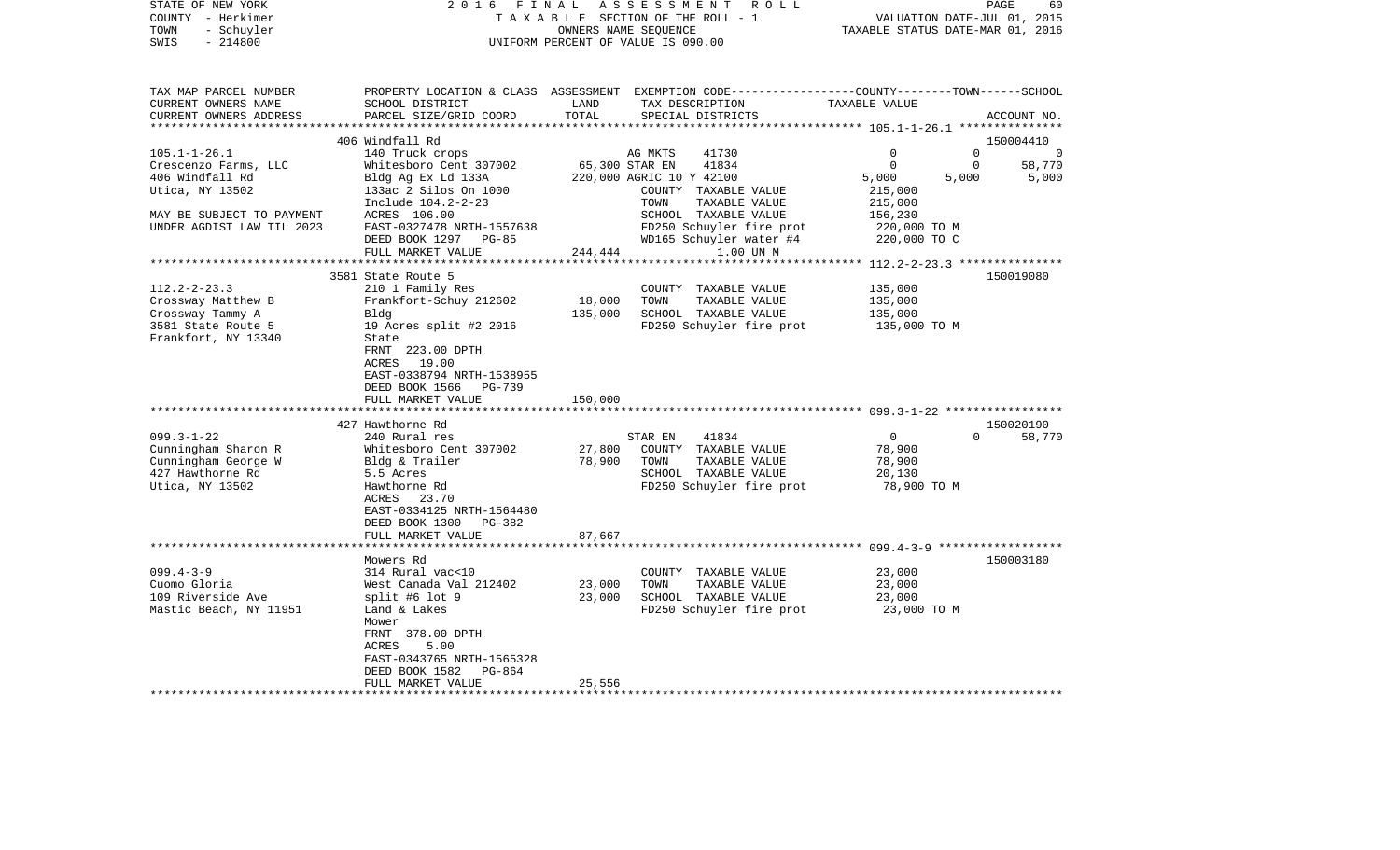| COUNTY<br>– Herkimer                   |                                              |         | TAXABLE SECTION OF THE ROLL - 1                                                                  | VALUATION DATE-JUL 01, 2015<br>TAXABLE STATUS DATE-MAR 01, 2016 |             |             |
|----------------------------------------|----------------------------------------------|---------|--------------------------------------------------------------------------------------------------|-----------------------------------------------------------------|-------------|-------------|
| - Schuyler<br>TOWN                     |                                              |         | OWNERS NAME SEOUENCE                                                                             |                                                                 |             |             |
| SWIS<br>$-214800$                      |                                              |         | UNIFORM PERCENT OF VALUE IS 090.00                                                               |                                                                 |             |             |
| TAX MAP PARCEL NUMBER                  |                                              |         | PROPERTY LOCATION & CLASS ASSESSMENT EXEMPTION CODE----------------COUNTY-------TOWN------SCHOOL |                                                                 |             |             |
| CURRENT OWNERS NAME                    | SCHOOL DISTRICT                              | LAND    | TAX DESCRIPTION                                                                                  | TAXABLE VALUE                                                   |             |             |
| CURRENT OWNERS ADDRESS                 | PARCEL SIZE/GRID COORD                       | TOTAL   | SPECIAL DISTRICTS                                                                                |                                                                 |             | ACCOUNT NO. |
|                                        |                                              |         |                                                                                                  | ************ 105.2-1-33.1 ***************                       |             |             |
|                                        | Minots Corners Rd                            |         |                                                                                                  |                                                                 |             | 150017670   |
| $105.2 - 1 - 33.1$                     | 112 Dairy farm                               |         | AG MKTS<br>41730                                                                                 | 2,289                                                           | 2,289       | 2,289       |
| Currier Betty                          | Frankfort-Schuy 212602                       |         | 41834<br>72,800 STAR EN                                                                          | 0                                                               | $\mathbf 0$ | 58,770      |
| Robbins Linda                          | E & W Bldg                                   | 161,300 | COUNTY TAXABLE VALUE                                                                             | 159,011                                                         |             |             |
| 452 Minots Corners Rd                  | 144ac 3 Silos On 12500                       |         | TOWN<br>TAXABLE VALUE                                                                            | 159,011                                                         |             |             |
| Frankfort, NY 13340                    | Minots Corners Road<br>ACRES 135.40          |         | SCHOOL TAXABLE VALUE<br>FD250 Schuyler fire prot                                                 | 100,241<br>161,300 TO M                                         |             |             |
| MAY BE SUBJECT TO PAYMENT              | EAST-0343802 NRTH-1553455                    |         |                                                                                                  |                                                                 |             |             |
| UNDER AGDIST LAW TIL 2023              | DEED BOOK 684<br>PG-411                      |         |                                                                                                  |                                                                 |             |             |
|                                        | FULL MARKET VALUE                            | 179,222 |                                                                                                  |                                                                 |             |             |
|                                        |                                              |         |                                                                                                  |                                                                 |             |             |
|                                        | 3539 State Route 5                           |         |                                                                                                  |                                                                 |             | 150005970   |
| $112.2 - 2 - 28.1$                     | 240 Rural res                                |         | VET WAR CT 41121                                                                                 | 8,100                                                           | 8,100       |             |
| D'Addario Denise                       | Frankfort-Schuy 212602                       |         | 21,100 STAR B<br>41854                                                                           | $\mathbf 0$                                                     | $\Omega$    | 27,000      |
| 3539 State Route 5                     | Bldg                                         | 98,100  | COUNTY TAXABLE VALUE                                                                             | 90,000                                                          |             |             |
| Frankfort, NY 13340                    | 10.2 acres                                   |         | TAXABLE VALUE<br>TOWN                                                                            | 90,000                                                          |             |             |
|                                        | State                                        |         | SCHOOL TAXABLE VALUE                                                                             | 71,100                                                          |             |             |
|                                        | FRNT 380.00 DPTH                             |         | FD250 Schuyler fire prot                                                                         | 98,100 TO M                                                     |             |             |
|                                        | 10.20<br>ACRES                               |         |                                                                                                  |                                                                 |             |             |
|                                        | EAST-0337809 NRTH-1539589                    |         |                                                                                                  |                                                                 |             |             |
|                                        | DEED BOOK 1205<br>PG-63<br>FULL MARKET VALUE | 109,000 |                                                                                                  |                                                                 |             |             |
|                                        |                                              |         |                                                                                                  |                                                                 |             |             |
|                                        | 3669 State Route 5                           |         |                                                                                                  |                                                                 |             | 150020160   |
| $112.2 - 3 - 37$                       | 210 1 Family Res                             |         | COUNTY TAXABLE VALUE                                                                             | 64,500                                                          |             |             |
| D'Addario Denise                       | Frankfort-Schuy 212602                       | 7,100   | TAXABLE VALUE<br>TOWN                                                                            | 64,500                                                          |             |             |
| 3539 State Route 5                     | Building                                     | 64,500  | SCHOOL TAXABLE VALUE                                                                             | 64,500                                                          |             |             |
| Frankfort, NY 13340                    | State                                        |         | FD250 Schuyler fire prot                                                                         | 64,500 TO M                                                     |             |             |
|                                        | FRNT 100.00 DPTH 100.00                      |         |                                                                                                  |                                                                 |             |             |
|                                        | EAST-0339648 NRTH-1537317                    |         |                                                                                                  |                                                                 |             |             |
|                                        | DEED BOOK 1205<br>PG-60                      |         |                                                                                                  |                                                                 |             |             |
|                                        | FULL MARKET VALUE                            | 71,667  |                                                                                                  |                                                                 |             |             |
|                                        |                                              |         |                                                                                                  |                                                                 |             |             |
|                                        | 5264 Graham Rd                               |         |                                                                                                  |                                                                 |             | 150002880   |
| $098.4 - 1 - 36.1$                     | 210 1 Family Res                             |         | STAR B<br>41854                                                                                  | $\mathbf{0}$                                                    | $\Omega$    | 27,000      |
| D'alessandro Vito                      | Whitesboro Cent 307002                       | 15,000  | COUNTY TAXABLE VALUE                                                                             | 197,000                                                         |             |             |
| D'alessandro Vicenza<br>5264 Graham Rd | Sngle Family Residence<br>$11x16$ Shed       | 197,000 | TOWN<br>TAXABLE VALUE<br>SCHOOL TAXABLE VALUE                                                    | 197,000<br>170,000                                              |             |             |
| Utica, NY 13502                        | Graham Road                                  |         | FD250 Schuyler fire prot                                                                         | 197,000 TO M                                                    |             |             |
|                                        | FRNT 195.00 DPTH 678.33                      |         |                                                                                                  |                                                                 |             |             |
|                                        | ACRES<br>3.03                                |         |                                                                                                  |                                                                 |             |             |
|                                        | EAST-0319818 NRTH-1560371                    |         |                                                                                                  |                                                                 |             |             |
|                                        | DEED BOOK 667<br>PG-793                      |         |                                                                                                  |                                                                 |             |             |
|                                        | FULL MARKET VALUE                            | 218,889 |                                                                                                  |                                                                 |             |             |
|                                        |                                              |         |                                                                                                  |                                                                 |             |             |

PAGE 61

STATE OF NEW YORK 2 0 1 6 F I N A L A S S E S S M E N T R O L L PAGE 61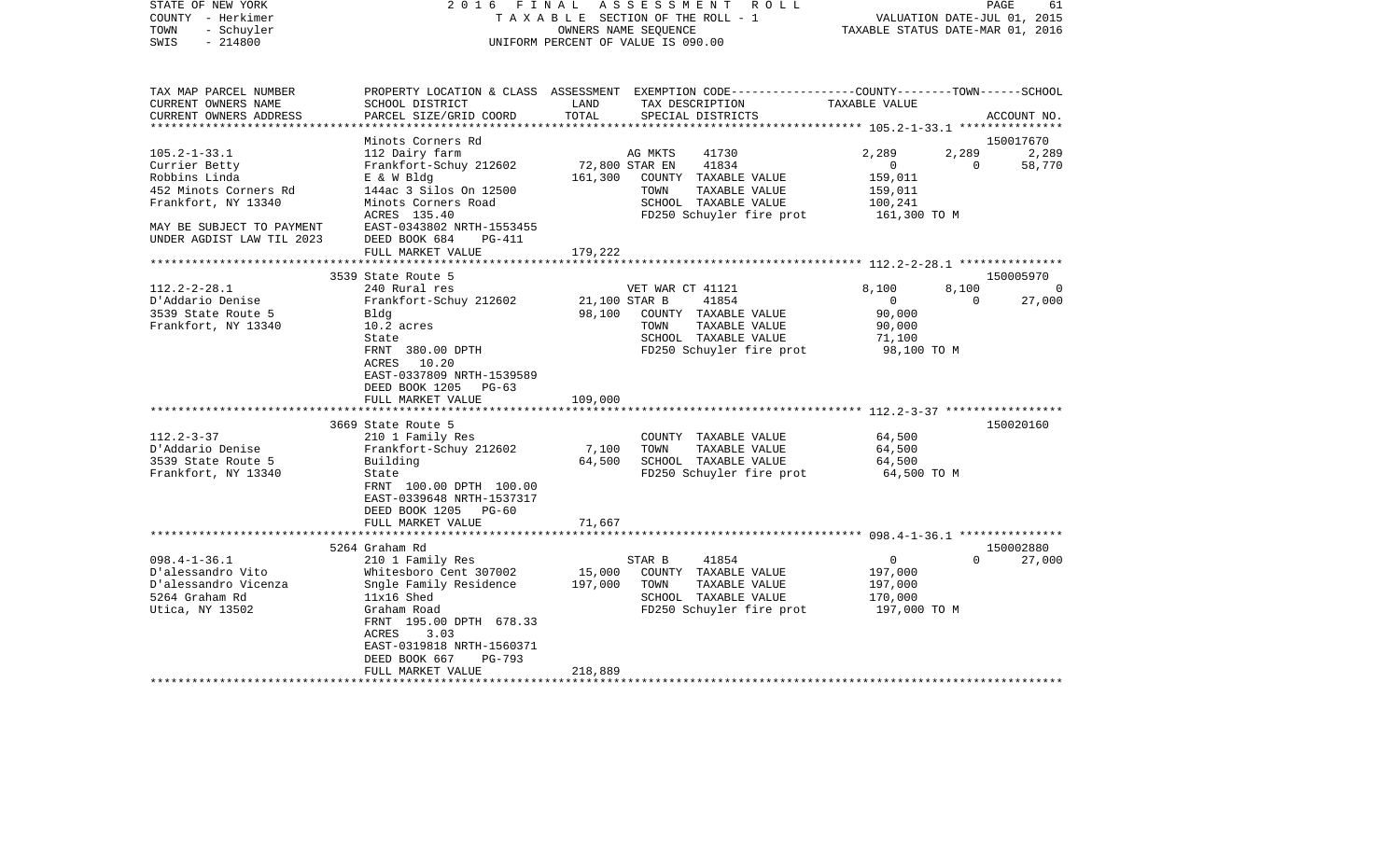| STATE OF NEW YORK<br>COUNTY - Herkimer<br>- Schuyler<br>TOWN<br>$-214800$<br>SWIS                                                                                             | 2016 FINAL                                                                                                                                                                                                                                                                                                                                   | OWNERS NAME SEQUENCE                         | ASSESSMENT ROLL<br>T A X A B L E SECTION OF THE ROLL - 1<br>UNIFORM PERCENT OF VALUE IS 090.00                                                                                                                             | VALUATION DATE-JUL 01, 2015<br>TAXABLE STATUS DATE-MAR 01, 2016                                                    | PAGE<br>62  |
|-------------------------------------------------------------------------------------------------------------------------------------------------------------------------------|----------------------------------------------------------------------------------------------------------------------------------------------------------------------------------------------------------------------------------------------------------------------------------------------------------------------------------------------|----------------------------------------------|----------------------------------------------------------------------------------------------------------------------------------------------------------------------------------------------------------------------------|--------------------------------------------------------------------------------------------------------------------|-------------|
| TAX MAP PARCEL NUMBER<br>CURRENT OWNERS NAME<br>CURRENT OWNERS ADDRESS<br>**********************                                                                              | SCHOOL DISTRICT<br>PARCEL SIZE/GRID COORD                                                                                                                                                                                                                                                                                                    | LAND<br>TOTAL                                | PROPERTY LOCATION & CLASS ASSESSMENT EXEMPTION CODE----------------COUNTY-------TOWN------SCHOOL<br>TAX DESCRIPTION<br>SPECIAL DISTRICTS                                                                                   | TAXABLE VALUE                                                                                                      | ACCOUNT NO. |
| $098.4 - 1 - 37.4$<br>D'Alessandro Vito<br>D'Alessandro Vincenza<br>5264 Graham Rd<br>Utica, NY 13502                                                                         | Graham Rd<br>314 Rural vac<10<br>Whitesboro Cent 307002<br>E Vacant<br>3.118 Acres<br>Graham Road<br>ACRES<br>3.12<br>EAST-0319602 NRTH-1560022<br>DEED BOOK 1281<br>$PG-32$<br>FULL MARKET VALUE                                                                                                                                            | 9,100<br>9,100<br>10,111                     | COUNTY TAXABLE VALUE<br>TOWN<br>TAXABLE VALUE<br>SCHOOL TAXABLE VALUE<br>FD250 Schuyler fire prot<br>WD170 Schuyler water #2<br>1.00 UN M                                                                                  | 9,100<br>9,100<br>9,100<br>9,100 TO M<br>300 TO C                                                                  |             |
|                                                                                                                                                                               |                                                                                                                                                                                                                                                                                                                                              |                                              |                                                                                                                                                                                                                            | *********************** 098.4-1-37.5 ****************                                                              |             |
| $098.4 - 1 - 37.5$<br>D'alessandro Vito<br>D'alessandro Vincenza<br>5264 Graham Rd<br>Utica, NY 13502<br>$105.1 - 1 - 9.4$<br>D'aprix Brian<br>351 Bull Rd<br>Utica, NY 13502 | Graham Rd<br>314 Rural vac<10<br>Whitesboro Cent 307002<br>E Vacant<br>3.181 Acres<br>Graham Road<br>ACRES<br>3.18<br>EAST-0319712 NRTH-1560204<br>DEED BOOK 858<br>$PG-20$<br>FULL MARKET VALUE<br>* * * * * * * * * * * * * * * * * * *<br>351 Bull Rd<br>270 Mfg housing<br>Whitesboro Cent 307002<br>N Trailer<br>5.1 Acres<br>Bull Road | 9,200<br>9,200<br>10,222<br>16,600<br>44,000 | COUNTY TAXABLE VALUE<br>TAXABLE VALUE<br>TOWN<br>SCHOOL TAXABLE VALUE<br>FD250 Schuyler fire prot<br>41834<br>STAR EN<br>COUNTY TAXABLE VALUE<br>TOWN<br>TAXABLE VALUE<br>SCHOOL TAXABLE VALUE<br>FD250 Schuyler fire prot | 9,200<br>9,200<br>9,200<br>9,200 TO M<br>$\Omega$<br>$\Omega$<br>44,000<br>44,000<br>$\overline{0}$<br>44,000 TO M | 44,000      |
|                                                                                                                                                                               | ACRES<br>5.10<br>EAST-0331935 NRTH-1558107<br>DEED BOOK 1279 PG-284<br>FULL MARKET VALUE                                                                                                                                                                                                                                                     | 48,889                                       |                                                                                                                                                                                                                            |                                                                                                                    |             |
|                                                                                                                                                                               | ************************                                                                                                                                                                                                                                                                                                                     |                                              |                                                                                                                                                                                                                            |                                                                                                                    |             |
| $099.4 - 5 - 39$<br>Daigneault Tanya<br>8 Old Hyannis Rd<br>Yarmouth Port, MA 02675                                                                                           | Louis Ridge Rd<br>322 Rural vac>10<br>West Canada Val 212402<br>reduced addl 9500 for ref<br>Land & Lakes lot 46<br>Louis Rd<br>ACRES 13.60<br>EAST-0349842 NRTH-1564605<br>DEED BOOK 1516<br>PG-687<br>FULL MARKET VALUE                                                                                                                    | 26,350<br>26,350<br>29,278                   | COUNTY TAXABLE VALUE<br>TOWN<br>TAXABLE VALUE<br>SCHOOL TAXABLE VALUE<br>FD250 Schuyler fire prot                                                                                                                          | 26,350<br>26,350<br>26,350<br>26,350 TO M                                                                          | 150003180   |
|                                                                                                                                                                               |                                                                                                                                                                                                                                                                                                                                              |                                              |                                                                                                                                                                                                                            |                                                                                                                    |             |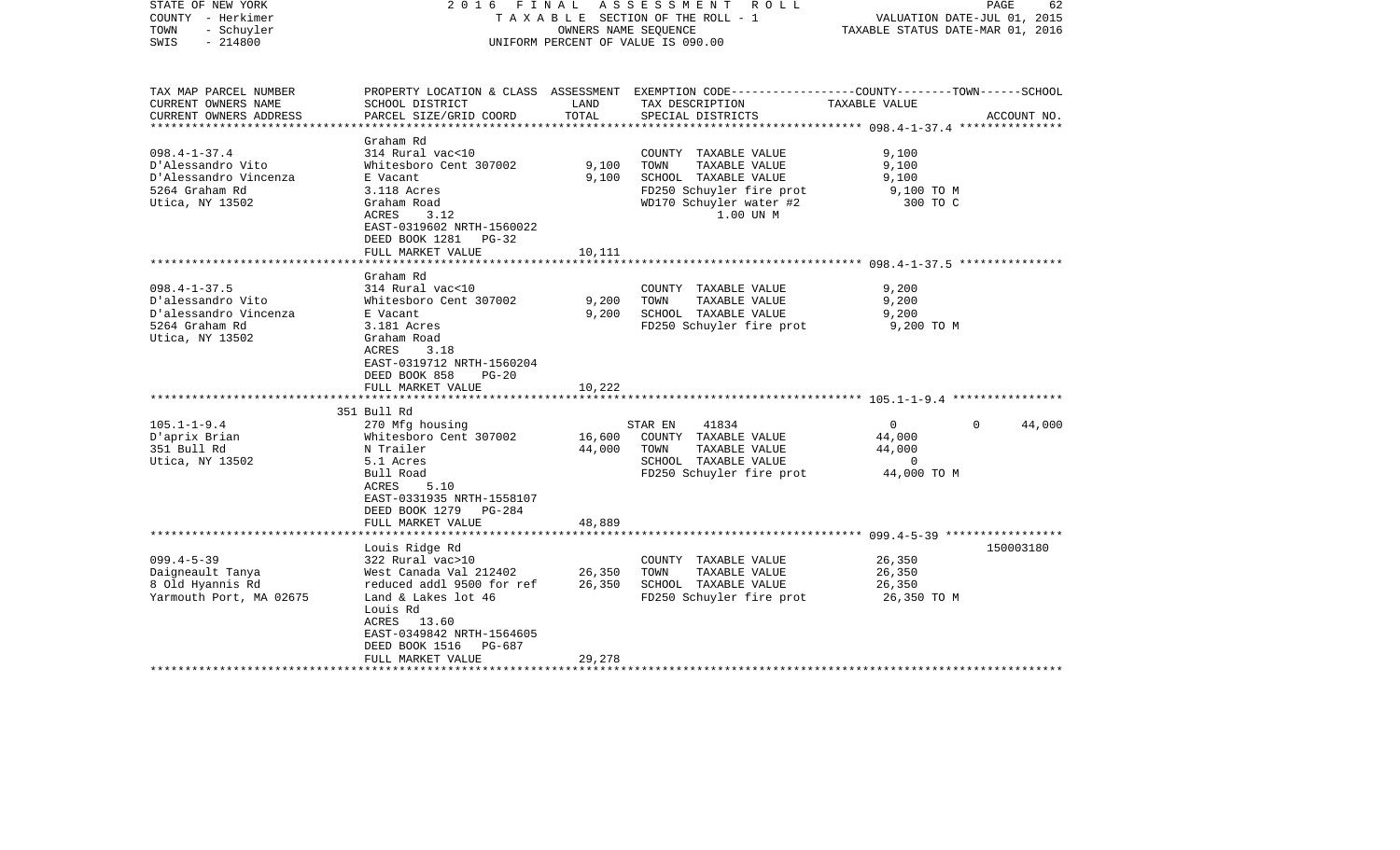| STATE OF NEW YORK<br>COUNTY - Herkimer<br>TOWN<br>- Schuyler<br>$-214800$<br>SWIS                                                                                                              | 2016                                                                                                                                                                                                                                                                                                                                                                                                                                                    | FINAL ASSESSMENT ROLL<br>TAXABLE SECTION OF THE ROLL - 1<br>OWNERS NAME SEQUENCE<br>UNIFORM PERCENT OF VALUE IS 090.00 |                                                                                                                                                                                                                                                                                                |                                                                                                                                                      |                                      | PAGE<br>63<br>VALUATION DATE-JUL 01, 2015<br>TAXABLE STATUS DATE-MAR 01, 2016 |
|------------------------------------------------------------------------------------------------------------------------------------------------------------------------------------------------|---------------------------------------------------------------------------------------------------------------------------------------------------------------------------------------------------------------------------------------------------------------------------------------------------------------------------------------------------------------------------------------------------------------------------------------------------------|------------------------------------------------------------------------------------------------------------------------|------------------------------------------------------------------------------------------------------------------------------------------------------------------------------------------------------------------------------------------------------------------------------------------------|------------------------------------------------------------------------------------------------------------------------------------------------------|--------------------------------------|-------------------------------------------------------------------------------|
| TAX MAP PARCEL NUMBER<br>CURRENT OWNERS NAME<br>CURRENT OWNERS ADDRESS                                                                                                                         | SCHOOL DISTRICT<br>PARCEL SIZE/GRID COORD                                                                                                                                                                                                                                                                                                                                                                                                               | LAND<br>TOTAL                                                                                                          | PROPERTY LOCATION & CLASS ASSESSMENT EXEMPTION CODE---------------COUNTY-------TOWN------SCHOOL<br>TAX DESCRIPTION<br>SPECIAL DISTRICTS                                                                                                                                                        | TAXABLE VALUE                                                                                                                                        |                                      | ACCOUNT NO.                                                                   |
|                                                                                                                                                                                                |                                                                                                                                                                                                                                                                                                                                                                                                                                                         |                                                                                                                        |                                                                                                                                                                                                                                                                                                |                                                                                                                                                      |                                      |                                                                               |
|                                                                                                                                                                                                | 2155 State Route 5                                                                                                                                                                                                                                                                                                                                                                                                                                      |                                                                                                                        |                                                                                                                                                                                                                                                                                                |                                                                                                                                                      |                                      | 150021270                                                                     |
| $104.11 - 1 - 46.2$<br>Dailey David C<br>Dailey Sue<br>2155 State Route 5<br>Utica, NY 13502                                                                                                   | 210 1 Family Res<br>Whitesboro Cent 307002<br>Residence<br>Route 5<br>FRNT 185.00 DPTH 179.00<br>EAST-0316231 NRTH-1555917<br>DEED BOOK 926<br>PG-394                                                                                                                                                                                                                                                                                                   | 11,400 STAR B<br>128,000                                                                                               | VET WAR CT 41121<br>41854<br>COUNTY TAXABLE VALUE<br>TOWN<br>TAXABLE VALUE<br>SCHOOL TAXABLE VALUE<br>FD250 Schuyler fire prot<br>WD170 Schuyler water #2                                                                                                                                      | 8,100<br>$\overline{0}$<br>119,900<br>119,900<br>101,000<br>128,000 TO M<br>128,000 TO C                                                             | 8.100<br>$\overline{0}$              | $\Omega$<br>27,000                                                            |
|                                                                                                                                                                                                | FULL MARKET VALUE                                                                                                                                                                                                                                                                                                                                                                                                                                       | 142,222                                                                                                                | 1.00 UN M                                                                                                                                                                                                                                                                                      |                                                                                                                                                      |                                      |                                                                               |
|                                                                                                                                                                                                |                                                                                                                                                                                                                                                                                                                                                                                                                                                         |                                                                                                                        |                                                                                                                                                                                                                                                                                                |                                                                                                                                                      |                                      |                                                                               |
|                                                                                                                                                                                                | 5236 Graham Rd                                                                                                                                                                                                                                                                                                                                                                                                                                          |                                                                                                                        |                                                                                                                                                                                                                                                                                                |                                                                                                                                                      |                                      |                                                                               |
| $098.4 - 1 - 37.3$<br>Dare Joseph R<br>Dare Tressa E<br>5236 Graham Rd<br>Utica, NY 13502<br>$105.2 - 1 - 29$<br>Dare Joseph R<br>Dare Karen L<br>257 Minots Corners Rd<br>Frankfort, NY 13340 | 210 1 Family Res<br>Whitesboro Cent 307002<br>2.796 Acres<br>Graham Road<br>ACRES<br>2.80<br>EAST-0319511 NRTH-1559862<br>DEED BOOK 1279 PG-29<br>FULL MARKET VALUE<br>257 Minots Corners Rd<br>240 Rural res<br>Frankfort-Schuy 212602<br>Residence & Carport<br>2 45 Acres<br>Minots Rd<br>ACRES 45.00<br>EAST-0338949 NRTH-1553006<br>DEED BOOK 1352 PG-60<br>FULL MARKET VALUE                                                                      | 15,000 STAR B<br>330,000<br>366,667<br>38,500<br>100,000<br>111,111                                                    | VET COM CT 41131<br>41854<br>COUNTY TAXABLE VALUE<br>TAXABLE VALUE<br>TOWN<br>SCHOOL TAXABLE VALUE<br>FD250 Schuyler fire prot<br>WD170 Schuyler water #2<br>1.00 UN M<br>41854<br>STAR B<br>COUNTY TAXABLE VALUE<br>TOWN<br>TAXABLE VALUE<br>SCHOOL TAXABLE VALUE<br>FD250 Schuyler fire prot | 13,500<br>$\overline{0}$<br>316,500<br>316,500<br>303,000<br>330,000 TO M<br>450 TO C<br>$\mathbf 0$<br>100,000<br>100,000<br>73,000<br>100,000 TO M | 13,500<br>$\overline{0}$<br>$\Omega$ | $\Omega$<br>27,000<br>150009120<br>27,000                                     |
|                                                                                                                                                                                                |                                                                                                                                                                                                                                                                                                                                                                                                                                                         |                                                                                                                        |                                                                                                                                                                                                                                                                                                |                                                                                                                                                      |                                      |                                                                               |
| $104.7 - 1 - 43$<br>Darrow Rosemary<br>Roesmary Darrow Test. Trust<br>5636 Mapleton Dr<br>Utica, NY 13502                                                                                      | 5636 Mapleton Dr<br>210 1 Family Res<br>Whitesboro Cent 307002<br>Mod Hom<br>E and the state of the state of the state of the state of the state of the state of the state of the state of the state of the state of the state of the state of the state of the state of the state of the state of the stat<br>Combined W 104.7-2-2<br>Mapleton Dr<br>FRNT 60.00 DPTH 219.00<br>EAST-0314444 NRTH-1557774<br>DEED BOOK 1364 PG-454<br>FULL MARKET VALUE | 7,700<br>55,000<br>61,111                                                                                              | STAR EN<br>41834<br>COUNTY TAXABLE VALUE<br>TOWN<br>TAXABLE VALUE<br>SCHOOL TAXABLE VALUE<br>FD250 Schuyler fire prot<br>SD030 Schuyler sewer #1<br>WD175 Schuyler water #3                                                                                                                    | $\overline{0}$<br>55,000<br>55,000<br>$\overline{0}$<br>55,000 TO M<br>1.00 UN M<br>55,000 TO M                                                      | $\Omega$                             | 150004620<br>55,000                                                           |
|                                                                                                                                                                                                |                                                                                                                                                                                                                                                                                                                                                                                                                                                         |                                                                                                                        |                                                                                                                                                                                                                                                                                                |                                                                                                                                                      |                                      |                                                                               |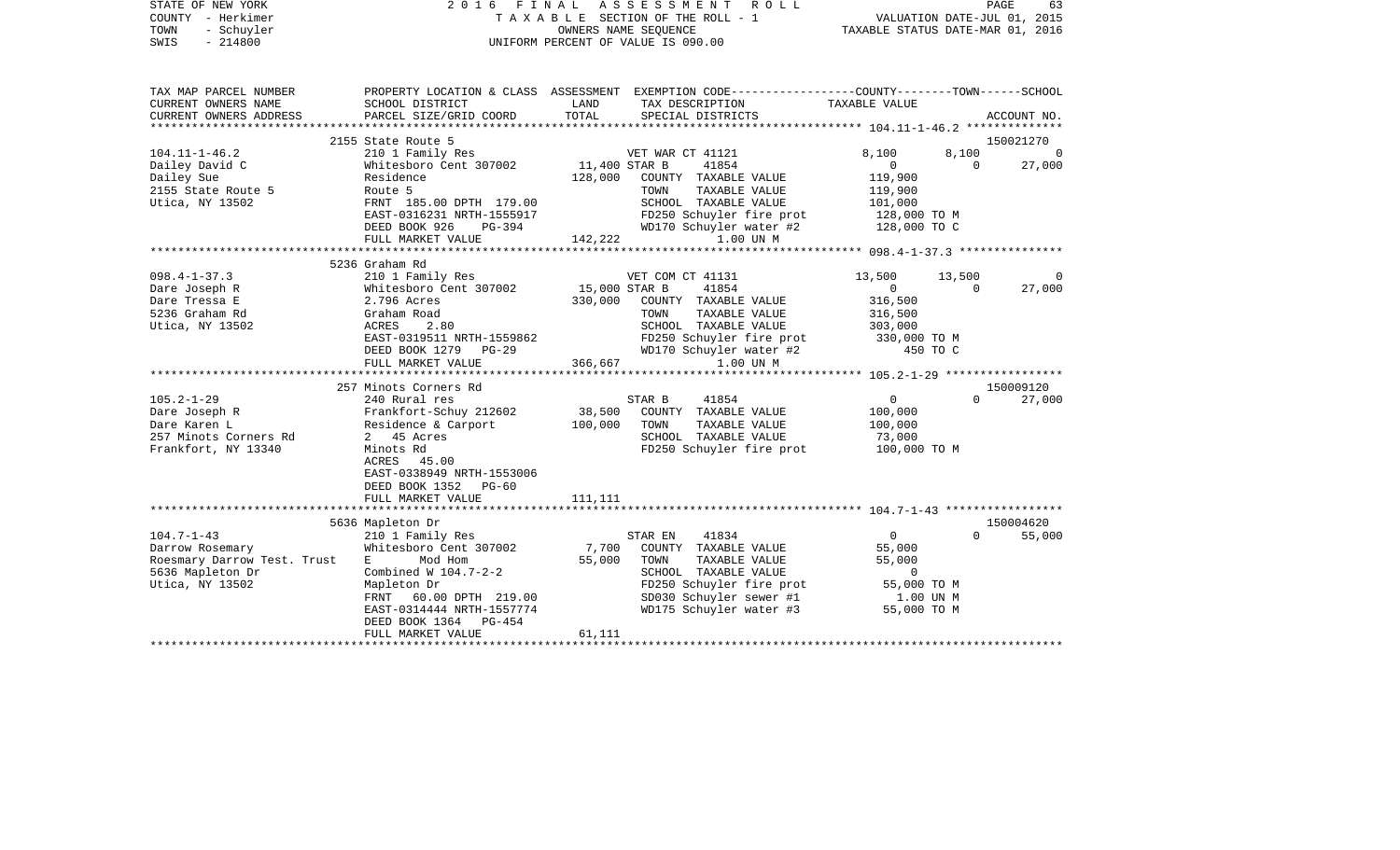| STATE OF NEW YORK<br>COUNTY - Herkimer<br>- Schuyler<br>TOWN<br>$-214800$<br>SWIS                                                         | FINAL<br>2016                                                                                                                                                                               | OWNERS NAME SEOUENCE            | ASSESSMENT<br>R O L L<br>TAXABLE SECTION OF THE ROLL - 1<br>UNIFORM PERCENT OF VALUE IS 090.00                                           | VALUATION DATE-JUL 01, 2015<br>TAXABLE STATUS DATE-MAR 01, 2016 | PAGE<br>64  |
|-------------------------------------------------------------------------------------------------------------------------------------------|---------------------------------------------------------------------------------------------------------------------------------------------------------------------------------------------|---------------------------------|------------------------------------------------------------------------------------------------------------------------------------------|-----------------------------------------------------------------|-------------|
| TAX MAP PARCEL NUMBER<br>CURRENT OWNERS NAME<br>CURRENT OWNERS ADDRESS<br>*********************                                           | SCHOOL DISTRICT<br>PARCEL SIZE/GRID COORD                                                                                                                                                   | LAND<br>TOTAL<br>************** | PROPERTY LOCATION & CLASS ASSESSMENT EXEMPTION CODE----------------COUNTY-------TOWN------SCHOOL<br>TAX DESCRIPTION<br>SPECIAL DISTRICTS | TAXABLE VALUE                                                   | ACCOUNT NO. |
| $099.4 - 6 - 10$<br>David A. Santise Living Trust West Canada Val 212402<br>Santise David A<br>2343 Washington Ave<br>Seaford, NY 11783   | Cogar Rd<br>322 Rural vac>10<br>Fox Hollow/ MF#185<br>reduced suprm ct 2013<br>Cogar Rd<br>ACRES 15.00<br>EAST-0345393 NRTH-1562288<br>DEED BOOK 1434<br><b>PG-421</b><br>FULL MARKET VALUE | 15,000<br>15,000<br>16,667      | COUNTY TAXABLE VALUE<br>TOWN<br>TAXABLE VALUE<br>SCHOOL TAXABLE VALUE<br>FD250 Schuyler fire prot                                        | 15,000<br>15,000<br>15,000<br>15,000 TO M                       | 150003180   |
|                                                                                                                                           |                                                                                                                                                                                             |                                 |                                                                                                                                          | ************************ 099.4-6-11.1 ****************          |             |
| $099.4 - 6 - 11.1$<br>David A. Santise Living Trust West Canada Val 212402<br>Santise David A<br>2343 Washington Ave<br>Seaford, NY 11783 | Cogar Rd<br>322 Rural vac>10<br>Fox Hollow/ MF#185<br>Land & Lakes lot 11<br>Cogar Rd<br>ACRES<br>35.90<br>EAST-0346632 NRTH-1562245<br>DEED BOOK 1434<br>PG-421<br>FULL MARKET VALUE       | 40,000<br>40,000<br>44,444      | COUNTY TAXABLE VALUE<br>TAXABLE VALUE<br>TOWN<br>SCHOOL TAXABLE VALUE<br>FD250 Schuyler fire prot                                        | 40,000<br>40,000<br>40,000<br>40,000 TO M                       | 150003180   |
|                                                                                                                                           | ******************                                                                                                                                                                          |                                 |                                                                                                                                          |                                                                 |             |
| $099.4 - 6 - 11.2$<br>David A. Santise Living Trust Frankfort-Schuy 212602<br>Santise David A<br>2343 Washington Ave<br>Seaford, NY 11783 | Cogar Rd<br>314 Rural vac<10<br>reduced GD 2012<br>reduced Suprm Ct 2013<br>Cogar Rd<br>ACRES<br>7.40<br>EAST-0347206 NRTH-1562343<br>DEED BOOK 1434<br>PG-421                              | 5,000<br>5,000                  | COUNTY TAXABLE VALUE<br>TAXABLE VALUE<br>TOWN<br>SCHOOL TAXABLE VALUE<br>FD250 Schuyler fire prot                                        | 5,000<br>5,000<br>5,000<br>5,000 TO M                           | 150003180   |
|                                                                                                                                           | FULL MARKET VALUE                                                                                                                                                                           | 5,556                           | ***************************** 099.4-6-12 *****************                                                                               |                                                                 |             |
|                                                                                                                                           | Cogar Rd                                                                                                                                                                                    |                                 |                                                                                                                                          |                                                                 | 150003180   |
| $099.4 - 6 - 12$<br>David Santise Living Trust<br>2343 Washington Ave<br>Seaford, NY 11783                                                | 312 Vac w/imprv<br>West Canada Val 212402<br>garage w/ apt 50% per Qua<br>Land & Lakes lot 12<br>Cogar Rd<br>34.70<br>ACRES<br>EAST-0345719 NRTH-1561432<br>DEED BOOK 1304<br>PG-184        | 52,000<br>60,000                | COUNTY TAXABLE VALUE<br>TOWN<br>TAXABLE VALUE<br>SCHOOL TAXABLE VALUE<br>FD250 Schuyler fire prot                                        | 60,000<br>60,000<br>60,000<br>60,000 TO M                       |             |
|                                                                                                                                           | FULL MARKET VALUE                                                                                                                                                                           | 66,667                          |                                                                                                                                          |                                                                 |             |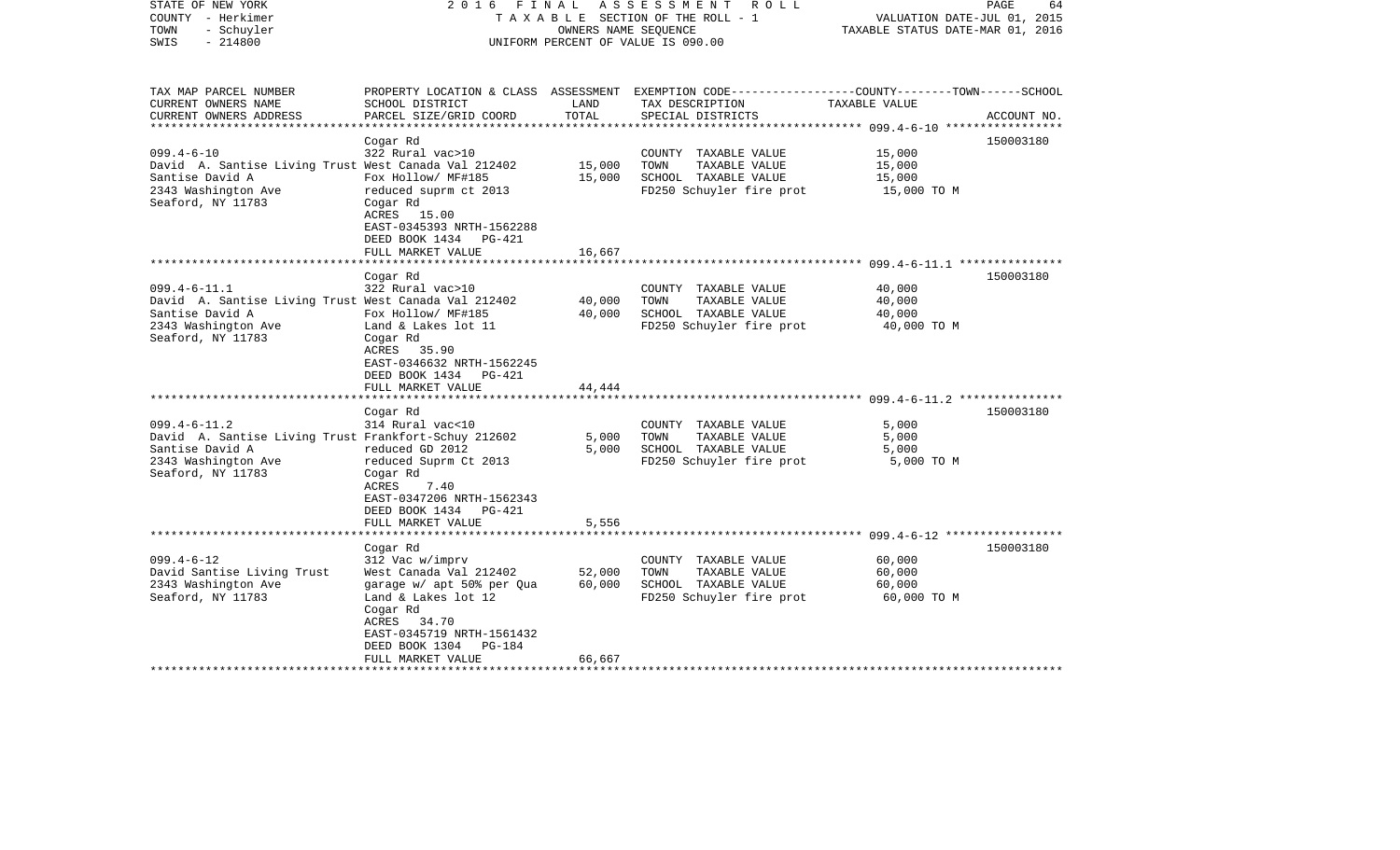| STATE OF NEW YORK<br>COUNTY - Herkimer<br>- Schuyler<br>TOWN<br>$-214800$<br>SWIS                                         | FINAL<br>2016                                                                                                                                                                                                                         |                                      | ASSESSMENT ROLL<br>TAXABLE SECTION OF THE ROLL - 1<br>OWNERS NAME SEQUENCE<br>UNIFORM PERCENT OF VALUE IS 090.00                                                       | VALUATION DATE-JUL 01, 2015<br>TAXABLE STATUS DATE-MAR 01, 2016                         | PAGE<br>65                      |
|---------------------------------------------------------------------------------------------------------------------------|---------------------------------------------------------------------------------------------------------------------------------------------------------------------------------------------------------------------------------------|--------------------------------------|------------------------------------------------------------------------------------------------------------------------------------------------------------------------|-----------------------------------------------------------------------------------------|---------------------------------|
| TAX MAP PARCEL NUMBER<br>CURRENT OWNERS NAME<br>CURRENT OWNERS ADDRESS                                                    | SCHOOL DISTRICT<br>PARCEL SIZE/GRID COORD                                                                                                                                                                                             | LAND<br>TOTAL                        | PROPERTY LOCATION & CLASS ASSESSMENT EXEMPTION CODE----------------COUNTY-------TOWN-----SCHOOL<br>TAX DESCRIPTION<br>SPECIAL DISTRICTS                                | TAXABLE VALUE                                                                           | ACCOUNT NO.                     |
| **********************                                                                                                    |                                                                                                                                                                                                                                       |                                      |                                                                                                                                                                        |                                                                                         |                                 |
|                                                                                                                           | 814 Beverly Rd                                                                                                                                                                                                                        |                                      |                                                                                                                                                                        |                                                                                         | 150022560                       |
| $104.7 - 1 - 75$<br>Dawes Robert W<br>DAwes Lorraine D<br>814 Beverly Rd                                                  | 210 1 Family Res<br>Whitesboro Cent 307002<br>814<br>Bldg<br>$3 \t1/4$                                                                                                                                                                | 7,500<br>72,000                      | STAR EN<br>41834<br>COUNTY TAXABLE VALUE<br>TOWN<br>TAXABLE VALUE<br>SCHOOL TAXABLE VALUE                                                                              | $\overline{0}$<br>72,000<br>72,000<br>13,230                                            | $\Omega$<br>58,770              |
| Utica, NY 13502                                                                                                           | Beverly Rd<br>FRNT 94.00 DPTH 128.00<br>EAST-0314805 NRTH-1557911<br>DEED BOOK 1453 PG-823                                                                                                                                            |                                      | FD250 Schuyler fire prot<br>LT160 Schuyler light #1<br>SD030 Schuyler sewer #1<br>WD175 Schuyler water #3                                                              | 72,000 TO M<br>72,000 TO M<br>1.10 UN M<br>72,000 TO M                                  |                                 |
|                                                                                                                           | FULL MARKET VALUE                                                                                                                                                                                                                     | 80,000                               |                                                                                                                                                                        |                                                                                         |                                 |
|                                                                                                                           | 3058 State Route 5                                                                                                                                                                                                                    |                                      |                                                                                                                                                                        |                                                                                         | 150019410                       |
| $105.3 - 1 - 75$<br>Deangelis Joseph<br>3058 State Route 5<br>Frankfort, NY 13340<br>$099.2 - 4 - 10$<br>DeBari Claudia J | 270 Mfg housing<br>Frankfort-Schuy 212602<br>S Trl<br>15 1 Acre<br>Rt 5<br>ACRES<br>1.50<br>EAST-0329951 NRTH-1544821<br>DEED BOOK 750<br>$PG-4$<br>FULL MARKET VALUE<br>Grande View Dr<br>314 Rural vac<10<br>West Canada Val 212402 | 13,900<br>44,800<br>49,778<br>18,200 | 41834<br>STAR EN<br>COUNTY TAXABLE VALUE<br>TAXABLE VALUE<br>TOWN<br>SCHOOL TAXABLE VALUE<br>FD250 Schuyler fire prot<br>COUNTY TAXABLE VALUE<br>TOWN<br>TAXABLE VALUE | $\overline{0}$<br>44,800<br>44,800<br>$\overline{0}$<br>44,800 TO M<br>18,200<br>18,200 | 44,800<br>$\Omega$<br>150003180 |
| 1003 North Madison St<br>Rome, NY 13440                                                                                   | Survey $#362$<br>Land & Lakes lot 10<br>Land locked<br>ACRES<br>7.80<br>EAST-0345404 NRTH-1570597<br>DEED BOOK 1247 PG-115<br>FULL MARKET VALUE                                                                                       | 18,200<br>20,222                     | SCHOOL TAXABLE VALUE<br>FD250 Schuyler fire prot                                                                                                                       | 18,200<br>18,200 TO M                                                                   |                                 |
|                                                                                                                           |                                                                                                                                                                                                                                       |                                      |                                                                                                                                                                        |                                                                                         |                                 |
| $104.7 - 1 - 50$                                                                                                          | 5680 Mapleton Dr                                                                                                                                                                                                                      |                                      |                                                                                                                                                                        | 8,100                                                                                   | 150022020<br>$\Omega$           |
| Decrisci William A                                                                                                        | 210 1 Family Res<br>Whitesboro Cent 307002                                                                                                                                                                                            | 7,100 STAR EN                        | CW_15_VET/ 41161<br>41834                                                                                                                                              | 8,100<br>$\overline{0}$                                                                 | 58,770<br>$\Omega$              |
| Dousharm Geralynn M<br>5680 Mapleton Dr<br>Utica, NY 13502                                                                | 5680 Bldg<br>$3 \t1/4$<br>Mapleton Dr<br>75.00 DPTH 125.00<br>FRNT                                                                                                                                                                    | 92,000                               | COUNTY TAXABLE VALUE<br>TOWN<br>TAXABLE VALUE<br>SCHOOL TAXABLE VALUE<br>FD250 Schuyler fire prot                                                                      | 83,900<br>83,900<br>33,230<br>92,000 TO M                                               |                                 |
|                                                                                                                           | EAST-0314763 NRTH-1558440<br>DEED BOOK 1082 PG-92                                                                                                                                                                                     |                                      | LT160 Schuyler light #1<br>SD030 Schuyler sewer #1                                                                                                                     | 92,000 TO M<br>1.00 UN M                                                                |                                 |
|                                                                                                                           | FULL MARKET VALUE                                                                                                                                                                                                                     |                                      | 102,222 WD175 Schuyler water #3                                                                                                                                        | 92,000 TO M                                                                             |                                 |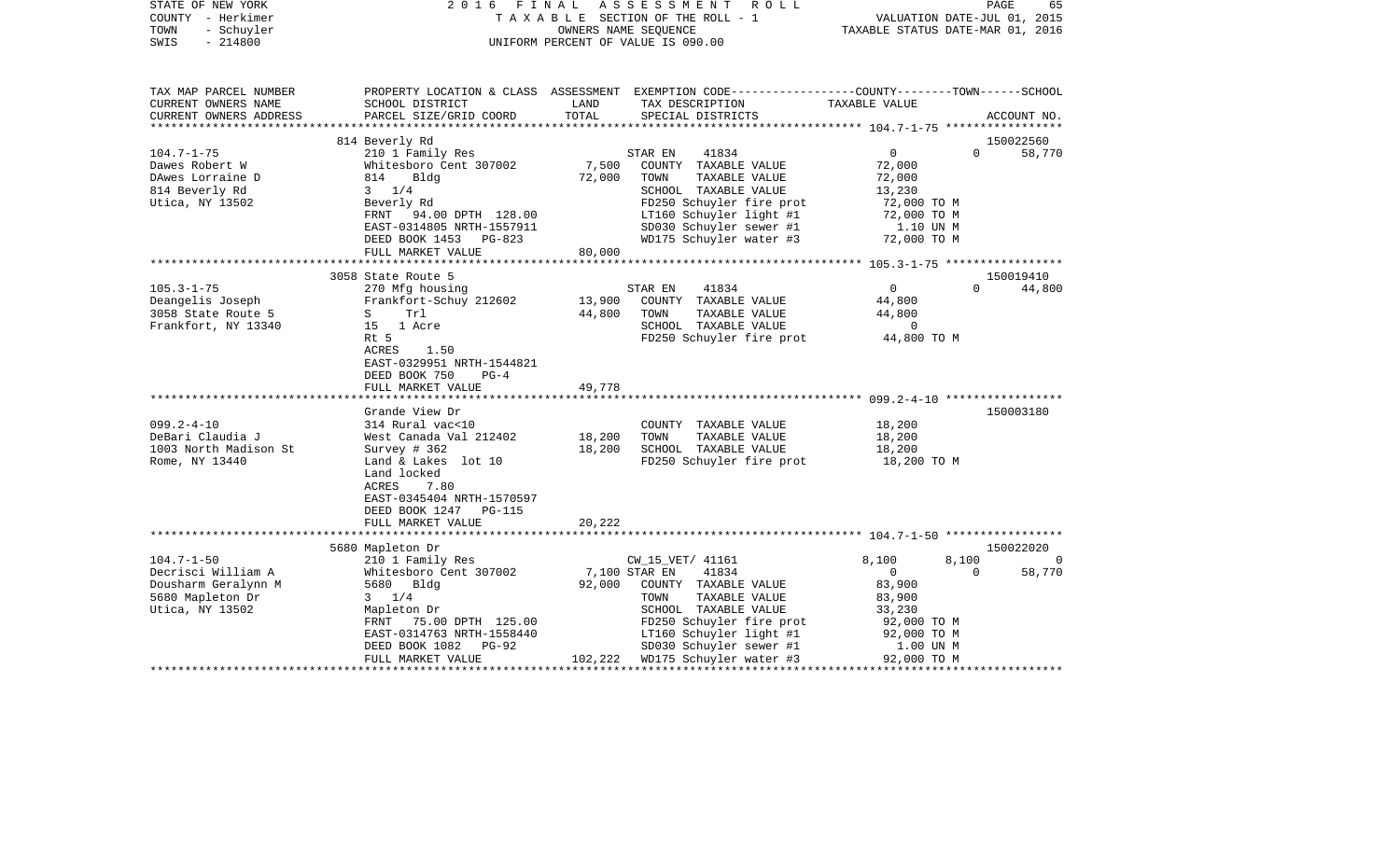| STATE OF NEW YORK<br>COUNTY - Herkimer<br>- Schuyler<br>TOWN<br>$-214800$<br>SWIS                    | 2016 FINAL                                                                                                                                                                                                      | OWNERS NAME SEOUENCE       | ASSESSMENT ROLL<br>T A X A B L E SECTION OF THE ROLL - 1<br>UNIFORM PERCENT OF VALUE IS 090.00                                           | VALUATION DATE-JUL 01, 2015<br>TAXABLE STATUS DATE-MAR 01, 2016 | PAGE<br>66  |
|------------------------------------------------------------------------------------------------------|-----------------------------------------------------------------------------------------------------------------------------------------------------------------------------------------------------------------|----------------------------|------------------------------------------------------------------------------------------------------------------------------------------|-----------------------------------------------------------------|-------------|
| TAX MAP PARCEL NUMBER<br>CURRENT OWNERS NAME<br>CURRENT OWNERS ADDRESS<br>***********************    | SCHOOL DISTRICT<br>PARCEL SIZE/GRID COORD                                                                                                                                                                       | LAND<br>TOTAL              | PROPERTY LOCATION & CLASS ASSESSMENT EXEMPTION CODE----------------COUNTY-------TOWN------SCHOOL<br>TAX DESCRIPTION<br>SPECIAL DISTRICTS | TAXABLE VALUE                                                   | ACCOUNT NO. |
| $105.4 - 2 - 17$<br>Dedla Krystin<br>Scales Laurie<br>14 Frederick St<br>Ilion, NY 13357             | Johnson<br>314 Rural vac<10<br>Frankfort-Schuy 212602<br>Vacant<br>Lot 17<br>ACRES<br>7.38<br>EAST-0346043 NRTH-1545408<br>DEED BOOK 1532 PG-710<br>FULL MARKET VALUE                                           | 12,700<br>12,700<br>14,111 | COUNTY TAXABLE VALUE<br>TOWN<br>TAXABLE VALUE<br>SCHOOL TAXABLE VALUE<br>FD250 Schuyler fire prot                                        | 12,700<br>12,700<br>12,700<br>12,700 TO M                       |             |
|                                                                                                      |                                                                                                                                                                                                                 |                            |                                                                                                                                          |                                                                 |             |
| $099.4 - 4 - 7$<br>Deer Haven Prop Own Assoc<br>Donna Buchok<br>PO Box 331<br>Herkimer, NY 13350     | Cosby Rd<br>314 Rural vac<10<br>Frankfort-Schuy 212602<br>Deer Haven sub<br>private roadway<br>Cosby Rd<br>FRNT 746.00 DPTH 33.00<br>EAST-0349842 NRTH-1560329                                                  | 5,000<br>5,000             | COUNTY TAXABLE VALUE<br>TOWN<br>TAXABLE VALUE<br>SCHOOL TAXABLE VALUE<br>FD250 Schuyler fire prot                                        | 5,000<br>5,000<br>5,000<br>5,000 TO M                           | 150003540   |
| **************************                                                                           | DEED BOOK 946<br>PG-482<br>FULL MARKET VALUE<br>*************************                                                                                                                                       | 5,556                      |                                                                                                                                          |                                                                 |             |
| $105.2 - 3 - 17$<br>Deer Haven Prop Owners Assoc<br>Donna Buchok<br>PO Box 331<br>Herkimer, NY 13350 | Cosby Rd<br>314 Rural vac<10<br>Frankfort-Schuy 212602<br>Deer Haven sub<br>private roadway 1.2 miles<br>Cosby Rd<br>FRNT 120.00 DPTH<br>7.00<br>ACRES<br>EAST-0347731 NRTH-1559394<br>DEED BOOK 1094<br>PG-201 | 5,000<br>5,000             | COUNTY TAXABLE VALUE<br>TOWN<br>TAXABLE VALUE<br>SCHOOL TAXABLE VALUE<br>FD250 Schuyler fire prot                                        | 5,000<br>5,000<br>5,000<br>5,000 TO M                           | 150003540   |
|                                                                                                      | FULL MARKET VALUE<br>*********************                                                                                                                                                                      | 5,556                      |                                                                                                                                          |                                                                 |             |
| $099.2 - 4 - 11$<br>DeHayes Michael<br>11089 Cosby Manor Rd                                          | Grande View Dr<br>314 Rural vac<10<br>West Canada Val 212402<br>Survey $#362$                                                                                                                                   | 4,000<br>4,000             | COUNTY TAXABLE VALUE<br>TOWN<br>TAXABLE VALUE<br>SCHOOL TAXABLE VALUE                                                                    | 4,000<br>4,000<br>4,000                                         | 150003180   |
| Utica, NY 13502<br>******************                                                                | Land & Lakes lot 11<br>land locked<br>ACRES<br>8.10<br>EAST-0345017 NRTH-1570747<br>DEED BOOK 1513<br><b>PG-221</b><br>FULL MARKET VALUE                                                                        | 4,444                      | FD250 Schuyler fire prot                                                                                                                 | 4,000 TO M                                                      |             |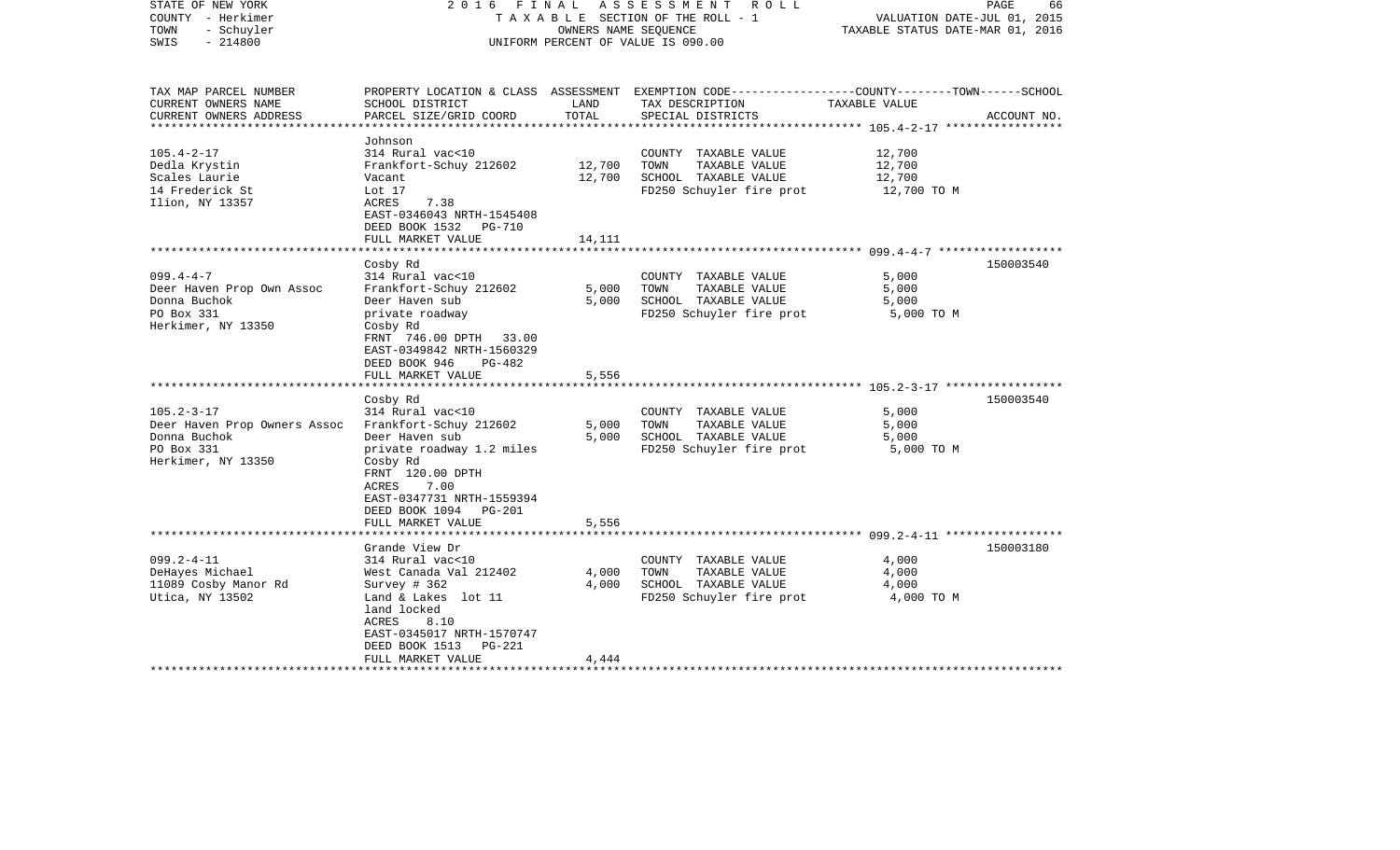| STATE OF NEW YORK<br>COUNTY - Herkimer<br>- Schuyler<br>TOWN<br>$-214800$<br>SWIS | 2 0 1 6<br>FINAL                                                               | OWNERS NAME SEQUENCE | ASSESSMENT<br>R O L L<br>TAXABLE SECTION OF THE ROLL - 1<br>UNIFORM PERCENT OF VALUE IS 090.00                                          | TAXABLE STATUS DATE-MAR 01, 2016                     | PAGE<br>67<br>VALUATION DATE-JUL 01, 2015 |
|-----------------------------------------------------------------------------------|--------------------------------------------------------------------------------|----------------------|-----------------------------------------------------------------------------------------------------------------------------------------|------------------------------------------------------|-------------------------------------------|
| TAX MAP PARCEL NUMBER<br>CURRENT OWNERS NAME<br>CURRENT OWNERS ADDRESS            | SCHOOL DISTRICT<br>PARCEL SIZE/GRID COORD                                      | LAND<br>TOTAL        | PROPERTY LOCATION & CLASS ASSESSMENT EXEMPTION CODE---------------COUNTY-------TOWN------SCHOOL<br>TAX DESCRIPTION<br>SPECIAL DISTRICTS | TAXABLE VALUE                                        | ACCOUNT NO.                               |
|                                                                                   |                                                                                |                      |                                                                                                                                         |                                                      |                                           |
|                                                                                   | 137 Sterling Dr                                                                |                      |                                                                                                                                         |                                                      | 150008310                                 |
| $104.2 - 2 - 42$                                                                  | 210 1 Family Res                                                               |                      | 41854<br>STAR B                                                                                                                         | $\overline{0}$                                       | 27,000<br>$\Omega$                        |
| Del Medico Craig                                                                  | Whitesboro Cent 307002                                                         | 7,100                | COUNTY TAXABLE VALUE                                                                                                                    | 48,000                                               |                                           |
| 137 Sterling Dr                                                                   | Bldg<br>N                                                                      | 48,000               | TOWN<br>TAXABLE VALUE                                                                                                                   | 48,000                                               |                                           |
| Utica, NY 13502                                                                   | $1/4$ Acre                                                                     |                      | SCHOOL TAXABLE VALUE                                                                                                                    | 21,000                                               |                                           |
|                                                                                   | Sterling Drive                                                                 |                      | FD250 Schuyler fire prot                                                                                                                | 48,000 TO M                                          |                                           |
|                                                                                   | FRNT 110.00 DPTH 90.00                                                         |                      | WD170 Schuyler water #2<br>1.00 UN M                                                                                                    | 48,000 TO C                                          |                                           |
|                                                                                   | EAST-0324046 NRTH-1557629                                                      |                      |                                                                                                                                         |                                                      |                                           |
|                                                                                   | DEED BOOK 919<br>PG-574                                                        |                      |                                                                                                                                         |                                                      |                                           |
|                                                                                   | FULL MARKET VALUE                                                              | 53,333               |                                                                                                                                         |                                                      |                                           |
|                                                                                   | 3677 State Route 5                                                             |                      |                                                                                                                                         |                                                      | 150021540                                 |
| $112.2 - 3 - 30$                                                                  | 210 1 Family Res                                                               |                      | STAR B<br>41854                                                                                                                         | $\overline{0}$                                       | $\Omega$<br>27,000                        |
| Delaney John J                                                                    | Frankfort-Schuy 212602                                                         | 13,100               | COUNTY TAXABLE VALUE                                                                                                                    | 99,000                                               |                                           |
| Delaney Lindsay                                                                   | Bldg                                                                           | 99,000               | TOWN<br>TAXABLE VALUE                                                                                                                   | 99,000                                               |                                           |
| 3677 State Route 5                                                                | $3 \quad 1$                                                                    |                      | SCHOOL TAXABLE VALUE                                                                                                                    | 72,000                                               |                                           |
| Frankfort, NY 13340                                                               | State                                                                          |                      | FD250 Schuyler fire prot                                                                                                                | 99,000 TO M                                          |                                           |
|                                                                                   | FRNT 175.00 DPTH 237.00<br>EAST-0339831 NRTH-1537242                           |                      |                                                                                                                                         |                                                      |                                           |
|                                                                                   | DEED BOOK 1090 PG-715                                                          |                      |                                                                                                                                         |                                                      |                                           |
|                                                                                   | FULL MARKET VALUE                                                              | 110,000              |                                                                                                                                         |                                                      |                                           |
|                                                                                   |                                                                                |                      |                                                                                                                                         |                                                      |                                           |
| $104.2 - 4 - 7$                                                                   | 104 Westgate Dr                                                                |                      |                                                                                                                                         | $\mathbf 0$                                          | 150005940<br>$\Omega$                     |
| DeMichele Richard                                                                 | 210 1 Family Res<br>Whitesboro Cent 307002                                     | 9,400                | 41854<br>STAR B<br>COUNTY TAXABLE VALUE                                                                                                 | 142,000                                              | 27,000                                    |
| DeMichele Angele M                                                                |                                                                                | 142,000              | TOWN<br>TAXABLE VALUE                                                                                                                   | 142,000                                              |                                           |
| 104 Westgate Dr                                                                   | Westgate Gate<br>Windfall Rd                                                   |                      | SCHOOL TAXABLE VALUE                                                                                                                    | 115,000                                              |                                           |
| Utica, NY 13502                                                                   | FRNT 100.00 DPTH 228.00                                                        |                      | FD250 Schuyler fire prot                                                                                                                | 142,000 TO M                                         |                                           |
|                                                                                   | EAST-0323591 NRTH-1553021                                                      |                      | WD165 Schuyler water #4                                                                                                                 | 142,000 TO C                                         |                                           |
|                                                                                   | DEED BOOK 922<br>PG-147                                                        |                      | $.00$ UN M                                                                                                                              |                                                      |                                           |
|                                                                                   | FULL MARKET VALUE                                                              | 157,778              | WD170 Schuyler water #2<br>1.00 UN M                                                                                                    | 11,000 TO C                                          |                                           |
|                                                                                   |                                                                                |                      |                                                                                                                                         | ********************** 112.2-1-31.1 **************** |                                           |
|                                                                                   | 350 Mckennan Rd                                                                |                      |                                                                                                                                         |                                                      | 150008760                                 |
| $112.2 - 1 - 31.1$                                                                | 240 Rural res                                                                  |                      | 41834<br>STAR EN                                                                                                                        | $\overline{0}$                                       | $\Omega$<br>58,770                        |
| Dempster Jane A                                                                   | Frankfort-Schuy 212602                                                         | 20,900               | COUNTY TAXABLE VALUE                                                                                                                    | 135,000                                              |                                           |
| Dempster John D                                                                   | Vacant                                                                         | 135,000              | TOWN<br>TAXABLE VALUE                                                                                                                   | 135,000                                              |                                           |
| 350 McKennan Rd                                                                   | 24.5                                                                           |                      | SCHOOL TAXABLE VALUE                                                                                                                    | 76,230                                               |                                           |
| Frankfort, NY 13340                                                               | Mckennan Rd<br>FRNT 557.00 DPTH<br>ACRES<br>21.90<br>EAST-0347438 NRTH-1539369 |                      | FD250 Schuyler fire prot                                                                                                                | 135,000 TO M                                         |                                           |
|                                                                                   | DEED BOOK 872<br>$PG-540$<br>FULL MARKET VALUE                                 | 150,000              |                                                                                                                                         |                                                      |                                           |
|                                                                                   |                                                                                |                      |                                                                                                                                         |                                                      |                                           |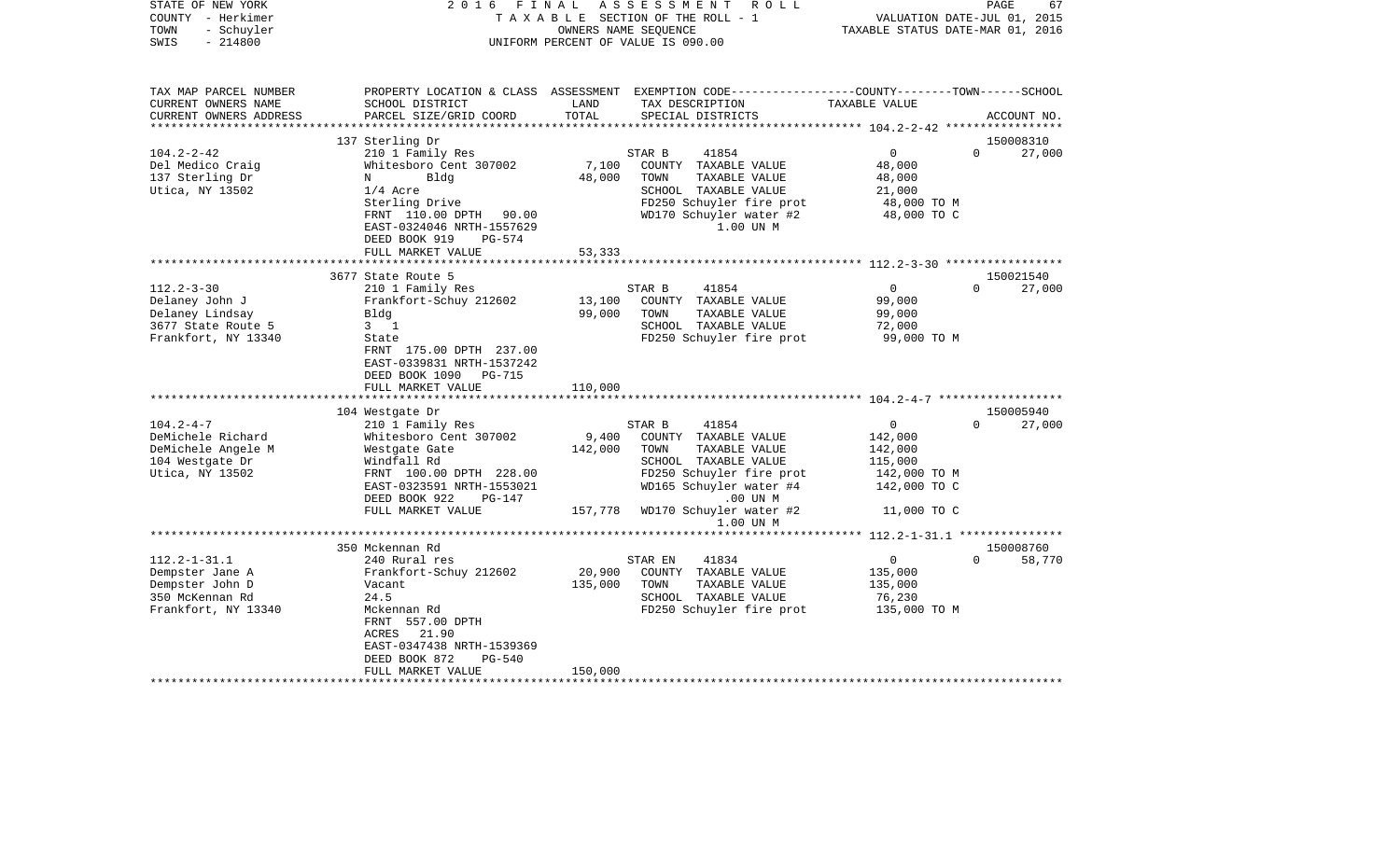| STATE OF NEW YORK<br>COUNTY - Herkimer<br>- Schuyler<br>TOWN<br>$-214800$<br>SWIS                   | FINAL<br>2016                                                                                                                            | OWNERS NAME SEQUENCE | ASSESSMENT ROLL<br>TAXABLE SECTION OF THE ROLL - 1<br>UNIFORM PERCENT OF VALUE IS 090.00                                                 | VALUATION DATE-JUL 01, 2015<br>TAXABLE STATUS DATE-MAR 01, 2016 | PAGE<br>68  |
|-----------------------------------------------------------------------------------------------------|------------------------------------------------------------------------------------------------------------------------------------------|----------------------|------------------------------------------------------------------------------------------------------------------------------------------|-----------------------------------------------------------------|-------------|
| TAX MAP PARCEL NUMBER<br>CURRENT OWNERS NAME<br>CURRENT OWNERS ADDRESS<br>************************* | SCHOOL DISTRICT<br>PARCEL SIZE/GRID COORD                                                                                                | LAND<br>TOTAL        | PROPERTY LOCATION & CLASS ASSESSMENT EXEMPTION CODE----------------COUNTY-------TOWN------SCHOOL<br>TAX DESCRIPTION<br>SPECIAL DISTRICTS | TAXABLE VALUE                                                   | ACCOUNT NO. |
|                                                                                                     | Mowers Rd                                                                                                                                |                      |                                                                                                                                          |                                                                 | 150003180   |
| $099.4 - 3 - 11$                                                                                    | 314 Rural vac<10                                                                                                                         |                      | COUNTY TAXABLE VALUE                                                                                                                     | 23,200                                                          |             |
| Denslow Fredrick J                                                                                  | West Canada Val 212402                                                                                                                   | 23,200               | TOWN<br>TAXABLE VALUE                                                                                                                    | 23,200                                                          |             |
| 479 Lindsay Rd                                                                                      | split #6 lot 10                                                                                                                          | 23,200               | SCHOOL TAXABLE VALUE                                                                                                                     | 23,200                                                          |             |
| Newport, NY 13416                                                                                   | Land & Lakes<br>Mower<br>FRNT 421.60 DPTH<br>ACRES<br>5.10<br>EAST-0344089 NRTH-1565577<br>DEED BOOK 1531<br>PG-958<br>FULL MARKET VALUE | 25,778               | FD250 Schuyler fire prot                                                                                                                 | 23,200 TO M                                                     |             |
|                                                                                                     |                                                                                                                                          |                      |                                                                                                                                          |                                                                 |             |
|                                                                                                     | 256 Johnson Rd                                                                                                                           |                      |                                                                                                                                          | $\Omega$                                                        |             |
| $105.4 - 2 - 18$<br>Dervisevic Suad                                                                 | 210 1 Family Res<br>Frankfort-Schuy 212602                                                                                               | 19,100               | 41854<br>STAR B<br>COUNTY TAXABLE VALUE                                                                                                  | 0<br>121,400                                                    | 27,000      |
| Dervisevic Senada                                                                                   | Single Family Residence                                                                                                                  | 121,400              | TAXABLE VALUE<br>TOWN                                                                                                                    | 121,400                                                         |             |
| 256 Johnson Rd                                                                                      | Lot                                                                                                                                      |                      | SCHOOL TAXABLE VALUE                                                                                                                     | 94,400                                                          |             |
| Frankfort, NY 13340                                                                                 | ACRES<br>7.81<br>EAST-0345843 NRTH-1545215<br>DEED BOOK 1534 PG-333                                                                      |                      | FD250 Schuyler fire prot                                                                                                                 | 121,400 TO M                                                    |             |
|                                                                                                     | FULL MARKET VALUE<br>***********************                                                                                             | 134,889<br>********* |                                                                                                                                          | **************************** 105.2-1-37 *****************       |             |
|                                                                                                     | 681 Bush Rd                                                                                                                              |                      |                                                                                                                                          |                                                                 |             |
| $105.2 - 1 - 37$                                                                                    | 314 Rural vac<10                                                                                                                         |                      | COUNTY TAXABLE VALUE                                                                                                                     | 20,000                                                          |             |
| DesJardins John                                                                                     | Frankfort-Schuy 212602                                                                                                                   | 10,000               | TOWN<br>TAXABLE VALUE                                                                                                                    | 20,000                                                          |             |
| DesJardins Lori L                                                                                   | Bush                                                                                                                                     | 20,000               | SCHOOL TAXABLE VALUE                                                                                                                     | 20,000                                                          |             |
| 277 Mowers Rd<br>Frankfort, NY 13340                                                                | result of split in 2013<br>FRNT 509.50 DPTH<br>ACRES<br>1.20<br>EAST-0336583 NRTH-1553800<br>DEED BOOK 944<br><b>PG-358</b>              |                      | FD250 Schuyler fire prot                                                                                                                 | 20,000 TO M                                                     |             |
|                                                                                                     | FULL MARKET VALUE                                                                                                                        | 22,222               |                                                                                                                                          |                                                                 |             |
|                                                                                                     |                                                                                                                                          |                      |                                                                                                                                          | **************** 105.2-1-22.1 **********                        |             |
| $105.2 - 1 - 22.1$                                                                                  | Mower Rd<br>105 Vac farmland                                                                                                             |                      | COUNTY TAXABLE VALUE                                                                                                                     | 70,775                                                          | 150018240   |
| DesJardins John J                                                                                   | Whitesboro Cent 307002                                                                                                                   | 70,775               | TOWN<br>TAXABLE VALUE                                                                                                                    | 70,775                                                          |             |
| DesJardins Lori L                                                                                   | split # 1 2013 15.6 to                                                                                                                   | 70,775               | SCHOOL TAXABLE VALUE                                                                                                                     | 70,775                                                          |             |
| 277 Mowers Rd                                                                                       | Goodwin                                                                                                                                  |                      | FD250 Schuyler fire prot                                                                                                                 | 70,775 TO M                                                     |             |
| Frankfort, NY 13340                                                                                 | Mowers<br>FRNT 9080.00 DPTH<br>ACRES 149.20<br>EAST-0337874 NRTH-1555213<br>DEED BOOK 1378<br>PG-454                                     |                      |                                                                                                                                          |                                                                 |             |
|                                                                                                     | FULL MARKET VALUE                                                                                                                        | 78,639               |                                                                                                                                          |                                                                 |             |
|                                                                                                     |                                                                                                                                          |                      |                                                                                                                                          |                                                                 |             |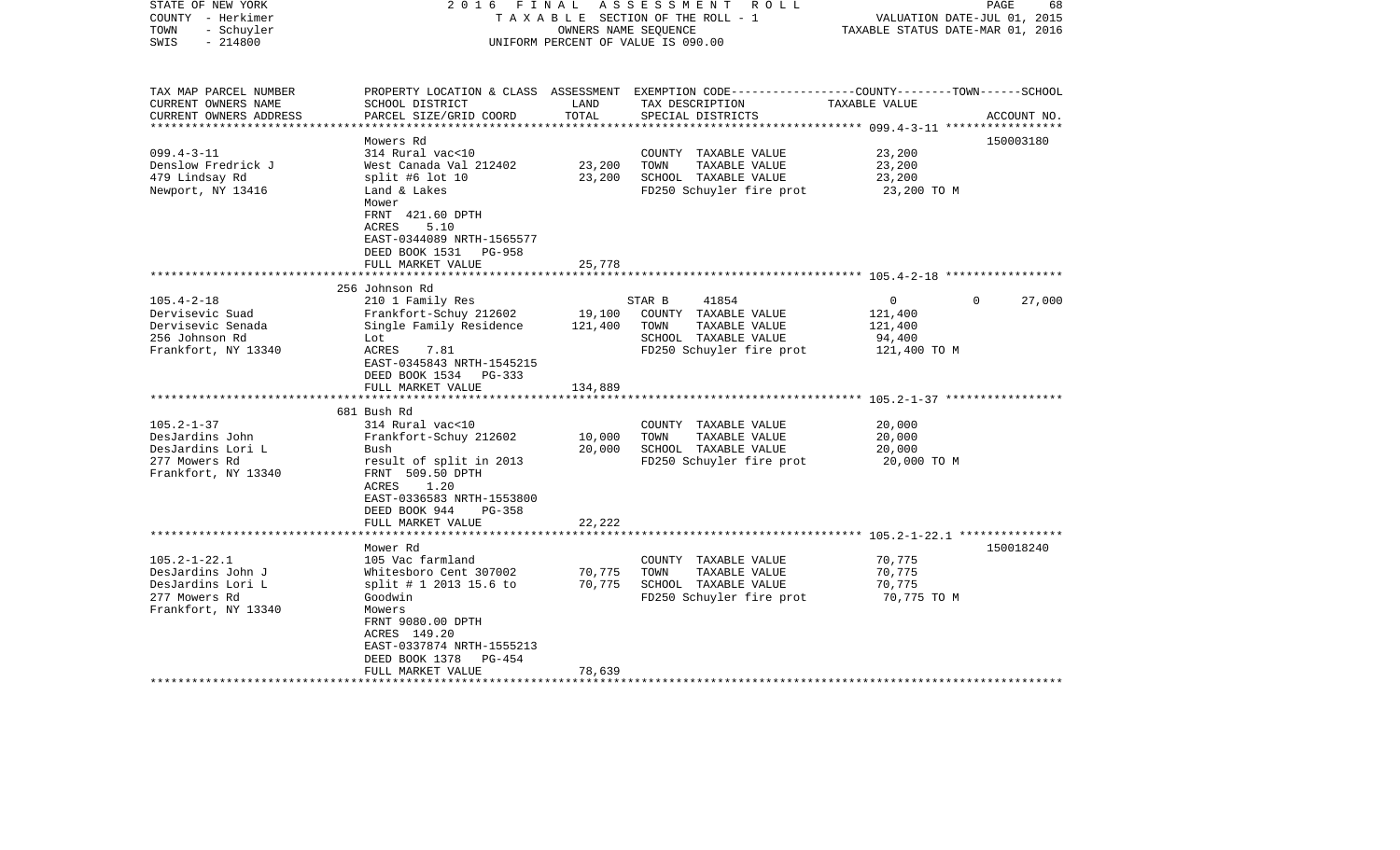| COUNTY<br>– Herkimer<br>TOWN<br>- Schuyler<br>$-214800$<br>SWIS | T A X A B L E SECTION OF THE ROLL - 1<br>UNIFORM PERCENT OF VALUE IS 090.00                     |         | VALUATION DATE-JUL 01, 2015<br>TAXABLE STATUS DATE-MAR 01, 2016 |                |                    |
|-----------------------------------------------------------------|-------------------------------------------------------------------------------------------------|---------|-----------------------------------------------------------------|----------------|--------------------|
|                                                                 |                                                                                                 |         |                                                                 |                |                    |
| TAX MAP PARCEL NUMBER                                           | PROPERTY LOCATION & CLASS ASSESSMENT EXEMPTION CODE---------------COUNTY-------TOWN------SCHOOL |         |                                                                 |                |                    |
| CURRENT OWNERS NAME                                             | SCHOOL DISTRICT                                                                                 | LAND    | TAX DESCRIPTION                                                 | TAXABLE VALUE  |                    |
| CURRENT OWNERS ADDRESS<br>*************************             | PARCEL SIZE/GRID COORD                                                                          | TOTAL   | SPECIAL DISTRICTS                                               |                | ACCOUNT NO.        |
|                                                                 | 277 Mowers Rd                                                                                   |         |                                                                 |                |                    |
| $105.2 - 1 - 20.2$                                              | 210 1 Family Res                                                                                |         | 41854<br>STAR B                                                 | $\overline{0}$ | $\Omega$<br>27,000 |
| DesJardins Lori                                                 | West Canada Val 212402                                                                          | 14,600  | COUNTY TAXABLE VALUE                                            | 157,000        |                    |
| 277 Mowers Rd                                                   | Double-Wide & Garage                                                                            | 157,000 | TOWN<br>TAXABLE VALUE                                           | 157,000        |                    |
| Frankfort, NY 13340                                             | ACRES<br>2.45                                                                                   |         | SCHOOL TAXABLE VALUE                                            | 130,000        |                    |
|                                                                 | EAST-0338390 NRTH-1556609<br>DEED BOOK 1348<br>PG-662                                           |         | FD250 Schuyler fire prot                                        | 157,000 TO M   |                    |
|                                                                 | FULL MARKET VALUE                                                                               | 174,444 |                                                                 |                |                    |
|                                                                 |                                                                                                 |         |                                                                 |                |                    |
|                                                                 | 121 Millers Grove Rd                                                                            |         |                                                                 |                | 150005040          |
| $112.2 - 2 - 45.1$                                              | 210 1 Family Res                                                                                |         | 41834<br>STAR EN                                                | 0              | $\Omega$<br>58,770 |
| Desrochers Irrevocable Trust Frankfort-Schuy 212602             |                                                                                                 | 13,700  | COUNTY TAXABLE VALUE                                            | 81,400         |                    |
| 121 Millers Grove Rd                                            | Single Family Residence                                                                         | 81,400  | TOWN<br>TAXABLE VALUE                                           | 81,400         |                    |
| Frankfort, NY 13340                                             | Millers Grove<br>ACRES<br>1.20                                                                  |         | SCHOOL TAXABLE VALUE<br>FD250 Schuyler fire prot                | 22,630         |                    |
|                                                                 | EAST-0336410 NRTH-1540381<br>DEED BOOK 1094<br><b>PG-455</b>                                    |         |                                                                 | 81,400 TO M    |                    |
|                                                                 | FULL MARKET VALUE                                                                               | 90,444  |                                                                 |                |                    |
|                                                                 |                                                                                                 |         |                                                                 |                |                    |
|                                                                 | Grande View Dr                                                                                  |         |                                                                 |                | 150003180          |
| $099.2 - 4 - 20$                                                | 312 Vac w/imprv                                                                                 |         | COUNTY TAXABLE VALUE                                            | 171,250        |                    |
| DeVries Thomas                                                  | West Canada Val 212402                                                                          | 96,250  | TOWN<br>TAXABLE VALUE                                           | 171,250        |                    |
| DeVries Julie-Anne                                              | Survey # 362                                                                                    | 171,250 | SCHOOL TAXABLE VALUE                                            | 171,250        |                    |
| 163 Byram Kingwood Rd<br>Stockton, NJ 08559                     | Land & Lakes lot 20<br>Grande View Dr<br>ACRES 70.00<br>EAST-0340135 NRTH-1570447               |         | FD250 Schuyler fire prot                                        | 171,250 TO M   |                    |
|                                                                 | DEED BOOK 143<br>PG-346                                                                         |         |                                                                 |                |                    |
|                                                                 | FULL MARKET VALUE                                                                               | 190,278 |                                                                 |                |                    |
|                                                                 | *******************                                                                             |         |                                                                 |                |                    |
|                                                                 | Grande View Dr                                                                                  |         |                                                                 |                | 150003180          |
| $099.2 - 4 - 24$                                                | 314 Rural vac<10                                                                                |         | COUNTY TAXABLE VALUE                                            | 23,700         |                    |
| DeVries Thomas                                                  | West Canada Val 212402                                                                          | 23,700  | TOWN<br>TAXABLE VALUE                                           | 23,700         |                    |
| DeVries Julie-Anne                                              | Survey $# 362$                                                                                  | 23,700  | SCHOOL TAXABLE VALUE                                            | 23,700         |                    |
| 163 Byram Kingwood Rd                                           | Land & Lakes lot 24                                                                             |         | FD250 Schuyler fire prot                                        | 23,700 TO M    |                    |
| Stockton, NJ 08559                                              | Grande View Dr                                                                                  |         |                                                                 |                |                    |
|                                                                 | ACRES<br>5.40                                                                                   |         |                                                                 |                |                    |
|                                                                 | EAST-0339432 NRTH-1571770                                                                       |         |                                                                 |                |                    |
|                                                                 | DEED BOOK 1537<br>$PG-384$                                                                      |         |                                                                 |                |                    |
|                                                                 | FULL MARKET VALUE                                                                               | 26,333  |                                                                 |                |                    |
|                                                                 | Overlook Dr                                                                                     |         |                                                                 |                | 150003180          |
| $099.2 - 4 - 25$                                                | 240 Rural res                                                                                   |         | COUNTY TAXABLE VALUE                                            | 83,600         |                    |
| DeVries Thomas                                                  | West Canada Val 212402                                                                          | 23,600  | TOWN<br>TAXABLE VALUE                                           | 83,600         |                    |
| DeVries Julie-Ann                                               | added gar w/ apt 75% 2014                                                                       | 83,600  | SCHOOL TAXABLE VALUE                                            | 83,600         |                    |
| 163 Byram Kingwood Rd                                           | Land & Lakes lot 25                                                                             |         | FD250 Schuyler fire prot                                        | 83,600 TO M    |                    |
| Stockton, NJ 08559                                              | Overlook Dr                                                                                     |         |                                                                 |                |                    |
|                                                                 | ACRES<br>5.30                                                                                   |         |                                                                 |                |                    |
|                                                                 | EAST-0339240 NRTH-1571416                                                                       |         |                                                                 |                |                    |
|                                                                 | DEED BOOK 1379<br>PG-842                                                                        |         |                                                                 |                |                    |
|                                                                 | FULL MARKET VALUE                                                                               | 92,889  |                                                                 |                |                    |
|                                                                 | **************************                                                                      |         |                                                                 |                |                    |

PAGE 69

STATE OF NEW YORK 2 0 1 6 F I N A L A S S E S S M E N T R O L L PAGE 69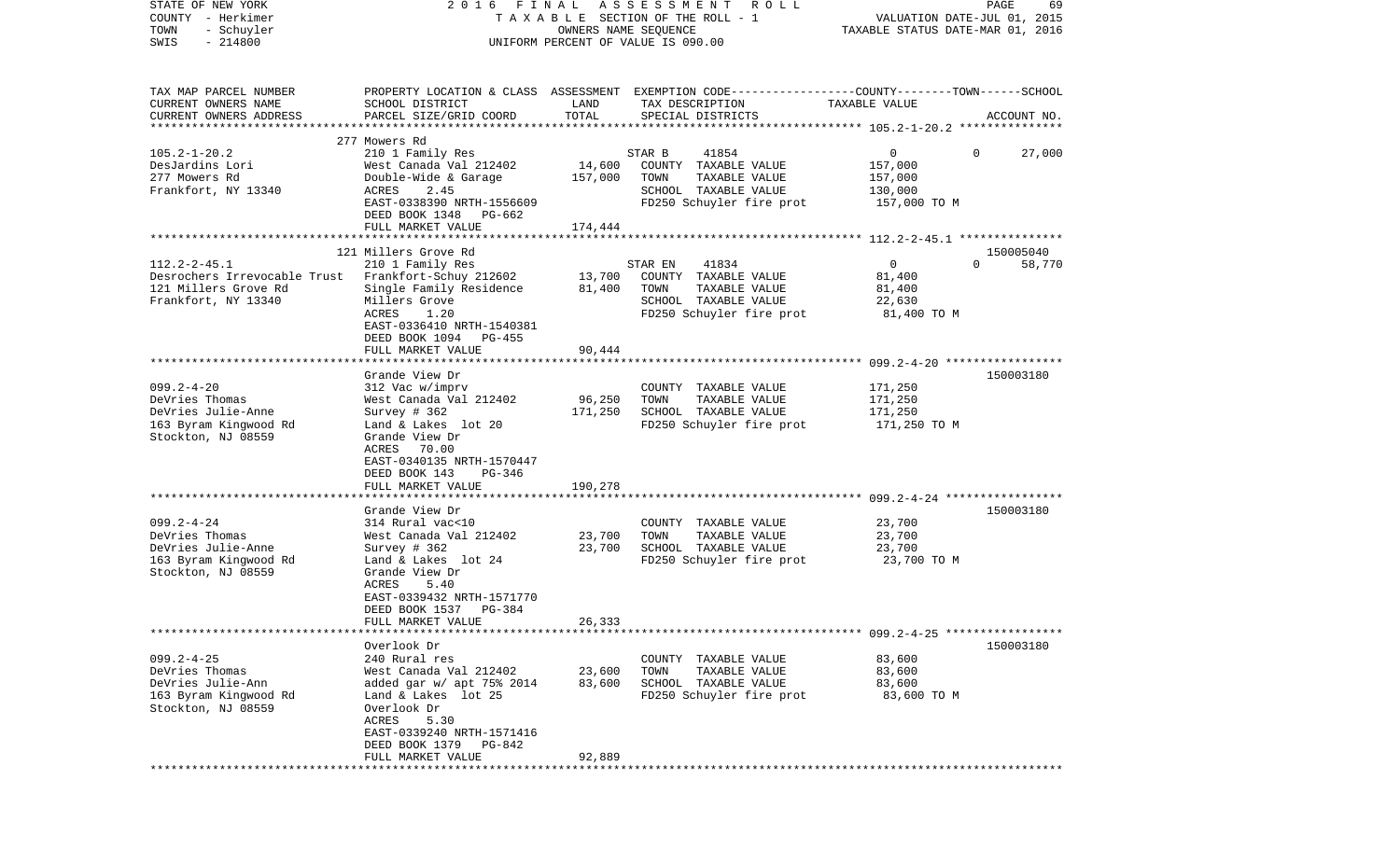| STATE OF NEW YORK<br>COUNTY - Herkimer<br>TOWN<br>- Schuyler<br>$-214800$<br>SWIS                        | 2 0 1 6<br>FINAL                                                                                                                                                                                                                            | OWNERS NAME SEQUENCE          | ASSESSMENT ROLL<br>TAXABLE SECTION OF THE ROLL - 1<br>UNIFORM PERCENT OF VALUE IS 090.00                                                | VALUATION DATE-JUL 01, 2015<br>TAXABLE STATUS DATE-MAR 01, 2016 | PAGE<br>70  |
|----------------------------------------------------------------------------------------------------------|---------------------------------------------------------------------------------------------------------------------------------------------------------------------------------------------------------------------------------------------|-------------------------------|-----------------------------------------------------------------------------------------------------------------------------------------|-----------------------------------------------------------------|-------------|
| TAX MAP PARCEL NUMBER<br>CURRENT OWNERS NAME<br>CURRENT OWNERS ADDRESS<br>*************************      | SCHOOL DISTRICT<br>PARCEL SIZE/GRID COORD                                                                                                                                                                                                   | LAND<br>TOTAL                 | PROPERTY LOCATION & CLASS ASSESSMENT EXEMPTION CODE---------------COUNTY-------TOWN------SCHOOL<br>TAX DESCRIPTION<br>SPECIAL DISTRICTS | TAXABLE VALUE                                                   | ACCOUNT NO. |
| $099.2 - 4 - 26$<br>DeVries Thomas<br>DeVeries Julie-Anne<br>163 Byram Kingwood Rd<br>Stockton, NJ 08559 | Overlook Dr<br>322 Rural vac>10<br>West Canada Val 212402<br>Survey $# 362$<br>Land & Lakes lot 20<br>Overlook Dr<br>ACRES 25.00<br>EAST-0338897 NRTH-1570757                                                                               | 55,300<br>55,300              | COUNTY TAXABLE VALUE<br>TOWN<br>TAXABLE VALUE<br>SCHOOL TAXABLE VALUE<br>FD250 Schuyler fire prot                                       | 55,300<br>55,300<br>55,300<br>55,300 TO M                       | 150003180   |
|                                                                                                          | DEED BOOK 1379<br>PG-845<br>FULL MARKET VALUE                                                                                                                                                                                               | 61,444                        | ***************************** 099.2-4-27 *****************                                                                              |                                                                 |             |
| $099.2 - 4 - 27$<br>DeVries Thomas<br>DeVries Julie-Anne<br>163 Byram Kingwood Rd<br>Stockton, NJ 08559  | 144 Overlook Dr<br>312 Vac w/imprv<br>West Canada Val 212402<br>Survey # 362<br>Land & Lakes lot 27<br>Overlook Dr<br>FRNT 462.60 DPTH<br>ACRES 206.00<br>EAST-0337724 NRTH-1569625<br>DEED BOOK 1263<br><b>PG-197</b><br>FULL MARKET VALUE | 215,000<br>395,000<br>438,889 | COUNTY TAXABLE VALUE<br>TOWN<br>TAXABLE VALUE<br>SCHOOL TAXABLE VALUE<br>FD250 Schuyler fire prot                                       | 395,000<br>395,000<br>395,000<br>395,000 TO M                   | 150003180   |
| $099.2 - 4 - 28$<br>DeVries Thomas<br>DeVries Julie-Anne<br>163 Byram Kingwood Rd<br>Stockton, NJ 08559  | Overlook Dr<br>314 Rural vac<10<br>West Canada Val 212402<br>Survey # 362<br>Land & Lakes lot 28<br>Overlook Dr<br>FRNT 266.90 DPTH<br>ACRES<br>5.00<br>EAST-0338616 NRTH-1571793                                                           | 21,000<br>21,000              | COUNTY TAXABLE VALUE<br>TOWN<br>TAXABLE VALUE<br>SCHOOL TAXABLE VALUE<br>FD250 Schuyler fire prot                                       | 21,000<br>21,000<br>21,000<br>21,000 TO M                       | 150003180   |
|                                                                                                          | DEED BOOK 1379<br>PG-848<br>FULL MARKET VALUE                                                                                                                                                                                               | 23,333                        |                                                                                                                                         |                                                                 |             |
| $099.2 - 4 - 32$<br>DeVries Thomas<br>DeVries Julie-Anne<br>163 Byram Kingwood Rd<br>Stockton, NJ 08559  | Grande View Dr<br>314 Rural vac<10<br>West Canada Val 212402<br>Survey # 362<br>Land & Lakes lot 32<br>Grande View Dr<br>ACRES<br>6.00<br>EAST-0338014 NRTH-1573312<br>DEED BOOK 1451<br>PG-773<br>FULL MARKET VALUE                        | 24,900<br>24,900<br>27,667    | COUNTY TAXABLE VALUE<br>TOWN<br>TAXABLE VALUE<br>SCHOOL TAXABLE VALUE<br>FD250 Schuyler fire prot                                       | 24,900<br>24,900<br>24,900<br>24,900 TO M                       | 150003180   |
|                                                                                                          |                                                                                                                                                                                                                                             |                               |                                                                                                                                         |                                                                 |             |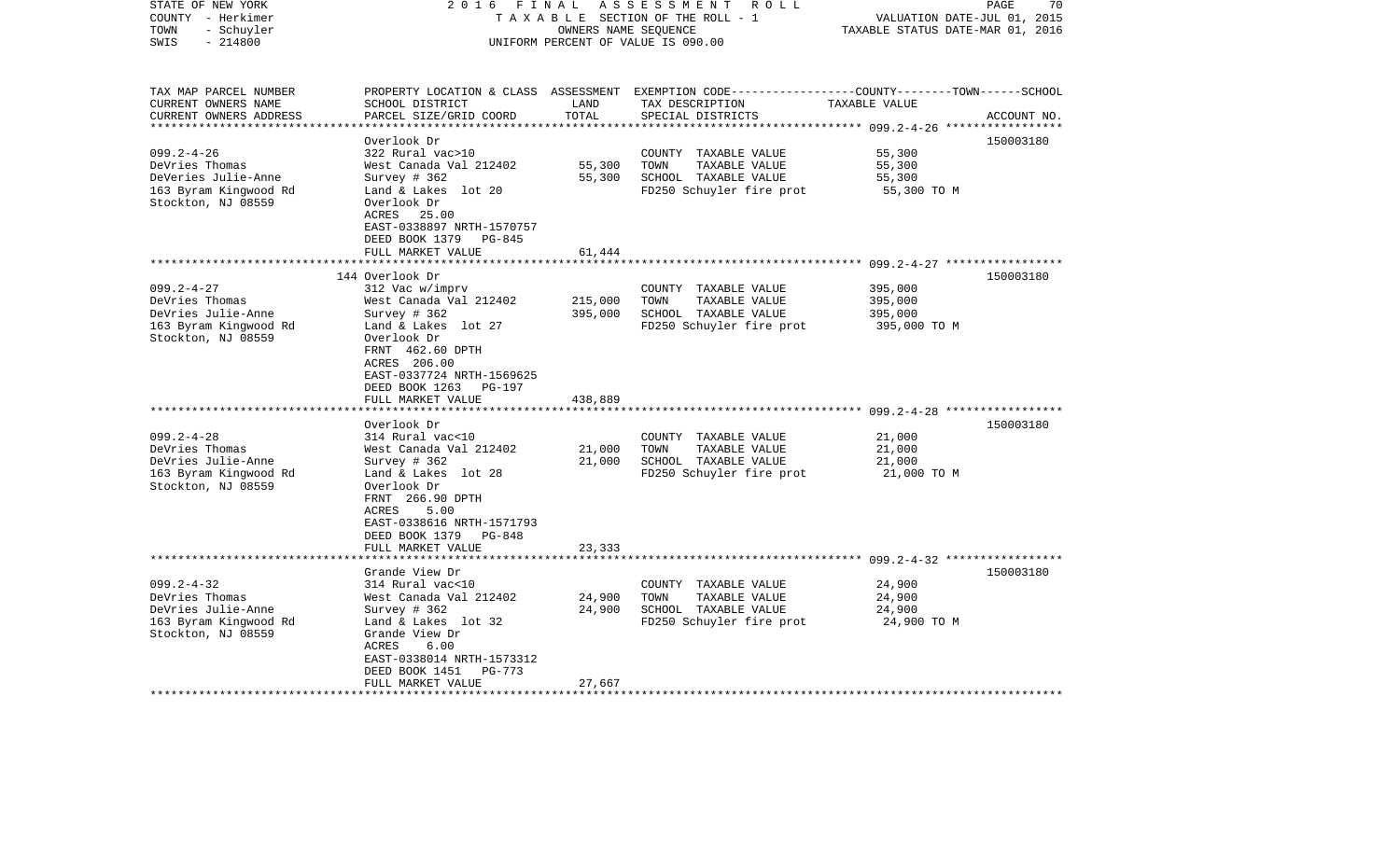| STATE OF NEW YORK<br>COUNTY - Herkimer<br>- Schuyler<br>TOWN<br>$-214800$<br>SWIS                                 | 2016 FINAL                                                                                                                                                                                                                           | OWNERS NAME SEQUENCE                        | A S S E S S M E N T A O L L<br>TAXABLE SECTION OF THE ROLL - 1<br>UNIFORM PERCENT OF VALUE IS 090.00                                     | VALUATION DATE-JUL 01, 2015<br>TAXABLE STATUS DATE-MAR 01, 2016 | 71<br>PAGE  |
|-------------------------------------------------------------------------------------------------------------------|--------------------------------------------------------------------------------------------------------------------------------------------------------------------------------------------------------------------------------------|---------------------------------------------|------------------------------------------------------------------------------------------------------------------------------------------|-----------------------------------------------------------------|-------------|
| TAX MAP PARCEL NUMBER<br>CURRENT OWNERS NAME<br>CURRENT OWNERS ADDRESS<br>**********************                  | SCHOOL DISTRICT<br>PARCEL SIZE/GRID COORD                                                                                                                                                                                            | LAND<br>TOTAL                               | PROPERTY LOCATION & CLASS ASSESSMENT EXEMPTION CODE----------------COUNTY-------TOWN------SCHOOL<br>TAX DESCRIPTION<br>SPECIAL DISTRICTS | TAXABLE VALUE                                                   | ACCOUNT NO. |
| $099.4 - 6 - 5$<br>Devries Tom<br>163 Bryam Kingwood Rd<br>Stockton, NJ 08559                                     | 141 Cogar Rd<br>210 1 Family Res<br>West Canada Val 212402<br>Fox Hollow/ MF#185<br>90% 2012<br>Cogar Rd<br>ACRES<br>5.00<br>EAST-0343829 NRTH-1563569<br>DEED BOOK 1346 PG-592<br>FULL MARKET VALUE                                 | 30,000<br>187,000<br>207,778                | COUNTY TAXABLE VALUE<br>TOWN<br>TAXABLE VALUE<br>SCHOOL TAXABLE VALUE<br>FD250 Schuyler fire prot                                        | 187,000<br>187,000<br>187,000<br>187,000 TO M                   | 150003180   |
|                                                                                                                   |                                                                                                                                                                                                                                      |                                             |                                                                                                                                          |                                                                 |             |
| $099.4 - 4 - 1$<br>Di Stefano Michael W<br>Di Stefano Lynette R<br>12 Osage Trail<br>Oak Ridge, NJ 07438          | Cosby Rd<br>314 Rural vac<10<br>Frankfort-Schuy 212602<br>Deer Haven sub<br>split #5<br>Cosby Rd<br>8.90<br>ACRES<br>EAST-0349886 NRTH-1562149<br>DEED BOOK 1089 PG-93<br>FULL MARKET VALUE                                          | 6,200<br>6,200<br>6,889                     | COUNTY TAXABLE VALUE<br>TOWN<br>TAXABLE VALUE<br>SCHOOL TAXABLE VALUE<br>FD250 Schuyler fire prot                                        | 6,200<br>6,200<br>6,200<br>6,200 TO M                           | 150003540   |
| $099.4 - 6 - 24.1$<br>Diani Joseph C Jr<br>Diani Raquel M<br>709 Mission Del Oro Ave<br>North Las Vegas, NV 89081 | ********************<br>Mowers Rd<br>314 Rural vac<10<br>West Canada Val 212402<br>Fox Hollow/ MF#185<br>Land & Lakes lot 46<br>Cogar Rd<br>ACRES<br>7.90<br>EAST-0342927 NRTH-1562457<br>DEED BOOK 1147 PG-772<br>FULL MARKET VALUE | *************<br>22,160<br>22,160<br>24,622 | COUNTY TAXABLE VALUE<br>TAXABLE VALUE<br>TOWN<br>SCHOOL TAXABLE VALUE<br>FD250 Schuyler fire prot                                        | 22,160<br>22,160<br>22,160<br>22,160 TO M                       | 150003180   |
|                                                                                                                   | ****************************                                                                                                                                                                                                         |                                             |                                                                                                                                          |                                                                 |             |
| $099.4 - 6 - 24.2$<br>Diani Joseph C Jr<br>Diani Raquel M<br>709 MIssion Del Oro Ave<br>North Las Vegas, NV 89081 | Mowers Rd<br>322 Rural vac>10<br>Frankfort-Schuy 212602<br>Fox Hollow/ MF#185<br>Land & Lakes lot 46<br>Cogar Rd<br>ACRES 12.10<br>EAST-0342484 NRTH-1561988<br>DEED BOOK 1147 PG-772<br>FULL MARKET VALUE                           | 27,840<br>27,840<br>30,933                  | COUNTY TAXABLE VALUE<br>TOWN<br>TAXABLE VALUE<br>SCHOOL TAXABLE VALUE<br>FD250 Schuyler fire prot                                        | 27,840<br>27,840<br>27,840<br>27,840 TO M                       | 150003180   |
|                                                                                                                   |                                                                                                                                                                                                                                      |                                             |                                                                                                                                          |                                                                 |             |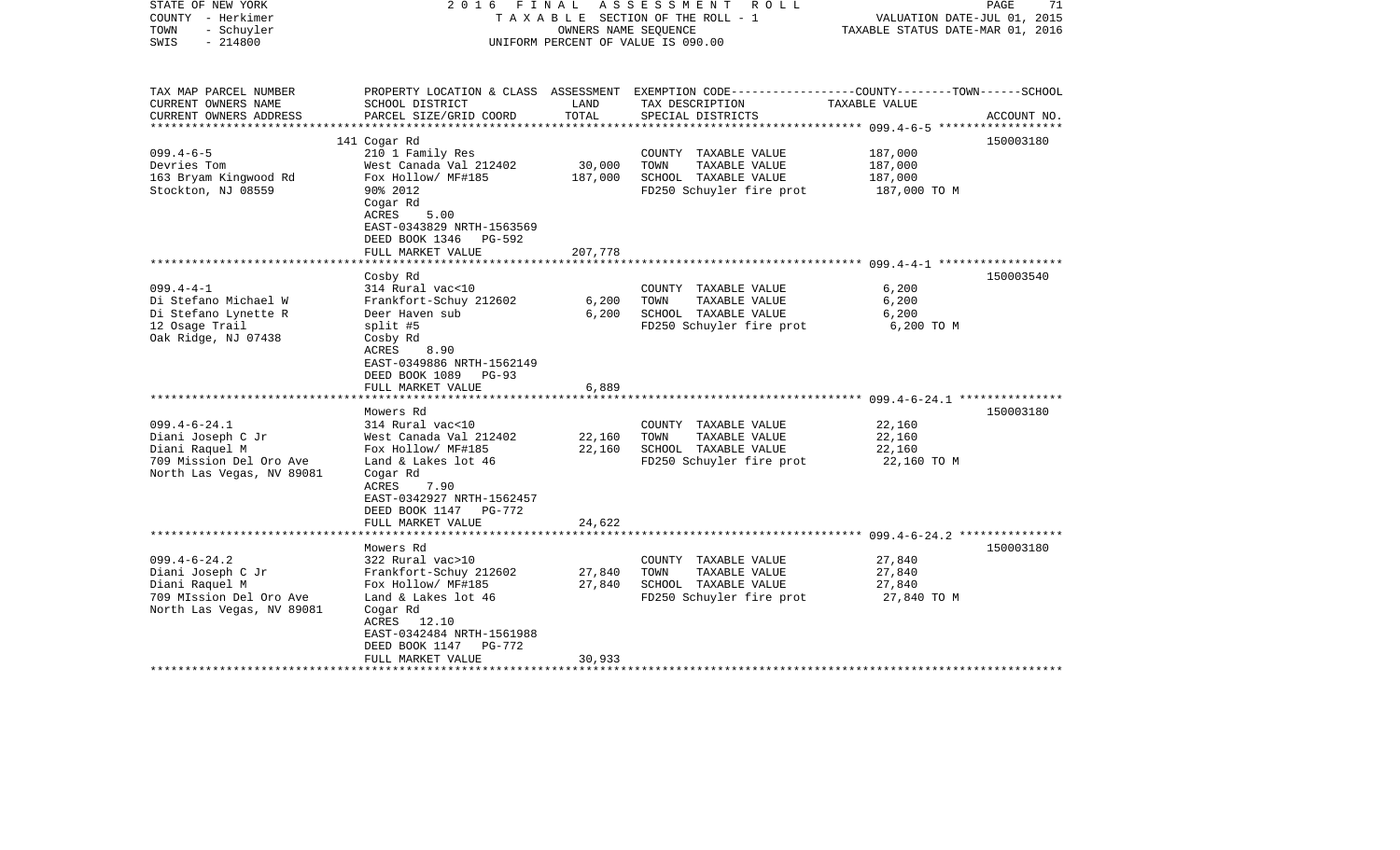| STATE OF NEW YORK<br>COUNTY - Herkimer<br>- Schuyler<br>TOWN<br>$-214800$<br>SWIS |                                                                                                            |                  | 2016 FINAL ASSESSMENT ROLL<br>TAXABLE SECTION OF THE ROLL - 1<br>OWNERS NAME SEQUENCE<br>UNIFORM PERCENT OF VALUE IS 090.00             | TAXABLE STATUS DATE-MAR 01, 2016 | PAGE<br>72<br>VALUATION DATE-JUL 01, 2015 |
|-----------------------------------------------------------------------------------|------------------------------------------------------------------------------------------------------------|------------------|-----------------------------------------------------------------------------------------------------------------------------------------|----------------------------------|-------------------------------------------|
| TAX MAP PARCEL NUMBER<br>CURRENT OWNERS NAME<br>CURRENT OWNERS ADDRESS            | SCHOOL DISTRICT<br>PARCEL SIZE/GRID COORD                                                                  | LAND<br>TOTAL    | PROPERTY LOCATION & CLASS ASSESSMENT EXEMPTION CODE----------------COUNTY-------TOWN-----SCHOOL<br>TAX DESCRIPTION<br>SPECIAL DISTRICTS | TAXABLE VALUE                    | ACCOUNT NO.                               |
| ***********************                                                           |                                                                                                            |                  |                                                                                                                                         |                                  |                                           |
|                                                                                   | 156 Carder Ln                                                                                              |                  |                                                                                                                                         |                                  | 150004710                                 |
| $112.1 - 2 - 10$                                                                  | 210 1 Family Res                                                                                           |                  | 41730<br>AG MKTS                                                                                                                        | 7,005                            | 7,005<br>7,005                            |
| Digeorgio Charles                                                                 | Frankfort-Schuy 212602                                                                                     | 20,200 STAR EN   | 41834                                                                                                                                   | $\overline{0}$                   | $\Omega$<br>58,770                        |
| Digeorgio Margaret                                                                | Vac                                                                                                        | 160,200          | COUNTY TAXABLE VALUE                                                                                                                    | 153,195                          |                                           |
| 156 Carder Lane Rd                                                                | la 8 Acres                                                                                                 |                  | TAXABLE VALUE<br>TOWN                                                                                                                   | 153,195                          |                                           |
| Frankfort, NY 13340                                                               | Carder Lane                                                                                                |                  | SCHOOL TAXABLE VALUE                                                                                                                    | 94,425                           |                                           |
| MAY BE SUBJECT TO PAYMENT                                                         | ACRES 10.10<br>EAST-0332829 NRTH-1544169                                                                   |                  | FD250 Schuyler fire prot                                                                                                                | 160,200 TO M                     |                                           |
| UNDER AGDIST LAW TIL 2023                                                         | FULL MARKET VALUE                                                                                          | 178,000          |                                                                                                                                         |                                  |                                           |
|                                                                                   |                                                                                                            |                  |                                                                                                                                         |                                  |                                           |
|                                                                                   | 3367 State Route 5                                                                                         |                  |                                                                                                                                         |                                  | 150009240                                 |
| $112.1 - 2 - 28$                                                                  | 433 Auto body                                                                                              |                  | COUNTY TAXABLE VALUE                                                                                                                    | 66,400                           |                                           |
| DiGeorgio Michael P                                                               | Frankfort-Schuy 212602                                                                                     | 9,800            | TOWN<br>TAXABLE VALUE                                                                                                                   | 66,400                           |                                           |
| 522 Reese Rd                                                                      | Bldg<br>N                                                                                                  | 66,400           | SCHOOL TAXABLE VALUE                                                                                                                    | 66,400                           |                                           |
| Frankfort, NY 13340                                                               | 10 1/3 Acre                                                                                                |                  | FD250 Schuyler fire prot                                                                                                                | 66,400 TO M                      |                                           |
|                                                                                   | Rt 5<br>FRNT 286.00 DPTH 169.00<br>EAST-0335039 NRTH-1541248<br>DEED BOOK 1476 PG-660<br>FULL MARKET VALUE | 73,778           |                                                                                                                                         |                                  |                                           |
|                                                                                   |                                                                                                            |                  |                                                                                                                                         |                                  |                                           |
|                                                                                   | 2323 State Route 5                                                                                         |                  |                                                                                                                                         |                                  | 150005190                                 |
| $104.2 - 1 - 45$                                                                  | 240 Rural res                                                                                              |                  | AG MKTS<br>41730                                                                                                                        | 19,613<br>19,613                 | 19,613                                    |
| Digristina Family Irr Trust                                                       | Whitesboro Cent 307002                                                                                     | 86,000 STAR EN   | 41834                                                                                                                                   | $\mathbf 0$                      | 58,770<br>$\overline{0}$                  |
| Digristina, Leo, Clara, James Combined With 104.2-2-9<br>2323 State Route 5       | $1 - 20'$ X 80 Sign on sub 0                                                                               |                  | 256,800 AGRIC 10 Y 42100<br>COUNTY TAXABLE VALUE                                                                                        | 10,000<br>10,000<br>227,187      | 10,000                                    |
| Utica, NY 13502                                                                   | St Rd&canl 2 Silo On10000                                                                                  |                  | TOWN<br>TAXABLE VALUE                                                                                                                   | 227,187                          |                                           |
|                                                                                   | FRNT 3097.00 DPTH                                                                                          |                  | SCHOOL TAXABLE VALUE                                                                                                                    | 168,417                          |                                           |
| MAY BE SUBJECT TO PAYMENT                                                         | ACRES 79.00                                                                                                |                  | FD250 Schuyler fire prot                                                                                                                |                                  |                                           |
| UNDER AGDIST LAW TIL 2023                                                         | EAST-0318491 NRTH-1553994                                                                                  |                  | WD170 Schuyler water #2                                                                                                                 | 256,800 TO M<br>256,800 TO C     |                                           |
|                                                                                   | DEED BOOK 1317 PG-461                                                                                      |                  | 1.00 UN M                                                                                                                               |                                  |                                           |
|                                                                                   | FULL MARKET VALUE                                                                                          | 285,333          |                                                                                                                                         |                                  |                                           |
|                                                                                   |                                                                                                            |                  |                                                                                                                                         |                                  |                                           |
|                                                                                   | State Route 5                                                                                              |                  |                                                                                                                                         |                                  |                                           |
| $104.2 - 2 - 5.3$                                                                 | 105 Vac farmland                                                                                           |                  | COUNTY TAXABLE VALUE                                                                                                                    | 31,500                           |                                           |
| Digristina Family IRR Trust<br>Digristina Leo & James                             | Whitesboro Cent 307002                                                                                     | 31,500<br>31,500 | TOWN<br>TAXABLE VALUE<br>SCHOOL TAXABLE VALUE                                                                                           | 31,500<br>31,500                 |                                           |
| 2323 State Route 5                                                                | Trailer removed phys<br>physically 2016                                                                    |                  | FD250 Schuyler fire prot                                                                                                                | 31,500 TO M                      |                                           |
| Utica, NY 13502                                                                   | State Road                                                                                                 |                  | WD170 Schuyler water #2                                                                                                                 | 31,500 TO C                      |                                           |
|                                                                                   | ACRES 35.00                                                                                                |                  | 1.00 UN M                                                                                                                               |                                  |                                           |
|                                                                                   | EAST-0319375 NRTH-1552420                                                                                  |                  |                                                                                                                                         |                                  |                                           |
|                                                                                   | DEED BOOK 1599 PG-664                                                                                      |                  |                                                                                                                                         |                                  |                                           |
|                                                                                   | FULL MARKET VALUE                                                                                          | 35,000           |                                                                                                                                         |                                  |                                           |
|                                                                                   |                                                                                                            |                  |                                                                                                                                         |                                  |                                           |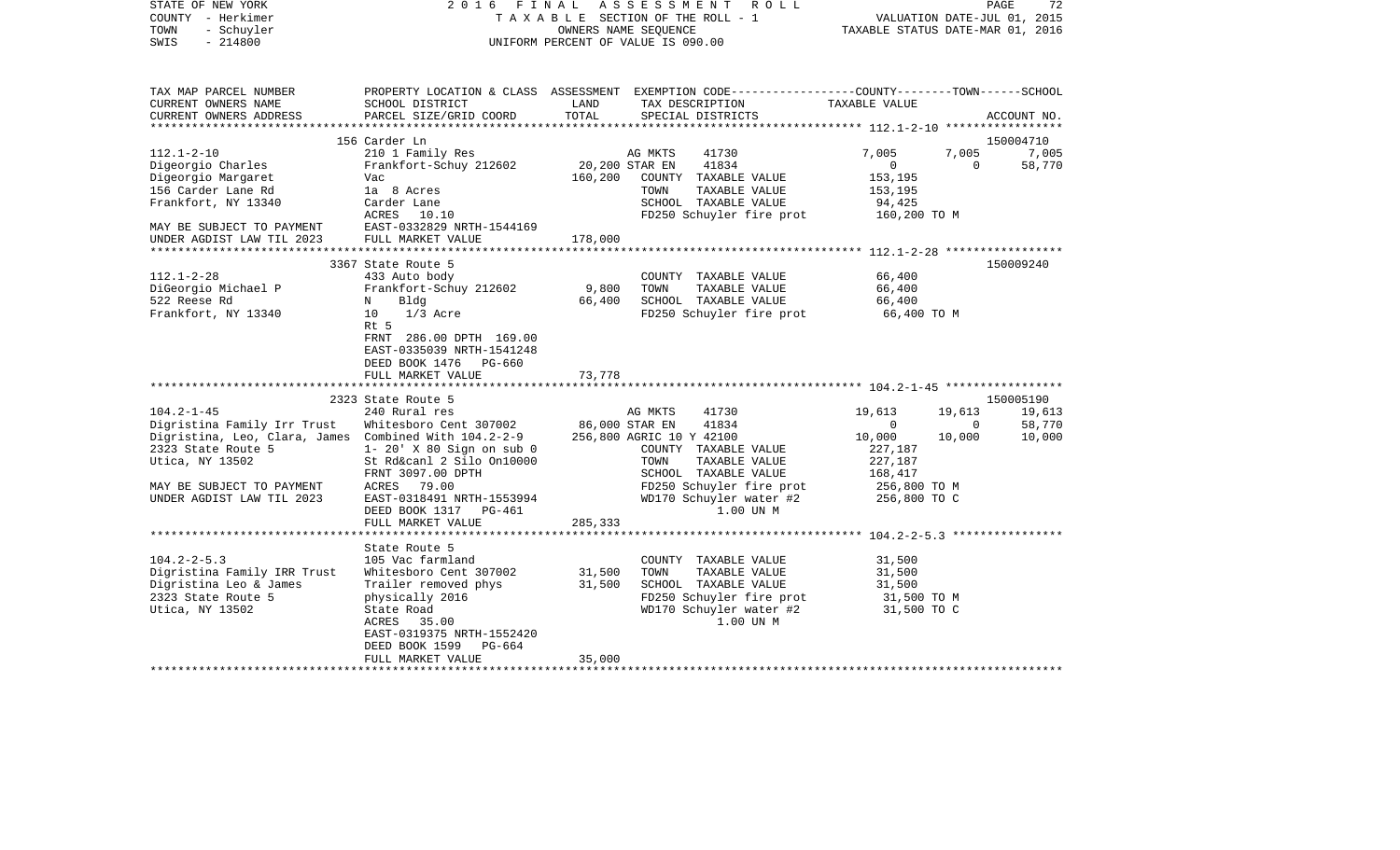| STATE OF NEW YORK<br>COUNTY - Herkimer<br>- Schuyler<br>TOWN<br>$-214800$<br>SWIS                                                                                                                                                                                                        | 2016 FINAL                                                                                                                                                                                                                                                                                                                |                                                  | A S S E S S M E N T<br>R O L L<br>TAXABLE SECTION OF THE ROLL - 1<br>OWNERS NAME SEQUENCE<br>UNIFORM PERCENT OF VALUE IS 090.00                                                                                                                                    | VALUATION DATE-JUL 01, 2015<br>TAXABLE STATUS DATE-MAR 01, 2016                                                                | PAGE<br>73          |
|------------------------------------------------------------------------------------------------------------------------------------------------------------------------------------------------------------------------------------------------------------------------------------------|---------------------------------------------------------------------------------------------------------------------------------------------------------------------------------------------------------------------------------------------------------------------------------------------------------------------------|--------------------------------------------------|--------------------------------------------------------------------------------------------------------------------------------------------------------------------------------------------------------------------------------------------------------------------|--------------------------------------------------------------------------------------------------------------------------------|---------------------|
| TAX MAP PARCEL NUMBER<br>CURRENT OWNERS NAME<br>CURRENT OWNERS ADDRESS<br>**********************                                                                                                                                                                                         | SCHOOL DISTRICT<br>PARCEL SIZE/GRID COORD                                                                                                                                                                                                                                                                                 | LAND<br>TOTAL                                    | PROPERTY LOCATION & CLASS ASSESSMENT EXEMPTION CODE----------------COUNTY-------TOWN------SCHOOL<br>TAX DESCRIPTION<br>SPECIAL DISTRICTS                                                                                                                           | TAXABLE VALUE                                                                                                                  | ACCOUNT NO.         |
|                                                                                                                                                                                                                                                                                          |                                                                                                                                                                                                                                                                                                                           |                                                  |                                                                                                                                                                                                                                                                    |                                                                                                                                |                     |
| $104.7 - 2 - 27$<br>Digristina Family Irr Trust<br>Digristina, Leo, Clara, James Bldg N&s 40A Ag Ex Ld<br>2323 State Route 5 Ln<br>Utica, NY 13502<br>MAY BE SUBJECT TO PAYMENT                                                                                                          | State & Woods Ln<br>105 Vac farmland<br>Whitesboro Cent 307002<br>$1 \quad 40$<br>State & Woods Lane<br>ACRES 37.10<br>EAST-0317304 NRTH-1557506                                                                                                                                                                          | 33,000<br>33,000                                 | AG MKTS<br>41730<br>COUNTY TAXABLE VALUE<br>TOWN<br>TAXABLE VALUE<br>SCHOOL TAXABLE VALUE<br>FD250 Schuyler fire prot<br>WD170 Schuyler water #2<br>1.00 UN M                                                                                                      | 5,679<br>5,679<br>27,321<br>27,321<br>27,321<br>33,000 TO M<br>33,000 TO C                                                     | 150005220<br>5,679  |
| UNDER AGDIST LAW TIL 2023                                                                                                                                                                                                                                                                | DEED BOOK 1317 PG-475<br>FULL MARKET VALUE                                                                                                                                                                                                                                                                                | 36,667                                           |                                                                                                                                                                                                                                                                    |                                                                                                                                |                     |
|                                                                                                                                                                                                                                                                                          |                                                                                                                                                                                                                                                                                                                           |                                                  |                                                                                                                                                                                                                                                                    |                                                                                                                                |                     |
| $104.11 - 1 - 34$<br>Digristina Family Irr Trust<br>Digristina, Leo, Clara, James 2180 Bldg<br>2323 State Route 5<br>Utica, NY 13502<br>$104.11 - 1 - 42.2$<br>Digristina Family Irr Trust<br>Digristina, Leo, Clara, James Vac 58A Ag Ex Ld<br>2323 State Route 5 Rd<br>Utica, NY 13502 | 2180 State Route 5<br>230 3 Family Res<br>Whitesboro Cent 307002<br>1.3 Acre<br>Addition Removed<br>FRNT 277.00 DPTH<br>ACRES<br>1.90<br>EAST-0316514 NRTH-1555369<br>DEED BOOK 1317 PG-435<br>FULL MARKET VALUE<br>Off Dyke Rd<br>105 Vac farmland<br>Whitesboro Cent 307002<br>30a So. Of Thruway Off Dy<br>ACRES 58.90 | 10,400<br>115,000<br>127,778<br>54,000<br>54,000 | COUNTY TAXABLE VALUE<br>TOWN<br>TAXABLE VALUE<br>SCHOOL TAXABLE VALUE<br>FD250 Schuyler fire prot<br>WD170 Schuyler water #2<br>1.00 UN M<br>41730<br>AG MKTS<br>COUNTY TAXABLE VALUE<br>TOWN<br>TAXABLE VALUE<br>SCHOOL TAXABLE VALUE<br>FD250 Schuyler fire prot | 115,000<br>115,000<br>115,000<br>115,000 TO M<br>115,000 TO C<br>39,251<br>39,251<br>14,749<br>14,749<br>14,749<br>54,000 TO M | 150001860<br>39,251 |
| MAY BE SUBJECT TO PAYMENT<br>UNDER AGDIST LAW TIL 2023                                                                                                                                                                                                                                   | EAST-0316337 NRTH-1554210<br>DEED BOOK 1317 PG-468<br>FULL MARKET VALUE                                                                                                                                                                                                                                                   | 60,000                                           |                                                                                                                                                                                                                                                                    |                                                                                                                                |                     |
|                                                                                                                                                                                                                                                                                          | Off State Rd                                                                                                                                                                                                                                                                                                              |                                                  |                                                                                                                                                                                                                                                                    |                                                                                                                                | 150075005           |
| $104.4 - 2 - 1$<br>Digristina Leonard<br>2323 State Route5<br>Utica, NY 13502<br>MAY BE SUBJECT TO PAYMENT<br>UNDER AGDIST LAW TIL 2023                                                                                                                                                  | 105 Vac farmland<br>Whitesboro Cent 307002<br>merge $# 2 2010$<br>$104.4 - 2 - 3$<br>Between Thruway & River<br>ACRES 115.90<br>EAST-0319926 NRTH-1550493<br>DEED BOOK 1356<br>PG-912                                                                                                                                     | 45,000<br>45,000                                 | AG MKTS<br>41730<br>COUNTY TAXABLE VALUE<br>TOWN<br>TAXABLE VALUE<br>SCHOOL TAXABLE VALUE<br>FD250 Schuyler fire prot                                                                                                                                              | 9,491<br>9,491<br>35,509<br>35,509<br>35,509<br>45,000 TO M                                                                    | 9,491               |
|                                                                                                                                                                                                                                                                                          | FULL MARKET VALUE                                                                                                                                                                                                                                                                                                         | 50,000                                           |                                                                                                                                                                                                                                                                    |                                                                                                                                |                     |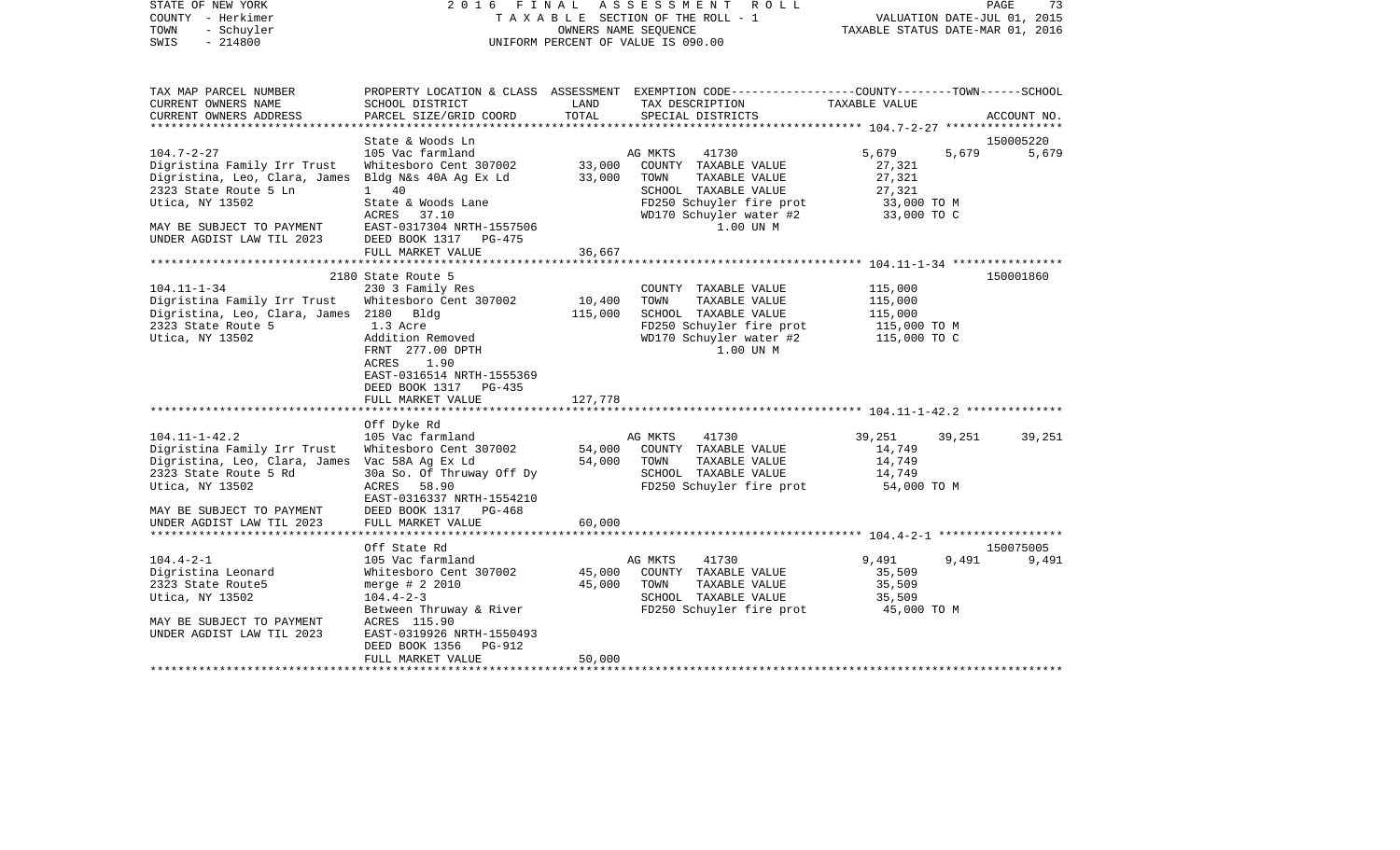| STATE OF NEW YORK<br>COUNTY - Herkimer<br>- Schuyler<br>TOWN<br>$-214800$<br>SWIS                                                      | 2016 FINAL                                                                                                                                                                                              | TAXABLE SECTION OF THE ROLL - 1<br>OWNERS NAME SEQUENCE<br>UNIFORM PERCENT OF VALUE IS 090.00 | ASSESSMENT      | ROLL                                                                                                                                       | TAXABLE STATUS DATE-MAR 01, 2016                             | VALUATION DATE-JUL 01, 2015 | PAGE<br>74         |
|----------------------------------------------------------------------------------------------------------------------------------------|---------------------------------------------------------------------------------------------------------------------------------------------------------------------------------------------------------|-----------------------------------------------------------------------------------------------|-----------------|--------------------------------------------------------------------------------------------------------------------------------------------|--------------------------------------------------------------|-----------------------------|--------------------|
| TAX MAP PARCEL NUMBER<br>CURRENT OWNERS NAME<br>CURRENT OWNERS ADDRESS                                                                 | PROPERTY LOCATION & CLASS ASSESSMENT EXEMPTION CODE---------------COUNTY-------TOWN------SCHOOL<br>SCHOOL DISTRICT<br>PARCEL SIZE/GRID COORD                                                            | LAND<br>TOTAL                                                                                 |                 | TAX DESCRIPTION<br>SPECIAL DISTRICTS                                                                                                       | TAXABLE VALUE                                                |                             | ACCOUNT NO.        |
| ***********************                                                                                                                |                                                                                                                                                                                                         |                                                                                               |                 |                                                                                                                                            |                                                              |                             |                    |
| $104.2 - 2 - 2$<br>Digristina Mary<br>2389 State Route 5<br>Utica, NY 13502                                                            | Cosby Manor Rd<br>321 Abandoned ag<br>Whitesboro Cent 307002<br>FRNT 200.00 DPTH 200.00<br><b>ACRES</b><br>0.91<br>EAST-0323180 NRTH-1557692                                                            | 9,100<br>9,100                                                                                | AG MKTS<br>TOWN | 41730<br>COUNTY TAXABLE VALUE<br>TAXABLE VALUE<br>SCHOOL TAXABLE VALUE<br>FD250 Schuyler fire prot                                         | 8,692<br>408<br>408<br>408<br>9,100 TO M                     | 8,692                       | 8,692              |
| MAY BE SUBJECT TO PAYMENT                                                                                                              | FULL MARKET VALUE                                                                                                                                                                                       | 10,111                                                                                        |                 |                                                                                                                                            |                                                              |                             |                    |
| UNDER AGDIST LAW TIL 2023                                                                                                              |                                                                                                                                                                                                         |                                                                                               |                 |                                                                                                                                            |                                                              |                             |                    |
|                                                                                                                                        |                                                                                                                                                                                                         |                                                                                               |                 |                                                                                                                                            |                                                              |                             |                    |
| $104.2 - 2 - 5.6$<br>Digristina Mary<br>2389 State Route 5                                                                             | State Route 5<br>105 Vac farmland<br>Whitesboro Cent 307002<br>ACRES 21.40                                                                                                                              | 10,000<br>10,000                                                                              | AG MKTS<br>TOWN | 41730<br>COUNTY TAXABLE VALUE<br>TAXABLE VALUE                                                                                             | 409<br>9,591<br>9,591                                        | 409                         | 409                |
| Utica, NY 13502<br>MAY BE SUBJECT TO PAYMENT<br>UNDER AGDIST LAW TIL 2023                                                              | EAST-0320981 NRTH-1554513<br>DEED BOOK 1253<br>$PG-57$<br>FULL MARKET VALUE                                                                                                                             | 11,111                                                                                        |                 | SCHOOL TAXABLE VALUE<br>FD250 Schuyler fire prot<br>WD170 Schuyler water #2<br>$.00$ UN M                                                  | 9,591<br>10,000 TO M<br>10,000 TO C                          |                             |                    |
|                                                                                                                                        |                                                                                                                                                                                                         |                                                                                               |                 |                                                                                                                                            |                                                              |                             |                    |
| $104.4 - 2 - 17$<br>Digristina Mary<br>2389 State Route 5<br>Utica, NY 13502<br>MAY BE SUBJECT TO PAYMENT<br>UNDER AGDIST LAW TIL 2023 | South of Canal<br>105 Vac farmland<br>Whitesboro Cent 307002<br>Vac Farm land<br>South of NYS Barge Canal<br>ACRES 13.60<br>EAST-0317724 NRTH-1557345<br>DEED BOOK 1231<br>$PG-77$<br>FULL MARKET VALUE | 7,500<br>7,500<br>8,333                                                                       | AG MKTS<br>TOWN | 41730<br>COUNTY TAXABLE VALUE<br>TAXABLE VALUE<br>SCHOOL TAXABLE VALUE<br>FD250 Schuyler fire prot<br>WD170 Schuyler water #2<br>1.00 UN M | 1,404<br>6,096<br>6,096<br>6,096<br>7,500 TO M<br>1,400 TO C | 1,404                       | 150009810<br>1,404 |
|                                                                                                                                        | ********************                                                                                                                                                                                    |                                                                                               |                 |                                                                                                                                            |                                                              |                             |                    |
| $098.4 - 1 - 22.2$<br>Digristina Rosario<br>Digristina Mary<br>2389 State Route 5<br>Utica, NY 13502                                   | Newport Rd<br>105 Vac farmland<br>Whitesboro Cent 307002<br>Vacant<br>81.45 Acres<br>Newport Road                                                                                                       | 34,900<br>34,900                                                                              | AG MKTS<br>TOWN | 41730<br>COUNTY TAXABLE VALUE<br>TAXABLE VALUE<br>SCHOOL TAXABLE VALUE<br>FD250 Schuyler fire prot                                         | 3,030<br>31,870<br>31,870<br>31,870<br>34,900 TO M           | 3,030                       | 3,030              |
| MAY BE SUBJECT TO PAYMENT<br>UNDER AGDIST LAW TIL 2023<br>************************                                                     | ACRES 81.50<br>EAST-0324425 NRTH-1561454<br>DEED BOOK 702<br>$PG-1$<br>FULL MARKET VALUE                                                                                                                | 38,778                                                                                        |                 |                                                                                                                                            |                                                              |                             |                    |
|                                                                                                                                        |                                                                                                                                                                                                         |                                                                                               |                 |                                                                                                                                            |                                                              |                             |                    |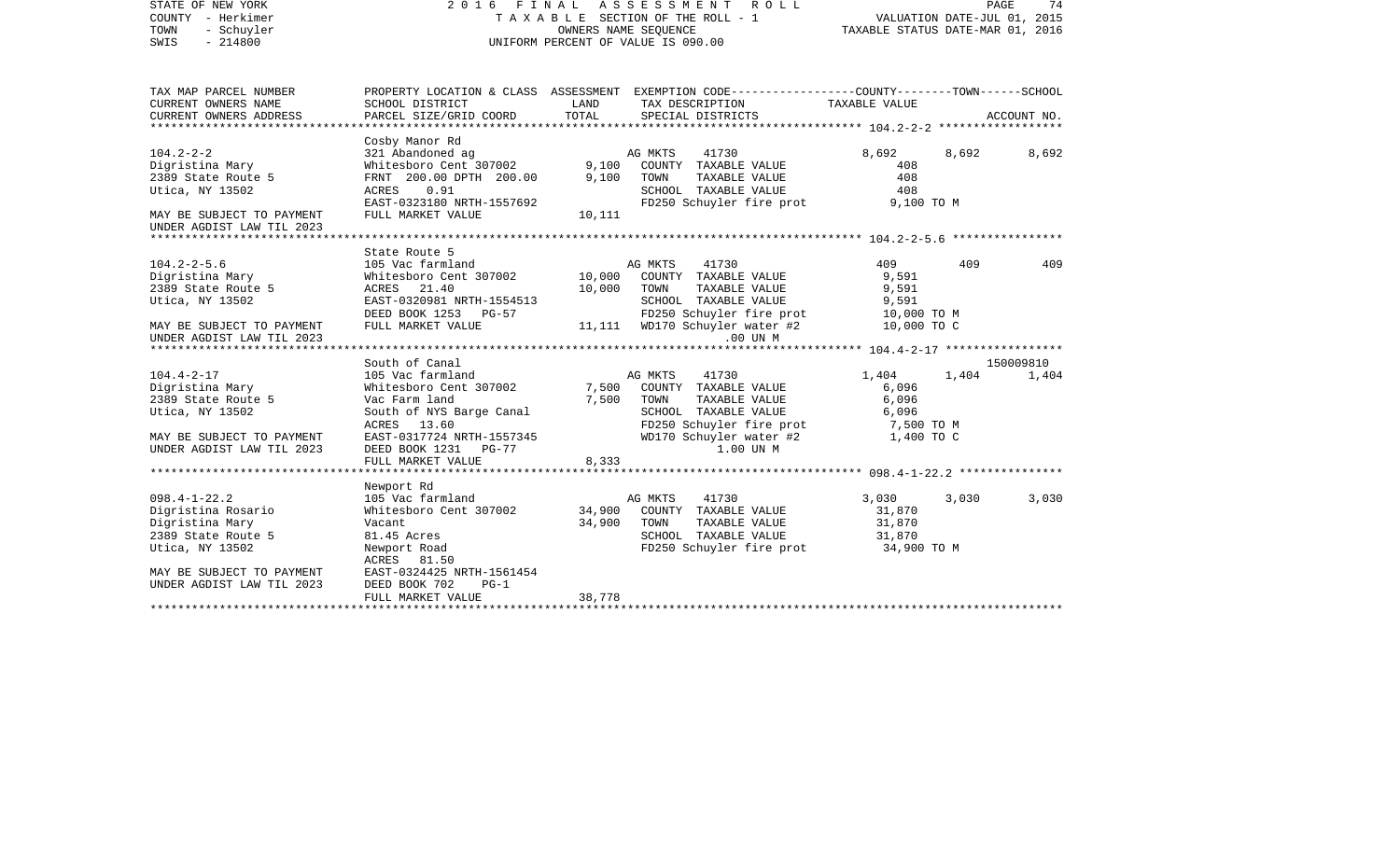| COUNTY<br>– Herkimer<br>TOWN<br>- Schuyler<br>SWIS<br>$-214800$ | T A X A B L E SECTION OF THE ROLL - 1<br>OWNERS NAME SEQUENCE<br>UNIFORM PERCENT OF VALUE IS 090.00 |                |                                                                                                 | VALUATION DATE-JUL 01, 2015<br>TAXABLE STATUS DATE-MAR 01, 2016 |                       |                   |
|-----------------------------------------------------------------|-----------------------------------------------------------------------------------------------------|----------------|-------------------------------------------------------------------------------------------------|-----------------------------------------------------------------|-----------------------|-------------------|
| TAX MAP PARCEL NUMBER                                           |                                                                                                     |                | PROPERTY LOCATION & CLASS ASSESSMENT EXEMPTION CODE---------------COUNTY-------TOWN------SCHOOL |                                                                 |                       |                   |
| CURRENT OWNERS NAME                                             | SCHOOL DISTRICT                                                                                     | LAND           | TAX DESCRIPTION                                                                                 | TAXABLE VALUE                                                   |                       |                   |
| CURRENT OWNERS ADDRESS                                          | PARCEL SIZE/GRID COORD                                                                              | TOTAL          | SPECIAL DISTRICTS                                                                               |                                                                 |                       | ACCOUNT NO.       |
|                                                                 |                                                                                                     |                |                                                                                                 |                                                                 |                       |                   |
|                                                                 | 2389 State Route 5                                                                                  |                |                                                                                                 |                                                                 |                       | 150005280         |
| $104.2 - 2 - 5.1$<br>Digristina Rosario                         | 140 Truck crops<br>Whitesboro Cent 307002                                                           |                | AG MKTS<br>41730<br>275,000 STAR EN<br>41834                                                    | 128,804<br>0                                                    | 128,804<br>0          | 128,804<br>58,770 |
| Digristina Mary                                                 | Bldg, trl, stand & Store                                                                            |                | 675,000 AGRIC 10 Y 42100                                                                        | 10,000                                                          | 10,000                | 10,000            |
| 2389 State Route 5                                              | ACRES 262.10                                                                                        |                | COUNTY TAXABLE VALUE                                                                            | 536,196                                                         |                       |                   |
| Utica, NY 13502                                                 | EAST-0322300 NRTH-1557443                                                                           |                | TOWN<br>TAXABLE VALUE                                                                           | 536,196                                                         |                       |                   |
|                                                                 | DEED BOOK 698<br>PG-366                                                                             |                | SCHOOL TAXABLE VALUE                                                                            | 477,426                                                         |                       |                   |
| MAY BE SUBJECT TO PAYMENT                                       | FULL MARKET VALUE                                                                                   | 750,000        | FD250 Schuyler fire prot                                                                        | 675,000 TO M                                                    |                       |                   |
| UNDER AGDIST LAW TIL 2023                                       |                                                                                                     |                | WD170 Schuyler water #2                                                                         | 33,300 TO C                                                     |                       |                   |
|                                                                 |                                                                                                     |                | 1.00 UN M                                                                                       |                                                                 |                       |                   |
|                                                                 |                                                                                                     |                |                                                                                                 |                                                                 |                       |                   |
|                                                                 | Off Dyke Rd                                                                                         |                |                                                                                                 |                                                                 |                       |                   |
| $104.4 - 2 - 14$<br>Digristina Rosario                          | 321 Abandoned ag                                                                                    |                | AG MKTS<br>41730                                                                                | 0                                                               | $\Omega$              | $\Omega$          |
| Digristina Mary                                                 | Whitesboro Cent 307002<br>E Vac Ag Ex Ld 23A                                                        | 4,600<br>4,600 | COUNTY TAXABLE VALUE<br>TOWN<br>TAXABLE VALUE                                                   | 4,600<br>4,600                                                  |                       |                   |
| 2389 State Route 5                                              | 23 Acres                                                                                            |                | SCHOOL TAXABLE VALUE                                                                            | 4,600                                                           |                       |                   |
| Utica, NY 13502                                                 | Off Dyke Road                                                                                       |                | FD250 Schuyler fire prot                                                                        |                                                                 | 4,600 TO M            |                   |
|                                                                 | 23.00<br>ACRES                                                                                      |                |                                                                                                 |                                                                 |                       |                   |
| MAY BE SUBJECT TO PAYMENT                                       | EAST-0317210 NRTH-1551798                                                                           |                |                                                                                                 |                                                                 |                       |                   |
| UNDER AGDIST LAW TIL 2023                                       | FULL MARKET VALUE                                                                                   | 5,111          |                                                                                                 |                                                                 |                       |                   |
|                                                                 |                                                                                                     |                |                                                                                                 |                                                                 |                       |                   |
|                                                                 | Off Dyke Rd                                                                                         |                |                                                                                                 |                                                                 |                       |                   |
| $104.4 - 2 - 15$<br>Digristina Rosario                          | 321 Abandoned ag<br>Whitesboro Cent 307002                                                          | 8,600          | AG MKTS<br>41730<br>COUNTY TAXABLE VALUE                                                        | 0<br>8,600                                                      | $\Omega$              | 0                 |
| Digristina Mary                                                 | E Vac Ag Ex Ld 43.2A                                                                                | 8,600          | TOWN<br>TAXABLE VALUE                                                                           | 8,600                                                           |                       |                   |
| 2389 State Route 5                                              | 43.2 Acres                                                                                          |                | SCHOOL TAXABLE VALUE                                                                            | 8,600                                                           |                       |                   |
| Utica, NY 13502                                                 | Off Dyke Rd                                                                                         |                | FD250 Schuyler fire prot                                                                        |                                                                 | 8,600 TO M            |                   |
|                                                                 | ACRES 43.20                                                                                         |                |                                                                                                 |                                                                 |                       |                   |
| MAY BE SUBJECT TO PAYMENT                                       | EAST-0318295 NRTH-1550696                                                                           |                |                                                                                                 |                                                                 |                       |                   |
| UNDER AGDIST LAW TIL 2023                                       | FULL MARKET VALUE                                                                                   | 9,556          |                                                                                                 |                                                                 |                       |                   |
|                                                                 |                                                                                                     |                |                                                                                                 |                                                                 |                       |                   |
|                                                                 | 11345 Cosby Manor Rd                                                                                |                |                                                                                                 |                                                                 |                       |                   |
| $104.2 - 2 - 5.7$                                               | 210 1 Family Res                                                                                    |                | VET WAR CT 41121                                                                                | 8,100<br>0                                                      | 8,100<br>$\mathbf{0}$ | 0<br>58,770       |
| Digristina Vincent A<br>Digristina Brenda                       | Whitesboro Cent 307002<br>FRNT 493.00 DPTH                                                          | 188,000        | 15,700 STAR EN<br>41834<br>COUNTY TAXABLE VALUE                                                 | 179,900                                                         |                       |                   |
| PO Box 165                                                      | ACRES<br>3.90                                                                                       |                | TAXABLE VALUE<br>TOWN                                                                           | 179,900                                                         |                       |                   |
| Frankfort, NY 13340                                             | EAST-0322272 NRTH-1558139                                                                           |                | SCHOOL TAXABLE VALUE                                                                            | 129,230                                                         |                       |                   |
|                                                                 | DEED BOOK 933<br>PG-615                                                                             |                | FD250 Schuyler fire prot                                                                        | 188,000 TO M                                                    |                       |                   |
|                                                                 | FULL MARKET VALUE                                                                                   | 208,889        |                                                                                                 |                                                                 |                       |                   |
|                                                                 |                                                                                                     |                |                                                                                                 |                                                                 |                       |                   |
|                                                                 | Cogar Rd                                                                                            |                |                                                                                                 |                                                                 |                       | 150003180         |
| $099.4 - 6 - 13$                                                | 322 Rural vac>10                                                                                    |                | COUNTY TAXABLE VALUE                                                                            | 15,000                                                          |                       |                   |
| Dihrberg Michael                                                | West Canada Val 212402                                                                              | 15,000         | TOWN<br>TAXABLE VALUE                                                                           | 15,000                                                          |                       |                   |
| Dihrberg Tiffany                                                | request review 2016 sale                                                                            | 15,000         | SCHOOL TAXABLE VALUE                                                                            | 15,000                                                          |                       |                   |
| 51 Montgomery St<br>Ilion, NY 13357                             | Land & Lakes lot 13<br>Cogar Rd                                                                     |                | FD250 Schuyler fire prot                                                                        | 15,000 TO M                                                     |                       |                   |
|                                                                 | ACRES 15.00                                                                                         |                |                                                                                                 |                                                                 |                       |                   |
|                                                                 | EAST-0345295 NRTH-1560964                                                                           |                |                                                                                                 |                                                                 |                       |                   |
|                                                                 | DEED BOOK 1566<br>PG-474                                                                            |                |                                                                                                 |                                                                 |                       |                   |
|                                                                 | FULL MARKET VALUE                                                                                   | 16,667         |                                                                                                 |                                                                 |                       |                   |
|                                                                 |                                                                                                     |                |                                                                                                 |                                                                 |                       |                   |

PAGE 75

STATE OF NEW YORK 2 0 1 6 F I N A L A S S E S S M E N T R O L L PAGE 75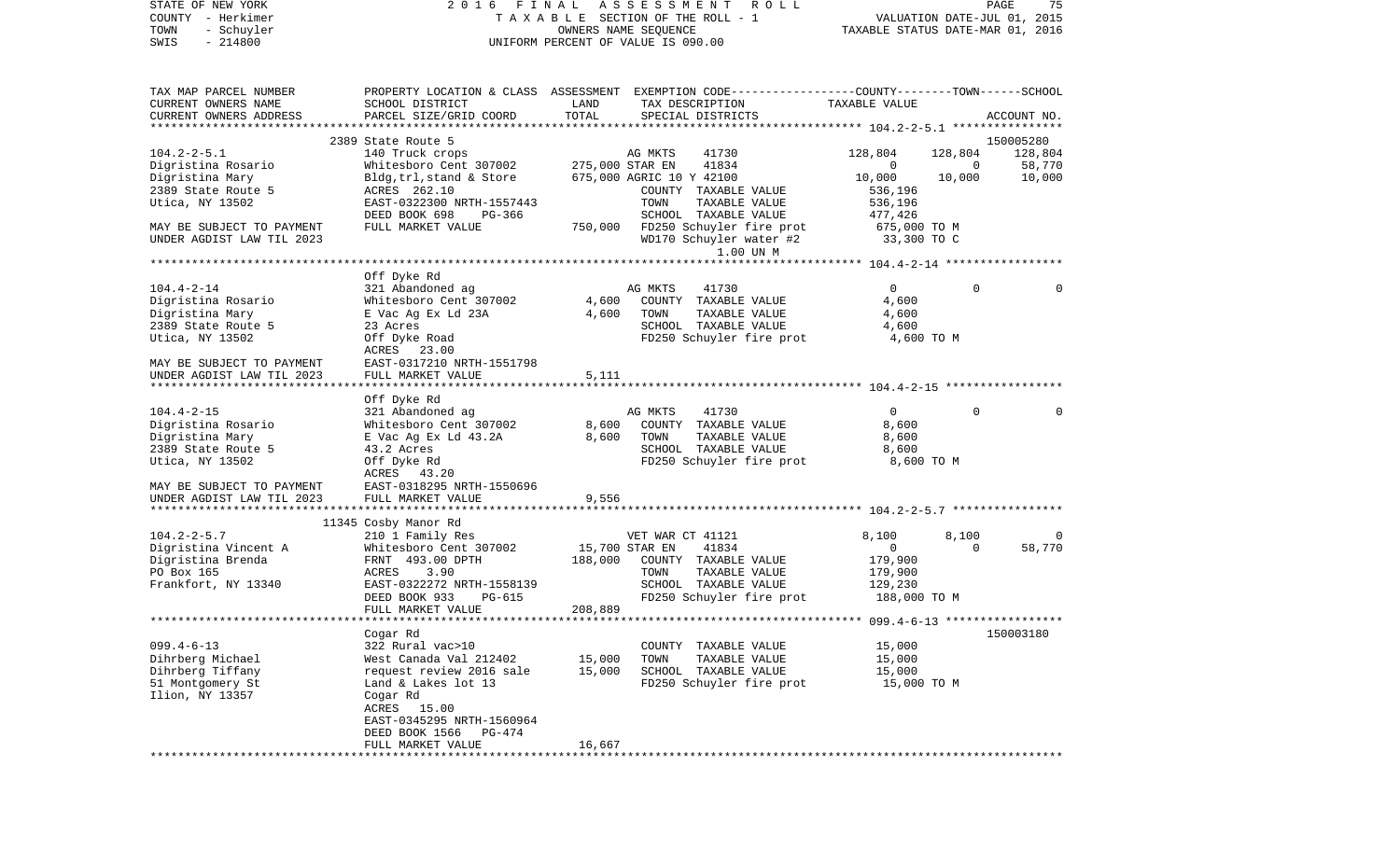| STATE OF NEW YORK<br>COUNTY - Herkimer<br>- Schuyler<br>TOWN<br>$-214800$<br>SWIS                     | 2 0 1 6<br>FINAL                                                                                                                                                                      | OWNERS NAME SEOUENCE      | ASSESSMENT ROLL<br>TAXABLE SECTION OF THE ROLL - 1<br>UNIFORM PERCENT OF VALUE IS 090.00                                                                     | VALUATION DATE-JUL 01, 2015<br>TAXABLE STATUS DATE-MAR 01, 2016               | PAGE<br>76                      |
|-------------------------------------------------------------------------------------------------------|---------------------------------------------------------------------------------------------------------------------------------------------------------------------------------------|---------------------------|--------------------------------------------------------------------------------------------------------------------------------------------------------------|-------------------------------------------------------------------------------|---------------------------------|
| TAX MAP PARCEL NUMBER<br>CURRENT OWNERS NAME<br>CURRENT OWNERS ADDRESS                                | SCHOOL DISTRICT<br>PARCEL SIZE/GRID COORD                                                                                                                                             | LAND<br>TOTAL             | PROPERTY LOCATION & CLASS ASSESSMENT EXEMPTION CODE----------------COUNTY-------TOWN------SCHOOL<br>TAX DESCRIPTION<br>SPECIAL DISTRICTS                     | TAXABLE VALUE                                                                 | ACCOUNT NO.                     |
| ***********************                                                                               |                                                                                                                                                                                       |                           |                                                                                                                                                              |                                                                               |                                 |
| $099.4 - 6 - 1$<br>Dillard Allen L<br>Dillard Cynthia L<br>61 George Rd<br>Winchester, MA 01890       | Mower Rd<br>314 Rural vac<10<br>West Canada Val 212402<br>Fox Hollow/ MF#185<br>Land & Lakes lot 1<br>Mower Rd<br>6.00<br>ACRES<br>EAST-0344169 NRTH-1564387<br>DEED BOOK 1131 PG-746 | 24,900<br>24,900          | COUNTY TAXABLE VALUE<br>TOWN<br>TAXABLE VALUE<br>SCHOOL TAXABLE VALUE<br>FD250 Schuyler fire prot                                                            | 24,900<br>24,900<br>24,900<br>24,900 TO M                                     | 150003180                       |
|                                                                                                       | FULL MARKET VALUE                                                                                                                                                                     | 27,667                    |                                                                                                                                                              |                                                                               |                                 |
|                                                                                                       | *******************************                                                                                                                                                       |                           |                                                                                                                                                              |                                                                               |                                 |
| $104.7 - 2 - 25.2$<br>Dimov Vladimir<br>285 Woods Ln<br>Utica, NY 13502                               | 285 Woods Ln<br>210 1 Family Res<br>Whitesboro Cent 307002<br>home<br>.88A<br>Woods Road<br>0.88<br>ACRES<br>EAST-0318327 NRTH-1558778<br>DEED BOOK 1409 PG-107<br>FULL MARKET VALUE  | 8,000<br>65,000<br>72,222 | 41854<br>STAR B<br>COUNTY TAXABLE VALUE<br>TOWN<br>TAXABLE VALUE<br>SCHOOL TAXABLE VALUE<br>FD250 Schuyler fire prot<br>WD170 Schuyler water #2<br>1.00 UN M | $\mathbf 0$<br>65,000<br>65,000<br>38,000<br>65,000 TO M<br>65,000 TO C       | 150023940<br>$\Omega$<br>27,000 |
|                                                                                                       |                                                                                                                                                                                       |                           |                                                                                                                                                              |                                                                               |                                 |
| $112.1 - 2 - 19.2$<br>Dinardo Joseph<br>Dinardo Vickie<br>116 Carder Lane Rd<br>Frankfort, NY 13340   | 116 Carder Ln<br>210 1 Family Res<br>Frankfort-Schuy 212602<br>Bldg<br>1.023 Acres<br>Carder Lane<br>ACRES<br>1.02<br>EAST-0332839 NRTH-1543090<br>DEED BOOK 695<br>PG-664            | 13,500<br>85,000          | 41854<br>STAR B<br>COUNTY TAXABLE VALUE<br>TAXABLE VALUE<br>TOWN<br>SCHOOL TAXABLE VALUE<br>FD250 Schuyler fire prot                                         | $\Omega$<br>85,000<br>85,000<br>58,000<br>85,000 TO M                         | $\Omega$<br>27,000              |
|                                                                                                       | FULL MARKET VALUE                                                                                                                                                                     | 94,444                    |                                                                                                                                                              |                                                                               |                                 |
|                                                                                                       | 166 Knapps Knolle                                                                                                                                                                     |                           |                                                                                                                                                              |                                                                               |                                 |
| $104.2 - 3 - 16$<br>Dingman Jeffery P<br>Bushinger Rebecca L<br>166 Knapp Knoll Rd<br>Utica, NY 13502 | 210 1 Family Res<br>Whitesboro Cent 307002<br>Knapps Knolle Rd<br>Lot 16<br>FRNT 112.00 DPTH 293.00<br>BANK<br>561<br>EAST-0322613 NRTH-1556285<br>DEED BOOK 834<br>$PG-209$          | 11,300<br>137,300         | STAR B<br>41854<br>COUNTY TAXABLE VALUE<br>TAXABLE VALUE<br>TOWN<br>SCHOOL TAXABLE VALUE<br>FD250 Schuyler fire prot<br>WD170 Schuyler water #2<br>1.00 UN M | $\mathbf{0}$<br>137,300<br>137,300<br>110,300<br>137,300 TO M<br>137,300 TO C | 27,000<br>$\Omega$              |
|                                                                                                       | FULL MARKET VALUE                                                                                                                                                                     | 152,556                   |                                                                                                                                                              |                                                                               |                                 |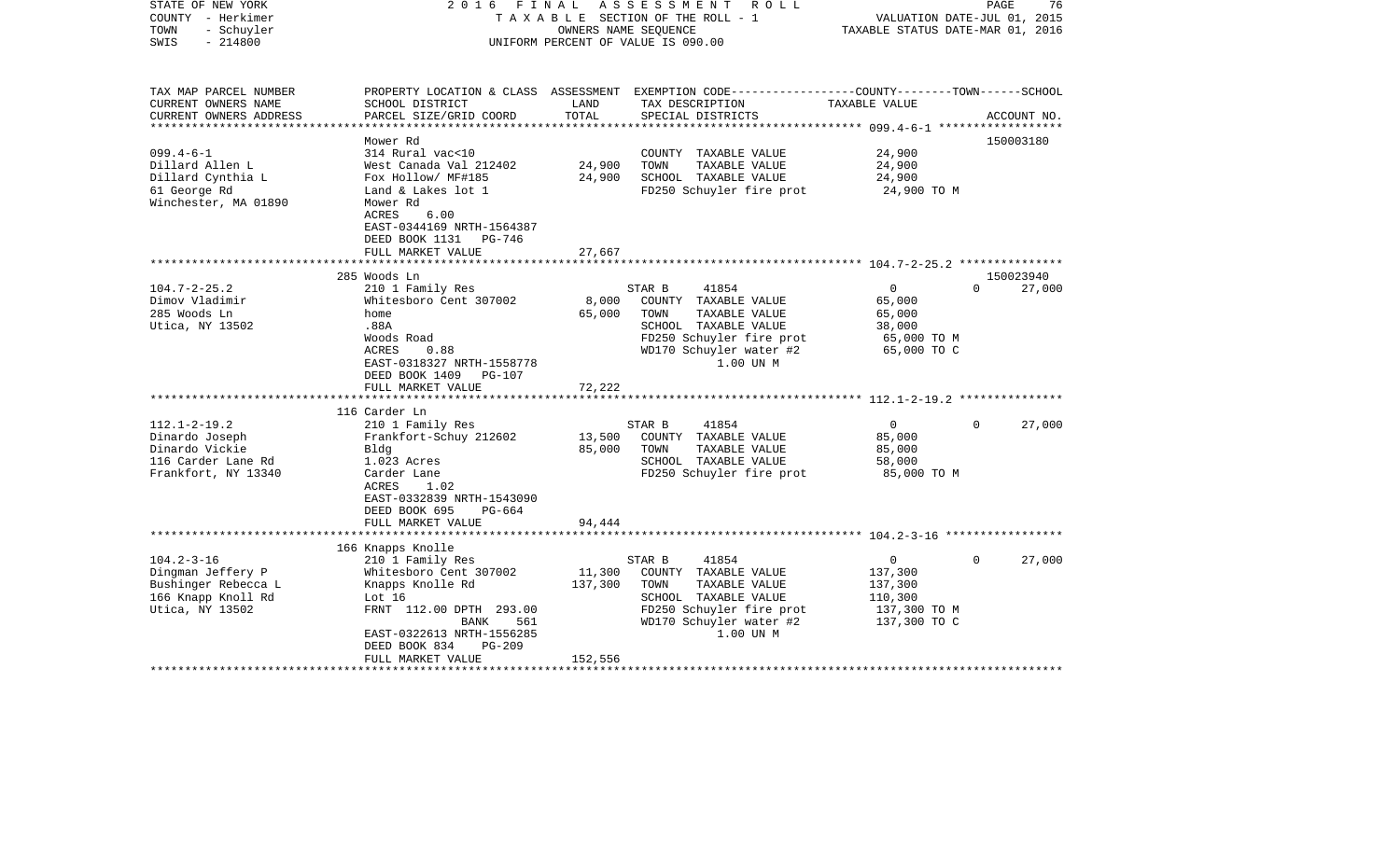| STATE OF NEW YORK<br>COUNTY - Herkimer<br>- Schuyler<br>TOWN<br>$-214800$<br>SWIS | 2016                           | FINAL   | ASSESSMENT<br>R O L L<br>TAXABLE SECTION OF THE ROLL - 1<br>OWNERS NAME SEQUENCE<br>UNIFORM PERCENT OF VALUE IS 090.00 | PAGE<br>77<br>VALUATION DATE-JUL 01, 2015<br>TAXABLE STATUS DATE-MAR 01, 2016                                     |
|-----------------------------------------------------------------------------------|--------------------------------|---------|------------------------------------------------------------------------------------------------------------------------|-------------------------------------------------------------------------------------------------------------------|
| TAX MAP PARCEL NUMBER<br>CURRENT OWNERS NAME                                      | SCHOOL DISTRICT                | LAND    | TAX DESCRIPTION                                                                                                        | PROPERTY LOCATION & CLASS ASSESSMENT EXEMPTION CODE----------------COUNTY-------TOWN------SCHOOL<br>TAXABLE VALUE |
| CURRENT OWNERS ADDRESS<br>****************                                        | PARCEL SIZE/GRID COORD         | TOTAL   | SPECIAL DISTRICTS                                                                                                      | ACCOUNT NO.                                                                                                       |
|                                                                                   | 1103 Newport Rd                |         |                                                                                                                        | 150012360                                                                                                         |
| $099.1 - 1 - 38$                                                                  | 210 1 Family Res               |         | 41834<br>STAR EN                                                                                                       | $\overline{0}$<br>$\Omega$<br>58,770                                                                              |
| Dinneen Cheryl                                                                    | West Canada Val 212402         | 14,600  | COUNTY TAXABLE VALUE                                                                                                   | 73,500                                                                                                            |
| Dinneen John                                                                      | Residence W Det Garage         | 73,500  | TOWN<br>TAXABLE VALUE                                                                                                  | 73,500                                                                                                            |
| 1103 Newport Rd                                                                   | ACRES<br>2.50                  |         | SCHOOL TAXABLE VALUE                                                                                                   | 14,730                                                                                                            |
| Utica, NY 13502                                                                   | EAST-0328772 NRTH-1571435      |         | FD250 Schuyler fire prot                                                                                               | 73,500 TO M                                                                                                       |
|                                                                                   | DEED BOOK 857<br><b>PG-519</b> |         |                                                                                                                        |                                                                                                                   |
|                                                                                   | FULL MARKET VALUE              | 81,667  |                                                                                                                        |                                                                                                                   |
|                                                                                   |                                |         |                                                                                                                        |                                                                                                                   |
|                                                                                   | 3389 State Route 5             |         |                                                                                                                        | 150005820                                                                                                         |
| $112.1 - 2 - 34$                                                                  | 210 1 Family Res               |         | COUNTY TAXABLE VALUE                                                                                                   | 46,400                                                                                                            |
| Dinneen Edward Patrick                                                            | Frankfort-Schuy 212602         | 7,800   | TOWN<br>TAXABLE VALUE                                                                                                  | 46,400                                                                                                            |
| RD1 Box 31 Kings Rd                                                               | Bldg<br>N                      | 46,400  | SCHOOL TAXABLE VALUE                                                                                                   | 46,400                                                                                                            |
| Sterling, NY 13156                                                                | $3 \frac{1}{2}$                |         | FD250 Schuyler fire prot                                                                                               | 46,400 TO M                                                                                                       |
|                                                                                   | State                          |         |                                                                                                                        |                                                                                                                   |
|                                                                                   | FRNT 80.00 DPTH 174.00         |         |                                                                                                                        |                                                                                                                   |
|                                                                                   | EAST-0335337 NRTH-1540960      |         |                                                                                                                        |                                                                                                                   |
|                                                                                   | DEED BOOK 706<br><b>PG-459</b> |         |                                                                                                                        |                                                                                                                   |
|                                                                                   | FULL MARKET VALUE              | 51,556  |                                                                                                                        |                                                                                                                   |
|                                                                                   |                                |         |                                                                                                                        |                                                                                                                   |
|                                                                                   | 1404 Newport Rd                |         |                                                                                                                        | 150016020                                                                                                         |
| $099.1 - 1 - 16$                                                                  | 240 Rural res                  |         | STAR B<br>41854                                                                                                        | $\mathbf{0}$<br>$\Omega$<br>27,000                                                                                |
| Dispirito Joseph                                                                  | West Canada Val 212402         | 26,800  | COUNTY TAXABLE VALUE                                                                                                   | 130,300                                                                                                           |
| Dispirito Francine                                                                | E Bldg                         | 130,300 | TOWN<br>TAXABLE VALUE                                                                                                  | 130,300                                                                                                           |
| 1404 Newport Rd                                                                   | 25 Acres<br>15                 |         | SCHOOL TAXABLE VALUE                                                                                                   | 103,300                                                                                                           |
| Poland, NY 13431                                                                  | Newport Rd                     |         | FD250 Schuyler fire prot                                                                                               | 130,300 TO M                                                                                                      |
|                                                                                   | ACRES 21.50                    |         |                                                                                                                        |                                                                                                                   |
|                                                                                   | EAST-0333583 NRTH-1575546      |         |                                                                                                                        |                                                                                                                   |
|                                                                                   | DEED BOOK 704<br>$PG-863$      |         |                                                                                                                        |                                                                                                                   |
|                                                                                   | FULL MARKET VALUE              | 144,778 |                                                                                                                        |                                                                                                                   |
|                                                                                   |                                |         |                                                                                                                        |                                                                                                                   |
|                                                                                   | Hawthorne Rd                   |         |                                                                                                                        | 150003180                                                                                                         |
| $099.4 - 5 - 26$                                                                  | 314 Rural vac<10               |         | COUNTY TAXABLE VALUE                                                                                                   | 23,000                                                                                                            |
| Ditomaso Marc                                                                     | West Canada Val 212402         | 23,000  | TAXABLE VALUE<br>TOWN                                                                                                  | 23,000                                                                                                            |
| 114 Staples Rd                                                                    | Survey $# 106$                 | 23,000  | SCHOOL TAXABLE VALUE                                                                                                   | 23,000                                                                                                            |
| Cumberland, RI 02864                                                              | Land & Lakes lot 28            |         | FD250 Schuyler fire prot                                                                                               | 23,000 TO M                                                                                                       |
|                                                                                   | Hawthorne Rd                   |         |                                                                                                                        |                                                                                                                   |
|                                                                                   | FRNT 303.80 DPTH               |         |                                                                                                                        |                                                                                                                   |
|                                                                                   | ACRES<br>5.00                  |         |                                                                                                                        |                                                                                                                   |
|                                                                                   | EAST-0345727 NRTH-1565601      |         |                                                                                                                        |                                                                                                                   |
|                                                                                   | DEED BOOK 1198<br>$PG-429$     |         |                                                                                                                        |                                                                                                                   |
|                                                                                   | FULL MARKET VALUE              | 25,556  |                                                                                                                        |                                                                                                                   |
|                                                                                   |                                |         |                                                                                                                        |                                                                                                                   |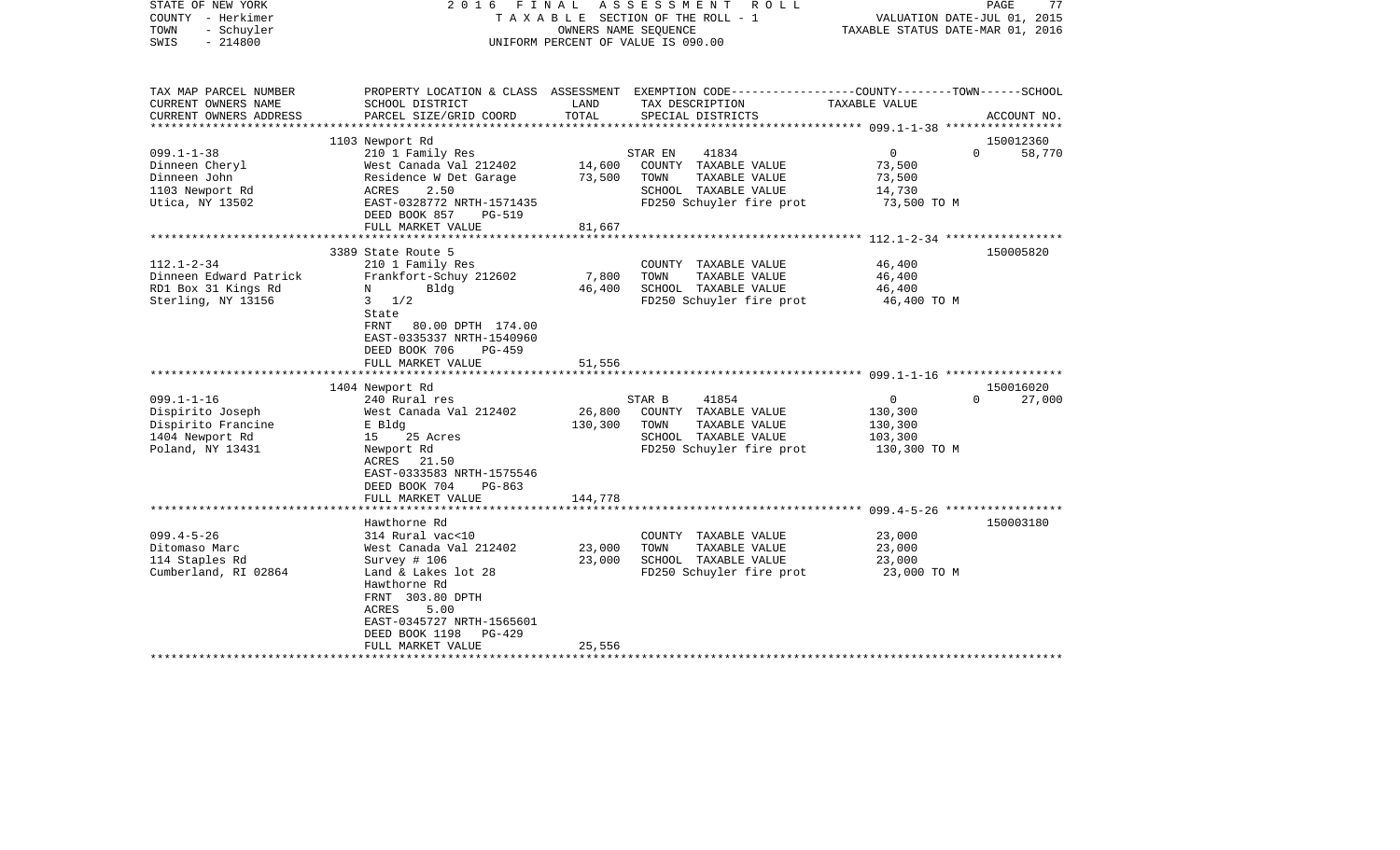| STATE OF NEW YORK         | 2 0 1 6                                   | FINAL           | ASSESSMENT<br>R O L L                                                                            |                                  | PAGE                        | 78                  |
|---------------------------|-------------------------------------------|-----------------|--------------------------------------------------------------------------------------------------|----------------------------------|-----------------------------|---------------------|
| COUNTY - Herkimer         |                                           |                 | TAXABLE SECTION OF THE ROLL - 1                                                                  |                                  | VALUATION DATE-JUL 01, 2015 |                     |
| TOWN<br>- Schuyler        |                                           |                 | OWNERS NAME SEQUENCE                                                                             | TAXABLE STATUS DATE-MAR 01, 2016 |                             |                     |
| SWIS<br>$-214800$         |                                           |                 | UNIFORM PERCENT OF VALUE IS 090.00                                                               |                                  |                             |                     |
|                           |                                           |                 |                                                                                                  |                                  |                             |                     |
| TAX MAP PARCEL NUMBER     |                                           |                 | PROPERTY LOCATION & CLASS ASSESSMENT EXEMPTION CODE----------------COUNTY-------TOWN------SCHOOL |                                  |                             |                     |
| CURRENT OWNERS NAME       | SCHOOL DISTRICT                           | LAND            | TAX DESCRIPTION                                                                                  | TAXABLE VALUE                    |                             |                     |
| CURRENT OWNERS ADDRESS    | PARCEL SIZE/GRID COORD                    | TOTAL           | SPECIAL DISTRICTS                                                                                |                                  |                             | ACCOUNT NO.         |
|                           |                                           |                 |                                                                                                  |                                  |                             |                     |
|                           | 11417 Cosby Manor Rd                      |                 |                                                                                                  |                                  |                             | 150016050           |
| $104.2 - 2 - 27$          | 210 1 Family Res                          |                 | STAR B<br>41854                                                                                  | $\mathbf 0$                      | $\Omega$                    | 27,000              |
| Dlugolecki Philip         | Whitesboro Cent 307002                    | 8,000           | COUNTY TAXABLE VALUE                                                                             | 93,000                           |                             |                     |
| Dlugolecki Patricia       | N Bldg                                    | 93,000          | TOWN<br>TAXABLE VALUE                                                                            | 93,000                           |                             |                     |
| 11417 Cosby Manor Rd      | 1/3                                       |                 | SCHOOL TAXABLE VALUE                                                                             | 66,000                           |                             |                     |
| Utica, NY 13502           | Cosby Manor                               |                 | FD250 Schuyler fire prot                                                                         | 93,000 TO M                      |                             |                     |
|                           | FRNT 100.00 DPTH 150.00                   |                 | WD170 Schuyler water #2                                                                          | 93,000 TO C                      |                             |                     |
|                           | EAST-0323579 NRTH-1557436                 |                 | 1.00 UN M                                                                                        |                                  |                             |                     |
|                           | DEED BOOK 750<br>PG-176                   |                 |                                                                                                  |                                  |                             |                     |
|                           | FULL MARKET VALUE                         | 103,333         |                                                                                                  |                                  |                             |                     |
|                           |                                           |                 |                                                                                                  |                                  |                             |                     |
| $104.7 - 1 - 30$          | 5635 Mapleton Dr                          |                 | 41834                                                                                            | $\overline{0}$                   | $\Omega$                    | 150006390<br>27,100 |
| Dobrzenski Theodore R     | 270 Mfg housing<br>Whitesboro Cent 307002 |                 | STAR EN<br>COUNTY TAXABLE VALUE                                                                  | 27,100                           |                             |                     |
| 5635 Mapleton Dr          | W 5631 Trlgar                             | 8,500<br>27,100 | TAXABLE VALUE<br>TOWN                                                                            | 27,100                           |                             |                     |
|                           |                                           |                 | SCHOOL TAXABLE VALUE                                                                             | $\mathbf 0$                      |                             |                     |
| Utica, NY 13502           | merged #29 $\&$ #30<br>Mapleton Dr        |                 | FD250 Schuyler fire prot                                                                         | 27,100 TO M                      |                             |                     |
|                           | FRNT 115.00 DPTH 155.00                   |                 | SD030 Schuyler sewer #1                                                                          | 1.00 UN M                        |                             |                     |
|                           | EAST-0314202 NRTH-1557805                 |                 | WD175 Schuyler water #3                                                                          | 27,100 TO M                      |                             |                     |
|                           | DEED BOOK 888<br>$PG-48$                  |                 |                                                                                                  |                                  |                             |                     |
|                           | FULL MARKET VALUE                         | 30,111          |                                                                                                  |                                  |                             |                     |
|                           |                                           |                 |                                                                                                  |                                  |                             |                     |
|                           | 261 Short Lots Rd                         |                 |                                                                                                  |                                  |                             | 150005490           |
| $105.1 - 1 - 25.3$        | 112 Dairy farm                            |                 | AG MKTS<br>41730                                                                                 | 12,053                           | 12,053                      | 12,053              |
| Dodge Darry               | Whitesboro Cent 307002                    |                 | 115,000 AGRIC 10 Y 42100                                                                         | 33,000                           | 33,000                      | 33,000              |
| Dodge Marianne            | N&s Bldg Ag Ex Ld 187A                    | 198,000         | COUNTY TAXABLE VALUE                                                                             | 152,947                          |                             |                     |
| 311 Short Lots Rd         | 248ac 2 Silos On 10000                    |                 | TOWN<br>TAXABLE VALUE                                                                            | 152,947                          |                             |                     |
| Frankfort, NY 13340       | Short Lots Inc $105.1 - 1 - 24$           |                 | SCHOOL TAXABLE VALUE                                                                             | 152,947                          |                             |                     |
|                           | FRNT 2795.00 DPTH                         |                 | FD250 Schuyler fire prot                                                                         | 198,000 TO M                     |                             |                     |
| MAY BE SUBJECT TO PAYMENT | ACRES 248.00                              |                 |                                                                                                  |                                  |                             |                     |
| UNDER AGDIST LAW TIL 2023 | EAST-0328485 NRTH-1554879                 |                 |                                                                                                  |                                  |                             |                     |
|                           | DEED BOOK 1297<br>PG-942                  |                 |                                                                                                  |                                  |                             |                     |
|                           | FULL MARKET VALUE                         | 220,000         |                                                                                                  |                                  |                             |                     |
|                           |                                           |                 |                                                                                                  |                                  |                             |                     |
|                           | Short Lots Rd                             |                 |                                                                                                  |                                  |                             | 150023760           |
| $105.1 - 1 - 45$          | 210 1 Family Res                          |                 | COUNTY TAXABLE VALUE                                                                             | 50,000                           |                             |                     |
| Dodge Darry               | Whitesboro Cent 307002                    | 6,900           | TAXABLE VALUE<br>TOWN                                                                            | 50,000                           |                             |                     |
| Dodge Marianne            | 2 Bldg                                    | 50,000          | SCHOOL TAXABLE VALUE                                                                             | 50,000                           |                             |                     |
| Short Lots Rd             | Merged 45 & 46 4/04                       |                 | FD250 Schuyler fire prot                                                                         | 50,000 TO M                      |                             |                     |
| Schuyler, NY              | Shortlots                                 |                 |                                                                                                  |                                  |                             |                     |
|                           | FRNT<br>60.00 DPTH 1400.00                |                 |                                                                                                  |                                  |                             |                     |
|                           | ACRES<br>0.19                             |                 |                                                                                                  |                                  |                             |                     |
|                           | EAST-0327085 NRTH-1554607                 |                 |                                                                                                  |                                  |                             |                     |
|                           | DEED BOOK 932<br>PG-478                   |                 |                                                                                                  |                                  |                             |                     |
|                           | FULL MARKET VALUE                         | 55,556          |                                                                                                  |                                  |                             |                     |
|                           |                                           |                 |                                                                                                  |                                  |                             |                     |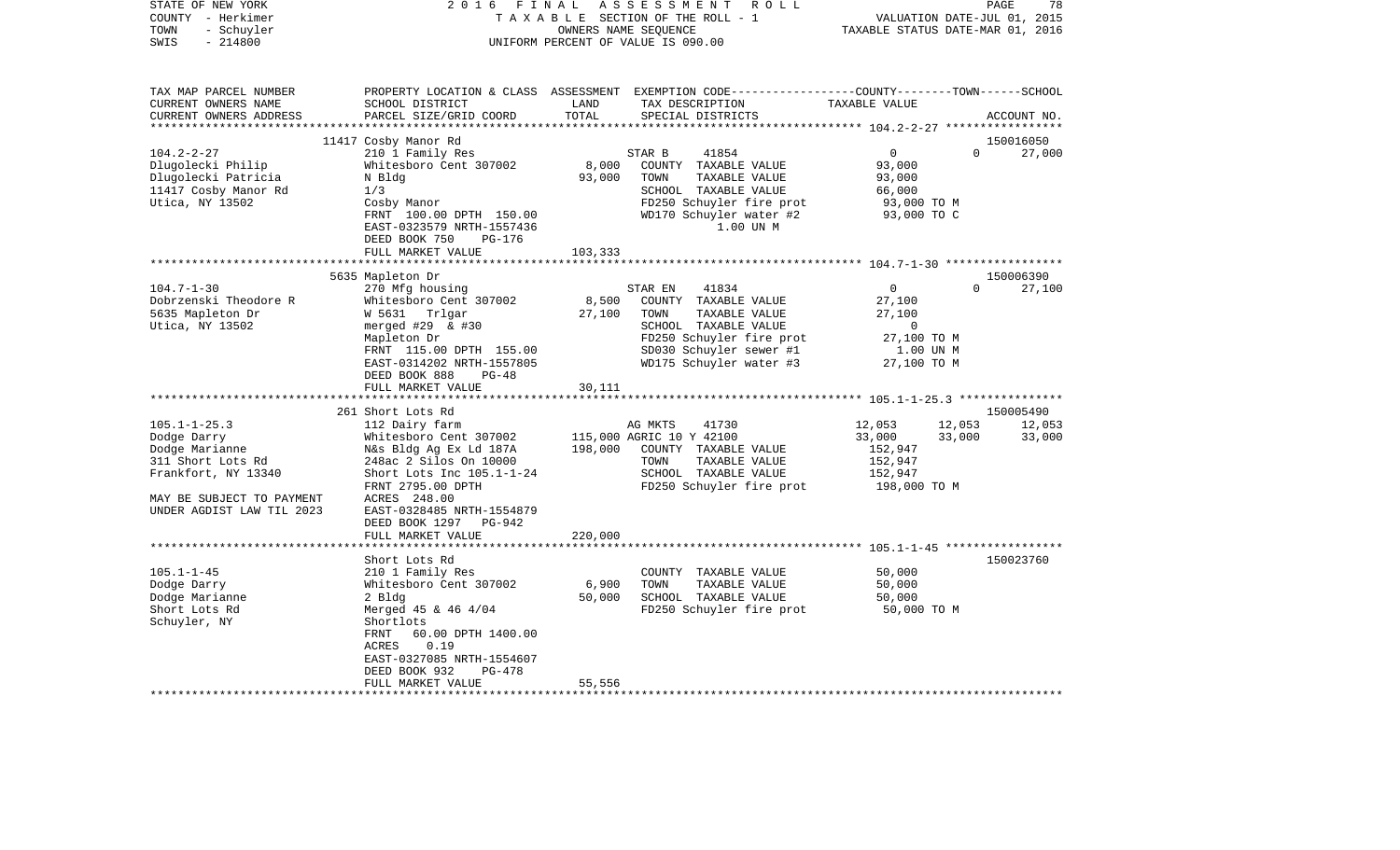| STATE OF NEW YORK<br>COUNTY - Herkimer<br>TOWN<br>- Schuyler<br>$-214800$<br>SWIS                                                                         | 2016 FINAL                                                                                                                                                                                                               |                              | A S S E S S M E N T<br>R O L L<br>TAXABLE SECTION OF THE ROLL - 1<br>OWNERS NAME SEQUENCE<br>UNIFORM PERCENT OF VALUE IS 090.00                              | TAXABLE STATUS DATE-MAR 01, 2016                                          | PAGE<br>79<br>VALUATION DATE-JUL 01, 2015 |
|-----------------------------------------------------------------------------------------------------------------------------------------------------------|--------------------------------------------------------------------------------------------------------------------------------------------------------------------------------------------------------------------------|------------------------------|--------------------------------------------------------------------------------------------------------------------------------------------------------------|---------------------------------------------------------------------------|-------------------------------------------|
| TAX MAP PARCEL NUMBER<br>CURRENT OWNERS NAME                                                                                                              | SCHOOL DISTRICT                                                                                                                                                                                                          | LAND                         | PROPERTY LOCATION & CLASS ASSESSMENT EXEMPTION CODE---------------COUNTY-------TOWN-----SCHOOL<br>TAX DESCRIPTION                                            | TAXABLE VALUE                                                             |                                           |
| CURRENT OWNERS ADDRESS<br>***********************                                                                                                         | PARCEL SIZE/GRID COORD<br>******************************                                                                                                                                                                 | TOTAL                        | SPECIAL DISTRICTS                                                                                                                                            |                                                                           | ACCOUNT NO.                               |
|                                                                                                                                                           | 311 Short Lots Rd                                                                                                                                                                                                        |                              |                                                                                                                                                              |                                                                           |                                           |
| $105.1 - 1 - 25.2$<br>Dodge Darry R<br>311 Short Lots Rd<br>Frankfort, NY 13502                                                                           | 210 1 Family Res<br>Whitesboro Cent 307002<br>FRNT 435.00 DPTH<br>2.00<br>ACRES<br>EAST-0328626 NRTH-1554299<br>DEED BOOK 887<br>PG-467                                                                                  | 14,300<br>69,400             | 41854<br>STAR B<br>COUNTY TAXABLE VALUE<br>TOWN<br>TAXABLE VALUE<br>SCHOOL TAXABLE VALUE                                                                     | $\mathbf{0}$<br>69,400<br>69,400<br>42,400                                | 27,000<br>$\Omega$                        |
|                                                                                                                                                           | FULL MARKET VALUE                                                                                                                                                                                                        | 77,111                       |                                                                                                                                                              |                                                                           |                                           |
| $105.1 - 1 - 47$<br>Dodge Joel D<br>311 Short Lots Rd<br>Frankfort, NY 13340                                                                              | 234 Short Lots Rd<br>270 Mfg housing<br>Whitesboro Cent 307002<br>S Bldg<br>1 Acre<br>15<br>Shortlots Rd<br>ACRES<br>1.00<br>EAST-0327126 NRTH-1554339<br>DEED BOOK 1402<br>$PG-103$                                     | 13,500<br>35,000             | COUNTY TAXABLE VALUE<br>TOWN<br>TAXABLE VALUE<br>SCHOOL TAXABLE VALUE<br>FD250 Schuyler fire prot                                                            | 35,000<br>35,000<br>35,000<br>35,000 TO M                                 | 150075131                                 |
|                                                                                                                                                           | FULL MARKET VALUE                                                                                                                                                                                                        | 38,889                       |                                                                                                                                                              |                                                                           |                                           |
|                                                                                                                                                           | *************************                                                                                                                                                                                                | *************                |                                                                                                                                                              |                                                                           |                                           |
| $105.1 - 1 - 25.1$<br>Dodge Kenneth<br>Dodge Eleanor<br>261 Shortlots Rd<br>Frankfort, NY 13340<br>MAY BE SUBJECT TO PAYMENT<br>UNDER AGDIST LAW TIL 2016 | 261 Short Lots Rd<br>220 2 Family Res<br>Whitesboro Cent 307002<br>2 fam home<br>split form farm 2009<br>FRNT 206.00 DPTH<br>ACRES<br>2.10<br>EAST-0327713 NRTH-1554594<br>DEED BOOK 00614 PG-00436<br>FULL MARKET VALUE | 15,000<br>115,000<br>127,778 | STAR EN<br>41834<br>COUNTY TAXABLE VALUE<br>TAXABLE VALUE<br>TOWN<br>SCHOOL TAXABLE VALUE<br>FD250 Schuyler fire prot                                        | $\mathbf{0}$<br>115,000<br>115,000<br>56,230<br>115,000 TO M              | 150005490<br>$\Omega$<br>58,770           |
|                                                                                                                                                           |                                                                                                                                                                                                                          |                              |                                                                                                                                                              |                                                                           |                                           |
|                                                                                                                                                           | 249 Windfall Rd                                                                                                                                                                                                          |                              |                                                                                                                                                              |                                                                           | 150010530                                 |
| $104.2 - 2 - 53.1$<br>Dodge Rodney<br>Dodge Tina<br>249 Windfall Rd<br>Utica, NY 13502                                                                    | 210 1 Family Res<br>Whitesboro Cent 307002<br><b>W</b><br>Bldg<br>3 10.20<br>Windfall<br>ACRES<br>9.70<br>EAST-0323844 NRTH-1554852<br>DEED BOOK 907<br>$PG-263$<br>FULL MARKET VALUE                                    | 20,700<br>98,600<br>109,556  | 41854<br>STAR B<br>COUNTY TAXABLE VALUE<br>TOWN<br>TAXABLE VALUE<br>SCHOOL TAXABLE VALUE<br>FD250 Schuyler fire prot<br>WD170 Schuyler water #2<br>1.00 UN M | $\overline{0}$<br>98,600<br>98,600<br>71,600<br>98,600 TO M<br>4,700 TO C | $\Omega$<br>27,000                        |
|                                                                                                                                                           |                                                                                                                                                                                                                          |                              |                                                                                                                                                              |                                                                           |                                           |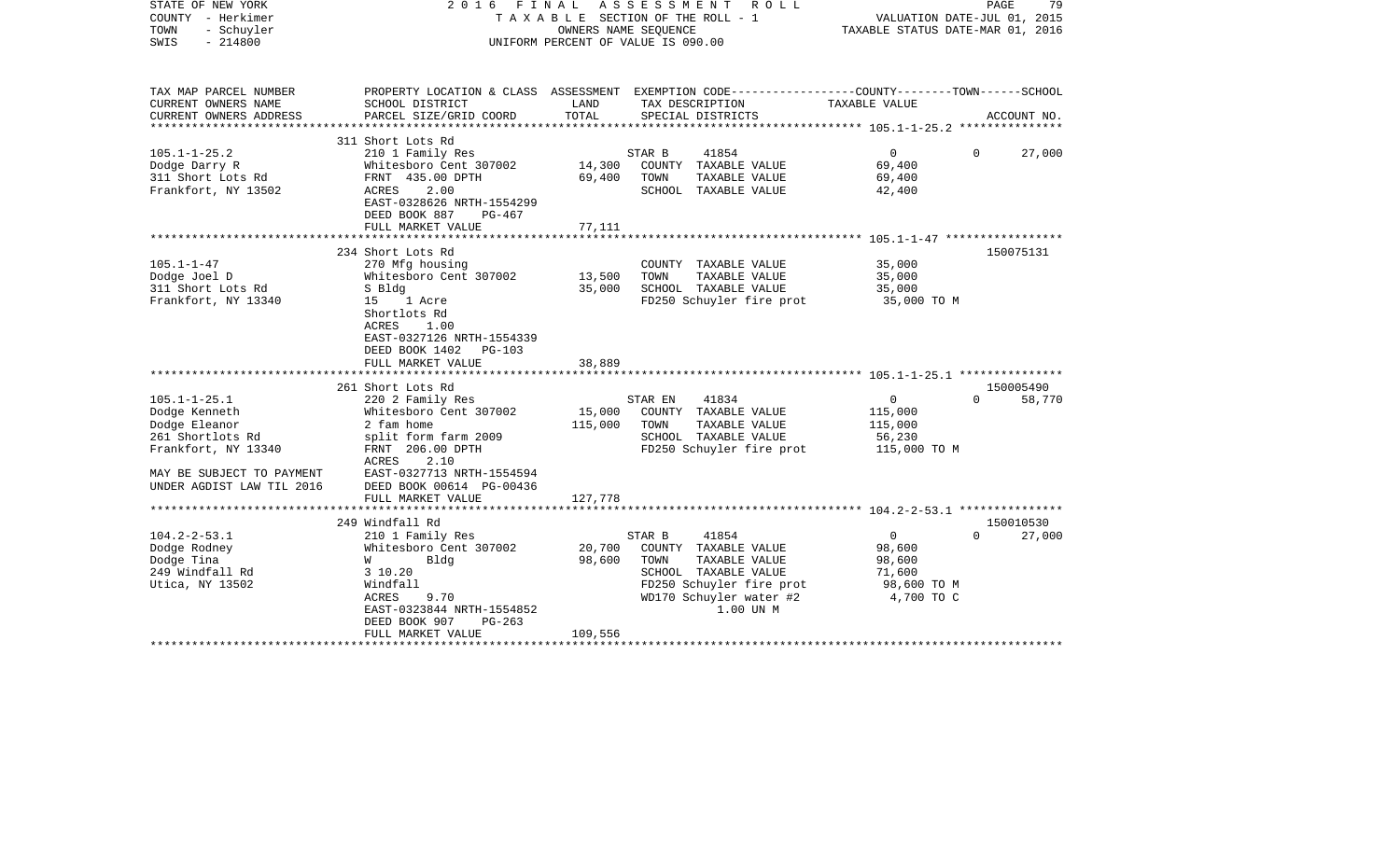| STATE OF NEW YORK<br>COUNTY - Herkimer<br>TOWN<br>- Schuyler<br>SWIS<br>$-214800$       | 2016                                                                                                                                                                                                                                                | OWNERS NAME SEQUENCE        | FINAL ASSESSMENT<br>R O L L<br>TAXABLE SECTION OF THE ROLL - 1<br>UNIFORM PERCENT OF VALUE IS 090.00                                                          | VALUATION DATE-JUL 01, 2015<br>TAXABLE STATUS DATE-MAR 01, 2016                |                              | PAGE<br>80                                      |
|-----------------------------------------------------------------------------------------|-----------------------------------------------------------------------------------------------------------------------------------------------------------------------------------------------------------------------------------------------------|-----------------------------|---------------------------------------------------------------------------------------------------------------------------------------------------------------|--------------------------------------------------------------------------------|------------------------------|-------------------------------------------------|
| TAX MAP PARCEL NUMBER<br>CURRENT OWNERS NAME<br>CURRENT OWNERS ADDRESS                  | SCHOOL DISTRICT<br>PARCEL SIZE/GRID COORD                                                                                                                                                                                                           | LAND<br>TOTAL               | PROPERTY LOCATION & CLASS ASSESSMENT EXEMPTION CODE---------------COUNTY-------TOWN------SCHOOL<br>TAX DESCRIPTION<br>SPECIAL DISTRICTS                       | TAXABLE VALUE                                                                  |                              | ACCOUNT NO.                                     |
|                                                                                         |                                                                                                                                                                                                                                                     |                             |                                                                                                                                                               |                                                                                |                              |                                                 |
| $104.2 - 2 - 53.3$<br>Dodge Rodney<br>243 Windfall Rd<br>Utica, NY 13502                | 243 Windfall Rd<br>210 1 Family Res<br>Whitesboro Cent 307002<br>FRNT 100.00 DPTH 150.00<br>EAST-0324242 NRTH-1554575<br>DEED BOOK 666<br>PG-833<br>FULL MARKET VALUE                                                                               | 8,000<br>65,000<br>72,222   | COUNTY TAXABLE VALUE<br>TAXABLE VALUE<br>TOWN<br>SCHOOL TAXABLE VALUE<br>FD250 Schuyler fire prot<br>WD170 Schuyler water #2<br>1.00 UN M                     | 65,000<br>65,000<br>65,000<br>65,000 TO M<br>65,000 TO C                       |                              |                                                 |
|                                                                                         | 237 Windfall Rd                                                                                                                                                                                                                                     |                             |                                                                                                                                                               |                                                                                |                              |                                                 |
| $104.2 - 2 - 53.2$<br>Dodge Ronald<br>237 Windfall Rd<br>Utica, NY 13502                | 210 1 Family Res<br>Whitesboro Cent 307002<br>W Bldg<br>.40<br>Windfall Rd<br>FRNT 100.00 DPTH 150.00<br>EAST-0324200 NRTH-1554489<br>DEED BOOK 666<br>PG-832<br>FULL MARKET VALUE<br>111 Dodge Ln                                                  | 8,000<br>116,000<br>128,889 | 41854<br>STAR B<br>COUNTY TAXABLE VALUE<br>TOWN<br>TAXABLE VALUE<br>SCHOOL TAXABLE VALUE<br>FD250 Schuyler fire prot<br>WD170 Schuyler water #2<br>1.00 UN M  | $\overline{0}$<br>116,000<br>116,000<br>89,000<br>116,000 TO M<br>116,000 TO C | $\Omega$                     | 27,000<br>150005550                             |
| $104.2 - 2 - 66$<br>Dodge Shirley S<br>McIntyre Joan<br>111 Dodge Ln<br>Utica, NY 13502 | 210 1 Family Res<br>Whitesboro Cent 307002<br>$\mathbf{E}$ and $\mathbf{E}$ and $\mathbf{E}$<br>Bldg<br>$3 \t1/8$<br>Comb $104.2 - 2 - 67.1$<br>FRNT 116.00 DPTH 168.00<br>EAST-0322256 NRTH-1552092<br>DEED BOOK 923<br>PG-57<br>FULL MARKET VALUE | 8,800<br>78,400<br>87,111   | 41834<br>STAR EN<br>COUNTY TAXABLE VALUE<br>TOWN<br>TAXABLE VALUE<br>SCHOOL TAXABLE VALUE<br>FD250 Schuyler fire prot<br>WD170 Schuyler water #2<br>1.00 UN M | $\overline{0}$<br>78,400<br>78,400<br>19,630<br>78,400 TO M<br>78,400 TO C     | $\Omega$                     | 58,770                                          |
|                                                                                         |                                                                                                                                                                                                                                                     |                             |                                                                                                                                                               |                                                                                |                              |                                                 |
| $112.2 - 3 - 53$<br>Domina Jenny<br>3742 State Route 5<br>Frankfort, NY 13340           | 3742 State Route 5<br>210 1 Family Res<br>Frankfort-Schuy 212602<br>$S \qquad \qquad$<br>Bldg<br>$3 \frac{1}{8}$<br>State<br>FRNT 85.00 DPTH 145.00<br>EAST-0340665 NRTH-1536188<br>DEED BOOK 00504 PG-00089                                        | 7,500 AGED-ALL              | VET COM CT 41131<br>41800<br>54,400 STAR EN<br>41834<br>COUNTY TAXABLE VALUE<br>TOWN<br>TAXABLE VALUE<br>SCHOOL TAXABLE VALUE<br>FD250 Schuyler fire prot     | 13,500<br>20,450<br>$\Omega$<br>20,450<br>20,450<br>$\mathbf 0$<br>54,400 TO M | 13,500<br>20,450<br>$\Omega$ | 150005640<br>$\overline{0}$<br>27,200<br>27,200 |
|                                                                                         | FULL MARKET VALUE                                                                                                                                                                                                                                   | 60,444                      |                                                                                                                                                               |                                                                                |                              |                                                 |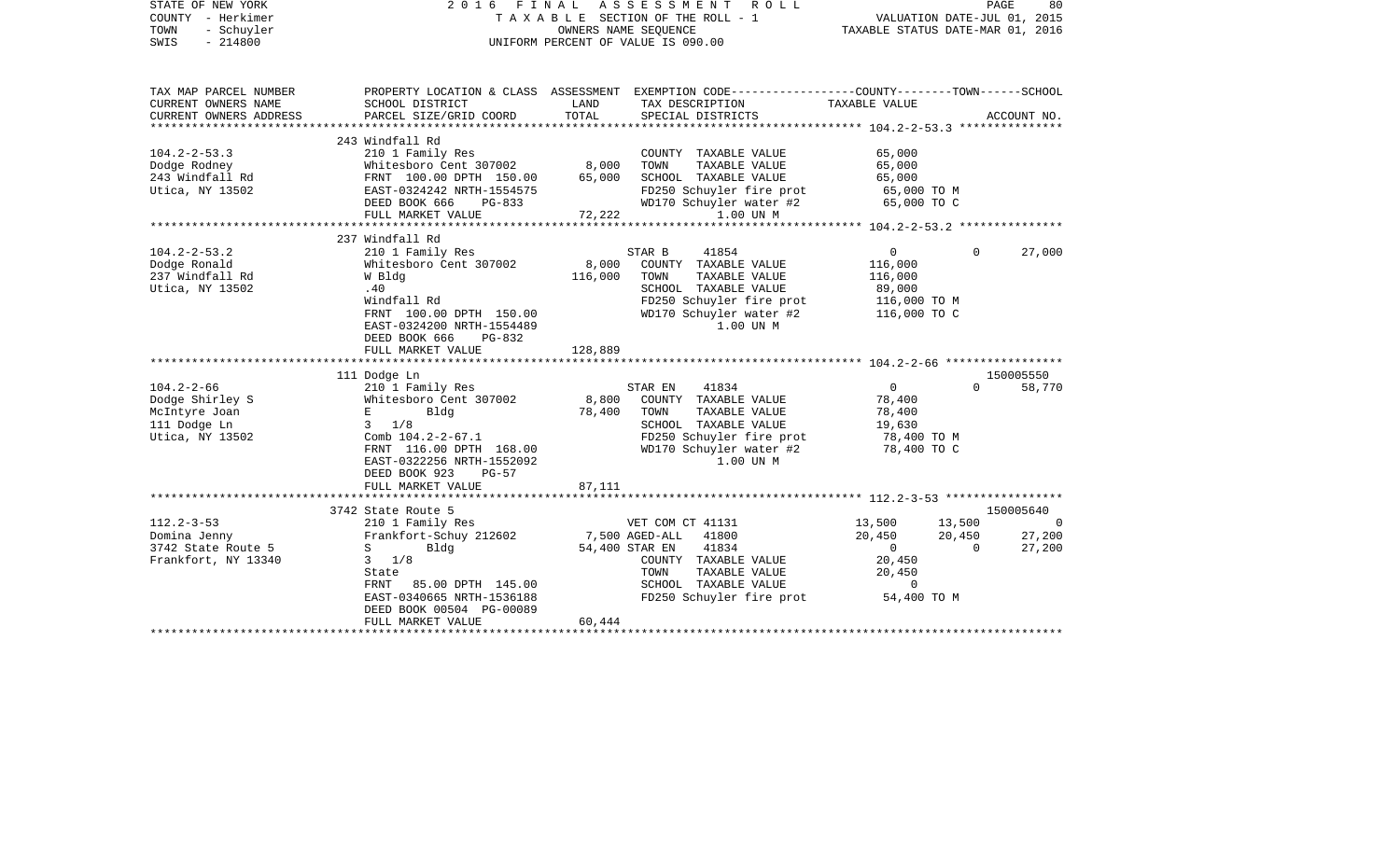| STATE OF NEW YORK<br>COUNTY - Herkimer<br>TOWN<br>- Schuyler<br>$-214800$<br>SWIS                             |                                                                                                                                                                                  |                                   | 2016 FINAL ASSESSMENT<br>ROLL<br>T A X A B L E SECTION OF THE ROLL - 1<br>OWNERS NAME SEQUENCE<br>UNIFORM PERCENT OF VALUE IS 090.00 | VALUATION DATE-JUL 01, 2015<br>TAXABLE STATUS DATE-MAR 01, 2016      | PAGE               | 81                 |
|---------------------------------------------------------------------------------------------------------------|----------------------------------------------------------------------------------------------------------------------------------------------------------------------------------|-----------------------------------|--------------------------------------------------------------------------------------------------------------------------------------|----------------------------------------------------------------------|--------------------|--------------------|
| TAX MAP PARCEL NUMBER<br>CURRENT OWNERS NAME                                                                  | SCHOOL DISTRICT                                                                                                                                                                  | LAND                              | PROPERTY LOCATION & CLASS ASSESSMENT EXEMPTION CODE---------------COUNTY-------TOWN------SCHOOL<br>TAX DESCRIPTION                   | TAXABLE VALUE                                                        |                    |                    |
| CURRENT OWNERS ADDRESS                                                                                        | PARCEL SIZE/GRID COORD                                                                                                                                                           | TOTAL                             | SPECIAL DISTRICTS                                                                                                                    |                                                                      |                    | ACCOUNT NO.        |
|                                                                                                               |                                                                                                                                                                                  |                                   |                                                                                                                                      |                                                                      |                    |                    |
|                                                                                                               | 305 Newport Rd                                                                                                                                                                   |                                   |                                                                                                                                      |                                                                      |                    | 150016830          |
| $104.2 - 1 - 13$<br>Dominika Prigl Family Trust<br>Prigl Dominika<br>305 Newport Rd                           | 210 1 Family Res<br>Whitesboro Cent 307002<br>Bldg<br>3 1.458 Acre                                                                                                               | 14,000 STAR EN<br>102,200         | 41800<br>AGED-ALL<br>41834<br>COUNTY TAXABLE VALUE<br>TOWN<br>TAXABLE VALUE                                                          | 51,100<br>$\overline{0}$<br>51,100<br>51,100                         | 51,100<br>$\Omega$ | 51,100<br>51,100   |
| Utica, NY 13502                                                                                               | Newport Rd<br>ACRES<br>1.70<br>EAST-0320007 NRTH-1558076<br>DEED BOOK 1551 PG-487<br>FULL MARKET VALUE                                                                           | 113,556                           | SCHOOL TAXABLE VALUE<br>FD250 Schuyler fire prot<br>WD170 Schuyler water #2<br>1.00 UN M                                             | $\mathbf 0$<br>102,200 TO M<br>6,000 TO C                            |                    |                    |
|                                                                                                               | ***********************                                                                                                                                                          |                                   |                                                                                                                                      |                                                                      |                    |                    |
|                                                                                                               | 320 Brown Rd                                                                                                                                                                     |                                   |                                                                                                                                      |                                                                      |                    | 150075088          |
| $099.1 - 1 - 64.1$<br>Donna Grann Living Trust 3-01 West Canada Val 212402<br>320 Brown Rd<br>Utica, NY 13502 | 210 1 Family Res<br>Residence<br>Combined 099.1-1-63.5<br>FRNT 379.00 DPTH<br>ACRES<br>6.00<br>EAST-0327379 NRTH-1571198<br>DEED BOOK 891<br>$PG-1$<br>FULL MARKET VALUE         | 17,400 STAR B<br>86,200<br>95,778 | VET WAR CT 41121<br>41854<br>COUNTY TAXABLE VALUE<br>TAXABLE VALUE<br>TOWN<br>SCHOOL TAXABLE VALUE<br>FD250 Schuyler fire prot       | 8,100<br>$\overline{0}$<br>78,100<br>78,100<br>59,200<br>86,200 TO M | 8,100<br>$\Omega$  | $\Omega$<br>27,000 |
|                                                                                                               |                                                                                                                                                                                  |                                   |                                                                                                                                      |                                                                      |                    |                    |
| $099.3 - 1 - 40.1$<br>Doris Charles<br>171 Spain Gulf Rd<br>Utica, NY 13502                                   | 751 Windfall Rd<br>210 1 Family Res<br>Whitesboro Cent 307002<br>complete renovation2012<br>5.7 Acres<br>Rental ?<br>ACRES<br>5.70<br>EAST-0329448 NRTH-1563210                  | 17,100<br>50,000                  | COUNTY TAXABLE VALUE<br>TAXABLE VALUE<br>TOWN<br>SCHOOL TAXABLE VALUE<br>FD250 Schuyler fire prot                                    | 50,000<br>50,000<br>50,000<br>50,000 TO M                            |                    | 150015210          |
|                                                                                                               | DEED BOOK 1405 PG-318<br>FULL MARKET VALUE                                                                                                                                       | 55,556                            |                                                                                                                                      |                                                                      |                    |                    |
|                                                                                                               | ************************                                                                                                                                                         |                                   |                                                                                                                                      |                                                                      |                    |                    |
| $099.1 - 1 - 80.12$<br>Doris Susan<br>674 Hawthorne Rd<br>Utica, NY 13502                                     | 171 Spain Gulf Rd<br>270 Mfg housing<br>West Canada Val 212402<br>FRNT 3330.00 DPTH<br>ACRES 52.00<br>EAST-0333120 NRTH-1572250<br>DEED BOOK 1342<br>PG-453<br>FULL MARKET VALUE | 25,000<br>33,000<br>36,667        | COUNTY TAXABLE VALUE<br>TOWN<br>TAXABLE VALUE<br>SCHOOL TAXABLE VALUE<br>FD250 Schuyler fire prot                                    | 33,000<br>33,000<br>33,000<br>33,000 TO M                            |                    |                    |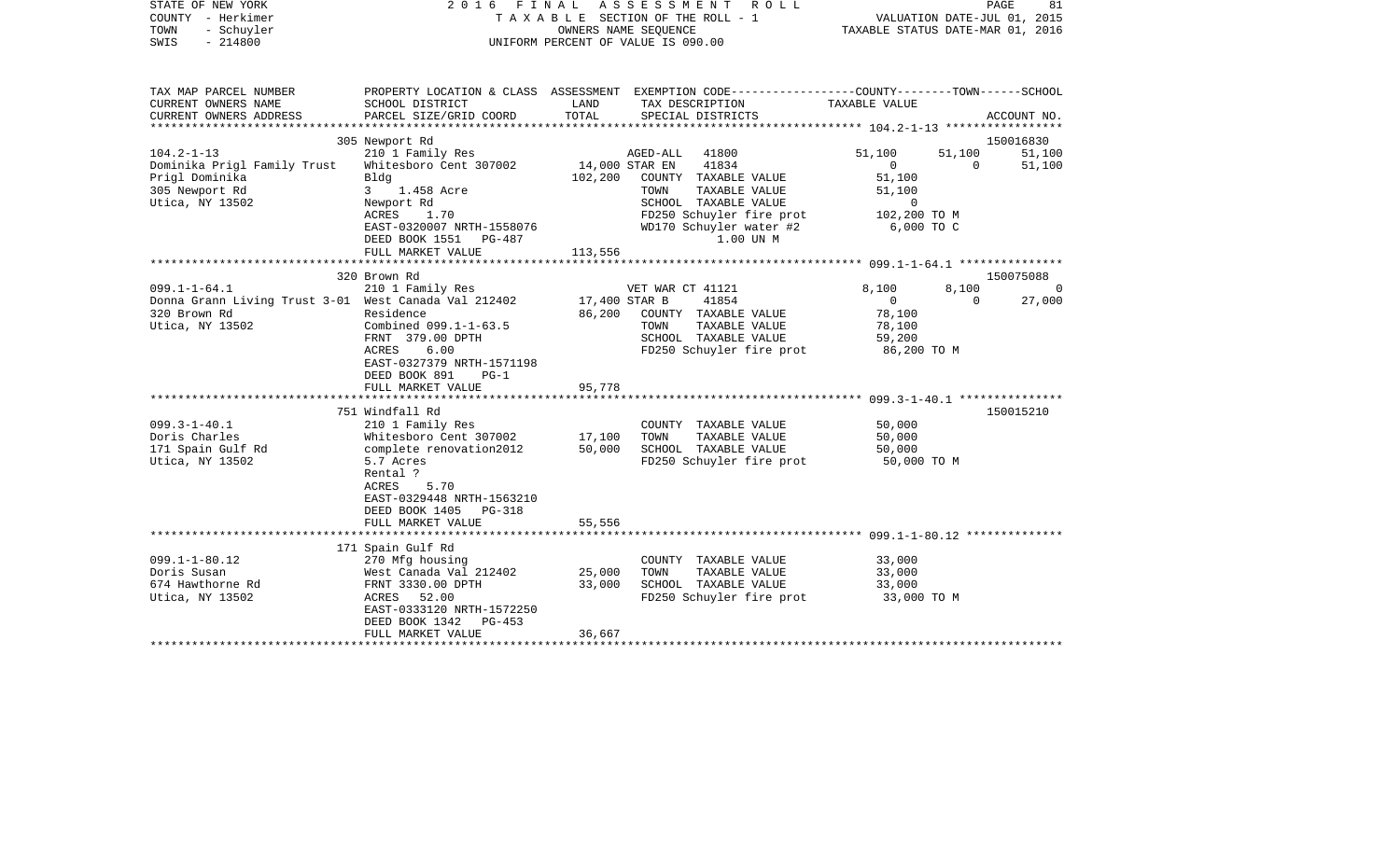| STATE OF NEW YORK<br>COUNTY - Herkimer<br>- Schuyler<br>TOWN<br>$-214800$<br>SWIS |                                                      | OWNERS NAME SEQUENCE | 2016 FINAL ASSESSMENT<br>R O L L<br>TAXABLE SECTION OF THE ROLL - 1<br>UNIFORM PERCENT OF VALUE IS 090.00           | VALUATION DATE-JUL 01, 2015<br>TAXABLE STATUS DATE-MAR 01, 2016 | PAGE<br>82  |
|-----------------------------------------------------------------------------------|------------------------------------------------------|----------------------|---------------------------------------------------------------------------------------------------------------------|-----------------------------------------------------------------|-------------|
| TAX MAP PARCEL NUMBER<br>CURRENT OWNERS NAME                                      | SCHOOL DISTRICT                                      | LAND                 | PROPERTY LOCATION & CLASS ASSESSMENT EXEMPTION CODE----------------COUNTY-------TOWN------SCHOOL<br>TAX DESCRIPTION | TAXABLE VALUE                                                   |             |
| CURRENT OWNERS ADDRESS<br>************************                                | PARCEL SIZE/GRID COORD                               | TOTAL                | SPECIAL DISTRICTS                                                                                                   |                                                                 | ACCOUNT NO. |
|                                                                                   | 674 Hawthorne Rd                                     |                      |                                                                                                                     |                                                                 |             |
| $099.4 - 2 - 8$                                                                   | 270 Mfg housing                                      |                      | STAR B<br>41854                                                                                                     | $0 \qquad \qquad$<br>$\Omega$                                   | 27,000      |
| Doris Susan                                                                       | West Canada Val 212402                               | 13,800               | COUNTY TAXABLE VALUE                                                                                                | 33,000                                                          |             |
| 674 Hawthorne Rd                                                                  | Manufactured Residence                               | 33,000               | TOWN<br>TAXABLE VALUE                                                                                               | 33,000                                                          |             |
| Utica, NY 13502                                                                   | ACRES<br>1.40                                        |                      | SCHOOL TAXABLE VALUE                                                                                                | 6,000                                                           |             |
|                                                                                   | EAST-0337184 NRTH-1565205<br>DEED BOOK 842<br>PG-259 |                      | FD250 Schuyler fire prot                                                                                            | 33,000 TO M                                                     |             |
|                                                                                   | FULL MARKET VALUE                                    | 36,667               |                                                                                                                     |                                                                 |             |
|                                                                                   |                                                      |                      |                                                                                                                     |                                                                 |             |
|                                                                                   | Hawthorne Rd                                         |                      |                                                                                                                     |                                                                 |             |
| $099.4 - 2 - 14$                                                                  | 314 Rural vac<10                                     |                      | COUNTY TAXABLE VALUE                                                                                                | 1,000                                                           |             |
| Doris Susan/o'dell Sandy                                                          | West Canada Val 212402                               | 1,000                | TAXABLE VALUE<br>TOWN                                                                                               | 1,000                                                           |             |
| 674 Hawthorne Rd                                                                  | Vacant                                               | 1,000                | SCHOOL TAXABLE VALUE                                                                                                | 1,000                                                           |             |
| Utica, NY 13502                                                                   | 5.2 Acres                                            |                      | FD250 Schuyler fire prot                                                                                            | 1,000 TO M                                                      |             |
|                                                                                   | Hawthorne Gulf                                       |                      |                                                                                                                     |                                                                 |             |
|                                                                                   | 5.20<br>ACRES                                        |                      |                                                                                                                     |                                                                 |             |
|                                                                                   | EAST-0338238 NRTH-1565498                            |                      |                                                                                                                     |                                                                 |             |
|                                                                                   | DEED BOOK 842<br>PG-257                              |                      |                                                                                                                     |                                                                 |             |
|                                                                                   | FULL MARKET VALUE                                    | 1,111                |                                                                                                                     |                                                                 |             |
|                                                                                   | 2418 State Route 5                                   |                      |                                                                                                                     |                                                                 | 150005430   |
| $104.2 - 2 - 12$                                                                  | 415 Motel                                            |                      | COUNTY TAXABLE VALUE                                                                                                | 165,000                                                         |             |
| Doyle Bryan                                                                       | Whitesboro Cent 307002                               | 15,000               | TOWN<br>TAXABLE VALUE                                                                                               | 165,000                                                         |             |
| Doyle Phyllis                                                                     | $S \qquad \qquad$<br>Mot Bl                          | 165,000              | SCHOOL TAXABLE VALUE                                                                                                | 165,000                                                         |             |
| 2418 State Route 5                                                                | 10 <sub>1</sub>                                      |                      | FD250 Schuyler fire prot                                                                                            | 165,000 TO M                                                    |             |
| Utica, NY 13502                                                                   | State                                                |                      | WD170 Schuyler water #2                                                                                             | 11,600 TO C                                                     |             |
|                                                                                   | 1.20<br>ACRES                                        |                      | 1.00 UN M                                                                                                           |                                                                 |             |
|                                                                                   | EAST-0320369 NRTH-1553013                            |                      |                                                                                                                     |                                                                 |             |
|                                                                                   | DEED BOOK 667<br>$PG-230$                            |                      |                                                                                                                     |                                                                 |             |
|                                                                                   | FULL MARKET VALUE                                    | 183,333              |                                                                                                                     |                                                                 |             |
|                                                                                   |                                                      |                      |                                                                                                                     |                                                                 |             |
|                                                                                   | Cosby Rd                                             |                      |                                                                                                                     |                                                                 | 150003540   |
| $105.2 - 3 - 16$                                                                  | 314 Rural vac<10                                     |                      | COUNTY TAXABLE VALUE                                                                                                | 18,100                                                          |             |
| Doyle Bryan                                                                       | Frankfort-Schuy 212602                               | 18,100               | TOWN<br>TAXABLE VALUE                                                                                               | 18,100                                                          |             |
| 2418 State Route 5                                                                | Deer Haven sub                                       | 18,100               | SCHOOL TAXABLE VALUE                                                                                                | 18,100                                                          |             |
| Utica, NY 13502                                                                   | split #5 lot $1$                                     |                      | FD250 Schuyler fire prot                                                                                            | 18,100 TO M                                                     |             |
|                                                                                   | Cosby Rd                                             |                      |                                                                                                                     |                                                                 |             |
|                                                                                   | FRNT 198.00 DPTH                                     |                      |                                                                                                                     |                                                                 |             |
|                                                                                   | ACRES<br>5.00                                        |                      |                                                                                                                     |                                                                 |             |
|                                                                                   | EAST-0345829 NRTH-1558819                            |                      |                                                                                                                     |                                                                 |             |
|                                                                                   | DEED BOOK 1532<br>PG-708                             |                      |                                                                                                                     |                                                                 |             |
|                                                                                   | FULL MARKET VALUE                                    | 20,111               |                                                                                                                     |                                                                 |             |
|                                                                                   |                                                      |                      |                                                                                                                     |                                                                 |             |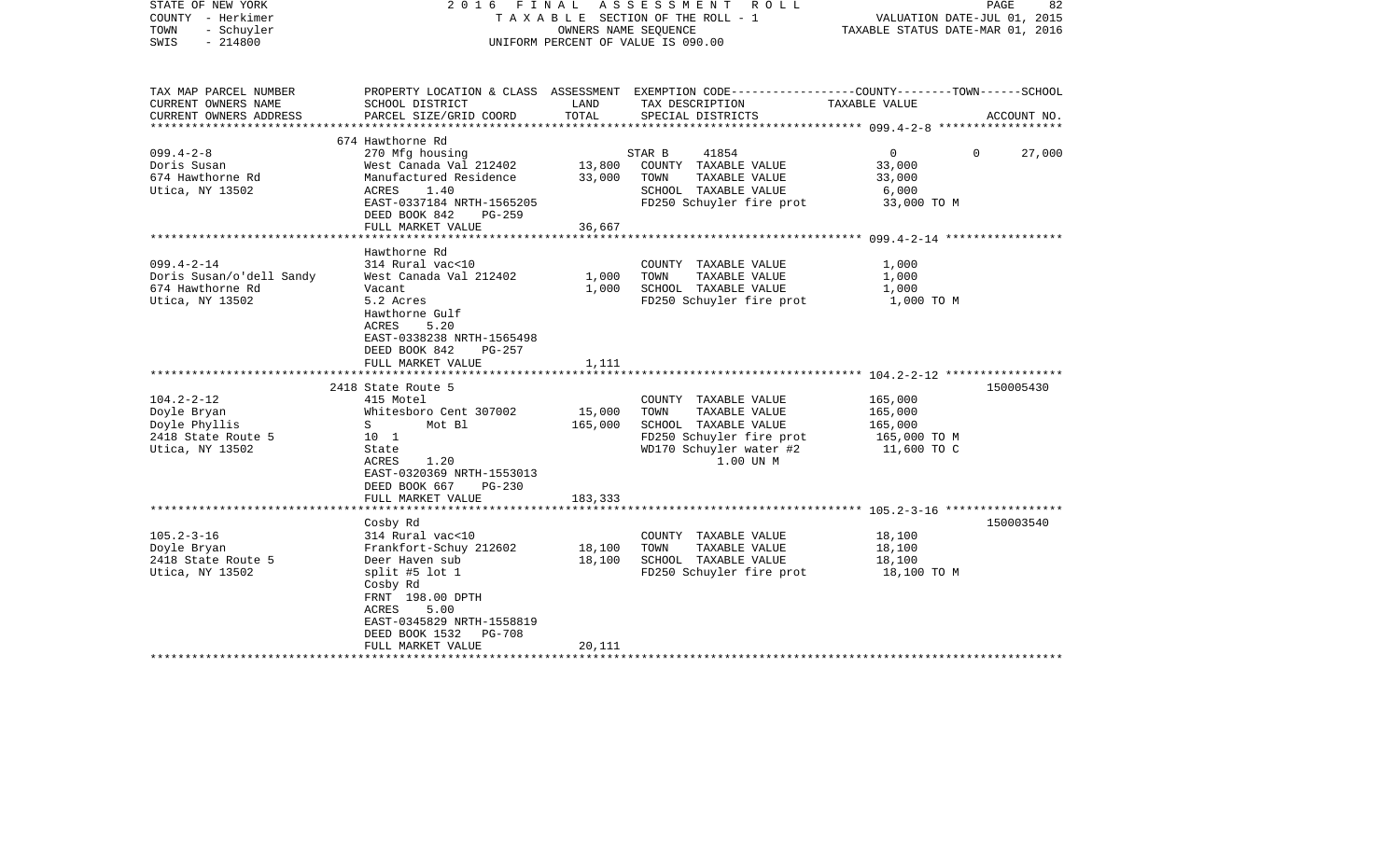| STATE OF NEW YORK<br>COUNTY - Herkimer<br>TOWN<br>- Schuyler<br>$-214800$<br>SWIS | FINAL<br>2016                                                                                  |               | A S S E S S M E N T R O L L<br>TAXABLE SECTION OF THE ROLL - 1<br>OWNERS NAME SEOUENCE<br>UNIFORM PERCENT OF VALUE IS 090.00            | VALUATION DATE-JUL 01, 2015<br>TAXABLE STATUS DATE-MAR 01, 2016 | PAGE<br>83            |
|-----------------------------------------------------------------------------------|------------------------------------------------------------------------------------------------|---------------|-----------------------------------------------------------------------------------------------------------------------------------------|-----------------------------------------------------------------|-----------------------|
| TAX MAP PARCEL NUMBER<br>CURRENT OWNERS NAME<br>CURRENT OWNERS ADDRESS            | SCHOOL DISTRICT<br>PARCEL SIZE/GRID COORD                                                      | LAND<br>TOTAL | PROPERTY LOCATION & CLASS ASSESSMENT EXEMPTION CODE---------------COUNTY-------TOWN------SCHOOL<br>TAX DESCRIPTION<br>SPECIAL DISTRICTS | TAXABLE VALUE                                                   | ACCOUNT NO.           |
| *********************                                                             |                                                                                                |               |                                                                                                                                         |                                                                 |                       |
|                                                                                   | 3335 State Route 5                                                                             |               | 41854                                                                                                                                   | $\overline{0}$                                                  | 150013950<br>$\Omega$ |
| $112.1 - 2 - 24$<br>Doyle Lisa                                                    | 240 Rural res<br>Frankfort-Schuy 212602                                                        | 21,500        | STAR B<br>COUNTY TAXABLE VALUE                                                                                                          | 100,000                                                         | 27,000                |
| Doyle Kevin                                                                       | N<br>Bldg                                                                                      | 100,000       | TOWN<br>TAXABLE VALUE                                                                                                                   | 100,000                                                         |                       |
| 3335 State Route 5                                                                | $3 \t10$                                                                                       |               | SCHOOL TAXABLE VALUE                                                                                                                    | 73,000                                                          |                       |
| Schuyler, NY 13340                                                                | State<br>ACRES<br>10.90<br>EAST-0334923 NRTH-1542124<br>DEED BOOK 1101<br><b>PG-740</b>        |               | FD250 Schuyler fire prot                                                                                                                | 100,000 TO M                                                    |                       |
|                                                                                   | FULL MARKET VALUE                                                                              | 111,111       |                                                                                                                                         |                                                                 |                       |
|                                                                                   |                                                                                                | ********      |                                                                                                                                         | ************************* 104.4-2-8 *******************         |                       |
|                                                                                   | 2606 State Route 5                                                                             |               |                                                                                                                                         |                                                                 | 150008460             |
| $104.4 - 2 - 8$                                                                   | 312 Vac w/imprv                                                                                |               | COUNTY TAXABLE VALUE                                                                                                                    | 44,000                                                          |                       |
| Doyle Scott B                                                                     | Whitesboro Cent 307002                                                                         | 10,000        | TAXABLE VALUE<br>TOWN                                                                                                                   | 44,000                                                          |                       |
| 2416 State Route 5                                                                | S<br>Vac                                                                                       | 44,000        | SCHOOL TAXABLE VALUE                                                                                                                    | 44,000                                                          |                       |
| Utica, NY 13502                                                                   | $2 \quad 2$<br>State<br>ACRES<br>3.10<br>EAST-0323507 NRTH-1551206<br>DEED BOOK 1194<br>PG-809 |               | FD250 Schuyler fire prot<br>WD165 Schuyler water #4<br>1.00 UN M                                                                        | 44,000 TO M<br>44,000 TO C                                      |                       |
|                                                                                   | FULL MARKET VALUE                                                                              | 48,889        |                                                                                                                                         |                                                                 |                       |
|                                                                                   | ************                                                                                   |               |                                                                                                                                         |                                                                 |                       |
|                                                                                   | 184 Brown Rd                                                                                   |               |                                                                                                                                         |                                                                 | 150040240             |
| $099.1 - 1 - 55$<br>Driscoll James                                                | 210 1 Family Res<br>West Canada Val 212402                                                     | 9,200         | 41834<br>STAR EN<br>COUNTY TAXABLE VALUE                                                                                                | $\overline{0}$<br>104,200                                       | 58,770<br>$\Omega$    |
| Driscoll Lorraine                                                                 | S Bldg                                                                                         | 104,200       | TOWN<br>TAXABLE VALUE                                                                                                                   | 104,200                                                         |                       |
| 184 Brown Rd                                                                      | $3 \frac{1}{2}$ Acre                                                                           |               | SCHOOL TAXABLE VALUE                                                                                                                    | 45,430                                                          |                       |
| Utica, NY 13502                                                                   | Brown Rd                                                                                       |               | FD250 Schuyler fire prot                                                                                                                | 104,200 TO M                                                    |                       |
|                                                                                   | FRNT 110.00 DPTH 200.00<br>EAST-0325169 NRTH-1572741<br>DEED BOOK 716<br>$PG-96$               |               |                                                                                                                                         |                                                                 |                       |
|                                                                                   | FULL MARKET VALUE                                                                              | 115,778       |                                                                                                                                         |                                                                 |                       |
|                                                                                   |                                                                                                |               |                                                                                                                                         |                                                                 |                       |
|                                                                                   | 376 Newport Rd                                                                                 |               |                                                                                                                                         |                                                                 | 150008040             |
| $104.2 - 1 - 72$                                                                  | 210 1 Family Res                                                                               |               | 41834<br>STAR EN                                                                                                                        | $\overline{0}$                                                  | $\Omega$<br>58,770    |
| Dunbar George                                                                     | Whitesboro Cent 307002                                                                         | 8,900         | COUNTY TAXABLE VALUE                                                                                                                    | 116,000                                                         |                       |
| 376 Newport Rd                                                                    | E<br>Bldg                                                                                      | 116,000       | TOWN<br>TAXABLE VALUE                                                                                                                   | 116,000                                                         |                       |
| Utica, NY 13502                                                                   | 1/2<br>$3^{\circ}$                                                                             |               | SCHOOL TAXABLE VALUE                                                                                                                    | 57,230                                                          |                       |
|                                                                                   | Newport<br>FRNT 100.00 DPTH 200.00                                                             |               | FD250 Schuyler fire prot<br>WD170 Schuyler water #2                                                                                     | 116,000 TO M<br>5,800 TO C                                      |                       |
|                                                                                   | EAST-0321177 NRTH-1559088<br>DEED BOOK 00588 PG-00571                                          |               | 1.00 UN M                                                                                                                               |                                                                 |                       |
|                                                                                   | FULL MARKET VALUE                                                                              | 128,889       |                                                                                                                                         |                                                                 |                       |
|                                                                                   |                                                                                                |               |                                                                                                                                         |                                                                 |                       |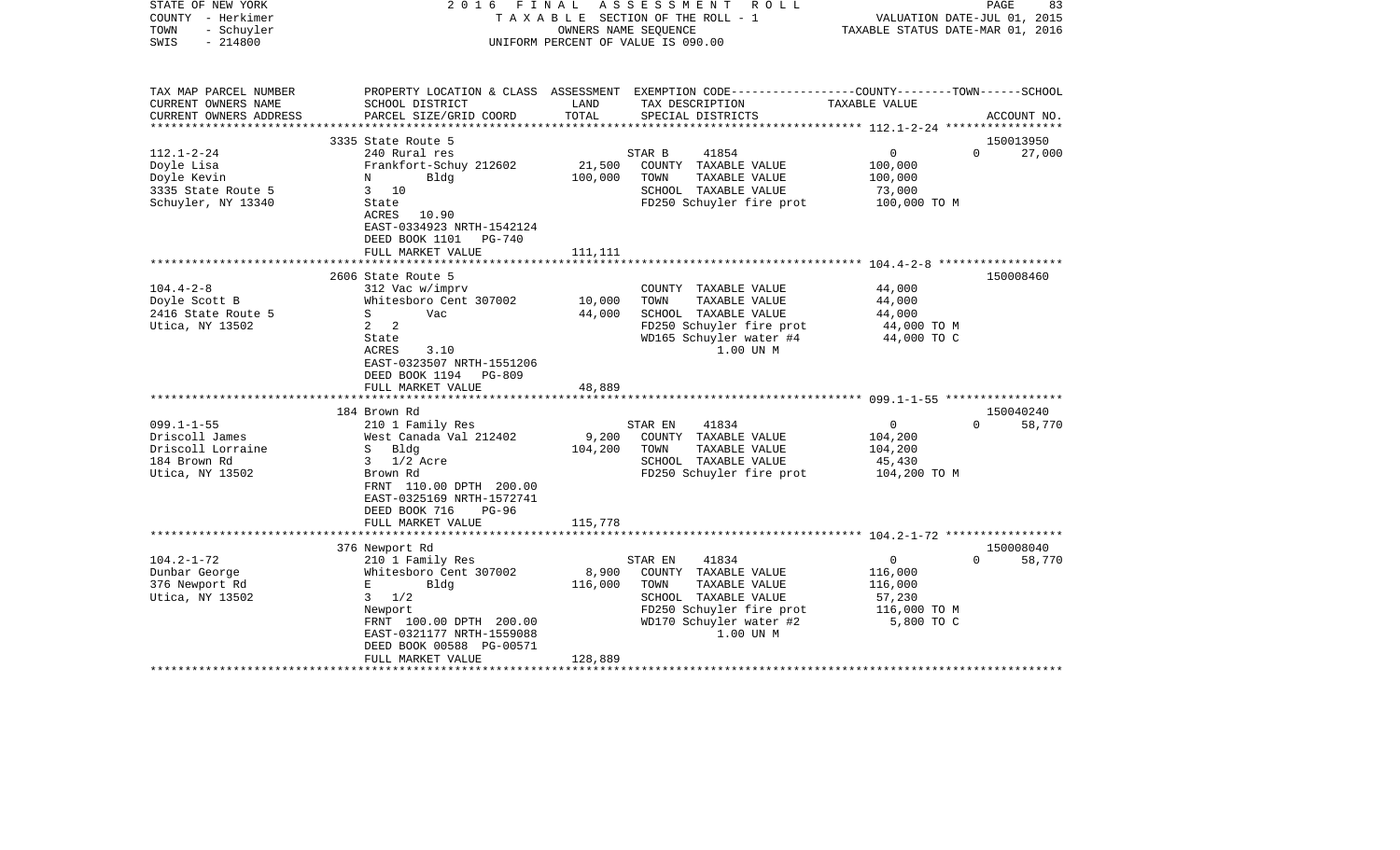| STATE OF NEW YORK<br>COUNTY - Herkimer | 2 0 1 6<br>FINAL                               |               | ASSESSMENT<br>ROLL<br>TAXABLE SECTION OF THE ROLL - 1                                           |                                                | PAGE<br>VALUATION DATE-JUL 01, 2015 | 84             |
|----------------------------------------|------------------------------------------------|---------------|-------------------------------------------------------------------------------------------------|------------------------------------------------|-------------------------------------|----------------|
| - Schuyler<br>TOWN                     |                                                |               | OWNERS NAME SEQUENCE                                                                            | TAXABLE STATUS DATE-MAR 01, 2016               |                                     |                |
| SWIS<br>$-214800$                      |                                                |               | UNIFORM PERCENT OF VALUE IS 090.00                                                              |                                                |                                     |                |
|                                        |                                                |               |                                                                                                 |                                                |                                     |                |
| TAX MAP PARCEL NUMBER                  |                                                |               | PROPERTY LOCATION & CLASS ASSESSMENT EXEMPTION CODE---------------COUNTY-------TOWN------SCHOOL |                                                |                                     |                |
| CURRENT OWNERS NAME                    | SCHOOL DISTRICT                                | LAND          | TAX DESCRIPTION                                                                                 | TAXABLE VALUE                                  |                                     |                |
| CURRENT OWNERS ADDRESS                 | PARCEL SIZE/GRID COORD                         | TOTAL         | SPECIAL DISTRICTS                                                                               |                                                |                                     | ACCOUNT NO.    |
|                                        |                                                |               |                                                                                                 |                                                |                                     |                |
|                                        | 5724 Graham Rd                                 |               |                                                                                                 |                                                |                                     | 150006690      |
| $098.4 - 1 - 4$                        | 210 1 Family Res                               |               | 41854<br>STAR B                                                                                 | $\overline{0}$                                 | $\mathbf{0}$                        | 27,000         |
| Dunn James                             | Whitesboro Cent 307002                         | 13,500        | COUNTY TAXABLE VALUE                                                                            | 76,000                                         |                                     |                |
| Dunn Lorraine                          | Double-Wide Residence                          | 76,000        | TOWN<br>TAXABLE VALUE                                                                           | 76,000                                         |                                     |                |
| 5724 Graham Rd                         | 1 Acre                                         |               | SCHOOL TAXABLE VALUE                                                                            | 49,000                                         |                                     |                |
| Utica, NY 13502                        | Graham                                         |               | FD250 Schuyler fire prot                                                                        | 76,000 TO M                                    |                                     |                |
|                                        | ACRES<br>1.00                                  |               |                                                                                                 |                                                |                                     |                |
|                                        | EAST-0321688 NRTH-1568994                      |               |                                                                                                 |                                                |                                     |                |
|                                        | DEED BOOK 788<br>$PG-163$<br>FULL MARKET VALUE | 84,444        |                                                                                                 |                                                |                                     |                |
|                                        |                                                |               |                                                                                                 |                                                |                                     |                |
|                                        | 2079 State Route 5                             |               |                                                                                                 |                                                |                                     | 150012000      |
| $104.7 - 2 - 20$                       | 210 1 Family Res                               |               | 41854<br>STAR B                                                                                 | $\overline{0}$                                 | $\Omega$                            | 27,000         |
| Durdan Mary                            | Whitesboro Cent 307002                         | 18,800        | COUNTY TAXABLE VALUE                                                                            | 65,500                                         |                                     |                |
| LePorte Suzanne                        | Motel Residence                                | 65,500        | TOWN<br>TAXABLE VALUE                                                                           | 65,500                                         |                                     |                |
| 7 Tharratt Pl                          | $3 - 101$ $1/2$                                |               | SCHOOL TAXABLE VALUE                                                                            | 38,500                                         |                                     |                |
| Whitesboro, NY 13492                   | State                                          |               | FD250 Schuyler fire prot                                                                        | 65,500 TO M                                    |                                     |                |
|                                        | ACRES<br>1.40                                  |               | SD030 Schuyler sewer #1                                                                         | 3.33 UN M                                      |                                     |                |
|                                        | EAST-0315151 NRTH-1557018                      |               | WD175 Schuyler water #3                                                                         | 65,500 TO M                                    |                                     |                |
|                                        | DEED BOOK 1475 PG-153                          |               |                                                                                                 |                                                |                                     |                |
|                                        | FULL MARKET VALUE                              | 72,778        |                                                                                                 |                                                |                                     |                |
|                                        |                                                |               |                                                                                                 |                                                |                                     |                |
|                                        | 243 Newport Rd                                 |               |                                                                                                 |                                                |                                     | 150005850      |
| $104.2 - 1 - 24.1$                     | 240 Rural res                                  |               | VET WAR CT 41121                                                                                | 8,100                                          | 8,100                               | $\overline{0}$ |
| Durr Margaret                          | Whitesboro Cent 307002                         |               | 32,500 AGED-ALL<br>41800                                                                        | 52,350                                         | 52,350                              | 56,400         |
| Durr Mark et al                        | Bldg<br><b>W</b>                               |               | 113,800 AGRIC 10 Y 42100                                                                        | 1,000                                          | 1,000                               | 1,000          |
| 243 Newport Rd                         | 33. Acres Silo On 1000                         |               | STAR EN<br>41834                                                                                | $\overline{0}$                                 | $\Omega$                            | 56,400         |
| Utica, NY 13502                        | Newport                                        |               | COUNTY TAXABLE VALUE                                                                            | 52,350                                         |                                     |                |
|                                        | ACRES 33.00                                    |               | TOWN<br>TAXABLE VALUE                                                                           | 52,350                                         |                                     |                |
|                                        | EAST-0318822 NRTH-1557306                      |               | SCHOOL TAXABLE VALUE                                                                            | $\Omega$                                       |                                     |                |
|                                        | DEED BOOK 1122 PG-106                          |               | FD250 Schuyler fire prot                                                                        | 113,800 TO M                                   |                                     |                |
|                                        | FULL MARKET VALUE                              |               | 126,444 WD170 Schuyler water #2                                                                 | 113,800 TO C                                   |                                     |                |
|                                        | **************************                     |               | 1.00 UN M                                                                                       |                                                |                                     |                |
|                                        |                                                |               |                                                                                                 | **************** 104.2-1-24.2 **************** |                                     |                |
| $104.2 - 1 - 24.2$                     | 227 Newport Rd                                 |               |                                                                                                 |                                                |                                     |                |
| Durr Mark                              | 210 1 Family Res<br>Whitesboro Cent 307002     | 13,600 STAR B | VET COM CT 41131<br>41854                                                                       | 13,500<br>$\overline{0}$                       | 13,500<br>$\Omega$                  | 27,000         |
| Durr Gail                              | W Bldg                                         | 140,000       | COUNTY TAXABLE VALUE                                                                            | 126,500                                        |                                     |                |
| 227 Newport Rd                         | merge xtra lot 06                              |               | TAXABLE VALUE<br>TOWN                                                                           | 126,500                                        |                                     |                |
| Utica, NY 13502                        | Newport Rd                                     |               | SCHOOL TAXABLE VALUE                                                                            | 113,000                                        |                                     |                |
|                                        | FRNT 182.00 DPTH                               |               | FD250 Schuyler fire prot                                                                        | 140,000 TO M                                   |                                     |                |
|                                        | ACRES<br>1.67                                  |               | WD170 Schuyler water #2                                                                         | 140,000 TO C                                   |                                     |                |
|                                        | EAST-0319477 NRTH-1556740                      |               | 1.00 UN M                                                                                       |                                                |                                     |                |
|                                        | DEED BOOK 710<br>PG-332                        |               |                                                                                                 |                                                |                                     |                |
|                                        | FULL MARKET VALUE                              | 155,556       |                                                                                                 |                                                |                                     |                |
|                                        |                                                |               |                                                                                                 |                                                |                                     |                |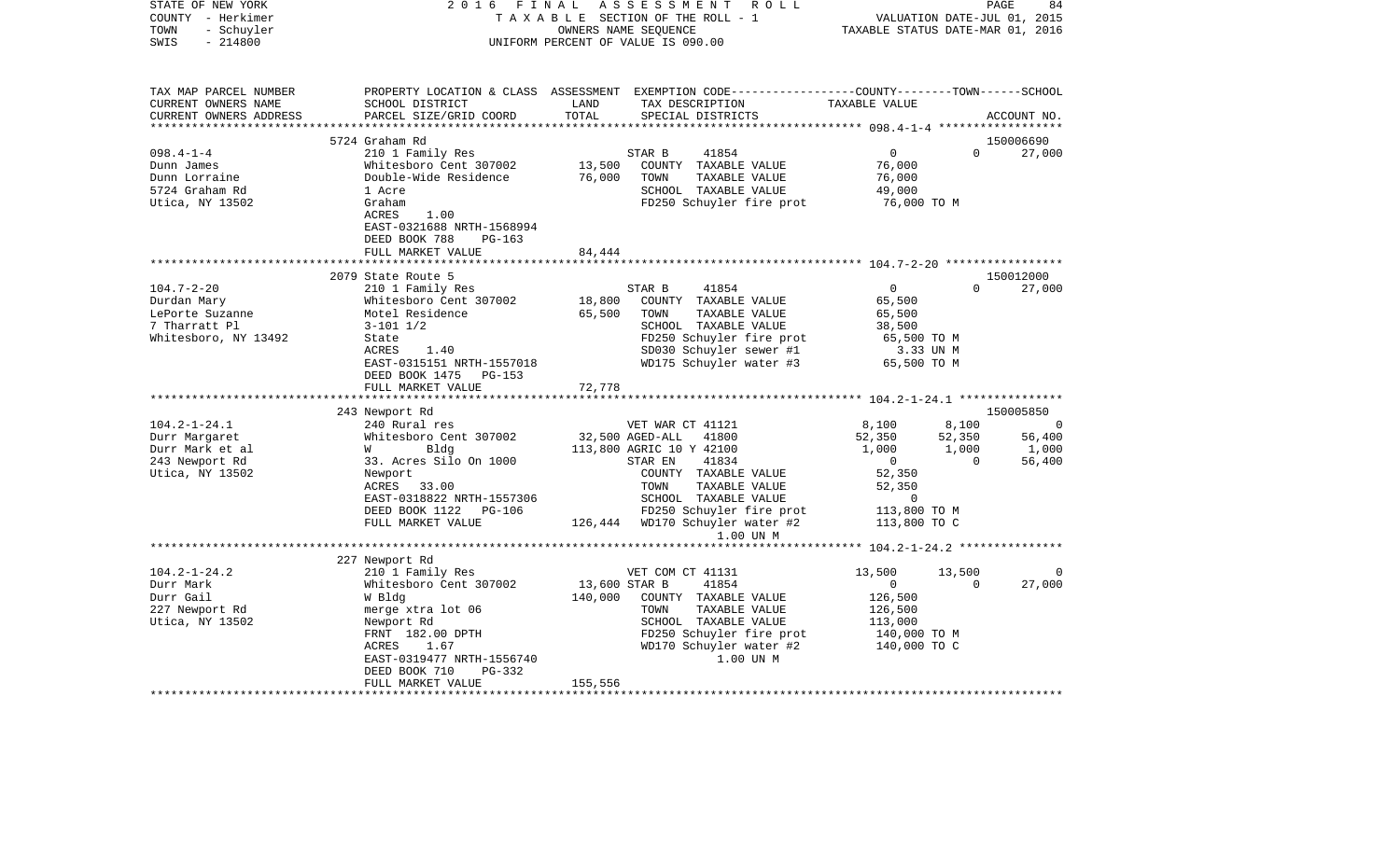| STATE OF NEW YORK<br>COUNTY - Herkimer<br>TOWN<br>- Schuyler<br>SWIS<br>$-214800$                | 2 0 1 6<br>FINAL                                                                                                                                                                                                                           |                            | ASSESSMENT ROLL<br>T A X A B L E SECTION OF THE ROLL - 1<br>OWNERS NAME SEQUENCE<br>UNIFORM PERCENT OF VALUE IS 090.00                  | TAXABLE STATUS DATE-MAR 01, 2016                                                                   | PAGE<br>85<br>VALUATION DATE-JUL 01, 2015 |
|--------------------------------------------------------------------------------------------------|--------------------------------------------------------------------------------------------------------------------------------------------------------------------------------------------------------------------------------------------|----------------------------|-----------------------------------------------------------------------------------------------------------------------------------------|----------------------------------------------------------------------------------------------------|-------------------------------------------|
| TAX MAP PARCEL NUMBER<br>CURRENT OWNERS NAME<br>CURRENT OWNERS ADDRESS<br>********************** | SCHOOL DISTRICT<br>PARCEL SIZE/GRID COORD                                                                                                                                                                                                  | LAND<br>TOTAL              | PROPERTY LOCATION & CLASS ASSESSMENT EXEMPTION CODE---------------COUNTY-------TOWN------SCHOOL<br>TAX DESCRIPTION<br>SPECIAL DISTRICTS | TAXABLE VALUE                                                                                      | ACCOUNT NO.                               |
|                                                                                                  | 3375 State Route 5                                                                                                                                                                                                                         |                            |                                                                                                                                         |                                                                                                    | 150001170                                 |
| $112.1 - 2 - 33$<br>Dust Donald P<br>3375 State Route 5<br>Frankfort, NY 13340                   | 210 1 Family Res<br>Frankfort-Schuy 212602<br>N<br>Bldg<br>3<br>1 Acre<br>State<br>FRNT 243.00 DPTH 229.00<br>EAST-0335191 NRTH-1541119<br>DEED BOOK 1596<br>PG-204                                                                        | 13,500 STAR B<br>80,000    | VET WAR CT 41121<br>41854<br>COUNTY TAXABLE VALUE<br>TAXABLE VALUE<br>TOWN<br>SCHOOL TAXABLE VALUE<br>FD250 Schuyler fire prot          | 8,100<br>8,100<br>$\mathbf{0}$<br>71,900<br>71,900<br>53,000<br>80,000 TO M                        | $\Omega$<br>27,000<br>$\Omega$            |
|                                                                                                  | FULL MARKET VALUE                                                                                                                                                                                                                          | 88,889                     |                                                                                                                                         |                                                                                                    |                                           |
| $099.4 - 5 - 14$<br>Dutta Ashok<br>969 Revere Dr<br>Hillside, NJ 07205                           | Louis Ridge Rd<br>314 Rural vac<10<br>West Canada Val 212402<br>Survey $# 106$<br>Land & Lakes lot 21<br>Louis Rd<br>FRNT<br>65.00 DPTH<br>5.60<br>ACRES<br>EAST-0345527 NRTH-1564259<br>DEED BOOK 1117<br>PG-984<br>FULL MARKET VALUE     | 24,100<br>24,100<br>26,778 | COUNTY TAXABLE VALUE<br>TOWN<br>TAXABLE VALUE<br>SCHOOL TAXABLE VALUE<br>FD250 Schuyler fire prot                                       | *********************** 099.4-5-14 ******************<br>24,100<br>24,100<br>24,100<br>24,100 TO M | 150003180                                 |
| $099.4 - 5 - 15$<br>Dutta Ashok<br>969 Revere Dr<br>Hillside, NJ 07205                           | Louis Ridge Rd<br>314 Rural vac<10<br>West Canada Val 212402<br>Survey $# 106$<br>Land & Lakes lot 22<br>Louis Rd<br>FRNT 283.00 DPTH<br>ACRES<br>7.30<br>EAST-0345267 NRTH-1564418<br>DEED BOOK 1118<br><b>PG-19</b><br>FULL MARKET VALUE | 27,300<br>27,300<br>30,333 | COUNTY TAXABLE VALUE<br>TAXABLE VALUE<br>TOWN<br>SCHOOL TAXABLE VALUE<br>FD250 Schuyler fire prot                                       | 27,300<br>27,300<br>27,300<br>27,300 TO M                                                          | 150003180                                 |
|                                                                                                  | ********************                                                                                                                                                                                                                       | * * * * * * * * * * * * *  | **************************************609.4-5-16 ******************                                                                     |                                                                                                    |                                           |
| $099.4 - 5 - 16$<br>Dutta Sharad<br>64 Chatsworth Ct<br>Edison, NJ 08820                         | Louis Ridge Rd<br>314 Rural vac<10<br>West Canada Val 212402<br>Survey # 106<br>Land & Lakes lot 23<br>Louis Rd<br>FRNT 300.00 DPTH<br>ACRES<br>5.80<br>EAST-0345006 NRTH-1564605<br>DEED BOOK 1118<br>$PG-42$<br>FULL MARKET VALUE        | 24,500<br>24,500<br>27,222 | COUNTY<br>TAXABLE VALUE<br>TOWN<br>TAXABLE VALUE<br>SCHOOL TAXABLE VALUE<br>FD250 Schuyler fire prot                                    | 24,500<br>24,500<br>24,500<br>24,500 TO M                                                          | 150003180                                 |
|                                                                                                  |                                                                                                                                                                                                                                            |                            |                                                                                                                                         |                                                                                                    |                                           |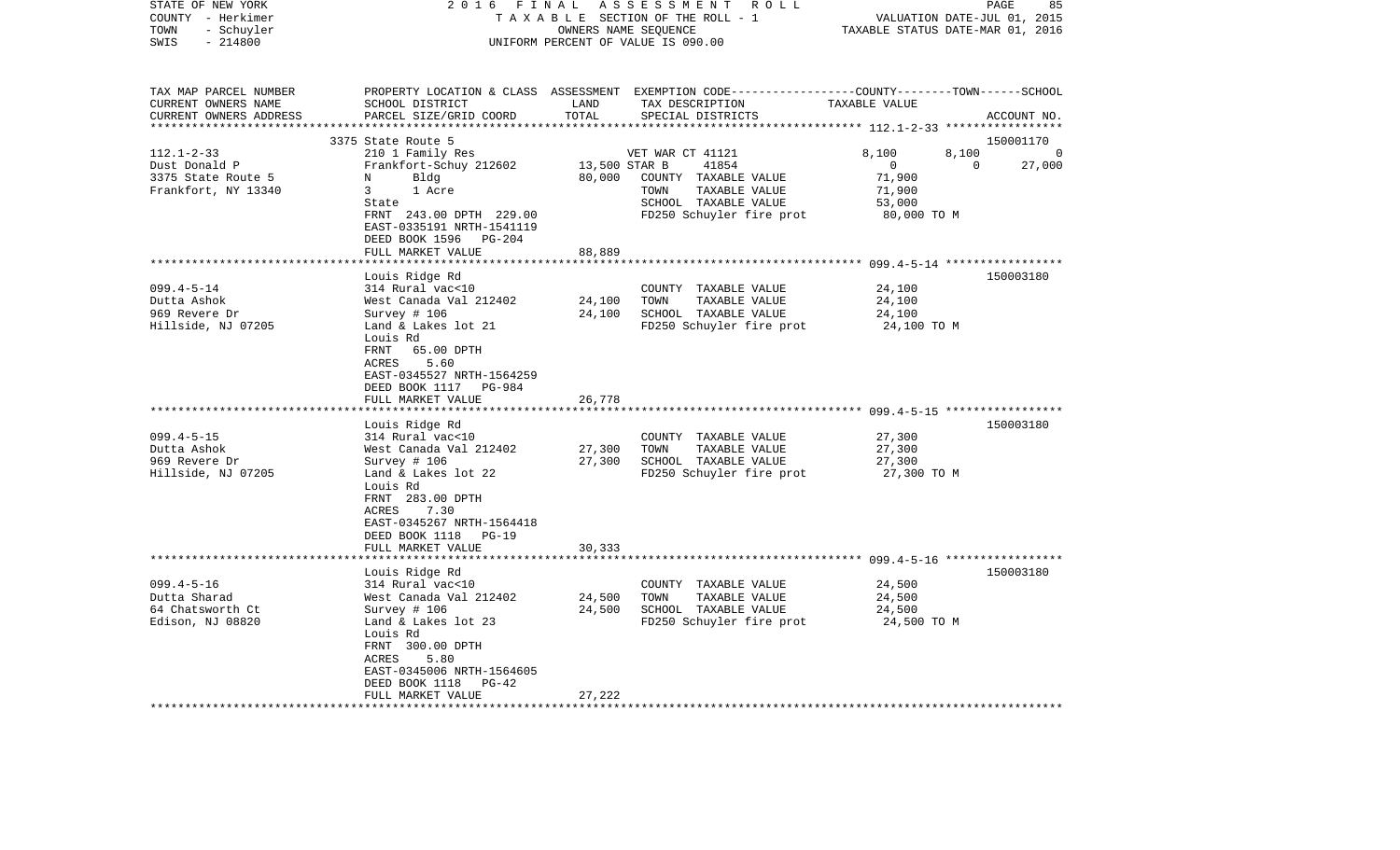| STATE OF NEW YORK<br>COUNTY - Herkimer<br>- Schuyler<br>TOWN<br>$-214800$<br>SWIS          | 2 0 1 6<br>FINAL                                                                                                                                                                                  | OWNERS NAME SEQUENCE     | ASSESSMENT ROLL<br>T A X A B L E SECTION OF THE ROLL - 1<br>UNIFORM PERCENT OF VALUE IS 090.00                                            | VALUATION DATE-JUL 01, 2015<br>TAXABLE STATUS DATE-MAR 01, 2016 | PAGE              | 86          |
|--------------------------------------------------------------------------------------------|---------------------------------------------------------------------------------------------------------------------------------------------------------------------------------------------------|--------------------------|-------------------------------------------------------------------------------------------------------------------------------------------|-----------------------------------------------------------------|-------------------|-------------|
| TAX MAP PARCEL NUMBER<br>CURRENT OWNERS NAME<br>CURRENT OWNERS ADDRESS                     | SCHOOL DISTRICT<br>PARCEL SIZE/GRID COORD                                                                                                                                                         | LAND<br>TOTAL            | PROPERTY LOCATION & CLASS ASSESSMENT EXEMPTION CODE---------------COUNTY-------TOWN-----SCHOOL<br>TAX DESCRIPTION<br>SPECIAL DISTRICTS    | TAXABLE VALUE                                                   |                   | ACCOUNT NO. |
| *************************                                                                  |                                                                                                                                                                                                   |                          |                                                                                                                                           |                                                                 |                   |             |
| $093.3 - 2 - 2$<br>Dylis John<br>Dylis Charlotte<br>277 Newport Rd<br>Utica, NY 13502      | Bell Hill Rd<br>314 Rural vac<10<br>West Canada Val 212402<br>S<br>Vac<br>$2 \quad 3$<br>Bell Hill<br>ACRES<br>3.00<br>EAST-0327694 NRTH-1577864                                                  | 3,000<br>3,000           | COUNTY TAXABLE VALUE<br>TAXABLE VALUE<br>TOWN<br>SCHOOL TAXABLE VALUE<br>FD250 Schuyler fire prot                                         | 3,000<br>3,000<br>3,000<br>3,000 TO M                           |                   | 150018300   |
|                                                                                            | DEED BOOK 00633 PG-00468                                                                                                                                                                          |                          |                                                                                                                                           |                                                                 |                   |             |
|                                                                                            | FULL MARKET VALUE                                                                                                                                                                                 | 3,333<br>********        |                                                                                                                                           |                                                                 |                   |             |
|                                                                                            | 277 Newport Rd                                                                                                                                                                                    |                          |                                                                                                                                           |                                                                 |                   | 150005910   |
| $104.2 - 1 - 19$<br>Dylis John<br>Dylis Charlotte E                                        | 210 1 Family Res<br>Whitesboro Cent 307002<br>Single Family Residence                                                                                                                             | 15,700 STAR B<br>104,600 | VET WAR CT 41121<br>41854<br>COUNTY TAXABLE VALUE                                                                                         | 8,100<br>$\overline{0}$<br>96,500                               | 8,100<br>$\Omega$ | 0<br>27,000 |
| 277 Newport Rd<br>Utica, NY 13502                                                          | Combined W/ 104.2-1-16.1<br>star over chg to basic 20<br>FRNT 170.00 DPTH<br>ACRES<br>3.90<br>EAST-0319800 NRTH-1557719<br>DEED BOOK 00570 PG-00319<br>FULL MARKET VALUE                          | 116,222                  | TOWN<br>TAXABLE VALUE<br>SCHOOL TAXABLE VALUE<br>FD250 Schuyler fire prot<br>WD170 Schuyler water #2<br>1.00 UN M                         | 96,500<br>77,600<br>104,600 TO M<br>5,100 TO C                  |                   |             |
|                                                                                            |                                                                                                                                                                                                   |                          |                                                                                                                                           |                                                                 |                   |             |
| $104.2 - 1 - 20$<br>Dylis John A<br>Dylis Charlotte E<br>277 Newport Rd<br>Utica, NY 13502 | 273 Newport Rd<br>311 Res vac land<br>Whitesboro Cent 307002<br>Trl Bl<br>W<br>$3 \frac{1}{2}$<br>Newport Rd<br>FRNT 100.00 DPTH 200.00<br>EAST-0319925 NRTH-1557465<br>DEED BOOK 903<br>$PG-347$ | 8,000<br>8,000           | COUNTY TAXABLE VALUE<br>TOWN<br>TAXABLE VALUE<br>SCHOOL TAXABLE VALUE<br>FD250 Schuyler fire prot<br>WD170 Schuyler water #2<br>1.00 UN M | 8,000<br>8,000<br>8,000<br>8,000 TO M<br>3,400 TO C             |                   | 150015660   |
|                                                                                            | FULL MARKET VALUE<br>***********************                                                                                                                                                      | 8,889                    |                                                                                                                                           |                                                                 |                   |             |
|                                                                                            | 3151 State Route 5                                                                                                                                                                                |                          |                                                                                                                                           |                                                                 |                   | 150019500   |
| $105.3 - 1 - 39$<br>Eastman Carolyn E<br>3151 State Route 5<br>Frankfort, NY 13340         | 210 1 Family Res<br>Frankfort-Schuy 212602<br>Single Family Residence<br>Life Use By Marjorie<br>FRNT 80.00 DPTH 183.00<br>EAST-0331520 NRTH-1543757<br>DEED BOOK 1536<br>PG-743                  | 8,000<br>69,600          | 41854<br>STAR B<br>COUNTY TAXABLE VALUE<br>TOWN<br>TAXABLE VALUE<br>SCHOOL TAXABLE VALUE<br>FD250 Schuyler fire prot                      | $\overline{0}$<br>69,600<br>69,600<br>42,600<br>69,600 TO M     | $\Omega$          | 27,000      |
|                                                                                            | FULL MARKET VALUE                                                                                                                                                                                 | 77,333                   |                                                                                                                                           |                                                                 |                   |             |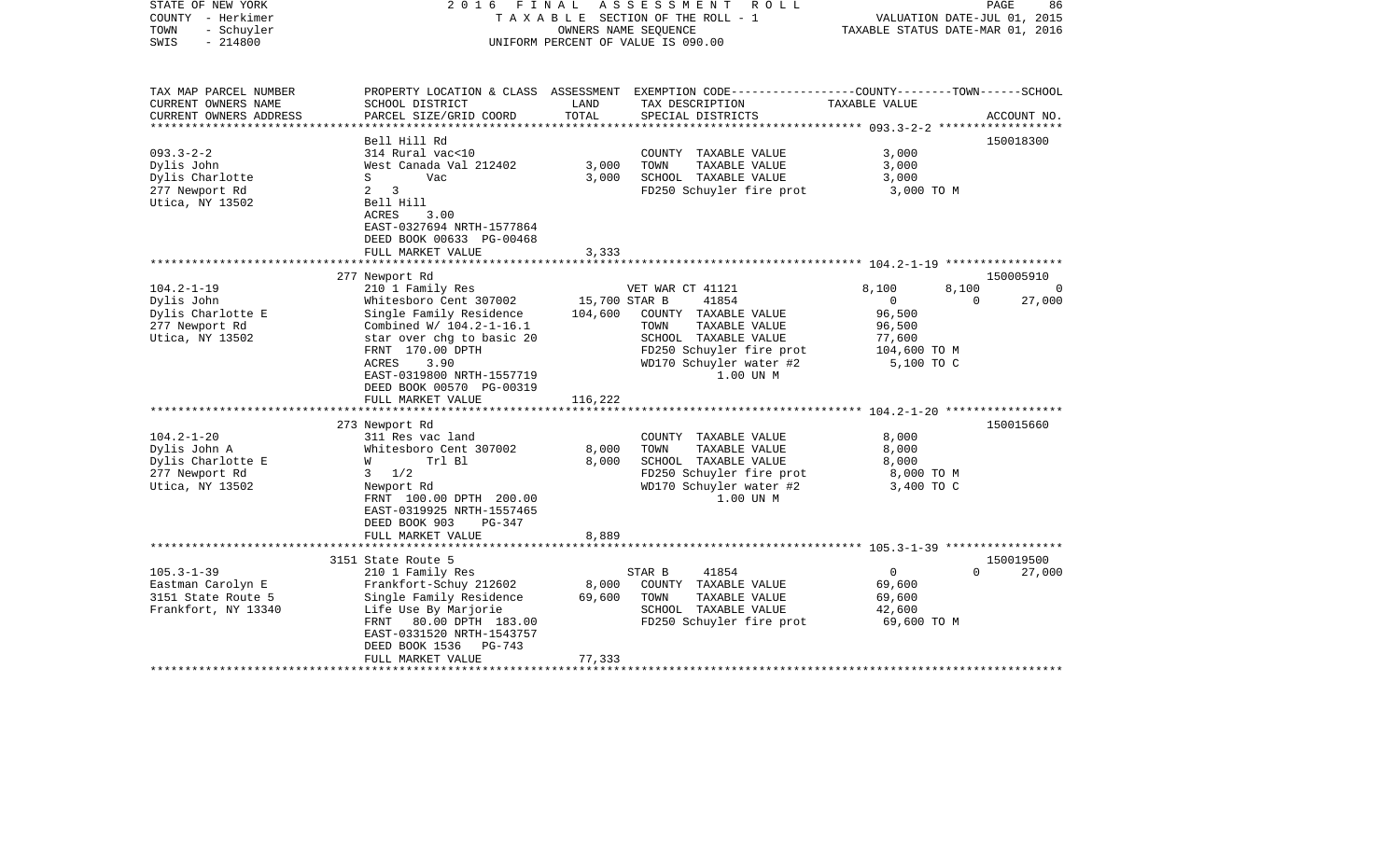| STATE OF NEW YORK<br>COUNTY - Herkimer<br>TOWN<br>- Schuyler<br>SWIS<br>$-214800$                   | 2016                                                                                                                                                                                                          | FINAL<br>OWNERS NAME SEOUENCE | A S S E S S M E N T<br>ROLL<br>T A X A B L E SECTION OF THE ROLL - 1<br>UNIFORM PERCENT OF VALUE IS 090.00                                                      | VALUATION DATE-JUL 01, 2015<br>TAXABLE STATUS DATE-MAR 01, 2016                 | PAGE<br>87                      |
|-----------------------------------------------------------------------------------------------------|---------------------------------------------------------------------------------------------------------------------------------------------------------------------------------------------------------------|-------------------------------|-----------------------------------------------------------------------------------------------------------------------------------------------------------------|---------------------------------------------------------------------------------|---------------------------------|
| TAX MAP PARCEL NUMBER<br>CURRENT OWNERS NAME<br>CURRENT OWNERS ADDRESS                              | SCHOOL DISTRICT<br>PARCEL SIZE/GRID COORD                                                                                                                                                                     | LAND<br>TOTAL                 | PROPERTY LOCATION & CLASS ASSESSMENT EXEMPTION CODE---------------COUNTY-------TOWN------SCHOOL<br>TAX DESCRIPTION<br>SPECIAL DISTRICTS                         | TAXABLE VALUE                                                                   | ACCOUNT NO.                     |
|                                                                                                     |                                                                                                                                                                                                               |                               |                                                                                                                                                                 |                                                                                 |                                 |
|                                                                                                     | 144 Windfall Rd                                                                                                                                                                                               |                               |                                                                                                                                                                 |                                                                                 |                                 |
| $104.2 - 4 - 5$<br>Eberley Scott C<br>Eberley Cathy L<br>144 Windfall Rd<br>Utica, NY 13502         | 210 1 Family Res<br>Whitesboro Cent 307002<br>Modular Residence W/att<br>Garage<br>FRNT 116.00 DPTH 204.00<br>EAST-0323473 NRTH-1552831<br>DEED BOOK 923<br>PG-474<br>FULL MARKET VALUE                       | 9,500<br>130,000              | 41854<br>STAR B<br>COUNTY TAXABLE VALUE<br>TOWN<br>TAXABLE VALUE<br>SCHOOL TAXABLE VALUE<br>FD250 Schuyler fire prot<br>WD165 Schuyler water #4<br>$.00$ UN $M$ | $\overline{0}$<br>130,000<br>130,000<br>103,000<br>130,000 TO M<br>130,000 TO C | 27,000<br>$\Omega$              |
|                                                                                                     |                                                                                                                                                                                                               | 144,444                       | WD170 Schuyler water #2<br>.00 UN M                                                                                                                             | 130,000 TO C                                                                    |                                 |
|                                                                                                     |                                                                                                                                                                                                               |                               |                                                                                                                                                                 |                                                                                 |                                 |
| $112.1 - 2 - 7$<br>Edick Dolores A<br>3177 State Route 5<br>Schuyler, NY 13340                      | 3177 State Route 5<br>270 Mfg housing<br>Frankfort-Schuy 212602<br>Manufactured Residence<br>State<br>ACRES<br>1.90<br>EAST-0331970 NRTH-1543452<br>DEED BOOK 921<br>PG-660<br>FULL MARKET VALUE              | 14,200<br>42,300<br>47,000    | COUNTY TAXABLE VALUE<br>TOWN<br>TAXABLE VALUE<br>SCHOOL TAXABLE VALUE<br>FD250 Schuyler fire prot                                                               | 42,300<br>42,300<br>42,300<br>42,300 TO M                                       | 150015780                       |
|                                                                                                     |                                                                                                                                                                                                               |                               |                                                                                                                                                                 |                                                                                 |                                 |
| $112.2 - 3 - 11$<br>Edick Todd W<br>Coones Joanne<br>294 Watkins Rd<br>Frankfort, NY 13340          | 294 Watkins Rd<br>270 Mfg housing<br>Frankfort-Schuy 212602<br>Trailer<br>Watkins<br>ACRES<br>1.06<br>EAST-0342009 NRTH-1540094<br>DEED BOOK 806<br>PG-482<br>FULL MARKET VALUE                               | 13,600<br>24,600<br>27,333    | STAR B<br>41854<br>COUNTY TAXABLE VALUE<br>TOWN<br>TAXABLE VALUE<br>SCHOOL TAXABLE VALUE<br>FD250 Schuyler fire prot                                            | $\Omega$<br>24,600<br>24,600<br>$\overline{0}$<br>24,600 TO M                   | 150009270<br>$\Omega$<br>24,600 |
|                                                                                                     | ************************                                                                                                                                                                                      |                               |                                                                                                                                                                 |                                                                                 |                                 |
| $112.1 - 2 - 41.1$<br>Edmunds Joshua<br>Edmunds Ashlie<br>3237 State Route 5<br>Frankfort, NY 13340 | State Route 5<br>311 Res vac land<br>Frankfort-Schuy 212602<br>$3 \t1/8$<br>State<br>FRNT 102.00 DPTH 113.00<br>0.26<br>ACRES<br>EAST-0332846 NRTH-1542801<br>DEED BOOK 1366<br>$PG-469$<br>FULL MARKET VALUE | 8,000<br>8,000<br>8,889       | COUNTY TAXABLE VALUE<br>TAXABLE VALUE<br>TOWN<br>SCHOOL TAXABLE VALUE<br>FD250 Schuyler fire prot                                                               | 8,000<br>8,000<br>8,000<br>8,000 TO M                                           | 150018000                       |
|                                                                                                     |                                                                                                                                                                                                               |                               |                                                                                                                                                                 |                                                                                 |                                 |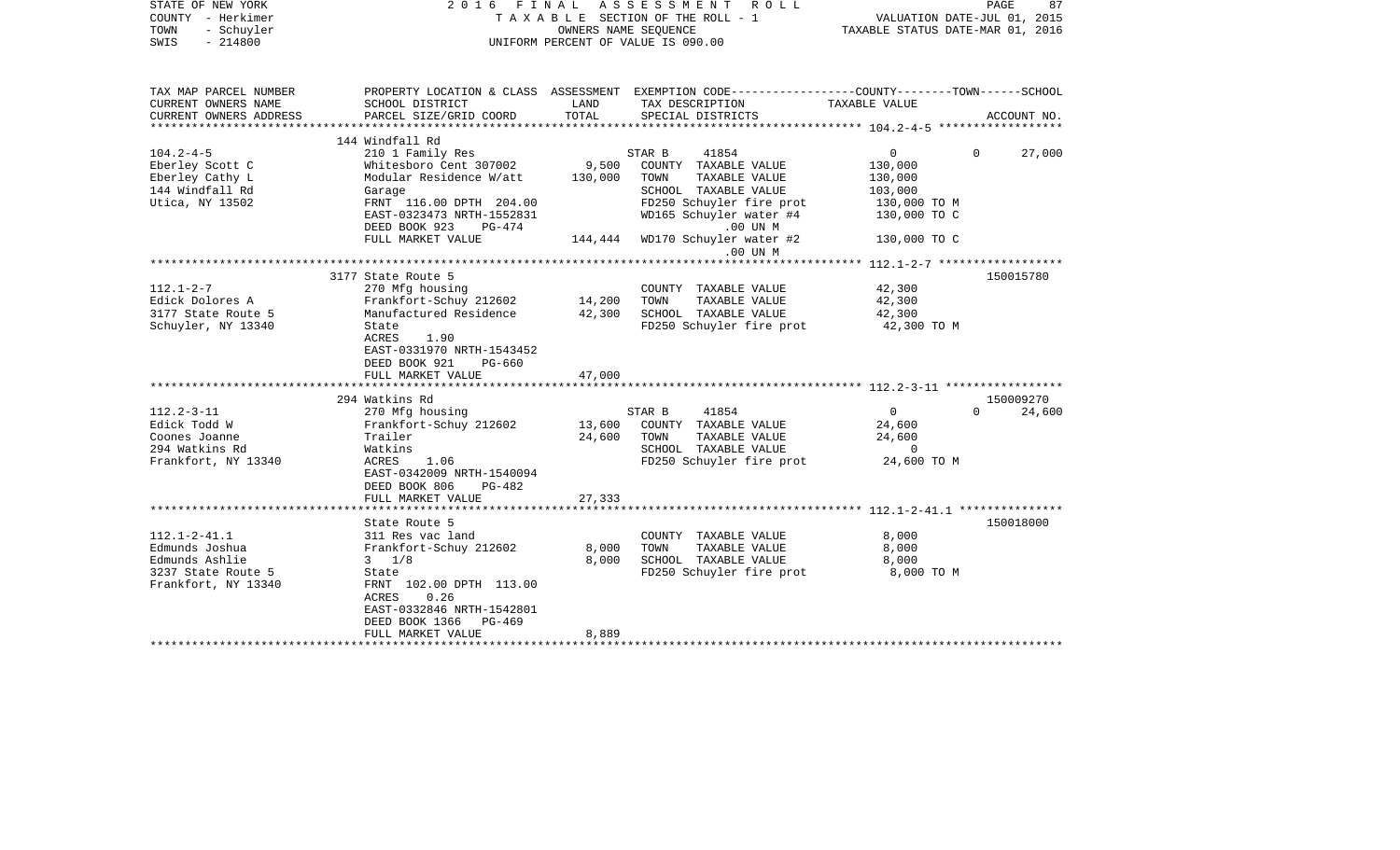| STATE OF NEW YORK<br>COUNTY - Herkimer<br>- Schuyler<br>TOWN<br>$-214800$<br>SWIS                                                                                                                    | 2 0 1 6<br>FINAL                                                                                                                                                                                                                                                                                                                                                                                                  | TAXABLE SECTION OF THE ROLL - 1<br>OWNERS NAME SEQUENCE<br>UNIFORM PERCENT OF VALUE IS 090.00 | ASSESSMENT             | R O L L                                                                                                                                                                                         | VALUATION DATE-JUL 01, 2015<br>TAXABLE STATUS DATE-MAR 01, 2016                                              |          | PAGE<br>88                       |
|------------------------------------------------------------------------------------------------------------------------------------------------------------------------------------------------------|-------------------------------------------------------------------------------------------------------------------------------------------------------------------------------------------------------------------------------------------------------------------------------------------------------------------------------------------------------------------------------------------------------------------|-----------------------------------------------------------------------------------------------|------------------------|-------------------------------------------------------------------------------------------------------------------------------------------------------------------------------------------------|--------------------------------------------------------------------------------------------------------------|----------|----------------------------------|
| TAX MAP PARCEL NUMBER<br>CURRENT OWNERS NAME<br>CURRENT OWNERS ADDRESS<br>**********************                                                                                                     | PROPERTY LOCATION & CLASS ASSESSMENT EXEMPTION CODE---------------COUNTY-------TOWN-----SCHOOL<br>SCHOOL DISTRICT<br>PARCEL SIZE/GRID COORD<br>****************************                                                                                                                                                                                                                                       | LAND<br>TOTAL                                                                                 |                        | TAX DESCRIPTION<br>SPECIAL DISTRICTS                                                                                                                                                            | TAXABLE VALUE                                                                                                |          | ACCOUNT NO.                      |
|                                                                                                                                                                                                      | 3237 State Route 5                                                                                                                                                                                                                                                                                                                                                                                                |                                                                                               |                        |                                                                                                                                                                                                 |                                                                                                              |          | 150018000                        |
| $112.1 - 2 - 41.2$<br>Edmunds Joshua<br>Edmunds Ashlie<br>3237 State Route 5<br>Frankfort, NY 13340                                                                                                  | 210 1 Family Res<br>Frankfort-Schuy 212602<br>Bldg<br>$3 \frac{1}{8}$<br>State<br>FRNT 102.00 DPTH 113.00<br>EAST-0332847 NRTH-1542801                                                                                                                                                                                                                                                                            | 9,800<br>74,400                                                                               | STAR B<br>TOWN         | 41854<br>COUNTY TAXABLE VALUE<br>TAXABLE VALUE<br>SCHOOL TAXABLE VALUE<br>FD250 Schuyler fire prot                                                                                              | $\overline{0}$<br>74,400<br>74,400<br>47,400<br>74,400 TO M                                                  | $\Omega$ | 27,000                           |
|                                                                                                                                                                                                      | DEED BOOK 1366<br>PG-469                                                                                                                                                                                                                                                                                                                                                                                          |                                                                                               |                        |                                                                                                                                                                                                 |                                                                                                              |          |                                  |
|                                                                                                                                                                                                      | FULL MARKET VALUE                                                                                                                                                                                                                                                                                                                                                                                                 | 82,667<br>* * * * * * * *                                                                     |                        |                                                                                                                                                                                                 | ************************ 105.2-4-5 *******************                                                       |          |                                  |
|                                                                                                                                                                                                      |                                                                                                                                                                                                                                                                                                                                                                                                                   |                                                                                               |                        |                                                                                                                                                                                                 |                                                                                                              |          |                                  |
| $105.2 - 4 - 5$<br>Elhendy Amany<br>Elkholy Neveen A<br>5 Manger Rd<br>Cedar Knolls, NJ 07927<br>$098.4 - 1 - 38$<br>Elinskas Richard S<br>Elinskas Cassandra L<br>5224 Graham Rd<br>Utica, NY 13502 | Cogar Rd<br>314 Rural vac<10<br>Frankfort-Schuy 212602<br>Fox Hollow/ MF#185<br>Land & Lakes lot 18<br>Cogar Rd<br>ACRES 10.00<br>EAST-0343265 NRTH-1559937<br>DEED BOOK 1147 PG-747<br>FULL MARKET VALUE<br>5224 Graham Rd<br>210 1 Family Res<br>Whitesboro Cent 307002<br>Single Family Residence<br>Detached Garage 98-050<br>Graham Rd<br>ACRES<br>3.30<br>EAST-0319408 NRTH-1559698<br>DEED BOOK 1210 PG-62 | 28,600<br>28,600<br>31,778<br>15,200<br>202,000                                               | TOWN<br>STAR B<br>TOWN | COUNTY TAXABLE VALUE<br>TAXABLE VALUE<br>SCHOOL TAXABLE VALUE<br>FD250 Schuyler fire prot<br>41854<br>COUNTY TAXABLE VALUE<br>TAXABLE VALUE<br>SCHOOL TAXABLE VALUE<br>FD250 Schuyler fire prot | 28,600<br>28,600<br>28,600<br>28,600 TO M<br>$\overline{0}$<br>202,000<br>202,000<br>175,000<br>202,000 TO M | $\Omega$ | 150003180<br>150002850<br>27,000 |
|                                                                                                                                                                                                      | FULL MARKET VALUE                                                                                                                                                                                                                                                                                                                                                                                                 | 224,444                                                                                       |                        |                                                                                                                                                                                                 |                                                                                                              |          |                                  |
|                                                                                                                                                                                                      | *****************************                                                                                                                                                                                                                                                                                                                                                                                     |                                                                                               |                        |                                                                                                                                                                                                 |                                                                                                              |          |                                  |
| $112.2 - 1 - 6$                                                                                                                                                                                      | 381 Millers Grove Rd<br>210 1 Family Res                                                                                                                                                                                                                                                                                                                                                                          |                                                                                               | LTD INC D 41933        |                                                                                                                                                                                                 | $\Omega$                                                                                                     | 34,300   | 150006060                        |
| Empie Richard<br>381 Millers Grove Rd<br>Frankfort, NY 13340                                                                                                                                         | Frankfort-Schuy 212602<br>W<br>Bldg<br>2<br>$3^{\circ}$<br>Millers Grove<br>FRNT 285.00 DPTH 300.00<br>EAST-0340476 NRTH-1543531<br>DEED BOOK 760<br><b>PG-211</b><br>FULL MARKET VALUE                                                                                                                                                                                                                           | 68,600<br>76,222                                                                              | 14,200 STAR EN<br>TOWN | 41834<br>COUNTY TAXABLE VALUE<br>TAXABLE VALUE<br>SCHOOL TAXABLE VALUE<br>FD250 Schuyler fire prot                                                                                              | $\overline{0}$<br>68,600<br>34,300<br>9,830<br>68,600 TO M                                                   | $\Omega$ | 58,770                           |
|                                                                                                                                                                                                      |                                                                                                                                                                                                                                                                                                                                                                                                                   |                                                                                               |                        |                                                                                                                                                                                                 |                                                                                                              |          |                                  |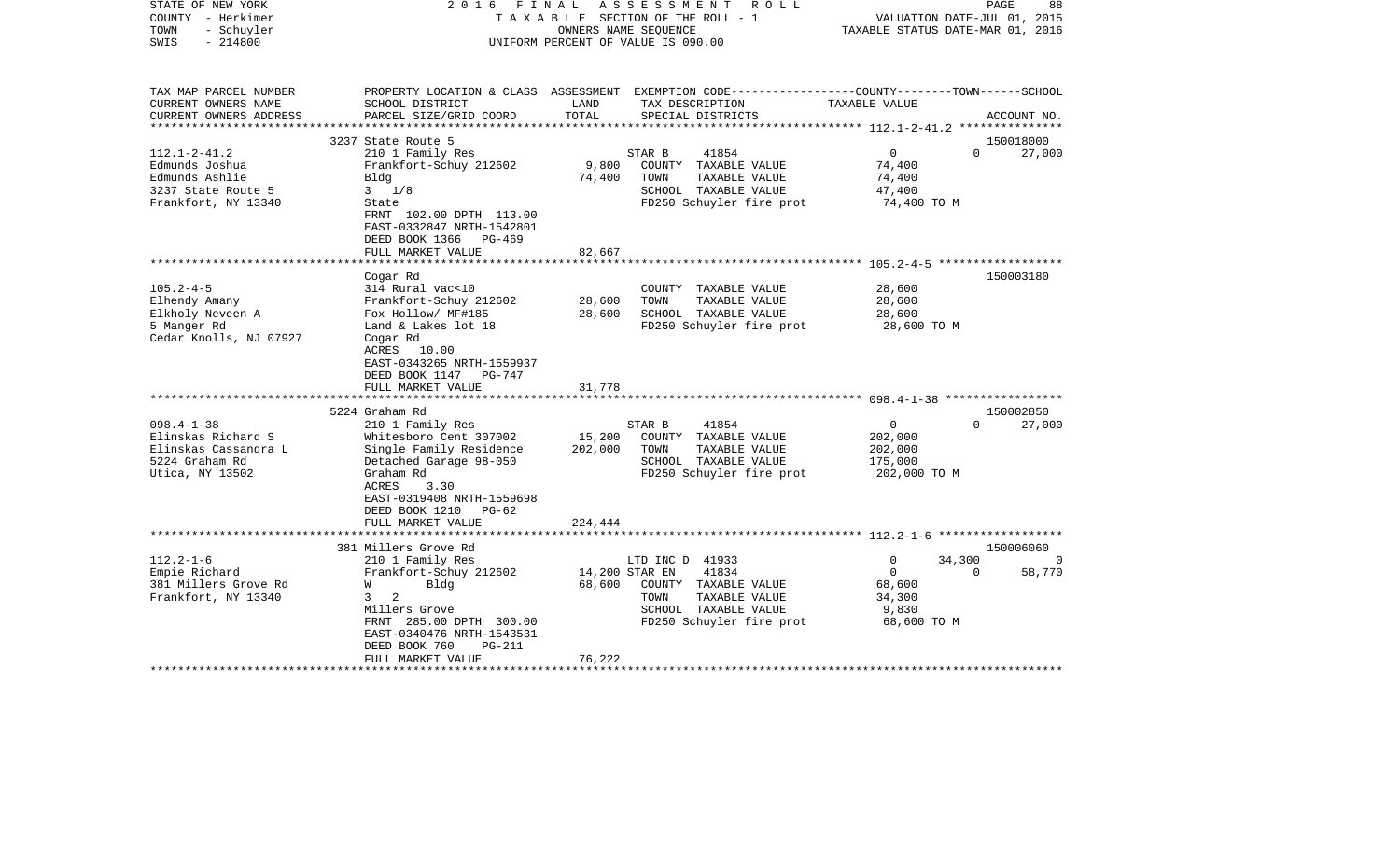| STATE OF NEW YORK                                    | 2016 FINAL                                |                  | ASSESSMENT ROLL                                                                                   |                                  | PAGE<br>89         |
|------------------------------------------------------|-------------------------------------------|------------------|---------------------------------------------------------------------------------------------------|----------------------------------|--------------------|
| COUNTY - Herkimer                                    |                                           |                  | T A X A B L E SECTION OF THE ROLL - 1                                                             | VALUATION DATE-JUL 01, 2015      |                    |
| TOWN<br>- Schuyler                                   |                                           |                  |                                                                                                   | TAXABLE STATUS DATE-MAR 01, 2016 |                    |
| $-214800$<br>SWIS                                    |                                           |                  | UNIFORM PERCENT OF VALUE IS 090.00                                                                |                                  |                    |
|                                                      |                                           |                  |                                                                                                   |                                  |                    |
|                                                      |                                           |                  |                                                                                                   |                                  |                    |
| TAX MAP PARCEL NUMBER                                |                                           |                  | PROPERTY LOCATION & CLASS ASSESSMENT EXEMPTION CODE-----------------COUNTY-------TOWN------SCHOOL |                                  |                    |
| CURRENT OWNERS NAME                                  | SCHOOL DISTRICT                           | LAND             | TAX DESCRIPTION                                                                                   | TAXABLE VALUE                    |                    |
| CURRENT OWNERS ADDRESS                               | PARCEL SIZE/GRID COORD                    | TOTAL            | SPECIAL DISTRICTS                                                                                 |                                  | ACCOUNT NO.        |
|                                                      |                                           |                  |                                                                                                   |                                  |                    |
|                                                      | 265 Windfall                              |                  |                                                                                                   |                                  | 150001320          |
| $104.2 - 2 - 50.1$                                   | 240 Rural res                             |                  | COUNTY TAXABLE VALUE                                                                              | 87,000                           |                    |
| Empower Federral Credit Union Whitesboro Cent 307002 |                                           | 26,900           | TOWN<br>TAXABLE VALUE                                                                             | 87,000                           |                    |
| One Member Way<br>North Syracuse, NY 13212           | ACRES 21.90                               | 87,000           | SCHOOL TAXABLE VALUE                                                                              | 87,000                           |                    |
|                                                      | EAST-0323990 NRTH-1555616                 |                  | FD250 Schuyler fire prot                                                                          | 87,000 TO M                      |                    |
|                                                      | DEED BOOK 1589 PG-666                     |                  | WD170 Schuyler water #2                                                                           | 3,900 TO C                       |                    |
|                                                      | FULL MARKET VALUE                         | 96,667           | 1.00 UN M                                                                                         |                                  |                    |
|                                                      | 2038 State Route 5 Rd                     |                  |                                                                                                   |                                  | 150005340          |
| $104.7 - 1 - 37$                                     | 270 Mfg housing                           |                  | COUNTY TAXABLE VALUE                                                                              | 44,400                           |                    |
| Engell John P                                        | Whitesboro Cent 307002                    | 7,100            | TOWN<br>TAXABLE VALUE                                                                             | 44,400                           |                    |
| 8532 Trenton Falls Prospect Rd S 804                 | Bldg                                      | 44,400           | SCHOOL TAXABLE VALUE                                                                              | 44,400                           |                    |
| Remsen, NY 13437                                     | $3 \t1/4$                                 |                  |                                                                                                   | 44,400 TO M                      |                    |
|                                                      | State                                     |                  |                                                                                                   |                                  |                    |
|                                                      | FRNT<br>50.00 DPTH 190.00                 |                  | FD250 Schuyler fire prot<br>SD030 Schuyler sewer #1<br>WD175 Schuyler water #3                    | 1.00 UN M<br>44,400 TO M         |                    |
|                                                      | EAST-0314267 NRTH-1557309                 |                  |                                                                                                   |                                  |                    |
|                                                      | DEED BOOK 1245 PG-794                     |                  |                                                                                                   |                                  |                    |
|                                                      | FULL MARKET VALUE                         | 49,333           |                                                                                                   |                                  |                    |
|                                                      |                                           |                  |                                                                                                   |                                  |                    |
|                                                      | 11279 Cosby Manor Rd                      |                  |                                                                                                   |                                  | 150017640          |
| $104.2 - 1 - 67$                                     | 210 1 Family Res                          |                  | VET COM CT 41131 13,500                                                                           | 13,500                           | - 0                |
| Etter Lonnie E                                       | Whitesboro Cent 307002                    |                  | 8,300 STAR B<br>41854                                                                             | $\overline{0}$                   | $\Omega$<br>27,000 |
| 11279 Cosby Manor Rd                                 | Bldg<br>$N$ and $N$                       | 60,500           | COUNTY TAXABLE VALUE                                                                              | 47,000                           |                    |
| Utica, NY 13502                                      | $3 \frac{1}{2}$                           |                  | TAXABLE VALUE<br>TOWN                                                                             | 47,000                           |                    |
|                                                      | Cosby Manor                               |                  | SCHOOL TAXABLE VALUE                                                                              | 33,500                           |                    |
|                                                      | FRNT 120.00 DPTH 140.00                   |                  | FD250 Schuyler fire prot                                                                          | 60,500 TO M                      |                    |
|                                                      | EAST-0321040 NRTH-1558421                 |                  | WD170 Schuyler water #2                                                                           | 4,300 TO C                       |                    |
|                                                      | DEED BOOK 1514 PG-262                     |                  | 1.00 UN M                                                                                         |                                  |                    |
|                                                      | FULL MARKET VALUE                         | 67,222           |                                                                                                   |                                  |                    |
|                                                      |                                           |                  |                                                                                                   |                                  |                    |
|                                                      | Mapleton Dr                               |                  |                                                                                                   |                                  | 150018960          |
| $104.7 - 1 - 27$                                     | 210 1 Family Res                          |                  | VET COM CT 41131                                                                                  | 13,500<br>13,500                 | $\overline{0}$     |
| Evans Donald A                                       | Whitesboro Cent 307002                    | 6,900            | COUNTY TAXABLE VALUE                                                                              | 65,000                           |                    |
| Evans Constance                                      | 5643 Bldg                                 | 78,500           | TOWN<br>TAXABLE VALUE                                                                             | 65,000                           |                    |
| 701 North Winfield Rd                                | Vet Exp 5000 Life Use                     |                  | SCHOOL TAXABLE VALUE                                                                              | 78,500                           |                    |
| West Winfield, NY 13491                              | Mapleton Dr                               |                  | FD250 Schuyler fire prot                                                                          | 78,500 TO M                      |                    |
|                                                      | FRNT 60.00 DPTH 140.00                    |                  | LT160 Schuyler light $#1$                                                                         | 78,500 TO M                      |                    |
|                                                      | EAST-0314296 NRTH-1557958                 |                  | SD030 Schuyler sewer #1                                                                           | 1.00 UN M                        |                    |
|                                                      | DEED BOOK 826<br>$PG-27$                  |                  | WD175 Schuyler water #3 78,500 TO M                                                               |                                  |                    |
|                                                      | FULL MARKET VALUE                         | 87,222           |                                                                                                   |                                  |                    |
|                                                      |                                           |                  |                                                                                                   |                                  |                    |
|                                                      | 4043 State Route 5                        |                  |                                                                                                   |                                  |                    |
| $112.4 - 3 - 18.6$<br>F & D Tr Street Dev LLC        | 314 Rural vac<10<br>Central Valley 212803 |                  | COUNTY TAXABLE VALUE<br>TAXABLE VALUE                                                             | 10,100                           |                    |
| 19 Marshall Ave                                      | between RR and Canel                      | 10,100<br>10,100 | TOWN<br>SCHOOL TAXABLE VALUE                                                                      | 10,100<br>10,100                 |                    |
| Mohawk, NY 13407                                     | ACRES<br>4.40                             |                  |                                                                                                   |                                  |                    |
|                                                      | EAST-0344388 NRTH-1530923                 |                  |                                                                                                   |                                  |                    |
|                                                      | DEED BOOK 1400 PG-729                     |                  |                                                                                                   |                                  |                    |
|                                                      | FULL MARKET VALUE                         | 11,222           |                                                                                                   |                                  |                    |
| *****                                                |                                           |                  |                                                                                                   |                                  |                    |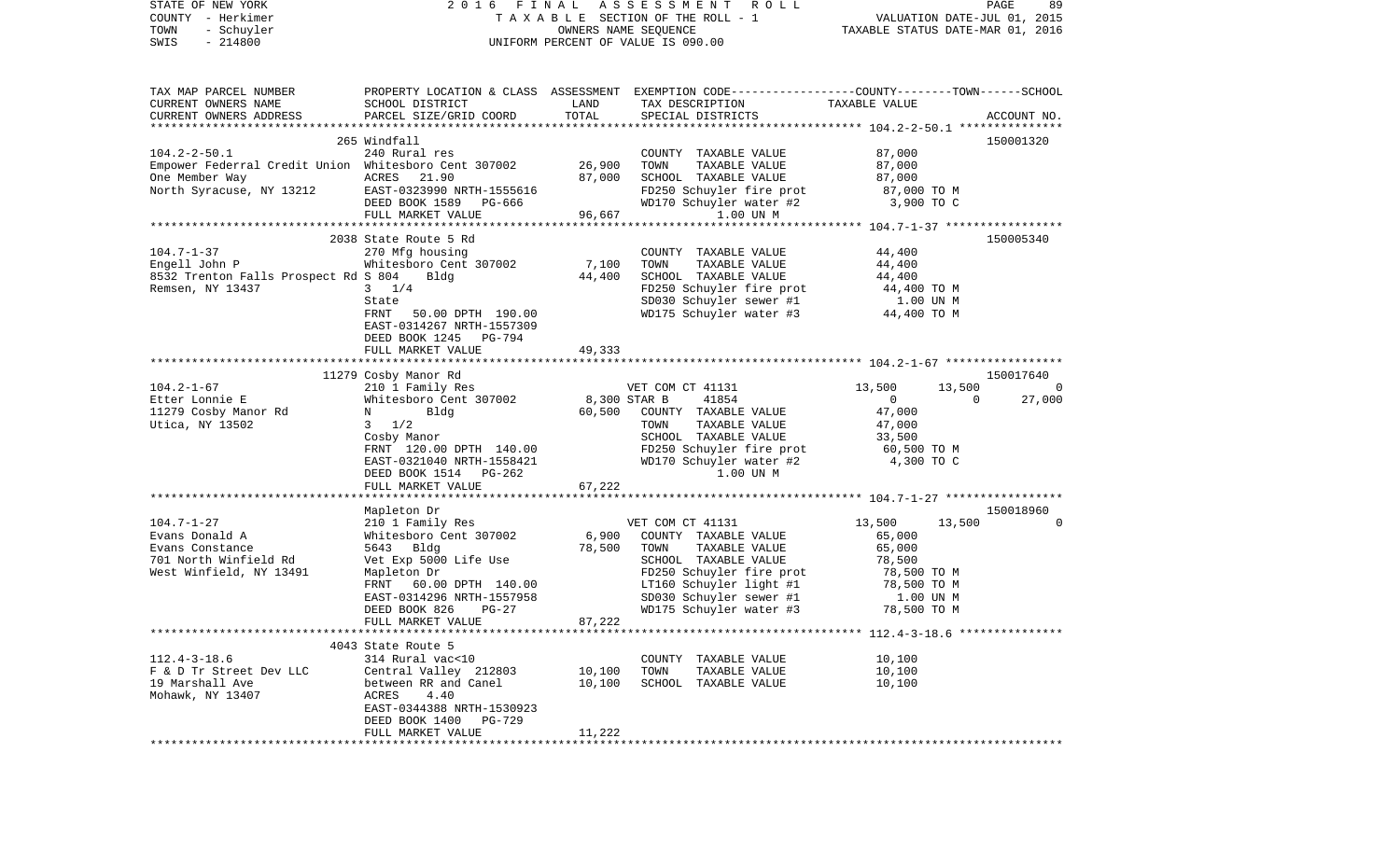| STATE OF NEW YORK<br>COUNTY - Herkimer<br>- Schuyler<br>TOWN<br>$-214800$<br>SWIS                 | 2016<br>FINAL                                                                                                                                                                                                                   |                                     | ASSESSMENT<br>R O L L<br>TAXABLE SECTION OF THE ROLL - 1<br>OWNERS NAME SEOUENCE<br>UNIFORM PERCENT OF VALUE IS 090.00                                       | VALUATION DATE-JUL 01, 2015<br>TAXABLE STATUS DATE-MAR 01, 2016                 | PAGE               | 90          |
|---------------------------------------------------------------------------------------------------|---------------------------------------------------------------------------------------------------------------------------------------------------------------------------------------------------------------------------------|-------------------------------------|--------------------------------------------------------------------------------------------------------------------------------------------------------------|---------------------------------------------------------------------------------|--------------------|-------------|
| TAX MAP PARCEL NUMBER<br>CURRENT OWNERS NAME<br>CURRENT OWNERS ADDRESS<br>*********************** | SCHOOL DISTRICT<br>PARCEL SIZE/GRID COORD                                                                                                                                                                                       | LAND<br>TOTAL                       | PROPERTY LOCATION & CLASS ASSESSMENT EXEMPTION CODE----------------COUNTY-------TOWN------SCHOOL<br>TAX DESCRIPTION<br>SPECIAL DISTRICTS                     | TAXABLE VALUE                                                                   |                    | ACCOUNT NO. |
| $104.2 - 3 - 8$<br>Fabbio Sherri<br>122 Knapps Knolle<br>Utica, NY 13502                          | 122 Knapps Knolle<br>210 1 Family Res<br>Whitesboro Cent 307002<br>Knapps Knolle Rd<br>Lot 8<br>FRNT 121.00 DPTH 234.00<br>EAST-0323013 NRTH-1557023<br>DEED BOOK 1576 PG-698                                                   | 10,000<br>140,000                   | STAR B<br>41854<br>COUNTY TAXABLE VALUE<br>TOWN<br>TAXABLE VALUE<br>SCHOOL TAXABLE VALUE<br>FD250 Schuyler fire prot<br>WD170 Schuyler water #2<br>1.00 UN M | $\overline{0}$<br>140,000<br>140,000<br>113,000<br>140,000 TO M<br>140,000 TO C | $\Omega$           | 27,000      |
|                                                                                                   | FULL MARKET VALUE                                                                                                                                                                                                               | 155,556                             |                                                                                                                                                              |                                                                                 |                    |             |
| $104.2 - 3 - 26$<br>Fabbio Thomas A<br>117 Knapps Knolle Rd<br>Utica, NY 13502                    | 117 Knapps Knolle<br>210 1 Family Res<br>Whitesboro Cent 307002<br>Knapps Knolle Rd<br>Lot 26<br>1296 Ranch<br>FRNT 100.00 DPTH 344.90<br>EAST-0323366 NRTH-1556946<br>DEED BOOK 1220 PG-242<br>FULL MARKET VALUE               | 11,000<br>120,000<br>133,333        | STAR B<br>41854<br>COUNTY TAXABLE VALUE<br>TOWN<br>TAXABLE VALUE<br>SCHOOL TAXABLE VALUE<br>FD250 Schuyler fire prot<br>WD170 Schuyler water #2<br>1.00 UN M | $\overline{0}$<br>120,000<br>120,000<br>93,000<br>120,000 TO M<br>120,000 TO C  | $\Omega$           | 27,000      |
|                                                                                                   | 754 Newport Rd                                                                                                                                                                                                                  |                                     |                                                                                                                                                              |                                                                                 |                    |             |
| $099.3 - 1 - 48.8$<br>Failing Daniel L<br>Failing Joan<br>754 Newport Rd<br>Utica, NY 13502       | 210 1 Family Res<br>Whitesboro Cent 307002<br>merge 099.3-1-48.9<br>now 3.9 A<br>FRNT 500.00 DPTH<br>3.90<br>ACRES<br>EAST-0325034 NRTH-1565629<br>DEED BOOK 881<br>PG-607<br>FULL MARKET VALUE                                 | 18,300 STAR B<br>239,000<br>265,556 | VET COM CT 41131<br>41854<br>COUNTY TAXABLE VALUE<br>TOWN<br>TAXABLE VALUE<br>SCHOOL TAXABLE VALUE<br>FD250 Schuyler fire prot                               | 13,500<br>$\overline{0}$<br>225,500<br>225,500<br>212,000<br>239,000 TO M       | 13,500<br>$\Omega$ | 0<br>27,000 |
|                                                                                                   |                                                                                                                                                                                                                                 |                                     |                                                                                                                                                              |                                                                                 |                    |             |
| $099.4 - 3 - 29$<br>Fall Nelson A<br>Vill Melinda M<br>12 Surrey Ln<br>New Milford, CT 06776      | Hawthorne Rd<br>322 Rural vac>10<br>West Canada Val 212402<br>split #6 lot $28$<br>Land & Lakes<br>Hawthorne Rd<br>FRNT 559.40 DPTH<br>ACRES 15.00<br>EAST-0342613 NRTH-1567469<br>DEED BOOK 943<br>PG-644<br>FULL MARKET VALUE | 35,000<br>35,000                    | COUNTY TAXABLE VALUE<br>TOWN<br>TAXABLE VALUE<br>SCHOOL TAXABLE VALUE<br>FD250 Schuyler fire prot                                                            | 35,000<br>35,000<br>35,000<br>35,000 TO M                                       |                    | 150003180   |
|                                                                                                   |                                                                                                                                                                                                                                 | 38,889                              |                                                                                                                                                              |                                                                                 |                    |             |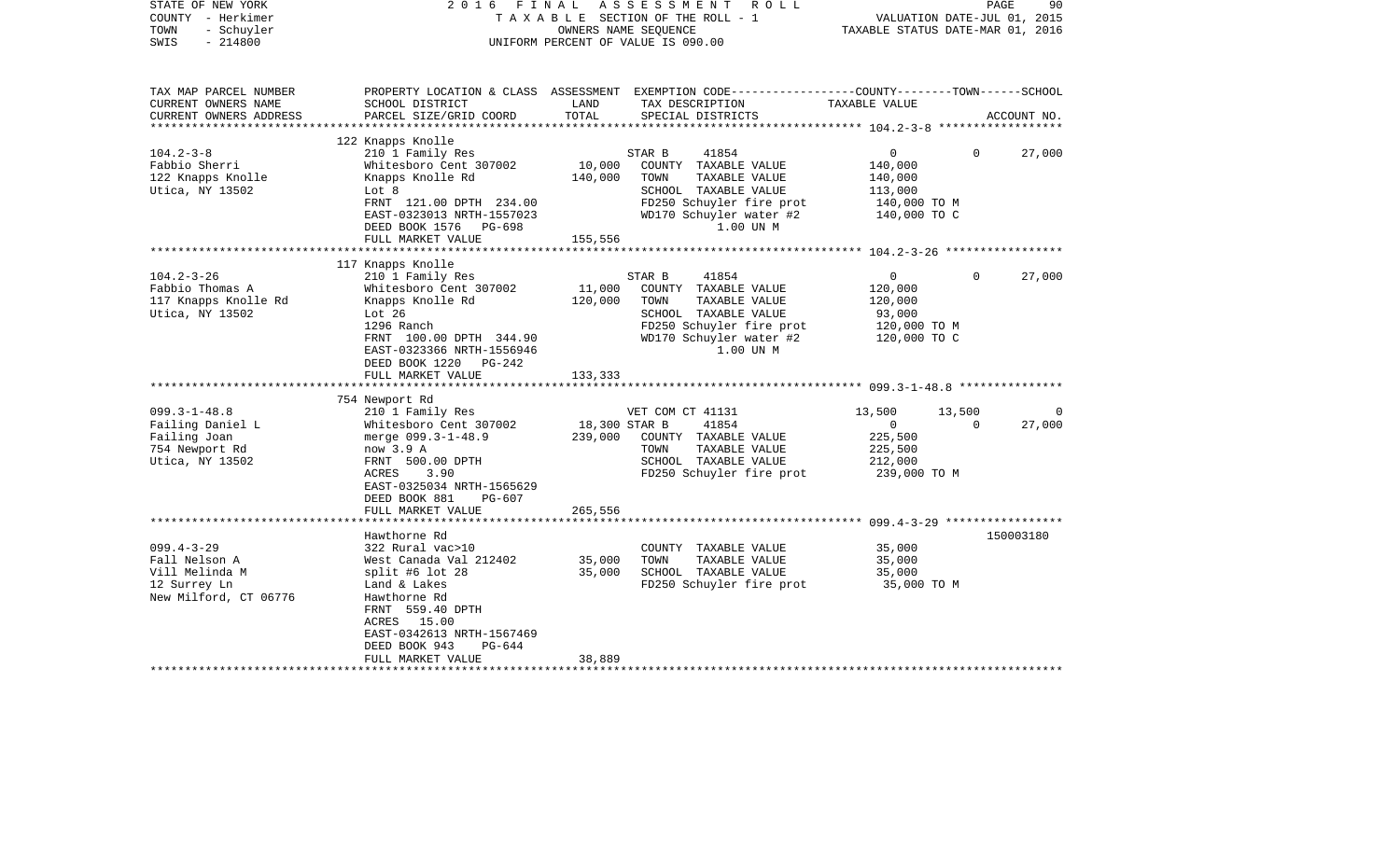| STATE OF NEW YORK<br>COUNTY - Herkimer<br>- Schuyler<br>TOWN<br>$-214800$<br>SWIS                                                                                                    | 2 0 1 6<br>FINAL                                                                                                                                                                                                                                                                                                                                                                                                                                    |                                                          | ASSESSMENT<br>ROLL<br>TAXABLE SECTION OF THE ROLL - 1<br>OWNERS NAME SEQUENCE<br>UNIFORM PERCENT OF VALUE IS 090.00                                                                                                       | VALUATION DATE-JUL 01, 2015<br>TAXABLE STATUS DATE-MAR 01, 2016                                                                                                        | PAGE<br>91                                   |
|--------------------------------------------------------------------------------------------------------------------------------------------------------------------------------------|-----------------------------------------------------------------------------------------------------------------------------------------------------------------------------------------------------------------------------------------------------------------------------------------------------------------------------------------------------------------------------------------------------------------------------------------------------|----------------------------------------------------------|---------------------------------------------------------------------------------------------------------------------------------------------------------------------------------------------------------------------------|------------------------------------------------------------------------------------------------------------------------------------------------------------------------|----------------------------------------------|
| TAX MAP PARCEL NUMBER<br>CURRENT OWNERS NAME<br>CURRENT OWNERS ADDRESS<br>*********************                                                                                      | SCHOOL DISTRICT<br>PARCEL SIZE/GRID COORD                                                                                                                                                                                                                                                                                                                                                                                                           | LAND<br>TOTAL                                            | PROPERTY LOCATION & CLASS ASSESSMENT EXEMPTION CODE----------------COUNTY-------TOWN------SCHOOL<br>TAX DESCRIPTION<br>SPECIAL DISTRICTS                                                                                  | TAXABLE VALUE                                                                                                                                                          | ACCOUNT NO.                                  |
|                                                                                                                                                                                      | 106 Skyview Ln                                                                                                                                                                                                                                                                                                                                                                                                                                      |                                                          |                                                                                                                                                                                                                           |                                                                                                                                                                        |                                              |
| $099.3 - 1 - 48.4$<br>Fallon Lauren M<br>106 Skyview Ln<br>Utica, NY 13502                                                                                                           | 210 1 Family Res<br>Whitesboro Cent 307002<br>E Bldg<br>1.04 Acre<br>Newport Road<br>ACRES<br>1.04<br>EAST-0324146 NRTH-1564346                                                                                                                                                                                                                                                                                                                     | 13,500<br>113,500                                        | 41854<br>STAR B<br>COUNTY TAXABLE VALUE<br>TOWN<br>TAXABLE VALUE<br>SCHOOL TAXABLE VALUE<br>FD250 Schuyler fire prot                                                                                                      | $\circ$<br>113,500<br>113,500<br>86,500<br>113,500 TO M                                                                                                                | 27,000<br>$\Omega$                           |
|                                                                                                                                                                                      | DEED BOOK 1606<br>PG-676                                                                                                                                                                                                                                                                                                                                                                                                                            |                                                          |                                                                                                                                                                                                                           |                                                                                                                                                                        |                                              |
|                                                                                                                                                                                      | FULL MARKET VALUE                                                                                                                                                                                                                                                                                                                                                                                                                                   | 126,111<br>*******                                       |                                                                                                                                                                                                                           | ******************** 112.2-2-58 ******************                                                                                                                     |                                              |
|                                                                                                                                                                                      |                                                                                                                                                                                                                                                                                                                                                                                                                                                     |                                                          |                                                                                                                                                                                                                           |                                                                                                                                                                        |                                              |
| $112.2 - 2 - 58$<br>Fargo Matthew<br>Fargo Melissa<br>3584 State Route 5<br>Frankfort, NY 13340<br>$105.3 - 1 - 43$<br>Farnsworth Wayne<br>3125 State Route 5<br>Frankfort, NY 13340 | 3584 State Route 5<br>210 1 Family Res<br>Frankfort-Schuy 212602<br>$S \qquad \qquad$<br>Bldg<br>removed aged-All<br>Changed star to Basic 4-6<br>FRNT 61.00 DPTH 220.00<br>EAST-0338235 NRTH-1538207<br>DEED BOOK 1601<br>PG-151<br>FULL MARKET VALUE<br>3125 State Route 5<br>210 1 Family Res<br>Frankfort-Schuy 212602<br>N Trailer<br>15 3/4 Acre<br>State<br>FRNT 150.00 DPTH 200.00<br>EAST-0331117 NRTH-1544119<br>DEED BOOK 1159<br>PG-898 | 7,700<br>57,200<br>63,556<br>*******<br>10,800<br>69,600 | COUNTY TAXABLE VALUE<br>TOWN<br>TAXABLE VALUE<br>SCHOOL TAXABLE VALUE<br>FD250 Schuyler fire prot<br>41854<br>STAR B<br>COUNTY TAXABLE VALUE<br>TAXABLE VALUE<br>TOWN<br>SCHOOL TAXABLE VALUE<br>FD250 Schuyler fire prot | 57,200<br>57,200<br>57,200<br>57,200 TO M<br>***************************** 105.3-1-43 *****************<br>$\overline{0}$<br>69,600<br>69,600<br>42,600<br>69,600 TO M | 150001770<br>150075111<br>27,000<br>$\Omega$ |
|                                                                                                                                                                                      | FULL MARKET VALUE                                                                                                                                                                                                                                                                                                                                                                                                                                   | 77,333                                                   |                                                                                                                                                                                                                           |                                                                                                                                                                        |                                              |
|                                                                                                                                                                                      |                                                                                                                                                                                                                                                                                                                                                                                                                                                     |                                                          |                                                                                                                                                                                                                           |                                                                                                                                                                        |                                              |
| $112.2 - 1 - 9$<br>Farrington Sandhya V<br>Farrington Chester E<br>195 Baum Rd<br>Frankfort, NY 13340                                                                                | 195 Baum Rd<br>210 1 Family Res<br>Frankfort-Schuy 212602<br>Single Family Residence<br>W/ Att/ Garage<br>FRNT 105.00 DPTH 185.00<br>ACRES<br>0.48<br>EAST-0343674 NRTH-1543237<br>DEED BOOK 1528<br>PG-8131                                                                                                                                                                                                                                        | 9,000<br>67,000                                          | 41854<br>STAR B<br>COUNTY TAXABLE VALUE<br>TOWN<br>TAXABLE VALUE<br>SCHOOL TAXABLE VALUE<br>FD250 Schuyler fire prot                                                                                                      | $\overline{0}$<br>67,000<br>67,000<br>40,000<br>67,000 TO M                                                                                                            | 150021780<br>27,000<br>$\Omega$              |
|                                                                                                                                                                                      | FULL MARKET VALUE                                                                                                                                                                                                                                                                                                                                                                                                                                   | 74,444                                                   |                                                                                                                                                                                                                           |                                                                                                                                                                        |                                              |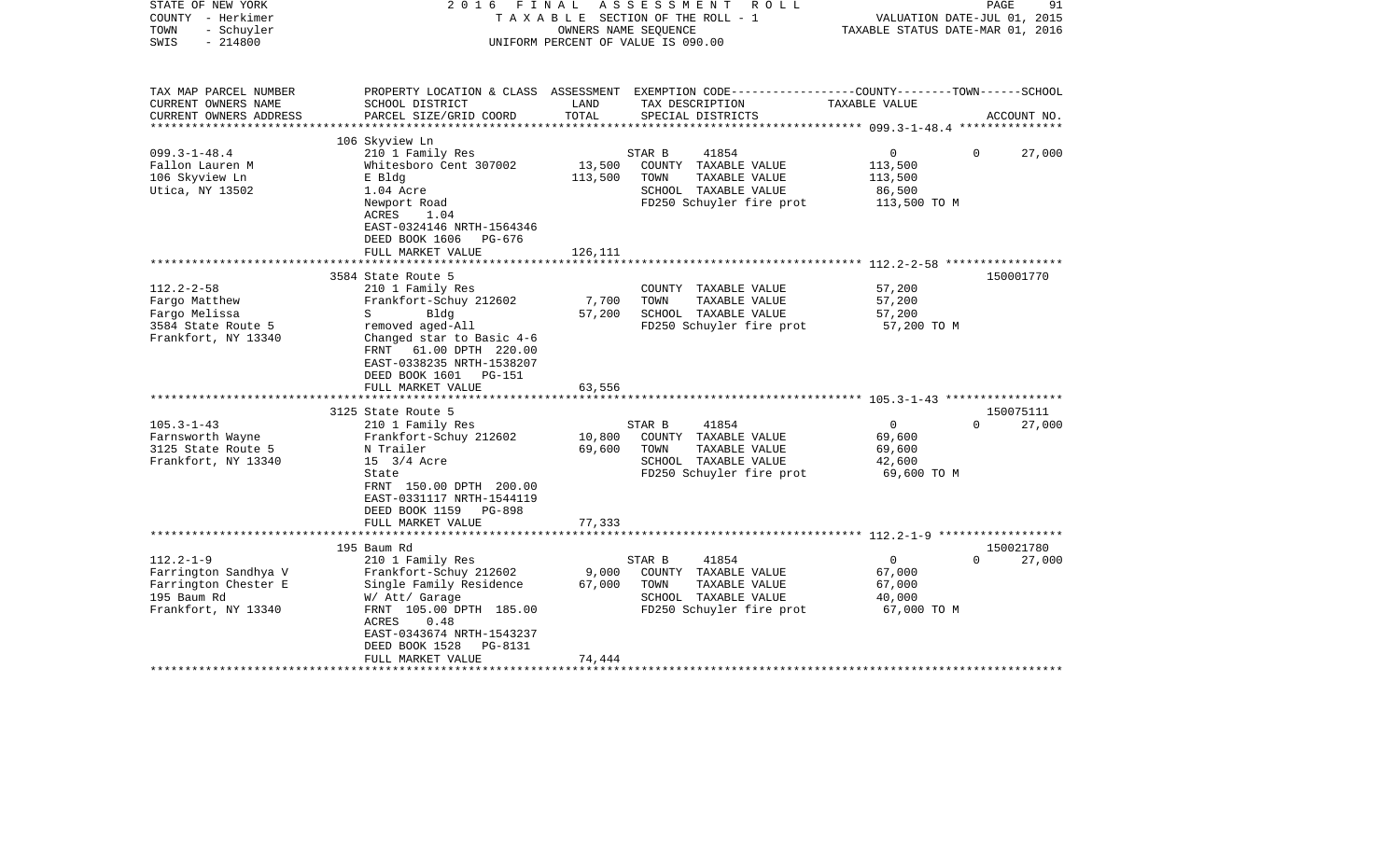| STATE OF NEW YORK<br>COUNTY - Herkimer<br>- Schuyler<br>TOWN<br>$-214800$<br>SWIS | 2016 FINAL                                             | OWNERS NAME SEQUENCE | ASSESSMENT ROLL<br>TAXABLE SECTION OF THE ROLL - 1<br>UNIFORM PERCENT OF VALUE IS 090.00                                                 | VALUATION DATE-JUL 01, 2015<br>TAXABLE STATUS DATE-MAR 01, 2016 | 92<br>PAGE                      |
|-----------------------------------------------------------------------------------|--------------------------------------------------------|----------------------|------------------------------------------------------------------------------------------------------------------------------------------|-----------------------------------------------------------------|---------------------------------|
| TAX MAP PARCEL NUMBER<br>CURRENT OWNERS NAME<br>CURRENT OWNERS ADDRESS            | SCHOOL DISTRICT<br>PARCEL SIZE/GRID COORD              | LAND<br>TOTAL        | PROPERTY LOCATION & CLASS ASSESSMENT EXEMPTION CODE----------------COUNTY-------TOWN------SCHOOL<br>TAX DESCRIPTION<br>SPECIAL DISTRICTS | TAXABLE VALUE                                                   | ACCOUNT NO.                     |
|                                                                                   |                                                        |                      |                                                                                                                                          |                                                                 |                                 |
| $105.2 - 4 - 2$                                                                   | Cogar Rd<br>322 Rural vac>10                           |                      | COUNTY TAXABLE VALUE                                                                                                                     | 34,100                                                          | 150003180                       |
| Fayette Jean E                                                                    | Frankfort-Schuy 212602                                 | 34,100               | TOWN<br>TAXABLE VALUE                                                                                                                    | 34,100                                                          |                                 |
| Fayette Viviane G                                                                 | Fox Hollow/ MF#185                                     | 34,100               | SCHOOL TAXABLE VALUE                                                                                                                     | 34,100                                                          |                                 |
| 8705 Seaview Ave                                                                  | Land & Lakes lot 15                                    |                      | FD250 Schuyler fire prot                                                                                                                 | 34,100 TO M                                                     |                                 |
| Brooklyn, NY 11236                                                                | Cogar Rd                                               |                      |                                                                                                                                          |                                                                 |                                 |
|                                                                                   | ACRES 11.00                                            |                      |                                                                                                                                          |                                                                 |                                 |
|                                                                                   | EAST-0344393 NRTH-1560586                              |                      |                                                                                                                                          |                                                                 |                                 |
|                                                                                   | DEED BOOK 1144<br>PG-754                               |                      |                                                                                                                                          |                                                                 |                                 |
|                                                                                   | FULL MARKET VALUE                                      | 37,889               |                                                                                                                                          |                                                                 |                                 |
|                                                                                   |                                                        |                      |                                                                                                                                          |                                                                 |                                 |
| $099.4 - 3 - 24$                                                                  | Hawthorne Rd<br>240 Rural res                          |                      | COUNTY TAXABLE VALUE                                                                                                                     | 52,300                                                          | 150003180                       |
| Federici Vincenzo                                                                 | West Canada Val 212402                                 | 32,300               | TOWN<br>TAXABLE VALUE                                                                                                                    | 52,300                                                          |                                 |
| Federici Anthony                                                                  | split #6 lot 23                                        | 52,300               | SCHOOL TAXABLE VALUE                                                                                                                     | 52,300                                                          |                                 |
| 23 Southern Dr                                                                    | Land & Lakes                                           |                      | FD250 Schuyler fire prot                                                                                                                 | 52,300 TO M                                                     |                                 |
| Stormville, NY 12582                                                              | Mower                                                  |                      |                                                                                                                                          |                                                                 |                                 |
|                                                                                   | FRNT 465.40 DPTH                                       |                      |                                                                                                                                          |                                                                 |                                 |
|                                                                                   | ACRES 10.00                                            |                      |                                                                                                                                          |                                                                 |                                 |
|                                                                                   | EAST-0339727 NRTH-1566279                              |                      |                                                                                                                                          |                                                                 |                                 |
|                                                                                   | DEED BOOK 944<br>PG-416                                |                      |                                                                                                                                          |                                                                 |                                 |
|                                                                                   | FULL MARKET VALUE                                      | 58,111               |                                                                                                                                          |                                                                 |                                 |
|                                                                                   |                                                        |                      |                                                                                                                                          |                                                                 |                                 |
| $105.1 - 1 - 40$                                                                  | 230 Windfall Rd<br>210 1 Family Res                    |                      | 41854<br>STAR B                                                                                                                          | $\overline{0}$                                                  | 150017340<br>$\Omega$<br>27,000 |
| Federow Leo A                                                                     | Whitesboro Cent 307002                                 | 7,800                | COUNTY TAXABLE VALUE                                                                                                                     | 75,800                                                          |                                 |
| 230 Windfall Rd                                                                   | $\mathbf{E}$ and $\mathbf{E}$ and $\mathbf{E}$<br>Bldg | 75,800               | TOWN<br>TAXABLE VALUE                                                                                                                    | 75,800                                                          |                                 |
| Utica, NY 13502                                                                   | $3 \t1/3$                                              |                      | SCHOOL TAXABLE VALUE                                                                                                                     | 48,800                                                          |                                 |
|                                                                                   | Windfall                                               |                      | FD250 Schuyler fire prot                                                                                                                 | 75,800 TO M                                                     |                                 |
|                                                                                   | FRNT 100.00 DPTH 140.00                                |                      | WD170 Schuyler water #2                                                                                                                  | 3,800 TO C                                                      |                                 |
|                                                                                   | EAST-0324295 NRTH-1554276                              |                      | 1.00 UN M                                                                                                                                |                                                                 |                                 |
|                                                                                   | DEED BOOK 940<br><b>PG-218</b>                         |                      |                                                                                                                                          |                                                                 |                                 |
|                                                                                   | FULL MARKET VALUE                                      | 84,222               |                                                                                                                                          |                                                                 |                                 |
|                                                                                   | *************************                              |                      |                                                                                                                                          |                                                                 |                                 |
|                                                                                   | 2107 State Route 5                                     |                      |                                                                                                                                          |                                                                 | 150075013                       |
| $104.7 - 2 - 23.1$                                                                | 851 Solid waste                                        |                      | COUNTY TAXABLE VALUE                                                                                                                     | 210,000                                                         |                                 |
| Feher Larry<br>Attn: Feher Rubbish Removal                                        | Whitesboro Cent 307002                                 | 37,500<br>210,000    | TOWN<br>TAXABLE VALUE<br>SCHOOL TAXABLE VALUE                                                                                            | 210,000                                                         |                                 |
| PO Box 11009                                                                      | Building<br>2.4 Acres                                  |                      | FD250 Schuyler fire prot                                                                                                                 | 210,000<br>210,000 TO M                                         |                                 |
| Syracuse, NY 13218                                                                | State Rd                                               |                      | SD030 Schuyler sewer #1                                                                                                                  | 1.74 UN M                                                       |                                 |
|                                                                                   | ACRES<br>2.40                                          |                      | WD170 Schuyler water #2                                                                                                                  | 210,000 TO C                                                    |                                 |
|                                                                                   | EAST-0315547 NRTH-1556570                              |                      | 1.00 UN M                                                                                                                                |                                                                 |                                 |
|                                                                                   | DEED BOOK 881<br>$PG-213$                              |                      | WD175 Schuyler water #3                                                                                                                  | 210,000 TO M                                                    |                                 |
|                                                                                   | FULL MARKET VALUE                                      | 233,333              |                                                                                                                                          |                                                                 |                                 |
| ********************                                                              |                                                        |                      |                                                                                                                                          | ***************************                                     |                                 |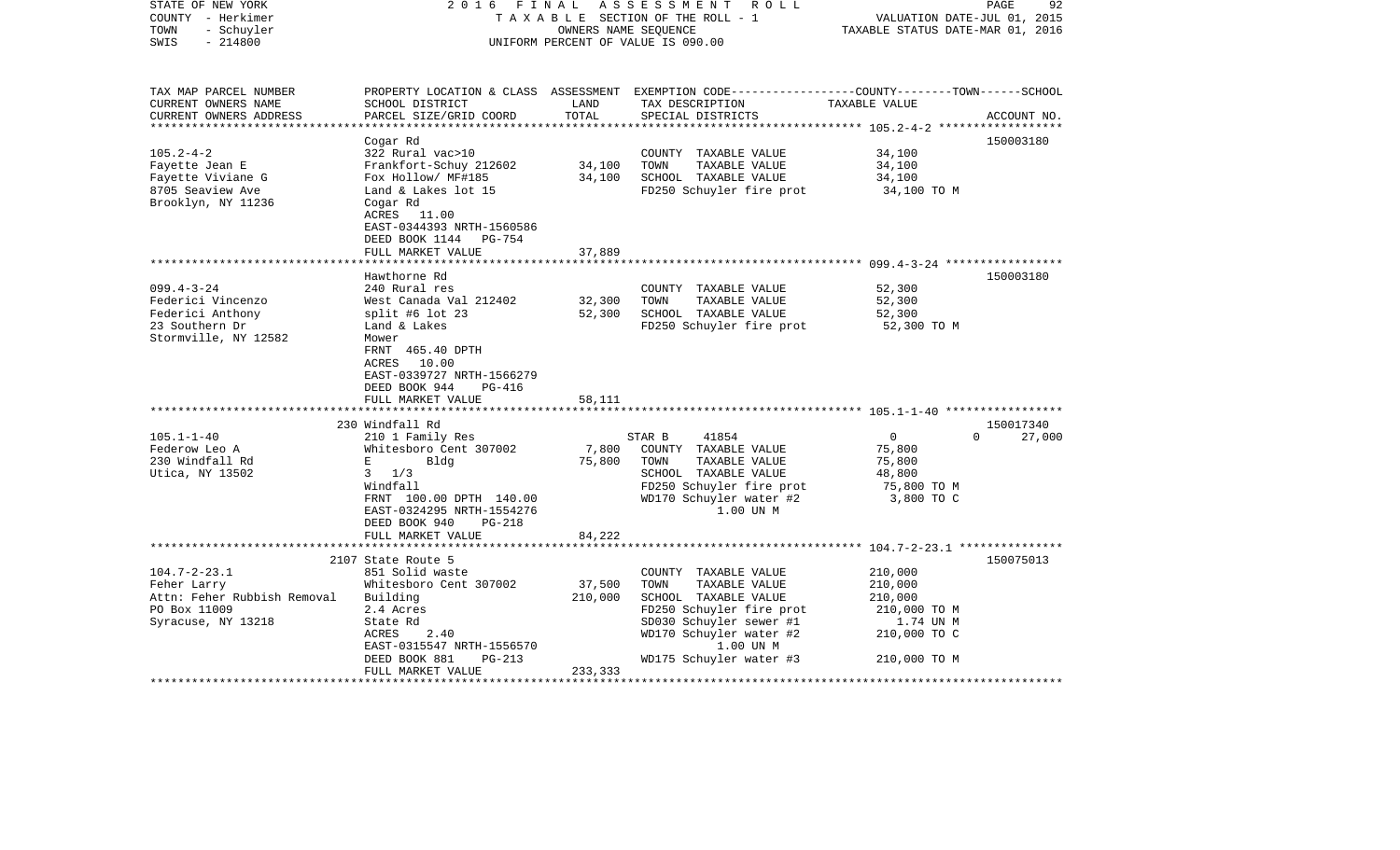| STATE OF NEW YORK<br>COUNTY - Herkimer<br>- Schuyler<br>TOWN<br>$-214800$<br>SWIS                           | 2 0 1 6<br>FINAL                                                                                                                                                                                                   | OWNERS NAME SEQUENCE       | ASSESSMENT<br>R O L L<br>TAXABLE SECTION OF THE ROLL - 1<br>UNIFORM PERCENT OF VALUE IS 090.00                                            | VALUATION DATE-JUL 01, 2015<br>TAXABLE STATUS DATE-MAR 01, 2016 | PAGE<br>93  |
|-------------------------------------------------------------------------------------------------------------|--------------------------------------------------------------------------------------------------------------------------------------------------------------------------------------------------------------------|----------------------------|-------------------------------------------------------------------------------------------------------------------------------------------|-----------------------------------------------------------------|-------------|
| TAX MAP PARCEL NUMBER<br>CURRENT OWNERS NAME<br>CURRENT OWNERS ADDRESS                                      | SCHOOL DISTRICT<br>PARCEL SIZE/GRID COORD                                                                                                                                                                          | LAND<br>TOTAL              | PROPERTY LOCATION & CLASS ASSESSMENT EXEMPTION CODE----------------COUNTY-------TOWN------SCHOOL<br>TAX DESCRIPTION<br>SPECIAL DISTRICTS  | TAXABLE VALUE                                                   | ACCOUNT NO. |
| $112.2 - 2 - 28.2$<br>Ferdula Daniel J<br>3856 State Route 5<br>Frankfort, NY 13340                         | Off State Rd<br>322 Rural vac>10<br>Frankfort-Schuy 212602<br>Vacant<br>19 Acres<br>Off State Road<br>ACRES 19.00<br>EAST-0336574 NRTH-1537559<br>DEED BOOK 761<br>$PG-29$                                         | 19,500<br>19,500           | COUNTY TAXABLE VALUE<br>TOWN<br>TAXABLE VALUE<br>SCHOOL TAXABLE VALUE<br>FD250 Schuyler fire prot                                         | 19,500<br>19,500<br>19,500<br>19,500 TO M                       |             |
|                                                                                                             | FULL MARKET VALUE<br>********************                                                                                                                                                                          | 21,667                     |                                                                                                                                           |                                                                 |             |
| $099.4 - 4 - 5$<br>Ferguson Thomas Allen<br>Ferguson Helen Patricia<br>14 Sutton St<br>Greenville, RI 02828 | Cosby Rd<br>314 Rural vac<10<br>Frankfort-Schuy 212602<br>Deer Haven sub<br>split #5 lot 9<br>Cosby Rd<br>ACRES<br>3.80<br>EAST-0349090 NRTH-1560099<br>DEED BOOK 1273 PG-744<br>FULL MARKET VALUE                 | 19,100<br>19,100<br>21,222 | COUNTY TAXABLE VALUE<br>TOWN<br>TAXABLE VALUE<br>SCHOOL TAXABLE VALUE<br>FD250 Schuyler fire prot                                         | 19,100<br>19,100<br>19,100<br>19,100 TO M                       | 150003540   |
|                                                                                                             |                                                                                                                                                                                                                    |                            |                                                                                                                                           |                                                                 |             |
| $104.2 - 1 - 58$<br>Ferhatovic Mirela<br>250 Newport Rd<br>Utica, NY 13502                                  | 250 Newport Rd<br>210 1 Family Res<br>Whitesboro Cent 307002<br>E<br>Trl<br>$9 \frac{3}{8}$<br>Newport Rd<br>FRNT 100.00 DPTH 160.00<br>EAST-0319896 NRTH-1556981<br>DEED BOOK 1542 PG-636<br>FULL MARKET VALUE    | 8,200<br>48,000<br>53,333  | COUNTY TAXABLE VALUE<br>TOWN<br>TAXABLE VALUE<br>SCHOOL TAXABLE VALUE<br>FD250 Schuyler fire prot<br>WD170 Schuyler water #2<br>1.00 UN M | 48,000<br>48,000<br>48,000<br>48,000 TO M<br>2,800 TO C         | 150017160   |
|                                                                                                             | **********************                                                                                                                                                                                             |                            |                                                                                                                                           |                                                                 |             |
| $104.2 - 2 - 37$<br>Ferhatovic Mujaga<br>Ferhatovic Ramiza<br>112 Sterling Dr<br>Utica, NY 13502            | 112 Sterling Dr<br>210 1 Family Res<br>Whitesboro Cent 307002<br>N Bldgs<br>$3 \frac{1}{2}$<br>Sterling Drive<br>FRNT 100.00 DPTH 180.00<br>ACRES<br>0.50<br>EAST-0324311 NRTH-1557103<br>DEED BOOK 1487<br>PG-835 | 9,200<br>40,000            | COUNTY TAXABLE VALUE<br>TOWN<br>TAXABLE VALUE<br>SCHOOL TAXABLE VALUE<br>FD250 Schuyler fire prot<br>WD170 Schuyler water #2<br>1.00 UN M | 40,000<br>40,000<br>40,000<br>40,000 TO M<br>3,000 TO C         | 150015240   |
|                                                                                                             | FULL MARKET VALUE                                                                                                                                                                                                  | 44,444                     |                                                                                                                                           |                                                                 |             |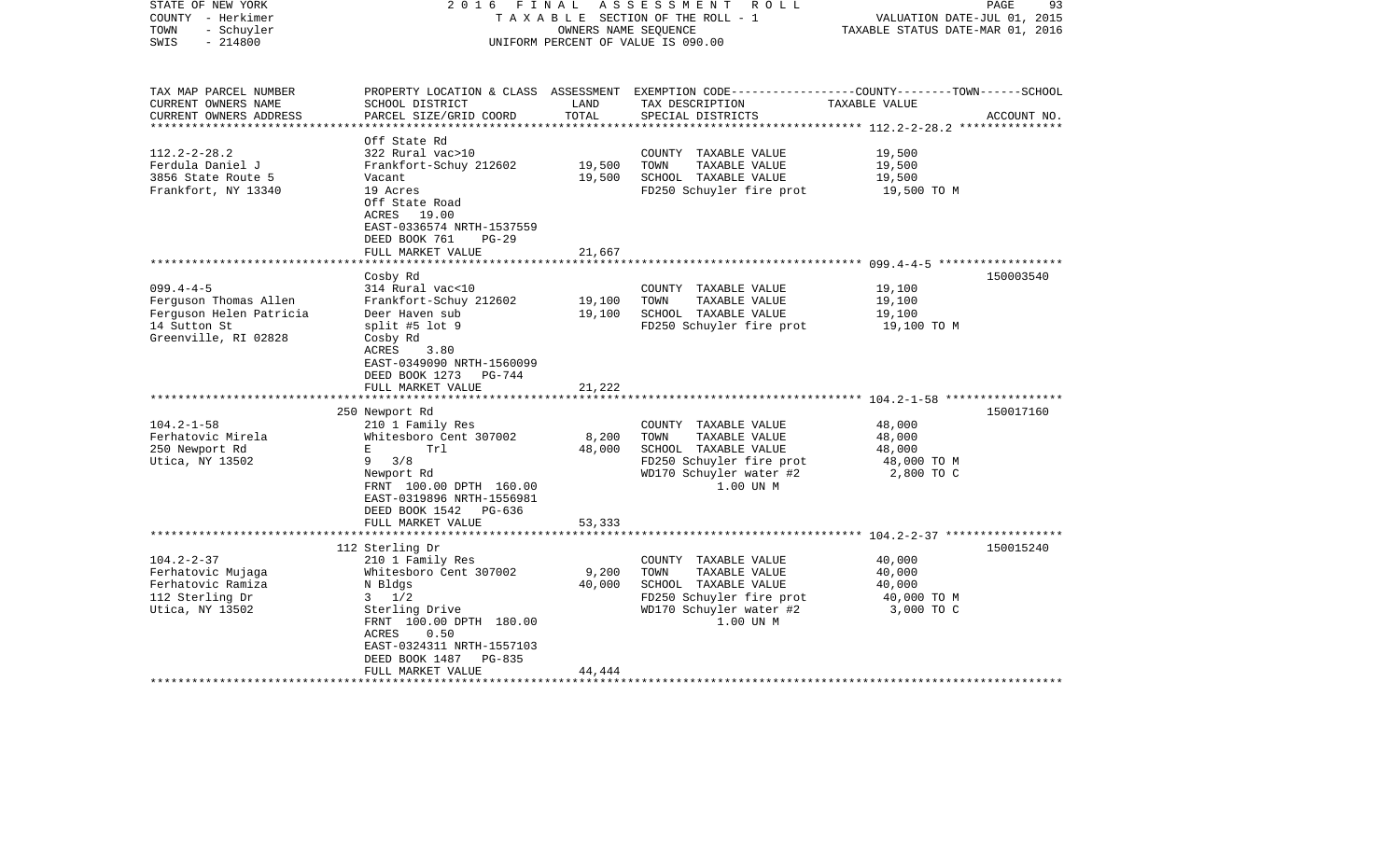| STATE OF NEW YORK<br>COUNTY - Herkimer<br>- Schuyler<br>TOWN<br>$-214800$<br>SWIS                | 2 0 1 6<br>FINAL                                                                                                                                                                                                                | OWNERS NAME SEQUENCE         | ASSESSMENT<br>R O L L<br>TAXABLE SECTION OF THE ROLL - 1<br>UNIFORM PERCENT OF VALUE IS 090.00                                                                                                        | PAGE<br>VALUATION DATE-JUL 01, 2015<br>TAXABLE STATUS DATE-MAR 01, 2016                                            | 94          |
|--------------------------------------------------------------------------------------------------|---------------------------------------------------------------------------------------------------------------------------------------------------------------------------------------------------------------------------------|------------------------------|-------------------------------------------------------------------------------------------------------------------------------------------------------------------------------------------------------|--------------------------------------------------------------------------------------------------------------------|-------------|
| TAX MAP PARCEL NUMBER<br>CURRENT OWNERS NAME<br>CURRENT OWNERS ADDRESS                           | SCHOOL DISTRICT<br>PARCEL SIZE/GRID COORD                                                                                                                                                                                       | LAND<br>TOTAL                | TAX DESCRIPTION<br>SPECIAL DISTRICTS                                                                                                                                                                  | PROPERTY LOCATION & CLASS ASSESSMENT EXEMPTION CODE---------------COUNTY-------TOWN------SCHOOL<br>TAXABLE VALUE   | ACCOUNT NO. |
| $104.2 - 4 - 21$<br>Fernalld Stanley H III                                                       | 115 Alyssa Cir<br>210 1 Family Res<br>Whitesboro Cent 307002                                                                                                                                                                    | 15,200                       | COUNTY TAXABLE VALUE<br>TOWN<br>TAXABLE VALUE                                                                                                                                                         | 200,000<br>200,000                                                                                                 |             |
| Fernalld Dina M<br>115 Alyssa Cir<br>Utica, NY 13502                                             | Westgate Dev Lot # 21<br>FRNT 120.00 DPTH 276.00<br>EAST-0323950 NRTH-1552510<br>DEED BOOK 1569 PG-83                                                                                                                           | 200,000                      | SCHOOL TAXABLE VALUE<br>FD250 Schuyler fire prot                                                                                                                                                      | 200,000<br>200,000 TO M                                                                                            |             |
|                                                                                                  | FULL MARKET VALUE                                                                                                                                                                                                               | 222,222                      |                                                                                                                                                                                                       |                                                                                                                    |             |
|                                                                                                  |                                                                                                                                                                                                                                 |                              |                                                                                                                                                                                                       |                                                                                                                    |             |
| $099.4 - 3 - 20$<br>Ferriolo Michael F<br>Ferriolo Laura<br>1057 Hawthorne Rd<br>Utica, NY 13502 | 922 Hawthorne Rd<br>312 Vac w/imprv<br>West Canada Val 212402<br>split #6 lot 19<br>added apt in 2007<br>Mower<br>FRNT 403.00 DPTH<br>35.70<br>ACRES<br>EAST-0341213 NRTH-1565707<br>DEED BOOK 1507 PG-467<br>FULL MARKET VALUE | 62,800<br>142,000<br>157,778 | COUNTY TAXABLE VALUE<br>TOWN<br>TAXABLE VALUE<br>SCHOOL TAXABLE VALUE<br>FD250 Schuyler fire prot                                                                                                     | 142,000<br>142,000<br>142,000<br>142,000 TO M                                                                      | 150003180   |
|                                                                                                  |                                                                                                                                                                                                                                 |                              |                                                                                                                                                                                                       |                                                                                                                    |             |
|                                                                                                  | 1057 Hawthorne Rd                                                                                                                                                                                                               |                              |                                                                                                                                                                                                       |                                                                                                                    | 150003180   |
| $099.4 - 3 - 31$<br>Ferriolo Michael F<br>Ferriolo Laura<br>1057 Hawthrone Rd<br>Utica, NY 13502 | 210 1 Family Res<br>West Canada Val 212402<br>split #6 lot $30$<br>Land & Lakes<br>Hawthorne Rd<br>FRNT 700.00 DPTH<br>ACRES 15.00<br>EAST-0343805 NRTH-1567059                                                                 | 28,000<br>203,500            | STAR B<br>41854<br>COUNTY TAXABLE VALUE<br>TOWN<br>TAXABLE VALUE<br>SCHOOL TAXABLE VALUE<br>FD250 Schuyler fire prot                                                                                  | $\overline{0}$<br>$\Omega$<br>203,500<br>203,500<br>176,500<br>203,500 TO M                                        | 27,000      |
|                                                                                                  | DEED BOOK 943<br>$PG-648$<br>FULL MARKET VALUE<br>**********************                                                                                                                                                        | 226,111                      |                                                                                                                                                                                                       |                                                                                                                    |             |
|                                                                                                  | 5699 Mapleton Dr                                                                                                                                                                                                                |                              |                                                                                                                                                                                                       |                                                                                                                    | 150020130   |
| $104.7 - 1 - 13$<br>Ferriter John<br>Ferriter Suzanne<br>5699 Mapleton Dr<br>Utica, NY 13502     | 210 1 Family Res<br>Whitesboro Cent 307002<br>W 5697<br>Bldg<br>$1 \t1/4$<br>Mapleton Dr<br>FRNT 90.00 DPTH 134.00<br>720<br>BANK<br>EAST-0314842 NRTH-1558855                                                                  | 7,500<br>70,000              | 41854<br>STAR B<br>COUNTY TAXABLE VALUE<br>TOWN<br>TAXABLE VALUE<br>SCHOOL TAXABLE VALUE<br>FD250 Schuyler fire prot<br>LT160 Schuyler light #1<br>SD030 Schuyler sewer #1<br>WD175 Schuyler water #3 | $\overline{0}$<br>$\Omega$<br>70,000<br>70,000<br>43,000<br>70,000 TO M<br>70,000 TO M<br>1.00 UN M<br>70,000 TO M | 27,000      |
|                                                                                                  | DEED BOOK 00644 PG-00999<br>FULL MARKET VALUE                                                                                                                                                                                   | 77,778                       |                                                                                                                                                                                                       |                                                                                                                    |             |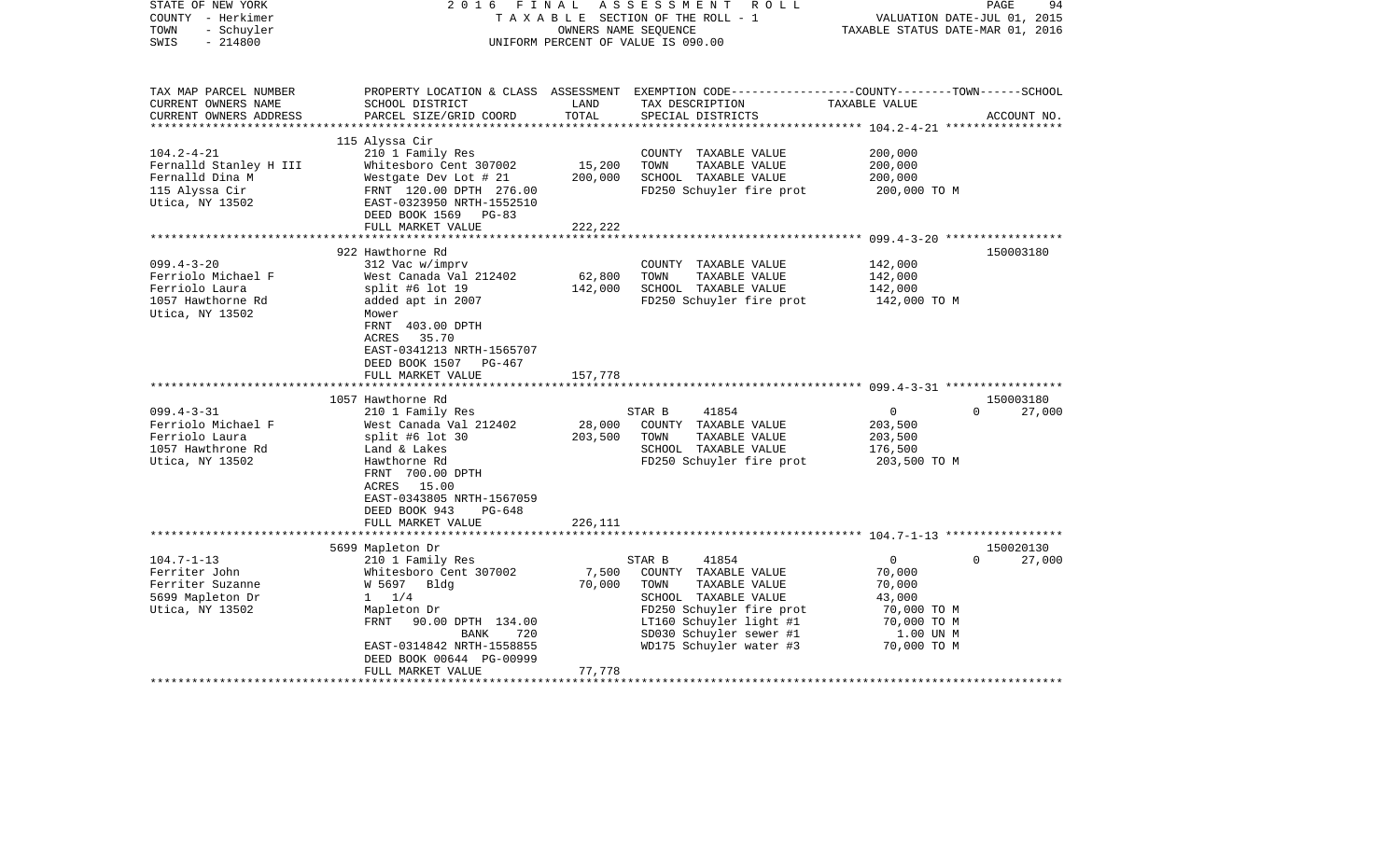| STATE OF NEW YORK<br>COUNTY - Herkimer<br>- Schuyler<br>TOWN<br>$-214800$<br>SWIS                                                                                                                | FINAL<br>2016                                                                                                                                                                                                                                                                                                                                                                                                               | OWNERS NAME SEQUENCE                              | ASSESSMENT ROLL<br>TAXABLE SECTION OF THE ROLL - 1<br>UNIFORM PERCENT OF VALUE IS 090.00                                                                                                                                                                         | VALUATION DATE-JUL 01, 2015<br>TAXABLE STATUS DATE-MAR 01, 2016                                                                       | 95<br>PAGE          |
|--------------------------------------------------------------------------------------------------------------------------------------------------------------------------------------------------|-----------------------------------------------------------------------------------------------------------------------------------------------------------------------------------------------------------------------------------------------------------------------------------------------------------------------------------------------------------------------------------------------------------------------------|---------------------------------------------------|------------------------------------------------------------------------------------------------------------------------------------------------------------------------------------------------------------------------------------------------------------------|---------------------------------------------------------------------------------------------------------------------------------------|---------------------|
| TAX MAP PARCEL NUMBER<br>CURRENT OWNERS NAME<br>CURRENT OWNERS ADDRESS                                                                                                                           | SCHOOL DISTRICT<br>PARCEL SIZE/GRID COORD                                                                                                                                                                                                                                                                                                                                                                                   | LAND<br>TOTAL                                     | PROPERTY LOCATION & CLASS ASSESSMENT EXEMPTION CODE----------------COUNTY-------TOWN------SCHOOL<br>TAX DESCRIPTION<br>SPECIAL DISTRICTS                                                                                                                         | TAXABLE VALUE                                                                                                                         | ACCOUNT NO.         |
| ************************                                                                                                                                                                         |                                                                                                                                                                                                                                                                                                                                                                                                                             |                                                   |                                                                                                                                                                                                                                                                  |                                                                                                                                       |                     |
| $099.4 - 5 - 13$                                                                                                                                                                                 | Louis Ridge Rd<br>314 Rural vac<10                                                                                                                                                                                                                                                                                                                                                                                          |                                                   | COUNTY TAXABLE VALUE                                                                                                                                                                                                                                             | 24,300                                                                                                                                | 150003180           |
| Fetkowitz Douglas                                                                                                                                                                                | West Canada Val 212402                                                                                                                                                                                                                                                                                                                                                                                                      | 24,300                                            | TOWN<br>TAXABLE VALUE                                                                                                                                                                                                                                            | 24,300                                                                                                                                |                     |
| Fetkowitz Susan                                                                                                                                                                                  | Survey # 106                                                                                                                                                                                                                                                                                                                                                                                                                | 24,300                                            | SCHOOL TAXABLE VALUE                                                                                                                                                                                                                                             | 24,300                                                                                                                                |                     |
| 339 Goffle Rd<br>Ridgewood, NJ 07450                                                                                                                                                             | Land & Lakes lot 20<br>Louis Rd<br>5.70<br>ACRES<br>EAST-0345767 NRTH-1564104<br>DEED BOOK 1101<br>PG-685                                                                                                                                                                                                                                                                                                                   |                                                   | FD250 Schuyler fire prot                                                                                                                                                                                                                                         | 24,300 TO M                                                                                                                           |                     |
|                                                                                                                                                                                                  | FULL MARKET VALUE<br>*****************                                                                                                                                                                                                                                                                                                                                                                                      | 27,000                                            |                                                                                                                                                                                                                                                                  |                                                                                                                                       |                     |
|                                                                                                                                                                                                  |                                                                                                                                                                                                                                                                                                                                                                                                                             |                                                   |                                                                                                                                                                                                                                                                  |                                                                                                                                       |                     |
| $104.2 - 2 - 5.8$<br>Field of Dreams Sports Complex Whitesboro Cent 307002<br>2413 State Route 5<br>Utica, NY 13502<br>$099.1 - 1 - 29$<br>Finley Linda M<br>1258 Windfall Rd<br>Utica, NY 13502 | 2413 State Route 5<br>520 Sports arena<br>changed 3-1-12 form roll<br>per term of lease 3/1/12<br>FRNT 198.00 DPTH<br>7.70<br>ACRES<br>EAST-0320582 NRTH-1553628<br>DEED BOOK 1237 PG-519<br>FULL MARKET VALUE<br>1258 Windfall Rd<br>210 1 Family Res<br>West Canada Val 212402<br>Single Family Residence<br>In-Ground Pool 99-066<br>Windfall Rd<br>ACRES<br>1.02<br>EAST-0330190 NRTH-1571773<br>DEED BOOK 815<br>PG-66 | 100,000<br>850,000<br>944,444<br>13,500<br>87,200 | COUNTY TAXABLE VALUE<br>TOWN<br>TAXABLE VALUE<br>SCHOOL TAXABLE VALUE<br>FD250 Schuyler fire prot<br>WD170 Schuyler water #2<br>.00 UN M<br>STAR B<br>41854<br>COUNTY TAXABLE VALUE<br>TOWN<br>TAXABLE VALUE<br>SCHOOL TAXABLE VALUE<br>FD250 Schuyler fire prot | 850,000<br>850,000<br>850,000<br>850,000 TO M<br>850,000 TO C<br>$\mathbf 0$<br>$\Omega$<br>87,200<br>87,200<br>60,200<br>87,200 TO M | 150075103<br>27,000 |
|                                                                                                                                                                                                  | FULL MARKET VALUE                                                                                                                                                                                                                                                                                                                                                                                                           | 96,889                                            |                                                                                                                                                                                                                                                                  |                                                                                                                                       |                     |
|                                                                                                                                                                                                  |                                                                                                                                                                                                                                                                                                                                                                                                                             |                                                   |                                                                                                                                                                                                                                                                  |                                                                                                                                       |                     |
| $112.2 - 1 - 3.2$<br>Finster Kenneth<br>Finster Jean B<br>416 Millers Grove Rd<br>Frankfort, NY 13340                                                                                            | 416 Millers Grove Rd<br>113 Cattle farm<br>Frankfort-Schuy 212602<br>Residence Barn Buildings<br>5 Silo Ex 25000<br>Bar Redu 17,000<br>2000<br>FRNT 1190.00 DPTH<br>ACRES<br>9.60<br>EAST-0341038 NRTH-1543636<br>DEED BOOK 843<br>$PG-380$<br>FULL MARKET VALUE                                                                                                                                                            | 139,000<br>154,444                                | STAR EN<br>41834<br>21,000 AGRIC 10 Y 42100<br>COUNTY TAXABLE VALUE<br>TOWN<br>TAXABLE VALUE<br>SCHOOL TAXABLE VALUE<br>FD250 Schuyler fire prot                                                                                                                 | $\mathbf 0$<br>$\overline{0}$<br>15,000<br>15,000<br>124,000<br>124,000<br>65,230<br>139,000 TO M                                     | 58,770<br>15,000    |
|                                                                                                                                                                                                  |                                                                                                                                                                                                                                                                                                                                                                                                                             |                                                   |                                                                                                                                                                                                                                                                  |                                                                                                                                       |                     |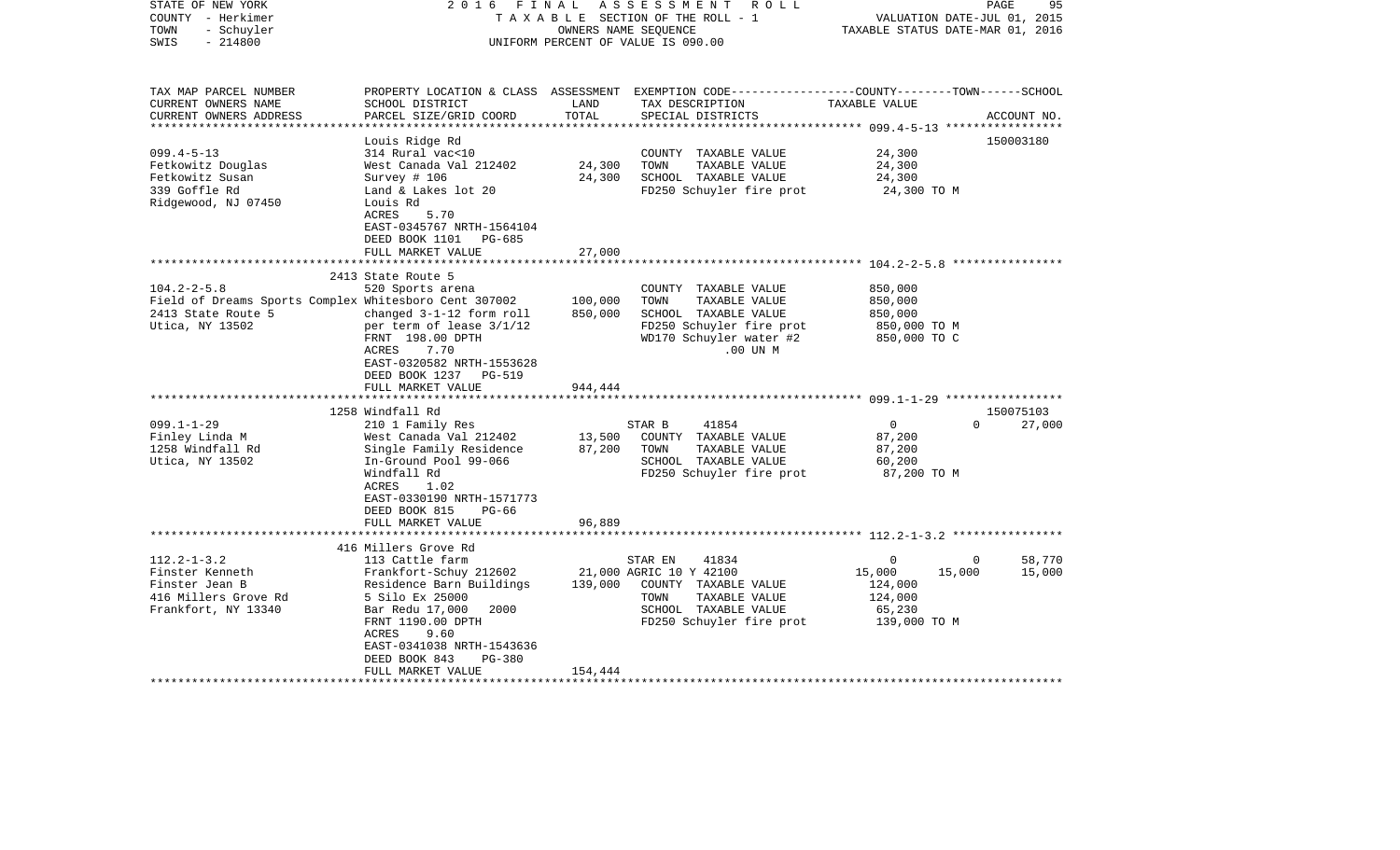| STATE OF NEW YORK<br>COUNTY - Herkimer<br>- Schuyler<br>TOWN<br>$-214800$<br>SWIS                                                                                                                                                  | 2 0 1 6<br>FINAL                                                                                                                                                                                                                                                                                                                                                                                                                                        |                                                          | ASSESSMENT<br>R O L L<br>T A X A B L E SECTION OF THE ROLL - 1<br>OWNERS NAME SEQUENCE<br>UNIFORM PERCENT OF VALUE IS 090.00                                                                                               | VALUATION DATE-JUL 01, 2015<br>TAXABLE STATUS DATE-MAR 01, 2016                                            | PAGE<br>96                       |
|------------------------------------------------------------------------------------------------------------------------------------------------------------------------------------------------------------------------------------|---------------------------------------------------------------------------------------------------------------------------------------------------------------------------------------------------------------------------------------------------------------------------------------------------------------------------------------------------------------------------------------------------------------------------------------------------------|----------------------------------------------------------|----------------------------------------------------------------------------------------------------------------------------------------------------------------------------------------------------------------------------|------------------------------------------------------------------------------------------------------------|----------------------------------|
| TAX MAP PARCEL NUMBER<br>CURRENT OWNERS NAME<br>CURRENT OWNERS ADDRESS<br>**********************                                                                                                                                   | SCHOOL DISTRICT<br>PARCEL SIZE/GRID COORD                                                                                                                                                                                                                                                                                                                                                                                                               | LAND<br>TOTAL                                            | PROPERTY LOCATION & CLASS ASSESSMENT EXEMPTION CODE---------------COUNTY-------TOWN-----SCHOOL<br>TAX DESCRIPTION<br>SPECIAL DISTRICTS                                                                                     | TAXABLE VALUE                                                                                              | ACCOUNT NO.                      |
| $112.2 - 2 - 11$<br>Finster Philip L<br>Finster Sandra<br>289 Millers Grove Rd<br>Frankfort, NY 13340                                                                                                                              | 289 Millers Grove Rd<br>210 1 Family Res<br>Frankfort-Schuy 212602<br>Residence & Garage Storag<br>3 1A<br>Millers Grove<br>ACRES<br>1.00<br>EAST-0338916 NRTH-1542710<br>DEED BOOK 00617 PG-00797<br>FULL MARKET VALUE                                                                                                                                                                                                                                 | 13,500<br>108,000<br>120,000                             | 41854<br>STAR B<br>COUNTY TAXABLE VALUE<br>TOWN<br>TAXABLE VALUE<br>SCHOOL TAXABLE VALUE<br>FD250 Schuyler fire prot                                                                                                       | $\overline{0}$<br>$\Omega$<br>108,000<br>108,000<br>81,000<br>108,000 TO M                                 | 150075008<br>27,000              |
|                                                                                                                                                                                                                                    |                                                                                                                                                                                                                                                                                                                                                                                                                                                         |                                                          |                                                                                                                                                                                                                            | *********************** 112.2-1-7 *******************                                                      |                                  |
| $112.2 - 1 - 7$<br>Finster Phillip L<br>289 Miller Grove Rd<br>Frankfort, NY 13340<br>$105.4 - 1 - 12$<br>Finster Richard<br>416 Millers Grove Rd<br>Frankfort, NY 13340<br>MAY BE SUBJECT TO PAYMENT<br>UNDER AGDIST LAW TIL 2023 | 289 Millers Grove Rd<br>210 1 Family Res<br>Frankfort-Schuy 212602<br>E and the state of the state of the<br>Bldg<br>$3 \overline{3}$<br>Millers Grove<br>ACRES<br>2.00<br>EAST-0341583 NRTH-1543951<br>DEED BOOK 671<br>PG-896<br>FULL MARKET VALUE<br>Dutchtown Rd<br>105 Vac farmland<br>Frankfort-Schuy 212602<br>Vac Ag Ex Ld 58A<br>1 104<br>Dutchtown<br>ACRES 121.20<br>EAST-0342004 NRTH-1549362<br>DEED BOOK 1112 PG-792<br>FULL MARKET VALUE | 14,300<br>57,400<br>63,778<br>54,200<br>54,200<br>60,222 | COUNTY TAXABLE VALUE<br>TAXABLE VALUE<br>TOWN<br>SCHOOL TAXABLE VALUE<br>FD250 Schuyler fire prot<br>41730<br>AG MKTS<br>COUNTY TAXABLE VALUE<br>TOWN<br>TAXABLE VALUE<br>SCHOOL TAXABLE VALUE<br>FD250 Schuyler fire prot | 57,400<br>57,400<br>57,400<br>57,400 TO M<br>29,492<br>29,492<br>24,708<br>24,708<br>24,708<br>54,200 TO M | 150006300<br>150006240<br>29,492 |
|                                                                                                                                                                                                                                    | ***************************                                                                                                                                                                                                                                                                                                                                                                                                                             |                                                          |                                                                                                                                                                                                                            |                                                                                                            |                                  |
| $099.1 - 1 - 19.6$<br>Fischer Raymond A<br>Fischer Joyce<br>1364 Newport Rd<br>Poland, NY 13431                                                                                                                                    | 1364 Newport Rd<br>210 1 Family Res<br>West Canada Val 212402<br>Residence, Barn, Garage<br>3 Acres<br>Newport Road<br>ACRES<br>3.00<br>EAST-0332594 NRTH-1574790<br>DEED BOOK 696<br>PG-988<br>FULL MARKET VALUE                                                                                                                                                                                                                                       | 15,000<br>66,000                                         | 41854<br>STAR B<br>COUNTY TAXABLE VALUE<br>TOWN<br>TAXABLE VALUE<br>SCHOOL TAXABLE VALUE<br>FD250 Schuyler fire prot                                                                                                       | $\overline{0}$<br>$\Omega$<br>66,000<br>66,000<br>39,000<br>66,000 TO M                                    | 27,000                           |
|                                                                                                                                                                                                                                    |                                                                                                                                                                                                                                                                                                                                                                                                                                                         | 73,333                                                   |                                                                                                                                                                                                                            |                                                                                                            |                                  |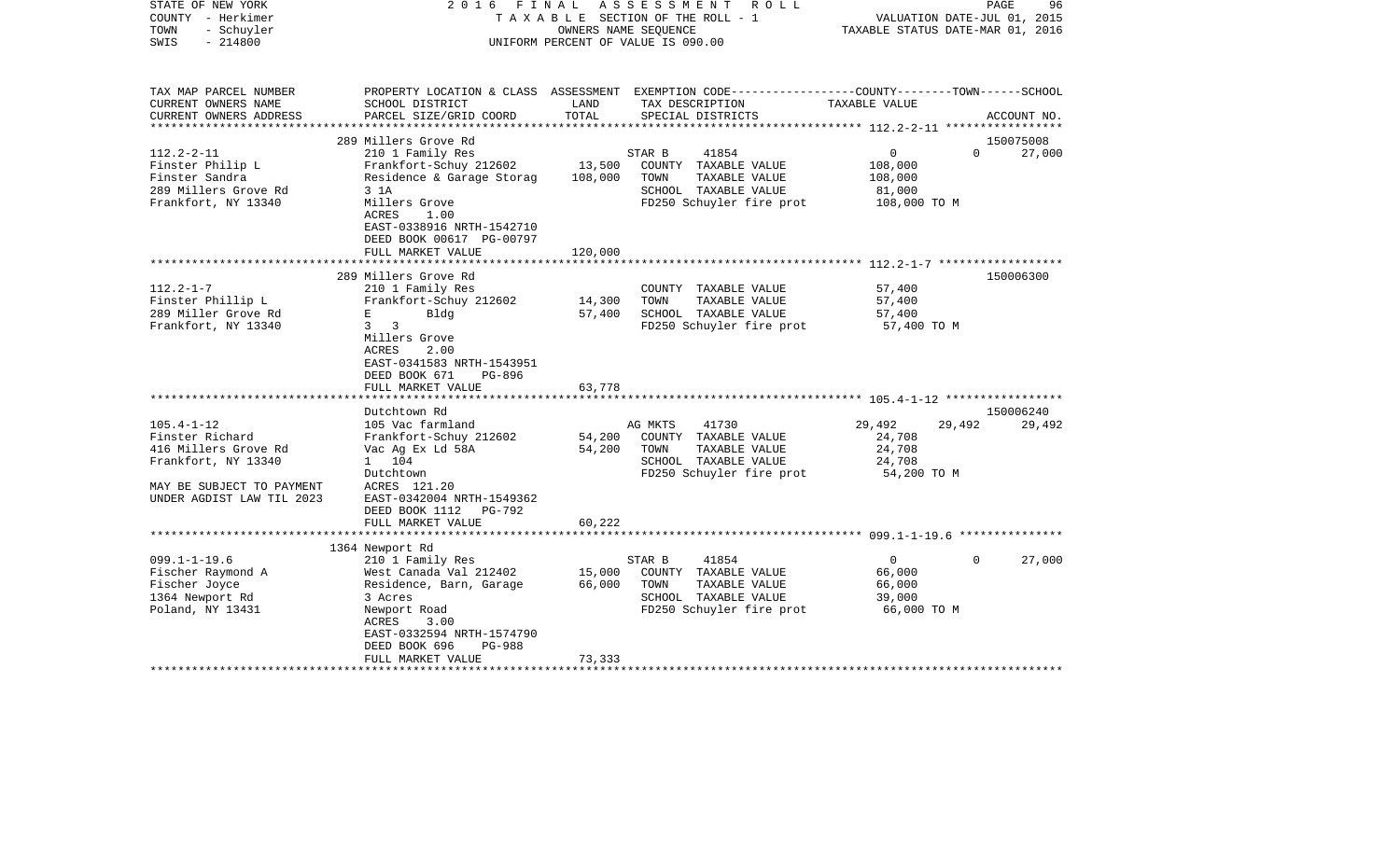| STATE OF NEW YORK<br>COUNTY - Herkimer<br>TOWN<br>- Schuyler<br>SWIS<br>$-214800$ |                                                                                                                     |          | 2016 FINAL ASSESSMENT<br>R O L L<br>T A X A B L E SECTION OF THE ROLL - 1<br>OWNERS NAME SEQUENCE<br>UNIFORM PERCENT OF VALUE IS 090.00 | VALUATION DATE-JUL 01, 2015<br>TAXABLE STATUS DATE-MAR 01, 2016 |                    | 97<br>PAGE    |
|-----------------------------------------------------------------------------------|---------------------------------------------------------------------------------------------------------------------|----------|-----------------------------------------------------------------------------------------------------------------------------------------|-----------------------------------------------------------------|--------------------|---------------|
| TAX MAP PARCEL NUMBER<br>CURRENT OWNERS NAME                                      | PROPERTY LOCATION & CLASS ASSESSMENT EXEMPTION CODE----------------COUNTY-------TOWN------SCHOOL<br>SCHOOL DISTRICT | LAND     | TAX DESCRIPTION                                                                                                                         | TAXABLE VALUE                                                   |                    |               |
| CURRENT OWNERS ADDRESS                                                            | PARCEL SIZE/GRID COORD                                                                                              | TOTAL    | SPECIAL DISTRICTS                                                                                                                       |                                                                 |                    | ACCOUNT NO.   |
|                                                                                   |                                                                                                                     |          |                                                                                                                                         |                                                                 |                    |               |
|                                                                                   | 168 Hawthorne Rd                                                                                                    |          |                                                                                                                                         |                                                                 |                    | 150014100     |
| $099.3 - 1 - 31$                                                                  | 210 1 Family Res                                                                                                    |          | STAR B<br>41854                                                                                                                         | $\overline{0}$                                                  | $\Omega$           | 27,000        |
| Flood Ann M                                                                       | Whitesboro Cent 307002                                                                                              | 15,000   | COUNTY TAXABLE VALUE                                                                                                                    | 114,000                                                         |                    |               |
| 168 Hawthorne Rd                                                                  | merge $# 8 2010$                                                                                                    | 114,000  | TOWN<br>TAXABLE VALUE                                                                                                                   | 114,000                                                         |                    |               |
| Utica, NY 13502-9730                                                              | 2.6a<br>ACRES<br>2.60                                                                                               |          | SCHOOL TAXABLE VALUE<br>FD250 Schuyler fire prot                                                                                        | 87,000<br>114,000 TO M                                          |                    |               |
|                                                                                   | EAST-0329932 NRTH-1561814                                                                                           |          |                                                                                                                                         |                                                                 |                    |               |
|                                                                                   | DEED BOOK 1336 PG-586                                                                                               |          |                                                                                                                                         |                                                                 |                    |               |
|                                                                                   | FULL MARKET VALUE                                                                                                   | 126,667  |                                                                                                                                         |                                                                 |                    |               |
|                                                                                   |                                                                                                                     |          |                                                                                                                                         |                                                                 |                    |               |
|                                                                                   | 502 CARDER Ln                                                                                                       |          |                                                                                                                                         |                                                                 |                    |               |
| $105.3 - 1 - 22.2$                                                                | 210 1 Family Res                                                                                                    |          | VET WAR CT 41121                                                                                                                        | 8,100                                                           | 8,100              | 0<br>$\Omega$ |
| Florentino Pauline - Alfred<br>Pauline Family IRR Trust                           | Frankfort-Schuy 212602<br>FRNT 193.00 DPTH 176.00                                                                   |          | 11,600 VET DIS CT 41141<br>76,200 STAR EN<br>41834                                                                                      | 27,000<br>$\overline{0}$                                        | 27,000<br>$\Omega$ | 58,770        |
| 502 Carder Ln                                                                     | EAST-0334406 NRTH-1547449                                                                                           |          | COUNTY TAXABLE VALUE                                                                                                                    | 41,100                                                          |                    |               |
| Frankfort, NY 13340                                                               | DEED BOOK 1551 PG-524                                                                                               |          | TAXABLE VALUE<br>TOWN                                                                                                                   | 41,100                                                          |                    |               |
|                                                                                   | FULL MARKET VALUE                                                                                                   |          | 84,667 SCHOOL TAXABLE VALUE                                                                                                             | 17,430                                                          |                    |               |
|                                                                                   |                                                                                                                     |          | FD250 Schuyler fire prot                                                                                                                | 76,200 TO M                                                     |                    |               |
|                                                                                   |                                                                                                                     |          |                                                                                                                                         |                                                                 |                    |               |
|                                                                                   | 161 Drive-In Rd                                                                                                     |          |                                                                                                                                         |                                                                 |                    | 150018630     |
| $105.3 - 2 - 1.1$<br>Foothills Development LLC                                    | 449 Other Storag<br>Frankfort-Schuy 212602                                                                          | 168,000  | COUNTY TAXABLE VALUE<br>TOWN<br>TAXABLE VALUE                                                                                           | 2000,000<br>2000,000                                            |                    |               |
| 161 Drive-In Rd                                                                   | Wilcor                                                                                                              | 2000,000 | SCHOOL TAXABLE VALUE                                                                                                                    | 2000,000                                                        |                    |               |
| Frankfort, NY 13340                                                               | 11.5                                                                                                                |          | FD250 Schuyler fire prot                                                                                                                | 2000,000 TO M                                                   |                    |               |
|                                                                                   | piolet ended 1-1-2016                                                                                               |          | WD165 Schuyler water #4                                                                                                                 | 4,500 TO C                                                      |                    |               |
|                                                                                   | FRNT 262.00 DPTH                                                                                                    |          | 1.00 UN M                                                                                                                               |                                                                 |                    |               |
|                                                                                   | ACRES 11.50                                                                                                         |          |                                                                                                                                         |                                                                 |                    |               |
|                                                                                   | EAST-0326780 NRTH-1549970                                                                                           |          |                                                                                                                                         |                                                                 |                    |               |
|                                                                                   | DEED BOOK 1600 PG-202                                                                                               |          |                                                                                                                                         |                                                                 |                    |               |
|                                                                                   | FULL MARKET VALUE                                                                                                   | 2222,222 |                                                                                                                                         |                                                                 |                    |               |
|                                                                                   | Drive In Rd                                                                                                         |          |                                                                                                                                         |                                                                 |                    | 150018630     |
| $105.3 - 2 - 1.2$                                                                 | 449 Other Storag                                                                                                    |          | COUNTY TAXABLE VALUE                                                                                                                    | 1000,000                                                        |                    |               |
| Foothills Development LLC                                                         | Whitesboro Cent 307002                                                                                              | 62,000   | TAXABLE VALUE<br>TOWN                                                                                                                   | 1000,000                                                        |                    |               |
| 161 Drive-In Rd                                                                   | Wilcor                                                                                                              | 1000,000 | SCHOOL TAXABLE VALUE                                                                                                                    | 1000,000                                                        |                    |               |
| Frankfort, NY 13340                                                               | 3.8A                                                                                                                |          | FD250 Schuyler fire prot                                                                                                                | 1000,000 TO M                                                   |                    |               |
|                                                                                   | FRNT 1059.50 DPTH<br>ACRES<br>3.80                                                                                  |          | WD165 Schuyler water #4<br>1.00 UN M                                                                                                    | 4,500 TO C                                                      |                    |               |
|                                                                                   | EAST-0326388 NRTH-1549676                                                                                           |          |                                                                                                                                         |                                                                 |                    |               |
|                                                                                   | DEED BOOK 1600<br>PG-202                                                                                            |          |                                                                                                                                         |                                                                 |                    |               |
|                                                                                   | FULL MARKET VALUE                                                                                                   | 1111,111 |                                                                                                                                         |                                                                 |                    |               |
|                                                                                   |                                                                                                                     |          |                                                                                                                                         |                                                                 |                    |               |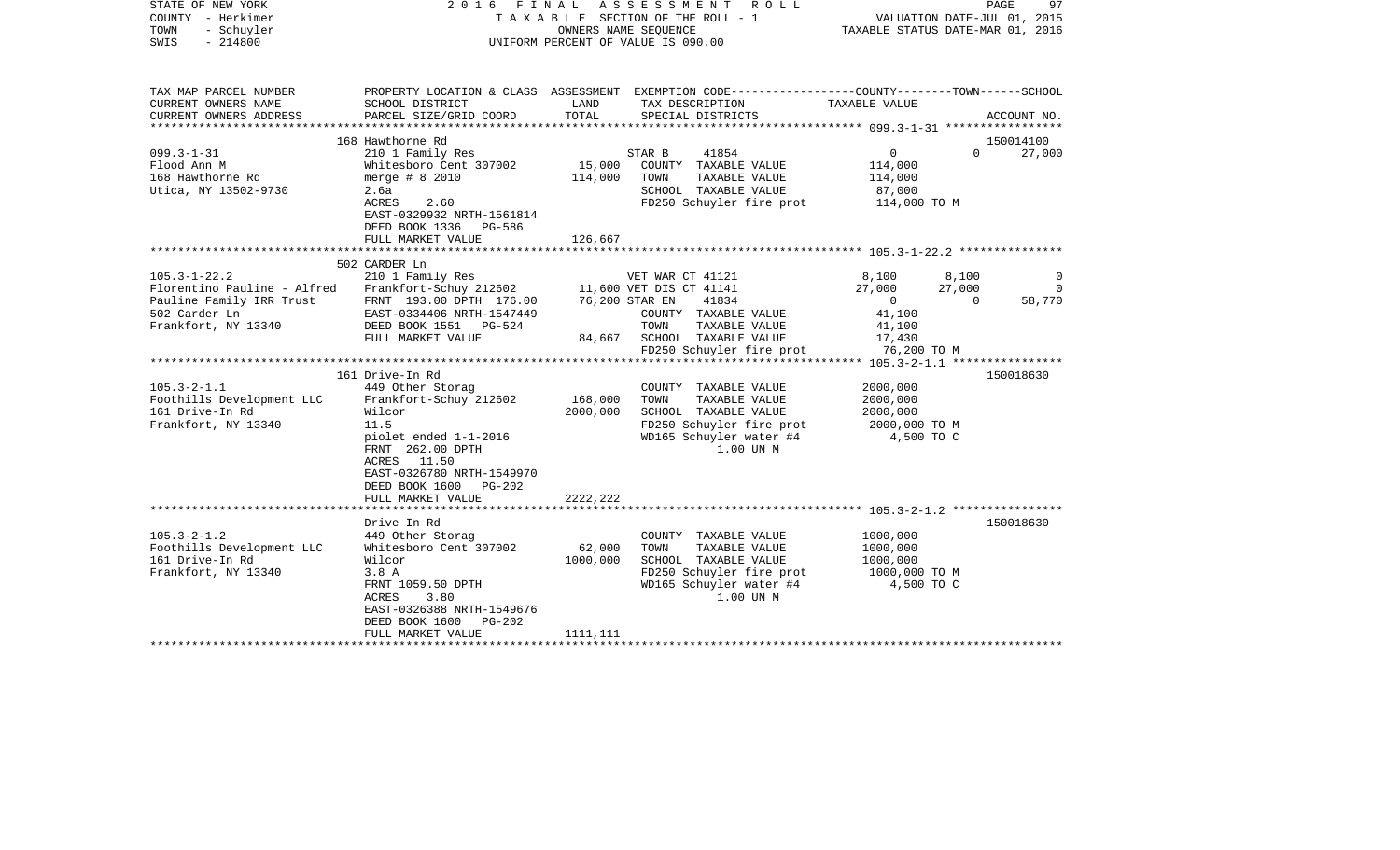| STATE OF NEW YORK<br>COUNTY - Herkimer<br>TOWN<br>- Schuyler<br>SWIS<br>$-214800$ | 2016 FINAL ASSESSMENT ROLL<br>TAXABLE SECTION OF THE ROLL - 1<br>UNIFORM PERCENT OF VALUE IS 090.00                                | VALUATION DATE-JUL 01, 2015<br>TAXABLE STATUS DATE-MAR 01, 2016 | PAGE                                                                                                               | 98                       |              |                |
|-----------------------------------------------------------------------------------|------------------------------------------------------------------------------------------------------------------------------------|-----------------------------------------------------------------|--------------------------------------------------------------------------------------------------------------------|--------------------------|--------------|----------------|
| TAX MAP PARCEL NUMBER<br>CURRENT OWNERS NAME                                      | SCHOOL DISTRICT                                                                                                                    | LAND                                                            | PROPERTY LOCATION & CLASS ASSESSMENT EXEMPTION CODE---------------COUNTY-------TOWN------SCHOOL<br>TAX DESCRIPTION | TAXABLE VALUE            |              |                |
| CURRENT OWNERS ADDRESS                                                            | PARCEL SIZE/GRID COORD                                                                                                             | TOTAL                                                           | SPECIAL DISTRICTS                                                                                                  |                          |              | ACCOUNT NO.    |
|                                                                                   | 11189 Cosby Manor Rd                                                                                                               |                                                                 |                                                                                                                    |                          |              |                |
| $098.4 - 1 - 37.6$                                                                | 210 1 Family Res                                                                                                                   |                                                                 | VET COM CT 41131                                                                                                   | 13,500                   | 13,500       |                |
| Forte Richard J                                                                   | Whitesboro Cent 307002                                                                                                             |                                                                 | 14,700 VET DIS CT 41141                                                                                            | 9,750                    | 9,750        | $\Omega$       |
| Forte Sharee D                                                                    | N Bldg                                                                                                                             | 195,000 STAR B                                                  | 41854                                                                                                              | $\overline{0}$           | $\Omega$     | 27,000         |
| 11189 Cosby Manor Rd                                                              | 2.6 Acres .4-1-37.2                                                                                                                |                                                                 | COUNTY TAXABLE VALUE                                                                                               | 171,750                  |              |                |
| Utica, NY 13502                                                                   | Cosby Manor Road<br>ACRES<br>2.60                                                                                                  |                                                                 | TOWN<br>TAXABLE VALUE<br>SCHOOL TAXABLE VALUE                                                                      | 171,750<br>168,000       |              |                |
|                                                                                   | EAST-0319410 NRTH-1559361                                                                                                          |                                                                 |                                                                                                                    |                          |              |                |
|                                                                                   | DEED BOOK 1334 PG-852                                                                                                              |                                                                 | FD250 Schuyler fire prot 195,000 TO M<br>WD170 Schuyler water #2 195,000 TO C                                      |                          |              |                |
|                                                                                   | FULL MARKET VALUE                                                                                                                  | 216,667                                                         | 1.00 UN M                                                                                                          |                          |              |                |
|                                                                                   |                                                                                                                                    |                                                                 |                                                                                                                    |                          |              |                |
|                                                                                   | 11203 Cosby Manor Rd                                                                                                               |                                                                 |                                                                                                                    |                          |              | 150024090      |
| $104.2 - 1 - 80$<br>Forte Richard J                                               | 312 Vac w/imprv<br>Whitesboro Cent 307002                                                                                          | 12,800                                                          | COUNTY TAXABLE VALUE<br>TOWN<br>TAXABLE VALUE                                                                      | 16,000<br>16,000         |              |                |
| Forte Sharee D                                                                    | School House                                                                                                                       | 16,000                                                          | SCHOOL TAXABLE VALUE                                                                                               | 16,000                   |              |                |
| 11189 Cosby Manor Rd                                                              | FRNT 121.00 DPTH 330.00                                                                                                            |                                                                 | FD250 Schuyler fire prot                                                                                           | 16,000 TO M              |              |                |
| Utica, NY 13502                                                                   | ACRES<br>0.92                                                                                                                      |                                                                 | WD170 Schuyler water #2                                                                                            | 16,000 TO C              |              |                |
|                                                                                   | EAST-0319606 NRTH-1559246                                                                                                          |                                                                 | 1.00 UN M                                                                                                          |                          |              |                |
|                                                                                   | DEED BOOK 1334 PG-852                                                                                                              |                                                                 |                                                                                                                    |                          |              |                |
|                                                                                   | FULL MARKET VALUE                                                                                                                  | 17,778                                                          |                                                                                                                    |                          |              |                |
|                                                                                   | 470 Carder Ln                                                                                                                      |                                                                 |                                                                                                                    |                          |              | 150075081      |
| $105.3 - 1 - 27$                                                                  | 210 1 Family Res                                                                                                                   |                                                                 | VET WAR CT 41121                                                                                                   | 8,100                    | 8,100        | 0              |
| Fortuner William                                                                  | Frankfort-Schuy 212602                                                                                                             |                                                                 | 14,000 VET DIS CT 41141                                                                                            | 4,590                    | 4,590        | $\overline{0}$ |
| 470 Carder Lane Rd                                                                | $S \qquad \qquad$<br>Bldg and the state of the state of the state of the state of the state of the state of the state of the state | 91,800 STAR EN                                                  | 41834                                                                                                              | $\overline{0}$           | $\mathbf{0}$ | 58,770         |
| Frankfort, NY 13340                                                               | 1.7 Acres                                                                                                                          |                                                                 | COUNTY TAXABLE VALUE<br>TAXABLE VALUE<br>TOWN                                                                      | 79,110<br>79,110         |              |                |
|                                                                                   | Carder Lane<br>ACRES<br>1.70                                                                                                       |                                                                 | SCHOOL TAXABLE VALUE                                                                                               | 33,030                   |              |                |
|                                                                                   | EAST-0333766 NRTH-1547188                                                                                                          |                                                                 | FD250 Schuyler fire prot                                                                                           | 91,800 TO M              |              |                |
|                                                                                   | DEED BOOK 685<br>PG-992                                                                                                            |                                                                 |                                                                                                                    |                          |              |                |
|                                                                                   | FULL MARKET VALUE                                                                                                                  | 102,000                                                         |                                                                                                                    |                          |              |                |
|                                                                                   |                                                                                                                                    |                                                                 |                                                                                                                    |                          |              |                |
|                                                                                   | 137 Watkins Rd                                                                                                                     |                                                                 |                                                                                                                    |                          | $\Omega$     | 150023460      |
| $112.2 - 3 - 34$<br>Foster Eldon J                                                | 210 1 Family Res<br>Frankfort-Schuy 212602                                                                                         | 9,600                                                           | 41854<br>STAR B<br>COUNTY TAXABLE VALUE                                                                            | $\overline{0}$<br>64,000 |              | 27,000         |
| Foster Debra A                                                                    | Residence                                                                                                                          | 64,000                                                          | TOWN<br>TAXABLE VALUE                                                                                              | 64,000                   |              |                |
| 137 Watkins Rd                                                                    | Watkins                                                                                                                            |                                                                 | SCHOOL TAXABLE VALUE                                                                                               | 37,000                   |              |                |
| Frankfort, NY 13340                                                               | FRNT 224.00 DPTH 107.00                                                                                                            |                                                                 | FD250 Schuyler fire prot                                                                                           | 64,000 TO M              |              |                |
|                                                                                   | EAST-0339963 NRTH-1537897                                                                                                          |                                                                 |                                                                                                                    |                          |              |                |
|                                                                                   | DEED BOOK 1385 PG-210                                                                                                              |                                                                 |                                                                                                                    |                          |              |                |
|                                                                                   | FULL MARKET VALUE                                                                                                                  | 71,111                                                          |                                                                                                                    |                          |              |                |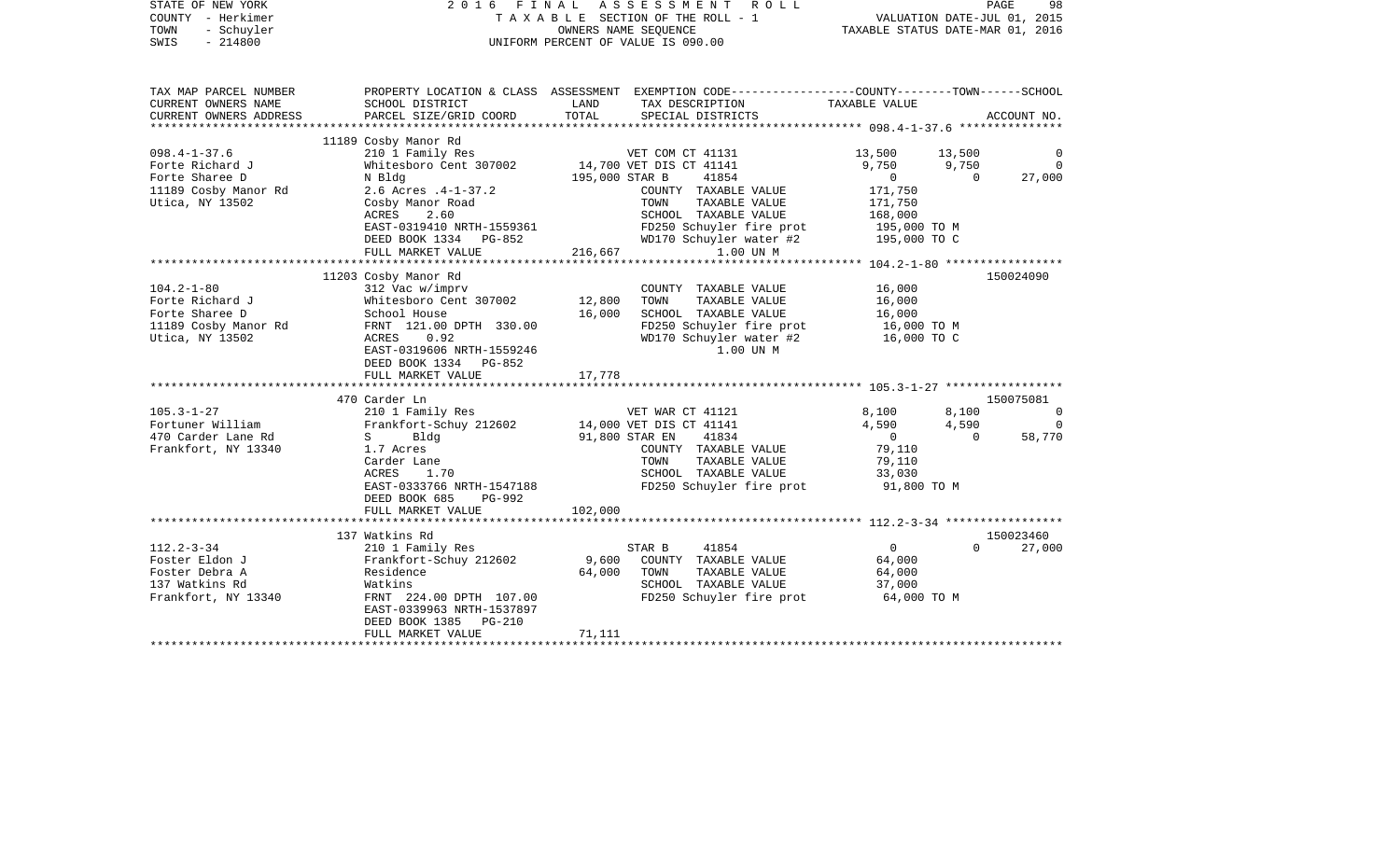| STATE OF NEW YORK<br>COUNTY - Herkimer<br>- Schuyler<br>TOWN<br>$-214800$<br>SWIS                    |                                                                                                                                                                                                               | OWNERS NAME SEQUENCE       | 2016 FINAL ASSESSMENT ROLL<br>TAXABLE SECTION OF THE ROLL - 1<br>UNIFORM PERCENT OF VALUE IS 090.00                                      | VALUATION DATE-JUL 01, 2015<br>TAXABLE STATUS DATE-MAR 01, 2016         | PAGE<br>99  |
|------------------------------------------------------------------------------------------------------|---------------------------------------------------------------------------------------------------------------------------------------------------------------------------------------------------------------|----------------------------|------------------------------------------------------------------------------------------------------------------------------------------|-------------------------------------------------------------------------|-------------|
| TAX MAP PARCEL NUMBER<br>CURRENT OWNERS NAME<br>CURRENT OWNERS ADDRESS<br>********************       | SCHOOL DISTRICT<br>PARCEL SIZE/GRID COORD                                                                                                                                                                     | LAND<br>TOTAL              | PROPERTY LOCATION & CLASS ASSESSMENT EXEMPTION CODE----------------COUNTY-------TOWN------SCHOOL<br>TAX DESCRIPTION<br>SPECIAL DISTRICTS | TAXABLE VALUE                                                           | ACCOUNT NO. |
|                                                                                                      | 3443 State Route 5                                                                                                                                                                                            |                            |                                                                                                                                          |                                                                         | 150075146   |
| $112.2 - 2 - 50.2$<br>Fowler Diane I<br>320 Ditch bank Rd<br>Goldsboro, NC 27534                     | 210 1 Family Res<br>Frankfort-Schuy 212602<br>conv to residence<br>10 .33 Acre<br>reduced 2011 grev<br>FRNT 121.00 DPTH 100.00<br>0.29<br>ACRES<br>EAST-0336157 NRTH-1540196                                  | 10,000<br>42,500           | STAR B<br>41854<br>COUNTY TAXABLE VALUE<br>TOWN<br>TAXABLE VALUE<br>SCHOOL TAXABLE VALUE<br>FD250 Schuyler fire prot                     | $\overline{0}$<br>$\Omega$<br>42,500<br>42,500<br>15,500<br>42,500 TO M | 27,000      |
|                                                                                                      | DEED BOOK 1205 PG-419                                                                                                                                                                                         |                            |                                                                                                                                          |                                                                         |             |
|                                                                                                      | FULL MARKET VALUE                                                                                                                                                                                             | 47,222                     |                                                                                                                                          |                                                                         |             |
|                                                                                                      | *********************                                                                                                                                                                                         |                            |                                                                                                                                          |                                                                         |             |
| $112.2 - 2 - 14$<br>Fowler Sean M<br>Fowler Michael L<br>256 Millers Grove Rd<br>Frankfort, NY 13340 | 256 Millers Grove Rd<br>210 1 Family Res<br>Frankfort-Schuy 212602<br>Single Family Residence<br>FRNT 143.70 DPTH<br>ACRES<br>2.12<br>EAST-0338581 NRTH-1542098<br>DEED BOOK 1206 PG-746<br>FULL MARKET VALUE | 14,300<br>75,000<br>83,333 | COUNTY TAXABLE VALUE<br>TOWN<br>TAXABLE VALUE<br>SCHOOL TAXABLE VALUE<br>FD250 Schuyler fire prot                                        | 75,000<br>75,000<br>75,000<br>75,000 TO M                               |             |
|                                                                                                      |                                                                                                                                                                                                               |                            |                                                                                                                                          |                                                                         |             |
| $099.4 - 6 - 28$<br>Fox Hollow Property Owners<br>Tom Marinis<br>159 Barbara Rd<br>Bellmoe, NY 11710 | Cogar Rd<br>314 Rural vac<10<br>West Canada Val 212402<br>Fox Hollow/ MF#185<br>Private road<br>Cogar Rd<br>4.00<br>ACRES<br>EAST-0344641 NRTH-1562418<br>DEED BOOK 1126 PG-126                               | 5,000<br>5,000             | COUNTY TAXABLE VALUE<br>TOWN<br>TAXABLE VALUE<br>SCHOOL TAXABLE VALUE<br>FD250 Schuyler fire prot                                        | 5,000<br>5,000<br>5,000<br>5,000 TO M                                   | 150003180   |
|                                                                                                      | FULL MARKET VALUE                                                                                                                                                                                             | 5,556                      |                                                                                                                                          |                                                                         |             |
|                                                                                                      | ************************                                                                                                                                                                                      |                            |                                                                                                                                          |                                                                         |             |
| $105.2 - 4 - 26$<br>Fox Hollow Property Owners<br>Tom Marinis<br>159 Buchur Rd<br>Bellmoe, NY 11710  | Cogar Rd<br>314 Rural vac<10<br>Frankfort-Schuy 212602<br>Fox Hollow/ MF#185<br>Land & Lakes Roadway<br>Cogar Rd<br>ACRES<br>3.20<br>EAST-0342852 NRTH-1560312<br>DEED BOOK 1126 PG-126<br>FULL MARKET VALUE  | 5,000<br>5,000<br>5,556    | COUNTY TAXABLE VALUE<br>TOWN<br>TAXABLE VALUE<br>SCHOOL TAXABLE VALUE<br>FD250 Schuyler fire prot                                        | 5,000<br>5,000<br>5,000<br>5,000 TO M                                   | 150003180   |
|                                                                                                      |                                                                                                                                                                                                               |                            |                                                                                                                                          |                                                                         |             |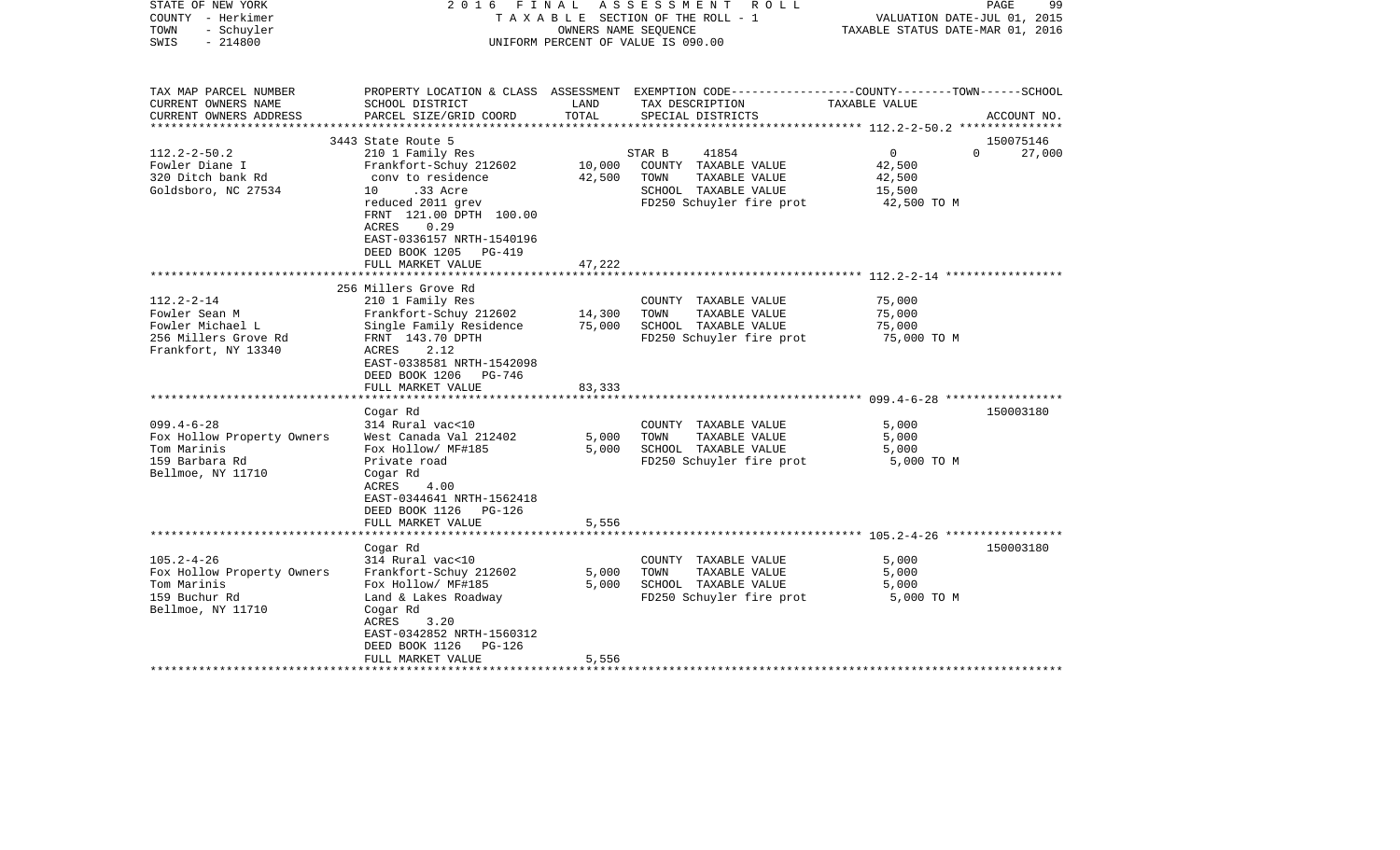| STATE OF NEW YORK<br>COUNTY - Herkimer<br>TOWN<br>- Schuyler<br>$-214800$<br>SWIS                                                                                                  | FINAL<br>2016                                                                                                                                                                                                                                                                                           | OWNERS NAME SEQUENCE                                        | A S S E S S M E N T<br>ROLL<br>T A X A B L E SECTION OF THE ROLL - 1<br>UNIFORM PERCENT OF VALUE IS 090.00                                                                                                       | VALUATION DATE-JUL 01, 2015<br>TAXABLE STATUS DATE-MAR 01, 2016                                                                                           | PAGE<br>100                                                        |
|------------------------------------------------------------------------------------------------------------------------------------------------------------------------------------|---------------------------------------------------------------------------------------------------------------------------------------------------------------------------------------------------------------------------------------------------------------------------------------------------------|-------------------------------------------------------------|------------------------------------------------------------------------------------------------------------------------------------------------------------------------------------------------------------------|-----------------------------------------------------------------------------------------------------------------------------------------------------------|--------------------------------------------------------------------|
| TAX MAP PARCEL NUMBER<br>CURRENT OWNERS NAME                                                                                                                                       | SCHOOL DISTRICT                                                                                                                                                                                                                                                                                         | LAND<br>TOTAL                                               | PROPERTY LOCATION & CLASS ASSESSMENT EXEMPTION CODE----------------COUNTY-------TOWN------SCHOOL<br>TAX DESCRIPTION<br>SPECIAL DISTRICTS                                                                         | TAXABLE VALUE                                                                                                                                             |                                                                    |
| CURRENT OWNERS ADDRESS<br>********************                                                                                                                                     | PARCEL SIZE/GRID COORD                                                                                                                                                                                                                                                                                  |                                                             | *****************************                                                                                                                                                                                    | ************** 105.2-4-27 ******************                                                                                                              | ACCOUNT NO.                                                        |
| $105.2 - 4 - 27$<br>Fox Hollow Property Owners<br>Tom Marinis<br>159 Barbara Rd<br>Bellmoe, NY 11710                                                                               | Cogar Rd<br>314 Rural vac<10<br>West Canada Val 212402<br>Fox Hollow/ MF#185<br>private road<br>Cogar Rd<br>ACRES<br>3.20<br>EAST-0341993 NRTH-1558881<br>DEED BOOK 1126<br>PG-126                                                                                                                      | 5,000<br>5,000                                              | COUNTY TAXABLE VALUE<br>TAXABLE VALUE<br>TOWN<br>SCHOOL TAXABLE VALUE<br>FD250 Schuyler fire prot                                                                                                                | 5,000<br>5,000<br>5,000<br>5,000 TO M                                                                                                                     | 150003180                                                          |
|                                                                                                                                                                                    | FULL MARKET VALUE                                                                                                                                                                                                                                                                                       | 5,556                                                       |                                                                                                                                                                                                                  |                                                                                                                                                           |                                                                    |
|                                                                                                                                                                                    |                                                                                                                                                                                                                                                                                                         |                                                             |                                                                                                                                                                                                                  |                                                                                                                                                           |                                                                    |
| $099.3 - 1 - 5$<br>Francis Albert A<br>Francis Margaret E<br>808 Newport Rd<br>Utica, NY 13502<br>$112.2 - 1 - 5$<br>Frederick Norman<br>Frederick Rebecca<br>321 Millers Grove Rd | 808 Newport Rd<br>210 1 Family Res<br>West Canada Val 212402<br>Residence<br>FRNT 125.00 DPTH 300.00<br>EAST-0325538 NRTH-1566553<br>DEED BOOK 858<br>PG-374<br>FULL MARKET VALUE<br>*******************<br>321 Millers Grove Rd<br>210 1 Family Res<br>Frankfort-Schuy 212602<br>W<br>Bldg<br>2/3<br>3 | 12,300<br>87,000<br>96,667<br>*********<br>10,400<br>71,000 | STAR B<br>41854<br>COUNTY TAXABLE VALUE<br>TOWN<br>TAXABLE VALUE<br>SCHOOL TAXABLE VALUE<br>FD250 Schuyler fire prot<br>STAR B<br>41854<br>COUNTY TAXABLE VALUE<br>TAXABLE VALUE<br>TOWN<br>SCHOOL TAXABLE VALUE | $\mathbf{0}$<br>87,000<br>87,000<br>60,000<br>87,000 TO M<br>********************* 112.2-1-5 *******************<br>$\circ$<br>71,000<br>71,000<br>44,000 | 150003000<br>$\Omega$<br>27,000<br>150023310<br>27,000<br>$\Omega$ |
| Frankfort, NY 13340                                                                                                                                                                | Millers Grove<br>FRNT 160.00 DPTH 175.00<br>EAST-0339545 NRTH-1542841<br>DEED BOOK 1209<br>PG-933<br>FULL MARKET VALUE                                                                                                                                                                                  | 78,889                                                      | FD250 Schuyler fire prot                                                                                                                                                                                         | 71,000 TO M                                                                                                                                               |                                                                    |
|                                                                                                                                                                                    | 5660 Austin Rd                                                                                                                                                                                                                                                                                          |                                                             |                                                                                                                                                                                                                  |                                                                                                                                                           | 150006450                                                          |
| $104.7 - 1 - 76$<br>Freytag Family Trust 3/15/2011 Whitesboro Cent 307002<br>Freytag Bernard<br>5660 Austin Rd<br>Utica, NY 13502                                                  | 210 1 Family Res<br>E 5660<br>Bldg<br>$3 \frac{1}{4}$<br>Austin Rd<br>FRNT 120.00 DPTH 125.00<br>EAST-0314888 NRTH-1558074<br>DEED BOOK 1392<br>PG-763<br>FULL MARKET VALUE                                                                                                                             | 8,000<br>71,200<br>79,111                                   | 41834<br>STAR EN<br>COUNTY TAXABLE VALUE<br>TOWN<br>TAXABLE VALUE<br>SCHOOL TAXABLE VALUE<br>FD250 Schuyler fire prot<br>LT160 Schuyler light #1<br>SD030 Schuyler sewer #1<br>WD175 Schuyler water #3           | $\mathbf{0}$<br>71,200<br>71,200<br>12,430<br>71,200 TO M<br>71,200 TO M<br>1.30 UN M<br>71,200 TO M                                                      | 58,770<br>$\Omega$                                                 |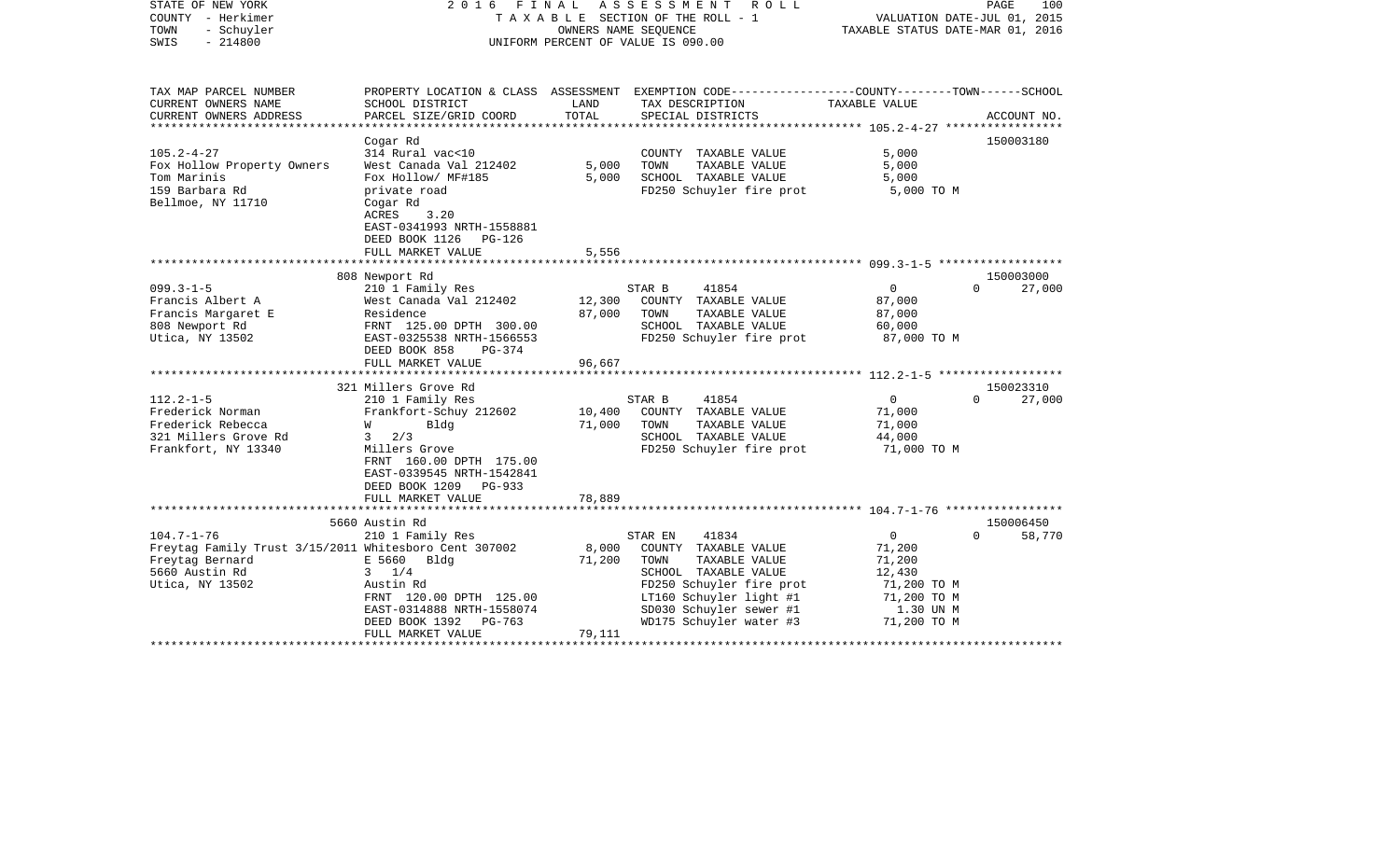| STATE OF NEW YORK<br>COUNTY - Herkimer<br>TOWN<br>- Schuyler<br>$-214800$<br>SWIS                    | 2016                                                                                                                                                                                        | FINAL                     | ASSESSMENT ROLL<br>TAXABLE SECTION OF THE ROLL - 1<br>OWNERS NAME SEQUENCE<br>UNIFORM PERCENT OF VALUE IS 090.00                                                                                      | TAXABLE STATUS DATE-MAR 01, 2016                                                                       | 101<br>PAGE<br>VALUATION DATE-JUL 01, 2015 |
|------------------------------------------------------------------------------------------------------|---------------------------------------------------------------------------------------------------------------------------------------------------------------------------------------------|---------------------------|-------------------------------------------------------------------------------------------------------------------------------------------------------------------------------------------------------|--------------------------------------------------------------------------------------------------------|--------------------------------------------|
| TAX MAP PARCEL NUMBER<br>CURRENT OWNERS NAME<br>CURRENT OWNERS ADDRESS                               | SCHOOL DISTRICT<br>PARCEL SIZE/GRID COORD                                                                                                                                                   | LAND<br>TOTAL             | PROPERTY LOCATION & CLASS ASSESSMENT EXEMPTION CODE----------------COUNTY-------TOWN------SCHOOL<br>TAX DESCRIPTION<br>SPECIAL DISTRICTS                                                              | TAXABLE VALUE                                                                                          | ACCOUNT NO.                                |
| ********************                                                                                 |                                                                                                                                                                                             |                           |                                                                                                                                                                                                       |                                                                                                        |                                            |
|                                                                                                      | 135 Millers Grove Rd                                                                                                                                                                        |                           |                                                                                                                                                                                                       |                                                                                                        | 150001560                                  |
| $112.2 - 2 - 40$<br>Fukes Jonathan M<br>Fukes Karen A<br>135 Millers Grove Rd<br>Frankfort, NY 13340 | 210 1 Family Res<br>Frankfort-Schuy 212602<br>Sing Fam Res W2 Stall Gar<br>9 1<br>Millers Grove<br>FRNT 130.00 DPTH 280.00<br>EAST-0336599 NRTH-1540578                                     | 12,000<br>73,600          | STAR B<br>41854<br>COUNTY TAXABLE VALUE<br>TOWN<br>TAXABLE VALUE<br>SCHOOL TAXABLE VALUE<br>FD250 Schuyler fire prot                                                                                  | $\overline{0}$<br>73,600<br>73,600<br>46,600<br>73,600 TO M                                            | $\Omega$<br>27,000                         |
|                                                                                                      | DEED BOOK 922<br>PG-175                                                                                                                                                                     |                           |                                                                                                                                                                                                       |                                                                                                        |                                            |
|                                                                                                      | FULL MARKET VALUE                                                                                                                                                                           | 81,778                    |                                                                                                                                                                                                       |                                                                                                        |                                            |
|                                                                                                      | 121 Alyssa Cir                                                                                                                                                                              |                           |                                                                                                                                                                                                       |                                                                                                        |                                            |
| $104.2 - 4 - 20$<br>Furgol Melissa A<br>Furgol Diane M<br>121 Alyssa Cir                             | 210 1 Family Res<br>Whitesboro Cent 307002<br>Westgate Dev Lot # 20<br>FRNT 120.00 DPTH 276.00                                                                                              | 11,400<br>125,000         | STAR B<br>41854<br>COUNTY TAXABLE VALUE<br>TAXABLE VALUE<br>TOWN<br>SCHOOL TAXABLE VALUE                                                                                                              | $\mathbf{0}$<br>125,000<br>125,000<br>98,000                                                           | 27,000<br>$\Omega$                         |
| Utica, NY 13502                                                                                      | EAST-0323883 NRTH-1552409<br>DEED BOOK 1411 PG-762<br>FULL MARKET VALUE                                                                                                                     | 138,889                   | FD250 Schuyler fire prot                                                                                                                                                                              | 125,000 TO M                                                                                           |                                            |
|                                                                                                      |                                                                                                                                                                                             |                           |                                                                                                                                                                                                       |                                                                                                        |                                            |
|                                                                                                      | 5673 Mapleton Dr                                                                                                                                                                            |                           |                                                                                                                                                                                                       |                                                                                                        | 150006540                                  |
| $104.7 - 1 - 20$<br>Fusillo Daniel W<br>5673 Mapleton Dr<br>Utica, NY 13502                          | 210 1 Family Res<br>Whitesboro Cent 307002<br>W<br>Bldg<br>3<br>1/4<br>Mapleton Dr<br>FRNT 75.00 DPTH 130.00<br>EAST-0314566 NRTH-1558442<br>DEED BOOK 881<br>$PG-643$<br>FULL MARKET VALUE | 7,700<br>69,300<br>77,000 | STAR B<br>41854<br>COUNTY TAXABLE VALUE<br>TOWN<br>TAXABLE VALUE<br>SCHOOL TAXABLE VALUE<br>FD250 Schuyler fire prot<br>LT160 Schuyler light #1<br>SD030 Schuyler sewer #1<br>WD175 Schuyler water #3 | $\overline{0}$<br>69,300<br>69,300<br>42,300<br>69,300 TO M<br>69,300 TO M<br>1.00 UN M<br>69,300 TO M | 27,000<br>$\Omega$                         |
|                                                                                                      |                                                                                                                                                                                             |                           |                                                                                                                                                                                                       |                                                                                                        |                                            |
| $112.2 - 2 - 16$<br>Fusillo David F<br>Fusillo Mary B<br>242 Millers Grove Rd<br>Frankfort, NY 13340 | 242 Millers Grove Rd<br>210 1 Family Res<br>Frankfort-Schuy 212602<br>E<br>Trl-Lt<br>1a<br>Millers Grove<br>FRNT 215.00 DPTH 140.00<br>BANK<br>780<br>EAST-0338281 NRTH-1541966             | 10,100<br>79,000          | 41854<br>STAR B<br>COUNTY TAXABLE VALUE<br>TOWN<br>TAXABLE VALUE<br>SCHOOL TAXABLE VALUE<br>FD250 Schuyler fire prot                                                                                  | $\mathbf{0}$<br>79,000<br>79,000<br>52,000<br>79,000 TO M                                              | 150001110<br>$\Omega$<br>27,000            |
|                                                                                                      | DEED BOOK 689<br>$PG-8$<br>FULL MARKET VALUE                                                                                                                                                | 87,778                    |                                                                                                                                                                                                       |                                                                                                        |                                            |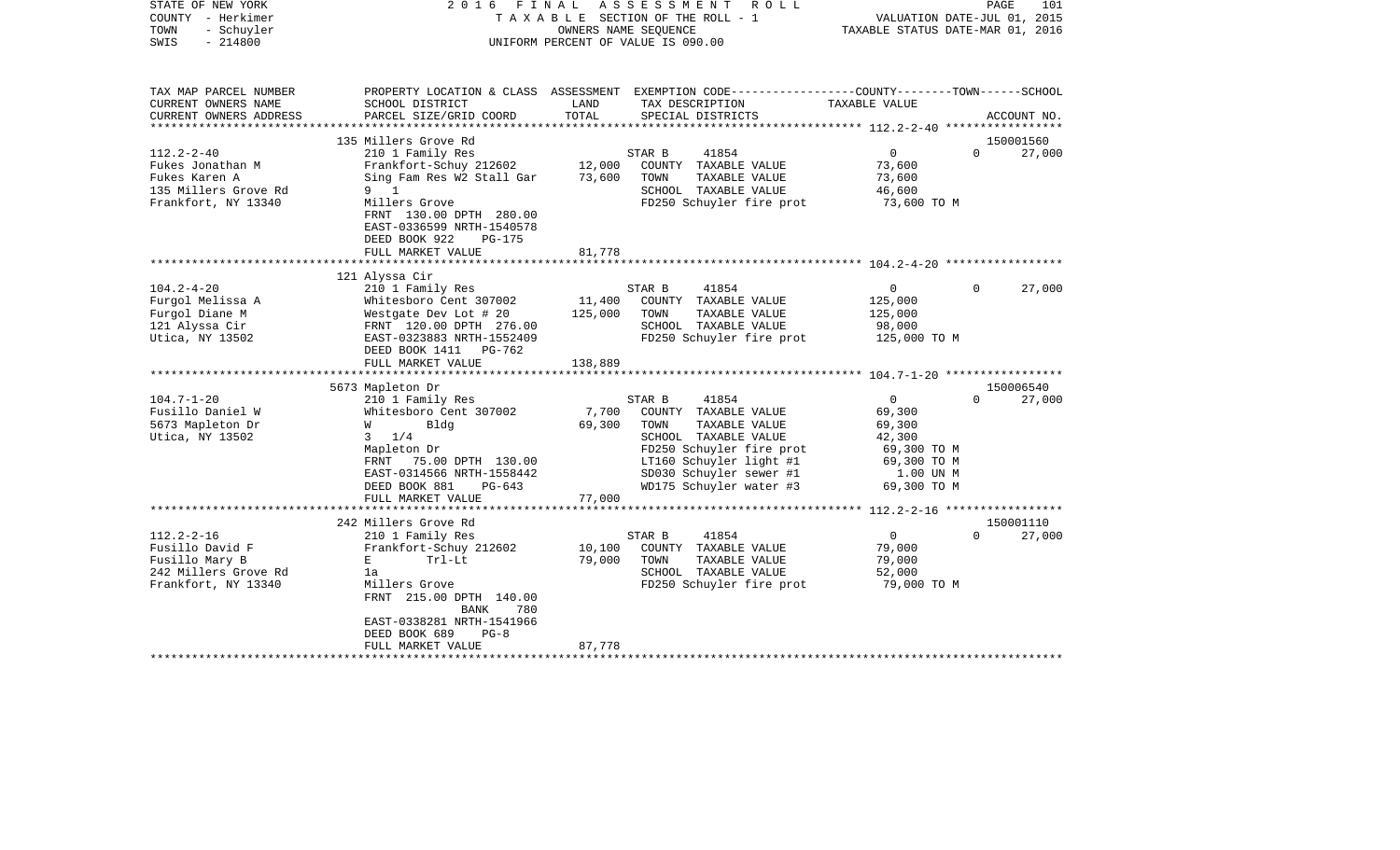| STATE OF NEW YORK<br>COUNTY - Herkimer<br>- Schuyler<br>TOWN<br>$-214800$<br>SWIS                                              | 2 0 1 6<br>FINAL                                                                                                                                                                                                        | OWNERS NAME SEQUENCE         | ASSESSMENT ROLL<br>TAXABLE SECTION OF THE ROLL - 1<br>UNIFORM PERCENT OF VALUE IS 090.00                                                                      | VALUATION DATE-JUL 01, 2015<br>TAXABLE STATUS DATE-MAR 01, 2016                            | PAGE<br>102 |
|--------------------------------------------------------------------------------------------------------------------------------|-------------------------------------------------------------------------------------------------------------------------------------------------------------------------------------------------------------------------|------------------------------|---------------------------------------------------------------------------------------------------------------------------------------------------------------|--------------------------------------------------------------------------------------------|-------------|
| TAX MAP PARCEL NUMBER<br>CURRENT OWNERS NAME<br>CURRENT OWNERS ADDRESS                                                         | SCHOOL DISTRICT<br>PARCEL SIZE/GRID COORD                                                                                                                                                                               | LAND<br>TOTAL                | PROPERTY LOCATION & CLASS ASSESSMENT EXEMPTION CODE---------------COUNTY-------TOWN------SCHOOL<br>TAX DESCRIPTION<br>SPECIAL DISTRICTS                       | TAXABLE VALUE                                                                              | ACCOUNT NO. |
|                                                                                                                                | 11441 Cosby Manor Rd                                                                                                                                                                                                    |                              |                                                                                                                                                               |                                                                                            | 150006570   |
| $104.2 - 2 - 31$                                                                                                               | 210 1 Family Res                                                                                                                                                                                                        |                              | 41854<br>STAR B                                                                                                                                               | $\overline{0}$<br>$\Omega$                                                                 | 27,000      |
| Gadway David E<br>11441 Cosby Manor Rd<br>Utica, NY 13502-0005                                                                 | Whitesboro Cent 307002<br>Residence W/garage<br>Cosby Manor                                                                                                                                                             | 8,300<br>93,400              | COUNTY TAXABLE VALUE<br>TAXABLE VALUE<br>TOWN<br>SCHOOL TAXABLE VALUE                                                                                         | 93,400<br>93,400<br>66,400                                                                 |             |
|                                                                                                                                | FRNT<br>77.00 DPTH 291.00<br><b>ACRES</b><br>0.39<br>EAST-0323981 NRTH-1557217<br>DEED BOOK 1336 PG-856                                                                                                                 |                              | FD250 Schuyler fire prot<br>WD170 Schuyler water #2<br>1.00 UN M                                                                                              | 93,400 TO M<br>93,400 TO C                                                                 |             |
|                                                                                                                                | FULL MARKET VALUE                                                                                                                                                                                                       | 103,778                      |                                                                                                                                                               |                                                                                            |             |
|                                                                                                                                | 11269 Cosby Manor Rd                                                                                                                                                                                                    |                              |                                                                                                                                                               |                                                                                            | 150006600   |
| $104.2 - 1 - 74.1$<br>Gaetano Gregory<br>PO Box 4425<br>Utica, NY 13504                                                        | 449 Other Storag<br>Whitesboro Cent 307002<br>E Bldg<br>71.2 Acres<br>Newport Rd & .68 Combine<br>FRNT 800.00 DPTH<br>6.10<br>ACRES<br>EAST-0321162 NRTH-1558619<br>DEED BOOK 888<br><b>PG-108</b><br>FULL MARKET VALUE | 20,000<br>255,000<br>283,333 | COUNTY TAXABLE VALUE<br>TOWN<br>TAXABLE VALUE<br>SCHOOL TAXABLE VALUE<br>FD250 Schuyler fire prot<br>WD170 Schuyler water #2<br>1.00 UN M                     | 255,000<br>255,000<br>255,000<br>255,000 TO M<br>23,400 TO C                               |             |
|                                                                                                                                |                                                                                                                                                                                                                         |                              |                                                                                                                                                               |                                                                                            |             |
|                                                                                                                                | 11325 Cosby Manor Rd                                                                                                                                                                                                    |                              |                                                                                                                                                               |                                                                                            | 150006600   |
| $104.2 - 1 - 74.4$<br>Gaetano Gregory<br>11325 Cosby Manor Rd<br>Utica, NY 13502                                               | 240 Rural res<br>Whitesboro Cent 307002<br>E Bldg<br>$63.8$ A 2450sf home & gara<br>85% 2011<br>FRNT 1556.00 DPTH<br>ACRES 63.83<br>EAST-0322096 NRTH-1559528<br>DEED BOOK 888<br><b>PG-108</b>                         | 40,000<br>471,000            | STAR B<br>41854<br>COUNTY TAXABLE VALUE<br>TOWN<br>TAXABLE VALUE<br>SCHOOL TAXABLE VALUE<br>FD250 Schuyler fire prot<br>WD170 Schuyler water #2<br>1.00 UN M  | $\overline{0}$<br>$\Omega$<br>471,000<br>471,000<br>444,000<br>471,000 TO M<br>23,400 TO C | 27,000      |
|                                                                                                                                | FULL MARKET VALUE                                                                                                                                                                                                       | 523,333                      |                                                                                                                                                               |                                                                                            |             |
|                                                                                                                                | 11123 Cosby Manor Rd                                                                                                                                                                                                    |                              |                                                                                                                                                               |                                                                                            | 150002640   |
| $098.4 - 1 - 45$<br>Gaetano William<br>Gaetano Cecilia<br>11123 Cosby Manor Rd<br>Utica, NY 13502<br>MAY BE SUBJECT TO PAYMENT | 240 Rural res<br>Whitesboro Cent 307002<br>N&s Bldgs Ag.ex.ld. 67 Ac<br>1 68<br>Cosby Manor<br>ACRES<br>68.00<br>EAST-0318817 NRTH-1561332                                                                              | 74,300<br>263,300            | 41730<br>AG MKTS<br>COUNTY TAXABLE VALUE<br>TOWN<br>TAXABLE VALUE<br>SCHOOL TAXABLE VALUE<br>FD250 Schuyler fire prot<br>WD170 Schuyler water #2<br>1.00 UN M | 25,063<br>25,063<br>238,237<br>238,237<br>238,237<br>263,300 TO M<br>13,460 TO C           | 25,063      |
| UNDER AGDIST LAW TIL 2023<br>******************                                                                                | DEED BOOK 00663 PG-00968<br>FULL MARKET VALUE                                                                                                                                                                           | 292,556                      |                                                                                                                                                               |                                                                                            |             |
|                                                                                                                                |                                                                                                                                                                                                                         |                              |                                                                                                                                                               |                                                                                            |             |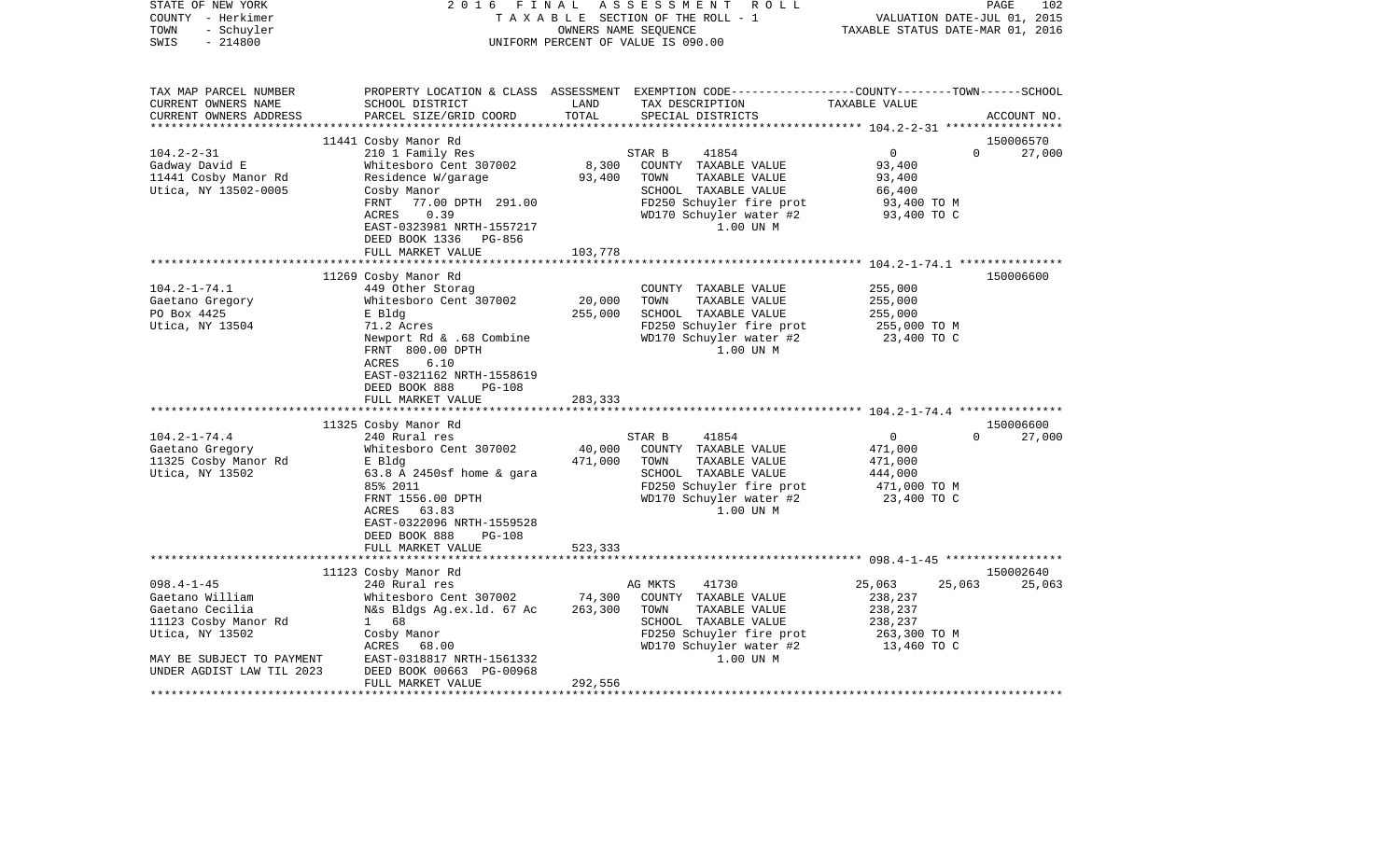| COUNTY<br>- Herkimer<br>TOWN<br>- Schuyler<br>SWIS<br>$-214800$ | TAXABLE<br>SECTION OF THE ROLL - 1<br>OWNERS NAME SEQUENCE<br>UNIFORM PERCENT OF VALUE IS 090.00         |                 | VALUATION DATE-JUL 01, 2015<br>TAXABLE STATUS DATE-MAR 01, 2016                                                     |                                                       |          |             |
|-----------------------------------------------------------------|----------------------------------------------------------------------------------------------------------|-----------------|---------------------------------------------------------------------------------------------------------------------|-------------------------------------------------------|----------|-------------|
| TAX MAP PARCEL NUMBER<br>CURRENT OWNERS NAME                    | SCHOOL DISTRICT                                                                                          | LAND<br>TOTAL   | PROPERTY LOCATION & CLASS ASSESSMENT EXEMPTION CODE----------------COUNTY-------TOWN------SCHOOL<br>TAX DESCRIPTION | TAXABLE VALUE                                         |          |             |
| CURRENT OWNERS ADDRESS                                          | PARCEL SIZE/GRID COORD                                                                                   |                 | SPECIAL DISTRICTS                                                                                                   |                                                       |          | ACCOUNT NO. |
|                                                                 | 5721 Graham Rd                                                                                           |                 |                                                                                                                     |                                                       |          | 150075077   |
| $098.4 - 1 - 2$                                                 | 270 Mfg housing                                                                                          |                 | STAR B<br>41854                                                                                                     | $\mathbf 0$                                           | $\Omega$ | 27,000      |
| Gallagher Rebecca                                               | Whitesboro Cent 307002                                                                                   | 13,500          | COUNTY TAXABLE VALUE                                                                                                | 51,500                                                |          |             |
| 5721 Graham Rd                                                  | W<br>Bldg                                                                                                | 51,500          | TOWN<br>TAXABLE VALUE                                                                                               | 51,500                                                |          |             |
| Utica, NY 13502                                                 | 3<br>1A                                                                                                  |                 | SCHOOL TAXABLE VALUE                                                                                                | 24,500                                                |          |             |
|                                                                 | Graham Rd<br>ACRES<br>1.00<br>EAST-0321279 NRTH-1569114<br>DEED BOOK 00661 PG-00745<br>FULL MARKET VALUE | 57,222          | FD250 Schuyler fire prot                                                                                            | 51,500 TO M                                           |          |             |
|                                                                 |                                                                                                          |                 | ************************** 112.2-1-14 ******************                                                            |                                                       |          |             |
|                                                                 | 118 Mckennan Rd                                                                                          |                 |                                                                                                                     |                                                       |          | 150019020   |
| $112.2 - 1 - 14$                                                | 270 Mfg housing                                                                                          |                 | AGED-ALL<br>41800                                                                                                   | 12,450                                                | 12,450   | 12,450      |
| Gamble Pauline                                                  | Frankfort-Schuy 212602                                                                                   |                 | 41834<br>8,500 STAR EN                                                                                              | $\Omega$                                              | $\Omega$ | 12,450      |
| 118 Mckennan Rd                                                 | Manufactured Residence                                                                                   | 24,900          | COUNTY TAXABLE VALUE                                                                                                | 12,450                                                |          |             |
| Frankfort, NY 13340-1525                                        | 1/2                                                                                                      |                 | TOWN<br>TAXABLE VALUE                                                                                               | 12,450                                                |          |             |
|                                                                 | Mckennon                                                                                                 |                 | SCHOOL TAXABLE VALUE                                                                                                | 0                                                     |          |             |
|                                                                 | FRNT 144.00 DPTH 123.00<br>EAST-0343593 NRTH-1542395<br>DEED BOOK 845<br>$PG-1$                          |                 | FD250 Schuyler fire prot                                                                                            | 24,900 TO M                                           |          |             |
|                                                                 | FULL MARKET VALUE                                                                                        | 27,667          |                                                                                                                     |                                                       |          |             |
|                                                                 |                                                                                                          | * * * * * * * * |                                                                                                                     | *********************** 105.2-4-3 ******************* |          |             |
|                                                                 | Cogar Rd                                                                                                 |                 |                                                                                                                     |                                                       |          | 150003180   |
| $105.2 - 4 - 3$<br>Gaon Brian Dennis                            | 314 Rural vac<10<br>Frankfort-Schuy 212602                                                               | 32,300          | COUNTY TAXABLE VALUE<br>TOWN<br>TAXABLE VALUE                                                                       | 32,300<br>32,300                                      |          |             |
| Gaon Margaret A                                                 | Fox Hollow/ MF#185                                                                                       | 32,300          | SCHOOL TAXABLE VALUE                                                                                                | 32,300                                                |          |             |
| 45 Poplar Pl                                                    | Land & Lakes lot 16                                                                                      |                 | FD250 Schuyler fire prot                                                                                            | 32,300 TO M                                           |          |             |
| Glen Cove, NY 11542-1453                                        | Cogar Rd<br>10.00<br>ACRES<br>EAST-0344023 NRTH-1560344<br>DEED BOOK 1147<br>PG-197<br>FULL MARKET VALUE | 35,889          |                                                                                                                     |                                                       |          |             |
|                                                                 | *****************                                                                                        | ***********     |                                                                                                                     |                                                       |          |             |
|                                                                 | 120 Alyssa Cir                                                                                           |                 |                                                                                                                     |                                                       |          |             |
| $104.2 - 4 - 13$                                                | 210 1 Family Res                                                                                         |                 | STAR B<br>41854                                                                                                     | 0                                                     | $\Omega$ | 27,000      |
| Garcia David J                                                  | Whitesboro Cent 307002                                                                                   | 11,700          | COUNTY TAXABLE VALUE                                                                                                | 141,700                                               |          |             |
| 120 Alyssa Cir                                                  | Westgate Dev Lot # 13                                                                                    | 141,700         | TAXABLE VALUE<br>TOWN                                                                                               | 141,700                                               |          |             |
| Utica, NY 13502                                                 | FRNT 120.00 DPTH 287.00<br>EAST-0323611 NRTH-1552583<br>DEED BOOK 1163<br>PG-830                         |                 | SCHOOL TAXABLE VALUE<br>FD250 Schuyler fire prot                                                                    | 114,700<br>141,700 TO M                               |          |             |
|                                                                 | FULL MARKET VALUE                                                                                        | 157,444         |                                                                                                                     |                                                       |          |             |
|                                                                 |                                                                                                          |                 |                                                                                                                     |                                                       |          |             |

PAGE 103

STATE OF NEW YORK 2 0 1 6 F I N A L A S S E S S M E N T R O L L PAGE 103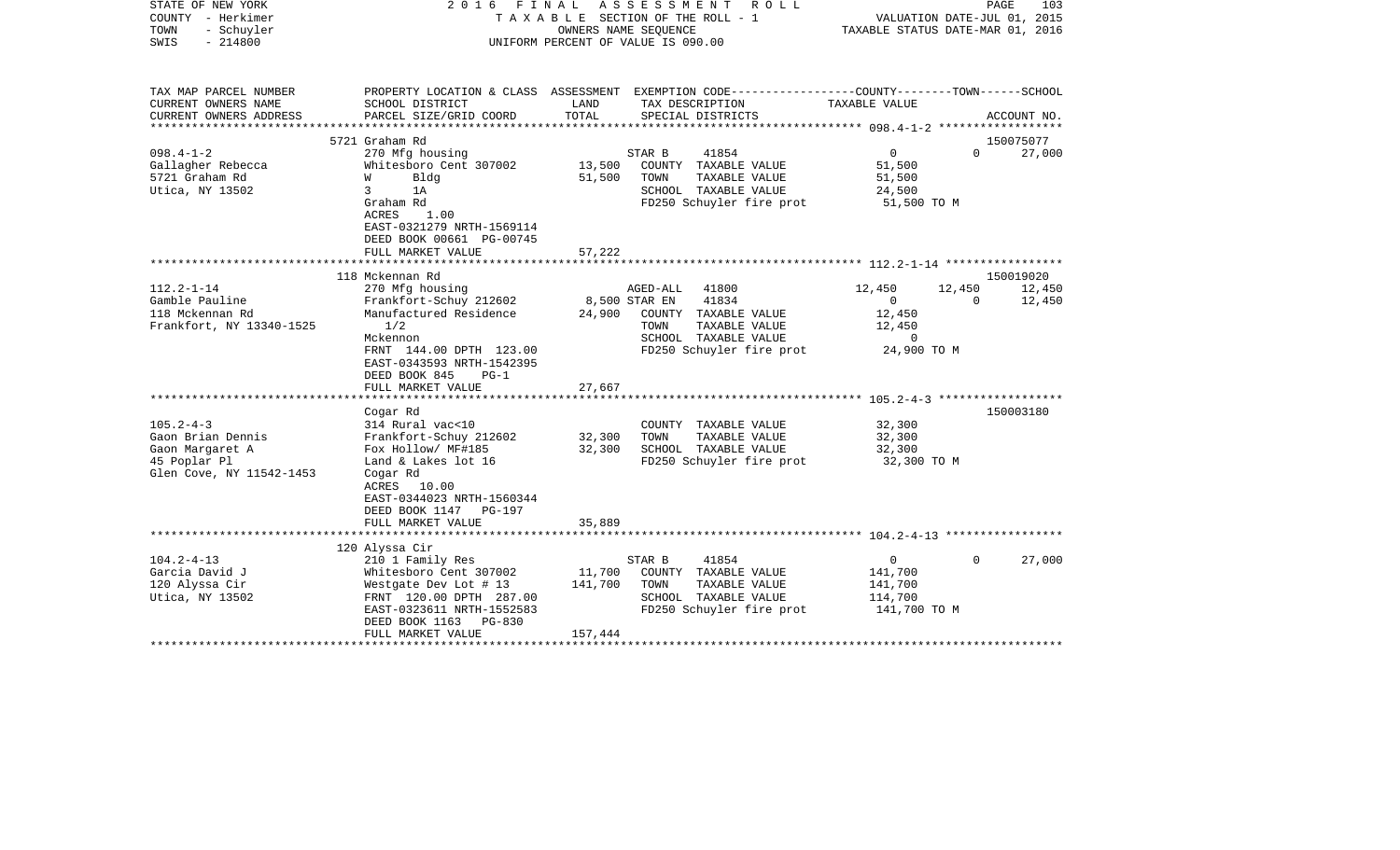| STATE OF NEW YORK<br>COUNTY - Herkimer<br>- Schuyler<br>TOWN<br>$-214800$<br>SWIS |                                                                                                                                                                                                                    |                              | 2016 FINAL ASSESSMENT ROLL<br>T A X A B L E SECTION OF THE ROLL - 1<br>OWNERS NAME SEQUENCE<br>UNIFORM PERCENT OF VALUE IS 090.00                            | VALUATION DATE-JUL 01, 2015<br>TAXABLE STATUS DATE-MAR 01, 2016                 | PAGE<br>104                                   |
|-----------------------------------------------------------------------------------|--------------------------------------------------------------------------------------------------------------------------------------------------------------------------------------------------------------------|------------------------------|--------------------------------------------------------------------------------------------------------------------------------------------------------------|---------------------------------------------------------------------------------|-----------------------------------------------|
| TAX MAP PARCEL NUMBER<br>CURRENT OWNERS NAME<br>CURRENT OWNERS ADDRESS            | SCHOOL DISTRICT<br>PARCEL SIZE/GRID COORD                                                                                                                                                                          | LAND<br>TOTAL                | PROPERTY LOCATION & CLASS ASSESSMENT EXEMPTION CODE---------------COUNTY-------TOWN-----SCHOOL<br>TAX DESCRIPTION<br>SPECIAL DISTRICTS                       | TAXABLE VALUE                                                                   | ACCOUNT NO.                                   |
| ***********************                                                           | State Route 5                                                                                                                                                                                                      |                              |                                                                                                                                                              |                                                                                 | 150019590                                     |
| $104.2 - 1 - 81$<br>Garden Homes Mgt Corp.<br>29 Knapp St<br>Stamford, CT 06907   | 416 Mfg hsing pk<br>Whitesboro Cent 307002<br>Manuf Park W 19 Sites<br>7 Acres<br>Manufactured Residence<br>ACRES<br>7.00                                                                                          | 186,000 STAR B<br>785,700    | STAR EN<br>41834<br>41854<br>COUNTY TAXABLE VALUE<br>TAXABLE VALUE<br>TOWN<br>SCHOOL TAXABLE VALUE<br>FD250 Schuyler fire prot                               | $\mathbf{0}$<br>$\mathbf 0$<br>785,700<br>785,700<br>235,376<br>785,700 TO M    | $\mathbf 0$<br>334,324<br>216,000<br>$\Omega$ |
|                                                                                   | EAST-0313654 NRTH-1557377<br>DEED BOOK 1468 PG-507<br>FULL MARKET VALUE                                                                                                                                            | 873,000                      | SD030 Schuyler sewer #1<br>WD175 Schuyler water #3                                                                                                           | 7.50 UN M<br>785,700 TO M                                                       |                                               |
|                                                                                   |                                                                                                                                                                                                                    |                              |                                                                                                                                                              |                                                                                 |                                               |
| $099.1 - 3 - 5$<br>Garramone Joan M<br>1903 Butterfield Ave<br>Utica, NY 13501    | 122 Bowie Rd<br>210 1 Family Res<br>West Canada Val 212402<br>Sin Fam Manufacture<br>2 Acres<br>ACRES<br>2.00<br>EAST-0331628 NRTH-1569513<br>DEED BOOK 818<br>PG-514                                              | 14,300<br>68,300             | COUNTY TAXABLE VALUE<br>TOWN<br>TAXABLE VALUE<br>SCHOOL TAXABLE VALUE<br>FD250 Schuyler fire prot                                                            | 68,300<br>68,300<br>68,300<br>68,300 TO M                                       |                                               |
|                                                                                   | FULL MARKET VALUE                                                                                                                                                                                                  | 75,889                       |                                                                                                                                                              |                                                                                 |                                               |
|                                                                                   |                                                                                                                                                                                                                    |                              |                                                                                                                                                              |                                                                                 |                                               |
| $104.2 - 2 - 47$<br>Gaska Bruce M<br>327 Windfall Rd<br>Utica, NY 13502           | 327 Windfall Rd<br>210 1 Family Res<br>Whitesboro Cent 307002<br>3 Bldg<br>W 1 Acre<br>Windfall Rd<br>ACRES<br>1.00<br>EAST-0325078 NRTH-1556013<br>DEED BOOK 1154 PG-79<br>FULL MARKET VALUE                      | 13,500<br>158,000<br>175,556 | 41854<br>STAR B<br>COUNTY TAXABLE VALUE<br>TAXABLE VALUE<br>TOWN<br>SCHOOL TAXABLE VALUE<br>FD250 Schuyler fire prot<br>WD165 Schuyler water #4<br>1.00 UN M | $\overline{0}$<br>158,000<br>158,000<br>131,000<br>158,000 TO M<br>158,000 TO C | 27,000<br>$\Omega$                            |
|                                                                                   |                                                                                                                                                                                                                    |                              |                                                                                                                                                              |                                                                                 |                                               |
| $112.2 - 2 - 10.3$<br>Gaspa Jill M<br>281 Millers Grove Rd<br>Frankfort, NY 13340 | 281 Millers Grove Rd<br>210 1 Family Res<br>Frankfort-Schuy 212602<br>W Bldg<br>comp to neibor w/ out bld<br>Millers Grove Rd<br>ACRES<br>1.19 BANK<br>190<br>EAST-0338520 NRTH-1542483<br>DEED BOOK 850<br>PG-655 | 13,700<br>90,000             | 41834<br>STAR EN<br>COUNTY TAXABLE VALUE<br>TAXABLE VALUE<br>TOWN<br>SCHOOL TAXABLE VALUE<br>FD250 Schuyler fire prot                                        | $\circ$<br>90,000<br>90,000<br>31,230<br>90,000 TO M                            | $\Omega$<br>58,770                            |
|                                                                                   | FULL MARKET VALUE<br>********************                                                                                                                                                                          | 100,000                      |                                                                                                                                                              |                                                                                 |                                               |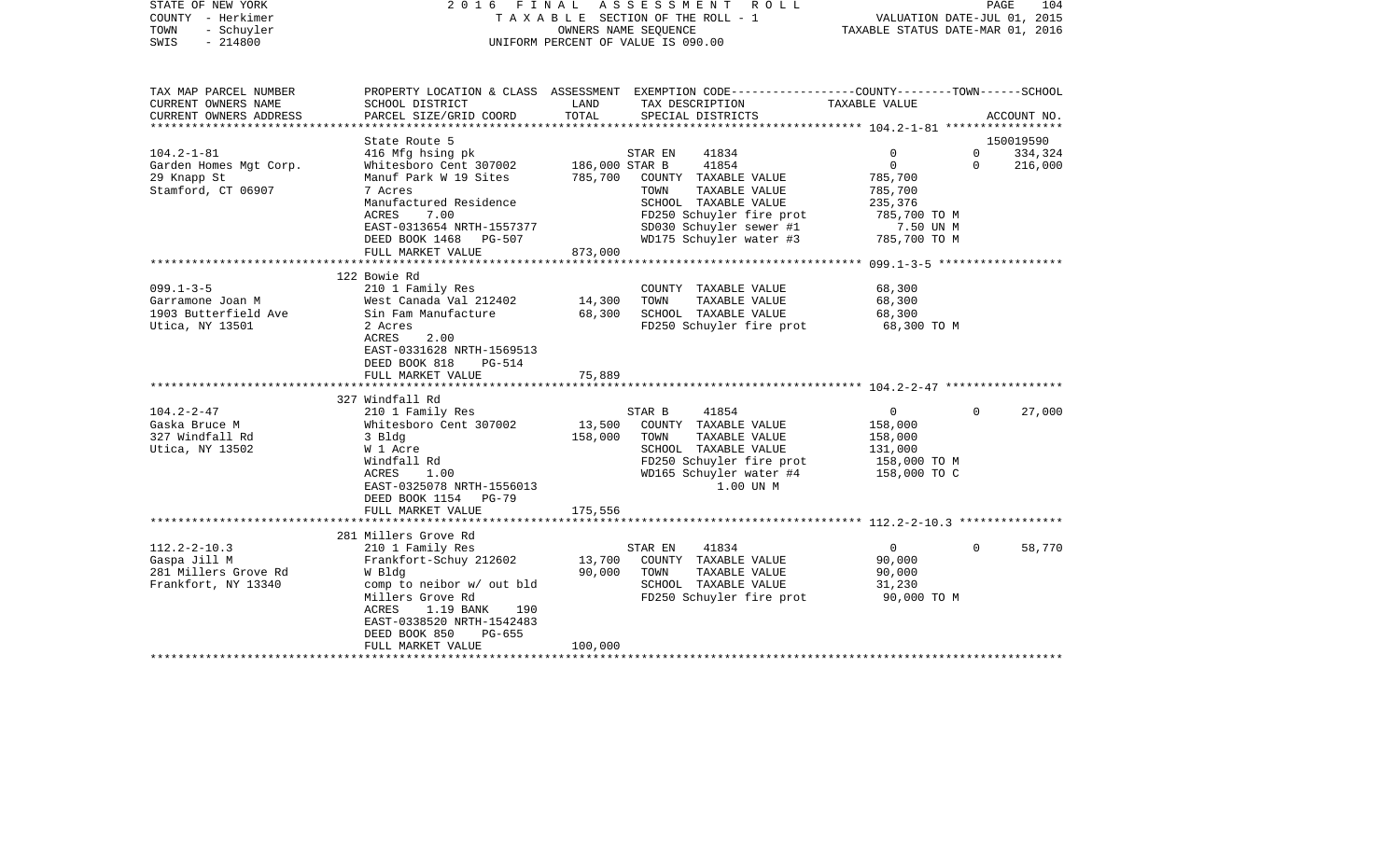| STATE OF NEW YORK<br>COUNTY - Herkimer<br>- Schuyler<br>TOWN<br>$-214800$<br>SWIS                  | 2 0 1 6<br>FINAL                                                                                                |               | ASSESSMENT<br>ROLL<br>TAXABLE SECTION OF THE ROLL - 1<br>OWNERS NAME SEQUENCE<br>UNIFORM PERCENT OF VALUE IS 090.00                     | TAXABLE STATUS DATE-MAR 01, 2016 | VALUATION DATE-JUL 01, 2015 | PAGE<br>105 |
|----------------------------------------------------------------------------------------------------|-----------------------------------------------------------------------------------------------------------------|---------------|-----------------------------------------------------------------------------------------------------------------------------------------|----------------------------------|-----------------------------|-------------|
| TAX MAP PARCEL NUMBER<br>CURRENT OWNERS NAME<br>CURRENT OWNERS ADDRESS<br>************************ | SCHOOL DISTRICT<br>PARCEL SIZE/GRID COORD                                                                       | LAND<br>TOTAL | PROPERTY LOCATION & CLASS ASSESSMENT EXEMPTION CODE---------------COUNTY-------TOWN------SCHOOL<br>TAX DESCRIPTION<br>SPECIAL DISTRICTS | TAXABLE VALUE                    |                             | ACCOUNT NO. |
|                                                                                                    | 3596 State Route 5                                                                                              |               |                                                                                                                                         |                                  |                             | 150013350   |
| $112.2 - 2 - 60.2$                                                                                 | 210 1 Family Res                                                                                                |               | VET COM CT 41131                                                                                                                        | 13,500                           | 13,500                      | 0           |
| Gaspa Willian L                                                                                    | Frankfort-Schuy 212602                                                                                          |               | 13,000 STAR EN<br>41834                                                                                                                 | $\overline{0}$                   | $\Omega$                    | 58,770      |
| 3596 State Route 5                                                                                 | S<br>Bldg                                                                                                       | 60,000        | COUNTY TAXABLE VALUE                                                                                                                    | 46,500                           |                             |             |
| Frankfort, NY 13340                                                                                | 3<br>1.9A                                                                                                       |               | TOWN<br>TAXABLE VALUE                                                                                                                   | 46,500                           |                             |             |
|                                                                                                    | State Rd                                                                                                        |               | SCHOOL TAXABLE VALUE                                                                                                                    | 1,230                            |                             |             |
|                                                                                                    | FRNT 590.00 DPTH<br>ACRES<br>1.90<br>EAST-0338418 NRTH-1538040<br>DEED BOOK 1285<br>PG-628<br>FULL MARKET VALUE | 66,667        | FD250 Schuyler fire prot                                                                                                                | 60,000 TO M                      |                             |             |
|                                                                                                    |                                                                                                                 |               |                                                                                                                                         |                                  |                             |             |
|                                                                                                    | 250 Millers Grove Rd                                                                                            |               |                                                                                                                                         |                                  |                             | 150014820   |
| $112.2 - 2 - 15$                                                                                   | 210 1 Family Res                                                                                                |               | VET WAR CT 41121                                                                                                                        | 8,100                            | 8,100                       | 0           |
| Gay Scott                                                                                          | Frankfort-Schuy 212602                                                                                          |               | 8,700 STAR B<br>41854                                                                                                                   | $\overline{0}$                   | $\Omega$                    | 27,000      |
| 250 Millers Grove Rd                                                                               | Single Family Residence                                                                                         | 64,000        | COUNTY TAXABLE VALUE                                                                                                                    | 55,900                           |                             |             |
| Frankfort, NY 13340                                                                                | W/ Det Garage                                                                                                   |               | TOWN<br>TAXABLE VALUE                                                                                                                   | 55,900                           |                             |             |
|                                                                                                    | FRNT 172.00 DPTH 140.00<br>ACRES<br>$0.44$ BANK<br>720                                                          |               | SCHOOL TAXABLE VALUE<br>FD250 Schuyler fire prot                                                                                        | 37,000<br>64,000 TO M            |                             |             |
|                                                                                                    | EAST-0338400 NRTH-1542091                                                                                       |               |                                                                                                                                         |                                  |                             |             |
|                                                                                                    | DEED BOOK 870<br>$PG-628$                                                                                       |               |                                                                                                                                         |                                  |                             |             |
|                                                                                                    | FULL MARKET VALUE                                                                                               | 71,111        |                                                                                                                                         |                                  |                             |             |
|                                                                                                    |                                                                                                                 |               |                                                                                                                                         |                                  |                             |             |
|                                                                                                    | 5696 Austin Rd                                                                                                  |               |                                                                                                                                         |                                  |                             | 150014730   |
| $104.7 - 1 - 82$                                                                                   | 210 1 Family Res                                                                                                |               | CW_15_VET/ 41161                                                                                                                        | 8,100                            | 8,100                       | $\mathbf 0$ |
| Geary David                                                                                        | Whitesboro Cent 307002                                                                                          |               | 7,600 CW_15_VET/ 41161                                                                                                                  | 8,100                            | 8,100                       | 0           |
| Geary Ruth                                                                                         | E 59<br>Bldg                                                                                                    |               | 87,000 STAR B<br>41854                                                                                                                  | $\overline{0}$                   | $\Omega$                    | 27,000      |
| 5696 Austin Rd                                                                                     | $3 \frac{1}{4}$                                                                                                 |               | COUNTY TAXABLE VALUE                                                                                                                    | 70,800                           |                             |             |
| Utica, NY 13502                                                                                    | Austin                                                                                                          |               | TOWN<br>TAXABLE VALUE                                                                                                                   | 70,800                           |                             |             |
|                                                                                                    | FRNT 100.00 DPTH 125.00                                                                                         |               | SCHOOL TAXABLE VALUE                                                                                                                    | 60,000                           |                             |             |
|                                                                                                    | BANK<br>046<br>EAST-0315248 NRTH-1558665                                                                        |               | FD250 Schuyler fire prot<br>LT160 Schuyler light #1                                                                                     | 87,000 TO M<br>87,000 TO M       |                             |             |
|                                                                                                    | DEED BOOK 736<br><b>PG-108</b>                                                                                  |               | SD030 Schuyler sewer #1                                                                                                                 | 1.10 UN M                        |                             |             |
|                                                                                                    | FULL MARKET VALUE                                                                                               |               | 96,667 WD160 Schuyler water #1                                                                                                          | 87,000 TO M                      |                             |             |
|                                                                                                    | ******************                                                                                              |               |                                                                                                                                         |                                  |                             |             |
|                                                                                                    | 2017 State Route 5                                                                                              |               |                                                                                                                                         |                                  |                             | 150022590   |
| $104.7 - 1 - 32$                                                                                   | 210 1 Family Res                                                                                                |               | CLERGY<br>41400                                                                                                                         | 1,500                            | 1,500                       | 1,500       |
| Geary Ethan                                                                                        | Whitesboro Cent 307002                                                                                          |               | 8,300 STAR B<br>41854                                                                                                                   | $\mathbf{0}$                     | $\Omega$                    | 27,000      |
| 2017 State Route 5                                                                                 | Bldg                                                                                                            | 67,500        | COUNTY TAXABLE VALUE                                                                                                                    | 66,000                           |                             |             |
| Utica, NY 13502                                                                                    | $3 \frac{1}{2}$                                                                                                 |               | TOWN<br>TAXABLE VALUE                                                                                                                   | 66,000                           |                             |             |
|                                                                                                    | State                                                                                                           |               | SCHOOL TAXABLE VALUE                                                                                                                    | 39,000                           |                             |             |
|                                                                                                    | FRNT 109.00 DPTH 156.00                                                                                         |               | FD250 Schuyler fire prot                                                                                                                | 67,500 TO M                      |                             |             |
|                                                                                                    | EAST-0314114 NRTH-1557737<br>$PG-54$                                                                            |               | SD030 Schuyler sewer #1                                                                                                                 | 1.20 UN M                        |                             |             |
|                                                                                                    | DEED BOOK 1380<br>FULL MARKET VALUE                                                                             | 75,000        | WD175 Schuyler water #3                                                                                                                 | 67,500 TO M                      |                             |             |
|                                                                                                    | *******************                                                                                             |               |                                                                                                                                         |                                  |                             |             |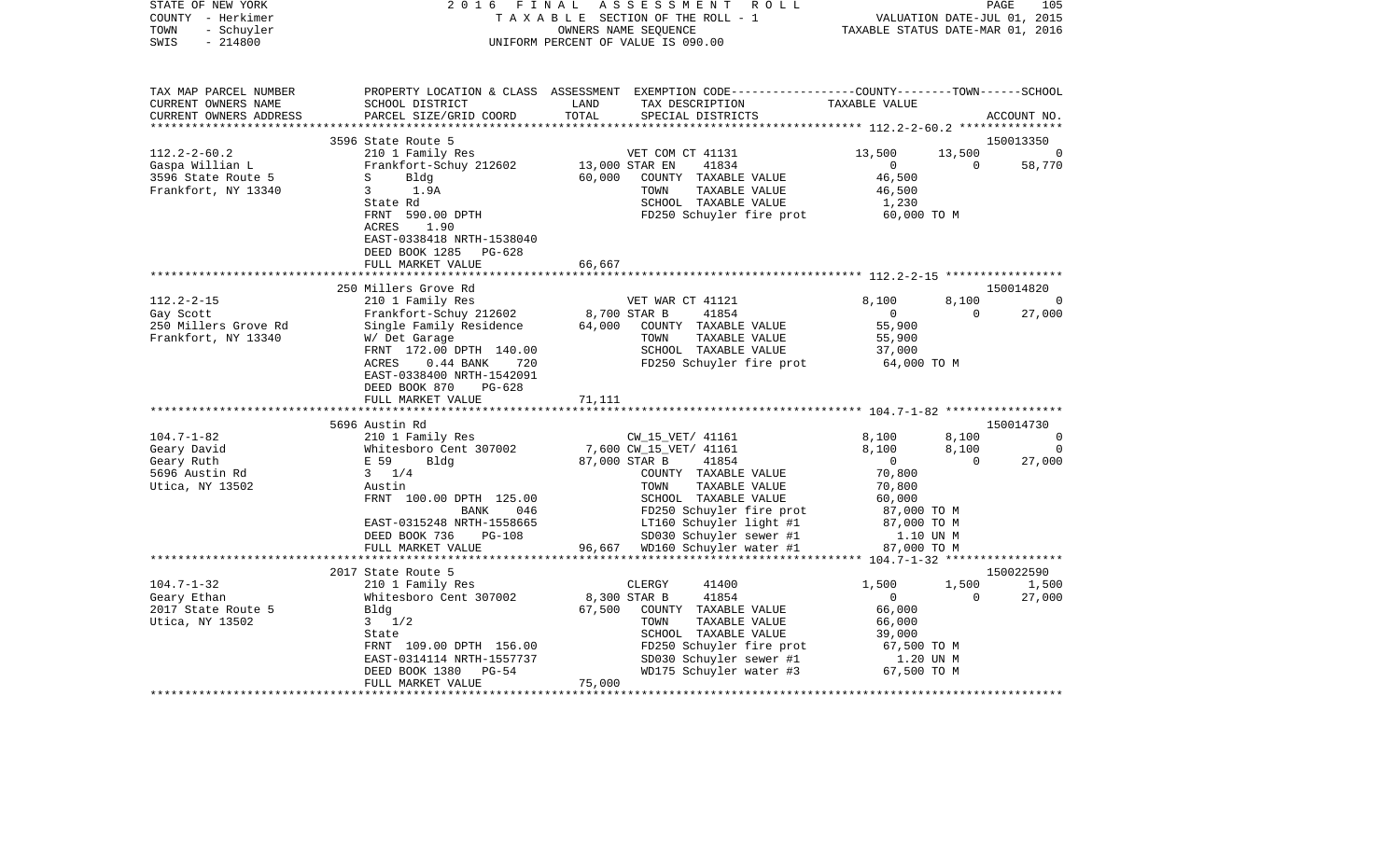| STATE OF NEW YORK<br>COUNTY - Herkimer<br>- Schuyler<br>TOWN<br>$-214800$<br>SWIS                                                                                                | 2016 FINAL                                                                                                                                                                                                                                                                                                                                                                                                 |                                                | ASSESSMENT<br>R O L L<br>TAXABLE SECTION OF THE ROLL - 1<br>OWNERS NAME SEQUENCE<br>UNIFORM PERCENT OF VALUE IS 090.00                                                                                 | PAGE<br>106<br>VALUATION DATE-JUL 01, 2015<br>TAXABLE STATUS DATE-MAR 01, 2016                                                   |
|----------------------------------------------------------------------------------------------------------------------------------------------------------------------------------|------------------------------------------------------------------------------------------------------------------------------------------------------------------------------------------------------------------------------------------------------------------------------------------------------------------------------------------------------------------------------------------------------------|------------------------------------------------|--------------------------------------------------------------------------------------------------------------------------------------------------------------------------------------------------------|----------------------------------------------------------------------------------------------------------------------------------|
| TAX MAP PARCEL NUMBER<br>CURRENT OWNERS NAME<br>CURRENT OWNERS ADDRESS                                                                                                           | SCHOOL DISTRICT<br>PARCEL SIZE/GRID COORD                                                                                                                                                                                                                                                                                                                                                                  | LAND<br>TOTAL                                  | TAX DESCRIPTION<br>SPECIAL DISTRICTS                                                                                                                                                                   | PROPERTY LOCATION & CLASS ASSESSMENT EXEMPTION CODE----------------COUNTY-------TOWN------SCHOOL<br>TAXABLE VALUE<br>ACCOUNT NO. |
| ******************                                                                                                                                                               |                                                                                                                                                                                                                                                                                                                                                                                                            |                                                | ****************************                                                                                                                                                                           | ********************* 105.2-1-19 ******************                                                                              |
| $105.2 - 1 - 19$<br>Geer Thomas<br>363 Mowers Rd<br>Frankfort, NY 13340                                                                                                          | 363 Mowers Rd<br>210 1 Family Res<br>West Canada Val 212402<br>Bldg<br>W<br>$3 \quad 1$<br>Mowers<br>FRNT 200.00 DPTH 146.00                                                                                                                                                                                                                                                                               | 12,000<br>80,000                               | STAR B<br>41854<br>COUNTY TAXABLE VALUE<br>TOWN<br>TAXABLE VALUE<br>SCHOOL TAXABLE VALUE<br>FD250 Schuyler fire prot                                                                                   | 150006840<br>$\overline{0}$<br>$\Omega$<br>27,000<br>80,000<br>80,000<br>53,000<br>80,000 TO M                                   |
|                                                                                                                                                                                  | EAST-0339114 NRTH-1558215<br>DEED BOOK 1150 PG-580<br>FULL MARKET VALUE                                                                                                                                                                                                                                                                                                                                    | 88,889                                         |                                                                                                                                                                                                        |                                                                                                                                  |
|                                                                                                                                                                                  |                                                                                                                                                                                                                                                                                                                                                                                                            |                                                |                                                                                                                                                                                                        |                                                                                                                                  |
| $105.2 - 4 - 22$<br>Gencorelli Frank<br>Meyers Dana<br>1618 Zinn St<br>Richmond, CA 94805<br>$099.2 - 4 - 23$<br>Gengnorarin Poopach<br>370 C Center St<br>Wallingford, CT 06492 | Cogar Rd<br>314 Rural vac<10<br>Frankfort-Schuy 212602<br>Fox Hollow/ MF#185<br>Land & Lakes lot 35<br>Cogar Rd<br>ACRES<br>5.00<br>EAST-0343334 NRTH-1560832<br>DEED BOOK 1129 PG-19<br>FULL MARKET VALUE<br>Grande View Dr<br>314 Rural vac<10<br>West Canada Val 212402<br>Survey # 362<br>Land & Lakes lot 23<br>Grande View Dr<br>ACRES<br>6.00<br>EAST-0339748 NRTH-1571493<br>DEED BOOK 1186 PG-479 | 23,000<br>23,000<br>25,556<br>24,900<br>24,900 | COUNTY TAXABLE VALUE<br>TAXABLE VALUE<br>TOWN<br>SCHOOL TAXABLE VALUE<br>FD250 Schuyler fire prot<br>COUNTY TAXABLE VALUE<br>TAXABLE VALUE<br>TOWN<br>SCHOOL TAXABLE VALUE<br>FD250 Schuyler fire prot | 150003180<br>23,000<br>23,000<br>23,000<br>23,000 TO M<br>150003180<br>24,900<br>24,900<br>24,900<br>24,900 TO M                 |
|                                                                                                                                                                                  | FULL MARKET VALUE                                                                                                                                                                                                                                                                                                                                                                                          | 27,667                                         |                                                                                                                                                                                                        |                                                                                                                                  |
| $099.3 - 1 - 32$<br>Gerald Stinebrickner Liv Trust Whitesboro Cent 307002<br>156 Hawthorne Rd<br>Utica, NY 13502                                                                 | 156 Hawthorne Rd<br>210 1 Family Res<br>S<br>Bldg<br>$3 \quad 1$<br>Hawthorne<br>ACRES<br>1.00<br>EAST-0329797 NRTH-1561978<br>DEED BOOK 1337<br>$PG-130$<br>FULL MARKET VALUE                                                                                                                                                                                                                             | 13,500<br>127,100<br>141,222                   | STAR B<br>41854<br>COUNTY TAXABLE VALUE<br>TOWN<br>TAXABLE VALUE<br>SCHOOL TAXABLE VALUE<br>FD250 Schuyler fire prot                                                                                   | 150006930<br>$\mathbf 0$<br>$\Omega$<br>27,000<br>127,100<br>127,100<br>100,100<br>127,100 TO M                                  |
|                                                                                                                                                                                  |                                                                                                                                                                                                                                                                                                                                                                                                            |                                                |                                                                                                                                                                                                        |                                                                                                                                  |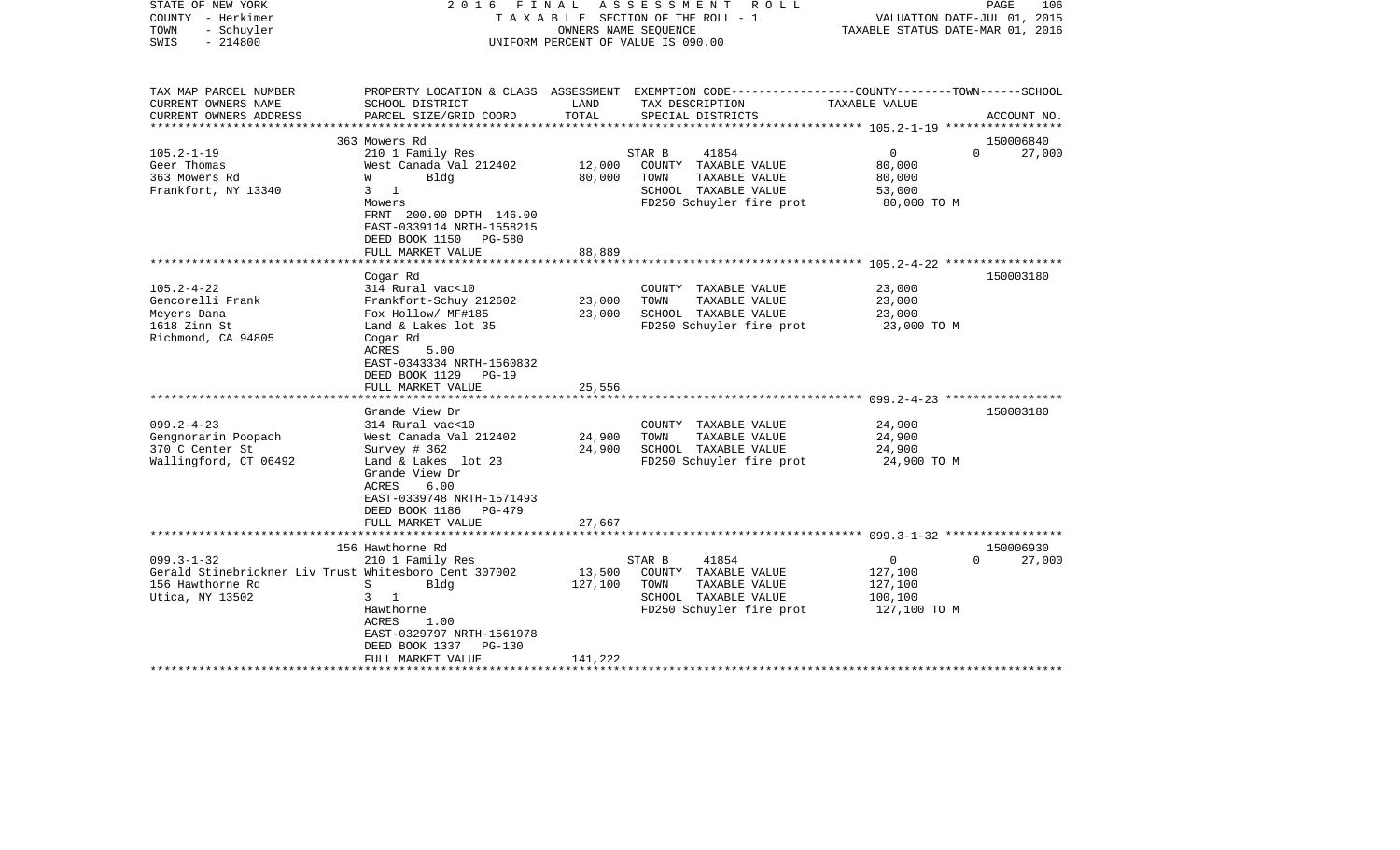| STATE OF NEW YORK<br>COUNTY - Herkimer<br>- Schuyler<br>TOWN<br>SWIS<br>$-214800$                   | 2016<br>FINAL<br>ASSESSMENT<br>R O L L<br>TAXABLE SECTION OF THE ROLL - 1<br>OWNERS NAME SEQUENCE<br>UNIFORM PERCENT OF VALUE IS 090.00                                                                                                                          |                              |                                                                                                                                                              | 107<br>PAGE<br>VALUATION DATE-JUL 01, 2015<br>TAXABLE STATUS DATE-MAR 01, 2016 |             |  |
|-----------------------------------------------------------------------------------------------------|------------------------------------------------------------------------------------------------------------------------------------------------------------------------------------------------------------------------------------------------------------------|------------------------------|--------------------------------------------------------------------------------------------------------------------------------------------------------------|--------------------------------------------------------------------------------|-------------|--|
| TAX MAP PARCEL NUMBER<br>CURRENT OWNERS NAME<br>CURRENT OWNERS ADDRESS<br>*********************     | SCHOOL DISTRICT<br>PARCEL SIZE/GRID COORD                                                                                                                                                                                                                        | LAND<br>TOTAL                | PROPERTY LOCATION & CLASS ASSESSMENT EXEMPTION CODE---------------COUNTY-------TOWN------SCHOOL<br>TAX DESCRIPTION<br>SPECIAL DISTRICTS                      | TAXABLE VALUE                                                                  | ACCOUNT NO. |  |
| $104.2 - 3 - 13$<br>Gerstner Wm III<br>Gerstner Philomena<br>148 Knapps Knoll Rd<br>Utica, NY 13502 | 148 Knapps Knolle<br>210 1 Family Res<br>Whitesboro Cent 307002<br>Knapp Knolle Rd<br>Single Family Residence<br>added 140sf 2011 \$4500<br>FRNT 111.00 DPTH 312.00<br>BANK<br>720<br>EAST-0322790 NRTH-1556537<br>DEED BOOK 790<br>$PG-31$<br>FULL MARKET VALUE | 11,700<br>134,000<br>148,889 | STAR B<br>41854<br>COUNTY TAXABLE VALUE<br>TOWN<br>TAXABLE VALUE<br>SCHOOL TAXABLE VALUE<br>FD250 Schuyler fire prot<br>WD170 Schuyler water #2<br>1.00 UN M | 0<br>134,000<br>134,000<br>107,000<br>134,000 TO M<br>134,000 TO C             | 27,000<br>0 |  |
|                                                                                                     |                                                                                                                                                                                                                                                                  |                              |                                                                                                                                                              |                                                                                |             |  |
| $105.2 - 1 - 12$<br>Gertz Trust<br>800 Mohawk St<br>Herkimer, NY 13350                              | 690 Minots Corners Rd<br>210 1 Family Res<br>Frankfort-Schuy 212602<br>E Bldg<br>la 12 Acres<br>Upson<br>ACRES<br>5.00<br>EAST-0346132 NRTH-1556389<br>DEED BOOK 931<br>PG-447<br>FULL MARKET VALUE                                                              | 16,500<br>64,200<br>71,333   | COUNTY TAXABLE VALUE<br>TAXABLE VALUE<br>TOWN<br>SCHOOL TAXABLE VALUE<br>FD250 Schuyler fire prot                                                            | 64,200<br>64,200<br>64,200<br>64,200 TO M                                      | 150075025   |  |
|                                                                                                     |                                                                                                                                                                                                                                                                  |                              |                                                                                                                                                              | ************** 099.4-3-2 *******************                                   |             |  |
| $099.4 - 3 - 2$<br>Gesa Nicholas<br>1761 Wisteria Cir<br>Bellpost, NY 11713                         | Mowers Rd<br>322 Rural vac>10<br>West Canada Val 212402<br>split #6 lot $2$<br>Land & Lakes<br>Mower<br>FRNT 333.20 DPTH<br>40.00<br>ACRES<br>EAST-0339997 NRTH-1563211<br>DEED BOOK 944<br><b>PG-444</b><br>FULL MARKET VALUE                                   | 68,800<br>68,800<br>76,444   | COUNTY TAXABLE VALUE<br>TOWN<br>TAXABLE VALUE<br>SCHOOL TAXABLE VALUE<br>FD250 Schuyler fire prot                                                            | 68,800<br>68,800<br>68,800<br>68,800 TO M                                      | 150003180   |  |
|                                                                                                     |                                                                                                                                                                                                                                                                  |                              |                                                                                                                                                              |                                                                                |             |  |
| $112.2 - 2 - 60.1$<br>Giannotti Denyse M<br>790 East Monroe St<br>Little Falls, NY 13365            | Moss Rd<br>311 Res vac land<br>Frankfort-Schuy 212602<br>S<br>Bldg<br>2.9 split 3 2009<br>Moss rd<br>FRNT 270.00 DPTH<br>2.60<br><b>ACRES</b><br>EAST-0338194 NRTH-1537782<br>DEED BOOK 927<br>PG-562                                                            | 8,000<br>8,000               | COUNTY TAXABLE VALUE<br>TOWN<br>TAXABLE VALUE<br>SCHOOL TAXABLE VALUE<br>FD250 Schuyler fire prot                                                            | 8,000<br>8,000<br>8,000<br>8,000 TO M                                          | 150013350   |  |
|                                                                                                     | FULL MARKET VALUE                                                                                                                                                                                                                                                | 8,889                        |                                                                                                                                                              |                                                                                |             |  |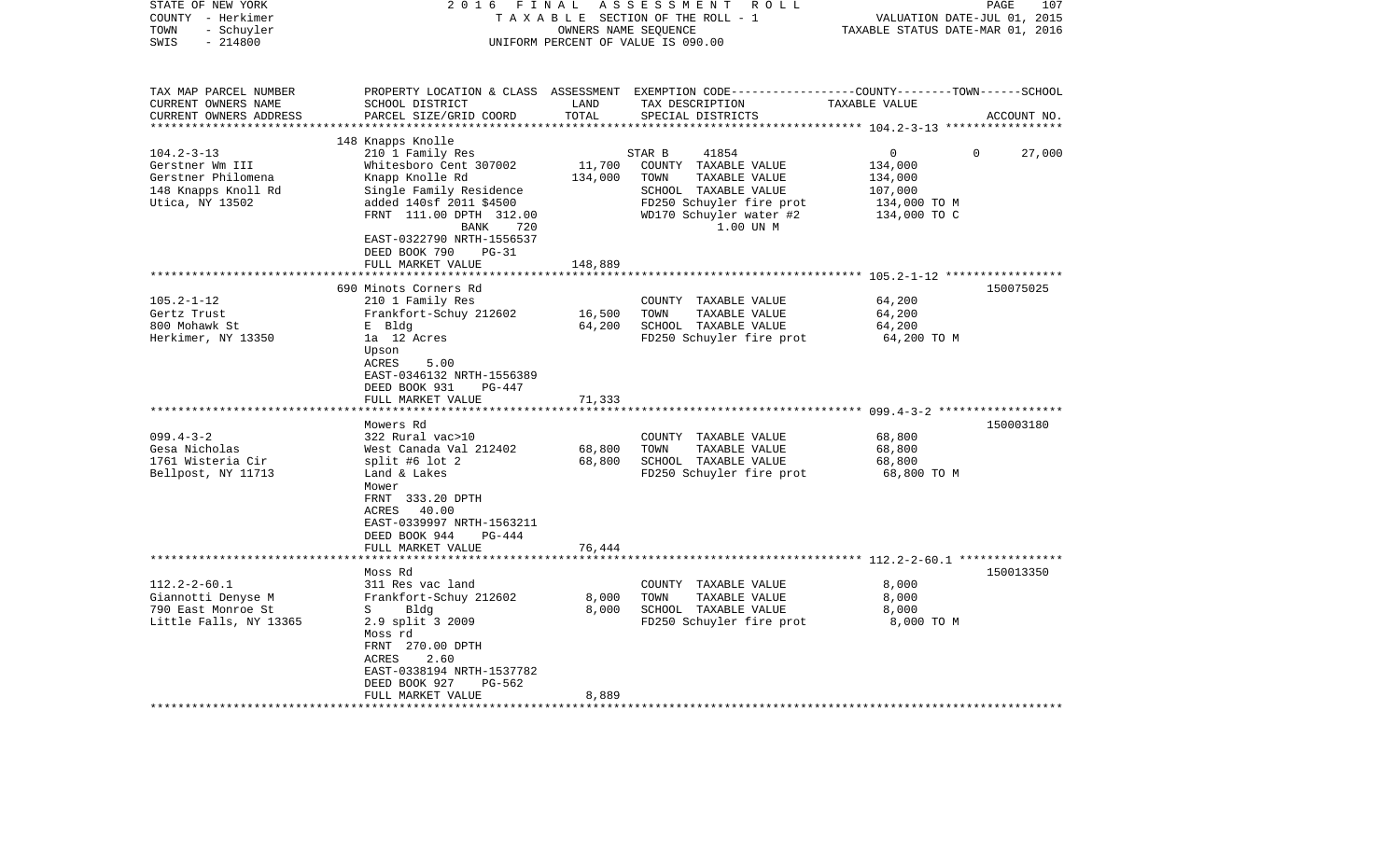| STATE OF NEW YORK<br>COUNTY - Herkimer<br>- Schuyler<br>TOWN<br>$-214800$<br>SWIS |                                                      | OWNERS NAME SEQUENCE | 2016 FINAL ASSESSMENT ROLL<br>TAXABLE SECTION OF THE ROLL - 1<br>UNIFORM PERCENT OF VALUE IS 090.00                                                    | VALUATION DATE-JUL 01, 2015<br>TAXABLE STATUS DATE-MAR 01, 2016 | 108<br>PAGE                     |
|-----------------------------------------------------------------------------------|------------------------------------------------------|----------------------|--------------------------------------------------------------------------------------------------------------------------------------------------------|-----------------------------------------------------------------|---------------------------------|
| TAX MAP PARCEL NUMBER<br>CURRENT OWNERS NAME<br>CURRENT OWNERS ADDRESS            | SCHOOL DISTRICT<br>PARCEL SIZE/GRID COORD            | LAND<br>TOTAL        | PROPERTY LOCATION & CLASS ASSESSMENT EXEMPTION CODE----------------COUNTY-------TOWN------SCHOOL<br>TAX DESCRIPTION TAXABLE VALUE<br>SPECIAL DISTRICTS |                                                                 | ACCOUNT NO.                     |
|                                                                                   |                                                      |                      |                                                                                                                                                        |                                                                 |                                 |
| $104.2 - 1 - 4$                                                                   | 373 Newport Rd<br>210 1 Family Res                   |                      | STAR B<br>41854                                                                                                                                        | $\overline{0}$                                                  | 150040540<br>$\Omega$<br>27,000 |
| Giglio Thomas                                                                     | Whitesboro Cent 307002                               | 8,500                | COUNTY TAXABLE VALUE                                                                                                                                   | 112,000                                                         |                                 |
| Giglio Tina R                                                                     | W Bldg                                               | 112,000              | TOWN<br>TAXABLE VALUE                                                                                                                                  | 112,000                                                         |                                 |
| 373 Newport Rd                                                                    | 3.33A                                                |                      | SCHOOL TAXABLE VALUE                                                                                                                                   | 85,000                                                          |                                 |
| Utica, NY 13502                                                                   | Newport Rd                                           |                      | FD250 Schuyler fire prot                                                                                                                               |                                                                 |                                 |
|                                                                                   | FRNT 100.00 DPTH 180.00<br>EAST-0320966 NRTH-1559185 |                      | WD170 Schuyler water #2<br>1.00 UN M                                                                                                                   | 112,000 TO M<br>112,000 TO C                                    |                                 |
|                                                                                   | DEED BOOK 814<br>PG-327                              |                      |                                                                                                                                                        |                                                                 |                                 |
|                                                                                   | FULL MARKET VALUE                                    | 124,444              |                                                                                                                                                        |                                                                 |                                 |
|                                                                                   | Hawthorne Rd                                         |                      |                                                                                                                                                        |                                                                 | 150003180                       |
| $099.4 - 3 - 13$                                                                  | 314 Rural vac<10                                     |                      | COUNTY TAXABLE VALUE                                                                                                                                   | 25,000                                                          |                                 |
| Gignac Ransook                                                                    | West Canada Val 212402                               | 25,000               | TOWN<br>TAXABLE VALUE                                                                                                                                  | 25,000                                                          |                                 |
| Gignac Raymond E                                                                  | split #6 lot 12                                      | 25,000               | SCHOOL TAXABLE VALUE                                                                                                                                   | 25,000                                                          |                                 |
| 4600 Winding Brooke Ln                                                            | Land & Lakes                                         |                      | FD250 Schuyler fire prot                                                                                                                               | 25,000 TO M                                                     |                                 |
| Lothian, MD 20711                                                                 | Mower                                                |                      |                                                                                                                                                        |                                                                 |                                 |
|                                                                                   | FRNT 659.00 DPTH                                     |                      |                                                                                                                                                        |                                                                 |                                 |
|                                                                                   | ACRES<br>6.10                                        |                      |                                                                                                                                                        |                                                                 |                                 |
|                                                                                   | EAST-0343956 NRTH-1566091                            |                      |                                                                                                                                                        |                                                                 |                                 |
|                                                                                   | DEED BOOK 942<br>PG-217                              |                      |                                                                                                                                                        |                                                                 |                                 |
|                                                                                   | FULL MARKET VALUE                                    | 27,778               |                                                                                                                                                        |                                                                 |                                 |
|                                                                                   |                                                      |                      |                                                                                                                                                        |                                                                 |                                 |
| $105.2 - 2 - 2$                                                                   | Bush Rd<br>314 Rural vac<10                          |                      | COUNTY TAXABLE VALUE                                                                                                                                   | 32,500                                                          |                                 |
| Gilbert Terrence                                                                  | Frankfort-Schuy 212602                               | 32,500               | TOWN<br>TAXABLE VALUE                                                                                                                                  | 32,500                                                          |                                 |
| Gilbert Angela A                                                                  | Valley View lot 2                                    | 32,500               | SCHOOL TAXABLE VALUE                                                                                                                                   | 32,500                                                          |                                 |
| 34 Tyler St                                                                       | Land & Lakes sub                                     |                      | FD250 Schuyler fire prot                                                                                                                               | 32,500 TO M                                                     |                                 |
| Freeport, NY 11520                                                                | FRNT 302.00 DPTH                                     |                      |                                                                                                                                                        |                                                                 |                                 |
|                                                                                   | ACRES<br>5.80                                        |                      |                                                                                                                                                        |                                                                 |                                 |
|                                                                                   | EAST-0345195 NRTH-1557115                            |                      |                                                                                                                                                        |                                                                 |                                 |
|                                                                                   | DEED BOOK 947 PG-294                                 |                      |                                                                                                                                                        |                                                                 |                                 |
|                                                                                   | FULL MARKET VALUE                                    | 36,111               |                                                                                                                                                        |                                                                 |                                 |
|                                                                                   |                                                      |                      |                                                                                                                                                        |                                                                 |                                 |
|                                                                                   | 323 Newport Rd                                       |                      |                                                                                                                                                        |                                                                 |                                 |
| $104.2 - 1 - 12.4$                                                                | 210 1 Family Res                                     |                      | STAR B<br>41854                                                                                                                                        | $\overline{0}$                                                  | 27,000<br>$\mathbf{0}$          |
| Gillespie Patrick M                                                               | Whitesboro Cent 307002                               | 13,000               | COUNTY TAXABLE VALUE                                                                                                                                   | 99,700                                                          |                                 |
| 323 Newport Rd                                                                    | W Bldgs                                              | 99,700               | TOWN<br>TAXABLE VALUE                                                                                                                                  | 99,700                                                          |                                 |
| Utica, NY 13502                                                                   | .94 Acres                                            |                      | SCHOOL TAXABLE VALUE                                                                                                                                   | 72,700                                                          |                                 |
|                                                                                   | Newport Road                                         |                      | FD250 Schuyler fire prot                                                                                                                               | 99,700 TO M                                                     |                                 |
|                                                                                   | ACRES<br>0.94                                        |                      | WD170 Schuyler water #2<br>1.00 UN M                                                                                                                   | 99,700 TO C                                                     |                                 |
|                                                                                   | EAST-0320398 NRTH-1558306<br>DEED BOOK 1209 PG-155   |                      |                                                                                                                                                        |                                                                 |                                 |
|                                                                                   | FULL MARKET VALUE                                    | 110,778              |                                                                                                                                                        |                                                                 |                                 |
|                                                                                   |                                                      |                      |                                                                                                                                                        |                                                                 |                                 |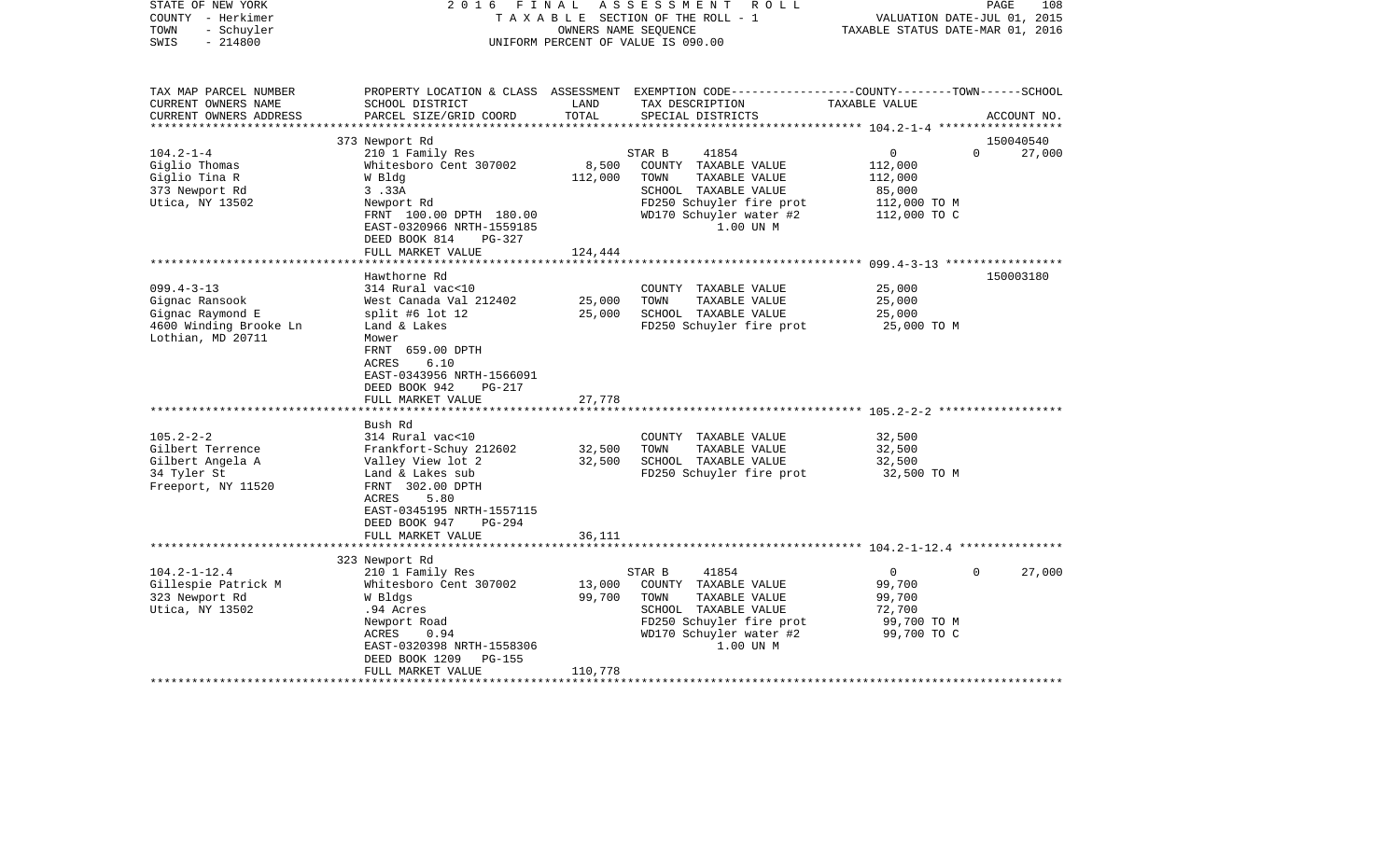| PROPERTY LOCATION & CLASS ASSESSMENT EXEMPTION CODE----------------COUNTY-------TOWN------SCHOOL<br>TAX MAP PARCEL NUMBER<br>CURRENT OWNERS NAME<br>SCHOOL DISTRICT<br>LAND<br>TAX DESCRIPTION<br>TAXABLE VALUE<br>TOTAL<br>CURRENT OWNERS ADDRESS<br>PARCEL SIZE/GRID COORD<br>SPECIAL DISTRICTS<br>ACCOUNT NO.<br>********************<br>150007050<br>3263 State Route 5<br>$112.1 - 2 - 21$<br>41854<br>$\overline{0}$<br>$\Omega$<br>27,000<br>240 Rural res<br>STAR B<br>26,000<br>99,000<br>Gillette Beverly<br>Frankfort-Schuy 212602<br>COUNTY TAXABLE VALUE<br>Gillette Lowell F<br>99,000<br>TOWN<br>TAXABLE VALUE<br>99,000<br>Bldg<br>3263 State Route 5<br>$1 \quad 20$<br>SCHOOL TAXABLE VALUE<br>72,000<br>Frankfort, NY 13340<br>FD250 Schuyler fire prot<br>99,000 TO M<br>State<br>ACRES<br>20.00<br>EAST-0333746 NRTH-1542976<br>DEED BOOK 691<br><b>PG-888</b><br>FULL MARKET VALUE<br>110,000<br>************************** 112.1-2-20 ******************<br>3253 State Route 5<br>150007080<br>$112.1 - 2 - 20$<br>210 1 Family Res<br>62,600<br>COUNTY TAXABLE VALUE<br>Frankfort-Schuy 212602<br>13,700<br>TAXABLE VALUE<br>Gillette Darryl<br>TOWN<br>62,600<br>Gillette Donna M<br>N<br>Bldg<br>62,600<br>SCHOOL TAXABLE VALUE<br>62,600<br>3253 State Route 5<br>FD250 Schuyler fire prot<br>$3 \quad 1$<br>62,600 TO M<br>Frankfort, NY 13340<br>State<br>1.20<br>ACRES<br>EAST-0333229 NRTH-1542738<br>DEED BOOK 821<br><b>PG-827</b><br>FULL MARKET VALUE<br>69,556<br>*************<br>226 Watkins Rd<br>150007020<br>$112.2 - 3 - 9$<br>210 1 Family Res<br>VET WAR CT 41121<br>8,100<br>8,100<br>$\Omega$<br>Gillette David<br>Frankfort-Schuy 212602<br>13,800 STAR EN<br>41834<br>$\overline{0}$<br>$\Omega$<br>58,770<br>Gillette Judith<br>E Trl<br>64,100<br>COUNTY TAXABLE VALUE<br>56,000<br>226 Watkins Rd<br>3 1.2 Acre<br>TAXABLE VALUE<br>TOWN<br>56,000<br>Frankfort, NY 13340<br>SCHOOL TAXABLE VALUE<br>Watkins<br>5,330<br>1.40<br>FD250 Schuyler fire prot<br>64,100 TO M<br>ACRES<br>EAST-0340897 NRTH-1539389<br>DEED BOOK 00604 PG-00300<br>71,222<br>FULL MARKET VALUE<br>**************************<br>150040180<br>202 Mckennan Rd<br>$112.2 - 1 - 18$<br>210 1 Family Res<br>STAR B<br>41854<br>0<br>$\Omega$<br>27,000<br>Gizowski Carl & Patricia<br>Frankfort-Schuy 212602<br>15,600<br>COUNTY TAXABLE VALUE<br>115,400<br>Gizowski Traci<br>TAXABLE VALUE<br>Residence & Body Shop<br>115,400<br>TOWN<br>115,400<br>202 Mckennan Rd<br>SCHOOL TAXABLE VALUE<br>88,400<br>3.7 Acres<br>Includes 112.2-1-15.3<br>FD250 Schuyler fire prot<br>Frankfort, NY 13340<br>115,400 TO M<br>ACRES<br>3.80<br>EAST-0344878 NRTH-1541579<br>DEED BOOK 1264<br><b>PG-187</b><br>FULL MARKET VALUE<br>128,222 | STATE OF NEW YORK<br>COUNTY - Herkimer<br>- Schuyler<br>TOWN<br>$-214800$<br>SWIS | FINAL<br>2016 | ASSESSMENT<br>R O L L<br>T A X A B L E SECTION OF THE ROLL - 1<br>OWNERS NAME SEOUENCE<br>UNIFORM PERCENT OF VALUE IS 090.00 | VALUATION DATE-JUL 01, 2015<br>TAXABLE STATUS DATE-MAR 01, 2016 | PAGE<br>109 |
|--------------------------------------------------------------------------------------------------------------------------------------------------------------------------------------------------------------------------------------------------------------------------------------------------------------------------------------------------------------------------------------------------------------------------------------------------------------------------------------------------------------------------------------------------------------------------------------------------------------------------------------------------------------------------------------------------------------------------------------------------------------------------------------------------------------------------------------------------------------------------------------------------------------------------------------------------------------------------------------------------------------------------------------------------------------------------------------------------------------------------------------------------------------------------------------------------------------------------------------------------------------------------------------------------------------------------------------------------------------------------------------------------------------------------------------------------------------------------------------------------------------------------------------------------------------------------------------------------------------------------------------------------------------------------------------------------------------------------------------------------------------------------------------------------------------------------------------------------------------------------------------------------------------------------------------------------------------------------------------------------------------------------------------------------------------------------------------------------------------------------------------------------------------------------------------------------------------------------------------------------------------------------------------------------------------------------------------------------------------------------------------------------------------------------------------------------------------------------------------------------------------------------------------------------------------------------------------------------------------------------------------------------------------------------------------------------------------------------------------------------------------|-----------------------------------------------------------------------------------|---------------|------------------------------------------------------------------------------------------------------------------------------|-----------------------------------------------------------------|-------------|
|                                                                                                                                                                                                                                                                                                                                                                                                                                                                                                                                                                                                                                                                                                                                                                                                                                                                                                                                                                                                                                                                                                                                                                                                                                                                                                                                                                                                                                                                                                                                                                                                                                                                                                                                                                                                                                                                                                                                                                                                                                                                                                                                                                                                                                                                                                                                                                                                                                                                                                                                                                                                                                                                                                                                                              |                                                                                   |               |                                                                                                                              |                                                                 |             |
|                                                                                                                                                                                                                                                                                                                                                                                                                                                                                                                                                                                                                                                                                                                                                                                                                                                                                                                                                                                                                                                                                                                                                                                                                                                                                                                                                                                                                                                                                                                                                                                                                                                                                                                                                                                                                                                                                                                                                                                                                                                                                                                                                                                                                                                                                                                                                                                                                                                                                                                                                                                                                                                                                                                                                              |                                                                                   |               |                                                                                                                              |                                                                 |             |
|                                                                                                                                                                                                                                                                                                                                                                                                                                                                                                                                                                                                                                                                                                                                                                                                                                                                                                                                                                                                                                                                                                                                                                                                                                                                                                                                                                                                                                                                                                                                                                                                                                                                                                                                                                                                                                                                                                                                                                                                                                                                                                                                                                                                                                                                                                                                                                                                                                                                                                                                                                                                                                                                                                                                                              |                                                                                   |               |                                                                                                                              |                                                                 |             |
|                                                                                                                                                                                                                                                                                                                                                                                                                                                                                                                                                                                                                                                                                                                                                                                                                                                                                                                                                                                                                                                                                                                                                                                                                                                                                                                                                                                                                                                                                                                                                                                                                                                                                                                                                                                                                                                                                                                                                                                                                                                                                                                                                                                                                                                                                                                                                                                                                                                                                                                                                                                                                                                                                                                                                              |                                                                                   |               |                                                                                                                              |                                                                 |             |
|                                                                                                                                                                                                                                                                                                                                                                                                                                                                                                                                                                                                                                                                                                                                                                                                                                                                                                                                                                                                                                                                                                                                                                                                                                                                                                                                                                                                                                                                                                                                                                                                                                                                                                                                                                                                                                                                                                                                                                                                                                                                                                                                                                                                                                                                                                                                                                                                                                                                                                                                                                                                                                                                                                                                                              |                                                                                   |               |                                                                                                                              |                                                                 |             |
|                                                                                                                                                                                                                                                                                                                                                                                                                                                                                                                                                                                                                                                                                                                                                                                                                                                                                                                                                                                                                                                                                                                                                                                                                                                                                                                                                                                                                                                                                                                                                                                                                                                                                                                                                                                                                                                                                                                                                                                                                                                                                                                                                                                                                                                                                                                                                                                                                                                                                                                                                                                                                                                                                                                                                              |                                                                                   |               |                                                                                                                              |                                                                 |             |
|                                                                                                                                                                                                                                                                                                                                                                                                                                                                                                                                                                                                                                                                                                                                                                                                                                                                                                                                                                                                                                                                                                                                                                                                                                                                                                                                                                                                                                                                                                                                                                                                                                                                                                                                                                                                                                                                                                                                                                                                                                                                                                                                                                                                                                                                                                                                                                                                                                                                                                                                                                                                                                                                                                                                                              |                                                                                   |               |                                                                                                                              |                                                                 |             |
|                                                                                                                                                                                                                                                                                                                                                                                                                                                                                                                                                                                                                                                                                                                                                                                                                                                                                                                                                                                                                                                                                                                                                                                                                                                                                                                                                                                                                                                                                                                                                                                                                                                                                                                                                                                                                                                                                                                                                                                                                                                                                                                                                                                                                                                                                                                                                                                                                                                                                                                                                                                                                                                                                                                                                              |                                                                                   |               |                                                                                                                              |                                                                 |             |
|                                                                                                                                                                                                                                                                                                                                                                                                                                                                                                                                                                                                                                                                                                                                                                                                                                                                                                                                                                                                                                                                                                                                                                                                                                                                                                                                                                                                                                                                                                                                                                                                                                                                                                                                                                                                                                                                                                                                                                                                                                                                                                                                                                                                                                                                                                                                                                                                                                                                                                                                                                                                                                                                                                                                                              |                                                                                   |               |                                                                                                                              |                                                                 |             |
|                                                                                                                                                                                                                                                                                                                                                                                                                                                                                                                                                                                                                                                                                                                                                                                                                                                                                                                                                                                                                                                                                                                                                                                                                                                                                                                                                                                                                                                                                                                                                                                                                                                                                                                                                                                                                                                                                                                                                                                                                                                                                                                                                                                                                                                                                                                                                                                                                                                                                                                                                                                                                                                                                                                                                              |                                                                                   |               |                                                                                                                              |                                                                 |             |
|                                                                                                                                                                                                                                                                                                                                                                                                                                                                                                                                                                                                                                                                                                                                                                                                                                                                                                                                                                                                                                                                                                                                                                                                                                                                                                                                                                                                                                                                                                                                                                                                                                                                                                                                                                                                                                                                                                                                                                                                                                                                                                                                                                                                                                                                                                                                                                                                                                                                                                                                                                                                                                                                                                                                                              |                                                                                   |               |                                                                                                                              |                                                                 |             |
|                                                                                                                                                                                                                                                                                                                                                                                                                                                                                                                                                                                                                                                                                                                                                                                                                                                                                                                                                                                                                                                                                                                                                                                                                                                                                                                                                                                                                                                                                                                                                                                                                                                                                                                                                                                                                                                                                                                                                                                                                                                                                                                                                                                                                                                                                                                                                                                                                                                                                                                                                                                                                                                                                                                                                              |                                                                                   |               |                                                                                                                              |                                                                 |             |
|                                                                                                                                                                                                                                                                                                                                                                                                                                                                                                                                                                                                                                                                                                                                                                                                                                                                                                                                                                                                                                                                                                                                                                                                                                                                                                                                                                                                                                                                                                                                                                                                                                                                                                                                                                                                                                                                                                                                                                                                                                                                                                                                                                                                                                                                                                                                                                                                                                                                                                                                                                                                                                                                                                                                                              |                                                                                   |               |                                                                                                                              |                                                                 |             |
|                                                                                                                                                                                                                                                                                                                                                                                                                                                                                                                                                                                                                                                                                                                                                                                                                                                                                                                                                                                                                                                                                                                                                                                                                                                                                                                                                                                                                                                                                                                                                                                                                                                                                                                                                                                                                                                                                                                                                                                                                                                                                                                                                                                                                                                                                                                                                                                                                                                                                                                                                                                                                                                                                                                                                              |                                                                                   |               |                                                                                                                              |                                                                 |             |
|                                                                                                                                                                                                                                                                                                                                                                                                                                                                                                                                                                                                                                                                                                                                                                                                                                                                                                                                                                                                                                                                                                                                                                                                                                                                                                                                                                                                                                                                                                                                                                                                                                                                                                                                                                                                                                                                                                                                                                                                                                                                                                                                                                                                                                                                                                                                                                                                                                                                                                                                                                                                                                                                                                                                                              |                                                                                   |               |                                                                                                                              |                                                                 |             |
|                                                                                                                                                                                                                                                                                                                                                                                                                                                                                                                                                                                                                                                                                                                                                                                                                                                                                                                                                                                                                                                                                                                                                                                                                                                                                                                                                                                                                                                                                                                                                                                                                                                                                                                                                                                                                                                                                                                                                                                                                                                                                                                                                                                                                                                                                                                                                                                                                                                                                                                                                                                                                                                                                                                                                              |                                                                                   |               |                                                                                                                              |                                                                 |             |
|                                                                                                                                                                                                                                                                                                                                                                                                                                                                                                                                                                                                                                                                                                                                                                                                                                                                                                                                                                                                                                                                                                                                                                                                                                                                                                                                                                                                                                                                                                                                                                                                                                                                                                                                                                                                                                                                                                                                                                                                                                                                                                                                                                                                                                                                                                                                                                                                                                                                                                                                                                                                                                                                                                                                                              |                                                                                   |               |                                                                                                                              |                                                                 |             |
|                                                                                                                                                                                                                                                                                                                                                                                                                                                                                                                                                                                                                                                                                                                                                                                                                                                                                                                                                                                                                                                                                                                                                                                                                                                                                                                                                                                                                                                                                                                                                                                                                                                                                                                                                                                                                                                                                                                                                                                                                                                                                                                                                                                                                                                                                                                                                                                                                                                                                                                                                                                                                                                                                                                                                              |                                                                                   |               |                                                                                                                              |                                                                 |             |
|                                                                                                                                                                                                                                                                                                                                                                                                                                                                                                                                                                                                                                                                                                                                                                                                                                                                                                                                                                                                                                                                                                                                                                                                                                                                                                                                                                                                                                                                                                                                                                                                                                                                                                                                                                                                                                                                                                                                                                                                                                                                                                                                                                                                                                                                                                                                                                                                                                                                                                                                                                                                                                                                                                                                                              |                                                                                   |               |                                                                                                                              |                                                                 |             |
|                                                                                                                                                                                                                                                                                                                                                                                                                                                                                                                                                                                                                                                                                                                                                                                                                                                                                                                                                                                                                                                                                                                                                                                                                                                                                                                                                                                                                                                                                                                                                                                                                                                                                                                                                                                                                                                                                                                                                                                                                                                                                                                                                                                                                                                                                                                                                                                                                                                                                                                                                                                                                                                                                                                                                              |                                                                                   |               |                                                                                                                              |                                                                 |             |
|                                                                                                                                                                                                                                                                                                                                                                                                                                                                                                                                                                                                                                                                                                                                                                                                                                                                                                                                                                                                                                                                                                                                                                                                                                                                                                                                                                                                                                                                                                                                                                                                                                                                                                                                                                                                                                                                                                                                                                                                                                                                                                                                                                                                                                                                                                                                                                                                                                                                                                                                                                                                                                                                                                                                                              |                                                                                   |               |                                                                                                                              |                                                                 |             |
|                                                                                                                                                                                                                                                                                                                                                                                                                                                                                                                                                                                                                                                                                                                                                                                                                                                                                                                                                                                                                                                                                                                                                                                                                                                                                                                                                                                                                                                                                                                                                                                                                                                                                                                                                                                                                                                                                                                                                                                                                                                                                                                                                                                                                                                                                                                                                                                                                                                                                                                                                                                                                                                                                                                                                              |                                                                                   |               |                                                                                                                              |                                                                 |             |
|                                                                                                                                                                                                                                                                                                                                                                                                                                                                                                                                                                                                                                                                                                                                                                                                                                                                                                                                                                                                                                                                                                                                                                                                                                                                                                                                                                                                                                                                                                                                                                                                                                                                                                                                                                                                                                                                                                                                                                                                                                                                                                                                                                                                                                                                                                                                                                                                                                                                                                                                                                                                                                                                                                                                                              |                                                                                   |               |                                                                                                                              |                                                                 |             |
|                                                                                                                                                                                                                                                                                                                                                                                                                                                                                                                                                                                                                                                                                                                                                                                                                                                                                                                                                                                                                                                                                                                                                                                                                                                                                                                                                                                                                                                                                                                                                                                                                                                                                                                                                                                                                                                                                                                                                                                                                                                                                                                                                                                                                                                                                                                                                                                                                                                                                                                                                                                                                                                                                                                                                              |                                                                                   |               |                                                                                                                              |                                                                 |             |
|                                                                                                                                                                                                                                                                                                                                                                                                                                                                                                                                                                                                                                                                                                                                                                                                                                                                                                                                                                                                                                                                                                                                                                                                                                                                                                                                                                                                                                                                                                                                                                                                                                                                                                                                                                                                                                                                                                                                                                                                                                                                                                                                                                                                                                                                                                                                                                                                                                                                                                                                                                                                                                                                                                                                                              |                                                                                   |               |                                                                                                                              |                                                                 |             |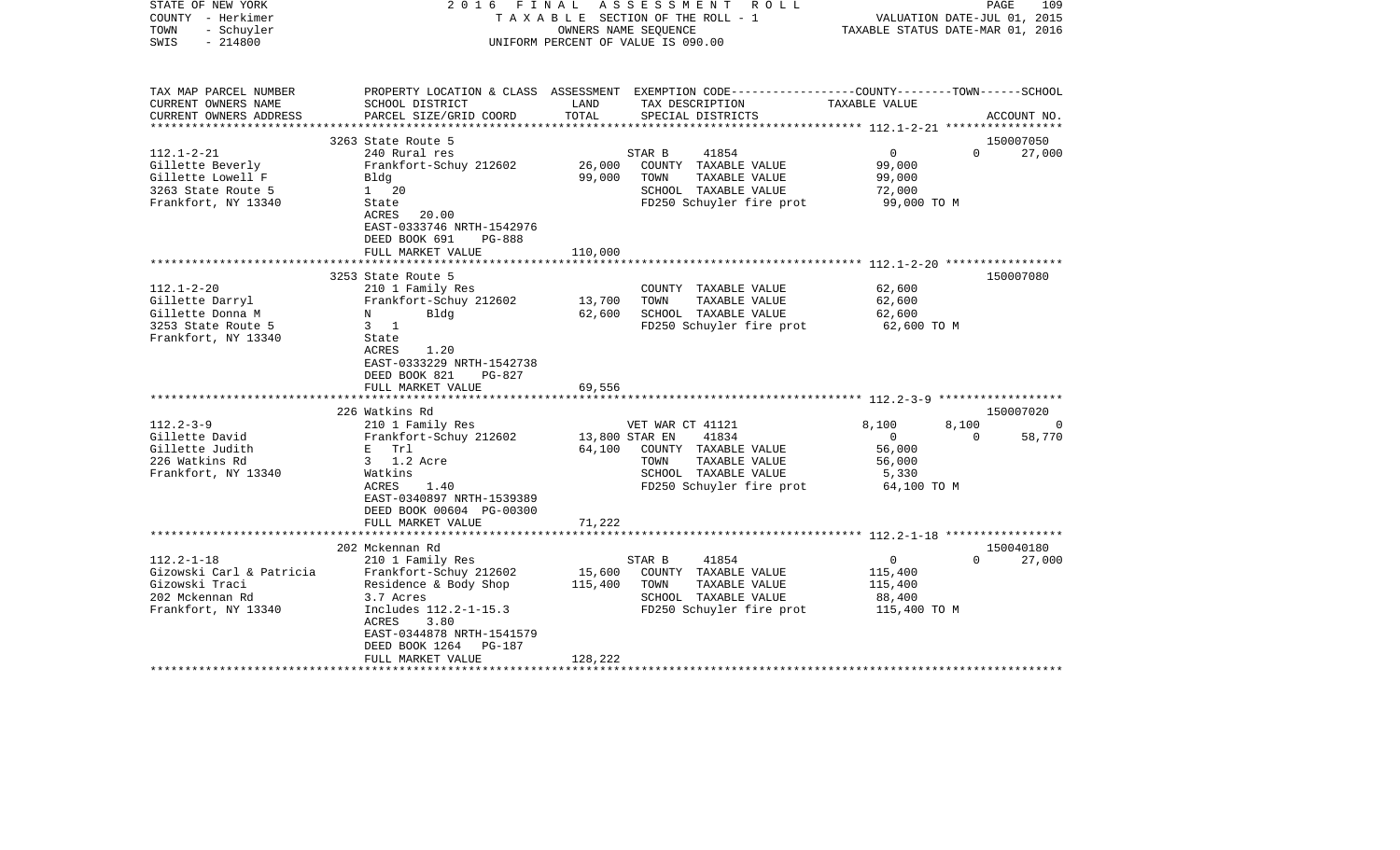| STATE OF NEW YORK<br>COUNTY - Herkimer<br>- Schuyler<br>TOWN<br>$-214800$<br>SWIS                                                                           | 2016<br>FINAL                                                                                                                                                                                                                                                                                                                  |                                                          | A S S E S S M E N T<br>R O L L<br>TAXABLE SECTION OF THE ROLL - 1<br>OWNERS NAME SEOUENCE<br>UNIFORM PERCENT OF VALUE IS 090.00                                                                                                                                                                | VALUATION DATE-JUL 01, 2015<br>TAXABLE STATUS DATE-MAR 01, 2016                                                                                               | PAGE                                 | 110                                             |
|-------------------------------------------------------------------------------------------------------------------------------------------------------------|--------------------------------------------------------------------------------------------------------------------------------------------------------------------------------------------------------------------------------------------------------------------------------------------------------------------------------|----------------------------------------------------------|------------------------------------------------------------------------------------------------------------------------------------------------------------------------------------------------------------------------------------------------------------------------------------------------|---------------------------------------------------------------------------------------------------------------------------------------------------------------|--------------------------------------|-------------------------------------------------|
| TAX MAP PARCEL NUMBER<br>CURRENT OWNERS NAME<br>CURRENT OWNERS ADDRESS                                                                                      | SCHOOL DISTRICT<br>PARCEL SIZE/GRID COORD                                                                                                                                                                                                                                                                                      | LAND<br>TOTAL                                            | PROPERTY LOCATION & CLASS ASSESSMENT EXEMPTION CODE----------------COUNTY-------TOWN------SCHOOL<br>TAX DESCRIPTION<br>SPECIAL DISTRICTS                                                                                                                                                       | TAXABLE VALUE                                                                                                                                                 |                                      | ACCOUNT NO.                                     |
| *********************                                                                                                                                       |                                                                                                                                                                                                                                                                                                                                |                                                          |                                                                                                                                                                                                                                                                                                |                                                                                                                                                               |                                      |                                                 |
|                                                                                                                                                             | 3788 State Route 5                                                                                                                                                                                                                                                                                                             |                                                          |                                                                                                                                                                                                                                                                                                |                                                                                                                                                               |                                      | 150019200                                       |
| $112.2 - 3 - 59$<br>GJM Holding LLC<br>6434 State Route 233<br>Rome, NY 13440                                                                               | 210 1 Family Res<br>Frankfort-Schuy 212602<br>Residence W/ Two Garage<br>Includes 112.2-3-60<br>State<br>FRNT 365.00 DPTH 143.00<br>EAST-0341303 NRTH-1535467                                                                                                                                                                  | 13,500<br>68,000                                         | COUNTY TAXABLE VALUE<br>TOWN<br>TAXABLE VALUE<br>SCHOOL TAXABLE VALUE<br>FD250 Schuyler fire prot                                                                                                                                                                                              | 68,000<br>68,000<br>68,000<br>68,000 TO M                                                                                                                     |                                      |                                                 |
|                                                                                                                                                             | DEED BOOK 1532 PG-1440                                                                                                                                                                                                                                                                                                         |                                                          |                                                                                                                                                                                                                                                                                                |                                                                                                                                                               |                                      |                                                 |
|                                                                                                                                                             | FULL MARKET VALUE                                                                                                                                                                                                                                                                                                              | 75,556                                                   |                                                                                                                                                                                                                                                                                                |                                                                                                                                                               |                                      |                                                 |
|                                                                                                                                                             |                                                                                                                                                                                                                                                                                                                                |                                                          |                                                                                                                                                                                                                                                                                                |                                                                                                                                                               |                                      |                                                 |
| $104.11 - 1 - 8.1$<br>Glen Motel Inc<br>2243 State Route 5<br>Utica, NY 13502<br>$098.4 - 1 - 16$<br>Glenske Stephen A<br>757 Newport Rd<br>Utica, NY 13502 | 2243 State Route 5<br>415 Motel<br>Whitesboro Cent 307002<br>Glen Motel<br>FRNT 165.00 DPTH 217.00<br>ACRES<br>1.20<br>EAST-0317662 NRTH-1555033<br>DEED BOOK 829<br>PG-350<br>FULL MARKET VALUE<br>757 Newport Rd<br>210 1 Family Res<br>Whitesboro Cent 307002<br>W Bldg<br>1<br>$\mathbf{2}$<br>Newport<br>FRNT 161.00 DPTH | 18,800<br>375,000<br>416,667<br>14,100 STAR EN<br>57,400 | STAR B<br>41854<br>COUNTY TAXABLE VALUE<br>TOWN<br>TAXABLE VALUE<br>SCHOOL TAXABLE VALUE<br>FD250 Schuyler fire prot<br>WD170 Schuyler water #2<br>1.00 UN M<br>VET COM CT 41131<br>41834<br>COUNTY TAXABLE VALUE<br>TAXABLE VALUE<br>TOWN<br>SCHOOL TAXABLE VALUE<br>FD250 Schuyler fire prot | $\mathbf{0}$<br>375,000<br>375,000<br>360,000<br>375,000 TO M<br>22,400 TO C<br>13,500<br>$\overline{0}$<br>43,900<br>43,900<br>$\overline{0}$<br>57,400 TO M | $\Omega$<br>13,500<br>$\overline{0}$ | 150016290<br>15,000<br>150007320<br>0<br>57,400 |
|                                                                                                                                                             | ACRES<br>1.60<br>EAST-0324588 NRTH-1565913<br>DEED BOOK 00563 PG-00179<br>FULL MARKET VALUE                                                                                                                                                                                                                                    | 63,778                                                   |                                                                                                                                                                                                                                                                                                |                                                                                                                                                               |                                      |                                                 |
|                                                                                                                                                             |                                                                                                                                                                                                                                                                                                                                |                                                          |                                                                                                                                                                                                                                                                                                |                                                                                                                                                               |                                      |                                                 |
| $098.4 - 1 - 18.1$                                                                                                                                          | 631 Newport Rd<br>113 Cattle farm                                                                                                                                                                                                                                                                                              |                                                          | AG MKTS<br>41730                                                                                                                                                                                                                                                                               | 49,899                                                                                                                                                        | 49,899                               | 150007260<br>49,899                             |
| Glenski Robert J                                                                                                                                            | Whitesboro Cent 307002                                                                                                                                                                                                                                                                                                         | 125,000 STAR EN                                          | 41834                                                                                                                                                                                                                                                                                          | $\overline{0}$                                                                                                                                                | $\overline{0}$                       | 58,770                                          |
| Glenski Rosalie                                                                                                                                             | W&e Bldgs Barn Off                                                                                                                                                                                                                                                                                                             |                                                          | 240,000 AGRIC 10 Y 42100                                                                                                                                                                                                                                                                       | 4,000                                                                                                                                                         | 4,000                                | 4,000                                           |
| 631 Newport Rd                                                                                                                                              | 182a 1 Silo 5000                                                                                                                                                                                                                                                                                                               |                                                          | COUNTY TAXABLE VALUE                                                                                                                                                                                                                                                                           | 186,101                                                                                                                                                       |                                      |                                                 |
| Utica, NY 13502                                                                                                                                             | Newport Rd                                                                                                                                                                                                                                                                                                                     |                                                          | TOWN<br>TAXABLE VALUE                                                                                                                                                                                                                                                                          | 186,101                                                                                                                                                       |                                      |                                                 |
|                                                                                                                                                             | ACRES 178.60                                                                                                                                                                                                                                                                                                                   |                                                          | SCHOOL TAXABLE VALUE                                                                                                                                                                                                                                                                           | 127,331                                                                                                                                                       |                                      |                                                 |
| MAY BE SUBJECT TO PAYMENT<br>UNDER AGDIST LAW TIL 2023                                                                                                      | EAST-0323884 NRTH-1564775<br>DEED BOOK 744<br>PG-202<br>FULL MARKET VALUE                                                                                                                                                                                                                                                      | 266,667                                                  | FD250 Schuyler fire prot                                                                                                                                                                                                                                                                       | 240,000 TO M                                                                                                                                                  |                                      |                                                 |
|                                                                                                                                                             |                                                                                                                                                                                                                                                                                                                                |                                                          |                                                                                                                                                                                                                                                                                                |                                                                                                                                                               |                                      |                                                 |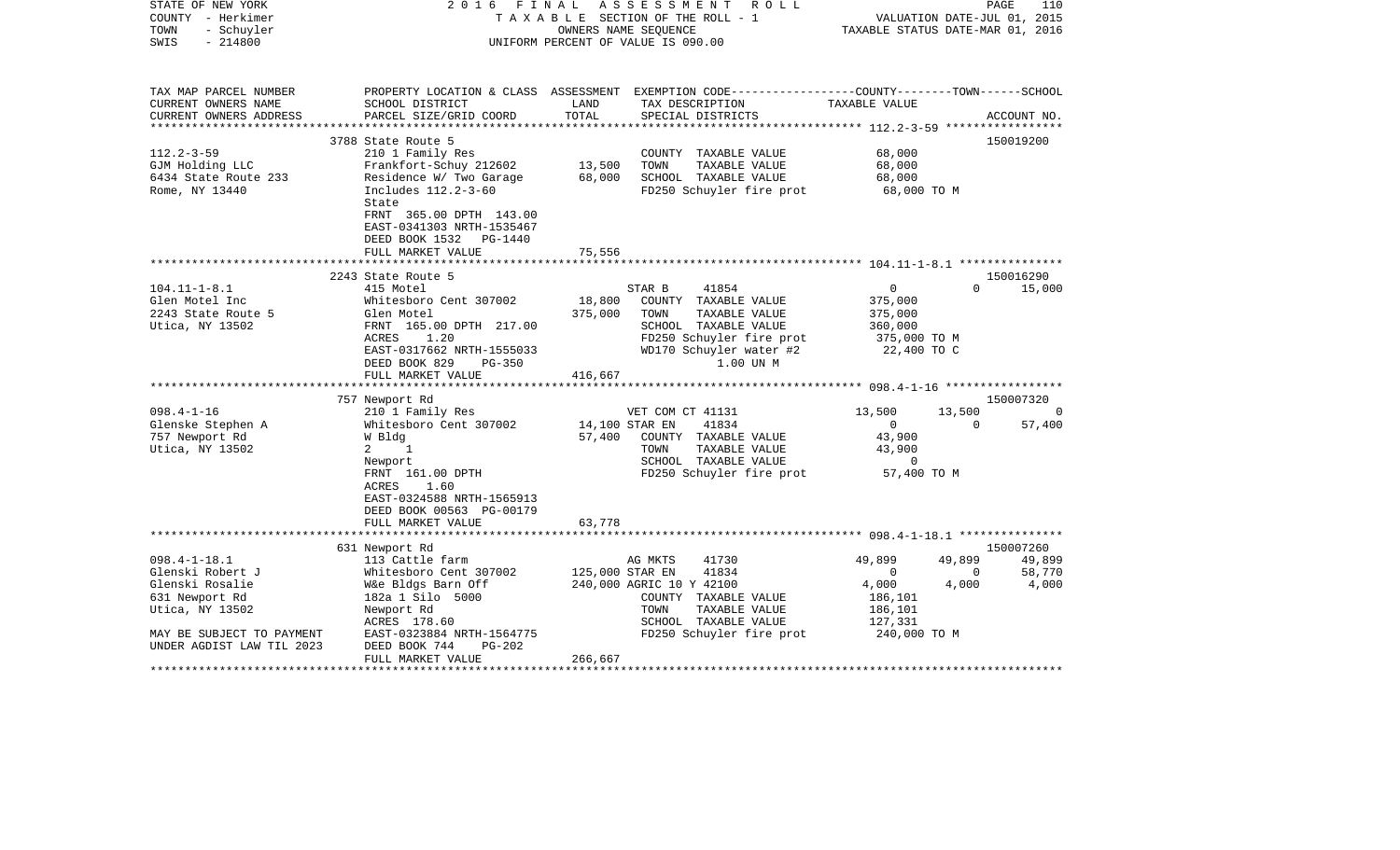| STATE OF NEW YORK<br>COUNTY - Herkimer<br>- Schuyler<br>TOWN<br>$-214800$<br>SWIS                                                                          | 2016 FINAL                                                                                                                                                                                                                           | OWNERS NAME SEQUENCE       | ASSESSMENT ROLL<br>TAXABLE SECTION OF THE ROLL - 1<br>UNIFORM PERCENT OF VALUE IS 090.00                                                                       | VALUATION DATE-JUL 01, 2015<br>TAXABLE STATUS DATE-MAR 01, 2016           | PAGE<br>111                     |
|------------------------------------------------------------------------------------------------------------------------------------------------------------|--------------------------------------------------------------------------------------------------------------------------------------------------------------------------------------------------------------------------------------|----------------------------|----------------------------------------------------------------------------------------------------------------------------------------------------------------|---------------------------------------------------------------------------|---------------------------------|
| TAX MAP PARCEL NUMBER<br>CURRENT OWNERS NAME<br>CURRENT OWNERS ADDRESS                                                                                     | SCHOOL DISTRICT<br>PARCEL SIZE/GRID COORD                                                                                                                                                                                            | LAND<br>TOTAL              | PROPERTY LOCATION & CLASS ASSESSMENT EXEMPTION CODE----------------COUNTY-------TOWN------SCHOOL<br>TAX DESCRIPTION<br>SPECIAL DISTRICTS                       | TAXABLE VALUE                                                             | ACCOUNT NO.                     |
| $104.2 - 1 - 14.4$<br>Glenski Robert J<br>Glenski Rosalie C<br>631 Newport Rd<br>Utica, NY 13502<br>MAY BE SUBJECT TO PAYMENT<br>UNDER AGDIST LAW TIL 2023 | Woods Ln<br>105 Vac farmland<br>Whitesboro Cent 307002<br>Vacant Land<br>16.4<br>Corrective Deed 2-4-00<br>FRNT 670.00 DPTH<br>ACRES 16.40<br>EAST-0319015 NRTH-1558287<br>DEED BOOK 924<br>PG-280                                   | 18,500<br>18,500           | 41730<br>AG MKTS<br>COUNTY TAXABLE VALUE<br>TOWN<br>TAXABLE VALUE<br>SCHOOL TAXABLE VALUE<br>FD250 Schuyler fire prot<br>WD170 Schuyler water #2<br>$.00$ UN M | 7,632<br>10,868<br>10,868<br>10,868<br>18,500 TO M<br>18,500 TO C         | 7,632<br>7,632                  |
|                                                                                                                                                            | FULL MARKET VALUE<br>Grande View Dr                                                                                                                                                                                                  | 20,556                     |                                                                                                                                                                |                                                                           | 150003180                       |
| $099.2 - 4 - 14$<br>Godridge Warren S<br>41 Euclid Ave<br>Hastings on Hudson, NY 10706 Land & Lakes lot 14                                                 | 322 Rural vac>10<br>West Canada Val 212402<br>Survey # 362<br>Grande View Dr<br>ACRES 32.30<br>EAST-0343752 NRTH-1570185<br>DEED BOOK 1195 PG-56<br>FULL MARKET VALUE                                                                | 56,950<br>56,950<br>63,278 | COUNTY TAXABLE VALUE<br>TOWN<br>TAXABLE VALUE<br>SCHOOL TAXABLE VALUE<br>FD250 Schuyler fire prot                                                              | 56,950<br>56,950<br>56,950<br>56,950 TO M                                 |                                 |
|                                                                                                                                                            |                                                                                                                                                                                                                                      |                            |                                                                                                                                                                |                                                                           |                                 |
| $104.11 - 1 - 32$<br>Goico Richard<br>Goico Patricia<br>2198 State Route 5<br>Utica, NY 13502                                                              | 2198 State Route 5<br>210 1 Family Res<br>Whitesboro Cent 307002<br>Residenceome<br>$3 \frac{1}{3}$<br>State<br>FRNT 100.00 DPTH 150.00<br>EAST-0316788 NRTH-1555294<br>DEED BOOK 842<br>$PG-43$                                     | 8,000<br>75,200            | 41854<br>STAR B<br>COUNTY TAXABLE VALUE<br>TOWN<br>TAXABLE VALUE<br>SCHOOL TAXABLE VALUE<br>FD250 Schuyler fire prot<br>WD170 Schuyler water #2<br>1.00 UN M   | $\overline{0}$<br>75,200<br>75,200<br>48,200<br>75,200 TO M<br>4,000 TO C | 150012930<br>$\Omega$<br>27,000 |
|                                                                                                                                                            | FULL MARKET VALUE                                                                                                                                                                                                                    | 83,556                     |                                                                                                                                                                |                                                                           |                                 |
| $104.11 - 1 - 33.2$<br>Goico Richard<br>Goico Patricia<br>2198 State Route 5<br>Utica, NY 13502                                                            | 2194 State Route 5<br>311 Res vac land<br>Whitesboro Cent 307002<br>Split # 7 2012<br>split from 104-11-1-33<br>NO FRONTAGE<br>FRNT 100.00 DPTH 193.00<br>EAST-0316666 NRTH-1555257<br>DEED BOOK 1428<br>PG-126<br>FULL MARKET VALUE | 2,000<br>2,000<br>2,222    | COUNTY TAXABLE VALUE<br>TOWN<br>TAXABLE VALUE<br>SCHOOL TAXABLE VALUE<br>FD250 Schuyler fire prot<br>WD170 Schuyler water #2<br>1.00 UN M                      | 2,000<br>2,000<br>2,000<br>2,000 TO M<br>4,800 TO C                       | 150011310                       |
|                                                                                                                                                            |                                                                                                                                                                                                                                      |                            |                                                                                                                                                                |                                                                           |                                 |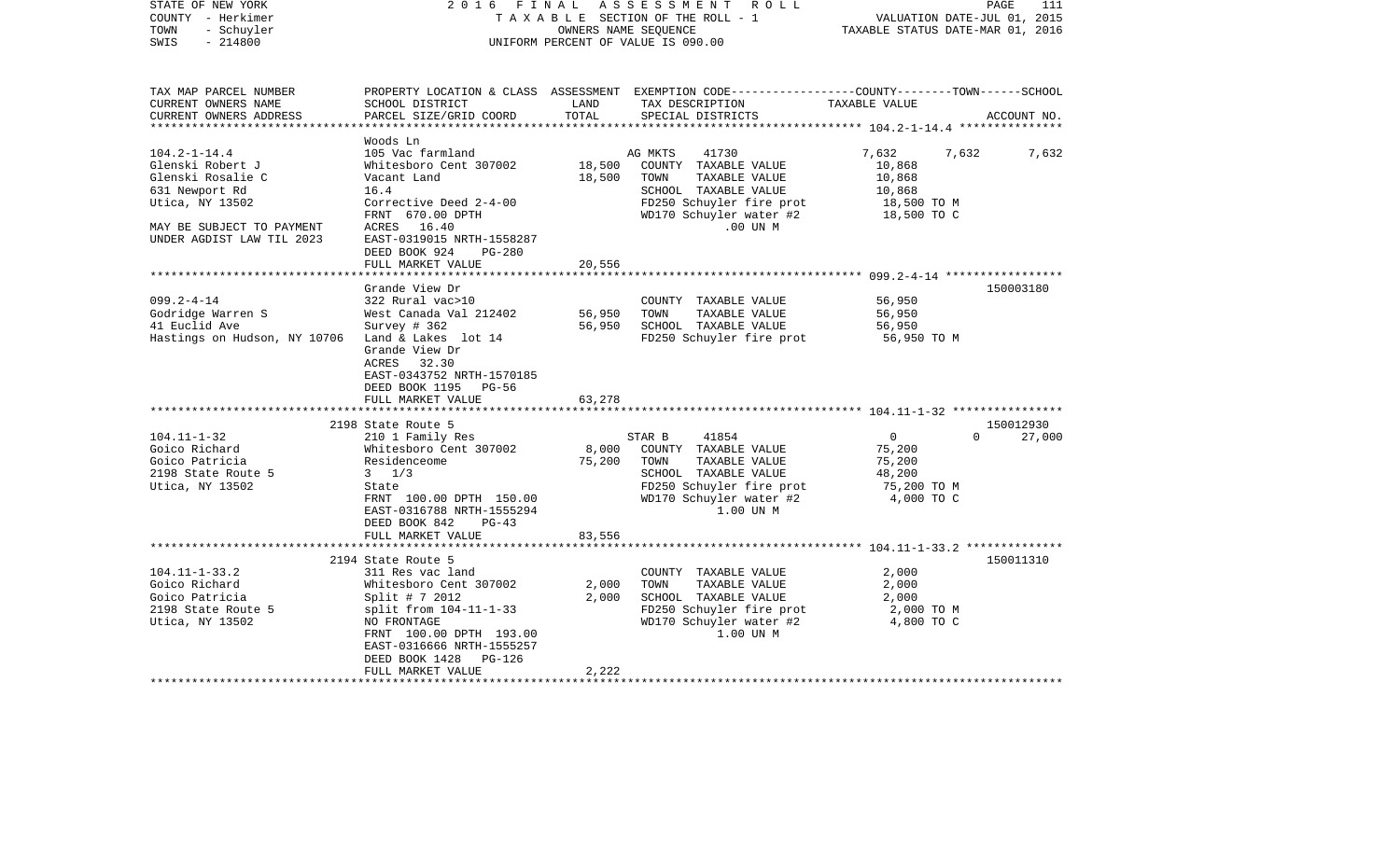| STATE OF NEW YORK<br>COUNTY - Herkimer<br>TOWN<br>- Schuyler<br>$-214800$<br>SWIS                         | 2 0 1 6<br>FINAL<br>ASSESSMENT<br>R O L L<br>TAXABLE SECTION OF THE ROLL - 1<br>OWNERS NAME SEQUENCE<br>UNIFORM PERCENT OF VALUE IS 090.00                        |                   |                                                                                                                                           | 112<br>PAGE<br>VALUATION DATE-JUL 01, 2015<br>TAXABLE STATUS DATE-MAR 01, 2016 |             |                     |
|-----------------------------------------------------------------------------------------------------------|-------------------------------------------------------------------------------------------------------------------------------------------------------------------|-------------------|-------------------------------------------------------------------------------------------------------------------------------------------|--------------------------------------------------------------------------------|-------------|---------------------|
| TAX MAP PARCEL NUMBER<br>CURRENT OWNERS NAME<br>CURRENT OWNERS ADDRESS                                    | PROPERTY LOCATION & CLASS ASSESSMENT EXEMPTION CODE---------------COUNTY-------TOWN------SCHOOL<br>SCHOOL DISTRICT<br>PARCEL SIZE/GRID COORD                      | LAND<br>TOTAL     | TAX DESCRIPTION<br>SPECIAL DISTRICTS                                                                                                      | TAXABLE VALUE                                                                  |             | ACCOUNT NO.         |
|                                                                                                           |                                                                                                                                                                   |                   |                                                                                                                                           |                                                                                |             |                     |
| $104.2 - 2 - 26$                                                                                          | 11413 Cosby Manor Rd<br>210 1 Family Res                                                                                                                          |                   | STAR B<br>41854                                                                                                                           | $\mathbf 0$                                                                    | $\Omega$    | 150012030<br>27,000 |
| Goldsmith James R<br>11413 Cosby Manor Rd<br>Utica, NY 13502                                              | Whitesboro Cent 307002<br>Cellar Only<br>1 Acre<br>Cosby Manor<br>FRNT 100.00 DPTH 150.00<br>780<br>BANK<br>EAST-0323491 NRTH-1557487                             | 8,000<br>115,400  | COUNTY TAXABLE VALUE<br>TAXABLE VALUE<br>TOWN<br>SCHOOL TAXABLE VALUE<br>FD250 Schuyler fire prot<br>WD170 Schuyler water #2<br>1.00 UN M | 115,400<br>115,400<br>88,400<br>115,400 TO M<br>3,800 TO C                     |             |                     |
|                                                                                                           | DEED BOOK 820<br>PG-537                                                                                                                                           |                   |                                                                                                                                           |                                                                                |             |                     |
|                                                                                                           | FULL MARKET VALUE                                                                                                                                                 | 128,222           |                                                                                                                                           |                                                                                |             |                     |
|                                                                                                           |                                                                                                                                                                   |                   |                                                                                                                                           |                                                                                |             |                     |
| $112.2 - 3 - 16.1$                                                                                        | 358 Watkins Rd<br>120 Field crops                                                                                                                                 |                   | AG MKTS<br>41730                                                                                                                          | 0                                                                              | $\Omega$    | 150007440<br>0      |
| Goodhines Carolyn                                                                                         | Frankfort-Schuy 212602                                                                                                                                            | 69,000 STAR EN    | 41834                                                                                                                                     | $\mathbf 0$                                                                    | $\mathbf 0$ | 58,770              |
| 358 Watkins Rd                                                                                            | 1 House, Barn                                                                                                                                                     | 135,700           | COUNTY TAXABLE VALUE                                                                                                                      | 135,700                                                                        |             |                     |
| Frankfort, NY 13340                                                                                       | 174.0 Acres<br>Watkins Rd                                                                                                                                         |                   | TAXABLE VALUE<br>TOWN<br>SCHOOL TAXABLE VALUE                                                                                             | 135,700<br>76,930                                                              |             |                     |
| MAY BE SUBJECT TO PAYMENT<br>UNDER AGDIST LAW TIL 2023                                                    | FRNT 530.00 DPTH<br>ACRES 137.00<br>EAST-0344678 NRTH-1540073<br>DEED BOOK 00655 PG-00467<br>FULL MARKET VALUE                                                    | 150,778           | FD250 Schuyler fire prot                                                                                                                  | 135,700 TO M                                                                   |             |                     |
|                                                                                                           | ********************                                                                                                                                              | ***********       |                                                                                                                                           | **************************** 112.2-3-16.7 ***************                      |             |                     |
|                                                                                                           | Watkins Rd                                                                                                                                                        |                   |                                                                                                                                           |                                                                                |             | 150007440           |
| $112.2 - 3 - 16.7$<br>Goodhines Carolyn                                                                   | 120 Field crops<br>Frankfort-Schuy 212602                                                                                                                         | 15,000            | COUNTY TAXABLE VALUE<br>TAXABLE VALUE<br>TOWN                                                                                             | 15,000<br>15,000                                                               |             |                     |
| 358 Watkins Rd                                                                                            | 12a                                                                                                                                                               | 15,000            | SCHOOL TAXABLE VALUE                                                                                                                      | 15,000                                                                         |             |                     |
| Frankfort, NY 13340                                                                                       | Watkins Rd<br>FRNT<br>55.00 DPTH                                                                                                                                  |                   | FD250 Schuyler fire prot                                                                                                                  | 15,000 TO M                                                                    |             |                     |
| MAY BE SUBJECT TO PAYMENT<br>UNDER AGDIST LAW TIL 2021                                                    | 12.00<br>ACRES<br>EAST-0341064 NRTH-1540353<br>DEED BOOK 00655 PG-00467<br>FULL MARKET VALUE                                                                      | 16,667            |                                                                                                                                           |                                                                                |             |                     |
|                                                                                                           | **********************                                                                                                                                            |                   |                                                                                                                                           |                                                                                |             |                     |
|                                                                                                           | 280 Spain Gulf Rd                                                                                                                                                 |                   |                                                                                                                                           |                                                                                |             |                     |
| $099.1 - 1 - 18.2$<br>Goodson Kathy A<br>Goodson Kenneth W<br>280 Spain Gulf<br>No Rd<br>Poland, NY 13431 | 240 Rural res<br>West Canada Val 212402<br>Vacant<br>15 Acres<br>Spain Gulf Road<br>ACRES<br>15.00<br>EAST-0334344 NRTH-1572557<br>DEED BOOK 915<br><b>PG-108</b> | 23,500<br>115,400 | 41854<br>STAR B<br>COUNTY TAXABLE VALUE<br>TAXABLE VALUE<br>TOWN<br>SCHOOL TAXABLE VALUE<br>FD250 Schuyler fire prot                      | $\mathbf{0}$<br>115,400<br>115,400<br>88,400<br>115,400 TO M                   | 0           | 27,000              |
|                                                                                                           | FULL MARKET VALUE                                                                                                                                                 | 128,222           |                                                                                                                                           |                                                                                |             |                     |
| *******************                                                                                       | *******************                                                                                                                                               |                   |                                                                                                                                           |                                                                                |             |                     |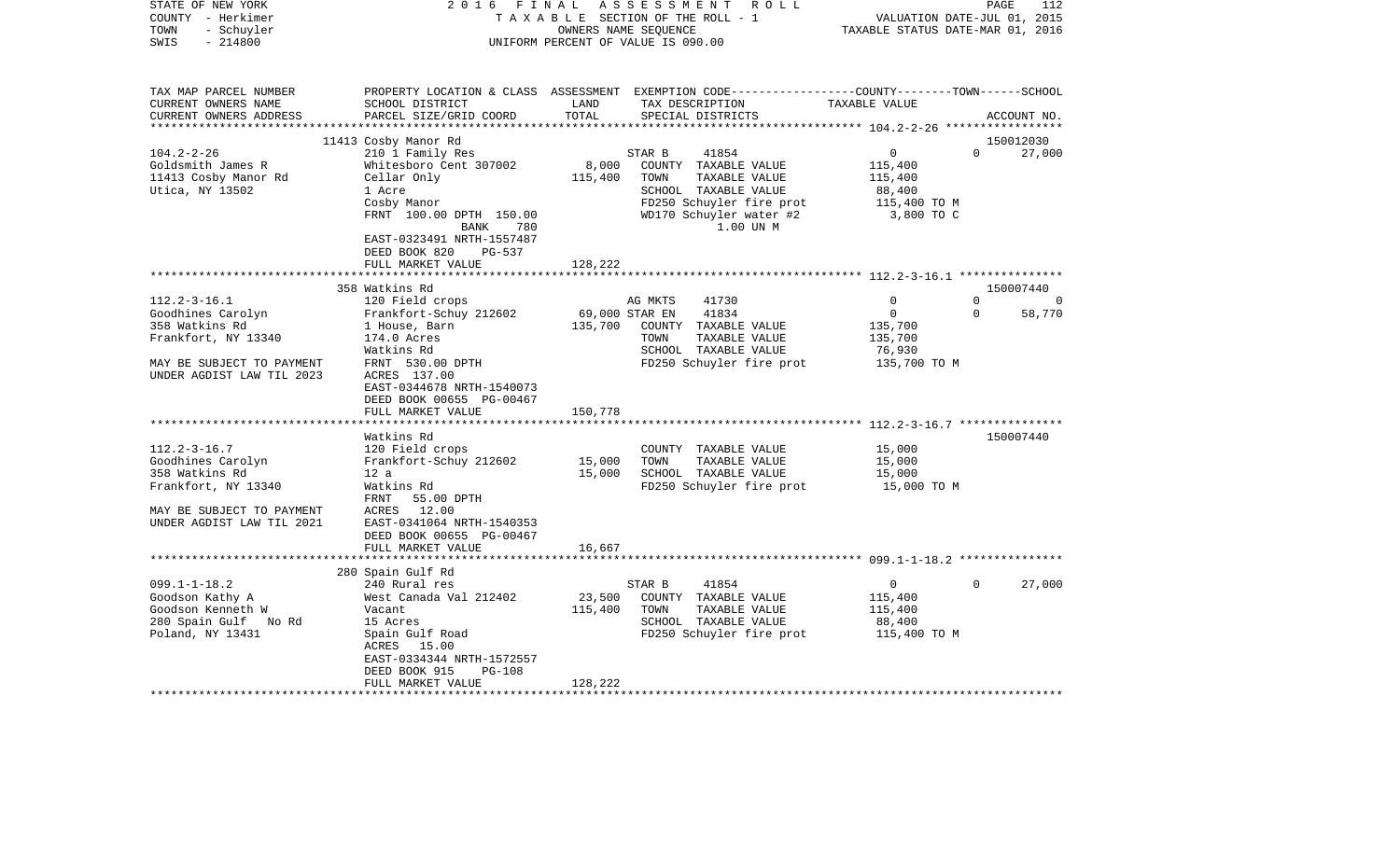| STATE OF NEW YORK<br>COUNTY - Herkimer<br>- Schuyler<br>TOWN<br>$-214800$<br>SWIS | 2016 FINAL                                                                                                                    | OWNERS NAME SEQUENCE | A S S E S S M E N T<br>ROLL<br>TAXABLE SECTION OF THE ROLL - 1<br>UNIFORM PERCENT OF VALUE IS 090.00                                    | VALUATION DATE-JUL 01, 2015<br>TAXABLE STATUS DATE-MAR 01, 2016 | PAGE<br>113 |
|-----------------------------------------------------------------------------------|-------------------------------------------------------------------------------------------------------------------------------|----------------------|-----------------------------------------------------------------------------------------------------------------------------------------|-----------------------------------------------------------------|-------------|
| TAX MAP PARCEL NUMBER<br>CURRENT OWNERS NAME<br>CURRENT OWNERS ADDRESS            | SCHOOL DISTRICT<br>PARCEL SIZE/GRID COORD                                                                                     | LAND<br>TOTAL        | PROPERTY LOCATION & CLASS ASSESSMENT EXEMPTION CODE---------------COUNTY-------TOWN------SCHOOL<br>TAX DESCRIPTION<br>SPECIAL DISTRICTS | TAXABLE VALUE                                                   | ACCOUNT NO. |
|                                                                                   | 217 Bush Rd                                                                                                                   |                      |                                                                                                                                         |                                                                 | 150018240   |
| $105.2 - 1 - 22.2$                                                                | 240 Rural res                                                                                                                 |                      | 41854<br>STAR B                                                                                                                         | $\overline{0}$<br>$\Omega$                                      | 27,000      |
| Goodwin Harold                                                                    | Whitesboro Cent 307002                                                                                                        | 20,100               | COUNTY TAXABLE VALUE                                                                                                                    | 170,100                                                         |             |
| Goodwin Dulcie                                                                    | 1800sf new home 2013                                                                                                          | 170,100              | TOWN<br>TAXABLE VALUE                                                                                                                   | 170,100                                                         |             |
| 217 Bush Rd                                                                       | 2 170                                                                                                                         |                      | SCHOOL TAXABLE VALUE                                                                                                                    | 143,100                                                         |             |
| Frankfort, NY 13340                                                               | Bush rd<br>FRNT 1260.00 DPTH<br>ACRES 15.60<br>EAST-0336062 NRTH-1554363<br>DEED BOOK 1441 PG-806                             |                      | FD250 Schuyler fire prot                                                                                                                | 170,100 TO M                                                    |             |
|                                                                                   | FULL MARKET VALUE                                                                                                             | 189,000              |                                                                                                                                         |                                                                 |             |
|                                                                                   | Cosby Rd                                                                                                                      |                      |                                                                                                                                         |                                                                 | 150003540   |
| $105.2 - 3 - 10$                                                                  | 322 Rural vac>10                                                                                                              |                      | COUNTY TAXABLE VALUE                                                                                                                    | 54,900                                                          |             |
| Gorham James P                                                                    | Frankfort-Schuy 212602                                                                                                        | 54,900               | TOWN<br>TAXABLE VALUE                                                                                                                   | 54,900                                                          |             |
| Gorham Betty W                                                                    | Deer Haven sub                                                                                                                | 54,900               | SCHOOL TAXABLE VALUE                                                                                                                    | 54,900                                                          |             |
| 54 South Clement Ave<br>Ravena, NY 12143                                          | split #5 lot 7<br>Cosby Rd<br>ACRES 17.90<br>EAST-0349513 NRTH-1559403<br>DEED BOOK 947<br>PG-289<br>FULL MARKET VALUE        | 61,000               | FD250 Schuyler fire prot                                                                                                                | 54,900 TO M                                                     |             |
|                                                                                   | ********************                                                                                                          |                      |                                                                                                                                         |                                                                 |             |
|                                                                                   | Cogar Rd                                                                                                                      |                      |                                                                                                                                         |                                                                 | 150003180   |
| $099.4 - 6 - 15.1$                                                                | 314 Rural vac<10                                                                                                              |                      | COUNTY TAXABLE VALUE                                                                                                                    | 5,000                                                           |             |
| Gortner Gerald                                                                    | West Canada Val 212402                                                                                                        | 5,000                | TOWN<br>TAXABLE VALUE                                                                                                                   | 5,000                                                           |             |
| 242 Cogar Rd                                                                      | Fox Hollow/ MF#185                                                                                                            | 5,000                | SCHOOL TAXABLE VALUE                                                                                                                    | 5,000                                                           |             |
| Frankfort, NY 13340-5450                                                          | Land & Lakes lot 37<br>Cogar Rd<br>ACRES<br>4.70<br>EAST-0344214 NRTH-1561478<br>DEED BOOK 1528 PG-397                        |                      | FD250 Schuyler fire prot                                                                                                                | 5,000 TO M                                                      |             |
|                                                                                   | FULL MARKET VALUE                                                                                                             | 5,556                |                                                                                                                                         |                                                                 |             |
|                                                                                   |                                                                                                                               |                      |                                                                                                                                         |                                                                 |             |
|                                                                                   | Cogar Rd                                                                                                                      |                      |                                                                                                                                         |                                                                 | 150003180   |
| $099.4 - 6 - 15.2$                                                                | 322 Rural vac>10                                                                                                              |                      | COUNTY TAXABLE VALUE                                                                                                                    | 7,500                                                           |             |
| Gortner Gerald                                                                    | Frankfort-Schuy 212602                                                                                                        | 7,500                | TOWN<br>TAXABLE VALUE                                                                                                                   | 7,500                                                           |             |
| 242 Cogar Rd<br>Frankfort, NY 13340-5450                                          | Fox Hollow/ MF#185<br>Land & Lakes lot 37<br>Cogar Rd<br>ACRES 15.60<br>EAST-0343262 NRTH-1561363<br>DEED BOOK 1528<br>PG-397 | 7,500                | SCHOOL TAXABLE VALUE<br>FD250 Schuyler fire prot                                                                                        | 7,500<br>7,500 TO M                                             |             |
|                                                                                   | FULL MARKET VALUE                                                                                                             | 8,333                |                                                                                                                                         |                                                                 |             |
|                                                                                   |                                                                                                                               |                      |                                                                                                                                         |                                                                 |             |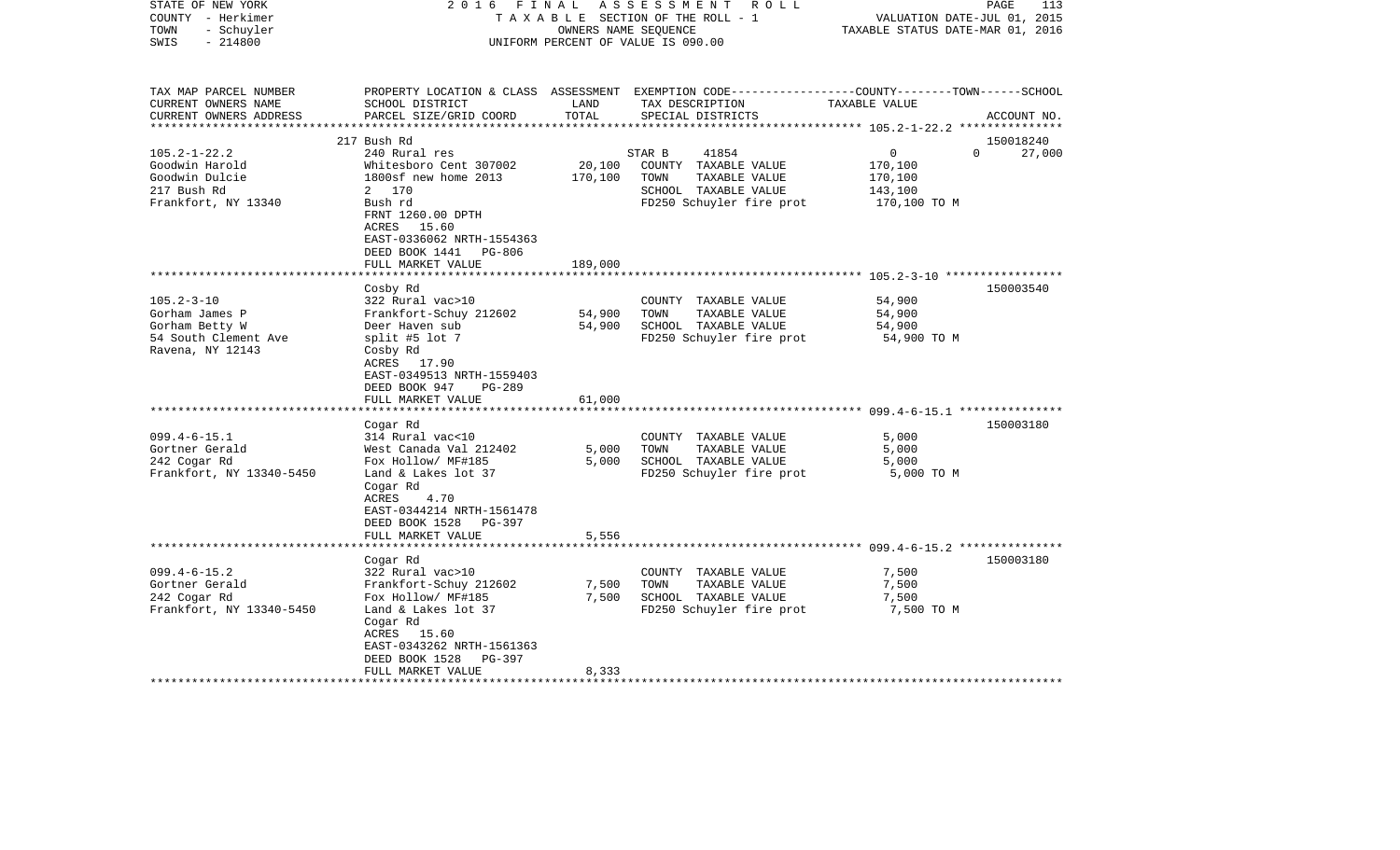| STATE OF NEW YORK<br>COUNTY - Herkimer<br>- Schuyler<br>TOWN<br>$-214800$<br>SWIS | 2016 FINAL                                                                                                     | OWNERS NAME SEQUENCE | ASSESSMENT ROLL<br>TAXABLE SECTION OF THE ROLL - 1<br>UNIFORM PERCENT OF VALUE IS 090.00                                                | VALUATION DATE-JUL 01, 2015<br>TAXABLE STATUS DATE-MAR 01, 2016 | PAGE<br>114                     |
|-----------------------------------------------------------------------------------|----------------------------------------------------------------------------------------------------------------|----------------------|-----------------------------------------------------------------------------------------------------------------------------------------|-----------------------------------------------------------------|---------------------------------|
| TAX MAP PARCEL NUMBER<br>CURRENT OWNERS NAME<br>CURRENT OWNERS ADDRESS            | SCHOOL DISTRICT<br>PARCEL SIZE/GRID COORD                                                                      | LAND<br>TOTAL        | PROPERTY LOCATION & CLASS ASSESSMENT EXEMPTION CODE---------------COUNTY-------TOWN------SCHOOL<br>TAX DESCRIPTION<br>SPECIAL DISTRICTS | TAXABLE VALUE                                                   | ACCOUNT NO.                     |
| ***********************                                                           |                                                                                                                |                      |                                                                                                                                         |                                                                 |                                 |
|                                                                                   | 242 Cogar Rd                                                                                                   |                      |                                                                                                                                         |                                                                 | 150003180                       |
| $099.4 - 6 - 16.1$                                                                | 240 Rural res                                                                                                  |                      | COUNTY TAXABLE VALUE                                                                                                                    | 435,000                                                         |                                 |
| Gortner Gerald<br>242 Cogar Rd                                                    | West Canada Val 212402<br>Fox Hollow/ MF#185                                                                   | 30,000<br>435,000    | TOWN<br>TAXABLE VALUE<br>SCHOOL TAXABLE VALUE                                                                                           | 435,000<br>435,000                                              |                                 |
| Frankfort, NY 13340-5450                                                          | LOT 38 1.2 m home 2007<br>Reduced 2011 Gr<br>ACRES 10.00<br>EAST-0343895 NRTH-1561842<br>DEED BOOK 1528 PG-397 |                      | FD250 Schuyler fire prot                                                                                                                | 435,000 TO M                                                    |                                 |
|                                                                                   | FULL MARKET VALUE                                                                                              | 483,333              |                                                                                                                                         |                                                                 |                                 |
|                                                                                   |                                                                                                                |                      |                                                                                                                                         | ************************ 099.4-6-16.2 ***************           |                                 |
|                                                                                   | Cogar Rd                                                                                                       |                      |                                                                                                                                         |                                                                 | 150003180                       |
| $099.4 - 6 - 16.2$<br>Gortner Gerald                                              | 314 Rural vac<10<br>Frankfort-Schuy 212602                                                                     | 2,000                | COUNTY TAXABLE VALUE<br>TAXABLE VALUE<br>TOWN                                                                                           | 2,000<br>2,000                                                  |                                 |
| 242 Cogar Rd                                                                      | Fox Hollow/ MF#185                                                                                             | 2,000                | SCHOOL TAXABLE VALUE                                                                                                                    | 2,000                                                           |                                 |
| Frankfort, NY 13340-5450                                                          | Land & Lakes lot 38<br>Cogar Rd<br>ACRES<br>2.00<br>EAST-0343304 NRTH-1561709<br>DEED BOOK 1528<br>PG-397      |                      | FD250 Schuyler fire prot                                                                                                                | 2,000 TO M                                                      |                                 |
|                                                                                   | FULL MARKET VALUE                                                                                              | 2,222                |                                                                                                                                         |                                                                 |                                 |
|                                                                                   |                                                                                                                |                      |                                                                                                                                         |                                                                 |                                 |
| $104.7 - 1 - 61$                                                                  | 5709 Austin Rd<br>210 1 Family Res                                                                             |                      | 41854<br>STAR B                                                                                                                         | $\overline{0}$                                                  | 150011730<br>$\Omega$<br>27,000 |
| Gould Bradford                                                                    | Whitesboro Cent 307002                                                                                         | 7,700                | COUNTY TAXABLE VALUE                                                                                                                    | 102,400                                                         |                                 |
| Gould Joanne                                                                      | <b>W</b><br>Bldg                                                                                               | 102,400              | TAXABLE VALUE<br>TOWN                                                                                                                   | 102,400                                                         |                                 |
| 5709 Austin Rd                                                                    | $3 \t1/4$                                                                                                      |                      | SCHOOL TAXABLE VALUE                                                                                                                    | 75,400                                                          |                                 |
| Utica, NY 13502                                                                   | Austin                                                                                                         |                      | FD250 Schuyler fire prot                                                                                                                | 102,400 TO M                                                    |                                 |
|                                                                                   | FRNT 147.00 DPTH 84.00                                                                                         |                      | LT160 Schuyler light #1                                                                                                                 | 102,400 TO M                                                    |                                 |
|                                                                                   | EAST-0315328 NRTH-1559059                                                                                      |                      | SD030 Schuyler sewer #1                                                                                                                 | 1.00 UN M                                                       |                                 |
|                                                                                   | DEED BOOK 00650 PG-00401                                                                                       |                      | WD160 Schuyler water #1                                                                                                                 | 102,400 TO M                                                    |                                 |
|                                                                                   | FULL MARKET VALUE<br>***********************                                                                   | 113,778              |                                                                                                                                         |                                                                 |                                 |
|                                                                                   | Louis Ridge Rd                                                                                                 |                      |                                                                                                                                         |                                                                 | 150003180                       |
| $099.4 - 5 - 8$                                                                   | 314 Rural vac<10                                                                                               |                      | COUNTY TAXABLE VALUE                                                                                                                    | 23,000                                                          |                                 |
| Grace Lenora Frith Rev Trust                                                      | West Canada Val 212402                                                                                         | 23,000               | TOWN<br>TAXABLE VALUE                                                                                                                   | 23,000                                                          |                                 |
| Frith Grace Lenora                                                                | Survey # 106                                                                                                   | 23,000               | SCHOOL TAXABLE VALUE                                                                                                                    | 23,000                                                          |                                 |
| 7103 Veneto Dr                                                                    | Land & Lakes lot 15                                                                                            |                      | FD250 Schuyler fire prot                                                                                                                | 23,000 TO M                                                     |                                 |
| Boynton Beach, FL 33437                                                           | Louis Rd<br>ACRES<br>5.00<br>EAST-0347202 NRTH-1563478<br>DEED BOOK 1269<br>PG-153                             |                      |                                                                                                                                         |                                                                 |                                 |
|                                                                                   | FULL MARKET VALUE                                                                                              | 25,556               |                                                                                                                                         |                                                                 |                                 |
|                                                                                   | ********************                                                                                           |                      |                                                                                                                                         |                                                                 |                                 |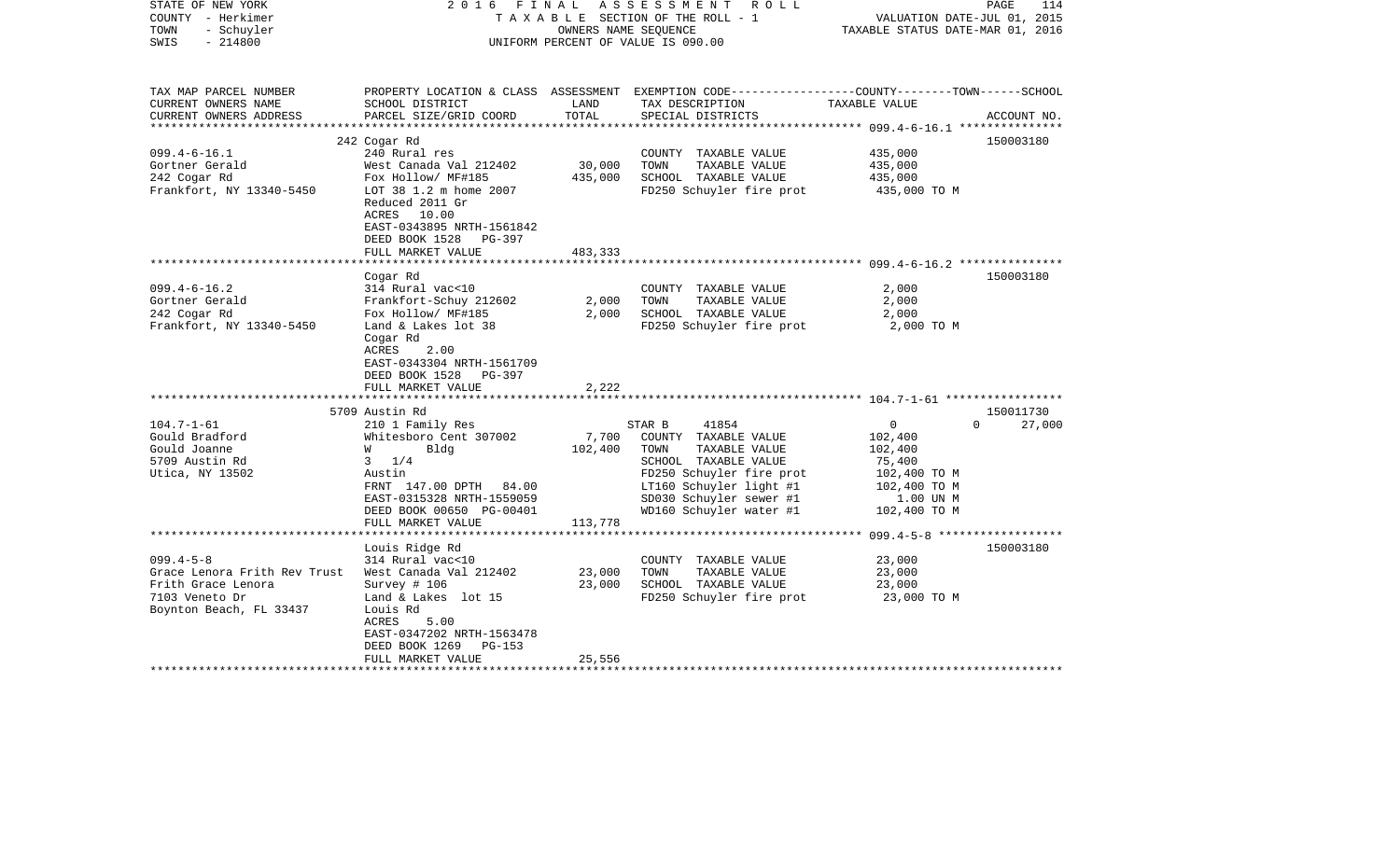| STATE OF NEW YORK<br>COUNTY - Herkimer<br>- Schuyler<br>TOWN<br>$-214800$<br>SWIS                                                                                                                                                          | 2016 FINAL                                                                                                                                                                                                                                                                                                                                                                                                                       | OWNERS NAME SEQUENCE                             | ASSESSMENT<br>R O L L<br>T A X A B L E SECTION OF THE ROLL - 1<br>UNIFORM PERCENT OF VALUE IS 090.00                                                                                                   | VALUATION DATE-JUL 01, 2015<br>TAXABLE STATUS DATE-MAR 01, 2016                            | PAGE<br>115            |
|--------------------------------------------------------------------------------------------------------------------------------------------------------------------------------------------------------------------------------------------|----------------------------------------------------------------------------------------------------------------------------------------------------------------------------------------------------------------------------------------------------------------------------------------------------------------------------------------------------------------------------------------------------------------------------------|--------------------------------------------------|--------------------------------------------------------------------------------------------------------------------------------------------------------------------------------------------------------|--------------------------------------------------------------------------------------------|------------------------|
| TAX MAP PARCEL NUMBER<br>CURRENT OWNERS NAME<br>CURRENT OWNERS ADDRESS                                                                                                                                                                     | SCHOOL DISTRICT<br>PARCEL SIZE/GRID COORD                                                                                                                                                                                                                                                                                                                                                                                        | LAND<br>TOTAL                                    | PROPERTY LOCATION & CLASS ASSESSMENT EXEMPTION CODE---------------COUNTY-------TOWN------SCHOOL<br>TAX DESCRIPTION<br>SPECIAL DISTRICTS                                                                | TAXABLE VALUE                                                                              | ACCOUNT NO.            |
| ***********************                                                                                                                                                                                                                    |                                                                                                                                                                                                                                                                                                                                                                                                                                  |                                                  |                                                                                                                                                                                                        |                                                                                            |                        |
| $099.4 - 5 - 31$<br>Grace Lenora Frith Rev Trust<br>Frith Grace Lenora<br>7103 Veneto Dr<br>Boynton Beach, FL 33437                                                                                                                        | Louis Ridge Rd<br>314 Rural vac<10<br>West Canada Val 212402<br>Survey $# 106$<br>Land & Lakes lot 38<br>Louis Rd<br>ACRES<br>7.70<br>EAST-0346621 NRTH-1564634                                                                                                                                                                                                                                                                  | 28,000<br>28,000                                 | COUNTY TAXABLE VALUE<br>TOWN<br>TAXABLE VALUE<br>SCHOOL TAXABLE VALUE<br>FD250 Schuyler fire prot                                                                                                      | 28,000<br>28,000<br>28,000<br>28,000 TO M                                                  | 150003180              |
|                                                                                                                                                                                                                                            | DEED BOOK 1269<br>$PG-153$                                                                                                                                                                                                                                                                                                                                                                                                       |                                                  |                                                                                                                                                                                                        |                                                                                            |                        |
|                                                                                                                                                                                                                                            | FULL MARKET VALUE                                                                                                                                                                                                                                                                                                                                                                                                                | 31,111<br>*******                                |                                                                                                                                                                                                        | ********************** 099.4-5-32 ******************                                       |                        |
|                                                                                                                                                                                                                                            |                                                                                                                                                                                                                                                                                                                                                                                                                                  |                                                  |                                                                                                                                                                                                        |                                                                                            |                        |
| $099.4 - 5 - 32$<br>Grace Lenora Frith Rev Trust<br>Frith Grace Lenora<br>7103 Veneto Dr<br>Boynton Beach, FL 33437<br>$099.4 - 5 - 33$<br>Grace Lenora Frith Rev Trust<br>Frith Grace Lenora<br>7103 Veneto Dr<br>Boynton Beach, FL 33437 | 243 Louis Ridge Rd<br>312 Vac w/imprv<br>West Canada Val 212402<br>garage w 576sf apt<br>added 2 story addition<br>1 bed 2 bath 2011<br>ACRES<br>5.00<br>EAST-0346887 NRTH-1564304<br>DEED BOOK 1269<br>$PG-153$<br>FULL MARKET VALUE<br>Louis Ridge Rd<br>322 Rural vac>10<br>West Canada Val 212402<br>Survey # 106<br>Land & Lakes lot 40<br>Louis Rd<br>ACRES 11.20<br>EAST-0347875 NRTH-1564278<br>DEED BOOK 1269<br>PG-153 | 23,000<br>118,000<br>131,111<br>34,500<br>34,500 | COUNTY TAXABLE VALUE<br>TAXABLE VALUE<br>TOWN<br>SCHOOL TAXABLE VALUE<br>FD250 Schuyler fire prot<br>COUNTY TAXABLE VALUE<br>TOWN<br>TAXABLE VALUE<br>SCHOOL TAXABLE VALUE<br>FD250 Schuyler fire prot | 118,000<br>118,000<br>118,000<br>118,000 TO M<br>34,500<br>34,500<br>34,500<br>34,500 TO M | 150003180<br>150003180 |
|                                                                                                                                                                                                                                            | FULL MARKET VALUE                                                                                                                                                                                                                                                                                                                                                                                                                | 38,333                                           |                                                                                                                                                                                                        |                                                                                            |                        |
|                                                                                                                                                                                                                                            | Grande View Dr                                                                                                                                                                                                                                                                                                                                                                                                                   |                                                  |                                                                                                                                                                                                        |                                                                                            | 150003180              |
| $099.2 - 4 - 62$<br>Grande View Prop Owners Asoc<br>PO Box 423<br>Poland, NY 13431                                                                                                                                                         | 314 Rural vac<10<br>West Canada Val 212402<br>Survey $# 362$<br>Roadway<br>Grande View Dr<br>10.00<br>ACRES<br>EAST-0340998 NRTH-1571606<br>DEED BOOK 1182<br>PG-733                                                                                                                                                                                                                                                             | 5,000<br>5,000                                   | COUNTY TAXABLE VALUE<br>TOWN<br>TAXABLE VALUE<br>SCHOOL TAXABLE VALUE<br>FD250 Schuyler fire prot                                                                                                      | 5,000<br>5,000<br>5,000<br>5,000 TO M                                                      |                        |
|                                                                                                                                                                                                                                            | FULL MARKET VALUE                                                                                                                                                                                                                                                                                                                                                                                                                | 5,556                                            |                                                                                                                                                                                                        |                                                                                            |                        |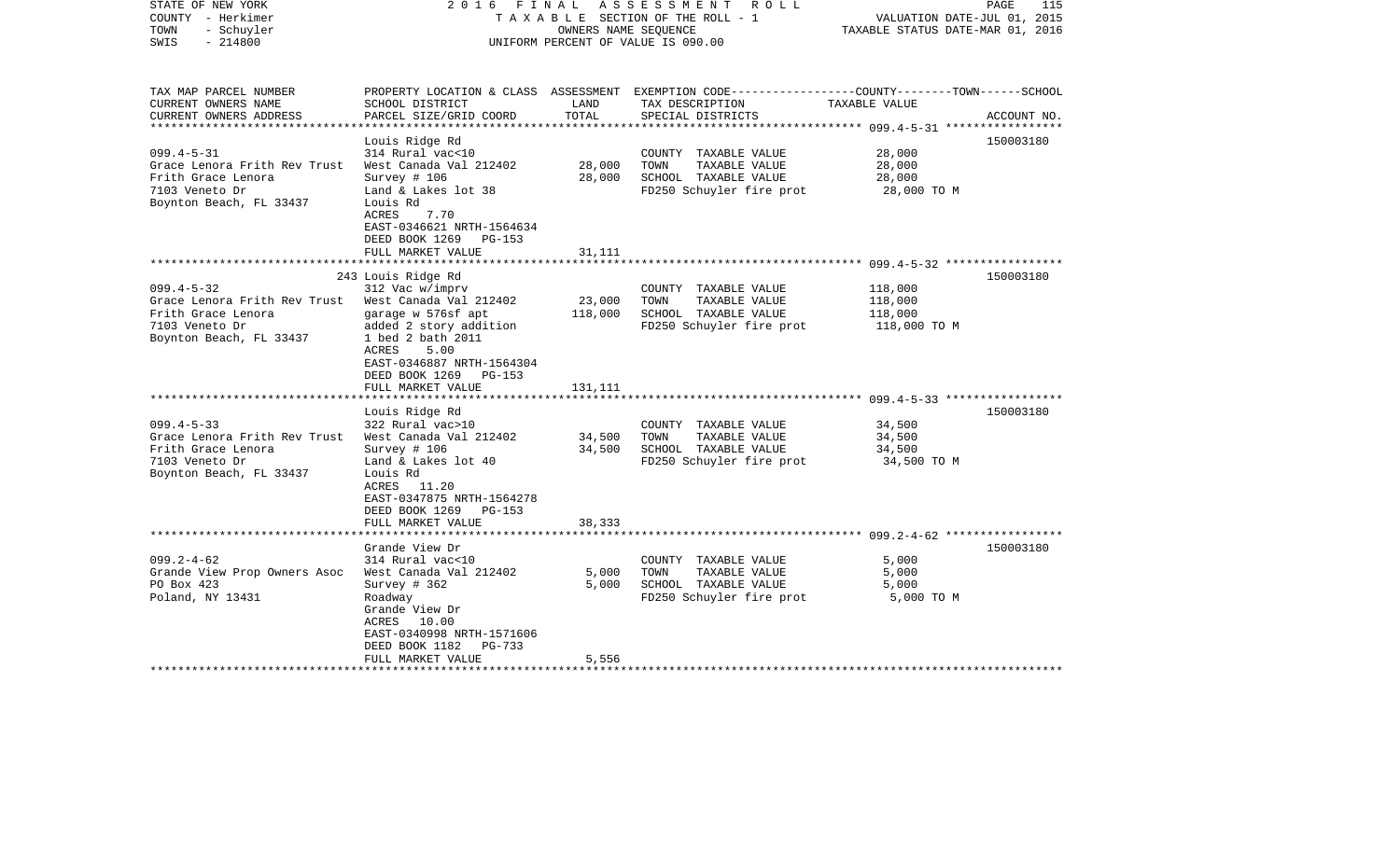| STATE OF NEW YORK<br>COUNTY - Herkimer<br>TOWN<br>- Schuyler<br>$-214800$<br>SWIS |                                                        |               | 2016 FINAL ASSESSMENT ROLL<br>TAXABLE SECTION OF THE ROLL - 1<br>OWNERS NAME SEOUENCE<br>UNIFORM PERCENT OF VALUE IS 090.00 | VALUATION DATE-JUL 01, 2015<br>TAXABLE STATUS DATE-MAR 01, 2016 | PAGE<br>116        |
|-----------------------------------------------------------------------------------|--------------------------------------------------------|---------------|-----------------------------------------------------------------------------------------------------------------------------|-----------------------------------------------------------------|--------------------|
| TAX MAP PARCEL NUMBER                                                             |                                                        |               | PROPERTY LOCATION & CLASS ASSESSMENT EXEMPTION CODE---------------COUNTY-------TOWN-----SCHOOL                              |                                                                 |                    |
| CURRENT OWNERS NAME<br>CURRENT OWNERS ADDRESS                                     | SCHOOL DISTRICT<br>PARCEL SIZE/GRID COORD              | LAND<br>TOTAL | TAX DESCRIPTION<br>SPECIAL DISTRICTS                                                                                        | TAXABLE VALUE                                                   | ACCOUNT NO.        |
|                                                                                   |                                                        |               |                                                                                                                             |                                                                 |                    |
|                                                                                   | 340 Brown Rd                                           |               |                                                                                                                             |                                                                 |                    |
| $099.1 - 1 - 63.11$                                                               | 210 1 Family Res                                       |               | STAR B<br>41854                                                                                                             | $0 \qquad \qquad$                                               | $\Omega$<br>27,000 |
| Grann David                                                                       | West Canada Val 212402                                 | 13,900        | COUNTY TAXABLE VALUE                                                                                                        | 100,500                                                         |                    |
| 340 Brown Rd                                                                      | Vacant                                                 | 100,500       | TOWN<br>TAXABLE VALUE                                                                                                       | 100,500                                                         |                    |
| Utica, NY 13502                                                                   | FRNT 200.00 DPTH                                       |               | SCHOOL TAXABLE VALUE                                                                                                        | 73,500                                                          |                    |
|                                                                                   | ACRES<br>2.10                                          |               | FD250 Schuyler fire prot                                                                                                    | 100,500 TO M                                                    |                    |
|                                                                                   | EAST-0327698 NRTH-1571036                              |               |                                                                                                                             |                                                                 |                    |
|                                                                                   | DEED BOOK 1520 PG-336                                  |               |                                                                                                                             |                                                                 |                    |
|                                                                                   | FULL MARKET VALUE                                      | 111,667       |                                                                                                                             |                                                                 |                    |
|                                                                                   |                                                        |               |                                                                                                                             |                                                                 |                    |
|                                                                                   | 315 Brown Rd                                           |               |                                                                                                                             |                                                                 | 150001620          |
| $099.1 - 1 - 47$                                                                  | 210 1 Family Res                                       |               | STAR B<br>41854                                                                                                             | $\overline{0}$                                                  | $\Omega$<br>27,000 |
| Grann Donna                                                                       | West Canada Val 212402                                 | 13,700        | COUNTY TAXABLE VALUE                                                                                                        | 79,900                                                          |                    |
| 320 Brown Rd                                                                      | N<br>Bldg                                              | 79,900        | TOWN<br>TAXABLE VALUE                                                                                                       | 79,900                                                          |                    |
| Utica, NY 13502                                                                   | $3 \t1 \t1/4$                                          |               | SCHOOL TAXABLE VALUE                                                                                                        | 52,900                                                          |                    |
|                                                                                   | Brown                                                  |               | FD250 Schuyler fire prot                                                                                                    | 79,900 TO M                                                     |                    |
|                                                                                   | ACRES<br>1.30                                          |               |                                                                                                                             |                                                                 |                    |
|                                                                                   | EAST-0327448 NRTH-1571609<br>DEED BOOK 1298 PG-38      |               |                                                                                                                             |                                                                 |                    |
|                                                                                   | FULL MARKET VALUE                                      | 88,778        |                                                                                                                             |                                                                 |                    |
|                                                                                   | *********************************                      |               |                                                                                                                             |                                                                 |                    |
|                                                                                   | 290 Mckennan Rd                                        |               |                                                                                                                             |                                                                 | 150015090          |
| $112.2 - 1 - 28$                                                                  | 240 Rural res                                          |               | 41854<br>STAR B                                                                                                             | $\overline{0}$                                                  | 27,000<br>$\Omega$ |
| Green Kenneth                                                                     | Frankfort-Schuy 212602                                 | 28,700        | COUNTY TAXABLE VALUE                                                                                                        | 248,700                                                         |                    |
| 290 Mckennan Rd                                                                   | Bldg                                                   | 248,700       | TOWN<br>TAXABLE VALUE                                                                                                       | 248,700                                                         |                    |
| Frankfort, NY 13340                                                               | 31 Acres                                               |               | SCHOOL TAXABLE VALUE                                                                                                        | 221,700                                                         |                    |
|                                                                                   | Mckennon                                               |               | FD250 Schuyler fire prot                                                                                                    | 248,700 TO M                                                    |                    |
|                                                                                   | ACRES<br>25.30                                         |               |                                                                                                                             |                                                                 |                    |
|                                                                                   | EAST-0346032 NRTH-1540408                              |               |                                                                                                                             |                                                                 |                    |
|                                                                                   | DEED BOOK 694<br><b>PG-910</b>                         |               |                                                                                                                             |                                                                 |                    |
|                                                                                   | FULL MARKET VALUE                                      | 276,333       |                                                                                                                             |                                                                 |                    |
|                                                                                   |                                                        |               |                                                                                                                             |                                                                 |                    |
|                                                                                   | 2016 State Route 5                                     |               |                                                                                                                             |                                                                 | 150007740          |
| $104.7 - 1 - 34$                                                                  | 210 1 Family Res                                       |               | COUNTY TAXABLE VALUE                                                                                                        | 48,500                                                          |                    |
| Gregory Geraldine H                                                               | Whitesboro Cent 307002                                 | 7,200         | TOWN<br>TAXABLE VALUE                                                                                                       | 48,500                                                          |                    |
| Edward Dinneen                                                                    | S 784<br>Bldg                                          | 48,500        | SCHOOL TAXABLE VALUE                                                                                                        | 48,500                                                          |                    |
| 15095 King Rd<br>Sterling, NY 13156                                               | removed all exemptions 20<br>notified owners family 3- |               | FD250 Schuyler fire prot<br>SD030 Schuyler sewer #1                                                                         | 48,500 TO M<br>1.00 UN M                                        |                    |
|                                                                                   | FRNT 45.00 DPTH 224.00                                 |               | WD175 Schuyler water #3                                                                                                     | 48,500 TO M                                                     |                    |
|                                                                                   | EAST-0277180 NRTH-1133102                              |               |                                                                                                                             |                                                                 |                    |
|                                                                                   | DEED BOOK 00650 PG-00550                               |               |                                                                                                                             |                                                                 |                    |
|                                                                                   | FULL MARKET VALUE                                      | 53,889        |                                                                                                                             |                                                                 |                    |
|                                                                                   |                                                        |               |                                                                                                                             |                                                                 |                    |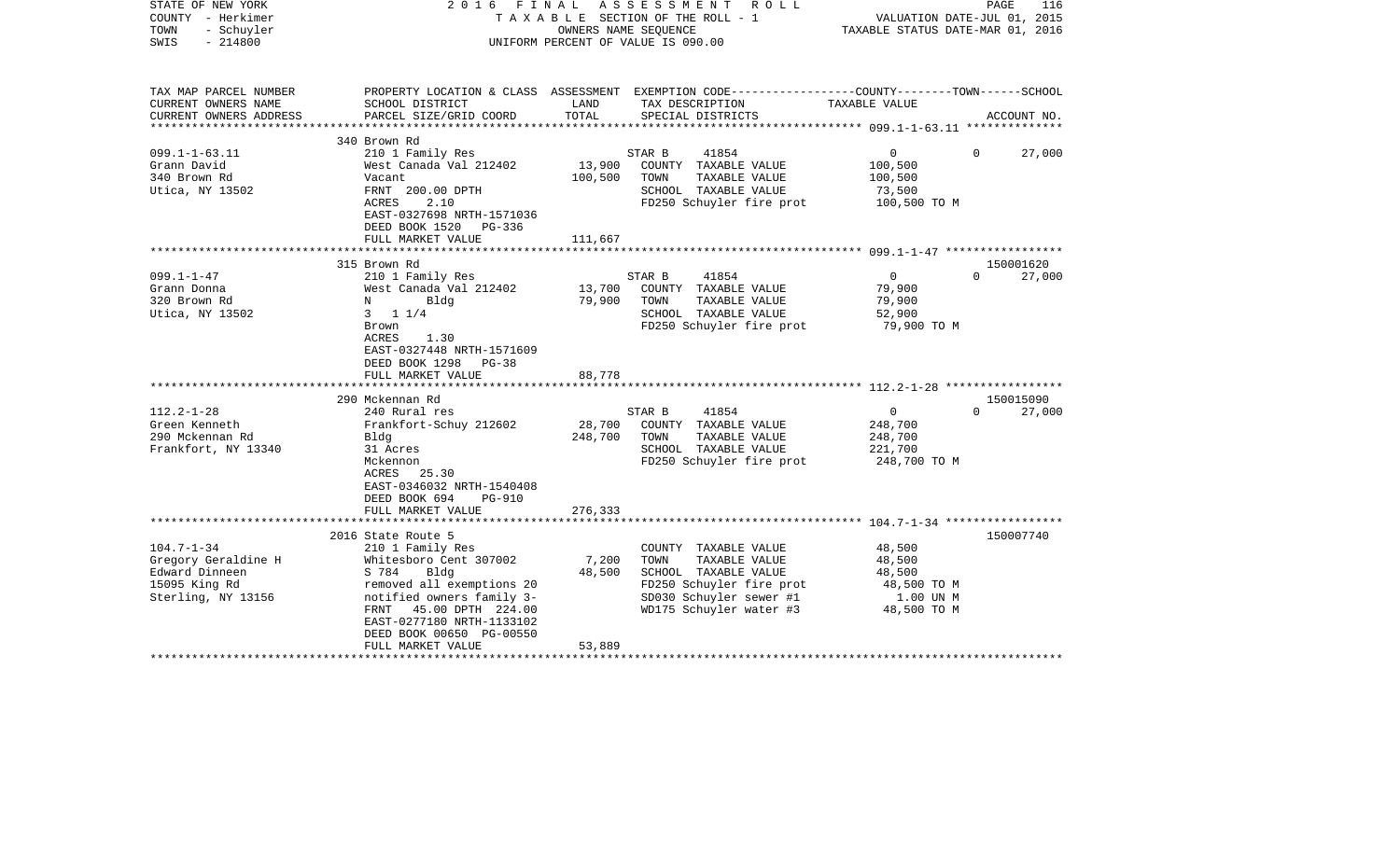| STATE OF NEW YORK<br>COUNTY - Herkimer<br>TOWN<br>- Schuyler<br>$-214800$<br>SWIS                                                                             | FINAL<br>2016                                                                                                                                                                                                                                                                                                                              |                                               | A S S E S S M E N T R O L L<br>TAXABLE SECTION OF THE ROLL - 1<br>OWNERS NAME SEOUENCE<br>UNIFORM PERCENT OF VALUE IS 090.00                                                                                                                                            | VALUATION DATE-JUL 01, 2015<br>TAXABLE STATUS DATE-MAR 01, 2016                                                                             | PAGE<br>117                                           |
|---------------------------------------------------------------------------------------------------------------------------------------------------------------|--------------------------------------------------------------------------------------------------------------------------------------------------------------------------------------------------------------------------------------------------------------------------------------------------------------------------------------------|-----------------------------------------------|-------------------------------------------------------------------------------------------------------------------------------------------------------------------------------------------------------------------------------------------------------------------------|---------------------------------------------------------------------------------------------------------------------------------------------|-------------------------------------------------------|
| TAX MAP PARCEL NUMBER<br>CURRENT OWNERS NAME<br>CURRENT OWNERS ADDRESS                                                                                        | SCHOOL DISTRICT<br>PARCEL SIZE/GRID COORD                                                                                                                                                                                                                                                                                                  | LAND<br>TOTAL                                 | PROPERTY LOCATION & CLASS ASSESSMENT EXEMPTION CODE---------------COUNTY-------TOWN------SCHOOL<br>TAX DESCRIPTION<br>SPECIAL DISTRICTS                                                                                                                                 | TAXABLE VALUE                                                                                                                               | ACCOUNT NO.                                           |
| ******************                                                                                                                                            |                                                                                                                                                                                                                                                                                                                                            |                                               |                                                                                                                                                                                                                                                                         |                                                                                                                                             |                                                       |
| $112.1 - 2 - 23$<br>Grieco Charles F<br>1007 Park Ave<br>Utica, NY 13501                                                                                      | 3315 State Route 5<br>281 Multiple res<br>Frankfort-Schuy 212602<br>Bldg<br>N<br>10 31<br>State<br>ACRES<br>28.80<br>EAST-0334520 NRTH-1542484<br>DEED BOOK 1585<br>PG-309                                                                                                                                                                 | 30,100<br>180,900                             | COUNTY TAXABLE VALUE<br>TAXABLE VALUE<br>TOWN<br>SCHOOL TAXABLE VALUE<br>FD250 Schuyler fire prot                                                                                                                                                                       | 180,900<br>180,900<br>180,900<br>180,900 TO M                                                                                               | 150007800                                             |
|                                                                                                                                                               | FULL MARKET VALUE                                                                                                                                                                                                                                                                                                                          | 201,000                                       |                                                                                                                                                                                                                                                                         |                                                                                                                                             |                                                       |
|                                                                                                                                                               |                                                                                                                                                                                                                                                                                                                                            |                                               |                                                                                                                                                                                                                                                                         |                                                                                                                                             |                                                       |
| $098.4 - 1 - 25$<br>Griffith Wayne T III<br>492 Newport Rd<br>Utica, NY 13502<br>$104.2 - 1 - 65.2$<br>Griffo Gregorio G<br>318 Newport Rd<br>Utica, NY 13502 | 492 Newport Rd<br>210 1 Family Res<br>Whitesboro Cent 307002<br>Bldg<br>Е<br>$\mathbf{3}$<br>3/4<br>Newport Rd<br>FRNT 135.00 DPTH 181.00<br>EAST-0322324 NRTH-1561123<br>DEED BOOK 1567 PG-529<br>FULL MARKET VALUE<br>318 Newport Rd<br>210 1 Family Res<br>Whitesboro Cent 307002<br>House<br>$1/4$ Acre<br>Newport Rd<br>0.25<br>ACRES | 9,700<br>80,000<br>88,889<br>7,300<br>116,000 | STAR B<br>41854<br>COUNTY TAXABLE VALUE<br>TOWN<br>TAXABLE VALUE<br>SCHOOL TAXABLE VALUE<br>FD250 Schuyler fire prot<br>STAR B<br>41854<br>COUNTY TAXABLE VALUE<br>TOWN<br>TAXABLE VALUE<br>SCHOOL TAXABLE VALUE<br>FD250 Schuyler fire prot<br>WD170 Schuyler water #2 | $\overline{0}$<br>80,000<br>80,000<br>53,000<br>80,000 TO M<br>$\mathbf{0}$<br>116,000<br>116,000<br>89,000<br>116,000 TO M<br>116,000 TO C | 150020070<br>27,000<br>$\Omega$<br>$\Omega$<br>27,000 |
|                                                                                                                                                               | EAST-0320580 NRTH-1558102<br>DEED BOOK 1482<br>PG-766<br>FULL MARKET VALUE                                                                                                                                                                                                                                                                 | 128,889                                       | 1.00 UN M                                                                                                                                                                                                                                                               |                                                                                                                                             |                                                       |
|                                                                                                                                                               | Newport Rd                                                                                                                                                                                                                                                                                                                                 |                                               |                                                                                                                                                                                                                                                                         |                                                                                                                                             | 150011400                                             |
| $099.3 - 1 - 48.1$<br>Grimaldi Jon<br>2250 State Route 5<br>Utica, NY 13502-9730                                                                              | 322 Rural vac>10<br>Whitesboro Cent 307002<br>Single Family Residence<br>FRNT 237.00 DPTH<br>ACRES 94.40<br>EAST-0326439 NRTH-1564881                                                                                                                                                                                                      | 40,000<br>40,000                              | COUNTY TAXABLE VALUE<br>TAXABLE VALUE<br>TOWN<br>SCHOOL TAXABLE VALUE<br>FD250 Schuyler fire prot                                                                                                                                                                       | 40,000<br>40,000<br>40,000<br>40,000 TO M                                                                                                   |                                                       |
|                                                                                                                                                               | DEED BOOK 842<br>$PG-522$<br>FULL MARKET VALUE                                                                                                                                                                                                                                                                                             | 44,444                                        |                                                                                                                                                                                                                                                                         |                                                                                                                                             |                                                       |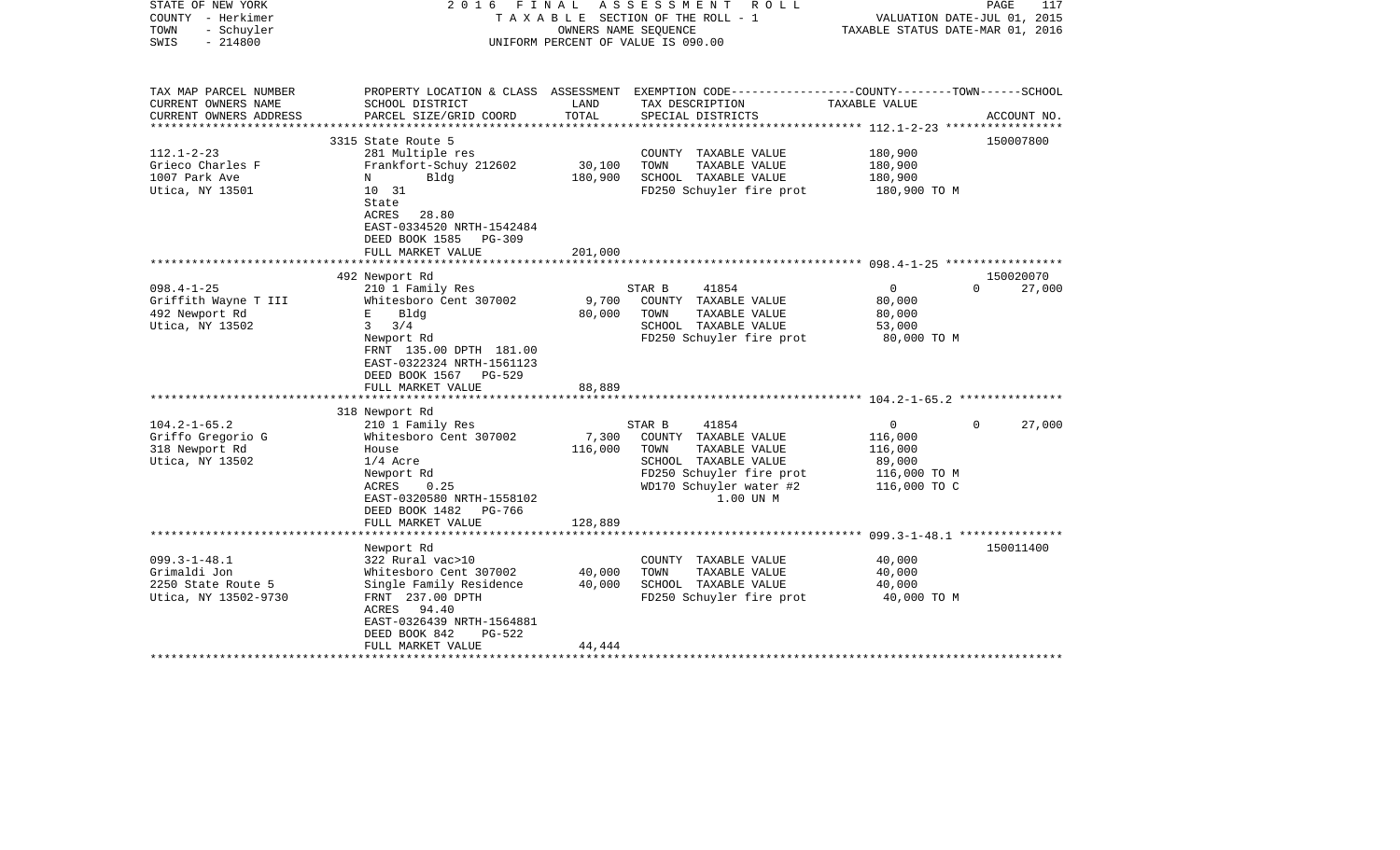| STATE OF NEW YORK<br>COUNTY - Herkimer<br>- Schuyler<br>TOWN<br>$-214800$<br>SWIS                | FINAL<br>2016                                                                                                                                                                                                                  | OWNERS NAME SEQUENCE         | ASSESSMENT ROLL<br>T A X A B L E SECTION OF THE ROLL - 1<br>UNIFORM PERCENT OF VALUE IS 090.00                                            | PAGE<br>VALUATION DATE-JUL 01, 2015<br>TAXABLE STATUS DATE-MAR 01, 2016                                          | 118         |
|--------------------------------------------------------------------------------------------------|--------------------------------------------------------------------------------------------------------------------------------------------------------------------------------------------------------------------------------|------------------------------|-------------------------------------------------------------------------------------------------------------------------------------------|------------------------------------------------------------------------------------------------------------------|-------------|
| TAX MAP PARCEL NUMBER<br>CURRENT OWNERS NAME<br>CURRENT OWNERS ADDRESS<br>********************** | SCHOOL DISTRICT<br>PARCEL SIZE/GRID COORD                                                                                                                                                                                      | LAND<br>TOTAL                | TAX DESCRIPTION<br>SPECIAL DISTRICTS                                                                                                      | PROPERTY LOCATION & CLASS ASSESSMENT EXEMPTION CODE---------------COUNTY-------TOWN------SCHOOL<br>TAXABLE VALUE | ACCOUNT NO. |
| $104.2 - 1 - 74.2$<br>Grimaldi Jon<br>2250 State Rt 5<br>Utica, NY 13502                         | 384 Newport Rd<br>210 1 Family Res<br>Whitesboro Cent 307002<br>Single Family Residence<br>10 1 Acre<br>Newport Road<br>FRNT 200.00 DPTH 183.31<br>ACRES<br>1.00<br>EAST-0321324 NRTH-1559317                                  | 13,500<br>85,000             | COUNTY TAXABLE VALUE<br>TOWN<br>TAXABLE VALUE<br>SCHOOL TAXABLE VALUE<br>FD250 Schuyler fire prot<br>WD170 Schuyler water #2<br>1.00 UN M | 85,000<br>85,000<br>85,000<br>85,000 TO M<br>85,000 TO C                                                         |             |
|                                                                                                  | DEED BOOK 1566<br>PG-344<br>FULL MARKET VALUE                                                                                                                                                                                  | 94,444                       |                                                                                                                                           |                                                                                                                  |             |
| $104.11 - 1 - 25$<br>Grimaldi Jon<br>384 Newport Rd<br>Utica, NY 13502                           | 2242 State Route 5<br>415 Motel<br>Whitesboro Cent 307002<br>996 Mot & Back Lot<br>15 1.496<br>State<br>FRNT 261.50 DPTH 200.00<br>ACRES<br>1.60<br>EAST-0317484 NRTH-1554730<br>DEED BOOK 1604<br>PG-204<br>FULL MARKET VALUE | 18,800<br>200,000<br>222,222 | COUNTY TAXABLE VALUE<br>TOWN<br>TAXABLE VALUE<br>SCHOOL TAXABLE VALUE<br>FD250 Schuyler fire prot<br>WD170 Schuyler water #2<br>1.00 UN M | 200,000<br>200,000<br>200,000<br>200,000 TO M<br>200,000 TO C                                                    | 150016890   |
|                                                                                                  |                                                                                                                                                                                                                                |                              |                                                                                                                                           |                                                                                                                  |             |
| $112.2 - 3 - 39$<br>Grimaldi Jon<br>2250 State Route 5<br>Utica, NY 13502                        | 3641 State Route 5<br>411 Apartment<br>Frankfort-Schuy 212602<br>N Bldgs<br>$10 \t 1/3$<br>State<br>FRNT 182.00 DPTH 260.00<br>EAST-0339237 NRTH-1537751<br>DEED BOOK 1522 PG-438<br>FULL MARKET VALUE                         | 15,000<br>139,000<br>154,444 | COUNTY TAXABLE VALUE<br>TOWN<br>TAXABLE VALUE<br>SCHOOL TAXABLE VALUE<br>FD250 Schuyler fire prot                                         | 139,000<br>139,000<br>139,000<br>139,000 TO M                                                                    | 150003930   |
|                                                                                                  |                                                                                                                                                                                                                                |                              |                                                                                                                                           |                                                                                                                  |             |
| $099.3 - 1 - 48.11$<br>Grimaldi Jon M<br>2250 State Route 5 Rte<br>Utica, NY 13502               | Newport Rd<br>314 Rural vac<10<br>Whitesboro Cent 307002<br>FRNT 120.00 DPTH<br>ACRES<br>2.40<br>EAST-0324882 NRTH-1564867<br>DEED BOOK 899<br>PG-440                                                                          | 13,000<br>13,000             | COUNTY TAXABLE VALUE<br>TOWN<br>TAXABLE VALUE<br>SCHOOL TAXABLE VALUE                                                                     | 13,000<br>13,000<br>13,000                                                                                       |             |
|                                                                                                  | FULL MARKET VALUE<br>********************                                                                                                                                                                                      | 14,444                       |                                                                                                                                           |                                                                                                                  |             |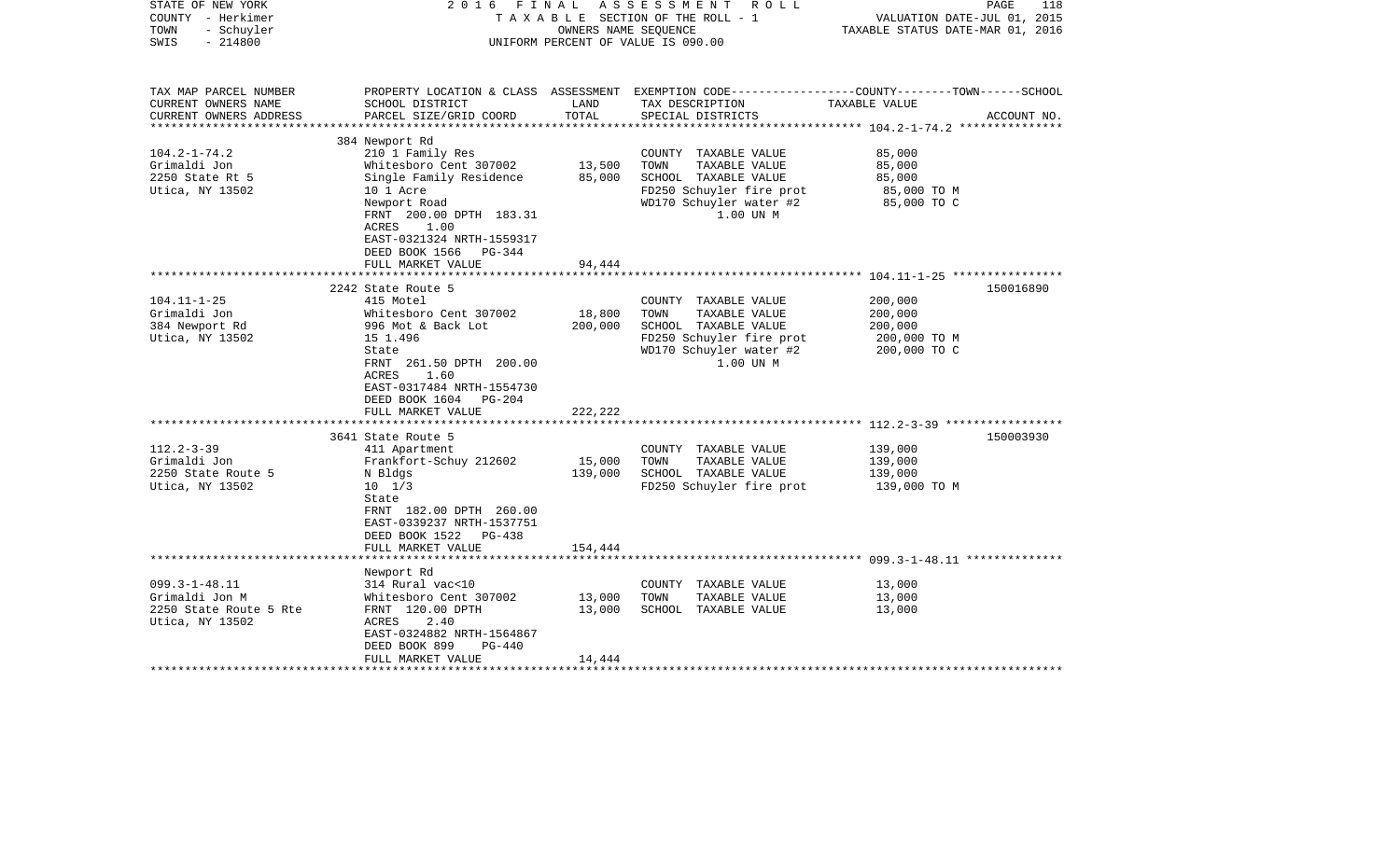| STATE OF NEW YORK<br>COUNTY - Herkimer<br>- Schuyler<br>TOWN<br>$-214800$<br>SWIS                                                                              | 2 0 1 6                                                                                                                                                                                                                                                                                                                                                                                             | OWNERS NAME SEQUENCE                                 | FINAL ASSESSMENT<br>R O L L<br>TAXABLE SECTION OF THE ROLL - 1<br>UNIFORM PERCENT OF VALUE IS 090.00                                                                                                                                                                                   | VALUATION DATE-JUL 01, 2015<br>TAXABLE STATUS DATE-MAR 01, 2016                                                 | PAGE<br>119 |
|----------------------------------------------------------------------------------------------------------------------------------------------------------------|-----------------------------------------------------------------------------------------------------------------------------------------------------------------------------------------------------------------------------------------------------------------------------------------------------------------------------------------------------------------------------------------------------|------------------------------------------------------|----------------------------------------------------------------------------------------------------------------------------------------------------------------------------------------------------------------------------------------------------------------------------------------|-----------------------------------------------------------------------------------------------------------------|-------------|
| TAX MAP PARCEL NUMBER<br>CURRENT OWNERS NAME                                                                                                                   | SCHOOL DISTRICT                                                                                                                                                                                                                                                                                                                                                                                     | LAND                                                 | PROPERTY LOCATION & CLASS ASSESSMENT EXEMPTION CODE---------------COUNTY-------TOWN-----SCHOOL<br>TAX DESCRIPTION                                                                                                                                                                      | TAXABLE VALUE                                                                                                   |             |
| CURRENT OWNERS ADDRESS                                                                                                                                         | PARCEL SIZE/GRID COORD                                                                                                                                                                                                                                                                                                                                                                              | TOTAL                                                | SPECIAL DISTRICTS                                                                                                                                                                                                                                                                      |                                                                                                                 | ACCOUNT NO. |
|                                                                                                                                                                | 738 Newport Rd                                                                                                                                                                                                                                                                                                                                                                                      |                                                      |                                                                                                                                                                                                                                                                                        |                                                                                                                 |             |
| $099.3 - 1 - 48.7$<br>Grimaldi Jon M<br>2250 State Route 5<br>Utica, NY 13502                                                                                  | 210 1 Family Res<br>Whitesboro Cent 307002<br>FRNT 150.00 DPTH<br>ACRES<br>5.60<br>EAST-0325217 NRTH-1565243<br>DEED BOOK 1264<br>$PG-57$                                                                                                                                                                                                                                                           | 17,000<br>243,800                                    | STAR B<br>41854<br>COUNTY TAXABLE VALUE<br>TOWN<br>TAXABLE VALUE<br>SCHOOL TAXABLE VALUE<br>FD250 Schuyler fire prot                                                                                                                                                                   | $\mathbf 0$<br>$\mathbf 0$<br>243,800<br>243,800<br>216,800<br>243,800 TO M                                     | 27,000      |
|                                                                                                                                                                | FULL MARKET VALUE                                                                                                                                                                                                                                                                                                                                                                                   | 270,889                                              |                                                                                                                                                                                                                                                                                        |                                                                                                                 |             |
|                                                                                                                                                                | 138 Newport Rd                                                                                                                                                                                                                                                                                                                                                                                      |                                                      |                                                                                                                                                                                                                                                                                        |                                                                                                                 | 150019620   |
| $104.2 - 1 - 52$<br>Grimaldi Jon M<br>2250 State Route 5 Rd<br>Utica, NY 13502<br>$104.11 - 1 - 21$<br>Grimaldi Jon M<br>2250 State Route 5<br>Utica, NY 13502 | 210 1 Family Res<br>Whitesboro Cent 307002<br>Bldg<br>$3 \frac{1}{4}$<br>Newport Rd<br>FRNT 45.00 DPTH 125.00<br>EAST-0318724 NRTH-1555084<br>DEED BOOK 1247<br>PG-431<br>FULL MARKET VALUE<br>State Route 5<br>311 Res vac land<br>Whitesboro Cent 307002<br>1028<br>$3 \t1/8$<br>State<br>FRNT<br>52.00 DPTH 237.00<br>EAST-0317823 NRTH-1554564<br>DEED BOOK 1319<br>PG-937<br>FULL MARKET VALUE | 6,500<br>50,400<br>56,000<br>1,000<br>1,000<br>1,111 | COUNTY TAXABLE VALUE<br>TOWN<br>TAXABLE VALUE<br>SCHOOL TAXABLE VALUE<br>FD250 Schuyler fire prot<br>WD170 Schuyler water #2<br>1.00 UN M<br>COUNTY TAXABLE VALUE<br>TOWN<br>TAXABLE VALUE<br>SCHOOL TAXABLE VALUE<br>FD250 Schuyler fire prot<br>WD170 Schuyler water #2<br>1.00 UN M | 50,400<br>50,400<br>50,400<br>50,400 TO M<br>50,400 TO C<br>1,000<br>1,000<br>1,000<br>1,000 TO M<br>1,000 TO C | 150010950   |
|                                                                                                                                                                | **************************                                                                                                                                                                                                                                                                                                                                                                          |                                                      |                                                                                                                                                                                                                                                                                        |                                                                                                                 |             |
| $104.11 - 1 - 22$<br>Grimaldi Jon M<br>2250 State Route 5<br>Utica, NY 13502                                                                                   | 2260 State Route 5<br>411 Apartment<br>Whitesboro Cent 307002<br>4 unit studeos<br>3/1/2010<br>FRNT 150.00 DPTH 230.00<br>EAST-0317798 NRTH-1554584<br>DEED BOOK 1319<br>PG-937<br>FULL MARKET VALUE<br>******************                                                                                                                                                                          | 7,500<br>58,500<br>65,000                            | COUNTY TAXABLE VALUE<br>TOWN<br>TAXABLE VALUE<br>SCHOOL TAXABLE VALUE<br>FD250 Schuyler fire prot<br>WD170 Schuyler water #2<br>1.00 UN M                                                                                                                                              | 58,500<br>58,500<br>58,500<br>58,500 TO M<br>7,500 TO C                                                         | 150010980   |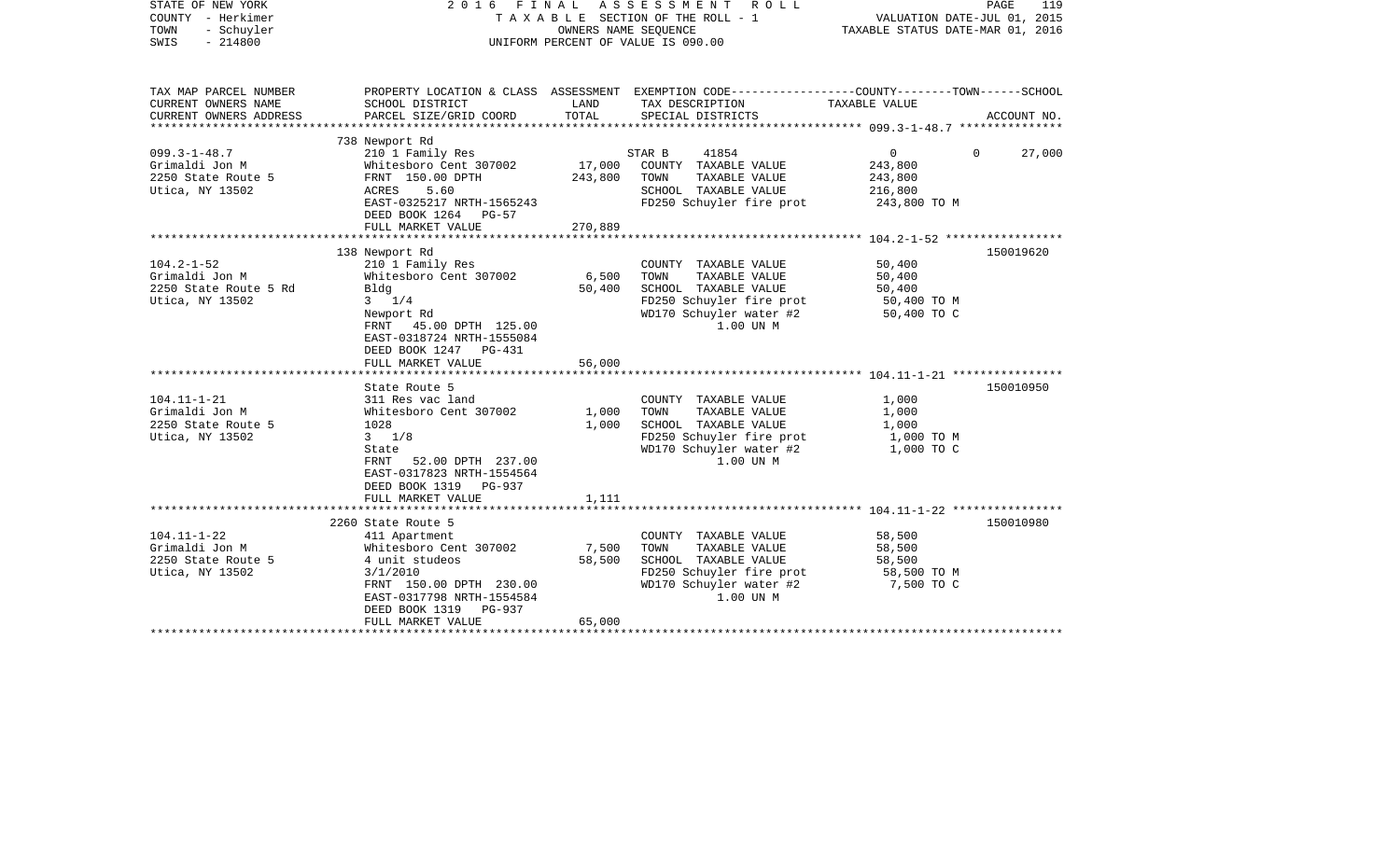| STATE OF NEW YORK<br>COUNTY - Herkimer<br>- Schuyler<br>TOWN<br>$-214800$<br>SWIS                                                                                               | 2016 FINAL                                                                                                                                                                                                                                                                                                                                                                       | OWNERS NAME SEOUENCE                             | ASSESSMENT<br>R O L L<br>T A X A B L E SECTION OF THE ROLL - 1<br>UNIFORM PERCENT OF VALUE IS 090.00                                                                                                                                                               | VALUATION DATE-JUL 01, 2015<br>TAXABLE STATUS DATE-MAR 01, 2016                                                            | 120<br>PAGE                     |
|---------------------------------------------------------------------------------------------------------------------------------------------------------------------------------|----------------------------------------------------------------------------------------------------------------------------------------------------------------------------------------------------------------------------------------------------------------------------------------------------------------------------------------------------------------------------------|--------------------------------------------------|--------------------------------------------------------------------------------------------------------------------------------------------------------------------------------------------------------------------------------------------------------------------|----------------------------------------------------------------------------------------------------------------------------|---------------------------------|
| TAX MAP PARCEL NUMBER<br>CURRENT OWNERS NAME<br>CURRENT OWNERS ADDRESS                                                                                                          | SCHOOL DISTRICT<br>PARCEL SIZE/GRID COORD                                                                                                                                                                                                                                                                                                                                        | LAND<br>TOTAL                                    | PROPERTY LOCATION & CLASS ASSESSMENT EXEMPTION CODE----------------COUNTY-------TOWN------SCHOOL<br>TAX DESCRIPTION<br>SPECIAL DISTRICTS                                                                                                                           | TAXABLE VALUE                                                                                                              | ACCOUNT NO.                     |
| **********************                                                                                                                                                          |                                                                                                                                                                                                                                                                                                                                                                                  |                                                  |                                                                                                                                                                                                                                                                    |                                                                                                                            |                                 |
| $104.11 - 1 - 23$<br>Grimaldi Jon M<br>2250 State Route 5<br>Utica, NY 13502                                                                                                    | State Route 5<br>311 Res vac land<br>Whitesboro Cent 307002<br>1028<br>$3 \frac{1}{8}$<br>State<br>FRNT 120.00 DPTH<br><b>ACRES</b><br>1.70<br>EAST-0317766 NRTH-1554381                                                                                                                                                                                                         | 1,000<br>1,000                                   | COUNTY TAXABLE VALUE<br>TOWN<br>TAXABLE VALUE<br>SCHOOL TAXABLE VALUE<br>FD250 Schuyler fire prot<br>WD170 Schuyler water #2<br>1.00 UN M                                                                                                                          | 1,000<br>1,000<br>1,000<br>1,000 TO M<br>1,000 TO C                                                                        | 150010950                       |
|                                                                                                                                                                                 | DEED BOOK 1319 PG-937                                                                                                                                                                                                                                                                                                                                                            |                                                  |                                                                                                                                                                                                                                                                    |                                                                                                                            |                                 |
|                                                                                                                                                                                 | FULL MARKET VALUE                                                                                                                                                                                                                                                                                                                                                                | 1,111                                            |                                                                                                                                                                                                                                                                    |                                                                                                                            |                                 |
|                                                                                                                                                                                 | ************************                                                                                                                                                                                                                                                                                                                                                         | **************                                   |                                                                                                                                                                                                                                                                    |                                                                                                                            |                                 |
| $104.11 - 1 - 24$<br>Grimaldi Jon M<br>2250 State Route 5<br>Utica, NY 13502<br>$105.4 - 1 - 25.3$<br>Grose Charles P<br>Grose Marie M<br>443 Johnson Rd<br>Frankfort, NY 13340 | 2254 State Route 5<br>449 Other Storag<br>Whitesboro Cent 307002<br>S 1008 Bldg & House<br>10 <sub>1</sub><br>State<br>FRNT 150.00 DPTH 250.00<br>EAST-0317658 NRTH-1554654<br>DEED BOOK 1335 PG-216<br>FULL MARKET VALUE<br>443 Johnson Rd<br>210 1 Family Res<br>Frankfort-Schuy 212602<br>Single Family Residence<br>Johnson Rd<br>2.00<br>ACRES<br>EAST-0348099 NRTH-1548401 | 15,000<br>105,000<br>116,667<br>14,300<br>73,400 | COUNTY TAXABLE VALUE<br>TOWN<br>TAXABLE VALUE<br>SCHOOL TAXABLE VALUE<br>FD250 Schuyler fire prot<br>WD170 Schuyler water #2<br>1.00 UN M<br>41834<br>STAR EN<br>COUNTY TAXABLE VALUE<br>TAXABLE VALUE<br>TOWN<br>SCHOOL TAXABLE VALUE<br>FD250 Schuyler fire prot | 105,000<br>105,000<br>105,000<br>105,000 TO M<br>9,700 TO C<br>$\overline{0}$<br>73,400<br>73,400<br>14,630<br>73,400 TO M | 150010680<br>58,770<br>$\Omega$ |
|                                                                                                                                                                                 | DEED BOOK 811<br>$PG-56$                                                                                                                                                                                                                                                                                                                                                         |                                                  |                                                                                                                                                                                                                                                                    |                                                                                                                            |                                 |
|                                                                                                                                                                                 | FULL MARKET VALUE<br>***********************                                                                                                                                                                                                                                                                                                                                     | 81,556                                           |                                                                                                                                                                                                                                                                    |                                                                                                                            |                                 |
|                                                                                                                                                                                 | Johnson Rd                                                                                                                                                                                                                                                                                                                                                                       |                                                  |                                                                                                                                                                                                                                                                    |                                                                                                                            | 150009510                       |
| $105.4 - 1 - 25.1$<br>Grose Marie M<br>Johnson David D<br>443 Johnson Rd<br>Frankfort, NY 13340<br>MAY BE SUBJECT TO PAYMENT<br>UNDER AGDIST LAW TIL 2023                       | 100 Agricultural<br>Frankfort-Schuy 212602<br>Agricural<br>58.4 Acres<br>Johnson Road<br>ACRES<br>58.40<br>EAST-0347010 NRTH-1547410<br>DEED BOOK 1267<br>PG-735<br>FULL MARKET VALUE                                                                                                                                                                                            | 26,200<br>26,200<br>29,111                       | AG MKTS<br>41730<br>COUNTY TAXABLE VALUE<br>TAXABLE VALUE<br>TOWN<br>SCHOOL TAXABLE VALUE<br>FD250 Schuyler fire prot                                                                                                                                              | 6,917<br>6,917<br>19,283<br>19,283<br>19,283<br>26,200 TO M                                                                | 6,917                           |
|                                                                                                                                                                                 |                                                                                                                                                                                                                                                                                                                                                                                  |                                                  |                                                                                                                                                                                                                                                                    |                                                                                                                            |                                 |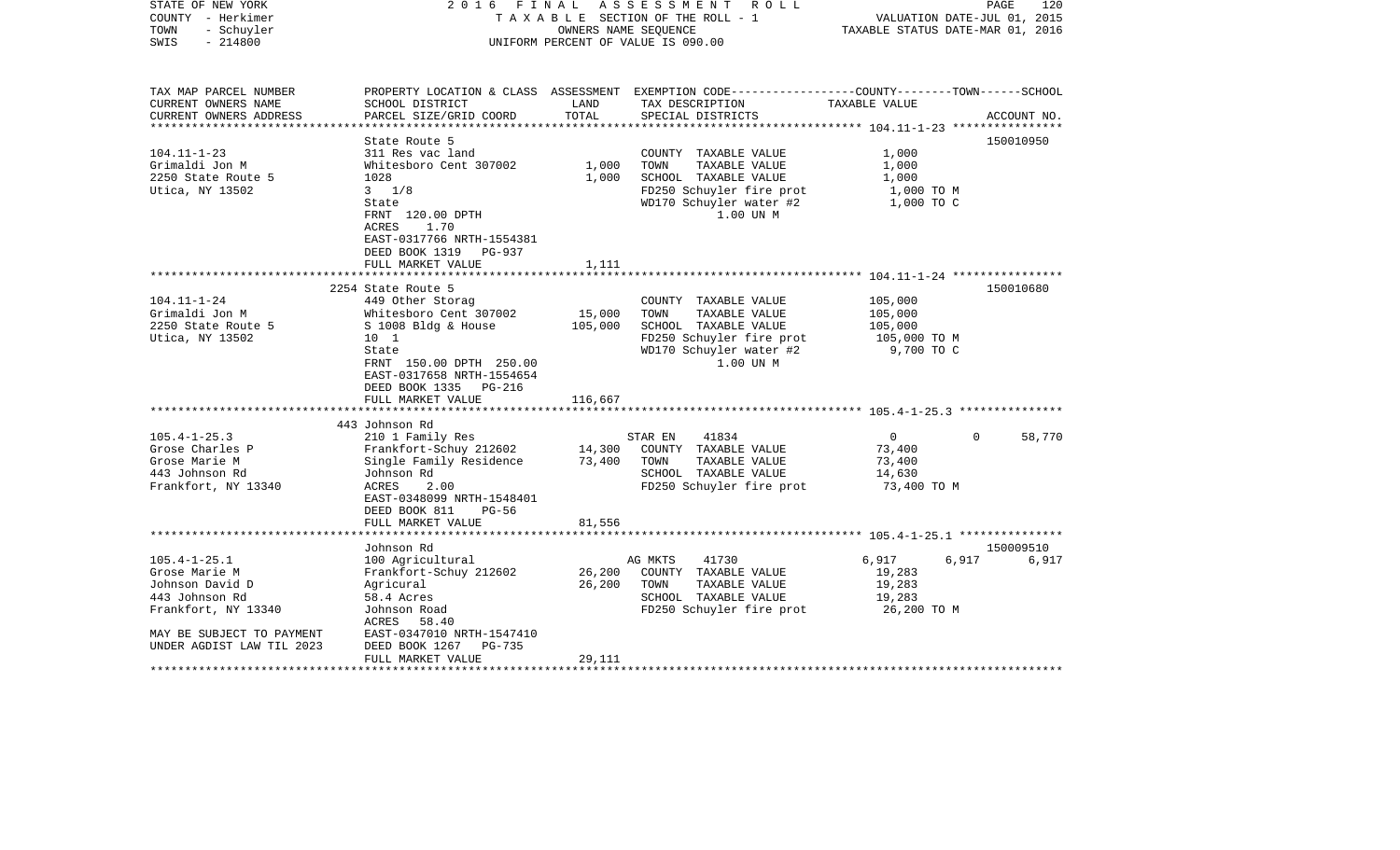| STATE OF NEW YORK<br>COUNTY - Herkimer<br>TOWN<br>- Schuyler<br>$-214800$<br>SWIS | FINAL<br>2016                                                                               |         | ASSESSMENT<br>R O L L<br>TAXABLE SECTION OF THE ROLL - 1<br>OWNERS NAME SEQUENCE<br>UNIFORM PERCENT OF VALUE IS 090.00 | VALUATION DATE-JUL 01, 2015<br>TAXABLE STATUS DATE-MAR 01, 2016 | PAGE     | 121         |
|-----------------------------------------------------------------------------------|---------------------------------------------------------------------------------------------|---------|------------------------------------------------------------------------------------------------------------------------|-----------------------------------------------------------------|----------|-------------|
| TAX MAP PARCEL NUMBER<br>CURRENT OWNERS NAME                                      | SCHOOL DISTRICT                                                                             | LAND    | PROPERTY LOCATION & CLASS ASSESSMENT EXEMPTION CODE---------------COUNTY-------TOWN-----SCHOOL<br>TAX DESCRIPTION      | TAXABLE VALUE                                                   |          |             |
| CURRENT OWNERS ADDRESS<br>***********************                                 | PARCEL SIZE/GRID COORD                                                                      | TOTAL   | SPECIAL DISTRICTS                                                                                                      |                                                                 |          | ACCOUNT NO. |
|                                                                                   | 416 Dutchtown Rd                                                                            |         |                                                                                                                        |                                                                 |          | 150075015   |
| $105.4 - 1 - 31$                                                                  | 210 1 Family Res                                                                            |         | STAR B<br>41854                                                                                                        | $\overline{0}$                                                  | $\Omega$ | 27,000      |
| Grose Mary Beth                                                                   | Frankfort-Schuy 212602                                                                      | 13,700  | COUNTY TAXABLE VALUE                                                                                                   | 76,700                                                          |          |             |
| 416 Dutchtown Rd                                                                  | S Bldg                                                                                      | 76,700  | TOWN<br>TAXABLE VALUE                                                                                                  | 76,700                                                          |          |             |
| Frankfort, NY 13340                                                               | 3 1A                                                                                        |         | SCHOOL TAXABLE VALUE                                                                                                   | 49,700                                                          |          |             |
|                                                                                   | Dutchtown<br>ACRES<br>1.20<br>EAST-0342343 NRTH-1544802<br>DEED BOOK 1416<br>PG-151         |         | FD250 Schuyler fire prot                                                                                               | 76,700 TO M                                                     |          |             |
|                                                                                   | FULL MARKET VALUE                                                                           | 85,222  |                                                                                                                        |                                                                 |          |             |
|                                                                                   | 5643 Graham Rd                                                                              |         |                                                                                                                        |                                                                 |          | 150007830   |
| $098.4 - 1 - 8$                                                                   | 210 1 Family Res                                                                            |         | 41834<br>STAR EN                                                                                                       | $\overline{0}$                                                  | $\Omega$ | 58,770      |
| Grosjean Family Trust                                                             | Whitesboro Cent 307002                                                                      | 14,300  | COUNTY TAXABLE VALUE                                                                                                   | 118,200                                                         |          |             |
| Grosjean Janice                                                                   | Bldg<br><b>W</b>                                                                            | 118,200 | TAXABLE VALUE<br>TOWN                                                                                                  | 118,200                                                         |          |             |
| 11 Birch Meadow Ln                                                                | 3 1.719A                                                                                    |         | SCHOOL TAXABLE VALUE                                                                                                   | 59,430                                                          |          |             |
| Willington, CT 06279                                                              | Graham                                                                                      |         | FD250 Schuyler fire prot                                                                                               | 118,200 TO M                                                    |          |             |
|                                                                                   | 2.00<br>ACRES<br>EAST-0321266 NRTH-1567562<br>DEED BOOK 1237<br>PG-378<br>FULL MARKET VALUE | 131,333 |                                                                                                                        |                                                                 |          |             |
|                                                                                   |                                                                                             |         |                                                                                                                        |                                                                 |          |             |
|                                                                                   | 320 Mowers Rd                                                                               |         |                                                                                                                        |                                                                 |          |             |
| $105.2 - 1 - 20.3$                                                                | 210 1 Family Res                                                                            |         | STAR B<br>41854                                                                                                        | $\overline{0}$                                                  | $\Omega$ | 27,000      |
| Gross Thomas R                                                                    | West Canada Val 212402                                                                      | 13,500  | COUNTY TAXABLE VALUE                                                                                                   | 100,900                                                         |          |             |
| Gross Donna J                                                                     | Single Family Residence                                                                     | 100,900 | TOWN<br>TAXABLE VALUE                                                                                                  | 100,900                                                         |          |             |
| 320 Mowers Rd                                                                     | W/ Attached Garage                                                                          |         | SCHOOL TAXABLE VALUE                                                                                                   | 73,900                                                          |          |             |
| Frankfort, NY 13340                                                               | FRNT 168.30 DPTH                                                                            |         | FD250 Schuyler fire prot                                                                                               | 100,900 TO M                                                    |          |             |
|                                                                                   | ACRES<br>1.00<br>EAST-0339106 NRTH-1557325<br>DEED BOOK 830<br>$PG-493$                     |         |                                                                                                                        |                                                                 |          |             |
|                                                                                   | FULL MARKET VALUE                                                                           | 112,111 |                                                                                                                        |                                                                 |          |             |
|                                                                                   | Mowers Rd                                                                                   |         |                                                                                                                        |                                                                 |          |             |
| $105.2 - 1 - 36$                                                                  | 100 Agricultural                                                                            |         | AG MKTS<br>41730                                                                                                       | 39,943                                                          | 39,943   | 39,943      |
| Gross Thomas R                                                                    | West Canada Val 212402                                                                      | 80,000  | COUNTY TAXABLE VALUE                                                                                                   | 40,057                                                          |          |             |
| Hamilton-Gross Donna                                                              | vac farm land                                                                               | 80,000  | TOWN<br>TAXABLE VALUE                                                                                                  | 40,057                                                          |          |             |
| 320 Mowers Rd                                                                     | FRNT 4345.00 DPTH                                                                           |         | SCHOOL TAXABLE VALUE                                                                                                   | 40,057                                                          |          |             |
| Frankfort, NY 13340                                                               | ACRES 130.70                                                                                |         | FD250 Schuyler fire prot                                                                                               | 80,000 TO M                                                     |          |             |
|                                                                                   | EAST-0338745 NRTH-1557910                                                                   |         |                                                                                                                        |                                                                 |          |             |
| MAY BE SUBJECT TO PAYMENT                                                         | DEED BOOK 1443<br>PG-425                                                                    |         |                                                                                                                        |                                                                 |          |             |
| UNDER AGDIST LAW TIL 2023                                                         | FULL MARKET VALUE                                                                           | 88,889  |                                                                                                                        |                                                                 |          |             |
| ********************                                                              | *********************                                                                       |         |                                                                                                                        |                                                                 |          |             |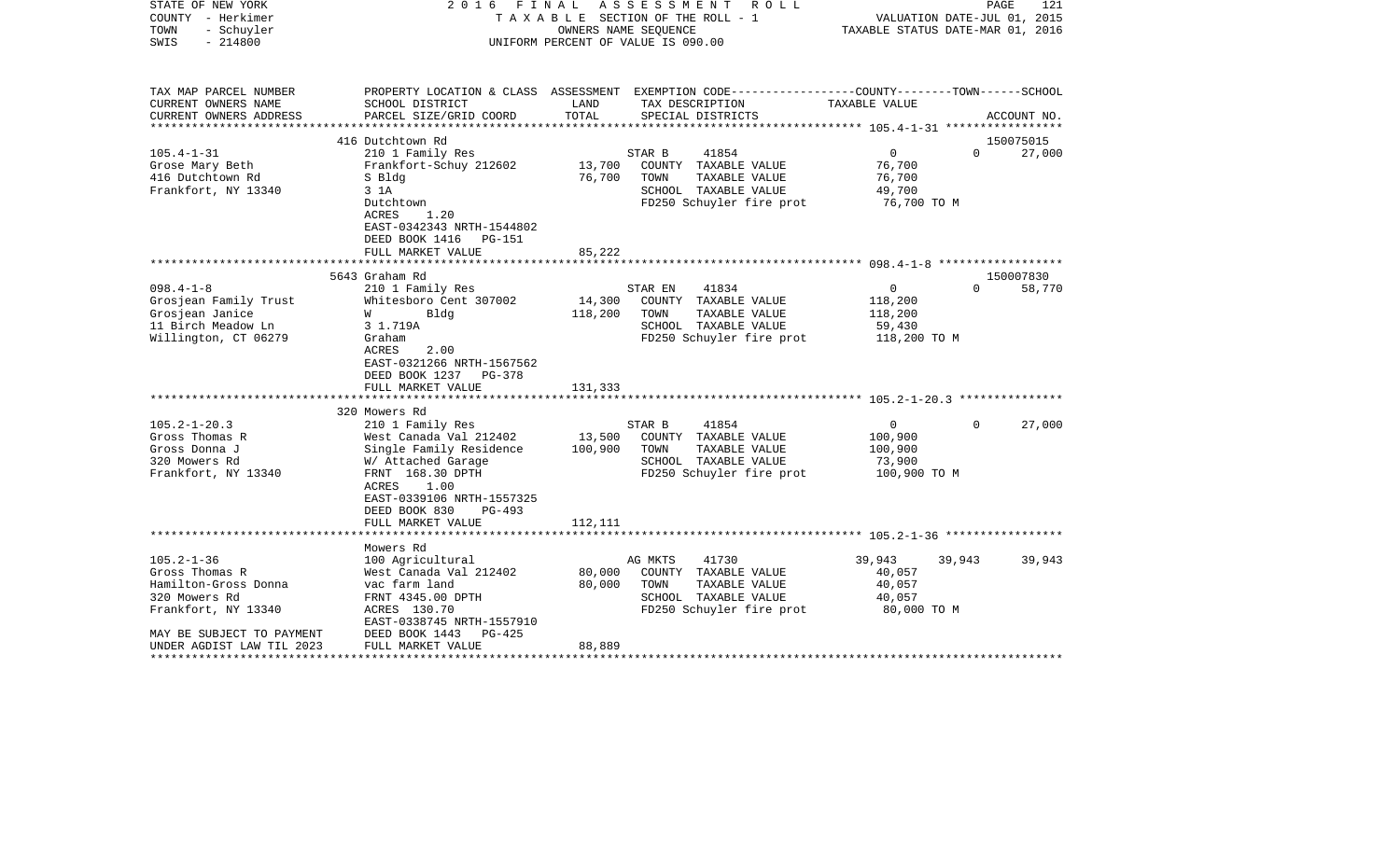| STATE OF NEW YORK<br>COUNTY - Herkimer<br>TOWN<br>- Schuyler<br>SWIS<br>$-214800$         |                                                                                                                                                                |                  | 2016 FINAL ASSESSMENT ROLL<br>TAXABLE SECTION OF THE ROLL - 1<br>OWNERS NAME SEQUENCE<br>UNIFORM PERCENT OF VALUE IS 090.00                                       | VALUATION DATE-JUL 01, 2015<br>TAXABLE STATUS DATE-MAR 01, 2016 |                          | PAGE<br>122      |
|-------------------------------------------------------------------------------------------|----------------------------------------------------------------------------------------------------------------------------------------------------------------|------------------|-------------------------------------------------------------------------------------------------------------------------------------------------------------------|-----------------------------------------------------------------|--------------------------|------------------|
| TAX MAP PARCEL NUMBER<br>CURRENT OWNERS NAME<br>CURRENT OWNERS ADDRESS                    | SCHOOL DISTRICT<br>PARCEL SIZE/GRID COORD                                                                                                                      | LAND<br>TOTAL    | PROPERTY LOCATION & CLASS ASSESSMENT EXEMPTION CODE---------------COUNTY-------TOWN------SCHOOL<br>TAX DESCRIPTION<br>SPECIAL DISTRICTS                           | TAXABLE VALUE                                                   |                          | ACCOUNT NO.      |
|                                                                                           |                                                                                                                                                                |                  |                                                                                                                                                                   |                                                                 |                          |                  |
|                                                                                           | 536 Short Lots Rd                                                                                                                                              |                  |                                                                                                                                                                   |                                                                 |                          | 150003840        |
| $105.1 - 1 - 49$                                                                          | 270 Mfg housing                                                                                                                                                |                  | VET WAR CT 41121                                                                                                                                                  | 5,310                                                           | 5,310                    | $\overline{0}$   |
| Gruet Jean Paul                                                                           | Whitesboro Cent 307002 12,500 AGED-ALL 41800<br>Single Family Res W Stor 35,400 STAR EN 41834                                                                  |                  |                                                                                                                                                                   | 15,045<br>15,045<br>0                                           | 15,045<br>$\overline{0}$ | 17,700<br>17,700 |
| Gruet Louis<br>536 Short Lots Rd<br>Frankfort, NY 13340                                   | $3 \frac{1}{2}$<br>Short Lots<br>FRNT 150.00 DPTH 259.00                                                                                                       |                  | COUNTY TAXABLE VALUE<br>TOWN<br>TAXABLE VALUE<br>SCHOOL TAXABLE VALUE                                                                                             | 15,045<br>15,045<br>$\sim$ 0                                    |                          |                  |
|                                                                                           | EAST-0332812 NRTH-1552539<br>DEED BOOK 929<br>PG-562                                                                                                           |                  | FD250 Schuyler fire prot 35,400 TO M                                                                                                                              |                                                                 |                          |                  |
|                                                                                           | FULL MARKET VALUE                                                                                                                                              | 39,333           |                                                                                                                                                                   |                                                                 |                          |                  |
|                                                                                           | 292 Caldwell Rd                                                                                                                                                |                  |                                                                                                                                                                   |                                                                 |                          |                  |
| $105.4 - 1 - 16.2$<br>Gruet Michael<br>Gruet Laura                                        | 210 1 Family Res<br>Frankfort-Schuy 212602<br>Modular Residence                                                                                                | 12,500<br>86,400 | STAR B<br>41854<br>COUNTY TAXABLE VALUE<br>TOWN<br>TAXABLE VALUE                                                                                                  | $\overline{0}$<br>86,400<br>86,400                              | $\mathbf{0}$             | 27,000           |
| 592 Caldwell Rd<br>Schuyler, NY 13340                                                     | 1 Acre<br>Caldwell<br>FRNT<br>1.30 DPTH<br>3.20                                                                                                                |                  | SCHOOL TAXABLE VALUE<br>FD250 Schuyler fire prot 86,400 TO M                                                                                                      | 59,400                                                          |                          |                  |
|                                                                                           | ACRES<br>0.88<br>EAST-0347453 NRTH-1551874<br>DEED BOOK 689<br>$PG-3$                                                                                          | 96,000           |                                                                                                                                                                   |                                                                 |                          |                  |
|                                                                                           | FULL MARKET VALUE                                                                                                                                              |                  |                                                                                                                                                                   |                                                                 |                          |                  |
|                                                                                           | 936 Newport Rd                                                                                                                                                 |                  |                                                                                                                                                                   |                                                                 |                          | 150003090        |
| $099.3 - 1 - 49$                                                                          | 210 1 Family Res<br>WET COM CT 41131<br>West Canada Val 212402 12,300 VET DIS CT 41141                                                                         |                  | VET COM CT 41131 13,500<br>VET DIS CT 41141 27,000                                                                                                                |                                                                 | 13,500                   | $\sim$ 0         |
| Grunt Grant Trust                                                                         |                                                                                                                                                                |                  |                                                                                                                                                                   |                                                                 | 27,000                   | $\Omega$         |
|                                                                                           | Faycheck Michael C<br>Paycheck Michael C<br>936 Newport Rd<br>EAST-0326897 NRTH-1568699<br>DEED BOOK 1506 PG-289<br>DEED BOOK 1506 PG-289<br>FULL MARKET VALUE |                  | 41854<br>COUNTY TAXABLE VALUE<br>TAXABLE VALUE<br>108,556 SCHOOL TAXABLE VALUE                                                                                    | 2 / 1000<br>57,200<br>57,200<br>70,700                          | $\overline{0}$           | 27,000           |
|                                                                                           |                                                                                                                                                                |                  | FD250 Schuyler fire prot                                                                                                                                          | 97,700 TO M                                                     |                          |                  |
|                                                                                           |                                                                                                                                                                |                  |                                                                                                                                                                   |                                                                 |                          |                  |
|                                                                                           | 5688 Mapleton Dr                                                                                                                                               |                  |                                                                                                                                                                   |                                                                 |                          | 150015180        |
| $104.7 - 1 - 52$<br>Gutko Vladimir<br>Gutko Lavisa<br>5688 Mapleton Dr<br>Utica, NY 13502 | 210 1 Family Res<br>Whitesboro Cent 307002<br>Single Family Residence 77,600<br>Mapleton Dr<br>FRNT 90.00 DPTH 125.00<br>EAST-0314861 NRTH-1558582             |                  | 41854<br>STAR B<br>7,400 COUNTY TAXABLE VALUE<br>TOWN<br>TAXABLE VALUE<br>SCHOOL TAXABLE VALUE<br>FD250 Schuyler fire prot<br>LT160 Schuyler light #1 77,600 TO M | $\overline{0}$<br>77,600<br>77,600<br>50,600<br>77,600 TO M     | $\Omega$                 | 27,000           |
|                                                                                           | DEED BOOK 1094 PG-84<br>FULL MARKET VALUE                                                                                                                      |                  | SD030 Schuyler sewer #1<br>$86,222$ WD175 Schuyler water #3 77,600 TO M                                                                                           | 1.00 UN M                                                       |                          |                  |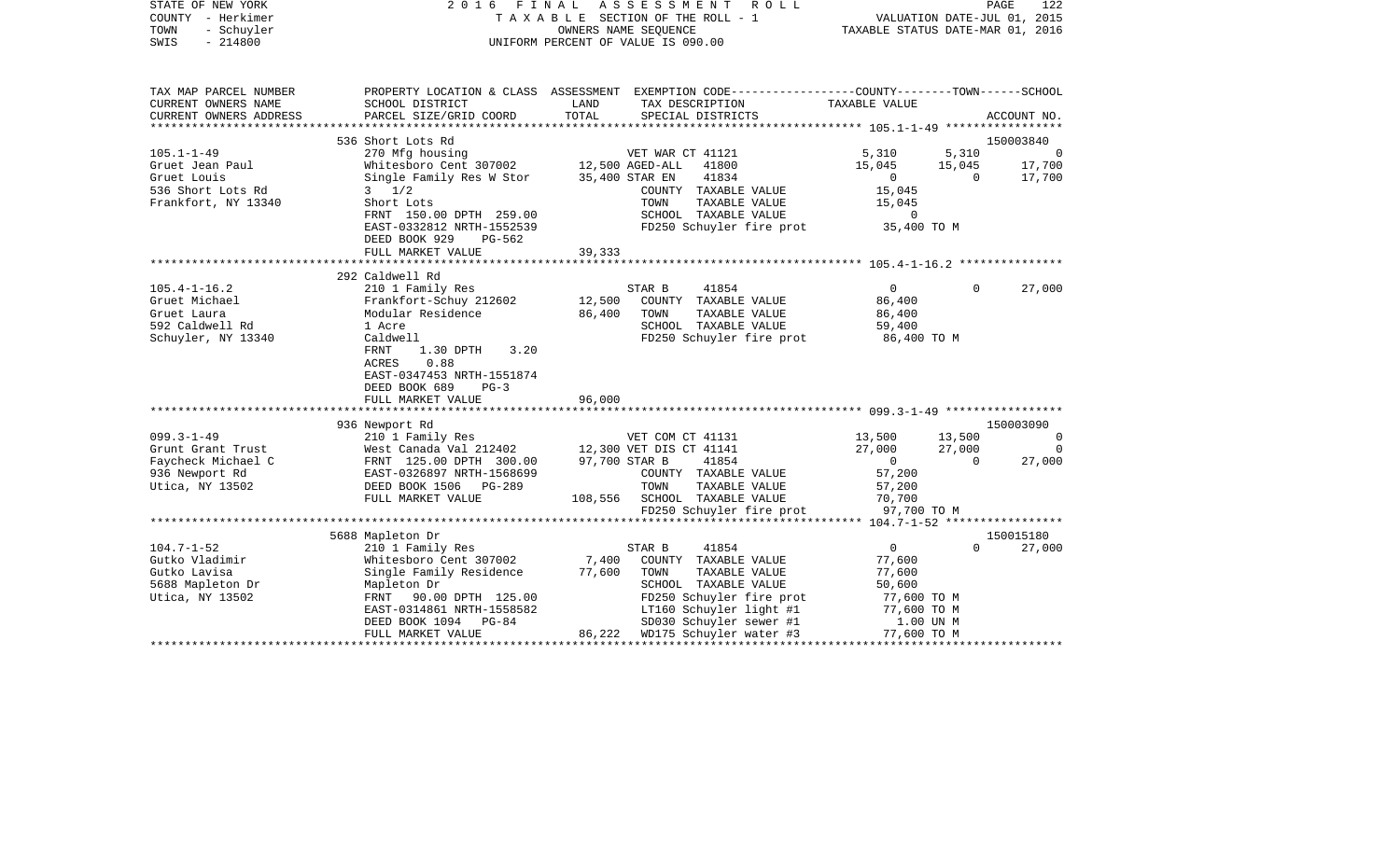| STATE OF NEW YORK<br>COUNTY - Herkimer<br>- Schuyler<br>TOWN<br>$-214800$<br>SWIS                                  | FINAL<br>2016                                                                                                                                                                                                                         | OWNERS NAME SEOUENCE           | ASSESSMENT<br>R O L L<br>TAXABLE SECTION OF THE ROLL - 1<br>UNIFORM PERCENT OF VALUE IS 090.00                                                                | VALUATION DATE-JUL 01, 2015<br>TAXABLE STATUS DATE-MAR 01, 2016                  | PAGE<br>123         |
|--------------------------------------------------------------------------------------------------------------------|---------------------------------------------------------------------------------------------------------------------------------------------------------------------------------------------------------------------------------------|--------------------------------|---------------------------------------------------------------------------------------------------------------------------------------------------------------|----------------------------------------------------------------------------------|---------------------|
| TAX MAP PARCEL NUMBER<br>CURRENT OWNERS NAME<br>CURRENT OWNERS ADDRESS<br>*********************                    | SCHOOL DISTRICT<br>PARCEL SIZE/GRID COORD                                                                                                                                                                                             | LAND<br>TOTAL<br>************* | PROPERTY LOCATION & CLASS ASSESSMENT EXEMPTION CODE----------------COUNTY-------TOWN------SCHOOL<br>TAX DESCRIPTION<br>SPECIAL DISTRICTS                      | TAXABLE VALUE                                                                    | ACCOUNT NO.         |
| $105.2 - 4 - 12$<br>Guttormsen Douglas B<br>Guttormsen Katherine P<br>901 21st St S<br>Arlington, VA 22202         | Cogar Rd<br>322 Rural vac>10<br>West Canada Val 212402<br>Fox Hollow/ MF#185<br>Land & Lakes lot 25<br>Cogar Rd<br>ACRES 15.00<br>EAST-0341641 NRTH-1557790<br>DEED BOOK 1168 PG-616<br>FULL MARKET VALUE                             | 55,300<br>55,300<br>61,444     | COUNTY TAXABLE VALUE<br>TOWN<br>TAXABLE VALUE<br>SCHOOL TAXABLE VALUE<br>FD250 Schuyler fire prot                                                             | 55,300<br>55,300<br>55,300<br>55,300 TO M                                        | 150003180           |
| $105.2 - 4 - 13$<br>Guttormsen Douglas B<br>Guttormsen Katherine P<br>901 21st St S<br>Arlington, VA 22202         | *********************<br>Cogar Rd<br>322 Rural vac>10<br>West Canada Val 212402<br>Fox Hollow/ MF#185<br>Land & Lakes lot 26<br>Cogar Rd<br>ACRES 60.00<br>EAST-0340546 NRTH-1556687<br>DEED BOOK 1169<br>PG-278<br>FULL MARKET VALUE | 84,100<br>84,100<br>93,444     | COUNTY TAXABLE VALUE<br>TOWN<br>TAXABLE VALUE<br>SCHOOL TAXABLE VALUE<br>FD250 Schuyler fire prot                                                             | 84,100<br>84,100<br>84,100<br>84,100 TO M                                        | 150003180           |
| $104.7 - 1 - 1$<br>Hagg Angela<br>11005 Cosby Manor Rd<br>Utica, NY 13502                                          | 11005 Cosby Manor Rd<br>270 Mfg housing<br>Whitesboro Cent 307002<br>S Trl<br>$3 \frac{1}{2}$ A<br>Coby Manor Rd<br>ACRES<br>1.60<br>EAST-0315992 NRTH-1560740<br>DEED BOOK 00617 PG-00951<br>FULL MARKET VALUE                       | 16,000<br>52,500<br>58,333     | 41834<br>STAR EN<br>COUNTY TAXABLE VALUE<br>TAXABLE VALUE<br>TOWN<br>SCHOOL TAXABLE VALUE<br>FD250 Schuyler fire prot<br>WD170 Schuyler water #2<br>1.00 UN M | $\overline{0}$<br>$\Omega$<br>52,500<br>52,500<br>0<br>52,500 TO M<br>3,500 TO C | 150075016<br>52,500 |
|                                                                                                                    | ********************                                                                                                                                                                                                                  |                                |                                                                                                                                                               |                                                                                  |                     |
| $112.2 - 1 - 24$<br>Haight Thomas<br>Haight Pamela<br>473 Baum Rd<br>Frankfort, NY 13340<br>********************** | Baum Rd<br>314 Rural vac<10<br>Frankfort-Schuy 212602<br>Bldg, Small Parcel On Tow<br>$3 \quad 1$<br>Baum<br>FRNT<br>85.00 DPTH 100.00<br>EAST-0348833 NRTH-1542114<br>DEED BOOK 692<br>$PG-963$<br>FULL MARKET VALUE                 | 1,000<br>1,000<br>1,111        | COUNTY TAXABLE VALUE<br>TAXABLE VALUE<br>TOWN<br>SCHOOL TAXABLE VALUE<br>FD250 Schuyler fire prot                                                             | 1,000<br>1,000<br>1,000<br>1,000 TO M                                            | 150020520           |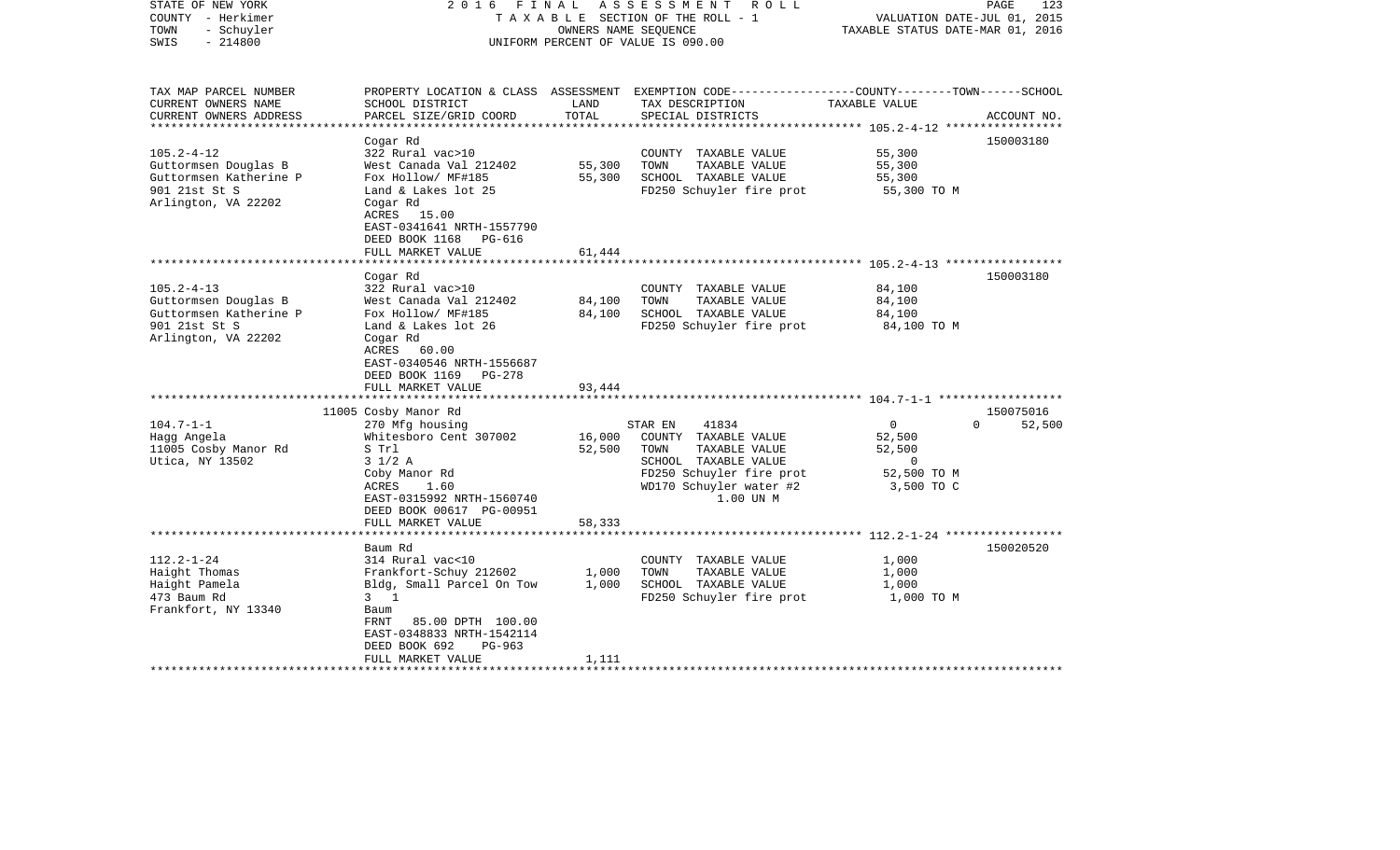| STATE OF NEW YORK<br>COUNTY - Herkimer<br>TOWN<br>- Schuyler<br>$-214800$<br>SWIS |                                                                                                                | OWNERS NAME SEQUENCE | 2016 FINAL ASSESSMENT<br>R O L L<br>TAXABLE SECTION OF THE ROLL - 1<br>UNIFORM PERCENT OF VALUE IS 090.00         | VALUATION DATE-JUL 01, 2015<br>TAXABLE STATUS DATE-MAR 01, 2016 | PAGE<br>124 |
|-----------------------------------------------------------------------------------|----------------------------------------------------------------------------------------------------------------|----------------------|-------------------------------------------------------------------------------------------------------------------|-----------------------------------------------------------------|-------------|
| TAX MAP PARCEL NUMBER<br>CURRENT OWNERS NAME                                      | SCHOOL DISTRICT                                                                                                | LAND                 | PROPERTY LOCATION & CLASS ASSESSMENT EXEMPTION CODE---------------COUNTY-------TOWN-----SCHOOL<br>TAX DESCRIPTION | TAXABLE VALUE                                                   |             |
| CURRENT OWNERS ADDRESS<br>*******************                                     | PARCEL SIZE/GRID COORD<br>*******************                                                                  | TOTAL                | SPECIAL DISTRICTS                                                                                                 |                                                                 | ACCOUNT NO. |
|                                                                                   | Baum Rd                                                                                                        |                      |                                                                                                                   |                                                                 |             |
| $112.2 - 1 - 23.3$                                                                | 314 Rural vac<10                                                                                               |                      | COUNTY TAXABLE VALUE                                                                                              | 8,300                                                           |             |
| Haight Thomas H                                                                   | Frankfort-Schuy 212602                                                                                         | 8,300                | TOWN<br>TAXABLE VALUE                                                                                             | 8,300                                                           |             |
| Haight Pamela J                                                                   | Vacant Land                                                                                                    | 8,300                | SCHOOL TAXABLE VALUE                                                                                              | 8,300                                                           |             |
| 473 Baum Rd<br>Frankfort, NY 13340                                                | 2 Acres<br>FRNT 350.00 DPTH<br>ACRES<br>2.00<br>EAST-0348671 NRTH-1542295<br>DEED BOOK 829<br>$PG-278$         |                      | FD250 Schuyler fire prot                                                                                          | 8,300 TO M                                                      |             |
|                                                                                   | FULL MARKET VALUE                                                                                              | 9,222                |                                                                                                                   |                                                                 |             |
|                                                                                   |                                                                                                                |                      |                                                                                                                   |                                                                 |             |
|                                                                                   | Baum Rd                                                                                                        |                      |                                                                                                                   |                                                                 | 150003810   |
| $112.2 - 1 - 23.9$                                                                | 322 Rural vac>10                                                                                               |                      | COUNTY TAXABLE VALUE<br>TAXABLE VALUE                                                                             | 15,000                                                          |             |
| Haight Thomas H<br>473 Baum Rd                                                    | Frankfort-Schuy 212602<br>vac land                                                                             | 15,000<br>15,000     | TOWN<br>SCHOOL TAXABLE VALUE                                                                                      | 15,000<br>15,000                                                |             |
| Frankfort, NY 13340                                                               | 16.8A                                                                                                          |                      | FD250 Schuyler fire prot                                                                                          | 15,000 TO M                                                     |             |
|                                                                                   | Baum                                                                                                           |                      |                                                                                                                   |                                                                 |             |
| MAY BE SUBJECT TO PAYMENT<br>UNDER AGDIST LAW TIL 2020                            | FRNT 627.20 DPTH<br>16.80<br>ACRES<br>EAST-0348365 NRTH-1541629<br>DEED BOOK 1431 PG-873                       |                      |                                                                                                                   |                                                                 |             |
|                                                                                   | FULL MARKET VALUE                                                                                              | 16,667               |                                                                                                                   | ************************ 112.2-1-23.4 *********                 |             |
|                                                                                   | Baum Rd.                                                                                                       |                      |                                                                                                                   |                                                                 |             |
| $112.2 - 1 - 23.4$                                                                | 314 Rural vac<10                                                                                               |                      | COUNTY TAXABLE VALUE                                                                                              | 13,700                                                          |             |
| Haight Thomas J                                                                   | Frankfort-Schuy 212602                                                                                         | 13,700               | TOWN<br>TAXABLE VALUE                                                                                             | 13,700                                                          |             |
| 473 Baum Rd<br>Frankfort, NY 13340                                                | FRNT 194.00 DPTH<br>1.20<br>ACRES<br>EAST-0348408 NRTH-1542402<br>DEED BOOK 875<br>$PG-9$<br>FULL MARKET VALUE | 13,700<br>15,222     | SCHOOL TAXABLE VALUE                                                                                              | 13,700                                                          |             |
|                                                                                   |                                                                                                                |                      |                                                                                                                   | *********** 112.2-3-58 ******************                       |             |
|                                                                                   | 3782 State Route 5                                                                                             |                      |                                                                                                                   |                                                                 | 150017940   |
| $112.2 - 3 - 58$                                                                  | 210 1 Family Res                                                                                               |                      | 41834<br>STAR EN                                                                                                  | 0<br>0                                                          | 54,300      |
| Hajeris Jane                                                                      | Frankfort-Schuy 212602                                                                                         | 5,400                | COUNTY TAXABLE VALUE                                                                                              | 54,300                                                          |             |
| 3782 State Route 5                                                                | Single Family Residence                                                                                        | 54,300               | TOWN<br>TAXABLE VALUE                                                                                             | 54,300                                                          |             |
| Frankfort, NY 13340                                                               | FRNT 59.00 DPTH 180.00                                                                                         |                      | SCHOOL TAXABLE VALUE                                                                                              | $\mathbf 0$                                                     |             |
|                                                                                   | EAST-0341164 NRTH-1535587                                                                                      |                      | FD250 Schuyler fire prot                                                                                          | 54,300 TO M                                                     |             |
|                                                                                   | DEED BOOK 673<br>$PG-47$                                                                                       |                      |                                                                                                                   |                                                                 |             |
|                                                                                   | FULL MARKET VALUE                                                                                              | 60,333               |                                                                                                                   |                                                                 |             |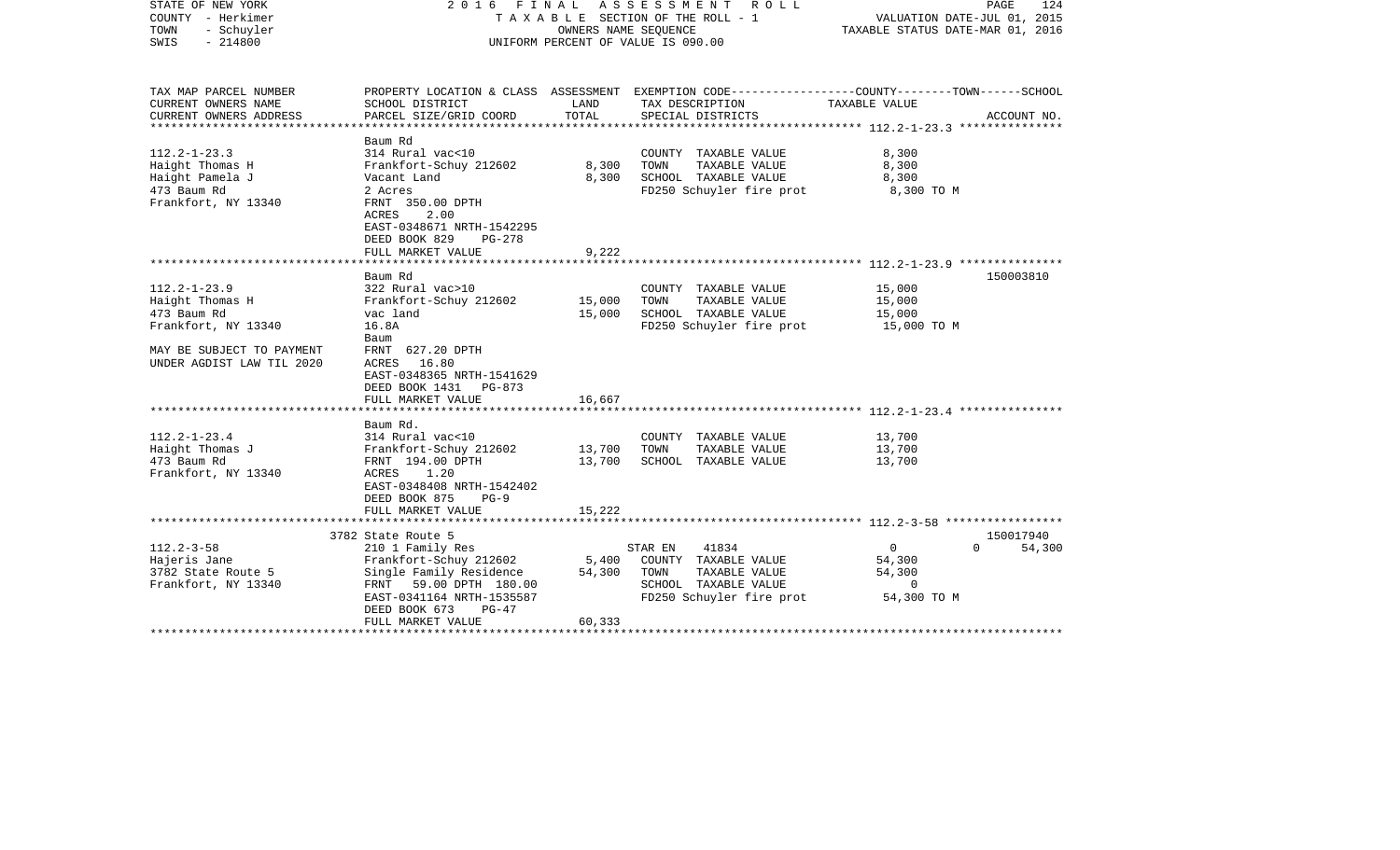| STATE OF NEW YORK<br>COUNTY - Herkimer<br>TOWN<br>- Schuyler<br>$-214800$<br>SWIS | 2 0 1 6<br>FINAL                             | OWNERS NAME SEQUENCE | ASSESSMENT<br>R O L L<br>TAXABLE SECTION OF THE ROLL - 1<br>UNIFORM PERCENT OF VALUE IS 090.00                                         | VALUATION DATE-JUL 01, 2015<br>TAXABLE STATUS DATE-MAR 01, 2016 | PAGE<br>125        |
|-----------------------------------------------------------------------------------|----------------------------------------------|----------------------|----------------------------------------------------------------------------------------------------------------------------------------|-----------------------------------------------------------------|--------------------|
| TAX MAP PARCEL NUMBER<br>CURRENT OWNERS NAME<br>CURRENT OWNERS ADDRESS            | SCHOOL DISTRICT<br>PARCEL SIZE/GRID COORD    | LAND<br>TOTAL        | PROPERTY LOCATION & CLASS ASSESSMENT EXEMPTION CODE---------------COUNTY-------TOWN-----SCHOOL<br>TAX DESCRIPTION<br>SPECIAL DISTRICTS | TAXABLE VALUE                                                   | ACCOUNT NO.        |
|                                                                                   | 105 Tanner Rd                                |                      |                                                                                                                                        |                                                                 | 150019710          |
| $093.3 - 2 - 6$                                                                   | 210 1 Family Res                             |                      | 41854<br>STAR B                                                                                                                        | $\overline{0}$                                                  | $\Omega$<br>27,000 |
| Hall Richard                                                                      | West Canada Val 212402                       | 8,700                | COUNTY TAXABLE VALUE                                                                                                                   | 68,600                                                          |                    |
| 105 Tanner Rd                                                                     | Double Wide & Garage                         | 68,600               | TOWN<br>TAXABLE VALUE                                                                                                                  | 68,600                                                          |                    |
| Poland, NY 13431                                                                  | 1/3                                          |                      | SCHOOL TAXABLE VALUE                                                                                                                   | 41,600                                                          |                    |
|                                                                                   | Newport                                      |                      | FD250 Schuyler fire prot                                                                                                               | 68,600 TO M                                                     |                    |
|                                                                                   | FRNT 135.00 DPTH 145.00                      |                      |                                                                                                                                        |                                                                 |                    |
|                                                                                   | EAST-0333399 NRTH-1576485                    |                      |                                                                                                                                        |                                                                 |                    |
|                                                                                   | DEED BOOK 667<br>PG-735<br>FULL MARKET VALUE | 76,222               |                                                                                                                                        |                                                                 |                    |
|                                                                                   | *************************                    | ****************     |                                                                                                                                        |                                                                 |                    |
|                                                                                   | 238 Newport Rd                               |                      |                                                                                                                                        |                                                                 | 150008070          |
| $104.2 - 1 - 56$                                                                  | 210 1 Family Res                             |                      | 41834<br>STAR EN                                                                                                                       | $\overline{0}$                                                  | $\Omega$<br>58,770 |
| Haman Earl                                                                        | Whitesboro Cent 307002                       | 10,200               | COUNTY TAXABLE VALUE                                                                                                                   | 77,100                                                          |                    |
| Haman Carole                                                                      | Bldg                                         | 77,100               | TOWN<br>TAXABLE VALUE                                                                                                                  | 77,100                                                          |                    |
| 238 Newport Rd                                                                    | $1/2$ Acre                                   |                      | SCHOOL TAXABLE VALUE                                                                                                                   | 18,330                                                          |                    |
| Utica, NY 13502                                                                   | Newport Road                                 |                      | FD250 Schuyler fire prot                                                                                                               | 77,100 TO M                                                     |                    |
|                                                                                   | FRNT 168.00 DPTH 160.00<br>0.62              |                      | WD170 Schuyler water #2                                                                                                                | 5,000 TO C                                                      |                    |
|                                                                                   | ACRES<br>EAST-0319790 NRTH-1556757           |                      | 1.00 UN M                                                                                                                              |                                                                 |                    |
|                                                                                   | DEED BOOK 00632 PG-00048                     |                      |                                                                                                                                        |                                                                 |                    |
|                                                                                   | FULL MARKET VALUE                            | 85,667               |                                                                                                                                        |                                                                 |                    |
|                                                                                   |                                              |                      |                                                                                                                                        |                                                                 |                    |
|                                                                                   | 285 Newport Rd                               |                      |                                                                                                                                        |                                                                 | 150008190          |
| $104.2 - 1 - 17$                                                                  | 210 1 Family Res                             |                      | COUNTY TAXABLE VALUE                                                                                                                   | 67,900                                                          |                    |
| Haman Earl H                                                                      | Whitesboro Cent 307002                       | 9,100                | TOWN<br>TAXABLE VALUE                                                                                                                  | 67,900                                                          |                    |
| Haman Carole A                                                                    | Single Family Residence W                    | 67,900               | SCHOOL TAXABLE VALUE                                                                                                                   | 67,900                                                          |                    |
| 238 Newport Rd                                                                    | Garage                                       |                      | FD250 Schuyler fire prot                                                                                                               | 67,900 TO M                                                     |                    |
| Utica, NY 13502                                                                   | Newport<br>FRNT<br>99.00 DPTH 217.00         |                      | WD170 Schuyler water #2<br>1.00 UN M                                                                                                   | 3,900 TO C                                                      |                    |
|                                                                                   | EAST-0320043 NRTH-1557665                    |                      |                                                                                                                                        |                                                                 |                    |
|                                                                                   | DEED BOOK 877<br>$PG-605$                    |                      |                                                                                                                                        |                                                                 |                    |
|                                                                                   | FULL MARKET VALUE                            | 75,444               |                                                                                                                                        |                                                                 |                    |
|                                                                                   |                                              |                      |                                                                                                                                        |                                                                 |                    |
|                                                                                   | 2483 State Route 5                           |                      |                                                                                                                                        |                                                                 | 150008160          |
| $104.2 - 2 - 17$                                                                  | 210 1 Family Res                             |                      | STAR EN<br>41834                                                                                                                       | $\mathbf 0$                                                     | $\Omega$<br>58,770 |
| Haman Ford & Shirley                                                              | Whitesboro Cent 307002                       | 8,500                | COUNTY TAXABLE VALUE                                                                                                                   | 60,700                                                          |                    |
| Haman Davif W<br>2483 State Route 5                                               | Bldg<br>N<br>$3 \frac{1}{8}$                 | 60,700               | TAXABLE VALUE<br>TOWN<br>SCHOOL TAXABLE VALUE                                                                                          | 60,700<br>1,930                                                 |                    |
| Utica, NY 13502                                                                   | State                                        |                      | FD250 Schuyler fire prot                                                                                                               | 60,700 TO M                                                     |                    |
|                                                                                   | 70.00 DPTH 255.00<br>FRNT                    |                      | WD170 Schuyler water #2                                                                                                                | 3,600 TO C                                                      |                    |
|                                                                                   | EAST-0321751 NRTH-1552778                    |                      | 1.00 UN M                                                                                                                              |                                                                 |                    |
|                                                                                   | DEED BOOK 899<br>PG-491                      |                      |                                                                                                                                        |                                                                 |                    |
|                                                                                   | FULL MARKET VALUE                            | 67,444               |                                                                                                                                        |                                                                 |                    |
|                                                                                   | **********************                       |                      |                                                                                                                                        |                                                                 |                    |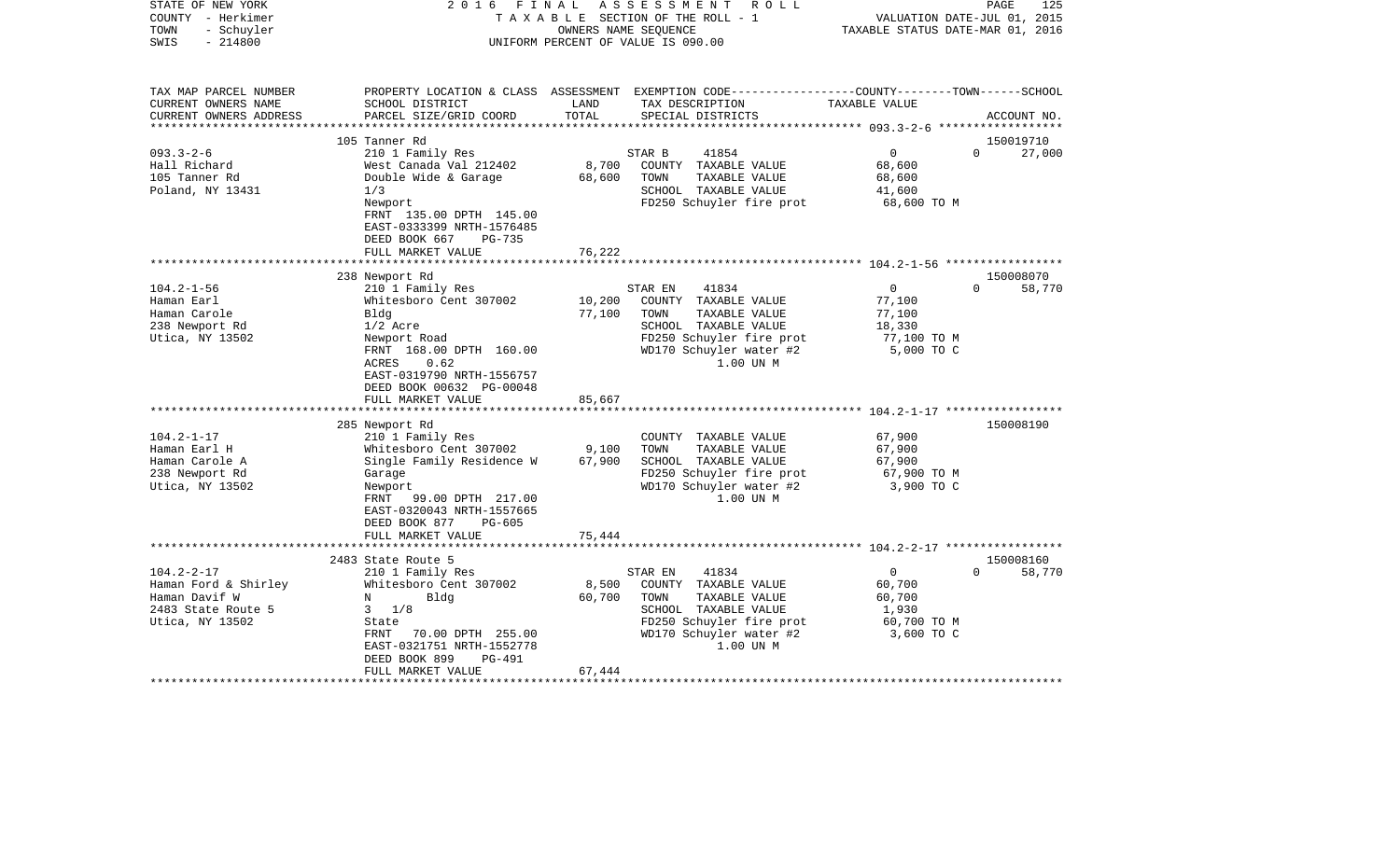| STATE OF NEW YORK<br>COUNTY - Herkimer<br>- Schuyler<br>TOWN<br>$-214800$<br>SWIS                                                                                                                           | 2016                                                                                                                                                                                                                                                                                                                                                                                                                                           |                                                          | FINAL ASSESSMENT ROLL<br>TAXABLE SECTION OF THE ROLL - 1<br>OWNERS NAME SEQUENCE<br>UNIFORM PERCENT OF VALUE IS 090.00                                                                                                                                                      | VALUATION DATE-JUL 01, 2015<br>TAXABLE STATUS DATE-MAR 01, 2016                                                                       | PAGE               | 126                                        |
|-------------------------------------------------------------------------------------------------------------------------------------------------------------------------------------------------------------|------------------------------------------------------------------------------------------------------------------------------------------------------------------------------------------------------------------------------------------------------------------------------------------------------------------------------------------------------------------------------------------------------------------------------------------------|----------------------------------------------------------|-----------------------------------------------------------------------------------------------------------------------------------------------------------------------------------------------------------------------------------------------------------------------------|---------------------------------------------------------------------------------------------------------------------------------------|--------------------|--------------------------------------------|
| TAX MAP PARCEL NUMBER<br>CURRENT OWNERS NAME<br>CURRENT OWNERS ADDRESS                                                                                                                                      | SCHOOL DISTRICT<br>PARCEL SIZE/GRID COORD                                                                                                                                                                                                                                                                                                                                                                                                      | LAND<br>TOTAL                                            | PROPERTY LOCATION & CLASS ASSESSMENT EXEMPTION CODE----------------COUNTY-------TOWN------SCHOOL<br>TAX DESCRIPTION<br>SPECIAL DISTRICTS                                                                                                                                    | TAXABLE VALUE                                                                                                                         |                    | ACCOUNT NO.                                |
| **********************                                                                                                                                                                                      |                                                                                                                                                                                                                                                                                                                                                                                                                                                |                                                          |                                                                                                                                                                                                                                                                             |                                                                                                                                       |                    |                                            |
| $104.2 - 2 - 28$<br>Haman Leroy & Carol<br>Haman IRR Trust<br>11423 Cosby Manor Rd<br>Utica, NY 13502                                                                                                       | 11423 Cosby Manor Rd<br>210 1 Family Res<br>Whitesboro Cent 307002<br>N Bldg<br>$2 \t3/4$<br>Cosby Manor<br>FRNT 169.00 DPTH 150.00<br>EAST-0323687 NRTH-1557357<br>DEED BOOK 1506 PG-721                                                                                                                                                                                                                                                      | 9,900<br>97,200                                          | STAR EN<br>41834<br>COUNTY TAXABLE VALUE<br>TOWN<br>TAXABLE VALUE<br>SCHOOL TAXABLE VALUE<br>FD250 Schuyler fire prot<br>WD170 Schuyler water #2<br>1.00 UN M                                                                                                               | $\overline{0}$<br>97,200<br>97,200<br>38,430<br>97,200 TO M<br>5,000 TO C                                                             | $\Omega$           | 150075066<br>58,770                        |
|                                                                                                                                                                                                             | FULL MARKET VALUE                                                                                                                                                                                                                                                                                                                                                                                                                              | 108,000                                                  |                                                                                                                                                                                                                                                                             |                                                                                                                                       |                    |                                            |
|                                                                                                                                                                                                             |                                                                                                                                                                                                                                                                                                                                                                                                                                                |                                                          |                                                                                                                                                                                                                                                                             |                                                                                                                                       |                    |                                            |
| $099.3 - 1 - 7$<br>Haman Pauline<br>950 Newport Rd<br>Utica, NY 13502<br>MAY BE SUBJECT TO PAYMENT<br>UNDER AGDIST LAW TIL 2023<br>$104.2 - 2 - 60$<br>Haman Pauline A<br>950 Newport Rd<br>Utica, NY 13502 | 950 Newport Rd<br>113 Cattle farm<br>West Canada Val 212402<br>Residence W/out Bldg Barn<br>Double Wide Residence<br>Newprd House Bar Exp<br>ACRES 148.00<br>EAST-0327399 NRTH-1566693<br>DEED BOOK 838<br><b>PG-118</b><br>FULL MARKET VALUE<br>2497 State Route 5 Rd<br>210 1 Family Res<br>Whitesboro Cent 307002<br>Bldg<br>N<br>$\overline{1}$<br>$5 -$<br>State<br>FRNT 130.00 DPTH 300.00<br>ACRES<br>1.15<br>EAST-0322009 NRTH-1552673 | 81,000 STAR EN<br>207,500<br>230,556<br>13,700<br>69,600 | AG MKTS<br>41730<br>41834<br>COUNTY TAXABLE VALUE<br>TOWN<br>TAXABLE VALUE<br>SCHOOL TAXABLE VALUE<br>FD250 Schuyler fire prot<br>COUNTY TAXABLE VALUE<br>TAXABLE VALUE<br>TOWN<br>SCHOOL TAXABLE VALUE<br>FD250 Schuyler fire prot<br>WD170 Schuyler water #2<br>1.00 UN M | 19,830<br>$\overline{0}$<br>187,670<br>187,670<br>128,900<br>207,500 TO M<br>69,600<br>69,600<br>69,600<br>69,600 TO M<br>69,600 TO C | 19,830<br>$\Omega$ | 150007980<br>19,830<br>58,770<br>150008130 |
|                                                                                                                                                                                                             | DEED BOOK 933<br>PG-352<br>FULL MARKET VALUE                                                                                                                                                                                                                                                                                                                                                                                                   | 77,333                                                   |                                                                                                                                                                                                                                                                             |                                                                                                                                       |                    |                                            |
|                                                                                                                                                                                                             |                                                                                                                                                                                                                                                                                                                                                                                                                                                |                                                          |                                                                                                                                                                                                                                                                             |                                                                                                                                       |                    |                                            |
| $104.2 - 1 - 24.5$<br>Haman Steven<br>Haman Mary<br>324 Newport Rd<br>Utica, NY 13502                                                                                                                       | Woods Ln<br>312 Vac w/imprv<br>Whitesboro Cent 307002<br>Vacant Land<br>126.5x300 .87 Acres<br>FRNT 146.00 DPTH 300.00<br>EAST-0317919 NRTH-1557492<br>DEED BOOK 765<br>$PG-220$                                                                                                                                                                                                                                                               | 8,000<br>20,000                                          | COUNTY TAXABLE VALUE<br>TAXABLE VALUE<br>TOWN<br>SCHOOL TAXABLE VALUE<br>FD250 Schuyler fire prot<br>WD170 Schuyler water #2<br>1.00 UN M                                                                                                                                   | 20,000<br>20,000<br>20,000<br>20,000 TO M<br>20,000 TO C                                                                              |                    |                                            |
|                                                                                                                                                                                                             | FULL MARKET VALUE                                                                                                                                                                                                                                                                                                                                                                                                                              | 22,222                                                   |                                                                                                                                                                                                                                                                             |                                                                                                                                       |                    |                                            |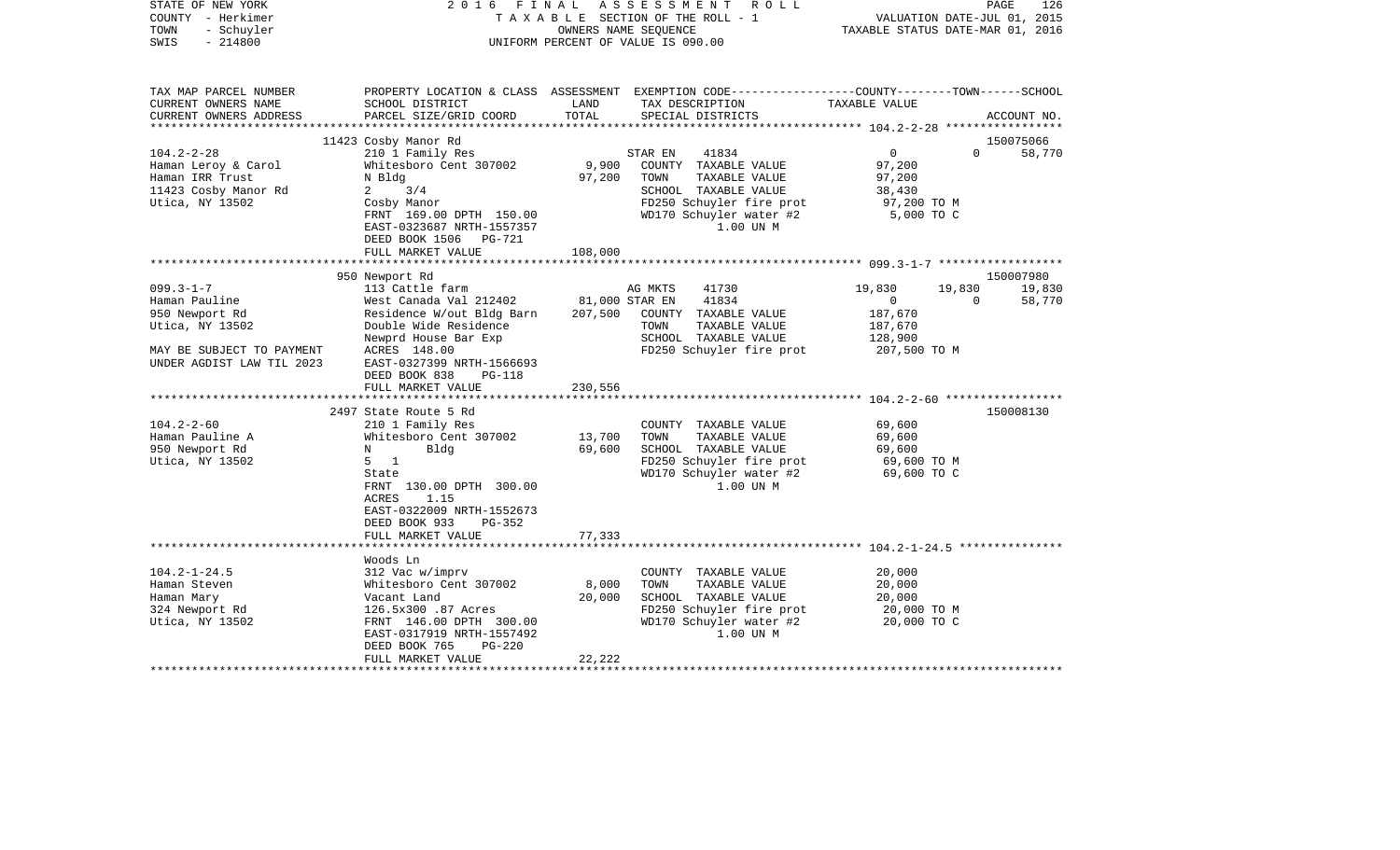| TAX MAP PARCEL NUMBER<br>PROPERTY LOCATION & CLASS ASSESSMENT EXEMPTION CODE----------------COUNTY-------TOWN------SCHOOL<br>CURRENT OWNERS NAME<br>SCHOOL DISTRICT<br>LAND<br>TAX DESCRIPTION<br>TAXABLE VALUE<br>TOTAL<br>CURRENT OWNERS ADDRESS<br>PARCEL SIZE/GRID COORD<br>SPECIAL DISTRICTS<br>ACCOUNT NO.<br>***********************<br>150005760<br>324 Newport Rd<br>$\overline{0}$<br>$104.2 - 1 - 66$<br>280 Res Multiple<br>STAR B<br>41854<br>$\Omega$<br>27,000<br>13,500<br>Whitesboro Cent 307002<br>COUNTY TAXABLE VALUE<br>89,600<br>Haman Steven<br>89,600<br>TOWN<br>TAXABLE VALUE<br>Haman Mary<br>Residence<br>89,600<br>324 Newport Rd<br>SCHOOL TAXABLE VALUE<br>3 1A<br>62,600<br>Utica, NY 13502<br>FD250 Schuyler fire prot<br>Newport Rd<br>89,600 TO M<br>WD170 Schuyler water #2<br>89,600 TO C<br>ACRES<br>$1.00$ BANK<br>291<br>1.00 UN M<br>EAST-0320697 NRTH-1558285<br>DEED BOOK 737<br>PG-184<br>FULL MARKET VALUE<br>99,556<br>Hawthorne Rd<br>150003180<br>$099.4 - 5 - 24$<br>314 Rural vac<10<br>30,400<br>COUNTY TAXABLE VALUE<br>Hamid Mohamed R<br>West Canada Val 212402<br>30,400<br>TOWN<br>TAXABLE VALUE<br>30,400<br>Ali Shira<br>Survey # 106<br>30,400<br>SCHOOL TAXABLE VALUE<br>30,400<br>101-34 117 th St<br>Land & Lakes lot 31<br>FD250 Schuyler fire prot<br>30,400 TO M<br>Richmond Hill, NY 11419<br>Hawthorne Rd<br>FRNT 324.30 DPTH<br>9.00<br>ACRES<br>EAST-0346218 NRTH-1566023<br>DEED BOOK 112<br>$PG-432$<br>33,778<br>FULL MARKET VALUE<br>Louis Ridge Rd<br>150003180<br>$099.4 - 5 - 36$<br>314 Rural vac<10<br>32,300<br>COUNTY TAXABLE VALUE<br>Hamid Safhie<br>TOWN<br>TAXABLE VALUE<br>West Canada Val 212402<br>32,300<br>32,300<br>Hamid Meenawattie<br>32,300<br>SCHOOL TAXABLE VALUE<br>Survey # 106<br>32,300<br>3 Grendon Ln<br>FD250 Schuyler fire prot<br>Land & Lakes lot 43<br>32,300 TO M<br>Farmingville, NY 11738<br>Louis Rd<br>ACRES 10.00<br>EAST-0348595 NRTH-1564456<br>DEED BOOK 1121 PG-328<br>FULL MARKET VALUE<br>35,889<br>110 Brown Rd<br>150022500<br>$099.1 - 1 - 52.1$<br>41854<br>$\Omega$<br>240 Rural res<br>STAR B<br>$\overline{0}$<br>27,000<br>Hamill Matthew S<br>35,000<br>West Canada Val 212402<br>COUNTY TAXABLE VALUE<br>252,000<br>110 Brown Rd<br>252,000<br>Residence W/ Building<br>TOWN<br>TAXABLE VALUE<br>252,000<br>FRNT 500.00 DPTH<br>SCHOOL TAXABLE VALUE<br>Utica, NY 13502<br>225,000<br>FD250 Schuyler fire prot<br>ACRES 28.40<br>252,000 TO M<br>EAST-0323720 NRTH-1572722<br>DEED BOOK 1255 PG-379<br>FULL MARKET VALUE<br>280,000 | STATE OF NEW YORK<br>COUNTY - Herkimer<br>- Schuyler<br>TOWN<br>$-214800$<br>SWIS | 2016 FINAL | A S S E S S M E N T R O L L<br>TAXABLE SECTION OF THE ROLL - 1<br>OWNERS NAME SEOUENCE<br>UNIFORM PERCENT OF VALUE IS 090.00 | VALUATION DATE-JUL 01, 2015<br>TAXABLE STATUS DATE-MAR 01, 2016 | 127<br>PAGE |
|---------------------------------------------------------------------------------------------------------------------------------------------------------------------------------------------------------------------------------------------------------------------------------------------------------------------------------------------------------------------------------------------------------------------------------------------------------------------------------------------------------------------------------------------------------------------------------------------------------------------------------------------------------------------------------------------------------------------------------------------------------------------------------------------------------------------------------------------------------------------------------------------------------------------------------------------------------------------------------------------------------------------------------------------------------------------------------------------------------------------------------------------------------------------------------------------------------------------------------------------------------------------------------------------------------------------------------------------------------------------------------------------------------------------------------------------------------------------------------------------------------------------------------------------------------------------------------------------------------------------------------------------------------------------------------------------------------------------------------------------------------------------------------------------------------------------------------------------------------------------------------------------------------------------------------------------------------------------------------------------------------------------------------------------------------------------------------------------------------------------------------------------------------------------------------------------------------------------------------------------------------------------------------------------------------------------------------------------------------------------------------------------------------------------------------------------------------------------------------------------------------------------------------------------------------------------|-----------------------------------------------------------------------------------|------------|------------------------------------------------------------------------------------------------------------------------------|-----------------------------------------------------------------|-------------|
|                                                                                                                                                                                                                                                                                                                                                                                                                                                                                                                                                                                                                                                                                                                                                                                                                                                                                                                                                                                                                                                                                                                                                                                                                                                                                                                                                                                                                                                                                                                                                                                                                                                                                                                                                                                                                                                                                                                                                                                                                                                                                                                                                                                                                                                                                                                                                                                                                                                                                                                                                                     |                                                                                   |            |                                                                                                                              |                                                                 |             |
|                                                                                                                                                                                                                                                                                                                                                                                                                                                                                                                                                                                                                                                                                                                                                                                                                                                                                                                                                                                                                                                                                                                                                                                                                                                                                                                                                                                                                                                                                                                                                                                                                                                                                                                                                                                                                                                                                                                                                                                                                                                                                                                                                                                                                                                                                                                                                                                                                                                                                                                                                                     |                                                                                   |            |                                                                                                                              |                                                                 |             |
|                                                                                                                                                                                                                                                                                                                                                                                                                                                                                                                                                                                                                                                                                                                                                                                                                                                                                                                                                                                                                                                                                                                                                                                                                                                                                                                                                                                                                                                                                                                                                                                                                                                                                                                                                                                                                                                                                                                                                                                                                                                                                                                                                                                                                                                                                                                                                                                                                                                                                                                                                                     |                                                                                   |            |                                                                                                                              |                                                                 |             |
|                                                                                                                                                                                                                                                                                                                                                                                                                                                                                                                                                                                                                                                                                                                                                                                                                                                                                                                                                                                                                                                                                                                                                                                                                                                                                                                                                                                                                                                                                                                                                                                                                                                                                                                                                                                                                                                                                                                                                                                                                                                                                                                                                                                                                                                                                                                                                                                                                                                                                                                                                                     |                                                                                   |            |                                                                                                                              |                                                                 |             |
|                                                                                                                                                                                                                                                                                                                                                                                                                                                                                                                                                                                                                                                                                                                                                                                                                                                                                                                                                                                                                                                                                                                                                                                                                                                                                                                                                                                                                                                                                                                                                                                                                                                                                                                                                                                                                                                                                                                                                                                                                                                                                                                                                                                                                                                                                                                                                                                                                                                                                                                                                                     |                                                                                   |            |                                                                                                                              |                                                                 |             |
|                                                                                                                                                                                                                                                                                                                                                                                                                                                                                                                                                                                                                                                                                                                                                                                                                                                                                                                                                                                                                                                                                                                                                                                                                                                                                                                                                                                                                                                                                                                                                                                                                                                                                                                                                                                                                                                                                                                                                                                                                                                                                                                                                                                                                                                                                                                                                                                                                                                                                                                                                                     |                                                                                   |            |                                                                                                                              |                                                                 |             |
|                                                                                                                                                                                                                                                                                                                                                                                                                                                                                                                                                                                                                                                                                                                                                                                                                                                                                                                                                                                                                                                                                                                                                                                                                                                                                                                                                                                                                                                                                                                                                                                                                                                                                                                                                                                                                                                                                                                                                                                                                                                                                                                                                                                                                                                                                                                                                                                                                                                                                                                                                                     |                                                                                   |            |                                                                                                                              |                                                                 |             |
|                                                                                                                                                                                                                                                                                                                                                                                                                                                                                                                                                                                                                                                                                                                                                                                                                                                                                                                                                                                                                                                                                                                                                                                                                                                                                                                                                                                                                                                                                                                                                                                                                                                                                                                                                                                                                                                                                                                                                                                                                                                                                                                                                                                                                                                                                                                                                                                                                                                                                                                                                                     |                                                                                   |            |                                                                                                                              |                                                                 |             |
|                                                                                                                                                                                                                                                                                                                                                                                                                                                                                                                                                                                                                                                                                                                                                                                                                                                                                                                                                                                                                                                                                                                                                                                                                                                                                                                                                                                                                                                                                                                                                                                                                                                                                                                                                                                                                                                                                                                                                                                                                                                                                                                                                                                                                                                                                                                                                                                                                                                                                                                                                                     |                                                                                   |            |                                                                                                                              |                                                                 |             |
|                                                                                                                                                                                                                                                                                                                                                                                                                                                                                                                                                                                                                                                                                                                                                                                                                                                                                                                                                                                                                                                                                                                                                                                                                                                                                                                                                                                                                                                                                                                                                                                                                                                                                                                                                                                                                                                                                                                                                                                                                                                                                                                                                                                                                                                                                                                                                                                                                                                                                                                                                                     |                                                                                   |            |                                                                                                                              |                                                                 |             |
|                                                                                                                                                                                                                                                                                                                                                                                                                                                                                                                                                                                                                                                                                                                                                                                                                                                                                                                                                                                                                                                                                                                                                                                                                                                                                                                                                                                                                                                                                                                                                                                                                                                                                                                                                                                                                                                                                                                                                                                                                                                                                                                                                                                                                                                                                                                                                                                                                                                                                                                                                                     |                                                                                   |            |                                                                                                                              |                                                                 |             |
|                                                                                                                                                                                                                                                                                                                                                                                                                                                                                                                                                                                                                                                                                                                                                                                                                                                                                                                                                                                                                                                                                                                                                                                                                                                                                                                                                                                                                                                                                                                                                                                                                                                                                                                                                                                                                                                                                                                                                                                                                                                                                                                                                                                                                                                                                                                                                                                                                                                                                                                                                                     |                                                                                   |            |                                                                                                                              |                                                                 |             |
|                                                                                                                                                                                                                                                                                                                                                                                                                                                                                                                                                                                                                                                                                                                                                                                                                                                                                                                                                                                                                                                                                                                                                                                                                                                                                                                                                                                                                                                                                                                                                                                                                                                                                                                                                                                                                                                                                                                                                                                                                                                                                                                                                                                                                                                                                                                                                                                                                                                                                                                                                                     |                                                                                   |            |                                                                                                                              |                                                                 |             |
|                                                                                                                                                                                                                                                                                                                                                                                                                                                                                                                                                                                                                                                                                                                                                                                                                                                                                                                                                                                                                                                                                                                                                                                                                                                                                                                                                                                                                                                                                                                                                                                                                                                                                                                                                                                                                                                                                                                                                                                                                                                                                                                                                                                                                                                                                                                                                                                                                                                                                                                                                                     |                                                                                   |            |                                                                                                                              |                                                                 |             |
|                                                                                                                                                                                                                                                                                                                                                                                                                                                                                                                                                                                                                                                                                                                                                                                                                                                                                                                                                                                                                                                                                                                                                                                                                                                                                                                                                                                                                                                                                                                                                                                                                                                                                                                                                                                                                                                                                                                                                                                                                                                                                                                                                                                                                                                                                                                                                                                                                                                                                                                                                                     |                                                                                   |            |                                                                                                                              |                                                                 |             |
|                                                                                                                                                                                                                                                                                                                                                                                                                                                                                                                                                                                                                                                                                                                                                                                                                                                                                                                                                                                                                                                                                                                                                                                                                                                                                                                                                                                                                                                                                                                                                                                                                                                                                                                                                                                                                                                                                                                                                                                                                                                                                                                                                                                                                                                                                                                                                                                                                                                                                                                                                                     |                                                                                   |            |                                                                                                                              |                                                                 |             |
|                                                                                                                                                                                                                                                                                                                                                                                                                                                                                                                                                                                                                                                                                                                                                                                                                                                                                                                                                                                                                                                                                                                                                                                                                                                                                                                                                                                                                                                                                                                                                                                                                                                                                                                                                                                                                                                                                                                                                                                                                                                                                                                                                                                                                                                                                                                                                                                                                                                                                                                                                                     |                                                                                   |            |                                                                                                                              |                                                                 |             |
|                                                                                                                                                                                                                                                                                                                                                                                                                                                                                                                                                                                                                                                                                                                                                                                                                                                                                                                                                                                                                                                                                                                                                                                                                                                                                                                                                                                                                                                                                                                                                                                                                                                                                                                                                                                                                                                                                                                                                                                                                                                                                                                                                                                                                                                                                                                                                                                                                                                                                                                                                                     |                                                                                   |            |                                                                                                                              |                                                                 |             |
|                                                                                                                                                                                                                                                                                                                                                                                                                                                                                                                                                                                                                                                                                                                                                                                                                                                                                                                                                                                                                                                                                                                                                                                                                                                                                                                                                                                                                                                                                                                                                                                                                                                                                                                                                                                                                                                                                                                                                                                                                                                                                                                                                                                                                                                                                                                                                                                                                                                                                                                                                                     |                                                                                   |            |                                                                                                                              |                                                                 |             |
|                                                                                                                                                                                                                                                                                                                                                                                                                                                                                                                                                                                                                                                                                                                                                                                                                                                                                                                                                                                                                                                                                                                                                                                                                                                                                                                                                                                                                                                                                                                                                                                                                                                                                                                                                                                                                                                                                                                                                                                                                                                                                                                                                                                                                                                                                                                                                                                                                                                                                                                                                                     |                                                                                   |            |                                                                                                                              |                                                                 |             |
|                                                                                                                                                                                                                                                                                                                                                                                                                                                                                                                                                                                                                                                                                                                                                                                                                                                                                                                                                                                                                                                                                                                                                                                                                                                                                                                                                                                                                                                                                                                                                                                                                                                                                                                                                                                                                                                                                                                                                                                                                                                                                                                                                                                                                                                                                                                                                                                                                                                                                                                                                                     |                                                                                   |            |                                                                                                                              |                                                                 |             |
|                                                                                                                                                                                                                                                                                                                                                                                                                                                                                                                                                                                                                                                                                                                                                                                                                                                                                                                                                                                                                                                                                                                                                                                                                                                                                                                                                                                                                                                                                                                                                                                                                                                                                                                                                                                                                                                                                                                                                                                                                                                                                                                                                                                                                                                                                                                                                                                                                                                                                                                                                                     |                                                                                   |            |                                                                                                                              |                                                                 |             |
|                                                                                                                                                                                                                                                                                                                                                                                                                                                                                                                                                                                                                                                                                                                                                                                                                                                                                                                                                                                                                                                                                                                                                                                                                                                                                                                                                                                                                                                                                                                                                                                                                                                                                                                                                                                                                                                                                                                                                                                                                                                                                                                                                                                                                                                                                                                                                                                                                                                                                                                                                                     |                                                                                   |            |                                                                                                                              |                                                                 |             |
|                                                                                                                                                                                                                                                                                                                                                                                                                                                                                                                                                                                                                                                                                                                                                                                                                                                                                                                                                                                                                                                                                                                                                                                                                                                                                                                                                                                                                                                                                                                                                                                                                                                                                                                                                                                                                                                                                                                                                                                                                                                                                                                                                                                                                                                                                                                                                                                                                                                                                                                                                                     |                                                                                   |            |                                                                                                                              |                                                                 |             |
|                                                                                                                                                                                                                                                                                                                                                                                                                                                                                                                                                                                                                                                                                                                                                                                                                                                                                                                                                                                                                                                                                                                                                                                                                                                                                                                                                                                                                                                                                                                                                                                                                                                                                                                                                                                                                                                                                                                                                                                                                                                                                                                                                                                                                                                                                                                                                                                                                                                                                                                                                                     |                                                                                   |            |                                                                                                                              |                                                                 |             |
|                                                                                                                                                                                                                                                                                                                                                                                                                                                                                                                                                                                                                                                                                                                                                                                                                                                                                                                                                                                                                                                                                                                                                                                                                                                                                                                                                                                                                                                                                                                                                                                                                                                                                                                                                                                                                                                                                                                                                                                                                                                                                                                                                                                                                                                                                                                                                                                                                                                                                                                                                                     |                                                                                   |            |                                                                                                                              |                                                                 |             |
|                                                                                                                                                                                                                                                                                                                                                                                                                                                                                                                                                                                                                                                                                                                                                                                                                                                                                                                                                                                                                                                                                                                                                                                                                                                                                                                                                                                                                                                                                                                                                                                                                                                                                                                                                                                                                                                                                                                                                                                                                                                                                                                                                                                                                                                                                                                                                                                                                                                                                                                                                                     |                                                                                   |            |                                                                                                                              |                                                                 |             |
|                                                                                                                                                                                                                                                                                                                                                                                                                                                                                                                                                                                                                                                                                                                                                                                                                                                                                                                                                                                                                                                                                                                                                                                                                                                                                                                                                                                                                                                                                                                                                                                                                                                                                                                                                                                                                                                                                                                                                                                                                                                                                                                                                                                                                                                                                                                                                                                                                                                                                                                                                                     |                                                                                   |            |                                                                                                                              |                                                                 |             |
|                                                                                                                                                                                                                                                                                                                                                                                                                                                                                                                                                                                                                                                                                                                                                                                                                                                                                                                                                                                                                                                                                                                                                                                                                                                                                                                                                                                                                                                                                                                                                                                                                                                                                                                                                                                                                                                                                                                                                                                                                                                                                                                                                                                                                                                                                                                                                                                                                                                                                                                                                                     |                                                                                   |            |                                                                                                                              |                                                                 |             |
|                                                                                                                                                                                                                                                                                                                                                                                                                                                                                                                                                                                                                                                                                                                                                                                                                                                                                                                                                                                                                                                                                                                                                                                                                                                                                                                                                                                                                                                                                                                                                                                                                                                                                                                                                                                                                                                                                                                                                                                                                                                                                                                                                                                                                                                                                                                                                                                                                                                                                                                                                                     |                                                                                   |            |                                                                                                                              |                                                                 |             |
|                                                                                                                                                                                                                                                                                                                                                                                                                                                                                                                                                                                                                                                                                                                                                                                                                                                                                                                                                                                                                                                                                                                                                                                                                                                                                                                                                                                                                                                                                                                                                                                                                                                                                                                                                                                                                                                                                                                                                                                                                                                                                                                                                                                                                                                                                                                                                                                                                                                                                                                                                                     |                                                                                   |            |                                                                                                                              |                                                                 |             |
|                                                                                                                                                                                                                                                                                                                                                                                                                                                                                                                                                                                                                                                                                                                                                                                                                                                                                                                                                                                                                                                                                                                                                                                                                                                                                                                                                                                                                                                                                                                                                                                                                                                                                                                                                                                                                                                                                                                                                                                                                                                                                                                                                                                                                                                                                                                                                                                                                                                                                                                                                                     |                                                                                   |            |                                                                                                                              |                                                                 |             |
|                                                                                                                                                                                                                                                                                                                                                                                                                                                                                                                                                                                                                                                                                                                                                                                                                                                                                                                                                                                                                                                                                                                                                                                                                                                                                                                                                                                                                                                                                                                                                                                                                                                                                                                                                                                                                                                                                                                                                                                                                                                                                                                                                                                                                                                                                                                                                                                                                                                                                                                                                                     |                                                                                   |            |                                                                                                                              |                                                                 |             |
|                                                                                                                                                                                                                                                                                                                                                                                                                                                                                                                                                                                                                                                                                                                                                                                                                                                                                                                                                                                                                                                                                                                                                                                                                                                                                                                                                                                                                                                                                                                                                                                                                                                                                                                                                                                                                                                                                                                                                                                                                                                                                                                                                                                                                                                                                                                                                                                                                                                                                                                                                                     |                                                                                   |            |                                                                                                                              |                                                                 |             |
|                                                                                                                                                                                                                                                                                                                                                                                                                                                                                                                                                                                                                                                                                                                                                                                                                                                                                                                                                                                                                                                                                                                                                                                                                                                                                                                                                                                                                                                                                                                                                                                                                                                                                                                                                                                                                                                                                                                                                                                                                                                                                                                                                                                                                                                                                                                                                                                                                                                                                                                                                                     |                                                                                   |            |                                                                                                                              |                                                                 |             |
|                                                                                                                                                                                                                                                                                                                                                                                                                                                                                                                                                                                                                                                                                                                                                                                                                                                                                                                                                                                                                                                                                                                                                                                                                                                                                                                                                                                                                                                                                                                                                                                                                                                                                                                                                                                                                                                                                                                                                                                                                                                                                                                                                                                                                                                                                                                                                                                                                                                                                                                                                                     |                                                                                   |            |                                                                                                                              |                                                                 |             |
|                                                                                                                                                                                                                                                                                                                                                                                                                                                                                                                                                                                                                                                                                                                                                                                                                                                                                                                                                                                                                                                                                                                                                                                                                                                                                                                                                                                                                                                                                                                                                                                                                                                                                                                                                                                                                                                                                                                                                                                                                                                                                                                                                                                                                                                                                                                                                                                                                                                                                                                                                                     |                                                                                   |            |                                                                                                                              |                                                                 |             |
|                                                                                                                                                                                                                                                                                                                                                                                                                                                                                                                                                                                                                                                                                                                                                                                                                                                                                                                                                                                                                                                                                                                                                                                                                                                                                                                                                                                                                                                                                                                                                                                                                                                                                                                                                                                                                                                                                                                                                                                                                                                                                                                                                                                                                                                                                                                                                                                                                                                                                                                                                                     |                                                                                   |            |                                                                                                                              |                                                                 |             |
|                                                                                                                                                                                                                                                                                                                                                                                                                                                                                                                                                                                                                                                                                                                                                                                                                                                                                                                                                                                                                                                                                                                                                                                                                                                                                                                                                                                                                                                                                                                                                                                                                                                                                                                                                                                                                                                                                                                                                                                                                                                                                                                                                                                                                                                                                                                                                                                                                                                                                                                                                                     |                                                                                   |            |                                                                                                                              |                                                                 |             |
|                                                                                                                                                                                                                                                                                                                                                                                                                                                                                                                                                                                                                                                                                                                                                                                                                                                                                                                                                                                                                                                                                                                                                                                                                                                                                                                                                                                                                                                                                                                                                                                                                                                                                                                                                                                                                                                                                                                                                                                                                                                                                                                                                                                                                                                                                                                                                                                                                                                                                                                                                                     |                                                                                   |            |                                                                                                                              |                                                                 |             |
|                                                                                                                                                                                                                                                                                                                                                                                                                                                                                                                                                                                                                                                                                                                                                                                                                                                                                                                                                                                                                                                                                                                                                                                                                                                                                                                                                                                                                                                                                                                                                                                                                                                                                                                                                                                                                                                                                                                                                                                                                                                                                                                                                                                                                                                                                                                                                                                                                                                                                                                                                                     |                                                                                   |            |                                                                                                                              |                                                                 |             |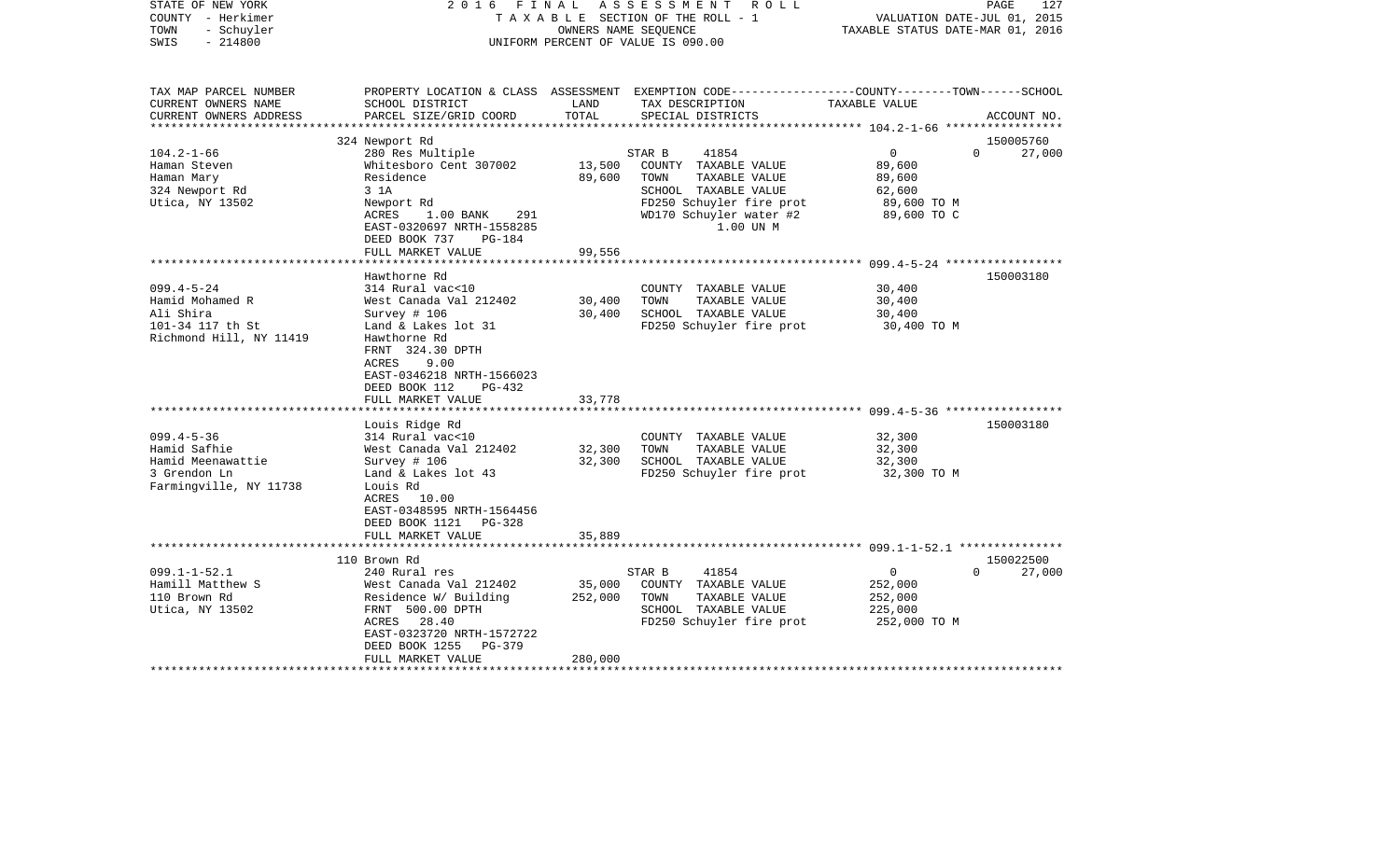| STATE OF NEW YORK<br>COUNTY - Herkimer<br>TOWN<br>- Schuyler<br>$-214800$<br>SWIS | 2016                                                                                                    | FINAL   | ASSESSMENT ROLL<br>TAXABLE SECTION OF THE ROLL - 1<br>OWNERS NAME SEOUENCE<br>UNIFORM PERCENT OF VALUE IS 090.00 | VALUATION DATE-JUL 01, 2015<br>TAXABLE STATUS DATE-MAR 01, 2016 | PAGE<br>128        |
|-----------------------------------------------------------------------------------|---------------------------------------------------------------------------------------------------------|---------|------------------------------------------------------------------------------------------------------------------|-----------------------------------------------------------------|--------------------|
| TAX MAP PARCEL NUMBER<br>CURRENT OWNERS NAME                                      | PROPERTY LOCATION & CLASS ASSESSMENT<br>SCHOOL DISTRICT                                                 | LAND    | EXEMPTION CODE-----------------COUNTY-------TOWN------SCHOOL<br>TAX DESCRIPTION                                  | TAXABLE VALUE                                                   |                    |
| CURRENT OWNERS ADDRESS                                                            | PARCEL SIZE/GRID COORD                                                                                  | TOTAL   | SPECIAL DISTRICTS                                                                                                |                                                                 | ACCOUNT NO.        |
| ***************                                                                   | **************************************                                                                  |         |                                                                                                                  | ************************** 105.2-3-12 ******************        |                    |
| $105.2 - 3 - 12$                                                                  | Cosby Rd<br>322 Rural vac>10                                                                            |         | COUNTY TAXABLE VALUE                                                                                             | 55,300                                                          | 150003540          |
| Hamza Esed                                                                        | Frankfort-Schuy 212602                                                                                  | 55,300  | TAXABLE VALUE<br>TOWN                                                                                            | 55,300                                                          |                    |
| Hamza Mirzeta                                                                     | Deer Haven sub                                                                                          | 55,300  | SCHOOL TAXABLE VALUE                                                                                             | 55,300                                                          |                    |
| 60-15 Fresh Pond Rd                                                               | split #5 lot 5                                                                                          |         | FD250 Schuyler fire prot                                                                                         | 55,300 TO M                                                     |                    |
| Maspeth, NY 11378                                                                 | Cosby Rd<br>ACRES 25.00<br>EAST-0348694 NRTH-1558728<br>DEED BOOK 1504 PG-535                           |         |                                                                                                                  |                                                                 |                    |
|                                                                                   | FULL MARKET VALUE                                                                                       | 61,444  |                                                                                                                  |                                                                 |                    |
|                                                                                   | 130 Oak Hill Rd                                                                                         |         |                                                                                                                  |                                                                 | 150075021          |
| $112.4 - 3 - 10$                                                                  | 210 1 Family Res                                                                                        |         | COUNTY TAXABLE VALUE                                                                                             | 90,000                                                          |                    |
| Hancock James A                                                                   | Frankfort-Schuy 212602                                                                                  | 14,400  | TOWN<br>TAXABLE VALUE                                                                                            | 90,000                                                          |                    |
| 311 E. Main St                                                                    | Bldg                                                                                                    | 90,000  | SCHOOL TAXABLE VALUE                                                                                             | 90,000                                                          |                    |
| Frankfort, NY 13340                                                               | 2 2.21 Acres<br>Oak Hill Road<br>2.21<br>ACRES<br>EAST-0343164 NRTH-1534109<br>DEED BOOK 1295<br>PG-502 |         | FD250 Schuyler fire prot                                                                                         | 90,000 TO M                                                     |                    |
|                                                                                   | FULL MARKET VALUE                                                                                       | 100,000 |                                                                                                                  |                                                                 |                    |
|                                                                                   | 299 Caldwell Rd                                                                                         |         |                                                                                                                  |                                                                 | 150002160          |
| $105.4 - 1 - 14.2$                                                                | 210 1 Family Res                                                                                        |         | 41854<br>STAR B                                                                                                  | $\circ$                                                         | $\Omega$<br>27,000 |
| Handy Joseph W Jr                                                                 | Frankfort-Schuy 212602                                                                                  | 16,500  | COUNTY TAXABLE VALUE                                                                                             | 72,600                                                          |                    |
| 299 Caldwell Rd                                                                   | Residence                                                                                               | 72,600  | TOWN<br>TAXABLE VALUE                                                                                            | 72,600                                                          |                    |
| Frankfort, NY 13340                                                               | FRNT 310.00 DPTH                                                                                        |         | SCHOOL TAXABLE VALUE                                                                                             | 45,600                                                          |                    |
|                                                                                   | 5.00<br>ACRES                                                                                           |         | FD250 Schuyler fire prot                                                                                         | 72,600 TO M                                                     |                    |
|                                                                                   | EAST-0347702 NRTH-1552335<br>DEED BOOK 1523<br>PG-407                                                   |         |                                                                                                                  |                                                                 |                    |
|                                                                                   | FULL MARKET VALUE                                                                                       | 80,667  |                                                                                                                  |                                                                 |                    |
|                                                                                   | *************************                                                                               |         |                                                                                                                  |                                                                 |                    |
|                                                                                   | Cogar Rd                                                                                                |         |                                                                                                                  |                                                                 | 150003180          |
| $105.2 - 4 - 8$                                                                   | 314 Rural vac<10                                                                                        |         | COUNTY TAXABLE VALUE                                                                                             | 32,300                                                          |                    |
| Hannah Thomas E                                                                   | Frankfort-Schuy 212602                                                                                  | 32,300  | TOWN<br>TAXABLE VALUE                                                                                            | 32,300                                                          |                    |
| Kidd James E                                                                      | Fox Hollow/ MF#185                                                                                      | 32,300  | SCHOOL TAXABLE VALUE                                                                                             | 32,300                                                          |                    |
| 28 Ledgemont Dr<br>Warwick, RI 02886                                              | Land & Lakes lot 21<br>Cogar Rd<br>ACRES 10.00<br>EAST-0342649 NRTH-1559138<br>DEED BOOK 1134<br>PG-208 |         | FD250 Schuyler fire prot                                                                                         | 32,300 TO M                                                     |                    |
|                                                                                   | FULL MARKET VALUE                                                                                       | 35,889  |                                                                                                                  |                                                                 |                    |
|                                                                                   | * * * * * * * * * * * * * * * * * * * *                                                                 |         |                                                                                                                  |                                                                 |                    |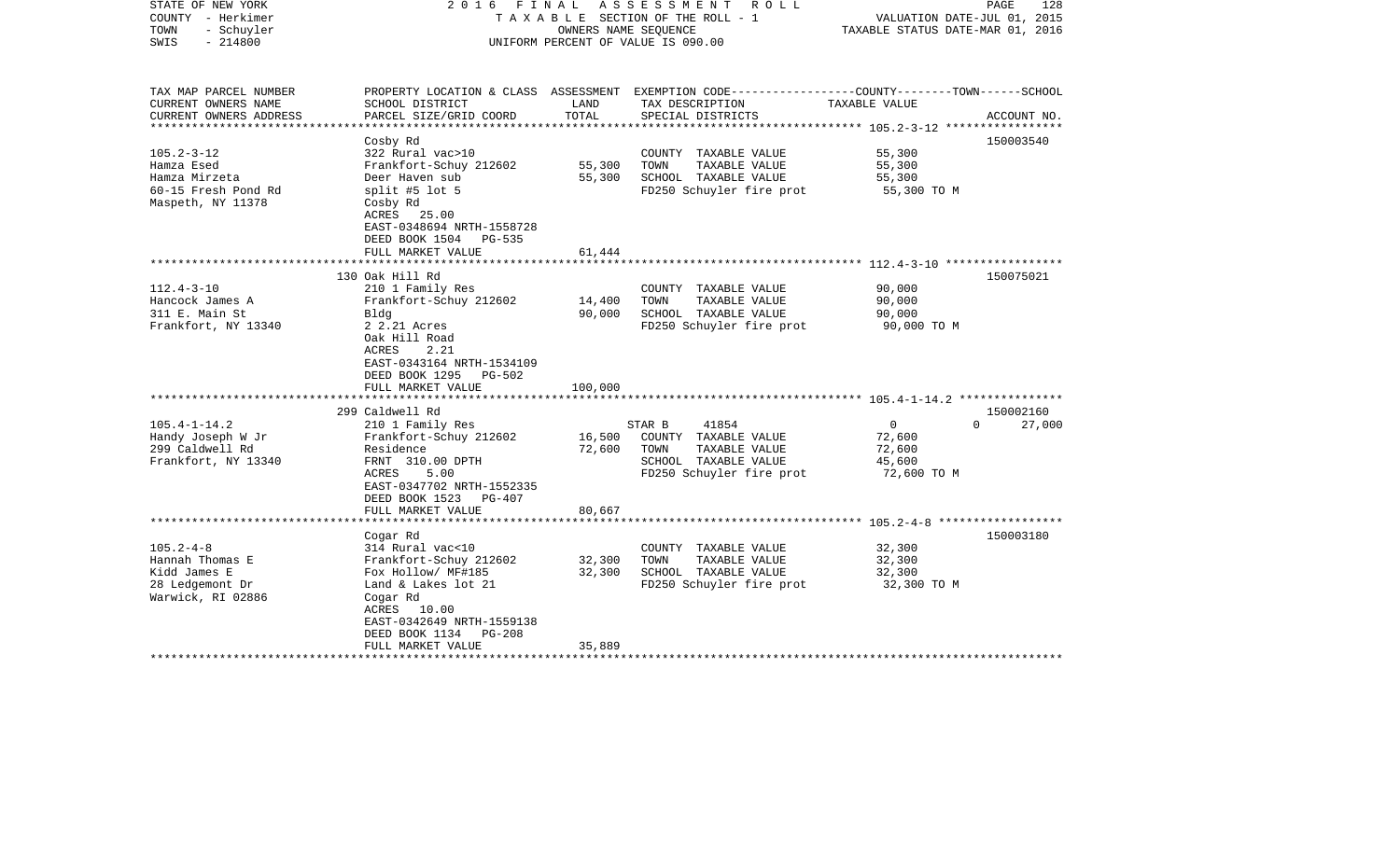| STATE OF NEW YORK<br>COUNTY - Herkimer<br>- Schuyler<br>TOWN<br>SWIS<br>$-214800$                                                  | 2016                                                                                                                                                                                                                                                                                                  | FINAL<br>OWNERS NAME SEQUENCE                 | ASSESSMENT ROLL<br>TAXABLE SECTION OF THE ROLL - 1<br>UNIFORM PERCENT OF VALUE IS 090.00                                                                                                              | VALUATION DATE-JUL 01, 2015<br>TAXABLE STATUS DATE-MAR 01, 2016                           | 129<br>PAGE                     |
|------------------------------------------------------------------------------------------------------------------------------------|-------------------------------------------------------------------------------------------------------------------------------------------------------------------------------------------------------------------------------------------------------------------------------------------------------|-----------------------------------------------|-------------------------------------------------------------------------------------------------------------------------------------------------------------------------------------------------------|-------------------------------------------------------------------------------------------|---------------------------------|
| TAX MAP PARCEL NUMBER<br>CURRENT OWNERS NAME<br>CURRENT OWNERS ADDRESS                                                             | SCHOOL DISTRICT<br>PARCEL SIZE/GRID COORD                                                                                                                                                                                                                                                             | LAND<br>TOTAL                                 | PROPERTY LOCATION & CLASS ASSESSMENT EXEMPTION CODE---------------COUNTY-------TOWN------SCHOOL<br>TAX DESCRIPTION<br>SPECIAL DISTRICTS                                                               | TAXABLE VALUE                                                                             | ACCOUNT NO.                     |
| ***********************                                                                                                            |                                                                                                                                                                                                                                                                                                       |                                               |                                                                                                                                                                                                       |                                                                                           |                                 |
| $099.2 - 4 - 46$                                                                                                                   | Grande View Dr<br>322 Rural vac>10                                                                                                                                                                                                                                                                    |                                               | COUNTY TAXABLE VALUE                                                                                                                                                                                  | 36,250                                                                                    | 150003180                       |
| Harcher Andrew W III                                                                                                               | West Canada Val 212402                                                                                                                                                                                                                                                                                | 36,250                                        | TOWN<br>TAXABLE VALUE                                                                                                                                                                                 | 36,250                                                                                    |                                 |
| Harcher Cynthia J                                                                                                                  | Survey $# 362$                                                                                                                                                                                                                                                                                        | 36,250                                        | SCHOOL TAXABLE VALUE                                                                                                                                                                                  | 36,250                                                                                    |                                 |
| 5 Sherwood Dr<br>Wallkill, NY 12589                                                                                                | Land & Lakes lot 46<br>Grande View Dr<br>ACRES 11.50<br>EAST-0342581 NRTH-1571843<br>DEED BOOK 1188<br>$PG-27$                                                                                                                                                                                        |                                               | FD250 Schuyler fire prot                                                                                                                                                                              | 36,250 TO M                                                                               |                                 |
|                                                                                                                                    | FULL MARKET VALUE                                                                                                                                                                                                                                                                                     | 40,278                                        |                                                                                                                                                                                                       |                                                                                           |                                 |
|                                                                                                                                    |                                                                                                                                                                                                                                                                                                       | ************                                  |                                                                                                                                                                                                       |                                                                                           |                                 |
| $099.3 - 3 - 1$<br>Hare Patrick<br>1023 Windfall Rd<br>Utica, NY 13502<br>$104.2 - 2 - 40$<br>Harris Willenette<br>128 Sterling Dr | 1023 Windfall Rd<br>210 1 Family Res<br>West Canada Val 212402<br>Double Wide & Bldg<br>14.15 Acres<br>Old Id # 099.1-2-10<br>ACRES 14.20<br>EAST-0329478 NRTH-1568573<br>DEED BOOK 1603<br>PG-633<br>FULL MARKET VALUE<br>128 Sterling Dr<br>210 1 Family Res<br>Whitesboro Cent 307002<br>E<br>Bldg | 23,100<br>82,700<br>91,889<br>8,000<br>69,000 | COUNTY TAXABLE VALUE<br>TOWN<br>TAXABLE VALUE<br>SCHOOL TAXABLE VALUE<br>FD250 Schuyler fire prot<br>STAR EN<br>41834<br>COUNTY TAXABLE VALUE<br>TAXABLE VALUE<br>TOWN                                | 82,700<br>82,700<br>82,700<br>82,700 TO M<br>$\mathbf{0}$<br>69,000<br>69,000             | 150008430<br>$\Omega$<br>58,770 |
| Utica, NY 13502                                                                                                                    | $\mathbf{3}$<br>3/4<br>Sterling Dr<br>FRNT 210.00 DPTH 270.00<br>0.88<br>ACRES<br>EAST-0324192 NRTH-1557455<br>DEED BOOK 00602 PG-00175<br>FULL MARKET VALUE<br>*************************                                                                                                             | 76,667                                        | SCHOOL TAXABLE VALUE<br>FD250 Schuyler fire prot<br>WD170 Schuyler water #2<br>1.00 UN M                                                                                                              | 10,230<br>69,000 TO M<br>4,400 TO C                                                       |                                 |
|                                                                                                                                    | 5707 Mapleton Dr                                                                                                                                                                                                                                                                                      |                                               |                                                                                                                                                                                                       |                                                                                           | 150023100                       |
| $104.7 - 1 - 12$<br>Hartness Paul C<br>Hartness Anna M<br>5707 Mapleton Dr<br>Utica, NY 13502                                      | 210 1 Family Res<br>Whitesboro Cent 307002<br>5707 Bldg<br>$3 \t1/4$<br>Mapleton Dr<br>FRNT 90.00 DPTH 134.00<br>EAST-0314895 NRTH-1558929<br>DEED BOOK 1355<br>PG-311                                                                                                                                | 7,500<br>84,000                               | STAR B<br>41854<br>COUNTY TAXABLE VALUE<br>TOWN<br>TAXABLE VALUE<br>SCHOOL TAXABLE VALUE<br>FD250 Schuyler fire prot<br>LT160 Schuyler light #1<br>SD030 Schuyler sewer #1<br>WD175 Schuyler water #3 | 0<br>84,000<br>84,000<br>57,000<br>84,000 TO M<br>84,000 TO M<br>1.00 UN M<br>84,000 TO M | $\Omega$<br>27,000              |
|                                                                                                                                    | FULL MARKET VALUE                                                                                                                                                                                                                                                                                     | 93,333                                        |                                                                                                                                                                                                       |                                                                                           |                                 |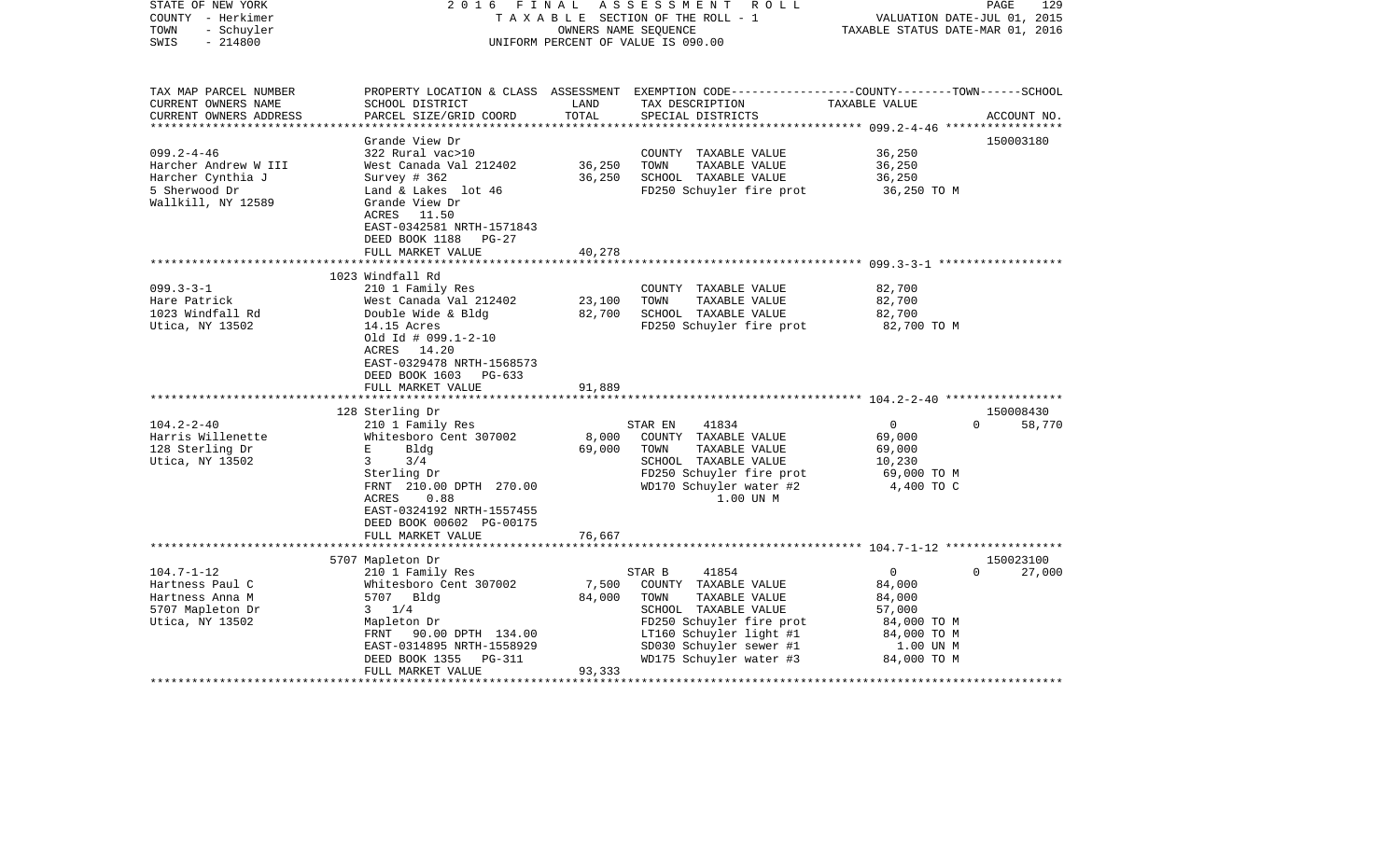| STATE OF NEW YORK<br>COUNTY - Herkimer<br>TOWN<br>- Schuyler<br>$-214800$<br>SWIS                                                                           | 2016<br>FINAL                                                                                                                                                                                                                                                                                                                                                                                   |                                                 | ASSESSMENT<br>R O L L<br>TAXABLE SECTION OF THE ROLL - 1<br>OWNERS NAME SEQUENCE<br>UNIFORM PERCENT OF VALUE IS 090.00                                                                                                                                                                                          | VALUATION DATE-JUL 01, 2015<br>TAXABLE STATUS DATE-MAR 01, 2016                                                                                        | PAGE                 | 130                           |
|-------------------------------------------------------------------------------------------------------------------------------------------------------------|-------------------------------------------------------------------------------------------------------------------------------------------------------------------------------------------------------------------------------------------------------------------------------------------------------------------------------------------------------------------------------------------------|-------------------------------------------------|-----------------------------------------------------------------------------------------------------------------------------------------------------------------------------------------------------------------------------------------------------------------------------------------------------------------|--------------------------------------------------------------------------------------------------------------------------------------------------------|----------------------|-------------------------------|
| TAX MAP PARCEL NUMBER<br>CURRENT OWNERS NAME<br>CURRENT OWNERS ADDRESS                                                                                      | SCHOOL DISTRICT<br>PARCEL SIZE/GRID COORD                                                                                                                                                                                                                                                                                                                                                       | LAND<br>TOTAL                                   | PROPERTY LOCATION & CLASS ASSESSMENT EXEMPTION CODE----------------COUNTY-------TOWN------SCHOOL<br>TAX DESCRIPTION<br>SPECIAL DISTRICTS                                                                                                                                                                        | TAXABLE VALUE                                                                                                                                          |                      | ACCOUNT NO.                   |
|                                                                                                                                                             |                                                                                                                                                                                                                                                                                                                                                                                                 |                                                 |                                                                                                                                                                                                                                                                                                                 |                                                                                                                                                        |                      |                               |
| $104.2 - 2 - 29$<br>Harvey-Minutti Elisabeth<br>Minutti Richard J<br>11433 Cosby Manor Rd<br>Utica, NY 13502                                                | 11433 Cosby Manor Rd<br>210 1 Family Res<br>Whitesboro Cent 307002<br>Bldg<br>N<br>$3 \t1/3$<br>Cosby Manor<br>FRNT 78.00 DPTH 195.00<br>EAST-0323822 NRTH-1557280<br>DEED BOOK 781<br>$PG-54$<br>FULL MARKET VALUE                                                                                                                                                                             | 8,000<br>71,200<br>79,111                       | STAR B<br>41854<br>COUNTY TAXABLE VALUE<br>TOWN<br>TAXABLE VALUE<br>SCHOOL TAXABLE VALUE<br>FD250 Schuyler fire prot<br>WD170 Schuyler water #2<br>1.00 UN M                                                                                                                                                    | $\overline{0}$<br>71,200<br>71,200<br>44,200<br>71,200 TO M<br>4,700 TO C                                                                              | $\Omega$             | 150009660<br>27,000           |
|                                                                                                                                                             | **************************                                                                                                                                                                                                                                                                                                                                                                      |                                                 |                                                                                                                                                                                                                                                                                                                 |                                                                                                                                                        |                      |                               |
| $104.2 - 1 - 12.6$<br>Hayes Charles E Jr<br>11234 Cosby Mnr<br>Utica, NY 13502<br>$104.2 - 2 - 38$<br>Hayward Diane M<br>116 Sterling Dr<br>Utica, NY 13502 | 11234 Cosby Manor Rd<br>210 1 Family Res<br>Whitesboro Cent 307002<br>Residence<br>24 above Groundpool 99-56<br>Cosby Manor Rd<br>ACRES<br>1.07<br>EAST-0320031 NRTH-1558582<br>DEED BOOK 1227 PG-443<br>FULL MARKET VALUE<br>116 Sterling Dr<br>210 1 Family Res<br>Whitesboro Cent 307002<br>Manufactured Residence<br>Sterling Drive<br>FRNT 120.00 DPTH 270.00<br>EAST-0324302 NRTH-1557231 | 13,600<br>94,700<br>105,222<br>11,300<br>74,800 | 41854<br>STAR B<br>COUNTY TAXABLE VALUE<br>TOWN<br>TAXABLE VALUE<br>SCHOOL TAXABLE VALUE<br>FD250 Schuyler fire prot<br>WD170 Schuyler water #2<br>1.00 UN M<br>STAR B<br>41854<br>COUNTY TAXABLE VALUE<br>TOWN<br>TAXABLE VALUE<br>SCHOOL TAXABLE VALUE<br>FD250 Schuyler fire prot<br>WD170 Schuyler water #2 | $\overline{0}$<br>94,700<br>94,700<br>67,700<br>94,700 TO M<br>94,700 TO C<br>$\mathsf{O}$<br>74,800<br>74,800<br>47,800<br>74,800 TO M<br>74,800 TO C | $\Omega$<br>$\Omega$ | 27,000<br>150017730<br>27,000 |
|                                                                                                                                                             | DEED BOOK 1288<br>PG-173<br>FULL MARKET VALUE                                                                                                                                                                                                                                                                                                                                                   | 83,111                                          | 1.00 UN M                                                                                                                                                                                                                                                                                                       |                                                                                                                                                        |                      |                               |
|                                                                                                                                                             |                                                                                                                                                                                                                                                                                                                                                                                                 |                                                 |                                                                                                                                                                                                                                                                                                                 |                                                                                                                                                        |                      |                               |
| $099.1 - 2 - 2$<br>Hebert Gerald J<br>Hebert Lisa M<br>1185 Winfall Rd<br>Utica, NY 13502                                                                   | 1185 Windfall Rd<br>240 Rural res<br>West Canada Val 212402<br>Single Family Residence &<br>Inground Pool<br>Windfall Rd<br>10.84<br>ACRES<br>EAST-0331176 NRTH-1570534<br>DEED BOOK 836<br>$PG-350$<br>FULL MARKET VALUE                                                                                                                                                                       | 226,700<br>251,889                              | VET COM CT 41131<br>21,500 STAR EN<br>41834<br>COUNTY TAXABLE VALUE<br>TAXABLE VALUE<br>TOWN<br>SCHOOL TAXABLE VALUE<br>FD250 Schuyler fire prot                                                                                                                                                                | 13,500<br>$\mathbf{0}$<br>213,200<br>213,200<br>167,930<br>226,700 ТО М                                                                                | 13,500<br>$\Omega$   | $\Omega$<br>58,770            |
|                                                                                                                                                             |                                                                                                                                                                                                                                                                                                                                                                                                 |                                                 |                                                                                                                                                                                                                                                                                                                 |                                                                                                                                                        |                      |                               |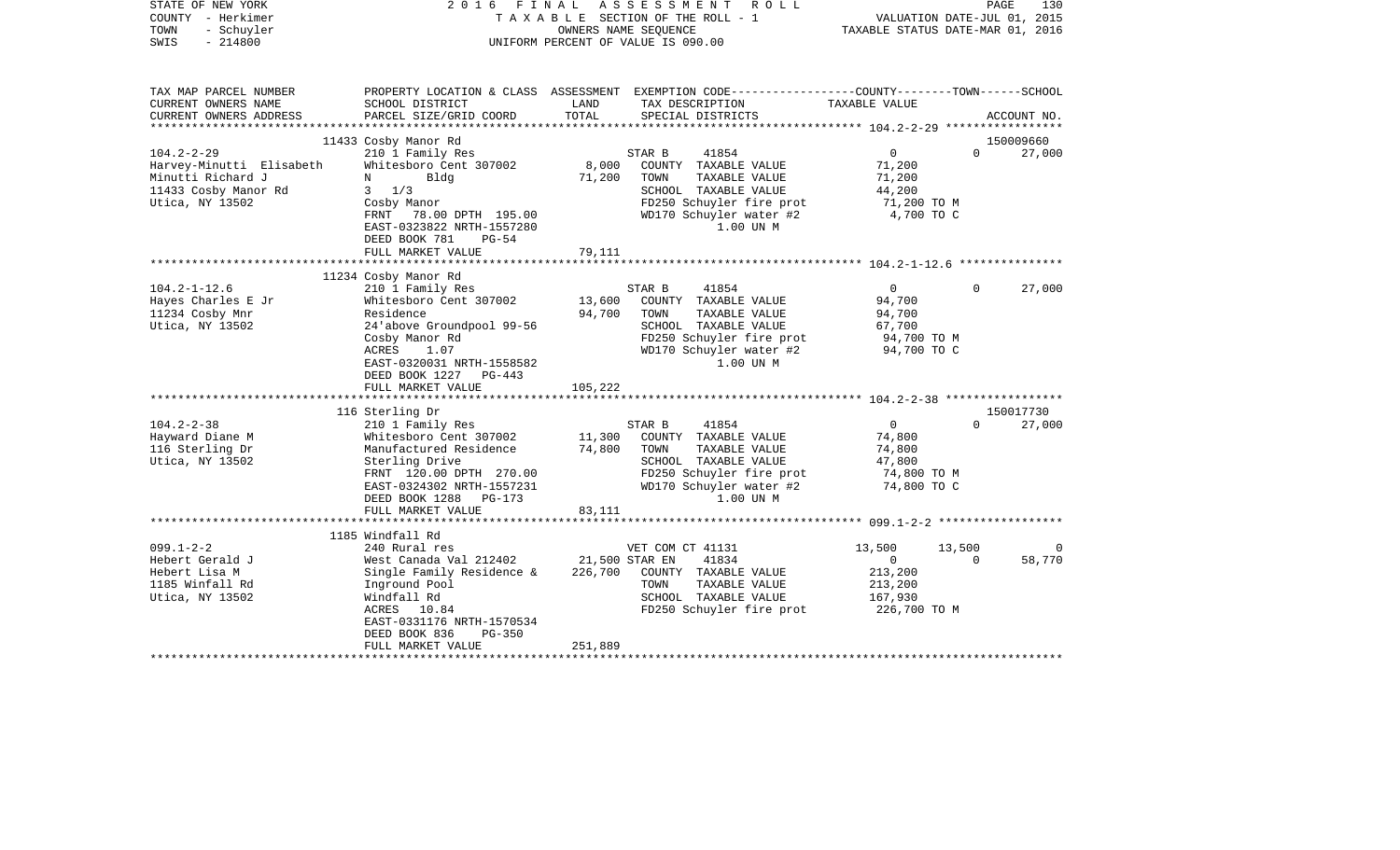| STATE OF NEW YORK<br>COUNTY - Herkimer<br>TOWN<br>- Schuyler<br>$-214800$<br>SWIS | 2 0 1 6<br>F I N A L                         |                 | ASSESSMENT ROLL<br>TAXABLE SECTION OF THE ROLL - 1<br>OWNERS NAME SEQUENCE<br>UNIFORM PERCENT OF VALUE IS 090.00                        | VALUATION DATE-JUL 01, 2015<br>TAXABLE STATUS DATE-MAR 01, 2016 | PAGE     | 131         |
|-----------------------------------------------------------------------------------|----------------------------------------------|-----------------|-----------------------------------------------------------------------------------------------------------------------------------------|-----------------------------------------------------------------|----------|-------------|
| TAX MAP PARCEL NUMBER<br>CURRENT OWNERS NAME<br>CURRENT OWNERS ADDRESS            | SCHOOL DISTRICT<br>PARCEL SIZE/GRID COORD    | LAND<br>TOTAL   | PROPERTY LOCATION & CLASS ASSESSMENT EXEMPTION CODE---------------COUNTY-------TOWN------SCHOOL<br>TAX DESCRIPTION<br>SPECIAL DISTRICTS | TAXABLE VALUE                                                   |          | ACCOUNT NO. |
|                                                                                   | 124 Windfall Rd                              |                 |                                                                                                                                         |                                                                 |          |             |
| $104.2 - 4 - 1$                                                                   | 210 1 Family Res                             |                 | 41834<br>STAR EN                                                                                                                        | $\overline{0}$                                                  | $\Omega$ | 58,770      |
| Henrickson Albert E                                                               | Whitesboro Cent 307002                       | 9,500           | COUNTY TAXABLE VALUE                                                                                                                    | 184,000                                                         |          |             |
| Henrickson Gertrude M                                                             | Modular Residence                            | 184,000         | TOWN<br>TAXABLE VALUE                                                                                                                   | 184,000                                                         |          |             |
| 124 Windfall Rd                                                                   | FRNT 116.00 DPTH 204.00                      |                 | SCHOOL TAXABLE VALUE                                                                                                                    | 125,230                                                         |          |             |
| Utica, NY 13502                                                                   | EAST-0323236 NRTH-1552446                    |                 | FD250 Schuyler fire prot                                                                                                                | 184,000 TO M                                                    |          |             |
|                                                                                   | DEED BOOK 1175 PG-610                        |                 | WD165 Schuyler water #4                                                                                                                 | 184,000 TO C                                                    |          |             |
|                                                                                   | FULL MARKET VALUE                            | 204,444         | $.00$ UN M                                                                                                                              |                                                                 |          |             |
|                                                                                   |                                              |                 | WD170 Schuyler water #2<br>.00 UN M                                                                                                     | 184,000 TO C                                                    |          |             |
|                                                                                   |                                              |                 |                                                                                                                                         | ******** 104.7-1-15.1 ****************                          |          |             |
|                                                                                   | State Route 5                                |                 |                                                                                                                                         |                                                                 |          |             |
| $104.7 - 1 - 15.1$                                                                | 416 Mfg hsing pk                             |                 | STAR EN<br>41834                                                                                                                        | $\Omega$                                                        | $\Omega$ | 780,050     |
| Heritage Acres MHP, LLC                                                           | Whitesboro Cent 307002                       | 1195,600 STAR B | 41854                                                                                                                                   | $\overline{0}$                                                  | $\Omega$ | 600,926     |
| 1900 Empire Blvd #220<br>Webster, NY 14580-1993                                   | Trailer Park & Pads<br>19.2 Acres & 25 Acres | 3009,310        | COUNTY TAXABLE VALUE<br>TOWN<br>TAXABLE VALUE                                                                                           | 3009,310<br>3009,310                                            |          |             |
|                                                                                   | 25 Acres 99.4-1-46.3                         |                 | SCHOOL TAXABLE VALUE                                                                                                                    | 1628,334                                                        |          |             |
|                                                                                   | FRNT 815.00 DPTH                             |                 | FD250 Schuyler fire prot                                                                                                                | 3009,310 TO M                                                   |          |             |
|                                                                                   | ACRES 43.30                                  |                 | SD030 Schuyler sewer #1                                                                                                                 | 50.00 UN M                                                      |          |             |
|                                                                                   | EAST-0315146 NRTH-1559605                    |                 | WD170 Schuyler water #2                                                                                                                 | 4,000 TO C                                                      |          |             |
|                                                                                   | DEED BOOK 1582 PG-751                        |                 | .00 UN M                                                                                                                                |                                                                 |          |             |
|                                                                                   | FULL MARKET VALUE                            |                 | 3343,678 WD175 Schuyler water #3                                                                                                        | 3009,310 TO M                                                   |          |             |
|                                                                                   |                                              |                 |                                                                                                                                         |                                                                 |          |             |
|                                                                                   | 370 Newport Rd                               |                 |                                                                                                                                         |                                                                 |          | 150014040   |
| $104.2 - 1 - 71$                                                                  | 210 1 Family Res                             |                 | 41854<br>STAR B                                                                                                                         | $\overline{0}$                                                  | $\cap$   | 27,000      |
| Herubin Robert                                                                    | Whitesboro Cent 307002                       | 9,500           | COUNTY TAXABLE VALUE                                                                                                                    | 86,700                                                          |          |             |
| O'hara Debra                                                                      | Single Family Residence                      | 86,700          | TOWN<br>TAXABLE VALUE                                                                                                                   | 86,700                                                          |          |             |
| 370 Newport Rd                                                                    | W/ Att/ Gar                                  |                 | SCHOOL TAXABLE VALUE                                                                                                                    | 59,700                                                          |          |             |
| Utica, NY 13502                                                                   | FRNT 112.00 DPTH 210.00                      |                 | FD250 Schuyler fire prot                                                                                                                | 86,700 TO M                                                     |          |             |
|                                                                                   | 740<br>BANK                                  |                 | WD170 Schuyler water #2                                                                                                                 | 4,800 TO C                                                      |          |             |
|                                                                                   | EAST-0321126 NRTH-1558993                    |                 | 1.00 UN M                                                                                                                               |                                                                 |          |             |
|                                                                                   | DEED BOOK 866<br>PG-308<br>FULL MARKET VALUE | 96,333          |                                                                                                                                         |                                                                 |          |             |
|                                                                                   |                                              |                 |                                                                                                                                         |                                                                 |          |             |
|                                                                                   | 391 Short Lots Rd                            |                 |                                                                                                                                         |                                                                 |          | 150001650   |
| $105.1 - 1 - 22$                                                                  | 210 1 Family Res                             |                 | VET WAR CT 41121                                                                                                                        | 8,100                                                           | 8,100    |             |
| Heselton Trust                                                                    | Whitesboro Cent 307002                       | 13,700 STAR EN  | 41834                                                                                                                                   | $\overline{0}$                                                  | $\Omega$ | 58,770      |
| 391 Short Lots Rd                                                                 | $N$ and $N$<br>Bldg                          | 65,000          | COUNTY TAXABLE VALUE                                                                                                                    | 56,900                                                          |          |             |
| Frankfort, NY 13340                                                               | Star to B 07                                 |                 | TAXABLE VALUE<br>TOWN                                                                                                                   | 56,900                                                          |          |             |
|                                                                                   | Shortlots                                    |                 | SCHOOL TAXABLE VALUE                                                                                                                    | 6,230                                                           |          |             |
|                                                                                   | 1.20<br>ACRES                                |                 | FD250 Schuyler fire prot                                                                                                                | 65,000 TO M                                                     |          |             |
|                                                                                   | EAST-0330272 NRTH-1554008                    |                 |                                                                                                                                         |                                                                 |          |             |
|                                                                                   | DEED BOOK 1202<br>PG-971                     |                 |                                                                                                                                         |                                                                 |          |             |
|                                                                                   | FULL MARKET VALUE<br>*********************** | 72,222          |                                                                                                                                         |                                                                 |          |             |
|                                                                                   |                                              |                 |                                                                                                                                         |                                                                 |          |             |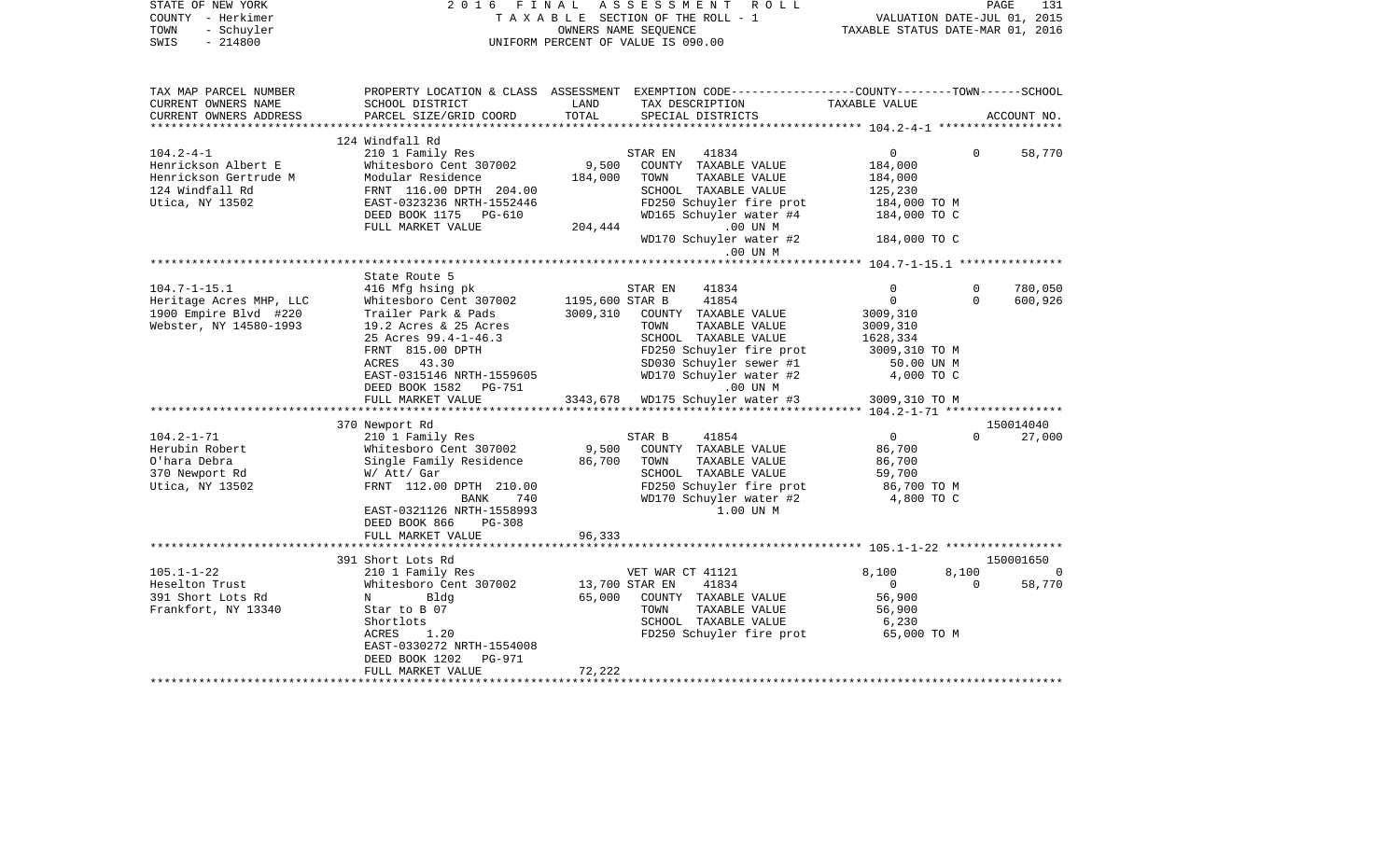| STATE OF NEW YORK<br>COUNTY - Herkimer<br>- Schuyler<br>TOWN<br>$-214800$<br>SWIS | 2 0 1 6<br>FINAL                                       | OWNERS NAME SEQUENCE   | ASSESSMENT ROLL<br>TAXABLE SECTION OF THE ROLL - 1<br>UNIFORM PERCENT OF VALUE IS 090.00                                                | VALUATION DATE-JUL 01, 2015<br>TAXABLE STATUS DATE-MAR 01, 2016 | 132<br>PAGE        |
|-----------------------------------------------------------------------------------|--------------------------------------------------------|------------------------|-----------------------------------------------------------------------------------------------------------------------------------------|-----------------------------------------------------------------|--------------------|
| TAX MAP PARCEL NUMBER<br>CURRENT OWNERS NAME<br>CURRENT OWNERS ADDRESS            | SCHOOL DISTRICT<br>PARCEL SIZE/GRID COORD              | LAND<br>TOTAL          | PROPERTY LOCATION & CLASS ASSESSMENT EXEMPTION CODE---------------COUNTY-------TOWN------SCHOOL<br>TAX DESCRIPTION<br>SPECIAL DISTRICTS | TAXABLE VALUE                                                   | ACCOUNT NO.        |
|                                                                                   |                                                        |                        |                                                                                                                                         |                                                                 |                    |
|                                                                                   | State Route 5                                          |                        |                                                                                                                                         |                                                                 | 150023610          |
| $104.7 - 1 - 38$                                                                  | 311 Res vac land                                       |                        | COUNTY TAXABLE VALUE                                                                                                                    | 8,000                                                           |                    |
| Hickey Patricia A                                                                 | Whitesboro Cent 307002                                 | 8,000                  | TOWN<br>TAXABLE VALUE                                                                                                                   | 8,000                                                           |                    |
| Hickey Michael J<br>5700 Austin Rd                                                | Vacant<br>$3 \frac{1}{8}$                              | 8,000                  | SCHOOL TAXABLE VALUE<br>FD250 Schuyler fire prot                                                                                        | 8,000<br>8,000 TO M                                             |                    |
| Utica, NY 13502                                                                   | State                                                  |                        | SD030 Schuyler sewer #1                                                                                                                 | 1.00 UN M                                                       |                    |
|                                                                                   | FRNT<br>75.00 DPTH 180.00                              |                        | WD175 Schuyler water #3                                                                                                                 | 8,000 TO M                                                      |                    |
|                                                                                   | EAST-0314369 NRTH-1557528                              |                        |                                                                                                                                         |                                                                 |                    |
|                                                                                   | DEED BOOK 1483<br>$PG-7$                               |                        |                                                                                                                                         |                                                                 |                    |
|                                                                                   | FULL MARKET VALUE                                      | 8,889                  |                                                                                                                                         |                                                                 |                    |
|                                                                                   | **********************                                 |                        |                                                                                                                                         |                                                                 |                    |
|                                                                                   | 3738 State Route 5                                     |                        |                                                                                                                                         |                                                                 | 150008730          |
| $112.2 - 3 - 52$                                                                  | 210 1 Family Res                                       |                        | STAR EN<br>41834                                                                                                                        | $\mathbf{0}$                                                    | $\Omega$<br>40,000 |
| Hight Mervyn                                                                      | Frankfort-Schuy 212602                                 | 7,400                  | COUNTY TAXABLE VALUE                                                                                                                    | 40,000                                                          |                    |
| Nellie Ann<br>3738 State Route 5                                                  | S<br>Blda<br>$3 \t1/4$                                 | 40,000                 | TOWN<br>TAXABLE VALUE<br>SCHOOL TAXABLE VALUE                                                                                           | 40,000<br>$\Omega$                                              |                    |
| Frankfort, NY 13340                                                               | State                                                  |                        | FD250 Schuyler fire prot                                                                                                                | 40,000 TO M                                                     |                    |
|                                                                                   | FRNT<br>75.00 DPTH 151.00<br>EAST-0340607 NRTH-1536248 |                        |                                                                                                                                         |                                                                 |                    |
|                                                                                   | DEED BOOK 00490 PG-00085                               |                        |                                                                                                                                         |                                                                 |                    |
|                                                                                   | FULL MARKET VALUE<br>************************          | 44,444<br>************ |                                                                                                                                         |                                                                 |                    |
|                                                                                   | 293 Watkins Rd                                         |                        |                                                                                                                                         |                                                                 | 150023700          |
| $112.2 - 3 - 1$                                                                   | 210 1 Family Res                                       |                        | COUNTY TAXABLE VALUE                                                                                                                    | 28,000                                                          |                    |
| Hill Rose Irene                                                                   | Frankfort-Schuy 212602                                 | 9,200                  | TAXABLE VALUE<br>TOWN                                                                                                                   | 28,000                                                          |                    |
| 293 Watkins Rd                                                                    | Bldg                                                   | 28,000                 | SCHOOL TAXABLE VALUE                                                                                                                    | 28,000                                                          |                    |
| Schuyler, NY 13340                                                                | $3 \frac{1}{2}$                                        |                        | FD250 Schuyler fire prot                                                                                                                | 28,000 TO M                                                     |                    |
|                                                                                   | Watkins Rd                                             |                        |                                                                                                                                         |                                                                 |                    |
|                                                                                   | FRNT 210.00 DPTH 104.00                                |                        |                                                                                                                                         |                                                                 |                    |
|                                                                                   | EAST-0341723 NRTH-1540206                              |                        |                                                                                                                                         |                                                                 |                    |
|                                                                                   | DEED BOOK 00446 PG-00204                               |                        |                                                                                                                                         |                                                                 |                    |
|                                                                                   | FULL MARKET VALUE<br>*********************             | 31,111                 |                                                                                                                                         |                                                                 |                    |
|                                                                                   | 1118 Newport Rd                                        |                        |                                                                                                                                         |                                                                 |                    |
| $099.1 - 1 - 72.2$                                                                | 210 1 Family Res                                       |                        | 41834<br>STAR EN                                                                                                                        | $\overline{0}$                                                  | $\Omega$<br>58,770 |
| Hillman John M                                                                    | West Canada Val 212402                                 | 13,500                 | COUNTY TAXABLE VALUE                                                                                                                    | 104,000                                                         |                    |
| Williams-Hillman Carolyn J                                                        | Single Family Residence W                              | 104,000                | TOWN<br>TAXABLE VALUE                                                                                                                   | 104,000                                                         |                    |
| 1118 Newport Rd                                                                   | 1.00 Acre                                              |                        | SCHOOL TAXABLE VALUE                                                                                                                    | 45,230                                                          |                    |
| Utica, NY 13502                                                                   | Newport Road                                           |                        | FD250 Schuyler fire prot                                                                                                                | 104,000 TO M                                                    |                    |
|                                                                                   | FRNT 150.00 DPTH 300.00                                |                        |                                                                                                                                         |                                                                 |                    |
|                                                                                   | ACRES<br>1.00                                          |                        |                                                                                                                                         |                                                                 |                    |
|                                                                                   | EAST-0329233 NRTH-1571170                              |                        |                                                                                                                                         |                                                                 |                    |
|                                                                                   | DEED BOOK 1341<br>PG-260                               |                        |                                                                                                                                         |                                                                 |                    |
|                                                                                   | FULL MARKET VALUE                                      | 115,556                |                                                                                                                                         |                                                                 |                    |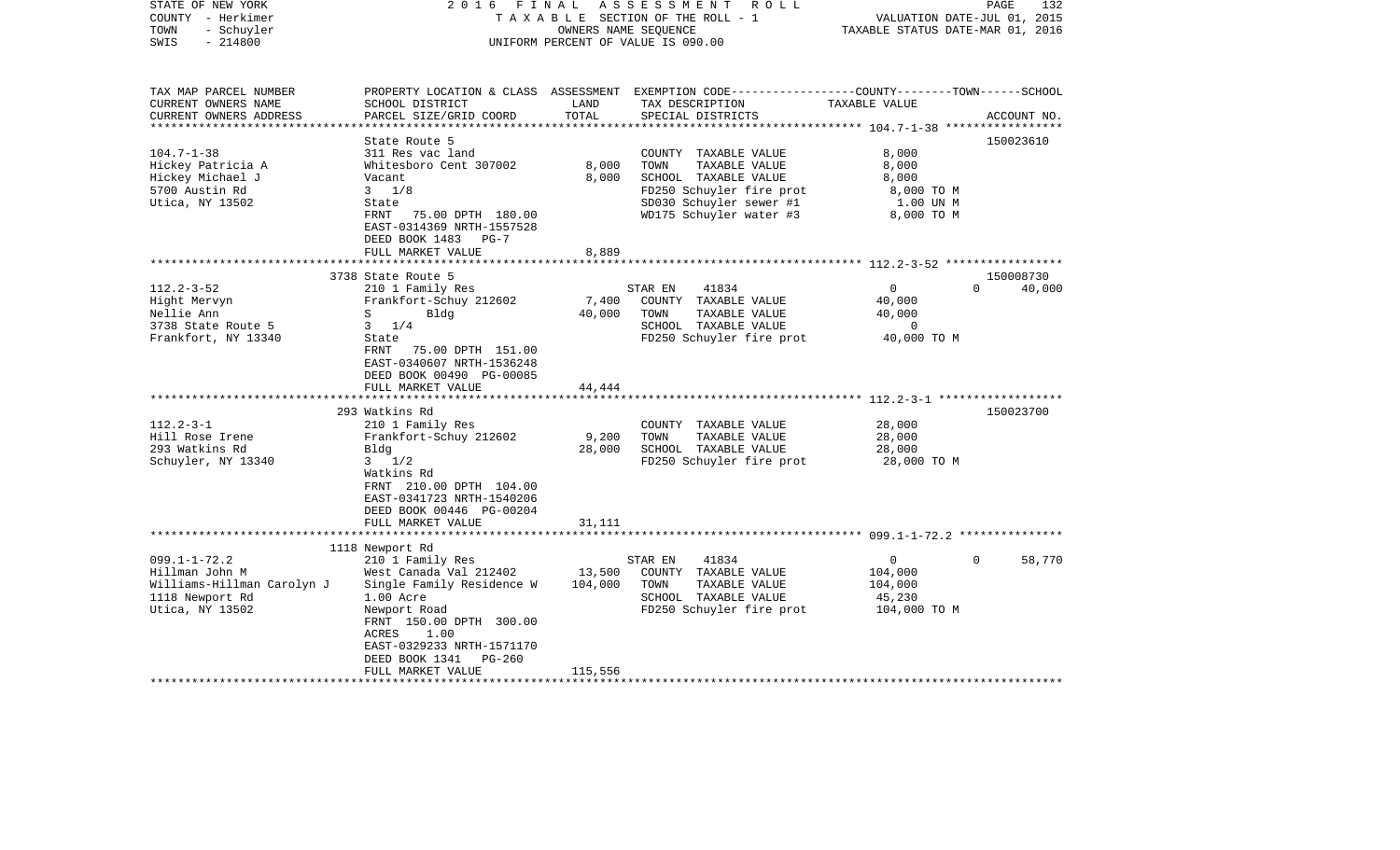| STATE OF NEW YORK<br>COUNTY - Herkimer<br>- Schuyler<br>TOWN<br>$-214800$<br>SWIS | FINAL<br>2016                                                                                                                                 | OWNERS NAME SEQUENCE | ASSESSMENT ROLL<br>TAXABLE SECTION OF THE ROLL - 1<br>UNIFORM PERCENT OF VALUE IS 090.00                                                 | VALUATION DATE-JUL 01, 2015<br>TAXABLE STATUS DATE-MAR 01, 2016 | 133<br>PAGE        |
|-----------------------------------------------------------------------------------|-----------------------------------------------------------------------------------------------------------------------------------------------|----------------------|------------------------------------------------------------------------------------------------------------------------------------------|-----------------------------------------------------------------|--------------------|
| TAX MAP PARCEL NUMBER<br>CURRENT OWNERS NAME<br>CURRENT OWNERS ADDRESS            | SCHOOL DISTRICT<br>PARCEL SIZE/GRID COORD                                                                                                     | LAND<br>TOTAL        | PROPERTY LOCATION & CLASS ASSESSMENT EXEMPTION CODE----------------COUNTY-------TOWN------SCHOOL<br>TAX DESCRIPTION<br>SPECIAL DISTRICTS | TAXABLE VALUE                                                   | ACCOUNT NO.        |
|                                                                                   |                                                                                                                                               |                      |                                                                                                                                          |                                                                 |                    |
| $099.3 - 1 - 11.1$                                                                | 862 Windfall Rd<br>270 Mfg housing                                                                                                            |                      | COUNTY TAXABLE VALUE                                                                                                                     | 24,000                                                          | 150075098          |
| Holstein Charles                                                                  | Whitesboro Cent 307002                                                                                                                        | 14,000               | TOWN<br>TAXABLE VALUE                                                                                                                    | 24,000                                                          |                    |
| Abounader Joseph C                                                                | MH fair garage fair 2016                                                                                                                      | 24,000               | SCHOOL TAXABLE VALUE                                                                                                                     | 24,000                                                          |                    |
| PO Box 1173<br>Ashland, VA 23005                                                  | 1.70a<br>Windfall Rd<br>FRNT 210.00 DPTH<br>ACRES<br>1.10<br>EAST-0330182 NRTH-1565093<br>DEED BOOK 773<br><b>PG-508</b><br>FULL MARKET VALUE | 26,667               | FD250 Schuyler fire prot                                                                                                                 | 24,000 TO M                                                     |                    |
|                                                                                   |                                                                                                                                               |                      |                                                                                                                                          |                                                                 | 150022980          |
| $104.7 - 1 - 57$                                                                  | 5716 Mapleton Dr<br>210 1 Family Res                                                                                                          |                      | 41834<br>STAR EN                                                                                                                         | $\overline{0}$                                                  | 58,770<br>$\Omega$ |
| Holzberger Russell W                                                              | Whitesboro Cent 307002                                                                                                                        | 7,400                | COUNTY TAXABLE VALUE                                                                                                                     | 78,400                                                          |                    |
| Holzberger Frances                                                                | 5716 Bldg                                                                                                                                     | 78,400               | TAXABLE VALUE<br>TOWN                                                                                                                    | 78,400                                                          |                    |
| 5716 Mapleton Dr                                                                  | $3 \t1/4$                                                                                                                                     |                      | SCHOOL TAXABLE VALUE                                                                                                                     | 19,630                                                          |                    |
| Utica, NY 13502                                                                   | Mapleton Dr                                                                                                                                   |                      | FD250 Schuyler fire prot                                                                                                                 | 78,400 TO M                                                     |                    |
|                                                                                   | FRNT 90.00 DPTH 125.00                                                                                                                        |                      | LT160 Schuyler light #1                                                                                                                  | 78,400 TO M                                                     |                    |
|                                                                                   | EAST-0315125 NRTH-1558946<br>DEED BOOK 1508 PG-478<br>FULL MARKET VALUE                                                                       | 87,111               | SD030 Schuyler sewer #1<br>WD175 Schuyler water #3                                                                                       | 1.00 UN M<br>78,400 TO M                                        |                    |
|                                                                                   | ****************************                                                                                                                  |                      |                                                                                                                                          |                                                                 |                    |
|                                                                                   | Mowers Rd                                                                                                                                     |                      |                                                                                                                                          |                                                                 | 150003180          |
| $099.4 - 6 - 25$                                                                  | 314 Rural vac<10                                                                                                                              |                      | COUNTY TAXABLE VALUE                                                                                                                     | 41,500                                                          |                    |
| Hong Hung M                                                                       | Frankfort-Schuy 212602                                                                                                                        | 41,500               | TOWN<br>TAXABLE VALUE                                                                                                                    | 41,500                                                          |                    |
| Hong Thien N<br>8 Benham St                                                       | Fox Hollow/ MF#185<br>Land & Lakes lot 47                                                                                                     | 41,500               | SCHOOL TAXABLE VALUE<br>FD250 Schuyler fire prot                                                                                         | 41,500<br>41,500 TO M                                           |                    |
| Danbury, CT 06811                                                                 | Cogar Rd<br>ACRES 15.00<br>EAST-0342091 NRTH-1561837<br>DEED BOOK 1142 PG-778                                                                 |                      |                                                                                                                                          |                                                                 |                    |
|                                                                                   | FULL MARKET VALUE                                                                                                                             | 46,111               |                                                                                                                                          |                                                                 |                    |
|                                                                                   | Mowers Rd                                                                                                                                     |                      |                                                                                                                                          |                                                                 | 150003180          |
| $099.4 - 6 - 22$                                                                  | 314 Rural vac<10                                                                                                                              |                      | COUNTY TAXABLE VALUE                                                                                                                     | 23,600                                                          |                    |
| Honwad Arun                                                                       | West Canada Val 212402                                                                                                                        | 23,600               | TOWN<br>TAXABLE VALUE                                                                                                                    | 23,600                                                          |                    |
| Honwad Archana Gidh                                                               | Fox Hollow/ MF#185                                                                                                                            | 23,600               | SCHOOL TAXABLE VALUE                                                                                                                     | 23,600                                                          |                    |
| 34 Baker Cir<br>Hillsborough, NJ 08844                                            | Land & Lakes lot 44<br>Cogar Rd<br>ACRES<br>5.30                                                                                              |                      | FD250 Schuyler fire prot                                                                                                                 | 23,600 TO M                                                     |                    |
|                                                                                   | EAST-0342887 NRTH-1563073<br>DEED BOOK 1130<br>PG-327                                                                                         |                      |                                                                                                                                          |                                                                 |                    |
|                                                                                   | FULL MARKET VALUE                                                                                                                             | 26,222               |                                                                                                                                          |                                                                 |                    |
|                                                                                   |                                                                                                                                               |                      |                                                                                                                                          |                                                                 |                    |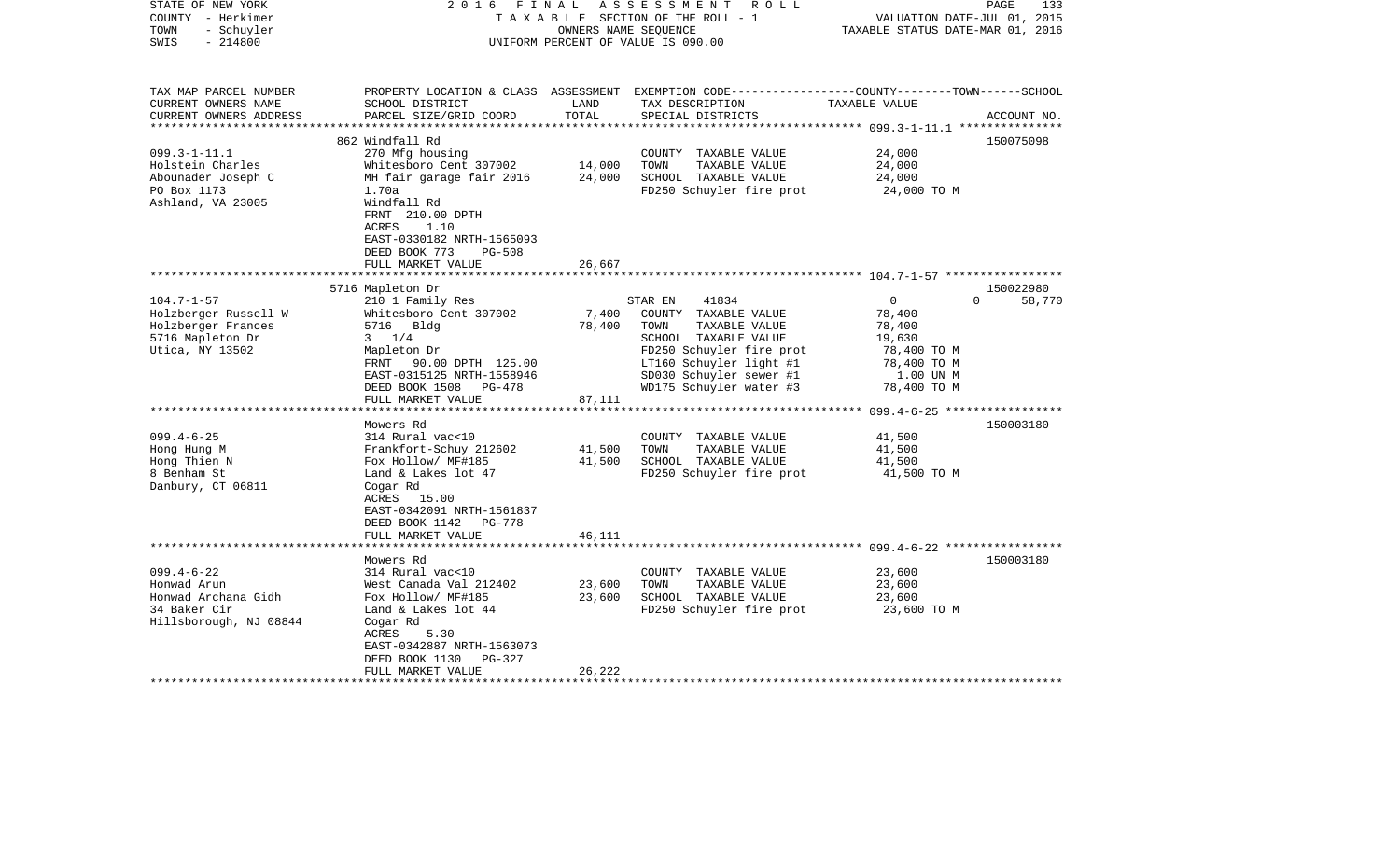| STATE OF NEW YORK<br>COUNTY - Herkimer<br>- Schuyler<br>TOWN<br>$-214800$<br>SWIS | 2016 FINAL                                                                                                     | OWNERS NAME SEQUENCE        | ASSESSMENT<br>R O L L<br>TAXABLE SECTION OF THE ROLL - 1<br>UNIFORM PERCENT OF VALUE IS 090.00                                         | VALUATION DATE-JUL 01, 2015<br>TAXABLE STATUS DATE-MAR 01, 2016 | 134<br>PAGE           |
|-----------------------------------------------------------------------------------|----------------------------------------------------------------------------------------------------------------|-----------------------------|----------------------------------------------------------------------------------------------------------------------------------------|-----------------------------------------------------------------|-----------------------|
| TAX MAP PARCEL NUMBER<br>CURRENT OWNERS NAME<br>CURRENT OWNERS ADDRESS            | SCHOOL DISTRICT<br>PARCEL SIZE/GRID COORD                                                                      | LAND<br>TOTAL               | PROPERTY LOCATION & CLASS ASSESSMENT EXEMPTION CODE---------------COUNTY-------TOWN-----SCHOOL<br>TAX DESCRIPTION<br>SPECIAL DISTRICTS | TAXABLE VALUE                                                   | ACCOUNT NO.           |
|                                                                                   |                                                                                                                |                             |                                                                                                                                        |                                                                 |                       |
| $105.3 - 1 - 40$                                                                  | 3149 State Route 5                                                                                             |                             | STAR B                                                                                                                                 | $\overline{0}$                                                  | 150008880<br>$\Omega$ |
| Hughes Debra J                                                                    | 210 1 Family Res<br>Frankfort-Schuy 212602                                                                     | 8,000                       | 41854<br>COUNTY TAXABLE VALUE                                                                                                          | 53,400                                                          | 27,000                |
| 3149 State Route 5                                                                | Bldg                                                                                                           | 53,400                      | TOWN<br>TAXABLE VALUE                                                                                                                  | 53,400                                                          |                       |
| Frankfort, NY 13340                                                               | $3 \t1/4$                                                                                                      |                             | SCHOOL TAXABLE VALUE                                                                                                                   | 26,400                                                          |                       |
|                                                                                   | State                                                                                                          |                             | FD250 Schuyler fire prot                                                                                                               | 53,400 TO M                                                     |                       |
|                                                                                   | <b>FRNT</b><br>80.00 DPTH 183.00<br>EAST-0331458 NRTH-1543803<br>DEED BOOK 1362<br>PG-422<br>FULL MARKET VALUE | 59,333                      |                                                                                                                                        |                                                                 |                       |
|                                                                                   | *****************                                                                                              | * * * * * * * * * * * * * * |                                                                                                                                        |                                                                 |                       |
|                                                                                   | 11429 Cosby Manor                                                                                              |                             |                                                                                                                                        |                                                                 |                       |
| $104.2 - 2 - 22.3$                                                                | 210 1 Family Res                                                                                               |                             | STAR B<br>41854                                                                                                                        | $\Omega$                                                        | 27,000<br>$\Omega$    |
| Hughes Raymond C Jr<br>Hughes Diane M                                             | Whitesboro Cent 307002<br>Bldg                                                                                 | 14,000<br>79,100            | COUNTY TAXABLE VALUE<br>TOWN<br>TAXABLE VALUE                                                                                          | 79,100<br>79,100                                                |                       |
| 11429 Cosby Manor Rd                                                              | 1.7 Acres                                                                                                      |                             | SCHOOL TAXABLE VALUE                                                                                                                   | 52,100                                                          |                       |
| Utica, NY 13502-9730                                                              | Off Cosby Manor Road                                                                                           |                             | FD250 Schuyler fire prot                                                                                                               | 79,100 TO M                                                     |                       |
|                                                                                   | ACRES<br>1.70                                                                                                  |                             | WD170 Schuyler water #2                                                                                                                | 79,100 TO C                                                     |                       |
|                                                                                   | EAST-0323987 NRTH-1557742                                                                                      |                             | 1.00 UN M                                                                                                                              |                                                                 |                       |
|                                                                                   | DEED BOOK 1234 PG-46                                                                                           |                             |                                                                                                                                        |                                                                 |                       |
|                                                                                   | FULL MARKET VALUE                                                                                              | 87,889                      |                                                                                                                                        |                                                                 |                       |
|                                                                                   | ************************                                                                                       |                             |                                                                                                                                        |                                                                 |                       |
|                                                                                   | 3642 State Route 5                                                                                             |                             |                                                                                                                                        |                                                                 | 150002790<br>$\Omega$ |
| $112.2 - 3 - 48$<br>Humphreville Thomas                                           | 210 1 Family Res<br>Frankfort-Schuy 212602                                                                     | 7,000                       | 41854<br>STAR B<br>COUNTY TAXABLE VALUE                                                                                                | $\overline{0}$<br>52,500                                        | 27,000                |
| 3642 State Route 5                                                                | Bldg                                                                                                           | 52,500                      | TOWN<br>TAXABLE VALUE                                                                                                                  | 52,500                                                          |                       |
| Frankfort, NY 13340                                                               | $3 \quad 1$                                                                                                    |                             | SCHOOL TAXABLE VALUE                                                                                                                   | 25,500                                                          |                       |
|                                                                                   | State                                                                                                          |                             | FD250 Schuyler fire prot                                                                                                               | 52,500 TO M                                                     |                       |
|                                                                                   | FRNT 163.00 DPTH 269.00                                                                                        |                             |                                                                                                                                        |                                                                 |                       |
|                                                                                   | EAST-0339136 NRTH-1537412                                                                                      |                             |                                                                                                                                        |                                                                 |                       |
|                                                                                   | DEED BOOK 1273<br>PG-987                                                                                       |                             |                                                                                                                                        |                                                                 |                       |
|                                                                                   | FULL MARKET VALUE                                                                                              | 58,333                      |                                                                                                                                        |                                                                 |                       |
|                                                                                   |                                                                                                                |                             |                                                                                                                                        |                                                                 |                       |
| $112.2 - 3 - 3$                                                                   | 259 Watkins Rd                                                                                                 |                             |                                                                                                                                        | 53,800                                                          | 150011490             |
| Hunt Allen D                                                                      | 210 1 Family Res<br>Frankfort-Schuy 212602                                                                     | 11,600                      | COUNTY TAXABLE VALUE<br>TOWN<br>TAXABLE VALUE                                                                                          | 53,800                                                          |                       |
| Hunt Maria                                                                        | W<br>Bldg                                                                                                      | 53,800                      | SCHOOL TAXABLE VALUE                                                                                                                   | 53,800                                                          |                       |
| 259 Watkins Rd                                                                    | $3 \t1$                                                                                                        |                             | FD250 Schuyler fire prot                                                                                                               | 53,800 TO M                                                     |                       |
| Frabkfort, NY 13340                                                               | Watkins                                                                                                        |                             |                                                                                                                                        |                                                                 |                       |
|                                                                                   | FRNT 325.00 DPTH 160.00                                                                                        |                             |                                                                                                                                        |                                                                 |                       |
|                                                                                   | 0.78<br>ACRES                                                                                                  |                             |                                                                                                                                        |                                                                 |                       |
|                                                                                   | EAST-0341274 NRTH-1540012                                                                                      |                             |                                                                                                                                        |                                                                 |                       |
|                                                                                   | DEED BOOK 1570<br>PG-593                                                                                       |                             |                                                                                                                                        |                                                                 |                       |
|                                                                                   | FULL MARKET VALUE                                                                                              | 59,778                      |                                                                                                                                        |                                                                 |                       |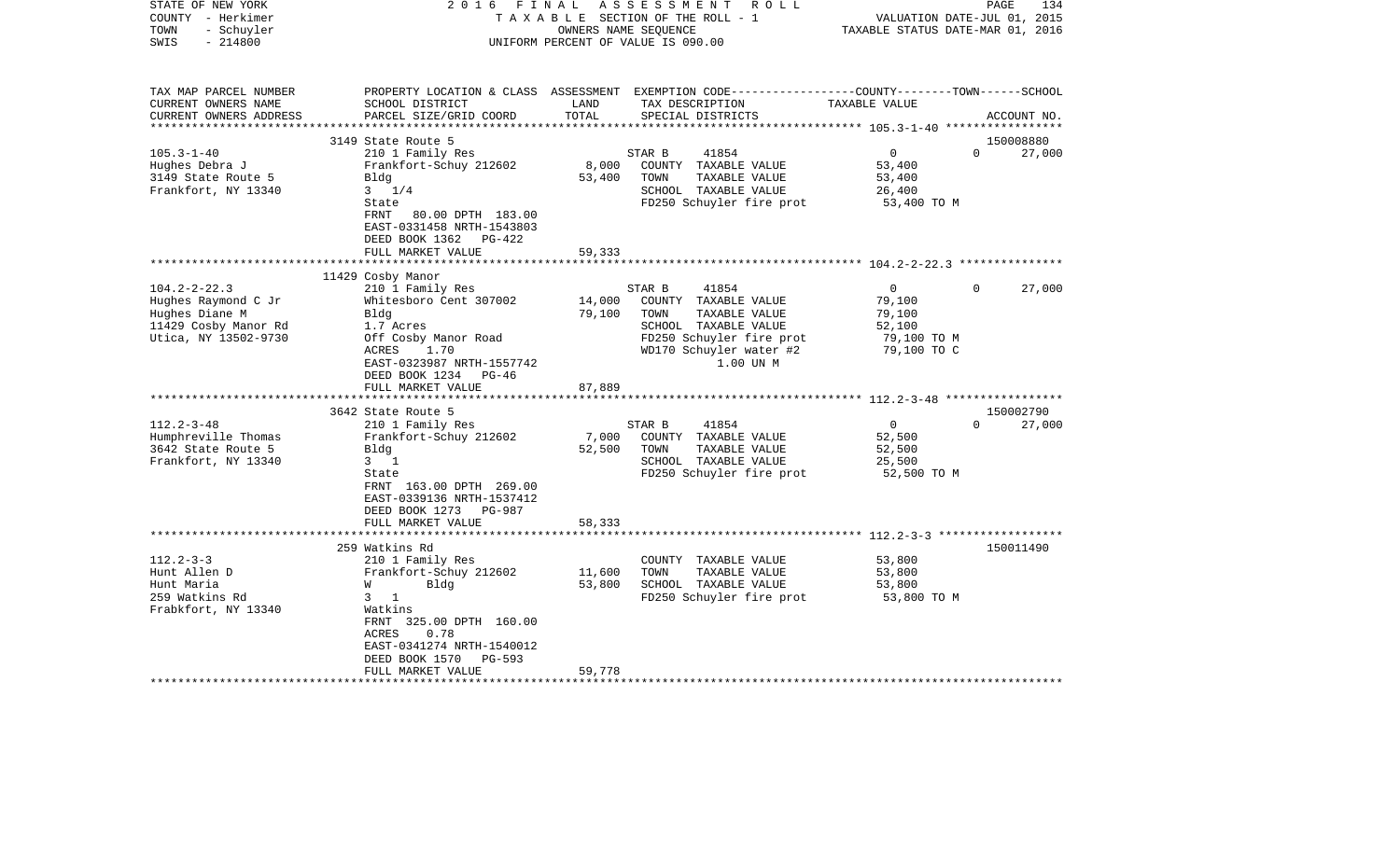| STATE OF NEW YORK<br>COUNTY - Herkimer<br>- Schuyler<br>TOWN<br>$-214800$<br>SWIS |                                                      | OWNERS NAME SEQUENCE | 2016 FINAL ASSESSMENT ROLL<br>TAXABLE SECTION OF THE ROLL - 1<br>UNIFORM PERCENT OF VALUE IS 090.00                                     | VALUATION DATE-JUL 01, 2015<br>TAXABLE STATUS DATE-MAR 01, 2016 |          | PAGE<br>135 |
|-----------------------------------------------------------------------------------|------------------------------------------------------|----------------------|-----------------------------------------------------------------------------------------------------------------------------------------|-----------------------------------------------------------------|----------|-------------|
| TAX MAP PARCEL NUMBER<br>CURRENT OWNERS NAME<br>CURRENT OWNERS ADDRESS            | SCHOOL DISTRICT<br>PARCEL SIZE/GRID COORD            | LAND<br>TOTAL        | PROPERTY LOCATION & CLASS ASSESSMENT EXEMPTION CODE---------------COUNTY-------TOWN------SCHOOL<br>TAX DESCRIPTION<br>SPECIAL DISTRICTS | TAXABLE VALUE                                                   |          | ACCOUNT NO. |
|                                                                                   |                                                      |                      |                                                                                                                                         |                                                                 |          |             |
|                                                                                   | 105 Alyssa Cir                                       |                      |                                                                                                                                         |                                                                 |          |             |
| $104.2 - 4 - 23$                                                                  | 210 1 Family Res                                     |                      | STAR B<br>41854                                                                                                                         | $\mathbf{0}$                                                    | $\Omega$ | 27,000      |
| Hunt Dale J<br>105 Alyssa Cir                                                     | Whitesboro Cent 307002<br>Westgate Dev Lot # 23      | 13,300<br>143,000    | COUNTY TAXABLE VALUE<br>TOWN<br>TAXABLE VALUE                                                                                           | 143,000<br>143,000                                              |          |             |
| Utica, NY 13502                                                                   | FRNT 103.00 DPTH 283.00                              |                      | SCHOOL TAXABLE VALUE                                                                                                                    | 116,000                                                         |          |             |
|                                                                                   | EAST-0324069 NRTH-1552717                            |                      | FD250 Schuyler fire prot                                                                                                                | 143,000 TO M                                                    |          |             |
|                                                                                   | DEED BOOK 1196 PG-905                                |                      |                                                                                                                                         |                                                                 |          |             |
|                                                                                   | FULL MARKET VALUE                                    | 158,889              |                                                                                                                                         |                                                                 |          |             |
|                                                                                   |                                                      |                      |                                                                                                                                         |                                                                 |          |             |
|                                                                                   | 280 Newport Rd                                       |                      |                                                                                                                                         |                                                                 |          | 150007950   |
| $104.2 - 1 - 60$                                                                  | 210 1 Family Res                                     |                      | 41854<br>STAR B                                                                                                                         | $\circ$                                                         | $\Omega$ | 27,000      |
| Hunter Nicole R                                                                   | Whitesboro Cent 307002                               | 8,200                | COUNTY TAXABLE VALUE                                                                                                                    | 58,500                                                          |          |             |
| 280 Newport Rd                                                                    | Single Family Residence                              | 58,500               | TOWN<br>TAXABLE VALUE                                                                                                                   | 58,500                                                          |          |             |
| Utica, NY 13502                                                                   | Newport Rd                                           |                      | SCHOOL TAXABLE VALUE                                                                                                                    | 31,500                                                          |          |             |
|                                                                                   | FRNT 100.00 DPTH 160.00<br>EAST-0320206 NRTH-1557483 |                      | FD250 Schuyler fire prot                                                                                                                | 58,500 TO M<br>3,900 TO C                                       |          |             |
|                                                                                   | DEED BOOK 1443 PG-230                                |                      | WD170 Schuyler water #2<br>1.00 UN M                                                                                                    |                                                                 |          |             |
|                                                                                   | FULL MARKET VALUE                                    | 65,000               |                                                                                                                                         |                                                                 |          |             |
|                                                                                   |                                                      |                      |                                                                                                                                         |                                                                 |          |             |
|                                                                                   | State Route 5                                        |                      |                                                                                                                                         |                                                                 |          | 150010740   |
| $104.4 - 2 - 9.1$                                                                 | 314 Rural vac<10                                     |                      | COUNTY TAXABLE VALUE                                                                                                                    | 10,400                                                          |          |             |
| Hurd Warren                                                                       | Whitesboro Cent 307002                               | 10,400               | TOWN<br>TAXABLE VALUE                                                                                                                   | 10,400                                                          |          |             |
| Hurd Susan                                                                        | N Bldg Ag Ex Ld 26A                                  | 10,400               | SCHOOL TAXABLE VALUE                                                                                                                    | 10,400                                                          |          |             |
| 2624 State Route 5                                                                | $1 \t26 \t1/2$                                       |                      | FD250 Schuyler fire prot                                                                                                                | 10,400 TO M                                                     |          |             |
| Frankfort, NY 13340                                                               | S Of State Road                                      |                      | WD165 Schuyler water #4                                                                                                                 | 10,400 TO C                                                     |          |             |
|                                                                                   | 4.90<br>ACRES                                        |                      | 1.00 UN M                                                                                                                               |                                                                 |          |             |
|                                                                                   | EAST-0323791 NRTH-1550934                            |                      |                                                                                                                                         |                                                                 |          |             |
|                                                                                   | DEED BOOK 1168 PG-174                                |                      |                                                                                                                                         |                                                                 |          |             |
|                                                                                   | FULL MARKET VALUE                                    | 11,556               |                                                                                                                                         |                                                                 |          |             |
|                                                                                   | 2624 State Route 5                                   |                      |                                                                                                                                         |                                                                 |          | 150010770   |
| $104.4 - 2 - 10$                                                                  | 210 1 Family Res                                     |                      | VET WAR CT 41121                                                                                                                        | 8,100                                                           | 8,100    | 0           |
| Hurd Warren                                                                       | Whitesboro Cent 307002                               | 13,500 STAR EN       | 41834                                                                                                                                   | $\mathbf{0}$                                                    | $\Omega$ | 58,770      |
| Hurd Susan                                                                        | Residence                                            | 72,000               | COUNTY TAXABLE VALUE                                                                                                                    | 63,900                                                          |          |             |
| 2624 State Route 5                                                                | $3 \quad 1$                                          |                      | TAXABLE VALUE<br>TOWN                                                                                                                   | 63,900                                                          |          |             |
| Frankfort, NY 13340                                                               | State                                                |                      | SCHOOL TAXABLE VALUE                                                                                                                    | 13,230                                                          |          |             |
|                                                                                   | 1.00<br>ACRES                                        |                      | FD250 Schuyler fire prot                                                                                                                | 72,000 TO M                                                     |          |             |
|                                                                                   | EAST-0324009 NRTH-1551000                            |                      | WD165 Schuyler water #4                                                                                                                 | 72,000 TO C                                                     |          |             |
|                                                                                   | DEED BOOK 1168<br>PG-174                             |                      | 1.00 UN M                                                                                                                               |                                                                 |          |             |
|                                                                                   | FULL MARKET VALUE                                    | 80,000               |                                                                                                                                         |                                                                 |          |             |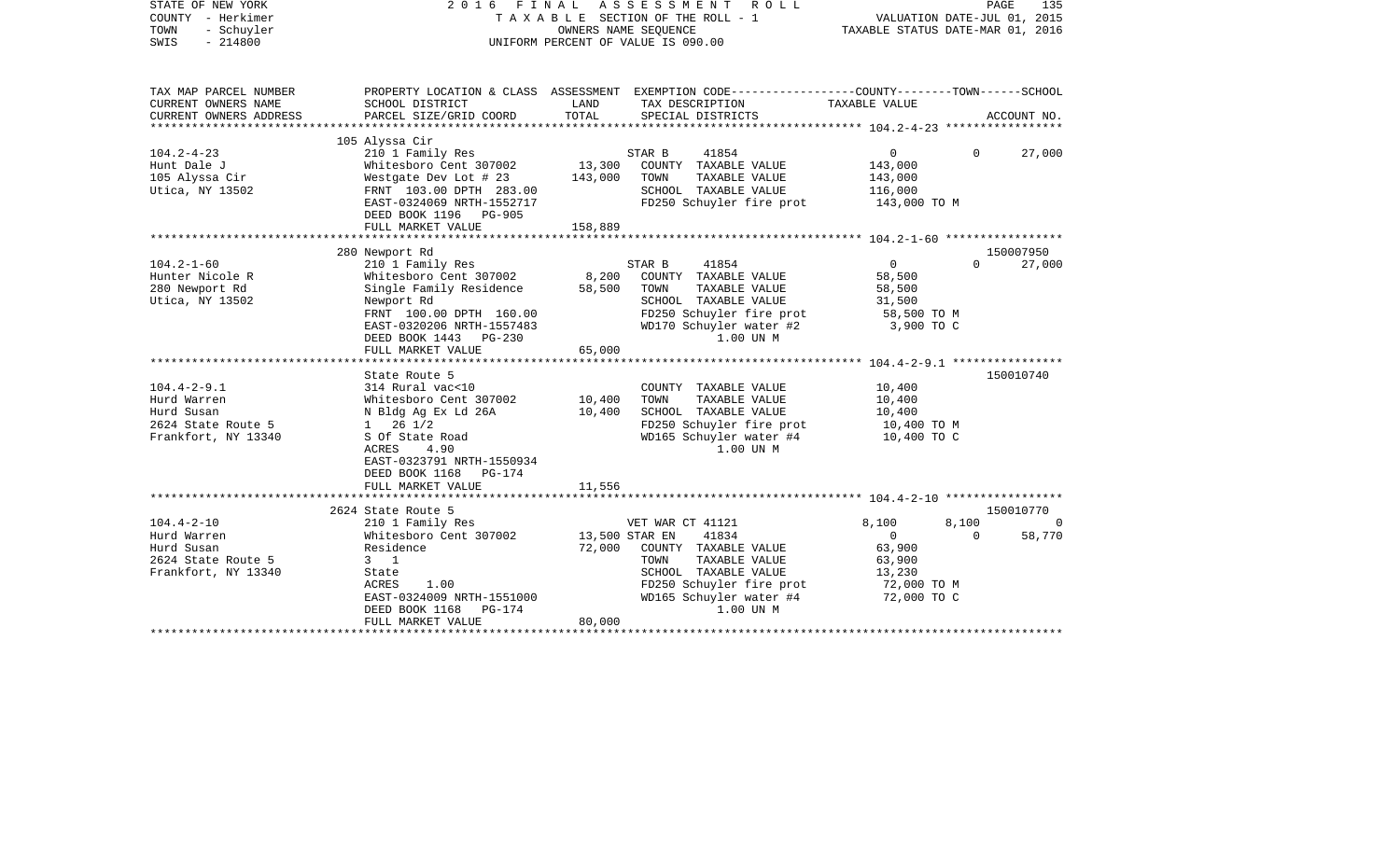| STATE OF NEW YORK<br>COUNTY - Herkimer<br>- Schuyler<br>TOWN<br>$-214800$<br>SWIS | 2 0 1 6<br>FINAL                                     | OWNERS NAME SEQUENCE | ASSESSMENT ROLL<br>TAXABLE SECTION OF THE ROLL - 1<br>UNIFORM PERCENT OF VALUE IS 090.00                                                              | VALUATION DATE-JUL 01, 2015<br>TAXABLE STATUS DATE-MAR 01, 2016 | PAGE<br>136           |
|-----------------------------------------------------------------------------------|------------------------------------------------------|----------------------|-------------------------------------------------------------------------------------------------------------------------------------------------------|-----------------------------------------------------------------|-----------------------|
| TAX MAP PARCEL NUMBER<br>CURRENT OWNERS NAME<br>CURRENT OWNERS ADDRESS            | SCHOOL DISTRICT<br>PARCEL SIZE/GRID COORD            | LAND<br>TOTAL        | PROPERTY LOCATION & CLASS ASSESSMENT EXEMPTION CODE---------------COUNTY-------TOWN------SCHOOL<br>TAX DESCRIPTION TAXABLE VALUE<br>SPECIAL DISTRICTS |                                                                 | ACCOUNT NO.           |
|                                                                                   |                                                      |                      |                                                                                                                                                       |                                                                 |                       |
|                                                                                   | 2053 State Route 5                                   |                      |                                                                                                                                                       |                                                                 | 150022200<br>$\Omega$ |
| $104.7 - 2 - 6$<br>Hyer Antoinette                                                | 210 1 Family Res<br>Whitesboro Cent 307002           | 11,700               | 41834<br>STAR EN<br>COUNTY TAXABLE VALUE                                                                                                              | $\overline{0}$<br>72,000                                        | 58,770                |
| 2053 State Route 5                                                                | $\mathbf{3}$<br>1/4A                                 | 72,000               | TAXABLE VALUE<br>TOWN                                                                                                                                 | 72,000                                                          |                       |
| Utica, NY 13502                                                                   | State Rd                                             |                      | SCHOOL TAXABLE VALUE                                                                                                                                  | 13,230                                                          |                       |
|                                                                                   | State                                                |                      | FD250 Schuyler fire prot                                                                                                                              | 72,000 TO M                                                     |                       |
|                                                                                   | FRNT 115.00 DPTH 300.00                              |                      | SD030 Schuyler sewer #1                                                                                                                               | 1.30 UN M                                                       |                       |
|                                                                                   | BANK<br>720                                          |                      | WD175 Schuyler water #3                                                                                                                               | 72,000 TO M                                                     |                       |
|                                                                                   | EAST-0314666 NRTH-1557330<br>DEED BOOK 857<br>PG-191 |                      |                                                                                                                                                       |                                                                 |                       |
|                                                                                   | FULL MARKET VALUE                                    | 80,000               |                                                                                                                                                       |                                                                 |                       |
|                                                                                   |                                                      |                      |                                                                                                                                                       |                                                                 |                       |
|                                                                                   | Louis Ridge Rd                                       |                      |                                                                                                                                                       |                                                                 | 150003180             |
| $099.4 - 5 - 5$                                                                   | 322 Rural vac>10                                     |                      | COUNTY TAXABLE VALUE                                                                                                                                  | 41,500                                                          |                       |
| Iskenderian Viken                                                                 | West Canada Val 212402                               | 41,500               | TOWN<br>TAXABLE VALUE                                                                                                                                 | 41,500                                                          |                       |
| Iskenderian Angela E                                                              | Survey # 106                                         | 41,500               | SCHOOL TAXABLE VALUE                                                                                                                                  | 41,500                                                          |                       |
| 56 Hudson Ter                                                                     | Land & Lakes lot 12                                  |                      | FD250 Schuyler fire prot                                                                                                                              | 41,500 TO M                                                     |                       |
| Englewood Cliffs, NJ 07632                                                        | Louis Rd                                             |                      |                                                                                                                                                       |                                                                 |                       |
|                                                                                   | ACRES 15.00                                          |                      |                                                                                                                                                       |                                                                 |                       |
|                                                                                   | EAST-0348405 NRTH-1563199<br>PG-555                  |                      |                                                                                                                                                       |                                                                 |                       |
|                                                                                   | DEED BOOK 1111<br>FULL MARKET VALUE                  | 46,111               |                                                                                                                                                       |                                                                 |                       |
|                                                                                   |                                                      |                      |                                                                                                                                                       |                                                                 |                       |
|                                                                                   | 3241 State Route 5                                   |                      |                                                                                                                                                       |                                                                 | 150006330             |
| $112.1 - 2 - 18$                                                                  | 210 1 Family Res                                     |                      | 41854<br>STAR B                                                                                                                                       | $\overline{0}$                                                  | 27,000<br>$\Omega$    |
| Jacobs Amelia L                                                                   | Frankfort-Schuy 212602                               | 13,900               | COUNTY TAXABLE VALUE                                                                                                                                  | 66,300                                                          |                       |
| 3241 State Route 5                                                                | Bldg                                                 | 66,300               | TOWN<br>TAXABLE VALUE                                                                                                                                 | 66,300                                                          |                       |
| Frankfort, NY 13340                                                               | 1.5 Ac                                               |                      | SCHOOL TAXABLE VALUE                                                                                                                                  | 39,300                                                          |                       |
|                                                                                   | State                                                |                      | FD250 Schuyler fire prot                                                                                                                              | 66,300 TO M                                                     |                       |
|                                                                                   | ACRES<br>1.50                                        |                      |                                                                                                                                                       |                                                                 |                       |
|                                                                                   | EAST-0333048 NRTH-1542784                            |                      |                                                                                                                                                       |                                                                 |                       |
|                                                                                   | DEED BOOK 1274 PG-187                                |                      |                                                                                                                                                       |                                                                 |                       |
|                                                                                   | FULL MARKET VALUE                                    | 73,667               |                                                                                                                                                       |                                                                 |                       |
|                                                                                   |                                                      |                      |                                                                                                                                                       |                                                                 |                       |
|                                                                                   | 5716 Austin Rd                                       |                      |                                                                                                                                                       |                                                                 | 150014430<br>$\Omega$ |
| $104.7 - 1 - 87$                                                                  | 210 1 Family Res                                     |                      | STAR B<br>41854                                                                                                                                       | 0                                                               | 27,000                |
| Jacobs Fred<br>5716 Austin Rd                                                     | Whitesboro Cent 307002<br>$E = 1$<br>Bldg            | 7,800<br>113,600     | COUNTY TAXABLE VALUE<br>TOWN<br>TAXABLE VALUE                                                                                                         | 113,600<br>113,600                                              |                       |
| Utica, NY 13502                                                                   | $3 \frac{1}{4A}$                                     |                      | SCHOOL TAXABLE VALUE                                                                                                                                  | 86,600                                                          |                       |
|                                                                                   | Austin                                               |                      | FD250 Schuyler fire prot                                                                                                                              | 113,600 TO M                                                    |                       |
|                                                                                   | FRNT 77.00 DPTH 180.00                               |                      | FD250 Schuyler 11ght #1<br>LT160 Schuyler light #1<br>cpn30 Schuyler sewer #1                                                                         | 113,600 TO M                                                    |                       |
|                                                                                   | EAST-0315507 NRTH-1559084                            |                      |                                                                                                                                                       | 1.00 UN M                                                       |                       |
|                                                                                   | DEED BOOK 681<br>PG-962                              |                      | WD160 Schuyler water #1                                                                                                                               | 113,600 TO M                                                    |                       |
|                                                                                   | FULL MARKET VALUE                                    | 126,222              |                                                                                                                                                       |                                                                 |                       |
|                                                                                   |                                                      |                      |                                                                                                                                                       |                                                                 |                       |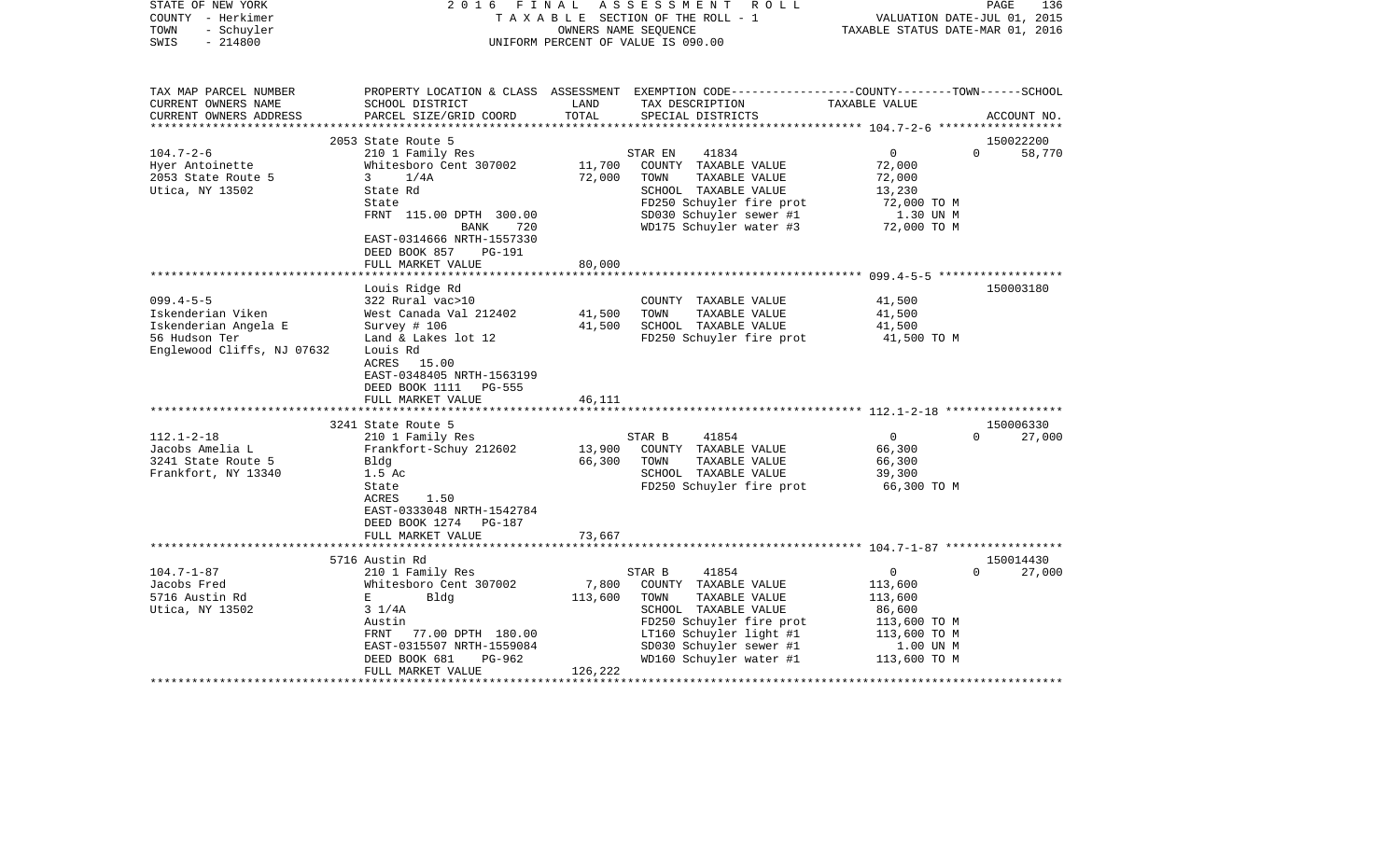| TAX MAP PARCEL NUMBER<br>PROPERTY LOCATION & CLASS ASSESSMENT EXEMPTION CODE---------------COUNTY-------TOWN------SCHOOL<br>CURRENT OWNERS NAME<br>SCHOOL DISTRICT<br>LAND<br>TAX DESCRIPTION<br>TAXABLE VALUE<br>TOTAL<br>CURRENT OWNERS ADDRESS<br>PARCEL SIZE/GRID COORD<br>SPECIAL DISTRICTS<br>ACCOUNT NO.<br>************************<br>3551 State Route 5<br>150009030<br>$112.2 - 2 - 26$<br>$\circ$<br>$\Omega$<br>240 Rural res<br>STAR B<br>41854<br>27,000<br>7,700<br>COUNTY TAXABLE VALUE<br>93,200<br>Jacobs Kelly A<br>Frankfort-Schuy 212602<br>Colicci angelo J<br>residence<br>93,200<br>TOWN<br>93,200<br>TAXABLE VALUE<br>3551 State Route 5 Rd<br>$3 \t 9 \t 1/2$<br>SCHOOL TAXABLE VALUE<br>66,200<br>FD250 Schuyler fire prot<br>Frankfort, NY 13340<br>93,200 TO M<br>State<br>FRNT 308.00 DPTH<br>ACRES<br>10.60<br>EAST-0338021 NRTH-1539365<br>DEED BOOK 916<br>PG-130<br>FULL MARKET VALUE<br>103,556<br>2489 State Route 5<br>150013290<br>$104.2 - 2 - 58$<br>$\overline{0}$<br>210 1 Family Res<br>STAR B<br>41854<br>$\Omega$<br>27,000<br>12,800<br>Jacobs Michael A Jr<br>Whitesboro Cent 307002<br>COUNTY TAXABLE VALUE<br>74,600<br>Jacobs Loraine<br>Bldg<br>74,600<br>TOWN<br>TAXABLE VALUE<br>74,600<br>N<br>2489 State Route 5<br>$3 \frac{1}{2}$<br>SCHOOL TAXABLE VALUE<br>47,600<br>Utica, NY 13502<br>FD250 Schuyler fire prot<br>74,600 TO M<br>State<br>WD170 Schuyler water #2<br>3,900 TO C<br>FRNT 133.00 DPTH 300.00<br>720<br>1.00 UN M<br>BANK<br>EAST-0321850 NRTH-1552747<br>PG-112<br>DEED BOOK 803<br>FULL MARKET VALUE<br>82,889<br>3157 State Route 5<br>150019380<br>$\overline{0}$<br>$105.3 - 1 - 38$<br>210 1 Family Res<br>$\Omega$<br>58,770<br>STAR EN<br>41834<br>Jakubowski Chester P<br>Frankfort-Schuy 212602<br>9,700<br>COUNTY TAXABLE VALUE<br>76,000<br>Jakubowski Ann C<br>Bldg<br>76,000<br>TOWN<br>TAXABLE VALUE<br>76,000<br>$3 \t1/4$<br>SCHOOL TAXABLE VALUE<br>3157 State Route 5<br>17,230<br>FD250 Schuyler fire prot<br>Frankfort, NY 13340<br>76,000 TO M<br>State<br>FRNT 133.00 DPTH 183.00<br>BANK<br>482<br>EAST-0331600 NRTH-1543689<br>DEED BOOK 782<br>PG-607<br>FULL MARKET VALUE<br>84,444<br>150011940<br>Off Dyke Rd<br>$104.2 - 1 - 42$<br>105 Vac farmland<br>AG MKTS<br>41730<br>14,672<br>14,672<br>14,672<br>James & Joan Digristina Trust Whitesboro Cent 307002<br>31,500<br>16,828<br>COUNTY TAXABLE VALUE<br>S Vac 52A Ag Ex Ld<br>31,500<br>16,828<br>Digristina James<br>TOWN<br>TAXABLE VALUE<br>11369 Cosby Manor Rd<br>SCHOOL TAXABLE VALUE<br>16,828<br>2 52A<br>Utica, NY 13502<br>FD250 Schuyler fire prot<br>Between Thruway & River<br>31,500 TO M<br>ACRES<br>52.00<br>MAY BE SUBJECT TO PAYMENT<br>EAST-0314486 NRTH-1555450<br>UNDER AGDIST LAW TIL 2023<br>DEED BOOK 1482<br>PG-610<br>35,000<br>FULL MARKET VALUE<br>********************* | STATE OF NEW YORK<br>COUNTY - Herkimer<br>- Schuyler<br>TOWN<br>SWIS<br>$-214800$ | 2016 | FINAL<br>OWNERS NAME SEQUENCE | ASSESSMENT<br>R O L L<br>TAXABLE SECTION OF THE ROLL - 1<br>UNIFORM PERCENT OF VALUE IS 090.00 | VALUATION DATE-JUL 01, 2015<br>TAXABLE STATUS DATE-MAR 01, 2016 | PAGE | 137 |
|---------------------------------------------------------------------------------------------------------------------------------------------------------------------------------------------------------------------------------------------------------------------------------------------------------------------------------------------------------------------------------------------------------------------------------------------------------------------------------------------------------------------------------------------------------------------------------------------------------------------------------------------------------------------------------------------------------------------------------------------------------------------------------------------------------------------------------------------------------------------------------------------------------------------------------------------------------------------------------------------------------------------------------------------------------------------------------------------------------------------------------------------------------------------------------------------------------------------------------------------------------------------------------------------------------------------------------------------------------------------------------------------------------------------------------------------------------------------------------------------------------------------------------------------------------------------------------------------------------------------------------------------------------------------------------------------------------------------------------------------------------------------------------------------------------------------------------------------------------------------------------------------------------------------------------------------------------------------------------------------------------------------------------------------------------------------------------------------------------------------------------------------------------------------------------------------------------------------------------------------------------------------------------------------------------------------------------------------------------------------------------------------------------------------------------------------------------------------------------------------------------------------------------------------------------------------------------------------------------------------------------------------------------------------------------------------------------------------------------------------------------------------------------------------------------------------------------------------------------------------|-----------------------------------------------------------------------------------|------|-------------------------------|------------------------------------------------------------------------------------------------|-----------------------------------------------------------------|------|-----|
|                                                                                                                                                                                                                                                                                                                                                                                                                                                                                                                                                                                                                                                                                                                                                                                                                                                                                                                                                                                                                                                                                                                                                                                                                                                                                                                                                                                                                                                                                                                                                                                                                                                                                                                                                                                                                                                                                                                                                                                                                                                                                                                                                                                                                                                                                                                                                                                                                                                                                                                                                                                                                                                                                                                                                                                                                                                                     |                                                                                   |      |                               |                                                                                                |                                                                 |      |     |
|                                                                                                                                                                                                                                                                                                                                                                                                                                                                                                                                                                                                                                                                                                                                                                                                                                                                                                                                                                                                                                                                                                                                                                                                                                                                                                                                                                                                                                                                                                                                                                                                                                                                                                                                                                                                                                                                                                                                                                                                                                                                                                                                                                                                                                                                                                                                                                                                                                                                                                                                                                                                                                                                                                                                                                                                                                                                     |                                                                                   |      |                               |                                                                                                |                                                                 |      |     |
|                                                                                                                                                                                                                                                                                                                                                                                                                                                                                                                                                                                                                                                                                                                                                                                                                                                                                                                                                                                                                                                                                                                                                                                                                                                                                                                                                                                                                                                                                                                                                                                                                                                                                                                                                                                                                                                                                                                                                                                                                                                                                                                                                                                                                                                                                                                                                                                                                                                                                                                                                                                                                                                                                                                                                                                                                                                                     |                                                                                   |      |                               |                                                                                                |                                                                 |      |     |
|                                                                                                                                                                                                                                                                                                                                                                                                                                                                                                                                                                                                                                                                                                                                                                                                                                                                                                                                                                                                                                                                                                                                                                                                                                                                                                                                                                                                                                                                                                                                                                                                                                                                                                                                                                                                                                                                                                                                                                                                                                                                                                                                                                                                                                                                                                                                                                                                                                                                                                                                                                                                                                                                                                                                                                                                                                                                     |                                                                                   |      |                               |                                                                                                |                                                                 |      |     |
|                                                                                                                                                                                                                                                                                                                                                                                                                                                                                                                                                                                                                                                                                                                                                                                                                                                                                                                                                                                                                                                                                                                                                                                                                                                                                                                                                                                                                                                                                                                                                                                                                                                                                                                                                                                                                                                                                                                                                                                                                                                                                                                                                                                                                                                                                                                                                                                                                                                                                                                                                                                                                                                                                                                                                                                                                                                                     |                                                                                   |      |                               |                                                                                                |                                                                 |      |     |
|                                                                                                                                                                                                                                                                                                                                                                                                                                                                                                                                                                                                                                                                                                                                                                                                                                                                                                                                                                                                                                                                                                                                                                                                                                                                                                                                                                                                                                                                                                                                                                                                                                                                                                                                                                                                                                                                                                                                                                                                                                                                                                                                                                                                                                                                                                                                                                                                                                                                                                                                                                                                                                                                                                                                                                                                                                                                     |                                                                                   |      |                               |                                                                                                |                                                                 |      |     |
|                                                                                                                                                                                                                                                                                                                                                                                                                                                                                                                                                                                                                                                                                                                                                                                                                                                                                                                                                                                                                                                                                                                                                                                                                                                                                                                                                                                                                                                                                                                                                                                                                                                                                                                                                                                                                                                                                                                                                                                                                                                                                                                                                                                                                                                                                                                                                                                                                                                                                                                                                                                                                                                                                                                                                                                                                                                                     |                                                                                   |      |                               |                                                                                                |                                                                 |      |     |
|                                                                                                                                                                                                                                                                                                                                                                                                                                                                                                                                                                                                                                                                                                                                                                                                                                                                                                                                                                                                                                                                                                                                                                                                                                                                                                                                                                                                                                                                                                                                                                                                                                                                                                                                                                                                                                                                                                                                                                                                                                                                                                                                                                                                                                                                                                                                                                                                                                                                                                                                                                                                                                                                                                                                                                                                                                                                     |                                                                                   |      |                               |                                                                                                |                                                                 |      |     |
|                                                                                                                                                                                                                                                                                                                                                                                                                                                                                                                                                                                                                                                                                                                                                                                                                                                                                                                                                                                                                                                                                                                                                                                                                                                                                                                                                                                                                                                                                                                                                                                                                                                                                                                                                                                                                                                                                                                                                                                                                                                                                                                                                                                                                                                                                                                                                                                                                                                                                                                                                                                                                                                                                                                                                                                                                                                                     |                                                                                   |      |                               |                                                                                                |                                                                 |      |     |
|                                                                                                                                                                                                                                                                                                                                                                                                                                                                                                                                                                                                                                                                                                                                                                                                                                                                                                                                                                                                                                                                                                                                                                                                                                                                                                                                                                                                                                                                                                                                                                                                                                                                                                                                                                                                                                                                                                                                                                                                                                                                                                                                                                                                                                                                                                                                                                                                                                                                                                                                                                                                                                                                                                                                                                                                                                                                     |                                                                                   |      |                               |                                                                                                |                                                                 |      |     |
|                                                                                                                                                                                                                                                                                                                                                                                                                                                                                                                                                                                                                                                                                                                                                                                                                                                                                                                                                                                                                                                                                                                                                                                                                                                                                                                                                                                                                                                                                                                                                                                                                                                                                                                                                                                                                                                                                                                                                                                                                                                                                                                                                                                                                                                                                                                                                                                                                                                                                                                                                                                                                                                                                                                                                                                                                                                                     |                                                                                   |      |                               |                                                                                                |                                                                 |      |     |
|                                                                                                                                                                                                                                                                                                                                                                                                                                                                                                                                                                                                                                                                                                                                                                                                                                                                                                                                                                                                                                                                                                                                                                                                                                                                                                                                                                                                                                                                                                                                                                                                                                                                                                                                                                                                                                                                                                                                                                                                                                                                                                                                                                                                                                                                                                                                                                                                                                                                                                                                                                                                                                                                                                                                                                                                                                                                     |                                                                                   |      |                               |                                                                                                |                                                                 |      |     |
|                                                                                                                                                                                                                                                                                                                                                                                                                                                                                                                                                                                                                                                                                                                                                                                                                                                                                                                                                                                                                                                                                                                                                                                                                                                                                                                                                                                                                                                                                                                                                                                                                                                                                                                                                                                                                                                                                                                                                                                                                                                                                                                                                                                                                                                                                                                                                                                                                                                                                                                                                                                                                                                                                                                                                                                                                                                                     |                                                                                   |      |                               |                                                                                                |                                                                 |      |     |
|                                                                                                                                                                                                                                                                                                                                                                                                                                                                                                                                                                                                                                                                                                                                                                                                                                                                                                                                                                                                                                                                                                                                                                                                                                                                                                                                                                                                                                                                                                                                                                                                                                                                                                                                                                                                                                                                                                                                                                                                                                                                                                                                                                                                                                                                                                                                                                                                                                                                                                                                                                                                                                                                                                                                                                                                                                                                     |                                                                                   |      |                               |                                                                                                |                                                                 |      |     |
|                                                                                                                                                                                                                                                                                                                                                                                                                                                                                                                                                                                                                                                                                                                                                                                                                                                                                                                                                                                                                                                                                                                                                                                                                                                                                                                                                                                                                                                                                                                                                                                                                                                                                                                                                                                                                                                                                                                                                                                                                                                                                                                                                                                                                                                                                                                                                                                                                                                                                                                                                                                                                                                                                                                                                                                                                                                                     |                                                                                   |      |                               |                                                                                                |                                                                 |      |     |
|                                                                                                                                                                                                                                                                                                                                                                                                                                                                                                                                                                                                                                                                                                                                                                                                                                                                                                                                                                                                                                                                                                                                                                                                                                                                                                                                                                                                                                                                                                                                                                                                                                                                                                                                                                                                                                                                                                                                                                                                                                                                                                                                                                                                                                                                                                                                                                                                                                                                                                                                                                                                                                                                                                                                                                                                                                                                     |                                                                                   |      |                               |                                                                                                |                                                                 |      |     |
|                                                                                                                                                                                                                                                                                                                                                                                                                                                                                                                                                                                                                                                                                                                                                                                                                                                                                                                                                                                                                                                                                                                                                                                                                                                                                                                                                                                                                                                                                                                                                                                                                                                                                                                                                                                                                                                                                                                                                                                                                                                                                                                                                                                                                                                                                                                                                                                                                                                                                                                                                                                                                                                                                                                                                                                                                                                                     |                                                                                   |      |                               |                                                                                                |                                                                 |      |     |
|                                                                                                                                                                                                                                                                                                                                                                                                                                                                                                                                                                                                                                                                                                                                                                                                                                                                                                                                                                                                                                                                                                                                                                                                                                                                                                                                                                                                                                                                                                                                                                                                                                                                                                                                                                                                                                                                                                                                                                                                                                                                                                                                                                                                                                                                                                                                                                                                                                                                                                                                                                                                                                                                                                                                                                                                                                                                     |                                                                                   |      |                               |                                                                                                |                                                                 |      |     |
|                                                                                                                                                                                                                                                                                                                                                                                                                                                                                                                                                                                                                                                                                                                                                                                                                                                                                                                                                                                                                                                                                                                                                                                                                                                                                                                                                                                                                                                                                                                                                                                                                                                                                                                                                                                                                                                                                                                                                                                                                                                                                                                                                                                                                                                                                                                                                                                                                                                                                                                                                                                                                                                                                                                                                                                                                                                                     |                                                                                   |      |                               |                                                                                                |                                                                 |      |     |
|                                                                                                                                                                                                                                                                                                                                                                                                                                                                                                                                                                                                                                                                                                                                                                                                                                                                                                                                                                                                                                                                                                                                                                                                                                                                                                                                                                                                                                                                                                                                                                                                                                                                                                                                                                                                                                                                                                                                                                                                                                                                                                                                                                                                                                                                                                                                                                                                                                                                                                                                                                                                                                                                                                                                                                                                                                                                     |                                                                                   |      |                               |                                                                                                |                                                                 |      |     |
|                                                                                                                                                                                                                                                                                                                                                                                                                                                                                                                                                                                                                                                                                                                                                                                                                                                                                                                                                                                                                                                                                                                                                                                                                                                                                                                                                                                                                                                                                                                                                                                                                                                                                                                                                                                                                                                                                                                                                                                                                                                                                                                                                                                                                                                                                                                                                                                                                                                                                                                                                                                                                                                                                                                                                                                                                                                                     |                                                                                   |      |                               |                                                                                                |                                                                 |      |     |
|                                                                                                                                                                                                                                                                                                                                                                                                                                                                                                                                                                                                                                                                                                                                                                                                                                                                                                                                                                                                                                                                                                                                                                                                                                                                                                                                                                                                                                                                                                                                                                                                                                                                                                                                                                                                                                                                                                                                                                                                                                                                                                                                                                                                                                                                                                                                                                                                                                                                                                                                                                                                                                                                                                                                                                                                                                                                     |                                                                                   |      |                               |                                                                                                |                                                                 |      |     |
|                                                                                                                                                                                                                                                                                                                                                                                                                                                                                                                                                                                                                                                                                                                                                                                                                                                                                                                                                                                                                                                                                                                                                                                                                                                                                                                                                                                                                                                                                                                                                                                                                                                                                                                                                                                                                                                                                                                                                                                                                                                                                                                                                                                                                                                                                                                                                                                                                                                                                                                                                                                                                                                                                                                                                                                                                                                                     |                                                                                   |      |                               |                                                                                                |                                                                 |      |     |
|                                                                                                                                                                                                                                                                                                                                                                                                                                                                                                                                                                                                                                                                                                                                                                                                                                                                                                                                                                                                                                                                                                                                                                                                                                                                                                                                                                                                                                                                                                                                                                                                                                                                                                                                                                                                                                                                                                                                                                                                                                                                                                                                                                                                                                                                                                                                                                                                                                                                                                                                                                                                                                                                                                                                                                                                                                                                     |                                                                                   |      |                               |                                                                                                |                                                                 |      |     |
|                                                                                                                                                                                                                                                                                                                                                                                                                                                                                                                                                                                                                                                                                                                                                                                                                                                                                                                                                                                                                                                                                                                                                                                                                                                                                                                                                                                                                                                                                                                                                                                                                                                                                                                                                                                                                                                                                                                                                                                                                                                                                                                                                                                                                                                                                                                                                                                                                                                                                                                                                                                                                                                                                                                                                                                                                                                                     |                                                                                   |      |                               |                                                                                                |                                                                 |      |     |
|                                                                                                                                                                                                                                                                                                                                                                                                                                                                                                                                                                                                                                                                                                                                                                                                                                                                                                                                                                                                                                                                                                                                                                                                                                                                                                                                                                                                                                                                                                                                                                                                                                                                                                                                                                                                                                                                                                                                                                                                                                                                                                                                                                                                                                                                                                                                                                                                                                                                                                                                                                                                                                                                                                                                                                                                                                                                     |                                                                                   |      |                               |                                                                                                |                                                                 |      |     |
|                                                                                                                                                                                                                                                                                                                                                                                                                                                                                                                                                                                                                                                                                                                                                                                                                                                                                                                                                                                                                                                                                                                                                                                                                                                                                                                                                                                                                                                                                                                                                                                                                                                                                                                                                                                                                                                                                                                                                                                                                                                                                                                                                                                                                                                                                                                                                                                                                                                                                                                                                                                                                                                                                                                                                                                                                                                                     |                                                                                   |      |                               |                                                                                                |                                                                 |      |     |
|                                                                                                                                                                                                                                                                                                                                                                                                                                                                                                                                                                                                                                                                                                                                                                                                                                                                                                                                                                                                                                                                                                                                                                                                                                                                                                                                                                                                                                                                                                                                                                                                                                                                                                                                                                                                                                                                                                                                                                                                                                                                                                                                                                                                                                                                                                                                                                                                                                                                                                                                                                                                                                                                                                                                                                                                                                                                     |                                                                                   |      |                               |                                                                                                |                                                                 |      |     |
|                                                                                                                                                                                                                                                                                                                                                                                                                                                                                                                                                                                                                                                                                                                                                                                                                                                                                                                                                                                                                                                                                                                                                                                                                                                                                                                                                                                                                                                                                                                                                                                                                                                                                                                                                                                                                                                                                                                                                                                                                                                                                                                                                                                                                                                                                                                                                                                                                                                                                                                                                                                                                                                                                                                                                                                                                                                                     |                                                                                   |      |                               |                                                                                                |                                                                 |      |     |
|                                                                                                                                                                                                                                                                                                                                                                                                                                                                                                                                                                                                                                                                                                                                                                                                                                                                                                                                                                                                                                                                                                                                                                                                                                                                                                                                                                                                                                                                                                                                                                                                                                                                                                                                                                                                                                                                                                                                                                                                                                                                                                                                                                                                                                                                                                                                                                                                                                                                                                                                                                                                                                                                                                                                                                                                                                                                     |                                                                                   |      |                               |                                                                                                |                                                                 |      |     |
|                                                                                                                                                                                                                                                                                                                                                                                                                                                                                                                                                                                                                                                                                                                                                                                                                                                                                                                                                                                                                                                                                                                                                                                                                                                                                                                                                                                                                                                                                                                                                                                                                                                                                                                                                                                                                                                                                                                                                                                                                                                                                                                                                                                                                                                                                                                                                                                                                                                                                                                                                                                                                                                                                                                                                                                                                                                                     |                                                                                   |      |                               |                                                                                                |                                                                 |      |     |
|                                                                                                                                                                                                                                                                                                                                                                                                                                                                                                                                                                                                                                                                                                                                                                                                                                                                                                                                                                                                                                                                                                                                                                                                                                                                                                                                                                                                                                                                                                                                                                                                                                                                                                                                                                                                                                                                                                                                                                                                                                                                                                                                                                                                                                                                                                                                                                                                                                                                                                                                                                                                                                                                                                                                                                                                                                                                     |                                                                                   |      |                               |                                                                                                |                                                                 |      |     |
|                                                                                                                                                                                                                                                                                                                                                                                                                                                                                                                                                                                                                                                                                                                                                                                                                                                                                                                                                                                                                                                                                                                                                                                                                                                                                                                                                                                                                                                                                                                                                                                                                                                                                                                                                                                                                                                                                                                                                                                                                                                                                                                                                                                                                                                                                                                                                                                                                                                                                                                                                                                                                                                                                                                                                                                                                                                                     |                                                                                   |      |                               |                                                                                                |                                                                 |      |     |
|                                                                                                                                                                                                                                                                                                                                                                                                                                                                                                                                                                                                                                                                                                                                                                                                                                                                                                                                                                                                                                                                                                                                                                                                                                                                                                                                                                                                                                                                                                                                                                                                                                                                                                                                                                                                                                                                                                                                                                                                                                                                                                                                                                                                                                                                                                                                                                                                                                                                                                                                                                                                                                                                                                                                                                                                                                                                     |                                                                                   |      |                               |                                                                                                |                                                                 |      |     |
|                                                                                                                                                                                                                                                                                                                                                                                                                                                                                                                                                                                                                                                                                                                                                                                                                                                                                                                                                                                                                                                                                                                                                                                                                                                                                                                                                                                                                                                                                                                                                                                                                                                                                                                                                                                                                                                                                                                                                                                                                                                                                                                                                                                                                                                                                                                                                                                                                                                                                                                                                                                                                                                                                                                                                                                                                                                                     |                                                                                   |      |                               |                                                                                                |                                                                 |      |     |
|                                                                                                                                                                                                                                                                                                                                                                                                                                                                                                                                                                                                                                                                                                                                                                                                                                                                                                                                                                                                                                                                                                                                                                                                                                                                                                                                                                                                                                                                                                                                                                                                                                                                                                                                                                                                                                                                                                                                                                                                                                                                                                                                                                                                                                                                                                                                                                                                                                                                                                                                                                                                                                                                                                                                                                                                                                                                     |                                                                                   |      |                               |                                                                                                |                                                                 |      |     |
|                                                                                                                                                                                                                                                                                                                                                                                                                                                                                                                                                                                                                                                                                                                                                                                                                                                                                                                                                                                                                                                                                                                                                                                                                                                                                                                                                                                                                                                                                                                                                                                                                                                                                                                                                                                                                                                                                                                                                                                                                                                                                                                                                                                                                                                                                                                                                                                                                                                                                                                                                                                                                                                                                                                                                                                                                                                                     |                                                                                   |      |                               |                                                                                                |                                                                 |      |     |
|                                                                                                                                                                                                                                                                                                                                                                                                                                                                                                                                                                                                                                                                                                                                                                                                                                                                                                                                                                                                                                                                                                                                                                                                                                                                                                                                                                                                                                                                                                                                                                                                                                                                                                                                                                                                                                                                                                                                                                                                                                                                                                                                                                                                                                                                                                                                                                                                                                                                                                                                                                                                                                                                                                                                                                                                                                                                     |                                                                                   |      |                               |                                                                                                |                                                                 |      |     |
|                                                                                                                                                                                                                                                                                                                                                                                                                                                                                                                                                                                                                                                                                                                                                                                                                                                                                                                                                                                                                                                                                                                                                                                                                                                                                                                                                                                                                                                                                                                                                                                                                                                                                                                                                                                                                                                                                                                                                                                                                                                                                                                                                                                                                                                                                                                                                                                                                                                                                                                                                                                                                                                                                                                                                                                                                                                                     |                                                                                   |      |                               |                                                                                                |                                                                 |      |     |
|                                                                                                                                                                                                                                                                                                                                                                                                                                                                                                                                                                                                                                                                                                                                                                                                                                                                                                                                                                                                                                                                                                                                                                                                                                                                                                                                                                                                                                                                                                                                                                                                                                                                                                                                                                                                                                                                                                                                                                                                                                                                                                                                                                                                                                                                                                                                                                                                                                                                                                                                                                                                                                                                                                                                                                                                                                                                     |                                                                                   |      |                               |                                                                                                |                                                                 |      |     |
|                                                                                                                                                                                                                                                                                                                                                                                                                                                                                                                                                                                                                                                                                                                                                                                                                                                                                                                                                                                                                                                                                                                                                                                                                                                                                                                                                                                                                                                                                                                                                                                                                                                                                                                                                                                                                                                                                                                                                                                                                                                                                                                                                                                                                                                                                                                                                                                                                                                                                                                                                                                                                                                                                                                                                                                                                                                                     |                                                                                   |      |                               |                                                                                                |                                                                 |      |     |
|                                                                                                                                                                                                                                                                                                                                                                                                                                                                                                                                                                                                                                                                                                                                                                                                                                                                                                                                                                                                                                                                                                                                                                                                                                                                                                                                                                                                                                                                                                                                                                                                                                                                                                                                                                                                                                                                                                                                                                                                                                                                                                                                                                                                                                                                                                                                                                                                                                                                                                                                                                                                                                                                                                                                                                                                                                                                     |                                                                                   |      |                               |                                                                                                |                                                                 |      |     |
|                                                                                                                                                                                                                                                                                                                                                                                                                                                                                                                                                                                                                                                                                                                                                                                                                                                                                                                                                                                                                                                                                                                                                                                                                                                                                                                                                                                                                                                                                                                                                                                                                                                                                                                                                                                                                                                                                                                                                                                                                                                                                                                                                                                                                                                                                                                                                                                                                                                                                                                                                                                                                                                                                                                                                                                                                                                                     |                                                                                   |      |                               |                                                                                                |                                                                 |      |     |
|                                                                                                                                                                                                                                                                                                                                                                                                                                                                                                                                                                                                                                                                                                                                                                                                                                                                                                                                                                                                                                                                                                                                                                                                                                                                                                                                                                                                                                                                                                                                                                                                                                                                                                                                                                                                                                                                                                                                                                                                                                                                                                                                                                                                                                                                                                                                                                                                                                                                                                                                                                                                                                                                                                                                                                                                                                                                     |                                                                                   |      |                               |                                                                                                |                                                                 |      |     |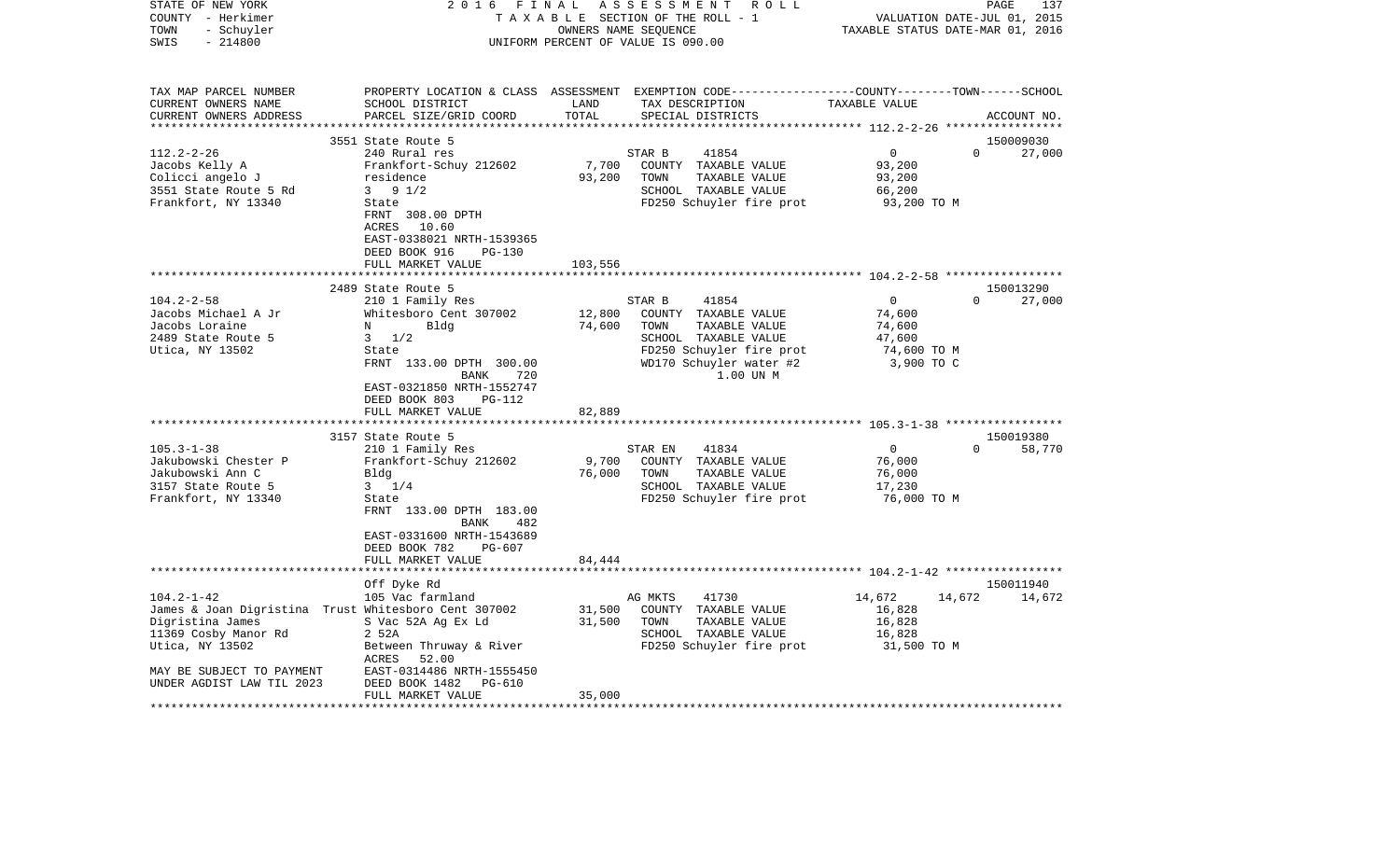| COUNTY<br>– Herkimer<br>TOWN<br>- Schuyler<br>SWIS<br>$-214800$                                                                                                                                                                                                         |                                                                                                                                                                                                                                                                                                                                                                                                  |                                       | T A X A B L E SECTION OF THE ROLL - 1<br>OWNERS NAME SEQUENCE<br>UNIFORM PERCENT OF VALUE IS 090.00                                                                                                                                                                              | TAXABLE STATUS DATE-MAR 01, 2016                                                                                          | VALUATION DATE-JUL 01, 2015 |                               |
|-------------------------------------------------------------------------------------------------------------------------------------------------------------------------------------------------------------------------------------------------------------------------|--------------------------------------------------------------------------------------------------------------------------------------------------------------------------------------------------------------------------------------------------------------------------------------------------------------------------------------------------------------------------------------------------|---------------------------------------|----------------------------------------------------------------------------------------------------------------------------------------------------------------------------------------------------------------------------------------------------------------------------------|---------------------------------------------------------------------------------------------------------------------------|-----------------------------|-------------------------------|
| TAX MAP PARCEL NUMBER<br>CURRENT OWNERS NAME<br>CURRENT OWNERS ADDRESS                                                                                                                                                                                                  | SCHOOL DISTRICT<br>PARCEL SIZE/GRID COORD                                                                                                                                                                                                                                                                                                                                                        | LAND<br>TOTAL                         | PROPERTY LOCATION & CLASS ASSESSMENT EXEMPTION CODE---------------COUNTY-------TOWN------SCHOOL<br>TAX DESCRIPTION<br>SPECIAL DISTRICTS                                                                                                                                          | TAXABLE VALUE                                                                                                             |                             | ACCOUNT NO.                   |
|                                                                                                                                                                                                                                                                         | 11369 Cosby Manor Rd                                                                                                                                                                                                                                                                                                                                                                             |                                       |                                                                                                                                                                                                                                                                                  |                                                                                                                           |                             | 150075141                     |
| $104.2 - 2 - 1$<br>James & Joan Digristina Trust Whitesboro Cent 307002<br>Digiristina James<br>11369 Cosby Manor Rd<br>Utica, NY 13502                                                                                                                                 | 210 1 Family Res<br>Single Family Residence<br>Combined W/ 104.2-2-5.2<br>FRNT 300.00 DPTH<br>ACRES<br>2.10<br>EAST-0322681 NRTH-1557939<br>DEED BOOK 1482<br>PG-673<br>FULL MARKET VALUE                                                                                                                                                                                                        | 14,300<br>123,400<br>137,111          | 41854<br>STAR B<br>COUNTY TAXABLE VALUE<br>TOWN<br>TAXABLE VALUE<br>SCHOOL TAXABLE VALUE<br>FD250 Schuyler fire prot<br>WD170 Schuyler water #2<br>1.00 UN M                                                                                                                     | 0<br>123,400<br>123,400<br>96,400<br>123,400 TO M<br>123,400 TO C                                                         | $\Omega$                    | 27,000                        |
|                                                                                                                                                                                                                                                                         | *********************                                                                                                                                                                                                                                                                                                                                                                            |                                       |                                                                                                                                                                                                                                                                                  |                                                                                                                           |                             |                               |
| $112.2 - 1 - 23.8$<br>James & Mineko IRR Trust<br>372 Baum Rd<br>Frankfort, NY 13340<br>MAY BE SUBJECT TO PAYMENT<br>UNDER AGDIST LAW TIL 2022<br>$099.1 - 1 - 18.4$<br>James Smrtic Living Trust<br>James & Carmelita Smirtic<br>13 Slayton Bush Ln<br>Utica, NY 13501 | 372 Baum Rd<br>240 Rural res<br>Frankfort-Schuy 212602<br>S Bldg<br>26 Acrs<br>Baum<br>FRNT 441.00 DPTH<br>5.60<br>ACRES<br>EAST-0346905 NRTH-1542137<br>DEED BOOK 1565<br>PG-614<br>FULL MARKET VALUE<br>Spain Gulf Rd<br>322 Rural vac>10<br>West Canada Val 212402<br>Vacant Land<br>28 Acres<br>ACRES<br>28.00<br>EAST-0337371 NRTH-1572526<br>DEED BOOK 1538<br>PG-683<br>FULL MARKET VALUE | 102,222<br>24,000<br>24,000<br>26,667 | VET WAR CT 41121<br>12,000 VET DIS CT 41141<br>92,000 STAR EN<br>41834<br>COUNTY TAXABLE VALUE<br>TAXABLE VALUE<br>TOWN<br>SCHOOL TAXABLE VALUE<br>FD250 Schuyler fire prot<br>COUNTY TAXABLE VALUE<br>TOWN<br>TAXABLE VALUE<br>SCHOOL TAXABLE VALUE<br>FD250 Schuyler fire prot | 8,100<br>13,800<br>$\mathbf{0}$<br>70,100<br>70,100<br>33,230<br>92,000 TO M<br>24,000<br>24,000<br>24,000<br>24,000 TO M | 8,100<br>13,800<br>$\Omega$ | 150003810<br>0<br>0<br>58,770 |
|                                                                                                                                                                                                                                                                         |                                                                                                                                                                                                                                                                                                                                                                                                  |                                       |                                                                                                                                                                                                                                                                                  |                                                                                                                           |                             |                               |
| $105.3 - 1 - 31$<br>Janis Michael O<br>Janis Erica L<br>430 Carder Ln<br>Schuyler, NY 13340                                                                                                                                                                             | 430 Carder Ln<br>210 1 Family Res<br>Frankfort-Schuy 212602<br>Single Family Modular<br>Residence W/garge A/gpool<br>FRNT 156.40 DPTH 250.00<br>ACRES<br>1.00<br>EAST-0333196 NRTH-1547669<br>DEED BOOK 864<br>$PG-259$                                                                                                                                                                          | 13,500<br>119,300                     | 41854<br>STAR B<br>COUNTY TAXABLE VALUE<br>TOWN<br>TAXABLE VALUE<br>SCHOOL TAXABLE VALUE<br>FD250 Schuyler fire prot                                                                                                                                                             | 0<br>119,300<br>119,300<br>92,300<br>119,300 TO M                                                                         | $\Omega$                    | 150075063<br>27,000           |
|                                                                                                                                                                                                                                                                         | FULL MARKET VALUE                                                                                                                                                                                                                                                                                                                                                                                | 132,556                               |                                                                                                                                                                                                                                                                                  |                                                                                                                           |                             |                               |

PAGE 138

STATE OF NEW YORK 2 0 1 6 F I N A L A S S E S S M E N T R O L L PAGE 138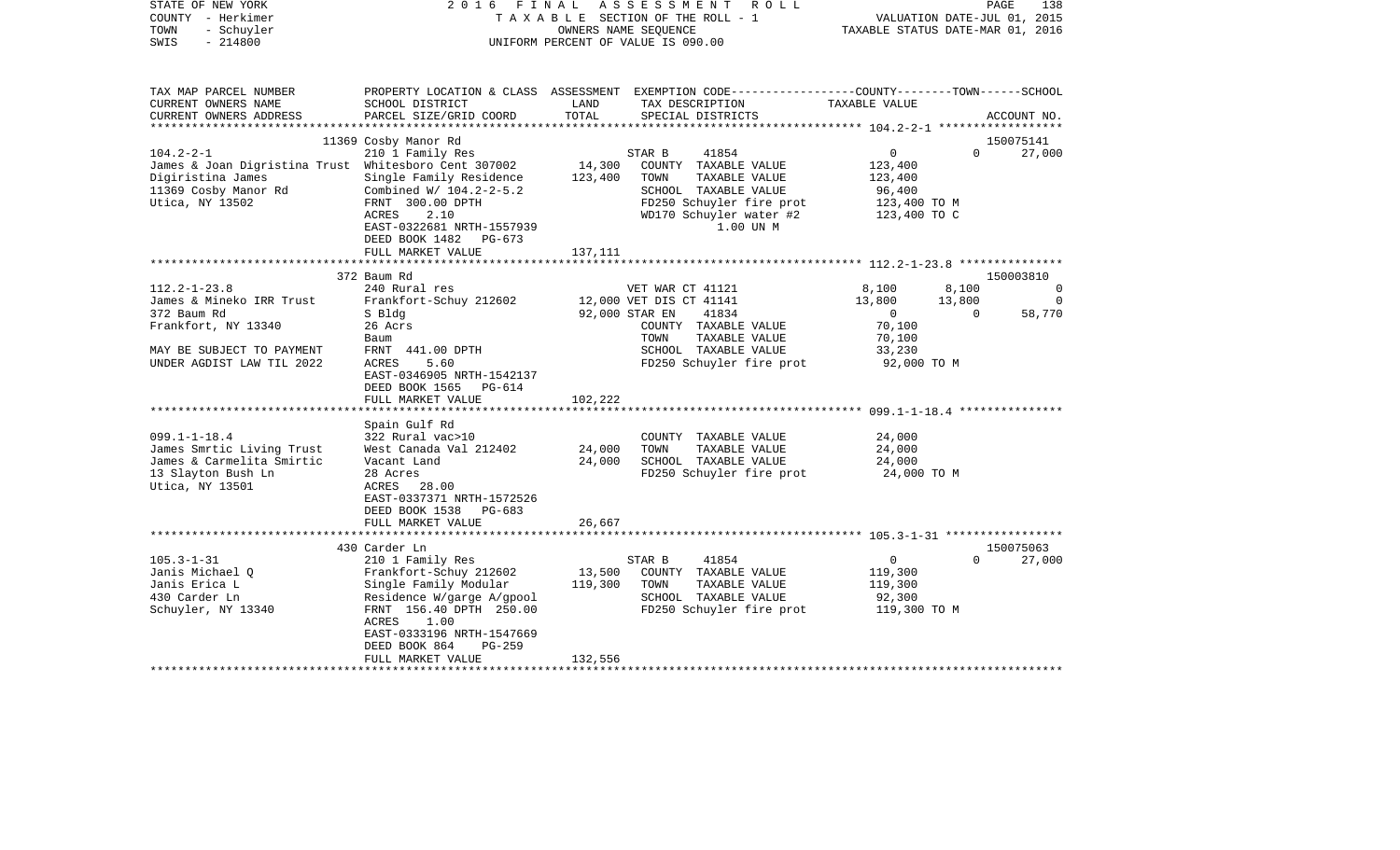| STATE OF NEW YORK<br>COUNTY - Herkimer<br>- Schuyler<br>TOWN<br>$-214800$<br>SWIS                 | FINAL<br>2016                                                                                                                                                                                                               | OWNERS NAME SEQUENCE       | ASSESSMENT<br>R O L L<br>TAXABLE SECTION OF THE ROLL - 1<br>UNIFORM PERCENT OF VALUE IS 090.00                                          |                                                             | 139<br>PAGE<br>VALUATION DATE-JUL 01, 2015<br>TAXABLE STATUS DATE-MAR 01, 2016 |
|---------------------------------------------------------------------------------------------------|-----------------------------------------------------------------------------------------------------------------------------------------------------------------------------------------------------------------------------|----------------------------|-----------------------------------------------------------------------------------------------------------------------------------------|-------------------------------------------------------------|--------------------------------------------------------------------------------|
| TAX MAP PARCEL NUMBER<br>CURRENT OWNERS NAME<br>CURRENT OWNERS ADDRESS<br>*********************** | SCHOOL DISTRICT<br>PARCEL SIZE/GRID COORD                                                                                                                                                                                   | LAND<br>TOTAL              | PROPERTY LOCATION & CLASS ASSESSMENT EXEMPTION CODE---------------COUNTY-------TOWN------SCHOOL<br>TAX DESCRIPTION<br>SPECIAL DISTRICTS | TAXABLE VALUE                                               | ACCOUNT NO.                                                                    |
|                                                                                                   |                                                                                                                                                                                                                             |                            |                                                                                                                                         |                                                             |                                                                                |
| $099.1 - 1 - 32$<br>Jaramillo Juan<br>Jaramillo Michelle<br>1183 Newport Rd<br>Utica, NY 13502    | 1183 Newport Rd<br>270 Mfg housing<br>West Canada Val 212402<br>W Trl & Bldg<br>1.10a<br>Newport Rd<br>FRNT 202.00 DPTH 177.80<br>1.10 BANK<br>740<br>ACRES<br>EAST-0330037 NRTH-1572258                                    | 13,600<br>60,000           | STAR B<br>41854<br>COUNTY TAXABLE VALUE<br>TOWN<br>TAXABLE VALUE<br>SCHOOL TAXABLE VALUE<br>FD250 Schuyler fire prot                    | $\mathbf 0$<br>60,000<br>60,000<br>33,000<br>60,000 TO M    | 150040270<br>$\Omega$<br>27,000                                                |
|                                                                                                   | DEED BOOK 755<br>PG-187<br>FULL MARKET VALUE                                                                                                                                                                                | 66,667                     |                                                                                                                                         |                                                             |                                                                                |
|                                                                                                   |                                                                                                                                                                                                                             |                            |                                                                                                                                         |                                                             |                                                                                |
|                                                                                                   | 141 Bowie Rd                                                                                                                                                                                                                |                            |                                                                                                                                         |                                                             |                                                                                |
| $099.1 - 3 - 11.2$<br>Jenkins Cheryl A<br>Bowie Rd<br>Utica, NY                                   | 270 Mfg housing<br>West Canada Val 212402<br>Manufactured Residence<br>Bowie Rd<br>FRNT 536.00 DPTH<br>ACRES<br>7.30<br>EAST-0332146 NRTH-1569976<br>DEED BOOK 924<br>$PG-636$<br>FULL MARKET VALUE                         | 18,600<br>39,100<br>43,444 | STAR B<br>41854<br>COUNTY TAXABLE VALUE<br>TOWN<br>TAXABLE VALUE<br>SCHOOL TAXABLE VALUE<br>FD250 Schuyler fire prot                    | 0<br>39,100<br>39,100<br>12,100<br>39,100 TO M              | 27,000<br>0                                                                    |
|                                                                                                   | 399 Johnson Rd                                                                                                                                                                                                              |                            |                                                                                                                                         |                                                             |                                                                                |
| $105.4 - 1 - 25.2$<br>Johnson Alan<br>Johnson Lisa<br>399 Johnson Rd<br>Frankfort, NY 13340       | 210 1 Family Res<br>Frankfort-Schuy 212602<br>W Vac<br>2 Acres<br>Johnson Rd<br>ACRES<br>2.03<br>EAST-0347581 NRTH-1547542<br>DEED BOOK 726<br>$PG-126$                                                                     | 10,000<br>185,000          | COUNTY TAXABLE VALUE<br>TOWN<br>TAXABLE VALUE<br>SCHOOL TAXABLE VALUE<br>FD250 Schuyler fire prot                                       | 185,000<br>185,000<br>185,000<br>185,000 TO M               |                                                                                |
|                                                                                                   | FULL MARKET VALUE                                                                                                                                                                                                           | 205,556                    |                                                                                                                                         |                                                             |                                                                                |
|                                                                                                   |                                                                                                                                                                                                                             |                            |                                                                                                                                         |                                                             |                                                                                |
| $112.2 - 2 - 30$<br>Johnson Barbara<br>3511 State Route 5<br>Schuyler, NY 13340                   | 3511 State Route 5<br>210 1 Family Res<br>Frankfort-Schuy 212602<br>Single Family Residence<br>FRNT 185.00 DPTH 197.00<br>0.58<br>ACRES<br>EAST-0337243 NRTH-1539346<br>DEED BOOK 860<br><b>PG-105</b><br>FULL MARKET VALUE | 9,800<br>95,300<br>105,889 | 41854<br>STAR B<br>COUNTY TAXABLE VALUE<br>TOWN<br>TAXABLE VALUE<br>SCHOOL TAXABLE VALUE<br>FD250 Schuyler fire prot                    | $\overline{0}$<br>95,300<br>95,300<br>68,300<br>95,300 TO M | 150005580<br>$\Omega$<br>27,000                                                |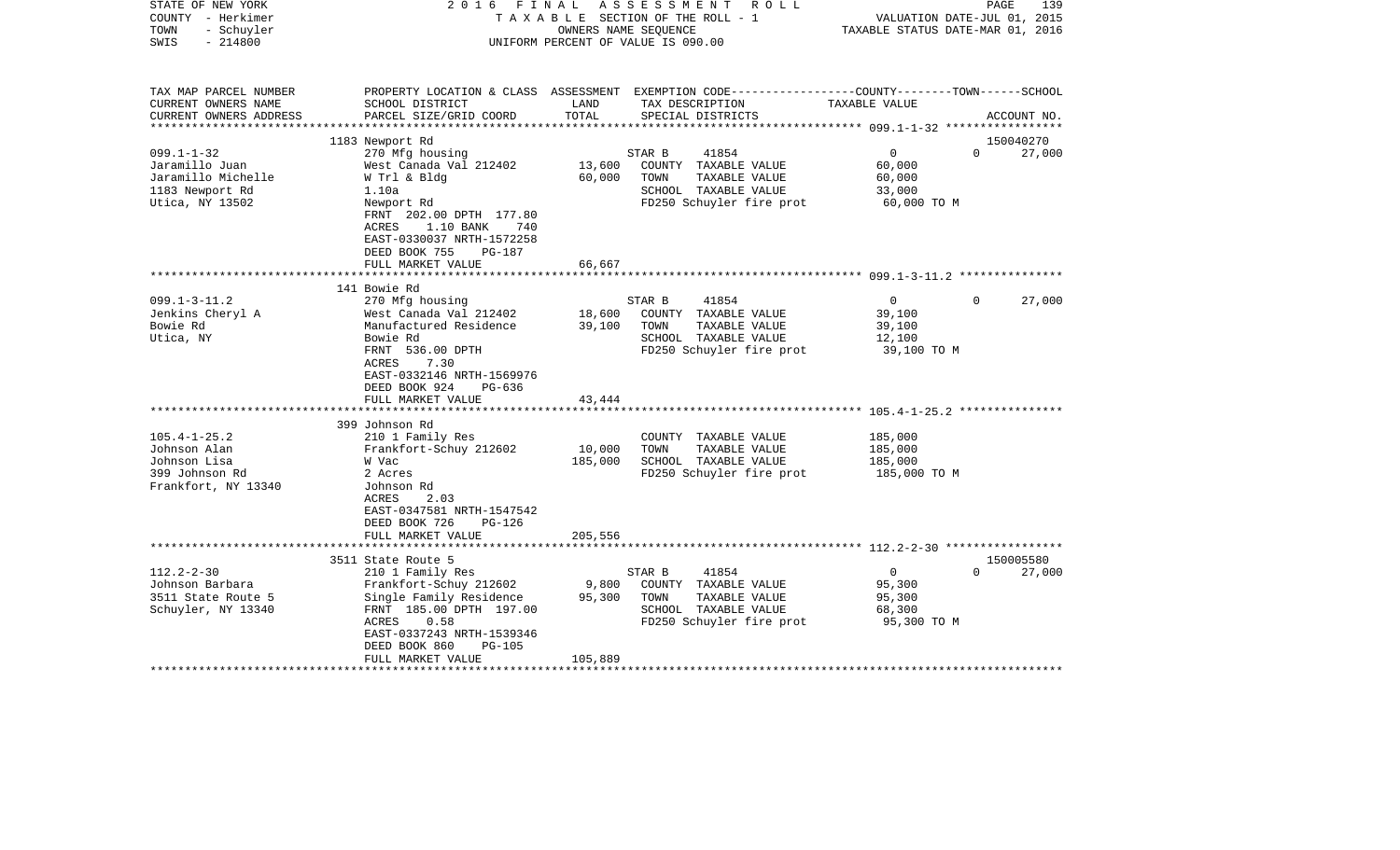| STATE OF NEW YORK<br>COUNTY - Herkimer<br>- Schuyler<br>TOWN<br>$-214800$<br>SWIS | 2016 FINAL                                                                                      |               | ASSESSMENT<br>R O L L<br>TAXABLE SECTION OF THE ROLL - 1<br>OWNERS NAME SEQUENCE<br>UNIFORM PERCENT OF VALUE IS 090.00 | VALUATION DATE-JUL 01, 2015<br>TAXABLE STATUS DATE-MAR 01, 2016 | PAGE<br>140                     |
|-----------------------------------------------------------------------------------|-------------------------------------------------------------------------------------------------|---------------|------------------------------------------------------------------------------------------------------------------------|-----------------------------------------------------------------|---------------------------------|
| TAX MAP PARCEL NUMBER                                                             |                                                                                                 |               | PROPERTY LOCATION & CLASS ASSESSMENT EXEMPTION CODE----------------COUNTY-------TOWN------SCHOOL                       |                                                                 |                                 |
| CURRENT OWNERS NAME                                                               | SCHOOL DISTRICT                                                                                 | LAND<br>TOTAL | TAX DESCRIPTION                                                                                                        | TAXABLE VALUE                                                   |                                 |
| CURRENT OWNERS ADDRESS<br>*******************                                     | PARCEL SIZE/GRID COORD                                                                          |               | SPECIAL DISTRICTS                                                                                                      |                                                                 | ACCOUNT NO.                     |
|                                                                                   | 139 Alyssa Cir                                                                                  |               |                                                                                                                        |                                                                 |                                 |
| $104.2 - 4 - 17$                                                                  | 210 1 Family Res                                                                                |               | STAR B<br>41854                                                                                                        | 0                                                               | 27,000<br>$\Omega$              |
| Johnson Jeffery S                                                                 | Whitesboro Cent 307002                                                                          | 11,200        | COUNTY TAXABLE VALUE                                                                                                   | 198,000                                                         |                                 |
| Johnson Andrea J                                                                  | 139 Alyssa Circle                                                                               | 198,000       | TOWN<br>TAXABLE VALUE                                                                                                  | 198,000                                                         |                                 |
| 139 Alyssa Cir                                                                    | partial pending transfer                                                                        |               | SCHOOL TAXABLE VALUE                                                                                                   | 171,000                                                         |                                 |
| Utica, NY 13502                                                                   | FRNT 113.50 DPTH 282.00<br>EAST-0323724 NRTH-1552067<br>DEED BOOK 1093 PG-538                   |               | FD250 Schuyler fire prot                                                                                               | 198,000 TO M                                                    |                                 |
|                                                                                   | FULL MARKET VALUE                                                                               | 220,000       |                                                                                                                        |                                                                 |                                 |
|                                                                                   |                                                                                                 |               |                                                                                                                        |                                                                 |                                 |
|                                                                                   | 241 Brown Rd                                                                                    |               |                                                                                                                        |                                                                 | 150012300                       |
| $099.1 - 1 - 4.3$                                                                 | 210 1 Family Res                                                                                |               | 41854<br>STAR B                                                                                                        | $\overline{0}$                                                  | $\Omega$<br>27,000              |
| Johnson Philip                                                                    | West Canada Val 212402                                                                          | 13,700        | COUNTY TAXABLE VALUE                                                                                                   | 119,900                                                         |                                 |
| Johnson Renee M                                                                   | N Vac                                                                                           | 119,900       | TOWN<br>TAXABLE VALUE                                                                                                  | 119,900                                                         |                                 |
| 241 Brown Rd                                                                      | 89.3                                                                                            |               | SCHOOL TAXABLE VALUE                                                                                                   | 92,900                                                          |                                 |
| Utica, NY 13502                                                                   | Brown<br>1.20<br>ACRES<br>EAST-0326175 NRTH-1572474<br>DEED BOOK 928<br><b>PG-581</b>           |               | FD250 Schuyler fire prot                                                                                               | 119,900 TO M                                                    |                                 |
|                                                                                   | FULL MARKET VALUE                                                                               | 133,222       |                                                                                                                        |                                                                 |                                 |
|                                                                                   | ****************************                                                                    |               |                                                                                                                        |                                                                 |                                 |
| $112.2 - 1 - 8$                                                                   | 102 Johnson Rd<br>210 1 Family Res                                                              |               | 41854<br>STAR B                                                                                                        | $\overline{0}$                                                  | 150009450<br>27,000<br>$\Omega$ |
| Johnson Wayne                                                                     | Frankfort-Schuy 212602                                                                          | 12,300        | COUNTY TAXABLE VALUE                                                                                                   | 54,400                                                          |                                 |
| Johnson Joann                                                                     | Bldg<br>Е                                                                                       | 54,400        | TOWN<br>TAXABLE VALUE                                                                                                  | 54,400                                                          |                                 |
| 102 Johnson Rd                                                                    | $3 \frac{3}{4}$                                                                                 |               | SCHOOL TAXABLE VALUE                                                                                                   | 27,400                                                          |                                 |
| Frankfort, NY 13340                                                               | Millers Grove                                                                                   |               | FD250 Schuyler fire prot                                                                                               | 54,400 TO M                                                     |                                 |
|                                                                                   | FRNT 125.00 DPTH 300.00<br>EAST-0342905 NRTH-1544404<br>DEED BOOK 775<br>$PG-154$               |               |                                                                                                                        |                                                                 |                                 |
|                                                                                   | FULL MARKET VALUE                                                                               | 60,444        |                                                                                                                        |                                                                 |                                 |
|                                                                                   | *******************                                                                             |               |                                                                                                                        |                                                                 |                                 |
| $105.4 - 1 - 27$                                                                  | Dutchtown Rd                                                                                    |               | COUNTY TAXABLE VALUE                                                                                                   | 131,200                                                         | 150009630                       |
| Johnson Wayne H                                                                   | 112 Dairy farm<br>Frankfort-Schuy 212602                                                        | 99,200        | TOWN<br>TAXABLE VALUE                                                                                                  | 131,200                                                         |                                 |
| 102 Johnson Rd                                                                    | N & S Bldgs & Tele Sta                                                                          | 131,200       | SCHOOL TAXABLE VALUE                                                                                                   | 131,200                                                         |                                 |
| Schuyler, NY 13340                                                                | 1 192 1/2A<br>Dutchtown<br>ACRES 183.80<br>EAST-0344504 NRTH-1546175<br>DEED BOOK 857<br>PG-377 |               | FD250 Schuyler fire prot                                                                                               | 131,200 TO M                                                    |                                 |
|                                                                                   | FULL MARKET VALUE                                                                               | 145,778       |                                                                                                                        |                                                                 |                                 |
|                                                                                   |                                                                                                 |               |                                                                                                                        |                                                                 |                                 |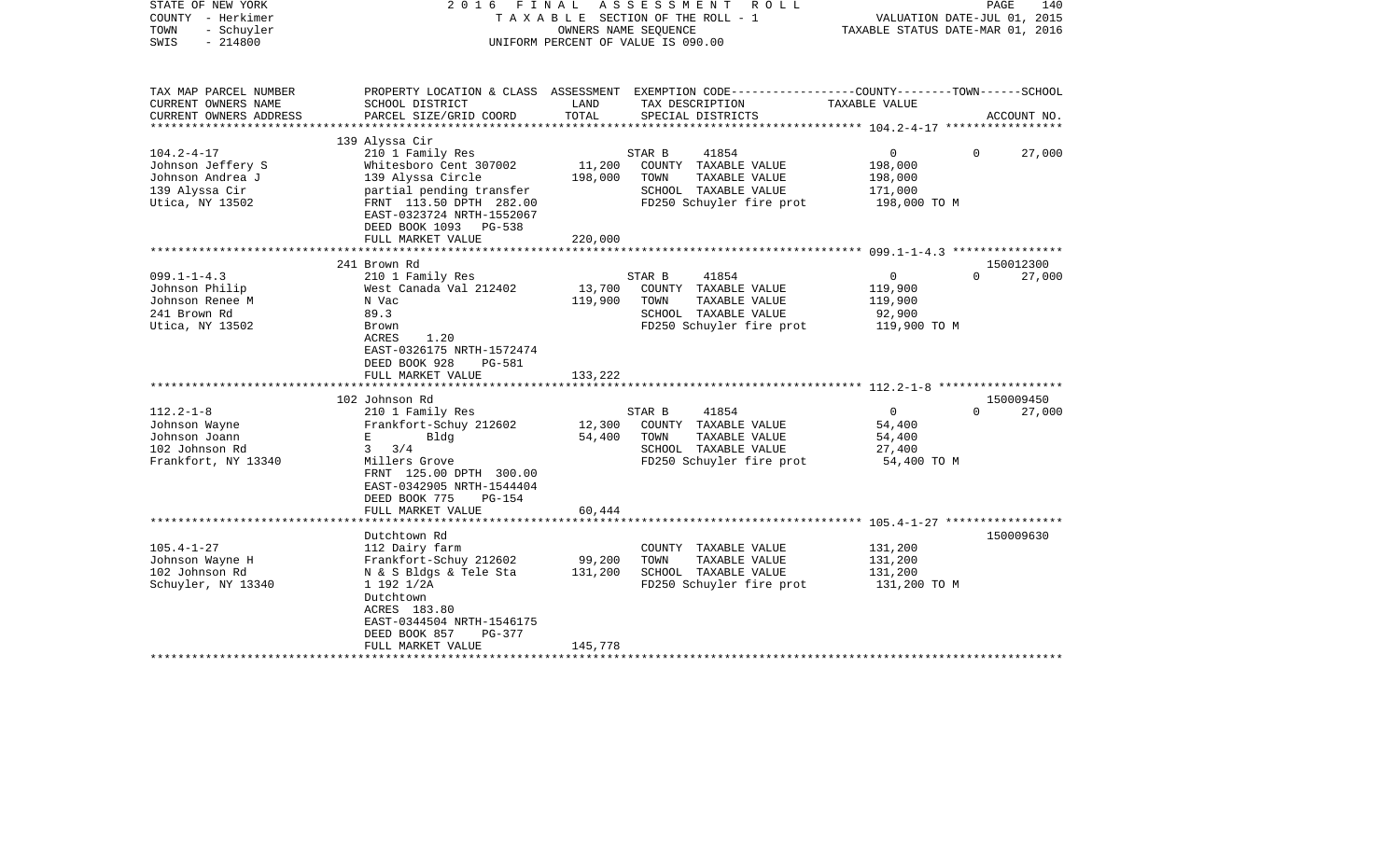| STATE OF NEW YORK<br>COUNTY - Herkimer<br>- Schuyler<br>TOWN<br>$-214800$<br>SWIS                                                                                                  | FINAL<br>2016                                                                                                                                                                                                                                                                                                                                                                                                                          |                              | ASSESSMENT ROLL<br>TAXABLE SECTION OF THE ROLL - 1<br>OWNERS NAME SEQUENCE<br>UNIFORM PERCENT OF VALUE IS 090.00                                                                                                                                                                         | TAXABLE STATUS DATE-MAR 01, 2016                                                                                                 | PAGE<br>VALUATION DATE-JUL 01, 2015                    | 141                                                           |
|------------------------------------------------------------------------------------------------------------------------------------------------------------------------------------|----------------------------------------------------------------------------------------------------------------------------------------------------------------------------------------------------------------------------------------------------------------------------------------------------------------------------------------------------------------------------------------------------------------------------------------|------------------------------|------------------------------------------------------------------------------------------------------------------------------------------------------------------------------------------------------------------------------------------------------------------------------------------|----------------------------------------------------------------------------------------------------------------------------------|--------------------------------------------------------|---------------------------------------------------------------|
| TAX MAP PARCEL NUMBER<br>CURRENT OWNERS NAME<br>CURRENT OWNERS ADDRESS                                                                                                             | SCHOOL DISTRICT<br>PARCEL SIZE/GRID COORD                                                                                                                                                                                                                                                                                                                                                                                              | LAND<br>TOTAL                | PROPERTY LOCATION & CLASS ASSESSMENT EXEMPTION CODE---------------COUNTY-------TOWN------SCHOOL<br>TAX DESCRIPTION<br>SPECIAL DISTRICTS                                                                                                                                                  | TAXABLE VALUE                                                                                                                    |                                                        | ACCOUNT NO.                                                   |
| **********************                                                                                                                                                             | ***********************                                                                                                                                                                                                                                                                                                                                                                                                                | **************               |                                                                                                                                                                                                                                                                                          |                                                                                                                                  |                                                        |                                                               |
| $099.2 - 4 - 21$<br>Joia Paul F<br>Joia Theresa A<br>PO Box 544<br>East Wareham, MA 02538                                                                                          | Grande View Dr<br>314 Rural vac<10<br>West Canada Val 212402<br>Survey $# 362$<br>Land & Lakes lot 21<br>Grande View Dr<br>ACRES<br>6.00                                                                                                                                                                                                                                                                                               | 24,900<br>24,900             | COUNTY TAXABLE VALUE<br>TOWN<br>TAXABLE VALUE<br>SCHOOL TAXABLE VALUE<br>FD250 Schuyler fire prot                                                                                                                                                                                        | 24,900<br>24,900<br>24,900<br>24,900 TO M                                                                                        |                                                        | 150003180                                                     |
|                                                                                                                                                                                    | EAST-0340489 NRTH-1571355<br>DEED BOOK 1188<br>PG-763<br>FULL MARKET VALUE                                                                                                                                                                                                                                                                                                                                                             | 27,667                       |                                                                                                                                                                                                                                                                                          |                                                                                                                                  |                                                        |                                                               |
|                                                                                                                                                                                    |                                                                                                                                                                                                                                                                                                                                                                                                                                        |                              |                                                                                                                                                                                                                                                                                          | ******************** 099.3-3-2 ******************                                                                                |                                                        |                                                               |
| $099.3 - 3 - 2$<br>Jones Deborah L<br>Recore Shawn P<br>1007 Windfall Rd<br>Utica, NY 13502<br>$112.1 - 2 - 17$<br>Jones Jeffery C Jr<br>3216 State Route 5<br>Frankfort, NY 13340 | 1007 Windfall Rd<br>210 1 Family Res<br>West Canada Val 212402<br>Single Family Residence<br>14.42 Acres<br>Old $Id$ # 099.1-2-5<br>FRNT 230.00 DPTH<br>ACRES 14.42<br>EAST-0329384 NRTH-1568206<br>DEED BOOK 881<br><b>PG-116</b><br>FULL MARKET VALUE<br>3216 State Route 5<br>210 1 Family Res<br>Frankfort-Schuy 212602<br>Trlbl<br>$2009$ stip $-14800$<br>ACRES<br>4.00<br>EAST-0332460 NRTH-1542687<br>DEED BOOK 1319<br>PG-767 | 23,200<br>83,000<br>92,222   | 41854<br>STAR B<br>COUNTY TAXABLE VALUE<br>TOWN<br>TAXABLE VALUE<br>SCHOOL TAXABLE VALUE<br>FD250 Schuyler fire prot<br>VET COM C 41132<br>15,800 VET COM T 41133<br>35,000 VET DIS CT 41141<br>41854<br>STAR B<br>COUNTY TAXABLE VALUE<br>TAXABLE VALUE<br>TOWN<br>SCHOOL TAXABLE VALUE | $\mathsf{O}$<br>83,000<br>83,000<br>56,000<br>83,000 TO M<br>8,750<br>0<br>10,500<br>$\overline{0}$<br>15,750<br>15,750<br>8,000 | $\mathbf 0$<br>$\Omega$<br>8,750<br>10,500<br>$\Omega$ | 27,000<br>150021030<br>0<br>$\mathbf 0$<br>$\Omega$<br>27,000 |
|                                                                                                                                                                                    | FULL MARKET VALUE                                                                                                                                                                                                                                                                                                                                                                                                                      | 38,889                       | FD250 Schuyler fire prot                                                                                                                                                                                                                                                                 | 35,000 TO M                                                                                                                      |                                                        |                                                               |
|                                                                                                                                                                                    | 1175 Newport Rd                                                                                                                                                                                                                                                                                                                                                                                                                        |                              |                                                                                                                                                                                                                                                                                          |                                                                                                                                  |                                                        | 150075117                                                     |
| $099.1 - 1 - 33$<br>Jones Michael<br>Jones Kelly<br>1175 Newport Rd<br>Utica, NY 13502                                                                                             | 210 1 Family Res<br>West Canada Val 212402<br>Single Family Residence<br>Includes 099.1-1-34<br>Newport Road<br>FRNT 214.00 DPTH 174.50<br>EAST-0329956 NRTH-1572075<br>DEED BOOK 747<br>$PG-38$<br>FULL MARKET VALUE                                                                                                                                                                                                                  | 12,200<br>128,000<br>142,222 | 41854<br>STAR B<br>COUNTY TAXABLE VALUE<br>TOWN<br>TAXABLE VALUE<br>SCHOOL TAXABLE VALUE<br>FD250 Schuyler fire prot                                                                                                                                                                     | 0<br>128,000<br>128,000<br>101,000<br>128,000 TO M                                                                               | $\Omega$                                               | 27,000                                                        |
|                                                                                                                                                                                    |                                                                                                                                                                                                                                                                                                                                                                                                                                        |                              |                                                                                                                                                                                                                                                                                          |                                                                                                                                  |                                                        |                                                               |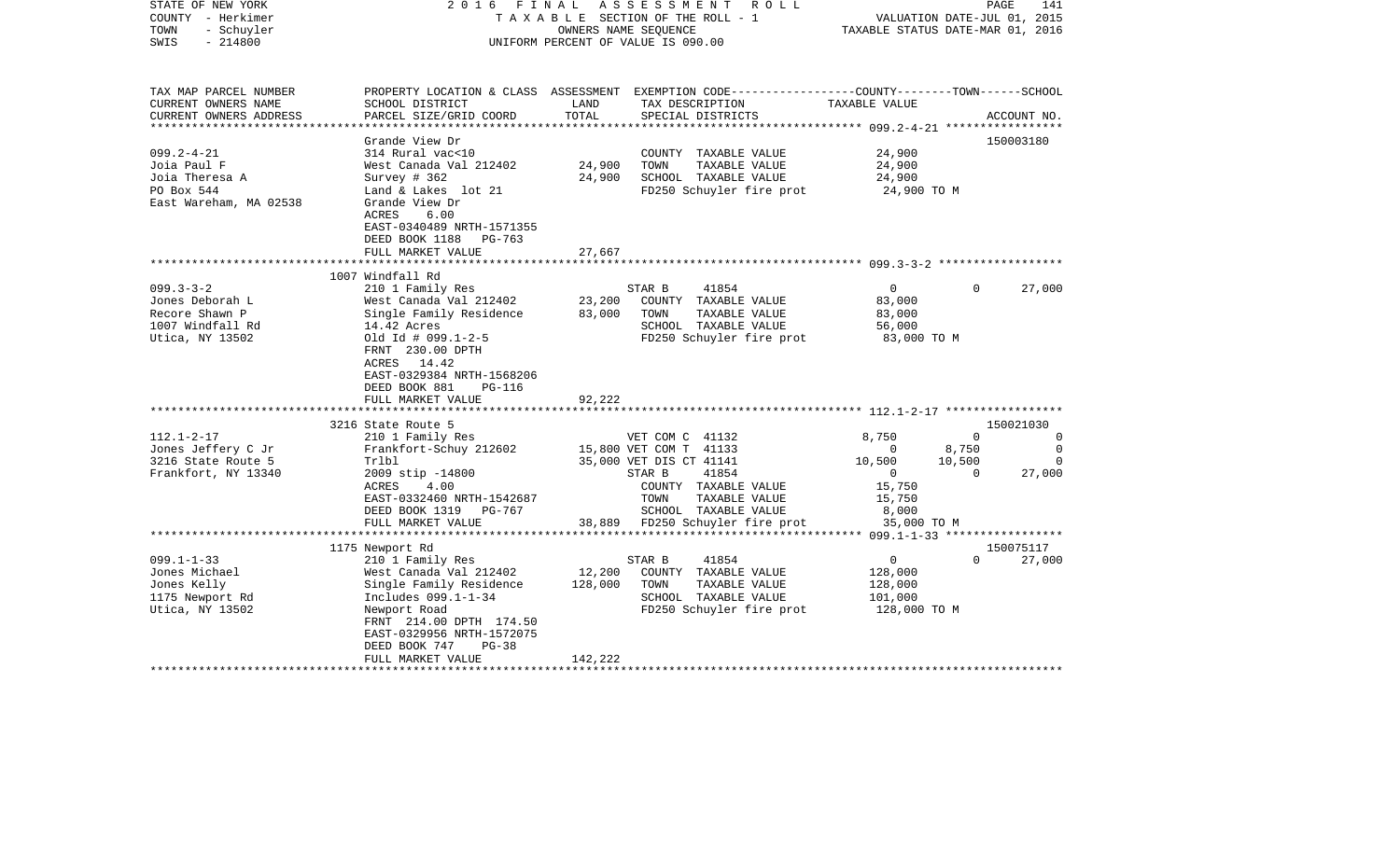| TAX MAP PARCEL NUMBER<br>PROPERTY LOCATION & CLASS ASSESSMENT EXEMPTION CODE----------------COUNTY-------TOWN------SCHOOL<br>CURRENT OWNERS NAME<br>SCHOOL DISTRICT<br>LAND<br>TAX DESCRIPTION<br>TAXABLE VALUE<br>TOTAL<br>PARCEL SIZE/GRID COORD<br>SPECIAL DISTRICTS<br>CURRENT OWNERS ADDRESS<br>ACCOUNT NO.<br>Hawthorne Rd<br>150003180<br>$099.4 - 5 - 25$<br>23,000<br>314 Rural vac<10<br>COUNTY TAXABLE VALUE<br>Jones Natalie<br>West Canada Val 212402<br>23,000<br>TOWN<br>TAXABLE VALUE<br>23,000<br>23,000<br>SCHOOL TAXABLE VALUE<br>100 Delhi St<br>Survey $# 106$<br>23,000<br>Mattapan, MA 02126<br>Land & Lakes lot 32<br>FD250 Schuyler fire prot<br>23,000 TO M<br>5.1 acres<br>FRNT 303.00 DPTH<br>ACRES<br>5.00<br>EAST-0345879 NRTH-1565855<br>DEED BOOK 1101 PG-755<br>25,556<br>FULL MARKET VALUE<br>150009690<br>5619 Graham Rd<br>$098.4 - 1 - 10$<br>41834<br>210 1 Family Res<br>STAR EN<br>$\overline{0}$<br>$\Omega$<br>58,770<br>Jones Richard<br>Whitesboro Cent 307002<br>14,100<br>COUNTY TAXABLE VALUE<br>119,800<br>Jones Evelyn<br>119,800<br>TAXABLE VALUE<br>Bldgs<br>TOWN<br>119,800<br>5619 Graham Rd<br>$2 \t1.8$<br>SCHOOL TAXABLE VALUE<br>61,030<br>Utica, NY 13502-9730<br>FD250 Schuyler fire prot<br>Graham<br>119,800 TO M<br>ACRES<br>1.80<br>EAST-0321400 NRTH-1567105<br>DEED BOOK 00573 PG-00329<br>FULL MARKET VALUE<br>133,111<br>132 Spain Gulf Rd<br>$099.1 - 1 - 80.11$<br>$\Omega$<br>27,000<br>210 1 Family Res<br>STAR B<br>41854<br>$\overline{0}$<br>Jones Richard Jr<br>West Canada Val 212402<br>18,600<br>COUNTY TAXABLE VALUE<br>120,000<br>Jones Judith A<br>Modular Residence<br>120,000<br>TOWN<br>TAXABLE VALUE<br>120,000<br>132 Spain Gulf Road S<br>$98 - 027$<br>SCHOOL TAXABLE VALUE<br>93,000<br>Utica, NY 13502<br>7.30<br>FD250 Schuyler fire prot<br>120,000 TO M<br>ACRES<br>EAST-0332819 NRTH-1570655<br>DEED BOOK 852<br>PG-669<br>FULL MARKET VALUE<br>133,333<br>150009750<br>142 Sterling Dr<br>$104.2 - 2 - 41$<br>8,100<br>240 Rural res<br>VET WAR CT 41121<br>8,100<br>$\Omega$<br>29,500 STAR EN<br>Jones Richard R<br>Whitesboro Cent 307002<br>41834<br>0<br>$\Omega$<br>58,770<br>Jones Theodore & Terrance<br>Single Family Residence<br>113,000<br>104,900<br>COUNTY TAXABLE VALUE<br>142 Sterling Dr<br>$3$ 1A<br>TAXABLE VALUE<br>TOWN<br>104,900<br>SCHOOL TAXABLE VALUE<br>Utica, NY 13502<br>Sterling Drive<br>54,230<br>FD250 Schuyler fire prot<br>FRNT 110.00 DPTH 227.00<br>113,000 TO M<br>WD170 Schuyler water #2<br>ACRES<br>27.00<br>4,800 TO C<br>EAST-0324987 NRTH-1558682<br>1.00 UN M<br>DEED BOOK 922<br>PG-408<br>125,556<br>FULL MARKET VALUE | STATE OF NEW YORK<br>COUNTY - Herkimer<br>- Schuyler<br>TOWN<br>$-214800$<br>SWIS | FINAL<br>2016 | A S S E S S M E N T R O L L<br>TAXABLE SECTION OF THE ROLL - 1<br>OWNERS NAME SEQUENCE<br>UNIFORM PERCENT OF VALUE IS 090.00 | VALUATION DATE-JUL 01, 2015<br>TAXABLE STATUS DATE-MAR 01, 2016 | PAGE | 142 |
|----------------------------------------------------------------------------------------------------------------------------------------------------------------------------------------------------------------------------------------------------------------------------------------------------------------------------------------------------------------------------------------------------------------------------------------------------------------------------------------------------------------------------------------------------------------------------------------------------------------------------------------------------------------------------------------------------------------------------------------------------------------------------------------------------------------------------------------------------------------------------------------------------------------------------------------------------------------------------------------------------------------------------------------------------------------------------------------------------------------------------------------------------------------------------------------------------------------------------------------------------------------------------------------------------------------------------------------------------------------------------------------------------------------------------------------------------------------------------------------------------------------------------------------------------------------------------------------------------------------------------------------------------------------------------------------------------------------------------------------------------------------------------------------------------------------------------------------------------------------------------------------------------------------------------------------------------------------------------------------------------------------------------------------------------------------------------------------------------------------------------------------------------------------------------------------------------------------------------------------------------------------------------------------------------------------------------------------------------------------------------------------------------------------------------------------------------------------------------------------------------------------------------------------------------------------------------------------------------------------------------------------------------------------------|-----------------------------------------------------------------------------------|---------------|------------------------------------------------------------------------------------------------------------------------------|-----------------------------------------------------------------|------|-----|
|                                                                                                                                                                                                                                                                                                                                                                                                                                                                                                                                                                                                                                                                                                                                                                                                                                                                                                                                                                                                                                                                                                                                                                                                                                                                                                                                                                                                                                                                                                                                                                                                                                                                                                                                                                                                                                                                                                                                                                                                                                                                                                                                                                                                                                                                                                                                                                                                                                                                                                                                                                                                                                                                      |                                                                                   |               |                                                                                                                              |                                                                 |      |     |
|                                                                                                                                                                                                                                                                                                                                                                                                                                                                                                                                                                                                                                                                                                                                                                                                                                                                                                                                                                                                                                                                                                                                                                                                                                                                                                                                                                                                                                                                                                                                                                                                                                                                                                                                                                                                                                                                                                                                                                                                                                                                                                                                                                                                                                                                                                                                                                                                                                                                                                                                                                                                                                                                      |                                                                                   |               |                                                                                                                              |                                                                 |      |     |
|                                                                                                                                                                                                                                                                                                                                                                                                                                                                                                                                                                                                                                                                                                                                                                                                                                                                                                                                                                                                                                                                                                                                                                                                                                                                                                                                                                                                                                                                                                                                                                                                                                                                                                                                                                                                                                                                                                                                                                                                                                                                                                                                                                                                                                                                                                                                                                                                                                                                                                                                                                                                                                                                      |                                                                                   |               |                                                                                                                              |                                                                 |      |     |
|                                                                                                                                                                                                                                                                                                                                                                                                                                                                                                                                                                                                                                                                                                                                                                                                                                                                                                                                                                                                                                                                                                                                                                                                                                                                                                                                                                                                                                                                                                                                                                                                                                                                                                                                                                                                                                                                                                                                                                                                                                                                                                                                                                                                                                                                                                                                                                                                                                                                                                                                                                                                                                                                      |                                                                                   |               |                                                                                                                              |                                                                 |      |     |
|                                                                                                                                                                                                                                                                                                                                                                                                                                                                                                                                                                                                                                                                                                                                                                                                                                                                                                                                                                                                                                                                                                                                                                                                                                                                                                                                                                                                                                                                                                                                                                                                                                                                                                                                                                                                                                                                                                                                                                                                                                                                                                                                                                                                                                                                                                                                                                                                                                                                                                                                                                                                                                                                      |                                                                                   |               |                                                                                                                              |                                                                 |      |     |
|                                                                                                                                                                                                                                                                                                                                                                                                                                                                                                                                                                                                                                                                                                                                                                                                                                                                                                                                                                                                                                                                                                                                                                                                                                                                                                                                                                                                                                                                                                                                                                                                                                                                                                                                                                                                                                                                                                                                                                                                                                                                                                                                                                                                                                                                                                                                                                                                                                                                                                                                                                                                                                                                      |                                                                                   |               |                                                                                                                              |                                                                 |      |     |
|                                                                                                                                                                                                                                                                                                                                                                                                                                                                                                                                                                                                                                                                                                                                                                                                                                                                                                                                                                                                                                                                                                                                                                                                                                                                                                                                                                                                                                                                                                                                                                                                                                                                                                                                                                                                                                                                                                                                                                                                                                                                                                                                                                                                                                                                                                                                                                                                                                                                                                                                                                                                                                                                      |                                                                                   |               |                                                                                                                              |                                                                 |      |     |
|                                                                                                                                                                                                                                                                                                                                                                                                                                                                                                                                                                                                                                                                                                                                                                                                                                                                                                                                                                                                                                                                                                                                                                                                                                                                                                                                                                                                                                                                                                                                                                                                                                                                                                                                                                                                                                                                                                                                                                                                                                                                                                                                                                                                                                                                                                                                                                                                                                                                                                                                                                                                                                                                      |                                                                                   |               |                                                                                                                              |                                                                 |      |     |
|                                                                                                                                                                                                                                                                                                                                                                                                                                                                                                                                                                                                                                                                                                                                                                                                                                                                                                                                                                                                                                                                                                                                                                                                                                                                                                                                                                                                                                                                                                                                                                                                                                                                                                                                                                                                                                                                                                                                                                                                                                                                                                                                                                                                                                                                                                                                                                                                                                                                                                                                                                                                                                                                      |                                                                                   |               |                                                                                                                              |                                                                 |      |     |
|                                                                                                                                                                                                                                                                                                                                                                                                                                                                                                                                                                                                                                                                                                                                                                                                                                                                                                                                                                                                                                                                                                                                                                                                                                                                                                                                                                                                                                                                                                                                                                                                                                                                                                                                                                                                                                                                                                                                                                                                                                                                                                                                                                                                                                                                                                                                                                                                                                                                                                                                                                                                                                                                      |                                                                                   |               |                                                                                                                              |                                                                 |      |     |
|                                                                                                                                                                                                                                                                                                                                                                                                                                                                                                                                                                                                                                                                                                                                                                                                                                                                                                                                                                                                                                                                                                                                                                                                                                                                                                                                                                                                                                                                                                                                                                                                                                                                                                                                                                                                                                                                                                                                                                                                                                                                                                                                                                                                                                                                                                                                                                                                                                                                                                                                                                                                                                                                      |                                                                                   |               |                                                                                                                              |                                                                 |      |     |
|                                                                                                                                                                                                                                                                                                                                                                                                                                                                                                                                                                                                                                                                                                                                                                                                                                                                                                                                                                                                                                                                                                                                                                                                                                                                                                                                                                                                                                                                                                                                                                                                                                                                                                                                                                                                                                                                                                                                                                                                                                                                                                                                                                                                                                                                                                                                                                                                                                                                                                                                                                                                                                                                      |                                                                                   |               |                                                                                                                              |                                                                 |      |     |
|                                                                                                                                                                                                                                                                                                                                                                                                                                                                                                                                                                                                                                                                                                                                                                                                                                                                                                                                                                                                                                                                                                                                                                                                                                                                                                                                                                                                                                                                                                                                                                                                                                                                                                                                                                                                                                                                                                                                                                                                                                                                                                                                                                                                                                                                                                                                                                                                                                                                                                                                                                                                                                                                      |                                                                                   |               |                                                                                                                              |                                                                 |      |     |
|                                                                                                                                                                                                                                                                                                                                                                                                                                                                                                                                                                                                                                                                                                                                                                                                                                                                                                                                                                                                                                                                                                                                                                                                                                                                                                                                                                                                                                                                                                                                                                                                                                                                                                                                                                                                                                                                                                                                                                                                                                                                                                                                                                                                                                                                                                                                                                                                                                                                                                                                                                                                                                                                      |                                                                                   |               |                                                                                                                              |                                                                 |      |     |
|                                                                                                                                                                                                                                                                                                                                                                                                                                                                                                                                                                                                                                                                                                                                                                                                                                                                                                                                                                                                                                                                                                                                                                                                                                                                                                                                                                                                                                                                                                                                                                                                                                                                                                                                                                                                                                                                                                                                                                                                                                                                                                                                                                                                                                                                                                                                                                                                                                                                                                                                                                                                                                                                      |                                                                                   |               |                                                                                                                              |                                                                 |      |     |
|                                                                                                                                                                                                                                                                                                                                                                                                                                                                                                                                                                                                                                                                                                                                                                                                                                                                                                                                                                                                                                                                                                                                                                                                                                                                                                                                                                                                                                                                                                                                                                                                                                                                                                                                                                                                                                                                                                                                                                                                                                                                                                                                                                                                                                                                                                                                                                                                                                                                                                                                                                                                                                                                      |                                                                                   |               |                                                                                                                              |                                                                 |      |     |
|                                                                                                                                                                                                                                                                                                                                                                                                                                                                                                                                                                                                                                                                                                                                                                                                                                                                                                                                                                                                                                                                                                                                                                                                                                                                                                                                                                                                                                                                                                                                                                                                                                                                                                                                                                                                                                                                                                                                                                                                                                                                                                                                                                                                                                                                                                                                                                                                                                                                                                                                                                                                                                                                      |                                                                                   |               |                                                                                                                              |                                                                 |      |     |
|                                                                                                                                                                                                                                                                                                                                                                                                                                                                                                                                                                                                                                                                                                                                                                                                                                                                                                                                                                                                                                                                                                                                                                                                                                                                                                                                                                                                                                                                                                                                                                                                                                                                                                                                                                                                                                                                                                                                                                                                                                                                                                                                                                                                                                                                                                                                                                                                                                                                                                                                                                                                                                                                      |                                                                                   |               |                                                                                                                              |                                                                 |      |     |
|                                                                                                                                                                                                                                                                                                                                                                                                                                                                                                                                                                                                                                                                                                                                                                                                                                                                                                                                                                                                                                                                                                                                                                                                                                                                                                                                                                                                                                                                                                                                                                                                                                                                                                                                                                                                                                                                                                                                                                                                                                                                                                                                                                                                                                                                                                                                                                                                                                                                                                                                                                                                                                                                      |                                                                                   |               |                                                                                                                              |                                                                 |      |     |
|                                                                                                                                                                                                                                                                                                                                                                                                                                                                                                                                                                                                                                                                                                                                                                                                                                                                                                                                                                                                                                                                                                                                                                                                                                                                                                                                                                                                                                                                                                                                                                                                                                                                                                                                                                                                                                                                                                                                                                                                                                                                                                                                                                                                                                                                                                                                                                                                                                                                                                                                                                                                                                                                      |                                                                                   |               |                                                                                                                              |                                                                 |      |     |
|                                                                                                                                                                                                                                                                                                                                                                                                                                                                                                                                                                                                                                                                                                                                                                                                                                                                                                                                                                                                                                                                                                                                                                                                                                                                                                                                                                                                                                                                                                                                                                                                                                                                                                                                                                                                                                                                                                                                                                                                                                                                                                                                                                                                                                                                                                                                                                                                                                                                                                                                                                                                                                                                      |                                                                                   |               |                                                                                                                              |                                                                 |      |     |
|                                                                                                                                                                                                                                                                                                                                                                                                                                                                                                                                                                                                                                                                                                                                                                                                                                                                                                                                                                                                                                                                                                                                                                                                                                                                                                                                                                                                                                                                                                                                                                                                                                                                                                                                                                                                                                                                                                                                                                                                                                                                                                                                                                                                                                                                                                                                                                                                                                                                                                                                                                                                                                                                      |                                                                                   |               |                                                                                                                              |                                                                 |      |     |
|                                                                                                                                                                                                                                                                                                                                                                                                                                                                                                                                                                                                                                                                                                                                                                                                                                                                                                                                                                                                                                                                                                                                                                                                                                                                                                                                                                                                                                                                                                                                                                                                                                                                                                                                                                                                                                                                                                                                                                                                                                                                                                                                                                                                                                                                                                                                                                                                                                                                                                                                                                                                                                                                      |                                                                                   |               |                                                                                                                              |                                                                 |      |     |
|                                                                                                                                                                                                                                                                                                                                                                                                                                                                                                                                                                                                                                                                                                                                                                                                                                                                                                                                                                                                                                                                                                                                                                                                                                                                                                                                                                                                                                                                                                                                                                                                                                                                                                                                                                                                                                                                                                                                                                                                                                                                                                                                                                                                                                                                                                                                                                                                                                                                                                                                                                                                                                                                      |                                                                                   |               |                                                                                                                              |                                                                 |      |     |
|                                                                                                                                                                                                                                                                                                                                                                                                                                                                                                                                                                                                                                                                                                                                                                                                                                                                                                                                                                                                                                                                                                                                                                                                                                                                                                                                                                                                                                                                                                                                                                                                                                                                                                                                                                                                                                                                                                                                                                                                                                                                                                                                                                                                                                                                                                                                                                                                                                                                                                                                                                                                                                                                      |                                                                                   |               |                                                                                                                              |                                                                 |      |     |
|                                                                                                                                                                                                                                                                                                                                                                                                                                                                                                                                                                                                                                                                                                                                                                                                                                                                                                                                                                                                                                                                                                                                                                                                                                                                                                                                                                                                                                                                                                                                                                                                                                                                                                                                                                                                                                                                                                                                                                                                                                                                                                                                                                                                                                                                                                                                                                                                                                                                                                                                                                                                                                                                      |                                                                                   |               |                                                                                                                              |                                                                 |      |     |
|                                                                                                                                                                                                                                                                                                                                                                                                                                                                                                                                                                                                                                                                                                                                                                                                                                                                                                                                                                                                                                                                                                                                                                                                                                                                                                                                                                                                                                                                                                                                                                                                                                                                                                                                                                                                                                                                                                                                                                                                                                                                                                                                                                                                                                                                                                                                                                                                                                                                                                                                                                                                                                                                      |                                                                                   |               |                                                                                                                              |                                                                 |      |     |
|                                                                                                                                                                                                                                                                                                                                                                                                                                                                                                                                                                                                                                                                                                                                                                                                                                                                                                                                                                                                                                                                                                                                                                                                                                                                                                                                                                                                                                                                                                                                                                                                                                                                                                                                                                                                                                                                                                                                                                                                                                                                                                                                                                                                                                                                                                                                                                                                                                                                                                                                                                                                                                                                      |                                                                                   |               |                                                                                                                              |                                                                 |      |     |
|                                                                                                                                                                                                                                                                                                                                                                                                                                                                                                                                                                                                                                                                                                                                                                                                                                                                                                                                                                                                                                                                                                                                                                                                                                                                                                                                                                                                                                                                                                                                                                                                                                                                                                                                                                                                                                                                                                                                                                                                                                                                                                                                                                                                                                                                                                                                                                                                                                                                                                                                                                                                                                                                      |                                                                                   |               |                                                                                                                              |                                                                 |      |     |
|                                                                                                                                                                                                                                                                                                                                                                                                                                                                                                                                                                                                                                                                                                                                                                                                                                                                                                                                                                                                                                                                                                                                                                                                                                                                                                                                                                                                                                                                                                                                                                                                                                                                                                                                                                                                                                                                                                                                                                                                                                                                                                                                                                                                                                                                                                                                                                                                                                                                                                                                                                                                                                                                      |                                                                                   |               |                                                                                                                              |                                                                 |      |     |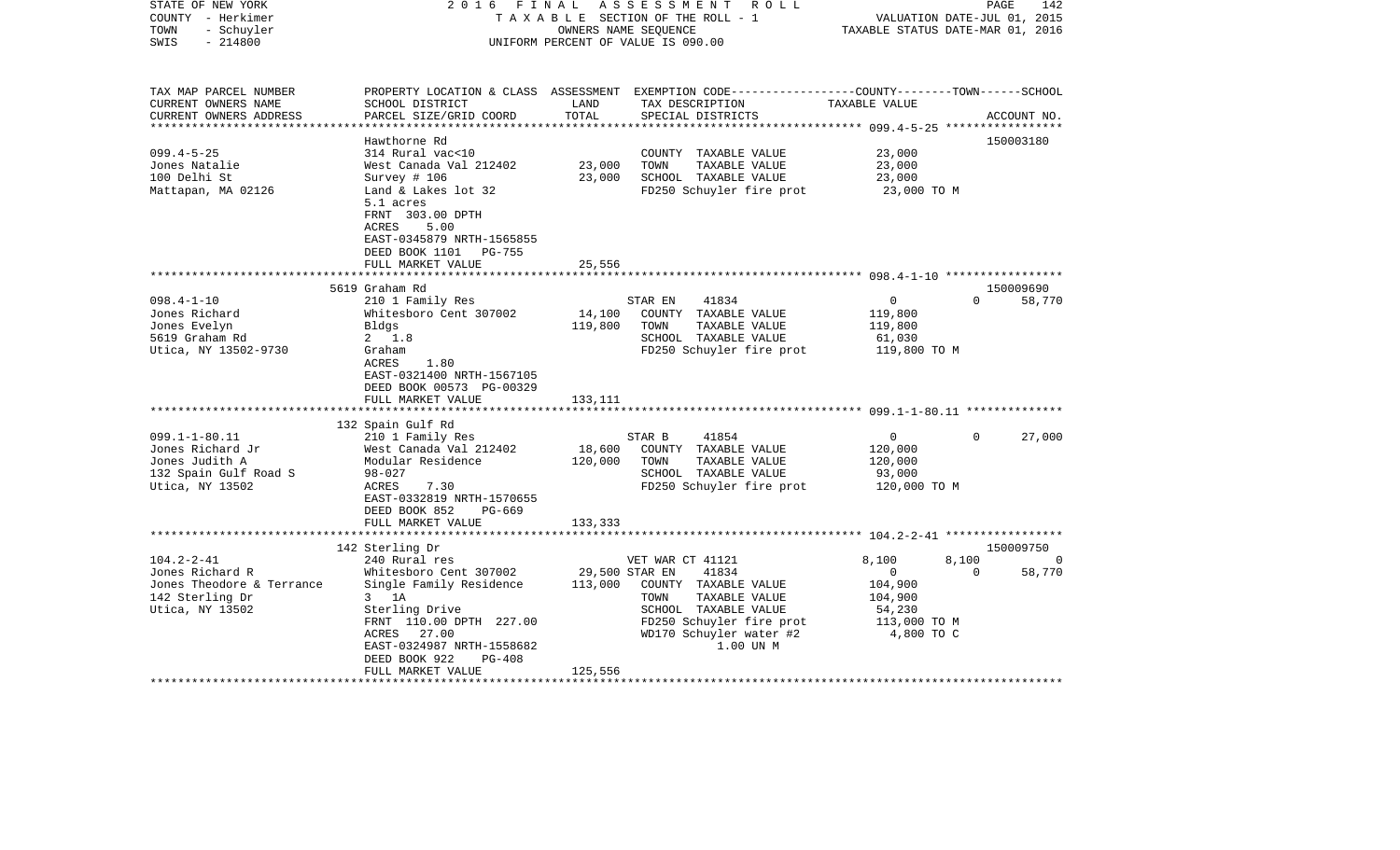| STATE OF NEW YORK<br>COUNTY - Herkimer<br>- Schuyler<br>TOWN<br>$-214800$<br>SWIS                     | FINAL<br>2016                                                                                                                                                                                                |                                | ASSESSMENT<br>T A X A B L E SECTION OF THE ROLL - 1<br>OWNERS NAME SEQUENCE<br>UNIFORM PERCENT OF VALUE IS 090.00              | R O L L<br>TAXABLE STATUS DATE-MAR 01, 2016                            | VALUATION DATE-JUL 01, 2015 | PAGE<br>143        |
|-------------------------------------------------------------------------------------------------------|--------------------------------------------------------------------------------------------------------------------------------------------------------------------------------------------------------------|--------------------------------|--------------------------------------------------------------------------------------------------------------------------------|------------------------------------------------------------------------|-----------------------------|--------------------|
| TAX MAP PARCEL NUMBER<br>CURRENT OWNERS NAME<br>CURRENT OWNERS ADDRESS<br>***********************     | PROPERTY LOCATION & CLASS ASSESSMENT EXEMPTION CODE---------------COUNTY-------TOWN-----SCHOOL<br>SCHOOL DISTRICT<br>PARCEL SIZE/GRID COORD                                                                  | LAND<br>TOTAL                  | TAX DESCRIPTION<br>SPECIAL DISTRICTS                                                                                           | TAXABLE VALUE                                                          |                             | ACCOUNT NO.        |
|                                                                                                       | 3019 State Route 5                                                                                                                                                                                           |                                |                                                                                                                                |                                                                        |                             |                    |
| $105.3 - 1 - 49.3$<br>Jones Rosetta B<br>Galvin Teresa L<br>3019 State Route 5<br>Frankfort, NY 13340 | 210 1 Family Res<br>Frankfort-Schuy 212602<br>Single Family Residence<br>State Rd<br>FRNT 115.00 DPTH 400.00<br>ACRES<br>1.10<br>EAST-0329628 NRTH-1545623                                                   | 13,600<br>88,000               | STAR EN<br>41834<br>COUNTY TAXABLE VALUE<br>TAXABLE VALUE<br>TOWN<br>SCHOOL TAXABLE VALUE<br>FD250 Schuyler fire prot          | $\overline{0}$<br>88,000<br>88,000<br>29,230<br>88,000 TO M            | $\Omega$                    | 58,770             |
|                                                                                                       | DEED BOOK 1415 PG-913                                                                                                                                                                                        |                                |                                                                                                                                |                                                                        |                             |                    |
|                                                                                                       | FULL MARKET VALUE                                                                                                                                                                                            | 97,778<br>********             |                                                                                                                                |                                                                        |                             |                    |
|                                                                                                       | 1211 Newport Rd                                                                                                                                                                                              |                                |                                                                                                                                |                                                                        |                             | 150006900          |
| $099.1 - 1 - 9$<br>Jones Sandra A<br>1211 Newport Rd<br>Utica, NY 13502                               | 210 1 Family Res<br>West Canada Val 212402<br>Residence W/garage<br>2 Acre<br>ACRES<br>2.00 BANK<br>190<br>EAST-0330493 NRTH-1572752<br>DEED BOOK 870<br>$PG-91$<br>FULL MARKET VALUE                        | 14,300<br>94,200<br>104,667    | STAR B<br>41854<br>COUNTY TAXABLE VALUE<br>TOWN<br>TAXABLE VALUE<br>SCHOOL TAXABLE VALUE<br>FD250 Schuyler fire prot           | $\circ$<br>94,200<br>94,200<br>67,200<br>94,200 TO M                   | $\Omega$                    | 27,000             |
|                                                                                                       | 791 Bush Rd                                                                                                                                                                                                  |                                |                                                                                                                                |                                                                        |                             |                    |
| $105.2 - 2 - 11$<br>Jones Shauna M<br>791 Bush Rd<br>Frankfort, NY 13340                              | 210 1 Family Res<br>Frankfort-Schuy 212602<br>Valley View lot 10<br>Land & Lakes sub<br>reduced 2011 Grev<br>FRNT 410.00 DPTH<br>6.70<br>ACRES<br>EAST-0345795 NRTH-1558510<br>DEED BOOK 1503 PG-556         | 25,000 STAR B<br>160,000       | VET WAR CT 41121<br>41854<br>COUNTY TAXABLE VALUE<br>TOWN<br>TAXABLE VALUE<br>SCHOOL TAXABLE VALUE<br>FD250 Schuyler fire prot | 8,100<br>$\mathbf{0}$<br>151,900<br>151,900<br>133,000<br>160,000 TO M | 8,100<br>$\Omega$           | $\Omega$<br>27,000 |
|                                                                                                       | FULL MARKET VALUE<br>******************                                                                                                                                                                      | 177,778<br>* * * * * * * * * * |                                                                                                                                |                                                                        |                             |                    |
|                                                                                                       | 3359 State Route 5                                                                                                                                                                                           |                                |                                                                                                                                |                                                                        |                             | 150014010          |
| $112.1 - 2 - 25$<br>Jordan Irene T<br>3359 State Route 5<br>Frankfort, NY 13340                       | 210 1 Family Res<br>Frankfort-Schuy 212602<br>Residence With Garage<br>Incl. 112.1-2-26<br>State<br>800<br>ACRES<br>5.30 BANK<br>EAST-0335028 NRTH-1541616<br>DEED BOOK 877<br>$PG-621$<br>FULL MARKET VALUE | 16,800<br>63,000<br>70,000     | 41854<br>STAR B<br>COUNTY TAXABLE VALUE<br>TOWN<br>TAXABLE VALUE<br>SCHOOL TAXABLE VALUE<br>FD250 Schuyler fire prot           | $\overline{0}$<br>63,000<br>63,000<br>36,000<br>63,000 TO M            | $\Omega$                    | 27,000             |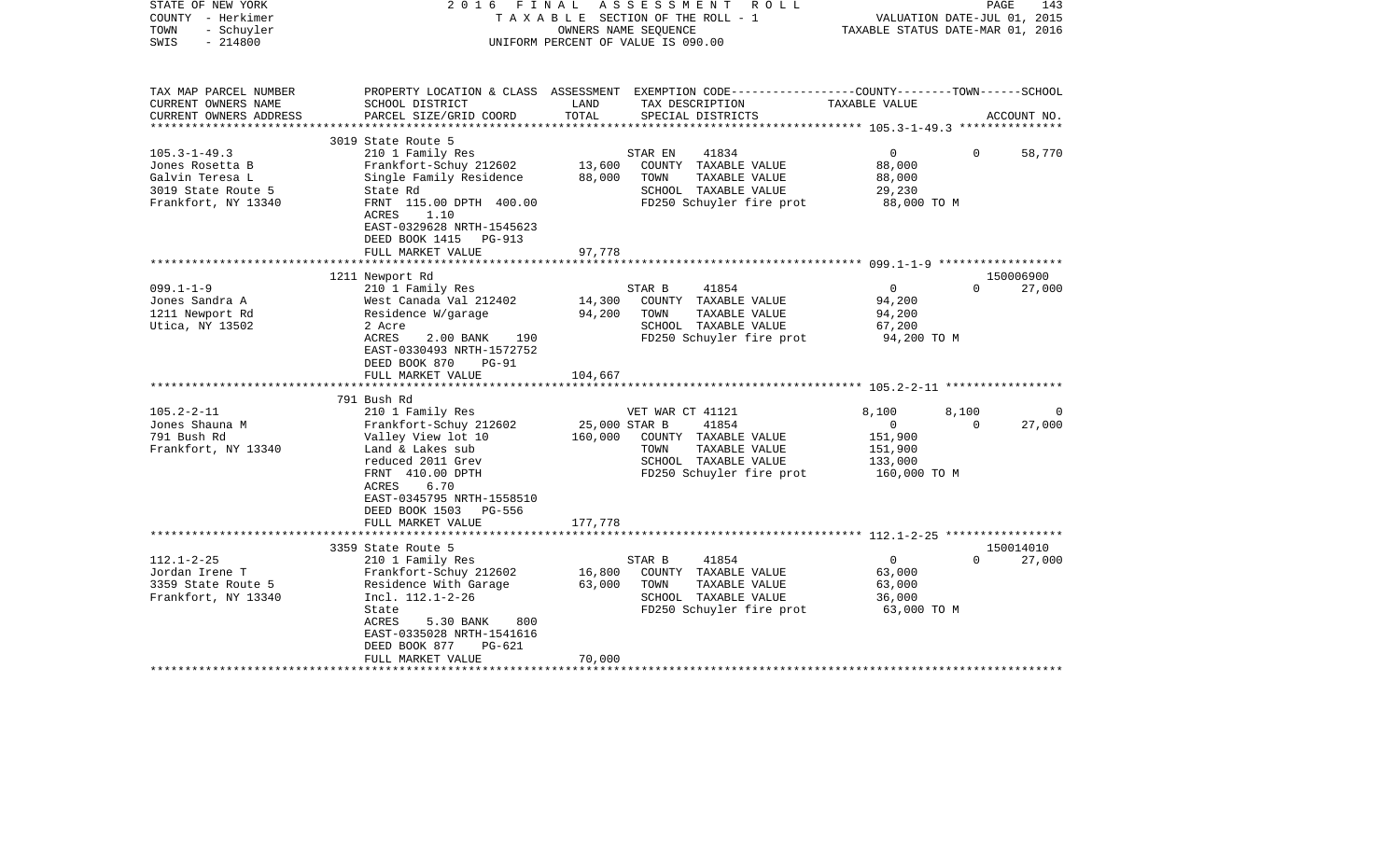| STATE OF NEW YORK<br>COUNTY - Herkimer<br>- Schuyler<br>TOWN<br>$-214800$<br>SWIS | 2016 FINAL                                         | OWNERS NAME SEQUENCE | A S S E S S M E N T R O L L<br>TAXABLE SECTION OF THE ROLL - 1<br>UNIFORM PERCENT OF VALUE IS 090.00                                    | VALUATION DATE-JUL 01, 2015<br>TAXABLE STATUS DATE-MAR 01, 2016 | PAGE<br>144 |
|-----------------------------------------------------------------------------------|----------------------------------------------------|----------------------|-----------------------------------------------------------------------------------------------------------------------------------------|-----------------------------------------------------------------|-------------|
| TAX MAP PARCEL NUMBER<br>CURRENT OWNERS NAME<br>CURRENT OWNERS ADDRESS            | SCHOOL DISTRICT<br>PARCEL SIZE/GRID COORD          | LAND<br>TOTAL        | PROPERTY LOCATION & CLASS ASSESSMENT EXEMPTION CODE---------------COUNTY-------TOWN------SCHOOL<br>TAX DESCRIPTION<br>SPECIAL DISTRICTS | TAXABLE VALUE                                                   | ACCOUNT NO. |
|                                                                                   | 3359 State Route 5                                 |                      |                                                                                                                                         |                                                                 | 150013980   |
| $112.1 - 2 - 26$                                                                  | 314 Rural vac<10                                   |                      | COUNTY TAXABLE VALUE                                                                                                                    | 12,300                                                          |             |
| Jordan Irene T                                                                    | Frankfort-Schuy 212602                             | 12,300               | TOWN<br>TAXABLE VALUE                                                                                                                   | 12,300                                                          |             |
| 3359 State Route 5                                                                | Vac<br>N                                           | 12,300               | SCHOOL TAXABLE VALUE                                                                                                                    | 12,300                                                          |             |
| Frankfort, NY 13340                                                               | $2 \frac{3}{4}$<br>State                           |                      | FD250 Schuyler fire prot                                                                                                                | 12,300 TO M                                                     |             |
|                                                                                   | FRNT 185.00 DPTH 202.00<br>BANK<br>020             |                      |                                                                                                                                         |                                                                 |             |
|                                                                                   | EAST-0334765 NRTH-1541457<br>DEED BOOK a877 PG-621 |                      |                                                                                                                                         |                                                                 |             |
|                                                                                   | FULL MARKET VALUE                                  | 13,667               |                                                                                                                                         |                                                                 |             |
|                                                                                   |                                                    |                      |                                                                                                                                         |                                                                 |             |
| $105.1 - 1 - 28.2$                                                                | Windfall Rd<br>314 Rural vac<10                    |                      | COUNTY TAXABLE VALUE                                                                                                                    | 8,300                                                           | 150009390   |
| Jordan James J                                                                    | Whitesboro Cent 307002                             | 8,300                | TAXABLE VALUE<br>TOWN                                                                                                                   | 8,300                                                           |             |
| Jordan Linda M                                                                    | W Vacant                                           | 8,300                | SCHOOL TAXABLE VALUE                                                                                                                    | 8,300                                                           |             |
| PO Box 4670                                                                       | $2 \quad 2$                                        |                      | FD250 Schuyler fire prot                                                                                                                | 8,300 TO M                                                      |             |
| Utica, NY 13504                                                                   | Windfall<br>ACRES<br>2.00                          |                      |                                                                                                                                         |                                                                 |             |
|                                                                                   | EAST-0325572 NRTH-1556795                          |                      |                                                                                                                                         |                                                                 |             |
|                                                                                   | DEED BOOK 1498 PG-835<br>FULL MARKET VALUE         | 9,222                |                                                                                                                                         |                                                                 |             |
|                                                                                   |                                                    |                      |                                                                                                                                         |                                                                 |             |
|                                                                                   | 366 Windfall Rd                                    |                      |                                                                                                                                         |                                                                 | 150002070   |
| $105.1 - 1 - 33$                                                                  | 210 1 Family Res                                   |                      | VET COM CT 41131                                                                                                                        | 13,500<br>13,500                                                | $\Omega$    |
| Jordan James J                                                                    | Whitesboro Cent 307002                             | 14,500 STAR B        | 41854                                                                                                                                   | $\mathbf{0}$<br>$\Omega$                                        | 27,000      |
| Jordan Linda M                                                                    | $\mathbf{E}$ and the set of $\mathbf{E}$<br>Blda   | 164,000              | COUNTY TAXABLE VALUE                                                                                                                    | 150,500                                                         |             |
| PO Box 4670                                                                       | $3 \t2 \t1/3$                                      |                      | TOWN<br>TAXABLE VALUE                                                                                                                   | 150,500                                                         |             |
| Utica, NY 13504                                                                   | Windfall Rd                                        |                      | SCHOOL TAXABLE VALUE                                                                                                                    | 137,000                                                         |             |
|                                                                                   | ACRES<br>2.33                                      |                      | FD250 Schuyler fire prot                                                                                                                | 164,000 TO M                                                    |             |
|                                                                                   | EAST-0325830 NRTH-1556472                          |                      | WD165 Schuyler water #4                                                                                                                 | 164,000 TO C                                                    |             |
|                                                                                   | DEED BOOK 1503 PG-826                              |                      | 1.00 UN M                                                                                                                               |                                                                 |             |
|                                                                                   | FULL MARKET VALUE                                  | 182,222              |                                                                                                                                         |                                                                 |             |
|                                                                                   | ****************************                       |                      |                                                                                                                                         |                                                                 |             |
|                                                                                   | Off Newport Rd                                     |                      |                                                                                                                                         | 20,000                                                          |             |
| $098.4 - 1 - 22.3$                                                                | 323 Vacant rural<br>Whitesboro Cent 307002         |                      | COUNTY TAXABLE VALUE<br>TOWN<br>TAXABLE VALUE                                                                                           | 20,000                                                          |             |
| Joseph Sanda Bogan IRR Trust<br>Bogan Joseph Sandra                               | Vacant                                             | 20,000<br>20,000     | SCHOOL TAXABLE VALUE                                                                                                                    | 20,000                                                          |             |
| 581 Windfall Rd                                                                   | 70.1 Acre                                          |                      | FD250 Schuyler fire prot                                                                                                                | 20,000 TO M                                                     |             |
| Utica, NY 13502                                                                   | Off Newport Road                                   |                      |                                                                                                                                         |                                                                 |             |
|                                                                                   | ACRES 70.30                                        |                      |                                                                                                                                         |                                                                 |             |
|                                                                                   | EAST-0325553 NRTH-1562719                          |                      |                                                                                                                                         |                                                                 |             |
|                                                                                   | DEED BOOK 1440<br>$PG-14$                          |                      |                                                                                                                                         |                                                                 |             |
|                                                                                   | FULL MARKET VALUE                                  | 22,222               |                                                                                                                                         |                                                                 |             |
| ********************                                                              |                                                    |                      |                                                                                                                                         |                                                                 |             |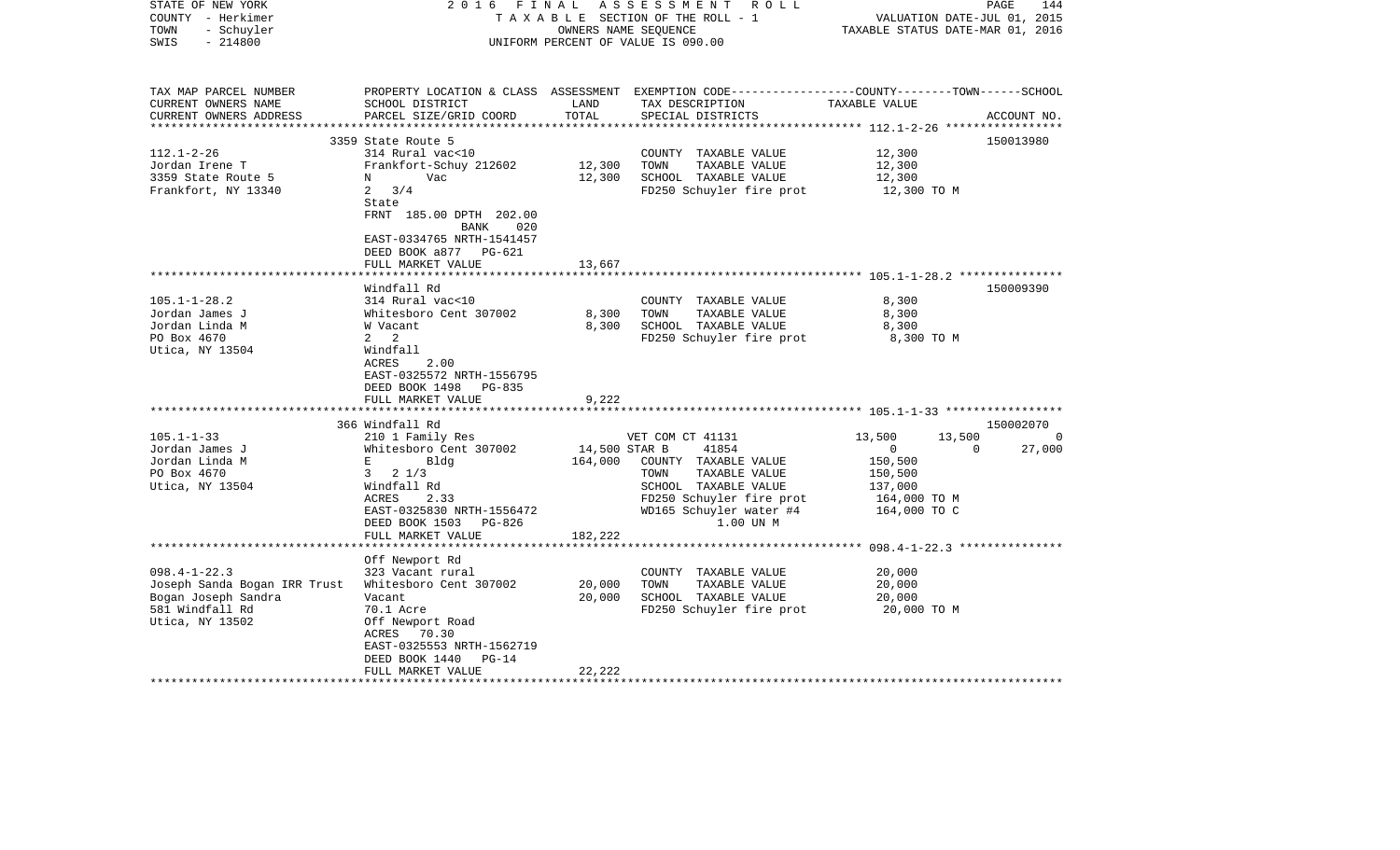| STATE OF NEW YORK<br>COUNTY - Herkimer<br>TOWN<br>- Schuyler<br>SWIS<br>$-214800$                                                                                                                                                                     | 2 0 1 6<br>FINAL                                                                                                                                                                                                                                                                                                                                                                   | OWNERS NAME SEQUENCE                            | A S S E S S M E N T<br>R O L L<br>T A X A B L E SECTION OF THE ROLL - 1<br>UNIFORM PERCENT OF VALUE IS 090.00                                                                                                              |                                                                                                      | PAGE<br>145<br>VALUATION DATE-JUL 01, 2015<br>TAXABLE STATUS DATE-MAR 01, 2016 |
|-------------------------------------------------------------------------------------------------------------------------------------------------------------------------------------------------------------------------------------------------------|------------------------------------------------------------------------------------------------------------------------------------------------------------------------------------------------------------------------------------------------------------------------------------------------------------------------------------------------------------------------------------|-------------------------------------------------|----------------------------------------------------------------------------------------------------------------------------------------------------------------------------------------------------------------------------|------------------------------------------------------------------------------------------------------|--------------------------------------------------------------------------------|
| TAX MAP PARCEL NUMBER<br>CURRENT OWNERS NAME                                                                                                                                                                                                          | SCHOOL DISTRICT                                                                                                                                                                                                                                                                                                                                                                    | LAND                                            | PROPERTY LOCATION & CLASS ASSESSMENT EXEMPTION CODE----------------COUNTY-------TOWN------SCHOOL<br>TAX DESCRIPTION TAXABLE VALUE                                                                                          |                                                                                                      |                                                                                |
| CURRENT OWNERS ADDRESS                                                                                                                                                                                                                                | PARCEL SIZE/GRID COORD                                                                                                                                                                                                                                                                                                                                                             | TOTAL                                           | SPECIAL DISTRICTS                                                                                                                                                                                                          |                                                                                                      | ACCOUNT NO.                                                                    |
|                                                                                                                                                                                                                                                       | 581 Windfall Rd                                                                                                                                                                                                                                                                                                                                                                    |                                                 |                                                                                                                                                                                                                            |                                                                                                      |                                                                                |
| $099.3 - 1 - 45.4$<br>Joseph Sanda Bogan IRR Trust<br>Bogan Joseph Sandra<br>581 Windfall Rd<br>Utica, NY 13502                                                                                                                                       | 210 1 Family Res<br>Whitesboro Cent 307002<br>W Bldg<br>20.50 Acres<br>Windfall Rd<br>ACRES<br>20.50                                                                                                                                                                                                                                                                               | 26,300<br>137,000                               | STAR EN<br>41834<br>COUNTY TAXABLE VALUE<br>TOWN<br>TAXABLE VALUE<br>SCHOOL TAXABLE VALUE<br>FD250 Schuyler fire prot                                                                                                      | $\overline{0}$<br>137,000<br>137,000<br>78,230<br>137,000 TO M                                       | $\Omega$<br>58,770                                                             |
|                                                                                                                                                                                                                                                       | EAST-0326672 NRTH-1560755<br>DEED BOOK 1440<br>$PG-14$<br>FULL MARKET VALUE                                                                                                                                                                                                                                                                                                        | 152,222                                         |                                                                                                                                                                                                                            |                                                                                                      |                                                                                |
|                                                                                                                                                                                                                                                       |                                                                                                                                                                                                                                                                                                                                                                                    | * * * * * * * * * * * * *                       |                                                                                                                                                                                                                            |                                                                                                      |                                                                                |
|                                                                                                                                                                                                                                                       | 683 Windfall Rd                                                                                                                                                                                                                                                                                                                                                                    |                                                 |                                                                                                                                                                                                                            |                                                                                                      | 150023880                                                                      |
| $099.3 - 1 - 47$<br>Joseph Sanda Bogan IRR Trust<br>Bogan Joseph Sandra<br>581 Windfall Rd<br>Utica, NY 13502<br>MAY BE SUBJECT TO PAYMENT<br>UNDER AGDIST LAW TIL 2023<br>$099.1 - 1 - 11.2$<br>Joslin Erik M<br>1391 Newport Rd<br>Poland, NY 13431 | 312 Vac w/imprv<br>Whitesboro Cent 307002<br>Man Res removed 2010<br>87.40 Acres<br>Windfall Rd.<br>ACRES 87.40<br>EAST-0328355 NRTH-1563418<br>DEED BOOK 1440<br>$PG-14$<br>FULL MARKET VALUE<br>******************************<br>1391 Newport Rd<br>210 1 Family Res<br>West Canada Val 212402<br>Bldg<br>2.75 Acre<br>Newport Rd<br>ACRES<br>2.80<br>EAST-0332457 NRTH-1575506 | 40,000<br>60,000<br>66,667<br>14,900<br>119,600 | AG MKTS<br>41730<br>COUNTY TAXABLE VALUE<br>TOWN<br>TAXABLE VALUE<br>SCHOOL TAXABLE VALUE<br>FD250 Schuyler fire prot<br>COUNTY TAXABLE VALUE<br>TOWN<br>TAXABLE VALUE<br>SCHOOL TAXABLE VALUE<br>FD250 Schuyler fire prot | 10,197<br>49,803<br>49,803<br>49,803<br>60,000 TO M<br>119,600<br>119,600<br>119,600<br>119,600 TO M | 10,197<br>10,197                                                               |
|                                                                                                                                                                                                                                                       | DEED BOOK 1597<br>PG-853<br>FULL MARKET VALUE                                                                                                                                                                                                                                                                                                                                      | 132,889                                         |                                                                                                                                                                                                                            |                                                                                                      |                                                                                |
|                                                                                                                                                                                                                                                       |                                                                                                                                                                                                                                                                                                                                                                                    | * * * * * * * * * * * *                         |                                                                                                                                                                                                                            |                                                                                                      |                                                                                |
| $099.1 - 1 - 11.3$                                                                                                                                                                                                                                    | 1377 Newport Rd<br>210 1 Family Res                                                                                                                                                                                                                                                                                                                                                |                                                 | STAR B<br>41854                                                                                                                                                                                                            | $\overline{0}$                                                                                       | 27,000<br>$\Omega$                                                             |
| Joslin Keith<br>Joslin Mariann<br>1377 Newport Rd<br>Poland, NY 13431                                                                                                                                                                                 | West Canada Val 212402<br>Bldg<br>2.75 Acre<br>Newport Road<br>ACRES<br>2.50<br>EAST-0332300 NRTH-1575256<br>DEED BOOK 706<br>PG-541<br>FULL MARKET VALUE                                                                                                                                                                                                                          | 14,600<br>162,400<br>180,444                    | COUNTY TAXABLE VALUE<br>TOWN<br>TAXABLE VALUE<br>SCHOOL TAXABLE VALUE<br>FD250 Schuyler fire prot                                                                                                                          | 162,400<br>162,400<br>135,400<br>162,400 TO M                                                        |                                                                                |
|                                                                                                                                                                                                                                                       |                                                                                                                                                                                                                                                                                                                                                                                    |                                                 |                                                                                                                                                                                                                            |                                                                                                      |                                                                                |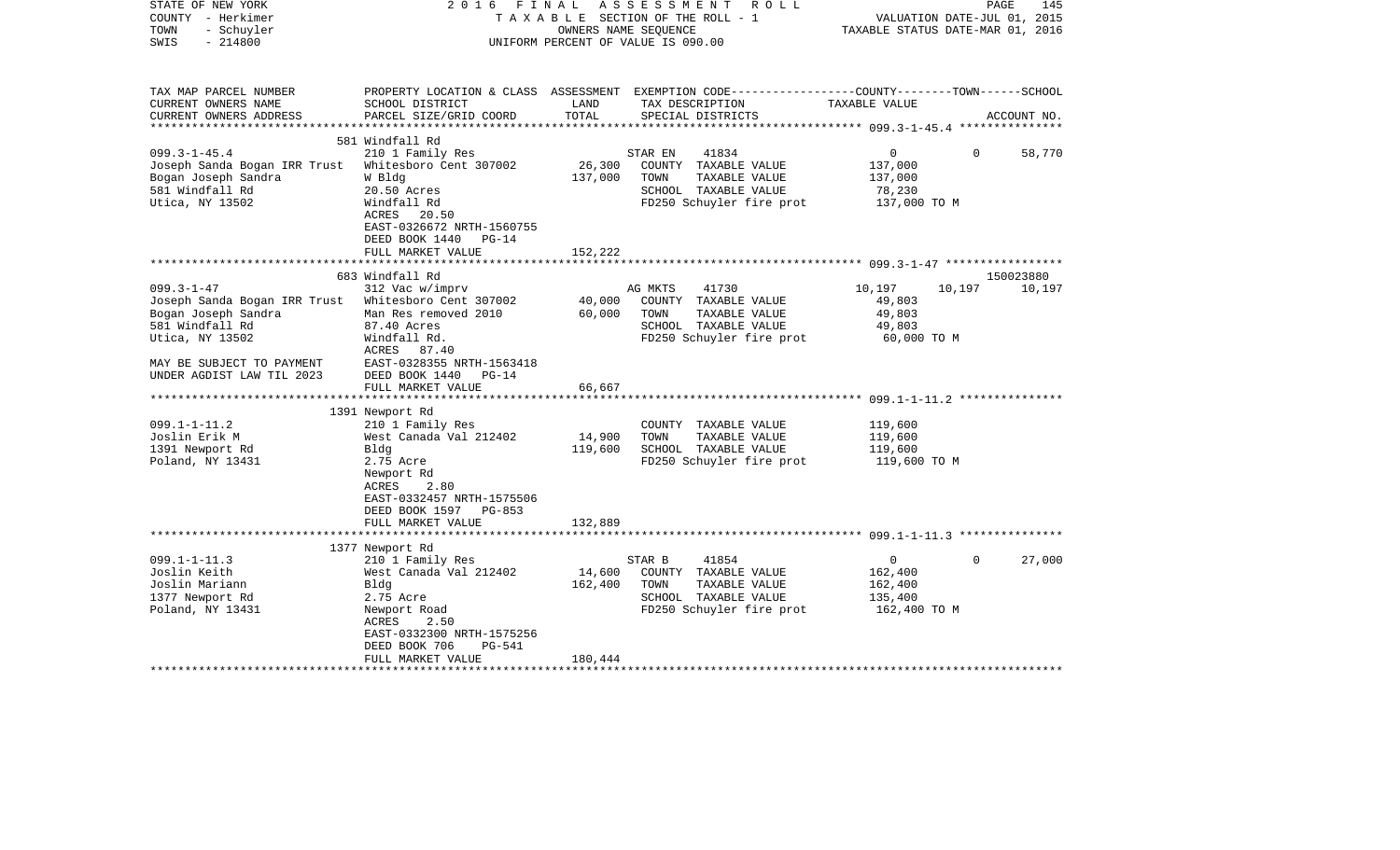| STATE OF NEW YORK<br>COUNTY - Herkimer<br>- Schuyler<br>TOWN<br>$-214800$<br>SWIS                                                                    |                                                                                                                                                                                                       | OWNERS NAME SEOUENCE | 2016 FINAL ASSESSMENT ROLL<br>TAXABLE SECTION OF THE ROLL - 1<br>UNIFORM PERCENT OF VALUE IS 090.00                                                                                | VALUATION DATE-JUL 01, 2015<br>TAXABLE STATUS DATE-MAR 01, 2016                     | 146<br>PAGE        |
|------------------------------------------------------------------------------------------------------------------------------------------------------|-------------------------------------------------------------------------------------------------------------------------------------------------------------------------------------------------------|----------------------|------------------------------------------------------------------------------------------------------------------------------------------------------------------------------------|-------------------------------------------------------------------------------------|--------------------|
| TAX MAP PARCEL NUMBER<br>CURRENT OWNERS NAME                                                                                                         | SCHOOL DISTRICT                                                                                                                                                                                       | LAND                 | PROPERTY LOCATION & CLASS ASSESSMENT EXEMPTION CODE----------------COUNTY-------TOWN------SCHOOL<br>TAX DESCRIPTION TAXABLE VALUE                                                  |                                                                                     |                    |
| CURRENT OWNERS ADDRESS                                                                                                                               | PARCEL SIZE/GRID COORD                                                                                                                                                                                | TOTAL                | SPECIAL DISTRICTS                                                                                                                                                                  |                                                                                     | ACCOUNT NO.        |
| $099.4 - 3 - 33$<br>Joyner John Douglas III<br>10831 Rio Springs Dr Apt 102<br>Raleigh, NC 27614                                                     | Hawthorne Rd<br>322 Rural vac>10<br>West Canada Val 212402 36,900<br>split #6 lot $32$<br>Land & Lakes<br>Hawthorne Rd<br>FRNT 383.10 DPTH<br>ACRES 12.50<br>EAST-0344878 NRTH-1566676                | 36,900               | COUNTY TAXABLE VALUE<br>TOWN<br>TAXABLE VALUE<br>SCHOOL TAXABLE VALUE<br>FD250 Schuyler fire prot 36,900 TO M                                                                      | 36,900<br>36,900<br>36,900                                                          | 150003180          |
|                                                                                                                                                      | DEED BOOK 942<br>PG-205<br>FULL MARKET VALUE                                                                                                                                                          | 41,000               |                                                                                                                                                                                    |                                                                                     |                    |
|                                                                                                                                                      | 5661 Mapleton Dr                                                                                                                                                                                      |                      |                                                                                                                                                                                    |                                                                                     | 150019920          |
| $104.7 - 1 - 23$<br>Judith F. Fero Living Trust<br>Fero Judith F<br>5661 Mapleton Dr<br>Utica, NY 13502<br>PRIOR OWNER ON 3/01/2016<br>Fero Judith F | 210 1 Family Res<br>Whitesboro Cent 307002<br>W 5661 Bl&gar<br>all exemption removed 1/2<br>owner moved to nursing ho<br>FRNT 60.00 DPTH 130.00<br>EAST-0314460 NRTH-1558262<br>DEED BOOK 1590 PG-213 | 6,800<br>69,000      | COUNTY TAXABLE VALUE<br>TOWN<br>TAXABLE VALUE<br>SCHOOL TAXABLE VALUE<br>FD250 Schuyler fire prot<br>LT160 Schuyler light #1<br>SD030 Schuyler sewer #1<br>WD175 Schuyler water #3 | 69,000<br>69,000<br>69,000<br>69,000 TO M<br>2,200 TO M<br>1.00 UN M<br>69,000 TO M |                    |
|                                                                                                                                                      | FULL MARKET VALUE                                                                                                                                                                                     | 76,667               |                                                                                                                                                                                    |                                                                                     |                    |
|                                                                                                                                                      | 3609 State Route 5                                                                                                                                                                                    |                      |                                                                                                                                                                                    |                                                                                     | 150021060          |
| $112.2 - 2 - 20$<br>Juliano James R<br>3609 State Route 5<br>Frankfort, NY 13340                                                                     | 240 Rural res<br>Frankfort-Schuy 212602<br>N Bldg 3 Garages<br>N Bldg 3 Garages 159,000<br>$3 \t12.2$<br>State<br>ACRES 13.60<br>EAST-0339166 NRTH-1538682<br>DEED BOOK 703<br>PG-993                 |                      | 41834<br>STAR EN<br>22,800 COUNTY TAXABLE VALUE<br>TOWN<br>TAXABLE VALUE<br>SCHOOL TAXABLE VALUE<br>FD250 Schuyler fire prot 159,000 TO M                                          | $\overline{0}$<br>159,000<br>159,000<br>100,230                                     | $\Omega$<br>58,770 |
|                                                                                                                                                      | FULL MARKET VALUE                                                                                                                                                                                     | 176,667              |                                                                                                                                                                                    |                                                                                     |                    |
|                                                                                                                                                      | 2389 State Route 5                                                                                                                                                                                    |                      |                                                                                                                                                                                    |                                                                                     | 150005280          |
| $104.2 - 2 - 5.9$<br>Juliano Rev Trust<br>Juliano Joseph<br>2357 State Route 5<br>Utica, NY 13502                                                    | 300 Vacant Land<br>Whitesboro Cent 307002<br>split from Digristina<br>FRNT 39.30 DPTH<br>ACRES<br>1.10<br>EAST-0319739 NRTH-1554008<br>DEED BOOK 1527 PG-740<br>FULL MARKET VALUE                     | 500<br>500<br>556    | COUNTY TAXABLE VALUE<br>TOWN<br>TAXABLE VALUE<br>SCHOOL TAXABLE VALUE<br>FD250 Schuyler fire prot<br>WD170 Schuyler water #2<br>1.00 UN M                                          | 500<br>500<br>500<br>500 TO M<br>יים טול<br>33,300 TO C                             |                    |
|                                                                                                                                                      |                                                                                                                                                                                                       |                      |                                                                                                                                                                                    |                                                                                     |                    |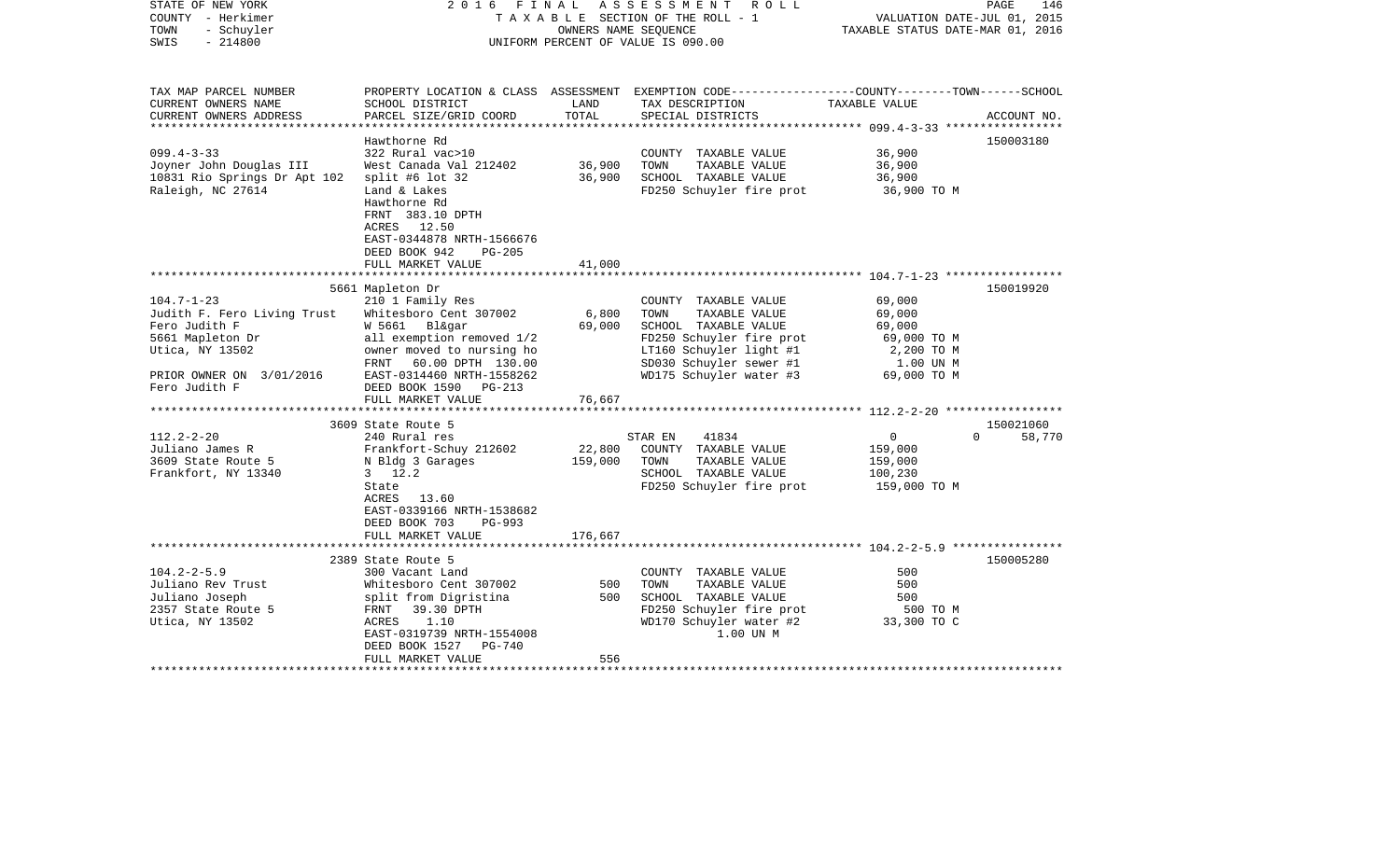| STATE OF NEW YORK<br>COUNTY - Herkimer<br>TOWN<br>- Schuyler<br>$-214800$<br>SWIS                                                                                                                  | 2016                                                                                                                                                                                                                                                                                                                                                                                                                                                             | FINAL                                                                 | ASSESSMENT<br>R O L L<br>TAXABLE SECTION OF THE ROLL - 1<br>OWNERS NAME SEQUENCE<br>UNIFORM PERCENT OF VALUE IS 090.00                                                                                                                                                                                                        | TAXABLE STATUS DATE-MAR 01, 2016                                                                                                                                                         | PAGE<br>147<br>VALUATION DATE-JUL 01, 2015                  |
|----------------------------------------------------------------------------------------------------------------------------------------------------------------------------------------------------|------------------------------------------------------------------------------------------------------------------------------------------------------------------------------------------------------------------------------------------------------------------------------------------------------------------------------------------------------------------------------------------------------------------------------------------------------------------|-----------------------------------------------------------------------|-------------------------------------------------------------------------------------------------------------------------------------------------------------------------------------------------------------------------------------------------------------------------------------------------------------------------------|------------------------------------------------------------------------------------------------------------------------------------------------------------------------------------------|-------------------------------------------------------------|
| TAX MAP PARCEL NUMBER<br>CURRENT OWNERS NAME<br>CURRENT OWNERS ADDRESS<br>**********************                                                                                                   | SCHOOL DISTRICT<br>PARCEL SIZE/GRID COORD                                                                                                                                                                                                                                                                                                                                                                                                                        | LAND<br>TOTAL                                                         | PROPERTY LOCATION & CLASS ASSESSMENT EXEMPTION CODE----------------COUNTY-------TOWN------SCHOOL<br>TAX DESCRIPTION<br>SPECIAL DISTRICTS                                                                                                                                                                                      | TAXABLE VALUE                                                                                                                                                                            | ACCOUNT NO.                                                 |
|                                                                                                                                                                                                    | Off State Rd                                                                                                                                                                                                                                                                                                                                                                                                                                                     |                                                                       |                                                                                                                                                                                                                                                                                                                               |                                                                                                                                                                                          | 150075002                                                   |
| $104.2 - 2 - 6$<br>Juliano Rev Trust<br>Juliano Joseph<br>2357 State Route 5<br>Utica, NY 13502                                                                                                    | 331 Com vac w/im<br>Whitesboro Cent 307002<br>N Bldg & 5 Green Houses<br>2.580<br>Off State Rd<br>FRNT 180.00 DPTH 145.00<br>EAST-0319626 NRTH-1553898<br>DEED BOOK 1527<br>$PG-740$                                                                                                                                                                                                                                                                             | 6,000<br>75,300                                                       | COUNTY TAXABLE VALUE<br>TOWN<br>TAXABLE VALUE<br>SCHOOL TAXABLE VALUE<br>FD250 Schuyler fire prot<br>WD170 Schuyler water #2<br>1.00 UN M                                                                                                                                                                                     | 75,300<br>75,300<br>75,300<br>75,300 TO M<br>75,300 TO C                                                                                                                                 |                                                             |
|                                                                                                                                                                                                    | FULL MARKET VALUE                                                                                                                                                                                                                                                                                                                                                                                                                                                | 83,667                                                                |                                                                                                                                                                                                                                                                                                                               |                                                                                                                                                                                          |                                                             |
|                                                                                                                                                                                                    | **********************                                                                                                                                                                                                                                                                                                                                                                                                                                           |                                                                       |                                                                                                                                                                                                                                                                                                                               |                                                                                                                                                                                          |                                                             |
| $104.2 - 2 - 7$<br>Juliano Rev Trust<br>Juliano Joseph<br>2357 State Route 5<br>Utica, NY 13502<br>$104.2 - 2 - 8$<br>Juliano Rev Trust<br>Juliano Joseph<br>2357 State Route 5<br>Utica, NY 13502 | 2365 State Route 5 Rd<br>210 1 Family Res<br>Whitesboro Cent 307002<br>Residence W/apt W/gar<br>10<br>1<br>State<br>FRNT 180.00 DPTH 200.00<br>ACRES<br>0.82<br>EAST-0319546 NRTH-1553750<br>DEED BOOK 1527<br>PG-740<br>FULL MARKET VALUE<br>2357 State Route 5<br>220 2 Family Res<br>Whitesboro Cent 307002<br>N Bldg 2 Grn Hses<br>$3 \quad 1$<br>State<br>FRNT 160.00 DPTH 220.00<br>ACRES<br>0.80<br>EAST-0319401 NRTH-1553849<br>DEED BOOK 1527<br>PG-740 | 12,000<br>96,000<br>106,667<br>* * * * * * * * *<br>11,900<br>125,800 | STAR EN<br>41834<br>COUNTY TAXABLE VALUE<br>TAXABLE VALUE<br>TOWN<br>SCHOOL TAXABLE VALUE<br>FD250 Schuyler fire prot<br>WD170 Schuyler water #2<br>1.00 UN M<br>STAR B<br>41854<br>COUNTY TAXABLE VALUE<br>TOWN<br>TAXABLE VALUE<br>SCHOOL TAXABLE VALUE<br>FD250 Schuyler fire prot<br>WD170 Schuyler water #2<br>1.00 UN M | 0<br>96,000<br>96,000<br>37,230<br>96,000 TO M<br>5,300 TO C<br>********************* 104.2-2-8 *******************<br>0<br>125,800<br>125,800<br>98,800<br>125,800 TO M<br>125,800 TO C | 150009840<br>0<br>58,770<br>150005460<br>$\Omega$<br>27,000 |
|                                                                                                                                                                                                    | FULL MARKET VALUE                                                                                                                                                                                                                                                                                                                                                                                                                                                | 139,778                                                               |                                                                                                                                                                                                                                                                                                                               | **************************** 104.2-2-73 ******************                                                                                                                               |                                                             |
|                                                                                                                                                                                                    | State Route 5                                                                                                                                                                                                                                                                                                                                                                                                                                                    |                                                                       |                                                                                                                                                                                                                                                                                                                               |                                                                                                                                                                                          | 150009810                                                   |
| $104.2 - 2 - 73$<br>Juliano Rev Trust<br>Juliano Joseph<br>2357 State Route 5<br>Utica, NY 13502<br>MAY BE SUBJECT TO PAYMENT<br>UNDER AGDIST LAW TIL 2023                                         | 105 Vac farmland<br>Whitesboro Cent 307002<br>Bldg<br>2 49<br>State<br>FRNT 637.00 DPTH<br>ACRES<br>39.70<br>EAST-0319147 NRTH-1553632<br>DEED BOOK 1527<br>PG-740                                                                                                                                                                                                                                                                                               | 36,500<br>58,300                                                      | AG MKTS<br>41730<br>COUNTY TAXABLE VALUE<br>TOWN<br>TAXABLE VALUE<br>SCHOOL TAXABLE VALUE<br>FD250 Schuyler fire prot<br>WD170 Schuyler water #2<br>1.00 UN M                                                                                                                                                                 | 7,799<br>50,501<br>50,501<br>50,501<br>58,300 TO M<br>1,400 TO C                                                                                                                         | 7,799<br>7,799                                              |
|                                                                                                                                                                                                    | FULL MARKET VALUE                                                                                                                                                                                                                                                                                                                                                                                                                                                | 64,778                                                                |                                                                                                                                                                                                                                                                                                                               |                                                                                                                                                                                          |                                                             |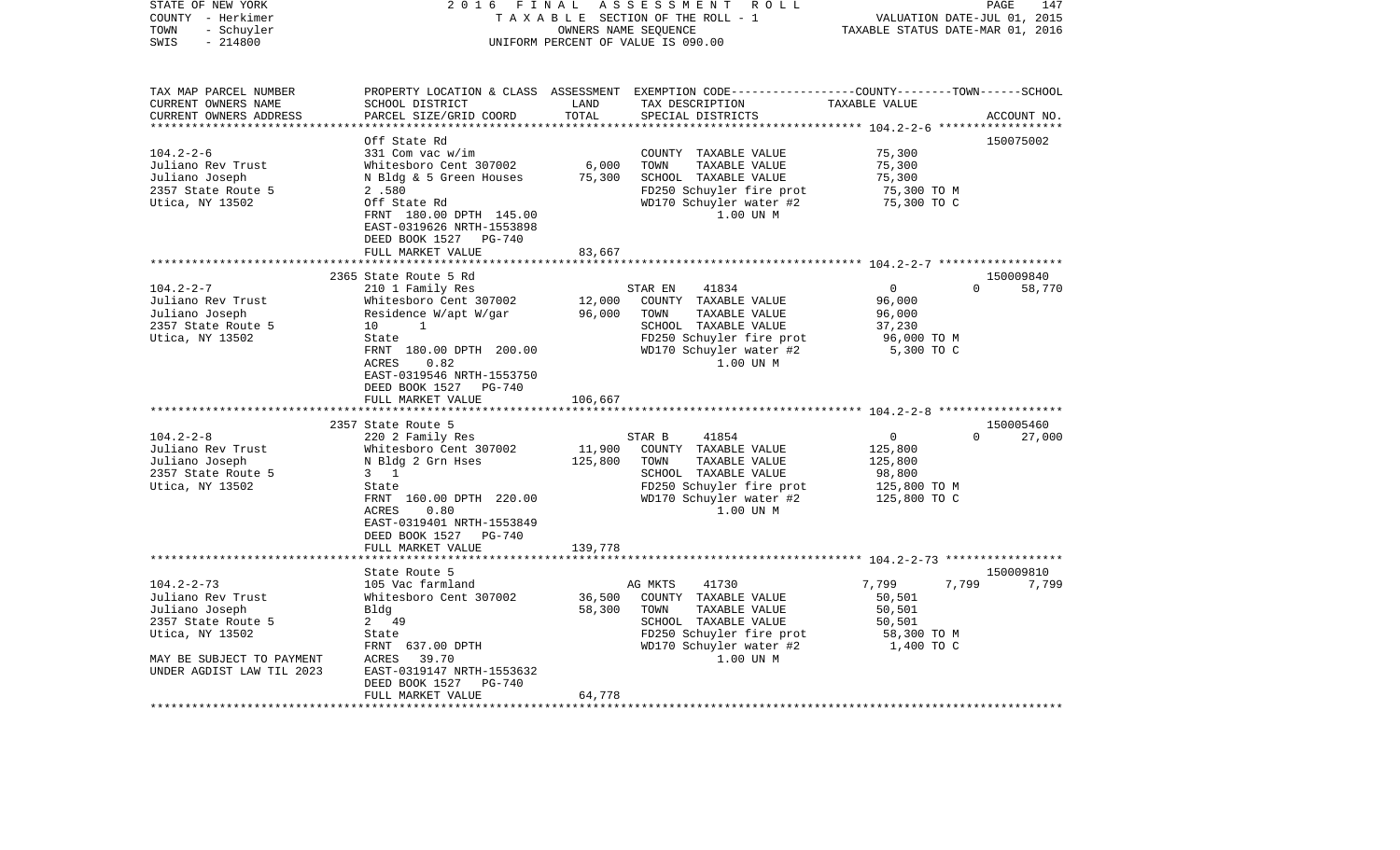| STATE OF NEW YORK            | 2016 FINAL                         |                                  | A S S E S S M E N T<br>R O L L                                                                   |                             | PAGE<br>148              |
|------------------------------|------------------------------------|----------------------------------|--------------------------------------------------------------------------------------------------|-----------------------------|--------------------------|
| COUNTY - Herkimer            |                                    |                                  | TAXABLE SECTION OF THE ROLL - 1                                                                  | VALUATION DATE-JUL 01, 2015 |                          |
| TOWN<br>- Schuyler           |                                    | TAXABLE STATUS DATE-MAR 01, 2016 |                                                                                                  |                             |                          |
| $-214800$<br>SWIS            | UNIFORM PERCENT OF VALUE IS 090.00 |                                  |                                                                                                  |                             |                          |
|                              |                                    |                                  |                                                                                                  |                             |                          |
| TAX MAP PARCEL NUMBER        |                                    |                                  | PROPERTY LOCATION & CLASS ASSESSMENT EXEMPTION CODE----------------COUNTY-------TOWN------SCHOOL |                             |                          |
| CURRENT OWNERS NAME          | SCHOOL DISTRICT                    | LAND                             | TAX DESCRIPTION                                                                                  | TAXABLE VALUE               |                          |
| CURRENT OWNERS ADDRESS       | PARCEL SIZE/GRID COORD             | TOTAL                            | SPECIAL DISTRICTS                                                                                |                             | ACCOUNT NO.              |
| *************************    |                                    |                                  |                                                                                                  |                             |                          |
|                              | State Route 5                      |                                  |                                                                                                  |                             | 150000030                |
| $112.4 - 3 - 5.2$            | 311 Res vac land                   |                                  | COUNTY TAXABLE VALUE                                                                             | 200                         |                          |
| Juliano Robin Lynn           | Frankfort-Schuy 212602             | 200                              | TOWN<br>TAXABLE VALUE                                                                            | 200                         |                          |
| 3855 State Route 5           | Single Family Residence            | 200                              | SCHOOL TAXABLE VALUE                                                                             | 200                         |                          |
| Frankfort, NY 13340          | W/ Att Garage                      |                                  | FD250 Schuyler fire prot                                                                         | 200 TO M                    |                          |
|                              | EAST-0342386 NRTH-1534694          |                                  |                                                                                                  |                             |                          |
|                              | DEED BOOK 1244 PG-619              |                                  |                                                                                                  |                             |                          |
|                              | FULL MARKET VALUE                  | 222                              |                                                                                                  |                             |                          |
|                              |                                    |                                  |                                                                                                  |                             |                          |
|                              | 3855 State Route 5                 |                                  |                                                                                                  |                             | 150007110                |
| $112.4 - 3 - 6.1$            | 283 Res w/Comuse                   |                                  | 41854<br>STAR B                                                                                  | $\mathbf 0$                 | 27,000<br>$\Omega$       |
| Juliano Robin Lynn           | Frankfort-Schuy 212602             | 13,600                           | COUNTY TAXABLE VALUE                                                                             | 87,700                      |                          |
| 3855 State Route 5           | Residence                          | 87,700                           | TOWN<br>TAXABLE VALUE                                                                            | 87,700                      |                          |
| Frankfort, NY 13340          | EAST-0342286 NRTH-1534659          |                                  | SCHOOL TAXABLE VALUE                                                                             | 60,700                      |                          |
|                              | DEED BOOK 848<br>PG-139            |                                  | FD250 Schuyler fire prot                                                                         | 87,700 TO M                 |                          |
|                              | FULL MARKET VALUE                  | 97,444                           |                                                                                                  |                             |                          |
|                              |                                    |                                  |                                                                                                  |                             |                          |
|                              | 241 Sullivan Rd                    |                                  |                                                                                                  |                             | 150005790                |
| $105.1 - 1 - 19$             | 210 1 Family Res                   |                                  | COUNTY TAXABLE VALUE                                                                             | 43,000                      |                          |
| K Squared Engineered Systems | Whitesboro Cent 307002             | 16,500                           | TAXABLE VALUE<br>TOWN                                                                            | 43,000                      |                          |
| 311 N James St               | Bldg                               | 43,000                           | SCHOOL TAXABLE VALUE                                                                             | 43,000                      |                          |
| Rome, NY 13440-5146          | 5.01 Acres                         |                                  | FD250 Schuyler fire prot                                                                         | 43,000 TO M                 |                          |
|                              | Sullivan                           |                                  |                                                                                                  |                             |                          |
|                              | 5.01<br>ACRES                      |                                  |                                                                                                  |                             |                          |
|                              | EAST-0332944 NRTH-1555659          |                                  |                                                                                                  |                             |                          |
|                              | DEED BOOK 1314 PG-990              |                                  |                                                                                                  |                             |                          |
|                              | FULL MARKET VALUE                  | 47,778                           |                                                                                                  |                             |                          |
|                              | ***************************        |                                  |                                                                                                  |                             |                          |
|                              | 519 Hawthorne Rd                   |                                  |                                                                                                  |                             | 150010050                |
| $099.3 - 1 - 17$             | 240 Rural res                      |                                  | COUNTY TAXABLE VALUE                                                                             | 85,900                      |                          |
| Kaczynski Alex M             | Whitesboro Cent 307002             | 23,700                           | TAXABLE VALUE<br>TOWN                                                                            | 85,900                      |                          |
| 103 Moore Ave                | Bldg                               | 85,900                           | SCHOOL TAXABLE VALUE                                                                             | 85,900                      |                          |
| Binghamton, NY 13903         | 20<br>3                            |                                  | FD250 Schuyler fire prot                                                                         | 85,900 TO M                 |                          |
|                              | Farm To Market                     |                                  |                                                                                                  |                             |                          |
|                              | ACRES 15.40                        |                                  |                                                                                                  |                             |                          |
|                              | EAST-0336028 NRTH-1563652          |                                  |                                                                                                  |                             |                          |
|                              | DEED BOOK 851<br>PG-496            |                                  |                                                                                                  |                             |                          |
|                              | FULL MARKET VALUE                  | 95,444                           |                                                                                                  |                             |                          |
|                              |                                    |                                  |                                                                                                  |                             |                          |
|                              | 442 Watkins Rd                     |                                  |                                                                                                  |                             | 150010200                |
| $112.2 - 1 - 20.1$           | 120 Field crops                    |                                  | 41854<br>STAR B                                                                                  | $\mathsf{O}$                | 27,000<br>$\overline{0}$ |
| Kane Brandon                 | Frankfort-Schuy 212602             | 34,400                           | COUNTY TAXABLE VALUE                                                                             | 117,400                     |                          |
| 442 Watkins Rd               | Bldg                               | 117,400                          | TOWN<br>TAXABLE VALUE                                                                            | 117,400                     |                          |
| Frankfort, NY 13340          | 62 Acres                           |                                  | SCHOOL TAXABLE VALUE                                                                             | 90,400                      |                          |
|                              | Watkins                            |                                  | FD250 Schuyler fire prot                                                                         | 117,400 TO M                |                          |
|                              | ACRES<br>58.60                     |                                  |                                                                                                  |                             |                          |
|                              | EAST-0343268 NRTH-1542854          |                                  |                                                                                                  |                             |                          |
|                              | DEED BOOK 932<br>PG-81             |                                  |                                                                                                  |                             |                          |
|                              | FULL MARKET VALUE                  | 130,444                          |                                                                                                  |                             |                          |
|                              |                                    |                                  |                                                                                                  |                             |                          |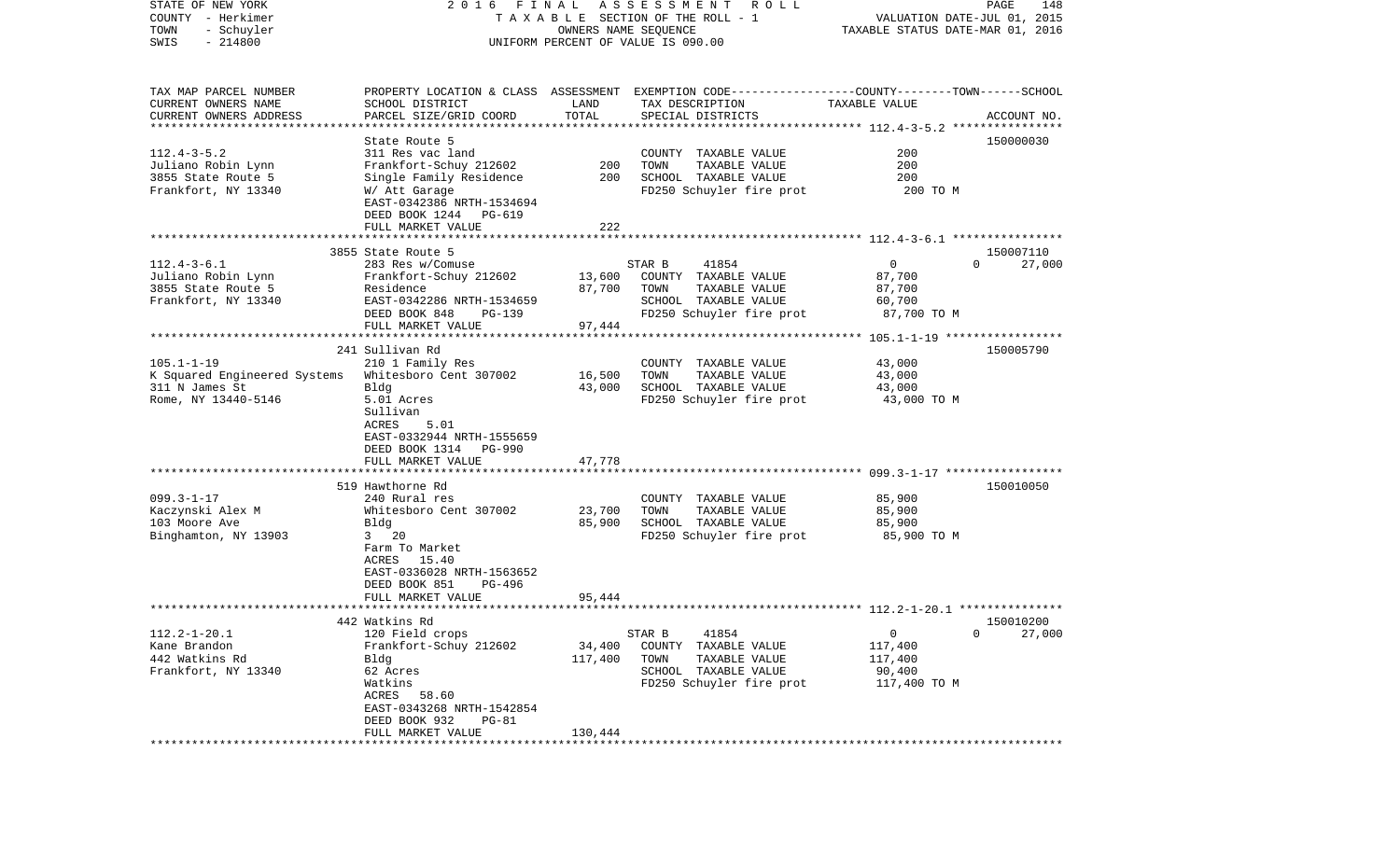| STATE OF NEW YORK<br>COUNTY - Herkimer<br>- Schuyler<br>TOWN<br>$-214800$<br>SWIS | 2016 FINAL                                                                                               |                  | ASSESSMENT ROLL<br>TAXABLE SECTION OF THE ROLL - 1<br>OWNERS NAME SEOUENCE<br>UNIFORM PERCENT OF VALUE IS 090.00                        | VALUATION DATE-JUL 01, 2015<br>TAXABLE STATUS DATE-MAR 01, 2016 | PAGE<br>149 |
|-----------------------------------------------------------------------------------|----------------------------------------------------------------------------------------------------------|------------------|-----------------------------------------------------------------------------------------------------------------------------------------|-----------------------------------------------------------------|-------------|
| TAX MAP PARCEL NUMBER<br>CURRENT OWNERS NAME<br>CURRENT OWNERS ADDRESS            | SCHOOL DISTRICT<br>PARCEL SIZE/GRID COORD                                                                | LAND<br>TOTAL    | PROPERTY LOCATION & CLASS ASSESSMENT EXEMPTION CODE---------------COUNTY-------TOWN------SCHOOL<br>TAX DESCRIPTION<br>SPECIAL DISTRICTS | TAXABLE VALUE                                                   | ACCOUNT NO. |
| **********************                                                            |                                                                                                          |                  |                                                                                                                                         |                                                                 |             |
| $112.2 - 1 - 22$<br>Kane Brandon G<br>442 Watkins Rd<br>Frankfort, NY 13340       | Baum Rd<br>105 Vac farmland<br>Frankfort-Schuy 212602<br>Vac<br>2 103.5 Acres<br>Baum Rd<br>ACRES 103.50 | 40,100<br>40,100 | COUNTY TAXABLE VALUE<br>TOWN<br>TAXABLE VALUE<br>SCHOOL TAXABLE VALUE<br>FD250 Schuyler fire prot                                       | 40,100<br>40,100<br>40,100<br>40,100 TO M                       | 150010230   |
|                                                                                   | EAST-0345560 NRTH-1543535<br>DEED BOOK 932<br>$PG-81$                                                    |                  |                                                                                                                                         |                                                                 |             |
|                                                                                   | FULL MARKET VALUE                                                                                        | 44,556           |                                                                                                                                         |                                                                 |             |
|                                                                                   |                                                                                                          | *********        |                                                                                                                                         | ****************************** 105.2-1-27.1 ***************     |             |
|                                                                                   | 356 Bush Rd                                                                                              |                  |                                                                                                                                         |                                                                 | 150003120   |
| $105.2 - 1 - 27.1$                                                                | 112 Dairy farm                                                                                           |                  | AG MKTS<br>41730                                                                                                                        | 2,436<br>2,436                                                  | 2,436       |
| Kane Eric<br>Kane Nancy                                                           | Frankfort-Schuy 212602<br>Vac Ag Ex Ld 56A                                                               | 35,300<br>53,800 | COUNTY TAXABLE VALUE<br>TOWN<br>TAXABLE VALUE                                                                                           | 51,364<br>51,364                                                |             |
| 404 Bush Rd                                                                       | 56 Acres                                                                                                 |                  | SCHOOL TAXABLE VALUE                                                                                                                    | 51,364                                                          |             |
| Frankfort, NY 13340                                                               | Bush                                                                                                     |                  | FD250 Schuyler fire prot                                                                                                                | 53,800 TO M                                                     |             |
| MAY BE SUBJECT TO PAYMENT<br>UNDER AGDIST LAW TIL 2023                            | ACRES 53.60<br>EAST-0339804 NRTH-1554714<br>DEED BOOK 00000                                              |                  |                                                                                                                                         |                                                                 |             |
|                                                                                   | FULL MARKET VALUE<br>***********                                                                         | 59,778           |                                                                                                                                         |                                                                 |             |
|                                                                                   | 404 Bush Rd                                                                                              |                  |                                                                                                                                         |                                                                 | 150011340   |
| $105.2 - 1 - 25$                                                                  | 210 1 Family Res                                                                                         |                  | 41854<br>STAR B                                                                                                                         | $\Omega$<br>$\Omega$                                            | 27,000      |
| Kane Eric M                                                                       | Frankfort-Schuy 212602                                                                                   | 12,500           | COUNTY TAXABLE VALUE                                                                                                                    | 66,700                                                          |             |
| Kane Nancy R                                                                      | S<br>Bldg                                                                                                | 66,700           | TOWN<br>TAXABLE VALUE                                                                                                                   | 66,700                                                          |             |
| 404 Bush Rd                                                                       | 1a 1                                                                                                     |                  | SCHOOL TAXABLE VALUE                                                                                                                    | 39,700                                                          |             |
| Frankfort, NY 13340                                                               | Bush<br>FRNT 209.00 DPTH 184.00<br>EAST-0303052 NRTH-1130201<br>DEED BOOK 682<br><b>PG-457</b>           |                  | FD250 Schuyler fire prot                                                                                                                | 66,700 TO M                                                     |             |
|                                                                                   | FULL MARKET VALUE                                                                                        | 74,111           |                                                                                                                                         |                                                                 |             |
|                                                                                   |                                                                                                          |                  |                                                                                                                                         |                                                                 |             |
| $105.2 - 1 - 26$                                                                  | 435 Bush Rd<br>310 Res Vac                                                                               |                  | COUNTY TAXABLE VALUE                                                                                                                    | 13,500                                                          | 150075010   |
| Kane Eric M                                                                       | Frankfort-Schuy 212602                                                                                   | 13,500           | TAXABLE VALUE<br>TOWN                                                                                                                   | 13,500                                                          |             |
| 404 Bush Rd                                                                       | Residence                                                                                                | 13,500           | SCHOOL TAXABLE VALUE                                                                                                                    | 13,500                                                          |             |
| Frankfort, NY 13340                                                               | 1 Acre<br>Bush<br>FRNT 296.00 DPTH 150.00<br>EAST-0339814 NRTH-1555198<br>DEED BOOK 1360 PG-852          |                  | FD250 Schuyler fire prot                                                                                                                | 13,500 TO M                                                     |             |
|                                                                                   | FULL MARKET VALUE                                                                                        | 15,000           |                                                                                                                                         |                                                                 |             |
|                                                                                   |                                                                                                          |                  |                                                                                                                                         |                                                                 |             |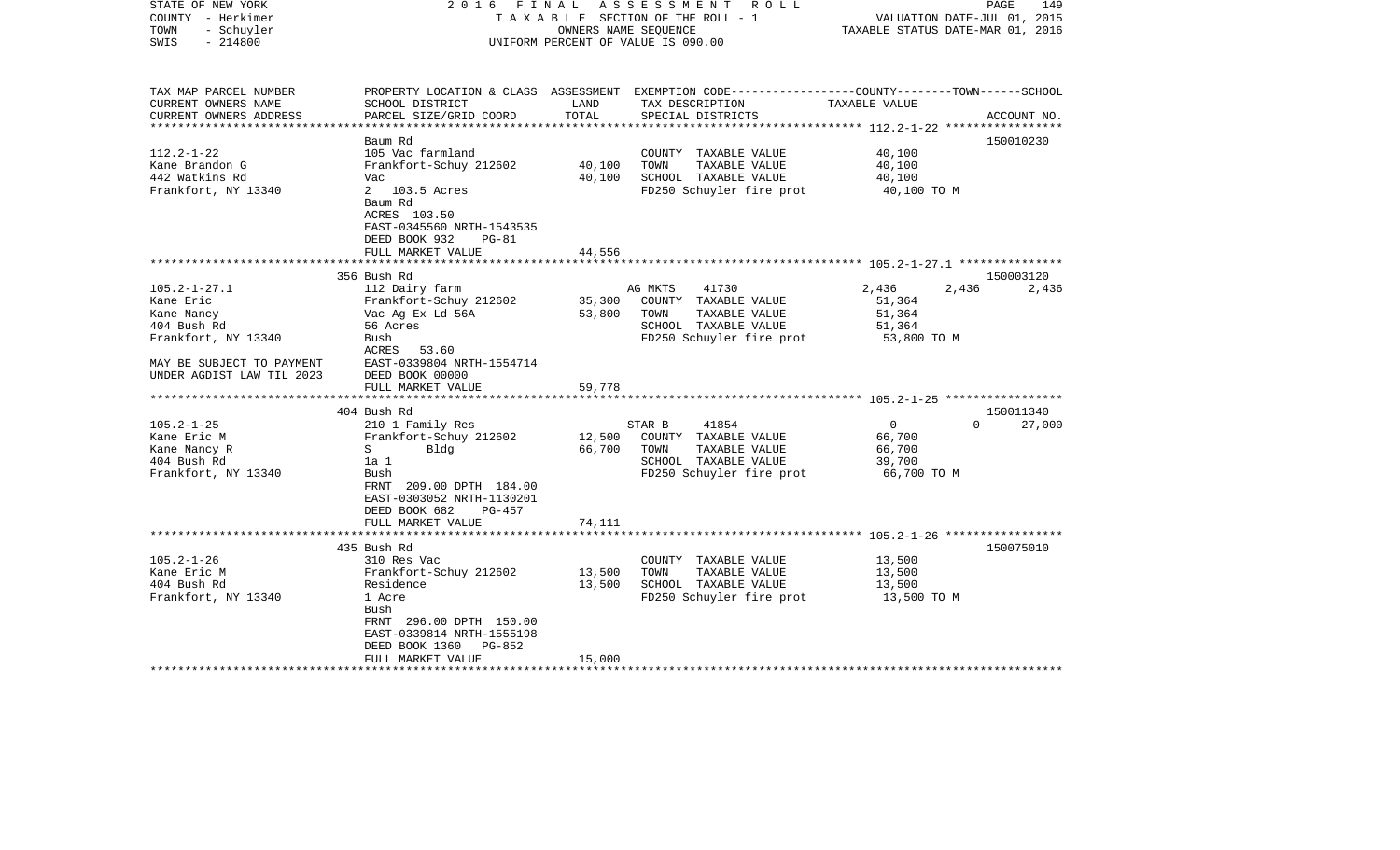| STATE OF NEW YORK<br>COUNTY - Herkimer<br>- Schuyler<br>TOWN<br>$-214800$<br>SWIS | 2016 FINAL ASSESSMENT ROLL<br>TAXABLE SECTION OF THE ROLL - 1<br>UNIFORM PERCENT OF VALUE IS 090.00 | TAXABLE STATUS DATE-MAR 01, 2016 | VALUATION DATE-JUL 01, 2015                                                                                         | PAGE<br>150    |          |             |
|-----------------------------------------------------------------------------------|-----------------------------------------------------------------------------------------------------|----------------------------------|---------------------------------------------------------------------------------------------------------------------|----------------|----------|-------------|
| TAX MAP PARCEL NUMBER<br>CURRENT OWNERS NAME                                      | SCHOOL DISTRICT                                                                                     | LAND                             | PROPERTY LOCATION & CLASS ASSESSMENT EXEMPTION CODE----------------COUNTY-------TOWN------SCHOOL<br>TAX DESCRIPTION | TAXABLE VALUE  |          |             |
| CURRENT OWNERS ADDRESS<br>***********************                                 | PARCEL SIZE/GRID COORD<br>*******************************                                           | TOTAL                            | SPECIAL DISTRICTS                                                                                                   |                |          | ACCOUNT NO. |
|                                                                                   | 493 Bush Rd                                                                                         |                                  |                                                                                                                     |                |          | 150010290   |
| $105.2 - 1 - 17.1$                                                                | 112 Dairy farm                                                                                      |                                  | VET COM CT 41131                                                                                                    | 13,500         | 13,500   | $\Omega$    |
| Kane Fred L                                                                       | Frankfort-Schuy 212602                                                                              | 62,300 AG MKTS                   | 41730                                                                                                               | 10,044         | 10,044   | 10,044      |
| 493 Bush Rd                                                                       | Bldgs Ag Ex Ld 111A                                                                                 |                                  | 142,500 STAR EN<br>41834                                                                                            | $\overline{0}$ | $\Omega$ | 58,770      |
| Frankfort, NY 13340                                                               | 111 Acres                                                                                           |                                  | COUNTY TAXABLE VALUE                                                                                                | 118,956        |          |             |
|                                                                                   | 3000 Res                                                                                            |                                  | TOWN<br>TAXABLE VALUE                                                                                               | 118,956        |          |             |
| MAY BE SUBJECT TO PAYMENT                                                         | ACRES 111.00                                                                                        |                                  | SCHOOL TAXABLE VALUE                                                                                                | 73,686         |          |             |
| UNDER AGDIST LAW TIL 2023                                                         | EAST-0342139 NRTH-1556338                                                                           |                                  | FD250 Schuyler fire prot                                                                                            | 142,500 TO M   |          |             |
|                                                                                   | DEED BOOK 00000                                                                                     |                                  |                                                                                                                     |                |          |             |
|                                                                                   | FULL MARKET VALUE<br>***********************                                                        | 158,333                          |                                                                                                                     |                |          |             |
|                                                                                   | 6 Dutchtown Rd                                                                                      |                                  |                                                                                                                     |                |          | 150010170   |
| $105.4 - 1 - 2$                                                                   | 210 1 Family Res                                                                                    |                                  | VET COM CT 41131                                                                                                    | 13,500         | 13,500   |             |
| Kane Leroy                                                                        | Frankfort-Schuy 212602                                                                              | 13,900 STAR B                    | 41854                                                                                                               | $\Omega$       | $\Omega$ | 27,000      |
| 6 Dutchtown Rd                                                                    | modular to be set up                                                                                | 123,500                          | COUNTY TAXABLE VALUE                                                                                                | 110,000        |          |             |
| Frankfort, NY 13340                                                               | $3 \quad 1$                                                                                         |                                  | TAXABLE VALUE<br>TOWN                                                                                               | 110,000        |          |             |
|                                                                                   | Dutchtown                                                                                           |                                  | SCHOOL TAXABLE VALUE                                                                                                | 96,500         |          |             |
|                                                                                   | <b>ACRES</b><br>1.50                                                                                |                                  | FD250 Schuyler fire prot                                                                                            | 123,500 TO M   |          |             |
|                                                                                   | EAST-0341371 NRTH-1544382                                                                           |                                  |                                                                                                                     |                |          |             |
|                                                                                   | DEED BOOK 942<br>PG-466                                                                             |                                  |                                                                                                                     |                |          |             |
|                                                                                   | FULL MARKET VALUE                                                                                   | 137,222                          |                                                                                                                     |                |          |             |
|                                                                                   | 584 Bush Rd                                                                                         |                                  |                                                                                                                     |                |          |             |
| $105.2 - 1 - 17.2$                                                                | 210 1 Family Res                                                                                    |                                  | 41854<br>STAR B                                                                                                     | $\Omega$       | $\Omega$ | 27,000      |
| Kane Scott M                                                                      | Frankfort-Schuy 212602                                                                              | 13,500                           | COUNTY TAXABLE VALUE                                                                                                | 76,000         |          |             |
| Kane Sharon M                                                                     | Modular Home/2 Stall Gar                                                                            | 76,000                           | TOWN<br>TAXABLE VALUE                                                                                               | 76,000         |          |             |
| 584 Bush Rd                                                                       | 1 Acre                                                                                              |                                  | SCHOOL TAXABLE VALUE                                                                                                | 49,000         |          |             |
| Frankfort, NY 13340                                                               | ACRES<br>1.00 BANK<br>740                                                                           |                                  | FD250 Schuyler fire prot                                                                                            | 76,000 TO M    |          |             |
|                                                                                   | EAST-0342190 NRTH-1556778                                                                           |                                  |                                                                                                                     |                |          |             |
|                                                                                   | DEED BOOK 778<br>$PG-170$                                                                           |                                  |                                                                                                                     |                |          |             |
|                                                                                   | FULL MARKET VALUE                                                                                   | 84,444                           |                                                                                                                     |                |          |             |
|                                                                                   |                                                                                                     |                                  |                                                                                                                     |                |          |             |
|                                                                                   | 631 Windfall Rd                                                                                     |                                  |                                                                                                                     |                |          | 150018450   |
| $099.3 - 1 - 45.1$                                                                | 322 Rural vac>10                                                                                    |                                  | COUNTY TAXABLE VALUE                                                                                                | 31,000         |          |             |
| KARUZAS GREGORY J                                                                 | Whitesboro Cent 307002                                                                              | 31,000                           | TOWN<br>TAXABLE VALUE                                                                                               | 31,000         |          |             |
| KARUZAS PATRICIA Y                                                                | Vacant                                                                                              | 31,000                           | SCHOOL TAXABLE VALUE                                                                                                | 31,000         |          |             |
| 631 Windfall Rd<br>Utica, NY 13502                                                | ACRES 41.88<br>EAST-0327107 NRTH-1562079                                                            |                                  | FD250 Schuyler fire prot                                                                                            | 31,000 TO M    |          |             |
|                                                                                   | DEED BOOK 898<br>$PG-190$                                                                           |                                  |                                                                                                                     |                |          |             |
|                                                                                   | FULL MARKET VALUE                                                                                   | 34,444                           |                                                                                                                     |                |          |             |
|                                                                                   |                                                                                                     |                                  |                                                                                                                     |                |          |             |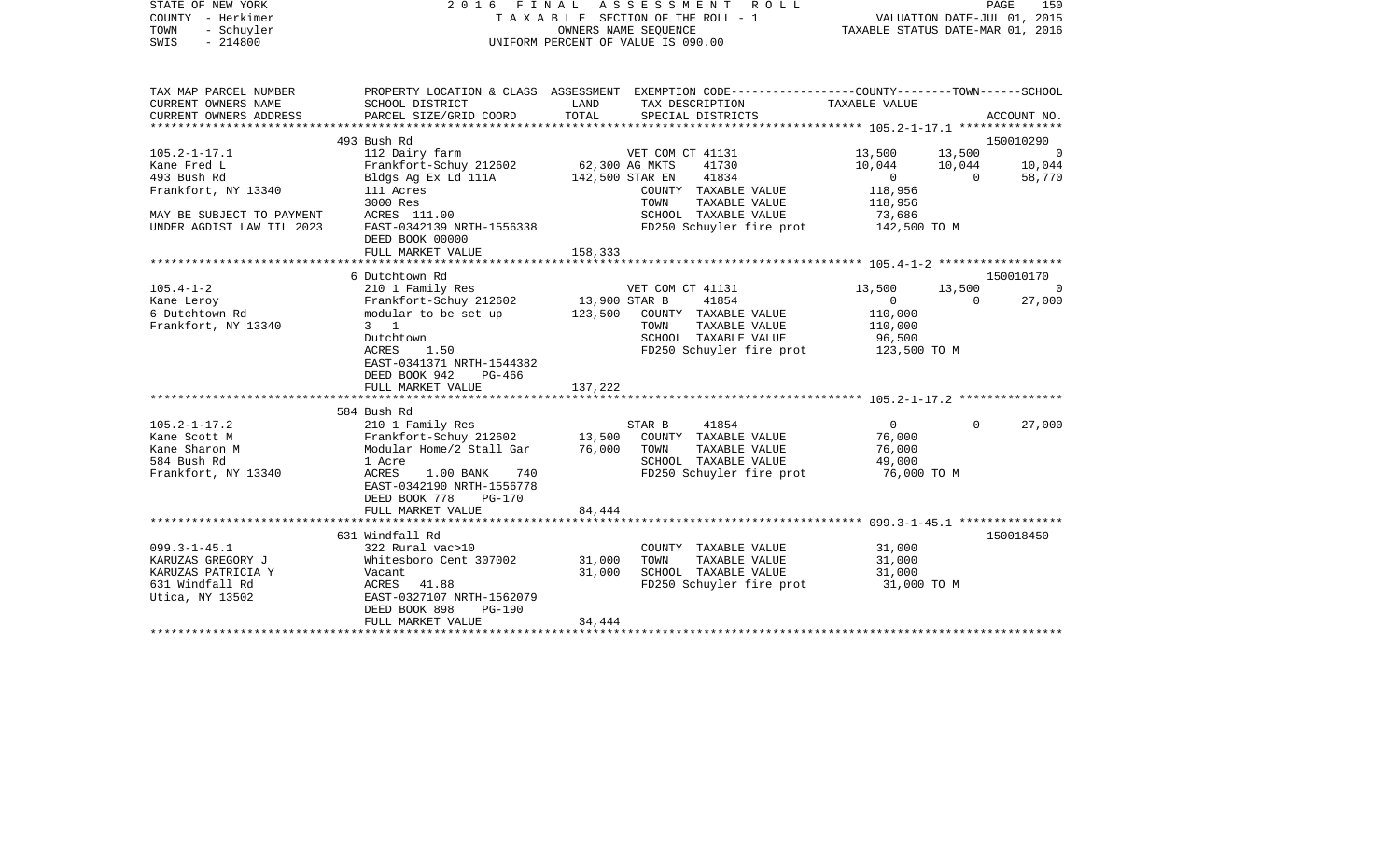| STATE OF NEW YORK<br>COUNTY - Herkimer<br>TOWN<br>- Schuyler<br>$-214800$<br>SWIS                                         | 2016<br>FINAL                                                                                                                                                         |                            | ASSESSMENT ROLL<br>TAXABLE SECTION OF THE ROLL - 1<br>OWNERS NAME SEOUENCE<br>UNIFORM PERCENT OF VALUE IS 090.00 | VALUATION DATE-JUL 01, 2015<br>TAXABLE STATUS DATE-MAR 01, 2016 | PAGE<br>151                     |
|---------------------------------------------------------------------------------------------------------------------------|-----------------------------------------------------------------------------------------------------------------------------------------------------------------------|----------------------------|------------------------------------------------------------------------------------------------------------------|-----------------------------------------------------------------|---------------------------------|
| TAX MAP PARCEL NUMBER                                                                                                     |                                                                                                                                                                       |                            | PROPERTY LOCATION & CLASS ASSESSMENT EXEMPTION CODE----------------COUNTY-------TOWN------SCHOOL                 |                                                                 |                                 |
| CURRENT OWNERS NAME<br>CURRENT OWNERS ADDRESS<br>**********************                                                   | SCHOOL DISTRICT<br>PARCEL SIZE/GRID COORD                                                                                                                             | LAND<br>TOTAL              | TAX DESCRIPTION<br>SPECIAL DISTRICTS                                                                             | TAXABLE VALUE                                                   | ACCOUNT NO.                     |
|                                                                                                                           | 631 Windfall Rd                                                                                                                                                       |                            |                                                                                                                  |                                                                 |                                 |
| $099.3 - 1 - 45.2$<br>KARUZAS GREGORY J<br>KARUZAS PATRICIA Y                                                             | 210 1 Family Res<br>Whitesboro Cent 307002<br>W Bldg                                                                                                                  | 15,900<br>198,000          | STAR B<br>41854<br>COUNTY TAXABLE VALUE<br>TOWN<br>TAXABLE VALUE                                                 | $\overline{0}$<br>198,000<br>198,000                            | $\Omega$<br>27,000              |
| 631 Windfall Rd<br>Utica, NY 13502                                                                                        | 3 4.21A<br>Windfall Rd<br>ACRES<br>4.21<br>EAST-0327823 NRTH-1561281<br>DEED BOOK 898<br><b>PG-190</b>                                                                |                            | SCHOOL TAXABLE VALUE<br>FD250 Schuyler fire prot                                                                 | 171,000<br>198,000 TO M                                         |                                 |
|                                                                                                                           | FULL MARKET VALUE                                                                                                                                                     | 220,000                    |                                                                                                                  |                                                                 |                                 |
|                                                                                                                           |                                                                                                                                                                       |                            |                                                                                                                  |                                                                 |                                 |
| $099.1 - 1 - 70$                                                                                                          | 992 Newport Rd<br>210 1 Family Res                                                                                                                                    |                            | 41854<br>STAR B                                                                                                  | 0                                                               | 150015750<br>27,000<br>$\Omega$ |
| Kasperovich Diana<br>992 Newport Rd<br>Utica, NY 13502                                                                    | West Canada Val 212402<br>E<br>Bldg<br>1 9.04 Acres                                                                                                                   | 16,600<br>166,500          | COUNTY TAXABLE VALUE<br>TOWN<br>TAXABLE VALUE<br>SCHOOL TAXABLE VALUE                                            | 166,500<br>166,500<br>139,500                                   |                                 |
|                                                                                                                           | Newport Rd<br>ACRES<br>9.00<br>EAST-0327766 NRTH-1569517<br>DEED BOOK 915<br><b>PG-119</b><br>FULL MARKET VALUE                                                       | 185,000                    | FD250 Schuyler fire prot                                                                                         | 166,500 TO M                                                    |                                 |
|                                                                                                                           |                                                                                                                                                                       |                            |                                                                                                                  |                                                                 |                                 |
| $105.1 - 1 - 11$                                                                                                          | Bull Rd<br>117 Horse farm                                                                                                                                             |                            | COUNTY TAXABLE VALUE                                                                                             | 129,400                                                         | 150020790                       |
| Katharine S. Sigety Rev Trust Whitesboro Cent 307002                                                                      |                                                                                                                                                                       | 115,000                    | TAXABLE VALUE<br>TOWN                                                                                            | 129,400                                                         |                                 |
| 2600 South Ocean Blvd<br>Boca Raton, FL 33432                                                                             | Manufactured Residence,<br>Barn & Outbuilding<br>105.1-1-13 145Ac now sepe<br>ACRES 237.00<br>EAST-0333549 NRTH-1558589<br>DEED BOOK 1580<br>PG-540                   | 129,400                    | SCHOOL TAXABLE VALUE<br>FD250 Schuyler fire prot                                                                 | 129,400<br>129,400 TO M                                         |                                 |
|                                                                                                                           | FULL MARKET VALUE                                                                                                                                                     | 143,778                    |                                                                                                                  |                                                                 |                                 |
|                                                                                                                           |                                                                                                                                                                       |                            |                                                                                                                  |                                                                 |                                 |
| $105.1 - 1 - 13$<br>Katharine S. Sigety Rev Trust Whitesboro Cent 307002<br>2600 South Ocean Blvd<br>Boca Raton, FL 33432 | Bull Rd<br>105 Vac farmland<br>Vac Farm land<br>put back as 13 was p 11<br>ACRES 144.80<br>EAST-0335846 NRTH-1556513<br>DEED BOOK 1580<br>PG-540<br>FULL MARKET VALUE | 74,300<br>74,300<br>82,556 | COUNTY TAXABLE VALUE<br>TOWN<br>TAXABLE VALUE<br>SCHOOL TAXABLE VALUE<br>FD250 Schuyler fire prot                | 74,300<br>74,300<br>74,300<br>74,300 TO M                       | 150020790                       |
|                                                                                                                           |                                                                                                                                                                       |                            |                                                                                                                  |                                                                 |                                 |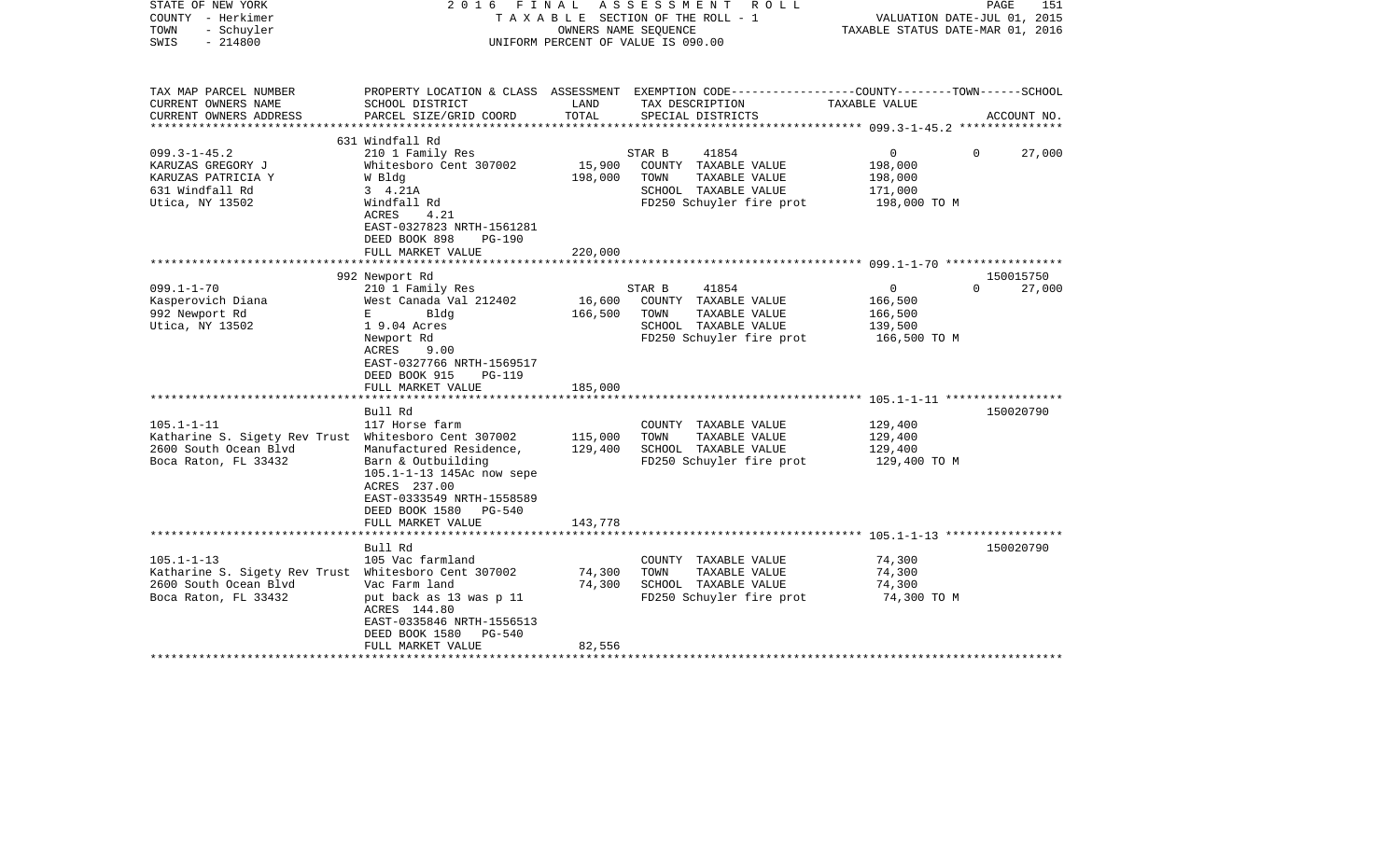| STATE OF NEW YORK<br>COUNTY - Herkimer<br>- Schuyler<br>TOWN<br>$-214800$<br>SWIS                                                                                                                     | FINAL<br>2016                                                                                                                                                                                                                                                                                             | OWNERS NAME SEQUENCE                          | ASSESSMENT ROLL<br>TAXABLE SECTION OF THE ROLL - 1<br>UNIFORM PERCENT OF VALUE IS 090.00                                                                                                               | VALUATION DATE-JUL 01, 2015<br>TAXABLE STATUS DATE-MAR 01, 2016                        | 152<br>PAGE |
|-------------------------------------------------------------------------------------------------------------------------------------------------------------------------------------------------------|-----------------------------------------------------------------------------------------------------------------------------------------------------------------------------------------------------------------------------------------------------------------------------------------------------------|-----------------------------------------------|--------------------------------------------------------------------------------------------------------------------------------------------------------------------------------------------------------|----------------------------------------------------------------------------------------|-------------|
| TAX MAP PARCEL NUMBER<br>CURRENT OWNERS NAME<br>CURRENT OWNERS ADDRESS                                                                                                                                | SCHOOL DISTRICT<br>PARCEL SIZE/GRID COORD                                                                                                                                                                                                                                                                 | LAND<br>TOTAL                                 | PROPERTY LOCATION & CLASS ASSESSMENT EXEMPTION CODE---------------COUNTY-------TOWN------SCHOOL<br>TAX DESCRIPTION<br>SPECIAL DISTRICTS                                                                | TAXABLE VALUE                                                                          | ACCOUNT NO. |
| $099.4 - 3 - 35$<br>Katz Arnold<br>Katz Meryl<br>641 West 6th Ave<br>East Northport, NY 11731                                                                                                         | Hawthorne Rd<br>322 Rural vac>10<br>West Canada Val 212402<br>split #6 lot $34$<br>Land & Lakes<br>Hawthorne Rd<br>FRNT 662.80 DPTH<br>ACRES 20.00<br>EAST-0345375 NRTH-1566873<br>DEED BOOK 946<br>$PG-79$                                                                                               | 44,000<br>44,000                              | COUNTY TAXABLE VALUE<br>TOWN<br>TAXABLE VALUE<br>SCHOOL TAXABLE VALUE<br>FD250 Schuyler fire prot                                                                                                      | 44,000<br>44,000<br>44,000<br>44,000 TO M                                              | 150003180   |
|                                                                                                                                                                                                       | FULL MARKET VALUE                                                                                                                                                                                                                                                                                         | 48,889                                        |                                                                                                                                                                                                        |                                                                                        |             |
|                                                                                                                                                                                                       |                                                                                                                                                                                                                                                                                                           |                                               |                                                                                                                                                                                                        |                                                                                        |             |
| $099.1 - 1 - 48.2$<br>Kay L. Sinclair Living Trust<br>296 Brown Rd<br>Utica, NY 13502<br>$099.1 - 1 - 62.1$<br>Kay L. Sinclair Living Trust West Canada Val 212402<br>296 Brown Rd<br>Utica, NY 13502 | 289 Brown Rd<br>210 1 Family Res<br>West Canada Val 212402<br>N Bldg<br>Brown Rd<br>2.00<br>ACRES<br>EAST-0327192 NRTH-1571837<br>DEED BOOK 1565 PG-386<br>FULL MARKET VALUE<br>286 Brown Rd<br>210 1 Family Res<br>Bldg<br>.68 Acres<br>Brown Rd<br>FRNT 123.00 DPTH 200.00<br>EAST-0326942 NRTH-1571640 | 14,300<br>85,900<br>95,444<br>9,800<br>76,000 | COUNTY TAXABLE VALUE<br>TOWN<br>TAXABLE VALUE<br>SCHOOL TAXABLE VALUE<br>FD250 Schuyler fire prot<br>COUNTY TAXABLE VALUE<br>TOWN<br>TAXABLE VALUE<br>SCHOOL TAXABLE VALUE<br>FD250 Schuyler fire prot | 85,900<br>85,900<br>85,900<br>85,900 TO M<br>76,000<br>76,000<br>76,000<br>76,000 TO M | 150012450   |
|                                                                                                                                                                                                       | DEED BOOK 1565 PG-382<br>FULL MARKET VALUE                                                                                                                                                                                                                                                                | 84,444                                        |                                                                                                                                                                                                        |                                                                                        |             |
|                                                                                                                                                                                                       |                                                                                                                                                                                                                                                                                                           |                                               |                                                                                                                                                                                                        |                                                                                        |             |
| $099.1 - 1 - 62.2$<br>Kay L. Sinclair Living Trust West Canada Val 212402<br>Sinclair Kay L<br>296 Brown Rd<br>Utica, NY 13502                                                                        | 296 Brown Rd<br>210 1 Family Res<br>Single Family Residence<br>Combined W 099.1-1-63.4<br>2.2a<br><b>ACRES</b><br>3.47<br>EAST-0327079 NRTH-1571412<br>DEED BOOK 1565<br>PG-378                                                                                                                           | 15,400<br>103,000                             | 41854<br>STAR B<br>COUNTY TAXABLE VALUE<br>TOWN<br>TAXABLE VALUE<br>SCHOOL TAXABLE VALUE<br>FD250 Schuyler fire prot                                                                                   | 0<br>$\Omega$<br>103,000<br>103,000<br>76,000<br>103,000 TO M                          | 27,000      |
| *******************                                                                                                                                                                                   | FULL MARKET VALUE<br>**********************                                                                                                                                                                                                                                                               | 114,444                                       |                                                                                                                                                                                                        |                                                                                        |             |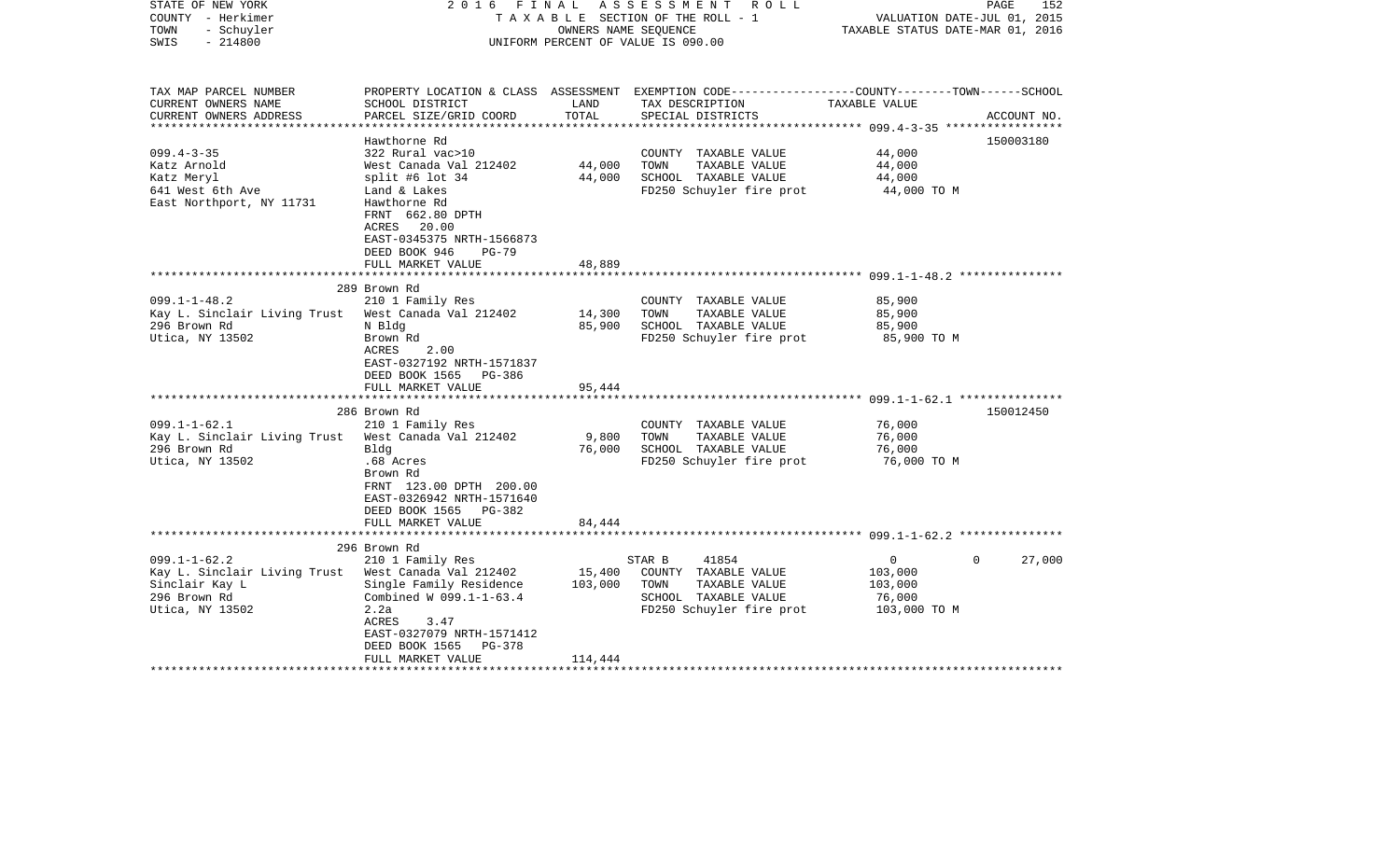| STATE OF NEW YORK<br>COUNTY - Herkimer<br>- Schuyler<br>TOWN<br>$-214800$<br>SWIS                  | 2 0 1 6<br>FINAL                                                                                                                              | TAXABLE SECTION OF THE ROLL - 1<br>UNIFORM PERCENT OF VALUE IS 090.00 | ASSESSMENT<br>OWNERS NAME SEQUENCE | R O L L                               | TAXABLE STATUS DATE-MAR 01, 2016 | PAGE<br>VALUATION DATE-JUL 01, 2015 | 153         |
|----------------------------------------------------------------------------------------------------|-----------------------------------------------------------------------------------------------------------------------------------------------|-----------------------------------------------------------------------|------------------------------------|---------------------------------------|----------------------------------|-------------------------------------|-------------|
| TAX MAP PARCEL NUMBER<br>CURRENT OWNERS NAME<br>CURRENT OWNERS ADDRESS<br>************************ | PROPERTY LOCATION & CLASS ASSESSMENT EXEMPTION CODE----------------COUNTY-------TOWN------SCHOOL<br>SCHOOL DISTRICT<br>PARCEL SIZE/GRID COORD | LAND<br>TOTAL                                                         | TAX DESCRIPTION                    | SPECIAL DISTRICTS                     | TAXABLE VALUE                    |                                     | ACCOUNT NO. |
|                                                                                                    | 153 Bowie Rd                                                                                                                                  |                                                                       |                                    |                                       |                                  |                                     |             |
| $099.1 - 3 - 11.1$                                                                                 | 210 1 Family Res                                                                                                                              |                                                                       | VET COM CT 41131                   |                                       | 13,500                           | 13,500                              | $\Omega$    |
| Keefe Michael E                                                                                    | West Canada Val 212402                                                                                                                        |                                                                       | 15,000 VET DIS CT 41141            |                                       | 7,500                            | 7,500                               | $\Omega$    |
| 153 Bowie Rd                                                                                       | Vacant Land                                                                                                                                   | 75,000 STAR B                                                         |                                    | 41854                                 | $\overline{0}$                   | $\Omega$                            | 27,000      |
| Utica, NY 13502                                                                                    | Double wide complete 2013<br>Bowie Road                                                                                                       |                                                                       | TOWN                               | COUNTY TAXABLE VALUE<br>TAXABLE VALUE | 54,000<br>54,000                 |                                     |             |
|                                                                                                    | FRNT 342.00 DPTH                                                                                                                              |                                                                       |                                    | SCHOOL TAXABLE VALUE                  | 48,000                           |                                     |             |
|                                                                                                    | ACRES<br>5.00                                                                                                                                 |                                                                       |                                    | FD250 Schuyler fire prot              | 75,000 TO M                      |                                     |             |
|                                                                                                    | EAST-0332486 NRTH-1569723                                                                                                                     |                                                                       |                                    |                                       |                                  |                                     |             |
|                                                                                                    | DEED BOOK 1133 PG-881                                                                                                                         |                                                                       |                                    |                                       |                                  |                                     |             |
|                                                                                                    | FULL MARKET VALUE                                                                                                                             | 83,333                                                                |                                    |                                       |                                  |                                     |             |
|                                                                                                    | **************************                                                                                                                    | ************                                                          |                                    |                                       |                                  |                                     |             |
|                                                                                                    | 5734 Graham Rd                                                                                                                                |                                                                       |                                    |                                       |                                  |                                     | 150016380   |
| $098.4 - 1 - 3$                                                                                    | 270 Mfg housing                                                                                                                               |                                                                       |                                    | COUNTY TAXABLE VALUE                  | 97,000                           |                                     |             |
| Keller Patrick                                                                                     | Whitesboro Cent 307002                                                                                                                        | 14,600                                                                | TOWN                               | TAXABLE VALUE                         | 97,000                           |                                     |             |
| 5734 Graham Rd                                                                                     | removed trailer distroyed                                                                                                                     | 97,000                                                                |                                    | SCHOOL TAXABLE VALUE                  | 97,000                           |                                     |             |
| Utica, NY 13502                                                                                    | by fire 2013<br>Graham<br>2.40<br>ACRES                                                                                                       |                                                                       |                                    | FD250 Schuyler fire prot              | 97,000 TO M                      |                                     |             |
|                                                                                                    | EAST-0321670 NRTH-1569189<br>DEED BOOK 834<br><b>PG-670</b>                                                                                   |                                                                       |                                    |                                       |                                  |                                     |             |
|                                                                                                    | FULL MARKET VALUE                                                                                                                             | 107,778                                                               |                                    |                                       |                                  |                                     |             |
|                                                                                                    | **********************                                                                                                                        |                                                                       |                                    |                                       |                                  |                                     |             |
|                                                                                                    | 206 Watkins Rd                                                                                                                                |                                                                       |                                    |                                       |                                  |                                     | 150075061   |
| $112.2 - 3 - 8$                                                                                    | 270 Mfg housing                                                                                                                               |                                                                       | STAR EN                            | 41834                                 | $\overline{0}$                   | $\Omega$                            | 47,700      |
| Kelly Barbara G                                                                                    | Frankfort-Schuy 212602                                                                                                                        | 13,600                                                                |                                    | COUNTY TAXABLE VALUE                  | 47,700                           |                                     |             |
| 206 Watkins Rd                                                                                     | E Trlr                                                                                                                                        | 47,700                                                                | TOWN                               | TAXABLE VALUE                         | 47,700                           |                                     |             |
| Frankfort, NY 13340                                                                                | 15 1.3A                                                                                                                                       |                                                                       |                                    | SCHOOL TAXABLE VALUE                  | $\mathbf 0$                      |                                     |             |
|                                                                                                    | Watkins Rd                                                                                                                                    |                                                                       |                                    | FD250 Schuyler fire prot              | 47,700 TO M                      |                                     |             |
|                                                                                                    | FRNT 150.00 DPTH 306.00<br>EAST-0340823 NRTH-1539011                                                                                          |                                                                       |                                    |                                       |                                  |                                     |             |
|                                                                                                    | DEED BOOK 00628 PG-00337                                                                                                                      |                                                                       |                                    |                                       |                                  |                                     |             |
|                                                                                                    | FULL MARKET VALUE                                                                                                                             | 53,000                                                                |                                    |                                       |                                  |                                     |             |
|                                                                                                    | ***********************                                                                                                                       |                                                                       |                                    |                                       |                                  |                                     |             |
|                                                                                                    | 505 Bull Rd                                                                                                                                   |                                                                       |                                    |                                       |                                  |                                     | 150004560   |
| $105.1 - 1 - 12.1$                                                                                 | 240 Rural res                                                                                                                                 |                                                                       |                                    | COUNTY TAXABLE VALUE                  | 88,800                           |                                     |             |
| Kempton Michael C                                                                                  | Whitesboro Cent 307002                                                                                                                        | 18,800                                                                | TOWN                               | TAXABLE VALUE                         | 88,800                           |                                     |             |
| Booth Ian                                                                                          | Vacant N                                                                                                                                      | 88,800                                                                |                                    | SCHOOL TAXABLE VALUE                  | 88,800                           |                                     |             |
| 48 Pancoast Rd                                                                                     | 120 A remainder split #2                                                                                                                      |                                                                       |                                    | FD250 Schuyler fire prot              | 88,800 TO M                      |                                     |             |
| Delran, NJ 08075                                                                                   | Bull Rd<br>FRNT 410.40 DPTH                                                                                                                   |                                                                       |                                    |                                       |                                  |                                     |             |
|                                                                                                    | ACRES 10.00                                                                                                                                   |                                                                       |                                    |                                       |                                  |                                     |             |
|                                                                                                    | EAST-0334329 NRTH-1556983<br>DEED BOOK 1397<br>PG-442                                                                                         |                                                                       |                                    |                                       |                                  |                                     |             |
|                                                                                                    | FULL MARKET VALUE                                                                                                                             | 98,667                                                                |                                    |                                       |                                  |                                     |             |
|                                                                                                    |                                                                                                                                               |                                                                       |                                    |                                       |                                  |                                     |             |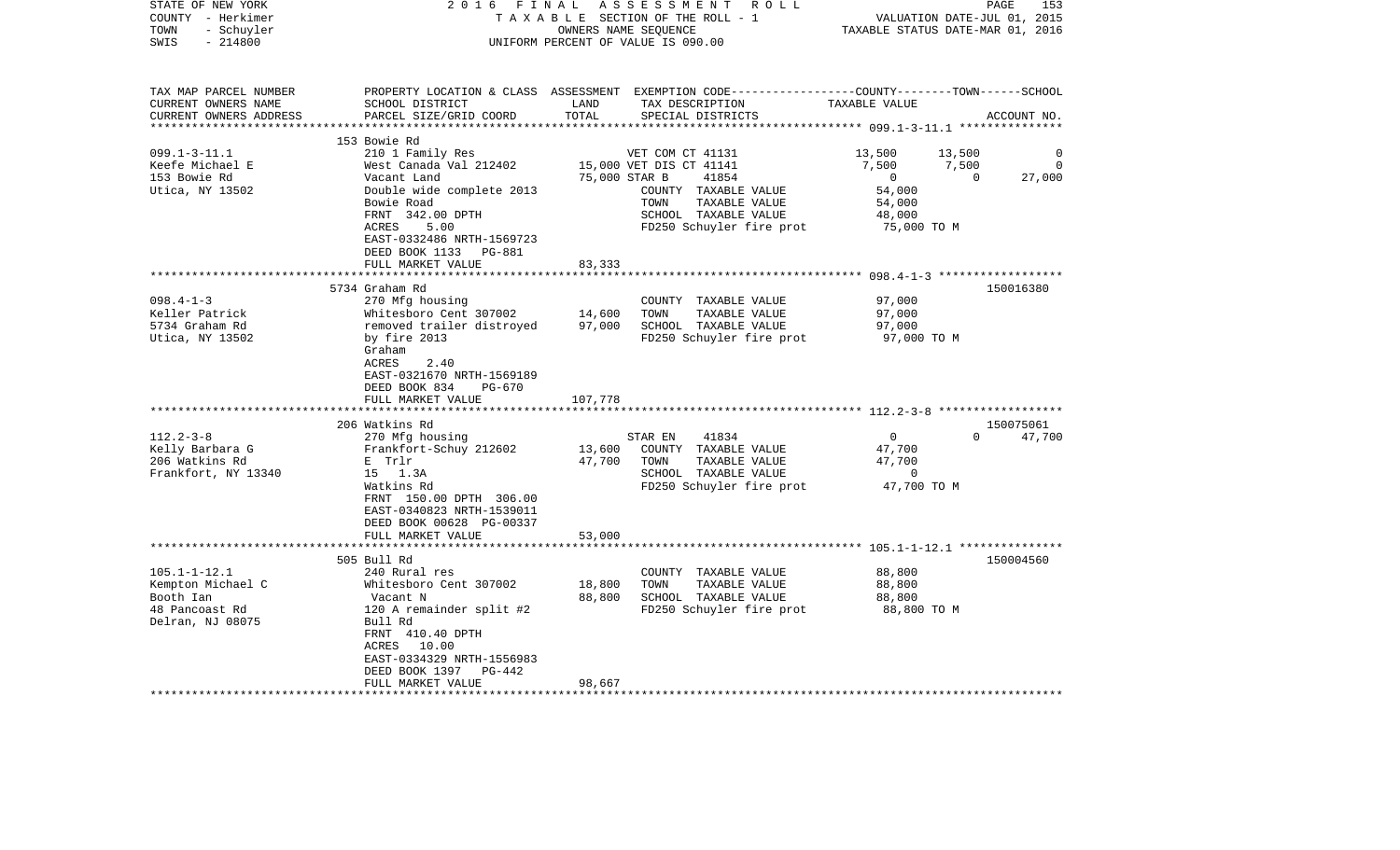| STATE OF NEW YORK<br>COUNTY - Herkimer<br>- Schuyler<br>TOWN<br>$-214800$<br>SWIS | FINAL<br>2016                                                                             |               | ASSESSMENT ROLL<br>TAXABLE SECTION OF THE ROLL - 1<br>OWNERS NAME SEQUENCE<br>UNIFORM PERCENT OF VALUE IS 090.00 | VALUATION DATE-JUL 01, 2015<br>TAXABLE STATUS DATE-MAR 01, 2016 | PAGE<br>154 |
|-----------------------------------------------------------------------------------|-------------------------------------------------------------------------------------------|---------------|------------------------------------------------------------------------------------------------------------------|-----------------------------------------------------------------|-------------|
|                                                                                   |                                                                                           |               |                                                                                                                  |                                                                 |             |
| TAX MAP PARCEL NUMBER                                                             |                                                                                           |               | PROPERTY LOCATION & CLASS ASSESSMENT EXEMPTION CODE---------------COUNTY-------TOWN------SCHOOL                  |                                                                 |             |
| CURRENT OWNERS NAME<br>CURRENT OWNERS ADDRESS                                     | SCHOOL DISTRICT<br>PARCEL SIZE/GRID COORD                                                 | LAND<br>TOTAL | TAX DESCRIPTION<br>SPECIAL DISTRICTS                                                                             | TAXABLE VALUE                                                   | ACCOUNT NO. |
|                                                                                   |                                                                                           |               |                                                                                                                  | ******************* 105.1-1-12.3 ****************               |             |
|                                                                                   | Bull Rd                                                                                   |               |                                                                                                                  |                                                                 |             |
| $105.1 - 1 - 12.3$                                                                | 322 Rural vac>10                                                                          |               | COUNTY TAXABLE VALUE                                                                                             | 55,100                                                          |             |
| Kempton Michael C                                                                 | Whitesboro Cent 307002                                                                    | 55,100        | TOWN<br>TAXABLE VALUE                                                                                            | 55,100                                                          |             |
| 48 Pancoast Blvd<br>Delran, NJ 08075                                              | 94.4 Acres<br>NS Bull Rd                                                                  | 55,100        | SCHOOL TAXABLE VALUE<br>FD250 Schuyler fire prot                                                                 | 55,100<br>55,100 TO M                                           |             |
|                                                                                   | FRNT 489.70 DPTH<br>ACRES 94.40<br>EAST-0335300 NRTH-1558200<br>DEED BOOK 947<br>$PG-365$ |               |                                                                                                                  |                                                                 |             |
|                                                                                   | FULL MARKET VALUE                                                                         | 61,222        |                                                                                                                  |                                                                 |             |
|                                                                                   |                                                                                           |               |                                                                                                                  |                                                                 |             |
|                                                                                   | State Route 5                                                                             |               |                                                                                                                  |                                                                 | 150016860   |
| $104.11 - 1 - 36$                                                                 | 484 1 use sm bld                                                                          |               | COUNTY TAXABLE VALUE                                                                                             | 88,000                                                          |             |
| Kenn-Schl, LLC                                                                    | Whitesboro Cent 307002                                                                    | 30,000        | TOWN<br>TAXABLE VALUE                                                                                            | 88,000                                                          |             |
| PO Box 1319<br>Richfield Springs, NY 13439                                        | $S \qquad \qquad$<br>Bldg                                                                 | 88,000        | SCHOOL TAXABLE VALUE<br>FD250 Schuyler fire prot                                                                 | 88,000                                                          |             |
|                                                                                   | 10 2.02<br>State                                                                          |               | WD170 Schuyler water #2                                                                                          | 88,000 TO M<br>88,000 TO C                                      |             |
|                                                                                   | ACRES<br>2.00                                                                             |               | 1.00 UN M                                                                                                        |                                                                 |             |
|                                                                                   | EAST-0316127 NRTH-1555646                                                                 |               |                                                                                                                  |                                                                 |             |
|                                                                                   | DEED BOOK 1354 PG-315                                                                     |               |                                                                                                                  |                                                                 |             |
|                                                                                   | FULL MARKET VALUE                                                                         | 97,778        |                                                                                                                  |                                                                 |             |
|                                                                                   |                                                                                           |               |                                                                                                                  |                                                                 |             |
|                                                                                   | Bowie Rd                                                                                  |               |                                                                                                                  |                                                                 | 150000720   |
| $099.1 - 1 - 85$                                                                  | 322 Rural vac>10                                                                          |               | COUNTY TAXABLE VALUE                                                                                             | 19,000                                                          |             |
| Kennedy John                                                                      | West Canada Val 212402                                                                    | 19,000        | TOWN<br>TAXABLE VALUE                                                                                            | 19,000                                                          |             |
| 2706 State Route 28                                                               | W<br>Vac                                                                                  | 19,000        | SCHOOL TAXABLE VALUE                                                                                             | 19,000                                                          |             |
| Mohawk, NY 13407                                                                  | 38<br>2                                                                                   |               | FD250 Schuyler fire prot                                                                                         | 19,000 TO M                                                     |             |
|                                                                                   | Bowie<br>ACRES 38.00                                                                      |               |                                                                                                                  |                                                                 |             |
|                                                                                   | EAST-0335164 NRTH-1569046                                                                 |               |                                                                                                                  |                                                                 |             |
|                                                                                   | DEED BOOK 1239<br>PG-869                                                                  |               |                                                                                                                  |                                                                 |             |
|                                                                                   | FULL MARKET VALUE                                                                         | 21,111        |                                                                                                                  |                                                                 |             |
|                                                                                   |                                                                                           |               |                                                                                                                  |                                                                 |             |
|                                                                                   | Cogar Rd                                                                                  |               |                                                                                                                  |                                                                 | 150003180   |
| $105.2 - 4 - 14$                                                                  | 322 Rural vac>10                                                                          |               | COUNTY TAXABLE VALUE                                                                                             | 71,500                                                          |             |
| Kennedy Kualani                                                                   | West Canada Val 212402                                                                    | 71,500        | TOWN<br>TAXABLE VALUE                                                                                            | 71,500                                                          |             |
| 1255 5th Apt 6B                                                                   | Fox Hollow/ MF#185                                                                        | 71,500        | SCHOOL TAXABLE VALUE                                                                                             | 71,500                                                          |             |
| New York, NY 10029                                                                | Land & Lakes lot 27                                                                       |               | FD250 Schuyler fire prot                                                                                         | 71,500 TO M                                                     |             |
|                                                                                   | Cogar Rd                                                                                  |               |                                                                                                                  |                                                                 |             |
|                                                                                   | ACRES 43.00<br>EAST-0340109 NRTH-1557470                                                  |               |                                                                                                                  |                                                                 |             |
|                                                                                   | DEED BOOK 1169<br>$PG-41$                                                                 |               |                                                                                                                  |                                                                 |             |
|                                                                                   | FULL MARKET VALUE                                                                         | 79,444        |                                                                                                                  |                                                                 |             |
|                                                                                   |                                                                                           |               |                                                                                                                  |                                                                 |             |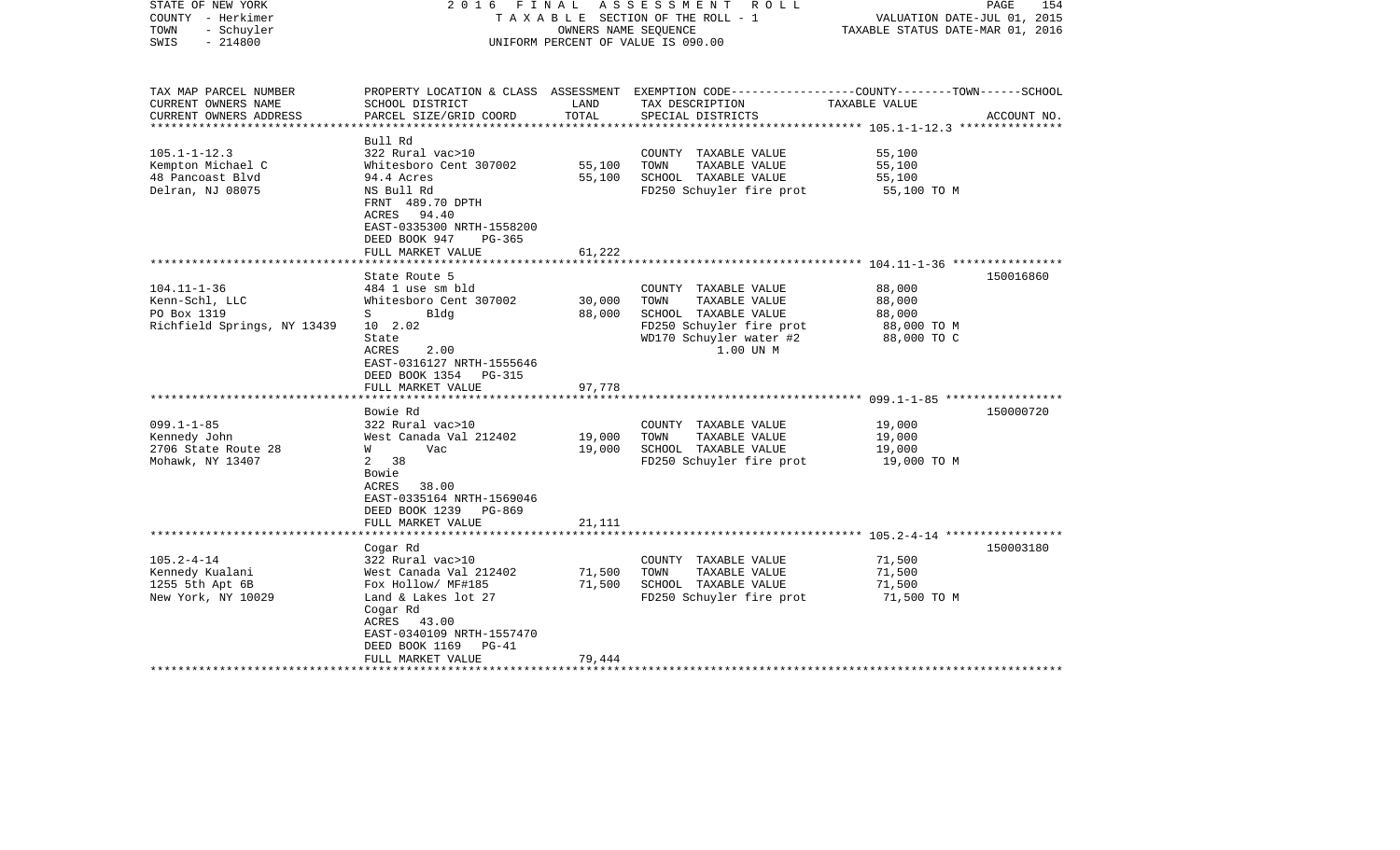| STATE OF NEW YORK<br>COUNTY - Herkimer<br>- Schuyler<br>TOWN<br>SWIS<br>$-214800$ | FINAL<br>2016                                                                                                                                       |               | ASSESSMENT ROLL<br>TAXABLE SECTION OF THE ROLL - 1<br>OWNERS NAME SEQUENCE<br>UNIFORM PERCENT OF VALUE IS 090.00                        | VALUATION DATE-JUL 01, 2015<br>TAXABLE STATUS DATE-MAR 01, 2016 | 155<br>PAGE        |
|-----------------------------------------------------------------------------------|-----------------------------------------------------------------------------------------------------------------------------------------------------|---------------|-----------------------------------------------------------------------------------------------------------------------------------------|-----------------------------------------------------------------|--------------------|
| TAX MAP PARCEL NUMBER<br>CURRENT OWNERS NAME<br>CURRENT OWNERS ADDRESS            | SCHOOL DISTRICT<br>PARCEL SIZE/GRID COORD                                                                                                           | LAND<br>TOTAL | PROPERTY LOCATION & CLASS ASSESSMENT EXEMPTION CODE---------------COUNTY-------TOWN------SCHOOL<br>TAX DESCRIPTION<br>SPECIAL DISTRICTS | TAXABLE VALUE                                                   | ACCOUNT NO.        |
| ***********************                                                           |                                                                                                                                                     |               |                                                                                                                                         |                                                                 |                    |
| $105.2 - 4 - 15$                                                                  | Cogar Rd<br>314 Rural vac<10                                                                                                                        |               | COUNTY TAXABLE VALUE                                                                                                                    | 25,400                                                          | 150003180          |
| Kennedy Kualani                                                                   | West Canada Val 212402                                                                                                                              | 25,400        | TOWN<br>TAXABLE VALUE                                                                                                                   | 25,400                                                          |                    |
| 1255 5th                                                                          | Fox Hollow/ MF#185                                                                                                                                  | 25,400        | SCHOOL TAXABLE VALUE                                                                                                                    | 25,400                                                          |                    |
| New York, NY 10029                                                                | Land & Lakes lot 28<br>Cogar Rd<br>ACRES<br>6.30<br>EAST-0340770 NRTH-1558620<br>DEED BOOK 1180<br>PG-809<br>FULL MARKET VALUE                      | 28,222        | FD250 Schuyler fire prot                                                                                                                | 25,400 TO M                                                     |                    |
|                                                                                   |                                                                                                                                                     |               |                                                                                                                                         |                                                                 |                    |
|                                                                                   | 663 Windfall Rd                                                                                                                                     |               |                                                                                                                                         |                                                                 |                    |
| $099.3 - 1 - 44.002$                                                              | 210 1 Family Res                                                                                                                                    |               | 41834<br>STAR EN                                                                                                                        | $\mathbf 0$                                                     | $\Omega$<br>58,770 |
| Kerwin Cecilia                                                                    | Whitesboro Cent 307002                                                                                                                              | 15,000        | COUNTY TAXABLE VALUE                                                                                                                    | 74,600                                                          |                    |
| Kerwin Keith T                                                                    | Sgl Family Residence W/ga                                                                                                                           | 74,600        | TOWN<br>TAXABLE VALUE                                                                                                                   | 74,600                                                          |                    |
| 663 Windfall Rd                                                                   | Manufactural                                                                                                                                        |               | SCHOOL TAXABLE VALUE                                                                                                                    | 15,830                                                          |                    |
| Utica, NY 13502                                                                   | corr sch dist $8/24/10$<br>1.00 BANK<br>ACRES<br>330<br>EAST-0328049 NRTH-1561672<br>DEED BOOK 763<br>PG-695                                        |               | FD250 Schuyler fire prot                                                                                                                | 74,600 TO M                                                     |                    |
|                                                                                   | FULL MARKET VALUE<br>***************************                                                                                                    | 82,889        |                                                                                                                                         |                                                                 |                    |
|                                                                                   | 3362 State Route 5                                                                                                                                  |               |                                                                                                                                         |                                                                 | 150008820          |
| $112.1 - 2 - 27$                                                                  | 210 1 Family Res                                                                                                                                    |               | COUNTY TAXABLE VALUE                                                                                                                    | 51,000                                                          |                    |
| Keshler Keith P                                                                   | Frankfort-Schuy 212602                                                                                                                              | 10,500        | TOWN<br>TAXABLE VALUE                                                                                                                   | 51,000                                                          |                    |
| 4 Riverside Dr                                                                    | Bldg                                                                                                                                                | 51,000        | SCHOOL TAXABLE VALUE                                                                                                                    | 51,000                                                          |                    |
| Utica, NY 13502                                                                   | $\mathbf{1}$                                                                                                                                        |               | FD250 Schuyler fire prot                                                                                                                | 51,000 TO M                                                     |                    |
|                                                                                   | State<br>FRNT 336.00 DPTH 85.00<br>EAST-0334766 NRTH-1541174<br>DEED BOOK 1241<br>PG-767<br>FULL MARKET VALUE                                       | 56,667        |                                                                                                                                         |                                                                 |                    |
|                                                                                   |                                                                                                                                                     |               |                                                                                                                                         |                                                                 |                    |
|                                                                                   | 176 Bowie Rd                                                                                                                                        |               |                                                                                                                                         |                                                                 |                    |
| $099.1 - 3 - 7$                                                                   | 210 1 Family Res                                                                                                                                    |               | COUNTY TAXABLE VALUE                                                                                                                    | 40,000                                                          |                    |
| Khmelnytskyy Bogdon                                                               | West Canada Val 212402                                                                                                                              | 17,900        | TAXABLE VALUE<br>TOWN                                                                                                                   | 40,000                                                          |                    |
| Khmelnytskyy Oleysa                                                               | Modular Residence                                                                                                                                   | 40,000        | SCHOOL TAXABLE VALUE                                                                                                                    | 40,000                                                          |                    |
| 301 Windfall Rd<br>Utica, NY 13502                                                | burnt 2014 only basement<br>and garage as of $3-1-16$<br>FRNT 200.00 DPTH<br>ACRES<br>6.50<br>EAST-0332283 NRTH-1568946<br>DEED BOOK 1409<br>PG-120 |               | FD250 Schuyler fire prot                                                                                                                | 40,000 TO M                                                     |                    |
|                                                                                   | FULL MARKET VALUE                                                                                                                                   | 44,444        |                                                                                                                                         |                                                                 |                    |
|                                                                                   |                                                                                                                                                     |               | ************************                                                                                                                |                                                                 |                    |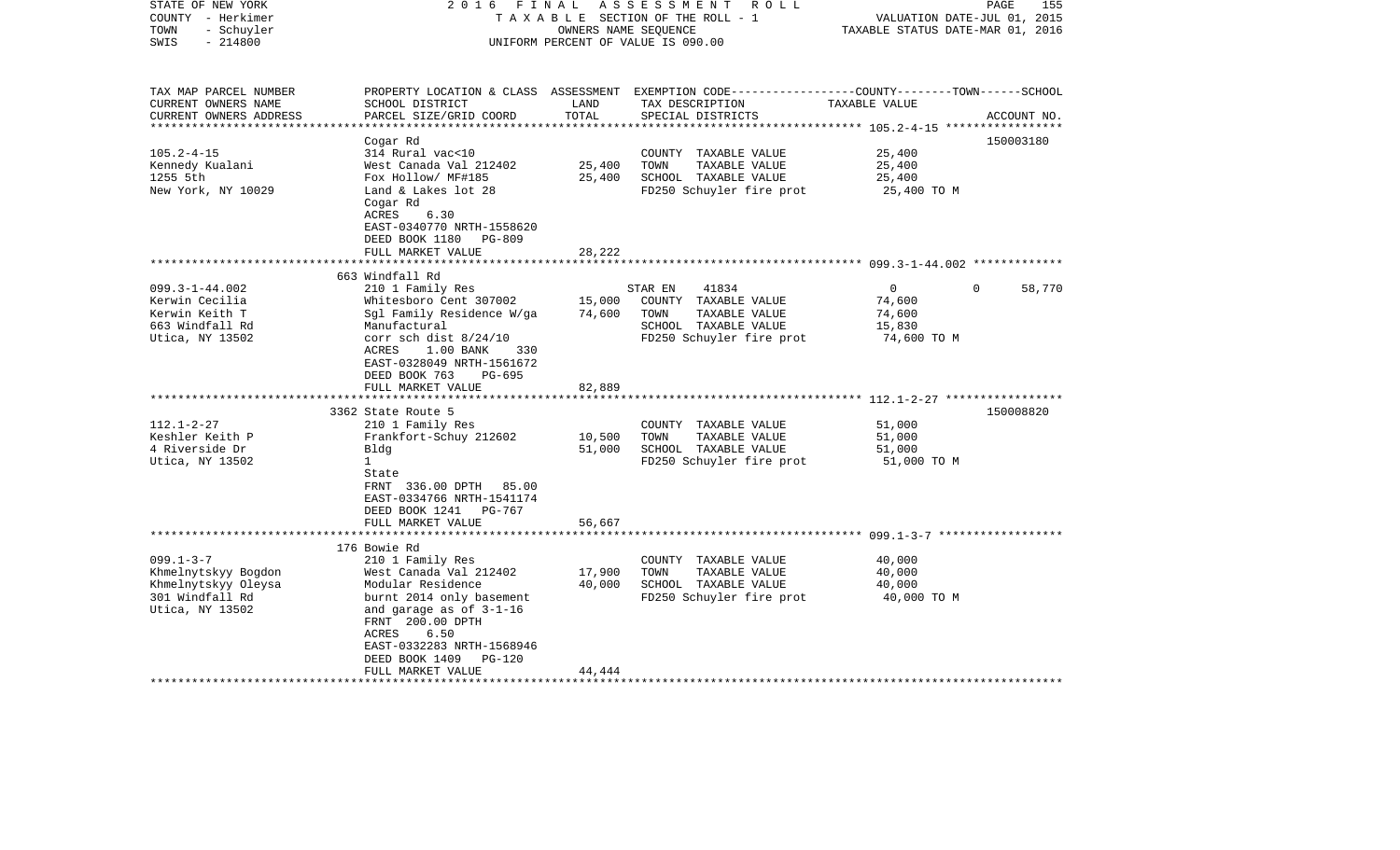| STATE OF NEW YORK<br>COUNTY - Herkimer<br>- Schuyler<br>TOWN<br>$-214800$<br>SWIS | 2 0 1 6<br>FINAL                               | OWNERS NAME SEQUENCE  | ASSESSMENT<br>R O L L<br>TAXABLE SECTION OF THE ROLL - 1<br>UNIFORM PERCENT OF VALUE IS 090.00 | PAGE<br>VALUATION DATE-JUL 01, 2015<br>TAXABLE STATUS DATE-MAR 01, 2016                                          | 156         |
|-----------------------------------------------------------------------------------|------------------------------------------------|-----------------------|------------------------------------------------------------------------------------------------|------------------------------------------------------------------------------------------------------------------|-------------|
| TAX MAP PARCEL NUMBER<br>CURRENT OWNERS NAME<br>CURRENT OWNERS ADDRESS            | SCHOOL DISTRICT<br>PARCEL SIZE/GRID COORD      | LAND<br>TOTAL         | TAX DESCRIPTION<br>SPECIAL DISTRICTS                                                           | PROPERTY LOCATION & CLASS ASSESSMENT EXEMPTION CODE---------------COUNTY-------TOWN------SCHOOL<br>TAXABLE VALUE | ACCOUNT NO. |
|                                                                                   | 258 Bull Rd                                    |                       |                                                                                                |                                                                                                                  | 150002610   |
| $105.1 - 1 - 9.14$                                                                | 210 1 Family Res                               |                       | 41854<br>STAR B                                                                                | $\mathbf{0}$<br>$\Omega$                                                                                         | 27,000      |
| Khmelnytskyy Ivan                                                                 | Whitesboro Cent 307002                         | 10,000                | COUNTY TAXABLE VALUE                                                                           | 255,000                                                                                                          |             |
| Khmelnytskyy Alesia                                                               | Residence W/att Storage                        | 255,000               | TOWN<br>TAXABLE VALUE                                                                          | 255,000                                                                                                          |             |
| 258 Bull Rd                                                                       | sold 1 5A 2013                                 |                       | SCHOOL TAXABLE VALUE                                                                           | 228,000                                                                                                          |             |
| Utica, NY 13502                                                                   | Bull Rd                                        |                       | FD250 Schuyler fire prot                                                                       | 255,000 TO M                                                                                                     |             |
|                                                                                   | FRNT 279.50 DPTH                               |                       |                                                                                                |                                                                                                                  |             |
|                                                                                   | 5.00<br>ACRES                                  |                       |                                                                                                |                                                                                                                  |             |
|                                                                                   | EAST-0329952 NRTH-1558071                      |                       |                                                                                                |                                                                                                                  |             |
|                                                                                   | DEED BOOK 1538 PG-646                          |                       |                                                                                                |                                                                                                                  |             |
|                                                                                   | FULL MARKET VALUE                              | 283,333               |                                                                                                |                                                                                                                  |             |
|                                                                                   |                                                |                       |                                                                                                |                                                                                                                  |             |
| $112.2 - 2 - 50.1$                                                                | State Route 5                                  |                       |                                                                                                |                                                                                                                  | 150018510   |
| Khoury George                                                                     | 484 1 use sm bld<br>Frankfort-Schuy 212602     | 11,300                | COUNTY TAXABLE VALUE<br>TOWN<br>TAXABLE VALUE                                                  | 108,000<br>108,000                                                                                               |             |
| Khoury Brenda                                                                     | Bldg                                           | 108,000               | SCHOOL TAXABLE VALUE                                                                           | 108,000                                                                                                          |             |
| 12031 Havana Ave                                                                  | 10.50                                          |                       | FD250 Schuyler fire prot                                                                       | 108,000 TO M                                                                                                     |             |
| NEW PRT RCHY, FL 34654                                                            | State                                          |                       |                                                                                                |                                                                                                                  |             |
|                                                                                   | FRNT<br>79.00 DPTH 208.00                      |                       |                                                                                                |                                                                                                                  |             |
|                                                                                   | EAST-0336297 NRTH-1540196                      |                       |                                                                                                |                                                                                                                  |             |
|                                                                                   | DEED BOOK 741<br>PG-236                        |                       |                                                                                                |                                                                                                                  |             |
|                                                                                   | FULL MARKET VALUE                              | 120,000               |                                                                                                |                                                                                                                  |             |
|                                                                                   |                                                |                       |                                                                                                |                                                                                                                  |             |
|                                                                                   | State Route 5                                  |                       |                                                                                                |                                                                                                                  |             |
| $112.2 - 2 - 50.3$                                                                | 330 Vacant comm                                |                       | COUNTY TAXABLE VALUE                                                                           | 200                                                                                                              |             |
| Khoury George                                                                     | Frankfort-Schuy 212602                         | 200                   | TOWN<br>TAXABLE VALUE                                                                          | 200                                                                                                              |             |
| Khoury Brenda                                                                     | Bldg                                           | 200                   | SCHOOL TAXABLE VALUE                                                                           | 200                                                                                                              |             |
| 12031 Havana Ave<br>New Prt Rchy, FL 34654-3916                                   | .12acre<br>State Rd                            |                       | FD250 Schuyler fire prot                                                                       | 200 TO M                                                                                                         |             |
|                                                                                   | FRNT 109.00 DPTH 125.00                        |                       |                                                                                                |                                                                                                                  |             |
|                                                                                   | EAST-0336214 NRTH-1540242                      |                       |                                                                                                |                                                                                                                  |             |
|                                                                                   | DEED BOOK 741<br>$PG-236$                      |                       |                                                                                                |                                                                                                                  |             |
|                                                                                   | FULL MARKET VALUE                              | 222                   |                                                                                                |                                                                                                                  |             |
|                                                                                   | ******************************                 | * * * * * * * * * * * |                                                                                                |                                                                                                                  |             |
|                                                                                   | 3457 State Route 5                             |                       |                                                                                                |                                                                                                                  | 150005070   |
| $112.2 - 2 - 51$                                                                  | 483 Converted Re                               |                       | COUNTY TAXABLE VALUE                                                                           | 77,000                                                                                                           |             |
| Khoury George                                                                     | Frankfort-Schuy 212602                         | 11,300                | TAXABLE VALUE<br>TOWN                                                                          | 77,000                                                                                                           |             |
| Khoury Brenda                                                                     | Bldg<br>N                                      | 77,000                | SCHOOL TAXABLE VALUE                                                                           | 77,000                                                                                                           |             |
| 12031 Havana Ave                                                                  | 10 <sub>1</sub>                                |                       | FD250 Schuyler fire prot                                                                       | 77,000 TO M                                                                                                      |             |
| New Prt Rchy, FL 34654-3916                                                       | State                                          |                       |                                                                                                |                                                                                                                  |             |
|                                                                                   | FRNT 185.00 DPTH 208.00                        |                       |                                                                                                |                                                                                                                  |             |
|                                                                                   | EAST-0336372 NRTH-1540102                      |                       |                                                                                                |                                                                                                                  |             |
|                                                                                   | DEED BOOK 915<br>$PG-173$<br>FULL MARKET VALUE | 85,556                |                                                                                                |                                                                                                                  |             |
|                                                                                   | **************************                     |                       |                                                                                                |                                                                                                                  |             |
|                                                                                   |                                                |                       |                                                                                                |                                                                                                                  |             |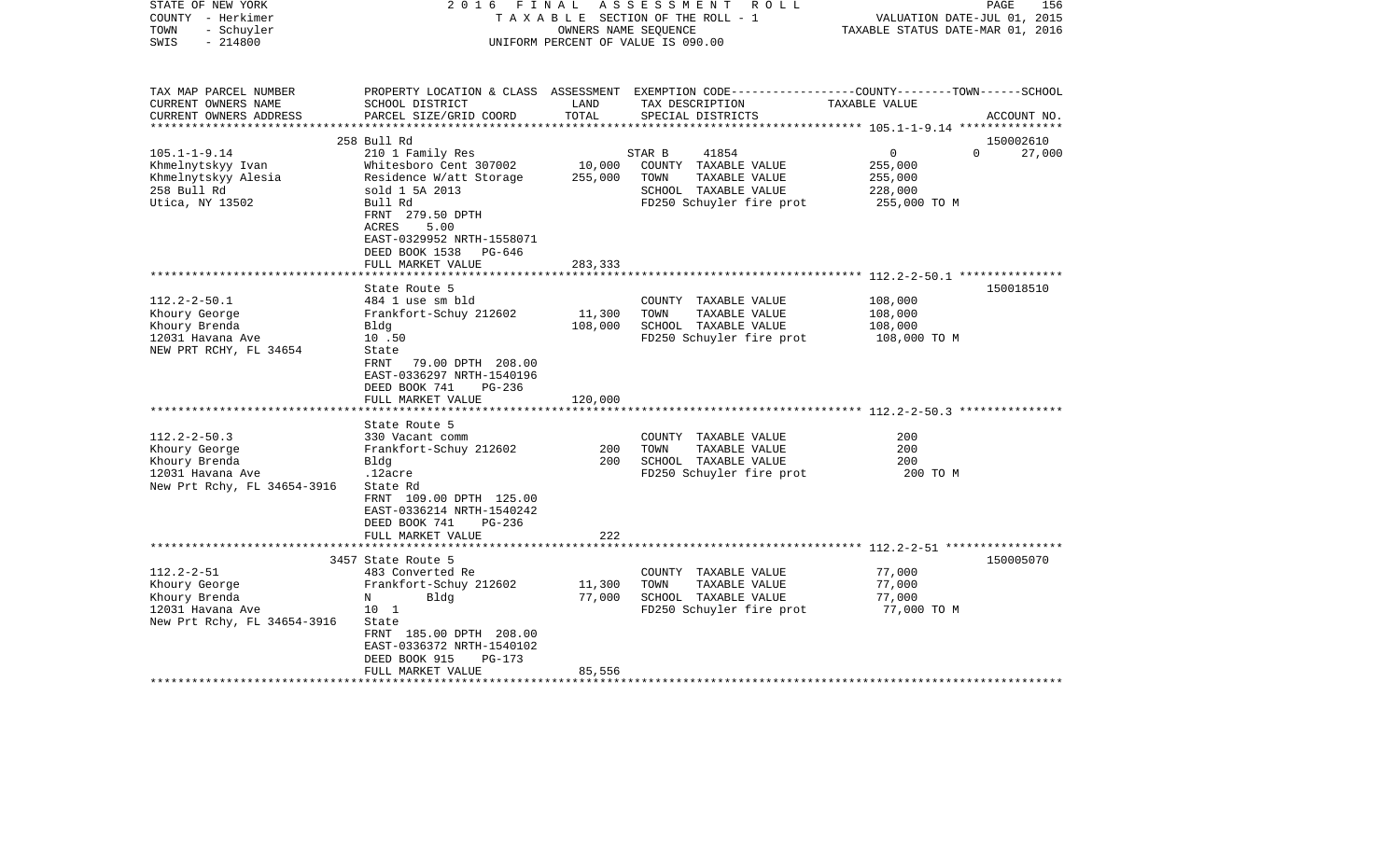| 2016                                                                                                                                                                                                            |                                                                 | R O L L                                                                                                                                            | VALUATION DATE-JUL 01, 2015<br>TAXABLE STATUS DATE-MAR 01, 2016                                                                                                   | $\mathop{\mathtt{PAGE}}$<br>157                                                                                                    |
|-----------------------------------------------------------------------------------------------------------------------------------------------------------------------------------------------------------------|-----------------------------------------------------------------|----------------------------------------------------------------------------------------------------------------------------------------------------|-------------------------------------------------------------------------------------------------------------------------------------------------------------------|------------------------------------------------------------------------------------------------------------------------------------|
| SCHOOL DISTRICT<br>PARCEL SIZE/GRID COORD                                                                                                                                                                       | LAND<br>TOTAL                                                   | TAX DESCRIPTION<br>SPECIAL DISTRICTS                                                                                                               | TAXABLE VALUE                                                                                                                                                     | ACCOUNT NO.                                                                                                                        |
| 1118 Windfall Rd                                                                                                                                                                                                |                                                                 |                                                                                                                                                    |                                                                                                                                                                   |                                                                                                                                    |
| 210 1 Family Res<br>West Canada Val 212402<br>modular<br>Windfall & Bowie Rd<br>1.2 Acres<br>ACRES<br>1.20<br>EAST-0331411 NRTH-1569838                                                                         | 13,700<br>111,000                                               | 41854<br>COUNTY TAXABLE VALUE<br>TOWN<br>TAXABLE VALUE<br>SCHOOL TAXABLE VALUE<br>FD250 Schuyler fire prot                                         | $\overline{0}$<br>$\Omega$<br>111,000<br>111,000<br>84,000<br>111,000 TO M                                                                                        | 27,000                                                                                                                             |
|                                                                                                                                                                                                                 |                                                                 |                                                                                                                                                    |                                                                                                                                                                   |                                                                                                                                    |
| Windfall Rd                                                                                                                                                                                                     |                                                                 |                                                                                                                                                    |                                                                                                                                                                   |                                                                                                                                    |
| 314 Rural vac<10<br>West Canada Val 212402<br>Vacant<br>Vacant Land Windfall Rd<br>1 Acre<br>ACRES<br>1.00<br>EAST-0331332 NRTH-1569694<br>DEED BOOK 1201<br>PG-361<br>FULL MARKET VALUE                        | 10,000<br>10,000<br>11,111                                      | COUNTY TAXABLE VALUE<br>TAXABLE VALUE<br>TOWN<br>SCHOOL TAXABLE VALUE<br>FD250 Schuyler fire prot                                                  | 10,000<br>10,000<br>10,000<br>10,000 TO M                                                                                                                         |                                                                                                                                    |
|                                                                                                                                                                                                                 |                                                                 |                                                                                                                                                    |                                                                                                                                                                   |                                                                                                                                    |
| 261 Dutchtown Rd<br>210 1 Family Res<br>Frankfort-Schuy 212602<br>Single Family W/garage<br>3 1<br>Dutchtown<br>FRNT 165.00 DPTH 264.00<br>EAST-0340353 NRTH-1547148<br>DEED BOOK 850<br>PG-582                 | 13,500<br>63,200                                                | 41854<br>COUNTY TAXABLE VALUE<br>TOWN<br>TAXABLE VALUE<br>SCHOOL TAXABLE VALUE<br>FD250 Schuyler fire prot                                         | $\Omega$<br>$\Omega$<br>63,200<br>63,200<br>36,200<br>63,200 TO M                                                                                                 | 150010260<br>27,000                                                                                                                |
| FULL MARKET VALUE                                                                                                                                                                                               | 70,222                                                          |                                                                                                                                                    |                                                                                                                                                                   |                                                                                                                                    |
|                                                                                                                                                                                                                 |                                                                 |                                                                                                                                                    |                                                                                                                                                                   | 150002940                                                                                                                          |
| 210 1 Family Res<br>Whitesboro Cent 307002<br>Single Family Residence<br>W/ Att/ Gar<br>FRNT 150.00 DPTH<br>60.00<br>ACRES<br>0.09<br>EAST-0318571 NRTH-1555063<br>DEED BOOK 924<br>PG-276<br>FULL MARKET VALUE | 5,800<br>55,000<br>61,111                                       | 41854<br>COUNTY TAXABLE VALUE<br>TOWN<br>TAXABLE VALUE<br>SCHOOL TAXABLE VALUE<br>FD250 Schuyler fire prot<br>WD170 Schuyler water #2<br>1.00 UN M | $\mathbf{0}$<br>$\Omega$<br>55,000<br>55,000<br>28,000<br>55,000 TO M<br>55,000 TO C                                                                              | 27,000                                                                                                                             |
|                                                                                                                                                                                                                 | DEED BOOK 1201<br>PG-361<br>FULL MARKET VALUE<br>131 Newport Rd | FINAL<br>123,333                                                                                                                                   | ASSESSMENT<br>T A X A B L E SECTION OF THE ROLL - 1<br>OWNERS NAME SEOUENCE<br>UNIFORM PERCENT OF VALUE IS 090.00<br>**************<br>STAR B<br>STAR B<br>STAR B | PROPERTY LOCATION & CLASS ASSESSMENT EXEMPTION CODE----------------COUNTY-------TOWN------SCHOOL<br>********* 099.1-3-2 ********** |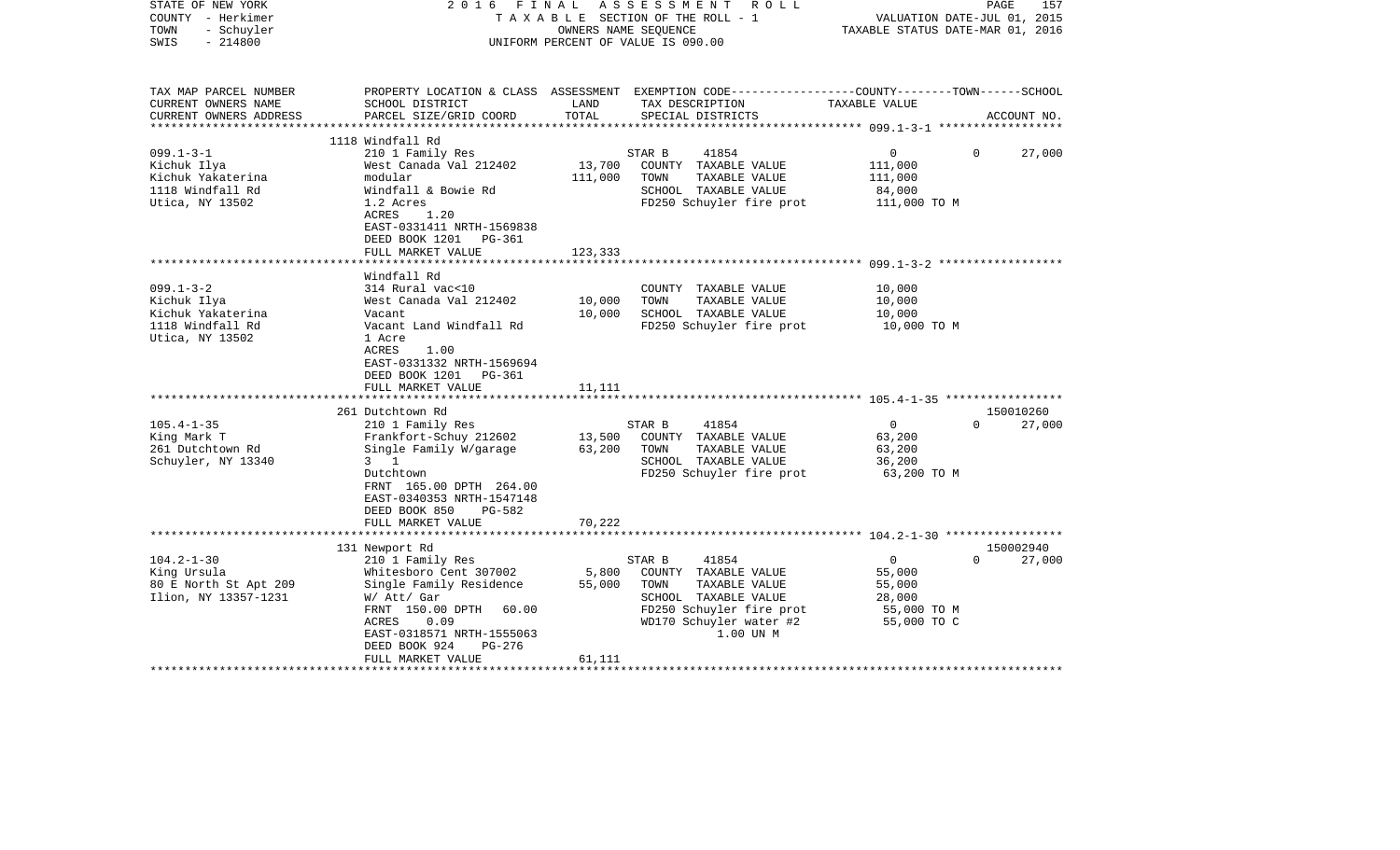| STATE OF NEW YORK<br>COUNTY - Herkimer<br>- Schuyler<br>TOWN<br>$-214800$<br>SWIS | 2 0 1 6<br>FINAL                           | OWNERS NAME SEQUENCE  | A S S E S S M E N T<br>R O L L<br>TAXABLE SECTION OF THE ROLL - 1<br>UNIFORM PERCENT OF VALUE IS 090.00            | VALUATION DATE-JUL 01, 2015<br>TAXABLE STATUS DATE-MAR 01, 2016 | PAGE        | 158         |
|-----------------------------------------------------------------------------------|--------------------------------------------|-----------------------|--------------------------------------------------------------------------------------------------------------------|-----------------------------------------------------------------|-------------|-------------|
| TAX MAP PARCEL NUMBER<br>CURRENT OWNERS NAME                                      | SCHOOL DISTRICT                            | LAND                  | PROPERTY LOCATION & CLASS ASSESSMENT EXEMPTION CODE---------------COUNTY-------TOWN------SCHOOL<br>TAX DESCRIPTION | TAXABLE VALUE                                                   |             |             |
| CURRENT OWNERS ADDRESS                                                            | PARCEL SIZE/GRID COORD                     | TOTAL                 | SPECIAL DISTRICTS                                                                                                  |                                                                 |             | ACCOUNT NO. |
| ***********************                                                           |                                            |                       |                                                                                                                    |                                                                 |             |             |
|                                                                                   | 1336 Newport Rd                            |                       |                                                                                                                    |                                                                 |             |             |
| $099.1 - 1 - 19.5$                                                                | 210 1 Family Res                           |                       | STAR B<br>41854                                                                                                    | 0                                                               | $\Omega$    | 27,000      |
| Kinsella Patrick                                                                  | West Canada Val 212402                     | 14,100                | COUNTY TAXABLE VALUE                                                                                               | 111,800                                                         |             |             |
| Kinsella Terri                                                                    | Sgl Family Res W Att Gara                  | 111,800               | TOWN<br>TAXABLE VALUE                                                                                              | 111,800                                                         |             |             |
| 1336 Newport Rd                                                                   | 1.8 Acre                                   |                       | SCHOOL TAXABLE VALUE                                                                                               | 84,800                                                          |             |             |
| Poland, NY 13431                                                                  | 720<br>ACRES<br>1.80 BANK                  |                       | FD250 Schuyler fire prot                                                                                           | 111,800 TO M                                                    |             |             |
|                                                                                   | EAST-0332312 NRTH-1574317                  |                       |                                                                                                                    |                                                                 |             |             |
|                                                                                   | DEED BOOK 860<br>$PG-178$                  |                       |                                                                                                                    |                                                                 |             |             |
|                                                                                   | FULL MARKET VALUE                          | 124,222               |                                                                                                                    |                                                                 |             |             |
|                                                                                   | 1326 Newport Rd                            |                       |                                                                                                                    |                                                                 |             |             |
| $099.1 - 1 - 19.7$                                                                | 210 1 Family Res                           |                       | STAR B<br>41854                                                                                                    | $\mathbf 0$                                                     | $\mathbf 0$ | 27,000      |
| Kinsella Steven A                                                                 | West Canada Val 212402                     | 14,100                | COUNTY TAXABLE VALUE                                                                                               | 107,800                                                         |             |             |
| Scalise- Kinsella Ann Marie                                                       | Mod Sql Fam Res W Att Bre                  | 107,800               | TOWN<br>TAXABLE VALUE                                                                                              | 107,800                                                         |             |             |
| 1326 Newport Rd                                                                   | 1.8 Acre                                   |                       | SCHOOL TAXABLE VALUE                                                                                               | 80,800                                                          |             |             |
| Poland, NY 13431                                                                  | Newport Road                               |                       | FD250 Schuyler fire prot                                                                                           | 107,800 то м                                                    |             |             |
|                                                                                   | ACRES<br>1.80 BANK<br>740                  |                       |                                                                                                                    |                                                                 |             |             |
|                                                                                   | EAST-0332201 NRTH-1574153                  |                       |                                                                                                                    |                                                                 |             |             |
|                                                                                   | DEED BOOK 776<br>PG-626                    |                       |                                                                                                                    |                                                                 |             |             |
|                                                                                   | FULL MARKET VALUE                          | 119,778               |                                                                                                                    |                                                                 |             |             |
|                                                                                   | ********************                       | * * * * * * * * * * * |                                                                                                                    |                                                                 |             |             |
|                                                                                   | Knapps Knolle                              |                       |                                                                                                                    |                                                                 |             |             |
| $104.2 - 3 - 2$                                                                   | 311 Res vac land                           |                       | COUNTY TAXABLE VALUE                                                                                               | 8,000                                                           |             |             |
| Kirshtein Murray<br>S J<br>6 Hubbardton Rd                                        | Whitesboro Cent 307002<br>Knapps Knolle Rd | 8,000<br>8,000        | TOWN<br>TAXABLE VALUE<br>SCHOOL TAXABLE VALUE                                                                      | 8,000<br>8,000                                                  |             |             |
| New Hartford, NY 13413                                                            | Lot 2                                      |                       | FD250 Schuyler fire prot                                                                                           | 8,000 TO M                                                      |             |             |
|                                                                                   | FRNT 115.00 DPTH 199.60                    |                       | WD170 Schuyler water #2                                                                                            | 8,000 TO C                                                      |             |             |
|                                                                                   | 0.68<br>ACRES                              |                       | 1.00 UN M                                                                                                          |                                                                 |             |             |
|                                                                                   | EAST-0323256 NRTH-1557303                  |                       |                                                                                                                    |                                                                 |             |             |
|                                                                                   | FULL MARKET VALUE                          | 8,889                 |                                                                                                                    |                                                                 |             |             |
|                                                                                   |                                            |                       |                                                                                                                    | **************** 104.2-3-6 ****                                 |             |             |
|                                                                                   | Knapps Knolle                              |                       |                                                                                                                    |                                                                 |             |             |
| $104.2 - 3 - 6$                                                                   | 311 Res vac land                           |                       | COUNTY TAXABLE VALUE                                                                                               | 8,000                                                           |             |             |
| Kirshtein Murray<br>S J                                                           | Whitesboro Cent 307002                     | 8,000                 | TOWN<br>TAXABLE VALUE                                                                                              | 8,000                                                           |             |             |
| 6 Hubbardton Rd                                                                   | Knapps Knolle Rd                           | 8,000                 | SCHOOL TAXABLE VALUE                                                                                               | 8,000                                                           |             |             |
| New Hartford, NY 13413                                                            | Lot 6                                      |                       | FD250 Schuyler fire prot                                                                                           | 8,000 TO M                                                      |             |             |
|                                                                                   | FRNT 100.00 DPTH 228.00                    |                       | WD170 Schuyler water #2                                                                                            | 8,000 TO C                                                      |             |             |
|                                                                                   | EAST-0323136 NRTH-1557205                  |                       | 1.00 UN M                                                                                                          |                                                                 |             |             |
|                                                                                   | $PG-106$<br>DEED BOOK 781                  |                       |                                                                                                                    |                                                                 |             |             |
|                                                                                   | FULL MARKET VALUE<br>********************* | 8,889                 |                                                                                                                    |                                                                 |             |             |
|                                                                                   |                                            |                       |                                                                                                                    |                                                                 |             |             |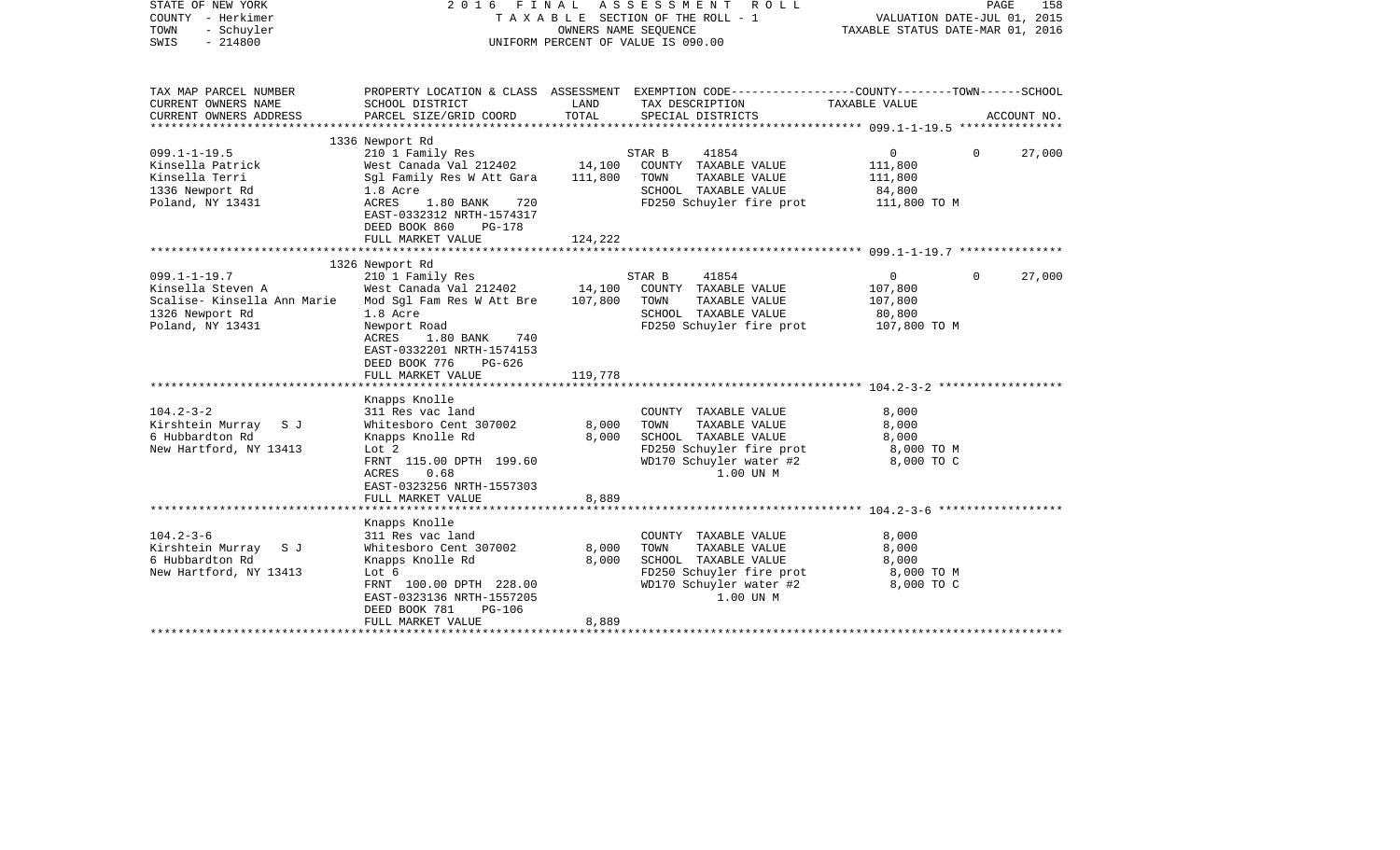| STATE OF NEW YORK<br>COUNTY - Herkimer<br>TOWN<br>- Schuyler<br>$-214800$<br>SWIS                 | 2016 FINAL ASSESSMENT ROLL                                                                                                                                                                                                           | TAXABLE SECTION OF THE ROLL - 1<br>OWNERS NAME SEQUENCE<br>UNIFORM PERCENT OF VALUE IS 090.00 | PAGE<br>159<br>VALUATION DATE-JUL 01, 2015<br>TAXABLE STATUS DATE-MAR 01, 2016                                                            |                                                                                                                                  |
|---------------------------------------------------------------------------------------------------|--------------------------------------------------------------------------------------------------------------------------------------------------------------------------------------------------------------------------------------|-----------------------------------------------------------------------------------------------|-------------------------------------------------------------------------------------------------------------------------------------------|----------------------------------------------------------------------------------------------------------------------------------|
| TAX MAP PARCEL NUMBER<br>CURRENT OWNERS NAME<br>CURRENT OWNERS ADDRESS<br>*********************** | SCHOOL DISTRICT<br>PARCEL SIZE/GRID COORD                                                                                                                                                                                            | LAND<br>TOTAL                                                                                 | TAX DESCRIPTION<br>SPECIAL DISTRICTS                                                                                                      | PROPERTY LOCATION & CLASS ASSESSMENT EXEMPTION CODE----------------COUNTY-------TOWN------SCHOOL<br>TAXABLE VALUE<br>ACCOUNT NO. |
| $104.2 - 3 - 7$<br>Kirshtein Murray SJ<br>6 Hubbardton Rd<br>New Hartford, NY 13413               | Knapps Knolle<br>311 Res vac land<br>Whitesboro Cent 307002<br>Knapps Knolle Rd<br>Lot 7<br>FRNT 100.00 DPTH 228.00<br>EAST-0323088 NRTH-1557114<br>DEED BOOK 781<br><b>PG-106</b><br>FULL MARKET VALUE                              | 8,000<br>8,000<br>8,889                                                                       | COUNTY TAXABLE VALUE<br>TOWN<br>TAXABLE VALUE<br>SCHOOL TAXABLE VALUE<br>FD250 Schuyler fire prot<br>WD170 Schuyler water #2<br>1.00 UN M | 8,000<br>8,000<br>8,000<br>8,000 TO M<br>8,000 TO C                                                                              |
| $104.2 - 3 - 9$<br>Kirshtein Murray SJ<br>6 Hubbardton Rd<br>New Hartford, NY 13413               | Knapps Knolle<br>311 Res vac land<br>Whitesboro Cent 307002<br>Knapps Knolle Rd<br>Lot 9<br>FRNT 101.00 DPTH 248.00<br>EAST-0322970 NRTH-1556917<br>DEED BOOK 781<br>PG-106<br>FULL MARKET VALUE                                     | 8,000<br>8,000<br>8,889                                                                       | COUNTY TAXABLE VALUE<br>TOWN<br>TAXABLE VALUE<br>SCHOOL TAXABLE VALUE<br>FD250 Schuyler fire prot<br>WD170 Schuyler water #2<br>1.00 UN M | 8,000<br>8,000<br>8,000<br>8,000 TO M<br>8,000 TO C                                                                              |
| $104.2 - 3 - 11$<br>Kirshtein Murray SJ<br>6 Hubbardton Rd<br>New Hartford, NY 13413              | Knapps Knolle<br>311 Res vac land<br>Whitesboro Cent 307002<br>Knapps Knolle Rd<br>Lot 11<br>FRNT 101.00 DPTH 283.00<br>EAST-0322874 NRTH-1556731<br>DEED BOOK 781<br><b>PG-106</b><br>FULL MARKET VALUE<br>************************ | 8,000<br>8,000<br>8,889                                                                       | COUNTY TAXABLE VALUE<br>TAXABLE VALUE<br>TOWN<br>SCHOOL TAXABLE VALUE<br>FD250 Schuyler fire prot<br>WD170 Schuyler water #2<br>1.00 UN M | 8,000<br>8,000<br>8,000<br>8,000 TO M<br>8,000 TO C                                                                              |
| $104.2 - 3 - 15$<br>Kirshtein Murray SJ<br>6 Hubbardton Rd<br>New Hartford, NY 13413              | Knapps Knolle<br>311 Res vac land<br>Whitesboro Cent 307002<br>Knapps Knolle Rd<br>Lot $15$<br>FRNT 100.00 DPTH 304.00<br>EAST-0322674 NRTH-1556370<br>DEED BOOK 781<br>PG-106<br>FULL MARKET VALUE                                  | 8,000<br>8,000<br>8,889                                                                       | COUNTY TAXABLE VALUE<br>TOWN<br>TAXABLE VALUE<br>SCHOOL TAXABLE VALUE<br>FD250 Schuyler fire prot<br>WD170 Schuyler water #2<br>1.00 UN M | 8,000<br>8,000<br>8,000<br>8,000 TO M<br>8,000 TO C                                                                              |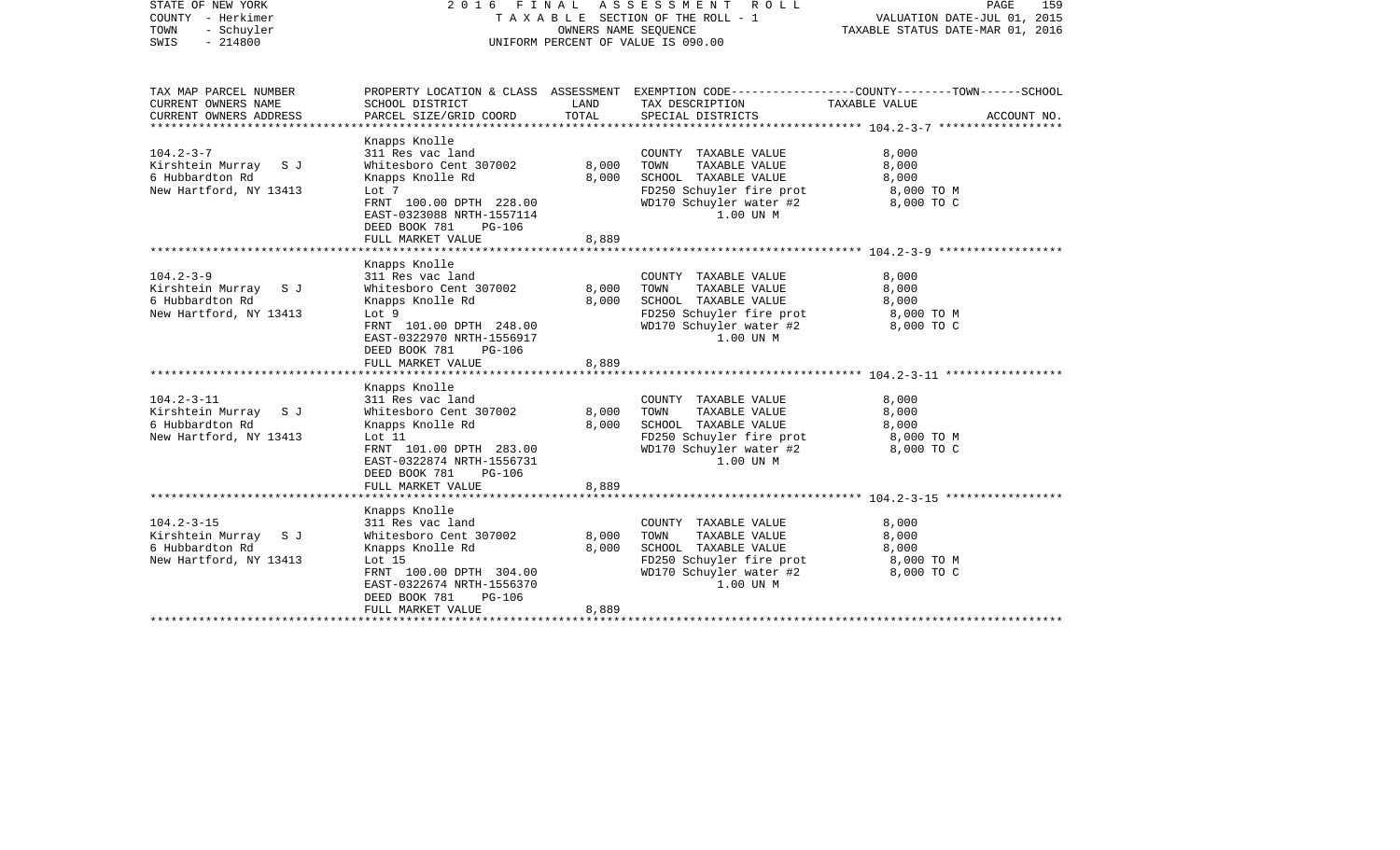| STATE OF NEW YORK<br>COUNTY - Herkimer<br>- Schuyler<br>TOWN<br>$-214800$<br>SWIS                   | 2016 FINAL                                                                                                                                                                                                 | OWNERS NAME SEOUENCE    | ASSESSMENT ROLL<br>TAXABLE SECTION OF THE ROLL - 1<br>UNIFORM PERCENT OF VALUE IS 090.00                                                  | PAGE<br>160<br>VALUATION DATE-JUL 01, 2015<br>TAXABLE STATUS DATE-MAR 01, 2016                                                  |
|-----------------------------------------------------------------------------------------------------|------------------------------------------------------------------------------------------------------------------------------------------------------------------------------------------------------------|-------------------------|-------------------------------------------------------------------------------------------------------------------------------------------|---------------------------------------------------------------------------------------------------------------------------------|
| TAX MAP PARCEL NUMBER<br>CURRENT OWNERS NAME<br>CURRENT OWNERS ADDRESS<br>************************* | SCHOOL DISTRICT<br>PARCEL SIZE/GRID COORD                                                                                                                                                                  | LAND<br>TOTAL           | TAX DESCRIPTION<br>SPECIAL DISTRICTS                                                                                                      | PROPERTY LOCATION & CLASS ASSESSMENT EXEMPTION CODE---------------COUNTY-------TOWN------SCHOOL<br>TAXABLE VALUE<br>ACCOUNT NO. |
| $104.2 - 3 - 18$<br>Kirshtein Murray S J<br>6 Hubbardton Rd<br>New Hartford, NY 13413               | Knapp Knolle<br>311 Res vac land<br>Whitesboro Cent 307002<br>Knapps Knolle Rd<br>Lot 18<br>FRNT 100.00 DPTH 271.00<br>EAST-0322954 NRTH-1556180<br>DEED BOOK 781<br><b>PG-106</b><br>FULL MARKET VALUE    | 8,000<br>8,000<br>8,889 | COUNTY TAXABLE VALUE<br>TOWN<br>TAXABLE VALUE<br>SCHOOL TAXABLE VALUE<br>FD250 Schuyler fire prot<br>WD170 Schuyler water #2<br>1.00 UN M | 8,000<br>8,000<br>8,000<br>8,000 TO M<br>8,000 TO C                                                                             |
| $104.2 - 3 - 21$<br>Kirshtein Murray SJ<br>6 Hubbardton Rd<br>New Hartford, NY 13413                | Knapps Knolle<br>311 Res vac land<br>Whitesboro Cent 307002<br>Knapps Knolle Rd<br>Lot 21<br>FRNT 107.00 DPTH 270.00<br>EAST-0323127 NRTH-1556467<br>DEED BOOK 781<br>PG-106<br>FULL MARKET VALUE          | 8,000<br>8,000<br>8,889 | COUNTY TAXABLE VALUE<br>TAXABLE VALUE<br>TOWN<br>SCHOOL TAXABLE VALUE<br>FD250 Schuyler fire prot<br>WD170 Schuyler water #2<br>1.00 UN M | 8,000<br>8,000<br>8,000<br>8,000 TO M<br>8,000 TO C                                                                             |
| $104.2 - 3 - 22$<br>Kirshtein Murray S J<br>6 Hubbardton Rd<br>New Hartford, NY 13413               | Knapps Knolle<br>311 Res vac land<br>Whitesboro Cent 307002<br>Knapps Knolle Rd<br>Lot $22$<br>FRNT 101.00 DPTH 289.00<br>EAST-0323175 NRTH-1556564<br>DEED BOOK 781<br><b>PG-106</b><br>FULL MARKET VALUE | 8,000<br>8,000<br>8,889 | COUNTY TAXABLE VALUE<br>TAXABLE VALUE<br>TOWN<br>SCHOOL TAXABLE VALUE<br>FD250 Schuyler fire prot<br>WD170 Schuyler water #2<br>1.00 UN M | 8,000<br>8,000<br>8,000<br>8,000 TO M<br>8,000 TO C                                                                             |
| $104.2 - 3 - 23$<br>Kirshtein Murray SJ<br>6 Hubbardton Rd<br>New Hartford, NY 13413                | Knapps Knolle<br>311 Res vac land<br>Whitesboro Cent 307002<br>Knapps Knolle Rd<br>Lot $23$<br>FRNT 101.00 DPTH 306.00<br>EAST-0323222 NRTH-1556659<br>DEED BOOK 781<br>PG-106<br>FULL MARKET VALUE        | 8,000<br>8,000<br>8,889 | COUNTY TAXABLE VALUE<br>TOWN<br>TAXABLE VALUE<br>SCHOOL TAXABLE VALUE<br>FD250 Schuyler fire prot<br>WD170 Schuyler water #2<br>1.00 UN M | 8,000<br>8,000<br>8,000<br>8,000 TO M<br>8,000 TO C                                                                             |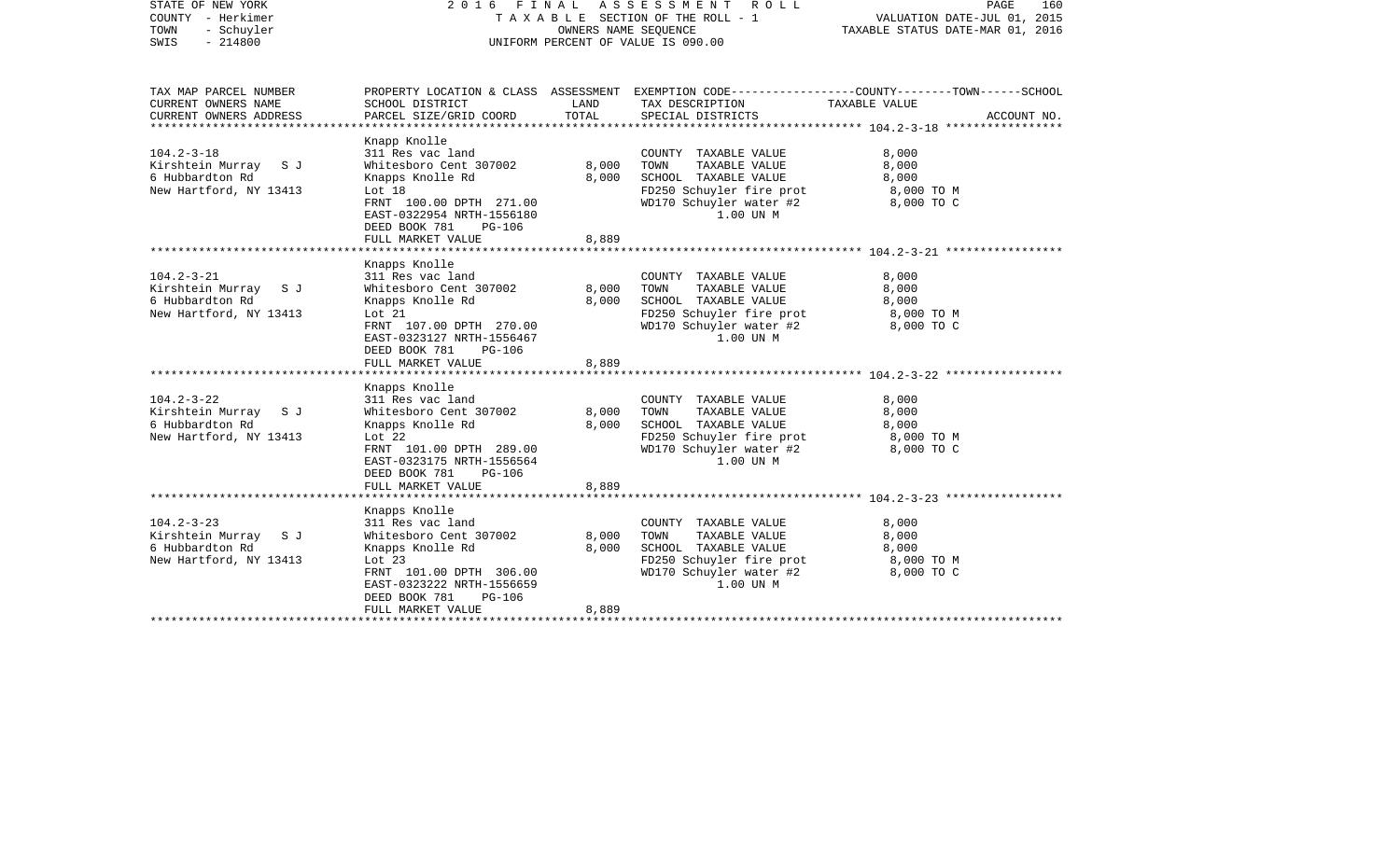| STATE OF NEW YORK<br>COUNTY - Herkimer<br>- Schuyler<br>TOWN<br>$-214800$<br>SWIS                                                                        | 2016 FINAL                                                                                                                                                                                                                                                                                                                                                                                                              | OWNERS NAME SEOUENCE                          | ASSESSMENT<br>R O L L<br>TAXABLE SECTION OF THE ROLL - 1<br>UNIFORM PERCENT OF VALUE IS 090.00                                                                                                                                                                                                                                 | VALUATION DATE-JUL 01, 2015<br>TAXABLE STATUS DATE-MAR 01, 2016                                                                                                       | PAGE<br>161                                                        |
|----------------------------------------------------------------------------------------------------------------------------------------------------------|-------------------------------------------------------------------------------------------------------------------------------------------------------------------------------------------------------------------------------------------------------------------------------------------------------------------------------------------------------------------------------------------------------------------------|-----------------------------------------------|--------------------------------------------------------------------------------------------------------------------------------------------------------------------------------------------------------------------------------------------------------------------------------------------------------------------------------|-----------------------------------------------------------------------------------------------------------------------------------------------------------------------|--------------------------------------------------------------------|
| TAX MAP PARCEL NUMBER<br>CURRENT OWNERS NAME<br>CURRENT OWNERS ADDRESS                                                                                   | SCHOOL DISTRICT<br>PARCEL SIZE/GRID COORD                                                                                                                                                                                                                                                                                                                                                                               | LAND<br>TOTAL                                 | PROPERTY LOCATION & CLASS ASSESSMENT EXEMPTION CODE---------------COUNTY-------TOWN------SCHOOL<br>TAX DESCRIPTION<br>SPECIAL DISTRICTS                                                                                                                                                                                        | TAXABLE VALUE                                                                                                                                                         | ACCOUNT NO.                                                        |
| ***********************                                                                                                                                  |                                                                                                                                                                                                                                                                                                                                                                                                                         |                                               |                                                                                                                                                                                                                                                                                                                                |                                                                                                                                                                       |                                                                    |
| $104.2 - 3 - 24$<br>Kirshtein Murray S J<br>6 Hubbardton Rd<br>New Hartford, NY 13413                                                                    | Knapps Knolle<br>311 Res vac land<br>Whitesboro Cent 307002<br>Knapps Knolle Rd<br>Lot $24$<br>FRNT 101.00 DPTH 323.00<br>EAST-0323260 NRTH-1556750<br>DEED BOOK 781<br><b>PG-106</b>                                                                                                                                                                                                                                   | 8,000<br>8,000                                | COUNTY TAXABLE VALUE<br>TOWN<br>TAXABLE VALUE<br>SCHOOL TAXABLE VALUE<br>FD250 Schuyler fire prot<br>WD170 Schuyler water #2<br>1.00 UN M                                                                                                                                                                                      | 8,000<br>8,000<br>8,000<br>8,000 TO M<br>8,000 TO C                                                                                                                   |                                                                    |
|                                                                                                                                                          | FULL MARKET VALUE                                                                                                                                                                                                                                                                                                                                                                                                       | 8,889                                         |                                                                                                                                                                                                                                                                                                                                |                                                                                                                                                                       |                                                                    |
|                                                                                                                                                          |                                                                                                                                                                                                                                                                                                                                                                                                                         |                                               |                                                                                                                                                                                                                                                                                                                                |                                                                                                                                                                       |                                                                    |
| $104.7 - 1 - 62$<br>Kirushin Alexy<br>5703 Austin Rd<br>Utica, NY 13502<br>$105.3 - 1 - 60$<br>Kislyak Mark<br>2895 State Route 5<br>Frankfort, NY 13340 | 5703 Austin Rd<br>210 1 Family Res<br>Whitesboro Cent 307002<br>W 5703 Bldg<br>$3 \t1/4$<br>Austin<br>FRNT 120.00 DPTH 82.00<br>EAST-0315249 NRTH-1558944<br>DEED BOOK 1571 PG-838<br>FULL MARKET VALUE<br>*************************<br>2895 State Route 5<br>210 1 Family Res<br>Frankfort-Schuy 212602<br>N Bldg<br>$3 \frac{1}{3}$<br>State<br>FRNT 148.00 DPTH 125.00<br>ACRES<br>0.43<br>EAST-0327880 NRTH-1547275 | 7,100<br>90,000<br>100,000<br>8,600<br>54,400 | 41834<br>STAR EN<br>COUNTY TAXABLE VALUE<br>TAXABLE VALUE<br>TOWN<br>SCHOOL TAXABLE VALUE<br>FD250 Schuyler fire prot<br>LT160 Schuyler light #1<br>SD030 Schuyler sewer #1<br>WD160 Schuyler water #1<br>STAR B<br>41854<br>COUNTY TAXABLE VALUE<br>TOWN<br>TAXABLE VALUE<br>SCHOOL TAXABLE VALUE<br>FD250 Schuyler fire prot | $\overline{0}$<br>90,000<br>90,000<br>31,230<br>90,000 TO M<br>90,000 TO M<br>1.30 UN M<br>90,000 TO M<br>$\overline{0}$<br>54,400<br>54,400<br>27,400<br>54,400 TO M | 150016110<br>$\Omega$<br>58,770<br>150000480<br>27,000<br>$\Omega$ |
|                                                                                                                                                          | DEED BOOK 1520 PG-20<br>FULL MARKET VALUE                                                                                                                                                                                                                                                                                                                                                                               | 60,444                                        |                                                                                                                                                                                                                                                                                                                                |                                                                                                                                                                       |                                                                    |
|                                                                                                                                                          |                                                                                                                                                                                                                                                                                                                                                                                                                         |                                               |                                                                                                                                                                                                                                                                                                                                |                                                                                                                                                                       |                                                                    |
| $105.3 - 1 - 1$<br>Kislyak Pavel<br>Kislyak Lyubov<br>2689 State Route 5<br>Frankfort, NY 13340                                                          | 2689 State Route 5<br>210 1 Family Res<br>Whitesboro Cent 307002<br>Bldg<br>$3 \t2 \t1/2$<br>State<br>ACRES<br>2.50<br>EAST-0325175 NRTH-1550664<br>DEED BOOK 928<br>$PG-532$<br>FULL MARKET VALUE                                                                                                                                                                                                                      | 14,600<br>158,500<br>176,111                  | STAR B<br>41854<br>COUNTY TAXABLE VALUE<br>TAXABLE VALUE<br>TOWN<br>SCHOOL TAXABLE VALUE<br>FD250 Schuyler fire prot<br>WD165 Schuyler water #4<br>1.00 UN M                                                                                                                                                                   | $\overline{0}$<br>158,500<br>158,500<br>131,500<br>158,500 TO M<br>158,500 TO C                                                                                       | 150022740<br>$\Omega$<br>27,000                                    |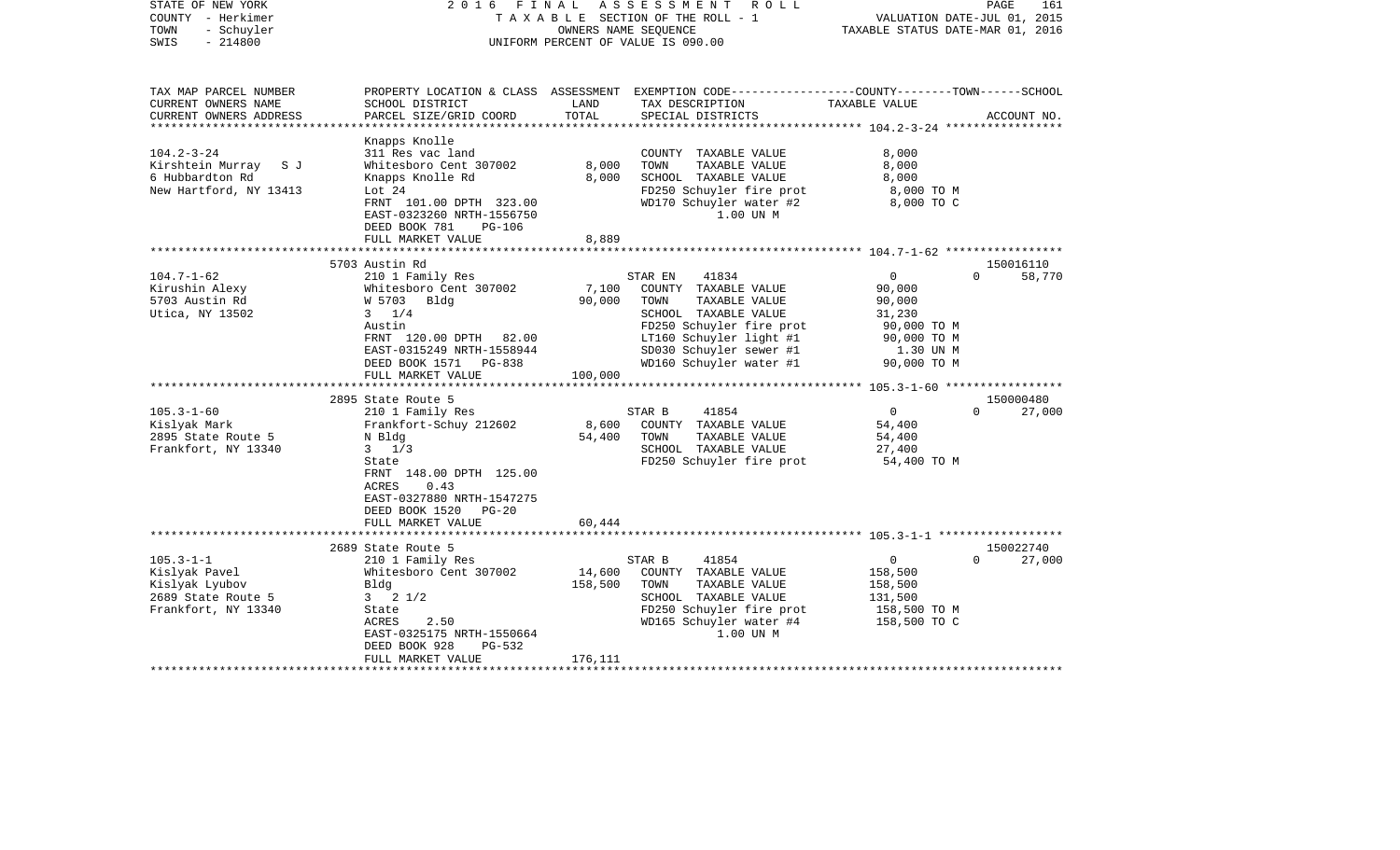| STATE OF NEW YORK<br>COUNTY - Herkimer<br>TOWN<br>- Schuyler<br>$-214800$<br>SWIS | 2 0 1 6<br>FINAL                                        |                 | A S S E S S M E N T<br>ROLL<br>T A X A B L E SECTION OF THE ROLL - 1<br>OWNERS NAME SEQUENCE<br>UNIFORM PERCENT OF VALUE IS 090.00 | VALUATION DATE-JUL 01, 2015<br>TAXABLE STATUS DATE-MAR 01, 2016 | PAGE     | 162         |
|-----------------------------------------------------------------------------------|---------------------------------------------------------|-----------------|------------------------------------------------------------------------------------------------------------------------------------|-----------------------------------------------------------------|----------|-------------|
| TAX MAP PARCEL NUMBER<br>CURRENT OWNERS NAME                                      | SCHOOL DISTRICT                                         | LAND            | PROPERTY LOCATION & CLASS ASSESSMENT EXEMPTION CODE---------------COUNTY-------TOWN------SCHOOL<br>TAX DESCRIPTION                 | TAXABLE VALUE                                                   |          |             |
| CURRENT OWNERS ADDRESS<br>**********************                                  | PARCEL SIZE/GRID COORD<br>***************************** | TOTAL           | SPECIAL DISTRICTS                                                                                                                  |                                                                 |          | ACCOUNT NO. |
|                                                                                   | 2881 State Route 5                                      |                 |                                                                                                                                    |                                                                 |          |             |
| $105.3 - 1 - 61.2$                                                                | 210 1 Family Res                                        |                 | STAR B<br>41854                                                                                                                    | $\Omega$                                                        | $\Omega$ | 27,000      |
| Kislyak Yakov                                                                     | Frankfort-Schuy 212602                                  | 14,300          | COUNTY TAXABLE VALUE                                                                                                               | 159,800                                                         |          |             |
| 2881 State Route 5                                                                | 25 X 40 Garage                                          | 159,800         | TOWN<br>TAXABLE VALUE                                                                                                              | 159,800                                                         |          |             |
| Frankfort, NY 13340                                                               | FRNT 120.00 DPTH                                        |                 | SCHOOL TAXABLE VALUE                                                                                                               | 132,800                                                         |          |             |
|                                                                                   | ACRES<br>2.10                                           |                 | FD250 Schuyler fire prot                                                                                                           | 159,800 TO M                                                    |          |             |
|                                                                                   | EAST-0327930 NRTH-1547592                               |                 |                                                                                                                                    |                                                                 |          |             |
|                                                                                   | DEED BOOK 862<br>$PG-249$                               |                 |                                                                                                                                    |                                                                 |          |             |
|                                                                                   | FULL MARKET VALUE                                       | 177,556         |                                                                                                                                    |                                                                 |          |             |
|                                                                                   | ************************                                | ***********     | *********************************** 113.1-1-93.999 *************                                                                   |                                                                 |          | 150015870   |
| $113.1 - 1 - 93.999$                                                              | 384 Mckennan Rd<br>210 1 Family Res                     |                 | STAR B<br>41854                                                                                                                    | $\mathbf 0$                                                     | $\Omega$ | 27,000      |
| Kiss Brittany                                                                     | Frankfort-Schuy 212602                                  | 18,000          | COUNTY TAXABLE VALUE                                                                                                               | 86,400                                                          |          |             |
| 384 McKennan Rd                                                                   | Double Wide Manuf Res                                   | 86,400          | TOWN<br>TAXABLE VALUE                                                                                                              | 86,400                                                          |          |             |
| Frankfort, NY 13340                                                               | Mapped Herkimer 113.1-1-9                               |                 | SCHOOL TAXABLE VALUE                                                                                                               | 59,400                                                          |          |             |
|                                                                                   | ACRES<br>1.10                                           |                 | FD250 Schuyler fire prot                                                                                                           | 86,400 TO M                                                     |          |             |
|                                                                                   | DEED BOOK 1532<br>PG-712                                |                 |                                                                                                                                    |                                                                 |          |             |
|                                                                                   | FULL MARKET VALUE                                       | 96,000          |                                                                                                                                    |                                                                 |          |             |
|                                                                                   | ********************                                    | *************** |                                                                                                                                    |                                                                 |          |             |
|                                                                                   | 818 Newport Rd                                          |                 |                                                                                                                                    |                                                                 |          | 150003960   |
| $099.3 - 1 - 6$                                                                   | 210 1 Family Res                                        |                 | VET COM CT 41131                                                                                                                   | 13,500                                                          | 13,500   |             |
| Klimek Anthony                                                                    | West Canada Val 212402                                  | 13,600 STAR B   | 41854                                                                                                                              | $\mathbf 0$                                                     | $\Omega$ | 27,000      |
| Klimek Judith                                                                     | Bldg                                                    | 135,800         | COUNTY TAXABLE VALUE                                                                                                               | 122,300                                                         |          |             |
| 818 Newport Rd                                                                    | $2 \t1 \t1/3$                                           |                 | TAXABLE VALUE<br>TOWN                                                                                                              | 122,300                                                         |          |             |
| Utica, NY 13502                                                                   | Newport                                                 |                 | SCHOOL TAXABLE VALUE                                                                                                               | 108,800                                                         |          |             |
|                                                                                   | ACRES<br>1.12                                           |                 | FD250 Schuyler fire prot                                                                                                           | 135,800 TO M                                                    |          |             |
|                                                                                   | EAST-0325642 NRTH-1566710                               |                 |                                                                                                                                    |                                                                 |          |             |
|                                                                                   | DEED BOOK 00600 PG-00773                                |                 |                                                                                                                                    |                                                                 |          |             |
|                                                                                   | FULL MARKET VALUE                                       | 150,889         |                                                                                                                                    |                                                                 |          |             |
|                                                                                   | 2059 State Route 5                                      |                 |                                                                                                                                    |                                                                 |          | 150022170   |
| $104.7 - 2 - 7$                                                                   | 220 2 Family Res                                        |                 | COUNTY TAXABLE VALUE                                                                                                               | 78,000                                                          |          |             |
| Klimek Anthony III                                                                | Whitesboro Cent 307002                                  | 13,500          | TAXABLE VALUE<br>TOWN                                                                                                              | 78,000                                                          |          |             |
| 818 Newport Rd                                                                    | N 827 Bldg                                              | 78,000          | SCHOOL TAXABLE VALUE                                                                                                               | 78,000                                                          |          |             |
| Utica, NY 13502                                                                   | 5<br>1A                                                 |                 | FD250 Schuyler fire prot                                                                                                           | 78,000 TO M                                                     |          |             |
|                                                                                   | reduced sewer to 2 units                                |                 | SD030 Schuyler sewer #1                                                                                                            | 2.00 UN M                                                       |          |             |
|                                                                                   | <b>ACRES</b><br>1.00                                    |                 | WD175 Schuyler water #3                                                                                                            | 78,000 TO M                                                     |          |             |
|                                                                                   | EAST-0314757 NRTH-1557255                               |                 |                                                                                                                                    |                                                                 |          |             |
|                                                                                   | DEED BOOK 892<br>$PG-156$                               |                 |                                                                                                                                    |                                                                 |          |             |
|                                                                                   | FULL MARKET VALUE                                       | 86,667          |                                                                                                                                    |                                                                 |          |             |
|                                                                                   |                                                         |                 |                                                                                                                                    |                                                                 |          |             |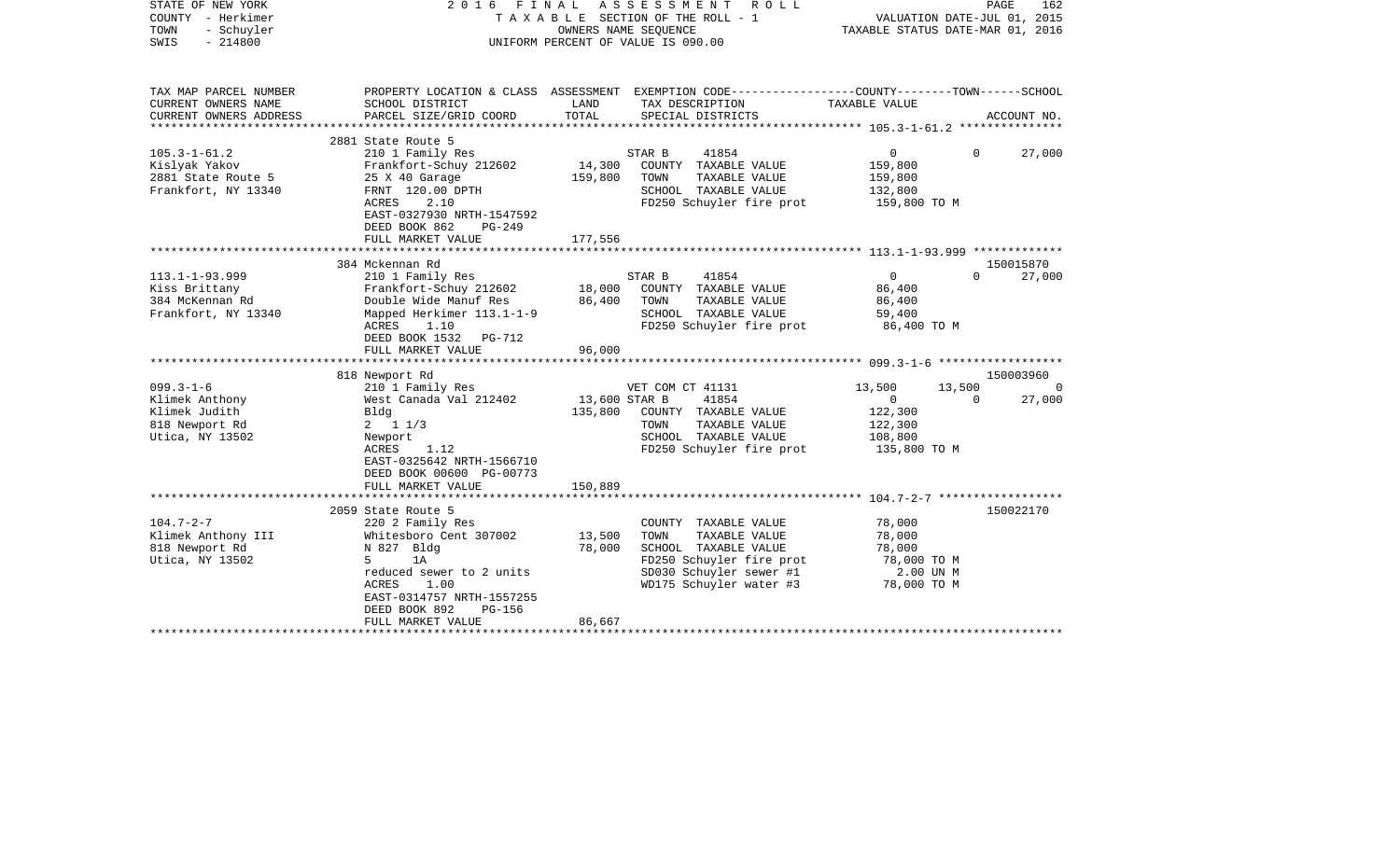| STATE OF NEW YORK<br>COUNTY - Herkimer<br>TOWN<br>- Schuyler<br>$-214800$<br>SWIS | 2 0 1 6                                      | FINAL  | ASSESSMENT ROLL<br>TAXABLE SECTION OF THE ROLL - 1<br>OWNERS NAME SEQUENCE<br>UNIFORM PERCENT OF VALUE IS 090.00   | VALUATION DATE-JUL 01, 2015<br>TAXABLE STATUS DATE-MAR 01, 2016 | PAGE<br>163        |
|-----------------------------------------------------------------------------------|----------------------------------------------|--------|--------------------------------------------------------------------------------------------------------------------|-----------------------------------------------------------------|--------------------|
|                                                                                   |                                              |        |                                                                                                                    |                                                                 |                    |
| TAX MAP PARCEL NUMBER<br>CURRENT OWNERS NAME                                      | SCHOOL DISTRICT                              | LAND   | PROPERTY LOCATION & CLASS ASSESSMENT EXEMPTION CODE---------------COUNTY-------TOWN------SCHOOL<br>TAX DESCRIPTION | TAXABLE VALUE                                                   |                    |
| CURRENT OWNERS ADDRESS                                                            | PARCEL SIZE/GRID COORD                       | TOTAL  | SPECIAL DISTRICTS                                                                                                  |                                                                 | ACCOUNT NO.        |
|                                                                                   |                                              |        |                                                                                                                    |                                                                 |                    |
|                                                                                   | 2069 State Route 5                           |        |                                                                                                                    |                                                                 | 150010890          |
| $104.7 - 2 - 9$                                                                   | 220 2 Family Res                             |        | 41854<br>STAR B                                                                                                    | $\mathbf 0$                                                     | $\Omega$<br>27,000 |
| Klotz Jeffrey P                                                                   | Whitesboro Cent 307002                       | 9,600  | COUNTY TAXABLE VALUE                                                                                               | 82,400                                                          |                    |
| 2069 State Route 5                                                                | Residence 2 Fam.                             | 82,400 | TOWN<br>TAXABLE VALUE                                                                                              | 82,400                                                          |                    |
| Utica, NY 13502                                                                   | $3 \frac{1}{4}$<br>State                     |        | SCHOOL TAXABLE VALUE                                                                                               | 55,400                                                          |                    |
|                                                                                   | FRNT 115.00 DPTH 275.00                      |        | FD250 Schuyler fire prot<br>SD030 Schuyler sewer #1                                                                | 82,400 TO M<br>1.07 UN M                                        |                    |
|                                                                                   | EAST-0314935 NRTH-1557071                    |        | WD175 Schuyler water #3                                                                                            | 82,400 TO M                                                     |                    |
|                                                                                   | DEED BOOK 846<br>$PG-55$                     |        |                                                                                                                    |                                                                 |                    |
|                                                                                   | FULL MARKET VALUE                            | 91,556 |                                                                                                                    |                                                                 |                    |
|                                                                                   |                                              |        |                                                                                                                    |                                                                 |                    |
|                                                                                   | 2478 State Route 5                           |        |                                                                                                                    |                                                                 | 150004230          |
| $104.2 - 2 - 16$                                                                  | 210 1 Family Res                             |        | STAR B<br>41854                                                                                                    | $\overline{0}$                                                  | $\Omega$<br>27,000 |
| Knapp Michael W                                                                   | Whitesboro Cent 307002                       | 10,200 | COUNTY TAXABLE VALUE                                                                                               | 65,900                                                          |                    |
| Knapp Catherine M                                                                 | S<br>Bldg                                    | 65,900 | TOWN<br>TAXABLE VALUE                                                                                              | 65,900                                                          |                    |
| 2478 State Route 5                                                                | $3 \frac{3}{4A}$                             |        | SCHOOL TAXABLE VALUE                                                                                               | 38,900                                                          |                    |
| Utica, NY 13502-9730                                                              | State                                        |        | FD250 Schuyler fire prot                                                                                           | 65,900 TO M                                                     |                    |
|                                                                                   | FRNT 126.00 DPTH 215.00<br>BANK 032          |        | WD170 Schuyler water #2<br>1.00 UN M                                                                               | 4,000 TO C                                                      |                    |
|                                                                                   | EAST-0321579 NRTH-1552529                    |        |                                                                                                                    |                                                                 |                    |
|                                                                                   | DEED BOOK 801<br>PG-312<br>FULL MARKET VALUE | 73,222 |                                                                                                                    |                                                                 |                    |
|                                                                                   |                                              |        |                                                                                                                    |                                                                 |                    |
|                                                                                   | State Route 5                                |        |                                                                                                                    |                                                                 | 150010950          |
| $104.11 - 1 - 18$                                                                 | 311 Res vac land                             |        | COUNTY TAXABLE VALUE                                                                                               | 1,000                                                           |                    |
| Knapp Michael W                                                                   | Whitesboro Cent 307002                       | 1,000  | TOWN<br>TAXABLE VALUE                                                                                              | 1,000                                                           |                    |
| Knapp Thomas A                                                                    | merge #8 2013 now 1.4A                       | 1,000  | SCHOOL TAXABLE VALUE                                                                                               | 1,000                                                           |                    |
| 5553 Walker Rd                                                                    | 104-11-1-19 merged                           |        | FD250 Schuyler fire prot                                                                                           | 1,000 TO M                                                      |                    |
| Utica, NY 13502                                                                   | State                                        |        | WD170 Schuyler water #2                                                                                            | 1,000 TO C                                                      |                    |
|                                                                                   | FRNT 260.00 DPTH                             |        | 1.00 UN M                                                                                                          |                                                                 |                    |
|                                                                                   | ACRES<br>1.40                                |        |                                                                                                                    |                                                                 |                    |
|                                                                                   | EAST-0317987 NRTH-1554427                    |        |                                                                                                                    |                                                                 |                    |
|                                                                                   | FULL MARKET VALUE                            | 1,111  |                                                                                                                    |                                                                 |                    |
|                                                                                   | Hawthorne Rd                                 |        |                                                                                                                    |                                                                 |                    |
| $099.4 - 3 - 37$                                                                  | 322 Rural vac>10                             |        | COUNTY TAXABLE VALUE                                                                                               | 38,000                                                          | 150003180          |
| Knecht Marlin                                                                     | West Canada Val 212402                       | 38,000 | TOWN<br>TAXABLE VALUE                                                                                              | 38,000                                                          |                    |
| 1750 30th St                                                                      | split #6 lot 36                              | 38,000 | SCHOOL TAXABLE VALUE                                                                                               | 38,000                                                          |                    |
| Boulder, CO 80301-1029                                                            | Land & Lakes                                 |        | FD250 Schuyler fire prot                                                                                           | 38,000 TO M                                                     |                    |
|                                                                                   | Hawthorne Rd                                 |        |                                                                                                                    |                                                                 |                    |
|                                                                                   | FRNT 1042.20 DPTH                            |        |                                                                                                                    |                                                                 |                    |
|                                                                                   | ACRES<br>20.00                               |        |                                                                                                                    |                                                                 |                    |
|                                                                                   | EAST-0346247 NRTH-1567698                    |        |                                                                                                                    |                                                                 |                    |
|                                                                                   | DEED BOOK 945<br>PG-379                      |        |                                                                                                                    |                                                                 |                    |
|                                                                                   | FULL MARKET VALUE                            | 42,222 |                                                                                                                    |                                                                 |                    |
|                                                                                   | ******************                           |        |                                                                                                                    |                                                                 |                    |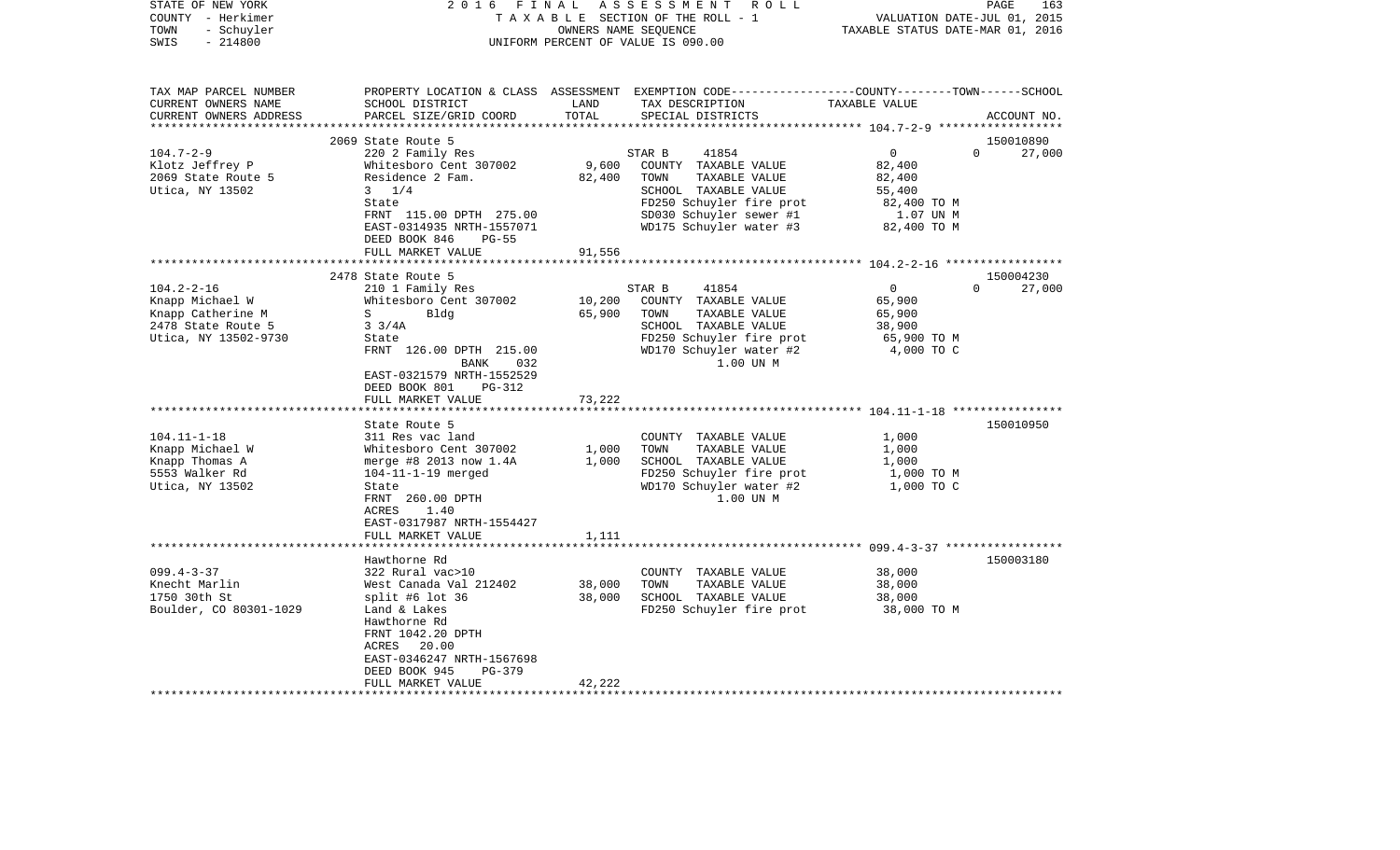| STATE OF NEW YORK<br>COUNTY - Herkimer<br>- Schuyler<br>TOWN<br>$-214800$<br>SWIS               | FINAL<br>2016                             | OWNERS NAME SEOUENCE             | ASSESSMENT<br>R O L L<br>TAXABLE SECTION OF THE ROLL - 1<br>UNIFORM PERCENT OF VALUE IS 090.00                                           | VALUATION DATE-JUL 01, 2015<br>TAXABLE STATUS DATE-MAR 01, 2016 | PAGE<br>164 |
|-------------------------------------------------------------------------------------------------|-------------------------------------------|----------------------------------|------------------------------------------------------------------------------------------------------------------------------------------|-----------------------------------------------------------------|-------------|
| TAX MAP PARCEL NUMBER<br>CURRENT OWNERS NAME<br>CURRENT OWNERS ADDRESS<br>********************* | SCHOOL DISTRICT<br>PARCEL SIZE/GRID COORD | LAND<br>TOTAL<br>*************** | PROPERTY LOCATION & CLASS ASSESSMENT EXEMPTION CODE----------------COUNTY-------TOWN------SCHOOL<br>TAX DESCRIPTION<br>SPECIAL DISTRICTS | TAXABLE VALUE                                                   | ACCOUNT NO. |
|                                                                                                 | 166 WindFall Rd                           |                                  |                                                                                                                                          |                                                                 | 150005940   |
| $104.2 - 4 - 9$                                                                                 | 210 1 Family Res                          |                                  | 41854<br>STAR B                                                                                                                          | $\overline{0}$<br>$\Omega$                                      | 27,000      |
| Kochan Gery M                                                                                   | Whitesboro Cent 307002                    | 15,000                           | COUNTY TAXABLE VALUE                                                                                                                     | 110,000                                                         |             |
| Kochan Dawn M                                                                                   | Subdivision                               | 110,000                          | TOWN<br>TAXABLE VALUE                                                                                                                    | 110,000                                                         |             |
| 166 Wind Fall Rd                                                                                | Westgate Gate                             |                                  | SCHOOL TAXABLE VALUE                                                                                                                     | 83,000                                                          |             |
| Utica, NY 13502                                                                                 | Windfall Rd                               |                                  | FD250 Schuyler fire prot                                                                                                                 | 110,000 TO M                                                    |             |
|                                                                                                 | FRNT 101.00 DPTH 248.00                   |                                  | WD165 Schuyler water #4                                                                                                                  | 110,000 TO C                                                    |             |
|                                                                                                 | EAST-0323735 NRTH-1553265                 |                                  | .00 UN M                                                                                                                                 |                                                                 |             |
|                                                                                                 | DEED BOOK 912<br>$PG-337$                 |                                  |                                                                                                                                          |                                                                 |             |
|                                                                                                 | FULL MARKET VALUE                         | 122,222                          |                                                                                                                                          |                                                                 |             |
|                                                                                                 |                                           | *******                          |                                                                                                                                          | ******** 099.2-4-45 ************                                |             |
|                                                                                                 | Grande View Dr                            |                                  |                                                                                                                                          |                                                                 | 150003180   |
| $099.2 - 4 - 45$                                                                                | 314 Rural vac<10                          |                                  | COUNTY TAXABLE VALUE                                                                                                                     | 30,400                                                          |             |
| Koczen Michael M<br>Koczen Kathleen B                                                           | West Canada Val 212402                    | 30,400<br>30,400                 | TAXABLE VALUE<br>TOWN<br>SCHOOL TAXABLE VALUE                                                                                            | 30,400                                                          |             |
| 14 Brookwood St                                                                                 | Survey $# 362$<br>Land & Lakes lot 45     |                                  | FD250 Schuyler fire prot                                                                                                                 | 30,400<br>30,400 TO M                                           |             |
| Glen Head, NY 11545                                                                             | Grande View Dr                            |                                  |                                                                                                                                          |                                                                 |             |
|                                                                                                 | ACRES<br>9.00                             |                                  |                                                                                                                                          |                                                                 |             |
|                                                                                                 | EAST-0342088 NRTH-1572072                 |                                  |                                                                                                                                          |                                                                 |             |
|                                                                                                 | DEED BOOK 1241<br>PG-642                  |                                  |                                                                                                                                          |                                                                 |             |
|                                                                                                 | FULL MARKET VALUE                         | 33,778                           |                                                                                                                                          |                                                                 |             |
|                                                                                                 |                                           |                                  |                                                                                                                                          |                                                                 |             |
|                                                                                                 | 739 Hawthorne Rd                          |                                  |                                                                                                                                          |                                                                 | 150075133   |
| $099.4 - 1 - 2$                                                                                 | 240 Rural res                             |                                  | 41834<br>STAR EN                                                                                                                         | $\Omega$<br>$\Omega$                                            | 58,770      |
| Kokoszki Richard                                                                                | West Canada Val 212402                    | 27,200                           | COUNTY TAXABLE VALUE                                                                                                                     | 79,500                                                          |             |
| Kokoszki Mary                                                                                   | W Bldg                                    | 79,500                           | TOWN<br>TAXABLE VALUE                                                                                                                    | 79,500                                                          |             |
| 739 Hawthorne Rd                                                                                | 22.23 Acre                                |                                  | SCHOOL TAXABLE VALUE                                                                                                                     | 20,730                                                          |             |
| Utica, NY 13502                                                                                 | Hawthorne Gulf                            |                                  | FD250 Schuyler fire prot                                                                                                                 | 79,500 TO M                                                     |             |
|                                                                                                 | ACRES 22.23 BANK<br>011                   |                                  |                                                                                                                                          |                                                                 |             |
|                                                                                                 | EAST-0337485 NRTH-1566903                 |                                  |                                                                                                                                          |                                                                 |             |
|                                                                                                 | DEED BOOK 700<br><b>PG-851</b>            |                                  |                                                                                                                                          |                                                                 |             |
|                                                                                                 | FULL MARKET VALUE                         | 88,333                           |                                                                                                                                          |                                                                 |             |
|                                                                                                 |                                           |                                  |                                                                                                                                          |                                                                 |             |
|                                                                                                 | 195 Cogar Rd                              |                                  |                                                                                                                                          |                                                                 | 150003180   |
| $099.4 - 6 - 8$                                                                                 | 240 Rural res                             |                                  | COUNTY TAXABLE VALUE                                                                                                                     | 92,500                                                          |             |
| Koleda Carey C                                                                                  | West Canada Val 212402                    | 22,500                           | TOWN<br>TAXABLE VALUE                                                                                                                    | 92,500                                                          |             |
| Koleda Nancy E<br>2 Southernpine Ln                                                             | Fox Hollow/ MF#185<br>Land & Lakes lot 8  | 92,500                           | SCHOOL TAXABLE VALUE<br>FD250 Schuyler fire prot                                                                                         | 92,500<br>92,500 TO M                                           |             |
| Medford, NY 11763                                                                               |                                           |                                  |                                                                                                                                          |                                                                 |             |
|                                                                                                 | Cogar Rd<br>ACRES 15.00                   |                                  |                                                                                                                                          |                                                                 |             |
|                                                                                                 | EAST-0345213 NRTH-1563174                 |                                  |                                                                                                                                          |                                                                 |             |
|                                                                                                 | DEED BOOK 1129<br>PG-122                  |                                  |                                                                                                                                          |                                                                 |             |
|                                                                                                 | FULL MARKET VALUE                         | 102,778                          |                                                                                                                                          |                                                                 |             |
|                                                                                                 |                                           |                                  |                                                                                                                                          |                                                                 |             |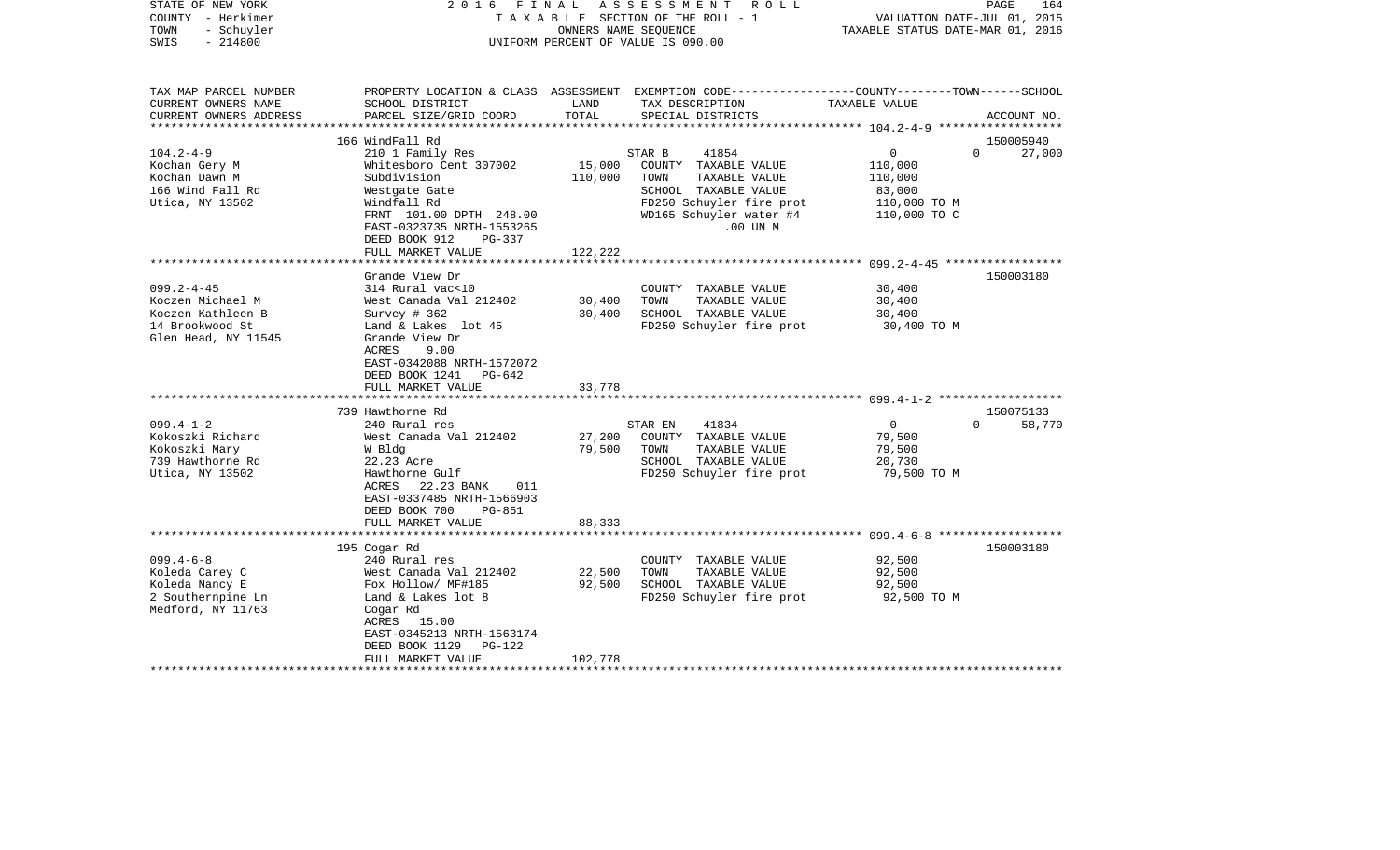| 2 0 1 6                                                                                                                                                                                                                                                                                                                                                                                                                  |                            | R O L L                                                                                                                                                                                                                                                                                                   |                                                                                                                                                                               | 165<br>PAGE                                                                                                                                                                                                                   |
|--------------------------------------------------------------------------------------------------------------------------------------------------------------------------------------------------------------------------------------------------------------------------------------------------------------------------------------------------------------------------------------------------------------------------|----------------------------|-----------------------------------------------------------------------------------------------------------------------------------------------------------------------------------------------------------------------------------------------------------------------------------------------------------|-------------------------------------------------------------------------------------------------------------------------------------------------------------------------------|-------------------------------------------------------------------------------------------------------------------------------------------------------------------------------------------------------------------------------|
| SCHOOL DISTRICT<br>PARCEL SIZE/GRID COORD                                                                                                                                                                                                                                                                                                                                                                                | LAND<br>TOTAL              | TAX DESCRIPTION<br>SPECIAL DISTRICTS                                                                                                                                                                                                                                                                      | TAXABLE VALUE                                                                                                                                                                 | ACCOUNT NO.                                                                                                                                                                                                                   |
| Cogar Rd<br>322 Rural vac>10<br>West Canada Val 212402<br>Fox Hollow/ MF#185<br>Land & Lakes lot 9<br>Cogar Rd<br>ACRES<br>20.00<br>EAST-0345599 NRTH-1562853<br>DEED BOOK 1129 PG-122                                                                                                                                                                                                                                   | 30,000<br>30,000           | COUNTY TAXABLE VALUE<br>TOWN<br>TAXABLE VALUE<br>SCHOOL TAXABLE VALUE<br>FD250 Schuyler fire prot                                                                                                                                                                                                         | 30,000<br>30,000<br>30,000<br>30,000 TO M                                                                                                                                     | 150003180                                                                                                                                                                                                                     |
|                                                                                                                                                                                                                                                                                                                                                                                                                          |                            |                                                                                                                                                                                                                                                                                                           |                                                                                                                                                                               |                                                                                                                                                                                                                               |
| 810 Beverly Rd<br>210 1 Family Res<br>Whitesboro Cent 307002<br>S 810<br>Bldg<br>$3 \t1/4$<br>Beverly Rd<br>FRNT 100.00 DPTH 123.00<br>EAST-0314729 NRTH-1557957<br>DEED BOOK 00549 PG-00862<br>FULL MARKET VALUE<br>848 Bush Rd<br>240 Rural res<br>Frankfort-Schuy 212602<br>Valley View lot 01<br>Land & Lakes sub<br>Estate<br>FRNT 987.00 DPTH<br>ACRES 10.70<br>EAST-0345512 NRTH-1556745<br>DEED BOOK 1164 PG-244 | 21,400<br>275,900          | 41800<br>41834<br>COUNTY TAXABLE VALUE<br>TOWN<br>TAXABLE VALUE<br>SCHOOL TAXABLE VALUE<br>FD250 Schuyler fire prot<br>LT160 Schuyler light #1<br>SD030 Schuyler sewer #1<br>WD175 Schuyler water #3<br>COUNTY TAXABLE VALUE<br>TOWN<br>TAXABLE VALUE<br>SCHOOL TAXABLE VALUE<br>FD250 Schuyler fire prot | 8,100<br>29,000<br>$\mathbf 0$<br>29,000<br>29,000<br>$\Omega$<br>66,100 TO M<br>66,100 TO M<br>1.10 UN M<br>66,100 TO M<br>275,900<br>275,900<br>275,900<br>275,900 TO M     | 150011190<br>- 0<br>33,050<br>$\Omega$<br>33,050                                                                                                                                                                              |
| FULL MARKET VALUE                                                                                                                                                                                                                                                                                                                                                                                                        | 306,556                    |                                                                                                                                                                                                                                                                                                           |                                                                                                                                                                               |                                                                                                                                                                                                                               |
| Mower Rd<br>314 Rural vac<10<br>West Canada Val 212402<br>Survey # 106<br>Land & Lakes lot 27<br>Louis Rd<br>FRNT 1238.70 DPTH<br>5.10<br>ACRES<br>EAST-0344873 NRTH-1565484<br>DEED BOOK 1101<br>PG-783<br>FULL MARKET VALUE                                                                                                                                                                                            | 23,200<br>23,200<br>25,778 | COUNTY TAXABLE VALUE<br>TOWN<br>TAXABLE VALUE<br>SCHOOL TAXABLE VALUE<br>FD250 Schuyler fire prot                                                                                                                                                                                                         | 23,200<br>23,200<br>23,200<br>23,200 TO M                                                                                                                                     | 150003180                                                                                                                                                                                                                     |
|                                                                                                                                                                                                                                                                                                                                                                                                                          | FULL MARKET VALUE          | FINAL<br>33,333                                                                                                                                                                                                                                                                                           | ASSESSMENT<br>TAXABLE SECTION OF THE ROLL - 1<br>OWNERS NAME SEQUENCE<br>UNIFORM PERCENT OF VALUE IS 090.00<br>VET WAR CT 41121<br>7,400 AGED-ALL<br>66,100 STAR EN<br>73,444 | VALUATION DATE-JUL 01, 2015<br>TAXABLE STATUS DATE-MAR 01, 2016<br>PROPERTY LOCATION & CLASS ASSESSMENT EXEMPTION CODE----------------COUNTY-------TOWN------SCHOOL<br>8,100<br>29,000<br>$105.2 - 2 - 1$ ******************* |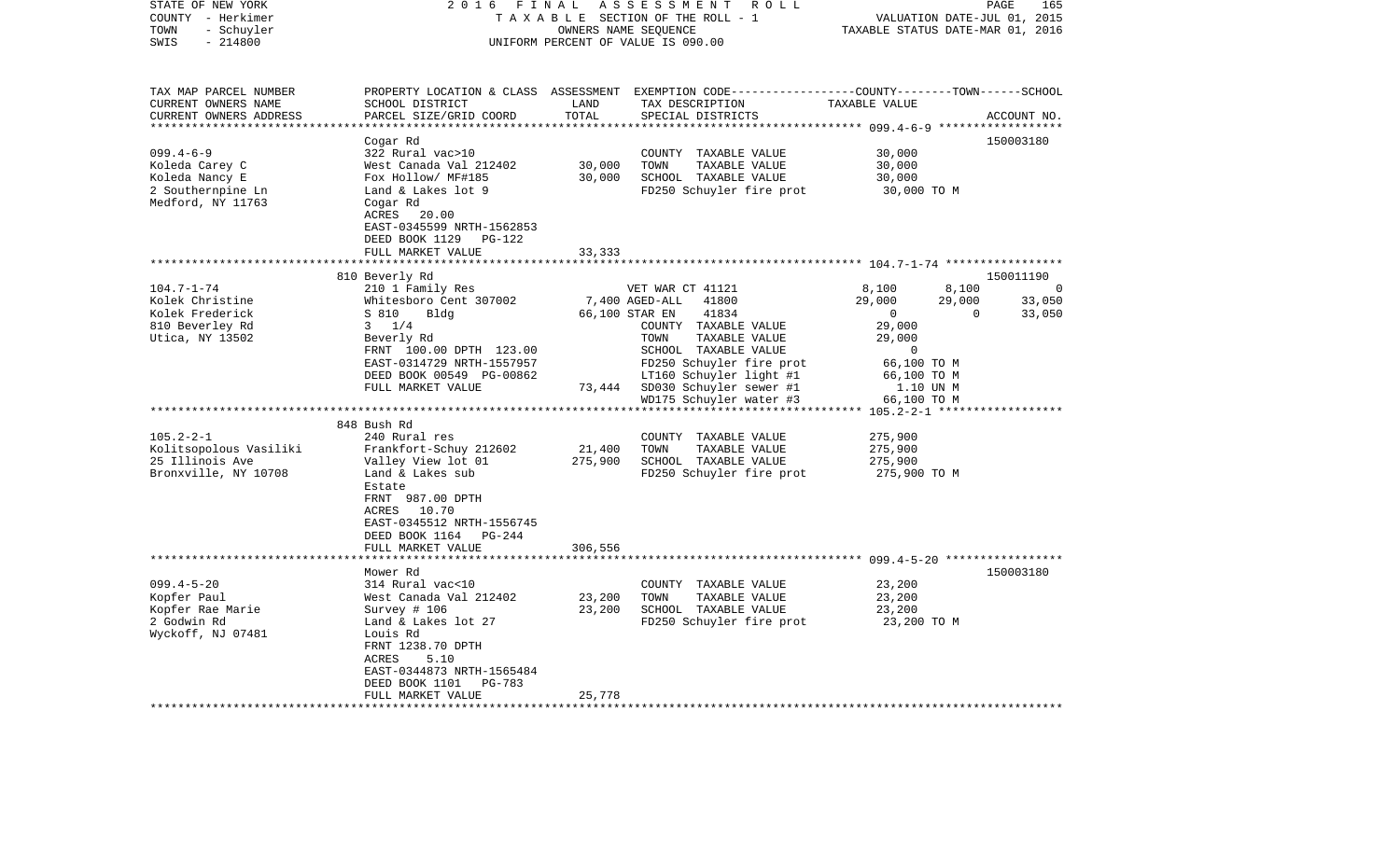| STATE OF NEW YORK<br>COUNTY - Herkimer<br>- Schuyler<br>TOWN<br>$-214800$<br>SWIS                                                                             | 2016<br>FINAL                                                                                                                                                                                                                                                                                                                                                                                                                                                      | OWNERS NAME SEQUENCE                                    | A S S E S S M E N T<br>R O L L<br>TAXABLE SECTION OF THE ROLL - 1<br>UNIFORM PERCENT OF VALUE IS 090.00                                                                                                                                                                                                    | VALUATION DATE-JUL 01, 2015<br>TAXABLE STATUS DATE-MAR 01, 2016                                                                                     | PAGE<br>166                                  |
|---------------------------------------------------------------------------------------------------------------------------------------------------------------|--------------------------------------------------------------------------------------------------------------------------------------------------------------------------------------------------------------------------------------------------------------------------------------------------------------------------------------------------------------------------------------------------------------------------------------------------------------------|---------------------------------------------------------|------------------------------------------------------------------------------------------------------------------------------------------------------------------------------------------------------------------------------------------------------------------------------------------------------------|-----------------------------------------------------------------------------------------------------------------------------------------------------|----------------------------------------------|
| TAX MAP PARCEL NUMBER<br>CURRENT OWNERS NAME<br>CURRENT OWNERS ADDRESS<br>***********************                                                             | SCHOOL DISTRICT<br>PARCEL SIZE/GRID COORD                                                                                                                                                                                                                                                                                                                                                                                                                          | LAND<br>TOTAL                                           | PROPERTY LOCATION & CLASS ASSESSMENT EXEMPTION CODE---------------COUNTY-------TOWN------SCHOOL<br>TAX DESCRIPTION<br>SPECIAL DISTRICTS                                                                                                                                                                    | TAXABLE VALUE                                                                                                                                       | ACCOUNT NO.                                  |
|                                                                                                                                                               | 309 Newport Rd                                                                                                                                                                                                                                                                                                                                                                                                                                                     |                                                         |                                                                                                                                                                                                                                                                                                            |                                                                                                                                                     |                                              |
| $104.2 - 1 - 12.3$<br>Kopie William B<br>Kopie John Thomas<br>309 Newport Rd<br>Utica, NY 13502                                                               | 210 1 Family Res<br>Whitesboro Cent 307002<br>Bldg<br>added 576 sf gar onto<br>existing gar chg old to<br>3.36<br>ACRES<br>EAST-0320099 NRTH-1558238<br>DEED BOOK 1584<br>$PG-35$                                                                                                                                                                                                                                                                                  | 15,300<br>90,000                                        | 41854<br>STAR B<br>COUNTY TAXABLE VALUE<br>TOWN<br>TAXABLE VALUE<br>SCHOOL TAXABLE VALUE<br>FD250 Schuyler fire prot<br>WD170 Schuyler water #2<br>1.00 UN M                                                                                                                                               | $\overline{0}$<br>90,000<br>90,000<br>63,000<br>90,000 TO M<br>90,000 TO C                                                                          | 27,000<br>$\Omega$                           |
|                                                                                                                                                               | FULL MARKET VALUE                                                                                                                                                                                                                                                                                                                                                                                                                                                  | 100,000                                                 |                                                                                                                                                                                                                                                                                                            |                                                                                                                                                     |                                              |
|                                                                                                                                                               | *********************                                                                                                                                                                                                                                                                                                                                                                                                                                              | **********************                                  |                                                                                                                                                                                                                                                                                                            |                                                                                                                                                     |                                              |
| $104.7 - 1 - 40.1$<br>Korogoda Vasily<br>5628 Mapleton Dr<br>Utica, NY 13502<br>$099.3 - 1 - 11.2$<br>Kosakowski Edward<br>912 Windfall Rd<br>Utica, NY 13502 | 5628 Mapleton Dr<br>210 1 Family Res<br>Whitesboro Cent 307002<br>Residence 5626&28<br>1/4<br>7<br>Mapleton<br>FRNT<br>73.00 DPTH<br>62.10<br>BANK<br>740<br>EAST-0314294 NRTH-1557664<br>DEED BOOK 850<br>$PG-123$<br>FULL MARKET VALUE<br>Windfall Rd<br>314 Rural vac<10<br>Whitesboro Cent 307002<br>E<br>Vacant<br>$\overline{a}$<br>6 Acres<br>Windfall<br>ACRES<br>6.10<br>EAST-0330275 NRTH-1565511<br>DEED BOOK 901<br><b>PG-288</b><br>FULL MARKET VALUE | 6,200<br>56,000<br>62,222<br>11,500<br>11,500<br>12,778 | STAR B<br>41854<br>COUNTY TAXABLE VALUE<br>TOWN<br>TAXABLE VALUE<br>SCHOOL TAXABLE VALUE<br>FD250 Schuyler fire prot<br>LT160 Schuyler light #1<br>SD030 Schuyler sewer #1<br>WD175 Schuyler water #3<br>COUNTY TAXABLE VALUE<br>TOWN<br>TAXABLE VALUE<br>SCHOOL TAXABLE VALUE<br>FD250 Schuyler fire prot | $\overline{0}$<br>56,000<br>56,000<br>29,000<br>56,000 TO M<br>56,000 TO M<br>2.00 UN M<br>56,000 TO M<br>11,500<br>11,500<br>11,500<br>11,500 TO M | 150023280<br>27,000<br>$\Omega$<br>150075140 |
|                                                                                                                                                               | ********************************                                                                                                                                                                                                                                                                                                                                                                                                                                   |                                                         |                                                                                                                                                                                                                                                                                                            |                                                                                                                                                     |                                              |
| $099.3 - 1 - 38.2$<br>Kosakowski Edward<br>912 Windfall Rd<br>Utica, NY 13502                                                                                 | 912 Windfall Rd<br>210 1 Family Res<br>Whitesboro Cent 307002<br>Sin Family Res W/pole<br>added 540sf to barn 2009<br>Windfall Rd<br>7.00<br>ACRES<br>EAST-0330381 NRTH-1565987<br>DEED BOOK 799<br><b>PG-117</b><br>FULL MARKET VALUE                                                                                                                                                                                                                             | 18,300<br>150,000<br>166,667                            | STAR B<br>41854<br>COUNTY TAXABLE VALUE<br>TOWN<br>TAXABLE VALUE<br>SCHOOL TAXABLE VALUE<br>FD250 Schuyler fire prot                                                                                                                                                                                       | $\overline{0}$<br>150,000<br>150,000<br>123,000<br>150,000 TO M                                                                                     | 27,000<br>0                                  |
|                                                                                                                                                               |                                                                                                                                                                                                                                                                                                                                                                                                                                                                    |                                                         |                                                                                                                                                                                                                                                                                                            |                                                                                                                                                     |                                              |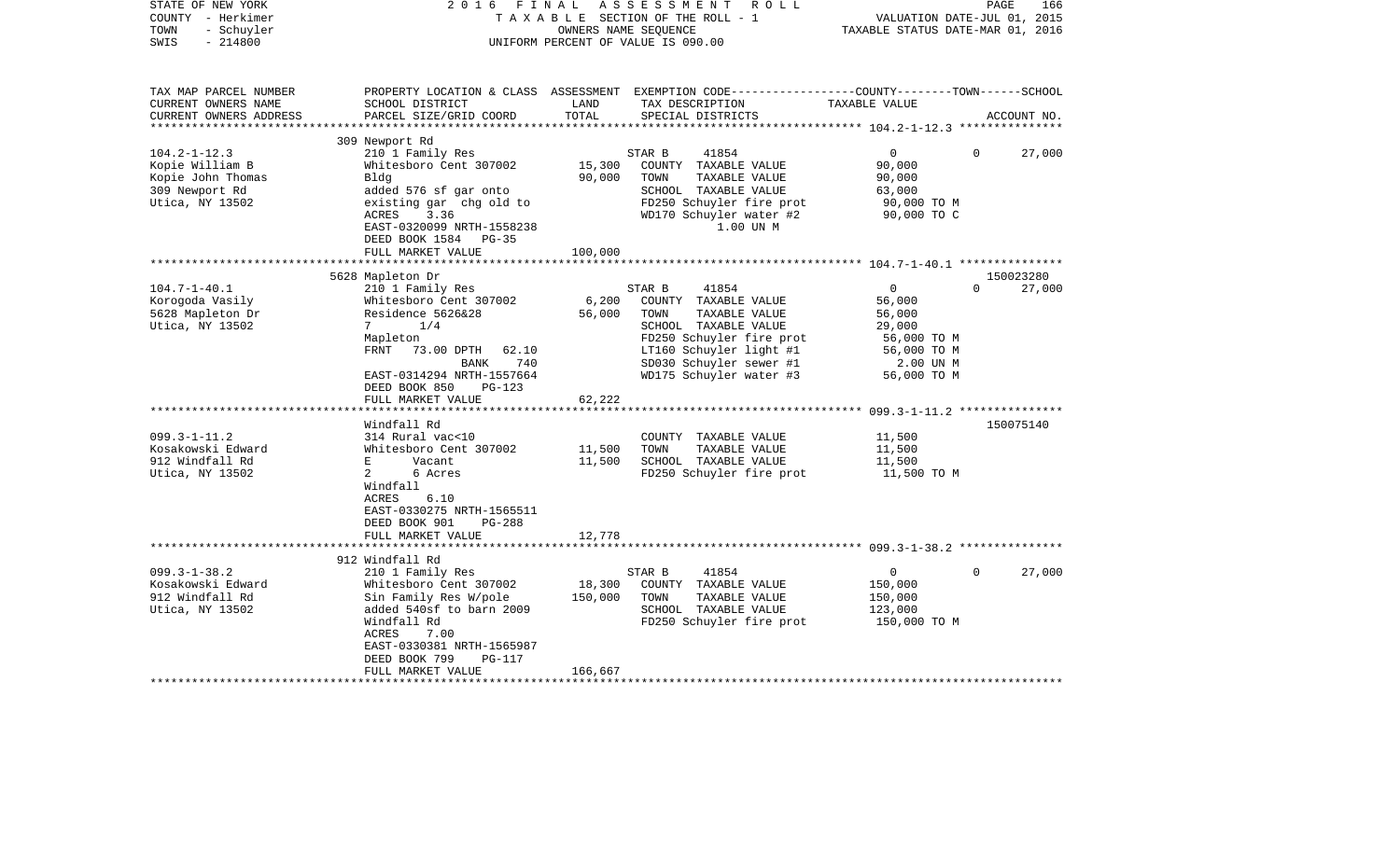| STATE OF NEW YORK<br>COUNTY - Herkimer<br>- Schuyler<br>TOWN | FINAL<br>2016                                                                         |                | ASSESSMENT ROLL<br>TAXABLE SECTION OF THE ROLL - 1<br>OWNERS NAME SEQUENCE                     | VALUATION DATE-JUL 01, 2015<br>TAXABLE STATUS DATE-MAR 01, 2016 | PAGE     | 167                 |
|--------------------------------------------------------------|---------------------------------------------------------------------------------------|----------------|------------------------------------------------------------------------------------------------|-----------------------------------------------------------------|----------|---------------------|
| $-214800$<br>SWIS                                            |                                                                                       |                | UNIFORM PERCENT OF VALUE IS 090.00                                                             |                                                                 |          |                     |
| TAX MAP PARCEL NUMBER                                        |                                                                                       |                | PROPERTY LOCATION & CLASS ASSESSMENT EXEMPTION CODE---------------COUNTY-------TOWN-----SCHOOL |                                                                 |          |                     |
| CURRENT OWNERS NAME                                          | SCHOOL DISTRICT                                                                       | LAND           | TAX DESCRIPTION                                                                                | TAXABLE VALUE                                                   |          |                     |
| CURRENT OWNERS ADDRESS<br>***********************            | PARCEL SIZE/GRID COORD                                                                | TOTAL          | SPECIAL DISTRICTS                                                                              |                                                                 |          | ACCOUNT NO.         |
|                                                              | Windfall Rd                                                                           |                |                                                                                                |                                                                 |          | 150011220           |
| $099.3 - 1 - 38.3$                                           | 311 Res vac land                                                                      |                | COUNTY TAXABLE VALUE                                                                           | 6,000                                                           |          |                     |
| Kosakowski Edward                                            | Whitesboro Cent 307002                                                                | 6,000          | TOWN<br>TAXABLE VALUE                                                                          | 6,000                                                           |          |                     |
| 912 Windfall Rd                                              | $split$ # 42016                                                                       | 6,000          | SCHOOL TAXABLE VALUE                                                                           | 6,000                                                           |          |                     |
| Utica, NY 13502                                              | Frances<br>Kosakowski<br>FRNT 558.00 DPTH<br>ACRES 11.58<br>EAST-0329573 NRTH-1566070 |                | FD250 Schuyler fire prot                                                                       | 6,000 TO M                                                      |          |                     |
|                                                              | DEED BOOK 1590<br>$PG-12$                                                             |                |                                                                                                |                                                                 |          |                     |
|                                                              | FULL MARKET VALUE                                                                     | 6,667          |                                                                                                |                                                                 |          |                     |
|                                                              |                                                                                       | ******         |                                                                                                | *********************** 099.3-1-38.6 ***************            |          |                     |
| $099.3 - 1 - 38.6$                                           | 932 Windfall Rd<br>240 Rural res                                                      |                | AGED-ALL<br>41800                                                                              | 40,000                                                          | 40,000   | 150011220<br>40,000 |
| Kosakowski Frances                                           | Whitesboro Cent 307002                                                                | 10,000 STAR EN | 41834                                                                                          | $\overline{0}$                                                  | $\Omega$ | 40,000              |
| Boulia Barbara                                               | Residence                                                                             | 80,000         | COUNTY TAXABLE VALUE                                                                           | 40,000                                                          |          |                     |
| 932 Windfall Rd                                              | Life Estate Frances                                                                   |                | TAXABLE VALUE<br>TOWN                                                                          | 40,000                                                          |          |                     |
| Utica, NY 13502                                              | $split$ # 4 - 22 Acres 2016                                                           |                | SCHOOL TAXABLE VALUE                                                                           | 0                                                               |          |                     |
|                                                              | FRNT 190.00 DPTH<br>ACRES<br>1.20                                                     |                | FD250 Schuyler fire prot                                                                       | 80,000 TO M                                                     |          |                     |
|                                                              | EAST-0330166 NRTH-1566397<br>DEED BOOK 1590<br>PG-16                                  |                |                                                                                                |                                                                 |          |                     |
|                                                              | FULL MARKET VALUE                                                                     | 88,889         |                                                                                                |                                                                 |          |                     |
|                                                              | 164 Spain Gulf Rd South                                                               |                |                                                                                                |                                                                 |          |                     |
| $099.1 - 1 - 80.6$                                           | 240 Rural res                                                                         |                | STAR B<br>41854                                                                                | $\mathbf 0$                                                     | $\Omega$ | 27,000              |
| Kovalets Anatoliy                                            | West Canada Val 212402                                                                | 26,500         | COUNTY TAXABLE VALUE                                                                           | 122,900                                                         |          |                     |
| Kovalets Galina                                              | Mod Res, Gar, Barn, Shed                                                              | 122,900        | TOWN<br>TAXABLE VALUE                                                                          | 122,900                                                         |          |                     |
| 164 Spain Gulf Rd South                                      | 20.9 Acres                                                                            |                | SCHOOL TAXABLE VALUE                                                                           | 95,900                                                          |          |                     |
| Utica, NY 13502                                              | ACRES 20.90<br>EAST-0333282 NRTH-1571344                                              |                | FD250 Schuyler fire prot                                                                       | 122,900 TO M                                                    |          |                     |
|                                                              | DEED BOOK 1148<br><b>PG-588</b>                                                       |                |                                                                                                |                                                                 |          |                     |
|                                                              | FULL MARKET VALUE                                                                     | 136,556        |                                                                                                |                                                                 |          |                     |
|                                                              | 3473 State Route 5                                                                    |                |                                                                                                | ************************ 112.2-2-38.1 ****************          |          | 150008940           |
| $112.2 - 2 - 38.1$                                           | 220 2 Family Res                                                                      |                | COUNTY TAXABLE VALUE                                                                           | 77,000                                                          |          |                     |
| Kraszewski Ardith                                            | Frankfort-Schuy 212602                                                                | 13,600         | TAXABLE VALUE<br>TOWN                                                                          | 77,000                                                          |          |                     |
| 110 Millers Grove Rd                                         | Residence & Manufactured                                                              | 77,000         | SCHOOL TAXABLE VALUE                                                                           | 77,000                                                          |          |                     |
| Frankfort, NY 13340                                          | Residence                                                                             |                | FD250 Schuyler fire prot                                                                       | 77,000 TO M                                                     |          |                     |
|                                                              | State                                                                                 |                |                                                                                                |                                                                 |          |                     |
|                                                              | ACRES<br>1.10                                                                         |                |                                                                                                |                                                                 |          |                     |
|                                                              | EAST-0336706 NRTH-1539872                                                             |                |                                                                                                |                                                                 |          |                     |
|                                                              | DEED BOOK 1205<br>PG-332                                                              | 85,556         |                                                                                                |                                                                 |          |                     |
|                                                              | FULL MARKET VALUE                                                                     |                |                                                                                                |                                                                 |          |                     |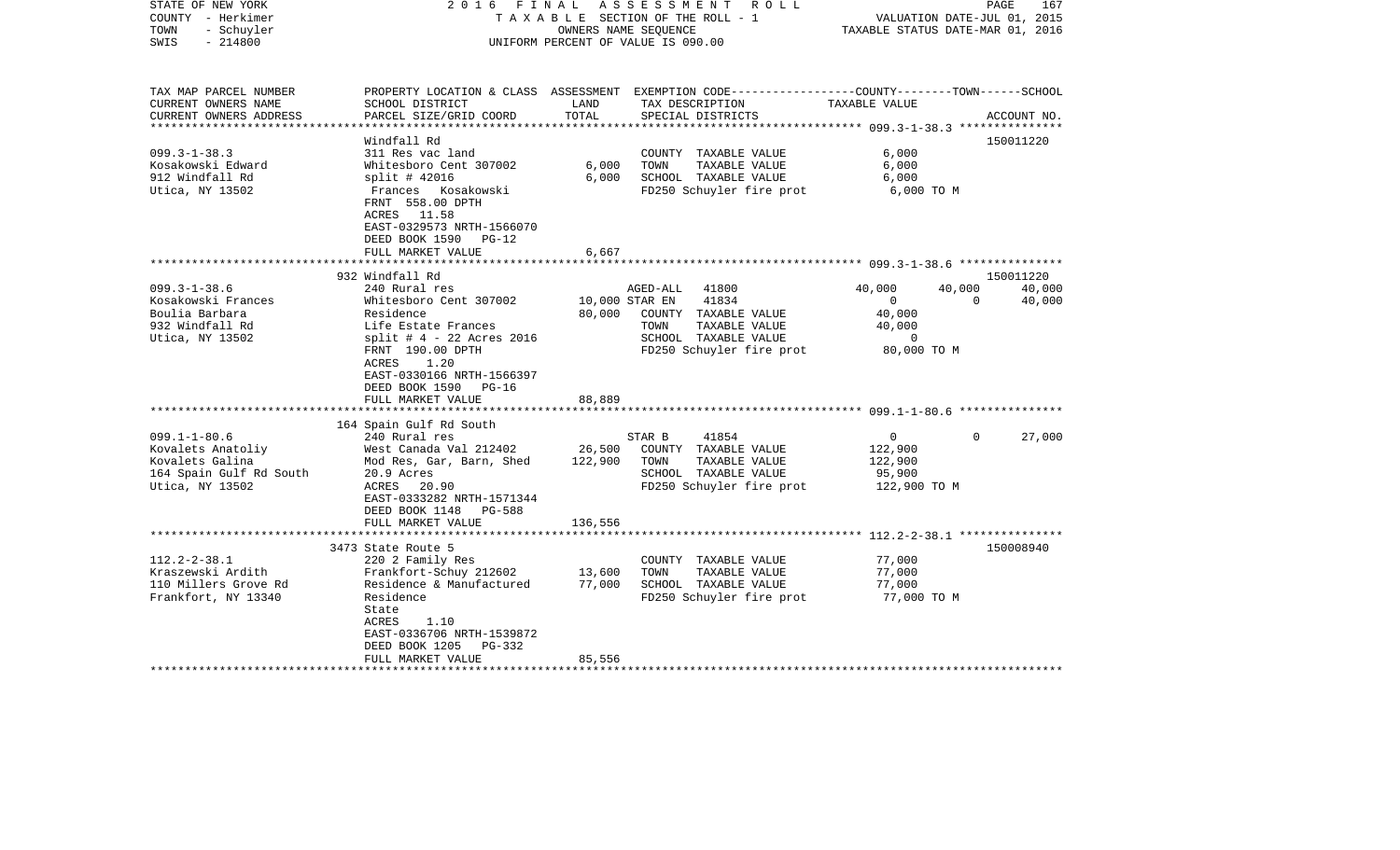| COUNTY<br>- Herkimer<br>TOWN<br>- Schuyler<br>SWIS<br>$-214800$                            | TAXABLE SECTION OF THE ROLL - 1<br>OWNERS NAME SEQUENCE<br>UNIFORM PERCENT OF VALUE IS 090.00          |                  |                                                                                                                                         | VALUATION DATE-JUL 01, 2015<br>TAXABLE STATUS DATE-MAR 01, 2016 |          |             |
|--------------------------------------------------------------------------------------------|--------------------------------------------------------------------------------------------------------|------------------|-----------------------------------------------------------------------------------------------------------------------------------------|-----------------------------------------------------------------|----------|-------------|
| TAX MAP PARCEL NUMBER<br>CURRENT OWNERS NAME<br>CURRENT OWNERS ADDRESS<br>**************** | SCHOOL DISTRICT<br>PARCEL SIZE/GRID COORD<br>****************************                              | LAND<br>TOTAL    | PROPERTY LOCATION & CLASS ASSESSMENT EXEMPTION CODE---------------COUNTY-------TOWN------SCHOOL<br>TAX DESCRIPTION<br>SPECIAL DISTRICTS | TAXABLE VALUE                                                   |          | ACCOUNT NO. |
|                                                                                            | 110 Millers Grove Rd                                                                                   |                  |                                                                                                                                         |                                                                 |          | 150006660   |
| $112.2 - 2 - 52$<br>Kraszewski Walter<br>110 Millers Grove Rd<br>Frankfort, NY 13340       | 210 1 Family Res<br>Frankfort-Schuy 212602<br>Bldg<br>3/8<br>$3^{\circ}$                               | 13,500<br>68,000 | 41854<br>STAR B<br>COUNTY TAXABLE VALUE<br>TOWN<br>TAXABLE VALUE<br>SCHOOL TAXABLE VALUE                                                | $\overline{0}$<br>68,000<br>68,000<br>41,000                    | $\Omega$ | 27,000      |
|                                                                                            | Millers Grove<br>ACRES<br>1.00<br>EAST-0336571 NRTH-1539986<br>DEED BOOK 1206<br>$PG-134$              |                  | FD250 Schuyler fire prot                                                                                                                | 68,000 TO M                                                     |          |             |
|                                                                                            | FULL MARKET VALUE                                                                                      | 75,556           |                                                                                                                                         |                                                                 |          |             |
|                                                                                            | 267 Millers Grove Rd                                                                                   |                  |                                                                                                                                         |                                                                 |          |             |
| $112.2 - 2 - 10.2$                                                                         | 270 Mfg housing                                                                                        |                  | VET COM CT 41131                                                                                                                        | 13,500                                                          | 13,500   | 0           |
| Kravec John Jr                                                                             | Frankfort-Schuy 212602                                                                                 |                  | 13,500 VET DIS CT 41141                                                                                                                 | 27,000                                                          | 27,000   | 0           |
| Kravec Mary                                                                                | W Trailer & Bldg                                                                                       | 57,100 STAR EN   | 41834                                                                                                                                   | $\overline{0}$                                                  | $\Omega$ | 57,100      |
| 267 Millers Grove Rd<br>Frankfort, NY 13340                                                | 1.01 Acres<br>Millers Grove Road                                                                       |                  | COUNTY TAXABLE VALUE<br>TAXABLE VALUE<br>TOWN                                                                                           | 16,600<br>16,600                                                |          |             |
|                                                                                            | ACRES<br>$1.04$ BANK<br>080                                                                            |                  | SCHOOL TAXABLE VALUE                                                                                                                    | $\Omega$                                                        |          |             |
|                                                                                            | EAST-0338792 NRTH-1542636<br>DEED BOOK 791<br>PG-504                                                   |                  | FD250 Schuyler fire prot                                                                                                                | 57,100 TO M                                                     |          |             |
|                                                                                            | FULL MARKET VALUE<br>*****************************                                                     | 63,444           |                                                                                                                                         |                                                                 |          |             |
|                                                                                            | Hawthorne Rd                                                                                           |                  |                                                                                                                                         |                                                                 |          | 150003180   |
| $099.4 - 3 - 25$                                                                           | 322 Rural vac>10                                                                                       |                  | COUNTY TAXABLE VALUE                                                                                                                    | 80,300                                                          |          |             |
| Kucerak Family Lmt Partship                                                                | West Canada Val 212402                                                                                 | 80,300           | TAXABLE VALUE<br>TOWN                                                                                                                   | 80,300                                                          |          |             |
| 1108 Steuben Hil Rd                                                                        | split #6 lot $24$                                                                                      | 80,300           | SCHOOL TAXABLE VALUE                                                                                                                    | 80,300                                                          |          |             |
| Herkimer, NY 13350                                                                         | Land & Lakes                                                                                           |                  | FD250 Schuyler fire prot                                                                                                                | 80,300 TO M                                                     |          |             |
|                                                                                            | Mower<br>FRNT 564.20 DPTH<br>50.00<br>ACRES<br>EAST-0339676 NRTH-1567999                               |                  |                                                                                                                                         |                                                                 |          |             |
|                                                                                            | DEED BOOK 1235<br>$PG-222$                                                                             |                  |                                                                                                                                         |                                                                 |          |             |
|                                                                                            | FULL MARKET VALUE                                                                                      | 89,222           |                                                                                                                                         |                                                                 |          |             |
|                                                                                            | 807 Hawthorne Rd                                                                                       |                  |                                                                                                                                         |                                                                 |          | 150014610   |
| $099.4 - 1 - 1$                                                                            | 240 Rural res                                                                                          |                  | 41854<br>STAR B                                                                                                                         | $\overline{0}$                                                  | $\Omega$ | 27,000      |
| Kulas John                                                                                 | West Canada Val 212402                                                                                 | 62,000           | COUNTY TAXABLE VALUE                                                                                                                    | 117,100                                                         |          |             |
| Kulas Sandra                                                                               | Bldgs                                                                                                  | 117,100          | TOWN<br>TAXABLE VALUE                                                                                                                   | 117,100                                                         |          |             |
| 807 Hawthorne Rd                                                                           | 1 100                                                                                                  |                  | SCHOOL TAXABLE VALUE                                                                                                                    | 90,100                                                          |          |             |
| Utica, NY 13502                                                                            | Farm To Market<br>720<br>ACRES<br>78.80 BANK<br>EAST-0338183 NRTH-1567597<br>DEED BOOK 706<br>$PG-360$ |                  | FD250 Schuyler fire prot                                                                                                                | 117,100 TO M                                                    |          |             |
|                                                                                            | FULL MARKET VALUE                                                                                      | 130,111          |                                                                                                                                         |                                                                 |          |             |
|                                                                                            |                                                                                                        |                  |                                                                                                                                         |                                                                 |          |             |

PAGE 168

STATE OF NEW YORK 2 0 1 6 F I N A L A S S E S S M E N T R O L L PAGE 168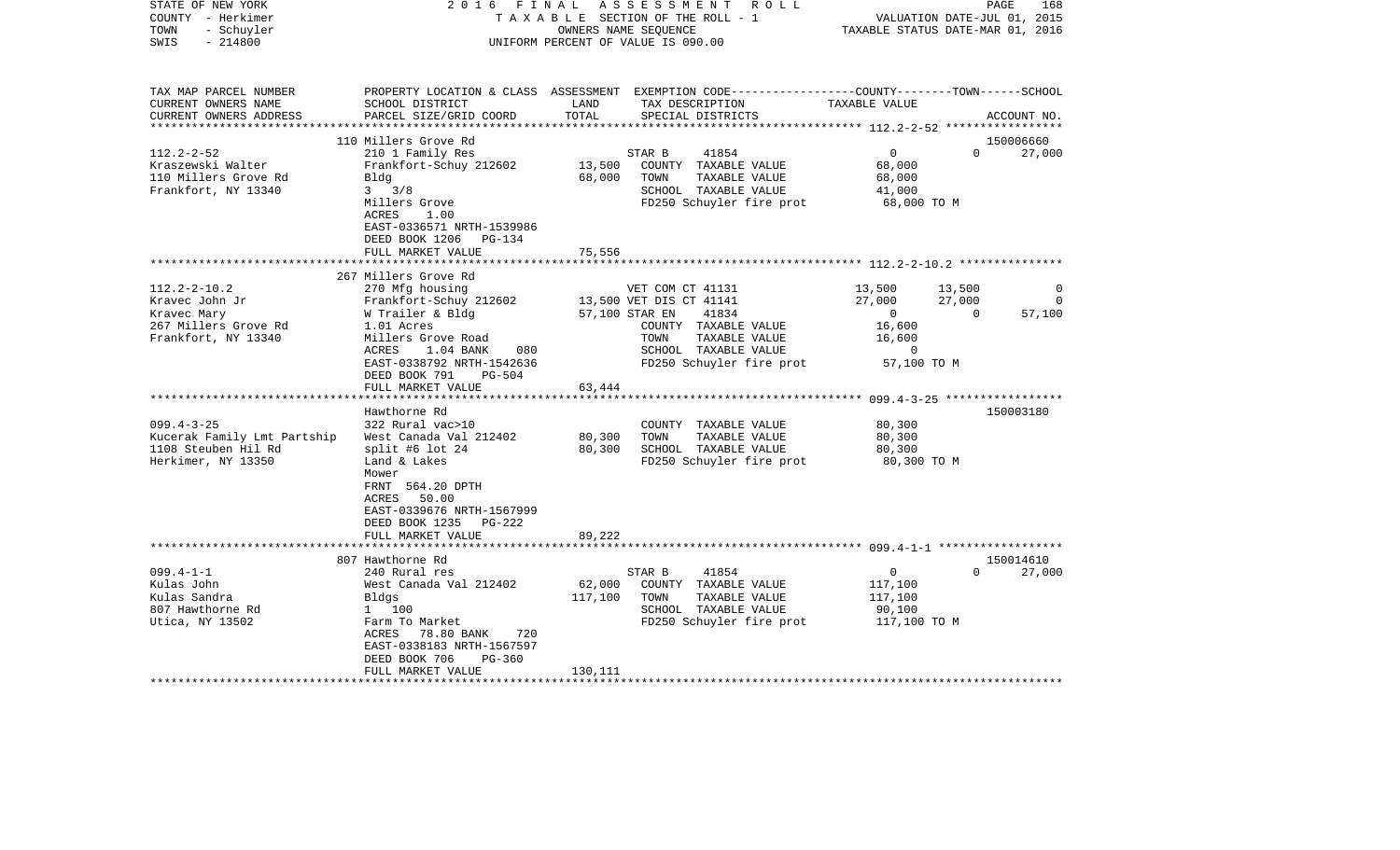| STATE OF NEW YORK<br>COUNTY - Herkimer<br>- Schuyler<br>TOWN<br>$-214800$<br>SWIS | 2 0 1 6<br>FINAL                                      | OWNERS NAME SEQUENCE | ASSESSMENT<br>R O L L<br>TAXABLE SECTION OF THE ROLL - 1<br>UNIFORM PERCENT OF VALUE IS 090.00                                          | TAXABLE STATUS DATE-MAR 01, 2016 | PAGE<br>VALUATION DATE-JUL 01, 2015 | 169                 |
|-----------------------------------------------------------------------------------|-------------------------------------------------------|----------------------|-----------------------------------------------------------------------------------------------------------------------------------------|----------------------------------|-------------------------------------|---------------------|
| TAX MAP PARCEL NUMBER<br>CURRENT OWNERS NAME<br>CURRENT OWNERS ADDRESS            | SCHOOL DISTRICT<br>PARCEL SIZE/GRID COORD             | LAND<br>TOTAL        | PROPERTY LOCATION & CLASS ASSESSMENT EXEMPTION CODE---------------COUNTY-------TOWN------SCHOOL<br>TAX DESCRIPTION<br>SPECIAL DISTRICTS | TAXABLE VALUE                    |                                     | ACCOUNT NO.         |
|                                                                                   |                                                       |                      |                                                                                                                                         |                                  |                                     |                     |
| $104.2 - 2 - 65$                                                                  | 124 Dodge Ln<br>210 1 Family Res                      |                      | 41834<br>STAR EN                                                                                                                        | $\overline{0}$                   | $\Omega$                            | 150020280<br>58,770 |
| Kunkel James S                                                                    | Whitesboro Cent 307002                                | 13,900               | COUNTY TAXABLE VALUE                                                                                                                    | 71,900                           |                                     |                     |
| 124 Dodge Ln                                                                      | Trl&bl                                                | 71,900               | TOWN<br>TAXABLE VALUE                                                                                                                   | 71,900                           |                                     |                     |
| Utica, NY 13502                                                                   | 30.5                                                  |                      | SCHOOL TAXABLE VALUE                                                                                                                    | 13,130                           |                                     |                     |
|                                                                                   | Dodge Lane                                            |                      | FD250 Schuyler fire prot                                                                                                                | 71,900 TO M                      |                                     |                     |
|                                                                                   | ACRES<br>1.50                                         |                      | WD170 Schuyler water #2                                                                                                                 | 5,000 TO C                       |                                     |                     |
|                                                                                   | EAST-0321848 NRTH-1552003                             |                      | 1.00 UN M                                                                                                                               |                                  |                                     |                     |
|                                                                                   | DEED BOOK 927<br>PG-568<br>FULL MARKET VALUE          | 79,889               |                                                                                                                                         |                                  |                                     |                     |
|                                                                                   | ************************                              |                      |                                                                                                                                         |                                  |                                     |                     |
|                                                                                   | 5668 Mapleton Dr                                      |                      |                                                                                                                                         |                                  |                                     | 150000990           |
| $104.7 - 1 - 47$                                                                  | 210 1 Family Res                                      |                      | VET WAR CT 41121                                                                                                                        | 8,100                            | 8,100                               |                     |
| Kunz John A                                                                       | Whitesboro Cent 307002                                | 7,000 STAR EN        | 41834                                                                                                                                   | $\mathbf{0}$                     | $\Omega$                            | 58,770              |
| 5668 Mapleton Dr                                                                  | E 5668<br>Bldg                                        | 73,600               | COUNTY TAXABLE VALUE                                                                                                                    | 65,500                           |                                     |                     |
| Utica, NY 13502                                                                   | $3 \t1/4$                                             |                      | TOWN<br>TAXABLE VALUE                                                                                                                   | 65,500                           |                                     |                     |
|                                                                                   | Mapleton Dr<br>68.00 DPTH 125.00<br>FRNT              |                      | SCHOOL TAXABLE VALUE<br>FD250 Schuyler fire prot                                                                                        | 14,830<br>73,600 TO M            |                                     |                     |
|                                                                                   | EAST-0314645 NRTH-1558251                             |                      | LT160 Schuyler light #1                                                                                                                 | 73,600 TO M                      |                                     |                     |
|                                                                                   | DEED BOOK 683<br>PG-669                               |                      | SD030 Schuyler sewer #1                                                                                                                 | 1.00 UN M                        |                                     |                     |
|                                                                                   | FULL MARKET VALUE                                     |                      | 81,778 WD175 Schuyler water #3                                                                                                          | 73,600 TO M                      |                                     |                     |
|                                                                                   | ************************                              |                      |                                                                                                                                         |                                  |                                     |                     |
|                                                                                   | 840 Newport Rd                                        |                      |                                                                                                                                         |                                  |                                     | 150075000           |
| $099.3 - 1 - 2$                                                                   | 210 1 Family Res                                      |                      | STAR B<br>41854                                                                                                                         | $\overline{0}$                   | $\Omega$                            | 27,000              |
| Kutsar Tamara                                                                     | West Canada Val 212402<br>N<br>Blda                   | 13,600<br>87,000     | COUNTY TAXABLE VALUE<br>TOWN<br>TAXABLE VALUE                                                                                           | 87,000<br>87,000                 |                                     |                     |
| 840 Newport Rd<br>Utica, NY 13502                                                 | 9 1 1/4                                               |                      | SCHOOL TAXABLE VALUE                                                                                                                    | 60,000                           |                                     |                     |
|                                                                                   | Newport Rd                                            |                      | FD250 Schuyler fire prot                                                                                                                | 87,000 TO M                      |                                     |                     |
|                                                                                   | ACRES<br>1.10                                         |                      |                                                                                                                                         |                                  |                                     |                     |
|                                                                                   | EAST-0325867 NRTH-1567125                             |                      |                                                                                                                                         |                                  |                                     |                     |
|                                                                                   | DEED BOOK 1290 PG-100                                 |                      |                                                                                                                                         |                                  |                                     |                     |
|                                                                                   | FULL MARKET VALUE                                     | 96,667               |                                                                                                                                         |                                  |                                     |                     |
|                                                                                   |                                                       |                      |                                                                                                                                         |                                  |                                     |                     |
| $112.2 - 2 - 4.2$                                                                 | 108 Church Rd<br>210 1 Family Res                     |                      | STAR B<br>41854                                                                                                                         | $\overline{0}$                   | $\Omega$                            | 27,000              |
| Kuzmich Grigoriy                                                                  | Frankfort-Schuy 212602                                | 13,800               | COUNTY TAXABLE VALUE                                                                                                                    | 107,000                          |                                     |                     |
| Kuzmich Tatyana                                                                   | Single Family Residence                               | 107,000              | TOWN<br>TAXABLE VALUE                                                                                                                   | 107,000                          |                                     |                     |
| 108 Church Rd                                                                     | 1.36 A                                                |                      | SCHOOL TAXABLE VALUE                                                                                                                    | 80,000                           |                                     |                     |
| Frankfort, NY 13340                                                               | Church Road                                           |                      | FD250 Schuyler fire prot                                                                                                                | 107,000 то м                     |                                     |                     |
|                                                                                   | FRNT 300.00 DPTH 200.00                               |                      |                                                                                                                                         |                                  |                                     |                     |
|                                                                                   | 1.36<br>ACRES                                         |                      |                                                                                                                                         |                                  |                                     |                     |
|                                                                                   | EAST-0337819 NRTH-1541986<br>DEED BOOK 1390<br>PG-130 |                      |                                                                                                                                         |                                  |                                     |                     |
|                                                                                   | FULL MARKET VALUE                                     | 118,889              |                                                                                                                                         |                                  |                                     |                     |
|                                                                                   |                                                       |                      | *******************************                                                                                                         |                                  |                                     |                     |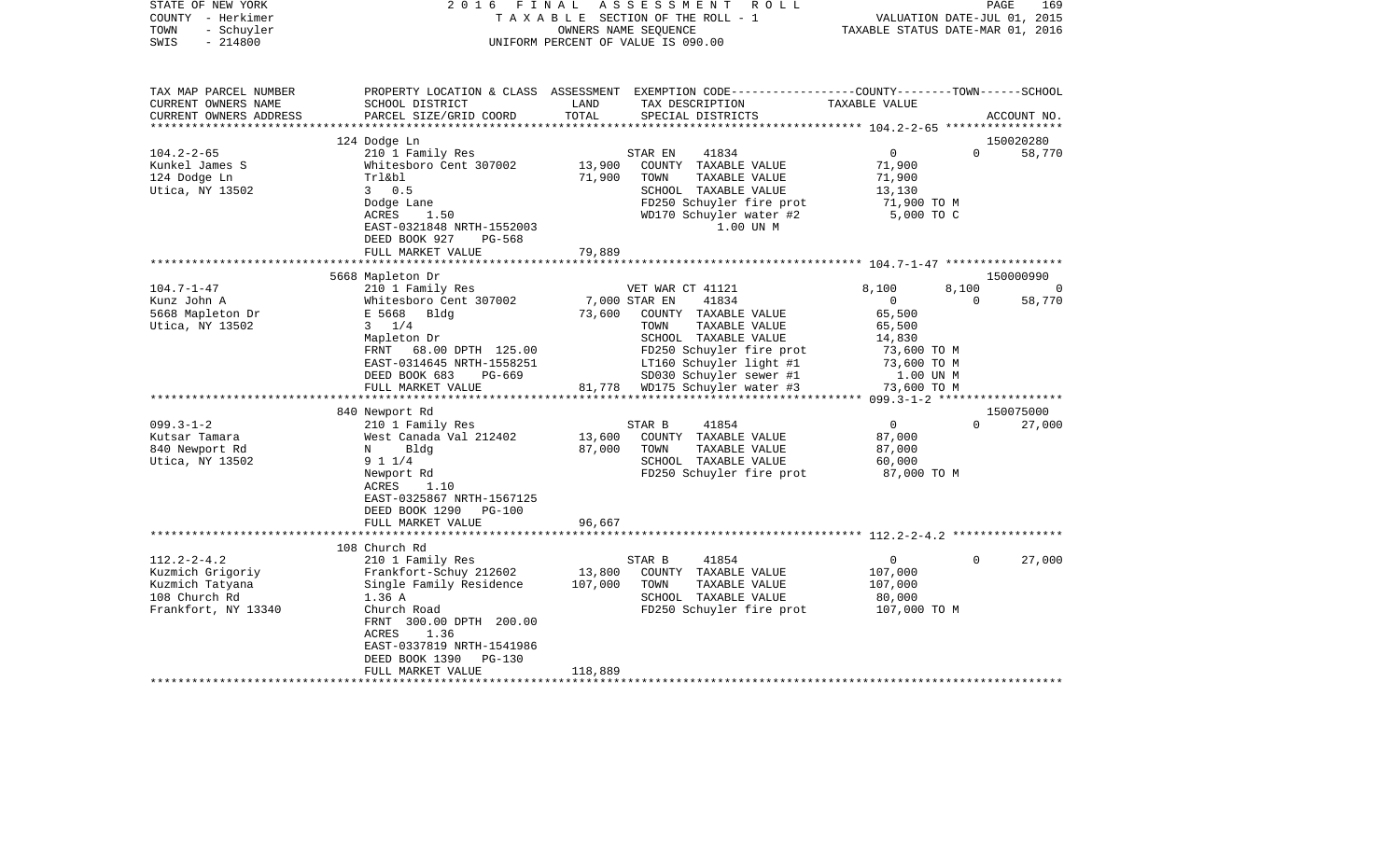| STATE OF NEW YORK<br>COUNTY - Herkimer            | 2 0 1 6                            | FINAL   | ASSESSMENT<br>R O L L<br>TAXABLE SECTION OF THE ROLL - 1                                         |                                  | PAGE<br>170<br>VALUATION DATE-JUL 01, 2015 |
|---------------------------------------------------|------------------------------------|---------|--------------------------------------------------------------------------------------------------|----------------------------------|--------------------------------------------|
| TOWN<br>- Schuyler<br>SWIS<br>$-214800$           |                                    |         | OWNERS NAME SEQUENCE<br>UNIFORM PERCENT OF VALUE IS 090.00                                       | TAXABLE STATUS DATE-MAR 01, 2016 |                                            |
|                                                   |                                    |         |                                                                                                  |                                  |                                            |
| TAX MAP PARCEL NUMBER                             |                                    |         | PROPERTY LOCATION & CLASS ASSESSMENT EXEMPTION CODE----------------COUNTY-------TOWN------SCHOOL |                                  |                                            |
| CURRENT OWNERS NAME                               | SCHOOL DISTRICT                    | LAND    | TAX DESCRIPTION                                                                                  | TAXABLE VALUE                    |                                            |
| CURRENT OWNERS ADDRESS<br>*********************** | PARCEL SIZE/GRID COORD             | TOTAL   | SPECIAL DISTRICTS                                                                                |                                  | ACCOUNT NO.                                |
|                                                   |                                    |         |                                                                                                  |                                  |                                            |
| $112.2 - 3 - 16.9$                                | 351 Watkins Rd<br>240 Rural res    |         | COUNTY TAXABLE VALUE                                                                             | 174,000                          | 150007440                                  |
| L & A Builders Inc.                               | Frankfort-Schuy 212602             | 14,000  | TOWN<br>TAXABLE VALUE                                                                            | 174,000                          |                                            |
| 351 Watkins Rd                                    | 1 House,                           | 174,000 | SCHOOL TAXABLE VALUE                                                                             | 174,000                          |                                            |
| Frankfort, NY 13340                               | 9.3 acres                          |         | FD250 Schuyler fire prot                                                                         | 174,000 TO M                     |                                            |
|                                                   | split # 1 from Goodhines           |         |                                                                                                  |                                  |                                            |
| MAY BE SUBJECT TO PAYMENT                         | FRNT 677.80 DPTH                   |         |                                                                                                  |                                  |                                            |
| UNDER AGDIST LAW TIL 2023                         | ACRES<br>9.30                      |         |                                                                                                  |                                  |                                            |
|                                                   | EAST-0342103 NRTH-1541215          |         |                                                                                                  |                                  |                                            |
|                                                   | DEED BOOK 1599<br>PG-795           |         |                                                                                                  |                                  |                                            |
|                                                   | FULL MARKET VALUE                  | 193,333 |                                                                                                  |                                  |                                            |
|                                                   | 702 Newport Rd                     |         |                                                                                                  |                                  |                                            |
| $099.3 - 1 - 48.2$                                | 210 1 Family Res                   |         | STAR EN<br>41834                                                                                 | $\mathbf 0$                      | $\Omega$<br>58,770                         |
| La Clair Maynard R Sr                             | Whitesboro Cent 307002             | 14,300  | COUNTY TAXABLE VALUE                                                                             | 84,700                           |                                            |
| 702 Newport Rd                                    | E Bldgs                            | 84,700  | TOWN<br>TAXABLE VALUE                                                                            | 84,700                           |                                            |
| Utica, NY 13502                                   | 1 10 Acres                         |         | SCHOOL TAXABLE VALUE                                                                             | 25,930                           |                                            |
|                                                   | Newport Road                       |         | FD250 Schuyler fire prot                                                                         | 84,700 TO M                      |                                            |
|                                                   | FRNT 322.00 DPTH                   |         |                                                                                                  |                                  |                                            |
|                                                   | ACRES<br>2.00                      |         |                                                                                                  |                                  |                                            |
|                                                   | EAST-0324477 NRTH-1564813<br>PG-46 |         |                                                                                                  |                                  |                                            |
|                                                   | DEED BOOK 883<br>FULL MARKET VALUE | 94,111  |                                                                                                  |                                  |                                            |
|                                                   |                                    |         |                                                                                                  |                                  |                                            |
|                                                   | 3215 State Route 5                 |         |                                                                                                  |                                  |                                            |
| $112.1 - 2 - 15.4$                                | 210 1 Family Res                   |         | STAR B<br>41854                                                                                  | $\mathbf 0$                      | 27,000<br>$\Omega$                         |
| Labate James E                                    | Frankfort-Schuy 212602             | 14,500  | COUNTY TAXABLE VALUE                                                                             | 120,000                          |                                            |
| 3215 State Route 5                                | Residence W/addition               | 120,000 | TOWN<br>TAXABLE VALUE                                                                            | 120,000                          |                                            |
| Frankfort, NY 13340                               | 1 Acre                             |         | SCHOOL TAXABLE VALUE                                                                             | 93,000                           |                                            |
|                                                   | State Rd                           |         | FD250 Schuyler fire prot                                                                         | 120,000 TO M                     |                                            |
|                                                   | FRNT 186.00 DPTH 190.00<br>0.70    |         |                                                                                                  |                                  |                                            |
|                                                   | ACRES<br>EAST-0332534 NRTH-1543050 |         |                                                                                                  |                                  |                                            |
|                                                   | DEED BOOK 1114 PG-945              |         |                                                                                                  |                                  |                                            |
|                                                   | FULL MARKET VALUE                  | 133,333 |                                                                                                  |                                  |                                            |
|                                                   |                                    |         |                                                                                                  |                                  |                                            |
|                                                   | 261 Newport Rd                     |         |                                                                                                  |                                  | 150014910                                  |
| $104.2 - 1 - 22$                                  | 220 2 Family Res                   |         | 41854<br>STAR B                                                                                  | $\mathsf{O}$                     | 27,000<br>$\Omega$                         |
| Ladd Brian P                                      | Whitesboro Cent 307002             | 14,600  | COUNTY TAXABLE VALUE                                                                             | 65,900                           |                                            |
| Ladd Joseph W Jr                                  | W<br>Bldg                          | 65,900  | TOWN<br>TAXABLE VALUE                                                                            | 65,900                           |                                            |
| 261 Newport Rd                                    | $\overline{\mathbf{3}}$<br>3       |         | SCHOOL TAXABLE VALUE                                                                             | 38,900                           |                                            |
| Utica, NY 13502                                   | Newport Rd<br>ACRES<br>2.50        |         | FD250 Schuyler fire prot<br>WD170 Schuyler water #2                                              | 65,900 TO M<br>65,900 TO C       |                                            |
|                                                   | EAST-0319603 NRTH-1557359          |         | 1.00 UN M                                                                                        |                                  |                                            |
|                                                   | DEED BOOK 1405<br>PG-264           |         |                                                                                                  |                                  |                                            |
|                                                   | FULL MARKET VALUE                  | 73,222  |                                                                                                  |                                  |                                            |
|                                                   | ***********************            |         |                                                                                                  |                                  |                                            |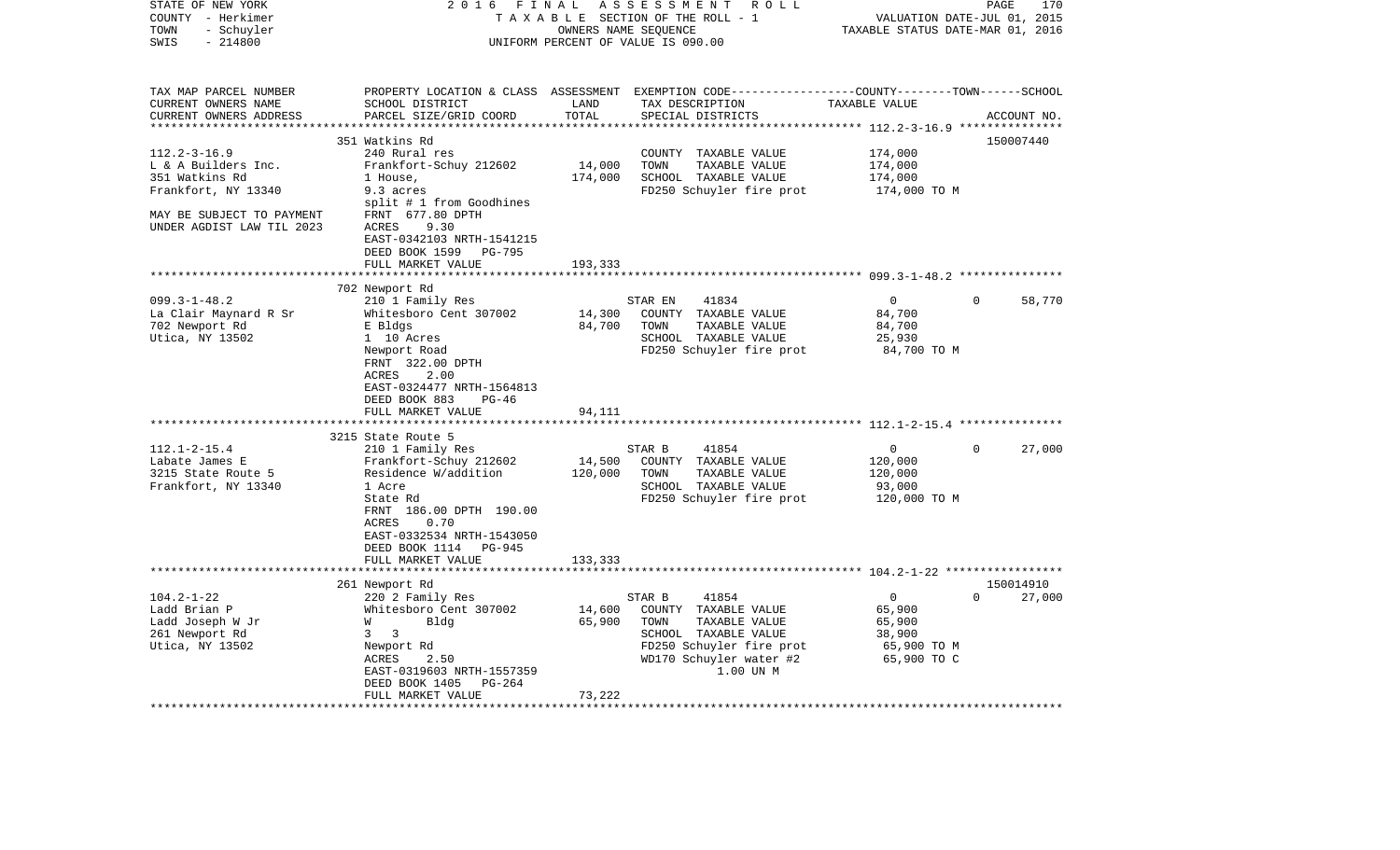| STATE OF NEW YORK<br>COUNTY - Herkimer<br>- Schuyler<br>TOWN<br>$-214800$<br>SWIS | 2016                                                   | F I N A L     | A S S E S S M E N T R O L L<br>TAXABLE SECTION OF THE ROLL - 1<br>OWNERS NAME SEOUENCE<br>UNIFORM PERCENT OF VALUE IS 090.00 | TAXABLE STATUS DATE-MAR 01, 2016 | 171<br>PAGE<br>VALUATION DATE-JUL 01, 2015 |
|-----------------------------------------------------------------------------------|--------------------------------------------------------|---------------|------------------------------------------------------------------------------------------------------------------------------|----------------------------------|--------------------------------------------|
| TAX MAP PARCEL NUMBER                                                             |                                                        |               | PROPERTY LOCATION & CLASS ASSESSMENT EXEMPTION CODE----------------COUNTY-------TOWN------SCHOOL                             |                                  |                                            |
| CURRENT OWNERS NAME<br>CURRENT OWNERS ADDRESS                                     | SCHOOL DISTRICT<br>PARCEL SIZE/GRID COORD              | LAND<br>TOTAL | TAX DESCRIPTION<br>SPECIAL DISTRICTS                                                                                         | TAXABLE VALUE                    | ACCOUNT NO.                                |
| *********************                                                             |                                                        |               |                                                                                                                              |                                  |                                            |
|                                                                                   | 267 Newport Rd                                         |               |                                                                                                                              |                                  | 150014880                                  |
| $104.2 - 1 - 21$                                                                  | 210 1 Family Res                                       |               | 41854<br>STAR B                                                                                                              | $\overline{0}$                   | $\Omega$<br>27,000                         |
| Ladd Fern                                                                         | Whitesboro Cent 307002                                 | 8,900         | COUNTY TAXABLE VALUE                                                                                                         | 95,000                           |                                            |
| 267 Newport Rd                                                                    | W Bldg                                                 | 95,000        | TOWN<br>TAXABLE VALUE                                                                                                        | 95,000                           |                                            |
| Utica, NY 13502                                                                   | $3 \frac{1}{2}$                                        |               | SCHOOL TAXABLE VALUE                                                                                                         | 68,000                           |                                            |
|                                                                                   | Newport Rd Comb With 16.8                              |               | FD250 Schuyler fire prot                                                                                                     | 95,000 TO M                      |                                            |
|                                                                                   | FRNT 100.00 DPTH 200.00                                |               | WD170 Schuyler water #2                                                                                                      | 5,200 TO C                       |                                            |
|                                                                                   | ACRES<br>0.46                                          |               | 1.00 UN M                                                                                                                    |                                  |                                            |
|                                                                                   | EAST-0319871 NRTH-1557382<br>DEED BOOK 790<br>$PG-162$ |               |                                                                                                                              |                                  |                                            |
|                                                                                   | FULL MARKET VALUE                                      | 105,556       |                                                                                                                              |                                  |                                            |
|                                                                                   |                                                        | ************  |                                                                                                                              |                                  |                                            |
|                                                                                   | Bull Rd                                                |               |                                                                                                                              |                                  | 150002610                                  |
| $105.1 - 1 - 9.13$                                                                | 322 Rural vac>10                                       |               | AG MKTS<br>41730                                                                                                             | 25,235                           | 25,235<br>25,235                           |
| Ladd IRR Trust                                                                    | Whitesboro Cent 307002                                 | 40,000        | COUNTY TAXABLE VALUE                                                                                                         | 14,765                           |                                            |
| 267 Newport Rd                                                                    | vacant ag                                              | 40,000        | TOWN<br>TAXABLE VALUE                                                                                                        | 14,765                           |                                            |
| Utica, NY 13502                                                                   | Bull Rd                                                |               | SCHOOL TAXABLE VALUE                                                                                                         | 14,765                           |                                            |
|                                                                                   | FRNT 1211.70 DPTH                                      |               | FD250 Schuyler fire prot                                                                                                     | 40,000 TO M                      |                                            |
| MAY BE SUBJECT TO PAYMENT                                                         | ACRES 25.60                                            |               |                                                                                                                              |                                  |                                            |
| UNDER AGDIST LAW TIL 2023                                                         | EAST-0330598 NRTH-1557763<br>DEED BOOK 1526 PG-414     |               |                                                                                                                              |                                  |                                            |
|                                                                                   | FULL MARKET VALUE                                      | 44,444        |                                                                                                                              |                                  |                                            |
|                                                                                   |                                                        |               |                                                                                                                              |                                  |                                            |
|                                                                                   | 253 Newport Rd                                         |               |                                                                                                                              |                                  | 150011640                                  |
| $104.2 - 1 - 23$                                                                  | 210 1 Family Res                                       |               | COUNTY TAXABLE VALUE                                                                                                         | 76,000                           |                                            |
| Ladd Joseph                                                                       | Whitesboro Cent 307002                                 | 8,900         | TOWN<br>TAXABLE VALUE                                                                                                        | 76,000                           |                                            |
| Ladd Fern                                                                         | <b>W</b><br>Bldg                                       | 76,000        | SCHOOL TAXABLE VALUE                                                                                                         | 76,000                           |                                            |
| 267 Newport Rd                                                                    | $3 \frac{1}{2}$                                        |               | FD250 Schuyler fire prot                                                                                                     | 76,000 то м                      |                                            |
| Utica, NY 13502                                                                   | Newport Rd                                             |               | WD170 Schuyler water #2                                                                                                      | 5,000 TO C                       |                                            |
|                                                                                   | FRNT 100.00 DPTH 200.00                                |               | 1.00 UN M                                                                                                                    |                                  |                                            |
|                                                                                   | EAST-0319720 NRTH-1557125                              |               |                                                                                                                              |                                  |                                            |
|                                                                                   | DEED BOOK 1334 PG-505                                  |               |                                                                                                                              |                                  |                                            |
|                                                                                   | FULL MARKET VALUE                                      | 84,444        |                                                                                                                              |                                  |                                            |
|                                                                                   | 301 Bull Rd                                            |               |                                                                                                                              |                                  |                                            |
| $105.1 - 1 - 9.5$                                                                 | 210 1 Family Res                                       |               | 41854<br>STAR B                                                                                                              | $\mathbf{0}$                     | $\Omega$<br>27,000                         |
| Ladd Scott J                                                                      | Whitesboro Cent 307002                                 | 13,800        | COUNTY TAXABLE VALUE                                                                                                         | 160,000                          |                                            |
| 301 Bull Rd                                                                       | Single Family Residence                                | 160,000       | TOWN<br>TAXABLE VALUE                                                                                                        | 160,000                          |                                            |
| Utica, NY 13502                                                                   | ACRES<br>1.40                                          |               | SCHOOL TAXABLE VALUE                                                                                                         | 133,000                          |                                            |
|                                                                                   | EAST-0331022 NRTH-1558227                              |               | FD250 Schuyler fire prot                                                                                                     | 160,000 TO M                     |                                            |
|                                                                                   | DEED BOOK 1337 PG-813                                  |               |                                                                                                                              |                                  |                                            |
|                                                                                   | FULL MARKET VALUE                                      | 177,778       |                                                                                                                              |                                  |                                            |
|                                                                                   |                                                        |               |                                                                                                                              |                                  |                                            |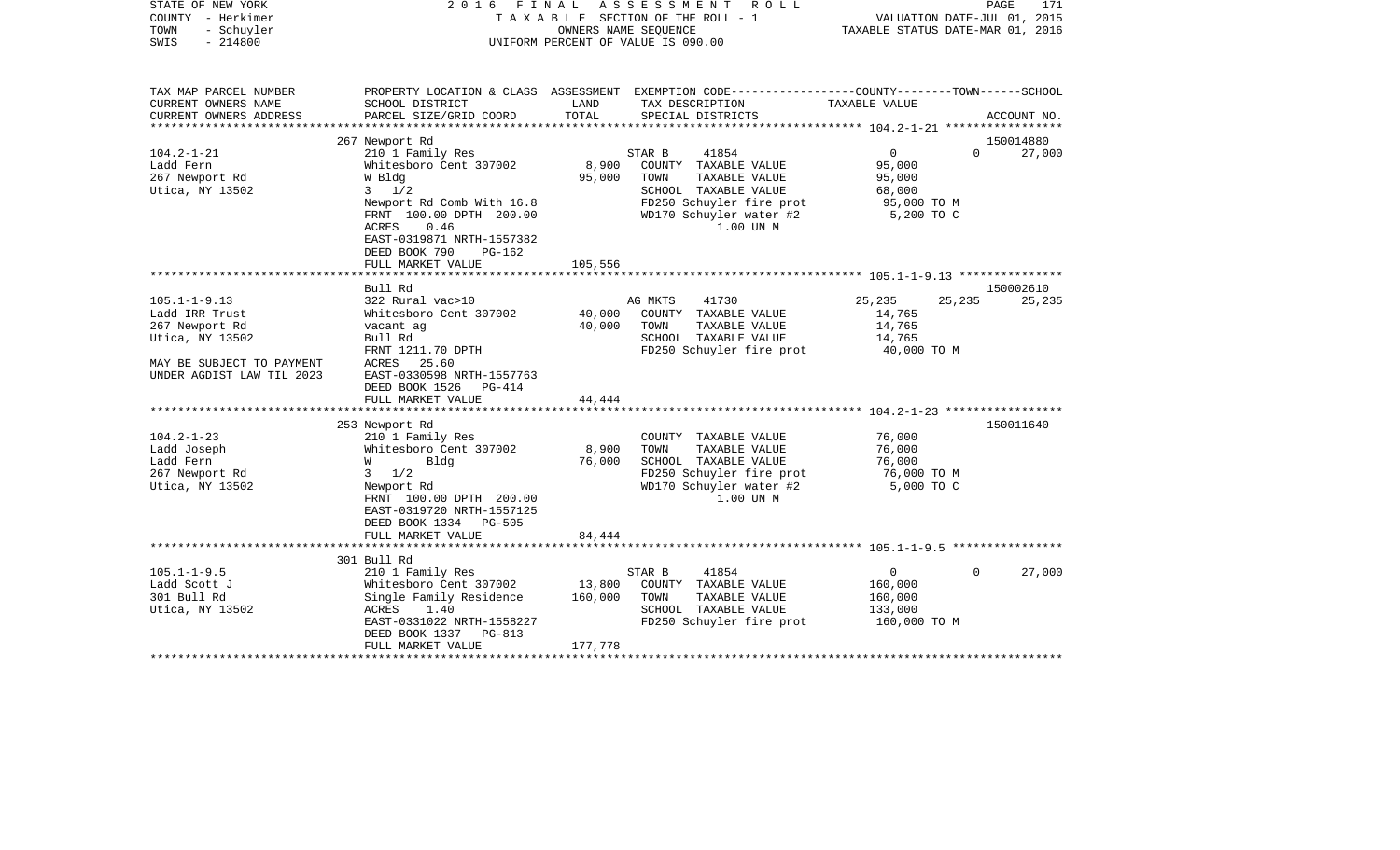| STATE OF NEW YORK<br>COUNTY - Herkimer<br>TOWN<br>- Schuyler<br>$-214800$<br>SWIS |                                                                                                               | OWNERS NAME SEOUENCE | 2016 FINAL ASSESSMENT ROLL<br>TAXABLE SECTION OF THE ROLL - 1<br>UNIFORM PERCENT OF VALUE IS 090.00 | PAGE<br>172<br>VALUATION DATE-JUL 01, 2015<br>TAXABLE STATUS DATE-MAR 01, 2016                   |
|-----------------------------------------------------------------------------------|---------------------------------------------------------------------------------------------------------------|----------------------|-----------------------------------------------------------------------------------------------------|--------------------------------------------------------------------------------------------------|
| TAX MAP PARCEL NUMBER                                                             |                                                                                                               |                      |                                                                                                     | PROPERTY LOCATION & CLASS ASSESSMENT EXEMPTION CODE----------------COUNTY-------TOWN------SCHOOL |
| CURRENT OWNERS NAME<br>CURRENT OWNERS ADDRESS                                     | SCHOOL DISTRICT<br>PARCEL SIZE/GRID COORD                                                                     | LAND<br>TOTAL        | TAX DESCRIPTION<br>SPECIAL DISTRICTS                                                                | TAXABLE VALUE<br>ACCOUNT NO.                                                                     |
|                                                                                   |                                                                                                               |                      |                                                                                                     |                                                                                                  |
| $112.2 - 2 - 59$                                                                  | 3588 State Route 5                                                                                            |                      |                                                                                                     | 150001800<br>$\overline{0}$<br>$\Omega$                                                          |
| Lafountian Sheila                                                                 | 210 1 Family Res<br>Frankfort-Schuy 212602                                                                    | 6,500                | STAR B<br>41854<br>COUNTY TAXABLE VALUE                                                             | 27,000<br>57,500                                                                                 |
| Lafountian James                                                                  | Bldg<br>$S \qquad \qquad$                                                                                     | 57,500               | TOWN<br>TAXABLE VALUE                                                                               | 57,500                                                                                           |
| 3588 State Route 5                                                                | $3 \frac{1}{8}$                                                                                               |                      | SCHOOL TAXABLE VALUE                                                                                | 30,500                                                                                           |
| Frankfort, NY 13340                                                               | State                                                                                                         |                      | FD250 Schuyler fire prot                                                                            | 57,500 TO M                                                                                      |
|                                                                                   | FRNT 38.00 DPTH 132.00<br>EAST-0338300 NRTH-1538207<br>DEED BOOK 1077 PG-710                                  |                      |                                                                                                     |                                                                                                  |
|                                                                                   | FULL MARKET VALUE                                                                                             | 63,889               |                                                                                                     |                                                                                                  |
|                                                                                   |                                                                                                               |                      |                                                                                                     |                                                                                                  |
| $104.2 - 1 - 42.999$                                                              | Off Dyke Rd<br>474 Billboard                                                                                  |                      | COUNTY TAXABLE VALUE                                                                                | 150011940<br>15,200                                                                              |
| Lamar Outdoor Advertising                                                         | Whitesboro Cent 307002                                                                                        | 200                  | TOWN<br>TAXABLE VALUE                                                                               | 15,200                                                                                           |
| 5947 E Molloy Rd                                                                  | $1$ sign $20 \times 80$                                                                                       | 15,200               | SCHOOL TAXABLE VALUE                                                                                | 15,200                                                                                           |
| Syracuse, NY 13211                                                                | 2 52A                                                                                                         |                      | FD250 Schuyler fire prot                                                                            | 15,200 TO M                                                                                      |
|                                                                                   | Between Thruway & River<br>ACRES<br>52.00<br>EAST-0314486 NRTH-1555450<br>DEED BOOK 861<br>PG-374             |                      |                                                                                                     |                                                                                                  |
|                                                                                   | FULL MARKET VALUE                                                                                             | 16,889               |                                                                                                     |                                                                                                  |
|                                                                                   | 2323 State Route 5                                                                                            |                      |                                                                                                     | 150005190                                                                                        |
| $104.2 - 1 - 45.999$                                                              | 474 Billboard                                                                                                 |                      | COUNTY TAXABLE VALUE                                                                                | 15,200                                                                                           |
| Lamar Outdoor Advertising                                                         | Whitesboro Cent 307002                                                                                        | 200                  | TOWN<br>TAXABLE VALUE                                                                               | 15,200                                                                                           |
| 5947 E Molloy Rd                                                                  | split from $104.2 - 1 - 45$                                                                                   | 15,200               | SCHOOL TAXABLE VALUE                                                                                | 15,200                                                                                           |
| Syracuse, NY 13211                                                                | $1 - 20'$ X 80 Sign on sub 0<br>0.20<br>ACRES                                                                 |                      | FD250 Schuyler fire prot<br>WD170 Schuyler water #2                                                 | 15,200 TO M<br>15,200 TO C                                                                       |
|                                                                                   | EAST-0318491 NRTH-1553994                                                                                     |                      | 1.00 UN M                                                                                           |                                                                                                  |
|                                                                                   | DEED BOOK 692<br>PG-379                                                                                       |                      |                                                                                                     |                                                                                                  |
|                                                                                   | FULL MARKET VALUE                                                                                             | 16,889               |                                                                                                     |                                                                                                  |
|                                                                                   |                                                                                                               |                      |                                                                                                     |                                                                                                  |
|                                                                                   | Off Dyke Rd                                                                                                   |                      |                                                                                                     | 150075122                                                                                        |
| $104.11 - 1 - 39.999$                                                             | 474 Billboard                                                                                                 |                      | COUNTY TAXABLE VALUE                                                                                | 30,200                                                                                           |
| Lamar Outdoor Advertising                                                         | Whitesboro Cent 307002                                                                                        | 200                  | TAXABLE VALUE<br>TOWN                                                                               | 30,200                                                                                           |
| 5947 E Molloy Rd                                                                  | $2$ signs $20 \times 80$                                                                                      | 30,200               | SCHOOL TAXABLE VALUE                                                                                | 30,200                                                                                           |
| Syracuse, NY 13211                                                                | 2 9 Acres<br>Between Thruway & Canal<br>ACRES<br>0.20<br>EAST-0315468 NRTH-1554625<br>DEED BOOK 692<br>PG-366 |                      | FD250 Schuyler fire prot                                                                            | 30,200 TO M                                                                                      |
|                                                                                   | FULL MARKET VALUE                                                                                             | 33,556               |                                                                                                     |                                                                                                  |
|                                                                                   |                                                                                                               |                      |                                                                                                     |                                                                                                  |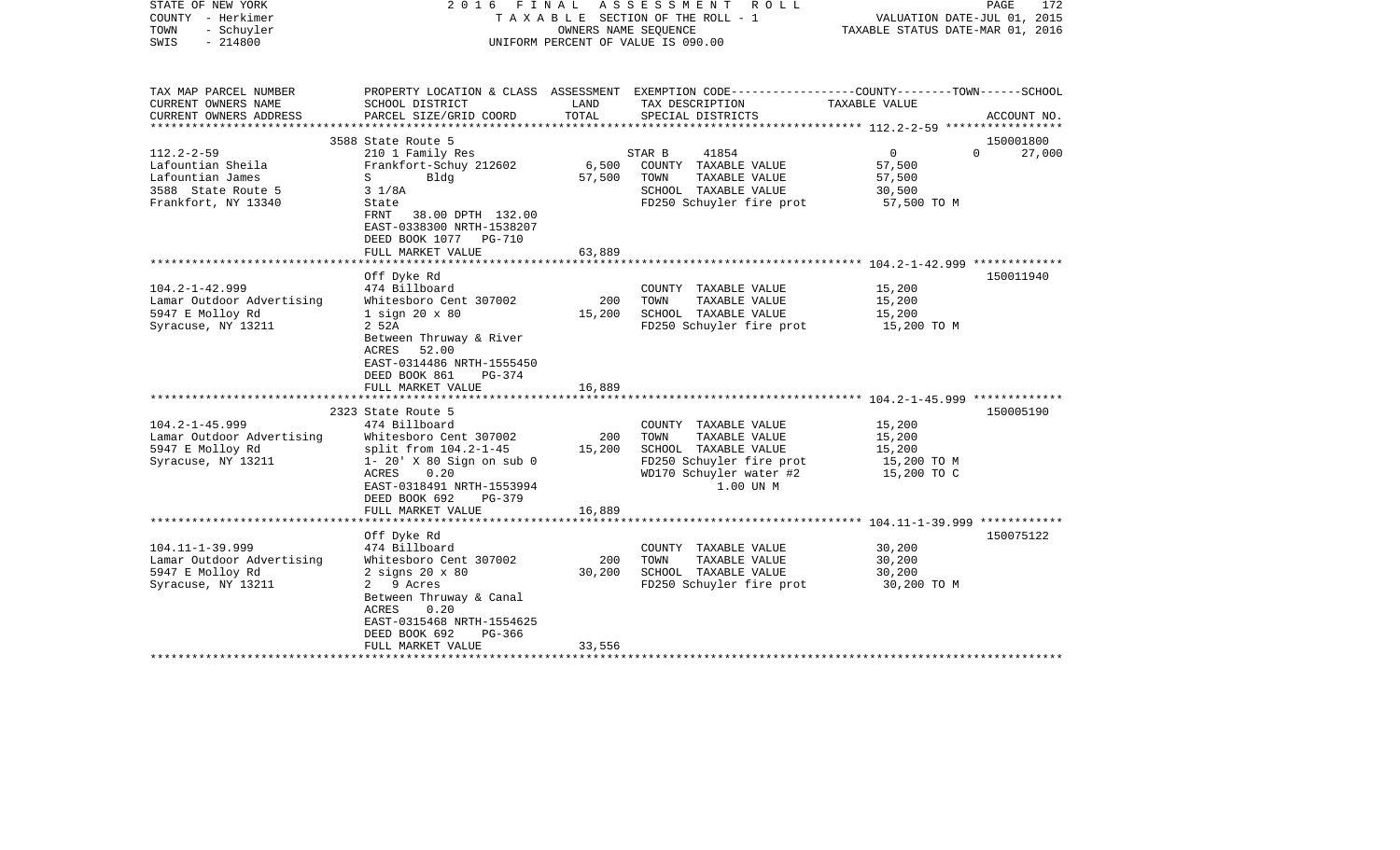| STATE OF NEW YORK<br>COUNTY - Herkimer<br>- Schuyler<br>TOWN<br>$-214800$<br>SWIS | 2 0 1 6<br>FINAL                                                                                                                    | OWNERS NAME SEQUENCE | ASSESSMENT<br>R O L L<br>TAXABLE SECTION OF THE ROLL - 1<br>UNIFORM PERCENT OF VALUE IS 090.00                                           | VALUATION DATE-JUL 01, 2015<br>TAXABLE STATUS DATE-MAR 01, 2016 | PAGE<br>173 |
|-----------------------------------------------------------------------------------|-------------------------------------------------------------------------------------------------------------------------------------|----------------------|------------------------------------------------------------------------------------------------------------------------------------------|-----------------------------------------------------------------|-------------|
| TAX MAP PARCEL NUMBER<br>CURRENT OWNERS NAME<br>CURRENT OWNERS ADDRESS            | SCHOOL DISTRICT<br>PARCEL SIZE/GRID COORD                                                                                           | LAND<br>TOTAL        | PROPERTY LOCATION & CLASS ASSESSMENT EXEMPTION CODE----------------COUNTY-------TOWN------SCHOOL<br>TAX DESCRIPTION<br>SPECIAL DISTRICTS | TAXABLE VALUE                                                   | ACCOUNT NO. |
| *************************                                                         | Off Dyke Rd                                                                                                                         |                      |                                                                                                                                          |                                                                 | 150005250   |
| $104.11 - 1 - 42.999$                                                             | 474 Billboard                                                                                                                       |                      | COUNTY TAXABLE VALUE                                                                                                                     | 45,600                                                          |             |
| Lamar Outdoor Advertising                                                         | Whitesboro Cent 307002                                                                                                              | 400                  | TOWN<br>TAXABLE VALUE                                                                                                                    | 45,600                                                          |             |
| 5947 E Molloy Rd                                                                  | S Vacant                                                                                                                            | 45,600               | SCHOOL TAXABLE VALUE                                                                                                                     | 45,600                                                          |             |
| Syracuse, NY 13211                                                                | $3 - 20'$ X 80' Sign<br>Between Thruway & Canal<br>0.40<br>ACRES<br>EAST-0316209 NRTH-1554349<br>DEED BOOK 692<br>PG-388            |                      | FD250 Schuyler fire prot                                                                                                                 | 45,600 TO M                                                     |             |
|                                                                                   | FULL MARKET VALUE                                                                                                                   | 50,667               |                                                                                                                                          |                                                                 |             |
|                                                                                   | ******************                                                                                                                  |                      |                                                                                                                                          |                                                                 |             |
|                                                                                   | Bull Rd                                                                                                                             |                      |                                                                                                                                          |                                                                 | 150002580   |
| $105.1 - 1 - 10.1$                                                                | 322 Rural vac>10                                                                                                                    |                      | COUNTY TAXABLE VALUE                                                                                                                     | 16,000                                                          |             |
| Lambert James                                                                     | Whitesboro Cent 307002                                                                                                              | 16,000               | TOWN<br>TAXABLE VALUE                                                                                                                    | 16,000                                                          |             |
| Lambert Georgiann<br>246 Holly Dr                                                 | S Vac 12 Acres Ag Ex<br>11.9 Acres                                                                                                  | 16,000               | SCHOOL TAXABLE VALUE<br>FD250 Schuyler fire prot                                                                                         | 16,000<br>16,000 TO M                                           |             |
| Easley, SC 29640                                                                  | Bull Rd<br>ACRES 11.90<br>EAST-0331879 NRTH-1557064<br>DEED BOOK 1608 PG-392                                                        |                      |                                                                                                                                          |                                                                 |             |
|                                                                                   | FULL MARKET VALUE<br>*************************                                                                                      | 17,778<br>*********  |                                                                                                                                          |                                                                 |             |
|                                                                                   | 723 Mowers Rd                                                                                                                       |                      |                                                                                                                                          |                                                                 | 150003180   |
| $099.4 - 3 - 6$                                                                   | 240 Rural res                                                                                                                       |                      | COUNTY TAXABLE VALUE                                                                                                                     | 132,300                                                         |             |
| Lamoreaux Joseph                                                                  | West Canada Val 212402                                                                                                              | 32,300               | TAXABLE VALUE<br>TOWN                                                                                                                    | 132,300                                                         |             |
| Lamoreaux Jennifer                                                                | split #6 lot $6$                                                                                                                    | 132,300              | SCHOOL TAXABLE VALUE                                                                                                                     | 132,300                                                         |             |
| 58 Fenimore St<br>Lynbrook, NY 11563                                              | Land & Lakes<br>Mower<br>FRNT 400.00 DPTH<br>ACRES 10.00<br>EAST-0342787 NRTH-1564451<br>DEED BOOK 1334 PG-769<br>FULL MARKET VALUE | 147,000              | FD250 Schuyler fire prot                                                                                                                 | 132,300 TO M                                                    |             |
|                                                                                   |                                                                                                                                     |                      |                                                                                                                                          |                                                                 |             |
|                                                                                   | 2486 State Route 5                                                                                                                  |                      |                                                                                                                                          |                                                                 | 150075067   |
| $104.2 - 2 - 61$                                                                  | 210 1 Family Res                                                                                                                    |                      | 41854<br>STAR B                                                                                                                          | $\mathsf{O}$<br>$\Omega$                                        | 27,000      |
| Lange James M                                                                     | Whitesboro Cent 307002                                                                                                              | 9,800                | COUNTY TAXABLE VALUE                                                                                                                     | 92,000                                                          |             |
| Lange Denise S                                                                    | S<br>Bldg.                                                                                                                          | 92,000               | TOWN<br>TAXABLE VALUE                                                                                                                    | 92,000                                                          |             |
| 2486 State Route 5                                                                | 3<br>.50 Acre                                                                                                                       |                      | SCHOOL TAXABLE VALUE                                                                                                                     | 65,000                                                          |             |
| Utica, NY 13502                                                                   | Rt 5<br>FRNT 125.00 DPTH 200.00<br>EAST-0321689 NRTH-1552477<br>DEED BOOK 00627 PG-01048<br>FULL MARKET VALUE                       | 102,222              | FD250 Schuyler fire prot<br>WD170 Schuyler water #2<br>1.00 UN M                                                                         | 92,000 TO M<br>92,000 TO C                                      |             |
|                                                                                   |                                                                                                                                     |                      |                                                                                                                                          |                                                                 |             |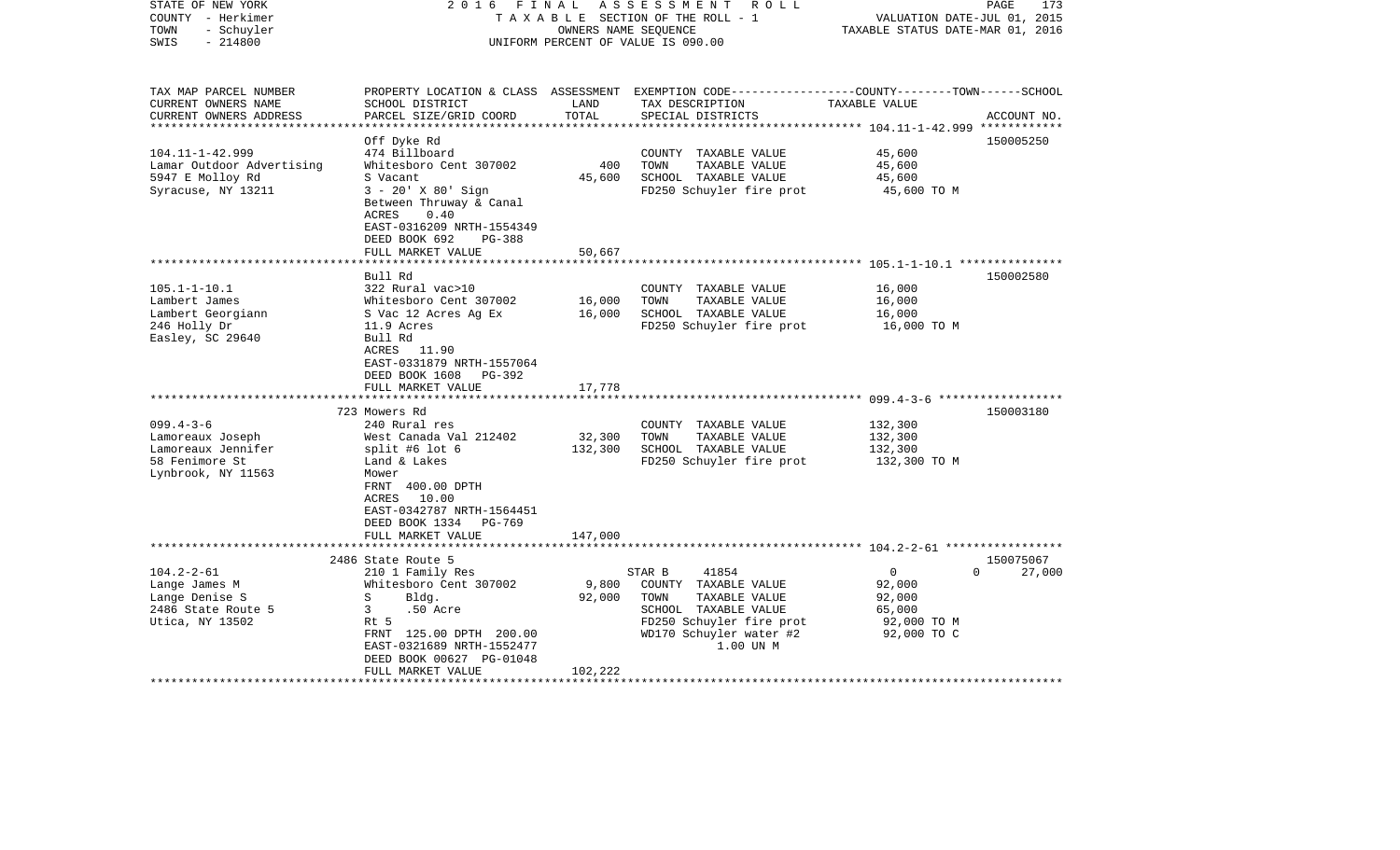| STATE OF NEW YORK<br>COUNTY - Herkimer<br>- Schuyler<br>TOWN<br>$-214800$<br>SWIS            | 2016<br>FINAL                                                                                                                                                                                 | OWNERS NAME SEQUENCE  | A S S E S S M E N T<br>ROLL<br>TAXABLE SECTION OF THE ROLL - 1<br>UNIFORM PERCENT OF VALUE IS 090.00                                            | VALUATION DATE-JUL 01, 2015<br>TAXABLE STATUS DATE-MAR 01, 2016                        | PAGE<br>174 |
|----------------------------------------------------------------------------------------------|-----------------------------------------------------------------------------------------------------------------------------------------------------------------------------------------------|-----------------------|-------------------------------------------------------------------------------------------------------------------------------------------------|----------------------------------------------------------------------------------------|-------------|
| TAX MAP PARCEL NUMBER<br>CURRENT OWNERS NAME<br>CURRENT OWNERS ADDRESS                       | SCHOOL DISTRICT<br>PARCEL SIZE/GRID COORD                                                                                                                                                     | LAND<br>TOTAL         | PROPERTY LOCATION & CLASS ASSESSMENT EXEMPTION CODE---------------COUNTY-------TOWN-----SCHOOL<br>TAX DESCRIPTION<br>SPECIAL DISTRICTS          | TAXABLE VALUE                                                                          | ACCOUNT NO. |
| ***********************                                                                      | 2496 State Route 5                                                                                                                                                                            |                       |                                                                                                                                                 |                                                                                        |             |
| $104.2 - 2 - 57.2$<br>Lange Scott D<br>Lange Lisa M<br>2496 State Route 5<br>Utica, NY 13502 | 210 1 Family Res<br>Whitesboro Cent 307002<br>Modular & Garage<br>merged<br>State<br>FRNT<br>22.00 DPTH                                                                                       | 13,650<br>90,500      | 41854<br>STAR B<br>COUNTY TAXABLE VALUE<br>TOWN<br>TAXABLE VALUE<br>SCHOOL TAXABLE VALUE<br>FD250 Schuyler fire prot<br>WD170 Schuyler water #2 | $\overline{0}$<br>$\Omega$<br>90,500<br>90,500<br>63,500<br>90,500 TO M<br>90,500 TO C | 27,000      |
|                                                                                              | 1.20<br>ACRES<br>EAST-0321762 NRTH-1552259<br>DEED BOOK 1566 PG-907<br>FULL MARKET VALUE                                                                                                      | 100,556               | 1.00 UN M                                                                                                                                       |                                                                                        |             |
|                                                                                              | 2498 State Route 5                                                                                                                                                                            |                       |                                                                                                                                                 |                                                                                        | 150020340   |
| $104.2 - 2 - 63.2$<br>Lange Scott D<br>Lange Lisa M<br>2496 State Route 5<br>Utica, NY 13502 | 280 Res Multiple<br>Whitesboro Cent 307002<br>1 building & detached gar<br>FRNT 56.00 DPTH 146.00<br>ACRES<br>0.25<br>EAST-0321896 NRTH-1552389<br>DEED BOOK 1547 PG-669                      | 10,000<br>60,000      | COUNTY TAXABLE VALUE<br>TOWN<br>TAXABLE VALUE<br>SCHOOL TAXABLE VALUE<br>FD250 Schuyler fire prot<br>WD170 Schuyler water #2<br>1.00 UN M       | 60,000<br>60,000<br>60,000<br>60,000 TO M<br>60,000 TO C                               |             |
|                                                                                              | FULL MARKET VALUE                                                                                                                                                                             | 66,667<br>*********** |                                                                                                                                                 |                                                                                        |             |
|                                                                                              | Cogar Rd                                                                                                                                                                                      |                       |                                                                                                                                                 |                                                                                        | 150003180   |
| $099.4 - 6 - 6$<br>Lanyi Michael D<br>3 Coopers Way<br>Kempton, PA 19529                     | 322 Rural vac>10<br>West Canada Val 212402<br>Fox Hollow/ MF#185<br>Land & Lakes lot 6<br>Cogar Rd<br>ACRES 13.00                                                                             | 37,800<br>37,800      | COUNTY TAXABLE VALUE<br>TOWN<br>TAXABLE VALUE<br>SCHOOL TAXABLE VALUE<br>FD250 Schuyler fire prot                                               | 37,800<br>37,800<br>37,800<br>37,800 TO M                                              |             |
|                                                                                              | EAST-0344487 NRTH-1563650<br>DEED BOOK 1390<br><b>PG-909</b><br>FULL MARKET VALUE                                                                                                             | 42,000                |                                                                                                                                                 |                                                                                        |             |
|                                                                                              | 1375 Hawthorne Rd                                                                                                                                                                             |                       |                                                                                                                                                 | ************************ 099.2-4-4 *************                                       | 150003180   |
| $099.2 - 4 - 4$<br>Lanza Thomas<br>Lanza Sharon<br>11 South Park Pl<br>Herkimer, NY 13350    | 312 Vac w/imprv<br>West Canada Val 212402<br>Survey # 362<br>Land & Lakes lot 4<br>Grande View Dr<br>FRNT 726.30 DPTH<br>ACRES 25.00<br>EAST-0346627 NRTH-1569735<br>DEED BOOK 1572<br>PG-849 | 20,000<br>45,000      | COUNTY TAXABLE VALUE<br>TOWN<br>TAXABLE VALUE<br>SCHOOL TAXABLE VALUE<br>FD250 Schuyler fire prot                                               | 45,000<br>45,000<br>45,000<br>45,000 TO M                                              |             |
|                                                                                              | FULL MARKET VALUE                                                                                                                                                                             | 50,000                |                                                                                                                                                 |                                                                                        |             |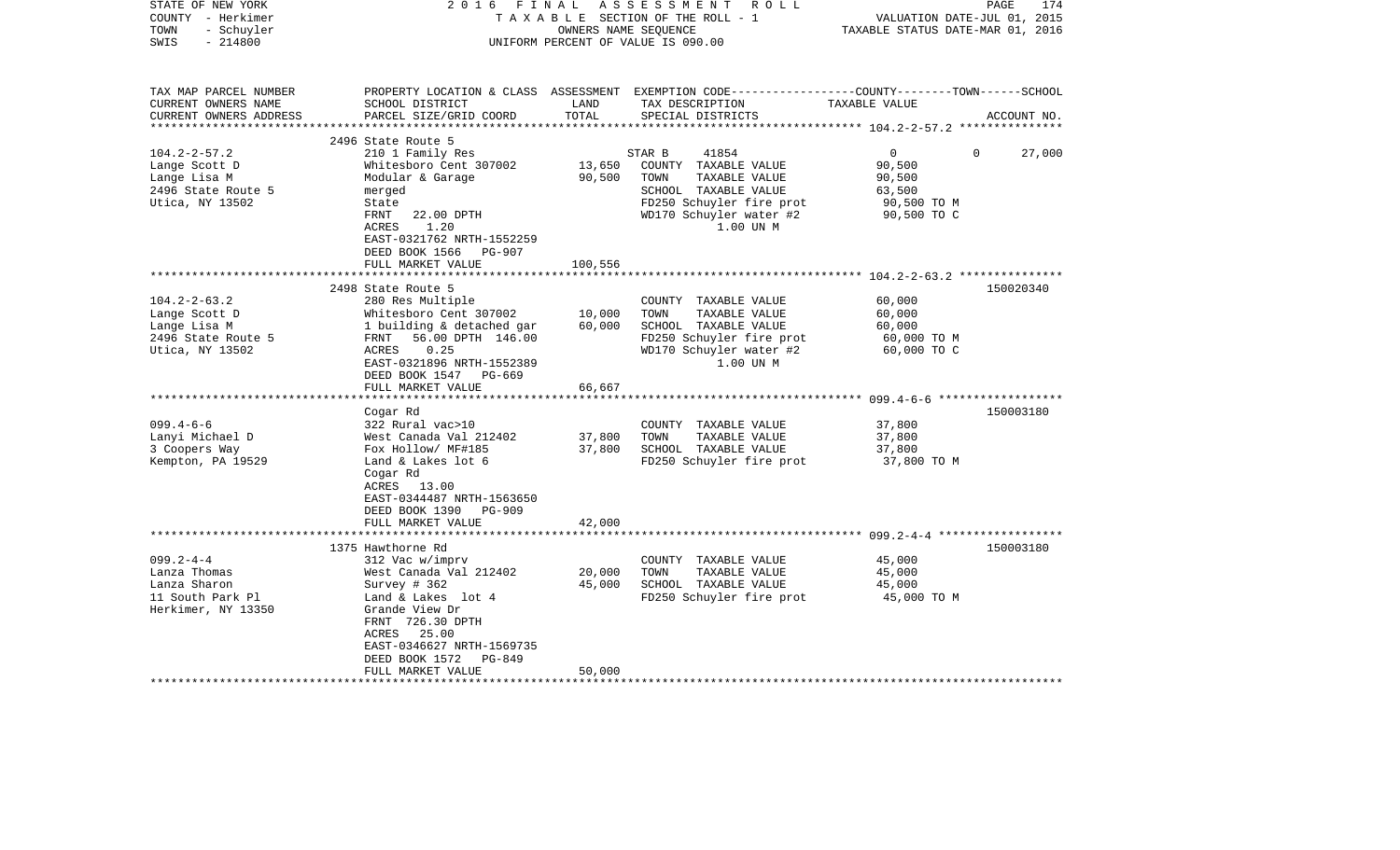| STATE OF NEW YORK<br>COUNTY - Herkimer<br>- Schuyler<br>TOWN<br>$-214800$<br>SWIS |                                                             |               | 2016 FINAL ASSESSMENT ROLL<br>TAXABLE SECTION OF THE ROLL - 1<br>OWNERS NAME SEOUENCE<br>UNIFORM PERCENT OF VALUE IS 090.00              | VALUATION DATE-JUL 01, 2015<br>TAXABLE STATUS DATE-MAR 01, 2016 | PAGE<br>175        |
|-----------------------------------------------------------------------------------|-------------------------------------------------------------|---------------|------------------------------------------------------------------------------------------------------------------------------------------|-----------------------------------------------------------------|--------------------|
| TAX MAP PARCEL NUMBER<br>CURRENT OWNERS NAME<br>CURRENT OWNERS ADDRESS            | SCHOOL DISTRICT<br>PARCEL SIZE/GRID COORD                   | LAND<br>TOTAL | PROPERTY LOCATION & CLASS ASSESSMENT EXEMPTION CODE----------------COUNTY-------TOWN------SCHOOL<br>TAX DESCRIPTION<br>SPECIAL DISTRICTS | TAXABLE VALUE                                                   | ACCOUNT NO.        |
| *********************                                                             |                                                             |               |                                                                                                                                          |                                                                 |                    |
|                                                                                   | 11459 Cosby Manor Rd                                        |               |                                                                                                                                          |                                                                 | 150009990          |
| $104.2 - 2 - 35$                                                                  | 210 1 Family Res                                            |               | VET WAR CT 41121                                                                                                                         | 8,100                                                           | 8,100<br>$\Omega$  |
| LaQuay Charles P                                                                  | Whitesboro Cent 307002 8,000 STAR EN                        |               | 41834                                                                                                                                    | $\overline{0}$                                                  | 58,770<br>$\Omega$ |
| LaQuay Keith M                                                                    | Single Family Residence<br>$3 \frac{1}{3}$                  | 86,300        | COUNTY TAXABLE VALUE<br>TAXABLE VALUE<br>TOWN                                                                                            | 78,200<br>78,200                                                |                    |
| 11459 Cosby Manor Rd<br>Utica, NY 13502                                           | Cosby Manor                                                 |               | SCHOOL TAXABLE VALUE                                                                                                                     | 27,530                                                          |                    |
|                                                                                   | FRNT 120.00 DPTH 142.00                                     |               | FD250 Schuyler fire prot                                                                                                                 | 86,300 TO M                                                     |                    |
|                                                                                   | EAST-0324224 NRTH-1556900                                   |               | WD170 Schuyler water #2                                                                                                                  | 4,500 TO C                                                      |                    |
|                                                                                   | DEED BOOK 1606 PG-697                                       |               | 1.00 UN M                                                                                                                                |                                                                 |                    |
|                                                                                   | FULL MARKET VALUE                                           | 95,889        |                                                                                                                                          |                                                                 |                    |
|                                                                                   |                                                             |               |                                                                                                                                          |                                                                 |                    |
|                                                                                   | 120 Paratore Rd                                             |               |                                                                                                                                          |                                                                 | 150005700          |
| $112.1 - 2 - 31$                                                                  | 210 1 Family Res                                            |               | STAR B<br>41854                                                                                                                          | $\overline{0}$                                                  | 27,000<br>$\Omega$ |
| Laribee Terry                                                                     | Frankfort-Schuy 212602                                      | 13,500        | COUNTY TAXABLE VALUE                                                                                                                     | 103,400                                                         |                    |
| 120 Paratore Rd                                                                   | E Bldg                                                      | 103,400       | TOWN<br>TAXABLE VALUE                                                                                                                    | 103,400                                                         |                    |
| Schuyler, NY 13340                                                                | 3 <sup>7</sup><br>1 Acre                                    |               | SCHOOL TAXABLE VALUE                                                                                                                     | 76,400                                                          |                    |
|                                                                                   | Paratore Lane<br>ACRES<br>1.00<br>EAST-0335342 NRTH-1541306 |               | FD250 Schuyler fire prot                                                                                                                 | 103,400 ТО М                                                    |                    |
|                                                                                   | DEED BOOK 902<br>PG-241                                     |               |                                                                                                                                          |                                                                 |                    |
|                                                                                   | FULL MARKET VALUE                                           | 114,889       |                                                                                                                                          |                                                                 |                    |
|                                                                                   |                                                             |               |                                                                                                                                          |                                                                 | 150003180          |
| $105.2 - 4 - 4$                                                                   | Cogar Rd<br>314 Rural vac<10                                |               | COUNTY TAXABLE VALUE                                                                                                                     | 28,900                                                          |                    |
| Laroco Raymundo C                                                                 | Frankfort-Schuy 212602                                      | 28,900        | TOWN<br>TAXABLE VALUE                                                                                                                    | 28,900                                                          |                    |
| 3946 Marlow Ct                                                                    | Fox Hollow/ MF#185                                          | 28,900        | SCHOOL TAXABLE VALUE                                                                                                                     | 28,900                                                          |                    |
| Seaford, NY 11783                                                                 | Land & Lakes lot 17                                         |               | FD250 Schuyler fire prot                                                                                                                 | 28,900 TO M                                                     |                    |
|                                                                                   | Cogar Rd<br>8.20<br>ACRES<br>EAST-0343676 NRTH-1560059      |               |                                                                                                                                          |                                                                 |                    |
|                                                                                   | DEED BOOK 1141 PG-413                                       |               |                                                                                                                                          |                                                                 |                    |
|                                                                                   | FULL MARKET VALUE                                           | 32,111        |                                                                                                                                          |                                                                 |                    |
|                                                                                   | 301 Windfall Rd                                             |               |                                                                                                                                          |                                                                 | 150016470          |
| $104.2 - 2 - 46$                                                                  | 240 Rural res                                               |               | STAR B<br>41854                                                                                                                          | $\mathbf 0$                                                     | 27,000<br>$\Omega$ |
| Lashchuk Ivan                                                                     | Whitesboro Cent 307002                                      | 26,000        | COUNTY TAXABLE VALUE                                                                                                                     | 102,500                                                         |                    |
| Lashchuk Nedezhda                                                                 | Single Family Residence                                     | 102,500       | TOWN<br>TAXABLE VALUE                                                                                                                    | 102,500                                                         |                    |
| 301 Windfall Rd                                                                   | $3 \sim$<br>21 Acres                                        |               | SCHOOL TAXABLE VALUE                                                                                                                     | 75,500                                                          |                    |
| Utica, NY 13502                                                                   | Windfall                                                    |               | FD250 Schuyler fire prot                                                                                                                 | 102,500 TO M                                                    |                    |
|                                                                                   | ACRES 20.00                                                 |               | WD165 Schuyler water #4                                                                                                                  | 102,500 TO C                                                    |                    |
|                                                                                   | EAST-0324916 NRTH-1556281                                   |               | 1.00 UN M                                                                                                                                |                                                                 |                    |
|                                                                                   | DEED BOOK 939<br>$PG-80$                                    |               | WD170 Schuyler water #2                                                                                                                  | 3,500 TO C                                                      |                    |
|                                                                                   | FULL MARKET VALUE                                           | 113,889       | 1.00 UN M                                                                                                                                |                                                                 |                    |
|                                                                                   |                                                             |               |                                                                                                                                          |                                                                 |                    |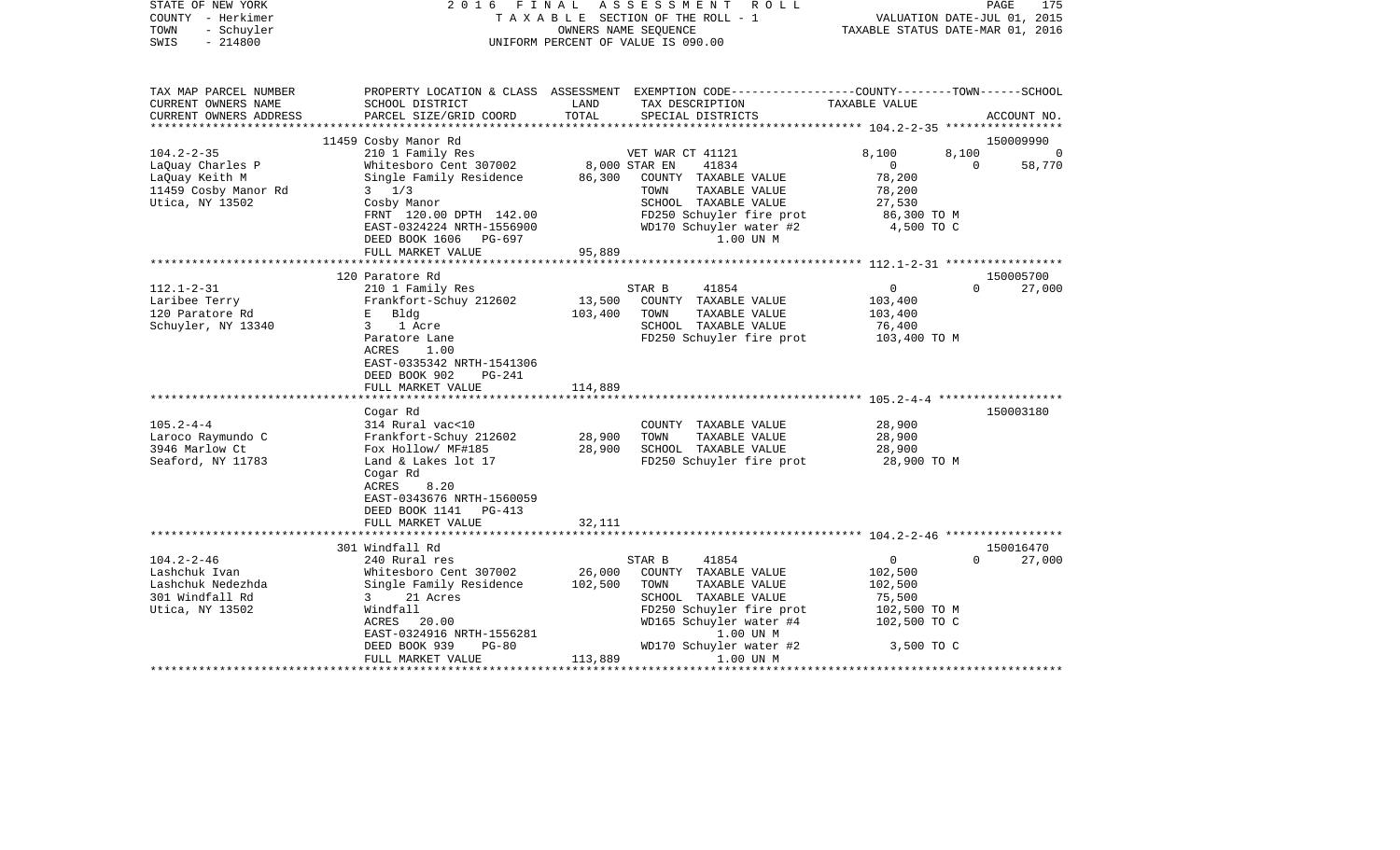| STATE OF NEW YORK<br>COUNTY - Herkimer<br>- Schuyler<br>TOWN<br>$-214800$<br>SWIS              | 2016 FINAL                                                                                                                                                                                                                                                                 | OWNERS NAME SEQUENCE         | A S S E S S M E N T R O L L<br>TAXABLE SECTION OF THE ROLL - 1<br>UNIFORM PERCENT OF VALUE IS 090.00                                                                               | VALUATION DATE-JUL 01, 2015<br>TAXABLE STATUS DATE-MAR 01, 2016                     | PAGE<br>176         |
|------------------------------------------------------------------------------------------------|----------------------------------------------------------------------------------------------------------------------------------------------------------------------------------------------------------------------------------------------------------------------------|------------------------------|------------------------------------------------------------------------------------------------------------------------------------------------------------------------------------|-------------------------------------------------------------------------------------|---------------------|
| TAX MAP PARCEL NUMBER<br>CURRENT OWNERS NAME<br>CURRENT OWNERS ADDRESS                         | SCHOOL DISTRICT<br>PARCEL SIZE/GRID COORD                                                                                                                                                                                                                                  | LAND<br>TOTAL                | PROPERTY LOCATION & CLASS ASSESSMENT EXEMPTION CODE---------------COUNTY-------TOWN------SCHOOL<br>TAX DESCRIPTION<br>SPECIAL DISTRICTS                                            | TAXABLE VALUE                                                                       | ACCOUNT NO.         |
| $112.2 - 1 - 31.2$<br>Lavelle Michael T III<br>326 Mckennan Rd<br>Schuyler, NY 13340           | 326 Mckennan Rd<br>210 1 Family Res<br>Frankfort-Schuy 212602<br>Residence<br>2.6 Acres<br>Mckennan Road<br>2.20<br>ACRES<br>EAST-0347126 NRTH-1540186<br>DEED BOOK 910<br>$PG-517$<br>FULL MARKET VALUE                                                                   | 14,400<br>147,800<br>164,222 | STAR B<br>41854<br>COUNTY TAXABLE VALUE<br>TOWN<br>TAXABLE VALUE<br>SCHOOL TAXABLE VALUE<br>FD250 Schuyler fire prot                                                               | 0<br>$\Omega$<br>147,800<br>147,800<br>120,800<br>147,800 TO M                      | 150075144<br>27,000 |
| $112.2 - 1 - 31.3$<br>Lavelle Michael T III<br>326 Mckennan Rd<br>Schuyler, NY 13340           | 326 Mckennan Rd<br>322 Rural vac>10<br>Frankfort-Schuy 212602<br>Vacant Land<br>FRNT<br>75.00 DPTH<br>ACRES 38.30<br>EAST-0346526 NRTH-1539159<br>DEED BOOK 910<br><b>PG-517</b><br>FULL MARKET VALUE                                                                      | 29,200<br>29,200<br>32,444   | COUNTY TAXABLE VALUE<br>TOWN<br>TAXABLE VALUE<br>SCHOOL TAXABLE VALUE<br>FD250 Schuyler fire prot                                                                                  | 29,200<br>29,200<br>29,200<br>29,200 TO M                                           |                     |
| $104.7 - 2 - 21$<br>Le Porte Anthony<br>Le Porte Jean<br>2081 State Route 5<br>Utica, NY 13502 | 2083 State Route 5<br>210 1 Family Res<br>Whitesboro Cent 307002<br>Bldg<br>N 847<br>$3 \t1/4$<br>State<br>FRNT 60.00 DPTH 150.00<br>EAST-0315026 NRTH-1556918<br>DEED BOOK 00550 PG-00462<br>FULL MARKET VALUE                                                            | 7,100<br>135,600<br>150,667  | COUNTY TAXABLE VALUE<br>TOWN<br>TAXABLE VALUE<br>SCHOOL TAXABLE VALUE<br>FD250 Schuyler fire prot<br>SD030 Schuyler sewer #1<br>WD175 Schuyler water #3                            | 135,600<br>135,600<br>135,600<br>135,600 TO M<br>1.00 UN M<br>135,600 TO M          | 150011970           |
| $104.7 - 1 - 44$<br>Leao Anthony<br>5644 Mapleton Dr<br>Utica, NY 13340                        | 5644 Mapleton Dr<br>210 1 Family Res<br>Whitesboro Cent 307002<br>E 16<br>Trl<br>$3 \t1/4$<br>Mapleton Dr<br>FRNT 100.00 DPTH 212.00<br>1.12<br>ACRES<br>EAST-0314484 NRTH-1557850<br>DEED BOOK 1538<br>PG-596<br>FULL MARKET VALUE<br>*********************************** | 13,600<br>50,000<br>55,556   | COUNTY TAXABLE VALUE<br>TOWN<br>TAXABLE VALUE<br>SCHOOL TAXABLE VALUE<br>FD250 Schuyler fire prot<br>LT160 Schuyler light #1<br>SD030 Schuyler sewer #1<br>WD175 Schuyler water #3 | 50,000<br>50,000<br>50,000<br>50,000 TO M<br>2,600 TO M<br>1.00 UN M<br>50,000 TO M | 150008550           |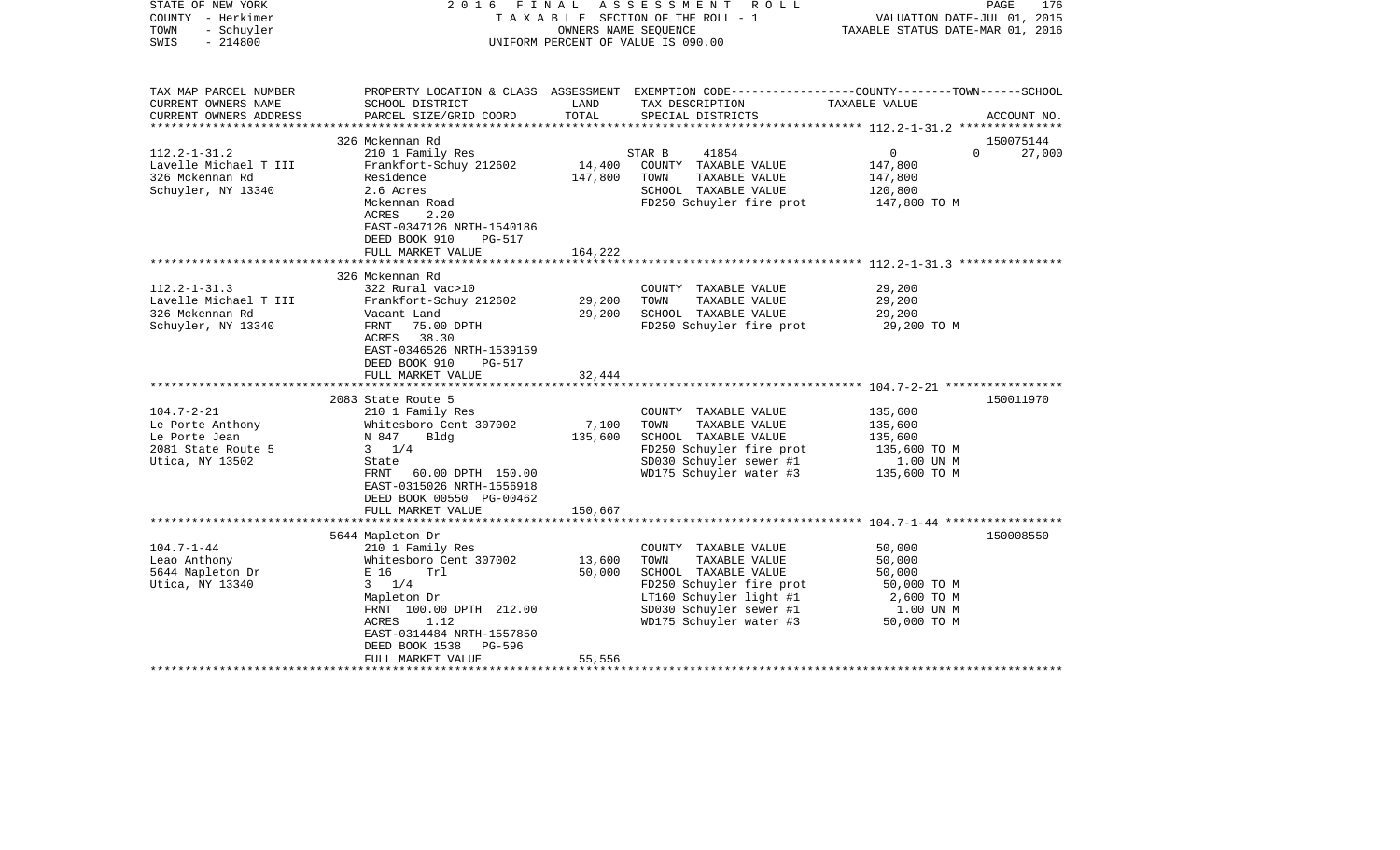| STATE OF NEW YORK<br>COUNTY - Herkimer<br>TOWN<br>- Schuyler<br>$-214800$<br>SWIS | 2016<br>FINAL                                                                                                                                                                                                              |                              | A S S E S S M E N T R O L L<br>TAXABLE SECTION OF THE ROLL - 1<br>OWNERS NAME SEOUENCE<br>UNIFORM PERCENT OF VALUE IS 090.00                                                       | TAXABLE STATUS DATE-MAR 01, 2016                                                     | PAGE<br>177<br>VALUATION DATE-JUL 01, 2015 |
|-----------------------------------------------------------------------------------|----------------------------------------------------------------------------------------------------------------------------------------------------------------------------------------------------------------------------|------------------------------|------------------------------------------------------------------------------------------------------------------------------------------------------------------------------------|--------------------------------------------------------------------------------------|--------------------------------------------|
| TAX MAP PARCEL NUMBER<br>CURRENT OWNERS NAME<br>CURRENT OWNERS ADDRESS            | PROPERTY LOCATION & CLASS ASSESSMENT<br>SCHOOL DISTRICT<br>PARCEL SIZE/GRID COORD                                                                                                                                          | LAND<br>TOTAL                | EXEMPTION CODE-----------------COUNTY-------TOWN------SCHOOL<br>TAX DESCRIPTION<br>SPECIAL DISTRICTS                                                                               | TAXABLE VALUE                                                                        | ACCOUNT NO.                                |
| **********************                                                            |                                                                                                                                                                                                                            |                              |                                                                                                                                                                                    |                                                                                      |                                            |
| $104.7 - 1 - 28$<br>Leao Anthony J<br>5644 Mapleton Dr<br>Utica, NY 13502         | 5639 Mapleton Dr<br>210 1 Family Res<br>Whitesboro Cent 307002<br>Bldg<br>$3 \frac{1}{5}$<br>Mapleton Drive<br>FRNT 60.00 DPTH 147.00<br>EAST-0314260 NRTH-1557912<br>DEED BOOK 1590<br>PG-643<br>FULL MARKET VALUE        | 7,000<br>31,400<br>34,889    | COUNTY TAXABLE VALUE<br>TOWN<br>TAXABLE VALUE<br>SCHOOL TAXABLE VALUE<br>FD250 Schuyler fire prot<br>LT160 Schuyler light #1<br>SD030 Schuyler sewer #1<br>WD175 Schuyler water #3 | 31,400<br>31,400<br>31,400<br>31,400 TO M<br>31,400 TO M<br>1.00 UN M<br>31,400 TO M | 150022290                                  |
|                                                                                   |                                                                                                                                                                                                                            |                              |                                                                                                                                                                                    |                                                                                      |                                            |
| $104.2 - 2 - 14$<br>Leary Billy<br>2485 StateRoute 5<br>Utica, NY 13502           | 2458 State Route 5<br>455 Dealer-prod.<br>Whitesboro Cent 307002<br>Sales Office, garage&model<br>10 2.13 Acres<br>State<br>ACRES<br>1.93<br>EAST-0321166 NRTH-1552699<br>DEED BOOK 1076<br>PG-455                         | 27,000<br>188,800            | COUNTY TAXABLE VALUE<br>TOWN<br>TAXABLE VALUE<br>SCHOOL TAXABLE VALUE<br>FD250 Schuyler fire prot<br>WD170 Schuyler water #2<br>1.00 UN M                                          | 188,800<br>188,800<br>188,800<br>188,800 TO M<br>9,500 TO C                          | 150021090                                  |
|                                                                                   | FULL MARKET VALUE                                                                                                                                                                                                          | 209,778                      |                                                                                                                                                                                    |                                                                                      |                                            |
| $104.2 - 3 - 17$<br>Leary Dana M<br>167 Knapps Knolle Rd<br>Schuyler, NY          | 167 Knapps Knolle Rd<br>210 1 Family Res<br>Whitesboro Cent 307002<br>Knapps Knolle Rd<br>Lot 17<br>FRNT 112.00 DPTH 276.00<br>EAST-0322896 NRTH-1556089<br>DEED BOOK 1595<br>PG-606<br>FULL MARKET VALUE                  | 11,000<br>175,000<br>194,444 | STAR B<br>41854<br>COUNTY TAXABLE VALUE<br>TOWN<br>TAXABLE VALUE<br>SCHOOL TAXABLE VALUE<br>FD250 Schuyler fire prot<br>WD170 Schuyler water #2<br>1.00 UN M                       | $\overline{0}$<br>175,000<br>175,000<br>148,000<br>175,000 TO M<br>175,000 TO C      | $\Omega$<br>27,000                         |
|                                                                                   |                                                                                                                                                                                                                            |                              |                                                                                                                                                                                    |                                                                                      |                                            |
| $099.2 - 4 - 40$<br>Lee Gabriel<br>56-15 213 St<br>Bayside, NY 11364              | 237 Grande View Dr<br>312 Vac w/imprv<br>West Canada Val 212402<br>Survey $# 362$<br>Land & Lakes lot 40<br>Grande View Dr<br>ACRES<br>12.50<br>EAST-0339855 NRTH-1572646<br>DEED BOOK 1246<br>PG-545<br>FULL MARKET VALUE | 36,900<br>51,900<br>57,667   | COUNTY TAXABLE VALUE<br>TOWN<br>TAXABLE VALUE<br>SCHOOL TAXABLE VALUE<br>FD250 Schuyler fire prot                                                                                  | 51,900<br>51,900<br>51,900<br>51,900 TO M                                            | 150003180                                  |
|                                                                                   |                                                                                                                                                                                                                            |                              |                                                                                                                                                                                    |                                                                                      |                                            |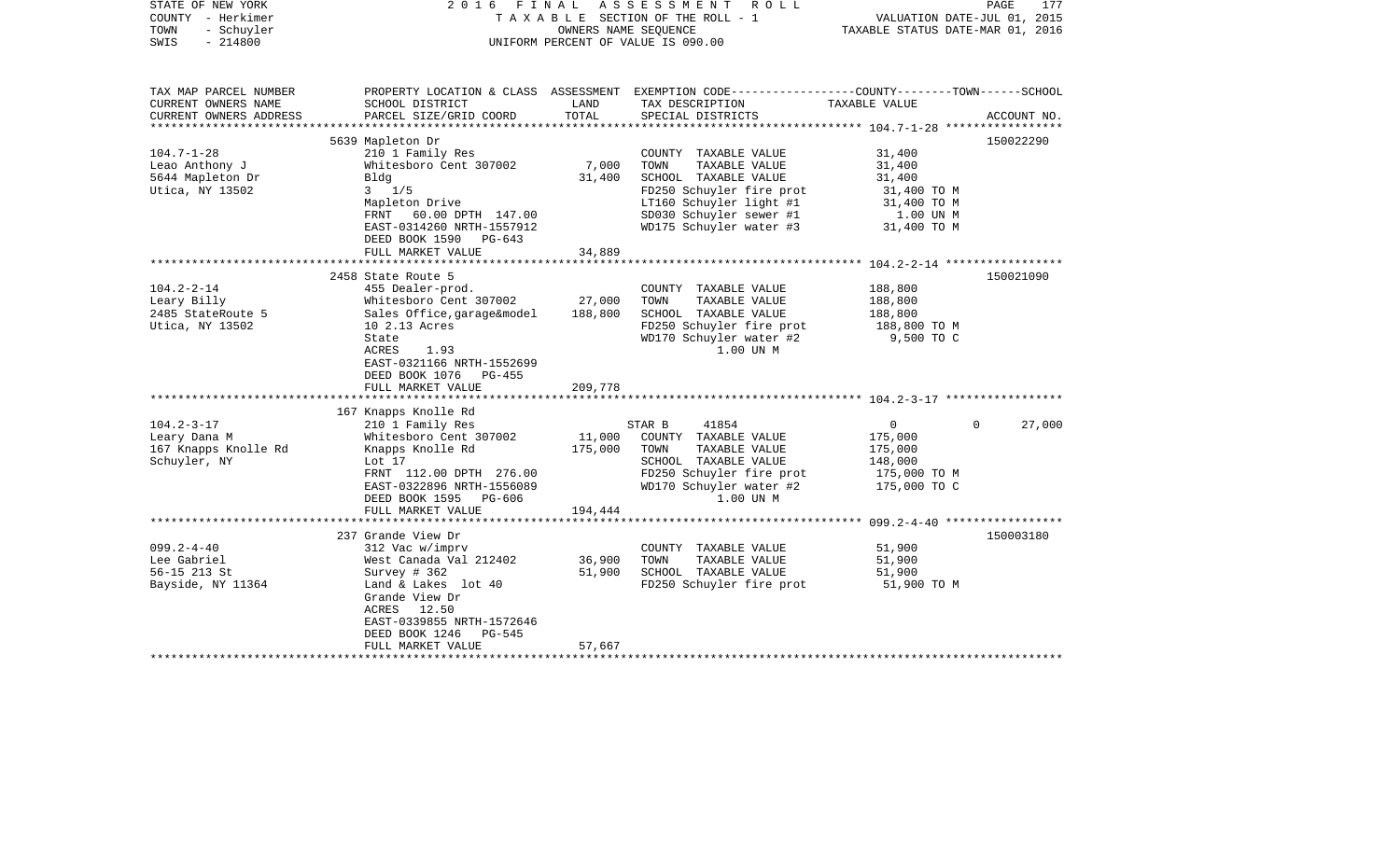| STATE OF NEW YORK<br>COUNTY - Herkimer<br>- Schuyler<br>TOWN<br>$-214800$<br>SWIS                | 2016 FINAL                                                                                                                                                                                                              | OWNERS NAME SEOUENCE       | ASSESSMENT ROLL<br>TAXABLE SECTION OF THE ROLL - 1<br>UNIFORM PERCENT OF VALUE IS 090.00                                                                      | VALUATION DATE-JUL 01, 2015<br>TAXABLE STATUS DATE-MAR 01, 2016        | PAGE<br>178                     |
|--------------------------------------------------------------------------------------------------|-------------------------------------------------------------------------------------------------------------------------------------------------------------------------------------------------------------------------|----------------------------|---------------------------------------------------------------------------------------------------------------------------------------------------------------|------------------------------------------------------------------------|---------------------------------|
| TAX MAP PARCEL NUMBER<br>CURRENT OWNERS NAME<br>CURRENT OWNERS ADDRESS<br>********************** | SCHOOL DISTRICT<br>PARCEL SIZE/GRID COORD                                                                                                                                                                               | LAND<br>TOTAL              | PROPERTY LOCATION & CLASS ASSESSMENT EXEMPTION CODE----------------COUNTY-------TOWN------SCHOOL<br>TAX DESCRIPTION<br>SPECIAL DISTRICTS                      | TAXABLE VALUE                                                          | ACCOUNT NO.                     |
| $099.4 - 3 - 8$<br>Lee Joseph<br>Lee Nancy<br>1933 West Ash Ave<br>Fullerrton, CA 92833          | 781 Mowers Rd<br>312 Vac w/imprv<br>West Canada Val 212402<br>adde shed $+$ imp bld 2013<br>small bldg no permit 2012<br>Mower<br>FRNT 538.50 DPTH<br>ACRES 10.00<br>EAST-0343425 NRTH-1565064<br>DEED BOOK 1387 PG-624 | 32,300<br>39,000           | COUNTY TAXABLE VALUE<br>TOWN<br>TAXABLE VALUE<br>SCHOOL TAXABLE VALUE<br>FD250 Schuyler fire prot                                                             | 39,000<br>39,000<br>39,000<br>39,000 TO M                              | 150003180                       |
|                                                                                                  | FULL MARKET VALUE<br>********************                                                                                                                                                                               | 43,333<br>**************** | ********************************** 112.1-2-13.1 ****************                                                                                              |                                                                        |                                 |
|                                                                                                  | 122 Carder Ln                                                                                                                                                                                                           |                            |                                                                                                                                                               |                                                                        | 150000240                       |
| $112.1 - 2 - 13.1$<br>Lefever Edward L<br>122 Carder Ln<br>Frankfort, NY 13340                   | 210 1 Family Res<br>Frankfort-Schuy 212602<br>Trailer<br>g d 2008 stip 6000<br>Carder Lane<br>ACRES<br>3.00<br>EAST-0332891 NRTH-1543471<br>DEED BOOK 1244 PG-892<br>FULL MARKET VALUE                                  | 15,000<br>80,000<br>88,889 | 41854<br>STAR B<br>COUNTY TAXABLE VALUE<br>TOWN<br>TAXABLE VALUE<br>SCHOOL TAXABLE VALUE<br>FD250 Schuyler fire prot                                          | $\Omega$<br>80,000<br>80,000<br>53,000<br>80,000 TO M                  | $\Omega$<br>27,000              |
|                                                                                                  |                                                                                                                                                                                                                         |                            |                                                                                                                                                               |                                                                        |                                 |
| $112.1 - 2 - 14$<br>LeFever Edward L<br>122 Carder Ln<br>Frankfort, NY 13340                     | 128 Carder Ln<br>210 1 Family Res<br>Frankfort-Schuy 212602<br>building removed 3-1-2011<br>FRNT 170.00 DPTH 140.00<br>ACRES<br>0.20<br>EAST-0332697 NRTH-1543382<br>DEED BOOK 1377 PG-308<br>FULL MARKET VALUE         | 7,000<br>7,000<br>7,778    | COUNTY TAXABLE VALUE<br>TOWN<br>TAXABLE VALUE<br>SCHOOL TAXABLE VALUE<br>FD250 Schuyler fire prot                                                             | 7,000<br>7,000<br>7,000<br>7,000 TO M                                  | 150017190                       |
|                                                                                                  |                                                                                                                                                                                                                         |                            |                                                                                                                                                               |                                                                        |                                 |
| $104.2 - 1 - 47$<br>Lenahan Thomas J<br>Lenahan Dorothy J<br>108 Newport Rd<br>Utica, NY 13502   | 108 Newport Rd<br>210 1 Family Res<br>Whitesboro Cent 307002<br>E<br>Bldg<br>$3 \frac{1}{8}$<br>Newport Rd<br>FRNT 50.00 DPTH 125.00<br>EAST-0318435 NRTH-1554596<br>DEED BOOK 797<br>PG-467<br>FULL MARKET VALUE       | 6,600<br>62,600<br>69,556  | STAR EN<br>41834<br>COUNTY TAXABLE VALUE<br>TOWN<br>TAXABLE VALUE<br>SCHOOL TAXABLE VALUE<br>FD250 Schuyler fire prot<br>WD170 Schuyler water #2<br>1.00 UN M | $\mathbf{0}$<br>62,600<br>62,600<br>3,830<br>62,600 TO M<br>3,200 TO C | 150001950<br>58,770<br>$\Omega$ |
|                                                                                                  |                                                                                                                                                                                                                         |                            |                                                                                                                                                               |                                                                        |                                 |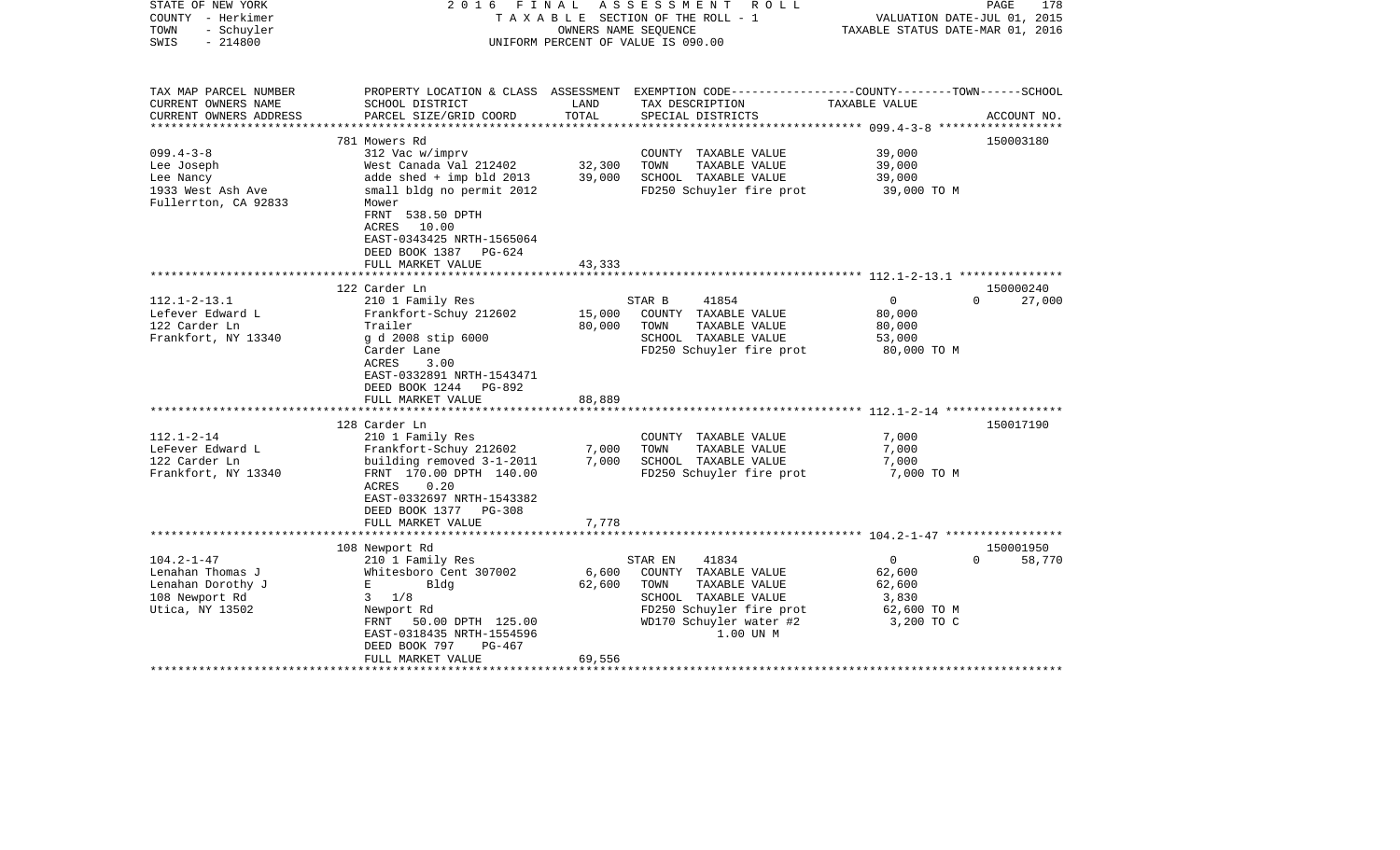| STATE OF NEW YORK<br>COUNTY - Herkimer<br>- Schuyler<br>TOWN<br>$-214800$<br>SWIS                                                                              | 2016 FINAL                                                                                                                                                                                                                                                                                                                                                                                                                            | OWNERS NAME SEQUENCE                             | ASSESSMENT<br>R O L L<br>TAXABLE SECTION OF THE ROLL - 1<br>UNIFORM PERCENT OF VALUE IS 090.00                                                                                                         | VALUATION DATE-JUL 01, 2015<br>TAXABLE STATUS DATE-MAR 01, 2016                            | PAGE<br>179            |
|----------------------------------------------------------------------------------------------------------------------------------------------------------------|---------------------------------------------------------------------------------------------------------------------------------------------------------------------------------------------------------------------------------------------------------------------------------------------------------------------------------------------------------------------------------------------------------------------------------------|--------------------------------------------------|--------------------------------------------------------------------------------------------------------------------------------------------------------------------------------------------------------|--------------------------------------------------------------------------------------------|------------------------|
| TAX MAP PARCEL NUMBER<br>CURRENT OWNERS NAME<br>CURRENT OWNERS ADDRESS<br>*********************                                                                | SCHOOL DISTRICT<br>PARCEL SIZE/GRID COORD                                                                                                                                                                                                                                                                                                                                                                                             | LAND<br>TOTAL                                    | PROPERTY LOCATION & CLASS ASSESSMENT EXEMPTION CODE----------------COUNTY-------TOWN------SCHOOL<br>TAX DESCRIPTION<br>SPECIAL DISTRICTS                                                               | TAXABLE VALUE                                                                              | ACCOUNT NO.            |
| $104.2 - 1 - 48$<br>Lenahan Thomas J<br>Lenahan Dorothy J<br>108 Newport Rd<br>Utica, NY 13502                                                                 | Newport Rd<br>314 Rural vac<10<br>Whitesboro Cent 307002<br>E<br>Vac<br>2<br>1/4A<br>Newport Rd<br>FRNT 100.00 DPTH 125.00<br>EAST-0318478 NRTH-1554667<br>DEED BOOK 00627 PG-00214<br>FULL MARKET VALUE                                                                                                                                                                                                                              | 1,600<br>1,600<br>1,778                          | COUNTY TAXABLE VALUE<br>TOWN<br>TAXABLE VALUE<br>SCHOOL TAXABLE VALUE<br>FD250 Schuyler fire prot<br>WD170 Schuyler water #2<br>1.00 UN M                                                              | 1,600<br>1,600<br>1,600<br>1,600 TO M<br>200 TO C                                          | 150007140              |
|                                                                                                                                                                |                                                                                                                                                                                                                                                                                                                                                                                                                                       |                                                  |                                                                                                                                                                                                        | ***************** 112.4-3-7.1 *****************                                            |                        |
| $112.4 - 3 - 7.1$<br>Lennon Steven J<br>3881 Stae Route 5<br>Frankfort, NY 13340<br>$098.2 - 1 - 3.1$<br>Lentner Joanne C<br>839 Newport Rd<br>Utica, NY 13502 | 3881 State Route 5<br>283 Res w/Comuse<br>Frankfort-Schuy 212602<br>Bldg<br>added living quarters 200<br>State<br>ACRES<br>17.00<br>EAST-0342724 NRTH-1534843<br>DEED BOOK 1247<br>PG-372<br>FULL MARKET VALUE<br>**********************<br>839 Newport Rd<br>240 Rural res<br>West Canada Val 212402<br><b>W</b><br>Bldg<br>299.0 Acres<br>Newport Rd<br>ACRES 299.00<br>EAST-0324180 NRTH-1569352<br>DEED BOOK 808<br><b>PG-154</b> | 18,500<br>75,000<br>83,333<br>138,200<br>196,000 | COUNTY TAXABLE VALUE<br>TAXABLE VALUE<br>TOWN<br>SCHOOL TAXABLE VALUE<br>FD250 Schuyler fire prot<br>COUNTY TAXABLE VALUE<br>TOWN<br>TAXABLE VALUE<br>SCHOOL TAXABLE VALUE<br>FD250 Schuyler fire prot | 75,000<br>75,000<br>75,000<br>75,000 TO M<br>196,000<br>196,000<br>196,000<br>196,000 TO M | 150020040<br>150002370 |
|                                                                                                                                                                | FULL MARKET VALUE                                                                                                                                                                                                                                                                                                                                                                                                                     | 217,778                                          |                                                                                                                                                                                                        |                                                                                            |                        |
|                                                                                                                                                                | ***********************                                                                                                                                                                                                                                                                                                                                                                                                               | *********                                        | ****************************** 105.1-1-9.6 ****************                                                                                                                                            |                                                                                            |                        |
| $105.1 - 1 - 9.6$<br>Leogrande Larry<br>331 Bull Rd<br>Utica, NY 13502                                                                                         | 293 Bull Rd<br>311 Res vac land<br>Whitesboro Cent 307002<br>vacant land<br>Bull Rd<br>FRNT 350.50 DPTH<br>ACRES<br>2.40<br>EAST-0331272 NRTH-1558131<br>DEED BOOK 1539<br>PG-765<br>FULL MARKET VALUE                                                                                                                                                                                                                                | 9,000<br>9,000<br>10,000                         | COUNTY TAXABLE VALUE<br>TOWN<br>TAXABLE VALUE<br>SCHOOL TAXABLE VALUE<br>FD250 Schuyler fire prot                                                                                                      | 9,000<br>9,000<br>9,000<br>9,000 TO M                                                      | 150002610              |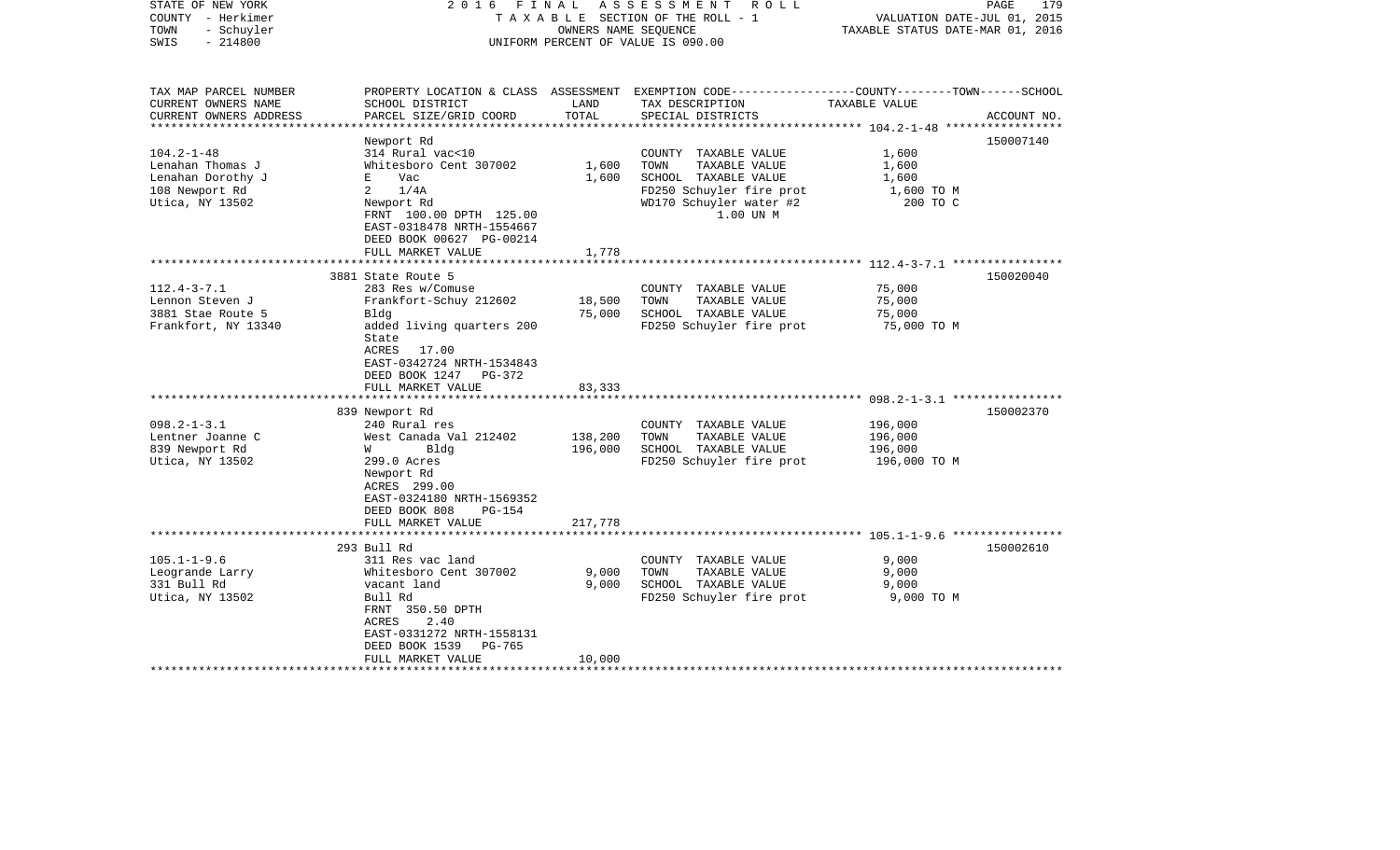| STATE OF NEW YORK<br>COUNTY - Herkimer<br>- Schuyler<br>TOWN<br>$-214800$<br>SWIS | 2 0 1 6<br>FINAL                                                                                                                                | OWNERS NAME SEQUENCE | ASSESSMENT ROLL<br>TAXABLE SECTION OF THE ROLL - 1<br>UNIFORM PERCENT OF VALUE IS 090.00                                                  | VALUATION DATE-JUL 01, 2015<br>TAXABLE STATUS DATE-MAR 01, 2016 | 180<br>PAGE                     |
|-----------------------------------------------------------------------------------|-------------------------------------------------------------------------------------------------------------------------------------------------|----------------------|-------------------------------------------------------------------------------------------------------------------------------------------|-----------------------------------------------------------------|---------------------------------|
| TAX MAP PARCEL NUMBER<br>CURRENT OWNERS NAME<br>CURRENT OWNERS ADDRESS            | SCHOOL DISTRICT<br>PARCEL SIZE/GRID COORD                                                                                                       | LAND<br>TOTAL        | PROPERTY LOCATION & CLASS ASSESSMENT EXEMPTION CODE---------------COUNTY-------TOWN------SCHOOL<br>TAX DESCRIPTION<br>SPECIAL DISTRICTS   | TAXABLE VALUE                                                   | ACCOUNT NO.                     |
|                                                                                   | 331 Bull Rd                                                                                                                                     |                      |                                                                                                                                           |                                                                 |                                 |
| $105.1 - 1 - 9.11$                                                                | 240 Rural res                                                                                                                                   |                      | COUNTY TAXABLE VALUE                                                                                                                      | 30,000                                                          |                                 |
| Leogrande Lawrence G                                                              | Whitesboro Cent 307002                                                                                                                          | 10,000               | TOWN<br>TAXABLE VALUE                                                                                                                     | 30,000                                                          |                                 |
| 331 Bull Rd<br>Utica, NY 13502                                                    | log home plus pole barn<br>10.3 acres merge 10.3 200<br>Bull Rd<br>FRNT<br>60.00 DPTH                                                           | 30,000               | SCHOOL TAXABLE VALUE<br>FD250 Schuyler fire prot                                                                                          | 30,000<br>30,000 TO M                                           |                                 |
|                                                                                   | 7.00<br>ACRES<br>EAST-0331216 NRTH-1557267<br>DEED BOOK 1422<br>PG-97<br>FULL MARKET VALUE                                                      | 33,333               |                                                                                                                                           |                                                                 |                                 |
|                                                                                   | 331 Bull Rd                                                                                                                                     |                      |                                                                                                                                           |                                                                 |                                 |
| $105.1 - 1 - 9.3$<br>Leogrande Lawrence G                                         | 240 Rural res<br>Whitesboro Cent 307002                                                                                                         | 15,000               | 41854<br>STAR B<br>COUNTY TAXABLE VALUE                                                                                                   | $\mathbf{0}$<br>100,000                                         | $\Omega$<br>27,000              |
| 331 Bull Rd                                                                       | log home plus pole barn                                                                                                                         | 100,000              | TAXABLE VALUE<br>TOWN<br>SCHOOL TAXABLE VALUE                                                                                             | 100,000                                                         |                                 |
| Utica, NY 13502                                                                   | 10.3 acres merge 10.3 200<br>Bull Rd                                                                                                            |                      | FD250 Schuyler fire prot                                                                                                                  | 73,000<br>100,000 TO M                                          |                                 |
|                                                                                   | FRNT 275.00 DPTH<br>5.20<br><b>ACRES</b><br>EAST-0331689 NRTH-1558266<br>DEED BOOK 1421 PG-895<br>FULL MARKET VALUE                             | 111,111              |                                                                                                                                           |                                                                 |                                 |
|                                                                                   |                                                                                                                                                 |                      |                                                                                                                                           |                                                                 |                                 |
| $104.11 - 1 - 1$                                                                  | 129 Woods Ln<br>210 1 Family Res                                                                                                                |                      | 41834<br>STAR EN                                                                                                                          | $\overline{0}$                                                  | 150020700<br>$\Omega$<br>58,770 |
| Leone Violet A<br>129 Woods Ln<br>Utica, NY 13502                                 | Whitesboro Cent 307002<br>Single Family Residence<br>Woods Lane<br>ACRES<br>2.20<br>EAST-0316569 NRTH-1556268<br>DEED BOOK 1285<br><b>PG-22</b> | 14,400<br>75,000     | COUNTY TAXABLE VALUE<br>TOWN<br>TAXABLE VALUE<br>SCHOOL TAXABLE VALUE<br>FD250 Schuyler fire prot<br>WD170 Schuyler water #2<br>1.00 UN M | 75,000<br>75,000<br>16,230<br>75,000 TO M<br>4,500 TO C         |                                 |
|                                                                                   | FULL MARKET VALUE                                                                                                                               | 83,333               |                                                                                                                                           |                                                                 |                                 |
|                                                                                   | Woods Ln                                                                                                                                        |                      |                                                                                                                                           |                                                                 | 150020640                       |
| $104.11 - 1 - 2$                                                                  | 449 Other Storag                                                                                                                                |                      | COUNTY TAXABLE VALUE                                                                                                                      | 180,000                                                         |                                 |
| Leone Violet A                                                                    | Whitesboro Cent 307002                                                                                                                          | 45,000               | TOWN<br>TAXABLE VALUE                                                                                                                     | 180,000                                                         |                                 |
| 129 Woods Ln                                                                      | Bldg & Trailer                                                                                                                                  | 180,000              | SCHOOL TAXABLE VALUE                                                                                                                      | 180,000                                                         |                                 |
| Utica, NY 13502                                                                   | 10 4<br>G D 2008 - 6000 20 in 201<br>ACRES<br>4.00<br>EAST-0316482 NRTH-1556060<br>DEED BOOK 1285<br>$PG-19$                                    |                      | FD250 Schuyler fire prot<br>WD170 Schuyler water #2<br>1.00 UN M                                                                          | 180,000 TO M<br>9,000 TO C                                      |                                 |
|                                                                                   | FULL MARKET VALUE                                                                                                                               | 200,000              |                                                                                                                                           |                                                                 |                                 |
|                                                                                   |                                                                                                                                                 |                      |                                                                                                                                           |                                                                 |                                 |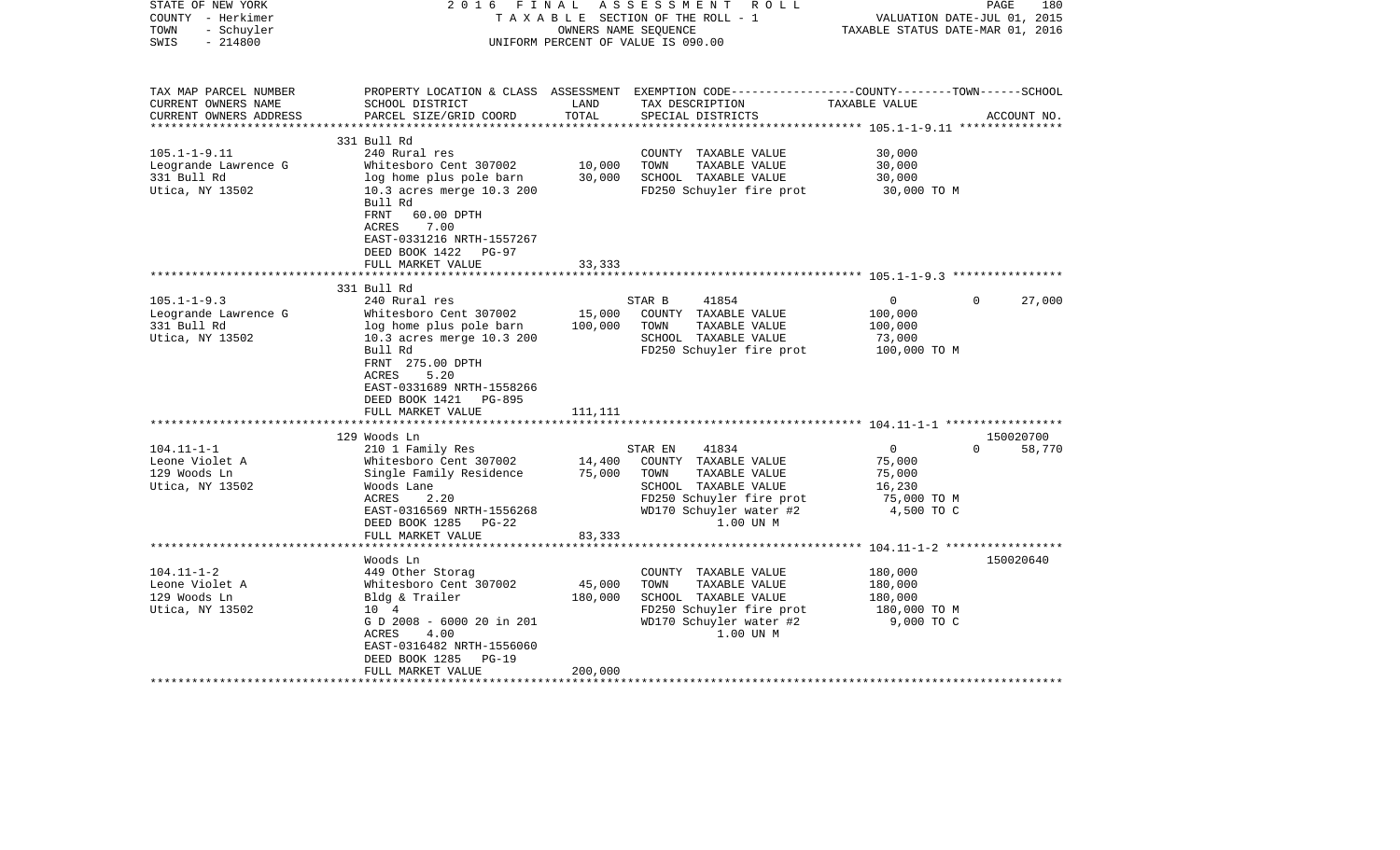| STATE OF NEW YORK      | 2016 FINAL                     |                      | A S S E S S M E N T<br>R O L L                                                                  |                                                      | PAGE<br>181 |
|------------------------|--------------------------------|----------------------|-------------------------------------------------------------------------------------------------|------------------------------------------------------|-------------|
| COUNTY - Herkimer      |                                |                      | TAXABLE SECTION OF THE ROLL - 1                                                                 | VALUATION DATE-JUL 01, 2015                          |             |
| TOWN<br>- Schuyler     |                                | OWNERS NAME SEQUENCE |                                                                                                 | TAXABLE STATUS DATE-MAR 01, 2016                     |             |
| $-214800$<br>SWIS      |                                |                      | UNIFORM PERCENT OF VALUE IS 090.00                                                              |                                                      |             |
|                        |                                |                      |                                                                                                 |                                                      |             |
| TAX MAP PARCEL NUMBER  |                                |                      | PROPERTY LOCATION & CLASS ASSESSMENT EXEMPTION CODE---------------COUNTY-------TOWN------SCHOOL |                                                      |             |
| CURRENT OWNERS NAME    | SCHOOL DISTRICT                | LAND                 | TAX DESCRIPTION                                                                                 | TAXABLE VALUE                                        |             |
| CURRENT OWNERS ADDRESS | PARCEL SIZE/GRID COORD         | TOTAL                | SPECIAL DISTRICTS                                                                               |                                                      | ACCOUNT NO. |
| ********************** |                                |                      |                                                                                                 |                                                      |             |
|                        | 129 Woods Ln                   |                      |                                                                                                 |                                                      |             |
| $104.11 - 1 - 47$      | 105 Vac farmland               |                      | COUNTY TAXABLE VALUE                                                                            | 2,300                                                |             |
| Leone Violet A         | Whitesboro Cent 307002         | 2,300                | TOWN<br>TAXABLE VALUE                                                                           | 2,300                                                |             |
| 129 Woods Ln           | ACRES<br>1.60                  | 2,300                | SCHOOL TAXABLE VALUE                                                                            | 2,300                                                |             |
| Utica, NY 13502        | EAST-0316551 NRTH-1556459      |                      | FD250 Schuyler fire prot                                                                        | 2,300 TO M                                           |             |
|                        | DEED BOOK 1285<br>PG-22        |                      |                                                                                                 |                                                      |             |
|                        | FULL MARKET VALUE              | 2,556                |                                                                                                 |                                                      |             |
|                        | *************************      | ************         |                                                                                                 | *********************** 099.1-1-5.3 **************** |             |
|                        | Off Newport Rd                 |                      |                                                                                                 |                                                      | 1500009960  |
| $099.1 - 1 - 5.3$      | 322 Rural vac>10               |                      | COUNTY TAXABLE VALUE                                                                            | 35,000                                               |             |
| Lesniak Daniel         | West Canada Val 212402         | 35,000               | TOWN<br>TAXABLE VALUE                                                                           | 35,000                                               |             |
| Lesniak Wanda          | Vacant                         | 35,000               | SCHOOL TAXABLE VALUE                                                                            | 35,000                                               |             |
| 1062 Newport Rd        | 87.4 Acres                     |                      | FD250 Schuyler fire prot                                                                        | 35,000 TO M                                          |             |
| Utica, NY 13502        | Newport Rd                     |                      |                                                                                                 |                                                      |             |
|                        | ACRES 87.40                    |                      |                                                                                                 |                                                      |             |
|                        | EAST-0328820 NRTH-1573719      |                      |                                                                                                 |                                                      |             |
|                        | DEED BOOK 842<br><b>PG-104</b> |                      |                                                                                                 |                                                      |             |
|                        | FULL MARKET VALUE              | 38,889               |                                                                                                 |                                                      |             |
|                        | *************************      |                      |                                                                                                 |                                                      |             |
|                        | Off Newport Rd                 |                      |                                                                                                 |                                                      | 150012150   |
| $099.1 - 1 - 6$        | 322 Rural vac>10               |                      | COUNTY TAXABLE VALUE                                                                            | 14,300                                               |             |
| Lesniak Daniel         | West Canada Val 212402         | 14,300               | TAXABLE VALUE<br>TOWN                                                                           | 14,300                                               |             |
| 1062 Newport Rd        | Vac                            | 14,300               | SCHOOL TAXABLE VALUE                                                                            | 14,300                                               |             |
| Utica, NY 13502        | $2 \t20$                       |                      | FD250 Schuyler fire prot                                                                        | 14,300 TO M                                          |             |
|                        | Tanner Hill                    |                      |                                                                                                 |                                                      |             |
|                        | ACRES<br>28.60                 |                      |                                                                                                 |                                                      |             |
|                        | EAST-0330627 NRTH-1573645      |                      |                                                                                                 |                                                      |             |
|                        | DEED BOOK 00589 PG-00570       |                      |                                                                                                 |                                                      |             |
|                        | FULL MARKET VALUE              | 15,889               |                                                                                                 |                                                      |             |
|                        |                                |                      |                                                                                                 |                                                      |             |
|                        | Newport Rd                     |                      |                                                                                                 |                                                      | 150012240   |
| $099.1 - 1 - 30.1$     | 314 Rural vac<10               |                      | COUNTY TAXABLE VALUE                                                                            | 10,800                                               |             |
| Lesniak Daniel         | West Canada Val 212402         | 10,800               | TOWN<br>TAXABLE VALUE                                                                           | 10,800                                               |             |
| Lesniak Michelle       | Vacant                         | 10,800               | SCHOOL TAXABLE VALUE                                                                            | 10,800                                               |             |
| 1003 Newport Rd        | 5.31 Acres                     |                      | FD250 Schuyler fire prot                                                                        | 10,800 TO M                                          |             |
| Utica, NY 13502        | Tanner Hill                    |                      |                                                                                                 |                                                      |             |
|                        | ACRES<br>5.31                  |                      |                                                                                                 |                                                      |             |
|                        | EAST-0330428 NRTH-1572088      |                      |                                                                                                 |                                                      |             |
|                        | DEED BOOK 1552<br>PG-865       |                      |                                                                                                 |                                                      |             |
|                        | FULL MARKET VALUE              | 12,000               |                                                                                                 |                                                      |             |
|                        |                                |                      |                                                                                                 |                                                      | 150012210   |
| $099.1 - 1 - 46.4$     | Brown Rd<br>314 Rural vac<10   |                      | COUNTY TAXABLE VALUE                                                                            | 200                                                  |             |
| Lesniak Daniel         | West Canada Val 212402         | 200                  | TOWN<br>TAXABLE VALUE                                                                           | 200                                                  |             |
| Lesniak Wanda          | Vacant                         | 200                  | SCHOOL TAXABLE VALUE                                                                            | 200                                                  |             |
| 1062 Newport Rd        | 33950sf landlocked             |                      | FD250 Schuyler fire prot                                                                        | 200 TO M                                             |             |
| Utica, NY 13502        | Brown Road                     |                      |                                                                                                 |                                                      |             |
|                        | EAST-0327508 NRTH-1572812      |                      |                                                                                                 |                                                      |             |
|                        | DEED BOOK 1202 PG-620          |                      |                                                                                                 |                                                      |             |
|                        | FULL MARKET VALUE              | 222                  |                                                                                                 |                                                      |             |
|                        |                                |                      |                                                                                                 |                                                      |             |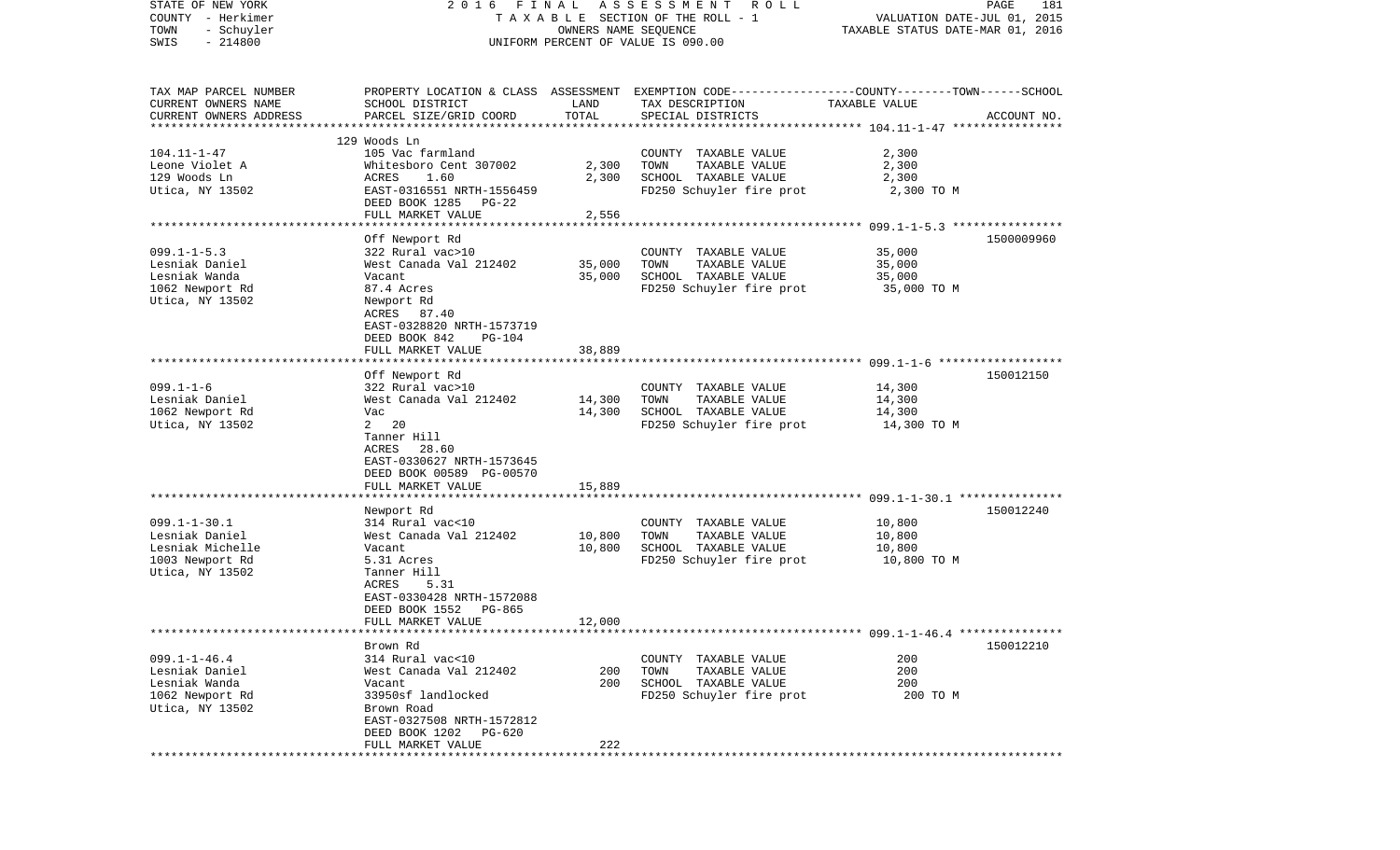| STATE OF NEW YORK<br>COUNTY - Herkimer<br>- Schuyler<br>TOWN<br>$-214800$<br>SWIS | 2016                                                                                  | FINAL                   | ASSESSMENT<br>R O L L<br>T A X A B L E SECTION OF THE ROLL - 1<br>OWNERS NAME SEQUENCE<br>UNIFORM PERCENT OF VALUE IS 090.00 | TAXABLE STATUS DATE-MAR 01, 2016                               | PAGE<br>182<br>VALUATION DATE-JUL 01, 2015 |
|-----------------------------------------------------------------------------------|---------------------------------------------------------------------------------------|-------------------------|------------------------------------------------------------------------------------------------------------------------------|----------------------------------------------------------------|--------------------------------------------|
|                                                                                   |                                                                                       |                         |                                                                                                                              |                                                                |                                            |
| TAX MAP PARCEL NUMBER<br>CURRENT OWNERS NAME                                      | SCHOOL DISTRICT                                                                       | LAND                    | PROPERTY LOCATION & CLASS ASSESSMENT EXEMPTION CODE---------------COUNTY-------TOWN------SCHOOL<br>TAX DESCRIPTION           | TAXABLE VALUE                                                  |                                            |
| CURRENT OWNERS ADDRESS                                                            | PARCEL SIZE/GRID COORD                                                                | TOTAL<br>************** | SPECIAL DISTRICTS                                                                                                            |                                                                | ACCOUNT NO.                                |
|                                                                                   | Windfall Rd                                                                           |                         |                                                                                                                              |                                                                | 150012180                                  |
| $099.1 - 1 - 75$                                                                  | 105 Vac farmland                                                                      |                         | COUNTY TAXABLE VALUE                                                                                                         | 3,200                                                          |                                            |
| Lesniak Daniel                                                                    | West Canada Val 212402                                                                | 3,200                   | TOWN<br>TAXABLE VALUE                                                                                                        | 3,200                                                          |                                            |
| Lesniak Wanda                                                                     | Vac                                                                                   | 3,200                   | SCHOOL TAXABLE VALUE                                                                                                         | 3,200                                                          |                                            |
| 1062 Newport Rd                                                                   | $2^9$                                                                                 |                         | FD250 Schuyler fire prot                                                                                                     | 3,200 TO M                                                     |                                            |
| Utica, NY 13502                                                                   | Tanner Hill<br>ACRES<br>6.10<br>EAST-0329897 NRTH-1571278<br>DEED BOOK 00545 PG-00369 |                         |                                                                                                                              |                                                                |                                            |
|                                                                                   | FULL MARKET VALUE                                                                     | 3,556                   |                                                                                                                              |                                                                |                                            |
|                                                                                   |                                                                                       | ******                  |                                                                                                                              | ******************************** 099.1-1-65.4 **************** |                                            |
|                                                                                   | 1003 Newport Rd                                                                       |                         |                                                                                                                              |                                                                |                                            |
| $099.1 - 1 - 65.4$                                                                | 210 1 Family Res                                                                      |                         | STAR B<br>41854                                                                                                              | 0                                                              | $\mathbf 0$<br>27,000                      |
| Lesniak Daniel K                                                                  | West Canada Val 212402                                                                | 19,100                  | COUNTY TAXABLE VALUE                                                                                                         | 128,000                                                        |                                            |
| Lesniak Michelle                                                                  | new man home & 7.8 acres                                                              | 128,000                 | TOWN<br>TAXABLE VALUE                                                                                                        | 128,000                                                        |                                            |
| 1003 Newport Rd                                                                   | Detatched Garage                                                                      |                         | SCHOOL TAXABLE VALUE                                                                                                         | 101,000                                                        |                                            |
| Utica, NY 13502                                                                   | Newport Road                                                                          |                         | FD250 Schuyler fire prot                                                                                                     | 128,000 TO M                                                   |                                            |
|                                                                                   | ACRES<br>7.80                                                                         |                         |                                                                                                                              |                                                                |                                            |
|                                                                                   | EAST-0327163 NRTH-1570123                                                             |                         |                                                                                                                              |                                                                |                                            |
|                                                                                   | DEED BOOK 917<br><b>PG-701</b>                                                        |                         |                                                                                                                              |                                                                |                                            |
|                                                                                   | FULL MARKET VALUE                                                                     | 142,222                 |                                                                                                                              |                                                                |                                            |
|                                                                                   |                                                                                       |                         |                                                                                                                              | **************************** 099.1-1-63.15 **************      |                                            |
|                                                                                   | 214 Brown Rd                                                                          |                         |                                                                                                                              |                                                                |                                            |
| $099.1 - 1 - 63.15$                                                               | 270 Mfg housing                                                                       |                         | STAR B<br>41854                                                                                                              | $\mathbf{0}$                                                   | $\Omega$<br>27,000                         |
| Lesniak Dawn                                                                      | West Canada Val 212402                                                                | 12,000                  | COUNTY TAXABLE VALUE                                                                                                         | 32,000                                                         |                                            |
| 214 Brown Rd                                                                      | Manufactured Residence                                                                | 32,000                  | TOWN<br>TAXABLE VALUE                                                                                                        | 32,000                                                         |                                            |
| Utica, NY 13502                                                                   | W Two Stall Garage                                                                    |                         | SCHOOL TAXABLE VALUE                                                                                                         | 5,000                                                          |                                            |
|                                                                                   | FRNT 214.00 DPTH                                                                      |                         | FD250 Schuyler fire prot                                                                                                     | 32,000 TO M                                                    |                                            |
|                                                                                   | ACRES<br>5.20                                                                         |                         |                                                                                                                              |                                                                |                                            |
|                                                                                   | EAST-0325449 NRTH-1572127                                                             |                         |                                                                                                                              |                                                                |                                            |
|                                                                                   | DEED BOOK 1543<br>PG-936                                                              |                         |                                                                                                                              |                                                                |                                            |
|                                                                                   | FULL MARKET VALUE                                                                     | 35,556                  |                                                                                                                              |                                                                |                                            |
|                                                                                   | *********************                                                                 |                         |                                                                                                                              |                                                                |                                            |
|                                                                                   | Newport Rd                                                                            |                         |                                                                                                                              |                                                                | 150012270                                  |
| $099.1 - 1 - 65.1$                                                                | 105 Vac farmland                                                                      |                         | COUNTY TAXABLE VALUE                                                                                                         | 3,800                                                          |                                            |
| Lesniak Edward                                                                    | West Canada Val 212402                                                                | 3,800                   | TOWN<br>TAXABLE VALUE                                                                                                        | 3,800                                                          |                                            |
| 937 Newport Rd                                                                    | Vacant                                                                                | 3,800                   | SCHOOL TAXABLE VALUE                                                                                                         | 3,800                                                          |                                            |
| Utica, NY 13502                                                                   | 18.30 Acres                                                                           |                         | FD250 Schuyler fire prot                                                                                                     | 3,800 TO M                                                     |                                            |
|                                                                                   | Newport                                                                               |                         |                                                                                                                              |                                                                |                                            |
|                                                                                   | ACRES 18.30                                                                           |                         |                                                                                                                              |                                                                |                                            |
|                                                                                   | EAST-0326242 NRTH-1570435                                                             |                         |                                                                                                                              |                                                                |                                            |
|                                                                                   | DEED BOOK 00589 PG-00814                                                              |                         |                                                                                                                              |                                                                |                                            |
|                                                                                   | FULL MARKET VALUE                                                                     | 4,222                   |                                                                                                                              |                                                                |                                            |
|                                                                                   |                                                                                       |                         |                                                                                                                              |                                                                |                                            |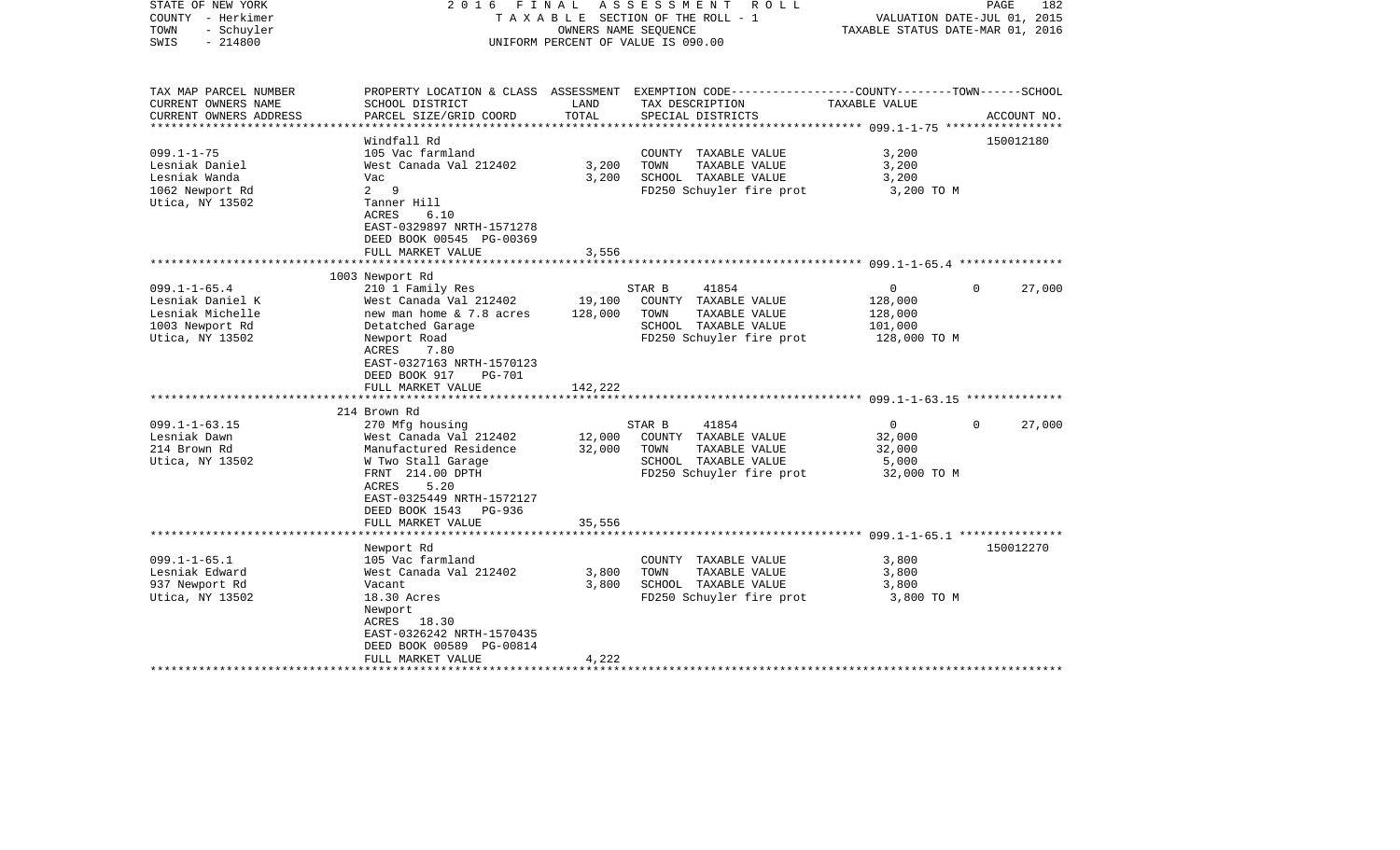| STATE OF NEW YORK<br>COUNTY - Herkimer<br>- Schuyler<br>TOWN<br>$-214800$<br>SWIS | 2016 FINAL                                                                                               | OWNERS NAME SEQUENCE | ASSESSMENT ROLL<br>TAXABLE SECTION OF THE ROLL - 1<br>UNIFORM PERCENT OF VALUE IS 090.00 | PAGE<br>183<br>VALUATION DATE-JUL 01, 2015<br>TAXABLE STATUS DATE-MAR 01, 2016                                   |
|-----------------------------------------------------------------------------------|----------------------------------------------------------------------------------------------------------|----------------------|------------------------------------------------------------------------------------------|------------------------------------------------------------------------------------------------------------------|
| TAX MAP PARCEL NUMBER<br>CURRENT OWNERS NAME                                      | SCHOOL DISTRICT                                                                                          | LAND                 | TAX DESCRIPTION                                                                          | PROPERTY LOCATION & CLASS ASSESSMENT EXEMPTION CODE---------------COUNTY-------TOWN------SCHOOL<br>TAXABLE VALUE |
| CURRENT OWNERS ADDRESS<br>*******************                                     | PARCEL SIZE/GRID COORD                                                                                   | TOTAL                | SPECIAL DISTRICTS                                                                        | ACCOUNT NO.<br>******************* 099.1-1-65.2 ****************                                                 |
|                                                                                   | 937 Newport Rd                                                                                           |                      |                                                                                          |                                                                                                                  |
| $099.1 - 1 - 65.2$                                                                | 210 1 Family Res                                                                                         |                      | STAR B<br>41854                                                                          | $\overline{0}$<br>0<br>27,000                                                                                    |
| Lesniak Edward                                                                    | West Canada Val 212402                                                                                   | 15,100               | COUNTY TAXABLE VALUE                                                                     | 130,000                                                                                                          |
| Lesniak Kathleen                                                                  | Single Family Res&det Gar                                                                                | 130,000              | TOWN<br>TAXABLE VALUE                                                                    | 130,000                                                                                                          |
| 937 Newport Rd                                                                    | 3.1 Acre                                                                                                 |                      | SCHOOL TAXABLE VALUE                                                                     | 103,000                                                                                                          |
| Utica, NY 13502-9730                                                              | Newport Rd<br>ACRES<br>3.10<br>EAST-0326485 NRTH-1568878<br>DEED BOOK 706<br>PG-619<br>FULL MARKET VALUE | 144,444              | FD250 Schuyler fire prot                                                                 | 130,000 TO M                                                                                                     |
|                                                                                   |                                                                                                          |                      |                                                                                          |                                                                                                                  |
|                                                                                   | Newport Rd                                                                                               |                      |                                                                                          |                                                                                                                  |
| $099.1 - 1 - 65.5$                                                                | 321 Abandoned ag                                                                                         |                      | COUNTY TAXABLE VALUE                                                                     | 10,000                                                                                                           |
| Lesniak Edward                                                                    | West Canada Val 212402                                                                                   | 10,000               | TOWN<br>TAXABLE VALUE                                                                    | 10,000                                                                                                           |
| Glenski Kathleen                                                                  | W Vacant                                                                                                 | 10,000               | SCHOOL TAXABLE VALUE                                                                     | 10,000                                                                                                           |
| 937 Newport Rd                                                                    | 32.60 Acres                                                                                              |                      | FD250 Schuyler fire prot                                                                 | 10,000 TO M                                                                                                      |
| Utica, NY 13502                                                                   | Newport Road<br>ACRES 32.60<br>EAST-0325952 NRTH-1569518<br>DEED BOOK 738<br>PG-241                      |                      |                                                                                          |                                                                                                                  |
|                                                                                   | FULL MARKET VALUE                                                                                        | 11,111               |                                                                                          |                                                                                                                  |
|                                                                                   | Brown Rd                                                                                                 |                      |                                                                                          |                                                                                                                  |
| $099.1 - 1 - 63.13$                                                               | 314 Rural vac<10                                                                                         |                      | COUNTY TAXABLE VALUE                                                                     | 5,000                                                                                                            |
| Lesniak Edward D                                                                  | West Canada Val 212402                                                                                   | 5,000                | TOWN<br>TAXABLE VALUE                                                                    | 5,000                                                                                                            |
| GLENSKI KATHELEEN S                                                               | VACANT 60' TO BROWN RD.                                                                                  | 5,000                | SCHOOL TAXABLE VALUE                                                                     | 5,000                                                                                                            |
| 937 NEWPORT Rd                                                                    | FRNT<br>60.00 DPTH                                                                                       |                      | FD250 Schuyler fire prot                                                                 | 5,000 TO M                                                                                                       |
| UTICA, NY 13502                                                                   | 6.00<br>ACRES<br>EAST-0326669 NRTH-1571182<br>DEED BOOK 884<br>PG-556                                    |                      |                                                                                          |                                                                                                                  |
|                                                                                   | FULL MARKET VALUE                                                                                        | 5,556                |                                                                                          |                                                                                                                  |
|                                                                                   |                                                                                                          |                      |                                                                                          |                                                                                                                  |
|                                                                                   | Brown Rd                                                                                                 |                      |                                                                                          | 150012300                                                                                                        |
| $099.1 - 1 - 4.1$                                                                 | 105 Vac farmland                                                                                         |                      | COUNTY TAXABLE VALUE                                                                     | 27,900                                                                                                           |
| Lesniak Farm LLC                                                                  | West Canada Val 212402                                                                                   | 27,900               | TOWN<br>TAXABLE VALUE                                                                    | 27,900                                                                                                           |
| 53 Sunnyside Pl                                                                   | N Vac                                                                                                    | 27,900               | SCHOOL TAXABLE VALUE                                                                     | 27,900                                                                                                           |
| Irvington, NY 10533                                                               | 64.8 split 10 2007<br>Brown<br>ACRES<br>68.00<br>EAST-0326789 NRTH-1573593<br>DEED BOOK 1414<br>PG-518   |                      | FD250 Schuyler fire prot                                                                 | 27,900 TO M                                                                                                      |
|                                                                                   | FULL MARKET VALUE                                                                                        | 31,000               |                                                                                          |                                                                                                                  |
|                                                                                   |                                                                                                          |                      |                                                                                          |                                                                                                                  |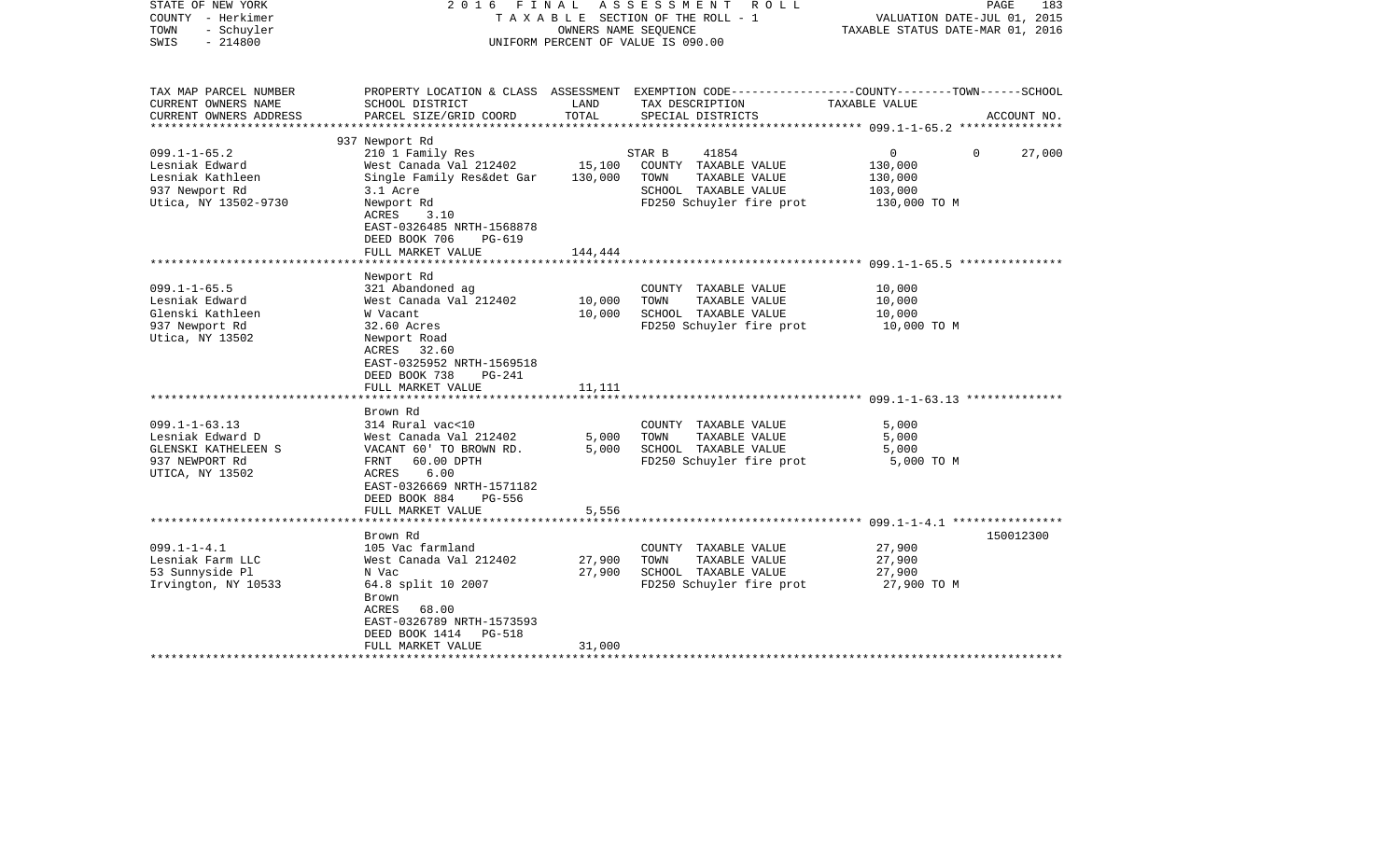| STATE OF NEW YORK<br>COUNTY - Herkimer<br>TOWN<br>- Schuyler<br>$-214800$<br>SWIS |                                                                                                                         |        | 2016 FINAL ASSESSMENT ROLL<br>TAXABLE SECTION OF THE ROLL - 1<br>OWNERS NAME SEOUENCE<br>UNIFORM PERCENT OF VALUE IS 090.00 | VALUATION DATE-JUL 01, 2015<br>TAXABLE STATUS DATE-MAR 01, 2016 | PAGE<br>184 |
|-----------------------------------------------------------------------------------|-------------------------------------------------------------------------------------------------------------------------|--------|-----------------------------------------------------------------------------------------------------------------------------|-----------------------------------------------------------------|-------------|
| TAX MAP PARCEL NUMBER                                                             |                                                                                                                         |        | PROPERTY LOCATION & CLASS ASSESSMENT EXEMPTION CODE---------------COUNTY-------TOWN------SCHOOL                             |                                                                 |             |
| CURRENT OWNERS NAME                                                               | SCHOOL DISTRICT                                                                                                         | LAND   | TAX DESCRIPTION                                                                                                             | TAXABLE VALUE                                                   |             |
| CURRENT OWNERS ADDRESS<br>***********************                                 | PARCEL SIZE/GRID COORD                                                                                                  | TOTAL  | SPECIAL DISTRICTS                                                                                                           |                                                                 | ACCOUNT NO. |
|                                                                                   | Newport Rd                                                                                                              |        |                                                                                                                             |                                                                 |             |
| $099.1 - 1 - 63.12$                                                               | 105 Vac farmland                                                                                                        |        | COUNTY TAXABLE VALUE                                                                                                        | 4,700                                                           |             |
| Lesniak Gary                                                                      | West Canada Val 212402                                                                                                  | 4,700  | TOWN<br>TAXABLE VALUE                                                                                                       | 4,700                                                           |             |
| 1023 Newport Rd                                                                   | Vacant                                                                                                                  | 4,700  | SCHOOL TAXABLE VALUE                                                                                                        | 4,700                                                           |             |
| Utica, NY 13502                                                                   | FRNT 162.00 DPTH                                                                                                        |        | FD250 Schuyler fire prot                                                                                                    | 4,700 TO M                                                      |             |
|                                                                                   | 10.60<br>ACRES<br>EAST-0327125 NRTH-1570754<br>DEED BOOK 873<br>PG-303                                                  |        |                                                                                                                             |                                                                 |             |
|                                                                                   | FULL MARKET VALUE                                                                                                       | 5,222  |                                                                                                                             |                                                                 |             |
|                                                                                   |                                                                                                                         |        |                                                                                                                             |                                                                 |             |
|                                                                                   | 1023 Newport Rd                                                                                                         |        |                                                                                                                             |                                                                 |             |
| $099.1 - 1 - 63.2$                                                                | 210 1 Family Res                                                                                                        |        | STAR B<br>41854                                                                                                             | $\overline{0}$<br>$\Omega$                                      | 27,000      |
| Lesniak Gary                                                                      | West Canada Val 212402                                                                                                  | 14,200 | COUNTY TAXABLE VALUE                                                                                                        | 78,000                                                          |             |
| 1023 Newport Rd                                                                   | Single Family Residence                                                                                                 | 78,000 | TOWN<br>TAXABLE VALUE                                                                                                       | 78,000                                                          |             |
| Utica, NY 13502                                                                   | 1.9 Acres                                                                                                               |        | SCHOOL TAXABLE VALUE                                                                                                        | 51,000                                                          |             |
|                                                                                   | Newport Road<br>FRNT 215.00 DPTH<br>1.90 BANK<br>ACRES<br>291<br>EAST-0327403 NRTH-1570363<br>DEED BOOK 873<br>$PG-244$ |        | FD250 Schuyler fire prot                                                                                                    | 78,000 TO M                                                     |             |
|                                                                                   | FULL MARKET VALUE                                                                                                       | 86,667 |                                                                                                                             |                                                                 |             |
|                                                                                   | 1206 Windfall Rd                                                                                                        |        |                                                                                                                             |                                                                 | 150001020   |
| $099.1 - 1 - 25.1$                                                                | 210 1 Family Res                                                                                                        |        | COUNTY TAXABLE VALUE                                                                                                        | 11,000                                                          |             |
| Lesniak Jeremy                                                                    | West Canada Val 212402                                                                                                  | 8,100  | TOWN<br>TAXABLE VALUE                                                                                                       | 11,000                                                          |             |
| Lesniak Katherine                                                                 | Garage                                                                                                                  | 11,000 | SCHOOL TAXABLE VALUE                                                                                                        | 11,000                                                          |             |
| 1206 Windfall Rd                                                                  | 1.8A                                                                                                                    |        | FD250 Schuyler fire prot                                                                                                    | 11,000 TO M                                                     |             |
| Utica, NY 13502                                                                   | Windfall                                                                                                                |        |                                                                                                                             |                                                                 |             |
|                                                                                   | ACRES<br>1.80                                                                                                           |        |                                                                                                                             |                                                                 |             |
|                                                                                   | EAST-0330893 NRTH-1571320                                                                                               |        |                                                                                                                             |                                                                 |             |
|                                                                                   | DEED BOOK 1569 PG-398                                                                                                   |        |                                                                                                                             |                                                                 |             |
|                                                                                   | FULL MARKET VALUE                                                                                                       | 12,222 |                                                                                                                             |                                                                 |             |
|                                                                                   |                                                                                                                         |        |                                                                                                                             |                                                                 |             |
|                                                                                   | 1206 Windfall Rd                                                                                                        |        |                                                                                                                             |                                                                 |             |
| $099.1 - 1 - 25.2$                                                                | 210 1 Family Res                                                                                                        |        | COUNTY TAXABLE VALUE                                                                                                        | 87,800                                                          |             |
| Lesniak Jeremy                                                                    | West Canada Val 212402                                                                                                  | 14,400 | TAXABLE VALUE<br>TOWN                                                                                                       | 87,800                                                          |             |
| Lesniak Katherine                                                                 | Residence                                                                                                               | 87,800 | SCHOOL TAXABLE VALUE                                                                                                        | 87,800                                                          |             |
| 1206 Windfall Rd                                                                  | 2.2a                                                                                                                    |        | FD250 Schuyler fire prot                                                                                                    | 87,800 TO M                                                     |             |
| Utica, NY 13502                                                                   | ACRES<br>2.20                                                                                                           |        |                                                                                                                             |                                                                 |             |
|                                                                                   | EAST-0331056 NRTH-1571223<br>DEED BOOK 1569 PG-398                                                                      |        |                                                                                                                             |                                                                 |             |
|                                                                                   | FULL MARKET VALUE                                                                                                       | 97,556 |                                                                                                                             |                                                                 |             |
|                                                                                   |                                                                                                                         |        |                                                                                                                             |                                                                 |             |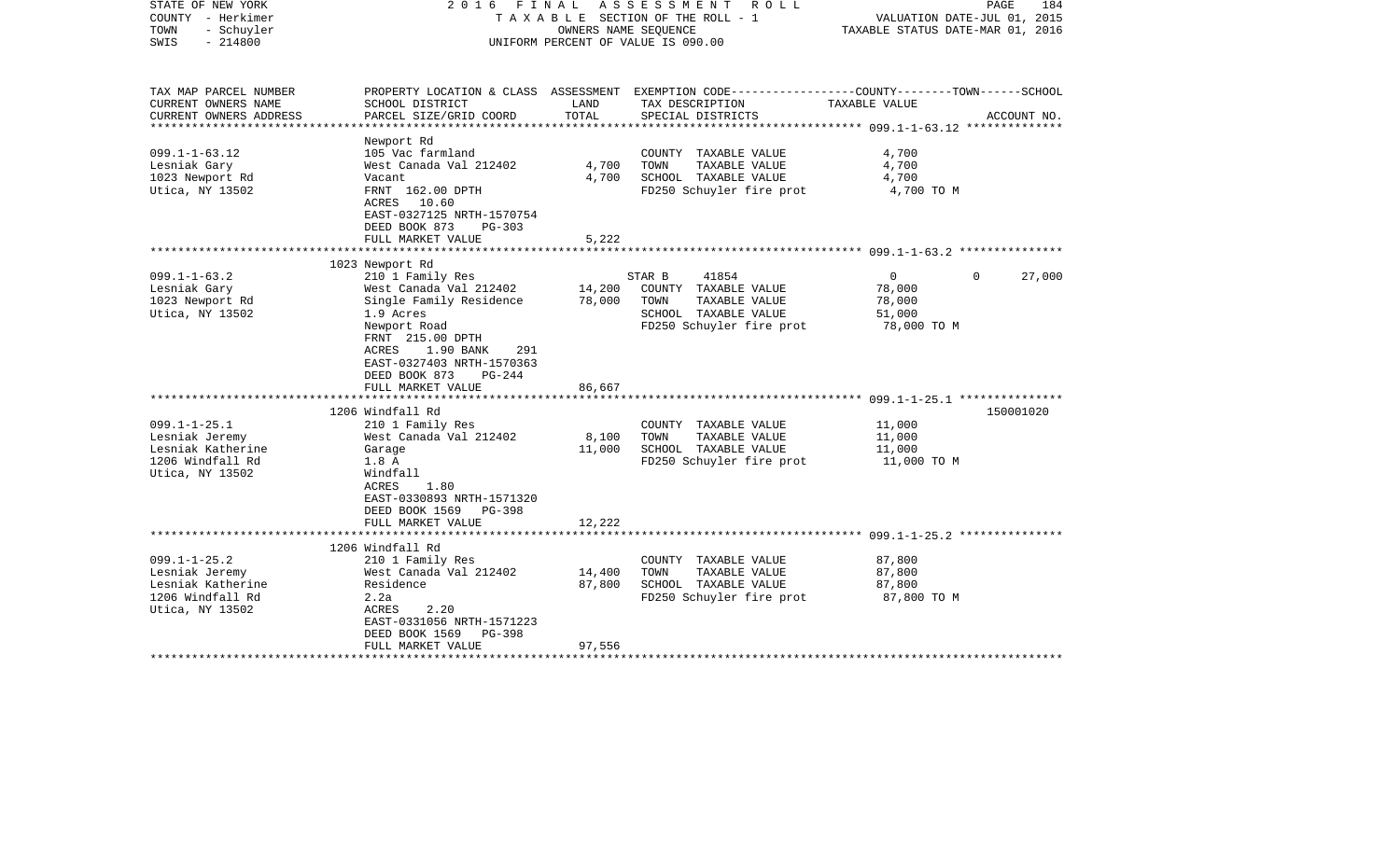| STATE OF NEW YORK<br>COUNTY - Herkimer<br>TOWN<br>- Schuyler<br>$-214800$<br>SWIS | 2 0 1 6<br>FINAL                                                              |               | ASSESSMENT<br>R O L L<br>TAXABLE SECTION OF THE ROLL - 1<br>OWNERS NAME SEQUENCE<br>UNIFORM PERCENT OF VALUE IS 090.00 | TAXABLE STATUS DATE-MAR 01, 2016 | VALUATION DATE-JUL 01, 2015 | 185<br>PAGE |
|-----------------------------------------------------------------------------------|-------------------------------------------------------------------------------|---------------|------------------------------------------------------------------------------------------------------------------------|----------------------------------|-----------------------------|-------------|
| TAX MAP PARCEL NUMBER<br>CURRENT OWNERS NAME                                      | SCHOOL DISTRICT                                                               | LAND          | PROPERTY LOCATION & CLASS ASSESSMENT EXEMPTION CODE---------------COUNTY-------TOWN------SCHOOL<br>TAX DESCRIPTION     | TAXABLE VALUE                    |                             |             |
| CURRENT OWNERS ADDRESS<br>***********************                                 | PARCEL SIZE/GRID COORD                                                        | TOTAL         | SPECIAL DISTRICTS                                                                                                      |                                  |                             | ACCOUNT NO. |
|                                                                                   | 3131 State Route 5                                                            |               |                                                                                                                        |                                  |                             |             |
| $105.3 - 1 - 77.1$                                                                | 210 1 Family Res                                                              |               | STAR B<br>41854                                                                                                        | $\overline{0}$                   | $\Omega$                    | 27,000      |
| Lesniak Stacey                                                                    | Frankfort-Schuy 212602                                                        | 12,200        | COUNTY TAXABLE VALUE                                                                                                   | 62,400                           |                             |             |
| 3131 State Route 5                                                                | N Bldg                                                                        | 62,400        | TOWN<br>TAXABLE VALUE                                                                                                  | 62,400                           |                             |             |
| Frankfort, NY 13340                                                               | State                                                                         |               | SCHOOL TAXABLE VALUE                                                                                                   | 35,400                           |                             |             |
|                                                                                   | FRNT 185.00 DPTH 200.00<br>EAST-0331226 NRTH-1544003<br>DEED BOOK 1283 PG-437 |               | FD250 Schuyler fire prot                                                                                               | 62,400 TO M                      |                             |             |
|                                                                                   | FULL MARKET VALUE                                                             | 69,333        |                                                                                                                        |                                  |                             |             |
|                                                                                   |                                                                               |               |                                                                                                                        |                                  |                             |             |
|                                                                                   | 1028 Newport Rd                                                               |               |                                                                                                                        |                                  |                             | 150075138   |
| $099.1 - 1 - 71.1$                                                                | 240 Rural res                                                                 |               | AG MKTS<br>41730                                                                                                       | 16,377                           | 16,377                      | 16,377      |
| Lesniak Stanley E                                                                 | West Canada Val 212402                                                        | 34,500 STAR B | 41854                                                                                                                  | $\mathbf{0}$                     | $\Omega$                    | 27,000      |
| Lesniak Patricia A                                                                | Residence W/out Buildings<br>Combined W/099.1-1-72.5                          | 108,500       | COUNTY TAXABLE VALUE<br>TOWN<br>TAXABLE VALUE                                                                          | 92,123                           |                             |             |
| 1028 Newport Rd<br>Utica, NY 13502                                                | 40x60 Pole Barn 99-076                                                        |               | SCHOOL TAXABLE VALUE                                                                                                   | 92,123<br>65,123                 |                             |             |
|                                                                                   | FRNT 971.00 DPTH                                                              |               | FD250 Schuyler fire prot                                                                                               | 108,500 TO M                     |                             |             |
| MAY BE SUBJECT TO PAYMENT<br>UNDER AGDIST LAW TIL 2023                            | 23.70<br>ACRES<br>EAST-0328248 NRTH-1569896<br>DEED BOOK 1347<br>PG-759       |               |                                                                                                                        |                                  |                             |             |
|                                                                                   | FULL MARKET VALUE<br>************                                             | 120,556       |                                                                                                                        |                                  |                             |             |
|                                                                                   |                                                                               |               |                                                                                                                        |                                  |                             | 150007680   |
| $099.1 - 1 - 48.1$                                                                | 277 Brown Rd<br>210 1 Family Res                                              |               | 41854<br>STAR B                                                                                                        | $\overline{0}$                   | $\Omega$                    | 27,000      |
| Lesniak Thomas D                                                                  | West Canada Val 212402                                                        | 16,000        | COUNTY TAXABLE VALUE                                                                                                   | 87,000                           |                             |             |
| 277 Brown Rd                                                                      | N Trl & Bldg                                                                  | 87,000        | TOWN<br>TAXABLE VALUE                                                                                                  | 87,000                           |                             |             |
| Utica, NY 13502                                                                   | merge # 3 2010 10 a                                                           |               | SCHOOL TAXABLE VALUE                                                                                                   | 60,000                           |                             |             |
|                                                                                   | Bar Redu 6000<br>2000                                                         |               | FD250 Schuyler fire prot                                                                                               | 87,000 TO M                      |                             |             |
|                                                                                   | ACRES 12.00                                                                   |               |                                                                                                                        |                                  |                             |             |
|                                                                                   | EAST-0327313 NRTH-1572084                                                     |               |                                                                                                                        |                                  |                             |             |
|                                                                                   | DEED BOOK 1315<br>$PG-800$                                                    |               |                                                                                                                        |                                  |                             |             |
|                                                                                   | FULL MARKET VALUE                                                             | 96,667        |                                                                                                                        |                                  |                             |             |
|                                                                                   |                                                                               |               |                                                                                                                        |                                  |                             |             |
|                                                                                   | 1062 Newport Rd                                                               |               |                                                                                                                        |                                  |                             | 150012090   |
| $099.1 - 1 - 72.1$                                                                | 120 Field crops                                                               |               | AGED-ALL<br>41800                                                                                                      | 44,000                           | 44,000                      | 44,000      |
| Lesniak Wanda                                                                     | West Canada Val 212402                                                        |               | 41834<br>36,000 STAR EN                                                                                                | $\overline{0}$                   | $\Omega$                    | 44,000      |
| 1062 Newport Rd<br>Utica, NY 13502                                                | Bldgs<br>38.8a split # 7 2010                                                 | 88,000        | COUNTY TAXABLE VALUE<br>TOWN<br>TAXABLE VALUE                                                                          | 44,000<br>44,000                 |                             |             |
|                                                                                   | Newport Rd                                                                    |               | SCHOOL TAXABLE VALUE                                                                                                   | 0                                |                             |             |
|                                                                                   | ACRES<br>38.80                                                                |               | FD250 Schuyler fire prot                                                                                               | 88,000 TO M                      |                             |             |
|                                                                                   | EAST-0328956 NRTH-1570591                                                     |               |                                                                                                                        |                                  |                             |             |
|                                                                                   | DEED BOOK 00601 PG-00387                                                      |               |                                                                                                                        |                                  |                             |             |
|                                                                                   | FULL MARKET VALUE                                                             | 97,778        |                                                                                                                        |                                  |                             |             |
|                                                                                   |                                                                               |               |                                                                                                                        |                                  |                             |             |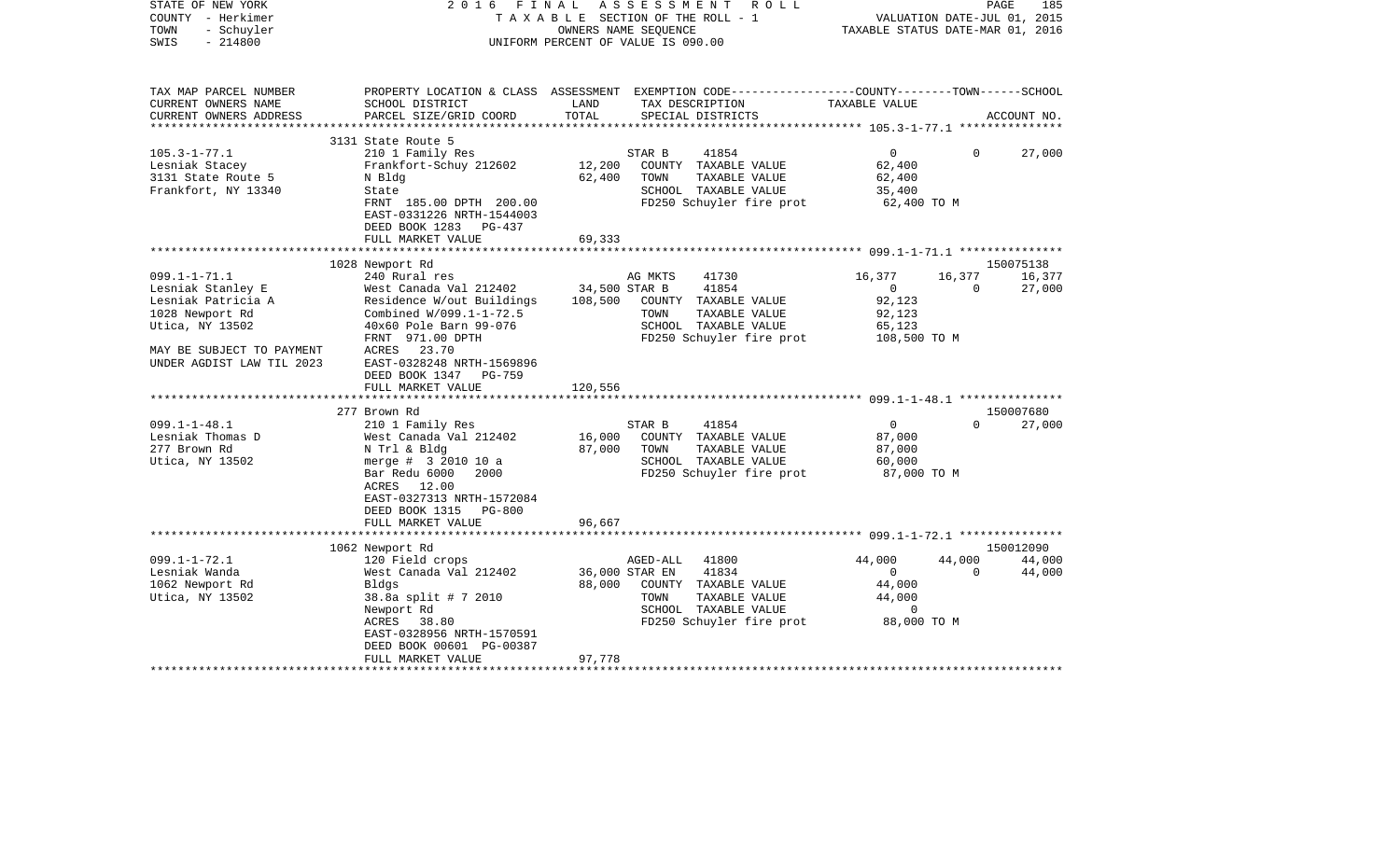| PROPERTY LOCATION & CLASS ASSESSMENT EXEMPTION CODE----------------COUNTY-------TOWN------SCHOOL<br>LAND<br>SCHOOL DISTRICT<br>TAX DESCRIPTION<br>TAXABLE VALUE<br>TOTAL<br>PARCEL SIZE/GRID COORD<br>SPECIAL DISTRICTS<br>ACCOUNT NO.<br>**************** 104.2-4-19 *********<br>********************<br>127 Alyssa Cir<br>$104.2 - 4 - 19$<br>210 1 Family Res<br>VET COM CT 41131<br>13,500<br>13,500<br>0<br>Whitesboro Cent 307002<br>15,300 VET DIS CT 41141<br>27,000<br>27,000<br>$\overline{0}$<br>Lewis David T Sr<br>175,300 STAR EN<br>58,770<br>Lewis Regina M<br>Westgate Dev Lot # 8<br>41834<br>$\overline{0}$<br>$\overline{0}$<br>FRNT 120.00 DPTH 277.00<br>COUNTY TAXABLE VALUE<br>134,800<br>TAXABLE VALUE<br>EAST-0323834 NRTH-1552308<br>TOWN<br>134,800<br>SCHOOL TAXABLE VALUE<br>DEED BOOK 1340 PG-946<br>116,530<br>FULL MARKET VALUE<br>194,778 FD250 Schuyler fire prot<br>175,300 TO M<br>681 Bush Rd<br>150018270<br>$105.3 - 1 - 20.2$<br>105 Vac farmland<br>60,100<br>COUNTY TAXABLE VALUE<br>Lewis Dean<br>Whitesboro Cent 307002<br>31,100<br>TOWN<br>TAXABLE VALUE<br>60,100<br>60,100<br>N Bldg Ag Ex Ld 34A<br>SCHOOL TAXABLE VALUE<br>60,100<br>30ac 1 Silo On 5000<br>FD250 Schuyler fire prot<br>60,100 TO M<br>co bought 75' x 46' '15<br>FRNT 4280.00 DPTH<br>ACRES 36.40<br>EAST-0336378 NRTH-1552632<br>DEED BOOK 1445<br>PG-878<br>FULL MARKET VALUE<br>66,778<br>150016920<br>State Route 5<br>314 Rural vac<10<br>COUNTY TAXABLE VALUE<br>8,400<br>Lewis Dean E<br>Frankfort-Schuy 212602<br>8,400<br>TOWN<br>TAXABLE VALUE<br>8,400<br>1019 Highland Ave<br>S<br>Vac<br>8,400<br>SCHOOL TAXABLE VALUE<br>8,400<br>Herkimer, NY 13350<br>$\overline{a}$<br>2A<br>FD250 Schuyler fire prot<br>8,400 TO M<br>State Rd<br>FRNT 501.00 DPTH<br>ACRES<br>2.20<br>EAST-0337555 NRTH-1538777<br>DEED BOOK 1385 PG-413<br>FULL MARKET VALUE<br>9,333<br>***************************<br>Bush Rd<br>322 Rural vac>10<br>COUNTY TAXABLE VALUE<br>49,500<br>Frankfort-Schuy 212602<br>49,500<br>TOWN<br>TAXABLE VALUE<br>49,500<br>Kan Alice<br>Valley View lot 9<br>49,500<br>SCHOOL TAXABLE VALUE<br>49,500<br>773 Oakland Ave<br>Land & Lakes sub<br>FD250 Schuyler fire prot<br>49,500 TO M<br>FRNT 274.00 DPTH<br>ACRES 15.00<br>EAST-0344961 NRTH-1559542<br>PG-658<br>DEED BOOK 943<br>FULL MARKET VALUE<br>55,000<br>************************* | STATE OF NEW YORK<br>COUNTY - Herkimer<br>TOWN<br>- Schuyler<br>SWIS<br>$-214800$ | 2016 FINAL | ASSESSMENT ROLL<br>TAXABLE SECTION OF THE ROLL - 1<br>OWNERS NAME SEQUENCE<br>UNIFORM PERCENT OF VALUE IS 090.00 | PAGE<br>186<br>VALUATION DATE-JUL 01, 2015<br>TAXABLE STATUS DATE-MAR 01, 2016 |
|----------------------------------------------------------------------------------------------------------------------------------------------------------------------------------------------------------------------------------------------------------------------------------------------------------------------------------------------------------------------------------------------------------------------------------------------------------------------------------------------------------------------------------------------------------------------------------------------------------------------------------------------------------------------------------------------------------------------------------------------------------------------------------------------------------------------------------------------------------------------------------------------------------------------------------------------------------------------------------------------------------------------------------------------------------------------------------------------------------------------------------------------------------------------------------------------------------------------------------------------------------------------------------------------------------------------------------------------------------------------------------------------------------------------------------------------------------------------------------------------------------------------------------------------------------------------------------------------------------------------------------------------------------------------------------------------------------------------------------------------------------------------------------------------------------------------------------------------------------------------------------------------------------------------------------------------------------------------------------------------------------------------------------------------------------------------------------------------------------------------------------------------------------------------------------------------------------------------------------------------------------------------------------------------------------------------------------------------------------------------------------------------|-----------------------------------------------------------------------------------|------------|------------------------------------------------------------------------------------------------------------------|--------------------------------------------------------------------------------|
|                                                                                                                                                                                                                                                                                                                                                                                                                                                                                                                                                                                                                                                                                                                                                                                                                                                                                                                                                                                                                                                                                                                                                                                                                                                                                                                                                                                                                                                                                                                                                                                                                                                                                                                                                                                                                                                                                                                                                                                                                                                                                                                                                                                                                                                                                                                                                                                              | TAX MAP PARCEL NUMBER<br>CURRENT OWNERS NAME<br>CURRENT OWNERS ADDRESS            |            |                                                                                                                  |                                                                                |
|                                                                                                                                                                                                                                                                                                                                                                                                                                                                                                                                                                                                                                                                                                                                                                                                                                                                                                                                                                                                                                                                                                                                                                                                                                                                                                                                                                                                                                                                                                                                                                                                                                                                                                                                                                                                                                                                                                                                                                                                                                                                                                                                                                                                                                                                                                                                                                                              |                                                                                   |            |                                                                                                                  |                                                                                |
|                                                                                                                                                                                                                                                                                                                                                                                                                                                                                                                                                                                                                                                                                                                                                                                                                                                                                                                                                                                                                                                                                                                                                                                                                                                                                                                                                                                                                                                                                                                                                                                                                                                                                                                                                                                                                                                                                                                                                                                                                                                                                                                                                                                                                                                                                                                                                                                              |                                                                                   |            |                                                                                                                  |                                                                                |
|                                                                                                                                                                                                                                                                                                                                                                                                                                                                                                                                                                                                                                                                                                                                                                                                                                                                                                                                                                                                                                                                                                                                                                                                                                                                                                                                                                                                                                                                                                                                                                                                                                                                                                                                                                                                                                                                                                                                                                                                                                                                                                                                                                                                                                                                                                                                                                                              |                                                                                   |            |                                                                                                                  |                                                                                |
|                                                                                                                                                                                                                                                                                                                                                                                                                                                                                                                                                                                                                                                                                                                                                                                                                                                                                                                                                                                                                                                                                                                                                                                                                                                                                                                                                                                                                                                                                                                                                                                                                                                                                                                                                                                                                                                                                                                                                                                                                                                                                                                                                                                                                                                                                                                                                                                              |                                                                                   |            |                                                                                                                  |                                                                                |
|                                                                                                                                                                                                                                                                                                                                                                                                                                                                                                                                                                                                                                                                                                                                                                                                                                                                                                                                                                                                                                                                                                                                                                                                                                                                                                                                                                                                                                                                                                                                                                                                                                                                                                                                                                                                                                                                                                                                                                                                                                                                                                                                                                                                                                                                                                                                                                                              | 127 Alyssa Cir                                                                    |            |                                                                                                                  |                                                                                |
|                                                                                                                                                                                                                                                                                                                                                                                                                                                                                                                                                                                                                                                                                                                                                                                                                                                                                                                                                                                                                                                                                                                                                                                                                                                                                                                                                                                                                                                                                                                                                                                                                                                                                                                                                                                                                                                                                                                                                                                                                                                                                                                                                                                                                                                                                                                                                                                              | Utica, NY 13502                                                                   |            |                                                                                                                  |                                                                                |
|                                                                                                                                                                                                                                                                                                                                                                                                                                                                                                                                                                                                                                                                                                                                                                                                                                                                                                                                                                                                                                                                                                                                                                                                                                                                                                                                                                                                                                                                                                                                                                                                                                                                                                                                                                                                                                                                                                                                                                                                                                                                                                                                                                                                                                                                                                                                                                                              |                                                                                   |            |                                                                                                                  |                                                                                |
|                                                                                                                                                                                                                                                                                                                                                                                                                                                                                                                                                                                                                                                                                                                                                                                                                                                                                                                                                                                                                                                                                                                                                                                                                                                                                                                                                                                                                                                                                                                                                                                                                                                                                                                                                                                                                                                                                                                                                                                                                                                                                                                                                                                                                                                                                                                                                                                              |                                                                                   |            |                                                                                                                  |                                                                                |
|                                                                                                                                                                                                                                                                                                                                                                                                                                                                                                                                                                                                                                                                                                                                                                                                                                                                                                                                                                                                                                                                                                                                                                                                                                                                                                                                                                                                                                                                                                                                                                                                                                                                                                                                                                                                                                                                                                                                                                                                                                                                                                                                                                                                                                                                                                                                                                                              |                                                                                   |            |                                                                                                                  |                                                                                |
|                                                                                                                                                                                                                                                                                                                                                                                                                                                                                                                                                                                                                                                                                                                                                                                                                                                                                                                                                                                                                                                                                                                                                                                                                                                                                                                                                                                                                                                                                                                                                                                                                                                                                                                                                                                                                                                                                                                                                                                                                                                                                                                                                                                                                                                                                                                                                                                              |                                                                                   |            |                                                                                                                  |                                                                                |
|                                                                                                                                                                                                                                                                                                                                                                                                                                                                                                                                                                                                                                                                                                                                                                                                                                                                                                                                                                                                                                                                                                                                                                                                                                                                                                                                                                                                                                                                                                                                                                                                                                                                                                                                                                                                                                                                                                                                                                                                                                                                                                                                                                                                                                                                                                                                                                                              |                                                                                   |            |                                                                                                                  |                                                                                |
|                                                                                                                                                                                                                                                                                                                                                                                                                                                                                                                                                                                                                                                                                                                                                                                                                                                                                                                                                                                                                                                                                                                                                                                                                                                                                                                                                                                                                                                                                                                                                                                                                                                                                                                                                                                                                                                                                                                                                                                                                                                                                                                                                                                                                                                                                                                                                                                              | Tubia Sandra                                                                      |            |                                                                                                                  |                                                                                |
|                                                                                                                                                                                                                                                                                                                                                                                                                                                                                                                                                                                                                                                                                                                                                                                                                                                                                                                                                                                                                                                                                                                                                                                                                                                                                                                                                                                                                                                                                                                                                                                                                                                                                                                                                                                                                                                                                                                                                                                                                                                                                                                                                                                                                                                                                                                                                                                              | 1019 Highland Ave                                                                 |            |                                                                                                                  |                                                                                |
|                                                                                                                                                                                                                                                                                                                                                                                                                                                                                                                                                                                                                                                                                                                                                                                                                                                                                                                                                                                                                                                                                                                                                                                                                                                                                                                                                                                                                                                                                                                                                                                                                                                                                                                                                                                                                                                                                                                                                                                                                                                                                                                                                                                                                                                                                                                                                                                              | Herkimer, NY 13350                                                                |            |                                                                                                                  |                                                                                |
|                                                                                                                                                                                                                                                                                                                                                                                                                                                                                                                                                                                                                                                                                                                                                                                                                                                                                                                                                                                                                                                                                                                                                                                                                                                                                                                                                                                                                                                                                                                                                                                                                                                                                                                                                                                                                                                                                                                                                                                                                                                                                                                                                                                                                                                                                                                                                                                              |                                                                                   |            |                                                                                                                  |                                                                                |
|                                                                                                                                                                                                                                                                                                                                                                                                                                                                                                                                                                                                                                                                                                                                                                                                                                                                                                                                                                                                                                                                                                                                                                                                                                                                                                                                                                                                                                                                                                                                                                                                                                                                                                                                                                                                                                                                                                                                                                                                                                                                                                                                                                                                                                                                                                                                                                                              |                                                                                   |            |                                                                                                                  |                                                                                |
|                                                                                                                                                                                                                                                                                                                                                                                                                                                                                                                                                                                                                                                                                                                                                                                                                                                                                                                                                                                                                                                                                                                                                                                                                                                                                                                                                                                                                                                                                                                                                                                                                                                                                                                                                                                                                                                                                                                                                                                                                                                                                                                                                                                                                                                                                                                                                                                              | $112.2 - 2 - 54$                                                                  |            |                                                                                                                  |                                                                                |
|                                                                                                                                                                                                                                                                                                                                                                                                                                                                                                                                                                                                                                                                                                                                                                                                                                                                                                                                                                                                                                                                                                                                                                                                                                                                                                                                                                                                                                                                                                                                                                                                                                                                                                                                                                                                                                                                                                                                                                                                                                                                                                                                                                                                                                                                                                                                                                                              |                                                                                   |            |                                                                                                                  |                                                                                |
|                                                                                                                                                                                                                                                                                                                                                                                                                                                                                                                                                                                                                                                                                                                                                                                                                                                                                                                                                                                                                                                                                                                                                                                                                                                                                                                                                                                                                                                                                                                                                                                                                                                                                                                                                                                                                                                                                                                                                                                                                                                                                                                                                                                                                                                                                                                                                                                              |                                                                                   |            |                                                                                                                  |                                                                                |
|                                                                                                                                                                                                                                                                                                                                                                                                                                                                                                                                                                                                                                                                                                                                                                                                                                                                                                                                                                                                                                                                                                                                                                                                                                                                                                                                                                                                                                                                                                                                                                                                                                                                                                                                                                                                                                                                                                                                                                                                                                                                                                                                                                                                                                                                                                                                                                                              |                                                                                   |            |                                                                                                                  |                                                                                |
|                                                                                                                                                                                                                                                                                                                                                                                                                                                                                                                                                                                                                                                                                                                                                                                                                                                                                                                                                                                                                                                                                                                                                                                                                                                                                                                                                                                                                                                                                                                                                                                                                                                                                                                                                                                                                                                                                                                                                                                                                                                                                                                                                                                                                                                                                                                                                                                              |                                                                                   |            |                                                                                                                  |                                                                                |
|                                                                                                                                                                                                                                                                                                                                                                                                                                                                                                                                                                                                                                                                                                                                                                                                                                                                                                                                                                                                                                                                                                                                                                                                                                                                                                                                                                                                                                                                                                                                                                                                                                                                                                                                                                                                                                                                                                                                                                                                                                                                                                                                                                                                                                                                                                                                                                                              |                                                                                   |            |                                                                                                                  |                                                                                |
|                                                                                                                                                                                                                                                                                                                                                                                                                                                                                                                                                                                                                                                                                                                                                                                                                                                                                                                                                                                                                                                                                                                                                                                                                                                                                                                                                                                                                                                                                                                                                                                                                                                                                                                                                                                                                                                                                                                                                                                                                                                                                                                                                                                                                                                                                                                                                                                              | $105.2 - 2 - 9$                                                                   |            |                                                                                                                  |                                                                                |
|                                                                                                                                                                                                                                                                                                                                                                                                                                                                                                                                                                                                                                                                                                                                                                                                                                                                                                                                                                                                                                                                                                                                                                                                                                                                                                                                                                                                                                                                                                                                                                                                                                                                                                                                                                                                                                                                                                                                                                                                                                                                                                                                                                                                                                                                                                                                                                                              | Lin Dequan                                                                        |            |                                                                                                                  |                                                                                |
|                                                                                                                                                                                                                                                                                                                                                                                                                                                                                                                                                                                                                                                                                                                                                                                                                                                                                                                                                                                                                                                                                                                                                                                                                                                                                                                                                                                                                                                                                                                                                                                                                                                                                                                                                                                                                                                                                                                                                                                                                                                                                                                                                                                                                                                                                                                                                                                              |                                                                                   |            |                                                                                                                  |                                                                                |
|                                                                                                                                                                                                                                                                                                                                                                                                                                                                                                                                                                                                                                                                                                                                                                                                                                                                                                                                                                                                                                                                                                                                                                                                                                                                                                                                                                                                                                                                                                                                                                                                                                                                                                                                                                                                                                                                                                                                                                                                                                                                                                                                                                                                                                                                                                                                                                                              | Staten Island, NY 10310                                                           |            |                                                                                                                  |                                                                                |
|                                                                                                                                                                                                                                                                                                                                                                                                                                                                                                                                                                                                                                                                                                                                                                                                                                                                                                                                                                                                                                                                                                                                                                                                                                                                                                                                                                                                                                                                                                                                                                                                                                                                                                                                                                                                                                                                                                                                                                                                                                                                                                                                                                                                                                                                                                                                                                                              |                                                                                   |            |                                                                                                                  |                                                                                |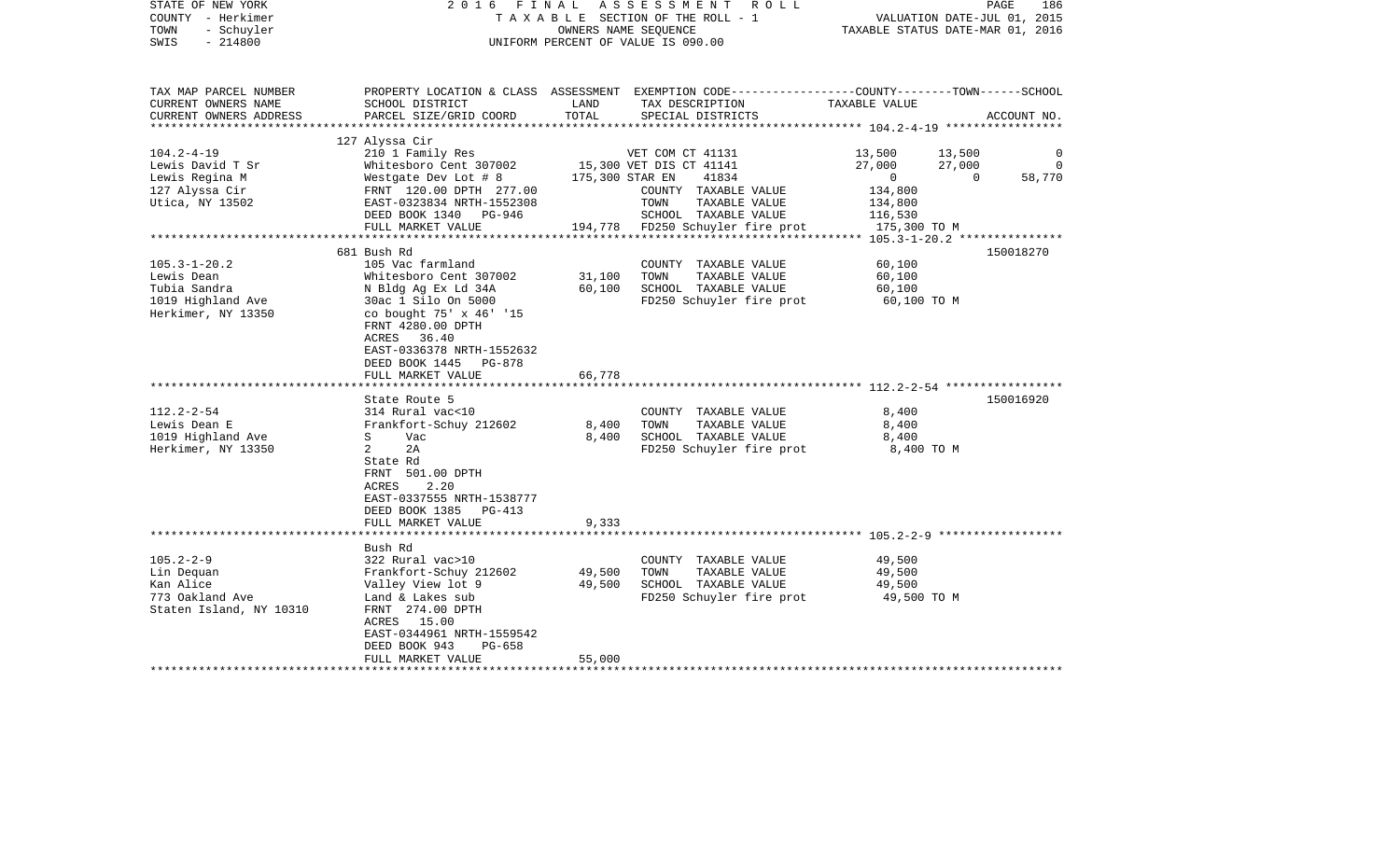| STATE OF NEW YORK<br>COUNTY - Herkimer<br>- Schuyler<br>TOWN<br>SWIS<br>$-214800$ | 2016                                                | FINAL         | ASSESSMENT<br>R O L L<br>TAXABLE SECTION OF THE ROLL - 1<br>OWNERS NAME SEQUENCE<br>UNIFORM PERCENT OF VALUE IS 090.00 | VALUATION DATE-JUL 01, 2015<br>TAXABLE STATUS DATE-MAR 01, 2016 |          | PAGE<br>187 |
|-----------------------------------------------------------------------------------|-----------------------------------------------------|---------------|------------------------------------------------------------------------------------------------------------------------|-----------------------------------------------------------------|----------|-------------|
|                                                                                   |                                                     |               |                                                                                                                        |                                                                 |          |             |
| TAX MAP PARCEL NUMBER                                                             |                                                     |               | PROPERTY LOCATION & CLASS ASSESSMENT EXEMPTION CODE---------------COUNTY-------TOWN-----SCHOOL                         |                                                                 |          |             |
| CURRENT OWNERS NAME<br>CURRENT OWNERS ADDRESS                                     | SCHOOL DISTRICT<br>PARCEL SIZE/GRID COORD           | LAND<br>TOTAL | TAX DESCRIPTION<br>SPECIAL DISTRICTS                                                                                   | TAXABLE VALUE                                                   |          |             |
|                                                                                   |                                                     |               |                                                                                                                        |                                                                 |          | ACCOUNT NO. |
|                                                                                   | 386 Windfall Rd                                     |               |                                                                                                                        |                                                                 |          | 150012690   |
| $105.1 - 1 - 31$                                                                  | 210 1 Family Res                                    |               | CW 15 VET/ 41161                                                                                                       | 8,100                                                           | 8,100    | $\Omega$    |
| Linday Family Trust                                                               | Whitesboro Cent 307002                              | 10,300 CLERGY | 41400                                                                                                                  | 1,500                                                           | 1,500    | 1,500       |
| Lindsay Robert E                                                                  | Single Family Residence                             |               | 104,300 STAR EN<br>41834                                                                                               | $\mathbf 0$                                                     | $\Omega$ | 58,770      |
| 386 Windfall Rd                                                                   | $2 \quad 1$                                         |               | COUNTY TAXABLE VALUE                                                                                                   | 94,700                                                          |          |             |
| Schuyler, NY 13502                                                                | Windfall                                            |               | TOWN<br>TAXABLE VALUE                                                                                                  | 94,700                                                          |          |             |
|                                                                                   | FRNT 195.00 DPTH 140.00                             |               | SCHOOL TAXABLE VALUE                                                                                                   | 44,030                                                          |          |             |
|                                                                                   | EAST-0325873 NRTH-1556913                           |               | FD250 Schuyler fire prot                                                                                               | 104,300 TO M                                                    |          |             |
|                                                                                   | DEED BOOK 1583<br>PG-625                            |               | WD165 Schuyler water #4                                                                                                | 104,300 TO C                                                    |          |             |
|                                                                                   | FULL MARKET VALUE<br>****************************** | 115,889       | 1.00 UN M                                                                                                              |                                                                 |          |             |
|                                                                                   | 3765 State Route 5                                  |               |                                                                                                                        |                                                                 |          | 150040090   |
| $112.2 - 3 - 19$                                                                  | 210 1 Family Res                                    |               | STAR EN<br>41834                                                                                                       | $\mathbf 0$                                                     | $\Omega$ | 58,770      |
| Lindsay Edward                                                                    | Frankfort-Schuy 212602                              | 8,300         | COUNTY TAXABLE VALUE                                                                                                   | 65,000                                                          |          |             |
| Lindsay Patricia                                                                  | Residence & Garage                                  | 65,000        | TOWN<br>TAXABLE VALUE                                                                                                  | 65,000                                                          |          |             |
| 3765 State Route 5                                                                | 3/4 Acres<br>3                                      |               | SCHOOL TAXABLE VALUE                                                                                                   | 6,230                                                           |          |             |
| Frankfort, NY 13340                                                               | State                                               |               | FD250 Schuyler fire prot                                                                                               | 65,000 TO M                                                     |          |             |
|                                                                                   | ACRES<br>0.38                                       |               |                                                                                                                        |                                                                 |          |             |
|                                                                                   | EAST-0341100 NRTH-1535998                           |               |                                                                                                                        |                                                                 |          |             |
|                                                                                   | DEED BOOK 00652 PG-00863                            |               |                                                                                                                        |                                                                 |          |             |
|                                                                                   | FULL MARKET VALUE                                   | 72,222        |                                                                                                                        |                                                                 |          |             |
|                                                                                   |                                                     |               |                                                                                                                        |                                                                 |          |             |
|                                                                                   | Spain Gulf Road                                     |               |                                                                                                                        |                                                                 | $\Omega$ | 150005160   |
| $099.1 - 1 - 80.1$                                                                | 270 Mfg housing                                     | 18,200        | 41854<br>STAR B                                                                                                        | $\mathbf 0$<br>33,000                                           |          | 27,000      |
| Lindsay Kimberly<br>120 Spain Gulf Road                                           | West Canada Val 212402<br>FRNT 205.00 DPTH          | 33,000        | COUNTY TAXABLE VALUE<br>TOWN<br>TAXABLE VALUE                                                                          | 33,000                                                          |          |             |
| Utica, NY 13502                                                                   | ACRES<br>7.26                                       |               | SCHOOL TAXABLE VALUE                                                                                                   | 6,000                                                           |          |             |
|                                                                                   | EAST-0332612 NRTH-1570532                           |               | FD250 Schuyler fire prot                                                                                               | 33,000 TO M                                                     |          |             |
|                                                                                   | DEED BOOK 1286<br>PG-803                            |               |                                                                                                                        |                                                                 |          |             |
|                                                                                   | FULL MARKET VALUE                                   | 36,667        |                                                                                                                        |                                                                 |          |             |
|                                                                                   | **********************                              |               |                                                                                                                        |                                                                 |          |             |
|                                                                                   | 382 Windfall Rd                                     |               |                                                                                                                        |                                                                 |          | 150012720   |
| $105.1 - 1 - 30$                                                                  | 210 1 Family Res                                    |               | 41854<br>STAR B                                                                                                        | $\mathbf 0$                                                     | $\Omega$ | 27,000      |
| Lindsay Lori J                                                                    | Whitesboro Cent 307002                              | 11,200        | COUNTY TAXABLE VALUE                                                                                                   | 156,000                                                         |          |             |
| 382 Windfall Rd                                                                   | Manufactured Home 980 Sf                            | 156,000       | TOWN<br>TAXABLE VALUE                                                                                                  | 156,000                                                         |          |             |
| Utica, NY 13502                                                                   | Garage                                              |               | SCHOOL TAXABLE VALUE                                                                                                   | 129,000                                                         |          |             |
|                                                                                   | FRNT 195.00 DPTH 164.00                             |               | FD250 Schuyler fire prot                                                                                               | 156,000 то м                                                    |          |             |
|                                                                                   | EAST-0326000 NRTH-1556839                           |               | WD165 Schuyler water #4                                                                                                | 156,000 TO C                                                    |          |             |
|                                                                                   | DEED BOOK 853<br>$PG-652$<br>FULL MARKET VALUE      | 173,333       | 1.00 UN M                                                                                                              |                                                                 |          |             |
|                                                                                   |                                                     |               |                                                                                                                        | **************************************                          |          |             |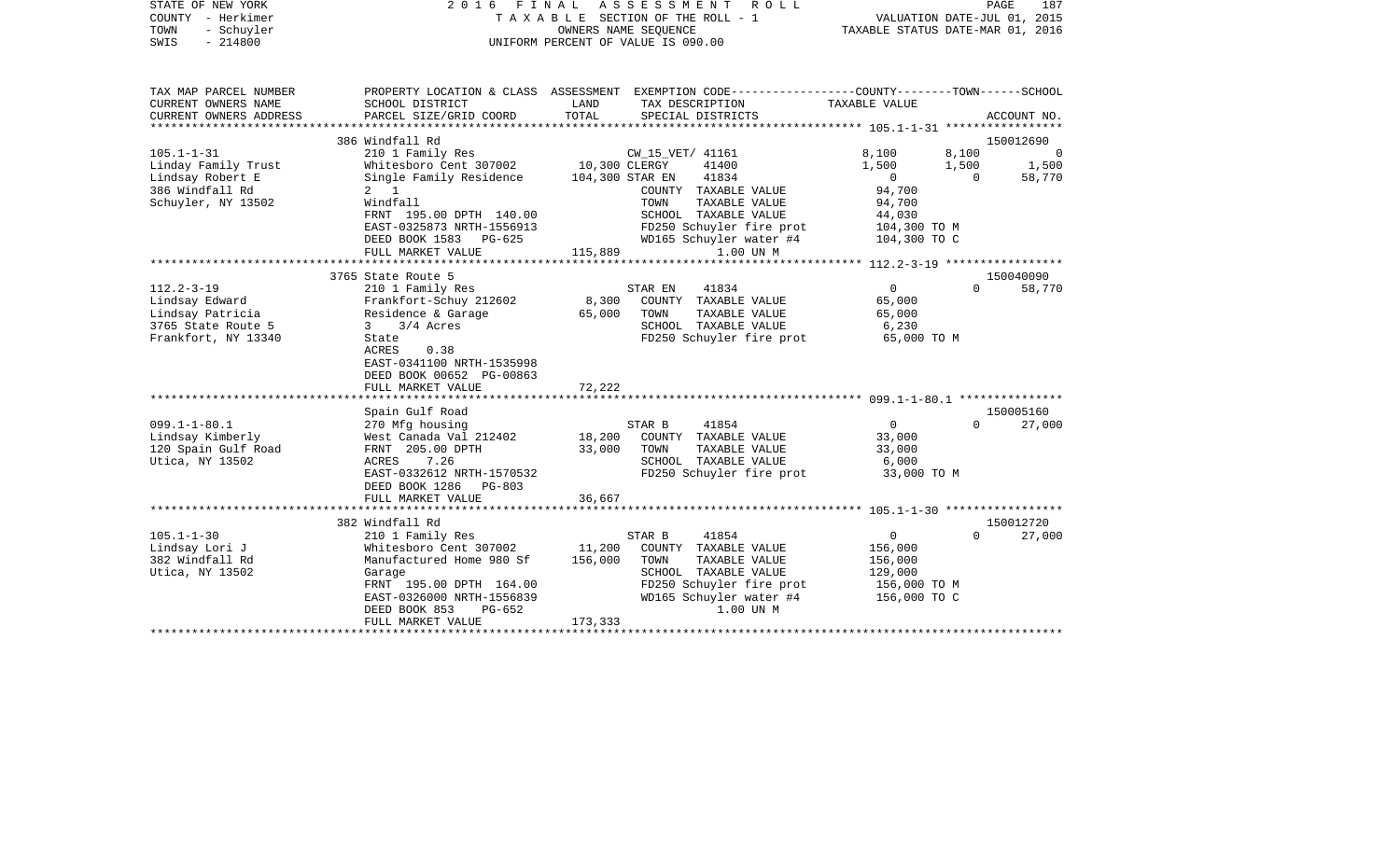| STATE OF NEW YORK                                   | 2 0 1 6                                    | FINAL                | ASSESSMENT ROLL                                                                                  |                                  | 188<br>PAGE           |
|-----------------------------------------------------|--------------------------------------------|----------------------|--------------------------------------------------------------------------------------------------|----------------------------------|-----------------------|
| COUNTY - Herkimer                                   |                                            |                      | TAXABLE SECTION OF THE ROLL - 1                                                                  | VALUATION DATE-JUL 01, 2015      |                       |
| TOWN<br>- Schuyler                                  |                                            | OWNERS NAME SEQUENCE |                                                                                                  | TAXABLE STATUS DATE-MAR 01, 2016 |                       |
| $-214800$<br>SWIS                                   |                                            |                      | UNIFORM PERCENT OF VALUE IS 090.00                                                               |                                  |                       |
| TAX MAP PARCEL NUMBER                               |                                            |                      | PROPERTY LOCATION & CLASS ASSESSMENT EXEMPTION CODE----------------COUNTY-------TOWN------SCHOOL |                                  |                       |
| CURRENT OWNERS NAME                                 | SCHOOL DISTRICT                            | LAND                 | TAX DESCRIPTION                                                                                  | TAXABLE VALUE                    |                       |
| CURRENT OWNERS ADDRESS<br>************************* | PARCEL SIZE/GRID COORD                     | TOTAL                | SPECIAL DISTRICTS                                                                                |                                  | ACCOUNT NO.           |
|                                                     |                                            |                      |                                                                                                  |                                  |                       |
| $099.1 - 1 - 58.1$                                  | 232 Brown Rd                               |                      | STAR B                                                                                           | 0                                | 150040510<br>$\Omega$ |
| Lindsay Robin                                       | 210 1 Family Res<br>West Canada Val 212402 | 14,500               | 41854<br>COUNTY TAXABLE VALUE                                                                    | 109,300                          | 27,000                |
| Lindsay Linda                                       | Sngle Family Residence W/                  | 109,300              | TAXABLE VALUE<br>TOWN                                                                            | 109,300                          |                       |
| 232 Brown Rd                                        | Above Ground Pool 99-054                   |                      | SCHOOL TAXABLE VALUE                                                                             | 82,300                           |                       |
| Utica, NY 13502-7926                                | Brown Rd                                   |                      | FD250 Schuyler fire prot                                                                         | 109,300 TO M                     |                       |
|                                                     | ACRES<br>2.30                              |                      |                                                                                                  |                                  |                       |
|                                                     | EAST-0325884 NRTH-1572155                  |                      |                                                                                                  |                                  |                       |
|                                                     | DEED BOOK 1280<br><b>PG-310</b>            |                      |                                                                                                  |                                  |                       |
|                                                     | FULL MARKET VALUE                          | 121,444              |                                                                                                  |                                  |                       |
|                                                     |                                            |                      |                                                                                                  |                                  |                       |
|                                                     | Hawthorne Rd                               |                      |                                                                                                  |                                  | 150003180             |
| $099.4 - 3 - 18$                                    | 322 Rural vac>10                           |                      | COUNTY TAXABLE VALUE                                                                             | 34,700                           |                       |
| Liska Janet                                         | West Canada Val 212402                     | 34,700               | TOWN<br>TAXABLE VALUE                                                                            | 34,700                           |                       |
| 211 Mountian Rd                                     | split #6 lot $17$                          | 34,700               | SCHOOL TAXABLE VALUE                                                                             | 34,700                           |                       |
| Ringoes, NJ 08551                                   | Land & Lakes                               |                      | FD250 Schuyler fire prot                                                                         | 34,700 TO M                      |                       |
|                                                     | Mower                                      |                      |                                                                                                  |                                  |                       |
|                                                     | FRNT 355.00 DPTH<br>ACRES<br>15.00         |                      |                                                                                                  |                                  |                       |
|                                                     | EAST-0341862 NRTH-1566233                  |                      |                                                                                                  |                                  |                       |
|                                                     | DEED BOOK 1293 PG-212                      |                      |                                                                                                  |                                  |                       |
|                                                     | FULL MARKET VALUE                          | 38,556               |                                                                                                  |                                  |                       |
|                                                     | *******************                        |                      |                                                                                                  |                                  |                       |
|                                                     | Hawthorne Rd                               |                      |                                                                                                  |                                  | 150003180             |
| $099.4 - 3 - 19$                                    | 314 Rural vac<10                           |                      | COUNTY TAXABLE VALUE                                                                             | 23,000                           |                       |
| Liska Janet                                         | West Canada Val 212402                     | 23,000               | TAXABLE VALUE<br>TOWN                                                                            | 23,000                           |                       |
| 211 Mountian Rd                                     | split #6                                   | 23,000               | SCHOOL TAXABLE VALUE                                                                             | 23,000                           |                       |
| Ringoes, NJ 08551                                   | Land & Lakes                               |                      | FD250 Schuyler fire prot                                                                         | 23,000 TO M                      |                       |
|                                                     | Mower                                      |                      |                                                                                                  |                                  |                       |
|                                                     | FRNT 465.40 DPTH                           |                      |                                                                                                  |                                  |                       |
|                                                     | 5.00<br>ACRES                              |                      |                                                                                                  |                                  |                       |
|                                                     | EAST-0341811 NRTH-1566701                  |                      |                                                                                                  |                                  |                       |
|                                                     | DEED BOOK 1293 PG-212                      |                      |                                                                                                  |                                  |                       |
|                                                     | FULL MARKET VALUE<br>*****************     | 25,556               |                                                                                                  |                                  |                       |
|                                                     |                                            |                      |                                                                                                  |                                  | 150003540             |
| $105.2 - 3 - 1.1$                                   | Cosby Rd<br>322 Rural vac>10               |                      | COUNTY TAXABLE VALUE                                                                             | 59,700                           |                       |
| Liska Janet                                         | Frankfort-Schuy 212602                     | 59,700               | TOWN<br>TAXABLE VALUE                                                                            | 59,700                           |                       |
| 211 MOuntian Rd                                     | Deer Haven sub                             | 59,700               | SCHOOL TAXABLE VALUE                                                                             | 59,700                           |                       |
| Ringoes, NJ 08551                                   | split #5 lot 41w/imp                       |                      | FD250 Schuyler fire prot                                                                         | 59,700 TO M                      |                       |
|                                                     | Cosby Rd<br>ACRES 21.10                    |                      |                                                                                                  |                                  |                       |
|                                                     | EAST-0345474 NRTH-1559663                  |                      |                                                                                                  |                                  |                       |
|                                                     | DEED BOOK 1293<br>PG-197                   |                      |                                                                                                  |                                  |                       |
|                                                     | FULL MARKET VALUE                          | 66,333               |                                                                                                  |                                  |                       |
|                                                     |                                            |                      |                                                                                                  |                                  |                       |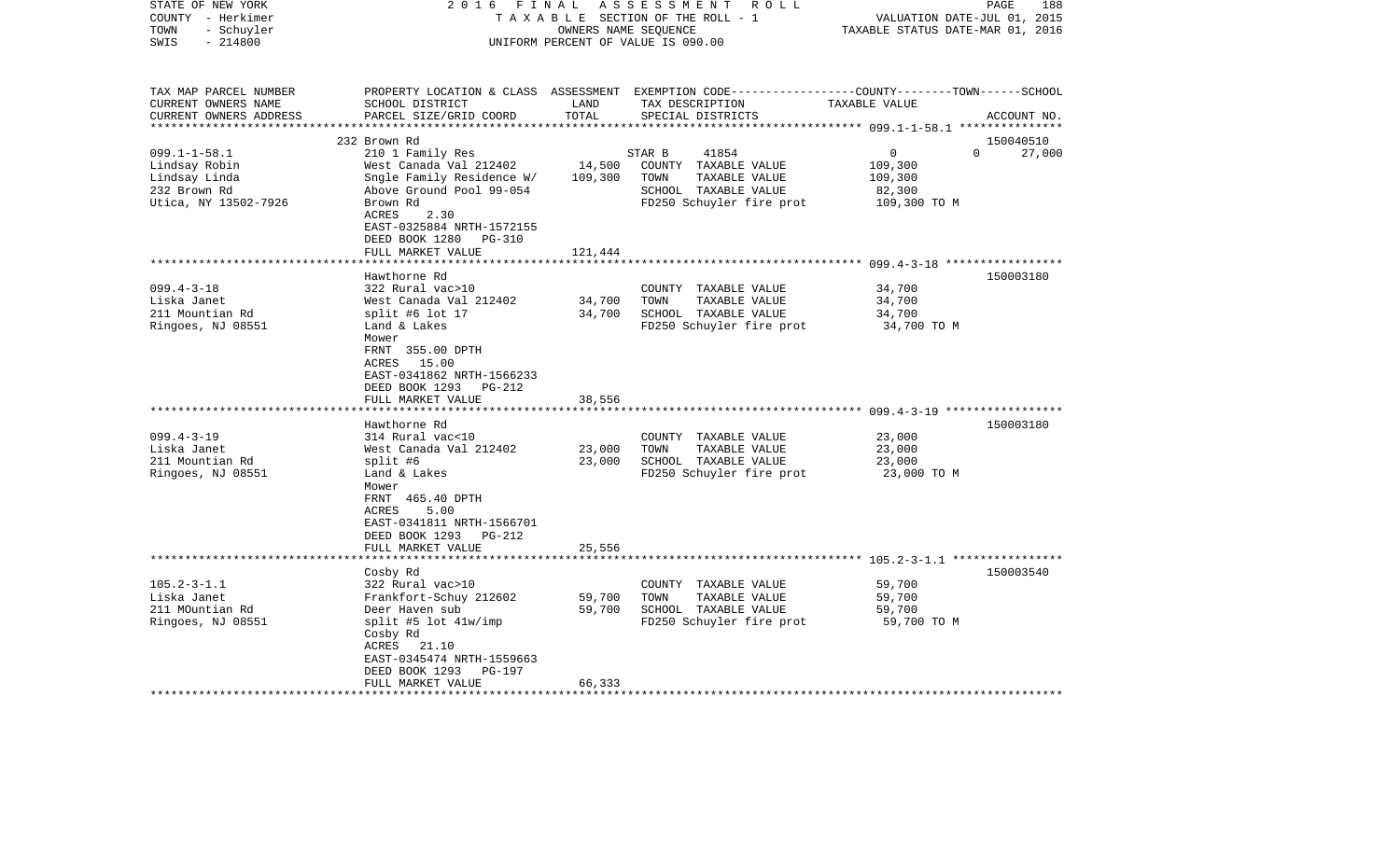| STATE OF NEW YORK<br>COUNTY - Herkimer<br>- Schuyler<br>TOWN<br>$-214800$<br>SWIS | 2016 FINAL                                                                                                                                                                                   | OWNERS NAME SEQUENCE       | ASSESSMENT<br>R O L L<br>TAXABLE SECTION OF THE ROLL - 1<br>UNIFORM PERCENT OF VALUE IS 090.00                                           | VALUATION DATE-JUL 01, 2015<br>TAXABLE STATUS DATE-MAR 01, 2016 | PAGE<br>189 |
|-----------------------------------------------------------------------------------|----------------------------------------------------------------------------------------------------------------------------------------------------------------------------------------------|----------------------------|------------------------------------------------------------------------------------------------------------------------------------------|-----------------------------------------------------------------|-------------|
| TAX MAP PARCEL NUMBER<br>CURRENT OWNERS NAME<br>CURRENT OWNERS ADDRESS            | SCHOOL DISTRICT<br>PARCEL SIZE/GRID COORD                                                                                                                                                    | LAND<br>TOTAL              | PROPERTY LOCATION & CLASS ASSESSMENT EXEMPTION CODE----------------COUNTY-------TOWN------SCHOOL<br>TAX DESCRIPTION<br>SPECIAL DISTRICTS | TAXABLE VALUE                                                   | ACCOUNT NO. |
| *******************                                                               |                                                                                                                                                                                              |                            |                                                                                                                                          |                                                                 |             |
| $105.2 - 3 - 1.2$<br>Liska Janet<br>211 MOuntian Rd<br>Ringoes, NJ 08551          | Cosby Rd<br>322 Rural vac>10<br>West Canada Val 212402<br>Deer Haven sub<br>split #5 lot 41<br>Cosby Rd<br>ACRES<br>0.92<br>EAST-0345557 NRTH-1560431                                        | 9,100<br>9,100             | COUNTY TAXABLE VALUE<br>TOWN<br>TAXABLE VALUE<br>SCHOOL TAXABLE VALUE<br>FD250 Schuyler fire prot                                        | 9,100<br>9,100<br>9,100<br>9,100 TO M                           | 150003540   |
|                                                                                   | DEED BOOK 1293 PG-197<br>FULL MARKET VALUE                                                                                                                                                   | 10,111                     |                                                                                                                                          |                                                                 |             |
|                                                                                   | ******************<br>Cosby Rd                                                                                                                                                               | **********                 |                                                                                                                                          |                                                                 | 150003540   |
| $105.2 - 3 - 2.1$<br>Liska Janet<br>211 MOuntian Rd<br>Ringoes, NJ 08551          | 322 Rural vac>10<br>Frankfort-Schuy 212602<br>Deer Haven sub<br>split #5 lot 40 w/imp<br>Cosby Rd<br>ACRES 17.20<br>EAST-0346053 NRTH-1559829<br>DEED BOOK 1293 PG-197<br>FULL MARKET VALUE  | 53,600<br>53,600<br>59,556 | COUNTY TAXABLE VALUE<br>TAXABLE VALUE<br>TOWN<br>SCHOOL TAXABLE VALUE<br>FD250 Schuyler fire prot                                        | 53,600<br>53,600<br>53,600<br>53,600 TO M                       |             |
|                                                                                   |                                                                                                                                                                                              |                            | ******************************* 105.2-3-2.2 ****************                                                                             |                                                                 |             |
| $105.2 - 3 - 2.2$<br>Liska Janet<br>211 MOuntian Rd<br>Ringoes, NJ 08551          | Cosby Rd<br>314 Rural vac<10<br>West Canada Val 212402<br>Deer Haven sub<br>split #5 lot 40<br>Cosby Rd<br>ACRES<br>2.80<br>EAST-0346012 NRTH-1560487<br>DEED BOOK 1293 PG-197               | 9,100<br>9,100             | COUNTY TAXABLE VALUE<br>TAXABLE VALUE<br>TOWN<br>SCHOOL TAXABLE VALUE<br>FD250 Schuyler fire prot                                        | 9,100<br>9,100<br>9,100<br>9,100 TO M                           | 150003540   |
|                                                                                   | FULL MARKET VALUE                                                                                                                                                                            | 10,111                     |                                                                                                                                          |                                                                 |             |
|                                                                                   | ******************                                                                                                                                                                           |                            |                                                                                                                                          |                                                                 |             |
| $105.2 - 3 - 3.1$<br>Liska Janet<br>211 MOuntian Rd<br>Ringoes, NJ 08551          | Cosby Rd<br>322 Rural vac>10<br>Frankfort-Schuy 212602<br>Deer Haven sub<br>split #5 lot 39 w/imp<br>Cosby Rd<br>ACRES 13.70<br>EAST-0346591 NRTH-1559813<br>DEED BOOK 1293<br><b>PG-197</b> | 39,100<br>39,100           | COUNTY TAXABLE VALUE<br>TOWN<br>TAXABLE VALUE<br>SCHOOL TAXABLE VALUE<br>FD250 Schuyler fire prot                                        | 39,100<br>39,100<br>39,100<br>39,100 TO M                       | 150003540   |
|                                                                                   | FULL MARKET VALUE                                                                                                                                                                            | 43,444                     |                                                                                                                                          |                                                                 |             |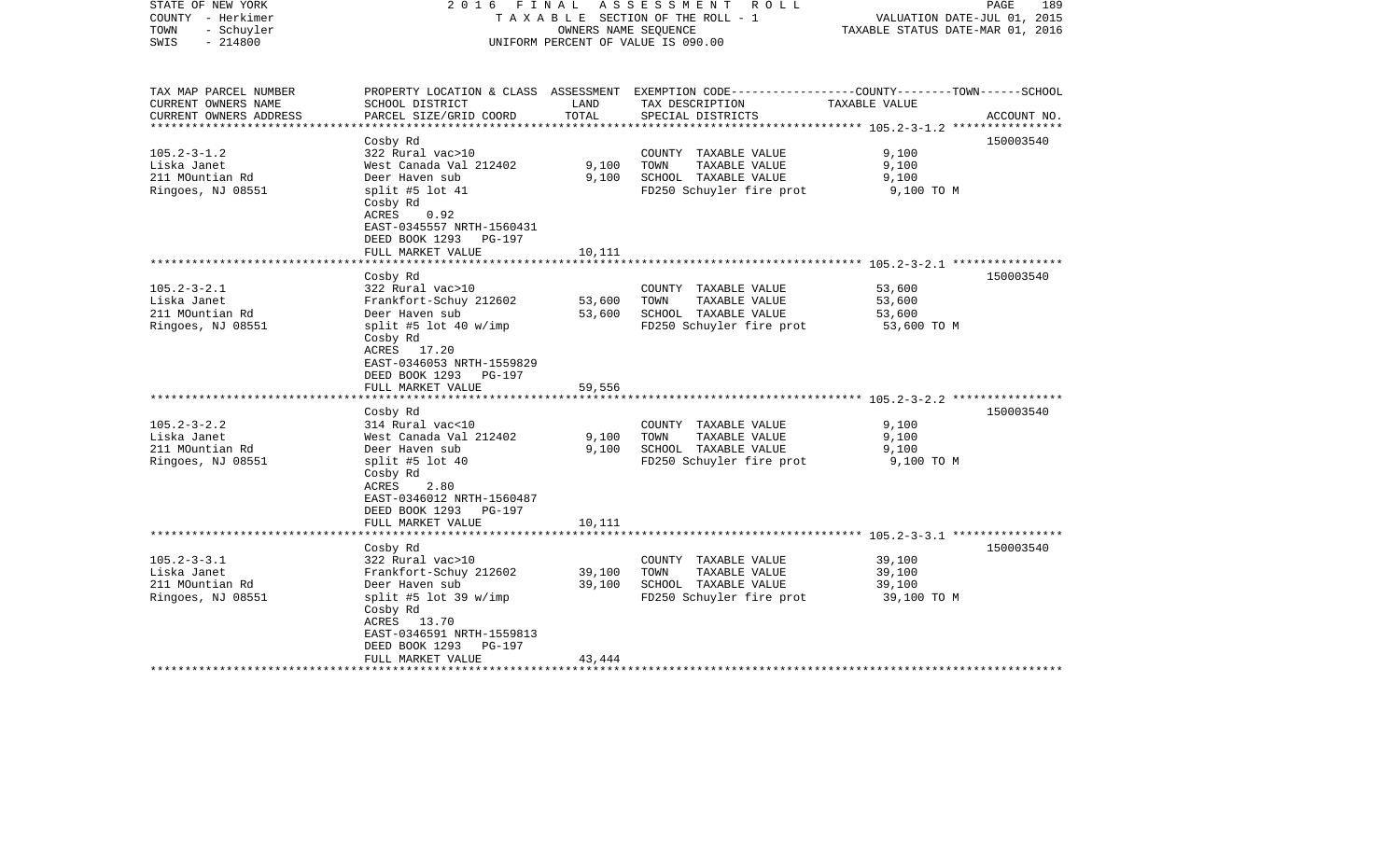| STATE OF NEW YORK<br>COUNTY - Herkimer<br>- Schuyler<br>TOWN<br>$-214800$<br>SWIS                                                                | FINAL<br>2016                                                                                                                                                                                                                                                                                                                                                                                  | OWNERS NAME SEQUENCE                           | ASSESSMENT<br>R O L L<br>T A X A B L E SECTION OF THE ROLL - 1<br>UNIFORM PERCENT OF VALUE IS 090.00                                                                                                   | VALUATION DATE-JUL 01, 2015<br>TAXABLE STATUS DATE-MAR 01, 2016                                                                                    | 190<br>PAGE            |
|--------------------------------------------------------------------------------------------------------------------------------------------------|------------------------------------------------------------------------------------------------------------------------------------------------------------------------------------------------------------------------------------------------------------------------------------------------------------------------------------------------------------------------------------------------|------------------------------------------------|--------------------------------------------------------------------------------------------------------------------------------------------------------------------------------------------------------|----------------------------------------------------------------------------------------------------------------------------------------------------|------------------------|
| TAX MAP PARCEL NUMBER<br>CURRENT OWNERS NAME<br>CURRENT OWNERS ADDRESS<br>**********************                                                 | SCHOOL DISTRICT<br>PARCEL SIZE/GRID COORD                                                                                                                                                                                                                                                                                                                                                      | LAND<br>TOTAL                                  | PROPERTY LOCATION & CLASS ASSESSMENT EXEMPTION CODE---------------COUNTY-------TOWN------SCHOOL<br>TAX DESCRIPTION<br>SPECIAL DISTRICTS                                                                | TAXABLE VALUE                                                                                                                                      | ACCOUNT NO.            |
| $105.2 - 3 - 3.2$<br>Liska Janet<br>211 Mountian Rd<br>Ringoes, NJ 08551                                                                         | Cosby Rd<br>314 Rural vac<10<br>West Canada Val 212402<br>Deer Haven sub<br>split #5 lot 39<br>Cosby Rd<br>ACRES<br>1.30<br>EAST-0346455 NRTH-1560466<br>DEED BOOK 1293 PG-198<br>FULL MARKET VALUE                                                                                                                                                                                            | 4,200<br>4,200<br>4,667                        | COUNTY TAXABLE VALUE<br>TOWN<br>TAXABLE VALUE<br>SCHOOL TAXABLE VALUE<br>FD250 Schuyler fire prot                                                                                                      | 4,200<br>4,200<br>4,200<br>4,200 TO M                                                                                                              | 150003540              |
|                                                                                                                                                  |                                                                                                                                                                                                                                                                                                                                                                                                |                                                |                                                                                                                                                                                                        | ******************* 105.2-3-4 *******************                                                                                                  |                        |
| $105.2 - 3 - 4$<br>Liska Janet<br>211 Mountian Rd<br>Ringoes, NJ 08551<br>$105.2 - 3 - 5$<br>Liska Janet<br>211 Mountian Rd<br>Ringoes, NJ 08551 | Cosby Rd<br>322 Rural vac>10<br>Frankfort-Schuy 212602<br>Deer Haven sub<br>split #5 lot 38 w/imp<br>Cosby Rd<br>ACRES 11.20<br>EAST-0347030 NRTH-1559755<br>DEED BOOK 1293 PG-198<br>FULL MARKET VALUE<br>Cosby Rd<br>312 Vac w/imprv<br>Frankfort-Schuy 212602<br>Deer Haven sub<br>split #5 lot 37 w/imp<br>Cosby Rd<br>ACRES<br>6.80<br>EAST-0347506 NRTH-1559672<br>DEED BOOK 1293 PG-198 | 34,500<br>34,500<br>38,333<br>26,300<br>50,000 | COUNTY TAXABLE VALUE<br>TAXABLE VALUE<br>TOWN<br>SCHOOL TAXABLE VALUE<br>FD250 Schuyler fire prot<br>COUNTY TAXABLE VALUE<br>TOWN<br>TAXABLE VALUE<br>SCHOOL TAXABLE VALUE<br>FD250 Schuyler fire prot | 34,500<br>34,500<br>34,500<br>34,500 TO M<br>************************** 105.2-3-5 *******************<br>50,000<br>50,000<br>50,000<br>50,000 TO M | 150003540<br>150003540 |
|                                                                                                                                                  | FULL MARKET VALUE<br>*******************                                                                                                                                                                                                                                                                                                                                                       | 55,556                                         | *************************************6 105.2-3-6 *******************                                                                                                                                   |                                                                                                                                                    |                        |
| $105.2 - 3 - 6$<br>Liska Janet<br>211 Mountian Rd<br>Ringoes, NJ 08551                                                                           | Cosby Rd<br>314 Rural vac<10<br>Frankfort-Schuy 212602<br>Deer Haven sub<br>split #5 lot 36 $w/imp$<br>Cosby Rd<br>ACRES<br>5.00<br>EAST-0347946 NRTH-1559681<br>DEED BOOK 1293<br>PG-198                                                                                                                                                                                                      | 31,000<br>31,000                               | COUNTY TAXABLE VALUE<br>TOWN<br>TAXABLE VALUE<br>SCHOOL TAXABLE VALUE<br>FD250 Schuyler fire prot                                                                                                      | 31,000<br>31,000<br>31,000<br>31,000 TO M                                                                                                          | 150003540              |
|                                                                                                                                                  | FULL MARKET VALUE                                                                                                                                                                                                                                                                                                                                                                              | 34,444                                         |                                                                                                                                                                                                        |                                                                                                                                                    |                        |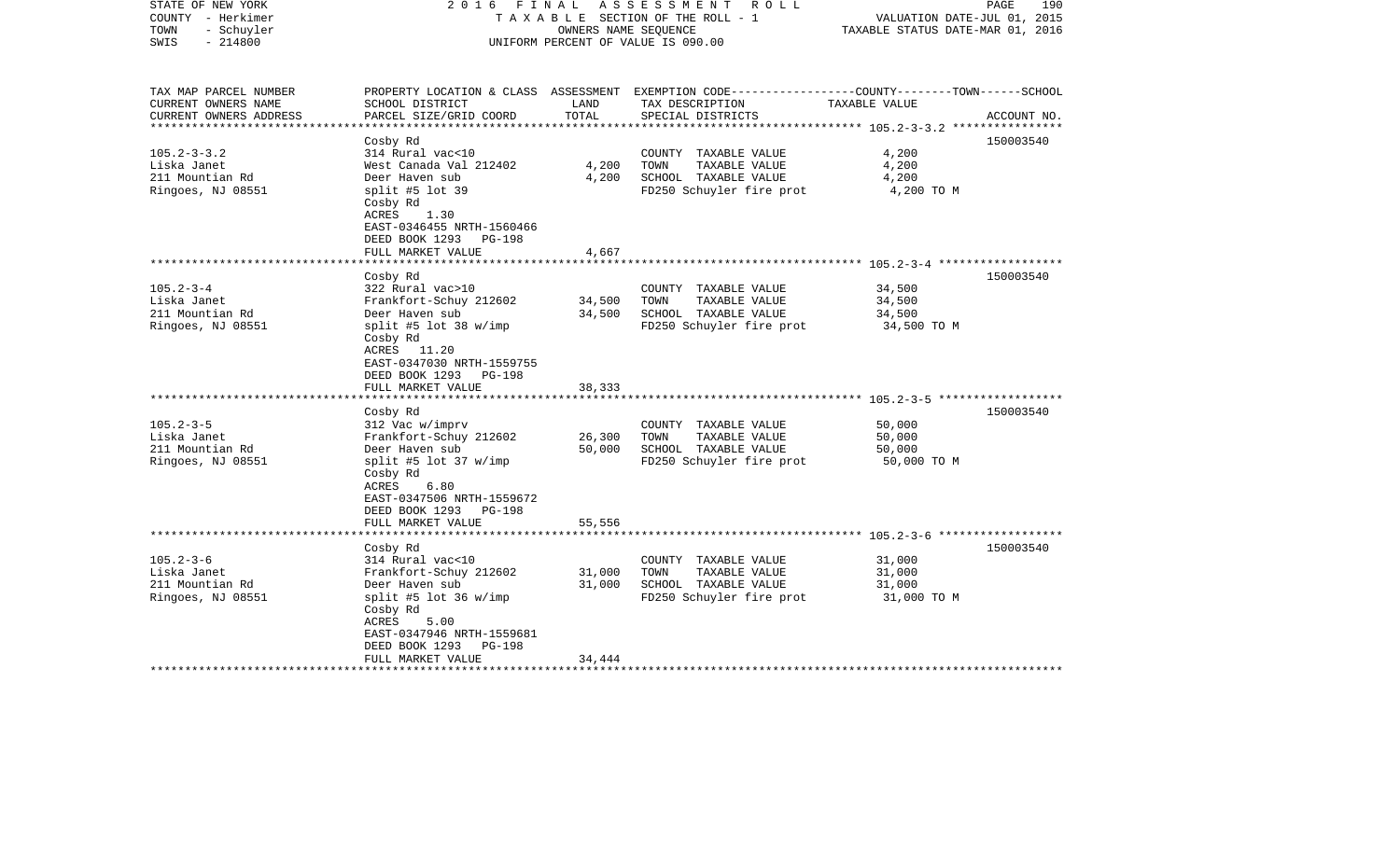| COUNTY<br>– Herkimer<br>TOWN<br>- Schuyler<br>SWIS<br>$-214800$ | SECTION OF THE ROLL - 1<br>TAXABLE<br>OWNERS NAME SEQUENCE<br>UNIFORM PERCENT OF VALUE IS 090.00           |        | VALUATION DATE-JUL 01, 2015<br>TAXABLE STATUS DATE-MAR 01, 2016                                                    |                                                    |                    |             |
|-----------------------------------------------------------------|------------------------------------------------------------------------------------------------------------|--------|--------------------------------------------------------------------------------------------------------------------|----------------------------------------------------|--------------------|-------------|
| TAX MAP PARCEL NUMBER<br>CURRENT OWNERS NAME                    | SCHOOL DISTRICT                                                                                            | LAND   | PROPERTY LOCATION & CLASS ASSESSMENT EXEMPTION CODE---------------COUNTY-------TOWN------SCHOOL<br>TAX DESCRIPTION | <b>TAXABLE VALUE</b>                               |                    |             |
| CURRENT OWNERS ADDRESS                                          | PARCEL SIZE/GRID COORD                                                                                     | TOTAL  | SPECIAL DISTRICTS                                                                                                  |                                                    |                    | ACCOUNT NO. |
|                                                                 |                                                                                                            |        |                                                                                                                    |                                                    |                    |             |
|                                                                 | 3038 State Route 5                                                                                         |        |                                                                                                                    |                                                    |                    | 150075145   |
| $105.3 - 1 - 74.2$                                              | 270 Mfg housing                                                                                            |        | STAR EN<br>41834                                                                                                   | $\mathbf 0$                                        | $\Omega$           | 41,700      |
| Lockwood Jane                                                   | Frankfort-Schuy 212602                                                                                     | 13,500 | COUNTY TAXABLE VALUE<br>TOWN<br>TAXABLE VALUE                                                                      | 41,700                                             |                    |             |
| 3038 State Route 5<br>Frankfort, NY 13340                       | Manufactured Residence<br>3<br><i>lAcre</i>                                                                | 41,700 | SCHOOL TAXABLE VALUE                                                                                               | 41,700<br>$\circ$                                  |                    |             |
|                                                                 | State Road                                                                                                 |        | FD250 Schuyler fire prot                                                                                           | 41,700 TO M                                        |                    |             |
|                                                                 | ACRES<br>1.00                                                                                              |        |                                                                                                                    |                                                    |                    |             |
|                                                                 | EAST-0329585 NRTH-1544993                                                                                  |        |                                                                                                                    |                                                    |                    |             |
|                                                                 | FULL MARKET VALUE                                                                                          | 46,333 |                                                                                                                    |                                                    |                    |             |
|                                                                 |                                                                                                            |        |                                                                                                                    |                                                    |                    |             |
|                                                                 | 5426 Graham Rd                                                                                             |        |                                                                                                                    |                                                    |                    | 150012780   |
| $098.4 - 1 - 27$<br>Loftus Peter J                              | 210 1 Family Res<br>Whitesboro Cent 307002                                                                 | 12,900 | STAR B<br>41854<br>COUNTY TAXABLE VALUE                                                                            | $\mathbf 0$<br>46,400                              | $\Omega$           | 27,000      |
| 5426 Graham Rd                                                  | Е<br>Bldg                                                                                                  | 46,400 | TOWN<br>TAXABLE VALUE                                                                                              | 46,400                                             |                    |             |
| Utica, NY 13502                                                 | 3<br>$\mathbf{1}$                                                                                          |        | SCHOOL TAXABLE VALUE                                                                                               | 19,400                                             |                    |             |
|                                                                 | Graham                                                                                                     |        | FD250 Schuyler fire prot                                                                                           | 46,400 TO M                                        |                    |             |
|                                                                 | FRNT 124.00 DPTH 327.00<br>EAST-0320568 NRTH-1563446<br>DEED BOOK 768<br>$PG-655$<br>FULL MARKET VALUE     | 51,556 |                                                                                                                    |                                                    |                    |             |
|                                                                 | ****************************                                                                               |        |                                                                                                                    |                                                    |                    |             |
|                                                                 | 3735 State Route 5                                                                                         |        |                                                                                                                    |                                                    |                    | 150040330   |
| $112.2 - 3 - 24$                                                | 210 1 Family Res                                                                                           |        | AGED-ALL<br>41800                                                                                                  | 43,600                                             | 43,600<br>$\Omega$ | 43,600      |
| Lombardi Michael J Jr<br>3735 State Route 5                     | Frankfort-Schuy 212602<br>Bla<br>N                                                                         | 87,200 | 41834<br>13,500 STAR EN<br>COUNTY TAXABLE VALUE                                                                    | $\mathbf{0}$<br>43,600                             |                    | 43,600      |
| Frankfort, NY 13340                                             | 1.026A<br>3                                                                                                |        | TOWN<br>TAXABLE VALUE                                                                                              | 43,600                                             |                    |             |
|                                                                 | State                                                                                                      |        | SCHOOL TAXABLE VALUE                                                                                               | $\mathbf 0$                                        |                    |             |
|                                                                 | ACRES<br>1.03                                                                                              |        | FD250 Schuyler fire prot                                                                                           | 87,200 TO M                                        |                    |             |
|                                                                 | EAST-0340766 NRTH-1536436<br>DEED BOOK 750<br><b>PG-102</b>                                                |        |                                                                                                                    |                                                    |                    |             |
|                                                                 | FULL MARKET VALUE                                                                                          | 96,889 |                                                                                                                    |                                                    |                    |             |
|                                                                 |                                                                                                            |        |                                                                                                                    | ************************ 105.2-3-7 *************** |                    |             |
|                                                                 | Cosby Rd                                                                                                   |        |                                                                                                                    |                                                    |                    | 150003540   |
| $105.2 - 3 - 7$                                                 | 314 Rural vac<10                                                                                           |        | COUNTY TAXABLE VALUE                                                                                               | 32,300                                             |                    |             |
| Long Berris                                                     | Frankfort-Schuy 212602                                                                                     | 32,300 | TAXABLE VALUE<br>TOWN                                                                                              | 32,300                                             |                    |             |
| 13 Angevine Ave                                                 | Deer Haven sub                                                                                             | 32,300 | SCHOOL TAXABLE VALUE                                                                                               | 32,300                                             |                    |             |
| Hempstead, NY 11550                                             | split #5 lot $35$<br>Cosby Rd<br>ACRES<br>10.00<br>EAST-0348315 NRTH-1559975<br>DEED BOOK 1082<br>$PG-453$ |        | FD250 Schuyler fire prot                                                                                           | 32,300 TO M                                        |                    |             |
|                                                                 | FULL MARKET VALUE                                                                                          | 35,889 |                                                                                                                    |                                                    |                    |             |
|                                                                 |                                                                                                            |        |                                                                                                                    |                                                    |                    |             |

STATE OF NEW YORK 2 0 1 6 F I N A L A S S E S S M E N T R O L L PAGE 191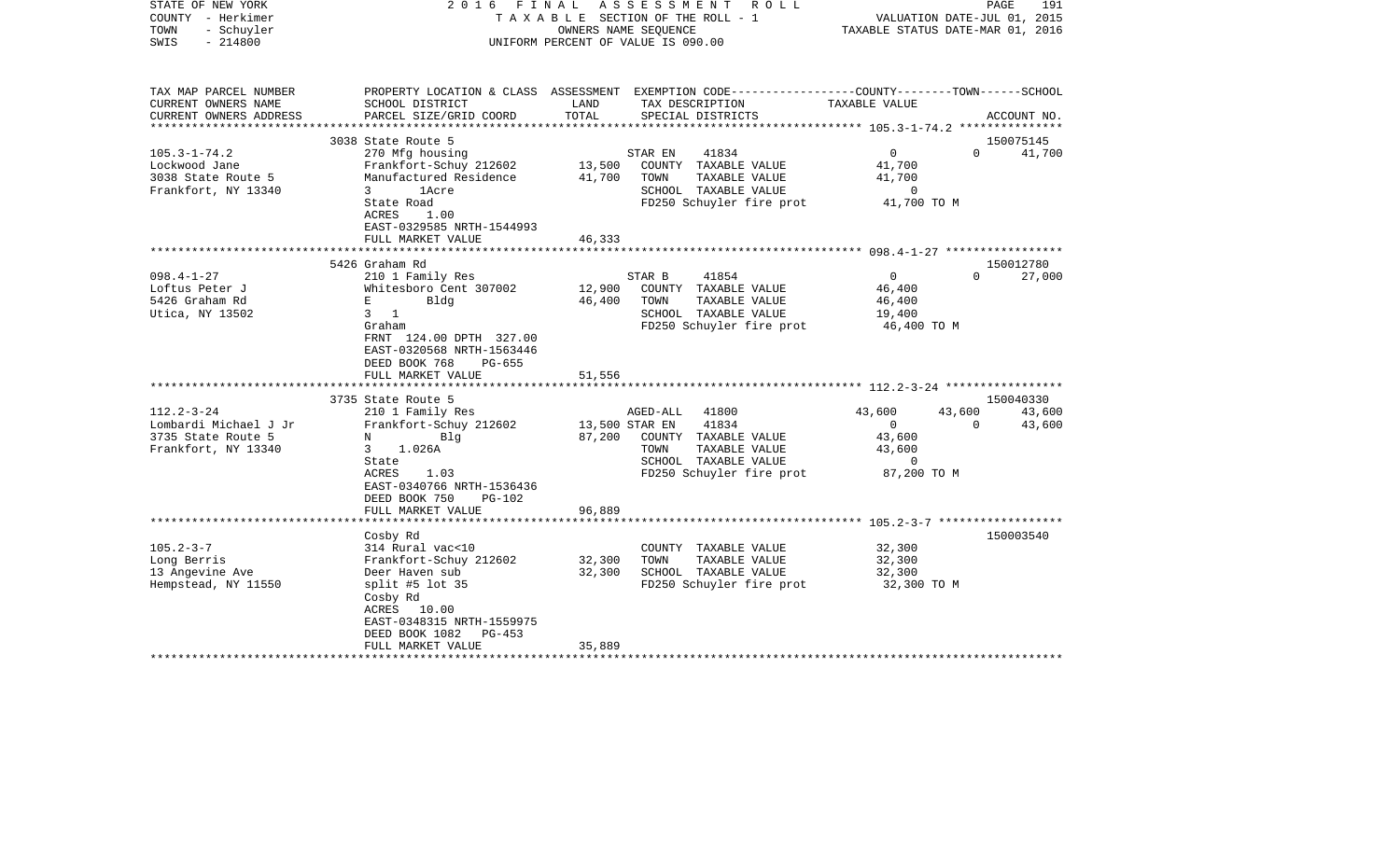| STATE OF NEW YORK<br>COUNTY - Herkimer<br>- Schuyler<br>TOWN<br>$-214800$<br>SWIS                 | 2 0 1 6<br>FINAL                                      | OWNERS NAME SEQUENCE | ASSESSMENT<br>ROLL<br>TAXABLE SECTION OF THE ROLL - 1<br>UNIFORM PERCENT OF VALUE IS 090.00                                             | TAXABLE STATUS DATE-MAR 01, 2016                    | PAGE<br>VALUATION DATE-JUL 01, 2015 | 192                 |
|---------------------------------------------------------------------------------------------------|-------------------------------------------------------|----------------------|-----------------------------------------------------------------------------------------------------------------------------------------|-----------------------------------------------------|-------------------------------------|---------------------|
| TAX MAP PARCEL NUMBER<br>CURRENT OWNERS NAME<br>CURRENT OWNERS ADDRESS<br>*********************** | SCHOOL DISTRICT<br>PARCEL SIZE/GRID COORD             | LAND<br>TOTAL        | PROPERTY LOCATION & CLASS ASSESSMENT EXEMPTION CODE---------------COUNTY-------TOWN------SCHOOL<br>TAX DESCRIPTION<br>SPECIAL DISTRICTS | TAXABLE VALUE                                       |                                     | ACCOUNT NO.         |
|                                                                                                   | 788 Newport Rd                                        |                      |                                                                                                                                         |                                                     |                                     |                     |
| $099.3 - 1 - 48.5$                                                                                | 210 1 Family Res                                      |                      | 41854<br>STAR B                                                                                                                         | $\mathbf{0}$                                        | $\Omega$                            | 27,000              |
| Longway Christine                                                                                 | Whitesboro Cent 307002                                | 16,500               | COUNTY TAXABLE VALUE                                                                                                                    | 210,000                                             |                                     |                     |
| Reddy Michael J                                                                                   | Single Family Res W/att G                             | 210,000              | TOWN<br>TAXABLE VALUE                                                                                                                   | 210,000                                             |                                     |                     |
| 788 Newport Rd                                                                                    | 5 Acres                                               |                      | SCHOOL TAXABLE VALUE                                                                                                                    | 183,000                                             |                                     |                     |
| Utica, NY 13502                                                                                   | Newport Rd                                            |                      | FD250 Schuyler fire prot                                                                                                                | 210,000 TO M                                        |                                     |                     |
|                                                                                                   | ACRES<br>5.00                                         |                      |                                                                                                                                         |                                                     |                                     |                     |
|                                                                                                   | EAST-0325306 NRTH-1565885<br>DEED BOOK 1413<br>PG-433 |                      |                                                                                                                                         |                                                     |                                     |                     |
|                                                                                                   | FULL MARKET VALUE                                     | 233,333              |                                                                                                                                         |                                                     |                                     |                     |
|                                                                                                   |                                                       |                      |                                                                                                                                         | ·******************** 105.4-1-30 ****************** |                                     |                     |
|                                                                                                   | 401 Dutchtown Rd                                      |                      |                                                                                                                                         |                                                     |                                     | 150075009           |
| $105.4 - 1 - 30$                                                                                  | 210 1 Family Res                                      |                      | STAR B<br>41854                                                                                                                         | $\mathbf{0}$                                        | $\Omega$                            | 27,000              |
| Looman Raymond                                                                                    | Frankfort-Schuy 212602                                | 9,800                | COUNTY TAXABLE VALUE                                                                                                                    | 56,800                                              |                                     |                     |
| Looman Kitty L                                                                                    | N Bldg                                                | 56,800               | TOWN<br>TAXABLE VALUE                                                                                                                   | 56,800                                              |                                     |                     |
| 401 Dutchtown Rd                                                                                  | $3 \frac{3}{4A}$                                      |                      | SCHOOL TAXABLE VALUE                                                                                                                    | 29,800                                              |                                     |                     |
| Frankfort, NY 13340                                                                               | Dutchtown                                             |                      | FD250 Schuyler fire prot                                                                                                                | 56,800 TO M                                         |                                     |                     |
|                                                                                                   | FRNT 140.00 DPTH 180.00                               |                      |                                                                                                                                         |                                                     |                                     |                     |
|                                                                                                   | BANK<br>291                                           |                      |                                                                                                                                         |                                                     |                                     |                     |
|                                                                                                   | EAST-0342307 NRTH-1545212                             |                      |                                                                                                                                         |                                                     |                                     |                     |
|                                                                                                   | DEED BOOK 00618 PG-00317                              |                      |                                                                                                                                         |                                                     |                                     |                     |
|                                                                                                   | FULL MARKET VALUE                                     | 63,111               |                                                                                                                                         |                                                     |                                     |                     |
|                                                                                                   |                                                       |                      |                                                                                                                                         |                                                     |                                     |                     |
| $105.4 - 1 - 28.1$                                                                                | Dutchtown Rd<br>105 Vac farmland                      |                      | AG MKTS<br>41730                                                                                                                        | 10,798                                              | 10,798                              | 150009600<br>10,798 |
| Looman Russell                                                                                    | Frankfort-Schuy 212602                                | 48,000               | COUNTY TAXABLE VALUE                                                                                                                    | 47,202                                              |                                     |                     |
| Looman Raymond Jr                                                                                 | a chg to 97.7 2013 split                              | 58,000               | TOWN<br>TAXABLE VALUE                                                                                                                   | 47,202                                              |                                     |                     |
| 405 Dutchtown Rd                                                                                  | removed large barn 2012                               |                      | SCHOOL TAXABLE VALUE                                                                                                                    | 47,202                                              |                                     |                     |
| Frankfort, NY 13340                                                                               | Dutchtown                                             |                      | FD250 Schuyler fire prot                                                                                                                | 58,000 TO M                                         |                                     |                     |
|                                                                                                   | ACRES<br>97.70                                        |                      |                                                                                                                                         |                                                     |                                     |                     |
| MAY BE SUBJECT TO PAYMENT                                                                         | EAST-0343355 NRTH-1547145                             |                      |                                                                                                                                         |                                                     |                                     |                     |
| UNDER AGDIST LAW TIL 2023                                                                         | DEED BOOK 1558<br>PG-774                              |                      |                                                                                                                                         |                                                     |                                     |                     |
|                                                                                                   | FULL MARKET VALUE                                     | 64,444               |                                                                                                                                         |                                                     |                                     |                     |
|                                                                                                   | ************************                              |                      |                                                                                                                                         |                                                     |                                     |                     |
|                                                                                                   | State Route 5                                         |                      |                                                                                                                                         |                                                     |                                     | 150009540           |
| $112.2 - 2 - 31.1$                                                                                | 105 Vac farmland                                      |                      | 41730<br>AG MKTS                                                                                                                        | 10,609                                              | 10,609                              | 10,609              |
| Looman Russell                                                                                    | Frankfort-Schuy 212602                                | 55,200               | COUNTY TAXABLE VALUE                                                                                                                    | 74,591                                              |                                     |                     |
| Looman Raymond Jr                                                                                 | Bldg Ac Ld Ex 70.5A                                   | 85,200               | TAXABLE VALUE<br>TOWN                                                                                                                   | 74,591                                              |                                     |                     |
| 405 Dutchtown Rd                                                                                  | $2-20X80-Sign$                                        |                      | SCHOOL TAXABLE VALUE                                                                                                                    | 74,591                                              |                                     |                     |
| Frankfort, NY 13340                                                                               | State<br>75.81<br>ACRES                               |                      | FD250 Schuyler fire prot                                                                                                                | 85,200 TO M                                         |                                     |                     |
| MAY BE SUBJECT TO PAYMENT                                                                         | EAST-0337719 NRTH-1540473                             |                      |                                                                                                                                         |                                                     |                                     |                     |
| UNDER AGDIST LAW TIL 2023                                                                         | DEED BOOK 1558<br>PG-778                              |                      |                                                                                                                                         |                                                     |                                     |                     |
|                                                                                                   | FULL MARKET VALUE                                     | 94,667               |                                                                                                                                         |                                                     |                                     |                     |
|                                                                                                   |                                                       |                      |                                                                                                                                         |                                                     |                                     |                     |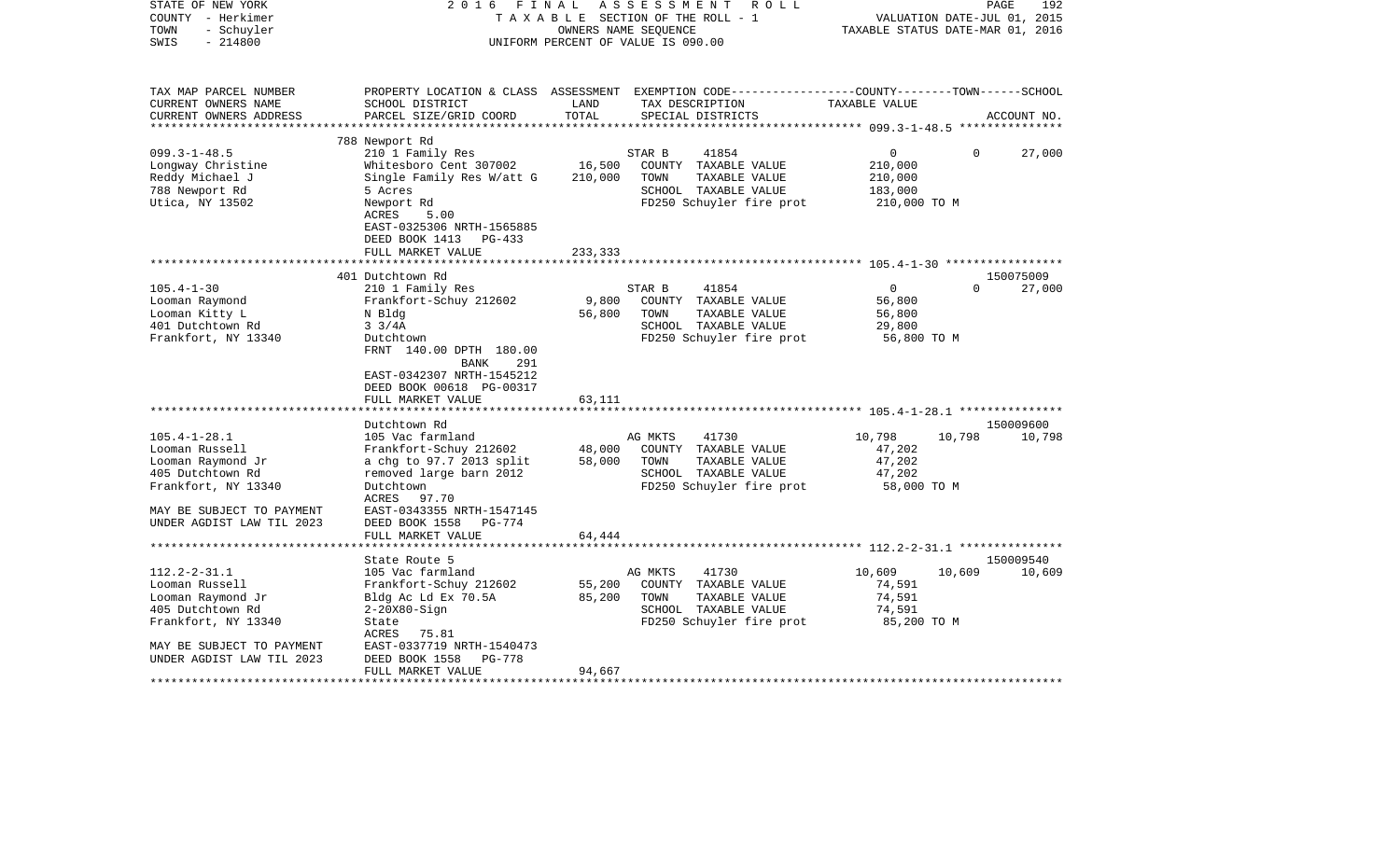| STATE OF NEW YORK<br>COUNTY - Herkimer<br>- Schuyler<br>TOWN<br>$-214800$<br>SWIS                                                           | FINAL<br>2016<br>TAXABLE SECTION OF THE ROLL - 1<br>UNIFORM PERCENT OF VALUE IS 090.00                                                                                                                                           | A S S E S S M E N T R O L L<br>193<br>PAGE<br>VALUATION DATE-JUL 01, 2015<br>TAXABLE STATUS DATE-MAR 01, 2016 |                                                                                                    |                                                             |                   |             |
|---------------------------------------------------------------------------------------------------------------------------------------------|----------------------------------------------------------------------------------------------------------------------------------------------------------------------------------------------------------------------------------|---------------------------------------------------------------------------------------------------------------|----------------------------------------------------------------------------------------------------|-------------------------------------------------------------|-------------------|-------------|
| TAX MAP PARCEL NUMBER<br>CURRENT OWNERS NAME<br>CURRENT OWNERS ADDRESS<br>*************************                                         | PROPERTY LOCATION & CLASS ASSESSMENT EXEMPTION CODE----------------COUNTY-------TOWN------SCHOOL<br>SCHOOL DISTRICT<br>PARCEL SIZE/GRID COORD                                                                                    | LAND<br>TOTAL                                                                                                 | TAX DESCRIPTION<br>SPECIAL DISTRICTS                                                               | TAXABLE VALUE                                               |                   | ACCOUNT NO. |
|                                                                                                                                             | 405 Dutchtown Rd                                                                                                                                                                                                                 |                                                                                                               |                                                                                                    |                                                             |                   | 150009600   |
| $105.4 - 1 - 28.2$<br>Looman Russell A<br>405 Dutchtown Rd<br>Frankfort, NY 13340<br>MAY BE SUBJECT TO PAYMENT<br>UNDER AGDIST LAW TIL 2020 | 210 1 Family Res<br>Frankfort-Schuy 212602<br>$split$ # 3 2013<br>1.1A<br>Dutchtown<br>FRNT 160.00 DPTH<br>ACRES<br>1.10<br>EAST-0342454 NRTH-1545133<br>DEED BOOK 1495 PG-168                                                   | STAR B<br>12,000<br>72,000<br>TOWN                                                                            | 41854<br>COUNTY TAXABLE VALUE<br>TAXABLE VALUE<br>SCHOOL TAXABLE VALUE<br>FD250 Schuyler fire prot | $\overline{0}$<br>72,000<br>72,000<br>45,000<br>72,000 TO M | $\Omega$          | 27,000      |
|                                                                                                                                             | FULL MARKET VALUE                                                                                                                                                                                                                | 80,000                                                                                                        |                                                                                                    |                                                             |                   |             |
| $099.1 - 1 - 18.6$<br>Lopata David<br>Lopata Sandra<br>1348 Newport Rd<br>Poland, NY 13431                                                  | **************************<br>Spain Gulf Rd<br>314 Rural vac<10<br>West Canada Val 212402<br>Vacant Land<br>ACRES<br>9.75<br>EAST-0334599 NRTH-1573270<br>DEED BOOK 817<br>PG-683<br>FULL MARKET VALUE<br>********************** | 8,000<br>TOWN<br>8,000<br>8,889<br>* * * * * * * * * * * *                                                    | COUNTY TAXABLE VALUE<br>TAXABLE VALUE<br>SCHOOL TAXABLE VALUE<br>FD250 Schuyler fire prot          | 8,000<br>8,000<br>8,000<br>8,000 TO M                       |                   |             |
|                                                                                                                                             | Spain Gulf Rd                                                                                                                                                                                                                    |                                                                                                               |                                                                                                    |                                                             |                   |             |
| $099.1 - 1 - 19.8$<br>Lopata David<br>Lopata Sandra<br>1348 Newport Rd<br>Poland, NY 13431                                                  | 322 Rural vac>10<br>West Canada Val 212402<br>Vacant<br>10.5 Acres<br>Spain Gulf Road<br>ACRES 10.50<br>EAST-0333865 NRTH-1573180<br>DEED BOOK 759<br>PG-115                                                                     | 10,000<br>TOWN<br>10,000                                                                                      | COUNTY TAXABLE VALUE<br>TAXABLE VALUE<br>SCHOOL TAXABLE VALUE<br>FD250 Schuyler fire prot          | 10,000<br>10,000<br>10,000<br>10,000 TO M                   |                   |             |
|                                                                                                                                             | FULL MARKET VALUE<br>************************                                                                                                                                                                                    | 11,111                                                                                                        |                                                                                                    |                                                             |                   |             |
| $099.1 - 1 - 19.9$<br>Lopata David<br>Lopata Sandra                                                                                         | 1348 Newport Rd<br>210 1 Family Res<br>West Canada Val 212402<br>Single Family, Garage,                                                                                                                                          | 15,000 STAR B<br>85,000                                                                                       | CW_15_VET/ 41161<br>41854<br>COUNTY TAXABLE VALUE                                                  | 8,100<br>$\overline{0}$<br>76,900                           | 8,100<br>$\Omega$ | 0<br>27,000 |
| 1348 Newport Rd<br>Poland, NY 13431                                                                                                         | Barn<br>Newport Road<br>ACRES<br>3.00<br>EAST-0332439 NRTH-1574525<br>DEED BOOK 804<br>$PG-71$<br>FULL MARKET VALUE                                                                                                              | TOWN<br>94,444                                                                                                | TAXABLE VALUE<br>SCHOOL TAXABLE VALUE<br>FD250 Schuyler fire prot                                  | 76,900<br>58,000<br>85,000 TO M                             |                   |             |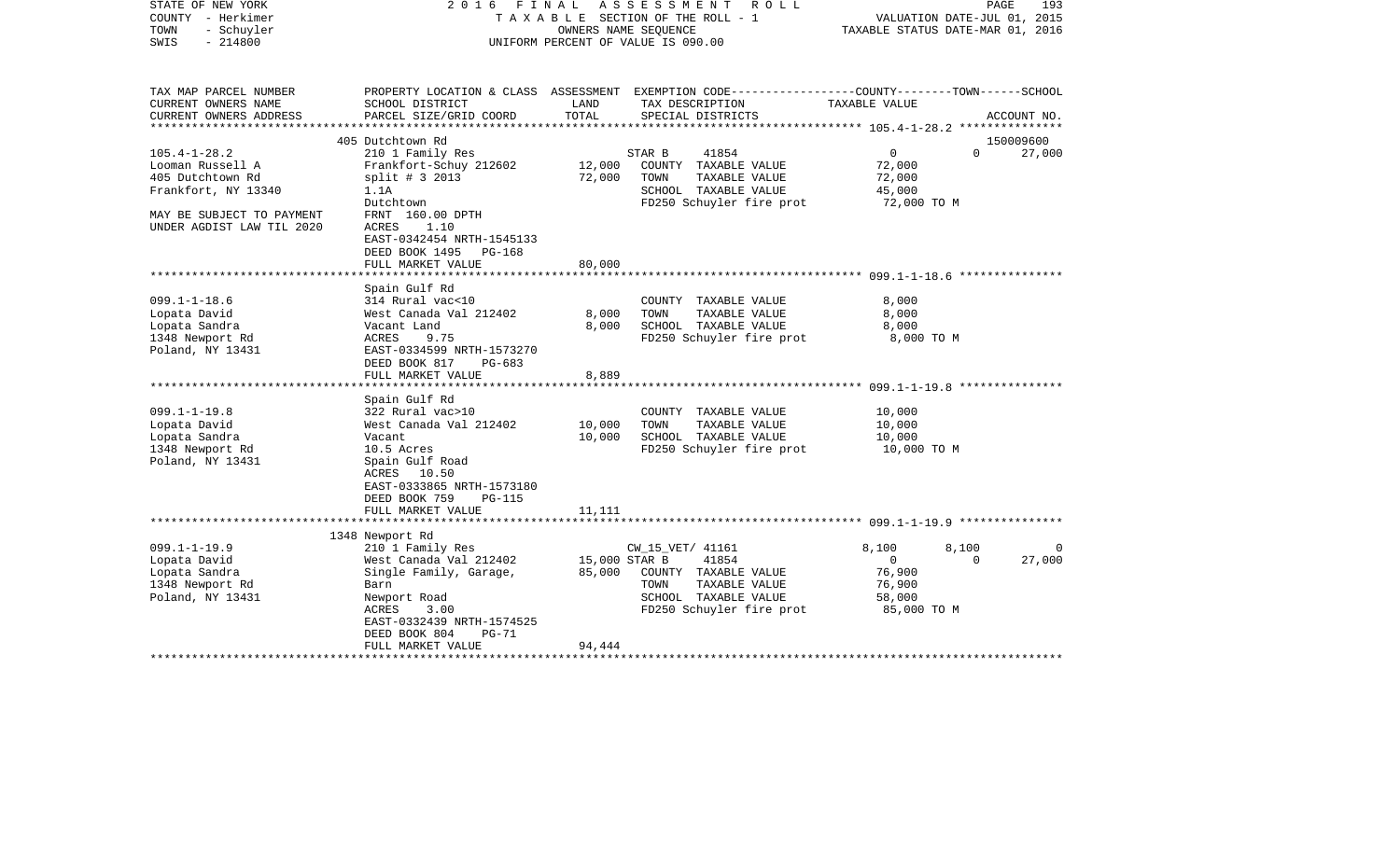| STATE OF NEW YORK<br>COUNTY - Herkimer<br>- Schuyler<br>TOWN<br>$-214800$<br>SWIS              | FINAL<br>A S S E S S M E N T<br>R O L L<br>2016<br>TAXABLE SECTION OF THE ROLL - 1<br>OWNERS NAME SEQUENCE<br>UNIFORM PERCENT OF VALUE IS 090.00                                                       |                             |                                                                                                                                         | 194<br>PAGE<br>VALUATION DATE-JUL 01, 2015<br>TAXABLE STATUS DATE-MAR 01, 2016 |                                 |  |
|------------------------------------------------------------------------------------------------|--------------------------------------------------------------------------------------------------------------------------------------------------------------------------------------------------------|-----------------------------|-----------------------------------------------------------------------------------------------------------------------------------------|--------------------------------------------------------------------------------|---------------------------------|--|
| TAX MAP PARCEL NUMBER<br>CURRENT OWNERS NAME<br>CURRENT OWNERS ADDRESS                         | SCHOOL DISTRICT<br>PARCEL SIZE/GRID COORD                                                                                                                                                              | LAND<br>TOTAL               | PROPERTY LOCATION & CLASS ASSESSMENT EXEMPTION CODE---------------COUNTY-------TOWN------SCHOOL<br>TAX DESCRIPTION<br>SPECIAL DISTRICTS | TAXABLE VALUE                                                                  | ACCOUNT NO.                     |  |
| **********************                                                                         | Newport Rd                                                                                                                                                                                             |                             |                                                                                                                                         |                                                                                | 150012870                       |  |
| $099.1 - 1 - 19.1$<br>Lopata Frederick<br>Lopata Debrah<br>1314 Newport Rd<br>Poland, NY 13431 | 322 Rural vac>10<br>West Canada Val 212402<br>Vacant<br>76.4 Acres<br>Newport Rd<br>ACRES<br>76.40<br>EAST-0333346 NRTH-1573943<br>DEED BOOK 759<br>$PG-117$                                           | 35,000<br>35,000            | COUNTY TAXABLE VALUE<br>TAXABLE VALUE<br>TOWN<br>SCHOOL TAXABLE VALUE<br>FD250 Schuyler fire prot                                       | 35,000<br>35,000<br>35,000<br>35,000 TO M                                      |                                 |  |
|                                                                                                | FULL MARKET VALUE                                                                                                                                                                                      | 38,889                      |                                                                                                                                         |                                                                                |                                 |  |
|                                                                                                | 1314 Newport Rd                                                                                                                                                                                        |                             |                                                                                                                                         |                                                                                |                                 |  |
| $099.1 - 1 - 19.4$<br>Lopata Frederick<br>Lopata Debra<br>1314 Newport Rd<br>Poland, NY 13431  | 210 1 Family Res<br>West Canada Val 212402<br>E Bldg & Garage<br>2.9 Acres .1-1-19.2<br>Newport Rd<br>2.84<br>ACRES<br>EAST-0332312 NRTH-1573848<br>DEED BOOK 666<br><b>PG-72</b><br>FULL MARKET VALUE | 14,900<br>92,900<br>103,222 | STAR B<br>41854<br>COUNTY TAXABLE VALUE<br>TOWN<br>TAXABLE VALUE<br>SCHOOL TAXABLE VALUE<br>FD250 Schuyler fire prot                    | $\overline{0}$<br>92,900<br>92,900<br>65,900<br>92,900 TO M                    | $\Omega$<br>27,000              |  |
|                                                                                                | Newport Rd                                                                                                                                                                                             |                             |                                                                                                                                         |                                                                                |                                 |  |
| $098.4 - 1 - 26.1$<br>Lopata Jane<br>Huth Theresa<br>159 Forrest St<br>Utica, NY 13502         | 314 Rural vac<10<br>Whitesboro Cent 307002<br>FRNT 1515.00 DPTH<br>ACRES 23.40<br>EAST-0321860 NRTH-1561236<br>DEED BOOK 1495 PG-203<br>FULL MARKET VALUE                                              | 8,000<br>8,000<br>8,889     | COUNTY TAXABLE VALUE<br>TOWN<br>TAXABLE VALUE<br>SCHOOL TAXABLE VALUE                                                                   | 8,000<br>8,000<br>8,000                                                        |                                 |  |
|                                                                                                |                                                                                                                                                                                                        |                             |                                                                                                                                         |                                                                                |                                 |  |
| $099.1 - 1 - 76$<br>Lopata Joseph<br>Lopata Beverly<br>1267 Windfall Rd<br>Utica, NY 13502     | 1267 Newport Rd<br>210 1 Family Res<br>West Canada Val 212402<br>Bldg<br>E<br>$3 \quad 1$<br>Newport<br>ACRES<br>1.00<br>EAST-0329889 NRTH-1571636<br>DEED BOOK 00638 PG-00432<br>FULL MARKET VALUE    | 13,500<br>56,000<br>62,222  | 41834<br>STAR EN<br>COUNTY TAXABLE VALUE<br>TAXABLE VALUE<br>TOWN<br>SCHOOL TAXABLE VALUE<br>FD250 Schuyler fire prot                   | $\overline{0}$<br>56,000<br>56,000<br>$\mathbf 0$<br>56,000 TO M               | 150012330<br>$\Omega$<br>56,000 |  |
|                                                                                                | *************************                                                                                                                                                                              |                             |                                                                                                                                         |                                                                                |                                 |  |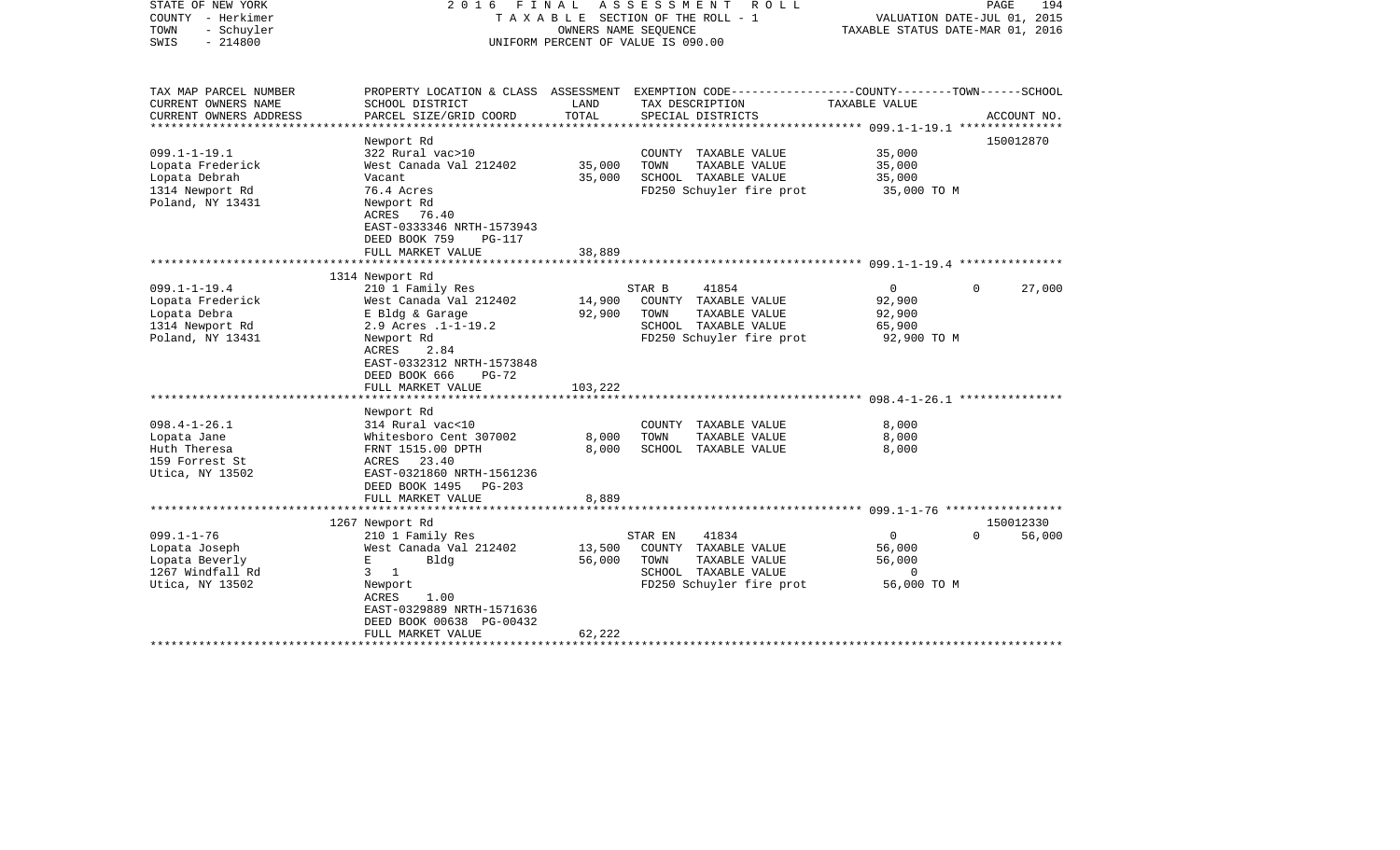| STATE OF NEW YORK<br>COUNTY - Herkimer<br>TOWN<br>- Schuyler<br>$-214800$<br>SWIS                | 2016 FINAL ASSESSMENT ROLL<br>TAXABLE SECTION OF THE ROLL - 1<br>OWNERS NAME SEQUENCE<br>UNIFORM PERCENT OF VALUE IS 090.00                                                                           |                            |                                                                                                                                                                    | VALUATION DATE-JUL 01, 2015<br>TAXABLE STATUS DATE-MAR 01, 2016           | PAGE<br>195                     |
|--------------------------------------------------------------------------------------------------|-------------------------------------------------------------------------------------------------------------------------------------------------------------------------------------------------------|----------------------------|--------------------------------------------------------------------------------------------------------------------------------------------------------------------|---------------------------------------------------------------------------|---------------------------------|
| TAX MAP PARCEL NUMBER<br>CURRENT OWNERS NAME<br>CURRENT OWNERS ADDRESS                           | SCHOOL DISTRICT<br>PARCEL SIZE/GRID COORD                                                                                                                                                             | LAND<br>TOTAL              | PROPERTY LOCATION & CLASS ASSESSMENT EXEMPTION CODE----------------COUNTY-------TOWN------SCHOOL<br>TAX DESCRIPTION<br>SPECIAL DISTRICTS                           | TAXABLE VALUE                                                             | ACCOUNT NO.                     |
|                                                                                                  |                                                                                                                                                                                                       |                            |                                                                                                                                                                    |                                                                           |                                 |
|                                                                                                  | 11435 Cosby Manor Rd                                                                                                                                                                                  |                            |                                                                                                                                                                    |                                                                           | 150009720                       |
| $104.2 - 2 - 30$<br>Lorento Furn E<br>Picente Norman J<br>11435 Cosby Mnr<br>Utica, NY 13502     | 210 1 Family Res<br>Whitesboro Cent 307002<br>Residence W/garage<br>$3 \frac{1}{3}$<br>Cosby Manor<br>FRNT 78.00 DPTH 195.00<br>EAST-0323889 NRTH-1557247<br>DEED BOOK 930<br>PG-436                  | 85,000                     | 41854<br>STAR B<br>8,000 COUNTY TAXABLE VALUE<br>TAXABLE VALUE<br>TOWN<br>SCHOOL TAXABLE VALUE<br>FD250 Schuyler fire prot<br>WD170 Schuyler water #2<br>1.00 UN M | $\overline{0}$<br>85,000<br>85,000<br>58,000<br>85,000 TO M<br>4,900 TO C | $\Omega$<br>27,000              |
|                                                                                                  | FULL MARKET VALUE                                                                                                                                                                                     | 94,444                     |                                                                                                                                                                    |                                                                           |                                 |
| $112.2 - 2 - 23.2$<br>Louis Robert<br>Louis Marylou<br>3571 State Route 5<br>Frankfort, NY 13340 | Off State Route 5<br>321 Abandoned ag<br>Frankfort-Schuy 212602<br>Landlocked-rear parcel<br>ACRES<br>5.60<br>EAST-0339587 NRTH-1539889<br>DEED BOOK 751<br>$PG-330$<br>FULL MARKET VALUE             | 2,000<br>2,000<br>2,222    | COUNTY TAXABLE VALUE<br>TOWN<br>TAXABLE VALUE<br>SCHOOL TAXABLE VALUE<br>FD250 Schuyler fire prot                                                                  | 2,000<br>2,000<br>2,000<br>2,000 TO M                                     |                                 |
|                                                                                                  |                                                                                                                                                                                                       |                            |                                                                                                                                                                    |                                                                           |                                 |
| $112.2 - 2 - 25$<br>Louis Robert<br>Louis Mary<br>3571 State Route 5<br>Frankfort, NY 13340      | 3571 State Route 5<br>240 Rural res<br>Frankfort-Schuy 212602<br>N Bldg<br>$3^{\circ}$<br>8A<br>State Rd<br>ACRES 12.50<br>EAST-0338343 NRTH-1539129<br>DEED BOOK 00659 PG-00814<br>FULL MARKET VALUE | 22,300<br>62,400<br>69,333 | 41834<br>STAR EN<br>COUNTY TAXABLE VALUE<br>TAXABLE VALUE<br>TOWN<br>SCHOOL TAXABLE VALUE<br>FD250 Schuyler fire prot                                              | $\overline{0}$<br>62,400<br>62,400<br>3,630<br>62,400 TO M                | 150001710<br>$\Omega$<br>58,770 |
|                                                                                                  |                                                                                                                                                                                                       |                            |                                                                                                                                                                    |                                                                           |                                 |
| $112.2 - 2 - 19$<br>Louis Robert E<br>3571 State Route 5<br>Frankfort, NY 13340                  | Off Watkins Rd<br>321 Abandoned ag<br>Frankfort-Schuy 212602<br>Vac<br>24 Acres<br>Thruway<br>ACRES 28.50<br>EAST-0340238 NRTH-1540624<br>DEED BOOK 792<br><b>PG-548</b>                              | 7,000<br>7,000             | COUNTY TAXABLE VALUE<br>TAXABLE VALUE<br>TOWN<br>SCHOOL TAXABLE VALUE<br>FD250 Schuyler fire prot                                                                  | 7,000<br>7,000<br>7,000<br>7,000 TO M                                     | 150013380                       |
|                                                                                                  | FULL MARKET VALUE                                                                                                                                                                                     | 7,778                      |                                                                                                                                                                    |                                                                           |                                 |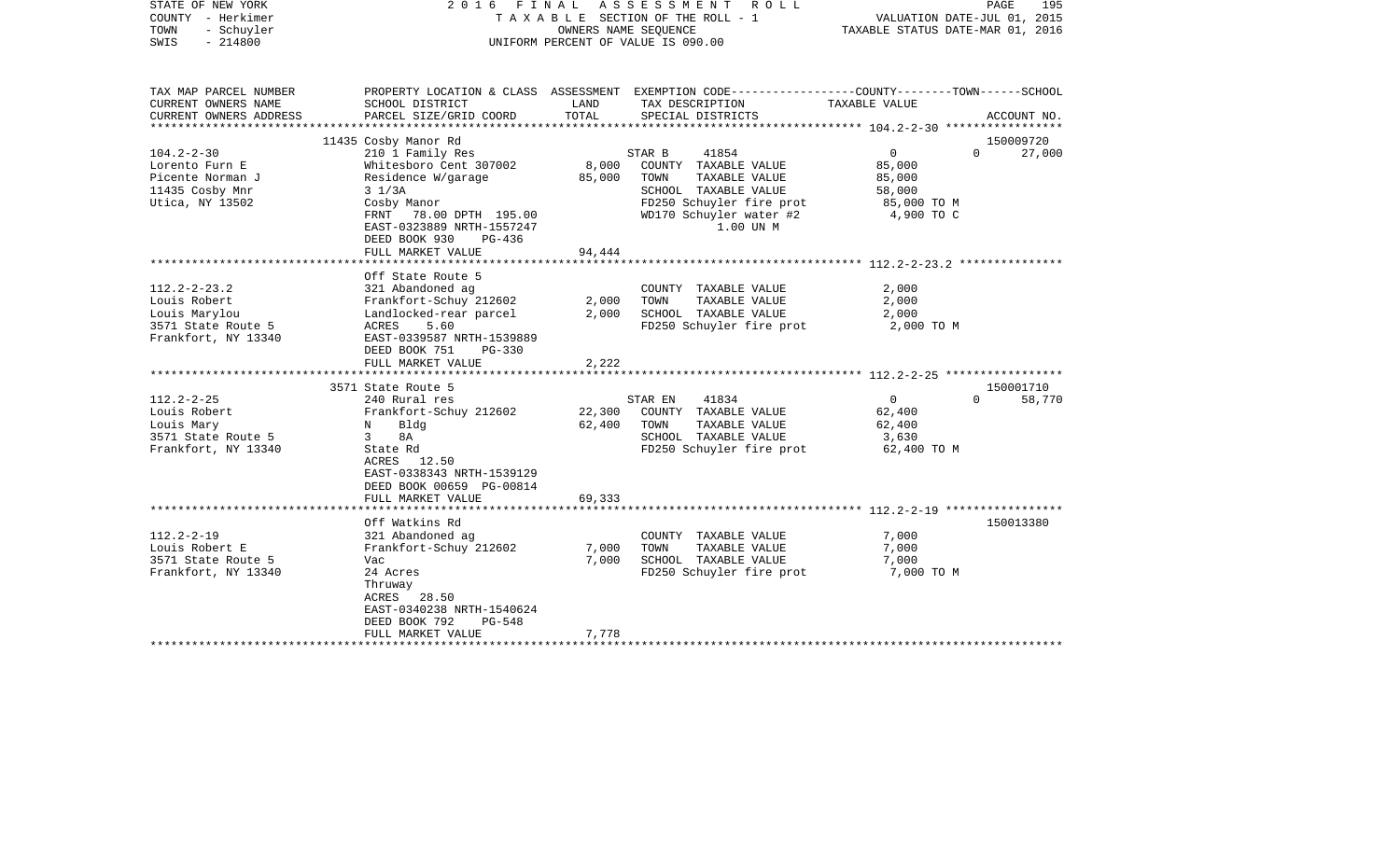| COUNTY<br>- Herkimer<br>TOWN<br>- Schuyler<br>SWIS<br>$-214800$                                                                                                         |                                                                                                                                                                                                                                                                                             |                                                  | TAXABLE SECTION OF THE ROLL - 1<br>OWNERS NAME SEQUENCE<br>UNIFORM PERCENT OF VALUE IS 090.00                                                                                                                                                                                          |                                                                                                                              | VALUATION DATE-JUL 01, 2015<br>TAXABLE STATUS DATE-MAR 01, 2016 |                               |  |
|-------------------------------------------------------------------------------------------------------------------------------------------------------------------------|---------------------------------------------------------------------------------------------------------------------------------------------------------------------------------------------------------------------------------------------------------------------------------------------|--------------------------------------------------|----------------------------------------------------------------------------------------------------------------------------------------------------------------------------------------------------------------------------------------------------------------------------------------|------------------------------------------------------------------------------------------------------------------------------|-----------------------------------------------------------------|-------------------------------|--|
| TAX MAP PARCEL NUMBER<br>CURRENT OWNERS NAME<br>CURRENT OWNERS ADDRESS                                                                                                  | SCHOOL DISTRICT<br>PARCEL SIZE/GRID COORD                                                                                                                                                                                                                                                   | LAND<br>TOTAL                                    | PROPERTY LOCATION & CLASS ASSESSMENT EXEMPTION CODE---------------COUNTY-------TOWN------SCHOOL<br>TAX DESCRIPTION<br>SPECIAL DISTRICTS                                                                                                                                                | TAXABLE VALUE<br>************** 105.4-1-33 ******************                                                                |                                                                 | ACCOUNT NO.                   |  |
|                                                                                                                                                                         | 291 Dutchtown Rd                                                                                                                                                                                                                                                                            |                                                  |                                                                                                                                                                                                                                                                                        |                                                                                                                              |                                                                 | 150001440                     |  |
| $105.4 - 1 - 33$<br>Lowe David<br>Lowe Cynthia<br>291 Dutchtown Rd<br>Frankfort, NY 13340                                                                               | 210 1 Family Res<br>Frankfort-Schuy 212602<br>Bldg<br>N<br>$3 \quad 1$<br>Dutchtown<br>FRNT 195.00 DPTH 274.00<br>ACRES<br>$0.99$ BANK<br>740                                                                                                                                               | 13,400<br>82,200                                 | 41834<br>STAR EN<br>COUNTY TAXABLE VALUE<br>TOWN<br>TAXABLE VALUE<br>SCHOOL TAXABLE VALUE<br>FD250 Schuyler fire prot                                                                                                                                                                  | $\mathbf 0$<br>82,200<br>82,200<br>23,430<br>82,200 TO M                                                                     | $\Omega$                                                        | 58,770                        |  |
|                                                                                                                                                                         | EAST-0340756 NRTH-1546745<br>DEED BOOK 694<br>$PG-34$                                                                                                                                                                                                                                       |                                                  |                                                                                                                                                                                                                                                                                        |                                                                                                                              |                                                                 |                               |  |
|                                                                                                                                                                         | FULL MARKET VALUE                                                                                                                                                                                                                                                                           | 91,333                                           |                                                                                                                                                                                                                                                                                        |                                                                                                                              |                                                                 |                               |  |
|                                                                                                                                                                         |                                                                                                                                                                                                                                                                                             | ********                                         |                                                                                                                                                                                                                                                                                        |                                                                                                                              |                                                                 |                               |  |
|                                                                                                                                                                         | 356 Windfall Rd                                                                                                                                                                                                                                                                             |                                                  |                                                                                                                                                                                                                                                                                        |                                                                                                                              |                                                                 | 150075069                     |  |
| $105.1 - 1 - 34$<br>Loy Claudia<br>356 Windfall Rd<br>Utica, NY 13502<br>$099.3 - 1 - 18$<br>Lucenti Anthoney J<br>Lucenti Janet<br>346 Hawthorne Rd<br>Utica, NY 13502 | 240 Rural res<br>Whitesboro Cent 307002<br>Residence And Barn<br>10 A<br>Windfall Rd<br>ACRES<br>10.00<br>EAST-0326212 NRTH-1556244<br>DEED BOOK 1129<br>PG-551<br>FULL MARKET VALUE<br>Hawthorne Rd<br>322 Rural vac>10<br>Whitesboro Cent 307002<br>Vac<br>$2 \quad 20$<br>Farm To Market | 21,000<br>130,300<br>144,778<br>22,500<br>22,500 | STAR EN<br>41834<br>COUNTY TAXABLE VALUE<br>TOWN<br>TAXABLE VALUE<br>SCHOOL TAXABLE VALUE<br>FD250 Schuyler fire prot<br>WD165 Schuyler water #4<br>1.00 UN M<br>AG MKTS<br>41730<br>COUNTY TAXABLE VALUE<br>TOWN<br>TAXABLE VALUE<br>SCHOOL TAXABLE VALUE<br>FD250 Schuyler fire prot | $\Omega$<br>130,300<br>130,300<br>71,530<br>130,300 TO M<br>130,300 TO C<br>14,490<br>8,010<br>8,010<br>8,010<br>22,500 TO M | $\Omega$<br>14,490                                              | 58,770<br>150015330<br>14,490 |  |
| MAY BE SUBJECT TO PAYMENT<br>UNDER AGDIST LAW TIL 2023                                                                                                                  | 20.00<br>ACRES<br>EAST-0332748 NRTH-1563645<br>DEED BOOK 1200<br><b>PG-611</b>                                                                                                                                                                                                              |                                                  |                                                                                                                                                                                                                                                                                        |                                                                                                                              |                                                                 |                               |  |
|                                                                                                                                                                         | FULL MARKET VALUE<br>****************                                                                                                                                                                                                                                                       | 25,000<br>************                           |                                                                                                                                                                                                                                                                                        |                                                                                                                              |                                                                 |                               |  |
|                                                                                                                                                                         | Off Hawthorne Rd                                                                                                                                                                                                                                                                            |                                                  |                                                                                                                                                                                                                                                                                        |                                                                                                                              |                                                                 | 150015450                     |  |
| $099.3 - 1 - 20$<br>Lucenti Anthoney J<br>Lucenti Janet<br>346 Hawthorne Rd<br>Utica, NY 13502<br>MAY BE SUBJECT TO PAYMENT                                             | 322 Rural vac>10<br>Whitesboro Cent 307002<br>Vac<br>2 10<br>Farm To Market<br>ACRES<br>10.00<br>EAST-0333160 NRTH-1564389                                                                                                                                                                  | 5,300<br>5,300                                   | AG MKTS<br>41730<br>COUNTY TAXABLE VALUE<br>TAXABLE VALUE<br>TOWN<br>SCHOOL TAXABLE VALUE<br>FD250 Schuyler fire prot                                                                                                                                                                  | 2,024<br>3,276<br>3,276<br>3,276<br>5,300 TO M                                                                               | 2,024                                                           | 2,024                         |  |
| UNDER AGDIST LAW TIL 2023                                                                                                                                               | DEED BOOK 1200<br>PG-611<br>FULL MARKET VALUE                                                                                                                                                                                                                                               | 5,889                                            |                                                                                                                                                                                                                                                                                        |                                                                                                                              |                                                                 |                               |  |

STATE OF NEW YORK 2 0 1 6 F I N A L A S S E S S M E N T R O L L PAGE 196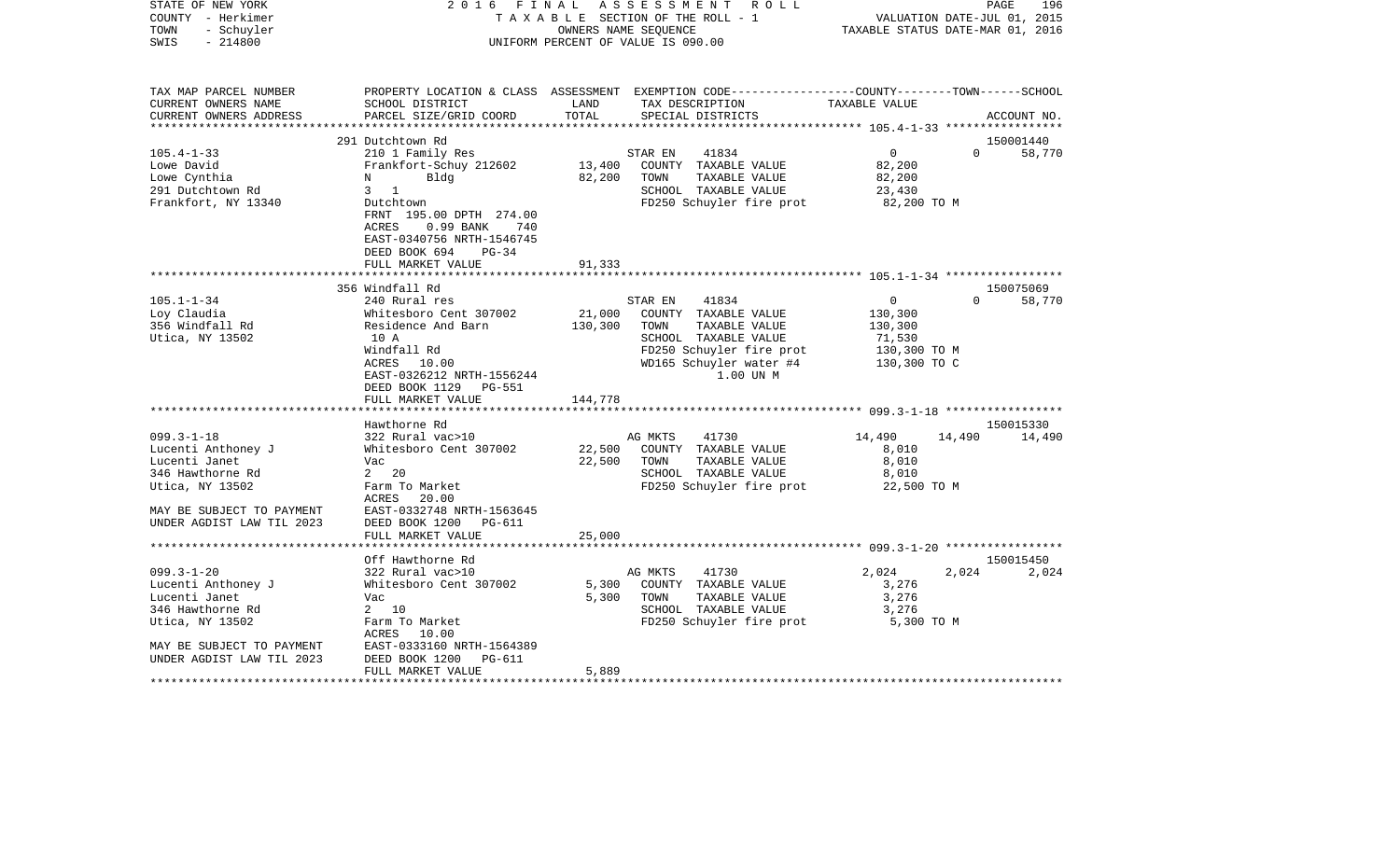| STATE OF NEW YORK<br>COUNTY - Herkimer<br>TOWN<br>- Schuyler           | 2016                                          | FINAL<br>ASSESSMENT<br>R O L L<br>TAXABLE SECTION OF THE ROLL - 1<br>OWNERS NAME SEQUENCE                                                                 | VALUATION DATE-JUL 01, 2015<br>TAXABLE STATUS DATE-MAR 01, 2016 | PAGE<br>197 |
|------------------------------------------------------------------------|-----------------------------------------------|-----------------------------------------------------------------------------------------------------------------------------------------------------------|-----------------------------------------------------------------|-------------|
| $-214800$<br>SWIS                                                      |                                               | UNIFORM PERCENT OF VALUE IS 090.00                                                                                                                        |                                                                 |             |
| TAX MAP PARCEL NUMBER<br>CURRENT OWNERS NAME<br>CURRENT OWNERS ADDRESS | SCHOOL DISTRICT<br>PARCEL SIZE/GRID COORD     | PROPERTY LOCATION & CLASS ASSESSMENT EXEMPTION CODE----------------COUNTY-------TOWN------SCHOOL<br>LAND<br>TAX DESCRIPTION<br>TOTAL<br>SPECIAL DISTRICTS | TAXABLE VALUE                                                   | ACCOUNT NO. |
|                                                                        |                                               |                                                                                                                                                           |                                                                 |             |
|                                                                        | Hawthorne Rd                                  |                                                                                                                                                           |                                                                 | 150015360   |
| $099.3 - 1 - 23$                                                       | 322 Rural vac>10                              | 41730<br>AG MKTS                                                                                                                                          | 42,531<br>42,531                                                | 42,531      |
| Lucenti Anthoney J                                                     | Whitesboro Cent 307002                        | 59,600<br>COUNTY TAXABLE VALUE                                                                                                                            | 17,069                                                          |             |
| Lucenti Janet<br>346 Hawthorne Rd                                      | Vac<br>76.80a                                 | 59,600<br>TOWN<br>TAXABLE VALUE<br>SCHOOL TAXABLE VALUE                                                                                                   | 17,069                                                          |             |
| Utica, NY 13502                                                        | Farm To Market                                | FD250 Schuyler fire prot                                                                                                                                  | 17,069<br>59,600 TO M                                           |             |
|                                                                        | ACRES<br>76.80                                |                                                                                                                                                           |                                                                 |             |
| MAY BE SUBJECT TO PAYMENT                                              | EAST-0335820 NRTH-1562425                     |                                                                                                                                                           |                                                                 |             |
| UNDER AGDIST LAW TIL 2023                                              | DEED BOOK 1200<br>PG-611                      |                                                                                                                                                           |                                                                 |             |
|                                                                        | FULL MARKET VALUE                             | 66,222                                                                                                                                                    |                                                                 |             |
|                                                                        |                                               |                                                                                                                                                           |                                                                 |             |
|                                                                        | 346 Hawthorne Rd                              |                                                                                                                                                           |                                                                 | 150015390   |
| $099.3 - 1 - 25.1$                                                     | 240 Rural res                                 | AG MKTS<br>41730                                                                                                                                          | 30,162<br>30,162                                                | 30,162      |
| Lucenti Anthoney J                                                     | Whitesboro Cent 307002                        | 70,900 STAR B<br>41854                                                                                                                                    | $\mathbf{0}$<br>$\Omega$                                        | 27,000      |
| Lucenti Roxanne                                                        | S<br>Bldg                                     | 145,200<br>COUNTY TAXABLE VALUE                                                                                                                           | 115,038                                                         |             |
| 346 Hawthorne Rd                                                       | 1 75                                          | TOWN<br>TAXABLE VALUE                                                                                                                                     | 115,038                                                         |             |
| Utica, NY 13502                                                        | Farm To Market                                | SCHOOL TAXABLE VALUE                                                                                                                                      | 88,038                                                          |             |
|                                                                        | ACRES<br>84.10                                | FD250 Schuyler fire prot                                                                                                                                  | 145,200 TO M                                                    |             |
| MAY BE SUBJECT TO PAYMENT                                              | EAST-0332767 NRTH-1562210                     |                                                                                                                                                           |                                                                 |             |
| UNDER AGDIST LAW TIL 2023                                              | DEED BOOK 1200<br>PG-611<br>FULL MARKET VALUE | 161,333                                                                                                                                                   |                                                                 |             |
|                                                                        | ************************                      |                                                                                                                                                           |                                                                 |             |
|                                                                        | 3574 State Route 5                            |                                                                                                                                                           |                                                                 | 150002700   |
| $112.2 - 2 - 57$                                                       | 210 1 Family Res                              | VET WAR CT 41121                                                                                                                                          | 7,785<br>7,785                                                  | 0           |
| Luczka John M Jr                                                       | Frankfort-Schuy 212602                        | 13,800 STAR EN<br>41834                                                                                                                                   | $\overline{0}$<br>$\mathbf{0}$                                  | 51,900      |
| Luczka Phyllis F                                                       | Single Family Residence                       | 51,900<br>COUNTY TAXABLE VALUE                                                                                                                            | 44,115                                                          |             |
| 3574 State Route 5                                                     | Combined W/ 112.2-2-61                        | TOWN<br>TAXABLE VALUE                                                                                                                                     | 44,115                                                          |             |
| Frankfort, NY 13340                                                    | State                                         | SCHOOL TAXABLE VALUE                                                                                                                                      | 0                                                               |             |
|                                                                        | FRNT 285.00 DPTH                              | FD250 Schuyler fire prot                                                                                                                                  | 51,900 TO M                                                     |             |
|                                                                        | 1.40 BANK<br>020<br>ACRES                     |                                                                                                                                                           |                                                                 |             |
|                                                                        | EAST-0338100 NRTH-1538316                     |                                                                                                                                                           |                                                                 |             |
|                                                                        | DEED BOOK 00634 PG-00201                      |                                                                                                                                                           |                                                                 |             |
|                                                                        | FULL MARKET VALUE<br>**********************   | 57,667                                                                                                                                                    |                                                                 |             |
|                                                                        |                                               |                                                                                                                                                           |                                                                 | 150012960   |
| $105.4 - 1 - 8$                                                        | 139 Dutchtown Rd                              | 41854<br>STAR B                                                                                                                                           | $\mathbf{0}$<br>$\Omega$                                        | 27,000      |
|                                                                        | 210 1 Family Res<br>Frankfort-Schuy 212602    | 11,200<br>COUNTY TAXABLE VALUE                                                                                                                            | 64,000                                                          |             |
| Ludwig Charles<br>139 Dutchtown Rd                                     | N<br>Bldg                                     | 64,000<br>TOWN<br>TAXABLE VALUE                                                                                                                           | 64,000                                                          |             |
| Frankfort, NY 13340                                                    | .056                                          | SCHOOL TAXABLE VALUE                                                                                                                                      | 37,000                                                          |             |
|                                                                        | Dutchtown                                     | FD250 Schuyler fire prot                                                                                                                                  | 64,000 TO M                                                     |             |
|                                                                        | FRNT 160.00 DPTH 200.00                       |                                                                                                                                                           |                                                                 |             |
|                                                                        | EAST-0338561 NRTH-1548815                     |                                                                                                                                                           |                                                                 |             |
|                                                                        | DEED BOOK 00632 PG-00561                      |                                                                                                                                                           |                                                                 |             |
|                                                                        | FULL MARKET VALUE                             | 71,111                                                                                                                                                    |                                                                 |             |
|                                                                        |                                               |                                                                                                                                                           |                                                                 |             |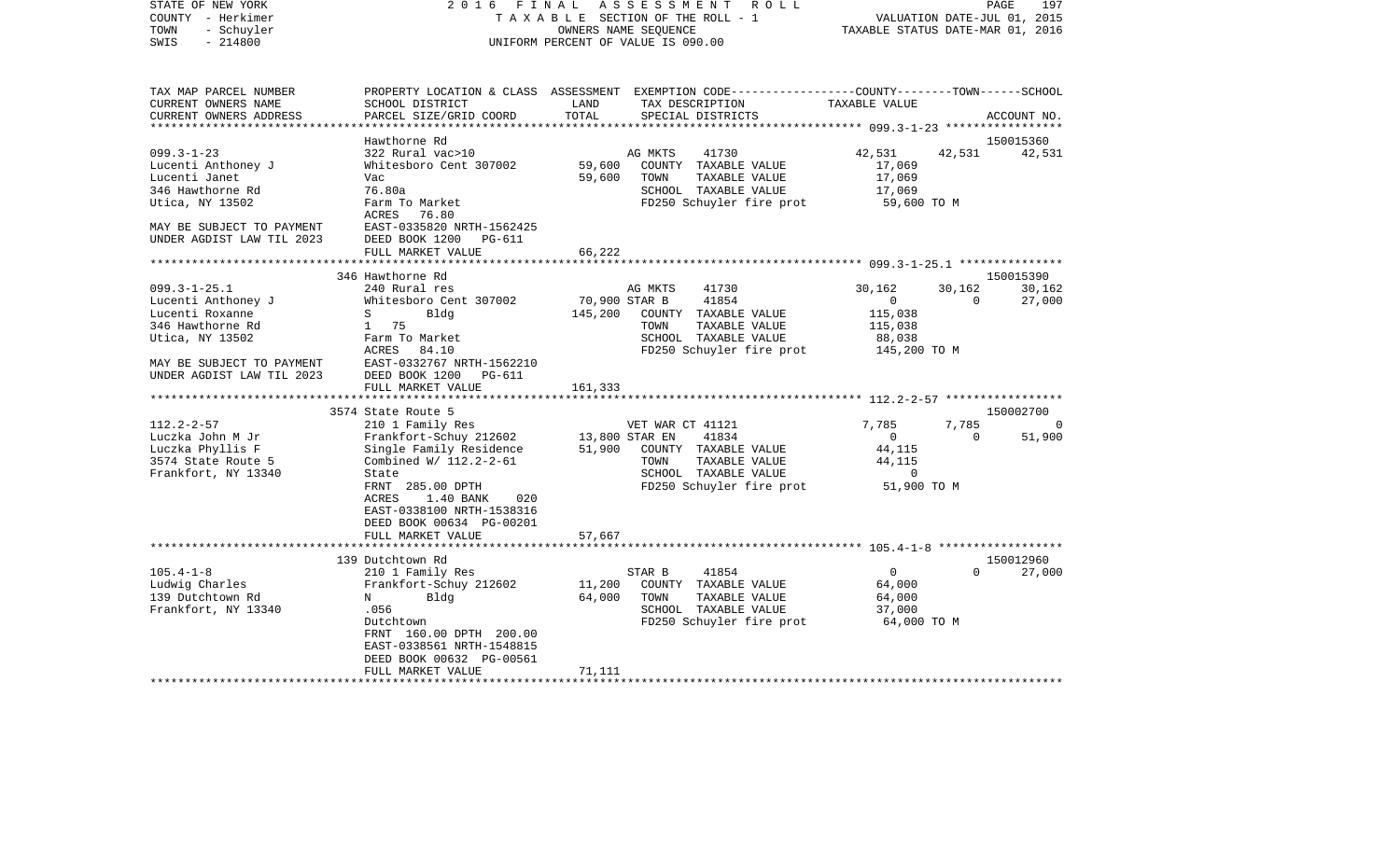| COUNTY<br>– Herkimer<br>TOWN<br>- Schuyler | T A X A B L E SECTION OF THE ROLL - 1<br>OWNERS NAME SEOUENCE |                |                                                                                                  | VALUATION DATE-JUL 01, 2015<br>TAXABLE STATUS DATE-MAR 01, 2016 |             |             |
|--------------------------------------------|---------------------------------------------------------------|----------------|--------------------------------------------------------------------------------------------------|-----------------------------------------------------------------|-------------|-------------|
| SWIS<br>$-214800$                          |                                                               |                | UNIFORM PERCENT OF VALUE IS 090.00                                                               |                                                                 |             |             |
|                                            |                                                               |                |                                                                                                  |                                                                 |             |             |
| TAX MAP PARCEL NUMBER                      |                                                               |                | PROPERTY LOCATION & CLASS ASSESSMENT EXEMPTION CODE----------------COUNTY-------TOWN------SCHOOL |                                                                 |             |             |
| CURRENT OWNERS NAME                        | SCHOOL DISTRICT                                               | LAND           | TAX DESCRIPTION                                                                                  | TAXABLE VALUE                                                   |             |             |
| CURRENT OWNERS ADDRESS                     | PARCEL SIZE/GRID COORD                                        | TOTAL          | SPECIAL DISTRICTS                                                                                | ************ 105.4-1-7 *******************                      |             | ACCOUNT NO. |
|                                            | Dutchtown Rd                                                  |                |                                                                                                  |                                                                 |             | 150012990   |
| $105.4 - 1 - 7$                            | 100 Agricultural                                              |                | AG MKTS<br>41730                                                                                 | 26,045                                                          | 26,045      | 26,045      |
| Ludwig James W                             | Frankfort-Schuy 212602                                        | 42,900         | COUNTY TAXABLE VALUE                                                                             | 16,855                                                          |             |             |
| Ludwig Susan                               | Vac<br>N                                                      | 42,900         | TOWN<br>TAXABLE VALUE                                                                            | 16,855                                                          |             |             |
| 325 Dutchtown Rd                           | 2<br>42.4                                                     |                | SCHOOL TAXABLE VALUE                                                                             | 16,855                                                          |             |             |
| Frankfort, NY 13340                        | Dutchtown<br>ACRES<br>38.10                                   |                | FD250 Schuyler fire prot                                                                         | 42,900 TO M                                                     |             |             |
| MAY BE SUBJECT TO PAYMENT                  | EAST-0339605 NRTH-1550122                                     |                |                                                                                                  |                                                                 |             |             |
| UNDER AGDIST LAW TIL 2023                  | DEED BOOK 817<br>PG-581                                       |                |                                                                                                  |                                                                 |             |             |
|                                            | FULL MARKET VALUE                                             | 47,667         |                                                                                                  |                                                                 |             |             |
|                                            |                                                               |                |                                                                                                  |                                                                 |             |             |
| $105.4 - 1 - 29.2$                         | 325 Dutchtown Rd<br>112 Dairy farm                            |                | AG MKTS<br>41730                                                                                 | 11,088                                                          | 11,088      | 11,088      |
| Ludwig James W                             | Frankfort-Schuy 212602                                        | 113,300 STAR B | 41854                                                                                            | 0                                                               | $\Omega$    | 27,000      |
| Ludwig Susan                               | Building & Trailer                                            | 202,500        | COUNTY TAXABLE VALUE                                                                             | 191,412                                                         |             |             |
| 325 Dutchtown Rd                           | 214.a 2 Silos On 6000                                         |                | TOWN<br>TAXABLE VALUE                                                                            | 191,412                                                         |             |             |
| Frankfort, NY 13340                        | Combined $W/105.4-1-7$                                        |                | SCHOOL TAXABLE VALUE                                                                             | 164,412                                                         |             |             |
|                                            | ACRES 214.40                                                  |                | FD250 Schuyler fire prot                                                                         | 202,500 TO M                                                    |             |             |
| MAY BE SUBJECT TO PAYMENT                  | EAST-0342165 NRTH-1547835                                     |                |                                                                                                  |                                                                 |             |             |
| UNDER AGDIST LAW TIL 2023                  | DEED BOOK 817<br>PG-581                                       |                |                                                                                                  |                                                                 |             |             |
|                                            | FULL MARKET VALUE                                             | 225,000        |                                                                                                  |                                                                 |             |             |
|                                            |                                                               |                |                                                                                                  |                                                                 |             |             |
|                                            | 190 Dutchtown Rd                                              |                |                                                                                                  |                                                                 |             | 150013020   |
| $105.4 - 1 - 29.1$                         | 210 1 Family Res                                              |                | AGED-ALL<br>41800                                                                                | 31,200                                                          | 31,200      | 31,200      |
| Ludwig Margaret                            | Frankfort-Schuy 212602                                        |                | 13,500 STAR EN<br>41834                                                                          | $\mathbf{0}$                                                    | $\Omega$    | 31,200      |
| 190 Dutchtown Rd                           | Single Family Residence                                       | 62,400         | COUNTY<br>TAXABLE VALUE                                                                          | 31,200                                                          |             |             |
| Frankfort, NY 13340                        | $200'$ x $160'$                                               |                | TOWN<br>TAXABLE VALUE<br>SCHOOL TAXABLE VALUE                                                    | 31,200<br>$\Omega$                                              |             |             |
|                                            | Dutchtown Rd<br>FRNT 200.00 DPTH 160.00                       |                | FD250 Schuyler fire prot                                                                         | 62,400 TO M                                                     |             |             |
|                                            | ACRES<br>1.00                                                 |                |                                                                                                  |                                                                 |             |             |
|                                            | EAST-0339165 NRTH-1547853                                     |                |                                                                                                  |                                                                 |             |             |
|                                            | DEED BOOK 00448 PG-00185                                      |                |                                                                                                  |                                                                 |             |             |
|                                            | FULL MARKET VALUE                                             | 69,333         |                                                                                                  |                                                                 |             |             |
|                                            | **********************                                        |                |                                                                                                  |                                                                 |             |             |
|                                            | 281 Dutchtown Rd                                              |                |                                                                                                  |                                                                 |             | 150008400   |
| $105.4 - 1 - 34$                           | 210 1 Family Res                                              |                | VET COM CT 41131                                                                                 | 13,500                                                          | 13,500      | $\Omega$    |
| Ludwig Robert H                            | Frankfort-Schuy 212602                                        |                | 13,500 STAR EN<br>41834                                                                          | $\mathsf{O}$                                                    | $\mathbf 0$ | 58,770      |
| Ludwig Patricia A                          | Bldg<br>N                                                     | 62,900         | COUNTY TAXABLE VALUE                                                                             | 49,400                                                          |             |             |
| 281 Dutchtown Rd                           | 1 Acre                                                        |                | TOWN<br>TAXABLE VALUE                                                                            | 49,400                                                          |             |             |
| Frankfort, NY 13340                        | Dutchtown Rd                                                  |                | SCHOOL TAXABLE VALUE                                                                             | 4,130                                                           |             |             |
|                                            | 1.00<br>ACRES                                                 |                | FD250 Schuyler fire prot                                                                         | 62,900 TO M                                                     |             |             |
|                                            | EAST-0340647 NRTH-1546858<br><b>PG-771</b>                    |                |                                                                                                  |                                                                 |             |             |
|                                            | DEED BOOK 680<br>FULL MARKET VALUE                            | 69,889         |                                                                                                  |                                                                 |             |             |
|                                            |                                                               |                |                                                                                                  |                                                                 |             |             |

STATE OF NEW YORK 2 0 1 6 F I N A L A S S E S S M E N T R O L L PAGE 198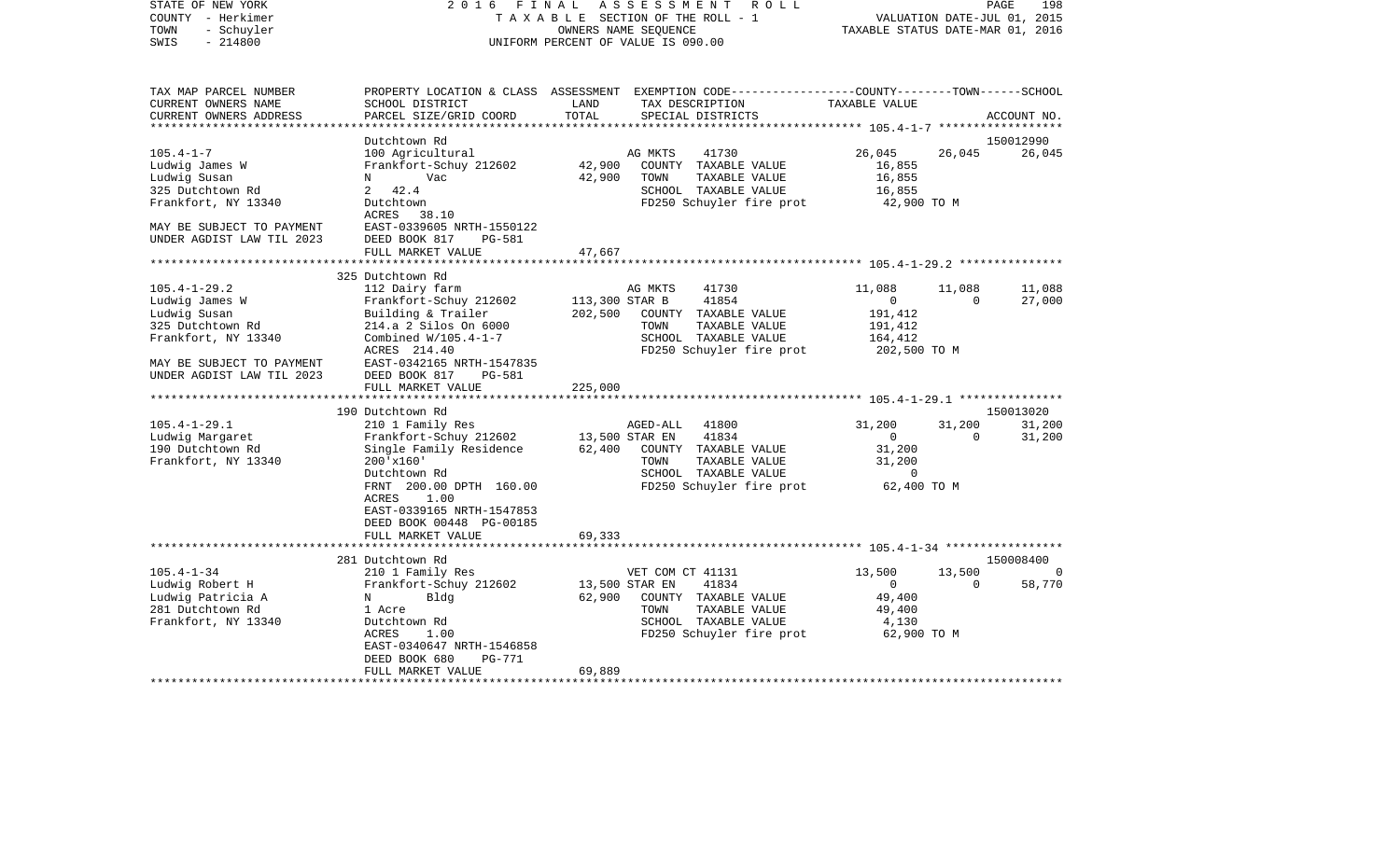| STATE OF NEW YORK<br>COUNTY - Herkimer<br>TOWN<br>- Schuyler<br>SWIS<br>$-214800$ | FINAL<br>A S S E S S M E N T R O L L<br>2016<br>TAXABLE SECTION OF THE ROLL - 1<br>OWNERS NAME SEOUENCE<br>UNIFORM PERCENT OF VALUE IS 090.00                                                     |                         |                                                                                                                      | VALUATION DATE-JUL 01, 2015<br>TAXABLE STATUS DATE-MAR 01, 2016         | 199<br>PAGE |
|-----------------------------------------------------------------------------------|---------------------------------------------------------------------------------------------------------------------------------------------------------------------------------------------------|-------------------------|----------------------------------------------------------------------------------------------------------------------|-------------------------------------------------------------------------|-------------|
| TAX MAP PARCEL NUMBER<br>CURRENT OWNERS NAME                                      | SCHOOL DISTRICT                                                                                                                                                                                   | LAND                    | PROPERTY LOCATION & CLASS ASSESSMENT EXEMPTION CODE---------------COUNTY-------TOWN------SCHOOL<br>TAX DESCRIPTION   | TAXABLE VALUE                                                           |             |
| CURRENT OWNERS ADDRESS                                                            | PARCEL SIZE/GRID COORD                                                                                                                                                                            | TOTAL                   | SPECIAL DISTRICTS                                                                                                    |                                                                         | ACCOUNT NO. |
|                                                                                   | 741 Bush Rd                                                                                                                                                                                       |                         |                                                                                                                      |                                                                         | 150021150   |
| $105.2 - 2 - 8$<br>Ludwig Robert M<br>741 Bush Rd<br>Frankfort, NY 13340          | 240 Rural res<br>Frankfort-Schuy 212602<br>Bldg<br>$3 \frac{1}{8}$<br>Bush<br>FRNT 402.50 DPTH<br>15.00<br>ACRES<br>EAST-0344527 NRTH-1559361                                                     | 17,100<br>62,000        | STAR B<br>41854<br>COUNTY TAXABLE VALUE<br>TOWN<br>TAXABLE VALUE<br>SCHOOL TAXABLE VALUE<br>FD250 Schuyler fire prot | $\mathbf 0$<br>$\Omega$<br>62,000<br>62,000<br>35,000<br>62,000 TO M    | 27,000      |
|                                                                                   | DEED BOOK 1338 PG-156<br>FULL MARKET VALUE                                                                                                                                                        | 68,889                  |                                                                                                                      |                                                                         |             |
|                                                                                   | 446 Carder Ln                                                                                                                                                                                     |                         |                                                                                                                      |                                                                         | 150075113   |
| $105.3 - 1 - 29$<br>Ludwig Timothy<br>446 Carder Ln<br>Frankfort, NY 13340        | 210 1 Family Res<br>Frankfort-Schuy 212602<br>S Vacant<br>2<br>1 Acre<br>Carder Lane<br>ACRES<br>1.00<br>EAST-0333438 NRTH-1547465<br>DEED BOOK 808<br>$PG-364$                                   | 13,500<br>78,400        | 41854<br>STAR B<br>COUNTY TAXABLE VALUE<br>TOWN<br>TAXABLE VALUE<br>SCHOOL TAXABLE VALUE<br>FD250 Schuyler fire prot | $\overline{0}$<br>$\Omega$<br>78,400<br>78,400<br>51,400<br>78,400 TO M | 27,000      |
|                                                                                   | FULL MARKET VALUE                                                                                                                                                                                 | 87,111                  |                                                                                                                      |                                                                         |             |
| $099.3 - 1 - 48.3$<br>Lupini Lori<br>107 Skyview Ln<br>Utica, NY 13502-9730       | 107 Skyview Ln<br>210 1 Family Res<br>Whitesboro Cent 307002<br>Single Family Residence A<br>Att Garage<br>Newport Road<br>ACRES<br>1.06<br>EAST-0324296 NRTH-1564569<br>DEED BOOK 1121<br>PG-173 | 13,600<br>236,000       | COUNTY TAXABLE VALUE<br>TAXABLE VALUE<br>TOWN<br>SCHOOL TAXABLE VALUE<br>FD250 Schuyler fire prot                    | 236,000<br>236,000<br>236,000<br>236,000 TO M                           |             |
|                                                                                   | FULL MARKET VALUE                                                                                                                                                                                 | 262,222                 |                                                                                                                      |                                                                         |             |
| $099.3 - 4 - 7.2$<br>Lupini Lori<br>107 Skyview Ln<br>Utica, NY 13502-9730        | Skyview Ln<br>314 Rural vac<10<br>Whitesboro Cent 307002<br>FRNT 90.00 DPTH 230.00<br>EAST-0324418 NRTH-1564519<br>DEED BOOK 1121<br>PG-173<br>FULL MARKET VALUE                                  | 3,000<br>3,000<br>3,333 | COUNTY TAXABLE VALUE<br>TOWN<br>TAXABLE VALUE<br>SCHOOL TAXABLE VALUE<br>FD250 Schuyler fire prot                    | 3,000<br>3,000<br>3,000<br>3,000 TO M                                   |             |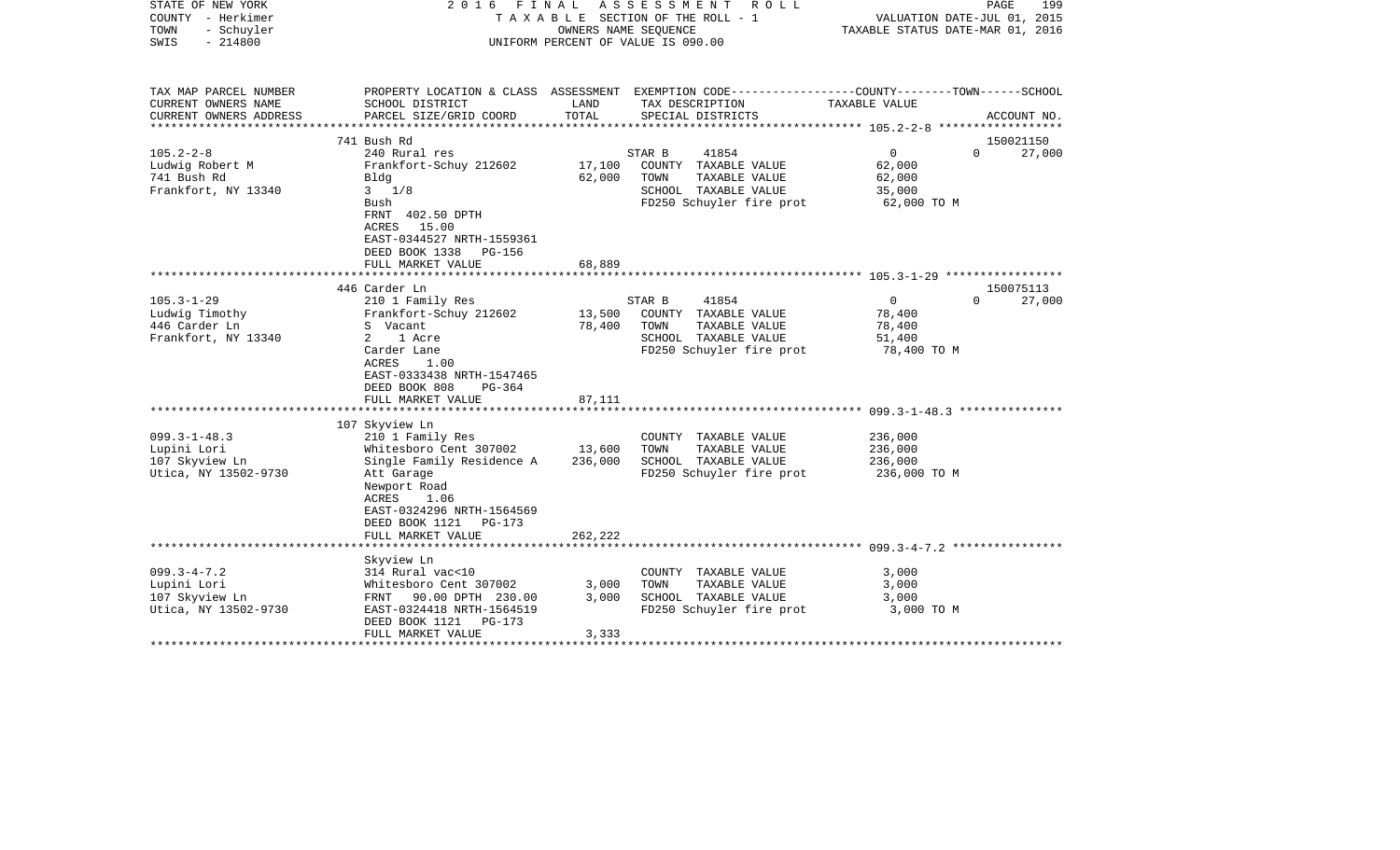| STATE OF NEW YORK<br>COUNTY - Herkimer<br>TOWN<br>- Schuyler<br>$-214800$<br>SWIS | 2 0 1 6<br>FINAL                                                                                                                                       |                             | A S S E S S M E N T R O L L<br>TAXABLE SECTION OF THE ROLL - 1<br>OWNERS NAME SEQUENCE<br>UNIFORM PERCENT OF VALUE IS 090.00 | 200<br>PAGE<br>VALUATION DATE-JUL 01, 2015<br>TAXABLE STATUS DATE-MAR 01, 2016                                                  |
|-----------------------------------------------------------------------------------|--------------------------------------------------------------------------------------------------------------------------------------------------------|-----------------------------|------------------------------------------------------------------------------------------------------------------------------|---------------------------------------------------------------------------------------------------------------------------------|
|                                                                                   |                                                                                                                                                        |                             |                                                                                                                              |                                                                                                                                 |
| TAX MAP PARCEL NUMBER<br>CURRENT OWNERS NAME<br>CURRENT OWNERS ADDRESS            | SCHOOL DISTRICT<br>PARCEL SIZE/GRID COORD                                                                                                              | LAND<br>TOTAL               | TAX DESCRIPTION<br>SPECIAL DISTRICTS                                                                                         | PROPERTY LOCATION & CLASS ASSESSMENT EXEMPTION CODE---------------COUNTY-------TOWN------SCHOOL<br>TAXABLE VALUE<br>ACCOUNT NO. |
|                                                                                   |                                                                                                                                                        | * * * * * * * * * * * * * * |                                                                                                                              |                                                                                                                                 |
| $099.3 - 1 - 48.12$<br>Lupini Lori M<br>107 Skyview Ln<br>Utica, NY 13502         | Newport Rd<br>322 Rural vac>10<br>Whitesboro Cent 307002<br>Single Family Residence<br>60.00 DPTH<br>FRNT<br>ACRES 18.20                               | 20,000<br>20,000            | COUNTY TAXABLE VALUE<br>TOWN<br>TAXABLE VALUE<br>SCHOOL TAXABLE VALUE<br>FD250 Schuyler fire prot                            | 150011400<br>20,000<br>20,000<br>20,000<br>20,000 TO M                                                                          |
|                                                                                   | EAST-0325488 NRTH-1564305<br>DEED BOOK 1253<br>PG-615<br>FULL MARKET VALUE                                                                             | 22,222                      |                                                                                                                              |                                                                                                                                 |
|                                                                                   | *******************<br>Skyview Ln                                                                                                                      |                             |                                                                                                                              |                                                                                                                                 |
| $099.3 - 4 - 1$<br>Lupini Lori M<br>107 Skyview Ln<br>Utica, NY 13502             | 283 Res w/Comuse<br>Whitesboro Cent 307002<br>Inspection found<br>comm kitchen bar bath 2nd<br>4 stall gar office cellar                               | 7,500<br>187,500            | COUNTY TAXABLE VALUE<br>TAXABLE VALUE<br>TOWN<br>SCHOOL TAXABLE VALUE<br>FD250 Schuyler fire prot                            | 187,500<br>187,500<br>187,500<br>187,500 TO M                                                                                   |
|                                                                                   | FRNT 210.00 DPTH 230.00<br>EAST-0324548 NRTH-1564440<br>DEED BOOK 1203 PG-197<br>FULL MARKET VALUE                                                     | 208,333                     |                                                                                                                              |                                                                                                                                 |
|                                                                                   | Skyview Ln                                                                                                                                             |                             |                                                                                                                              |                                                                                                                                 |
| $099.3 - 4 - 2$<br>Lupini Lori M<br>107 Skyview Ln<br>Utica, NY 13502             | 314 Rural vac<10<br>Whitesboro Cent 307002<br>FRNT 200.00 DPTH 230.00<br>EAST-0324713 NRTH-1564334<br>DEED BOOK 1203<br>$PG-202$                       | 7,500<br>7,500              | COUNTY TAXABLE VALUE<br>TOWN<br>TAXABLE VALUE<br>SCHOOL TAXABLE VALUE<br>FD250 Schuyler fire prot                            | 7,500<br>7,500<br>7,500<br>7,500 TO M                                                                                           |
|                                                                                   | FULL MARKET VALUE                                                                                                                                      | 8,333                       |                                                                                                                              | *********************** 099.3-4-6 *******************                                                                           |
| $099.3 - 4 - 6$<br>Lupini Lori M<br>107 Skyview Ln<br>Utica, NY 13502             | Skyview Ln<br>314 Rural vac<10<br>Whitesboro Cent 307002<br>FRNT 320.00 DPTH<br>ACRES<br>1.80<br>EAST-0324446 NRTH-1564167<br>DEED BOOK 1253<br>PG-620 | 8,100<br>8,100              | COUNTY TAXABLE VALUE<br>TOWN<br>TAXABLE VALUE<br>SCHOOL TAXABLE VALUE<br>FD250 Schuyler fire prot                            | 8,100<br>8,100<br>8,100<br>8,100 TO M                                                                                           |
|                                                                                   | FULL MARKET VALUE                                                                                                                                      | 9,000                       |                                                                                                                              |                                                                                                                                 |
|                                                                                   | Skyview Ln                                                                                                                                             |                             |                                                                                                                              |                                                                                                                                 |
| $099.3 - 4 - 7.1$<br>Lupini Lori M<br>107 Skyview Ln<br>Utica, NY 13502           | 314 Rural vac<10<br>Whitesboro Cent 307002<br>FRNT 90.00 DPTH 242.00<br>EAST-0324282 NRTH-1564290<br>DEED BOOK 1253<br>PG-620                          | 3,200<br>3,200              | COUNTY TAXABLE VALUE<br>TAXABLE VALUE<br>TOWN<br>SCHOOL TAXABLE VALUE<br>FD250 Schuyler fire prot                            | 3,200<br>3,200<br>3,200<br>3,200 TO M                                                                                           |
| *************************                                                         | FULL MARKET VALUE<br>*************************                                                                                                         | 3,556<br>************       |                                                                                                                              |                                                                                                                                 |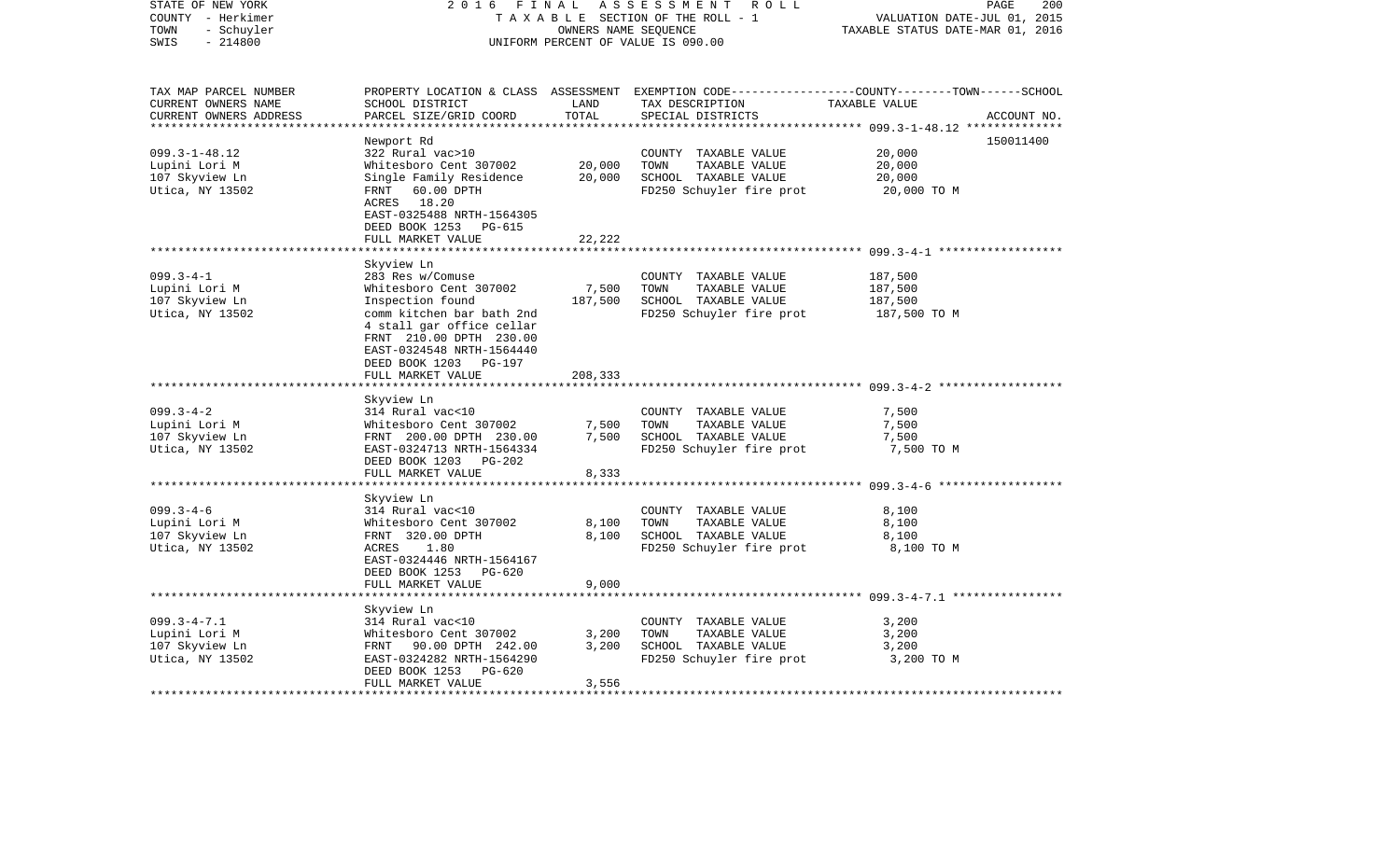| STATE OF NEW YORK<br>COUNTY - Herkimer<br>TOWN<br>- Schuyler<br>$-214800$<br>SWIS              | 2016 FINAL                                                                                                                                                                                                                                           | OWNERS NAME SEQUENCE       | ASSESSMENT<br>R O L L<br>T A X A B L E SECTION OF THE ROLL - 1<br>UNIFORM PERCENT OF VALUE IS 090.00                                     | VALUATION DATE-JUL 01, 2015<br>TAXABLE STATUS DATE-MAR 01, 2016 | PAGE<br>201        |
|------------------------------------------------------------------------------------------------|------------------------------------------------------------------------------------------------------------------------------------------------------------------------------------------------------------------------------------------------------|----------------------------|------------------------------------------------------------------------------------------------------------------------------------------|-----------------------------------------------------------------|--------------------|
| TAX MAP PARCEL NUMBER<br>CURRENT OWNERS NAME<br>CURRENT OWNERS ADDRESS<br>******************** | SCHOOL DISTRICT<br>PARCEL SIZE/GRID COORD<br>***********************                                                                                                                                                                                 | LAND<br>TOTAL              | PROPERTY LOCATION & CLASS ASSESSMENT EXEMPTION CODE----------------COUNTY-------TOWN------SCHOOL<br>TAX DESCRIPTION<br>SPECIAL DISTRICTS | TAXABLE VALUE                                                   | ACCOUNT NO.        |
| $099.1 - 1 - 17.2$<br>Lust Family Trust<br>Lust Betty<br>1101 Maple St<br>Utica, NY 13502      | Tanner Rd<br>210 1 Family Res<br>West Canada Val 212402<br>Single Family Res W/att G<br>detached barn & fence 20<br>Tanner Road<br>FRNT 180.00 DPTH 205.00<br>BANK<br>720<br>EAST-0333759 NRTH-1576913<br>DEED BOOK 1370 PG-451<br>FULL MARKET VALUE | 12,200<br>78,000<br>86,667 | COUNTY TAXABLE VALUE<br>TAXABLE VALUE<br>TOWN<br>SCHOOL TAXABLE VALUE<br>FD250 Schuyler fire prot                                        | 78,000<br>78,000<br>78,000<br>78,000 TO M                       |                    |
|                                                                                                |                                                                                                                                                                                                                                                      |                            |                                                                                                                                          |                                                                 |                    |
| $112.2 - 3 - 31.2$<br>Luther George III<br>124 Watkins Rd<br>Frankfort, NY 13340               | 124 Watkins Rd<br>210 1 Family Res<br>Frankfort-Schuy 212602<br>Single Family Residence<br>FRNT 169.00 DPTH<br>ACRES<br>1.00<br>EAST-0340080 NRTH-1537625                                                                                            | 13,500<br>150,000          | 41854<br>STAR B<br>COUNTY TAXABLE VALUE<br>TOWN<br>TAXABLE VALUE<br>SCHOOL TAXABLE VALUE<br>FD250 Schuyler fire prot                     | $\mathbf{0}$<br>150,000<br>150,000<br>123,000<br>150,000 TO M   | 27,000<br>$\Omega$ |
|                                                                                                | FULL MARKET VALUE<br>*************************                                                                                                                                                                                                       | 166,667                    |                                                                                                                                          |                                                                 |                    |
| $112.2 - 3 - 31.1$<br>Luther George J<br>3693 State Route 5<br>Frankfort, NY 13340             | 3676 State Route 5<br>455 Dealer-prod.<br>Frankfort-Schuy 212602<br>Sales/repair Building<br>FRNT 411.00 DPTH<br>ACRES<br>5.00<br>EAST-0340072 NRTH-1537202<br>DEED BOOK 817<br>$PG-220$                                                             | 28,500<br>85,000           | COUNTY TAXABLE VALUE<br>TOWN<br>TAXABLE VALUE<br>SCHOOL TAXABLE VALUE<br>FD250 Schuyler fire prot                                        | 85,000<br>85,000<br>85,000<br>85,000 TO M                       | 150013200          |
|                                                                                                | FULL MARKET VALUE                                                                                                                                                                                                                                    | 94,444                     |                                                                                                                                          |                                                                 |                    |
| $112.2 - 3 - 31.3$<br>Luther George J III<br>124 Watkins Rd<br>Frankfort, NY 13340             | Watkins Rd<br>314 Rural vac<10<br>Frankfort-Schuy 212602<br>Vacant<br>FRNT 169.00 DPTH<br>1.00<br>ACRES<br>EAST-0339988 NRTH-1537467<br>DEED BOOK 1324<br><b>PG-70</b><br>FULL MARKET VALUE                                                          | 8,000<br>8,000<br>8,889    | COUNTY TAXABLE VALUE<br>TOWN<br>TAXABLE VALUE<br>SCHOOL TAXABLE VALUE<br>FD250 Schuyler fire prot                                        | 8,000<br>8,000<br>8,000<br>8,000 TO M                           |                    |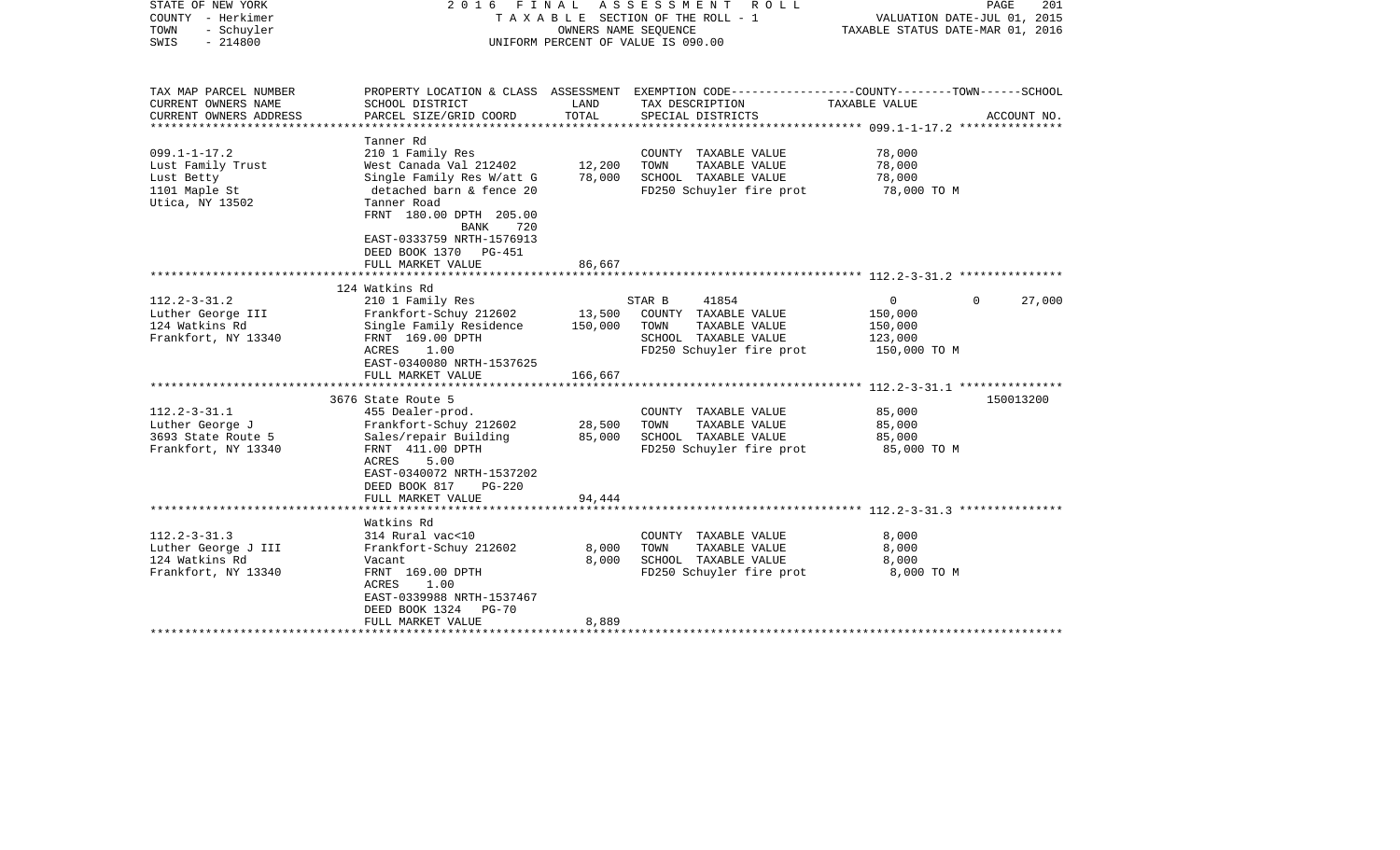| STATE OF NEW YORK<br>COUNTY - Herkimer<br>- Schuyler<br>TOWN<br>$-214800$<br>SWIS                 | 2 0 1 6<br>FINAL                                     | OWNERS NAME SEQUENCE | ASSESSMENT<br>R O L L<br>TAXABLE SECTION OF THE ROLL - 1<br>UNIFORM PERCENT OF VALUE IS 090.00                                          | VALUATION DATE-JUL 01, 2015<br>TAXABLE STATUS DATE-MAR 01, 2016 | PAGE<br>202        |
|---------------------------------------------------------------------------------------------------|------------------------------------------------------|----------------------|-----------------------------------------------------------------------------------------------------------------------------------------|-----------------------------------------------------------------|--------------------|
| TAX MAP PARCEL NUMBER<br>CURRENT OWNERS NAME<br>CURRENT OWNERS ADDRESS<br>*********************** | SCHOOL DISTRICT<br>PARCEL SIZE/GRID COORD            | LAND<br>TOTAL        | PROPERTY LOCATION & CLASS ASSESSMENT EXEMPTION CODE---------------COUNTY-------TOWN------SCHOOL<br>TAX DESCRIPTION<br>SPECIAL DISTRICTS | TAXABLE VALUE                                                   | ACCOUNT NO.        |
|                                                                                                   | 3693 State Route 5                                   |                      |                                                                                                                                         |                                                                 | 150013230          |
| $112.2 - 3 - 28$                                                                                  | 210 1 Family Res                                     |                      | CW_15_VET/ 41161                                                                                                                        | 8,100<br>8,100                                                  | 0                  |
| Luther George Jr                                                                                  | Frankfort-Schuy 212602                               | 9,200 STAR EN        | 41834                                                                                                                                   | $\mathbf 0$                                                     | 58,770<br>$\Omega$ |
| 3693 State Route 5                                                                                | Bldg<br>N                                            | 78,000               | COUNTY TAXABLE VALUE                                                                                                                    | 69,900                                                          |                    |
| Frankfort, NY 13340                                                                               | $3 \frac{1}{2}$                                      |                      | TOWN<br>TAXABLE VALUE<br>SCHOOL TAXABLE VALUE                                                                                           | 69,900                                                          |                    |
|                                                                                                   | State<br>FRNT 125.00 DPTH 220.00                     |                      | FD250 Schuyler fire prot                                                                                                                | 19,230<br>78,000 TO M                                           |                    |
|                                                                                                   | 0.50<br>ACRES                                        |                      |                                                                                                                                         |                                                                 |                    |
|                                                                                                   | EAST-0340087 NRTH-1537048                            |                      |                                                                                                                                         |                                                                 |                    |
|                                                                                                   | DEED BOOK 702<br><b>PG-874</b>                       |                      |                                                                                                                                         |                                                                 |                    |
|                                                                                                   | FULL MARKET VALUE                                    | 86,667               |                                                                                                                                         |                                                                 |                    |
|                                                                                                   | 3687 State Route 5                                   |                      |                                                                                                                                         |                                                                 | 150013140          |
| $112.2 - 3 - 29$                                                                                  | 210 1 Family Res                                     |                      | COUNTY TAXABLE VALUE                                                                                                                    | 57,600                                                          |                    |
| Luther George Jr                                                                                  | Frankfort-Schuy 212602                               | 10,400               | TOWN<br>TAXABLE VALUE                                                                                                                   | 57,600                                                          |                    |
| 3693 State Route 5                                                                                | Bldg<br>N                                            | 57,600               | SCHOOL TAXABLE VALUE                                                                                                                    | 57,600                                                          |                    |
| Frankfort, NY 13340                                                                               | $3 \t11/2$                                           |                      | FD250 Schuyler fire prot                                                                                                                | 57,600 TO M                                                     |                    |
|                                                                                                   | State                                                |                      |                                                                                                                                         |                                                                 |                    |
|                                                                                                   | FRNT 153.00 DPTH 185.00<br>EAST-0339949 NRTH-1537114 |                      |                                                                                                                                         |                                                                 |                    |
|                                                                                                   | DEED BOOK 00579 PG-00165                             |                      |                                                                                                                                         |                                                                 |                    |
|                                                                                                   | FULL MARKET VALUE                                    | 64,000               |                                                                                                                                         |                                                                 |                    |
|                                                                                                   |                                                      |                      |                                                                                                                                         |                                                                 |                    |
|                                                                                                   | Off Dyke Rd                                          |                      |                                                                                                                                         |                                                                 | 150009210          |
| $104.2 - 1 - 43$                                                                                  | 322 Rural vac>10                                     |                      | COUNTY TAXABLE VALUE                                                                                                                    | 6,000                                                           |                    |
| Lutz Daniel J<br>255 Ramblewood Dr                                                                | Whitesboro Cent 307002<br>No Rd Vac                  | 6,000<br>6,000       | TOWN<br>TAXABLE VALUE<br>SCHOOL TAXABLE VALUE                                                                                           | 6,000<br>6,000                                                  |                    |
| Utica, NY 13502                                                                                   | reduced 2011 GR                                      |                      | FD250 Schuyler fire prot                                                                                                                | 6,000 TO M                                                      |                    |
|                                                                                                   | Between Canal & River                                |                      |                                                                                                                                         |                                                                 |                    |
|                                                                                                   | 20.20<br>ACRES                                       |                      |                                                                                                                                         |                                                                 |                    |
|                                                                                                   | EAST-0314715 NRTH-1553053                            |                      |                                                                                                                                         |                                                                 |                    |
|                                                                                                   | DEED BOOK 1543<br>PG-696                             |                      |                                                                                                                                         |                                                                 |                    |
|                                                                                                   | FULL MARKET VALUE                                    | 6,667                |                                                                                                                                         |                                                                 |                    |
|                                                                                                   | 275 Woods Ln                                         |                      |                                                                                                                                         |                                                                 | 150007560          |
| $104.7 - 2 - 26$                                                                                  | 220 2 Family Res                                     |                      | STAR B<br>41854                                                                                                                         | $\mathbf{0}$                                                    | 27,000<br>$\Omega$ |
| Lynch Living Trust                                                                                | Whitesboro Cent 307002                               | 15,400               | COUNTY TAXABLE VALUE                                                                                                                    | 99,500                                                          |                    |
| Daniel & Helen Lynch                                                                              | W 1355 Bldg                                          | 99,500               | TAXABLE VALUE<br>TOWN                                                                                                                   | 99,500                                                          |                    |
| 275 Woods Ln                                                                                      | 2 Family Residence                                   |                      | SCHOOL TAXABLE VALUE                                                                                                                    | 72,500                                                          |                    |
| Utica, NY 13502                                                                                   | Woods Lane<br>3.50<br>ACRES                          |                      | FD250 Schuyler fire prot<br>WD170 Schuyler water #2                                                                                     | 99,500 TO M<br>99,500 TO C                                      |                    |
|                                                                                                   | EAST-0317993 NRTH-1558737                            |                      | 1.00 UN M                                                                                                                               |                                                                 |                    |
|                                                                                                   | DEED BOOK 1389<br>PG-511                             |                      |                                                                                                                                         |                                                                 |                    |
|                                                                                                   | FULL MARKET VALUE                                    | 110,556              |                                                                                                                                         |                                                                 |                    |
|                                                                                                   |                                                      |                      |                                                                                                                                         |                                                                 |                    |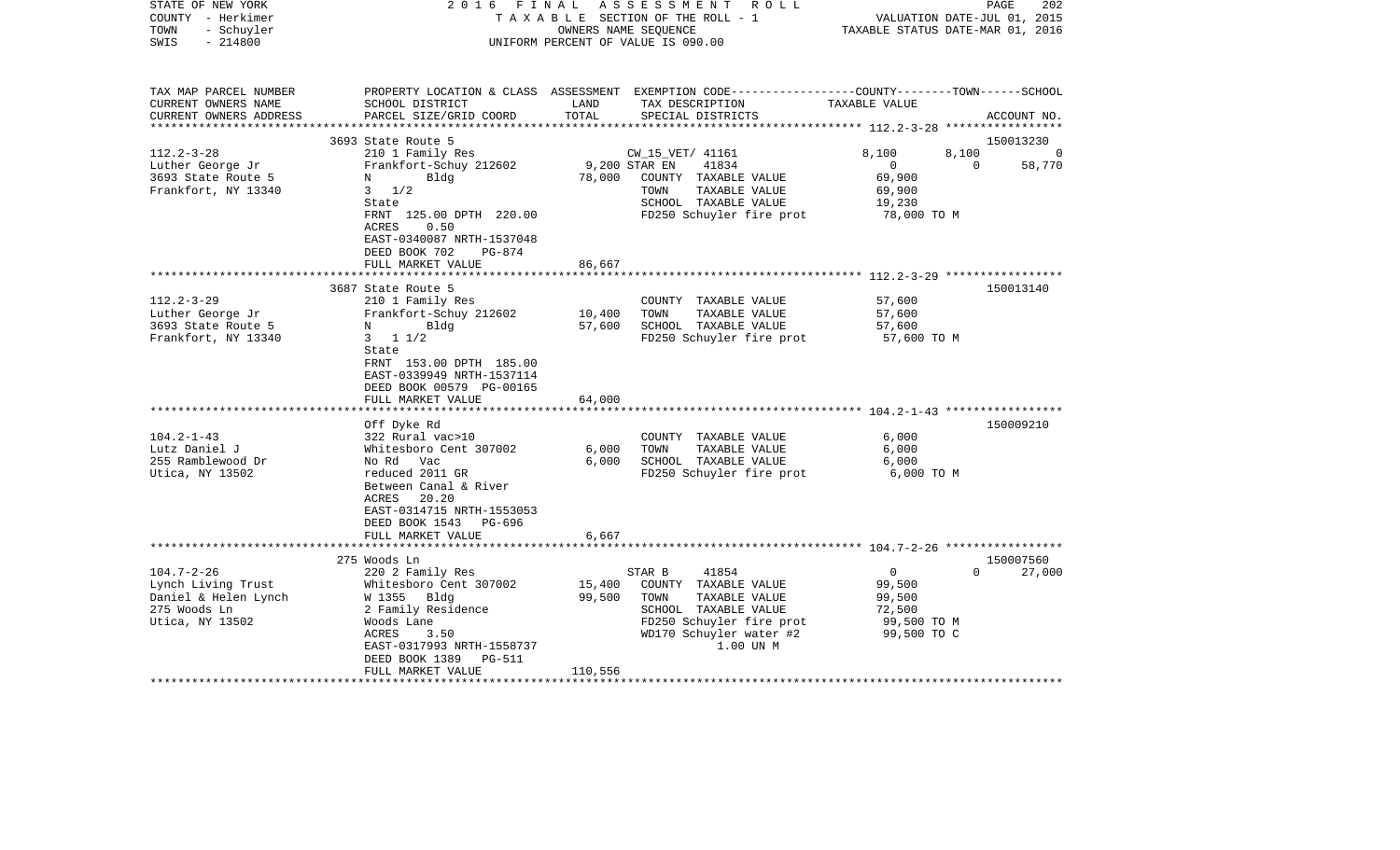| STATE OF NEW YORK<br>COUNTY - Herkimer<br>- Schuyler<br>TOWN<br>$-214800$<br>SWIS                    | ASSESSMENT<br>2016<br>FINAL<br>R O L L<br>TAXABLE SECTION OF THE ROLL - 1<br>OWNERS NAME SEQUENCE<br>UNIFORM PERCENT OF VALUE IS 090.00                                           |                  |                                                                                                                                                 | PAGE<br>203<br>VALUATION DATE-JUL 01, 2015<br>TAXABLE STATUS DATE-MAR 01, 2016 |                                   |                              |
|------------------------------------------------------------------------------------------------------|-----------------------------------------------------------------------------------------------------------------------------------------------------------------------------------|------------------|-------------------------------------------------------------------------------------------------------------------------------------------------|--------------------------------------------------------------------------------|-----------------------------------|------------------------------|
| TAX MAP PARCEL NUMBER<br>CURRENT OWNERS NAME<br>CURRENT OWNERS ADDRESS                               | SCHOOL DISTRICT<br>PARCEL SIZE/GRID COORD                                                                                                                                         | LAND<br>TOTAL    | PROPERTY LOCATION & CLASS ASSESSMENT EXEMPTION CODE----------------COUNTY-------TOWN------SCHOOL<br>TAX DESCRIPTION<br>SPECIAL DISTRICTS        | TAXABLE VALUE                                                                  |                                   | ACCOUNT NO.                  |
|                                                                                                      |                                                                                                                                                                                   | ***************  |                                                                                                                                                 | ***************** 112.2-3-4 *******************                                |                                   |                              |
|                                                                                                      | 243 Watkins Rd                                                                                                                                                                    |                  |                                                                                                                                                 |                                                                                |                                   | 150021180                    |
| $112.2 - 3 - 4$<br>Lyubezhanin Sergey<br>Lyubezhanin Zhanna<br>243 Watkins Rd<br>Frankfort, NY 13340 | 210 1 Family Res<br>Frankfort-Schuy 212602<br>Single Family Residence<br>FRNT 231.00 DPTH 251.00<br>ACRES<br>0.83<br>EAST-0340898 NRTH-1539757                                    | 12,000<br>78,000 | STAR B<br>41854<br>COUNTY TAXABLE VALUE<br>TOWN<br>TAXABLE VALUE<br>SCHOOL TAXABLE VALUE<br>FD250 Schuyler fire prot                            | $\overline{0}$<br>78,000<br>78,000<br>51,000<br>78,000 TO M                    | $\mathbf{0}$                      | 27,000                       |
|                                                                                                      | DEED BOOK 1241<br>PG-932                                                                                                                                                          |                  |                                                                                                                                                 |                                                                                |                                   |                              |
|                                                                                                      | FULL MARKET VALUE                                                                                                                                                                 | 86,667           |                                                                                                                                                 |                                                                                |                                   |                              |
|                                                                                                      | ********************                                                                                                                                                              |                  | ******************************* 105.2-2-7 ******************                                                                                    |                                                                                |                                   |                              |
| $105.2 - 2 - 7$<br>MacMaster Marc<br>MacMaster Jessica<br>86 Windebank Ln<br>Minoa, NY 13116         | Bush Rd<br>322 Rural vac>10<br>Frankfort-Schuy 212602<br>Valley View lot 7<br>Land & Lakes sub<br>reduced 2011 GR<br>FRNT 367.00 DPTH<br>ACRES 15.00<br>EAST-0344054 NRTH-1559093 | 39,000<br>39,000 | COUNTY TAXABLE VALUE<br>TAXABLE VALUE<br>TOWN<br>SCHOOL TAXABLE VALUE<br>FD250 Schuyler fire prot                                               | 39,000<br>39,000<br>39,000<br>39,000 TO M                                      |                                   |                              |
|                                                                                                      | DEED BOOK 1579 PG-847                                                                                                                                                             |                  |                                                                                                                                                 |                                                                                |                                   |                              |
|                                                                                                      | FULL MARKET VALUE                                                                                                                                                                 | 43,333           |                                                                                                                                                 |                                                                                |                                   |                              |
|                                                                                                      | *************************                                                                                                                                                         | **************   | ******************************* 112.2-2-32 *****************                                                                                    |                                                                                |                                   |                              |
|                                                                                                      | 128 Grove Ln                                                                                                                                                                      |                  |                                                                                                                                                 |                                                                                |                                   | 150013530                    |
| $112.2 - 2 - 32$<br>Macomber Gloria<br>128 Grove Ln<br>Frankfort, NY 13340                           | 210 1 Family Res<br>Frankfort-Schuy 212602<br>Single Family Residence<br>FRNT 135.00 DPTH 120.00<br>EAST-0337288 NRTH-1541099<br>DEED BOOK 712<br>PG-254                          |                  | VET WAR CT 41121<br>8,200 AGED-ALL<br>41800<br>59,500 STAR EN<br>41834<br>COUNTY TAXABLE VALUE<br>TOWN<br>TAXABLE VALUE<br>SCHOOL TAXABLE VALUE | 8,100<br>25,700<br>$\overline{0}$<br>25,700<br>25,700<br>$\mathbf 0$           | 8,100<br>25,700<br>$\overline{0}$ | $\Omega$<br>29,750<br>29,750 |
|                                                                                                      | FULL MARKET VALUE                                                                                                                                                                 |                  | 66,111 FD250 Schuyler fire prot                                                                                                                 | 59,500 TO M                                                                    |                                   |                              |
|                                                                                                      |                                                                                                                                                                                   |                  |                                                                                                                                                 |                                                                                |                                   |                              |
|                                                                                                      | 312 Newport Rd                                                                                                                                                                    |                  |                                                                                                                                                 |                                                                                |                                   | 150023400                    |
| $104.2 - 1 - 65.1$                                                                                   | 210 1 Family Res                                                                                                                                                                  |                  | VET WAR CT 41121                                                                                                                                | 8,100                                                                          | 8,100                             |                              |
| Madeira Joseph                                                                                       | Whitesboro Cent 307002                                                                                                                                                            |                  | 8,700 STAR EN<br>41834                                                                                                                          | 0                                                                              | $\Omega$                          | 58,770                       |
| Madeira Frances                                                                                      | Single Family Residence                                                                                                                                                           | 126,400          | COUNTY TAXABLE VALUE                                                                                                                            | 118,300                                                                        |                                   |                              |
| 312 Newport Rd                                                                                       | $1/4$ Acre                                                                                                                                                                        |                  | TOWN<br>TAXABLE VALUE                                                                                                                           | 118,300                                                                        |                                   |                              |
| Utica, NY 13502                                                                                      | Newport Rd<br>FRNT 114.00 DPTH 160.00<br>ACRES<br>0.44<br>EAST-0320527 NRTH-1558008<br>DEED BOOK 744<br>$PG-98$                                                                   |                  | SCHOOL TAXABLE VALUE<br>FD250 Schuyler fire prot<br>WD170 Schuyler water #2<br>1.00 UN M                                                        | 67,630<br>126,400 TO M<br>126,400 TO C                                         |                                   |                              |
|                                                                                                      | FULL MARKET VALUE                                                                                                                                                                 | 140,444          |                                                                                                                                                 |                                                                                |                                   |                              |
|                                                                                                      |                                                                                                                                                                                   |                  |                                                                                                                                                 |                                                                                |                                   |                              |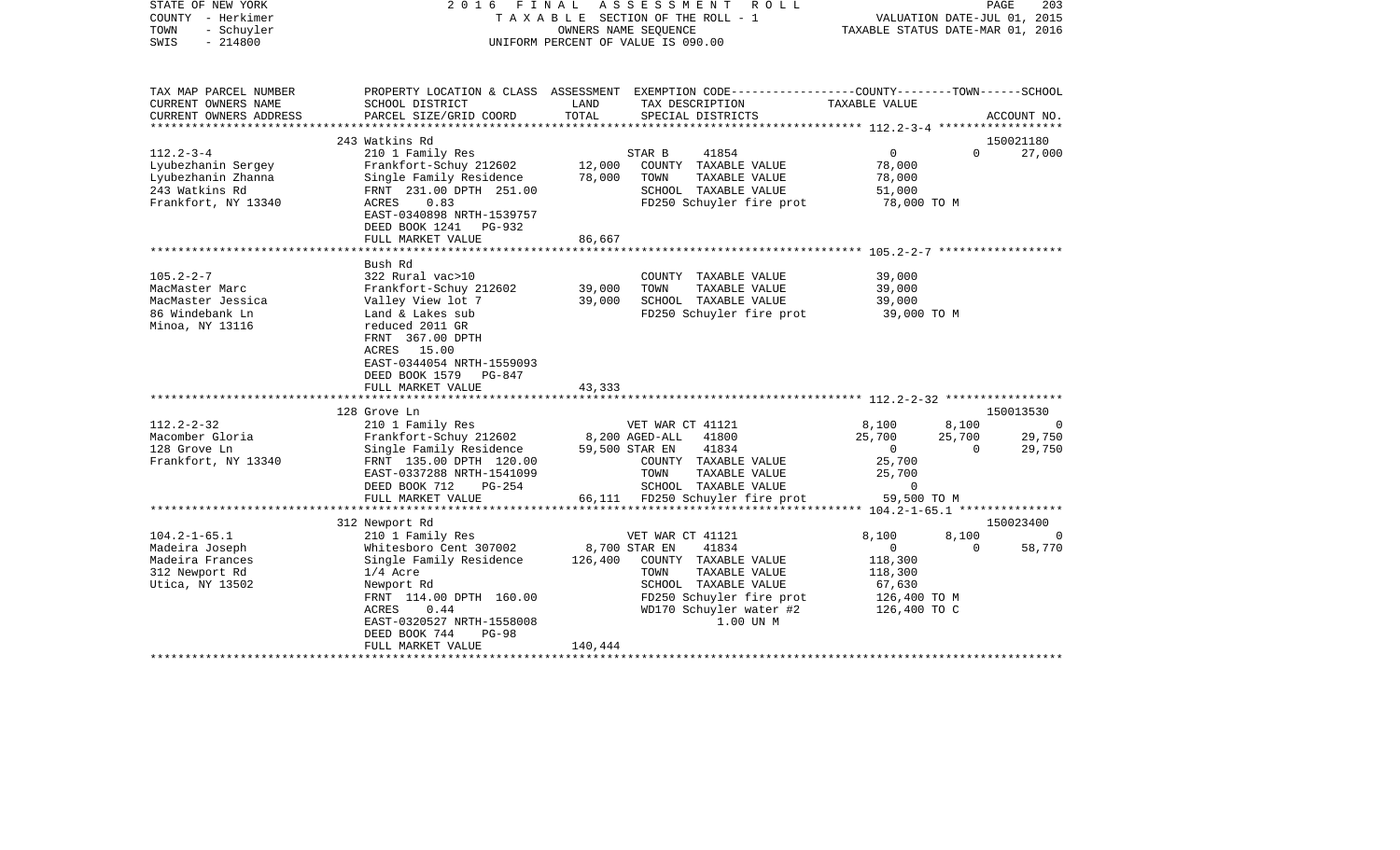| STATE OF NEW YORK<br>COUNTY - Herkimer<br>- Schuyler<br>TOWN<br>$-214800$<br>SWIS                                                                   | 2 0 1 6<br>FINAL                                                                                                                                                                                                                              | OWNERS NAME SEQUENCE           | ASSESSMENT ROLL<br>TAXABLE SECTION OF THE ROLL - 1<br>UNIFORM PERCENT OF VALUE IS 090.00                                                  | VALUATION DATE-JUL 01, 2015<br>TAXABLE STATUS DATE-MAR 01, 2016    | 204<br>PAGE         |
|-----------------------------------------------------------------------------------------------------------------------------------------------------|-----------------------------------------------------------------------------------------------------------------------------------------------------------------------------------------------------------------------------------------------|--------------------------------|-------------------------------------------------------------------------------------------------------------------------------------------|--------------------------------------------------------------------|---------------------|
| TAX MAP PARCEL NUMBER<br>CURRENT OWNERS NAME<br>CURRENT OWNERS ADDRESS                                                                              | SCHOOL DISTRICT<br>PARCEL SIZE/GRID COORD                                                                                                                                                                                                     | LAND<br>TOTAL                  | PROPERTY LOCATION & CLASS ASSESSMENT EXEMPTION CODE---------------COUNTY-------TOWN------SCHOOL<br>TAX DESCRIPTION<br>SPECIAL DISTRICTS   | TAXABLE VALUE                                                      | ACCOUNT NO.         |
| $099.2 - 4 - 31$<br>Madigosky Family Living Trust West Canada Val 212402<br>43 Holbrook St<br>Ansonia, CT 06401                                     | Grande View Dr<br>314 Rural vac<10<br>Survey # 362<br>Land & Lakes lot 31<br>Grande View Dr<br>FRNT 221.10 DPTH<br>ACRES<br>5.10                                                                                                              | 23,200<br>23,200               | COUNTY TAXABLE VALUE<br>TOWN<br>TAXABLE VALUE<br>SCHOOL TAXABLE VALUE<br>FD250 Schuyler fire prot                                         | 23,200<br>23,200<br>23,200<br>23,200 TO M                          | 150003180           |
|                                                                                                                                                     | EAST-0338384 NRTH-1572960<br>DEED BOOK 1249<br>PG-908<br>FULL MARKET VALUE                                                                                                                                                                    | 25,778                         |                                                                                                                                           |                                                                    |                     |
| $104.2 - 1 - 14.1$<br>MAE.CNY.NET, LLC<br>11206 Cosby Manor Rd<br>Utica, NY 13502                                                                   | 11206 Cosby Manor Rd<br>714 Lite Ind Man<br>Whitesboro Cent 307002<br>reduced GD 2012<br>neg reduction 2013<br>Cosby Manor Rd<br>FRNT 688.60 DPTH<br>ACRES<br>9.24<br>EAST-0319448 NRTH-1558664<br>DEED BOOK 1275 PG-895<br>FULL MARKET VALUE | 33,900<br>1034,000<br>1148,889 | COUNTY TAXABLE VALUE<br>TOWN<br>TAXABLE VALUE<br>SCHOOL TAXABLE VALUE<br>FD250 Schuyler fire prot<br>WD170 Schuyler water #2<br>1.00 UN M | 1034,000<br>1034,000<br>1034,000<br>1034,000 TO M<br>1034,000 TO C | 150003210           |
|                                                                                                                                                     |                                                                                                                                                                                                                                               |                                |                                                                                                                                           |                                                                    |                     |
| $099.3 - 1 - 21.1$<br>Mahay Timothy<br>Mahay Janet<br>385 Hawthorne Rd<br>Utica, NY 13502<br>MAY BE SUBJECT TO PAYMENT<br>UNDER AGDIST LAW TIL 2023 | 385 Hawthorne Rd<br>210 1 Family Res<br>Whitesboro Cent 307002<br>Bldg<br>N<br>3 10<br>Farm To Market<br><b>ACRES</b><br>9.70<br>EAST-0333551 NRTH-1563856<br>DEED BOOK 1393<br>PG-967                                                        | 20,700<br>70,700               | 41730<br>AG MKTS<br>COUNTY TAXABLE VALUE<br>TOWN<br>TAXABLE VALUE<br>SCHOOL TAXABLE VALUE<br>FD250 Schuyler fire prot                     | 12,125<br>12,125<br>58,575<br>58,575<br>58,575<br>70,700 TO M      | 150013560<br>12,125 |
|                                                                                                                                                     | FULL MARKET VALUE                                                                                                                                                                                                                             | 78,556                         |                                                                                                                                           |                                                                    |                     |
| $099.3 - 1 - 21.2$<br>Mahay Timothy<br>Mahay Nancy E<br>397 Hawthorne Gulf<br>Utica, NY 13502-9730                                                  | 397 Hawthorne Gulf Rd<br>210 1 Family Res<br>Whitesboro Cent 307002<br>Residents<br>1.38 Acres<br>ACRES<br>1.40<br>EAST-0333733 NRTH-1563592<br>DEED BOOK 779<br>PG-486<br>FULL MARKET VALUE                                                  | 13,800<br>114,300<br>127,000   | 41854<br>STAR B<br>COUNTY TAXABLE VALUE<br>TOWN<br>TAXABLE VALUE<br>SCHOOL TAXABLE VALUE<br>FD250 Schuyler fire prot                      | 0<br>$\mathbf 0$<br>114,300<br>114,300<br>87,300<br>114,300 TO M   | 27,000              |
|                                                                                                                                                     | ***********************                                                                                                                                                                                                                       |                                |                                                                                                                                           |                                                                    |                     |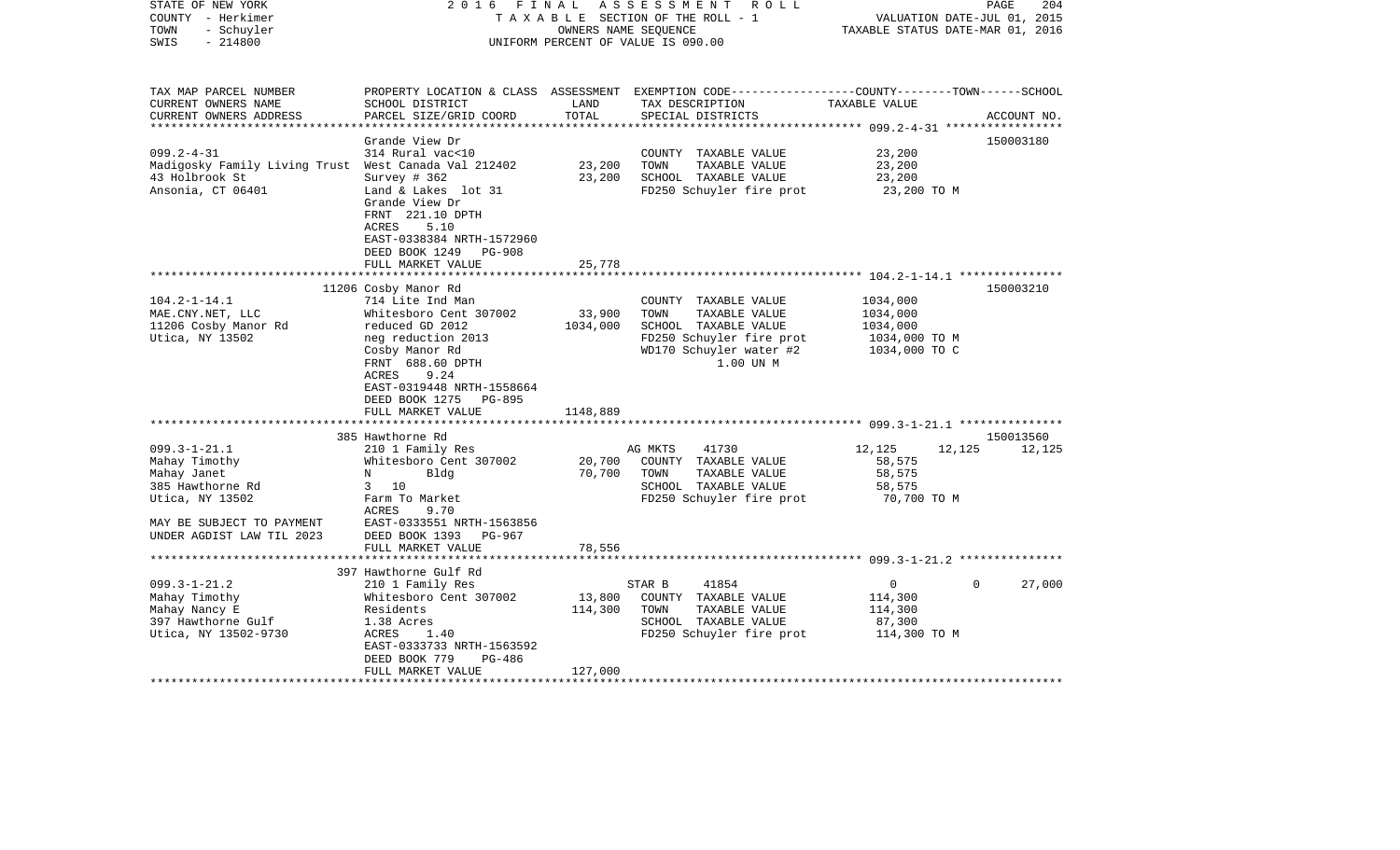| STATE OF NEW YORK<br>COUNTY - Herkimer<br>- Schuyler<br>TOWN<br>$-214800$<br>SWIS | 2016<br>FINAL                                                                                        |               | ASSESSMENT<br>R O L L<br>TAXABLE SECTION OF THE ROLL - 1<br>OWNERS NAME SEQUENCE<br>UNIFORM PERCENT OF VALUE IS 090.00                   | VALUATION DATE-JUL 01, 2015<br>TAXABLE STATUS DATE-MAR 01, 2016 | PAGE<br>205                     |
|-----------------------------------------------------------------------------------|------------------------------------------------------------------------------------------------------|---------------|------------------------------------------------------------------------------------------------------------------------------------------|-----------------------------------------------------------------|---------------------------------|
| TAX MAP PARCEL NUMBER<br>CURRENT OWNERS NAME<br>CURRENT OWNERS ADDRESS            | SCHOOL DISTRICT<br>PARCEL SIZE/GRID COORD                                                            | LAND<br>TOTAL | PROPERTY LOCATION & CLASS ASSESSMENT EXEMPTION CODE----------------COUNTY-------TOWN------SCHOOL<br>TAX DESCRIPTION<br>SPECIAL DISTRICTS | TAXABLE VALUE                                                   | ACCOUNT NO.                     |
| *********************                                                             |                                                                                                      |               |                                                                                                                                          |                                                                 |                                 |
|                                                                                   | 333 Mowers Rd                                                                                        |               |                                                                                                                                          |                                                                 | 150005730                       |
| $105.2 - 1 - 21$                                                                  | 210 1 Family Res                                                                                     |               | STAR B<br>41854                                                                                                                          | $\overline{0}$                                                  | 27,000<br>$\Omega$              |
| Maher Sandra                                                                      | West Canada Val 212402                                                                               | 11,300        | COUNTY TAXABLE VALUE                                                                                                                     | 91,400                                                          |                                 |
| 333 Mowers Rd<br>Frankfort, NY 13340                                              | W<br>Trl<br>3.881                                                                                    | 91,400        | TOWN<br>TAXABLE VALUE<br>SCHOOL TAXABLE VALUE                                                                                            | 91,400<br>64,400                                                |                                 |
|                                                                                   | Mower                                                                                                |               | FD250 Schuyler fire prot                                                                                                                 | 91,400 TO M                                                     |                                 |
|                                                                                   | FRNT 198.00 DPTH 164.00<br>EAST-0338962 NRTH-1557611<br>DEED BOOK 801<br>PG-458<br>FULL MARKET VALUE | 101,556       |                                                                                                                                          |                                                                 |                                 |
|                                                                                   |                                                                                                      |               |                                                                                                                                          |                                                                 |                                 |
|                                                                                   | 11169 Cosby Manor Rd                                                                                 |               |                                                                                                                                          |                                                                 | 150010350                       |
| $098.4 - 1 - 37.1$                                                                | 280 Res Multiple                                                                                     |               | 41854<br>STAR B                                                                                                                          | $\overline{0}$                                                  | $\Omega$<br>27,000              |
| Major Michael A                                                                   | Whitesboro Cent 307002                                                                               | 14,200        | COUNTY TAXABLE VALUE                                                                                                                     | 100,000                                                         |                                 |
| 11169 Cosby Manor rd                                                              | Multi- Family Residece                                                                               | 100,000       | TOWN<br>TAXABLE VALUE                                                                                                                    | 100,000                                                         |                                 |
| Utica, NY 13502                                                                   | W/two Apt Over Detached                                                                              |               | SCHOOL TAXABLE VALUE                                                                                                                     | 73,000                                                          |                                 |
|                                                                                   | Garage<br>ACRES<br>1.90<br>EAST-0319045 NRTH-1559491<br>DEED BOOK 914<br>PG-692                      |               | FD250 Schuyler fire prot<br>WD170 Schuyler water #2<br>1.00 UN M                                                                         | 100,000 TO M<br>8,800 TO C                                      |                                 |
|                                                                                   | FULL MARKET VALUE                                                                                    | 111,111       |                                                                                                                                          |                                                                 |                                 |
|                                                                                   |                                                                                                      |               |                                                                                                                                          |                                                                 |                                 |
|                                                                                   | 642 Short Lots Rd                                                                                    |               |                                                                                                                                          |                                                                 | 150006180                       |
| $105.3 - 1 - 16$<br>Maloy Michael                                                 | 210 1 Family Res<br>Whitesboro Cent 307002                                                           | 14,300        | COUNTY TAXABLE VALUE<br>TAXABLE VALUE<br>TOWN                                                                                            | 63,800<br>63,800                                                |                                 |
| Maloy Susan L                                                                     | Bldg                                                                                                 | 63,800        | SCHOOL TAXABLE VALUE                                                                                                                     | 63,800                                                          |                                 |
| 13 Pine St                                                                        | 2 Acres                                                                                              |               | FD250 Schuyler fire prot                                                                                                                 | 63,800 TO M                                                     |                                 |
| Ilion, NY 13357                                                                   | Shortlots                                                                                            |               |                                                                                                                                          |                                                                 |                                 |
|                                                                                   | ACRES<br>2.00                                                                                        |               |                                                                                                                                          |                                                                 |                                 |
|                                                                                   | EAST-0334649 NRTH-1551385                                                                            |               |                                                                                                                                          |                                                                 |                                 |
|                                                                                   | DEED BOOK 1292 PG-379                                                                                |               |                                                                                                                                          |                                                                 |                                 |
|                                                                                   | FULL MARKET VALUE                                                                                    | 70,889        |                                                                                                                                          |                                                                 |                                 |
|                                                                                   | **********************************                                                                   |               |                                                                                                                                          |                                                                 |                                 |
| $104.7 - 1 - 85$                                                                  | 5708 Austin Rd<br>210 1 Family Res                                                                   |               | 41834<br>STAR EN                                                                                                                         | $\overline{0}$                                                  | 150013680<br>58,770<br>$\Omega$ |
| Maneen Lucille T                                                                  | Whitesboro Cent 307002                                                                               | 7,600         | COUNTY TAXABLE VALUE                                                                                                                     | 109,500                                                         |                                 |
| 5708 Austin Rd                                                                    | E 5708<br>Bldg                                                                                       | 109,500       | TAXABLE VALUE<br>TOWN                                                                                                                    | 109,500                                                         |                                 |
| Utica, NY 13502                                                                   | $3 \t1/4$                                                                                            |               | SCHOOL TAXABLE VALUE                                                                                                                     | 50,730                                                          |                                 |
|                                                                                   | Austin                                                                                               |               | FD250 Schuyler fire prot                                                                                                                 | 109,500 TO M                                                    |                                 |
|                                                                                   | FRNT 100.00 DPTH 125.00                                                                              |               | LT160 Schuyler light #1                                                                                                                  | 109,500 TO M                                                    |                                 |
|                                                                                   | EAST-0315400 NRTH-1558916                                                                            |               | SD030 Schuyler sewer #1                                                                                                                  | 1.10 UN M                                                       |                                 |
|                                                                                   | DEED BOOK 938<br>PG-531                                                                              |               | WD160 Schuyler water #1                                                                                                                  | 109,500 TO M                                                    |                                 |
|                                                                                   | FULL MARKET VALUE                                                                                    | 121,667       |                                                                                                                                          | ************************************                            |                                 |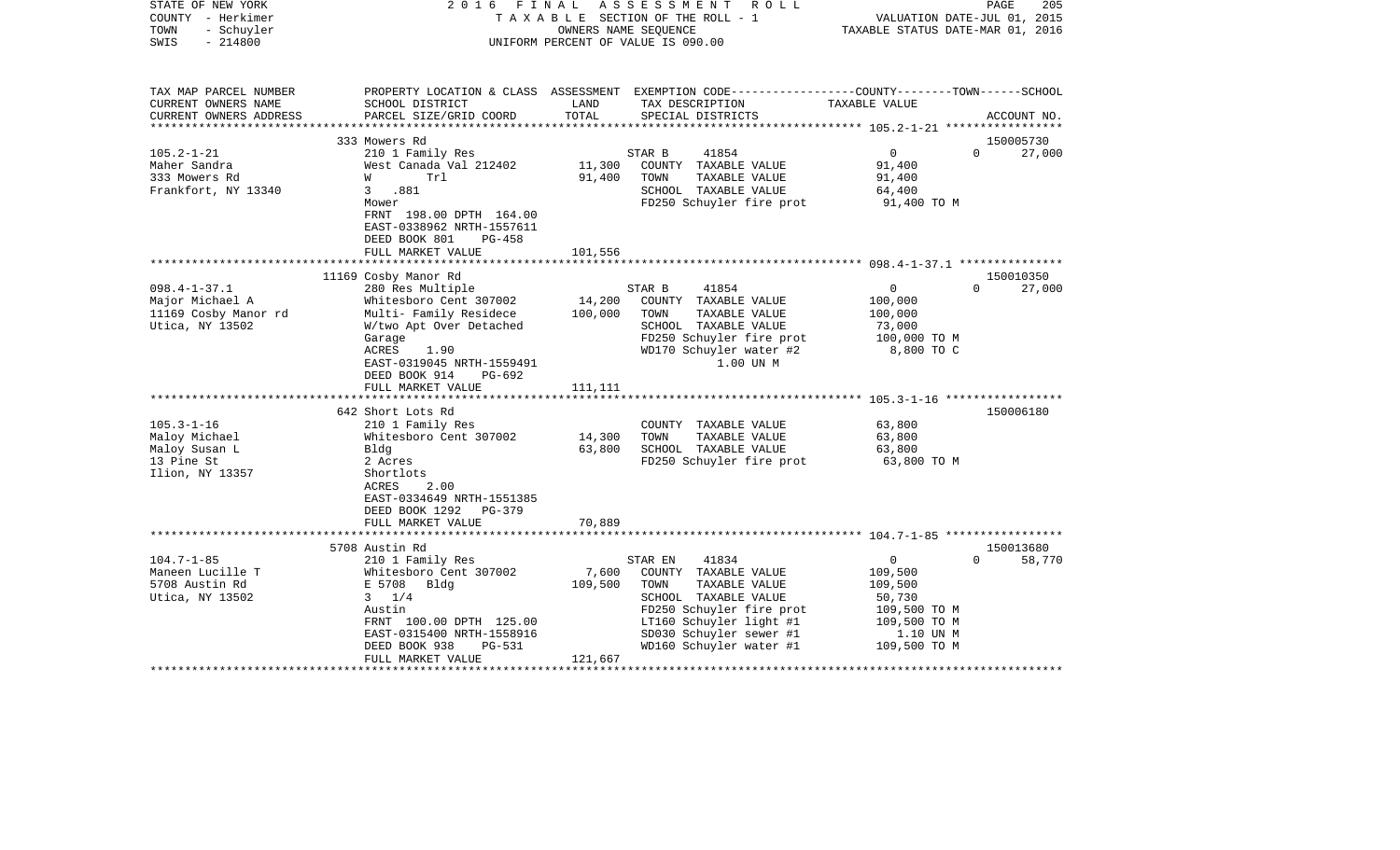| STATE OF NEW YORK<br>COUNTY - Herkimer<br>- Schuyler<br>TOWN<br>$-214800$<br>SWIS                                 | 2 0 1 6<br>FINAL                                                                                                                                                                                  | OWNERS NAME SEQUENCE          | A S S E S S M E N T R O L L<br>TAXABLE SECTION OF THE ROLL - 1<br>UNIFORM PERCENT OF VALUE IS 090.00                                      | VALUATION DATE-JUL 01, 2015<br>TAXABLE STATUS DATE-MAR 01, 2016 | 206<br>PAGE                       |
|-------------------------------------------------------------------------------------------------------------------|---------------------------------------------------------------------------------------------------------------------------------------------------------------------------------------------------|-------------------------------|-------------------------------------------------------------------------------------------------------------------------------------------|-----------------------------------------------------------------|-----------------------------------|
| TAX MAP PARCEL NUMBER<br>CURRENT OWNERS NAME<br>CURRENT OWNERS ADDRESS<br>************************                | SCHOOL DISTRICT<br>PARCEL SIZE/GRID COORD                                                                                                                                                         | LAND<br>TOTAL                 | PROPERTY LOCATION & CLASS ASSESSMENT EXEMPTION CODE----------------COUNTY-------TOWN------SCHOOL<br>TAX DESCRIPTION<br>SPECIAL DISTRICTS  | TAXABLE VALUE                                                   | ACCOUNT NO.                       |
|                                                                                                                   | State Route 5                                                                                                                                                                                     |                               |                                                                                                                                           |                                                                 | 150005370                         |
| $104.2 - 1 - 36$<br>Manino Brothers Holdings LLC<br>2442 Broad St<br>Frankfort, NY 13340                          | 486 Mini-mart<br>Whitesboro Cent 307002<br>Nw1035 Bldg Partial<br>$10 \t 1/2$<br>State                                                                                                            | 15,000<br>200,000             | COUNTY TAXABLE VALUE<br>TOWN<br>TAXABLE VALUE<br>SCHOOL TAXABLE VALUE<br>FD250 Schuyler fire prot<br>WD170 Schuyler water #2              | 200,000<br>200,000<br>200,000<br>200,000 TO M<br>6,700 TO C     |                                   |
|                                                                                                                   | FRNT 111.00 DPTH 75.00<br>EAST-0318209 NRTH-1554553<br>DEED BOOK 1595<br>PG-651<br>FULL MARKET VALUE<br>******************                                                                        | 222,222                       | 1.00 UN M                                                                                                                                 |                                                                 |                                   |
|                                                                                                                   | State Route 5                                                                                                                                                                                     | * * * * * * * * * * * * * * * |                                                                                                                                           |                                                                 | 150040360                         |
| $104.2 - 1 - 37$<br>Manino Brothers Holdings LLC<br>2442 Broad St<br>Frankfort, NY 13340                          | 230 3 Family Res<br>Whitesboro Cent 307002<br>N<br>Blq<br>$5 - 10$<br>1.2A<br>State<br>1.20<br>ACRES<br>EAST-0318037 NRTH-1554704<br>DEED BOOK 1595 PG-651<br>FULL MARKET VALUE                   | 13,700<br>95,900<br>106,556   | COUNTY TAXABLE VALUE<br>TAXABLE VALUE<br>TOWN<br>SCHOOL TAXABLE VALUE<br>FD250 Schuyler fire prot<br>WD170 Schuyler water #2<br>1.00 UN M | 95,900<br>95,900<br>95,900<br>95,900 TO M<br>5,700 TO C         |                                   |
|                                                                                                                   | ****************************                                                                                                                                                                      |                               |                                                                                                                                           |                                                                 |                                   |
| $104.2 - 1 - 46.1$<br>Manino Brothers Holdings LLC Whitesboro Cent 307002<br>2442 Broad St<br>Frankfort, NY 13340 | 2297 State Route 5<br>230 3 Family Res<br>N 2 Houses 1 Garage<br>3/4<br>$3^{\circ}$<br>State<br>FRNT 165.00 DPTH 190.00<br>0.55<br>ACRES<br>EAST-0318409 NRTH-1554471<br>DEED BOOK 1595<br>PG-651 | 9,500<br>136,000              | COUNTY TAXABLE VALUE<br>TOWN<br>TAXABLE VALUE<br>SCHOOL TAXABLE VALUE<br>FD250 Schuyler fire prot<br>WD170 Schuyler water #2<br>1.00 UN M | 136,000<br>136,000<br>136,000<br>136,000 TO M<br>8,400 TO C     | 150007470                         |
|                                                                                                                   | FULL MARKET VALUE                                                                                                                                                                                 | 151,111                       |                                                                                                                                           |                                                                 |                                   |
| $104.2 - 1 - 59$<br>Manino Brothers Holdings LLC                                                                  | Newport Rd<br>105 Vac farmland<br>Whitesboro Cent 307002                                                                                                                                          | 25,800                        | AG MKTS<br>41730<br>COUNTY TAXABLE VALUE                                                                                                  | $\overline{0}$<br>25,800                                        | 150008280<br>$\Omega$<br>$\Omega$ |
| 2442 Broad St<br>Frankfort, NY 13340<br>MAY BE SUBJECT TO PAYMENT<br>UNDER AGDIST LAW TIL 2023                    | W Vac Ag Ex Ld 46.5A<br>46.5<br>Newport<br>ACRES 55.60<br>EAST-0320762 NRTH-1557257<br>DEED BOOK 1595<br>PG-651                                                                                   | 25,800                        | TOWN<br>TAXABLE VALUE<br>SCHOOL TAXABLE VALUE<br>FD250 Schuyler fire prot<br>WD170 Schuyler water #2<br>1.00 UN M                         | 25,800<br>25,800<br>25,800 TO M<br>25,800 TO C                  |                                   |
|                                                                                                                   | FULL MARKET VALUE                                                                                                                                                                                 | 28,667                        |                                                                                                                                           |                                                                 |                                   |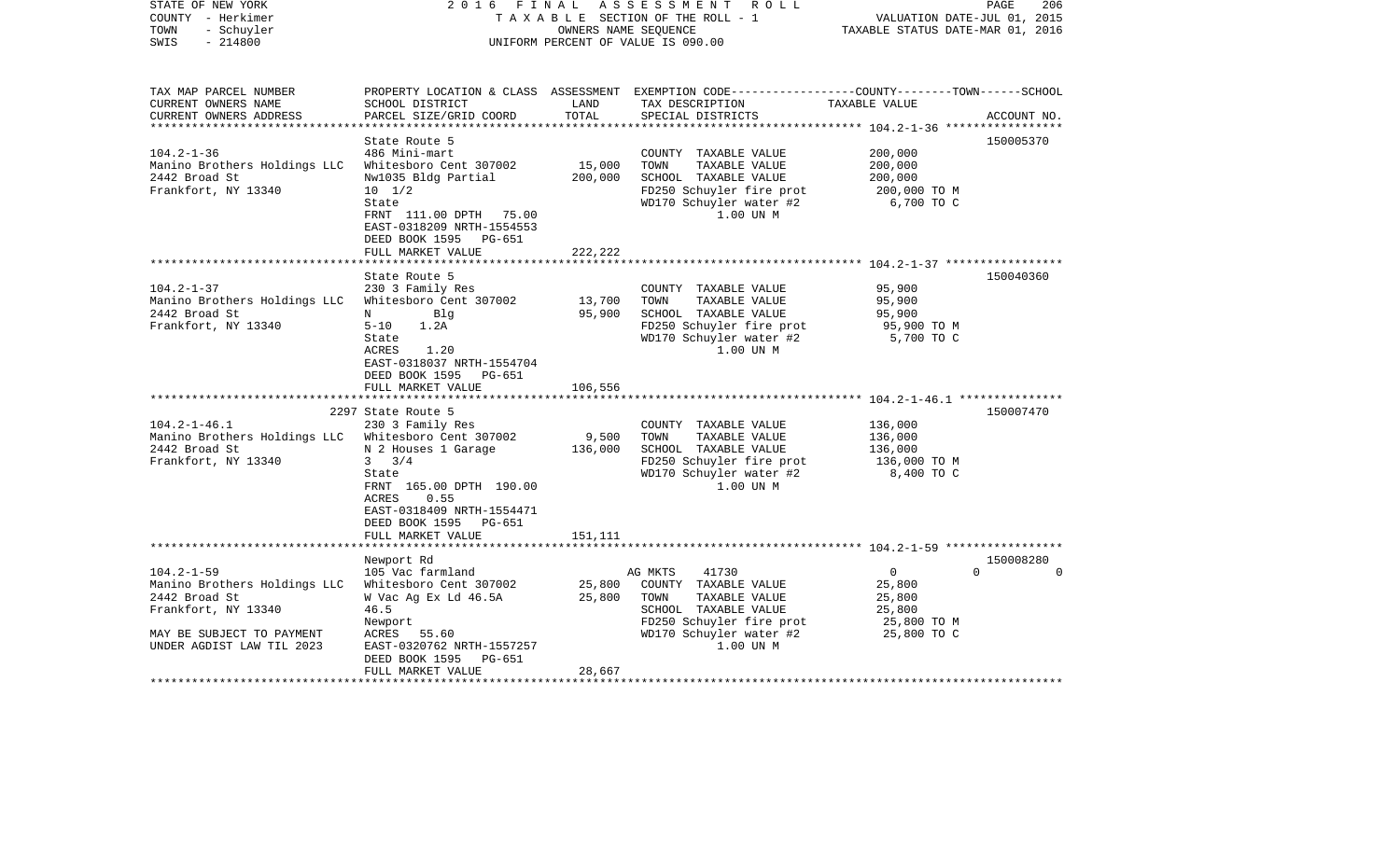| STATE OF NEW YORK<br>COUNTY - Herkimer<br>- Schuyler<br>TOWN<br>SWIS<br>$-214800$ | 2016<br><b>FINAL</b>                               |         | ASSESSMENT ROLL<br>TAXABLE SECTION OF THE ROLL - 1<br>OWNERS NAME SEQUENCE<br>UNIFORM PERCENT OF VALUE IS 090.00    | VALUATION DATE-JUL 01, 2015<br>TAXABLE STATUS DATE-MAR 01, 2016 |       | PAGE<br>207 |
|-----------------------------------------------------------------------------------|----------------------------------------------------|---------|---------------------------------------------------------------------------------------------------------------------|-----------------------------------------------------------------|-------|-------------|
|                                                                                   |                                                    |         |                                                                                                                     |                                                                 |       |             |
| TAX MAP PARCEL NUMBER<br>CURRENT OWNERS NAME                                      | SCHOOL DISTRICT                                    | LAND    | PROPERTY LOCATION & CLASS ASSESSMENT EXEMPTION CODE----------------COUNTY-------TOWN------SCHOOL<br>TAX DESCRIPTION | TAXABLE VALUE                                                   |       |             |
| CURRENT OWNERS ADDRESS                                                            | PARCEL SIZE/GRID COORD                             | TOTAL   | SPECIAL DISTRICTS                                                                                                   |                                                                 |       | ACCOUNT NO. |
|                                                                                   |                                                    |         |                                                                                                                     |                                                                 |       |             |
|                                                                                   | 2537 State Route 5                                 |         |                                                                                                                     |                                                                 |       | 150008220   |
| $104.2 - 2 - 56$                                                                  | 240 Rural res                                      |         | 41730<br>AG MKTS                                                                                                    | 1,318                                                           | 1,318 | 1,318       |
| Manino Brothers Holdings LLC                                                      | Whitesboro Cent 307002                             |         | 56,900 AGRIC 10 Y 42100                                                                                             | 2,000                                                           | 2,000 | 2,000       |
| 2442 Broad St                                                                     | Bldg<br><b>W</b>                                   | 167,400 | COUNTY TAXABLE VALUE                                                                                                | 164,082                                                         |       |             |
| Frankfort, NY 13340                                                               | 72.60a 2 Silos On 800<br>State                     |         | TOWN<br>TAXABLE VALUE<br>SCHOOL TAXABLE VALUE                                                                       | 164,082<br>164,082                                              |       |             |
| MAY BE SUBJECT TO PAYMENT                                                         | ACRES 72.60                                        |         | FD250 Schuyler fire prot                                                                                            | 167,400 TO M                                                    |       |             |
| UNDER AGDIST LAW TIL 2023                                                         | EAST-0323373 NRTH-1553525                          |         | WD165 Schuyler water #4                                                                                             | 2,000 TO C                                                      |       |             |
|                                                                                   | DEED BOOK 1595 PG-651                              |         | 1.00 UN M                                                                                                           |                                                                 |       |             |
|                                                                                   | FULL MARKET VALUE                                  |         | 186,000 WD170 Schuyler water #2                                                                                     | 167,400 TO C                                                    |       |             |
|                                                                                   |                                                    |         | 1.00 UN M                                                                                                           |                                                                 |       |             |
|                                                                                   | 2511 State Route 5                                 |         |                                                                                                                     |                                                                 |       | 150020400   |
| $104.2 - 2 - 57.3$                                                                | 113 Cattle farm                                    |         | AG MKTS<br>41730                                                                                                    | 4,620                                                           | 4,620 | 4,620       |
| Manino Brothers Holdings LLC                                                      | Whitesboro Cent 307002                             | 28,300  | COUNTY TAXABLE VALUE                                                                                                | 107,580                                                         |       |             |
| 2442 Broad St                                                                     | Bldgs                                              | 112,200 | TOWN<br>TAXABLE VALUE                                                                                               | 107,580                                                         |       |             |
| Frankfort, NY 13340                                                               | 37a 1 Silo On 2000                                 |         | SCHOOL TAXABLE VALUE                                                                                                | 107,580                                                         |       |             |
|                                                                                   | State                                              |         | FD250 Schuyler fire prot                                                                                            | 112,200 TO M                                                    |       |             |
| MAY BE SUBJECT TO PAYMENT                                                         | FRNT 340.00 DPTH                                   |         | WD170 Schuyler water #2                                                                                             | 112,200 TO C                                                    |       |             |
| UNDER AGDIST LAW TIL 2023                                                         | ACRES 39.40                                        |         | 1.00 UN M                                                                                                           |                                                                 |       |             |
|                                                                                   | EAST-0322814 NRTH-1553795<br>DEED BOOK 1595 PG-654 |         |                                                                                                                     |                                                                 |       |             |
|                                                                                   | FULL MARKET VALUE                                  | 124,667 |                                                                                                                     |                                                                 |       |             |
|                                                                                   |                                                    |         |                                                                                                                     |                                                                 |       |             |
|                                                                                   | Off State Rd                                       |         |                                                                                                                     |                                                                 |       | 150008250   |
| $104.4 - 2 - 4$                                                                   | 105 Vac farmland                                   |         | AG MKTS<br>41730                                                                                                    | 9,003                                                           | 9,003 | 9,003       |
| Manino Brothers Holdings LLC                                                      | Whitesboro Cent 307002                             | 18,800  | COUNTY TAXABLE VALUE                                                                                                | 9,797                                                           |       |             |
| 2442 Broad St                                                                     | Vac<br>Е                                           | 18,800  | TOWN<br>TAXABLE VALUE                                                                                               | 9,797                                                           |       |             |
| Frankfort, NY 13340                                                               | $\overline{a}$<br>16                               |         | SCHOOL TAXABLE VALUE                                                                                                | 9,797                                                           |       |             |
|                                                                                   | Off State Road                                     |         | FD250 Schuyler fire prot                                                                                            | 18,800 TO M                                                     |       |             |
| MAY BE SUBJECT TO PAYMENT                                                         | ACRES 33.70                                        |         |                                                                                                                     |                                                                 |       |             |
| UNDER AGDIST LAW TIL 2023                                                         | EAST-0321021 NRTH-1549392<br>DEED BOOK 1595 PG-654 |         |                                                                                                                     |                                                                 |       |             |
|                                                                                   | FULL MARKET VALUE                                  | 20,889  |                                                                                                                     |                                                                 |       |             |
| **********************                                                            |                                                    |         |                                                                                                                     |                                                                 |       |             |
|                                                                                   | State Route 5                                      |         |                                                                                                                     |                                                                 |       | 150013710   |
| $104.4 - 2 - 7$                                                                   | 105 Vac farmland                                   |         | 41730<br>AG MKTS                                                                                                    | 5,839                                                           | 5,839 | 5,839       |
| Manino Brothers Holdings LLC                                                      | Whitesboro Cent 307002                             | 18,800  | COUNTY TAXABLE VALUE                                                                                                | 32,861                                                          |       |             |
| 2442 Broad St                                                                     | N Bldg Ag Ex Ld 34A                                | 38,700  | TAXABLE VALUE<br>TOWN                                                                                               | 32,861                                                          |       |             |
| Frankfort, NY 13340                                                               | 30                                                 |         | SCHOOL TAXABLE VALUE                                                                                                | 32,861                                                          |       |             |
|                                                                                   | State Rd South To Canal                            |         | FD250 Schuyler fire prot<br>WD165 Schuyler water #4                                                                 | 38,700 TO M                                                     |       |             |
| MAY BE SUBJECT TO PAYMENT                                                         | ACRES<br>34.30                                     |         |                                                                                                                     | 500 TO C                                                        |       |             |
| UNDER AGDIST LAW TIL 2023                                                         | EAST-0322604 NRTH-1550843                          |         | 1.00 UN M                                                                                                           |                                                                 |       |             |
|                                                                                   | DEED BOOK 1595<br>PG-652<br>FULL MARKET VALUE      | 43,000  | WD170 Schuyler water #2<br>1.00 UN M                                                                                | 1,300 TO C                                                      |       |             |
| *************************                                                         |                                                    |         |                                                                                                                     |                                                                 |       |             |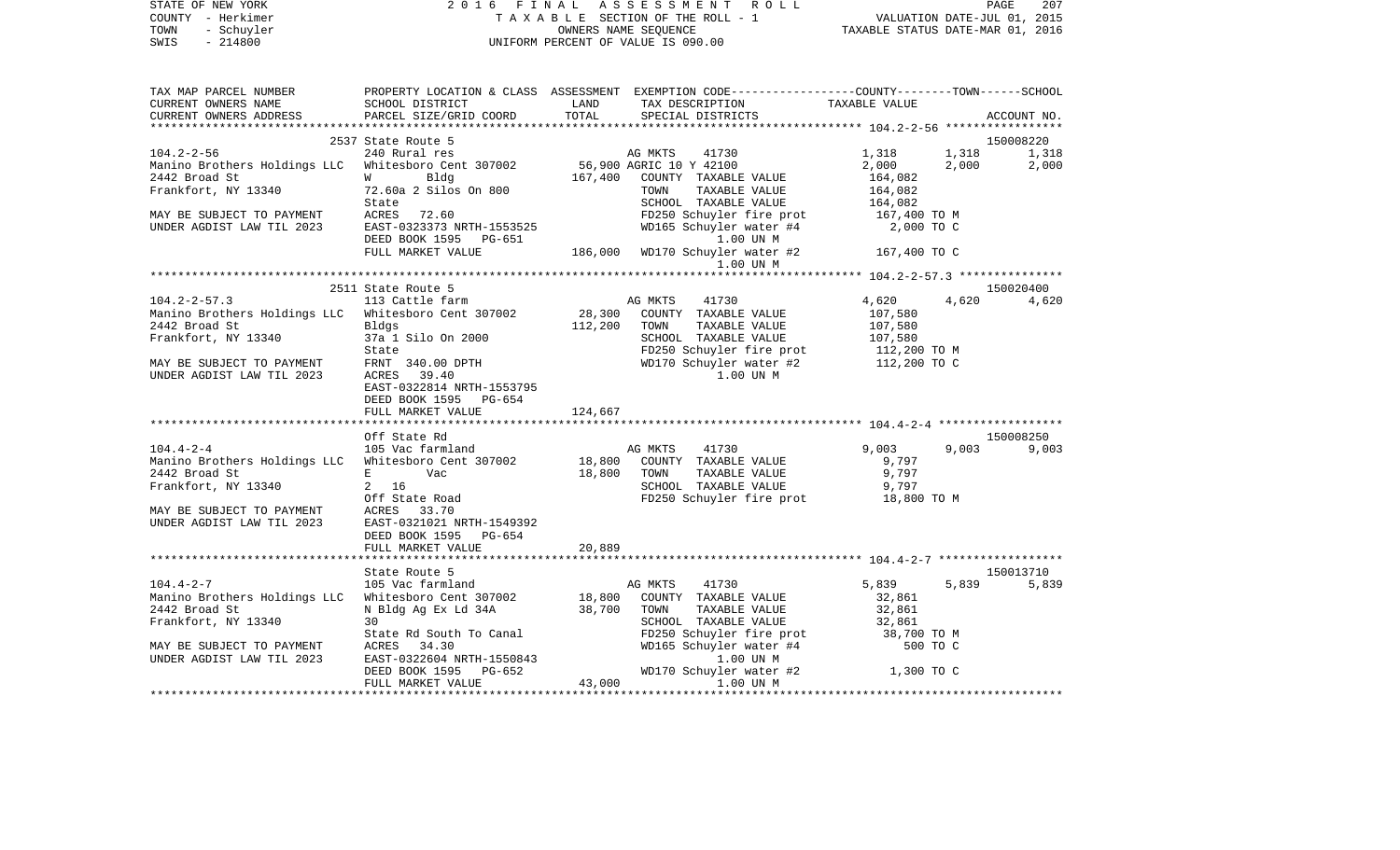| STATE OF NEW YORK<br>COUNTY - Herkimer<br>TOWN<br>- Schuyler<br>$-214800$<br>SWIS                                                                    |                                                                                                                                                                                 |                             | 2016 FINAL ASSESSMENT ROLL<br>TAXABLE SECTION OF THE ROLL - 1<br>OWNERS NAME SEQUENCE<br>UNIFORM PERCENT OF VALUE IS 090.00                                   | VALUATION DATE-JUL 01, 2015<br>TAXABLE STATUS DATE-MAR 01, 2016   |       | PAGE<br>208 |
|------------------------------------------------------------------------------------------------------------------------------------------------------|---------------------------------------------------------------------------------------------------------------------------------------------------------------------------------|-----------------------------|---------------------------------------------------------------------------------------------------------------------------------------------------------------|-------------------------------------------------------------------|-------|-------------|
| TAX MAP PARCEL NUMBER<br>CURRENT OWNERS NAME<br>CURRENT OWNERS ADDRESS<br>**********************                                                     | SCHOOL DISTRICT<br>PARCEL SIZE/GRID COORD                                                                                                                                       | LAND<br>TOTAL               | PROPERTY LOCATION & CLASS ASSESSMENT EXEMPTION CODE---------------COUNTY-------TOWN-----SCHOOL<br>TAX DESCRIPTION<br>SPECIAL DISTRICTS                        | TAXABLE VALUE                                                     |       | ACCOUNT NO. |
|                                                                                                                                                      | Off State Rd                                                                                                                                                                    |                             |                                                                                                                                                               |                                                                   |       | 150010800   |
| $104.4 - 2 - 12$<br>Manino Brothers Holdings LLC<br>2442 Broad St<br>Frankfort, NY 13340<br>MAY BE SUBJECT TO PAYMENT<br>UNDER AGDIST LAW TIL 2023   | 105 Vac farmland<br>Whitesboro Cent 307002<br>S Vac Ag Ex Ld 20A<br>20 Acres Plus 11.2 104.4-<br>Between Thruway & Canal<br>ACRES 31.40<br>EAST-0322797 NRTH-1549856            | 14,300<br>14,300            | AG MKTS<br>41730<br>COUNTY TAXABLE VALUE<br>TOWN<br>TAXABLE VALUE<br>SCHOOL TAXABLE VALUE<br>FD250 Schuyler fire prot                                         | 8,264<br>6,036<br>6,036<br>6,036<br>14,300 TO M                   | 8,264 | 8,264       |
|                                                                                                                                                      | DEED BOOK 1595 PG-652<br>FULL MARKET VALUE                                                                                                                                      | 15,889                      |                                                                                                                                                               |                                                                   |       |             |
|                                                                                                                                                      |                                                                                                                                                                                 |                             |                                                                                                                                                               |                                                                   |       |             |
| $104.11 - 1 - 4.2$<br>Manino Brothers Holdings LLC<br>2442 Broad St<br>Frankfort, NY 13340<br>MAY BE SUBJECT TO PAYMENT<br>UNDER AGDIST LAW TIL 2023 | Woods Ln<br>105 Vac farmland<br>Whitesboro Cent 307002<br>Vac Ag Ex Ld 9.52A<br>9.52 Acres<br>Woods Lane<br>ACRES<br>9.52<br>EAST-0317360 NRTH-1556616<br>DEED BOOK 1595 PG-652 | 12,800<br>12,800            | AG MKTS<br>41730<br>COUNTY TAXABLE VALUE<br>TAXABLE VALUE<br>TOWN<br>SCHOOL TAXABLE VALUE<br>FD250 Schuyler fire prot<br>WD170 Schuyler water #2<br>1.00 UN M | 6,430<br>6,370<br>6,370<br>6,370<br>12,800 TO M<br>12,800 TO C    | 6,430 | 6,430       |
| *****************************                                                                                                                        | FULL MARKET VALUE                                                                                                                                                               | 14,222                      |                                                                                                                                                               |                                                                   |       |             |
|                                                                                                                                                      | State Route 5                                                                                                                                                                   |                             |                                                                                                                                                               |                                                                   |       |             |
| $104.11 - 1 - 7.1$<br>Manino Brothers Holdings LLC<br>2442 Broad St<br>Frankfort, NY 13340<br>MAY BE SUBJECT TO PAYMENT<br>UNDER AGDIST LAW TIL 2023 | 105 Vac farmland<br>Whitesboro Cent 307002<br>N Vac Ag Ex Ld 500<br>29.92 Acres<br>State Road<br>ACRES 29.90<br>EAST-0317820 NRTH-1556083<br>DEED BOOK 1595 PG-652              | 27,000<br>27,000            | AG MKTS<br>41730<br>COUNTY TAXABLE VALUE<br>TOWN<br>TAXABLE VALUE<br>SCHOOL TAXABLE VALUE<br>FD250 Schuyler fire prot<br>WD170 Schuyler water #2<br>1.00 UN M | 8,853<br>18,147<br>18,147<br>18,147<br>27,000 TO M<br>27,000 TO C | 8,853 | 8,853       |
|                                                                                                                                                      | FULL MARKET VALUE                                                                                                                                                               | 30,000                      |                                                                                                                                                               |                                                                   |       |             |
|                                                                                                                                                      | 2296 State Route 5                                                                                                                                                              |                             |                                                                                                                                                               |                                                                   |       | 150013740   |
| $104.11 - 1 - 14$<br>Manino Brothers Holdings LLC Whitesboro Cent 307002<br>2442 Broad St<br>Frankfort, NY 13340                                     | 230 3 Family Res<br>Bldg<br>$S \sim$<br>$5 \frac{1}{8}$<br>State<br>FRNT 120.00 DPTH 133.00<br>EAST-0318301 NRTH-1554309<br>PG-652<br>DEED BOOK 1595<br>FULL MARKET VALUE       | 8,200<br>111,600<br>124,000 | COUNTY TAXABLE VALUE<br>TOWN<br>TAXABLE VALUE<br>SCHOOL TAXABLE VALUE<br>FD250 Schuyler fire prot<br>WD170 Schuyler water #2<br>1.00 UN M                     | 111,600<br>111,600<br>111,600<br>111,600 TO M<br>4,300 TO C       |       |             |
|                                                                                                                                                      |                                                                                                                                                                                 |                             |                                                                                                                                                               |                                                                   |       |             |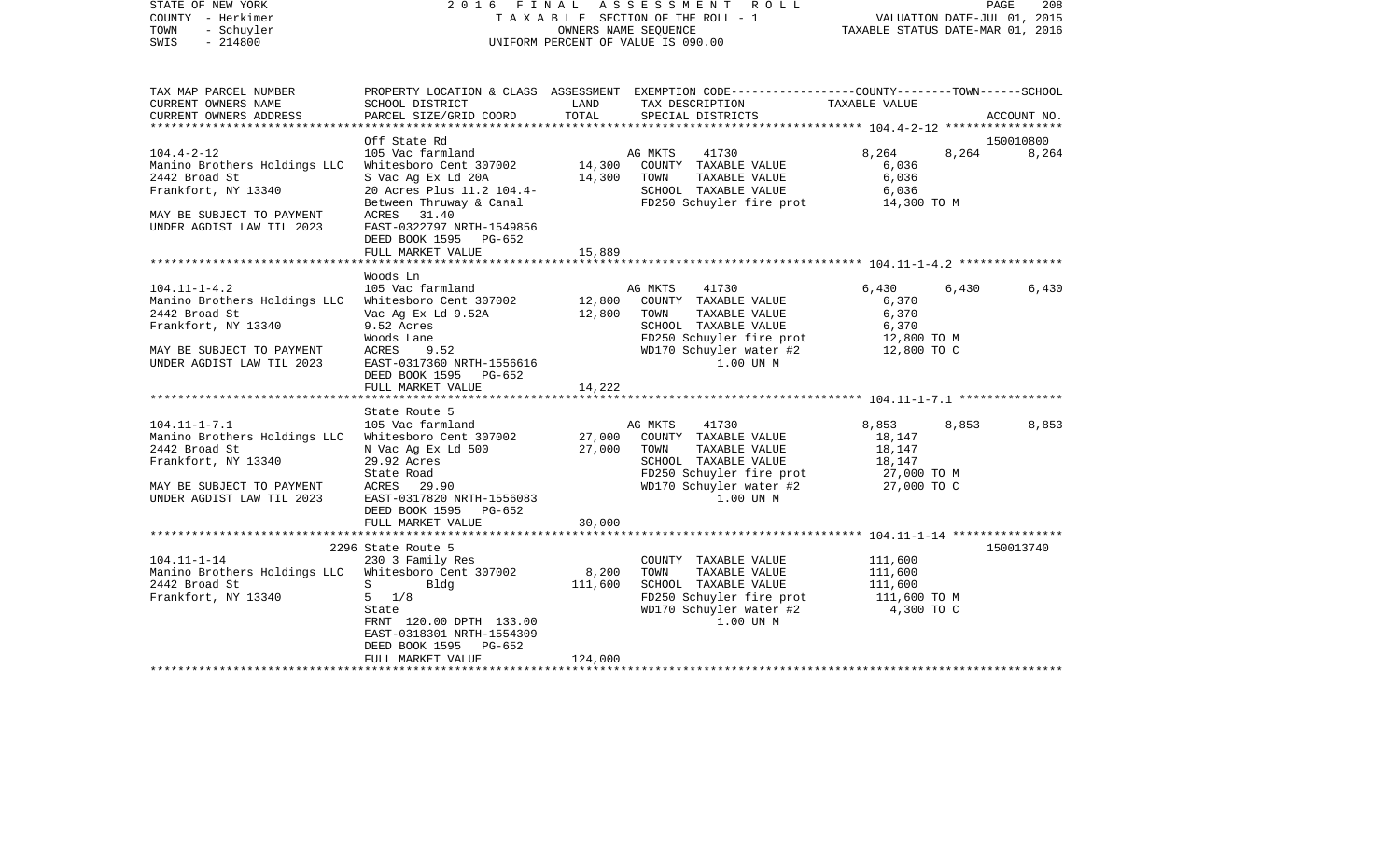| STATE OF NEW YORK<br>COUNTY - Herkimer<br>TOWN<br>- Schuyler<br>$-214800$<br>SWIS         | FINAL<br>2016                                                                                                                                                                                      | OWNERS NAME SEOUENCE  | ASSESSMENT ROLL<br>T A X A B L E SECTION OF THE ROLL - 1<br>UNIFORM PERCENT OF VALUE IS 090.00                                            | VALUATION DATE-JUL 01, 2015<br>TAXABLE STATUS DATE-MAR 01, 2016    | 209<br>PAGE |
|-------------------------------------------------------------------------------------------|----------------------------------------------------------------------------------------------------------------------------------------------------------------------------------------------------|-----------------------|-------------------------------------------------------------------------------------------------------------------------------------------|--------------------------------------------------------------------|-------------|
| TAX MAP PARCEL NUMBER<br>CURRENT OWNERS NAME<br>CURRENT OWNERS ADDRESS                    | SCHOOL DISTRICT<br>PARCEL SIZE/GRID COORD                                                                                                                                                          | LAND<br>TOTAL         | PROPERTY LOCATION & CLASS ASSESSMENT EXEMPTION CODE---------------COUNTY-------TOWN------SCHOOL<br>TAX DESCRIPTION<br>SPECIAL DISTRICTS   | TAXABLE VALUE                                                      | ACCOUNT NO. |
| **********************                                                                    |                                                                                                                                                                                                    |                       |                                                                                                                                           |                                                                    |             |
| $104.11 - 1 - 15$<br>Manino Brothers Holdings LLC<br>2442 Broad St<br>Frankfort, NY 13340 | 2292 State Route 5<br>220 2 Family Res<br>Whitesboro Cent 307002<br>S<br>Bldg<br>$10 \frac{1}{8}$ A<br>State<br>53.00 DPTH 135.00<br>FRNT<br>EAST-0318233 NRTH-1554346<br>DEED BOOK 1595<br>PG-653 | 6,800<br>67,500       | COUNTY TAXABLE VALUE<br>TOWN<br>TAXABLE VALUE<br>SCHOOL TAXABLE VALUE<br>FD250 Schuyler fire prot<br>WD170 Schuyler water #2<br>1.00 UN M | 67,500<br>67,500<br>67,500<br>67,500 TO M<br>3,200 TO C            | 150013770   |
|                                                                                           | FULL MARKET VALUE                                                                                                                                                                                  | 75,000                |                                                                                                                                           |                                                                    |             |
| $104.11 - 1 - 16$                                                                         | 2284 State Route 5<br>$425$ Bar                                                                                                                                                                    |                       | COUNTY TAXABLE VALUE                                                                                                                      | ************************* 104.11-1-16 *****************<br>108,000 | 150014070   |
| Manino Brothers Holdings LLC<br>2442 Broad St<br>Frankfort, NY 13340                      | Whitesboro Cent 307002<br>Bldg<br>10 .325 Acres<br>State<br>FRNT<br>76.00 DPTH 155.00<br>EAST-0318133 NRTH-1554401<br>DEED BOOK 1595 PG-653                                                        | 15,000<br>108,000     | TAXABLE VALUE<br>TOWN<br>SCHOOL TAXABLE VALUE<br>FD250 Schuyler fire prot<br>WD170 Schuyler water #2<br>1.00 UN M                         | 108,000<br>108,000<br>108,000 ТО М<br>5,000 TO C                   |             |
|                                                                                           | FULL MARKET VALUE                                                                                                                                                                                  | 120,000               |                                                                                                                                           |                                                                    |             |
| $105.1 - 1 - 15$<br>Manino Brothers Holdings LLC<br>2442 Broad St<br>Frankfort, NY 13340  | Short Lots Rd<br>314 Rural vac<10<br>Whitesboro Cent 307002<br>Vac<br>N<br>1/2<br>$\mathbf{2}$<br>Shortlots<br>FRNT 100.00 DPTH 200.00<br>EAST-0333594 NRTH-1552337<br>DEED BOOK 1595<br>PG-653    | 4,000<br>4,000        | COUNTY TAXABLE VALUE<br>TAXABLE VALUE<br>TOWN<br>SCHOOL TAXABLE VALUE<br>FD250 Schuyler fire prot                                         | 4,000<br>4,000<br>4,000<br>4,000 TO M                              | 150007620   |
|                                                                                           | FULL MARKET VALUE<br>* * * * * * * * * * * * * * * * * * *                                                                                                                                         | 4,444<br>************ |                                                                                                                                           |                                                                    |             |
|                                                                                           | Short Lots Rd                                                                                                                                                                                      |                       |                                                                                                                                           |                                                                    | 150005400   |
| $105.1 - 1 - 16$<br>Manino Brothers Holdings LLC<br>2442 Broad St<br>Frankfort, NY 13340  | 270 Mfg housing<br>Whitesboro Cent 307002<br>2 Man Residences W/roof<br>$2 \frac{1}{3}$<br>Short Lots<br>75.00 DPTH 125.00<br>FRNT<br>EAST-0333495 NRTH-1552350<br>DEED BOOK 1595<br>PG-653        | 7,100<br>42,100       | COUNTY TAXABLE VALUE<br>TOWN<br>TAXABLE VALUE<br>SCHOOL TAXABLE VALUE<br>FD250 Schuyler fire prot                                         | 42,100<br>42,100<br>42,100<br>42,100 TO M                          |             |
|                                                                                           | FULL MARKET VALUE                                                                                                                                                                                  | 46,778                |                                                                                                                                           |                                                                    |             |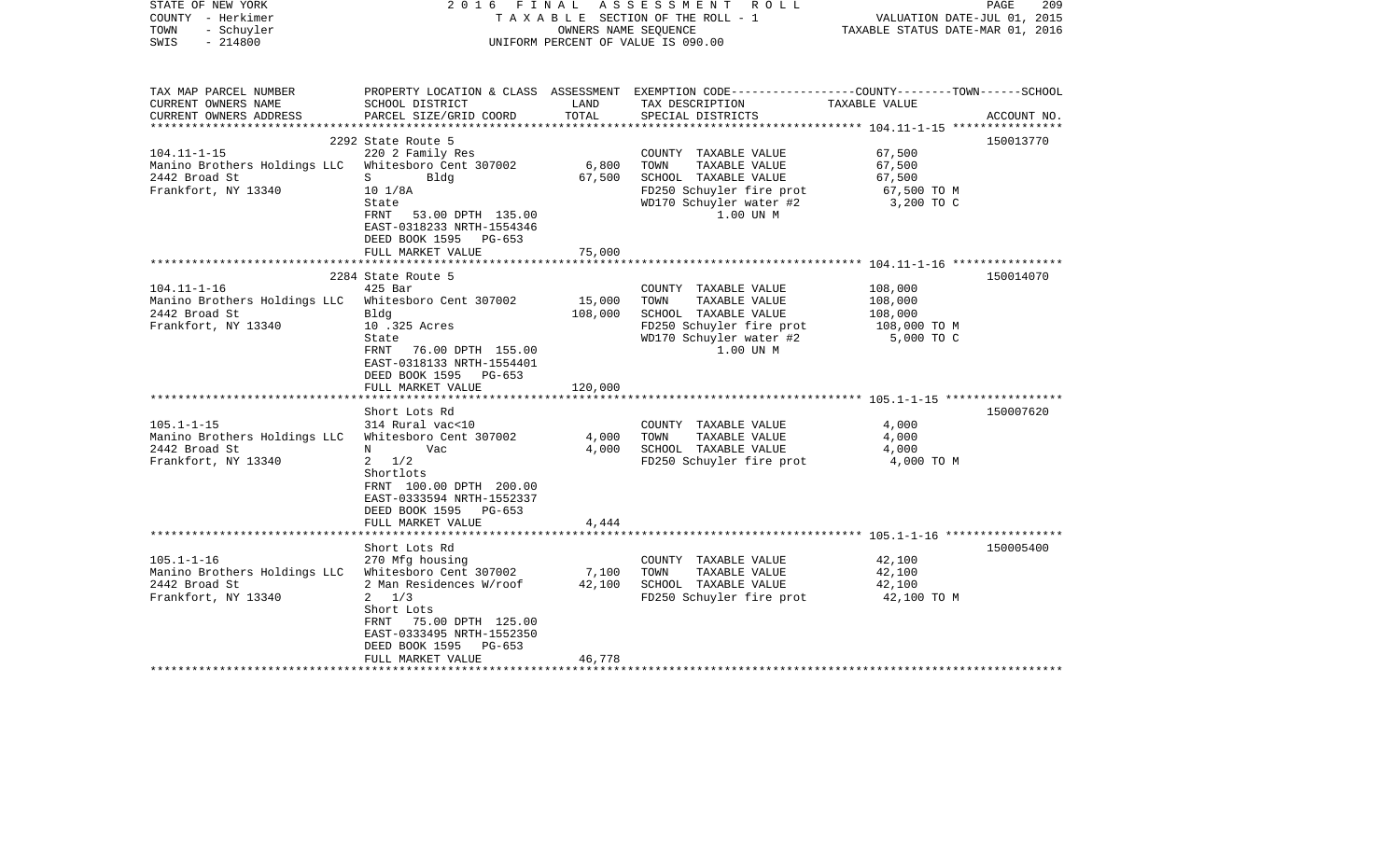| STATE OF NEW YORK |            |  | 2016 FINAL ASSESSMENT ROLL         |                                  | PAGE                        | 210 |
|-------------------|------------|--|------------------------------------|----------------------------------|-----------------------------|-----|
| COUNTY - Herkimer |            |  | TAXABLE SECTION OF THE ROLL - 1    |                                  | VALUATION DATE-JUL 01, 2015 |     |
| TOWN              | - Schuyler |  | OWNERS NAME SEOUENCE               | TAXABLE STATUS DATE-MAR 01, 2016 |                             |     |
| SWIS<br>$-214800$ |            |  | UNIFORM PERCENT OF VALUE IS 090.00 |                                  |                             |     |

| TAX MAP PARCEL NUMBER          |                           |         | PROPERTY LOCATION & CLASS ASSESSMENT EXEMPTION CODE---------------COUNTY-------TOWN-----SCHOOL |                            |                       |
|--------------------------------|---------------------------|---------|------------------------------------------------------------------------------------------------|----------------------------|-----------------------|
| CURRENT OWNERS NAME            | SCHOOL DISTRICT           | LAND    | TAX DESCRIPTION                                                                                | TAXABLE VALUE              |                       |
| CURRENT OWNERS ADDRESS         | PARCEL SIZE/GRID COORD    | TOTAL   | SPECIAL DISTRICTS                                                                              |                            | ACCOUNT NO.           |
| ********************           |                           |         |                                                                                                |                            |                       |
|                                | Short Lots Rd             |         |                                                                                                |                            | 150001500             |
| $105.1 - 1 - 17$               | 112 Dairy farm            |         | AG MKTS<br>41730                                                                               | $\mathbf 0$<br>$\mathbf 0$ | $\Omega$              |
| Manino Brothers Holdings LLC   | Whitesboro Cent 307002    |         | 130,200 AGRIC 10 Y 42100                                                                       | 5,200<br>5,200             | 5,200                 |
| 2442 Broad St                  | Ns Bldg 224A Ag Ex Ld     | 225,000 | COUNTY TAXABLE VALUE                                                                           | 219,800                    |                       |
| Frankfort, NY 13340            | 224ac 2 Silos On 10000    |         | TOWN<br>TAXABLE VALUE                                                                          | 219,800                    |                       |
|                                | Short Lots                |         | SCHOOL TAXABLE VALUE                                                                           | 219,800                    |                       |
| MAY BE SUBJECT TO PAYMENT      | ACRES 225.90              |         | FD250 Schuyler fire prot                                                                       | 225,000 TO M               |                       |
| UNDER AGDIST LAW TIL 2023      | EAST-0333382 NRTH-1552758 |         |                                                                                                |                            |                       |
|                                | DEED BOOK 1595 PG-654     |         |                                                                                                |                            |                       |
|                                | FULL MARKET VALUE         | 250,000 |                                                                                                |                            |                       |
| ****************************** |                           |         |                                                                                                |                            |                       |
|                                |                           |         |                                                                                                |                            |                       |
|                                | State Route 5             |         |                                                                                                | $\Omega$                   | 150015540<br>$\Omega$ |
| $105.3 - 1 - 45$               | 120 Field crops           |         | AG MKTS<br>41730                                                                               | $\mathbf{0}$               |                       |
| Manino Brothers Holdings LLC   | Frankfort-Schuy 212602    | 36,800  | COUNTY TAXABLE VALUE                                                                           | 94,000                     |                       |
| 2442 Broad St                  | Vac Ag Ex Ld 21A          | 94,000  | TOWN<br>TAXABLE VALUE                                                                          | 94,000                     |                       |
| Frankfort, NY 13340            | barn burnt 11-2015        |         | SCHOOL TAXABLE VALUE                                                                           | 94,000                     |                       |
|                                | State                     |         | FD250 Schuyler fire prot                                                                       | 94,000 TO M                |                       |
| MAY BE SUBJECT TO PAYMENT      | <b>ACRES</b><br>33.90     |         |                                                                                                |                            |                       |
| UNDER AGDIST LAW TIL 2023      | EAST-0330856 NRTH-1544594 |         |                                                                                                |                            |                       |
|                                | DEED BOOK 1595 PG-653     |         |                                                                                                |                            |                       |
|                                | FULL MARKET VALUE         | 104,444 |                                                                                                |                            |                       |
|                                |                           |         |                                                                                                |                            |                       |
|                                | State Route 5             |         |                                                                                                |                            | 150015510             |
| $105.3 - 1 - 76$               | 105 Vac farmland          |         | 41730<br>AG MKTS                                                                               | 10,980<br>10,980           | 10,980                |
| Manino Brothers Holdings LLC   | Frankfort-Schuy 212602    | 27,000  | COUNTY TAXABLE VALUE                                                                           | 16,020                     |                       |
| 2442 Broad St                  | Bldgs Ag Ex Ld 31A        | 27,000  | TOWN<br>TAXABLE VALUE                                                                          | 16,020                     |                       |
| Frankfort, NY 13340            | $1 \t 31 \t 1/2$          |         | SCHOOL TAXABLE VALUE                                                                           | 16,020                     |                       |
|                                | State                     |         | FD250 Schuyler fire prot                                                                       | 27,000 TO M                |                       |
| MAY BE SUBJECT TO PAYMENT      | ACRES 33.60               |         |                                                                                                |                            |                       |
| UNDER AGDIST LAW TIL 2023      | EAST-0330201 NRTH-1544563 |         |                                                                                                |                            |                       |
|                                | DEED BOOK 1595 PG-654     |         |                                                                                                |                            |                       |
|                                | FULL MARKET VALUE         | 30,000  |                                                                                                |                            |                       |
|                                |                           |         |                                                                                                |                            |                       |
|                                | Off Short Lots Rd         |         |                                                                                                |                            | 150001470             |
| $105.3 - 1 - 14$               | 105 Vac farmland          |         | COUNTY TAXABLE VALUE                                                                           | 17,000                     |                       |
| Manino Sam                     | Whitesboro Cent 307002    | 17,000  | TAXABLE VALUE<br>TOWN                                                                          | 17,000                     |                       |
| 160 Ferguson Rd                | Vac                       | 17,000  | SCHOOL TAXABLE VALUE                                                                           | 17,000                     |                       |
| Frankfort, NY 13340            | 10 36.39                  |         | FD250 Schuyler fire prot                                                                       | 17,000 TO M                |                       |
|                                | Off Short Lots            |         |                                                                                                |                            |                       |
|                                | ACRES 36.39               |         |                                                                                                |                            |                       |
|                                | EAST-0332160 NRTH-1549963 |         |                                                                                                |                            |                       |
|                                | DEED BOOK 00546 PG-00760  |         |                                                                                                |                            |                       |
|                                | FULL MARKET VALUE         | 18,889  |                                                                                                |                            |                       |
|                                |                           |         |                                                                                                |                            |                       |
|                                |                           |         |                                                                                                |                            |                       |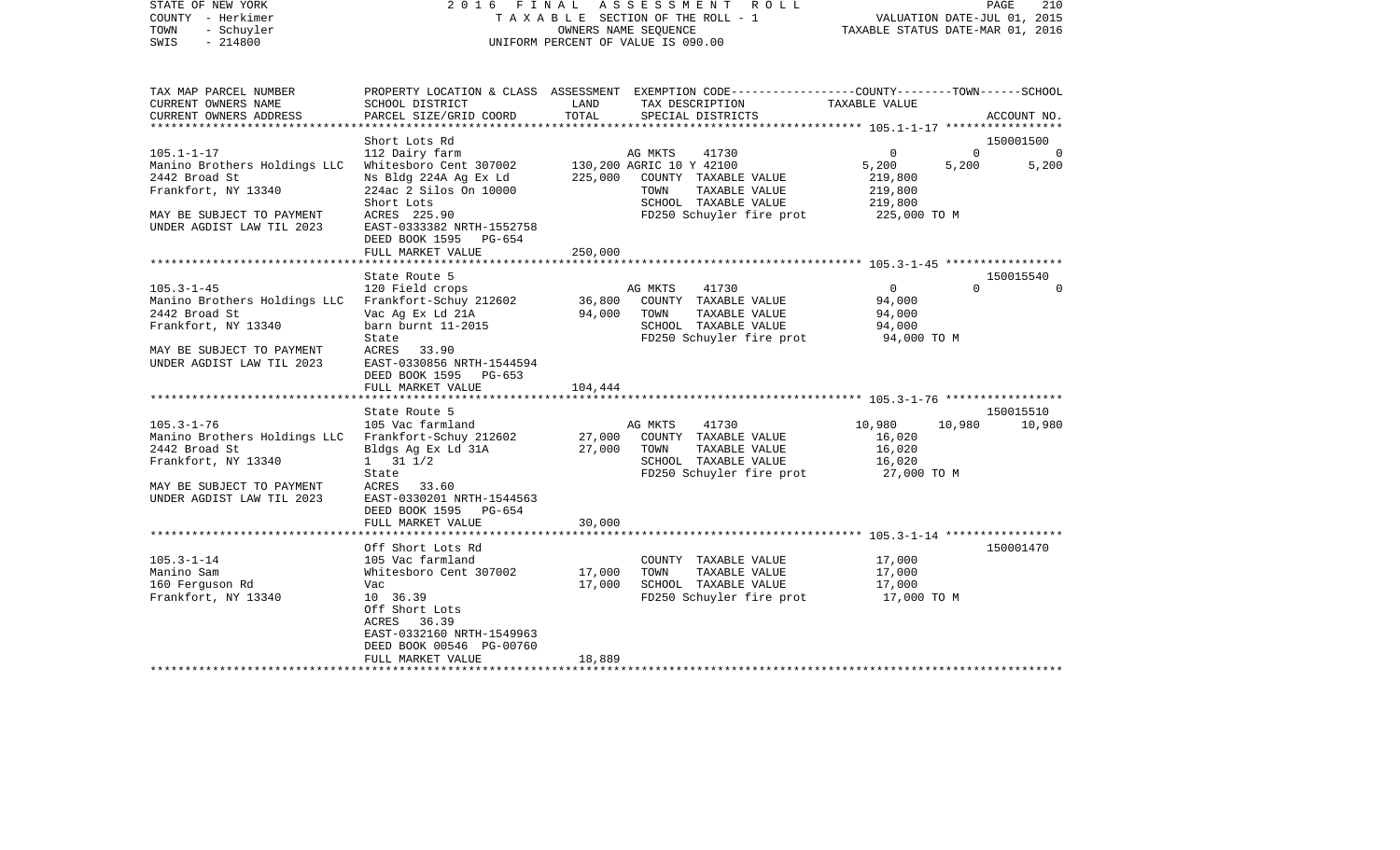| STATE OF NEW YORK<br>COUNTY - Herkimer<br>TOWN<br>- Schuyler<br>$-214800$<br>SWIS                                 |                                                                                                                                                                                     | OWNERS NAME SEOUENCE      | 2016 FINAL ASSESSMENT ROLL<br>TAXABLE SECTION OF THE ROLL - 1<br>UNIFORM PERCENT OF VALUE IS 090.00                                       | VALUATION DATE-JUL 01, 2015<br>TAXABLE STATUS DATE-MAR 01, 2016 | PAGE<br>211 |
|-------------------------------------------------------------------------------------------------------------------|-------------------------------------------------------------------------------------------------------------------------------------------------------------------------------------|---------------------------|-------------------------------------------------------------------------------------------------------------------------------------------|-----------------------------------------------------------------|-------------|
| TAX MAP PARCEL NUMBER<br>CURRENT OWNERS NAME<br>CURRENT OWNERS ADDRESS                                            | SCHOOL DISTRICT<br>PARCEL SIZE/GRID COORD                                                                                                                                           | LAND<br>TOTAL             | PROPERTY LOCATION & CLASS ASSESSMENT EXEMPTION CODE---------------COUNTY-------TOWN-----SCHOOL<br>TAX DESCRIPTION<br>SPECIAL DISTRICTS    | TAXABLE VALUE                                                   | ACCOUNT NO. |
| ***********************                                                                                           |                                                                                                                                                                                     |                           |                                                                                                                                           |                                                                 |             |
|                                                                                                                   | 2092 State Route 5                                                                                                                                                                  |                           |                                                                                                                                           |                                                                 | 150008970   |
| $104.7 - 2 - 15$<br>Manley Laraine<br>2092 State Route 5<br>Utica, NY 13502                                       | 210 1 Family Res<br>Whitesboro Cent 307002<br>S 860<br>Bldg<br>$3 \t1/4$<br>State                                                                                                   | 7,600<br>61,000           | STAR B<br>41854<br>COUNTY TAXABLE VALUE<br>TOWN<br>TAXABLE VALUE<br>SCHOOL TAXABLE VALUE<br>FD250 Schuyler fire prot                      | 0<br>$\mathbf{0}$<br>61,000<br>61,000<br>34,000<br>61,000 TO M  | 27,000      |
|                                                                                                                   | FRNT 100.00 DPTH 127.00<br>EAST-0315132 NRTH-1556576<br>DEED BOOK 1223<br>PG-184<br>FULL MARKET VALUE                                                                               | 67,778                    | SD030 Schuyler sewer #1<br>WD175 Schuyler water #3                                                                                        | 1.10 UN M<br>61,000 TO M                                        |             |
|                                                                                                                   |                                                                                                                                                                                     |                           |                                                                                                                                           |                                                                 |             |
| $112.2 - 2 - 23.1$<br>Mann, Heather, Mann Irr Trust Frankfort-Schuy 212602<br>109 Academy St<br>Manlius, NY 13104 | State Route 5<br>311 Res vac land<br>Bldg<br>1.3 Acres<br>State<br>1.30<br>ACRES<br>EAST-0337894 NRTH-1538996<br>DEED BOOK 1343 PG-823                                              | 7,500<br>7,500            | COUNTY TAXABLE VALUE<br>TOWN<br>TAXABLE VALUE<br>SCHOOL TAXABLE VALUE<br>FD250 Schuyler fire prot                                         | 7,500<br>7,500<br>7,500<br>7,500 TO M                           | 150019080   |
|                                                                                                                   | FULL MARKET VALUE                                                                                                                                                                   | 8,333                     |                                                                                                                                           |                                                                 |             |
|                                                                                                                   | 390 Cogar Rd                                                                                                                                                                        |                           |                                                                                                                                           |                                                                 | 150003180   |
| $105.2 - 4 - 19$<br>Marinis Thomas<br>Marinis Elizabeth A<br>159 Buchur Rd<br>Bellmoe, NY 11710                   | 240 Rural res<br>Frankfort-Schuy 212602<br>Fox Hollow/ MF#185<br>Land & Lakes lot 32<br>bar -5000 2015<br>ACRES 15.00<br>EAST-0341672 NRTH-1560390<br>DEED BOOK 1129 PG-147         | 41,500<br>167,000         | COUNTY TAXABLE VALUE<br>TOWN<br>TAXABLE VALUE<br>SCHOOL TAXABLE VALUE<br>FD250 Schuyler fire prot                                         | 167,000<br>167,000<br>167,000<br>167,000 TO M                   |             |
|                                                                                                                   | FULL MARKET VALUE                                                                                                                                                                   | 185,556                   |                                                                                                                                           |                                                                 |             |
|                                                                                                                   | 105 Sterling Dr                                                                                                                                                                     |                           |                                                                                                                                           |                                                                 | 150004140   |
| $104.2 - 2 - 34$<br>Marino Michelle A<br>105 Sterling Dr<br>Utica, NY 13502                                       | 210 1 Family Res<br>Whitesboro Cent 307002<br>Trl & Garage<br>Sterling Drive<br>FRNT 85.00 DPTH 187.00<br>EAST-0324120 NRTH-1557017<br>DEED BOOK 930<br>PG-658<br>FULL MARKET VALUE | 8,000<br>57,000<br>63,333 | COUNTY TAXABLE VALUE<br>TOWN<br>TAXABLE VALUE<br>SCHOOL TAXABLE VALUE<br>FD250 Schuyler fire prot<br>WD170 Schuyler water #2<br>1.00 UN M | 57,000<br>57,000<br>57,000<br>57,000 TO M<br>4,100 TO C         |             |
|                                                                                                                   |                                                                                                                                                                                     |                           |                                                                                                                                           |                                                                 |             |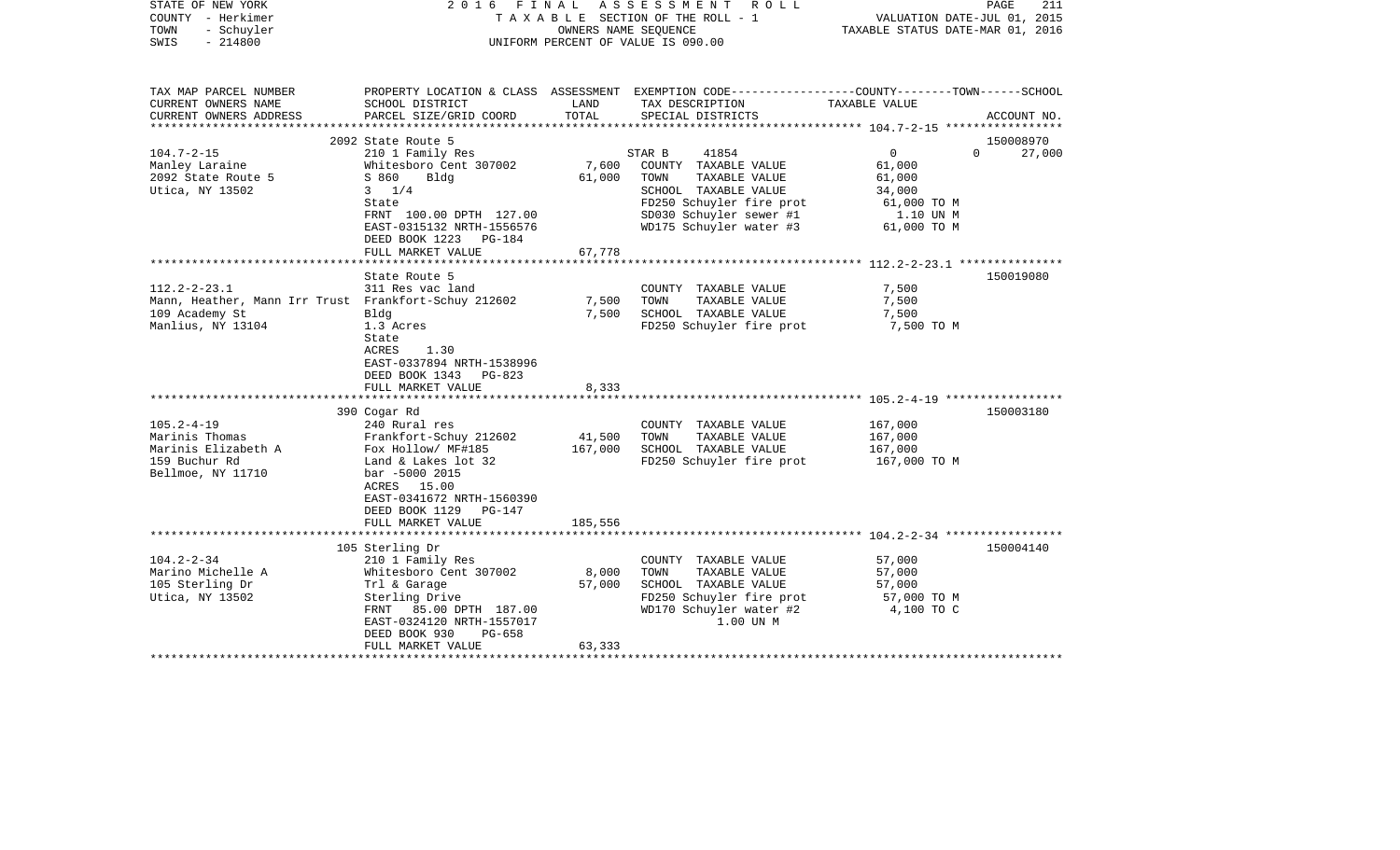| STATE OF NEW YORK<br>COUNTY - Herkimer<br>- Schuyler<br>TOWN<br>$-214800$<br>SWIS | 2 0 1 6<br>FINAL                           | OWNERS NAME SEQUENCE | ASSESSMENT ROLL<br>TAXABLE SECTION OF THE ROLL - 1<br>UNIFORM PERCENT OF VALUE IS 090.00                                                | VALUATION DATE-JUL 01, 2015<br>TAXABLE STATUS DATE-MAR 01, 2016 | 212<br>PAGE                     |
|-----------------------------------------------------------------------------------|--------------------------------------------|----------------------|-----------------------------------------------------------------------------------------------------------------------------------------|-----------------------------------------------------------------|---------------------------------|
| TAX MAP PARCEL NUMBER<br>CURRENT OWNERS NAME<br>CURRENT OWNERS ADDRESS            | SCHOOL DISTRICT<br>PARCEL SIZE/GRID COORD  | LAND<br>TOTAL        | PROPERTY LOCATION & CLASS ASSESSMENT EXEMPTION CODE---------------COUNTY-------TOWN------SCHOOL<br>TAX DESCRIPTION<br>SPECIAL DISTRICTS | TAXABLE VALUE                                                   | ACCOUNT NO.                     |
| ***********************                                                           |                                            |                      |                                                                                                                                         |                                                                 |                                 |
|                                                                                   | 150 Hawthorne Rd                           |                      |                                                                                                                                         |                                                                 | 150006960                       |
| $099.3 - 1 - 33$                                                                  | 210 1 Family Res                           |                      | COUNTY TAXABLE VALUE                                                                                                                    | 51,000                                                          |                                 |
| Marino Patrick<br>142 Hawthorne Rd                                                | Whitesboro Cent 307002<br>S<br>Trl         | 11,000<br>51,000     | TOWN<br>TAXABLE VALUE<br>SCHOOL TAXABLE VALUE                                                                                           | 51,000<br>51,000                                                |                                 |
| Utica, NY 13502                                                                   | $3 \frac{2}{3}$                            |                      | FD250 Schuyler fire prot                                                                                                                | 51,000 TO M                                                     |                                 |
|                                                                                   | Hawthorne                                  |                      |                                                                                                                                         |                                                                 |                                 |
|                                                                                   | FRNT 150.00 DPTH 208.00                    |                      |                                                                                                                                         |                                                                 |                                 |
|                                                                                   | EAST-0329622 NRTH-1562017                  |                      |                                                                                                                                         |                                                                 |                                 |
|                                                                                   | DEED BOOK 829<br>$PG-260$                  |                      |                                                                                                                                         |                                                                 |                                 |
|                                                                                   | FULL MARKET VALUE                          | 56,667               |                                                                                                                                         |                                                                 |                                 |
|                                                                                   |                                            |                      |                                                                                                                                         |                                                                 |                                 |
| $099.3 - 1 - 34$                                                                  | Hawthorne Rd                               |                      | STAR B<br>41854                                                                                                                         | $\Omega$                                                        | 150075024<br>$\Omega$<br>27,000 |
| Marino Patrick                                                                    | 210 1 Family Res<br>Whitesboro Cent 307002 | 9,000                | COUNTY TAXABLE VALUE                                                                                                                    | 82,200                                                          |                                 |
| 142 Hawthorne Rd                                                                  | S Bldg                                     | 82,200               | TOWN<br>TAXABLE VALUE                                                                                                                   | 82,200                                                          |                                 |
| Utica, NY 13502                                                                   | $2 \frac{1}{2}$ Acre                       |                      | SCHOOL TAXABLE VALUE                                                                                                                    | 55,200                                                          |                                 |
|                                                                                   | Hawthorne                                  |                      | FD250 Schuyler fire prot                                                                                                                | 82,200 TO M                                                     |                                 |
|                                                                                   | FRNT 100.00 DPTH 208.00                    |                      |                                                                                                                                         |                                                                 |                                 |
|                                                                                   | EAST-0329502 NRTH-1562038                  |                      |                                                                                                                                         |                                                                 |                                 |
|                                                                                   | DEED BOOK 716<br>$PG-323$                  |                      |                                                                                                                                         |                                                                 |                                 |
|                                                                                   | FULL MARKET VALUE<br>******************    | 91,333               |                                                                                                                                         | ************************** 105.1-1-12.6 ***************         |                                 |
|                                                                                   | Bull Rd                                    |                      |                                                                                                                                         |                                                                 | 150004560                       |
| $105.1 - 1 - 12.6$                                                                | 322 Rural vac>10                           |                      | COUNTY TAXABLE VALUE                                                                                                                    | 18,800                                                          |                                 |
| Markey Brian                                                                      | Whitesboro Cent 307002                     | 18,800               | TOWN<br>TAXABLE VALUE                                                                                                                   | 18,800                                                          |                                 |
| 468 Bull Rd                                                                       | Vacant N                                   | 18,800               | SCHOOL TAXABLE VALUE                                                                                                                    | 18,800                                                          |                                 |
| Utica, NY 13502                                                                   | 10 A Lot #1 split #2 2005                  |                      | FD250 Schuyler fire prot                                                                                                                | 18,800 TO M                                                     |                                 |
|                                                                                   | Bull Rd                                    |                      |                                                                                                                                         |                                                                 |                                 |
|                                                                                   | FRNT 405.20 DPTH                           |                      |                                                                                                                                         |                                                                 |                                 |
|                                                                                   | ACRES 10.00                                |                      |                                                                                                                                         |                                                                 |                                 |
|                                                                                   | EAST-0333995 NRTH-1557156<br>PG-667        |                      |                                                                                                                                         |                                                                 |                                 |
|                                                                                   | DEED BOOK 1468<br>FULL MARKET VALUE        | 20,889               |                                                                                                                                         |                                                                 |                                 |
|                                                                                   |                                            |                      |                                                                                                                                         |                                                                 |                                 |
|                                                                                   | 468 Bull Rd                                |                      |                                                                                                                                         |                                                                 |                                 |
| $105.1 - 1 - 12.4$                                                                | 210 1 Family Res                           |                      | 41854<br>STAR B                                                                                                                         | $\overline{0}$                                                  | 27,000<br>$\Omega$              |
| Markey Brian J                                                                    | Whitesboro Cent 307002                     | 21,100               | COUNTY TAXABLE VALUE                                                                                                                    | 110,000                                                         |                                 |
| 468 Bull Rd                                                                       | 10.6 Acres                                 | 110,000              | TOWN<br>TAXABLE VALUE                                                                                                                   | 110,000                                                         |                                 |
| Utica, NY 13502                                                                   | SS Bull Rd                                 |                      | SCHOOL TAXABLE VALUE                                                                                                                    | 83,000                                                          |                                 |
|                                                                                   | FRNT 456.70 DPTH                           |                      | FD250 Schuyler fire prot                                                                                                                | 110,000 TO M                                                    |                                 |
|                                                                                   | ACRES 10.60<br>EAST-0333414 NRTH-1556150   |                      |                                                                                                                                         |                                                                 |                                 |
|                                                                                   | DEED BOOK 947<br><b>PG-503</b>             |                      |                                                                                                                                         |                                                                 |                                 |
|                                                                                   | FULL MARKET VALUE                          | 122,222              |                                                                                                                                         |                                                                 |                                 |
|                                                                                   |                                            |                      |                                                                                                                                         |                                                                 |                                 |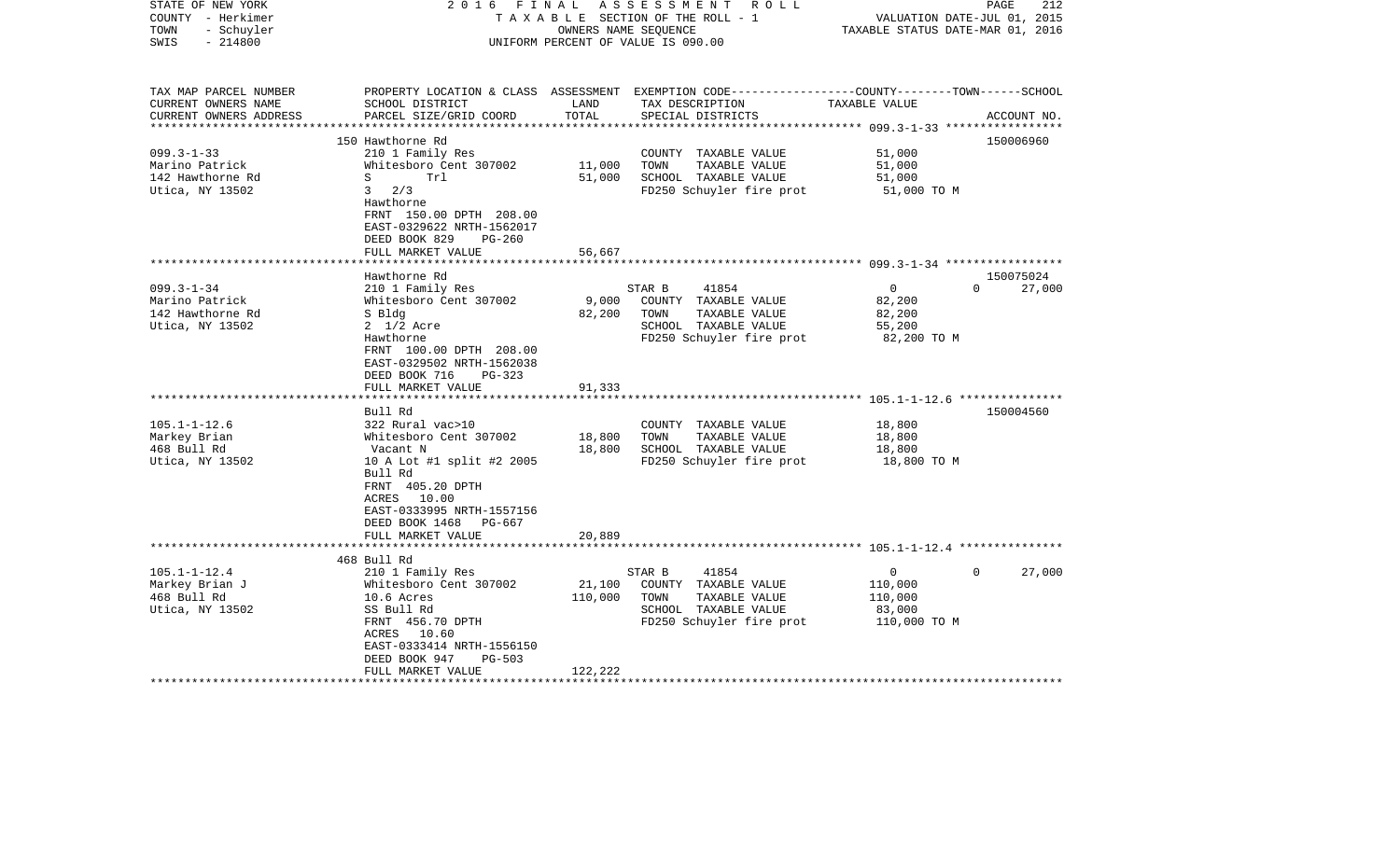| STATE OF NEW YORK<br>COUNTY - Herkimer<br>- Schuyler<br>TOWN<br>SWIS<br>$-214800$                               | 2 0 1 6<br>FINAL                                                                                                                                                                 |                                  | ASSESSMENT<br>R O L L<br>TAXABLE SECTION OF THE ROLL - 1<br>OWNERS NAME SEQUENCE<br>UNIFORM PERCENT OF VALUE IS 090.00                                                             | VALUATION DATE-JUL 01, 2015<br>TAXABLE STATUS DATE-MAR 01, 2016                      | PAGE     | 213                 |
|-----------------------------------------------------------------------------------------------------------------|----------------------------------------------------------------------------------------------------------------------------------------------------------------------------------|----------------------------------|------------------------------------------------------------------------------------------------------------------------------------------------------------------------------------|--------------------------------------------------------------------------------------|----------|---------------------|
| TAX MAP PARCEL NUMBER<br>CURRENT OWNERS NAME<br>CURRENT OWNERS ADDRESS<br>***********************               | SCHOOL DISTRICT<br>PARCEL SIZE/GRID COORD                                                                                                                                        | LAND<br>TOTAL                    | PROPERTY LOCATION & CLASS ASSESSMENT EXEMPTION CODE----------------COUNTY-------TOWN------SCHOOL<br>TAX DESCRIPTION<br>SPECIAL DISTRICTS                                           | TAXABLE VALUE                                                                        |          | ACCOUNT NO.         |
|                                                                                                                 | 190 Brown Rd                                                                                                                                                                     |                                  |                                                                                                                                                                                    |                                                                                      |          | 150075031           |
| $099.1 - 1 - 56$<br>Markowski Walter G<br>190 Brown Rd<br>Utica, NY 13502                                       | 270 Mfg housing<br>West Canada Val 212402<br>Manufactured Residence<br>FRNT 200.00 DPTH 200.00<br>BANK<br>780<br>EAST-0325313 NRTH-1572653                                       | 12,800<br>40,900                 | 41854<br>STAR B<br>COUNTY TAXABLE VALUE<br>TOWN<br>TAXABLE VALUE<br>SCHOOL TAXABLE VALUE<br>FD250 Schuyler fire prot                                                               | $\mathbf 0$<br>40,900<br>40,900<br>13,900<br>40,900 TO M                             | $\Omega$ | 27,000              |
|                                                                                                                 | DEED BOOK 859<br>PG-199                                                                                                                                                          |                                  |                                                                                                                                                                                    |                                                                                      |          |                     |
|                                                                                                                 | FULL MARKET VALUE                                                                                                                                                                | 45,444                           |                                                                                                                                                                                    |                                                                                      |          |                     |
|                                                                                                                 |                                                                                                                                                                                  |                                  |                                                                                                                                                                                    |                                                                                      |          |                     |
| $099.1 - 1 - 80.5$<br>Maroun John A Jr<br>1172 Windfall Rd<br>Utica, NY 13502                                   | 1172 Windfall Rd<br>210 1 Family Res<br>West Canada Val 212402<br>Double Wide Manu Res W/ga<br>1.9 Acres                                                                         | 14,200<br>90,300                 | STAR B<br>41854<br>COUNTY TAXABLE VALUE<br>TOWN<br>TAXABLE VALUE<br>SCHOOL TAXABLE VALUE                                                                                           | $\overline{0}$<br>90,300<br>90,300<br>63,300                                         | $\Omega$ | 27,000              |
|                                                                                                                 | ACRES<br>1.90 BANK<br>028<br>EAST-0331566 NRTH-1570906<br>DEED BOOK 783<br>PG-532<br>FULL MARKET VALUE                                                                           | 100,333                          | FD250 Schuyler fire prot                                                                                                                                                           | 90,300 TO M                                                                          |          |                     |
|                                                                                                                 | 5624-26 Mapleton Dr                                                                                                                                                              |                                  |                                                                                                                                                                                    |                                                                                      |          |                     |
| $104.7 - 1 - 40.2$<br>Marshall Sherene T<br>Marshell Linda E<br>3993 Jordanville Rd Dr<br>Jordanville, NY 13361 | 220 2 Family Res<br>Whitesboro Cent 307002<br>Residence 5624-26<br>FRNT 54.00 DPTH 101.60<br>EAST-0314245 NRTH-1557590<br>DEED BOOK 1098<br>PG-448<br>FULL MARKET VALUE          | 6,500<br>60,600<br>67,333        | COUNTY TAXABLE VALUE<br>TOWN<br>TAXABLE VALUE<br>SCHOOL TAXABLE VALUE<br>FD250 Schuyler fire prot<br>LT160 Schuyler light #1<br>SD030 Schuyler sewer #1<br>WD175 Schuyler water #3 | 60,600<br>60,600<br>60,600<br>60,600 TO M<br>60,600 TO M<br>2.00 UN M<br>60,600 TO M |          |                     |
|                                                                                                                 |                                                                                                                                                                                  | * * * * * * * * * * *            |                                                                                                                                                                                    |                                                                                      |          |                     |
| $104.2 - 2 - 25$<br>Martin Marie M<br>Martin James<br>11407 Cosby Manor Rd<br>Utica, NY 13502                   | 11407 Cosby Manor Rd<br>210 1 Family Res<br>Whitesboro Cent 307002<br>Single Family Residence<br>FRNT 100.00 DPTH 150.00<br>EAST-0323400 NRTH-1557542<br>DEED BOOK 871<br>PG-146 | 8,000<br>105,600                 | 41834<br>STAR EN<br>COUNTY TAXABLE VALUE<br>TOWN<br>TAXABLE VALUE<br>SCHOOL TAXABLE VALUE<br>FD250 Schuyler fire prot<br>WD170 Schuyler water #2                                   | $\mathbf 0$<br>105,600<br>105,600<br>46,830<br>105,600 TO M<br>4,900 TO C            | $\Omega$ | 150013890<br>58,770 |
|                                                                                                                 | FULL MARKET VALUE                                                                                                                                                                | 117,333                          | 1.00 UN M                                                                                                                                                                          |                                                                                      |          |                     |
|                                                                                                                 |                                                                                                                                                                                  |                                  |                                                                                                                                                                                    |                                                                                      |          |                     |
| $099.1 - 1 - 80.4$<br>Martin Mark T<br>147 Spain Gulf Rd S<br>Utica, NY 13502                                   | 147 Spain Gulf Rd S<br>210 1 Family Res<br>West Canada Val 212402<br>Modular Single Family Res<br>2.70<br>ACRES<br>EAST-0332037 NRTH-1571384<br>DEED BOOK 1540<br>PG-619         | 14,800<br>125,000                | 41854<br>STAR B<br>COUNTY TAXABLE VALUE<br>TOWN<br>TAXABLE VALUE<br>SCHOOL TAXABLE VALUE<br>FD250 Schuyler fire prot                                                               | $\mathbf 0$<br>125,000<br>125,000<br>98,000<br>125,000 TO M                          | $\Omega$ | 27,000              |
|                                                                                                                 | FULL MARKET VALUE                                                                                                                                                                | 138,889<br>********************* |                                                                                                                                                                                    |                                                                                      |          |                     |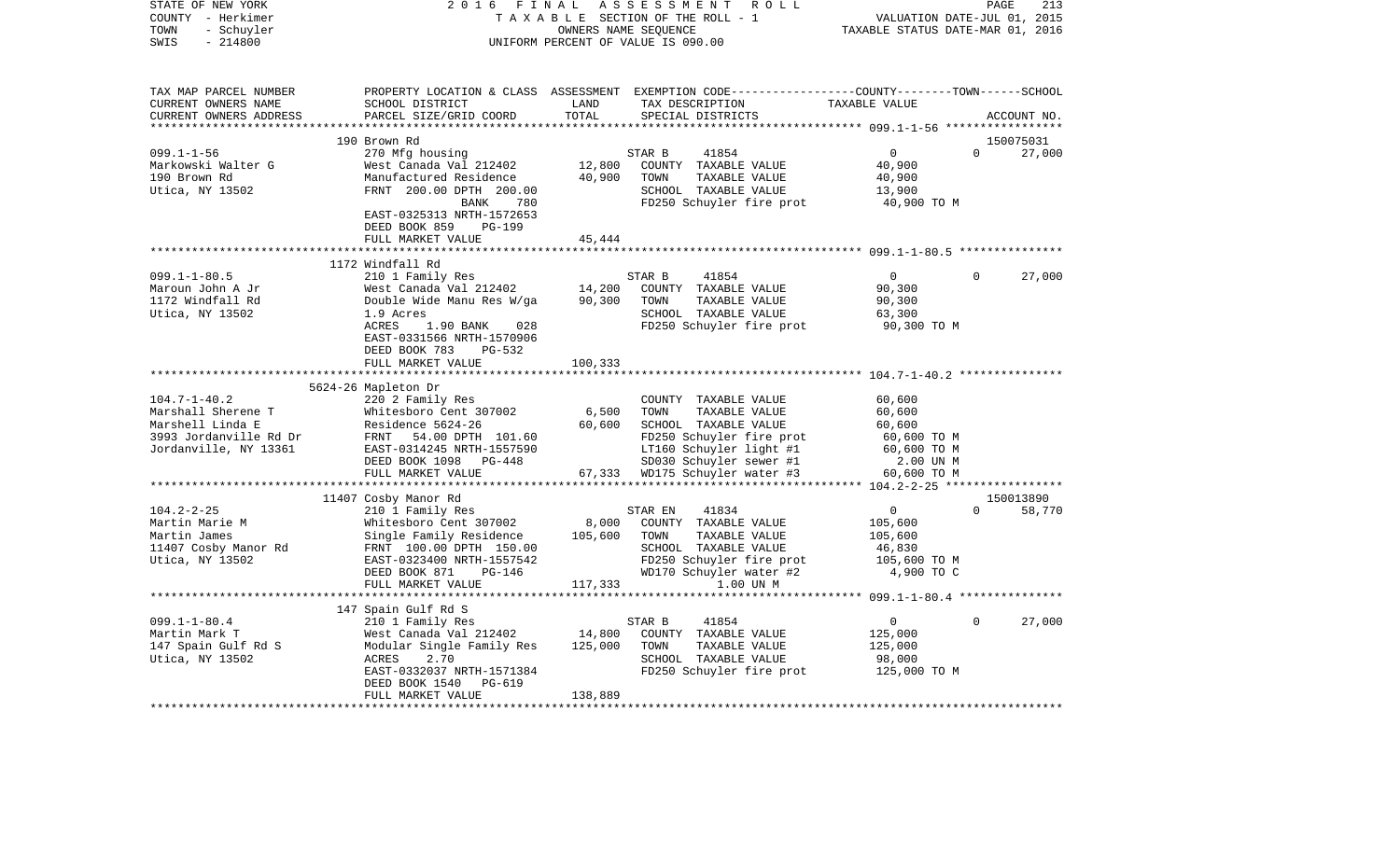| STATE OF NEW YORK<br>COUNTY - Herkimer<br>TOWN<br>- Schuyler<br>$-214800$<br>SWIS                            | 2016 FINAL                                                                                                                                                                                                              | OWNERS NAME SEQUENCE       | A S S E S S M E N T R O L L<br>TAXABLE SECTION OF THE ROLL - 1<br>UNIFORM PERCENT OF VALUE IS 090.00                                     | VALUATION DATE-JUL 01, 2015<br>TAXABLE STATUS DATE-MAR 01, 2016 | 214<br>PAGE |
|--------------------------------------------------------------------------------------------------------------|-------------------------------------------------------------------------------------------------------------------------------------------------------------------------------------------------------------------------|----------------------------|------------------------------------------------------------------------------------------------------------------------------------------|-----------------------------------------------------------------|-------------|
| TAX MAP PARCEL NUMBER<br>CURRENT OWNERS NAME<br>CURRENT OWNERS ADDRESS<br>**********************             | SCHOOL DISTRICT<br>PARCEL SIZE/GRID COORD                                                                                                                                                                               | LAND<br>TOTAL              | PROPERTY LOCATION & CLASS ASSESSMENT EXEMPTION CODE----------------COUNTY-------TOWN------SCHOOL<br>TAX DESCRIPTION<br>SPECIAL DISTRICTS | TAXABLE VALUE                                                   | ACCOUNT NO. |
| $099.4 - 5 - 1$<br>Martinsen Russell C<br>Martinson Elizabeth A<br>620 Whittemore Rd<br>Middlebury, CT 06762 | Louis Ridge Rd<br>314 Rural vac<10<br>West Canada Val 212402<br>Survey $# 106$<br>Land & Lakes lot 8<br>Louis Rd Ridge View<br>ACRES<br>1.30<br>EAST-0350035 NRTH-1563563<br>DEED BOOK 1119 PG-980<br>FULL MARKET VALUE | 11,000<br>11,000<br>12,222 | COUNTY TAXABLE VALUE<br>TOWN<br>TAXABLE VALUE<br>SCHOOL TAXABLE VALUE<br>FD250 Schuyler fire prot                                        | 11,000<br>11,000<br>11,000<br>11,000 TO M                       | 150003180   |
|                                                                                                              | ********************                                                                                                                                                                                                    | **********                 |                                                                                                                                          |                                                                 |             |
| $112.2 - 3 - 18$<br>Mason Howard B<br>Mason Tanya R<br>1931 Beech Grove Pl<br>Utica, NY 13501                | Off Watkins Rd<br>321 Abandoned ag<br>Frankfort-Schuy 212602<br>N Vac Ag Ex Ld 5A<br>5<br>2<br>Thruway<br>ACRES<br>5.00<br>EAST-0341085 NRTH-1537622<br>DEED BOOK 941<br>PG-460                                         | 2,600<br>2,600             | COUNTY TAXABLE VALUE<br>TOWN<br>TAXABLE VALUE<br>SCHOOL TAXABLE VALUE<br>FD250 Schuyler fire prot                                        | 2,600<br>2,600<br>2,600<br>2,600 TO M                           | 150009570   |
|                                                                                                              | FULL MARKET VALUE<br>********************                                                                                                                                                                               | 2,889<br>************      |                                                                                                                                          | ******************************* 112.2-3-25.1 ***************    |             |
| $112.2 - 3 - 25.1$<br>Mason Howard B<br>Mason Tanya R<br>1931 Beechgrove Pl<br>Utica, NY 13501               | State Route 5<br>314 Rural vac<10<br>Frankfort-Schuy 212602<br>N Vacant<br>7.20 Acres<br>State<br>ACRES<br>7.20<br>EAST-0340864 NRTH-1536822<br>DEED BOOK 941<br>PG-456<br>FULL MARKET VALUE                            | 12,500<br>12,500<br>13,889 | COUNTY TAXABLE VALUE<br>TOWN<br>TAXABLE VALUE<br>SCHOOL TAXABLE VALUE<br>FD250 Schuyler fire prot                                        | 12,500<br>12,500<br>12,500<br>12,500 TO M                       | 150007890   |
|                                                                                                              |                                                                                                                                                                                                                         |                            |                                                                                                                                          |                                                                 |             |
| $112.2 - 3 - 26.2$<br>Mason Howard B<br>Mason Tanya R<br>1931 Beech Grove Pl<br>Utica, NY 13501              | Off Route 5<br>105 Vac farmland<br>Frankfort-Schuy 212602<br>N Vacant<br>4.87 A<br>ACRES<br>4.87<br>EAST-0340787 NRTH-1537236<br>DEED BOOK 941<br>PG-460<br>FULL MARKET VALUE                                           | 8,800<br>8,800<br>9,778    | COUNTY TAXABLE VALUE<br>TOWN<br>TAXABLE VALUE<br>SCHOOL TAXABLE VALUE<br>FD250 Schuyler fire prot                                        | 8,800<br>8,800<br>8,800<br>8,800 TO M                           |             |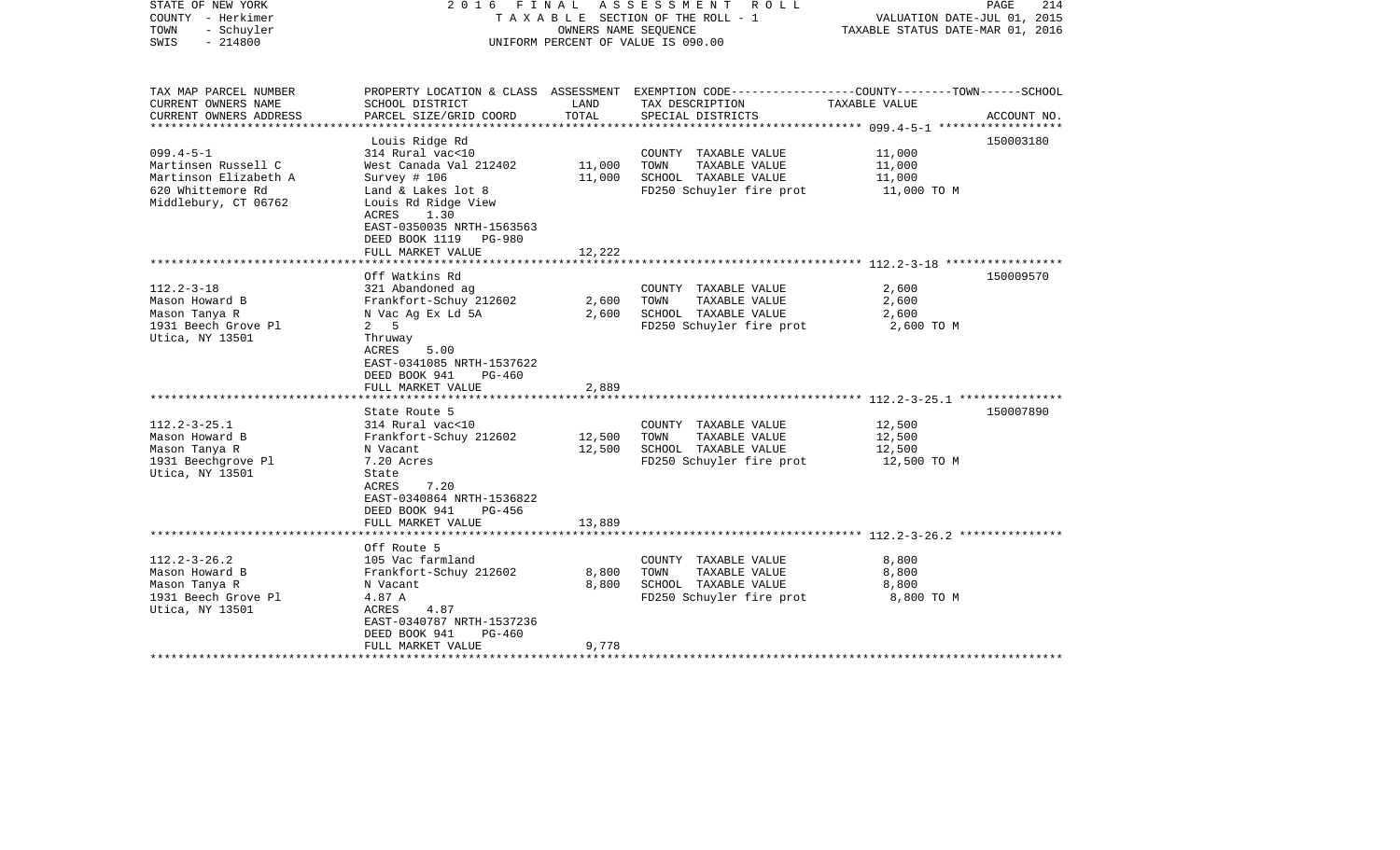| STATE OF NEW YORK<br>COUNTY - Herkimer<br>- Schuyler<br>TOWN<br>$-214800$<br>SWIS                   | 2016 FINAL                                                                                                                                                                                                                   | OWNERS NAME SEOUENCE       | ASSESSMENT<br>R O L L<br>TAXABLE SECTION OF THE ROLL - 1<br>UNIFORM PERCENT OF VALUE IS 090.00                                          | VALUATION DATE-JUL 01, 2015<br>TAXABLE STATUS DATE-MAR 01, 2016 | PAGE<br>215 |
|-----------------------------------------------------------------------------------------------------|------------------------------------------------------------------------------------------------------------------------------------------------------------------------------------------------------------------------------|----------------------------|-----------------------------------------------------------------------------------------------------------------------------------------|-----------------------------------------------------------------|-------------|
| TAX MAP PARCEL NUMBER<br>CURRENT OWNERS NAME<br>CURRENT OWNERS ADDRESS<br>**********************    | SCHOOL DISTRICT<br>PARCEL SIZE/GRID COORD                                                                                                                                                                                    | LAND<br>TOTAL              | PROPERTY LOCATION & CLASS ASSESSMENT EXEMPTION CODE---------------COUNTY-------TOWN------SCHOOL<br>TAX DESCRIPTION<br>SPECIAL DISTRICTS | TAXABLE VALUE                                                   | ACCOUNT NO. |
|                                                                                                     | 3707 State Route 5                                                                                                                                                                                                           |                            |                                                                                                                                         |                                                                 | 150009480   |
| $112.2 - 3 - 27$<br>Mason Howard B<br>Mason Tanya R<br>1931 Beech Grove Pl<br>Utica, NY 13501       | 240 Rural res<br>Frankfort-Schuy 212602<br>Bldg Ag Ex Ld 26A<br>27ac<br>ACRES 27.00<br>EAST-0340240 NRTH-1536915<br>DEED BOOK 941<br>$PG-460$                                                                                | 29,500<br>84,800           | COUNTY TAXABLE VALUE<br>TOWN<br>TAXABLE VALUE<br>SCHOOL TAXABLE VALUE<br>FD250 Schuyler fire prot                                       | 84,800<br>84,800<br>84,800<br>84,800 TO M                       |             |
| 94,222<br>FULL MARKET VALUE                                                                         |                                                                                                                                                                                                                              |                            |                                                                                                                                         |                                                                 |             |
|                                                                                                     | Off Graham Rd                                                                                                                                                                                                                |                            |                                                                                                                                         |                                                                 | 150002040   |
| $098.2 - 1 - 2$<br>Mason Paul A<br>Mason Ronald A<br>148 Brown Rd<br>Utica, NY 13502                | 312 Vac w/imprv<br>West Canada Val 212402<br>Vac<br>added building 2010<br>hunting shed 512sf<br>ACRES 61.60<br>EAST-0323009 NRTH-1571049<br>DEED BOOK 918<br>PG-173                                                         | 25,000<br>31,000           | COUNTY TAXABLE VALUE<br>TOWN<br>TAXABLE VALUE<br>SCHOOL TAXABLE VALUE<br>FD250 Schuyler fire prot                                       | 31,000<br>31,000<br>31,000<br>31,000 TO M                       |             |
|                                                                                                     | FULL MARKET VALUE<br>************************                                                                                                                                                                                | 34,444                     |                                                                                                                                         |                                                                 |             |
| $099.1 - 1 - 52.2$<br>Mason Ronald<br>Mason Paul & Steven<br>148 Brown Rd<br>Utica, NY 13502        | Brown Rd<br>322 Rural vac>10<br>West Canada Val 212402<br>Vac Land 19.78 A<br>Split $1$ of 2008<br>split 2 2014 4.9 a<br>ACRES 14.90<br>EAST-0324154 NRTH-1572161<br>DEED BOOK 1250 PG-294<br>FULL MARKET VALUE              | 11,000<br>11,000<br>12,222 | COUNTY TAXABLE VALUE<br>TOWN<br>TAXABLE VALUE<br>SCHOOL TAXABLE VALUE<br>FD250 Schuyler fire prot                                       | 11,000<br>11,000<br>11,000<br>11,000 TO M                       | 150022500   |
|                                                                                                     |                                                                                                                                                                                                                              |                            |                                                                                                                                         |                                                                 |             |
| $099.1 - 1 - 52.3$<br>Mason Ronald & Paul<br>Schirripa Christine<br>148 Brown Rd<br>Utica, NY 13502 | 148 Brown Rd<br>210 1 Family Res<br>West Canada Val 212402<br>$split$ 2 of 2015<br>ranch $+$ 840 sf up<br>agreed to 50% 3-1-15<br>FRNT 207.80 DPTH<br>ACRES<br>4.90<br>EAST-0324479 NRTH-1572905<br>DEED BOOK 1549<br>PG-526 | 12,000<br>212,000          | COUNTY TAXABLE VALUE<br>TOWN<br>TAXABLE VALUE<br>SCHOOL TAXABLE VALUE<br>FD250 Schuyler fire prot                                       | 212,000<br>212,000<br>212,000<br>212,000 TO M                   | 150022500   |
| ******************                                                                                  | FULL MARKET VALUE                                                                                                                                                                                                            | 235,556                    |                                                                                                                                         |                                                                 |             |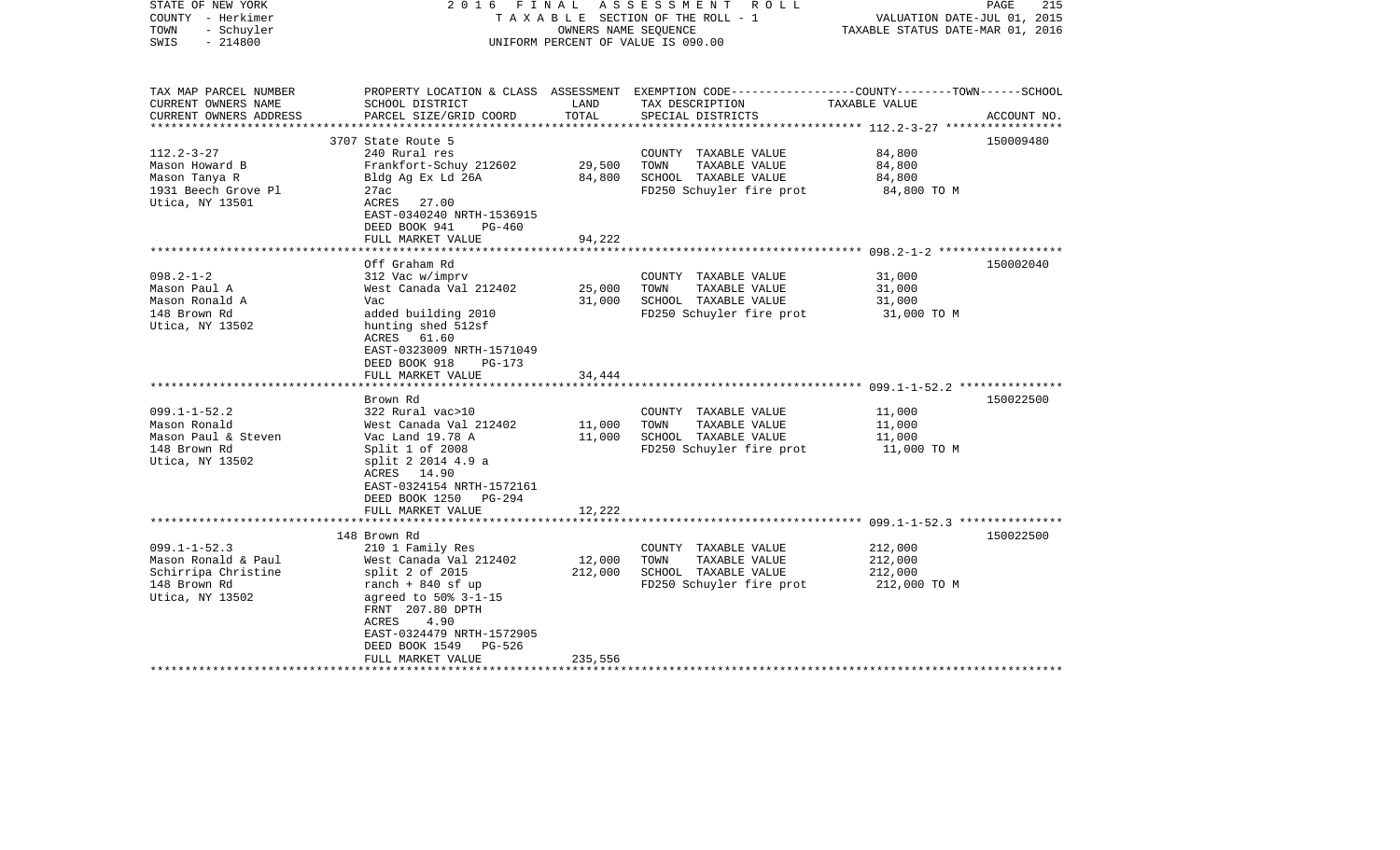| STATE OF NEW YORK<br>COUNTY - Herkimer | 2016 FINAL                                    |         | A S S E S S M E N T R O L L<br>T A X A B L E SECTION OF THE ROLL - 1                            | VALUATION DATE-JUL 01, 2015      |                      | PAGE<br>216 |
|----------------------------------------|-----------------------------------------------|---------|-------------------------------------------------------------------------------------------------|----------------------------------|----------------------|-------------|
| TOWN<br>- Schuyler                     |                                               |         | OWNERS NAME SEQUENCE                                                                            | TAXABLE STATUS DATE-MAR 01, 2016 |                      |             |
| $-214800$<br>SWIS                      |                                               |         | UNIFORM PERCENT OF VALUE IS 090.00                                                              |                                  |                      |             |
|                                        |                                               |         |                                                                                                 |                                  |                      |             |
| TAX MAP PARCEL NUMBER                  |                                               |         | PROPERTY LOCATION & CLASS ASSESSMENT EXEMPTION CODE---------------COUNTY-------TOWN------SCHOOL |                                  |                      |             |
| CURRENT OWNERS NAME                    | SCHOOL DISTRICT                               | LAND    | TAX DESCRIPTION                                                                                 | TAXABLE VALUE                    |                      |             |
| CURRENT OWNERS ADDRESS                 | PARCEL SIZE/GRID COORD                        | TOTAL   | SPECIAL DISTRICTS                                                                               |                                  |                      | ACCOUNT NO. |
| **********************                 |                                               |         |                                                                                                 |                                  |                      |             |
|                                        | Upson Rd                                      |         |                                                                                                 |                                  |                      | 150021630   |
| $105.2 - 1 - 8.1$                      | 314 Rural vac<10                              |         | COUNTY TAXABLE VALUE                                                                            | 14,600                           |                      |             |
| MASTROIANNI III LOUIS M                | Frankfort-Schuy 212602                        | 14,600  | TOWN<br>TAXABLE VALUE                                                                           | 14,600                           |                      |             |
| 2539 STEUBEN HILL Rd                   | 9.3 Acres                                     | 14,600  | SCHOOL TAXABLE VALUE                                                                            | 14,600                           |                      |             |
| HERKIMER, NY 13350                     | Upson Rd                                      |         | FD250 Schuyler fire prot                                                                        | 14,600 TO M                      |                      |             |
|                                        | ACRES<br>9.60                                 |         |                                                                                                 |                                  |                      |             |
|                                        | EAST-0349986 NRTH-1558135                     |         |                                                                                                 |                                  |                      |             |
|                                        | DEED BOOK 913<br>PG-434                       |         |                                                                                                 |                                  |                      |             |
|                                        | FULL MARKET VALUE                             | 16,222  |                                                                                                 |                                  |                      |             |
|                                        |                                               |         |                                                                                                 |                                  |                      |             |
|                                        | 5685 Austin Rd                                |         |                                                                                                 |                                  |                      | 150000870   |
| $104.7 - 1 - 64$                       | 210 1 Family Res                              |         | 41854<br>STAR B                                                                                 | $\overline{0}$                   | $\Omega$             | 27,000      |
| Matev Sergey                           | Whitesboro Cent 307002                        | 7,300   | COUNTY TAXABLE VALUE                                                                            | 110,400                          |                      |             |
| 5685 Austin Rd                         | Bldg<br>W 51                                  | 110,400 | TOWN<br>TAXABLE VALUE                                                                           | 110,400                          |                      |             |
| Utica, NY 13502                        | $3 \frac{1}{4}$                               |         | SCHOOL TAXABLE VALUE                                                                            | 83,400                           |                      |             |
|                                        | Austin                                        |         | FD250 Schuyler fire prot                                                                        | 110,400 TO M                     |                      |             |
|                                        | FRNT 110.00 DPTH 99.00                        |         | LT160 Schuyler light #1                                                                         | 110,400 TO M                     |                      |             |
|                                        | EAST-0315120 NRTH-1558755                     |         | SD030 Schuyler sewer #1                                                                         | 1.20 UN M                        |                      |             |
|                                        | DEED BOOK 897<br>PG-127                       |         | WD160 Schuyler water #1                                                                         | 110,400 TO M                     |                      |             |
|                                        | FULL MARKET VALUE                             | 122,667 |                                                                                                 |                                  |                      |             |
|                                        |                                               |         |                                                                                                 |                                  |                      |             |
|                                        | Spain Gulf Rd                                 |         |                                                                                                 |                                  |                      |             |
| $099.1 - 1 - 18.5$                     | 322 Rural vac>10                              |         | COUNTY TAXABLE VALUE                                                                            | 21,000                           |                      |             |
| Matterese John                         | West Canada Val 212402                        | 21,000  | TAXABLE VALUE<br>TOWN                                                                           | 21,000                           |                      |             |
| Matterese Nick, Gina, Vito             | Vacant Land                                   | 21,000  | SCHOOL TAXABLE VALUE                                                                            | 21,000                           |                      |             |
| 421 Jeanette Dr                        | ACRES 22.00                                   |         | FD250 Schuyler fire prot                                                                        | 21,000 TO M                      |                      |             |
| Utica, NY 13502                        | EAST-0337645 NRTH-1572955                     |         |                                                                                                 |                                  |                      |             |
|                                        | DEED BOOK 915<br>PG-488                       |         |                                                                                                 |                                  |                      |             |
|                                        | FULL MARKET VALUE                             | 23,333  |                                                                                                 |                                  |                      |             |
|                                        | ************************                      |         |                                                                                                 |                                  |                      |             |
|                                        | Hawthorne Rd                                  |         |                                                                                                 |                                  |                      |             |
| $099.2 - 4 - 63$                       | 105 Vac farmland                              |         | AG MKTS<br>41730                                                                                | 469                              | 469                  | 469         |
| Maxwell Patrick                        | West Canada Val 212402                        | 11,300  | COUNTY TAXABLE VALUE                                                                            | 10,831                           |                      |             |
| 566 Cook Hill Rd                       | ACRES<br>22.70                                | 11,300  | TOWN<br>TAXABLE VALUE                                                                           | 10,831                           |                      |             |
| Newport, NY 13416                      | EAST-0347725 NRTH-1569389                     |         | SCHOOL TAXABLE VALUE                                                                            | 10,831                           |                      |             |
|                                        | DEED BOOK 1206 PG-272                         |         | FD250 Schuyler fire prot                                                                        | 11,300 TO M                      |                      |             |
| MAY BE SUBJECT TO PAYMENT              | FULL MARKET VALUE                             | 12,556  |                                                                                                 |                                  |                      |             |
| UNDER AGDIST LAW TIL 2023              |                                               |         |                                                                                                 |                                  |                      |             |
|                                        |                                               |         |                                                                                                 |                                  |                      |             |
|                                        | 221 Carey Rd                                  |         |                                                                                                 |                                  |                      | 150014130   |
| $099.4 - 5 - 42$<br>Maxwell Patrick    | 113 Cattle farm                               |         | AG MKTS<br>41730                                                                                | 7,697<br>0                       | 7,697<br>$\mathbf 0$ | 7,697       |
|                                        | West Canada Val 212402                        |         | 57,800 STAR EN<br>41834                                                                         |                                  |                      | 58,770      |
| Maxwell Edward                         | Bldg                                          |         | 250,500 AGRIC 10 Y 42100                                                                        | 5,500                            | 5,500                | 5,500       |
| 566 Cook Hill Rd                       | 2 Silos On 10000                              |         | COUNTY TAXABLE VALUE                                                                            | 237,303                          |                      |             |
| Newport, NY 13416                      | Carey Rd                                      |         | TAXABLE VALUE<br>TOWN                                                                           | 237,303                          |                      |             |
|                                        | ACRES 102.60                                  |         | SCHOOL TAXABLE VALUE                                                                            | 178,533                          |                      |             |
| MAY BE SUBJECT TO PAYMENT              | EAST-0348857 NRTH-1568151                     |         | FD250 Schuyler fire prot                                                                        | 250,500 TO M                     |                      |             |
| UNDER AGDIST LAW TIL 2023              | DEED BOOK 1206<br>PG-272<br>FULL MARKET VALUE | 278,333 |                                                                                                 |                                  |                      |             |
|                                        |                                               |         |                                                                                                 |                                  |                      |             |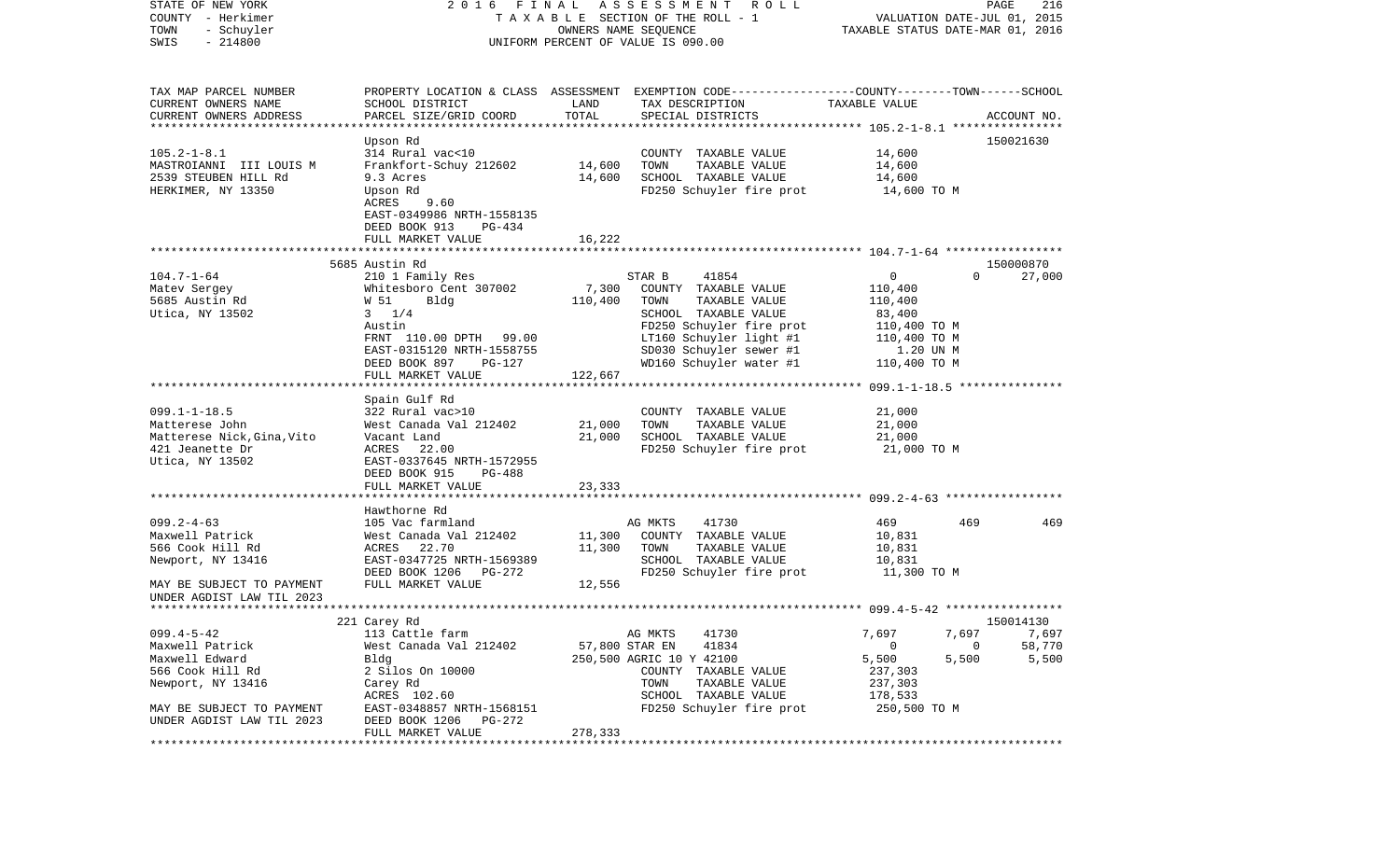| STATE OF NEW YORK<br>COUNTY - Herkimer<br>TOWN<br>- Schuyler<br>$-214800$<br>SWIS                                                                                                   |                                                                                                                                                                                                                                                                                                                                                                                                    | OWNERS NAME SEQUENCE                                       | 2016 FINAL ASSESSMENT<br>R O L L<br>TAXABLE SECTION OF THE ROLL - 1<br>UNIFORM PERCENT OF VALUE IS 090.00                                                                                                                                                                                                 | VALUATION DATE-JUL 01, 2015<br>TAXABLE STATUS DATE-MAR 01, 2016                                                                                          | PAGE<br>217         |
|-------------------------------------------------------------------------------------------------------------------------------------------------------------------------------------|----------------------------------------------------------------------------------------------------------------------------------------------------------------------------------------------------------------------------------------------------------------------------------------------------------------------------------------------------------------------------------------------------|------------------------------------------------------------|-----------------------------------------------------------------------------------------------------------------------------------------------------------------------------------------------------------------------------------------------------------------------------------------------------------|----------------------------------------------------------------------------------------------------------------------------------------------------------|---------------------|
| TAX MAP PARCEL NUMBER<br>CURRENT OWNERS NAME<br>CURRENT OWNERS ADDRESS<br>***********************                                                                                   | SCHOOL DISTRICT<br>PARCEL SIZE/GRID COORD                                                                                                                                                                                                                                                                                                                                                          | LAND<br>TOTAL                                              | PROPERTY LOCATION & CLASS ASSESSMENT EXEMPTION CODE---------------COUNTY-------TOWN-----SCHOOL<br>TAX DESCRIPTION<br>SPECIAL DISTRICTS                                                                                                                                                                    | TAXABLE VALUE                                                                                                                                            | ACCOUNT NO.         |
| $099.4 - 5 - 43$<br>Maxwell Patrick<br>566 Cook Hill Rd<br>Newport, NY 13416                                                                                                        | Herkimer tn line<br>314 Rural vac<10<br>West Canada Val 212402<br>Vac<br>205 x 300<br>Land locked<br>FRNT 205.00 DPTH 300.00<br>EAST-0349958 NRTH-1566852<br>DEED BOOK 1206<br>PG-272<br>FULL MARKET VALUE                                                                                                                                                                                         | 1,000<br>1,000<br>1,111                                    | COUNTY TAXABLE VALUE<br>TOWN<br>TAXABLE VALUE<br>SCHOOL TAXABLE VALUE<br>FD250 Schuyler fire prot                                                                                                                                                                                                         | 1,000<br>1,000<br>1,000<br>1,000 TO M                                                                                                                    | 150003600           |
|                                                                                                                                                                                     |                                                                                                                                                                                                                                                                                                                                                                                                    |                                                            |                                                                                                                                                                                                                                                                                                           |                                                                                                                                                          |                     |
| $105.1 - 1 - 28.3$<br>Maziarz Donald P<br>411 Windfall Rd<br>Utica, NY 13502<br>$105.1 - 1 - 28.1$<br>Maziarz Edward A<br>Maziarz Catherine H<br>387 Windfall Rd<br>Utica, NY 13502 | 411 Windfall Rd<br>240 Rural res<br>Whitesboro Cent 307002<br>Single Family Residence<br>ACRES 47.00<br>EAST-0325837 NRTH-1558227<br>DEED BOOK 802<br>PG-192<br>FULL MARKET VALUE<br>395 Windfall Rd<br>240 Rural res<br>Whitesboro Cent 307002<br>Bldg<br>W<br>19.6 Acres<br>Windfall<br>FRNT 200.00 DPTH<br>ACRES 19.60<br>EAST-0325212 NRTH-1557218<br>DEED BOOK 1516 PG-8<br>FULL MARKET VALUE | 39,500<br>133,600<br>148,444<br>25,800<br>68,000<br>75,556 | 41854<br>STAR B<br>COUNTY TAXABLE VALUE<br>TOWN<br>TAXABLE VALUE<br>SCHOOL TAXABLE VALUE<br>FD250 Schuyler fire prot<br>WD165 Schuyler water #4<br>1.00 UN M<br>COUNTY TAXABLE VALUE<br>TAXABLE VALUE<br>TOWN<br>SCHOOL TAXABLE VALUE<br>FD250 Schuyler fire prot<br>WD165 Schuyler water #4<br>1.00 UN M | $\mathbf 0$<br>$\mathbf{0}$<br>133,600<br>133,600<br>106,600<br>133,600 TO M<br>133,600 TO C<br>68,000<br>68,000<br>68,000<br>68,000 TO M<br>68,000 TO C | 27,000<br>150014190 |
|                                                                                                                                                                                     | 395 Windfall Rd                                                                                                                                                                                                                                                                                                                                                                                    | ********                                                   |                                                                                                                                                                                                                                                                                                           | *********************************** 105.1-1-28.4 ****************                                                                                        |                     |
| $105.1 - 1 - 28.4$<br>Maziarz Edward A<br>387 Windfall Rd<br>Utica, NY 13502                                                                                                        | 322 Rural vac>10<br>Whitesboro Cent 307002<br>Vacant Residential Land<br>10.46<br>ACRES<br>EAST-0326604 NRTH-1559353<br>DEED BOOK 763<br>$PG-264$<br>FULL MARKET VALUE                                                                                                                                                                                                                             | 19,100<br>19,100<br>21,222                                 | COUNTY TAXABLE VALUE<br>TOWN<br>TAXABLE VALUE<br>SCHOOL TAXABLE VALUE<br>FD250 Schuyler fire prot                                                                                                                                                                                                         | 19,100<br>19,100<br>19,100<br>19,100 TO M                                                                                                                |                     |
|                                                                                                                                                                                     | *****************                                                                                                                                                                                                                                                                                                                                                                                  |                                                            |                                                                                                                                                                                                                                                                                                           |                                                                                                                                                          |                     |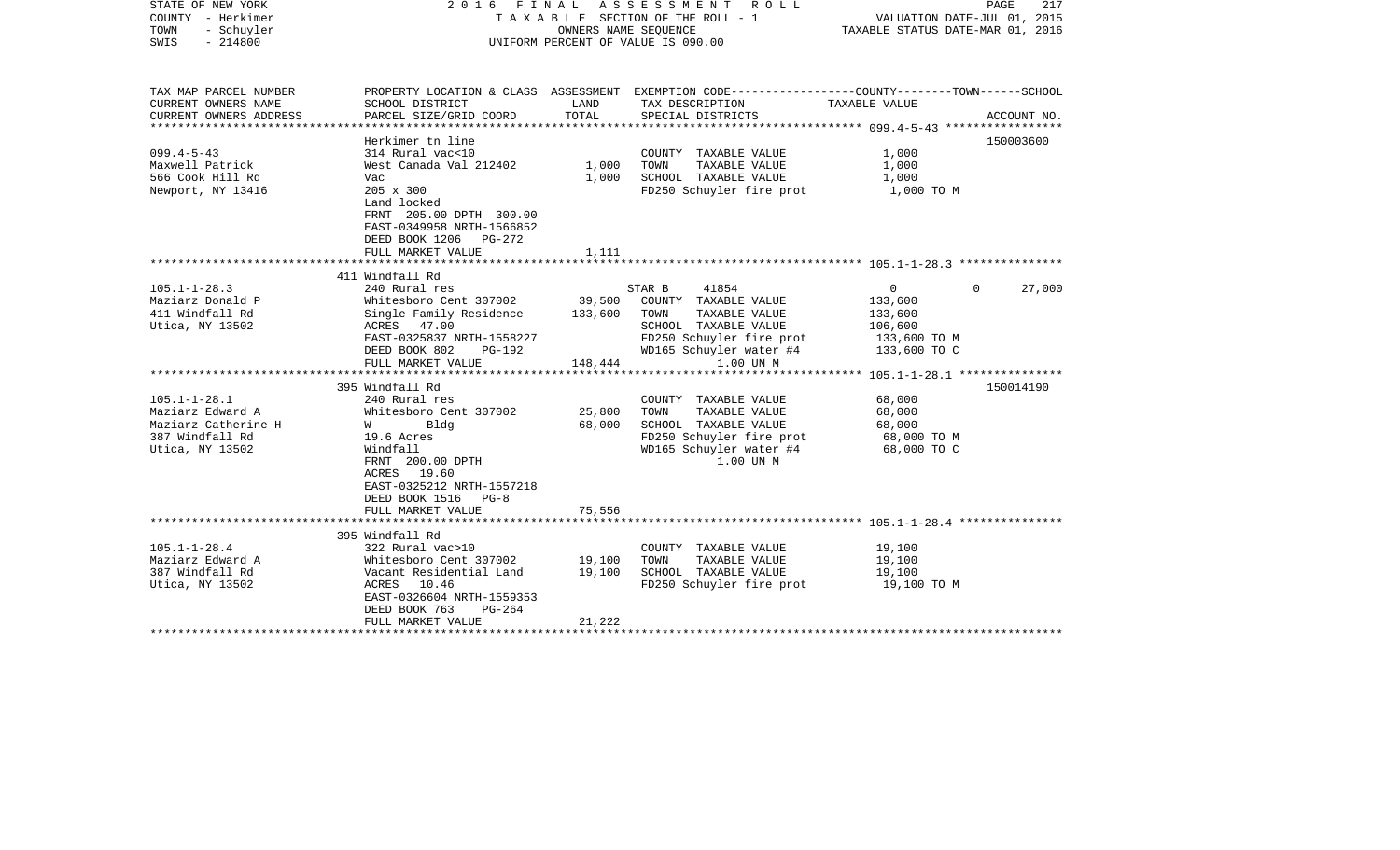| STATE OF NEW YORK<br>COUNTY - Herkimer<br>- Schuyler<br>TOWN<br>$-214800$<br>SWIS                   | 2016                                                                                                                                                                                                           | FINAL<br>OWNERS NAME SEOUENCE       | ASSESSMENT<br>R O L L<br>TAXABLE SECTION OF THE ROLL - 1<br>UNIFORM PERCENT OF VALUE IS 090.00                                                               | TAXABLE STATUS DATE-MAR 01, 2016                                              | 218<br>PAGE<br>VALUATION DATE-JUL 01, 2015 |
|-----------------------------------------------------------------------------------------------------|----------------------------------------------------------------------------------------------------------------------------------------------------------------------------------------------------------------|-------------------------------------|--------------------------------------------------------------------------------------------------------------------------------------------------------------|-------------------------------------------------------------------------------|--------------------------------------------|
| TAX MAP PARCEL NUMBER<br>CURRENT OWNERS NAME<br>CURRENT OWNERS ADDRESS                              | SCHOOL DISTRICT<br>PARCEL SIZE/GRID COORD                                                                                                                                                                      | LAND<br>TOTAL                       | PROPERTY LOCATION & CLASS ASSESSMENT EXEMPTION CODE---------------COUNTY-------TOWN------SCHOOL<br>TAX DESCRIPTION<br>SPECIAL DISTRICTS                      | TAXABLE VALUE                                                                 | ACCOUNT NO.                                |
|                                                                                                     |                                                                                                                                                                                                                | * * * * * * * * * * * * * *         |                                                                                                                                                              |                                                                               |                                            |
| $105.1 - 1 - 28.5$<br>Maziarz Edward A<br>Maziarz Catherine H<br>387 Windfall Rd<br>Utica, NY 13502 | 387 Windfall Rd<br>210 1 Family Res<br>Whitesboro Cent 307002<br>Bldg<br>W<br>20.60 Acres<br>Windfall<br>FRNT 170.00 DPTH<br>ACRES<br>1.00<br>EAST-0325709 NRTH-1557078<br>DEED BOOK 937<br>PG-417             | 13,500<br>135,000                   | STAR B<br>41854<br>COUNTY TAXABLE VALUE<br>TOWN<br>TAXABLE VALUE<br>SCHOOL TAXABLE VALUE<br>FD250 Schuyler fire prot<br>WD165 Schuyler water #4<br>1.00 UN M | $\mathsf{O}$<br>135,000<br>135,000<br>108,000<br>135,000 TO M<br>135,000 TO C | 150014190<br>$\Omega$<br>27,000            |
|                                                                                                     | FULL MARKET VALUE                                                                                                                                                                                              | 150,000                             |                                                                                                                                                              |                                                                               |                                            |
|                                                                                                     |                                                                                                                                                                                                                | **************                      |                                                                                                                                                              |                                                                               |                                            |
| $104.2 - 1 - 62$<br>Maziarz Jeffery<br>8 Thames Ct<br>Greensboro, NC 27455                          | 294 Newport Rd<br>210 1 Family Res<br>Whitesboro Cent 307002<br>Single Family Residence<br>Newport Rd<br>FRNT 200.00 DPTH 160.00<br>EAST-0320320 NRTH-1557679<br>DEED BOOK 1488<br>PG-957<br>FULL MARKET VALUE | 11,200<br>57,600<br>64,000          | COUNTY TAXABLE VALUE<br>TOWN<br>TAXABLE VALUE<br>SCHOOL TAXABLE VALUE<br>FD250 Schuyler fire prot<br>WD170 Schuyler water #2<br>1.00 UN M                    | 57,600<br>57,600<br>57,600<br>57,600 TO M<br>3,900 TO C                       | 150014160                                  |
|                                                                                                     |                                                                                                                                                                                                                |                                     |                                                                                                                                                              |                                                                               |                                            |
| $104.2 - 1 - 1$<br>Mazurowski Stacey M<br>Mazurowski Oliver J<br>451 Newport Rd<br>Utica, NY 13502  | 451 Newport Rd<br>210 1 Family Res<br>Whitesboro Cent 307002<br>Residence<br>Life Use<br>Newport Rd<br>ACRES<br>2.90<br>EAST-0321635 NRTH-1560416<br>DEED BOOK 1233<br>PG-974                                  | 14,900<br>100,000                   | STAR B<br>41854<br>COUNTY TAXABLE VALUE<br>TOWN<br>TAXABLE VALUE<br>SCHOOL TAXABLE VALUE<br>FD250 Schuyler fire prot                                         | $\mathbf 0$<br>100,000<br>100,000<br>73,000<br>100,000 TO M                   | 150013500<br>$\Omega$<br>27,000            |
|                                                                                                     | FULL MARKET VALUE<br>*********************                                                                                                                                                                     | 111,111                             |                                                                                                                                                              |                                                                               |                                            |
|                                                                                                     | 302 Johnson Rd                                                                                                                                                                                                 |                                     |                                                                                                                                                              |                                                                               |                                            |
| $105.4 - 2 - 13$<br>Mazzola Faye Marie<br>302 Johnson Rd<br>Frankfort, NY 13340                     | 210 1 Family Res<br>Frankfort-Schuy 212602<br>Residence W/ Garage<br>Vet Exp 5000<br>Johnson Road<br>5.30<br>ACRES<br>EAST-0346661 NRTH-1545870<br>DEED BOOK 726<br>$PG-107$<br>FULL MARKET VALUE              | 16,800 STAR B<br>132,000<br>146,667 | VET COM CT 41131<br>41854<br>COUNTY TAXABLE VALUE<br>TOWN<br>TAXABLE VALUE<br>SCHOOL TAXABLE VALUE<br>FD250 Schuyler fire prot                               | 13,500<br>$\mathbf{0}$<br>118,500<br>118,500<br>105,000<br>132,000 TO M       | 13,500<br>0<br>0<br>27,000                 |
|                                                                                                     |                                                                                                                                                                                                                |                                     |                                                                                                                                                              |                                                                               |                                            |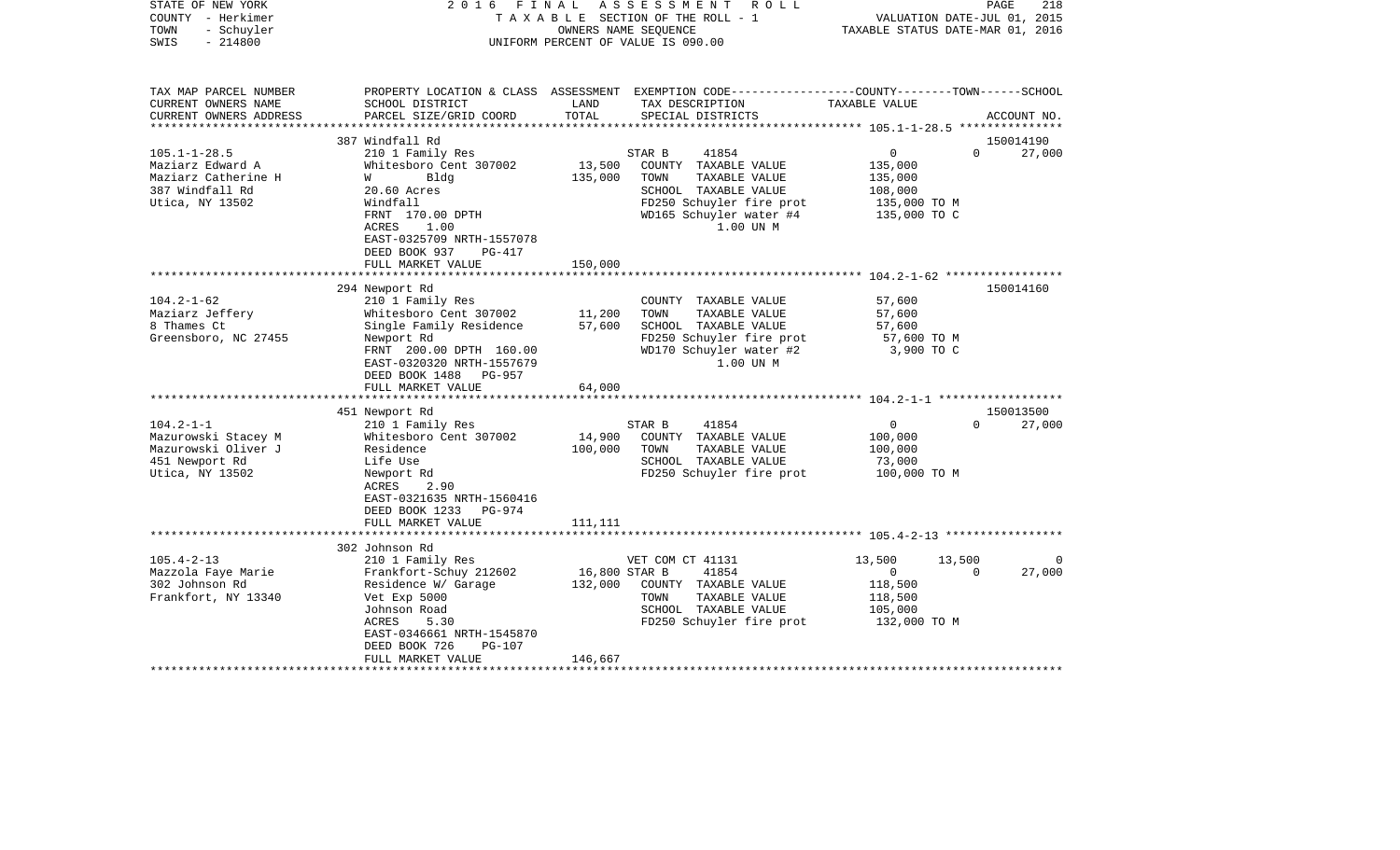| STATE OF NEW YORK<br>COUNTY - Herkimer<br>- Schuyler<br>TOWN<br>$-214800$<br>SWIS                   | 2016 FINAL                                                                                                                                                                                                                             | OWNERS NAME SEOUENCE         | ASSESSMENT ROLL<br>TAXABLE SECTION OF THE ROLL - 1<br>UNIFORM PERCENT OF VALUE IS 090.00                                                                | TAXABLE STATUS DATE-MAR 01, 2016                                      | 219<br>PAGE<br>VALUATION DATE-JUL 01, 2015 |
|-----------------------------------------------------------------------------------------------------|----------------------------------------------------------------------------------------------------------------------------------------------------------------------------------------------------------------------------------------|------------------------------|---------------------------------------------------------------------------------------------------------------------------------------------------------|-----------------------------------------------------------------------|--------------------------------------------|
| TAX MAP PARCEL NUMBER<br>CURRENT OWNERS NAME<br>CURRENT OWNERS ADDRESS<br>***********************   | SCHOOL DISTRICT<br>PARCEL SIZE/GRID COORD                                                                                                                                                                                              | LAND<br>TOTAL                | PROPERTY LOCATION & CLASS ASSESSMENT EXEMPTION CODE---------------COUNTY-------TOWN------SCHOOL<br>TAX DESCRIPTION<br>SPECIAL DISTRICTS                 | TAXABLE VALUE                                                         | ACCOUNT NO.                                |
| $105.4 - 2 - 14$<br>Mazzola Michael<br>6708 Sara Sea Cir 6<br>Siesta Key, FL 34242                  | Johnson Rd<br>314 Rural vac<10<br>Frankfort-Schuy 212602<br>Vacant<br>5.09 Acres<br>Johnson Road<br>ACRES<br>5.09<br>EAST-0346483 NRTH-1545773<br>DEED BOOK 726<br>$PG-109$<br>FULL MARKET VALUE                                       | 10,600<br>10,600<br>11,778   | COUNTY TAXABLE VALUE<br>TOWN<br>TAXABLE VALUE<br>SCHOOL TAXABLE VALUE<br>FD250 Schuyler fire prot                                                       | 10,600<br>10,600<br>10,600<br>10,600 TO M                             |                                            |
|                                                                                                     |                                                                                                                                                                                                                                        |                              |                                                                                                                                                         |                                                                       |                                            |
| $104.7 - 2 - 10$<br>McCumbers Barbara J<br>Drake Donald Sr<br>2075 State Route 5<br>Utica, NY 13502 | 2075 State Route 5<br>210 1 Family Res<br>Whitesboro Cent 307002<br>N 843<br>Bldg<br>$3 \frac{1}{2}$<br>State<br>FRNT<br>98.00 DPTH 181.00<br>EAST-0278238 NRTH-1132520<br>DEED BOOK 1567 PG-129<br>FULL MARKET VALUE                  | 8,500<br>73,600<br>81,778    | COUNTY TAXABLE VALUE<br>TOWN<br>TAXABLE VALUE<br>SCHOOL TAXABLE VALUE<br>FD250 Schuyler fire prot<br>SD030 Schuyler sewer #1<br>WD175 Schuyler water #3 | 73,600<br>73,600<br>73,600<br>73,600 TO M<br>1.22 UN M<br>73,600 TO M | 150011700                                  |
|                                                                                                     |                                                                                                                                                                                                                                        |                              |                                                                                                                                                         |                                                                       |                                            |
| $104.2 - 1 - 79$<br>Mcdonough Lumber Inc<br>3707 Fancent Rd<br>Vernon Center, NY 13477-9717         | Flats<br>323 Vacant rural<br>Whitesboro Cent 307002<br>Vacant Land<br>ACRES 143.90<br>EAST-0312993 NRTH-1553900<br>DEED BOOK 847<br>PG-419                                                                                             | 69,200<br>69,200             | COUNTY TAXABLE VALUE<br>TOWN<br>TAXABLE VALUE<br>SCHOOL TAXABLE VALUE<br>FD250 Schuyler fire prot                                                       | 69,200<br>69,200<br>69,200<br>69,200 TO M                             |                                            |
|                                                                                                     | FULL MARKET VALUE                                                                                                                                                                                                                      | 76,889                       |                                                                                                                                                         |                                                                       |                                            |
|                                                                                                     | 224 Brown Rd                                                                                                                                                                                                                           |                              |                                                                                                                                                         |                                                                       |                                            |
| $099.1 - 1 - 58.2$<br>McGovern Michael P<br>McGovern Diane M<br>224 Brown Rd<br>Utica, NY 13502     | 210 1 Family Res<br>West Canada Val 212402<br>Res & $14.7$ acres<br>$099.1 - 1 - 63.7$ Combined<br>G D 2008 - 5000<br>FRNT 150.00 DPTH<br>ACRES<br>5.20<br>EAST-0326040 NRTH-1571705<br>DEED BOOK 948<br>$PG-235$<br>FULL MARKET VALUE | 16,700<br>205,000<br>227,778 | STAR B<br>41854<br>COUNTY TAXABLE VALUE<br>TOWN<br>TAXABLE VALUE<br>SCHOOL TAXABLE VALUE<br>FD250 Schuyler fire prot                                    | 0<br>205,000<br>205,000<br>178,000<br>205,000 TO M                    | 27,000<br>$\Omega$                         |
|                                                                                                     |                                                                                                                                                                                                                                        |                              | *****************************                                                                                                                           |                                                                       |                                            |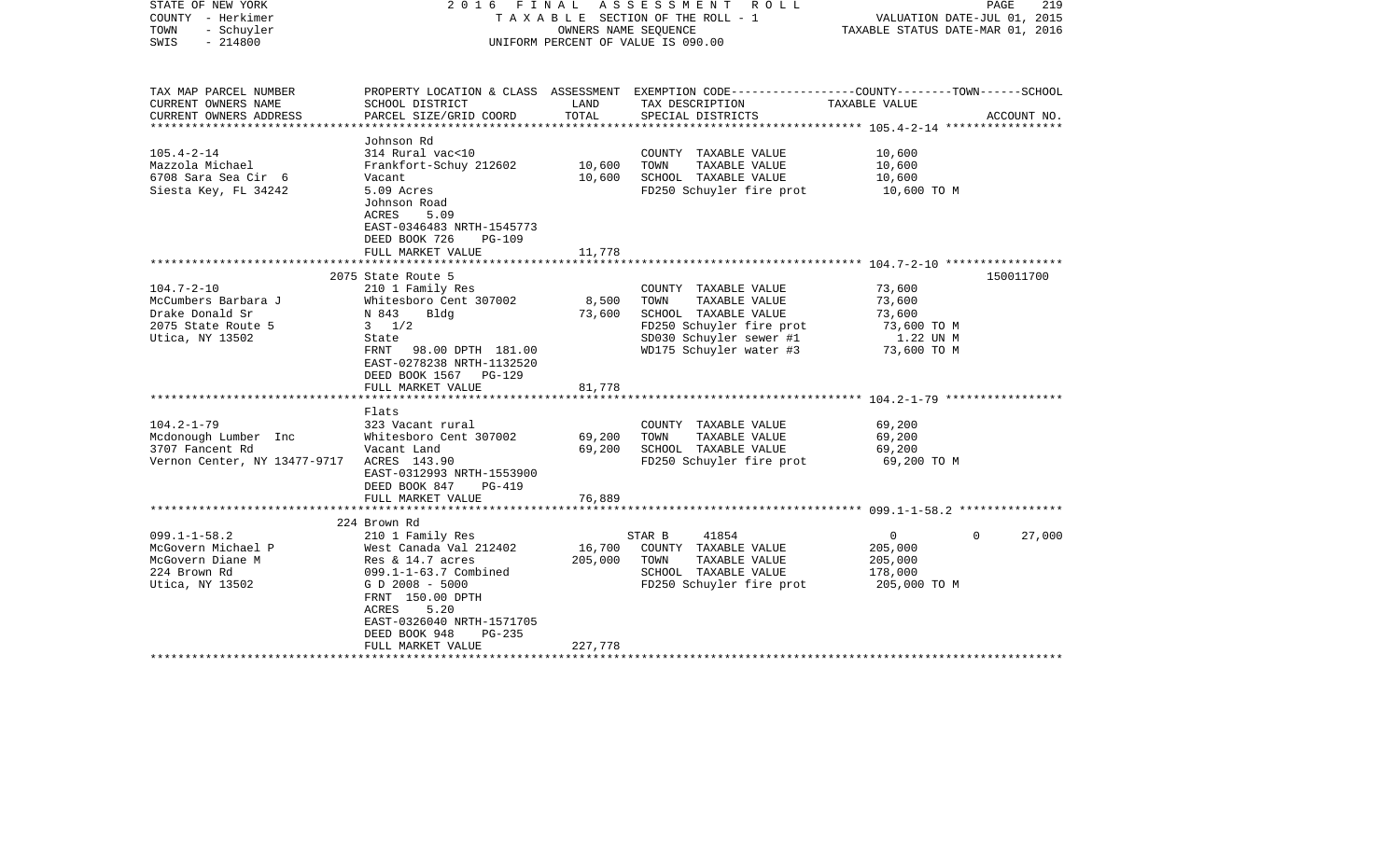| STATE OF NEW YORK         | 2 0 1 6                        | FINAL         | A S S E S S M E N T<br>R O L L                                                                   |                                  | 220<br>PAGE        |
|---------------------------|--------------------------------|---------------|--------------------------------------------------------------------------------------------------|----------------------------------|--------------------|
| COUNTY - Herkimer         |                                |               | TAXABLE SECTION OF THE ROLL - 1                                                                  | VALUATION DATE-JUL 01, 2015      |                    |
| TOWN<br>- Schuyler        |                                |               | OWNERS NAME SEQUENCE                                                                             | TAXABLE STATUS DATE-MAR 01, 2016 |                    |
| $-214800$<br>SWIS         |                                |               | UNIFORM PERCENT OF VALUE IS 090.00                                                               |                                  |                    |
|                           |                                |               |                                                                                                  |                                  |                    |
| TAX MAP PARCEL NUMBER     |                                |               | PROPERTY LOCATION & CLASS ASSESSMENT EXEMPTION CODE----------------COUNTY-------TOWN------SCHOOL |                                  |                    |
| CURRENT OWNERS NAME       | SCHOOL DISTRICT                | LAND          | TAX DESCRIPTION                                                                                  | TAXABLE VALUE                    |                    |
| CURRENT OWNERS ADDRESS    | PARCEL SIZE/GRID COORD         | TOTAL         | SPECIAL DISTRICTS                                                                                |                                  | ACCOUNT NO.        |
| ************************* |                                |               |                                                                                                  |                                  |                    |
|                           | Louis Ridge Rd                 |               |                                                                                                  |                                  | 150003180          |
| $099.4 - 5 - 30$          | 322 Rural vac>10               |               | COUNTY TAXABLE VALUE                                                                             | 70,800                           |                    |
| McGrath Kenneth R         | West Canada Val 212402         | 70,800        | TOWN<br>TAXABLE VALUE                                                                            | 70,800                           |                    |
| McGrath Sue               | Survey $# 106$                 | 70,800        | SCHOOL TAXABLE VALUE                                                                             | 70,800                           |                    |
| 9822 Zackery Ave          | Land & Lakes lot 37            |               | FD250 Schuyler fire prot                                                                         | 70,800 TO M                      |                    |
| Charlotte, NC 28277-2124  | Louis Rd                       |               |                                                                                                  |                                  |                    |
|                           | ACRES<br>40.00                 |               |                                                                                                  |                                  |                    |
|                           | EAST-0347081 NRTH-1565324      |               |                                                                                                  |                                  |                    |
|                           | DEED BOOK 1110<br>PG-646       |               |                                                                                                  |                                  |                    |
|                           | FULL MARKET VALUE              | 78,667        |                                                                                                  |                                  |                    |
|                           |                                |               |                                                                                                  |                                  |                    |
|                           | 106 Oak Hill Rd                |               |                                                                                                  |                                  | 150018180          |
| $112.4 - 3 - 11$          | 210 1 Family Res               |               | VET COM CT 41131                                                                                 | 13,500<br>13,500<br>$\Omega$     | 0<br>$\Omega$      |
| McGraw Richard E Jr.      | Frankfort-Schuy 212602         | 12,000 STAR B | 41854                                                                                            | 53,600                           | 27,000             |
| 106 Oak Hill Rd           | Bldg                           | 67,100        | COUNTY TAXABLE VALUE                                                                             |                                  |                    |
| Schuyler, NY 13340        | $3 \t1/4$<br>State             |               | TOWN<br>TAXABLE VALUE<br>SCHOOL TAXABLE VALUE                                                    | 53,600                           |                    |
|                           | FRNT 145.00 DPTH 195.00        |               | FD250 Schuyler fire prot                                                                         | 40,100                           |                    |
|                           | ACRES<br>0.83                  |               |                                                                                                  | 67,100 TO M                      |                    |
|                           | EAST-0342820 NRTH-1533814      |               |                                                                                                  |                                  |                    |
|                           | DEED BOOK 905<br><b>PG-241</b> |               |                                                                                                  |                                  |                    |
|                           | FULL MARKET VALUE              | 74,556        |                                                                                                  |                                  |                    |
|                           | *********************          |               |                                                                                                  |                                  |                    |
|                           | 293 Bull Rd                    |               |                                                                                                  |                                  | 150002610          |
| $105.1 - 1 - 9.1$         | 240 Rural res                  |               | COUNTY TAXABLE VALUE                                                                             | 74,800                           |                    |
| McLean Power Washing, LLC | Whitesboro Cent 307002         | 21,800        | TOWN<br>TAXABLE VALUE                                                                            | 74,800                           |                    |
| 5597 Grace Rd             | Residence W/att Storage        | 74,800        | SCHOOL TAXABLE VALUE                                                                             | 74,800                           |                    |
| Utica, NY 13502           | sold 1 5A 2013                 |               | FD250 Schuyler fire prot                                                                         | 74,800 TO M                      |                    |
|                           | Bull Rd                        |               |                                                                                                  |                                  |                    |
|                           | FRNT 212.00 DPTH               |               |                                                                                                  |                                  |                    |
|                           | 61.40<br>ACRES                 |               |                                                                                                  |                                  |                    |
|                           | EAST-0331627 NRTH-1559108      |               |                                                                                                  |                                  |                    |
|                           | DEED BOOK 1553<br>PG-590       |               |                                                                                                  |                                  |                    |
|                           | FULL MARKET VALUE              | 83,111        |                                                                                                  |                                  |                    |
|                           |                                |               |                                                                                                  |                                  |                    |
|                           | 1153 Newport Rd                |               |                                                                                                  |                                  | 150012390          |
| $099.1 - 1 - 5.1$         | 210 1 Family Res               |               | 41800<br>AGED-ALL                                                                                | 41,900<br>41,900                 | 41,900             |
| Mcneal Georgia            | West Canada Val 212402         |               | 14,400 STAR EN<br>41834                                                                          | $\overline{0}$                   | $\Omega$<br>41,900 |
| 1153 Newport Rd           | W Bldg & Trailer               | 83,800        | COUNTY TAXABLE VALUE                                                                             | 41,900                           |                    |
| Utica, NY 13502           | 2 Acres<br>3                   |               | TAXABLE VALUE<br>TOWN                                                                            | 41,900                           |                    |
|                           | Newport                        |               | SCHOOL TAXABLE VALUE                                                                             | 0                                |                    |
|                           | 250<br>ACRES<br>2.00 BANK      |               | FD250 Schuyler fire prot                                                                         | 83,800 TO M                      |                    |
|                           | EAST-0329605 NRTH-1571935      |               |                                                                                                  |                                  |                    |
|                           | DEED BOOK 709<br>PG-777        |               |                                                                                                  |                                  |                    |
|                           | FULL MARKET VALUE              | 93,111        |                                                                                                  |                                  |                    |
|                           | ******************             |               |                                                                                                  |                                  |                    |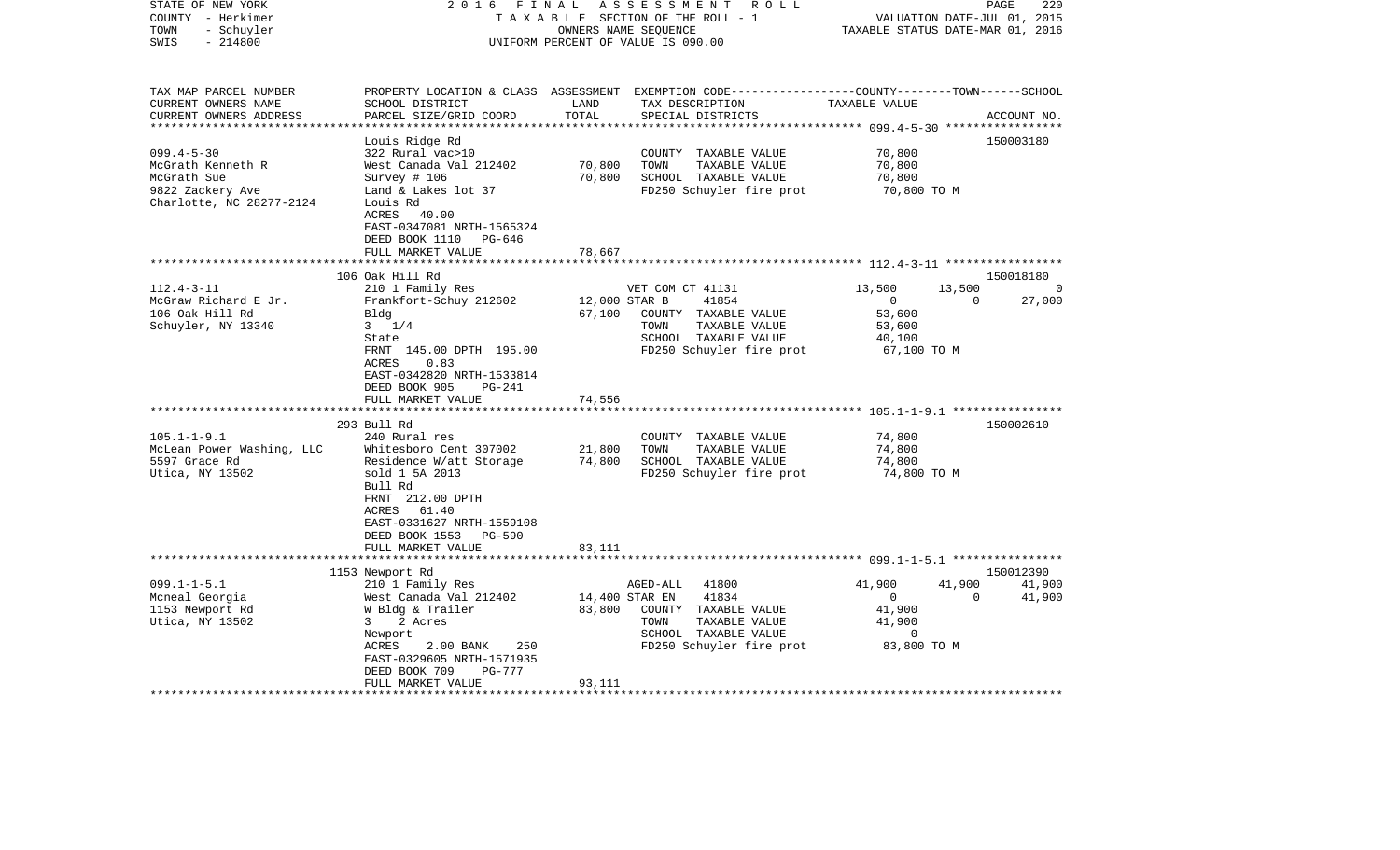| STATE OF NEW YORK<br>COUNTY - Herkimer<br>- Schuyler<br>TOWN<br>$-214800$<br>SWIS | 2016                                                                                                         | FINAL   | ASSESSMENT<br>R O L L<br>TAXABLE SECTION OF THE ROLL - 1<br>OWNERS NAME SEQUENCE<br>UNIFORM PERCENT OF VALUE IS 090.00 | VALUATION DATE-JUL 01, 2015<br>TAXABLE STATUS DATE-MAR 01, 2016 | PAGE<br>221            |
|-----------------------------------------------------------------------------------|--------------------------------------------------------------------------------------------------------------|---------|------------------------------------------------------------------------------------------------------------------------|-----------------------------------------------------------------|------------------------|
| TAX MAP PARCEL NUMBER<br>CURRENT OWNERS NAME                                      | SCHOOL DISTRICT                                                                                              | LAND    | PROPERTY LOCATION & CLASS ASSESSMENT EXEMPTION CODE---------------COUNTY-------TOWN------SCHOOL<br>TAX DESCRIPTION     | TAXABLE VALUE                                                   |                        |
| CURRENT OWNERS ADDRESS                                                            | PARCEL SIZE/GRID COORD                                                                                       | TOTAL   | SPECIAL DISTRICTS                                                                                                      |                                                                 | ACCOUNT NO.            |
|                                                                                   |                                                                                                              |         |                                                                                                                        | ****************** 105.4-1-36 ******************                |                        |
|                                                                                   | 253 Dutchtown Rd                                                                                             |         |                                                                                                                        |                                                                 | 150021690              |
| $105.4 - 1 - 36$                                                                  | 210 1 Family Res                                                                                             |         | STAR B<br>41854                                                                                                        | $\overline{0}$                                                  | $\mathbf{0}$<br>27,000 |
| Moneil Jeffrey S                                                                  | Frankfort-Schuy 212602                                                                                       | 11,300  | COUNTY TAXABLE VALUE                                                                                                   | 102,300                                                         |                        |
| Kaelin Karen B                                                                    | Single Family Residenc                                                                                       | 102,300 | TOWN<br>TAXABLE VALUE                                                                                                  | 102,300                                                         |                        |
| 253 Dutchtown Rd                                                                  | Dutchtown Rd                                                                                                 |         | SCHOOL TAXABLE VALUE                                                                                                   | 75,300                                                          |                        |
| Frankfort, NY 13340                                                               | FRNT 119.00 DPTH 275.00<br>EAST-0340252 NRTH-1547255<br>DEED BOOK 865<br>PG-59                               |         | FD250 Schuyler fire prot                                                                                               | 102,300 TO M                                                    |                        |
|                                                                                   | FULL MARKET VALUE                                                                                            | 113,667 |                                                                                                                        |                                                                 |                        |
|                                                                                   | Cogar Rd                                                                                                     |         |                                                                                                                        |                                                                 | 150003180              |
| $105.2 - 4 - 17$                                                                  | 322 Rural vac>10                                                                                             |         | COUNTY TAXABLE VALUE                                                                                                   | 68,800                                                          |                        |
| McSweeney Walter                                                                  | West Canada Val 212402                                                                                       | 68,800  | TAXABLE VALUE<br>TOWN                                                                                                  | 68,800                                                          |                        |
| Woods Road LLC                                                                    | Fox Hollow/ MF#185                                                                                           | 68,800  | SCHOOL TAXABLE VALUE                                                                                                   | 68,800                                                          |                        |
| 754174 Parkside Station                                                           | Land & Lakes lot 30                                                                                          |         | FD250 Schuyler fire prot                                                                                               | 68,800 TO M                                                     |                        |
| Forresthills, NY 11375-9174                                                       | Cogar Rd<br>ACRES<br>40.00<br>EAST-0340857 NRTH-1559475<br>DEED BOOK 1147 PG-408                             |         |                                                                                                                        |                                                                 |                        |
|                                                                                   | FULL MARKET VALUE                                                                                            | 76,444  |                                                                                                                        |                                                                 |                        |
|                                                                                   | *************************                                                                                    |         |                                                                                                                        |                                                                 |                        |
|                                                                                   | Graham Rd                                                                                                    |         |                                                                                                                        |                                                                 | 150022410              |
| $098.4 - 1 - 42$<br>McTiernan Edwin                                               | 314 Rural vac<10<br>Whitesboro Cent 307002                                                                   | 8,000   | COUNTY TAXABLE VALUE<br>TOWN<br>TAXABLE VALUE                                                                          | 8,000<br>8,000                                                  |                        |
| Owen Gail                                                                         | Vacant                                                                                                       | 8,000   | SCHOOL TAXABLE VALUE                                                                                                   | 8,000                                                           |                        |
| 5437 Graham Rd                                                                    | $3 \quad 1$                                                                                                  |         | FD250 Schuyler fire prot                                                                                               | 8,000 TO M                                                      |                        |
| Utica, NY 13502                                                                   | Graham<br>FRNT 136.00 DPTH 274.00<br>EAST-0320261 NRTH-1563661<br>DEED BOOK 1414 PG-860<br>FULL MARKET VALUE | 8,889   |                                                                                                                        |                                                                 |                        |
|                                                                                   | *****************************                                                                                |         |                                                                                                                        |                                                                 |                        |
|                                                                                   | 5437 Graham Rd                                                                                               |         |                                                                                                                        |                                                                 | 150002010              |
| $098.4 - 1 - 43$                                                                  | 210 1 Family Res                                                                                             |         | STAR B<br>41854                                                                                                        | 0                                                               | $\Omega$<br>27,000     |
| Mctiernan Edwin                                                                   | Whitesboro Cent 307002                                                                                       | 13,400  | COUNTY TAXABLE VALUE                                                                                                   | 100,000                                                         |                        |
| Owen Gail                                                                         | Residence W Inground Pool                                                                                    | 100,000 | TOWN<br>TAXABLE VALUE                                                                                                  | 100,000                                                         |                        |
| 5437 Graham Rd                                                                    | $3 \quad 1$                                                                                                  |         | SCHOOL TAXABLE VALUE                                                                                                   | 73,000                                                          |                        |
| Utica, NY 13502                                                                   | Graham Rd<br>FRNT 150.00 DPTH 288.00<br>EAST-0320284 NRTH-1563813<br>DEED BOOK 870<br>PG-61                  |         | FD250 Schuyler fire prot                                                                                               | 100,000 TO M                                                    |                        |
|                                                                                   | FULL MARKET VALUE                                                                                            | 111,111 |                                                                                                                        |                                                                 |                        |
|                                                                                   |                                                                                                              |         |                                                                                                                        |                                                                 |                        |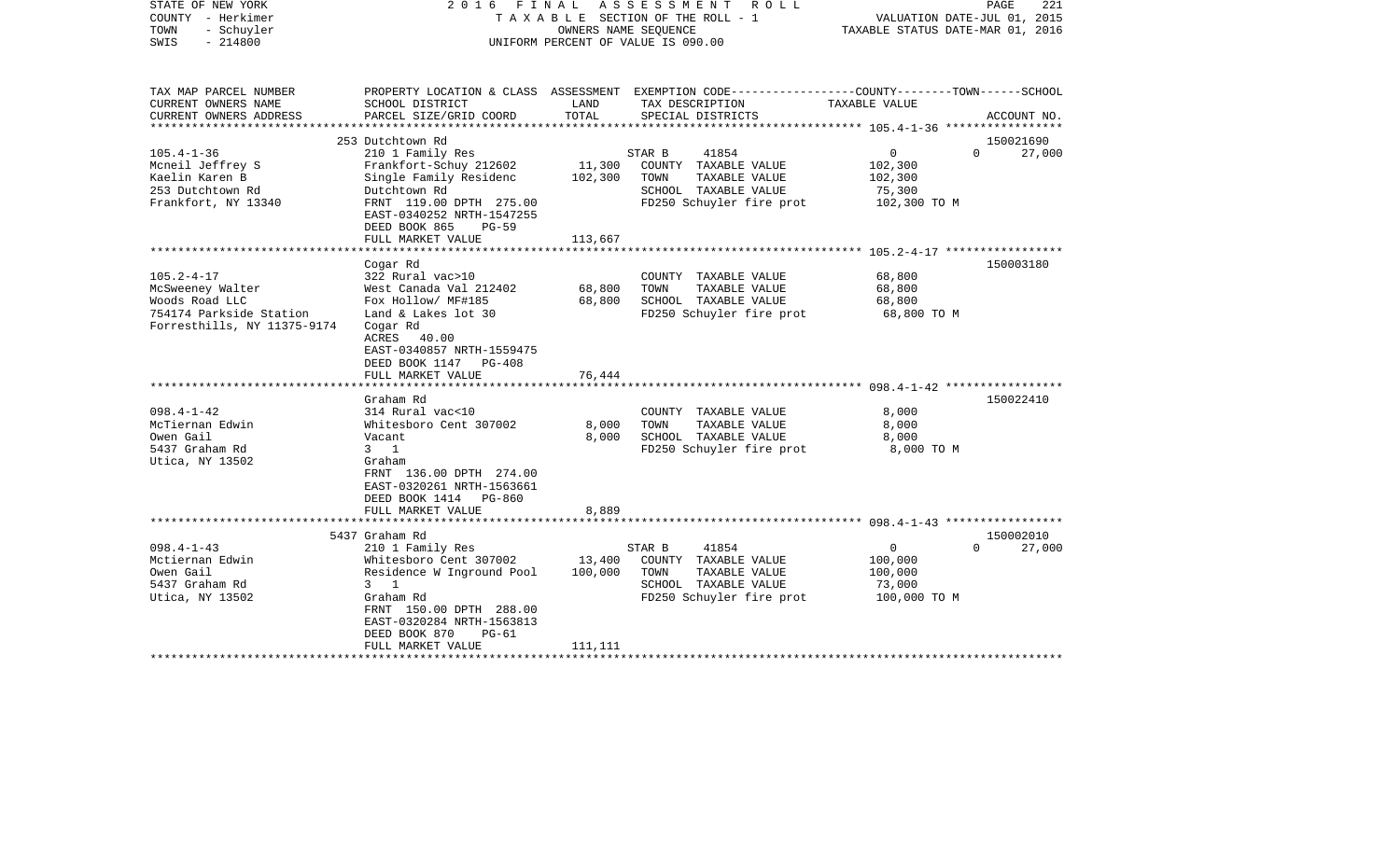| STATE OF NEW YORK<br>COUNTY - Herkimer<br>TOWN<br>- Schuyler<br>$-214800$<br>SWIS | 2016                                                                                                                           |               | FINAL ASSESSMENT ROLL<br>TAXABLE SECTION OF THE ROLL - 1<br>OWNERS NAME SEOUENCE<br>UNIFORM PERCENT OF VALUE IS 090.00 | VALUATION DATE-JUL 01, 2015<br>TAXABLE STATUS DATE-MAR 01, 2016 | PAGE<br>222 |
|-----------------------------------------------------------------------------------|--------------------------------------------------------------------------------------------------------------------------------|---------------|------------------------------------------------------------------------------------------------------------------------|-----------------------------------------------------------------|-------------|
| TAX MAP PARCEL NUMBER                                                             |                                                                                                                                |               | PROPERTY LOCATION & CLASS ASSESSMENT EXEMPTION CODE----------------COUNTY-------TOWN------SCHOOL                       |                                                                 |             |
| CURRENT OWNERS NAME<br>CURRENT OWNERS ADDRESS                                     | SCHOOL DISTRICT<br>PARCEL SIZE/GRID COORD                                                                                      | LAND<br>TOTAL | TAX DESCRIPTION<br>SPECIAL DISTRICTS                                                                                   | TAXABLE VALUE                                                   | ACCOUNT NO. |
| *****************                                                                 | Grande View Dr                                                                                                                 |               |                                                                                                                        |                                                                 |             |
| $099.2 - 4 - 49$                                                                  | 314 Rural vac<10                                                                                                               |               | COUNTY TAXABLE VALUE                                                                                                   | 1,000                                                           | 150003180   |
| Medina Elias                                                                      | West Canada Val 212402                                                                                                         | 1,000         | TOWN<br>TAXABLE VALUE                                                                                                  | 1,000                                                           |             |
| 1407 Davenport Dr                                                                 | Survey # 362                                                                                                                   | 1,000         | SCHOOL TAXABLE VALUE                                                                                                   | 1,000                                                           |             |
| New Port Richey, FL 34655                                                         |                                                                                                                                |               |                                                                                                                        |                                                                 |             |
|                                                                                   | Land & Lakes lot 49<br>Grande View Dr<br>EAST-0343926 NRTH-1571633<br>DEED BOOK 1193<br>PG-941                                 |               | FD250 Schuyler fire prot                                                                                               | 1,000 TO M                                                      |             |
|                                                                                   | FULL MARKET VALUE                                                                                                              | 1,111         |                                                                                                                        |                                                                 |             |
|                                                                                   | Louis Ridge Rd                                                                                                                 |               |                                                                                                                        |                                                                 | 150003180   |
| $099.4 - 5 - 40$                                                                  | 322 Rural vac>10                                                                                                               |               | COUNTY TAXABLE VALUE                                                                                                   | 10,000                                                          |             |
| Merkle Paul                                                                       | West Canada Val 212402                                                                                                         | 10,000        | TOWN<br>TAXABLE VALUE                                                                                                  | 10,000                                                          |             |
| 449 Lincoln Ave                                                                   | Survey # 106                                                                                                                   | 10,000        | SCHOOL TAXABLE VALUE                                                                                                   | 10,000                                                          |             |
| Rutherford, NJ 07070                                                              | Land & Lakes lot 55                                                                                                            |               | FD250 Schuyler fire prot                                                                                               | 10,000 TO M                                                     |             |
|                                                                                   | Louis Rd LAND LOCKED<br>ACRES 12.10<br>EAST-0349849 NRTH-1565957<br>DEED BOOK 1120<br>PG-133                                   |               |                                                                                                                        |                                                                 |             |
|                                                                                   | FULL MARKET VALUE                                                                                                              | 11,111        |                                                                                                                        |                                                                 |             |
|                                                                                   | **********************                                                                                                         |               |                                                                                                                        |                                                                 |             |
|                                                                                   | Cogar Rd                                                                                                                       |               |                                                                                                                        |                                                                 | 150003180   |
| $099.4 - 6 - 14$                                                                  | 322 Rural vac>10                                                                                                               |               | COUNTY TAXABLE VALUE                                                                                                   | 20,400                                                          |             |
| Messier Jon                                                                       | West Canada Val 212402                                                                                                         | 20,400        | TOWN<br>TAXABLE VALUE                                                                                                  | 20,400                                                          |             |
| Messier Christine                                                                 | Fox Hollow/ MF#185                                                                                                             | 20,400        | SCHOOL TAXABLE VALUE                                                                                                   | 20,400                                                          |             |
| 18 Sunset Dr<br>West Kingston, RI 02892                                           | Land & Lakes lot 14<br>Cogar Rd<br>ACRES<br>5.80<br>EAST-0344951 NRTH-1560847<br>DEED BOOK 1131    PG-721<br>FULL MARKET VALUE | 22,667        | FD250 Schuyler fire prot                                                                                               | 20,400 TO M                                                     |             |
|                                                                                   | *******************                                                                                                            |               |                                                                                                                        |                                                                 |             |
|                                                                                   | Cogar Rd                                                                                                                       |               |                                                                                                                        |                                                                 | 150003180   |
| $105.2 - 4 - 1$                                                                   | 314 Rural vac<10                                                                                                               |               | COUNTY TAXABLE VALUE                                                                                                   | 21,100                                                          |             |
| Messier Jon                                                                       | Frankfort-Schuy 212602                                                                                                         | 21,100        | TOWN<br>TAXABLE VALUE                                                                                                  | 21,100                                                          |             |
| Messier Christine                                                                 | Fox Hollow/ MF#185                                                                                                             | 21,100        | SCHOOL TAXABLE VALUE                                                                                                   | 21,100                                                          |             |
| 18 Sunset Dr<br>West Kingston, RI 02892                                           | Land & Lakes lot 15<br>Cogar Rd<br>ACRES<br>6.20                                                                               |               | FD250 Schuyler fire prot                                                                                               | 21,100 TO M                                                     |             |
|                                                                                   | EAST-0344747 NRTH-1560744<br>DEED BOOK 1131<br>PG-721                                                                          |               |                                                                                                                        |                                                                 |             |
|                                                                                   | FULL MARKET VALUE                                                                                                              | 23,444        |                                                                                                                        |                                                                 |             |
|                                                                                   |                                                                                                                                |               |                                                                                                                        |                                                                 |             |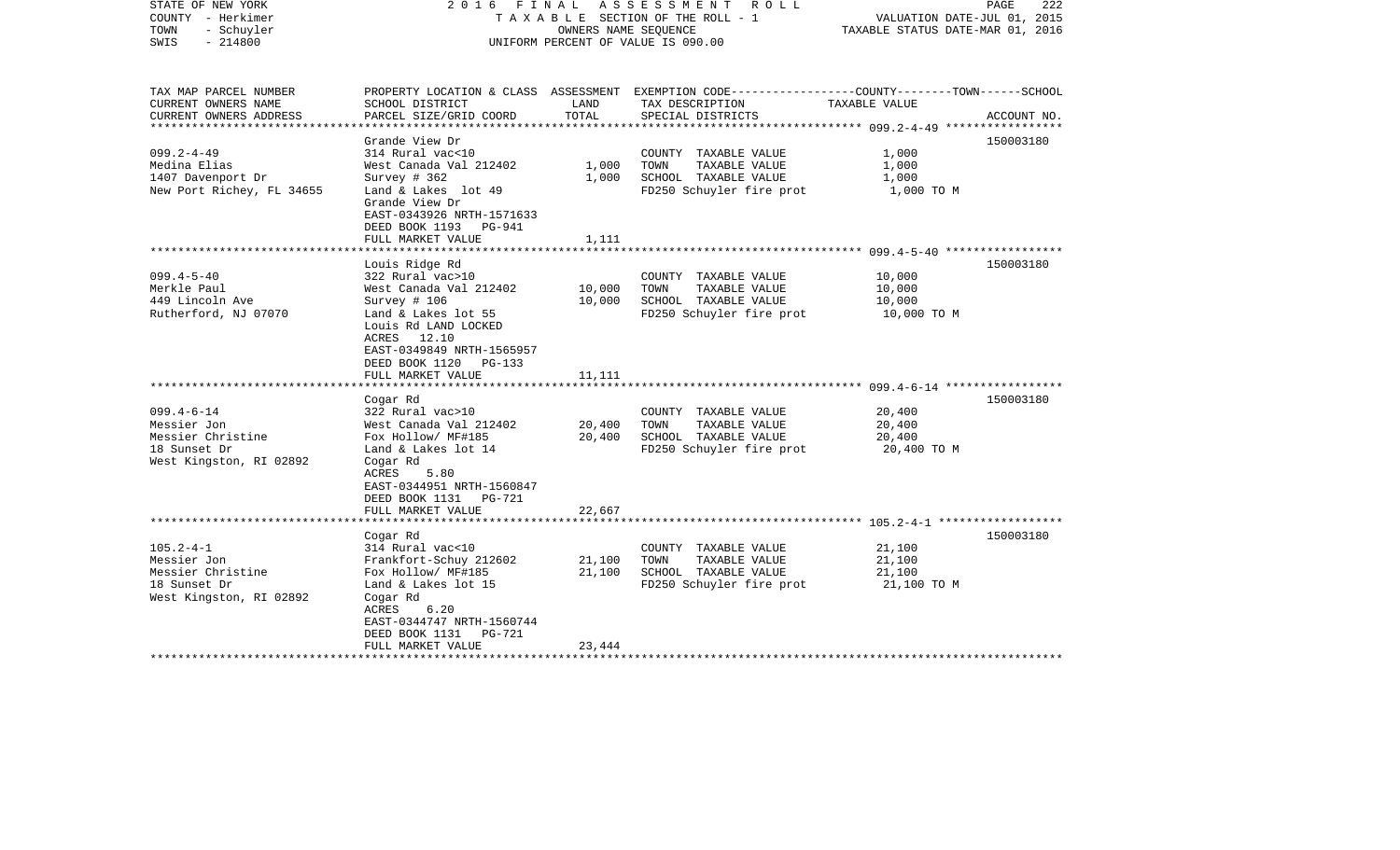| STATE OF NEW YORK<br>COUNTY - Herkimer<br>- Schuyler<br>TOWN<br>$-214800$<br>SWIS | 2 0 1 6<br>FINAL                                   | OWNERS NAME SEQUENCE | ASSESSMENT<br>R O L L<br>TAXABLE SECTION OF THE ROLL - 1<br>UNIFORM PERCENT OF VALUE IS 090.00                                          | VALUATION DATE-JUL 01, 2015<br>TAXABLE STATUS DATE-MAR 01, 2016 | PAGE<br>223                     |
|-----------------------------------------------------------------------------------|----------------------------------------------------|----------------------|-----------------------------------------------------------------------------------------------------------------------------------------|-----------------------------------------------------------------|---------------------------------|
| TAX MAP PARCEL NUMBER<br>CURRENT OWNERS NAME<br>CURRENT OWNERS ADDRESS            | SCHOOL DISTRICT<br>PARCEL SIZE/GRID COORD          | LAND<br>TOTAL        | PROPERTY LOCATION & CLASS ASSESSMENT EXEMPTION CODE---------------COUNTY-------TOWN------SCHOOL<br>TAX DESCRIPTION<br>SPECIAL DISTRICTS | TAXABLE VALUE                                                   | ACCOUNT NO.                     |
|                                                                                   |                                                    |                      |                                                                                                                                         |                                                                 |                                 |
| $098.4 - 1 - 32$                                                                  | 5312 Graham Rd<br>210 1 Family Res                 |                      | 41854<br>STAR B                                                                                                                         | $\mathsf{O}$                                                    | 150075126<br>$\Omega$<br>27,000 |
| Mialik Sergey                                                                     | Whitesboro Cent 307002                             | 15,000               | COUNTY TAXABLE VALUE                                                                                                                    | 150,000                                                         |                                 |
| Mialik Maria                                                                      | Single Family Residence                            | 150,000              | TOWN<br>TAXABLE VALUE                                                                                                                   | 150,000                                                         |                                 |
| 5312 Graham Rd                                                                    | 2 3.1 Acres                                        |                      | SCHOOL TAXABLE VALUE                                                                                                                    | 123,000                                                         |                                 |
| Utica, NY 13502                                                                   | Graham Rd                                          |                      | FD250 Schuyler fire prot                                                                                                                | 150,000 TO M                                                    |                                 |
|                                                                                   | <b>ACRES</b><br>3.10                               |                      |                                                                                                                                         |                                                                 |                                 |
|                                                                                   | EAST-0320320 NRTH-1561234                          |                      |                                                                                                                                         |                                                                 |                                 |
|                                                                                   | DEED BOOK 943<br>$PG-520$                          |                      |                                                                                                                                         |                                                                 |                                 |
|                                                                                   | FULL MARKET VALUE                                  | 166,667              |                                                                                                                                         |                                                                 |                                 |
|                                                                                   | 455 Short Lots Rd                                  |                      |                                                                                                                                         |                                                                 | 150023250                       |
| $105.1 - 1 - 18.2$                                                                | 210 1 Family Res                                   |                      | 41834<br>STAR EN                                                                                                                        | $\circ$                                                         | $\Omega$<br>58,770              |
| Michael & Marian Yaneshak IRR Whitesboro Cent 307002                              |                                                    | 14,000               | COUNTY TAXABLE VALUE                                                                                                                    | 89,000                                                          |                                 |
| Jones Susan E                                                                     | E Bldgs Ag Ex Ld 140A                              | 89,000               | TOWN<br>TAXABLE VALUE                                                                                                                   | 89,000                                                          |                                 |
| Attn: MICHAEL YANESHAK                                                            | converted to a wedding ve                          |                      | SCHOOL TAXABLE VALUE                                                                                                                    | 30,230                                                          |                                 |
| 455 Short Lots Rd                                                                 | of barns 2015 np permit                            |                      | FD250 Schuyler fire prot                                                                                                                | 89,000 TO M                                                     |                                 |
| Frankfort, NY 13340                                                               | ACRES<br>1.60                                      |                      |                                                                                                                                         |                                                                 |                                 |
| MAY BE SUBJECT TO PAYMENT                                                         | EAST-0331437 NRTH-1553534<br>DEED BOOK 1558 PG-771 |                      |                                                                                                                                         |                                                                 |                                 |
| UNDER AGDIST LAW TIL 2022                                                         | FULL MARKET VALUE                                  | 98,889               |                                                                                                                                         |                                                                 |                                 |
| *********************                                                             |                                                    |                      |                                                                                                                                         |                                                                 |                                 |
|                                                                                   | 578 Newport Rd                                     |                      |                                                                                                                                         |                                                                 | 150012900                       |
| $098.4 - 1 - 26.2$                                                                | 240 Rural res                                      |                      | STAR B<br>41854                                                                                                                         | $\mathbf{0}$                                                    | $\Omega$<br>27,000              |
| Miklethun Stephen J                                                               | Whitesboro Cent 307002                             | 53,500               | COUNTY TAXABLE VALUE                                                                                                                    | 149,900                                                         |                                 |
| 578 Newport Rd                                                                    | $E = 1$<br>Bldg                                    | 149,900              | TOWN<br>TAXABLE VALUE                                                                                                                   | 149,900                                                         |                                 |
| Utica, NY 13502                                                                   | 1 71.65                                            |                      | SCHOOL TAXABLE VALUE                                                                                                                    | 122,900                                                         |                                 |
|                                                                                   | Newport Rd<br>FRNT 1693.00 DPTH                    |                      | FD250 Schuyler fire prot                                                                                                                | 149,900 TO M                                                    |                                 |
|                                                                                   | ACRES 48.30                                        |                      |                                                                                                                                         |                                                                 |                                 |
|                                                                                   | EAST-0322722 NRTH-1562733                          |                      |                                                                                                                                         |                                                                 |                                 |
|                                                                                   | DEED BOOK 1122 PG-472                              |                      |                                                                                                                                         |                                                                 |                                 |
|                                                                                   | FULL MARKET VALUE                                  | 166,556              |                                                                                                                                         |                                                                 |                                 |
|                                                                                   |                                                    |                      |                                                                                                                                         |                                                                 |                                 |
|                                                                                   | Cogar Rd                                           |                      |                                                                                                                                         |                                                                 | 150003180                       |
| $105.2 - 4 - 21$                                                                  | 322 Rural vac>10                                   |                      | COUNTY TAXABLE VALUE                                                                                                                    | 41,700                                                          |                                 |
| Miliani Luz M<br>Miliani Anibal                                                   | Frankfort-Schuy 212602                             | 41,700<br>41,700     | TOWN<br>TAXABLE VALUE<br>SCHOOL TAXABLE VALUE                                                                                           | 41,700                                                          |                                 |
| 13920 Southwest 108th St                                                          | Fox Hollow/ MF#185<br>Land & Lakes lot 34          |                      | FD250 Schuyler fire prot                                                                                                                | 41,700<br>41,700 TO M                                           |                                 |
| Miami, FL 33186                                                                   | Cogar Rd                                           |                      |                                                                                                                                         |                                                                 |                                 |
|                                                                                   | ACRES 15.10                                        |                      |                                                                                                                                         |                                                                 |                                 |
|                                                                                   | EAST-0342693 NRTH-1560701                          |                      |                                                                                                                                         |                                                                 |                                 |
|                                                                                   | DEED BOOK 1131<br>PG-811                           |                      |                                                                                                                                         |                                                                 |                                 |
|                                                                                   | FULL MARKET VALUE                                  | 46,333               |                                                                                                                                         |                                                                 |                                 |
|                                                                                   |                                                    |                      |                                                                                                                                         |                                                                 |                                 |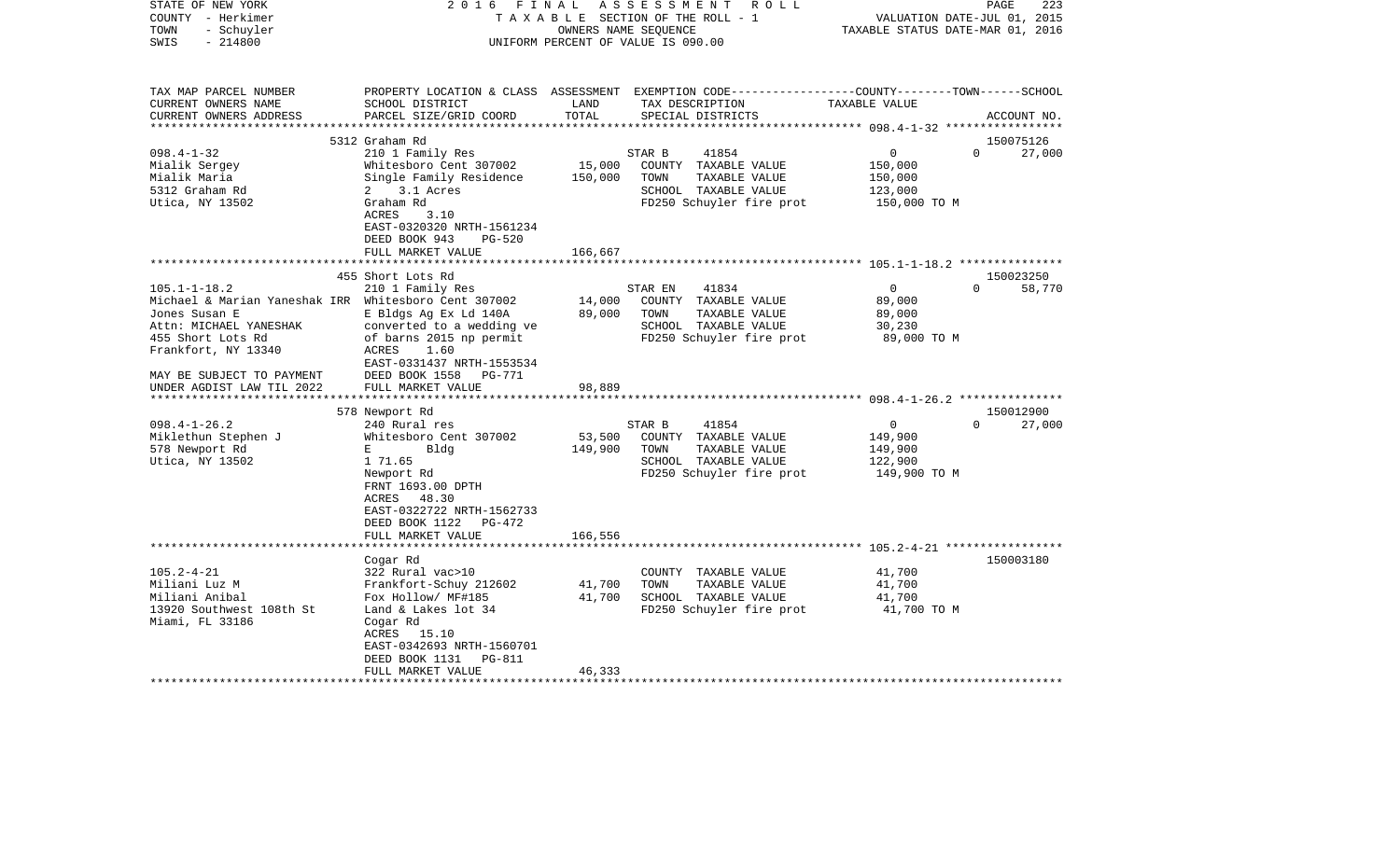| STATE OF NEW YORK<br>COUNTY - Herkimer<br>- Schuyler<br>TOWN<br>SWIS<br>$-214800$ | 2 0 1 6                                    | FINAL          | ASSESSMENT ROLL<br>TAXABLE SECTION OF THE ROLL - 1<br>OWNERS NAME SEQUENCE<br>UNIFORM PERCENT OF VALUE IS 090.00 | TAXABLE STATUS DATE-MAR 01, 2016 | PAGE<br>VALUATION DATE-JUL 01, 2015 | 224            |
|-----------------------------------------------------------------------------------|--------------------------------------------|----------------|------------------------------------------------------------------------------------------------------------------|----------------------------------|-------------------------------------|----------------|
|                                                                                   |                                            |                |                                                                                                                  |                                  |                                     |                |
| TAX MAP PARCEL NUMBER                                                             |                                            |                | PROPERTY LOCATION & CLASS ASSESSMENT EXEMPTION CODE----------------COUNTY-------TOWN------SCHOOL                 |                                  |                                     |                |
| CURRENT OWNERS NAME<br>CURRENT OWNERS ADDRESS                                     | SCHOOL DISTRICT<br>PARCEL SIZE/GRID COORD  | LAND<br>TOTAL  | TAX DESCRIPTION<br>SPECIAL DISTRICTS                                                                             | TAXABLE VALUE                    |                                     | ACCOUNT NO.    |
| ************************                                                          |                                            |                |                                                                                                                  |                                  |                                     |                |
|                                                                                   | Millers Grove Rd                           |                |                                                                                                                  |                                  |                                     | 150001200      |
| $112.1 - 2 - 36.1$                                                                | 416 Mfg hsing pk                           |                | STAR EN<br>41834                                                                                                 | $\Omega$<br>$\mathbf 0$          | $\Omega$<br>$\Omega$                | 371,053        |
| Miller's Grove LLC                                                                | Frankfort-Schuy 212602                     | 910,000 STAR B | 41854                                                                                                            |                                  |                                     | 876,036        |
| 105 Grove Ln<br>Frankfort, NY 13340                                               | Bldgs & Trl Park 126 Trl<br>40.70 Acres    | 2978,458       | COUNTY TAXABLE VALUE<br>TAXABLE VALUE<br>TOWN                                                                    | 2978,458<br>2978,458             |                                     |                |
|                                                                                   | Millers Grove                              |                | SCHOOL TAXABLE VALUE                                                                                             | 1731,369                         |                                     |                |
|                                                                                   | ACRES 40.70                                |                | FD250 Schuyler fire prot                                                                                         | 2978,458 TO M                    |                                     |                |
|                                                                                   | EAST-0336108 NRTH-1541634                  |                |                                                                                                                  |                                  |                                     |                |
|                                                                                   | DEED BOOK 922<br>PG-278                    |                |                                                                                                                  |                                  |                                     |                |
|                                                                                   | FULL MARKET VALUE                          | 3309,398       |                                                                                                                  |                                  |                                     |                |
|                                                                                   |                                            |                |                                                                                                                  |                                  |                                     |                |
|                                                                                   | 262 Windfall Rd                            |                |                                                                                                                  |                                  |                                     |                |
| $105.1 - 1 - 50$                                                                  | 210 1 Family Res                           |                | STAR B<br>41854                                                                                                  | $\overline{0}$                   | $\Omega$                            | 27,000         |
| Misiaszek Walter E                                                                | Whitesboro Cent 307002                     | 12,300         | COUNTY TAXABLE VALUE                                                                                             | 79,700                           |                                     |                |
| 262 Windfall Rd                                                                   | Residence                                  | 79,700         | TAXABLE VALUE<br>TOWN                                                                                            | 79,700                           |                                     |                |
| Utica, NY 13502                                                                   | 1.00 Acres                                 |                | SCHOOL TAXABLE VALUE                                                                                             | 52,700                           |                                     |                |
|                                                                                   | Windfall & Shortlots                       |                | FD250 Schuyler fire prot                                                                                         | 79,700 TO M                      |                                     |                |
|                                                                                   | FRNT 583.00 DPTH 265.00                    |                | WD170 Schuyler water #2                                                                                          | 79,700 TO C                      |                                     |                |
|                                                                                   | ACRES<br>0.70<br>EAST-0324642 NRTH-1554853 |                | 1.00 UN M                                                                                                        |                                  |                                     |                |
|                                                                                   | PG-618                                     |                |                                                                                                                  |                                  |                                     |                |
|                                                                                   | DEED BOOK 671<br>FULL MARKET VALUE         | 88,556         |                                                                                                                  |                                  |                                     |                |
|                                                                                   | **********************                     |                |                                                                                                                  |                                  |                                     |                |
|                                                                                   | 200 Brown Rd                               |                |                                                                                                                  |                                  |                                     | 150075019      |
| $099.1 - 1 - 57$                                                                  | 210 1 Family Res                           |                | VET COM CT 41131                                                                                                 | 13,500                           | 13,500                              | $\overline{0}$ |
| Moffatt June                                                                      | West Canada Val 212402                     |                | 13,100 VET DIS CT 41141                                                                                          | 15,040                           | 15,040                              | $\Omega$       |
| Jones Stephen W                                                                   | Double-Wide Manufactured                   |                | 75,200 STAR EN<br>41834                                                                                          | $\overline{0}$                   | $\Omega$                            | 58,770         |
| 200 Brown Rd                                                                      | Merged 4.21 of 099.1-1-63                  |                | COUNTY TAXABLE VALUE                                                                                             | 46,660                           |                                     |                |
| Utica, NY 13502                                                                   | Brown Road                                 |                | TAXABLE VALUE<br>TOWN                                                                                            | 46,660                           |                                     |                |
|                                                                                   | ACRES<br>4.20                              |                | SCHOOL TAXABLE VALUE                                                                                             | 16,430                           |                                     |                |
|                                                                                   | EAST-0325178 NRTH-1572207                  |                | FD250 Schuyler fire prot                                                                                         | 75,200 TO M                      |                                     |                |
|                                                                                   | DEED BOOK 921<br>PG-681                    |                |                                                                                                                  |                                  |                                     |                |
|                                                                                   | FULL MARKET VALUE                          | 83,556         |                                                                                                                  |                                  |                                     |                |
|                                                                                   | 358 Newport Rd                             |                |                                                                                                                  |                                  |                                     | 150008010      |
| $104.2 - 1 - 69$                                                                  | 210 1 Family Res                           |                | STAR B<br>41854                                                                                                  | $\Omega$                         | $\Omega$                            | 27,000         |
| Monescalchi Anthony                                                               | Whitesboro Cent 307002                     | 8,900          | COUNTY TAXABLE VALUE                                                                                             | 71,300                           |                                     |                |
| Monescalchi Deborah                                                               | E Bldg                                     | 71,300         | TAXABLE VALUE<br>TOWN                                                                                            | 71,300                           |                                     |                |
| 358 Newport Rd                                                                    | $3 \frac{1}{2A}$                           |                | SCHOOL TAXABLE VALUE                                                                                             | 44,300                           |                                     |                |
| Utica, NY 13502                                                                   | Newport                                    |                | FD250 Schuyler fire prot                                                                                         | 71,300 TO M                      |                                     |                |
|                                                                                   | FRNT 100.00 DPTH 200.00                    |                | WD170 Schuyler water #2                                                                                          | 5,000 TO C                       |                                     |                |
|                                                                                   | ACRES<br>$0.46$ BANK<br>740                |                | 1.00 UN M                                                                                                        |                                  |                                     |                |
|                                                                                   | EAST-0321014 NRTH-1558800                  |                |                                                                                                                  |                                  |                                     |                |
|                                                                                   | DEED BOOK 700<br>$PG-94$                   |                |                                                                                                                  |                                  |                                     |                |
|                                                                                   | FULL MARKET VALUE                          | 79,222         |                                                                                                                  |                                  |                                     |                |
|                                                                                   |                                            |                |                                                                                                                  |                                  |                                     |                |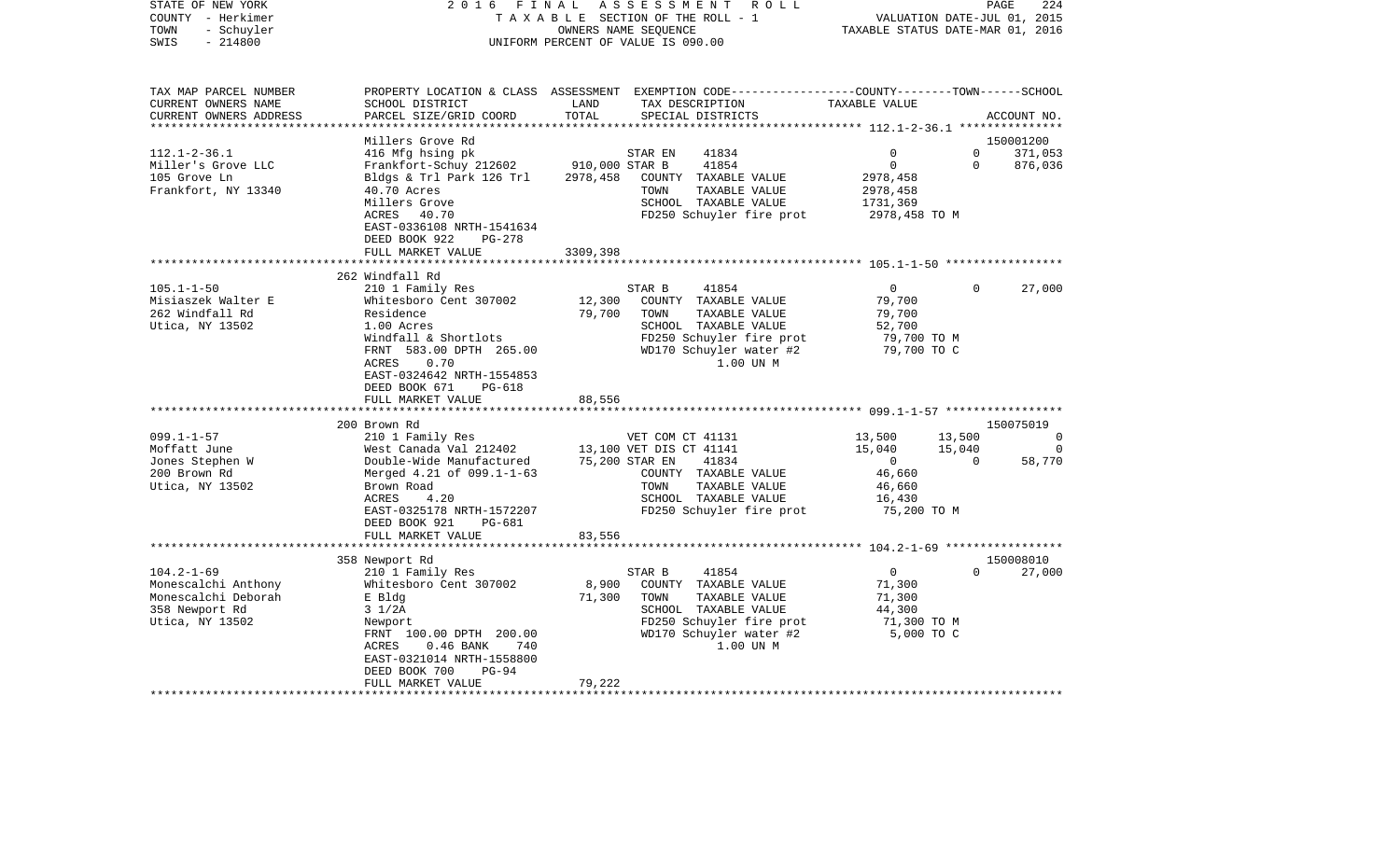| STATE OF NEW YORK<br>COUNTY - Herkimer<br>TOWN<br>- Schuyler<br>$-214800$<br>SWIS   | 2016 FINAL<br>A S S E S S M E N T<br>ROLL<br>T A X A B L E SECTION OF THE ROLL - 1<br>OWNERS NAME SEQUENCE<br>UNIFORM PERCENT OF VALUE IS 090.00                                                                                 |                              |                                                                                                                                          | PAGE<br>225<br>VALUATION DATE-JUL 01, 2015<br>TAXABLE STATUS DATE-MAR 01, 2016 |                        |
|-------------------------------------------------------------------------------------|----------------------------------------------------------------------------------------------------------------------------------------------------------------------------------------------------------------------------------|------------------------------|------------------------------------------------------------------------------------------------------------------------------------------|--------------------------------------------------------------------------------|------------------------|
| TAX MAP PARCEL NUMBER<br>CURRENT OWNERS NAME<br>CURRENT OWNERS ADDRESS              | SCHOOL DISTRICT<br>PARCEL SIZE/GRID COORD                                                                                                                                                                                        | LAND<br>TOTAL                | PROPERTY LOCATION & CLASS ASSESSMENT EXEMPTION CODE----------------COUNTY-------TOWN------SCHOOL<br>TAX DESCRIPTION<br>SPECIAL DISTRICTS | TAXABLE VALUE                                                                  | ACCOUNT NO.            |
| ***********************                                                             | *****************************                                                                                                                                                                                                    |                              |                                                                                                                                          |                                                                                |                        |
| $104.7 - 2 - 32$<br>MONESCALCHI DARIO P<br>1229 Mohawk St<br>Utica, NY 13501        | 2066 State Route 5<br>280 Res Multiple<br>Whitesboro Cent 307002<br>Multi Family Residence<br>FRNT 153.00 DPTH 183.00<br>EAST-0314761 NRTH-1556882<br>DEED BOOK 900<br>PG-123                                                    | 10,400<br>113,000            | COUNTY TAXABLE VALUE<br>TOWN<br>TAXABLE VALUE<br>SCHOOL TAXABLE VALUE<br>FD250 Schuyler fire prot<br>SD030 Schuyler sewer #1             | 113,000<br>113,000<br>113,000<br>113,000 TO M<br>2.57 UN M                     | 150001920              |
|                                                                                     | FULL MARKET VALUE                                                                                                                                                                                                                | 125,556                      |                                                                                                                                          |                                                                                |                        |
| $099.4 - 3 - 36$<br>Moore Beverly A<br>200 S Line St Unit 151<br>Lansdale, PA 19446 | Hawthorne Rd<br>322 Rural vac>10<br>West Canada Val 212402<br>split #6 lot $35$<br>Land & Lakes<br>Hawthorne Rd<br>FRNT 615.00 DPTH<br>ACRES 15.00<br>EAST-0345750 NRTH-1567292<br>DEED BOOK 946<br>$PG-83$<br>FULL MARKET VALUE | 41,500<br>41,500<br>46,111   | COUNTY TAXABLE VALUE<br>TOWN<br>TAXABLE VALUE<br>SCHOOL TAXABLE VALUE<br>FD250 Schuyler fire prot                                        | 41,500<br>41,500<br>41,500<br>41,500 TO M                                      | 150003180              |
| $099.1 - 1 - 63.14$<br>Moore Gail A<br>344 Brown Rd<br>Utica, NY 13502              | 1062 Newport Rd<br>314 Rural vac<10<br>West Canada Val 212402<br>FRNT 264.00 DPTH<br>ACRES<br>1.70<br>EAST-0326756 NRTH-1570393<br>DEED BOOK 914<br>PG-445<br>FULL MARKET VALUE                                                  | 8,000<br>8,000<br>8,889      | COUNTY TAXABLE VALUE<br>TAXABLE VALUE<br>TOWN<br>SCHOOL TAXABLE VALUE<br>FD250 Schuyler fire prot                                        | 8,000<br>8,000<br>8,000<br>8,000 TO M                                          |                        |
|                                                                                     | 344 Brown Rd                                                                                                                                                                                                                     |                              |                                                                                                                                          |                                                                                |                        |
| $099.1 - 1 - 63.6$<br>Moore Gail A<br>344 Brown Rd<br>Utica, NY 13502               | 210 1 Family Res<br>West Canada Val 212402<br>Single Family Residence<br>W/att Garage<br>Brown Rd<br>FRNT 365.10 DPTH<br>2.00<br>ACRES<br>EAST-0327975 NRTH-1571025<br>DEED BOOK 1462<br>PG-764<br>FULL MARKET VALUE             | 14,300<br>140,500<br>156,111 | STAR B<br>41854<br>COUNTY TAXABLE VALUE<br>TOWN<br>TAXABLE VALUE<br>SCHOOL TAXABLE VALUE<br>FD250 Schuyler fire prot                     | $\overline{0}$<br>140,500<br>140,500<br>113,500<br>140,500 TO M                | 27,000<br>$\mathbf{0}$ |
|                                                                                     |                                                                                                                                                                                                                                  |                              |                                                                                                                                          |                                                                                |                        |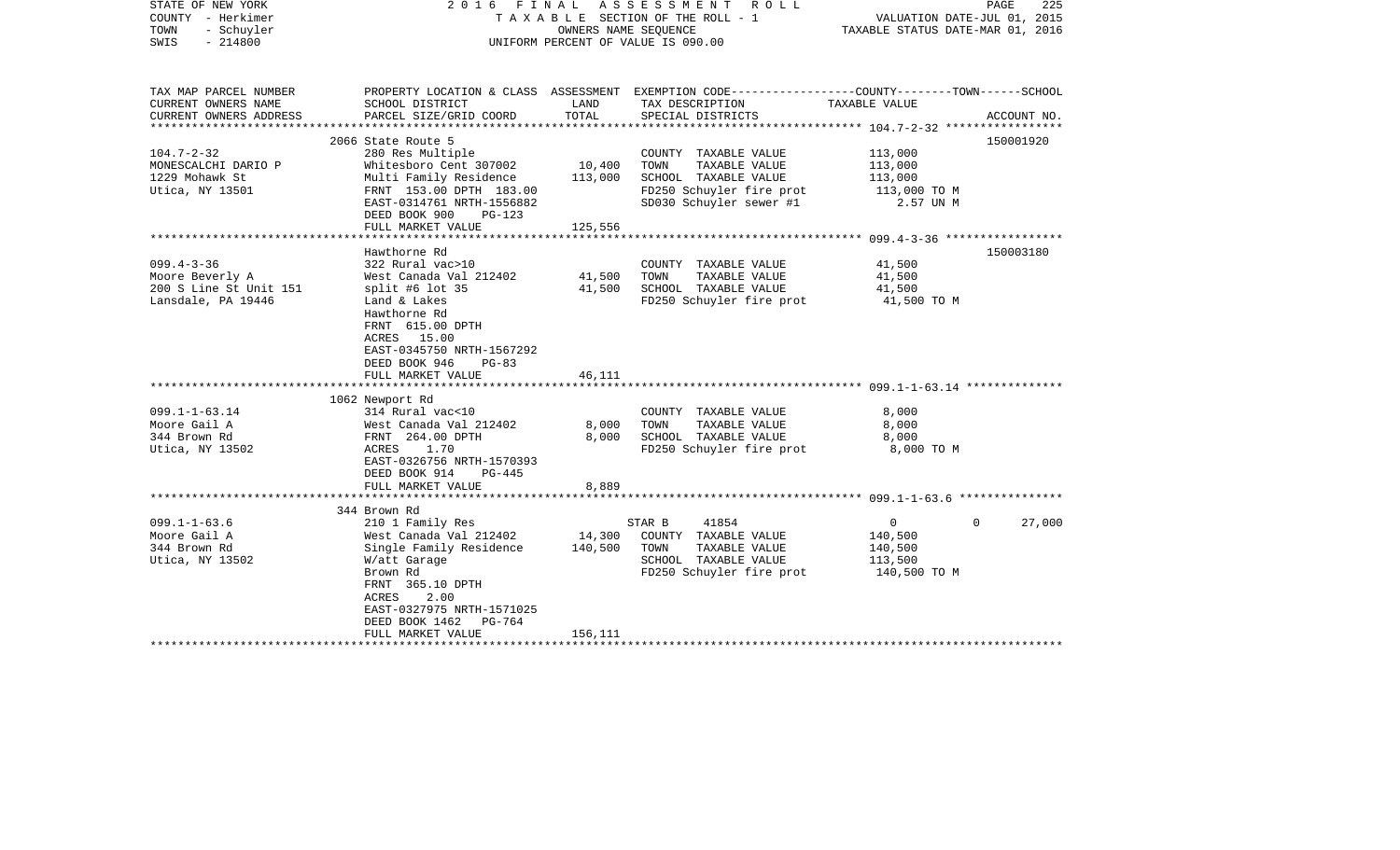| STATE OF NEW YORK<br>COUNTY - Herkimer<br>TOWN<br>- Schuyler<br>$-214800$<br>SWIS | 2016 FINAL                                           |               | A S S E S S M E N T R O L L<br>TAXABLE SECTION OF THE ROLL - 1<br>OWNERS NAME SEOUENCE<br>UNIFORM PERCENT OF VALUE IS 090.00 | VALUATION DATE-JUL 01, 2015<br>TAXABLE STATUS DATE-MAR 01, 2016 | PAGE<br>226        |
|-----------------------------------------------------------------------------------|------------------------------------------------------|---------------|------------------------------------------------------------------------------------------------------------------------------|-----------------------------------------------------------------|--------------------|
| TAX MAP PARCEL NUMBER                                                             |                                                      |               | PROPERTY LOCATION & CLASS ASSESSMENT EXEMPTION CODE---------------COUNTY-------TOWN------SCHOOL                              |                                                                 |                    |
| CURRENT OWNERS NAME                                                               | SCHOOL DISTRICT                                      | LAND          | TAX DESCRIPTION                                                                                                              | TAXABLE VALUE                                                   |                    |
| CURRENT OWNERS ADDRESS                                                            | PARCEL SIZE/GRID COORD                               | TOTAL         | SPECIAL DISTRICTS                                                                                                            |                                                                 | ACCOUNT NO.        |
|                                                                                   | Brown Rd                                             |               |                                                                                                                              |                                                                 |                    |
| $099.1 - 1 - 63.7$                                                                | 314 Rural vac<10                                     |               | COUNTY TAXABLE VALUE                                                                                                         | 7,500                                                           |                    |
| Moore Gail A                                                                      | West Canada Val 212402                               | 7,500         | TOWN<br>TAXABLE VALUE                                                                                                        | 7,500                                                           |                    |
| 344 Brown Rd                                                                      | Vacant                                               | 7,500         | SCHOOL TAXABLE VALUE                                                                                                         | 7,500                                                           |                    |
| Utica, NY 13502                                                                   | FRNT 253.00 DPTH                                     |               | FD250 Schuyler fire prot                                                                                                     | 7,500 TO M                                                      |                    |
|                                                                                   | ACRES<br>1.20<br>EAST-0327815 NRTH-1570850           |               |                                                                                                                              |                                                                 |                    |
|                                                                                   | DEED BOOK 1470 PG-106                                |               |                                                                                                                              |                                                                 |                    |
|                                                                                   | FULL MARKET VALUE                                    | 8,333         |                                                                                                                              |                                                                 |                    |
|                                                                                   | 178 Brown Rd                                         |               |                                                                                                                              |                                                                 | 150040210          |
| $099.1 - 1 - 54$                                                                  | 210 1 Family Res                                     |               | 41800<br>AGED-ALL                                                                                                            | 44,400<br>44,400                                                | 44,400             |
| Moore Maureen A                                                                   | West Canada Val 212402                               | 9,200 STAR EN | 41834                                                                                                                        | $\overline{0}$<br>$\overline{0}$                                | 44,400             |
| Moore Terry C                                                                     | Blq<br>W                                             |               | 88,800 COUNTY TAXABLE VALUE                                                                                                  | 44,400                                                          |                    |
| 178 Brown Rd                                                                      | $3^{\circ}$<br>1A                                    |               | TOWN<br>TAXABLE VALUE                                                                                                        | 44,400                                                          |                    |
| Utica, NY 13502                                                                   | Brown Rd                                             |               | SCHOOL TAXABLE VALUE                                                                                                         | $\mathbf 0$                                                     |                    |
|                                                                                   | FRNT 110.00 DPTH 200.00<br>EAST-0325091 NRTH-1572793 |               | FD250 Schuyler fire prot 88,800 TO M                                                                                         |                                                                 |                    |
|                                                                                   | DEED BOOK 670<br>PG-562                              | 98,667        |                                                                                                                              |                                                                 |                    |
|                                                                                   | FULL MARKET VALUE                                    |               |                                                                                                                              |                                                                 |                    |
|                                                                                   | 2039 State Route 5                                   |               |                                                                                                                              |                                                                 | 150002280          |
| $104.7 - 2 - 4$                                                                   | 210 1 Family Res                                     |               | VET COM CT 41131                                                                                                             | 13,500<br>13,500                                                |                    |
| Moore Richard S                                                                   | Whitesboro Cent 307002                               |               | 8,900 STAR EN<br>41834                                                                                                       | $\overline{0}$                                                  | 58,770<br>$\Omega$ |
| 2039 State Route 5                                                                | Bldg                                                 | 72,000        | COUNTY TAXABLE VALUE                                                                                                         | 58,500                                                          |                    |
| Utica, NY 13502                                                                   | $3 \t1/8$                                            |               | TOWN<br>TAXABLE VALUE                                                                                                        | 58,500                                                          |                    |
|                                                                                   | State                                                |               | SCHOOL TAXABLE VALUE                                                                                                         | 13,230                                                          |                    |
|                                                                                   | FRNT 80.00 DPTH 250.00                               |               | FD250 Schuyler fire prot                                                                                                     | 72,000 TO M                                                     |                    |
|                                                                                   | EAST-0314454 NRTH-1557497                            |               | SD030 Schuyler sewer #1                                                                                                      | 1.01 UN M                                                       |                    |
|                                                                                   | DEED BOOK 1459 PG-48                                 |               | WD175 Schuyler water #3 72,000 TO M                                                                                          |                                                                 |                    |
|                                                                                   | FULL MARKET VALUE                                    | 80,000        |                                                                                                                              |                                                                 |                    |
|                                                                                   |                                                      |               |                                                                                                                              |                                                                 |                    |
|                                                                                   | Cogar Rd                                             |               |                                                                                                                              |                                                                 | 150003180          |
| $105.2 - 4 - 23$                                                                  | 314 Rural vac<10                                     | 23,000        | COUNTY TAXABLE VALUE<br>TOWN<br>TAXABLE VALUE                                                                                | 23,000                                                          |                    |
| Moore Spencer A<br>Moore Cherie W                                                 | Frankfort-Schuy 212602<br>Fox Hollow/ MF#185         | 23,000        | SCHOOL TAXABLE VALUE                                                                                                         | 23,000<br>23,000                                                |                    |
| 39 Darwyn Dr                                                                      | Land & Lakes lot 36                                  |               | FD250 Schuyler fire prot                                                                                                     | 23,000 TO M                                                     |                    |
| Windsor, CT 06095                                                                 | Cogar Rd                                             |               |                                                                                                                              |                                                                 |                    |
|                                                                                   | 5.00<br>ACRES                                        |               |                                                                                                                              |                                                                 |                    |
|                                                                                   | EAST-0343812 NRTH-1561055                            |               |                                                                                                                              |                                                                 |                    |
|                                                                                   | DEED BOOK 1139 PG-56                                 |               |                                                                                                                              |                                                                 |                    |
|                                                                                   | FULL MARKET VALUE                                    | 25,556        |                                                                                                                              |                                                                 |                    |
|                                                                                   |                                                      |               |                                                                                                                              |                                                                 |                    |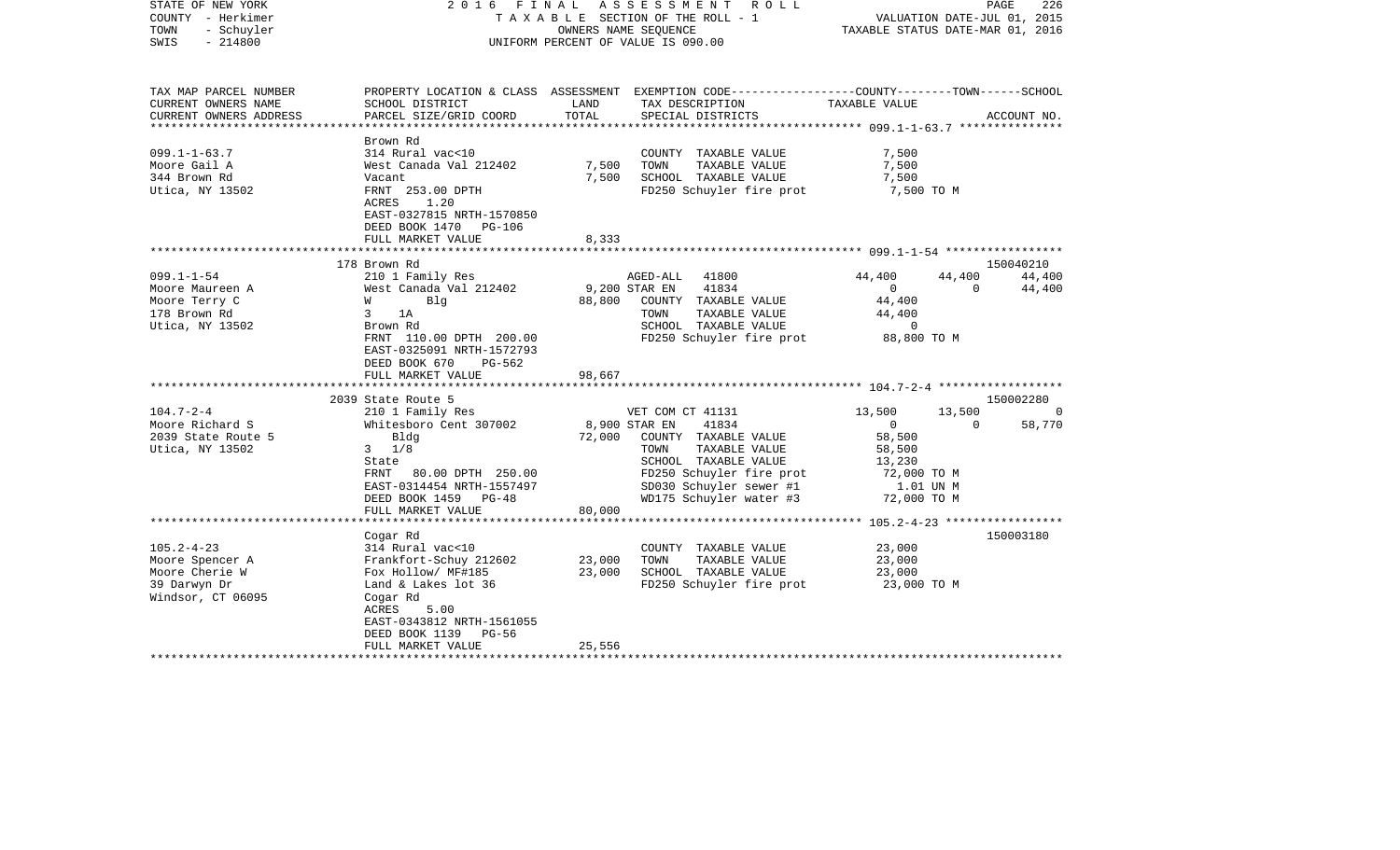| STATE OF NEW YORK<br>COUNTY - Herkimer<br>TOWN<br>- Schuyler<br>$-214800$<br>SWIS                                                                                                 | 2016<br>FINAL                                                                                                                                                                                                                                                                                                                                                                                   | A S S E S S M E N T R O L L<br>TAXABLE SECTION OF THE ROLL - 1<br>OWNERS NAME SEQUENCE<br>UNIFORM PERCENT OF VALUE IS 090.00                                                                                                                                                                                                                        | PAGE<br>227<br>VALUATION DATE-JUL 01, 2015<br>TAXABLE STATUS DATE-MAR 01, 2016                                                                                                            |
|-----------------------------------------------------------------------------------------------------------------------------------------------------------------------------------|-------------------------------------------------------------------------------------------------------------------------------------------------------------------------------------------------------------------------------------------------------------------------------------------------------------------------------------------------------------------------------------------------|-----------------------------------------------------------------------------------------------------------------------------------------------------------------------------------------------------------------------------------------------------------------------------------------------------------------------------------------------------|-------------------------------------------------------------------------------------------------------------------------------------------------------------------------------------------|
| TAX MAP PARCEL NUMBER<br>CURRENT OWNERS NAME<br>CURRENT OWNERS ADDRESS                                                                                                            | SCHOOL DISTRICT<br>PARCEL SIZE/GRID COORD                                                                                                                                                                                                                                                                                                                                                       | TAX DESCRIPTION TAXABLE VALUE<br>LAND<br>TOTAL<br>SPECIAL DISTRICTS                                                                                                                                                                                                                                                                                 | PROPERTY LOCATION & CLASS ASSESSMENT EXEMPTION CODE----------------COUNTY-------TOWN------SCHOOL<br>ACCOUNT NO.                                                                           |
|                                                                                                                                                                                   | 11018 Cosby Manor Rd                                                                                                                                                                                                                                                                                                                                                                            |                                                                                                                                                                                                                                                                                                                                                     | 150014640                                                                                                                                                                                 |
| $104.7 - 1 - 3$                                                                                                                                                                   | 210 1 Family Res                                                                                                                                                                                                                                                                                                                                                                                | 41854<br>STAR B                                                                                                                                                                                                                                                                                                                                     | $\Omega$<br>27,000<br>$\overline{0}$                                                                                                                                                      |
| Morris Deborah A<br>11018 Cosby Manor Rd<br>Utica, NY 13502                                                                                                                       | Whitesboro Cent 307002<br>Residence W/ Garage<br>Includes 104.7-1-7<br>FRNT 128.00 DPTH 123.00<br>ACRES<br>1.00<br>EAST-0316252 NRTH-1560633                                                                                                                                                                                                                                                    | 13,500<br>COUNTY TAXABLE VALUE<br>81,800<br>TOWN<br>TAXABLE VALUE<br>SCHOOL TAXABLE VALUE<br>FD250 Schuyler fire prot<br>WD170 Schuyler water #2<br>1.00 UN M                                                                                                                                                                                       | 81,800<br>81,800<br>54,800<br>81,800 TO M<br>5,500 TO C                                                                                                                                   |
|                                                                                                                                                                                   | DEED BOOK 856<br>$PG-12$                                                                                                                                                                                                                                                                                                                                                                        |                                                                                                                                                                                                                                                                                                                                                     |                                                                                                                                                                                           |
|                                                                                                                                                                                   | FULL MARKET VALUE                                                                                                                                                                                                                                                                                                                                                                               | 90,889                                                                                                                                                                                                                                                                                                                                              |                                                                                                                                                                                           |
|                                                                                                                                                                                   |                                                                                                                                                                                                                                                                                                                                                                                                 |                                                                                                                                                                                                                                                                                                                                                     |                                                                                                                                                                                           |
| $104.2 - 1 - 74.3$<br>Morris Robert<br>Morris Jane<br>11303 Cosby Manor Rd<br>Utica, NY 13502<br>$099.4 - 6 - 4$<br>Morrison Alwyn Ray<br>154 Painter Ave<br>West Haven, CT 06516 | 11303 Cosby Manor Rd<br>210 1 Family Res<br>Whitesboro Cent 307002<br>N Bldg<br>2 Acres<br>Cosby Manor Rd<br>ACRES<br>2.08<br>EAST-0321456 NRTH-1558353<br>DEED BOOK 726<br>PG-333<br>FULL MARKET VALUE<br>Mower Rd<br>314 Rural vac<10<br>West Canada Val 212402<br>Fox Hollow/ MF#185<br>Land & Lakes lot 4<br>Mower Rd<br>ACRES<br>5.00<br>EAST-0343442 NRTH-1563754<br>DEED BOOK 1129 PG-99 | VET COM CT 41131<br>14,300 STAR EN<br>41834<br>112,600<br>COUNTY TAXABLE VALUE<br>TAXABLE VALUE<br>TOWN<br>SCHOOL TAXABLE VALUE<br>FD250 Schuyler fire prot<br>WD170 Schuyler water #2<br>1.00 UN M<br>125,111<br>COUNTY TAXABLE VALUE<br>23,000<br>TOWN<br>TAXABLE VALUE<br>23,000<br>SCHOOL TAXABLE VALUE<br>FD250 Schuyler fire prot 23,000 TO M | 13,500<br>13,500<br>$\overline{0}$<br>$\overline{0}$<br>58,770<br>99,100<br>99,100<br>53,830<br>112,600 TO M<br>112,600 TO C<br>150003180<br>23,000<br>23,000<br>23,000                   |
|                                                                                                                                                                                   | FULL MARKET VALUE                                                                                                                                                                                                                                                                                                                                                                               | 25,556                                                                                                                                                                                                                                                                                                                                              |                                                                                                                                                                                           |
|                                                                                                                                                                                   |                                                                                                                                                                                                                                                                                                                                                                                                 |                                                                                                                                                                                                                                                                                                                                                     | 150014700                                                                                                                                                                                 |
| $104.7 - 1 - 54$<br>Morrock Josephine<br>5702 Mapleton Dr<br>Utica, NY 13502-9730                                                                                                 | 5702 Mapleton Dr<br>210 1 Family Res<br>Whitesboro Cent 307002<br>E 5702 Bldg<br>$3 \t1/4$<br>Mapleton<br>FRNT 90.00 DPTH 125.00<br>020<br>BANK<br>EAST-0314970 NRTH-1558730<br>DEED BOOK 00539 PG-00114                                                                                                                                                                                        | VET COM CT 41131<br>7,400 AGED-ALL 41800<br>93,400 STAR EN<br>41834<br>COUNTY TAXABLE VALUE<br>TAXABLE VALUE<br>TOWN<br>SCHOOL TAXABLE VALUE<br>FD250 Schuyler fire prot<br>LT160 Schuyler light #1<br>SD030 Schuyler sewer #1                                                                                                                      | 13,500<br>13,500<br>39,950<br>$\overline{0}$<br>39,950<br>46,700<br>$\overline{0}$<br>$\Omega$<br>46,700<br>39,950<br>39,950<br>$\overline{0}$<br>93,400 TO M<br>93,400 TO M<br>1.00 UN M |
|                                                                                                                                                                                   | FULL MARKET VALUE                                                                                                                                                                                                                                                                                                                                                                               | $103,778$ WD175 Schuyler water #3 93,400 TO M                                                                                                                                                                                                                                                                                                       |                                                                                                                                                                                           |
|                                                                                                                                                                                   |                                                                                                                                                                                                                                                                                                                                                                                                 |                                                                                                                                                                                                                                                                                                                                                     |                                                                                                                                                                                           |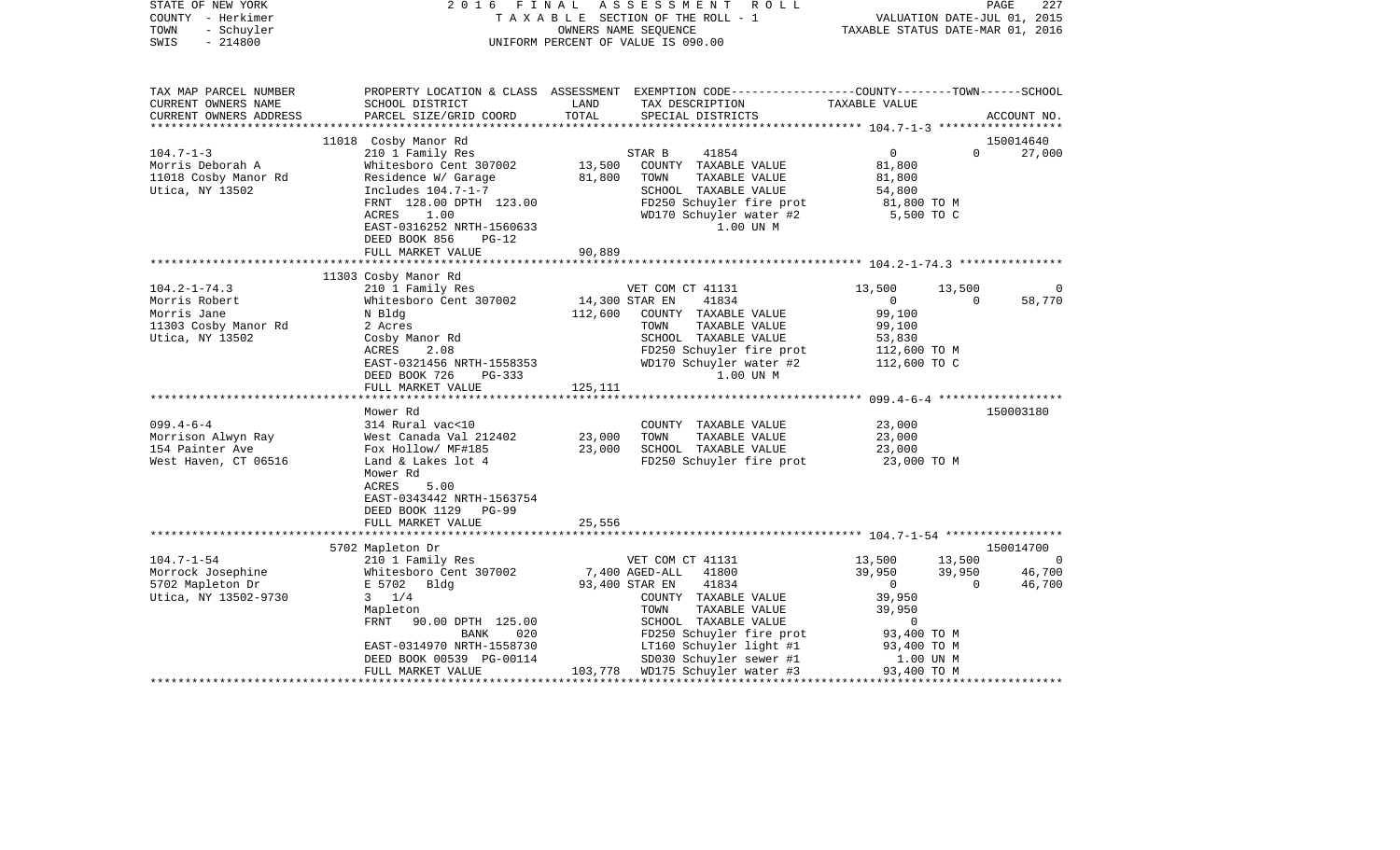| STATE OF NEW YORK<br>COUNTY - Herkimer<br>- Schuyler<br>TOWN<br>$-214800$<br>SWIS | 2016 FINAL                                                                                                                                   | UNIFORM PERCENT OF VALUE IS 090.00 | A S S E S S M E N T<br>OWNERS NAME SEQUENCE | R O L L<br>TAXABLE SECTION OF THE ROLL - 1                    | VALUATION DATE-JUL 01, 2015<br>TAXABLE STATUS DATE-MAR 01, 2016 |                         | PAGE<br>228 |
|-----------------------------------------------------------------------------------|----------------------------------------------------------------------------------------------------------------------------------------------|------------------------------------|---------------------------------------------|---------------------------------------------------------------|-----------------------------------------------------------------|-------------------------|-------------|
| TAX MAP PARCEL NUMBER<br>CURRENT OWNERS NAME<br>CURRENT OWNERS ADDRESS            | PROPERTY LOCATION & CLASS ASSESSMENT EXEMPTION CODE---------------COUNTY-------TOWN------SCHOOL<br>SCHOOL DISTRICT<br>PARCEL SIZE/GRID COORD | LAND<br>TOTAL                      | TAX DESCRIPTION                             | SPECIAL DISTRICTS                                             | TAXABLE VALUE                                                   |                         | ACCOUNT NO. |
| ************************                                                          |                                                                                                                                              |                                    |                                             |                                                               |                                                                 |                         |             |
|                                                                                   | 1143 Newport Rd                                                                                                                              |                                    |                                             |                                                               |                                                                 |                         | 150012420   |
| $099.1 - 1 - 36$<br>Morse Richard                                                 | 210 1 Family Res<br>West Canada Val 212402                                                                                                   | 13,900 STAR B                      | VET WAR CT 41121                            | 41854                                                         | 8,100<br>$\overline{0}$                                         | 8,100<br>$\overline{0}$ | 27,000      |
| 1143 Newport Rd<br>Utica, NY 13502                                                | Bldg W Pool<br>$3 \t1 \t1/2$<br>Newport                                                                                                      | 98,000                             | TOWN                                        | COUNTY TAXABLE VALUE<br>TAXABLE VALUE<br>SCHOOL TAXABLE VALUE | 89,900<br>89,900<br>71,000                                      |                         |             |
|                                                                                   | ACRES<br>1.50 BANK<br>330<br>EAST-0329487 NRTH-1571743<br>DEED BOOK 00654 PG-00304                                                           |                                    |                                             | FD250 Schuyler fire prot                                      | 98,000 TO M                                                     |                         |             |
|                                                                                   | FULL MARKET VALUE                                                                                                                            | 108,889                            |                                             |                                                               |                                                                 |                         |             |
|                                                                                   | 5673 Austin Rd                                                                                                                               |                                    |                                             |                                                               |                                                                 |                         | 150007920   |
| $104.7 - 1 - 70$                                                                  | 210 1 Family Res                                                                                                                             |                                    | VET WAR CT 41121                            |                                                               | 8,100                                                           | 8,100                   | 0           |
| Mortka Paul R                                                                     | Whitesboro Cent 307002                                                                                                                       | 7,400 STAR EN                      |                                             | 41834                                                         | $\overline{0}$                                                  | $\Omega$                | 58,770      |
| 5673 Austin Rd                                                                    | W 45<br>Bldg                                                                                                                                 | 86,000                             |                                             | COUNTY TAXABLE VALUE                                          | 77,900                                                          |                         |             |
| Utica, NY 13502                                                                   | $3 \t1/4$                                                                                                                                    |                                    | TOWN                                        | TAXABLE VALUE                                                 | 77,900                                                          |                         |             |
|                                                                                   | Austin Rd                                                                                                                                    |                                    |                                             | SCHOOL TAXABLE VALUE                                          | 27,230                                                          |                         |             |
|                                                                                   | FRNT<br>90.00 DPTH 127.00                                                                                                                    |                                    |                                             | FD250 Schuyler fire prot                                      | 86,000 TO M                                                     |                         |             |
|                                                                                   | EAST-0314803 NRTH-1558268                                                                                                                    |                                    |                                             | LT160 Schuyler light #1                                       | 86,000 TO M                                                     |                         |             |
|                                                                                   | DEED BOOK 857<br>PG-478                                                                                                                      |                                    |                                             | SD030 Schuyler sewer #1                                       | 1.00 UN M                                                       |                         |             |
|                                                                                   | FULL MARKET VALUE                                                                                                                            |                                    |                                             | 95,556 WD175 Schuyler water #3                                | 86,000 TO M                                                     |                         |             |
|                                                                                   |                                                                                                                                              |                                    |                                             |                                                               |                                                                 |                         |             |
|                                                                                   | State Route 5                                                                                                                                |                                    |                                             |                                                               |                                                                 |                         | 150001740   |
| $112.2 - 3 - 14.1$<br>Moss Harold                                                 | 105 Vac farmland                                                                                                                             | 63,800                             | TOWN                                        | COUNTY TAXABLE VALUE                                          | 63,800                                                          |                         |             |
| Moss Bethanne                                                                     | Frankfort-Schuy 212602<br>Bldg<br>$N$ and $N$                                                                                                | 63,800                             |                                             | TAXABLE VALUE<br>SCHOOL TAXABLE VALUE                         | 63,800<br>63,800                                                |                         |             |
| PO Box 181                                                                        | 126.20 Acres                                                                                                                                 |                                    |                                             | FD250 Schuyler fire prot                                      | 63,800 TO M                                                     |                         |             |
| Frankfort, NY 13340                                                               | Incl12.2-3-56 &14.3<br>ACRES 126.20<br>EAST-0342171 NRTH-1537582<br>DEED BOOK 00664 PG-00089                                                 |                                    |                                             |                                                               |                                                                 |                         |             |
|                                                                                   | FULL MARKET VALUE                                                                                                                            | 70,889                             |                                             |                                                               |                                                                 |                         |             |
|                                                                                   |                                                                                                                                              |                                    |                                             |                                                               |                                                                 |                         |             |
|                                                                                   | Mc Kennen Rd                                                                                                                                 |                                    |                                             |                                                               |                                                                 |                         |             |
| $112.2 - 3 - 62$                                                                  | 321 Abandoned ag                                                                                                                             |                                    |                                             | COUNTY TAXABLE VALUE                                          | 11,000                                                          |                         |             |
| Moss Harold                                                                       | Frankfort-Schuy 212602                                                                                                                       | 11,000                             | TOWN                                        | TAXABLE VALUE                                                 | 11,000                                                          |                         |             |
| PO Box 181                                                                        | ACRES 48.00                                                                                                                                  | 11,000                             |                                             | SCHOOL TAXABLE VALUE                                          | 11,000                                                          |                         |             |
| Frankfort, NY 13340                                                               | EAST-0345178 NRTH-1537633<br>FULL MARKET VALUE                                                                                               |                                    |                                             |                                                               |                                                                 |                         |             |
|                                                                                   |                                                                                                                                              | 12,222                             |                                             |                                                               |                                                                 |                         |             |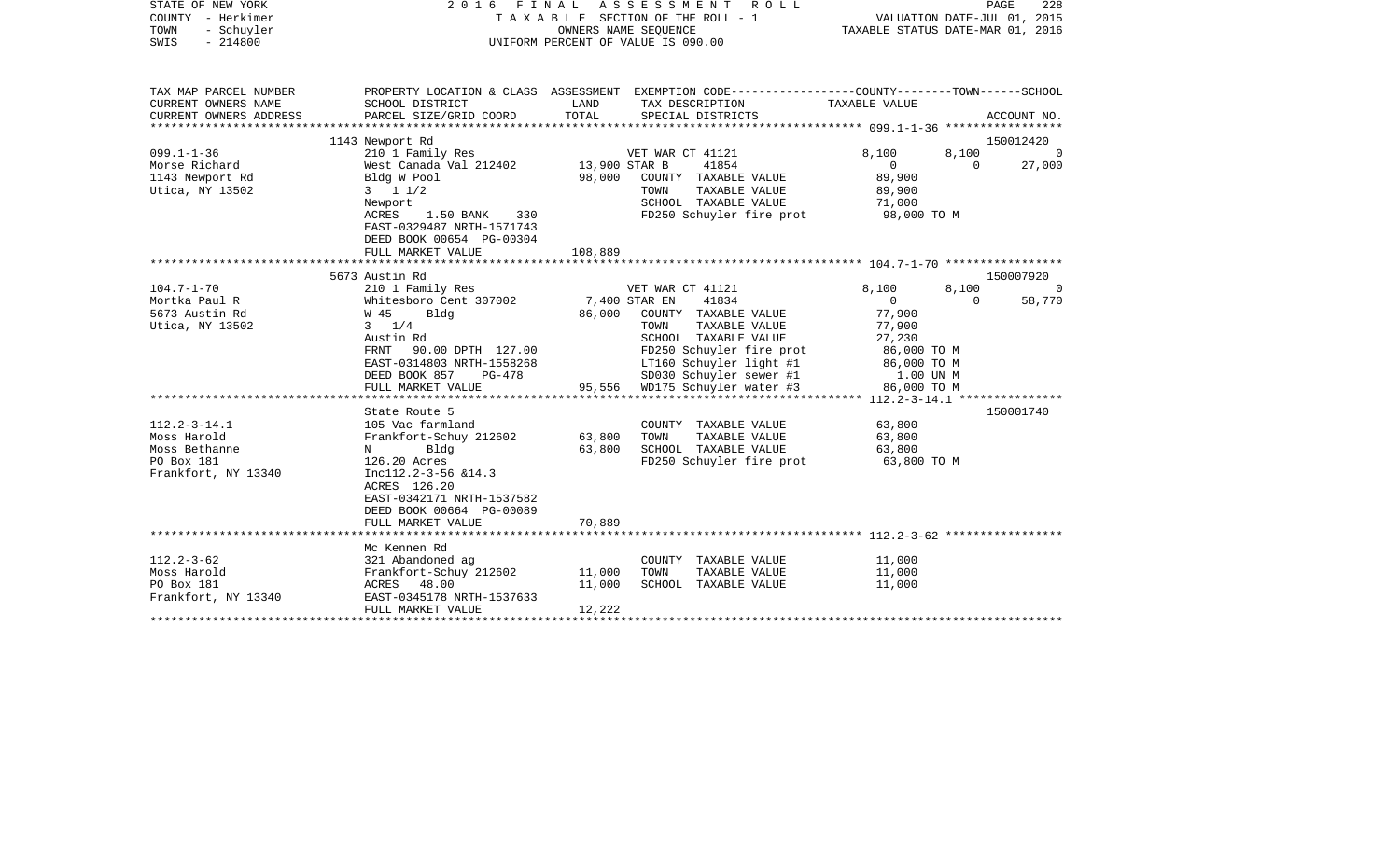| STATE OF NEW YORK<br>COUNTY - Herkimer<br>- Schuyler<br>TOWN<br>$-214800$<br>SWIS | 2 0 1 6                                    | OWNERS NAME SEQUENCE | FINAL ASSESSMENT ROLL<br>TAXABLE SECTION OF THE ROLL - 1<br>UNIFORM PERCENT OF VALUE IS 090.00                     | TAXABLE STATUS DATE-MAR 01, 2016                        | 229<br>PAGE<br>VALUATION DATE-JUL 01, 2015 |
|-----------------------------------------------------------------------------------|--------------------------------------------|----------------------|--------------------------------------------------------------------------------------------------------------------|---------------------------------------------------------|--------------------------------------------|
| TAX MAP PARCEL NUMBER<br>CURRENT OWNERS NAME                                      | SCHOOL DISTRICT                            | LAND                 | PROPERTY LOCATION & CLASS ASSESSMENT EXEMPTION CODE---------------COUNTY-------TOWN------SCHOOL<br>TAX DESCRIPTION | TAXABLE VALUE                                           |                                            |
| CURRENT OWNERS ADDRESS                                                            | PARCEL SIZE/GRID COORD                     | TOTAL                | SPECIAL DISTRICTS                                                                                                  |                                                         | ACCOUNT NO.                                |
|                                                                                   | 5274 Graham Rd                             |                      |                                                                                                                    |                                                         |                                            |
| $098.4 - 1 - 36.2$                                                                | 210 1 Family Res                           |                      | CW_15_VET/ 41161                                                                                                   | 8,100                                                   | 8,100                                      |
| Mott James G                                                                      | Whitesboro Cent 307002                     | 15,100 STAR B        | 41854                                                                                                              | $\mathbf{0}$                                            | 27,000<br>$\Omega$                         |
| Mott Patricia A                                                                   | Residence                                  | 315,000              | COUNTY TAXABLE VALUE                                                                                               | 306,900                                                 |                                            |
| 5274 Graham Rd                                                                    | Graham Road                                |                      | TAXABLE VALUE<br>TOWN                                                                                              | 306,900                                                 |                                            |
| Utica, NY 13502                                                                   | ACRES<br>3.10                              |                      | SCHOOL TAXABLE VALUE                                                                                               | 288,000                                                 |                                            |
|                                                                                   | EAST-0319928 NRTH-1560552                  |                      | FD250 Schuyler fire prot                                                                                           | 315,000 TO M                                            |                                            |
|                                                                                   | DEED BOOK 1227 PG-575<br>FULL MARKET VALUE | 350,000              |                                                                                                                    |                                                         |                                            |
|                                                                                   |                                            |                      |                                                                                                                    |                                                         |                                            |
|                                                                                   | 3591 State Route 5                         |                      |                                                                                                                    |                                                         | 150006810                                  |
| $112.2 - 2 - 22$                                                                  | 210 1 Family Res                           |                      | 41834<br>STAR EN                                                                                                   | $\overline{0}$                                          | $\Omega$<br>58,770                         |
| Mower John                                                                        | Frankfort-Schuy 212602                     | 13,700               | COUNTY TAXABLE VALUE                                                                                               | 63,500                                                  |                                            |
| Mower Evelyn                                                                      | Res/pool/stor Build 16X32                  | 63,500               | TAXABLE VALUE<br>TOWN                                                                                              | 63,500                                                  |                                            |
| 3591 State Route 5                                                                | $3 \quad 1$                                |                      | SCHOOL TAXABLE VALUE                                                                                               | 4,730                                                   |                                            |
| Frankfort, NY 13340                                                               | State                                      |                      | FD250 Schuyler fire prot                                                                                           | 63,500 TO M                                             |                                            |
|                                                                                   | ACRES<br>1.20<br>EAST-0338475 NRTH-1538370 |                      |                                                                                                                    |                                                         |                                            |
|                                                                                   | DEED BOOK 691<br>PG-550                    |                      |                                                                                                                    |                                                         |                                            |
|                                                                                   | FULL MARKET VALUE                          | 70,556               |                                                                                                                    |                                                         |                                            |
|                                                                                   |                                            |                      |                                                                                                                    |                                                         |                                            |
|                                                                                   | Spain Gulf North Dr                        |                      |                                                                                                                    |                                                         | 150003180                                  |
| $099.2 - 4 - 35$                                                                  | 314 Rural vac<10                           |                      | COUNTY TAXABLE VALUE                                                                                               | 23,000                                                  |                                            |
| Mraz Carole Ann                                                                   | West Canada Val 212402                     | 23,000               | TAXABLE VALUE<br>TOWN                                                                                              | 23,000                                                  |                                            |
| 457 Kingsland St                                                                  | Survey $# 362$                             | 23,000               | SCHOOL TAXABLE VALUE                                                                                               | 23,000                                                  |                                            |
| Nutley, NJ 07110                                                                  | Land & Lakes lot 35                        |                      | FD250 Schuyler fire prot                                                                                           | 23,000 TO M                                             |                                            |
|                                                                                   | Spain Gulf Rd North<br>FRNT 220.30 DPTH    |                      |                                                                                                                    |                                                         |                                            |
|                                                                                   | 5.00<br>ACRES                              |                      |                                                                                                                    |                                                         |                                            |
|                                                                                   | EAST-0338594 NRTH-1574028                  |                      |                                                                                                                    |                                                         |                                            |
|                                                                                   | DEED BOOK 1259<br>$PG-493$                 |                      |                                                                                                                    |                                                         |                                            |
|                                                                                   | FULL MARKET VALUE                          | 25,556               |                                                                                                                    |                                                         |                                            |
|                                                                                   |                                            | ********             |                                                                                                                    | ************************* 099.4-5-11 ****************** |                                            |
|                                                                                   | Louis Ridge Rd                             |                      |                                                                                                                    |                                                         | 150003180                                  |
| $099.4 - 5 - 11$                                                                  | 314 Rural vac<10                           |                      | COUNTY TAXABLE VALUE                                                                                               | 24,500                                                  |                                            |
| Mraz John S                                                                       | West Canada Val 212402                     | 24,500<br>24,500     | TAXABLE VALUE<br>TOWN<br>SCHOOL TAXABLE VALUE                                                                      | 24,500                                                  |                                            |
| 600 County Route 28<br>Valatie, NY 12184                                          | Survey $# 106$<br>Land & Lakes lot 18      |                      | FD250 Schuyler fire prot                                                                                           | 24,500<br>24,500 TO M                                   |                                            |
|                                                                                   | Louis Rd                                   |                      |                                                                                                                    |                                                         |                                            |
|                                                                                   | ACRES<br>5.80                              |                      |                                                                                                                    |                                                         |                                            |
|                                                                                   | EAST-0346269 NRTH-1563764                  |                      |                                                                                                                    |                                                         |                                            |
|                                                                                   | DEED BOOK 1100<br>PG-172                   |                      |                                                                                                                    |                                                         |                                            |
|                                                                                   | FULL MARKET VALUE                          | 27,222               |                                                                                                                    |                                                         |                                            |
|                                                                                   |                                            |                      |                                                                                                                    |                                                         |                                            |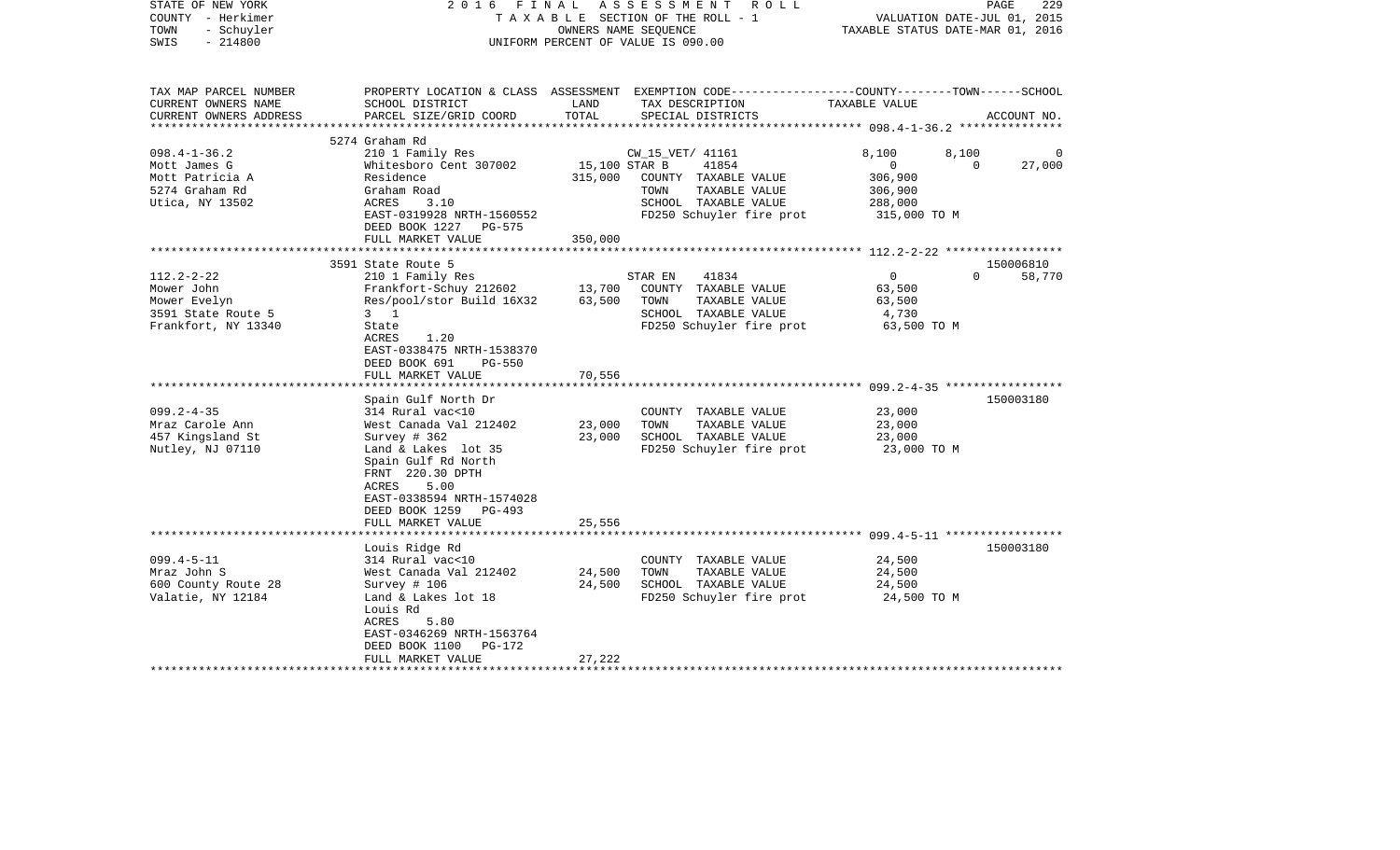| STATE OF NEW YORK                       |                                                           |                | 2016 FINAL ASSESSMENT ROLL                                                                      |                                                                 |                      | PAGE<br>230 |
|-----------------------------------------|-----------------------------------------------------------|----------------|-------------------------------------------------------------------------------------------------|-----------------------------------------------------------------|----------------------|-------------|
| COUNTY - Herkimer<br>TOWN<br>- Schuyler |                                                           |                | TAXABLE SECTION OF THE ROLL - 1<br>OWNERS NAME SEOUENCE                                         | VALUATION DATE-JUL 01, 2015<br>TAXABLE STATUS DATE-MAR 01, 2016 |                      |             |
| $-214800$<br>SWIS                       |                                                           |                | UNIFORM PERCENT OF VALUE IS 090.00                                                              |                                                                 |                      |             |
|                                         |                                                           |                |                                                                                                 |                                                                 |                      |             |
| TAX MAP PARCEL NUMBER                   |                                                           |                | PROPERTY LOCATION & CLASS ASSESSMENT EXEMPTION CODE---------------COUNTY-------TOWN------SCHOOL |                                                                 |                      |             |
| CURRENT OWNERS NAME                     | SCHOOL DISTRICT                                           | LAND           | TAX DESCRIPTION                                                                                 | TAXABLE VALUE                                                   |                      |             |
| CURRENT OWNERS ADDRESS                  | PARCEL SIZE/GRID COORD                                    | TOTAL          | SPECIAL DISTRICTS                                                                               |                                                                 |                      | ACCOUNT NO. |
| **********************                  |                                                           |                |                                                                                                 |                                                                 |                      |             |
|                                         | State Route 5                                             |                |                                                                                                 |                                                                 |                      | 150011910   |
| $104.2 - 1 - 39$                        | 416 Mfg hsing pk<br>Whitesboro Cent 307002 228,000 STAR B |                | 41834<br>STAR EN<br>41854                                                                       | $\mathbf 0$<br>$\mathbf 0$                                      | $\Omega$<br>$\Omega$ | 111,556     |
| MRL Living Trust<br>737 Wilber Lake Rd  | Green Acres 25 units w/ 2                                 | 490,589        | COUNTY TAXABLE VALUE                                                                            | 490,589                                                         |                      | 142,005     |
| Oneonta, NY 13820                       | Green Acres                                               |                | TOWN<br>TAXABLE VALUE                                                                           | 490,589                                                         |                      |             |
|                                         | FRNT 185.00 DPTH                                          |                | SCHOOL TAXABLE VALUE                                                                            | 237,028                                                         |                      |             |
|                                         | ACRES 31.50                                               |                | FD250 Schuyler fire prot                                                                        | 490,589 TO M                                                    |                      |             |
|                                         | EAST-0313961 NRTH-1556849                                 |                | SD030 Schuyler sewer #1                                                                         | 21.75 UN M                                                      |                      |             |
|                                         | DEED BOOK 1538 PG-99                                      |                | WD175 Schuyler water #3                                                                         | 490,589 TO M                                                    |                      |             |
|                                         | FULL MARKET VALUE                                         | 545,099        |                                                                                                 |                                                                 |                      |             |
|                                         | *****************************                             |                |                                                                                                 |                                                                 |                      |             |
|                                         | State Route 5                                             |                |                                                                                                 |                                                                 |                      | 150018330   |
| $104.7 - 1 - 36$                        | 416 Mfg hsing pk                                          |                | STAR EN<br>41834                                                                                | 0                                                               | $\Omega$             | 63,600      |
| MRL Living Trust                        | Whitesboro Cent 307002                                    | 380,000 STAR B | 41854                                                                                           | $\mathbf 0$                                                     | $\Omega$             | 256,125     |
| 737 Wilber Lake Rd                      | S 786 Trl Pk 37 Trl                                       | 867,824        | COUNTY TAXABLE VALUE                                                                            | 867,824                                                         |                      |             |
| Oneonta, NY 13820                       | 5.9 Acres Combine W/104.2                                 |                | TOWN<br>TAXABLE VALUE                                                                           | 867,824                                                         |                      |             |
|                                         | Skyline Pk<br>ACRES                                       |                | SCHOOL TAXABLE VALUE<br>FD250 Schuyler fire prot                                                | 548,099                                                         |                      |             |
|                                         | 5.90<br>EAST-0313952 NRTH-1557261                         |                | SD030 Schuyler sewer #1                                                                         | 867,824 TO M<br>28.50 UN M                                      |                      |             |
|                                         | DEED BOOK 1538 PG-99                                      |                | WD175 Schuyler water #3                                                                         | 867,824 TO M                                                    |                      |             |
|                                         | FULL MARKET VALUE                                         | 964,249        |                                                                                                 |                                                                 |                      |             |
|                                         |                                                           |                |                                                                                                 |                                                                 |                      |             |
|                                         | State Route 5                                             |                |                                                                                                 |                                                                 |                      | 150075107   |
| $104.7 - 2 - 8$                         | 416 Mfg hsing pk                                          |                | STAR EN<br>41834                                                                                | 0                                                               | $\Omega$             | 267,484     |
| MRL Living Trust                        | Whitesboro Cent 307002                                    | 285,000 STAR B | 41854                                                                                           | $\mathsf{O}$                                                    | $\Omega$             | 165,321     |
| 737 Wilber Lake Rd                      | Manu Home Park 29 Units                                   |                | 717,800 COUNTY TAXABLE VALUE                                                                    | 717,800                                                         |                      |             |
| Oneonta, NY 13820                       | 6.01 Ac Comb 104.2-1-40.2                                 |                | TAXABLE VALUE<br>TOWN                                                                           | 717,800                                                         |                      |             |
|                                         | Shady Lane                                                |                | SCHOOL TAXABLE VALUE                                                                            | 284,995                                                         |                      |             |
|                                         | ACRES<br>6.56                                             |                | FD250 Schuyler fire prot                                                                        | 717,800 TO M                                                    |                      |             |
|                                         | EAST-0314461 NRTH-1556792                                 |                | SD030 Schuyler sewer #1                                                                         | 17.25 UN M                                                      |                      |             |
|                                         | DEED BOOK 1538<br>PG-99<br>FULL MARKET VALUE              | 797,556        | WD175 Schuyler water #3                                                                         | 717,800 TO M                                                    |                      |             |
|                                         |                                                           |                |                                                                                                 |                                                                 |                      |             |
|                                         | 1006 Hawthorne Rd                                         |                |                                                                                                 |                                                                 |                      | 150003180   |
| 099.4-3-16                              | 210 1 Family Res                                          |                | COUNTY TAXABLE VALUE                                                                            | 206,000                                                         |                      |             |
| Mroz Jeffery W                          | West Canada Val 212402                                    | 30,000         | TOWN<br>TAXABLE VALUE                                                                           | 206,000                                                         |                      |             |
| Mroz Jodi L                             | split #6 lot 15                                           | 206,000        | SCHOOL TAXABLE VALUE                                                                            | 206,000                                                         |                      |             |
| 1006 Hawthorne Rd                       | Land & Lakes                                              |                | FD250 Schuyler fire prot                                                                        | 206,000 ТО М                                                    |                      |             |
| Utica, NY 13502                         | Mower                                                     |                |                                                                                                 |                                                                 |                      |             |
|                                         | FRNT 297.80 DPTH                                          |                |                                                                                                 |                                                                 |                      |             |
|                                         | ACRES<br>20.00                                            |                |                                                                                                 |                                                                 |                      |             |
|                                         | EAST-0342618 NRTH-1565819                                 |                |                                                                                                 |                                                                 |                      |             |

FULL MARKET VALUE 228,889 \*\*\*\*\*\*\*\*\*\*\*\*\*\*\*\*\*\*\*\*\*\*\*\*\*\*\*\*\*\*\*\*\*\*\*\*\*\*\*\*\*\*\*\*\*\*\*\*\*\*\*\*\*\*\*\*\*\*\*\*\*\*\*\*\*\*\*\*\*\*\*\*\*\*\*\*\*\*\*\*\*\*\*\*\*\*\*\*\*\*\*\*\*\*\*\*\*\*\*\*\*\*\*\*\*\*\*\*\*\*\*\*\*\*\*\*\*\*\*\*\*\*\*\*\*\*\*\*\*\*\*\*

DEED BOOK 1503 PG-379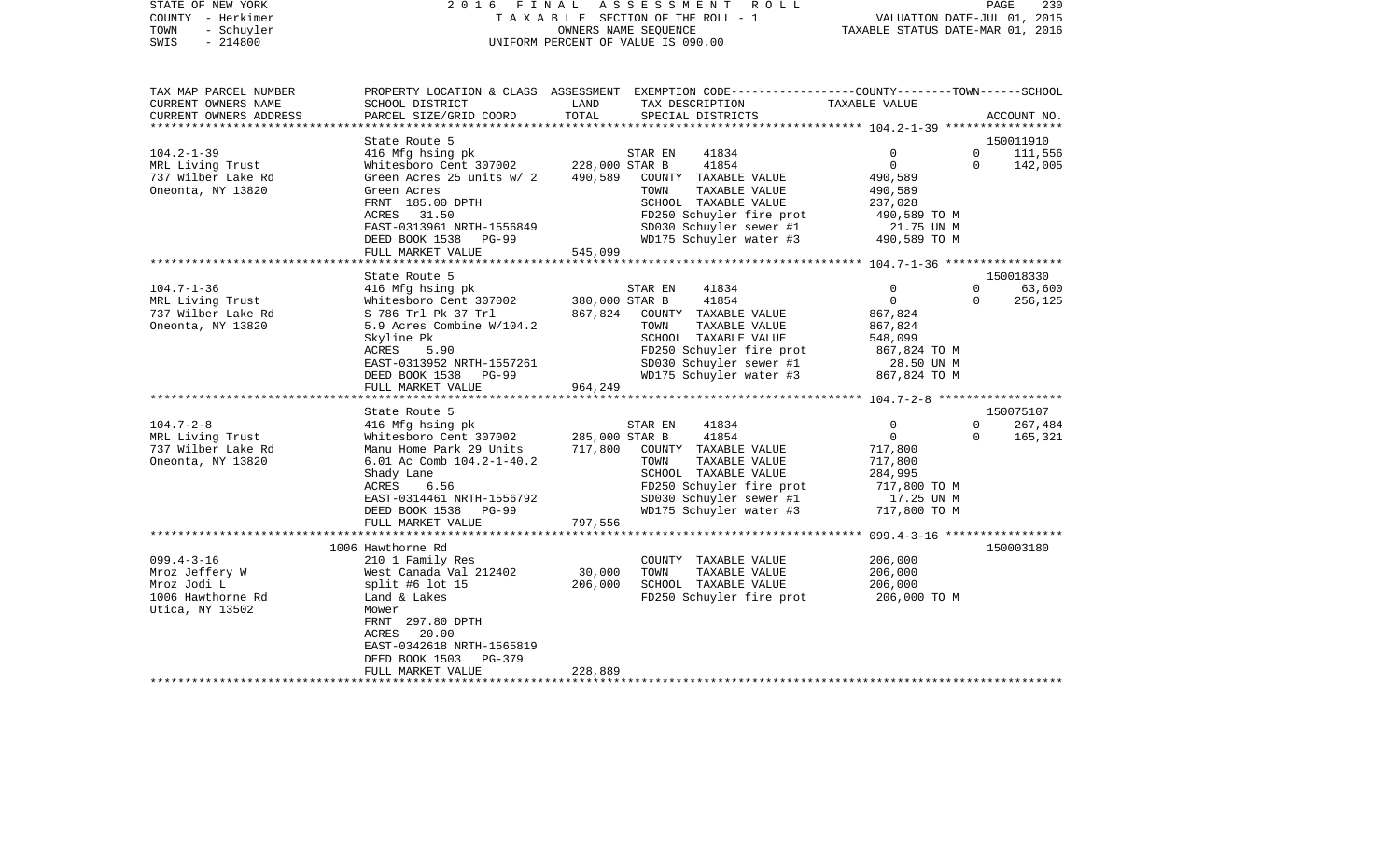| STATE OF NEW YORK<br>COUNTY - Herkimer<br>TOWN<br>- Schuyler<br>$-214800$<br>SWIS                    | 2016                                                                                                                                                                                        | OWNERS NAME SEQUENCE         | FINAL ASSESSMENT ROLL<br>TAXABLE SECTION OF THE ROLL - 1<br>UNIFORM PERCENT OF VALUE IS 090.00                                          | VALUATION DATE-JUL 01, 2015<br>TAXABLE STATUS DATE-MAR 01, 2016            | 231<br>PAGE |
|------------------------------------------------------------------------------------------------------|---------------------------------------------------------------------------------------------------------------------------------------------------------------------------------------------|------------------------------|-----------------------------------------------------------------------------------------------------------------------------------------|----------------------------------------------------------------------------|-------------|
| TAX MAP PARCEL NUMBER<br>CURRENT OWNERS NAME<br>CURRENT OWNERS ADDRESS                               | SCHOOL DISTRICT<br>PARCEL SIZE/GRID COORD                                                                                                                                                   | LAND<br>TOTAL                | PROPERTY LOCATION & CLASS ASSESSMENT EXEMPTION CODE---------------COUNTY-------TOWN------SCHOOL<br>TAX DESCRIPTION<br>SPECIAL DISTRICTS | TAXABLE VALUE                                                              | ACCOUNT NO. |
| *************************                                                                            |                                                                                                                                                                                             |                              |                                                                                                                                         |                                                                            |             |
| $099.4 - 5 - 38$<br>Mullett Steven J<br>Mullett Elizabeth M<br>19 Auburn Ave<br>Wilmington, MA 01887 | Louis Ridge Rd<br>322 Rural vac>10<br>West Canada Val 212402<br>Survey $# 106$<br>Land & Lakes lot 45<br>Louis Rd<br>ACRES 40.00<br>EAST-0349233 NRTH-1565381<br>DEED BOOK 1117 PG-3        | 70,800<br>70,800             | COUNTY TAXABLE VALUE<br>TAXABLE VALUE<br>TOWN<br>SCHOOL TAXABLE VALUE<br>FD250 Schuyler fire prot                                       | 70,800<br>70,800<br>70,800<br>70,800 TO M                                  | 150003180   |
|                                                                                                      | FULL MARKET VALUE                                                                                                                                                                           | 78,667                       |                                                                                                                                         |                                                                            |             |
|                                                                                                      | 212 Watkins Rd                                                                                                                                                                              |                              |                                                                                                                                         |                                                                            |             |
| $112.2 - 3 - 61.2$<br>Murdock Jeffery<br>Murdock Angela<br>212 Watkins Rd<br>Frankfort, NY 13340     | 210 1 Family Res<br>Frankfort-Schuy 212602<br>Single Wide Manuf Res<br>Watkins Rd<br>FRNT 100.00 DPTH 300.00<br>EAST-0340895 NRTH-1539150<br>DEED BOOK 1303 PG-803<br>FULL MARKET VALUE     | 10,700<br>114,400<br>127,111 | STAR B<br>41854<br>COUNTY TAXABLE VALUE<br>TOWN<br>TAXABLE VALUE<br>SCHOOL TAXABLE VALUE<br>FD250 Schuyler fire prot                    | $\overline{0}$<br>$\Omega$<br>114,400<br>114,400<br>87,400<br>114,400 TO M | 27,000      |
|                                                                                                      |                                                                                                                                                                                             |                              |                                                                                                                                         |                                                                            |             |
| $112.2 - 3 - 13.2$<br>Murdock Jeffery J<br>212 Watkins Rd<br>Frankfort, NY 13340                     | 306 Watkins Rd<br>270 Mfg housing<br>Frankfort-Schuy 212602<br>Vacant<br>Watkins Road<br>FRNT 150.00 DPTH 295.00<br>EAST-0342167 NRTH-1540331<br>DEED BOOK 1473 PG-461<br>FULL MARKET VALUE | 13,500<br>35,000<br>38,889   | COUNTY TAXABLE VALUE<br>TAXABLE VALUE<br>TOWN<br>SCHOOL TAXABLE VALUE<br>FD250 Schuyler fire prot                                       | 35,000<br>35,000<br>35,000<br>35,000 TO M                                  |             |
|                                                                                                      |                                                                                                                                                                                             |                              |                                                                                                                                         |                                                                            |             |
| $112.1 - 2 - 3$<br>Murdock Richard D Jr<br>123 Moss Rd<br>Schuyler, NY 13340                         | Off State Rd<br>322 Rural vac>10<br>Frankfort-Schuy 212602<br>Vac<br>26<br>$1 \quad$<br>Off State Rd<br>ACRES 27.00<br>EAST-0330497 NRTH-1541894<br>DEED BOOK 797<br>$PG-693$               | 7,000<br>7,000               | COUNTY TAXABLE VALUE<br>TOWN<br>TAXABLE VALUE<br>SCHOOL TAXABLE VALUE<br>FD250 Schuyler fire prot                                       | 7,000<br>7,000<br>7,000<br>7,000 TO M                                      | 150019350   |
|                                                                                                      | FULL MARKET VALUE<br>*************************                                                                                                                                              | 7,778                        |                                                                                                                                         |                                                                            |             |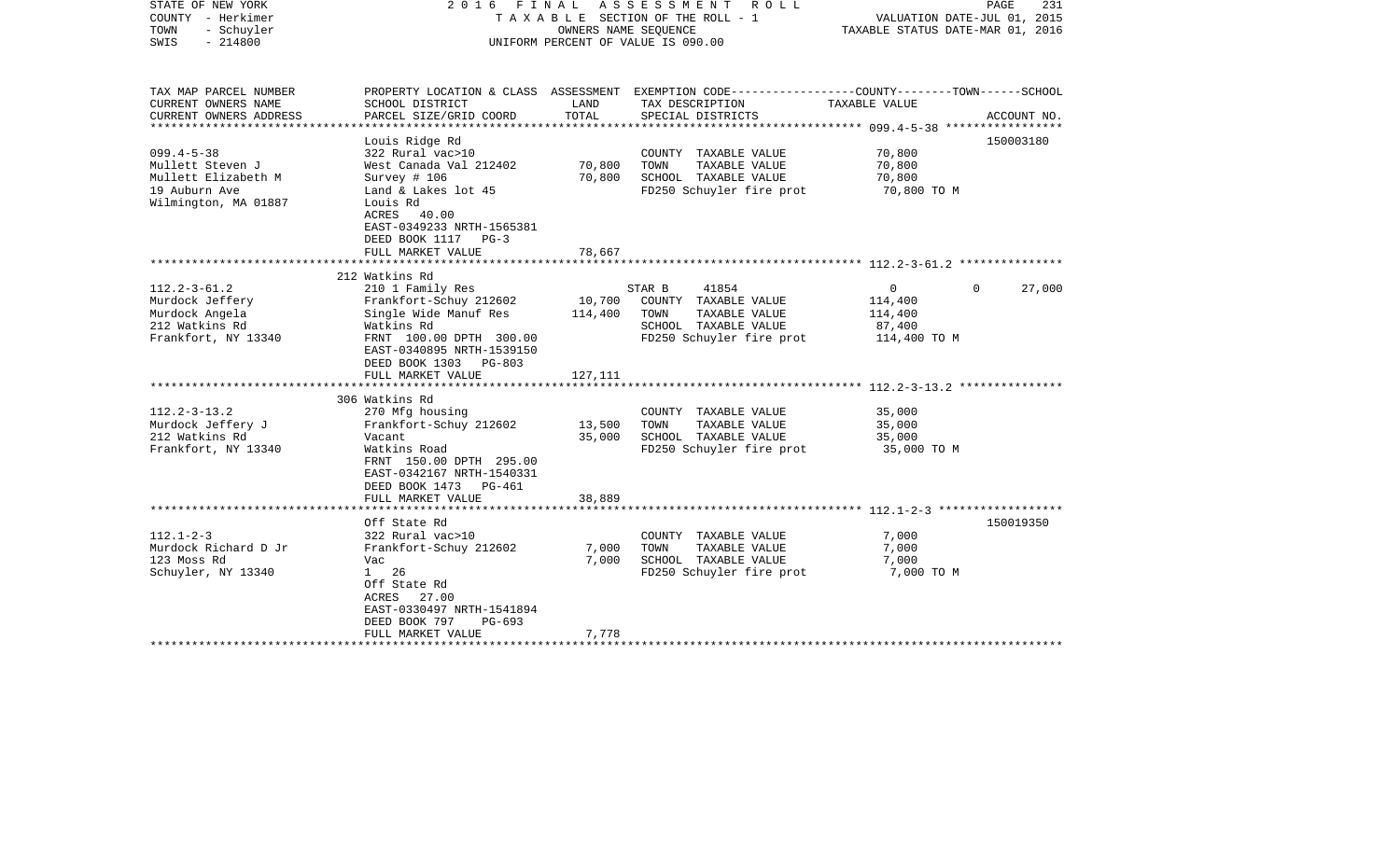| STATE OF NEW YORK<br>COUNTY - Herkimer<br>TOWN<br>- Schuyler<br>$-214800$<br>SWIS | 2016                                                                | FINAL  | ASSESSMENT ROLL<br>TAXABLE SECTION OF THE ROLL - 1<br>OWNERS NAME SEOUENCE<br>UNIFORM PERCENT OF VALUE IS 090.00 | TAXABLE STATUS DATE-MAR 01, 2016 | PAGE<br>232<br>VALUATION DATE-JUL 01, 2015 |
|-----------------------------------------------------------------------------------|---------------------------------------------------------------------|--------|------------------------------------------------------------------------------------------------------------------|----------------------------------|--------------------------------------------|
| TAX MAP PARCEL NUMBER<br>CURRENT OWNERS NAME                                      | PROPERTY LOCATION & CLASS ASSESSMENT<br>SCHOOL DISTRICT             | LAND   | EXEMPTION CODE-----------------COUNTY--------TOWN------SCHOOL<br>TAX DESCRIPTION                                 | TAXABLE VALUE                    |                                            |
| CURRENT OWNERS ADDRESS<br>****************                                        | PARCEL SIZE/GRID COORD                                              | TOTAL  | SPECIAL DISTRICTS                                                                                                |                                  | ACCOUNT NO.                                |
|                                                                                   | Off State Rd                                                        |        |                                                                                                                  |                                  | 150021300                                  |
| $112.1 - 2 - 38$                                                                  | 105 Vac farmland                                                    |        | COUNTY TAXABLE VALUE                                                                                             | 5,000                            |                                            |
| Murdock Richard D Jr                                                              | Frankfort-Schuy 212602                                              | 5,000  | TAXABLE VALUE<br>TOWN                                                                                            | 5,000                            |                                            |
| 123 Moss Rd                                                                       | Vac Ag Ex Ld 19A                                                    | 5,000  | SCHOOL TAXABLE VALUE                                                                                             | 5,000                            |                                            |
| Frankfort, NY 13340                                                               | 2 19                                                                |        | FD250 Schuyler fire prot                                                                                         | 5,000 TO M                       |                                            |
|                                                                                   | Off Rte 5                                                           |        |                                                                                                                  |                                  |                                            |
| MAY BE SUBJECT TO PAYMENT<br>UNDER AGDIST LAW TIL 2018                            | ACRES<br>7.50<br>EAST-0335914 NRTH-1538034<br>DEED BOOK 1541 PG-783 |        |                                                                                                                  |                                  |                                            |
|                                                                                   | FULL MARKET VALUE                                                   | 5,556  |                                                                                                                  |                                  |                                            |
|                                                                                   |                                                                     |        |                                                                                                                  |                                  |                                            |
|                                                                                   | 123 Moss Rd                                                         |        |                                                                                                                  |                                  | 150015120                                  |
| $112.2 - 3 - 45$                                                                  | 210 1 Family Res                                                    |        | VET COM CT 41131                                                                                                 | 13,500                           | 13,500<br>0                                |
| Murdock Richard D Jr                                                              | Frankfort-Schuy 212602                                              |        | 8,600 VET DIS CT 41141                                                                                           | 13,750                           | 13,750<br>$\Omega$                         |
| 123 Moss Rd                                                                       | Residence<br>$3 \frac{1}{2}$                                        |        | 55,000 STAR EN<br>41834                                                                                          | $\overline{0}$                   | $\Omega$<br>55,000                         |
| Frankfort, NY 13340                                                               | Moss Rd                                                             |        | COUNTY TAXABLE VALUE<br>TOWN<br>TAXABLE VALUE                                                                    | 27,750<br>27,750                 |                                            |
|                                                                                   | FRNT 110.00 DPTH 185.00                                             |        | SCHOOL TAXABLE VALUE                                                                                             | 0                                |                                            |
|                                                                                   | EAST-0338501 NRTH-1537616                                           |        | FD250 Schuyler fire prot                                                                                         | 55,000 TO M                      |                                            |
|                                                                                   | DEED BOOK 1541<br>PG-783                                            |        |                                                                                                                  |                                  |                                            |
|                                                                                   | FULL MARKET VALUE                                                   | 61,111 |                                                                                                                  |                                  |                                            |
|                                                                                   |                                                                     |        |                                                                                                                  |                                  |                                            |
|                                                                                   | Moss Rd                                                             |        |                                                                                                                  |                                  | 150004920                                  |
| $112.2 - 3 - 46$                                                                  | 312 Vac w/imprv                                                     |        | COUNTY TAXABLE VALUE                                                                                             | 6,000                            |                                            |
| Murdock Richard Jr                                                                | Frankfort-Schuy 212602                                              | 4,500  | TOWN<br>TAXABLE VALUE                                                                                            | 6,000                            |                                            |
| 123 Moss Rd<br>Frankfort, NY 13340                                                | E<br>Vac<br>$\overline{\mathbf{3}}$<br>2                            | 6,000  | SCHOOL TAXABLE VALUE<br>FD250 Schuyler fire prot                                                                 | 6,000<br>6,000 TO M              |                                            |
|                                                                                   | Moss Rd                                                             |        |                                                                                                                  |                                  |                                            |
|                                                                                   | ACRES<br>3.00                                                       |        |                                                                                                                  |                                  |                                            |
|                                                                                   | EAST-0338637 NRTH-1537411                                           |        |                                                                                                                  |                                  |                                            |
|                                                                                   | DEED BOOK 1541<br>PG-785                                            |        |                                                                                                                  |                                  |                                            |
|                                                                                   | FULL MARKET VALUE                                                   | 6,667  |                                                                                                                  |                                  |                                            |
|                                                                                   |                                                                     |        |                                                                                                                  |                                  |                                            |
|                                                                                   | 190 Watkins Rd                                                      |        |                                                                                                                  |                                  | 150040390                                  |
| $112.2 - 3 - 6$                                                                   | 210 1 Family Res                                                    |        | 41834<br>STAR EN                                                                                                 | $\overline{0}$                   | $\Omega$<br>58,770                         |
| Murdock Ronald                                                                    | Frankfort-Schuy 212602                                              | 13,500 | COUNTY TAXABLE VALUE                                                                                             | 73,400                           |                                            |
| Murdock Cristine<br>190 Watkins Rd                                                | Residece<br>Watkins Rd                                              | 73,400 | TOWN<br>TAXABLE VALUE<br>SCHOOL TAXABLE VALUE                                                                    | 73,400<br>14,630                 |                                            |
| Frankfort, NY 13340                                                               | FRNT 150.00 DPTH 300.00                                             |        | FD250 Schuyler fire prot                                                                                         | 73,400 TO M                      |                                            |
|                                                                                   | EAST-0340719 NRTH-1538749                                           |        |                                                                                                                  |                                  |                                            |
|                                                                                   | DEED BOOK 00627 PG-00422                                            |        |                                                                                                                  |                                  |                                            |
|                                                                                   | FULL MARKET VALUE                                                   | 81,556 |                                                                                                                  |                                  |                                            |
|                                                                                   |                                                                     |        |                                                                                                                  |                                  |                                            |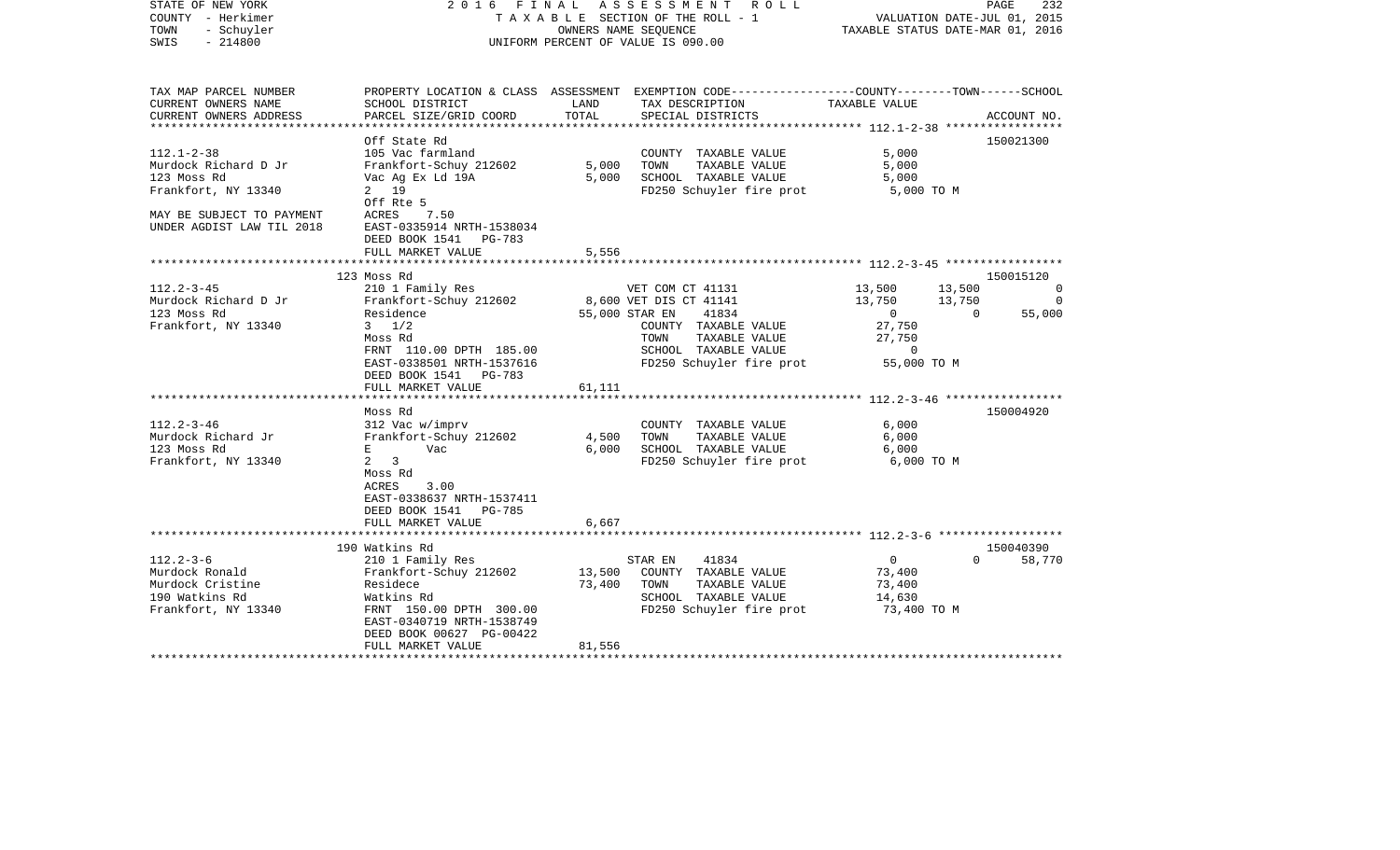| PROPERTY LOCATION & CLASS ASSESSMENT EXEMPTION CODE---------------COUNTY-------TOWN------SCHOOL<br>TAX MAP PARCEL NUMBER<br>CURRENT OWNERS NAME<br>SCHOOL DISTRICT<br>LAND<br>TAX DESCRIPTION<br>TAXABLE VALUE<br>TOTAL<br>CURRENT OWNERS ADDRESS<br>PARCEL SIZE/GRID COORD<br>SPECIAL DISTRICTS<br>ACCOUNT NO.<br>************************<br>150015060<br>Watkins Rd<br>$112.2 - 3 - 61.1$<br>105 Vac farmland<br>COUNTY TAXABLE VALUE<br>19,400<br>Murdock Ronald<br>Frankfort-Schuy 212602<br>19,400<br>TOWN<br>TAXABLE VALUE<br>19,400<br>Murdock Christine<br>19,400<br>SCHOOL TAXABLE VALUE<br>19,400<br>Vacant<br>190 Watkins Rd<br>27.2 Acres<br>FD250 Schuyler fire prot<br>19,400 TO M<br>Frankfort, NY 13340<br>Watkins<br>ACRES 27.20<br>EAST-0341327 NRTH-1539224<br>DEED BOOK 668<br>$PG-203$<br>FULL MARKET VALUE<br>21,556<br>********************* 112.2-3-7 *******************<br>Watkins Rd<br>150075062<br>$112.2 - 3 - 7$<br>51,200<br>312 Vac w/imprv<br>COUNTY TAXABLE VALUE<br>Murdock Ronald E<br>Frankfort-Schuy 212602<br>7,600<br>TOWN<br>TAXABLE VALUE<br>51,200<br>Murdock Christine E<br>51,200<br>SCHOOL TAXABLE VALUE<br>51,200<br>Barn<br>190 Watkins Rd<br>20 X 80 Billboard<br>FD250 Schuyler fire prot<br>51,200 TO M<br>Frankfort, NY 13340<br>Watkins Rd<br>FRNT 150.00 DPTH 306.00<br>EAST-0340762 NRTH-1538871<br>DEED BOOK 00614 PG-00155<br>FULL MARKET VALUE<br>56,889<br>***********************<br>150015150<br>164 Mckennan Rd<br>$112.2 - 1 - 16$<br>41834<br>$\overline{0}$<br>58,770<br>210 1 Family Res<br>STAR EN<br>$\Omega$<br>Murdock Stanley<br>16,000<br>COUNTY TAXABLE VALUE<br>Frankfort-Schuy 212602<br>73,700<br>Murdock Beverly<br>Bldg<br>73,700<br>TOWN<br>TAXABLE VALUE<br>73,700<br>$S \sim$<br>SCHOOL TAXABLE VALUE<br>14,930<br>164 Mckennan Rd<br>merged 112.2-1-15.2 2009<br>Frankfort, NY 13340<br>FD250 Schuyler fire prot<br>73,700 TO M<br>Mckennon<br>FRNT 725.00 DPTH<br>ACRES<br>4.00<br>EAST-0344164 NRTH-1541968<br>DEED BOOK 1212 PG-141<br>81,889<br>FULL MARKET VALUE<br>**************************<br>328 Watkins Rd<br>150015000<br>$112.2 - 3 - 13.1$<br>41730<br>4,760<br>120 Field crops<br>AG MKTS<br>4,760<br>4,760<br>Murdock Stanley M<br>Frankfort-Schuy 212602<br>37,400 STAR B<br>41854<br>27,000<br>$\mathbf{0}$<br>$\Omega$<br>328 Watkins Rd<br>101,300<br>96,540<br>E Bldg<br>COUNTY TAXABLE VALUE<br>Frankfort, NY 13340<br>TAXABLE VALUE<br>58.8a<br>TOWN<br>96,540<br>SCHOOL TAXABLE VALUE<br>Watkins<br>69,540<br>58.80<br>FD250 Schuyler fire prot<br>MAY BE SUBJECT TO PAYMENT<br>ACRES<br>101,300 TO M<br>EAST-0343385 NRTH-1539788<br>UNDER AGDIST LAW TIL 2023<br>DEED BOOK 1212<br>PG-138<br>112,556<br>FULL MARKET VALUE | STATE OF NEW YORK<br>COUNTY - Herkimer<br>- Schuyler<br>TOWN<br>$-214800$<br>SWIS | 2016 FINAL | OWNERS NAME SEQUENCE | ASSESSMENT<br>R O L L<br>TAXABLE SECTION OF THE ROLL - 1<br>UNIFORM PERCENT OF VALUE IS 090.00 | VALUATION DATE-JUL 01, 2015<br>TAXABLE STATUS DATE-MAR 01, 2016 | 233<br>PAGE |
|-----------------------------------------------------------------------------------------------------------------------------------------------------------------------------------------------------------------------------------------------------------------------------------------------------------------------------------------------------------------------------------------------------------------------------------------------------------------------------------------------------------------------------------------------------------------------------------------------------------------------------------------------------------------------------------------------------------------------------------------------------------------------------------------------------------------------------------------------------------------------------------------------------------------------------------------------------------------------------------------------------------------------------------------------------------------------------------------------------------------------------------------------------------------------------------------------------------------------------------------------------------------------------------------------------------------------------------------------------------------------------------------------------------------------------------------------------------------------------------------------------------------------------------------------------------------------------------------------------------------------------------------------------------------------------------------------------------------------------------------------------------------------------------------------------------------------------------------------------------------------------------------------------------------------------------------------------------------------------------------------------------------------------------------------------------------------------------------------------------------------------------------------------------------------------------------------------------------------------------------------------------------------------------------------------------------------------------------------------------------------------------------------------------------------------------------------------------------------------------------------------------------------------------------------------------------------------------------------------------------------------------------------------------------------------------------------------------------------------------------|-----------------------------------------------------------------------------------|------------|----------------------|------------------------------------------------------------------------------------------------|-----------------------------------------------------------------|-------------|
|                                                                                                                                                                                                                                                                                                                                                                                                                                                                                                                                                                                                                                                                                                                                                                                                                                                                                                                                                                                                                                                                                                                                                                                                                                                                                                                                                                                                                                                                                                                                                                                                                                                                                                                                                                                                                                                                                                                                                                                                                                                                                                                                                                                                                                                                                                                                                                                                                                                                                                                                                                                                                                                                                                                                         |                                                                                   |            |                      |                                                                                                |                                                                 |             |
|                                                                                                                                                                                                                                                                                                                                                                                                                                                                                                                                                                                                                                                                                                                                                                                                                                                                                                                                                                                                                                                                                                                                                                                                                                                                                                                                                                                                                                                                                                                                                                                                                                                                                                                                                                                                                                                                                                                                                                                                                                                                                                                                                                                                                                                                                                                                                                                                                                                                                                                                                                                                                                                                                                                                         |                                                                                   |            |                      |                                                                                                |                                                                 |             |
|                                                                                                                                                                                                                                                                                                                                                                                                                                                                                                                                                                                                                                                                                                                                                                                                                                                                                                                                                                                                                                                                                                                                                                                                                                                                                                                                                                                                                                                                                                                                                                                                                                                                                                                                                                                                                                                                                                                                                                                                                                                                                                                                                                                                                                                                                                                                                                                                                                                                                                                                                                                                                                                                                                                                         |                                                                                   |            |                      |                                                                                                |                                                                 |             |
|                                                                                                                                                                                                                                                                                                                                                                                                                                                                                                                                                                                                                                                                                                                                                                                                                                                                                                                                                                                                                                                                                                                                                                                                                                                                                                                                                                                                                                                                                                                                                                                                                                                                                                                                                                                                                                                                                                                                                                                                                                                                                                                                                                                                                                                                                                                                                                                                                                                                                                                                                                                                                                                                                                                                         |                                                                                   |            |                      |                                                                                                |                                                                 |             |
|                                                                                                                                                                                                                                                                                                                                                                                                                                                                                                                                                                                                                                                                                                                                                                                                                                                                                                                                                                                                                                                                                                                                                                                                                                                                                                                                                                                                                                                                                                                                                                                                                                                                                                                                                                                                                                                                                                                                                                                                                                                                                                                                                                                                                                                                                                                                                                                                                                                                                                                                                                                                                                                                                                                                         |                                                                                   |            |                      |                                                                                                |                                                                 |             |
|                                                                                                                                                                                                                                                                                                                                                                                                                                                                                                                                                                                                                                                                                                                                                                                                                                                                                                                                                                                                                                                                                                                                                                                                                                                                                                                                                                                                                                                                                                                                                                                                                                                                                                                                                                                                                                                                                                                                                                                                                                                                                                                                                                                                                                                                                                                                                                                                                                                                                                                                                                                                                                                                                                                                         |                                                                                   |            |                      |                                                                                                |                                                                 |             |
|                                                                                                                                                                                                                                                                                                                                                                                                                                                                                                                                                                                                                                                                                                                                                                                                                                                                                                                                                                                                                                                                                                                                                                                                                                                                                                                                                                                                                                                                                                                                                                                                                                                                                                                                                                                                                                                                                                                                                                                                                                                                                                                                                                                                                                                                                                                                                                                                                                                                                                                                                                                                                                                                                                                                         |                                                                                   |            |                      |                                                                                                |                                                                 |             |
|                                                                                                                                                                                                                                                                                                                                                                                                                                                                                                                                                                                                                                                                                                                                                                                                                                                                                                                                                                                                                                                                                                                                                                                                                                                                                                                                                                                                                                                                                                                                                                                                                                                                                                                                                                                                                                                                                                                                                                                                                                                                                                                                                                                                                                                                                                                                                                                                                                                                                                                                                                                                                                                                                                                                         |                                                                                   |            |                      |                                                                                                |                                                                 |             |
|                                                                                                                                                                                                                                                                                                                                                                                                                                                                                                                                                                                                                                                                                                                                                                                                                                                                                                                                                                                                                                                                                                                                                                                                                                                                                                                                                                                                                                                                                                                                                                                                                                                                                                                                                                                                                                                                                                                                                                                                                                                                                                                                                                                                                                                                                                                                                                                                                                                                                                                                                                                                                                                                                                                                         |                                                                                   |            |                      |                                                                                                |                                                                 |             |
|                                                                                                                                                                                                                                                                                                                                                                                                                                                                                                                                                                                                                                                                                                                                                                                                                                                                                                                                                                                                                                                                                                                                                                                                                                                                                                                                                                                                                                                                                                                                                                                                                                                                                                                                                                                                                                                                                                                                                                                                                                                                                                                                                                                                                                                                                                                                                                                                                                                                                                                                                                                                                                                                                                                                         |                                                                                   |            |                      |                                                                                                |                                                                 |             |
|                                                                                                                                                                                                                                                                                                                                                                                                                                                                                                                                                                                                                                                                                                                                                                                                                                                                                                                                                                                                                                                                                                                                                                                                                                                                                                                                                                                                                                                                                                                                                                                                                                                                                                                                                                                                                                                                                                                                                                                                                                                                                                                                                                                                                                                                                                                                                                                                                                                                                                                                                                                                                                                                                                                                         |                                                                                   |            |                      |                                                                                                |                                                                 |             |
|                                                                                                                                                                                                                                                                                                                                                                                                                                                                                                                                                                                                                                                                                                                                                                                                                                                                                                                                                                                                                                                                                                                                                                                                                                                                                                                                                                                                                                                                                                                                                                                                                                                                                                                                                                                                                                                                                                                                                                                                                                                                                                                                                                                                                                                                                                                                                                                                                                                                                                                                                                                                                                                                                                                                         |                                                                                   |            |                      |                                                                                                |                                                                 |             |
|                                                                                                                                                                                                                                                                                                                                                                                                                                                                                                                                                                                                                                                                                                                                                                                                                                                                                                                                                                                                                                                                                                                                                                                                                                                                                                                                                                                                                                                                                                                                                                                                                                                                                                                                                                                                                                                                                                                                                                                                                                                                                                                                                                                                                                                                                                                                                                                                                                                                                                                                                                                                                                                                                                                                         |                                                                                   |            |                      |                                                                                                |                                                                 |             |
|                                                                                                                                                                                                                                                                                                                                                                                                                                                                                                                                                                                                                                                                                                                                                                                                                                                                                                                                                                                                                                                                                                                                                                                                                                                                                                                                                                                                                                                                                                                                                                                                                                                                                                                                                                                                                                                                                                                                                                                                                                                                                                                                                                                                                                                                                                                                                                                                                                                                                                                                                                                                                                                                                                                                         |                                                                                   |            |                      |                                                                                                |                                                                 |             |
|                                                                                                                                                                                                                                                                                                                                                                                                                                                                                                                                                                                                                                                                                                                                                                                                                                                                                                                                                                                                                                                                                                                                                                                                                                                                                                                                                                                                                                                                                                                                                                                                                                                                                                                                                                                                                                                                                                                                                                                                                                                                                                                                                                                                                                                                                                                                                                                                                                                                                                                                                                                                                                                                                                                                         |                                                                                   |            |                      |                                                                                                |                                                                 |             |
|                                                                                                                                                                                                                                                                                                                                                                                                                                                                                                                                                                                                                                                                                                                                                                                                                                                                                                                                                                                                                                                                                                                                                                                                                                                                                                                                                                                                                                                                                                                                                                                                                                                                                                                                                                                                                                                                                                                                                                                                                                                                                                                                                                                                                                                                                                                                                                                                                                                                                                                                                                                                                                                                                                                                         |                                                                                   |            |                      |                                                                                                |                                                                 |             |
|                                                                                                                                                                                                                                                                                                                                                                                                                                                                                                                                                                                                                                                                                                                                                                                                                                                                                                                                                                                                                                                                                                                                                                                                                                                                                                                                                                                                                                                                                                                                                                                                                                                                                                                                                                                                                                                                                                                                                                                                                                                                                                                                                                                                                                                                                                                                                                                                                                                                                                                                                                                                                                                                                                                                         |                                                                                   |            |                      |                                                                                                |                                                                 |             |
|                                                                                                                                                                                                                                                                                                                                                                                                                                                                                                                                                                                                                                                                                                                                                                                                                                                                                                                                                                                                                                                                                                                                                                                                                                                                                                                                                                                                                                                                                                                                                                                                                                                                                                                                                                                                                                                                                                                                                                                                                                                                                                                                                                                                                                                                                                                                                                                                                                                                                                                                                                                                                                                                                                                                         |                                                                                   |            |                      |                                                                                                |                                                                 |             |
|                                                                                                                                                                                                                                                                                                                                                                                                                                                                                                                                                                                                                                                                                                                                                                                                                                                                                                                                                                                                                                                                                                                                                                                                                                                                                                                                                                                                                                                                                                                                                                                                                                                                                                                                                                                                                                                                                                                                                                                                                                                                                                                                                                                                                                                                                                                                                                                                                                                                                                                                                                                                                                                                                                                                         |                                                                                   |            |                      |                                                                                                |                                                                 |             |
|                                                                                                                                                                                                                                                                                                                                                                                                                                                                                                                                                                                                                                                                                                                                                                                                                                                                                                                                                                                                                                                                                                                                                                                                                                                                                                                                                                                                                                                                                                                                                                                                                                                                                                                                                                                                                                                                                                                                                                                                                                                                                                                                                                                                                                                                                                                                                                                                                                                                                                                                                                                                                                                                                                                                         |                                                                                   |            |                      |                                                                                                |                                                                 |             |
|                                                                                                                                                                                                                                                                                                                                                                                                                                                                                                                                                                                                                                                                                                                                                                                                                                                                                                                                                                                                                                                                                                                                                                                                                                                                                                                                                                                                                                                                                                                                                                                                                                                                                                                                                                                                                                                                                                                                                                                                                                                                                                                                                                                                                                                                                                                                                                                                                                                                                                                                                                                                                                                                                                                                         |                                                                                   |            |                      |                                                                                                |                                                                 |             |
|                                                                                                                                                                                                                                                                                                                                                                                                                                                                                                                                                                                                                                                                                                                                                                                                                                                                                                                                                                                                                                                                                                                                                                                                                                                                                                                                                                                                                                                                                                                                                                                                                                                                                                                                                                                                                                                                                                                                                                                                                                                                                                                                                                                                                                                                                                                                                                                                                                                                                                                                                                                                                                                                                                                                         |                                                                                   |            |                      |                                                                                                |                                                                 |             |
|                                                                                                                                                                                                                                                                                                                                                                                                                                                                                                                                                                                                                                                                                                                                                                                                                                                                                                                                                                                                                                                                                                                                                                                                                                                                                                                                                                                                                                                                                                                                                                                                                                                                                                                                                                                                                                                                                                                                                                                                                                                                                                                                                                                                                                                                                                                                                                                                                                                                                                                                                                                                                                                                                                                                         |                                                                                   |            |                      |                                                                                                |                                                                 |             |
|                                                                                                                                                                                                                                                                                                                                                                                                                                                                                                                                                                                                                                                                                                                                                                                                                                                                                                                                                                                                                                                                                                                                                                                                                                                                                                                                                                                                                                                                                                                                                                                                                                                                                                                                                                                                                                                                                                                                                                                                                                                                                                                                                                                                                                                                                                                                                                                                                                                                                                                                                                                                                                                                                                                                         |                                                                                   |            |                      |                                                                                                |                                                                 |             |
|                                                                                                                                                                                                                                                                                                                                                                                                                                                                                                                                                                                                                                                                                                                                                                                                                                                                                                                                                                                                                                                                                                                                                                                                                                                                                                                                                                                                                                                                                                                                                                                                                                                                                                                                                                                                                                                                                                                                                                                                                                                                                                                                                                                                                                                                                                                                                                                                                                                                                                                                                                                                                                                                                                                                         |                                                                                   |            |                      |                                                                                                |                                                                 |             |
|                                                                                                                                                                                                                                                                                                                                                                                                                                                                                                                                                                                                                                                                                                                                                                                                                                                                                                                                                                                                                                                                                                                                                                                                                                                                                                                                                                                                                                                                                                                                                                                                                                                                                                                                                                                                                                                                                                                                                                                                                                                                                                                                                                                                                                                                                                                                                                                                                                                                                                                                                                                                                                                                                                                                         |                                                                                   |            |                      |                                                                                                |                                                                 |             |
|                                                                                                                                                                                                                                                                                                                                                                                                                                                                                                                                                                                                                                                                                                                                                                                                                                                                                                                                                                                                                                                                                                                                                                                                                                                                                                                                                                                                                                                                                                                                                                                                                                                                                                                                                                                                                                                                                                                                                                                                                                                                                                                                                                                                                                                                                                                                                                                                                                                                                                                                                                                                                                                                                                                                         |                                                                                   |            |                      |                                                                                                |                                                                 |             |
|                                                                                                                                                                                                                                                                                                                                                                                                                                                                                                                                                                                                                                                                                                                                                                                                                                                                                                                                                                                                                                                                                                                                                                                                                                                                                                                                                                                                                                                                                                                                                                                                                                                                                                                                                                                                                                                                                                                                                                                                                                                                                                                                                                                                                                                                                                                                                                                                                                                                                                                                                                                                                                                                                                                                         |                                                                                   |            |                      |                                                                                                |                                                                 |             |
|                                                                                                                                                                                                                                                                                                                                                                                                                                                                                                                                                                                                                                                                                                                                                                                                                                                                                                                                                                                                                                                                                                                                                                                                                                                                                                                                                                                                                                                                                                                                                                                                                                                                                                                                                                                                                                                                                                                                                                                                                                                                                                                                                                                                                                                                                                                                                                                                                                                                                                                                                                                                                                                                                                                                         |                                                                                   |            |                      |                                                                                                |                                                                 |             |
|                                                                                                                                                                                                                                                                                                                                                                                                                                                                                                                                                                                                                                                                                                                                                                                                                                                                                                                                                                                                                                                                                                                                                                                                                                                                                                                                                                                                                                                                                                                                                                                                                                                                                                                                                                                                                                                                                                                                                                                                                                                                                                                                                                                                                                                                                                                                                                                                                                                                                                                                                                                                                                                                                                                                         |                                                                                   |            |                      |                                                                                                |                                                                 |             |
|                                                                                                                                                                                                                                                                                                                                                                                                                                                                                                                                                                                                                                                                                                                                                                                                                                                                                                                                                                                                                                                                                                                                                                                                                                                                                                                                                                                                                                                                                                                                                                                                                                                                                                                                                                                                                                                                                                                                                                                                                                                                                                                                                                                                                                                                                                                                                                                                                                                                                                                                                                                                                                                                                                                                         |                                                                                   |            |                      |                                                                                                |                                                                 |             |
|                                                                                                                                                                                                                                                                                                                                                                                                                                                                                                                                                                                                                                                                                                                                                                                                                                                                                                                                                                                                                                                                                                                                                                                                                                                                                                                                                                                                                                                                                                                                                                                                                                                                                                                                                                                                                                                                                                                                                                                                                                                                                                                                                                                                                                                                                                                                                                                                                                                                                                                                                                                                                                                                                                                                         |                                                                                   |            |                      |                                                                                                |                                                                 |             |
|                                                                                                                                                                                                                                                                                                                                                                                                                                                                                                                                                                                                                                                                                                                                                                                                                                                                                                                                                                                                                                                                                                                                                                                                                                                                                                                                                                                                                                                                                                                                                                                                                                                                                                                                                                                                                                                                                                                                                                                                                                                                                                                                                                                                                                                                                                                                                                                                                                                                                                                                                                                                                                                                                                                                         |                                                                                   |            |                      |                                                                                                |                                                                 |             |
|                                                                                                                                                                                                                                                                                                                                                                                                                                                                                                                                                                                                                                                                                                                                                                                                                                                                                                                                                                                                                                                                                                                                                                                                                                                                                                                                                                                                                                                                                                                                                                                                                                                                                                                                                                                                                                                                                                                                                                                                                                                                                                                                                                                                                                                                                                                                                                                                                                                                                                                                                                                                                                                                                                                                         |                                                                                   |            |                      |                                                                                                |                                                                 |             |
|                                                                                                                                                                                                                                                                                                                                                                                                                                                                                                                                                                                                                                                                                                                                                                                                                                                                                                                                                                                                                                                                                                                                                                                                                                                                                                                                                                                                                                                                                                                                                                                                                                                                                                                                                                                                                                                                                                                                                                                                                                                                                                                                                                                                                                                                                                                                                                                                                                                                                                                                                                                                                                                                                                                                         |                                                                                   |            |                      |                                                                                                |                                                                 |             |
|                                                                                                                                                                                                                                                                                                                                                                                                                                                                                                                                                                                                                                                                                                                                                                                                                                                                                                                                                                                                                                                                                                                                                                                                                                                                                                                                                                                                                                                                                                                                                                                                                                                                                                                                                                                                                                                                                                                                                                                                                                                                                                                                                                                                                                                                                                                                                                                                                                                                                                                                                                                                                                                                                                                                         |                                                                                   |            |                      |                                                                                                |                                                                 |             |
|                                                                                                                                                                                                                                                                                                                                                                                                                                                                                                                                                                                                                                                                                                                                                                                                                                                                                                                                                                                                                                                                                                                                                                                                                                                                                                                                                                                                                                                                                                                                                                                                                                                                                                                                                                                                                                                                                                                                                                                                                                                                                                                                                                                                                                                                                                                                                                                                                                                                                                                                                                                                                                                                                                                                         |                                                                                   |            |                      |                                                                                                |                                                                 |             |
|                                                                                                                                                                                                                                                                                                                                                                                                                                                                                                                                                                                                                                                                                                                                                                                                                                                                                                                                                                                                                                                                                                                                                                                                                                                                                                                                                                                                                                                                                                                                                                                                                                                                                                                                                                                                                                                                                                                                                                                                                                                                                                                                                                                                                                                                                                                                                                                                                                                                                                                                                                                                                                                                                                                                         |                                                                                   |            |                      |                                                                                                |                                                                 |             |
|                                                                                                                                                                                                                                                                                                                                                                                                                                                                                                                                                                                                                                                                                                                                                                                                                                                                                                                                                                                                                                                                                                                                                                                                                                                                                                                                                                                                                                                                                                                                                                                                                                                                                                                                                                                                                                                                                                                                                                                                                                                                                                                                                                                                                                                                                                                                                                                                                                                                                                                                                                                                                                                                                                                                         |                                                                                   |            |                      |                                                                                                |                                                                 |             |
|                                                                                                                                                                                                                                                                                                                                                                                                                                                                                                                                                                                                                                                                                                                                                                                                                                                                                                                                                                                                                                                                                                                                                                                                                                                                                                                                                                                                                                                                                                                                                                                                                                                                                                                                                                                                                                                                                                                                                                                                                                                                                                                                                                                                                                                                                                                                                                                                                                                                                                                                                                                                                                                                                                                                         |                                                                                   |            |                      |                                                                                                |                                                                 |             |
|                                                                                                                                                                                                                                                                                                                                                                                                                                                                                                                                                                                                                                                                                                                                                                                                                                                                                                                                                                                                                                                                                                                                                                                                                                                                                                                                                                                                                                                                                                                                                                                                                                                                                                                                                                                                                                                                                                                                                                                                                                                                                                                                                                                                                                                                                                                                                                                                                                                                                                                                                                                                                                                                                                                                         |                                                                                   |            |                      |                                                                                                |                                                                 |             |
|                                                                                                                                                                                                                                                                                                                                                                                                                                                                                                                                                                                                                                                                                                                                                                                                                                                                                                                                                                                                                                                                                                                                                                                                                                                                                                                                                                                                                                                                                                                                                                                                                                                                                                                                                                                                                                                                                                                                                                                                                                                                                                                                                                                                                                                                                                                                                                                                                                                                                                                                                                                                                                                                                                                                         |                                                                                   |            |                      |                                                                                                |                                                                 |             |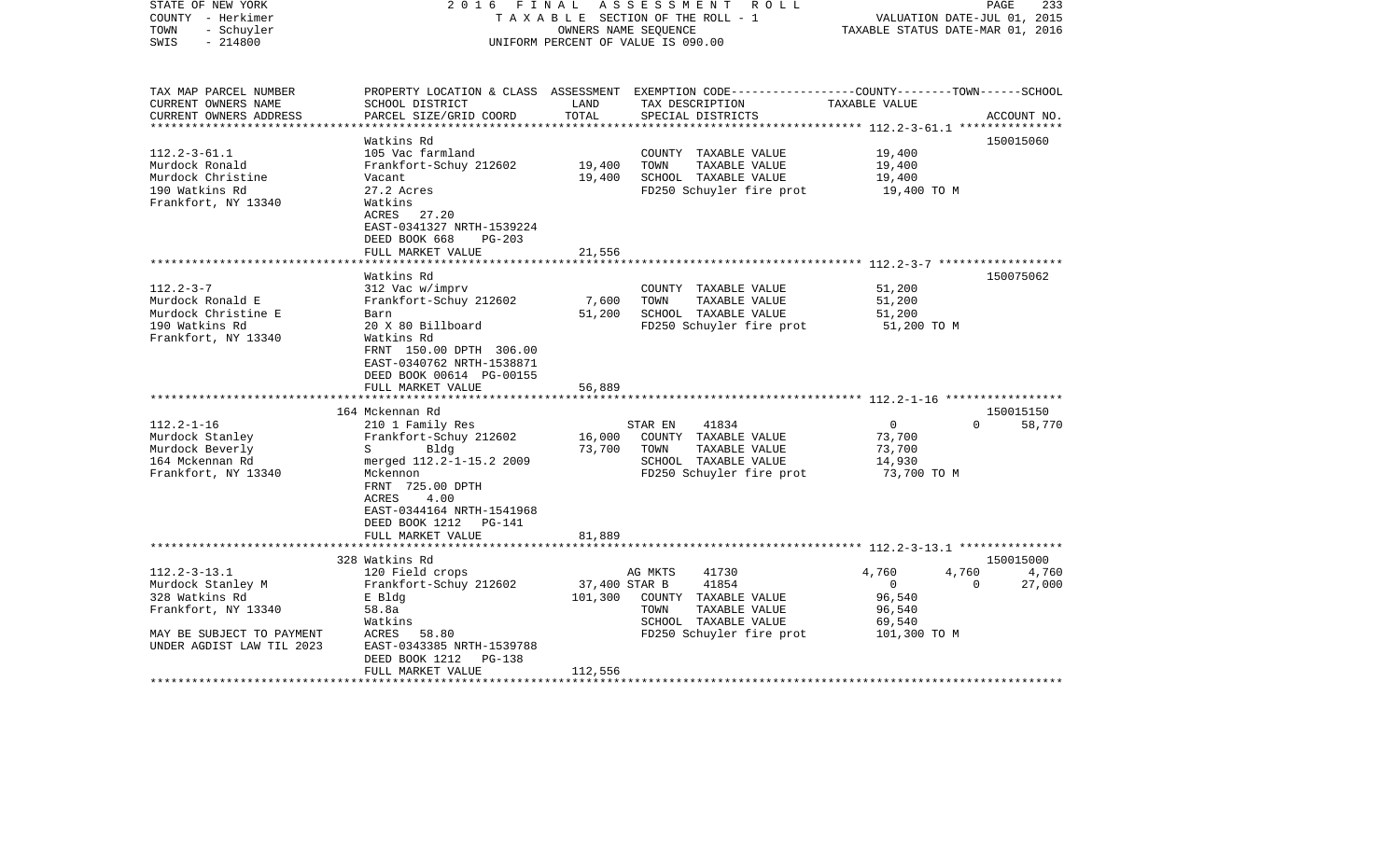| STATE OF NEW YORK<br>COUNTY - Herkimer<br>- Schuyler<br>TOWN<br>$-214800$<br>SWIS | 2016                                      | FINAL   | ASSESSMENT<br>R O L L<br>TAXABLE SECTION OF THE ROLL - 1<br>OWNERS NAME SEQUENCE<br>UNIFORM PERCENT OF VALUE IS 090.00 | TAXABLE STATUS DATE-MAR 01, 2016 | 234<br>PAGE<br>VALUATION DATE-JUL 01, 2015 |
|-----------------------------------------------------------------------------------|-------------------------------------------|---------|------------------------------------------------------------------------------------------------------------------------|----------------------------------|--------------------------------------------|
|                                                                                   |                                           |         |                                                                                                                        |                                  |                                            |
| TAX MAP PARCEL NUMBER                                                             |                                           |         | PROPERTY LOCATION & CLASS ASSESSMENT EXEMPTION CODE---------------COUNTY-------TOWN------SCHOOL                        |                                  |                                            |
| CURRENT OWNERS NAME                                                               | SCHOOL DISTRICT                           | LAND    | TAX DESCRIPTION                                                                                                        | TAXABLE VALUE                    |                                            |
| CURRENT OWNERS ADDRESS                                                            | PARCEL SIZE/GRID COORD                    | TOTAL   | SPECIAL DISTRICTS                                                                                                      |                                  | ACCOUNT NO.                                |
| ****************                                                                  |                                           |         |                                                                                                                        |                                  |                                            |
|                                                                                   | Watkins Rd                                |         |                                                                                                                        | $\Omega$                         | 150007440<br>$\Omega$<br>$\Omega$          |
| $112.2 - 3 - 16.8$                                                                | 120 Field crops<br>Frankfort-Schuy 212602 | 3,500   | AG MKTS<br>41730<br>COUNTY TAXABLE VALUE                                                                               | 3,500                            |                                            |
| Murdock Stanley M<br>328 Watkins Rd                                               | 12a                                       | 3,500   | TOWN<br>TAXABLE VALUE                                                                                                  |                                  |                                            |
| Frankfort, NY 13340                                                               | Watkins Rd                                |         | SCHOOL TAXABLE VALUE                                                                                                   | 3,500<br>3,500                   |                                            |
|                                                                                   | FRNT 547.70 DPTH                          |         | FD250 Schuyler fire prot                                                                                               | 3,500 TO M                       |                                            |
| MAY BE SUBJECT TO PAYMENT                                                         | ACRES 13.70                               |         |                                                                                                                        |                                  |                                            |
| UNDER AGDIST LAW TIL 2023                                                         | EAST-0341684 NRTH-1540712                 |         |                                                                                                                        |                                  |                                            |
|                                                                                   | DEED BOOK 1495<br>PG-884                  |         |                                                                                                                        |                                  |                                            |
|                                                                                   | FULL MARKET VALUE                         | 3,889   |                                                                                                                        |                                  |                                            |
|                                                                                   |                                           |         |                                                                                                                        |                                  |                                            |
|                                                                                   | 1396 Newport Rd                           |         |                                                                                                                        |                                  |                                            |
| $099.1 - 1 - 19.3$                                                                | 210 1 Family Res                          |         | STAR B<br>41854                                                                                                        | $\overline{0}$                   | $\Omega$<br>27,000                         |
| Murphy Evelyn                                                                     | West Canada Val 212402                    | 13,700  | COUNTY TAXABLE VALUE                                                                                                   | 135,000                          |                                            |
| 1396 Newport Rd                                                                   | adde new stall to garage                  | 135,000 | TOWN<br>TAXABLE VALUE                                                                                                  | 135,000                          |                                            |
| Poland, NY 13431                                                                  | 1.15 Acres                                |         | SCHOOL TAXABLE VALUE                                                                                                   | 108,000                          |                                            |
|                                                                                   | Newport Rd                                |         | FD250 Schuyler fire prot                                                                                               | 135,000 TO M                     |                                            |
|                                                                                   | ACRES<br>1.15 BANK<br>720                 |         |                                                                                                                        |                                  |                                            |
|                                                                                   | EAST-0332862 NRTH-1575361                 |         |                                                                                                                        |                                  |                                            |
|                                                                                   | DEED BOOK 829<br>$PG-621$                 |         |                                                                                                                        |                                  |                                            |
|                                                                                   | FULL MARKET VALUE                         | 150,000 |                                                                                                                        |                                  |                                            |
|                                                                                   |                                           |         |                                                                                                                        |                                  |                                            |
|                                                                                   | Windfall Rd                               |         |                                                                                                                        |                                  | 150075104                                  |
| $099.1 - 1 - 27$                                                                  | 314 Rural vac<10                          |         | COUNTY TAXABLE VALUE                                                                                                   | 100                              |                                            |
| Murphy Therese                                                                    | West Canada Val 212402                    | 100     | TOWN<br>TAXABLE VALUE                                                                                                  | 100                              |                                            |
| Stepanowicz Lawrence                                                              | Vac<br>N                                  | 100     | SCHOOL TAXABLE VALUE                                                                                                   | 100                              |                                            |
| 1240 Windfall Rd                                                                  | .03<br>2                                  |         | FD250 Schuyler fire prot                                                                                               | 100 TO M                         |                                            |
| Utica, NY 13502                                                                   | Windfall Rd                               |         |                                                                                                                        |                                  |                                            |
|                                                                                   | FRNT<br>5.00 DPTH 230.00                  |         |                                                                                                                        |                                  |                                            |
|                                                                                   | BANK<br>020<br>EAST-0330353 NRTH-1571615  |         |                                                                                                                        |                                  |                                            |
|                                                                                   | DEED BOOK 909<br>PG-368                   |         |                                                                                                                        |                                  |                                            |
|                                                                                   | FULL MARKET VALUE                         | 111     |                                                                                                                        |                                  |                                            |
|                                                                                   |                                           |         |                                                                                                                        |                                  |                                            |
|                                                                                   | 287 Windfall Rd                           |         |                                                                                                                        |                                  |                                            |
| $104.2 - 2 - 50.4$                                                                | 270 Mfg housing                           |         | STAR B<br>41854                                                                                                        | $\overline{0}$                   | 27,000<br>$\Omega$                         |
| Murray Donna                                                                      | Whitesboro Cent 307002                    | 14,000  | COUNTY TAXABLE VALUE                                                                                                   | 35,000                           |                                            |
| 287 Windfall Rd                                                                   | FRNT 437.00 DPTH                          | 35,000  | TOWN<br>TAXABLE VALUE                                                                                                  | 35,000                           |                                            |
| Utica, NY 13502                                                                   | ACRES<br>1.20                             |         | SCHOOL TAXABLE VALUE                                                                                                   | 8,000                            |                                            |
|                                                                                   | EAST-0324706 NRTH-1555367                 |         | FD250 Schuyler fire prot                                                                                               | 35,000 TO M                      |                                            |
|                                                                                   | DEED BOOK 0882<br>PG-396                  |         | WD170 Schuyler water #2                                                                                                | 35,000 TO C                      |                                            |
|                                                                                   | FULL MARKET VALUE                         | 38,889  | $.00$ UN $M$                                                                                                           |                                  |                                            |
| ***************************                                                       | **************************                |         |                                                                                                                        |                                  | .                                          |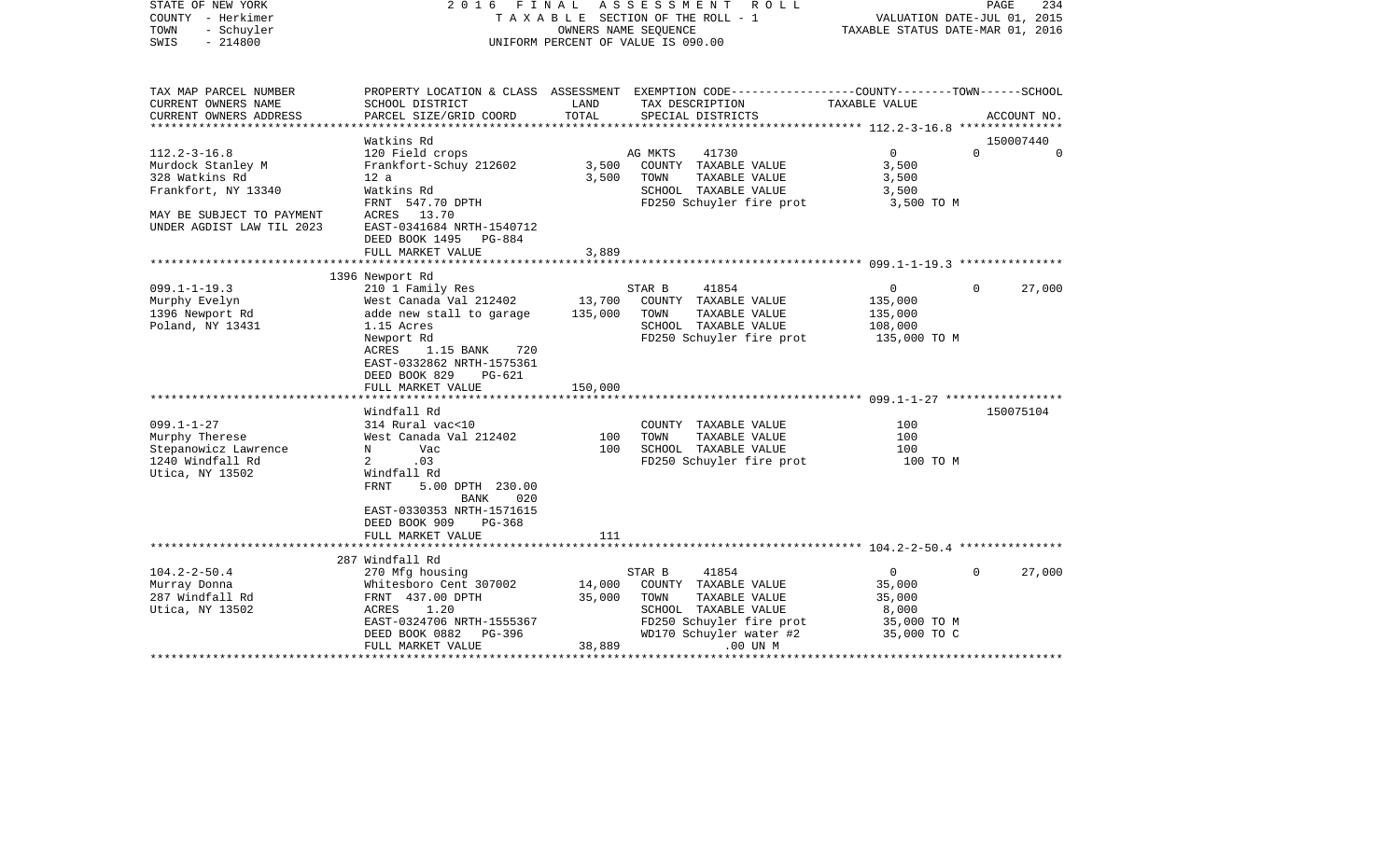| STATE OF NEW YORK<br>COUNTY - Herkimer<br>- Schuyler<br>TOWN<br>$-214800$<br>SWIS                 | 2 0 1 6<br>FINAL                                                                                    | OWNERS NAME SEQUENCE | ASSESSMENT ROLL<br>TAXABLE SECTION OF THE ROLL - 1<br>UNIFORM PERCENT OF VALUE IS 090.00                                                | VALUATION DATE-JUL 01, 2015<br>TAXABLE STATUS DATE-MAR 01, 2016 | PAGE<br>235        |
|---------------------------------------------------------------------------------------------------|-----------------------------------------------------------------------------------------------------|----------------------|-----------------------------------------------------------------------------------------------------------------------------------------|-----------------------------------------------------------------|--------------------|
| TAX MAP PARCEL NUMBER<br>CURRENT OWNERS NAME<br>CURRENT OWNERS ADDRESS<br>*********************** | SCHOOL DISTRICT<br>PARCEL SIZE/GRID COORD                                                           | LAND<br>TOTAL        | PROPERTY LOCATION & CLASS ASSESSMENT EXEMPTION CODE----------------COUNTY-------TOWN-----SCHOOL<br>TAX DESCRIPTION<br>SPECIAL DISTRICTS | TAXABLE VALUE                                                   | ACCOUNT NO.        |
|                                                                                                   | 793 Windfall Rd                                                                                     |                      |                                                                                                                                         |                                                                 |                    |
| $099.3 - 1 - 40.2$                                                                                | 210 1 Family Res                                                                                    |                      | 41854<br>STAR B                                                                                                                         | $\overline{0}$<br>$\Omega$                                      | 27,000             |
| Muzzy Kenneth                                                                                     | Whitesboro Cent 307002                                                                              | 14,400               | COUNTY TAXABLE VALUE                                                                                                                    | 74,100                                                          |                    |
| 793 Windfall Rd                                                                                   | Residence                                                                                           | 74,100               | TOWN<br>TAXABLE VALUE                                                                                                                   | 74,100                                                          |                    |
| Utica, NY 13502                                                                                   | 2.31 Acres                                                                                          |                      | SCHOOL TAXABLE VALUE                                                                                                                    | 47,100                                                          |                    |
|                                                                                                   | Windfall Rd<br>2.20<br>ACRES                                                                        |                      | FD250 Schuyler fire prot                                                                                                                | 74,100 TO M                                                     |                    |
|                                                                                                   | EAST-0329568 NRTH-1563631                                                                           |                      |                                                                                                                                         |                                                                 |                    |
|                                                                                                   | DEED BOOK 1340<br>PG-837                                                                            |                      |                                                                                                                                         |                                                                 |                    |
|                                                                                                   | FULL MARKET VALUE                                                                                   | 82,333               |                                                                                                                                         |                                                                 |                    |
|                                                                                                   | *******************                                                                                 | ************         |                                                                                                                                         |                                                                 |                    |
|                                                                                                   | Louis Ridge Rd                                                                                      |                      |                                                                                                                                         |                                                                 | 150003180          |
| $099.4 - 5 - 27$                                                                                  | 314 Rural vac<10                                                                                    |                      | COUNTY TAXABLE VALUE                                                                                                                    | 23,000                                                          |                    |
| Myers Kathleen                                                                                    | West Canada Val 212402                                                                              | 23,000               | TOWN<br>TAXABLE VALUE                                                                                                                   | 23,000                                                          |                    |
| 180C Edgewater Park                                                                               | Survey # 106                                                                                        | 23,000               | SCHOOL TAXABLE VALUE                                                                                                                    | 23,000                                                          |                    |
| Bronx, NY 10465                                                                                   | Land & Lakes lot 34                                                                                 |                      | FD250 Schuyler fire prot                                                                                                                | 23,000 TO M                                                     |                    |
|                                                                                                   | Louis Rd<br>FRNT 934.20 DPTH<br>5.00<br>ACRES<br>EAST-0345334 NRTH-1565367<br>DEED BOOK 1099 PG-889 |                      |                                                                                                                                         |                                                                 |                    |
|                                                                                                   | FULL MARKET VALUE                                                                                   | 25,556               |                                                                                                                                         |                                                                 |                    |
|                                                                                                   |                                                                                                     |                      |                                                                                                                                         |                                                                 |                    |
| $112.2 - 3 - 40$                                                                                  | 3621 State Route 5                                                                                  |                      |                                                                                                                                         |                                                                 | 150006120          |
| Narracci Robert                                                                                   | 281 Multiple res<br>Frankfort-Schuy 212602                                                          | 22,400 STAR EN       | VET WAR CT 41121<br>41834                                                                                                               | 8,100<br>8,100<br>$\Omega$<br>$\mathbf{0}$                      | $\Omega$<br>58,770 |
| 3621 State Route 5 Rd                                                                             | Blda                                                                                                | 131,800              | COUNTY TAXABLE VALUE                                                                                                                    | 123,700                                                         |                    |
| Frankfort, NY 13340                                                                               | $1 \quad 10$                                                                                        |                      | TOWN<br>TAXABLE VALUE                                                                                                                   | 123,700                                                         |                    |
|                                                                                                   | State                                                                                               |                      | SCHOOL TAXABLE VALUE                                                                                                                    | 73,030                                                          |                    |
|                                                                                                   | ACRES<br>13.65 BANK<br>800<br>EAST-0339417 NRTH-1538455<br>DEED BOOK 694<br>$PG-44$                 |                      | FD250 Schuyler fire prot                                                                                                                | 131,800 TO M                                                    |                    |
|                                                                                                   | FULL MARKET VALUE                                                                                   | 146,444              |                                                                                                                                         |                                                                 |                    |
|                                                                                                   |                                                                                                     |                      |                                                                                                                                         |                                                                 |                    |
|                                                                                                   | Newport Rd                                                                                          |                      |                                                                                                                                         |                                                                 | 150075072          |
| $099.1 - 1 - 13$                                                                                  | 314 Rural vac<10                                                                                    |                      | COUNTY TAXABLE VALUE                                                                                                                    | 8,000                                                           |                    |
| Naumchuk Petro                                                                                    | West Canada Val 212402                                                                              | 8,000                | TOWN<br>TAXABLE VALUE                                                                                                                   | 8,000                                                           |                    |
| D37 Gillmore Village Rd<br>Utica, NY 13502                                                        | Vac Man Site Well Septic<br>1a                                                                      | 8,000                | SCHOOL TAXABLE VALUE                                                                                                                    | 8,000<br>8,000 TO M                                             |                    |
|                                                                                                   | 1A<br>Newport Rd<br>1.00<br>ACRES                                                                   |                      | FD250 Schuyler fire prot                                                                                                                |                                                                 |                    |
|                                                                                                   | EAST-0333121 NRTH-1575838                                                                           |                      |                                                                                                                                         |                                                                 |                    |
|                                                                                                   | DEED BOOK 1525<br>PG-723                                                                            |                      |                                                                                                                                         |                                                                 |                    |
|                                                                                                   | FULL MARKET VALUE                                                                                   | 8,889                |                                                                                                                                         |                                                                 |                    |
|                                                                                                   |                                                                                                     |                      |                                                                                                                                         |                                                                 |                    |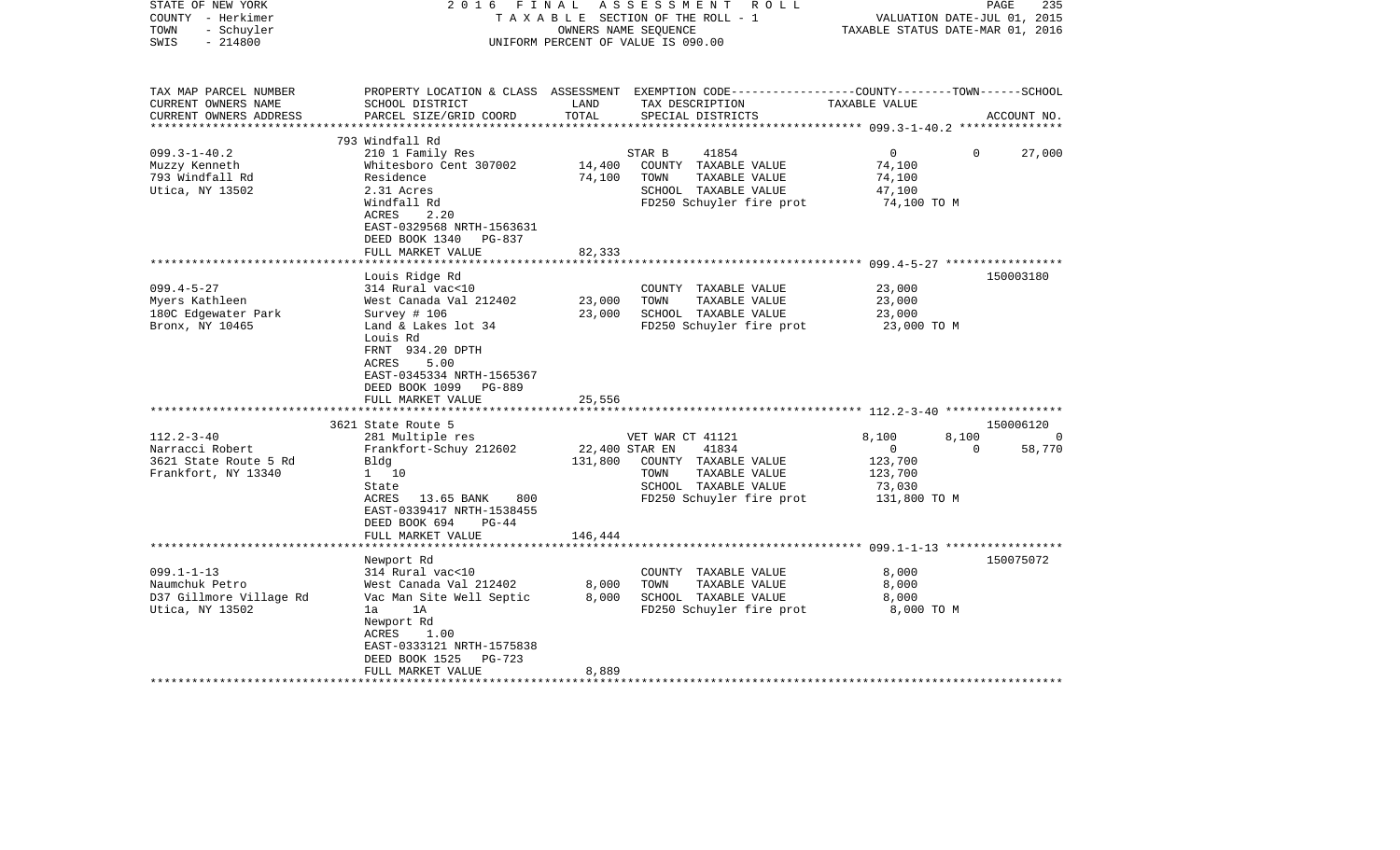| STATE OF NEW YORK<br>COUNTY - Herkimer<br>- Schuyler<br>TOWN<br>$-214800$<br>SWIS | FINAL<br>2016                                                                                | OWNERS NAME SEQUENCE | ASSESSMENT<br>R O L L<br>TAXABLE SECTION OF THE ROLL - 1<br>UNIFORM PERCENT OF VALUE IS 090.00                     | VALUATION DATE-JUL 01, 2015<br>TAXABLE STATUS DATE-MAR 01, 2016 | PAGE<br>236 |
|-----------------------------------------------------------------------------------|----------------------------------------------------------------------------------------------|----------------------|--------------------------------------------------------------------------------------------------------------------|-----------------------------------------------------------------|-------------|
| TAX MAP PARCEL NUMBER<br>CURRENT OWNERS NAME                                      | SCHOOL DISTRICT                                                                              | LAND                 | PROPERTY LOCATION & CLASS ASSESSMENT EXEMPTION CODE---------------COUNTY-------TOWN------SCHOOL<br>TAX DESCRIPTION | TAXABLE VALUE                                                   |             |
| CURRENT OWNERS ADDRESS                                                            | PARCEL SIZE/GRID COORD                                                                       | TOTAL                | SPECIAL DISTRICTS                                                                                                  |                                                                 | ACCOUNT NO. |
| ********************                                                              | ****************************                                                                 |                      |                                                                                                                    |                                                                 |             |
|                                                                                   | 109 Alyssa Cir                                                                               |                      |                                                                                                                    |                                                                 |             |
| $104.2 - 4 - 22$                                                                  | 210 1 Family Res                                                                             | 11,400               | STAR B<br>41854                                                                                                    | $\Omega$<br>$\Omega$                                            | 27,000      |
| Naumovich Svetlana V<br>109 Alyssa Cir                                            | Whitesboro Cent 307002<br>Westgate Dev Lot # 8                                               | 176,800              | COUNTY TAXABLE VALUE<br>TOWN<br>TAXABLE VALUE                                                                      | 176,800<br>176,800                                              |             |
| Utica, NY 13502                                                                   | FRNT 120.00 DPTH 274.00                                                                      |                      | SCHOOL TAXABLE VALUE                                                                                               | 149,800                                                         |             |
|                                                                                   | EAST-0324008 NRTH-1552607                                                                    |                      | FD250 Schuyler fire prot                                                                                           | 176,800 TO M                                                    |             |
|                                                                                   | DEED BOOK 1226 PG-923                                                                        |                      |                                                                                                                    |                                                                 |             |
|                                                                                   | FULL MARKET VALUE                                                                            | 196,444              |                                                                                                                    |                                                                 |             |
|                                                                                   |                                                                                              |                      |                                                                                                                    |                                                                 |             |
|                                                                                   | 127 Mowers Rd                                                                                |                      |                                                                                                                    |                                                                 | 150012660   |
| $105.2 - 1 - 23$                                                                  | 210 1 Family Res                                                                             |                      | COUNTY TAXABLE VALUE                                                                                               | 68,000                                                          |             |
| Nebush Joshua                                                                     | Whitesboro Cent 307002                                                                       | 11,100               | TOWN<br>TAXABLE VALUE                                                                                              | 68,000                                                          |             |
| Nebush Theresa                                                                    | Residence                                                                                    | 68,000               | SCHOOL TAXABLE VALUE                                                                                               | 68,000                                                          |             |
| 127 Mowers Rd                                                                     | Mower                                                                                        |                      | FD250 Schuyler fire prot                                                                                           | 68,000 TO M                                                     |             |
| Frankfort, NY 13340                                                               | FRNT 191.00 DPTH 165.00<br>EAST-0336413 NRTH-1554465<br>DEED BOOK 1268<br>$PG-326$           |                      |                                                                                                                    |                                                                 |             |
|                                                                                   | FULL MARKET VALUE                                                                            | 75,556               |                                                                                                                    |                                                                 |             |
|                                                                                   |                                                                                              |                      |                                                                                                                    |                                                                 | 150003180   |
| $099.4 - 6 - 19$                                                                  | Cogar Rd<br>314 Rural vac<10                                                                 |                      | COUNTY TAXABLE VALUE                                                                                               | 23,000                                                          |             |
| Nejame Gregory                                                                    | West Canada Val 212402                                                                       | 23,000               | TOWN<br>TAXABLE VALUE                                                                                              | 23,000                                                          |             |
| Nejame Sheila                                                                     | Fox Hollow/ MF#185                                                                           | 23,000               | SCHOOL TAXABLE VALUE                                                                                               | 23,000                                                          |             |
| 12 Astoria Dr                                                                     | Land & Lakes lot 41                                                                          |                      | FD250 Schuyler fire prot                                                                                           | 23,000 TO M                                                     |             |
| New Fairfield, CT 06812                                                           | Cogar Rd<br>ACRES<br>5.00<br>EAST-0343938 NRTH-1562849<br>DEED BOOK 1146 PG-76               |                      |                                                                                                                    |                                                                 |             |
|                                                                                   | FULL MARKET VALUE                                                                            | 25,556               |                                                                                                                    |                                                                 |             |
|                                                                                   |                                                                                              |                      |                                                                                                                    |                                                                 |             |
|                                                                                   | 792 Newport Rd                                                                               |                      |                                                                                                                    |                                                                 |             |
| $099.3 - 1 - 48.6$                                                                | 240 Rural res                                                                                |                      | COUNTY TAXABLE VALUE                                                                                               | 240,000                                                         |             |
| Nelson Jacob                                                                      | Whitesboro Cent 307002                                                                       | 23,000               | TOWN<br>TAXABLE VALUE                                                                                              | 240,000                                                         |             |
| 792 Newport Rd                                                                    | Single Family Residence                                                                      | 240,000              | SCHOOL TAXABLE VALUE                                                                                               | 240,000                                                         |             |
| Utica, NY 13502                                                                   | Att/ Garage Inground Pool<br>star deleted owner not re<br>FRNT 360.00 DPTH<br>ACRES<br>14.10 |                      | FD250 Schuyler fire prot                                                                                           | 240,000 TO M                                                    |             |
|                                                                                   | EAST-0325978 NRTH-1566016                                                                    |                      |                                                                                                                    |                                                                 |             |
|                                                                                   | DEED BOOK 1585<br>PG-642<br>FULL MARKET VALUE                                                | 266,667              |                                                                                                                    |                                                                 |             |
|                                                                                   |                                                                                              |                      |                                                                                                                    |                                                                 |             |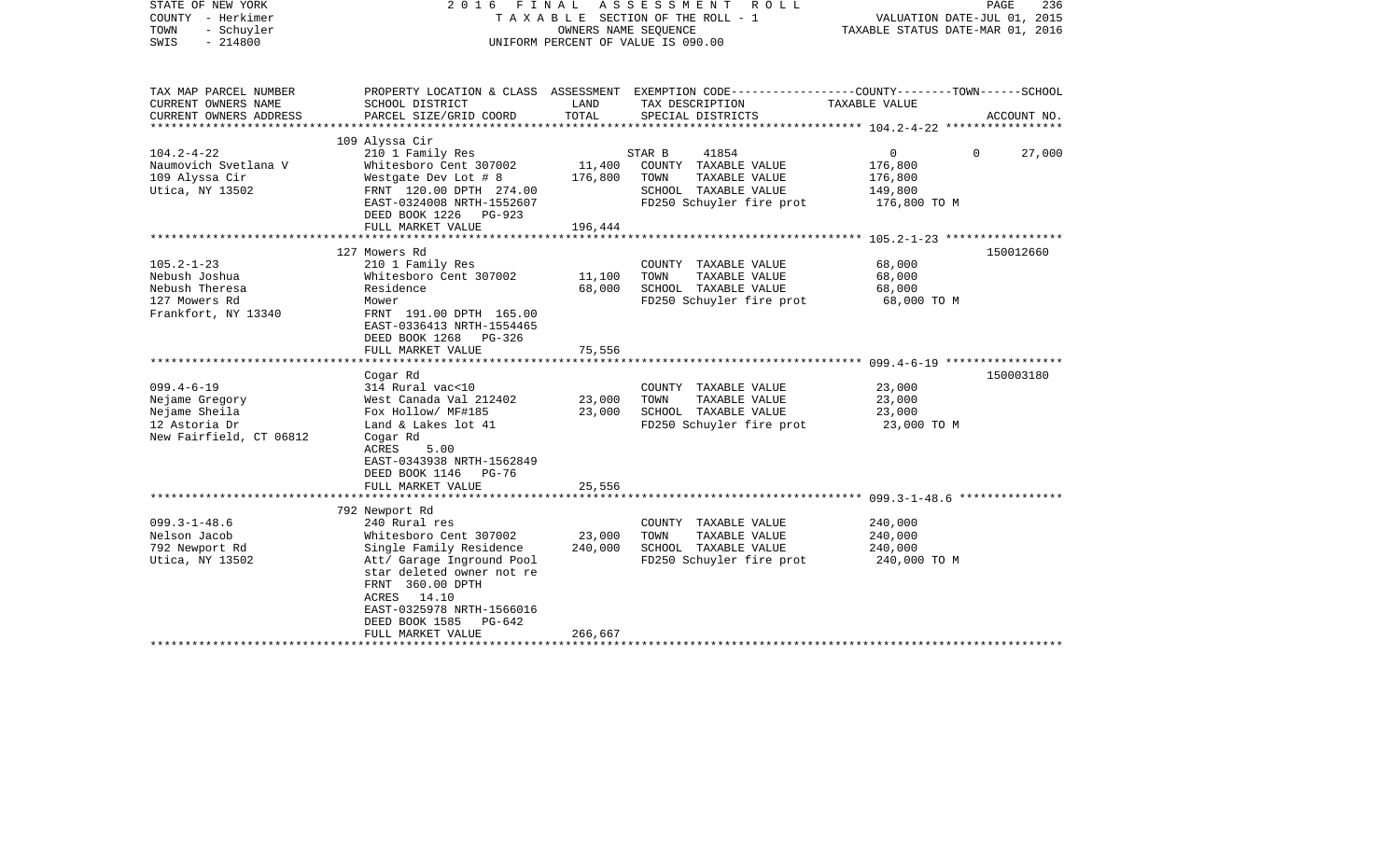| STATE OF NEW YORK<br>COUNTY - Herkimer<br>- Schuyler<br>TOWN<br>$-214800$<br>SWIS               | F I N A L<br>2016                                                                                                                                                                                                            | OWNERS NAME SEQUENCE              | ASSESSMENT<br>R O L L<br>TAXABLE SECTION OF THE ROLL - 1<br>UNIFORM PERCENT OF VALUE IS 090.00                                         | VALUATION DATE-JUL 01, 2015<br>TAXABLE STATUS DATE-MAR 01, 2016              | PAGE               | 237                                   |
|-------------------------------------------------------------------------------------------------|------------------------------------------------------------------------------------------------------------------------------------------------------------------------------------------------------------------------------|-----------------------------------|----------------------------------------------------------------------------------------------------------------------------------------|------------------------------------------------------------------------------|--------------------|---------------------------------------|
| TAX MAP PARCEL NUMBER<br>CURRENT OWNERS NAME<br>CURRENT OWNERS ADDRESS<br>********************* | SCHOOL DISTRICT<br>PARCEL SIZE/GRID COORD<br>****************************                                                                                                                                                    | LAND<br>TOTAL                     | PROPERTY LOCATION & CLASS ASSESSMENT EXEMPTION CODE---------------COUNTY-------TOWN-----SCHOOL<br>TAX DESCRIPTION<br>SPECIAL DISTRICTS | TAXABLE VALUE                                                                |                    | ACCOUNT NO.                           |
| $112.2 - 1 - 27.5$<br>Nemyj Arthur A<br>378 Mckennan Rd<br>Frankfort, NY 13340                  | 378 Mckennan Rd<br>312 Vac w/imprv<br>Frankfort-Schuy 212602<br>Bldg<br>4.70 Acres<br>Mckennan<br>4.70<br>ACRES<br>EAST-0348004 NRTH-1540288<br>DEED BOOK 679<br><b>PG-951</b><br>FULL MARKET VALUE                          | 10,300<br>10,300<br>11,444        | COUNTY TAXABLE VALUE<br>TOWN<br>TAXABLE VALUE<br>SCHOOL TAXABLE VALUE<br>FD250 Schuyler fire prot                                      | 10,300<br>10,300<br>10,300<br>10,300 TO M                                    |                    |                                       |
|                                                                                                 | 378 Mckennan Rd                                                                                                                                                                                                              |                                   |                                                                                                                                        | ********************** 113.1-1-94.999 *************                          |                    | 150014370                             |
| $113.1 - 1 - 94.999$<br>Nemyj Lori<br>378 Mckennen Rd<br>Frankfort, NY 13340                    | 210 1 Family Res<br>Frankfort-Schuy 212602<br>S Bldg<br>Mapped Herk 113.1-1-94<br>Mckennon<br>740<br>ACRES<br>$0.52$ BANK<br>DEED BOOK 708<br>PG-651<br>FULL MARKET VALUE                                                    | 12,400<br>60,500<br>67,222        | 41854<br>STAR B<br>COUNTY TAXABLE VALUE<br>TOWN<br>TAXABLE VALUE<br>SCHOOL TAXABLE VALUE<br>FD250 Schuyler fire prot                   | $\mathbf 0$<br>60,500<br>60,500<br>33,500<br>60,500 TO M                     | $\Omega$           | 27,000                                |
|                                                                                                 | ***********************                                                                                                                                                                                                      |                                   |                                                                                                                                        |                                                                              |                    |                                       |
| $112.1 - 2 - 12$<br>Nesbitt Linda<br>138 Carder Ln<br>Frankfort, NY 13340                       | 138 Carder Ln<br>210 1 Family Res<br>Frankfort-Schuy 212602<br>Sing Fam Res W2 Stall Gar<br>$3 \frac{1}{2}$<br>Carder Lane<br>FRNT 235.00 DPTH 245.00<br>ACRES<br>0.84<br>EAST-0332722 NRTH-1543518<br>DEED BOOK 1347 PG-146 | 9,300 STAR EN                     | VET COM CT 41131<br>41834<br>34,500 COUNTY TAXABLE VALUE<br>TOWN<br>TAXABLE VALUE<br>SCHOOL TAXABLE VALUE<br>FD250 Schuyler fire prot  | 8,625<br>$\overline{0}$<br>25,875<br>25,875<br>$\overline{0}$<br>34,500 TO M | 8,625<br>$\Omega$  | 150014340<br>$\overline{0}$<br>34,500 |
|                                                                                                 | FULL MARKET VALUE<br>**************************                                                                                                                                                                              | 38,333                            |                                                                                                                                        |                                                                              |                    |                                       |
|                                                                                                 | 305 Hawthorne Rd                                                                                                                                                                                                             |                                   |                                                                                                                                        |                                                                              |                    | 150000540                             |
| $099.3 - 1 - 26$<br>Nessia Bonnie L<br>305 Hawthorne Rd<br>Utica, NY 13502                      | 210 1 Family Res<br>Whitesboro Cent 307002<br>Blda<br>$3 \quad 1$<br>Hawthorne Rd<br>1.00 BANK<br>ACRES<br>740<br>EAST-0332079 NRTH-1563404<br>DEED BOOK 717<br>PG-272<br>FULL MARKET VALUE                                  | 13,500 STAR B<br>55,700<br>61,889 | VET COM CT 41131<br>41854<br>COUNTY TAXABLE VALUE<br>TOWN<br>TAXABLE VALUE<br>SCHOOL TAXABLE VALUE<br>FD250 Schuyler fire prot         | 13,500<br>$\circ$<br>42,200<br>42,200<br>28,700<br>55,700 TO M               | 13,500<br>$\Omega$ | $\Omega$<br>27,000                    |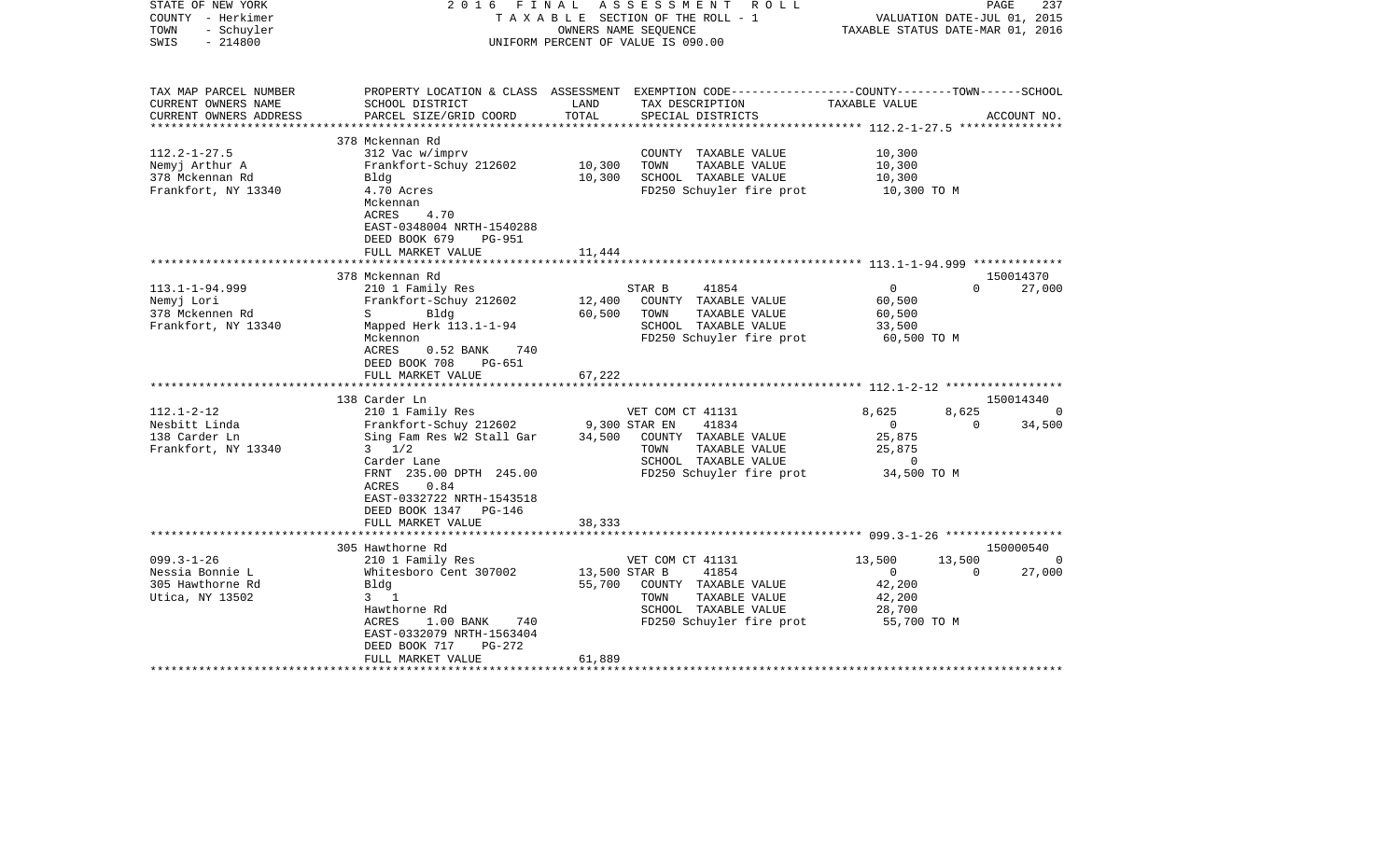| STATE OF NEW YORK<br>COUNTY - Herkimer<br>- Schuyler<br>TOWN<br>$-214800$<br>SWIS                                | 2016 FINAL                                                                                                                                                                                 |                             | ASSESSMENT<br>R O L L<br>TAXABLE SECTION OF THE ROLL - 1<br>OWNERS NAME SEQUENCE<br>UNIFORM PERCENT OF VALUE IS 090.00                   | VALUATION DATE-JUL 01, 2015<br>TAXABLE STATUS DATE-MAR 01, 2016                       | PAGE<br>238                  |
|------------------------------------------------------------------------------------------------------------------|--------------------------------------------------------------------------------------------------------------------------------------------------------------------------------------------|-----------------------------|------------------------------------------------------------------------------------------------------------------------------------------|---------------------------------------------------------------------------------------|------------------------------|
| TAX MAP PARCEL NUMBER<br>CURRENT OWNERS NAME<br>CURRENT OWNERS ADDRESS                                           | SCHOOL DISTRICT<br>PARCEL SIZE/GRID COORD                                                                                                                                                  | LAND<br>TOTAL               | PROPERTY LOCATION & CLASS ASSESSMENT EXEMPTION CODE----------------COUNTY-------TOWN------SCHOOL<br>TAX DESCRIPTION<br>SPECIAL DISTRICTS | TAXABLE VALUE                                                                         | ACCOUNT NO.                  |
| *******************                                                                                              |                                                                                                                                                                                            |                             |                                                                                                                                          |                                                                                       |                              |
| $112.1 - 2 - 37$<br>Nicastro Cross<br>3720 Southside Rd<br>Frankfort, NY 13340                                   | 3458 State Route 5<br>486 Mini-mart<br>Frankfort-Schuy 212602<br>fire distroyed building 2<br>2 7<br>2008 dec-23000<br>ACRES<br>6.00<br>EAST-0335765 NRTH-1540332<br>DEED BOOK 1080 PG-903 | 45,000<br>50,000            | COUNTY TAXABLE VALUE<br>TOWN<br>TAXABLE VALUE<br>SCHOOL TAXABLE VALUE<br>FD250 Schuyler fire prot                                        | 50,000<br>50,000<br>50,000<br>50,000 TO M                                             | 150005310                    |
|                                                                                                                  | FULL MARKET VALUE                                                                                                                                                                          | 55,556                      |                                                                                                                                          |                                                                                       |                              |
|                                                                                                                  | Watkins Rd                                                                                                                                                                                 |                             |                                                                                                                                          |                                                                                       | 150075082                    |
| $112.2 - 3 - 12$<br>Nicolette Timothy J<br>Nicolette Denise M<br>164 Conklin Hill Rd<br>Chenango Forks, NY 13746 | 314 Rural vac<10<br>Frankfort-Schuy 212602<br>E Vac<br>$2$ 1A<br>Watkins Rd<br>ACRES<br>1.20<br>EAST-0342073 NRTH-1540208<br>DEED BOOK 908<br>PG-307                                       | 8,000<br>8,000              | COUNTY TAXABLE VALUE<br>TOWN<br>TAXABLE VALUE<br>SCHOOL TAXABLE VALUE<br>FD250 Schuyler fire prot                                        | 8,000<br>8,000<br>8,000<br>8,000 TO M                                                 |                              |
|                                                                                                                  | FULL MARKET VALUE                                                                                                                                                                          | 8,889                       |                                                                                                                                          |                                                                                       |                              |
| $112.2 - 3 - 2$                                                                                                  | 277 Watkins Rd<br>210 1 Family Res                                                                                                                                                         |                             | VET WAR CT 41121                                                                                                                         | 6,915<br>6,915                                                                        | 150015600<br>$\Omega$        |
| Nicolette Vincent<br>Nicolette Emily<br>277 Watkins Rd<br>Frankfort, NY 13340                                    | Frankfort-Schuy 212602<br><b>W</b><br>Bldg<br>$1 \quad 3$<br>Watkins<br>FRNT 208.00 DPTH 208.00<br>EAST-0341501 NRTH-1540146<br>DEED BOOK 00551 PG-00366                                   | 13,400 AGED-ALL             | 41800<br>46,100 STAR EN<br>41834<br>COUNTY TAXABLE VALUE<br>TOWN<br>TAXABLE VALUE<br>SCHOOL TAXABLE VALUE<br>FD250 Schuyler fire prot    | 19,593<br>19,593<br>$\overline{0}$<br>19,592<br>19,592<br>$\mathbf{0}$<br>46,100 TO M | 23,050<br>$\Omega$<br>23,050 |
|                                                                                                                  | FULL MARKET VALUE                                                                                                                                                                          | 51,222                      |                                                                                                                                          |                                                                                       |                              |
| $104.2 - 3 - 1$                                                                                                  | 11402 Cosby Manor Rd<br>210 1 Family Res                                                                                                                                                   |                             | COUNTY TAXABLE VALUE                                                                                                                     | 122,400                                                                               |                              |
| Nimey Joseh G<br>11402 Cosby Manor Rd<br>Utica, NY 13502-0010                                                    | Whitesboro Cent 307002<br>S Bldg<br>.44 Acres<br>Cosby Manor Rd<br>FRNT 115.00 DPTH 176.00<br>EAST-0323192 NRTH-1557409<br>DEED BOOK 1270 PG-467<br>FULL MARKET VALUE                      | 8,900<br>122,400<br>136,000 | TOWN<br>TAXABLE VALUE<br>SCHOOL TAXABLE VALUE<br>FD250 Schuyler fire prot<br>WD170 Schuyler water #2<br>1.00 UN M                        | 122,400<br>122,400<br>122,400 TO M<br>122,400 TO C                                    |                              |
|                                                                                                                  |                                                                                                                                                                                            |                             |                                                                                                                                          |                                                                                       |                              |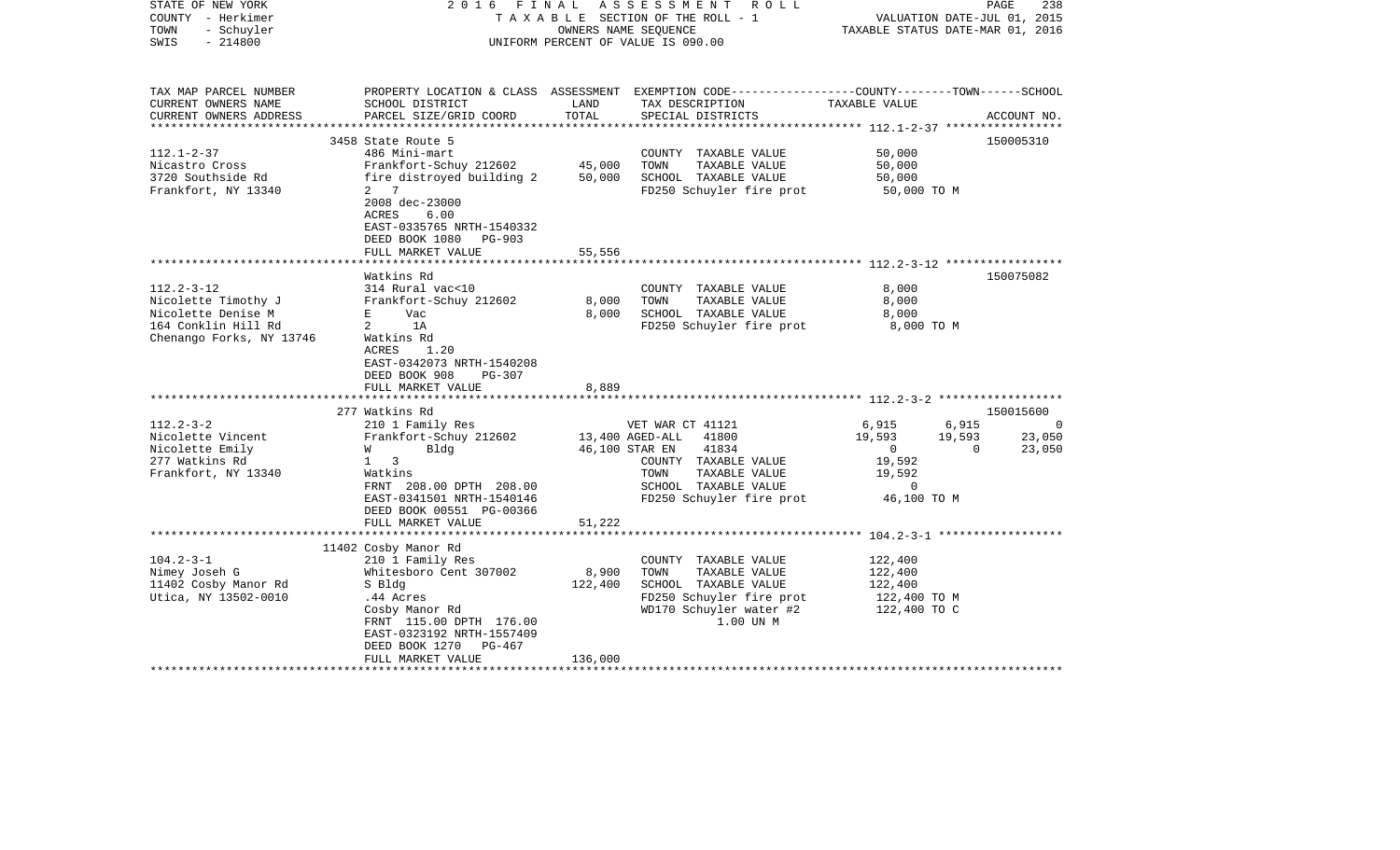| COUNTY<br>– Herkimer<br>- Schuyler<br>TOWN<br>SWIS<br>$-214800$ |                                                   | T A X A B L E SECTION OF THE ROLL - 1<br>OWNERS NAME SEQUENCE<br>UNIFORM PERCENT OF VALUE IS 090.00 |                                                                                                                    |                    |          | VALUATION DATE-JUL 01, 2015<br>TAXABLE STATUS DATE-MAR 01, 2016 |  |  |
|-----------------------------------------------------------------|---------------------------------------------------|-----------------------------------------------------------------------------------------------------|--------------------------------------------------------------------------------------------------------------------|--------------------|----------|-----------------------------------------------------------------|--|--|
|                                                                 |                                                   |                                                                                                     |                                                                                                                    |                    |          |                                                                 |  |  |
| TAX MAP PARCEL NUMBER<br>CURRENT OWNERS NAME                    | SCHOOL DISTRICT                                   | LAND                                                                                                | PROPERTY LOCATION & CLASS ASSESSMENT EXEMPTION CODE---------------COUNTY-------TOWN------SCHOOL<br>TAX DESCRIPTION | TAXABLE VALUE      |          |                                                                 |  |  |
| CURRENT OWNERS ADDRESS                                          | PARCEL SIZE/GRID COORD                            | TOTAL                                                                                               | SPECIAL DISTRICTS                                                                                                  |                    |          | ACCOUNT NO.                                                     |  |  |
|                                                                 |                                                   |                                                                                                     |                                                                                                                    |                    |          |                                                                 |  |  |
|                                                                 | 5551 Graham Rd                                    |                                                                                                     |                                                                                                                    |                    |          | 150023850                                                       |  |  |
| $098.4 - 1 - 12$                                                | 113 Cattle farm                                   |                                                                                                     | VET WAR CT 41121                                                                                                   | 8,100              | 8,100    |                                                                 |  |  |
| Nimey Norman                                                    | Whitesboro Cent 307002                            |                                                                                                     | 87,000 AG MKTS<br>41730                                                                                            | 28,250             | 28,250   | 28,250                                                          |  |  |
| Nimey Patrica                                                   | Residence, barn & Building                        |                                                                                                     | 217,500 STAR EN<br>41834                                                                                           | $\overline{0}$     | $\Omega$ | 58,770                                                          |  |  |
| 5551 Graham Rd                                                  | 1 90.6                                            |                                                                                                     | COUNTY TAXABLE VALUE                                                                                               | 181,150            |          |                                                                 |  |  |
| Utica, NY 13502                                                 | Graham                                            |                                                                                                     | TOWN<br>TAXABLE VALUE                                                                                              | 181,150            |          |                                                                 |  |  |
|                                                                 | ACRES 100.80                                      |                                                                                                     | SCHOOL TAXABLE VALUE                                                                                               | 130,480            |          |                                                                 |  |  |
| MAY BE SUBJECT TO PAYMENT                                       | EAST-0320813 NRTH-1567162                         |                                                                                                     | FD250 Schuyler fire prot                                                                                           | 217,500 TO M       |          |                                                                 |  |  |
| UNDER AGDIST LAW TIL 2023                                       | DEED BOOK 00662 PG-00227                          |                                                                                                     |                                                                                                                    |                    |          |                                                                 |  |  |
|                                                                 | FULL MARKET VALUE                                 | 241,667                                                                                             |                                                                                                                    |                    |          |                                                                 |  |  |
|                                                                 |                                                   |                                                                                                     |                                                                                                                    |                    |          |                                                                 |  |  |
|                                                                 | 5605 Graham Rd                                    |                                                                                                     |                                                                                                                    |                    |          | 150010620                                                       |  |  |
| $098.4 - 1 - 11$                                                | 210 1 Family Res                                  |                                                                                                     | 41854<br>STAR B                                                                                                    | 0                  | $\Omega$ | 27,000                                                          |  |  |
| Nimey-Spellman Catherine<br>5605 Graham Rd                      | Whitesboro Cent 307002<br>Single Family Residence | 12,800<br>109,000                                                                                   | COUNTY TAXABLE VALUE<br>TOWN<br>TAXABLE VALUE                                                                      | 109,000<br>109,000 |          |                                                                 |  |  |
| Utica, NY 13502                                                 | Graham                                            |                                                                                                     | SCHOOL TAXABLE VALUE                                                                                               | 82,000             |          |                                                                 |  |  |
|                                                                 | FRNT 108.00 DPTH 430.00                           |                                                                                                     | FD250 Schuyler fire prot                                                                                           | 109,000 TO M       |          |                                                                 |  |  |
|                                                                 | ACRES<br>$0.92$ BANK<br>020                       |                                                                                                     |                                                                                                                    |                    |          |                                                                 |  |  |
|                                                                 | EAST-0321473 NRTH-1566912                         |                                                                                                     |                                                                                                                    |                    |          |                                                                 |  |  |
|                                                                 | DEED BOOK 883<br>PG-56                            |                                                                                                     |                                                                                                                    |                    |          |                                                                 |  |  |
|                                                                 | FULL MARKET VALUE                                 | 121,111                                                                                             |                                                                                                                    |                    |          |                                                                 |  |  |
|                                                                 |                                                   |                                                                                                     |                                                                                                                    |                    |          |                                                                 |  |  |
|                                                                 | Windfall Rd                                       |                                                                                                     |                                                                                                                    |                    |          |                                                                 |  |  |
| $099.1 - 2 - 3.2$                                               | 314 Rural vac<10                                  |                                                                                                     | COUNTY TAXABLE VALUE                                                                                               | 5,000              |          |                                                                 |  |  |
| Nitti Alfonse                                                   | West Canada Val 212402                            | 5,000                                                                                               | TOWN<br>TAXABLE VALUE                                                                                              | 5,000              |          |                                                                 |  |  |
| 1113 Windfall Rd                                                | Vacant                                            | 5,000                                                                                               | SCHOOL TAXABLE VALUE                                                                                               | 5,000              |          |                                                                 |  |  |
| Utica, NY 13502                                                 | 1.40 Acres                                        |                                                                                                     | FD250 Schuyler fire prot                                                                                           | 5,000 TO M         |          |                                                                 |  |  |
|                                                                 | ACRES<br>1.40 BANK<br>291                         |                                                                                                     |                                                                                                                    |                    |          |                                                                 |  |  |
|                                                                 | EAST-0330883 NRTH-1570056                         |                                                                                                     |                                                                                                                    |                    |          |                                                                 |  |  |
|                                                                 | DEED BOOK 884<br>PG-361                           |                                                                                                     |                                                                                                                    |                    |          |                                                                 |  |  |
|                                                                 | FULL MARKET VALUE                                 | 5,556                                                                                               |                                                                                                                    |                    |          |                                                                 |  |  |
|                                                                 | 1113 Windfall Rd                                  |                                                                                                     |                                                                                                                    |                    |          |                                                                 |  |  |
| $099.1 - 2 - 4$                                                 | 210 1 Family Res                                  |                                                                                                     | VET WAR CT 41121                                                                                                   | 8,100              | 8,100    | $\Omega$                                                        |  |  |
| Nitti Alfonse                                                   | West Canada Val 212402                            |                                                                                                     | 18,500 VET DIS CT 41141                                                                                            | 11,380             | 11,380   | $\Omega$                                                        |  |  |
| 1113 Windfall Rd                                                | Dbl-Wide W/gar W Addition                         | 113,800 STAR B                                                                                      | 41854                                                                                                              | $\overline{0}$     | $\Omega$ | 27,000                                                          |  |  |
| Utica, NY 13502                                                 | 7.252 Acres                                       |                                                                                                     | COUNTY TAXABLE VALUE                                                                                               | 94,320             |          |                                                                 |  |  |
|                                                                 | Windfall Road                                     |                                                                                                     | TAXABLE VALUE<br>TOWN                                                                                              | 94,320             |          |                                                                 |  |  |
|                                                                 | ACRES<br>7.25 BANK<br>291                         |                                                                                                     | SCHOOL TAXABLE VALUE                                                                                               | 86,800             |          |                                                                 |  |  |
|                                                                 | EAST-0330525 NRTH-1570108                         |                                                                                                     | FD250 Schuyler fire prot                                                                                           | 113,800 TO M       |          |                                                                 |  |  |
|                                                                 | DEED BOOK 884<br>PG-361                           |                                                                                                     |                                                                                                                    |                    |          |                                                                 |  |  |
|                                                                 | FULL MARKET VALUE                                 | 126,444                                                                                             |                                                                                                                    |                    |          |                                                                 |  |  |
|                                                                 |                                                   |                                                                                                     |                                                                                                                    |                    |          |                                                                 |  |  |

PAGE 239

STATE OF NEW YORK 2 0 1 6 F I N A L A S S E S S M E N T R O L L PAGE 239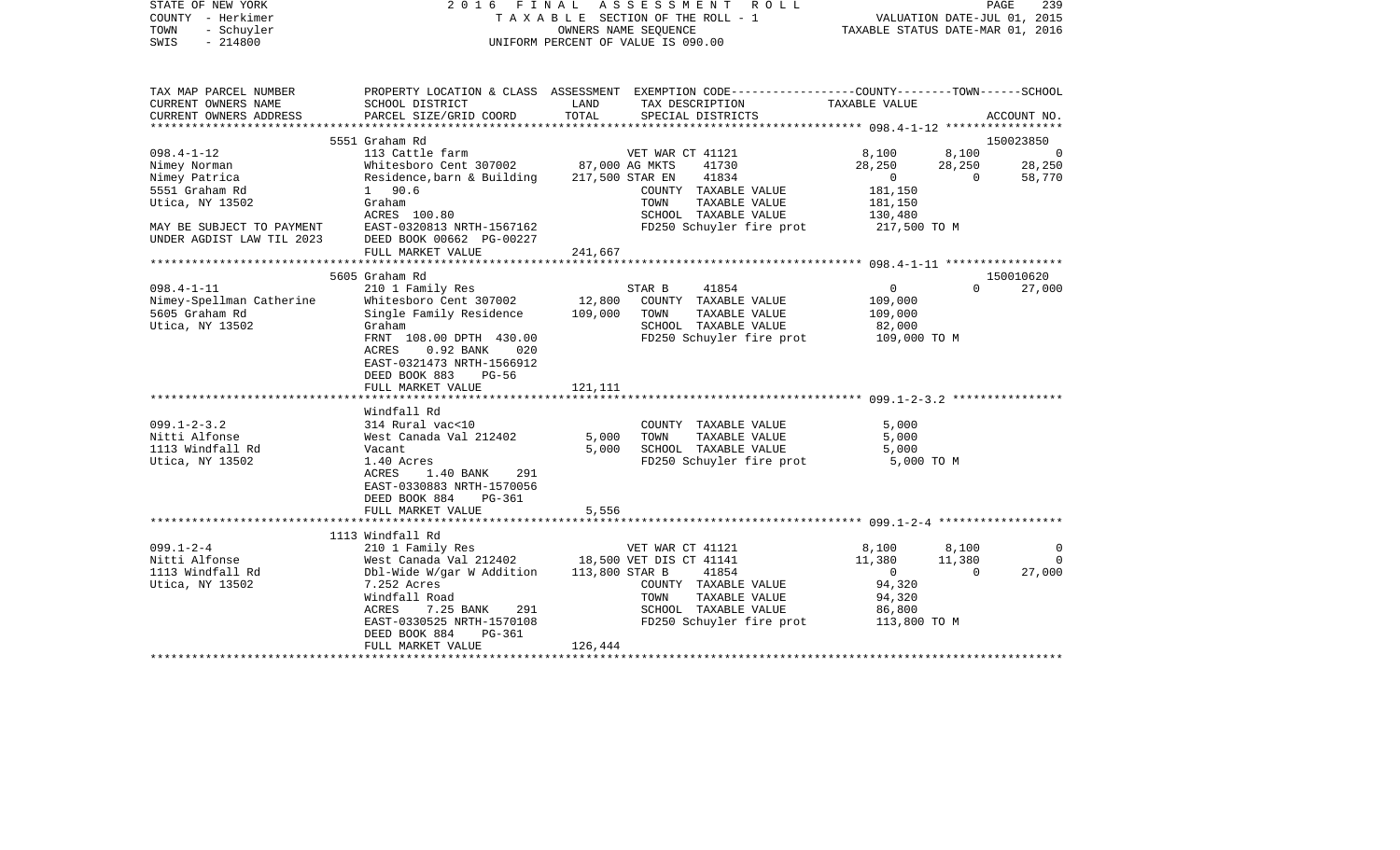| STATE OF NEW YORK<br>COUNTY - Herkimer<br>TOWN<br>- Schuyler<br>$-214800$<br>SWIS | 2 0 1 6<br>F I N A L                       |                | ASSESSMENT<br>R O L L<br>TAXABLE SECTION OF THE ROLL - 1<br>OWNERS NAME SEOUENCE<br>UNIFORM PERCENT OF VALUE IS 090.00 | VALUATION DATE-JUL 01, 2015<br>TAXABLE STATUS DATE-MAR 01, 2016 |          | PAGE<br>240      |
|-----------------------------------------------------------------------------------|--------------------------------------------|----------------|------------------------------------------------------------------------------------------------------------------------|-----------------------------------------------------------------|----------|------------------|
| TAX MAP PARCEL NUMBER                                                             |                                            |                | PROPERTY LOCATION & CLASS ASSESSMENT EXEMPTION CODE---------------COUNTY-------TOWN------SCHOOL                        |                                                                 |          |                  |
| CURRENT OWNERS NAME                                                               | SCHOOL DISTRICT                            | LAND           | TAX DESCRIPTION                                                                                                        | TAXABLE VALUE                                                   |          |                  |
| CURRENT OWNERS ADDRESS                                                            | PARCEL SIZE/GRID COORD                     | TOTAL          | SPECIAL DISTRICTS                                                                                                      |                                                                 |          | ACCOUNT NO.      |
|                                                                                   | 124 Sterling Dr                            |                |                                                                                                                        |                                                                 |          | 150015690        |
| $104.2 - 2 - 39$                                                                  | 210 1 Family Res                           |                | STAR EN<br>41834                                                                                                       | $\overline{0}$                                                  | $\Omega$ | 58,770           |
| Nuber Beverly S                                                                   | Whitesboro Cent 307002                     | 11,300         | COUNTY TAXABLE VALUE                                                                                                   | 73,300                                                          |          |                  |
| 124 Sterling Dr                                                                   | Bldg                                       | 73,300         | TOWN<br>TAXABLE VALUE                                                                                                  | 73,300                                                          |          |                  |
| Utica, NY 13502                                                                   | $3 \frac{3}{4}$                            |                | SCHOOL TAXABLE VALUE                                                                                                   | 14,530                                                          |          |                  |
|                                                                                   | Sterling Dr                                |                | FD250 Schuyler fire prot                                                                                               | 73,300 TO M                                                     |          |                  |
|                                                                                   | FRNT 120.00 DPTH 270.00                    |                | WD170 Schuyler water #2                                                                                                | 5,000 TO C                                                      |          |                  |
|                                                                                   | EAST-0324271 NRTH-1557340                  |                | 1.00 UN M                                                                                                              |                                                                 |          |                  |
|                                                                                   | DEED BOOK 00542 PG-00476                   |                |                                                                                                                        |                                                                 |          |                  |
|                                                                                   | FULL MARKET VALUE                          | 81,444         |                                                                                                                        |                                                                 |          |                  |
|                                                                                   |                                            |                |                                                                                                                        |                                                                 |          |                  |
| $104.2 - 2 - 15$                                                                  | 2472 State Route 5<br>210 1 Family Res     |                | VET WAR CT 41121                                                                                                       | 8,100                                                           | 8,100    | 150020310<br>- 0 |
| Nuccio Joseph                                                                     | Whitesboro Cent 307002                     | 15,600 STAR EN | 41834                                                                                                                  | $\Omega$                                                        | $\Omega$ | 58,770           |
| Nuccio Joanne                                                                     | Single Family Residence 77,500             |                | COUNTY TAXABLE VALUE                                                                                                   | 69,400                                                          |          |                  |
| 2472 State Route 5                                                                | 4.2 Acre                                   |                | TOWN<br>TAXABLE VALUE                                                                                                  | 69,400                                                          |          |                  |
| Utica, NY 13502                                                                   | State                                      |                | SCHOOL TAXABLE VALUE                                                                                                   | 18,730                                                          |          |                  |
|                                                                                   | ACRES<br>3.80 BANK<br>720                  |                | FD250 Schuyler fire prot                                                                                               | 77,500 TO M                                                     |          |                  |
|                                                                                   | EAST-0321315 NRTH-1552444                  |                | WD170 Schuyler water #2                                                                                                | 77,500 TO C                                                     |          |                  |
|                                                                                   | DEED BOOK 709<br><b>PG-900</b>             |                | 1.00 UN M                                                                                                              |                                                                 |          |                  |
|                                                                                   | FULL MARKET VALUE                          | 86,111         |                                                                                                                        |                                                                 |          |                  |
|                                                                                   |                                            |                |                                                                                                                        |                                                                 |          |                  |
|                                                                                   | 132 Newport Rd                             |                |                                                                                                                        |                                                                 |          | 150013920        |
| $104.2 - 1 - 50$<br>Nunes William                                                 | 210 1 Family Res<br>Whitesboro Cent 307002 | 6,600          | STAR B<br>41854<br>COUNTY TAXABLE VALUE                                                                                | $\overline{0}$<br>46,400                                        | $\Omega$ | 27,000           |
| 132 Newport Rd                                                                    | Residence                                  | 46,400         | TOWN<br>TAXABLE VALUE                                                                                                  | 46,400                                                          |          |                  |
| Utica, NY 13502                                                                   | $3 \frac{1}{8}$                            |                | SCHOOL TAXABLE VALUE                                                                                                   | 19,400                                                          |          |                  |
|                                                                                   | Newport                                    |                | FD250 Schuyler fire prot                                                                                               | 46,400 TO M                                                     |          |                  |
|                                                                                   | FRNT 46.00 DPTH 125.00                     |                | WD170 Schuyler water #2                                                                                                | 46,400 TO C                                                     |          |                  |
|                                                                                   | EAST-0318671 NRTH-1554993                  |                | 1.00 UN M                                                                                                              |                                                                 |          |                  |
|                                                                                   | DEED BOOK 1183 PG-250                      |                |                                                                                                                        |                                                                 |          |                  |
|                                                                                   | FULL MARKET VALUE                          | 51,556         |                                                                                                                        |                                                                 |          |                  |
|                                                                                   |                                            |                |                                                                                                                        |                                                                 |          |                  |
|                                                                                   | 311 Mckennan Rd                            |                |                                                                                                                        |                                                                 |          |                  |
| $112.2 - 1 - 27.3$                                                                | 210 1 Family Res                           |                | 41834<br>STAR EN                                                                                                       | $\overline{0}$                                                  | $\Omega$ | 58,770           |
| Nurod Joseph F                                                                    | Frankfort-Schuy 212602                     | 15,200         | COUNTY TAXABLE VALUE                                                                                                   | 100,000                                                         |          |                  |
| 311 Mckennan Rd<br>Frankfort, NY 13340                                            | N Bldg<br>3.3 Acres                        | 100,000        | TOWN<br>TAXABLE VALUE<br>SCHOOL TAXABLE VALUE                                                                          | 100,000<br>41,230                                               |          |                  |
|                                                                                   | ACRES<br>3.33                              |                | FD250 Schuyler fire prot                                                                                               | 100,000 TO M                                                    |          |                  |
|                                                                                   | EAST-0347101 NRTH-1540564                  |                |                                                                                                                        |                                                                 |          |                  |
|                                                                                   | DEED BOOK 670<br>PG-998                    |                |                                                                                                                        |                                                                 |          |                  |
|                                                                                   | FULL MARKET VALUE                          | 111,111        |                                                                                                                        |                                                                 |          |                  |
|                                                                                   |                                            |                |                                                                                                                        |                                                                 |          |                  |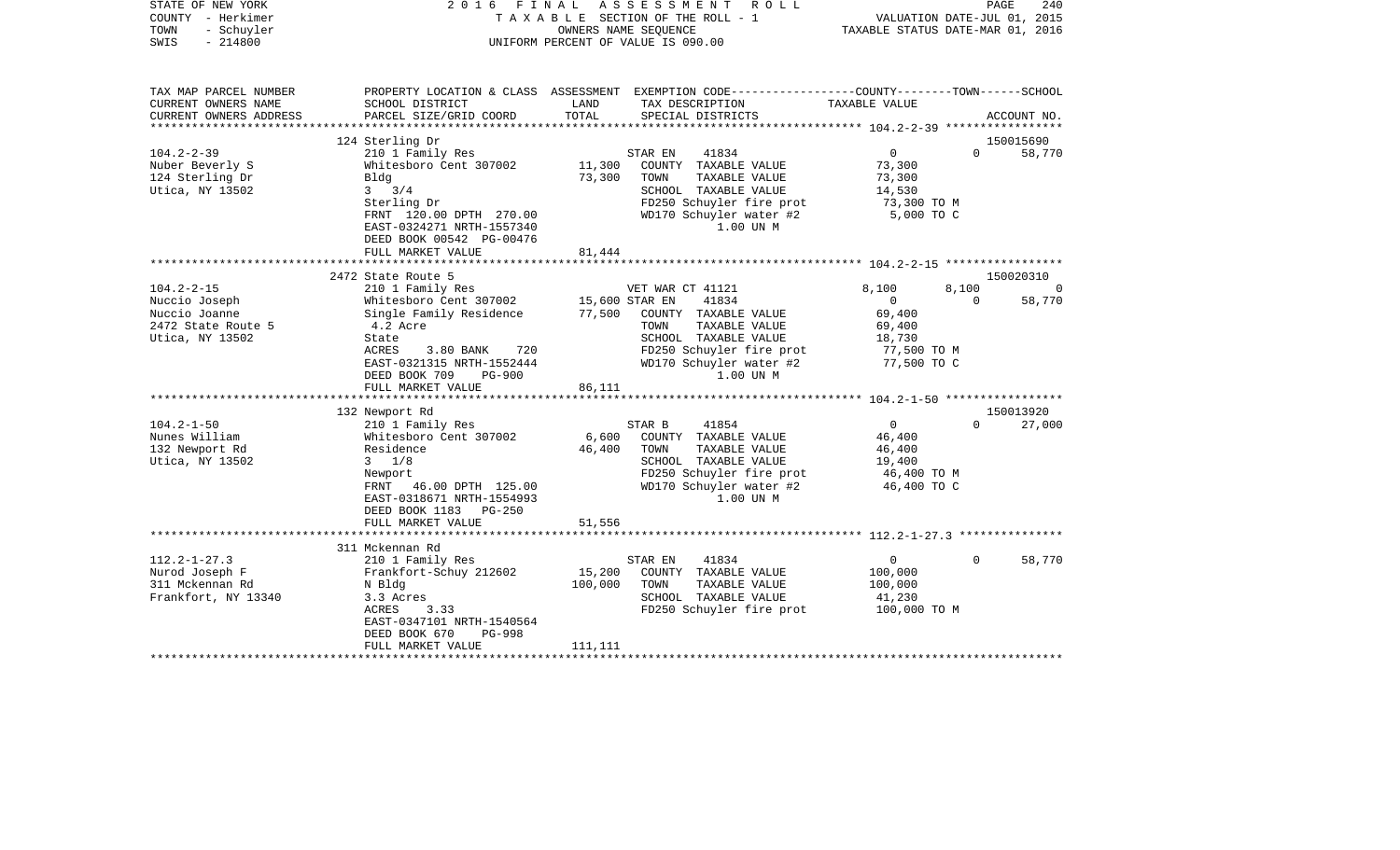| STATE OF NEW YORK<br>COUNTY - Herkimer<br>TOWN<br>- Schuyler<br>SWIS<br>$-214800$ | FINAL<br>ASSESSMENT<br>2016<br>R O L L<br>T A X A B L E SECTION OF THE ROLL - 1<br>OWNERS NAME SEQUENCE<br>UNIFORM PERCENT OF VALUE IS 090.00 |                                |                                                                                                                     | 241<br>PAGE<br>VALUATION DATE-JUL 01, 2015<br>TAXABLE STATUS DATE-MAR 01, 2016 |                    |  |
|-----------------------------------------------------------------------------------|-----------------------------------------------------------------------------------------------------------------------------------------------|--------------------------------|---------------------------------------------------------------------------------------------------------------------|--------------------------------------------------------------------------------|--------------------|--|
| TAX MAP PARCEL NUMBER<br>CURRENT OWNERS NAME                                      | SCHOOL DISTRICT                                                                                                                               | LAND                           | PROPERTY LOCATION & CLASS ASSESSMENT EXEMPTION CODE----------------COUNTY-------TOWN------SCHOOL<br>TAX DESCRIPTION | TAXABLE VALUE                                                                  |                    |  |
| CURRENT OWNERS ADDRESS                                                            | PARCEL SIZE/GRID COORD                                                                                                                        | TOTAL<br>* * * * * * * * * * * | SPECIAL DISTRICTS                                                                                                   | ************ 112.2-1-27.7 ****************                                     | ACCOUNT NO.        |  |
|                                                                                   | Mckennan Rd                                                                                                                                   |                                |                                                                                                                     |                                                                                |                    |  |
| $112.2 - 1 - 27.7$                                                                | 314 Rural vac<10                                                                                                                              |                                | COUNTY TAXABLE VALUE                                                                                                | 11,400                                                                         |                    |  |
| Nurod Joseph F                                                                    | Frankfort-Schuy 212602                                                                                                                        | 11,400                         | TAXABLE VALUE<br>TOWN                                                                                               | 11,400                                                                         |                    |  |
| Nurod Kathleen                                                                    | Vacant                                                                                                                                        | 11,400                         | SCHOOL TAXABLE VALUE                                                                                                | 11,400                                                                         |                    |  |
| 311 Mckennan Rd<br>Frankfort, NY 13340                                            | Mckennan Rd<br><b>ACRES</b><br>6.00<br>EAST-0347247 NRTH-1540806                                                                              |                                | FD250 Schuyler fire prot                                                                                            | 11,400 TO M                                                                    |                    |  |
|                                                                                   | DEED BOOK 808<br><b>PG-550</b>                                                                                                                |                                |                                                                                                                     |                                                                                |                    |  |
|                                                                                   | FULL MARKET VALUE                                                                                                                             | 12,667                         |                                                                                                                     |                                                                                |                    |  |
|                                                                                   |                                                                                                                                               |                                |                                                                                                                     |                                                                                |                    |  |
|                                                                                   | 376 Windfall Rd                                                                                                                               |                                |                                                                                                                     |                                                                                | 150006510          |  |
| $105.1 - 1 - 32$                                                                  | 210 1 Family Res                                                                                                                              |                                | 41854<br>STAR B                                                                                                     | 0                                                                              | 27,000<br>$\Omega$ |  |
| O'Connor William A                                                                | Whitesboro Cent 307002                                                                                                                        | 14,700                         | COUNTY TAXABLE VALUE                                                                                                | 139,700                                                                        |                    |  |
| O'Connor Alisa D                                                                  | Bldg<br>E                                                                                                                                     | 139,700                        | TAXABLE VALUE<br>TOWN                                                                                               | 139,700                                                                        |                    |  |
| 376 Windfall Rd                                                                   | $\overline{4}$<br>3                                                                                                                           |                                | SCHOOL TAXABLE VALUE                                                                                                | 112,700                                                                        |                    |  |
| Utica, NY 13502                                                                   | Windfall                                                                                                                                      |                                | FD250 Schuyler fire prot                                                                                            | 139,700 TO M                                                                   |                    |  |
|                                                                                   | ACRES<br>2.60<br>EAST-0325930 NRTH-1556634                                                                                                    |                                | WD165 Schuyler water #4<br>1.00 UN M                                                                                | 139,700 TO C                                                                   |                    |  |
|                                                                                   | DEED BOOK 1427<br>PG-459                                                                                                                      |                                |                                                                                                                     |                                                                                |                    |  |
|                                                                                   | FULL MARKET VALUE<br>**********************                                                                                                   | 155,222                        |                                                                                                                     |                                                                                |                    |  |
|                                                                                   | 664 Hawthorne Rd                                                                                                                              |                                |                                                                                                                     |                                                                                |                    |  |
| $099.4 - 2 - 7$                                                                   | 210 1 Family Res                                                                                                                              |                                | STAR B<br>41854                                                                                                     | 0                                                                              | 27,000<br>$\Omega$ |  |
| O'dell Sandy                                                                      | West Canada Val 212402                                                                                                                        | 14,000                         | COUNTY TAXABLE VALUE                                                                                                | 33,000                                                                         |                    |  |
| 664 Hawthorne Rd                                                                  | Residence                                                                                                                                     | 33,000                         | TOWN<br>TAXABLE VALUE                                                                                               | 33,000                                                                         |                    |  |
| Utica, NY 13502                                                                   | 1.6 Acres                                                                                                                                     |                                | SCHOOL TAXABLE VALUE                                                                                                | 6,000                                                                          |                    |  |
|                                                                                   | Hawthorne Gulf                                                                                                                                |                                | FD250 Schuyler fire prot                                                                                            | 33,000 TO M                                                                    |                    |  |
|                                                                                   | ACRES<br>1.60                                                                                                                                 |                                |                                                                                                                     |                                                                                |                    |  |
|                                                                                   | EAST-0337064 NRTH-1565048                                                                                                                     |                                |                                                                                                                     |                                                                                |                    |  |
|                                                                                   | DEED BOOK 842<br>$PG-258$                                                                                                                     |                                |                                                                                                                     |                                                                                |                    |  |
|                                                                                   | FULL MARKET VALUE                                                                                                                             | 36,667                         |                                                                                                                     |                                                                                |                    |  |
|                                                                                   |                                                                                                                                               |                                |                                                                                                                     |                                                                                |                    |  |
|                                                                                   | 242 WINDFALL Rd                                                                                                                               |                                |                                                                                                                     |                                                                                |                    |  |
| $105.1 - 1 - 38$                                                                  | 210 1 Family Res                                                                                                                              |                                | 41854<br>STAR B                                                                                                     | 0                                                                              | 27,000<br>$\Omega$ |  |
| O'DONNELL MICHAEL S                                                               | Whitesboro Cent 307002                                                                                                                        | 10,000                         | COUNTY TAXABLE VALUE                                                                                                | 84,000                                                                         |                    |  |
| O'DONNELL DIANE M                                                                 | FRNT 156.00 DPTH 165.00                                                                                                                       | 84,000                         | TAXABLE VALUE<br>TOWN                                                                                               | 84,000                                                                         |                    |  |
| 242 WINDFALL Rd                                                                   | EAST-0324417 NRTH-1554492                                                                                                                     |                                | SCHOOL TAXABLE VALUE                                                                                                | 57,000                                                                         |                    |  |
| UTICA, NY 13502                                                                   | DEED BOOK 900<br>PG-484                                                                                                                       |                                | FD250 Schuyler fire prot                                                                                            | 84,000 TO M                                                                    |                    |  |
|                                                                                   | FULL MARKET VALUE                                                                                                                             | 93,333                         | WD170 Schuyler water #2                                                                                             | 84,000 TO C                                                                    |                    |  |
|                                                                                   |                                                                                                                                               |                                | .00 UN M                                                                                                            |                                                                                |                    |  |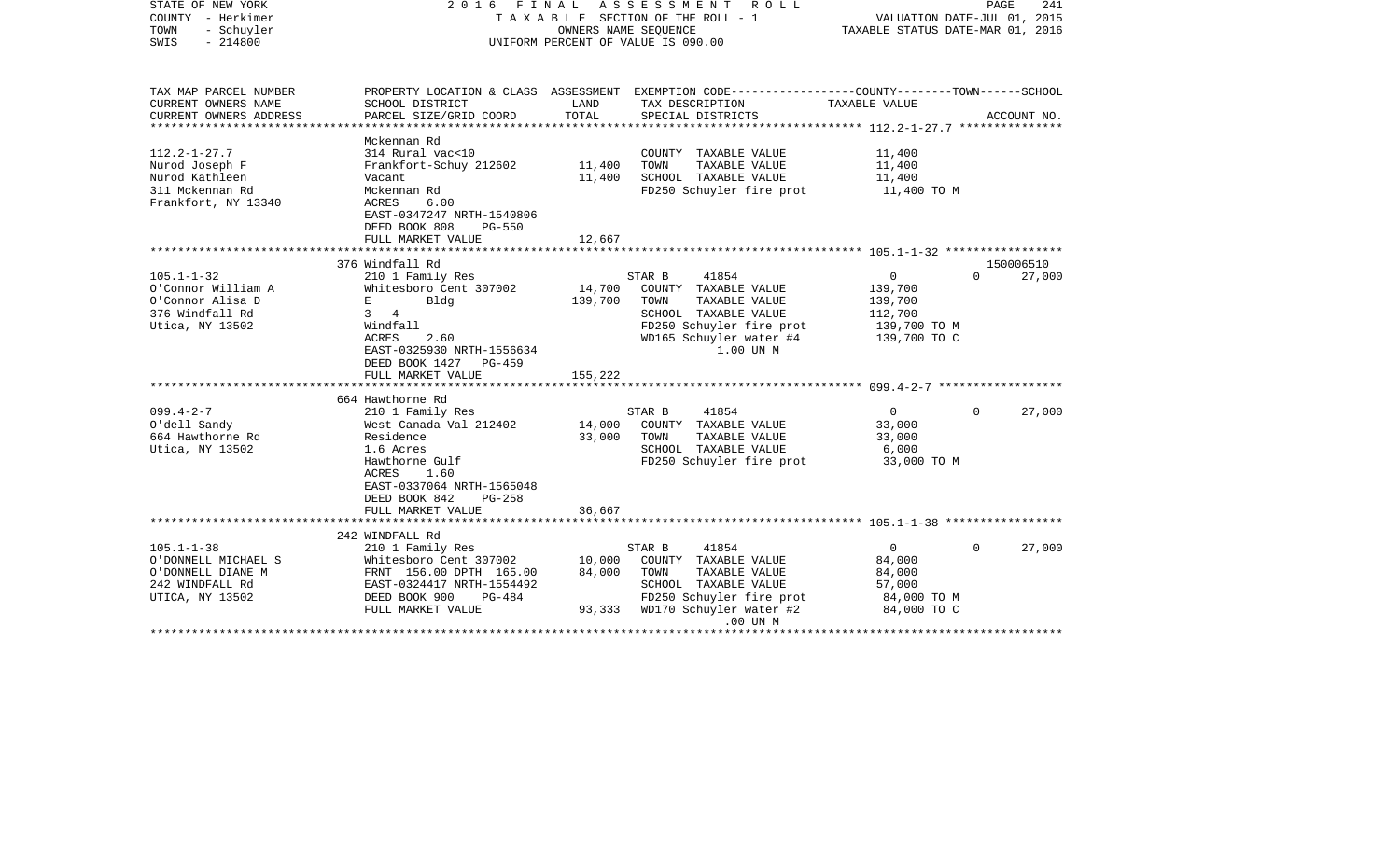| STATE OF NEW YORK<br>COUNTY - Herkimer<br>- Schuyler<br>TOWN<br>$-214800$<br>SWIS             | 2016 FINAL                                                                                                                                                                                                                       |                            | A S S E S S M E N T R O L L<br>TAXABLE SECTION OF THE ROLL - 1<br>OWNERS NAME SEQUENCE<br>UNIFORM PERCENT OF VALUE IS 090.00             | VALUATION DATE-JUL 01, 2015<br>TAXABLE STATUS DATE-MAR 01, 2016     | PAGE<br>242                     |
|-----------------------------------------------------------------------------------------------|----------------------------------------------------------------------------------------------------------------------------------------------------------------------------------------------------------------------------------|----------------------------|------------------------------------------------------------------------------------------------------------------------------------------|---------------------------------------------------------------------|---------------------------------|
| TAX MAP PARCEL NUMBER<br>CURRENT OWNERS NAME<br>CURRENT OWNERS ADDRESS<br>******************* | SCHOOL DISTRICT<br>PARCEL SIZE/GRID COORD                                                                                                                                                                                        | LAND<br>TOTAL              | PROPERTY LOCATION & CLASS ASSESSMENT EXEMPTION CODE----------------COUNTY-------TOWN------SCHOOL<br>TAX DESCRIPTION<br>SPECIAL DISTRICTS | TAXABLE VALUE                                                       | ACCOUNT NO.                     |
|                                                                                               | 175 Dutchtown Rd                                                                                                                                                                                                                 |                            |                                                                                                                                          |                                                                     | 150006000                       |
| $105.4 - 1 - 9$<br>Olds Brian                                                                 | 210 1 Family Res<br>Frankfort-Schuy 212602                                                                                                                                                                                       | 14,500                     | STAR B<br>41854<br>COUNTY TAXABLE VALUE                                                                                                  | $\overline{0}$<br>82,900                                            | $\Omega$<br>27,000              |
| Olds Delores<br>175 Dutchtown Rd<br>Frankfort, NY 13340                                       | Bldg<br>$3 \quad 2$<br>Dutchtown                                                                                                                                                                                                 | 82,900                     | TOWN<br>TAXABLE VALUE<br>SCHOOL TAXABLE VALUE<br>FD250 Schuyler fire prot                                                                | 82,900<br>55,900<br>82,900 TO M                                     |                                 |
|                                                                                               | ACRES<br>2.30<br>EAST-0339174 NRTH-1548333<br>DEED BOOK 709<br>PG-656<br>FULL MARKET VALUE                                                                                                                                       | 92,111                     |                                                                                                                                          |                                                                     |                                 |
|                                                                                               |                                                                                                                                                                                                                                  |                            |                                                                                                                                          |                                                                     |                                 |
| $105.4 - 1 - 10$<br>Olds Brian<br>175 Dutchtown Rd                                            | Dutchtown Rd<br>322 Rural vac>10<br>Frankfort-Schuy 212602<br>Vac<br>N                                                                                                                                                           | 23,000<br>23,000           | COUNTY TAXABLE VALUE<br>TAXABLE VALUE<br>TOWN<br>SCHOOL TAXABLE VALUE                                                                    | 23,000<br>23,000<br>23,000                                          | 150002760                       |
| Frankfort, NY 13340                                                                           | $\mathbf{2}$<br>30<br>Dutchtown<br>ACRES 26.10<br>EAST-0340005 NRTH-1549780<br>DEED BOOK 790<br>PG-398                                                                                                                           |                            | FD250 Schuyler fire prot                                                                                                                 | 23,000 TO M                                                         |                                 |
|                                                                                               | FULL MARKET VALUE                                                                                                                                                                                                                | 25,556                     |                                                                                                                                          |                                                                     |                                 |
|                                                                                               |                                                                                                                                                                                                                                  |                            |                                                                                                                                          |                                                                     |                                 |
| $105.3 - 1 - 19$<br>Olds Gary<br>179 Bush Rd<br>Frankfort, NY 13340                           | 179 Bush Rd<br>270 Mfg housing<br>Whitesboro Cent 307002<br>W Trailer<br>merged 17.4 2007<br>Bush Road<br>FRNT 312.00 DPTH 183.00<br>1.50<br>ACRES<br>EAST-0336176 NRTH-1553061<br>DEED BOOK 697<br>$PG-23$<br>FULL MARKET VALUE | 17,400<br>30,000<br>33,333 | STAR EN<br>41834<br>COUNTY TAXABLE VALUE<br>TOWN<br>TAXABLE VALUE<br>SCHOOL TAXABLE VALUE<br>FD250 Schuyler fire prot                    | $\overline{0}$<br>30,000<br>30,000<br>$\overline{0}$<br>30,000 TO M | 150075120<br>30,000<br>$\Omega$ |
|                                                                                               |                                                                                                                                                                                                                                  |                            |                                                                                                                                          |                                                                     |                                 |
|                                                                                               | 191 Bush Rd                                                                                                                                                                                                                      |                            |                                                                                                                                          |                                                                     |                                 |
| $105.3 - 1 - 17.3$<br>Olds Gary Jr<br>Olds Rachel<br>191 Bush Rd<br>Frankfort, NY 13340       | 210 1 Family Res<br>Whitesboro Cent 307002<br>Vacant<br>FRNT 160.70 DPTH<br>ACRES<br>1.01<br>EAST-0336204 NRTH-1553224                                                                                                           | 13,500<br>80,000           | 41854<br>STAR B<br>COUNTY TAXABLE VALUE<br>TOWN<br>TAXABLE VALUE<br>SCHOOL TAXABLE VALUE<br>FD250 Schuyler fire prot                     | $\overline{0}$<br>80,000<br>80,000<br>53,000<br>80,000 TO M         | 27,000<br>$\Omega$              |
|                                                                                               | DEED BOOK 938<br>PG-411<br>FULL MARKET VALUE                                                                                                                                                                                     | 88,889                     |                                                                                                                                          |                                                                     |                                 |
|                                                                                               |                                                                                                                                                                                                                                  |                            |                                                                                                                                          |                                                                     |                                 |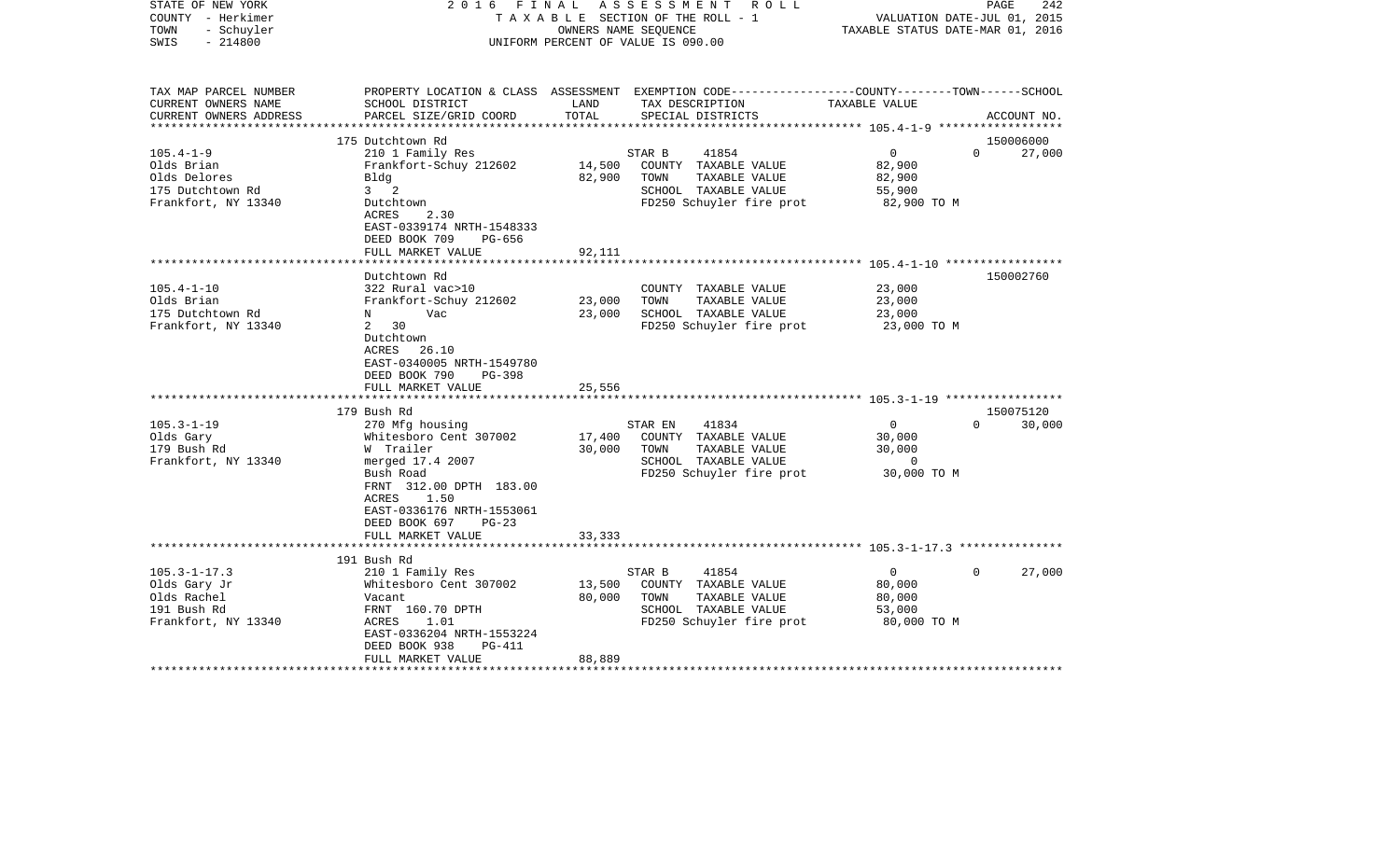| STATE OF NEW YORK<br>COUNTY - Herkimer<br>- Schuyler<br>TOWN<br>$-214800$<br>SWIS                                               | 2 0 1 6<br>FINAL<br>TAXABLE SECTION OF THE ROLL - 1<br>UNIFORM PERCENT OF VALUE IS 090.00                                                                                                  | PAGE<br>243<br>VALUATION DATE-JUL 01, 2015<br>TAXABLE STATUS DATE-MAR 01, 2016 |                                                                                                                                                  |                                                                                                 |             |             |
|---------------------------------------------------------------------------------------------------------------------------------|--------------------------------------------------------------------------------------------------------------------------------------------------------------------------------------------|--------------------------------------------------------------------------------|--------------------------------------------------------------------------------------------------------------------------------------------------|-------------------------------------------------------------------------------------------------|-------------|-------------|
| TAX MAP PARCEL NUMBER<br>CURRENT OWNERS NAME<br>CURRENT OWNERS ADDRESS<br>***********************                               | SCHOOL DISTRICT<br>PARCEL SIZE/GRID COORD                                                                                                                                                  | LAND<br>TOTAL                                                                  | PROPERTY LOCATION & CLASS ASSESSMENT EXEMPTION CODE---------------COUNTY-------TOWN------SCHOOL<br>TAX DESCRIPTION<br>SPECIAL DISTRICTS          | TAXABLE VALUE                                                                                   |             | ACCOUNT NO. |
|                                                                                                                                 | 5410 Graham Rd                                                                                                                                                                             |                                                                                |                                                                                                                                                  |                                                                                                 |             | 150015990   |
| $098.4 - 1 - 28$<br>Olin Mary<br>Britton Mary Katherine<br>232 Academy St<br>Boonville, NY 13309                                | 210 1 Family Res<br>Whitesboro Cent 307002<br>Bldg<br>$3 \quad 1$<br>Graham<br>FRNT 124.00 DPTH 327.00<br>EAST-0320504 NRTH-1563198<br>DEED BOOK 1083 PG-497                               | 85,000                                                                         | VET COM CT 41131<br>12,900 STAR EN<br>41834<br>COUNTY TAXABLE VALUE<br>TOWN<br>TAXABLE VALUE<br>SCHOOL TAXABLE VALUE<br>FD250 Schuyler fire prot | 13,500<br>$\overline{0}$<br>71,500<br>71,500<br>26,230<br>85,000 TO M                           | 13,500<br>0 | 58,770      |
|                                                                                                                                 | FULL MARKET VALUE                                                                                                                                                                          | 94,444                                                                         |                                                                                                                                                  |                                                                                                 |             |             |
| $112.4 - 3 - 18.3$<br>Olmstead Ronald<br>twn line north of NYS Thruway land locked north of NYS<br>PO Box 53<br>Ilion, NY 13357 | twn line north of NYS Thr<br>322 Rural vac>10<br>Frankfort-Schuy 212602<br>at herkmier town line<br>33.10<br>ACRES<br>EAST-0344933 NRTH-1533373                                            | 6,000<br>6,000                                                                 | COUNTY TAXABLE VALUE<br>TOWN<br>TAXABLE VALUE<br>SCHOOL TAXABLE VALUE                                                                            | 6,000<br>6,000<br>6,000                                                                         |             |             |
|                                                                                                                                 | FULL MARKET VALUE<br>******************                                                                                                                                                    | 6,667<br>********                                                              |                                                                                                                                                  |                                                                                                 |             |             |
| $112.4 - 3 - 18.4$<br>Olmstead Ronald<br>PO Box 53<br>Ilion, NY 13357                                                           | State Route 5<br>314 Rural vac<10<br>Frankfort-Schuy 212602<br>ACRES<br>1.60<br>EAST-0344680 NRTH-1531424<br>DEED BOOK 906<br>PG-184                                                       | 4,000<br>4,000                                                                 | COUNTY TAXABLE VALUE<br>TOWN<br>TAXABLE VALUE<br>SCHOOL TAXABLE VALUE<br>FD250 Schuyler fire prot                                                | ************************ 112.4-3-18.4 ****************<br>4,000<br>4,000<br>4,000<br>4,000 TO M |             |             |
|                                                                                                                                 | FULL MARKET VALUE                                                                                                                                                                          | 4,444                                                                          |                                                                                                                                                  |                                                                                                 |             |             |
| $112.4 - 3 - 18.5$<br>Olmstead Ronald<br>PO Box 53<br>Ilion, NY 13357                                                           | State Route 5<br>210 1 Family Res<br>Central Valley 212803<br>Modular Single Fam Res<br>ACRES<br>4.80<br>EAST-0344804 NRTH-1531825<br>DEED BOOK 906<br><b>PG-179</b><br>FULL MARKET VALUE  | 16,400<br>111,300<br>123,667                                                   | STAR B<br>41854<br>COUNTY TAXABLE VALUE<br>TOWN<br>TAXABLE VALUE<br>SCHOOL TAXABLE VALUE<br>FD250 Schuyler fire prot                             | $\overline{0}$<br>111,300<br>111,300<br>84,300<br>111,300 TO M                                  | 0           | 27,000      |
|                                                                                                                                 |                                                                                                                                                                                            |                                                                                |                                                                                                                                                  |                                                                                                 |             |             |
| $112.4 - 3 - 19$<br>Olmstead Ronald<br>PO Box 53<br>Ilion, NY 13357                                                             | 4043 State Route 5<br>270 Mfg housing<br>Central Valley 212803<br>Bldg 1 1A<br>State<br><b>ACRES</b><br>1.40<br>EAST-0344510 NRTH-1531598<br>DEED BOOK 1220<br>PG-850<br>FULL MARKET VALUE | 13,800<br>30,500<br>33,889                                                     | COUNTY TAXABLE VALUE<br>TOWN<br>TAXABLE VALUE<br>SCHOOL TAXABLE VALUE<br>FD250 Schuyler fire prot                                                | 30,500<br>30,500<br>30,500<br>30,500 TO M                                                       |             | 150015930   |
| **********************                                                                                                          | ***********************                                                                                                                                                                    |                                                                                |                                                                                                                                                  |                                                                                                 |             |             |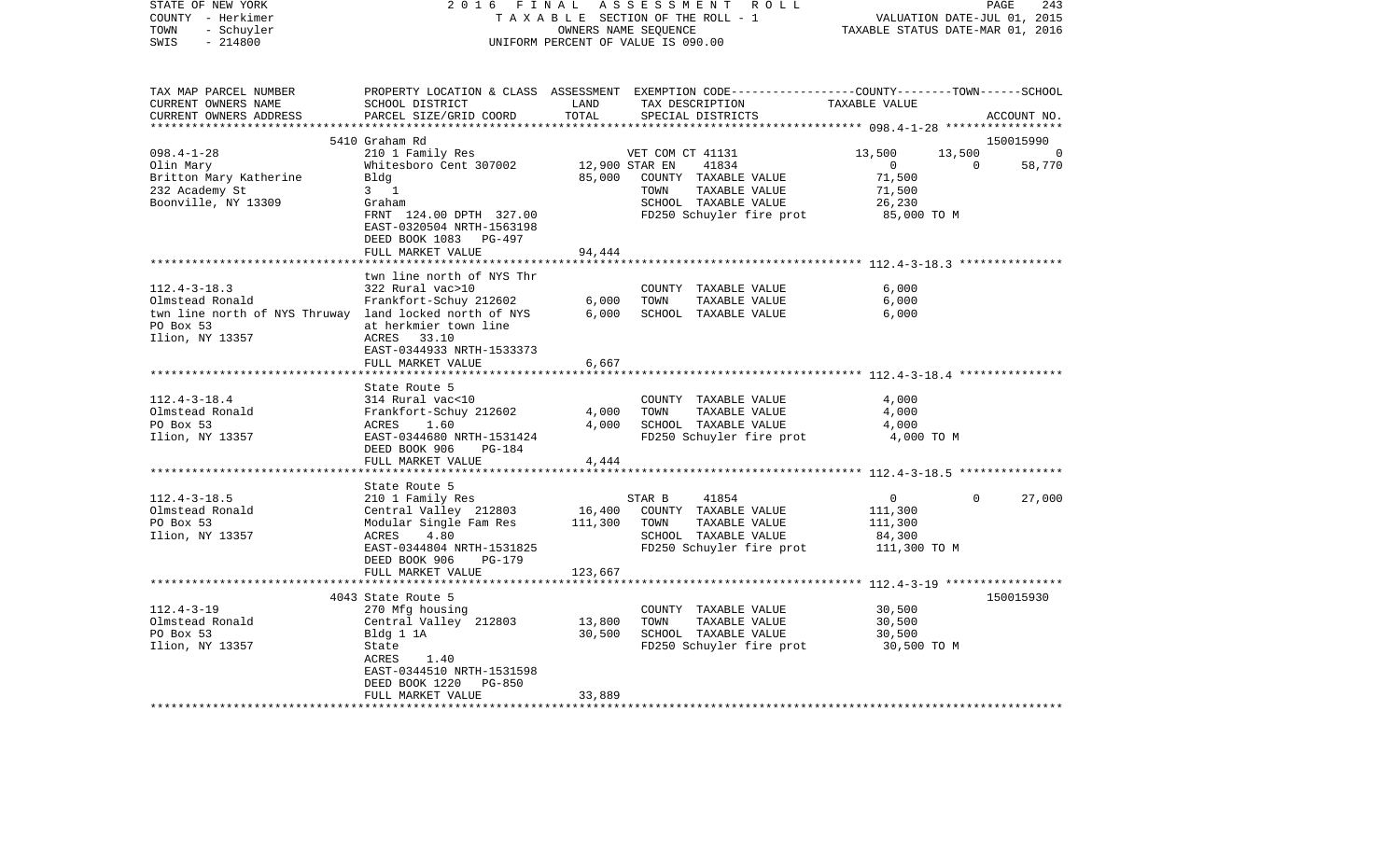| STATE OF NEW YORK<br>COUNTY - Herkimer<br>- Schuyler<br>TOWN<br>$-214800$<br>SWIS | 2016 FINAL                                                                                                                                              | OWNERS NAME SEQUENCE | ASSESSMENT ROLL<br>TAXABLE SECTION OF THE ROLL - 1<br>UNIFORM PERCENT OF VALUE IS 090.00                                                | VALUATION DATE-JUL 01, 2015<br>TAXABLE STATUS DATE-MAR 01, 2016 | 244<br>PAGE |
|-----------------------------------------------------------------------------------|---------------------------------------------------------------------------------------------------------------------------------------------------------|----------------------|-----------------------------------------------------------------------------------------------------------------------------------------|-----------------------------------------------------------------|-------------|
| TAX MAP PARCEL NUMBER<br>CURRENT OWNERS NAME<br>CURRENT OWNERS ADDRESS            | SCHOOL DISTRICT<br>PARCEL SIZE/GRID COORD                                                                                                               | LAND<br>TOTAL        | PROPERTY LOCATION & CLASS ASSESSMENT EXEMPTION CODE---------------COUNTY-------TOWN------SCHOOL<br>TAX DESCRIPTION<br>SPECIAL DISTRICTS | TAXABLE VALUE                                                   | ACCOUNT NO. |
|                                                                                   | State Route 5                                                                                                                                           |                      |                                                                                                                                         |                                                                 |             |
| $112.4 - 3 - 18.2$                                                                | 322 Rural vac>10                                                                                                                                        |                      | COUNTY TAXABLE VALUE                                                                                                                    | 19,900                                                          |             |
| Olmstead Ronald K                                                                 | Central Valley 212803                                                                                                                                   | 19,900               | TOWN<br>TAXABLE VALUE                                                                                                                   | 19,900                                                          |             |
| PO Box 53                                                                         | Vacant W/ Billboard                                                                                                                                     | 19,900               | SCHOOL TAXABLE VALUE                                                                                                                    | 19,900                                                          |             |
| Ilion, NY 13357                                                                   | 20 X 80 Sign<br>Herkimer Road<br>ACRES 19.70<br>EAST-0344380 NRTH-1532410<br>DEED BOOK 1075 PG-266                                                      |                      | FD250 Schuyler fire prot                                                                                                                | 19,900 TO M                                                     |             |
|                                                                                   | FULL MARKET VALUE                                                                                                                                       | 22,111               |                                                                                                                                         |                                                                 |             |
|                                                                                   | ************************                                                                                                                                |                      |                                                                                                                                         |                                                                 |             |
|                                                                                   | Hawthorne Rd                                                                                                                                            |                      |                                                                                                                                         |                                                                 | 150003180   |
| $099.4 - 3 - 28$                                                                  | 322 Rural vac>10                                                                                                                                        |                      | COUNTY TAXABLE VALUE                                                                                                                    | 79,800                                                          |             |
| Olsen Martin C III                                                                | West Canada Val 212402                                                                                                                                  | 79,800               | TOWN<br>TAXABLE VALUE                                                                                                                   | 79,800                                                          |             |
| PO Box 1082                                                                       | split #6 lot 27                                                                                                                                         | 79,800               | SCHOOL TAXABLE VALUE                                                                                                                    | 79,800                                                          |             |
| Hewitt, NJ 07421                                                                  | removed cabin of neighbor<br>Hawthorne Rd<br>FRNT 544.40 DPTH<br>ACRES 50.00<br>EAST-0342215 NRTH-1568316<br>DEED BOOK 1595 PG-392<br>FULL MARKET VALUE | 88,667               | FD250 Schuyler fire prot                                                                                                                | 79,800 TO M                                                     |             |
|                                                                                   | ********************                                                                                                                                    |                      |                                                                                                                                         |                                                                 |             |
|                                                                                   | 5292 Graham Rd                                                                                                                                          |                      |                                                                                                                                         |                                                                 | 150015810   |
| $098.4 - 1 - 34$                                                                  | 283 Res w/Comuse                                                                                                                                        |                      | 41854<br>STAR B                                                                                                                         | $\overline{0}$<br>$\Omega$                                      | 27,000      |
| Omelko Vladimir A                                                                 | Whitesboro Cent 307002                                                                                                                                  | 14,900               | COUNTY TAXABLE VALUE                                                                                                                    | 99,300                                                          |             |
| Omelko Mariya S                                                                   | Residence W/garage                                                                                                                                      | 99,300               | TOWN<br>TAXABLE VALUE                                                                                                                   | 99,300                                                          |             |
| 5292 Graham Rd                                                                    | 2.90 Acres                                                                                                                                              |                      | SCHOOL TAXABLE VALUE                                                                                                                    | 72,300                                                          |             |
| Utica, NY 13502                                                                   | Graham Road                                                                                                                                             |                      | FD250 Schuyler fire prot                                                                                                                | 99,300 TO M                                                     |             |
|                                                                                   | ACRES<br>2.90<br>EAST-0320136 NRTH-1560885<br>DEED BOOK 856<br>$PG-213$<br>FULL MARKET VALUE                                                            | 110,333              |                                                                                                                                         |                                                                 |             |
|                                                                                   |                                                                                                                                                         |                      |                                                                                                                                         |                                                                 |             |
|                                                                                   | 116 Bowie Rd                                                                                                                                            |                      |                                                                                                                                         |                                                                 | 150014520   |
| $099.1 - 3 - 4$                                                                   | 210 1 Family Res                                                                                                                                        |                      | COUNTY TAXABLE VALUE                                                                                                                    | 81,900                                                          |             |
| Oprasic Asim                                                                      | West Canada Val 212402                                                                                                                                  | 14,300               | TOWN<br>TAXABLE VALUE                                                                                                                   | 81,900                                                          |             |
| 1628 Western Ave                                                                  | Single Wide Manu Residenc                                                                                                                               | 81,900               | SCHOOL TAXABLE VALUE                                                                                                                    | 81,900                                                          |             |
| Utica, NY 13501                                                                   | 2 Acres<br>Windfall<br>ACRES<br>2.00<br>EAST-0331494 NRTH-1569593<br>DEED BOOK 1395<br>PG-381                                                           |                      | FD250 Schuyler fire prot                                                                                                                | 81,900 TO M                                                     |             |
|                                                                                   | FULL MARKET VALUE                                                                                                                                       | 91,000               |                                                                                                                                         |                                                                 |             |
|                                                                                   |                                                                                                                                                         |                      |                                                                                                                                         |                                                                 |             |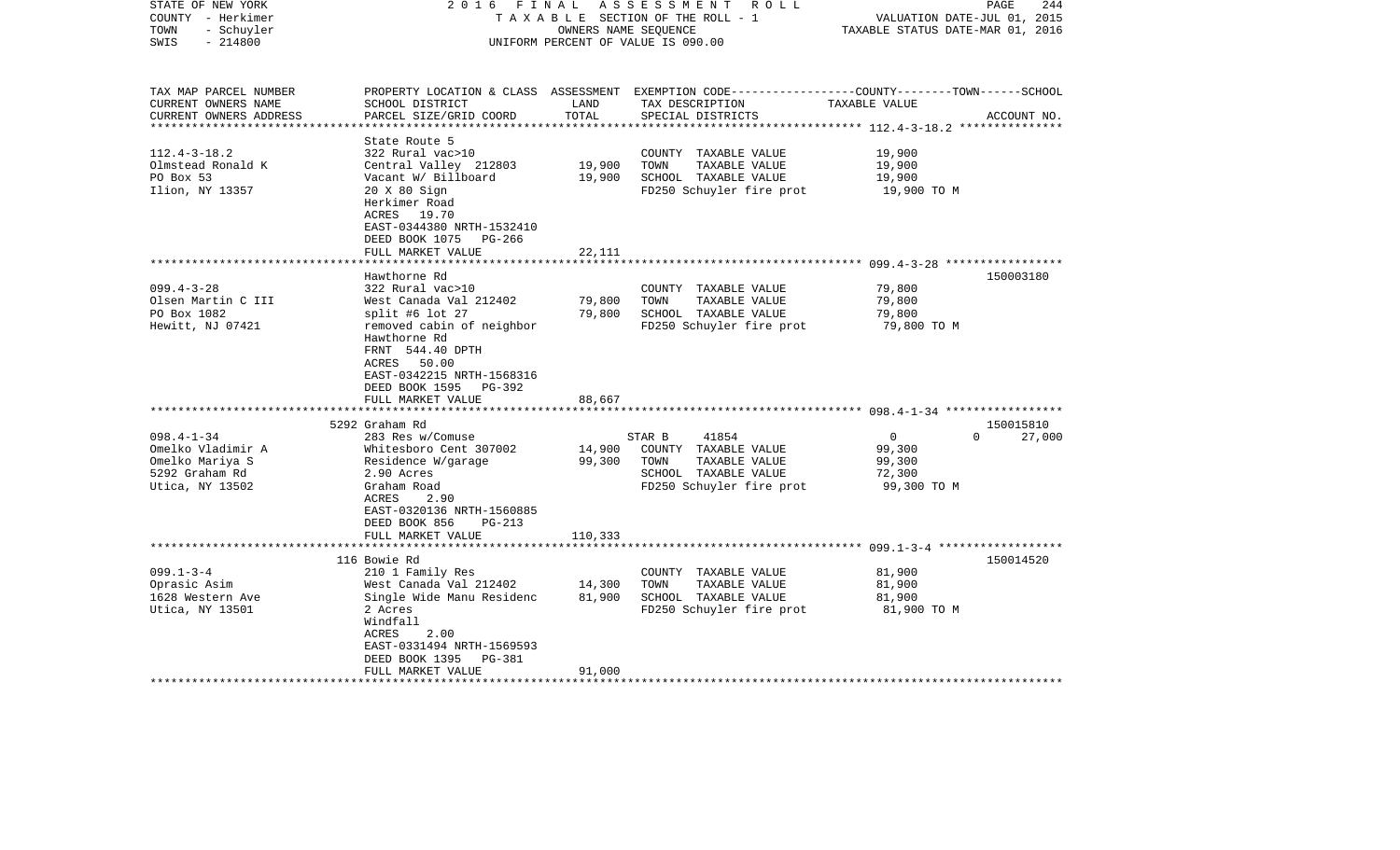| STATE OF NEW YORK<br>COUNTY - Herkimer<br>TOWN<br>- Schuyler<br>$-214800$<br>SWIS | 2 0 1 6<br>FINAL                          | OWNERS NAME SEQUENCE | ASSESSMENT<br>R O L L<br>TAXABLE SECTION OF THE ROLL - 1<br>UNIFORM PERCENT OF VALUE IS 090.00                                         | VALUATION DATE-JUL 01, 2015<br>TAXABLE STATUS DATE-MAR 01, 2016 | PAGE     | 245            |
|-----------------------------------------------------------------------------------|-------------------------------------------|----------------------|----------------------------------------------------------------------------------------------------------------------------------------|-----------------------------------------------------------------|----------|----------------|
| TAX MAP PARCEL NUMBER<br>CURRENT OWNERS NAME<br>CURRENT OWNERS ADDRESS            | SCHOOL DISTRICT<br>PARCEL SIZE/GRID COORD | LAND<br>TOTAL        | PROPERTY LOCATION & CLASS ASSESSMENT EXEMPTION CODE---------------COUNTY-------TOWN-----SCHOOL<br>TAX DESCRIPTION<br>SPECIAL DISTRICTS | TAXABLE VALUE                                                   |          | ACCOUNT NO.    |
|                                                                                   |                                           |                      |                                                                                                                                        |                                                                 |          |                |
|                                                                                   | 5691 Mapleton Dr                          |                      |                                                                                                                                        |                                                                 |          | 150013860      |
| $104.7 - 1 - 16$                                                                  | 210 1 Family Res                          |                      | COUNTY TAXABLE VALUE                                                                                                                   | 85,500                                                          |          |                |
| Osborn Darryl J                                                                   | Whitesboro Cent 307002                    | 7,500                | TOWN<br>TAXABLE VALUE                                                                                                                  | 85,500                                                          |          |                |
| 5691 Mapleton Dr                                                                  | W 5691 Bldg                               | 85,500               | SCHOOL TAXABLE VALUE                                                                                                                   | 85,500                                                          |          |                |
| Utica, NY 13502                                                                   | $3 \t1/4$                                 |                      | FD250 Schuyler fire prot                                                                                                               | 85,500 TO M                                                     |          |                |
|                                                                                   | Mapleton Dr                               |                      | LT160 Schuyler light #1                                                                                                                | 85,500 TO M                                                     |          |                |
|                                                                                   | FRNT 90.00 DPTH 134.00                    |                      | SD030 Schuyler sewer #1                                                                                                                | 1.00 UN M<br>85,500 TO M                                        |          |                |
|                                                                                   | EAST-0314738 NRTH-1558703                 |                      | WD175 Schuyler water #3                                                                                                                | 85,500 TO M                                                     |          |                |
|                                                                                   | DEED BOOK 1531 PG-743                     |                      |                                                                                                                                        |                                                                 |          |                |
|                                                                                   | FULL MARKET VALUE                         | 95,000               |                                                                                                                                        |                                                                 |          |                |
|                                                                                   |                                           |                      |                                                                                                                                        |                                                                 |          |                |
|                                                                                   | 5726 Mapleton Dr                          |                      |                                                                                                                                        |                                                                 |          | 150007710      |
| $104.7 - 1 - 59$                                                                  | 210 1 Family Res                          |                      | STAR B<br>41854                                                                                                                        | 0                                                               | $\Omega$ | 27,000         |
| Osborn Kelly A                                                                    | Whitesboro Cent 307002                    | 7,400                | COUNTY TAXABLE VALUE                                                                                                                   | 63,200                                                          |          |                |
| 5726 Mapleton Dr                                                                  | E 5726<br>Bldg                            | 63,200               | TOWN<br>TAXABLE VALUE                                                                                                                  | 63,200                                                          |          |                |
| Utica, NY 13502                                                                   | $3 \t1/4$                                 |                      | SCHOOL TAXABLE VALUE                                                                                                                   | 36,200                                                          |          |                |
|                                                                                   | Mapleton Dr                               |                      | FD250 Schuyler fire prot                                                                                                               | 63,200 TO M                                                     |          |                |
|                                                                                   | FRNT 90.00 DPTH 125.00                    |                      | LT160 Schuyler light #1                                                                                                                | 63,200 TO M                                                     |          |                |
|                                                                                   | EAST-0315236 NRTH-1559103                 |                      | SD030 Schuyler sewer #1                                                                                                                | 1.10 UN M                                                       |          |                |
|                                                                                   | DEED BOOK 1537 PG-173                     |                      | WD175 Schuyler water #3                                                                                                                | 63,200 TO M                                                     |          |                |
|                                                                                   | FULL MARKET VALUE                         | 70,222               |                                                                                                                                        |                                                                 |          |                |
|                                                                                   |                                           |                      |                                                                                                                                        |                                                                 |          |                |
|                                                                                   | 138 Drive In Rd                           |                      |                                                                                                                                        |                                                                 |          | 150075105      |
| $105.3 - 1 - 4$                                                                   | 270 Mfg housing                           |                      | 41854<br>STAR B                                                                                                                        | $\overline{0}$                                                  | $\Omega$ | 23,300         |
| Otis Kevin                                                                        | Whitesboro Cent 307002                    | 8,600                | COUNTY TAXABLE VALUE                                                                                                                   | 23,300                                                          |          |                |
| Otis Laureen                                                                      | S<br>Trlr                                 | 23,300               | TOWN<br>TAXABLE VALUE                                                                                                                  | 23,300                                                          |          |                |
| 138 Drive In Rd                                                                   | $\mathbf{1}$<br>15                        |                      | SCHOOL TAXABLE VALUE                                                                                                                   | $\overline{0}$                                                  |          |                |
| Frankfort, NY 13340                                                               | Drive-In Rd.                              |                      | FD250 Schuyler fire prot                                                                                                               | 23,300 TO M                                                     |          |                |
|                                                                                   | FRNT 240.00 DPTH 106.00                   |                      | WD165 Schuyler water #4                                                                                                                | 23,300 TO C                                                     |          |                |
|                                                                                   | EAST-0325840 NRTH-1549667                 |                      | 1.00 UN M                                                                                                                              |                                                                 |          |                |
|                                                                                   | DEED BOOK 1426 PG-452                     |                      |                                                                                                                                        |                                                                 |          |                |
|                                                                                   | FULL MARKET VALUE                         | 25,889               |                                                                                                                                        |                                                                 |          |                |
|                                                                                   | **************************                |                      |                                                                                                                                        |                                                                 |          |                |
|                                                                                   | 5730 Mapleton Dr                          |                      |                                                                                                                                        |                                                                 |          | 150021990      |
| $104.7 - 1 - 60$                                                                  | 210 1 Family Res                          |                      | CW_15_VET/ 41161                                                                                                                       | 8,100                                                           | 8,100    | $\overline{0}$ |
| Owens Alvin Ross                                                                  | Whitesboro Cent 307002                    | 7,400 STAR B         | 41854                                                                                                                                  | $\overline{0}$                                                  | $\Omega$ | 27,000         |
| Owens Carol Jean                                                                  | E 5730 Bldg                               | 73,600               | COUNTY TAXABLE VALUE                                                                                                                   | 65,500                                                          |          |                |
| 5730 Mapleton Dr                                                                  | chg star to basic 2014                    |                      | TOWN<br>TAXABLE VALUE                                                                                                                  | 65,500                                                          |          |                |
| Utica, NY 13502                                                                   | Mapleton Dr                               |                      | SCHOOL TAXABLE VALUE                                                                                                                   | 46,600                                                          |          |                |
|                                                                                   | FRNT 95.00 DPTH 125.00                    |                      | FD250 Schuyler fire prot                                                                                                               | 73,600 TO M                                                     |          |                |
|                                                                                   | BANK<br>330                               |                      | LT160 Schuyler light #1<br>SD030 Schuyler sewer #1                                                                                     | 73,600 TO M                                                     |          |                |
|                                                                                   | EAST-0315287 NRTH-1559176                 |                      |                                                                                                                                        | 1.10 UN M                                                       |          |                |
|                                                                                   | DEED BOOK 00650 PG-00475                  |                      | WD160 Schuyler water #1                                                                                                                | 73,600 TO M                                                     |          |                |
|                                                                                   | FULL MARKET VALUE                         | 81,778               |                                                                                                                                        |                                                                 |          |                |
|                                                                                   |                                           |                      |                                                                                                                                        |                                                                 |          |                |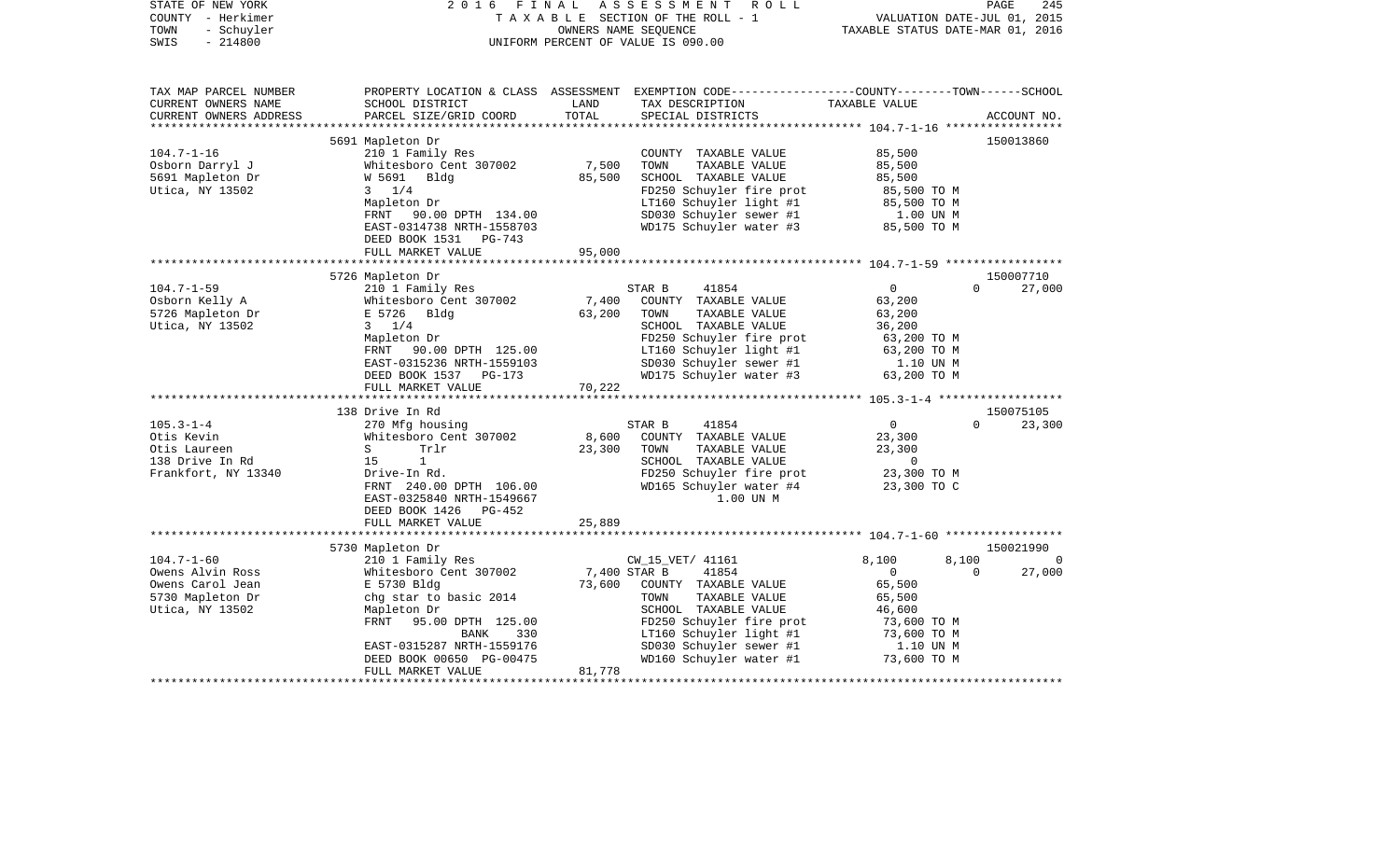| STATE OF NEW YORK<br>COUNTY - Herkimer<br>TOWN<br>- Schuyler<br>$-214800$<br>SWIS | 2 0 1 6<br>FINAL ASSESSMENT ROLL<br>TAXABLE SECTION OF THE ROLL - 1<br>UNIFORM PERCENT OF VALUE IS 090.00 | PAGE<br>246<br>VALUATION DATE-JUL 01, 2015<br>TAXABLE STATUS DATE-MAR 01, 2016                                                                           |                                                           |  |  |
|-----------------------------------------------------------------------------------|-----------------------------------------------------------------------------------------------------------|----------------------------------------------------------------------------------------------------------------------------------------------------------|-----------------------------------------------------------|--|--|
| TAX MAP PARCEL NUMBER<br>CURRENT OWNERS NAME<br>CURRENT OWNERS ADDRESS            | SCHOOL DISTRICT<br>PARCEL SIZE/GRID COORD                                                                 | PROPERTY LOCATION & CLASS ASSESSMENT EXEMPTION CODE---------------COUNTY-------TOWN------SCHOOL<br>LAND<br>TAX DESCRIPTION<br>TOTAL<br>SPECIAL DISTRICTS | TAXABLE VALUE<br>ACCOUNT NO.                              |  |  |
|                                                                                   |                                                                                                           |                                                                                                                                                          |                                                           |  |  |
| $104.7 - 1 - 63$                                                                  | 5699 Austin Rd<br>210 1 Family Res                                                                        | VET COM CT 41131                                                                                                                                         | 150016080<br>13,500<br>13,500<br>$\overline{\phantom{0}}$ |  |  |
| Paciello Donald R                                                                 | Whitesboro Cent 307002                                                                                    | 7,100 STAR EN<br>41834                                                                                                                                   | 58,770<br>$\overline{0}$<br>$\mathbf{0}$                  |  |  |
| Roach Denise                                                                      | W 52<br>Bldg                                                                                              | 79,200<br>COUNTY TAXABLE VALUE                                                                                                                           | 65,700                                                    |  |  |
| 5699 Austin Rd                                                                    | $3 \frac{1}{4}$                                                                                           | TAXABLE VALUE<br>TOWN                                                                                                                                    | 65,700                                                    |  |  |
| Utica, NY 13502                                                                   | Austin                                                                                                    | SCHOOL TAXABLE VALUE                                                                                                                                     | 20,430                                                    |  |  |
|                                                                                   | FRNT 110.00 DPTH 91.00                                                                                    | FD250 Schuyler fire prot                                                                                                                                 | 79,200 TO M                                               |  |  |
|                                                                                   | EAST-0315185 NRTH-1558846                                                                                 | LT160 Schuyler light #1                                                                                                                                  | 79,200 TO M                                               |  |  |
|                                                                                   | DEED BOOK 927<br>PG-147                                                                                   | SD030 Schuyler sewer #1                                                                                                                                  | 1.20 UN M                                                 |  |  |
|                                                                                   | FULL MARKET VALUE                                                                                         | 88,000 WD160 Schuyler water #1                                                                                                                           | 79,200 TO M                                               |  |  |
|                                                                                   | 807 Beverly Rd                                                                                            |                                                                                                                                                          | 150015630                                                 |  |  |
| 104.7-1-72                                                                        | 210 1 Family Res                                                                                          | VET WAR CT 41121                                                                                                                                         | 8,100<br>8,100<br>$\Omega$                                |  |  |
| Paciello Louis                                                                    | Whitesboro Cent 307002                                                                                    | 6,800 STAR EN<br>41834                                                                                                                                   | $\Omega$<br>58,770<br>$\mathbf{0}$                        |  |  |
| Paciello Nancy                                                                    | Bldg<br>E 24                                                                                              | 75,800<br>COUNTY TAXABLE VALUE                                                                                                                           | 67,700                                                    |  |  |
| 807 Beverly Rd                                                                    | $3 \t1/4$                                                                                                 | TOWN<br>TAXABLE VALUE                                                                                                                                    | 67,700                                                    |  |  |
| Utica, NY 13502                                                                   | Beverly Rd                                                                                                | SCHOOL TAXABLE VALUE                                                                                                                                     | 17,030                                                    |  |  |
|                                                                                   | FRNT 60.00 DPTH 118.00                                                                                    | FD250 Schuyler fire prot                                                                                                                                 | 75,800 TO M                                               |  |  |
|                                                                                   | BANK 020<br>EAST-0314711 NRTH-1558127                                                                     | LT160 Schuyler light #1<br>SD030 Schuyler sewer #1                                                                                                       | 75,800 TO M<br>1.30 UN M                                  |  |  |
|                                                                                   | DEED BOOK 832<br>PG-584                                                                                   | WD175 Schuyler water #3                                                                                                                                  | 75,800 TO M                                               |  |  |
|                                                                                   | FULL MARKET VALUE                                                                                         | 84,222                                                                                                                                                   |                                                           |  |  |
|                                                                                   |                                                                                                           |                                                                                                                                                          |                                                           |  |  |
|                                                                                   | Mapleton Dr                                                                                               |                                                                                                                                                          | 150000090                                                 |  |  |
| 104.7-1-46                                                                        | 311 Res vac land                                                                                          | COUNTY TAXABLE VALUE                                                                                                                                     | 8,000                                                     |  |  |
| Paciello Louis J                                                                  | Whitesboro Cent 307002                                                                                    | 8,000<br>TOWN<br>TAXABLE VALUE                                                                                                                           | 8,000                                                     |  |  |
| 807 Beverly Rd                                                                    | 5660-64Vac                                                                                                | 8,000<br>SCHOOL TAXABLE VALUE                                                                                                                            | 8,000                                                     |  |  |
| Utica, NY 13502                                                                   | $9 \t1/2$<br>Mapleton Dr                                                                                  | FD250 Schuyler fire prot<br>LT160 Schuyler light #1                                                                                                      | 8,000 TO M<br>8,000 TO M                                  |  |  |
|                                                                                   | FRNT 110.00 DPTH 128.00                                                                                   | SD030 Schuyler sewer #1                                                                                                                                  | 1.41 UN M                                                 |  |  |
|                                                                                   | EAST-0314600 NRTH-1558176                                                                                 | WD175 Schuyler water #3                                                                                                                                  | 8,000 TO M                                                |  |  |
|                                                                                   | DEED BOOK 675<br>PG-992                                                                                   |                                                                                                                                                          |                                                           |  |  |
|                                                                                   | FULL MARKET VALUE                                                                                         | 8,889                                                                                                                                                    |                                                           |  |  |
|                                                                                   |                                                                                                           |                                                                                                                                                          |                                                           |  |  |
|                                                                                   | 236 Windfall Rd                                                                                           |                                                                                                                                                          | 150006870                                                 |  |  |
| $105.1 - 1 - 39$                                                                  | 210 1 Family Res                                                                                          | STAR B<br>41854                                                                                                                                          | $\overline{0}$<br>$\Omega$<br>27,000                      |  |  |
| Pagliaro Antonio Jr<br>236 Windfall Rd                                            | Whitesboro Cent 307002<br>Single Family Res                                                               | 7,800<br>COUNTY TAXABLE VALUE<br>77,300<br>TAXABLE VALUE<br>TOWN                                                                                         | 77,300<br>77,300                                          |  |  |
| Utica, NY 13502-9733                                                              | $3 \frac{1}{3}$                                                                                           | SCHOOL TAXABLE VALUE                                                                                                                                     | 50,300                                                    |  |  |
|                                                                                   | Windfall                                                                                                  | FD250 Schuyler fire prot                                                                                                                                 | 77,300 TO M                                               |  |  |
|                                                                                   | FRNT 100.00 DPTH 140.00                                                                                   | WD170 Schuyler water #2                                                                                                                                  | 4,000 TO C                                                |  |  |
|                                                                                   | EAST-0324344 NRTH-1554364                                                                                 | 1.00 UN M                                                                                                                                                |                                                           |  |  |
|                                                                                   | DEED BOOK 1133<br>PG-137                                                                                  |                                                                                                                                                          |                                                           |  |  |
|                                                                                   | FULL MARKET VALUE                                                                                         | 85,889                                                                                                                                                   |                                                           |  |  |
|                                                                                   |                                                                                                           | * * * * * * * * * * * * * * * * * * * *                                                                                                                  |                                                           |  |  |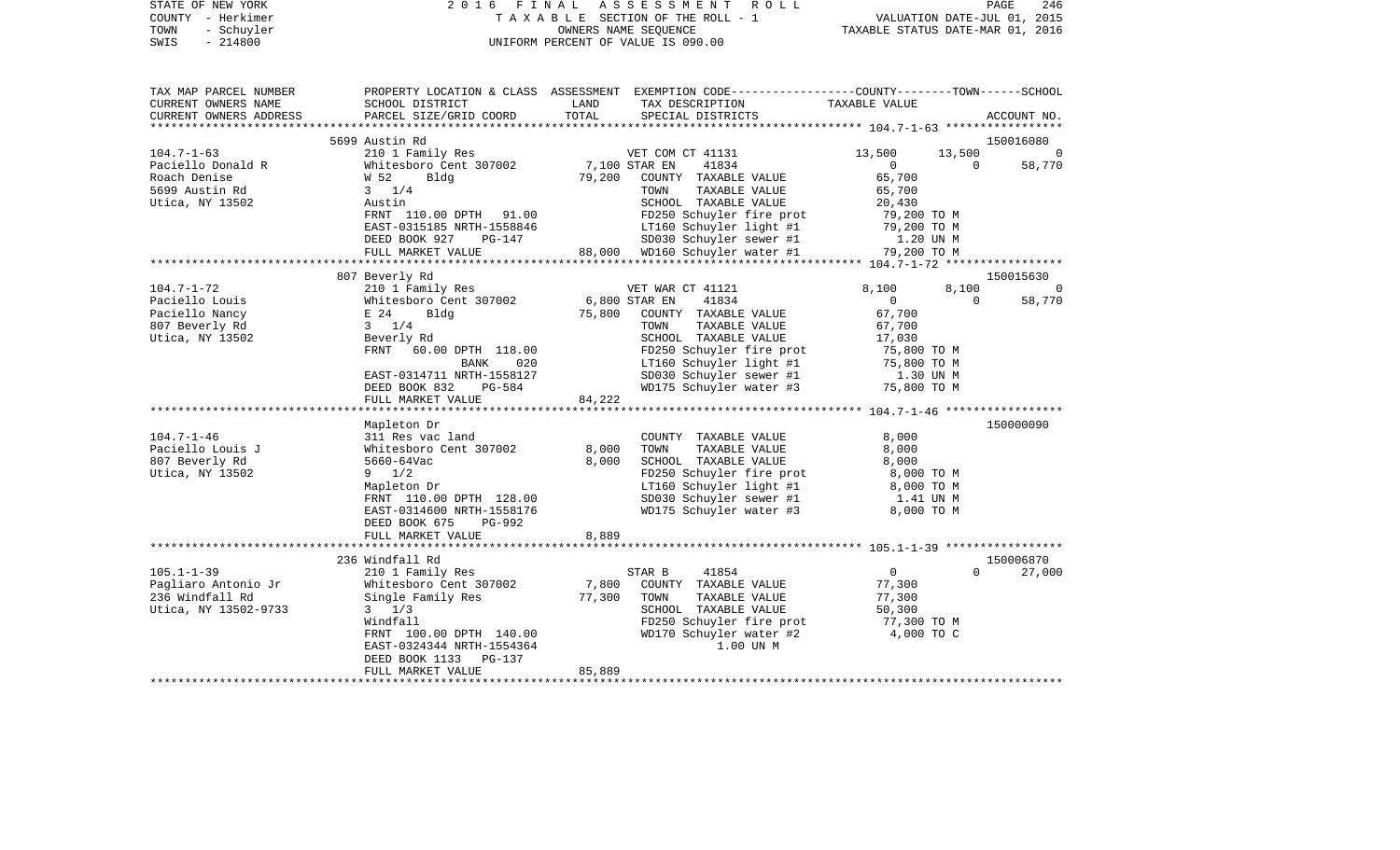| STATE OF NEW YORK<br>COUNTY - Herkimer<br>- Schuyler<br>TOWN<br>$-214800$<br>SWIS                                                                                                                    | FINAL<br>2016                                                                                                                                                                                                                                                                                                                                                               |                                                | ASSESSMENT<br>R O L L<br>TAXABLE SECTION OF THE ROLL - 1<br>OWNERS NAME SEQUENCE<br>UNIFORM PERCENT OF VALUE IS 090.00                                                                                 | VALUATION DATE-JUL 01, 2015<br>TAXABLE STATUS DATE-MAR 01, 2016                                                                                                                                                 | PAGE<br>247                     |
|------------------------------------------------------------------------------------------------------------------------------------------------------------------------------------------------------|-----------------------------------------------------------------------------------------------------------------------------------------------------------------------------------------------------------------------------------------------------------------------------------------------------------------------------------------------------------------------------|------------------------------------------------|--------------------------------------------------------------------------------------------------------------------------------------------------------------------------------------------------------|-----------------------------------------------------------------------------------------------------------------------------------------------------------------------------------------------------------------|---------------------------------|
| TAX MAP PARCEL NUMBER<br>CURRENT OWNERS NAME<br>CURRENT OWNERS ADDRESS<br>**********************                                                                                                     | SCHOOL DISTRICT<br>PARCEL SIZE/GRID COORD<br>****************************                                                                                                                                                                                                                                                                                                   | LAND<br>TOTAL                                  | PROPERTY LOCATION & CLASS ASSESSMENT EXEMPTION CODE---------------COUNTY-------TOWN-----SCHOOL<br>TAX DESCRIPTION<br>SPECIAL DISTRICTS                                                                 | TAXABLE VALUE                                                                                                                                                                                                   | ACCOUNT NO.                     |
| $112.4 - 3 - 18.1$<br>Palenzuela Paul-Carlos<br>4021 State Route 5 Rd<br>Frankfort, NY 13340                                                                                                         | 4021 State Route 5 Rd<br>210 1 Family Res<br>Central Valley 212803<br>bldg rentvated 2009<br>4.9 Acres<br>State Rd<br>ACRES<br>4.90<br>EAST-0343965 NRTH-1532172<br>DEED BOOK 1579 PG-294                                                                                                                                                                                   | 16,400<br>80,000                               | COUNTY TAXABLE VALUE<br>TOWN<br>TAXABLE VALUE<br>SCHOOL TAXABLE VALUE<br>FD250 Schuyler fire prot                                                                                                      | 80,000<br>80,000<br>80,000<br>80,000 TO M                                                                                                                                                                       | 150050060                       |
|                                                                                                                                                                                                      | FULL MARKET VALUE                                                                                                                                                                                                                                                                                                                                                           | 88,889<br>********                             |                                                                                                                                                                                                        |                                                                                                                                                                                                                 |                                 |
| $105.2 - 4 - 18.1$<br>Palmari Pietro L<br>Palmari Yvonne<br>2274 5th Ave<br>Ronkonkoma, NY 11779<br>$105.2 - 4 - 18.2$<br>Palmari Pietro L<br>Palmari Yvonne<br>2274 5th Ave<br>Ronkonkoma, NY 11779 | 414 Cogar Rd<br>240 Rural res<br>West Canada Val 212402<br>Fox Hollow/ MF#185<br>Land & Lakes lot 31<br>Cogar Rd<br>ACRES 16.60<br>EAST-0341346 NRTH-1559951<br>DEED BOOK 1131 PG-696<br>FULL MARKET VALUE<br>Cogar Rd<br>314 Rural vac<10<br>Frankfort-Schuy 212602<br>Fox Hollow/ MF#185<br>Land & Lakes lot 31<br>Cogar Rd<br>ACRES<br>3.40<br>EAST-0341616 NRTH-1560106 | 43,200<br>235,000<br>261,111<br>5,100<br>5,100 | COUNTY TAXABLE VALUE<br>TOWN<br>TAXABLE VALUE<br>SCHOOL TAXABLE VALUE<br>FD250 Schuyler fire prot<br>COUNTY TAXABLE VALUE<br>TAXABLE VALUE<br>TOWN<br>SCHOOL TAXABLE VALUE<br>FD250 Schuyler fire prot | *************************** 105.2-4-18.1 ***************<br>235,000<br>235,000<br>235,000<br>235,000 TO M<br>**************************** 105.2-4-18.2 ***************<br>5,100<br>5,100<br>5,100<br>5,100 TO M | 150003180<br>150003180          |
|                                                                                                                                                                                                      | DEED BOOK 1131 PG-696<br>FULL MARKET VALUE                                                                                                                                                                                                                                                                                                                                  | 5,667                                          |                                                                                                                                                                                                        |                                                                                                                                                                                                                 |                                 |
| $098.2 - 1 - 1$<br>Palmer Kirke<br>Palmer Mary B<br>5750 Graham Rd<br>Utica, NY 13502                                                                                                                | 5750 Graham Rd<br>240 Rural res<br>Whitesboro Cent 307002<br>E<br>Bldg<br>$3^{\circ}$<br>43<br>Graham<br>ACRES<br>43.00<br>EAST-0322229 NRTH-1569631<br>DEED BOOK 1412<br>PG-903<br>FULL MARKET VALUE                                                                                                                                                                       | 32,000 STAR B<br>69,000<br>76,667              | CW_15_VET/ 41161<br>41854<br>COUNTY TAXABLE VALUE<br>TOWN<br>TAXABLE VALUE<br>SCHOOL TAXABLE VALUE<br>FD250 Schuyler fire prot                                                                         | 8,100<br>8,100<br>$\overline{0}$<br>$\Omega$<br>60,900<br>60,900<br>42,000<br>69,000 TO M                                                                                                                       | 150001890<br>$\Omega$<br>27,000 |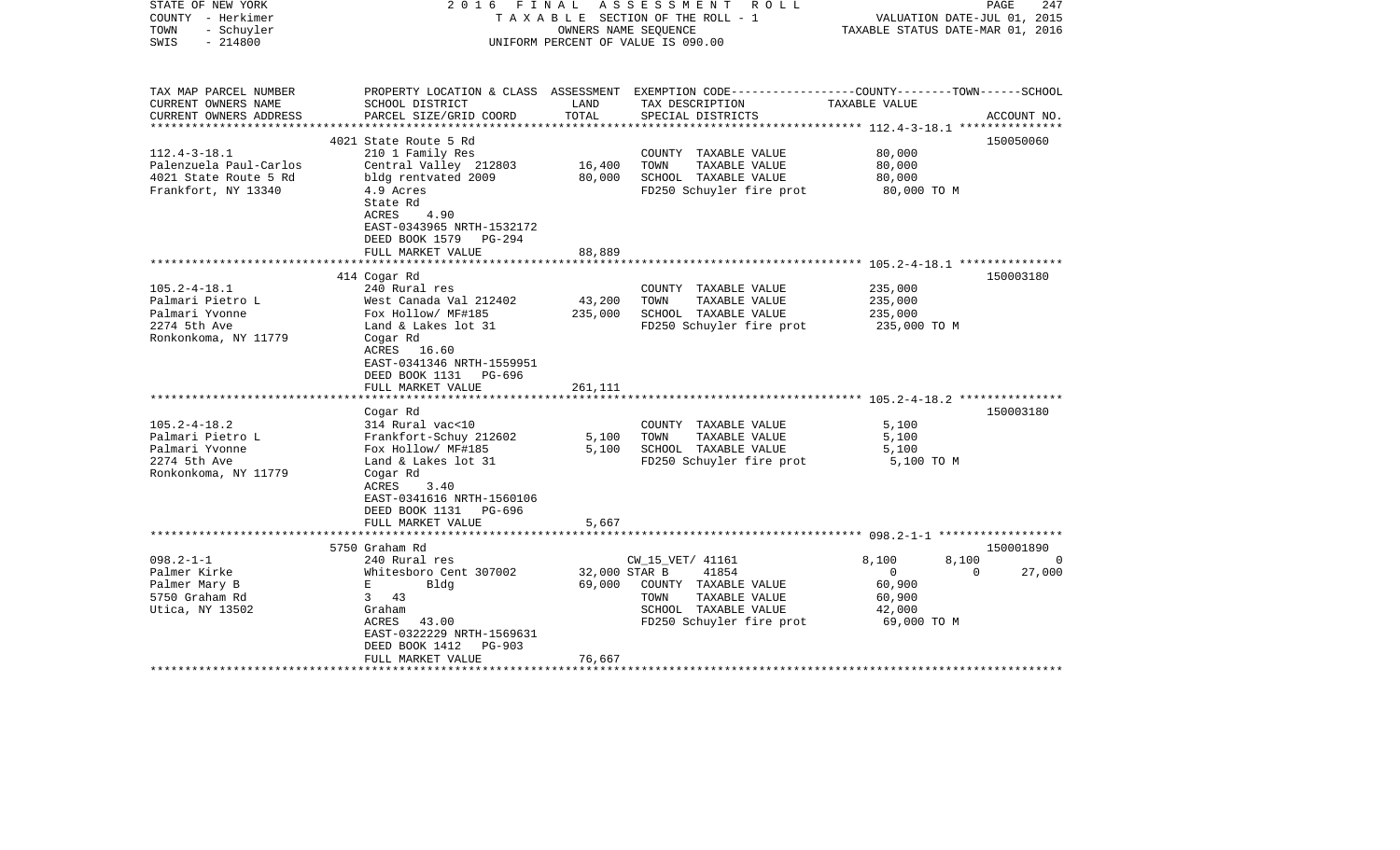| STATE OF NEW YORK                       |         | 2016                                                                                             | FINAL                                                   | A S S E S S M E N T | R O L L                                            |                                  | PAGE                        | 248         |
|-----------------------------------------|---------|--------------------------------------------------------------------------------------------------|---------------------------------------------------------|---------------------|----------------------------------------------------|----------------------------------|-----------------------------|-------------|
| COUNTY - Herkimer<br>TOWN<br>- Schuyler |         |                                                                                                  | TAXABLE SECTION OF THE ROLL - 1<br>OWNERS NAME SEQUENCE |                     |                                                    | TAXABLE STATUS DATE-MAR 01, 2016 | VALUATION DATE-JUL 01, 2015 |             |
| SWIS<br>$-214800$                       |         |                                                                                                  | UNIFORM PERCENT OF VALUE IS 090.00                      |                     |                                                    |                                  |                             |             |
|                                         |         |                                                                                                  |                                                         |                     |                                                    |                                  |                             |             |
| TAX MAP PARCEL NUMBER                   |         | PROPERTY LOCATION & CLASS ASSESSMENT EXEMPTION CODE----------------COUNTY-------TOWN------SCHOOL |                                                         |                     |                                                    |                                  |                             |             |
| CURRENT OWNERS NAME                     |         | SCHOOL DISTRICT                                                                                  | LAND                                                    |                     | TAX DESCRIPTION                                    | TAXABLE VALUE                    |                             |             |
| CURRENT OWNERS ADDRESS                  |         | PARCEL SIZE/GRID COORD                                                                           | TOTAL                                                   |                     | SPECIAL DISTRICTS                                  |                                  |                             | ACCOUNT NO. |
| ***********************                 |         |                                                                                                  |                                                         |                     |                                                    |                                  |                             |             |
|                                         |         | Graham Rd                                                                                        |                                                         |                     |                                                    |                                  |                             |             |
| $098.4 - 1 - 35$                        |         | 314 Rural vac<10                                                                                 |                                                         |                     | COUNTY TAXABLE VALUE                               | 9,200                            |                             |             |
| Palmiotto Dominick                      |         | Whitesboro Cent 307002                                                                           | 9,200                                                   | TOWN                | TAXABLE VALUE                                      | 9,200                            |                             |             |
| Palmiotto Hedy                          |         | E Vacant                                                                                         | 9,200                                                   |                     | SCHOOL TAXABLE VALUE                               | 9,200                            |                             |             |
| 1422 E 27Th St                          |         | 3.176 Acres                                                                                      |                                                         |                     | FD250 Schuyler fire prot                           | 9,200 TO M                       |                             |             |
| Brooklyn, NY 11210                      |         | Graham Rd                                                                                        |                                                         |                     |                                                    |                                  |                             |             |
|                                         |         | ACRES<br>3.18                                                                                    |                                                         |                     |                                                    |                                  |                             |             |
|                                         |         | EAST-0320025 NRTH-1560714                                                                        |                                                         |                     |                                                    |                                  |                             |             |
|                                         |         | DEED BOOK 669<br><b>PG-206</b>                                                                   |                                                         |                     |                                                    |                                  |                             |             |
|                                         |         | FULL MARKET VALUE                                                                                | 10,222                                                  |                     |                                                    |                                  |                             |             |
|                                         |         |                                                                                                  | ********                                                |                     |                                                    |                                  |                             |             |
|                                         |         | 5715 Mapleton Dr                                                                                 |                                                         |                     |                                                    |                                  |                             | 150015960   |
| $104.7 - 1 - 10$                        |         | 210 1 Family Res                                                                                 |                                                         | STAR B              | 41854                                              | $\mathbf{0}$                     | $\Omega$                    | 27,000      |
| Palombo James A                         |         | Whitesboro Cent 307002                                                                           | 7,500                                                   |                     | COUNTY TAXABLE VALUE                               | 87,000                           |                             |             |
| Palombo Erin L                          |         | 5715 Bldg                                                                                        | 87,000                                                  | TOWN                | TAXABLE VALUE                                      | 87,000                           |                             |             |
| 5715 Mapleton Dr                        |         | $3 \frac{1}{4}$                                                                                  |                                                         |                     | SCHOOL TAXABLE VALUE                               | 60,000                           |                             |             |
| Utica, NY 13502                         |         | Mapleton Dr                                                                                      |                                                         |                     | FD250 Schuyler fire prot                           | 87,000 TO M                      |                             |             |
|                                         |         | FRNT 90.00 DPTH 134.00                                                                           |                                                         |                     | LT160 Schuyler light #1<br>SD030 Schuyler sewer #1 | 87,000 TO M                      |                             |             |
|                                         |         | EAST-0314998 NRTH-1559072<br>DEED BOOK 935<br>$PG-63$                                            |                                                         |                     | WD175 Schuyler water #3                            | 1.00 UN M<br>87,000 TO M         |                             |             |
|                                         |         | FULL MARKET VALUE                                                                                | 96,667                                                  |                     |                                                    |                                  |                             |             |
|                                         |         |                                                                                                  |                                                         |                     |                                                    |                                  |                             |             |
|                                         |         | 3201 State Route 5                                                                               |                                                         |                     |                                                    |                                  |                             | 150022110   |
| $112.1 - 2 - 15.1$                      |         | 140 Truck crops                                                                                  |                                                         | AGED-ALL            | 41800                                              | 83,000                           | 83,000                      | 83,000      |
| Palumbo James                           | Mark Jr | Frankfort-Schuy 212602                                                                           | 18,000 STAR EN                                          |                     | 41834                                              | $\overline{0}$                   | $\Omega$                    | 58,770      |
| Palumbo Lisa                            |         | Residence And Buildings                                                                          | 166,000                                                 |                     | COUNTY TAXABLE VALUE                               | 83,000                           |                             |             |
| 3201 State Route 5                      |         | 6 Acres                                                                                          |                                                         | TOWN                | TAXABLE VALUE                                      | 83,000                           |                             |             |
| Frankfort, NY 13340                     |         | State                                                                                            |                                                         |                     | SCHOOL TAXABLE VALUE                               | 24,230                           |                             |             |
|                                         |         | <b>ACRES</b><br>6.00                                                                             |                                                         |                     | FD250 Schuyler fire prot                           | 166,000 TO M                     |                             |             |
|                                         |         | EAST-0332452 NRTH-1543378                                                                        |                                                         |                     |                                                    |                                  |                             |             |
|                                         |         | DEED BOOK 880<br>$PG-29$                                                                         |                                                         |                     |                                                    |                                  |                             |             |
|                                         |         | FULL MARKET VALUE                                                                                | 184,444                                                 |                     |                                                    |                                  |                             |             |
|                                         |         | **********************                                                                           |                                                         |                     |                                                    |                                  |                             |             |
|                                         |         | Off State Rd                                                                                     |                                                         |                     |                                                    |                                  |                             | 150004890   |
| $112.4 - 3 - 1$                         |         | 105 Vac farmland                                                                                 |                                                         |                     | COUNTY TAXABLE VALUE                               | 8,300                            |                             |             |
| Palumbo James                           | Mark Jr | Frankfort-Schuy 212602                                                                           | 8,300                                                   | TOWN                | TAXABLE VALUE                                      | 8,300                            |                             |             |
| Palumbo Lisa                            |         | Vac                                                                                              | 8,300                                                   |                     | SCHOOL TAXABLE VALUE                               | 8,300                            |                             |             |
| 3201 State Route 5                      |         | 2 12                                                                                             |                                                         |                     | FD250 Schuyler fire prot                           | 8,300 TO M                       |                             |             |
| Schuyler, NY 13340                      |         | Off State Rd                                                                                     |                                                         |                     |                                                    |                                  |                             |             |
|                                         |         | ACRES<br>12.40                                                                                   |                                                         |                     |                                                    |                                  |                             |             |
|                                         |         | EAST-0338351 NRTH-1535787                                                                        |                                                         |                     |                                                    |                                  |                             |             |
|                                         |         | DEED BOOK 880<br>$PG-31$                                                                         |                                                         |                     |                                                    |                                  |                             |             |
|                                         |         | FULL MARKET VALUE                                                                                | 9,222                                                   |                     |                                                    |                                  |                             |             |
|                                         |         |                                                                                                  |                                                         |                     |                                                    |                                  |                             |             |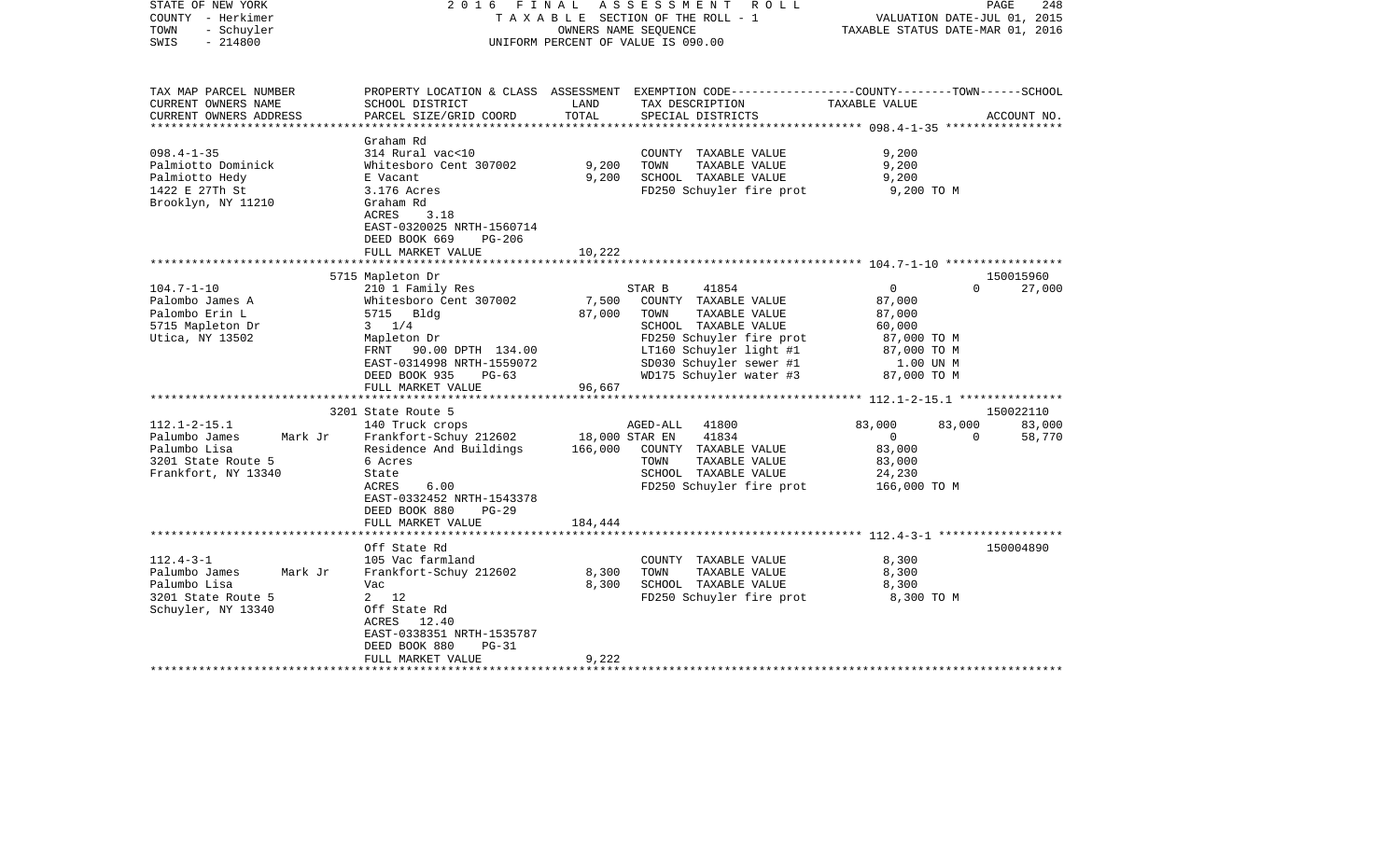| STATE OF NEW YORK<br>COUNTY - Herkimer<br>- Schuyler<br>TOWN<br>$-214800$<br>SWIS           | 2016 FINAL ASSESSMENT ROLL<br>TAXABLE SECTION OF THE ROLL - 1<br>UNIFORM PERCENT OF VALUE IS 090.00                                                                                           | PAGE<br>249<br>VALUATION DATE-JUL 01, 2015<br>TAXABLE STATUS DATE-MAR 01, 2016 |                                                                                                                      |                                                                |                    |
|---------------------------------------------------------------------------------------------|-----------------------------------------------------------------------------------------------------------------------------------------------------------------------------------------------|--------------------------------------------------------------------------------|----------------------------------------------------------------------------------------------------------------------|----------------------------------------------------------------|--------------------|
| TAX MAP PARCEL NUMBER<br>CURRENT OWNERS NAME                                                | SCHOOL DISTRICT                                                                                                                                                                               | LAND                                                                           | PROPERTY LOCATION & CLASS ASSESSMENT EXEMPTION CODE---------------COUNTY-------TOWN------SCHOOL<br>TAX DESCRIPTION   | TAXABLE VALUE                                                  |                    |
| CURRENT OWNERS ADDRESS<br>**********************                                            | PARCEL SIZE/GRID COORD                                                                                                                                                                        | TOTAL                                                                          | SPECIAL DISTRICTS                                                                                                    |                                                                | ACCOUNT NO.        |
|                                                                                             | 143 Carder Ln                                                                                                                                                                                 |                                                                                |                                                                                                                      |                                                                |                    |
| $112.1 - 2 - 15.3$<br>Palumbo James M JR<br>143 Carder Ln<br>Frankfort, NY 13340            | 210 1 Family Res<br>Frankfort-Schuy 212602<br>ACRES<br>1.00<br>EAST-0332468 NRTH-1543519<br>DEED BOOK 939<br>PG-283                                                                           | 13,500<br>111,200                                                              | STAR B<br>41854<br>COUNTY TAXABLE VALUE<br>TOWN<br>TAXABLE VALUE<br>SCHOOL TAXABLE VALUE<br>FD250 Schuyler fire prot | $\overline{0}$<br>111,200<br>111,200<br>84,200<br>111,200 TO M | 27,000<br>$\Omega$ |
|                                                                                             | FULL MARKET VALUE<br>***********************                                                                                                                                                  | 123,556                                                                        |                                                                                                                      |                                                                |                    |
| $105.2 - 2 - 13$<br>Palumbo Maria                                                           | 837 Bush Rd<br>210 1 Family Res<br>Frankfort-Schuy 212602                                                                                                                                     | 30,000                                                                         | 41854<br>STAR B<br>COUNTY TAXABLE VALUE                                                                              | $\Omega$<br>200,000                                            | 27,000<br>$\Omega$ |
| 837 Bush Rd<br>Frankfort, NY 13340                                                          | Valley View lot 12<br>Land & Lakes sub<br>FRNT 400.00 DPTH<br>ACRES 11.70<br>EAST-0346091 NRTH-1557815<br>DEED BOOK 943<br>$PG-57$                                                            | 200,000                                                                        | TOWN<br>TAXABLE VALUE<br>SCHOOL TAXABLE VALUE<br>FD250 Schuyler fire prot                                            | 200,000<br>173,000<br>200,000 TO M                             |                    |
|                                                                                             | FULL MARKET VALUE                                                                                                                                                                             | 222,222                                                                        |                                                                                                                      |                                                                |                    |
| $112.4 - 3 - 2$<br>Palumbo Mark<br>837 Bush Rd<br>Frankfort, NY 13340                       | Off State Rd<br>314 Rural vac<10<br>Frankfort-Schuy 212602<br>Vac<br>7 Acres<br>Off State Road<br>6.10<br>ACRES<br>EAST-0338754 NRTH-1535545<br>DEED BOOK 1431 PG-72                          | 1,200<br>1,200                                                                 | COUNTY TAXABLE VALUE<br>TOWN<br>TAXABLE VALUE<br>SCHOOL TAXABLE VALUE<br>FD250 Schuyler fire prot                    | 1,200<br>1,200<br>1,200<br>1,200 TO M                          | 150020010          |
|                                                                                             | FULL MARKET VALUE                                                                                                                                                                             | 1,333                                                                          |                                                                                                                      |                                                                |                    |
|                                                                                             | 3215 State Route 5                                                                                                                                                                            |                                                                                |                                                                                                                      |                                                                |                    |
| $112.1 - 2 - 15.2$<br>Palumbo Mark S<br>Palumbo Maria<br>837 Bush Rd<br>Frankfort, NY 13340 | 311 Res vac land<br>Frankfort-Schuy 212602<br>Residence W/addition<br>1 Acre<br>State Rd<br>FRNT 100.00 DPTH 171.00<br>ACRES<br>0.09<br>EAST-0332522 NRTH-1543156<br>DEED BOOK 1124<br>PG-175 | 4,100<br>4,100                                                                 | COUNTY TAXABLE VALUE<br>TOWN<br>TAXABLE VALUE<br>SCHOOL TAXABLE VALUE<br>FD250 Schuyler fire prot                    | 4,100<br>4,100<br>4,100<br>4,100 TO M                          |                    |
| ***********************                                                                     | FULL MARKET VALUE                                                                                                                                                                             | 4,556                                                                          |                                                                                                                      |                                                                |                    |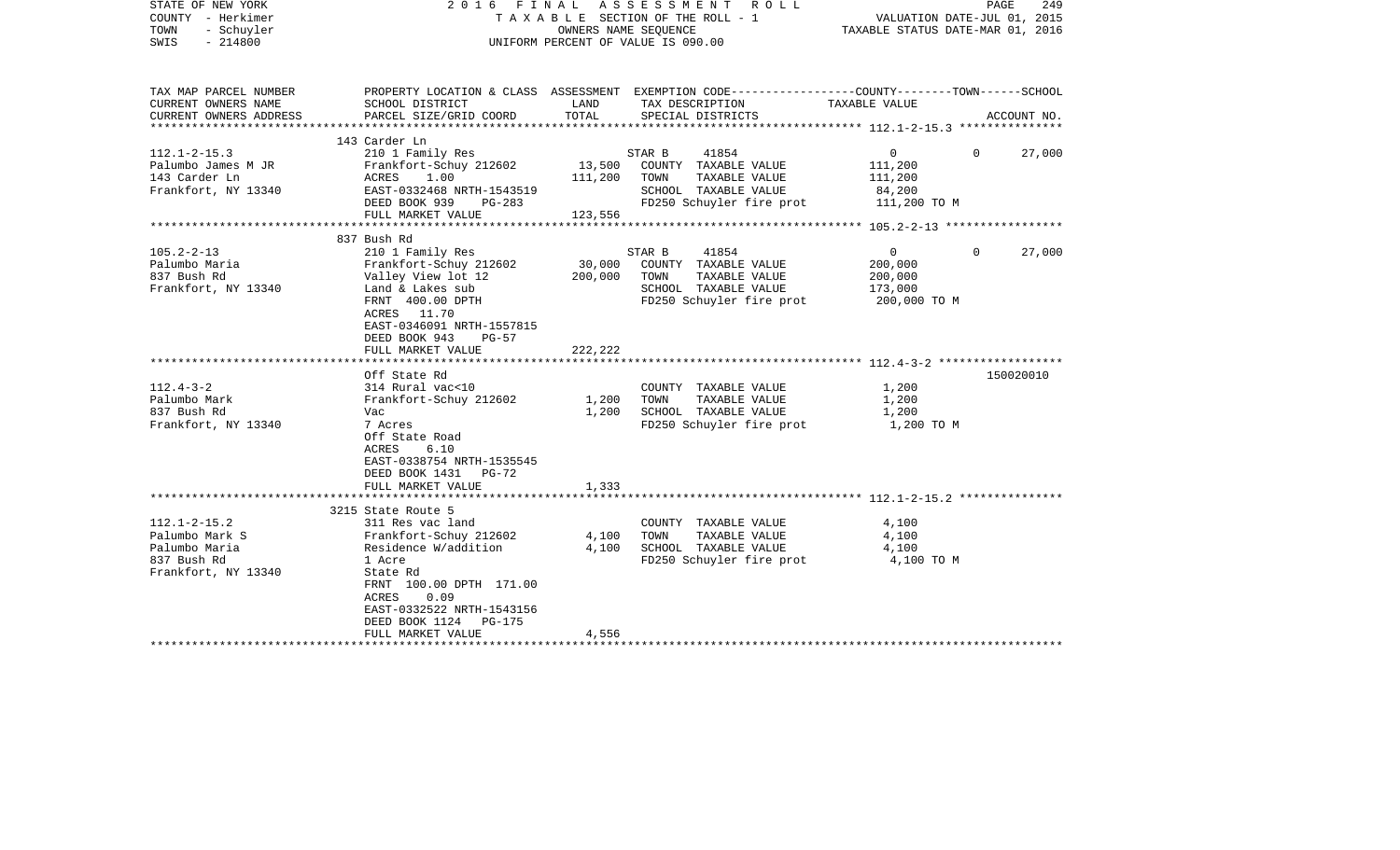| STATE OF NEW YORK<br>COUNTY - Herkimer<br>- Schuyler<br>TOWN<br>$-214800$<br>SWIS | 2016 FINAL                                 | OWNERS NAME SEQUENCE | ASSESSMENT ROLL<br>TAXABLE SECTION OF THE ROLL - 1<br>UNIFORM PERCENT OF VALUE IS 090.00                                               | VALUATION DATE-JUL 01, 2015<br>TAXABLE STATUS DATE-MAR 01, 2016 | 250<br>PAGE        |
|-----------------------------------------------------------------------------------|--------------------------------------------|----------------------|----------------------------------------------------------------------------------------------------------------------------------------|-----------------------------------------------------------------|--------------------|
| TAX MAP PARCEL NUMBER<br>CURRENT OWNERS NAME<br>CURRENT OWNERS ADDRESS            | SCHOOL DISTRICT<br>PARCEL SIZE/GRID COORD  | LAND<br>TOTAL        | PROPERTY LOCATION & CLASS ASSESSMENT EXEMPTION CODE---------------COUNTY-------TOWN-----SCHOOL<br>TAX DESCRIPTION<br>SPECIAL DISTRICTS | TAXABLE VALUE                                                   | ACCOUNT NO.        |
|                                                                                   |                                            |                      |                                                                                                                                        |                                                                 |                    |
|                                                                                   | Off Newport Rd                             |                      |                                                                                                                                        |                                                                 |                    |
| $104.2 - 1 - 34.2$                                                                | 314 Rural vac<10                           |                      | COUNTY TAXABLE VALUE                                                                                                                   | 8,900                                                           |                    |
| Para-Future Dev Corp<br>2251 State Route 5                                        | Whitesboro Cent 307002<br>Vacant           | 8,900<br>8,900       | TOWN<br>TAXABLE VALUE<br>SCHOOL TAXABLE VALUE                                                                                          | 8,900<br>8,900                                                  |                    |
| Utica, NY 13502                                                                   | 2.912 Acres                                |                      | FD250 Schuyler fire prot                                                                                                               | 8,900 TO M                                                      |                    |
|                                                                                   | Off Newport Rd                             |                      | WD170 Schuyler water #2                                                                                                                | 8,900 TO C                                                      |                    |
|                                                                                   | ACRES<br>2.91                              |                      | 1.00 UN M                                                                                                                              |                                                                 |                    |
|                                                                                   | EAST-0318409 NRTH-1555156                  |                      |                                                                                                                                        |                                                                 |                    |
|                                                                                   | DEED BOOK 722<br>$PG-81$                   |                      |                                                                                                                                        |                                                                 |                    |
|                                                                                   | FULL MARKET VALUE                          | 9,889                |                                                                                                                                        |                                                                 |                    |
|                                                                                   |                                            |                      |                                                                                                                                        |                                                                 |                    |
|                                                                                   | 2251 State Route 5                         |                      |                                                                                                                                        |                                                                 | 150006750          |
| $104.11 - 1 - 10$                                                                 | 422 Diner/lunch                            |                      | COUNTY TAXABLE VALUE                                                                                                                   | 200,400                                                         |                    |
| Para-Future Dev Corp                                                              | Whitesboro Cent 307002                     | 18,300               | TOWN<br>TAXABLE VALUE                                                                                                                  | 200,400                                                         |                    |
| 2251 State Route 5                                                                | N Bldg                                     | 200,400              | SCHOOL TAXABLE VALUE                                                                                                                   | 200,400                                                         |                    |
| Utica, NY 13502                                                                   | 2 11.84                                    |                      | FD250 Schuyler fire prot                                                                                                               | 200,400 то м                                                    |                    |
|                                                                                   | State                                      |                      | WD170 Schuyler water #2                                                                                                                | 200,400 TO C                                                    |                    |
|                                                                                   | ACRES 10.40                                |                      | 1.00 UN M                                                                                                                              |                                                                 |                    |
|                                                                                   | EAST-0318051 NRTH-1555325                  |                      |                                                                                                                                        |                                                                 |                    |
|                                                                                   | DEED BOOK 722<br>$PG-75$                   |                      |                                                                                                                                        |                                                                 |                    |
|                                                                                   | FULL MARKET VALUE                          | 222,667              |                                                                                                                                        |                                                                 |                    |
|                                                                                   |                                            |                      |                                                                                                                                        |                                                                 |                    |
|                                                                                   | 2257 State Route 5                         |                      |                                                                                                                                        |                                                                 | 150006780          |
| $104.11 - 1 - 11$                                                                 | 433 Auto body                              |                      | COUNTY TAXABLE VALUE                                                                                                                   | 80,000                                                          |                    |
| Para-Future Dev Corp                                                              | Whitesboro Cent 307002                     | 40,000               | TOWN<br>TAXABLE VALUE                                                                                                                  | 80,000                                                          |                    |
| 2257 State Route 5                                                                | N 1017 Bldg                                | 80,000               | SCHOOL TAXABLE VALUE                                                                                                                   | 80,000                                                          |                    |
| Utica, NY 13502                                                                   | 10 2 Acres                                 |                      | FD250 Schuyler fire prot                                                                                                               | 80,000 TO M                                                     |                    |
|                                                                                   | State                                      |                      | WD170 Schuyler water #2                                                                                                                | 80,000 TO C                                                     |                    |
|                                                                                   | FRNT<br>90.00 DPTH 228.00                  |                      | 1.00 UN M                                                                                                                              |                                                                 |                    |
|                                                                                   | ACRES<br>0.70<br>EAST-0317902 NRTH-1554869 |                      |                                                                                                                                        |                                                                 |                    |
|                                                                                   | DEED BOOK 722<br>$PG-78$                   |                      |                                                                                                                                        |                                                                 |                    |
|                                                                                   | FULL MARKET VALUE                          | 88,889               |                                                                                                                                        |                                                                 |                    |
|                                                                                   | ********************************           |                      |                                                                                                                                        |                                                                 |                    |
|                                                                                   | 2176 State Route 5                         |                      |                                                                                                                                        |                                                                 | 150002460          |
| $104.11 - 1 - 35$                                                                 | 210 1 Family Res                           |                      | 41834<br>STAR EN                                                                                                                       | $\mathbf 0$                                                     | 58,770<br>$\Omega$ |
| Paratore Frank J                                                                  | Whitesboro Cent 307002                     | 14,000               | COUNTY TAXABLE VALUE                                                                                                                   | 103,900                                                         |                    |
| Paratore David M                                                                  | Bldg, Trl. & Pool                          | 103,900              | TOWN<br>TAXABLE VALUE                                                                                                                  | 103,900                                                         |                    |
| 2176 State Route 5                                                                | 10 1.67                                    |                      | SCHOOL TAXABLE VALUE                                                                                                                   | 45,130                                                          |                    |
| Utica, NY 13502                                                                   | State                                      |                      | FD250 Schuyler fire prot                                                                                                               | 103,900 ТО М                                                    |                    |
|                                                                                   | ACRES<br>1.67                              |                      | WD170 Schuyler water #2                                                                                                                | 8,500 TO C                                                      |                    |
|                                                                                   | EAST-0316334 NRTH-1555479                  |                      | 1.00 UN M                                                                                                                              |                                                                 |                    |
|                                                                                   | DEED BOOK 1196<br>$PG-71$                  |                      |                                                                                                                                        |                                                                 |                    |
|                                                                                   | FULL MARKET VALUE                          | 115,444              |                                                                                                                                        |                                                                 |                    |
|                                                                                   |                                            |                      |                                                                                                                                        |                                                                 |                    |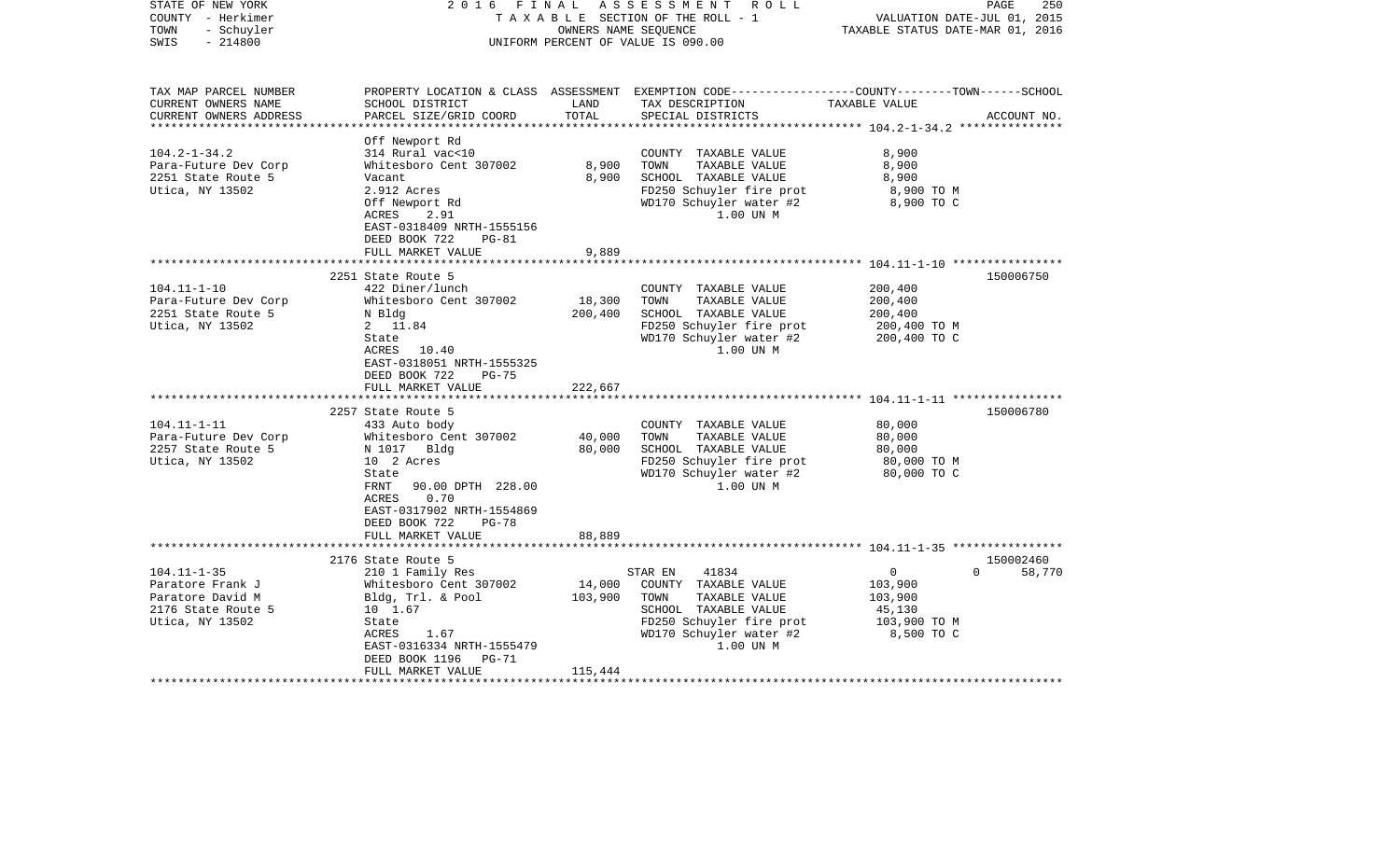| STATE OF NEW YORK<br>COUNTY - Herkimer<br>- Schuyler<br>TOWN<br>$-214800$<br>SWIS                                                                                                | FINAL<br>2016                                                                                                                                                                                                                                                                                                                                                                                                                                          | OWNERS NAME SEOUENCE                                     | ASSESSMENT<br>R O L L<br>T A X A B L E SECTION OF THE ROLL - 1<br>UNIFORM PERCENT OF VALUE IS 090.00                                                                                                                                                                                                      | VALUATION DATE-JUL 01, 2015<br>TAXABLE STATUS DATE-MAR 01, 2016                                                             | 251<br>PAGE                                 |
|----------------------------------------------------------------------------------------------------------------------------------------------------------------------------------|--------------------------------------------------------------------------------------------------------------------------------------------------------------------------------------------------------------------------------------------------------------------------------------------------------------------------------------------------------------------------------------------------------------------------------------------------------|----------------------------------------------------------|-----------------------------------------------------------------------------------------------------------------------------------------------------------------------------------------------------------------------------------------------------------------------------------------------------------|-----------------------------------------------------------------------------------------------------------------------------|---------------------------------------------|
| TAX MAP PARCEL NUMBER<br>CURRENT OWNERS NAME<br>CURRENT OWNERS ADDRESS<br>***********************                                                                                | SCHOOL DISTRICT<br>PARCEL SIZE/GRID COORD                                                                                                                                                                                                                                                                                                                                                                                                              | LAND<br>TOTAL                                            | PROPERTY LOCATION & CLASS ASSESSMENT EXEMPTION CODE----------------COUNTY-------TOWN------SCHOOL<br>TAX DESCRIPTION<br>SPECIAL DISTRICTS                                                                                                                                                                  | TAXABLE VALUE                                                                                                               | ACCOUNT NO.                                 |
| $099.1 - 1 - 82$<br>Park Jang Suk<br>Gang N Nam-GU<br>Chung Dam-Dong<br>130/6 Markhills 1-1701<br>Seoul Korea, Korea                                                             | N Bowie Rd<br>322 Rural vac>10<br>West Canada Val 212402<br>Vac<br>1a 200<br>Bowie Rd<br>ACRES 200.00<br>EAST-0335811 NRTH-1571100<br>DEED BOOK 713<br>$PG-18$<br>FULL MARKET VALUE                                                                                                                                                                                                                                                                    | 134,700<br>134,700<br>149,667                            | COUNTY TAXABLE VALUE<br>TOWN<br>TAXABLE VALUE<br>SCHOOL TAXABLE VALUE<br>FD250 Schuyler fire prot                                                                                                                                                                                                         | 134,700<br>134,700<br>134,700<br>134,700 TO M                                                                               | 150019860                                   |
|                                                                                                                                                                                  |                                                                                                                                                                                                                                                                                                                                                                                                                                                        |                                                          |                                                                                                                                                                                                                                                                                                           |                                                                                                                             |                                             |
| $099.1 - 1 - 65.3$<br>Parker Fred<br>Parker Pamela<br>963 Newport Rd<br>Utica, NY 13502<br>$099.1 - 1 - 66$<br>Parker Fred<br>Parker Pamela<br>963 Newport Rd<br>Utica, NY 13502 | 963 Newport Rd<br>210 1 Family Res<br>West Canada Val 212402<br>Log Rsidence W Two Story<br>Detached Garage<br>Newport Rd<br>ACRES<br>1.40<br>EAST-0326802 NRTH-1569558<br>DEED BOOK 702<br>$PG-253$<br>FULL MARKET VALUE<br>**********************<br>953 Newport Rd<br>210 1 Family Res<br>West Canada Val 212402<br>Single Family Residence<br>$12.0$ Acres<br>Newport Rd<br>ACRES<br>1.80<br>EAST-0326740 NRTH-1569299<br>DEED BOOK 00605 PG-00026 | 13,800 STAR EN<br>149,800<br>166,444<br>14,100<br>51,800 | VET WAR CT 41121<br>41834<br>COUNTY TAXABLE VALUE<br>TOWN<br>TAXABLE VALUE<br>SCHOOL TAXABLE VALUE<br>FD250 Schuyler fire prot<br>*************************************609.1-1-66 ******************<br>COUNTY TAXABLE VALUE<br>TAXABLE VALUE<br>TOWN<br>SCHOOL TAXABLE VALUE<br>FD250 Schuyler fire prot | 8,100<br>8,100<br>$\mathbf{0}$<br>141,700<br>141,700<br>91,030<br>149,800 TO M<br>51,800<br>51,800<br>51,800<br>51,800 TO M | $\Omega$<br>58,770<br>$\Omega$<br>150016350 |
|                                                                                                                                                                                  | FULL MARKET VALUE<br>***********************                                                                                                                                                                                                                                                                                                                                                                                                           | 57,556                                                   |                                                                                                                                                                                                                                                                                                           |                                                                                                                             |                                             |
|                                                                                                                                                                                  |                                                                                                                                                                                                                                                                                                                                                                                                                                                        |                                                          |                                                                                                                                                                                                                                                                                                           |                                                                                                                             |                                             |
| $105.4 - 2 - 16$<br>Parry Robert E<br>279 Johson Rd<br>Frankfort, NY 13340                                                                                                       | 279 Johnson Rd<br>210 1 Family Res<br>Frankfort-Schuy 212602<br>Vacant<br>11.30 Acres<br>Johnson Road<br>ACRES 11.30<br>EAST-0346467 NRTH-1545019<br>DEED BOOK 1541<br><b>PG-383</b><br>FULL MARKET VALUE                                                                                                                                                                                                                                              | 15,700<br>98,500<br>109,444                              | COUNTY TAXABLE VALUE<br>TOWN<br>TAXABLE VALUE<br>SCHOOL TAXABLE VALUE<br>FD250 Schuyler fire prot                                                                                                                                                                                                         | 98,500<br>98,500<br>98,500<br>98,500 TO M                                                                                   |                                             |
|                                                                                                                                                                                  |                                                                                                                                                                                                                                                                                                                                                                                                                                                        |                                                          |                                                                                                                                                                                                                                                                                                           |                                                                                                                             |                                             |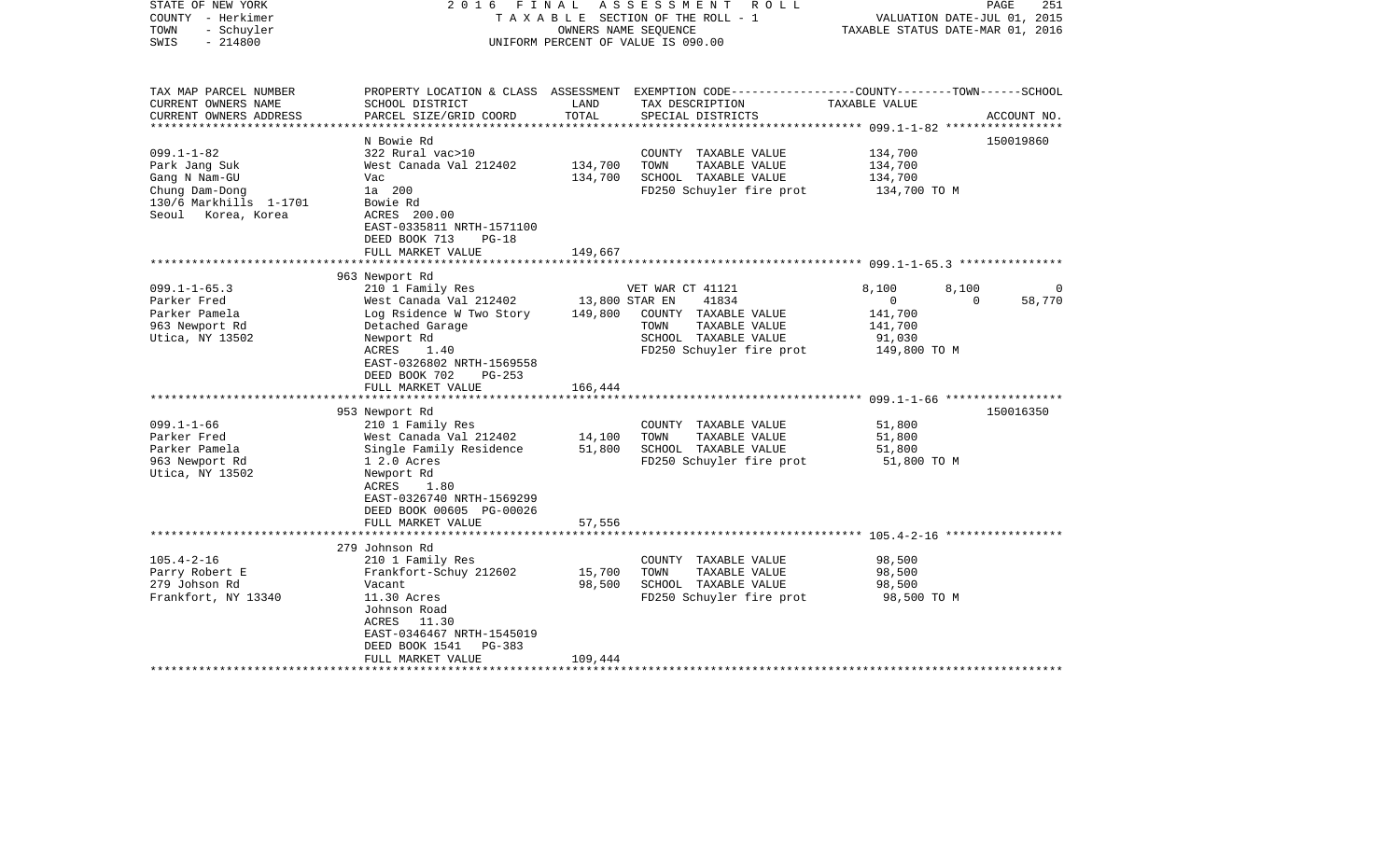| STATE OF NEW YORK<br>COUNTY - Herkimer<br>- Schuyler<br>TOWN<br>$-214800$<br>SWIS                | 2016 FINAL                                                                                                                                                                                                                | OWNERS NAME SEQUENCE    | ASSESSMENT<br>R O L L<br>T A X A B L E SECTION OF THE ROLL - 1<br>UNIFORM PERCENT OF VALUE IS 090.00                                    | VALUATION DATE-JUL 01, 2015<br>TAXABLE STATUS DATE-MAR 01, 2016 | PAGE<br>252        |
|--------------------------------------------------------------------------------------------------|---------------------------------------------------------------------------------------------------------------------------------------------------------------------------------------------------------------------------|-------------------------|-----------------------------------------------------------------------------------------------------------------------------------------|-----------------------------------------------------------------|--------------------|
| TAX MAP PARCEL NUMBER<br>CURRENT OWNERS NAME<br>CURRENT OWNERS ADDRESS<br>********************** | SCHOOL DISTRICT<br>PARCEL SIZE/GRID COORD                                                                                                                                                                                 | LAND<br>TOTAL           | PROPERTY LOCATION & CLASS ASSESSMENT EXEMPTION CODE---------------COUNTY-------TOWN------SCHOOL<br>TAX DESCRIPTION<br>SPECIAL DISTRICTS | TAXABLE VALUE                                                   | ACCOUNT NO.        |
| $099.3 - 1 - 8$<br>Parry William<br>Parry Julia H<br>965 Windfall Rd<br>Utica, NY 13502          | Off Newport Rd<br>322 Rural vac>10<br>West Canada Val 212402<br>tax sale \$1856<br>land locked<br>Tanner Hill<br>ACRES 18.00<br>EAST-0328433 NRTH-1566658<br>DEED BOOK 1539<br><b>PG-774</b><br>FULL MARKET VALUE         | 3,000<br>3,000<br>3,333 | COUNTY TAXABLE VALUE<br>TOWN<br>TAXABLE VALUE<br>SCHOOL TAXABLE VALUE<br>FD250 Schuyler fire prot                                       | 3,000<br>3,000<br>3,000<br>3,000 TO M                           | 150003030          |
|                                                                                                  |                                                                                                                                                                                                                           |                         |                                                                                                                                         | ********************* 099.3-1-9 *******************             |                    |
| $099.3 - 1 - 9$<br>Parry William<br>965 Windfall Rd<br>Utica, NY 13502                           | Off Windfall Rd<br>322 Rural vac>10<br>West Canada Val 212402<br>Vac<br>2 4<br>ACRES<br>4.00<br>EAST-0328947 NRTH-1566764<br>DEED BOOK 1165 PG-339<br>FULL MARKET VALUE                                                   | 2,100<br>2,100<br>2,333 | COUNTY TAXABLE VALUE<br>TAXABLE VALUE<br>TOWN<br>SCHOOL TAXABLE VALUE<br>FD250 Schuyler fire prot                                       | 2,100<br>2,100<br>2,100<br>2,100 TO M                           | 150021900          |
|                                                                                                  | *******************                                                                                                                                                                                                       |                         |                                                                                                                                         |                                                                 |                    |
| $099.3 - 1 - 38.5$<br>Parry William<br>Parry Julia<br>965 Windfall Rd<br>Utica, NY 13502         | Windfall Rd<br>311 Res vac land<br>Whitesboro Cent 307002<br>Split # 4 2016<br>11.1 Acres vacant land<br>from Kosakowski - Boulia<br>FRNT 577.00 DPTH<br>ACRES 11.11<br>EAST-0329660 NRTH-1566625<br>DEED BOOK 1590 PG-20 | 6,000<br>6,000          | COUNTY TAXABLE VALUE<br>TAXABLE VALUE<br>TOWN<br>SCHOOL TAXABLE VALUE<br>FD250 Schuyler fire prot                                       | 6,000<br>6,000<br>6,000<br>6,000 TO M                           | 150011220          |
|                                                                                                  | FULL MARKET VALUE<br>**************************                                                                                                                                                                           | 6,667                   |                                                                                                                                         |                                                                 |                    |
| $099.3 - 3 - 6$<br>Parry William<br>965 Windfall Rd<br>Utica, NY 13502                           | 965 Windfall Rd<br>240 Rural res<br>West Canada Val 212402<br>Single Familt Residence &<br>W Det. Garage<br>Old Id # $099.1 - 2 - 14$<br>ACRES 23.63 BANK<br>720<br>EAST-0329208 NRTH-1567179<br>DEED BOOK 704<br>PG-344  | 27,800<br>154,600       | 41854<br>STAR B<br>COUNTY TAXABLE VALUE<br>TAXABLE VALUE<br>TOWN<br>SCHOOL TAXABLE VALUE<br>FD250 Schuyler fire prot                    | $\circ$<br>154,600<br>154,600<br>127,600<br>154,600 TO M        | 27,000<br>$\Omega$ |
|                                                                                                  | FULL MARKET VALUE                                                                                                                                                                                                         | 171,778                 |                                                                                                                                         |                                                                 |                    |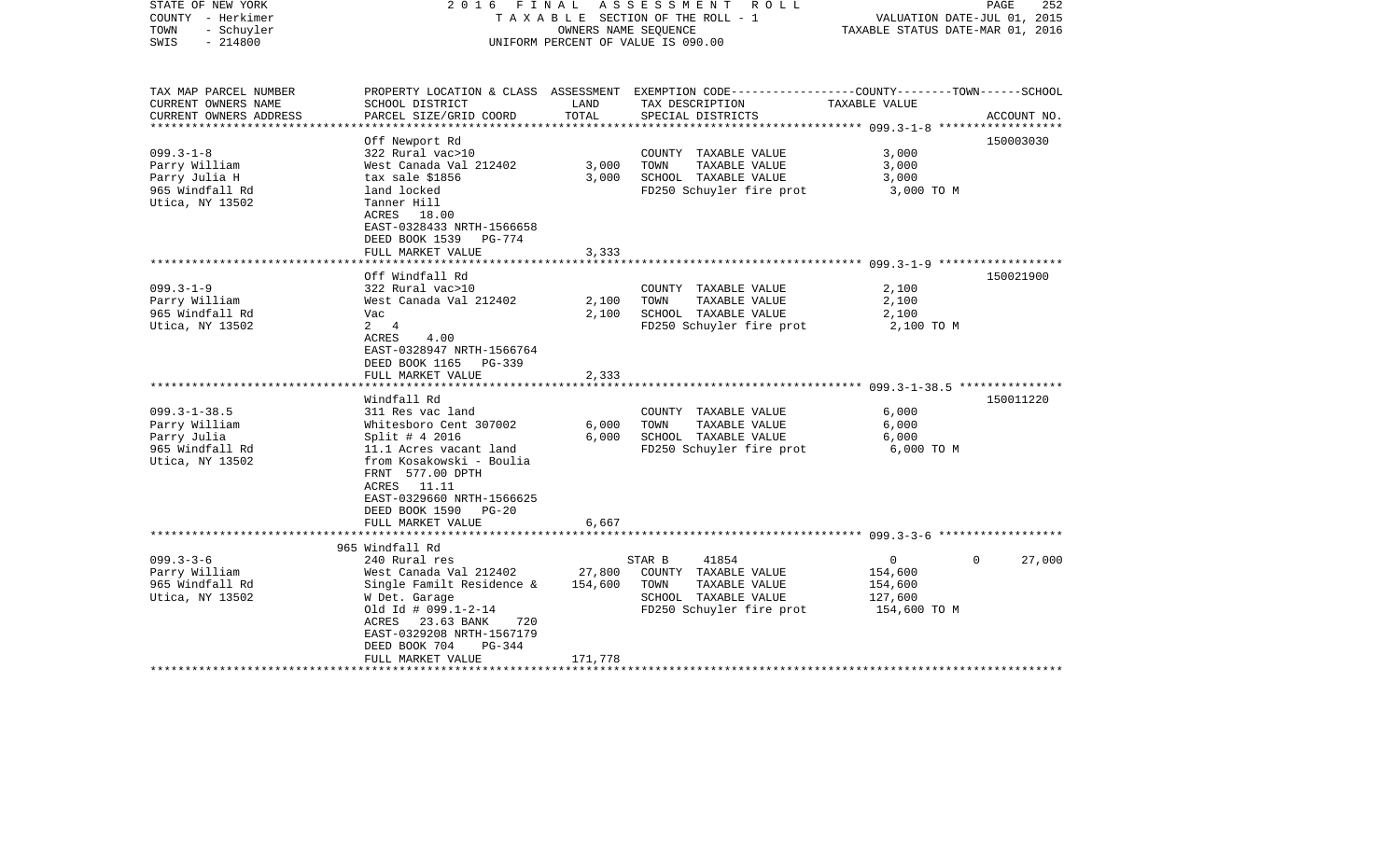| STATE OF NEW YORK<br>COUNTY - Herkimer<br>- Schuyler<br>TOWN<br>$-214800$<br>SWIS                     | 2 0 1 6<br>FINAL                                                                                                                                                                                                         |                              | ASSESSMENT<br>ROLL<br>TAXABLE SECTION OF THE ROLL - 1<br>OWNERS NAME SEQUENCE<br>UNIFORM PERCENT OF VALUE IS 090.00                     | VALUATION DATE-JUL 01, 2015<br>TAXABLE STATUS DATE-MAR 01, 2016 | PAGE<br>253         |
|-------------------------------------------------------------------------------------------------------|--------------------------------------------------------------------------------------------------------------------------------------------------------------------------------------------------------------------------|------------------------------|-----------------------------------------------------------------------------------------------------------------------------------------|-----------------------------------------------------------------|---------------------|
| TAX MAP PARCEL NUMBER<br>CURRENT OWNERS NAME<br>CURRENT OWNERS ADDRESS<br>***********************     | SCHOOL DISTRICT<br>PARCEL SIZE/GRID COORD                                                                                                                                                                                | LAND<br>TOTAL                | PROPERTY LOCATION & CLASS ASSESSMENT EXEMPTION CODE---------------COUNTY-------TOWN------SCHOOL<br>TAX DESCRIPTION<br>SPECIAL DISTRICTS | TAXABLE VALUE                                                   | ACCOUNT NO.         |
| $099.2 - 4 - 42$<br>Parsaud Kawal<br>Parsaud Sarah Bholalall<br>175 Red Oak Ln<br>Bangor, PA 18013    | Grande View Dr<br>322 Rural vac>10<br>West Canada Val 212402<br>Survey # 362<br>Land & Lakes lot 42<br>Grande View Dr<br>ACRES<br>10.50<br>EAST-0340671 NRTH-1572288<br>DEED BOOK 1250<br>PG-542                         | 33,200<br>33,200             | COUNTY TAXABLE VALUE<br>TOWN<br>TAXABLE VALUE<br>SCHOOL TAXABLE VALUE<br>FD250 Schuyler fire prot                                       | 33,200<br>33,200<br>33,200<br>33,200 TO M                       | 150003180           |
|                                                                                                       | FULL MARKET VALUE                                                                                                                                                                                                        | 36,889                       |                                                                                                                                         | *************** 112.2-2-3.1 *****                               |                     |
| $112.2 - 2 - 3.1$<br>Pashley Joseph<br>272 Millers Grove Rd<br>Frankfort, NY 13340                    | Millers Grove Rd<br>314 Rural vac<10<br>Frankfort-Schuy 212602<br>W Bldgs<br>17.3 Acres<br>Millers Grove<br>FRNT 597.00 DPTH<br>ACRES<br>8.68                                                                            | 16,300<br>16,300             | COUNTY TAXABLE VALUE<br>TOWN<br>TAXABLE VALUE<br>SCHOOL TAXABLE VALUE<br>FD250 Schuyler fire prot                                       | 16,300<br>16,300<br>16,300<br>16,300 TO M                       | 150000960           |
|                                                                                                       | EAST-0339207 NRTH-1542290<br>DEED BOOK 00637 PG-00315<br>FULL MARKET VALUE                                                                                                                                               | 18,111                       |                                                                                                                                         |                                                                 |                     |
| $112.2 - 2 - 13.1$<br>Pashley Joseph<br>Pashley Robert<br>272 Millers Grove Rd<br>Frankfort, NY 13340 | 262 Millers Grove Rd<br>270 Mfg housing<br>Frankfort-Schuy 212602<br>E Bldg Trl<br>3 Acres<br>Millers Grove<br>FRNT 129.00 DPTH                                                                                          | 15,100<br>25,000             | COUNTY TAXABLE VALUE<br>TOWN<br>TAXABLE VALUE<br>SCHOOL TAXABLE VALUE<br>FD250 Schuyler fire prot                                       | 25,000<br>25,000<br>25,000<br>25,000 TO M                       | 150016530           |
|                                                                                                       | ACRES<br>2.50<br>EAST-0338787 NRTH-1542012<br>DEED BOOK 1385<br>PG-182<br>FULL MARKET VALUE<br>*******************                                                                                                       | 27,778                       |                                                                                                                                         |                                                                 |                     |
| $112.2 - 2 - 13.2$<br>Pashley Joseph<br>272 Millers Grove Rd<br>Frankfort, NY 13340                   | 272 Millers Grove Rd<br>210 1 Family Res<br>Frankfort-Schuy 212602<br>1 Acres<br>Millers Grove<br>FRNT 162.00 DPTH<br><b>ACRES</b><br>2.60<br>EAST-0338917 NRTH-1542090<br>DEED BOOK 1111<br>PG-412<br>FULL MARKET VALUE | 15,200<br>160,000<br>177,778 | 41854<br>STAR B<br>COUNTY TAXABLE VALUE<br>TOWN<br>TAXABLE VALUE<br>SCHOOL TAXABLE VALUE<br>FD250 Schuyler fire prot                    | 0<br>$\Omega$<br>160,000<br>160,000<br>133,000<br>160,000 TO M  | 150016530<br>27,000 |
|                                                                                                       |                                                                                                                                                                                                                          |                              |                                                                                                                                         |                                                                 |                     |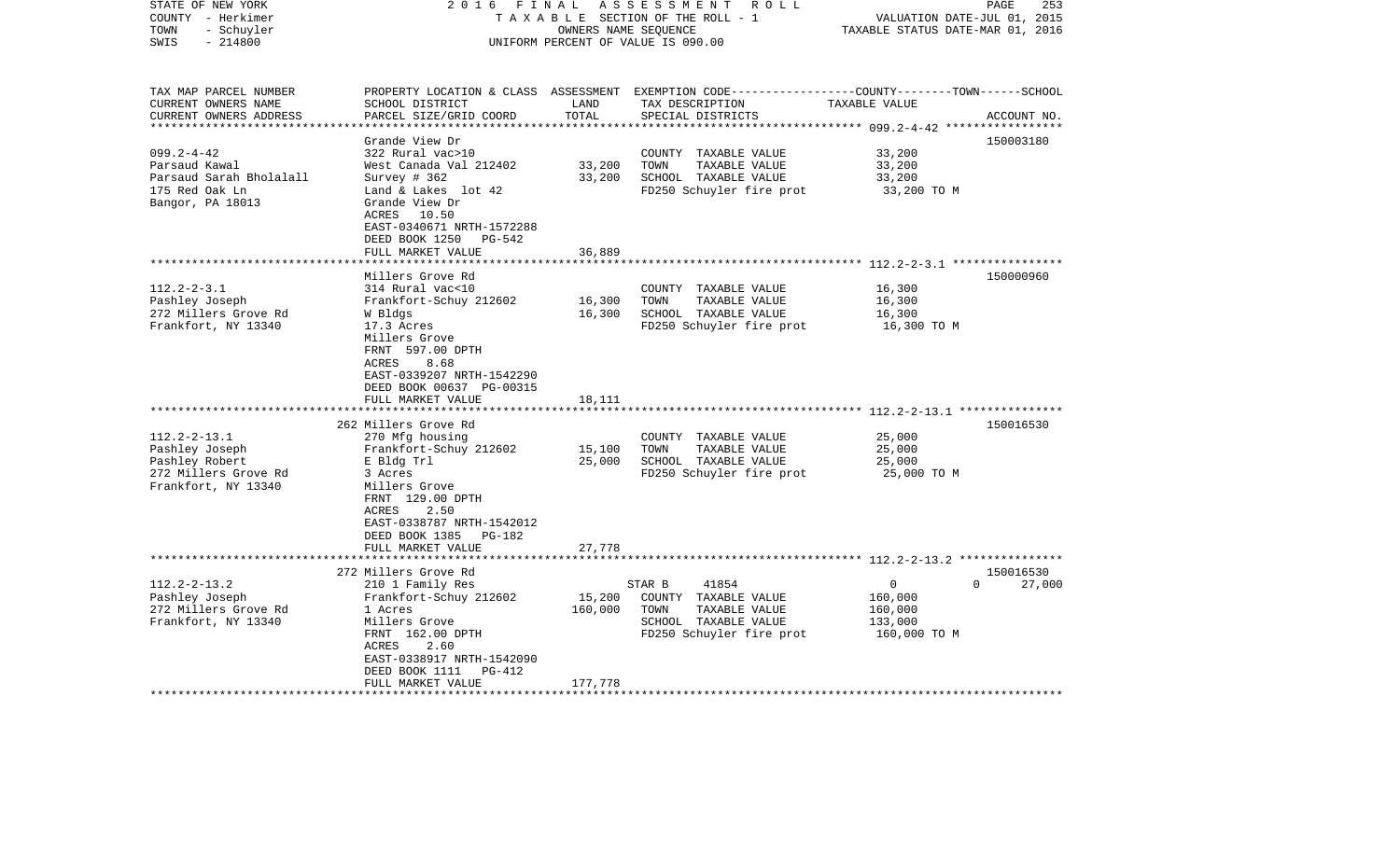| STATE OF NEW YORK<br>COUNTY - Herkimer<br>TOWN<br>- Schuyler<br>$-214800$<br>SWIS | 2016 FINAL                                             | OWNERS NAME SEOUENCE | A S S E S S M E N T<br>R O L L<br>T A X A B L E SECTION OF THE ROLL - 1<br>UNIFORM PERCENT OF VALUE IS 090.00 | PAGE<br>254<br>VALUATION DATE-JUL 01, 2015<br>TAXABLE STATUS DATE-MAR 01, 2016                                   |
|-----------------------------------------------------------------------------------|--------------------------------------------------------|----------------------|---------------------------------------------------------------------------------------------------------------|------------------------------------------------------------------------------------------------------------------|
| TAX MAP PARCEL NUMBER<br>CURRENT OWNERS NAME                                      | SCHOOL DISTRICT                                        | LAND                 | TAX DESCRIPTION                                                                                               | PROPERTY LOCATION & CLASS ASSESSMENT EXEMPTION CODE---------------COUNTY-------TOWN------SCHOOL<br>TAXABLE VALUE |
| CURRENT OWNERS ADDRESS                                                            | PARCEL SIZE/GRID COORD                                 | TOTAL                | SPECIAL DISTRICTS                                                                                             | ACCOUNT NO.                                                                                                      |
| *****************                                                                 |                                                        |                      |                                                                                                               | ***************** 112.2-2-31.2 ****************                                                                  |
|                                                                                   | State Route 5                                          |                      |                                                                                                               | 150009540                                                                                                        |
| $112.2 - 2 - 31.2$                                                                | 105 Vac farmland                                       |                      | COUNTY TAXABLE VALUE                                                                                          | 5,000                                                                                                            |
| Pashley Joseph<br>272 Millers Grove Rd                                            | Frankfort-Schuy 212602<br>Bldg Ac Ld Ex 70.5A          | 5,000<br>5,000       | TOWN<br>TAXABLE VALUE<br>SCHOOL TAXABLE VALUE                                                                 | 5,000<br>5,000                                                                                                   |
| Frankfort, NY 13340                                                               | $2-20X80-Sign$                                         |                      | FD250 Schuyler fire prot                                                                                      | 5,000 TO M                                                                                                       |
|                                                                                   | State                                                  |                      |                                                                                                               |                                                                                                                  |
| MAY BE SUBJECT TO PAYMENT                                                         | FRNT 270.00 DPTH                                       |                      |                                                                                                               |                                                                                                                  |
| UNDER AGDIST LAW TIL 2020                                                         | <b>ACRES</b><br>2.90                                   |                      |                                                                                                               |                                                                                                                  |
|                                                                                   | EAST-0338479 NRTH-1541877                              |                      |                                                                                                               |                                                                                                                  |
|                                                                                   | DEED BOOK 1436 PG-337                                  |                      |                                                                                                               |                                                                                                                  |
|                                                                                   | FULL MARKET VALUE<br>******************                | 5,556                |                                                                                                               |                                                                                                                  |
|                                                                                   | 275 Millers Grove Rd                                   |                      |                                                                                                               | ************************ 112.2-2-10.1 ****************<br>150017520                                              |
| $112.2 - 2 - 10.1$                                                                | 270 Mfg housing                                        |                      | COUNTY TAXABLE VALUE                                                                                          | 20,000                                                                                                           |
| Pashley Joseph R                                                                  | Frankfort-Schuy 212602                                 | 14,300               | TOWN<br>TAXABLE VALUE                                                                                         | 20,000                                                                                                           |
| 272 Millers Grove Rd                                                              | Trailer                                                | 20,000               | SCHOOL TAXABLE VALUE                                                                                          | 20,000                                                                                                           |
| Frankfort, NY 13340                                                               | 2.403 Acres                                            |                      | FD250 Schuyler fire prot                                                                                      | 20,000 TO M                                                                                                      |
|                                                                                   | Millers Grove                                          |                      |                                                                                                               |                                                                                                                  |
|                                                                                   | ACRES<br>2.50                                          |                      |                                                                                                               |                                                                                                                  |
|                                                                                   | EAST-0338578 NRTH-1542669                              |                      |                                                                                                               |                                                                                                                  |
|                                                                                   | DEED BOOK 1596<br>$PG-33$<br>FULL MARKET VALUE         | 22,222               |                                                                                                               |                                                                                                                  |
|                                                                                   | **********************                                 | *********            |                                                                                                               |                                                                                                                  |
|                                                                                   | Graham Rd                                              |                      |                                                                                                               |                                                                                                                  |
| $098.4 - 1 - 13.3$                                                                | 210 1 Family Res                                       |                      | COUNTY TAXABLE VALUE                                                                                          | 77,300                                                                                                           |
| Pasick Matthew T                                                                  | Whitesboro Cent 307002                                 | 16,500               | TOWN<br>TAXABLE VALUE                                                                                         | 77,300                                                                                                           |
| Pasick Barbara A                                                                  | Residence & W/building                                 | 77,300               | SCHOOL TAXABLE VALUE                                                                                          | 77,300                                                                                                           |
| 923 Templeridge Rd                                                                | ACRES<br>5.00 BANK<br>190                              |                      | FD250 Schuyler fire prot                                                                                      | 77,300 TO M                                                                                                      |
| Wake Forest, NC 27587-7160                                                        | EAST-0320911 NRTH-1564819                              |                      |                                                                                                               |                                                                                                                  |
|                                                                                   | DEED BOOK 789<br>PG-329<br>FULL MARKET VALUE           | 85,889               |                                                                                                               |                                                                                                                  |
|                                                                                   |                                                        |                      |                                                                                                               |                                                                                                                  |
|                                                                                   | Graham Rd                                              |                      |                                                                                                               |                                                                                                                  |
| $098.4 - 1 - 13.4$                                                                | 322 Rural vac>10                                       |                      | COUNTY TAXABLE VALUE                                                                                          | 75,700                                                                                                           |
| Pasick Matthew T                                                                  | Whitesboro Cent 307002                                 | 75,700               | TOWN<br>TAXABLE VALUE                                                                                         | 75,700                                                                                                           |
| Pasick Barbara A                                                                  | Vacant Land                                            | 75,700               | SCHOOL TAXABLE VALUE                                                                                          | 75,700                                                                                                           |
| 923 Templeridge Rd                                                                | FRNT 1433.00 DPTH                                      |                      | FD250 Schuyler fire prot                                                                                      | 75,700 TO M                                                                                                      |
| Wake Forest, NC 27587-7160                                                        | ACRES 148.10                                           |                      |                                                                                                               |                                                                                                                  |
|                                                                                   | EAST-0322365 NRTH-1566099<br>DEED BOOK 778<br>$PG-545$ |                      |                                                                                                               |                                                                                                                  |
|                                                                                   | FULL MARKET VALUE                                      | 84,111               |                                                                                                               |                                                                                                                  |
|                                                                                   |                                                        |                      |                                                                                                               |                                                                                                                  |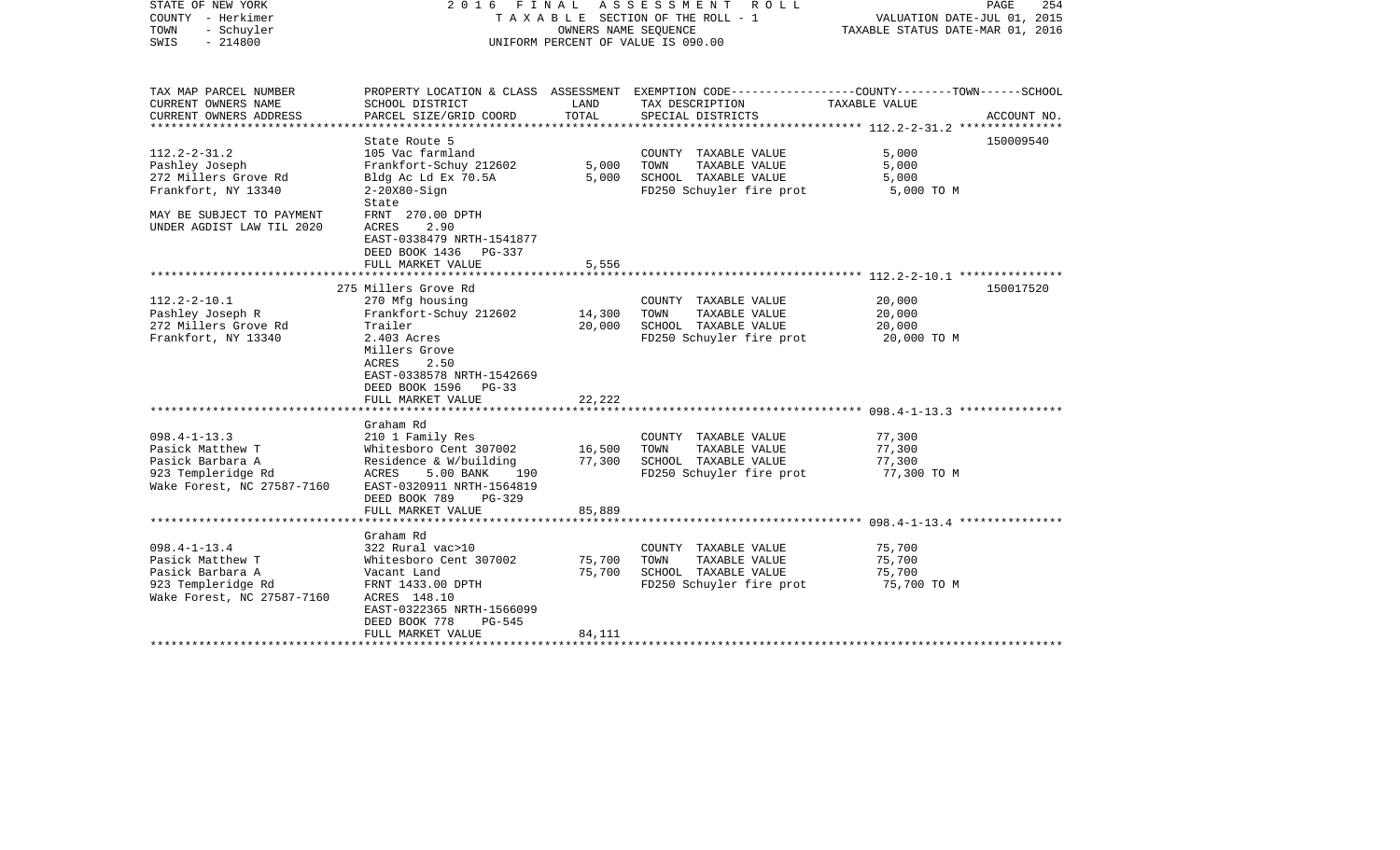| PROPERTY LOCATION & CLASS ASSESSMENT EXEMPTION CODE---------------COUNTY-------TOWN------SCHOOL<br>SCHOOL DISTRICT<br>LAND<br>TAXABLE VALUE<br>TAX DESCRIPTION<br>TOTAL<br>PARCEL SIZE/GRID COORD<br>SPECIAL DISTRICTS<br>ACCOUNT NO.<br>150022470<br>Brown Rd<br>$099.1 - 1 - 2.1$<br>322 Rural vac>10<br>COUNTY TAXABLE VALUE<br>32,500<br>32,500<br>West Canada Val 212402<br>TOWN<br>TAXABLE VALUE<br>32,500<br>Pasick Michael R<br>Pasick Judith L<br>32,500<br>SCHOOL TAXABLE VALUE<br>32,500<br>N Vacant<br>119 Brown Rd<br>46.72 Acres<br>FD250 Schuyler fire prot<br>32,500 TO M<br>Brown<br>ACRES 44.90<br>EAST-0325459 NRTH-1574098<br>DEED BOOK 888<br>PG-485<br>FULL MARKET VALUE<br>36,111<br>119 Brown Rd<br>$099.1 - 1 - 2.2$<br>240 Rural res<br>STAR B<br>41854<br>$\mathbf{0}$<br>$\Omega$<br>27,000<br>22,400<br>West Canada Val 212402<br>COUNTY TAXABLE VALUE<br>135,000<br>Pasick Michael R<br>135,000<br>TOWN<br>TAXABLE VALUE<br>Bldg<br>135,000<br>SCHOOL TAXABLE VALUE<br>12.86 Acres<br>108,000<br>Brown Road<br>FD250 Schuyler fire prot<br>135,000 TO M<br>ACRES 12.86<br>EAST-0324633 NRTH-1573756<br>DEED BOOK 889<br>PG-646<br>FULL MARKET VALUE<br>150,000<br>Bell Hill Rd<br>322 Rural vac>10<br>COUNTY TAXABLE VALUE<br>7,500<br>West Canada Val 212402<br>TAXABLE VALUE<br>7,500<br>TOWN<br>7,500<br>7,500<br>ACRES 15.90<br>SCHOOL TAXABLE VALUE<br>7,500<br>EAST-0327497 NRTH-1574888<br>8,333<br>FULL MARKET VALUE<br>Utica, NY 13502<br>Graham Rd<br>$098.4 - 1 - 13.5$<br>322 Rural vac>10<br>17,000<br>COUNTY TAXABLE VALUE<br>Pasick Richard S<br>17,000<br>TOWN<br>TAXABLE VALUE<br>17,000<br>Whitesboro Cent 307002<br>Pasick David M<br>17,000<br>SCHOOL TAXABLE VALUE<br>FRNT 920.00 DPTH<br>17,000<br>6 Deerfield Dr East<br>ACRES 26.60<br>FD250 Schuyler fire prot<br>17,000 TO M<br>EAST-0319964 NRTH-1565575<br>DEED BOOK 934<br>PG-334<br>18,889<br>FULL MARKET VALUE | STATE OF NEW YORK<br>COUNTY - Herkimer<br>TOWN<br>- Schuyler<br>SWIS<br>$-214800$ |  | 2016 FINAL ASSESSMENT ROLL<br>TAXABLE SECTION OF THE ROLL - 1<br>OWNERS NAME SEQUENCE<br>UNIFORM PERCENT OF VALUE IS 090.00 | VALUATION DATE-JUL 01, 2015<br>TAXABLE STATUS DATE-MAR 01, 2016 | PAGE<br>255 |
|-----------------------------------------------------------------------------------------------------------------------------------------------------------------------------------------------------------------------------------------------------------------------------------------------------------------------------------------------------------------------------------------------------------------------------------------------------------------------------------------------------------------------------------------------------------------------------------------------------------------------------------------------------------------------------------------------------------------------------------------------------------------------------------------------------------------------------------------------------------------------------------------------------------------------------------------------------------------------------------------------------------------------------------------------------------------------------------------------------------------------------------------------------------------------------------------------------------------------------------------------------------------------------------------------------------------------------------------------------------------------------------------------------------------------------------------------------------------------------------------------------------------------------------------------------------------------------------------------------------------------------------------------------------------------------------------------------------------------------------------------------------------------------------------------------------------------------------------------------------------------------------------------------------------------------|-----------------------------------------------------------------------------------|--|-----------------------------------------------------------------------------------------------------------------------------|-----------------------------------------------------------------|-------------|
|                                                                                                                                                                                                                                                                                                                                                                                                                                                                                                                                                                                                                                                                                                                                                                                                                                                                                                                                                                                                                                                                                                                                                                                                                                                                                                                                                                                                                                                                                                                                                                                                                                                                                                                                                                                                                                                                                                                             | TAX MAP PARCEL NUMBER<br>CURRENT OWNERS NAME                                      |  |                                                                                                                             |                                                                 |             |
|                                                                                                                                                                                                                                                                                                                                                                                                                                                                                                                                                                                                                                                                                                                                                                                                                                                                                                                                                                                                                                                                                                                                                                                                                                                                                                                                                                                                                                                                                                                                                                                                                                                                                                                                                                                                                                                                                                                             | CURRENT OWNERS ADDRESS                                                            |  |                                                                                                                             |                                                                 |             |
|                                                                                                                                                                                                                                                                                                                                                                                                                                                                                                                                                                                                                                                                                                                                                                                                                                                                                                                                                                                                                                                                                                                                                                                                                                                                                                                                                                                                                                                                                                                                                                                                                                                                                                                                                                                                                                                                                                                             |                                                                                   |  |                                                                                                                             |                                                                 |             |
|                                                                                                                                                                                                                                                                                                                                                                                                                                                                                                                                                                                                                                                                                                                                                                                                                                                                                                                                                                                                                                                                                                                                                                                                                                                                                                                                                                                                                                                                                                                                                                                                                                                                                                                                                                                                                                                                                                                             |                                                                                   |  |                                                                                                                             |                                                                 |             |
|                                                                                                                                                                                                                                                                                                                                                                                                                                                                                                                                                                                                                                                                                                                                                                                                                                                                                                                                                                                                                                                                                                                                                                                                                                                                                                                                                                                                                                                                                                                                                                                                                                                                                                                                                                                                                                                                                                                             |                                                                                   |  |                                                                                                                             |                                                                 |             |
|                                                                                                                                                                                                                                                                                                                                                                                                                                                                                                                                                                                                                                                                                                                                                                                                                                                                                                                                                                                                                                                                                                                                                                                                                                                                                                                                                                                                                                                                                                                                                                                                                                                                                                                                                                                                                                                                                                                             |                                                                                   |  |                                                                                                                             |                                                                 |             |
|                                                                                                                                                                                                                                                                                                                                                                                                                                                                                                                                                                                                                                                                                                                                                                                                                                                                                                                                                                                                                                                                                                                                                                                                                                                                                                                                                                                                                                                                                                                                                                                                                                                                                                                                                                                                                                                                                                                             |                                                                                   |  |                                                                                                                             |                                                                 |             |
|                                                                                                                                                                                                                                                                                                                                                                                                                                                                                                                                                                                                                                                                                                                                                                                                                                                                                                                                                                                                                                                                                                                                                                                                                                                                                                                                                                                                                                                                                                                                                                                                                                                                                                                                                                                                                                                                                                                             | Utica, NY 13502                                                                   |  |                                                                                                                             |                                                                 |             |
|                                                                                                                                                                                                                                                                                                                                                                                                                                                                                                                                                                                                                                                                                                                                                                                                                                                                                                                                                                                                                                                                                                                                                                                                                                                                                                                                                                                                                                                                                                                                                                                                                                                                                                                                                                                                                                                                                                                             |                                                                                   |  |                                                                                                                             |                                                                 |             |
|                                                                                                                                                                                                                                                                                                                                                                                                                                                                                                                                                                                                                                                                                                                                                                                                                                                                                                                                                                                                                                                                                                                                                                                                                                                                                                                                                                                                                                                                                                                                                                                                                                                                                                                                                                                                                                                                                                                             |                                                                                   |  |                                                                                                                             |                                                                 |             |
|                                                                                                                                                                                                                                                                                                                                                                                                                                                                                                                                                                                                                                                                                                                                                                                                                                                                                                                                                                                                                                                                                                                                                                                                                                                                                                                                                                                                                                                                                                                                                                                                                                                                                                                                                                                                                                                                                                                             |                                                                                   |  |                                                                                                                             |                                                                 |             |
|                                                                                                                                                                                                                                                                                                                                                                                                                                                                                                                                                                                                                                                                                                                                                                                                                                                                                                                                                                                                                                                                                                                                                                                                                                                                                                                                                                                                                                                                                                                                                                                                                                                                                                                                                                                                                                                                                                                             |                                                                                   |  |                                                                                                                             |                                                                 |             |
|                                                                                                                                                                                                                                                                                                                                                                                                                                                                                                                                                                                                                                                                                                                                                                                                                                                                                                                                                                                                                                                                                                                                                                                                                                                                                                                                                                                                                                                                                                                                                                                                                                                                                                                                                                                                                                                                                                                             | Pasick Judith L                                                                   |  |                                                                                                                             |                                                                 |             |
|                                                                                                                                                                                                                                                                                                                                                                                                                                                                                                                                                                                                                                                                                                                                                                                                                                                                                                                                                                                                                                                                                                                                                                                                                                                                                                                                                                                                                                                                                                                                                                                                                                                                                                                                                                                                                                                                                                                             | 119 Brown Rd                                                                      |  |                                                                                                                             |                                                                 |             |
|                                                                                                                                                                                                                                                                                                                                                                                                                                                                                                                                                                                                                                                                                                                                                                                                                                                                                                                                                                                                                                                                                                                                                                                                                                                                                                                                                                                                                                                                                                                                                                                                                                                                                                                                                                                                                                                                                                                             | Utica, NY 13502                                                                   |  |                                                                                                                             |                                                                 |             |
|                                                                                                                                                                                                                                                                                                                                                                                                                                                                                                                                                                                                                                                                                                                                                                                                                                                                                                                                                                                                                                                                                                                                                                                                                                                                                                                                                                                                                                                                                                                                                                                                                                                                                                                                                                                                                                                                                                                             |                                                                                   |  |                                                                                                                             |                                                                 |             |
|                                                                                                                                                                                                                                                                                                                                                                                                                                                                                                                                                                                                                                                                                                                                                                                                                                                                                                                                                                                                                                                                                                                                                                                                                                                                                                                                                                                                                                                                                                                                                                                                                                                                                                                                                                                                                                                                                                                             |                                                                                   |  |                                                                                                                             |                                                                 |             |
|                                                                                                                                                                                                                                                                                                                                                                                                                                                                                                                                                                                                                                                                                                                                                                                                                                                                                                                                                                                                                                                                                                                                                                                                                                                                                                                                                                                                                                                                                                                                                                                                                                                                                                                                                                                                                                                                                                                             | $099.1 - 1 - 83$                                                                  |  |                                                                                                                             |                                                                 |             |
|                                                                                                                                                                                                                                                                                                                                                                                                                                                                                                                                                                                                                                                                                                                                                                                                                                                                                                                                                                                                                                                                                                                                                                                                                                                                                                                                                                                                                                                                                                                                                                                                                                                                                                                                                                                                                                                                                                                             | Pasick Michael R                                                                  |  |                                                                                                                             |                                                                 |             |
|                                                                                                                                                                                                                                                                                                                                                                                                                                                                                                                                                                                                                                                                                                                                                                                                                                                                                                                                                                                                                                                                                                                                                                                                                                                                                                                                                                                                                                                                                                                                                                                                                                                                                                                                                                                                                                                                                                                             | Pasick Judith L                                                                   |  |                                                                                                                             |                                                                 |             |
|                                                                                                                                                                                                                                                                                                                                                                                                                                                                                                                                                                                                                                                                                                                                                                                                                                                                                                                                                                                                                                                                                                                                                                                                                                                                                                                                                                                                                                                                                                                                                                                                                                                                                                                                                                                                                                                                                                                             | 119 Brown Rd                                                                      |  |                                                                                                                             |                                                                 |             |
|                                                                                                                                                                                                                                                                                                                                                                                                                                                                                                                                                                                                                                                                                                                                                                                                                                                                                                                                                                                                                                                                                                                                                                                                                                                                                                                                                                                                                                                                                                                                                                                                                                                                                                                                                                                                                                                                                                                             |                                                                                   |  |                                                                                                                             |                                                                 |             |
|                                                                                                                                                                                                                                                                                                                                                                                                                                                                                                                                                                                                                                                                                                                                                                                                                                                                                                                                                                                                                                                                                                                                                                                                                                                                                                                                                                                                                                                                                                                                                                                                                                                                                                                                                                                                                                                                                                                             |                                                                                   |  |                                                                                                                             |                                                                 |             |
|                                                                                                                                                                                                                                                                                                                                                                                                                                                                                                                                                                                                                                                                                                                                                                                                                                                                                                                                                                                                                                                                                                                                                                                                                                                                                                                                                                                                                                                                                                                                                                                                                                                                                                                                                                                                                                                                                                                             |                                                                                   |  |                                                                                                                             |                                                                 |             |
|                                                                                                                                                                                                                                                                                                                                                                                                                                                                                                                                                                                                                                                                                                                                                                                                                                                                                                                                                                                                                                                                                                                                                                                                                                                                                                                                                                                                                                                                                                                                                                                                                                                                                                                                                                                                                                                                                                                             |                                                                                   |  |                                                                                                                             |                                                                 |             |
|                                                                                                                                                                                                                                                                                                                                                                                                                                                                                                                                                                                                                                                                                                                                                                                                                                                                                                                                                                                                                                                                                                                                                                                                                                                                                                                                                                                                                                                                                                                                                                                                                                                                                                                                                                                                                                                                                                                             |                                                                                   |  |                                                                                                                             |                                                                 |             |
|                                                                                                                                                                                                                                                                                                                                                                                                                                                                                                                                                                                                                                                                                                                                                                                                                                                                                                                                                                                                                                                                                                                                                                                                                                                                                                                                                                                                                                                                                                                                                                                                                                                                                                                                                                                                                                                                                                                             |                                                                                   |  |                                                                                                                             |                                                                 |             |
|                                                                                                                                                                                                                                                                                                                                                                                                                                                                                                                                                                                                                                                                                                                                                                                                                                                                                                                                                                                                                                                                                                                                                                                                                                                                                                                                                                                                                                                                                                                                                                                                                                                                                                                                                                                                                                                                                                                             | Utica, NY 13502                                                                   |  |                                                                                                                             |                                                                 |             |
|                                                                                                                                                                                                                                                                                                                                                                                                                                                                                                                                                                                                                                                                                                                                                                                                                                                                                                                                                                                                                                                                                                                                                                                                                                                                                                                                                                                                                                                                                                                                                                                                                                                                                                                                                                                                                                                                                                                             |                                                                                   |  |                                                                                                                             |                                                                 |             |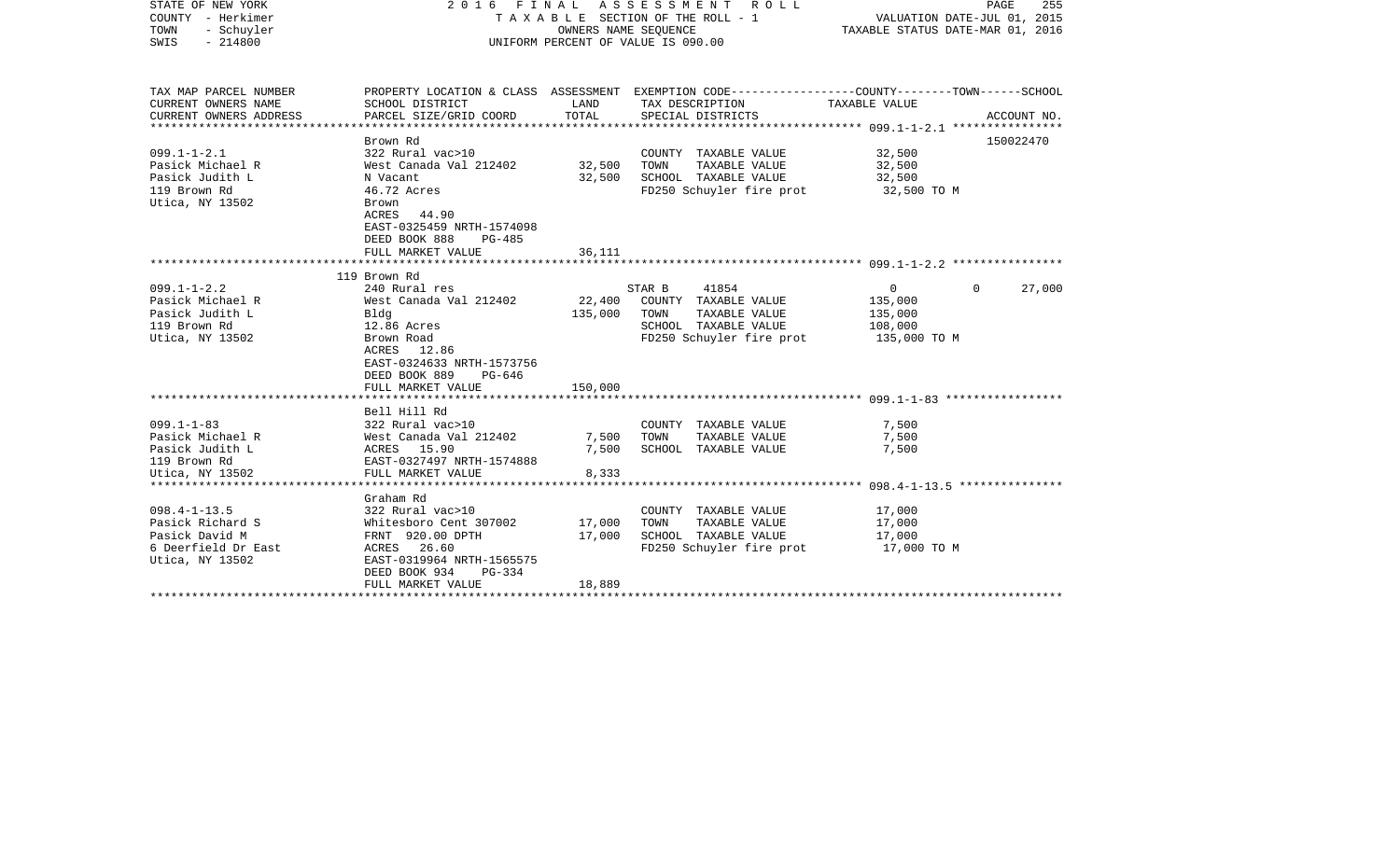| COUNTY<br>– Herkimer<br>TOWN<br>- Schuyler<br>SWIS<br>$-214800$ |                                                  |                  | T A X A B L E SECTION OF THE ROLL - 1<br>OWNERS NAME SEQUENCE<br>UNIFORM PERCENT OF VALUE IS 090.00                | VALUATION DATE-JUL 01, 2015<br>TAXABLE STATUS DATE-MAR 01, 2016 |                  |                |
|-----------------------------------------------------------------|--------------------------------------------------|------------------|--------------------------------------------------------------------------------------------------------------------|-----------------------------------------------------------------|------------------|----------------|
| TAX MAP PARCEL NUMBER<br>CURRENT OWNERS NAME                    | SCHOOL DISTRICT                                  | LAND             | PROPERTY LOCATION & CLASS ASSESSMENT EXEMPTION CODE---------------COUNTY-------TOWN------SCHOOL<br>TAX DESCRIPTION | TAXABLE VALUE                                                   |                  |                |
| CURRENT OWNERS ADDRESS                                          | PARCEL SIZE/GRID COORD                           | TOTAL            | SPECIAL DISTRICTS                                                                                                  |                                                                 |                  | ACCOUNT NO.    |
| ***********************                                         |                                                  |                  |                                                                                                                    |                                                                 |                  |                |
|                                                                 | 5700 Austin Rd                                   |                  |                                                                                                                    | 13,500                                                          |                  | 150022080      |
| $104.7 - 1 - 83$<br>Patrica A Hickey IRR Trust                  | 210 1 Family Res<br>Whitesboro Cent 307002       |                  | VET COM CT 41131<br>7,600 VET DIS CT 41141                                                                         | 27,000                                                          | 13,500<br>27,000 | $\overline{0}$ |
| Hickey Patricia                                                 | E 60<br>Bldg                                     |                  | 85,000 STAR EN<br>41834                                                                                            | $\mathbf{0}$                                                    | $\Omega$         | 58,770         |
| 5700 Austin Rd                                                  | Vet Ex 5000                                      |                  | COUNTY TAXABLE VALUE                                                                                               | 44,500                                                          |                  |                |
| Utica, NY 13502                                                 | Austin                                           |                  | TOWN<br>TAXABLE VALUE                                                                                              | 44,500                                                          |                  |                |
|                                                                 | FRNT 100.00 DPTH 125.00                          |                  | SCHOOL TAXABLE VALUE                                                                                               | 26,230                                                          |                  |                |
|                                                                 | EAST-0315298 NRTH-1558745                        |                  | FD250 Schuyler fire prot                                                                                           | 85,000 TO M                                                     |                  |                |
|                                                                 | DEED BOOK 1570<br>PG-100<br>FULL MARKET VALUE    |                  | LT160 Schuyler light #1<br>94,444 SD030 Schuyler sewer #1                                                          | 85,000 TO M<br>1.10 UN M                                        |                  |                |
|                                                                 |                                                  |                  | WD160 Schuyler water #1                                                                                            | 85,000 TO M                                                     |                  |                |
|                                                                 |                                                  |                  |                                                                                                                    |                                                                 |                  |                |
|                                                                 | 246 Newport Rd                                   |                  |                                                                                                                    |                                                                 |                  | 150006420      |
| $104.2 - 1 - 57$                                                | 210 1 Family Res                                 |                  | STAR B<br>41854                                                                                                    | $\overline{0}$                                                  | $\Omega$         | 27,000         |
| Pattarini Stephen<br>Pattarini Nancy                            | Whitesboro Cent 307002<br>Singlefamily Residence | 8,500<br>108,000 | COUNTY TAXABLE VALUE<br>TOWN<br>TAXABLE VALUE                                                                      | 108,000<br>108,000                                              |                  |                |
| 246 Newport Rd                                                  | W/ Double Garage                                 |                  | SCHOOL TAXABLE VALUE                                                                                               | 81,000                                                          |                  |                |
| Utica, NY 13502                                                 | Newport Rd                                       |                  | FD250 Schuyler fire prot                                                                                           | 108,000 TO M                                                    |                  |                |
|                                                                 | FRNT 112.00 DPTH 160.00                          |                  | WD170 Schuyler water #2                                                                                            | 108,000 TO C                                                    |                  |                |
|                                                                 | EAST-0319843 NRTH-1556884                        |                  | 1.00 UN M                                                                                                          |                                                                 |                  |                |
|                                                                 | DEED BOOK 721<br>PG-245                          |                  |                                                                                                                    |                                                                 |                  |                |
|                                                                 | FULL MARKET VALUE                                | 120,000          |                                                                                                                    |                                                                 |                  |                |
|                                                                 | 110 Elmwood Rd                                   |                  |                                                                                                                    |                                                                 |                  | 150075057      |
| $105.3 - 1 - 63$                                                | 210 1 Family Res                                 |                  | STAR B<br>41854                                                                                                    | $\overline{0}$                                                  | $\Omega$         | 27,000         |
| Patterson Larry                                                 | Frankfort-Schuy 212602                           | 13,200           | COUNTY TAXABLE VALUE                                                                                               | 86,400                                                          |                  |                |
| 110 Elmwood Rd                                                  | Residence/garage/pool                            | 86,400           | TOWN<br>TAXABLE VALUE                                                                                              | 86,400                                                          |                  |                |
| Frankfort, NY 13340                                             | $3$ 1A<br>Elmwood Rd                             |                  | SCHOOL TAXABLE VALUE<br>FD250 Schuyler fire prot                                                                   | 59,400                                                          |                  |                |
|                                                                 | FRNT 240.00 DPTH 175.00                          |                  |                                                                                                                    | 86,400 TO M                                                     |                  |                |
|                                                                 | EAST-0327352 NRTH-1548048                        |                  |                                                                                                                    |                                                                 |                  |                |
|                                                                 | DEED BOOK 1205<br>PG-340                         |                  |                                                                                                                    |                                                                 |                  |                |
|                                                                 | FULL MARKET VALUE                                | 96,000           |                                                                                                                    |                                                                 |                  |                |
|                                                                 |                                                  |                  |                                                                                                                    |                                                                 |                  |                |
| $099.1 - 1 - 80.15$                                             | Windfall Rd<br>322 Rural vac>10                  |                  | COUNTY TAXABLE VALUE                                                                                               | 23,800                                                          |                  |                |
| Paul Scott C                                                    | West Canada Val 212402                           | 23,800           | TOWN<br>TAXABLE VALUE                                                                                              | 23,800                                                          |                  |                |
| Paul Wendy A                                                    | FRNT 121.00 DPTH                                 | 23,800           | SCHOOL TAXABLE VALUE                                                                                               | 23,800                                                          |                  |                |
| 1184 Windfall Rd                                                | ACRES 27.60                                      |                  |                                                                                                                    |                                                                 |                  |                |
| Utica, NY 13502                                                 | EAST-0331673 NRTH-1571859                        |                  |                                                                                                                    |                                                                 |                  |                |
|                                                                 | DEED BOOK 1326<br>PG-653                         |                  |                                                                                                                    |                                                                 |                  |                |
|                                                                 | FULL MARKET VALUE                                | 26,444           |                                                                                                                    |                                                                 |                  |                |

STATE OF NEW YORK 2 0 1 6 F I N A L A S S E S S M E N T R O L L PAGE 256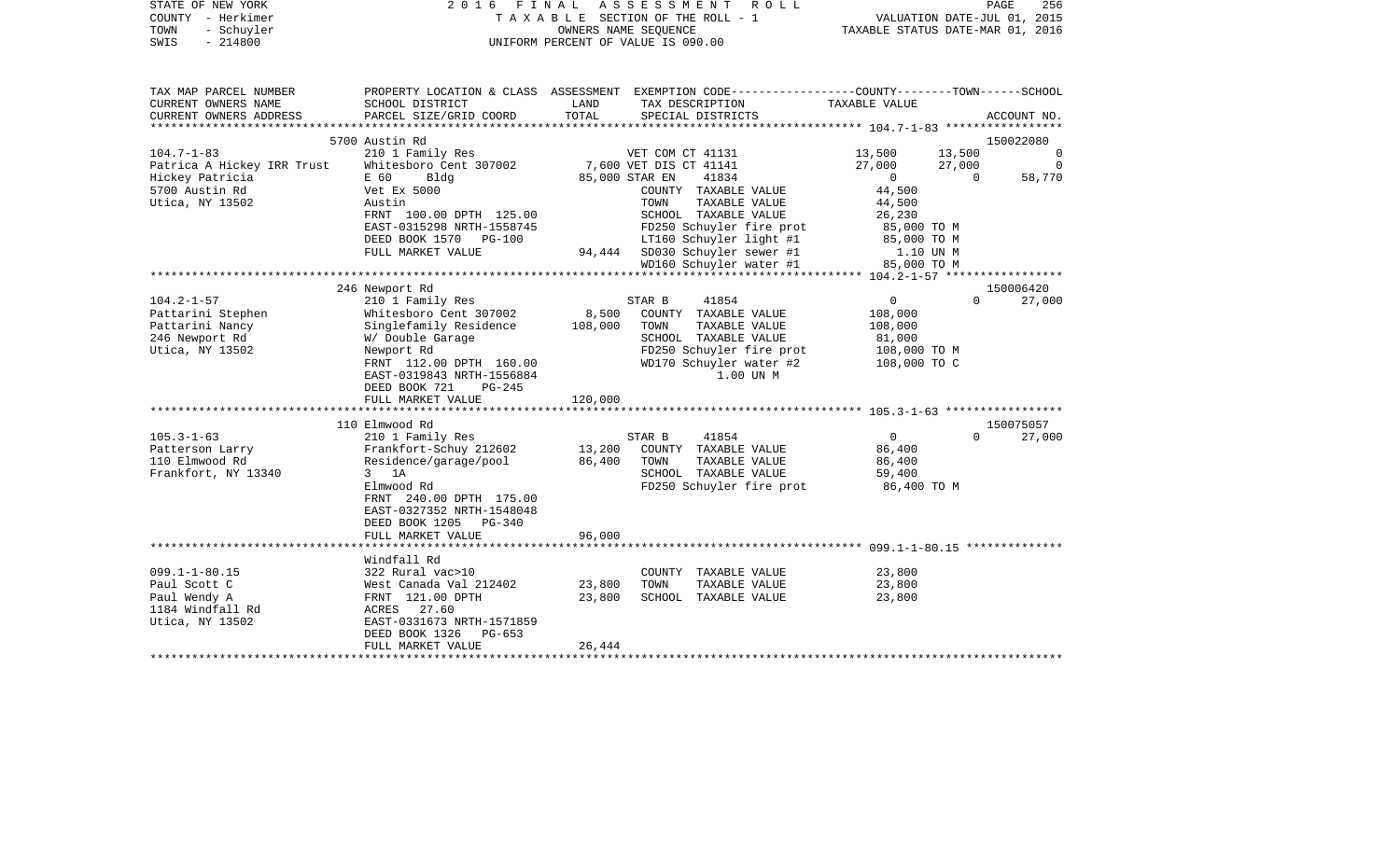| STATE OF NEW YORK<br>COUNTY - Herkimer<br>TOWN<br>- Schuyler<br>$-214800$<br>SWIS | 2016                                                                                                               | FINAL<br>OWNERS NAME SEQUENCE | ASSESSMENT<br>ROLL<br>TAXABLE SECTION OF THE ROLL - 1<br>UNIFORM PERCENT OF VALUE IS 090.00 |                | PAGE<br>257<br>VALUATION DATE-JUL 01, 2015<br>TAXABLE STATUS DATE-MAR 01, 2016 |
|-----------------------------------------------------------------------------------|--------------------------------------------------------------------------------------------------------------------|-------------------------------|---------------------------------------------------------------------------------------------|----------------|--------------------------------------------------------------------------------|
| TAX MAP PARCEL NUMBER<br>CURRENT OWNERS NAME                                      | PROPERTY LOCATION & CLASS ASSESSMENT EXEMPTION CODE---------------COUNTY-------TOWN------SCHOOL<br>SCHOOL DISTRICT | LAND                          | TAX DESCRIPTION                                                                             | TAXABLE VALUE  |                                                                                |
| CURRENT OWNERS ADDRESS<br>***********************                                 | PARCEL SIZE/GRID COORD                                                                                             | TOTAL                         | SPECIAL DISTRICTS                                                                           |                | ACCOUNT NO.                                                                    |
|                                                                                   | Windfall Rd                                                                                                        |                               |                                                                                             |                |                                                                                |
| $099.1 - 1 - 80.16$                                                               | 314 Rural vac<10                                                                                                   |                               | COUNTY TAXABLE VALUE                                                                        | 8,000          |                                                                                |
| Paul Scott C                                                                      | West Canada Val 212402                                                                                             | 8,000                         | TOWN<br>TAXABLE VALUE                                                                       | 8,000          |                                                                                |
| Paul Wendy A                                                                      | FRNT 158.00 DPTH                                                                                                   | 8,000                         | SCHOOL TAXABLE VALUE                                                                        | 8,000          |                                                                                |
| 1184 Windfall Rd                                                                  | ACRES<br>1.60                                                                                                      |                               |                                                                                             |                |                                                                                |
| Utica, NY 13502                                                                   | EAST-0331285 NRTH-1571090                                                                                          |                               |                                                                                             |                |                                                                                |
|                                                                                   | DEED BOOK 928<br>PG-467                                                                                            |                               |                                                                                             |                |                                                                                |
|                                                                                   | FULL MARKET VALUE                                                                                                  | 8,889                         |                                                                                             |                |                                                                                |
|                                                                                   |                                                                                                                    |                               |                                                                                             |                |                                                                                |
| $099.1 - 1 - 80.2$                                                                | 1184 Windfall Rd<br>210 1 Family Res                                                                               |                               | STAR B<br>41854                                                                             | $\overline{0}$ | $\Omega$<br>27,000                                                             |
| Paul Scott C                                                                      | West Canada Val 212402                                                                                             | 13,800                        | COUNTY TAXABLE VALUE                                                                        | 119,900        |                                                                                |
| Paul Wendy A                                                                      | Bldg                                                                                                               | 119,900                       | TOWN<br>TAXABLE VALUE                                                                       | 119,900        |                                                                                |
| 1184 Windfall Rd                                                                  | 1.42acres                                                                                                          |                               | SCHOOL TAXABLE VALUE                                                                        | 92,900         |                                                                                |
| Utica, NY 13502                                                                   | Windfall Rd                                                                                                        |                               | FD250 Schuyler fire prot                                                                    | 119,900 TO M   |                                                                                |
|                                                                                   | ACRES<br>1.42                                                                                                      |                               |                                                                                             |                |                                                                                |
|                                                                                   | EAST-0331414 NRTH-1571007                                                                                          |                               |                                                                                             |                |                                                                                |
|                                                                                   | DEED BOOK 825<br>PG-696                                                                                            |                               |                                                                                             |                |                                                                                |
|                                                                                   | FULL MARKET VALUE                                                                                                  | 133,222                       |                                                                                             |                |                                                                                |
|                                                                                   |                                                                                                                    |                               |                                                                                             |                |                                                                                |
|                                                                                   | 221 Newport Rd                                                                                                     |                               |                                                                                             |                | 150075136                                                                      |
| $104.2 - 1 - 25$                                                                  | 210 1 Family Res                                                                                                   |                               | STAR B<br>41854                                                                             | $\mathbf 0$    | 27,000<br>$\Omega$                                                             |
| Pauquette Craig                                                                   | Whitesboro Cent 307002                                                                                             | 13,800                        | COUNTY TAXABLE VALUE                                                                        | 143,200        |                                                                                |
| 221 Newport Rd                                                                    | Single Family Residence                                                                                            | 143,200                       | TAXABLE VALUE<br>TOWN                                                                       | 143,200        |                                                                                |
| Utica, NY 13502                                                                   | Newport Road                                                                                                       |                               | SCHOOL TAXABLE VALUE                                                                        | 116,200        |                                                                                |
|                                                                                   | FRNT 178.00 DPTH                                                                                                   |                               | FD250 Schuyler fire prot                                                                    | 143,200 TO M   |                                                                                |
|                                                                                   | ACRES<br>1.40<br>EAST-0319365 NRTH-1556578                                                                         |                               | WD170 Schuyler water #2<br>1.00 UN M                                                        | 143,200 TO C   |                                                                                |
|                                                                                   | DEED BOOK 1226<br>PG-811                                                                                           |                               |                                                                                             |                |                                                                                |
|                                                                                   | FULL MARKET VALUE                                                                                                  | 159,111                       |                                                                                             |                |                                                                                |
|                                                                                   |                                                                                                                    |                               |                                                                                             |                |                                                                                |
|                                                                                   | 11517 Cosby Manor Rd                                                                                               |                               |                                                                                             |                | 150075053                                                                      |
| $104.2 - 2 - 48$                                                                  | 210 1 Family Res                                                                                                   |                               | STAR B<br>41854                                                                             | $\circ$        | 27,000<br>$\Omega$                                                             |
| Payne Kenneth D                                                                   | Whitesboro Cent 307002                                                                                             | 13,700                        | COUNTY TAXABLE VALUE                                                                        | 93,600         |                                                                                |
| Payne Cheryl                                                                      | Single Family Residence                                                                                            | 93,600                        | TOWN<br>TAXABLE VALUE                                                                       | 93,600         |                                                                                |
| 11517 Cosby Manor Rd                                                              | W/ Att/ Gar                                                                                                        |                               | SCHOOL TAXABLE VALUE                                                                        | 66,600         |                                                                                |
| Utica, NY 13502                                                                   | ACRES<br>1.20                                                                                                      |                               | FD250 Schuyler fire prot                                                                    | 93,600 TO M    |                                                                                |
|                                                                                   | EAST-0324641 NRTH-1555874                                                                                          |                               | WD170 Schuyler water #2                                                                     | 5,100 TO C     |                                                                                |
|                                                                                   | DEED BOOK 863<br><b>PG-557</b>                                                                                     |                               | 1.00 UN M                                                                                   |                |                                                                                |
|                                                                                   | FULL MARKET VALUE                                                                                                  | 104,000                       |                                                                                             |                |                                                                                |
|                                                                                   |                                                                                                                    |                               |                                                                                             |                |                                                                                |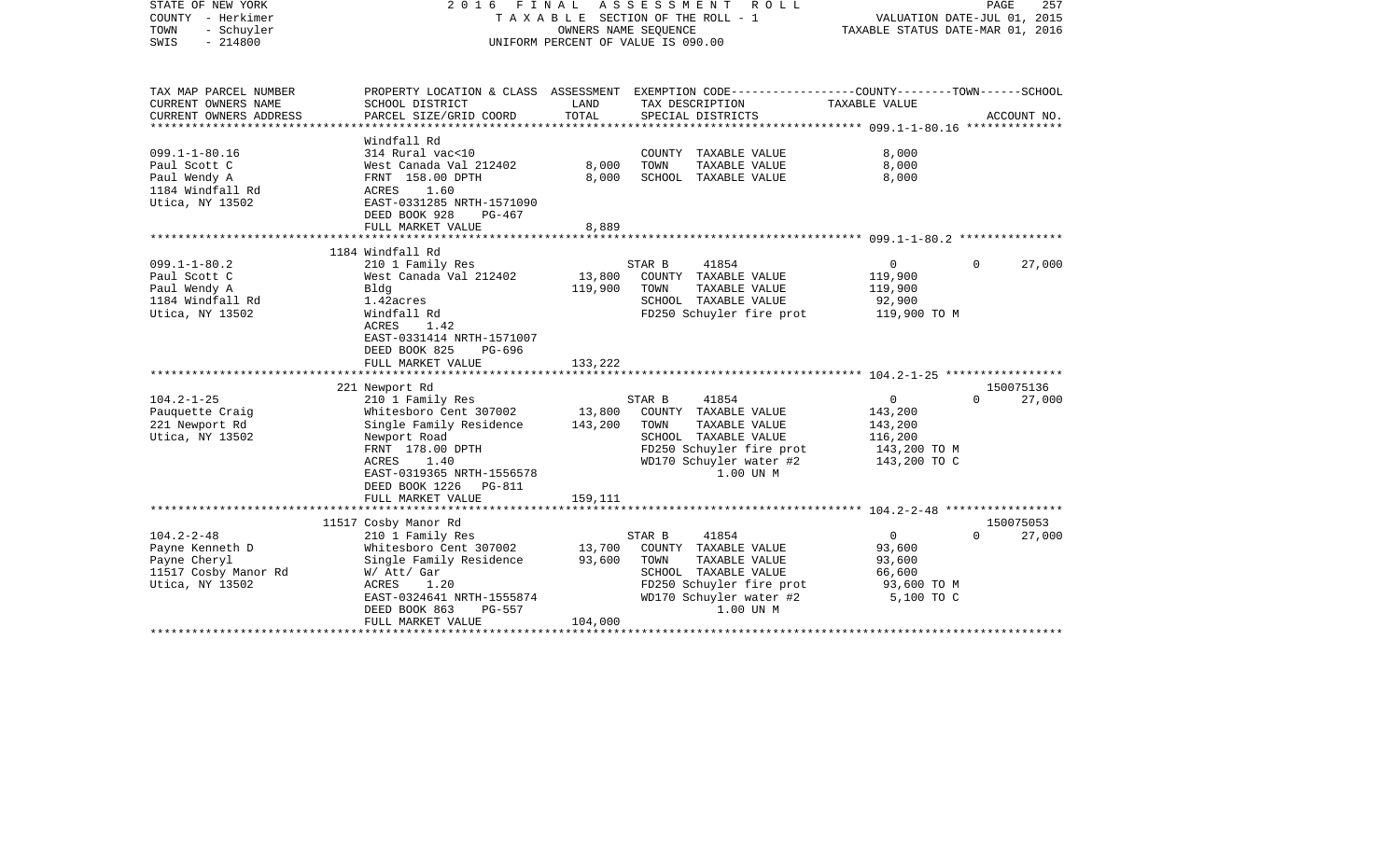| STATE OF NEW YORK<br>COUNTY - Herkimer<br>TOWN<br>- Schuyler<br>$-214800$<br>SWIS | 2016 FINAL                                                                                                 | OWNERS NAME SEOUENCE | A S S E S S M E N T R O L L<br>TAXABLE SECTION OF THE ROLL - 1<br>UNIFORM PERCENT OF VALUE IS 090.00 | VALUATION DATE-JUL 01, 2015<br>TAXABLE STATUS DATE-MAR 01, 2016 | PAGE<br>258 |
|-----------------------------------------------------------------------------------|------------------------------------------------------------------------------------------------------------|----------------------|------------------------------------------------------------------------------------------------------|-----------------------------------------------------------------|-------------|
| TAX MAP PARCEL NUMBER                                                             |                                                                                                            |                      | PROPERTY LOCATION & CLASS ASSESSMENT EXEMPTION CODE---------------COUNTY-------TOWN------SCHOOL      |                                                                 |             |
| CURRENT OWNERS NAME<br>CURRENT OWNERS ADDRESS                                     | SCHOOL DISTRICT<br>PARCEL SIZE/GRID COORD                                                                  | LAND<br>TOTAL        | TAX DESCRIPTION<br>SPECIAL DISTRICTS                                                                 | TAXABLE VALUE                                                   | ACCOUNT NO. |
|                                                                                   | 5674 Austin Rd                                                                                             |                      |                                                                                                      |                                                                 | 150022260   |
| $104.7 - 1 - 78$                                                                  | 210 1 Family Res                                                                                           |                      | STAR B<br>41854                                                                                      | $\overline{0}$<br>$\Omega$                                      | 27,000      |
| Peck Brittani L                                                                   | Whitesboro Cent 307002                                                                                     | 8,000                | COUNTY TAXABLE VALUE                                                                                 | 76,800                                                          |             |
| 5674 Austin Rd                                                                    | E 55<br>Bldg                                                                                               | 76,800               | TOWN<br>TAXABLE VALUE                                                                                | 76,800                                                          |             |
| Utica, NY 13502                                                                   | Vet Ex5000                                                                                                 |                      | SCHOOL TAXABLE VALUE                                                                                 | 49,800                                                          |             |
|                                                                                   | Austin                                                                                                     |                      | FD250 Schuyler fire prot                                                                             | 76,800 TO M                                                     |             |
|                                                                                   | FRNT 120.00 DPTH 125.00                                                                                    |                      | LT160 Schuyler light #1                                                                              | 3,300 TO M                                                      |             |
|                                                                                   | EAST-0315005 NRTH-1558271                                                                                  |                      | SD030 Schuyler sewer #1                                                                              | 1.30 UN M                                                       |             |
|                                                                                   | DEED BOOK 1516 PG-663                                                                                      |                      | WD175 Schuyler water #3                                                                              | 76,800 TO M                                                     |             |
|                                                                                   | FULL MARKET VALUE                                                                                          | 85,333               |                                                                                                      |                                                                 |             |
|                                                                                   |                                                                                                            |                      |                                                                                                      |                                                                 |             |
|                                                                                   | 973 Windfall Rd                                                                                            |                      |                                                                                                      |                                                                 |             |
| $099.3 - 3 - 5$                                                                   | 240 Rural res                                                                                              |                      | 41854<br>STAR B                                                                                      | $\overline{0}$<br>$\mathbf{0}$                                  | 27,000      |
| Peck Dana                                                                         | West Canada Val 212402                                                                                     | 24,200               | COUNTY TAXABLE VALUE                                                                                 | 199,300                                                         |             |
| PO Box 4277                                                                       | Single Family Residence                                                                                    | 199,300              | TOWN<br>TAXABLE VALUE                                                                                | 199,300                                                         |             |
| Utica, NY 13504                                                                   | W/att Garage                                                                                               |                      | SCHOOL TAXABLE VALUE                                                                                 | 172,300                                                         |             |
|                                                                                   | Old Id 099.1-2-13<br>ACRES 16.50<br>EAST-0329139 NRTH-1567603<br>DEED BOOK 699<br>PG-794                   |                      | FD250 Schuyler fire prot                                                                             | 199,300 TO M                                                    |             |
|                                                                                   | FULL MARKET VALUE                                                                                          | 221,444              |                                                                                                      |                                                                 |             |
|                                                                                   |                                                                                                            |                      |                                                                                                      |                                                                 |             |
|                                                                                   | Windfall Rd                                                                                                |                      |                                                                                                      |                                                                 |             |
| $099.1 - 2 - 7$                                                                   | 314 Rural vac<10                                                                                           |                      | COUNTY TAXABLE VALUE                                                                                 | 14,600                                                          |             |
| Peck Dana A                                                                       | West Canada Val 212402                                                                                     | 14,600               | TAXABLE VALUE<br>TOWN                                                                                | 14,600                                                          |             |
| PO Box 4277                                                                       | W Vacant Lots                                                                                              | 14,600               | SCHOOL TAXABLE VALUE                                                                                 | 14,600                                                          |             |
| Utica, NY 13504                                                                   | 9.51 Acres<br>ACRES<br>9.51<br>EAST-0330103 NRTH-1569518<br>DEED BOOK 810<br>$PG-149$<br>FULL MARKET VALUE | 16,222               | FD250 Schuyler fire prot                                                                             | 14,600 TO M                                                     |             |
|                                                                                   |                                                                                                            |                      |                                                                                                      |                                                                 |             |
|                                                                                   | 1043 Windfall Rd                                                                                           |                      |                                                                                                      |                                                                 |             |
| $099.1 - 2 - 8$                                                                   | 240 Rural res                                                                                              |                      | COUNTY TAXABLE VALUE                                                                                 | 122,800                                                         |             |
| Peck Dana A                                                                       | West Canada Val 212402                                                                                     | 26,300               | TOWN<br>TAXABLE VALUE                                                                                | 122,800                                                         |             |
| PO Box 4277                                                                       | Sing Fam, Barn, Pole Barn                                                                                  | 122,800              | SCHOOL TAXABLE VALUE                                                                                 | 122,800                                                         |             |
| Utica, NY 13504                                                                   | 20.69 Acres<br>Windfall Road<br>ACRES 20.69<br>EAST-0329865 NRTH-1569216<br>DEED BOOK 700<br>PG-161        |                      | FD250 Schuyler fire prot                                                                             | 122,800 TO M                                                    |             |
|                                                                                   | FULL MARKET VALUE                                                                                          | 136,444              |                                                                                                      |                                                                 |             |
|                                                                                   | ***********************                                                                                    |                      |                                                                                                      |                                                                 |             |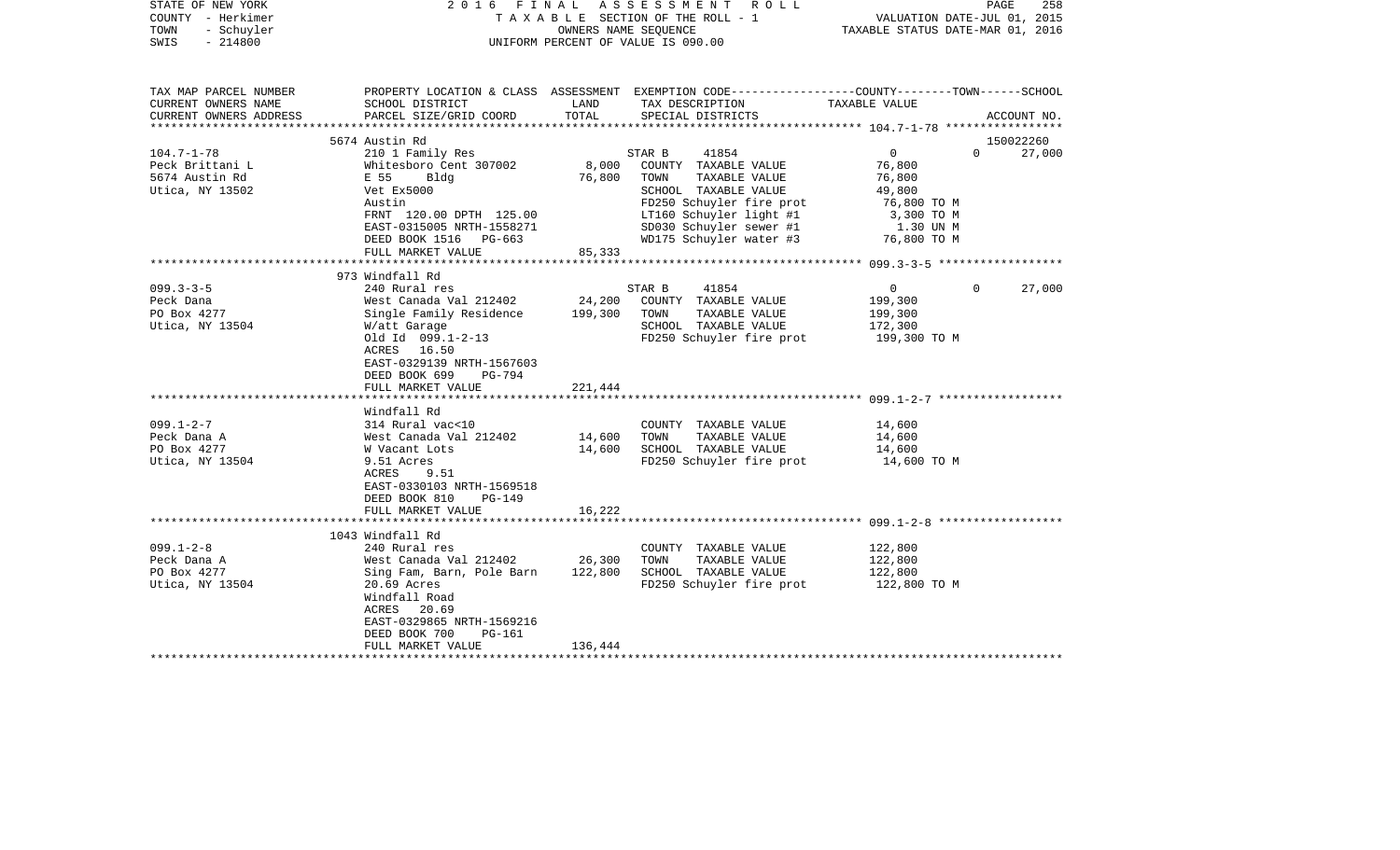| STATE OF NEW YORK                        | FINAL<br>2016                                        |         | ASSESSMENT<br>R O L L                                                                           |                                                   | PAGE     | 259         |
|------------------------------------------|------------------------------------------------------|---------|-------------------------------------------------------------------------------------------------|---------------------------------------------------|----------|-------------|
| COUNTY - Herkimer                        |                                                      |         | TAXABLE SECTION OF THE ROLL - 1                                                                 | VALUATION DATE-JUL 01, 2015                       |          |             |
| TOWN<br>- Schuyler                       |                                                      |         | OWNERS NAME SEQUENCE                                                                            | TAXABLE STATUS DATE-MAR 01, 2016                  |          |             |
| $-214800$<br>SWIS                        |                                                      |         | UNIFORM PERCENT OF VALUE IS 090.00                                                              |                                                   |          |             |
|                                          |                                                      |         |                                                                                                 |                                                   |          |             |
|                                          |                                                      |         |                                                                                                 |                                                   |          |             |
| TAX MAP PARCEL NUMBER                    |                                                      |         | PROPERTY LOCATION & CLASS ASSESSMENT EXEMPTION CODE---------------COUNTY-------TOWN------SCHOOL |                                                   |          |             |
| CURRENT OWNERS NAME                      | SCHOOL DISTRICT                                      | LAND    | TAX DESCRIPTION                                                                                 | TAXABLE VALUE                                     |          |             |
| CURRENT OWNERS ADDRESS                   | PARCEL SIZE/GRID COORD                               | TOTAL   | SPECIAL DISTRICTS                                                                               |                                                   |          | ACCOUNT NO. |
| ***********************                  |                                                      |         |                                                                                                 |                                                   |          |             |
|                                          | Johnson Rd                                           |         |                                                                                                 |                                                   |          |             |
| $105.4 - 2 - 6$                          | 314 Rural vac<10                                     |         | COUNTY TAXABLE VALUE                                                                            | 10,700                                            |          |             |
| Peck Theresa                             | Frankfort-Schuy 212602                               | 10,700  | TOWN<br>TAXABLE VALUE                                                                           | 10,700                                            |          |             |
| Stacy Cindy L                            | E Vacant Lot #6                                      | 10,700  | SCHOOL TAXABLE VALUE                                                                            | 10,700                                            |          |             |
| 370 Johnson Rd                           | 5.13 Acres                                           |         | FD250 Schuyler fire prot                                                                        | 10,700 TO M                                       |          |             |
| Frankfort, NY 13340                      | Johnson Road                                         |         |                                                                                                 |                                                   |          |             |
|                                          | ACRES<br>5.13                                        |         |                                                                                                 |                                                   |          |             |
|                                          | EAST-0347757 NRTH-1546508                            |         |                                                                                                 |                                                   |          |             |
|                                          | DEED BOOK 1286<br>PG-488                             |         |                                                                                                 |                                                   |          |             |
|                                          | FULL MARKET VALUE                                    | 11,889  |                                                                                                 |                                                   |          |             |
|                                          |                                                      |         |                                                                                                 |                                                   |          |             |
| $104.2 - 4 - 6$                          | 148 Windfall Rd                                      |         | 41854<br>STAR B                                                                                 | $\overline{0}$                                    | $\Omega$ | 27,000      |
| Pedone Joseph M                          | 210 1 Family Res                                     | 9,500   | COUNTY TAXABLE VALUE                                                                            |                                                   |          |             |
| Pedone Melissa A                         | Whitesboro Cent 307002                               | 149,600 | TOWN<br>TAXABLE VALUE                                                                           | 149,600                                           |          |             |
| 148 Windfall Rd                          | FRNT 116.00 DPTH 204.00<br>EAST-0323530 NRTH-1552932 |         | SCHOOL TAXABLE VALUE                                                                            | 149,600<br>122,600                                |          |             |
| Utica, NY 13502                          | DEED BOOK 892<br>$PG-55$                             |         | FD250 Schuyler fire prot                                                                        | 149,600 TO M                                      |          |             |
|                                          | FULL MARKET VALUE                                    | 166,222 | WD165 Schuyler water #4                                                                         | 149,600 TO C                                      |          |             |
|                                          |                                                      |         | .00 UN M                                                                                        |                                                   |          |             |
|                                          |                                                      |         |                                                                                                 |                                                   |          |             |
|                                          | 136 Windfall Rd                                      |         |                                                                                                 |                                                   |          |             |
| $104.2 - 4 - 3$                          | 210 1 Family Res                                     |         | 41854<br>STAR B                                                                                 | $\mathbf 0$                                       | $\Omega$ | 27,000      |
| Pedulla Joseph                           | Whitesboro Cent 307002                               | 9,500   | COUNTY TAXABLE VALUE                                                                            | 158,400                                           |          |             |
| Pedulla Maribeth                         | FRNT 116.00 DPTH 204.00                              | 158,400 | TOWN<br>TAXABLE VALUE                                                                           | 158,400                                           |          |             |
| 136 Windfall Rd                          | EAST-0323355 NRTH-1552634                            |         | SCHOOL TAXABLE VALUE                                                                            | 131,400                                           |          |             |
| Utica, NY 13502                          | DEED BOOK 911<br>PG-686                              |         | FD250 Schuyler fire prot                                                                        | 158,400 TO M                                      |          |             |
|                                          | FULL MARKET VALUE                                    | 176,000 | WD165 Schuyler water #4                                                                         | 158,400 TO C                                      |          |             |
|                                          |                                                      |         | .00 UN M                                                                                        |                                                   |          |             |
|                                          |                                                      |         |                                                                                                 | ·****************** 112.2-3-25.2 **************** |          |             |
|                                          | 3727 State Route 5                                   |         |                                                                                                 |                                                   |          |             |
| $112.2 - 3 - 25.2$                       | 210 1 Family Res                                     |         | STAR B<br>41854                                                                                 | $\mathbf{0}$                                      | $\Omega$ | 27,000      |
| Pehlic Hakija                            | Frankfort-Schuy 212602                               | 13,700  | COUNTY TAXABLE VALUE                                                                            | 87,300                                            |          |             |
| Pehlic Muniba                            | N Bldg                                               | 87,300  | TOWN<br>TAXABLE VALUE                                                                           | 87,300                                            |          |             |
| 3727 State Route 5                       | 1.29 Acre                                            |         | SCHOOL TAXABLE VALUE                                                                            | 60,300                                            |          |             |
| Frankfort, NY 13340                      | State Road                                           |         | FD250 Schuyler fire prot                                                                        | 87,300 TO M                                       |          |             |
|                                          | ACRES<br>1.29                                        |         |                                                                                                 |                                                   |          |             |
|                                          | EAST-0340615 NRTH-1536640                            |         |                                                                                                 |                                                   |          |             |
|                                          | DEED BOOK 1297<br>$PG-1$                             |         |                                                                                                 |                                                   |          |             |
| ************************                 | FULL MARKET VALUE                                    | 97,000  |                                                                                                 |                                                   |          |             |
|                                          |                                                      |         | ******************************* 105.2-4-16 ****************                                     |                                                   |          |             |
| $105.2 - 4 - 16$                         | Cogar Rd<br>314 Rural vac<10                         |         | COUNTY TAXABLE VALUE                                                                            | 32,300                                            |          | 150003180   |
|                                          | West Canada Val 212402                               | 32,300  | TOWN<br>TAXABLE VALUE                                                                           | 32,300                                            |          |             |
| Pendry Family Trust<br>2416 Densmore Ave | Fox Hollow/ MF#185                                   | 32,300  | SCHOOL TAXABLE VALUE                                                                            | 32,300                                            |          |             |
| Toledo, OH 43606                         | Land & Lakes lot 29                                  |         | FD250 Schuyler fire prot                                                                        | 32,300 TO M                                       |          |             |
|                                          | Cogar Rd                                             |         |                                                                                                 |                                                   |          |             |
|                                          | ACRES 10.00                                          |         |                                                                                                 |                                                   |          |             |
|                                          | EAST-0341236 NRTH-1558883                            |         |                                                                                                 |                                                   |          |             |
|                                          | DEED BOOK 1570<br><b>PG-114</b>                      |         |                                                                                                 |                                                   |          |             |
|                                          | FULL MARKET VALUE                                    | 35,889  |                                                                                                 |                                                   |          |             |
|                                          |                                                      |         |                                                                                                 |                                                   |          |             |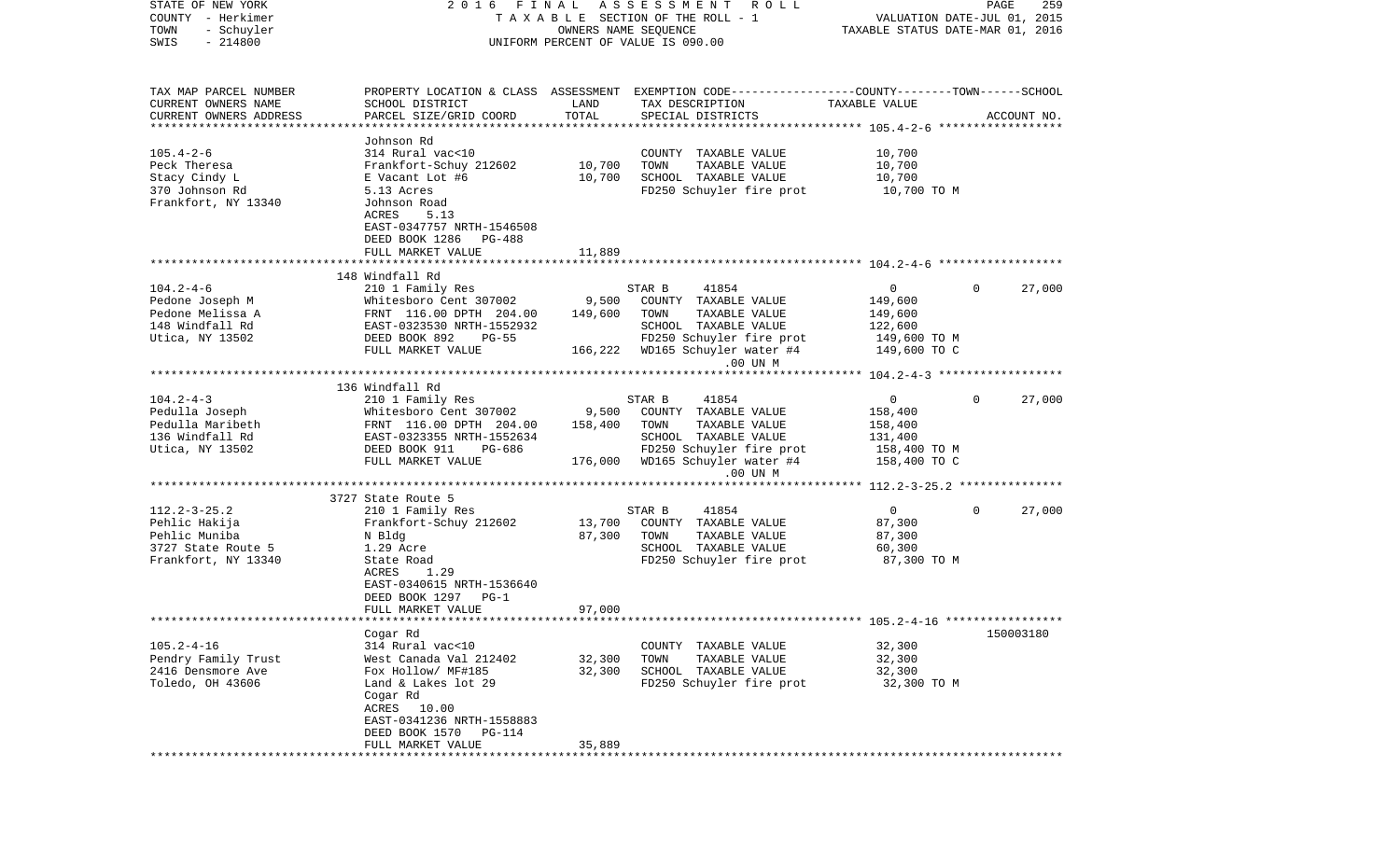| STATE OF NEW YORK<br>COUNTY - Herkimer<br>TOWN<br>- Schuyler<br>$-214800$<br>SWIS            |                                                                                                                                                                                                | OWNERS NAME SEQUENCE         | 2016 FINAL ASSESSMENT ROLL<br>T A X A B L E SECTION OF THE ROLL - 1<br>UNIFORM PERCENT OF VALUE IS 090.00            | VALUATION DATE-JUL 01, 2015<br>TAXABLE STATUS DATE-MAR 01, 2016 | PAGE<br>260        |
|----------------------------------------------------------------------------------------------|------------------------------------------------------------------------------------------------------------------------------------------------------------------------------------------------|------------------------------|----------------------------------------------------------------------------------------------------------------------|-----------------------------------------------------------------|--------------------|
| TAX MAP PARCEL NUMBER<br>CURRENT OWNERS NAME<br>CURRENT OWNERS ADDRESS                       | SCHOOL DISTRICT                                                                                                                                                                                | LAND<br>TOTAL                | PROPERTY LOCATION & CLASS ASSESSMENT EXEMPTION CODE---------------COUNTY-------TOWN-----SCHOOL<br>TAX DESCRIPTION    | TAXABLE VALUE                                                   |                    |
|                                                                                              | PARCEL SIZE/GRID COORD                                                                                                                                                                         |                              | SPECIAL DISTRICTS                                                                                                    |                                                                 | ACCOUNT NO.        |
| $099.2 - 4 - 22$<br>Perillo Ginette<br>Sterle Linda R<br>27 Smith St<br>Glen Cove, NY 11542  | Grande View Dr<br>314 Rural vac<10<br>West Canada Val 212402<br>Survey $#362$<br>Land & Lakes lot 22<br>Grande View Dr<br>ACRES<br>6.00<br>EAST-0340084 NRTH-1571416<br>DEED BOOK 1204 PG-483  | 24,900<br>24,900             | COUNTY TAXABLE VALUE<br>TOWN<br>TAXABLE VALUE<br>SCHOOL TAXABLE VALUE<br>FD250 Schuyler fire prot                    | 24,900<br>24,900<br>24,900<br>24,900 TO M                       | 150003180          |
|                                                                                              | FULL MARKET VALUE                                                                                                                                                                              | 27,667                       |                                                                                                                      |                                                                 |                    |
|                                                                                              | Mower Rd                                                                                                                                                                                       |                              |                                                                                                                      |                                                                 | 150003180          |
| $099.4 - 6 - 2$<br>Perillo Ginette<br>27 Smith St<br>Glen Gove, NY 11542                     | 314 Rural vac<10<br>West Canada Val 212402<br>Fox Hollow/ MF#185<br>Land & Lakes lot 2<br>Mower Rd<br>ACRES<br>6.00<br>EAST-0344011 NRTH-1564183<br>DEED BOOK 1127 PG-892<br>FULL MARKET VALUE | 24,900<br>24,900<br>27,667   | COUNTY TAXABLE VALUE<br>TAXABLE VALUE<br>TOWN<br>SCHOOL TAXABLE VALUE<br>FD250 Schuyler fire prot                    | 24,900<br>24,900<br>24,900<br>24,900 TO M                       |                    |
|                                                                                              |                                                                                                                                                                                                |                              |                                                                                                                      |                                                                 |                    |
| $099.4 - 6 - 3$<br>Perillo Lewis<br>Perillo Ginette<br>27 Smith St<br>Glencove, NY 11542     | Mower Rd<br>314 Rural vac<10<br>West Canada Val 212402<br>Fox Hollow/ MF#185<br>Land & Lakes lot 3<br>Mower Rd<br>ACRES<br>6.00<br>EAST-0343873 NRTH-1563954<br>DEED BOOK 1130 PG-322          | 24,900<br>24,900             | COUNTY TAXABLE VALUE<br>TAXABLE VALUE<br>TOWN<br>SCHOOL TAXABLE VALUE<br>FD250 Schuyler fire prot                    | 24,900<br>24,900<br>24,900<br>24,900 TO M                       | 150003180          |
|                                                                                              | FULL MARKET VALUE                                                                                                                                                                              | 27,667                       |                                                                                                                      |                                                                 |                    |
|                                                                                              | 133 Alyssa Cir                                                                                                                                                                                 |                              |                                                                                                                      |                                                                 |                    |
| $104.2 - 4 - 18$<br>Perkins Michael A<br>Bushey Melissa<br>133 Alyssa Cir<br>Utica, NY 13502 | 210 1 Family Res<br>Whitesboro Cent 307002<br>Westgate Dev Lot # 8<br>FRNT 120.00 DPTH 278.00<br>EAST-0323764 NRTH-1552205<br>DEED BOOK 1362 PG-89<br>FULL MARKET VALUE                        | 15,300<br>167,000<br>185,556 | STAR B<br>41854<br>COUNTY TAXABLE VALUE<br>TAXABLE VALUE<br>TOWN<br>SCHOOL TAXABLE VALUE<br>FD250 Schuyler fire prot | $\overline{0}$<br>167,000<br>167,000<br>140,000<br>167,000 TO M | $\Omega$<br>27,000 |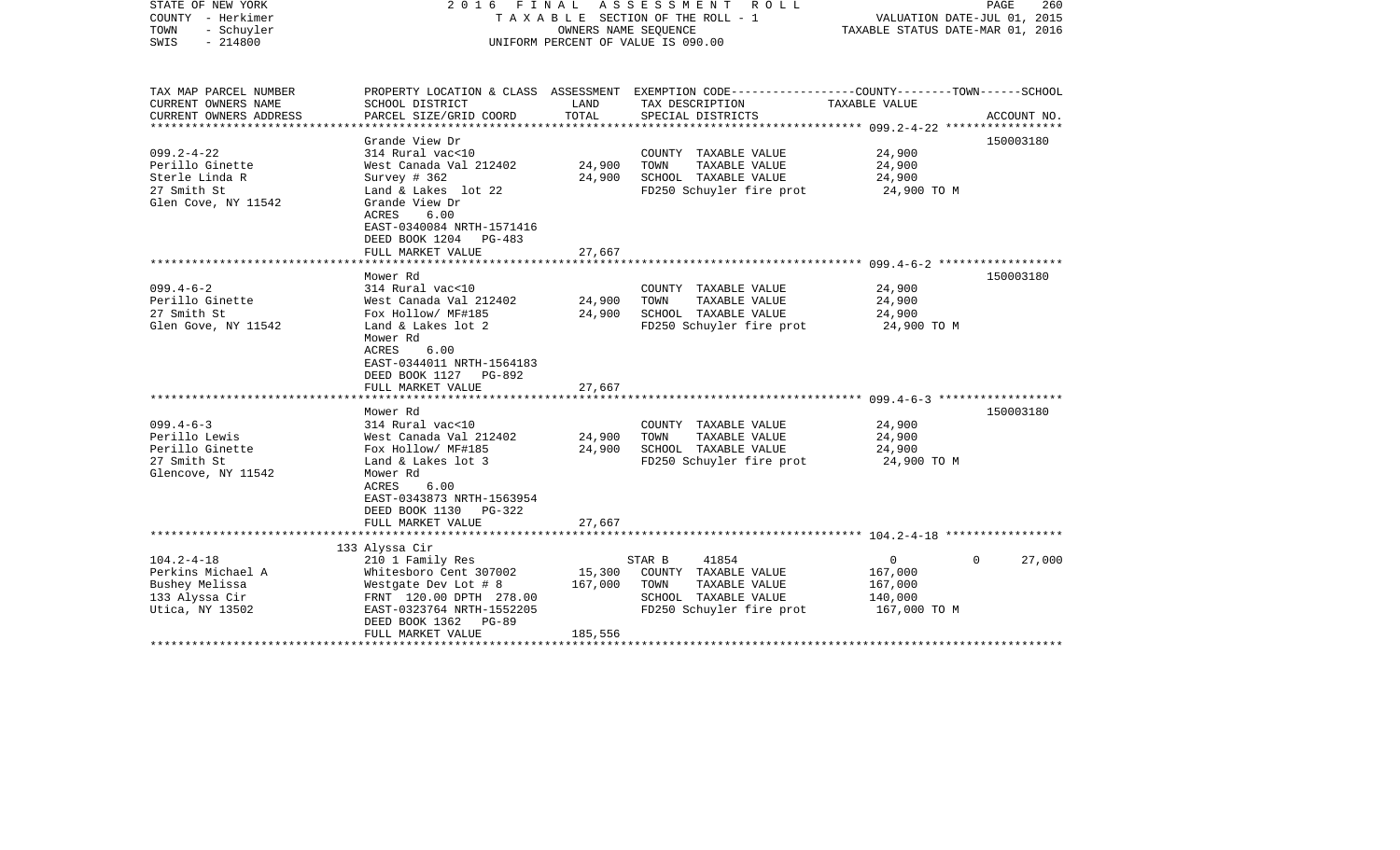| STATE OF NEW YORK<br>COUNTY - Herkimer<br>- Schuyler<br>TOWN<br>$-214800$<br>SWIS                                                                                                                    | FINAL<br>2016                                                                                                                                                                                                                                                                                                                                                                                                                                                            | OWNERS NAME SEOUENCE                                          | ASSESSMENT ROLL<br>TAXABLE SECTION OF THE ROLL - 1<br>UNIFORM PERCENT OF VALUE IS 090.00                                                                                                                                            | VALUATION DATE-JUL 01, 2015<br>TAXABLE STATUS DATE-MAR 01, 2016                                                          | 261<br>PAGE                                              |
|------------------------------------------------------------------------------------------------------------------------------------------------------------------------------------------------------|--------------------------------------------------------------------------------------------------------------------------------------------------------------------------------------------------------------------------------------------------------------------------------------------------------------------------------------------------------------------------------------------------------------------------------------------------------------------------|---------------------------------------------------------------|-------------------------------------------------------------------------------------------------------------------------------------------------------------------------------------------------------------------------------------|--------------------------------------------------------------------------------------------------------------------------|----------------------------------------------------------|
| TAX MAP PARCEL NUMBER<br>CURRENT OWNERS NAME<br>CURRENT OWNERS ADDRESS<br>***********************                                                                                                    | SCHOOL DISTRICT<br>PARCEL SIZE/GRID COORD                                                                                                                                                                                                                                                                                                                                                                                                                                | LAND<br>TOTAL                                                 | PROPERTY LOCATION & CLASS ASSESSMENT EXEMPTION CODE----------------COUNTY-------TOWN------SCHOOL<br>TAX DESCRIPTION<br>SPECIAL DISTRICTS                                                                                            | TAXABLE VALUE                                                                                                            | ACCOUNT NO.                                              |
| $105.2 - 2 - 4$<br>Perna Gerardo<br>404 Hamilton Dr<br>Stewartsville, NJ 08886                                                                                                                       | Bush Rd<br>322 Rural vac>10<br>Frankfort-Schuy 212602<br>Valley View lot 4<br>Land & Lakes sub<br>FRNT 306.00 DPTH<br>ACRES 13.50<br>EAST-3447611 NRTH-1557603<br>DEED BOOK 944<br>$PG-420$<br>FULL MARKET VALUE                                                                                                                                                                                                                                                         | 46,700<br>46,700<br>51,889                                    | COUNTY TAXABLE VALUE<br>TOWN<br>TAXABLE VALUE<br>SCHOOL TAXABLE VALUE<br>FD250 Schuyler fire prot                                                                                                                                   | 46,700<br>46,700<br>46,700<br>46,700 TO M                                                                                |                                                          |
|                                                                                                                                                                                                      |                                                                                                                                                                                                                                                                                                                                                                                                                                                                          |                                                               |                                                                                                                                                                                                                                     | ***************************** 112.2-3-35.11 **************                                                               |                                                          |
| $112.2 - 3 - 35.11$<br>Perri Daniel Sr<br>Perri Angelina M<br>147 Watkins Rd<br>Frankfort, NY 13340<br>$112.2 - 3 - 35.1$<br>Perri Joseph<br>Perri Michael S<br>1732 Barringer Rd<br>Ilion, NY 13357 | 147 Watkins Rd<br>210 1 Family Res<br>Frankfort-Schuy 212602<br>1.1A<br>new double wide 2011<br>FRNT 172.00 DPTH<br>1.10<br>ACRES<br>EAST-0340031 NRTH-1538169<br>DEED BOOK 1417<br>PG-601<br>FULL MARKET VALUE<br>off Watkins road<br>320 Rural vacant<br>Frankfort-Schuy 212602<br>13.6 A after split #1 201<br>60 ff off watkins rd<br>State<br>FRNT<br>60.00 DPTH<br>ACRES 13.60<br>EAST-0339775 NRTH-1538371<br>DEED BOOK 1532<br><b>PG-78</b><br>FULL MARKET VALUE | 10,000 STAR EN<br>83,000<br>92,222<br>4,000<br>4,000<br>4,444 | VET COM CT 41131<br>41834<br>COUNTY TAXABLE VALUE<br>TOWN<br>TAXABLE VALUE<br>SCHOOL TAXABLE VALUE<br>FD250 Schuyler fire prot<br>COUNTY TAXABLE VALUE<br>TAXABLE VALUE<br>TOWN<br>SCHOOL TAXABLE VALUE<br>FD250 Schuyler fire prot | 13,500<br>13,500<br>$\overline{0}$<br>69,500<br>69,500<br>24,230<br>83,000 TO M<br>4,000<br>4,000<br>4,000<br>4,000 TO M | 150003900<br>$\Omega$<br>58,770<br>$\Omega$<br>150003900 |
| $112.2 - 3 - 35.8$<br>Perri Joseph<br>Perri Michael S<br>1732 Barringer Rd<br>Ilion, NY 13357                                                                                                        | State Route 5<br>321 Abandoned ag<br>Frankfort-Schuy 212602<br>3 acres between rr & cana<br>State<br>ACRES<br>3.10<br>EAST-0339098 NRTH-1537042<br>DEED BOOK 1409<br>PG-332<br>FULL MARKET VALUE                                                                                                                                                                                                                                                                         | 1,000<br>1,000<br>1,111                                       | COUNTY TAXABLE VALUE<br>TOWN<br>TAXABLE VALUE<br>SCHOOL TAXABLE VALUE<br>FD250 Schuyler fire prot                                                                                                                                   | 1,000<br>1,000<br>1,000<br>1,000 TO M                                                                                    | 150003900                                                |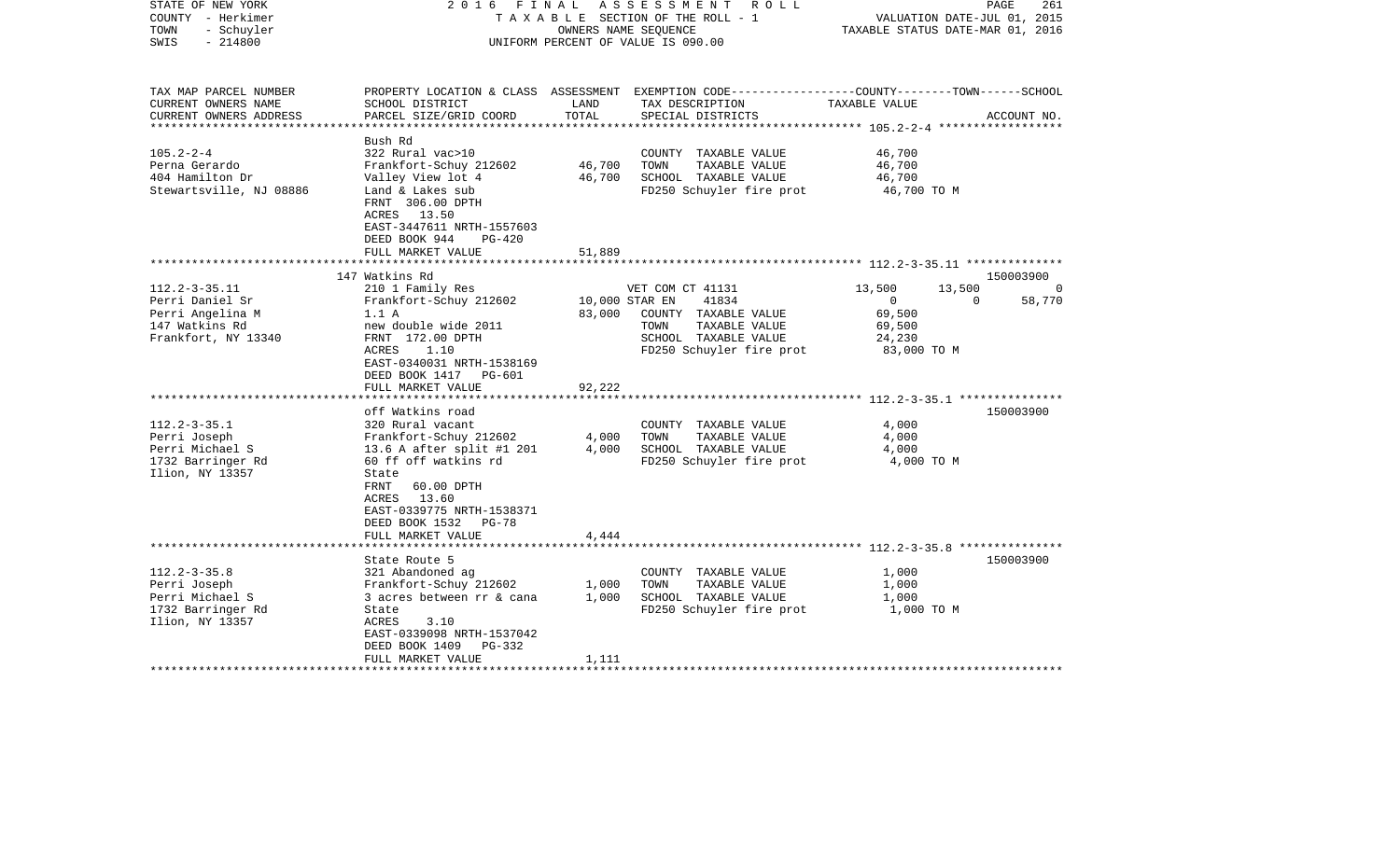| PROPERTY LOCATION & CLASS ASSESSMENT EXEMPTION CODE---------------COUNTY-------TOWN------SCHOOL<br>TAX MAP PARCEL NUMBER<br>CURRENT OWNERS NAME<br>SCHOOL DISTRICT<br>LAND<br>TAX DESCRIPTION<br>TAXABLE VALUE<br>TOTAL<br>CURRENT OWNERS ADDRESS<br>PARCEL SIZE/GRID COORD<br>SPECIAL DISTRICTS<br>ACCOUNT NO.<br>236 Johnson Rd<br>$105.4 - 2 - 20$<br>240 Rural res<br>41854<br>0<br>27,000<br>STAR B<br>$\mathbf{0}$<br>Perri Nicholas R<br>Frankfort-Schuy 212602<br>22,400<br>COUNTY TAXABLE VALUE<br>123,000<br>123,000<br>236 Johnson Rd<br>Sing Fam Res W Pole Bldg<br>TOWN<br>TAXABLE VALUE<br>123,000<br>Frankfort, NY 13340<br>12.9 Acres<br>SCHOOL TAXABLE VALUE<br>96,000<br>Lot #20 Johnson Rd<br>FD250 Schuyler fire prot<br>123,000 TO M<br>ACRES 12.90<br>EAST-0345122 NRTH-1544927<br>DEED BOOK 746<br>$PG-29$<br>136,667<br>FULL MARKET VALUE<br>************************<br>*****************<br>171 Watkins Rd<br>$112.2 - 3 - 35.2$<br>210 1 Family Res<br>$\overline{0}$<br>27,000<br>STAR B<br>41854<br>$\Omega$<br>Perri Robert M<br>13,700<br>COUNTY TAXABLE VALUE<br>Frankfort-Schuy 212602<br>118,300<br>Single Family Manuf. Resi<br>171 Watkins Rd<br>118,300<br>TOWN<br>TAXABLE VALUE<br>118,300<br>Frankfort, NY 13340<br>Dence<br>SCHOOL TAXABLE VALUE<br>91,300<br>FRNT 226.00 DPTH<br>FD250 Schuyler fire prot<br>118,300 TO M<br>ACRES<br>1.30<br>EAST-0339241 NRTH-1537322<br>DEED BOOK 867<br>PG-151<br>FULL MARKET VALUE<br>131,444<br>**************************<br>150003900<br>3653 State Route 5<br>$112.2 - 3 - 35.7$<br>24,000<br>312 Vac w/imprv<br>COUNTY TAXABLE VALUE<br>Perri Robert M<br>12,000<br>TAXABLE VALUE<br>24,000<br>Frankfort-Schuy 212602<br>TOWN<br>171 Watkins Rd<br>Pole barn Welding Shop<br>24,000<br>SCHOOL TAXABLE VALUE<br>24,000<br>Frankfort, NY 13340<br>20.2 Acres<br>FD250 Schuyler fire prot<br>24,000 TO M<br>State<br>FRNT 120.00 DPTH 394.00<br>ACRES<br>1.00<br>EAST-0339496 NRTH-1537629<br>DEED BOOK 1195 PG-577<br>26,667<br>FULL MARKET VALUE<br>170 Watkins Rd<br>150013110<br>$112.2 - 3 - 33$<br>AGED-ALL<br>41800<br>44,000<br>44,000<br>44,000<br>210 1 Family Res<br>Perry Eleanor F<br>Frankfort-Schuy 212602<br>10,100 STAR EN<br>41834<br>$\mathbf{0}$<br>$\mathbf 0$<br>44,000<br>170 Watkins Rd<br>Single Family Residence W<br>88,000<br>COUNTY TAXABLE VALUE<br>44,000<br>Frankfort, NY 13340<br>$3 \frac{1}{2}$<br>44,000<br>TOWN<br>TAXABLE VALUE<br>SCHOOL TAXABLE VALUE<br>Watkins<br>0<br>FRNT 160.00 DPTH 181.00<br>FD250 Schuyler fire prot<br>88,000 TO M<br>EAST-0340455 NRTH-1538376<br>DEED BOOK 00629 PG-00455<br>97,778<br>FULL MARKET VALUE | STATE OF NEW YORK<br>COUNTY - Herkimer<br>- Schuyler<br>TOWN<br>$-214800$<br>SWIS | FINAL<br>2016 | OWNERS NAME SEQUENCE | ASSESSMENT<br>ROLL<br>TAXABLE SECTION OF THE ROLL - 1<br>UNIFORM PERCENT OF VALUE IS 090.00 | VALUATION DATE-JUL 01, 2015<br>TAXABLE STATUS DATE-MAR 01, 2016 | PAGE | 262 |
|-------------------------------------------------------------------------------------------------------------------------------------------------------------------------------------------------------------------------------------------------------------------------------------------------------------------------------------------------------------------------------------------------------------------------------------------------------------------------------------------------------------------------------------------------------------------------------------------------------------------------------------------------------------------------------------------------------------------------------------------------------------------------------------------------------------------------------------------------------------------------------------------------------------------------------------------------------------------------------------------------------------------------------------------------------------------------------------------------------------------------------------------------------------------------------------------------------------------------------------------------------------------------------------------------------------------------------------------------------------------------------------------------------------------------------------------------------------------------------------------------------------------------------------------------------------------------------------------------------------------------------------------------------------------------------------------------------------------------------------------------------------------------------------------------------------------------------------------------------------------------------------------------------------------------------------------------------------------------------------------------------------------------------------------------------------------------------------------------------------------------------------------------------------------------------------------------------------------------------------------------------------------------------------------------------------------------------------------------------------------------------------------------------------------------------------------------------------------------------------------------------------------------------------------------------------------------------------------------------------------------------------------------------------|-----------------------------------------------------------------------------------|---------------|----------------------|---------------------------------------------------------------------------------------------|-----------------------------------------------------------------|------|-----|
|                                                                                                                                                                                                                                                                                                                                                                                                                                                                                                                                                                                                                                                                                                                                                                                                                                                                                                                                                                                                                                                                                                                                                                                                                                                                                                                                                                                                                                                                                                                                                                                                                                                                                                                                                                                                                                                                                                                                                                                                                                                                                                                                                                                                                                                                                                                                                                                                                                                                                                                                                                                                                                                             |                                                                                   |               |                      |                                                                                             |                                                                 |      |     |
|                                                                                                                                                                                                                                                                                                                                                                                                                                                                                                                                                                                                                                                                                                                                                                                                                                                                                                                                                                                                                                                                                                                                                                                                                                                                                                                                                                                                                                                                                                                                                                                                                                                                                                                                                                                                                                                                                                                                                                                                                                                                                                                                                                                                                                                                                                                                                                                                                                                                                                                                                                                                                                                             |                                                                                   |               |                      |                                                                                             |                                                                 |      |     |
|                                                                                                                                                                                                                                                                                                                                                                                                                                                                                                                                                                                                                                                                                                                                                                                                                                                                                                                                                                                                                                                                                                                                                                                                                                                                                                                                                                                                                                                                                                                                                                                                                                                                                                                                                                                                                                                                                                                                                                                                                                                                                                                                                                                                                                                                                                                                                                                                                                                                                                                                                                                                                                                             |                                                                                   |               |                      |                                                                                             |                                                                 |      |     |
|                                                                                                                                                                                                                                                                                                                                                                                                                                                                                                                                                                                                                                                                                                                                                                                                                                                                                                                                                                                                                                                                                                                                                                                                                                                                                                                                                                                                                                                                                                                                                                                                                                                                                                                                                                                                                                                                                                                                                                                                                                                                                                                                                                                                                                                                                                                                                                                                                                                                                                                                                                                                                                                             |                                                                                   |               |                      |                                                                                             |                                                                 |      |     |
|                                                                                                                                                                                                                                                                                                                                                                                                                                                                                                                                                                                                                                                                                                                                                                                                                                                                                                                                                                                                                                                                                                                                                                                                                                                                                                                                                                                                                                                                                                                                                                                                                                                                                                                                                                                                                                                                                                                                                                                                                                                                                                                                                                                                                                                                                                                                                                                                                                                                                                                                                                                                                                                             |                                                                                   |               |                      |                                                                                             |                                                                 |      |     |
|                                                                                                                                                                                                                                                                                                                                                                                                                                                                                                                                                                                                                                                                                                                                                                                                                                                                                                                                                                                                                                                                                                                                                                                                                                                                                                                                                                                                                                                                                                                                                                                                                                                                                                                                                                                                                                                                                                                                                                                                                                                                                                                                                                                                                                                                                                                                                                                                                                                                                                                                                                                                                                                             |                                                                                   |               |                      |                                                                                             |                                                                 |      |     |
|                                                                                                                                                                                                                                                                                                                                                                                                                                                                                                                                                                                                                                                                                                                                                                                                                                                                                                                                                                                                                                                                                                                                                                                                                                                                                                                                                                                                                                                                                                                                                                                                                                                                                                                                                                                                                                                                                                                                                                                                                                                                                                                                                                                                                                                                                                                                                                                                                                                                                                                                                                                                                                                             |                                                                                   |               |                      |                                                                                             |                                                                 |      |     |
|                                                                                                                                                                                                                                                                                                                                                                                                                                                                                                                                                                                                                                                                                                                                                                                                                                                                                                                                                                                                                                                                                                                                                                                                                                                                                                                                                                                                                                                                                                                                                                                                                                                                                                                                                                                                                                                                                                                                                                                                                                                                                                                                                                                                                                                                                                                                                                                                                                                                                                                                                                                                                                                             |                                                                                   |               |                      |                                                                                             |                                                                 |      |     |
|                                                                                                                                                                                                                                                                                                                                                                                                                                                                                                                                                                                                                                                                                                                                                                                                                                                                                                                                                                                                                                                                                                                                                                                                                                                                                                                                                                                                                                                                                                                                                                                                                                                                                                                                                                                                                                                                                                                                                                                                                                                                                                                                                                                                                                                                                                                                                                                                                                                                                                                                                                                                                                                             |                                                                                   |               |                      |                                                                                             |                                                                 |      |     |
|                                                                                                                                                                                                                                                                                                                                                                                                                                                                                                                                                                                                                                                                                                                                                                                                                                                                                                                                                                                                                                                                                                                                                                                                                                                                                                                                                                                                                                                                                                                                                                                                                                                                                                                                                                                                                                                                                                                                                                                                                                                                                                                                                                                                                                                                                                                                                                                                                                                                                                                                                                                                                                                             |                                                                                   |               |                      |                                                                                             |                                                                 |      |     |
|                                                                                                                                                                                                                                                                                                                                                                                                                                                                                                                                                                                                                                                                                                                                                                                                                                                                                                                                                                                                                                                                                                                                                                                                                                                                                                                                                                                                                                                                                                                                                                                                                                                                                                                                                                                                                                                                                                                                                                                                                                                                                                                                                                                                                                                                                                                                                                                                                                                                                                                                                                                                                                                             |                                                                                   |               |                      |                                                                                             |                                                                 |      |     |
|                                                                                                                                                                                                                                                                                                                                                                                                                                                                                                                                                                                                                                                                                                                                                                                                                                                                                                                                                                                                                                                                                                                                                                                                                                                                                                                                                                                                                                                                                                                                                                                                                                                                                                                                                                                                                                                                                                                                                                                                                                                                                                                                                                                                                                                                                                                                                                                                                                                                                                                                                                                                                                                             |                                                                                   |               |                      |                                                                                             |                                                                 |      |     |
|                                                                                                                                                                                                                                                                                                                                                                                                                                                                                                                                                                                                                                                                                                                                                                                                                                                                                                                                                                                                                                                                                                                                                                                                                                                                                                                                                                                                                                                                                                                                                                                                                                                                                                                                                                                                                                                                                                                                                                                                                                                                                                                                                                                                                                                                                                                                                                                                                                                                                                                                                                                                                                                             |                                                                                   |               |                      |                                                                                             |                                                                 |      |     |
|                                                                                                                                                                                                                                                                                                                                                                                                                                                                                                                                                                                                                                                                                                                                                                                                                                                                                                                                                                                                                                                                                                                                                                                                                                                                                                                                                                                                                                                                                                                                                                                                                                                                                                                                                                                                                                                                                                                                                                                                                                                                                                                                                                                                                                                                                                                                                                                                                                                                                                                                                                                                                                                             |                                                                                   |               |                      |                                                                                             |                                                                 |      |     |
|                                                                                                                                                                                                                                                                                                                                                                                                                                                                                                                                                                                                                                                                                                                                                                                                                                                                                                                                                                                                                                                                                                                                                                                                                                                                                                                                                                                                                                                                                                                                                                                                                                                                                                                                                                                                                                                                                                                                                                                                                                                                                                                                                                                                                                                                                                                                                                                                                                                                                                                                                                                                                                                             |                                                                                   |               |                      |                                                                                             |                                                                 |      |     |
|                                                                                                                                                                                                                                                                                                                                                                                                                                                                                                                                                                                                                                                                                                                                                                                                                                                                                                                                                                                                                                                                                                                                                                                                                                                                                                                                                                                                                                                                                                                                                                                                                                                                                                                                                                                                                                                                                                                                                                                                                                                                                                                                                                                                                                                                                                                                                                                                                                                                                                                                                                                                                                                             |                                                                                   |               |                      |                                                                                             |                                                                 |      |     |
|                                                                                                                                                                                                                                                                                                                                                                                                                                                                                                                                                                                                                                                                                                                                                                                                                                                                                                                                                                                                                                                                                                                                                                                                                                                                                                                                                                                                                                                                                                                                                                                                                                                                                                                                                                                                                                                                                                                                                                                                                                                                                                                                                                                                                                                                                                                                                                                                                                                                                                                                                                                                                                                             |                                                                                   |               |                      |                                                                                             |                                                                 |      |     |
|                                                                                                                                                                                                                                                                                                                                                                                                                                                                                                                                                                                                                                                                                                                                                                                                                                                                                                                                                                                                                                                                                                                                                                                                                                                                                                                                                                                                                                                                                                                                                                                                                                                                                                                                                                                                                                                                                                                                                                                                                                                                                                                                                                                                                                                                                                                                                                                                                                                                                                                                                                                                                                                             |                                                                                   |               |                      |                                                                                             |                                                                 |      |     |
|                                                                                                                                                                                                                                                                                                                                                                                                                                                                                                                                                                                                                                                                                                                                                                                                                                                                                                                                                                                                                                                                                                                                                                                                                                                                                                                                                                                                                                                                                                                                                                                                                                                                                                                                                                                                                                                                                                                                                                                                                                                                                                                                                                                                                                                                                                                                                                                                                                                                                                                                                                                                                                                             |                                                                                   |               |                      |                                                                                             |                                                                 |      |     |
|                                                                                                                                                                                                                                                                                                                                                                                                                                                                                                                                                                                                                                                                                                                                                                                                                                                                                                                                                                                                                                                                                                                                                                                                                                                                                                                                                                                                                                                                                                                                                                                                                                                                                                                                                                                                                                                                                                                                                                                                                                                                                                                                                                                                                                                                                                                                                                                                                                                                                                                                                                                                                                                             |                                                                                   |               |                      |                                                                                             |                                                                 |      |     |
|                                                                                                                                                                                                                                                                                                                                                                                                                                                                                                                                                                                                                                                                                                                                                                                                                                                                                                                                                                                                                                                                                                                                                                                                                                                                                                                                                                                                                                                                                                                                                                                                                                                                                                                                                                                                                                                                                                                                                                                                                                                                                                                                                                                                                                                                                                                                                                                                                                                                                                                                                                                                                                                             |                                                                                   |               |                      |                                                                                             |                                                                 |      |     |
|                                                                                                                                                                                                                                                                                                                                                                                                                                                                                                                                                                                                                                                                                                                                                                                                                                                                                                                                                                                                                                                                                                                                                                                                                                                                                                                                                                                                                                                                                                                                                                                                                                                                                                                                                                                                                                                                                                                                                                                                                                                                                                                                                                                                                                                                                                                                                                                                                                                                                                                                                                                                                                                             |                                                                                   |               |                      |                                                                                             |                                                                 |      |     |
|                                                                                                                                                                                                                                                                                                                                                                                                                                                                                                                                                                                                                                                                                                                                                                                                                                                                                                                                                                                                                                                                                                                                                                                                                                                                                                                                                                                                                                                                                                                                                                                                                                                                                                                                                                                                                                                                                                                                                                                                                                                                                                                                                                                                                                                                                                                                                                                                                                                                                                                                                                                                                                                             |                                                                                   |               |                      |                                                                                             |                                                                 |      |     |
|                                                                                                                                                                                                                                                                                                                                                                                                                                                                                                                                                                                                                                                                                                                                                                                                                                                                                                                                                                                                                                                                                                                                                                                                                                                                                                                                                                                                                                                                                                                                                                                                                                                                                                                                                                                                                                                                                                                                                                                                                                                                                                                                                                                                                                                                                                                                                                                                                                                                                                                                                                                                                                                             |                                                                                   |               |                      |                                                                                             |                                                                 |      |     |
|                                                                                                                                                                                                                                                                                                                                                                                                                                                                                                                                                                                                                                                                                                                                                                                                                                                                                                                                                                                                                                                                                                                                                                                                                                                                                                                                                                                                                                                                                                                                                                                                                                                                                                                                                                                                                                                                                                                                                                                                                                                                                                                                                                                                                                                                                                                                                                                                                                                                                                                                                                                                                                                             |                                                                                   |               |                      |                                                                                             |                                                                 |      |     |
|                                                                                                                                                                                                                                                                                                                                                                                                                                                                                                                                                                                                                                                                                                                                                                                                                                                                                                                                                                                                                                                                                                                                                                                                                                                                                                                                                                                                                                                                                                                                                                                                                                                                                                                                                                                                                                                                                                                                                                                                                                                                                                                                                                                                                                                                                                                                                                                                                                                                                                                                                                                                                                                             |                                                                                   |               |                      |                                                                                             |                                                                 |      |     |
|                                                                                                                                                                                                                                                                                                                                                                                                                                                                                                                                                                                                                                                                                                                                                                                                                                                                                                                                                                                                                                                                                                                                                                                                                                                                                                                                                                                                                                                                                                                                                                                                                                                                                                                                                                                                                                                                                                                                                                                                                                                                                                                                                                                                                                                                                                                                                                                                                                                                                                                                                                                                                                                             |                                                                                   |               |                      |                                                                                             |                                                                 |      |     |
|                                                                                                                                                                                                                                                                                                                                                                                                                                                                                                                                                                                                                                                                                                                                                                                                                                                                                                                                                                                                                                                                                                                                                                                                                                                                                                                                                                                                                                                                                                                                                                                                                                                                                                                                                                                                                                                                                                                                                                                                                                                                                                                                                                                                                                                                                                                                                                                                                                                                                                                                                                                                                                                             |                                                                                   |               |                      |                                                                                             |                                                                 |      |     |
|                                                                                                                                                                                                                                                                                                                                                                                                                                                                                                                                                                                                                                                                                                                                                                                                                                                                                                                                                                                                                                                                                                                                                                                                                                                                                                                                                                                                                                                                                                                                                                                                                                                                                                                                                                                                                                                                                                                                                                                                                                                                                                                                                                                                                                                                                                                                                                                                                                                                                                                                                                                                                                                             |                                                                                   |               |                      |                                                                                             |                                                                 |      |     |
|                                                                                                                                                                                                                                                                                                                                                                                                                                                                                                                                                                                                                                                                                                                                                                                                                                                                                                                                                                                                                                                                                                                                                                                                                                                                                                                                                                                                                                                                                                                                                                                                                                                                                                                                                                                                                                                                                                                                                                                                                                                                                                                                                                                                                                                                                                                                                                                                                                                                                                                                                                                                                                                             |                                                                                   |               |                      |                                                                                             |                                                                 |      |     |
|                                                                                                                                                                                                                                                                                                                                                                                                                                                                                                                                                                                                                                                                                                                                                                                                                                                                                                                                                                                                                                                                                                                                                                                                                                                                                                                                                                                                                                                                                                                                                                                                                                                                                                                                                                                                                                                                                                                                                                                                                                                                                                                                                                                                                                                                                                                                                                                                                                                                                                                                                                                                                                                             |                                                                                   |               |                      |                                                                                             |                                                                 |      |     |
|                                                                                                                                                                                                                                                                                                                                                                                                                                                                                                                                                                                                                                                                                                                                                                                                                                                                                                                                                                                                                                                                                                                                                                                                                                                                                                                                                                                                                                                                                                                                                                                                                                                                                                                                                                                                                                                                                                                                                                                                                                                                                                                                                                                                                                                                                                                                                                                                                                                                                                                                                                                                                                                             |                                                                                   |               |                      |                                                                                             |                                                                 |      |     |
|                                                                                                                                                                                                                                                                                                                                                                                                                                                                                                                                                                                                                                                                                                                                                                                                                                                                                                                                                                                                                                                                                                                                                                                                                                                                                                                                                                                                                                                                                                                                                                                                                                                                                                                                                                                                                                                                                                                                                                                                                                                                                                                                                                                                                                                                                                                                                                                                                                                                                                                                                                                                                                                             |                                                                                   |               |                      |                                                                                             |                                                                 |      |     |
|                                                                                                                                                                                                                                                                                                                                                                                                                                                                                                                                                                                                                                                                                                                                                                                                                                                                                                                                                                                                                                                                                                                                                                                                                                                                                                                                                                                                                                                                                                                                                                                                                                                                                                                                                                                                                                                                                                                                                                                                                                                                                                                                                                                                                                                                                                                                                                                                                                                                                                                                                                                                                                                             |                                                                                   |               |                      |                                                                                             |                                                                 |      |     |
|                                                                                                                                                                                                                                                                                                                                                                                                                                                                                                                                                                                                                                                                                                                                                                                                                                                                                                                                                                                                                                                                                                                                                                                                                                                                                                                                                                                                                                                                                                                                                                                                                                                                                                                                                                                                                                                                                                                                                                                                                                                                                                                                                                                                                                                                                                                                                                                                                                                                                                                                                                                                                                                             |                                                                                   |               |                      |                                                                                             |                                                                 |      |     |
|                                                                                                                                                                                                                                                                                                                                                                                                                                                                                                                                                                                                                                                                                                                                                                                                                                                                                                                                                                                                                                                                                                                                                                                                                                                                                                                                                                                                                                                                                                                                                                                                                                                                                                                                                                                                                                                                                                                                                                                                                                                                                                                                                                                                                                                                                                                                                                                                                                                                                                                                                                                                                                                             |                                                                                   |               |                      |                                                                                             |                                                                 |      |     |
|                                                                                                                                                                                                                                                                                                                                                                                                                                                                                                                                                                                                                                                                                                                                                                                                                                                                                                                                                                                                                                                                                                                                                                                                                                                                                                                                                                                                                                                                                                                                                                                                                                                                                                                                                                                                                                                                                                                                                                                                                                                                                                                                                                                                                                                                                                                                                                                                                                                                                                                                                                                                                                                             |                                                                                   |               |                      |                                                                                             |                                                                 |      |     |
|                                                                                                                                                                                                                                                                                                                                                                                                                                                                                                                                                                                                                                                                                                                                                                                                                                                                                                                                                                                                                                                                                                                                                                                                                                                                                                                                                                                                                                                                                                                                                                                                                                                                                                                                                                                                                                                                                                                                                                                                                                                                                                                                                                                                                                                                                                                                                                                                                                                                                                                                                                                                                                                             |                                                                                   |               |                      |                                                                                             |                                                                 |      |     |
|                                                                                                                                                                                                                                                                                                                                                                                                                                                                                                                                                                                                                                                                                                                                                                                                                                                                                                                                                                                                                                                                                                                                                                                                                                                                                                                                                                                                                                                                                                                                                                                                                                                                                                                                                                                                                                                                                                                                                                                                                                                                                                                                                                                                                                                                                                                                                                                                                                                                                                                                                                                                                                                             |                                                                                   |               |                      |                                                                                             |                                                                 |      |     |
|                                                                                                                                                                                                                                                                                                                                                                                                                                                                                                                                                                                                                                                                                                                                                                                                                                                                                                                                                                                                                                                                                                                                                                                                                                                                                                                                                                                                                                                                                                                                                                                                                                                                                                                                                                                                                                                                                                                                                                                                                                                                                                                                                                                                                                                                                                                                                                                                                                                                                                                                                                                                                                                             |                                                                                   |               |                      |                                                                                             |                                                                 |      |     |
|                                                                                                                                                                                                                                                                                                                                                                                                                                                                                                                                                                                                                                                                                                                                                                                                                                                                                                                                                                                                                                                                                                                                                                                                                                                                                                                                                                                                                                                                                                                                                                                                                                                                                                                                                                                                                                                                                                                                                                                                                                                                                                                                                                                                                                                                                                                                                                                                                                                                                                                                                                                                                                                             |                                                                                   |               |                      |                                                                                             |                                                                 |      |     |
|                                                                                                                                                                                                                                                                                                                                                                                                                                                                                                                                                                                                                                                                                                                                                                                                                                                                                                                                                                                                                                                                                                                                                                                                                                                                                                                                                                                                                                                                                                                                                                                                                                                                                                                                                                                                                                                                                                                                                                                                                                                                                                                                                                                                                                                                                                                                                                                                                                                                                                                                                                                                                                                             |                                                                                   |               |                      |                                                                                             |                                                                 |      |     |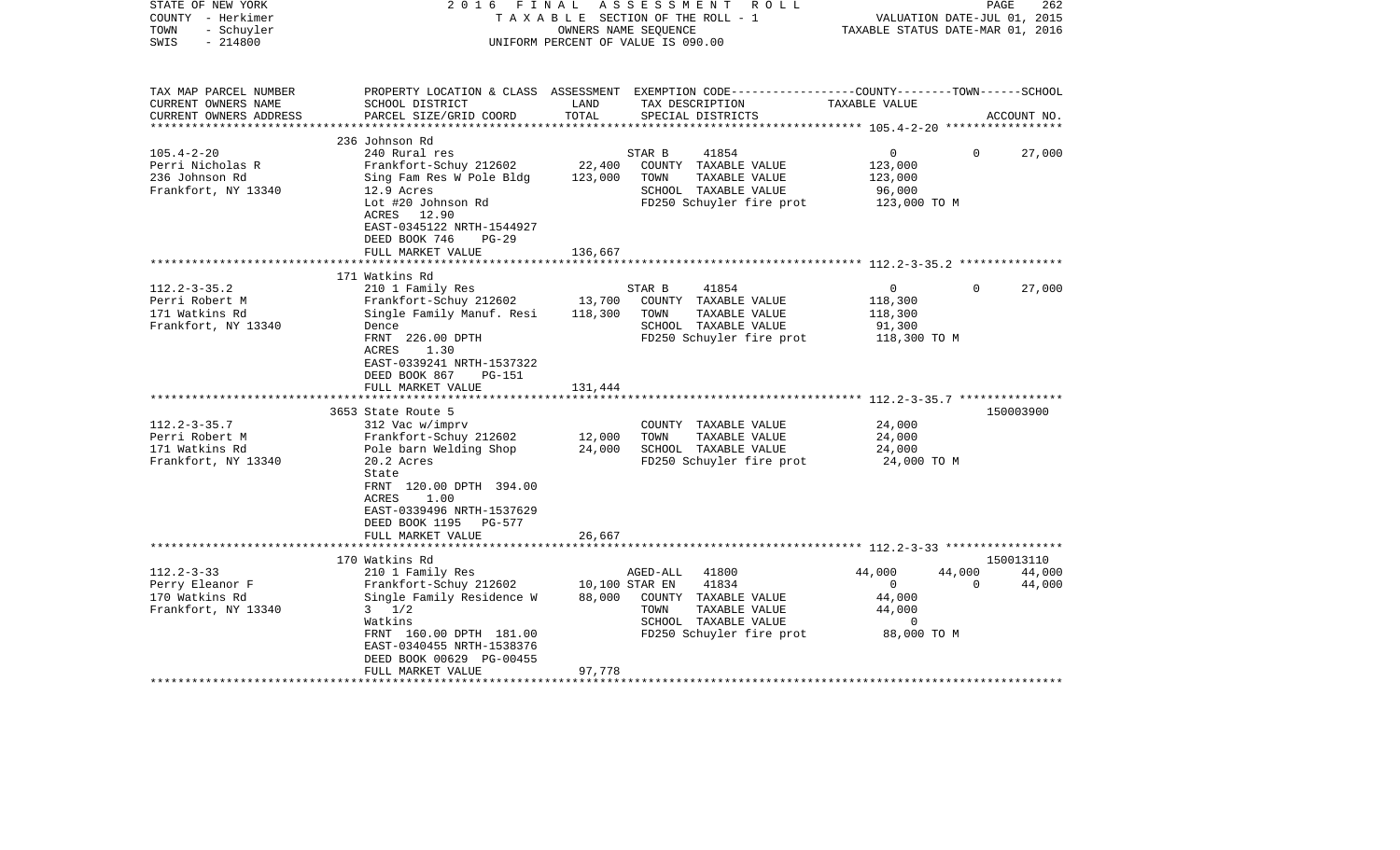| TAX MAP PARCEL NUMBER<br>PROPERTY LOCATION & CLASS ASSESSMENT EXEMPTION CODE----------------COUNTY-------TOWN------SCHOOL<br>CURRENT OWNERS NAME<br>SCHOOL DISTRICT<br>LAND<br>TAX DESCRIPTION<br>TAXABLE VALUE<br>CURRENT OWNERS ADDRESS<br>PARCEL SIZE/GRID COORD<br>TOTAL<br>SPECIAL DISTRICTS<br>ACCOUNT NO.<br>**********************<br>983 Newport Rd<br>$099.1 - 1 - 65.6$<br>210 1 Family Res<br>STAR B<br>41854<br>$\mathbf{0}$<br>$\Omega$<br>27,000<br>West Canada Val 212402<br>13,700<br>COUNTY TAXABLE VALUE<br>Pescatore Robert A<br>82,400<br>82,400<br>Pescatore Donna M<br>W Bldg<br>TOWN<br>TAXABLE VALUE<br>82,400<br>983 Newport Rd<br>1.15a<br>SCHOOL TAXABLE VALUE<br>55,400<br>ACRES<br>FD250 Schuyler fire prot<br>Utica, NY 13502<br>1.15<br>82,400 TO M<br>EAST-0326990 NRTH-1569762<br>DEED BOOK 1259<br>$PG-32$<br>FULL MARKET VALUE<br>91,556<br>Newport Rd<br>$099.1 - 1 - 65.7$<br>314 Rural vac<10<br>9,500<br>COUNTY TAXABLE VALUE<br>9,500<br>Pescatore Robert A<br>West Canada Val 212402<br>TOWN<br>TAXABLE VALUE<br>9,500<br>9,500<br>SCHOOL TAXABLE VALUE<br>Pescatore Donna M<br>Vacant Land<br>9,500<br>FD250 Schuyler fire prot<br>983 Newport Rd<br>3.70<br>9,500 TO M<br>ACRES<br>Utica, NY 13502<br>EAST-0326642 NRTH-1570085<br>DEED BOOK 1259 PG-32<br>FULL MARKET VALUE<br>10,556<br>142 Skyview Ln<br>$099.3 - 4 - 5$<br>210 1 Family Res<br>STAR B<br>41854<br>27,000<br>$\mathbf{0}$<br>$\Omega$<br>19,000<br>COUNTY TAXABLE VALUE<br>Peters Andrew J<br>Whitesboro Cent 307002<br>227,000<br>Peters Diane M<br>227,000<br>TAXABLE VALUE<br>227,000<br>Merged split 15<br>TOWN<br>142 Skyview Ln<br>$099.3 - 4 - 4.2$ 2007<br>SCHOOL TAXABLE VALUE<br>200,000<br>Utica, NY 13502<br>2009 bar -19000<br>FD250 Schuyler fire prot<br>227,000 TO M<br>FRNT 266.00 DPTH<br>ACRES<br>11.40<br>EAST-0329348 NRTH-1563642<br>DEED BOOK 1149<br>PG-171<br>FULL MARKET VALUE<br>252,222<br>452 Carder Ln<br>$105.3 - 1 - 28.2$<br>210 1 Family Res<br>41854<br>27,000<br>STAR B<br>$\mathbf 0$<br>0<br>Peters Michael S<br>Frankfort-Schuy 212602<br>13,700<br>COUNTY TAXABLE VALUE<br>116,400<br>Peters Claudine<br>Residence<br>116,400<br>TOWN<br>TAXABLE VALUE<br>116,400<br>508 Carder Ln<br>1.229 Acres<br>SCHOOL TAXABLE VALUE<br>89,400<br>Frankfort, NY 13340<br>FD250 Schuyler fire prot<br>Carder Lane<br>116,400 TO M<br>1.23 BANK<br>291<br>ACRES<br>EAST-0333538 NRTH-1547314<br>DEED BOOK 840<br>$PG-163$<br>129,333<br>FULL MARKET VALUE | STATE OF NEW YORK<br>COUNTY - Herkimer<br>TOWN<br>- Schuyler<br>$-214800$<br>SWIS | FINAL<br>2016 | ASSESSMENT ROLL<br>TAXABLE SECTION OF THE ROLL - 1<br>OWNERS NAME SEQUENCE<br>UNIFORM PERCENT OF VALUE IS 090.00 | VALUATION DATE-JUL 01, 2015<br>TAXABLE STATUS DATE-MAR 01, 2016 | PAGE | 263 |
|-----------------------------------------------------------------------------------------------------------------------------------------------------------------------------------------------------------------------------------------------------------------------------------------------------------------------------------------------------------------------------------------------------------------------------------------------------------------------------------------------------------------------------------------------------------------------------------------------------------------------------------------------------------------------------------------------------------------------------------------------------------------------------------------------------------------------------------------------------------------------------------------------------------------------------------------------------------------------------------------------------------------------------------------------------------------------------------------------------------------------------------------------------------------------------------------------------------------------------------------------------------------------------------------------------------------------------------------------------------------------------------------------------------------------------------------------------------------------------------------------------------------------------------------------------------------------------------------------------------------------------------------------------------------------------------------------------------------------------------------------------------------------------------------------------------------------------------------------------------------------------------------------------------------------------------------------------------------------------------------------------------------------------------------------------------------------------------------------------------------------------------------------------------------------------------------------------------------------------------------------------------------------------------------------------------------------------------------------------------------------------------------------------------------------------------------------------------------------------------------------------|-----------------------------------------------------------------------------------|---------------|------------------------------------------------------------------------------------------------------------------|-----------------------------------------------------------------|------|-----|
|                                                                                                                                                                                                                                                                                                                                                                                                                                                                                                                                                                                                                                                                                                                                                                                                                                                                                                                                                                                                                                                                                                                                                                                                                                                                                                                                                                                                                                                                                                                                                                                                                                                                                                                                                                                                                                                                                                                                                                                                                                                                                                                                                                                                                                                                                                                                                                                                                                                                                                     |                                                                                   |               |                                                                                                                  |                                                                 |      |     |
|                                                                                                                                                                                                                                                                                                                                                                                                                                                                                                                                                                                                                                                                                                                                                                                                                                                                                                                                                                                                                                                                                                                                                                                                                                                                                                                                                                                                                                                                                                                                                                                                                                                                                                                                                                                                                                                                                                                                                                                                                                                                                                                                                                                                                                                                                                                                                                                                                                                                                                     |                                                                                   |               |                                                                                                                  |                                                                 |      |     |
|                                                                                                                                                                                                                                                                                                                                                                                                                                                                                                                                                                                                                                                                                                                                                                                                                                                                                                                                                                                                                                                                                                                                                                                                                                                                                                                                                                                                                                                                                                                                                                                                                                                                                                                                                                                                                                                                                                                                                                                                                                                                                                                                                                                                                                                                                                                                                                                                                                                                                                     |                                                                                   |               |                                                                                                                  |                                                                 |      |     |
|                                                                                                                                                                                                                                                                                                                                                                                                                                                                                                                                                                                                                                                                                                                                                                                                                                                                                                                                                                                                                                                                                                                                                                                                                                                                                                                                                                                                                                                                                                                                                                                                                                                                                                                                                                                                                                                                                                                                                                                                                                                                                                                                                                                                                                                                                                                                                                                                                                                                                                     |                                                                                   |               |                                                                                                                  |                                                                 |      |     |
|                                                                                                                                                                                                                                                                                                                                                                                                                                                                                                                                                                                                                                                                                                                                                                                                                                                                                                                                                                                                                                                                                                                                                                                                                                                                                                                                                                                                                                                                                                                                                                                                                                                                                                                                                                                                                                                                                                                                                                                                                                                                                                                                                                                                                                                                                                                                                                                                                                                                                                     |                                                                                   |               |                                                                                                                  |                                                                 |      |     |
|                                                                                                                                                                                                                                                                                                                                                                                                                                                                                                                                                                                                                                                                                                                                                                                                                                                                                                                                                                                                                                                                                                                                                                                                                                                                                                                                                                                                                                                                                                                                                                                                                                                                                                                                                                                                                                                                                                                                                                                                                                                                                                                                                                                                                                                                                                                                                                                                                                                                                                     |                                                                                   |               |                                                                                                                  |                                                                 |      |     |
|                                                                                                                                                                                                                                                                                                                                                                                                                                                                                                                                                                                                                                                                                                                                                                                                                                                                                                                                                                                                                                                                                                                                                                                                                                                                                                                                                                                                                                                                                                                                                                                                                                                                                                                                                                                                                                                                                                                                                                                                                                                                                                                                                                                                                                                                                                                                                                                                                                                                                                     |                                                                                   |               |                                                                                                                  |                                                                 |      |     |
|                                                                                                                                                                                                                                                                                                                                                                                                                                                                                                                                                                                                                                                                                                                                                                                                                                                                                                                                                                                                                                                                                                                                                                                                                                                                                                                                                                                                                                                                                                                                                                                                                                                                                                                                                                                                                                                                                                                                                                                                                                                                                                                                                                                                                                                                                                                                                                                                                                                                                                     |                                                                                   |               |                                                                                                                  |                                                                 |      |     |
|                                                                                                                                                                                                                                                                                                                                                                                                                                                                                                                                                                                                                                                                                                                                                                                                                                                                                                                                                                                                                                                                                                                                                                                                                                                                                                                                                                                                                                                                                                                                                                                                                                                                                                                                                                                                                                                                                                                                                                                                                                                                                                                                                                                                                                                                                                                                                                                                                                                                                                     |                                                                                   |               |                                                                                                                  |                                                                 |      |     |
|                                                                                                                                                                                                                                                                                                                                                                                                                                                                                                                                                                                                                                                                                                                                                                                                                                                                                                                                                                                                                                                                                                                                                                                                                                                                                                                                                                                                                                                                                                                                                                                                                                                                                                                                                                                                                                                                                                                                                                                                                                                                                                                                                                                                                                                                                                                                                                                                                                                                                                     |                                                                                   |               |                                                                                                                  |                                                                 |      |     |
|                                                                                                                                                                                                                                                                                                                                                                                                                                                                                                                                                                                                                                                                                                                                                                                                                                                                                                                                                                                                                                                                                                                                                                                                                                                                                                                                                                                                                                                                                                                                                                                                                                                                                                                                                                                                                                                                                                                                                                                                                                                                                                                                                                                                                                                                                                                                                                                                                                                                                                     |                                                                                   |               |                                                                                                                  |                                                                 |      |     |
|                                                                                                                                                                                                                                                                                                                                                                                                                                                                                                                                                                                                                                                                                                                                                                                                                                                                                                                                                                                                                                                                                                                                                                                                                                                                                                                                                                                                                                                                                                                                                                                                                                                                                                                                                                                                                                                                                                                                                                                                                                                                                                                                                                                                                                                                                                                                                                                                                                                                                                     |                                                                                   |               |                                                                                                                  |                                                                 |      |     |
|                                                                                                                                                                                                                                                                                                                                                                                                                                                                                                                                                                                                                                                                                                                                                                                                                                                                                                                                                                                                                                                                                                                                                                                                                                                                                                                                                                                                                                                                                                                                                                                                                                                                                                                                                                                                                                                                                                                                                                                                                                                                                                                                                                                                                                                                                                                                                                                                                                                                                                     |                                                                                   |               |                                                                                                                  |                                                                 |      |     |
|                                                                                                                                                                                                                                                                                                                                                                                                                                                                                                                                                                                                                                                                                                                                                                                                                                                                                                                                                                                                                                                                                                                                                                                                                                                                                                                                                                                                                                                                                                                                                                                                                                                                                                                                                                                                                                                                                                                                                                                                                                                                                                                                                                                                                                                                                                                                                                                                                                                                                                     |                                                                                   |               |                                                                                                                  |                                                                 |      |     |
|                                                                                                                                                                                                                                                                                                                                                                                                                                                                                                                                                                                                                                                                                                                                                                                                                                                                                                                                                                                                                                                                                                                                                                                                                                                                                                                                                                                                                                                                                                                                                                                                                                                                                                                                                                                                                                                                                                                                                                                                                                                                                                                                                                                                                                                                                                                                                                                                                                                                                                     |                                                                                   |               |                                                                                                                  |                                                                 |      |     |
|                                                                                                                                                                                                                                                                                                                                                                                                                                                                                                                                                                                                                                                                                                                                                                                                                                                                                                                                                                                                                                                                                                                                                                                                                                                                                                                                                                                                                                                                                                                                                                                                                                                                                                                                                                                                                                                                                                                                                                                                                                                                                                                                                                                                                                                                                                                                                                                                                                                                                                     |                                                                                   |               |                                                                                                                  |                                                                 |      |     |
|                                                                                                                                                                                                                                                                                                                                                                                                                                                                                                                                                                                                                                                                                                                                                                                                                                                                                                                                                                                                                                                                                                                                                                                                                                                                                                                                                                                                                                                                                                                                                                                                                                                                                                                                                                                                                                                                                                                                                                                                                                                                                                                                                                                                                                                                                                                                                                                                                                                                                                     |                                                                                   |               |                                                                                                                  |                                                                 |      |     |
|                                                                                                                                                                                                                                                                                                                                                                                                                                                                                                                                                                                                                                                                                                                                                                                                                                                                                                                                                                                                                                                                                                                                                                                                                                                                                                                                                                                                                                                                                                                                                                                                                                                                                                                                                                                                                                                                                                                                                                                                                                                                                                                                                                                                                                                                                                                                                                                                                                                                                                     |                                                                                   |               |                                                                                                                  |                                                                 |      |     |
|                                                                                                                                                                                                                                                                                                                                                                                                                                                                                                                                                                                                                                                                                                                                                                                                                                                                                                                                                                                                                                                                                                                                                                                                                                                                                                                                                                                                                                                                                                                                                                                                                                                                                                                                                                                                                                                                                                                                                                                                                                                                                                                                                                                                                                                                                                                                                                                                                                                                                                     |                                                                                   |               |                                                                                                                  |                                                                 |      |     |
|                                                                                                                                                                                                                                                                                                                                                                                                                                                                                                                                                                                                                                                                                                                                                                                                                                                                                                                                                                                                                                                                                                                                                                                                                                                                                                                                                                                                                                                                                                                                                                                                                                                                                                                                                                                                                                                                                                                                                                                                                                                                                                                                                                                                                                                                                                                                                                                                                                                                                                     |                                                                                   |               |                                                                                                                  |                                                                 |      |     |
|                                                                                                                                                                                                                                                                                                                                                                                                                                                                                                                                                                                                                                                                                                                                                                                                                                                                                                                                                                                                                                                                                                                                                                                                                                                                                                                                                                                                                                                                                                                                                                                                                                                                                                                                                                                                                                                                                                                                                                                                                                                                                                                                                                                                                                                                                                                                                                                                                                                                                                     |                                                                                   |               |                                                                                                                  |                                                                 |      |     |
|                                                                                                                                                                                                                                                                                                                                                                                                                                                                                                                                                                                                                                                                                                                                                                                                                                                                                                                                                                                                                                                                                                                                                                                                                                                                                                                                                                                                                                                                                                                                                                                                                                                                                                                                                                                                                                                                                                                                                                                                                                                                                                                                                                                                                                                                                                                                                                                                                                                                                                     |                                                                                   |               |                                                                                                                  |                                                                 |      |     |
|                                                                                                                                                                                                                                                                                                                                                                                                                                                                                                                                                                                                                                                                                                                                                                                                                                                                                                                                                                                                                                                                                                                                                                                                                                                                                                                                                                                                                                                                                                                                                                                                                                                                                                                                                                                                                                                                                                                                                                                                                                                                                                                                                                                                                                                                                                                                                                                                                                                                                                     |                                                                                   |               |                                                                                                                  |                                                                 |      |     |
|                                                                                                                                                                                                                                                                                                                                                                                                                                                                                                                                                                                                                                                                                                                                                                                                                                                                                                                                                                                                                                                                                                                                                                                                                                                                                                                                                                                                                                                                                                                                                                                                                                                                                                                                                                                                                                                                                                                                                                                                                                                                                                                                                                                                                                                                                                                                                                                                                                                                                                     |                                                                                   |               |                                                                                                                  |                                                                 |      |     |
|                                                                                                                                                                                                                                                                                                                                                                                                                                                                                                                                                                                                                                                                                                                                                                                                                                                                                                                                                                                                                                                                                                                                                                                                                                                                                                                                                                                                                                                                                                                                                                                                                                                                                                                                                                                                                                                                                                                                                                                                                                                                                                                                                                                                                                                                                                                                                                                                                                                                                                     |                                                                                   |               |                                                                                                                  |                                                                 |      |     |
|                                                                                                                                                                                                                                                                                                                                                                                                                                                                                                                                                                                                                                                                                                                                                                                                                                                                                                                                                                                                                                                                                                                                                                                                                                                                                                                                                                                                                                                                                                                                                                                                                                                                                                                                                                                                                                                                                                                                                                                                                                                                                                                                                                                                                                                                                                                                                                                                                                                                                                     |                                                                                   |               |                                                                                                                  |                                                                 |      |     |
|                                                                                                                                                                                                                                                                                                                                                                                                                                                                                                                                                                                                                                                                                                                                                                                                                                                                                                                                                                                                                                                                                                                                                                                                                                                                                                                                                                                                                                                                                                                                                                                                                                                                                                                                                                                                                                                                                                                                                                                                                                                                                                                                                                                                                                                                                                                                                                                                                                                                                                     |                                                                                   |               |                                                                                                                  |                                                                 |      |     |
|                                                                                                                                                                                                                                                                                                                                                                                                                                                                                                                                                                                                                                                                                                                                                                                                                                                                                                                                                                                                                                                                                                                                                                                                                                                                                                                                                                                                                                                                                                                                                                                                                                                                                                                                                                                                                                                                                                                                                                                                                                                                                                                                                                                                                                                                                                                                                                                                                                                                                                     |                                                                                   |               |                                                                                                                  |                                                                 |      |     |
|                                                                                                                                                                                                                                                                                                                                                                                                                                                                                                                                                                                                                                                                                                                                                                                                                                                                                                                                                                                                                                                                                                                                                                                                                                                                                                                                                                                                                                                                                                                                                                                                                                                                                                                                                                                                                                                                                                                                                                                                                                                                                                                                                                                                                                                                                                                                                                                                                                                                                                     |                                                                                   |               |                                                                                                                  |                                                                 |      |     |
|                                                                                                                                                                                                                                                                                                                                                                                                                                                                                                                                                                                                                                                                                                                                                                                                                                                                                                                                                                                                                                                                                                                                                                                                                                                                                                                                                                                                                                                                                                                                                                                                                                                                                                                                                                                                                                                                                                                                                                                                                                                                                                                                                                                                                                                                                                                                                                                                                                                                                                     |                                                                                   |               |                                                                                                                  |                                                                 |      |     |
|                                                                                                                                                                                                                                                                                                                                                                                                                                                                                                                                                                                                                                                                                                                                                                                                                                                                                                                                                                                                                                                                                                                                                                                                                                                                                                                                                                                                                                                                                                                                                                                                                                                                                                                                                                                                                                                                                                                                                                                                                                                                                                                                                                                                                                                                                                                                                                                                                                                                                                     |                                                                                   |               |                                                                                                                  |                                                                 |      |     |
|                                                                                                                                                                                                                                                                                                                                                                                                                                                                                                                                                                                                                                                                                                                                                                                                                                                                                                                                                                                                                                                                                                                                                                                                                                                                                                                                                                                                                                                                                                                                                                                                                                                                                                                                                                                                                                                                                                                                                                                                                                                                                                                                                                                                                                                                                                                                                                                                                                                                                                     |                                                                                   |               |                                                                                                                  |                                                                 |      |     |
|                                                                                                                                                                                                                                                                                                                                                                                                                                                                                                                                                                                                                                                                                                                                                                                                                                                                                                                                                                                                                                                                                                                                                                                                                                                                                                                                                                                                                                                                                                                                                                                                                                                                                                                                                                                                                                                                                                                                                                                                                                                                                                                                                                                                                                                                                                                                                                                                                                                                                                     |                                                                                   |               |                                                                                                                  |                                                                 |      |     |
|                                                                                                                                                                                                                                                                                                                                                                                                                                                                                                                                                                                                                                                                                                                                                                                                                                                                                                                                                                                                                                                                                                                                                                                                                                                                                                                                                                                                                                                                                                                                                                                                                                                                                                                                                                                                                                                                                                                                                                                                                                                                                                                                                                                                                                                                                                                                                                                                                                                                                                     |                                                                                   |               |                                                                                                                  |                                                                 |      |     |
|                                                                                                                                                                                                                                                                                                                                                                                                                                                                                                                                                                                                                                                                                                                                                                                                                                                                                                                                                                                                                                                                                                                                                                                                                                                                                                                                                                                                                                                                                                                                                                                                                                                                                                                                                                                                                                                                                                                                                                                                                                                                                                                                                                                                                                                                                                                                                                                                                                                                                                     |                                                                                   |               |                                                                                                                  |                                                                 |      |     |
|                                                                                                                                                                                                                                                                                                                                                                                                                                                                                                                                                                                                                                                                                                                                                                                                                                                                                                                                                                                                                                                                                                                                                                                                                                                                                                                                                                                                                                                                                                                                                                                                                                                                                                                                                                                                                                                                                                                                                                                                                                                                                                                                                                                                                                                                                                                                                                                                                                                                                                     |                                                                                   |               |                                                                                                                  |                                                                 |      |     |
|                                                                                                                                                                                                                                                                                                                                                                                                                                                                                                                                                                                                                                                                                                                                                                                                                                                                                                                                                                                                                                                                                                                                                                                                                                                                                                                                                                                                                                                                                                                                                                                                                                                                                                                                                                                                                                                                                                                                                                                                                                                                                                                                                                                                                                                                                                                                                                                                                                                                                                     |                                                                                   |               |                                                                                                                  |                                                                 |      |     |
|                                                                                                                                                                                                                                                                                                                                                                                                                                                                                                                                                                                                                                                                                                                                                                                                                                                                                                                                                                                                                                                                                                                                                                                                                                                                                                                                                                                                                                                                                                                                                                                                                                                                                                                                                                                                                                                                                                                                                                                                                                                                                                                                                                                                                                                                                                                                                                                                                                                                                                     |                                                                                   |               |                                                                                                                  |                                                                 |      |     |
|                                                                                                                                                                                                                                                                                                                                                                                                                                                                                                                                                                                                                                                                                                                                                                                                                                                                                                                                                                                                                                                                                                                                                                                                                                                                                                                                                                                                                                                                                                                                                                                                                                                                                                                                                                                                                                                                                                                                                                                                                                                                                                                                                                                                                                                                                                                                                                                                                                                                                                     |                                                                                   |               |                                                                                                                  |                                                                 |      |     |
|                                                                                                                                                                                                                                                                                                                                                                                                                                                                                                                                                                                                                                                                                                                                                                                                                                                                                                                                                                                                                                                                                                                                                                                                                                                                                                                                                                                                                                                                                                                                                                                                                                                                                                                                                                                                                                                                                                                                                                                                                                                                                                                                                                                                                                                                                                                                                                                                                                                                                                     |                                                                                   |               |                                                                                                                  |                                                                 |      |     |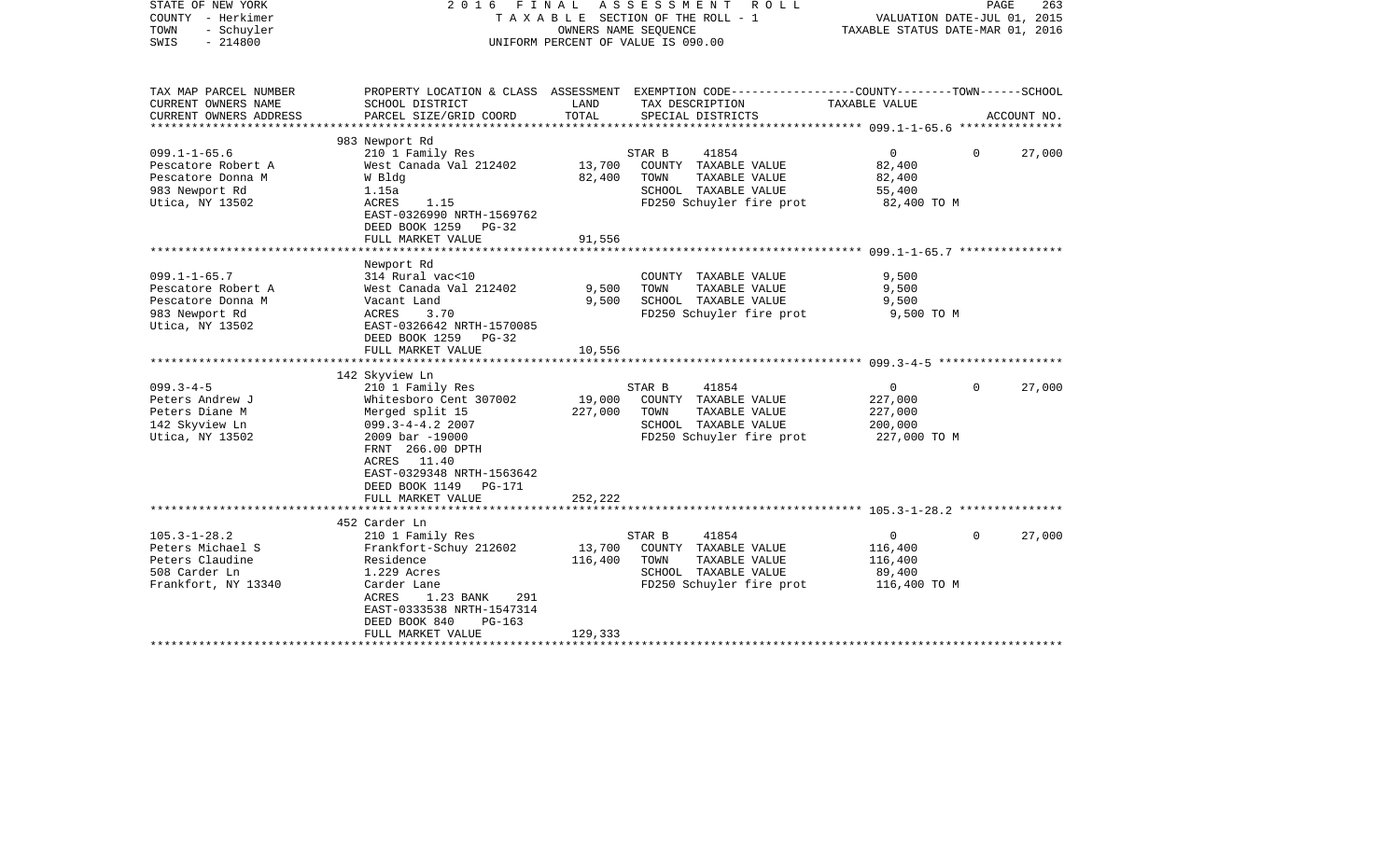| STATE OF NEW YORK<br>COUNTY - Herkimer<br>TOWN<br>- Schuyler<br>$-214800$<br>SWIS | 2016                                                                                                  |                                 | FINAL ASSESSMENT ROLL<br>TAXABLE SECTION OF THE ROLL - 1<br>OWNERS NAME SEOUENCE<br>UNIFORM PERCENT OF VALUE IS 090.00 | VALUATION DATE-JUL 01, 2015<br>TAXABLE STATUS DATE-MAR 01, 2016 |          | 264<br>PAGE |
|-----------------------------------------------------------------------------------|-------------------------------------------------------------------------------------------------------|---------------------------------|------------------------------------------------------------------------------------------------------------------------|-----------------------------------------------------------------|----------|-------------|
| TAX MAP PARCEL NUMBER                                                             |                                                                                                       |                                 | PROPERTY LOCATION & CLASS ASSESSMENT EXEMPTION CODE----------------COUNTY-------TOWN------SCHOOL                       |                                                                 |          |             |
| CURRENT OWNERS NAME<br>CURRENT OWNERS ADDRESS                                     | SCHOOL DISTRICT<br>PARCEL SIZE/GRID COORD                                                             | LAND<br>TOTAL                   | TAX DESCRIPTION<br>SPECIAL DISTRICTS                                                                                   | TAXABLE VALUE                                                   |          | ACCOUNT NO. |
| ***********************                                                           |                                                                                                       |                                 |                                                                                                                        |                                                                 |          |             |
|                                                                                   | 160 Brown Rd                                                                                          |                                 |                                                                                                                        |                                                                 |          | 150007650   |
| $099.1 - 1 - 53$                                                                  | 210 1 Family Res                                                                                      |                                 | 41834<br>STAR EN                                                                                                       | $\overline{0}$                                                  | $\Omega$ | 58,770      |
| Peterson Martha A                                                                 | West Canada Val 212402                                                                                | 19,500                          | COUNTY TAXABLE VALUE                                                                                                   | 96,600                                                          |          |             |
| 160 Brown Rd                                                                      | S<br>Bldg                                                                                             | 96,600                          | TOWN<br>TAXABLE VALUE                                                                                                  | 96,600                                                          |          |             |
| Utica, NY 13502                                                                   | $\overline{3}$<br>9 Acres                                                                             |                                 | SCHOOL TAXABLE VALUE                                                                                                   | 37,830                                                          |          |             |
|                                                                                   | Brown Rd<br>ACRES 10.00<br>EAST-0324837 NRTH-1572531<br>DEED BOOK 1601<br>PG-411<br>FULL MARKET VALUE | 107,333                         | FD250 Schuyler fire prot                                                                                               | 96,600 ТО М                                                     |          |             |
|                                                                                   |                                                                                                       |                                 |                                                                                                                        |                                                                 |          |             |
|                                                                                   | 1386 Newport Rd                                                                                       |                                 |                                                                                                                        |                                                                 |          | 150075118   |
| $099.1 - 1 - 20$                                                                  | 270 Mfg housing                                                                                       |                                 | CW_15_VET/ 41161                                                                                                       | 4,260                                                           | 4,260    | $\Omega$    |
| Petriski David                                                                    | West Canada Val 212402                                                                                | 13,500 STAR EN                  | 41834                                                                                                                  | $\overline{0}$                                                  | $\Omega$ | 28,400      |
| Petriski Regina                                                                   | E Vacant                                                                                              | 28,400                          | COUNTY TAXABLE VALUE                                                                                                   | 24,140                                                          |          |             |
| 1386 Newport Rd                                                                   | Z 1.2 Acre                                                                                            |                                 | TAXABLE VALUE<br>TOWN                                                                                                  | 24,140                                                          |          |             |
| Poland, NY 13431                                                                  | Newport Road                                                                                          |                                 | SCHOOL TAXABLE VALUE                                                                                                   | 0                                                               |          |             |
|                                                                                   | ACRES<br>1.00<br>EAST-0332752 NRTH-1575197                                                            |                                 | FD250 Schuyler fire prot                                                                                               | 28,400 TO M                                                     |          |             |
|                                                                                   | FULL MARKET VALUE                                                                                     | 31,556                          |                                                                                                                        |                                                                 |          |             |
|                                                                                   | 402 Watkins Rd                                                                                        |                                 |                                                                                                                        |                                                                 |          | 150016710   |
| $112.2 - 1 - 11$                                                                  | 210 1 Family Res                                                                                      |                                 | 41834<br>STAR EN                                                                                                       | $\overline{0}$                                                  | $\Omega$ | 58,770      |
| Phillips Bradley M                                                                | Frankfort-Schuy 212602                                                                                | 15,100                          | COUNTY TAXABLE VALUE                                                                                                   | 87,600                                                          |          |             |
| 402 Watkins Rd                                                                    | E Bldgs                                                                                               | 87,600                          | TOWN<br>TAXABLE VALUE                                                                                                  | 87,600                                                          |          |             |
| Frankfort, NY 13340                                                               | $9 \t3 \t1/8$                                                                                         |                                 | SCHOOL TAXABLE VALUE                                                                                                   | 28,830                                                          |          |             |
|                                                                                   | Watkins                                                                                               |                                 | FD250 Schuyler fire prot                                                                                               | 87,600 TO M                                                     |          |             |
| PRIOR OWNER ON 3/01/2016                                                          | ACRES<br>3.10                                                                                         |                                 |                                                                                                                        |                                                                 |          |             |
| Phillips William & Faith                                                          | EAST-0343334 NRTH-1541877                                                                             |                                 |                                                                                                                        |                                                                 |          |             |
|                                                                                   | DEED BOOK 1598<br>PG-58                                                                               |                                 |                                                                                                                        |                                                                 |          |             |
|                                                                                   | FULL MARKET VALUE                                                                                     | 97,333<br>* * * * * * * * * * * |                                                                                                                        |                                                                 |          |             |
|                                                                                   | 2147 State Route 5                                                                                    |                                 |                                                                                                                        |                                                                 |          | 150010650   |
| $104.7 - 2 - 24$                                                                  | 240 Rural res                                                                                         |                                 | VET COM CT 41131                                                                                                       | 13,500                                                          | 13,500   | $\Omega$    |
| Phillips David O                                                                  | Whitesboro Cent 307002                                                                                |                                 | 35,300 STAR EN<br>41834                                                                                                | $\overline{0}$                                                  | $\Omega$ | 58,770      |
| Mack Elizabeth                                                                    | N Bldgs Ag Ex Ld 17A                                                                                  | 127,000                         | COUNTY TAXABLE VALUE                                                                                                   | 113,500                                                         |          |             |
| 2147 State Rte 5                                                                  | 1 47                                                                                                  |                                 | TOWN<br>TAXABLE VALUE                                                                                                  | 113,500                                                         |          |             |
| Utica, NY 13502                                                                   | Life Use                                                                                              |                                 | SCHOOL TAXABLE VALUE                                                                                                   | 68,230                                                          |          |             |
|                                                                                   | ACRES 47.00                                                                                           |                                 | FD250 Schuyler fire prot                                                                                               | 127,000 TO M                                                    |          |             |
|                                                                                   | EAST-0316920 NRTH-1558111                                                                             |                                 | WD170 Schuyler water #2                                                                                                | 127,000 TO C                                                    |          |             |
|                                                                                   | DEED BOOK 830<br>$PG-293$                                                                             |                                 | 1.00 UN M                                                                                                              |                                                                 |          |             |
|                                                                                   | FULL MARKET VALUE                                                                                     | 141,111                         |                                                                                                                        |                                                                 |          |             |
|                                                                                   |                                                                                                       |                                 |                                                                                                                        |                                                                 |          |             |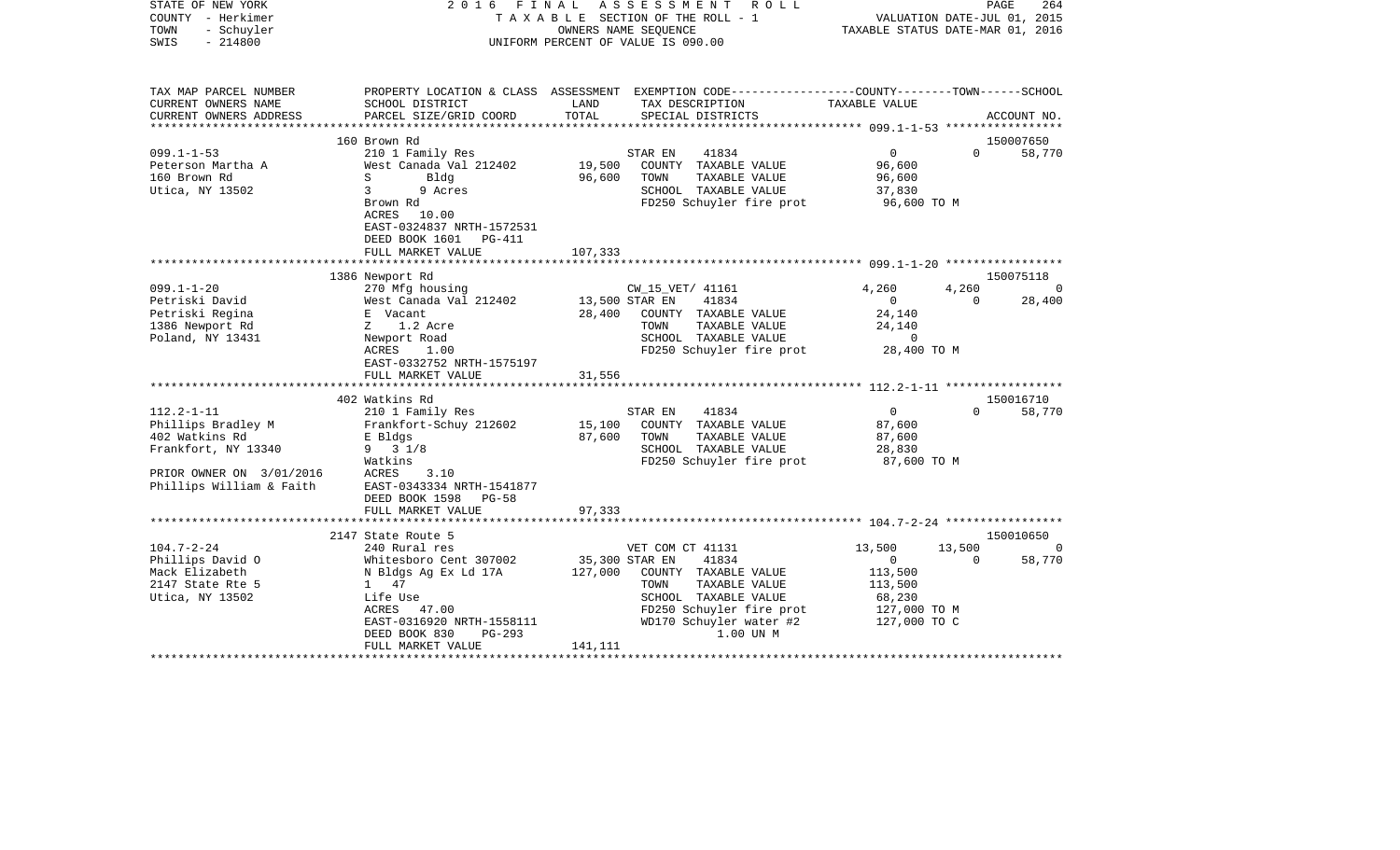| STATE OF NEW YORK<br>COUNTY - Herkimer<br>- Schuyler<br>TOWN<br>SWIS<br>$-214800$ |                                                                 |                 | 2016 FINAL ASSESSMENT ROLL<br>TAXABLE SECTION OF THE ROLL - 1<br>OWNERS NAME SEOUENCE<br>UNIFORM PERCENT OF VALUE IS 090.00 | VALUATION DATE-JUL 01, 2015<br>TAXABLE STATUS DATE-MAR 01, 2016 | PAGE     | 265            |
|-----------------------------------------------------------------------------------|-----------------------------------------------------------------|-----------------|-----------------------------------------------------------------------------------------------------------------------------|-----------------------------------------------------------------|----------|----------------|
| TAX MAP PARCEL NUMBER                                                             |                                                                 |                 | PROPERTY LOCATION & CLASS ASSESSMENT EXEMPTION CODE---------------COUNTY-------TOWN------SCHOOL                             |                                                                 |          |                |
| CURRENT OWNERS NAME                                                               | SCHOOL DISTRICT                                                 | LAND            | TAX DESCRIPTION                                                                                                             | TAXABLE VALUE                                                   |          |                |
| CURRENT OWNERS ADDRESS<br>*************************                               | PARCEL SIZE/GRID COORD                                          | TOTAL           | SPECIAL DISTRICTS                                                                                                           |                                                                 |          | ACCOUNT NO.    |
|                                                                                   | 2153 State Route 5                                              |                 |                                                                                                                             |                                                                 |          | 150010830      |
| $104.7 - 2 - 31$                                                                  | 210 1 Family Res                                                |                 | STAR B<br>41854                                                                                                             | $\overline{0}$                                                  | $\Omega$ | 27,000         |
| Phillips Merrill                                                                  | Whitesboro Cent 307002                                          | 8,000           | COUNTY TAXABLE VALUE                                                                                                        | 80,000                                                          |          |                |
| Phillips Michele                                                                  | N 915<br>Bldg                                                   | 80,000          | TOWN TAXABLE VALUE                                                                                                          | 80,000                                                          |          |                |
| 2153 State Route 5                                                                | $3 \t1/8$                                                       |                 | SCHOOL TAXABLE VALUE                                                                                                        | 53,000                                                          |          |                |
| Utica, NY 13502                                                                   | State                                                           |                 | FD250 Schuyler fire prot                                                                                                    | 80,000 TO M                                                     |          |                |
|                                                                                   | FRNT 88.00 DPTH 170.00                                          |                 | WD170 Schuyler water #2 80,000 TO C                                                                                         |                                                                 |          |                |
|                                                                                   | EAST-0316125 NRTH-1555988                                       |                 | 1.00 UN M                                                                                                                   |                                                                 |          |                |
|                                                                                   | DEED BOOK 680<br>$PG-620$<br>FULL MARKET VALUE                  | 88,889          |                                                                                                                             |                                                                 |          |                |
|                                                                                   |                                                                 |                 |                                                                                                                             |                                                                 |          |                |
|                                                                                   | 5692 Mapleton Dr                                                |                 |                                                                                                                             |                                                                 |          | 150016740      |
| $104.7 - 1 - 53$                                                                  | 210 1 Family Res                                                |                 | CW_15_VET/ 41161                                                                                                            | 8,100                                                           | 8,100    | $\overline{0}$ |
| Pine Carol Jean                                                                   | Whitesboro Cent 307002                                          |                 | 7,400 AGED-ALL 41800                                                                                                        | $31,650$<br>0                                                   | 31,650   | 35,700         |
| Pine Robert G                                                                     | 5692 Bldg                                                       |                 | 71,400 STAR EN<br>41834                                                                                                     |                                                                 | $\Omega$ | 35,700         |
| 5692 Mapleton Dr                                                                  | $3 \t1/4$                                                       |                 | COUNTY TAXABLE VALUE                                                                                                        | 31,650                                                          |          |                |
| Utica, NY 13502                                                                   | Mapleton Dr<br>FRNT 90.00 DPTH 125.00                           |                 | TOWN<br>TAXABLE VALUE<br>SCHOOL TAXABLE VALUE                                                                               | 31,650<br>$\overline{0}$                                        |          |                |
|                                                                                   | EAST-0314912 NRTH-1558656                                       |                 | FD250 Schuyler fire prot                                                                                                    | 71,400 TO M                                                     |          |                |
|                                                                                   | DEED BOOK 1603 PG-523                                           |                 | LT160 Schuyler light #1 $71,400$ TO M                                                                                       |                                                                 |          |                |
|                                                                                   | FULL MARKET VALUE                                               |                 | 79,333 SD030 Schuyler sewer #1                                                                                              | 1.00 UN M                                                       |          |                |
|                                                                                   |                                                                 |                 | $WD175$ Schuyler water #3 $71,400$ TO M                                                                                     |                                                                 |          |                |
|                                                                                   |                                                                 |                 |                                                                                                                             |                                                                 |          |                |
|                                                                                   | 124 Millers Grove Rd                                            |                 |                                                                                                                             |                                                                 |          | 150008370      |
| $112.2 - 2 - 36$<br>Plano Renee A                                                 | 210 1 Family Res                                                |                 | STAR B<br>41854                                                                                                             | $\overline{0}$                                                  | $\Omega$ | 27,000         |
| 124 Millers Grove Rd                                                              | Frankfort-Schuy 212602<br>E and the state of the<br><b>Bldg</b> | 9,100<br>72,000 | COUNTY TAXABLE VALUE<br>TOWN<br>TAXABLE VALUE                                                                               | 72,000<br>72,000                                                |          |                |
| Frankfort, NY 13340                                                               | $3 \t1/4$                                                       |                 | SCHOOL TAXABLE VALUE                                                                                                        | 45,000                                                          |          |                |
|                                                                                   | Millers Grove                                                   |                 | FD250 Schuyler fire prot                                                                                                    | 72,000 TO M                                                     |          |                |
|                                                                                   | FRNT 145.00 DPTH 150.00                                         |                 |                                                                                                                             |                                                                 |          |                |
|                                                                                   | EAST-0336721 NRTH-1540259                                       |                 |                                                                                                                             |                                                                 |          |                |
|                                                                                   | DEED BOOK 831<br>$PG-398$                                       |                 |                                                                                                                             |                                                                 |          |                |
|                                                                                   | FULL MARKET VALUE                                               | 80,000          |                                                                                                                             |                                                                 |          |                |
|                                                                                   | State Route 5                                                   |                 |                                                                                                                             |                                                                 |          |                |
| $104.11 - 1 - 31.2$                                                               | 314 Rural vac<10                                                |                 | COUNTY TAXABLE VALUE                                                                                                        | 15,000                                                          |          |                |
| Plungis Henery                                                                    | Whitesboro Cent 307002                                          | 15,000          | TOWN<br>TAXABLE VALUE                                                                                                       | 15,000                                                          |          |                |
| 217 Colonial Cir                                                                  | Vacant                                                          | 15,000          | SCHOOL TAXABLE VALUE                                                                                                        | 15,000                                                          |          |                |
| Utica, NY 13502                                                                   | FRNT 100.00 DPTH 350.00                                         |                 | FD250 Schuyler fire prot                                                                                                    | 15,000 TO M                                                     |          |                |
|                                                                                   | EAST-0316826 NRTH-1555153                                       |                 |                                                                                                                             |                                                                 |          |                |
|                                                                                   | DEED BOOK 851<br>PG-287                                         |                 |                                                                                                                             |                                                                 |          |                |
|                                                                                   | FULL MARKET VALUE                                               | 16,667          |                                                                                                                             |                                                                 |          |                |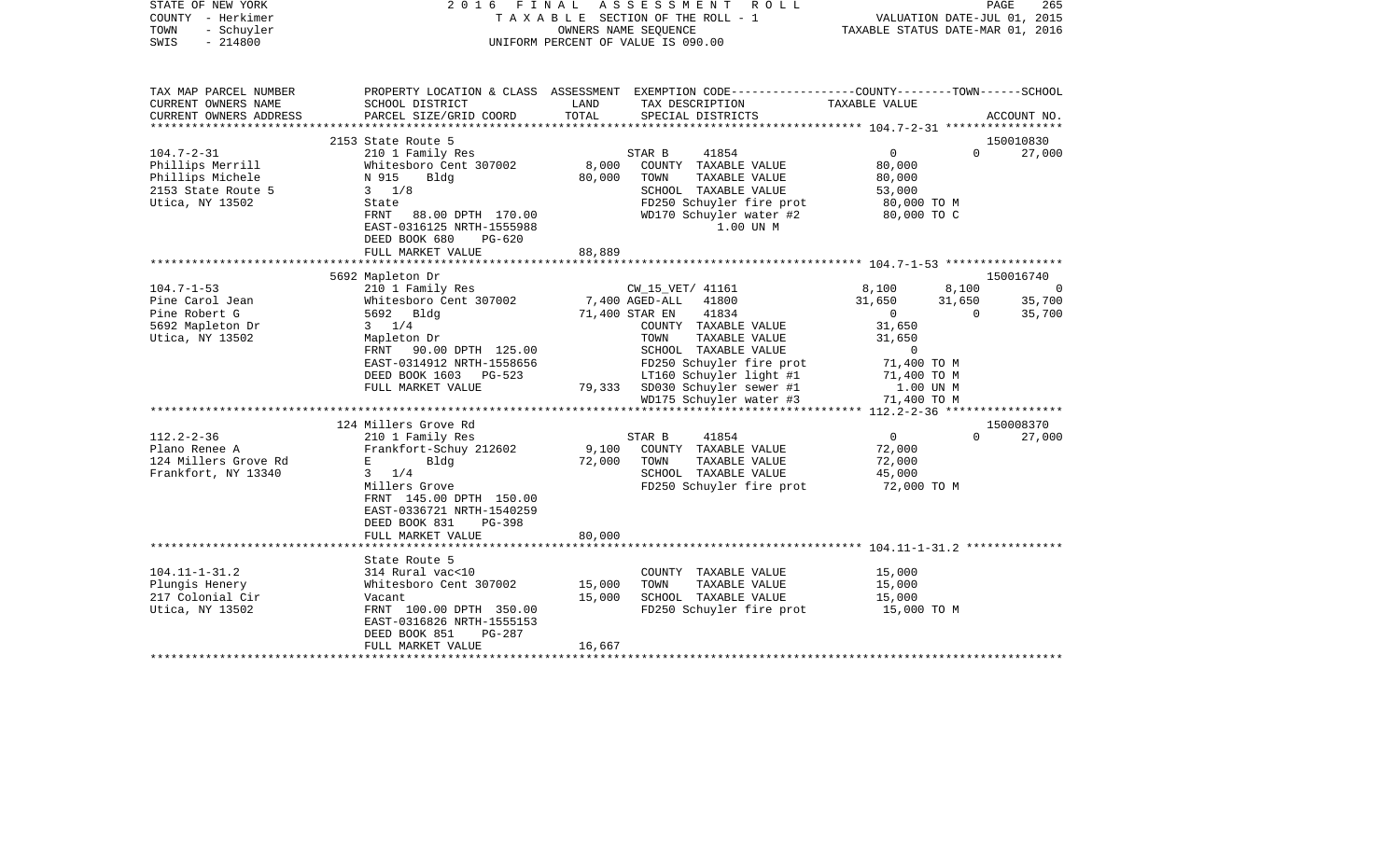| STATE OF NEW YORK<br>COUNTY - Herkimer<br>- Schuyler<br>TOWN<br>$-214800$<br>SWIS                                                                                                   | FINAL<br>2016                                                                                                                                                                                                                                                                                                                                                                                                                                |                                                          | ASSESSMENT ROLL<br>TAXABLE SECTION OF THE ROLL - 1<br>OWNERS NAME SEQUENCE<br>UNIFORM PERCENT OF VALUE IS 090.00                                                                                                                                                                               | VALUATION DATE-JUL 01, 2015<br>TAXABLE STATUS DATE-MAR 01, 2016                                                                                     | PAGE                           | 266                                |
|-------------------------------------------------------------------------------------------------------------------------------------------------------------------------------------|----------------------------------------------------------------------------------------------------------------------------------------------------------------------------------------------------------------------------------------------------------------------------------------------------------------------------------------------------------------------------------------------------------------------------------------------|----------------------------------------------------------|------------------------------------------------------------------------------------------------------------------------------------------------------------------------------------------------------------------------------------------------------------------------------------------------|-----------------------------------------------------------------------------------------------------------------------------------------------------|--------------------------------|------------------------------------|
| TAX MAP PARCEL NUMBER<br>CURRENT OWNERS NAME<br>CURRENT OWNERS ADDRESS<br>**********************                                                                                    | SCHOOL DISTRICT<br>PARCEL SIZE/GRID COORD                                                                                                                                                                                                                                                                                                                                                                                                    | LAND<br>TOTAL                                            | PROPERTY LOCATION & CLASS ASSESSMENT EXEMPTION CODE---------------COUNTY-------TOWN------SCHOOL<br>TAX DESCRIPTION<br>SPECIAL DISTRICTS                                                                                                                                                        | TAXABLE VALUE                                                                                                                                       |                                | ACCOUNT NO.                        |
|                                                                                                                                                                                     | 2220 State Route 5                                                                                                                                                                                                                                                                                                                                                                                                                           |                                                          |                                                                                                                                                                                                                                                                                                |                                                                                                                                                     |                                | 150075070                          |
| $104.11 - 1 - 30$<br>Plungis Henry P<br>217 Colonial Cir<br>Utica, NY 13501                                                                                                         | 484 1 use sm bld<br>Whitesboro Cent 307002<br>Commercial Bldg<br>1/2<br>10<br>State Rd<br>FRNT 100.00 DPTH 200.00<br>EAST-0316949 NRTH-1555163<br>DEED BOOK 770<br><b>PG-599</b>                                                                                                                                                                                                                                                             | 11,300<br>240,000                                        | COUNTY TAXABLE VALUE<br>TOWN<br>TAXABLE VALUE<br>SCHOOL TAXABLE VALUE<br>FD250 Schuyler fire prot<br>WD170 Schuyler water #2<br>1.00 UN M                                                                                                                                                      | 240,000<br>240,000<br>240,000<br>240,000 TO M<br>8,400 TO C                                                                                         |                                |                                    |
|                                                                                                                                                                                     | FULL MARKET VALUE                                                                                                                                                                                                                                                                                                                                                                                                                            | 266,667                                                  |                                                                                                                                                                                                                                                                                                |                                                                                                                                                     |                                |                                    |
|                                                                                                                                                                                     |                                                                                                                                                                                                                                                                                                                                                                                                                                              | * * * * * * * * *                                        | ************************* 105.4-2-15 ******************                                                                                                                                                                                                                                        |                                                                                                                                                     |                                |                                    |
| $105.4 - 2 - 15$<br>Poupart James M E Jr<br>284 Johnson Rd<br>Frankfort, NY 13340<br>$104.2 - 1 - 70$<br>PRICE CAREN J<br>WILLIAMS STEPHANIE A<br>364 Newport Rd<br>Utica, NY 13502 | 284 Johnson Rd<br>210 1 Family Res<br>Frankfort-Schuy 212602<br>Single Family Residence<br>5.1 Acres<br>Johnson Road<br>5.10<br>ACRES<br>EAST-0346292 NRTH-1545692<br>DEED BOOK 807<br>$PG-263$<br>FULL MARKET VALUE<br>**********<br>364 Newport Rd<br>210 1 Family Res<br>Whitesboro Cent 307002<br>$\sqrt{2}$<br>Bldg<br>$3 \frac{1}{2}$<br>Newport Rd<br>FRNT 120.00 DPTH 235.00<br>EAST-0321070 NRTH-1558892<br>DEED BOOK 897<br>PG-496 | 16,600 STAR EN<br>109,500<br>121,667<br>10,400<br>90,600 | VET COM CT 41131<br>41834<br>COUNTY TAXABLE VALUE<br>TOWN<br>TAXABLE VALUE<br>SCHOOL TAXABLE VALUE<br>FD250 Schuyler fire prot<br>41854<br>STAR B<br>COUNTY TAXABLE VALUE<br>TAXABLE VALUE<br>TOWN<br>SCHOOL TAXABLE VALUE<br>FD250 Schuyler fire prot<br>WD170 Schuyler water #2<br>1.00 UN M | 13,500<br>$\overline{0}$<br>96,000<br>96,000<br>50,730<br>109,500 TO M<br>$\overline{0}$<br>90,600<br>90,600<br>63,600<br>90,600 TO M<br>5,200 TO C | 13,500<br>$\Omega$<br>$\Omega$ | 0<br>58,770<br>150017880<br>27,000 |
|                                                                                                                                                                                     | FULL MARKET VALUE<br>*************************                                                                                                                                                                                                                                                                                                                                                                                               | 100,667                                                  |                                                                                                                                                                                                                                                                                                |                                                                                                                                                     |                                |                                    |
|                                                                                                                                                                                     | 326 Baum Rd                                                                                                                                                                                                                                                                                                                                                                                                                                  |                                                          |                                                                                                                                                                                                                                                                                                |                                                                                                                                                     |                                | 150023790                          |
| $112.2 - 1 - 25$<br>Priolo Kathleen M<br>326 Baum Rd<br>Frankfort, NY 13340                                                                                                         | 240 Rural res<br>Frankfort-Schuy 212602<br>Bldg<br>3 10<br>Baum<br>11.40<br>ACRES<br>EAST-0346303 NRTH-1542550<br>DEED BOOK 779<br>$PG-548$<br>FULL MARKET VALUE                                                                                                                                                                                                                                                                             | 21,700 STAR B<br>90,000<br>100,000                       | VET WAR CT 41121<br>41854<br>COUNTY TAXABLE VALUE<br>TOWN<br>TAXABLE VALUE<br>SCHOOL TAXABLE VALUE<br>FD250 Schuyler fire prot                                                                                                                                                                 | 8,100<br>$\overline{0}$<br>81,900<br>81,900<br>63,000<br>90,000 TO M                                                                                | 8,100<br>$\Omega$              | - 0<br>27,000                      |
|                                                                                                                                                                                     |                                                                                                                                                                                                                                                                                                                                                                                                                                              |                                                          |                                                                                                                                                                                                                                                                                                |                                                                                                                                                     |                                |                                    |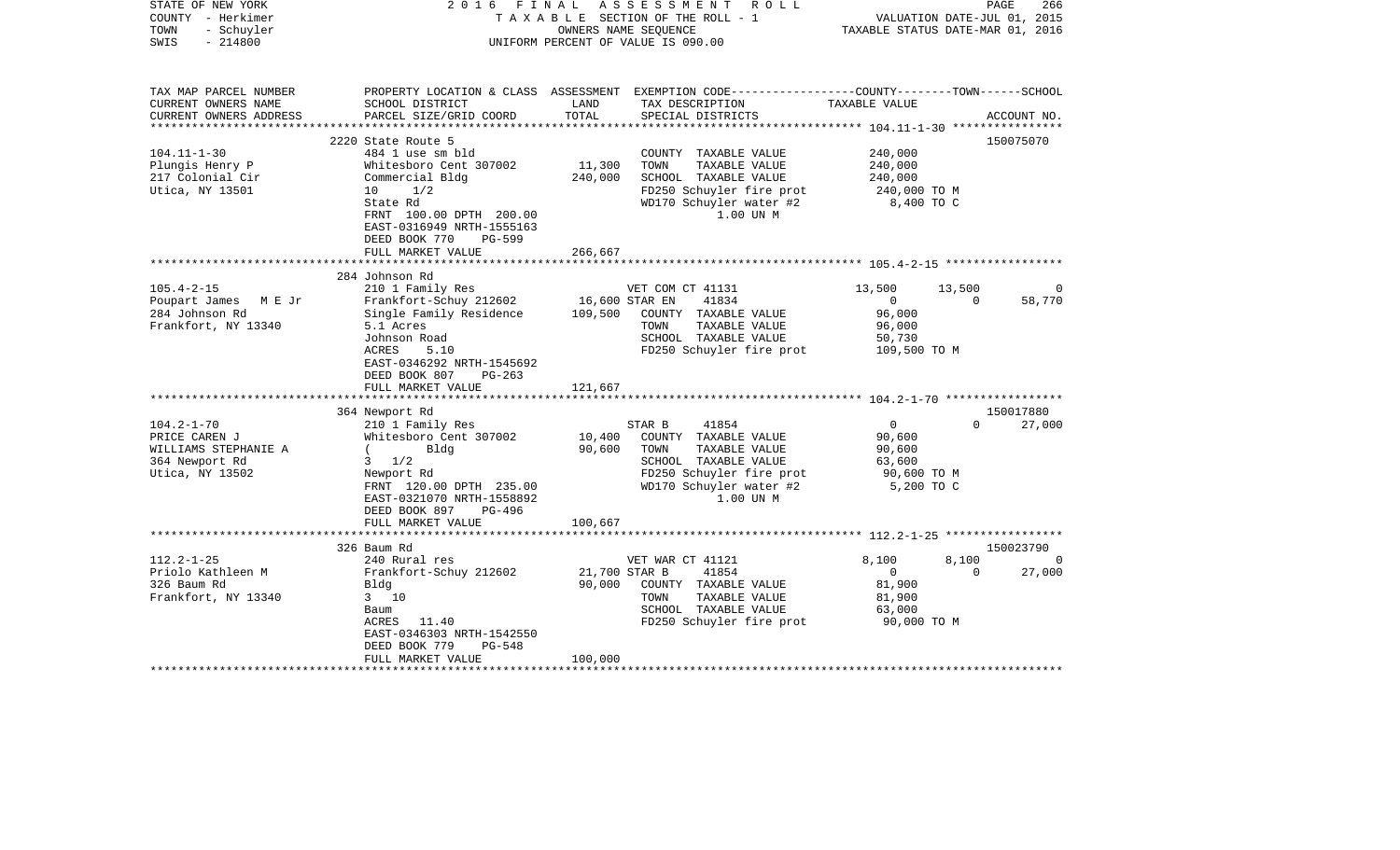| 2016                                                                                                                                                                                         |                                                                                                           |                                                                                                                                                    |                                                                                                                                                                                 | PAGE                                                    | 267                                                                                                                                                                                                            |
|----------------------------------------------------------------------------------------------------------------------------------------------------------------------------------------------|-----------------------------------------------------------------------------------------------------------|----------------------------------------------------------------------------------------------------------------------------------------------------|---------------------------------------------------------------------------------------------------------------------------------------------------------------------------------|---------------------------------------------------------|----------------------------------------------------------------------------------------------------------------------------------------------------------------------------------------------------------------|
| SCHOOL DISTRICT                                                                                                                                                                              | LAND                                                                                                      | TAX DESCRIPTION                                                                                                                                    | TAXABLE VALUE                                                                                                                                                                   |                                                         | ACCOUNT NO.                                                                                                                                                                                                    |
|                                                                                                                                                                                              |                                                                                                           |                                                                                                                                                    |                                                                                                                                                                                 |                                                         |                                                                                                                                                                                                                |
| Grande View Dr<br>314 Rural vac<10<br>West Canada Val 212402<br>Survey $#362$<br>Land & Lakes lot 6<br>Land locked<br>ACRES<br>2.10<br>EAST-0346820 NRTH-1570209                             | 1,500<br>1,500                                                                                            | COUNTY TAXABLE VALUE<br>TOWN<br>TAXABLE VALUE<br>SCHOOL TAXABLE VALUE                                                                              | 1,500<br>1,500<br>1,500                                                                                                                                                         |                                                         | 150003180                                                                                                                                                                                                      |
| DEED BOOK 1201<br>PG-760<br>FULL MARKET VALUE                                                                                                                                                | 1,667                                                                                                     |                                                                                                                                                    |                                                                                                                                                                                 |                                                         |                                                                                                                                                                                                                |
|                                                                                                                                                                                              |                                                                                                           |                                                                                                                                                    |                                                                                                                                                                                 |                                                         |                                                                                                                                                                                                                |
| 210 1 Family Res<br>Whitesboro Cent 307002<br>Westgate Dev Lot # 14<br>FRNT 120.00 DPTH 287.00<br>EAST-0323541 NRTH-1552476<br>DEED BOOK 1236 PG-895<br>FULL MARKET VALUE                    | 16,100<br>175,000<br>194,444                                                                              | 41854<br>COUNTY TAXABLE VALUE<br>TAXABLE VALUE<br>TOWN<br>SCHOOL TAXABLE VALUE<br>FD250 Schuyler fire prot                                         | $\mathbf{0}$<br>175,000<br>175,000<br>148,000                                                                                                                                   | $\Omega$                                                | 27,000                                                                                                                                                                                                         |
|                                                                                                                                                                                              |                                                                                                           |                                                                                                                                                    |                                                                                                                                                                                 |                                                         |                                                                                                                                                                                                                |
| 210 1 Family Res<br>Whitesboro Cent 307002<br>Blda<br>1 Acre<br>Cosby Manor<br>ACRES<br>0.75<br>EAST-0316088 NRTH-1561076<br>DEED BOOK 806<br>PG-506<br>FULL MARKET VALUE                    | 11,300<br>84,000<br>93,333                                                                                | 41854<br>COUNTY TAXABLE VALUE<br>TOWN<br>TAXABLE VALUE<br>SCHOOL TAXABLE VALUE<br>FD250 Schuyler fire prot<br>WD170 Schuyler water #2<br>1.00 UN M | $\mathbf 0$<br>84,000<br>84,000<br>57,000                                                                                                                                       | $\Omega$                                                | 27,000                                                                                                                                                                                                         |
|                                                                                                                                                                                              |                                                                                                           |                                                                                                                                                    |                                                                                                                                                                                 |                                                         |                                                                                                                                                                                                                |
| 210 1 Family Res<br>Whitesboro Cent 307002<br>Double Wide Manufactured<br>1 Acre<br>Bush Road<br>1.00<br>ACRES<br>EAST-0335864 NRTH-1552625<br>DEED BOOK 1266<br>PG-398<br>FULL MARKET VALUE | 13,500<br>74,200<br>82,444                                                                                | 41854<br>COUNTY TAXABLE VALUE<br>TOWN<br>TAXABLE VALUE<br>SCHOOL TAXABLE VALUE<br>FD250 Schuyler fire prot                                         | $\mathbf 0$<br>74,200<br>74,200<br>47,200                                                                                                                                       | $\Omega$                                                | 27,000                                                                                                                                                                                                         |
|                                                                                                                                                                                              | PARCEL SIZE/GRID COORD<br>**********************<br>126 Alyssa Cir<br>11004 Cosby Manor Rd<br>143 Bush Rd | FINAL<br>TOTAL                                                                                                                                     | A S S E S S M E N T R O L L<br>TAXABLE SECTION OF THE ROLL - 1<br>OWNERS NAME SEOUENCE<br>UNIFORM PERCENT OF VALUE IS 090.00<br>SPECIAL DISTRICTS<br>STAR B<br>STAR B<br>STAR B | FD250 Schuyler fire prot<br>175,000 TO M<br>84,000 TO C | VALUATION DATE-JUL 01, 2015<br>TAXABLE STATUS DATE-MAR 01, 2016<br>PROPERTY LOCATION & CLASS ASSESSMENT EXEMPTION CODE---------------COUNTY-------TOWN------SCHOOL<br>1,500 TO M<br>84,000 TO M<br>74,200 TO M |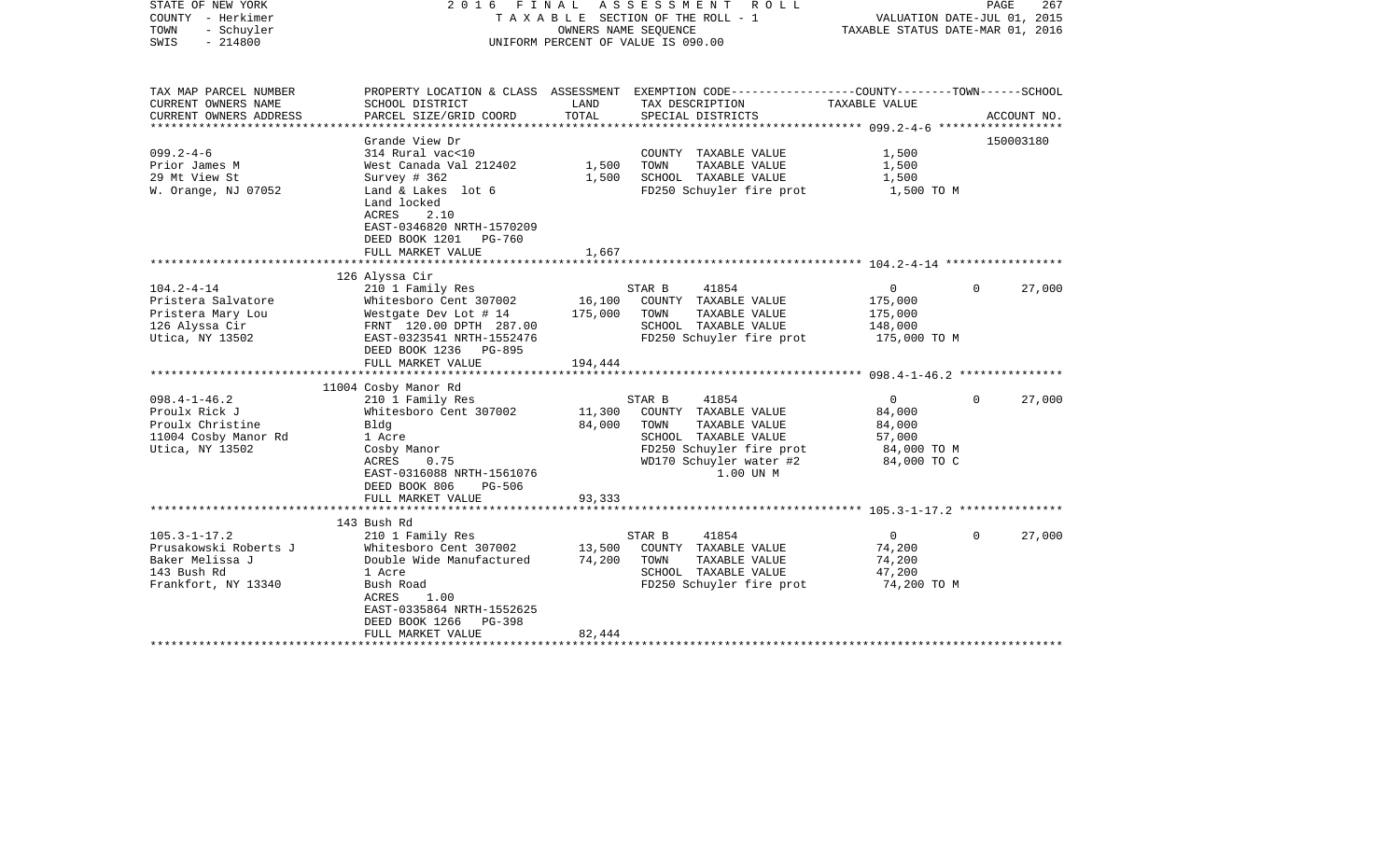| STATE OF NEW YORK<br>COUNTY - Herkimer<br>- Schuyler<br>TOWN<br>$-214800$<br>SWIS | FINAL<br>2016                                                                                                                |                     | ASSESSMENT ROLL<br>TAXABLE SECTION OF THE ROLL - 1<br>OWNERS NAME SEQUENCE<br>UNIFORM PERCENT OF VALUE IS 090.00    | TAXABLE STATUS DATE-MAR 01, 2016                         | PAGE<br>268<br>VALUATION DATE-JUL 01, 2015 |
|-----------------------------------------------------------------------------------|------------------------------------------------------------------------------------------------------------------------------|---------------------|---------------------------------------------------------------------------------------------------------------------|----------------------------------------------------------|--------------------------------------------|
| TAX MAP PARCEL NUMBER<br>CURRENT OWNERS NAME                                      | SCHOOL DISTRICT                                                                                                              | LAND                | PROPERTY LOCATION & CLASS ASSESSMENT EXEMPTION CODE----------------COUNTY-------TOWN------SCHOOL<br>TAX DESCRIPTION | TAXABLE VALUE                                            |                                            |
| CURRENT OWNERS ADDRESS                                                            | PARCEL SIZE/GRID COORD                                                                                                       | TOTAL<br>********** | SPECIAL DISTRICTS                                                                                                   | ******************* 104.11-1-46.1 ***************        | ACCOUNT NO.                                |
|                                                                                   | State Route 5                                                                                                                |                     |                                                                                                                     |                                                          |                                            |
| $104.11 - 1 - 46.1$                                                               | 330 Vacant comm                                                                                                              |                     | COUNTY TAXABLE VALUE                                                                                                | 10,200                                                   |                                            |
| Przestrelski Evelyn                                                               | Whitesboro Cent 307002                                                                                                       | 10,200              | TOWN<br>TAXABLE VALUE                                                                                               | 10,200                                                   |                                            |
| PO Box 58                                                                         | Vacant                                                                                                                       | 10,200              | SCHOOL TAXABLE VALUE                                                                                                | 10,200                                                   |                                            |
| Marcy, NY 13403                                                                   | Route 5 Wood Ln<br>45.00 DPTH 178.00<br>FRNT<br>1.20<br>ACRES<br>EAST-0316412 NRTH-1555798<br>DEED BOOK 809<br><b>PG-577</b> |                     | FD250 Schuyler fire prot<br>WD170 Schuyler water #2<br>1.00 UN M                                                    | 10,200 TO M<br>10,200 TO C                               |                                            |
|                                                                                   | FULL MARKET VALUE                                                                                                            | 11,333              |                                                                                                                     |                                                          |                                            |
|                                                                                   |                                                                                                                              |                     |                                                                                                                     | *************************** 105.4-2-8 ****************** |                                            |
|                                                                                   | 350 Johnson Rd                                                                                                               |                     |                                                                                                                     |                                                          |                                            |
| $105.4 - 2 - 8$<br>Przestrzelski John                                             | 210 1 Family Res<br>Frankfort-Schuy 212602                                                                                   | 16,600              | STAR B<br>41854<br>COUNTY TAXABLE VALUE                                                                             | 0<br>165,000                                             | 27,000<br>0                                |
| 350 Johnson Rd                                                                    | Bldg                                                                                                                         | 165,000             | TOWN<br>TAXABLE VALUE                                                                                               | 165,000                                                  |                                            |
| Frankfort, NY 13340                                                               | 5.06 Acres                                                                                                                   |                     | SCHOOL TAXABLE VALUE                                                                                                | 138,000                                                  |                                            |
|                                                                                   | Johnson Road                                                                                                                 |                     | FD250 Schuyler fire prot                                                                                            | 165,000 TO M                                             |                                            |
|                                                                                   | ACRES<br>5.06 BANK<br>720<br>EAST-0347497 NRTH-1546260<br>DEED BOOK 746<br>$PG-46$                                           |                     |                                                                                                                     |                                                          |                                            |
|                                                                                   | FULL MARKET VALUE                                                                                                            | 183,333             |                                                                                                                     |                                                          |                                            |
|                                                                                   | 259 Windfall Rd                                                                                                              |                     |                                                                                                                     |                                                          | 150014220                                  |
| $104.2 - 2 - 54$                                                                  | 210 1 Family Res                                                                                                             |                     | STAR B<br>41854                                                                                                     | $\mathbf{0}$                                             | $\Omega$<br>27,000                         |
| Puleo Kari F                                                                      | Whitesboro Cent 307002                                                                                                       | 14,300              | COUNTY TAXABLE VALUE                                                                                                | 75,000                                                   |                                            |
| 259 Windfall Rd                                                                   | Single Family Residence                                                                                                      | 75,000              | TOWN<br>TAXABLE VALUE                                                                                               | 75,000                                                   |                                            |
| Utica, NY 13502                                                                   | $3 \quad 2$                                                                                                                  |                     | SCHOOL TAXABLE VALUE                                                                                                | 48,000                                                   |                                            |
|                                                                                   | Windfall                                                                                                                     |                     | FD250 Schuyler fire prot                                                                                            | 75,000 TO M                                              |                                            |
|                                                                                   | ACRES<br>2.00<br>EAST-0324186 NRTH-1554948                                                                                   |                     | WD170 Schuyler water #2<br>1.00 UN M                                                                                | 3,600 TO C                                               |                                            |
|                                                                                   | DEED BOOK 1377 PG-757                                                                                                        |                     |                                                                                                                     |                                                          |                                            |
|                                                                                   | FULL MARKET VALUE<br>* * * * * * * * * * * * * * *                                                                           | 83,333              |                                                                                                                     |                                                          |                                            |
|                                                                                   | Bell Hill Rd                                                                                                                 |                     |                                                                                                                     | ******************* 099.1-1-1.2 *****************        | 150008520                                  |
| $099.1 - 1 - 1.2$                                                                 | 322 Rural vac>10                                                                                                             |                     | COUNTY TAXABLE VALUE                                                                                                | 42,200                                                   |                                            |
| Quackenbush Jeffery D                                                             | West Canada Val 212402                                                                                                       | 42,200              | TOWN<br>TAXABLE VALUE                                                                                               | 42,200                                                   |                                            |
| 537 Weaver Ct                                                                     | Е<br>Bldg                                                                                                                    | 42,200              | SCHOOL TAXABLE VALUE                                                                                                | 42,200                                                   |                                            |
| Utica, NY 13502                                                                   | 50.5 Acres<br>Bell Hill                                                                                                      |                     | FD250 Schuyler fire prot                                                                                            | 42,200 TO M                                              |                                            |
|                                                                                   | ACRES<br>50.50                                                                                                               |                     |                                                                                                                     |                                                          |                                            |
|                                                                                   | EAST-0326284 NRTH-1575519                                                                                                    |                     |                                                                                                                     |                                                          |                                            |
|                                                                                   | DEED BOOK 945<br>$PG-125$                                                                                                    |                     |                                                                                                                     |                                                          |                                            |
|                                                                                   | FULL MARKET VALUE                                                                                                            | 46,889              |                                                                                                                     |                                                          |                                            |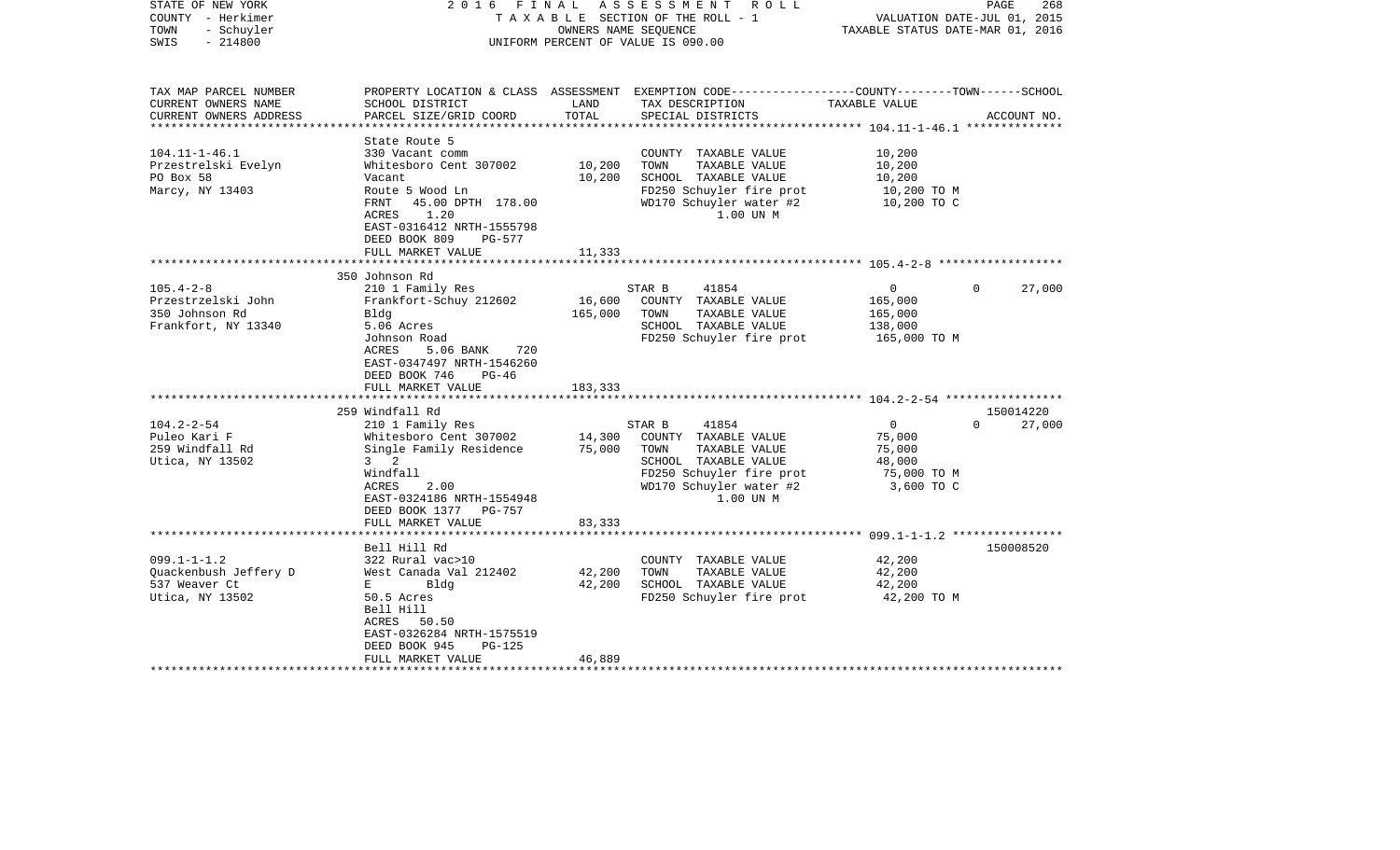| STATE OF NEW YORK<br>COUNTY - Herkimer<br>TOWN<br>- Schuyler<br>SWIS<br>$-214800$                                          | 2016<br>FINAL                                                                                                                                                                                                                                                                 | OWNERS NAME SEQUENCE                   | ASSESSMENT ROLL<br>TAXABLE SECTION OF THE ROLL - 1<br>UNIFORM PERCENT OF VALUE IS 090.00                                                | VALUATION DATE-JUL 01, 2015<br>TAXABLE STATUS DATE-MAR 01, 2016                                            | 269<br>PAGE |
|----------------------------------------------------------------------------------------------------------------------------|-------------------------------------------------------------------------------------------------------------------------------------------------------------------------------------------------------------------------------------------------------------------------------|----------------------------------------|-----------------------------------------------------------------------------------------------------------------------------------------|------------------------------------------------------------------------------------------------------------|-------------|
| TAX MAP PARCEL NUMBER<br>CURRENT OWNERS NAME<br>CURRENT OWNERS ADDRESS<br>***********************                          | SCHOOL DISTRICT<br>PARCEL SIZE/GRID COORD                                                                                                                                                                                                                                     | LAND<br>TOTAL                          | PROPERTY LOCATION & CLASS ASSESSMENT EXEMPTION CODE---------------COUNTY-------TOWN------SCHOOL<br>TAX DESCRIPTION<br>SPECIAL DISTRICTS | TAXABLE VALUE                                                                                              | ACCOUNT NO. |
| $099.4 - 3 - 32$<br>Quickel Jeffrey<br>Quickel Robin<br>63 Cranston Ave<br>Shelton, CT 06484                               | 1065 Hawthorne Rd<br>240 Rural res<br>West Canada Val 212402<br>split #6 lot 31<br>Land & Lakes<br>Hawthorne Rd<br>FRNT 357.80 DPTH<br>ACRES<br>60.00<br>EAST-0344459 NRTH-1567792<br>DEED BOOK 1294<br>PG-68<br>FULL MARKET VALUE                                            | 90,800<br>150,800<br>167,556           | COUNTY TAXABLE VALUE<br>TOWN<br>TAXABLE VALUE<br>SCHOOL TAXABLE VALUE<br>FD250 Schuyler fire prot                                       | 150,800<br>150,800<br>150,800<br>150,800 TO M                                                              | 150003180   |
| $099.2 - 4 - 12$<br>Raby Wifrid<br>4525 Henry Hudson Pkwy Apt 304 Survey # 362<br>Bronx, NY 10471                          | Grande View Dr<br>322 Rural vac>10<br>West Canada Val 212402<br>Land & Lakes lot 12<br>Grande View Dr<br>ACRES<br>38.70<br>EAST-0344591 NRTH-1570131<br>DEED BOOK 1193<br>PG-208<br>FULL MARKET VALUE                                                                         | 56,550<br>56,550<br>62,833             | COUNTY TAXABLE VALUE<br>TOWN<br>TAXABLE VALUE<br>SCHOOL TAXABLE VALUE<br>FD250 Schuyler fire prot                                       | 56,550<br>56,550<br>56,550<br>56,550 TO M                                                                  | 150003180   |
| $099.4 - 5 - 22$<br>Rahilly-Van Buren Kathleen<br>19 Fishkill Rd<br>Hopewell Junction, NY 12533                            | Hawthorne Rd<br>322 Rural vac>10<br>West Canada Val 212402<br>Survey # 106<br>Land & Lakes lot 29<br>Hawthorne Rd<br>FRNT 618.80 DPTH<br>25.70<br>ACRES<br>EAST-0347053 NRTH-1566607<br>DEED BOOK 1109<br>PG-452<br>FULL MARKET VALUE                                         | ********<br>52,800<br>52,800<br>58,667 | COUNTY TAXABLE VALUE<br>TOWN<br>TAXABLE VALUE<br>SCHOOL TAXABLE VALUE<br>FD250 Schuyler fire prot                                       | ******************************* 099.4-5-22 ******************<br>52,800<br>52,800<br>52,800<br>52,800 TO M | 150003180   |
| $099.2 - 4 - 3$<br>Ramjas Rohan<br>Ramjas Bramdai<br>123-02 115th Ave<br>South Ozone Park, NY 11420<br>******************* | Hawthorne Rd<br>322 Rural vac>10<br>West Canada Val 212402<br>Survey # 362<br>Land & Lakes lot 3<br>Grande View Dr<br>FRNT 602.40 DPTH<br>25.00<br>ACRES<br>EAST-0346577 NRTH-1569014<br>DEED BOOK 1246<br>PG-579<br>FULL MARKET VALUE<br>* * * * * * * * * * * * * * * * * * | 55,300<br>55,300<br>61,444             | COUNTY TAXABLE VALUE<br>TOWN<br>TAXABLE VALUE<br>SCHOOL TAXABLE VALUE<br>FD250 Schuyler fire prot                                       | 55,300<br>55,300<br>55,300<br>55,300 TO M                                                                  | 150003180   |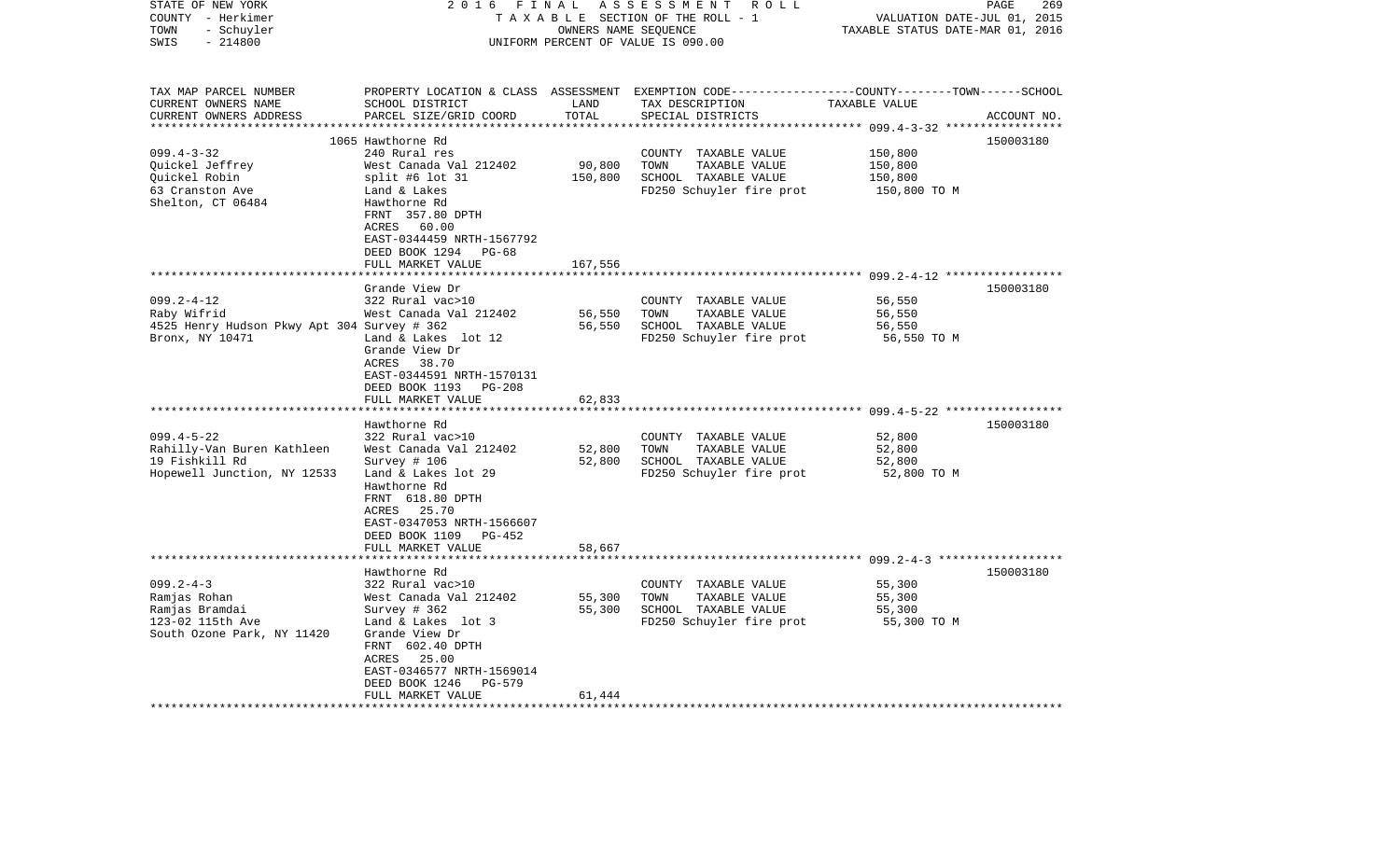| STATE OF NEW YORK<br>COUNTY - Herkimer<br>TOWN<br>- Schuyler<br>$-214800$<br>SWIS | 2 0 1 6<br>FINAL                                       |                | ASSESSMENT<br>R O L L<br>TAXABLE SECTION OF THE ROLL - 1<br>OWNERS NAME SEOUENCE<br>UNIFORM PERCENT OF VALUE IS 090.00                  | TAXABLE STATUS DATE-MAR 01, 2016 | VALUATION DATE-JUL 01, 2015        | 270<br>PAGE |
|-----------------------------------------------------------------------------------|--------------------------------------------------------|----------------|-----------------------------------------------------------------------------------------------------------------------------------------|----------------------------------|------------------------------------|-------------|
| TAX MAP PARCEL NUMBER<br>CURRENT OWNERS NAME<br>CURRENT OWNERS ADDRESS            | SCHOOL DISTRICT<br>PARCEL SIZE/GRID COORD              | LAND<br>TOTAL  | PROPERTY LOCATION & CLASS ASSESSMENT EXEMPTION CODE---------------COUNTY-------TOWN------SCHOOL<br>TAX DESCRIPTION<br>SPECIAL DISTRICTS | TAXABLE VALUE                    |                                    | ACCOUNT NO. |
| ****************                                                                  |                                                        |                |                                                                                                                                         |                                  |                                    | 150000930   |
| $105.3 - 1 - 44$                                                                  | 3109 State Route 5<br>210 1 Family Res                 |                | VET COM CT 41131                                                                                                                        | 13,500                           | 13,500                             | 0           |
| Randall Fred                                                                      | Frankfort-Schuy 212602                                 |                | 9,500 VET DIS CT 41141                                                                                                                  | 27,000                           | 27,000                             | $\Omega$    |
| 3109 State Route 5                                                                | Bldg<br>N                                              |                | 73,000 STAR B<br>41854                                                                                                                  | $\overline{0}$                   | $\overline{0}$                     | 27,000      |
| Frankfort, NY 13340                                                               | $3 \frac{1}{2}$                                        |                | COUNTY TAXABLE VALUE                                                                                                                    | 32,500                           |                                    |             |
|                                                                                   | State                                                  |                | TOWN<br>TAXABLE VALUE                                                                                                                   | 32,500                           |                                    |             |
|                                                                                   | FRNT 105.00 DPTH 227.00                                |                | SCHOOL TAXABLE VALUE                                                                                                                    | 46,000                           |                                    |             |
|                                                                                   | EAST-0330868 NRTH-1544340<br>DEED BOOK 823<br>$PG-593$ |                | FD250 Schuyler fire prot                                                                                                                | 73,000 TO M                      |                                    |             |
|                                                                                   | FULL MARKET VALUE                                      | 81,111         |                                                                                                                                         |                                  |                                    |             |
|                                                                                   |                                                        |                |                                                                                                                                         |                                  |                                    |             |
| $104.2 - 1 - 16.5$                                                                | 293 Newport Rd                                         |                |                                                                                                                                         | 8,100                            | 8,100                              | 0           |
| Ransier James                                                                     | 210 1 Family Res<br>Whitesboro Cent 307002             |                | CW_15_VET/ 41161<br>14,100 CW DISBLD 41171                                                                                              | 27,000                           | 27,000                             | $\Omega$    |
| Ransier Janice                                                                    | Sgl Fam Res W/att Gar & B                              | 126,200 STAR B | 41854                                                                                                                                   | $\Omega$                         | $\Omega$                           | 27,000      |
| 293 Newport Rd                                                                    | 1.808 Acres Comb W104.2-1                              |                | COUNTY TAXABLE VALUE                                                                                                                    | 91,100                           |                                    |             |
| Utica, NY 13502                                                                   | Newport Road                                           |                | TOWN<br>TAXABLE VALUE                                                                                                                   | 91,100                           |                                    |             |
|                                                                                   | ACRES<br>1.81 BANK<br>620                              |                | SCHOOL TAXABLE VALUE                                                                                                                    | 99,200                           |                                    |             |
|                                                                                   | EAST-0319915 NRTH-1557891                              |                | FD250 Schuyler fire prot                                                                                                                | 126,200 TO M                     |                                    |             |
|                                                                                   | DEED BOOK 690<br>PG-806                                |                | WD170 Schuyler water #2                                                                                                                 | 126,200 TO C                     |                                    |             |
|                                                                                   | FULL MARKET VALUE                                      | 140,222        | 1.00 UN M                                                                                                                               |                                  |                                    |             |
|                                                                                   |                                                        |                |                                                                                                                                         |                                  |                                    |             |
|                                                                                   | 207 Short Lots Rd                                      |                |                                                                                                                                         |                                  |                                    |             |
| $105.1 - 1 - 43.3$<br>Rathbun Robert J                                            | 210 1 Family Res                                       | 13,500         | STAR B<br>41854<br>COUNTY TAXABLE VALUE                                                                                                 | 0                                | $\Omega$                           | 27,000      |
| Rathbun Janice                                                                    | Whitesboro Cent 307002<br>FRNT 210.00 DPTH             | 155,000        | TOWN<br>TAXABLE VALUE                                                                                                                   | 155,000<br>155,000               |                                    |             |
| 207 Short Lots Rd                                                                 | ACRES<br>1.00                                          |                | SCHOOL TAXABLE VALUE                                                                                                                    | 128,000                          |                                    |             |
| Frankfort, NY 13340                                                               | EAST-0326632 NRTH-1554721                              |                | FD250 Schuyler fire prot                                                                                                                | 155,000 TO M                     |                                    |             |
|                                                                                   | DEED BOOK 1521 PG-168                                  |                |                                                                                                                                         |                                  |                                    |             |
|                                                                                   | FULL MARKET VALUE                                      | 172,222        |                                                                                                                                         |                                  |                                    |             |
|                                                                                   | ******************                                     |                |                                                                                                                                         |                                  | $099.4 - 5 - 18$ ***************** |             |
|                                                                                   | Mower Rd                                               |                |                                                                                                                                         |                                  |                                    | 150003180   |
| $099.4 - 5 - 18$                                                                  | 314 Rural vac<10                                       |                | COUNTY TAXABLE VALUE                                                                                                                    | 23,000                           |                                    |             |
| Read Ralph C                                                                      | West Canada Val 212402                                 | 23,000         | TOWN<br>TAXABLE VALUE                                                                                                                   | 23,000                           |                                    |             |
| 16 Garfield St                                                                    | Survey # 106                                           | 23,000         | SCHOOL TAXABLE VALUE                                                                                                                    | 23,000                           |                                    |             |
| Franklin, MA 02038                                                                | Land & Lakes lot 25                                    |                | FD250 Schuyler fire prot                                                                                                                | 23,000 TO M                      |                                    |             |
|                                                                                   | Mower Rd<br>FRNT 474.70 DPTH                           |                |                                                                                                                                         |                                  |                                    |             |
|                                                                                   | 5.00<br>ACRES                                          |                |                                                                                                                                         |                                  |                                    |             |
|                                                                                   | EAST-0344220 NRTH-1564814                              |                |                                                                                                                                         |                                  |                                    |             |
|                                                                                   | DEED BOOK 1110<br>PG-641                               |                |                                                                                                                                         |                                  |                                    |             |
|                                                                                   | FULL MARKET VALUE                                      | 25,556         |                                                                                                                                         |                                  |                                    |             |
|                                                                                   |                                                        |                |                                                                                                                                         |                                  |                                    |             |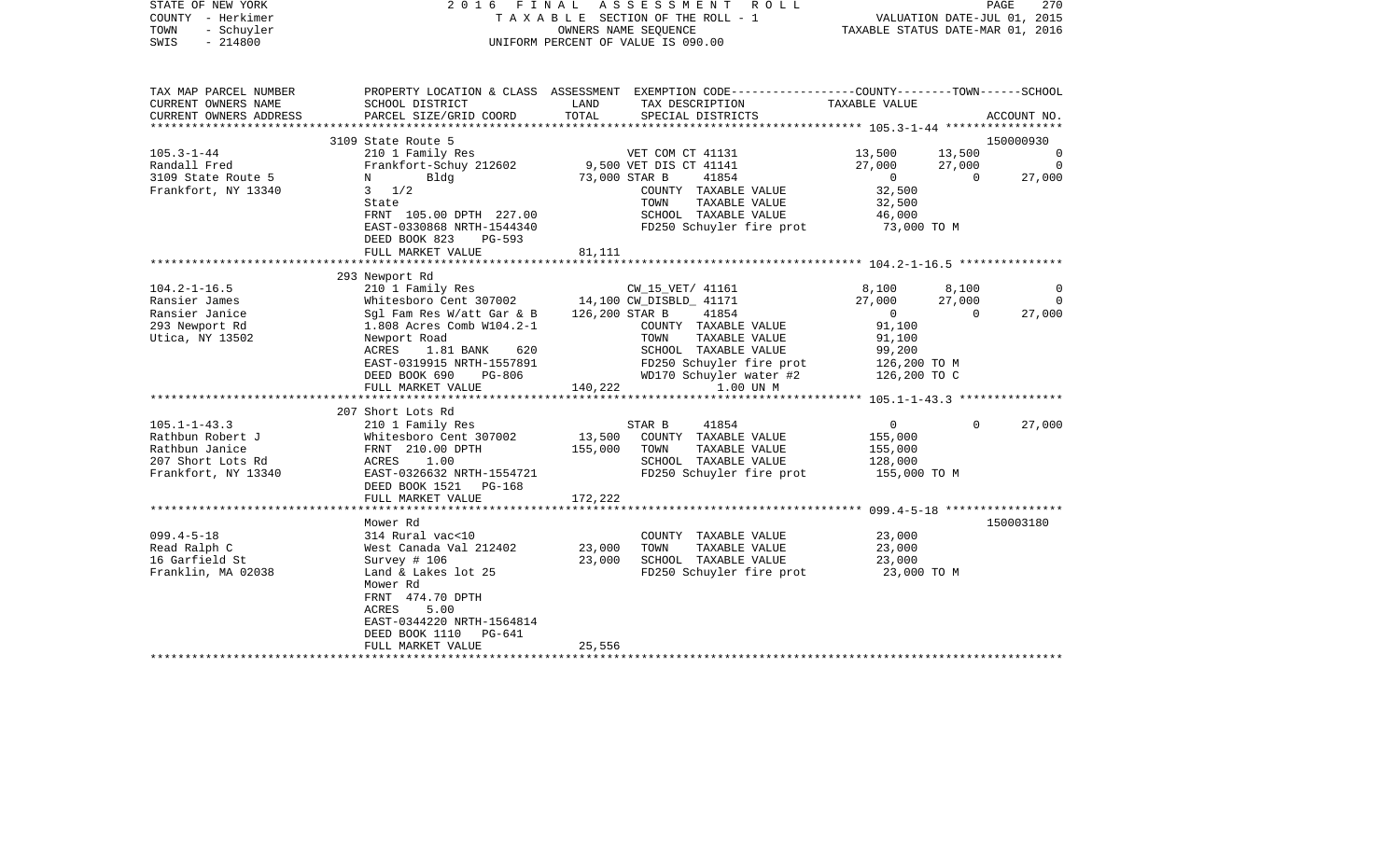| STATE OF NEW YORK<br>COUNTY - Herkimer<br>TOWN<br>- Schuyler<br>$-214800$<br>SWIS                  | 2016                                                                                                                                                                                                |                              | FINAL ASSESSMENT ROLL<br>TAXABLE SECTION OF THE ROLL - 1<br>OWNERS NAME SEQUENCE<br>UNIFORM PERCENT OF VALUE IS 090.00                                       | VALUATION DATE-JUL 01, 2015<br>TAXABLE STATUS DATE-MAR 01, 2016                |                         | PAGE<br>271         |
|----------------------------------------------------------------------------------------------------|-----------------------------------------------------------------------------------------------------------------------------------------------------------------------------------------------------|------------------------------|--------------------------------------------------------------------------------------------------------------------------------------------------------------|--------------------------------------------------------------------------------|-------------------------|---------------------|
| TAX MAP PARCEL NUMBER<br>CURRENT OWNERS NAME                                                       | SCHOOL DISTRICT                                                                                                                                                                                     | LAND                         | PROPERTY LOCATION & CLASS ASSESSMENT EXEMPTION CODE---------------COUNTY-------TOWN------SCHOOL<br>TAX DESCRIPTION                                           | TAXABLE VALUE                                                                  |                         |                     |
| CURRENT OWNERS ADDRESS                                                                             | PARCEL SIZE/GRID COORD                                                                                                                                                                              | TOTAL                        | SPECIAL DISTRICTS                                                                                                                                            |                                                                                |                         | ACCOUNT NO.         |
|                                                                                                    | 250 Wood Ln                                                                                                                                                                                         |                              |                                                                                                                                                              |                                                                                |                         |                     |
| $104.2 - 1 - 14.3$<br>Reale Mitchell<br>250 Wood Ln<br>Utica, NY 13502                             | 210 1 Family Res<br>Whitesboro Cent 307002<br>Single Family Residence<br>Retained Life Use<br>Wood Lane<br>ACRES<br>1.40<br>EAST-0318307 NRTH-1557986<br>DEED BOOK 1469 PG-382<br>FULL MARKET VALUE | 13,800<br>107,900<br>119,889 | 41854<br>STAR B<br>COUNTY TAXABLE VALUE<br>TOWN<br>TAXABLE VALUE<br>SCHOOL TAXABLE VALUE<br>FD250 Schuyler fire prot<br>WD170 Schuyler water #2<br>1.00 UN M | $\overline{0}$<br>107,900<br>107,900<br>80,900<br>107,900 ТО М<br>107,900 TO C | $\Omega$                | 27,000              |
|                                                                                                    |                                                                                                                                                                                                     |                              |                                                                                                                                                              |                                                                                |                         |                     |
|                                                                                                    | 1140 Newport Rd                                                                                                                                                                                     |                              |                                                                                                                                                              |                                                                                |                         | 150075115           |
| $099.1 - 1 - 74$<br>Reed Karen J<br>1140 Newport Rd<br>Utica, NY 13502                             | 210 1 Family Res<br>West Canada Val 212402<br>E Bldg.<br>1.28 Acre<br>$3^{\circ}$<br>Newport Road<br>ACRES<br>1.28<br>EAST-0329640 NRTH-1571417<br>DEED BOOK 904<br>PG-249<br>FULL MARKET VALUE     | 13,700<br>107,900<br>119,889 | STAR B<br>41854<br>COUNTY TAXABLE VALUE<br>TOWN<br>TAXABLE VALUE<br>SCHOOL TAXABLE VALUE<br>FD250 Schuyler fire prot                                         | $\overline{0}$<br>107,900<br>107,900<br>80,900<br>107,900 ТО М                 | $\Omega$                | 27,000              |
|                                                                                                    |                                                                                                                                                                                                     |                              |                                                                                                                                                              |                                                                                |                         |                     |
| $112.2 - 1 - 20.2$<br>Reid James N<br>Reid Jodi C<br>213 McKennan Rd<br>Frankfort, NY 13340        | 213 McKennan Rd<br>210 1 Family Res<br>Frankfort-Schuy 212602<br>FRNT 220.00 DPTH<br>ACRES<br>3.40<br>EAST-0345467 NRTH-1541777<br>DEED BOOK 878<br>PG-236<br>FULL MARKET VALUE                     | 14,300<br>135,000<br>150,000 | 41854<br>STAR B<br>COUNTY TAXABLE VALUE<br>TOWN<br>TAXABLE VALUE<br>SCHOOL TAXABLE VALUE<br>FD250 Schuyler fire prot                                         | $\overline{0}$<br>135,000<br>135,000<br>108,000<br>135,000 TO M                | $\Omega$                | 27,000              |
|                                                                                                    |                                                                                                                                                                                                     |                              |                                                                                                                                                              |                                                                                |                         |                     |
| $099.3 - 1 - 43$<br>Reinhardt Carlton<br>Reinhardt Catherine<br>693 Windfall Rd<br>Utica, NY 13502 | 693 Windfall Rd<br>210 1 Family Res<br>Whitesboro Cent 307002<br>Bldg<br>$3 \t1/8$<br>Windfall<br>FRNT 140.00 DPTH 124.00<br>EAST-0328554 NRTH-1562291<br>DEED BOOK 00587 PG-00330                  | 8,400 STAR EN<br>66,500      | VET WAR CT 41121<br>41834<br>COUNTY TAXABLE VALUE<br>TAXABLE VALUE<br>TOWN<br>SCHOOL TAXABLE VALUE<br>FD250 Schuyler fire prot                               | 8,100<br>$\overline{0}$<br>58,400<br>58,400<br>7,730<br>66,500 TO M            | 8,100<br>$\overline{0}$ | 150017130<br>58,770 |
|                                                                                                    | FULL MARKET VALUE                                                                                                                                                                                   | 73,889<br>*****************  |                                                                                                                                                              |                                                                                |                         |                     |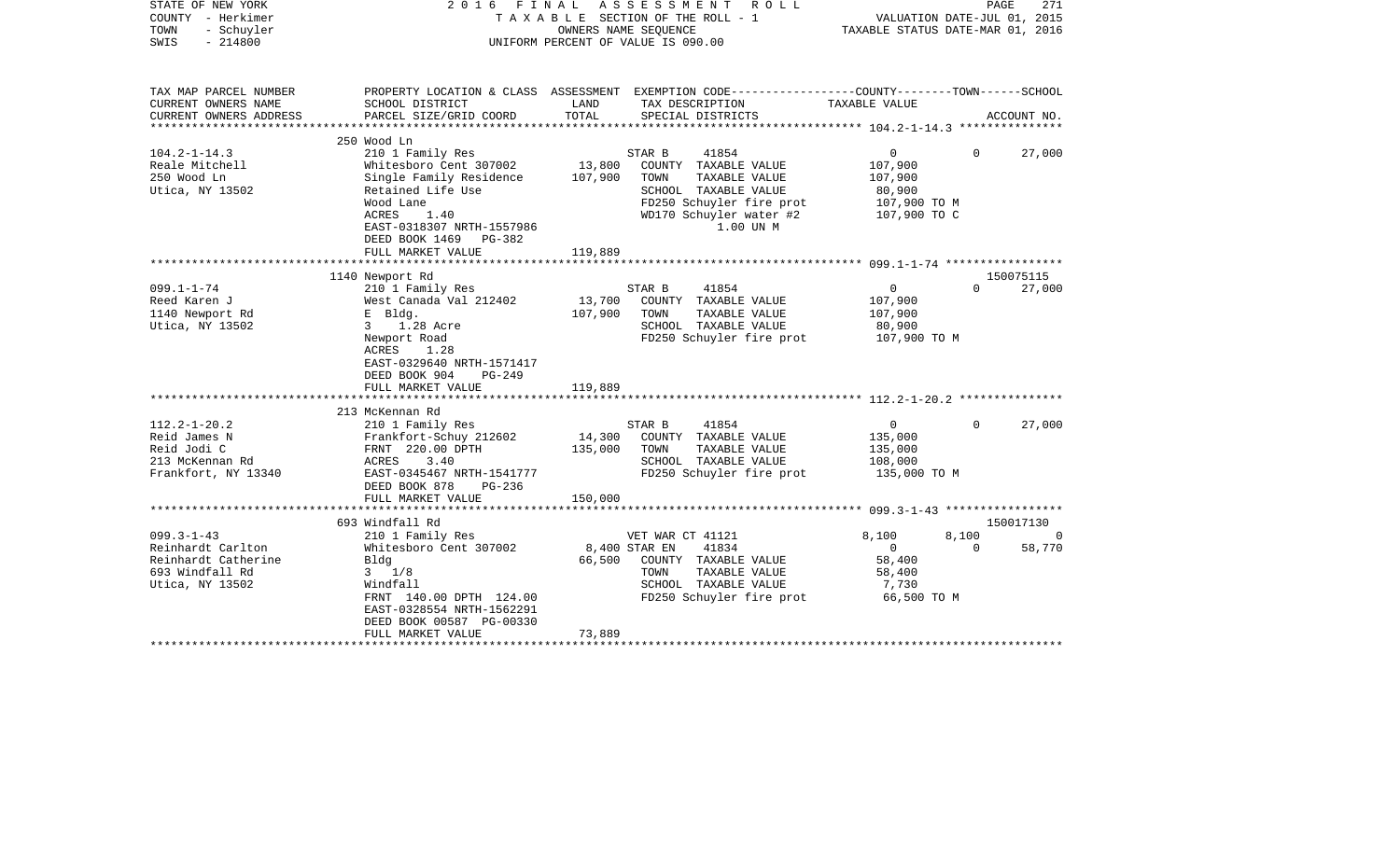| STATE OF NEW YORK<br>COUNTY - Herkimer<br>- Schuyler<br>TOWN<br>$-214800$<br>SWIS                        | 2016                                                                                                                                                                                                      |                                     | FINAL ASSESSMENT ROLL<br>T A X A B L E SECTION OF THE ROLL - 1<br>OWNERS NAME SEQUENCE<br>UNIFORM PERCENT OF VALUE IS 090.00                                  | VALUATION DATE-JUL 01, 2015<br>TAXABLE STATUS DATE-MAR 01, 2016              | PAGE              | 272                 |
|----------------------------------------------------------------------------------------------------------|-----------------------------------------------------------------------------------------------------------------------------------------------------------------------------------------------------------|-------------------------------------|---------------------------------------------------------------------------------------------------------------------------------------------------------------|------------------------------------------------------------------------------|-------------------|---------------------|
| TAX MAP PARCEL NUMBER<br>CURRENT OWNERS NAME<br>CURRENT OWNERS ADDRESS                                   | SCHOOL DISTRICT<br>PARCEL SIZE/GRID COORD                                                                                                                                                                 | LAND<br>TOTAL                       | PROPERTY LOCATION & CLASS ASSESSMENT EXEMPTION CODE---------------COUNTY-------TOWN------SCHOOL<br>TAX DESCRIPTION<br>SPECIAL DISTRICTS                       | TAXABLE VALUE                                                                |                   | ACCOUNT NO.         |
|                                                                                                          |                                                                                                                                                                                                           |                                     |                                                                                                                                                               |                                                                              |                   |                     |
| $104.2 - 2 - 45$<br>Reinhardt Fredrick<br>Cosamano Jennifer M<br>11473 Cosby Manor Rd<br>Utica, NY 13502 | 11473 Cosby Manor Rd<br>210 1 Family Res<br>Whitesboro Cent 307002<br>Bldg<br>N<br>$\mathbf{1}$<br>Cosby Manor<br>ACRES<br>3.10<br>EAST-0324509 NRTH-1556750<br>DEED BOOK 1442 PG-25<br>FULL MARKET VALUE | 15,100<br>123,600<br>137,333        | 41834<br>STAR EN<br>COUNTY TAXABLE VALUE<br>TOWN<br>TAXABLE VALUE<br>SCHOOL TAXABLE VALUE<br>FD250 Schuyler fire prot<br>WD170 Schuyler water #2<br>1.00 UN M | $\overline{0}$<br>123,600<br>123,600<br>64,830<br>123,600 TO M<br>6,500 TO C | $\Omega$          | 150017100<br>58,770 |
|                                                                                                          |                                                                                                                                                                                                           |                                     |                                                                                                                                                               |                                                                              |                   |                     |
| $099.1 - 1 - 18.3$<br>Reinhardt Michael<br>Reinhardt Jean<br>447 Spain Gulf Rd<br>Poland, NY 13431       | 447 Spain Gulf Rd<br>240 Rural res<br>West Canada Val 212402<br>Single Family Res W/garag<br>Spain Gulf Road<br>ACRES 10.00<br>EAST-0337379 NRTH-1574797<br>DEED BOOK 752<br>$PG-1$<br>FULL MARKET VALUE  | 21,000 STAR B<br>115,800<br>128,667 | VET WAR CT 41121<br>41854<br>COUNTY TAXABLE VALUE<br>TAXABLE VALUE<br>TOWN<br>SCHOOL TAXABLE VALUE<br>FD250 Schuyler fire prot 115,800 TO M                   | 8,100<br>$\overline{0}$<br>107,700<br>107,700<br>88,800                      | 8,100<br>$\Omega$ | $\Omega$<br>27,000  |
| $099.1 - 1 - 18.8$<br>Reinhardt Michael J<br>Reinhardt Jean M<br>447 Spain Gulf Rd<br>Poland, NY 13431   | Spain Gulf Rd<br>314 Rural vac<10<br>West Canada Val 212402<br>Vacant<br>8.597 Acres<br>ACRES<br>8.60<br>EAST-0337159 NRTH-1574693<br>DEED BOOK 788<br>PG-563<br>FULL MARKET VALUE                        | 13,700<br>13,700<br>15,222          | COUNTY TAXABLE VALUE<br>TAXABLE VALUE<br>TOWN<br>SCHOOL TAXABLE VALUE<br>FD250 Schuyler fire prot                                                             | 13,700<br>13,700<br>13,700<br>13,700 TO M                                    |                   |                     |
|                                                                                                          | 285 Bull Rd                                                                                                                                                                                               |                                     |                                                                                                                                                               |                                                                              |                   | 150017220           |
| $105.1 - 1 - 8$<br>Reinhardt Paul F<br>Reinhardt Wife<br>285 Bull Rd<br>Utica, NY 13502                  | 210 1 Family Res<br>Whitesboro Cent 307002<br>N Bldg Trailer<br>1.56<br>Bull Rd<br>1.56 BANK<br>720<br>ACRES<br>EAST-0330631 NRTH-1558415<br>DEED BOOK 00590 PG-00837<br>FULL MARKET VALUE                | 14,000<br>103,900<br>115,444        | 41834<br>STAR EN<br>COUNTY TAXABLE VALUE<br>TAXABLE VALUE<br>TOWN<br>SCHOOL TAXABLE VALUE<br>FD250 Schuyler fire prot                                         | $\overline{0}$<br>103,900<br>103,900<br>45,130<br>103,900 TO M               | $\Omega$          | 58,770              |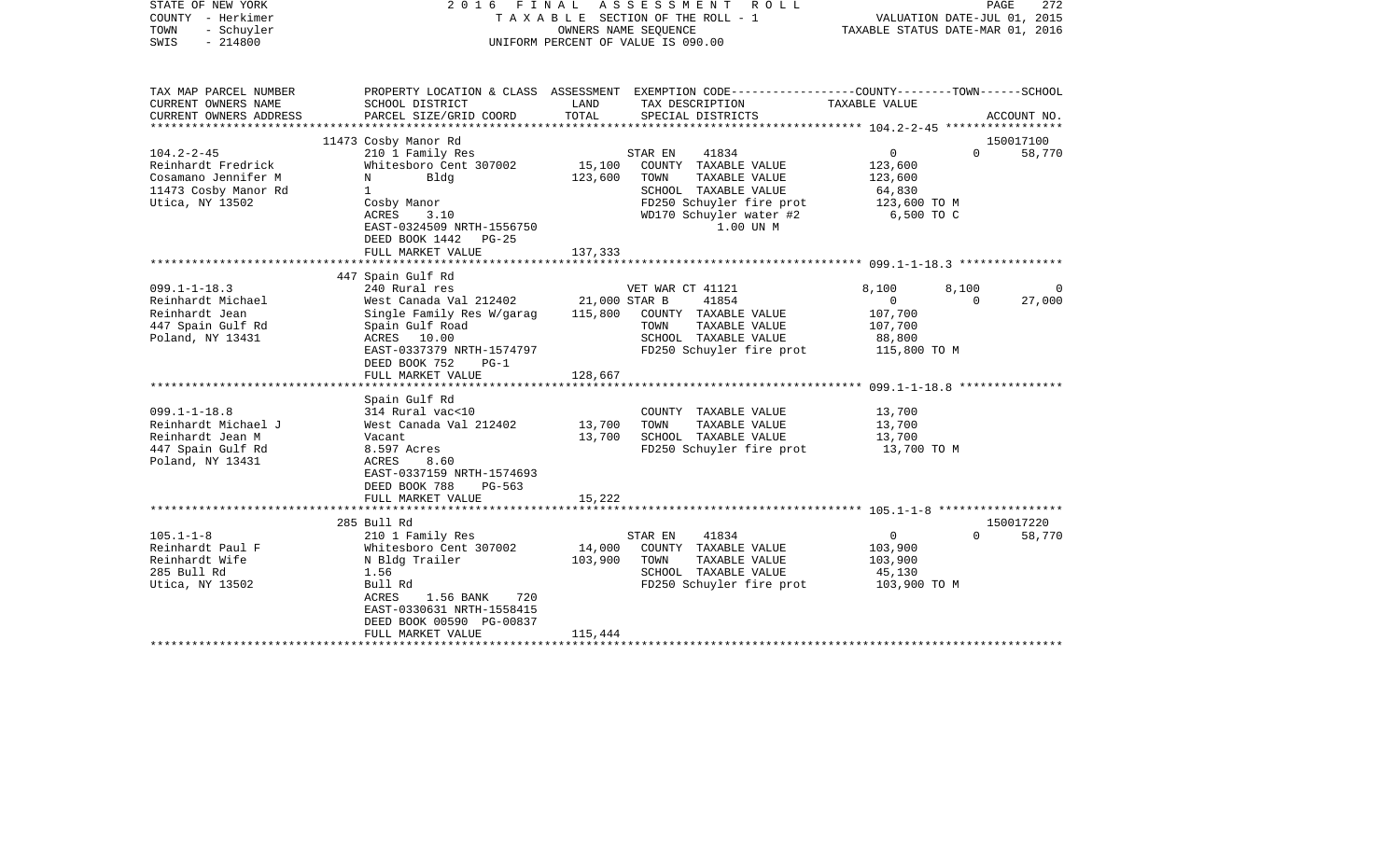| STATE OF NEW YORK<br>COUNTY - Herkimer<br>- Schuyler<br>TOWN<br>$-214800$<br>SWIS | 2016 FINAL                                 |                | A S S E S S M E N T R O L L<br>TAXABLE SECTION OF THE ROLL - 1<br>OWNERS NAME SEOUENCE<br>UNIFORM PERCENT OF VALUE IS 090.00             | VALUATION DATE-JUL 01, 2015<br>TAXABLE STATUS DATE-MAR 01, 2016 |                | PAGE<br>273 |
|-----------------------------------------------------------------------------------|--------------------------------------------|----------------|------------------------------------------------------------------------------------------------------------------------------------------|-----------------------------------------------------------------|----------------|-------------|
| TAX MAP PARCEL NUMBER<br>CURRENT OWNERS NAME<br>CURRENT OWNERS ADDRESS            | SCHOOL DISTRICT<br>PARCEL SIZE/GRID COORD  | LAND<br>TOTAL  | PROPERTY LOCATION & CLASS ASSESSMENT EXEMPTION CODE----------------COUNTY-------TOWN------SCHOOL<br>TAX DESCRIPTION<br>SPECIAL DISTRICTS | TAXABLE VALUE                                                   |                | ACCOUNT NO. |
| *********************                                                             |                                            |                |                                                                                                                                          |                                                                 |                |             |
|                                                                                   | 261 Mckennan Rd                            |                |                                                                                                                                          |                                                                 |                | 150008700   |
| $112.2 - 1 - 26.1$                                                                | 240 Rural res<br>Frankfort-Schuy 212602    | 30,000         | STAR B<br>41854<br>COUNTY TAXABLE VALUE                                                                                                  | $\overline{0}$                                                  | $\Omega$       | 27,000      |
| Renshaw Christopher A<br>261 McKennen Rd                                          | Vac<br>N                                   | 112,000        | TOWN<br>TAXABLE VALUE                                                                                                                    | 112,000<br>112,000                                              |                |             |
| Frankfort, NY 13340                                                               | 38.046<br>$\mathbf{2}$                     |                | SCHOOL TAXABLE VALUE                                                                                                                     | 85,000                                                          |                |             |
|                                                                                   | Mckennan                                   |                | FD250 Schuyler fire prot                                                                                                                 | 112,000 TO M                                                    |                |             |
|                                                                                   | ACRES 37.00                                |                |                                                                                                                                          |                                                                 |                |             |
|                                                                                   | EAST-0346444 NRTH-1541422                  |                |                                                                                                                                          |                                                                 |                |             |
|                                                                                   | DEED BOOK 1350 PG-439                      |                |                                                                                                                                          |                                                                 |                |             |
|                                                                                   | FULL MARKET VALUE                          | 124,444        |                                                                                                                                          |                                                                 |                |             |
|                                                                                   | 252 Windfall Rd                            |                |                                                                                                                                          |                                                                 |                | 150020970   |
| $105.1 - 1 - 37$                                                                  | 210 1 Family Res                           |                | STAR B<br>41854                                                                                                                          | $\overline{0}$                                                  | $\Omega$       | 27,000      |
| Reska Mary                                                                        | Whitesboro Cent 307002                     | 10,300         | COUNTY TAXABLE VALUE                                                                                                                     | 78,400                                                          |                |             |
| 252 Windfall Rd                                                                   | FRNT 195.00 DPTH 140.00                    | 78,400         | TOWN<br>TAXABLE VALUE                                                                                                                    | 78,400                                                          |                |             |
| Utica, NY 13502                                                                   | EAST-0324509 NRTH-1554623                  |                | SCHOOL TAXABLE VALUE                                                                                                                     | 51,400                                                          |                |             |
|                                                                                   | DEED BOOK 905<br>$PG-95$                   |                | FD250 Schuyler fire prot                                                                                                                 | 78,400 TO M                                                     |                |             |
|                                                                                   | FULL MARKET VALUE                          |                | 87,111 WD170 Schuyler water #2                                                                                                           | 78,400 TO C                                                     |                |             |
|                                                                                   |                                            |                | 1.00 UN M                                                                                                                                |                                                                 |                |             |
|                                                                                   | 482 Bull Rd                                |                |                                                                                                                                          |                                                                 |                |             |
| $105.1 - 1 - 12.5$                                                                | 240 Rural res                              |                | COUNTY TAXABLE VALUE                                                                                                                     | 145,000                                                         |                |             |
| Ricci Alan T                                                                      | Whitesboro Cent 307002                     | 41,400         | TOWN<br>TAXABLE VALUE                                                                                                                    | 145,000                                                         |                |             |
| 11417 Cypress Bay St                                                              | 10.6 Acres bull rd                         | 145,000        | SCHOOL TAXABLE VALUE                                                                                                                     | 145,000                                                         |                |             |
| Clermont, FL 34711                                                                | add solar electric 2014                    |                | FD250 Schuyler fire prot                                                                                                                 | 145,000 TO M                                                    |                |             |
|                                                                                   | no chq in assessment                       |                |                                                                                                                                          |                                                                 |                |             |
|                                                                                   | FRNT 431.30 DPTH                           |                |                                                                                                                                          |                                                                 |                |             |
|                                                                                   | ACRES 10.60                                |                |                                                                                                                                          |                                                                 |                |             |
|                                                                                   | EAST-0334147 NRTH-1555718                  |                |                                                                                                                                          |                                                                 |                |             |
|                                                                                   | DEED BOOK 1076 PG-800<br>FULL MARKET VALUE | 161,111        |                                                                                                                                          |                                                                 |                |             |
|                                                                                   |                                            |                |                                                                                                                                          |                                                                 |                |             |
|                                                                                   | 423 Short Lots Rd                          |                |                                                                                                                                          |                                                                 |                | 150017400   |
| $105.1 - 1 - 20.1$                                                                | 112 Dairy farm                             |                | VET COM CT 41131                                                                                                                         | 13,500                                                          | 13,500         | $\mathbf 0$ |
| Ricci Anthoney                                                                    | Whitesboro Cent 307002                     | 78,800 AG MKTS | 41730                                                                                                                                    | $\overline{0}$                                                  | $\Omega$       | $\Omega$    |
| Ricci Daryl D                                                                     | N&s Bldgs Age Ld 144A                      |                | 410,000 STAR EN<br>41834                                                                                                                 | $\overline{0}$                                                  | $\overline{0}$ | 58,770      |
| 45 Dutchtown Rd                                                                   | 144ac Incl 105.1-1-21                      |                | AGRIC 10 Y 42100                                                                                                                         | 12,500                                                          | 12,500         | 12,500      |
| Frankfort, NY 13340                                                               | Short Lots 4 Silo 0n20000                  |                | COUNTY TAXABLE VALUE                                                                                                                     | 384,000                                                         |                |             |
|                                                                                   | FRNT 3804.00 DPTH                          |                | TOWN<br>TAXABLE VALUE                                                                                                                    | 384,000                                                         |                |             |
| MAY BE SUBJECT TO PAYMENT<br>UNDER AGDIST LAW TIL 2023                            | ACRES 124.50<br>EAST-0331162 NRTH-1554249  |                | SCHOOL TAXABLE VALUE<br>FD250 Schuyler fire prot                                                                                         | 338,730<br>410,000 TO M                                         |                |             |
|                                                                                   | DEED BOOK 1144 PG-133                      |                |                                                                                                                                          |                                                                 |                |             |
|                                                                                   | FULL MARKET VALUE                          | 455,556        |                                                                                                                                          |                                                                 |                |             |
|                                                                                   |                                            |                |                                                                                                                                          |                                                                 |                |             |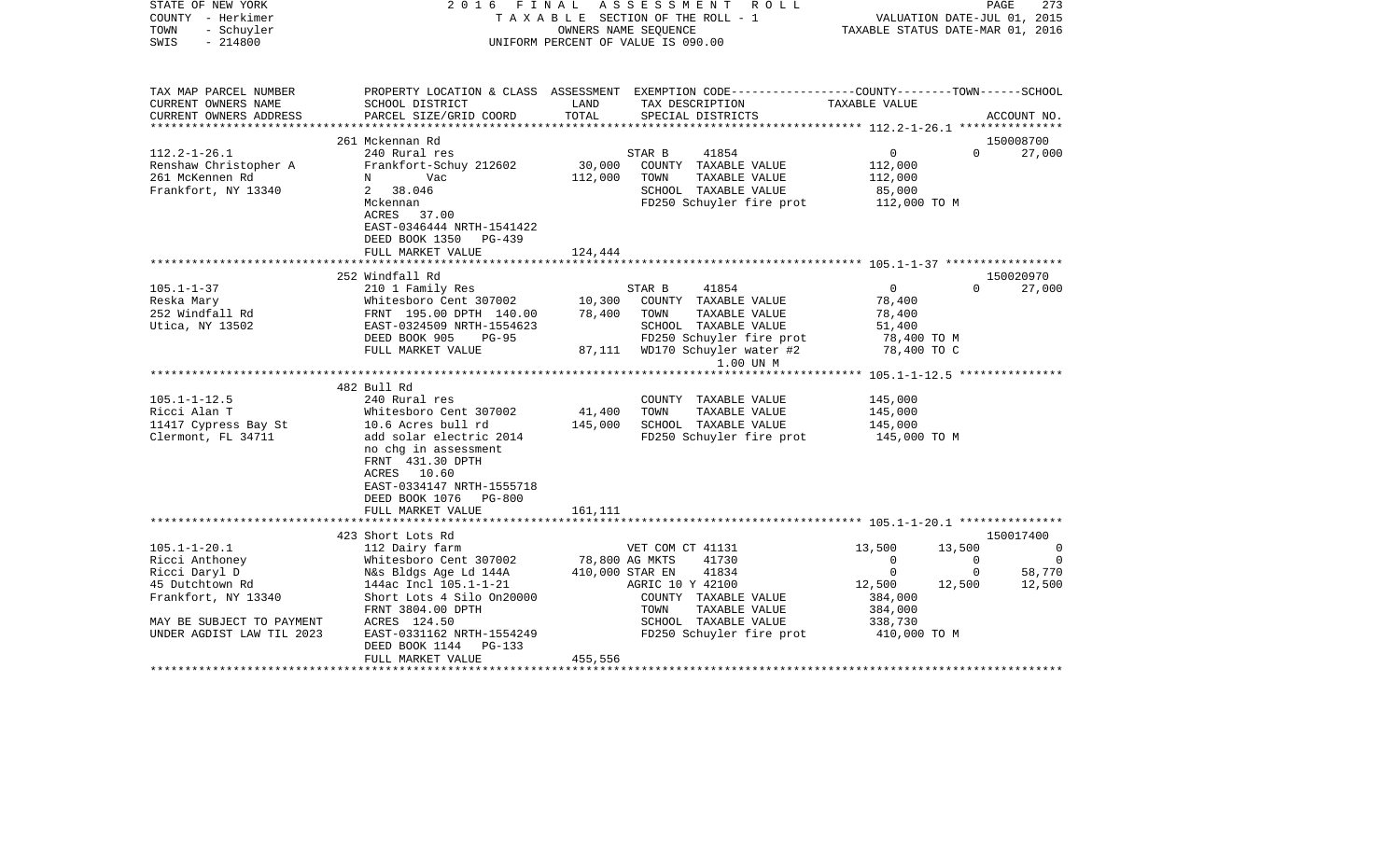| STATE OF NEW YORK<br>COUNTY - Herkimer<br>TOWN<br>- Schuyler<br>$-214800$<br>SWIS                                                                       | FINAL<br>2016                                                                                                                                                                                                                    | OWNERS NAME SEQUENCE          | ASSESSMENT<br>R O L L<br>TAXABLE SECTION OF THE ROLL - 1<br>UNIFORM PERCENT OF VALUE IS 090.00                                           | TAXABLE STATUS DATE-MAR 01, 2016                             | PAGE<br>274<br>VALUATION DATE-JUL 01, 2015 |
|---------------------------------------------------------------------------------------------------------------------------------------------------------|----------------------------------------------------------------------------------------------------------------------------------------------------------------------------------------------------------------------------------|-------------------------------|------------------------------------------------------------------------------------------------------------------------------------------|--------------------------------------------------------------|--------------------------------------------|
| TAX MAP PARCEL NUMBER<br>CURRENT OWNERS NAME<br>CURRENT OWNERS ADDRESS<br>**********************                                                        | SCHOOL DISTRICT<br>PARCEL SIZE/GRID COORD                                                                                                                                                                                        | LAND<br>TOTAL                 | PROPERTY LOCATION & CLASS ASSESSMENT EXEMPTION CODE----------------COUNTY-------TOWN------SCHOOL<br>TAX DESCRIPTION<br>SPECIAL DISTRICTS | TAXABLE VALUE                                                | ACCOUNT NO.                                |
| $105.1 - 1 - 20.2$<br>Ricci Daryl D<br>430 Short Lots Rd<br>Frankfort, NY 13340                                                                         | 430 Short Lots Rd<br>210 1 Family Res<br>Whitesboro Cent 307002<br>Residence W/poolhouse<br>Removed pool 2007<br>FRNT 155.00 DPTH<br>ACRES<br>1.00<br>EAST-0330894 NRTH-1553368<br>DEED BOOK 1330<br>PG-323<br>FULL MARKET VALUE | 13,500<br>152,000<br>168,889  | 41854<br>STAR B<br>COUNTY TAXABLE VALUE<br>TOWN<br>TAXABLE VALUE<br>SCHOOL TAXABLE VALUE<br>FD250 Schuyler fire prot                     | 0<br>152,000<br>152,000<br>125,000<br>152,000 TO M           | $\mathbf{0}$<br>27,000                     |
|                                                                                                                                                         |                                                                                                                                                                                                                                  |                               |                                                                                                                                          |                                                              |                                            |
| $105.4 - 1 - 3$<br>Ricci Kevin C<br>Ricci Catherine M<br>45 Dutchtown Rd<br>Schuyler, NY 13340                                                          | 36 Dutchtown Rd<br>210 1 Family Res<br>Frankfort-Schuy 212602<br>Residence<br>ACRES<br>2.90<br>EAST-0336593 NRTH-1550062<br>DEED BOOK 857<br>PG-417                                                                              | 14,900<br>70,800              | COUNTY TAXABLE VALUE<br>TOWN<br>TAXABLE VALUE<br>SCHOOL TAXABLE VALUE<br>FD250 Schuyler fire prot                                        | 70,800<br>70,800<br>70,800<br>70,800 TO M                    | 150006030                                  |
|                                                                                                                                                         | FULL MARKET VALUE                                                                                                                                                                                                                | 78,667                        |                                                                                                                                          |                                                              |                                            |
|                                                                                                                                                         | 45 Dutchtown Rd                                                                                                                                                                                                                  |                               |                                                                                                                                          |                                                              | 150017370                                  |
| $105.4 - 1 - 4.1$<br>Ricci Kevin C<br>Ricci Daryl D<br>45 Dutchtown Rd<br>Frankfort, NY 13340<br>MAY BE SUBJECT TO PAYMENT<br>UNDER AGDIST LAW TIL 2023 | 105 Vac farmland<br>Frankfort-Schuy 212602<br>Bldgs Ag Ex Ld 224A<br>388ac 1 Silo On 500<br>Dutchtown<br>ACRES 374.40<br>EAST-0336867 NRTH-1550630<br>DEED BOOK 1144<br>$PG-133$<br>FULL MARKET VALUE                            | 120,000<br>169,000<br>187,778 | AG MKTS<br>41730<br>COUNTY TAXABLE VALUE<br>TOWN<br>TAXABLE VALUE<br>SCHOOL TAXABLE VALUE<br>FD250 Schuyler fire prot                    | $\mathbf 0$<br>169,000<br>169,000<br>169,000<br>169,000 TO M | $\Omega$<br>$\Omega$                       |
|                                                                                                                                                         | *******************                                                                                                                                                                                                              | ********                      |                                                                                                                                          | ************************* 105.4-1-4.2 ****************       |                                            |
| $105.4 - 1 - 4.2$<br>Ricci Kevin C<br>Ricci Catherine M<br>45 Dutchtown Rd<br>Frankfort, NY 13340                                                       | Dutchtown Rd<br>220 2 Family Res<br>Frankfort-Schuy 212602<br>Residence<br>FRNT 230.00 DPTH<br>ACRES<br>1.00<br>EAST-0337049 NRTH-1550138<br>DEED BOOK 844<br><b>PG-540</b>                                                      | 13,500<br>92,000              | STAR B<br>41854<br>COUNTY TAXABLE VALUE<br>TAXABLE VALUE<br>TOWN<br>SCHOOL TAXABLE VALUE<br>FD250 Schuyler fire prot                     | $\overline{0}$<br>92,000<br>92,000<br>65,000<br>92,000 TO M  | 27,000<br>$\mathbf{0}$                     |
|                                                                                                                                                         | FULL MARKET VALUE                                                                                                                                                                                                                | 102,222                       |                                                                                                                                          |                                                              |                                            |
|                                                                                                                                                         |                                                                                                                                                                                                                                  |                               |                                                                                                                                          |                                                              |                                            |
| $099.4 - 3 - 34$<br>Richard S Moore Rev Trust<br>2039 State route 5<br>Utica, NY 13502                                                                  | Hawthorne Rd<br>312 Vac w/imprv<br>West Canada Val 212402<br>split #6 lot $33$<br>Land & Lakes<br>Hawthorne Rd<br>FRNT 434.00 DPTH<br>5.00<br>ACRES<br>EAST-0345174 NRTH-1566077<br>DEED BOOK 1396<br>PG-969                     | 23,000<br>51,800              | COUNTY TAXABLE VALUE<br>TOWN<br>TAXABLE VALUE<br>SCHOOL TAXABLE VALUE<br>FD250 Schuyler fire prot                                        | 51,800<br>51,800<br>51,800<br>51,800 TO M                    | 150003180                                  |
|                                                                                                                                                         | FULL MARKET VALUE                                                                                                                                                                                                                | 57,556                        |                                                                                                                                          |                                                              |                                            |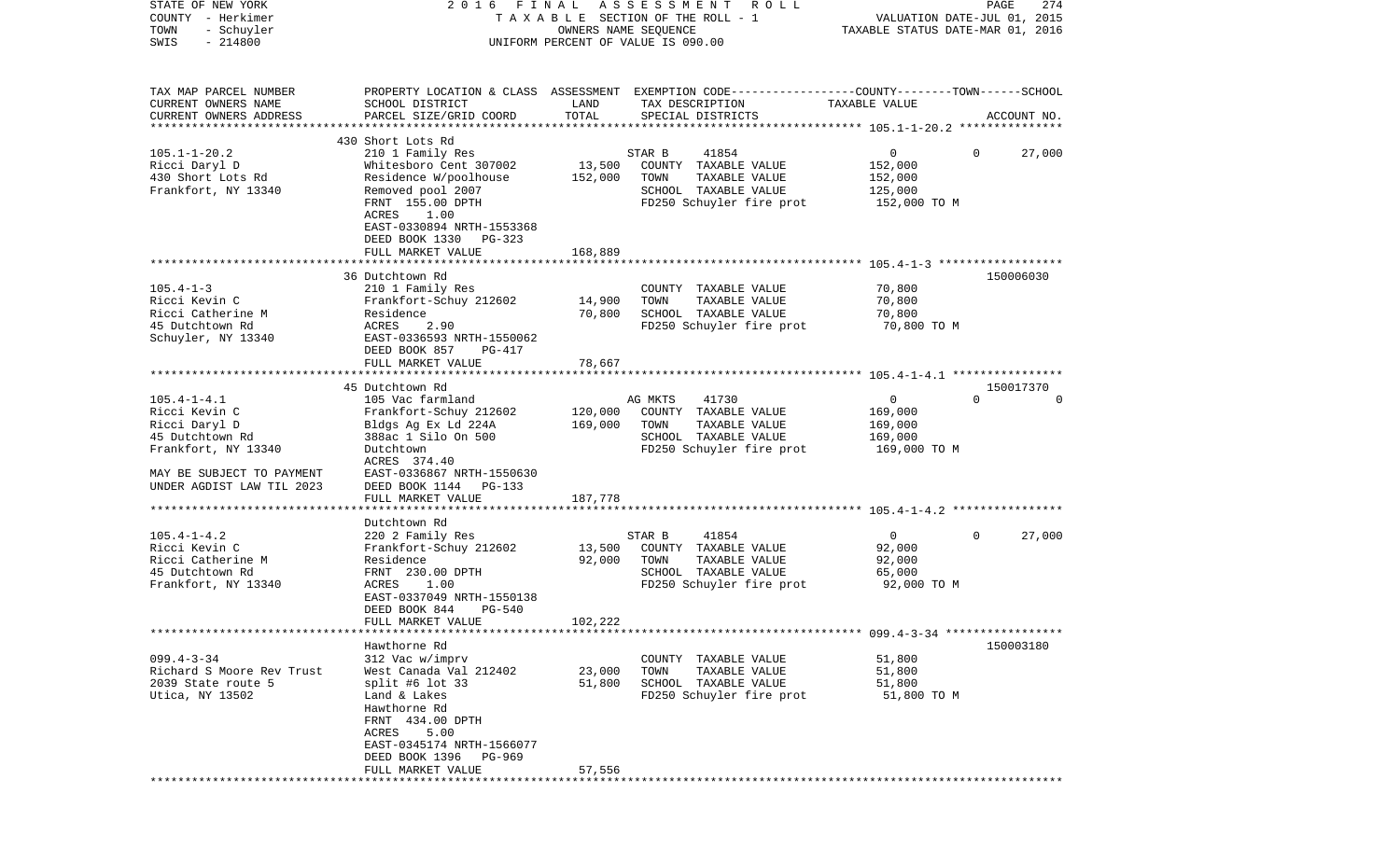| STATE OF NEW YORK<br>COUNTY - Herkimer<br>- Schuyler<br>TOWN<br>$-214800$<br>SWIS                                                                    | F I N A L<br>2016                                                                                                                                                                                                                                                                                                                                          | OWNERS NAME SEQUENCE<br>UNIFORM PERCENT OF VALUE IS 090.00 | ASSESSMENT<br>R O L L<br>TAXABLE SECTION OF THE ROLL - 1                                                                                                                                                                                                      | VALUATION DATE-JUL 01, 2015<br>TAXABLE STATUS DATE-MAR 01, 2016                                                                                  | 275<br>PAGE                                                                |
|------------------------------------------------------------------------------------------------------------------------------------------------------|------------------------------------------------------------------------------------------------------------------------------------------------------------------------------------------------------------------------------------------------------------------------------------------------------------------------------------------------------------|------------------------------------------------------------|---------------------------------------------------------------------------------------------------------------------------------------------------------------------------------------------------------------------------------------------------------------|--------------------------------------------------------------------------------------------------------------------------------------------------|----------------------------------------------------------------------------|
| TAX MAP PARCEL NUMBER<br>CURRENT OWNERS NAME<br>CURRENT OWNERS ADDRESS<br>******************                                                         | PROPERTY LOCATION & CLASS ASSESSMENT EXEMPTION CODE---------------COUNTY-------TOWN------SCHOOL<br>SCHOOL DISTRICT<br>PARCEL SIZE/GRID COORD                                                                                                                                                                                                               | LAND<br>TOTAL<br>**************                            | TAX DESCRIPTION<br>SPECIAL DISTRICTS                                                                                                                                                                                                                          | TAXABLE VALUE                                                                                                                                    | ACCOUNT NO.                                                                |
|                                                                                                                                                      | 3758 State Route 5                                                                                                                                                                                                                                                                                                                                         |                                                            |                                                                                                                                                                                                                                                               |                                                                                                                                                  | 150075058                                                                  |
| $112.2 - 3 - 55$<br>Richardson IRR Trust<br>Richardson Carl & Judy<br>3758 State Route 5<br>Frankfort, NY 13340                                      | 210 1 Family Res<br>Frankfort-Schuy 212602<br>Bldg<br>$2$ 1A<br>State Rd<br>ACRES<br>1.00                                                                                                                                                                                                                                                                  | 13,500<br>87,200                                           | STAR EN<br>41834<br>COUNTY TAXABLE VALUE<br>TOWN<br>TAXABLE VALUE<br>SCHOOL TAXABLE VALUE<br>FD250 Schuyler fire prot                                                                                                                                         | $\overline{0}$<br>87,200<br>87,200<br>28,430<br>87,200 TO M                                                                                      | $\Omega$<br>58,770                                                         |
| PRIOR OWNER ON 3/01/2016<br>Richardson Carl & Judy                                                                                                   | EAST-0340883 NRTH-1535900<br>DEED BOOK 1594<br>$PG-492$<br>FULL MARKET VALUE                                                                                                                                                                                                                                                                               | 96,889                                                     |                                                                                                                                                                                                                                                               |                                                                                                                                                  |                                                                            |
| ***********************                                                                                                                              | **********************                                                                                                                                                                                                                                                                                                                                     |                                                            |                                                                                                                                                                                                                                                               |                                                                                                                                                  |                                                                            |
| $099.3 - 1 - 28$<br>Richmond Richard<br>112 Mcgraw Rd<br>Utica, NY 13502<br>$099.3 - 1 - 29$<br>Richmond Richard<br>112 Mcgraw Rd<br>Utica, NY 13502 | Off Mcgraw Rd<br>322 Rural vac>10<br>Whitesboro Cent 307002<br>N<br>Vac<br>1a 46<br>Mcgraw<br>ACRES 45.20<br>EAST-0330692 NRTH-1561003<br>DEED BOOK 1528<br>PG-6351<br>FULL MARKET VALUE<br>112 Mcgraw Rd<br>210 1 Family Res<br>Whitesboro Cent 307002<br>$3 \quad 1$<br>Farm To Market<br>FRNT 267.00 DPTH<br>1.70<br>ACRES<br>EAST-0330235 NRTH-1561801 | 22,000<br>22,000<br>24,444<br>81,600 STAR EN               | COUNTY TAXABLE VALUE<br>TOWN<br>TAXABLE VALUE<br>SCHOOL TAXABLE VALUE<br>FD250 Schuyler fire prot<br>VET COM CT 41131<br>15,000 LTD INC D 41933<br>41834<br>COUNTY TAXABLE VALUE<br>TOWN<br>TAXABLE VALUE<br>SCHOOL TAXABLE VALUE<br>FD250 Schuyler fire prot | 22,000<br>22,000<br>22,000<br>22,000 TO M<br>13,500<br>13,500<br>$\Omega$<br>34,050<br>$\mathbf{0}$<br>68,100<br>34,050<br>22,830<br>81,600 TO M | 150000510<br>150010320<br>$\overline{0}$<br>$\Omega$<br>58,770<br>$\Omega$ |
|                                                                                                                                                      | DEED BOOK 1159 PG-888<br>FULL MARKET VALUE                                                                                                                                                                                                                                                                                                                 | 90,667                                                     |                                                                                                                                                                                                                                                               |                                                                                                                                                  |                                                                            |
| $098.4 - 1 - 1$<br>Rider Karen<br>5757 Graham Rd<br>Utica, NY 13502                                                                                  | Graham Rd<br>314 Rural vac<10<br>Whitesboro Cent 307002<br>Vacant<br>1A<br>3<br>Graham<br>ACRES<br>1.60<br>EAST-0321337 NRTH-1569326<br>DEED BOOK 843<br><b>PG-207</b>                                                                                                                                                                                     | 8,100<br>8,100                                             | COUNTY TAXABLE VALUE<br>TOWN<br>TAXABLE VALUE<br>SCHOOL TAXABLE VALUE<br>FD250 Schuyler fire prot                                                                                                                                                             | 8,100<br>8,100<br>8,100<br>8,100 TO M                                                                                                            | 150014490                                                                  |
| **********************                                                                                                                               | FULL MARKET VALUE                                                                                                                                                                                                                                                                                                                                          | 9,000                                                      |                                                                                                                                                                                                                                                               |                                                                                                                                                  |                                                                            |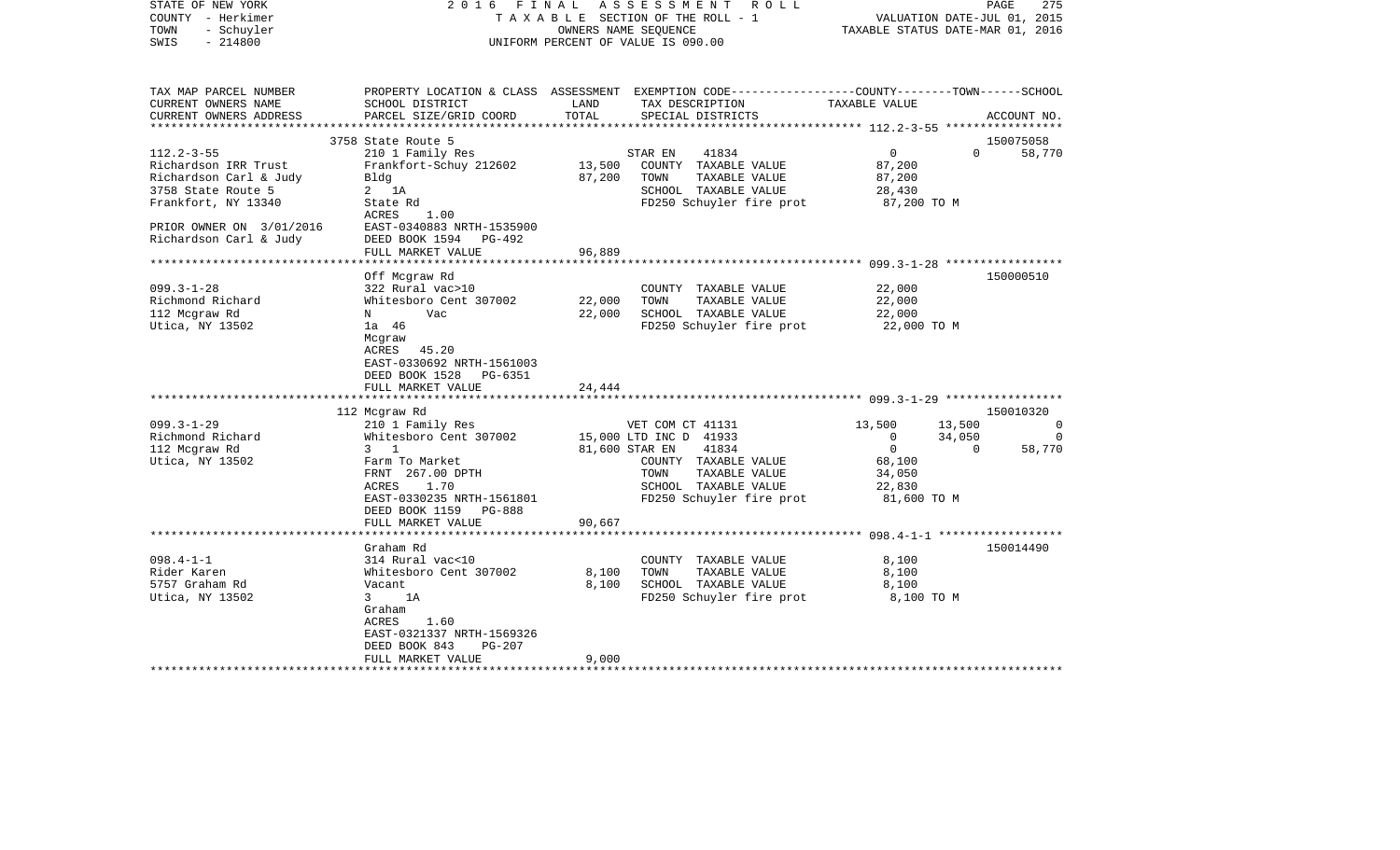| STATE OF NEW YORK<br>FINAL<br>2016<br>COUNTY - Herkimer<br>T A X A B L E SECTION OF THE ROLL - 1<br>TOWN<br>- Schuyler<br>OWNERS NAME SEQUENCE<br>SWIS<br>$-214800$<br>UNIFORM PERCENT OF VALUE IS 090.00 |                                                                                                                                                                                                        | A S S E S S M E N T R O L L |                                                                                                                                                               | PAGE<br>276<br>VALUATION DATE-JUL 01, 2015<br>TAXABLE STATUS DATE-MAR 01, 2016 |                      |                    |
|-----------------------------------------------------------------------------------------------------------------------------------------------------------------------------------------------------------|--------------------------------------------------------------------------------------------------------------------------------------------------------------------------------------------------------|-----------------------------|---------------------------------------------------------------------------------------------------------------------------------------------------------------|--------------------------------------------------------------------------------|----------------------|--------------------|
| TAX MAP PARCEL NUMBER<br>CURRENT OWNERS NAME                                                                                                                                                              | SCHOOL DISTRICT                                                                                                                                                                                        | LAND                        | PROPERTY LOCATION & CLASS ASSESSMENT EXEMPTION CODE---------------COUNTY-------TOWN------SCHOOL<br>TAX DESCRIPTION                                            | TAXABLE VALUE                                                                  |                      |                    |
| CURRENT OWNERS ADDRESS                                                                                                                                                                                    | PARCEL SIZE/GRID COORD                                                                                                                                                                                 | TOTAL                       | SPECIAL DISTRICTS                                                                                                                                             |                                                                                |                      | ACCOUNT NO.        |
| $099.4 - 5 - 41$<br>Ridge View Property Owners Ass West Canada Val 212402<br>Bernard Toro- Echaque<br>Treasurer<br>45 South Avenue West<br>Cranford, NJ 07016                                             | Louis Ridge Rd<br>314 Rural vac<10<br>Survey $# 106$<br>Land & Lakes lot 34<br>Louis Rd roadway .9 miles<br>FRNT 50.00 DPTH<br>5.30<br>ACRES<br>EAST-0347542 NRTH-1563764<br>DEED BOOK 1094 PG-200     | 5,000<br>5,000              | COUNTY TAXABLE VALUE<br>TAXABLE VALUE<br>TOWN<br>SCHOOL TAXABLE VALUE<br>FD250 Schuyler fire prot                                                             | 5,000<br>5,000<br>5,000<br>5,000 TO M                                          |                      | 150003180          |
|                                                                                                                                                                                                           | FULL MARKET VALUE                                                                                                                                                                                      | 5,556                       |                                                                                                                                                               |                                                                                |                      |                    |
|                                                                                                                                                                                                           | 11504 Cosby Manor Rd                                                                                                                                                                                   |                             |                                                                                                                                                               |                                                                                |                      |                    |
| $104.2 - 2 - 50.2$<br>Ripka Alexander<br>11504 Cosby Manor Rd<br>Utica, NY 13502                                                                                                                          | 210 1 Family Res<br>Whitesboro Cent 307002 14,300<br>Residence W/ Attached Gar 119,000<br>Cosby Manor Rd<br>2.10<br>ACRES<br>EAST-0324381 NRTH-1555871<br>DEED BOOK 849<br>PG-632<br>FULL MARKET VALUE | 132,222                     | 41834<br>STAR EN<br>COUNTY TAXABLE VALUE<br>TAXABLE VALUE<br>TOWN<br>SCHOOL TAXABLE VALUE<br>FD250 Schuyler fire prot<br>WD170 Schuyler water #2<br>1.00 UN M | $\overline{0}$<br>119,000<br>119,000<br>60,230<br>119,000 TO M<br>119,000 TO C | $\Omega$             | 58,770             |
|                                                                                                                                                                                                           | 379 Short Lots Rd                                                                                                                                                                                      |                             |                                                                                                                                                               |                                                                                |                      | 150017610          |
| $105.1 - 1 - 48$<br>Ripka Anna<br>Ripka Walter<br>379 Shortlots Rd<br>Frankfort, NY 13340                                                                                                                 | 120 Field crops<br>Whitesboro Cent 307002<br>Residence, 2 Barns Garage<br>Storage Bldg, Lg Storage<br>FRNT 1510.00 DPTH<br>ACRES 134.30                                                                | 63,600 STAR EN              | AG MKTS<br>41730<br>41834<br>186,000 COUNTY TAXABLE VALUE<br>TOWN<br>TAXABLE VALUE<br>SCHOOL TAXABLE VALUE<br>FD250 Schuyler fire prot                        | $\Omega$<br>$\circ$<br>186,000<br>186,000<br>127,230<br>186,000 то м           | $\Omega$<br>$\Omega$ | $\Omega$<br>58,770 |
| MAY BE SUBJECT TO PAYMENT<br>UNDER AGDIST LAW TIL 2023                                                                                                                                                    | EAST-0329431 NRTH-1553349<br>DEED BOOK 807<br>PG-526                                                                                                                                                   |                             |                                                                                                                                                               |                                                                                |                      |                    |
|                                                                                                                                                                                                           | FULL MARKET VALUE                                                                                                                                                                                      | 206,667                     |                                                                                                                                                               |                                                                                |                      |                    |
|                                                                                                                                                                                                           | 379 Short Lots Rd                                                                                                                                                                                      |                             |                                                                                                                                                               |                                                                                |                      |                    |
| $105.3 - 1 - 82$<br>Ripka Walter<br>379 Short Lots Rd<br>Frankfort, NY 13340<br>MAY BE SUBJECT TO PAYMENT                                                                                                 | 120 Field crops<br>Frankfort-Schuy 212602<br>$10.4$ acres<br>ACRES 10.40<br>EAST-0328266 NRTH-1551263<br>FULL MARKET VALUE                                                                             | 9,700<br>9,700<br>10,778    | AG MKTS<br>41730<br>COUNTY TAXABLE VALUE<br>TOWN<br>TAXABLE VALUE<br>SCHOOL TAXABLE VALUE<br>FD250 Schuyler fire prot                                         | 5,230<br>4,470<br>4,470<br>4,470<br>9,700 TO M                                 | 5,230                | 5,230              |
| UNDER AGDIST LAW TIL 2023<br>********************                                                                                                                                                         |                                                                                                                                                                                                        |                             |                                                                                                                                                               |                                                                                |                      |                    |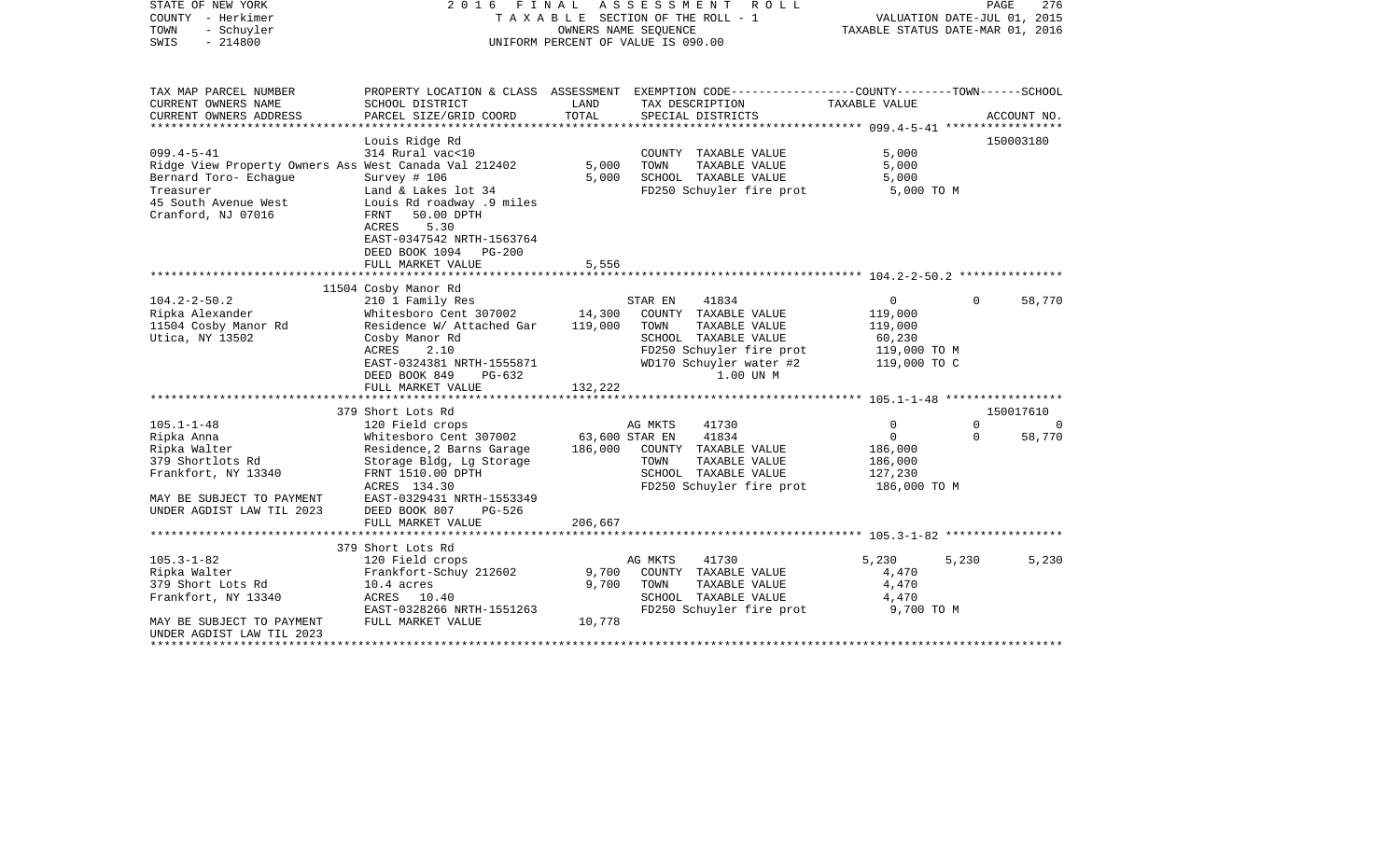| STATE OF NEW YORK<br>COUNTY - Herkimer<br>TOWN<br>- Schuyler<br>$-214800$<br>SWIS | 2016 FINAL ASSESSMENT<br>R O L L<br>TAXABLE SECTION OF THE ROLL - 1<br>OWNERS NAME SEQUENCE<br>UNIFORM PERCENT OF VALUE IS 090.00 |         |                                                                                                                    | PAGE<br>277<br>VALUATION DATE-JUL 01, 2015<br>TAXABLE STATUS DATE-MAR 01, 2016 |                    |  |
|-----------------------------------------------------------------------------------|-----------------------------------------------------------------------------------------------------------------------------------|---------|--------------------------------------------------------------------------------------------------------------------|--------------------------------------------------------------------------------|--------------------|--|
| TAX MAP PARCEL NUMBER<br>CURRENT OWNERS NAME                                      | SCHOOL DISTRICT                                                                                                                   | LAND    | PROPERTY LOCATION & CLASS ASSESSMENT EXEMPTION CODE---------------COUNTY-------TOWN------SCHOOL<br>TAX DESCRIPTION | TAXABLE VALUE                                                                  |                    |  |
| CURRENT OWNERS ADDRESS                                                            | PARCEL SIZE/GRID COORD                                                                                                            | TOTAL   | SPECIAL DISTRICTS                                                                                                  |                                                                                | ACCOUNT NO.        |  |
|                                                                                   |                                                                                                                                   |         |                                                                                                                    |                                                                                |                    |  |
|                                                                                   | 379 Short Lots Rd                                                                                                                 |         |                                                                                                                    |                                                                                |                    |  |
| $105.3 - 1 - 83$                                                                  | 120 Field crops                                                                                                                   |         | AG MKTS<br>41730                                                                                                   | 9,690                                                                          | 9,690<br>9,690     |  |
| Ripka Walter                                                                      | Frankfort-Schuy 212602                                                                                                            | 27,200  | COUNTY TAXABLE VALUE                                                                                               | 17,510                                                                         |                    |  |
| 379 Short Lots Rd                                                                 | 24.2 acres                                                                                                                        | 27,200  | TOWN<br>TAXABLE VALUE                                                                                              | 17,510                                                                         |                    |  |
| Frankfort, NY 13340                                                               | ACRES 24.20<br>EAST-0328266 NRTH-1551263                                                                                          |         | SCHOOL TAXABLE VALUE                                                                                               | 17,510                                                                         |                    |  |
| MAY BE SUBJECT TO PAYMENT                                                         | FULL MARKET VALUE                                                                                                                 | 30,222  | FD250 Schuyler fire prot                                                                                           | 27,200 TO M                                                                    |                    |  |
| UNDER AGDIST LAW TIL 2023                                                         |                                                                                                                                   |         |                                                                                                                    |                                                                                |                    |  |
|                                                                                   |                                                                                                                                   |         |                                                                                                                    |                                                                                |                    |  |
|                                                                                   | Off Brown Rd                                                                                                                      |         |                                                                                                                    |                                                                                |                    |  |
| $099.1 - 1 - 5.5$                                                                 | 322 Rural vac>10                                                                                                                  |         | COUNTY TAXABLE VALUE                                                                                               | 19,000                                                                         |                    |  |
| Ritter Michael                                                                    | West Canada Val 212402                                                                                                            | 19,000  | TOWN<br>TAXABLE VALUE                                                                                              | 19,000                                                                         |                    |  |
| Ritter Mildred                                                                    | FRNT 171.00 DPTH                                                                                                                  | 19,000  | SCHOOL TAXABLE VALUE                                                                                               | 19,000                                                                         |                    |  |
| 347 Brown Rd                                                                      | ACRES 38.60                                                                                                                       |         | FD250 Schuyler fire prot                                                                                           | 19,000 TO M                                                                    |                    |  |
| Utica, NY 13502                                                                   | EAST-0328677 NRTH-1572270                                                                                                         |         |                                                                                                                    |                                                                                |                    |  |
|                                                                                   | DEED BOOK 842<br>PG-104                                                                                                           |         |                                                                                                                    |                                                                                |                    |  |
|                                                                                   | FULL MARKET VALUE                                                                                                                 | 21,111  |                                                                                                                    |                                                                                |                    |  |
|                                                                                   |                                                                                                                                   |         |                                                                                                                    |                                                                                |                    |  |
|                                                                                   | 347 Brown Rd                                                                                                                      |         |                                                                                                                    |                                                                                |                    |  |
| $099.1 - 1 - 46.2$                                                                | 210 1 Family Res                                                                                                                  |         | STAR B<br>41854                                                                                                    | $\circ$                                                                        | $\Omega$<br>27,000 |  |
| Ritter Michael                                                                    | West Canada Val 212402                                                                                                            | 19,400  | COUNTY TAXABLE VALUE                                                                                               | 357,100                                                                        |                    |  |
| Ritter Mildred                                                                    | Single Family Residence                                                                                                           | 357,100 | TAXABLE VALUE<br>TOWN                                                                                              | 357,100                                                                        |                    |  |
| 347 Brown Rd                                                                      | Pool Addition                                                                                                                     |         | SCHOOL TAXABLE VALUE                                                                                               | 330,100                                                                        |                    |  |
| Utica, NY 13502                                                                   | Brown Road<br>ACRES                                                                                                               |         | FD250 Schuyler fire prot                                                                                           | 357,100 TO M                                                                   |                    |  |
|                                                                                   | 8.20 BANK<br>011<br>EAST-0328308 NRTH-1571555                                                                                     |         |                                                                                                                    |                                                                                |                    |  |
|                                                                                   | DEED BOOK 742<br>$PG-92$                                                                                                          |         |                                                                                                                    |                                                                                |                    |  |
|                                                                                   | FULL MARKET VALUE                                                                                                                 | 396,778 |                                                                                                                    |                                                                                |                    |  |
|                                                                                   |                                                                                                                                   |         |                                                                                                                    |                                                                                |                    |  |
|                                                                                   | 2216 State Route 5                                                                                                                |         |                                                                                                                    |                                                                                | 150002910          |  |
| $104.11 - 1 - 28$                                                                 | 210 1 Family Res                                                                                                                  |         | COUNTY TAXABLE VALUE                                                                                               | 13,600                                                                         |                    |  |
| Ritter Michael J                                                                  | Whitesboro Cent 307002                                                                                                            | 13,600  | TOWN<br>TAXABLE VALUE                                                                                              | 13,600                                                                         |                    |  |
| 347 Brown Rd                                                                      | S 972<br>Bldg                                                                                                                     | 13,600  | SCHOOL TAXABLE VALUE                                                                                               | 13,600                                                                         |                    |  |
| Utica, NY 13502                                                                   | 1.375 Acre<br>3                                                                                                                   |         | FD250 Schuyler fire prot                                                                                           | 13,600 TO M                                                                    |                    |  |
|                                                                                   | State                                                                                                                             |         | WD170 Schuyler water #2                                                                                            | 13,600 TO C                                                                    |                    |  |
|                                                                                   | FRNT 130.00 DPTH 189.00                                                                                                           |         | 3.00 UN M                                                                                                          |                                                                                |                    |  |
|                                                                                   | 1.10<br>ACRES                                                                                                                     |         |                                                                                                                    |                                                                                |                    |  |
|                                                                                   | EAST-0316971 NRTH-1555055                                                                                                         |         |                                                                                                                    |                                                                                |                    |  |
|                                                                                   | DEED BOOK 718<br>$PG-315$                                                                                                         |         |                                                                                                                    |                                                                                |                    |  |
|                                                                                   | FULL MARKET VALUE                                                                                                                 | 15,111  |                                                                                                                    |                                                                                |                    |  |
|                                                                                   | ***********************                                                                                                           |         |                                                                                                                    |                                                                                |                    |  |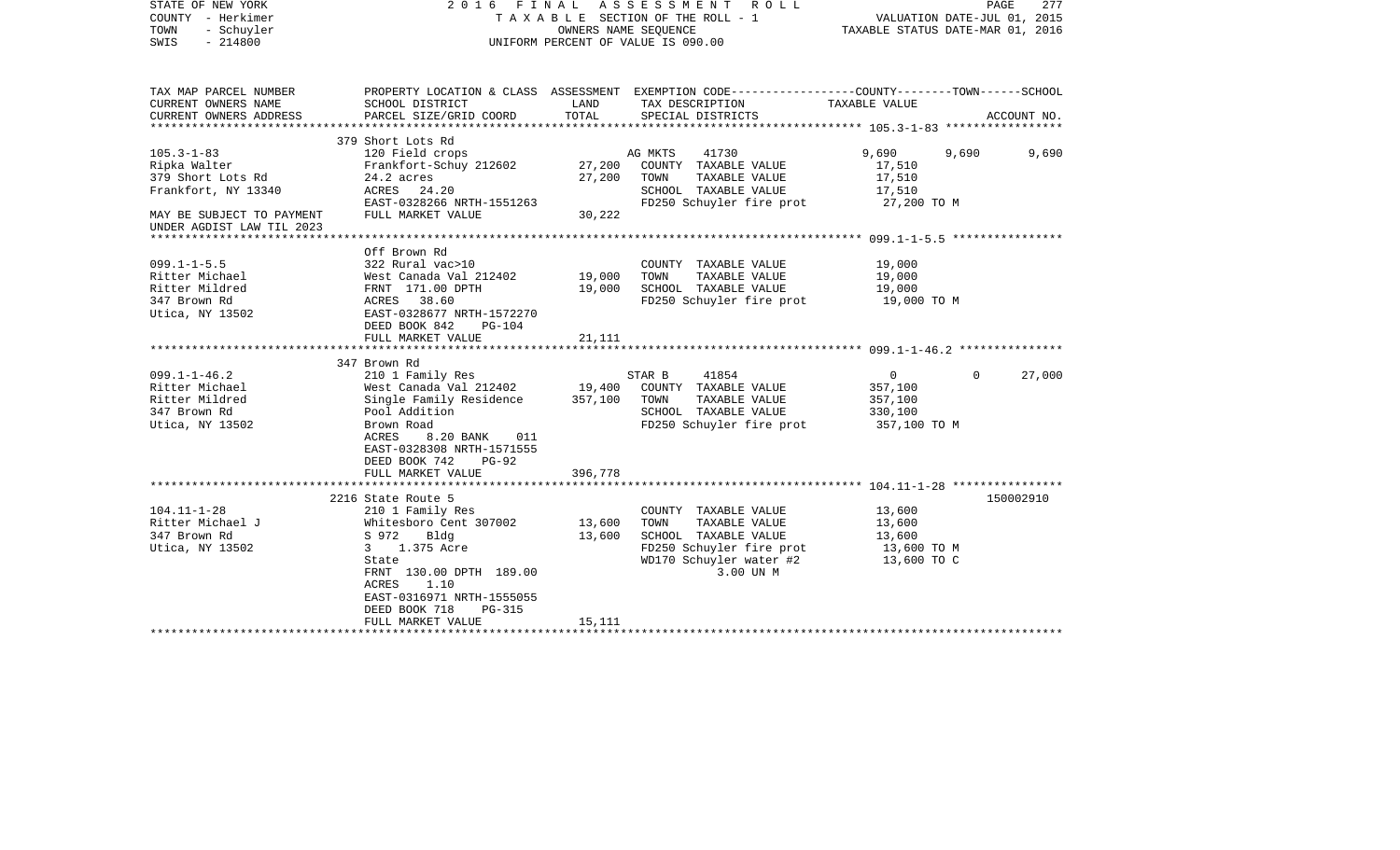| STATE OF NEW YORK<br>2016<br>COUNTY - Herkimer<br>TOWN<br>- Schuyler<br>SWIS<br>$-214800$ |                                                      |         | FINAL ASSESSMENT ROLL<br>TAXABLE SECTION OF THE ROLL - 1<br>OWNERS NAME SEOUENCE<br>UNIFORM PERCENT OF VALUE IS 090.00 | PAGE<br>278<br>VALUATION DATE-JUL 01, 2015<br>TAXABLE STATUS DATE-MAR 01, 2016                  |  |  |
|-------------------------------------------------------------------------------------------|------------------------------------------------------|---------|------------------------------------------------------------------------------------------------------------------------|-------------------------------------------------------------------------------------------------|--|--|
|                                                                                           |                                                      |         |                                                                                                                        |                                                                                                 |  |  |
| TAX MAP PARCEL NUMBER                                                                     |                                                      |         |                                                                                                                        | PROPERTY LOCATION & CLASS ASSESSMENT EXEMPTION CODE---------------COUNTY-------TOWN------SCHOOL |  |  |
| CURRENT OWNERS NAME                                                                       | SCHOOL DISTRICT                                      | LAND    | TAX DESCRIPTION                                                                                                        | TAXABLE VALUE                                                                                   |  |  |
| CURRENT OWNERS ADDRESS                                                                    | PARCEL SIZE/GRID COORD                               | TOTAL   | SPECIAL DISTRICTS                                                                                                      | ACCOUNT NO.                                                                                     |  |  |
|                                                                                           | 2222 State Route 5                                   |         |                                                                                                                        | 150023640                                                                                       |  |  |
| $104.11 - 1 - 42.1$                                                                       | 442 MiniWhseSelf                                     |         | COUNTY TAXABLE VALUE                                                                                                   | 175,000                                                                                         |  |  |
| Ritter Michael J                                                                          | Whitesboro Cent 307002                               | 22,500  | TAXABLE VALUE<br>TOWN                                                                                                  | 175,000                                                                                         |  |  |
| Ritter Mildred E                                                                          | S 986 Bldg                                           | 175,000 | SCHOOL TAXABLE VALUE                                                                                                   | 175,000                                                                                         |  |  |
| 347 Brown Rd                                                                              | 1.72 Acres                                           |         | FD250 Schuyler fire prot                                                                                               | 175,000 TO M                                                                                    |  |  |
| Utica, NY 13502                                                                           | State Rd                                             |         | WD170 Schuyler water #2                                                                                                | 175,000 TO C                                                                                    |  |  |
|                                                                                           | 1.72<br>ACRES                                        |         | 2.00 UN M                                                                                                              |                                                                                                 |  |  |
|                                                                                           | EAST-0317231 NRTH-1554799                            |         |                                                                                                                        |                                                                                                 |  |  |
|                                                                                           | DEED BOOK 766<br>PG-643                              |         |                                                                                                                        |                                                                                                 |  |  |
|                                                                                           | FULL MARKET VALUE<br>******************              | 194,444 |                                                                                                                        |                                                                                                 |  |  |
|                                                                                           | State Route 5                                        |         |                                                                                                                        |                                                                                                 |  |  |
| $104.11 - 1 - 42.4$                                                                       | 431 Auto dealer                                      |         | COUNTY TAXABLE VALUE                                                                                                   | 230,000                                                                                         |  |  |
| Ritter Michael J                                                                          | Whitesboro Cent 307002                               | 26,300  | TOWN<br>TAXABLE VALUE                                                                                                  | 230,000                                                                                         |  |  |
| 2435 State Route 5                                                                        | Bldg                                                 | 230,000 | SCHOOL TAXABLE VALUE                                                                                                   | 230,000                                                                                         |  |  |
| Utica, NY 13502                                                                           | 1.32 Acres                                           |         | FD250 Schuyler fire prot                                                                                               | 230,000 TO M                                                                                    |  |  |
|                                                                                           | Herkimer Rd                                          |         | WD170 Schuyler water #2                                                                                                | 230,000 TO C                                                                                    |  |  |
|                                                                                           | ACRES<br>1.72                                        |         | 1.00 UN M                                                                                                              |                                                                                                 |  |  |
|                                                                                           | EAST-0317098 NRTH-1554950                            |         |                                                                                                                        |                                                                                                 |  |  |
|                                                                                           | DEED BOOK 707<br>PG-273<br>FULL MARKET VALUE         | 255,556 |                                                                                                                        |                                                                                                 |  |  |
|                                                                                           |                                                      |         |                                                                                                                        |                                                                                                 |  |  |
|                                                                                           | Knapp's Knoll                                        |         |                                                                                                                        |                                                                                                 |  |  |
| $104.2 - 3 - 28$                                                                          | 310 Res Vac                                          |         | COUNTY TAXABLE VALUE                                                                                                   | 20,200                                                                                          |  |  |
| Ritter Tree & Construction                                                                | Whitesboro Cent 307002                               | 20,200  | TOWN<br>TAXABLE VALUE                                                                                                  | 20,200                                                                                          |  |  |
| 2435 State Route 5                                                                        | Remainer of land origanal                            | 20,200  | SCHOOL TAXABLE VALUE                                                                                                   | 20,200                                                                                          |  |  |
| Utica, NY 13502                                                                           | part of Knapp Knols Sub                              |         | FD250 Schuyler fire prot                                                                                               | 20,200 TO M                                                                                     |  |  |
|                                                                                           | ACRES 20.30                                          |         |                                                                                                                        |                                                                                                 |  |  |
|                                                                                           | EAST-0322383 NRTH-1555573                            |         |                                                                                                                        |                                                                                                 |  |  |
|                                                                                           | FULL MARKET VALUE                                    | 22,444  |                                                                                                                        |                                                                                                 |  |  |
|                                                                                           | 2425 State Route 5                                   |         |                                                                                                                        | 150019680                                                                                       |  |  |
| $104.2 - 2 - 13$                                                                          | 210 1 Family Res                                     |         | COUNTY TAXABLE VALUE                                                                                                   | 66,400                                                                                          |  |  |
| Ritter Tree And Construction Whitesboro Cent 307002                                       |                                                      | 13,500  | TAXABLE VALUE<br>TOWN                                                                                                  | 66,400                                                                                          |  |  |
| 2435 State Route 5                                                                        | Residence W Addition                                 | 66,400  | SCHOOL TAXABLE VALUE                                                                                                   | 66,400                                                                                          |  |  |
| Utica, NY 13502                                                                           | Garage                                               |         | FD250 Schuyler fire prot                                                                                               | 66,400 TO M                                                                                     |  |  |
|                                                                                           | 2425 State Route 5                                   |         | WD170 Schuyler water #2                                                                                                | 3,600 TO C                                                                                      |  |  |
|                                                                                           | 1.00<br>ACRES                                        |         | 1.00 UN M                                                                                                              |                                                                                                 |  |  |
|                                                                                           | EAST-0320716 NRTH-1553342<br>DEED BOOK 848<br>PG-446 |         |                                                                                                                        |                                                                                                 |  |  |
|                                                                                           | FULL MARKET VALUE                                    | 73,778  |                                                                                                                        |                                                                                                 |  |  |
|                                                                                           |                                                      |         |                                                                                                                        |                                                                                                 |  |  |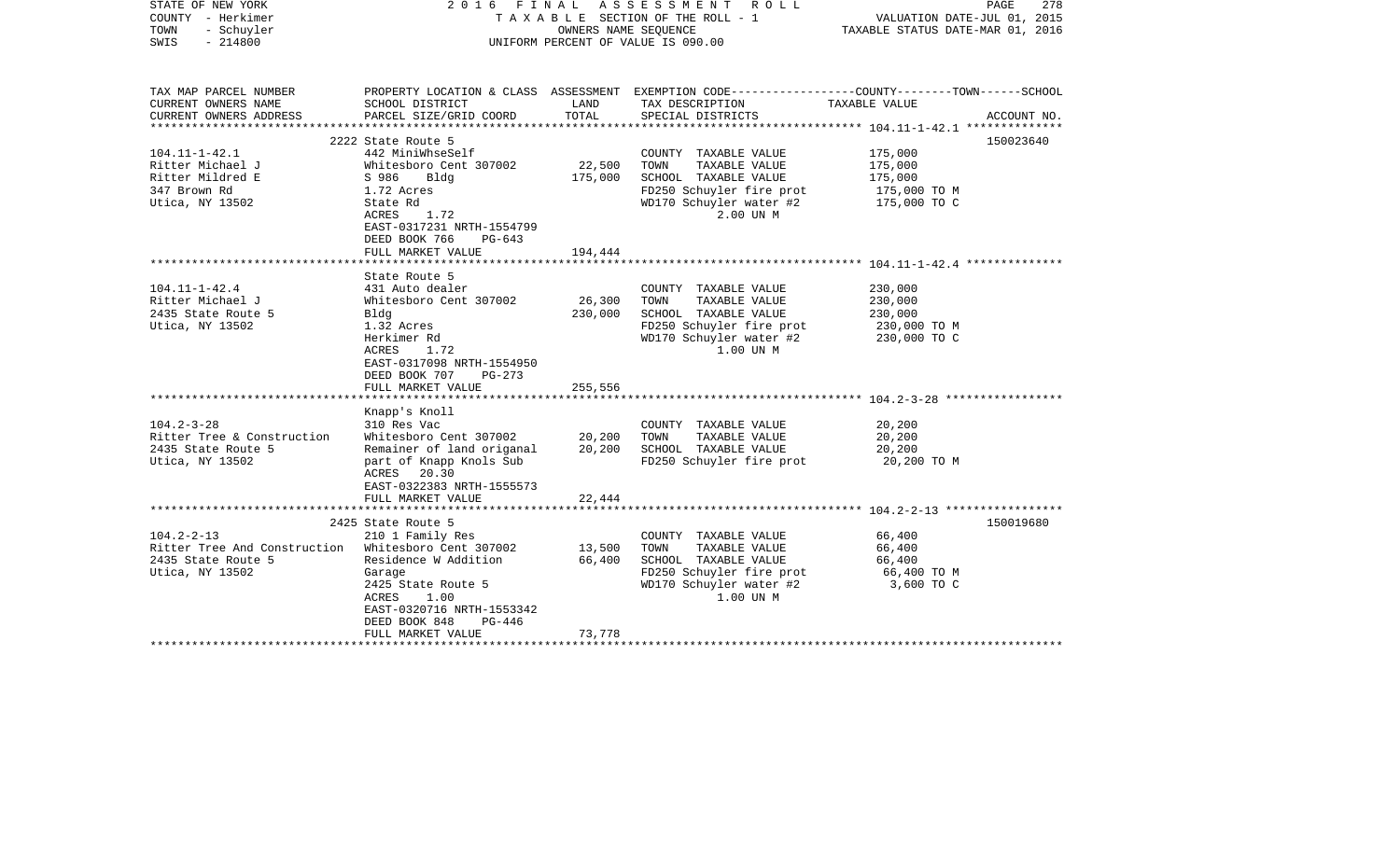| STATE OF NEW YORK<br>COUNTY - Herkimer<br>TOWN<br>- Schuyler<br>$-214800$<br>SWIS                                                                              |                                                                                                                                                                                                                                |                            | 2016 FINAL ASSESSMENT ROLL<br>TAXABLE SECTION OF THE ROLL - 1<br>OWNERS NAME SEOUENCE<br>UNIFORM PERCENT OF VALUE IS 090.00                                                | VALUATION DATE-JUL 01, 2015<br>TAXABLE STATUS DATE-MAR 01, 2016 | PAGE<br>279                 |
|----------------------------------------------------------------------------------------------------------------------------------------------------------------|--------------------------------------------------------------------------------------------------------------------------------------------------------------------------------------------------------------------------------|----------------------------|----------------------------------------------------------------------------------------------------------------------------------------------------------------------------|-----------------------------------------------------------------|-----------------------------|
| TAX MAP PARCEL NUMBER<br>CURRENT OWNERS NAME<br>CURRENT OWNERS ADDRESS                                                                                         | SCHOOL DISTRICT<br>PARCEL SIZE/GRID COORD                                                                                                                                                                                      | LAND<br>TOTAL              | PROPERTY LOCATION & CLASS ASSESSMENT EXEMPTION CODE---------------COUNTY-------TOWN------SCHOOL<br>TAX DESCRIPTION TAXABLE VALUE<br>SPECIAL DISTRICTS                      |                                                                 | ACCOUNT NO.                 |
| $104.2 - 2 - 22.5$<br>Ritter Tree And Construction Whitesboro Cent 307002<br>2435 State Route 5<br>Utica, NY 13502                                             | 2435 State Route 5<br>446 Cold storage<br>Two Family Residence<br>Garage Barn Truck Garage<br>FRNT 545.00 DPTH<br>ACRES 30.30<br>EAST-0321509 NRTH-1554127<br>DEED BOOK 834<br>$PG-9$                                          | 38,000<br>187,500          | COUNTY TAXABLE VALUE<br>TOWN<br>TAXABLE VALUE<br>SCHOOL TAXABLE VALUE<br>FD250 Schuyler fire prot                                                                          | 187,500<br>187,500<br>187,500<br>187,500 TO M                   |                             |
|                                                                                                                                                                | FULL MARKET VALUE<br>State Route 5                                                                                                                                                                                             | 208,333                    |                                                                                                                                                                            |                                                                 | 150019740                   |
| $105.3 - 1 - 67$<br>Rizzo Joseph III<br>Briggs Ann<br>6 Henderson St<br>New York Mills, NY 13417                                                               | 323 Vacant rural<br>Frankfort-Schuy 212602<br>Vacant<br>1a 83<br>State Rd<br>8.30<br>ACRES<br>EAST-0325761 NRTH-1548528<br>DEED BOOK 1325 PG-122<br>FULL MARKET VALUE                                                          | 6,000<br>6,000<br>6,667    | COUNTY TAXABLE VALUE<br>TOWN<br>TAXABLE VALUE<br>SCHOOL TAXABLE VALUE<br>FD250 Schuyler fire prot                                                                          | 6,000<br>6,000<br>6,000<br>6,000 TO M                           |                             |
|                                                                                                                                                                |                                                                                                                                                                                                                                |                            |                                                                                                                                                                            |                                                                 |                             |
| $105.3 - 1 - 68$<br>Rizzo Joseph III<br>Briggs Ann<br>6 Henderson St<br>New York Mills, NY 13417                                                               | 2842 State Route 5<br>312 Vac w/imprv<br>Frankfort-Schuy 212602<br>Campgrounds<br>FRNT 1459.00 DPTH<br>ACRES 22.40<br>EAST-0326476 NRTH-1547969<br>DEED BOOK 1325 PG-122<br>FULL MARKET VALUE                                  | 11,200<br>39,000<br>43,333 | COUNTY TAXABLE VALUE<br>TAXABLE VALUE<br>TOWN<br>SCHOOL TAXABLE VALUE<br>FD250 Schuyler fire prot 39,000 TO M                                                              | 39,000<br>39,000<br>39,000                                      | 150019770                   |
|                                                                                                                                                                |                                                                                                                                                                                                                                |                            |                                                                                                                                                                            |                                                                 |                             |
| $105.1 - 1 - 43.1$<br>Robbins Harry<br>Robbins Linda<br>452 Minots Corners Rd<br>Frankfort, NY 13340<br>MAY BE SUBJECT TO PAYMENT<br>UNDER AGDIST LAW TIL 2023 | Short Lots Rd<br>120 Field crops<br>Whitesboro Cent 307002 90,800<br>Bldgs & Trlr Ag Ex Ld 172<br>Shortlots<br>FRNT 4076.00 DPTH<br>ACRES 176.20<br>EAST-0326065 NRTH-1555038<br>DEED BOOK 00644 PG-00562<br>FULL MARKET VALUE | 135,000<br>150,000         | AG MKTS<br>41730<br>COUNTY TAXABLE VALUE<br>TAXABLE VALUE<br>TOWN<br>SCHOOL TAXABLE VALUE<br>FD250 Schuyler fire prot 135,000 TO M<br>WD170 Schuyler water #2<br>1.00 UN M | 6,375<br>128,625<br>128,625<br>128,625<br>3,100 TO C            | 150020850<br>6,375<br>6,375 |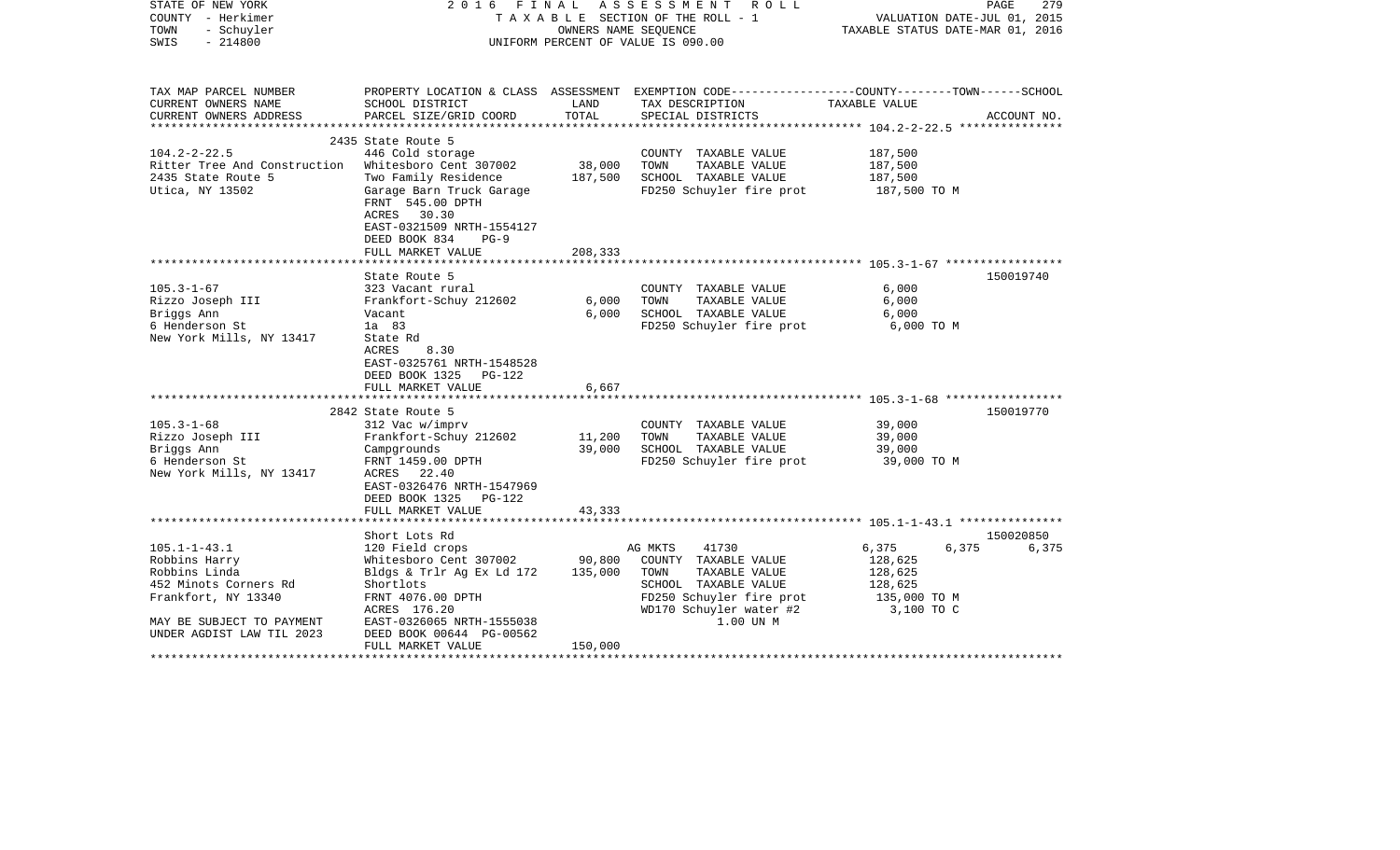| COUNTY<br>– Herkimer<br>TOWN<br>- Schuyler<br>SWIS<br>$-214800$                                                           | T A X A B L E SECTION OF THE ROLL - 1<br>OWNERS NAME SEQUENCE<br>UNIFORM PERCENT OF VALUE IS 090.00                                                                                                                                |                             |                                                                                                                                                  | VALUATION DATE-JUL 01, 2015<br>TAXABLE STATUS DATE-MAR 01, 2016 |             |                     |
|---------------------------------------------------------------------------------------------------------------------------|------------------------------------------------------------------------------------------------------------------------------------------------------------------------------------------------------------------------------------|-----------------------------|--------------------------------------------------------------------------------------------------------------------------------------------------|-----------------------------------------------------------------|-------------|---------------------|
| TAX MAP PARCEL NUMBER<br>CURRENT OWNERS NAME<br>CURRENT OWNERS ADDRESS<br>***********************                         | SCHOOL DISTRICT<br>PARCEL SIZE/GRID COORD<br>**********************                                                                                                                                                                | LAND<br>TOTAL               | PROPERTY LOCATION & CLASS ASSESSMENT EXEMPTION CODE---------------COUNTY-------TOWN-----SCHOOL<br>TAX DESCRIPTION<br>SPECIAL DISTRICTS           | TAXABLE VALUE                                                   |             | ACCOUNT NO.         |
|                                                                                                                           | Bush Rd                                                                                                                                                                                                                            |                             |                                                                                                                                                  |                                                                 |             | 150017700           |
| $105.2 - 1 - 24$<br>Robbins Harry E<br>Robbins Linda<br>452 Minots Corners Rd<br>Frankfort, NY 13340                      | 105 Vac farmland<br>Frankfort-Schuy 212602<br>Vac Ag Ex Ld 33A<br>2 33<br>Bush<br>ACRES<br>33.00<br>EAST-0337827 NRTH-1553738                                                                                                      | 24,800<br>24,800            | 41730<br>AG MKTS<br>COUNTY TAXABLE VALUE<br>TOWN<br>TAXABLE VALUE<br>SCHOOL TAXABLE VALUE<br>FD250 Schuyler fire prot                            | 17,094<br>7,706<br>7,706<br>7,706<br>24,800 TO M                | 17,094      | 17,094              |
| MAY BE SUBJECT TO PAYMENT<br>UNDER AGDIST LAW TIL 2023                                                                    | DEED BOOK 684<br>PG-411<br>FULL MARKET VALUE                                                                                                                                                                                       | 27,556                      |                                                                                                                                                  |                                                                 |             |                     |
|                                                                                                                           |                                                                                                                                                                                                                                    |                             |                                                                                                                                                  |                                                                 |             |                     |
| $105.2 - 1 - 32$<br>Robbins Harry E<br>Robbins Linda L<br>452 Minots Corners Rd<br>Frankfort, NY 13340                    | 452 Minots Corners Rd<br>210 1 Family Res<br>Frankfort-Schuy 212602<br>W Bldg<br>1<br>3<br>Minot Cor. Rd<br>FRNT 280.00 DPTH 285.00<br>0.98<br>ACRES<br>EAST-0343168 NRTH-1552905<br>DEED BOOK 00640 PG-00410<br>FULL MARKET VALUE | 11,900<br>94,400<br>104,889 | STAR EN<br>41834<br>COUNTY TAXABLE VALUE<br>TOWN<br>TAXABLE VALUE<br>SCHOOL TAXABLE VALUE<br>FD250 Schuyler fire prot                            | 0<br>94,400<br>94,400<br>35,630<br>94,400 TO M                  | $\Omega$    | 150075096<br>58,770 |
|                                                                                                                           |                                                                                                                                                                                                                                    |                             | **************************** 112.2-2-45.2 ***************                                                                                        |                                                                 |             |                     |
| $112.2 - 2 - 45.2$<br>Robinson Robert D Jr<br>Desrochers Irrevocable Trust<br>117 Millers Grove Rd<br>Frankfort, NY 13340 | 117 Millers Grove Rd<br>210 1 Family Res<br>Frankfort-Schuy 212602<br>Land contract<br>FRNT 120.00 DPTH<br>ACRES<br>1.10<br>EAST-0336363 NRTH-1540277<br>DEED BOOK 1094<br>PG-456                                                  | 13,600<br>50,000            | 41854<br>STAR B<br>COUNTY TAXABLE VALUE<br>TAXABLE VALUE<br>TOWN<br>SCHOOL TAXABLE VALUE<br>FD250 Schuyler fire prot                             | $\mathbf 0$<br>50,000<br>50,000<br>23,000<br>50,000 TO M        | $\Omega$    | 27,000              |
|                                                                                                                           | FULL MARKET VALUE                                                                                                                                                                                                                  | 55,556                      |                                                                                                                                                  |                                                                 |             |                     |
|                                                                                                                           | ***************************                                                                                                                                                                                                        |                             |                                                                                                                                                  |                                                                 |             |                     |
| $105.3 - 1 - 74.1$<br>Rockwood Judy<br>Rockwood Fredrick L JR<br>3048 State Route 5<br>Frankfort, NY 13340                | 3048 State Route 5<br>210 1 Family Res<br>Frankfort-Schuy 212602<br>S Bldg & Trl<br>9 Acres<br>3<br>Rt 5<br>ACRES<br>6.40<br>EAST-0329612 NRTH-1544733<br>DEED BOOK 1269<br>PG-146                                                 | 87,000                      | VET COM CT 41131<br>41834<br>17,800 STAR EN<br>COUNTY TAXABLE VALUE<br>TAXABLE VALUE<br>TOWN<br>SCHOOL TAXABLE VALUE<br>FD250 Schuyler fire prot | 13,500<br>0<br>73,500<br>73,500<br>28,230<br>87,000 TO M        | 13,500<br>0 | 150017970<br>58,770 |
|                                                                                                                           | FULL MARKET VALUE                                                                                                                                                                                                                  | 96,667                      |                                                                                                                                                  |                                                                 |             |                     |

STATE OF NEW YORK 2016 FINAL ASSESSMENT ROLL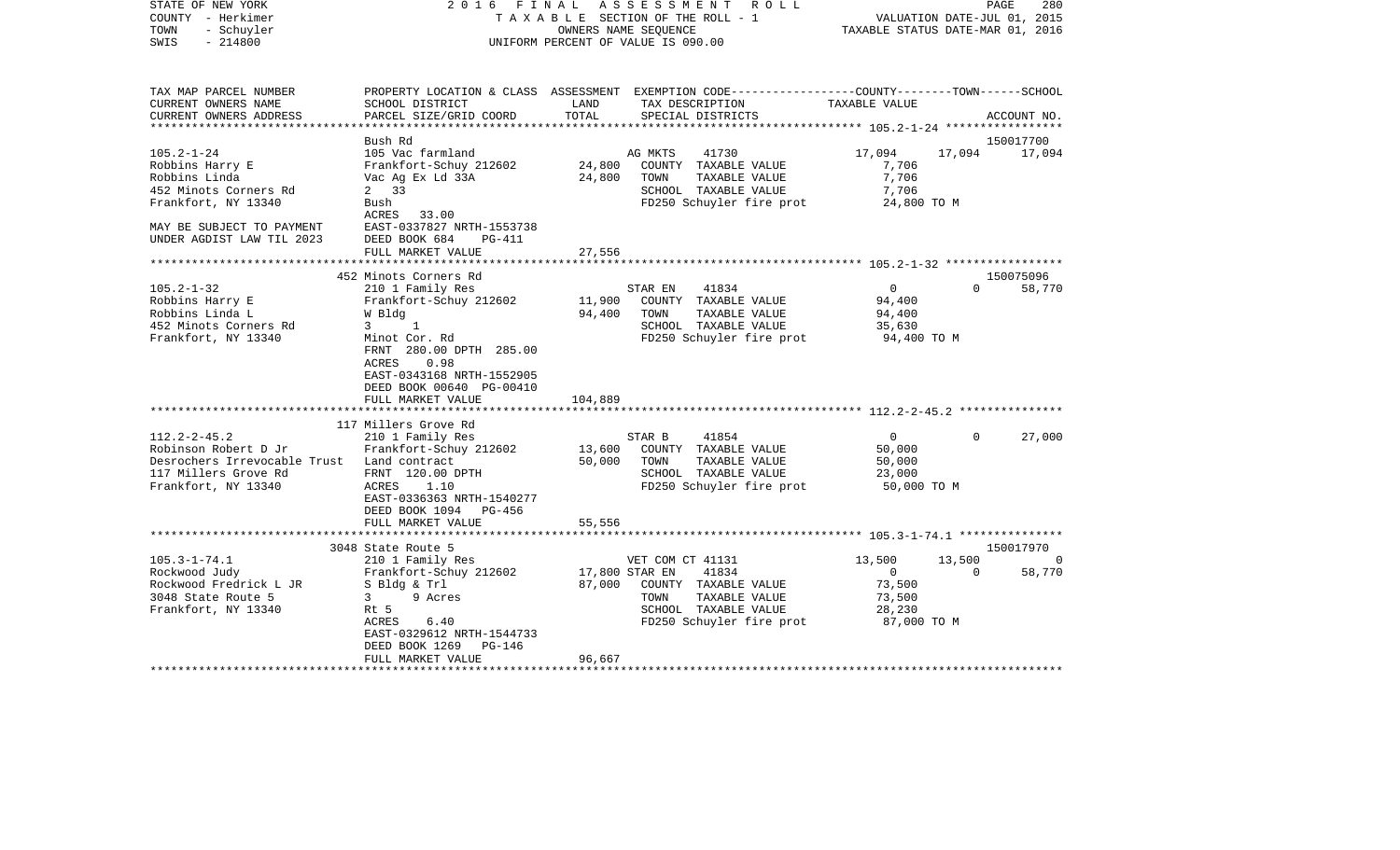| STATE OF NEW YORK<br>COUNTY - Herkimer<br>- Schuyler<br>TOWN<br>$-214800$<br>SWIS |                                                                                                       | OWNERS NAME SEQUENCE | 2016 FINAL ASSESSMENT ROLL<br>T A X A B L E SECTION OF THE ROLL - 1<br>UNIFORM PERCENT OF VALUE IS 090.00 | PAGE<br>VALUATION DATE-JUL 01, 2015<br>TAXABLE STATUS DATE-MAR 01, 2016                          | 281    |
|-----------------------------------------------------------------------------------|-------------------------------------------------------------------------------------------------------|----------------------|-----------------------------------------------------------------------------------------------------------|--------------------------------------------------------------------------------------------------|--------|
| TAX MAP PARCEL NUMBER                                                             |                                                                                                       |                      |                                                                                                           | PROPERTY LOCATION & CLASS ASSESSMENT EXEMPTION CODE----------------COUNTY-------TOWN------SCHOOL |        |
| CURRENT OWNERS NAME                                                               | SCHOOL DISTRICT                                                                                       | LAND                 | TAX DESCRIPTION                                                                                           | TAXABLE VALUE                                                                                    |        |
| CURRENT OWNERS ADDRESS<br>***********************                                 | PARCEL SIZE/GRID COORD                                                                                | TOTAL                | SPECIAL DISTRICTS                                                                                         | ACCOUNT NO.                                                                                      |        |
|                                                                                   | 3043 State Route 5                                                                                    |                      |                                                                                                           | 150004260                                                                                        |        |
| $105.3 - 1 - 47.2$                                                                | 210 1 Family Res                                                                                      |                      | STAR B<br>41854                                                                                           | $\overline{0}$<br>$\Omega$                                                                       | 27,000 |
| Rockwood Russell J                                                                | Frankfort-Schuy 212602                                                                                | 11,200               | COUNTY TAXABLE VALUE                                                                                      | 85,400                                                                                           |        |
| Rockwood Sandra J                                                                 | home                                                                                                  | 85,400               | TOWN<br>TAXABLE VALUE                                                                                     | 85,400                                                                                           |        |
| 3043 State Route 5                                                                | $1 \frac{1}{2}$                                                                                       |                      | SCHOOL TAXABLE VALUE                                                                                      | 58,400                                                                                           |        |
| Frankfort, NY 13340                                                               | Rt 5                                                                                                  |                      | FD250 Schuyler fire prot                                                                                  | 85,400 TO M                                                                                      |        |
|                                                                                   | FRNT 160.00 DPTH 199.00<br>EAST-0329932 NRTH-1545194<br>DEED BOOK 924<br>$PG-89$<br>FULL MARKET VALUE | 94,889               |                                                                                                           |                                                                                                  |        |
|                                                                                   |                                                                                                       |                      |                                                                                                           |                                                                                                  |        |
|                                                                                   | N/s State Route 5                                                                                     |                      |                                                                                                           |                                                                                                  |        |
| $105.3 - 1 - 48.3$                                                                | 314 Rural vac<10                                                                                      |                      | COUNTY TAXABLE VALUE                                                                                      | 2,300                                                                                            |        |
| Rockwood Russell J                                                                | Frankfort-Schuy 212602                                                                                | 2,300                | TOWN<br>TAXABLE VALUE                                                                                     | 2,300                                                                                            |        |
| Rockwood Sandra J                                                                 | Vacant                                                                                                | 2,300                | SCHOOL TAXABLE VALUE                                                                                      | 2,300                                                                                            |        |
| 3043 State Route 5                                                                | behind 105.3-1-47.2                                                                                   |                      | FD250 Schuyler fire prot                                                                                  | 2,300 TO M                                                                                       |        |
| Frankfort, NY 13340                                                               | FRNT 160.00 DPTH 103.00<br>EAST-0330041 NRTH-1545292<br>DEED BOOK 833<br><b>PG-207</b>                |                      |                                                                                                           |                                                                                                  |        |
|                                                                                   | FULL MARKET VALUE                                                                                     | 2,556                |                                                                                                           |                                                                                                  |        |
|                                                                                   |                                                                                                       |                      |                                                                                                           |                                                                                                  |        |
|                                                                                   | Cosby Rd                                                                                              |                      |                                                                                                           | 150003540                                                                                        |        |
| $105.2 - 3 - 14$                                                                  | 314 Rural vac<10                                                                                      |                      | COUNTY TAXABLE VALUE                                                                                      | 32,300                                                                                           |        |
| Roedenbeck Elise                                                                  | Frankfort-Schuy 212602                                                                                | 32,300               | TOWN<br>TAXABLE VALUE                                                                                     | 32,300                                                                                           |        |
| 9901 W Caiusa Club Dr                                                             | Deer Haven sub                                                                                        | 32,300               | SCHOOL TAXABLE VALUE                                                                                      | 32,300                                                                                           |        |
| Miami, FL 33186                                                                   | split #5 lot $3$<br>Cosby Rd<br>ACRES 10.00<br>EAST-0347514 NRTH-1558984<br>DEED BOOK 947<br>$PG-57$  |                      | FD250 Schuyler fire prot                                                                                  | 32,300 TO M                                                                                      |        |
|                                                                                   | FULL MARKET VALUE                                                                                     | 35,889               |                                                                                                           |                                                                                                  |        |
|                                                                                   | *********************                                                                                 |                      |                                                                                                           |                                                                                                  |        |
|                                                                                   | Cosby Rd                                                                                              |                      |                                                                                                           | 150003540                                                                                        |        |
| $105.2 - 3 - 11$                                                                  | 322 Rural vac>10                                                                                      |                      | COUNTY TAXABLE VALUE                                                                                      | 63,300                                                                                           |        |
| Roesch William J<br>Roesch Carol A                                                | Frankfort-Schuy 212602<br>Deer Haven sub                                                              | 63,300<br>63,300     | TAXABLE VALUE<br>TOWN<br>SCHOOL TAXABLE VALUE                                                             | 63,300<br>63,300                                                                                 |        |
| 2250 Bent Pine St                                                                 | split #5 lot $6$                                                                                      |                      | FD250 Schuyler fire prot                                                                                  | 63,300 TO M                                                                                      |        |
| Melbourne, FL 32935                                                               | Cosby Rd                                                                                              |                      |                                                                                                           |                                                                                                  |        |
|                                                                                   | ACRES 25.00                                                                                           |                      |                                                                                                           |                                                                                                  |        |
|                                                                                   | EAST-0349150 NRTH-1559003                                                                             |                      |                                                                                                           |                                                                                                  |        |
|                                                                                   | DEED BOOK 1076 PG-882                                                                                 |                      |                                                                                                           |                                                                                                  |        |
|                                                                                   | FULL MARKET VALUE                                                                                     | 70,333               |                                                                                                           |                                                                                                  |        |
|                                                                                   |                                                                                                       |                      |                                                                                                           |                                                                                                  |        |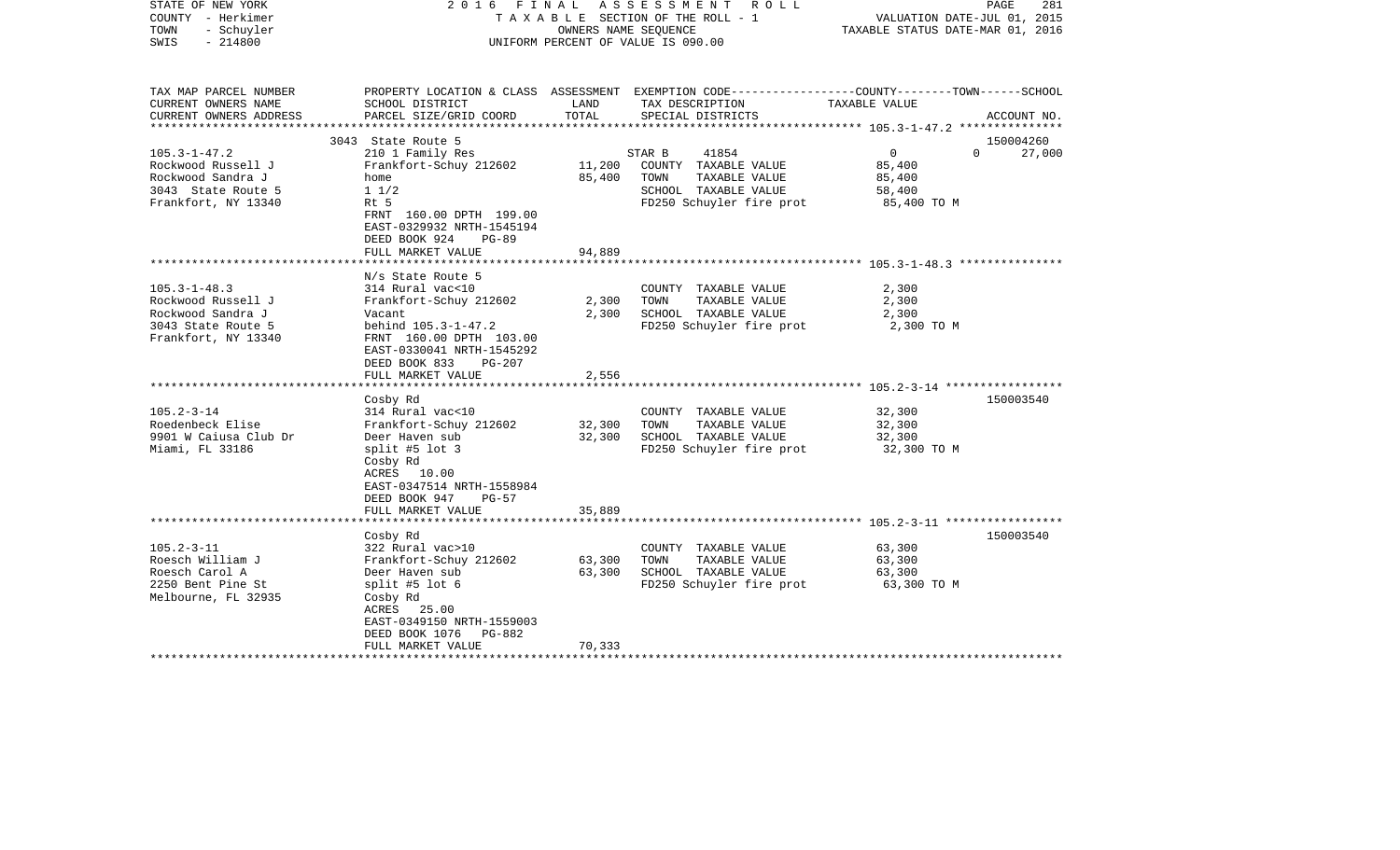| STATE OF NEW YORK<br>COUNTY - Herkimer<br>- Schuyler<br>TOWN<br>$-214800$<br>SWIS | 2 0 1 6<br>FINAL                                     |                   | ASSESSMENT<br>R O L L<br>TAXABLE SECTION OF THE ROLL - 1<br>OWNERS NAME SEQUENCE<br>UNIFORM PERCENT OF VALUE IS 090.00                  | TAXABLE STATUS DATE-MAR 01, 2016                | 282<br>PAGE<br>VALUATION DATE-JUL 01, 2015 |
|-----------------------------------------------------------------------------------|------------------------------------------------------|-------------------|-----------------------------------------------------------------------------------------------------------------------------------------|-------------------------------------------------|--------------------------------------------|
| TAX MAP PARCEL NUMBER<br>CURRENT OWNERS NAME<br>CURRENT OWNERS ADDRESS            | SCHOOL DISTRICT<br>PARCEL SIZE/GRID COORD            | LAND<br>TOTAL     | PROPERTY LOCATION & CLASS ASSESSMENT EXEMPTION CODE---------------COUNTY-------TOWN------SCHOOL<br>TAX DESCRIPTION<br>SPECIAL DISTRICTS | TAXABLE VALUE                                   | ACCOUNT NO.                                |
| ******************                                                                |                                                      | ****************  |                                                                                                                                         | ***************** 104.7-1-86 ****************** |                                            |
|                                                                                   | 5712 Austin Rd                                       |                   |                                                                                                                                         |                                                 | 150000330                                  |
| $104.7 - 1 - 86$                                                                  | 210 1 Family Res                                     |                   | VET WAR CT 41121                                                                                                                        | 8,100                                           | 8,100                                      |
| Rogowski Gary J                                                                   | Whitesboro Cent 307002                               |                   | 7,600 STAR B<br>41854                                                                                                                   | $\Omega$                                        | 27,000<br>$\Omega$                         |
| Rogowski Verna P                                                                  | Е<br>Bldg                                            | 102,700           | COUNTY TAXABLE VALUE                                                                                                                    | 94,600                                          |                                            |
| 5712 Austin Rd                                                                    | $3 \frac{1}{4}$                                      |                   | TOWN<br>TAXABLE VALUE                                                                                                                   | 94,600                                          |                                            |
| Utica, NY 13502                                                                   | Austin                                               |                   | SCHOOL TAXABLE VALUE                                                                                                                    | 75,700                                          |                                            |
|                                                                                   | FRNT 100.00 DPTH 125.00<br>EAST-0315456 NRTH-1558998 |                   | FD250 Schuyler fire prot<br>LT160 Schuyler light #1                                                                                     | 102,700 TO M<br>102,700 TO M                    |                                            |
|                                                                                   | DEED BOOK 911<br>PG-255                              |                   | SD030 Schuyler sewer #1                                                                                                                 | 1.10 UN M                                       |                                            |
|                                                                                   | FULL MARKET VALUE                                    | 114,111           | WD160 Schuyler water #1                                                                                                                 | 102,700 TO M                                    |                                            |
|                                                                                   |                                                      |                   |                                                                                                                                         |                                                 |                                            |
|                                                                                   | State Route 5                                        |                   |                                                                                                                                         |                                                 |                                            |
| $112.2 - 3 - 35.5$                                                                | 314 Rural vac<10                                     |                   | COUNTY TAXABLE VALUE                                                                                                                    | 2,000                                           |                                            |
| Rolchigo Sharon Urie                                                              | Frankfort-Schuy 212602                               | 2,000             | TOWN<br>TAXABLE VALUE                                                                                                                   | 2,000                                           |                                            |
| Rolchigo Joseph                                                                   | Vacant Land                                          | 2,000             | SCHOOL TAXABLE VALUE                                                                                                                    | 2,000                                           |                                            |
| PO Box 5<br>Frankfort, NY 13340                                                   | Inclued East Schuyler Cem<br>FRNT 125.00 DPTH 270.00 |                   |                                                                                                                                         |                                                 |                                            |
|                                                                                   | EAST-0339241 NRTH-1537322                            |                   |                                                                                                                                         |                                                 |                                            |
|                                                                                   | DEED BOOK 1456<br>PG-187                             |                   |                                                                                                                                         |                                                 |                                            |
|                                                                                   | FULL MARKET VALUE                                    | 2,222             |                                                                                                                                         |                                                 |                                            |
|                                                                                   |                                                      |                   |                                                                                                                                         |                                                 |                                            |
|                                                                                   | 3658 State Route 5                                   |                   |                                                                                                                                         |                                                 | 150075007                                  |
| $112.2 - 3 - 50$                                                                  | 433 Auto body                                        |                   | STAR B<br>41854                                                                                                                         | 0                                               | $\Omega$<br>27,000                         |
| Rolchigo Sharon Urie                                                              | Frankfort-Schuy 212602                               | 14,300            | COUNTY TAXABLE VALUE                                                                                                                    | 113,000                                         |                                            |
| Rolchigo Joseph                                                                   | Bldgs & Residence & Out B                            | 113,000           | TOWN<br>TAXABLE VALUE                                                                                                                   | 113,000                                         |                                            |
| PO Box 5                                                                          | Includes 112.2-3-35.2                                |                   | SCHOOL TAXABLE VALUE                                                                                                                    | 86,000                                          |                                            |
| Frankfort, NY 13340                                                               | State Rd<br>FRNT 310.00 DPTH 285.00                  |                   | FD250 Schuyler fire prot                                                                                                                | 113,000 TO M                                    |                                            |
|                                                                                   | ACRES<br>2.00                                        |                   |                                                                                                                                         |                                                 |                                            |
|                                                                                   | EAST-0339423 NRTH-1537192                            |                   |                                                                                                                                         |                                                 |                                            |
|                                                                                   | DEED BOOK 1456<br><b>PG-187</b>                      |                   |                                                                                                                                         |                                                 |                                            |
|                                                                                   | FULL MARKET VALUE                                    | 125,556           |                                                                                                                                         |                                                 |                                            |
|                                                                                   |                                                      |                   |                                                                                                                                         |                                                 |                                            |
|                                                                                   | 678 Bush Rd                                          |                   |                                                                                                                                         |                                                 | 150003750                                  |
| $105.2 - 1 - 15$                                                                  | 210 1 Family Res                                     |                   | STAR B<br>41854                                                                                                                         | 0                                               | 27,000<br>$\Omega$                         |
| Romanko Vera<br>678 Bush Rd                                                       | Frankfort-Schuy 212602<br>Bldg                       | 13,500<br>125,000 | COUNTY TAXABLE VALUE<br>TOWN<br>TAXABLE VALUE                                                                                           | 125,000<br>125,000                              |                                            |
| Frankfort, NY 13340                                                               | reduced water damage                                 |                   | SCHOOL TAXABLE VALUE                                                                                                                    | 98,000                                          |                                            |
|                                                                                   | hold assmt 2011                                      |                   | FD250 Schuyler fire prot                                                                                                                | 125,000 TO M                                    |                                            |
|                                                                                   | ACRES<br>1.00                                        |                   |                                                                                                                                         |                                                 |                                            |
|                                                                                   | EAST-0343686 NRTH-1557861                            |                   |                                                                                                                                         |                                                 |                                            |
|                                                                                   | $PG-76$<br>DEED BOOK 1305                            |                   |                                                                                                                                         |                                                 |                                            |
| **********************                                                            | FULL MARKET VALUE                                    | 138,889           |                                                                                                                                         |                                                 |                                            |
|                                                                                   |                                                      |                   |                                                                                                                                         |                                                 |                                            |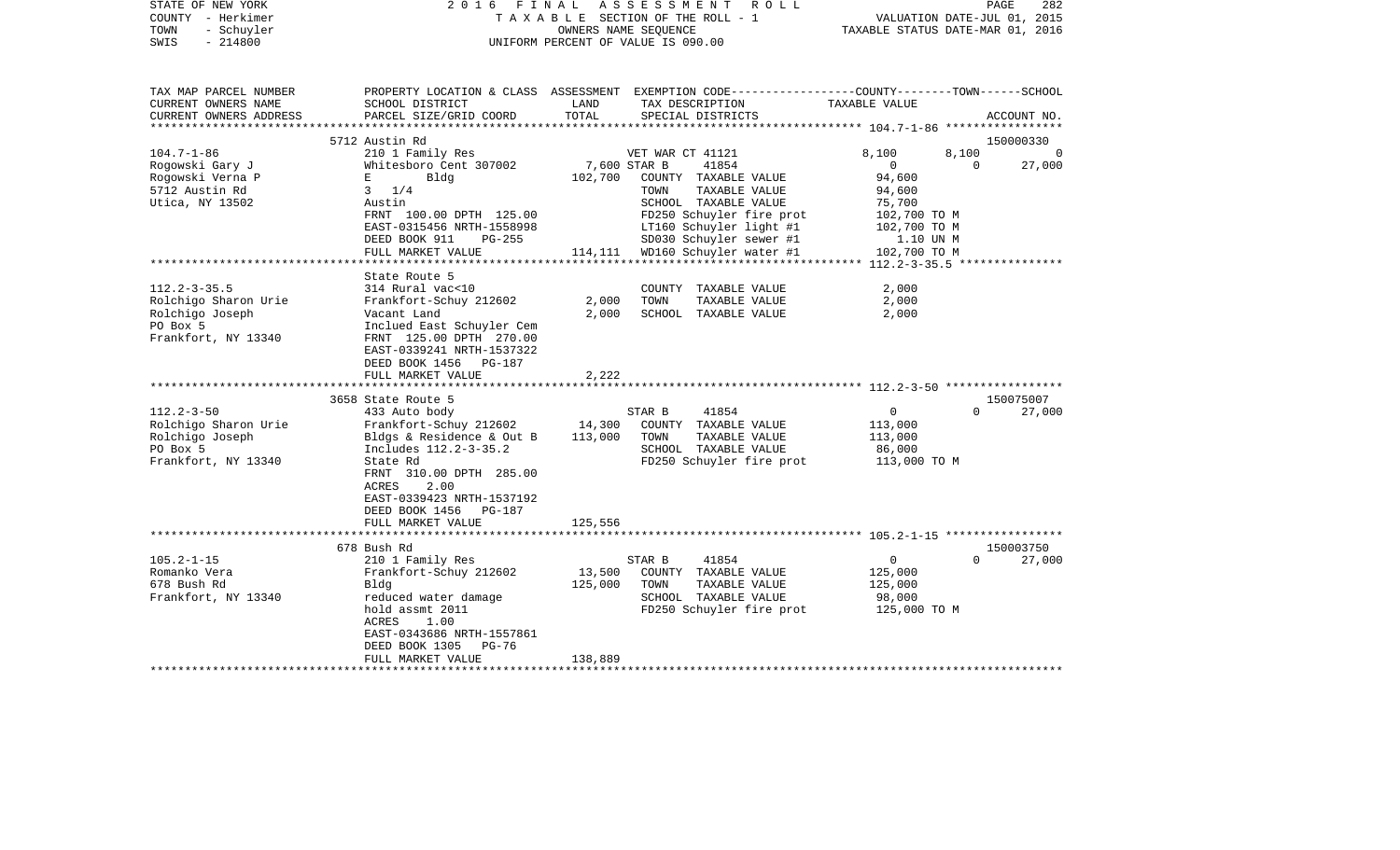| STATE OF NEW YORK                       | 2016 FINAL                                  |                                  | A S S E S S M E N T<br>R O L L                                                                  |                | 283<br>PAGE           |
|-----------------------------------------|---------------------------------------------|----------------------------------|-------------------------------------------------------------------------------------------------|----------------|-----------------------|
| COUNTY - Herkimer                       | TAXABLE SECTION OF THE ROLL - 1             | VALUATION DATE-JUL 01, 2015      |                                                                                                 |                |                       |
| TOWN<br>- Schuyler<br>$-214800$<br>SWIS |                                             | TAXABLE STATUS DATE-MAR 01, 2016 |                                                                                                 |                |                       |
|                                         |                                             |                                  | UNIFORM PERCENT OF VALUE IS 090.00                                                              |                |                       |
|                                         |                                             |                                  |                                                                                                 |                |                       |
| TAX MAP PARCEL NUMBER                   |                                             |                                  | PROPERTY LOCATION & CLASS ASSESSMENT EXEMPTION CODE---------------COUNTY-------TOWN------SCHOOL |                |                       |
| CURRENT OWNERS NAME                     | SCHOOL DISTRICT                             | LAND                             | TAX DESCRIPTION                                                                                 | TAXABLE VALUE  |                       |
| CURRENT OWNERS ADDRESS                  | PARCEL SIZE/GRID COORD                      | TOTAL                            | SPECIAL DISTRICTS                                                                               |                | ACCOUNT NO.           |
| ************************                |                                             |                                  |                                                                                                 |                |                       |
|                                         | Bull Rd                                     |                                  |                                                                                                 |                |                       |
| $105.1 - 1 - 12.2$                      | 322 Rural vac>10                            |                                  | COUNTY TAXABLE VALUE                                                                            | 19,100         |                       |
| Rosati Anthony G                        | Whitesboro Cent 307002                      | 19,100                           | TOWN<br>TAXABLE VALUE                                                                           | 19,100         |                       |
| 436 Bull Rd                             | $10.6\quad A$                               | 19,100                           | SCHOOL TAXABLE VALUE                                                                            | 19,100         |                       |
| Utica, NY 13502                         | SS Bull Rd<br>FRNT 417.70 DPTH              |                                  | FD250 Schuyler fire prot                                                                        | 19,100 TO M    |                       |
|                                         | ACRES 10.60                                 |                                  |                                                                                                 |                |                       |
|                                         | EAST-0334147 NRTH-1555718                   |                                  |                                                                                                 |                |                       |
|                                         | DEED BOOK 947<br>PG-278                     |                                  |                                                                                                 |                |                       |
|                                         | FULL MARKET VALUE                           | 21,222                           |                                                                                                 |                |                       |
|                                         |                                             |                                  |                                                                                                 |                |                       |
|                                         | 987 Windfall Rd                             |                                  |                                                                                                 |                |                       |
| $099.3 - 3 - 3$                         | 210 1 Family Res                            |                                  | 41854<br>STAR B                                                                                 | $\overline{0}$ | 27,000<br>$\Omega$    |
| Roseen Steven A                         | West Canada Val 212402                      | 19,100                           | COUNTY TAXABLE VALUE                                                                            | 180,100        |                       |
| Roseen Linda S                          | Sgl Family Res W/att Gara                   | 180,100                          | TAXABLE VALUE<br>TOWN                                                                           | 180,100        |                       |
| 987 Windfall Rd                         | Old Id # $099.1 - 2 - 12.2$                 |                                  | SCHOOL TAXABLE VALUE                                                                            | 153,100        |                       |
| Utica, NY 13502-9730                    | 7.80 BANK<br>ACRES<br>720                   |                                  | FD250 Schuyler fire prot                                                                        | 180,100 TO M   |                       |
|                                         | EAST-0329296 NRTH-1567996                   |                                  |                                                                                                 |                |                       |
|                                         | DEED BOOK 768<br>PG-432                     |                                  |                                                                                                 |                |                       |
|                                         | FULL MARKET VALUE                           | 200,111                          |                                                                                                 |                |                       |
|                                         | 141 Skyview Ln                              |                                  |                                                                                                 |                |                       |
| $099.3 - 4 - 3$                         | 210 1 Family Res                            |                                  | STAR B<br>41854                                                                                 | $\overline{0}$ | 27,000<br>$\mathbf 0$ |
| Roser Grant N                           | Whitesboro Cent 307002                      | 19,100                           | COUNTY TAXABLE VALUE                                                                            | 235,000        |                       |
| Roser Lisa M                            | FRNT 150.00 DPTH                            | 235,000                          | TOWN<br>TAXABLE VALUE                                                                           | 235,000        |                       |
| 141 Skyview Ln                          | 7.80<br>ACRES                               |                                  | SCHOOL TAXABLE VALUE                                                                            | 208,000        |                       |
| Utica, NY 13502                         | EAST-0325507 NRTH-1563923                   |                                  | FD250 Schuyler fire prot                                                                        | 235,000 TO M   |                       |
|                                         | DEED BOOK 1419 PG-274                       |                                  |                                                                                                 |                |                       |
|                                         | FULL MARKET VALUE                           | 261,111                          |                                                                                                 |                |                       |
|                                         | *************************                   |                                  |                                                                                                 |                |                       |
|                                         | Skyview Ln                                  |                                  |                                                                                                 |                |                       |
| $099.3 - 4 - 4.1$                       | 314 Rural vac<10                            |                                  | COUNTY TAXABLE VALUE                                                                            | 5,000          |                       |
| Roser Grant N                           | Whitesboro Cent 307002                      | 5,000                            | TOWN<br>TAXABLE VALUE                                                                           | 5,000          |                       |
| Roser Lisa M                            | FRNT<br>52.40 DPTH                          | 5,000                            | SCHOOL TAXABLE VALUE                                                                            | 5,000          |                       |
| 141 Skyview Ln                          | 2.30<br>ACRES                               |                                  | FD250 Schuyler fire prot                                                                        | 5,000 TO M     |                       |
| Utica, NY 13502                         | EAST-0325505 NRTH-1563780<br>DEED BOOK 1419 |                                  |                                                                                                 |                |                       |
|                                         | PG-275<br>FULL MARKET VALUE                 | 5,556                            |                                                                                                 |                |                       |
|                                         |                                             |                                  |                                                                                                 |                |                       |
|                                         | Bell Hill Rd                                |                                  |                                                                                                 |                | 150002490             |
| $093.3 - 2 - 4$                         | 323 Vacant rural                            |                                  | COUNTY TAXABLE VALUE                                                                            | 50,500         |                       |
| Roser Kenneth                           | West Canada Val 212402                      | 50,500                           | TAXABLE VALUE<br>TOWN                                                                           | 50,500         |                       |
| Roser Grant                             | Vac                                         | 50,500                           | SCHOOL TAXABLE VALUE                                                                            | 50,500         |                       |
| 141 Skyview Ln                          | 58 Acres                                    |                                  | FD250 Schuyler fire prot                                                                        | 50,500 TO M    |                       |
| Utica, NY 13502                         | Bell Hill                                   |                                  |                                                                                                 |                |                       |
|                                         | ACRES<br>58.00                              |                                  |                                                                                                 |                |                       |
|                                         | EAST-0329168 NRTH-1578440                   |                                  |                                                                                                 |                |                       |
|                                         | DEED BOOK 1397 PG-99                        |                                  |                                                                                                 |                |                       |
|                                         | FULL MARKET VALUE                           | 56,111                           |                                                                                                 |                |                       |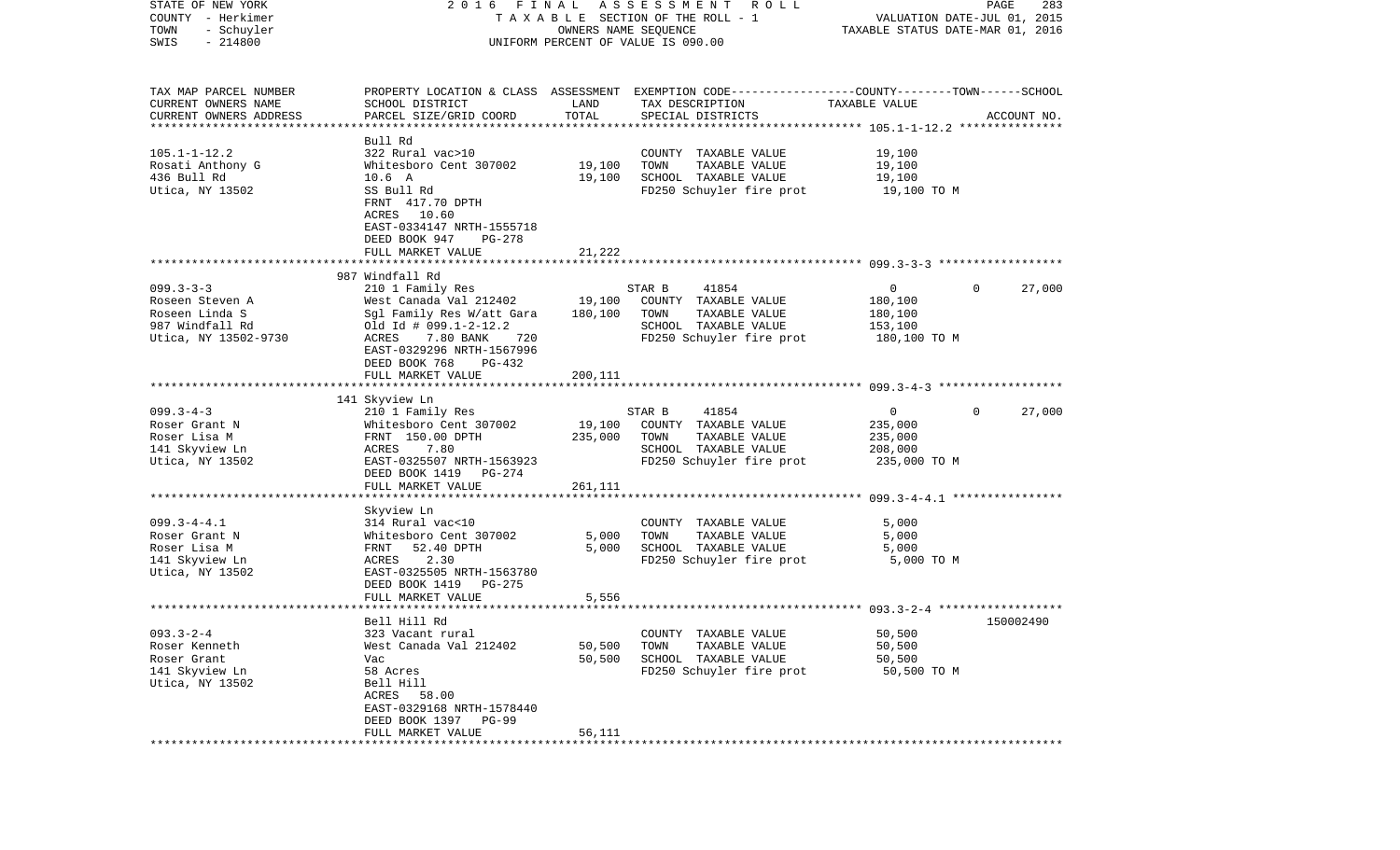| STATE OF NEW YORK<br>COUNTY - Herkimer<br>- Schuyler<br>TOWN<br>$-214800$<br>SWIS | 2 0 1 6<br>FINAL                          |               | ASSESSMENT ROLL<br>TAXABLE SECTION OF THE ROLL - 1<br>OWNERS NAME SEQUENCE<br>UNIFORM PERCENT OF VALUE IS 090.00                        | VALUATION DATE-JUL 01, 2015<br>TAXABLE STATUS DATE-MAR 01, 2016 | 284<br>PAGE        |
|-----------------------------------------------------------------------------------|-------------------------------------------|---------------|-----------------------------------------------------------------------------------------------------------------------------------------|-----------------------------------------------------------------|--------------------|
| TAX MAP PARCEL NUMBER<br>CURRENT OWNERS NAME<br>CURRENT OWNERS ADDRESS            | SCHOOL DISTRICT<br>PARCEL SIZE/GRID COORD | LAND<br>TOTAL | PROPERTY LOCATION & CLASS ASSESSMENT EXEMPTION CODE---------------COUNTY-------TOWN------SCHOOL<br>TAX DESCRIPTION<br>SPECIAL DISTRICTS | TAXABLE VALUE                                                   | ACCOUNT NO.        |
|                                                                                   |                                           |               |                                                                                                                                         |                                                                 |                    |
| $104.11 - 1 - 38$                                                                 | 2128 State Route 5<br>400 Commercial      |               |                                                                                                                                         | 178,000                                                         | 150000300          |
| Route 5 Realty Corp                                                               | Whitesboro Cent 307002                    | 48,000        | COUNTY TAXABLE VALUE<br>TOWN<br>TAXABLE VALUE                                                                                           | 178,000                                                         |                    |
| 2128 State Route 5 Rd                                                             | Bldg<br>S                                 | 178,000       | SCHOOL TAXABLE VALUE                                                                                                                    | 178,000                                                         |                    |
| Utica, NY 13502                                                                   | $3 \t3 \t3 \t3 \t4$                       |               | FD250 Schuyler fire prot                                                                                                                | 178,000 TO M                                                    |                    |
|                                                                                   | State                                     |               | WD170 Schuyler water #2                                                                                                                 | 178,000 TO C                                                    |                    |
|                                                                                   | ACRES<br>3.30                             |               | 1.00 UN M                                                                                                                               |                                                                 |                    |
|                                                                                   | EAST-0315561 NRTH-1556026                 |               |                                                                                                                                         |                                                                 |                    |
|                                                                                   | DEED BOOK 944<br>PG-497                   |               |                                                                                                                                         |                                                                 |                    |
|                                                                                   | FULL MARKET VALUE                         | 197,778       |                                                                                                                                         |                                                                 |                    |
|                                                                                   | 127 Sterling Dr                           |               |                                                                                                                                         |                                                                 | 150020490          |
| $104.2 - 2 - 44$                                                                  | 210 1 Family Res                          |               | VET COM CT 41131                                                                                                                        | 13,500<br>13,500                                                | $\Omega$           |
| Ruller Martin                                                                     | Whitesboro Cent 307002                    | 9,000 STAR B  | 41854                                                                                                                                   | $\overline{0}$                                                  | $\Omega$<br>27,000 |
| 127 Sterling Dr                                                                   | Residence W/garage                        | 108,000       | COUNTY TAXABLE VALUE                                                                                                                    | 94,500                                                          |                    |
| Utica, NY 13502                                                                   | $9 \frac{1}{3A}$                          |               | TOWN<br>TAXABLE VALUE                                                                                                                   | 94,500                                                          |                    |
|                                                                                   | Sterling Drive                            |               | SCHOOL TAXABLE VALUE                                                                                                                    | 81,000                                                          |                    |
|                                                                                   | FRNT<br>95.00 DPTH 219.00                 |               | FD250 Schuyler fire prot                                                                                                                | 108,000 TO M                                                    |                    |
|                                                                                   | EAST-0323972 NRTH-1557366                 |               | WD170 Schuyler water #2                                                                                                                 | 5,400 TO C                                                      |                    |
|                                                                                   | DEED BOOK 1502 PG-709                     |               | 1.00 UN M                                                                                                                               |                                                                 |                    |
|                                                                                   | FULL MARKET VALUE                         | 120,000       |                                                                                                                                         |                                                                 |                    |
|                                                                                   | 135 Woods Ln                              |               |                                                                                                                                         |                                                                 | 150012810          |
| $104.11 - 1 - 48$                                                                 | 210 1 Family Res                          |               | 41854<br>STAR B                                                                                                                         | $\mathbf 0$                                                     | $\Omega$<br>27,000 |
| Rundle Cheryl K                                                                   | Whitesboro Cent 307002                    | 10,800        | COUNTY TAXABLE VALUE                                                                                                                    | 67,500                                                          |                    |
| 135 Wood Ln                                                                       | W 940<br>Bldg                             | 67,500        | TAXABLE VALUE<br>TOWN                                                                                                                   | 67,500                                                          |                    |
| Utica, NY 13502                                                                   | $3 \t1/4$                                 |               | SCHOOL TAXABLE VALUE                                                                                                                    | 40,500                                                          |                    |
|                                                                                   | Woods Lane                                |               | FD250 Schuyler fire prot                                                                                                                | 67,500 TO M                                                     |                    |
|                                                                                   | FRNT 150.00 DPTH 200.00                   |               | WD170 Schuyler water #2                                                                                                                 | 3,800 TO C                                                      |                    |
|                                                                                   | 720<br>BANK                               |               | 1.00 UN M                                                                                                                               |                                                                 |                    |
|                                                                                   | EAST-0316804 NRTH-1556286                 |               |                                                                                                                                         |                                                                 |                    |
|                                                                                   | DEED BOOK 798<br>PG-377                   |               |                                                                                                                                         |                                                                 |                    |
|                                                                                   | FULL MARKET VALUE                         | 75,000        |                                                                                                                                         |                                                                 |                    |
|                                                                                   | 5723 Mapleton Dr                          |               |                                                                                                                                         |                                                                 | 150000600          |
| $104.7 - 1 - 8$                                                                   | 210 1 Family Res                          |               | 41854<br>STAR B                                                                                                                         | $\overline{0}$                                                  | $\Omega$<br>27,000 |
| Russell Eric                                                                      | Whitesboro Cent 307002                    | 7,500         | COUNTY TAXABLE VALUE                                                                                                                    | 77,100                                                          |                    |
| Synakowski Kathryn                                                                | W 5723 Bldg                               | 77,100        | TOWN<br>TAXABLE VALUE                                                                                                                   | 77,100                                                          |                    |
| 5723 Mapleton Dr                                                                  | $3 \t1/4$                                 |               | SCHOOL TAXABLE VALUE                                                                                                                    | 50,100                                                          |                    |
| Utica, NY 13502                                                                   | Mapleton Dr                               |               | FD250 Schuyler fire prot                                                                                                                | 77,100 TO M                                                     |                    |
|                                                                                   | FRNT 90.00 DPTH 134.00                    |               | LT160 Schuyler light #1                                                                                                                 | 77,100 TO M                                                     |                    |
|                                                                                   | EAST-0315102 NRTH-1559216                 |               | SD030 Schuyler sewer #1                                                                                                                 | 1.00 UN M                                                       |                    |
|                                                                                   | DEED BOOK 907<br>$PG-430$                 |               | WD175 Schuyler water #3                                                                                                                 | 77,100 TO M                                                     |                    |
|                                                                                   | FULL MARKET VALUE                         | 85,667        |                                                                                                                                         |                                                                 |                    |
|                                                                                   |                                           |               |                                                                                                                                         |                                                                 |                    |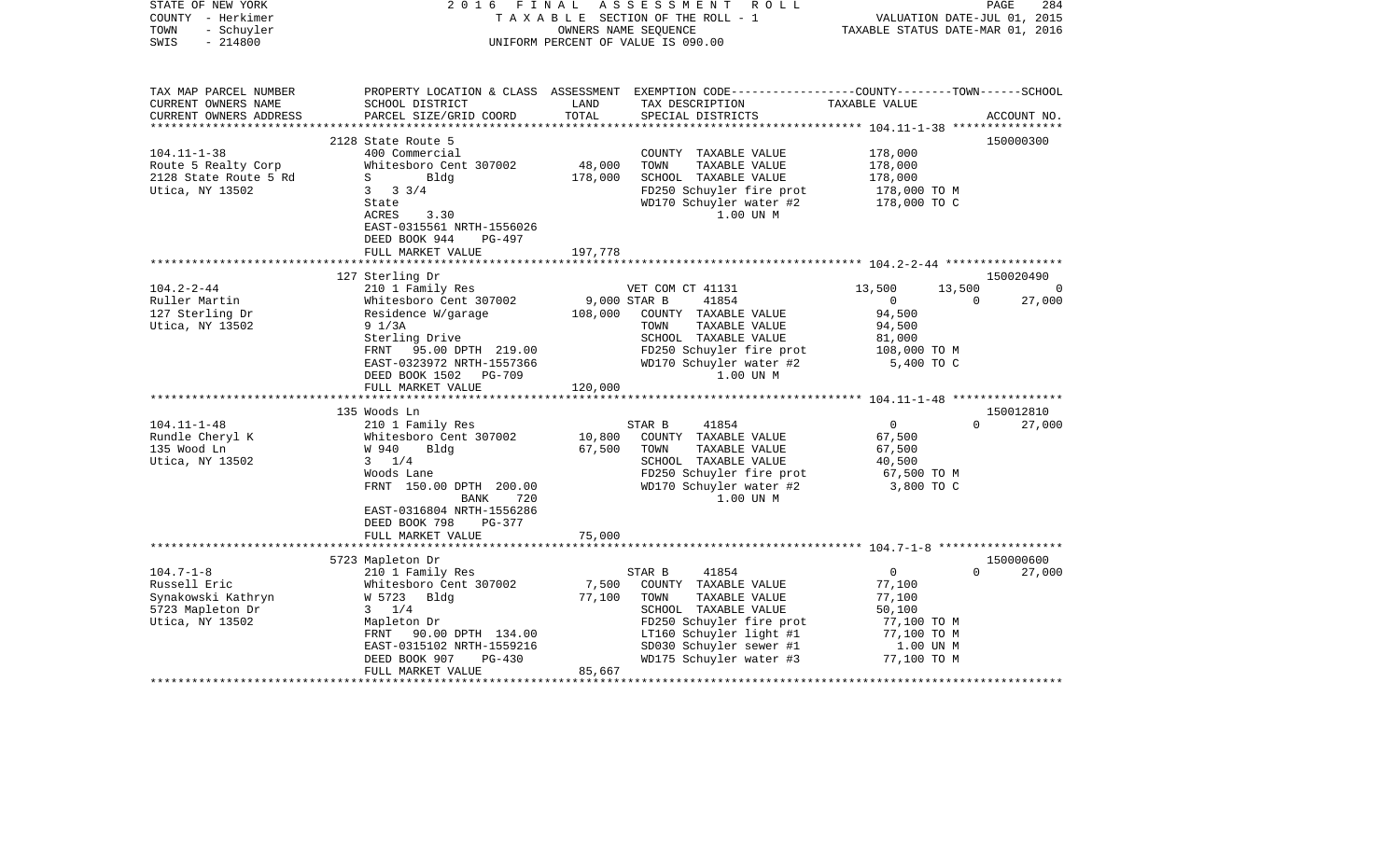| TAXABLE SECTION OF THE ROLL - 1<br>TOWN<br>- Schuyler<br>OWNERS NAME SEQUENCE<br>TAXABLE STATUS DATE-MAR 01, 2016<br>$-214800$<br>SWIS<br>UNIFORM PERCENT OF VALUE IS 090.00<br>TAX MAP PARCEL NUMBER<br>PROPERTY LOCATION & CLASS ASSESSMENT EXEMPTION CODE---------------COUNTY-------TOWN------SCHOOL<br>CURRENT OWNERS NAME<br>SCHOOL DISTRICT<br>LAND<br>TAX DESCRIPTION<br>TAXABLE VALUE<br>TOTAL<br>CURRENT OWNERS ADDRESS<br>PARCEL SIZE/GRID COORD<br>SPECIAL DISTRICTS<br>ACCOUNT NO.<br>5679 Austin Rd<br>150008580<br>$104.7 - 1 - 67$<br>$\Omega$<br>210 1 Family Res<br>41854<br>0<br>27,000<br>STAR B<br>Whitesboro Cent 307002<br>7,500<br>COUNTY TAXABLE VALUE<br>Ryan Donna M<br>105,600<br>Ryan Thomas D<br>105,600<br>TOWN<br>TAXABLE VALUE<br>W 48<br>Bldg<br>105,600<br>$1 \t1/4$<br>SCHOOL TAXABLE VALUE<br>5679 Austin Rd<br>78,600<br>FD250 Schuyler fire prot<br>Utica, NY 13502<br>Austin<br>105,600 TO M<br>LT160 Schuyler light #1<br>FRNT 100.00 DPTH 122.00<br>105,600 TO M<br>SD030 Schuyler sewer #1<br>990<br>1.10 UN M<br>BANK<br>WD160 Schuyler water #1<br>105,600 TO M<br>EAST-0314952 NRTH-1558502<br>DEED BOOK 794<br>PG-427<br>117,333<br>FULL MARKET VALUE<br>***************************<br>5283 Graham Rd<br>$098.4 - 1 - 39.5$<br>210 1 Family Res<br>STAR B<br>41854<br>$\Omega$<br>$\Omega$<br>27,000<br>Ryczek Stanley<br>Whitesboro Cent 307002<br>15,800<br>COUNTY TAXABLE VALUE<br>103,500<br>103,500<br>TAXABLE VALUE<br>103,500<br>Ryczek Janice<br>W Bldg<br>TOWN<br>5283 Graham Rd<br>SCHOOL TAXABLE VALUE<br>4 Acres<br>76,500<br>Utica, NY 13502<br>FD250 Schuyler fire prot<br>103,500 TO M<br>Graham Road<br>ACRES<br>4.00<br>EAST-0319387 NRTH-1561026<br>DEED BOOK 717<br>PG-266<br>FULL MARKET VALUE<br>115,000<br>***************************<br>108 Oak Hill Rd<br>150018120<br>$112.4 - 3 - 12$<br>19,050<br>210 1 Family Res<br>LTD INC D 41933<br>$\mathbf 0$<br>0<br>Frankfort-Schuy 212602<br>15,800 STAR EN<br>41834<br>$\Omega$<br>38,100<br>Ryde Patricia<br>$\Omega$<br>38,100<br>80 E North St Apt 711<br>Bldg<br>38,100<br>COUNTY TAXABLE VALUE<br>Ilion, NY 13357<br>TOWN<br>TAXABLE VALUE<br>19,050<br>4 Acres<br>SCHOOL TAXABLE VALUE<br>State Road<br>0<br>ACRES<br>4.00<br>FD250 Schuyler fire prot<br>38,100 TO M<br>EAST-0343053 NRTH-1533720<br>DEED BOOK 749<br>PG-231<br>FULL MARKET VALUE<br>42,333<br>243 Brown Rd<br>$099.1 - 1 - 4.2$<br>210 1 Family Res<br>STAR B<br>41854<br>$\Omega$<br>$\Omega$<br>27,000<br>Salamone Donna<br>West Canada Val 212402<br>13,600<br>COUNTY TAXABLE VALUE<br>107,900<br>107,900<br>243 Brown<br>Residence<br>TOWN<br>TAXABLE VALUE<br>107,900<br>Utica, NY 13502<br>1.14 Acres<br>SCHOOL TAXABLE VALUE<br>80,900<br>FD250 Schuyler fire prot<br>107,900 TO M<br>Brown Rd<br>FRNT 190.00 DPTH<br>ACRES<br>1.14<br>EAST-0326334 NRTH-1572396<br>DEED BOOK 945<br>PG-132<br>119,889<br>FULL MARKET VALUE | STATE OF NEW YORK | 2 0 1 6 | FINAL                       | ASSESSMENT<br>R O L L |  | PAGE | 285 |  |
|-----------------------------------------------------------------------------------------------------------------------------------------------------------------------------------------------------------------------------------------------------------------------------------------------------------------------------------------------------------------------------------------------------------------------------------------------------------------------------------------------------------------------------------------------------------------------------------------------------------------------------------------------------------------------------------------------------------------------------------------------------------------------------------------------------------------------------------------------------------------------------------------------------------------------------------------------------------------------------------------------------------------------------------------------------------------------------------------------------------------------------------------------------------------------------------------------------------------------------------------------------------------------------------------------------------------------------------------------------------------------------------------------------------------------------------------------------------------------------------------------------------------------------------------------------------------------------------------------------------------------------------------------------------------------------------------------------------------------------------------------------------------------------------------------------------------------------------------------------------------------------------------------------------------------------------------------------------------------------------------------------------------------------------------------------------------------------------------------------------------------------------------------------------------------------------------------------------------------------------------------------------------------------------------------------------------------------------------------------------------------------------------------------------------------------------------------------------------------------------------------------------------------------------------------------------------------------------------------------------------------------------------------------------------------------------------------------------------------------------------------------------------------------------------------------------------------------------------------------------------------------------------------------------------------------------|-------------------|---------|-----------------------------|-----------------------|--|------|-----|--|
|                                                                                                                                                                                                                                                                                                                                                                                                                                                                                                                                                                                                                                                                                                                                                                                                                                                                                                                                                                                                                                                                                                                                                                                                                                                                                                                                                                                                                                                                                                                                                                                                                                                                                                                                                                                                                                                                                                                                                                                                                                                                                                                                                                                                                                                                                                                                                                                                                                                                                                                                                                                                                                                                                                                                                                                                                                                                                                                                   | COUNTY - Herkimer |         | VALUATION DATE-JUL 01, 2015 |                       |  |      |     |  |
|                                                                                                                                                                                                                                                                                                                                                                                                                                                                                                                                                                                                                                                                                                                                                                                                                                                                                                                                                                                                                                                                                                                                                                                                                                                                                                                                                                                                                                                                                                                                                                                                                                                                                                                                                                                                                                                                                                                                                                                                                                                                                                                                                                                                                                                                                                                                                                                                                                                                                                                                                                                                                                                                                                                                                                                                                                                                                                                                   |                   |         |                             |                       |  |      |     |  |
|                                                                                                                                                                                                                                                                                                                                                                                                                                                                                                                                                                                                                                                                                                                                                                                                                                                                                                                                                                                                                                                                                                                                                                                                                                                                                                                                                                                                                                                                                                                                                                                                                                                                                                                                                                                                                                                                                                                                                                                                                                                                                                                                                                                                                                                                                                                                                                                                                                                                                                                                                                                                                                                                                                                                                                                                                                                                                                                                   |                   |         |                             |                       |  |      |     |  |
|                                                                                                                                                                                                                                                                                                                                                                                                                                                                                                                                                                                                                                                                                                                                                                                                                                                                                                                                                                                                                                                                                                                                                                                                                                                                                                                                                                                                                                                                                                                                                                                                                                                                                                                                                                                                                                                                                                                                                                                                                                                                                                                                                                                                                                                                                                                                                                                                                                                                                                                                                                                                                                                                                                                                                                                                                                                                                                                                   |                   |         |                             |                       |  |      |     |  |
|                                                                                                                                                                                                                                                                                                                                                                                                                                                                                                                                                                                                                                                                                                                                                                                                                                                                                                                                                                                                                                                                                                                                                                                                                                                                                                                                                                                                                                                                                                                                                                                                                                                                                                                                                                                                                                                                                                                                                                                                                                                                                                                                                                                                                                                                                                                                                                                                                                                                                                                                                                                                                                                                                                                                                                                                                                                                                                                                   |                   |         |                             |                       |  |      |     |  |
|                                                                                                                                                                                                                                                                                                                                                                                                                                                                                                                                                                                                                                                                                                                                                                                                                                                                                                                                                                                                                                                                                                                                                                                                                                                                                                                                                                                                                                                                                                                                                                                                                                                                                                                                                                                                                                                                                                                                                                                                                                                                                                                                                                                                                                                                                                                                                                                                                                                                                                                                                                                                                                                                                                                                                                                                                                                                                                                                   |                   |         |                             |                       |  |      |     |  |
|                                                                                                                                                                                                                                                                                                                                                                                                                                                                                                                                                                                                                                                                                                                                                                                                                                                                                                                                                                                                                                                                                                                                                                                                                                                                                                                                                                                                                                                                                                                                                                                                                                                                                                                                                                                                                                                                                                                                                                                                                                                                                                                                                                                                                                                                                                                                                                                                                                                                                                                                                                                                                                                                                                                                                                                                                                                                                                                                   |                   |         |                             |                       |  |      |     |  |
|                                                                                                                                                                                                                                                                                                                                                                                                                                                                                                                                                                                                                                                                                                                                                                                                                                                                                                                                                                                                                                                                                                                                                                                                                                                                                                                                                                                                                                                                                                                                                                                                                                                                                                                                                                                                                                                                                                                                                                                                                                                                                                                                                                                                                                                                                                                                                                                                                                                                                                                                                                                                                                                                                                                                                                                                                                                                                                                                   |                   |         |                             |                       |  |      |     |  |
|                                                                                                                                                                                                                                                                                                                                                                                                                                                                                                                                                                                                                                                                                                                                                                                                                                                                                                                                                                                                                                                                                                                                                                                                                                                                                                                                                                                                                                                                                                                                                                                                                                                                                                                                                                                                                                                                                                                                                                                                                                                                                                                                                                                                                                                                                                                                                                                                                                                                                                                                                                                                                                                                                                                                                                                                                                                                                                                                   |                   |         |                             |                       |  |      |     |  |
|                                                                                                                                                                                                                                                                                                                                                                                                                                                                                                                                                                                                                                                                                                                                                                                                                                                                                                                                                                                                                                                                                                                                                                                                                                                                                                                                                                                                                                                                                                                                                                                                                                                                                                                                                                                                                                                                                                                                                                                                                                                                                                                                                                                                                                                                                                                                                                                                                                                                                                                                                                                                                                                                                                                                                                                                                                                                                                                                   |                   |         |                             |                       |  |      |     |  |
|                                                                                                                                                                                                                                                                                                                                                                                                                                                                                                                                                                                                                                                                                                                                                                                                                                                                                                                                                                                                                                                                                                                                                                                                                                                                                                                                                                                                                                                                                                                                                                                                                                                                                                                                                                                                                                                                                                                                                                                                                                                                                                                                                                                                                                                                                                                                                                                                                                                                                                                                                                                                                                                                                                                                                                                                                                                                                                                                   |                   |         |                             |                       |  |      |     |  |
|                                                                                                                                                                                                                                                                                                                                                                                                                                                                                                                                                                                                                                                                                                                                                                                                                                                                                                                                                                                                                                                                                                                                                                                                                                                                                                                                                                                                                                                                                                                                                                                                                                                                                                                                                                                                                                                                                                                                                                                                                                                                                                                                                                                                                                                                                                                                                                                                                                                                                                                                                                                                                                                                                                                                                                                                                                                                                                                                   |                   |         |                             |                       |  |      |     |  |
|                                                                                                                                                                                                                                                                                                                                                                                                                                                                                                                                                                                                                                                                                                                                                                                                                                                                                                                                                                                                                                                                                                                                                                                                                                                                                                                                                                                                                                                                                                                                                                                                                                                                                                                                                                                                                                                                                                                                                                                                                                                                                                                                                                                                                                                                                                                                                                                                                                                                                                                                                                                                                                                                                                                                                                                                                                                                                                                                   |                   |         |                             |                       |  |      |     |  |
|                                                                                                                                                                                                                                                                                                                                                                                                                                                                                                                                                                                                                                                                                                                                                                                                                                                                                                                                                                                                                                                                                                                                                                                                                                                                                                                                                                                                                                                                                                                                                                                                                                                                                                                                                                                                                                                                                                                                                                                                                                                                                                                                                                                                                                                                                                                                                                                                                                                                                                                                                                                                                                                                                                                                                                                                                                                                                                                                   |                   |         |                             |                       |  |      |     |  |
|                                                                                                                                                                                                                                                                                                                                                                                                                                                                                                                                                                                                                                                                                                                                                                                                                                                                                                                                                                                                                                                                                                                                                                                                                                                                                                                                                                                                                                                                                                                                                                                                                                                                                                                                                                                                                                                                                                                                                                                                                                                                                                                                                                                                                                                                                                                                                                                                                                                                                                                                                                                                                                                                                                                                                                                                                                                                                                                                   |                   |         |                             |                       |  |      |     |  |
|                                                                                                                                                                                                                                                                                                                                                                                                                                                                                                                                                                                                                                                                                                                                                                                                                                                                                                                                                                                                                                                                                                                                                                                                                                                                                                                                                                                                                                                                                                                                                                                                                                                                                                                                                                                                                                                                                                                                                                                                                                                                                                                                                                                                                                                                                                                                                                                                                                                                                                                                                                                                                                                                                                                                                                                                                                                                                                                                   |                   |         |                             |                       |  |      |     |  |
|                                                                                                                                                                                                                                                                                                                                                                                                                                                                                                                                                                                                                                                                                                                                                                                                                                                                                                                                                                                                                                                                                                                                                                                                                                                                                                                                                                                                                                                                                                                                                                                                                                                                                                                                                                                                                                                                                                                                                                                                                                                                                                                                                                                                                                                                                                                                                                                                                                                                                                                                                                                                                                                                                                                                                                                                                                                                                                                                   |                   |         |                             |                       |  |      |     |  |
|                                                                                                                                                                                                                                                                                                                                                                                                                                                                                                                                                                                                                                                                                                                                                                                                                                                                                                                                                                                                                                                                                                                                                                                                                                                                                                                                                                                                                                                                                                                                                                                                                                                                                                                                                                                                                                                                                                                                                                                                                                                                                                                                                                                                                                                                                                                                                                                                                                                                                                                                                                                                                                                                                                                                                                                                                                                                                                                                   |                   |         |                             |                       |  |      |     |  |
|                                                                                                                                                                                                                                                                                                                                                                                                                                                                                                                                                                                                                                                                                                                                                                                                                                                                                                                                                                                                                                                                                                                                                                                                                                                                                                                                                                                                                                                                                                                                                                                                                                                                                                                                                                                                                                                                                                                                                                                                                                                                                                                                                                                                                                                                                                                                                                                                                                                                                                                                                                                                                                                                                                                                                                                                                                                                                                                                   |                   |         |                             |                       |  |      |     |  |
|                                                                                                                                                                                                                                                                                                                                                                                                                                                                                                                                                                                                                                                                                                                                                                                                                                                                                                                                                                                                                                                                                                                                                                                                                                                                                                                                                                                                                                                                                                                                                                                                                                                                                                                                                                                                                                                                                                                                                                                                                                                                                                                                                                                                                                                                                                                                                                                                                                                                                                                                                                                                                                                                                                                                                                                                                                                                                                                                   |                   |         |                             |                       |  |      |     |  |
|                                                                                                                                                                                                                                                                                                                                                                                                                                                                                                                                                                                                                                                                                                                                                                                                                                                                                                                                                                                                                                                                                                                                                                                                                                                                                                                                                                                                                                                                                                                                                                                                                                                                                                                                                                                                                                                                                                                                                                                                                                                                                                                                                                                                                                                                                                                                                                                                                                                                                                                                                                                                                                                                                                                                                                                                                                                                                                                                   |                   |         |                             |                       |  |      |     |  |
|                                                                                                                                                                                                                                                                                                                                                                                                                                                                                                                                                                                                                                                                                                                                                                                                                                                                                                                                                                                                                                                                                                                                                                                                                                                                                                                                                                                                                                                                                                                                                                                                                                                                                                                                                                                                                                                                                                                                                                                                                                                                                                                                                                                                                                                                                                                                                                                                                                                                                                                                                                                                                                                                                                                                                                                                                                                                                                                                   |                   |         |                             |                       |  |      |     |  |
|                                                                                                                                                                                                                                                                                                                                                                                                                                                                                                                                                                                                                                                                                                                                                                                                                                                                                                                                                                                                                                                                                                                                                                                                                                                                                                                                                                                                                                                                                                                                                                                                                                                                                                                                                                                                                                                                                                                                                                                                                                                                                                                                                                                                                                                                                                                                                                                                                                                                                                                                                                                                                                                                                                                                                                                                                                                                                                                                   |                   |         |                             |                       |  |      |     |  |
|                                                                                                                                                                                                                                                                                                                                                                                                                                                                                                                                                                                                                                                                                                                                                                                                                                                                                                                                                                                                                                                                                                                                                                                                                                                                                                                                                                                                                                                                                                                                                                                                                                                                                                                                                                                                                                                                                                                                                                                                                                                                                                                                                                                                                                                                                                                                                                                                                                                                                                                                                                                                                                                                                                                                                                                                                                                                                                                                   |                   |         |                             |                       |  |      |     |  |
|                                                                                                                                                                                                                                                                                                                                                                                                                                                                                                                                                                                                                                                                                                                                                                                                                                                                                                                                                                                                                                                                                                                                                                                                                                                                                                                                                                                                                                                                                                                                                                                                                                                                                                                                                                                                                                                                                                                                                                                                                                                                                                                                                                                                                                                                                                                                                                                                                                                                                                                                                                                                                                                                                                                                                                                                                                                                                                                                   |                   |         |                             |                       |  |      |     |  |
|                                                                                                                                                                                                                                                                                                                                                                                                                                                                                                                                                                                                                                                                                                                                                                                                                                                                                                                                                                                                                                                                                                                                                                                                                                                                                                                                                                                                                                                                                                                                                                                                                                                                                                                                                                                                                                                                                                                                                                                                                                                                                                                                                                                                                                                                                                                                                                                                                                                                                                                                                                                                                                                                                                                                                                                                                                                                                                                                   |                   |         |                             |                       |  |      |     |  |
|                                                                                                                                                                                                                                                                                                                                                                                                                                                                                                                                                                                                                                                                                                                                                                                                                                                                                                                                                                                                                                                                                                                                                                                                                                                                                                                                                                                                                                                                                                                                                                                                                                                                                                                                                                                                                                                                                                                                                                                                                                                                                                                                                                                                                                                                                                                                                                                                                                                                                                                                                                                                                                                                                                                                                                                                                                                                                                                                   |                   |         |                             |                       |  |      |     |  |
|                                                                                                                                                                                                                                                                                                                                                                                                                                                                                                                                                                                                                                                                                                                                                                                                                                                                                                                                                                                                                                                                                                                                                                                                                                                                                                                                                                                                                                                                                                                                                                                                                                                                                                                                                                                                                                                                                                                                                                                                                                                                                                                                                                                                                                                                                                                                                                                                                                                                                                                                                                                                                                                                                                                                                                                                                                                                                                                                   |                   |         |                             |                       |  |      |     |  |
|                                                                                                                                                                                                                                                                                                                                                                                                                                                                                                                                                                                                                                                                                                                                                                                                                                                                                                                                                                                                                                                                                                                                                                                                                                                                                                                                                                                                                                                                                                                                                                                                                                                                                                                                                                                                                                                                                                                                                                                                                                                                                                                                                                                                                                                                                                                                                                                                                                                                                                                                                                                                                                                                                                                                                                                                                                                                                                                                   |                   |         |                             |                       |  |      |     |  |
|                                                                                                                                                                                                                                                                                                                                                                                                                                                                                                                                                                                                                                                                                                                                                                                                                                                                                                                                                                                                                                                                                                                                                                                                                                                                                                                                                                                                                                                                                                                                                                                                                                                                                                                                                                                                                                                                                                                                                                                                                                                                                                                                                                                                                                                                                                                                                                                                                                                                                                                                                                                                                                                                                                                                                                                                                                                                                                                                   |                   |         |                             |                       |  |      |     |  |
|                                                                                                                                                                                                                                                                                                                                                                                                                                                                                                                                                                                                                                                                                                                                                                                                                                                                                                                                                                                                                                                                                                                                                                                                                                                                                                                                                                                                                                                                                                                                                                                                                                                                                                                                                                                                                                                                                                                                                                                                                                                                                                                                                                                                                                                                                                                                                                                                                                                                                                                                                                                                                                                                                                                                                                                                                                                                                                                                   |                   |         |                             |                       |  |      |     |  |
|                                                                                                                                                                                                                                                                                                                                                                                                                                                                                                                                                                                                                                                                                                                                                                                                                                                                                                                                                                                                                                                                                                                                                                                                                                                                                                                                                                                                                                                                                                                                                                                                                                                                                                                                                                                                                                                                                                                                                                                                                                                                                                                                                                                                                                                                                                                                                                                                                                                                                                                                                                                                                                                                                                                                                                                                                                                                                                                                   |                   |         |                             |                       |  |      |     |  |
|                                                                                                                                                                                                                                                                                                                                                                                                                                                                                                                                                                                                                                                                                                                                                                                                                                                                                                                                                                                                                                                                                                                                                                                                                                                                                                                                                                                                                                                                                                                                                                                                                                                                                                                                                                                                                                                                                                                                                                                                                                                                                                                                                                                                                                                                                                                                                                                                                                                                                                                                                                                                                                                                                                                                                                                                                                                                                                                                   |                   |         |                             |                       |  |      |     |  |
|                                                                                                                                                                                                                                                                                                                                                                                                                                                                                                                                                                                                                                                                                                                                                                                                                                                                                                                                                                                                                                                                                                                                                                                                                                                                                                                                                                                                                                                                                                                                                                                                                                                                                                                                                                                                                                                                                                                                                                                                                                                                                                                                                                                                                                                                                                                                                                                                                                                                                                                                                                                                                                                                                                                                                                                                                                                                                                                                   |                   |         |                             |                       |  |      |     |  |
|                                                                                                                                                                                                                                                                                                                                                                                                                                                                                                                                                                                                                                                                                                                                                                                                                                                                                                                                                                                                                                                                                                                                                                                                                                                                                                                                                                                                                                                                                                                                                                                                                                                                                                                                                                                                                                                                                                                                                                                                                                                                                                                                                                                                                                                                                                                                                                                                                                                                                                                                                                                                                                                                                                                                                                                                                                                                                                                                   |                   |         |                             |                       |  |      |     |  |
|                                                                                                                                                                                                                                                                                                                                                                                                                                                                                                                                                                                                                                                                                                                                                                                                                                                                                                                                                                                                                                                                                                                                                                                                                                                                                                                                                                                                                                                                                                                                                                                                                                                                                                                                                                                                                                                                                                                                                                                                                                                                                                                                                                                                                                                                                                                                                                                                                                                                                                                                                                                                                                                                                                                                                                                                                                                                                                                                   |                   |         |                             |                       |  |      |     |  |
|                                                                                                                                                                                                                                                                                                                                                                                                                                                                                                                                                                                                                                                                                                                                                                                                                                                                                                                                                                                                                                                                                                                                                                                                                                                                                                                                                                                                                                                                                                                                                                                                                                                                                                                                                                                                                                                                                                                                                                                                                                                                                                                                                                                                                                                                                                                                                                                                                                                                                                                                                                                                                                                                                                                                                                                                                                                                                                                                   |                   |         |                             |                       |  |      |     |  |
|                                                                                                                                                                                                                                                                                                                                                                                                                                                                                                                                                                                                                                                                                                                                                                                                                                                                                                                                                                                                                                                                                                                                                                                                                                                                                                                                                                                                                                                                                                                                                                                                                                                                                                                                                                                                                                                                                                                                                                                                                                                                                                                                                                                                                                                                                                                                                                                                                                                                                                                                                                                                                                                                                                                                                                                                                                                                                                                                   |                   |         |                             |                       |  |      |     |  |
|                                                                                                                                                                                                                                                                                                                                                                                                                                                                                                                                                                                                                                                                                                                                                                                                                                                                                                                                                                                                                                                                                                                                                                                                                                                                                                                                                                                                                                                                                                                                                                                                                                                                                                                                                                                                                                                                                                                                                                                                                                                                                                                                                                                                                                                                                                                                                                                                                                                                                                                                                                                                                                                                                                                                                                                                                                                                                                                                   |                   |         |                             |                       |  |      |     |  |
|                                                                                                                                                                                                                                                                                                                                                                                                                                                                                                                                                                                                                                                                                                                                                                                                                                                                                                                                                                                                                                                                                                                                                                                                                                                                                                                                                                                                                                                                                                                                                                                                                                                                                                                                                                                                                                                                                                                                                                                                                                                                                                                                                                                                                                                                                                                                                                                                                                                                                                                                                                                                                                                                                                                                                                                                                                                                                                                                   |                   |         |                             |                       |  |      |     |  |
|                                                                                                                                                                                                                                                                                                                                                                                                                                                                                                                                                                                                                                                                                                                                                                                                                                                                                                                                                                                                                                                                                                                                                                                                                                                                                                                                                                                                                                                                                                                                                                                                                                                                                                                                                                                                                                                                                                                                                                                                                                                                                                                                                                                                                                                                                                                                                                                                                                                                                                                                                                                                                                                                                                                                                                                                                                                                                                                                   |                   |         |                             |                       |  |      |     |  |
|                                                                                                                                                                                                                                                                                                                                                                                                                                                                                                                                                                                                                                                                                                                                                                                                                                                                                                                                                                                                                                                                                                                                                                                                                                                                                                                                                                                                                                                                                                                                                                                                                                                                                                                                                                                                                                                                                                                                                                                                                                                                                                                                                                                                                                                                                                                                                                                                                                                                                                                                                                                                                                                                                                                                                                                                                                                                                                                                   |                   |         |                             |                       |  |      |     |  |
|                                                                                                                                                                                                                                                                                                                                                                                                                                                                                                                                                                                                                                                                                                                                                                                                                                                                                                                                                                                                                                                                                                                                                                                                                                                                                                                                                                                                                                                                                                                                                                                                                                                                                                                                                                                                                                                                                                                                                                                                                                                                                                                                                                                                                                                                                                                                                                                                                                                                                                                                                                                                                                                                                                                                                                                                                                                                                                                                   |                   |         |                             |                       |  |      |     |  |
|                                                                                                                                                                                                                                                                                                                                                                                                                                                                                                                                                                                                                                                                                                                                                                                                                                                                                                                                                                                                                                                                                                                                                                                                                                                                                                                                                                                                                                                                                                                                                                                                                                                                                                                                                                                                                                                                                                                                                                                                                                                                                                                                                                                                                                                                                                                                                                                                                                                                                                                                                                                                                                                                                                                                                                                                                                                                                                                                   |                   |         |                             |                       |  |      |     |  |
|                                                                                                                                                                                                                                                                                                                                                                                                                                                                                                                                                                                                                                                                                                                                                                                                                                                                                                                                                                                                                                                                                                                                                                                                                                                                                                                                                                                                                                                                                                                                                                                                                                                                                                                                                                                                                                                                                                                                                                                                                                                                                                                                                                                                                                                                                                                                                                                                                                                                                                                                                                                                                                                                                                                                                                                                                                                                                                                                   |                   |         |                             |                       |  |      |     |  |
|                                                                                                                                                                                                                                                                                                                                                                                                                                                                                                                                                                                                                                                                                                                                                                                                                                                                                                                                                                                                                                                                                                                                                                                                                                                                                                                                                                                                                                                                                                                                                                                                                                                                                                                                                                                                                                                                                                                                                                                                                                                                                                                                                                                                                                                                                                                                                                                                                                                                                                                                                                                                                                                                                                                                                                                                                                                                                                                                   |                   |         |                             |                       |  |      |     |  |
|                                                                                                                                                                                                                                                                                                                                                                                                                                                                                                                                                                                                                                                                                                                                                                                                                                                                                                                                                                                                                                                                                                                                                                                                                                                                                                                                                                                                                                                                                                                                                                                                                                                                                                                                                                                                                                                                                                                                                                                                                                                                                                                                                                                                                                                                                                                                                                                                                                                                                                                                                                                                                                                                                                                                                                                                                                                                                                                                   |                   |         |                             |                       |  |      |     |  |
|                                                                                                                                                                                                                                                                                                                                                                                                                                                                                                                                                                                                                                                                                                                                                                                                                                                                                                                                                                                                                                                                                                                                                                                                                                                                                                                                                                                                                                                                                                                                                                                                                                                                                                                                                                                                                                                                                                                                                                                                                                                                                                                                                                                                                                                                                                                                                                                                                                                                                                                                                                                                                                                                                                                                                                                                                                                                                                                                   |                   |         |                             |                       |  |      |     |  |
|                                                                                                                                                                                                                                                                                                                                                                                                                                                                                                                                                                                                                                                                                                                                                                                                                                                                                                                                                                                                                                                                                                                                                                                                                                                                                                                                                                                                                                                                                                                                                                                                                                                                                                                                                                                                                                                                                                                                                                                                                                                                                                                                                                                                                                                                                                                                                                                                                                                                                                                                                                                                                                                                                                                                                                                                                                                                                                                                   |                   |         |                             |                       |  |      |     |  |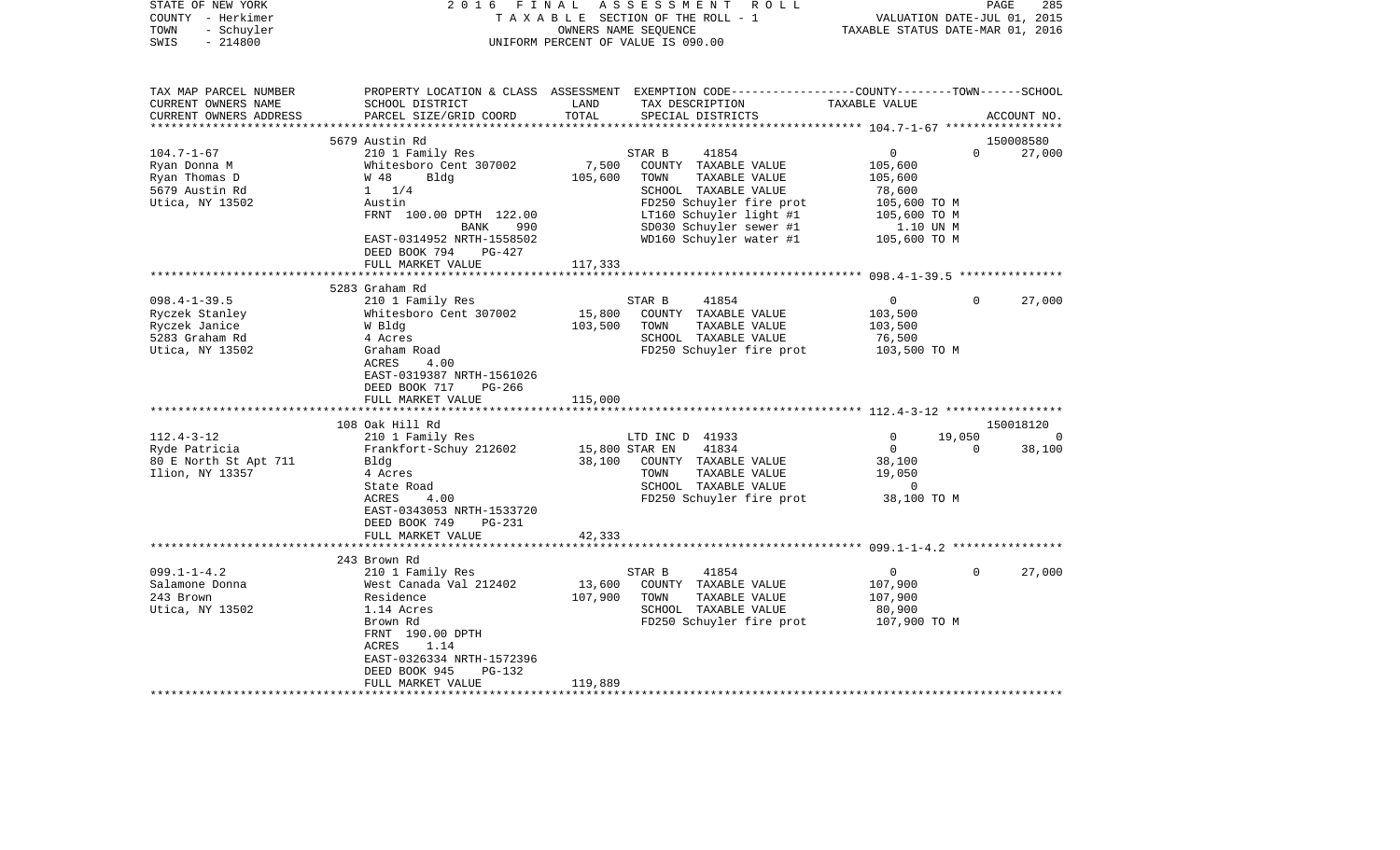|      | STATE OF NEW YORK | 2016 FINAL ASSESSMENT ROLL         | -286<br>PAGE                     |
|------|-------------------|------------------------------------|----------------------------------|
|      | COUNTY - Herkimer | TAXABLE SECTION OF THE ROLL - 1    | VALUATION DATE-JUL 01, 2015      |
|      | TOWN - Schuyler   | OWNERS NAME SEOUENCE               | TAXABLE STATUS DATE-MAR 01, 2016 |
| SWIS | $-214800$         | UNIFORM PERCENT OF VALUE IS 090.00 |                                  |
|      |                   |                                    |                                  |

| TAX MAP PARCEL NUMBER<br>CURRENT OWNERS NAME<br>CURRENT OWNERS ADDRESS                                                                                        | SCHOOL DISTRICT<br>PARCEL SIZE/GRID COORD                                                                                                                                                                            | LAND<br>TOTAL              | PROPERTY LOCATION & CLASS ASSESSMENT EXEMPTION CODE----------------COUNTY-------TOWN------SCHOOL<br>TAX DESCRIPTION<br>SPECIAL DISTRICTS                                           | TAXABLE VALUE                                                                         | ACCOUNT NO.                                                                |
|---------------------------------------------------------------------------------------------------------------------------------------------------------------|----------------------------------------------------------------------------------------------------------------------------------------------------------------------------------------------------------------------|----------------------------|------------------------------------------------------------------------------------------------------------------------------------------------------------------------------------|---------------------------------------------------------------------------------------|----------------------------------------------------------------------------|
|                                                                                                                                                               |                                                                                                                                                                                                                      |                            |                                                                                                                                                                                    |                                                                                       |                                                                            |
|                                                                                                                                                               | Millers Grove Rd                                                                                                                                                                                                     |                            |                                                                                                                                                                                    |                                                                                       | 150006270                                                                  |
| $112.2 - 1 - 3.3$<br>Salamone Donna<br>243 Brown Rd<br>Utica, NY 13502                                                                                        | 105 Vac farmland<br>Frankfort-Schuy 212602<br>Vacant<br>125ac<br>Millers Grove                                                                                                                                       | 52,000<br>52,000           | 41730<br>AG MKTS<br>COUNTY TAXABLE VALUE<br>TOWN<br>TAXABLE VALUE<br>SCHOOL TAXABLE VALUE<br>FD250 Schuyler fire prot 52,000 TO M                                                  | 5,410<br>46,590<br>46,590<br>46,590                                                   | 5,410<br>5,410                                                             |
| MAY BE SUBJECT TO PAYMENT<br>UNDER AGDIST LAW TIL 2023                                                                                                        | ACRES 78.50<br>EAST-0339374 NRTH-1545272<br>DEED BOOK 1519 PG-801<br>FULL MARKET VALUE                                                                                                                               | 57,778                     |                                                                                                                                                                                    |                                                                                       |                                                                            |
|                                                                                                                                                               |                                                                                                                                                                                                                      |                            |                                                                                                                                                                                    |                                                                                       |                                                                            |
| $112.2 - 2 - 18$<br>Salamone Donna<br>243 Brown Rd<br>Utica, NY 13502<br>MAY BE SUBJECT TO PAYMENT<br>UNDER AGDIST LAW TIL 2023                               | Off Millers Grove Rd<br>105 Vac farmland<br>Frankfort-Schuy 212602<br>Vac Ag Ex Ld 48A<br>2 62<br>Off Millers Grove<br>ACRES 65.00<br>EAST-0340087 NRTH-1541753<br>DEED BOOK 1519 PG-800                             | 29,300                     | AG MKTS<br>41730<br>AG MKTS       41730<br>29,300    COUNTY   TAXABLE VALUE<br>TOWN<br>TAXABLE VALUE<br>SCHOOL TAXABLE VALUE<br>FD250 Schuyler fire prot 29,300 TO M               | 0<br>29,300<br>29,300<br>29,300                                                       | 150006210<br>$\Omega$                                                      |
|                                                                                                                                                               | FULL MARKET VALUE                                                                                                                                                                                                    | 32,556                     |                                                                                                                                                                                    |                                                                                       |                                                                            |
|                                                                                                                                                               |                                                                                                                                                                                                                      |                            |                                                                                                                                                                                    |                                                                                       |                                                                            |
| $112.2 - 1 - 3.1$<br>Salamone John<br>Salamone Donna<br>345 Millers Grove Rd<br>Frankfort, NY 13340<br>MAY BE SUBJECT TO PAYMENT<br>UNDER AGDIST LAW TIL 2023 | 417 Millers Grove Rd<br>105 Vac farmland<br>Frankfort-Schuy 212602<br>Vacant<br>125ac<br>Millers Grove<br>FRNT 720.00 DPTH<br>ACRES 33.00<br>EAST-0341958 NRTH-1542800<br>DEED BOOK 1519 PG-805<br>FULL MARKET VALUE | 20,000<br>20,000<br>22,222 | AG MKTS<br>41730<br>COUNTY TAXABLE VALUE<br>TOWN<br>TAXABLE VALUE<br>SCHOOL TAXABLE VALUE<br>FD250 Schuyler fire prot                                                              | 5,209<br>14,791<br>14,791<br>14,791<br>20,000 TO M                                    | 150006270<br>5,209<br>5,209                                                |
|                                                                                                                                                               |                                                                                                                                                                                                                      |                            |                                                                                                                                                                                    |                                                                                       |                                                                            |
|                                                                                                                                                               | 345 Millers Grove Rd                                                                                                                                                                                                 |                            |                                                                                                                                                                                    |                                                                                       | 150017550                                                                  |
| $112.2 - 1 - 4$<br>Salamone John J<br>Salamone Wife<br>345 Millers Grv<br>Frankfort, NY 13340<br>MAY BE SUBJECT TO PAYMENT                                    | 112 Dairy farm<br>Frankfort-Schuy 212602<br>Millers Grove<br>531<br>ACRES 230.60 BANK<br>EAST-0339232 NRTH-1543992<br>DEED BOOK 00642 PG-00725<br>FULL MARKET VALUE                                                  |                            | AGRIC 10 Y 41700<br>142,500 AG MKTS 41730<br>41834<br>262,500 STAR EN<br>COUNTY TAXABLE VALUE<br>TOWN<br>TAXABLE VALUE<br>SCHOOL TAXABLE VALUE<br>291,667 FD250 Schuyler fire prot | 45,000<br>$\Omega$<br>$\overline{0}$<br>217,500<br>217,500<br>158,730<br>262,500 TO M | 45,000<br>45,000<br>$\overline{0}$<br>$\overline{0}$<br>$\Omega$<br>58,770 |
| UNDER AGDIST LAW TIL 2023                                                                                                                                     |                                                                                                                                                                                                                      |                            |                                                                                                                                                                                    | ************************************                                                  |                                                                            |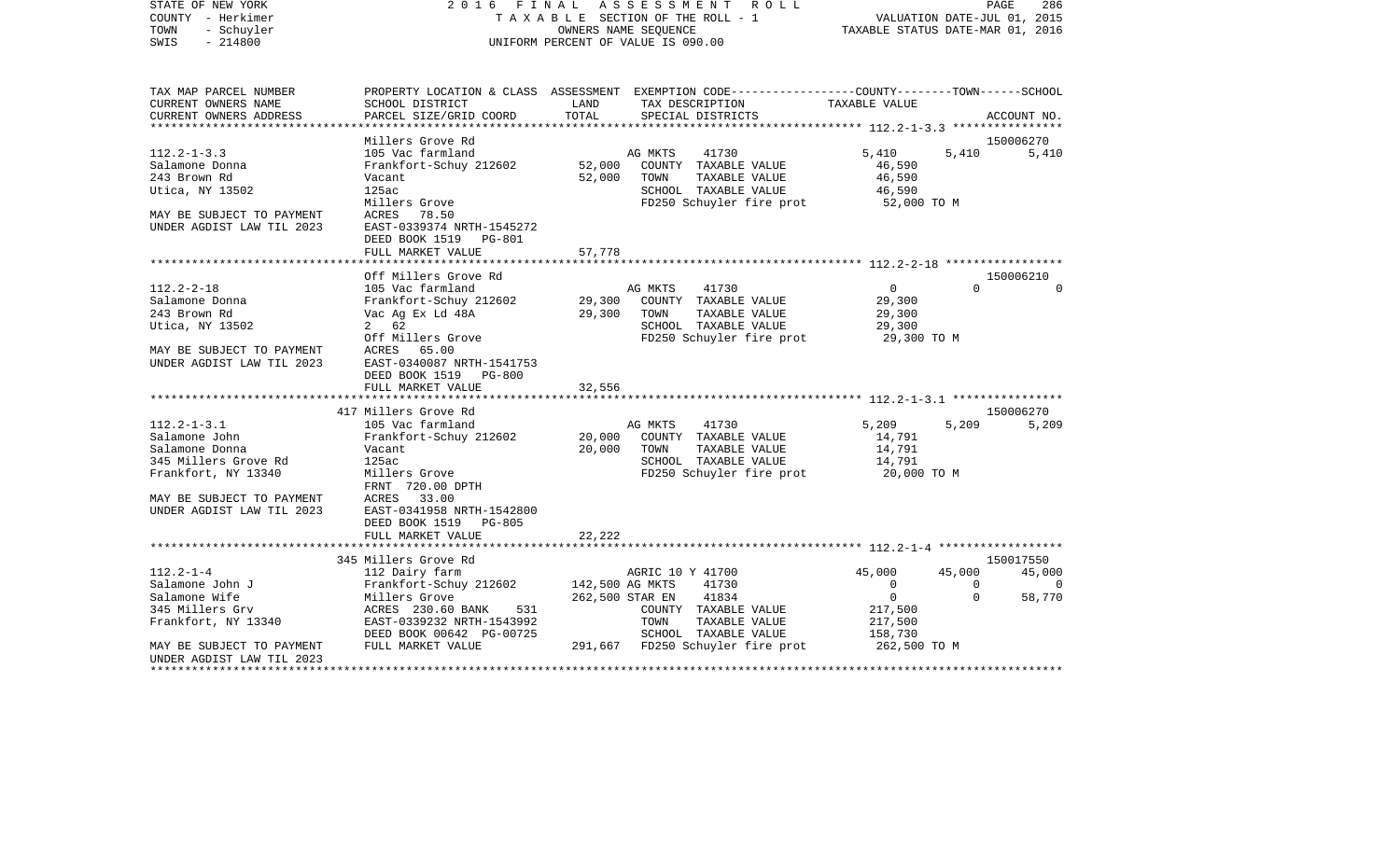| STATE OF NEW YORK      |                           |            | 2016 FINAL ASSESSMENT ROLL         | 287<br>PAGE                                                  |  |  |
|------------------------|---------------------------|------------|------------------------------------|--------------------------------------------------------------|--|--|
| - Herkimer<br>COUNTY   |                           |            | TAXABLE SECTION OF THE ROLL - 1    | VALUATION DATE-JUL 01, 2015                                  |  |  |
| - Schuyler<br>TOWN     |                           |            | OWNERS NAME SEOUENCE               | TAXABLE STATUS DATE-MAR 01, 2016                             |  |  |
| SWIS<br>$-214800$      |                           |            | UNIFORM PERCENT OF VALUE IS 090.00 |                                                              |  |  |
|                        |                           |            |                                    |                                                              |  |  |
|                        |                           |            |                                    |                                                              |  |  |
|                        |                           |            |                                    |                                                              |  |  |
| TAX MAP PARCEL NUMBER  | PROPERTY LOCATION & CLASS | ASSESSMENT |                                    | EXEMPTION CODE-----------------COUNTY-------TOWN------SCHOOL |  |  |
| CURRENT OWNERS NAME    | SCHOOL DISTRICT           | LAND       | TAX DESCRIPTION                    | TAXABLE VALUE                                                |  |  |
| CURRENT OWNERS ADDRESS | PARCEL SIZE/GRID COORD    | TOTAL      | SPECIAL DISTRICTS                  | ACCOUNT NO.                                                  |  |  |
|                        |                           |            |                                    |                                                              |  |  |

|                                                                                                                                                                 | Millers Grove Rd                                                                                                                                                                                                      |                                                                                                                                                                                              | 150017010                                                                                             |  |  |
|-----------------------------------------------------------------------------------------------------------------------------------------------------------------|-----------------------------------------------------------------------------------------------------------------------------------------------------------------------------------------------------------------------|----------------------------------------------------------------------------------------------------------------------------------------------------------------------------------------------|-------------------------------------------------------------------------------------------------------|--|--|
| $112.2 - 2 - 4.3$<br>Salamone John J<br>Salamone Linda<br>345 Millers Grove Rd<br>Frankfort, NY 13340<br>MAY BE SUBJECT TO PAYMENT<br>UNDER AGDIST LAW TIL 2023 | 105 Vac farmland<br>Frankfort-Schuy 212602<br>sold lot 2008 250 x 200<br>Incl 112.2-2-2 105.3-1-78<br>$105.3 - 1 - 79$<br>ACRES 262.40<br>EAST-0336002 NRTH-1544537<br>DEED BOOK 685<br>$PG-336$<br>FULL MARKET VALUE | AG MKTS<br>41730<br>85,100<br>COUNTY TAXABLE VALUE<br>85,100<br>TOWN<br>TAXABLE VALUE<br>SCHOOL TAXABLE VALUE<br>FD250 Schuyler fire prot<br>94,556                                          | 1,208<br>1,208<br>1,208<br>83,892<br>83,892<br>83,892<br>85,100 TO M                                  |  |  |
|                                                                                                                                                                 |                                                                                                                                                                                                                       |                                                                                                                                                                                              |                                                                                                       |  |  |
| $112.2 - 2 - 12$<br>Salamone John J<br>345 Millers Grove Rd<br>Frankfort, NY 13340                                                                              | 328 Millers Grove Rd<br>210 1 Family Res<br>Frankfort-Schuy 212602<br>Residence & Garage<br>FRNT 150.00 DPTH<br>3.30<br>ACRES<br>EAST-0339937 NRTH-1542570<br>DEED BOOK 844<br>$PG-254$<br>FULL MARKET VALUE          | COUNTY TAXABLE VALUE<br>15,200<br>TOWN<br>TAXABLE VALUE<br>SCHOOL TAXABLE VALUE<br>40,000<br>FD250 Schuyler fire prot<br>44,444                                                              | 150013800<br>40,000<br>40,000<br>40,000<br>40,000 TO M                                                |  |  |
|                                                                                                                                                                 |                                                                                                                                                                                                                       |                                                                                                                                                                                              |                                                                                                       |  |  |
| $099.4 - 6 - 21$<br>Sanchez Jose S<br>Sanchez Bonnie<br>118 Cogar Dr<br>Frankfort, NY 13340                                                                     | 118 Cogar Dr<br>210 1 Family Res<br>West Canada Val 212402<br>Fox Hollow/ MF#185<br>Land & Lakes lot 43<br>Cogar Rd<br>ACRES<br>5.30<br>EAST-0343178 NRTH-1563324<br>DEED BOOK 1380 PG-98<br>FULL MARKET VALUE        | STAR B<br>41854<br>23,600<br>COUNTY TAXABLE VALUE<br>143,000<br>TOWN<br>TAXABLE VALUE<br>SCHOOL TAXABLE VALUE<br>FD250 Schuyler fire prot<br>158,889                                         | 150003180<br>0<br>$\Omega$<br>27,000<br>143,000<br>143,000<br>116,000<br>143,000 TO M                 |  |  |
|                                                                                                                                                                 |                                                                                                                                                                                                                       |                                                                                                                                                                                              |                                                                                                       |  |  |
| $104.2 - 3 - 25$<br>Sandler Evan M<br>Sandler Heather L<br>123 Knapps Knolle Rd<br>Utica, NY 13502                                                              | 123 Knapps Knolle Rd<br>210 1 Family Res<br>Whitesboro Cent 307002<br>Knapps Knolle Rd<br>Lot 25<br>FRNT 153.00 DPTH 345.00<br>EAST-0323292 NRTH-1556860<br>DEED BOOK 1230<br>PG-215<br>FULL MARKET VALUE             | STAR B<br>41854<br>12,800<br>COUNTY TAXABLE VALUE<br>172,000<br>TOWN<br>TAXABLE VALUE<br>SCHOOL TAXABLE VALUE<br>FD250 Schuyler fire prot<br>WD170 Schuyler water #2<br>1.00 UN M<br>191,111 | $\mathbf 0$<br>$\mathbf 0$<br>27,000<br>172,000<br>172,000<br>145,000<br>172,000 TO M<br>172,000 TO C |  |  |
|                                                                                                                                                                 |                                                                                                                                                                                                                       |                                                                                                                                                                                              |                                                                                                       |  |  |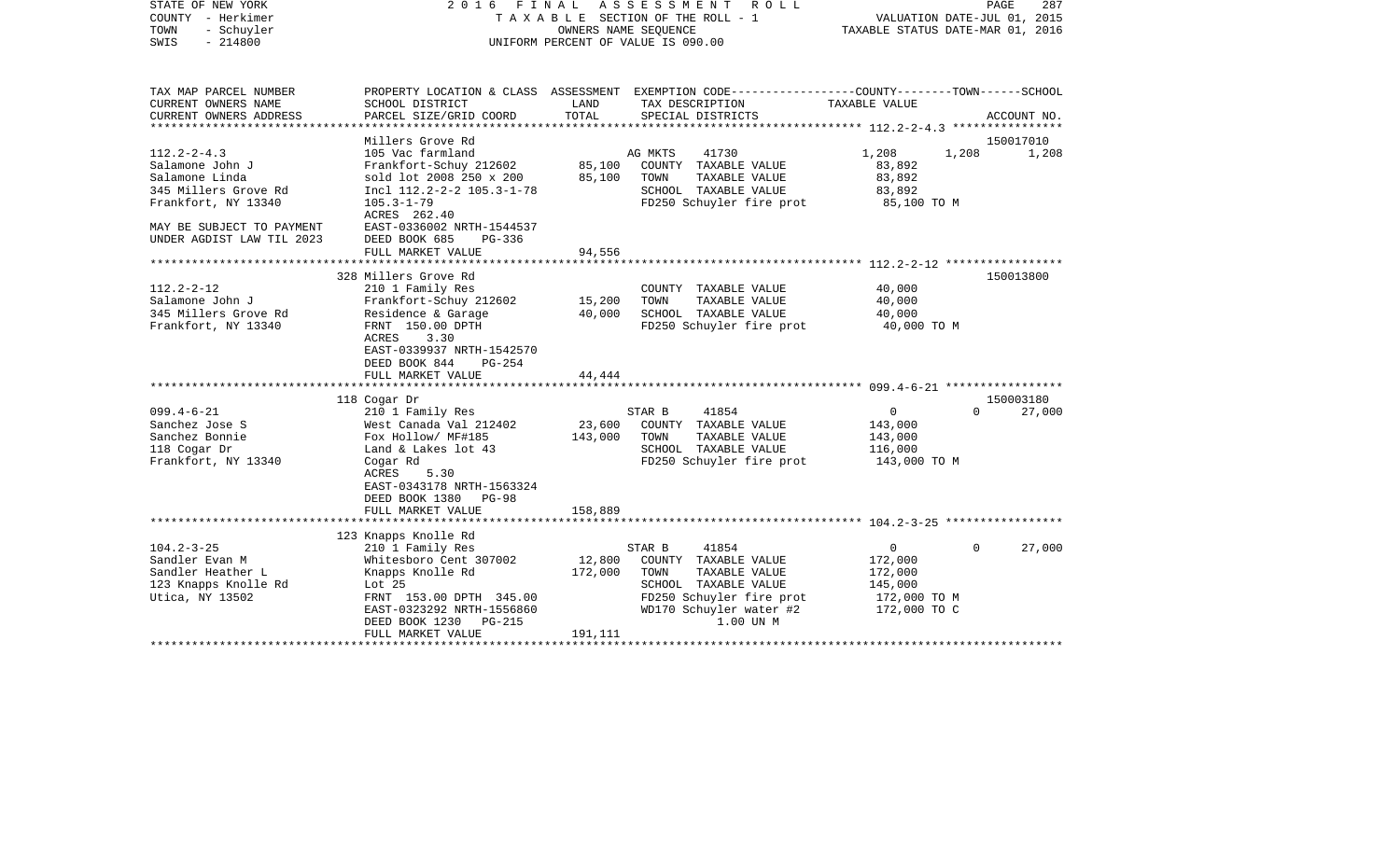| TAX MAP PARCEL NUMBER<br>PROPERTY LOCATION & CLASS ASSESSMENT EXEMPTION CODE----------------COUNTY-------TOWN------SCHOOL<br>CURRENT OWNERS NAME<br>TAX DESCRIPTION<br>SCHOOL DISTRICT<br>LAND<br>TAXABLE VALUE<br>PARCEL SIZE/GRID COORD<br>TOTAL<br>CURRENT OWNERS ADDRESS<br>SPECIAL DISTRICTS<br>ACCOUNT NO.<br>3437 State Route 5<br>150022950<br>$112.2 - 2 - 49$<br>210 1 Family Res<br>$\Omega$<br>27,000<br>STAR B<br>41854<br>$\Omega$<br>10,200<br>Santa Maria Joseph K<br>Frankfort-Schuy 212602<br>COUNTY TAXABLE VALUE<br>65,600<br>Patterson Elizabeth<br>Single Family Residence<br>65,600<br>TOWN<br>TAXABLE VALUE<br>65,600<br>3473 State Route 5<br>FRNT 130.00 DPTH 208.00<br>SCHOOL TAXABLE VALUE<br>38,600<br>FD250 Schuyler fire prot<br>BANK<br>330<br>65,600 TO M<br>EAST-0336118 NRTH-1540361<br>DEED BOOK 860<br>PG-660<br>72,889<br>FULL MARKET VALUE<br>731 Windfall Rd<br>$099.3 - 1 - 40.3$<br>210 1 Family Res<br>$\overline{0}$<br>27,000<br>STAR B<br>41854<br>$\Omega$<br>16,400<br>Santucci Dale<br>Whitesboro Cent 307002<br>COUNTY TAXABLE VALUE<br>104,800<br>731 Windfall Rd<br>W Bldgs<br>104,800<br>TOWN<br>TAXABLE VALUE<br>104,800<br>Utica, NY 13502<br>5 Acres .3-1-40.4<br>SCHOOL TAXABLE VALUE<br>77,800<br>Windfall<br>FD250 Schuyler fire prot<br>104,800 TO M<br>FRNT 728.00 DPTH<br>ACRES<br>4.90<br>EAST-0329101 NRTH-1562781<br>DEED BOOK 689<br>PG-171<br>FULL MARKET VALUE<br>116,444<br>150075097<br>5409 Graham Rd<br>$098.4 - 1 - 40$<br>210 1 Family Res<br>41854<br>0<br>$\Omega$<br>27,000<br>STAR B<br>13,500<br>Whitesboro Cent 307002<br>145,800<br>Sarus Ference<br>COUNTY TAXABLE VALUE<br>Sarus Dianne<br>E<br>Vac<br>145,800<br>TOWN<br>TAXABLE VALUE<br>145,800<br>5409 Graham Rd<br>3<br>$9/10$ Acre<br>SCHOOL TAXABLE VALUE<br>118,800<br>FD250 Schuyler fire prot<br>Utica, NY 13502<br>Graham Rd<br>145,800 TO M<br>1.00<br>ACRES<br>EAST-0320185 NRTH-1563276<br>DEED BOOK 1341<br>PG-548<br>162,000<br>FULL MARKET VALUE<br>******************<br>************<br>Bowie Rd<br>150003180<br>$099.2 - 4 - 56$<br>314 Rural vac<10<br>COUNTY TAXABLE VALUE<br>26,700<br>26,700<br>26,700<br>Saunders Ryan M<br>West Canada Val 212402<br>TOWN<br>TAXABLE VALUE<br>79 Park Ave Apt 503<br>26,700<br>26,700<br>Survey $# 362$<br>SCHOOL TAXABLE VALUE<br>Danbury, CT 06810-7618<br>FD250 Schuyler fire prot<br>26,700 TO M<br>Land & Lakes lot 56<br>Bowie Rd<br>FRNT 282.20 DPTH<br>ACRES<br>7.10<br>EAST-0339619 NRTH-1573405<br>DEED BOOK 1250<br>PG-178<br>29,667<br>FULL MARKET VALUE | COUNTY<br>- Herkimer<br>TOWN<br>- Schuyler<br>$-214800$<br>SWIS | T A X A B L E SECTION OF THE ROLL - 1<br>OWNERS NAME SEQUENCE<br>UNIFORM PERCENT OF VALUE IS 090.00 |  |  | VALUATION DATE-JUL 01, 2015<br>TAXABLE STATUS DATE-MAR 01, 2016 |
|-------------------------------------------------------------------------------------------------------------------------------------------------------------------------------------------------------------------------------------------------------------------------------------------------------------------------------------------------------------------------------------------------------------------------------------------------------------------------------------------------------------------------------------------------------------------------------------------------------------------------------------------------------------------------------------------------------------------------------------------------------------------------------------------------------------------------------------------------------------------------------------------------------------------------------------------------------------------------------------------------------------------------------------------------------------------------------------------------------------------------------------------------------------------------------------------------------------------------------------------------------------------------------------------------------------------------------------------------------------------------------------------------------------------------------------------------------------------------------------------------------------------------------------------------------------------------------------------------------------------------------------------------------------------------------------------------------------------------------------------------------------------------------------------------------------------------------------------------------------------------------------------------------------------------------------------------------------------------------------------------------------------------------------------------------------------------------------------------------------------------------------------------------------------------------------------------------------------------------------------------------------------------------------------------------------------------------------------------------------------------------------------------------------------------------------------------------------------------------------------------------------------------------------------------------------------|-----------------------------------------------------------------|-----------------------------------------------------------------------------------------------------|--|--|-----------------------------------------------------------------|
|                                                                                                                                                                                                                                                                                                                                                                                                                                                                                                                                                                                                                                                                                                                                                                                                                                                                                                                                                                                                                                                                                                                                                                                                                                                                                                                                                                                                                                                                                                                                                                                                                                                                                                                                                                                                                                                                                                                                                                                                                                                                                                                                                                                                                                                                                                                                                                                                                                                                                                                                                                   |                                                                 |                                                                                                     |  |  |                                                                 |
|                                                                                                                                                                                                                                                                                                                                                                                                                                                                                                                                                                                                                                                                                                                                                                                                                                                                                                                                                                                                                                                                                                                                                                                                                                                                                                                                                                                                                                                                                                                                                                                                                                                                                                                                                                                                                                                                                                                                                                                                                                                                                                                                                                                                                                                                                                                                                                                                                                                                                                                                                                   |                                                                 |                                                                                                     |  |  |                                                                 |
|                                                                                                                                                                                                                                                                                                                                                                                                                                                                                                                                                                                                                                                                                                                                                                                                                                                                                                                                                                                                                                                                                                                                                                                                                                                                                                                                                                                                                                                                                                                                                                                                                                                                                                                                                                                                                                                                                                                                                                                                                                                                                                                                                                                                                                                                                                                                                                                                                                                                                                                                                                   |                                                                 |                                                                                                     |  |  |                                                                 |
|                                                                                                                                                                                                                                                                                                                                                                                                                                                                                                                                                                                                                                                                                                                                                                                                                                                                                                                                                                                                                                                                                                                                                                                                                                                                                                                                                                                                                                                                                                                                                                                                                                                                                                                                                                                                                                                                                                                                                                                                                                                                                                                                                                                                                                                                                                                                                                                                                                                                                                                                                                   |                                                                 |                                                                                                     |  |  |                                                                 |
|                                                                                                                                                                                                                                                                                                                                                                                                                                                                                                                                                                                                                                                                                                                                                                                                                                                                                                                                                                                                                                                                                                                                                                                                                                                                                                                                                                                                                                                                                                                                                                                                                                                                                                                                                                                                                                                                                                                                                                                                                                                                                                                                                                                                                                                                                                                                                                                                                                                                                                                                                                   |                                                                 |                                                                                                     |  |  |                                                                 |
|                                                                                                                                                                                                                                                                                                                                                                                                                                                                                                                                                                                                                                                                                                                                                                                                                                                                                                                                                                                                                                                                                                                                                                                                                                                                                                                                                                                                                                                                                                                                                                                                                                                                                                                                                                                                                                                                                                                                                                                                                                                                                                                                                                                                                                                                                                                                                                                                                                                                                                                                                                   |                                                                 |                                                                                                     |  |  |                                                                 |
|                                                                                                                                                                                                                                                                                                                                                                                                                                                                                                                                                                                                                                                                                                                                                                                                                                                                                                                                                                                                                                                                                                                                                                                                                                                                                                                                                                                                                                                                                                                                                                                                                                                                                                                                                                                                                                                                                                                                                                                                                                                                                                                                                                                                                                                                                                                                                                                                                                                                                                                                                                   |                                                                 |                                                                                                     |  |  |                                                                 |
|                                                                                                                                                                                                                                                                                                                                                                                                                                                                                                                                                                                                                                                                                                                                                                                                                                                                                                                                                                                                                                                                                                                                                                                                                                                                                                                                                                                                                                                                                                                                                                                                                                                                                                                                                                                                                                                                                                                                                                                                                                                                                                                                                                                                                                                                                                                                                                                                                                                                                                                                                                   |                                                                 |                                                                                                     |  |  |                                                                 |
|                                                                                                                                                                                                                                                                                                                                                                                                                                                                                                                                                                                                                                                                                                                                                                                                                                                                                                                                                                                                                                                                                                                                                                                                                                                                                                                                                                                                                                                                                                                                                                                                                                                                                                                                                                                                                                                                                                                                                                                                                                                                                                                                                                                                                                                                                                                                                                                                                                                                                                                                                                   |                                                                 |                                                                                                     |  |  |                                                                 |
|                                                                                                                                                                                                                                                                                                                                                                                                                                                                                                                                                                                                                                                                                                                                                                                                                                                                                                                                                                                                                                                                                                                                                                                                                                                                                                                                                                                                                                                                                                                                                                                                                                                                                                                                                                                                                                                                                                                                                                                                                                                                                                                                                                                                                                                                                                                                                                                                                                                                                                                                                                   | Schuyler, NY 13340                                              |                                                                                                     |  |  |                                                                 |
|                                                                                                                                                                                                                                                                                                                                                                                                                                                                                                                                                                                                                                                                                                                                                                                                                                                                                                                                                                                                                                                                                                                                                                                                                                                                                                                                                                                                                                                                                                                                                                                                                                                                                                                                                                                                                                                                                                                                                                                                                                                                                                                                                                                                                                                                                                                                                                                                                                                                                                                                                                   |                                                                 |                                                                                                     |  |  |                                                                 |
|                                                                                                                                                                                                                                                                                                                                                                                                                                                                                                                                                                                                                                                                                                                                                                                                                                                                                                                                                                                                                                                                                                                                                                                                                                                                                                                                                                                                                                                                                                                                                                                                                                                                                                                                                                                                                                                                                                                                                                                                                                                                                                                                                                                                                                                                                                                                                                                                                                                                                                                                                                   |                                                                 |                                                                                                     |  |  |                                                                 |
|                                                                                                                                                                                                                                                                                                                                                                                                                                                                                                                                                                                                                                                                                                                                                                                                                                                                                                                                                                                                                                                                                                                                                                                                                                                                                                                                                                                                                                                                                                                                                                                                                                                                                                                                                                                                                                                                                                                                                                                                                                                                                                                                                                                                                                                                                                                                                                                                                                                                                                                                                                   |                                                                 |                                                                                                     |  |  |                                                                 |
|                                                                                                                                                                                                                                                                                                                                                                                                                                                                                                                                                                                                                                                                                                                                                                                                                                                                                                                                                                                                                                                                                                                                                                                                                                                                                                                                                                                                                                                                                                                                                                                                                                                                                                                                                                                                                                                                                                                                                                                                                                                                                                                                                                                                                                                                                                                                                                                                                                                                                                                                                                   |                                                                 |                                                                                                     |  |  |                                                                 |
|                                                                                                                                                                                                                                                                                                                                                                                                                                                                                                                                                                                                                                                                                                                                                                                                                                                                                                                                                                                                                                                                                                                                                                                                                                                                                                                                                                                                                                                                                                                                                                                                                                                                                                                                                                                                                                                                                                                                                                                                                                                                                                                                                                                                                                                                                                                                                                                                                                                                                                                                                                   |                                                                 |                                                                                                     |  |  |                                                                 |
|                                                                                                                                                                                                                                                                                                                                                                                                                                                                                                                                                                                                                                                                                                                                                                                                                                                                                                                                                                                                                                                                                                                                                                                                                                                                                                                                                                                                                                                                                                                                                                                                                                                                                                                                                                                                                                                                                                                                                                                                                                                                                                                                                                                                                                                                                                                                                                                                                                                                                                                                                                   |                                                                 |                                                                                                     |  |  |                                                                 |
|                                                                                                                                                                                                                                                                                                                                                                                                                                                                                                                                                                                                                                                                                                                                                                                                                                                                                                                                                                                                                                                                                                                                                                                                                                                                                                                                                                                                                                                                                                                                                                                                                                                                                                                                                                                                                                                                                                                                                                                                                                                                                                                                                                                                                                                                                                                                                                                                                                                                                                                                                                   |                                                                 |                                                                                                     |  |  |                                                                 |
|                                                                                                                                                                                                                                                                                                                                                                                                                                                                                                                                                                                                                                                                                                                                                                                                                                                                                                                                                                                                                                                                                                                                                                                                                                                                                                                                                                                                                                                                                                                                                                                                                                                                                                                                                                                                                                                                                                                                                                                                                                                                                                                                                                                                                                                                                                                                                                                                                                                                                                                                                                   |                                                                 |                                                                                                     |  |  |                                                                 |
|                                                                                                                                                                                                                                                                                                                                                                                                                                                                                                                                                                                                                                                                                                                                                                                                                                                                                                                                                                                                                                                                                                                                                                                                                                                                                                                                                                                                                                                                                                                                                                                                                                                                                                                                                                                                                                                                                                                                                                                                                                                                                                                                                                                                                                                                                                                                                                                                                                                                                                                                                                   |                                                                 |                                                                                                     |  |  |                                                                 |
|                                                                                                                                                                                                                                                                                                                                                                                                                                                                                                                                                                                                                                                                                                                                                                                                                                                                                                                                                                                                                                                                                                                                                                                                                                                                                                                                                                                                                                                                                                                                                                                                                                                                                                                                                                                                                                                                                                                                                                                                                                                                                                                                                                                                                                                                                                                                                                                                                                                                                                                                                                   |                                                                 |                                                                                                     |  |  |                                                                 |
|                                                                                                                                                                                                                                                                                                                                                                                                                                                                                                                                                                                                                                                                                                                                                                                                                                                                                                                                                                                                                                                                                                                                                                                                                                                                                                                                                                                                                                                                                                                                                                                                                                                                                                                                                                                                                                                                                                                                                                                                                                                                                                                                                                                                                                                                                                                                                                                                                                                                                                                                                                   |                                                                 |                                                                                                     |  |  |                                                                 |
|                                                                                                                                                                                                                                                                                                                                                                                                                                                                                                                                                                                                                                                                                                                                                                                                                                                                                                                                                                                                                                                                                                                                                                                                                                                                                                                                                                                                                                                                                                                                                                                                                                                                                                                                                                                                                                                                                                                                                                                                                                                                                                                                                                                                                                                                                                                                                                                                                                                                                                                                                                   |                                                                 |                                                                                                     |  |  |                                                                 |
|                                                                                                                                                                                                                                                                                                                                                                                                                                                                                                                                                                                                                                                                                                                                                                                                                                                                                                                                                                                                                                                                                                                                                                                                                                                                                                                                                                                                                                                                                                                                                                                                                                                                                                                                                                                                                                                                                                                                                                                                                                                                                                                                                                                                                                                                                                                                                                                                                                                                                                                                                                   |                                                                 |                                                                                                     |  |  |                                                                 |
|                                                                                                                                                                                                                                                                                                                                                                                                                                                                                                                                                                                                                                                                                                                                                                                                                                                                                                                                                                                                                                                                                                                                                                                                                                                                                                                                                                                                                                                                                                                                                                                                                                                                                                                                                                                                                                                                                                                                                                                                                                                                                                                                                                                                                                                                                                                                                                                                                                                                                                                                                                   |                                                                 |                                                                                                     |  |  |                                                                 |
|                                                                                                                                                                                                                                                                                                                                                                                                                                                                                                                                                                                                                                                                                                                                                                                                                                                                                                                                                                                                                                                                                                                                                                                                                                                                                                                                                                                                                                                                                                                                                                                                                                                                                                                                                                                                                                                                                                                                                                                                                                                                                                                                                                                                                                                                                                                                                                                                                                                                                                                                                                   |                                                                 |                                                                                                     |  |  |                                                                 |
|                                                                                                                                                                                                                                                                                                                                                                                                                                                                                                                                                                                                                                                                                                                                                                                                                                                                                                                                                                                                                                                                                                                                                                                                                                                                                                                                                                                                                                                                                                                                                                                                                                                                                                                                                                                                                                                                                                                                                                                                                                                                                                                                                                                                                                                                                                                                                                                                                                                                                                                                                                   |                                                                 |                                                                                                     |  |  |                                                                 |
|                                                                                                                                                                                                                                                                                                                                                                                                                                                                                                                                                                                                                                                                                                                                                                                                                                                                                                                                                                                                                                                                                                                                                                                                                                                                                                                                                                                                                                                                                                                                                                                                                                                                                                                                                                                                                                                                                                                                                                                                                                                                                                                                                                                                                                                                                                                                                                                                                                                                                                                                                                   |                                                                 |                                                                                                     |  |  |                                                                 |
|                                                                                                                                                                                                                                                                                                                                                                                                                                                                                                                                                                                                                                                                                                                                                                                                                                                                                                                                                                                                                                                                                                                                                                                                                                                                                                                                                                                                                                                                                                                                                                                                                                                                                                                                                                                                                                                                                                                                                                                                                                                                                                                                                                                                                                                                                                                                                                                                                                                                                                                                                                   |                                                                 |                                                                                                     |  |  |                                                                 |
|                                                                                                                                                                                                                                                                                                                                                                                                                                                                                                                                                                                                                                                                                                                                                                                                                                                                                                                                                                                                                                                                                                                                                                                                                                                                                                                                                                                                                                                                                                                                                                                                                                                                                                                                                                                                                                                                                                                                                                                                                                                                                                                                                                                                                                                                                                                                                                                                                                                                                                                                                                   |                                                                 |                                                                                                     |  |  |                                                                 |
|                                                                                                                                                                                                                                                                                                                                                                                                                                                                                                                                                                                                                                                                                                                                                                                                                                                                                                                                                                                                                                                                                                                                                                                                                                                                                                                                                                                                                                                                                                                                                                                                                                                                                                                                                                                                                                                                                                                                                                                                                                                                                                                                                                                                                                                                                                                                                                                                                                                                                                                                                                   |                                                                 |                                                                                                     |  |  |                                                                 |
|                                                                                                                                                                                                                                                                                                                                                                                                                                                                                                                                                                                                                                                                                                                                                                                                                                                                                                                                                                                                                                                                                                                                                                                                                                                                                                                                                                                                                                                                                                                                                                                                                                                                                                                                                                                                                                                                                                                                                                                                                                                                                                                                                                                                                                                                                                                                                                                                                                                                                                                                                                   |                                                                 |                                                                                                     |  |  |                                                                 |
|                                                                                                                                                                                                                                                                                                                                                                                                                                                                                                                                                                                                                                                                                                                                                                                                                                                                                                                                                                                                                                                                                                                                                                                                                                                                                                                                                                                                                                                                                                                                                                                                                                                                                                                                                                                                                                                                                                                                                                                                                                                                                                                                                                                                                                                                                                                                                                                                                                                                                                                                                                   |                                                                 |                                                                                                     |  |  |                                                                 |
|                                                                                                                                                                                                                                                                                                                                                                                                                                                                                                                                                                                                                                                                                                                                                                                                                                                                                                                                                                                                                                                                                                                                                                                                                                                                                                                                                                                                                                                                                                                                                                                                                                                                                                                                                                                                                                                                                                                                                                                                                                                                                                                                                                                                                                                                                                                                                                                                                                                                                                                                                                   |                                                                 |                                                                                                     |  |  |                                                                 |
|                                                                                                                                                                                                                                                                                                                                                                                                                                                                                                                                                                                                                                                                                                                                                                                                                                                                                                                                                                                                                                                                                                                                                                                                                                                                                                                                                                                                                                                                                                                                                                                                                                                                                                                                                                                                                                                                                                                                                                                                                                                                                                                                                                                                                                                                                                                                                                                                                                                                                                                                                                   |                                                                 |                                                                                                     |  |  |                                                                 |
|                                                                                                                                                                                                                                                                                                                                                                                                                                                                                                                                                                                                                                                                                                                                                                                                                                                                                                                                                                                                                                                                                                                                                                                                                                                                                                                                                                                                                                                                                                                                                                                                                                                                                                                                                                                                                                                                                                                                                                                                                                                                                                                                                                                                                                                                                                                                                                                                                                                                                                                                                                   |                                                                 |                                                                                                     |  |  |                                                                 |
|                                                                                                                                                                                                                                                                                                                                                                                                                                                                                                                                                                                                                                                                                                                                                                                                                                                                                                                                                                                                                                                                                                                                                                                                                                                                                                                                                                                                                                                                                                                                                                                                                                                                                                                                                                                                                                                                                                                                                                                                                                                                                                                                                                                                                                                                                                                                                                                                                                                                                                                                                                   |                                                                 |                                                                                                     |  |  |                                                                 |
|                                                                                                                                                                                                                                                                                                                                                                                                                                                                                                                                                                                                                                                                                                                                                                                                                                                                                                                                                                                                                                                                                                                                                                                                                                                                                                                                                                                                                                                                                                                                                                                                                                                                                                                                                                                                                                                                                                                                                                                                                                                                                                                                                                                                                                                                                                                                                                                                                                                                                                                                                                   |                                                                 |                                                                                                     |  |  |                                                                 |
|                                                                                                                                                                                                                                                                                                                                                                                                                                                                                                                                                                                                                                                                                                                                                                                                                                                                                                                                                                                                                                                                                                                                                                                                                                                                                                                                                                                                                                                                                                                                                                                                                                                                                                                                                                                                                                                                                                                                                                                                                                                                                                                                                                                                                                                                                                                                                                                                                                                                                                                                                                   |                                                                 |                                                                                                     |  |  |                                                                 |
|                                                                                                                                                                                                                                                                                                                                                                                                                                                                                                                                                                                                                                                                                                                                                                                                                                                                                                                                                                                                                                                                                                                                                                                                                                                                                                                                                                                                                                                                                                                                                                                                                                                                                                                                                                                                                                                                                                                                                                                                                                                                                                                                                                                                                                                                                                                                                                                                                                                                                                                                                                   |                                                                 |                                                                                                     |  |  |                                                                 |
|                                                                                                                                                                                                                                                                                                                                                                                                                                                                                                                                                                                                                                                                                                                                                                                                                                                                                                                                                                                                                                                                                                                                                                                                                                                                                                                                                                                                                                                                                                                                                                                                                                                                                                                                                                                                                                                                                                                                                                                                                                                                                                                                                                                                                                                                                                                                                                                                                                                                                                                                                                   |                                                                 |                                                                                                     |  |  |                                                                 |
|                                                                                                                                                                                                                                                                                                                                                                                                                                                                                                                                                                                                                                                                                                                                                                                                                                                                                                                                                                                                                                                                                                                                                                                                                                                                                                                                                                                                                                                                                                                                                                                                                                                                                                                                                                                                                                                                                                                                                                                                                                                                                                                                                                                                                                                                                                                                                                                                                                                                                                                                                                   |                                                                 |                                                                                                     |  |  |                                                                 |
|                                                                                                                                                                                                                                                                                                                                                                                                                                                                                                                                                                                                                                                                                                                                                                                                                                                                                                                                                                                                                                                                                                                                                                                                                                                                                                                                                                                                                                                                                                                                                                                                                                                                                                                                                                                                                                                                                                                                                                                                                                                                                                                                                                                                                                                                                                                                                                                                                                                                                                                                                                   |                                                                 |                                                                                                     |  |  |                                                                 |
|                                                                                                                                                                                                                                                                                                                                                                                                                                                                                                                                                                                                                                                                                                                                                                                                                                                                                                                                                                                                                                                                                                                                                                                                                                                                                                                                                                                                                                                                                                                                                                                                                                                                                                                                                                                                                                                                                                                                                                                                                                                                                                                                                                                                                                                                                                                                                                                                                                                                                                                                                                   |                                                                 |                                                                                                     |  |  |                                                                 |
|                                                                                                                                                                                                                                                                                                                                                                                                                                                                                                                                                                                                                                                                                                                                                                                                                                                                                                                                                                                                                                                                                                                                                                                                                                                                                                                                                                                                                                                                                                                                                                                                                                                                                                                                                                                                                                                                                                                                                                                                                                                                                                                                                                                                                                                                                                                                                                                                                                                                                                                                                                   |                                                                 |                                                                                                     |  |  |                                                                 |
|                                                                                                                                                                                                                                                                                                                                                                                                                                                                                                                                                                                                                                                                                                                                                                                                                                                                                                                                                                                                                                                                                                                                                                                                                                                                                                                                                                                                                                                                                                                                                                                                                                                                                                                                                                                                                                                                                                                                                                                                                                                                                                                                                                                                                                                                                                                                                                                                                                                                                                                                                                   |                                                                 |                                                                                                     |  |  |                                                                 |
|                                                                                                                                                                                                                                                                                                                                                                                                                                                                                                                                                                                                                                                                                                                                                                                                                                                                                                                                                                                                                                                                                                                                                                                                                                                                                                                                                                                                                                                                                                                                                                                                                                                                                                                                                                                                                                                                                                                                                                                                                                                                                                                                                                                                                                                                                                                                                                                                                                                                                                                                                                   |                                                                 |                                                                                                     |  |  |                                                                 |

PAGE 288

STATE OF NEW YORK 2 0 1 6 F I N A L A S S E S S M E N T R O L L PAGE 288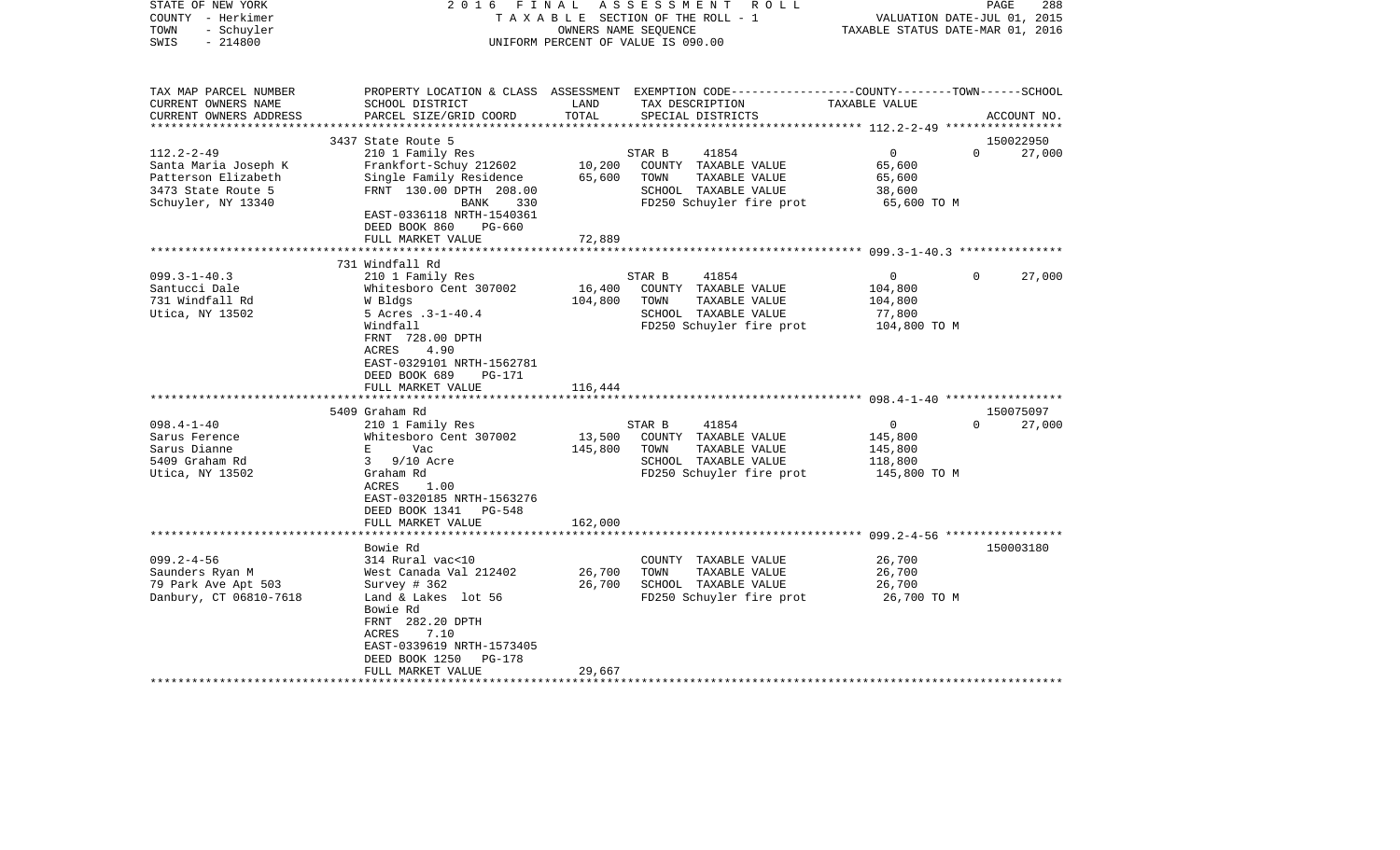| STATE OF NEW YORK<br>COUNTY - Herkimer<br>- Schuyler<br>TOWN<br>$-214800$<br>SWIS                            | FINAL ASSESSMENT<br>ROLL<br>2016<br>T A X A B L E SECTION OF THE ROLL - 1<br>OWNERS NAME SEQUENCE<br>UNIFORM PERCENT OF VALUE IS 090.00                                                                                           |                              |                                                                                                                                                               | VALUATION DATE-JUL 01, 2015<br>TAXABLE STATUS DATE-MAR 01, 2016                            | PAGE<br>289 |
|--------------------------------------------------------------------------------------------------------------|-----------------------------------------------------------------------------------------------------------------------------------------------------------------------------------------------------------------------------------|------------------------------|---------------------------------------------------------------------------------------------------------------------------------------------------------------|--------------------------------------------------------------------------------------------|-------------|
| TAX MAP PARCEL NUMBER<br>CURRENT OWNERS NAME<br>CURRENT OWNERS ADDRESS<br>**********************             | SCHOOL DISTRICT<br>PARCEL SIZE/GRID COORD<br>***********************                                                                                                                                                              | LAND<br>TOTAL                | PROPERTY LOCATION & CLASS ASSESSMENT EXEMPTION CODE---------------COUNTY-------TOWN-----SCHOOL<br>TAX DESCRIPTION<br>SPECIAL DISTRICTS                        | TAXABLE VALUE                                                                              | ACCOUNT NO. |
| $104.2 - 2 - 50.3$<br>Sawanec James J<br>DelMastro Melissa A<br>11490 Cosby Manor Rd<br>Utica, NY 13502      | 11490 Cosby Manor Rd<br>210 1 Family Res<br>Whitesboro Cent 307002<br>Modular Residence<br>ACRES<br>2.70<br>EAST-0324249 NRTH-1556161<br>DEED BOOK 1338<br>PG-599<br>FULL MARKET VALUE                                            | 14,800<br>91,700<br>101,889  | STAR B<br>41854<br>COUNTY TAXABLE VALUE<br>TOWN<br>TAXABLE VALUE<br>SCHOOL TAXABLE VALUE<br>FD250 Schuyler fire prot<br>WD170 Schuyler water #2<br>1.00 UN M  | $\overline{0}$<br>0<br>91,700<br>91,700<br>64,700<br>91,700 TO M<br>91,700 TO C            | 27,000      |
| $112.2 - 2 - 4.3 - 999$<br>SBA, Inc.<br>5900 Broken Sound Pkwy NW<br>Boca Raton, FL 33487                    | Millers Grove Rd<br>837 Cell Tower<br>Frankfort-Schuy 212602<br>Cell Tower<br>erected 2000<br>ACRES<br>1.00<br>EAST-3024500 NRTH-1120535<br>FULL MARKET VALUE                                                                     | 100<br>225,000<br>250,000    | COUNTY TAXABLE VALUE<br>TOWN<br>TAXABLE VALUE<br>SCHOOL TAXABLE VALUE                                                                                         | 225,000<br>225,000<br>225,000                                                              |             |
| $104.2 - 1 - 12.2$<br>Scalise Benjamin<br>Scalise Anna<br>11246 Cosby Manor Rd<br>Utica, NY 13502            | 11246 Cosby Manor Rd<br>210 1 Family Res<br>Whitesboro Cent 307002<br>Multi Residence<br>1.065 Acre<br>Cosby Manor Rd<br>1.07 BANK<br>032<br>ACRES<br>EAST-0320274 NRTH-1558478<br>DEED BOOK 717<br>$PG-165$<br>FULL MARKET VALUE | 13,600<br>112,000<br>124,444 | 41834<br>STAR EN<br>COUNTY TAXABLE VALUE<br>TOWN<br>TAXABLE VALUE<br>SCHOOL TAXABLE VALUE<br>FD250 Schuyler fire prot<br>WD170 Schuyler water #2<br>1.00 UN M | $\overline{0}$<br>$\Omega$<br>112,000<br>112,000<br>53,230<br>112,000 TO M<br>112,000 TO C | 58,770      |
| $099.2 - 4 - 33$<br>Scalise Benjamin F<br>Scalise Christina E<br>405 Spain Gulf Rd North<br>Poland, NY 13431 | Grande View Dr<br>314 Rural vac<10<br>West Canada Val 212402<br>Survey # 362<br>Land & Lakes lot 33<br>Grande View Dr<br>ACRES<br>7.30<br>EAST-0337585 NRTH-1573557<br>DEED BOOK 1201<br>PG-893<br>FULL MARKET VALUE              | 21,000<br>21,000<br>23,333   | COUNTY TAXABLE VALUE<br>TOWN<br>TAXABLE VALUE<br>SCHOOL TAXABLE VALUE<br>FD250 Schuyler fire prot<br>*******************************                          | 21,000<br>21,000<br>21,000<br>21,000 TO M                                                  | 150003180   |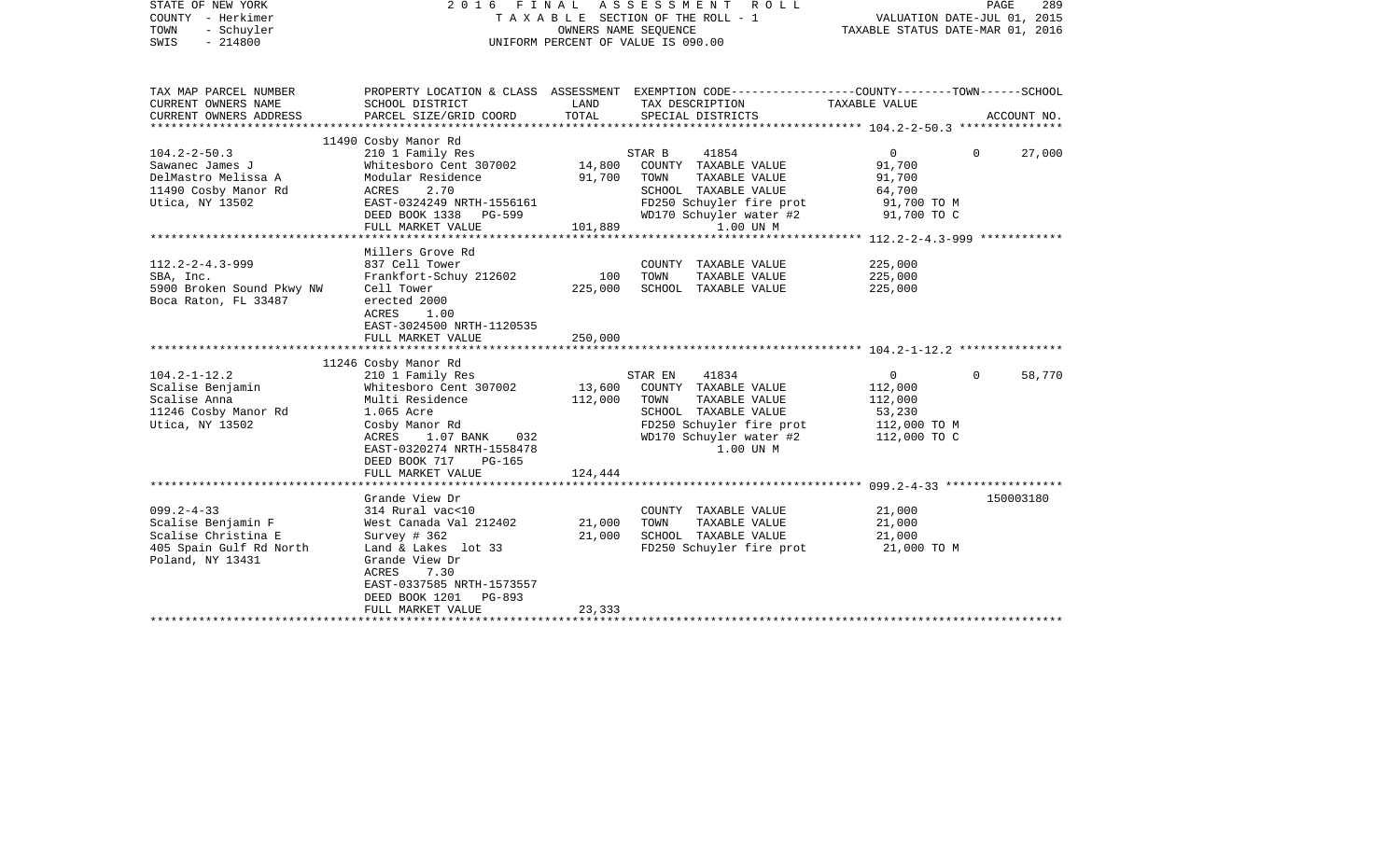| COUNTY<br>- Herkimer<br>- Schuyler<br>TOWN<br>SWIS<br>$-214800$ | TAXABLE<br>SECTION OF THE ROLL - 1<br>OWNERS NAME SEQUENCE<br>UNIFORM PERCENT OF VALUE IS 090.00 |               |                                                                                                  | VALUATION DATE-JUL 01, 2015<br>TAXABLE STATUS DATE-MAR 01, 2016 |                       |  |
|-----------------------------------------------------------------|--------------------------------------------------------------------------------------------------|---------------|--------------------------------------------------------------------------------------------------|-----------------------------------------------------------------|-----------------------|--|
| TAX MAP PARCEL NUMBER                                           |                                                                                                  |               | PROPERTY LOCATION & CLASS ASSESSMENT EXEMPTION CODE----------------COUNTY-------TOWN------SCHOOL |                                                                 |                       |  |
| CURRENT OWNERS NAME                                             | SCHOOL DISTRICT                                                                                  | LAND          | TAX DESCRIPTION                                                                                  | TAXABLE VALUE                                                   |                       |  |
| CURRENT OWNERS ADDRESS                                          | PARCEL SIZE/GRID COORD                                                                           | TOTAL         | SPECIAL DISTRICTS                                                                                |                                                                 | ACCOUNT NO.           |  |
|                                                                 |                                                                                                  |               |                                                                                                  |                                                                 |                       |  |
|                                                                 | 405 Spain Gulf Rd                                                                                |               |                                                                                                  |                                                                 |                       |  |
| $099.1 - 1 - 18.7$                                              | 240 Rural res                                                                                    |               | VET COM CT 41131                                                                                 | 13,500                                                          | 13,500<br>0           |  |
| Scalise Benjamin JR                                             | West Canada Val 212402                                                                           | 25,500 STAR B | 41854                                                                                            | $\mathbf 0$                                                     | $\Omega$<br>27,000    |  |
| Scalise Christina<br>405 Spain Gulf North Rd                    | taxbill ben scalise 891-3<br>31 Acres                                                            | 205,000       | COUNTY TAXABLE VALUE<br>TAXABLE VALUE<br>TOWN                                                    | 191,500<br>191,500                                              |                       |  |
| Poland, NY 13431                                                | Spain Gulf Road                                                                                  |               | SCHOOL TAXABLE VALUE                                                                             | 178,000                                                         |                       |  |
|                                                                 | 31.00<br>ACRES                                                                                   |               | FD250 Schuyler fire prot                                                                         | 205,000 TO M                                                    |                       |  |
|                                                                 | EAST-0336948 NRTH-1574310                                                                        |               |                                                                                                  |                                                                 |                       |  |
|                                                                 | DEED BOOK 892<br>PG-518                                                                          |               |                                                                                                  |                                                                 |                       |  |
|                                                                 | FULL MARKET VALUE                                                                                | 227,778       |                                                                                                  |                                                                 |                       |  |
|                                                                 |                                                                                                  |               |                                                                                                  |                                                                 |                       |  |
|                                                                 | 141 Alyssa Cir                                                                                   |               |                                                                                                  | $\mathbf{0}$                                                    | 150005940<br>$\Omega$ |  |
| $104.2 - 4 - 27$<br>Scalise Joseph A                            | 210 1 Family Res<br>Whitesboro Cent 307002                                                       | 14,000        | STAR B<br>41854<br>COUNTY TAXABLE VALUE                                                          | 195,200                                                         | 27,000                |  |
| Scalise Mary M                                                  | FRNT 103.00 DPTH                                                                                 | 195,200       | TOWN<br>TAXABLE VALUE                                                                            | 195,200                                                         |                       |  |
| 141 Alyssa Cir                                                  | 1.70<br>ACRES                                                                                    |               | SCHOOL TAXABLE VALUE                                                                             | 168,200                                                         |                       |  |
| Utica, NY 13502                                                 | EAST-0323556 NRTH-1551949                                                                        |               | FD250 Schuyler fire prot                                                                         | 195,200 TO M                                                    |                       |  |
|                                                                 | DEED BOOK 923<br>PG-493                                                                          |               |                                                                                                  |                                                                 |                       |  |
|                                                                 | FULL MARKET VALUE                                                                                | 216,889       |                                                                                                  |                                                                 |                       |  |
|                                                                 | ***********************                                                                          | ***********   |                                                                                                  | ********************** 099.1-1-12 *****************             |                       |  |
|                                                                 | 1423 Newport Rd                                                                                  |               |                                                                                                  |                                                                 | 150019950             |  |
| $099.1 - 1 - 12$<br>Scalora Paul                                | 210 1 Family Res<br>West Canada Val 212402                                                       | 14,600        | COUNTY TAXABLE VALUE<br>TOWN<br>TAXABLE VALUE                                                    | 75,600<br>75,600                                                |                       |  |
| Scalora John                                                    | Residence                                                                                        | 75,600        | SCHOOL TAXABLE VALUE                                                                             | 75,600                                                          |                       |  |
| 1423 Newport Rd                                                 | ACRES<br>2.50                                                                                    |               | FD250 Schuyler fire prot                                                                         | 75,600 TO M                                                     |                       |  |
| Poland, NY 13431                                                | EAST-0332919 NRTH-1576049                                                                        |               |                                                                                                  |                                                                 |                       |  |
|                                                                 | DEED BOOK 1460<br>PG-646                                                                         |               |                                                                                                  |                                                                 |                       |  |
|                                                                 | FULL MARKET VALUE                                                                                | 84,000        |                                                                                                  |                                                                 |                       |  |
|                                                                 |                                                                                                  |               |                                                                                                  |                                                                 |                       |  |
| $099.4 - 3 - 15$                                                | Hawthorne Rd<br>322 Rural vac>10                                                                 |               |                                                                                                  | 33,700                                                          | 150003180             |  |
| Schaffer Jonathan                                               | West Canada Val 212402                                                                           | 33,700        | COUNTY TAXABLE VALUE<br>TOWN<br>TAXABLE VALUE                                                    | 33,700                                                          |                       |  |
| Schaffer Danielle                                               | split #6                                                                                         | 33,700        | SCHOOL TAXABLE VALUE                                                                             | 33,700                                                          |                       |  |
| 334 Linden St                                                   | Land & Lakes                                                                                     |               | FD250 Schuyler fire prot                                                                         | 33,700 TO M                                                     |                       |  |
| Bellmore, NY 11710                                              | Mower                                                                                            |               |                                                                                                  |                                                                 |                       |  |
|                                                                 | FRNT 293.00 DPTH                                                                                 |               |                                                                                                  |                                                                 |                       |  |
|                                                                 | 10.80<br>ACRES                                                                                   |               |                                                                                                  |                                                                 |                       |  |
|                                                                 | EAST-0343079 NRTH-1565970                                                                        |               |                                                                                                  |                                                                 |                       |  |
|                                                                 | DEED BOOK 1550<br>PG-416<br>FULL MARKET VALUE                                                    | 37,444        |                                                                                                  |                                                                 |                       |  |
|                                                                 |                                                                                                  |               |                                                                                                  |                                                                 |                       |  |
|                                                                 | Hawthorne Rd                                                                                     |               |                                                                                                  |                                                                 | 150003180             |  |
| $099.4 - 3 - 30$                                                | 322 Rural vac>10                                                                                 |               | TAXABLE VALUE<br>COUNTY                                                                          | 82,600                                                          |                       |  |
| Schaffer Jonathan                                               | West Canada Val 212402                                                                           | 82,600        | TOWN<br>TAXABLE VALUE                                                                            | 82,600                                                          |                       |  |
| Schaffer Danielle                                               | split #6 lot $29$                                                                                | 82,600        | SCHOOL TAXABLE VALUE                                                                             | 82,600                                                          |                       |  |
| 334 Linden St                                                   | Land & Lakes                                                                                     |               | FD250 Schuyler fire prot                                                                         | 82,600 TO M                                                     |                       |  |
| Bellmore, NY 11710                                              | Hawthorne Rd                                                                                     |               |                                                                                                  |                                                                 |                       |  |
|                                                                 | FRNT 667.50 DPTH                                                                                 |               |                                                                                                  |                                                                 |                       |  |
|                                                                 | ACRES<br>52.00<br>EAST-0343447 NRTH-1568084                                                      |               |                                                                                                  |                                                                 |                       |  |
|                                                                 | DEED BOOK 1469<br>PG-140                                                                         |               |                                                                                                  |                                                                 |                       |  |
|                                                                 | FULL MARKET VALUE                                                                                | 91,778        |                                                                                                  |                                                                 |                       |  |
|                                                                 |                                                                                                  |               |                                                                                                  |                                                                 |                       |  |

PAGE 290

STATE OF NEW YORK 2 0 1 6 F I N A L A S S E S S M E N T R O L L PAGE 290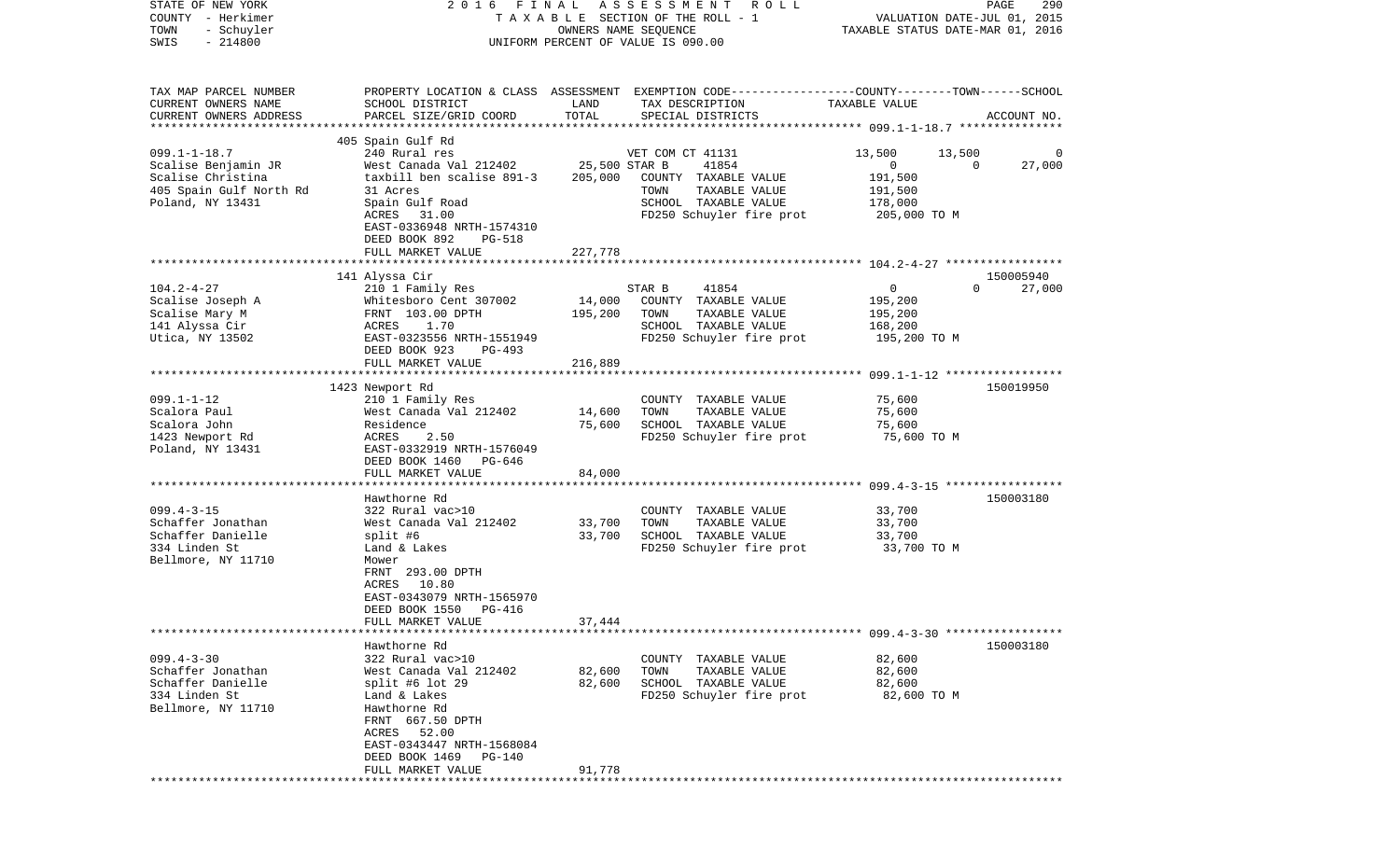| STATE OF NEW YORK<br>COUNTY - Herkimer<br>TOWN<br>- Schuyler<br>$-214800$<br>SWIS                   | FINAL<br>2016<br>TAXABLE SECTION OF THE ROLL - 1<br>UNIFORM PERCENT OF VALUE IS 090.00                                                                                                                                                              | PAGE<br>291<br>VALUATION DATE-JUL 01, 2015<br>TAXABLE STATUS DATE-MAR 01, 2016 |                                                                                                                                          |                                               |             |
|-----------------------------------------------------------------------------------------------------|-----------------------------------------------------------------------------------------------------------------------------------------------------------------------------------------------------------------------------------------------------|--------------------------------------------------------------------------------|------------------------------------------------------------------------------------------------------------------------------------------|-----------------------------------------------|-------------|
| TAX MAP PARCEL NUMBER<br>CURRENT OWNERS NAME<br>CURRENT OWNERS ADDRESS<br>***********************   | SCHOOL DISTRICT<br>PARCEL SIZE/GRID COORD                                                                                                                                                                                                           | LAND<br>TOTAL                                                                  | PROPERTY LOCATION & CLASS ASSESSMENT EXEMPTION CODE----------------COUNTY-------TOWN------SCHOOL<br>TAX DESCRIPTION<br>SPECIAL DISTRICTS | TAXABLE VALUE                                 | ACCOUNT NO. |
| $099.4 - 3 - 14$<br>Schaffer Jonathan M<br>Schaffer Danielle<br>334 Linden St<br>Bellmore, NY 11710 | Hawthorne Rd<br>314 Rural vac<10<br>West Canada Val 212402<br>split #6<br>Land & Lakes<br>Mower<br>FRNT 450.80 DPTH<br>10.00<br>ACRES<br>EAST-0343466 NRTH-1566001<br>DEED BOOK 1550<br>PG-416                                                      | 32,300<br>32,300                                                               | COUNTY TAXABLE VALUE<br>TOWN<br>TAXABLE VALUE<br>SCHOOL TAXABLE VALUE<br>FD250 Schuyler fire prot                                        | 32,300<br>32,300<br>32,300<br>32,300 TO M     | 150003180   |
|                                                                                                     | FULL MARKET VALUE                                                                                                                                                                                                                                   | 35,889                                                                         |                                                                                                                                          |                                               |             |
|                                                                                                     | ***********************<br>Newport Rd                                                                                                                                                                                                               |                                                                                |                                                                                                                                          |                                               | 150040150   |
| $099.1 - 1 - 5.2$<br>Schleicher Catherine<br>PO Box 6382<br>Albany, NY 12206                        | 314 Rural vac<10<br>West Canada Val 212402<br>Vacant Land<br>15 1 Acre<br>Newport Rd<br>FRNT 175.00 DPTH 250.00<br>1.13<br>ACRES<br>EAST-0329157 NRTH-1571592<br>DEED BOOK 901<br>$PG-420$<br>FULL MARKET VALUE                                     | 8,000<br>8,000<br>8,889                                                        | COUNTY TAXABLE VALUE<br>TOWN<br>TAXABLE VALUE<br>SCHOOL TAXABLE VALUE<br>FD250 Schuyler fire prot                                        | 8,000<br>8,000<br>8,000<br>8,000 TO M         |             |
|                                                                                                     | ****************************                                                                                                                                                                                                                        | ************                                                                   |                                                                                                                                          |                                               |             |
| $105.4 - 2 - 10$<br>Scholl John Jr<br>Scholl Marie<br>336 Johnson Rd<br>Frankfort, NY 13340         | 336 Johnson Rd<br>210 1 Family Res<br>Frankfort-Schuy 212602<br>Single Family Residence W<br>4.10 Acres<br>Johnson Road<br>ACRES<br>4.10 BANK<br>250<br>EAST-0347099 NRTH-1546216<br>DEED BOOK 705<br><b>PG-330</b>                                 | 15,800<br>128,000                                                              | COUNTY TAXABLE VALUE<br>TOWN<br>TAXABLE VALUE<br>SCHOOL TAXABLE VALUE<br>FD250 Schuyler fire prot                                        | 128,000<br>128,000<br>128,000<br>128,000 TO M |             |
|                                                                                                     | FULL MARKET VALUE                                                                                                                                                                                                                                   | 142,222                                                                        |                                                                                                                                          |                                               |             |
| $105.4 - 2 - 21$<br>Scholl John W<br>Scholl Marie B<br>336 Johnson Rd<br>Frankfort, NY 13340        | ***************************<br>Off Johnson Rd<br>314 Rural vac<10<br>Frankfort-Schuy 212602<br>E Vacant Part Of Lot #10<br>.87 Acre<br>Off Johnson Rd<br>ACRES<br>1.00<br>EAST-0347206 NRTH-1546103<br>DEED BOOK 846<br>PG-471<br>FULL MARKET VALUE | 7,500<br>7,500<br>8,333                                                        | COUNTY TAXABLE VALUE<br>TOWN<br>TAXABLE VALUE<br>SCHOOL TAXABLE VALUE<br>FD250 Schuyler fire prot                                        | 7,500<br>7,500<br>7,500<br>7,500 TO M         |             |
|                                                                                                     |                                                                                                                                                                                                                                                     |                                                                                |                                                                                                                                          |                                               |             |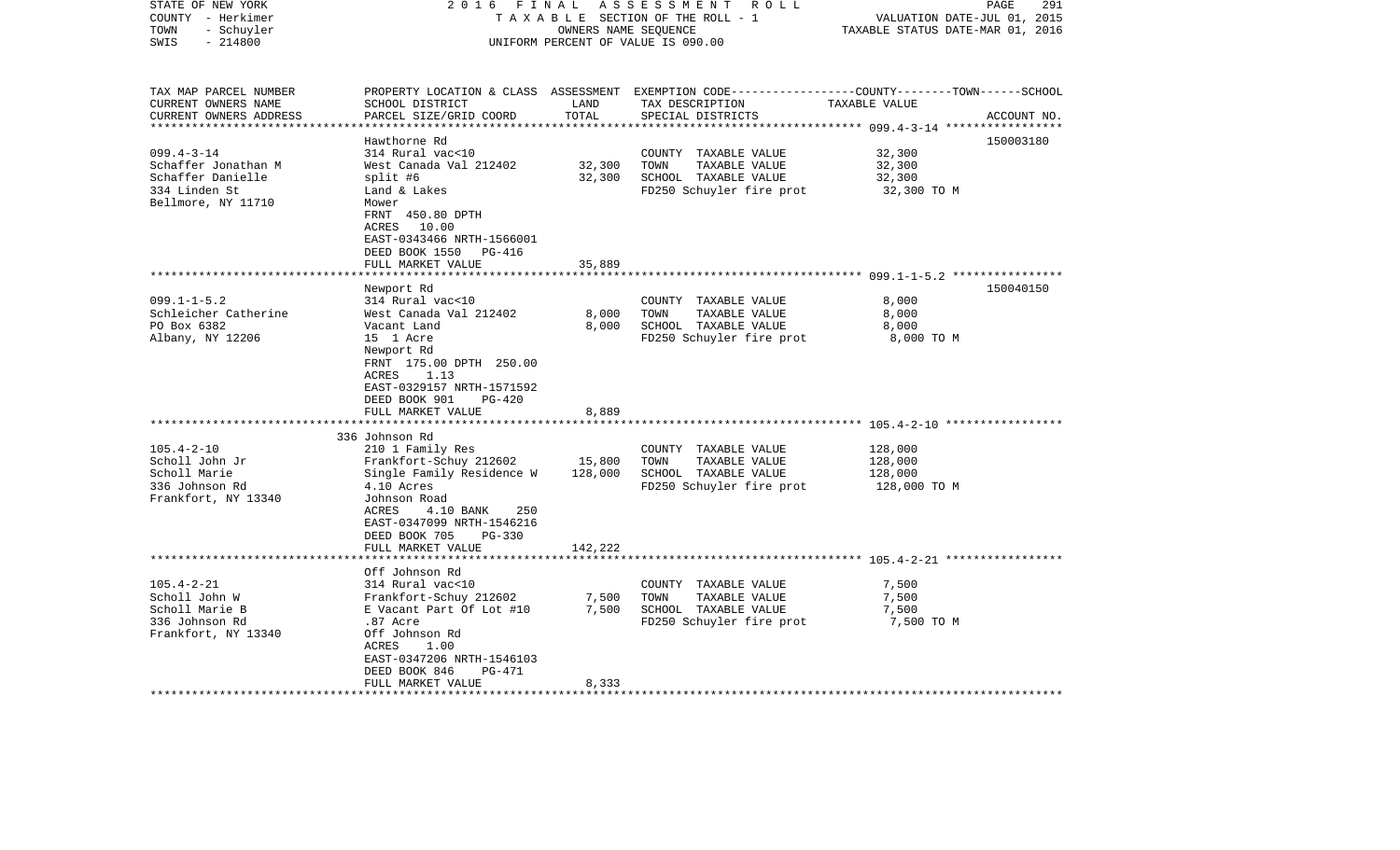| $-214800$<br>SWIS<br>UNIFORM PERCENT OF VALUE IS 090.00<br>TAX MAP PARCEL NUMBER<br>PROPERTY LOCATION & CLASS ASSESSMENT EXEMPTION CODE----------------COUNTY-------TOWN------SCHOOL<br>CURRENT OWNERS NAME<br>SCHOOL DISTRICT<br>LAND<br>TAX DESCRIPTION<br>TAXABLE VALUE<br>TOTAL<br>CURRENT OWNERS ADDRESS<br>PARCEL SIZE/GRID COORD<br>SPECIAL DISTRICTS<br>ACCOUNT NO.<br>*****************<br>Newport Rd<br>$099.1 - 1 - 30.2$<br>314 Rural vac<10<br>4,900<br>COUNTY TAXABLE VALUE<br>4,900<br>Schram Kathy L<br>West Canada Val 212402<br>TOWN<br>TAXABLE VALUE<br>4,900<br>4,900<br>SCHOOL TAXABLE VALUE<br>4,900<br>1208 Newport Rd<br>Vacant<br>Utica, NY 13502<br>.69 Acres<br>FD250 Schuyler fire prot<br>4,900 TO M<br>Newport Road<br>FRNT 129.00 DPTH 235.00<br>EAST-0293880 NRTH-1147800<br>DEED BOOK 1497<br>$PG-61$<br>FULL MARKET VALUE<br>5,444<br>1208 Newport Rd<br>150075060<br>41854<br>27,000<br>$099.1 - 1 - 31$<br>270 Mfg housing<br>STAR B<br>$\overline{0}$<br>$\Omega$<br>Schram Kathy L<br>West Canada Val 212402<br>13,800<br>COUNTY TAXABLE VALUE<br>32,700<br>Trailer<br>1208 Newport Rd<br>32,700<br>TOWN<br>TAXABLE VALUE<br>32,700<br>W<br>Utica, NY 13502<br>SCHOOL TAXABLE VALUE<br>2<br>$1 \t1/4A$<br>5,700<br>FD250 Schuyler fire prot<br>32,700 TO M<br>Newport Rd<br>ACRES<br>1.40<br>EAST-0330870 NRTH-1572578<br>DEED BOOK 1497<br>PG-61<br>FULL MARKET VALUE<br>36,333<br>5695 Mapleton Dr<br>150001410<br>$104.7 - 1 - 14$<br>210 1 Family Res<br>$\mathsf{O}$<br>$\Omega$<br>27,000<br>STAR B<br>41854<br>Schultz Sharon<br>Whitesboro Cent 307002<br>7,500<br>COUNTY TAXABLE VALUE<br>100,800<br>Schultz Gary S<br>Single Family Residence<br>100,800<br>TOWN<br>TAXABLE VALUE<br>100,800<br>5695 Mapleton Dr<br>FRNT<br>90.00 DPTH 134.00<br>SCHOOL TAXABLE VALUE<br>73,800<br>Utica, NY 13502<br>FD250 Schuyler fire prot<br>100,800 TO M<br>BANK<br>660<br>EAST-0314788 NRTH-1558770<br>LT160 Schuyler light #1<br>100,800 TO M<br>SD030 Schuyler sewer #1<br>DEED BOOK 725<br><b>PG-101</b><br>1.00 UN M<br>112,000<br>WD175 Schuyler water #3<br>FULL MARKET VALUE<br>100,800 TO M<br>********************<br>Grande View Dr<br>150003180<br>$099.2 - 4 - 18$<br>32,300<br>314 Rural vac<10<br>COUNTY TAXABLE VALUE<br>Schuyler Grand View Hlds LLC<br>West Canada Val 212402<br>32,300<br>TOWN<br>TAXABLE VALUE<br>32,300<br>PO Box 996<br>32,300<br>Survey $\#$ 362<br>SCHOOL TAXABLE VALUE<br>32,300<br>Sayville, NY 11782<br>Land & Lakes lot 18<br>FD250 Schuyler fire prot<br>32,300 TO M<br>Grande View Dr<br>ACRES 10.00<br>EAST-0341972 NRTH-1571000<br>DEED BOOK 1607<br>PG-677<br>35,889<br>FULL MARKET VALUE<br>****************************** | STATE OF NEW YORK<br>COUNTY - Herkimer<br>TOWN<br>- Schuyler | FINAL<br>2016 | A S S E S S M E N T<br>R O L L<br>TAXABLE SECTION OF THE ROLL - 1<br>OWNERS NAME SEOUENCE | VALUATION DATE-JUL 01, 2015<br>TAXABLE STATUS DATE-MAR 01, 2016 | PAGE<br>292 |
|--------------------------------------------------------------------------------------------------------------------------------------------------------------------------------------------------------------------------------------------------------------------------------------------------------------------------------------------------------------------------------------------------------------------------------------------------------------------------------------------------------------------------------------------------------------------------------------------------------------------------------------------------------------------------------------------------------------------------------------------------------------------------------------------------------------------------------------------------------------------------------------------------------------------------------------------------------------------------------------------------------------------------------------------------------------------------------------------------------------------------------------------------------------------------------------------------------------------------------------------------------------------------------------------------------------------------------------------------------------------------------------------------------------------------------------------------------------------------------------------------------------------------------------------------------------------------------------------------------------------------------------------------------------------------------------------------------------------------------------------------------------------------------------------------------------------------------------------------------------------------------------------------------------------------------------------------------------------------------------------------------------------------------------------------------------------------------------------------------------------------------------------------------------------------------------------------------------------------------------------------------------------------------------------------------------------------------------------------------------------------------------------------------------------------------------------------------------------------------------------------------------------------------------------------------------------------------------------------------------------------------------------------------------------------------------------------------------------|--------------------------------------------------------------|---------------|-------------------------------------------------------------------------------------------|-----------------------------------------------------------------|-------------|
|                                                                                                                                                                                                                                                                                                                                                                                                                                                                                                                                                                                                                                                                                                                                                                                                                                                                                                                                                                                                                                                                                                                                                                                                                                                                                                                                                                                                                                                                                                                                                                                                                                                                                                                                                                                                                                                                                                                                                                                                                                                                                                                                                                                                                                                                                                                                                                                                                                                                                                                                                                                                                                                                                                                    |                                                              |               |                                                                                           |                                                                 |             |
|                                                                                                                                                                                                                                                                                                                                                                                                                                                                                                                                                                                                                                                                                                                                                                                                                                                                                                                                                                                                                                                                                                                                                                                                                                                                                                                                                                                                                                                                                                                                                                                                                                                                                                                                                                                                                                                                                                                                                                                                                                                                                                                                                                                                                                                                                                                                                                                                                                                                                                                                                                                                                                                                                                                    |                                                              |               |                                                                                           |                                                                 |             |
|                                                                                                                                                                                                                                                                                                                                                                                                                                                                                                                                                                                                                                                                                                                                                                                                                                                                                                                                                                                                                                                                                                                                                                                                                                                                                                                                                                                                                                                                                                                                                                                                                                                                                                                                                                                                                                                                                                                                                                                                                                                                                                                                                                                                                                                                                                                                                                                                                                                                                                                                                                                                                                                                                                                    |                                                              |               |                                                                                           |                                                                 |             |
|                                                                                                                                                                                                                                                                                                                                                                                                                                                                                                                                                                                                                                                                                                                                                                                                                                                                                                                                                                                                                                                                                                                                                                                                                                                                                                                                                                                                                                                                                                                                                                                                                                                                                                                                                                                                                                                                                                                                                                                                                                                                                                                                                                                                                                                                                                                                                                                                                                                                                                                                                                                                                                                                                                                    |                                                              |               |                                                                                           |                                                                 |             |
|                                                                                                                                                                                                                                                                                                                                                                                                                                                                                                                                                                                                                                                                                                                                                                                                                                                                                                                                                                                                                                                                                                                                                                                                                                                                                                                                                                                                                                                                                                                                                                                                                                                                                                                                                                                                                                                                                                                                                                                                                                                                                                                                                                                                                                                                                                                                                                                                                                                                                                                                                                                                                                                                                                                    |                                                              |               |                                                                                           |                                                                 |             |
|                                                                                                                                                                                                                                                                                                                                                                                                                                                                                                                                                                                                                                                                                                                                                                                                                                                                                                                                                                                                                                                                                                                                                                                                                                                                                                                                                                                                                                                                                                                                                                                                                                                                                                                                                                                                                                                                                                                                                                                                                                                                                                                                                                                                                                                                                                                                                                                                                                                                                                                                                                                                                                                                                                                    |                                                              |               |                                                                                           |                                                                 |             |
|                                                                                                                                                                                                                                                                                                                                                                                                                                                                                                                                                                                                                                                                                                                                                                                                                                                                                                                                                                                                                                                                                                                                                                                                                                                                                                                                                                                                                                                                                                                                                                                                                                                                                                                                                                                                                                                                                                                                                                                                                                                                                                                                                                                                                                                                                                                                                                                                                                                                                                                                                                                                                                                                                                                    |                                                              |               |                                                                                           |                                                                 |             |
|                                                                                                                                                                                                                                                                                                                                                                                                                                                                                                                                                                                                                                                                                                                                                                                                                                                                                                                                                                                                                                                                                                                                                                                                                                                                                                                                                                                                                                                                                                                                                                                                                                                                                                                                                                                                                                                                                                                                                                                                                                                                                                                                                                                                                                                                                                                                                                                                                                                                                                                                                                                                                                                                                                                    |                                                              |               |                                                                                           |                                                                 |             |
|                                                                                                                                                                                                                                                                                                                                                                                                                                                                                                                                                                                                                                                                                                                                                                                                                                                                                                                                                                                                                                                                                                                                                                                                                                                                                                                                                                                                                                                                                                                                                                                                                                                                                                                                                                                                                                                                                                                                                                                                                                                                                                                                                                                                                                                                                                                                                                                                                                                                                                                                                                                                                                                                                                                    |                                                              |               |                                                                                           |                                                                 |             |
|                                                                                                                                                                                                                                                                                                                                                                                                                                                                                                                                                                                                                                                                                                                                                                                                                                                                                                                                                                                                                                                                                                                                                                                                                                                                                                                                                                                                                                                                                                                                                                                                                                                                                                                                                                                                                                                                                                                                                                                                                                                                                                                                                                                                                                                                                                                                                                                                                                                                                                                                                                                                                                                                                                                    |                                                              |               |                                                                                           |                                                                 |             |
|                                                                                                                                                                                                                                                                                                                                                                                                                                                                                                                                                                                                                                                                                                                                                                                                                                                                                                                                                                                                                                                                                                                                                                                                                                                                                                                                                                                                                                                                                                                                                                                                                                                                                                                                                                                                                                                                                                                                                                                                                                                                                                                                                                                                                                                                                                                                                                                                                                                                                                                                                                                                                                                                                                                    |                                                              |               |                                                                                           |                                                                 |             |
|                                                                                                                                                                                                                                                                                                                                                                                                                                                                                                                                                                                                                                                                                                                                                                                                                                                                                                                                                                                                                                                                                                                                                                                                                                                                                                                                                                                                                                                                                                                                                                                                                                                                                                                                                                                                                                                                                                                                                                                                                                                                                                                                                                                                                                                                                                                                                                                                                                                                                                                                                                                                                                                                                                                    |                                                              |               |                                                                                           |                                                                 |             |
|                                                                                                                                                                                                                                                                                                                                                                                                                                                                                                                                                                                                                                                                                                                                                                                                                                                                                                                                                                                                                                                                                                                                                                                                                                                                                                                                                                                                                                                                                                                                                                                                                                                                                                                                                                                                                                                                                                                                                                                                                                                                                                                                                                                                                                                                                                                                                                                                                                                                                                                                                                                                                                                                                                                    |                                                              |               |                                                                                           |                                                                 |             |
|                                                                                                                                                                                                                                                                                                                                                                                                                                                                                                                                                                                                                                                                                                                                                                                                                                                                                                                                                                                                                                                                                                                                                                                                                                                                                                                                                                                                                                                                                                                                                                                                                                                                                                                                                                                                                                                                                                                                                                                                                                                                                                                                                                                                                                                                                                                                                                                                                                                                                                                                                                                                                                                                                                                    |                                                              |               |                                                                                           |                                                                 |             |
|                                                                                                                                                                                                                                                                                                                                                                                                                                                                                                                                                                                                                                                                                                                                                                                                                                                                                                                                                                                                                                                                                                                                                                                                                                                                                                                                                                                                                                                                                                                                                                                                                                                                                                                                                                                                                                                                                                                                                                                                                                                                                                                                                                                                                                                                                                                                                                                                                                                                                                                                                                                                                                                                                                                    |                                                              |               |                                                                                           |                                                                 |             |
|                                                                                                                                                                                                                                                                                                                                                                                                                                                                                                                                                                                                                                                                                                                                                                                                                                                                                                                                                                                                                                                                                                                                                                                                                                                                                                                                                                                                                                                                                                                                                                                                                                                                                                                                                                                                                                                                                                                                                                                                                                                                                                                                                                                                                                                                                                                                                                                                                                                                                                                                                                                                                                                                                                                    |                                                              |               |                                                                                           |                                                                 |             |
|                                                                                                                                                                                                                                                                                                                                                                                                                                                                                                                                                                                                                                                                                                                                                                                                                                                                                                                                                                                                                                                                                                                                                                                                                                                                                                                                                                                                                                                                                                                                                                                                                                                                                                                                                                                                                                                                                                                                                                                                                                                                                                                                                                                                                                                                                                                                                                                                                                                                                                                                                                                                                                                                                                                    |                                                              |               |                                                                                           |                                                                 |             |
|                                                                                                                                                                                                                                                                                                                                                                                                                                                                                                                                                                                                                                                                                                                                                                                                                                                                                                                                                                                                                                                                                                                                                                                                                                                                                                                                                                                                                                                                                                                                                                                                                                                                                                                                                                                                                                                                                                                                                                                                                                                                                                                                                                                                                                                                                                                                                                                                                                                                                                                                                                                                                                                                                                                    |                                                              |               |                                                                                           |                                                                 |             |
|                                                                                                                                                                                                                                                                                                                                                                                                                                                                                                                                                                                                                                                                                                                                                                                                                                                                                                                                                                                                                                                                                                                                                                                                                                                                                                                                                                                                                                                                                                                                                                                                                                                                                                                                                                                                                                                                                                                                                                                                                                                                                                                                                                                                                                                                                                                                                                                                                                                                                                                                                                                                                                                                                                                    |                                                              |               |                                                                                           |                                                                 |             |
|                                                                                                                                                                                                                                                                                                                                                                                                                                                                                                                                                                                                                                                                                                                                                                                                                                                                                                                                                                                                                                                                                                                                                                                                                                                                                                                                                                                                                                                                                                                                                                                                                                                                                                                                                                                                                                                                                                                                                                                                                                                                                                                                                                                                                                                                                                                                                                                                                                                                                                                                                                                                                                                                                                                    |                                                              |               |                                                                                           |                                                                 |             |
|                                                                                                                                                                                                                                                                                                                                                                                                                                                                                                                                                                                                                                                                                                                                                                                                                                                                                                                                                                                                                                                                                                                                                                                                                                                                                                                                                                                                                                                                                                                                                                                                                                                                                                                                                                                                                                                                                                                                                                                                                                                                                                                                                                                                                                                                                                                                                                                                                                                                                                                                                                                                                                                                                                                    |                                                              |               |                                                                                           |                                                                 |             |
|                                                                                                                                                                                                                                                                                                                                                                                                                                                                                                                                                                                                                                                                                                                                                                                                                                                                                                                                                                                                                                                                                                                                                                                                                                                                                                                                                                                                                                                                                                                                                                                                                                                                                                                                                                                                                                                                                                                                                                                                                                                                                                                                                                                                                                                                                                                                                                                                                                                                                                                                                                                                                                                                                                                    |                                                              |               |                                                                                           |                                                                 |             |
|                                                                                                                                                                                                                                                                                                                                                                                                                                                                                                                                                                                                                                                                                                                                                                                                                                                                                                                                                                                                                                                                                                                                                                                                                                                                                                                                                                                                                                                                                                                                                                                                                                                                                                                                                                                                                                                                                                                                                                                                                                                                                                                                                                                                                                                                                                                                                                                                                                                                                                                                                                                                                                                                                                                    |                                                              |               |                                                                                           |                                                                 |             |
|                                                                                                                                                                                                                                                                                                                                                                                                                                                                                                                                                                                                                                                                                                                                                                                                                                                                                                                                                                                                                                                                                                                                                                                                                                                                                                                                                                                                                                                                                                                                                                                                                                                                                                                                                                                                                                                                                                                                                                                                                                                                                                                                                                                                                                                                                                                                                                                                                                                                                                                                                                                                                                                                                                                    |                                                              |               |                                                                                           |                                                                 |             |
|                                                                                                                                                                                                                                                                                                                                                                                                                                                                                                                                                                                                                                                                                                                                                                                                                                                                                                                                                                                                                                                                                                                                                                                                                                                                                                                                                                                                                                                                                                                                                                                                                                                                                                                                                                                                                                                                                                                                                                                                                                                                                                                                                                                                                                                                                                                                                                                                                                                                                                                                                                                                                                                                                                                    |                                                              |               |                                                                                           |                                                                 |             |
|                                                                                                                                                                                                                                                                                                                                                                                                                                                                                                                                                                                                                                                                                                                                                                                                                                                                                                                                                                                                                                                                                                                                                                                                                                                                                                                                                                                                                                                                                                                                                                                                                                                                                                                                                                                                                                                                                                                                                                                                                                                                                                                                                                                                                                                                                                                                                                                                                                                                                                                                                                                                                                                                                                                    |                                                              |               |                                                                                           |                                                                 |             |
|                                                                                                                                                                                                                                                                                                                                                                                                                                                                                                                                                                                                                                                                                                                                                                                                                                                                                                                                                                                                                                                                                                                                                                                                                                                                                                                                                                                                                                                                                                                                                                                                                                                                                                                                                                                                                                                                                                                                                                                                                                                                                                                                                                                                                                                                                                                                                                                                                                                                                                                                                                                                                                                                                                                    |                                                              |               |                                                                                           |                                                                 |             |
|                                                                                                                                                                                                                                                                                                                                                                                                                                                                                                                                                                                                                                                                                                                                                                                                                                                                                                                                                                                                                                                                                                                                                                                                                                                                                                                                                                                                                                                                                                                                                                                                                                                                                                                                                                                                                                                                                                                                                                                                                                                                                                                                                                                                                                                                                                                                                                                                                                                                                                                                                                                                                                                                                                                    |                                                              |               |                                                                                           |                                                                 |             |
|                                                                                                                                                                                                                                                                                                                                                                                                                                                                                                                                                                                                                                                                                                                                                                                                                                                                                                                                                                                                                                                                                                                                                                                                                                                                                                                                                                                                                                                                                                                                                                                                                                                                                                                                                                                                                                                                                                                                                                                                                                                                                                                                                                                                                                                                                                                                                                                                                                                                                                                                                                                                                                                                                                                    |                                                              |               |                                                                                           |                                                                 |             |
|                                                                                                                                                                                                                                                                                                                                                                                                                                                                                                                                                                                                                                                                                                                                                                                                                                                                                                                                                                                                                                                                                                                                                                                                                                                                                                                                                                                                                                                                                                                                                                                                                                                                                                                                                                                                                                                                                                                                                                                                                                                                                                                                                                                                                                                                                                                                                                                                                                                                                                                                                                                                                                                                                                                    |                                                              |               |                                                                                           |                                                                 |             |
|                                                                                                                                                                                                                                                                                                                                                                                                                                                                                                                                                                                                                                                                                                                                                                                                                                                                                                                                                                                                                                                                                                                                                                                                                                                                                                                                                                                                                                                                                                                                                                                                                                                                                                                                                                                                                                                                                                                                                                                                                                                                                                                                                                                                                                                                                                                                                                                                                                                                                                                                                                                                                                                                                                                    |                                                              |               |                                                                                           |                                                                 |             |
|                                                                                                                                                                                                                                                                                                                                                                                                                                                                                                                                                                                                                                                                                                                                                                                                                                                                                                                                                                                                                                                                                                                                                                                                                                                                                                                                                                                                                                                                                                                                                                                                                                                                                                                                                                                                                                                                                                                                                                                                                                                                                                                                                                                                                                                                                                                                                                                                                                                                                                                                                                                                                                                                                                                    |                                                              |               |                                                                                           |                                                                 |             |
|                                                                                                                                                                                                                                                                                                                                                                                                                                                                                                                                                                                                                                                                                                                                                                                                                                                                                                                                                                                                                                                                                                                                                                                                                                                                                                                                                                                                                                                                                                                                                                                                                                                                                                                                                                                                                                                                                                                                                                                                                                                                                                                                                                                                                                                                                                                                                                                                                                                                                                                                                                                                                                                                                                                    |                                                              |               |                                                                                           |                                                                 |             |
|                                                                                                                                                                                                                                                                                                                                                                                                                                                                                                                                                                                                                                                                                                                                                                                                                                                                                                                                                                                                                                                                                                                                                                                                                                                                                                                                                                                                                                                                                                                                                                                                                                                                                                                                                                                                                                                                                                                                                                                                                                                                                                                                                                                                                                                                                                                                                                                                                                                                                                                                                                                                                                                                                                                    |                                                              |               |                                                                                           |                                                                 |             |
|                                                                                                                                                                                                                                                                                                                                                                                                                                                                                                                                                                                                                                                                                                                                                                                                                                                                                                                                                                                                                                                                                                                                                                                                                                                                                                                                                                                                                                                                                                                                                                                                                                                                                                                                                                                                                                                                                                                                                                                                                                                                                                                                                                                                                                                                                                                                                                                                                                                                                                                                                                                                                                                                                                                    |                                                              |               |                                                                                           |                                                                 |             |
|                                                                                                                                                                                                                                                                                                                                                                                                                                                                                                                                                                                                                                                                                                                                                                                                                                                                                                                                                                                                                                                                                                                                                                                                                                                                                                                                                                                                                                                                                                                                                                                                                                                                                                                                                                                                                                                                                                                                                                                                                                                                                                                                                                                                                                                                                                                                                                                                                                                                                                                                                                                                                                                                                                                    |                                                              |               |                                                                                           |                                                                 |             |
|                                                                                                                                                                                                                                                                                                                                                                                                                                                                                                                                                                                                                                                                                                                                                                                                                                                                                                                                                                                                                                                                                                                                                                                                                                                                                                                                                                                                                                                                                                                                                                                                                                                                                                                                                                                                                                                                                                                                                                                                                                                                                                                                                                                                                                                                                                                                                                                                                                                                                                                                                                                                                                                                                                                    |                                                              |               |                                                                                           |                                                                 |             |
|                                                                                                                                                                                                                                                                                                                                                                                                                                                                                                                                                                                                                                                                                                                                                                                                                                                                                                                                                                                                                                                                                                                                                                                                                                                                                                                                                                                                                                                                                                                                                                                                                                                                                                                                                                                                                                                                                                                                                                                                                                                                                                                                                                                                                                                                                                                                                                                                                                                                                                                                                                                                                                                                                                                    |                                                              |               |                                                                                           |                                                                 |             |
|                                                                                                                                                                                                                                                                                                                                                                                                                                                                                                                                                                                                                                                                                                                                                                                                                                                                                                                                                                                                                                                                                                                                                                                                                                                                                                                                                                                                                                                                                                                                                                                                                                                                                                                                                                                                                                                                                                                                                                                                                                                                                                                                                                                                                                                                                                                                                                                                                                                                                                                                                                                                                                                                                                                    |                                                              |               |                                                                                           |                                                                 |             |
|                                                                                                                                                                                                                                                                                                                                                                                                                                                                                                                                                                                                                                                                                                                                                                                                                                                                                                                                                                                                                                                                                                                                                                                                                                                                                                                                                                                                                                                                                                                                                                                                                                                                                                                                                                                                                                                                                                                                                                                                                                                                                                                                                                                                                                                                                                                                                                                                                                                                                                                                                                                                                                                                                                                    |                                                              |               |                                                                                           |                                                                 |             |
|                                                                                                                                                                                                                                                                                                                                                                                                                                                                                                                                                                                                                                                                                                                                                                                                                                                                                                                                                                                                                                                                                                                                                                                                                                                                                                                                                                                                                                                                                                                                                                                                                                                                                                                                                                                                                                                                                                                                                                                                                                                                                                                                                                                                                                                                                                                                                                                                                                                                                                                                                                                                                                                                                                                    |                                                              |               |                                                                                           |                                                                 |             |
|                                                                                                                                                                                                                                                                                                                                                                                                                                                                                                                                                                                                                                                                                                                                                                                                                                                                                                                                                                                                                                                                                                                                                                                                                                                                                                                                                                                                                                                                                                                                                                                                                                                                                                                                                                                                                                                                                                                                                                                                                                                                                                                                                                                                                                                                                                                                                                                                                                                                                                                                                                                                                                                                                                                    |                                                              |               |                                                                                           |                                                                 |             |
|                                                                                                                                                                                                                                                                                                                                                                                                                                                                                                                                                                                                                                                                                                                                                                                                                                                                                                                                                                                                                                                                                                                                                                                                                                                                                                                                                                                                                                                                                                                                                                                                                                                                                                                                                                                                                                                                                                                                                                                                                                                                                                                                                                                                                                                                                                                                                                                                                                                                                                                                                                                                                                                                                                                    |                                                              |               |                                                                                           |                                                                 |             |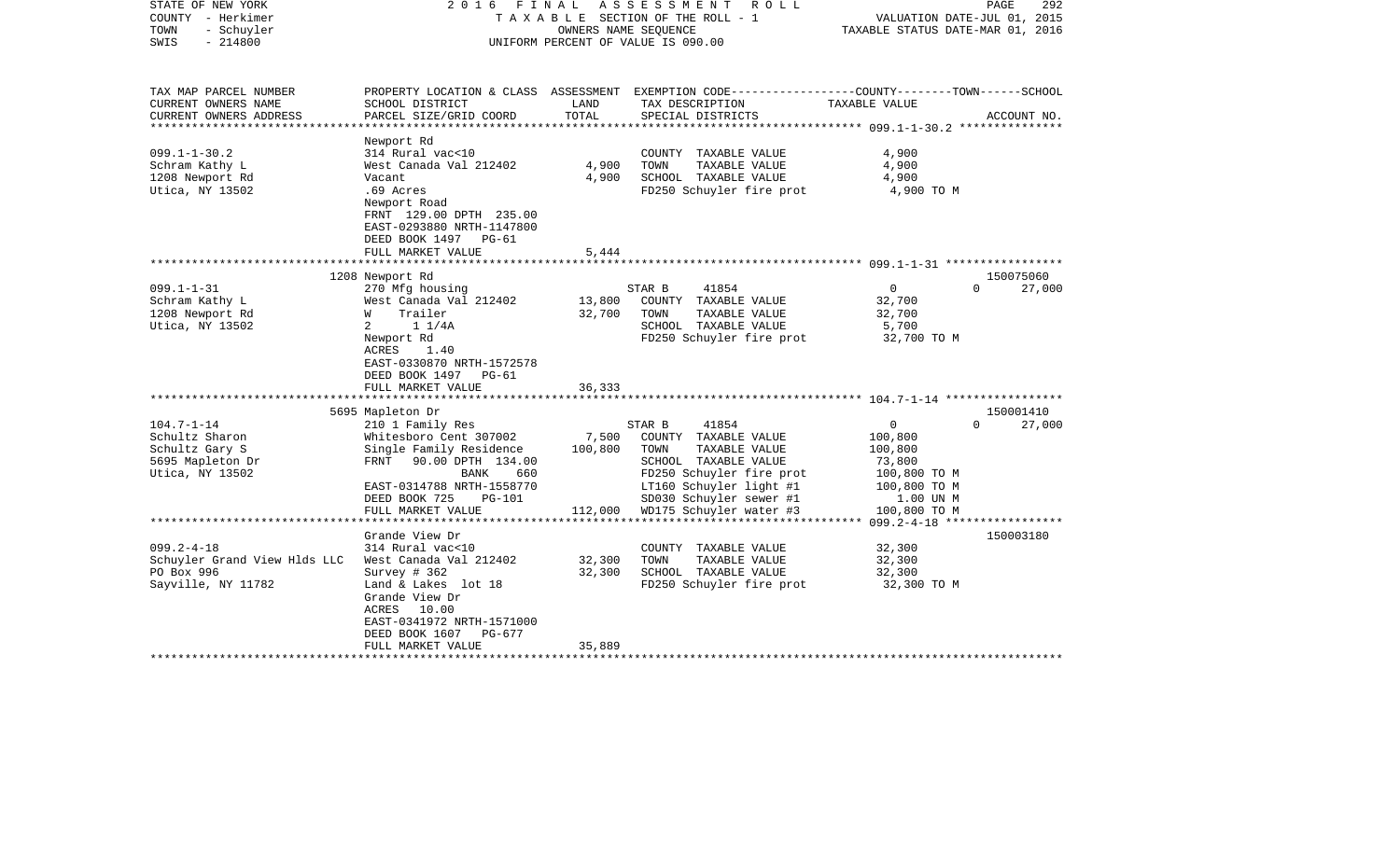| STATE OF NEW YORK<br>COUNTY - Herkimer<br>- Schuyler<br>TOWN<br>$-214800$<br>SWIS                                                           | 2016<br>FINAL                                                                                                                                                                                     | OWNERS NAME SEQUENCE | ASSESSMENT ROLL<br>TAXABLE SECTION OF THE ROLL - 1<br>UNIFORM PERCENT OF VALUE IS 090.00          | 293<br>PAGE<br>VALUATION DATE-JUL 01, 2015<br>TAXABLE STATUS DATE-MAR 01, 2016                                                  |
|---------------------------------------------------------------------------------------------------------------------------------------------|---------------------------------------------------------------------------------------------------------------------------------------------------------------------------------------------------|----------------------|---------------------------------------------------------------------------------------------------|---------------------------------------------------------------------------------------------------------------------------------|
| TAX MAP PARCEL NUMBER<br>CURRENT OWNERS NAME<br>CURRENT OWNERS ADDRESS                                                                      | SCHOOL DISTRICT<br>PARCEL SIZE/GRID COORD                                                                                                                                                         | LAND<br>TOTAL        | TAX DESCRIPTION<br>SPECIAL DISTRICTS                                                              | PROPERTY LOCATION & CLASS ASSESSMENT EXEMPTION CODE---------------COUNTY-------TOWN------SCHOOL<br>TAXABLE VALUE<br>ACCOUNT NO. |
|                                                                                                                                             | Church Rd                                                                                                                                                                                         |                      |                                                                                                   | 150018660                                                                                                                       |
| $112.2 - 2 - 7$                                                                                                                             | 314 Rural vac<10                                                                                                                                                                                  |                      | COUNTY TAXABLE VALUE                                                                              | 8,000                                                                                                                           |
| Schuyler John                                                                                                                               | Frankfort-Schuy 212602                                                                                                                                                                            | 8,000                | TOWN<br>TAXABLE VALUE                                                                             | 8,000                                                                                                                           |
| Schuyler Marilyn                                                                                                                            | Bldg                                                                                                                                                                                              | 8,000                | SCHOOL TAXABLE VALUE                                                                              | 8,000                                                                                                                           |
| 318 E Main St<br>Frankfort, NY 13340                                                                                                        | $3 \frac{1}{2}$<br>Church Rd<br>FRNT 265.00 DPTH 130.00<br>0.40<br>ACRES<br>EAST-0337798 NRTH-1541758<br>DEED BOOK 00654 PG-00010                                                                 |                      | FD250 Schuyler fire prot                                                                          | 8,000 TO M                                                                                                                      |
|                                                                                                                                             | FULL MARKET VALUE                                                                                                                                                                                 | 8,889                |                                                                                                   |                                                                                                                                 |
|                                                                                                                                             |                                                                                                                                                                                                   |                      |                                                                                                   |                                                                                                                                 |
| $099.3 - 2 - 11$<br>Schuyler Land Llc<br>Kenbar Mgt/ Sigety Family Offi Includes.3-2-1 -2 -3 -4<br>1500 Lexington Ave<br>New York, NY 10029 | Hawthorne Rd<br>322 Rural vac>10<br>Whitesboro Cent 307002<br>$-5$ $-6$ $-7$ $-8$ $-9$ $-10$<br>Hawthorne Gulf                                                                                    | 100,000<br>100,000   | COUNTY TAXABLE VALUE<br>TOWN<br>TAXABLE VALUE<br>SCHOOL TAXABLE VALUE<br>FD250 Schuyler fire prot | 100,000<br>100,000<br>100,000<br>100,000 TO M                                                                                   |
|                                                                                                                                             | ACRES 172.30<br>EAST-0336024 NRTH-1565364<br>DEED BOOK 832<br>$PG-474$<br>FULL MARKET VALUE                                                                                                       | 111,111              |                                                                                                   |                                                                                                                                 |
|                                                                                                                                             | Hawthorne Rd                                                                                                                                                                                      |                      |                                                                                                   |                                                                                                                                 |
| $099.4 - 2 - 1$<br>Schuyler Land Llc<br>Kenbar Mgt Sigety Family Offic Vacant<br>1500 Lexington Ave<br>New York, NY 10029                   | 322 Rural vac>10<br>West Canada Val 212402<br>Includes 099.3-1-24.1 &.2<br>Hawthorne Gulf<br>ACRES 318.30                                                                                         | 150,000<br>150,000   | COUNTY TAXABLE VALUE<br>TAXABLE VALUE<br>TOWN<br>SCHOOL TAXABLE VALUE<br>FD250 Schuyler fire prot | 150,000<br>150,000<br>150,000<br>150,000 TO M                                                                                   |
|                                                                                                                                             | EAST-0301015 NRTH-1136285<br>DEED BOOK 832<br>PG-474<br>FULL MARKET VALUE                                                                                                                         | 166,667              |                                                                                                   |                                                                                                                                 |
|                                                                                                                                             | Hawthorne Rd                                                                                                                                                                                      |                      |                                                                                                   |                                                                                                                                 |
| $099.4 - 2 - 10$<br>Schuyler Land Llc<br>Kenbar Mgt Sigety Family Offic Vacant Includes .4-2- 2<br>1500 Lexington Ave<br>New York, NY 10029 | 322 Rural vac>10<br>West Canada Val 212402<br>$-3$ $-4$ $-5$ $-6$ $-9$ $-11$ $-12$<br>$-13-15-16$ $-17$ $-18$ $-19$ $-20$<br>ACRES 206.80<br>EAST-0337708 NRTH-1564880<br>DEED BOOK 832<br>PG-474 | 125,800<br>125,800   | COUNTY TAXABLE VALUE<br>TOWN<br>TAXABLE VALUE<br>SCHOOL TAXABLE VALUE<br>FD250 Schuyler fire prot | 125,800<br>125,800<br>125,800<br>125,800 TO M                                                                                   |
| *******************                                                                                                                         | FULL MARKET VALUE                                                                                                                                                                                 | 139,778              |                                                                                                   |                                                                                                                                 |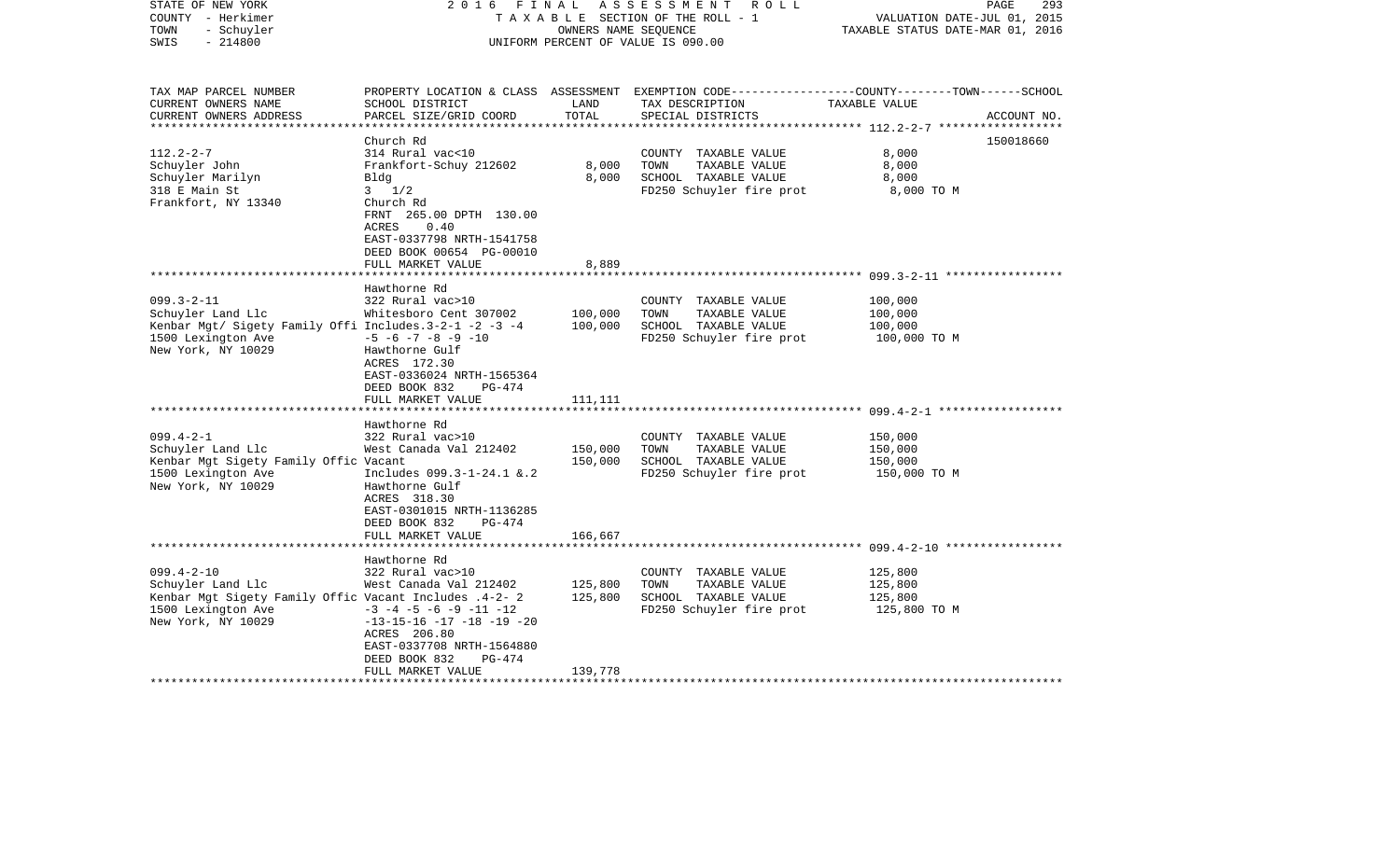| STATE OF NEW YORK<br>COUNTY - Herkimer<br>TOWN<br>- Schuyler<br>SWIS<br>$-214800$ | 2 0 1 6<br>FINAL<br>ASSESSMENT<br>R O L L<br>TAXABLE SECTION OF THE ROLL - 1<br>OWNERS NAME SEQUENCE<br>UNIFORM PERCENT OF VALUE IS 090.00 |                 |                                                                                                                                          | PAGE<br>294<br>VALUATION DATE-JUL 01, 2015<br>TAXABLE STATUS DATE-MAR 01, 2016 |                        |  |
|-----------------------------------------------------------------------------------|--------------------------------------------------------------------------------------------------------------------------------------------|-----------------|------------------------------------------------------------------------------------------------------------------------------------------|--------------------------------------------------------------------------------|------------------------|--|
|                                                                                   |                                                                                                                                            |                 |                                                                                                                                          |                                                                                |                        |  |
| TAX MAP PARCEL NUMBER<br>CURRENT OWNERS NAME<br>CURRENT OWNERS ADDRESS            | SCHOOL DISTRICT<br>PARCEL SIZE/GRID COORD                                                                                                  | LAND<br>TOTAL   | PROPERTY LOCATION & CLASS ASSESSMENT EXEMPTION CODE----------------COUNTY-------TOWN------SCHOOL<br>TAX DESCRIPTION<br>SPECIAL DISTRICTS | TAXABLE VALUE                                                                  | ACCOUNT NO.            |  |
|                                                                                   |                                                                                                                                            |                 |                                                                                                                                          |                                                                                |                        |  |
|                                                                                   | 3517 State Route 5                                                                                                                         |                 |                                                                                                                                          |                                                                                | 150000780              |  |
| $112.2 - 2 - 63$                                                                  | 210 1 Family Res                                                                                                                           |                 | STAR EN<br>41834                                                                                                                         | 0                                                                              | $\mathbf{0}$<br>58,770 |  |
| Schuyler Robert G                                                                 | Frankfort-Schuy 212602                                                                                                                     | 8,300           | COUNTY TAXABLE VALUE                                                                                                                     | 114,400                                                                        |                        |  |
| Schuyler Doris E                                                                  | N<br>Bldg                                                                                                                                  | 114,400         | TOWN<br>TAXABLE VALUE                                                                                                                    | 114,400                                                                        |                        |  |
| 3517 State Route 5                                                                | 3<br>.67A                                                                                                                                  |                 | SCHOOL TAXABLE VALUE                                                                                                                     | 55,630                                                                         |                        |  |
| Frankfort, NY 13340                                                               | State                                                                                                                                      |                 | FD250 Schuyler fire prot                                                                                                                 | 114,400 TO M                                                                   |                        |  |
|                                                                                   | FRNT 100.00 DPTH 170.00<br>EAST-0335413 NRTH-1540900<br>DEED BOOK 819<br>$PG-129$                                                          |                 |                                                                                                                                          |                                                                                |                        |  |
|                                                                                   | FULL MARKET VALUE                                                                                                                          | 127,111         |                                                                                                                                          |                                                                                |                        |  |
|                                                                                   |                                                                                                                                            |                 |                                                                                                                                          |                                                                                |                        |  |
|                                                                                   | 5649 Graham Rd                                                                                                                             |                 |                                                                                                                                          |                                                                                | 150040030              |  |
| $098.4 - 1 - 7$                                                                   | 210 1 Family Res                                                                                                                           |                 | STAR B<br>41854                                                                                                                          | $\circ$                                                                        | 27,000<br>$\Omega$     |  |
| Scialdone John F                                                                  | Whitesboro Cent 307002                                                                                                                     | 10,100          | COUNTY TAXABLE VALUE                                                                                                                     | 88,000                                                                         |                        |  |
| Scialdone Susan                                                                   | W<br>Bldg                                                                                                                                  | 88,000          | TAXABLE VALUE<br>TOWN                                                                                                                    | 88,000                                                                         |                        |  |
| 5649 Graham Rd                                                                    | 3<br>.60A                                                                                                                                  |                 | SCHOOL TAXABLE VALUE                                                                                                                     | 61,000                                                                         |                        |  |
| Utica, NY 13502                                                                   | Graham Rd<br>FRNT 100.00 DPTH 300.00<br>$0.60$ BANK<br>ACRES<br>720<br>EAST-0321311 NRTH-1567791<br>DEED BOOK 800<br>PG-484                |                 | FD250 Schuyler fire prot                                                                                                                 | 88,000 TO M                                                                    |                        |  |
|                                                                                   | FULL MARKET VALUE                                                                                                                          | 97,778          |                                                                                                                                          |                                                                                |                        |  |
|                                                                                   |                                                                                                                                            |                 |                                                                                                                                          |                                                                                |                        |  |
|                                                                                   | 5684 Austin Rd                                                                                                                             |                 |                                                                                                                                          |                                                                                | 150018060              |  |
| $104.7 - 1 - 79$                                                                  | 210 1 Family Res                                                                                                                           |                 | 41854<br>STAR B                                                                                                                          | $\overline{0}$                                                                 | 27,000<br>$\Omega$     |  |
| Scofield Robert A                                                                 | Whitesboro Cent 307002                                                                                                                     | 8,000<br>77,000 | COUNTY TAXABLE VALUE<br>TOWN                                                                                                             | 77,000                                                                         |                        |  |
| Scofield Cathy A<br>5684 Austin Rd                                                | 5684 Bldg<br>$3 \t1/4$                                                                                                                     |                 | TAXABLE VALUE<br>SCHOOL TAXABLE VALUE                                                                                                    | 77,000<br>50,000                                                               |                        |  |
| Utica, NY 13502                                                                   | Austin Rd                                                                                                                                  |                 | FD250 Schuyler fire prot                                                                                                                 | 77,000 TO M                                                                    |                        |  |
|                                                                                   | FRNT 120.00 DPTH 125.00                                                                                                                    |                 | LT160 Schuyler light #1                                                                                                                  | 77,000 TO M                                                                    |                        |  |
|                                                                                   | EAST-0315069 NRTH-1558374                                                                                                                  |                 | SD030 Schuyler sewer #1                                                                                                                  | 1.30 UN M                                                                      |                        |  |
|                                                                                   | DEED BOOK 1462 PG-731                                                                                                                      |                 | WD175 Schuyler water #3                                                                                                                  | 77,000 TO M                                                                    |                        |  |
|                                                                                   | FULL MARKET VALUE                                                                                                                          | 85,556          |                                                                                                                                          |                                                                                |                        |  |
|                                                                                   |                                                                                                                                            |                 |                                                                                                                                          | ********************** 104.2-2-68 ******************                           |                        |  |
|                                                                                   | 105 Dodge Ln                                                                                                                               |                 |                                                                                                                                          |                                                                                | 150018720              |  |
| $104.2 - 2 - 68$                                                                  | 210 1 Family Res                                                                                                                           |                 | VET WAR CT 41121                                                                                                                         | 8,100                                                                          | 8,100<br>$\Omega$      |  |
| Scott Kevin P                                                                     | Whitesboro Cent 307002                                                                                                                     | 7,900 STAR B    | 41854                                                                                                                                    | $\mathbf 0$                                                                    | 27,000<br>$\Omega$     |  |
| 105 Dodge Lane Rd                                                                 | S<br>Bldg                                                                                                                                  | 72,000          | COUNTY TAXABLE VALUE                                                                                                                     | 63,900                                                                         |                        |  |
| Utica, NY 13502                                                                   | $\mathbf{3}$<br>1/3                                                                                                                        |                 | TOWN<br>TAXABLE VALUE                                                                                                                    | 63,900                                                                         |                        |  |
|                                                                                   | Dodge Lane Rt5                                                                                                                             |                 | SCHOOL TAXABLE VALUE                                                                                                                     | 45,000                                                                         |                        |  |
|                                                                                   | FRNT 162.00 DPTH<br>88.00                                                                                                                  |                 | FD250 Schuyler fire prot                                                                                                                 | 72,000 TO M                                                                    |                        |  |
|                                                                                   | 032<br>BANK                                                                                                                                |                 | WD170 Schuyler water #2                                                                                                                  | 72,000 TO C                                                                    |                        |  |
|                                                                                   | EAST-0322280 NRTH-1552230<br>DEED BOOK 808<br>$PG-70$                                                                                      |                 | 1.00 UN M                                                                                                                                |                                                                                |                        |  |
|                                                                                   | FULL MARKET VALUE                                                                                                                          | 80,000          |                                                                                                                                          |                                                                                |                        |  |
|                                                                                   |                                                                                                                                            |                 |                                                                                                                                          |                                                                                |                        |  |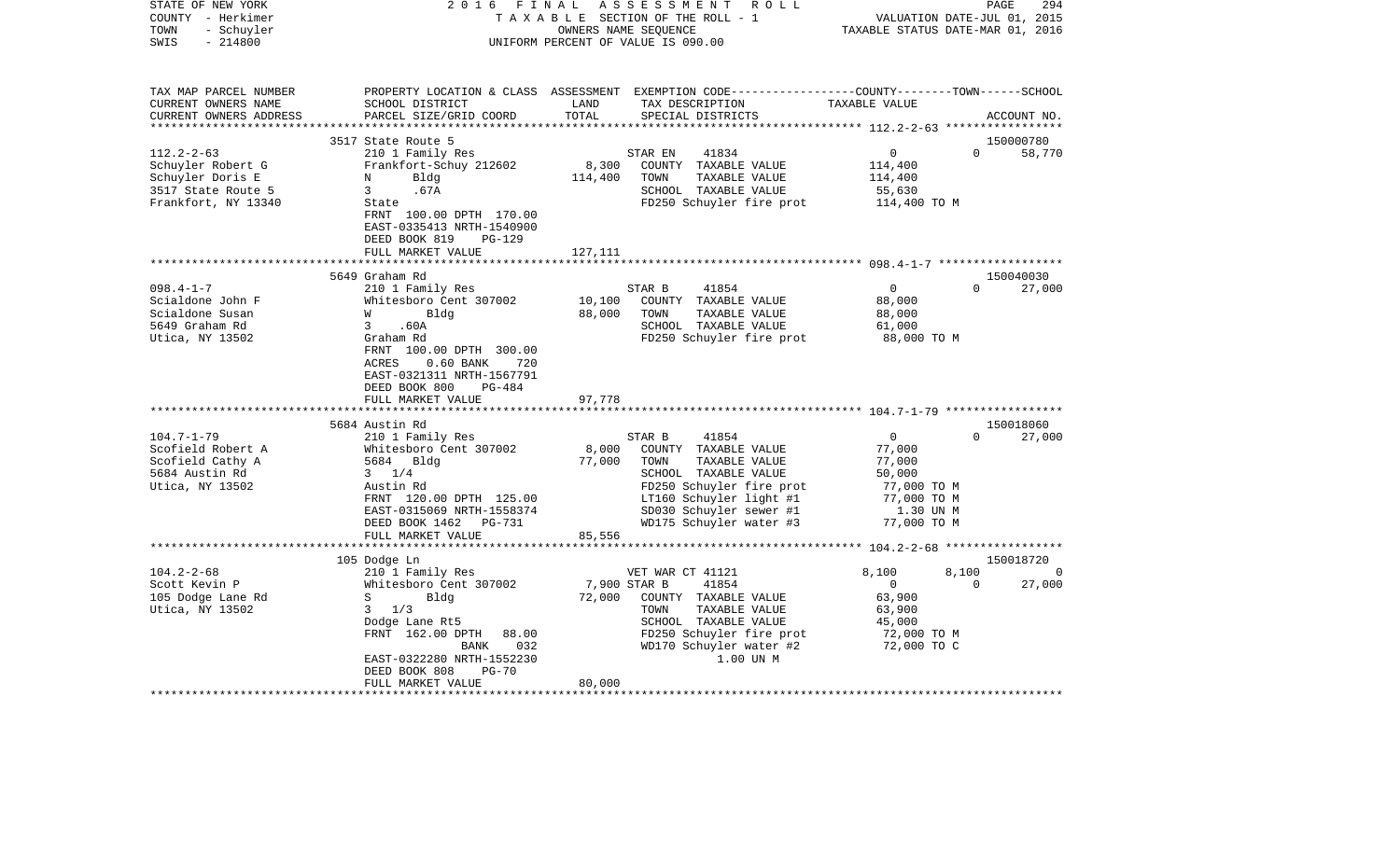| PROPERTY LOCATION & CLASS ASSESSMENT EXEMPTION CODE---------------COUNTY-------TOWN------SCHOOL<br>TAX MAP PARCEL NUMBER<br>TAX DESCRIPTION<br>TAXABLE VALUE<br>CURRENT OWNERS NAME<br>SCHOOL DISTRICT<br>LAND<br>TOTAL<br>CURRENT OWNERS ADDRESS<br>PARCEL SIZE/GRID COORD<br>SPECIAL DISTRICTS<br>ACCOUNT NO.<br>150003180<br>Grande View Dr<br>314 Rural vac<10<br>COUNTY TAXABLE VALUE<br>13,450<br>West Canada Val 212402 13,450<br>TAXABLE VALUE<br>Scro Michael<br>TOWN<br>13,450<br>Survey # 362<br>13,450<br>SCHOOL TAXABLE VALUE<br>13,450<br>FD250 Schuyler fire prot<br>Land & Lakes lot 48<br>13,450 TO M<br>Grande View Dr<br>ACRES<br>3.30<br>EAST-0343571 NRTH-1571683<br>DEED BOOK 1246<br>PG-572<br>FULL MARKET VALUE<br>14,944<br>Off State Rd<br>$104.7 - 2 - 23.2$<br>314 Rural vac<10<br>COUNTY TAXABLE VALUE<br>19,000<br>19,000<br>Second Garden Park Ltd<br>Whitesboro Cent 307002<br>TOWN<br>TAXABLE VALUE<br>19,000<br>19,000<br>29 Knapp St<br>N Vacant<br>SCHOOL TAXABLE VALUE<br>19,000<br>PO Box 4401<br>17 Acres<br>FD250 Schuyler fire prot<br>19,000 TO M<br>Stamford Connecticut, 06907 Off State Road<br>WD170 Schuyler water #2<br>19,000 TO C<br>1.00 UN M<br>ACRES 10.50<br>EAST-0315828 NRTH-1557501<br>WD175 Schuyler water #3 19,000 TO M<br>DEED BOOK 706<br>PG-413<br>FULL MARKET VALUE<br>21,111<br>******************<br>2095 State Route 5<br>150001830<br>$104.7 - 2 - 22$<br>$\mathbf 0$<br>70,373<br>416 Mfg hsing pk<br>STAR EN<br>41834<br>$\Omega$<br>41854<br>Whitesboro Cent 307002 750,000 STAR B<br>Second Garden Park Ltd.<br>$\overline{0}$<br>$\Omega$<br>254,811<br>1531,715<br>COUNTY TAXABLE VALUE<br>29 Knapp St<br>83 Units<br>1531,715<br>PO Box 4401<br>13 10<br>TOWN<br>TAXABLE VALUE<br>1531,715<br>Stamford, CT 06907<br>SCHOOL TAXABLE VALUE<br>1206,531<br>State<br>FD250 Schuyler fire prot<br>ACRES<br>10.00<br>1531,715 TO M<br>EAST-0315528 NRTH-1557254<br>SD030 Schuyler sewer #1<br>46.60 UN M<br>WD175 Schuyler water #3<br>DEED BOOK 706<br>PG-328<br>1531,715 TO M<br>FULL MARKET VALUE<br>1701,906<br>150004830<br>3176 State Route 5<br>210 1 Family Res<br>AGED-ALL 41800<br>16,400<br>16,400<br>16,400<br>Frankfort-Schuy 212602<br>41834<br>12,600 STAR EN<br>$\overline{0}$<br>$\overline{0}$<br>16,400<br>PO Box 20<br>S Bldg & Trailer<br>32,800<br>COUNTY TAXABLE VALUE<br>16,400<br>16,400<br>Frankfort, NY 13340<br>$10 \t 1/2$<br>TOWN<br>TAXABLE VALUE<br>SCHOOL TAXABLE VALUE<br>State<br>$\sim$ 0<br>FD250 Schuyler fire prot 32,800 TO M<br>FRNT 603.00 DPTH 122.00<br>EAST-0331672 NRTH-1543361<br>DEED BOOK 1322<br>PG-904<br>FULL MARKET VALUE<br>36,444<br>*********************** | STATE OF NEW YORK<br>COUNTY - Herkimer<br>TOWN<br>- Schuyler<br>$-214800$<br>SWIS | 2016 | FINAL ASSESSMENT ROLL<br>TAXABLE SECTION OF THE ROLL - 1<br>OWNERS NAME SEQUENCE<br>UNIFORM PERCENT OF VALUE IS 090.00 | VALUATION DATE-JUL 01, 2015<br>TAXABLE STATUS DATE-MAR 01, 2016 | 295<br>PAGE |
|------------------------------------------------------------------------------------------------------------------------------------------------------------------------------------------------------------------------------------------------------------------------------------------------------------------------------------------------------------------------------------------------------------------------------------------------------------------------------------------------------------------------------------------------------------------------------------------------------------------------------------------------------------------------------------------------------------------------------------------------------------------------------------------------------------------------------------------------------------------------------------------------------------------------------------------------------------------------------------------------------------------------------------------------------------------------------------------------------------------------------------------------------------------------------------------------------------------------------------------------------------------------------------------------------------------------------------------------------------------------------------------------------------------------------------------------------------------------------------------------------------------------------------------------------------------------------------------------------------------------------------------------------------------------------------------------------------------------------------------------------------------------------------------------------------------------------------------------------------------------------------------------------------------------------------------------------------------------------------------------------------------------------------------------------------------------------------------------------------------------------------------------------------------------------------------------------------------------------------------------------------------------------------------------------------------------------------------------------------------------------------------------------------------------------------------------------------------------------------------------------------------------------------------------------------------------------------------------------------------------------------------------------------------------------------------|-----------------------------------------------------------------------------------|------|------------------------------------------------------------------------------------------------------------------------|-----------------------------------------------------------------|-------------|
|                                                                                                                                                                                                                                                                                                                                                                                                                                                                                                                                                                                                                                                                                                                                                                                                                                                                                                                                                                                                                                                                                                                                                                                                                                                                                                                                                                                                                                                                                                                                                                                                                                                                                                                                                                                                                                                                                                                                                                                                                                                                                                                                                                                                                                                                                                                                                                                                                                                                                                                                                                                                                                                                                          |                                                                                   |      |                                                                                                                        |                                                                 |             |
|                                                                                                                                                                                                                                                                                                                                                                                                                                                                                                                                                                                                                                                                                                                                                                                                                                                                                                                                                                                                                                                                                                                                                                                                                                                                                                                                                                                                                                                                                                                                                                                                                                                                                                                                                                                                                                                                                                                                                                                                                                                                                                                                                                                                                                                                                                                                                                                                                                                                                                                                                                                                                                                                                          |                                                                                   |      |                                                                                                                        |                                                                 |             |
|                                                                                                                                                                                                                                                                                                                                                                                                                                                                                                                                                                                                                                                                                                                                                                                                                                                                                                                                                                                                                                                                                                                                                                                                                                                                                                                                                                                                                                                                                                                                                                                                                                                                                                                                                                                                                                                                                                                                                                                                                                                                                                                                                                                                                                                                                                                                                                                                                                                                                                                                                                                                                                                                                          |                                                                                   |      |                                                                                                                        |                                                                 |             |
|                                                                                                                                                                                                                                                                                                                                                                                                                                                                                                                                                                                                                                                                                                                                                                                                                                                                                                                                                                                                                                                                                                                                                                                                                                                                                                                                                                                                                                                                                                                                                                                                                                                                                                                                                                                                                                                                                                                                                                                                                                                                                                                                                                                                                                                                                                                                                                                                                                                                                                                                                                                                                                                                                          |                                                                                   |      |                                                                                                                        |                                                                 |             |
|                                                                                                                                                                                                                                                                                                                                                                                                                                                                                                                                                                                                                                                                                                                                                                                                                                                                                                                                                                                                                                                                                                                                                                                                                                                                                                                                                                                                                                                                                                                                                                                                                                                                                                                                                                                                                                                                                                                                                                                                                                                                                                                                                                                                                                                                                                                                                                                                                                                                                                                                                                                                                                                                                          |                                                                                   |      |                                                                                                                        |                                                                 |             |
|                                                                                                                                                                                                                                                                                                                                                                                                                                                                                                                                                                                                                                                                                                                                                                                                                                                                                                                                                                                                                                                                                                                                                                                                                                                                                                                                                                                                                                                                                                                                                                                                                                                                                                                                                                                                                                                                                                                                                                                                                                                                                                                                                                                                                                                                                                                                                                                                                                                                                                                                                                                                                                                                                          | $099.2 - 4 - 48$                                                                  |      |                                                                                                                        |                                                                 |             |
|                                                                                                                                                                                                                                                                                                                                                                                                                                                                                                                                                                                                                                                                                                                                                                                                                                                                                                                                                                                                                                                                                                                                                                                                                                                                                                                                                                                                                                                                                                                                                                                                                                                                                                                                                                                                                                                                                                                                                                                                                                                                                                                                                                                                                                                                                                                                                                                                                                                                                                                                                                                                                                                                                          |                                                                                   |      |                                                                                                                        |                                                                 |             |
|                                                                                                                                                                                                                                                                                                                                                                                                                                                                                                                                                                                                                                                                                                                                                                                                                                                                                                                                                                                                                                                                                                                                                                                                                                                                                                                                                                                                                                                                                                                                                                                                                                                                                                                                                                                                                                                                                                                                                                                                                                                                                                                                                                                                                                                                                                                                                                                                                                                                                                                                                                                                                                                                                          | Scro Mary                                                                         |      |                                                                                                                        |                                                                 |             |
|                                                                                                                                                                                                                                                                                                                                                                                                                                                                                                                                                                                                                                                                                                                                                                                                                                                                                                                                                                                                                                                                                                                                                                                                                                                                                                                                                                                                                                                                                                                                                                                                                                                                                                                                                                                                                                                                                                                                                                                                                                                                                                                                                                                                                                                                                                                                                                                                                                                                                                                                                                                                                                                                                          | 634 Franklin Tpke                                                                 |      |                                                                                                                        |                                                                 |             |
|                                                                                                                                                                                                                                                                                                                                                                                                                                                                                                                                                                                                                                                                                                                                                                                                                                                                                                                                                                                                                                                                                                                                                                                                                                                                                                                                                                                                                                                                                                                                                                                                                                                                                                                                                                                                                                                                                                                                                                                                                                                                                                                                                                                                                                                                                                                                                                                                                                                                                                                                                                                                                                                                                          | Allendale, NJ 07401                                                               |      |                                                                                                                        |                                                                 |             |
|                                                                                                                                                                                                                                                                                                                                                                                                                                                                                                                                                                                                                                                                                                                                                                                                                                                                                                                                                                                                                                                                                                                                                                                                                                                                                                                                                                                                                                                                                                                                                                                                                                                                                                                                                                                                                                                                                                                                                                                                                                                                                                                                                                                                                                                                                                                                                                                                                                                                                                                                                                                                                                                                                          |                                                                                   |      |                                                                                                                        |                                                                 |             |
|                                                                                                                                                                                                                                                                                                                                                                                                                                                                                                                                                                                                                                                                                                                                                                                                                                                                                                                                                                                                                                                                                                                                                                                                                                                                                                                                                                                                                                                                                                                                                                                                                                                                                                                                                                                                                                                                                                                                                                                                                                                                                                                                                                                                                                                                                                                                                                                                                                                                                                                                                                                                                                                                                          |                                                                                   |      |                                                                                                                        |                                                                 |             |
|                                                                                                                                                                                                                                                                                                                                                                                                                                                                                                                                                                                                                                                                                                                                                                                                                                                                                                                                                                                                                                                                                                                                                                                                                                                                                                                                                                                                                                                                                                                                                                                                                                                                                                                                                                                                                                                                                                                                                                                                                                                                                                                                                                                                                                                                                                                                                                                                                                                                                                                                                                                                                                                                                          |                                                                                   |      |                                                                                                                        |                                                                 |             |
|                                                                                                                                                                                                                                                                                                                                                                                                                                                                                                                                                                                                                                                                                                                                                                                                                                                                                                                                                                                                                                                                                                                                                                                                                                                                                                                                                                                                                                                                                                                                                                                                                                                                                                                                                                                                                                                                                                                                                                                                                                                                                                                                                                                                                                                                                                                                                                                                                                                                                                                                                                                                                                                                                          |                                                                                   |      |                                                                                                                        |                                                                 |             |
|                                                                                                                                                                                                                                                                                                                                                                                                                                                                                                                                                                                                                                                                                                                                                                                                                                                                                                                                                                                                                                                                                                                                                                                                                                                                                                                                                                                                                                                                                                                                                                                                                                                                                                                                                                                                                                                                                                                                                                                                                                                                                                                                                                                                                                                                                                                                                                                                                                                                                                                                                                                                                                                                                          |                                                                                   |      |                                                                                                                        |                                                                 |             |
|                                                                                                                                                                                                                                                                                                                                                                                                                                                                                                                                                                                                                                                                                                                                                                                                                                                                                                                                                                                                                                                                                                                                                                                                                                                                                                                                                                                                                                                                                                                                                                                                                                                                                                                                                                                                                                                                                                                                                                                                                                                                                                                                                                                                                                                                                                                                                                                                                                                                                                                                                                                                                                                                                          |                                                                                   |      |                                                                                                                        |                                                                 |             |
|                                                                                                                                                                                                                                                                                                                                                                                                                                                                                                                                                                                                                                                                                                                                                                                                                                                                                                                                                                                                                                                                                                                                                                                                                                                                                                                                                                                                                                                                                                                                                                                                                                                                                                                                                                                                                                                                                                                                                                                                                                                                                                                                                                                                                                                                                                                                                                                                                                                                                                                                                                                                                                                                                          |                                                                                   |      |                                                                                                                        |                                                                 |             |
|                                                                                                                                                                                                                                                                                                                                                                                                                                                                                                                                                                                                                                                                                                                                                                                                                                                                                                                                                                                                                                                                                                                                                                                                                                                                                                                                                                                                                                                                                                                                                                                                                                                                                                                                                                                                                                                                                                                                                                                                                                                                                                                                                                                                                                                                                                                                                                                                                                                                                                                                                                                                                                                                                          |                                                                                   |      |                                                                                                                        |                                                                 |             |
|                                                                                                                                                                                                                                                                                                                                                                                                                                                                                                                                                                                                                                                                                                                                                                                                                                                                                                                                                                                                                                                                                                                                                                                                                                                                                                                                                                                                                                                                                                                                                                                                                                                                                                                                                                                                                                                                                                                                                                                                                                                                                                                                                                                                                                                                                                                                                                                                                                                                                                                                                                                                                                                                                          |                                                                                   |      |                                                                                                                        |                                                                 |             |
|                                                                                                                                                                                                                                                                                                                                                                                                                                                                                                                                                                                                                                                                                                                                                                                                                                                                                                                                                                                                                                                                                                                                                                                                                                                                                                                                                                                                                                                                                                                                                                                                                                                                                                                                                                                                                                                                                                                                                                                                                                                                                                                                                                                                                                                                                                                                                                                                                                                                                                                                                                                                                                                                                          |                                                                                   |      |                                                                                                                        |                                                                 |             |
|                                                                                                                                                                                                                                                                                                                                                                                                                                                                                                                                                                                                                                                                                                                                                                                                                                                                                                                                                                                                                                                                                                                                                                                                                                                                                                                                                                                                                                                                                                                                                                                                                                                                                                                                                                                                                                                                                                                                                                                                                                                                                                                                                                                                                                                                                                                                                                                                                                                                                                                                                                                                                                                                                          |                                                                                   |      |                                                                                                                        |                                                                 |             |
|                                                                                                                                                                                                                                                                                                                                                                                                                                                                                                                                                                                                                                                                                                                                                                                                                                                                                                                                                                                                                                                                                                                                                                                                                                                                                                                                                                                                                                                                                                                                                                                                                                                                                                                                                                                                                                                                                                                                                                                                                                                                                                                                                                                                                                                                                                                                                                                                                                                                                                                                                                                                                                                                                          |                                                                                   |      |                                                                                                                        |                                                                 |             |
|                                                                                                                                                                                                                                                                                                                                                                                                                                                                                                                                                                                                                                                                                                                                                                                                                                                                                                                                                                                                                                                                                                                                                                                                                                                                                                                                                                                                                                                                                                                                                                                                                                                                                                                                                                                                                                                                                                                                                                                                                                                                                                                                                                                                                                                                                                                                                                                                                                                                                                                                                                                                                                                                                          |                                                                                   |      |                                                                                                                        |                                                                 |             |
|                                                                                                                                                                                                                                                                                                                                                                                                                                                                                                                                                                                                                                                                                                                                                                                                                                                                                                                                                                                                                                                                                                                                                                                                                                                                                                                                                                                                                                                                                                                                                                                                                                                                                                                                                                                                                                                                                                                                                                                                                                                                                                                                                                                                                                                                                                                                                                                                                                                                                                                                                                                                                                                                                          |                                                                                   |      |                                                                                                                        |                                                                 |             |
|                                                                                                                                                                                                                                                                                                                                                                                                                                                                                                                                                                                                                                                                                                                                                                                                                                                                                                                                                                                                                                                                                                                                                                                                                                                                                                                                                                                                                                                                                                                                                                                                                                                                                                                                                                                                                                                                                                                                                                                                                                                                                                                                                                                                                                                                                                                                                                                                                                                                                                                                                                                                                                                                                          |                                                                                   |      |                                                                                                                        |                                                                 |             |
|                                                                                                                                                                                                                                                                                                                                                                                                                                                                                                                                                                                                                                                                                                                                                                                                                                                                                                                                                                                                                                                                                                                                                                                                                                                                                                                                                                                                                                                                                                                                                                                                                                                                                                                                                                                                                                                                                                                                                                                                                                                                                                                                                                                                                                                                                                                                                                                                                                                                                                                                                                                                                                                                                          |                                                                                   |      |                                                                                                                        |                                                                 |             |
|                                                                                                                                                                                                                                                                                                                                                                                                                                                                                                                                                                                                                                                                                                                                                                                                                                                                                                                                                                                                                                                                                                                                                                                                                                                                                                                                                                                                                                                                                                                                                                                                                                                                                                                                                                                                                                                                                                                                                                                                                                                                                                                                                                                                                                                                                                                                                                                                                                                                                                                                                                                                                                                                                          |                                                                                   |      |                                                                                                                        |                                                                 |             |
|                                                                                                                                                                                                                                                                                                                                                                                                                                                                                                                                                                                                                                                                                                                                                                                                                                                                                                                                                                                                                                                                                                                                                                                                                                                                                                                                                                                                                                                                                                                                                                                                                                                                                                                                                                                                                                                                                                                                                                                                                                                                                                                                                                                                                                                                                                                                                                                                                                                                                                                                                                                                                                                                                          |                                                                                   |      |                                                                                                                        |                                                                 |             |
|                                                                                                                                                                                                                                                                                                                                                                                                                                                                                                                                                                                                                                                                                                                                                                                                                                                                                                                                                                                                                                                                                                                                                                                                                                                                                                                                                                                                                                                                                                                                                                                                                                                                                                                                                                                                                                                                                                                                                                                                                                                                                                                                                                                                                                                                                                                                                                                                                                                                                                                                                                                                                                                                                          |                                                                                   |      |                                                                                                                        |                                                                 |             |
|                                                                                                                                                                                                                                                                                                                                                                                                                                                                                                                                                                                                                                                                                                                                                                                                                                                                                                                                                                                                                                                                                                                                                                                                                                                                                                                                                                                                                                                                                                                                                                                                                                                                                                                                                                                                                                                                                                                                                                                                                                                                                                                                                                                                                                                                                                                                                                                                                                                                                                                                                                                                                                                                                          |                                                                                   |      |                                                                                                                        |                                                                 |             |
|                                                                                                                                                                                                                                                                                                                                                                                                                                                                                                                                                                                                                                                                                                                                                                                                                                                                                                                                                                                                                                                                                                                                                                                                                                                                                                                                                                                                                                                                                                                                                                                                                                                                                                                                                                                                                                                                                                                                                                                                                                                                                                                                                                                                                                                                                                                                                                                                                                                                                                                                                                                                                                                                                          |                                                                                   |      |                                                                                                                        |                                                                 |             |
|                                                                                                                                                                                                                                                                                                                                                                                                                                                                                                                                                                                                                                                                                                                                                                                                                                                                                                                                                                                                                                                                                                                                                                                                                                                                                                                                                                                                                                                                                                                                                                                                                                                                                                                                                                                                                                                                                                                                                                                                                                                                                                                                                                                                                                                                                                                                                                                                                                                                                                                                                                                                                                                                                          |                                                                                   |      |                                                                                                                        |                                                                 |             |
|                                                                                                                                                                                                                                                                                                                                                                                                                                                                                                                                                                                                                                                                                                                                                                                                                                                                                                                                                                                                                                                                                                                                                                                                                                                                                                                                                                                                                                                                                                                                                                                                                                                                                                                                                                                                                                                                                                                                                                                                                                                                                                                                                                                                                                                                                                                                                                                                                                                                                                                                                                                                                                                                                          |                                                                                   |      |                                                                                                                        |                                                                 |             |
|                                                                                                                                                                                                                                                                                                                                                                                                                                                                                                                                                                                                                                                                                                                                                                                                                                                                                                                                                                                                                                                                                                                                                                                                                                                                                                                                                                                                                                                                                                                                                                                                                                                                                                                                                                                                                                                                                                                                                                                                                                                                                                                                                                                                                                                                                                                                                                                                                                                                                                                                                                                                                                                                                          |                                                                                   |      |                                                                                                                        |                                                                 |             |
|                                                                                                                                                                                                                                                                                                                                                                                                                                                                                                                                                                                                                                                                                                                                                                                                                                                                                                                                                                                                                                                                                                                                                                                                                                                                                                                                                                                                                                                                                                                                                                                                                                                                                                                                                                                                                                                                                                                                                                                                                                                                                                                                                                                                                                                                                                                                                                                                                                                                                                                                                                                                                                                                                          |                                                                                   |      |                                                                                                                        |                                                                 |             |
|                                                                                                                                                                                                                                                                                                                                                                                                                                                                                                                                                                                                                                                                                                                                                                                                                                                                                                                                                                                                                                                                                                                                                                                                                                                                                                                                                                                                                                                                                                                                                                                                                                                                                                                                                                                                                                                                                                                                                                                                                                                                                                                                                                                                                                                                                                                                                                                                                                                                                                                                                                                                                                                                                          |                                                                                   |      |                                                                                                                        |                                                                 |             |
|                                                                                                                                                                                                                                                                                                                                                                                                                                                                                                                                                                                                                                                                                                                                                                                                                                                                                                                                                                                                                                                                                                                                                                                                                                                                                                                                                                                                                                                                                                                                                                                                                                                                                                                                                                                                                                                                                                                                                                                                                                                                                                                                                                                                                                                                                                                                                                                                                                                                                                                                                                                                                                                                                          | $112.1 - 2 - 6$                                                                   |      |                                                                                                                        |                                                                 |             |
|                                                                                                                                                                                                                                                                                                                                                                                                                                                                                                                                                                                                                                                                                                                                                                                                                                                                                                                                                                                                                                                                                                                                                                                                                                                                                                                                                                                                                                                                                                                                                                                                                                                                                                                                                                                                                                                                                                                                                                                                                                                                                                                                                                                                                                                                                                                                                                                                                                                                                                                                                                                                                                                                                          | Seeman Scherley L                                                                 |      |                                                                                                                        |                                                                 |             |
|                                                                                                                                                                                                                                                                                                                                                                                                                                                                                                                                                                                                                                                                                                                                                                                                                                                                                                                                                                                                                                                                                                                                                                                                                                                                                                                                                                                                                                                                                                                                                                                                                                                                                                                                                                                                                                                                                                                                                                                                                                                                                                                                                                                                                                                                                                                                                                                                                                                                                                                                                                                                                                                                                          |                                                                                   |      |                                                                                                                        |                                                                 |             |
|                                                                                                                                                                                                                                                                                                                                                                                                                                                                                                                                                                                                                                                                                                                                                                                                                                                                                                                                                                                                                                                                                                                                                                                                                                                                                                                                                                                                                                                                                                                                                                                                                                                                                                                                                                                                                                                                                                                                                                                                                                                                                                                                                                                                                                                                                                                                                                                                                                                                                                                                                                                                                                                                                          |                                                                                   |      |                                                                                                                        |                                                                 |             |
|                                                                                                                                                                                                                                                                                                                                                                                                                                                                                                                                                                                                                                                                                                                                                                                                                                                                                                                                                                                                                                                                                                                                                                                                                                                                                                                                                                                                                                                                                                                                                                                                                                                                                                                                                                                                                                                                                                                                                                                                                                                                                                                                                                                                                                                                                                                                                                                                                                                                                                                                                                                                                                                                                          |                                                                                   |      |                                                                                                                        |                                                                 |             |
|                                                                                                                                                                                                                                                                                                                                                                                                                                                                                                                                                                                                                                                                                                                                                                                                                                                                                                                                                                                                                                                                                                                                                                                                                                                                                                                                                                                                                                                                                                                                                                                                                                                                                                                                                                                                                                                                                                                                                                                                                                                                                                                                                                                                                                                                                                                                                                                                                                                                                                                                                                                                                                                                                          |                                                                                   |      |                                                                                                                        |                                                                 |             |
|                                                                                                                                                                                                                                                                                                                                                                                                                                                                                                                                                                                                                                                                                                                                                                                                                                                                                                                                                                                                                                                                                                                                                                                                                                                                                                                                                                                                                                                                                                                                                                                                                                                                                                                                                                                                                                                                                                                                                                                                                                                                                                                                                                                                                                                                                                                                                                                                                                                                                                                                                                                                                                                                                          |                                                                                   |      |                                                                                                                        |                                                                 |             |
|                                                                                                                                                                                                                                                                                                                                                                                                                                                                                                                                                                                                                                                                                                                                                                                                                                                                                                                                                                                                                                                                                                                                                                                                                                                                                                                                                                                                                                                                                                                                                                                                                                                                                                                                                                                                                                                                                                                                                                                                                                                                                                                                                                                                                                                                                                                                                                                                                                                                                                                                                                                                                                                                                          |                                                                                   |      |                                                                                                                        |                                                                 |             |
|                                                                                                                                                                                                                                                                                                                                                                                                                                                                                                                                                                                                                                                                                                                                                                                                                                                                                                                                                                                                                                                                                                                                                                                                                                                                                                                                                                                                                                                                                                                                                                                                                                                                                                                                                                                                                                                                                                                                                                                                                                                                                                                                                                                                                                                                                                                                                                                                                                                                                                                                                                                                                                                                                          |                                                                                   |      |                                                                                                                        |                                                                 |             |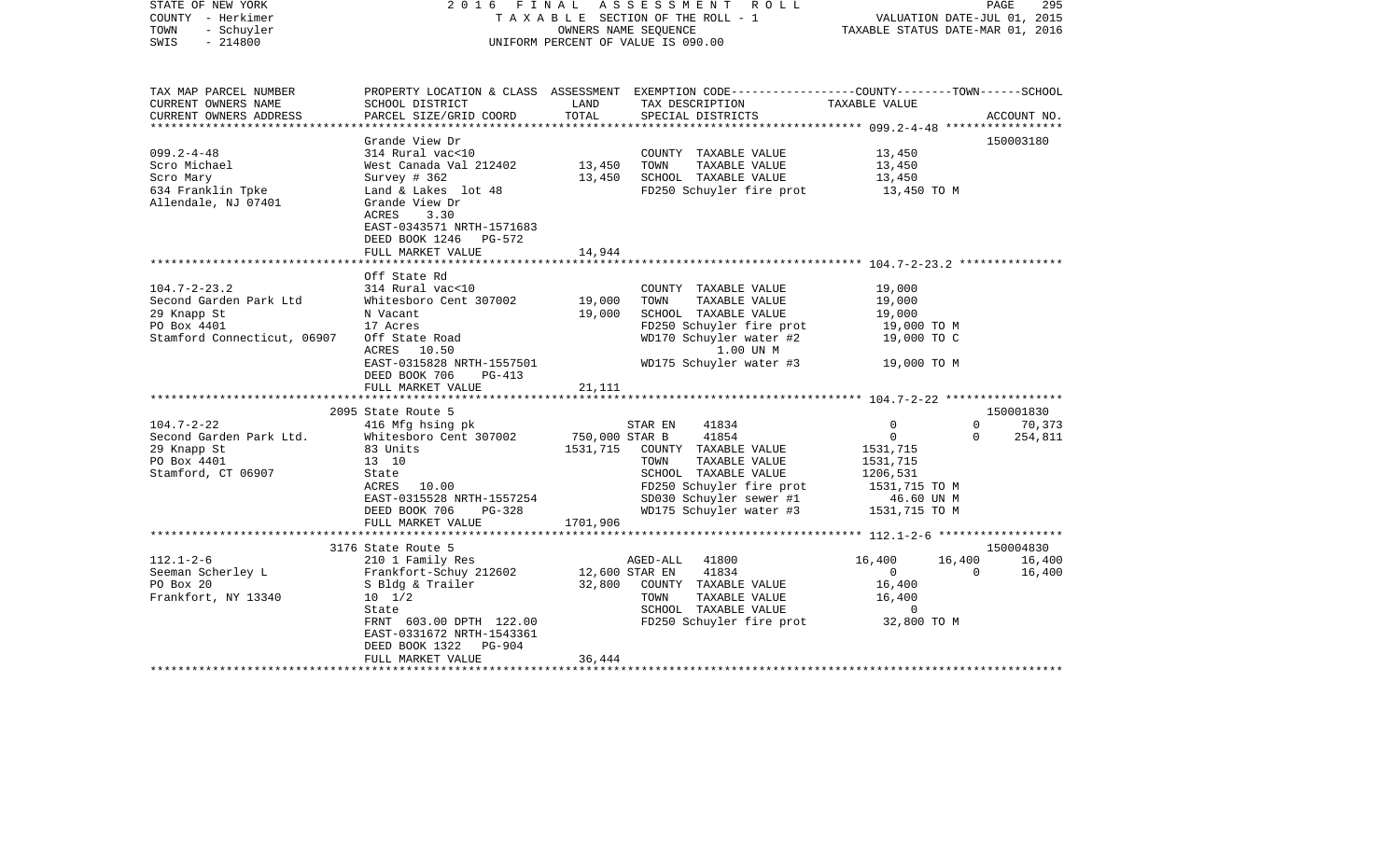| STATE OF NEW YORK<br>COUNTY - Herkimer<br>- Schuyler<br>TOWN<br>$-214800$<br>SWIS                                                                                   | 2016 FINAL                                                                                                                                                                                                                                                                                                                                                                                                      | OWNERS NAME SEQUENCE                        | ASSESSMENT ROLL<br>TAXABLE SECTION OF THE ROLL - 1<br>UNIFORM PERCENT OF VALUE IS 090.00                                                                                                               | VALUATION DATE-JUL 01, 2015<br>TAXABLE STATUS DATE-MAR 01, 2016                    | PAGE<br>296            |
|---------------------------------------------------------------------------------------------------------------------------------------------------------------------|-----------------------------------------------------------------------------------------------------------------------------------------------------------------------------------------------------------------------------------------------------------------------------------------------------------------------------------------------------------------------------------------------------------------|---------------------------------------------|--------------------------------------------------------------------------------------------------------------------------------------------------------------------------------------------------------|------------------------------------------------------------------------------------|------------------------|
| TAX MAP PARCEL NUMBER<br>CURRENT OWNERS NAME<br>CURRENT OWNERS ADDRESS                                                                                              | SCHOOL DISTRICT<br>PARCEL SIZE/GRID COORD                                                                                                                                                                                                                                                                                                                                                                       | LAND<br>TOTAL                               | PROPERTY LOCATION & CLASS ASSESSMENT EXEMPTION CODE---------------COUNTY-------TOWN------SCHOOL<br>TAX DESCRIPTION<br>SPECIAL DISTRICTS                                                                | TAXABLE VALUE                                                                      | ACCOUNT NO.            |
| ***********************                                                                                                                                             |                                                                                                                                                                                                                                                                                                                                                                                                                 |                                             |                                                                                                                                                                                                        |                                                                                    |                        |
| $099.2 - 4 - 7$<br>Segreto Antoinette<br>243 Riverdale Dr<br>Fort Lee, NJ 07024                                                                                     | Grande View Dr<br>314 Rural vac<10<br>West Canada Val 212402<br>Survey $#362$<br>Land & Lakes lot 7<br>Land locked<br>ACRES<br>2.00<br>EAST-0346560 NRTH-1570323                                                                                                                                                                                                                                                | 1,400<br>1,400                              | COUNTY TAXABLE VALUE<br>TOWN<br>TAXABLE VALUE<br>SCHOOL TAXABLE VALUE<br>FD250 Schuyler fire prot                                                                                                      | 1,400<br>1,400<br>1,400<br>1,400 TO M                                              | 150003180              |
|                                                                                                                                                                     | DEED BOOK 1244 PG-233                                                                                                                                                                                                                                                                                                                                                                                           |                                             |                                                                                                                                                                                                        |                                                                                    |                        |
|                                                                                                                                                                     | FULL MARKET VALUE                                                                                                                                                                                                                                                                                                                                                                                               | 1,556<br>*******                            |                                                                                                                                                                                                        |                                                                                    |                        |
| $099.2 - 4 - 8$<br>Segreto Antoinette<br>243 Riverdale Dr<br>Fort Lee, NJ 07024<br>$099.2 - 4 - 44$<br>Segreto Antoinette<br>243 Riverdale Dr<br>Fort Lee, NJ 07024 | Grande View Dr<br>314 Rural vac<10<br>West Canada Val 212402<br>Survey # 362<br>Land & Lakes lot 8<br>Land locked<br>ACRES<br>2.80<br>EAST-0346254 NRTH-1570421<br>DEED BOOK 1244<br>PG-232<br>FULL MARKET VALUE<br>Grande View Dr<br>322 Rural vac>10<br>West Canada Val 212402<br>Survey $#362$<br>Land & Lakes lot 44<br>Grande View Dr<br>ACRES 10.00<br>EAST-0341612 NRTH-1572199<br>DEED BOOK 1244 PG-232 | 1,960<br>1,960<br>2,178<br>32,300<br>32,300 | COUNTY TAXABLE VALUE<br>TAXABLE VALUE<br>TOWN<br>SCHOOL TAXABLE VALUE<br>FD250 Schuyler fire prot<br>COUNTY TAXABLE VALUE<br>TOWN<br>TAXABLE VALUE<br>SCHOOL TAXABLE VALUE<br>FD250 Schuyler fire prot | 1,960<br>1,960<br>1,960<br>1,960 TO M<br>32,300<br>32,300<br>32,300<br>32,300 TO M | 150003180<br>150003180 |
|                                                                                                                                                                     | FULL MARKET VALUE                                                                                                                                                                                                                                                                                                                                                                                               | 35,889                                      |                                                                                                                                                                                                        |                                                                                    |                        |
|                                                                                                                                                                     | Grande View Dr                                                                                                                                                                                                                                                                                                                                                                                                  |                                             |                                                                                                                                                                                                        |                                                                                    | 150003180              |
| $099.2 - 4 - 50$<br>Segreto Antoinette<br>243 Riverdale Dr<br>Fort Lee, NJ 07024                                                                                    | 314 Rural vac<10<br>West Canada Val 212402<br>Survey $# 362$<br>Land & Lakes lot 50<br>Grande View Dr<br>ACRES<br>0.01<br>EAST-0344112 NRTH-1571583<br>DEED BOOK 1244 PG-232<br>FULL MARKET VALUE                                                                                                                                                                                                               | 1,000<br>1,000<br>1,111                     | COUNTY TAXABLE VALUE<br>TOWN<br>TAXABLE VALUE<br>SCHOOL TAXABLE VALUE<br>FD250 Schuyler fire prot                                                                                                      | 1,000<br>1,000<br>1,000<br>1,000 TO M                                              |                        |
|                                                                                                                                                                     |                                                                                                                                                                                                                                                                                                                                                                                                                 |                                             |                                                                                                                                                                                                        |                                                                                    |                        |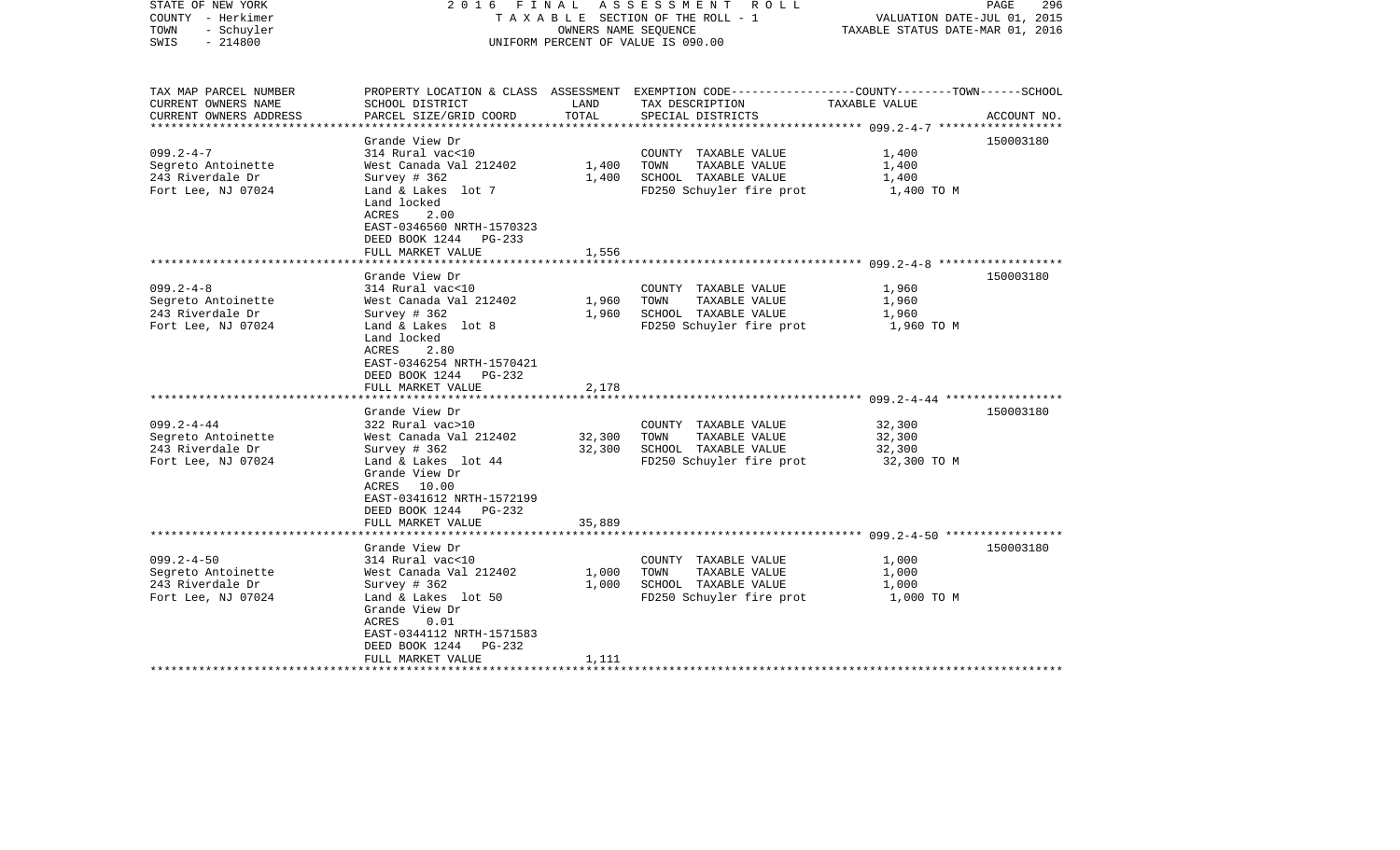| STATE OF NEW YORK<br>COUNTY - Herkimer<br>TOWN<br>- Schuyler<br>$-214800$<br>SWIS               | FINAL<br>2016                                                                                                                                                                                                        |                              | A S S E S S M E N T R O L L<br>TAXABLE SECTION OF THE ROLL - 1<br>OWNERS NAME SEQUENCE<br>UNIFORM PERCENT OF VALUE IS 090.00                            | VALUATION DATE-JUL 01, 2015<br>TAXABLE STATUS DATE-MAR 01, 2016            | 297<br>PAGE                     |
|-------------------------------------------------------------------------------------------------|----------------------------------------------------------------------------------------------------------------------------------------------------------------------------------------------------------------------|------------------------------|---------------------------------------------------------------------------------------------------------------------------------------------------------|----------------------------------------------------------------------------|---------------------------------|
| TAX MAP PARCEL NUMBER<br>CURRENT OWNERS NAME<br>CURRENT OWNERS ADDRESS                          | SCHOOL DISTRICT<br>PARCEL SIZE/GRID COORD                                                                                                                                                                            | LAND<br>TOTAL                | PROPERTY LOCATION & CLASS ASSESSMENT EXEMPTION CODE----------------COUNTY-------TOWN------SCHOOL<br>TAX DESCRIPTION<br>SPECIAL DISTRICTS                | TAXABLE VALUE                                                              | ACCOUNT NO.                     |
| ***********************                                                                         |                                                                                                                                                                                                                      |                              |                                                                                                                                                         |                                                                            |                                 |
| $099.1 - 1 - 79$<br>Seifred Arthur<br>104 Spain Gulf Rd South<br>Utica, NY 13502                | 104 Spain Gulf Rd<br>270 Mfg housing<br>West Canada Val 212402<br>Trls Bldg<br>E a<br>15 1 Acre<br>Spain Gulf Rd<br>FRNT 165.00 DPTH 264.00<br>1.00<br>ACRES<br>EAST-0331950 NRTH-1570535<br>DEED BOOK 881<br>PG-647 | 13,200<br>44,300             | STAR B<br>41854<br>COUNTY TAXABLE VALUE<br>TOWN<br>TAXABLE VALUE<br>SCHOOL TAXABLE VALUE<br>FD250 Schuyler fire prot                                    | 0<br>44,300<br>44,300<br>17,300<br>44,300 TO M                             | 150018930<br>$\Omega$<br>27,000 |
|                                                                                                 | FULL MARKET VALUE                                                                                                                                                                                                    | 49,222                       |                                                                                                                                                         |                                                                            |                                 |
|                                                                                                 |                                                                                                                                                                                                                      |                              |                                                                                                                                                         |                                                                            |                                 |
|                                                                                                 | 162 Bowie Rd                                                                                                                                                                                                         |                              |                                                                                                                                                         |                                                                            |                                 |
| $099.1 - 3 - 9$<br>Seifried Gregory<br>Seifried Lisa<br>162 Bowie Rd<br>Utica, NY 13502         | 210 1 Family Res<br>West Canada Val 212402<br>Dbl Wide Res W/2 Stl Gar<br>Bowie Rd<br>ACRES<br>1.00<br>EAST-0332401 NRTH-1569200<br>DEED BOOK 886<br>PG-105                                                          | 13,500<br>69,600             | STAR B<br>41854<br>COUNTY TAXABLE VALUE<br>TOWN<br>TAXABLE VALUE<br>SCHOOL TAXABLE VALUE<br>FD250 Schuyler fire prot                                    | $\mathbf{0}$<br>69,600<br>69,600<br>42,600<br>69,600 TO M                  | $\Omega$<br>27,000              |
|                                                                                                 | FULL MARKET VALUE                                                                                                                                                                                                    | 77,333                       |                                                                                                                                                         |                                                                            |                                 |
| $104.7 - 2 - 19$<br>Selden Steven<br>Selden Michelle<br>2085 State Route 5<br>Utica, NY 13502   | *************************<br>2085 State Route 5<br>210 1 Family Res<br>Whitesboro Cent 307002<br>9 1<br>State<br>ACRES<br>1.00<br>EAST-0315236 NRTH-1556942                                                          | 13,500<br>175,500            | COUNTY TAXABLE VALUE<br>TOWN<br>TAXABLE VALUE<br>SCHOOL TAXABLE VALUE<br>FD250 Schuyler fire prot<br>SD030 Schuyler sewer #1<br>WD175 Schuyler water #3 | 175,500<br>175,500<br>175,500<br>175,500 TO M<br>1.16 UN M<br>175,500 TO M | 150008490                       |
|                                                                                                 | DEED BOOK 1571<br>PG-33                                                                                                                                                                                              |                              |                                                                                                                                                         |                                                                            |                                 |
|                                                                                                 | FULL MARKET VALUE                                                                                                                                                                                                    | 195,000                      |                                                                                                                                                         |                                                                            |                                 |
|                                                                                                 |                                                                                                                                                                                                                      |                              |                                                                                                                                                         |                                                                            |                                 |
| $099.1 - 1 - 10$<br>Selimonvic Edin<br>Selimonvic Sanela<br>1331 Newport Rd<br>Poland, NY 13431 | 1331 Newport Rd<br>210 1 Family Res<br>West Canada Val 212402<br>Vac<br>$\mathbf{2}$<br>2Acres<br>Newport Rd<br>ACRES<br>2.00<br>EAST-0331820 NRTH-1574466<br>DEED BOOK 1249<br>PG-672<br>FULL MARKET VALUE          | 14,300<br>105,400<br>117,111 | 41854<br>STAR B<br>COUNTY TAXABLE VALUE<br>TAXABLE VALUE<br>TOWN<br>SCHOOL TAXABLE VALUE<br>FD250 Schuyler fire prot                                    | $\overline{0}$<br>105,400<br>105,400<br>78,400<br>105,400 TO M             | 150075017<br>$\Omega$<br>27,000 |
|                                                                                                 |                                                                                                                                                                                                                      |                              | *******************************                                                                                                                         |                                                                            |                                 |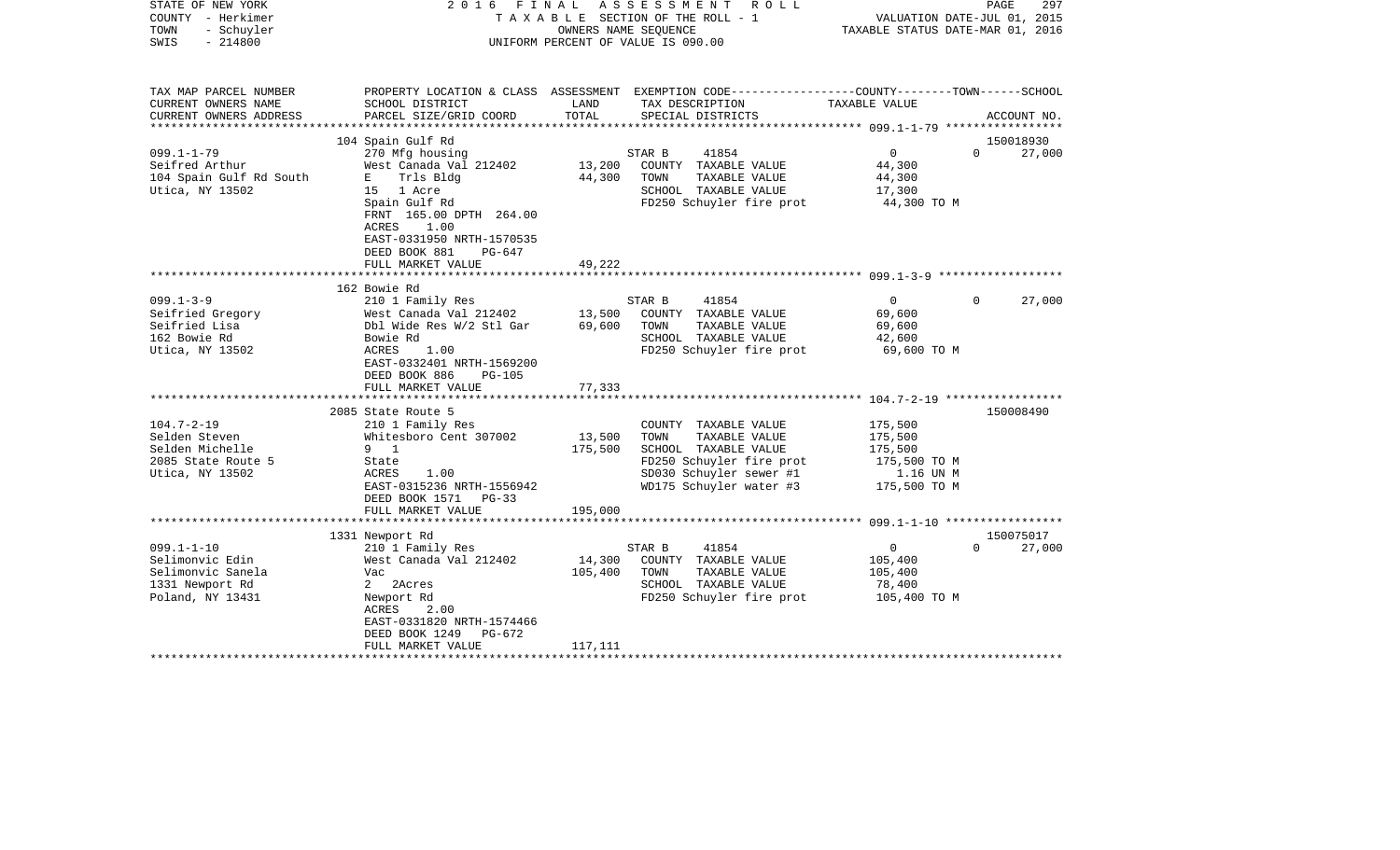| STATE OF NEW YORK<br>COUNTY - Herkimer<br>- Schuyler<br>TOWN<br>$-214800$<br>SWIS | 2 0 1 6<br>FINAL                          |                  | ASSESSMENT<br>R O L L<br>T A X A B L E SECTION OF THE ROLL - 1<br>OWNERS NAME SEOUENCE<br>UNIFORM PERCENT OF VALUE IS 090.00            | VALUATION DATE-JUL 01, 2015<br>TAXABLE STATUS DATE-MAR 01, 2016 | PAGE<br>298           |
|-----------------------------------------------------------------------------------|-------------------------------------------|------------------|-----------------------------------------------------------------------------------------------------------------------------------------|-----------------------------------------------------------------|-----------------------|
| TAX MAP PARCEL NUMBER<br>CURRENT OWNERS NAME<br>CURRENT OWNERS ADDRESS            | SCHOOL DISTRICT<br>PARCEL SIZE/GRID COORD | LAND<br>TOTAL    | PROPERTY LOCATION & CLASS ASSESSMENT EXEMPTION CODE---------------COUNTY-------TOWN------SCHOOL<br>TAX DESCRIPTION<br>SPECIAL DISTRICTS | TAXABLE VALUE                                                   | ACCOUNT NO.           |
| **********************                                                            |                                           |                  |                                                                                                                                         |                                                                 |                       |
| $105.1 - 1 - 3$                                                                   | 539 Windfall Rd<br>240 Rural res          |                  | VET WAR CT 41121                                                                                                                        | 8,100<br>8,100                                                  | 150018990<br>$\Omega$ |
| Serbaniewicz Joseph & Peal                                                        | Whitesboro Cent 307002                    |                  | 29,000 STAR EN<br>41834                                                                                                                 | $\overline{0}$<br>$\mathbf 0$                                   | 58,770                |
| Serbaniewicz John T                                                               | Bldg                                      | 92,700           | COUNTY TAXABLE VALUE                                                                                                                    | 84,600                                                          |                       |
| 539 Windfall Rd                                                                   | $3 \t 26$                                 |                  | TAXABLE VALUE<br>TOWN                                                                                                                   | 84,600                                                          |                       |
| Utica, NY 13502                                                                   | Windfall                                  |                  | SCHOOL TAXABLE VALUE                                                                                                                    | 33,930                                                          |                       |
|                                                                                   | ACRES<br>26.00                            |                  | FD250 Schuyler fire prot                                                                                                                | 92,700 TO M                                                     |                       |
|                                                                                   | EAST-0326479 NRTH-1560086                 |                  |                                                                                                                                         |                                                                 |                       |
|                                                                                   | DEED BOOK 1523<br>PG-271                  |                  |                                                                                                                                         |                                                                 |                       |
|                                                                                   | FULL MARKET VALUE                         | 103,000          |                                                                                                                                         |                                                                 |                       |
|                                                                                   |                                           |                  |                                                                                                                                         | ******************* 098.4-1-39.2 ***************                |                       |
|                                                                                   | Graham Rd                                 |                  |                                                                                                                                         |                                                                 |                       |
| $098.4 - 1 - 39.2$                                                                | 312 Vac w/imprv                           |                  | COUNTY TAXABLE VALUE                                                                                                                    | 25,400                                                          |                       |
| Sergott Charles<br>Sergott Arlene                                                 | Whitesboro Cent 307002<br>W Bldg          | 13,200<br>25,400 | TAXABLE VALUE<br>TOWN<br>SCHOOL TAXABLE VALUE                                                                                           | 25,400<br>25,400                                                |                       |
| 5552 Walker Rd                                                                    | 7.96acres                                 |                  | FD250 Schuyler fire prot                                                                                                                | 25,400 TO M                                                     |                       |
| Utica, NY 13502                                                                   | Graham Rd                                 |                  |                                                                                                                                         |                                                                 |                       |
|                                                                                   | 8.00<br>ACRES                             |                  |                                                                                                                                         |                                                                 |                       |
|                                                                                   | EAST-0319597 NRTH-1561366                 |                  |                                                                                                                                         |                                                                 |                       |
|                                                                                   | DEED BOOK 648<br>PG-543                   |                  |                                                                                                                                         |                                                                 |                       |
|                                                                                   | FULL MARKET VALUE                         | 28,222           |                                                                                                                                         |                                                                 |                       |
|                                                                                   |                                           |                  |                                                                                                                                         |                                                                 |                       |
|                                                                                   | 11147 Cosby Manor Rd                      |                  |                                                                                                                                         |                                                                 | 150013080             |
| $098.4 - 1 - 39.1$                                                                | 240 Rural res                             |                  | AG MKTS<br>41730                                                                                                                        | $\Omega$<br>$\Omega$                                            | $\Omega$              |
| Sergott Edward F                                                                  | Whitesboro Cent 307002                    | 27,900 STAR B    | 41854                                                                                                                                   | $\mathbf 0$<br>$\Omega$                                         | 27,000                |
| 11147 Cosby Manor Rd                                                              | Residence & Barn                          | 113,900          | COUNTY TAXABLE VALUE                                                                                                                    | 113,900                                                         |                       |
| Utica, NY 13502                                                                   | 23.8 Acres                                |                  | TAXABLE VALUE<br>TOWN                                                                                                                   | 113,900                                                         |                       |
|                                                                                   | 2000<br>Bar Redu 5000                     |                  | SCHOOL TAXABLE VALUE                                                                                                                    | 86,900                                                          |                       |
| MAY BE SUBJECT TO PAYMENT<br>UNDER AGDIST LAW TIL 2023                            | ACRES 23.80<br>EAST-0318951 NRTH-1560284  |                  | FD250 Schuyler fire prot<br>WD170 Schuyler water #2                                                                                     | 113,900 TO M<br>4,700 TO C                                      |                       |
|                                                                                   | DEED BOOK 835<br>PG-551                   |                  | 1.00 UN M                                                                                                                               |                                                                 |                       |
|                                                                                   | FULL MARKET VALUE                         | 126,556          |                                                                                                                                         |                                                                 |                       |
|                                                                                   | ******************                        | ************     |                                                                                                                                         | ************************ 099.3-1-46 ******************          |                       |
|                                                                                   | Off Newport Rd                            |                  |                                                                                                                                         |                                                                 | 150013050             |
| $099.3 - 1 - 46$                                                                  | 322 Rural vac>10                          |                  | COUNTY TAXABLE VALUE                                                                                                                    | 8,500                                                           |                       |
| Sergott Edward F                                                                  | Whitesboro Cent 307002                    | 8,500            | TOWN<br>TAXABLE VALUE                                                                                                                   | 8,500                                                           |                       |
| Sergott Edward R                                                                  | Vac                                       | 8,500            | SCHOOL TAXABLE VALUE                                                                                                                    | 8,500                                                           |                       |
| 11147 Cosby Manor Rd                                                              | 2 16                                      |                  | FD250 Schuyler fire prot                                                                                                                | 8,500 TO M                                                      |                       |
| Utica, NY 13502                                                                   | None                                      |                  |                                                                                                                                         |                                                                 |                       |
|                                                                                   | ACRES 16.14                               |                  |                                                                                                                                         |                                                                 |                       |
|                                                                                   | EAST-0327616 NRTH-1564702                 |                  |                                                                                                                                         |                                                                 |                       |
|                                                                                   | DEED BOOK 1461<br>PG-578                  |                  |                                                                                                                                         |                                                                 |                       |
|                                                                                   | FULL MARKET VALUE                         | 9,444            |                                                                                                                                         |                                                                 |                       |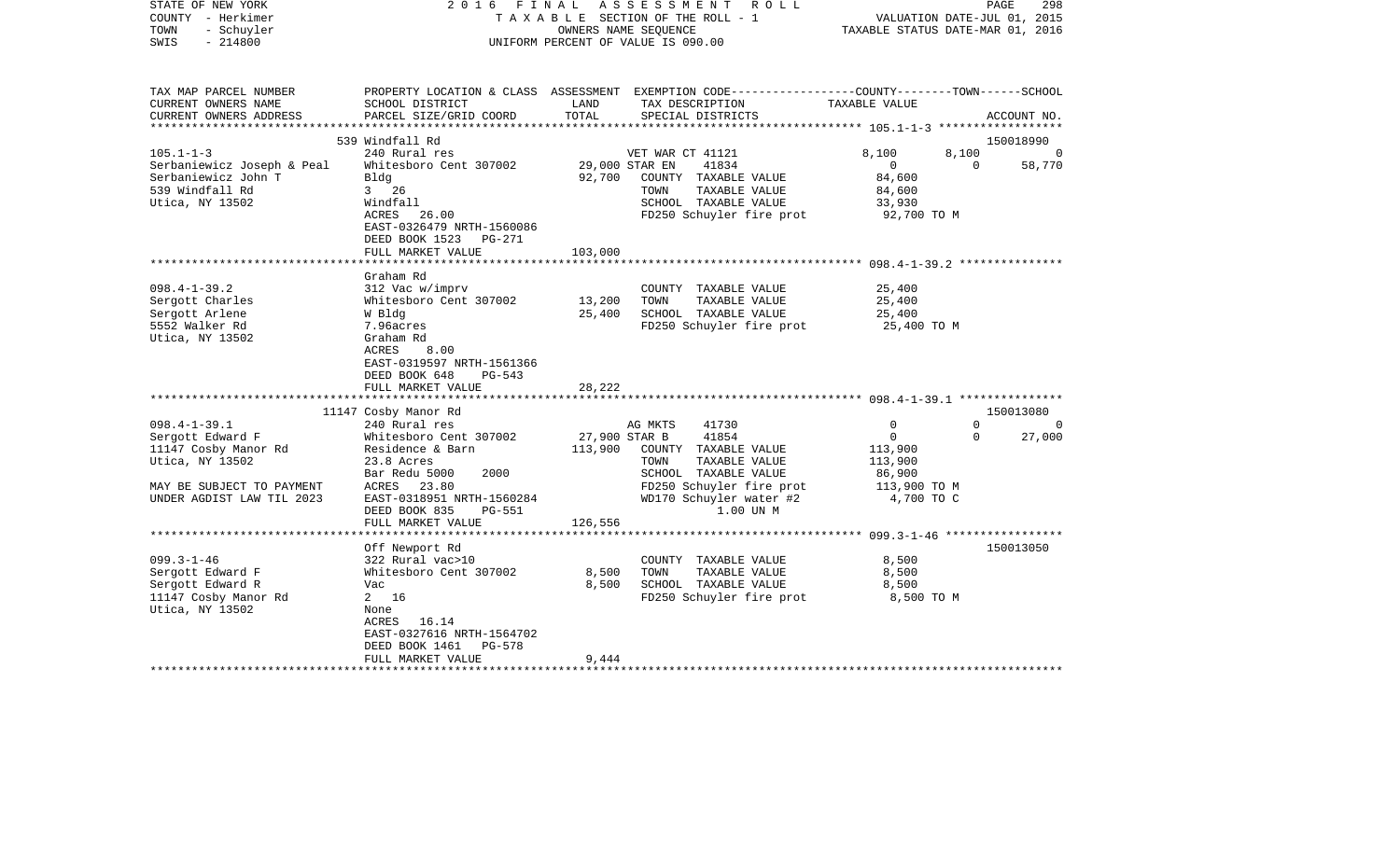| STATE OF NEW YORK<br>COUNTY - Herkimer<br>- Schuyler<br>TOWN<br>$-214800$<br>SWIS                                                                    | 2016 FINAL                                                                                                                                                                                                                                                                                                                                                                                                                                   |                                                                           | ASSESSMENT ROLL<br>TAXABLE SECTION OF THE ROLL - 1<br>OWNERS NAME SEQUENCE<br>UNIFORM PERCENT OF VALUE IS 090.00                                                                                       | VALUATION DATE-JUL 01, 2015<br>TAXABLE STATUS DATE-MAR 01, 2016                        | PAGE<br>299        |
|------------------------------------------------------------------------------------------------------------------------------------------------------|----------------------------------------------------------------------------------------------------------------------------------------------------------------------------------------------------------------------------------------------------------------------------------------------------------------------------------------------------------------------------------------------------------------------------------------------|---------------------------------------------------------------------------|--------------------------------------------------------------------------------------------------------------------------------------------------------------------------------------------------------|----------------------------------------------------------------------------------------|--------------------|
| TAX MAP PARCEL NUMBER<br>CURRENT OWNERS NAME<br>CURRENT OWNERS ADDRESS<br>************************                                                   | SCHOOL DISTRICT<br>PARCEL SIZE/GRID COORD                                                                                                                                                                                                                                                                                                                                                                                                    | LAND<br>TOTAL                                                             | PROPERTY LOCATION & CLASS ASSESSMENT EXEMPTION CODE---------------COUNTY-------TOWN------SCHOOL<br>TAX DESCRIPTION<br>SPECIAL DISTRICTS                                                                | TAXABLE VALUE                                                                          | ACCOUNT NO.        |
| $104.2 - 1 - 14.5$<br>Sergott Edward F<br>11147 Cosby Manor Rd<br>Utica, NY 13502<br>MAY BE SUBJECT TO PAYMENT<br>UNDER AGDIST LAW TIL 2023          | Wood Lane<br>314 Rural vac<10<br>Whitesboro Cent 307002<br>3.0 Acres<br>Bar Redu 10000<br>FRNT 450.00 DPTH 400.00<br>ACRES<br>3.00<br>EAST-0318873 NRTH-1559138<br>DEED BOOK 929<br>PG-175<br>FULL MARKET VALUE                                                                                                                                                                                                                              | 15,000<br>15,000<br>16,667                                                | AG MKTS<br>41730<br>COUNTY TAXABLE VALUE<br>TAXABLE VALUE<br>TOWN<br>SCHOOL TAXABLE VALUE<br>FD250 Schuyler fire prot<br>WD170 Schuyler water #2<br>$.00$ UN $M$                                       | 8,702<br>8,702<br>6,298<br>6,298<br>6,298<br>15,000 TO M<br>15,000 TO C                | 8,702              |
|                                                                                                                                                      |                                                                                                                                                                                                                                                                                                                                                                                                                                              |                                                                           |                                                                                                                                                                                                        |                                                                                        |                    |
| $098.4 - 1 - 29$<br>Sergott Frank<br>5552 Walker Rd<br>Utica, NY 13502<br>$098.4 - 1 - 39.3$<br>Sergott Frank C<br>5552 Walker Rd<br>Utica, NY 13502 | Graham Rd<br>322 Rural vac>10<br>Whitesboro Cent 307002<br>Vac<br>Combined W/ 098.4-1-39.4<br>Graham<br>FRNT 2265.00 DPTH<br>ACRES<br>18.50<br>EAST-0320309 NRTH-1562456<br>DEED BOOK 684<br>PG-547<br>FULL MARKET VALUE<br>*******************<br>Graham Rd<br>314 Rural vac<10<br>Whitesboro Cent 307002<br>W Vacant<br>5.95acres<br>Graham Rd<br>ACRES<br>5.95<br>EAST-0319830 NRTH-1561770<br>DEED BOOK 1481 PG-322<br>FULL MARKET VALUE | 19,300<br>19,300<br>21,444<br>*************<br>11,300<br>11,300<br>12,556 | COUNTY TAXABLE VALUE<br>TOWN<br>TAXABLE VALUE<br>SCHOOL TAXABLE VALUE<br>FD250 Schuyler fire prot<br>COUNTY TAXABLE VALUE<br>TOWN<br>TAXABLE VALUE<br>SCHOOL TAXABLE VALUE<br>FD250 Schuyler fire prot | 19,300<br>19,300<br>19,300<br>19,300 TO M<br>11,300<br>11,300<br>11,300<br>11,300 TO M | 150019050          |
|                                                                                                                                                      | 164 Watkins Rd                                                                                                                                                                                                                                                                                                                                                                                                                               |                                                                           |                                                                                                                                                                                                        |                                                                                        | 150020220          |
| $112.2 - 3 - 32$<br>Servatius David J<br>Servatius Gail<br>164 Watkins Rd<br>Frankfort, NY 13340                                                     | 210 1 Family Res<br>Frankfort-Schuy 212602<br>Bldg<br>$3 \frac{3}{4}$<br>Watkins<br>FRNT 160.00 DPTH 148.00<br>BANK<br>740<br>EAST-0340360 NRTH-1538246<br>DEED BOOK 770<br>PG-683<br>FULL MARKET VALUE                                                                                                                                                                                                                                      | 9,000<br>72,000<br>80,000                                                 | STAR B<br>41854<br>COUNTY TAXABLE VALUE<br>TOWN<br>TAXABLE VALUE<br>SCHOOL TAXABLE VALUE<br>FD250 Schuyler fire prot                                                                                   | $\overline{0}$<br>72,000<br>72,000<br>45,000<br>72,000 TO M                            | 27,000<br>$\Omega$ |
|                                                                                                                                                      |                                                                                                                                                                                                                                                                                                                                                                                                                                              |                                                                           |                                                                                                                                                                                                        |                                                                                        |                    |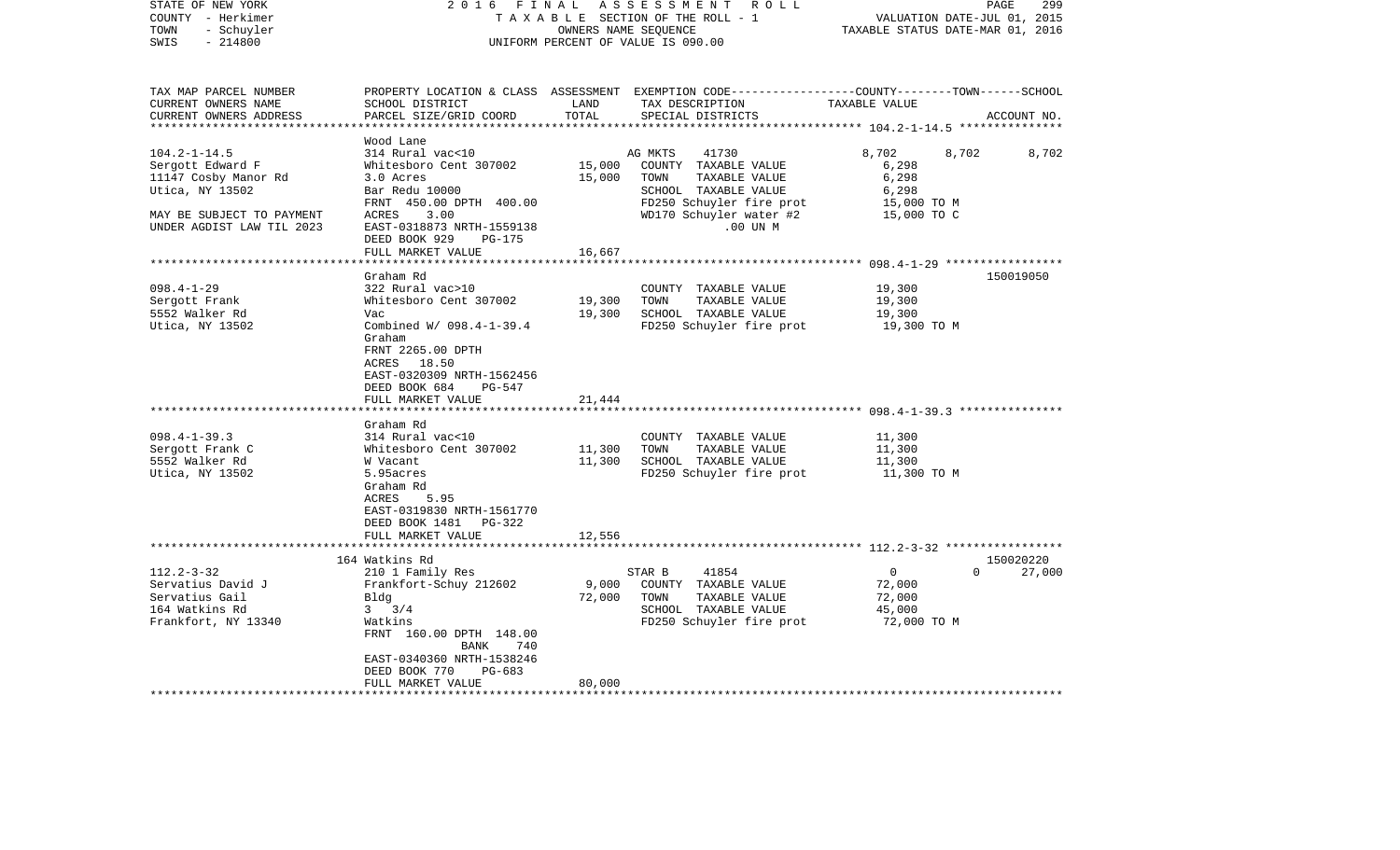| STATE OF NEW YORK<br>COUNTY - Herkimer<br>TOWN<br>- Schuyler<br>$-214800$<br>SWIS                                                                             | 2016                                                                                                                                                                                                                                                                                                                                                                                                          | OWNERS NAME SEQUENCE                           | FINAL ASSESSMENT ROLL<br>TAXABLE SECTION OF THE ROLL - 1<br>UNIFORM PERCENT OF VALUE IS 090.00                                                                                                                                                 | PAGE<br>300<br>VALUATION DATE-JUL 01, 2015<br>TAXABLE STATUS DATE-MAR 01, 2016                       |                        |
|---------------------------------------------------------------------------------------------------------------------------------------------------------------|---------------------------------------------------------------------------------------------------------------------------------------------------------------------------------------------------------------------------------------------------------------------------------------------------------------------------------------------------------------------------------------------------------------|------------------------------------------------|------------------------------------------------------------------------------------------------------------------------------------------------------------------------------------------------------------------------------------------------|------------------------------------------------------------------------------------------------------|------------------------|
| TAX MAP PARCEL NUMBER<br>CURRENT OWNERS NAME<br>CURRENT OWNERS ADDRESS                                                                                        | SCHOOL DISTRICT<br>PARCEL SIZE/GRID COORD                                                                                                                                                                                                                                                                                                                                                                     | LAND<br>TOTAL                                  | PROPERTY LOCATION & CLASS ASSESSMENT EXEMPTION CODE----------------COUNTY-------TOWN------SCHOOL<br>TAX DESCRIPTION<br>SPECIAL DISTRICTS                                                                                                       | TAXABLE VALUE                                                                                        | ACCOUNT NO.            |
| *************                                                                                                                                                 |                                                                                                                                                                                                                                                                                                                                                                                                               |                                                |                                                                                                                                                                                                                                                | ********************* 105.1-1-27 ******************                                                  |                        |
|                                                                                                                                                               | 454 Windfall Rd                                                                                                                                                                                                                                                                                                                                                                                               |                                                |                                                                                                                                                                                                                                                |                                                                                                      | 150004380              |
| $105.1 - 1 - 27$<br>Sgroi Kathy L<br>454 Windfall Rd<br>Utica, NY 13502                                                                                       | 210 1 Family Res<br>Whitesboro Cent 307002<br>Bldg<br>E<br>1.4<br>Windfall<br>ACRES<br>$1.40$ BANK<br>048<br>EAST-0326622 NRTH-1558132<br>DEED BOOK 852<br>$PG-121$                                                                                                                                                                                                                                           | 13,800<br>111,800                              | 41854<br>STAR B<br>COUNTY TAXABLE VALUE<br>TOWN<br>TAXABLE VALUE<br>SCHOOL TAXABLE VALUE<br>FD250 Schuyler fire prot                                                                                                                           | $\overline{0}$<br>111,800<br>111,800<br>84,800<br>111,800 TO M                                       | 27,000<br>$\Omega$     |
|                                                                                                                                                               | FULL MARKET VALUE                                                                                                                                                                                                                                                                                                                                                                                             | 124,222                                        |                                                                                                                                                                                                                                                |                                                                                                      |                        |
| $105.3 - 1 - 2.3$<br>Shamrock Sewer Svs<br>41 Second Ave<br>Ilion, NY 13357<br>$099.4 - 5 - 34$<br>Sharif Mohammed<br>263 Anderson St<br>Hackensack, NJ 07601 | State Route 5<br>330 Vacant comm<br>Whitesboro Cent 307002<br>FRNT 323.50 DPTH<br>ACRES<br>2.00<br>EAST-0325138 NRTH-1550072<br>DEED BOOK 1469<br>PG-151<br>FULL MARKET VALUE<br>******************************<br>Louis Ridge Rd<br>322 Rural vac>10<br>West Canada Val 212402<br>Survey # 106<br>Land & Lakes lot 41<br>Louis Rd<br>ACRES<br>11.00<br>EAST-0347728 NRTH-1564310<br>DEED BOOK 1112<br>PG-538 | 10,000<br>10,000<br>11,111<br>34,100<br>34,100 | COUNTY TAXABLE VALUE<br>TAXABLE VALUE<br>TOWN<br>SCHOOL TAXABLE VALUE<br>FD250 Schuyler fire prot<br>WD165 Schuyler water #4<br>1.00 UN M<br>COUNTY TAXABLE VALUE<br>TAXABLE VALUE<br>TOWN<br>SCHOOL TAXABLE VALUE<br>FD250 Schuyler fire prot | 10,000<br>10,000<br>10,000<br>10,000 TO M<br>4,500 TO C<br>34,100<br>34,100<br>34,100<br>34,100 TO M | 150018630<br>150003180 |
|                                                                                                                                                               | FULL MARKET VALUE                                                                                                                                                                                                                                                                                                                                                                                             | 37,889                                         |                                                                                                                                                                                                                                                |                                                                                                      |                        |
| $112.2 - 3 - 42$<br>Sharp Donna M<br>716 Church St<br>Herkimer, NY 13350                                                                                      | State Route 5<br>210 1 Family Res<br>Frankfort-Schuy 212602<br>Bldg<br>$S \qquad \qquad$<br>$3 \frac{1}{4}$<br>State<br>95.00 DPTH 140.00<br>FRNT<br>EAST-0338720 NRTH-1537839<br>DEED BOOK 795<br>PG-569<br>FULL MARKET VALUE                                                                                                                                                                                | 7,700<br>52,300<br>58,111                      | COUNTY TAXABLE VALUE<br>TAXABLE VALUE<br>TOWN<br>SCHOOL TAXABLE VALUE<br>FD250 Schuyler fire prot                                                                                                                                              | 52,300<br>52,300<br>52,300<br>52,300 TO M                                                            | 150014400              |
|                                                                                                                                                               |                                                                                                                                                                                                                                                                                                                                                                                                               |                                                |                                                                                                                                                                                                                                                |                                                                                                      |                        |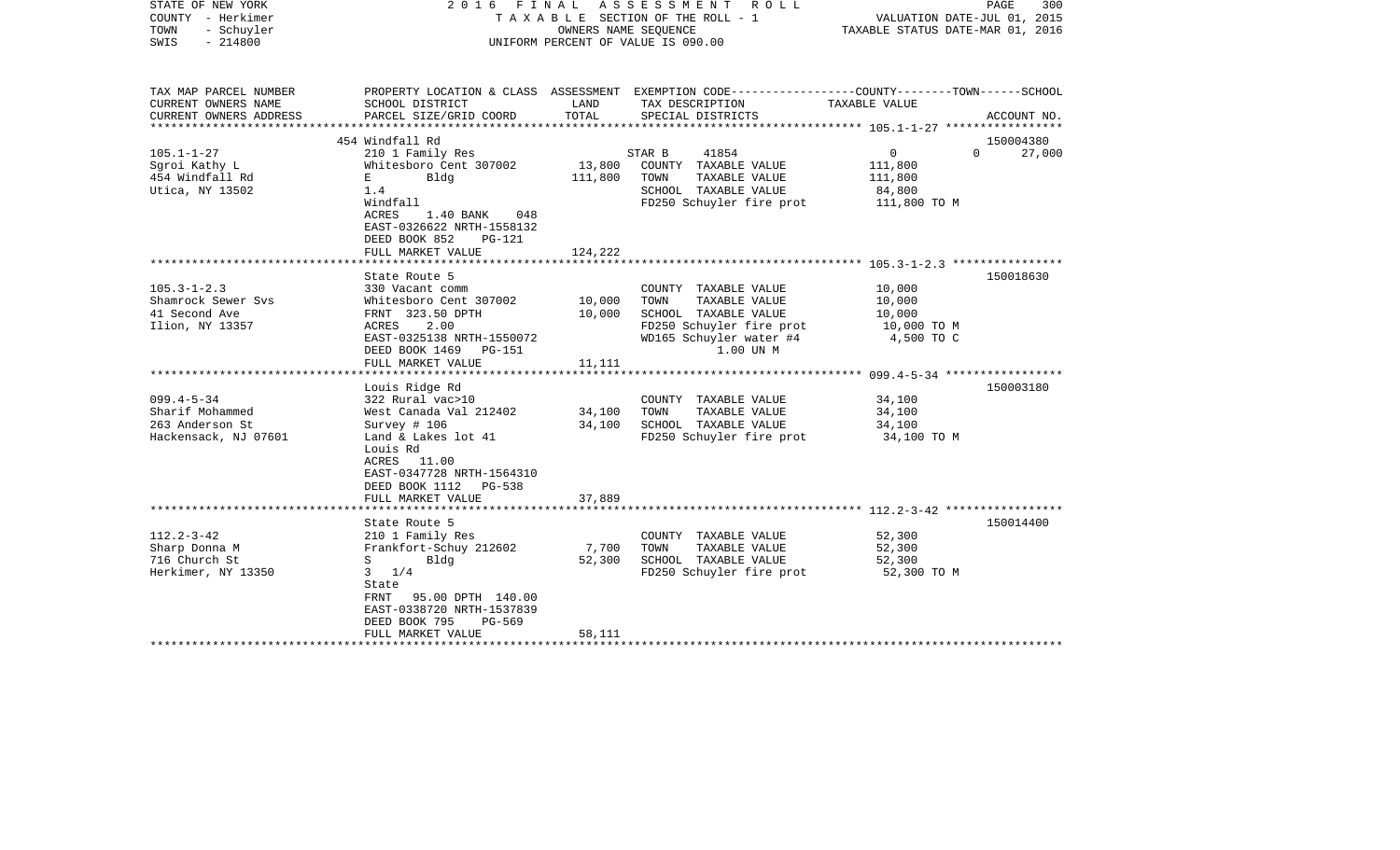| STATE OF NEW YORK<br>COUNTY - Herkimer<br>- Schuyler<br>TOWN<br>$-214800$<br>SWIS               | FINAL<br>2016                                                                                                         | OWNERS NAME SEOUENCE              | ASSESSMENT<br>R O L L<br>T A X A B L E SECTION OF THE ROLL - 1<br>UNIFORM PERCENT OF VALUE IS 090.00                                     | VALUATION DATE-JUL 01, 2015<br>TAXABLE STATUS DATE-MAR 01, 2016 | $\mathop{\mathtt{PAGE}}$<br>301 |
|-------------------------------------------------------------------------------------------------|-----------------------------------------------------------------------------------------------------------------------|-----------------------------------|------------------------------------------------------------------------------------------------------------------------------------------|-----------------------------------------------------------------|---------------------------------|
| TAX MAP PARCEL NUMBER<br>CURRENT OWNERS NAME<br>CURRENT OWNERS ADDRESS<br>********************* | SCHOOL DISTRICT<br>PARCEL SIZE/GRID COORD<br>***********************                                                  | LAND<br>TOTAL<br>**************** | PROPERTY LOCATION & CLASS ASSESSMENT EXEMPTION CODE----------------COUNTY-------TOWN------SCHOOL<br>TAX DESCRIPTION<br>SPECIAL DISTRICTS | TAXABLE VALUE                                                   | ACCOUNT NO.                     |
|                                                                                                 |                                                                                                                       |                                   |                                                                                                                                          |                                                                 |                                 |
| $112.2 - 3 - 44$                                                                                | State Route 5<br>314 Rural vac<10                                                                                     |                                   | COUNTY TAXABLE VALUE                                                                                                                     | 1,000                                                           | 150075083                       |
| Sharp Donna M                                                                                   | Frankfort-Schuy 212602                                                                                                | 1,000                             | TOWN<br>TAXABLE VALUE                                                                                                                    | 1,000                                                           |                                 |
| 716 Church St                                                                                   | Vac                                                                                                                   | 1,000                             | SCHOOL TAXABLE VALUE                                                                                                                     | 1,000                                                           |                                 |
| Herkimer, NY 13350                                                                              | $\overline{a}$<br>1/8A                                                                                                |                                   | FD250 Schuyler fire prot                                                                                                                 | 1,000 TO M                                                      |                                 |
|                                                                                                 | State Rd<br>FRNT<br>25.00 DPTH 240.00<br>EAST-0338741 NRTH-1537781<br>DEED BOOK 795<br>PG-572<br>FULL MARKET VALUE    | 1,111                             |                                                                                                                                          |                                                                 |                                 |
|                                                                                                 |                                                                                                                       |                                   |                                                                                                                                          |                                                                 |                                 |
|                                                                                                 | 790 Bush Rd                                                                                                           |                                   |                                                                                                                                          |                                                                 |                                 |
| $105.2 - 2 - 6$                                                                                 | 312 Vac w/imprv                                                                                                       |                                   | COUNTY TAXABLE VALUE                                                                                                                     | 81,100                                                          |                                 |
| Shea William                                                                                    | Frankfort-Schuy 212602                                                                                                | 45,100                            | TAXABLE VALUE<br>TOWN                                                                                                                    | 81,100                                                          |                                 |
| Shea Lynn                                                                                       | Valley View lot 6                                                                                                     | 81,100                            | SCHOOL TAXABLE VALUE                                                                                                                     | 81,100                                                          |                                 |
| 408 Wading River Rd<br>Manorville, NY 11949                                                     | Land & Lakes sub<br>FRNT 1708.00 DPTH<br>ACRES 12.60<br>EAST-0344640 NRTH-1558416<br>DEED BOOK 944<br>$PG-45$         |                                   | FD250 Schuyler fire prot                                                                                                                 | 81,100 TO M                                                     |                                 |
|                                                                                                 | FULL MARKET VALUE                                                                                                     | 90,111                            |                                                                                                                                          |                                                                 |                                 |
|                                                                                                 |                                                                                                                       |                                   |                                                                                                                                          |                                                                 |                                 |
|                                                                                                 | Grande View Dr                                                                                                        |                                   |                                                                                                                                          |                                                                 | 150003180                       |
| $099.2 - 4 - 59$                                                                                | 314 Rural vac<10                                                                                                      |                                   | COUNTY TAXABLE VALUE                                                                                                                     | 1,000                                                           |                                 |
| Shearin Jeffery P                                                                               | West Canada Val 212402                                                                                                | 1,000                             | TOWN<br>TAXABLE VALUE                                                                                                                    | 1,000                                                           |                                 |
| Shearin Meedith L                                                                               | Survey # 362                                                                                                          | 1,000                             | SCHOOL TAXABLE VALUE                                                                                                                     | 1,000                                                           |                                 |
| 90 North Main St<br>Newport, NY 13416                                                           | Land & Lakes lot 59<br>Land Locked $40,41\&42$<br>ACRES<br>4.50<br>EAST-0340519 NRTH-1573118<br>DEED BOOK 1246 PG-532 |                                   | FD250 Schuyler fire prot                                                                                                                 | 1,000 TO M                                                      |                                 |
|                                                                                                 | FULL MARKET VALUE                                                                                                     | 1,111                             |                                                                                                                                          |                                                                 |                                 |
|                                                                                                 | ***************************                                                                                           |                                   |                                                                                                                                          |                                                                 |                                 |
|                                                                                                 | 498 Newport Rd                                                                                                        |                                   |                                                                                                                                          |                                                                 | 150021810                       |
| $098.4 - 1 - 24$                                                                                | 210 1 Family Res                                                                                                      |                                   | STAR B<br>41854                                                                                                                          | $\overline{0}$                                                  | $\Omega$<br>27,000              |
| Shepardson Cynthia                                                                              | Whitesboro Cent 307002                                                                                                | 8,300                             | COUNTY TAXABLE VALUE                                                                                                                     | 84,600                                                          |                                 |
| 498 Newport Rd                                                                                  | Bldg                                                                                                                  | 84,600                            | TAXABLE VALUE<br>TOWN<br>SCHOOL TAXABLE VALUE                                                                                            | 84,600                                                          |                                 |
| Utica, NY 13502                                                                                 | $3 \frac{3}{4}$                                                                                                       |                                   |                                                                                                                                          | 57,600                                                          |                                 |
|                                                                                                 | Newport Rd<br>FRNT 119.00 DPTH 151.00<br>EAST-0322384 NRTH-1561233<br>DEED BOOK 924<br>PG-290                         |                                   | FD250 Schuyler fire prot                                                                                                                 | 84,600 TO M                                                     |                                 |
|                                                                                                 | FULL MARKET VALUE                                                                                                     | 94,000                            |                                                                                                                                          |                                                                 |                                 |
|                                                                                                 |                                                                                                                       |                                   |                                                                                                                                          |                                                                 |                                 |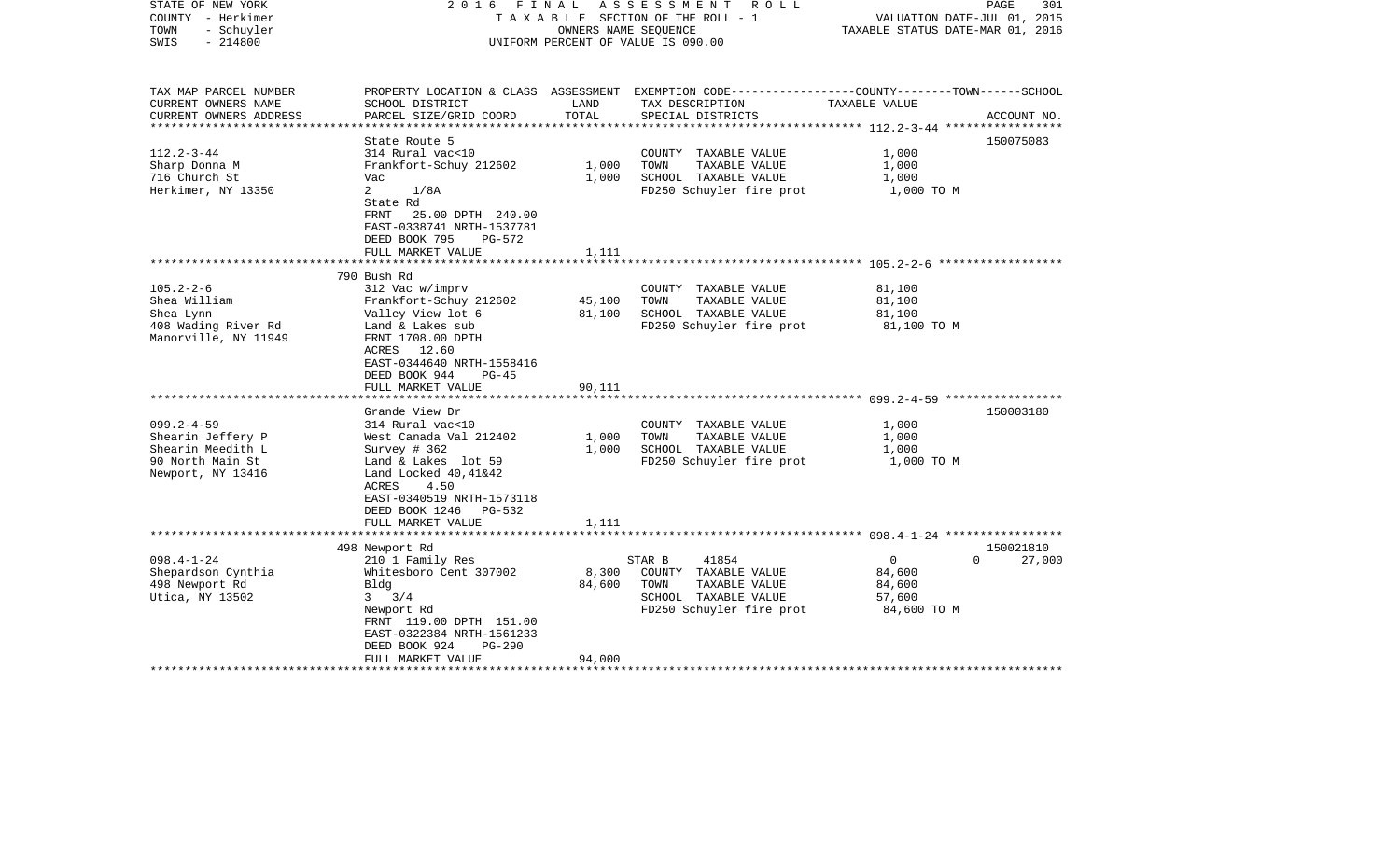| STATE OF NEW YORK<br>COUNTY - Herkimer<br>TOWN<br>- Schuyler<br>$-214800$<br>SWIS                                                            | 2 0 1 6                                                                                                                                                                                                                                                                                                            | FINAL                                         | ASSESSMENT ROLL<br>TAXABLE SECTION OF THE ROLL - 1<br>OWNERS NAME SEQUENCE<br>UNIFORM PERCENT OF VALUE IS 090.00                                                                                                                                         | 302<br>PAGE<br>VALUATION DATE-JUL 01, 2015<br>TAXABLE STATUS DATE-MAR 01, 2016                                            |                                              |  |
|----------------------------------------------------------------------------------------------------------------------------------------------|--------------------------------------------------------------------------------------------------------------------------------------------------------------------------------------------------------------------------------------------------------------------------------------------------------------------|-----------------------------------------------|----------------------------------------------------------------------------------------------------------------------------------------------------------------------------------------------------------------------------------------------------------|---------------------------------------------------------------------------------------------------------------------------|----------------------------------------------|--|
| TAX MAP PARCEL NUMBER<br>CURRENT OWNERS NAME<br>CURRENT OWNERS ADDRESS                                                                       | SCHOOL DISTRICT<br>PARCEL SIZE/GRID COORD                                                                                                                                                                                                                                                                          | LAND<br>TOTAL                                 | PROPERTY LOCATION & CLASS ASSESSMENT EXEMPTION CODE---------------COUNTY-------TOWN------SCHOOL<br>TAX DESCRIPTION<br>SPECIAL DISTRICTS                                                                                                                  | TAXABLE VALUE                                                                                                             | ACCOUNT NO.                                  |  |
|                                                                                                                                              |                                                                                                                                                                                                                                                                                                                    |                                               |                                                                                                                                                                                                                                                          |                                                                                                                           |                                              |  |
| $104.7 - 1 - 33$                                                                                                                             | 5629 Mapleton Dr<br>210 1 Family Res                                                                                                                                                                                                                                                                               |                                               | STAR B<br>41854                                                                                                                                                                                                                                          | $\overline{0}$                                                                                                            | 150015270<br>$\Omega$<br>27,000              |  |
| Shikula Angelika<br>Shikula Andrey<br>5629 Mapleton Dr<br>Utica, NY 13502                                                                    | Whitesboro Cent 307002<br>PH 910 256-2070<br>$10 \t 1/4$<br>Mapleton Drive                                                                                                                                                                                                                                         | 7,000<br>65,000                               | COUNTY TAXABLE VALUE<br>TOWN<br>TAXABLE VALUE<br>SCHOOL TAXABLE VALUE<br>FD250 Schuyler fire prot                                                                                                                                                        | 65,000<br>65,000<br>38,000<br>65,000 TO M                                                                                 |                                              |  |
|                                                                                                                                              | FRNT 55.00 DPTH 166.00<br>EAST-0314167 NRTH-1557683<br>DEED BOOK 903<br>$PG-443$<br>FULL MARKET VALUE                                                                                                                                                                                                              | 72,222                                        | LT160 Schuyler light #1<br>SD030 Schuyler sewer #1<br>WD175 Schuyler water #3                                                                                                                                                                            | 65,000 TO M<br>1.00 UN M<br>65,000 TO M                                                                                   |                                              |  |
|                                                                                                                                              |                                                                                                                                                                                                                                                                                                                    | ************                                  |                                                                                                                                                                                                                                                          |                                                                                                                           |                                              |  |
|                                                                                                                                              | 2459 State Route 5                                                                                                                                                                                                                                                                                                 |                                               |                                                                                                                                                                                                                                                          |                                                                                                                           | 150011430                                    |  |
| $104.2 - 2 - 19$<br>Shuman Ernst<br>2459 State Route 5<br>Utica, NY 13502<br>$099.1 - 3 - 3.2$<br>Shut Ivan<br>Shut Olga<br>1104 Windfall Rd | 210 1 Family Res<br>Whitesboro Cent 307002<br>Bldg<br>N<br>merge 104-2-2-20 2015<br>State<br>FRNT 160.00 DPTH<br><b>ACRES</b><br>1.40<br>EAST-0321318 NRTH-1553051<br>DEED BOOK 920<br>PG-634<br>FULL MARKET VALUE<br>1104 Windfall Rd<br>210 1 Family Res<br>West Canada Val 212402<br>Double-Wide<br>Windfall Rd | 20,000<br>80,000<br>88,889<br>8,000<br>59,000 | 41854<br>STAR B<br>COUNTY TAXABLE VALUE<br>TOWN<br>TAXABLE VALUE<br>SCHOOL TAXABLE VALUE<br>FD250 Schuyler fire prot<br>WD170 Schuyler water #2<br>1.00 UN M<br>41854<br>STAR B<br>COUNTY TAXABLE VALUE<br>TAXABLE VALUE<br>TOWN<br>SCHOOL TAXABLE VALUE | $\overline{0}$<br>80,000<br>80,000<br>53,000<br>80,000 TO M<br>3,500 TO C<br>$\overline{0}$<br>59,000<br>59,000<br>32,000 | $\mathbf{0}$<br>27,000<br>$\Omega$<br>27,000 |  |
| Utica, NY 13502                                                                                                                              | 1.2 Acres<br>FRNT 175.00 DPTH<br>1.20<br>ACRES<br>EAST-0331259 NRTH-1569560<br>DEED BOOK 1255<br>PG-147<br>FULL MARKET VALUE<br>**********************                                                                                                                                                             | 65,556                                        | FD250 Schuyler fire prot                                                                                                                                                                                                                                 | 59,000 TO M                                                                                                               |                                              |  |
|                                                                                                                                              | 420 Watkins Rd                                                                                                                                                                                                                                                                                                     |                                               |                                                                                                                                                                                                                                                          |                                                                                                                           | 150009360                                    |  |
| $112.2 - 1 - 12$<br>Siddall Dennis A<br>Siddall Jacqueline<br>420 Watkins Rd<br>Frankfort, NY 13340                                          | 210 1 Family Res<br>Frankfort-Schuy 212602<br>E<br>Bldg<br>4 Acres<br>Watkins<br>ACRES<br>4.00 BANK<br>720<br>EAST-0343456 NRTH-1542101<br>DEED BOOK 799<br>PG-635<br>FULL MARKET VALUE                                                                                                                            | 15,800<br>65,800<br>73,111                    | 41854<br>STAR B<br>COUNTY TAXABLE VALUE<br>TOWN<br>TAXABLE VALUE<br>SCHOOL TAXABLE VALUE<br>FD250 Schuyler fire prot                                                                                                                                     | $\overline{0}$<br>65,800<br>65,800<br>38,800<br>65,800 TO M                                                               | $\Omega$<br>27,000                           |  |
|                                                                                                                                              |                                                                                                                                                                                                                                                                                                                    |                                               |                                                                                                                                                                                                                                                          |                                                                                                                           |                                              |  |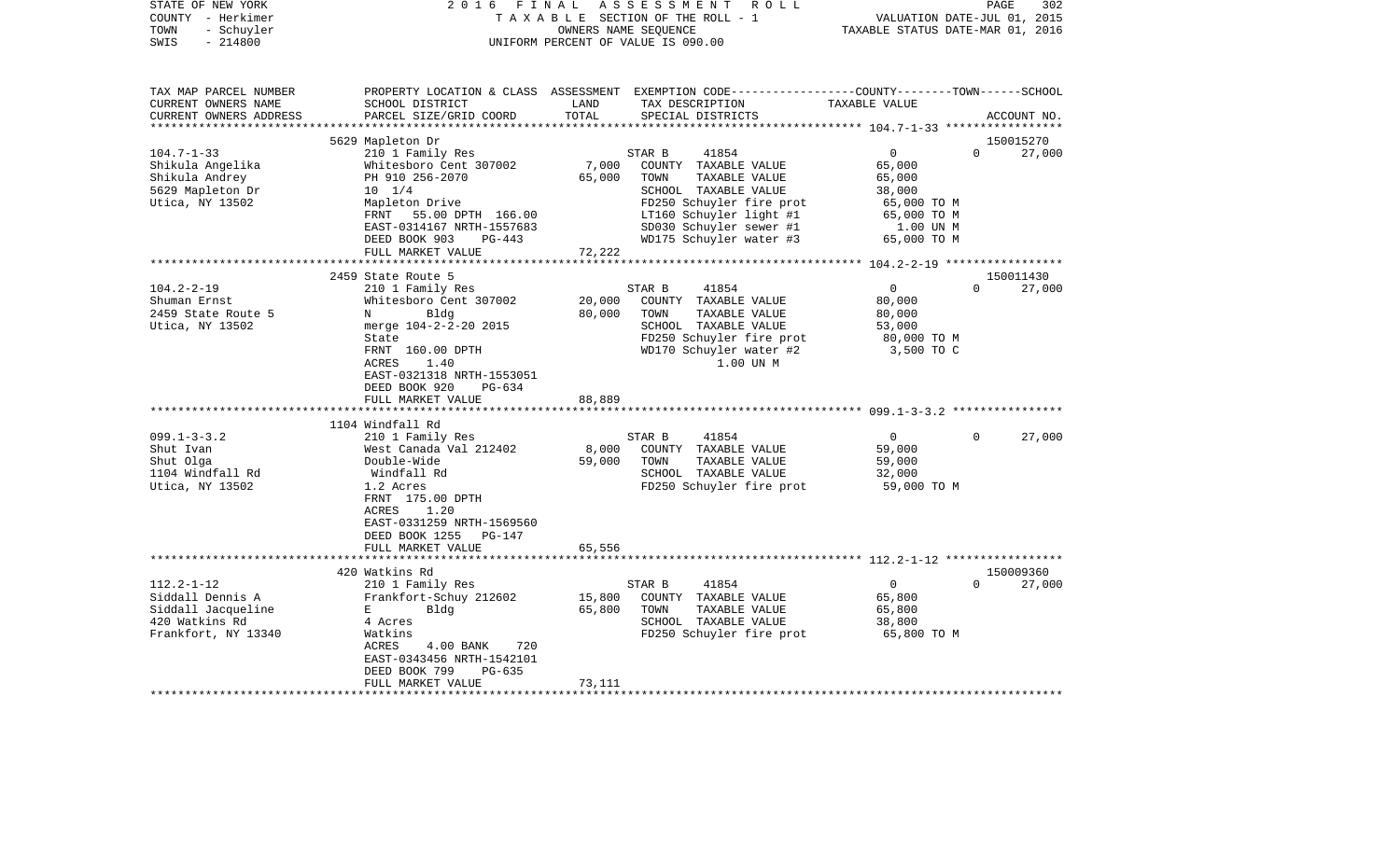| STATE OF NEW YORK<br>COUNTY - Herkimer<br>- Schuyler<br>TOWN<br>$-214800$<br>SWIS | 2016<br>F I N A L                                                                                            |               | ASSESSMENT<br>R O L L<br>TAXABLE SECTION OF THE ROLL - 1<br>OWNERS NAME SEOUENCE<br>UNIFORM PERCENT OF VALUE IS 090.00 | TAXABLE STATUS DATE-MAR 01, 2016 | PAGE<br>303<br>VALUATION DATE-JUL 01, 2015 |
|-----------------------------------------------------------------------------------|--------------------------------------------------------------------------------------------------------------|---------------|------------------------------------------------------------------------------------------------------------------------|----------------------------------|--------------------------------------------|
| TAX MAP PARCEL NUMBER<br>CURRENT OWNERS NAME                                      | SCHOOL DISTRICT                                                                                              | LAND          | PROPERTY LOCATION & CLASS ASSESSMENT EXEMPTION CODE---------------COUNTY-------TOWN------SCHOOL<br>TAX DESCRIPTION     | TAXABLE VALUE                    |                                            |
| CURRENT OWNERS ADDRESS<br>************************                                | PARCEL SIZE/GRID COORD                                                                                       | TOTAL         | SPECIAL DISTRICTS                                                                                                      |                                  | ACCOUNT NO.                                |
|                                                                                   | 248 Bull Rd                                                                                                  |               |                                                                                                                        |                                  | 150002610                                  |
| $105.1 - 1 - 9.12$                                                                | 312 Vac w/imprv                                                                                              |               | COUNTY TAXABLE VALUE                                                                                                   | 30,000                           |                                            |
| Sidorevich Vasily                                                                 | Whitesboro Cent 307002                                                                                       | 10,000        | TOWN<br>TAXABLE VALUE                                                                                                  | 30,000                           |                                            |
| Sidorevich Arkadiy                                                                | pole barn 90 % as/of $3/1/$                                                                                  | 30,000        | SCHOOL TAXABLE VALUE                                                                                                   | 30,000                           |                                            |
| 517 Briarcliff Ave                                                                | Bull Rd                                                                                                      |               | FD250 Schuyler fire prot                                                                                               | 30,000 TO M                      |                                            |
| Utica, NY 13502                                                                   | FRNT 335.50 DPTH<br>ACRES<br>5.00<br>EAST-0329675 NRTH-1558162<br>DEED BOOK 1502 PG-818<br>FULL MARKET VALUE | 33,333        |                                                                                                                        |                                  |                                            |
|                                                                                   |                                                                                                              |               |                                                                                                                        |                                  |                                            |
|                                                                                   | 150 Bowie Rd                                                                                                 |               |                                                                                                                        |                                  |                                            |
| $099.1 - 3 - 8.2$                                                                 | 210 1 Family Res                                                                                             |               | 41854<br>STAR B                                                                                                        | $\overline{0}$                   | 27,000<br>$\Omega$                         |
| Sierak Katrina                                                                    | West Canada Val 212402                                                                                       | 13,500        | COUNTY TAXABLE VALUE                                                                                                   | 69,600                           |                                            |
| 150 Bowie Rd                                                                      | Double Wide Manufactured                                                                                     | 69,600        | TAXABLE VALUE<br>TOWN                                                                                                  | 69,600                           |                                            |
| Utica, NY 13502                                                                   | Residence                                                                                                    |               | SCHOOL TAXABLE VALUE                                                                                                   | 42,600                           |                                            |
|                                                                                   | FRNT 150.00 DPTH<br>1.00<br>ACRES<br>EAST-0332068 NRTH-1569433<br>DEED BOOK 868<br>PG-347                    |               | FD250 Schuyler fire prot                                                                                               | 69,600 TO M                      |                                            |
|                                                                                   | FULL MARKET VALUE                                                                                            | 77,333        |                                                                                                                        |                                  |                                            |
|                                                                                   | 137 Oak Hill Rd                                                                                              |               |                                                                                                                        |                                  | 150019980                                  |
| $112.4 - 3 - 9$                                                                   | 210 1 Family Res                                                                                             |               | COUNTY TAXABLE VALUE                                                                                                   | 77,100                           |                                            |
| Signorino Mayme                                                                   | Frankfort-Schuy 212602                                                                                       | 16,500        | TAXABLE VALUE<br>TOWN                                                                                                  | 77,100                           |                                            |
| 34 Woodbriar Dr                                                                   | Single Family Modular Res                                                                                    | 77,100        | SCHOOL TAXABLE VALUE                                                                                                   | 77,100                           |                                            |
| Rochester, NY 14616                                                               | 5 Acres<br>Oak Hill<br>ACRES<br>5.00<br>EAST-0342999 NRTH-1534558<br>DEED BOOK 781<br>$PG-334$               |               | FD250 Schuyler fire prot                                                                                               | 77,100 TO M                      |                                            |
|                                                                                   | FULL MARKET VALUE                                                                                            | 85,667        |                                                                                                                        |                                  |                                            |
|                                                                                   |                                                                                                              |               |                                                                                                                        |                                  |                                            |
|                                                                                   | 139 Church Rd                                                                                                |               |                                                                                                                        |                                  |                                            |
| $112.2 - 2 - 4.1$                                                                 | 240 Rural res                                                                                                |               | 41730<br>AG MKTS                                                                                                       | 1,486                            | 1,486<br>1,486                             |
| Simmons Robert E                                                                  | Frankfort-Schuy 212602                                                                                       | 21,300 STAR B | 41854                                                                                                                  | $\mathbf{0}$                     | 27,000<br>$\Omega$                         |
| Simmons Robin A                                                                   | Buildings                                                                                                    | 93,500        | COUNTY TAXABLE VALUE                                                                                                   | 92,014                           |                                            |
| 139 Church Rd                                                                     | Millers Grove Rd                                                                                             |               | TOWN<br>TAXABLE VALUE                                                                                                  | 92,014                           |                                            |
| Frankfort, NY 13340                                                               | ACRES 16.00<br>EAST-0337523 NRTH-1542084                                                                     |               | SCHOOL TAXABLE VALUE                                                                                                   | 65,014                           |                                            |
| MAY BE SUBJECT TO PAYMENT                                                         | DEED BOOK 1345<br>$PG-15$                                                                                    |               | FD250 Schuyler fire prot                                                                                               | 93,500 TO M                      |                                            |
| UNDER AGDIST LAW TIL 2023                                                         | FULL MARKET VALUE                                                                                            | 103,889       |                                                                                                                        |                                  |                                            |
| *********************                                                             | ******************************                                                                               |               |                                                                                                                        |                                  |                                            |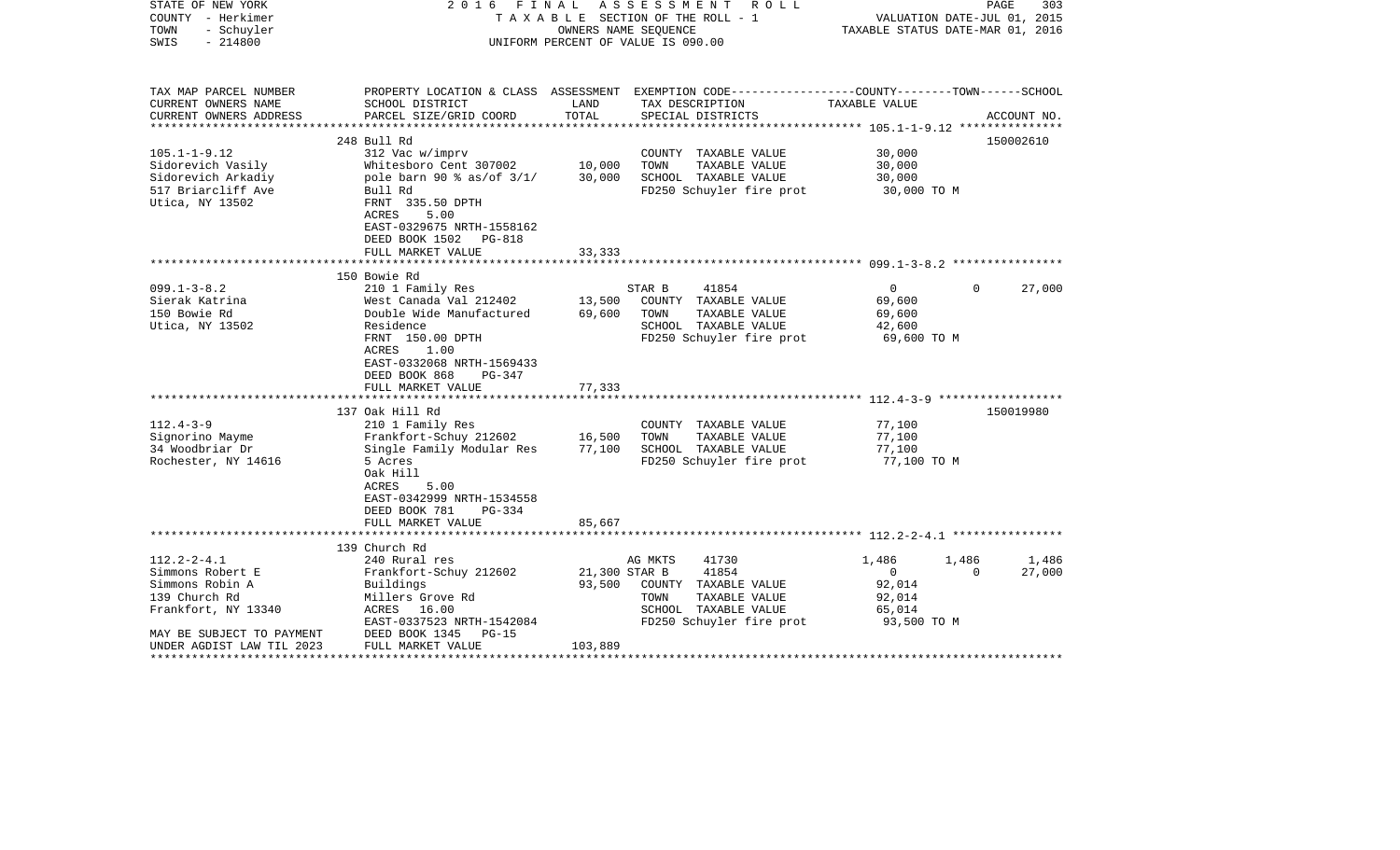| STATE OF NEW YORK<br>COUNTY - Herkimer<br>- Schuyler<br>TOWN<br>$-214800$<br>SWIS         |                                                                                                                                                                                                        | OWNERS NAME SEQUENCE       | 2016 FINAL ASSESSMENT ROLL<br>TAXABLE SECTION OF THE ROLL - 1<br>UNIFORM PERCENT OF VALUE IS 090.00                                                                                | VALUATION DATE-JUL 01, 2015<br>TAXABLE STATUS DATE-MAR 01, 2016                | PAGE<br>304 |
|-------------------------------------------------------------------------------------------|--------------------------------------------------------------------------------------------------------------------------------------------------------------------------------------------------------|----------------------------|------------------------------------------------------------------------------------------------------------------------------------------------------------------------------------|--------------------------------------------------------------------------------|-------------|
| TAX MAP PARCEL NUMBER<br>CURRENT OWNERS NAME<br>CURRENT OWNERS ADDRESS                    | SCHOOL DISTRICT<br>PARCEL SIZE/GRID COORD                                                                                                                                                              | LAND<br>TOTAL              | PROPERTY LOCATION & CLASS ASSESSMENT EXEMPTION CODE---------------COUNTY-------TOWN------SCHOOL<br>TAX DESCRIPTION<br>SPECIAL DISTRICTS                                            | TAXABLE VALUE                                                                  | ACCOUNT NO. |
| ********************                                                                      |                                                                                                                                                                                                        |                            |                                                                                                                                                                                    |                                                                                |             |
| $104.7 - 1 - 24$<br>Simpson Susan<br>143 Main St<br>Whitesboro, NY 13492                  | 5657 Mapleton Dr<br>270 Mfg housing<br>Whitesboro Cent 307002<br>5657 Trl<br>$3 \frac{1}{5}$<br>Mapleton Dr<br>FRNT 60.00 DPTH 130.00<br>EAST-0314437 NRTH-1558208<br>DEED BOOK 00653 PG-00256         | 6,800<br>6,800             | COUNTY TAXABLE VALUE<br>TOWN<br>TAXABLE VALUE<br>SCHOOL TAXABLE VALUE<br>FD250 Schuyler fire prot<br>LT160 Schuyler light #1<br>SD030 Schuyler sewer #1<br>WD175 Schuyler water #3 | 6,800<br>6,800<br>6,800<br>6,800 ТО М<br>6,800 TO M<br>1.00 UN M<br>6,800 TO M | 150018090   |
|                                                                                           | FULL MARKET VALUE                                                                                                                                                                                      | 7,556                      |                                                                                                                                                                                    |                                                                                |             |
| $105.2 - 3 - 13$                                                                          | Cosby Rd<br>322 Rural vac>10                                                                                                                                                                           |                            | COUNTY TAXABLE VALUE                                                                                                                                                               | 37,800                                                                         | 150003540   |
| Singh Cjaranjit<br>Singh Sharanjeet<br>63 Erickson Rd<br>New Milford, CT 06776            | Frankfort-Schuy 212602<br>Deer Haven sub<br>split #5 lot 4<br>Cosby Rd<br>ACRES 13.00<br>EAST-0348177 NRTH-1558819<br>DEED BOOK 1113 PG-346<br>FULL MARKET VALUE                                       | 37,800<br>37,800<br>42,000 | TOWN<br>TAXABLE VALUE<br>SCHOOL TAXABLE VALUE<br>FD250 Schuyler fire prot                                                                                                          | 37,800<br>37,800<br>37,800 TO M                                                |             |
|                                                                                           |                                                                                                                                                                                                        |                            |                                                                                                                                                                                    |                                                                                |             |
| $099.3 - 1 - 25.2$<br>Siu Savannah<br>11 Kraft Dr<br>Deerfield, NY 13502                  | Hawthorne Rd<br>314 Rural vac<10<br>Whitesboro Cent 307002<br>$S \sim$<br>Bldg<br>3.2 acres from 099.3-1-25<br>FRNT 692.70 DPTH<br>ACRES<br>3.20<br>EAST-0333155 NRTH-1563300<br>DEED BOOK 1204 PG-460 | 12,000<br>12,000           | COUNTY TAXABLE VALUE<br>TAXABLE VALUE<br>TOWN<br>SCHOOL TAXABLE VALUE<br>FD250 Schuyler fire prot                                                                                  | 12,000<br>12,000<br>12,000<br>12,000 TO M                                      | 150015390   |
|                                                                                           | FULL MARKET VALUE<br>***************************                                                                                                                                                       | 13,333                     |                                                                                                                                                                                    |                                                                                |             |
|                                                                                           | Bush Rd                                                                                                                                                                                                |                            |                                                                                                                                                                                    |                                                                                |             |
| $105.2 - 2 - 5$<br>Slack John K Jr<br>Slack Jan V<br>15 Benner Rd<br>Royersford, PA 19468 | 314 Rural vac<10<br>Frankfort-Schuy 212602<br>Valley View lot 5<br>Land & Lakes sub<br>FRNT 383.00 DPTH<br>ACRES<br>9.60<br>EAST-0344836 NRTH-1558057<br>DEED BOOK 944<br>$PG-358$                     | 39,500<br>39,500           | COUNTY TAXABLE VALUE<br>TOWN<br>TAXABLE VALUE<br>SCHOOL TAXABLE VALUE<br>FD250 Schuyler fire prot                                                                                  | 39,500<br>39,500<br>39,500<br>39,500 TO M                                      |             |
|                                                                                           | FULL MARKET VALUE                                                                                                                                                                                      | 43,889                     |                                                                                                                                                                                    |                                                                                |             |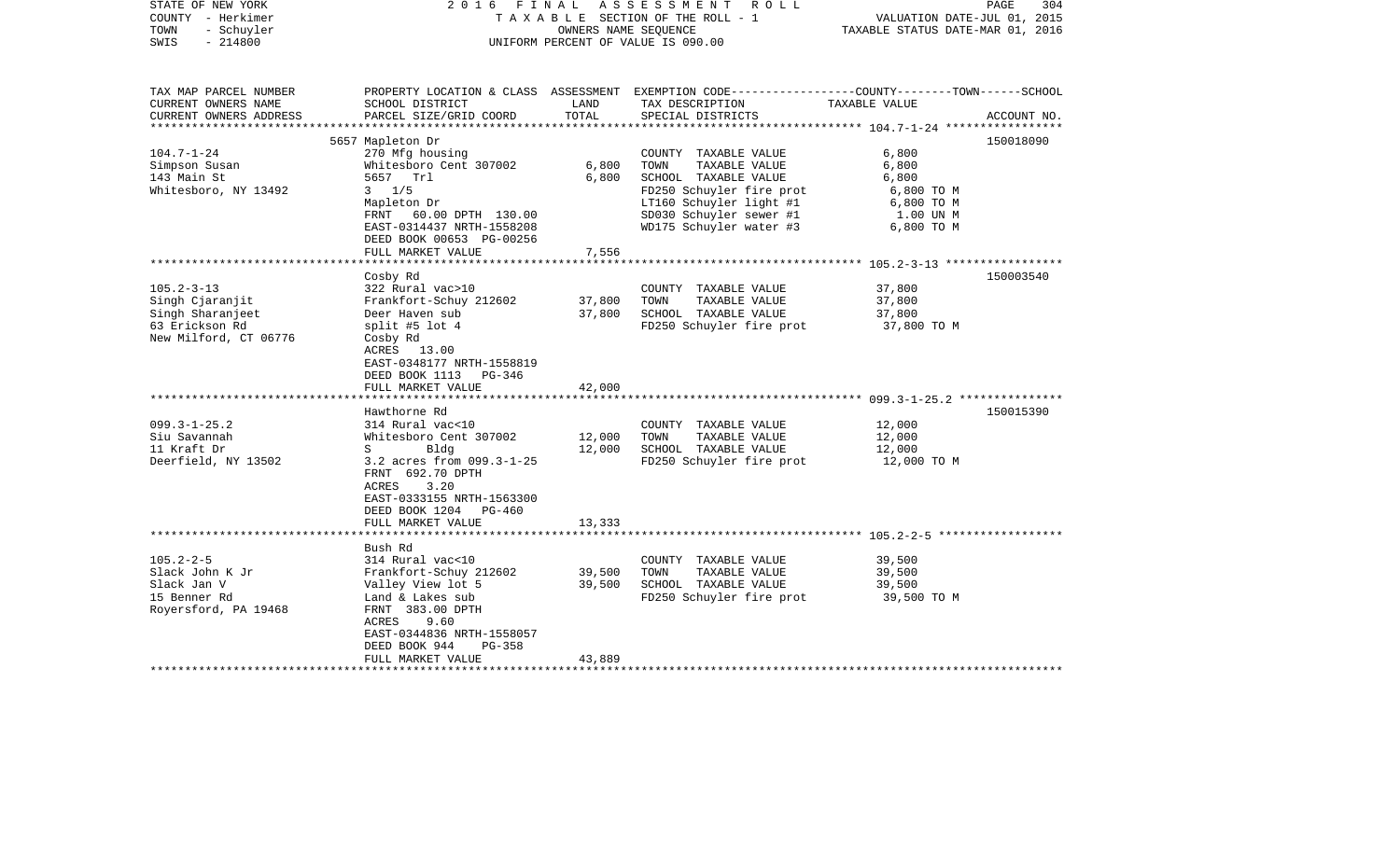| STATE OF NEW YORK<br>COUNTY - Herkimer<br>TOWN<br>- Schuyler<br>$-214800$<br>SWIS       |                                                                                                                                                                                                                        | OWNERS NAME SEQUENCE          | 2016 FINAL ASSESSMENT<br>ROLL<br>TAXABLE SECTION OF THE ROLL - 1<br>UNIFORM PERCENT OF VALUE IS 090.00                                                                                                 | VALUATION DATE-JUL 01, 2015<br>TAXABLE STATUS DATE-MAR 01, 2016                                      | PAGE<br>305        |
|-----------------------------------------------------------------------------------------|------------------------------------------------------------------------------------------------------------------------------------------------------------------------------------------------------------------------|-------------------------------|--------------------------------------------------------------------------------------------------------------------------------------------------------------------------------------------------------|------------------------------------------------------------------------------------------------------|--------------------|
| TAX MAP PARCEL NUMBER<br>CURRENT OWNERS NAME<br>CURRENT OWNERS ADDRESS                  | SCHOOL DISTRICT<br>PARCEL SIZE/GRID COORD                                                                                                                                                                              | LAND<br>TOTAL                 | PROPERTY LOCATION & CLASS ASSESSMENT EXEMPTION CODE----------------COUNTY-------TOWN------SCHOOL<br>TAX DESCRIPTION<br>SPECIAL DISTRICTS                                                               | TAXABLE VALUE                                                                                        | ACCOUNT NO.        |
| *********************                                                                   |                                                                                                                                                                                                                        |                               |                                                                                                                                                                                                        |                                                                                                      |                    |
| $093.3 - 2 - 3.2$<br>Sloan Daniel<br>11781 Bell Hill Rd<br>Utica, NY 13502-9730         | Bell Hill Rd<br>314 Rural vac<10<br>West Canada Val 212402<br>Vacant Residential<br>ACRES<br>0.45<br>EAST-0326057 NRTH-1577354<br>DEED BOOK 771<br>$PG-1$                                                              | 4,000<br>4,000                | COUNTY TAXABLE VALUE<br>TOWN<br>TAXABLE VALUE<br>SCHOOL TAXABLE VALUE<br>FD250 Schuyler fire prot                                                                                                      | 4,000<br>4,000<br>4,000<br>4,000 TO M                                                                |                    |
|                                                                                         | FULL MARKET VALUE                                                                                                                                                                                                      | 4,444                         |                                                                                                                                                                                                        |                                                                                                      |                    |
|                                                                                         | 5710 Mapleton Dr                                                                                                                                                                                                       |                               |                                                                                                                                                                                                        |                                                                                                      | 150019290          |
| $104.7 - 1 - 56$<br>Sloan John<br>Sloan Patricia<br>5710 Mapleton Dr<br>Utica, NY 13502 | 210 1 Family Res<br>Whitesboro Cent 307002<br>5710 Bldg<br>$3 \t1/4$<br>Mapleton Dr<br>FRNT 90.00 DPTH 125.00<br>EAST-0315070 NRTH-1558875<br>DEED BOOK 00539 PG-00075<br>FULL MARKET VALUE<br>*********************** | 7,400<br>76,000<br>84,444     | STAR EN<br>41834<br>COUNTY TAXABLE VALUE<br>TOWN<br>TAXABLE VALUE<br>SCHOOL TAXABLE VALUE<br>FD250 Schuyler fire prot<br>LT160 Schuyler light #1<br>SD030 Schuyler sewer #1<br>WD175 Schuyler water #3 | $\mathbf{0}$<br>76,000<br>76,000<br>17,230<br>76,000 TO M<br>76,000 TO M<br>1.00 UN M<br>76,000 TO M | 58,770<br>$\Omega$ |
|                                                                                         | Bell Hill Rd                                                                                                                                                                                                           |                               |                                                                                                                                                                                                        |                                                                                                      | 150013830          |
| $093.3 - 2 - 1$<br>Sloan Stephen L<br>11772 Bell Hill Rd<br>Utica, NY 13502             | 322 Rural vac>10<br>West Canada Val 212402<br>Vacant<br>1a 110<br>Bell Hill<br>ACRES 73.80<br>EAST-0328052 NRTH-1579201<br>DEED BOOK 1291<br>PG-447<br>FULL MARKET VALUE                                               | 45,800<br>45,800<br>50,889    | COUNTY TAXABLE VALUE<br>TOWN<br>TAXABLE VALUE<br>SCHOOL TAXABLE VALUE<br>FD250 Schuyler fire prot                                                                                                      | 45,800<br>45,800<br>45,800<br>45,800 TO M                                                            |                    |
|                                                                                         | 11772 Bell Hill Rd                                                                                                                                                                                                     |                               |                                                                                                                                                                                                        |                                                                                                      | 150015300          |
| $093.3 - 2 - 3.1$<br>Sloan Stephen R<br>11772 Bell Hill Rd<br>Utica, NY 13502-9730      | 240 Rural res<br>West Canada Val 212402<br>Single Family Residence<br>30x40 Storage Bldg<br>Bell Hill<br>ACRES 187.70<br>EAST-0327570 NRTH-1576816<br>DEED BOOK 747<br>$PG-34$<br>FULL MARKET VALUE                    | 153,500<br>255,500<br>283,889 | 41854<br>STAR B<br>COUNTY TAXABLE VALUE<br>TOWN<br>TAXABLE VALUE<br>SCHOOL TAXABLE VALUE<br>FD250 Schuyler fire prot                                                                                   | $\overline{0}$<br>255,500<br>255,500<br>228,500<br>255,500 TO M                                      | $\Omega$<br>27,000 |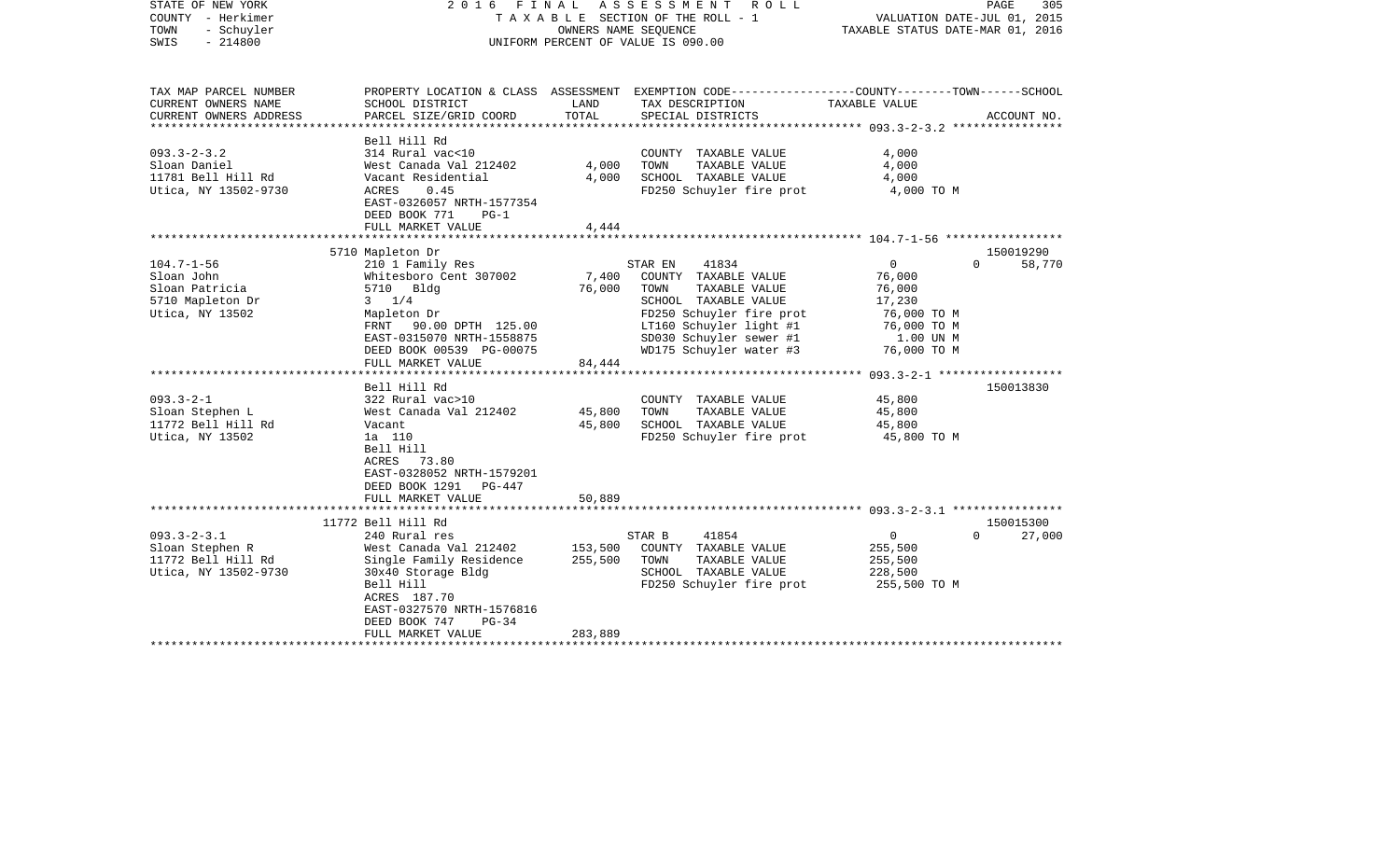| STATE OF NEW YORK<br>COUNTY - Herkimer<br>- Schuyler<br>TOWN<br>$-214800$<br>SWIS | 2016<br>FINAL                                                                                                                               | TAXABLE SECTION OF THE ROLL - 1<br>OWNERS NAME SEQUENCE<br>UNIFORM PERCENT OF VALUE IS 090.00 | ASSESSMENT | R O L L                              | VALUATION DATE-JUL 01, 2015<br>TAXABLE STATUS DATE-MAR 01, 2016 | PAGE     | 306         |
|-----------------------------------------------------------------------------------|---------------------------------------------------------------------------------------------------------------------------------------------|-----------------------------------------------------------------------------------------------|------------|--------------------------------------|-----------------------------------------------------------------|----------|-------------|
| TAX MAP PARCEL NUMBER<br>CURRENT OWNERS NAME<br>CURRENT OWNERS ADDRESS            | PROPERTY LOCATION & CLASS ASSESSMENT EXEMPTION CODE---------------COUNTY-------TOWN-----SCHOOL<br>SCHOOL DISTRICT<br>PARCEL SIZE/GRID COORD | LAND<br>TOTAL                                                                                 |            | TAX DESCRIPTION<br>SPECIAL DISTRICTS | TAXABLE VALUE                                                   |          | ACCOUNT NO. |
| ***********************                                                           |                                                                                                                                             |                                                                                               |            |                                      |                                                                 |          |             |
|                                                                                   | 5216 Graham Rd                                                                                                                              |                                                                                               |            |                                      |                                                                 | $\Omega$ |             |
| $098.4 - 1 - 37.8$<br>Smaldone Barry                                              | 210 1 Family Res<br>Whitesboro Cent 307002                                                                                                  | 11,800                                                                                        | STAR B     | 41854<br>COUNTY TAXABLE VALUE        | $\overline{0}$<br>89,000                                        |          | 27,000      |
| 5216 Graham Rd                                                                    | Modular Residence W/att G                                                                                                                   | 89,000                                                                                        | TOWN       | TAXABLE VALUE                        | 89,000                                                          |          |             |
| Utica, NY 13502                                                                   | .806 Acres                                                                                                                                  |                                                                                               |            | SCHOOL TAXABLE VALUE                 | 62,000                                                          |          |             |
|                                                                                   | FRNT 130.00 DPTH 270.00<br>ACRES<br>$0.80$ BANK<br>400<br>EAST-0319149 NRTH-1559656<br>DEED BOOK 778<br><b>PG-611</b>                       |                                                                                               |            | FD250 Schuyler fire prot             | 89,000 TO M                                                     |          |             |
|                                                                                   | FULL MARKET VALUE                                                                                                                           | 98,889                                                                                        |            |                                      |                                                                 |          |             |
|                                                                                   |                                                                                                                                             | * * * * * * * * *                                                                             |            |                                      |                                                                 |          |             |
|                                                                                   | 269 Caldwell Rd                                                                                                                             |                                                                                               |            |                                      |                                                                 |          | 150075134   |
| $105.4 - 1 - 17$                                                                  | 210 1 Family Res                                                                                                                            |                                                                                               | STAR EN    | 41834                                | $\overline{0}$                                                  | $\Omega$ | 58,770      |
| Smith Andrea                                                                      | Frankfort-Schuy 212602                                                                                                                      | 13,700                                                                                        |            | COUNTY TAXABLE VALUE                 | 60,000                                                          |          |             |
| 269 Caldwell Rd                                                                   | Bldg<br>N                                                                                                                                   | 60,000                                                                                        | TOWN       | TAXABLE VALUE                        | 60,000                                                          |          |             |
| Frankfort, NY 13340                                                               | $3^{\circ}$<br>1 Acre                                                                                                                       |                                                                                               |            | SCHOOL TAXABLE VALUE                 | 1,230                                                           |          |             |
|                                                                                   | Caldwell Rd<br>1.20<br>ACRES<br>EAST-0347154 NRTH-1552333<br>DEED BOOK 852<br>$PG-134$                                                      |                                                                                               |            | FD250 Schuyler fire prot             | 60,000 TO M                                                     |          |             |
|                                                                                   | FULL MARKET VALUE                                                                                                                           | 66,667                                                                                        |            |                                      |                                                                 |          |             |
|                                                                                   | 3126 State Route 5                                                                                                                          |                                                                                               |            |                                      |                                                                 |          | 150019320   |
| $112.1 - 2 - 4$                                                                   | 270 Mfg housing                                                                                                                             |                                                                                               | AGED-ALL   | 41800                                | 23,300                                                          | 23,300   | 23,300      |
| Smith Jean F                                                                      | Frankfort-Schuy 212602                                                                                                                      | 22,700 STAR EN                                                                                |            | 41834                                | $\overline{0}$                                                  | $\Omega$ | 23,300      |
| 3126 State Route 5                                                                | N Bldg &Trlr                                                                                                                                | 46,600                                                                                        |            | COUNTY TAXABLE VALUE                 | 23,300                                                          |          |             |
| Frankfort, NY 13340                                                               | $1 \t 15 \t 1/2$                                                                                                                            |                                                                                               | TOWN       | TAXABLE VALUE                        | 23,300                                                          |          |             |
|                                                                                   | State                                                                                                                                       |                                                                                               |            | SCHOOL TAXABLE VALUE                 | $\mathbf 0$                                                     |          |             |
|                                                                                   | ACRES<br>13.50<br>EAST-0331208 NRTH-1543307<br>DEED BOOK 00458 PG-00650                                                                     |                                                                                               |            | FD250 Schuyler fire prot             | 46,600 TO M                                                     |          |             |
|                                                                                   | FULL MARKET VALUE                                                                                                                           | 51,778                                                                                        |            |                                      |                                                                 |          |             |
|                                                                                   |                                                                                                                                             |                                                                                               |            |                                      |                                                                 |          |             |
|                                                                                   | 115 Bowie Rd                                                                                                                                |                                                                                               |            |                                      |                                                                 |          |             |
| $099.1 - 3 - 11.3$                                                                | 210 1 Family Res                                                                                                                            |                                                                                               | STAR B     | 41854                                | $\overline{0}$                                                  | $\Omega$ | 27,000      |
| Smith Mark                                                                        | West Canada Val 212402                                                                                                                      | 16,500                                                                                        |            | COUNTY TAXABLE VALUE                 | 83,600                                                          |          |             |
| 115 Bowie Rd                                                                      | Manufactured Residence                                                                                                                      | 83,600                                                                                        | TOWN       | TAXABLE VALUE                        | 83,600                                                          |          |             |
| Utica, NY 13502                                                                   | Double-Wide                                                                                                                                 |                                                                                               |            | SCHOOL TAXABLE VALUE                 | 56,600                                                          |          |             |
|                                                                                   | FRNT 197.00 DPTH<br>ACRES<br>5.00                                                                                                           |                                                                                               |            | FD250 Schuyler fire prot             | 83,600 TO M                                                     |          |             |
|                                                                                   | EAST-0331806 NRTH-1570222                                                                                                                   |                                                                                               |            |                                      |                                                                 |          |             |
|                                                                                   | DEED BOOK 94<br>$PG-53$                                                                                                                     |                                                                                               |            |                                      |                                                                 |          |             |
|                                                                                   | FULL MARKET VALUE                                                                                                                           | 92,889                                                                                        |            |                                      |                                                                 |          |             |
|                                                                                   |                                                                                                                                             |                                                                                               |            |                                      |                                                                 |          |             |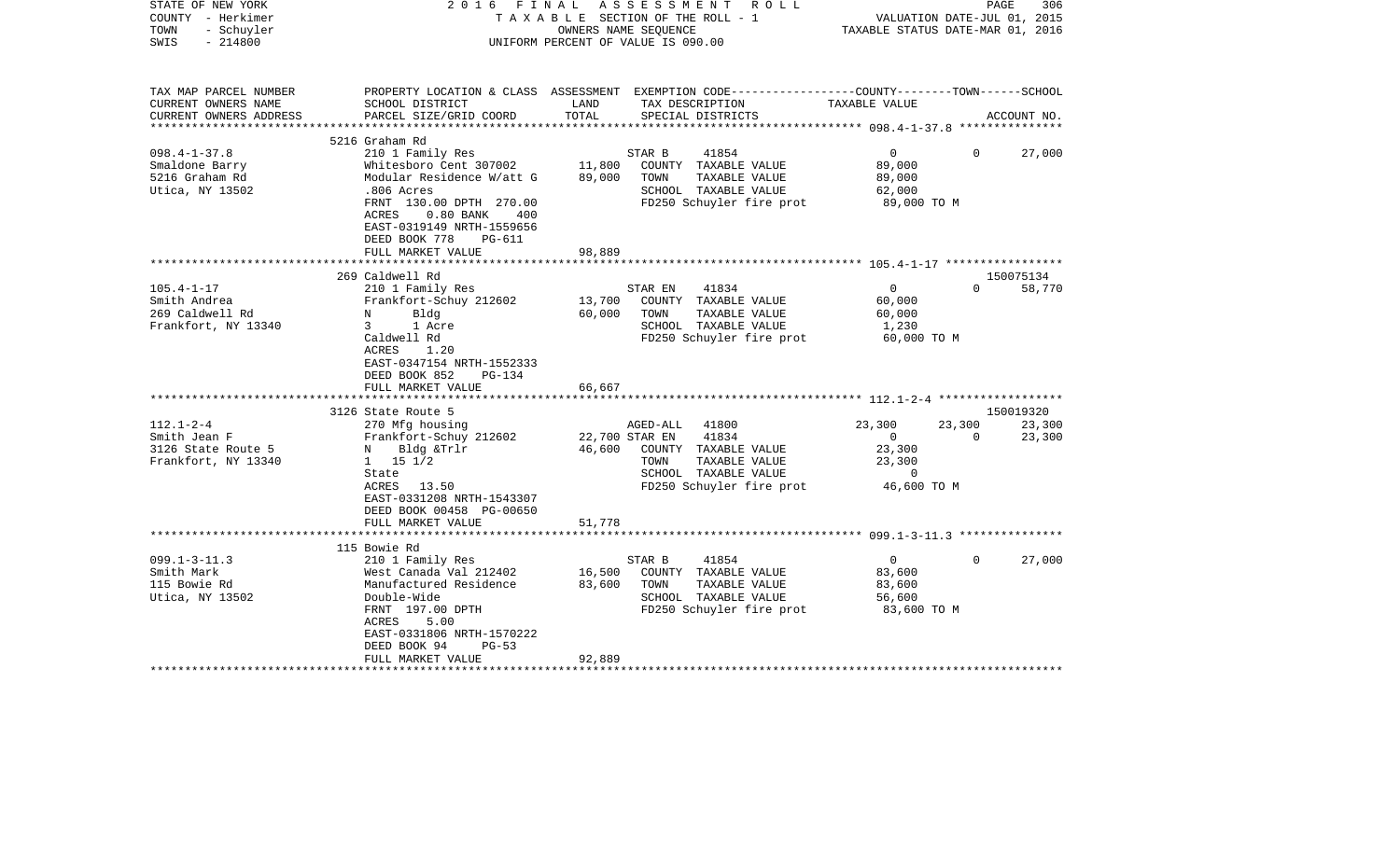| STATE OF NEW YORK<br>COUNTY - Herkimer<br>- Schuyler<br>TOWN<br>$-214800$<br>SWIS | 2016 FINAL                                            |         | A S S E S S M E N T R O L L<br>TAXABLE SECTION OF THE ROLL - 1<br>OWNERS NAME SEOUENCE<br>UNIFORM PERCENT OF VALUE IS 090.00 | VALUATION DATE-JUL 01, 2015<br>TAXABLE STATUS DATE-MAR 01, 2016 | PAGE<br>307        |
|-----------------------------------------------------------------------------------|-------------------------------------------------------|---------|------------------------------------------------------------------------------------------------------------------------------|-----------------------------------------------------------------|--------------------|
| TAX MAP PARCEL NUMBER<br>CURRENT OWNERS NAME                                      | SCHOOL DISTRICT                                       | LAND    | PROPERTY LOCATION & CLASS ASSESSMENT EXEMPTION CODE---------------COUNTY-------TOWN------SCHOOL<br>TAX DESCRIPTION           | TAXABLE VALUE                                                   |                    |
| CURRENT OWNERS ADDRESS                                                            | PARCEL SIZE/GRID COORD                                | TOTAL   | SPECIAL DISTRICTS                                                                                                            |                                                                 | ACCOUNT NO.        |
|                                                                                   | 103 Bowie Rd                                          |         |                                                                                                                              |                                                                 |                    |
| $099.1 - 3 - 10$                                                                  | 210 1 Family Res                                      |         | STAR B<br>41854                                                                                                              | $0 \qquad \qquad$                                               | 27,000<br>$\Omega$ |
| Smith Timothy W                                                                   | West Canada Val 212402                                | 13,500  | COUNTY TAXABLE VALUE                                                                                                         | 118,400                                                         |                    |
| Nelson Dawn                                                                       | Double Wide Manf Res                                  | 118,400 | TOWN<br>TAXABLE VALUE                                                                                                        | 118,400                                                         |                    |
| 103 Bowie Rd                                                                      | 1 Acre                                                |         | SCHOOL TAXABLE VALUE                                                                                                         | 91,400                                                          |                    |
| Utica, NY 13502                                                                   | Bowie Road<br>ACRES<br>1.00                           |         | FD250 Schuyler fire prot                                                                                                     | 118,400 TO M                                                    |                    |
|                                                                                   | EAST-0331522 NRTH-1570055<br>DEED BOOK 815<br>$PG-84$ |         |                                                                                                                              |                                                                 |                    |
|                                                                                   | FULL MARKET VALUE                                     | 131,556 |                                                                                                                              |                                                                 |                    |
|                                                                                   |                                                       |         |                                                                                                                              |                                                                 |                    |
|                                                                                   | 121 Newport Rd                                        |         |                                                                                                                              |                                                                 | 150023580          |
| $104.2 - 1 - 32$                                                                  | 210 1 Family Res                                      |         | 41854<br>STAR B                                                                                                              | $\overline{0}$                                                  | $\Omega$<br>27,000 |
| Smith Truman R                                                                    | Whitesboro Cent 307002                                | 7,700   | COUNTY TAXABLE VALUE                                                                                                         | 65,000                                                          |                    |
| Smith Mary E                                                                      | Bldg                                                  | 65,000  | TAXABLE VALUE<br>TOWN                                                                                                        | 65,000                                                          |                    |
| 121 Newport Rd                                                                    | $3 \t1/8$                                             |         | SCHOOL TAXABLE VALUE                                                                                                         | 38,000                                                          |                    |
| Utica, NY 13502                                                                   | Newport Rd                                            |         | FD250 Schuyler fire prot                                                                                                     | 65,000 TO M                                                     |                    |
|                                                                                   | FRNT 158.83 DPTH 129.02                               |         | WD170 Schuyler water #2                                                                                                      | 65,000 TO C                                                     |                    |
|                                                                                   | $0.30$ BANK<br>ACRES<br>330                           |         | 1.00 UN M                                                                                                                    |                                                                 |                    |
|                                                                                   | EAST-0318450 NRTH-1554927                             |         |                                                                                                                              |                                                                 |                    |
|                                                                                   | DEED BOOK 00635 PG-00733                              |         |                                                                                                                              |                                                                 |                    |
|                                                                                   | FULL MARKET VALUE                                     | 72,222  |                                                                                                                              |                                                                 |                    |
|                                                                                   |                                                       |         |                                                                                                                              |                                                                 |                    |
| $104.2 - 4 - 15$                                                                  | 132 Alyssa Cir<br>210 1 Family Res                    |         | STAR B<br>41854                                                                                                              | $0 \qquad \qquad$                                               | 27,000<br>$\Omega$ |
| Smoulcey Michael                                                                  | Whitesboro Cent 307002                                | 15,600  | COUNTY TAXABLE VALUE                                                                                                         | 172,000                                                         |                    |
| May Pamela                                                                        | Westgate Dev Lot # 15                                 | 172,000 | TOWN<br>TAXABLE VALUE                                                                                                        | 172,000                                                         |                    |
| 132 Alyssa Cir                                                                    | FRNT 120.00 DPTH 287.00                               |         | SCHOOL TAXABLE VALUE                                                                                                         | 145,000                                                         |                    |
| Utica, NY 13502                                                                   | EAST-0323477 NRTH-1552373                             |         | FD250 Schuyler fire prot                                                                                                     | 172,000 TO M                                                    |                    |
|                                                                                   | DEED BOOK 1260 PG-982                                 |         |                                                                                                                              |                                                                 |                    |
|                                                                                   | FULL MARKET VALUE                                     | 191,111 |                                                                                                                              |                                                                 |                    |
|                                                                                   |                                                       |         |                                                                                                                              |                                                                 |                    |
|                                                                                   | Off State Rd                                          |         |                                                                                                                              |                                                                 | 150019890          |
| $112.4 - 3 - 8$                                                                   | 105 Vac farmland                                      |         | COUNTY TAXABLE VALUE                                                                                                         | 44,900                                                          |                    |
| Sokol Paul                                                                        | Central Valley 212803                                 | 44,900  | TOWN<br>TAXABLE VALUE                                                                                                        | 44,900                                                          |                    |
| Todd Julie                                                                        | Vacant                                                | 44,900  | SCHOOL TAXABLE VALUE                                                                                                         | 44,900                                                          |                    |
| Attn: Julie Todd                                                                  | 1a 75                                                 |         | FD250 Schuyler fire prot                                                                                                     | 44,900 TO M                                                     |                    |
| 188 Sokol Rd                                                                      | Oak Hill                                              |         |                                                                                                                              |                                                                 |                    |
| Herkimer, NY 13350                                                                | ACRES 117.50                                          |         |                                                                                                                              |                                                                 |                    |
|                                                                                   | EAST-0345786 NRTH-1535524                             |         |                                                                                                                              |                                                                 |                    |
|                                                                                   | DEED BOOK 890<br>PG-525                               |         |                                                                                                                              |                                                                 |                    |
|                                                                                   | FULL MARKET VALUE                                     | 49,889  |                                                                                                                              |                                                                 |                    |
|                                                                                   |                                                       |         | *******************************                                                                                              |                                                                 |                    |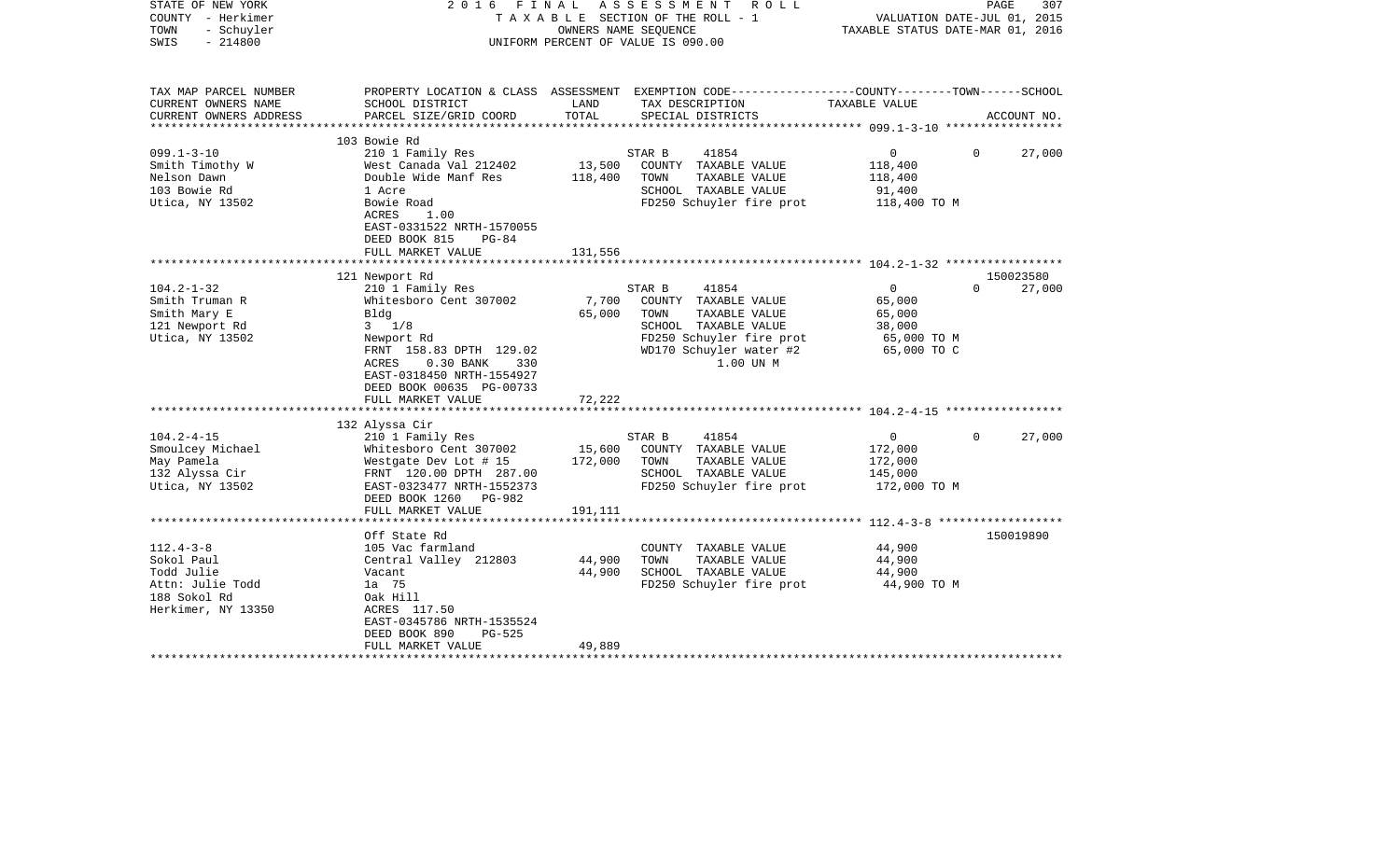| STATE OF NEW YORK<br>COUNTY - Herkimer<br>TOWN<br>- Schuyler<br>$-214800$<br>SWIS                  | 2016 FINAL                                                                                                                                                                    |                        | A S S E S S M E N T R O L L<br>TAXABLE SECTION OF THE ROLL - 1<br>OWNERS NAME SEQUENCE<br>UNIFORM PERCENT OF VALUE IS 090.00                                                         | VALUATION DATE-JUL 01, 2015<br>TAXABLE STATUS DATE-MAR 01, 2016                                     | PAGE<br>308             |
|----------------------------------------------------------------------------------------------------|-------------------------------------------------------------------------------------------------------------------------------------------------------------------------------|------------------------|--------------------------------------------------------------------------------------------------------------------------------------------------------------------------------------|-----------------------------------------------------------------------------------------------------|-------------------------|
| TAX MAP PARCEL NUMBER<br>CURRENT OWNERS NAME<br>CURRENT OWNERS ADDRESS<br>**********************   | SCHOOL DISTRICT<br>PARCEL SIZE/GRID COORD                                                                                                                                     | LAND<br>TOTAL          | PROPERTY LOCATION & CLASS ASSESSMENT EXEMPTION CODE---------------COUNTY-------TOWN------SCHOOL<br>TAX DESCRIPTION<br>SPECIAL DISTRICTS                                              | TAXABLE VALUE<br>********************* 104.7-1-48 ******************                                | ACCOUNT NO.             |
|                                                                                                    | 5670 Mapleton Dr                                                                                                                                                              |                        |                                                                                                                                                                                      |                                                                                                     | 150004170               |
| $104.7 - 1 - 48$<br>Sokolowski Edward T<br>5670 Mapleton Dr<br>Utica, NY 13502                     | 210 1 Family Res<br>Whitesboro Cent 307002<br>E 5670 Bldg<br>$3 \t1/4$<br>Mapleton Drive<br>FRNT 75.00 DPTH 125.00<br>EAST-0314681 NRTH-1558310<br>DEED BOOK 1166 PG-811      | 7,100 STAR B<br>75,000 | VET WAR CT 41121<br>41854<br>COUNTY TAXABLE VALUE<br>TOWN<br>TAXABLE VALUE<br>SCHOOL TAXABLE VALUE<br>FD250 Schuyler fire prot<br>LT160 Schuyler light #1<br>SD030 Schuyler sewer #1 | 8,100<br>8,100<br>$\Omega$<br>66,900<br>66,900<br>48,000<br>75,000 TO M<br>75,000 TO M<br>1.00 UN M | 0<br>27,000<br>$\Omega$ |
|                                                                                                    | FULL MARKET VALUE                                                                                                                                                             | 83,333                 | WD175 Schuyler water #3                                                                                                                                                              | 75,000 TO M                                                                                         |                         |
| $099.4 - 5 - 4.1$<br>Sondermeyer William M<br>244 Conklin Rd                                       | Louis Ridge Rd<br>322 Rural vac>10<br>West Canada Val 212402<br>Survey # 106                                                                                                  | 41,100<br>41,100       | COUNTY TAXABLE VALUE<br>TOWN<br>TAXABLE VALUE<br>SCHOOL TAXABLE VALUE                                                                                                                | 41,100<br>41,100<br>41,100                                                                          | 150003180               |
| Newfoundland, NJ 07435                                                                             | Land & Lakes lot 11<br>Louis Rd<br>ACRES 14.80<br>EAST-0348868 NRTH-1563266<br>DEED BOOK 1114 PG-858<br>FULL MARKET VALUE                                                     | 45,667                 | FD250 Schuyler fire prot                                                                                                                                                             | 41,100 TO M                                                                                         |                         |
|                                                                                                    | Louis Ridge Rd                                                                                                                                                                |                        |                                                                                                                                                                                      |                                                                                                     | 150003180               |
| $099.4 - 5 - 4.2$<br>Sondermeyer William M<br>244 Conklin Rd<br>Newfoundland, NJ 07435             | 314 Rural vac<10<br>Frankfort-Schuy 212602<br>Survey # 106<br>Land & Lakes lot 11<br>Rear lot<br>FRNT 100.00 DPTH 187.00                                                      | 1,500<br>1,500         | COUNTY TAXABLE VALUE<br>TAXABLE VALUE<br>TOWN<br>SCHOOL TAXABLE VALUE<br>FD250 Schuyler fire prot                                                                                    | 1,500<br>1,500<br>1,500<br>1,500 TO M                                                               |                         |
|                                                                                                    | EAST-0349062 NRTH-1562524<br>DEED BOOK 1114 PG-858<br>FULL MARKET VALUE                                                                                                       | 1,667                  |                                                                                                                                                                                      |                                                                                                     |                         |
| $099.1 - 1 - 11.1$<br>Soron Beth<br>Johnson Deborah<br>10004 Beach St<br>Federal Heights, CO 80260 | Newport Rd<br>322 Rural vac>10<br>West Canada Val 212402<br>Bldg<br>193.6 Acres<br>Newport Rd<br>ACRES 193.60<br>EAST-0330892 NRTH-1575727<br><b>PG-330</b><br>DEED BOOK 1559 | 136,400<br>136,400     | COUNTY TAXABLE VALUE<br>TOWN<br>TAXABLE VALUE<br>SCHOOL TAXABLE VALUE<br>FD250 Schuyler fire prot                                                                                    | 136,400<br>136,400<br>136,400<br>136,400 TO M                                                       | 150023820               |
| ************************                                                                           | FULL MARKET VALUE                                                                                                                                                             | 151,556                |                                                                                                                                                                                      |                                                                                                     |                         |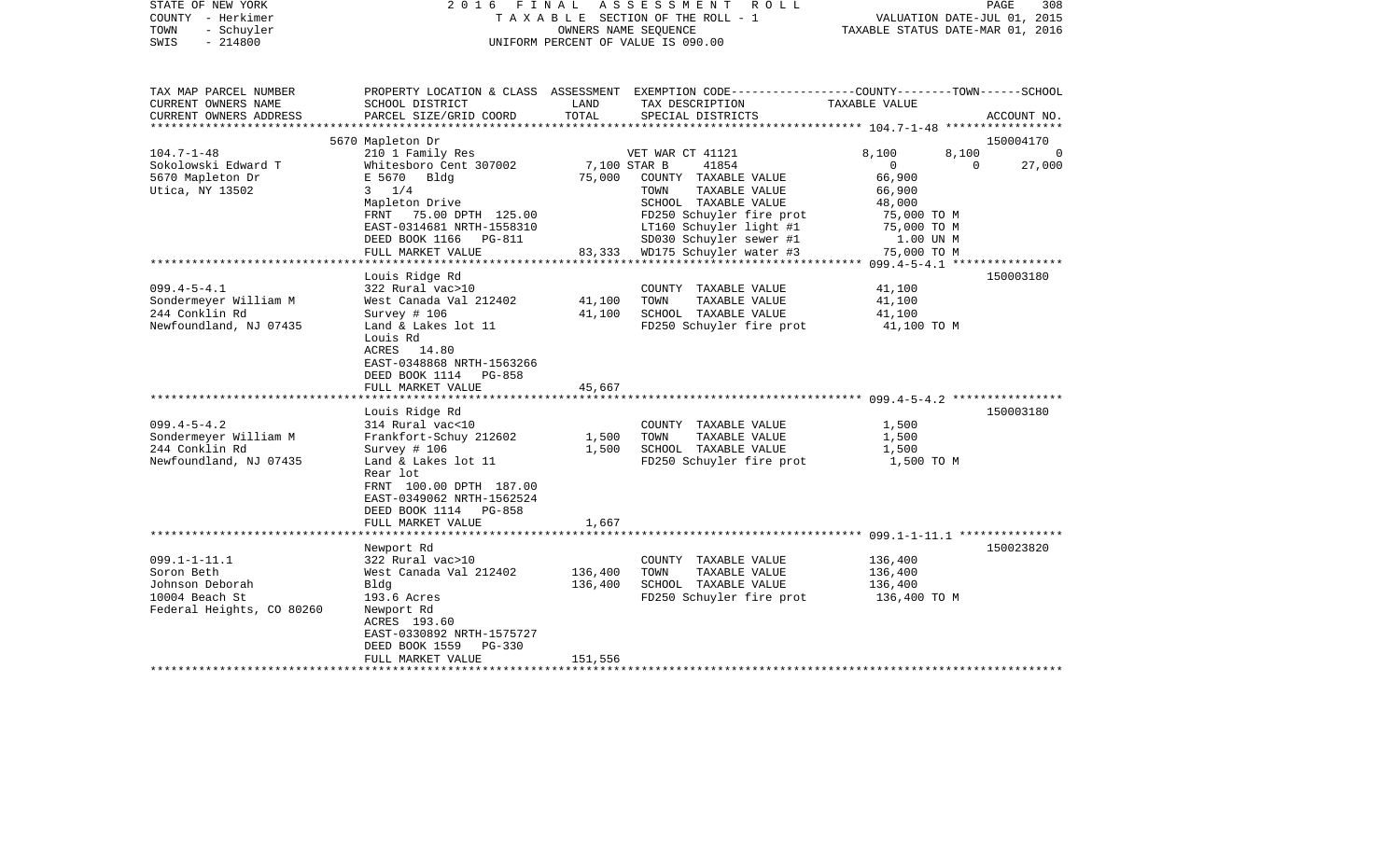| STATE OF NEW YORK<br>COUNTY - Herkimer<br>- Schuyler<br>TOWN<br>$-214800$<br>SWIS                | 2016 FINAL                                                                                                                                                                                               | OWNERS NAME SEOUENCE                 | ASSESSMENT<br>R O L L<br>TAXABLE SECTION OF THE ROLL - 1<br>UNIFORM PERCENT OF VALUE IS 090.00    | 309<br>PAGE<br>VALUATION DATE-JUL 01, 2015<br>TAXABLE STATUS DATE-MAR 01, 2016                                                   |
|--------------------------------------------------------------------------------------------------|----------------------------------------------------------------------------------------------------------------------------------------------------------------------------------------------------------|--------------------------------------|---------------------------------------------------------------------------------------------------|----------------------------------------------------------------------------------------------------------------------------------|
| TAX MAP PARCEL NUMBER<br>CURRENT OWNERS NAME<br>CURRENT OWNERS ADDRESS<br>********************** | SCHOOL DISTRICT<br>PARCEL SIZE/GRID COORD                                                                                                                                                                | LAND<br>TOTAL                        | TAX DESCRIPTION<br>SPECIAL DISTRICTS                                                              | PROPERTY LOCATION & CLASS ASSESSMENT EXEMPTION CODE----------------COUNTY-------TOWN------SCHOOL<br>TAXABLE VALUE<br>ACCOUNT NO. |
| $099.1 - 1 - 11.6$<br>Soron Leonard<br>1136 Mathews Ave #1<br>Utica, NY 13501                    | Newport Rd<br>314 Rural vac<10<br>West Canada Val 212402<br>Vacant<br>2.04 Acres<br>Newport Rd<br>ACRES<br>2.04<br>EAST-0331411 NRTH-1573861<br>DEED BOOK 712<br>$PG-262$<br>FULL MARKET VALUE           | 8,300<br>8,300<br>9,222              | COUNTY TAXABLE VALUE<br>TOWN<br>TAXABLE VALUE<br>SCHOOL TAXABLE VALUE<br>FD250 Schuyler fire prot | 8,300<br>8,300<br>8,300<br>8,300 TO M                                                                                            |
|                                                                                                  |                                                                                                                                                                                                          |                                      |                                                                                                   | ************************** 099.1-1-11.4 ***************                                                                          |
| $099.1 - 1 - 11.4$<br>Soron Linda<br>1136 Mathews Ave #2<br>Utica, NY 13502                      | Newport Rd<br>314 Rural vac<10<br>West Canada Val 212402<br>Vacant<br>2.00 Acres<br>Newport Rd<br>ACRES<br>2.00<br>EAST-0331534 NRTH-1574015<br>DEED BOOK 712<br>$PG-264$                                | 8,300<br>8,300                       | COUNTY TAXABLE VALUE<br>TAXABLE VALUE<br>TOWN<br>SCHOOL TAXABLE VALUE<br>FD250 Schuyler fire prot | 8,300<br>8,300<br>8,300<br>8,300 TO M                                                                                            |
|                                                                                                  | FULL MARKET VALUE<br>*********************                                                                                                                                                               | 9,222<br>* * * * * * * * * * * * * * |                                                                                                   |                                                                                                                                  |
| $099.1 - 1 - 11.5$<br>Soron Michael<br>Soron Ellen<br>1315 Newport Dr<br>Poland, NY 13431        | 1315 Newport Rd<br>210 1 Family Res<br>West Canada Val 212402<br>Vacant<br>2.00 Acre<br>Newport Road<br>ACRES<br>2.00<br>EAST-0331631 NRTH-1574189<br>DEED BOOK 879<br>$PG-11$                           | 8,300<br>135,800                     | COUNTY TAXABLE VALUE<br>TAXABLE VALUE<br>TOWN<br>SCHOOL TAXABLE VALUE<br>FD250 Schuyler fire prot | 135,800<br>135,800<br>135,800<br>135,800 TO M                                                                                    |
|                                                                                                  | FULL MARKET VALUE<br>********************                                                                                                                                                                | 150,889<br>*********                 |                                                                                                   |                                                                                                                                  |
|                                                                                                  | Grande View Dr                                                                                                                                                                                           |                                      |                                                                                                   | 150003180                                                                                                                        |
| $099.2 - 4 - 16$<br>Sosnow David M<br>9 Barbara Ct<br>Sayville, NY 11782                         | 314 Rural vac<10<br>West Canada Val 212402<br>Survey $#362$<br>Land & Lakes lot 16<br>Grande View Dr<br>ACRES 10.00<br>EAST-0342783 NRTH-1570766<br>DEED BOOK 1191<br><b>PG-287</b><br>FULL MARKET VALUE | 32,300<br>32,300<br>35,889           | COUNTY TAXABLE VALUE<br>TOWN<br>TAXABLE VALUE<br>SCHOOL TAXABLE VALUE<br>FD250 Schuyler fire prot | 32,300<br>32,300<br>32,300<br>32,300 TO M                                                                                        |
|                                                                                                  |                                                                                                                                                                                                          |                                      |                                                                                                   |                                                                                                                                  |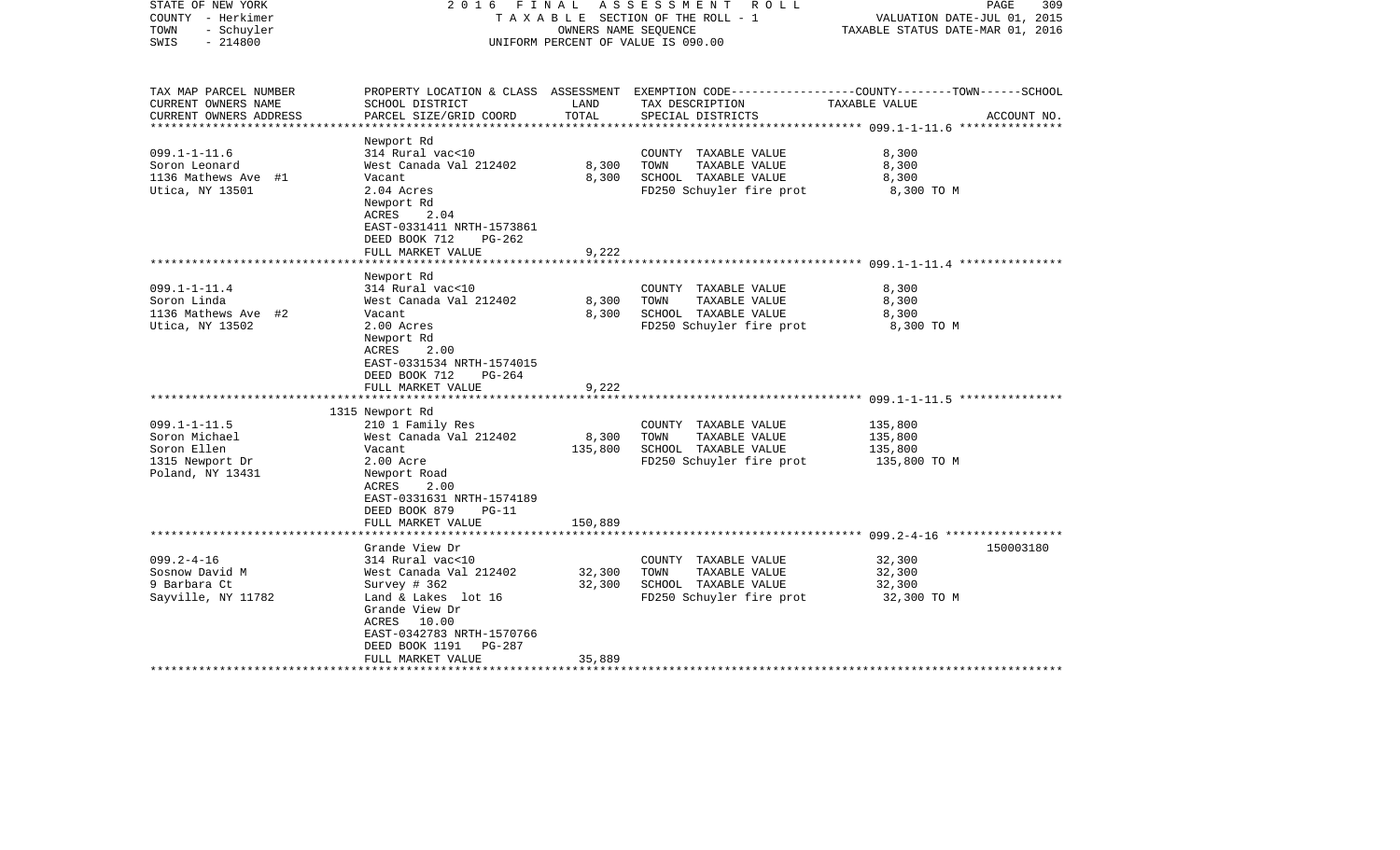| STATE OF NEW YORK<br>COUNTY - Herkimer<br>- Schuyler<br>TOWN<br>$-214800$<br>SWIS                  | 2016 FINAL                                                                                                                                                                                                             | OWNERS NAME SEQUENCE        | A S S E S S M E N T R O L L<br>TAXABLE SECTION OF THE ROLL - 1<br>UNIFORM PERCENT OF VALUE IS 090.00                                                         | VALUATION DATE-JUL 01, 2015<br>TAXABLE STATUS DATE-MAR 01, 2016               | 310<br>PAGE        |
|----------------------------------------------------------------------------------------------------|------------------------------------------------------------------------------------------------------------------------------------------------------------------------------------------------------------------------|-----------------------------|--------------------------------------------------------------------------------------------------------------------------------------------------------------|-------------------------------------------------------------------------------|--------------------|
| TAX MAP PARCEL NUMBER<br>CURRENT OWNERS NAME<br>CURRENT OWNERS ADDRESS<br>**********************   | SCHOOL DISTRICT<br>PARCEL SIZE/GRID COORD                                                                                                                                                                              | LAND<br>TOTAL               | PROPERTY LOCATION & CLASS ASSESSMENT EXEMPTION CODE---------------COUNTY-------TOWN------SCHOOL<br>TAX DESCRIPTION<br>SPECIAL DISTRICTS                      | TAXABLE VALUE                                                                 | ACCOUNT NO.        |
| $099.2 - 4 - 17$<br>Sosnow David M<br>9 Barbara Ct<br>Sayville, NY 11782                           | Grande View Dr<br>322 Rural vac>10<br>West Canada Val 212402<br>Survey $# 362$<br>Land & Lakes lot 17<br>Grande View Dr<br>ACRES 40.00<br>EAST-0342153 NRTH-1570194<br>DEED BOOK 1248<br>$PG-359$<br>FULL MARKET VALUE | 68,500<br>68,500<br>76,111  | COUNTY TAXABLE VALUE<br>TOWN<br>TAXABLE VALUE<br>SCHOOL TAXABLE VALUE<br>FD250 Schuyler fire prot                                                            | 68,500<br>68,500<br>68,500<br>68,500 TO M                                     | 150003180          |
|                                                                                                    |                                                                                                                                                                                                                        |                             |                                                                                                                                                              |                                                                               |                    |
| $104.2 - 3 - 3$<br>Sowich Michael<br>Sowich Alka<br>11418 Cosby Manor Rd<br>Utica, NY 13502        | 11418 Cosby Manor Rd<br>210 1 Family Res<br>Whitesboro Cent 307002<br>S Bldg<br>.430 Acre<br>Cosby Manor<br>FRNT 115.00 DPTH 192.00<br>EAST-0323445 NRTH-1557254<br>DEED BOOK 1194 PG-335<br>FULL MARKET VALUE         | 9,200<br>149,000<br>165,556 | 41854<br>STAR B<br>COUNTY TAXABLE VALUE<br>TAXABLE VALUE<br>TOWN<br>SCHOOL TAXABLE VALUE<br>FD250 Schuyler fire prot<br>WD170 Schuyler water #2<br>1.00 UN M | $\mathbf{0}$<br>149,000<br>149,000<br>122,000<br>149,000 TO M<br>149,000 TO C | $\Omega$<br>27,000 |
|                                                                                                    |                                                                                                                                                                                                                        |                             |                                                                                                                                                              |                                                                               |                    |
| $112.4 - 3 - 7.3$<br>Spatto Daniel C<br>Spatto Linda S<br>17 W Montgomery<br>Ilion, NY 13357       | State Route 5<br>322 Rural vac>10<br>Frankfort-Schuy 212602<br>Vacant Land<br>11.30 Acres<br>ACRES 11.30<br>EAST-0342119 NRTH-1535577<br>DEED BOOK 776<br><b>PG-600</b>                                                | 15,700<br>15,700            | COUNTY TAXABLE VALUE<br>TOWN<br>TAXABLE VALUE<br>SCHOOL TAXABLE VALUE<br>FD250 Schuyler fire prot                                                            | 15,700<br>15,700<br>15,700<br>15,700 TO M                                     |                    |
|                                                                                                    | FULL MARKET VALUE                                                                                                                                                                                                      | 17,444                      |                                                                                                                                                              |                                                                               |                    |
|                                                                                                    | *******************<br>north side of Rt 5                                                                                                                                                                              |                             | ****************************** 112.2-3-14.3 ***************                                                                                                  |                                                                               | 150016440          |
| $112.2 - 3 - 14.3$<br>Spatto Frank P<br>Spatto Linda D<br>3776 State Route 168<br>Mohawk, NY 13407 | 321 Abandoned ag<br>Frankfort-Schuy 212602<br>wasteland<br>25 acres<br>no excess<br>FRNT 362.00 DPTH<br>ACRES<br>0.73<br>EAST-0341458 NRTH-1535650<br>DEED BOOK 1489<br><b>PG-705</b>                                  | 1,000<br>1,000              | COUNTY TAXABLE VALUE<br>TOWN<br>TAXABLE VALUE<br>SCHOOL TAXABLE VALUE<br>FD250 Schuyler fire prot                                                            | 1,000<br>1,000<br>1,000<br>1,000 TO M                                         |                    |
|                                                                                                    | FULL MARKET VALUE                                                                                                                                                                                                      | 1,111                       |                                                                                                                                                              |                                                                               |                    |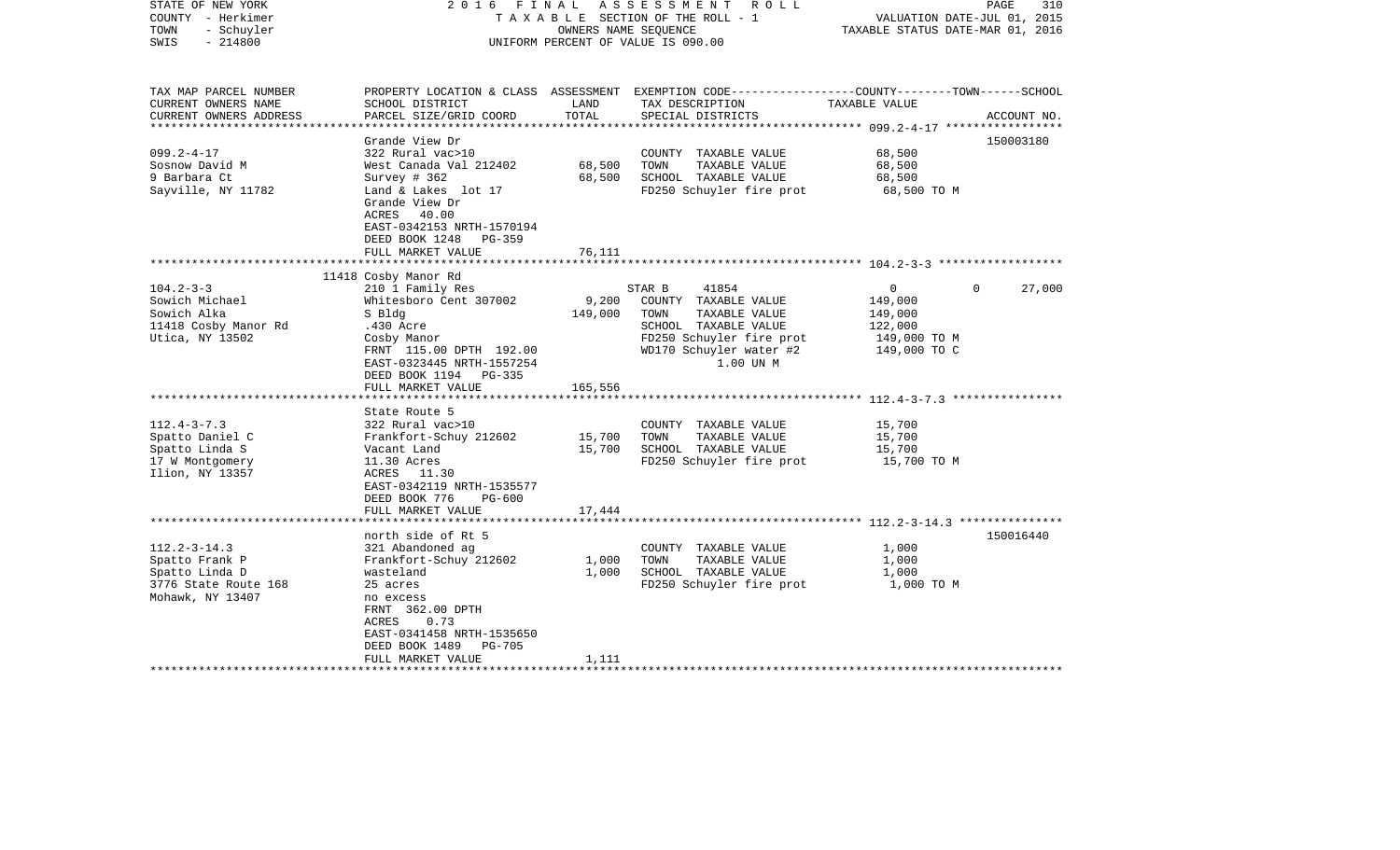| STATE OF NEW YORK<br>COUNTY - Herkimer<br>- Schuyler<br>TOWN<br>$-214800$<br>SWIS                  |                                                                                                                                                                                                                          | OWNERS NAME SEQUENCE       | 2016 FINAL ASSESSMENT<br>R O L L<br>TAXABLE SECTION OF THE ROLL - 1<br>UNIFORM PERCENT OF VALUE IS 090.00                                | VALUATION DATE-JUL 01, 2015<br>TAXABLE STATUS DATE-MAR 01, 2016 | PAGE<br>311 |
|----------------------------------------------------------------------------------------------------|--------------------------------------------------------------------------------------------------------------------------------------------------------------------------------------------------------------------------|----------------------------|------------------------------------------------------------------------------------------------------------------------------------------|-----------------------------------------------------------------|-------------|
| TAX MAP PARCEL NUMBER<br>CURRENT OWNERS NAME<br>CURRENT OWNERS ADDRESS<br>*********************    | SCHOOL DISTRICT<br>PARCEL SIZE/GRID COORD                                                                                                                                                                                | LAND<br>TOTAL              | PROPERTY LOCATION & CLASS ASSESSMENT EXEMPTION CODE----------------COUNTY-------TOWN------SCHOOL<br>TAX DESCRIPTION<br>SPECIAL DISTRICTS | TAXABLE VALUE                                                   | ACCOUNT NO. |
| $112.4 - 3 - 14.1$<br>Spatto Frank P<br>Spatto Linda D<br>3776 State Route 168<br>Mohawk, NY 13407 | north of nys thruway<br>321 Abandoned ag<br>Frankfort-Schuy 212602<br>wasteland<br>25 acres<br>no excess<br>ACRES 25.00<br>EAST-0344167 NRTH-1534836<br>DEED BOOK 1355<br><b>PG-900</b><br>FULL MARKET VALUE             | 6,000<br>6,000<br>6,667    | COUNTY TAXABLE VALUE<br>TOWN<br>TAXABLE VALUE<br>SCHOOL TAXABLE VALUE<br>FD250 Schuyler fire prot                                        | 6,000<br>6,000<br>6,000<br>6,000 TO M                           | 150016440   |
|                                                                                                    | ***************************                                                                                                                                                                                              |                            |                                                                                                                                          |                                                                 |             |
| $112.4 - 3 - 7.2$<br>Spatto Frank P Jr<br>3776 State Route 168<br>Mohawk, NY 13407                 | Off Watkins Rd<br>323 Vacant rural<br>Frankfort-Schuy 212602<br>Vacant<br>140 Acres<br>Off Watkins Rd<br>ACRES 140.00<br>EAST-0343440 NRTH-1536740<br>DEED BOOK 725<br>PG-297                                            | 28,000<br>28,000           | COUNTY TAXABLE VALUE<br>TOWN<br>TAXABLE VALUE<br>SCHOOL TAXABLE VALUE<br>FD250 Schuyler fire prot                                        | 28,000<br>28,000<br>28,000<br>28,000 TO M                       |             |
|                                                                                                    | FULL MARKET VALUE                                                                                                                                                                                                        | 31,111                     |                                                                                                                                          |                                                                 |             |
| $112.4 - 3 - 7.4$<br>Spears Beatrice<br>8212 Old Floyd Rd<br>Rome, NY 13440                        | Oak Hill Rd<br>314 Rural vac<10<br>Frankfort-Schuy 212602<br>Vacant Land<br>1.90 Acres<br>ACRES<br>1.90<br>EAST-0342942 NRTH-1534285<br>DEED BOOK 776<br>$PG-619$<br>FULL MARKET VALUE                                   | 8,200<br>8,200<br>9,111    | COUNTY TAXABLE VALUE<br>TOWN<br>TAXABLE VALUE<br>SCHOOL TAXABLE VALUE<br>FD250 Schuyler fire prot                                        | 8,200<br>8,200<br>8,200<br>8,200 TO M                           |             |
|                                                                                                    |                                                                                                                                                                                                                          |                            |                                                                                                                                          |                                                                 |             |
| $105.2 - 4 - 11.1$<br>Spiegal Alla<br>14 Nicole Way<br>Chestnut Ridge, NY 10977                    | Cogar Rd<br>314 Rural vac<10<br>Frankfort-Schuy 212602<br>Fox Hollow/ MF#185<br>Land & Lakes lot 24<br>req review 3-22-16<br>ACRES<br>5.40<br>EAST-0342341 NRTH-1558085<br>DEED BOOK 1175<br>PG-102<br>FULL MARKET VALUE | 13,700<br>13,700<br>15,222 | COUNTY TAXABLE VALUE<br>TOWN<br>TAXABLE VALUE<br>SCHOOL TAXABLE VALUE<br>FD250 Schuyler fire prot                                        | 13,700<br>13,700<br>13,700<br>13,700 TO M                       | 150003180   |
|                                                                                                    |                                                                                                                                                                                                                          |                            |                                                                                                                                          |                                                                 |             |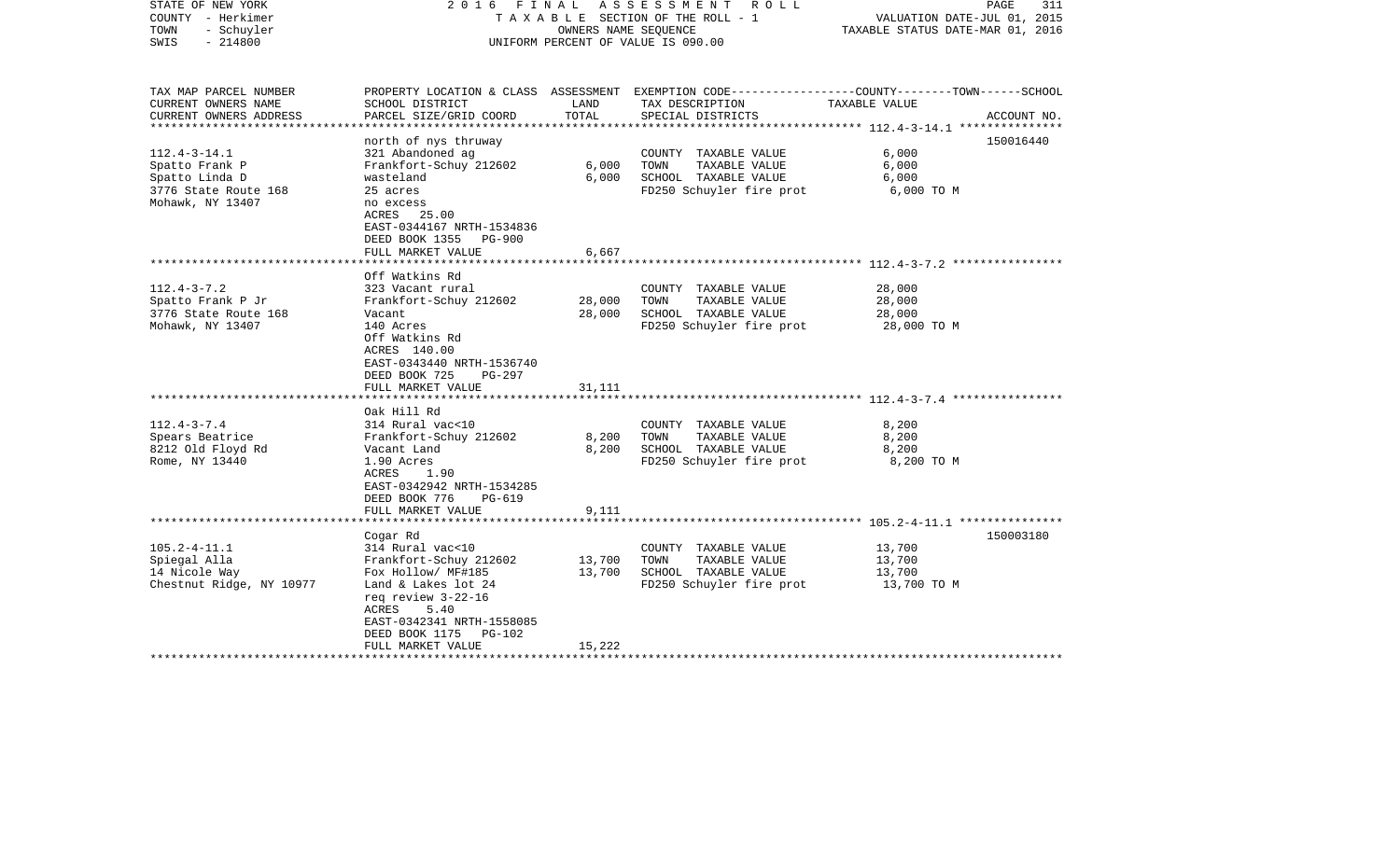| STATE OF NEW YORK<br>COUNTY - Herkimer<br>- Schuyler<br>TOWN<br>$-214800$<br>SWIS                           | FINAL<br>2016                                                                                                                                                                         | OWNERS NAME SEQUENCE | ASSESSMENT<br>R O L L<br>TAXABLE SECTION OF THE ROLL - 1<br>UNIFORM PERCENT OF VALUE IS 090.00                                           | VALUATION DATE-JUL 01, 2015<br>TAXABLE STATUS DATE-MAR 01, 2016 | PAGE<br>312 |
|-------------------------------------------------------------------------------------------------------------|---------------------------------------------------------------------------------------------------------------------------------------------------------------------------------------|----------------------|------------------------------------------------------------------------------------------------------------------------------------------|-----------------------------------------------------------------|-------------|
| TAX MAP PARCEL NUMBER<br>CURRENT OWNERS NAME<br>CURRENT OWNERS ADDRESS                                      | SCHOOL DISTRICT<br>PARCEL SIZE/GRID COORD                                                                                                                                             | LAND<br>TOTAL        | PROPERTY LOCATION & CLASS ASSESSMENT EXEMPTION CODE----------------COUNTY-------TOWN------SCHOOL<br>TAX DESCRIPTION<br>SPECIAL DISTRICTS | TAXABLE VALUE                                                   | ACCOUNT NO. |
| ********************                                                                                        |                                                                                                                                                                                       | *************        |                                                                                                                                          | ***************************    105.2-4-11.2    ***************  |             |
| $105.2 - 4 - 11.2$<br>Spiegal Alla<br>14 Nicole Way<br>Chestnut Ridge, NY 10977                             | Cogar Rd<br>314 Rural vac<10<br>West Canada Val 212402<br>Fox Hollow/ MF#185<br>Land & Lakes lot 24<br>Req Review 3-22-16<br>ACRES<br>4.60<br>EAST-0341788 NRTH-1558425               | 8,000<br>8,000       | COUNTY TAXABLE VALUE<br>TOWN<br>TAXABLE VALUE<br>SCHOOL TAXABLE VALUE<br>FD250 Schuyler fire prot                                        | 8,000<br>8,000<br>8,000<br>8,000 TO M                           | 150003180   |
|                                                                                                             | DEED BOOK 1175<br>PG-102<br>FULL MARKET VALUE                                                                                                                                         | 8,889                |                                                                                                                                          |                                                                 |             |
|                                                                                                             | Louis Ridge Rd                                                                                                                                                                        |                      |                                                                                                                                          | *************************** 099.4-5-2.1 ****************        | 150003180   |
| $099.4 - 5 - 2.1$<br>Spinella George R<br>Spinella Karen P<br>4127 State Route 12<br>New Hartford, NY 13413 | 314 Rural vac<10<br>West Canada Val 212402<br>Survey # 106<br>Land & Lakes lot 9<br>Louis Rd<br>ACRES<br>9.20<br>EAST-0349763 NRTH-1563487<br>DEED BOOK 1423<br>PG-675                | 30,800<br>30,800     | COUNTY TAXABLE VALUE<br>TOWN<br>TAXABLE VALUE<br>SCHOOL TAXABLE VALUE<br>FD250 Schuyler fire prot                                        | 30,800<br>30,800<br>30,800<br>30,800 TO M                       |             |
|                                                                                                             | FULL MARKET VALUE                                                                                                                                                                     | 34,222               |                                                                                                                                          |                                                                 |             |
| $099.4 - 5 - 2.2$<br>Spinella George R<br>Spinella Karen P<br>4127 State Route 12<br>New Hartford, NY 13413 | Louis Ridge Rd<br>314 Rural vac<10<br>Frankfort-Schuy 212602<br>Survey # 106<br>Land & Lakes lot 9<br>Rear lot<br>ACRES<br>4.70<br>EAST-0349814 NRTH-1562758<br>DEED BOOK 1423 PG-675 | 7,000<br>7,000       | COUNTY TAXABLE VALUE<br>TOWN<br>TAXABLE VALUE<br>SCHOOL TAXABLE VALUE<br>FD250 Schuyler fire prot                                        | 7,000<br>7,000<br>7,000<br>7,000 TO M                           | 150003180   |
|                                                                                                             | FULL MARKET VALUE                                                                                                                                                                     | 7,778                |                                                                                                                                          |                                                                 |             |
| $099.4 - 5 - 3.1$<br>Spinella George R<br>Spinella Karen P                                                  | Louis Ridge Rd<br>314 Rural vac<10<br>West Canada Val 212402<br>Survey # 106                                                                                                          | 30,400<br>30,400     | COUNTY TAXABLE VALUE<br>TOWN<br>TAXABLE VALUE<br>SCHOOL TAXABLE VALUE                                                                    | 30,400<br>30,400<br>30,400                                      | 150003180   |
| 4127 State Route 12<br>New Hartford, NY 13413                                                               | Land & Lakes lot 10<br>Louis Rd<br>ACRES<br>9.00<br>EAST-0349312 NRTH-1563541<br>DEED BOOK 1423<br>PG-675<br>FULL MARKET VALUE                                                        | 33,778               | FD250 Schuyler fire prot                                                                                                                 | 30,400 TO M                                                     |             |
|                                                                                                             |                                                                                                                                                                                       |                      | *******************************                                                                                                          |                                                                 |             |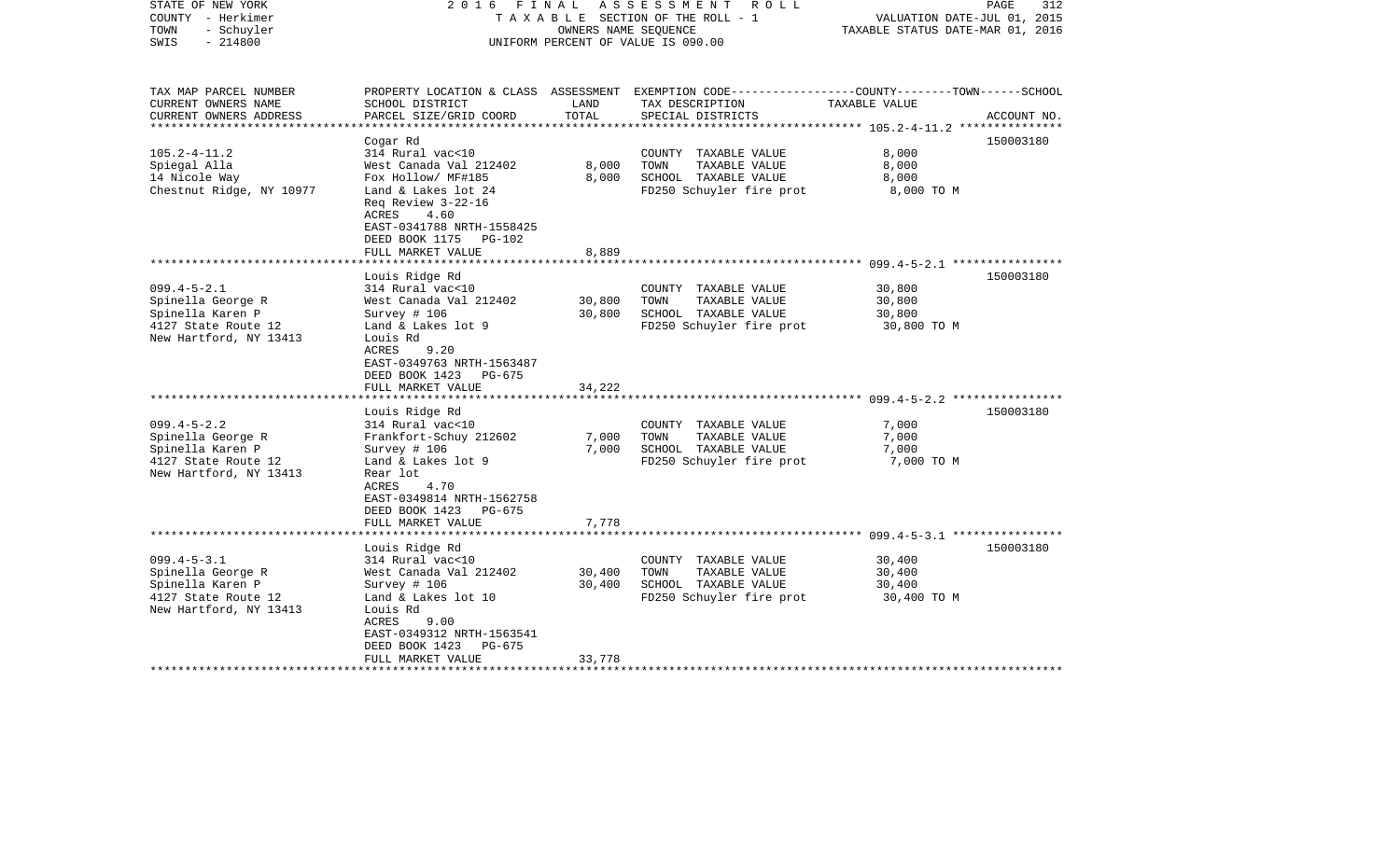| STATE OF NEW YORK<br>COUNTY - Herkimer<br>- Schuyler<br>TOWN<br>$-214800$<br>SWIS                                                                  | F I N A L<br>2016                                                                                                                                                                                                                                                                 |                                                        | ASSESSMENT ROLL<br>TAXABLE SECTION OF THE ROLL - 1<br>OWNERS NAME SEOUENCE<br>UNIFORM PERCENT OF VALUE IS 090.00                                                                                                                                       | VALUATION DATE-JUL 01, 2015<br>TAXABLE STATUS DATE-MAR 01, 2016                                                                      | PAGE                    | 313                         |
|----------------------------------------------------------------------------------------------------------------------------------------------------|-----------------------------------------------------------------------------------------------------------------------------------------------------------------------------------------------------------------------------------------------------------------------------------|--------------------------------------------------------|--------------------------------------------------------------------------------------------------------------------------------------------------------------------------------------------------------------------------------------------------------|--------------------------------------------------------------------------------------------------------------------------------------|-------------------------|-----------------------------|
| TAX MAP PARCEL NUMBER<br>CURRENT OWNERS NAME<br>CURRENT OWNERS ADDRESS                                                                             | SCHOOL DISTRICT<br>PARCEL SIZE/GRID COORD                                                                                                                                                                                                                                         | LAND<br>TOTAL                                          | PROPERTY LOCATION & CLASS ASSESSMENT EXEMPTION CODE----------------COUNTY-------TOWN------SCHOOL<br>TAX DESCRIPTION<br>SPECIAL DISTRICTS                                                                                                               | TAXABLE VALUE                                                                                                                        |                         | ACCOUNT NO.                 |
| **********************                                                                                                                             |                                                                                                                                                                                                                                                                                   |                                                        |                                                                                                                                                                                                                                                        |                                                                                                                                      |                         |                             |
| $099.4 - 5 - 3.2$<br>Spinella George R<br>Spinella Karen P<br>4127 State Route 12<br>New Hartford, NY 13413                                        | Louis Ridge Rd<br>314 Rural vac<10<br>Frankfort-Schuy 212602<br>Survey # 106<br>Land & Lakes lot 10<br>Rear lot<br>ACRES<br>6.00<br>EAST-0349350 NRTH-1562765                                                                                                                     | 9,000<br>9,000                                         | COUNTY TAXABLE VALUE<br>TOWN<br>TAXABLE VALUE<br>SCHOOL TAXABLE VALUE<br>FD250 Schuyler fire prot                                                                                                                                                      | 9,000<br>9,000<br>9,000<br>9,000 TO M                                                                                                |                         | 150003180                   |
|                                                                                                                                                    | DEED BOOK 1423<br>PG-675<br>FULL MARKET VALUE                                                                                                                                                                                                                                     | 10,000                                                 |                                                                                                                                                                                                                                                        |                                                                                                                                      |                         |                             |
|                                                                                                                                                    |                                                                                                                                                                                                                                                                                   |                                                        |                                                                                                                                                                                                                                                        |                                                                                                                                      |                         |                             |
|                                                                                                                                                    | 559 Windfall Rd                                                                                                                                                                                                                                                                   |                                                        |                                                                                                                                                                                                                                                        |                                                                                                                                      |                         | 150020100                   |
| $105.1 - 1 - 2$<br>Sroka Gary<br>559 Windfall Rd<br>Utica, NY 13502<br>$105.4 - 2 - 7$<br>Stacy Cindy Lou<br>370 Johnson Rd<br>Frankfort, NY 13340 | 210 1 Family Res<br>Whitesboro Cent 307002<br>W Bldg<br>$3 \t2 \t3/4$<br>Windfall<br>ACRES<br>2.75<br>EAST-0327052 NRTH-1560184<br>DEED BOOK 1127 PG-712<br>FULL MARKET VALUE<br>370 Johnson Rd<br>240 Rural res<br>Frankfort-Schuy 212602<br>Ranch<br>5.06 Acres<br>Johnson Road | 14,900 STAR EN<br>79,000<br>87,778<br>10,600<br>84,800 | VET COM CT 41131<br>41834<br>COUNTY TAXABLE VALUE<br>TOWN<br>TAXABLE VALUE<br>SCHOOL TAXABLE VALUE<br>FD250 Schuyler fire prot<br>STAR B<br>41854<br>COUNTY TAXABLE VALUE<br>TAXABLE VALUE<br>TOWN<br>SCHOOL TAXABLE VALUE<br>FD250 Schuyler fire prot | 13,500<br>$\overline{0}$<br>65,500<br>65,500<br>20,230<br>79,000 TO M<br>$\overline{0}$<br>84,800<br>84,800<br>57,800<br>84,800 TO M | 13,500<br>$\Omega$<br>0 | $\circ$<br>58,770<br>27,000 |
| $104.2 - 2 - 22.2$<br>Stanley Joseph G II<br>State Route 5                                                                                         | ACRES<br>5.06<br>EAST-0347631 NRTH-1546350<br>DEED BOOK 705<br>PG-326<br>FULL MARKET VALUE<br>State Route 5<br>449 Other Storag<br>Whitesboro Cent 307002                                                                                                                         | 94,222<br>21,000<br>110,000                            | COUNTY TAXABLE VALUE<br>TOWN<br>TAXABLE VALUE<br>SCHOOL TAXABLE VALUE                                                                                                                                                                                  | 110,000<br>110,000<br>110,000                                                                                                        |                         |                             |
| PO Box 4562<br>Utica, NY 13504                                                                                                                     | 2 Pole Barns & Manufactur<br>Includes 104.2-2-22.4<br>FRNT 280.00 DPTH<br>ACRES<br>2.60<br>EAST-0320578 NRTH-1552919<br>DEED BOOK 897<br><b>PG-506</b><br>FULL MARKET VALUE                                                                                                       | 122,222                                                | FD250 Schuyler fire prot<br>WD170 Schuyler water #2<br>1.00 UN M                                                                                                                                                                                       | 110,000 TO M<br>110,000 TO C                                                                                                         |                         |                             |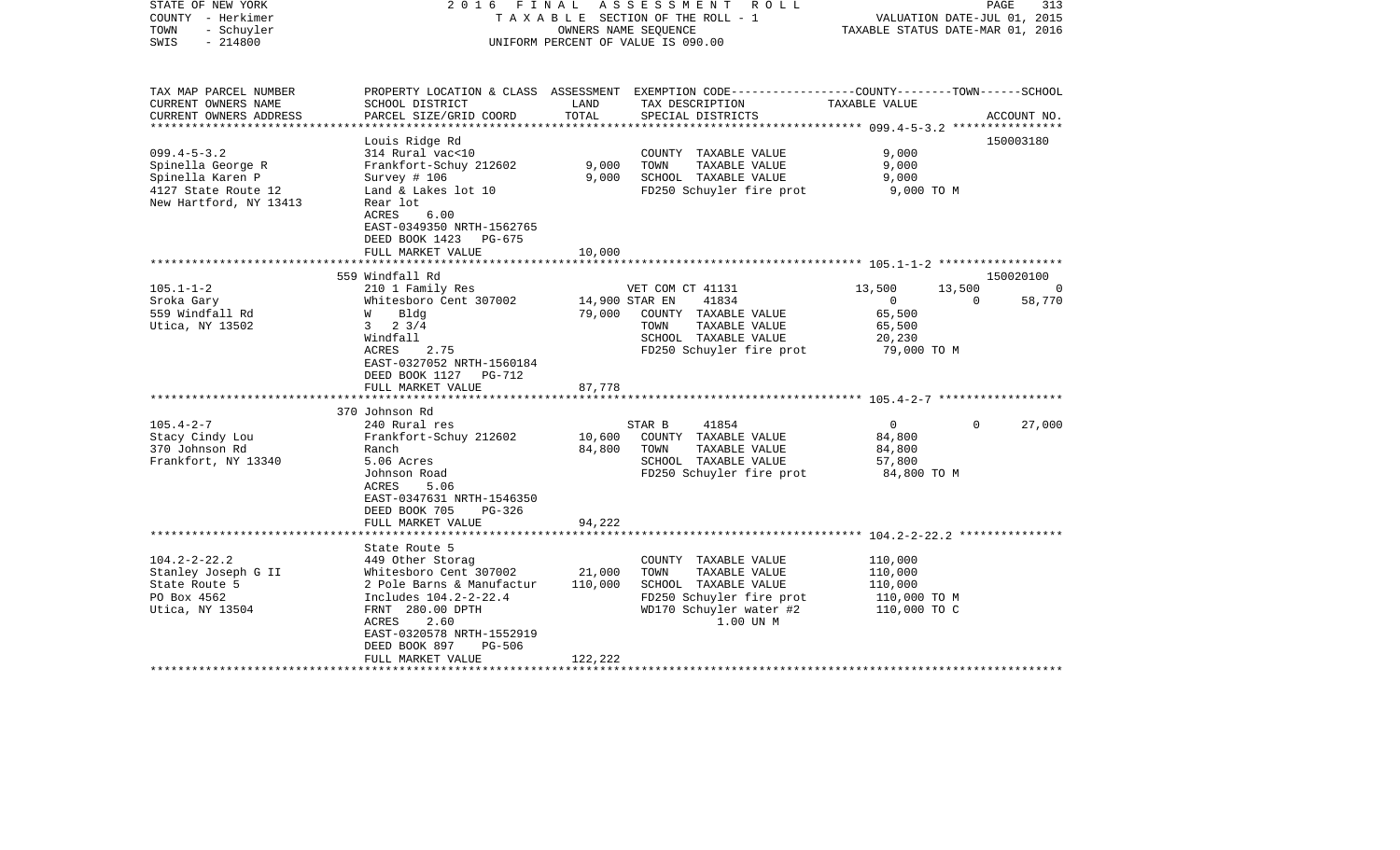| STATE OF NEW YORK<br>COUNTY - Herkimer             | 2016                                                                                       | FINAL                 | A S S E S S M E N T<br>R O L L<br>TAXABLE SECTION OF THE ROLL - 1                                | VALUATION DATE-JUL 01, 2015      | 314<br>PAGE        |
|----------------------------------------------------|--------------------------------------------------------------------------------------------|-----------------------|--------------------------------------------------------------------------------------------------|----------------------------------|--------------------|
| TOWN<br>- Schuyler                                 |                                                                                            |                       | OWNERS NAME SEQUENCE                                                                             | TAXABLE STATUS DATE-MAR 01, 2016 |                    |
| SWIS<br>$-214800$                                  |                                                                                            |                       | UNIFORM PERCENT OF VALUE IS 090.00                                                               |                                  |                    |
| TAX MAP PARCEL NUMBER                              |                                                                                            |                       | PROPERTY LOCATION & CLASS ASSESSMENT EXEMPTION CODE----------------COUNTY-------TOWN------SCHOOL |                                  |                    |
| CURRENT OWNERS NAME                                | SCHOOL DISTRICT                                                                            | LAND                  | TAX DESCRIPTION                                                                                  | TAXABLE VALUE                    |                    |
| CURRENT OWNERS ADDRESS<br>************************ | PARCEL SIZE/GRID COORD                                                                     | TOTAL                 | SPECIAL DISTRICTS                                                                                |                                  | ACCOUNT NO.        |
|                                                    | 2440 State Route 5                                                                         |                       |                                                                                                  |                                  |                    |
| $104.2 - 2 - 22.7$                                 | 210 1 Family Res                                                                           |                       | COUNTY TAXABLE VALUE                                                                             | 273,600                          |                    |
| Stanley Joseph G II                                | Whitesboro Cent 307002                                                                     | 30,000                | TOWN<br>TAXABLE VALUE                                                                            | 273,600                          |                    |
| Stanley Charotte                                   | 48 X 50 Storage Building                                                                   | 273,600               | SCHOOL TAXABLE VALUE                                                                             | 273,600                          |                    |
| 2440 State Route 5                                 | Bar Redu 9,700 2000                                                                        |                       | FD250 Schuyler fire prot                                                                         | 273,600 TO M                     |                    |
| Utica, NY 13502                                    | FRNT 355.00 DPTH<br>ACRES<br>3.00<br>EAST-0320887 NRTH-1552776                             |                       |                                                                                                  |                                  |                    |
|                                                    | DEED BOOK 1452<br>PG-270                                                                   |                       |                                                                                                  |                                  |                    |
|                                                    | FULL MARKET VALUE<br>***********************                                               | 304,000<br>********** |                                                                                                  |                                  |                    |
|                                                    | 2479 State route 5                                                                         |                       |                                                                                                  |                                  | 150022650          |
| $104.2 - 2 - 72$                                   | 210 1 Family Res                                                                           |                       | COUNTY TAXABLE VALUE                                                                             | 71,200                           |                    |
| Stanley Joseph G II                                | Whitesboro Cent 307002                                                                     | 8,700                 | TAXABLE VALUE<br>TOWN                                                                            | 71,200                           |                    |
| PO Box 4562                                        | Single Family Residence                                                                    | 71,200                | SCHOOL TAXABLE VALUE                                                                             | 71,200                           |                    |
| Utica, NY 13504-4562                               | Modular                                                                                    |                       | FD250 Schuyler fire prot                                                                         | 71,200 TO M                      |                    |
|                                                    | State<br>75.00 DPTH 255.00<br>FRNT<br>EAST-0321684 NRTH-1552798<br>DEED BOOK 824<br>PG-689 |                       |                                                                                                  |                                  |                    |
|                                                    | FULL MARKET VALUE                                                                          | 79,111                |                                                                                                  |                                  |                    |
|                                                    | *******************                                                                        |                       |                                                                                                  |                                  |                    |
|                                                    | 276 Brown Rd                                                                               |                       |                                                                                                  |                                  | 150013440          |
| $099.1 - 1 - 61$                                   | 270 Mfg housing                                                                            |                       | STAR B<br>41854                                                                                  | $\overline{0}$                   | $\Omega$<br>27,000 |
| Steates Christopher R                              | West Canada Val 212402                                                                     | 14,900                | COUNTY TAXABLE VALUE                                                                             | 36,400                           |                    |
| Stoio Lucia<br>276 Brown Rd                        | Manufactured Residence<br>FRNT 200.00 DPTH 200.00                                          | 36,400                | TOWN<br>TAXABLE VALUE<br>SCHOOL TAXABLE VALUE                                                    | 36,400<br>9,400                  |                    |
| Utica, NY 13502                                    | 2.90<br>ACRES                                                                              |                       | FD250 Schuyler fire prot                                                                         | 36,400 TO M                      |                    |
|                                                    | EAST-0326635 NRTH-1571599                                                                  |                       |                                                                                                  |                                  |                    |
|                                                    | DEED BOOK 856<br>PG-480                                                                    |                       |                                                                                                  |                                  |                    |
|                                                    | FULL MARKET VALUE                                                                          | 40,444                |                                                                                                  |                                  |                    |
|                                                    |                                                                                            |                       |                                                                                                  |                                  |                    |
|                                                    | 5675 Austin Rd                                                                             |                       |                                                                                                  |                                  | 150013320          |
| $104.7 - 1 - 69$                                   | 210 1 Family Res                                                                           |                       | STAR B<br>41854                                                                                  | $\overline{0}$                   | $\Omega$<br>27,000 |
| Steates John                                       | Whitesboro Cent 307002                                                                     | 7,400                 | COUNTY TAXABLE VALUE                                                                             | 75,200                           |                    |
| Reynolds Kimberly                                  | W 5675 Bldg                                                                                | 75,200                | TOWN<br>TAXABLE VALUE                                                                            | 75,200                           |                    |
| 5675 Austin Rd                                     | Ph 315 457-8723<br>Austin Rd                                                               |                       | SCHOOL TAXABLE VALUE                                                                             | 48,200                           |                    |
| Utica, NY 13502                                    | FRNT<br>90.00 DPTH 129.00                                                                  |                       | FD250 Schuyler fire prot<br>LT160 Schuyler light #1                                              | 75,200 TO M<br>75,200 TO M       |                    |
|                                                    | 720<br>BANK                                                                                |                       | SD030 Schuyler sewer #1                                                                          | 1.00 UN M                        |                    |
|                                                    | EAST-0314855 NRTH-1558345                                                                  |                       | WD175 Schuyler water #3                                                                          | 75,200 TO M                      |                    |
|                                                    | DEED BOOK 854<br>PG-277                                                                    |                       |                                                                                                  |                                  |                    |
|                                                    | FULL MARKET VALUE                                                                          | 83,556                |                                                                                                  |                                  |                    |
|                                                    |                                                                                            |                       |                                                                                                  |                                  |                    |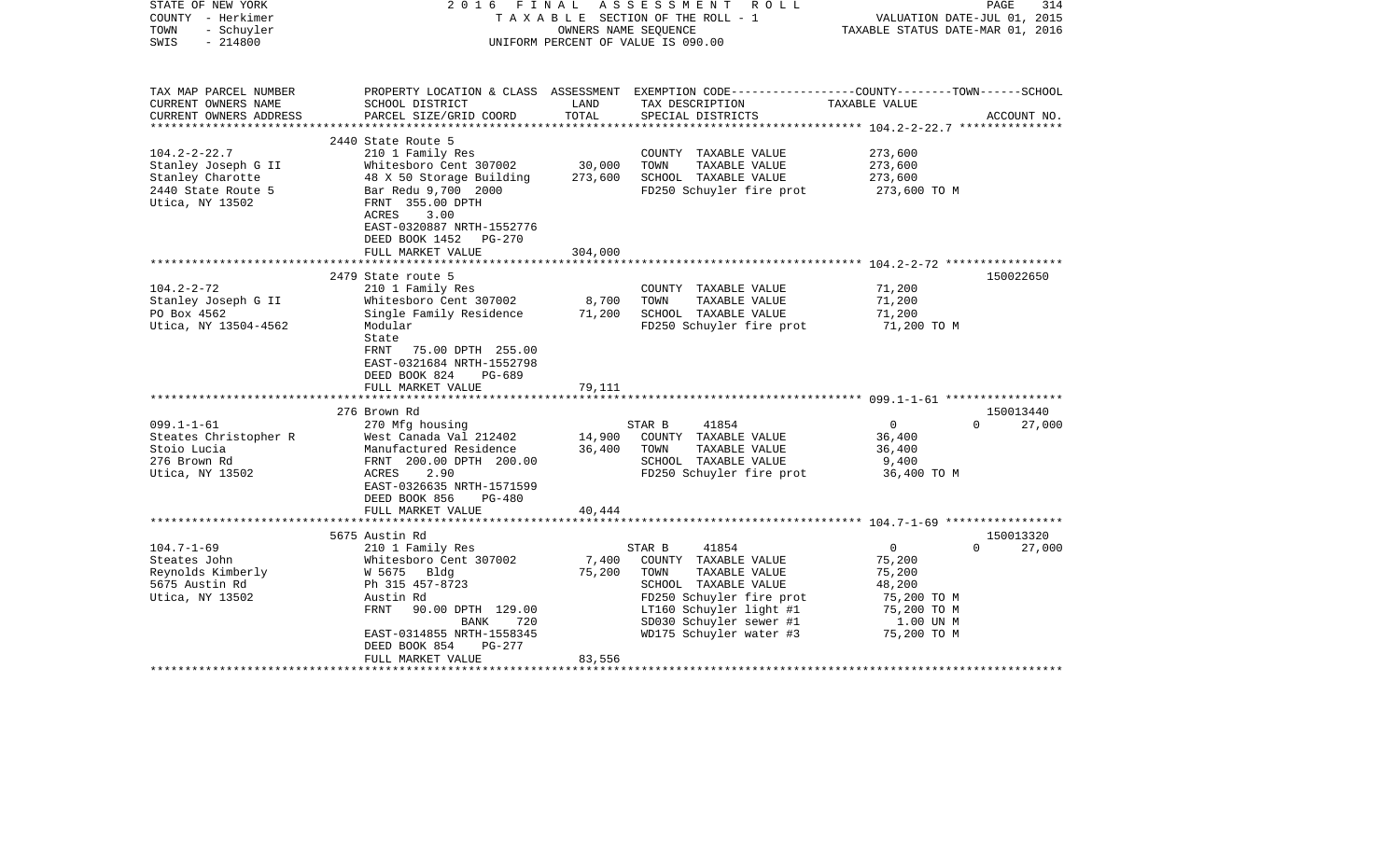| STATE OF NEW YORK<br>COUNTY - Herkimer<br>- Schuyler<br>TOWN<br>$-214800$<br>SWIS                          | 2016<br>FINAL                                                                                                                                                                                                       | OWNERS NAME SEQUENCE        | A S S E S S M E N T<br>R O L L<br>TAXABLE SECTION OF THE ROLL - 1<br>UNIFORM PERCENT OF VALUE IS 090.00                                                                                          | TAXABLE STATUS DATE-MAR 01, 2016                                                                     | PAGE<br>VALUATION DATE-JUL 01, 2015 | 315                     |
|------------------------------------------------------------------------------------------------------------|---------------------------------------------------------------------------------------------------------------------------------------------------------------------------------------------------------------------|-----------------------------|--------------------------------------------------------------------------------------------------------------------------------------------------------------------------------------------------|------------------------------------------------------------------------------------------------------|-------------------------------------|-------------------------|
| TAX MAP PARCEL NUMBER<br>CURRENT OWNERS NAME<br>CURRENT OWNERS ADDRESS                                     | SCHOOL DISTRICT<br>PARCEL SIZE/GRID COORD                                                                                                                                                                           | LAND<br>TOTAL               | PROPERTY LOCATION & CLASS ASSESSMENT EXEMPTION CODE----------------COUNTY-------TOWN------SCHOOL<br>TAX DESCRIPTION<br>SPECIAL DISTRICTS                                                         | TAXABLE VALUE                                                                                        |                                     | ACCOUNT NO.             |
|                                                                                                            | 386 Johnson Rd                                                                                                                                                                                                      |                             |                                                                                                                                                                                                  |                                                                                                      |                                     |                         |
| $105.4 - 2 - 4$<br>Stefaniak Robert<br>Stefaniak Carmen<br>386 Johnson Rd<br>Schuyler, NY 13340-1744       | 210 1 Family Res<br>Frankfort-Schuy 212602<br>Trailer And Addition<br>5.05 Acres<br>Johnson Road<br>ACRES<br>5.05<br>EAST-0347993 NRTH-1546873                                                                      | 16,600<br>115,200           | 41854<br>STAR B<br>COUNTY TAXABLE VALUE<br>TOWN<br>TAXABLE VALUE<br>SCHOOL TAXABLE VALUE<br>FD250 Schuyler fire prot                                                                             | $\overline{0}$<br>115,200<br>115,200<br>88,200<br>115,200 TO M                                       | $\Omega$                            | 27,000                  |
|                                                                                                            | DEED BOOK 863<br>$PG-108$                                                                                                                                                                                           |                             |                                                                                                                                                                                                  |                                                                                                      |                                     |                         |
|                                                                                                            | FULL MARKET VALUE                                                                                                                                                                                                   | 128,000                     |                                                                                                                                                                                                  |                                                                                                      |                                     |                         |
|                                                                                                            | *******************<br>Grande View Dr                                                                                                                                                                               | * * * * * * * * * * * * * * |                                                                                                                                                                                                  |                                                                                                      |                                     |                         |
| $099.2 - 4 - 34$<br>Steixner Francis E Jr<br>Steixner Joann<br>39 Martin Rd<br>Hopewell Junction, NY 12533 | 314 Rural vac<10<br>West Canada Val 212402<br>Survey # 362<br>Land & Lakes lot 34<br>Grande View Dr<br>FRNT 523.40 DPTH<br>5.40<br>ACRES<br>EAST-0338053 NRTH-1573907<br>DEED BOOK 1246 PG-564<br>FULL MARKET VALUE | 23,700<br>23,700<br>26,333  | COUNTY TAXABLE VALUE<br>TOWN<br>TAXABLE VALUE<br>SCHOOL TAXABLE VALUE<br>FD250 Schuyler fire prot                                                                                                | 23,700<br>23,700<br>23,700<br>23,700 TO M                                                            |                                     | 150003180               |
|                                                                                                            |                                                                                                                                                                                                                     |                             |                                                                                                                                                                                                  |                                                                                                      |                                     |                         |
|                                                                                                            | 2493 State Route 5                                                                                                                                                                                                  |                             |                                                                                                                                                                                                  |                                                                                                      |                                     | 150075109               |
| $104.2 - 2 - 59$<br>Stepanick Norbert<br>Stepanick Carolyn<br>2493 State Route 5<br>Utica, NY 13502-7717   | 270 Mfg housing<br>Whitesboro Cent 307002<br>N Trailer<br>15 1/2 Acre<br>State Road<br>FRNT<br>47.00 DPTH 300.00<br>EAST-0321930 NRTH-1552710<br>DEED BOOK 805<br>$PG-25$<br>FULL MARKET VALUE                      | 50,600 STAR EN<br>56,222    | VET WAR CT 41121<br>7,800 VET DIS CT 41141<br>41834<br>COUNTY TAXABLE VALUE<br>TAXABLE VALUE<br>TOWN<br>SCHOOL TAXABLE VALUE<br>FD250 Schuyler fire prot<br>WD170 Schuyler water #2<br>1.00 UN M | 7,590<br>15,180<br>$\overline{0}$<br>27,830<br>27,830<br>$\overline{0}$<br>50,600 TO M<br>1,600 TO C | 7,590<br>15,180<br>$\overline{0}$   | $\Omega$<br>0<br>50,600 |
|                                                                                                            | *************************                                                                                                                                                                                           |                             |                                                                                                                                                                                                  | ***************** 099.1-1-26 ******************                                                      |                                     |                         |
| $099.1 - 1 - 26$<br>Stepanowicz Lawrence<br>1240 Windfall Rd<br>Utica, NY 13502                            | 1240 Windfall Rd<br>210 1 Family Res<br>West Canada Val 212402<br>N<br>Bldg<br>$3 \quad 1$<br>Windfall Rd<br>ACRES<br>1.00<br>EAST-0330426 NRTH-1571567<br>DEED BOOK 1454<br>PG-812<br>FULL MARKET VALUE            | 13,500<br>68,800<br>76,444  | STAR EN<br>41834<br>COUNTY TAXABLE VALUE<br>TOWN<br>TAXABLE VALUE<br>SCHOOL TAXABLE VALUE<br>FD250 Schuyler fire prot                                                                            | $\overline{0}$<br>68,800<br>68,800<br>10,030<br>68,800 TO M                                          | $\Omega$                            | 150005670<br>58,770     |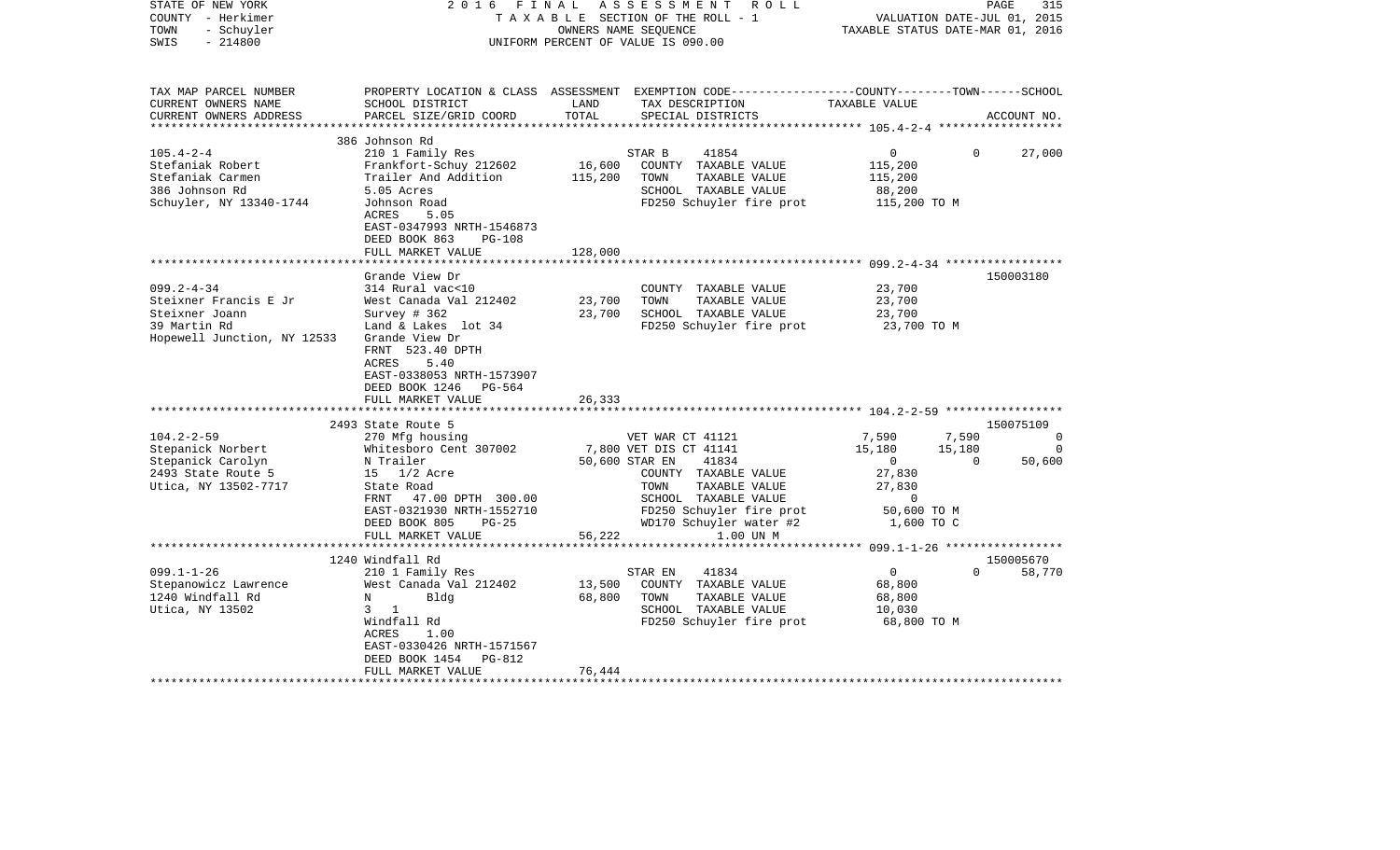| STATE OF NEW YORK<br>COUNTY - Herkimer<br>TOWN<br>- Schuyler<br>$-214800$<br>SWIS                                                      | 2 0 1 6<br>FINAL                                                                                                                                                                                               | TAXABLE SECTION OF THE ROLL - 1<br>OWNERS NAME SEQUENCE<br>UNIFORM PERCENT OF VALUE IS 090.00 | ASSESSMENT      | R O L L                                                                                            | TAXABLE STATUS DATE-MAR 01, 2016                                     | VALUATION DATE-JUL 01, 2015 | PAGE<br>316 |
|----------------------------------------------------------------------------------------------------------------------------------------|----------------------------------------------------------------------------------------------------------------------------------------------------------------------------------------------------------------|-----------------------------------------------------------------------------------------------|-----------------|----------------------------------------------------------------------------------------------------|----------------------------------------------------------------------|-----------------------------|-------------|
| TAX MAP PARCEL NUMBER<br>CURRENT OWNERS NAME<br>CURRENT OWNERS ADDRESS                                                                 | PROPERTY LOCATION & CLASS ASSESSMENT EXEMPTION CODE---------------COUNTY-------TOWN------SCHOOL<br>SCHOOL DISTRICT<br>PARCEL SIZE/GRID COORD                                                                   | LAND<br>TOTAL<br>*************                                                                |                 | TAX DESCRIPTION<br>SPECIAL DISTRICTS                                                               | TAXABLE VALUE<br>********************* 105.2-1-8.2 ***************** |                             | ACCOUNT NO. |
| $105.2 - 1 - 8.2$<br>STERLING KEVIN D<br>239 UPSON Rd<br>FRANKFORT, NY 13340<br>MAY BE SUBJECT TO PAYMENT<br>UNDER AGDIST LAW TIL 2023 | UPSON Rd<br>105 Vac farmland<br>Frankfort-Schuy 212602<br>ACRES 96.20 BANK<br>316<br>EAST-0347901 NRTH-1557417<br>DEED BOOK 900<br>PG-389<br>FULL MARKET VALUE                                                 | 55,900<br>73,100<br>81,222                                                                    | AG MKTS<br>TOWN | 41730<br>COUNTY TAXABLE VALUE<br>TAXABLE VALUE<br>SCHOOL TAXABLE VALUE<br>FD250 Schuyler fire prot | 15,196<br>57,904<br>57,904<br>57,904<br>73,100 TO M                  | 15,196                      | 15,196      |
|                                                                                                                                        |                                                                                                                                                                                                                |                                                                                               |                 |                                                                                                    |                                                                      |                             |             |
| $105.2 - 1 - 8.3$<br>STERLING KEVIN D<br>239 UPSON Rd<br>FRANKFORT, NY 13340                                                           | 239 UPSON Rd<br>210 1 Family Res<br>Frankfort-Schuy 212602<br>FRNT 600.00 DPTH<br>ACRES<br>5.00 BANK<br>316<br>EAST-0348588 NRTH-1557287<br>DEED BOOK 900<br>PG-384<br>FULL MARKET VALUE                       | 16,500<br>80,000<br>88,889<br>*********                                                       | STAR B<br>TOWN  | 41854<br>COUNTY TAXABLE VALUE<br>TAXABLE VALUE<br>SCHOOL TAXABLE VALUE                             | $\overline{0}$<br>80,000<br>80,000<br>53,000                         | $\Omega$                    | 27,000      |
|                                                                                                                                        | 3851 State Route 5                                                                                                                                                                                             |                                                                                               |                 |                                                                                                    |                                                                      |                             | 150000030   |
| $112.4 - 3 - 5$<br>Sterusky Darhla A<br>3851 State Route 5<br>Frankfort, NY 13340-5605                                                 | 210 1 Family Res<br>Frankfort-Schuy 212602<br>Single Family Residence<br>W/ Att Garage<br>5.00<br>ACRES<br>EAST-0342206 NRTH-1534960<br>DEED BOOK 1281 PG-793                                                  | 11,200<br>211,600                                                                             | STAR B<br>TOWN  | 41854<br>COUNTY TAXABLE VALUE<br>TAXABLE VALUE<br>SCHOOL TAXABLE VALUE<br>FD250 Schuyler fire prot | $\overline{0}$<br>211,600<br>211,600<br>184,600<br>211,600 TO M      | $\Omega$                    | 27,000      |
|                                                                                                                                        | FULL MARKET VALUE<br>************************                                                                                                                                                                  | 235,111                                                                                       |                 |                                                                                                    |                                                                      |                             |             |
| $112.4 - 3 - 6.2$<br>Sterusky Darhla A<br>3851 State Route 5<br>Frankfort, NY 13340-5605                                               | 3855 State Route 5<br>310 Res Vac<br>Frankfort-Schuy 212602<br>2178 Sf Split # 10<br>Exchange of land<br>EAST-0342285 NRTH-1534660<br>DEED BOOK 1281<br>PG-793<br>FULL MARKET VALUE                            | 200<br>200<br>222                                                                             | TOWN            | COUNTY TAXABLE VALUE<br>TAXABLE VALUE<br>SCHOOL TAXABLE VALUE<br>FD250 Schuyler fire prot          | 200<br>200<br>200<br>200 TO M                                        |                             | 150007110   |
|                                                                                                                                        |                                                                                                                                                                                                                |                                                                                               |                 |                                                                                                    |                                                                      |                             |             |
| $105.2 - 1 - 31$<br>Stinebrickner Alex I<br>380 Minots Corners Rd<br>Frankfort, NY 13340                                               | 380 Minots Corners Rd<br>210 1 Family Res<br>Frankfort-Schuy 212602<br>Bldg<br>Reduced to 95 % 2007<br>Minots<br>ACRES<br>5.00<br>EAST-0342089 NRTH-1552029<br>DEED BOOK 1372<br>$PG-299$<br>FULL MARKET VALUE | 16,500<br>100,000<br>111,111                                                                  | TOWN            | COUNTY TAXABLE VALUE<br>TAXABLE VALUE<br>SCHOOL TAXABLE VALUE<br>FD250 Schuyler fire prot          | 100,000<br>100,000<br>100,000<br>100,000 TO M                        |                             | 150018780   |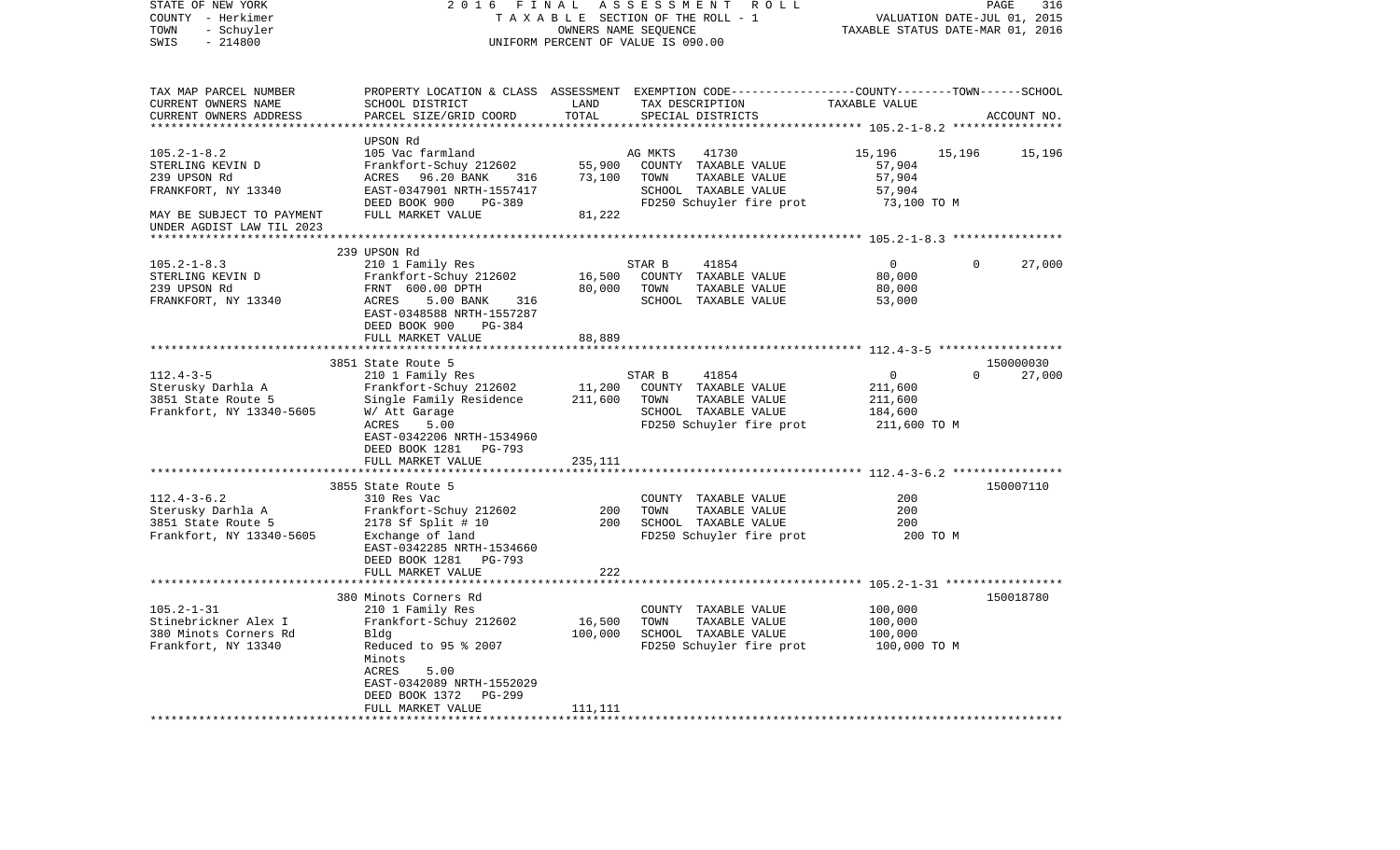| STATE OF NEW YORK<br>COUNTY - Herkimer<br>- Schuyler<br>TOWN<br>$-214800$<br>SWIS | 2 0 1 6<br>FINAL                                   |                | ASSESSMENT<br>R O L L<br>TAXABLE SECTION OF THE ROLL - 1<br>OWNERS NAME SEQUENCE<br>UNIFORM PERCENT OF VALUE IS 090.00                  | VALUATION DATE-JUL 01, 2015<br>TAXABLE STATUS DATE-MAR 01, 2016 | PAGE               | 317                     |
|-----------------------------------------------------------------------------------|----------------------------------------------------|----------------|-----------------------------------------------------------------------------------------------------------------------------------------|-----------------------------------------------------------------|--------------------|-------------------------|
| TAX MAP PARCEL NUMBER<br>CURRENT OWNERS NAME<br>CURRENT OWNERS ADDRESS            | SCHOOL DISTRICT<br>PARCEL SIZE/GRID COORD          | LAND<br>TOTAL  | PROPERTY LOCATION & CLASS ASSESSMENT EXEMPTION CODE---------------COUNTY-------TOWN------SCHOOL<br>TAX DESCRIPTION<br>SPECIAL DISTRICTS | TAXABLE VALUE                                                   |                    | ACCOUNT NO.             |
|                                                                                   | 917 Newport Rd                                     |                |                                                                                                                                         |                                                                 |                    |                         |
| $098.2 - 1 - 3.2$                                                                 | 210 1 Family Res                                   |                | STAR B<br>41854                                                                                                                         | 0                                                               | $\Omega$           | 27,000                  |
| Stockhauser William                                                               | West Canada Val 212402                             | 14,300         | COUNTY TAXABLE VALUE                                                                                                                    | 200,000                                                         |                    |                         |
| Stockhauser Kathleen                                                              | W Bldg                                             | 200,000        | TOWN<br>TAXABLE VALUE                                                                                                                   | 200,000                                                         |                    |                         |
| 917 Newport Rd                                                                    | 2.02 Acres                                         |                | SCHOOL TAXABLE VALUE                                                                                                                    | 173,000                                                         |                    |                         |
| Utica, NY 13502-9730                                                              | Newport Road                                       |                | FD250 Schuyler fire prot                                                                                                                | 200,000 TO M                                                    |                    |                         |
|                                                                                   | ACRES<br>2.02<br>EAST-0326220 NRTH-1568518         |                |                                                                                                                                         |                                                                 |                    |                         |
|                                                                                   | DEED BOOK 706<br>$PG-653$                          |                |                                                                                                                                         |                                                                 |                    |                         |
|                                                                                   | FULL MARKET VALUE                                  | 222,222        |                                                                                                                                         |                                                                 |                    |                         |
|                                                                                   |                                                    |                |                                                                                                                                         |                                                                 |                    |                         |
|                                                                                   | 426 Watkins Rd                                     |                |                                                                                                                                         |                                                                 |                    | 150016680               |
| $112.2 - 1 - 13$                                                                  | 210 1 Family Res                                   |                | 41854<br>STAR B                                                                                                                         | $\overline{0}$                                                  | $\Omega$           | 27,000                  |
| Storey Todd                                                                       | Frankfort-Schuy 212602                             | 15,000         | COUNTY TAXABLE VALUE                                                                                                                    | 58,600                                                          |                    |                         |
| Storey Annemarie                                                                  | Residence                                          | 58,600         | TAXABLE VALUE<br>TOWN                                                                                                                   | 58,600                                                          |                    |                         |
| 426 Watkins Rd                                                                    | $1 \quad 3$                                        |                | SCHOOL TAXABLE VALUE                                                                                                                    | 31,600                                                          |                    |                         |
| Frankfort, NY 13340                                                               | Watkins                                            |                | FD250 Schuyler fire prot                                                                                                                | 58,600 TO M                                                     |                    |                         |
|                                                                                   | ACRES<br>3.00                                      |                |                                                                                                                                         |                                                                 |                    |                         |
|                                                                                   | EAST-0343562 NRTH-1542274                          |                |                                                                                                                                         |                                                                 |                    |                         |
|                                                                                   | DEED BOOK 1371<br>PG-545                           |                |                                                                                                                                         |                                                                 |                    |                         |
|                                                                                   | FULL MARKET VALUE                                  | 65,111         |                                                                                                                                         |                                                                 |                    |                         |
|                                                                                   |                                                    |                |                                                                                                                                         |                                                                 |                    |                         |
|                                                                                   | 5720 Austin Rd                                     |                |                                                                                                                                         |                                                                 |                    | 150075102               |
| $104.7 - 1 - 5.2$<br>Stovall Darrell                                              | 210 1 Family Res                                   |                | VET WAR CT 41121                                                                                                                        | 8,100                                                           | 8,100              | $\Omega$<br>$\mathbf 0$ |
| Stovall Catherine                                                                 | Whitesboro Cent 307002<br>Residence, Garage & Pool | 127,500 STAR B | 14,000 VET DIS CT 41141<br>41854                                                                                                        | 12,750<br>$\overline{0}$                                        | 12,750<br>$\Omega$ | 27,000                  |
| 5720 Austin Rd                                                                    | 1.67 Acres                                         |                | COUNTY TAXABLE VALUE                                                                                                                    | 106,650                                                         |                    |                         |
| Utica, NY 13502                                                                   | Austin Rd                                          |                | TOWN<br>TAXABLE VALUE                                                                                                                   | 106,650                                                         |                    |                         |
|                                                                                   | FRNT 239.00 DPTH 129.00                            |                | SCHOOL TAXABLE VALUE                                                                                                                    | 100,500                                                         |                    |                         |
|                                                                                   | ACRES<br>1.67                                      |                | FD250 Schuyler fire prot                                                                                                                | 127,500 TO M                                                    |                    |                         |
|                                                                                   | EAST-0315475 NRTH-1559249                          |                | LT160 Schuyler light #1                                                                                                                 | 127,500 TO M                                                    |                    |                         |
|                                                                                   | DEED BOOK 680<br>PG-172                            |                | SD030 Schuyler sewer #1                                                                                                                 | 1.77 UN M                                                       |                    |                         |
|                                                                                   | FULL MARKET VALUE                                  |                | 141,667 WD160 Schuyler water #1                                                                                                         | 127,500 TO M                                                    |                    |                         |
|                                                                                   | *************************************              |                |                                                                                                                                         |                                                                 |                    |                         |
|                                                                                   | State Route 5                                      |                |                                                                                                                                         |                                                                 |                    | 150075027               |
| $104.7 - 2 - 1$                                                                   | 416 Mfg hsing pk                                   |                | STAR EN<br>41834                                                                                                                        | $\mathbf 0$                                                     | $\Omega$           | 1084,996                |
| Strawberry Hills Mbl. Hm. Pk, Whitesboro Cent 307002                              |                                                    | 980,000 STAR B | 41854                                                                                                                                   | $\overline{0}$                                                  | $\Omega$           | 475,662                 |
| 211 Blossom Ln                                                                    | Trl Pk 100 Trl 90                                  | 2729,949       | COUNTY TAXABLE VALUE                                                                                                                    | 2729,949                                                        |                    |                         |
| Utica, NY 13502-2832                                                              | 10 30 Acres                                        |                | TAXABLE VALUE<br>TOWN                                                                                                                   | 2729,949                                                        |                    |                         |
|                                                                                   | State                                              |                | SCHOOL TAXABLE VALUE                                                                                                                    | 1169,291                                                        |                    |                         |
|                                                                                   | ACRES<br>30.00                                     |                | FD250 Schuyler fire prot                                                                                                                | 2729,949 TO M                                                   |                    |                         |
|                                                                                   | EAST-0315422 NRTH-1558208                          |                | SD030 Schuyler sewer #1                                                                                                                 | 47.17 UN M                                                      |                    |                         |
|                                                                                   | DEED BOOK 00625 PG-00638<br>FULL MARKET VALUE      | 3033,277       | WD170 Schuyler water #2<br>$.00$ UN $M$                                                                                                 | 89,650 TO C                                                     |                    |                         |
|                                                                                   |                                                    |                | WD175 Schuyler water #3                                                                                                                 | 2729,949 TO M                                                   |                    |                         |
|                                                                                   |                                                    |                | *****************                                                                                                                       |                                                                 |                    |                         |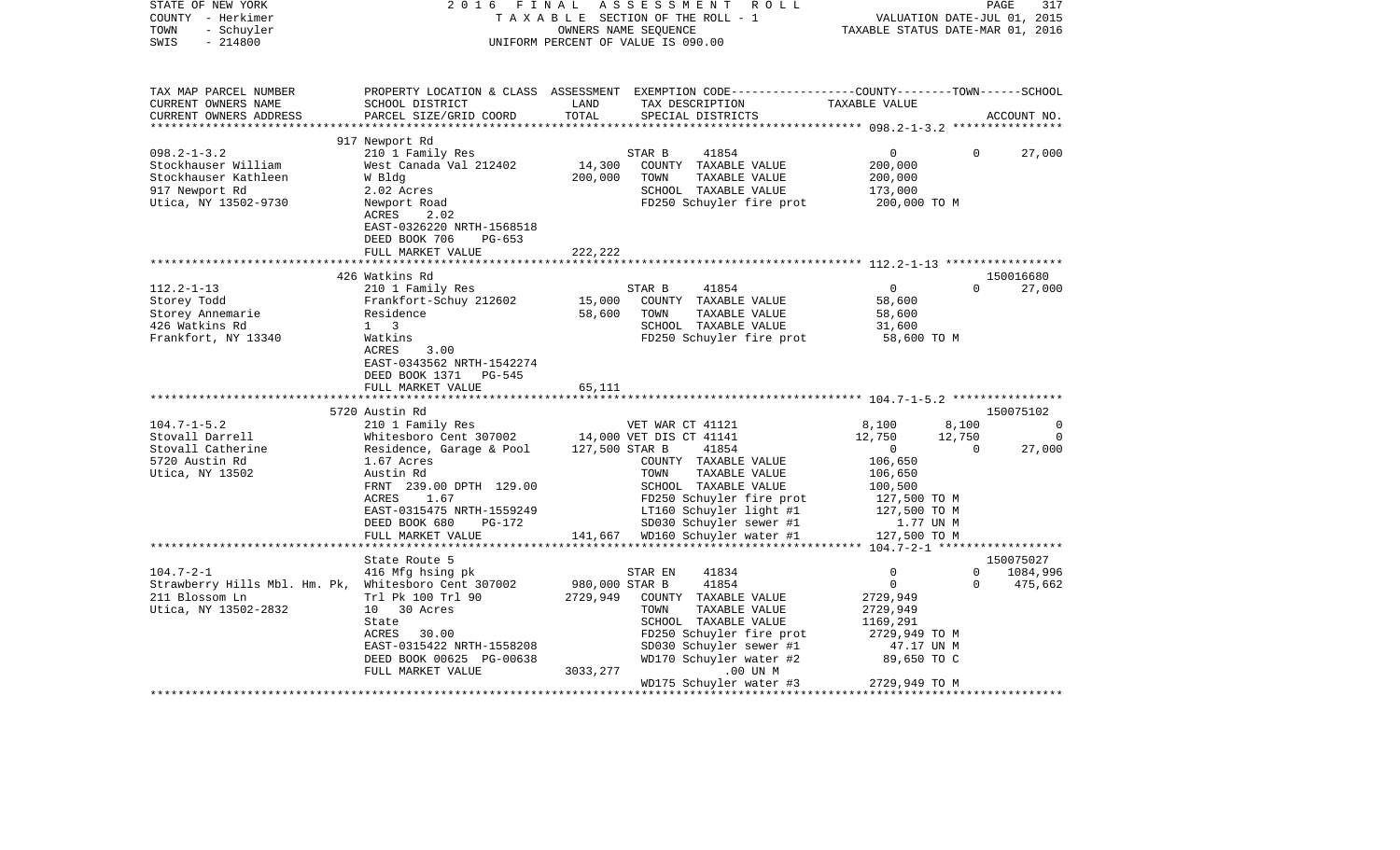| STATE OF NEW YORK<br>COUNTY - Herkimer<br>TOWN<br>- Schuyler<br>$-214800$<br>SWIS                                                                                                                                              |                                                                                                           |         | $\begin{tabular}{lllllllllllllllllllll} \hline 2&0&1&6&F\text{I}\text{N}\text{A}\text{L}&\text{A}\text{S}\text{S}\text{E}\text{S}\text{S}\text{M}\text{E}\text{N}\text{T}&\text{R}\text{O}\text{L}\text{L} &\text{PAGE} &318\\ &T\text{A}\text{X}\text{A}\text{B}\text{L}\text{E}&\text{SECTION OF THE ROLL}-1 &\text{VALUATION DATE-JUL} &01,\text{ 2015}\\ & \text{OWNERS NAME SEQUENCE} &\text{TXABLE STATUS DATE-MAR} &01,\text{ 2016}\\ & \text$ |                                  |                          |
|--------------------------------------------------------------------------------------------------------------------------------------------------------------------------------------------------------------------------------|-----------------------------------------------------------------------------------------------------------|---------|-------------------------------------------------------------------------------------------------------------------------------------------------------------------------------------------------------------------------------------------------------------------------------------------------------------------------------------------------------------------------------------------------------------------------------------------------------|----------------------------------|--------------------------|
| TAX MAP PARCEL NUMBER<br>CURRENT OWNERS NAME<br>CURRENT OWNERS ADDRESS                                                                                                                                                         | SCHOOL DISTRICT<br>PARCEL SIZE/GRID COORD                                                                 |         | PROPERTY LOCATION & CLASS ASSESSMENT EXEMPTION CODE---------------COUNTY-------TOWN------SCHOOL<br>LAND TAX DESCRIPTION TAXABLE VALUE COORD TOTAL SPECIAL DISTRICTS                                                                                                                                                                                                                                                                                   |                                  | ACCOUNT NO.              |
|                                                                                                                                                                                                                                | 219 Bull Rd                                                                                               |         |                                                                                                                                                                                                                                                                                                                                                                                                                                                       |                                  |                          |
| $105.1 - 1 - 7.7$                                                                                                                                                                                                              | 240 Rural res                                                                                             |         | 41834<br>STAR EN                                                                                                                                                                                                                                                                                                                                                                                                                                      | $\overline{0}$                   | 58,770<br>$\overline{0}$ |
|                                                                                                                                                                                                                                | Whitesboro Cent 307002 27,800 COUNTY TAXABLE VALUE<br>Rural home on 23.5 acres 194,600 TOWN TAXABLE VALUE |         |                                                                                                                                                                                                                                                                                                                                                                                                                                                       | 194,600                          |                          |
| Stucchi Family Irr Trust<br>219 Bull Rd<br>Utica, NY 13502                                                                                                                                                                     |                                                                                                           |         |                                                                                                                                                                                                                                                                                                                                                                                                                                                       | 194,600<br>135,830               |                          |
|                                                                                                                                                                                                                                | FRNT 451.50 DPTH<br>$\mathbf{H}$<br>ACRES 23.50                                                           |         | SCHOOL TAXABLE VALUE<br>FD250 Schuyler fire prot 194,600 TO M                                                                                                                                                                                                                                                                                                                                                                                         |                                  |                          |
|                                                                                                                                                                                                                                | EAST-0329904 NRTH-1559153                                                                                 |         |                                                                                                                                                                                                                                                                                                                                                                                                                                                       |                                  |                          |
|                                                                                                                                                                                                                                | DEED BOOK 1145 PG-565                                                                                     |         |                                                                                                                                                                                                                                                                                                                                                                                                                                                       |                                  |                          |
|                                                                                                                                                                                                                                | FULL MARKET VALUE                                                                                         | 216,222 |                                                                                                                                                                                                                                                                                                                                                                                                                                                       |                                  |                          |
|                                                                                                                                                                                                                                |                                                                                                           |         |                                                                                                                                                                                                                                                                                                                                                                                                                                                       |                                  |                          |
|                                                                                                                                                                                                                                | 5704 Austin Rd                                                                                            |         |                                                                                                                                                                                                                                                                                                                                                                                                                                                       |                                  | 150020580                |
| $104.7 - 1 - 84$                                                                                                                                                                                                               | 210 1 Family Res                                                                                          |         | STAR EN<br>41834                                                                                                                                                                                                                                                                                                                                                                                                                                      | $\overline{0}$                   | $\Omega$<br>58,770       |
|                                                                                                                                                                                                                                |                                                                                                           |         |                                                                                                                                                                                                                                                                                                                                                                                                                                                       | 73,600                           |                          |
| Example of the structure of the structure of the structure of the structure of the structure of the structure of the structure of the structure of the structure of the structure of the structure of the structure of the str |                                                                                                           |         |                                                                                                                                                                                                                                                                                                                                                                                                                                                       |                                  |                          |
|                                                                                                                                                                                                                                |                                                                                                           |         |                                                                                                                                                                                                                                                                                                                                                                                                                                                       |                                  |                          |
|                                                                                                                                                                                                                                |                                                                                                           |         |                                                                                                                                                                                                                                                                                                                                                                                                                                                       |                                  |                          |
|                                                                                                                                                                                                                                |                                                                                                           |         |                                                                                                                                                                                                                                                                                                                                                                                                                                                       |                                  |                          |
|                                                                                                                                                                                                                                |                                                                                                           |         | Fig. 500 CHE 307002<br>Fig. 51 Bldg 73,600 TOWN TAXABLE VALUE<br>TOWN TAXABLE VALUE<br>TOWN TAXABLE VALUE<br>SCHOOL TAXABLE VALUE<br>TOP SCHOOL TAXABLE VALUE<br>FRNT 100.00 DPTH 125.00<br>FRNT 100.00 DPTH 125.00<br>FRNT 100.00 DPTH 125.00                                                                                                                                                                                                        |                                  |                          |
|                                                                                                                                                                                                                                | FULL MARKET VALUE                                                                                         | 81,778  |                                                                                                                                                                                                                                                                                                                                                                                                                                                       |                                  |                          |
|                                                                                                                                                                                                                                |                                                                                                           |         |                                                                                                                                                                                                                                                                                                                                                                                                                                                       |                                  |                          |
|                                                                                                                                                                                                                                | 282 Windfall Rd                                                                                           |         |                                                                                                                                                                                                                                                                                                                                                                                                                                                       |                                  | 150020670                |
| 105.1-1-35<br>202 Windiali Rd<br>210 1 Family Res<br>202 Windial Rd<br>282 Windfall Rd<br>282 Windfall Rd<br>282 Windfall Rd<br>282 Windfall Rd<br>282 Windfall Rd<br>282 Windfall Rd<br>282 Windfall Rd                       |                                                                                                           |         |                                                                                                                                                                                                                                                                                                                                                                                                                                                       | 8,100<br>8,100                   |                          |
|                                                                                                                                                                                                                                |                                                                                                           |         |                                                                                                                                                                                                                                                                                                                                                                                                                                                       | $\overline{0}$<br>$\overline{0}$ | 27,000                   |
|                                                                                                                                                                                                                                |                                                                                                           |         |                                                                                                                                                                                                                                                                                                                                                                                                                                                       | 96,400                           |                          |
| Utica, NY 13502                                                                                                                                                                                                                | $3 \frac{1}{2}$                                                                                           |         | TOWN TAXABLE VALUE                                                                                                                                                                                                                                                                                                                                                                                                                                    | 96,400                           |                          |
|                                                                                                                                                                                                                                | Windfall                                                                                                  |         | SCHOOL TAXABLE VALUE                                                                                                                                                                                                                                                                                                                                                                                                                                  | 77,500<br>104,500 TO M           |                          |
|                                                                                                                                                                                                                                |                                                                                                           |         |                                                                                                                                                                                                                                                                                                                                                                                                                                                       |                                  |                          |
|                                                                                                                                                                                                                                |                                                                                                           |         |                                                                                                                                                                                                                                                                                                                                                                                                                                                       | 104,500 TO C                     |                          |
|                                                                                                                                                                                                                                |                                                                                                           |         | FRNT 150.00 DPTH 140.00<br>EAST-0324821 NRTH-1555163<br>DEED BOOK 876 PG-516<br>FULL MARKET VALUE 116,111 WD170 Schuyler water #2                                                                                                                                                                                                                                                                                                                     | 5,400 TO C                       |                          |
|                                                                                                                                                                                                                                |                                                                                                           |         | 1.00 UN M                                                                                                                                                                                                                                                                                                                                                                                                                                             |                                  |                          |
|                                                                                                                                                                                                                                |                                                                                                           |         |                                                                                                                                                                                                                                                                                                                                                                                                                                                       |                                  |                          |
|                                                                                                                                                                                                                                | Windfall Rd                                                                                               |         |                                                                                                                                                                                                                                                                                                                                                                                                                                                       |                                  | 150075078                |
| $105.1 - 1 - 36$                                                                                                                                                                                                               | 314 Rural vac<10                                                                                          |         | COUNTY TAXABLE VALUE                                                                                                                                                                                                                                                                                                                                                                                                                                  |                                  |                          |
|                                                                                                                                                                                                                                |                                                                                                           |         | TAXABLE VALUE 3,500<br>TAXABLE VALUE 3,500<br>TOWN                                                                                                                                                                                                                                                                                                                                                                                                    |                                  |                          |
| Sullivan Emily M<br>Sullivan Emily M<br>282 Windfall Rd<br>282 Windfall Rd<br>282 Windfall Rd<br>282 Windfall Rd<br>282 Windfall Rd<br>282 Windfall Rd<br>282 Windfall Rd                                                      |                                                                                                           |         | SCHOOL TAXABLE VALUE                                                                                                                                                                                                                                                                                                                                                                                                                                  | 3,500                            |                          |
| Utica, NY 13502                                                                                                                                                                                                                | 2 .54A                                                                                                    |         | FD250 Schuyler fire prot<br>WD165 Schuyler water #4 3,500 TO M<br>3,500 TO M                                                                                                                                                                                                                                                                                                                                                                          |                                  |                          |
|                                                                                                                                                                                                                                | FRNT 136.00 DPTH 234.00<br>ACRES 0.70<br>EAST-0324742 NRTH-1555014<br>DEED BOOK 876 PG-516                |         |                                                                                                                                                                                                                                                                                                                                                                                                                                                       |                                  |                          |
|                                                                                                                                                                                                                                |                                                                                                           |         | 1.00 UN M                                                                                                                                                                                                                                                                                                                                                                                                                                             |                                  |                          |
|                                                                                                                                                                                                                                |                                                                                                           |         | WD170 Schuyler water #2                                                                                                                                                                                                                                                                                                                                                                                                                               | 400 TO C                         |                          |
|                                                                                                                                                                                                                                |                                                                                                           |         | 1.00 UN M                                                                                                                                                                                                                                                                                                                                                                                                                                             |                                  |                          |
|                                                                                                                                                                                                                                | FULL MARKET VALUE                                                                                         | 3,889   |                                                                                                                                                                                                                                                                                                                                                                                                                                                       |                                  |                          |
|                                                                                                                                                                                                                                |                                                                                                           |         |                                                                                                                                                                                                                                                                                                                                                                                                                                                       |                                  |                          |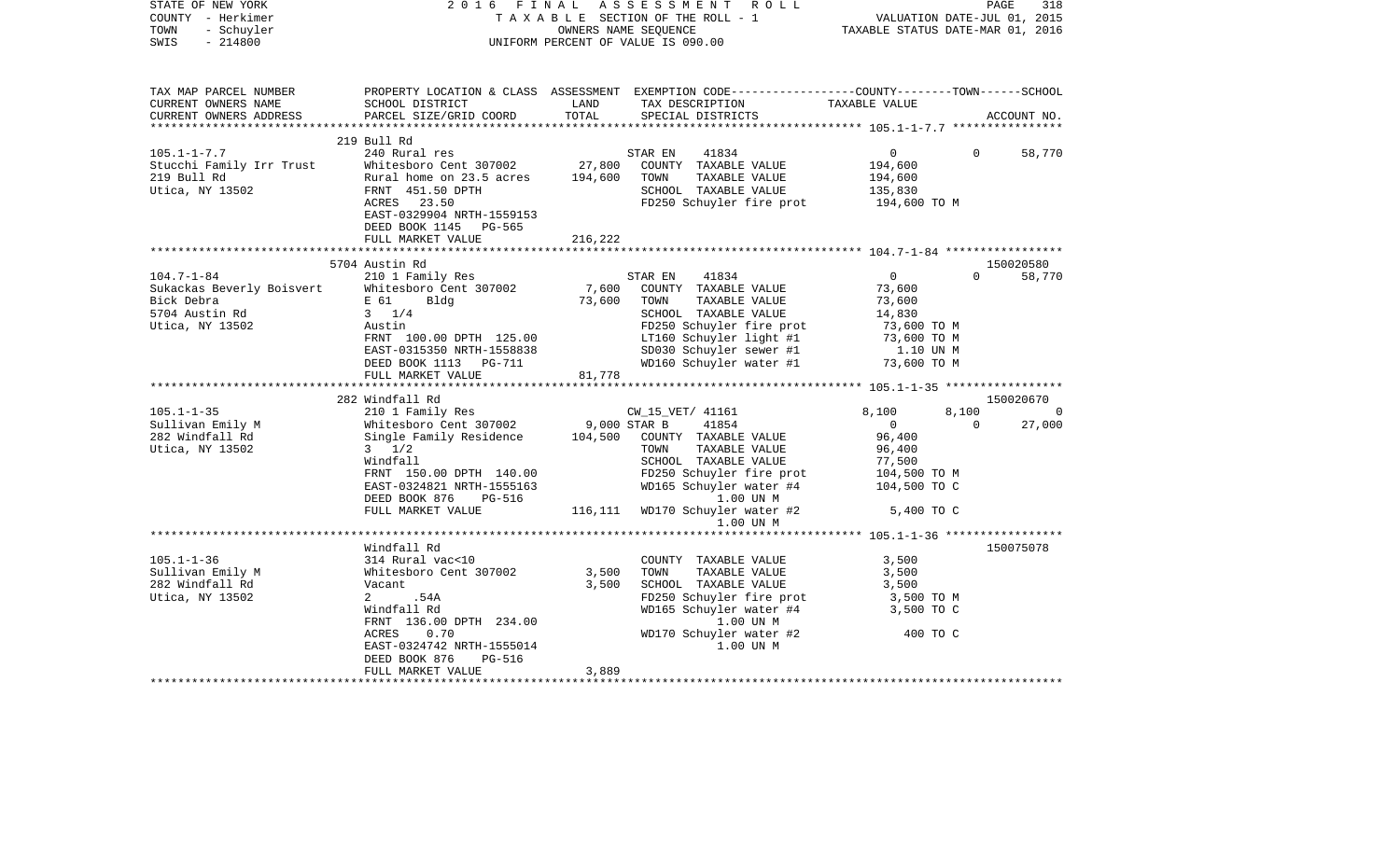| STATE OF NEW YORK<br>COUNTY - Herkimer<br>- Schuyler<br>TOWN<br>$-214800$<br>SWIS               |                                                                                                                                                                                                            |                            | 2016 FINAL ASSESSMENT ROLL<br>T A X A B L E SECTION OF THE ROLL - 1<br>OWNERS NAME SEOUENCE<br>UNIFORM PERCENT OF VALUE IS 090.00                                    | VALUATION DATE-JUL 01, 2015<br>TAXABLE STATUS DATE-MAR 01, 2016         | PAGE<br>319 |
|-------------------------------------------------------------------------------------------------|------------------------------------------------------------------------------------------------------------------------------------------------------------------------------------------------------------|----------------------------|----------------------------------------------------------------------------------------------------------------------------------------------------------------------|-------------------------------------------------------------------------|-------------|
| TAX MAP PARCEL NUMBER<br>CURRENT OWNERS NAME<br>CURRENT OWNERS ADDRESS                          | SCHOOL DISTRICT<br>PARCEL SIZE/GRID COORD                                                                                                                                                                  | LAND<br>TOTAL              | PROPERTY LOCATION & CLASS ASSESSMENT EXEMPTION CODE----------------COUNTY-------TOWN------SCHOOL<br>TAX DESCRIPTION<br>SPECIAL DISTRICTS                             | TAXABLE VALUE                                                           | ACCOUNT NO. |
| ******************                                                                              |                                                                                                                                                                                                            |                            |                                                                                                                                                                      | ************************* 105.1-1-43.2 ****************                 |             |
| $105.1 - 1 - 43.2$<br>Sullivan Emily M<br>282 Windfall Rd<br>Utica, NY 13502                    | Windfall Rd<br>314 Rural vac<10<br>Whitesboro Cent 307002<br>Vacant Land<br>3.6 Acres<br>ACRES<br>3.60<br>EAST-0324961 NRTH-1555101<br>DEED BOOK 876<br>PG-516                                             | 9,500<br>9,500             | COUNTY TAXABLE VALUE<br>TOWN<br>TAXABLE VALUE<br>SCHOOL TAXABLE VALUE<br>FD250 Schuyler fire prot<br>WD165 Schuyler water #4<br>1.00 UN M<br>WD170 Schuyler water #2 | 9,500<br>9,500<br>9,500<br>9,500 TO M<br>9,500 TO C<br>9,500 TO C       |             |
|                                                                                                 | FULL MARKET VALUE                                                                                                                                                                                          | 10,556                     | 1.00 UN M                                                                                                                                                            |                                                                         |             |
| $099.4 - 6 - 23$<br>Swaby Maurice A<br>Blake Norma V<br>1094 East 37th St<br>Brooklyn, NY 11210 | Mowers Rd<br>314 Rural vac<10<br>West Canada Val 212402<br>Fox Hollow/ MF#185<br>Land & Lakes lot 45<br>Cogar Rd<br>ACRES 15.00<br>EAST-0342927 NRTH-1562457<br>DEED BOOK 1141 PG-581<br>FULL MARKET VALUE | 41,500<br>41,500<br>46,111 | COUNTY TAXABLE VALUE<br>TOWN<br>TAXABLE VALUE<br>SCHOOL TAXABLE VALUE<br>FD250 Schuyler fire prot                                                                    | 41,500<br>41,500<br>41,500<br>41,500 TO M                               | 150003180   |
|                                                                                                 |                                                                                                                                                                                                            |                            |                                                                                                                                                                      |                                                                         |             |
| $112.2 - 3 - 25.3$<br>Swift Brian<br>3730 State Route 5<br>Frankfort, NY 13340                  | 3730 State Route 5<br>270 Mfg housing<br>Frankfort-Schuy 212602<br>Residence<br>1.13 Acres<br>Herkimer Road<br>1.13<br>ACRES<br>EAST-0340461 NRTH-1536373<br>DEED BOOK 934<br>$PG-549$                     | 13,600<br>39,000           | 41854<br>STAR B<br>COUNTY TAXABLE VALUE<br>TAXABLE VALUE<br>TOWN<br>SCHOOL TAXABLE VALUE<br>FD250 Schuyler fire prot                                                 | $\overline{0}$<br>$\Omega$<br>39,000<br>39,000<br>12,000<br>39,000 TO M | 27,000      |
|                                                                                                 | FULL MARKET VALUE                                                                                                                                                                                          | 43,333                     |                                                                                                                                                                      |                                                                         |             |
| $099.4 - 5 - 37$<br>Sylvester Living Trust<br>18654 Arapahoe Cir<br>Port Charlotte, FL 33948    | Louis Ridge Rd<br>314 Rural vac<10<br>West Canada Val 212402<br>Survey $\#$ 106<br>Land & Lakes lot 44<br>Louis Rd<br>ACRES 10.00<br>EAST-0348984 NRTH-1564481<br>DEED BOOK 1111<br>PG-78                  | 32,300<br>32,300           | COUNTY TAXABLE VALUE<br>TAXABLE VALUE<br>TOWN<br>SCHOOL TAXABLE VALUE<br>FD250 Schuyler fire prot                                                                    | 32,300<br>32,300<br>32,300<br>32,300 TO M                               | 150003180   |
|                                                                                                 | FULL MARKET VALUE                                                                                                                                                                                          | 35,889                     |                                                                                                                                                                      |                                                                         |             |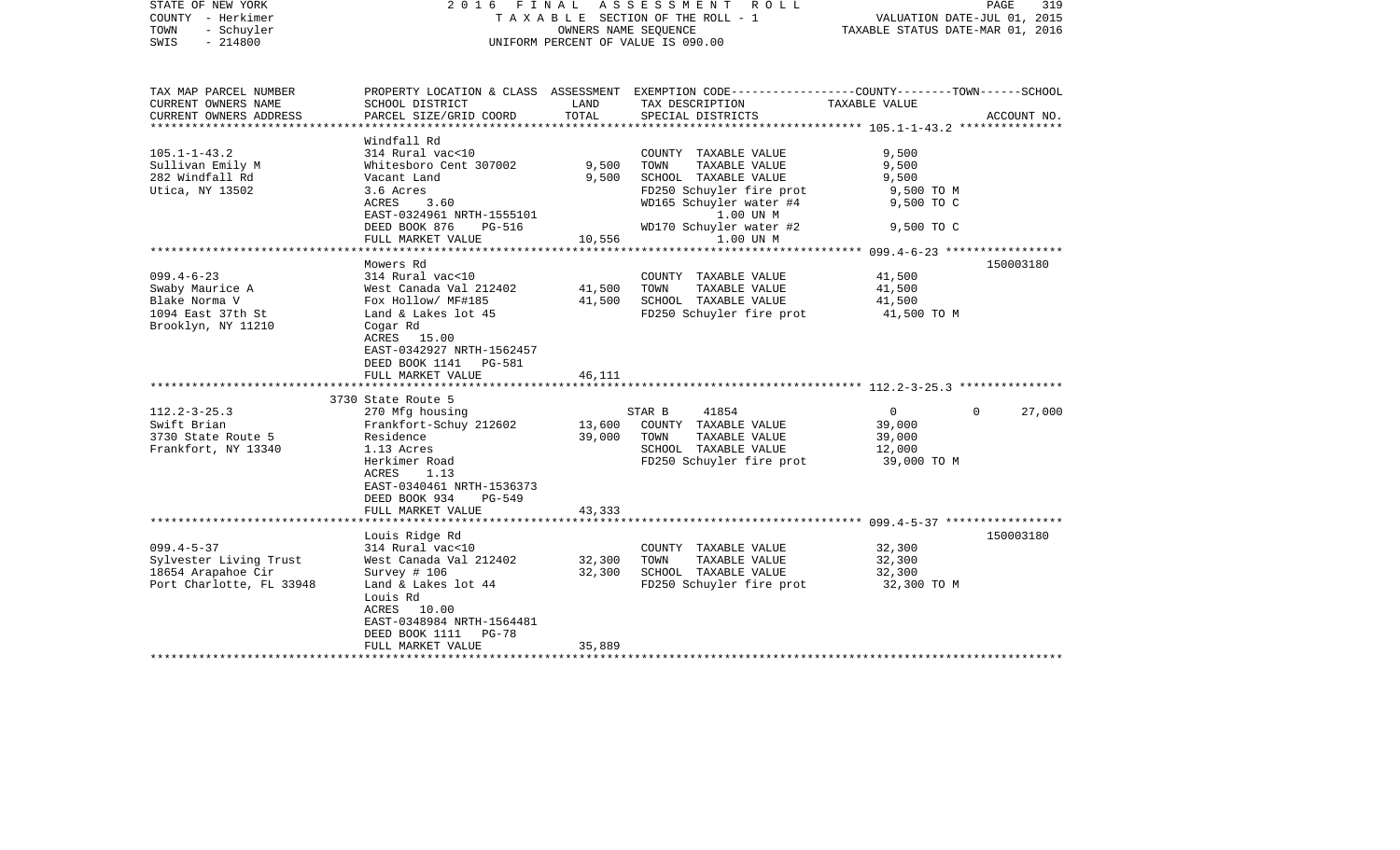| STATE OF NEW YORK<br>COUNTY - Herkimer<br>TOWN<br>- Schuyler<br>$-214800$<br>SWIS                         | 2 0 1 6                                                                                                                                                                                                                           | FINAL<br>OWNERS NAME SEQUENCE | ASSESSMENT ROLL<br>TAXABLE SECTION OF THE ROLL - 1<br>UNIFORM PERCENT OF VALUE IS 090.00                                                 | TAXABLE STATUS DATE-MAR 01, 2016                      | 320<br>PAGE<br>VALUATION DATE-JUL 01, 2015 |
|-----------------------------------------------------------------------------------------------------------|-----------------------------------------------------------------------------------------------------------------------------------------------------------------------------------------------------------------------------------|-------------------------------|------------------------------------------------------------------------------------------------------------------------------------------|-------------------------------------------------------|--------------------------------------------|
| TAX MAP PARCEL NUMBER<br>CURRENT OWNERS NAME<br>CURRENT OWNERS ADDRESS                                    | SCHOOL DISTRICT<br>PARCEL SIZE/GRID COORD                                                                                                                                                                                         | LAND<br>TOTAL                 | PROPERTY LOCATION & CLASS ASSESSMENT EXEMPTION CODE----------------COUNTY-------TOWN------SCHOOL<br>TAX DESCRIPTION<br>SPECIAL DISTRICTS | TAXABLE VALUE                                         | ACCOUNT NO.                                |
|                                                                                                           | 1438 Newport Rd                                                                                                                                                                                                                   |                               |                                                                                                                                          |                                                       | 150075018                                  |
| $099.1 - 1 - 15$<br>Szczesniak Chester J Jr<br>1438 Newport Rd<br>Poland, NY 13431                        | 210 1 Family Res<br>West Canada Val 212402<br>Bldg<br>1.1 Acres .1-1-14<br>Newport Rd<br>FRNT 137.00 DPTH 183.00<br>1.10<br>ACRES<br>EAST-0333234 NRTH-1576015<br>DEED BOOK 1436<br>PG-828                                        | 13,600<br>58,200              | STAR B<br>41854<br>COUNTY TAXABLE VALUE<br>TAXABLE VALUE<br>TOWN<br>SCHOOL TAXABLE VALUE<br>FD250 Schuyler fire prot                     | $\Omega$<br>58,200<br>58,200<br>31,200<br>58,200 TO M | $\Omega$<br>27,000                         |
|                                                                                                           | FULL MARKET VALUE                                                                                                                                                                                                                 | 64,667                        |                                                                                                                                          |                                                       |                                            |
|                                                                                                           | *************************                                                                                                                                                                                                         |                               |                                                                                                                                          |                                                       |                                            |
| $099.1 - 1 - 50$<br>Szesny John<br>Szesny Bette I<br>203 Brown Rd<br>Utica, NY 13502                      | 203 Brown Rd<br>210 1 Family Res<br>West Canada Val 212402<br>Single Family Residence<br>Brown Rd<br><b>ACRES</b><br>6.00<br>EAST-0325628 NRTH-1572964<br>DEED BOOK 00627 PG-00837<br>FULL MARKET VALUE<br>********************** | 17,400<br>113,000<br>125,556  | STAR EN<br>41834<br>COUNTY TAXABLE VALUE<br>TOWN<br>TAXABLE VALUE<br>SCHOOL TAXABLE VALUE<br>FD250 Schuyler fire prot                    | 0<br>113,000<br>113,000<br>54,230<br>113,000 TO M     | 150001530<br>$\Omega$<br>58,770            |
|                                                                                                           | Louis Ridge Rd                                                                                                                                                                                                                    |                               |                                                                                                                                          |                                                       | 150003180                                  |
| $099.4 - 5 - 29$<br>Szewczuk Jaime<br>9 Weimier Rd<br>Annandale, NJ 08801                                 | 314 Rural vac<10<br>West Canada Val 212402<br>Survey # 106<br>Land & Lakes lot 36<br>Louis Rd<br>FRNT<br>89.00 DPTH<br>10.00<br>ACRES<br>EAST-0346107 NRTH-1565163<br>DEED BOOK 1109<br>PG-427                                    | 32,300<br>32,300              | COUNTY TAXABLE VALUE<br>TOWN<br>TAXABLE VALUE<br>SCHOOL TAXABLE VALUE<br>FD250 Schuyler fire prot                                        | 32,300<br>32,300<br>32,300<br>32,300 TO M             |                                            |
|                                                                                                           | FULL MARKET VALUE                                                                                                                                                                                                                 | 35,889                        |                                                                                                                                          |                                                       |                                            |
|                                                                                                           | 255 Millers Grove Rd                                                                                                                                                                                                              |                               |                                                                                                                                          |                                                       | 150075106                                  |
| $112.2 - 2 - 9$<br>T.K.H. Investment Trust<br>Halligan Timothy Linda<br>83 Oak Ave<br>Lunenburg, MA 01462 | 210 1 Family Res<br>Frankfort-Schuy 212602<br>Bldg<br>W<br>3<br>1<br>Millers Gr Rd<br>FRNT<br>1.50 DPTH<br>3.00<br>ACRES<br>0.86<br>EAST-0338317 NRTH-1542296<br>DEED BOOK 1598<br>PG-680                                         | 12,300<br>88,000              | COUNTY TAXABLE VALUE<br>TOWN<br>TAXABLE VALUE<br>SCHOOL TAXABLE VALUE<br>FD250 Schuyler fire prot                                        | 88,000<br>88,000<br>88,000<br>88,000 TO M             |                                            |
|                                                                                                           | FULL MARKET VALUE                                                                                                                                                                                                                 | 97,778                        |                                                                                                                                          |                                                       |                                            |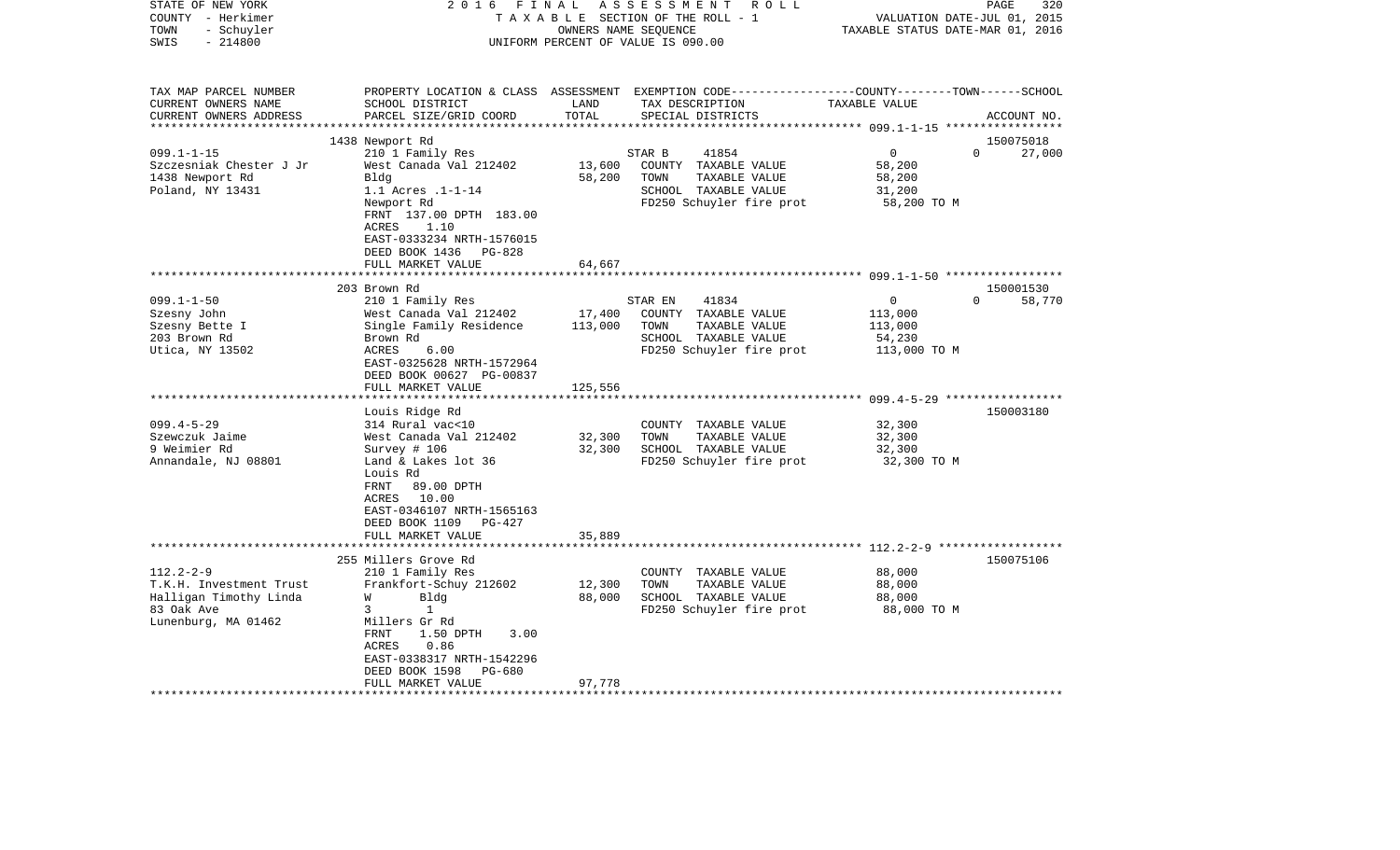| STATE OF NEW YORK<br>COUNTY - Herkimer<br>TOWN<br>- Schuyler<br>$-214800$<br>SWIS | 2 0 1 6                                             |               | FINAL ASSESSMENT ROLL<br>TAXABLE SECTION OF THE ROLL - 1<br>OWNERS NAME SEOUENCE<br>UNIFORM PERCENT OF VALUE IS 090.00 | VALUATION DATE-JUL 01, 2015<br>TAXABLE STATUS DATE-MAR 01, 2016 |             | PAGE<br>321 |
|-----------------------------------------------------------------------------------|-----------------------------------------------------|---------------|------------------------------------------------------------------------------------------------------------------------|-----------------------------------------------------------------|-------------|-------------|
| TAX MAP PARCEL NUMBER                                                             |                                                     |               | PROPERTY LOCATION & CLASS ASSESSMENT EXEMPTION CODE---------------COUNTY-------TOWN------SCHOOL                        |                                                                 |             |             |
| CURRENT OWNERS NAME                                                               | SCHOOL DISTRICT                                     | LAND          | TAX DESCRIPTION                                                                                                        | TAXABLE VALUE                                                   |             |             |
| CURRENT OWNERS ADDRESS                                                            | PARCEL SIZE/GRID COORD                              | TOTAL         | SPECIAL DISTRICTS                                                                                                      |                                                                 |             | ACCOUNT NO. |
|                                                                                   |                                                     |               |                                                                                                                        |                                                                 |             |             |
| $104.2 - 3 - 20$                                                                  | 149 Knapps Knolle<br>210 1 Family Res               |               | STAR B<br>41854                                                                                                        | $\overline{0}$                                                  | $\Omega$    | 27,000      |
| Talerico Donald                                                                   | Whitesboro Cent 307002                              | 11,500        | COUNTY TAXABLE VALUE                                                                                                   | 152,000                                                         |             |             |
| Talerico Elena M                                                                  | Single Family Residence                             | 152,000       | TOWN<br>TAXABLE VALUE                                                                                                  | 152,000                                                         |             |             |
| 149 Knapps Knoll Rd                                                               | Lot $20$                                            |               | SCHOOL TAXABLE VALUE                                                                                                   | 125,000                                                         |             |             |
| Utica, NY 13502                                                                   | FRNT 128.00 DPTH 261.00                             |               | FD250 Schuyler fire prot                                                                                               | 152,000 TO M                                                    |             |             |
|                                                                                   | EAST-0323074 NRTH-1556369                           |               | WD170 Schuyler water #2                                                                                                | 152,000 TO C                                                    |             |             |
|                                                                                   | DEED BOOK 798<br>PG-103                             |               | 1.00 UN M                                                                                                              |                                                                 |             |             |
|                                                                                   | FULL MARKET VALUE                                   | 168,889       |                                                                                                                        |                                                                 |             |             |
|                                                                                   |                                                     |               |                                                                                                                        |                                                                 |             |             |
|                                                                                   | 5630 Mapleton Dr                                    |               |                                                                                                                        |                                                                 |             | 150005520   |
| $104.7 - 1 - 41$                                                                  | 210 1 Family Res                                    |               | VET WAR CT 41121                                                                                                       | 8,100                                                           | 8,100       | $\Omega$    |
| Tamer Bert                                                                        | Whitesboro Cent 307002                              | 7,600 STAR B  | 41854                                                                                                                  | $\overline{0}$                                                  | $\mathbf 0$ | 27,000      |
| Tamer Joan                                                                        | Bldg                                                | 70,000        | COUNTY TAXABLE VALUE                                                                                                   | 61,900                                                          |             |             |
| 5630 Mapleton Dr                                                                  | $3 \t1/4$                                           |               | TOWN<br>TAXABLE VALUE                                                                                                  | 61,900                                                          |             |             |
| Utica, NY 13502                                                                   | Mapleton                                            |               | SCHOOL TAXABLE VALUE                                                                                                   | 43,000                                                          |             |             |
|                                                                                   | FRNT 55.00 DPTH 210.00<br>EAST-0314369 NRTH-1557668 |               | FD250 Schuyler fire prot<br>SD030 Schuyler sewer #1                                                                    | 70,000 TO M                                                     |             |             |
|                                                                                   | DEED BOOK 765<br>PG-626                             |               | WD175 Schuyler water #3                                                                                                | 1.00 UN M<br>70,000 TO M                                        |             |             |
|                                                                                   | FULL MARKET VALUE                                   | 77,778        |                                                                                                                        |                                                                 |             |             |
|                                                                                   | ********************************                    |               |                                                                                                                        |                                                                 |             |             |
|                                                                                   | 1028 Windfall Rd                                    |               |                                                                                                                        |                                                                 |             | 150075128   |
| $099.3 - 1 - 13$                                                                  | 270 Mfg housing                                     |               | AG MKTS<br>41730                                                                                                       | 3,790                                                           | 3,790       | 3,790       |
| Tarnawa David A                                                                   | Whitesboro Cent 307002                              | 60,000 STAR B | 41854                                                                                                                  | $\mathbf{0}$                                                    | $\Omega$    | 27,000      |
| Thomas Barbara A                                                                  | 2 Manu Home 1 Manu Dbl Wi                           | 180,000       | COUNTY TAXABLE VALUE                                                                                                   | 176,210                                                         |             |             |
| 1028 Windfall Rd                                                                  | 2 80.38 Acres                                       |               | TOWN<br>TAXABLE VALUE                                                                                                  | 176,210                                                         |             |             |
| Utica, NY 13502                                                                   | Windfall Rd                                         |               | SCHOOL TAXABLE VALUE                                                                                                   | 149,210                                                         |             |             |
|                                                                                   | ACRES<br>80.00                                      |               | FD250 Schuyler fire prot                                                                                               | 180,000 TO M                                                    |             |             |
| MAY BE SUBJECT TO PAYMENT                                                         | EAST-0331134 NRTH-1568067                           |               |                                                                                                                        |                                                                 |             |             |
| UNDER AGDIST LAW TIL 2023                                                         | DEED BOOK 846<br>$PG-470$                           |               |                                                                                                                        |                                                                 |             |             |
|                                                                                   | FULL MARKET VALUE                                   | 200,000       |                                                                                                                        |                                                                 |             |             |
|                                                                                   |                                                     |               |                                                                                                                        |                                                                 |             | 150075125   |
| $098.4 - 1 - 33$                                                                  | 5304 Graham Rd<br>210 1 Family Res                  |               | VET WAR CT 41121                                                                                                       | 8,100                                                           | 8,100       | $\Omega$    |
| Tartaglia Michael J                                                               | Whitesboro Cent 307002                              | 15,100 STAR B | 41854                                                                                                                  | $\mathbf{0}$                                                    | $\Omega$    | 27,000      |
| Tartaglia Kelly A                                                                 | E Bldg                                              | 111,000       | COUNTY TAXABLE VALUE                                                                                                   | 102,900                                                         |             |             |
| 5304 Graham Rd                                                                    | 2 3.097Acres                                        |               | TOWN<br>TAXABLE VALUE                                                                                                  | 102,900                                                         |             |             |
| Utica, NY 13502                                                                   | Graham Rd                                           |               | SCHOOL TAXABLE VALUE                                                                                                   | 84,000                                                          |             |             |
|                                                                                   | ACRES<br>3.10 BANK<br>011                           |               | FD250 Schuyler fire prot                                                                                               | 111,000 TO M                                                    |             |             |
|                                                                                   | EAST-0320219 NRTH-1561058                           |               |                                                                                                                        |                                                                 |             |             |
|                                                                                   | DEED BOOK 783<br>PG-588                             |               |                                                                                                                        |                                                                 |             |             |
|                                                                                   | FULL MARKET VALUE                                   | 123,333       |                                                                                                                        |                                                                 |             |             |
|                                                                                   |                                                     |               |                                                                                                                        |                                                                 |             |             |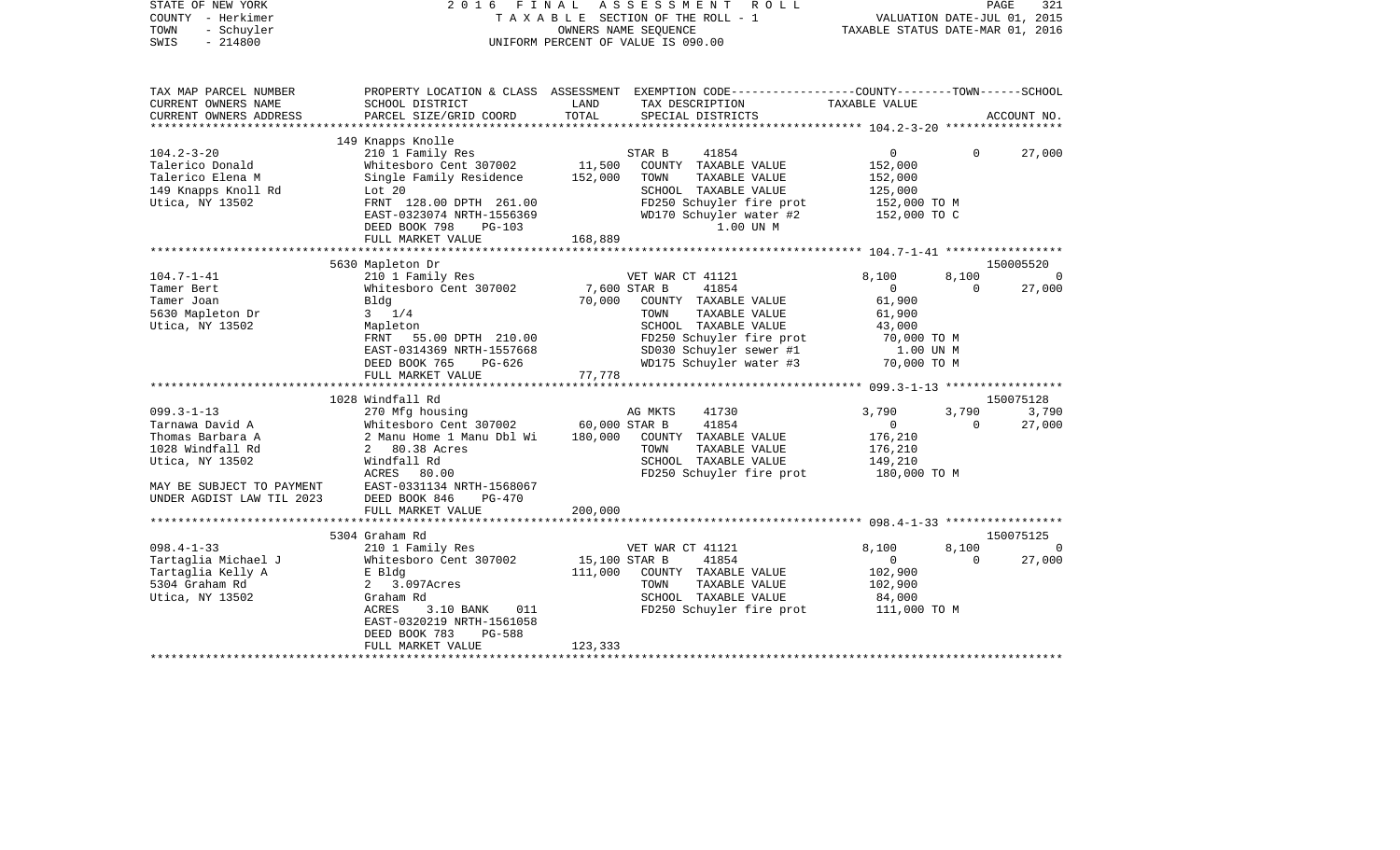| STATE OF NEW YORK<br>COUNTY - Herkimer<br>- Schuyler<br>TOWN<br>$-214800$<br>SWIS                  | 2016 FINAL                                                                                                                                                                                                             | OWNERS NAME SEQUENCE       | ASSESSMENT ROLL<br>T A X A B L E SECTION OF THE ROLL - 1<br>UNIFORM PERCENT OF VALUE IS 090.00                                                                      | VALUATION DATE-JUL 01, 2015<br>TAXABLE STATUS DATE-MAR 01, 2016                             | 322<br>PAGE        |
|----------------------------------------------------------------------------------------------------|------------------------------------------------------------------------------------------------------------------------------------------------------------------------------------------------------------------------|----------------------------|---------------------------------------------------------------------------------------------------------------------------------------------------------------------|---------------------------------------------------------------------------------------------|--------------------|
| TAX MAP PARCEL NUMBER<br>CURRENT OWNERS NAME<br>CURRENT OWNERS ADDRESS<br>***********************  | SCHOOL DISTRICT<br>PARCEL SIZE/GRID COORD                                                                                                                                                                              | LAND<br>TOTAL              | PROPERTY LOCATION & CLASS ASSESSMENT EXEMPTION CODE---------------COUNTY-------TOWN-----SCHOOL<br>TAX DESCRIPTION<br>SPECIAL DISTRICTS                              | TAXABLE VALUE                                                                               | ACCOUNT NO.        |
| $099.3 - 1 - 45.3$<br>Taurisano Loren R<br>Clark Mary E<br>609 Windfall Rd<br>Utica, NY 13502      | 609 Windfall Rd<br>210 1 Family Res<br>Whitesboro Cent 307002<br>Residence<br>1.317acres<br>Windfall<br>FRNT 163.90 DPTH<br>ACRES<br>1.32<br>EAST-0327637 NRTH-1560967<br>DEED BOOK 834<br>PG-118<br>FULL MARKET VALUE | 13,700<br>84,700<br>94,111 | 41854<br>STAR B<br>COUNTY TAXABLE VALUE<br>TOWN<br>TAXABLE VALUE<br>SCHOOL TAXABLE VALUE<br>FD250 Schuyler fire prot                                                | $\overline{0}$<br>84,700<br>84,700<br>57,700<br>84,700 TO M                                 | $\Omega$<br>27,000 |
|                                                                                                    |                                                                                                                                                                                                                        |                            |                                                                                                                                                                     |                                                                                             |                    |
| $099.3 - 1 - 45.5$<br>Taurisano Loren R<br>Clark Mary E<br>609 Windfall Rd<br>Utica, NY 13502      | Windfall Rd<br>322 Rural vac>10<br>Whitesboro Cent 307002<br>Vacant<br>ACRES<br>7.60<br>EAST-0326908 NRTH-1561381<br>DEED BOOK 834<br>PG-118<br>FULL MARKET VALUE                                                      | 4,000<br>4,000<br>4,444    | COUNTY TAXABLE VALUE<br>TOWN<br>TAXABLE VALUE<br>SCHOOL TAXABLE VALUE<br>FD250 Schuyler fire prot                                                                   | 4,000<br>4,000<br>4,000<br>4,000 TO M                                                       |                    |
|                                                                                                    |                                                                                                                                                                                                                        |                            |                                                                                                                                                                     |                                                                                             | 150023370          |
| $104.2 - 1 - 63$                                                                                   | 300 Newport Rd<br>210 1 Family Res                                                                                                                                                                                     |                            | VET COM CT 41131                                                                                                                                                    | 13,500<br>13,500                                                                            | 0                  |
| Taurisano William<br>Taurisano Ruth<br>300 Newport Rd<br>Utica, NY 13502-9730                      | Whitesboro Cent 307002<br>Single Family Residence<br>$3 \frac{1}{2}$<br>Newport Rd<br>FRNT 117.00 DPTH 160.00<br>BANK<br>011<br>EAST-0320405 NRTH-1557814<br>DEED BOOK 775<br><b>PG-523</b>                            | 70,400                     | 8,600 STAR EN<br>41834<br>COUNTY TAXABLE VALUE<br>TAXABLE VALUE<br>TOWN<br>SCHOOL TAXABLE VALUE<br>FD250 Schuyler fire prot<br>WD170 Schuyler water #2<br>1.00 UN M | $\overline{0}$<br>$\overline{0}$<br>56,900<br>56,900<br>11,630<br>70,400 TO M<br>4,000 TO C | 58,770             |
|                                                                                                    | FULL MARKET VALUE<br>***********************                                                                                                                                                                           | 78,222                     |                                                                                                                                                                     |                                                                                             |                    |
| $099.2 - 4 - 19$<br>Taveras Ramiro<br>Taveras Nemecia<br>1347 Clinton Ave Apt#1<br>Bronx, NY 10456 | Grande View Dr<br>322 Rural vac>10<br>West Canada Val 212402<br>Survey # 362<br>Land & Lakes lot 19<br>Grande View Dr<br>ACRES 46.90<br>EAST-0341296 NRTH-1570360                                                      | 78,850<br>78,850           | COUNTY TAXABLE VALUE<br>TOWN<br>TAXABLE VALUE<br>SCHOOL TAXABLE VALUE<br>FD250 Schuyler fire prot                                                                   | 78,850<br>78,850<br>78,850<br>78,850 TO M                                                   | 150003180          |
|                                                                                                    | DEED BOOK 1247 PG-279<br>FULL MARKET VALUE                                                                                                                                                                             | 87,611                     |                                                                                                                                                                     |                                                                                             |                    |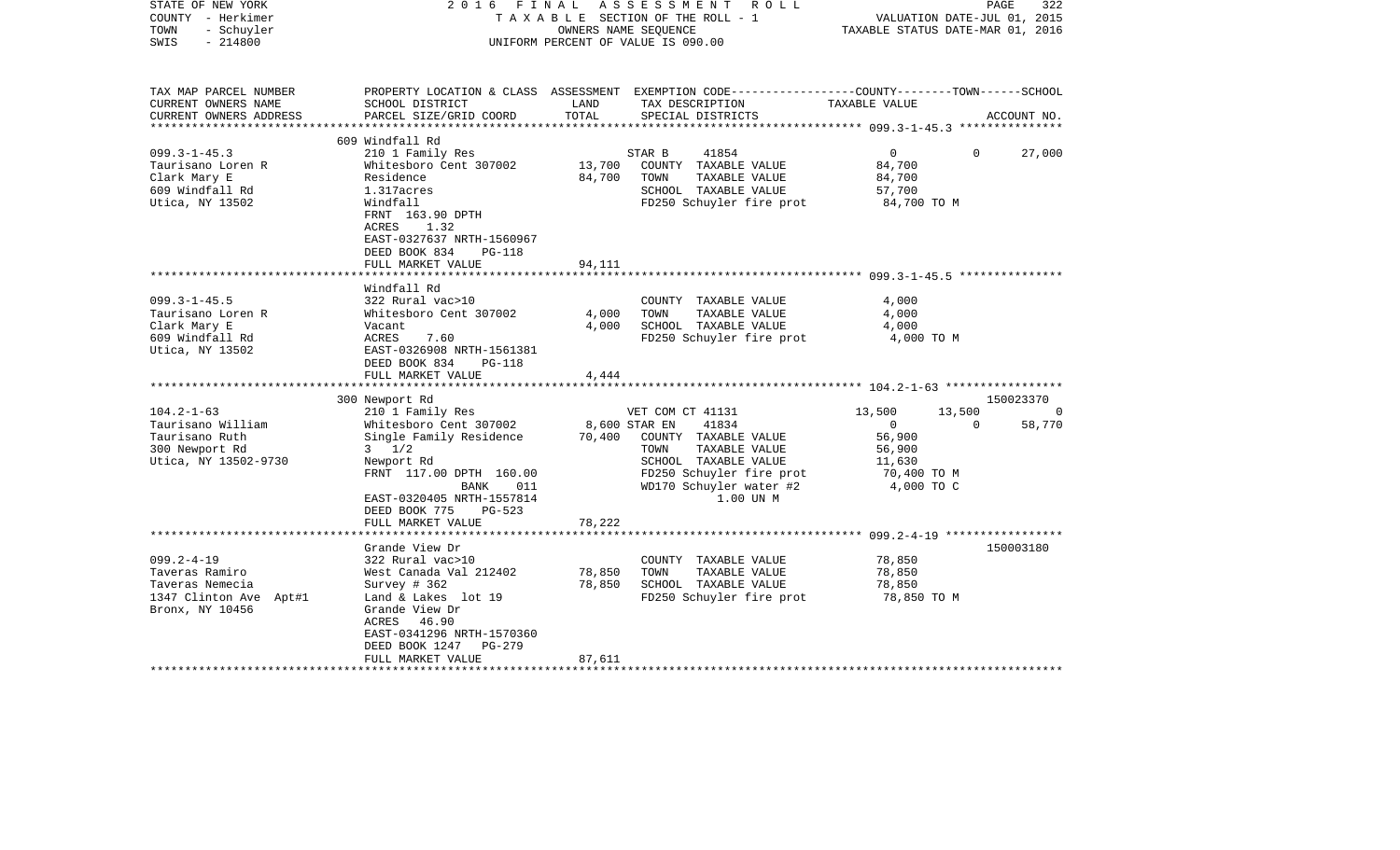| STATE OF NEW YORK<br>COUNTY - Herkimer<br>TOWN<br>- Schuyler<br>SWIS<br>$-214800$                       |                                                                                                                                                                                                                  |                              | 2016 FINAL ASSESSMENT<br>ROLL<br>TAXABLE SECTION OF THE ROLL - 1<br>OWNERS NAME SEOUENCE<br>UNIFORM PERCENT OF VALUE IS 090.00                               | VALUATION DATE-JUL 01, 2015<br>TAXABLE STATUS DATE-MAR 01, 2016                 | PAGE<br>323                     |
|---------------------------------------------------------------------------------------------------------|------------------------------------------------------------------------------------------------------------------------------------------------------------------------------------------------------------------|------------------------------|--------------------------------------------------------------------------------------------------------------------------------------------------------------|---------------------------------------------------------------------------------|---------------------------------|
| TAX MAP PARCEL NUMBER<br>CURRENT OWNERS NAME                                                            | SCHOOL DISTRICT                                                                                                                                                                                                  | LAND<br>TOTAL                | PROPERTY LOCATION & CLASS ASSESSMENT EXEMPTION CODE---------------COUNTY-------TOWN-----SCHOOL<br>TAX DESCRIPTION                                            | TAXABLE VALUE                                                                   |                                 |
| CURRENT OWNERS ADDRESS                                                                                  | PARCEL SIZE/GRID COORD                                                                                                                                                                                           |                              | SPECIAL DISTRICTS                                                                                                                                            |                                                                                 | ACCOUNT NO.                     |
| $098.4 - 1 - 37.7$<br>Taylor Michele M<br>Taylor Robert<br>11179 Cosby Manor Rd<br>Utica, NY 13502-1153 | 11179 Cosby Manor Rd<br>210 1 Family Res<br>Whitesboro Cent 307002<br>N Bldg<br>1.059 Acres<br>Cosby Manor<br>ACRES<br>1.06 BANK<br>780                                                                          | 13,600<br>101,800            | 41854<br>STAR B<br>COUNTY TAXABLE VALUE<br>TAXABLE VALUE<br>TOWN<br>SCHOOL TAXABLE VALUE<br>FD250 Schuyler fire prot<br>WD170 Schuyler water #2              | $\overline{0}$<br>101,800<br>101,800<br>74,800<br>101,800 TO M<br>101,800 TO C  | 27,000<br>0                     |
|                                                                                                         | EAST-0319227 NRTH-1559445<br>DEED BOOK 801<br>PG-299<br>FULL MARKET VALUE                                                                                                                                        | 113,111                      | 1.00 UN M                                                                                                                                                    |                                                                                 |                                 |
|                                                                                                         | 243 Bull Rd                                                                                                                                                                                                      |                              |                                                                                                                                                              |                                                                                 |                                 |
| $105.1 - 1 - 7.5$<br>Taylor Patrick R<br>Sergott Marie S<br>243 Bull Rd<br>Utica, NY 13502-9730         | 210 1 Family Res<br>Whitesboro Cent 307002<br>Single Family Residence W<br>2 Acres<br>Windfall Rd<br><b>ACRES</b><br>2.00<br>EAST-0329815 NRTH-1558699<br>DEED BOOK 766<br><b>PG-105</b><br>FULL MARKET VALUE    | 8,200<br>84,000<br>93,333    | STAR B<br>41854<br>COUNTY TAXABLE VALUE<br>TOWN<br>TAXABLE VALUE<br>SCHOOL TAXABLE VALUE<br>FD250 Schuyler fire prot                                         | $\overline{0}$<br>84,000<br>84,000<br>57,000<br>84,000 TO M                     | 27,000<br>$\Omega$              |
|                                                                                                         |                                                                                                                                                                                                                  |                              |                                                                                                                                                              |                                                                                 |                                 |
| $104.2 - 2 - 63.1$<br>Tennant Richard E<br>2502 State Route 5<br>Utica, NY 13502                        | 2498 State Route 5<br>210 1 Family Res<br>Whitesboro Cent 307002<br>1 home commerical use<br>FRNT 146.00 DPTH 175.00<br>0.50<br>ACRES<br>EAST-0321978 NRTH-1552353<br>DEED BOOK 1567 PG-582<br>FULL MARKET VALUE | 20,000<br>180,000<br>200,000 | 41854<br>STAR B<br>COUNTY TAXABLE VALUE<br>TOWN<br>TAXABLE VALUE<br>SCHOOL TAXABLE VALUE<br>FD250 Schuyler fire prot<br>WD170 Schuyler water #2<br>1.00 UN M | $\overline{0}$<br>180,000<br>180,000<br>153,000<br>180,000 TO M<br>180,000 TO C | 150020340<br>$\Omega$<br>27,000 |
|                                                                                                         |                                                                                                                                                                                                                  |                              |                                                                                                                                                              |                                                                                 |                                 |
| $104.2 - 2 - 64.1$<br>Tennant Richard E<br>2502 State Route 5<br>Utica, NY 13502                        | 2502 State Route 5<br>311 Res vac land<br>Whitesboro Cent 307002<br>2.4 Acres<br>FRNT 164.40 DPTH<br>ACRES<br>2.00<br>EAST-0322030 NRTH-1552195<br>DEED BOOK 1566<br>PG-585<br>FULL MARKET VALUE                 | 7,500<br>7,500<br>8,333      | COUNTY TAXABLE VALUE<br>TOWN<br>TAXABLE VALUE<br>SCHOOL TAXABLE VALUE<br>FD250 Schuyler fire prot<br>WD170 Schuyler water #2<br>1.00 UN M                    | 7,500<br>7,500<br>7,500<br>7,500 TO M<br>7,500 TO C                             | 150020460                       |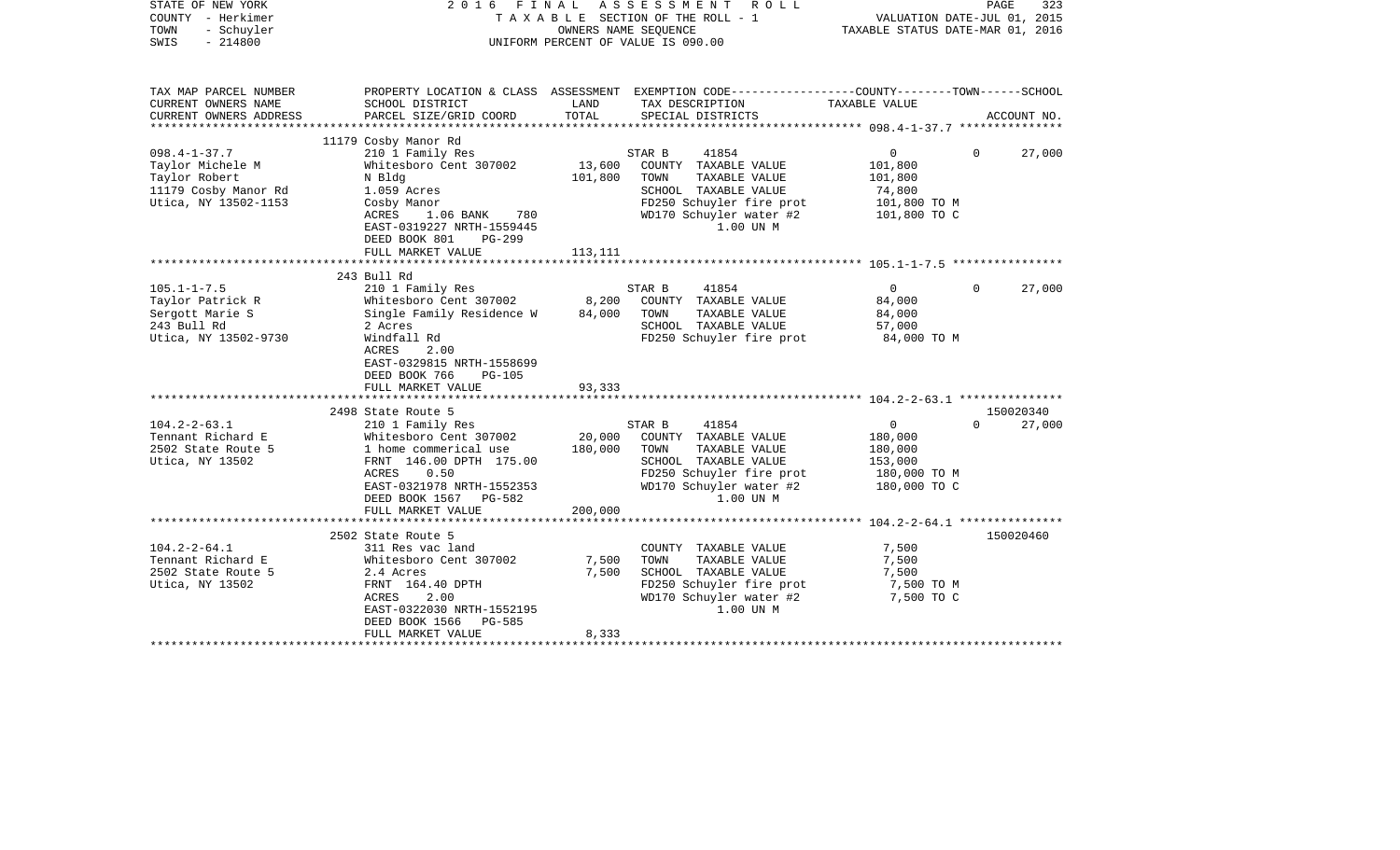| STATE OF NEW YORK<br>COUNTY - Herkimer<br>TOWN<br>- Schuyler<br>$-214800$<br>SWIS                                        | 2 0 1 6<br>FINAL                                                                                                                                                                         |                   | ASSESSMENT<br>R O L L<br>TAXABLE SECTION OF THE ROLL - 1<br>OWNERS NAME SEQUENCE<br>UNIFORM PERCENT OF VALUE IS 090.00                   | TAXABLE STATUS DATE-MAR 01, 2016                             | PAGE<br>VALUATION DATE-JUL 01, 2015 | 324         |
|--------------------------------------------------------------------------------------------------------------------------|------------------------------------------------------------------------------------------------------------------------------------------------------------------------------------------|-------------------|------------------------------------------------------------------------------------------------------------------------------------------|--------------------------------------------------------------|-------------------------------------|-------------|
|                                                                                                                          |                                                                                                                                                                                          |                   |                                                                                                                                          |                                                              |                                     |             |
| TAX MAP PARCEL NUMBER<br>CURRENT OWNERS NAME<br>CURRENT OWNERS ADDRESS                                                   | SCHOOL DISTRICT<br>PARCEL SIZE/GRID COORD                                                                                                                                                | LAND<br>TOTAL     | PROPERTY LOCATION & CLASS ASSESSMENT EXEMPTION CODE----------------COUNTY-------TOWN------SCHOOL<br>TAX DESCRIPTION<br>SPECIAL DISTRICTS | TAXABLE VALUE                                                |                                     | ACCOUNT NO. |
| ************************                                                                                                 |                                                                                                                                                                                          |                   |                                                                                                                                          |                                                              |                                     |             |
| $104.2 - 3 - 10$<br>Terminio Michael                                                                                     | 132 Knapps Knolle<br>210 1 Family Res<br>Whitesboro Cent 307002                                                                                                                          | 10,100            | 41834<br>STAR EN<br>COUNTY TAXABLE VALUE                                                                                                 | 0<br>110,100                                                 | $\Omega$                            | 58,770      |
| Terminio Katherine<br>132 Knapps Knolle<br>Utica, NY 13502                                                               | Single Family Modular Res<br>Lot 10<br>FRNT 101.00 DPTH 265.00<br>BANK<br>720<br>EAST-0322922 NRTH-1556827<br>DEED BOOK 795<br>$PG-508$                                                  | 110,100           | TOWN<br>TAXABLE VALUE<br>SCHOOL TAXABLE VALUE<br>FD250 Schuyler fire prot<br>WD170 Schuyler water #2<br>1.00 UN M                        | 110,100<br>51,330<br>110,100 TO M<br>110,100 TO C            |                                     |             |
|                                                                                                                          | FULL MARKET VALUE                                                                                                                                                                        | 122,333           |                                                                                                                                          |                                                              |                                     |             |
|                                                                                                                          | *******************<br>475 Short Lots Rd                                                                                                                                                 |                   |                                                                                                                                          |                                                              | 150023250                           |             |
| $105.1 - 1 - 18.1$<br>The MY Trust, Dated 11-15-00<br>Attn: MICHAEL YANESHAK<br>455 Short Lots Rd<br>Frankfort, NY 13340 | 283 Res w/Comuse<br>Whitesboro Cent 307002<br>E Bldgs Ag Ex Ld 140A<br>converted to a wedding ve<br>of barns 2015 np permit<br>ACRES 135.80                                              | 65,400<br>187,000 | 41730<br>AG MKTS<br>COUNTY TAXABLE VALUE<br>TAXABLE VALUE<br>TOWN<br>SCHOOL TAXABLE VALUE<br>FD250 Schuyler fire prot                    | $\mathbf 0$<br>187,000<br>187,000<br>187,000<br>187,000 TO M | $\Omega$                            | $\Omega$    |
| MAY BE SUBJECT TO PAYMENT<br>UNDER AGDIST LAW TIL 2023                                                                   | EAST-0332003 NRTH-1553551<br>DEED BOOK 889<br>PG-473<br>FULL MARKET VALUE                                                                                                                | 207,778           |                                                                                                                                          |                                                              |                                     |             |
|                                                                                                                          | *************************                                                                                                                                                                |                   |                                                                                                                                          |                                                              |                                     |             |
| $105.1 - 1 - 6$<br>The Panasiewicz IRR Trust<br>Pellegrino Vicki L<br>2627 Genesee St<br>Utica, NY 13501                 | 202 Bull Rd<br>210 1 Family Res<br>Whitesboro Cent 307002<br>Bldg<br>1.80 Acres<br>Bull Rd<br>FRNT 360.00 DPTH<br>ACRES<br>1.80<br>EAST-0328924 NRTH-1558344<br>DEED BOOK 1421<br>PG-328 | 14,100<br>96,600  | VET COM CT 41131<br>COUNTY TAXABLE VALUE<br>TOWN<br>TAXABLE VALUE<br>SCHOOL TAXABLE VALUE<br>FD250 Schuyler fire prot                    | 13,500<br>83,100<br>83,100<br>96,600<br>96,600 то м          | 150040060<br>13,500                 | $\Omega$    |
|                                                                                                                          | FULL MARKET VALUE                                                                                                                                                                        | 107,333           |                                                                                                                                          |                                                              |                                     |             |
|                                                                                                                          | Bull Rd                                                                                                                                                                                  |                   |                                                                                                                                          |                                                              | 150002610                           |             |
| $105.1 - 1 - 9.7$<br>The Panasiewicz IRR Trust<br>Panasiewicz Stanley J<br>2627 Genesee St<br>Utica, NY 13501            | 311 Res vac land<br>Whitesboro Cent 307002<br>Residence W/att Storage<br>Bldg.<br>Bull Rd<br>FRNT 491.30 DPTH<br>ACRES<br>5.00<br>EAST-0329301 NRTH-1558252<br>DEED BOOK 1421<br>PG-328  | 12,000<br>12,000  | COUNTY TAXABLE VALUE<br>TOWN<br>TAXABLE VALUE<br>SCHOOL TAXABLE VALUE<br>FD250 Schuyler fire prot                                        | 12,000<br>12,000<br>12,000<br>12,000 TO M                    |                                     |             |
|                                                                                                                          | FULL MARKET VALUE                                                                                                                                                                        | 13,333            |                                                                                                                                          |                                                              |                                     |             |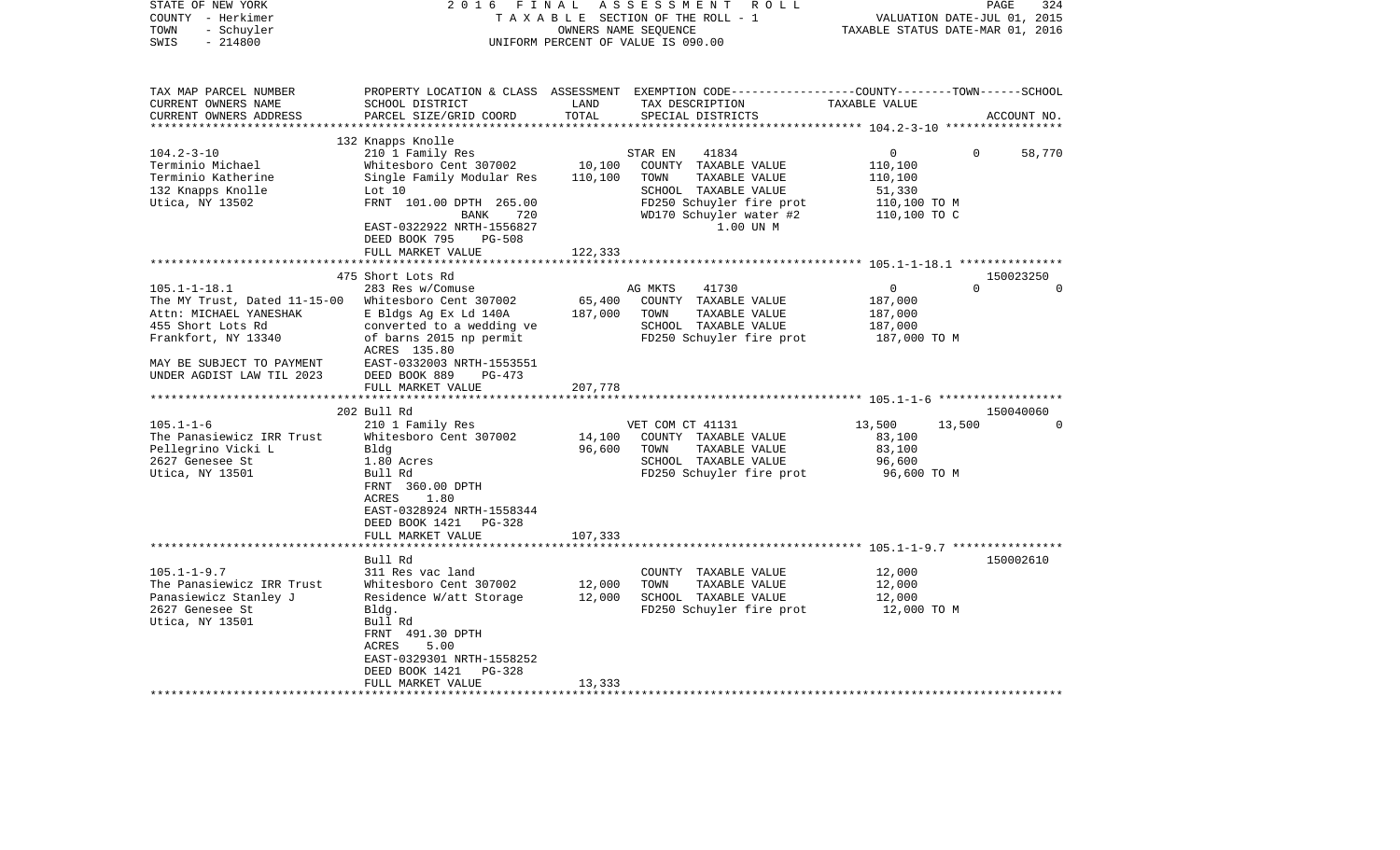| STATE OF NEW YORK<br>COUNTY - Herkimer<br>- Schuyler<br>TOWN<br>$-214800$<br>SWIS                                | 2 0 1 6<br>FINAL                                                                                                                                                                                 | OWNERS NAME SEQUENCE     | ASSESSMENT ROLL<br>TAXABLE SECTION OF THE ROLL - 1<br>UNIFORM PERCENT OF VALUE IS 090.00                                                                               | VALUATION DATE-JUL 01, 2015<br>TAXABLE STATUS DATE-MAR 01, 2016                                  | 325<br>PAGE                    |
|------------------------------------------------------------------------------------------------------------------|--------------------------------------------------------------------------------------------------------------------------------------------------------------------------------------------------|--------------------------|------------------------------------------------------------------------------------------------------------------------------------------------------------------------|--------------------------------------------------------------------------------------------------|--------------------------------|
| TAX MAP PARCEL NUMBER<br>CURRENT OWNERS NAME<br>CURRENT OWNERS ADDRESS                                           | SCHOOL DISTRICT<br>PARCEL SIZE/GRID COORD                                                                                                                                                        | LAND<br>TOTAL            | PROPERTY LOCATION & CLASS ASSESSMENT EXEMPTION CODE---------------COUNTY-------TOWN------SCHOOL<br>TAX DESCRIPTION<br>SPECIAL DISTRICTS                                | TAXABLE VALUE                                                                                    | ACCOUNT NO.                    |
|                                                                                                                  | State Route 5                                                                                                                                                                                    |                          |                                                                                                                                                                        |                                                                                                  | 150020400                      |
| $104.2 - 2 - 57.1$<br>Theodore & Nancy Lange Trust<br>2492 State Route 5<br>Utica, NY 13502                      | 310 Res Vac<br>Whitesboro Cent 307002<br>Bldgs<br>37a 1 Silo On 2000<br>State                                                                                                                    | 3,000<br>3,000           | COUNTY TAXABLE VALUE<br>TOWN<br>TAXABLE VALUE<br>SCHOOL TAXABLE VALUE<br>FD250 Schuyler fire prot<br>WD170 Schuyler water #2                                           | 3,000<br>3,000<br>3,000<br>3,000 TO M<br>3,000 TO C                                              |                                |
| MAY BE SUBJECT TO PAYMENT<br>UNDER AGDIST LAW TIL 2021                                                           | FRNT 15.00 DPTH<br>1.00<br>ACRES<br>EAST-0321586 NRTH-1552287<br>DEED BOOK 1557 PG-868<br>FULL MARKET VALUE                                                                                      | 3,333                    | 1.00 UN M                                                                                                                                                              |                                                                                                  |                                |
|                                                                                                                  | 2492 State Route 5                                                                                                                                                                               |                          |                                                                                                                                                                        |                                                                                                  | 150011760                      |
| $104.2 - 2 - 62$<br>Theodore & Nancy Lange Trust<br>2492 State Route 5<br>Utica, NY 13502                        | 210 1 Family Res<br>Whitesboro Cent 307002<br>S<br>Bldg<br>$3 \t1/3$<br>State<br>FRNT 85.00 DPTH 175.00<br>EAST-0321807 NRTH-1552438<br>DEED BOOK 1557<br>PG-868                                 | 8,000<br>83,200          | 41834<br>STAR EN<br>COUNTY TAXABLE VALUE<br>TOWN<br>TAXABLE VALUE<br>SCHOOL TAXABLE VALUE<br>FD250 Schuyler fire prot<br>WD170 Schuyler water #2<br>1.00 UN M          | $\overline{0}$<br>83,200<br>83,200<br>24,430<br>83,200 TO M<br>5,000 TO C                        | $\Omega$<br>58,770             |
|                                                                                                                  | FULL MARKET VALUE                                                                                                                                                                                | 92,444                   |                                                                                                                                                                        |                                                                                                  |                                |
|                                                                                                                  | Elmwood Rd                                                                                                                                                                                       |                          |                                                                                                                                                                        |                                                                                                  | 150019830                      |
| $105.3 - 1 - 66$<br>Third Garden Park Limited<br>Partnership<br>29 Knapp St<br>PO Box 4401<br>Stamford, CT 06907 | 416 Mfg hsing pk<br>Frankfort-Schuy 212602<br>Manufactured Home Park<br>Elmwood Rd<br>FRNT 2718.00 DPTH<br>ACRES<br>9.60<br>EAST-0327028 NRTH-1548601<br>DEED BOOK 858<br>$PG-390$               | 360,000<br>891,227       | 41854<br>STAR B<br>COUNTY TAXABLE VALUE<br>TOWN<br>TAXABLE VALUE<br>SCHOOL TAXABLE VALUE<br>FD250 Schuyler fire prot                                                   | $\circ$<br>891,227<br>891,227<br>729,697<br>891,227 TO M                                         | $\Omega$<br>161,530            |
|                                                                                                                  | FULL MARKET VALUE                                                                                                                                                                                | 990,252                  |                                                                                                                                                                        |                                                                                                  |                                |
|                                                                                                                  | 11203 Cosby Manor Rd                                                                                                                                                                             |                          |                                                                                                                                                                        |                                                                                                  | 150010410                      |
| $104.2 - 1 - 10$<br>Thomas Douglas J<br>Thomas Joanne M<br>11203 Cosby Manor Rd<br>Utica, NY 13502               | 210 1 Family Res<br>Whitesboro Cent 307002<br>Residence W/2 Stall Garag<br>12x16 Shed 99-072<br>Cosby Manor<br>FRNT 100.00 DPTH 355.00<br>EAST-0319702 NRTH-1559208<br>DEED BOOK 839<br>$PG-542$ | 11,900 STAR B<br>122,400 | VET WAR CT 41121<br>41854<br>COUNTY TAXABLE VALUE<br>TAXABLE VALUE<br>TOWN<br>SCHOOL TAXABLE VALUE<br>FD250 Schuyler fire prot<br>WD170 Schuyler water #2<br>1.00 UN M | 8,100<br>8,100<br>$\overline{0}$<br>114,300<br>114,300<br>95,400<br>122,400 TO M<br>122,400 TO C | $\Omega$<br>27,000<br>$\Omega$ |
|                                                                                                                  | FULL MARKET VALUE                                                                                                                                                                                | 136,000                  |                                                                                                                                                                        |                                                                                                  |                                |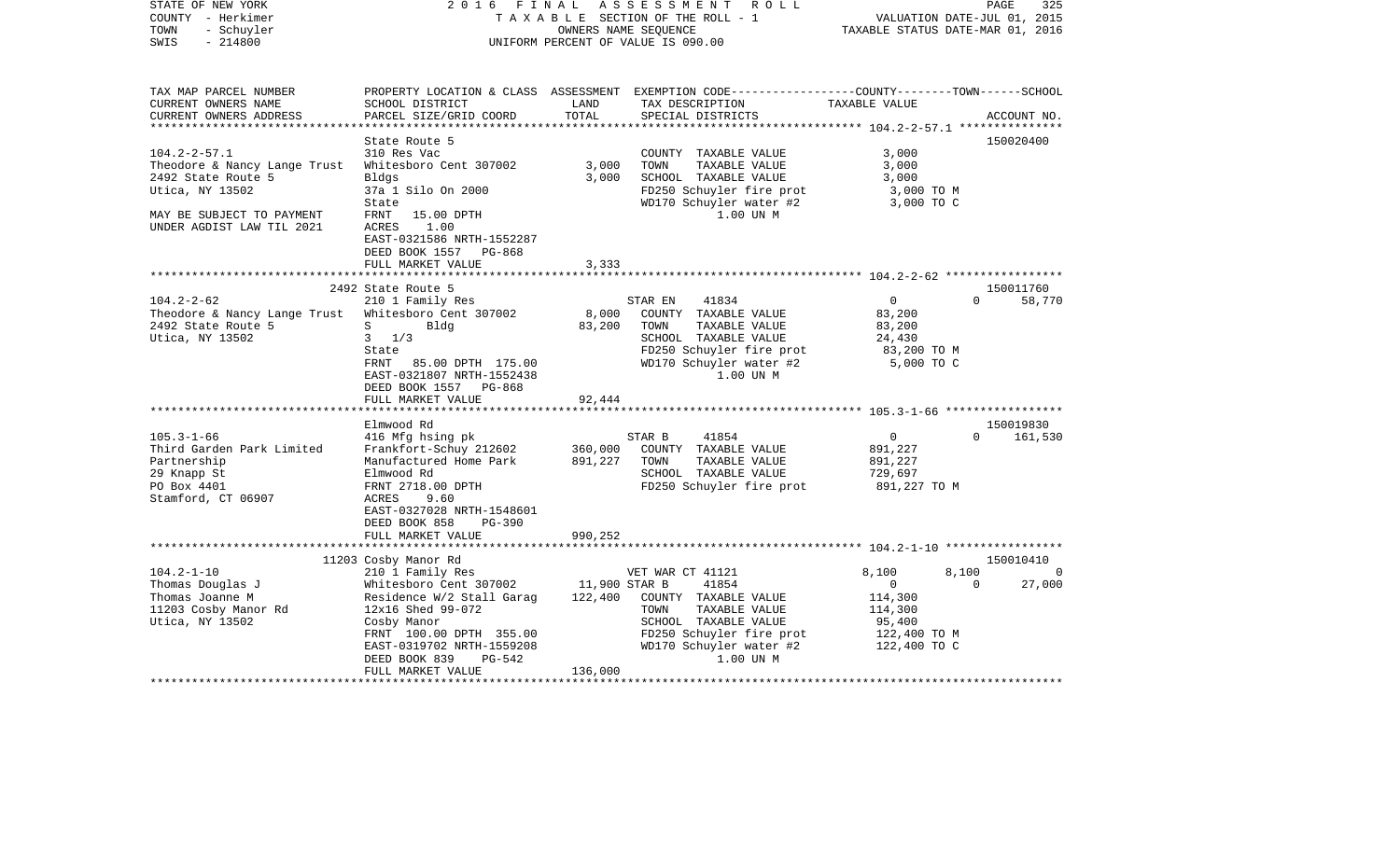| STATE OF NEW YORK<br>COUNTY - Herkimer<br>- Schuyler<br>TOWN<br>$-214800$<br>SWIS | 2016<br>FINAL                              |                 | ASSESSMENT<br>ROLL<br>TAXABLE SECTION OF THE ROLL - 1<br>OWNERS NAME SEQUENCE<br>UNIFORM PERCENT OF VALUE IS 090.00                      | VALUATION DATE-JUL 01, 2015<br>TAXABLE STATUS DATE-MAR 01, 2016 |                    | PAGE<br>326 |
|-----------------------------------------------------------------------------------|--------------------------------------------|-----------------|------------------------------------------------------------------------------------------------------------------------------------------|-----------------------------------------------------------------|--------------------|-------------|
| TAX MAP PARCEL NUMBER<br>CURRENT OWNERS NAME<br>CURRENT OWNERS ADDRESS            | SCHOOL DISTRICT<br>PARCEL SIZE/GRID COORD  | LAND<br>TOTAL   | PROPERTY LOCATION & CLASS ASSESSMENT EXEMPTION CODE----------------COUNTY-------TOWN------SCHOOL<br>TAX DESCRIPTION<br>SPECIAL DISTRICTS | TAXABLE VALUE                                                   |                    | ACCOUNT NO. |
| **********************                                                            |                                            |                 |                                                                                                                                          |                                                                 |                    |             |
|                                                                                   | 299 Newport Rd                             |                 |                                                                                                                                          |                                                                 |                    | 150075137   |
| $104.2 - 1 - 15$<br>Thomas Paul L                                                 | 210 1 Family Res<br>Whitesboro Cent 307002 | 8,900 STAR B    | VET COM CT 41131<br>41854                                                                                                                | 13,500<br>$\mathbf{0}$                                          | 13,500<br>$\Omega$ | 27,000      |
| 299 Newport Rd                                                                    | Bldg<br>W                                  | 108,000         | COUNTY TAXABLE VALUE                                                                                                                     | 94,500                                                          |                    |             |
| Utica, NY 13502                                                                   | .50 Acre<br>3                              |                 | TAXABLE VALUE<br>TOWN                                                                                                                    | 94,500                                                          |                    |             |
|                                                                                   | Newport Road                               |                 | SCHOOL TAXABLE VALUE                                                                                                                     | 81,000                                                          |                    |             |
|                                                                                   | ACRES<br>0.46                              |                 | FD250 Schuyler fire prot                                                                                                                 | 108,000 TO M                                                    |                    |             |
|                                                                                   | EAST-0320168 NRTH-1557880                  |                 | WD170 Schuyler water #2                                                                                                                  | 5,600 TO C                                                      |                    |             |
|                                                                                   | FULL MARKET VALUE                          | 120,000         | 1.00 UN M                                                                                                                                |                                                                 |                    |             |
|                                                                                   |                                            |                 |                                                                                                                                          |                                                                 |                    |             |
|                                                                                   | 135 Spain Gulf South Rd                    |                 |                                                                                                                                          |                                                                 |                    |             |
| $099.1 - 1 - 80.3$<br>Thomas Shelley D                                            | 270 Mfg housing<br>West Canada Val 212402  | 13,900          | 41854<br>STAR B<br>COUNTY TAXABLE VALUE                                                                                                  | $\overline{0}$<br>57,500                                        | $\Omega$           | 27,000      |
| 135 Spain Gulf South Rd                                                           | Mobile Home                                | 57,500          | TAXABLE VALUE<br>TOWN                                                                                                                    | 57,500                                                          |                    |             |
| Utica, NY 13502                                                                   | ACRES<br>1.50                              |                 | SCHOOL TAXABLE VALUE                                                                                                                     | 30,500                                                          |                    |             |
|                                                                                   | EAST-0332022 NRTH-1571170                  |                 | FD250 Schuyler fire prot                                                                                                                 | 57,500 TO M                                                     |                    |             |
|                                                                                   | DEED BOOK 1517<br>PG-259                   |                 |                                                                                                                                          |                                                                 |                    |             |
|                                                                                   | FULL MARKET VALUE                          | 63,889          |                                                                                                                                          |                                                                 |                    |             |
|                                                                                   |                                            |                 |                                                                                                                                          |                                                                 |                    |             |
|                                                                                   | 2091 State Route 5                         |                 |                                                                                                                                          |                                                                 |                    | 150011790   |
| $104.7 - 2 - 18$                                                                  | 210 1 Family Res                           |                 | STAR B<br>41854                                                                                                                          | $\overline{0}$                                                  | $\Omega$           | 27,000      |
| Thompson Cheryl<br>Langenegger Leslie J                                           | Whitesboro Cent 307002<br>Bldg             | 8,500<br>79,400 | COUNTY TAXABLE VALUE<br>TAXABLE VALUE<br>TOWN                                                                                            | 79,400                                                          |                    |             |
| 2091 State Route 5                                                                | N 859<br>$3 \frac{1}{2}$                   |                 | SCHOOL TAXABLE VALUE                                                                                                                     | 79,400<br>52,400                                                |                    |             |
| Utica, NY 13502                                                                   | State                                      |                 | FD250 Schuyler fire prot                                                                                                                 | 79,400 TO M                                                     |                    |             |
|                                                                                   | FRNT 100.00 DPTH 177.70                    |                 | SD030 Schuyler sewer #1                                                                                                                  | 1.10 UN M                                                       |                    |             |
|                                                                                   | EAST-0315251 NRTH-1556751                  |                 | WD175 Schuyler water #3                                                                                                                  | 79,400 TO M                                                     |                    |             |
|                                                                                   | DEED BOOK 922<br>PG-696                    |                 |                                                                                                                                          |                                                                 |                    |             |
|                                                                                   | FULL MARKET VALUE                          | 88,222          |                                                                                                                                          |                                                                 |                    |             |
|                                                                                   |                                            |                 |                                                                                                                                          |                                                                 |                    |             |
|                                                                                   | 133 Westgate Dr                            |                 |                                                                                                                                          |                                                                 | $\Omega$           |             |
| $104.2 - 4 - 24$<br>Thompson Dennis M                                             | 210 1 Family Res<br>Whitesboro Cent 307002 | 15,800          | 41854<br>STAR B<br>COUNTY TAXABLE VALUE                                                                                                  | $\overline{0}$<br>180,000                                       |                    | 27,000      |
| Thompson Faith M                                                                  | Westgate Dev Lot # 24                      | 180,000         | TOWN<br>TAXABLE VALUE                                                                                                                    | 180,000                                                         |                    |             |
| 133 Westgate Dr                                                                   | back to basic 2015                         |                 | SCHOOL TAXABLE VALUE                                                                                                                     | 153,000                                                         |                    |             |
| Utica, NY 13502                                                                   | FRNT 220.00 DPTH 160.00                    |                 | FD250 Schuyler fire prot                                                                                                                 | 180,000 TO M                                                    |                    |             |
|                                                                                   | EAST-0324182 NRTH-1552855                  |                 |                                                                                                                                          |                                                                 |                    |             |
|                                                                                   | DEED BOOK 1171<br>PG-164                   |                 |                                                                                                                                          |                                                                 |                    |             |
|                                                                                   | FULL MARKET VALUE                          | 200,000         |                                                                                                                                          |                                                                 |                    |             |
|                                                                                   |                                            |                 | ***************************** 105.2-4-10.1 **************                                                                                |                                                                 |                    |             |
| $105.2 - 4 - 10.1$                                                                | Cogar Rd                                   |                 | TAXABLE VALUE                                                                                                                            |                                                                 |                    | 150003180   |
| Thompson Everett                                                                  | 314 Rural vac<10<br>Frankfort-Schuy 212602 | 23,900          | COUNTY<br>TOWN<br>TAXABLE VALUE                                                                                                          | 23,900<br>23,900                                                |                    |             |
| Thompson Roni                                                                     | Fox Hollow/ MF#185                         | 23,900          | SCHOOL TAXABLE VALUE                                                                                                                     | 23,900                                                          |                    |             |
| 324 Butler Rd                                                                     | Land & Lakes lot 23                        |                 | FD250 Schuyler fire prot                                                                                                                 | 23,900 TO M                                                     |                    |             |
| Poland, NY 13431                                                                  | Cogar Rd                                   |                 |                                                                                                                                          |                                                                 |                    |             |
|                                                                                   | 5.50<br>ACRES                              |                 |                                                                                                                                          |                                                                 |                    |             |
|                                                                                   | EAST-0342478 NRTH-1558679                  |                 |                                                                                                                                          |                                                                 |                    |             |
|                                                                                   | DEED BOOK 1566<br>PG-794                   |                 |                                                                                                                                          |                                                                 |                    |             |
|                                                                                   | FULL MARKET VALUE                          | 26,556          |                                                                                                                                          |                                                                 |                    |             |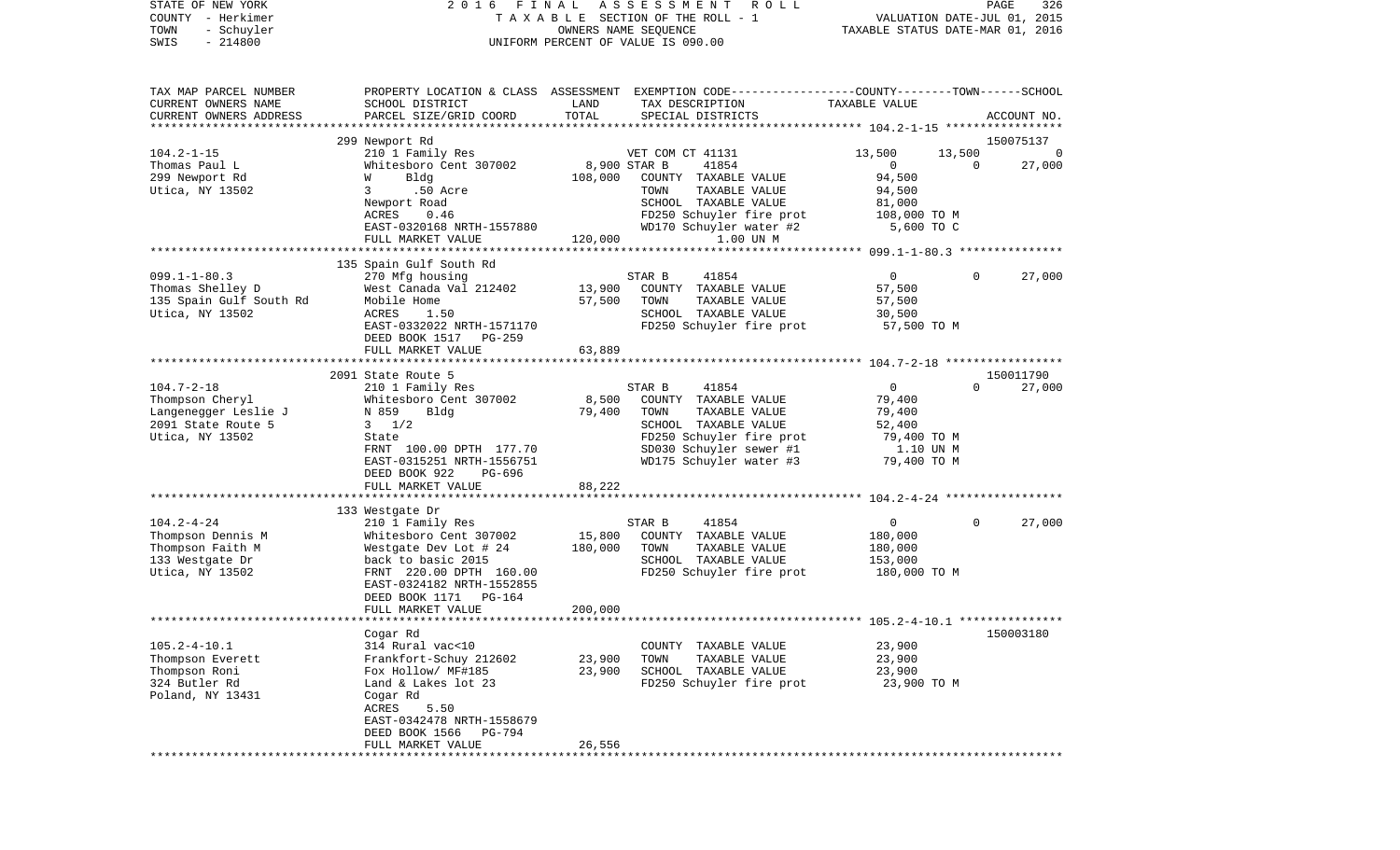| STATE OF NEW YORK<br>COUNTY - Herkimer<br>TOWN<br>- Schuyler<br>$-214800$<br>SWIS | 2016                                                                                                                  | FINAL            | ASSESSMENT ROLL<br>TAXABLE SECTION OF THE ROLL - 1<br>OWNERS NAME SEOUENCE<br>UNIFORM PERCENT OF VALUE IS 090.00 | TAXABLE STATUS DATE-MAR 01, 2016             | PAGE<br>327<br>VALUATION DATE-JUL 01, 2015 |
|-----------------------------------------------------------------------------------|-----------------------------------------------------------------------------------------------------------------------|------------------|------------------------------------------------------------------------------------------------------------------|----------------------------------------------|--------------------------------------------|
| TAX MAP PARCEL NUMBER                                                             |                                                                                                                       |                  | PROPERTY LOCATION & CLASS ASSESSMENT EXEMPTION CODE----------------COUNTY-------TOWN------SCHOOL                 |                                              |                                            |
| CURRENT OWNERS NAME<br>CURRENT OWNERS ADDRESS                                     | SCHOOL DISTRICT<br>PARCEL SIZE/GRID COORD                                                                             | LAND<br>TOTAL    | TAX DESCRIPTION<br>SPECIAL DISTRICTS                                                                             | TAXABLE VALUE                                | ACCOUNT NO.                                |
|                                                                                   |                                                                                                                       |                  |                                                                                                                  |                                              |                                            |
|                                                                                   | Cogar Rd                                                                                                              |                  |                                                                                                                  |                                              | 150003180                                  |
| $105.2 - 4 - 10.2$                                                                | 314 Rural vac<10                                                                                                      |                  | COUNTY TAXABLE VALUE                                                                                             | 17,200                                       |                                            |
| Thompson Everett                                                                  | West Canada Val 212402                                                                                                | 17,200           | TOWN<br>TAXABLE VALUE                                                                                            | 17,200                                       |                                            |
| Thompson Roni                                                                     | Fox Hollow/ MF#185                                                                                                    | 17,200           | SCHOOL TAXABLE VALUE                                                                                             | 17,200                                       |                                            |
| 324 Butler Rd                                                                     | Land & Lakes lot 23                                                                                                   |                  | FD250 Schuyler fire prot                                                                                         | 17,200 TO M                                  |                                            |
| Poland, NY 13431                                                                  | Cogar Rd<br>ACRES<br>3.20<br>EAST-0342023 NRTH-1558679<br>DEED BOOK 1566<br>PG-794                                    |                  |                                                                                                                  |                                              |                                            |
|                                                                                   | FULL MARKET VALUE                                                                                                     | 19,111           |                                                                                                                  |                                              |                                            |
|                                                                                   | 1096 Windfall Rd                                                                                                      |                  |                                                                                                                  |                                              |                                            |
| $099.1 - 3 - 3.1$<br>Tillson Morton F<br>1096 Windfall Rd<br>Utica, NY 13502      | 210 1 Family Res<br>West Canada Val 212402<br>Double-Wide W/att Garage<br>Vacant Land Windfall Rd                     | 10,800<br>85,000 | STAR EN<br>41834<br>COUNTY TAXABLE VALUE<br>TOWN<br>TAXABLE VALUE<br>SCHOOL TAXABLE VALUE                        | $\overline{0}$<br>85,000<br>85,000<br>26,230 | 58,770<br>$\Omega$                         |
|                                                                                   | 5.5 Acres                                                                                                             |                  | FD250 Schuyler fire prot                                                                                         | 85,000 TO M                                  |                                            |
|                                                                                   | FRNT 214.20 DPTH<br>ACRES<br>4.30<br>EAST-0331404 NRTH-1569208<br>DEED BOOK 863<br>PG-257<br>FULL MARKET VALUE        | 94,444           |                                                                                                                  |                                              |                                            |
|                                                                                   | 123 Westgate Dr                                                                                                       |                  |                                                                                                                  |                                              |                                            |
| $104.2 - 4 - 25$                                                                  | 210 1 Family Res                                                                                                      |                  | STAR EN<br>41834                                                                                                 | $\mathbf 0$                                  | $\Omega$<br>58,770                         |
| Toczala Dennis F                                                                  | Whitesboro Cent 307002                                                                                                | 17,000           | COUNTY TAXABLE VALUE                                                                                             | 181,000                                      |                                            |
| Toczala Helene R                                                                  | Westgate Dev Lot # 25                                                                                                 | 181,000          | TOWN<br>TAXABLE VALUE                                                                                            | 181,000                                      |                                            |
| 123 Westgate Dr                                                                   | FRNT 205.00 DPTH 191.00                                                                                               |                  | SCHOOL TAXABLE VALUE                                                                                             | 122,230                                      |                                            |
| Utica, NY 13502                                                                   | EAST-0324015 NRTH-1552982                                                                                             |                  | FD250 Schuyler fire prot                                                                                         | 181,000 TO M                                 |                                            |
|                                                                                   | DEED BOOK 1157 PG-755                                                                                                 |                  |                                                                                                                  |                                              |                                            |
|                                                                                   | FULL MARKET VALUE<br>**********************                                                                           | 201,111          |                                                                                                                  |                                              |                                            |
|                                                                                   | 123 Bull Rd                                                                                                           |                  |                                                                                                                  |                                              | 150075099                                  |
| $105.1 - 1 - 4$                                                                   | 210 1 Family Res                                                                                                      |                  | 41834<br>STAR EN                                                                                                 | $\mathbf 0$                                  | $\Omega$<br>58,770                         |
| Todd Thomas                                                                       | Whitesboro Cent 307002                                                                                                | 13,600           | COUNTY TAXABLE VALUE                                                                                             | 90,000                                       |                                            |
| Todd Rose                                                                         | N<br>Bldg                                                                                                             | 90,000           | TOWN<br>TAXABLE VALUE                                                                                            | 90,000                                       |                                            |
| 123 Bull Rd                                                                       | $\mathbf{3}$<br>1.08A                                                                                                 |                  | SCHOOL TAXABLE VALUE                                                                                             | 31,230                                       |                                            |
| Utica, NY 13502                                                                   | Bull Rd.<br>720<br>ACRES<br>$1.08$ BANK<br>EAST-0327625 NRTH-1559153<br>DEED BOOK 00651 PG-00203<br>FULL MARKET VALUE | 100,000          | FD250 Schuyler fire prot                                                                                         | 90,000 TO M                                  |                                            |
|                                                                                   |                                                                                                                       |                  |                                                                                                                  |                                              |                                            |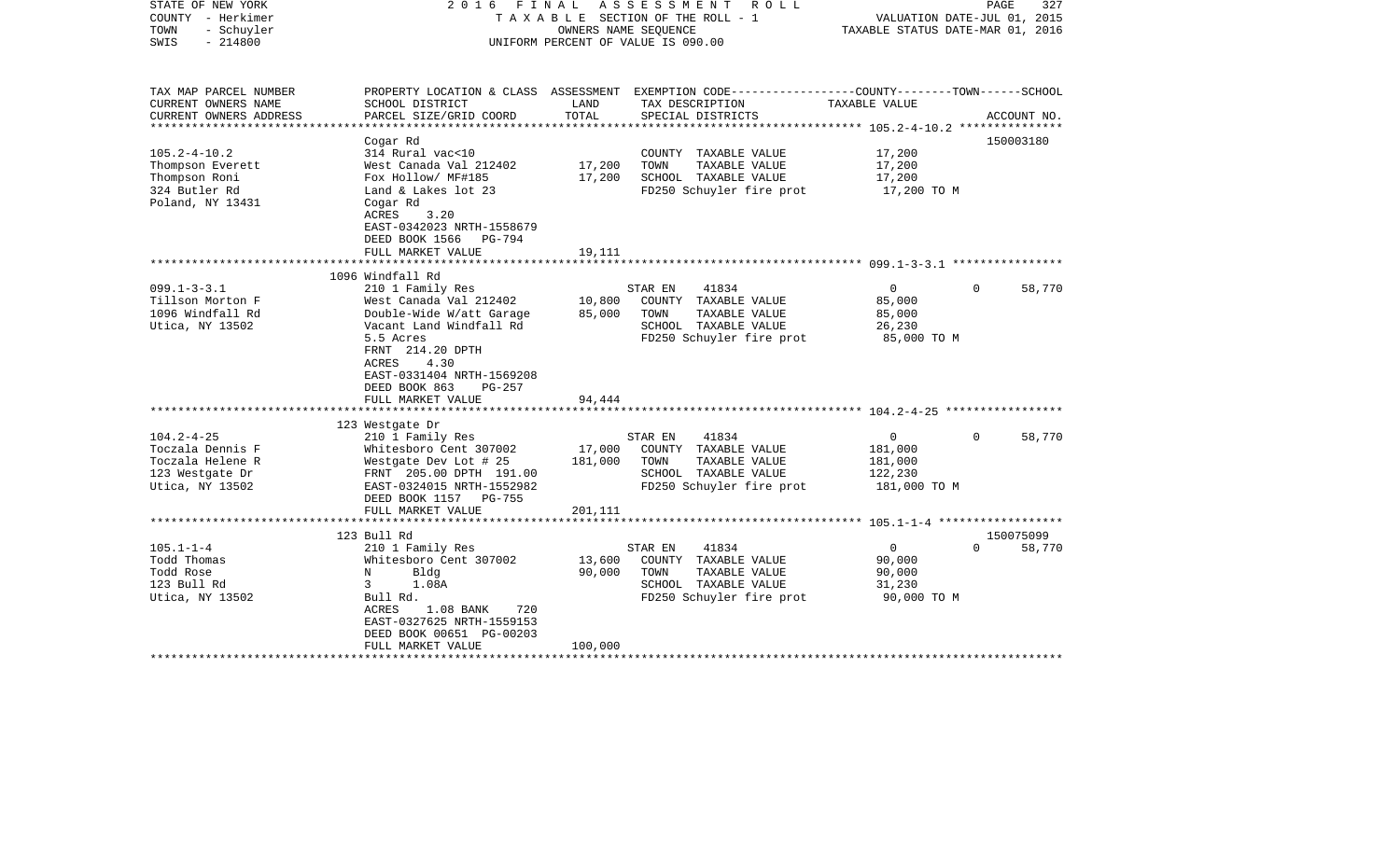| STATE OF NEW YORK<br>COUNTY - Herkimer<br>TOWN<br>- Schuyler<br>$-214800$<br>SWIS | FINAL<br>2016                                                                                                                                      |                  | ASSESSMENT<br>R O L L<br>TAXABLE SECTION OF THE ROLL - 1<br>OWNERS NAME SEQUENCE<br>UNIFORM PERCENT OF VALUE IS 090.00                    | TAXABLE STATUS DATE-MAR 01, 2016                              | PAGE<br>328<br>VALUATION DATE-JUL 01, 2015 |
|-----------------------------------------------------------------------------------|----------------------------------------------------------------------------------------------------------------------------------------------------|------------------|-------------------------------------------------------------------------------------------------------------------------------------------|---------------------------------------------------------------|--------------------------------------------|
| TAX MAP PARCEL NUMBER                                                             | SCHOOL DISTRICT                                                                                                                                    | LAND             | PROPERTY LOCATION & CLASS ASSESSMENT EXEMPTION CODE----------------COUNTY-------TOWN------SCHOOL                                          | TAXABLE VALUE                                                 |                                            |
| CURRENT OWNERS NAME<br>CURRENT OWNERS ADDRESS<br>**********************           | PARCEL SIZE/GRID COORD                                                                                                                             | TOTAL            | TAX DESCRIPTION<br>SPECIAL DISTRICTS                                                                                                      |                                                               | ACCOUNT NO.                                |
|                                                                                   | 255 Bull Rd                                                                                                                                        |                  |                                                                                                                                           |                                                               |                                            |
| $105.1 - 1 - 7.6$                                                                 | 210 1 Family Res                                                                                                                                   |                  | STAR B<br>41854                                                                                                                           | $\overline{0}$                                                | $\Omega$<br>27,000                         |
| Todd William T                                                                    | Whitesboro Cent 307002                                                                                                                             | 14,300           | COUNTY TAXABLE VALUE                                                                                                                      | 111,800                                                       |                                            |
| Todd Jeneen U                                                                     | Single Family Res W/att G                                                                                                                          | 111,800          | TAXABLE VALUE<br>TOWN                                                                                                                     | 111,800                                                       |                                            |
| 255 Bull Rd                                                                       | 2 Acres                                                                                                                                            |                  | SCHOOL TAXABLE VALUE                                                                                                                      | 84,800                                                        |                                            |
| Utica, NY 13502                                                                   | ACRES<br>2.00 BANK<br>720<br>EAST-0330069 NRTH-1558645<br>DEED BOOK 766<br><b>PG-103</b>                                                           |                  | FD250 Schuyler fire prot                                                                                                                  | 111,800 TO M                                                  |                                            |
|                                                                                   | FULL MARKET VALUE                                                                                                                                  | 124,222          |                                                                                                                                           |                                                               |                                            |
|                                                                                   |                                                                                                                                                    |                  |                                                                                                                                           |                                                               |                                            |
| $099.1 - 1 - 42$                                                                  | 341 Brown Rd<br>210 1 Family Res                                                                                                                   |                  |                                                                                                                                           | 108,000                                                       | 150075074                                  |
| Tolman Elizabeth J                                                                | West Canada Val 212402                                                                                                                             | 11,000           | COUNTY TAXABLE VALUE<br>TAXABLE VALUE<br>TOWN                                                                                             | 108,000                                                       |                                            |
| 341 Brown Rd                                                                      | Single Family Residence                                                                                                                            | 108,000          | SCHOOL TAXABLE VALUE                                                                                                                      | 108,000                                                       |                                            |
| Utica, NY 13502                                                                   | Includes 099.1-1-43<br>Brown Rd<br>FRNT 249.00 DPTH 125.00<br>EAST-0327958 NRTH-1571327                                                            |                  | FD250 Schuyler fire prot                                                                                                                  | 108,000 TO M                                                  |                                            |
|                                                                                   | DEED BOOK 873<br>$PG-163$                                                                                                                          |                  |                                                                                                                                           |                                                               |                                            |
|                                                                                   | FULL MARKET VALUE                                                                                                                                  | 120,000          |                                                                                                                                           |                                                               |                                            |
|                                                                                   |                                                                                                                                                    |                  |                                                                                                                                           |                                                               |                                            |
| $104.2 - 4 - 2$                                                                   | 128 Windfall Rd<br>210 1 Family Res                                                                                                                |                  | 41854<br>STAR B                                                                                                                           | $\overline{0}$                                                | 27,000<br>$\Omega$                         |
| Tomaino Christropher J<br>Tomaino Santina L<br>128 Windfall Rd<br>Utica, NY 13502 | Whitesboro Cent 307002<br>Modular Single Fam W/gar<br>Windfall Rd<br>FRNT 116.00 DPTH 204.00<br>EAST-0323283 NRTH-1552531<br>DEED BOOK 1481 PG-576 | 9,500<br>144,000 | COUNTY TAXABLE VALUE<br>TOWN<br>TAXABLE VALUE<br>SCHOOL TAXABLE VALUE<br>FD250 Schuyler fire prot<br>WD165 Schuyler water #4<br>1.00 UN M | 144,000<br>144,000<br>117,000<br>144,000 TO M<br>144,000 TO C |                                            |
|                                                                                   | FULL MARKET VALUE                                                                                                                                  | 160,000          |                                                                                                                                           |                                                               |                                            |
|                                                                                   | *************************                                                                                                                          |                  |                                                                                                                                           |                                                               |                                            |
|                                                                                   | 240 Brown Rd                                                                                                                                       |                  |                                                                                                                                           |                                                               | 1500009900                                 |
| $099.1 - 1 - 59$                                                                  | 210 1 Family Res                                                                                                                                   |                  | STAR B<br>41854                                                                                                                           | $\overline{0}$                                                | 27,000<br>$\Omega$                         |
| Tomaino Joseph<br>240 Brown Rd<br>Utica, NY 13502                                 | West Canada Val 212402<br>S Bldg<br>2 Acres                                                                                                        | 14,300<br>90,000 | COUNTY TAXABLE VALUE<br>TOWN<br>TAXABLE VALUE<br>SCHOOL TAXABLE VALUE                                                                     | 90,000<br>90,000<br>63,000                                    |                                            |
|                                                                                   | Brown Rd<br>FRNT 283.00 DPTH 273.00<br>2.00<br>ACRES<br>EAST-0326183 NRTH-1572130<br>DEED BOOK 797<br>$PG-39$<br>FULL MARKET VALUE                 | 100,000          | FD250 Schuyler fire prot                                                                                                                  | 90,000 TO M                                                   |                                            |
|                                                                                   |                                                                                                                                                    |                  | ******************************                                                                                                            |                                                               |                                            |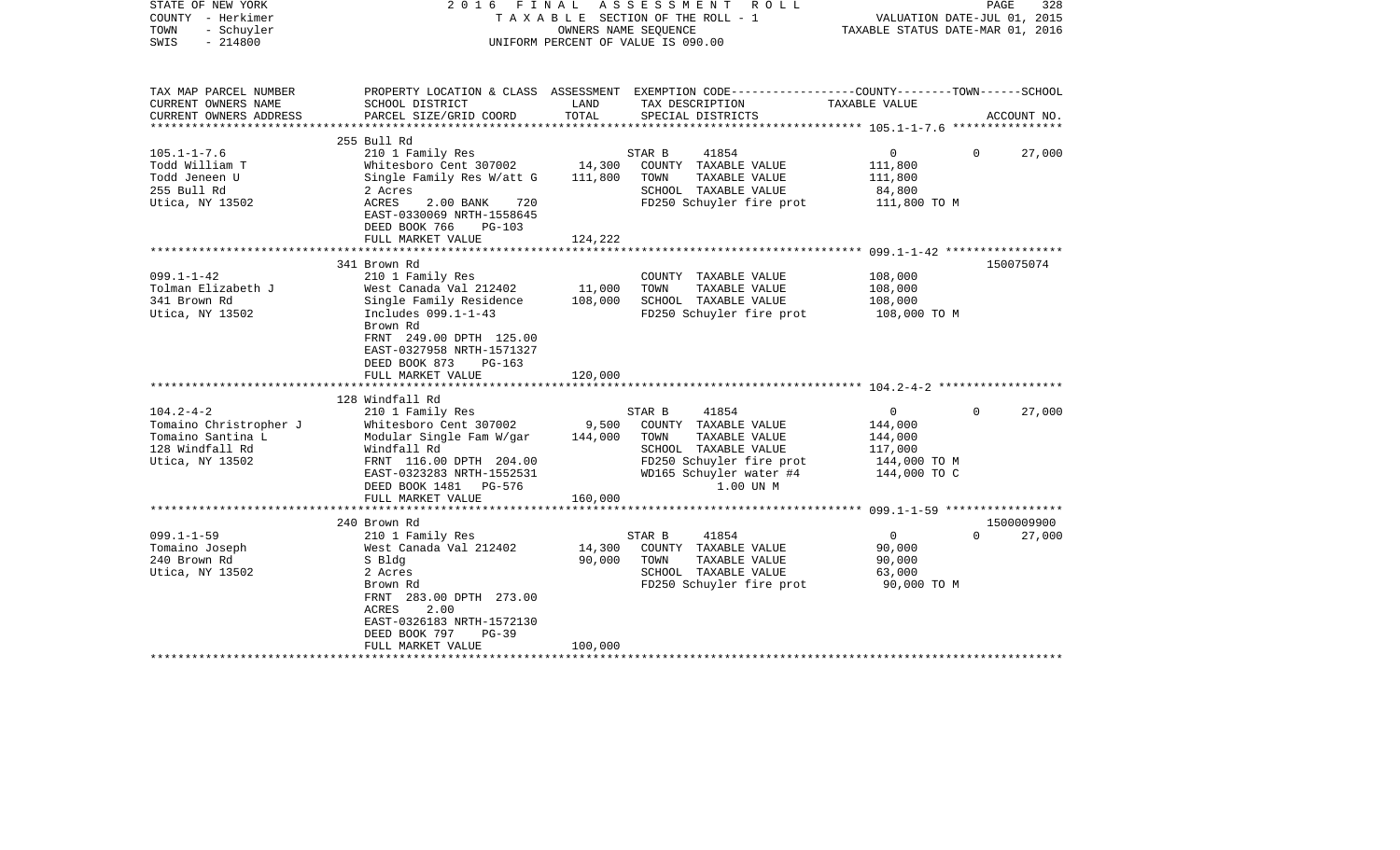| STATE OF NEW YORK<br>COUNTY - Herkimer<br>- Schuyler<br>TOWN<br>$-214800$<br>SWIS | 2016 FINAL                                                                                                                                                                                                      | OWNERS NAME SEQUENCE                      | A S S E S S M E N T<br>R O L L<br>TAXABLE SECTION OF THE ROLL - 1<br>UNIFORM PERCENT OF VALUE IS 090.00              | VALUATION DATE-JUL 01, 2015<br>TAXABLE STATUS DATE-MAR 01, 2016  | PAGE<br>329 |
|-----------------------------------------------------------------------------------|-----------------------------------------------------------------------------------------------------------------------------------------------------------------------------------------------------------------|-------------------------------------------|----------------------------------------------------------------------------------------------------------------------|------------------------------------------------------------------|-------------|
| TAX MAP PARCEL NUMBER<br>CURRENT OWNERS NAME                                      | SCHOOL DISTRICT                                                                                                                                                                                                 | LAND                                      | PROPERTY LOCATION & CLASS ASSESSMENT EXEMPTION CODE---------------COUNTY-------TOWN------SCHOOL<br>TAX DESCRIPTION   | TAXABLE VALUE                                                    |             |
| CURRENT OWNERS ADDRESS<br>*******************                                     | PARCEL SIZE/GRID COORD                                                                                                                                                                                          | TOTAL                                     | SPECIAL DISTRICTS<br>****************************                                                                    | ****************** 099.1-1-58.4 ****************                 | ACCOUNT NO. |
|                                                                                   | Brown Rd                                                                                                                                                                                                        |                                           |                                                                                                                      |                                                                  |             |
| $099.1 - 1 - 58.4$<br>Tomaino Joseph A<br>240 Brown Rd<br>Utica, NY 13502         | 314 Rural vac<10<br>West Canada Val 212402<br>Behind 099.1-1-59<br>ACRES<br>5.20<br>EAST-0325971 NRTH-1571764<br>DEED BOOK 934<br>$PG-29$                                                                       | 5,000<br>5,000                            | COUNTY TAXABLE VALUE<br>TOWN<br>TAXABLE VALUE<br>SCHOOL TAXABLE VALUE<br>FD250 Schuyler fire prot                    | 5,000<br>5,000<br>5,000<br>5,000 TO M                            |             |
|                                                                                   | FULL MARKET VALUE                                                                                                                                                                                               | 5,556                                     |                                                                                                                      |                                                                  |             |
|                                                                                   | 111 Dutchtown Rd                                                                                                                                                                                                |                                           |                                                                                                                      |                                                                  | 150002730   |
| $105.4 - 1 - 5$<br>Tomaso Charles R<br>111 Dutchtown Rd<br>Frankfort, NY 13340    | 210 1 Family Res<br>Frankfort-Schuy 212602<br>Bldg<br>N<br>$3 \t1.6$<br>Dutchtown Rd<br>ACRES<br>1.30<br>EAST-0338122 NRTH-1549223<br>DEED BOOK 924<br>$PG-266$<br>FULL MARKET VALUE<br>*********************** | 13,700<br>83,900<br>93,222<br>*********** | STAR B<br>41854<br>COUNTY TAXABLE VALUE<br>TOWN<br>TAXABLE VALUE<br>SCHOOL TAXABLE VALUE<br>FD250 Schuyler fire prot | $\circ$<br>$\Omega$<br>83,900<br>83,900<br>56,900<br>83,900 TO M | 27,000      |
|                                                                                   | 469 Cogar Rd                                                                                                                                                                                                    |                                           |                                                                                                                      |                                                                  | 150003180   |
| $105.2 - 4 - 9.1$<br>Tompkins Brian<br>3323 Weidner Ave<br>Oceanside, NY 11572    | 210 1 Family Res<br>Frankfort-Schuy 212602<br>Fox Hollow/ MF#185<br>Land & Lakes lot 22<br>Cogar Rd<br>ACRES<br>5.50<br>EAST-0342548 NRTH-1558755<br>DEED BOOK 1590<br>$PG-103$<br>FULL MARKET VALUE            | 23,900<br>93,900<br>104,333               | COUNTY TAXABLE VALUE<br>TOWN<br>TAXABLE VALUE<br>SCHOOL TAXABLE VALUE<br>FD250 Schuyler fire prot                    | 93,900<br>93,900<br>93,900<br>93,900 TO M                        |             |
|                                                                                   |                                                                                                                                                                                                                 |                                           |                                                                                                                      |                                                                  |             |
| $105.2 - 4 - 9.2$<br>Tompkins Brian<br>3323 Weidner Ave<br>Oceanside, NY 11572    | Cogar Rd<br>314 Rural vac<10<br>West Canada Val 212402<br>Fox Hollow/ MF#185<br>Land & Lakes lot 22<br>Cogar Rd<br>ACRES<br>1.10<br>EAST-0342225 NRTH-1558904<br>DEED BOOK 1590<br>PG-103                       | 10,300<br>10,300                          | COUNTY TAXABLE VALUE<br>TOWN<br>TAXABLE VALUE<br>SCHOOL TAXABLE VALUE<br>FD250 Schuyler fire prot                    | 10,300<br>10,300<br>10,300<br>10,300 TO M                        | 150003180   |
|                                                                                   | FULL MARKET VALUE                                                                                                                                                                                               | 11,444                                    |                                                                                                                      |                                                                  |             |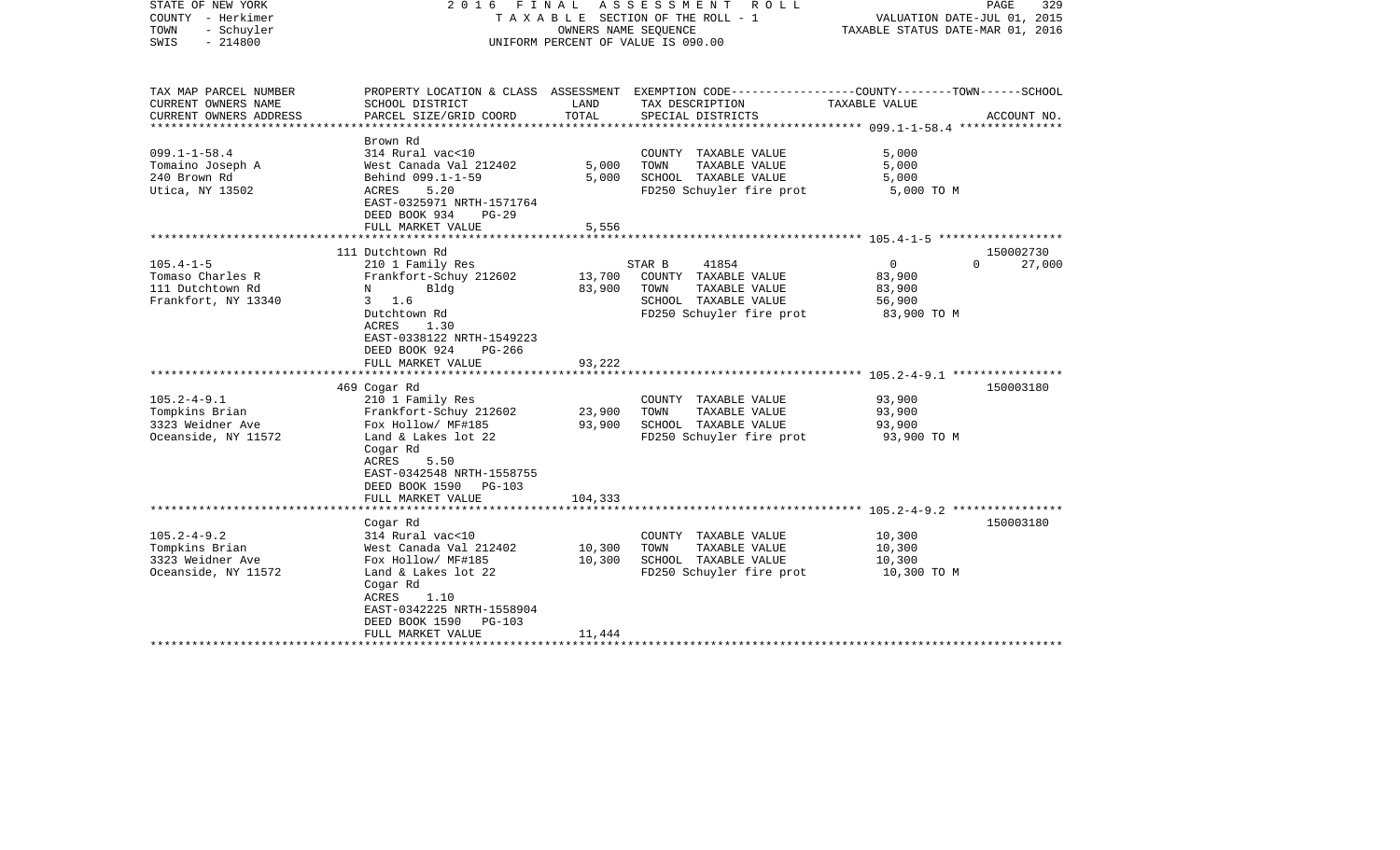| STATE OF NEW YORK<br>COUNTY - Herkimer<br>TOWN<br>- Schuyler                                               | FINAL<br>2016                                                                                                                                                                                                                               | OWNERS NAME SEQUENCE         | A S S E S S M E N T R O L L<br>TAXABLE SECTION OF THE ROLL - 1                                                                                               | VALUATION DATE-JUL 01, 2015<br>TAXABLE STATUS DATE-MAR 01, 2016    | PAGE        | 330         |
|------------------------------------------------------------------------------------------------------------|---------------------------------------------------------------------------------------------------------------------------------------------------------------------------------------------------------------------------------------------|------------------------------|--------------------------------------------------------------------------------------------------------------------------------------------------------------|--------------------------------------------------------------------|-------------|-------------|
| $-214800$<br>SWIS                                                                                          |                                                                                                                                                                                                                                             |                              | UNIFORM PERCENT OF VALUE IS 090.00                                                                                                                           |                                                                    |             |             |
| TAX MAP PARCEL NUMBER<br>CURRENT OWNERS NAME<br>CURRENT OWNERS ADDRESS                                     | SCHOOL DISTRICT<br>PARCEL SIZE/GRID COORD                                                                                                                                                                                                   | LAND<br>TOTAL                | PROPERTY LOCATION & CLASS ASSESSMENT EXEMPTION CODE---------------COUNTY-------TOWN------SCHOOL<br>TAX DESCRIPTION<br>SPECIAL DISTRICTS                      | TAXABLE VALUE                                                      |             | ACCOUNT NO. |
| *********************                                                                                      |                                                                                                                                                                                                                                             |                              |                                                                                                                                                              |                                                                    |             |             |
| $104.2 - 3 - 19$<br>Torchia Darlene M<br>155 Knapps Knolle Rd<br>Utica, NY 13502-9730                      | 155 Knapp Knolle<br>210 1 Family Res<br>Whitesboro Cent 307002<br>Knapps Knolle Rd<br>Lot 19<br>FRNT 105.00 DPTH 263.00<br>EAST-0323009 NRTH-1556271<br>DEED BOOK 783<br><b>PG-214</b>                                                      | 10,400<br>135,700            | STAR B<br>41854<br>COUNTY TAXABLE VALUE<br>TOWN<br>TAXABLE VALUE<br>SCHOOL TAXABLE VALUE<br>FD250 Schuyler fire prot<br>WD170 Schuyler water #2<br>1.00 UN M | 0<br>135,700<br>135,700<br>108,700<br>135,700 TO M<br>135,700 TO C | $\Omega$    | 27,000      |
|                                                                                                            | FULL MARKET VALUE                                                                                                                                                                                                                           | 150,778                      |                                                                                                                                                              |                                                                    |             |             |
| $099.4 - 5 - 6$<br>Toro-Echaque Bernard<br>Toro-Echaque JoAnn<br>732 Decamp Dr W<br>Hillsborough, NJ 08844 | 306 Louis Ridge Rd<br>240 Rural res<br>West Canada Val 212402<br>Survey # 106<br>Land & Lakes lot 13<br>Louis Rd<br>ACRES<br>5.00<br>EAST-0348002 NRTH-1563456<br>DEED BOOK 1113 PG-576                                                     | 23,000<br>275,000            | COUNTY TAXABLE VALUE<br>TOWN<br>TAXABLE VALUE<br>SCHOOL TAXABLE VALUE<br>FD250 Schuyler fire prot                                                            | 275,000<br>275,000<br>275,000<br>275,000 TO M                      |             | 150003180   |
|                                                                                                            | FULL MARKET VALUE                                                                                                                                                                                                                           | 305,556                      |                                                                                                                                                              |                                                                    |             |             |
|                                                                                                            |                                                                                                                                                                                                                                             |                              |                                                                                                                                                              |                                                                    |             |             |
| $112.2 - 3 - 16.4$<br>Treen Craig<br>Treen Michelle L<br>232 Mckennan Rd<br>Frankfort, NY 13340            | 232 Mckennon Rd<br>210 1 Family Res<br>Frankfort-Schuy 212602<br>Single Fam Log Residence<br>FRNT 471.00 DPTH<br>ACRES<br>4.10<br>EAST-0345385 NRTH-1541181<br>DEED BOOK 824<br><b>PG-320</b><br>FULL MARKET VALUE                          | 15,800<br>145,000<br>161,111 | 41854<br>STAR B<br>COUNTY TAXABLE VALUE<br>TOWN<br>TAXABLE VALUE<br>SCHOOL TAXABLE VALUE<br>FD250 Schuyler fire prot                                         | 0<br>145,000<br>145,000<br>118,000<br>145,000 TO M                 | $\Omega$    | 27,000      |
|                                                                                                            |                                                                                                                                                                                                                                             | ************                 | ************************************* 112.2-3-16.3 ****************                                                                                          |                                                                    |             |             |
|                                                                                                            | 346 Watkins Rd                                                                                                                                                                                                                              |                              |                                                                                                                                                              |                                                                    |             |             |
| $112.2 - 3 - 16.3$<br>Treen John F<br>Treen Cathleen M<br>346 Watkins Rd<br>Frankfort, NY 13340            | 210 1 Family Res<br>Frankfort-Schuy 212602<br>1.1a<br>1.10<br>ACRES<br>EAST-0342553 NRTH-1540990<br>DEED BOOK 795<br>PG-511                                                                                                                 | 13,600<br>101,200            | STAR B<br>41854<br>COUNTY TAXABLE VALUE<br>TAXABLE VALUE<br>TOWN<br>SCHOOL TAXABLE VALUE<br>FD250 Schuyler fire prot                                         | 0<br>101,200<br>101,200<br>74,200<br>101,200 TO M                  | $\Omega$    | 27,000      |
|                                                                                                            | FULL MARKET VALUE                                                                                                                                                                                                                           | 112,444                      |                                                                                                                                                              |                                                                    |             |             |
|                                                                                                            |                                                                                                                                                                                                                                             |                              |                                                                                                                                                              |                                                                    |             |             |
| $112.2 - 3 - 16.2$<br>Treen Rita<br>Treen Stephen<br>350 Watkins Rd<br>Frankfort, NY 13340                 | 350 Watkins Rd<br>210 1 Family Res<br>Frankfort-Schuy 212602<br>Residence<br>.688 Acres<br>Watkins Rd<br>FRNT 100.00 DPTH 300.00<br>0.69 BANK<br>720<br>ACRES<br>EAST-0342656 NRTH-1541075<br>DEED BOOK 1247<br>PG-763<br>FULL MARKET VALUE | 10,800<br>88,100<br>97,889   | 41834<br>STAR EN<br>COUNTY<br>TAXABLE VALUE<br>TAXABLE VALUE<br>TOWN<br>SCHOOL<br>TAXABLE VALUE<br>FD250 Schuyler fire prot                                  | 0<br>88,100<br>88,100<br>29,330<br>88,100 TO M                     | $\mathbf 0$ | 58,770      |
|                                                                                                            |                                                                                                                                                                                                                                             |                              |                                                                                                                                                              |                                                                    |             |             |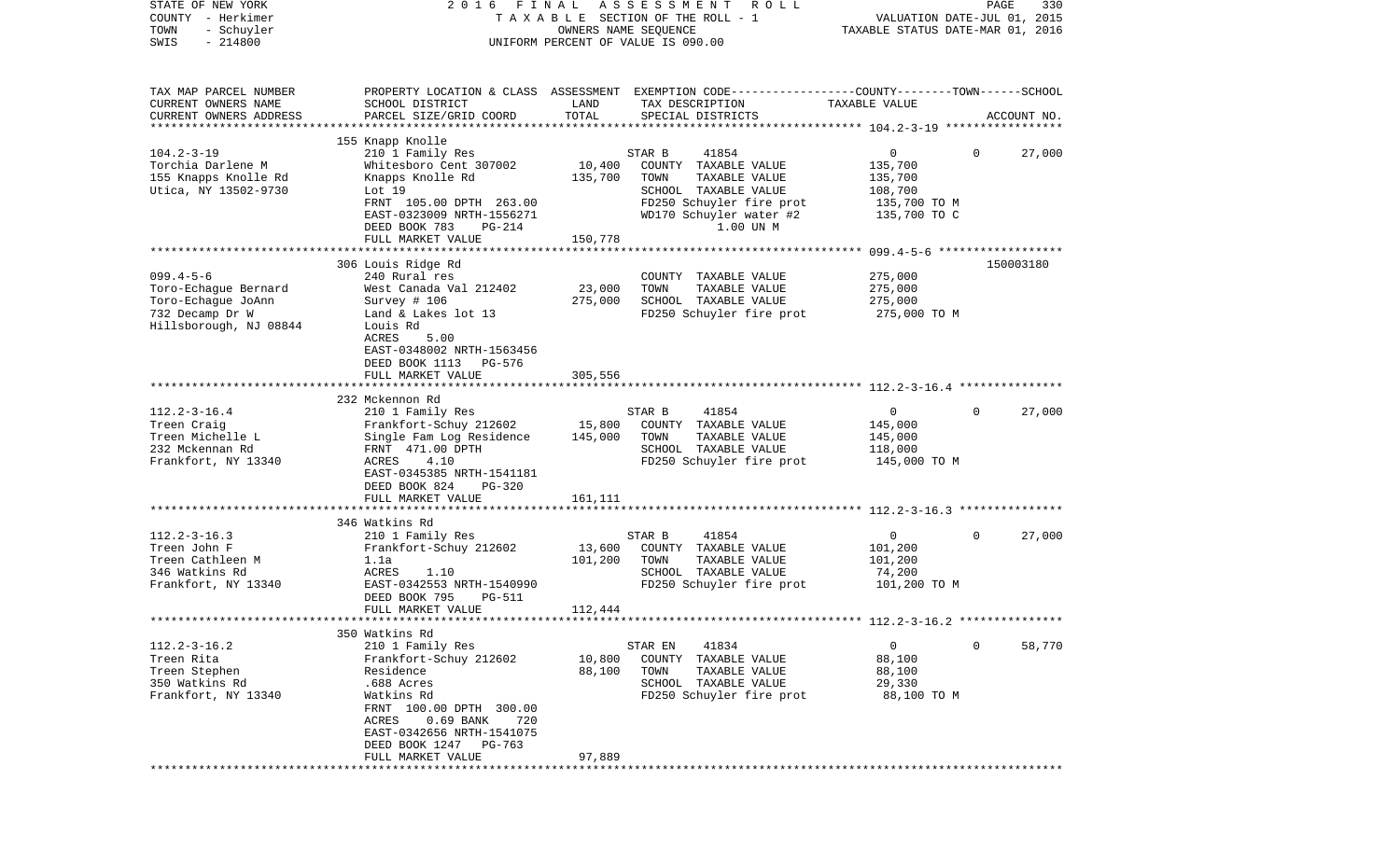| STATE OF NEW YORK<br>COUNTY - Herkimer<br>- Schuyler<br>TOWN<br>$-214800$<br>SWIS | FINAL<br>2016                                                                                                  | OWNERS NAME SEQUENCE | ASSESSMENT ROLL<br>TAXABLE SECTION OF THE ROLL - 1<br>UNIFORM PERCENT OF VALUE IS 090.00 |                | PAGE<br>331<br>VALUATION DATE-JUL 01, 2015<br>TAXABLE STATUS DATE-MAR 01, 2016 |  |
|-----------------------------------------------------------------------------------|----------------------------------------------------------------------------------------------------------------|----------------------|------------------------------------------------------------------------------------------|----------------|--------------------------------------------------------------------------------|--|
| TAX MAP PARCEL NUMBER<br>CURRENT OWNERS NAME                                      | PROPERTY LOCATION & CLASS ASSESSMENT<br>SCHOOL DISTRICT                                                        | LAND                 | EXEMPTION CODE-----------------COUNTY-------TOWN------SCHOOL<br>TAX DESCRIPTION          | TAXABLE VALUE  |                                                                                |  |
| CURRENT OWNERS ADDRESS<br>****************                                        | PARCEL SIZE/GRID COORD                                                                                         | TOTAL                | SPECIAL DISTRICTS                                                                        |                | ACCOUNT NO.                                                                    |  |
|                                                                                   | Cosby Rd                                                                                                       |                      |                                                                                          |                | 150003540                                                                      |  |
| $105.2 - 3 - 15$                                                                  | 314 Rural vac<10                                                                                               |                      | COUNTY TAXABLE VALUE                                                                     | 30,400         |                                                                                |  |
| Treloar Christopher                                                               | Frankfort-Schuy 212602                                                                                         | 30,400               | TOWN<br>TAXABLE VALUE                                                                    | 30,400         |                                                                                |  |
| 464 Ringwood Ave 1                                                                | Deer Haven sub                                                                                                 | 30,400               | SCHOOL TAXABLE VALUE                                                                     | 30,400         |                                                                                |  |
| Wanaque, NJ 07465                                                                 | split #5 lot 2<br>Cosby Rd<br>ACRES<br>9.00<br>EAST-0346718 NRTH-1558930<br>DEED BOOK 1268<br>PG-992           |                      | FD250 Schuyler fire prot                                                                 | 30,400 TO M    |                                                                                |  |
|                                                                                   | FULL MARKET VALUE<br>********************************                                                          | 33,778               |                                                                                          |                |                                                                                |  |
|                                                                                   | 458 Carder Ln                                                                                                  |                      |                                                                                          |                |                                                                                |  |
| $105.3 - 1 - 28.4$                                                                | 210 1 Family Res                                                                                               |                      | 41854<br>STAR B                                                                          | $\overline{0}$ | 27,000<br>$\Omega$                                                             |  |
| Tripoli Daniel                                                                    | Frankfort-Schuy 212602                                                                                         | 13,700               | COUNTY TAXABLE VALUE                                                                     | 56,700         |                                                                                |  |
| Tripoli Anne                                                                      | Manu Single Family                                                                                             | 56,700               | TOWN<br>TAXABLE VALUE                                                                    | 56,700         |                                                                                |  |
| 458 Carder Ln                                                                     | 1 Acre                                                                                                         |                      | SCHOOL TAXABLE VALUE                                                                     | 29,700         |                                                                                |  |
| Frankfort, NY 13340                                                               | Carder Lane                                                                                                    |                      | FD250 Schuyler fire prot                                                                 | 56,700 TO M    |                                                                                |  |
|                                                                                   | FRNT<br>60.00 DPTH<br>ACRES<br>1.30<br>EAST-0333546 NRTH-1547058<br>DEED BOOK 1500 PG-819<br>FULL MARKET VALUE | 63,000               |                                                                                          |                |                                                                                |  |
|                                                                                   |                                                                                                                |                      |                                                                                          |                |                                                                                |  |
|                                                                                   | Carder Ln                                                                                                      |                      |                                                                                          |                |                                                                                |  |
| $105.3 - 1 - 12.4$                                                                | 105 Vac farmland                                                                                               |                      | COUNTY TAXABLE VALUE                                                                     | 8,000          |                                                                                |  |
| Tripoli David J                                                                   | Frankfort-Schuy 212602                                                                                         | 8,000                | TOWN<br>TAXABLE VALUE                                                                    | 8,000          |                                                                                |  |
| Tripoli Linda A<br>480 Carder Ln                                                  | FRNT 745.00 DPTH<br>ACRES 19.50                                                                                | 8,000                | SCHOOL TAXABLE VALUE                                                                     | 8,000          |                                                                                |  |
| Frankfort, NY 13340                                                               | EAST-0332823 NRTH-1546709                                                                                      |                      |                                                                                          |                |                                                                                |  |
|                                                                                   | DEED BOOK 1157 PG-370                                                                                          |                      |                                                                                          |                |                                                                                |  |
|                                                                                   | FULL MARKET VALUE                                                                                              | 8,889                |                                                                                          |                |                                                                                |  |
|                                                                                   | 371 Carder Ln                                                                                                  |                      |                                                                                          |                | 150021360                                                                      |  |
| $105.3 - 1 - 13$                                                                  | 240 Rural res                                                                                                  |                      | AG MKTS<br>41730                                                                         | 4,137          | 4,137<br>4,137                                                                 |  |
| Tripoli David J                                                                   | Frankfort-Schuy 212602                                                                                         | 64,000               | COUNTY TAXABLE VALUE                                                                     | 115,863        |                                                                                |  |
| Tripoli Linda A                                                                   | Bldgs Ag Ex Ld 68.8A                                                                                           | 120,000              | TAXABLE VALUE<br>TOWN                                                                    | 115,863        |                                                                                |  |
| 480 Carder Ln                                                                     | 69ac                                                                                                           |                      | SCHOOL TAXABLE VALUE                                                                     | 115,863        |                                                                                |  |
| Frankfort, NY 13340                                                               | home burnt $3-1-09$                                                                                            |                      | FD250 Schuyler fire prot                                                                 | 120,000 TO M   |                                                                                |  |
|                                                                                   | ACRES<br>69.80                                                                                                 |                      |                                                                                          |                |                                                                                |  |
| MAY BE SUBJECT TO PAYMENT                                                         | EAST-0332781 NRTH-1548336                                                                                      |                      |                                                                                          |                |                                                                                |  |
| UNDER AGDIST LAW TIL 2023                                                         | DEED BOOK 811<br>$PG-60$                                                                                       |                      |                                                                                          |                |                                                                                |  |
|                                                                                   | FULL MARKET VALUE                                                                                              | 133,333              |                                                                                          |                |                                                                                |  |
| * * * * * * * * * * * * * * *                                                     |                                                                                                                |                      |                                                                                          |                |                                                                                |  |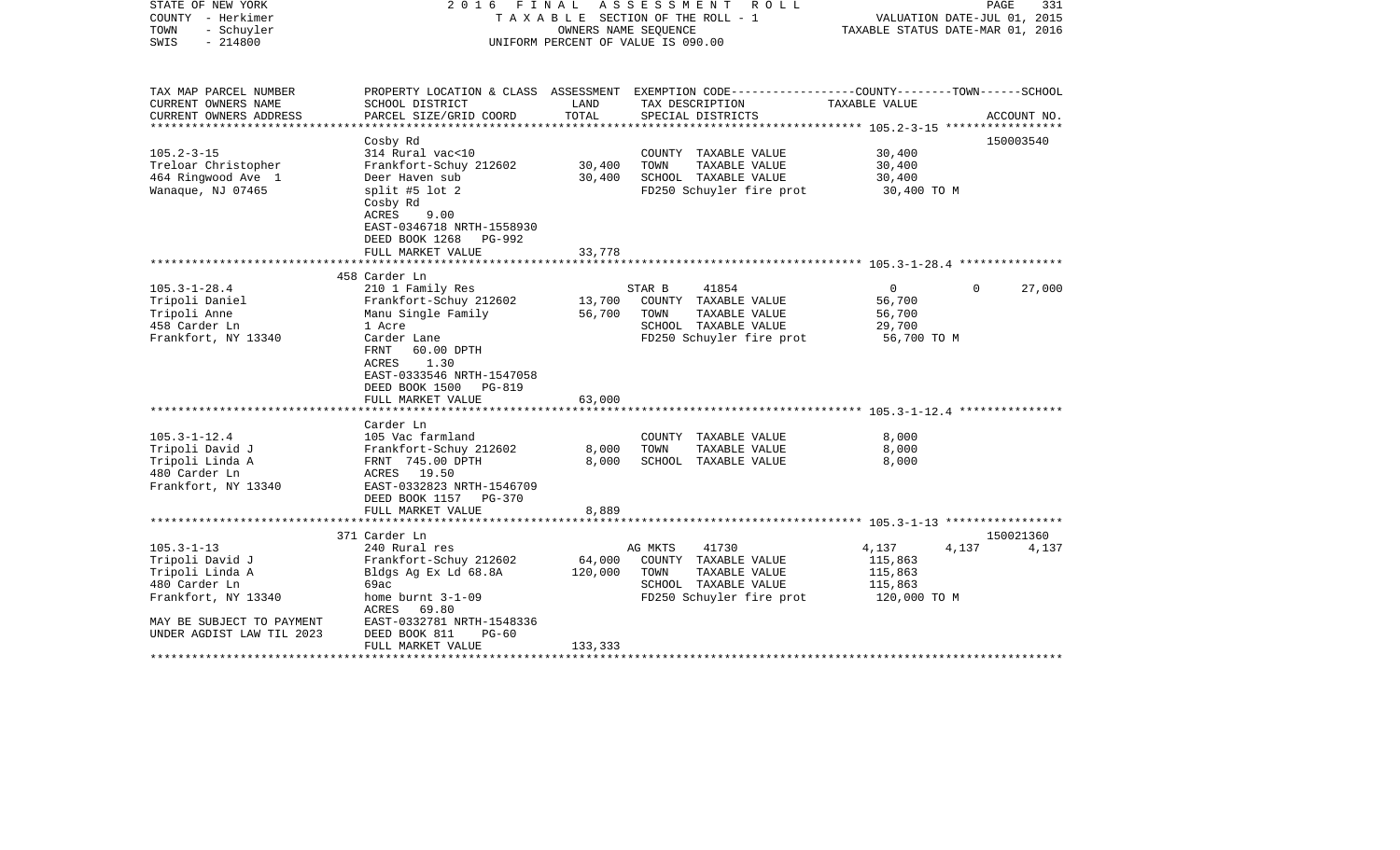| STATE OF NEW YORK<br>COUNTY - Herkimer<br>- Schuyler<br>TOWN<br>$-214800$<br>SWIS |                                                                                            |                | 2016 FINAL ASSESSMENT ROLL<br>TAXABLE SECTION OF THE ROLL - 1<br>OWNERS NAME SEQUENCE<br>UNIFORM PERCENT OF VALUE IS 090.00 | VALUATION DATE-JUL 01, 2015<br>TAXABLE STATUS DATE-MAR 01, 2016 | PAGE     | 332                      |
|-----------------------------------------------------------------------------------|--------------------------------------------------------------------------------------------|----------------|-----------------------------------------------------------------------------------------------------------------------------|-----------------------------------------------------------------|----------|--------------------------|
| TAX MAP PARCEL NUMBER<br>CURRENT OWNERS NAME                                      | SCHOOL DISTRICT                                                                            | LAND           | PROPERTY LOCATION & CLASS ASSESSMENT EXEMPTION CODE---------------COUNTY-------TOWN------SCHOOL<br>TAX DESCRIPTION          | TAXABLE VALUE                                                   |          |                          |
| CURRENT OWNERS ADDRESS<br>**********************                                  | PARCEL SIZE/GRID COORD                                                                     | TOTAL          | SPECIAL DISTRICTS                                                                                                           |                                                                 |          | ACCOUNT NO.              |
|                                                                                   | Off Carder Ln                                                                              |                |                                                                                                                             |                                                                 |          | 150021330                |
| $105.3 - 1 - 24$                                                                  | 323 Vacant rural                                                                           |                | COUNTY TAXABLE VALUE                                                                                                        | 2,000                                                           |          |                          |
| Tripoli David J                                                                   | Frankfort-Schuy 212602                                                                     | 2,000          | TOWN<br>TAXABLE VALUE                                                                                                       | 2,000                                                           |          |                          |
| Tripoli Linda                                                                     | Vac                                                                                        | 2,000          | SCHOOL TAXABLE VALUE                                                                                                        | 2,000                                                           |          |                          |
| 480 Carder Ln                                                                     | 2 25                                                                                       |                | FD250 Schuyler fire prot                                                                                                    | 2,000 TO M                                                      |          |                          |
| Schuyler, NY 13340                                                                | Off Carder Lane<br>ACRES<br>25.00<br>EAST-0334062 NRTH-1544841<br>DEED BOOK 00573 PG-00232 |                |                                                                                                                             |                                                                 |          |                          |
|                                                                                   | FULL MARKET VALUE                                                                          | 2,222          |                                                                                                                             |                                                                 |          |                          |
|                                                                                   |                                                                                            |                |                                                                                                                             |                                                                 |          |                          |
|                                                                                   | 480 Carder Ln                                                                              |                |                                                                                                                             |                                                                 |          | 150008640                |
| $105.3 - 1 - 25$                                                                  | 112 Dairy farm                                                                             |                | VET WAR CT 41121                                                                                                            | 8,100                                                           | 8,100    | $\overline{\phantom{0}}$ |
| Tripoli David J                                                                   | Frankfort-Schuy 212602                                                                     | 48,800 AG MKTS | 41730                                                                                                                       | $\Omega$                                                        | $\Omega$ | $\Omega$                 |
| Tripoli Linda                                                                     | N Bldg Ag Ex 56A Ld                                                                        | 208,500 STAR B | 41854                                                                                                                       | $\Omega$                                                        | $\Omega$ | 27,000                   |
| 480 Carder Ln                                                                     | star chgd to basic 2016                                                                    |                | AGRIC 10 Y 42100                                                                                                            | 40,000                                                          | 40,000   | 40,000                   |
| Frankfort, NY 13340                                                               | Carder Lane                                                                                |                | COUNTY TAXABLE VALUE                                                                                                        | 160,400                                                         |          |                          |
|                                                                                   | ACRES<br>80.00                                                                             |                | TAXABLE VALUE<br>TOWN                                                                                                       | 160,400                                                         |          |                          |
| MAY BE SUBJECT TO PAYMENT                                                         | EAST-0334039 NRTH-1546237                                                                  |                | SCHOOL TAXABLE VALUE                                                                                                        | 141,500                                                         |          |                          |
| UNDER AGDIST LAW TIL 2023                                                         | DEED BOOK 888<br>$PG-231$                                                                  |                | FD250 Schuyler fire prot                                                                                                    | 208,500 TO M                                                    |          |                          |
|                                                                                   | FULL MARKET VALUE                                                                          | 231,667        |                                                                                                                             |                                                                 |          |                          |
|                                                                                   |                                                                                            |                |                                                                                                                             |                                                                 |          |                          |
|                                                                                   | 474 Carder Ln                                                                              |                |                                                                                                                             |                                                                 |          | 150004980                |
| $105.3 - 1 - 28.1$                                                                | 105 Vac farmland                                                                           |                | COUNTY TAXABLE VALUE                                                                                                        | 14,500                                                          |          |                          |
| Tripoli David J                                                                   | Frankfort-Schuy 212602                                                                     | 14,500         | TAXABLE VALUE<br>TOWN                                                                                                       | 14,500                                                          |          |                          |
| Tripoli Linda                                                                     | Vacant farm land                                                                           | 14,500         | SCHOOL TAXABLE VALUE                                                                                                        | 14,500                                                          |          |                          |
| 480 Carder Ln                                                                     | FRNT 150.00 DPTH                                                                           |                | FD250 Schuyler fire prot                                                                                                    | 14,500 TO M                                                     |          |                          |
| Frankfort, NY 13357                                                               | ACRES 31.30                                                                                |                |                                                                                                                             |                                                                 |          |                          |
|                                                                                   | EAST-0333131 NRTH-1546298                                                                  |                |                                                                                                                             |                                                                 |          |                          |
|                                                                                   | DEED BOOK 916<br>$PG-431$                                                                  |                |                                                                                                                             |                                                                 |          |                          |
|                                                                                   | FULL MARKET VALUE                                                                          | 16,111         |                                                                                                                             |                                                                 |          |                          |
|                                                                                   | Carder Ln                                                                                  |                |                                                                                                                             |                                                                 |          | 150004680                |
| $105.3 - 1 - 34$                                                                  | 105 Vac farmland                                                                           |                | 41730<br>AG MKTS                                                                                                            | $\circ$                                                         | $\Omega$ | $\Omega$                 |
| Tripoli David J                                                                   | Frankfort-Schuy 212602                                                                     | 7,100          | COUNTY TAXABLE VALUE                                                                                                        | 7,100                                                           |          |                          |
| Tripoli Linda A                                                                   | Vac                                                                                        | 7,100          | TAXABLE VALUE<br>TOWN                                                                                                       | 7,100                                                           |          |                          |
| 480 Carder Ln                                                                     | $2 \t13 \t1/8$                                                                             |                | SCHOOL TAXABLE VALUE                                                                                                        | 7,100                                                           |          |                          |
| Frankfort, NY 13340                                                               | Carder Lane                                                                                |                | FD250 Schuyler fire prot                                                                                                    | 7,100 TO M                                                      |          |                          |
|                                                                                   | ACRES 15.80                                                                                |                | WD165 Schuyler water #4                                                                                                     | 7,100 TO C                                                      |          |                          |
| MAY BE SUBJECT TO PAYMENT                                                         | EAST-0331850 NRTH-1546749                                                                  |                | 1.00 UN M                                                                                                                   |                                                                 |          |                          |
| UNDER AGDIST LAW TIL 2023                                                         | DEED BOOK 800<br>PG-698                                                                    |                |                                                                                                                             |                                                                 |          |                          |
|                                                                                   | FULL MARKET VALUE                                                                          | 7,889          |                                                                                                                             |                                                                 |          |                          |
| * * * * * * * * * * * * * * *                                                     |                                                                                            |                |                                                                                                                             |                                                                 |          |                          |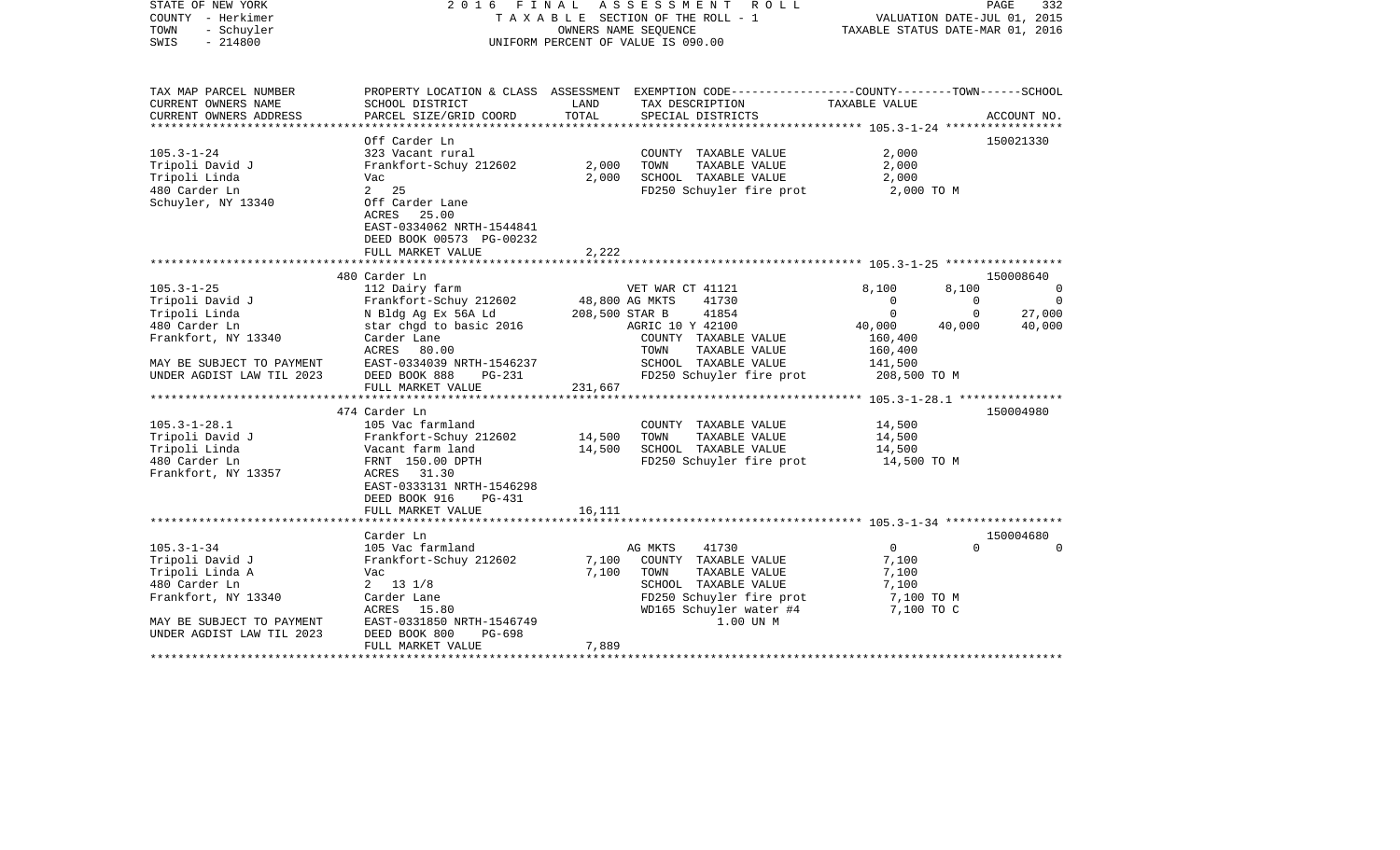| STATE OF NEW YORK                                   | 2016 FINAL                                    |                | ASSESSMENT<br>ROLL                                                                              |                                  | PAGE     | 333                      |
|-----------------------------------------------------|-----------------------------------------------|----------------|-------------------------------------------------------------------------------------------------|----------------------------------|----------|--------------------------|
| COUNTY - Herkimer                                   |                                               |                | TAXABLE SECTION OF THE ROLL - 1                                                                 | VALUATION DATE-JUL 01, 2015      |          |                          |
| TOWN<br>- Schuyler<br>$-214800$                     |                                               |                | OWNERS NAME SEQUENCE                                                                            | TAXABLE STATUS DATE-MAR 01, 2016 |          |                          |
| SWIS                                                |                                               |                | UNIFORM PERCENT OF VALUE IS 090.00                                                              |                                  |          |                          |
|                                                     |                                               |                |                                                                                                 |                                  |          |                          |
|                                                     |                                               |                |                                                                                                 |                                  |          |                          |
| TAX MAP PARCEL NUMBER                               |                                               |                | PROPERTY LOCATION & CLASS ASSESSMENT EXEMPTION CODE---------------COUNTY-------TOWN------SCHOOL |                                  |          |                          |
| CURRENT OWNERS NAME                                 | SCHOOL DISTRICT                               | LAND           | TAX DESCRIPTION                                                                                 | TAXABLE VALUE                    |          |                          |
| CURRENT OWNERS ADDRESS<br>************************* | PARCEL SIZE/GRID COORD                        | TOTAL          | SPECIAL DISTRICTS                                                                               |                                  |          | ACCOUNT NO.              |
|                                                     |                                               |                |                                                                                                 |                                  |          |                          |
| $105.3 - 1 - 37$                                    | State Route 5<br>105 Vac farmland             |                | AG MKTS<br>41730                                                                                | $\mathbf 0$                      | $\Omega$ | 150004770<br>$\mathbf 0$ |
| Tripoli David J                                     | Frankfort-Schuy 212602                        | 13,500         | COUNTY TAXABLE VALUE                                                                            | 13,500                           |          |                          |
| Tripoli Linda A                                     | mereged 78 (87) 77.2 (.25                     | 13,500         | TOWN<br>TAXABLE VALUE                                                                           | 13,500                           |          |                          |
| 480 Carder Ln                                       | Merge # 3 2008                                |                | SCHOOL TAXABLE VALUE                                                                            | 13,500                           |          |                          |
| Frankfort, NY 13340                                 | State                                         |                | FD250 Schuyler fire prot                                                                        | 13,500 TO M                      |          |                          |
|                                                     | FRNT 190.00 DPTH                              |                |                                                                                                 |                                  |          |                          |
| MAY BE SUBJECT TO PAYMENT                           | ACRES 25.30                                   |                |                                                                                                 |                                  |          |                          |
| UNDER AGDIST LAW TIL 2023                           | EAST-0331638 NRTH-1544561                     |                |                                                                                                 |                                  |          |                          |
|                                                     | DEED BOOK 800<br>PG-698                       |                |                                                                                                 |                                  |          |                          |
|                                                     | FULL MARKET VALUE                             | 15,000         |                                                                                                 |                                  |          |                          |
|                                                     |                                               |                |                                                                                                 |                                  |          |                          |
|                                                     |                                               |                |                                                                                                 |                                  |          |                          |
| $112.4 - 3 - 20$                                    | 105 Vac farmland                              |                | COUNTY TAXABLE VALUE                                                                            | 6,800                            |          |                          |
| Tripoli David J                                     | Frankfort-Schuy 212602                        | 6,800          | TOWN<br>TAXABLE VALUE                                                                           | 6,800                            |          |                          |
| Tipoli Linda                                        | Vac Ag Ex Ld 12A                              | 6,800          | SCHOOL TAXABLE VALUE                                                                            | 6,800                            |          |                          |
| 480 Carder Ln                                       | ACRES 12.00                                   |                | FD250 Schuyler fire prot                                                                        | 6,800 TO M                       |          |                          |
| Schuyler, NY 13340                                  | EAST-0337840 NRTH-1536306                     |                |                                                                                                 |                                  |          |                          |
|                                                     | FULL MARKET VALUE                             | 7,556          |                                                                                                 |                                  |          |                          |
|                                                     |                                               |                |                                                                                                 |                                  |          |                          |
|                                                     | 251 Watkins Rd                                |                |                                                                                                 |                                  |          |                          |
| $112.2 - 3 - 16.5$                                  | 210 1 Family Res                              |                | 41854<br>STAR B                                                                                 | $\mathbf 0$                      | $\Omega$ | 27,000                   |
| Tripoli Thomas R                                    | Frankfort-Schuy 212602                        | 5,000          | COUNTY TAXABLE VALUE<br>TOWN<br>TAXABLE VALUE                                                   | 120,600                          |          |                          |
| Tripoli Dorthy M<br>251 Watkins Rd                  | merge 112.2-3-16.6 & 16.5<br>FRNT 169.40 DPTH | 120,600        | SCHOOL TAXABLE VALUE                                                                            | 120,600<br>93,600                |          |                          |
| Schuyler, NY 13340                                  | ACRES 14.30                                   |                | FD250 Schuyler fire prot                                                                        | 120,600 TO M                     |          |                          |
|                                                     | EAST-0340451 NRTH-1540162                     |                |                                                                                                 |                                  |          |                          |
|                                                     | DEED BOOK 904<br>PG-233                       |                |                                                                                                 |                                  |          |                          |
|                                                     | FULL MARKET VALUE                             | 134,000        |                                                                                                 |                                  |          |                          |
|                                                     | ****************************                  |                |                                                                                                 |                                  |          |                          |
|                                                     | State Route 5                                 |                |                                                                                                 |                                  |          | 150021480                |
| $105.3 - 1 - 50$                                    | 484 1 use sm bld                              |                | AG MKTS<br>41730                                                                                | 1,981                            | 1,981    | 1,981                    |
| Tripple Joseph                                      | Frankfort-Schuy 212602                        | 37,500 STAR EN | 41834                                                                                           | 0                                | $\Omega$ | 47,619                   |
| Tripple Shirley                                     | Bldg & Manufactured Home                      | 198,400        | COUNTY TAXABLE VALUE                                                                            | 196,419                          |          |                          |
| 2987 State Route 5                                  | 40x60 Pole Bldg                               |                | TAXABLE VALUE<br>TOWN                                                                           | 196,419                          |          |                          |
| Frankfort, NY 13340                                 | 23a 22Ac Ag Ex                                |                | SCHOOL TAXABLE VALUE                                                                            | 148,800                          |          |                          |
|                                                     | ACRES 23.00                                   |                | FD250 Schuyler fire prot                                                                        | 198,400 TO M                     |          |                          |
| MAY BE SUBJECT TO PAYMENT                           | EAST-0329393 NRTH-1545902                     |                |                                                                                                 |                                  |          |                          |
| UNDER AGDIST LAW TIL 2023                           | DEED BOOK 00597 PG-00071                      |                |                                                                                                 |                                  |          |                          |
|                                                     | FULL MARKET VALUE                             | 220,444        |                                                                                                 |                                  |          |                          |
|                                                     |                                               |                |                                                                                                 |                                  |          |                          |
|                                                     | 2975 State Route 5                            |                |                                                                                                 |                                  |          | 150075071                |
| $105.3 - 1 - 52$                                    | 105 Vac farmland                              |                | COUNTY TAXABLE VALUE                                                                            | 38,000                           |          |                          |
| Tripple Living Trust                                | Frankfort-Schuy 212602                        | 38,000         | TOWN<br>TAXABLE VALUE                                                                           | 38,000                           |          |                          |
| 2987 State Route 5                                  | Vacant                                        | 38,000         | SCHOOL TAXABLE VALUE                                                                            | 38,000                           |          |                          |
| Frankfort, NY 13340                                 | 16 Acres<br>State Rd                          |                | FD250 Schuyler fire prot                                                                        | 38,000 TO M                      |          |                          |
|                                                     | ACRES 16.00                                   |                |                                                                                                 |                                  |          |                          |
|                                                     | EAST-0329221 NRTH-1546645                     |                |                                                                                                 |                                  |          |                          |
|                                                     | DEED BOOK 1076<br>PG-926                      |                |                                                                                                 |                                  |          |                          |
|                                                     | FULL MARKET VALUE                             | 42,222         |                                                                                                 |                                  |          |                          |
| **************                                      |                                               |                |                                                                                                 |                                  |          |                          |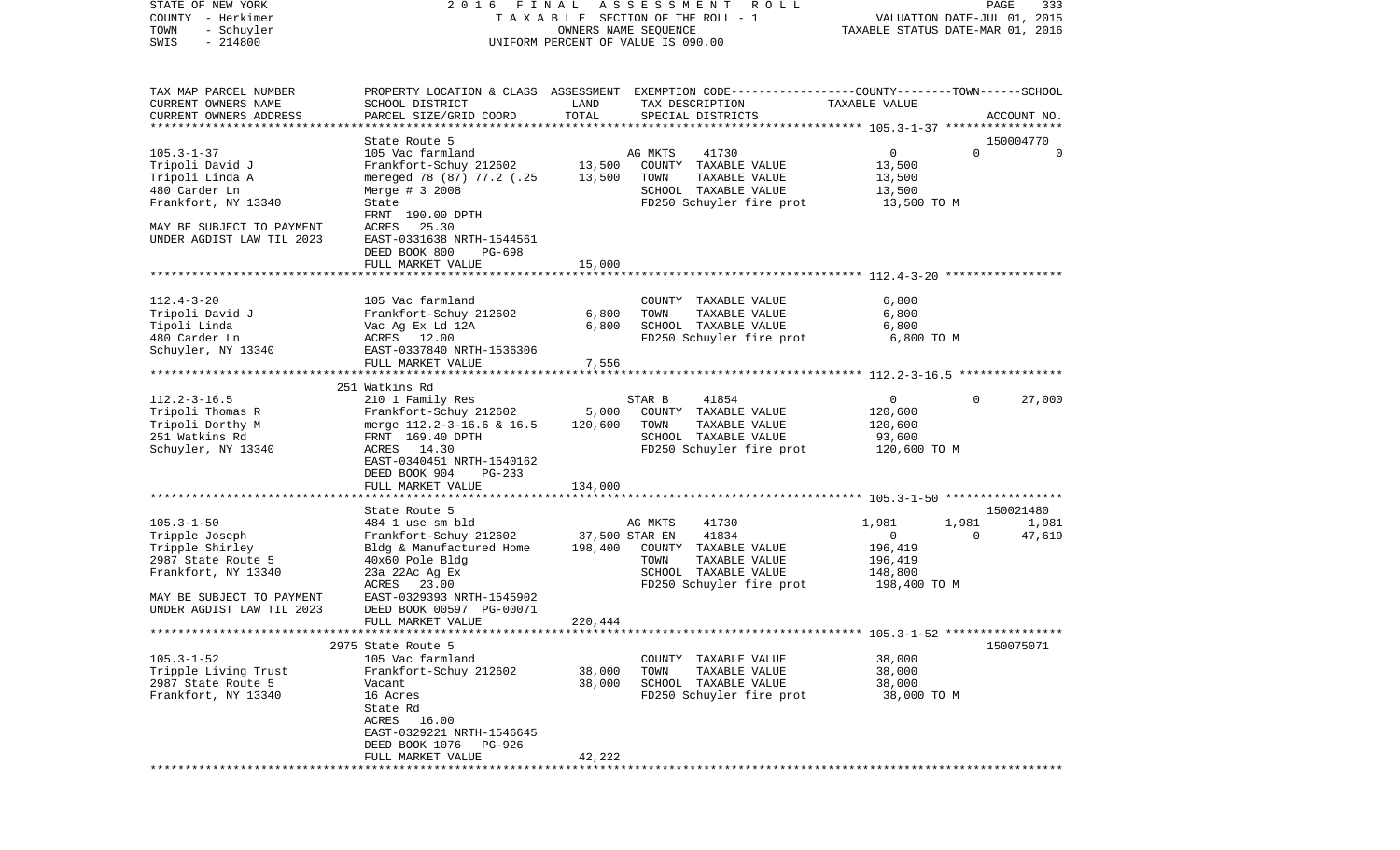| STATE OF NEW YORK<br>COUNTY - Herkimer<br>- Schuyler<br>TOWN<br>$-214800$<br>SWIS                                                                                                 |                                                                                                                                                                                                          |                           | 2016 FINAL ASSESSMENT ROLL<br>TAXABLE SECTION OF THE ROLL - 1<br>OWNERS NAME SEQUENCE<br>UNIFORM PERCENT OF VALUE IS 090.00                                   | VALUATION DATE-JUL 01, 2015<br>TAXABLE STATUS DATE-MAR 01, 2016       | PAGE     | 334                 |
|-----------------------------------------------------------------------------------------------------------------------------------------------------------------------------------|----------------------------------------------------------------------------------------------------------------------------------------------------------------------------------------------------------|---------------------------|---------------------------------------------------------------------------------------------------------------------------------------------------------------|-----------------------------------------------------------------------|----------|---------------------|
| TAX MAP PARCEL NUMBER<br>CURRENT OWNERS NAME                                                                                                                                      | SCHOOL DISTRICT                                                                                                                                                                                          | LAND                      | PROPERTY LOCATION & CLASS ASSESSMENT EXEMPTION CODE----------------COUNTY-------TOWN-----SCHOOL<br>TAX DESCRIPTION                                            | TAXABLE VALUE                                                         |          |                     |
| CURRENT OWNERS ADDRESS<br>**********************                                                                                                                                  | PARCEL SIZE/GRID COORD                                                                                                                                                                                   | TOTAL                     | SPECIAL DISTRICTS                                                                                                                                             |                                                                       |          | ACCOUNT NO.         |
|                                                                                                                                                                                   | Creek Rd                                                                                                                                                                                                 |                           |                                                                                                                                                               |                                                                       |          | 150040450           |
| $105.3 - 1 - 11$<br>TRIPPLE LIVING TRUST 2001<br>Attn: Joseph E. Tripple<br>2987 State Route 5<br>Schuyler, NY 13340                                                              | 105 Vac farmland<br>Frankfort-Schuy 212602<br>Vacant<br>76.5 Acres Ag Ex Ld 76.5<br>Creek Rd<br>ACRES 76.90                                                                                              | 37,000<br>37,000          | COUNTY TAXABLE VALUE<br>TOWN<br>TAXABLE VALUE<br>SCHOOL TAXABLE VALUE<br>FD250 Schuyler fire prot<br>WD165 Schuyler water #4<br>1.00 UN M                     | 37,000<br>37,000<br>37,000<br>37,000 TO M<br>37,000 TO C              |          |                     |
|                                                                                                                                                                                   | EAST-0330366 NRTH-1548223<br>DEED BOOK 891<br>$PG-5$                                                                                                                                                     |                           |                                                                                                                                                               |                                                                       |          |                     |
|                                                                                                                                                                                   | FULL MARKET VALUE                                                                                                                                                                                        | 41,111                    |                                                                                                                                                               |                                                                       |          |                     |
|                                                                                                                                                                                   |                                                                                                                                                                                                          |                           |                                                                                                                                                               |                                                                       |          |                     |
|                                                                                                                                                                                   | 2987 State Route 5                                                                                                                                                                                       |                           |                                                                                                                                                               |                                                                       |          | 150021420           |
| $105.3 - 1 - 51$<br>TRIPPLE LIVING TRUST 2001<br>Attn: Shirley Tripple<br>2987 State Route 5<br>Frankfort, NY 13340                                                               | 220 2 Family Res<br>Frankfort-Schuy 212602<br>Bldg<br>$5 \frac{1}{2}$<br>State<br>FRNT 130.00 DPTH 160.00<br>EAST-0329067 NRTH-1545970<br>DEED BOOK 00597 PG-00079<br>FULL MARKET VALUE<br>State Route 5 | 9,000<br>88,000<br>97,778 | 41834<br>STAR EN<br>COUNTY TAXABLE VALUE<br>TAXABLE VALUE<br>TOWN<br>SCHOOL TAXABLE VALUE<br>FD250 Schuyler fire prot                                         | $\overline{0}$<br>88,000<br>88,000<br>29,230<br>88,000 TO M           | $\Omega$ | 58,770<br>150021510 |
| $105.3 - 1 - 69$                                                                                                                                                                  | 105 Vac farmland                                                                                                                                                                                         |                           | 41730<br>AG MKTS                                                                                                                                              | 11,278                                                                | 11,278   | 11,278              |
| TRIPPLE LIVING TRUST 2001<br>Attn: Joseph E. Tripple<br>2987 State Route 5<br>Schuyler, NY 13340<br>MAY BE SUBJECT TO PAYMENT<br>UNDER AGDIST LAW TIL 2023                        | Frankfort-Schuy 212602<br>N Vac<br>25 Acres Ag Ex Ld 25 Acre<br>State Rd<br>ACRES 25.00<br>EAST-0290716 NRTH-1122572<br>DEED BOOK 00524 PG-00558                                                         | 18,800<br>18,800          | COUNTY TAXABLE VALUE<br>TOWN<br>TAXABLE VALUE<br>SCHOOL TAXABLE VALUE<br>FD250 Schuyler fire prot                                                             | 7,522<br>7,522<br>7,522<br>18,800 TO M                                |          |                     |
|                                                                                                                                                                                   | FULL MARKET VALUE                                                                                                                                                                                        | 20,889                    |                                                                                                                                                               |                                                                       |          |                     |
|                                                                                                                                                                                   | Carder Ln                                                                                                                                                                                                |                           |                                                                                                                                                               |                                                                       |          | 150021390           |
| $105.3 - 1 - 12.1$<br>Tripple Living Trust3-20-2001 Frankfort-Schuy 212602<br>2987 State route 5<br>Frankfort, NY 13340<br>MAY BE SUBJECT TO PAYMENT<br>UNDER AGDIST LAW TIL 2023 | 270 Mfg housing<br>Bldg & Trl<br>143ac 1 Silo On 200<br>Carder Lane<br>ACRES 57.50<br>EAST-0331637 NRTH-1548053<br>DEED BOOK 891<br>$PG-5a$                                                              | 102,000<br>180,000        | AG MKTS<br>41730<br>COUNTY TAXABLE VALUE<br>TAXABLE VALUE<br>TOWN<br>SCHOOL TAXABLE VALUE<br>FD250 Schuyler fire prot<br>WD165 Schuyler water #4<br>1.00 UN M | 31,066<br>148,934<br>148,934<br>148,934<br>180,000 TO M<br>1,500 TO C | 31,066   | 31,066              |
|                                                                                                                                                                                   | FULL MARKET VALUE                                                                                                                                                                                        | 200,000                   |                                                                                                                                                               |                                                                       |          |                     |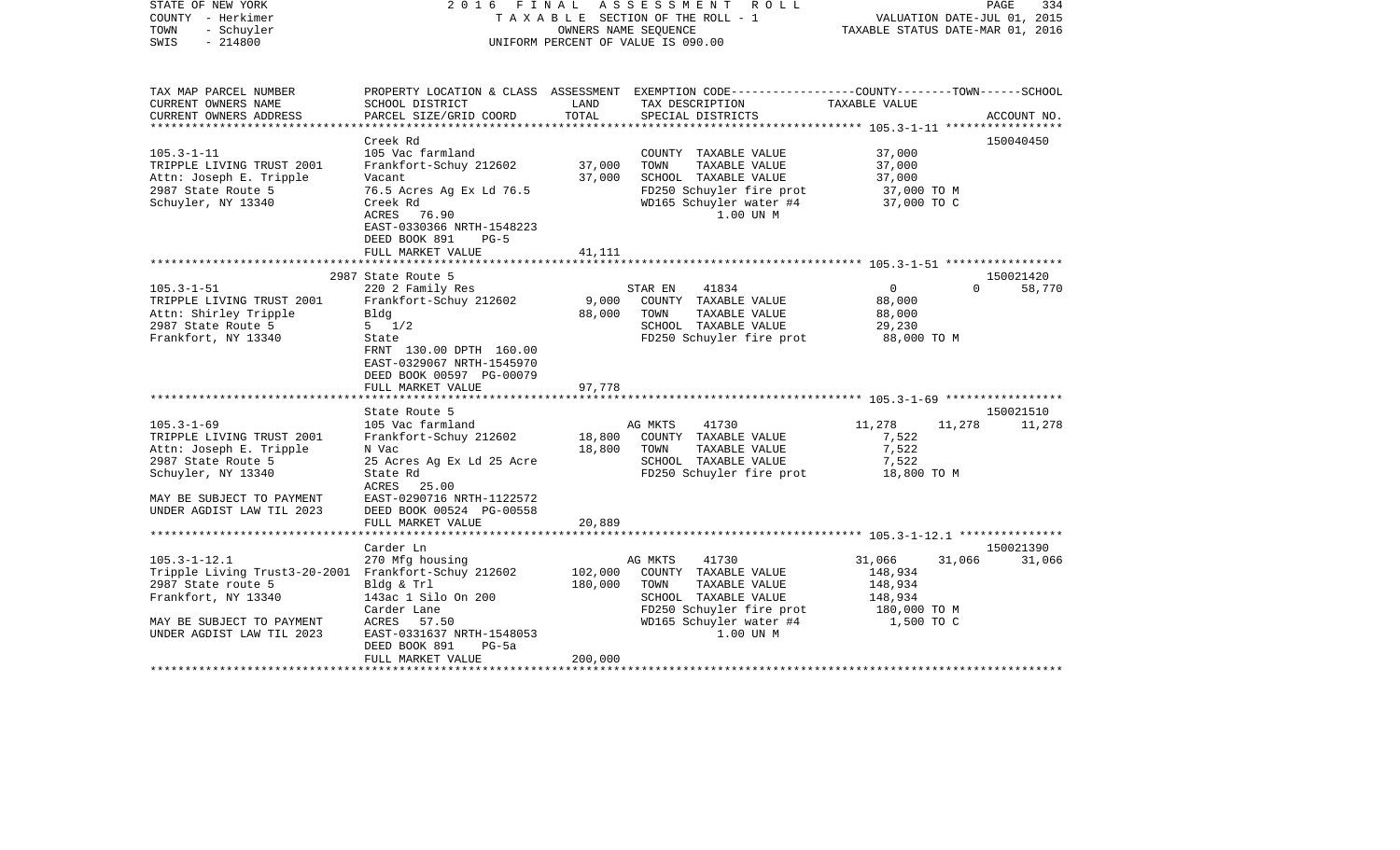| STATE OF NEW YORK<br>COUNTY - Herkimer<br>TOWN<br>- Schuyler<br>$-214800$<br>SWIS                                                                  | FINAL<br>2016                                                                                                                                                                      | OWNERS NAME SEQUENCE | A S S E S S M E N T<br>R O L L<br>TAXABLE SECTION OF THE ROLL - 1<br>UNIFORM PERCENT OF VALUE IS 090.00 | VALUATION DATE-JUL 01, 2015<br>TAXABLE STATUS DATE-MAR 01, 2016 | PAGE<br>335 |
|----------------------------------------------------------------------------------------------------------------------------------------------------|------------------------------------------------------------------------------------------------------------------------------------------------------------------------------------|----------------------|---------------------------------------------------------------------------------------------------------|-----------------------------------------------------------------|-------------|
| TAX MAP PARCEL NUMBER<br>CURRENT OWNERS NAME<br>CURRENT OWNERS ADDRESS                                                                             | PROPERTY LOCATION & CLASS ASSESSMENT EXEMPTION CODE----------------COUNTY-------TOWN------SCHOOL<br>SCHOOL DISTRICT<br>PARCEL SIZE/GRID COORD                                      | LAND<br>TOTAL        | TAX DESCRIPTION<br>SPECIAL DISTRICTS                                                                    | TAXABLE VALUE                                                   | ACCOUNT NO. |
| *********************                                                                                                                              |                                                                                                                                                                                    |                      |                                                                                                         |                                                                 |             |
| $105.3 - 1 - 12.2$<br>Tripple Living Trust3-20-2001 Frankfort-Schuy 212602<br>Attn: Joseph E. Tripple<br>2987 State Route 5<br>Frankfort, NY 13340 | Carder Ln<br>105 Vac farmland<br>FRNT 895.00 DPTH<br>ACRES 11.60<br>EAST-0332096 NRTH-1545729                                                                                      | 6,500<br>6,500       | COUNTY TAXABLE VALUE<br>TOWN<br>TAXABLE VALUE<br>SCHOOL TAXABLE VALUE                                   | 6,500<br>6,500<br>6,500                                         |             |
|                                                                                                                                                    | FULL MARKET VALUE                                                                                                                                                                  | 7,222                |                                                                                                         |                                                                 |             |
|                                                                                                                                                    | *******************                                                                                                                                                                | ********             |                                                                                                         |                                                                 |             |
| $105.3 - 1 - 12.3$<br>Tripple Living Trust3-20-2001 Frankfort-Schuy 212602<br>Attn: Joseph E. Tripple<br>2987 State Route 5<br>Frankfort, NY 13340 | Carder Ln<br>105 Vac farmland<br>FRNT 480.00 DPTH<br>ACRES 54.40<br>EAST-0334361 NRTH-1549443                                                                                      | 24,300<br>24,300     | COUNTY TAXABLE VALUE<br>TOWN<br>TAXABLE VALUE<br>SCHOOL TAXABLE VALUE                                   | 24,300<br>24,300<br>24,300                                      |             |
|                                                                                                                                                    | FULL MARKET VALUE                                                                                                                                                                  | 27,000               |                                                                                                         |                                                                 |             |
|                                                                                                                                                    | ***********************                                                                                                                                                            |                      |                                                                                                         |                                                                 |             |
| $099.4 - 4 - 2.1$<br>Trojanowski Stanley<br>Trojanowski Michal<br>97 7th St                                                                        | Cosby Rd<br>322 Rural vac>10<br>Frankfort-Schuy 212602<br>Deer Haven sub<br>split #5 lot $15$                                                                                      | 52,800<br>52,800     | COUNTY TAXABLE VALUE<br>TOWN<br>TAXABLE VALUE<br>SCHOOL TAXABLE VALUE<br>FD250 Schuyler fire prot       | 52,800<br>52,800<br>52,800<br>52,800 TO M                       | 150003540   |
| Hicksville, NY 11801                                                                                                                               | Cosby Rd<br>ACRES 28.00<br>EAST-0349537 NRTH-1561688<br>DEED BOOK 1076<br>PG-390<br>FULL MARKET VALUE                                                                              | 58,667               |                                                                                                         |                                                                 |             |
|                                                                                                                                                    | *********************                                                                                                                                                              |                      |                                                                                                         |                                                                 |             |
|                                                                                                                                                    | Cosby Rd                                                                                                                                                                           |                      |                                                                                                         |                                                                 | 150003540   |
| $099.4 - 4 - 2.2$<br>Trojanowski Stanley<br>Trojanowski Michal<br>97 7th St<br>Hicksville, NY 11801                                                | 314 Rural vac<10<br>West Canada Val 212402<br>Deer Haven sub<br>split #5 lot $31$<br>Cosby Rd<br>ACRES<br>4.70<br>EAST-0348650 NRTH-1562309<br>DEED BOOK 1076<br>PG-390            | 4,000<br>4,000       | COUNTY TAXABLE VALUE<br>TOWN<br>TAXABLE VALUE<br>SCHOOL TAXABLE VALUE<br>FD250 Schuyler fire prot       | 4,000<br>4,000<br>4,000<br>4,000 TO M                           |             |
|                                                                                                                                                    | FULL MARKET VALUE                                                                                                                                                                  | 4,444                |                                                                                                         |                                                                 |             |
|                                                                                                                                                    |                                                                                                                                                                                    |                      |                                                                                                         |                                                                 |             |
| $099.4 - 4 - 6$<br>Trotta Robert A<br>Trotta Jennifer<br>2534 Fordale Ave<br>Oceanside, NY 11572                                                   | Cosby Rd<br>314 Rural vac<10<br>Frankfort-Schuy 212602<br>Deer Haven sub<br>split #5 lot 10<br>Cosby Rd<br>ACRES<br>0.90<br>EAST-0350066 NRTH-1560332<br>DEED BOOK 948<br>$PG-268$ | 8,800<br>8,800       | COUNTY TAXABLE VALUE<br>TAXABLE VALUE<br>TOWN<br>SCHOOL TAXABLE VALUE<br>FD250 Schuyler fire prot       | 8,800<br>8,800<br>8,800<br>8,800 TO M                           | 150003540   |
|                                                                                                                                                    | FULL MARKET VALUE                                                                                                                                                                  | 9,778                |                                                                                                         |                                                                 |             |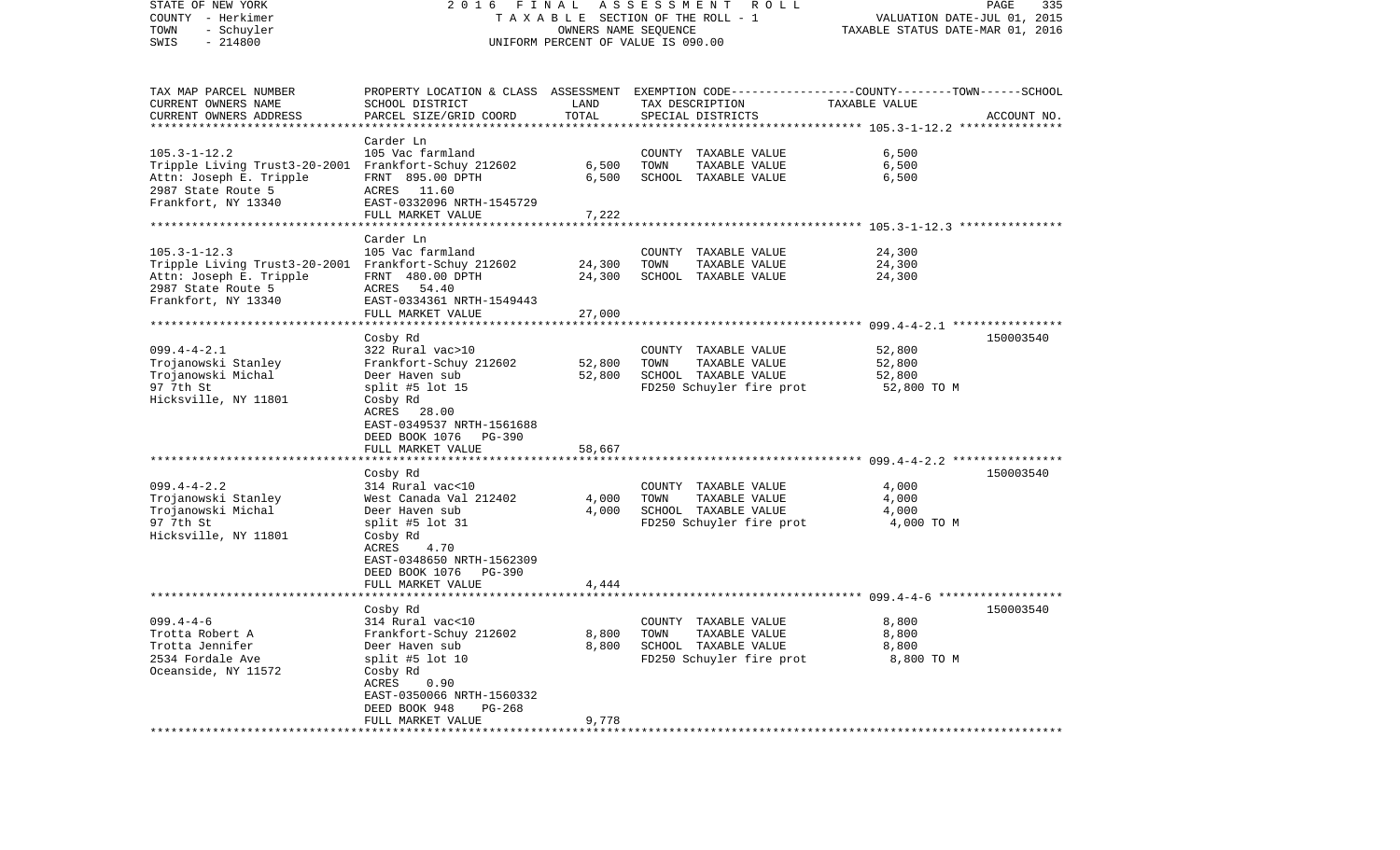| STATE OF NEW YORK<br>COUNTY - Herkimer<br>- Schuyler<br>TOWN<br>$-214800$<br>SWIS                     | 2016<br>FINAL                                                                                                                                                                                                          |                          | ASSESSMENT<br>R O L L<br>TAXABLE SECTION OF THE ROLL - 1<br>OWNERS NAME SEQUENCE<br>UNIFORM PERCENT OF VALUE IS 090.00                   | TAXABLE STATUS DATE-MAR 01, 2016                                | PAGE<br>VALUATION DATE-JUL 01, 2015 | 336         |
|-------------------------------------------------------------------------------------------------------|------------------------------------------------------------------------------------------------------------------------------------------------------------------------------------------------------------------------|--------------------------|------------------------------------------------------------------------------------------------------------------------------------------|-----------------------------------------------------------------|-------------------------------------|-------------|
| TAX MAP PARCEL NUMBER<br>CURRENT OWNERS NAME<br>CURRENT OWNERS ADDRESS<br>*******************         | SCHOOL DISTRICT<br>PARCEL SIZE/GRID COORD                                                                                                                                                                              | LAND<br>TOTAL            | PROPERTY LOCATION & CLASS ASSESSMENT EXEMPTION CODE----------------COUNTY-------TOWN------SCHOOL<br>TAX DESCRIPTION<br>SPECIAL DISTRICTS | TAXABLE VALUE                                                   |                                     | ACCOUNT NO. |
|                                                                                                       | 980 Newport Rd                                                                                                                                                                                                         |                          |                                                                                                                                          |                                                                 |                                     | 150075073   |
| $099.1 - 1 - 68$<br>Truax Linda D<br>980 Newport Rd<br>Utica, NY 13502                                | 210 1 Family Res<br>West Canada Val 212402<br>Е<br>Bldg<br>$\mathbf{3}$<br>1.0A<br>Newport Rd<br>ACRES<br>$1.00$ BANK<br>020<br>EAST-0327354 NRTH-1569399                                                              | 13,500<br>116,000        | 41834<br>STAR EN<br>COUNTY TAXABLE VALUE<br>TOWN<br>TAXABLE VALUE<br>SCHOOL TAXABLE VALUE<br>FD250 Schuyler fire prot                    | $\overline{0}$<br>116,000<br>116,000<br>57,230<br>116,000 TO M  | $\Omega$                            | 58,770      |
|                                                                                                       | DEED BOOK 789<br><b>PG-180</b>                                                                                                                                                                                         |                          |                                                                                                                                          |                                                                 |                                     |             |
|                                                                                                       | FULL MARKET VALUE                                                                                                                                                                                                      | 128,889                  |                                                                                                                                          |                                                                 |                                     |             |
|                                                                                                       | 105 Westgate Dr                                                                                                                                                                                                        |                          |                                                                                                                                          |                                                                 |                                     |             |
| $104.2 - 4 - 8$                                                                                       | 210 1 Family Res                                                                                                                                                                                                       |                          | VET COM CT 41131                                                                                                                         | 13,500                                                          | 13,500                              | $\Omega$    |
| Truax Sheldon F<br>Truax Patricia B<br>105 Westgate Dr<br>Utica, NY 13502                             | Whitesboro Cent 307002<br>Westgate Dev Lot # 8<br>FRNT 121.00 DPTH 234.00<br>EAST-0323667 NRTH-1553168<br>DEED BOOK 946<br>PG-229                                                                                      | 10,400 STAR B<br>160,000 | 41854<br>COUNTY TAXABLE VALUE<br>TOWN<br>TAXABLE VALUE<br>SCHOOL TAXABLE VALUE<br>FD250 Schuyler fire prot                               | $\overline{0}$<br>146,500<br>146,500<br>133,000<br>160,000 TO M | 0                                   | 27,000      |
|                                                                                                       | FULL MARKET VALUE                                                                                                                                                                                                      |                          | 177,778 WD165 Schuyler water #4<br>.00 UN M                                                                                              | 160,000 TO C                                                    |                                     |             |
|                                                                                                       |                                                                                                                                                                                                                        |                          |                                                                                                                                          |                                                                 |                                     |             |
|                                                                                                       | 595 Windfall Rd                                                                                                                                                                                                        |                          |                                                                                                                                          |                                                                 |                                     |             |
| $099.3 - 1 - 45.6$<br>Tsitsyura Aleksander M<br>595 Windfall Rd<br>Utica, NY 13502                    | 210 1 Family Res<br>Whitesboro Cent 307002<br>Single Family Residence<br>Modular<br>FRNT 300.00 DPTH<br>ACRES 11.70<br>EAST-0326899 NRTH-1561113                                                                       | 21,800<br>162,000        | STAR B<br>41854<br>COUNTY TAXABLE VALUE<br>TOWN<br>TAXABLE VALUE<br>SCHOOL TAXABLE VALUE<br>FD250 Schuyler fire prot                     | 0<br>162,000<br>162,000<br>135,000<br>162,000 TO M              | $\Omega$                            | 27,000      |
|                                                                                                       | DEED BOOK 1215 PG-346<br>FULL MARKET VALUE                                                                                                                                                                             | 180,000                  |                                                                                                                                          |                                                                 |                                     |             |
|                                                                                                       | ************************                                                                                                                                                                                               |                          |                                                                                                                                          |                                                                 |                                     | 150075087   |
| $099.3 - 1 - 36$<br>Tsitsyura Alexsandr<br>Tsitsyura Vyacheslav<br>595 Windfall Rd<br>Utica, NY 13502 | 672 Windfall Rd<br>240 Rural res<br>Whitesboro Cent 307002<br>barn new home 2016 60%<br>32.8 Acres .3-1-36<br>Windfall Rd<br>FRNT 1505.00 DPTH<br>ACRES 32.50<br>EAST-0329200 NRTH-1561667<br>DEED BOOK 1425<br>PG-651 | 32,300<br>133,300        | COUNTY TAXABLE VALUE<br>TOWN<br>TAXABLE VALUE<br>SCHOOL TAXABLE VALUE<br>FD250 Schuyler fire prot                                        | 133,300<br>133,300<br>133,300<br>133,300 TO M                   |                                     |             |
|                                                                                                       | FULL MARKET VALUE                                                                                                                                                                                                      | 148,111                  |                                                                                                                                          |                                                                 |                                     |             |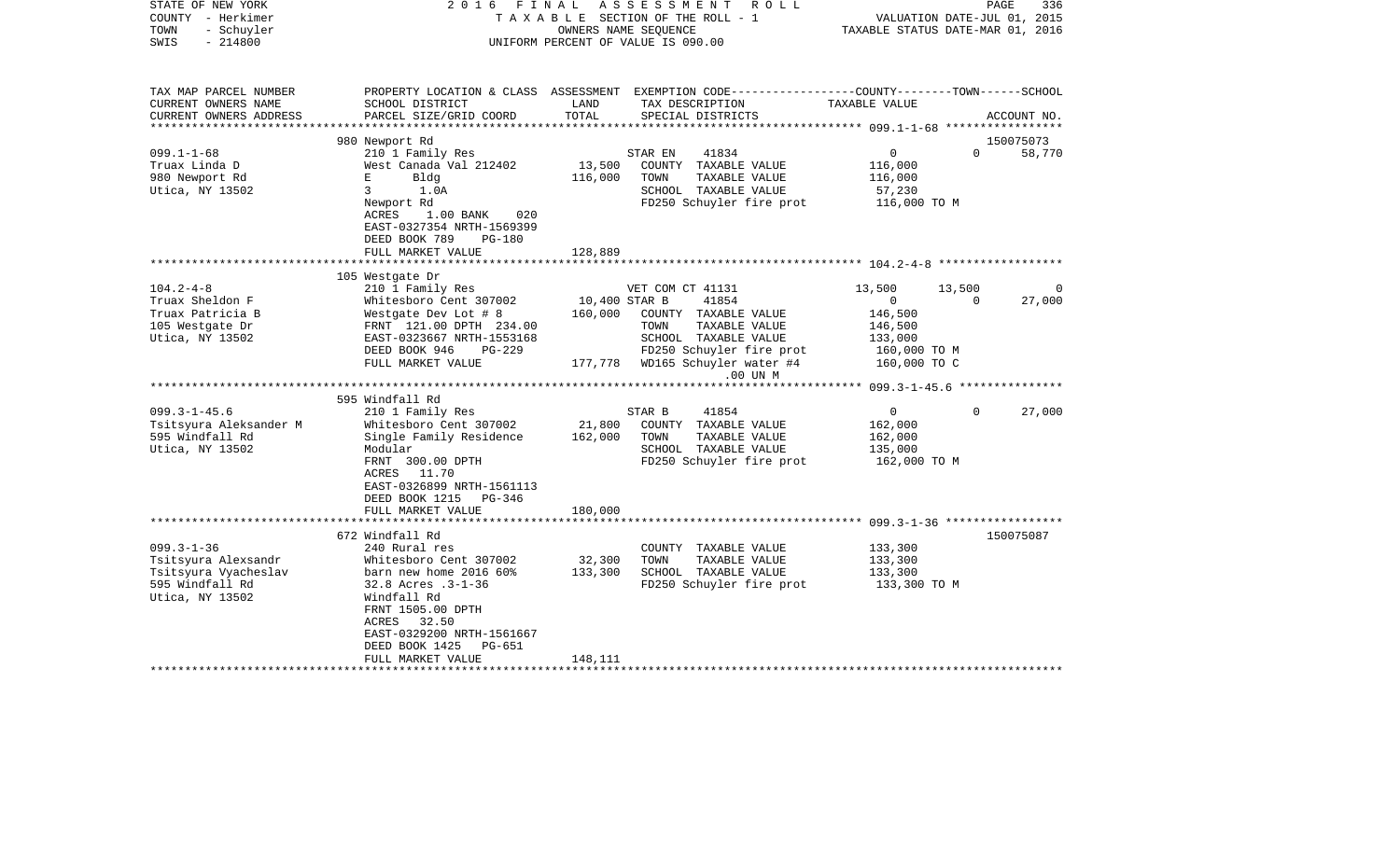| STATE OF NEW YORK<br>COUNTY - Herkimer<br>- Schuyler<br>TOWN<br>$-214800$<br>SWIS | 2 0 1 6<br>FINAL                                      | OWNERS NAME SEQUENCE | ASSESSMENT<br>R O L L<br>TAXABLE SECTION OF THE ROLL - 1<br>UNIFORM PERCENT OF VALUE IS 090.00                                          | VALUATION DATE-JUL 01, 2015<br>TAXABLE STATUS DATE-MAR 01, 2016 | 337<br>PAGE                     |
|-----------------------------------------------------------------------------------|-------------------------------------------------------|----------------------|-----------------------------------------------------------------------------------------------------------------------------------------|-----------------------------------------------------------------|---------------------------------|
| TAX MAP PARCEL NUMBER<br>CURRENT OWNERS NAME<br>CURRENT OWNERS ADDRESS            | SCHOOL DISTRICT<br>PARCEL SIZE/GRID COORD             | LAND<br>TOTAL        | PROPERTY LOCATION & CLASS ASSESSMENT EXEMPTION CODE---------------COUNTY-------TOWN------SCHOOL<br>TAX DESCRIPTION<br>SPECIAL DISTRICTS | TAXABLE VALUE                                                   | ACCOUNT NO.                     |
| ************************                                                          |                                                       |                      |                                                                                                                                         |                                                                 |                                 |
| $099.4 - 3 - 12$                                                                  | 837 Mowers Rd<br>210 1 Family Res                     |                      | 41854<br>STAR B                                                                                                                         | 0                                                               | 150003180<br>$\Omega$<br>27,000 |
| Tubia Michael P                                                                   | West Canada Val 212402                                | 27,000               | COUNTY TAXABLE VALUE                                                                                                                    | 155,000                                                         |                                 |
| Tubia Vanessa A                                                                   | split #6                                              | 155,000              | TAXABLE VALUE<br>TOWN                                                                                                                   | 155,000                                                         |                                 |
| 837 Mowers Rd                                                                     | Land & Lakes                                          |                      | SCHOOL TAXABLE VALUE                                                                                                                    | 128,000                                                         |                                 |
| Frankfort, NY 13340                                                               | Mower                                                 |                      | FD250 Schuyler fire prot                                                                                                                | 155,000 TO M                                                    |                                 |
|                                                                                   | FRNT 1154.30 DPTH                                     |                      |                                                                                                                                         |                                                                 |                                 |
|                                                                                   | ACRES<br>5.10                                         |                      |                                                                                                                                         |                                                                 |                                 |
|                                                                                   | EAST-0344468 NRTH-1565821<br>DEED BOOK 1488 PG-891    |                      |                                                                                                                                         |                                                                 |                                 |
|                                                                                   | FULL MARKET VALUE                                     | 172,222              |                                                                                                                                         |                                                                 |                                 |
|                                                                                   |                                                       |                      |                                                                                                                                         |                                                                 |                                 |
|                                                                                   | 2891 State Route 5                                    |                      |                                                                                                                                         |                                                                 | 150016650                       |
| $105.3 - 1 - 61.1$                                                                | 210 1 Family Res                                      |                      | 41854<br>STAR B                                                                                                                         | $\mathbf{0}$                                                    | 27,000<br>$\Omega$              |
| Tur Andrey                                                                        | Frankfort-Schuy 212602                                | 14,300               | COUNTY TAXABLE VALUE                                                                                                                    | 66,200                                                          |                                 |
| Tur Irina                                                                         | Residence W/ Det Garage                               | 66,200               | TOWN<br>TAXABLE VALUE                                                                                                                   | 66,200                                                          |                                 |
| 2891 State Route 5                                                                | FRNT 144.00 DPTH                                      |                      | SCHOOL TAXABLE VALUE                                                                                                                    | 39,200                                                          |                                 |
| Frankfort, NY 13340                                                               | 2.10<br>ACRES                                         |                      | FD250 Schuyler fire prot                                                                                                                | 66,200 TO M                                                     |                                 |
|                                                                                   | EAST-0327960 NRTH-1547425<br>DEED BOOK 1140<br>PG-858 |                      |                                                                                                                                         |                                                                 |                                 |
|                                                                                   | FULL MARKET VALUE                                     | 73,556               |                                                                                                                                         |                                                                 |                                 |
|                                                                                   | *******************                                   |                      |                                                                                                                                         | ************************ 105.2-3-9 *******************          |                                 |
|                                                                                   | Cosby Rd                                              |                      |                                                                                                                                         |                                                                 | 150003540                       |
| $105.2 - 3 - 9$                                                                   | 314 Rural vac<10                                      |                      | COUNTY TAXABLE VALUE                                                                                                                    | 28,000                                                          |                                 |
| Tweedy Family Revoc Trust                                                         | Frankfort-Schuy 212602                                | 28,000               | TOWN<br>TAXABLE VALUE                                                                                                                   | 28,000                                                          |                                 |
| 197 Minnow Dr                                                                     | Deer Haven sub                                        | 28,000               | SCHOOL TAXABLE VALUE                                                                                                                    | 28,000                                                          |                                 |
| Pawleys Island, SC 29585                                                          | split #5 lot 8                                        |                      | FD250 Schuyler fire prot                                                                                                                | 28,000 TO M                                                     |                                 |
|                                                                                   | Cosby Rd                                              |                      |                                                                                                                                         |                                                                 |                                 |
|                                                                                   | ACRES<br>7.70<br>EAST-0349753 NRTH-1559788            |                      |                                                                                                                                         |                                                                 |                                 |
|                                                                                   | DEED BOOK 1255<br>PG-362                              |                      |                                                                                                                                         |                                                                 |                                 |
|                                                                                   | FULL MARKET VALUE                                     | 31,111               |                                                                                                                                         |                                                                 |                                 |
|                                                                                   |                                                       |                      |                                                                                                                                         |                                                                 |                                 |
|                                                                                   | 3759 State Route 5                                    |                      |                                                                                                                                         |                                                                 | 150004050                       |
| $112.2 - 3 - 22$                                                                  | 210 1 Family Res                                      |                      | STAR B<br>41854                                                                                                                         | $\overline{0}$                                                  | $\Omega$<br>27,000              |
| Tyson Michelle                                                                    | Frankfort-Schuy 212602                                | 10,500               | COUNTY TAXABLE VALUE                                                                                                                    | 75,000                                                          |                                 |
| Conley Susanna                                                                    | Single Family Residence                               | 75,000               | TOWN<br>TAXABLE VALUE                                                                                                                   | 75,000                                                          |                                 |
| 3759 State Route 5                                                                | Detached Garage                                       |                      | SCHOOL TAXABLE VALUE                                                                                                                    | 48,000                                                          |                                 |
| Frankfort, NY 13340                                                               | State<br>FRNT 185.00 DPTH 155.00                      |                      | FD250 Schuyler fire prot                                                                                                                | 75,000 TO M                                                     |                                 |
|                                                                                   | BANK<br>020                                           |                      |                                                                                                                                         |                                                                 |                                 |
|                                                                                   | EAST-0341011 NRTH-1536098                             |                      |                                                                                                                                         |                                                                 |                                 |
|                                                                                   | DEED BOOK 866<br>$PG-11$                              |                      |                                                                                                                                         |                                                                 |                                 |
|                                                                                   | FULL MARKET VALUE                                     | 83,333               |                                                                                                                                         |                                                                 |                                 |
|                                                                                   |                                                       |                      |                                                                                                                                         |                                                                 |                                 |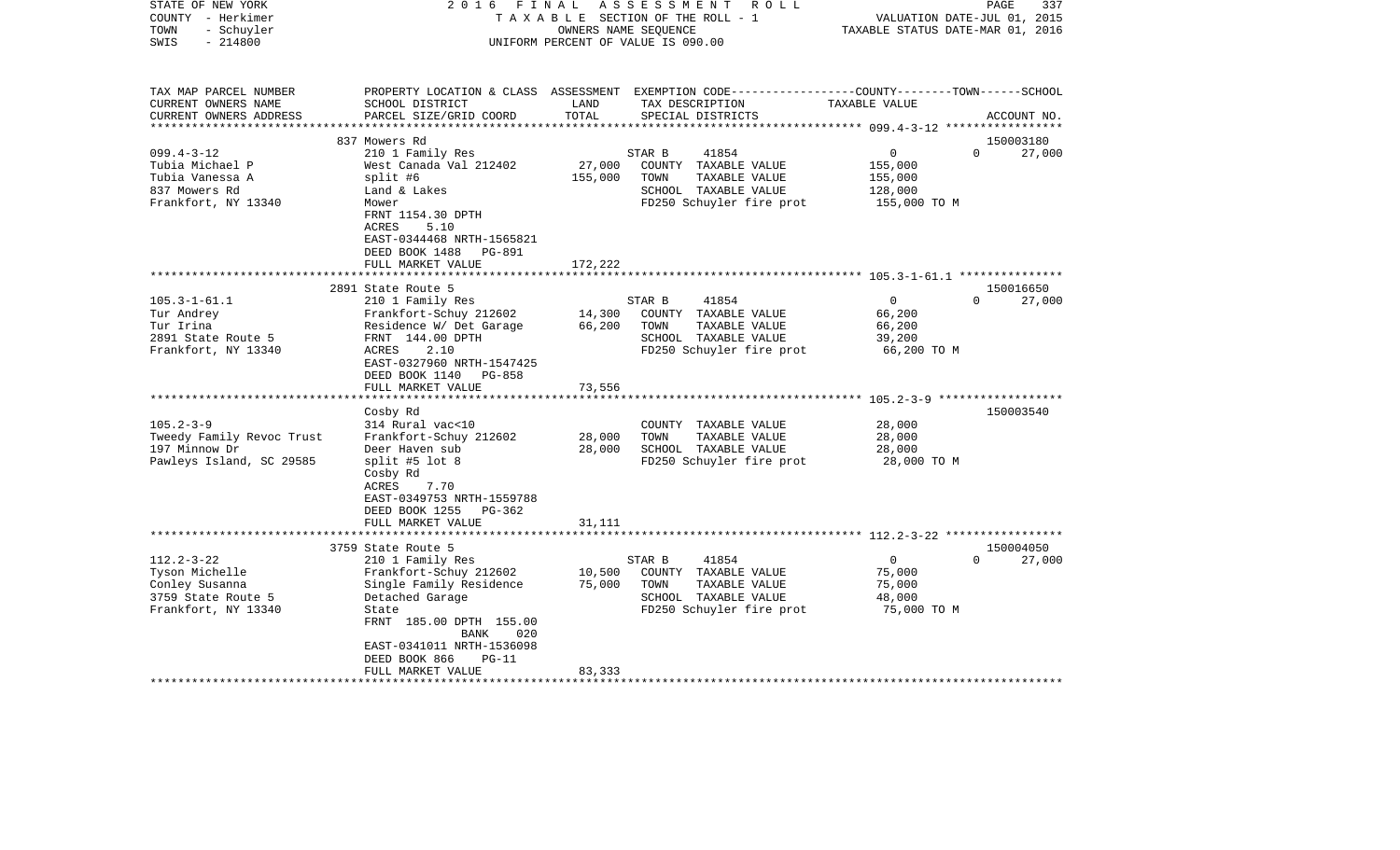| STATE OF NEW YORK<br>COUNTY - Herkimer<br>- Schuyler<br>TOWN<br>$-214800$<br>SWIS | 2 0 1 6<br>FINAL                               | OWNERS NAME SEQUENCE              | ASSESSMENT<br>R O L L<br>TAXABLE SECTION OF THE ROLL - 1<br>UNIFORM PERCENT OF VALUE IS 090.00                                           | TAXABLE STATUS DATE-MAR 01, 2016 | VALUATION DATE-JUL 01, 2015 | 338<br>PAGE      |
|-----------------------------------------------------------------------------------|------------------------------------------------|-----------------------------------|------------------------------------------------------------------------------------------------------------------------------------------|----------------------------------|-----------------------------|------------------|
| TAX MAP PARCEL NUMBER<br>CURRENT OWNERS NAME<br>CURRENT OWNERS ADDRESS            | SCHOOL DISTRICT<br>PARCEL SIZE/GRID COORD      | LAND<br>TOTAL                     | PROPERTY LOCATION & CLASS ASSESSMENT EXEMPTION CODE----------------COUNTY-------TOWN------SCHOOL<br>TAX DESCRIPTION<br>SPECIAL DISTRICTS | TAXABLE VALUE                    |                             | ACCOUNT NO.      |
|                                                                                   |                                                |                                   |                                                                                                                                          |                                  |                             |                  |
|                                                                                   | 2231 State Route 5 Rd                          |                                   |                                                                                                                                          |                                  |                             | 150007860        |
| $104.11 - 1 - 7.2$                                                                | 449 Other Storag                               |                                   | COUNTY TAXABLE VALUE                                                                                                                     | 700,000                          |                             |                  |
| U.S. Material Handling Corp                                                       | Whitesboro Cent 307002                         | 60,000                            | TOWN<br>TAXABLE VALUE                                                                                                                    | 700,000                          |                             |                  |
| 2231 State Route 5                                                                | N Bldg                                         | 700,000                           | SCHOOL TAXABLE VALUE                                                                                                                     | 700,000                          |                             |                  |
| Utica, NY 13502                                                                   | 9 Acres                                        |                                   | FD250 Schuyler fire prot                                                                                                                 | 700,000 TO M                     |                             |                  |
|                                                                                   | State                                          |                                   | WD170 Schuyler water #2                                                                                                                  | 37,200 TO C                      |                             |                  |
|                                                                                   | <b>ACRES</b><br>9.00                           |                                   | 1.00 UN M                                                                                                                                |                                  |                             |                  |
|                                                                                   | EAST-0317645 NRTH-1555522<br>$PG-555$          |                                   |                                                                                                                                          |                                  |                             |                  |
|                                                                                   | DEED BOOK 904<br>FULL MARKET VALUE             | 777,778                           |                                                                                                                                          |                                  |                             |                  |
|                                                                                   | **************************                     |                                   |                                                                                                                                          |                                  |                             |                  |
|                                                                                   | 357 Newport Rd                                 |                                   |                                                                                                                                          |                                  |                             | 150023160        |
| $104.2 - 1 - 7$                                                                   | 210 1 Family Res                               |                                   | 41834<br>STAR EN                                                                                                                         | $\mathbf{0}$                     | $\Omega$                    | 58,770           |
| Udowiczyk Peter                                                                   | Whitesboro Cent 307002                         | 9,300                             | COUNTY TAXABLE VALUE                                                                                                                     | 115,000                          |                             |                  |
| Udowiczyk Olga                                                                    | W<br>Bldg                                      | 115,000                           | TOWN<br>TAXABLE VALUE                                                                                                                    | 115,000                          |                             |                  |
| 357 Newport Rd                                                                    | $3 \frac{1}{2}$                                |                                   | SCHOOL TAXABLE VALUE                                                                                                                     | 56,230                           |                             |                  |
| Utica, NY 13502                                                                   | Newport Rd                                     |                                   | FD250 Schuyler fire prot                                                                                                                 | 115,000 TO M                     |                             |                  |
|                                                                                   | FRNT 115.00 DPTH 180.00                        |                                   | WD170 Schuyler water #2                                                                                                                  | 115,000 TO C                     |                             |                  |
|                                                                                   | 0.52<br>ACRES                                  |                                   | 1.00 UN M                                                                                                                                |                                  |                             |                  |
|                                                                                   | EAST-0320796 NRTH-1558889                      |                                   |                                                                                                                                          |                                  |                             |                  |
|                                                                                   | DEED BOOK 850<br>PG-215                        |                                   |                                                                                                                                          |                                  |                             |                  |
|                                                                                   | FULL MARKET VALUE                              | 127,778                           |                                                                                                                                          |                                  |                             |                  |
|                                                                                   | 605 Short Lots Rd                              |                                   |                                                                                                                                          |                                  |                             | 150075119        |
| $105.3 - 1 - 17.1$                                                                | 113 Cattle farm                                |                                   | AG MKTS<br>41730                                                                                                                         | 0                                | $\Omega$                    | $\Omega$         |
| Upson Alan R                                                                      | Whitesboro Cent 307002                         |                                   | 82,500 AGRIC 10 Y 42100                                                                                                                  | 7,000                            | 7,000                       | 7,000            |
| Upson Kimberly S                                                                  | N&s Bldg Trailer 141A Ag                       | 178,000                           | COUNTY TAXABLE VALUE                                                                                                                     | 171,000                          |                             |                  |
| 627 Shortlots Rd                                                                  | 155ac 1 Silo On 5000                           |                                   | TOWN<br>TAXABLE VALUE                                                                                                                    | 171,000                          |                             |                  |
| Frankfort, NY 13340                                                               | Shortlots                                      |                                   | SCHOOL TAXABLE VALUE                                                                                                                     | 171,000                          |                             |                  |
|                                                                                   | ACRES 158.50                                   |                                   | FD250 Schuyler fire prot                                                                                                                 | 178,000 TO M                     |                             |                  |
| MAY BE SUBJECT TO PAYMENT                                                         | EAST-0334699 NRTH-1551982                      |                                   |                                                                                                                                          |                                  |                             |                  |
| UNDER AGDIST LAW TIL 2023                                                         | DEED BOOK 751<br>$PG-36$                       |                                   |                                                                                                                                          |                                  |                             |                  |
|                                                                                   | FULL MARKET VALUE                              | 197,778                           |                                                                                                                                          |                                  |                             |                  |
|                                                                                   | **********************                         |                                   |                                                                                                                                          |                                  |                             |                  |
|                                                                                   | 471 Millers Grove Rd                           |                                   |                                                                                                                                          |                                  |                             | 150021720        |
| $112.2 - 1 - 2$                                                                   | 112 Dairy farm                                 |                                   | VET WAR CT 41121                                                                                                                         | 8,100                            | 8,100                       | $\Omega$         |
| Upson R. Alan                                                                     | Frankfort-Schuy 212602                         | 112,500 AG MKTS<br>266,000 STAR B | 41730<br>41854                                                                                                                           | 31,085<br>$\overline{0}$         | 31,085<br>$\Omega$          | 31,085<br>27,000 |
| Upson Kimberly S<br>471 Millers Grove Rd                                          | W Bldg 127A Ag Ex Ld<br>128ac 4 Silos On 30000 |                                   | AGRIC 10 Y 42100                                                                                                                         | 30,000                           | 30,000                      | 30,000           |
| Schuyler, NY 13340                                                                | & Slury Storage                                |                                   | COUNTY TAXABLE VALUE                                                                                                                     | 196,815                          |                             |                  |
|                                                                                   | ACRES 128.60                                   |                                   | TAXABLE VALUE<br>TOWN                                                                                                                    | 196,815                          |                             |                  |
| MAY BE SUBJECT TO PAYMENT                                                         | EAST-0341370 NRTH-1544381                      |                                   | SCHOOL TAXABLE VALUE                                                                                                                     | 177,915                          |                             |                  |
| UNDER AGDIST LAW TIL 2023                                                         | DEED BOOK 1143<br>PG-638                       |                                   | FD250 Schuyler fire prot                                                                                                                 | 266,000 TO M                     |                             |                  |
|                                                                                   | FULL MARKET VALUE                              | 295,556                           |                                                                                                                                          |                                  |                             |                  |
|                                                                                   |                                                |                                   |                                                                                                                                          |                                  | *********************       |                  |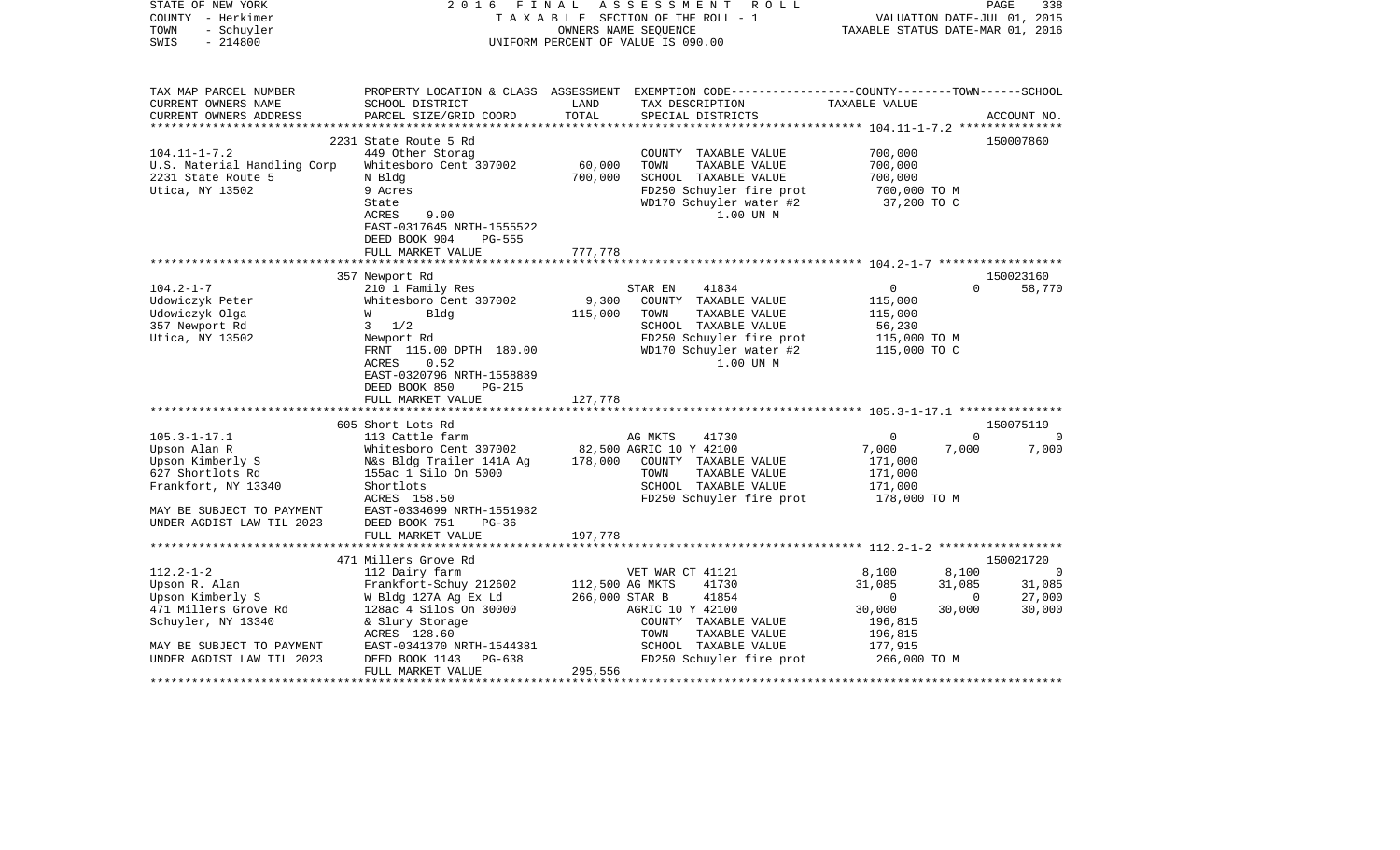| TAX MAP PARCEL NUMBER<br>PROPERTY LOCATION & CLASS ASSESSMENT EXEMPTION CODE---------------COUNTY-------TOWN------SCHOOL<br>CURRENT OWNERS NAME<br>SCHOOL DISTRICT<br>LAND<br>TAX DESCRIPTION<br>TAXABLE VALUE<br>TOTAL<br>CURRENT OWNERS ADDRESS<br>PARCEL SIZE/GRID COORD<br>SPECIAL DISTRICTS<br>ACCOUNT NO.<br>Watkins Rd<br>150015030<br>$112.2 - 1 - 15.1$<br>105 Vac farmland<br>AG MKTS<br>41730<br>12,932<br>12,932<br>12,932<br>32,300<br>Upson R. Alan<br>Frankfort-Schuy 212602<br>COUNTY TAXABLE VALUE<br>19,368<br>Upson Kimberly S<br>32,300<br>TOWN<br>TAXABLE VALUE<br>19,368<br>Vac<br>605 Short Lots Rd<br>35.6 Acres<br>SCHOOL TAXABLE VALUE<br>19,368<br>Frankfort, NY 13340<br>FD250 Schuyler fire prot<br>32,300 TO M<br>Watkins<br>FRNT 135.00 DPTH<br>MAY BE SUBJECT TO PAYMENT<br>ACRES 35.60<br>UNDER AGDIST LAW TIL 2023<br>EAST-0344177 NRTH-1541468<br>DEED BOOK 1288 PG-527<br>FULL MARKET VALUE<br>35,889<br>*************************<br>Newport Rd<br>$098.4 - 1 - 22.4$<br>9,000<br>314 Rural vac<10<br>COUNTY TAXABLE VALUE<br>9,000<br>9,000<br>Usyk Deborah A<br>Whitesboro Cent 307002<br>TOWN<br>TAXABLE VALUE<br>9,000<br>SCHOOL TAXABLE VALUE<br>9,000<br>530 Newport Rd<br>Vacant<br>Utica, NY 13502<br>FD250 Schuyler fire prot 9,000 TO M<br>3 Acres<br>ACRES<br>3.00<br>EAST-0322812 NRTH-1561564<br>DEED BOOK 827<br><b>PG-100</b><br>10,000<br>FULL MARKET VALUE<br>530 Newport Rd<br>150021840<br>$098.4 - 1 - 23$<br>210 1 Family Res<br>$\overline{0}$<br>$\Omega$<br>58,770<br>STAR EN<br>41834<br>Whitesboro Cent 307002<br>11,300<br>COUNTY TAXABLE VALUE<br>142,600<br>Usyk Eva<br>142,600<br>Usyk Deborah A<br>Single Family Res W/shop<br>TOWN<br>TAXABLE VALUE<br>142,600<br>FRNT 171.00 DPTH 190.00<br>SCHOOL TAXABLE VALUE<br>530 Newport Rd<br>83,830<br>FD250 Schuyler fire prot<br>Utica, NY 13502<br>BANK<br>142,600 TO M<br>020<br>EAST-0322754 NRTH-1561786<br>DEED BOOK 827 PG-100<br>FULL MARKET VALUE<br>158,444<br>506 Newport Rd<br>150021870<br>$098.4 - 1 - 22.1$<br>63,350<br>63,350<br>210 1 Family Res<br>AGED-ALL<br>41800<br>63,350<br>Whitesboro Cent 307002<br>14,700 STAR EN<br>41834<br>$\overline{0}$<br>58,770<br>Usyk Henry<br>$\overline{0}$<br>126,700<br>63,350<br>Usyk Patricia<br>Bldg<br>COUNTY TAXABLE VALUE<br>506 Newport Rd<br>TOWN<br>TAXABLE VALUE<br>63,350<br>2.6 Acres 1 Silo Removed<br>Utica, NY 13502<br>SCHOOL TAXABLE VALUE<br>4,580<br>Newport Rd<br>FD250 Schuyler fire prot<br>ACRES<br>2.60<br>126,700 ТО М<br>EAST-0322593 NRTH-1561369<br>DEED BOOK 1363<br>PG-300<br>140,778<br>FULL MARKET VALUE | STATE OF NEW YORK<br>COUNTY - Herkimer<br>TOWN<br>- Schuyler<br>$-214800$<br>SWIS | 2016 FINAL ASSESSMENT ROLL<br>TAXABLE SECTION OF THE ROLL - 1<br>OWNERS NAME SEOUENCE<br>UNIFORM PERCENT OF VALUE IS 090.00 |  |  | PAGE<br>339<br>VALUATION DATE-JUL 01, 2015<br>TAXABLE STATUS DATE-MAR 01, 2016 |  |  |
|-------------------------------------------------------------------------------------------------------------------------------------------------------------------------------------------------------------------------------------------------------------------------------------------------------------------------------------------------------------------------------------------------------------------------------------------------------------------------------------------------------------------------------------------------------------------------------------------------------------------------------------------------------------------------------------------------------------------------------------------------------------------------------------------------------------------------------------------------------------------------------------------------------------------------------------------------------------------------------------------------------------------------------------------------------------------------------------------------------------------------------------------------------------------------------------------------------------------------------------------------------------------------------------------------------------------------------------------------------------------------------------------------------------------------------------------------------------------------------------------------------------------------------------------------------------------------------------------------------------------------------------------------------------------------------------------------------------------------------------------------------------------------------------------------------------------------------------------------------------------------------------------------------------------------------------------------------------------------------------------------------------------------------------------------------------------------------------------------------------------------------------------------------------------------------------------------------------------------------------------------------------------------------------------------------------------------------------------------------------------------------------------------------------------------------------------------------------------------------------------------------------------------------------------------------------------------------------------------------------------|-----------------------------------------------------------------------------------|-----------------------------------------------------------------------------------------------------------------------------|--|--|--------------------------------------------------------------------------------|--|--|
|                                                                                                                                                                                                                                                                                                                                                                                                                                                                                                                                                                                                                                                                                                                                                                                                                                                                                                                                                                                                                                                                                                                                                                                                                                                                                                                                                                                                                                                                                                                                                                                                                                                                                                                                                                                                                                                                                                                                                                                                                                                                                                                                                                                                                                                                                                                                                                                                                                                                                                                                                                                                                   |                                                                                   |                                                                                                                             |  |  |                                                                                |  |  |
|                                                                                                                                                                                                                                                                                                                                                                                                                                                                                                                                                                                                                                                                                                                                                                                                                                                                                                                                                                                                                                                                                                                                                                                                                                                                                                                                                                                                                                                                                                                                                                                                                                                                                                                                                                                                                                                                                                                                                                                                                                                                                                                                                                                                                                                                                                                                                                                                                                                                                                                                                                                                                   |                                                                                   |                                                                                                                             |  |  |                                                                                |  |  |
|                                                                                                                                                                                                                                                                                                                                                                                                                                                                                                                                                                                                                                                                                                                                                                                                                                                                                                                                                                                                                                                                                                                                                                                                                                                                                                                                                                                                                                                                                                                                                                                                                                                                                                                                                                                                                                                                                                                                                                                                                                                                                                                                                                                                                                                                                                                                                                                                                                                                                                                                                                                                                   |                                                                                   |                                                                                                                             |  |  |                                                                                |  |  |
|                                                                                                                                                                                                                                                                                                                                                                                                                                                                                                                                                                                                                                                                                                                                                                                                                                                                                                                                                                                                                                                                                                                                                                                                                                                                                                                                                                                                                                                                                                                                                                                                                                                                                                                                                                                                                                                                                                                                                                                                                                                                                                                                                                                                                                                                                                                                                                                                                                                                                                                                                                                                                   |                                                                                   |                                                                                                                             |  |  |                                                                                |  |  |
|                                                                                                                                                                                                                                                                                                                                                                                                                                                                                                                                                                                                                                                                                                                                                                                                                                                                                                                                                                                                                                                                                                                                                                                                                                                                                                                                                                                                                                                                                                                                                                                                                                                                                                                                                                                                                                                                                                                                                                                                                                                                                                                                                                                                                                                                                                                                                                                                                                                                                                                                                                                                                   |                                                                                   |                                                                                                                             |  |  |                                                                                |  |  |
|                                                                                                                                                                                                                                                                                                                                                                                                                                                                                                                                                                                                                                                                                                                                                                                                                                                                                                                                                                                                                                                                                                                                                                                                                                                                                                                                                                                                                                                                                                                                                                                                                                                                                                                                                                                                                                                                                                                                                                                                                                                                                                                                                                                                                                                                                                                                                                                                                                                                                                                                                                                                                   |                                                                                   |                                                                                                                             |  |  |                                                                                |  |  |
|                                                                                                                                                                                                                                                                                                                                                                                                                                                                                                                                                                                                                                                                                                                                                                                                                                                                                                                                                                                                                                                                                                                                                                                                                                                                                                                                                                                                                                                                                                                                                                                                                                                                                                                                                                                                                                                                                                                                                                                                                                                                                                                                                                                                                                                                                                                                                                                                                                                                                                                                                                                                                   |                                                                                   |                                                                                                                             |  |  |                                                                                |  |  |
|                                                                                                                                                                                                                                                                                                                                                                                                                                                                                                                                                                                                                                                                                                                                                                                                                                                                                                                                                                                                                                                                                                                                                                                                                                                                                                                                                                                                                                                                                                                                                                                                                                                                                                                                                                                                                                                                                                                                                                                                                                                                                                                                                                                                                                                                                                                                                                                                                                                                                                                                                                                                                   |                                                                                   |                                                                                                                             |  |  |                                                                                |  |  |
|                                                                                                                                                                                                                                                                                                                                                                                                                                                                                                                                                                                                                                                                                                                                                                                                                                                                                                                                                                                                                                                                                                                                                                                                                                                                                                                                                                                                                                                                                                                                                                                                                                                                                                                                                                                                                                                                                                                                                                                                                                                                                                                                                                                                                                                                                                                                                                                                                                                                                                                                                                                                                   |                                                                                   |                                                                                                                             |  |  |                                                                                |  |  |
|                                                                                                                                                                                                                                                                                                                                                                                                                                                                                                                                                                                                                                                                                                                                                                                                                                                                                                                                                                                                                                                                                                                                                                                                                                                                                                                                                                                                                                                                                                                                                                                                                                                                                                                                                                                                                                                                                                                                                                                                                                                                                                                                                                                                                                                                                                                                                                                                                                                                                                                                                                                                                   |                                                                                   |                                                                                                                             |  |  |                                                                                |  |  |
|                                                                                                                                                                                                                                                                                                                                                                                                                                                                                                                                                                                                                                                                                                                                                                                                                                                                                                                                                                                                                                                                                                                                                                                                                                                                                                                                                                                                                                                                                                                                                                                                                                                                                                                                                                                                                                                                                                                                                                                                                                                                                                                                                                                                                                                                                                                                                                                                                                                                                                                                                                                                                   |                                                                                   |                                                                                                                             |  |  |                                                                                |  |  |
|                                                                                                                                                                                                                                                                                                                                                                                                                                                                                                                                                                                                                                                                                                                                                                                                                                                                                                                                                                                                                                                                                                                                                                                                                                                                                                                                                                                                                                                                                                                                                                                                                                                                                                                                                                                                                                                                                                                                                                                                                                                                                                                                                                                                                                                                                                                                                                                                                                                                                                                                                                                                                   |                                                                                   |                                                                                                                             |  |  |                                                                                |  |  |
|                                                                                                                                                                                                                                                                                                                                                                                                                                                                                                                                                                                                                                                                                                                                                                                                                                                                                                                                                                                                                                                                                                                                                                                                                                                                                                                                                                                                                                                                                                                                                                                                                                                                                                                                                                                                                                                                                                                                                                                                                                                                                                                                                                                                                                                                                                                                                                                                                                                                                                                                                                                                                   |                                                                                   |                                                                                                                             |  |  |                                                                                |  |  |
|                                                                                                                                                                                                                                                                                                                                                                                                                                                                                                                                                                                                                                                                                                                                                                                                                                                                                                                                                                                                                                                                                                                                                                                                                                                                                                                                                                                                                                                                                                                                                                                                                                                                                                                                                                                                                                                                                                                                                                                                                                                                                                                                                                                                                                                                                                                                                                                                                                                                                                                                                                                                                   |                                                                                   |                                                                                                                             |  |  |                                                                                |  |  |
|                                                                                                                                                                                                                                                                                                                                                                                                                                                                                                                                                                                                                                                                                                                                                                                                                                                                                                                                                                                                                                                                                                                                                                                                                                                                                                                                                                                                                                                                                                                                                                                                                                                                                                                                                                                                                                                                                                                                                                                                                                                                                                                                                                                                                                                                                                                                                                                                                                                                                                                                                                                                                   |                                                                                   |                                                                                                                             |  |  |                                                                                |  |  |
|                                                                                                                                                                                                                                                                                                                                                                                                                                                                                                                                                                                                                                                                                                                                                                                                                                                                                                                                                                                                                                                                                                                                                                                                                                                                                                                                                                                                                                                                                                                                                                                                                                                                                                                                                                                                                                                                                                                                                                                                                                                                                                                                                                                                                                                                                                                                                                                                                                                                                                                                                                                                                   |                                                                                   |                                                                                                                             |  |  |                                                                                |  |  |
|                                                                                                                                                                                                                                                                                                                                                                                                                                                                                                                                                                                                                                                                                                                                                                                                                                                                                                                                                                                                                                                                                                                                                                                                                                                                                                                                                                                                                                                                                                                                                                                                                                                                                                                                                                                                                                                                                                                                                                                                                                                                                                                                                                                                                                                                                                                                                                                                                                                                                                                                                                                                                   |                                                                                   |                                                                                                                             |  |  |                                                                                |  |  |
|                                                                                                                                                                                                                                                                                                                                                                                                                                                                                                                                                                                                                                                                                                                                                                                                                                                                                                                                                                                                                                                                                                                                                                                                                                                                                                                                                                                                                                                                                                                                                                                                                                                                                                                                                                                                                                                                                                                                                                                                                                                                                                                                                                                                                                                                                                                                                                                                                                                                                                                                                                                                                   |                                                                                   |                                                                                                                             |  |  |                                                                                |  |  |
|                                                                                                                                                                                                                                                                                                                                                                                                                                                                                                                                                                                                                                                                                                                                                                                                                                                                                                                                                                                                                                                                                                                                                                                                                                                                                                                                                                                                                                                                                                                                                                                                                                                                                                                                                                                                                                                                                                                                                                                                                                                                                                                                                                                                                                                                                                                                                                                                                                                                                                                                                                                                                   |                                                                                   |                                                                                                                             |  |  |                                                                                |  |  |
|                                                                                                                                                                                                                                                                                                                                                                                                                                                                                                                                                                                                                                                                                                                                                                                                                                                                                                                                                                                                                                                                                                                                                                                                                                                                                                                                                                                                                                                                                                                                                                                                                                                                                                                                                                                                                                                                                                                                                                                                                                                                                                                                                                                                                                                                                                                                                                                                                                                                                                                                                                                                                   |                                                                                   |                                                                                                                             |  |  |                                                                                |  |  |
|                                                                                                                                                                                                                                                                                                                                                                                                                                                                                                                                                                                                                                                                                                                                                                                                                                                                                                                                                                                                                                                                                                                                                                                                                                                                                                                                                                                                                                                                                                                                                                                                                                                                                                                                                                                                                                                                                                                                                                                                                                                                                                                                                                                                                                                                                                                                                                                                                                                                                                                                                                                                                   |                                                                                   |                                                                                                                             |  |  |                                                                                |  |  |
|                                                                                                                                                                                                                                                                                                                                                                                                                                                                                                                                                                                                                                                                                                                                                                                                                                                                                                                                                                                                                                                                                                                                                                                                                                                                                                                                                                                                                                                                                                                                                                                                                                                                                                                                                                                                                                                                                                                                                                                                                                                                                                                                                                                                                                                                                                                                                                                                                                                                                                                                                                                                                   |                                                                                   |                                                                                                                             |  |  |                                                                                |  |  |
|                                                                                                                                                                                                                                                                                                                                                                                                                                                                                                                                                                                                                                                                                                                                                                                                                                                                                                                                                                                                                                                                                                                                                                                                                                                                                                                                                                                                                                                                                                                                                                                                                                                                                                                                                                                                                                                                                                                                                                                                                                                                                                                                                                                                                                                                                                                                                                                                                                                                                                                                                                                                                   |                                                                                   |                                                                                                                             |  |  |                                                                                |  |  |
|                                                                                                                                                                                                                                                                                                                                                                                                                                                                                                                                                                                                                                                                                                                                                                                                                                                                                                                                                                                                                                                                                                                                                                                                                                                                                                                                                                                                                                                                                                                                                                                                                                                                                                                                                                                                                                                                                                                                                                                                                                                                                                                                                                                                                                                                                                                                                                                                                                                                                                                                                                                                                   |                                                                                   |                                                                                                                             |  |  |                                                                                |  |  |
|                                                                                                                                                                                                                                                                                                                                                                                                                                                                                                                                                                                                                                                                                                                                                                                                                                                                                                                                                                                                                                                                                                                                                                                                                                                                                                                                                                                                                                                                                                                                                                                                                                                                                                                                                                                                                                                                                                                                                                                                                                                                                                                                                                                                                                                                                                                                                                                                                                                                                                                                                                                                                   |                                                                                   |                                                                                                                             |  |  |                                                                                |  |  |
|                                                                                                                                                                                                                                                                                                                                                                                                                                                                                                                                                                                                                                                                                                                                                                                                                                                                                                                                                                                                                                                                                                                                                                                                                                                                                                                                                                                                                                                                                                                                                                                                                                                                                                                                                                                                                                                                                                                                                                                                                                                                                                                                                                                                                                                                                                                                                                                                                                                                                                                                                                                                                   |                                                                                   |                                                                                                                             |  |  |                                                                                |  |  |
|                                                                                                                                                                                                                                                                                                                                                                                                                                                                                                                                                                                                                                                                                                                                                                                                                                                                                                                                                                                                                                                                                                                                                                                                                                                                                                                                                                                                                                                                                                                                                                                                                                                                                                                                                                                                                                                                                                                                                                                                                                                                                                                                                                                                                                                                                                                                                                                                                                                                                                                                                                                                                   |                                                                                   |                                                                                                                             |  |  |                                                                                |  |  |
|                                                                                                                                                                                                                                                                                                                                                                                                                                                                                                                                                                                                                                                                                                                                                                                                                                                                                                                                                                                                                                                                                                                                                                                                                                                                                                                                                                                                                                                                                                                                                                                                                                                                                                                                                                                                                                                                                                                                                                                                                                                                                                                                                                                                                                                                                                                                                                                                                                                                                                                                                                                                                   |                                                                                   |                                                                                                                             |  |  |                                                                                |  |  |
|                                                                                                                                                                                                                                                                                                                                                                                                                                                                                                                                                                                                                                                                                                                                                                                                                                                                                                                                                                                                                                                                                                                                                                                                                                                                                                                                                                                                                                                                                                                                                                                                                                                                                                                                                                                                                                                                                                                                                                                                                                                                                                                                                                                                                                                                                                                                                                                                                                                                                                                                                                                                                   |                                                                                   |                                                                                                                             |  |  |                                                                                |  |  |
|                                                                                                                                                                                                                                                                                                                                                                                                                                                                                                                                                                                                                                                                                                                                                                                                                                                                                                                                                                                                                                                                                                                                                                                                                                                                                                                                                                                                                                                                                                                                                                                                                                                                                                                                                                                                                                                                                                                                                                                                                                                                                                                                                                                                                                                                                                                                                                                                                                                                                                                                                                                                                   |                                                                                   |                                                                                                                             |  |  |                                                                                |  |  |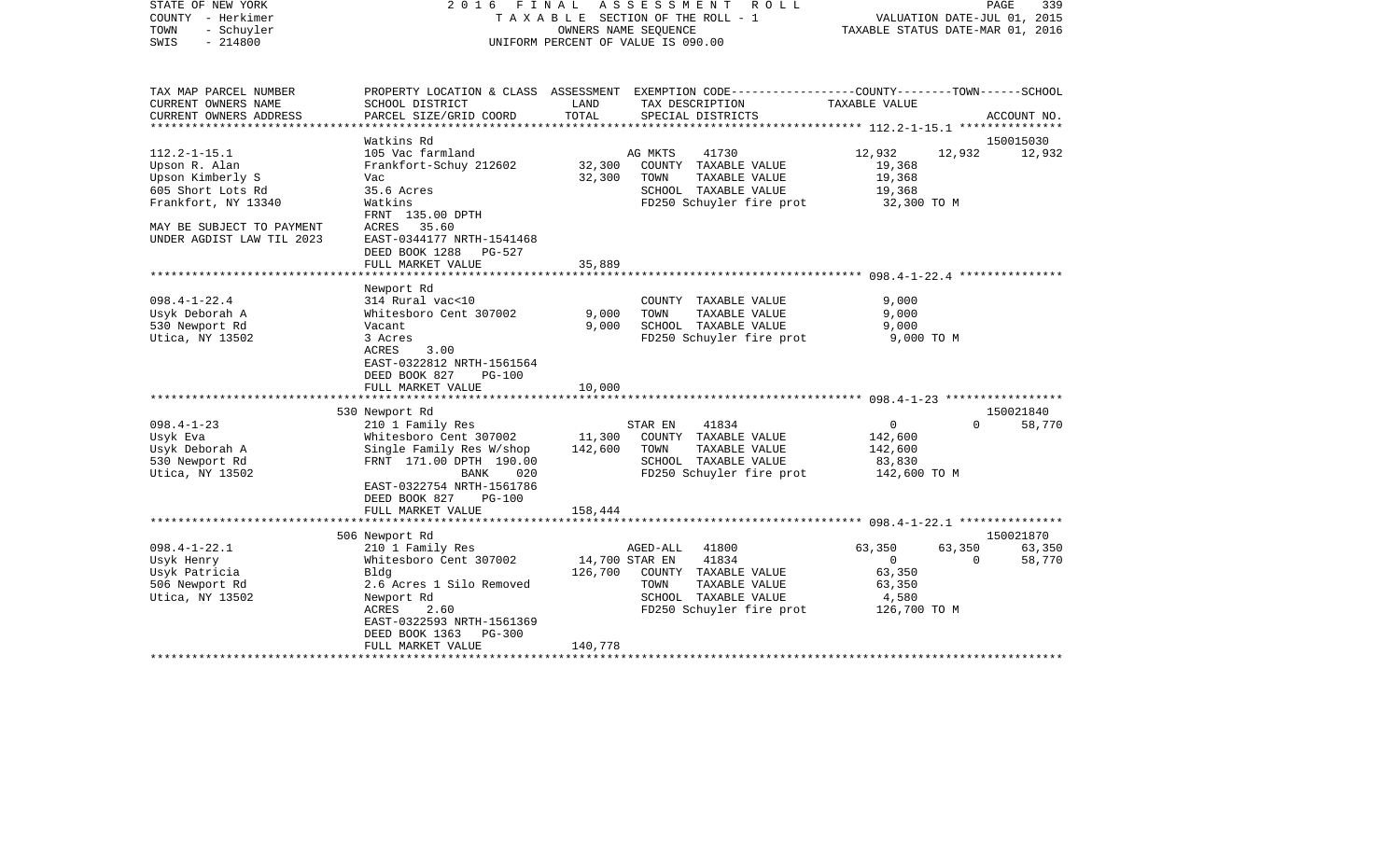| COUNTY<br>– Herkimer<br>TOWN<br>- Schuyler<br>SWIS<br>$-214800$                                    |                                                                                                                                                                                                                      | T A X A B L E SECTION OF THE ROLL - 1<br>OWNERS NAME SEQUENCE<br>UNIFORM PERCENT OF VALUE IS 090.00 |                                                                                                                                         |                                                               | VALUATION DATE-JUL 01, 2015<br>TAXABLE STATUS DATE-MAR 01, 2016 |  |  |
|----------------------------------------------------------------------------------------------------|----------------------------------------------------------------------------------------------------------------------------------------------------------------------------------------------------------------------|-----------------------------------------------------------------------------------------------------|-----------------------------------------------------------------------------------------------------------------------------------------|---------------------------------------------------------------|-----------------------------------------------------------------|--|--|
| TAX MAP PARCEL NUMBER<br>CURRENT OWNERS NAME<br>CURRENT OWNERS ADDRESS                             | SCHOOL DISTRICT<br>PARCEL SIZE/GRID COORD                                                                                                                                                                            | LAND<br>TOTAL                                                                                       | PROPERTY LOCATION & CLASS ASSESSMENT EXEMPTION CODE---------------COUNTY-------TOWN------SCHOOL<br>TAX DESCRIPTION<br>SPECIAL DISTRICTS | TAXABLE VALUE                                                 | ACCOUNT NO.                                                     |  |  |
| *******************                                                                                |                                                                                                                                                                                                                      |                                                                                                     |                                                                                                                                         |                                                               |                                                                 |  |  |
| $099.1 - 1 - 77$                                                                                   | 1237 Windfall Rd<br>210 1 Family Res                                                                                                                                                                                 |                                                                                                     | STAR B<br>41854                                                                                                                         | $\overline{0}$                                                | 150075139<br>$\Omega$<br>27,000                                 |  |  |
| Usyk Stanley Jr<br>1237 Windfall Rd<br>Utica, NY 13502                                             | West Canada Val 212402<br>S<br>Bldg<br>3 Acres<br>3<br>Windfall<br>ACRES<br>$3.00$ BANK<br>720<br>EAST-0330353 NRTH-1571191                                                                                          | 15,000<br>123,600                                                                                   | COUNTY TAXABLE VALUE<br>TOWN<br>TAXABLE VALUE<br>SCHOOL TAXABLE VALUE<br>FD250 Schuyler fire prot                                       | 123,600<br>123,600<br>96,600<br>123,600 TO M                  |                                                                 |  |  |
|                                                                                                    | FULL MARKET VALUE                                                                                                                                                                                                    | 137,333                                                                                             |                                                                                                                                         |                                                               |                                                                 |  |  |
|                                                                                                    |                                                                                                                                                                                                                      |                                                                                                     |                                                                                                                                         |                                                               |                                                                 |  |  |
| $104.2 - 4 - 10$<br>Valentini Alfred J<br>Valentini Maria<br>104 Alyssa Cir<br>Utica, NY 13502     | 104 Alyssa Cir<br>210 1 Family Res<br>Whitesboro Cent 307002<br>104 WestgateDr<br>FRNT 116.00 DPTH 287.00<br>EAST-0323785 NRTH-1552891<br>DEED BOOK 943<br>$PG-488$                                                  | 11,500<br>197,000                                                                                   | STAR B<br>41854<br>COUNTY TAXABLE VALUE<br>TOWN<br>TAXABLE VALUE<br>SCHOOL TAXABLE VALUE<br>FD250 Schuyler fire prot                    | $\mathbf{0}$<br>197,000<br>197,000<br>170,000<br>197,000 TO M | 27,000<br>$\Omega$                                              |  |  |
|                                                                                                    | FULL MARKET VALUE                                                                                                                                                                                                    | 218,889                                                                                             |                                                                                                                                         |                                                               |                                                                 |  |  |
|                                                                                                    | 569 Windfall Rd                                                                                                                                                                                                      |                                                                                                     |                                                                                                                                         |                                                               | 150008850                                                       |  |  |
| $105.1 - 1 - 1$<br>Valenzi Vaughn B<br>Valenzi Jamie Debella<br>569 Windfall Rd<br>Utica, NY 13502 | 210 1 Family Res<br>Whitesboro Cent 307002<br>Bldg<br>W<br>3/4<br>3<br>Windfall<br>FRNT 130.00 DPTH 225.00<br>BANK<br>250<br>EAST-0327283 NRTH-1560216                                                               | 10,700<br>83,400                                                                                    | 41854<br>STAR B<br>COUNTY TAXABLE VALUE<br>TOWN<br>TAXABLE VALUE<br>SCHOOL TAXABLE VALUE<br>FD250 Schuyler fire prot                    | $\overline{0}$<br>83,400<br>83,400<br>56,400<br>83,400 TO M   | $\Omega$<br>27,000                                              |  |  |
|                                                                                                    | DEED BOOK 827<br>PG-476                                                                                                                                                                                              | 92,667                                                                                              |                                                                                                                                         |                                                               |                                                                 |  |  |
| $112.4 - 3 - 17$<br>Van Dusen John<br>Van Dusen Penny<br>434 5th Ave Ext                           | FULL MARKET VALUE<br>3937 State Route 5<br>210 1 Family Res<br>Frankfort-Schuy 212602<br>N Bldgs<br>State Rd                                                                                                         | 16,100<br>57,700                                                                                    | COUNTY TAXABLE VALUE<br>TOWN<br>TAXABLE VALUE<br>SCHOOL TAXABLE VALUE<br>FD250 Schuyler fire prot                                       | 57,700<br>57,700<br>57,700<br>57,700 TO M                     | 150075121                                                       |  |  |
| Frankfort, NY 13440                                                                                | ACRES<br>4.43<br>EAST-0343793 NRTH-1533151<br>DEED BOOK 1384<br>$PG-23$<br>FULL MARKET VALUE                                                                                                                         | 64,111                                                                                              |                                                                                                                                         |                                                               |                                                                 |  |  |
|                                                                                                    | **************************                                                                                                                                                                                           |                                                                                                     |                                                                                                                                         |                                                               |                                                                 |  |  |
| $099.4 - 3 - 27$<br>Van Dusen Ryan T<br>1217 Windfall Rd<br>Utica, NY 13502                        | 915 Hawthorne Rd<br>210 1 Family Res<br>West Canada Val 212402<br>split #6 lot 26<br>home complete 3-1-16<br>Mower<br>FRNT<br>699.30 DPTH<br>ACRES<br>50.00<br>EAST-0341295 NRTH-1568370<br>DEED BOOK 1491<br>PG-367 | 38,500<br>200,000                                                                                   | COUNTY<br>TAXABLE VALUE<br>TOWN<br>TAXABLE VALUE<br>SCHOOL TAXABLE VALUE<br>FD250 Schuyler fire prot                                    | 200,000<br>200,000<br>200,000<br>200,000 TO M                 | 150003180                                                       |  |  |
|                                                                                                    | FULL MARKET VALUE                                                                                                                                                                                                    | 222,222                                                                                             |                                                                                                                                         |                                                               |                                                                 |  |  |

PAGE 340

STATE OF NEW YORK 2 0 1 6 F I N A L A S S E S S M E N T R O L L PAGE 340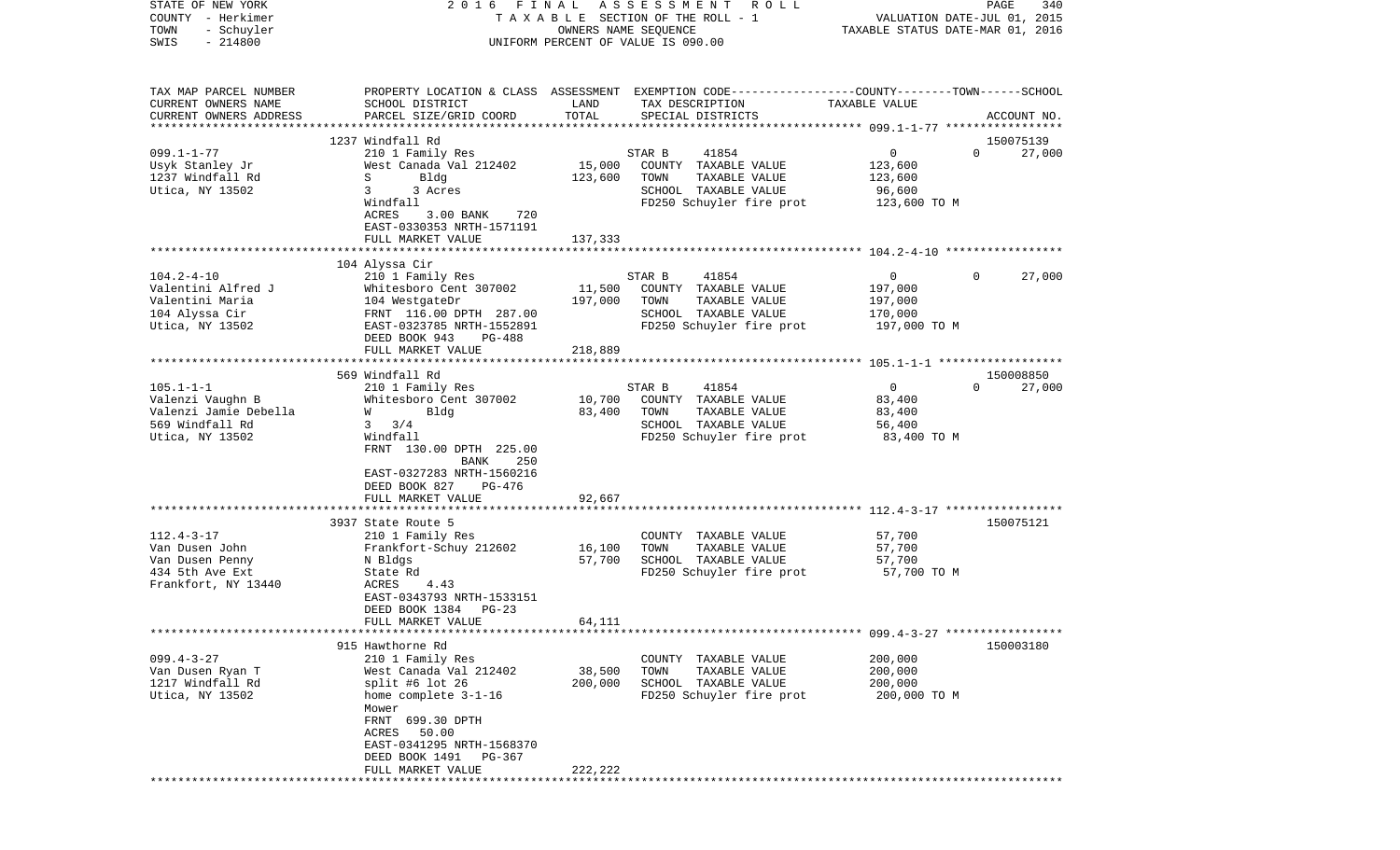| STATE OF NEW YORK<br>COUNTY - Herkimer<br>TOWN<br>- Schuyler<br>$-214800$<br>SWIS                          | 2016 FINAL                                                                                                                                                                                                                   |                            | A S S E S S M E N T<br>R O L L<br>TAXABLE SECTION OF THE ROLL - 1<br>OWNERS NAME SEQUENCE<br>UNIFORM PERCENT OF VALUE IS 090.00         | VALUATION DATE-JUL 01, 2015<br>TAXABLE STATUS DATE-MAR 01, 2016 | PAGE<br>341            |
|------------------------------------------------------------------------------------------------------------|------------------------------------------------------------------------------------------------------------------------------------------------------------------------------------------------------------------------------|----------------------------|-----------------------------------------------------------------------------------------------------------------------------------------|-----------------------------------------------------------------|------------------------|
| TAX MAP PARCEL NUMBER<br>CURRENT OWNERS NAME<br>CURRENT OWNERS ADDRESS<br>**************************       | SCHOOL DISTRICT<br>PARCEL SIZE/GRID COORD                                                                                                                                                                                    | LAND<br>TOTAL              | PROPERTY LOCATION & CLASS ASSESSMENT EXEMPTION CODE---------------COUNTY-------TOWN------SCHOOL<br>TAX DESCRIPTION<br>SPECIAL DISTRICTS | TAXABLE VALUE                                                   | ACCOUNT NO.            |
| $105.2 - 1 - 16.6$<br>Van Pelt Darlene<br>Padula Darryl<br>663 Bush Rd<br>Frankfort, NY 13340              | 663 Bush Rd<br>210 1 Family Res<br>Frankfort-Schuy 212602<br>FRNT 314.00 DPTH<br>ACRES<br>2.50<br>EAST-0343150 NRTH-1557935<br>DEED BOOK 944<br>PG-247<br>FULL MARKET VALUE                                                  | 14,600<br>55,700<br>61,889 | 41854<br>STAR B<br>COUNTY TAXABLE VALUE<br>TOWN<br>TAXABLE VALUE<br>SCHOOL TAXABLE VALUE<br>FD250 Schuyler fire prot                    | $\overline{0}$<br>55,700<br>55,700<br>28,700<br>55,700 TO M     | $\mathbf{0}$<br>27,000 |
|                                                                                                            |                                                                                                                                                                                                                              |                            |                                                                                                                                         |                                                                 |                        |
| $105.2 - 1 - 16.5$<br>Van Pelt Darlene L<br>645 Bush Rd<br>Frankfort, NY 13340                             | 645 Bush Rd<br>270 Mfg housing<br>Frankfort-Schuy 212602<br>2005<br>added trl from .3<br>2016 merge 16.3 & 16.5<br>FRNT 256.00 DPTH<br>ACRES<br>4.90<br>EAST-0342852 NRTH-1557834<br>DEED BOOK 930<br>PG-640                 | 15,000<br>46,000           | COUNTY TAXABLE VALUE<br>TOWN<br>TAXABLE VALUE<br>SCHOOL TAXABLE VALUE<br>FD250 Schuyler fire prot                                       | 46,000<br>46,000<br>46,000<br>46,000 TO M                       |                        |
|                                                                                                            | FULL MARKET VALUE                                                                                                                                                                                                            | 51,111                     |                                                                                                                                         |                                                                 |                        |
|                                                                                                            |                                                                                                                                                                                                                              |                            |                                                                                                                                         |                                                                 |                        |
|                                                                                                            | 644 Bush Rd                                                                                                                                                                                                                  |                            |                                                                                                                                         |                                                                 |                        |
| $105.2 - 1 - 16.2$<br>Van Pelt James W<br>Van Pelt Gladys E<br>644 Bush Rd<br>Frankfort, NY 13340          | 210 1 Family Res<br>Frankfort-Schuy 212602<br>Single Family Residence<br>ACRES<br>1.70<br>EAST-0343204 NRTH-1557421<br>DEED BOOK 892<br>PG-159                                                                               | 14,000<br>71,800           | 41834<br>STAR EN<br>COUNTY TAXABLE VALUE<br>TOWN<br>TAXABLE VALUE<br>SCHOOL TAXABLE VALUE<br>FD250 Schuyler fire prot                   | $\overline{0}$<br>71,800<br>71,800<br>13,030<br>71,800 TO M     | 58,770<br>$\Omega$     |
|                                                                                                            | FULL MARKET VALUE<br>**************************                                                                                                                                                                              | 79,778                     |                                                                                                                                         |                                                                 |                        |
| $105.2 - 1 - 16.1$<br>Van Pelt Robert C Jr<br>Van Pelt Dennis J<br>10 Bonnie Ave<br>New Hartford, NY 13413 | Bush Rd<br>322 Rural vac>10<br>Frankfort-Schuy 212602<br>land only<br>Bush<br>FRNT 2025.00 DPTH<br>ACRES 25.40<br>EAST-0343413 NRTH-1558426<br>DEED BOOK 943<br>PG-622<br>FULL MARKET VALUE                                  | 33,300<br>33,300<br>37,000 | COUNTY TAXABLE VALUE<br>TOWN<br>TAXABLE VALUE<br>SCHOOL TAXABLE VALUE<br>FD250 Schuyler fire prot                                       | 33,300<br>33,300<br>33,300<br>33,300 TO M                       | 150022050              |
|                                                                                                            |                                                                                                                                                                                                                              |                            |                                                                                                                                         |                                                                 |                        |
| $099.4 - 5 - 19$<br>Van Steen Astrid<br>175 Hickory Ln<br>Smithtown, NY 11787                              | Mower Rd<br>314 Rural vac<10<br>West Canada Val 212402<br>Survey # 106<br>Land & Lakes lot 26<br>Louis Rd<br>FRNT 552.90 DPTH<br>5.00<br>ACRES<br>EAST-0344571 NRTH-1565087<br>DEED BOOK 1101<br>PG-728<br>FULL MARKET VALUE | 23,000<br>23,000<br>25,556 | COUNTY TAXABLE VALUE<br>TAXABLE VALUE<br>TOWN<br>SCHOOL TAXABLE VALUE<br>FD250 Schuyler fire prot                                       | 23,000<br>23,000<br>23,000<br>23,000 TO M                       | 150003180              |
|                                                                                                            |                                                                                                                                                                                                                              |                            |                                                                                                                                         |                                                                 |                        |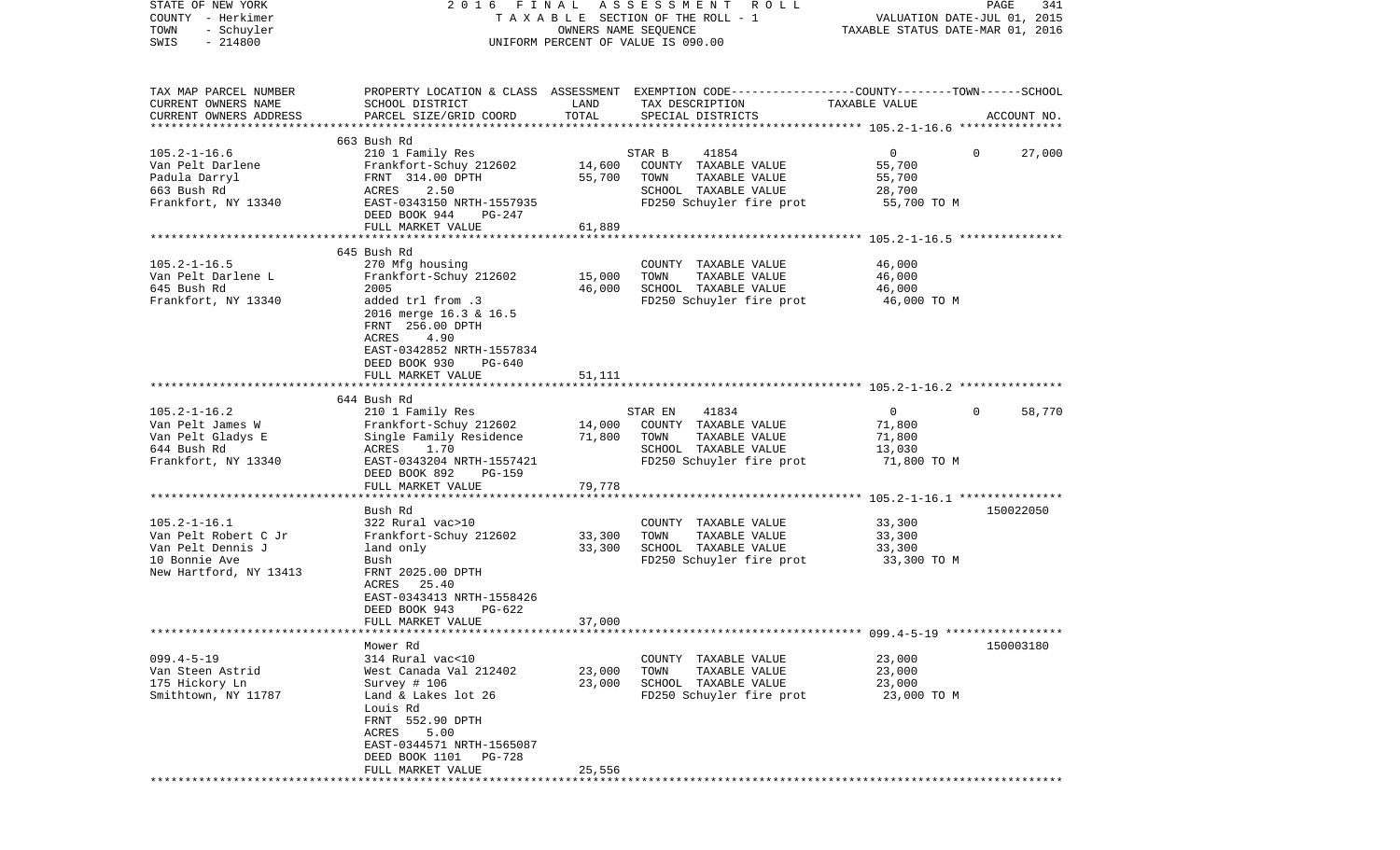| STATE OF NEW YORK<br>COUNTY - Herkimer<br>- Schuyler<br>TOWN<br>$-214800$<br>SWIS | 2 0 1 6<br>FINAL                                       | OWNERS NAME SEQUENCE        | ASSESSMENT ROLL<br>TAXABLE SECTION OF THE ROLL - 1<br>UNIFORM PERCENT OF VALUE IS 090.00                                                 | VALUATION DATE-JUL 01, 2015<br>TAXABLE STATUS DATE-MAR 01, 2016 | 342<br>PAGE        |
|-----------------------------------------------------------------------------------|--------------------------------------------------------|-----------------------------|------------------------------------------------------------------------------------------------------------------------------------------|-----------------------------------------------------------------|--------------------|
| TAX MAP PARCEL NUMBER<br>CURRENT OWNERS NAME<br>CURRENT OWNERS ADDRESS            | SCHOOL DISTRICT<br>PARCEL SIZE/GRID COORD              | LAND<br>TOTAL               | PROPERTY LOCATION & CLASS ASSESSMENT EXEMPTION CODE----------------COUNTY-------TOWN------SCHOOL<br>TAX DESCRIPTION<br>SPECIAL DISTRICTS | TAXABLE VALUE                                                   | ACCOUNT NO.        |
| *************************                                                         |                                                        |                             |                                                                                                                                          |                                                                 |                    |
| $112.4 - 3 - 14.2$                                                                | State Route 5<br>170 Nursery                           |                             | COUNTY TAXABLE VALUE                                                                                                                     | 100,000                                                         | 150016440          |
| Vandusen John                                                                     | Frankfort-Schuy 212602                                 | 25,000                      | TOWN<br>TAXABLE VALUE                                                                                                                    | 100,000                                                         |                    |
| Vandusen Penny                                                                    | Bldgs                                                  | 100,000                     | SCHOOL TAXABLE VALUE                                                                                                                     | 100,000                                                         |                    |
| 434 5th Ave Ext                                                                   | 19.30 Acres                                            |                             | FD250 Schuyler fire prot                                                                                                                 | 100,000 TO M                                                    |                    |
| Frankfort, NY 13340                                                               | State                                                  |                             |                                                                                                                                          |                                                                 |                    |
|                                                                                   | ACRES 19.30                                            |                             |                                                                                                                                          |                                                                 |                    |
|                                                                                   | EAST-0343561 NRTH-1533701                              |                             |                                                                                                                                          |                                                                 |                    |
|                                                                                   | DEED BOOK 1322<br>PG-236                               |                             |                                                                                                                                          |                                                                 |                    |
|                                                                                   | FULL MARKET VALUE<br>********************              | 111,111<br>**************** |                                                                                                                                          |                                                                 |                    |
|                                                                                   | 1217 Windfall Rd                                       |                             |                                                                                                                                          |                                                                 |                    |
| $099.1 - 2 - 1$                                                                   | 240 Rural res                                          |                             | 41854<br>STAR B                                                                                                                          | $\mathbf{0}$                                                    | $\Omega$<br>27,000 |
| Vandusen Robert                                                                   | West Canada Val 212402                                 | 22,900                      | COUNTY TAXABLE VALUE                                                                                                                     | 139,600                                                         |                    |
| Vandusen Diane                                                                    | W Bldg                                                 | 139,600                     | TOWN<br>TAXABLE VALUE                                                                                                                    | 139,600                                                         |                    |
| 1217 Windfll Rd                                                                   | 13.792 Acres                                           |                             | SCHOOL TAXABLE VALUE                                                                                                                     | 112,600                                                         |                    |
| Utica, NY 13502                                                                   | Windfall Road                                          |                             | FD250 Schuyler fire prot                                                                                                                 | 139,600 ТО М                                                    |                    |
|                                                                                   | ACRES 13.79                                            |                             |                                                                                                                                          |                                                                 |                    |
|                                                                                   | EAST-0330422 NRTH-1570706                              |                             |                                                                                                                                          |                                                                 |                    |
|                                                                                   | DEED BOOK 699<br>PG-591                                |                             |                                                                                                                                          |                                                                 |                    |
|                                                                                   | FULL MARKET VALUE<br>************************          | 155,111                     |                                                                                                                                          |                                                                 |                    |
|                                                                                   | 396 Windfall Rd                                        |                             |                                                                                                                                          |                                                                 | 150010140          |
| $105.1 - 1 - 29$                                                                  | 210 1 Family Res                                       |                             | 41854<br>STAR B                                                                                                                          | $\mathbf{0}$                                                    | $\Omega$<br>27,000 |
| Vanhatten Richard                                                                 | Whitesboro Cent 307002                                 | 15,200                      | COUNTY TAXABLE VALUE                                                                                                                     | 69,300                                                          |                    |
| Vanhatten Sharon                                                                  | $\mathbf{E}$ and $\mathbf{E}$ and $\mathbf{E}$<br>Bldg | 69,300                      | TOWN<br>TAXABLE VALUE                                                                                                                    | 69,300                                                          |                    |
| 396 Windfall Rd                                                                   | $1 \t2 \t3/4$                                          |                             | SCHOOL TAXABLE VALUE                                                                                                                     | 42,300                                                          |                    |
| Utica, NY 13502                                                                   | Windfall Rd                                            |                             | FD250 Schuyler fire prot                                                                                                                 | 69,300 то м                                                     |                    |
|                                                                                   | ACRES<br>3.30                                          |                             | WD165 Schuyler water #4                                                                                                                  | 69,300 TO C                                                     |                    |
|                                                                                   | EAST-0326205 NRTH-1556867                              |                             | 1.00 UN M                                                                                                                                |                                                                 |                    |
|                                                                                   | DEED BOOK 731<br>PG-143<br>FULL MARKET VALUE           | 77,000                      |                                                                                                                                          |                                                                 |                    |
|                                                                                   |                                                        |                             |                                                                                                                                          |                                                                 |                    |
|                                                                                   | 293 Mckennan Rd                                        |                             |                                                                                                                                          |                                                                 | 150008700          |
| $112.2 - 1 - 26.2$                                                                | 210 1 Family Res                                       |                             | STAR B<br>41854                                                                                                                          | $\overline{0}$                                                  | $\Omega$<br>27,000 |
| Veazy Vivian L                                                                    | Frankfort-Schuy 212602                                 | 10,000                      | COUNTY TAXABLE VALUE                                                                                                                     | 127,500                                                         |                    |
| 293 Mckennan Rd                                                                   | Vac<br>N                                               | 127,500                     | TOWN<br>TAXABLE VALUE                                                                                                                    | 127,500                                                         |                    |
| Frankfort, NY 13340                                                               | home at 40 % 2011                                      |                             | SCHOOL TAXABLE VALUE                                                                                                                     | 100,500                                                         |                    |
|                                                                                   | Mckennan                                               |                             | FD250 Schuyler fire prot                                                                                                                 | 127,500 TO M                                                    |                    |
|                                                                                   | FRNT 175.00 DPTH                                       |                             |                                                                                                                                          |                                                                 |                    |
|                                                                                   | ACRES<br>1.00<br>EAST-0346759 NRTH-1540787             |                             |                                                                                                                                          |                                                                 |                    |
|                                                                                   | DEED BOOK 1499<br>PG-447                               |                             |                                                                                                                                          |                                                                 |                    |
|                                                                                   | FULL MARKET VALUE                                      | 141,667                     |                                                                                                                                          |                                                                 |                    |
|                                                                                   |                                                        |                             |                                                                                                                                          |                                                                 |                    |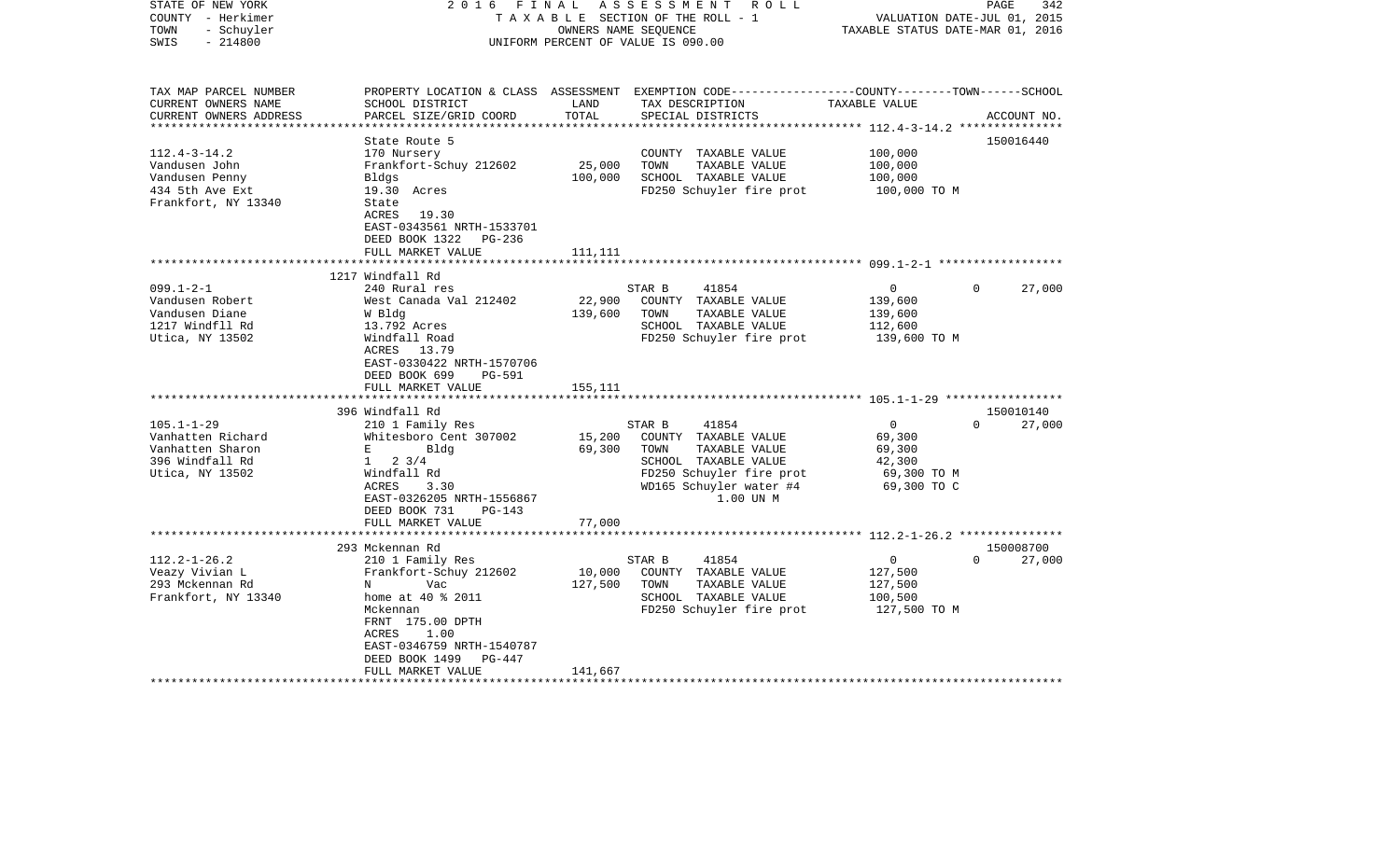| STATE OF NEW YORK<br>COUNTY - Herkimer<br>- Schuyler<br>TOWN<br>$-214800$<br>SWIS                    | 2016 FINAL                                                                                                                                                                                                       | OWNERS NAME SEQUENCE    | ASSESSMENT ROLL<br>TAXABLE SECTION OF THE ROLL - 1<br>UNIFORM PERCENT OF VALUE IS 090.00          | 343<br>PAGE<br>VALUATION DATE-JUL 01, 2015<br>TAXABLE STATUS DATE-MAR 01, 2016                                                  |
|------------------------------------------------------------------------------------------------------|------------------------------------------------------------------------------------------------------------------------------------------------------------------------------------------------------------------|-------------------------|---------------------------------------------------------------------------------------------------|---------------------------------------------------------------------------------------------------------------------------------|
| TAX MAP PARCEL NUMBER<br>CURRENT OWNERS NAME<br>CURRENT OWNERS ADDRESS                               | SCHOOL DISTRICT<br>PARCEL SIZE/GRID COORD                                                                                                                                                                        | LAND<br>TOTAL           | TAX DESCRIPTION<br>SPECIAL DISTRICTS                                                              | PROPERTY LOCATION & CLASS ASSESSMENT EXEMPTION CODE---------------COUNTY-------TOWN------SCHOOL<br>TAXABLE VALUE<br>ACCOUNT NO. |
| $105.2 - 2 - 3$<br>Velez Kevin E<br>353 Northern Blvd<br>Germantown, NY 12526                        | Bush Rd<br>322 Rural vac>10<br>Frankfort-Schuy 212602<br>Valley View lot 3<br>Land & Lakes sub<br>FRNT 291.00 DPTH<br>ACRES 10.20<br>EAST-0344963 NRTH-1557311<br>DEED BOOK 945<br>$PG-4$                        | 40,600<br>40,600        | COUNTY TAXABLE VALUE<br>TOWN<br>TAXABLE VALUE<br>SCHOOL TAXABLE VALUE<br>FD250 Schuyler fire prot | 40,600<br>40,600<br>40,600<br>40,600 TO M                                                                                       |
|                                                                                                      | FULL MARKET VALUE                                                                                                                                                                                                | 45,111                  |                                                                                                   |                                                                                                                                 |
|                                                                                                      | ******************                                                                                                                                                                                               | **************          |                                                                                                   |                                                                                                                                 |
| $112.2 - 1 - 27.4$<br>Verenich Mikhail<br>410 Mckennan Rd<br>Herkimer, NY 13350                      | Mckennan Rd<br>314 Rural vac<10<br>Frankfort-Schuy 212602<br>Vac<br>1.14 Acres<br>Mckennan<br>ACRES<br>0.40<br>EAST-0348045 NRTH-1539995<br>DEED BOOK 1463 PG-530<br>FULL MARKET VALUE<br>********************** | 2,000<br>2,000<br>2,222 | COUNTY TAXABLE VALUE<br>TOWN<br>TAXABLE VALUE<br>SCHOOL TAXABLE VALUE<br>FD250 Schuyler fire prot | 2,000<br>2,000<br>2,000<br>2,000 TO M                                                                                           |
|                                                                                                      | 849 Bush Rd                                                                                                                                                                                                      |                         |                                                                                                   |                                                                                                                                 |
| $105.2 - 2 - 14$<br>Veridiano Leon I<br>101 West 81st St<br>New York, NY 10024                       | 210 1 Family Res<br>Frankfort-Schuy 212602<br>Valley View lot 13<br>Land & Lakes sub<br>Ranch w/gar<br>FRNT 998.50 DPTH<br>8.10<br>ACRES<br>EAST-0345979 NRTH-1557225<br>DEED BOOK 1216<br>$PG-640$              | 27,500<br>190,600       | COUNTY TAXABLE VALUE<br>TOWN<br>TAXABLE VALUE<br>SCHOOL TAXABLE VALUE<br>FD250 Schuyler fire prot | 190,600<br>190,600<br>190,600<br>190,600 TO M                                                                                   |
|                                                                                                      | FULL MARKET VALUE                                                                                                                                                                                                | 211,778                 |                                                                                                   |                                                                                                                                 |
| $099.4 - 5 - 12$<br>Veridiano Leon Ira<br>Cantania Kathy L<br>101 West 81st St<br>New York, NY 10024 | *****************************<br>Louis Ridge Rd<br>314 Rural vac<10<br>West Canada Val 212402<br>Survey $# 106$<br>Land & Lakes lot 19<br>Louis Rd<br>5.50<br>ACRES                                              | 23,900<br>23,900        | COUNTY TAXABLE VALUE<br>TOWN<br>TAXABLE VALUE<br>SCHOOL TAXABLE VALUE<br>FD250 Schuyler fire prot | 150003180<br>23,900<br>23,900<br>23,900<br>23,900 TO M                                                                          |
|                                                                                                      | EAST-0346009 NRTH-1563916<br>DEED BOOK 1139<br>PG-336<br>FULL MARKET VALUE                                                                                                                                       | 26,556                  |                                                                                                   |                                                                                                                                 |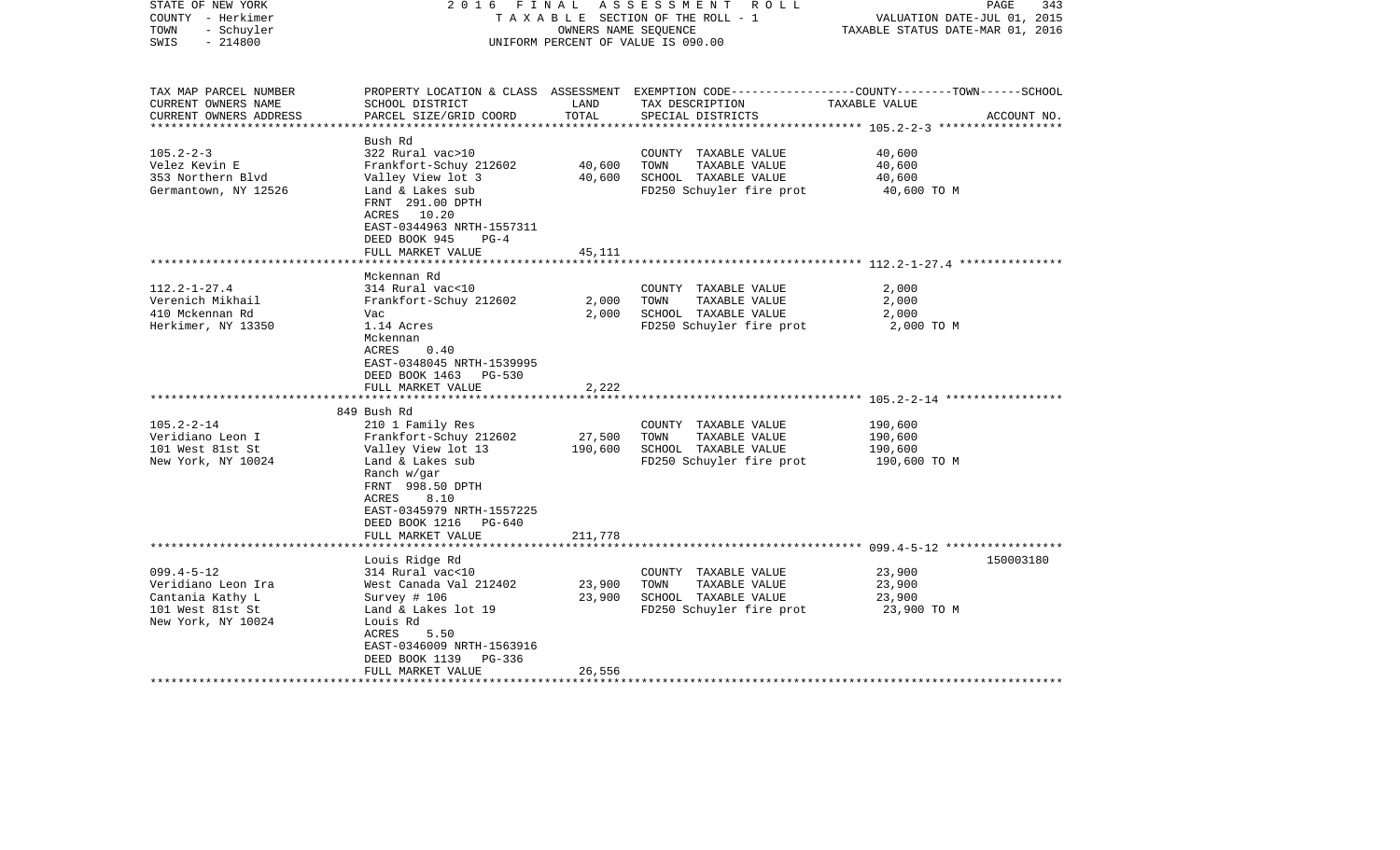| STATE OF NEW YORK<br>COUNTY - Herkimer<br>- Schuyler<br>TOWN<br>$-214800$<br>SWIS                | 2016                                                                                                                                                                                                 | OWNERS NAME SEOUENCE  | FINAL ASSESSMENT ROLL<br>TAXABLE SECTION OF THE ROLL - 1<br>UNIFORM PERCENT OF VALUE IS 090.00                                                         | VALUATION DATE-JUL 01, 2015<br>TAXABLE STATUS DATE-MAR 01, 2016               |                                  | PAGE<br>344                    |
|--------------------------------------------------------------------------------------------------|------------------------------------------------------------------------------------------------------------------------------------------------------------------------------------------------------|-----------------------|--------------------------------------------------------------------------------------------------------------------------------------------------------|-------------------------------------------------------------------------------|----------------------------------|--------------------------------|
| TAX MAP PARCEL NUMBER<br>CURRENT OWNERS NAME<br>CURRENT OWNERS ADDRESS                           | SCHOOL DISTRICT<br>PARCEL SIZE/GRID COORD                                                                                                                                                            | LAND<br>LAND<br>TOTAL | PROPERTY LOCATION & CLASS ASSESSMENT EXEMPTION CODE----------------COUNTY-------TOWN------SCHOOL<br>TAX DESCRIPTION TAXABLE VALUE<br>SPECIAL DISTRICTS |                                                                               |                                  | ACCOUNT NO.                    |
|                                                                                                  | 893 Newport Rd                                                                                                                                                                                       |                       |                                                                                                                                                        |                                                                               |                                  | 150014760                      |
| $098.2 - 1 - 5$                                                                                  | 210 1 Family Res                                                                                                                                                                                     |                       | STAR B<br>41854                                                                                                                                        | $\overline{0}$                                                                | $\Omega$                         | 27,000                         |
| Vilovchik Daniel N<br>Vilovchik Tatyana<br>893 Newport Rd<br>Utica, NY 13502                     | West Canada Val 212402<br>Bldg<br><b>W</b><br>filled in pool 2014<br>Newport Rd<br>FRNT 200.25 DPTH 250.00<br>ACRES<br>0.90                                                                          | 133,300               | 12,600 COUNTY TAXABLE VALUE<br>TAXABLE VALUE<br>TOWN<br>SCHOOL TAXABLE VALUE<br>FD250 Schuyler fire prot 133,300 TO M                                  | 133,300<br>133,300<br>106,300                                                 |                                  |                                |
|                                                                                                  | EAST-0326039 NRTH-1568165<br>DEED BOOK 1283 PG-410<br>FULL MARKET VALUE                                                                                                                              | 148,111               |                                                                                                                                                        |                                                                               |                                  |                                |
|                                                                                                  | Grande View Dr                                                                                                                                                                                       |                       |                                                                                                                                                        |                                                                               |                                  | 150003180                      |
| $099.2 - 4 - 9$<br>Virdi Mammeet<br>Virdi Harjeet<br>7 Elm Ridge Ct<br>Monroe Twp, NJ 08831      | 322 Rural vac>10<br>West Canada Val 212402 48,750<br>Survey # 362 48,750<br>Land & Lakes lot 9<br>Land locked<br>ACRES 33.50<br>EAST-0345506 NRTH-1569785<br>DEED BOOK 1246 PG-541                   |                       | COUNTY TAXABLE VALUE<br>TOWN<br>TAXABLE VALUE<br>SCHOOL TAXABLE VALUE<br>FD250 Schuyler fire prot 48,750 TO M                                          | 48,750<br>48,750<br>10,750                                                    |                                  |                                |
|                                                                                                  | FULL MARKET VALUE                                                                                                                                                                                    | 54,167                |                                                                                                                                                        |                                                                               |                                  |                                |
|                                                                                                  |                                                                                                                                                                                                      |                       |                                                                                                                                                        |                                                                               |                                  |                                |
|                                                                                                  | 11330 Cosby Manor Rd                                                                                                                                                                                 |                       |                                                                                                                                                        |                                                                               |                                  | 150022230                      |
| $104.2 - 2 - 3$<br>Vivyan William G<br>Vivyan Suzette<br>11330 Cosby Manor Rd<br>Utica, NY 13502 | VET WAR CT 41121<br>Whitesboro Cent 307002 9,200 VET DIS CT 41141<br>Modular W Att Garage 90,300 STAR EN 41834<br>Cosby Manor<br>FRNT 130.00 DPTH 167.00<br>BANK<br>290<br>EAST-0321849 NRTH-1557891 |                       | COUNTY TAXABLE VALUE<br>TOWN<br>TAXABLE VALUE<br>SCHOOL TAXABLE VALUE<br>FD250 Schuyler fire prot<br>WD170 Schuyler water #2                           | 8,100<br>4,515<br>$\overline{0}$<br>77,685<br>77,685<br>31,530<br>90,300 TO M | 8,100<br>4,515<br>$\overline{0}$ | $\sim$ 0<br>$\Omega$<br>58,770 |
|                                                                                                  | PG-251<br>DEED BOOK 750                                                                                                                                                                              |                       |                                                                                                                                                        | 90,300 TO C                                                                   |                                  |                                |
|                                                                                                  | FULL MARKET VALUE                                                                                                                                                                                    |                       | 100,333<br>1.00 UN M                                                                                                                                   |                                                                               |                                  |                                |
|                                                                                                  | 11037 Cosby Manor Rd                                                                                                                                                                                 |                       |                                                                                                                                                        |                                                                               |                                  | 150007380                      |
| $098.4 - 1 - 46.1$                                                                               | 240 Rural res                                                                                                                                                                                        |                       | AG MKTS<br>41730                                                                                                                                       | $\overline{0}$                                                                | $\Omega$                         | 0                              |
| VJG Trust<br>11037 Cosby Manor Rd<br>Utica, NY 13502<br>MAY BE SUBJECT TO PAYMENT                | Whitesboro Cent 307002<br>N Bldg & Trailer 161,000<br>135 Acres<br>Cosby Manor<br>ACRES 135.00                                                                                                       | 62,900 STAR EN        | 41834<br>COUNTY TAXABLE VALUE<br>TOWN<br>TAXABLE VALUE<br>SCHOOL TAXABLE VALUE<br>FD250 Schuyler fire prot                                             | $\overline{0}$<br>161,000<br>161,000<br>102,230<br>161,000 TO M               | $\Omega$                         | 58,770                         |
| UNDER AGDIST LAW TIL 2023                                                                        | EAST-0317138 NRTH-1561782<br>DEED BOOK 835<br>PG-129<br>FULL MARKET VALUE                                                                                                                            | 178,889               | WD170 Schuyler water #2<br>2.00 UN M                                                                                                                   | 6,100 TO C                                                                    |                                  |                                |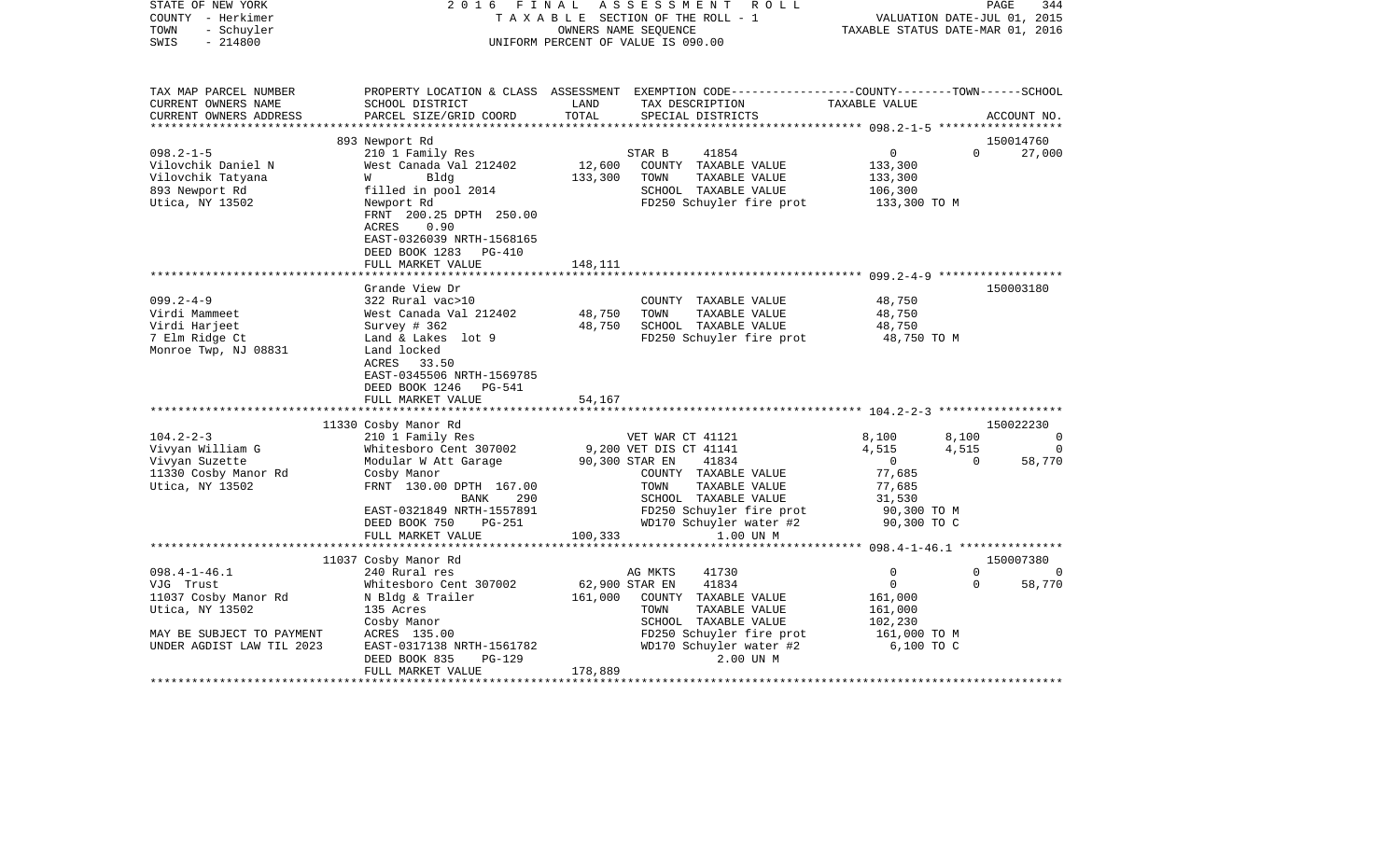| STATE OF NEW YORK<br>COUNTY - Herkimer<br>TOWN<br>- Schuyler<br>$-214800$<br>SWIS                                             |                                                                                                                                                                                                                                       |                              | 2016 FINAL ASSESSMENT ROLL<br>TAXABLE SECTION OF THE ROLL - 1<br>OWNERS NAME SEOUENCE<br>UNIFORM PERCENT OF VALUE IS 090.00             | VALUATION DATE-JUL 01, 2015<br>TAXABLE STATUS DATE-MAR 01, 2016 | PAGE<br>345        |
|-------------------------------------------------------------------------------------------------------------------------------|---------------------------------------------------------------------------------------------------------------------------------------------------------------------------------------------------------------------------------------|------------------------------|-----------------------------------------------------------------------------------------------------------------------------------------|-----------------------------------------------------------------|--------------------|
| TAX MAP PARCEL NUMBER<br>CURRENT OWNERS NAME<br>CURRENT OWNERS ADDRESS                                                        | SCHOOL DISTRICT<br>PARCEL SIZE/GRID COORD                                                                                                                                                                                             | LAND<br>TOTAL                | PROPERTY LOCATION & CLASS ASSESSMENT EXEMPTION CODE---------------COUNTY-------TOWN------SCHOOL<br>TAX DESCRIPTION<br>SPECIAL DISTRICTS | TAXABLE VALUE                                                   | ACCOUNT NO.        |
| ***********************                                                                                                       |                                                                                                                                                                                                                                       |                              |                                                                                                                                         |                                                                 |                    |
| $099.2 - 4 - 13$<br>Vochis George E<br>22 Mountain View Dr<br>Weston, CT 06883                                                | Grande View Dr<br>314 Rural vac<10<br>West Canada Val 212402<br>Survey # 362<br>Land & Lakes lot 13<br>Grande View Dr<br>ACRES 10.00<br>EAST-0344027 NRTH-1571063<br>DEED BOOK 1184 PG-291<br>FULL MARKET VALUE                       | 32,300<br>32,300<br>35,889   | COUNTY TAXABLE VALUE<br>TOWN<br>TAXABLE VALUE<br>SCHOOL TAXABLE VALUE<br>FD250 Schuyler fire prot                                       | 32,300<br>32,300<br>32,300<br>32,300 TO M                       | 150003180          |
|                                                                                                                               | **********************                                                                                                                                                                                                                |                              |                                                                                                                                         |                                                                 |                    |
| $099.2 - 4 - 38$<br>Voleti Venkateswara R<br>33-24 215th Pl<br>Bayside, NY 11361                                              | Grande View Dr<br>314 Rural vac<10<br>West Canada Val 212402<br>Survey # 362<br>Land & Lakes lot 38<br>Grande View Dr<br>FRNT 809.50 DPTH<br>ACRES<br>7.50<br>EAST-0339154 NRTH-1573063<br>DEED BOOK 1190 PG-912<br>FULL MARKET VALUE | 27,600<br>27,600<br>30,667   | COUNTY TAXABLE VALUE<br>TOWN<br>TAXABLE VALUE<br>SCHOOL TAXABLE VALUE<br>FD250 Schuyler fire prot                                       | 27,600<br>27,600<br>27,600<br>27,600 TO M                       | 150003180          |
|                                                                                                                               | 382 Johnson Rd                                                                                                                                                                                                                        |                              |                                                                                                                                         |                                                                 |                    |
| $105.4 - 2 - 5$<br>Vore Charles F<br>382 Johnson Rd<br>Frankfort, NY 13340                                                    | 210 1 Family Res<br>Frankfort-Schuy 212602<br>Modular Single Family Res<br>ACRES<br>5.00<br>EAST-0347884 NRTH-1546627<br>DEED BOOK 797<br>PG-581<br>FULL MARKET VALUE                                                                 | 16,500<br>81,600<br>90,667   | STAR B<br>41854<br>COUNTY TAXABLE VALUE<br>TOWN<br>TAXABLE VALUE<br>SCHOOL TAXABLE VALUE<br>FD250 Schuyler fire prot                    | $\overline{0}$<br>81,600<br>81,600<br>54,600<br>81,600 TO M     | $\Omega$<br>27,000 |
|                                                                                                                               |                                                                                                                                                                                                                                       |                              |                                                                                                                                         |                                                                 |                    |
| $099.1 - 2 - 3.1$<br>Vykhodets Aleksander<br>Vykhodets Elvira<br>1127 Windfall Rd<br>Utica, NY 13502<br>********************* | 1127 Windfall Rd<br>210 1 Family Res<br>West Canada Val 212402<br>Manufacture W/addition<br>4.60 Acres<br>Windfall Road<br>ACRES<br>4.60<br>EAST-0330947 NRTH-1570201<br>DEED BOOK 1357 PG-858<br>FULL MARKET VALUE                   | 16,200<br>190,200<br>211,333 | STAR B<br>41854<br>COUNTY TAXABLE VALUE<br>TOWN<br>TAXABLE VALUE<br>SCHOOL TAXABLE VALUE<br>FD250 Schuyler fire prot                    | $\overline{0}$<br>190,200<br>190,200<br>163,200<br>190,200 TO M | $\Omega$<br>27,000 |
|                                                                                                                               |                                                                                                                                                                                                                                       |                              |                                                                                                                                         |                                                                 |                    |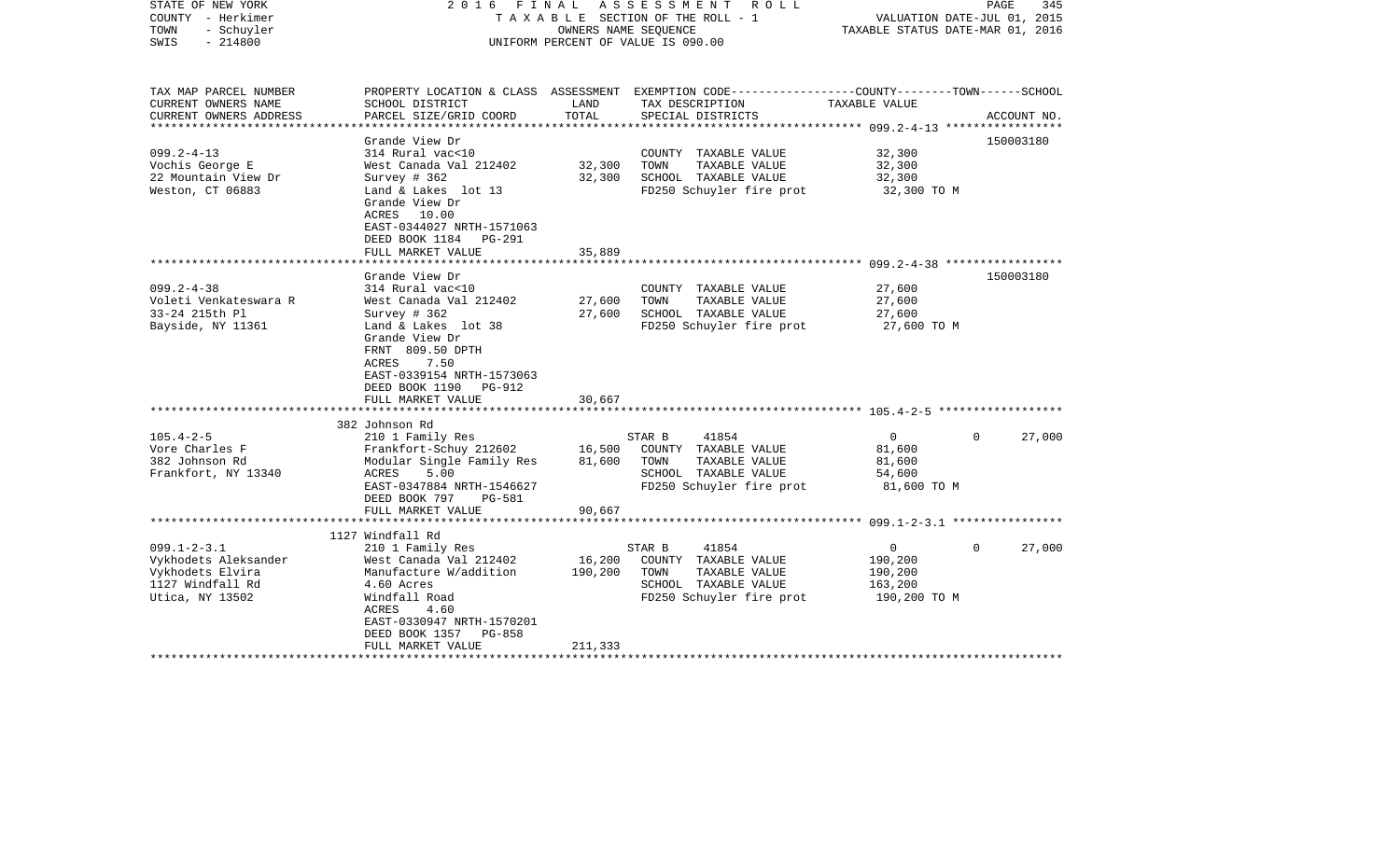| STATE OF NEW YORK<br>COUNTY - Herkimer<br>TOWN<br>- Schuyler<br>$-214800$<br>SWIS | 2016                                                                                                                     | FINAL   | A S S E S S M E N T R O L L<br>TAXABLE SECTION OF THE ROLL - 1<br>OWNERS NAME SEQUENCE<br>UNIFORM PERCENT OF VALUE IS 090.00 | VALUATION DATE-JUL 01, 2015<br>TAXABLE STATUS DATE-MAR 01, 2016 | PAGE<br>346         |
|-----------------------------------------------------------------------------------|--------------------------------------------------------------------------------------------------------------------------|---------|------------------------------------------------------------------------------------------------------------------------------|-----------------------------------------------------------------|---------------------|
| TAX MAP PARCEL NUMBER<br>CURRENT OWNERS NAME                                      | SCHOOL DISTRICT                                                                                                          | LAND    | PROPERTY LOCATION & CLASS ASSESSMENT EXEMPTION CODE---------------COUNTY-------TOWN------SCHOOL<br>TAX DESCRIPTION           | TAXABLE VALUE                                                   |                     |
| CURRENT OWNERS ADDRESS                                                            | PARCEL SIZE/GRID COORD                                                                                                   | TOTAL   | SPECIAL DISTRICTS                                                                                                            |                                                                 | ACCOUNT NO.         |
| $099.1 - 1 - 80.7$                                                                | 156 Spain Gulf South<br>210 1 Family Res                                                                                 |         | COUNTY TAXABLE VALUE                                                                                                         | 188,800                                                         |                     |
| Vykhodets Anatoliy                                                                | West Canada Val 212402                                                                                                   | 17,800  | TAXABLE VALUE<br>TOWN                                                                                                        | 188,800                                                         |                     |
| 404 Wetmore St                                                                    | new home 100% 2016                                                                                                       | 188,800 | SCHOOL TAXABLE VALUE                                                                                                         | 188,800                                                         |                     |
| Utica, NY 13501                                                                   | 6.4 Acres<br>Spain Gulf South<br>FRNT 202.80 DPTH<br>ACRES<br>6.40<br>EAST-0333031 NRTH-1570995<br>DEED BOOK 1338 PG-490 |         | FD250 Schuyler fire prot                                                                                                     | 188,800 TO M                                                    |                     |
|                                                                                   | FULL MARKET VALUE                                                                                                        | 209,778 |                                                                                                                              |                                                                 |                     |
|                                                                                   | 1087 Windfall Rd                                                                                                         |         |                                                                                                                              |                                                                 |                     |
| $099.1 - 2 - 6$                                                                   | 210 1 Family Res                                                                                                         |         | AGRIC 10 Y 41700                                                                                                             | 40,000<br>40,000                                                | 40,000              |
| Vykhodets Yevgeniya                                                               |                                                                                                                          |         | 41854                                                                                                                        | $\Omega$<br>$\overline{0}$                                      | 27,000              |
| Vykhodets Aleksandr<br>1087 Windfall Rd<br>Utica, NY 13502                        | West Canada Val 212402 20,600 STAR B<br>Double Wide Manufactured 114,800 COUNT<br>Residences<br>Windfall Road            |         | COUNTY TAXABLE VALUE<br>TAXABLE VALUE<br>TOWN<br>SCHOOL TAXABLE VALUE                                                        | 74,800<br>74,800<br>47,800                                      |                     |
| MAY BE SUBJECT TO PAYMENT<br>UNDER RPTL483 UNTIL 2021                             | ACRES<br>9.52<br>EAST-0330274 NRTH-1569707<br>DEED BOOK 1376 PG-211                                                      |         | FD250 Schuyler fire prot                                                                                                     | 114,800 TO M                                                    |                     |
|                                                                                   | FULL MARKET VALUE                                                                                                        | 127,556 |                                                                                                                              |                                                                 |                     |
|                                                                                   |                                                                                                                          |         |                                                                                                                              |                                                                 |                     |
| $104.7 - 1 - 19$                                                                  | 5677 Mapleton Dr<br>210 1 Family Res                                                                                     |         | STAR EN<br>41834                                                                                                             | $\mathbf 0$<br>$\Omega$                                         | 150012570<br>58,770 |
| Wadman Robert                                                                     | Whitesboro Cent 307002                                                                                                   | 7,100   | COUNTY TAXABLE VALUE                                                                                                         | 78,900                                                          |                     |
| Wadman Elizabeth                                                                  | W 5677 Bldg                                                                                                              | 78,900  | TOWN<br>TAXABLE VALUE                                                                                                        | 78,900                                                          |                     |
| 5677 Mapleton Dr                                                                  | chg star to basic 2014                                                                                                   |         | SCHOOL TAXABLE VALUE                                                                                                         | 20,130                                                          |                     |
| Utica, NY 13502                                                                   | Mapleton Dr                                                                                                              |         | FD250 Schuyler fire prot                                                                                                     | 78,900 TO M                                                     |                     |
|                                                                                   | FRNT 75.00 DPTH 125.00                                                                                                   |         | LT160 Schuyler light #1                                                                                                      | 78,900 TO M                                                     |                     |
|                                                                                   | BANK<br>250<br>EAST-0314606 NRTH-1558504                                                                                 |         | SD030 Schuyler sewer #1<br>WD175 Schuyler water #3                                                                           | 1.00 UN M<br>78,900 TO M                                        |                     |
|                                                                                   | DEED BOOK 786<br>PG-392<br>FULL MARKET VALUE                                                                             | 87,667  |                                                                                                                              |                                                                 |                     |
|                                                                                   |                                                                                                                          |         |                                                                                                                              |                                                                 |                     |
|                                                                                   | Newport Rd                                                                                                               |         |                                                                                                                              |                                                                 |                     |
| $099.1 - 1 - 7$                                                                   | 323 Vacant rural                                                                                                         |         | COUNTY TAXABLE VALUE                                                                                                         | 7,500                                                           |                     |
| WAGNER ANDREW                                                                     | West Canada Val 212402                                                                                                   | 7,500   | TOWN<br>TAXABLE VALUE                                                                                                        | 7,500                                                           |                     |
| 1223 NEWPORT Rd                                                                   | ACRES 20.00                                                                                                              | 7,500   | SCHOOL TAXABLE VALUE                                                                                                         | 7,500                                                           |                     |
| UTICA, NY 13502                                                                   | EAST-0329446 NRTH-1574687                                                                                                | 8,333   | FD250 Schuyler fire prot                                                                                                     | 7,500 TO M                                                      |                     |
|                                                                                   | FULL MARKET VALUE                                                                                                        |         |                                                                                                                              |                                                                 |                     |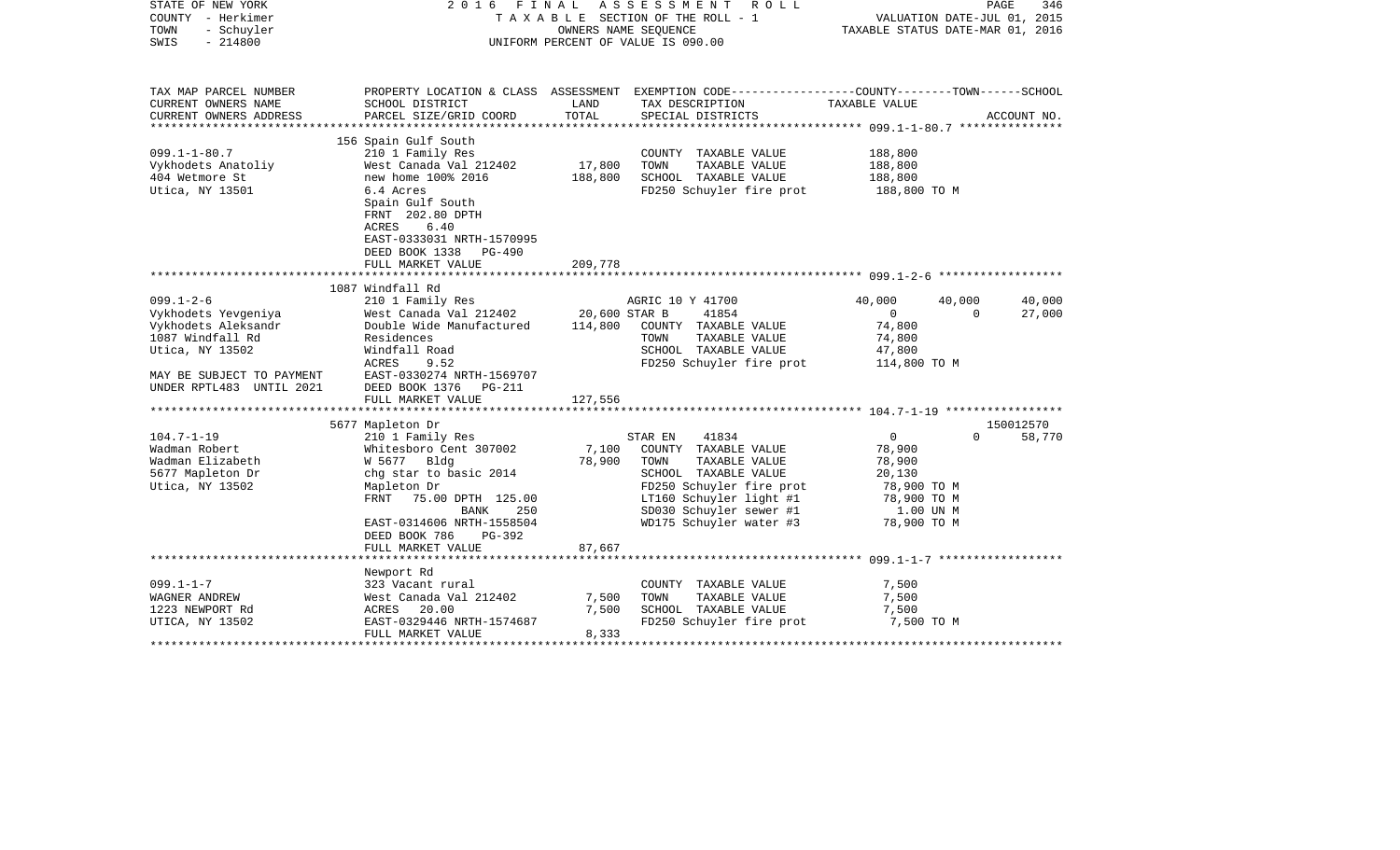| STATE OF NEW YORK<br>COUNTY - Herkimer<br>- Schuyler<br>TOWN<br>$-214800$<br>SWIS                    | 2 0 1 6<br>FINAL                                                                                        | OWNERS NAME SEQUENCE                   | ASSESSMENT<br>R O L L<br>TAXABLE SECTION OF THE ROLL - 1<br>UNIFORM PERCENT OF VALUE IS 090.00                                          | TAXABLE STATUS DATE-MAR 01, 2016 | 347<br>PAGE<br>VALUATION DATE-JUL 01, 2015 |
|------------------------------------------------------------------------------------------------------|---------------------------------------------------------------------------------------------------------|----------------------------------------|-----------------------------------------------------------------------------------------------------------------------------------------|----------------------------------|--------------------------------------------|
| TAX MAP PARCEL NUMBER<br>CURRENT OWNERS NAME<br>CURRENT OWNERS ADDRESS<br>************************** | SCHOOL DISTRICT<br>PARCEL SIZE/GRID COORD                                                               | LAND<br>TOTAL                          | PROPERTY LOCATION & CLASS ASSESSMENT EXEMPTION CODE---------------COUNTY-------TOWN------SCHOOL<br>TAX DESCRIPTION<br>SPECIAL DISTRICTS | TAXABLE VALUE                    | ACCOUNT NO.                                |
|                                                                                                      | Newport Rd                                                                                              |                                        |                                                                                                                                         |                                  | 150014250                                  |
| $099.1 - 1 - 8.1$                                                                                    | 314 Rural vac<10                                                                                        |                                        | COUNTY TAXABLE VALUE                                                                                                                    | 5,000                            |                                            |
| Wagner Andrew                                                                                        | West Canada Val 212402                                                                                  | 5,000                                  | TOWN<br>TAXABLE VALUE                                                                                                                   | 5,000                            |                                            |
| 1223 Newport Rd                                                                                      | Vacant                                                                                                  | 5,000                                  | SCHOOL TAXABLE VALUE                                                                                                                    | 5,000                            |                                            |
| Utica, NY 13502                                                                                      | landlocked sold 4.7 A to<br>2012<br>ACRES 12.00<br>EAST-0330072 NRTH-1572847<br>DEED BOOK 867<br>PG-296 |                                        | FD250 Schuyler fire prot                                                                                                                | 5,000 TO M                       |                                            |
|                                                                                                      | FULL MARKET VALUE                                                                                       | 5,556                                  |                                                                                                                                         |                                  |                                            |
|                                                                                                      |                                                                                                         | * * * * * * * * * * * * * *            |                                                                                                                                         |                                  |                                            |
|                                                                                                      | 1223 Newport Rd                                                                                         |                                        |                                                                                                                                         |                                  |                                            |
| $099.1 - 1 - 8.3$                                                                                    | 210 1 Family Res                                                                                        |                                        | STAR B<br>41854                                                                                                                         | $\mathbf{0}$                     | $\Omega$<br>27,000                         |
| Wagner Andrew                                                                                        | West Canada Val 212402                                                                                  | 14,800                                 | COUNTY TAXABLE VALUE                                                                                                                    | 180,000                          |                                            |
| Wagner Kalyntcz                                                                                      | Single Family Residence                                                                                 | 180,000                                | TOWN<br>TAXABLE VALUE                                                                                                                   | 180,000                          |                                            |
| 1223 Newport Rd                                                                                      | W/att/garage<br>2.7 Acres                                                                               |                                        | SCHOOL TAXABLE VALUE<br>FD250 Schuyler fire prot                                                                                        | 153,000                          |                                            |
| Utica, NY 13502                                                                                      | ACRES<br>2.70<br>EAST-0330692 NRTH-1572947<br>DEED BOOK 805<br>$PG-464$                                 |                                        |                                                                                                                                         | 180,000 TO M                     |                                            |
|                                                                                                      | FULL MARKET VALUE<br>**********************                                                             | 200,000<br>* * * * * * * * * * * * * * |                                                                                                                                         |                                  |                                            |
|                                                                                                      | 5330 Graham Rd                                                                                          |                                        |                                                                                                                                         |                                  | 150075108                                  |
| $098.4 - 1 - 30$                                                                                     | 240 Rural res                                                                                           |                                        | VET WAR CT 41121                                                                                                                        | 8,100                            | 8,100<br>0                                 |
| Wagner Don                                                                                           | Whitesboro Cent 307002                                                                                  | 34,800 STAR EN                         | 41834                                                                                                                                   | $\mathbf{0}$                     | 58,770<br>$\Omega$                         |
| Wagner Elizabeth                                                                                     | Vacant 36.52 Acres                                                                                      | 165,100                                | COUNTY TAXABLE VALUE                                                                                                                    | 157,000                          |                                            |
| 5330 Graham Rd                                                                                       | Cb $98.4 - 1 - 31.2$ $98.4 - 1 - 13.$                                                                   |                                        | TOWN<br>TAXABLE VALUE                                                                                                                   | 157,000                          |                                            |
| Utica, NY 13502                                                                                      | Graham Road                                                                                             |                                        | SCHOOL TAXABLE VALUE                                                                                                                    | 106,330                          |                                            |
|                                                                                                      | ACRES<br>37.52<br>EAST-0320875 NRTH-1561950<br>DEED BOOK 00645 PG-00320<br>FULL MARKET VALUE            | 183,444                                | FD250 Schuyler fire prot                                                                                                                | 165,100 TO M                     |                                            |
|                                                                                                      |                                                                                                         |                                        |                                                                                                                                         |                                  |                                            |
|                                                                                                      | 315 Newport                                                                                             |                                        |                                                                                                                                         |                                  | 150011130                                  |
| $104.2 - 1 - 12.1$                                                                                   | 210 1 Family Res                                                                                        |                                        | 41854<br>STAR B                                                                                                                         | $\overline{0}$                   | $\Omega$<br>27,000                         |
| Wagner George S Jr                                                                                   | Whitesboro Cent 307002                                                                                  | 12,900                                 | COUNTY TAXABLE VALUE                                                                                                                    | 107,000                          |                                            |
| Wagner Patricia                                                                                      | Modular Residence                                                                                       | 107,000                                | TOWN<br>TAXABLE VALUE                                                                                                                   | 107,000                          |                                            |
| 315 Newport Rd                                                                                       | .94                                                                                                     |                                        | SCHOOL TAXABLE VALUE                                                                                                                    | 80,000                           |                                            |
| Utica, NY 13502                                                                                      | Newport<br>FRNT 290.00 DPTH 140.00<br>BANK<br>032                                                       |                                        | FD250 Schuyler fire prot<br>WD170 Schuyler water #2<br>1.00 UN M                                                                        | 107,000 TO M<br>107,000 TO C     |                                            |
|                                                                                                      | EAST-0320324 NRTH-1558173<br>DEED BOOK 811<br><b>PG-391</b>                                             |                                        |                                                                                                                                         |                                  |                                            |
|                                                                                                      | FULL MARKET VALUE                                                                                       | 118,889                                |                                                                                                                                         |                                  |                                            |
|                                                                                                      |                                                                                                         |                                        |                                                                                                                                         |                                  |                                            |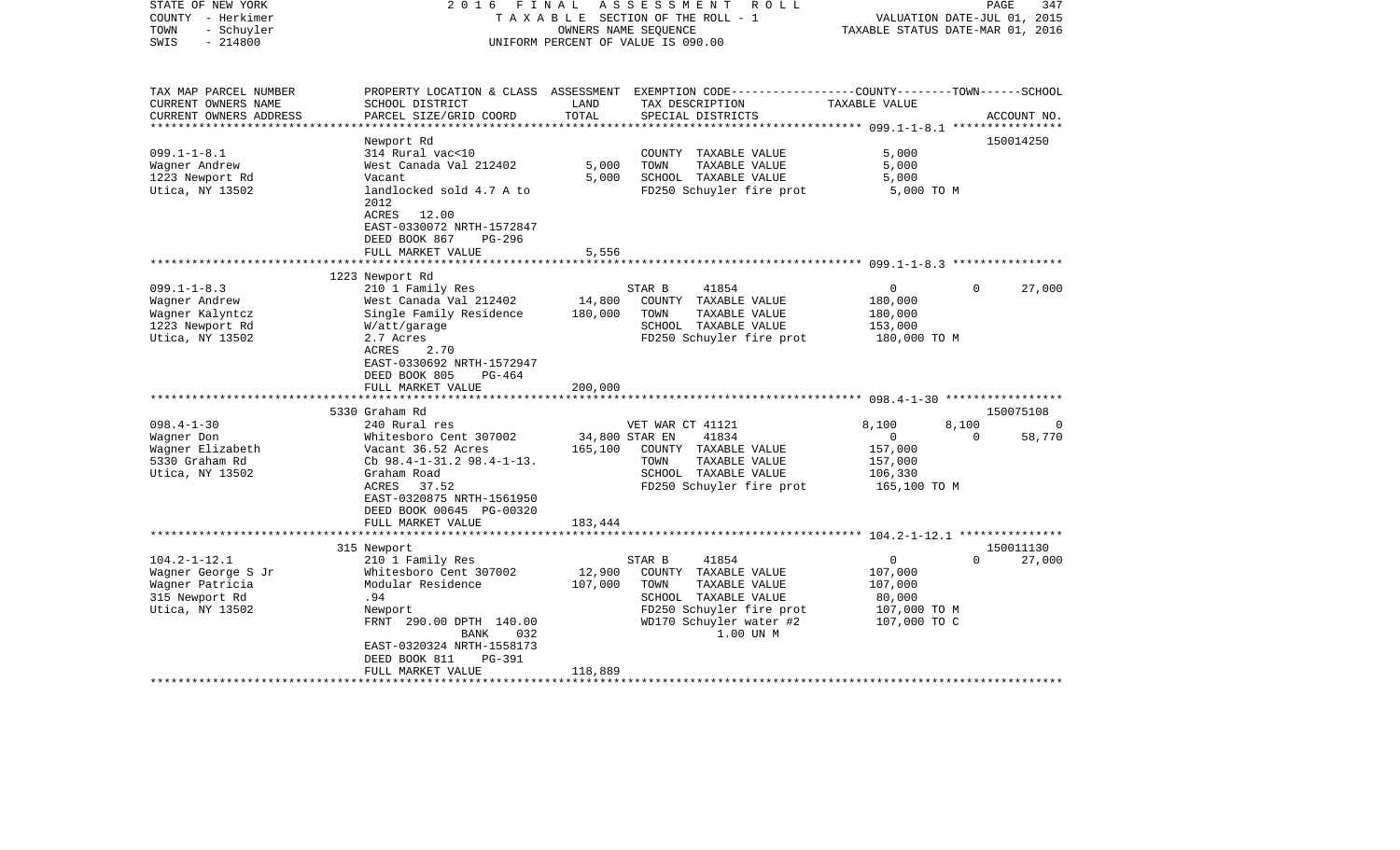| STATE OF NEW YORK<br>COUNTY - Herkimer<br>- Schuyler<br>TOWN<br>$-214800$<br>SWIS         | 2016 FINAL                                                                                            |                  | ASSESSMENT<br>R O L L<br>TAXABLE SECTION OF THE ROLL - 1<br>OWNERS NAME SEOUENCE<br>UNIFORM PERCENT OF VALUE IS 090.00                          | PAGE<br>348<br>VALUATION DATE-JUL 01, 2015<br>TAXABLE STATUS DATE-MAR 01, 2016                                                  |
|-------------------------------------------------------------------------------------------|-------------------------------------------------------------------------------------------------------|------------------|-------------------------------------------------------------------------------------------------------------------------------------------------|---------------------------------------------------------------------------------------------------------------------------------|
| TAX MAP PARCEL NUMBER<br>CURRENT OWNERS NAME<br>CURRENT OWNERS ADDRESS                    | SCHOOL DISTRICT<br>PARCEL SIZE/GRID COORD                                                             | LAND<br>TOTAL    | TAX DESCRIPTION<br>SPECIAL DISTRICTS                                                                                                            | PROPERTY LOCATION & CLASS ASSESSMENT EXEMPTION CODE---------------COUNTY-------TOWN------SCHOOL<br>TAXABLE VALUE<br>ACCOUNT NO. |
| ********************                                                                      |                                                                                                       |                  |                                                                                                                                                 |                                                                                                                                 |
|                                                                                           | 402 Newport Rd                                                                                        |                  |                                                                                                                                                 | 150021210                                                                                                                       |
| $104.2 - 1 - 75$<br>Waldron David<br>Waldron Michele<br>402 Newport Rd<br>Utica, NY 13502 | 210 1 Family Res<br>Whitesboro Cent 307002<br>Bldg<br>1.49<br>Newport Rd<br>ACRES<br>1.45             | 13,900<br>91,300 | STAR B<br>41854<br>COUNTY TAXABLE VALUE<br>TOWN<br>TAXABLE VALUE<br>SCHOOL TAXABLE VALUE<br>FD250 Schuyler fire prot<br>WD170 Schuyler water #2 | 0<br>$\Omega$<br>27,000<br>91,300<br>91,300<br>64,300<br>91,300 TO M<br>91,300 TO C                                             |
|                                                                                           | EAST-0321523 NRTH-1559600                                                                             |                  | 1.00 UN M                                                                                                                                       |                                                                                                                                 |
|                                                                                           | DEED BOOK 746<br>$PG-233$                                                                             |                  |                                                                                                                                                 |                                                                                                                                 |
|                                                                                           | FULL MARKET VALUE                                                                                     | 101,444          |                                                                                                                                                 |                                                                                                                                 |
|                                                                                           |                                                                                                       |                  |                                                                                                                                                 |                                                                                                                                 |
|                                                                                           | 299 Spain Gulf Rd                                                                                     |                  |                                                                                                                                                 | 150006990                                                                                                                       |
| $099.1 - 1 - 18.1$                                                                        | 240 Rural res                                                                                         |                  | COUNTY TAXABLE VALUE                                                                                                                            | 92,000                                                                                                                          |
| Walter S Bazan Trust                                                                      | West Canada Val 212402                                                                                | 48,800           | TOWN<br>TAXABLE VALUE                                                                                                                           | 92,000                                                                                                                          |
| 5120 County Line Rd                                                                       | Bldgs No Ag Ld 1 Yr                                                                                   | 92,000           | SCHOOL TAXABLE VALUE                                                                                                                            | 92,000                                                                                                                          |
| Mt Pleasant, WI 53403                                                                     | Spain Gulf Road<br>ACRES 75.40<br>EAST-0336128 NRTH-1573660<br>DEED BOOK 1516 PG-473                  |                  | FD250 Schuyler fire prot                                                                                                                        | 92,000 TO M                                                                                                                     |
|                                                                                           | FULL MARKET VALUE                                                                                     | 102,222          |                                                                                                                                                 |                                                                                                                                 |
|                                                                                           |                                                                                                       |                  |                                                                                                                                                 |                                                                                                                                 |
|                                                                                           | 1131 Newport Rd                                                                                       |                  |                                                                                                                                                 | 150075093                                                                                                                       |
| $099.1 - 1 - 37$                                                                          | 210 1 Family Res                                                                                      |                  | 41854<br>STAR B                                                                                                                                 | 27,000<br>$\overline{0}$<br>$\Omega$                                                                                            |
| Walter William                                                                            | West Canada Val 212402                                                                                | 13,600           | COUNTY TAXABLE VALUE                                                                                                                            | 87,000                                                                                                                          |
| 1131 Newport Rd                                                                           | Single Family Residence                                                                               | 87,000           | TOWN<br>TAXABLE VALUE                                                                                                                           | 87,000                                                                                                                          |
| Utica, NY 13502                                                                           | 15<br>1.08<br>Newport Rd<br>1.08<br>ACRES<br>EAST-0329329 NRTH-1571650<br>DEED BOOK 944<br>PG-561     |                  | SCHOOL TAXABLE VALUE<br>FD250 Schuyler fire prot                                                                                                | 60,000<br>87,000 TO M                                                                                                           |
|                                                                                           | FULL MARKET VALUE                                                                                     | 96,667           |                                                                                                                                                 |                                                                                                                                 |
|                                                                                           |                                                                                                       |                  |                                                                                                                                                 |                                                                                                                                 |
|                                                                                           | Cosby Rd                                                                                              |                  |                                                                                                                                                 | 150003540                                                                                                                       |
| $105.2 - 3 - 8.1$                                                                         | 322 Rural vac>10                                                                                      |                  | COUNTY TAXABLE VALUE                                                                                                                            | 67,700                                                                                                                          |
| Wanamaker Kris                                                                            | Frankfort-Schuy 212602                                                                                | 67,700           | TAXABLE VALUE<br>TOWN                                                                                                                           | 67,700                                                                                                                          |
| Wanamaker Eileen L                                                                        | Deer Haven sub                                                                                        | 67,700           | SCHOOL TAXABLE VALUE                                                                                                                            | 67,700                                                                                                                          |
| 9677 Haas Hill Rd<br>BReinigsville, PA 18032-1801                                         | split #5 lot $34$<br>Cosby Rd<br>ACRES 38.80<br>EAST-0348050 NRTH-1560574<br>DEED BOOK 1343<br>PG-173 |                  | FD250 Schuyler fire prot                                                                                                                        | 67,700 TO M                                                                                                                     |
|                                                                                           | FULL MARKET VALUE                                                                                     | 75,222           |                                                                                                                                                 |                                                                                                                                 |
|                                                                                           |                                                                                                       |                  |                                                                                                                                                 |                                                                                                                                 |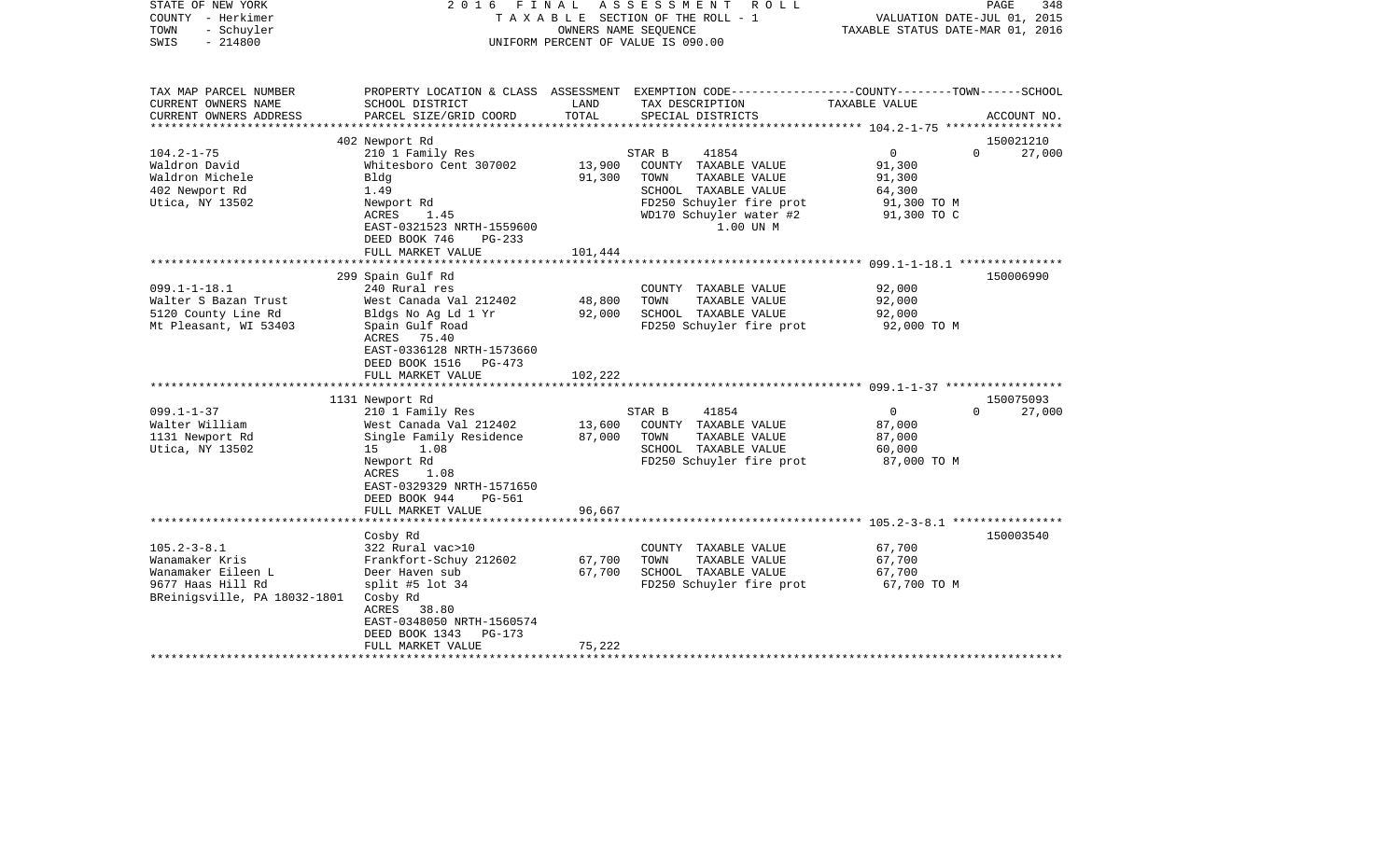| STATE OF NEW YORK<br>COUNTY - Herkimer<br>- Schuyler<br>TOWN<br>$-214800$<br>SWIS | 2016<br>FINAL                                                                 | OWNERS NAME SEQUENCE | A S S E S S M E N T<br>R O L L<br>TAXABLE SECTION OF THE ROLL - 1<br>UNIFORM PERCENT OF VALUE IS 090.00                                 |                              | PAGE<br>349<br>VALUATION DATE-JUL 01, 2015<br>TAXABLE STATUS DATE-MAR 01, 2016 |
|-----------------------------------------------------------------------------------|-------------------------------------------------------------------------------|----------------------|-----------------------------------------------------------------------------------------------------------------------------------------|------------------------------|--------------------------------------------------------------------------------|
| TAX MAP PARCEL NUMBER<br>CURRENT OWNERS NAME<br>CURRENT OWNERS ADDRESS            | SCHOOL DISTRICT<br>PARCEL SIZE/GRID COORD                                     | LAND<br>TOTAL        | PROPERTY LOCATION & CLASS ASSESSMENT EXEMPTION CODE---------------COUNTY-------TOWN------SCHOOL<br>TAX DESCRIPTION<br>SPECIAL DISTRICTS | TAXABLE VALUE                | ACCOUNT NO.                                                                    |
|                                                                                   |                                                                               |                      |                                                                                                                                         |                              |                                                                                |
| $105.2 - 3 - 8.2$                                                                 | Cosby Rd<br>322 Rural vac>10                                                  |                      |                                                                                                                                         | 34,500                       | 150003540                                                                      |
| Wanamaker Kris                                                                    | West Canada Val 212402                                                        | 34,500               | COUNTY TAXABLE VALUE<br>TOWN<br>TAXABLE VALUE                                                                                           | 34,500                       |                                                                                |
| Wanamaker Eileen L                                                                | Deer Haven sub                                                                | 34,500               | SCHOOL TAXABLE VALUE                                                                                                                    | 34,500                       |                                                                                |
| 9677 Haas Hill Rd<br>BReinigsville, PA 18032-1801                                 | split #5 lot $34$<br>Cosby Rd<br>ACRES 11.20<br>EAST-0346646 NRTH-1560984     |                      | FD250 Schuyler fire prot                                                                                                                | 34,500 TO M                  |                                                                                |
|                                                                                   | DEED BOOK 1343<br>PG-173                                                      |                      |                                                                                                                                         |                              |                                                                                |
|                                                                                   | FULL MARKET VALUE                                                             | 38,333               |                                                                                                                                         |                              |                                                                                |
|                                                                                   | 2649 State Route 5                                                            |                      | 18 PCT OF VALUE USED FOR EXEMPTION PURPOSES                                                                                             |                              | 150022350                                                                      |
| $104.4 - 2 - 11$                                                                  | 241 Rural res&ag                                                              |                      | 41730<br>AG MKTS                                                                                                                        | 25,512                       | 25,512<br>25,512                                                               |
| Ward Irving                                                                       | Whitesboro Cent 307002                                                        |                      | 89,600 AGED-ALL 41800                                                                                                                   | 17,550                       | 17,550<br>17,550                                                               |
| Ward Dorothy                                                                      | Bldgs N & S Ag Ex Ld 102                                                      | 195,000 STAR EN      | 41834                                                                                                                                   | $\mathbf{0}$                 | $\Omega$<br>58,770                                                             |
| 2649 State Route 5                                                                | 103ac 1 Silo On 5000                                                          |                      | COUNTY TAXABLE VALUE                                                                                                                    | 151,938                      |                                                                                |
| Frankfort, NY 13340                                                               | State                                                                         |                      | TOWN<br>TAXABLE VALUE                                                                                                                   | 151,938                      |                                                                                |
|                                                                                   | ACRES 103.50                                                                  |                      | SCHOOL TAXABLE VALUE                                                                                                                    | 93,168                       |                                                                                |
| MAY BE SUBJECT TO PAYMENT<br>UNDER AGDIST LAW TIL 2023                            | EAST-0323908 NRTH-1549309<br>DEED BOOK 00561 PG-00121                         |                      | FD250 Schuyler fire prot<br>WD165 Schuyler water #4                                                                                     | 195,000 TO M<br>195,000 TO C |                                                                                |
|                                                                                   | FULL MARKET VALUE                                                             | 216,667              | 1.00 UN M                                                                                                                               |                              |                                                                                |
|                                                                                   | ***********************                                                       | ************         |                                                                                                                                         |                              |                                                                                |
|                                                                                   | Cogar Rd                                                                      |                      |                                                                                                                                         |                              | 150003180                                                                      |
| $105.2 - 4 - 6$                                                                   | 314 Rural vac<10                                                              |                      | COUNTY TAXABLE VALUE                                                                                                                    | 28,600                       |                                                                                |
| Wargo Thomas A                                                                    | Frankfort-Schuy 212602                                                        | 28,600               | TOWN<br>TAXABLE VALUE                                                                                                                   | 28,600                       |                                                                                |
| Wargo Katherine A                                                                 | Fox Hollow/ MF#185                                                            | 28,600               | SCHOOL TAXABLE VALUE                                                                                                                    | 28,600                       |                                                                                |
| 66 Acorn Rd<br>Madison, CT 06443                                                  | Land & Lakes lot 19<br>Cogar Rd<br>ACRES<br>8.00<br>EAST-0342898 NRTH-1559739 |                      | FD250 Schuyler fire prot                                                                                                                | 28,600 TO M                  |                                                                                |
|                                                                                   | DEED BOOK 1142<br>PG-755                                                      |                      |                                                                                                                                         |                              |                                                                                |
|                                                                                   | FULL MARKET VALUE                                                             | 31,778               |                                                                                                                                         |                              |                                                                                |
|                                                                                   | ******************                                                            |                      |                                                                                                                                         |                              |                                                                                |
|                                                                                   | 136 Louis Ridge Rd                                                            |                      |                                                                                                                                         |                              | 150003180                                                                      |
| $099.4 - 5 - 17$                                                                  | 210 1 Family Res                                                              |                      | STAR B<br>41854                                                                                                                         | $\overline{0}$               | $\Omega$<br>27,000                                                             |
| Warmingham Craig J                                                                | West Canada Val 212402                                                        | 26,600<br>235,500    | COUNTY TAXABLE VALUE<br>TOWN<br>TAXABLE VALUE                                                                                           | 235,500<br>235,500           |                                                                                |
| Warmingham Amy M<br>PO Box 142                                                    | Survey $# 106$<br>Land & Lakes lot 24                                         |                      | SCHOOL TAXABLE VALUE                                                                                                                    | 208,500                      |                                                                                |
| Newport, NY 13416                                                                 | Louis Rd                                                                      |                      | FD250 Schuyler fire prot                                                                                                                | 235,500 TO M                 |                                                                                |
|                                                                                   | FRNT 200.00 DPTH<br>ACRES<br>7.40                                             |                      |                                                                                                                                         |                              |                                                                                |
|                                                                                   | EAST-0344765 NRTH-1564773                                                     |                      |                                                                                                                                         |                              |                                                                                |
|                                                                                   | DEED BOOK 1323<br>PG-560                                                      |                      |                                                                                                                                         |                              |                                                                                |
|                                                                                   | FULL MARKET VALUE                                                             | 261,667              |                                                                                                                                         |                              |                                                                                |
|                                                                                   |                                                                               |                      |                                                                                                                                         |                              |                                                                                |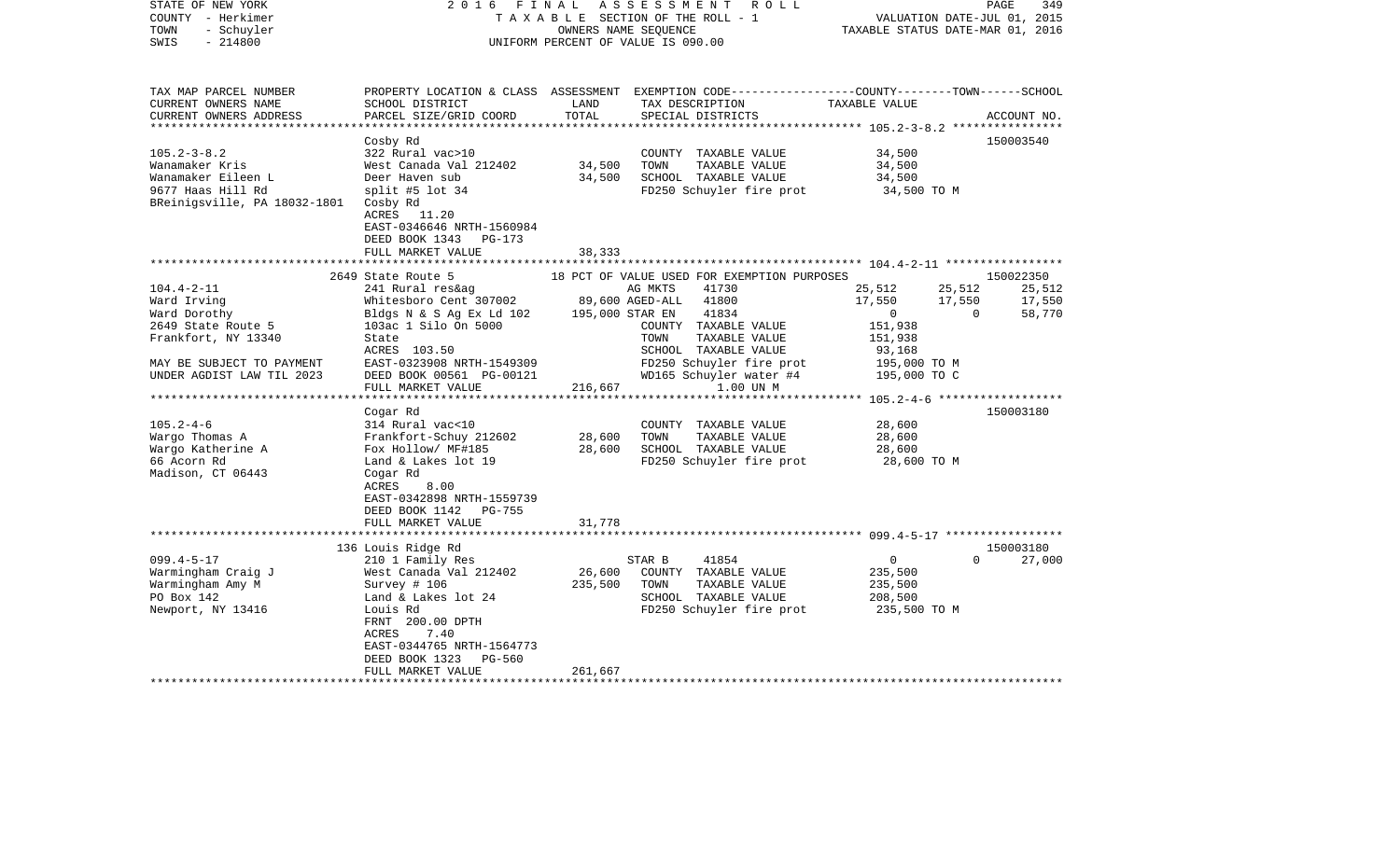| COUNTY<br>- Herkimer<br>TOWN<br>- Schuyler                                                              |                                                                                                                                                               |                   | T A X A B L E SECTION OF THE ROLL - 1<br>OWNERS NAME SEQUENCE                                                                                                | TAXABLE STATUS DATE-MAR 01, 2016                                         | VALUATION DATE-JUL 01, 2015 |
|---------------------------------------------------------------------------------------------------------|---------------------------------------------------------------------------------------------------------------------------------------------------------------|-------------------|--------------------------------------------------------------------------------------------------------------------------------------------------------------|--------------------------------------------------------------------------|-----------------------------|
| SWIS<br>$-214800$                                                                                       |                                                                                                                                                               |                   | UNIFORM PERCENT OF VALUE IS 090.00                                                                                                                           |                                                                          |                             |
| TAX MAP PARCEL NUMBER<br>CURRENT OWNERS NAME<br>CURRENT OWNERS ADDRESS                                  | PROPERTY LOCATION & CLASS ASSESSMENT EXEMPTION CODE---------------COUNTY-------TOWN------SCHOOL<br>SCHOOL DISTRICT<br>PARCEL SIZE/GRID COORD                  | LAND<br>TOTAL     | TAX DESCRIPTION<br>SPECIAL DISTRICTS                                                                                                                         | TAXABLE VALUE                                                            | ACCOUNT NO.                 |
|                                                                                                         | ************************                                                                                                                                      |                   | *************************                                                                                                                                    | ************ 099.1-1-60 ******************                               |                             |
|                                                                                                         | 254 Brown Rd                                                                                                                                                  |                   |                                                                                                                                                              |                                                                          | 150022380                   |
| $099.1 - 1 - 60$<br>Warner Living Trust                                                                 | 210 1 Family Res<br>West Canada Val 212402                                                                                                                    | 18,200            | 41854<br>STAR B<br>COUNTY TAXABLE VALUE                                                                                                                      | 0<br>124,300                                                             | $\Omega$<br>27,000          |
| 254 Brown Rd<br>Utica, NY 13502                                                                         | Bldg<br>S<br>merge w/ 099.1-1-58.3 200<br>Brown Rd<br>6.90<br>ACRES<br>EAST-0326296 NRTH-1571633<br>DEED BOOK 1155<br>PG-869                                  | 124,300           | TOWN<br>TAXABLE VALUE<br>SCHOOL TAXABLE VALUE<br>FD250 Schuyler fire prot                                                                                    | 124,300<br>97,300<br>124,300 TO M                                        |                             |
|                                                                                                         | FULL MARKET VALUE                                                                                                                                             | 138,111           |                                                                                                                                                              |                                                                          |                             |
|                                                                                                         | State Route 5                                                                                                                                                 |                   |                                                                                                                                                              |                                                                          | 150000420                   |
| $105.3 - 1 - 56$                                                                                        | 270 Mfg housing                                                                                                                                               |                   | 41854<br>STAR B                                                                                                                                              | $\mathbf{0}$                                                             | 16,900<br>$\Omega$          |
| Wasyleski Robert Harold<br>2921 State Route 5<br>Frankfort, NY 13340                                    | Frankfort-Schuy 212602<br>N Bldgs<br>Combine With 105.3-1-58                                                                                                  | 9,600<br>16,900   | COUNTY TAXABLE VALUE<br>TAXABLE VALUE<br>TOWN<br>SCHOOL TAXABLE VALUE                                                                                        | 16,900<br>16,900<br>0                                                    |                             |
|                                                                                                         | State Road<br>FRNT 294.00 DPTH 373.00<br>ACRES<br>0.55<br>EAST-0328253 NRTH-1546791<br>DEED BOOK 846<br>$PG-86$<br>FULL MARKET VALUE                          | 18,778            | FD250 Schuyler fire prot                                                                                                                                     | 16,900 TO M                                                              |                             |
|                                                                                                         |                                                                                                                                                               |                   |                                                                                                                                                              |                                                                          |                             |
|                                                                                                         | 11242 Cosby Manor Rd                                                                                                                                          |                   |                                                                                                                                                              |                                                                          |                             |
| $104.2 - 1 - 12.5$<br>Waterman Gerard F<br>Waterman Kathleen<br>11242 Cosby Manor Rd<br>Utica, NY 13502 | 210 1 Family Res<br>Whitesboro Cent 307002<br>Bldg<br>1.065 Acre<br>Cosby Manor Rd<br>ACRES<br>1.07<br>EAST-0320156 NRTH-1558532<br>DEED BOOK 706<br>$PG-933$ | 13,600<br>122,400 | STAR B<br>41854<br>COUNTY TAXABLE VALUE<br>TOWN<br>TAXABLE VALUE<br>SCHOOL TAXABLE VALUE<br>FD250 Schuyler fire prot<br>WD170 Schuyler water #2<br>1.00 UN M | $\Omega$<br>122,400<br>122,400<br>95,400<br>122,400 TO M<br>122,400 TO C | $\Omega$<br>27,000          |
|                                                                                                         | FULL MARKET VALUE                                                                                                                                             | 136,000           |                                                                                                                                                              |                                                                          |                             |
|                                                                                                         | 158 Short Lots Rd                                                                                                                                             |                   |                                                                                                                                                              |                                                                          | 150020910                   |
| $105.1 - 1 - 44$<br>Watson Robert E Jr                                                                  | 210 1 Family Res<br>Whitesboro Cent 307002                                                                                                                    | 15,700            | COUNTY TAXABLE VALUE<br>TOWN<br>TAXABLE VALUE                                                                                                                | 147,500<br>147,500                                                       |                             |
| 158 Short Lots Rd<br>Utica, NY 13502                                                                    | Bldg<br>3.863 Acres<br>Shortlots<br>ACRES<br>3.86<br>EAST-0325539 NRTH-1554575<br><b>PG-351</b><br>DEED BOOK 1545                                             | 147,500           | SCHOOL TAXABLE VALUE<br>FD250 Schuyler fire prot<br>WD170 Schuyler water #2<br>1.00 UN M                                                                     | 147,500<br>147,500 TO M<br>147,500 TO C                                  |                             |
| **********************                                                                                  | FULL MARKET VALUE                                                                                                                                             | 163,889           |                                                                                                                                                              |                                                                          |                             |

PAGE 350

STATE OF NEW YORK 2 0 1 6 F I N A L A S S E S S M E N T R O L L PAGE 350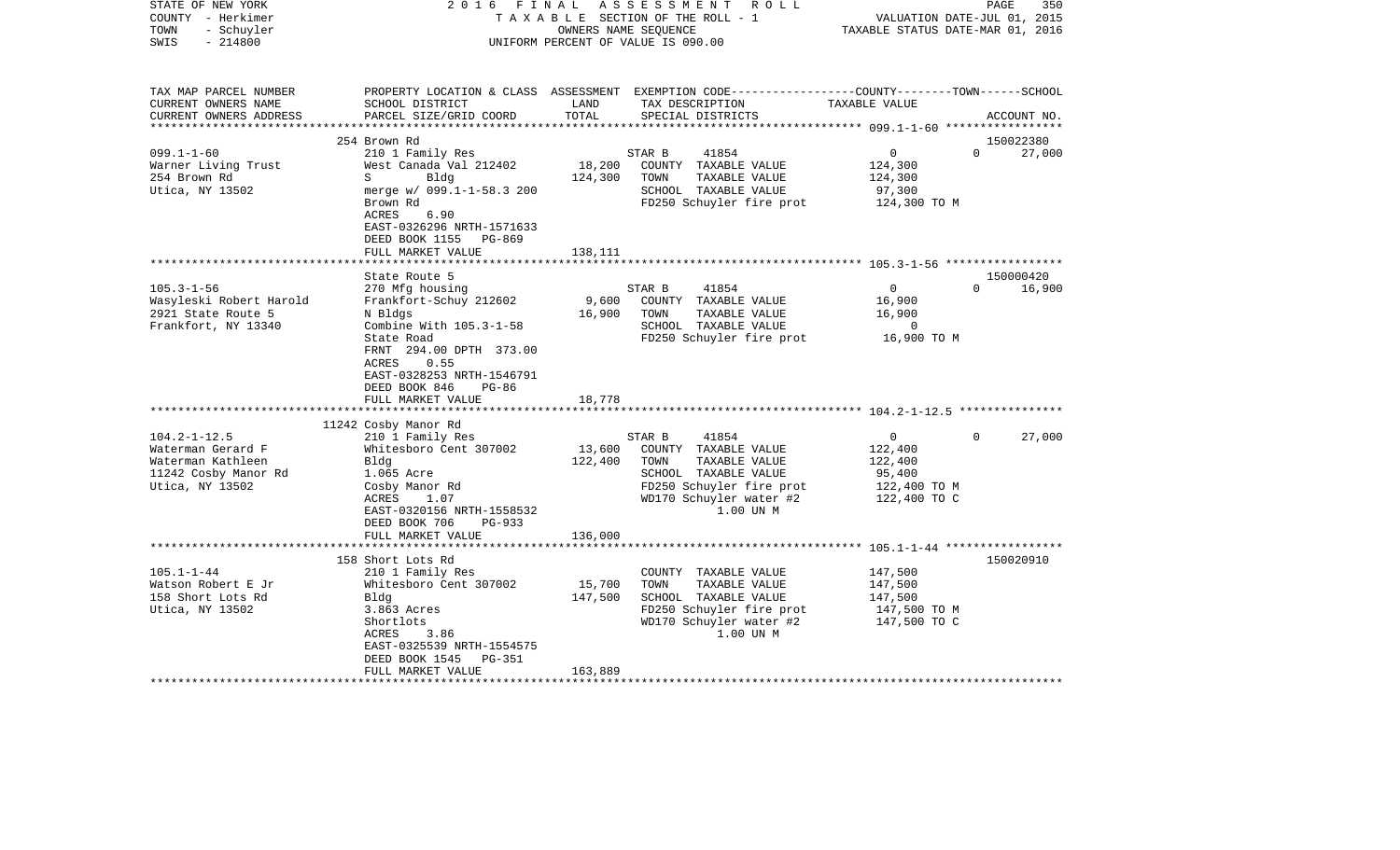| STATE OF NEW YORK<br>COUNTY - Herkimer<br>TOWN<br>- Schuyler<br>$-214800$<br>SWIS |                                                                                                                             | TAXABLE SECTION OF THE ROLL - 1<br>UNIFORM PERCENT OF VALUE IS 090.00 | OWNERS NAME SEOUENCE | 2016 FINAL ASSESSMENT ROLL                       | TAXABLE STATUS DATE-MAR 01, 2016 | VALUATION DATE-JUL 01, 2015 | PAGE<br>351 |
|-----------------------------------------------------------------------------------|-----------------------------------------------------------------------------------------------------------------------------|-----------------------------------------------------------------------|----------------------|--------------------------------------------------|----------------------------------|-----------------------------|-------------|
| TAX MAP PARCEL NUMBER                                                             | PROPERTY LOCATION & CLASS ASSESSMENT EXEMPTION CODE----------------COUNTY-------TOWN------SCHOOL                            |                                                                       |                      |                                                  |                                  |                             |             |
| CURRENT OWNERS NAME<br>CURRENT OWNERS ADDRESS                                     | SCHOOL DISTRICT<br>PARCEL SIZE/GRID COORD                                                                                   | LAND<br>TOTAL                                                         |                      | TAX DESCRIPTION<br>SPECIAL DISTRICTS             | TAXABLE VALUE                    |                             | ACCOUNT NO. |
| **********************                                                            |                                                                                                                             |                                                                       |                      |                                                  |                                  |                             |             |
|                                                                                   | 105 Newport Rd                                                                                                              |                                                                       |                      |                                                  |                                  |                             | 150022530   |
| $104.2 - 1 - 35$                                                                  | 210 1 Family Res                                                                                                            |                                                                       | AGED-ALL 41800       |                                                  | 20,000                           | 20,000                      | 20,000      |
| Watts Beatrice                                                                    | Whitesboro Cent 307002                                                                                                      |                                                                       | 6,400 STAR EN        | 41834                                            | $\Omega$                         | $\overline{0}$              | 20,000      |
| Lawrence Catherine<br>105 Newport Rd                                              | Bldg<br>$3 \frac{1}{8}$                                                                                                     | 40,000                                                                | TOWN                 | COUNTY TAXABLE VALUE<br>TAXABLE VALUE            | 20,000                           |                             |             |
| Utica, NY 13502                                                                   | Newport Rd                                                                                                                  |                                                                       |                      | SCHOOL TAXABLE VALUE                             | 20,000<br>$\overline{0}$         |                             |             |
|                                                                                   | FRNT 40.00 DPTH 111.00                                                                                                      |                                                                       |                      | FD250 Schuyler fire prot                         | 40,000 TO M                      |                             |             |
|                                                                                   | EAST-0318235 NRTH-1554603                                                                                                   |                                                                       |                      | WD170 Schuyler water #2                          | 2,100 TO C                       |                             |             |
|                                                                                   | DEED BOOK 1415 PG-735                                                                                                       |                                                                       |                      | 1.00 UN M                                        |                                  |                             |             |
|                                                                                   | FULL MARKET VALUE                                                                                                           | 44,444                                                                |                      |                                                  |                                  |                             |             |
|                                                                                   | Louis Ridge Rd                                                                                                              |                                                                       |                      |                                                  |                                  |                             | 150003180   |
| $099.4 - 5 - 7.1$                                                                 | 322 Rural vac>10                                                                                                            |                                                                       |                      | COUNTY TAXABLE VALUE                             | 48,500                           |                             |             |
| Weakley Brad                                                                      | West Canada Val 212402                                                                                                      | 48,500                                                                | TOWN                 | TAXABLE VALUE                                    | 48,500                           |                             |             |
| 8942 N. Main St                                                                   | Survey # 106                                                                                                                | 48,500                                                                |                      | SCHOOL TAXABLE VALUE                             | 48,500                           |                             |             |
| Poland, NY 13431                                                                  | Land & Lakes lot 14<br>Louis Rd<br>ACRES 18.80<br>EAST-0346247 NRTH-1567698<br>DEED BOOK 1533<br>PG-514                     |                                                                       |                      | FD250 Schuyler fire prot                         | 48,500 TO M                      |                             |             |
|                                                                                   | FULL MARKET VALUE                                                                                                           | 53,889                                                                |                      |                                                  |                                  |                             |             |
|                                                                                   | Louis Ridge Rd                                                                                                              |                                                                       |                      |                                                  |                                  |                             | 150003180   |
| $099.4 - 5 - 7.2$                                                                 | 314 Rural vac<10                                                                                                            |                                                                       |                      | COUNTY TAXABLE VALUE                             | 2,000                            |                             |             |
| Weakley Brad                                                                      | Frankfort-Schuy 212602                                                                                                      | 2,000                                                                 | TOWN                 | TAXABLE VALUE                                    | 2,000                            |                             |             |
| 8942 N. Main St                                                                   | Survey $# 106$                                                                                                              | 2,000                                                                 |                      | SCHOOL TAXABLE VALUE                             | 2,000                            |                             |             |
| Poland, NY 13431                                                                  | Land & Lakes lot 14<br>Louis Rd<br>ACRES<br>1.90<br>EAST-0347513 NRTH-1562394<br>DEED BOOK 1533 PG-514<br>FULL MARKET VALUE | 2,222                                                                 |                      | FD250 Schuyler fire prot                         | 2,000 TO M                       |                             |             |
|                                                                                   |                                                                                                                             |                                                                       |                      |                                                  |                                  |                             |             |
|                                                                                   | 699 Windfall Rd                                                                                                             |                                                                       |                      |                                                  |                                  |                             | 150018540   |
| $099.3 - 1 - 41$                                                                  | 210 1 Family Res                                                                                                            |                                                                       |                      | COUNTY TAXABLE VALUE                             | 49,500                           |                             |             |
| Wehrle Harold                                                                     | Whitesboro Cent 307002                                                                                                      | 9,800                                                                 | TOWN                 | TAXABLE VALUE                                    | 49,500                           |                             |             |
| Wehrle Jean                                                                       | <b>W</b><br>Bldg<br>$3 \frac{1}{4} A$                                                                                       | 49,500                                                                |                      | SCHOOL TAXABLE VALUE<br>FD250 Schuyler fire prot | 49,500<br>49,500 TO M            |                             |             |
| Attn: Rodney Schaffer<br>699 Windfall Rd                                          | Windfall                                                                                                                    |                                                                       |                      |                                                  |                                  |                             |             |
| Utica, NY 13502                                                                   | FRNT 140.00 DPTH 178.50                                                                                                     |                                                                       |                      |                                                  |                                  |                             |             |
|                                                                                   | EAST-0328675 NRTH-1562470                                                                                                   |                                                                       |                      |                                                  |                                  |                             |             |
|                                                                                   | FULL MARKET VALUE                                                                                                           | 55,000                                                                |                      |                                                  |                                  |                             |             |
|                                                                                   |                                                                                                                             |                                                                       |                      |                                                  |                                  |                             |             |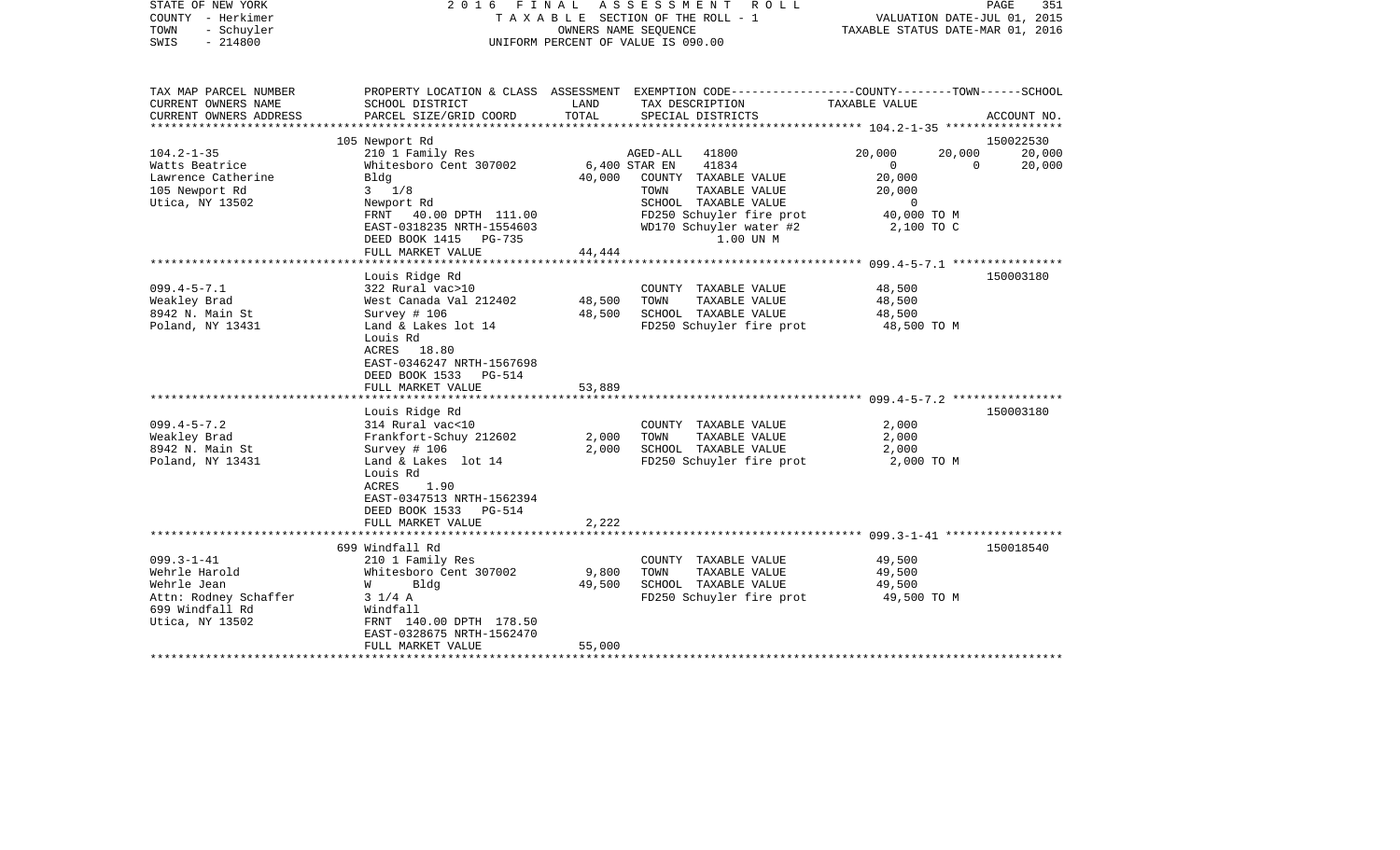| STATE OF NEW YORK<br>COUNTY - Herkimer        | 2016<br>FINAL                             |               | ASSESSMENT<br>R O L L<br>TAXABLE SECTION OF THE ROLL - 1                                        |                                  | 352<br>PAGE<br>VALUATION DATE-JUL 01, 2015 |
|-----------------------------------------------|-------------------------------------------|---------------|-------------------------------------------------------------------------------------------------|----------------------------------|--------------------------------------------|
| TOWN<br>- Schuyler<br>$-214800$<br>SWIS       |                                           |               | OWNERS NAME SEQUENCE<br>UNIFORM PERCENT OF VALUE IS 090.00                                      | TAXABLE STATUS DATE-MAR 01, 2016 |                                            |
|                                               |                                           |               |                                                                                                 |                                  |                                            |
| TAX MAP PARCEL NUMBER                         |                                           |               | PROPERTY LOCATION & CLASS ASSESSMENT EXEMPTION CODE---------------COUNTY-------TOWN------SCHOOL |                                  |                                            |
| CURRENT OWNERS NAME<br>CURRENT OWNERS ADDRESS | SCHOOL DISTRICT<br>PARCEL SIZE/GRID COORD | LAND<br>TOTAL | TAX DESCRIPTION<br>SPECIAL DISTRICTS                                                            | TAXABLE VALUE                    | ACCOUNT NO.                                |
|                                               | 408 Carder Ln                             |               |                                                                                                 |                                  | 150015900                                  |
| $105.3 - 1 - 32$                              | 210 1 Family Res                          |               | STAR B<br>41854                                                                                 | 0                                | $\Omega$<br>27,000                         |
| Weigel Frederic                               | Frankfort-Schuy 212602                    | 9,700         | COUNTY TAXABLE VALUE                                                                            | 71,400                           |                                            |
| Weigel Michele                                | Bldg                                      | 71,400        | TOWN<br>TAXABLE VALUE                                                                           | 71,400                           |                                            |
| 408 Carder Ln                                 | $3 \t1/4$                                 |               | SCHOOL TAXABLE VALUE                                                                            | 44,400                           |                                            |
| Schuyler, NY 13340                            | Box 250 Carder Lane                       |               | FD250 Schuyler fire prot                                                                        | 71,400 TO M                      |                                            |
|                                               | FRNT 146.00 DPTH 166.00                   |               |                                                                                                 |                                  |                                            |
|                                               | <b>BANK</b><br>580                        |               |                                                                                                 |                                  |                                            |
|                                               | EAST-0332912 NRTH-1548007                 |               |                                                                                                 |                                  |                                            |
|                                               | DEED BOOK 769<br>PG-597                   |               |                                                                                                 |                                  |                                            |
|                                               | FULL MARKET VALUE                         | 79,333        |                                                                                                 |                                  |                                            |
|                                               | 852 Newport Rd                            |               |                                                                                                 |                                  | 150075056                                  |
| $099.3 - 1 - 1$                               | 210 1 Family Res                          |               | STAR B<br>41854                                                                                 | $\mathbf{0}$                     | 27,000<br>$\Omega$                         |
| Wellenstein Christin E                        | West Canada Val 212402                    | 15,100        | COUNTY TAXABLE VALUE                                                                            | 79,400                           |                                            |
| 852 Newport Rd                                | E Bldg                                    | 79,400        | TOWN<br>TAXABLE VALUE                                                                           | 79,400                           |                                            |
| Utica, NY 13502                               | 3.10 Acres                                |               | SCHOOL TAXABLE VALUE                                                                            | 52,400                           |                                            |
|                                               | Newport Rd                                |               | FD250 Schuyler fire prot                                                                        | 79,400 TO M                      |                                            |
|                                               | ACRES<br>3.10 BANK<br>740                 |               |                                                                                                 |                                  |                                            |
|                                               | EAST-0338058 NRTH-1560680                 |               |                                                                                                 |                                  |                                            |
|                                               | DEED BOOK 672<br>PG-190                   |               |                                                                                                 |                                  |                                            |
|                                               | FULL MARKET VALUE                         | 88,222        |                                                                                                 |                                  |                                            |
|                                               |                                           |               |                                                                                                 |                                  |                                            |
|                                               | 370 Mckennan Rd                           |               |                                                                                                 |                                  | 150009420                                  |
| $112.2 - 1 - 30$                              | 210 1 Family Res                          |               | 41854<br>STAR B                                                                                 | $\mathbf{0}$                     | 27,000<br>$\Omega$                         |
| Wells Gordon C                                | Frankfort-Schuy 212602                    | 12,200        | COUNTY TAXABLE VALUE                                                                            | 123,200                          |                                            |
| Wells Linda                                   | Res W/gar W/stor Building                 | 123,200       | TOWN<br>TAXABLE VALUE                                                                           | 123,200                          |                                            |
| 370 Mckennan Rd                               | 3/4A<br>15                                |               | SCHOOL TAXABLE VALUE                                                                            | 96,200                           |                                            |
| Frankfort, NY 13340                           | Mckennon<br>FRNT 150.00 DPTH 245.00       |               | FD250 Schuyler fire prot                                                                        | 123,200 TO M                     |                                            |
|                                               | 740<br>BANK                               |               |                                                                                                 |                                  |                                            |
|                                               | EAST-0347906 NRTH-1539743                 |               |                                                                                                 |                                  |                                            |
|                                               | DEED BOOK 746<br>$PG-193$                 |               |                                                                                                 |                                  |                                            |
|                                               | FULL MARKET VALUE                         | 136,889       |                                                                                                 |                                  |                                            |
|                                               |                                           |               |                                                                                                 |                                  |                                            |
|                                               | Louis Ridge Rd                            |               |                                                                                                 |                                  | 150003180                                  |
| $099.4 - 5 - 9$                               | 314 Rural vac<10                          |               | COUNTY TAXABLE VALUE                                                                            | 25,000                           |                                            |
| Wells Jane                                    | West Canada Val 212402                    | 25,000        | TOWN<br>TAXABLE VALUE                                                                           | 25,000                           |                                            |
| 18 Meadow St                                  | Survey $# 106$                            | 25,000        | SCHOOL TAXABLE VALUE                                                                            | 25,000                           |                                            |
| Cohoes, NY 12047                              | Land & Lakes lot 16                       |               | FD250 Schuyler fire prot                                                                        | 25,000 TO M                      |                                            |
|                                               | Louis Rd                                  |               |                                                                                                 |                                  |                                            |
|                                               | 6.10<br>ACRES                             |               |                                                                                                 |                                  |                                            |
|                                               | EAST-0346865 NRTH-1563523                 |               |                                                                                                 |                                  |                                            |
|                                               | DEED BOOK 1460<br><b>PG-380</b>           |               |                                                                                                 |                                  |                                            |
|                                               | FULL MARKET VALUE                         | 27,778        |                                                                                                 |                                  |                                            |
|                                               |                                           |               |                                                                                                 |                                  |                                            |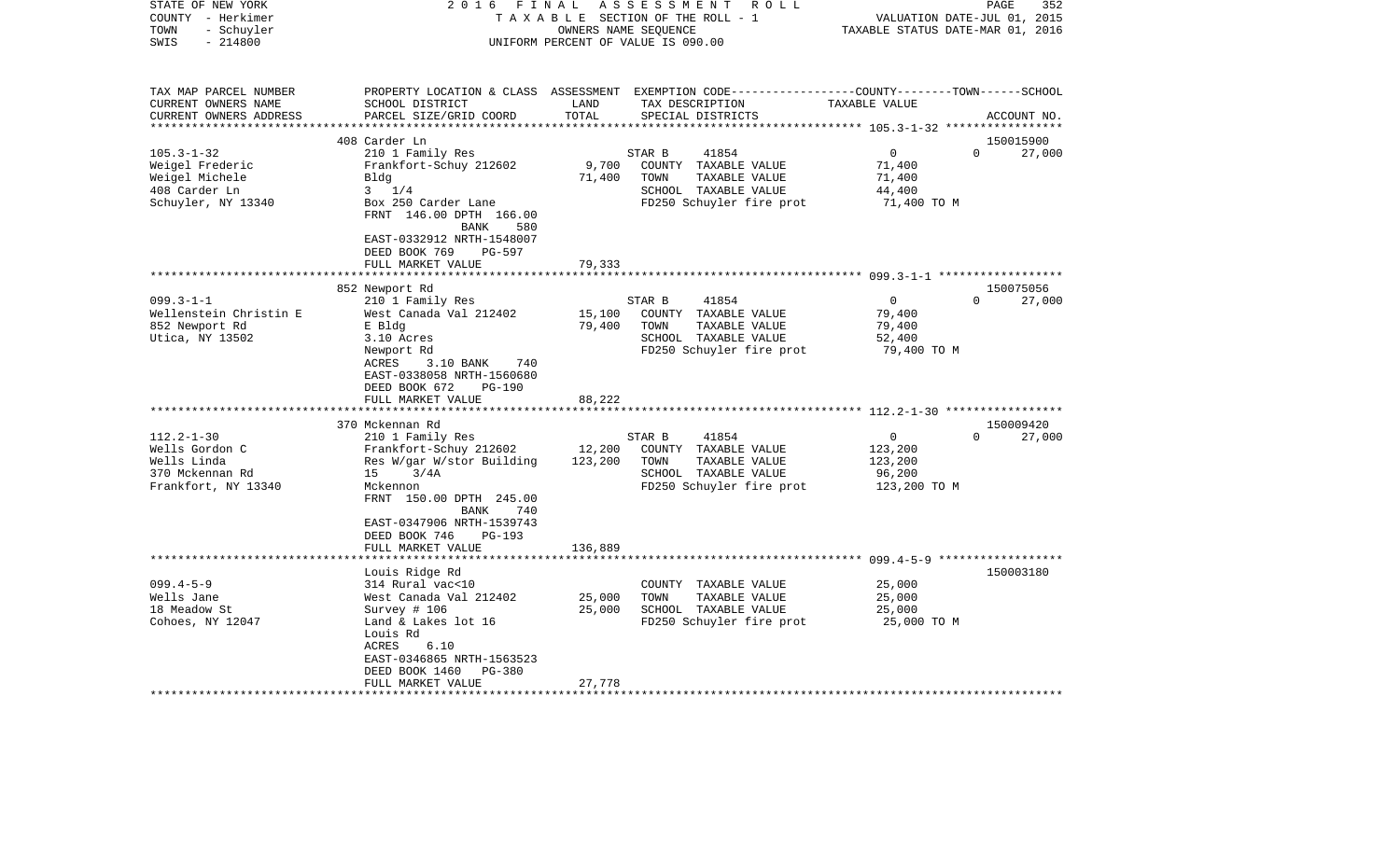| STATE OF NEW YORK<br>COUNTY - Herkimer<br>- Schuyler<br>TOWN<br>SWIS<br>$-214800$                                                                  | FINAL<br>2016                                                                                                                                                                                                              |                            | ASSESSMENT<br>R O L L<br>TAXABLE SECTION OF THE ROLL - 1<br>OWNERS NAME SEQUENCE<br>UNIFORM PERCENT OF VALUE IS 090.00                  | TAXABLE STATUS DATE-MAR 01, 2016                                            | PAGE<br>353<br>VALUATION DATE-JUL 01, 2015 |
|----------------------------------------------------------------------------------------------------------------------------------------------------|----------------------------------------------------------------------------------------------------------------------------------------------------------------------------------------------------------------------------|----------------------------|-----------------------------------------------------------------------------------------------------------------------------------------|-----------------------------------------------------------------------------|--------------------------------------------|
| TAX MAP PARCEL NUMBER<br>CURRENT OWNERS NAME<br>CURRENT OWNERS ADDRESS                                                                             | SCHOOL DISTRICT<br>PARCEL SIZE/GRID COORD                                                                                                                                                                                  | LAND<br>TOTAL              | PROPERTY LOCATION & CLASS ASSESSMENT EXEMPTION CODE---------------COUNTY-------TOWN------SCHOOL<br>TAX DESCRIPTION<br>SPECIAL DISTRICTS | TAXABLE VALUE                                                               | ACCOUNT NO.                                |
| $099.4 - 5 - 10$<br>Wells Jane M<br>18 Meadow St<br>Cohoes, NY 12047                                                                               | Louis Ridge Rd<br>322 Rural vac>10<br>West Canada Val 212402<br>Survey # 106<br>Land & Lakes lot 17<br>Louis Rd<br>ACRES<br>5.95<br>EAST-0346554 NRTH-1563625<br>DEED BOOK 1144 PG-749<br>FULL MARKET VALUE                | 24,800<br>24,800<br>27,556 | COUNTY TAXABLE VALUE<br>TOWN<br>TAXABLE VALUE<br>SCHOOL TAXABLE VALUE<br>FD250 Schuyler fire prot                                       | 24,800<br>24,800<br>24,800<br>24,800 TO M                                   | 150003180                                  |
|                                                                                                                                                    | **********************                                                                                                                                                                                                     |                            |                                                                                                                                         |                                                                             |                                            |
| $099.4 - 3 - 26$<br>Welnowska Mira B<br>117 Frank Applegate Rd<br>Jackson, NJ 08527                                                                | Hawthorne Rd<br>322 Rural vac>10<br>West Canada Val 212402<br>split #6 lot $25$<br>Land & Lakes<br>Mower<br>FRNT 600.00 DPTH<br>ACRES<br>20.00<br>EAST-0340627 NRTH-1567676<br>DEED BOOK 945<br>PG-82<br>FULL MARKET VALUE | 42,300<br>42,300<br>47,000 | COUNTY TAXABLE VALUE<br>TAXABLE VALUE<br>TOWN<br>SCHOOL TAXABLE VALUE<br>FD250 Schuyler fire prot                                       | 42,300<br>42,300<br>42,300<br>42,300 TO M                                   | 150003180                                  |
|                                                                                                                                                    | 1124 Newport Rd                                                                                                                                                                                                            |                            |                                                                                                                                         |                                                                             |                                            |
| $099.1 - 1 - 72.3$<br>Welpe Mark A<br>Welpe Renee M<br>1124 Newport Rd<br>Utica, NY 13502                                                          | 210 1 Family Res<br>West Canada Val 212402<br>Single Family Residence<br>Above Ground Pool<br>Newport Road<br>FRNT 150.00 DPTH 300.00<br>1.00<br>ACRES<br>EAST-0329369 NRTH-1571243<br>DEED BOOK 888<br>PG-191             | 13,500 STAR B<br>96,000    | VET WAR CT 41121<br>41854<br>COUNTY TAXABLE VALUE<br>TAXABLE VALUE<br>TOWN<br>SCHOOL TAXABLE VALUE<br>FD250 Schuyler fire prot          | 8,100<br>8,100<br>$\mathbf{0}$<br>87,900<br>87,900<br>69,000<br>96,000 TO M | $\Omega$<br>27,000<br>$\Omega$             |
|                                                                                                                                                    | FULL MARKET VALUE                                                                                                                                                                                                          | 106,667                    |                                                                                                                                         |                                                                             |                                            |
| $105.4 - 1 - 22.1$<br>Werczynski Cynthia A<br>2003 Steuben Hill Rd<br>Herkimer, NY 13350<br>MAY BE SUBJECT TO PAYMENT<br>UNDER AGDIST LAW TIL 2023 | Steuben Hill Rd<br>105 Vac farmland<br>Frankfort-Schuy 212602<br>Vacant<br>ACRES 182.30<br>EAST-0349230 NRTH-1546054<br>DEED BOOK 870<br>PG-311<br>FULL MARKET VALUE                                                       | 67,700<br>67,700<br>75,222 | 41730<br>AG MKTS<br>COUNTY TAXABLE VALUE<br>TOWN<br>TAXABLE VALUE<br>SCHOOL TAXABLE VALUE<br>FD250 Schuyler fire prot                   | 4,308<br>4,308<br>63,392<br>63,392<br>63,392<br>67,700 TO M                 | 150016770<br>4,308                         |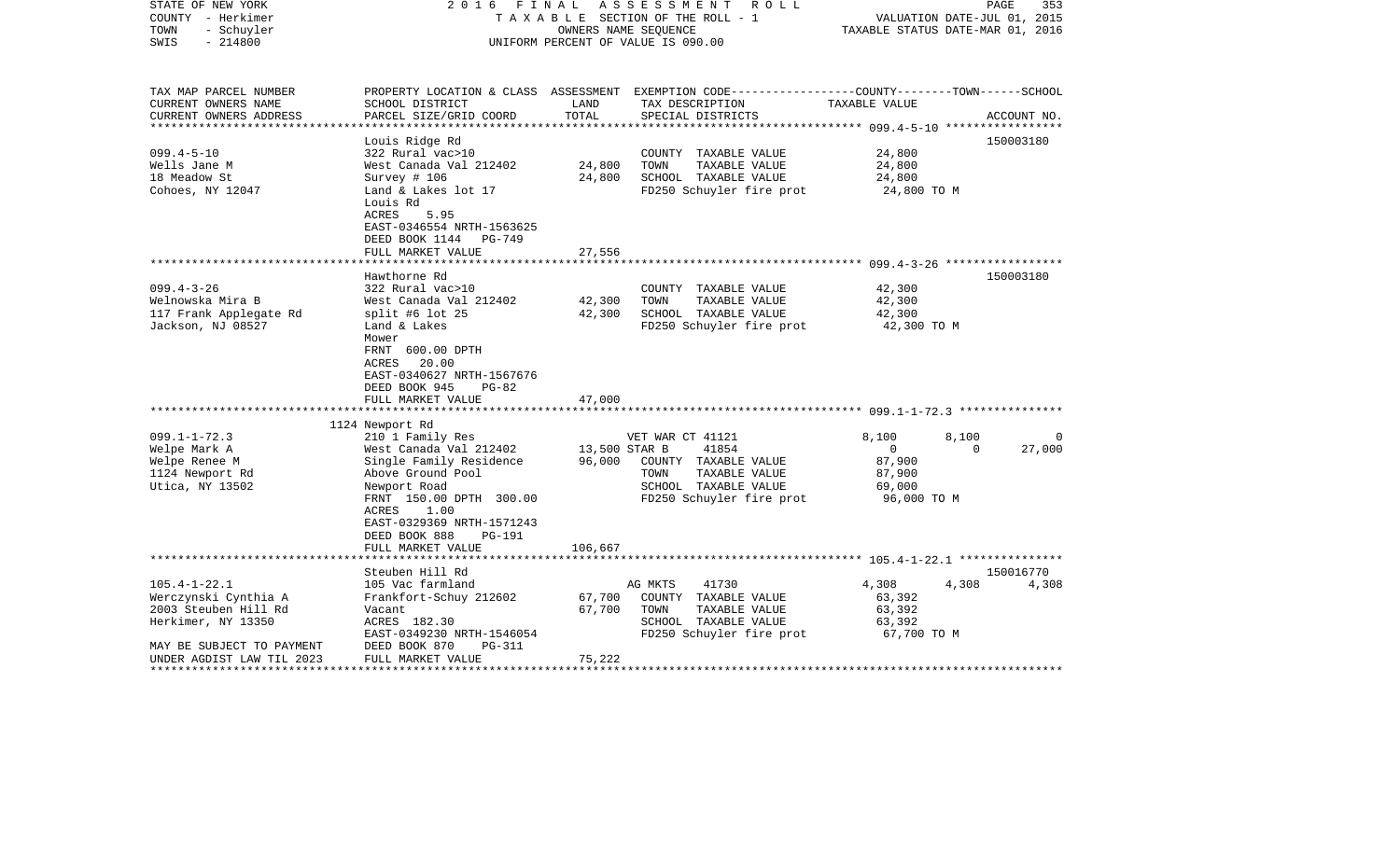| STATE OF NEW YORK<br>COUNTY - Herkimer<br>TOWN<br>- Schuyler<br>$-214800$<br>SWIS |                                                    |        | 2016 FINAL ASSESSMENT ROLL<br>TAXABLE SECTION OF THE ROLL - 1<br>OWNERS NAME SEOUENCE<br>UNIFORM PERCENT OF VALUE IS 090.00 |                                                 | PAGE<br>VALUATION DATE-JUL 01, 2015<br>TAXABLE STATUS DATE-MAR 01, 2016 | 354      |
|-----------------------------------------------------------------------------------|----------------------------------------------------|--------|-----------------------------------------------------------------------------------------------------------------------------|-------------------------------------------------|-------------------------------------------------------------------------|----------|
| TAX MAP PARCEL NUMBER<br>CURRENT OWNERS NAME                                      | SCHOOL DISTRICT                                    | LAND   | PROPERTY LOCATION & CLASS ASSESSMENT EXEMPTION CODE----------------COUNTY-------TOWN------SCHOOL<br>TAX DESCRIPTION         | TAXABLE VALUE                                   |                                                                         |          |
| CURRENT OWNERS ADDRESS                                                            | PARCEL SIZE/GRID COORD                             | TOTAL  | SPECIAL DISTRICTS<br>***************************                                                                            | ****************** 105.4-1-22.2 *************** | ACCOUNT NO.                                                             |          |
|                                                                                   | Steuben Hill Rd                                    |        |                                                                                                                             |                                                 |                                                                         |          |
| $105.4 - 1 - 22.2$                                                                | 314 Rural vac<10                                   |        | AG MKTS<br>41730                                                                                                            | 2,586                                           | 2,586                                                                   | 2,586    |
| Werczynski Cynthia A                                                              | Frankfort-Schuy 212602                             | 5,000  | COUNTY TAXABLE VALUE                                                                                                        | 2,414                                           |                                                                         |          |
| 2003 Steuben Rd                                                                   | Vacant                                             | 5,000  | TOWN<br>TAXABLE VALUE                                                                                                       | 2,414                                           |                                                                         |          |
| Herkimer, NY 13350                                                                | 4.4 Acres 14.43 In Herkim<br>Steuben Hill Rd       |        | SCHOOL TAXABLE VALUE<br>FD250 Schuyler fire prot                                                                            | 2,414<br>5,000 TO M                             |                                                                         |          |
| MAY BE SUBJECT TO PAYMENT                                                         | ACRES<br>4.40 BANK<br>291                          |        |                                                                                                                             |                                                 |                                                                         |          |
| UNDER AGDIST LAW TIL 2023                                                         | EAST-0350233 NRTH-1547529                          |        |                                                                                                                             |                                                 |                                                                         |          |
|                                                                                   | DEED BOOK 870<br>PG-311                            |        |                                                                                                                             |                                                 |                                                                         |          |
|                                                                                   | FULL MARKET VALUE                                  | 5,556  |                                                                                                                             |                                                 |                                                                         |          |
|                                                                                   |                                                    |        |                                                                                                                             |                                                 |                                                                         |          |
| $104.4 - 2 - 2$                                                                   | Off Dyke Rd<br>300 Vacant Land                     |        | AG MKTS<br>41730                                                                                                            | $\overline{0}$                                  | 150009780<br>$\Omega$                                                   | $\Omega$ |
| Werczynski John                                                                   | Whitesboro Cent 307002                             | 2,500  | COUNTY TAXABLE VALUE                                                                                                        | 2,500                                           |                                                                         |          |
| 403 Baum Rd                                                                       | W Vac                                              | 2,500  | TAXABLE VALUE<br>TOWN                                                                                                       | 2,500                                           |                                                                         |          |
| Frankfort, NY 13340                                                               | $2 \t17 \t1/2$                                     |        | SCHOOL TAXABLE VALUE                                                                                                        | 2,500                                           |                                                                         |          |
|                                                                                   | Between Canal & River                              |        | FD250 Schuyler fire prot                                                                                                    | 2,500 TO M                                      |                                                                         |          |
| MAY BE SUBJECT TO PAYMENT                                                         | ACRES 19.50                                        |        |                                                                                                                             |                                                 |                                                                         |          |
| UNDER AGDIST LAW TIL 2023                                                         | EAST-0320164 NRTH-1549489                          |        |                                                                                                                             |                                                 |                                                                         |          |
|                                                                                   | DEED BOOK 1292 PG-851                              |        |                                                                                                                             |                                                 |                                                                         |          |
|                                                                                   | FULL MARKET VALUE                                  | 2,778  |                                                                                                                             |                                                 |                                                                         |          |
|                                                                                   | Off Dyke Rd                                        |        |                                                                                                                             |                                                 | 150010020                                                               |          |
| $104.4 - 2 - 6$                                                                   | 300 Vacant Land                                    |        | AG MKTS<br>41730                                                                                                            | $\overline{0}$                                  | $\Omega$                                                                | $\Omega$ |
| Werczynski John                                                                   | Whitesboro Cent 307002                             | 2,500  | COUNTY TAXABLE VALUE                                                                                                        | 2,500                                           |                                                                         |          |
| 403 Baum Rd                                                                       | Vac                                                | 2,500  | TOWN<br>TAXABLE VALUE                                                                                                       | 2,500                                           |                                                                         |          |
| Frankfort, NY 13340                                                               | 2 25                                               |        | SCHOOL TAXABLE VALUE                                                                                                        | 2,500                                           |                                                                         |          |
|                                                                                   | Between Railroad & River                           |        | FD250 Schuyler fire prot                                                                                                    | 2,500 TO M                                      |                                                                         |          |
| MAY BE SUBJECT TO PAYMENT                                                         | ACRES 22.90                                        |        |                                                                                                                             |                                                 |                                                                         |          |
| UNDER AGDIST LAW TIL 2023                                                         | EAST-0321123 NRTH-1548434<br>DEED BOOK 1292 PG-851 |        |                                                                                                                             |                                                 |                                                                         |          |
|                                                                                   | FULL MARKET VALUE                                  | 2,778  |                                                                                                                             |                                                 |                                                                         |          |
|                                                                                   |                                                    |        |                                                                                                                             |                                                 |                                                                         |          |
|                                                                                   | 372 Baum Rd                                        |        |                                                                                                                             |                                                 | 150003810                                                               |          |
| $112.2 - 1 - 23.11$                                                               | 105 Vac farmland                                   |        | AG MKTS<br>41730                                                                                                            | 6,056                                           | 6,056                                                                   | 6,056    |
| Werczynski John                                                                   | Frankfort-Schuy 212602                             | 15,000 | COUNTY TAXABLE VALUE                                                                                                        | 8,944                                           |                                                                         |          |
| 403 Baum Rd                                                                       | S Bldg                                             | 15,000 | TOWN<br>TAXABLE VALUE                                                                                                       | 8,944                                           |                                                                         |          |
| Frankfort, NY 13340                                                               | 26 Acrs                                            |        | SCHOOL TAXABLE VALUE                                                                                                        | 8,944                                           |                                                                         |          |
| MAY BE SUBJECT TO PAYMENT                                                         | Baum<br>ACRES 15.70                                |        | FD250 Schuyler fire prot                                                                                                    | 15,000 TO M                                     |                                                                         |          |
| UNDER AGDIST LAW TIL 2023                                                         | EAST-0347701 NRTH-1542034                          |        |                                                                                                                             |                                                 |                                                                         |          |
|                                                                                   | PG-721<br>DEED BOOK 1551                           |        |                                                                                                                             |                                                 |                                                                         |          |
|                                                                                   | FULL MARKET VALUE                                  | 16,667 |                                                                                                                             |                                                 |                                                                         |          |
| *************************                                                         |                                                    |        |                                                                                                                             |                                                 |                                                                         |          |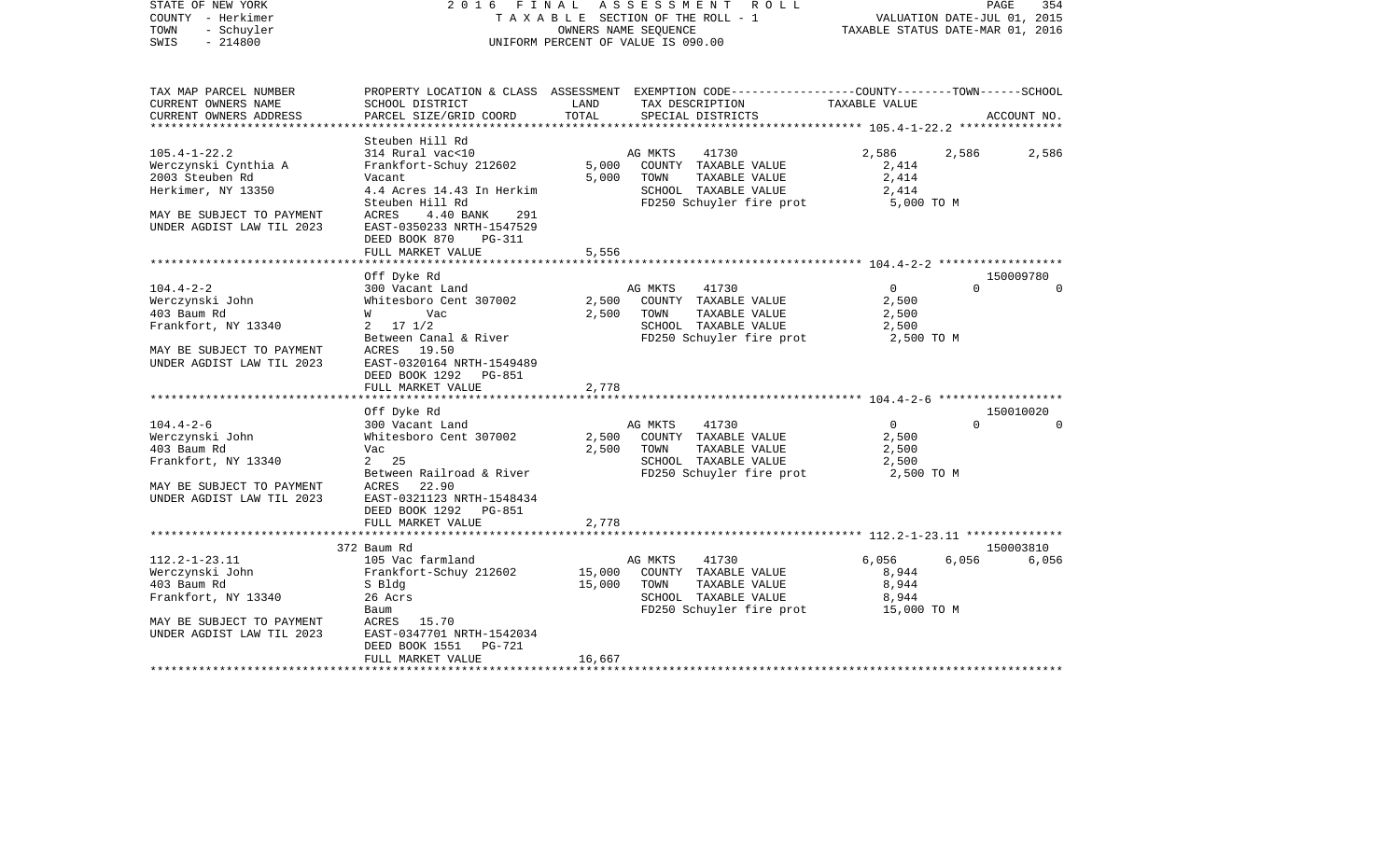| STATE OF NEW YORK<br>COUNTY - Herkimer<br>- Schuyler<br>TOWN<br>SWIS<br>$-214800$ | 2 0 1 6<br>FINAL<br>ASSESSMENT<br>R O L L<br>TAXABLE SECTION OF THE ROLL - 1<br>OWNERS NAME SEQUENCE<br>UNIFORM PERCENT OF VALUE IS 090.00 |                      |                                                                                                  | 355<br>PAGE<br>VALUATION DATE-JUL 01,<br>2015<br>TAXABLE STATUS DATE-MAR 01, 2016 |             |             |
|-----------------------------------------------------------------------------------|--------------------------------------------------------------------------------------------------------------------------------------------|----------------------|--------------------------------------------------------------------------------------------------|-----------------------------------------------------------------------------------|-------------|-------------|
| TAX MAP PARCEL NUMBER                                                             |                                                                                                                                            |                      | PROPERTY LOCATION & CLASS ASSESSMENT EXEMPTION CODE----------------COUNTY-------TOWN------SCHOOL |                                                                                   |             |             |
| CURRENT OWNERS NAME                                                               | SCHOOL DISTRICT                                                                                                                            | LAND                 | TAX DESCRIPTION                                                                                  | TAXABLE VALUE                                                                     |             |             |
| CURRENT OWNERS ADDRESS<br>***********************                                 | PARCEL SIZE/GRID COORD                                                                                                                     | TOTAL<br>*********** | SPECIAL DISTRICTS                                                                                |                                                                                   |             | ACCOUNT NO. |
|                                                                                   | 372 Baum Rd                                                                                                                                |                      | ************************************* 112.2-1-23.12 **************                               |                                                                                   |             | 150003810   |
| $112.2 - 1 - 23.12$                                                               | 105 Vac farmland                                                                                                                           |                      | COUNTY<br>TAXABLE VALUE                                                                          | 3,000                                                                             |             |             |
| Werczynski John                                                                   | Frankfort-Schuy 212602                                                                                                                     | 3,000                | TOWN<br>TAXABLE VALUE                                                                            | 3,000                                                                             |             |             |
| 403 Baum Rd                                                                       | 6.3                                                                                                                                        | 3,000                | SCHOOL TAXABLE VALUE                                                                             | 3,000                                                                             |             |             |
| Frankfort, NY 13340                                                               | Baum                                                                                                                                       |                      | FD250 Schuyler fire prot                                                                         | 3,000 TO M                                                                        |             |             |
|                                                                                   | FRNT<br>622.00 DPTH                                                                                                                        |                      |                                                                                                  |                                                                                   |             |             |
| MAY BE SUBJECT TO PAYMENT                                                         | 6.30<br>ACRES                                                                                                                              |                      |                                                                                                  |                                                                                   |             |             |
| UNDER AGDIST LAW TIL 2022                                                         | EAST-0346547 NRTH-1542249                                                                                                                  |                      |                                                                                                  |                                                                                   |             |             |
|                                                                                   | DEED BOOK 1551<br>PG-721                                                                                                                   |                      |                                                                                                  |                                                                                   |             |             |
|                                                                                   | FULL MARKET VALUE                                                                                                                          | 3,333                | ****************************** 112.2-1-23.2 ***************                                      |                                                                                   |             |             |
|                                                                                   | 403 Baum Rd                                                                                                                                |                      |                                                                                                  |                                                                                   |             |             |
| $112.2 - 1 - 23.2$                                                                | 240 Rural res                                                                                                                              |                      | AG MKTS<br>41730                                                                                 | 24,389                                                                            | 24,389      | 24,389      |
| Werczynski John                                                                   | Frankfort-Schuy 212602                                                                                                                     | 71,400 STAR B        | 41854                                                                                            | $\mathbf{0}$                                                                      | $\mathbf 0$ | 27,000      |
| 403 Baum Rd                                                                       | N Bldg                                                                                                                                     | 168,000              | COUNTY TAXABLE VALUE                                                                             | 143,611                                                                           |             |             |
| Frankfort, NY 13340                                                               | 127 Acres                                                                                                                                  |                      | TOWN<br>TAXABLE VALUE                                                                            | 143,611                                                                           |             |             |
|                                                                                   | Baum Road                                                                                                                                  |                      | SCHOOL TAXABLE VALUE                                                                             | 116,611                                                                           |             |             |
| MAY BE SUBJECT TO PAYMENT                                                         | FRNT 1826.00 DPTH                                                                                                                          |                      | FD250 Schuyler fire prot                                                                         | 168,000 TO M                                                                      |             |             |
| UNDER AGDIST LAW TIL 2023                                                         | ACRES 108.60                                                                                                                               |                      |                                                                                                  |                                                                                   |             |             |
|                                                                                   | EAST-0348181 NRTH-1543269                                                                                                                  |                      |                                                                                                  |                                                                                   |             |             |
|                                                                                   | DEED BOOK 1097<br>PG-116<br>FULL MARKET VALUE                                                                                              | 186,667              |                                                                                                  |                                                                                   |             |             |
|                                                                                   |                                                                                                                                            | *********            |                                                                                                  |                                                                                   |             |             |
|                                                                                   | Grande View Dr                                                                                                                             |                      |                                                                                                  |                                                                                   |             | 150003180   |
| $099.2 - 4 - 37$                                                                  | 314 Rural vac<10                                                                                                                           |                      | COUNTY<br>TAXABLE VALUE                                                                          | 29,750                                                                            |             |             |
| Wheeler Alesha                                                                    | West Canada Val 212402                                                                                                                     | 29,750               | TAXABLE VALUE<br>TOWN                                                                            | 29,750                                                                            |             |             |
| Bahrakis Troy & Jodi                                                              | Survey $# 362$                                                                                                                             | 29,750               | SCHOOL TAXABLE VALUE                                                                             | 29,750                                                                            |             |             |
| 10 Marshall Ave                                                                   | Land & Lakes lot 37                                                                                                                        |                      | FD250 Schuyler fire prot                                                                         | 29,750 TO M                                                                       |             |             |
| Mohawk, NY 13407                                                                  | Grande View Dr                                                                                                                             |                      |                                                                                                  |                                                                                   |             |             |
|                                                                                   | FRNT 1077.70 DPTH                                                                                                                          |                      |                                                                                                  |                                                                                   |             |             |
|                                                                                   | ACRES<br>8.90                                                                                                                              |                      |                                                                                                  |                                                                                   |             |             |
|                                                                                   | EAST-0338890 NRTH-1573439<br>DEED BOOK 1544<br>PG-280                                                                                      |                      |                                                                                                  |                                                                                   |             |             |
|                                                                                   | FULL MARKET VALUE                                                                                                                          | 33,056               |                                                                                                  |                                                                                   |             |             |
|                                                                                   | *************************                                                                                                                  | ***********          | ****************************** 104.7-2-23.3 ***************                                      |                                                                                   |             |             |
|                                                                                   | 2099 State Route 5                                                                                                                         |                      |                                                                                                  |                                                                                   |             |             |
| $104.7 - 2 - 23.3$                                                                | 210 1 Family Res                                                                                                                           |                      | STAR B<br>41854                                                                                  | 0                                                                                 | $\mathbf 0$ | 27,000      |
| Wheeler Jason                                                                     | Whitesboro Cent 307002                                                                                                                     | 10,500               | COUNTY TAXABLE VALUE                                                                             | 108,000                                                                           |             |             |
| 2099 State Route 5                                                                | Modular Residence & Pool                                                                                                                   | 108,000              | TOWN<br>TAXABLE VALUE                                                                            | 108,000                                                                           |             |             |
| Utica, NY 13502                                                                   | merged 104.7-2-23.4 2014                                                                                                                   |                      | SCHOOL TAXABLE VALUE                                                                             | 81,000                                                                            |             |             |
|                                                                                   | State Road                                                                                                                                 |                      | FD250 Schuyler fire prot                                                                         | 108,000 TO M                                                                      |             |             |
|                                                                                   | FRNT<br>95.00 DPTH                                                                                                                         |                      | SD030 Schuyler sewer #1                                                                          | 1.00 UN M                                                                         |             |             |
|                                                                                   | ACRES<br>0.08                                                                                                                              |                      | WD170 Schuyler water #2                                                                          | 108,000 TO C                                                                      |             |             |
|                                                                                   | EAST-0315435 NRTH-1556701<br>DEED BOOK 1280<br>PG-669                                                                                      |                      | 1.00 UN M<br>WD175 Schuyler water #3                                                             | 108,000 TO M                                                                      |             |             |
|                                                                                   | FULL MARKET VALUE                                                                                                                          | 120,000              |                                                                                                  |                                                                                   |             |             |
|                                                                                   |                                                                                                                                            |                      |                                                                                                  |                                                                                   |             |             |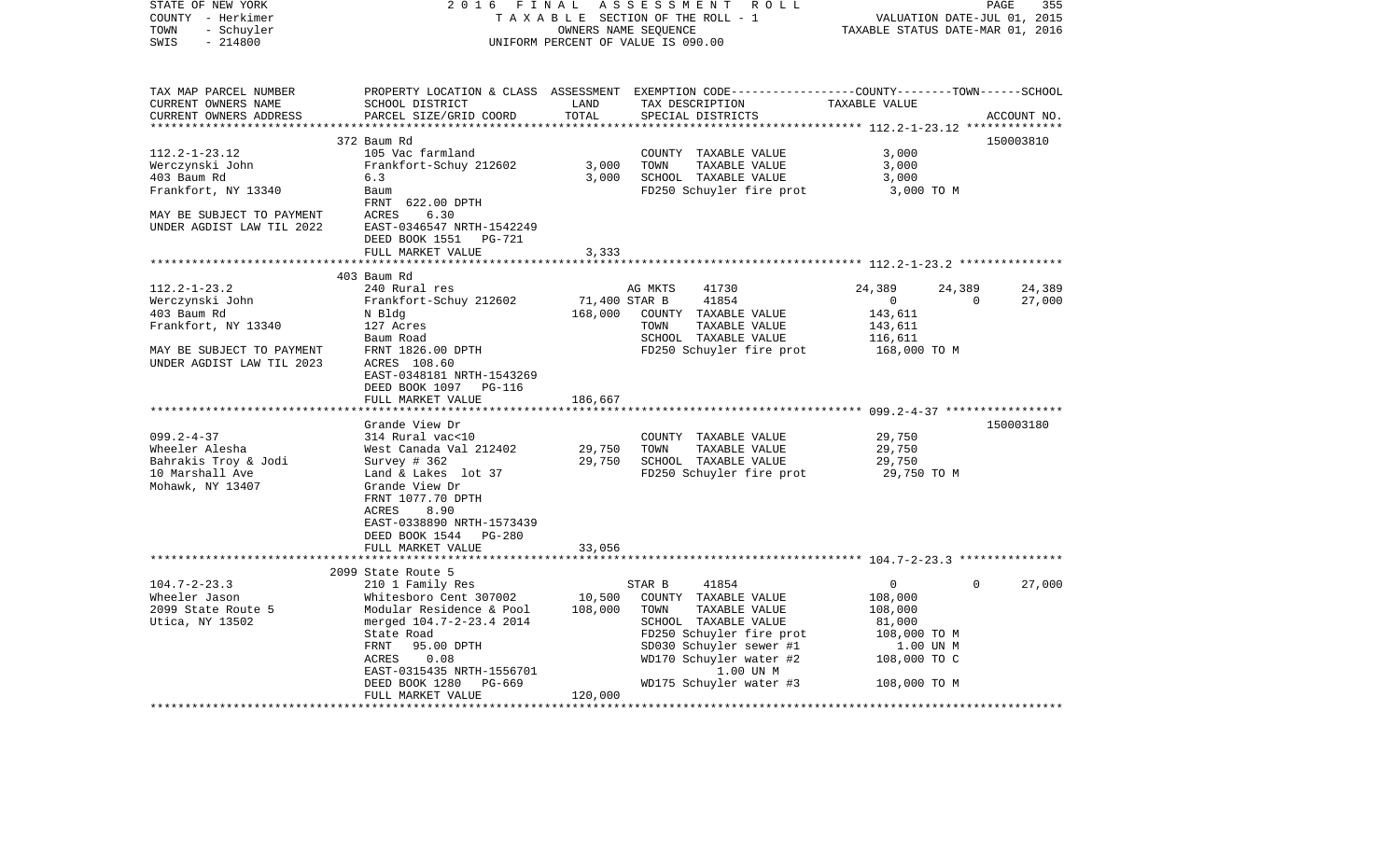| STATE OF NEW YORK<br>COUNTY - Herkimer<br>- Schuyler<br>TOWN<br>$-214800$<br>SWIS                   | 2016<br>FINAL                                                                                                     |               | A S S E S S M E N T<br>R O L L<br>TAXABLE SECTION OF THE ROLL - 1<br>OWNERS NAME SEQUENCE<br>UNIFORM PERCENT OF VALUE IS 090.00         | VALUATION DATE-JUL 01, 2015<br>TAXABLE STATUS DATE-MAR 01, 2016 | PAGE<br>356 |
|-----------------------------------------------------------------------------------------------------|-------------------------------------------------------------------------------------------------------------------|---------------|-----------------------------------------------------------------------------------------------------------------------------------------|-----------------------------------------------------------------|-------------|
| TAX MAP PARCEL NUMBER<br>CURRENT OWNERS NAME<br>CURRENT OWNERS ADDRESS<br>************************* | SCHOOL DISTRICT<br>PARCEL SIZE/GRID COORD                                                                         | LAND<br>TOTAL | PROPERTY LOCATION & CLASS ASSESSMENT EXEMPTION CODE---------------COUNTY-------TOWN------SCHOOL<br>TAX DESCRIPTION<br>SPECIAL DISTRICTS | TAXABLE VALUE                                                   | ACCOUNT NO. |
|                                                                                                     | 118 Millers Grove Rd                                                                                              |               |                                                                                                                                         |                                                                 | 150008340   |
| $112.2 - 2 - 37$                                                                                    | 210 1 Family Res                                                                                                  |               | VET WAR CT 41121                                                                                                                        | 8,100<br>8,100                                                  |             |
| Wheeler Robert                                                                                      | Frankfort-Schuy 212602                                                                                            | 8,200 STAR EN | 41834                                                                                                                                   | $\overline{0}$<br>$\overline{0}$                                | 58,770      |
| Wheeler Joann                                                                                       | E<br>Bldg                                                                                                         | 60,700        | COUNTY TAXABLE VALUE                                                                                                                    | 52,600                                                          |             |
| 118 Millers Grove Rd                                                                                | $3 \frac{1}{3}$                                                                                                   |               | TOWN<br>TAXABLE VALUE                                                                                                                   | 52,600                                                          |             |
| Frankfort, NY 13340                                                                                 | Millers Grove                                                                                                     |               | SCHOOL TAXABLE VALUE                                                                                                                    | 1,930                                                           |             |
|                                                                                                     | FRNT 110.00 DPTH 150.00<br>EAST-0336654 NRTH-1540158<br>DEED BOOK 00619 PG-00454<br>FULL MARKET VALUE             | 67,444        | FD250 Schuyler fire prot                                                                                                                | 60,700 TO M                                                     |             |
|                                                                                                     | *********************                                                                                             |               |                                                                                                                                         |                                                                 |             |
|                                                                                                     | 2364 State Route 5 Rte                                                                                            |               |                                                                                                                                         |                                                                 |             |
| $104.2 - 2 - 5.4$                                                                                   | 431 Auto dealer                                                                                                   |               | COUNTY TAXABLE VALUE                                                                                                                    | 100,000                                                         |             |
| Wheeler William M                                                                                   | Whitesboro Cent 307002                                                                                            | 6,000         | TOWN<br>TAXABLE VALUE                                                                                                                   | 100,000                                                         |             |
| 2364 State Route 5                                                                                  | Sales Auto Bldg                                                                                                   | 100,000       | SCHOOL TAXABLE VALUE                                                                                                                    | 100,000                                                         |             |
| Utica, NY 13502                                                                                     | $1/2$ Acre                                                                                                        |               | FD250 Schuyler fire prot                                                                                                                | 100,000 TO M                                                    |             |
|                                                                                                     | State Rd<br>FRNT 147.00 DPTH 248.00<br>EAST-0319422 NRTH-1553483<br>DEED BOOK 1351<br>PG-184<br>FULL MARKET VALUE | 111,111       | WD170 Schuyler water #2<br>1.00 UN M                                                                                                    | 100,000 TO C                                                    |             |
|                                                                                                     |                                                                                                                   |               |                                                                                                                                         |                                                                 |             |
|                                                                                                     | 2372 State Route 5                                                                                                |               |                                                                                                                                         |                                                                 | 150023730   |
| $104.2 - 2 - 11$                                                                                    | 210 1 Family Res                                                                                                  |               | COUNTY TAXABLE VALUE                                                                                                                    | 93,000                                                          |             |
| Wheeler William M                                                                                   | Whitesboro Cent 307002                                                                                            | 13,900        | TOWN<br>TAXABLE VALUE                                                                                                                   | 93,000                                                          |             |
| 2364 State Route 5<br>Utica, NY 13502                                                               | Bldg<br>demo garage 2013                                                                                          | 93,000        | SCHOOL TAXABLE VALUE<br>FD250 Schuyler fire prot                                                                                        | 93,000<br>93,000 TO M                                           |             |
|                                                                                                     | State                                                                                                             |               | WD170 Schuyler water #2                                                                                                                 | 4,000 TO C                                                      |             |
|                                                                                                     | FRNT 150.00 DPTH 250.00<br>ACRES<br>1.46<br>EAST-0319559 NRTH-1553419                                             |               | 1.00 UN M                                                                                                                               |                                                                 |             |
|                                                                                                     | DEED BOOK 1370 PG-871                                                                                             |               |                                                                                                                                         |                                                                 |             |
|                                                                                                     | FULL MARKET VALUE                                                                                                 | 103,333       |                                                                                                                                         |                                                                 |             |
|                                                                                                     | 2209 State Route 5                                                                                                |               |                                                                                                                                         |                                                                 | 150008790   |
| $104.11 - 1 - 6$                                                                                    | 210 1 Family Res                                                                                                  |               | COUNTY TAXABLE VALUE                                                                                                                    | 194,900                                                         |             |
| Wheeler William M                                                                                   | Whitesboro Cent 307002                                                                                            | 13,600        | TAXABLE VALUE<br>TOWN                                                                                                                   | 194,900                                                         |             |
| 2364 State Route 5                                                                                  | Res-Business-Storage Bldg                                                                                         | 194,900       | SCHOOL TAXABLE VALUE                                                                                                                    | 194,900                                                         |             |
| Utica, NY 13502                                                                                     | 3 Manufactured                                                                                                    |               | FD250 Schuyler fire prot                                                                                                                | 194,900 TO M                                                    |             |
|                                                                                                     | State                                                                                                             |               | WD170 Schuyler water #2                                                                                                                 | 194,900 TO C                                                    |             |
|                                                                                                     | FRNT 185.00 DPTH 267.00<br>ACRES<br>1.14                                                                          |               | 1.00 UN M                                                                                                                               |                                                                 |             |
|                                                                                                     | EAST-0317069 NRTH-1555426                                                                                         |               |                                                                                                                                         |                                                                 |             |
|                                                                                                     | DEED BOOK 1562<br>PG-964                                                                                          |               |                                                                                                                                         |                                                                 |             |
|                                                                                                     | FULL MARKET VALUE                                                                                                 | 216,556       |                                                                                                                                         |                                                                 |             |
|                                                                                                     |                                                                                                                   |               |                                                                                                                                         |                                                                 |             |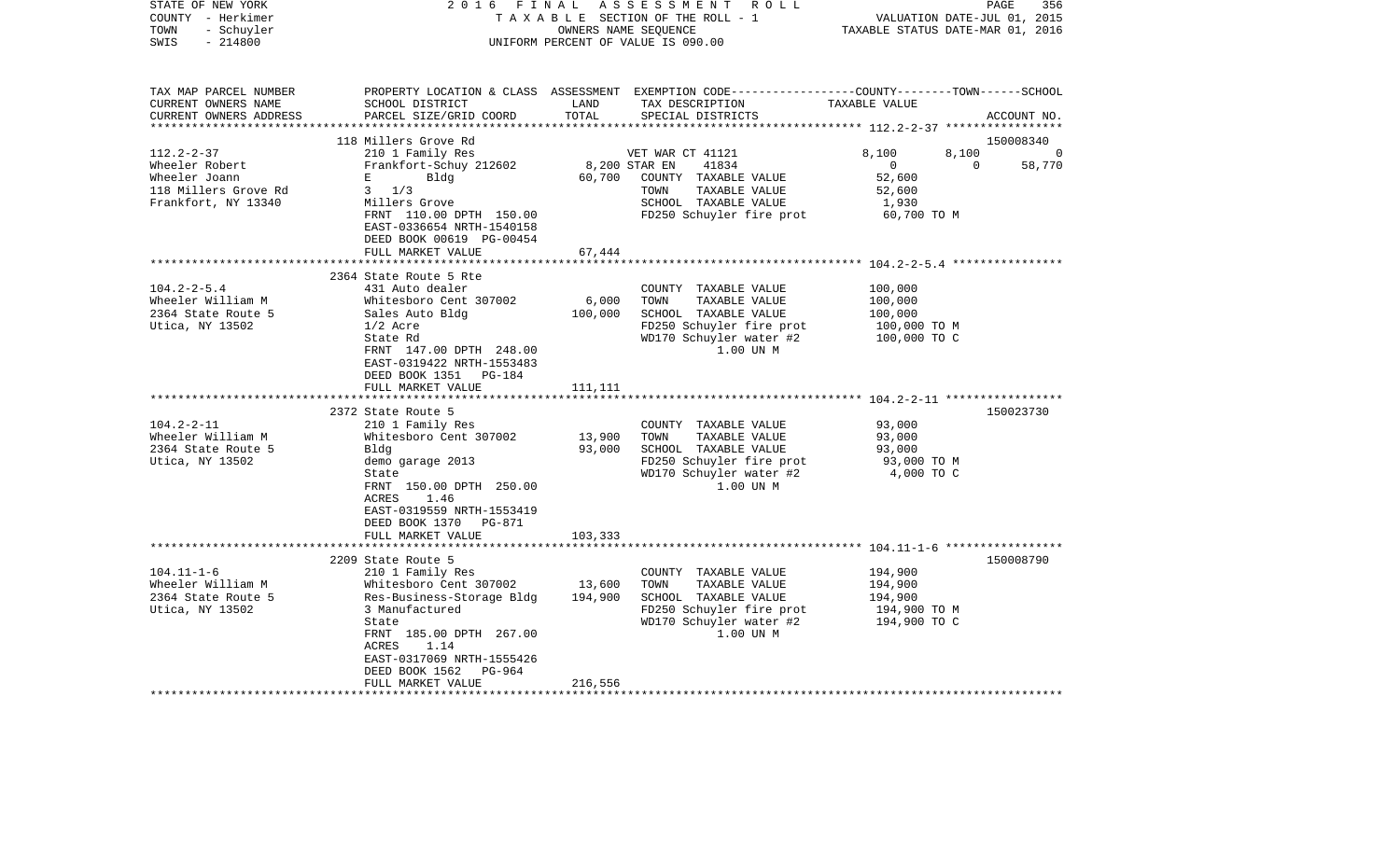| STATE OF NEW YORK<br>COUNTY - Herkimer<br>TOWN<br>- Schuyler<br>$-214800$<br>SWIS                                                                                                                       | 2 0 1 6<br>FINAL                                                                                                                                                                                                                                                                                                                                                                                                                           | OWNERS NAME SEQUENCE                         | ASSESSMENT<br>R O L L<br>TAXABLE SECTION OF THE ROLL - 1<br>UNIFORM PERCENT OF VALUE IS 090.00                                                                                                                                                                                                             | VALUATION DATE-JUL 01, 2015<br>TAXABLE STATUS DATE-MAR 01, 2016                                                                                  | PAGE<br>357                                  |
|---------------------------------------------------------------------------------------------------------------------------------------------------------------------------------------------------------|--------------------------------------------------------------------------------------------------------------------------------------------------------------------------------------------------------------------------------------------------------------------------------------------------------------------------------------------------------------------------------------------------------------------------------------------|----------------------------------------------|------------------------------------------------------------------------------------------------------------------------------------------------------------------------------------------------------------------------------------------------------------------------------------------------------------|--------------------------------------------------------------------------------------------------------------------------------------------------|----------------------------------------------|
| TAX MAP PARCEL NUMBER<br>CURRENT OWNERS NAME<br>CURRENT OWNERS ADDRESS<br>*************************                                                                                                     | SCHOOL DISTRICT<br>PARCEL SIZE/GRID COORD                                                                                                                                                                                                                                                                                                                                                                                                  | LAND<br>TOTAL                                | PROPERTY LOCATION & CLASS ASSESSMENT EXEMPTION CODE---------------COUNTY-------TOWN------SCHOOL<br>TAX DESCRIPTION<br>SPECIAL DISTRICTS                                                                                                                                                                    | TAXABLE VALUE                                                                                                                                    | ACCOUNT NO.                                  |
|                                                                                                                                                                                                         | 3647 State Route 5                                                                                                                                                                                                                                                                                                                                                                                                                         |                                              |                                                                                                                                                                                                                                                                                                            |                                                                                                                                                  | 150003900                                    |
| $112.2 - 3 - 35.6$<br>Whittaker John D<br>Whittaker Rebecca C<br>236 South Main St<br>Herkimer, NY 13350                                                                                                | 210 1 Family Res<br>Frankfort-Schuy 212602<br>Residence & Garage<br>1.3 Acres<br>State<br>FRNT<br>92.30 DPTH<br>1.30<br>ACRES<br>EAST-0339401 NRTH-1537736                                                                                                                                                                                                                                                                                 | 15,000<br>95,000                             | COUNTY TAXABLE VALUE<br>TOWN<br>TAXABLE VALUE<br>SCHOOL TAXABLE VALUE<br>FD250 Schuyler fire prot                                                                                                                                                                                                          | 95,000<br>95,000<br>95,000<br>95,000 TO M                                                                                                        |                                              |
|                                                                                                                                                                                                         | DEED BOOK 1142<br>PG-575                                                                                                                                                                                                                                                                                                                                                                                                                   |                                              |                                                                                                                                                                                                                                                                                                            |                                                                                                                                                  |                                              |
|                                                                                                                                                                                                         | FULL MARKET VALUE                                                                                                                                                                                                                                                                                                                                                                                                                          | 105,556                                      |                                                                                                                                                                                                                                                                                                            |                                                                                                                                                  |                                              |
|                                                                                                                                                                                                         |                                                                                                                                                                                                                                                                                                                                                                                                                                            |                                              |                                                                                                                                                                                                                                                                                                            |                                                                                                                                                  |                                              |
| $104.7 - 1 - 51$<br>Whittaker William J<br>Whittaker Robert G<br>5684 Mapleton Dr<br>Utica, NY 13502<br>$112.1 - 2 - 9$<br>Wiegand Gerry<br>Wiegand Janet<br>2648 Steuben Hill Rd<br>Herkimer, NY 13350 | 5684 Mapleton Dr<br>210 1 Family Res<br>Whitesboro Cent 307002<br>E 5684 Bldg<br>$3 \t1/4$<br>Mapleton Dr<br>FRNT 90.00 DPTH 125.00<br>EAST-0314811 NRTH-1558514<br>DEED BOOK 916<br><b>PG-202</b><br>FULL MARKET VALUE<br>182 Carder Ln<br>210 1 Family Res<br>Frankfort-Schuy 212602<br>E<br>Bldg<br>1/8<br>3<br>Carder Lane<br>FRNT 170.00 DPTH 135.00<br><b>ACRES</b><br>0.17<br>EAST-0332567 NRTH-1544655<br>DEED BOOK 00623 PG-00640 | 7,400<br>83,600<br>92,889<br>6,800<br>42,200 | 41854<br>STAR B<br>COUNTY TAXABLE VALUE<br>TOWN<br>TAXABLE VALUE<br>SCHOOL TAXABLE VALUE<br>FD250 Schuyler fire prot<br>LT160 Schuyler light #1<br>SD030 Schuyler sewer #1<br>WD175 Schuyler water #3<br>COUNTY TAXABLE VALUE<br>TOWN<br>TAXABLE VALUE<br>SCHOOL TAXABLE VALUE<br>FD250 Schuyler fire prot | $\mathbf 0$<br>83,600<br>83,600<br>56,600<br>83,600 TO M<br>83,600 TO M<br>1.06 UN M<br>83,600 TO M<br>42,200<br>42,200<br>42,200<br>42,200 TO M | 150022680<br>$\Omega$<br>27,000<br>150018210 |
|                                                                                                                                                                                                         | FULL MARKET VALUE                                                                                                                                                                                                                                                                                                                                                                                                                          | 46,889                                       |                                                                                                                                                                                                                                                                                                            |                                                                                                                                                  |                                              |
| $099.3 - 1 - 42$<br>Wilcox Earl<br>Wilcox Jean<br>Attn: Rodney Schaffer<br>699 Windfall Rd<br>Utica, NY 13502<br>*******************                                                                    | Windfall Rd<br>314 Rural vac<10<br>Whitesboro Cent 307002<br>Vacant<br>$1/4$ Acre<br>Windfall Road<br>FRNT<br>85.00 DPTH 137.00<br>EAST-0328606 NRTH-1562385<br>DEED BOOK 00523 PG-00510<br>FULL MARKET VALUE                                                                                                                                                                                                                              | 1,400<br>1,400<br>1,556                      | COUNTY TAXABLE VALUE<br>TOWN<br>TAXABLE VALUE<br>SCHOOL TAXABLE VALUE<br>FD250 Schuyler fire prot                                                                                                                                                                                                          | 1,400<br>1,400<br>1,400<br>1,400 TO M                                                                                                            | 150022710                                    |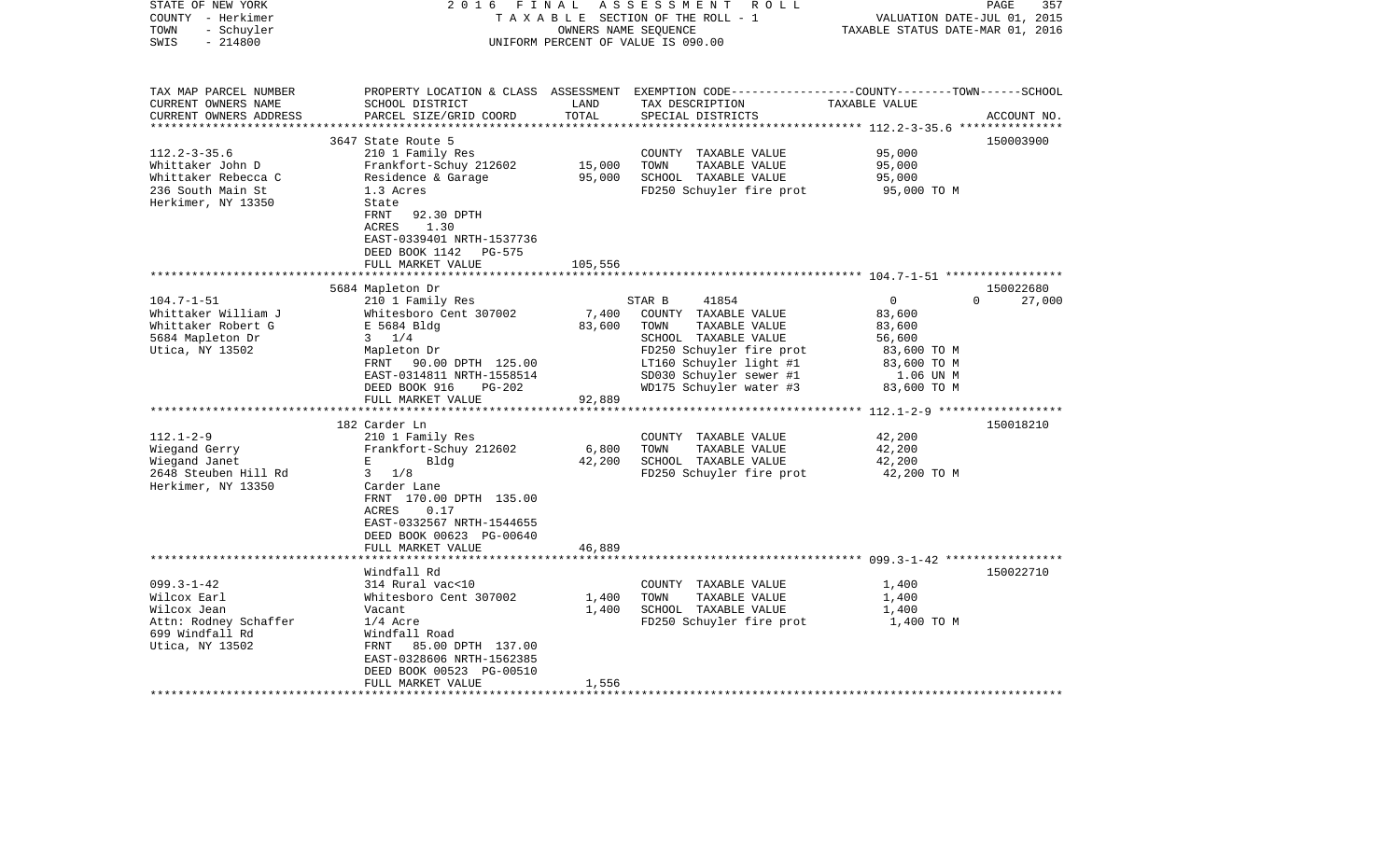| STATE OF NEW YORK<br>COUNTY - Herkimer<br>TOWN<br>- Schuyler<br>$-214800$<br>SWIS | 2016 FINAL                                         |               | ASSESSMENT<br>R O L L<br>TAXABLE SECTION OF THE ROLL - 1<br>OWNERS NAME SEOUENCE<br>UNIFORM PERCENT OF VALUE IS 090.00                   | VALUATION DATE-JUL 01, 2015<br>TAXABLE STATUS DATE-MAR 01, 2016 | PAGE<br>358        |
|-----------------------------------------------------------------------------------|----------------------------------------------------|---------------|------------------------------------------------------------------------------------------------------------------------------------------|-----------------------------------------------------------------|--------------------|
| TAX MAP PARCEL NUMBER<br>CURRENT OWNERS NAME<br>CURRENT OWNERS ADDRESS            | SCHOOL DISTRICT<br>PARCEL SIZE/GRID COORD          | LAND<br>TOTAL | PROPERTY LOCATION & CLASS ASSESSMENT EXEMPTION CODE----------------COUNTY-------TOWN------SCHOOL<br>TAX DESCRIPTION<br>SPECIAL DISTRICTS | TAXABLE VALUE                                                   | ACCOUNT NO.        |
| *********************                                                             |                                                    |               |                                                                                                                                          |                                                                 |                    |
|                                                                                   | 144 Drive-In Rd                                    |               |                                                                                                                                          |                                                                 | 150075023          |
| $105.3 - 1 - 5$                                                                   | 270 Mfg housing                                    |               | 41854<br>STAR B                                                                                                                          | $0 \qquad \qquad$                                               | 26,600<br>$\Omega$ |
| Williams Dolores                                                                  | Whitesboro Cent 307002                             | 8,000         | COUNTY TAXABLE VALUE                                                                                                                     | 26,600                                                          |                    |
| Williams Loomis                                                                   | S Trailer & Barn                                   | 26,600        | TOWN<br>TAXABLE VALUE                                                                                                                    | 26,600<br>$\overline{0}$                                        |                    |
| 144 Drive-In Rd<br>Frankfort, NY 13340                                            | 1.70 Acres<br>Drive In Rd                          |               | SCHOOL TAXABLE VALUE<br>FD250 Schuyler fire prot                                                                                         | 26,600 TO M                                                     |                    |
|                                                                                   | 0.35<br>ACRES                                      |               | WD165 Schuyler water #4                                                                                                                  | 26,600 TO C                                                     |                    |
|                                                                                   | EAST-0325986 NRTH-1549538                          |               | 1.00 UN M                                                                                                                                |                                                                 |                    |
|                                                                                   | DEED BOOK 692<br>$PG-1$                            |               |                                                                                                                                          |                                                                 |                    |
|                                                                                   | FULL MARKET VALUE                                  | 29,556        |                                                                                                                                          |                                                                 |                    |
|                                                                                   |                                                    |               |                                                                                                                                          |                                                                 |                    |
|                                                                                   | 2524 State Route 5                                 |               |                                                                                                                                          |                                                                 | 150050030          |
| $104.2 - 2 - 67.2$                                                                | 210 1 Family Res                                   |               | 41854<br>STAR B                                                                                                                          | 0                                                               | $\Omega$<br>27,000 |
| Williams John R                                                                   | Whitesboro Cent 307002                             | 7,700         | COUNTY TAXABLE VALUE                                                                                                                     | 75,500                                                          |                    |
| Williams Denise                                                                   | Blda                                               | 75,500        | TOWN<br>TAXABLE VALUE                                                                                                                    | 75,500                                                          |                    |
| 2524 State Route 5<br>Utica, NY 13502                                             | 55x285<br>State                                    |               | SCHOOL TAXABLE VALUE<br>FD250 Schuyler fire prot                                                                                         | 48,500<br>75,500 TO M                                           |                    |
|                                                                                   | FRNT 80.00 DPTH 162.00                             |               | WD170 Schuyler water #2                                                                                                                  | 75,500 TO C                                                     |                    |
|                                                                                   | EAST-0322350 NRTH-1552189                          |               | 1.00 UN M                                                                                                                                |                                                                 |                    |
|                                                                                   | DEED BOOK 763<br>PG-69                             |               |                                                                                                                                          |                                                                 |                    |
|                                                                                   | FULL MARKET VALUE                                  | 83,889        |                                                                                                                                          |                                                                 |                    |
|                                                                                   | ***********************                            |               |                                                                                                                                          |                                                                 |                    |
|                                                                                   | 187 Drive-In Rd                                    |               |                                                                                                                                          |                                                                 | 150001290          |
| $105.3 - 1 - 3.1$                                                                 | 210 1 Family Res                                   |               | COUNTY TAXABLE VALUE                                                                                                                     | 75,000                                                          |                    |
| Williams Linda P                                                                  | Frankfort-Schuy 212602                             | 13,800        | TAXABLE VALUE<br>TOWN                                                                                                                    | 75,000                                                          |                    |
| 187 Drive-In Rd                                                                   | N House                                            | 75,000        | SCHOOL TAXABLE VALUE                                                                                                                     | 75,000                                                          |                    |
| Frankfort, NY 13340                                                               | 1.7 Acres                                          |               | FD250 Schuyler fire prot                                                                                                                 | 75,000 TO M                                                     |                    |
|                                                                                   | Drive-In Rd<br>1.30<br>ACRES                       |               | WD165 Schuyler water #4<br>1.00 UN M                                                                                                     | 75,000 TO C                                                     |                    |
|                                                                                   | EAST-0326890 NRTH-1549157                          |               |                                                                                                                                          |                                                                 |                    |
|                                                                                   | DEED BOOK 1375 PG-220                              |               |                                                                                                                                          |                                                                 |                    |
|                                                                                   | FULL MARKET VALUE                                  | 83,333        |                                                                                                                                          |                                                                 |                    |
|                                                                                   |                                                    |               |                                                                                                                                          |                                                                 |                    |
|                                                                                   | 140 Windfall Rd                                    |               |                                                                                                                                          |                                                                 |                    |
| $104.2 - 4 - 4$                                                                   | 210 1 Family Res                                   |               | CW_15_VET/ 41161                                                                                                                         | 8,100<br>8.100                                                  | $\Omega$           |
| Williams Mark E                                                                   | Whitesboro Cent 307002                             | 9,500         | COUNTY TAXABLE VALUE                                                                                                                     | 146,300                                                         |                    |
| Williams Shannon                                                                  | Single Family Residence                            | 154,400       | TOWN<br>TAXABLE VALUE                                                                                                                    | 146,300                                                         |                    |
| 140 Windfall Rd                                                                   | Modular/ W Garage                                  |               | SCHOOL TAXABLE VALUE                                                                                                                     | 154,400                                                         |                    |
| Utica, NY 13502                                                                   | FRNT 116.00 DPTH 204.00                            |               | FD250 Schuyler fire prot                                                                                                                 | 154,400 TO M                                                    |                    |
|                                                                                   | EAST-0323418 NRTH-1552731<br>DEED BOOK 1586 PG-404 |               | WD165 Schuyler water #4<br>1.00 UN M                                                                                                     | 154,400 TO C                                                    |                    |
|                                                                                   | FULL MARKET VALUE                                  |               | 171,556 WD170 Schuyler water #2                                                                                                          | 154,400 TO C                                                    |                    |
|                                                                                   |                                                    |               | .00 UN M                                                                                                                                 |                                                                 |                    |
|                                                                                   |                                                    |               |                                                                                                                                          |                                                                 |                    |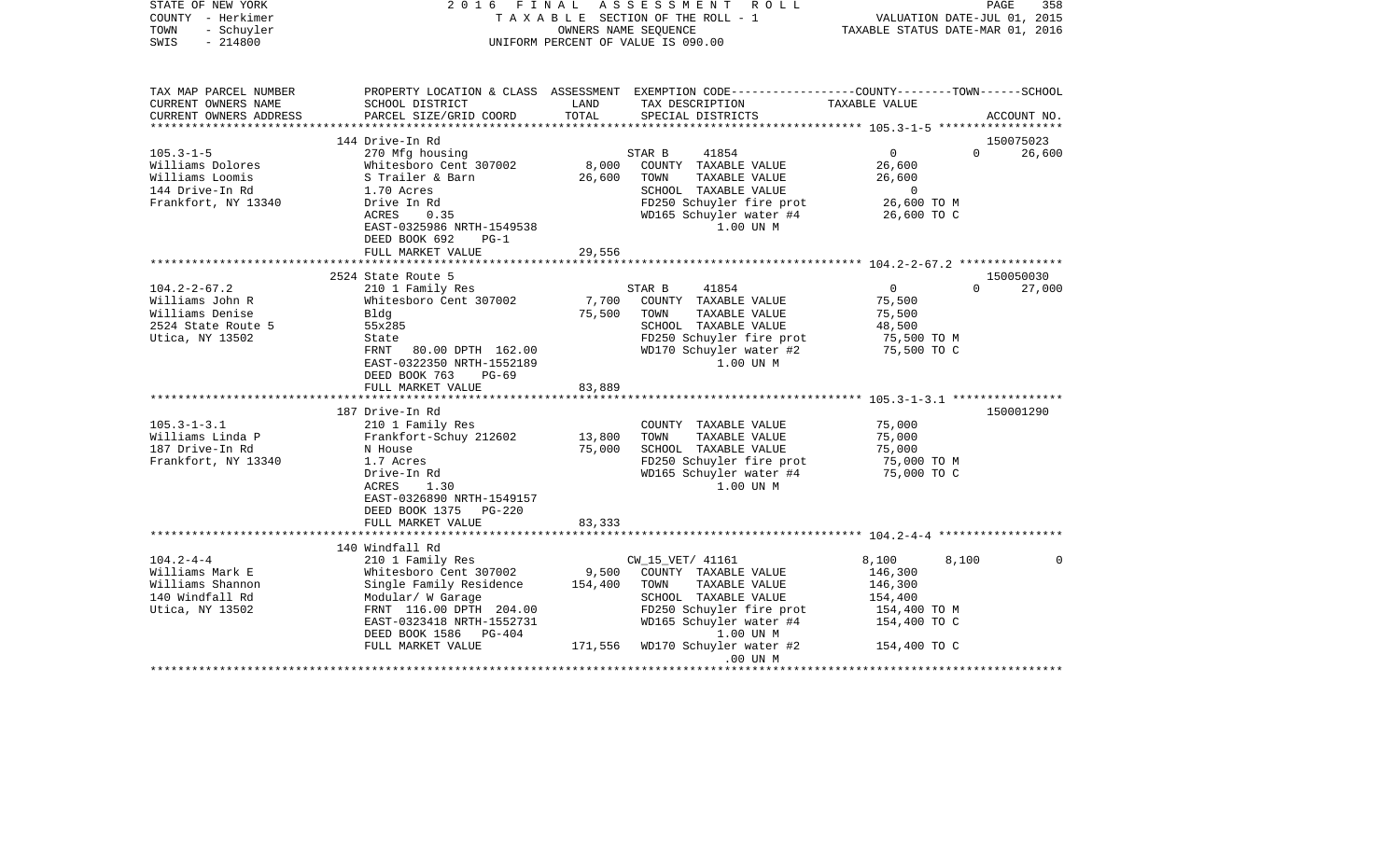| STATE OF NEW YORK<br>COUNTY - Herkimer<br>- Schuyler<br>TOWN<br>$-214800$<br>SWIS | 2016 FINAL                                     | ASSESSMENT ROLL<br>TAXABLE SECTION OF THE ROLL - 1<br>OWNERS NAME SEQUENCE<br>UNIFORM PERCENT OF VALUE IS 090.00                                         | 359<br>PAGE<br>VALUATION DATE-JUL 01, 2015<br>TAXABLE STATUS DATE-MAR 01, 2016 |
|-----------------------------------------------------------------------------------|------------------------------------------------|----------------------------------------------------------------------------------------------------------------------------------------------------------|--------------------------------------------------------------------------------|
| TAX MAP PARCEL NUMBER<br>CURRENT OWNERS NAME<br>CURRENT OWNERS ADDRESS            | SCHOOL DISTRICT<br>PARCEL SIZE/GRID COORD      | PROPERTY LOCATION & CLASS ASSESSMENT EXEMPTION CODE---------------COUNTY-------TOWN------SCHOOL<br>LAND<br>TAX DESCRIPTION<br>TOTAL<br>SPECIAL DISTRICTS | TAXABLE VALUE<br>ACCOUNT NO.                                                   |
|                                                                                   | 657 Mowers Rd                                  |                                                                                                                                                          | 150003180                                                                      |
| $099.4 - 3 - 4$                                                                   | 240 Rural res                                  | VET COM CT 41131                                                                                                                                         | 13,500<br>13,500<br>$\overline{0}$                                             |
| Williams Richard                                                                  | West Canada Val 212402                         | 59,800 VET DIS CT 41141                                                                                                                                  | 27,000<br>27,000<br>0                                                          |
| 657 Mowers Rd                                                                     | split #6 lot $4$                               | 235,000 STAR B<br>41854                                                                                                                                  | $\overline{0}$<br>$\Omega$<br>27,000                                           |
| Frankfort, NY 13340                                                               | may be 576 mower                               | COUNTY TAXABLE VALUE                                                                                                                                     | 194,500                                                                        |
|                                                                                   | Mower                                          | TAXABLE VALUE<br>TOWN                                                                                                                                    | 194,500                                                                        |
|                                                                                   | FRNT 454.00 DPTH                               | SCHOOL TAXABLE VALUE                                                                                                                                     | 208,000                                                                        |
|                                                                                   | ACRES 30.00                                    | FD250 Schuyler fire prot                                                                                                                                 | 235,000 TO M                                                                   |
|                                                                                   | EAST-0341400 NRTH-1563514                      |                                                                                                                                                          |                                                                                |
|                                                                                   | DEED BOOK 1349 PG-314                          |                                                                                                                                                          |                                                                                |
|                                                                                   | FULL MARKET VALUE                              | 261,111                                                                                                                                                  |                                                                                |
|                                                                                   |                                                |                                                                                                                                                          |                                                                                |
| $098.4 - 1 - 6$                                                                   | 5670 Graham Rd<br>210 1 Family Res             | 41854<br>STAR B                                                                                                                                          | 150021600<br>$\mathbf 0$<br>$\Omega$<br>27,000                                 |
| Wilson James                                                                      | Whitesboro Cent 307002                         | 29,900<br>COUNTY TAXABLE VALUE                                                                                                                           | 142,200                                                                        |
| Wilson Theresa                                                                    | Modular                                        | 142,200<br>TOWN<br>TAXABLE VALUE                                                                                                                         | 142,200                                                                        |
| 5670 Graham Rd                                                                    | $27.6$ acres                                   | SCHOOL TAXABLE VALUE                                                                                                                                     | 115,200                                                                        |
| Utica, NY 13052                                                                   | Graham                                         | FD250 Schuyler fire prot                                                                                                                                 | 142,200 TO M                                                                   |
|                                                                                   | 27.66<br>ACRES                                 |                                                                                                                                                          |                                                                                |
|                                                                                   | EAST-0321908 NRTH-1568017                      |                                                                                                                                                          |                                                                                |
|                                                                                   | DEED BOOK 935<br>PG-441                        |                                                                                                                                                          |                                                                                |
|                                                                                   | FULL MARKET VALUE                              | 158,000                                                                                                                                                  |                                                                                |
|                                                                                   |                                                |                                                                                                                                                          |                                                                                |
|                                                                                   | 656 Minots Corners Rd                          |                                                                                                                                                          | 150017910                                                                      |
| $105.2 - 1 - 13$                                                                  | 210 1 Family Res                               | 41854<br>STAR B                                                                                                                                          | 0<br>$\Omega$<br>27,000                                                        |
| Windecker Dale                                                                    | Frankfort-Schuy 212602                         | 15,000<br>COUNTY TAXABLE VALUE                                                                                                                           | 101,100                                                                        |
| Windecker Deborah S                                                               | Bldg                                           | 101,100<br>TOWN<br>TAXABLE VALUE                                                                                                                         | 101,100                                                                        |
| 656 Minot Corner Rd                                                               | $3 \quad 3$<br>Minots Corners Rd               | SCHOOL TAXABLE VALUE                                                                                                                                     | 74,100                                                                         |
| Frankfort, NY 13340                                                               | 3.00<br>ACRES                                  | FD250 Schuyler fire prot                                                                                                                                 | 101,100 TO M                                                                   |
|                                                                                   | EAST-0345762 NRTH-1555893                      |                                                                                                                                                          |                                                                                |
|                                                                                   | DEED BOOK 814<br><b>PG-485</b>                 |                                                                                                                                                          |                                                                                |
|                                                                                   | FULL MARKET VALUE                              | 112,333                                                                                                                                                  |                                                                                |
|                                                                                   | *******************                            |                                                                                                                                                          |                                                                                |
|                                                                                   | Minots Corners                                 |                                                                                                                                                          | 150017820                                                                      |
| $105.2 - 1 - 9$                                                                   | 105 Vac farmland                               | 41730<br>AG MKTS                                                                                                                                         | 1,880<br>1,880<br>1,880                                                        |
| Windecker Dale R                                                                  | Frankfort-Schuy 212602                         | 38,300<br>COUNTY TAXABLE VALUE                                                                                                                           | 36,420                                                                         |
| 656 Minots Corner Rd                                                              | Vac                                            | 38,300<br>TOWN<br>TAXABLE VALUE                                                                                                                          | 36,420                                                                         |
| Frankfort, NY 13340                                                               | 2 100                                          | SCHOOL TAXABLE VALUE                                                                                                                                     | 36,420                                                                         |
|                                                                                   | Upson                                          | FD250 Schuyler fire prot                                                                                                                                 | 38,300 TO M                                                                    |
| MAY BE SUBJECT TO PAYMENT                                                         | ACRES 91.80                                    |                                                                                                                                                          |                                                                                |
| UNDER AGDIST LAW TIL 2023                                                         | EAST-0347544 NRTH-1555863                      |                                                                                                                                                          |                                                                                |
|                                                                                   | DEED BOOK 825<br>$PG-540$<br>FULL MARKET VALUE | 42,556                                                                                                                                                   |                                                                                |
|                                                                                   |                                                |                                                                                                                                                          |                                                                                |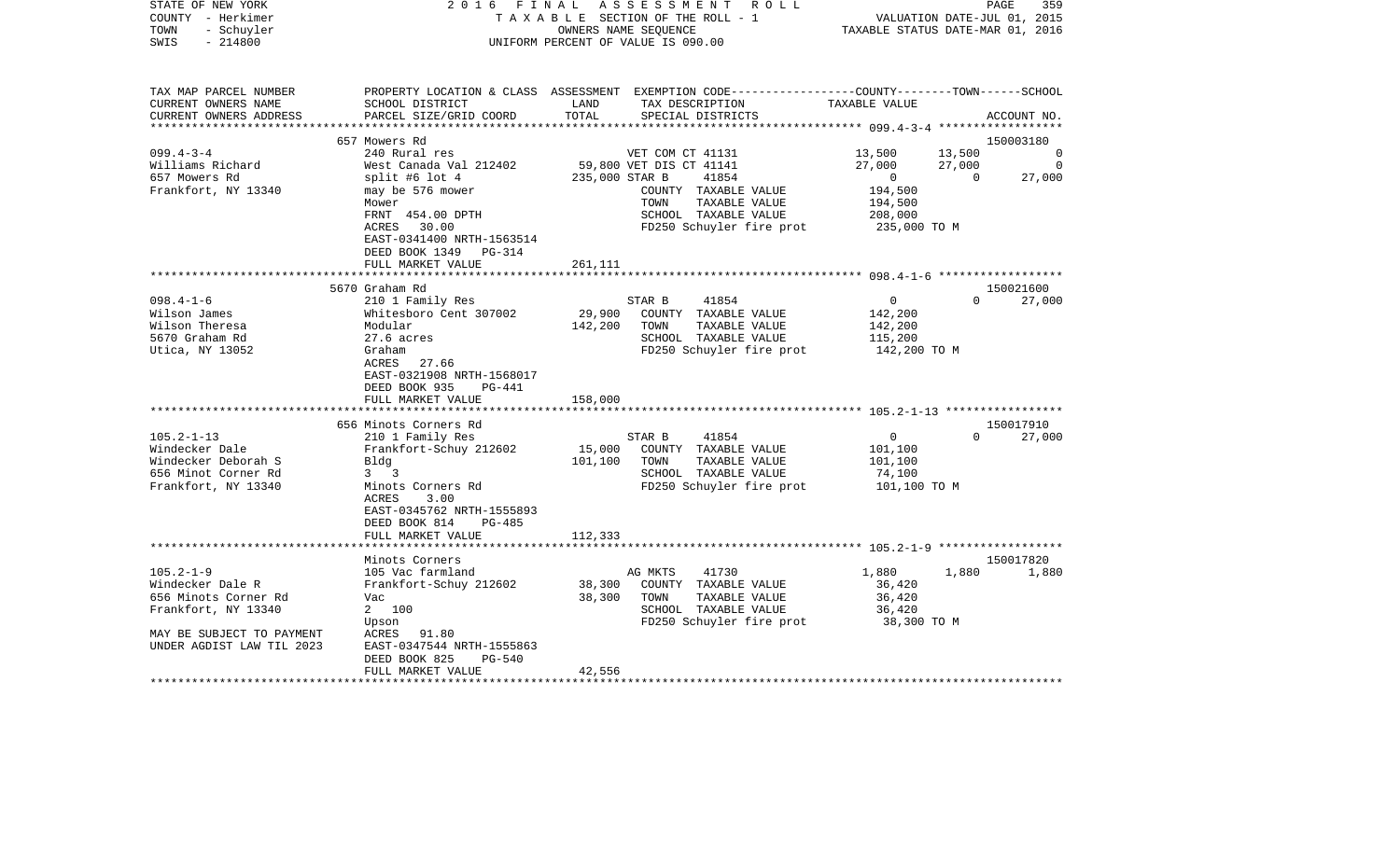| COUNTY<br>- Herkimer      | T A X A B L E SECTION OF THE ROLL - 1        | VALUATION DATE-JUL 01, 2015 |                                                                                                |                                  |             |             |  |
|---------------------------|----------------------------------------------|-----------------------------|------------------------------------------------------------------------------------------------|----------------------------------|-------------|-------------|--|
| - Schuyler<br>TOWN        |                                              |                             | OWNERS NAME SEQUENCE                                                                           | TAXABLE STATUS DATE-MAR 01, 2016 |             |             |  |
| SWIS<br>$-214800$         |                                              |                             | UNIFORM PERCENT OF VALUE IS 090.00                                                             |                                  |             |             |  |
|                           |                                              |                             |                                                                                                |                                  |             |             |  |
| TAX MAP PARCEL NUMBER     |                                              |                             | PROPERTY LOCATION & CLASS ASSESSMENT EXEMPTION CODE---------------COUNTY-------TOWN-----SCHOOL |                                  |             |             |  |
| CURRENT OWNERS NAME       | SCHOOL DISTRICT                              | LAND                        | TAX DESCRIPTION                                                                                | TAXABLE VALUE                    |             |             |  |
| CURRENT OWNERS ADDRESS    | PARCEL SIZE/GRID COORD                       | TOTAL                       | SPECIAL DISTRICTS                                                                              |                                  |             | ACCOUNT NO. |  |
|                           |                                              |                             |                                                                                                |                                  |             |             |  |
|                           | 649 Minots Corners Rd                        |                             |                                                                                                |                                  |             | 150022830   |  |
| $105.2 - 1 - 14$          | 112 Dairy farm                               |                             | AGRIC 10 Y 41700                                                                               | 65,000                           | 65,000      | 65,000      |  |
| Windecker Dale R          | Frankfort-Schuy 212602                       | 73,500 AG MKTS              | 41730                                                                                          | 2,218                            | 2,218       | 2,218       |  |
| Windecker Deborah S       | Bldg & Trailer                               | 193,620                     | COUNTY TAXABLE VALUE                                                                           | 126,402                          |             |             |  |
| 656 Minots Corners Rd     | 1 140                                        |                             | TOWN<br>TAXABLE VALUE                                                                          | 126,402                          |             |             |  |
| Frankfort, NY 13340       | Minots Corners Rd                            |                             | SCHOOL TAXABLE VALUE                                                                           | 126,402                          |             |             |  |
|                           | ACRES 136.20                                 |                             | FD250 Schuyler fire prot                                                                       | 193,620 TO M                     |             |             |  |
| MAY BE SUBJECT TO PAYMENT | EAST-0344170 NRTH-1555968                    |                             |                                                                                                |                                  |             |             |  |
| UNDER AGDIST LAW TIL 2023 | DEED BOOK 933<br>PG-474                      |                             |                                                                                                |                                  |             |             |  |
|                           | FULL MARKET VALUE                            | 215, 133                    |                                                                                                |                                  |             |             |  |
|                           |                                              |                             |                                                                                                |                                  |             |             |  |
|                           | Drive-In Rd                                  |                             |                                                                                                |                                  |             |             |  |
| $105.3 - 1 - 3.2$         | 105 Vac farmland                             |                             | 41730<br>AG MKTS                                                                               | 40,942                           | 40,942      | 40,942      |  |
| Windecker Dale R          | Frankfort-Schuy 212602                       | 139,500                     | COUNTY TAXABLE VALUE                                                                           | 98,558                           |             |             |  |
| Windecker Deborah S       | Bldgs                                        | 139,500                     | TOWN<br>TAXABLE VALUE                                                                          | 98,558                           |             |             |  |
| 656 Minots Corners Rd     | 163a Combine W 105.3-1-9                     |                             | SCHOOL TAXABLE VALUE                                                                           | 98,558                           |             |             |  |
| Frankfort, NY 13340       | Drive In Rd 1 Silo 0n1000                    |                             | FD250 Schuyler fire prot<br>WD165 Schuyler water #4                                            | 139,500 TO M<br>139,500 TO C     |             |             |  |
| MAY BE SUBJECT TO PAYMENT | FRNT 100.00 DPTH<br>ACRES 164.50             |                             | 1.00 UN M                                                                                      |                                  |             |             |  |
| UNDER AGDIST LAW TIL 2023 | EAST-0328492 NRTH-1549887                    |                             |                                                                                                |                                  |             |             |  |
|                           | DEED BOOK 1492<br>PG-968                     |                             |                                                                                                |                                  |             |             |  |
|                           | FULL MARKET VALUE                            | 155,000                     |                                                                                                |                                  |             |             |  |
|                           |                                              |                             |                                                                                                |                                  |             |             |  |
|                           | Minots Corners Rd                            |                             |                                                                                                |                                  |             | 150022320   |  |
| $105.4 - 1 - 6$           | 105 Vac farmland                             |                             | AG MKTS<br>41730                                                                               | 3,454                            | 3,454       | 3,454       |  |
| Windecker Dale R          | Frankfort-Schuy 212602                       | 38,600                      | COUNTY TAXABLE VALUE                                                                           | 35,146                           |             |             |  |
| Windecker Deborah S       | Vac Ag Ex Ld 51A                             | 38,600                      | TOWN<br>TAXABLE VALUE                                                                          | 35,146                           |             |             |  |
| 656 Minot Corner Rd       | 1 86                                         |                             | SCHOOL TAXABLE VALUE                                                                           | 35,146                           |             |             |  |
| Frankfort, NY 13340       | Minots Corners Rd                            |                             | FD250 Schuyler fire prot                                                                       | 38,600 TO M                      |             |             |  |
|                           | ACRES<br>86.00                               |                             |                                                                                                |                                  |             |             |  |
| MAY BE SUBJECT TO PAYMENT | EAST-0339313 NRTH-1550818                    |                             |                                                                                                |                                  |             |             |  |
| UNDER AGDIST LAW TIL 2023 | DEED BOOK 810<br>$PG-465$                    |                             |                                                                                                |                                  |             |             |  |
|                           | FULL MARKET VALUE                            | 42,889                      |                                                                                                |                                  |             |             |  |
|                           |                                              |                             |                                                                                                |                                  |             |             |  |
|                           | 656 Minots Corners Rd                        |                             |                                                                                                |                                  |             | 150022860   |  |
| $105.2 - 1 - 30$          | 112 Dairy farm                               |                             | 41730<br>AG MKTS                                                                               | 4,792                            | 4,792       | 4,792       |  |
| Windecker Leroy W         | Frankfort-Schuy 212602                       | 90,000 STAR EN              | 41834                                                                                          | $\mathbf{0}$                     | $\mathbf 0$ | 58,770      |  |
| Windecker Deborah S       | Bldg 115A Ag Ex Ld                           |                             | 215,300 AGRIC 10 Y 42100                                                                       | 15,000                           | 15,000      | 15,000      |  |
| 656 Minots Corners Rd     | 174 Acres 3 Silos On                         |                             | COUNTY TAXABLE VALUE                                                                           | 195,508                          |             |             |  |
| Frankfort, NY 13340       | & Slurry Storage                             |                             | TOWN<br>TAXABLE VALUE                                                                          | 195,508                          |             |             |  |
|                           | ACRES 178.60                                 |                             | SCHOOL TAXABLE VALUE                                                                           | 136,738                          |             |             |  |
| MAY BE SUBJECT TO PAYMENT | EAST-0341295 NRTH-1553500                    |                             | FD250 Schuyler fire prot                                                                       | 215,300 TO M                     |             |             |  |
| UNDER AGDIST LAW TIL 2023 | DEED BOOK 933<br>PG-477<br>FULL MARKET VALUE | 239,222                     |                                                                                                |                                  |             |             |  |
| ********************      |                                              |                             |                                                                                                |                                  |             |             |  |

PAGE 360

STATE OF NEW YORK 2 0 1 6 F I N A L A S S E S S M E N T R O L L PAGE 360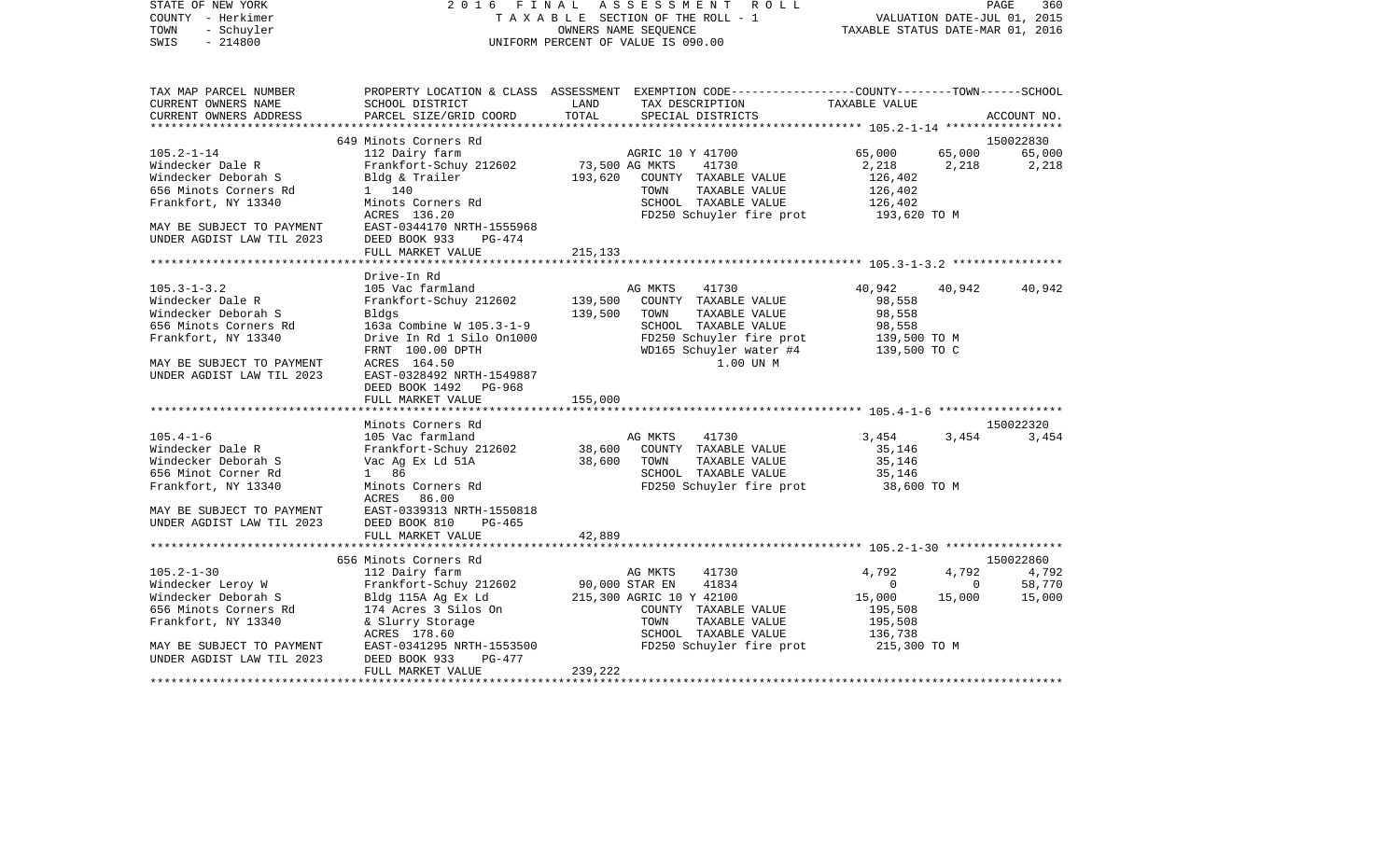| STATE OF NEW YORK<br>COUNTY - Herkimer<br>TOWN<br>- Schuyler<br>SWIS<br>$-214800$  |                                                                           | OWNERS NAME SEQUENCE | 2016 FINAL ASSESSMENT<br>R O L L<br>TAXABLE SECTION OF THE ROLL - 1<br>UNIFORM PERCENT OF VALUE IS 090.00                              | PAGE<br>361<br>VALUATION DATE-JUL 01, 2015<br>TAXABLE STATUS DATE-MAR 01, 2016 |                          |  |
|------------------------------------------------------------------------------------|---------------------------------------------------------------------------|----------------------|----------------------------------------------------------------------------------------------------------------------------------------|--------------------------------------------------------------------------------|--------------------------|--|
| TAX MAP PARCEL NUMBER<br>CURRENT OWNERS NAME<br>CURRENT OWNERS ADDRESS             | SCHOOL DISTRICT<br>PARCEL SIZE/GRID COORD                                 | LAND<br>TOTAL        | PROPERTY LOCATION & CLASS ASSESSMENT EXEMPTION CODE---------------COUNTY-------TOWN-----SCHOOL<br>TAX DESCRIPTION<br>SPECIAL DISTRICTS | TAXABLE VALUE                                                                  | ACCOUNT NO.              |  |
|                                                                                    |                                                                           |                      |                                                                                                                                        |                                                                                |                          |  |
| $104.2 - 2 - 21$<br>Windfall Road Land Company LL Whitesboro Cent 307002           | State Route 5<br>447 Truck termnl                                         | 60,000               | COUNTY TAXABLE VALUE<br>TAXABLE VALUE<br>TOWN                                                                                          | 265,700<br>265,700                                                             | 150019110                |  |
| Attn: TIOGA CONSTRUCTION<br>333 Gros Blvd<br>Herkimer, NY 13350                    | Maintance Building<br>ACRES 35.60<br>EAST-0322137 NRTH-1553935            | 265,700              | SCHOOL TAXABLE VALUE<br>FD250 Schuyler fire prot<br>WD170 Schuyler water #2                                                            | 265,700<br>265,700 TO M<br>265,700 TO C                                        |                          |  |
|                                                                                    | DEED BOOK 854<br>PG-630<br>FULL MARKET VALUE                              | 295,222              | 1.00 UN M                                                                                                                              |                                                                                |                          |  |
|                                                                                    | State Route 5                                                             |                      |                                                                                                                                        |                                                                                | 150002220                |  |
| $104.2 - 2 - 18$<br>Windfall Road Land LLC<br>333 Gross Blvd<br>Herkimer, NY 13350 | 314 Rural vac<10<br>Whitesboro Cent 307002<br>Vacant<br>ACRES<br>1.20     | 15,000<br>15,000     | COUNTY TAXABLE VALUE<br>TAXABLE VALUE<br>TOWN<br>SCHOOL TAXABLE VALUE<br>FD250 Schuyler fire prot                                      | 15,000<br>15,000<br>15,000<br>15,000 TO M                                      |                          |  |
|                                                                                    | EAST-0321434 NRTH-1552912<br>DEED BOOK 854<br>PG-626<br>FULL MARKET VALUE | 16,667               | WD170 Schuyler water #2<br>1.00 UN M                                                                                                   | 600 TO C                                                                       |                          |  |
|                                                                                    |                                                                           |                      |                                                                                                                                        |                                                                                |                          |  |
|                                                                                    | 5677 Austin Rd                                                            |                      |                                                                                                                                        |                                                                                | 150011880                |  |
| $104.7 - 1 - 68$                                                                   | 210 1 Family Res                                                          |                      | 41834<br>STAR EN                                                                                                                       | $\overline{0}$<br>$\Omega$                                                     | 58,770                   |  |
| Winslow Donald K<br>Winslow Joyce                                                  | Whitesboro Cent 307002<br>W 47<br>Bldg                                    | 7,400<br>68,900      | COUNTY TAXABLE VALUE<br>TOWN<br>TAXABLE VALUE                                                                                          | 68,900<br>68,900                                                               |                          |  |
| 5677 Austin Rd                                                                     | $3 \t1/4$                                                                 |                      | SCHOOL TAXABLE VALUE                                                                                                                   | 10,130                                                                         |                          |  |
| Utica, NY 13502                                                                    | Austin Rd<br>FRNT<br>90.00 DPTH 127.00<br>BANK<br>660                     |                      | FD250 Schuyler fire prot<br>LT160 Schuyler light #1<br>SD030 Schuyler sewer #1                                                         | 68,900 TO M<br>68,900 TO M<br>1.00 UN M                                        |                          |  |
|                                                                                    | EAST-0314902 NRTH-1558419<br>DEED BOOK 688<br>PG-639<br>FULL MARKET VALUE | 76,556               | WD175 Schuyler water #3                                                                                                                | 68,900 TO M                                                                    |                          |  |
|                                                                                    |                                                                           |                      |                                                                                                                                        |                                                                                |                          |  |
|                                                                                    | 5685 Mapleton Dr                                                          |                      |                                                                                                                                        |                                                                                | 150023040                |  |
| $104.7 - 1 - 17$<br>Wisniewski Marion                                              | 210 1 Family Res<br>Whitesboro Cent 307002                                | 7,100 STAR EN        | VET COM CT 41131<br>41834                                                                                                              | 13,500<br>13,500<br>$\overline{0}$<br>$\overline{0}$                           | $\overline{0}$<br>58,770 |  |
| Wisniewski Donald<br>5685 Mapleton Dr                                              | 5685 Bldg<br>$3 \frac{1}{4}$                                              | 77,700               | COUNTY TAXABLE VALUE<br>TAXABLE VALUE<br>TOWN                                                                                          | 64,200<br>64,200                                                               |                          |  |
| Utica, NY 13502                                                                    | Mapleton Dr<br>FRNT 79.00 DPTH 125.00<br>EAST-0314690 NRTH-1558632        |                      | SCHOOL TAXABLE VALUE<br>FD250 Schuyler fire prot<br>LT160 Schuyler light #1                                                            | 18,930<br>77,700 TO M<br>77,700 TO M                                           |                          |  |
|                                                                                    | DEED BOOK 00534 PG-00252<br>FULL MARKET VALUE                             |                      | SD030 Schuyler sewer #1<br>86,333 WD175 Schuyler water #3                                                                              | 1.00 UN M<br>77,700 TO M                                                       |                          |  |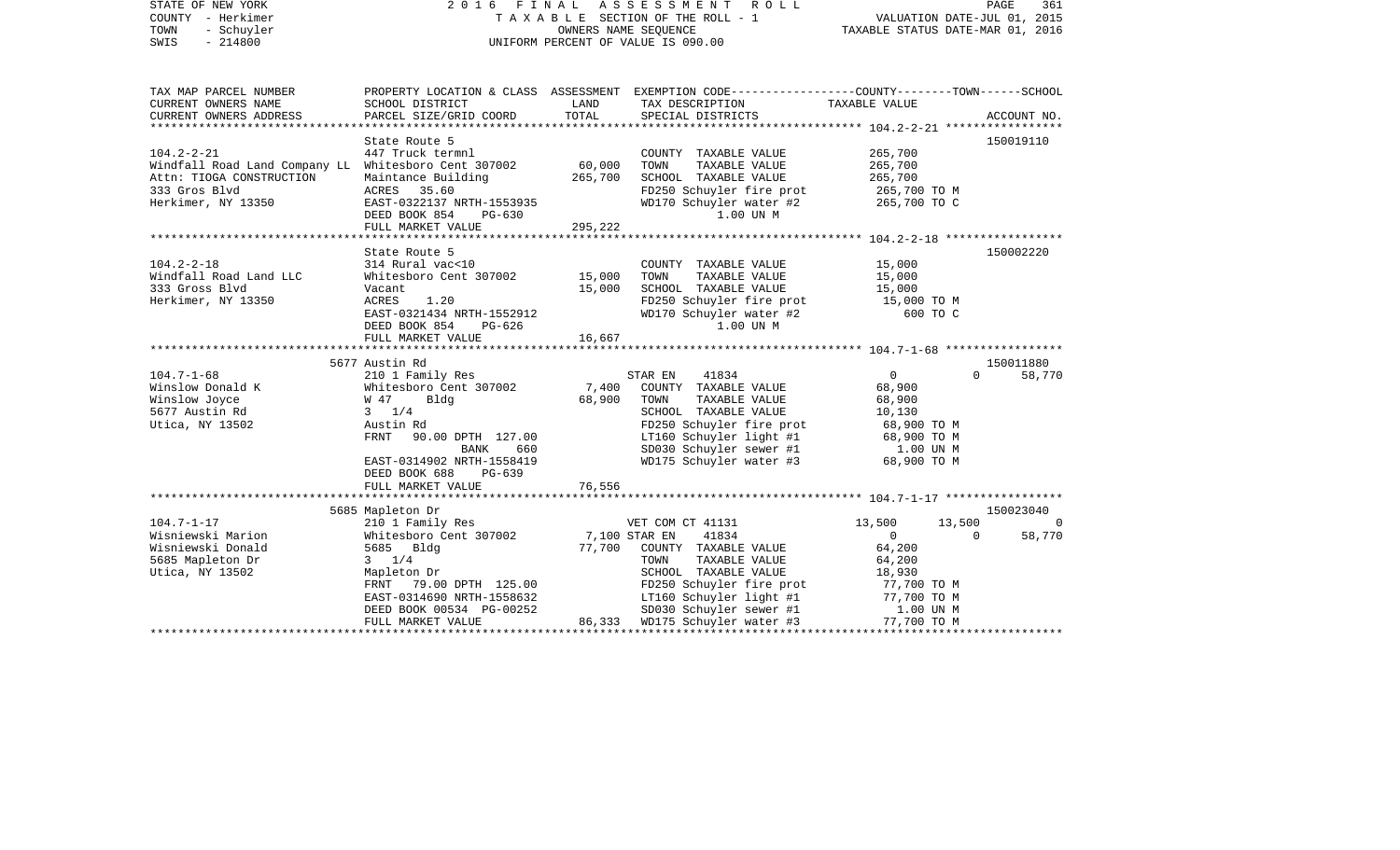| STATE OF NEW YORK<br>COUNTY - Herkimer<br>- Schuyler<br>TOWN<br>$-214800$<br>SWIS | 2016 FINAL ASSESSMENT ROLL<br>UNIFORM PERCENT OF VALUE IS 090.00                              |                 | PAGE<br>362<br>TAXABLE SECTION OF THE ROLL - 1<br>OWNERS NAME SECTION OF THE ROLL - 1<br>TAXABLE STATUS DATE-MAR 01, 2016                                                               |                       |                       |                             |
|-----------------------------------------------------------------------------------|-----------------------------------------------------------------------------------------------|-----------------|-----------------------------------------------------------------------------------------------------------------------------------------------------------------------------------------|-----------------------|-----------------------|-----------------------------|
| TAX MAP PARCEL NUMBER<br>CURRENT OWNERS NAME<br>CURRENT OWNERS ADDRESS            | SCHOOL DISTRICT<br>PARCEL SIZE/GRID COORD                                                     | LAND<br>TOTAL   | PROPERTY LOCATION & CLASS ASSESSMENT EXEMPTION CODE----------------COUNTY-------TOWN------SCHOOL<br>TAX DESCRIPTION TAXABLE VALUE<br>SPECIAL DISTRICTS                                  |                       |                       | ACCOUNT NO.                 |
|                                                                                   |                                                                                               |                 |                                                                                                                                                                                         |                       |                       |                             |
|                                                                                   | 5681 Mapleton Dr                                                                              |                 |                                                                                                                                                                                         |                       |                       | 150023070                   |
| $104.7 - 1 - 18$                                                                  | 210 1 Family Res<br>Whitesboro Cent 307002                                                    |                 | VET WAR CT 41121                                                                                                                                                                        | 8,100                 |                       | 8,100 0<br>$\overline{0}$   |
| Wisniewski Richard<br>Wisniewski Darline                                          | W 5681 Bldg                                                                                   |                 | 7,100 VET DIS CT 41141<br>80,000 STAR B<br>41854                                                                                                                                        | 400<br>$\overline{0}$ | 400<br>$\overline{0}$ | 27,000                      |
| 5681 Mapleton Dr                                                                  | $3 \t1/4$                                                                                     |                 | COUNTY TAXABLE VALUE                                                                                                                                                                    | 71,500                |                       |                             |
| Utica, NY 13502                                                                   | Mapleton Dr                                                                                   |                 | TOWN<br>TAXABLE VALUE                                                                                                                                                                   | 71,500                |                       |                             |
|                                                                                   | FRNT 75.00 DPTH 125.00                                                                        |                 | SCHOOL TAXABLE VALUE                                                                                                                                                                    | 53,000                |                       |                             |
|                                                                                   | EAST-0314643 NRTH-1558567                                                                     |                 | %58567 FD250 Schuyler fire prot 80,000 TO M<br>1.00 TO M LT160 Schuyler light #1 80,000 TO M<br>88,889 SD030 Schuyler sewer #1 1.00 UN M<br>1.00 UN MD175 Schuyler water #3 80,000 TO M |                       |                       |                             |
|                                                                                   | DEED BOOK 00559 PG-00375                                                                      |                 |                                                                                                                                                                                         |                       |                       |                             |
|                                                                                   | FULL MARKET VALUE                                                                             |                 |                                                                                                                                                                                         |                       |                       |                             |
|                                                                                   |                                                                                               |                 |                                                                                                                                                                                         |                       |                       |                             |
|                                                                                   |                                                                                               |                 |                                                                                                                                                                                         |                       |                       |                             |
| $104.2 - 1 - 9$                                                                   | 11245 Cosby Manor Rd<br>210 1 Family Res                                                      |                 | VET WAR CT 41121                                                                                                                                                                        | 8,100                 | 8,100                 | 150004500<br>$\overline{0}$ |
| Wollaber Wade A                                                                   | Whitesboro Cent 307002                                                                        |                 |                                                                                                                                                                                         | 27,000                | 27,000                | $\overline{0}$              |
| 11245 Cosby Manor Rd                                                              | Bldg                                                                                          |                 | 13,500 VET DIS CT 41141<br>100,700 STAR B 41854                                                                                                                                         | $\overline{0}$        | $\overline{0}$        | 27,000                      |
| Utica, NY 13502                                                                   | Life Use                                                                                      |                 | COUNTY TAXABLE VALUE                                                                                                                                                                    | 65,600                |                       |                             |
|                                                                                   | Cosby Manor Rd                                                                                |                 | TOWN<br>TAXABLE VALUE                                                                                                                                                                   | 65,600                |                       |                             |
|                                                                                   | 1.00<br>ACRES                                                                                 |                 | SCHOOL TAXABLE VALUE                                                                                                                                                                    | 73,700                |                       |                             |
|                                                                                   | EAST-0320469 NRTH-1558872                                                                     |                 | FD250 Schuyler fire prot                                                                                                                                                                | 100,700 TO M          |                       |                             |
|                                                                                   | DEED BOOK 1193 PG-96<br>FULL MARKET VALUE                                                     | 111,889         | WD170 Schuyler water #2<br>1.00 UN M                                                                                                                                                    | 100,700 TO C          |                       |                             |
|                                                                                   |                                                                                               |                 |                                                                                                                                                                                         |                       |                       |                             |
|                                                                                   | 2106 State Route 5<br>210 1 Family Res<br>210 1 Family Res<br>Whitesboro Cent 3<br>8 872 Bldg |                 |                                                                                                                                                                                         |                       |                       | 150014310                   |
| $104.7 - 2 - 16$                                                                  |                                                                                               |                 | COUNTY TAXABLE VALUE                                                                                                                                                                    | 45,000                |                       |                             |
| Women of Racing<br>PO Box 431                                                     | Whitesboro Cent 307002                                                                        | 7,300<br>45,000 | TOWN<br>TAXABLE VALUE<br>SCHOOL TAXABLE VALUE                                                                                                                                           | 45,000<br>45,000      |                       |                             |
| Herkimer, NY 13350                                                                | $3 \frac{1}{8}$                                                                               |                 |                                                                                                                                                                                         |                       |                       |                             |
|                                                                                   | State                                                                                         |                 |                                                                                                                                                                                         |                       |                       |                             |
|                                                                                   | FRNT<br>90.00 DPTH 123.00                                                                     |                 | FD250 Schuyler fire prot $45,000$ TO M<br>SD030 Schuyler sewer #1 1.00 UN M<br>WD170 Schuyler water #2 $45,000$ TO C                                                                    |                       |                       |                             |
|                                                                                   | EAST-0315340 NRTH-1556378                                                                     |                 | 1.00 UN M                                                                                                                                                                               |                       |                       |                             |
|                                                                                   | DEED BOOK 1176 PG-761                                                                         |                 |                                                                                                                                                                                         |                       |                       |                             |
|                                                                                   | FULL MARKET VALUE                                                                             | 50,000          |                                                                                                                                                                                         |                       |                       |                             |
|                                                                                   |                                                                                               |                 |                                                                                                                                                                                         |                       |                       |                             |
|                                                                                   | 2102 State Route 5                                                                            |                 |                                                                                                                                                                                         |                       |                       | 150018360                   |
| $104.7 - 2 - 14$                                                                  | 421 Restaurant<br>Whitesboro Cent 307002                                                      | 30,000          | COUNTY TAXABLE VALUE<br>TOWN<br>TAXABLE VALUE                                                                                                                                           | 180,000<br>180,000    |                       |                             |
| Women of Racing Inc.<br>2102 State Route 5                                        | Restaurant/bar/banquet Rm                                                                     | 180,000         | SCHOOL TAXABLE VALUE                                                                                                                                                                    | 180,000               |                       |                             |
| Utica, NY 13502                                                                   | 10<br>2A                                                                                      |                 | FD250 Schuyler fire prot<br>SD030 Schuyler sewer #1 2.93 UN M<br>WD170 Schuyler water #2 180,000 TO C                                                                                   |                       |                       |                             |
|                                                                                   | State Rd                                                                                      |                 |                                                                                                                                                                                         |                       |                       |                             |
|                                                                                   | ACRES<br>2.50                                                                                 |                 |                                                                                                                                                                                         |                       |                       |                             |
|                                                                                   | EAST-0315104 NRTH-1556405                                                                     |                 | 1.00 UN M                                                                                                                                                                               |                       |                       |                             |
|                                                                                   | DEED BOOK 918<br>PG-519                                                                       |                 |                                                                                                                                                                                         |                       |                       |                             |
|                                                                                   | FULL MARKET VALUE                                                                             | 200,000         |                                                                                                                                                                                         |                       |                       |                             |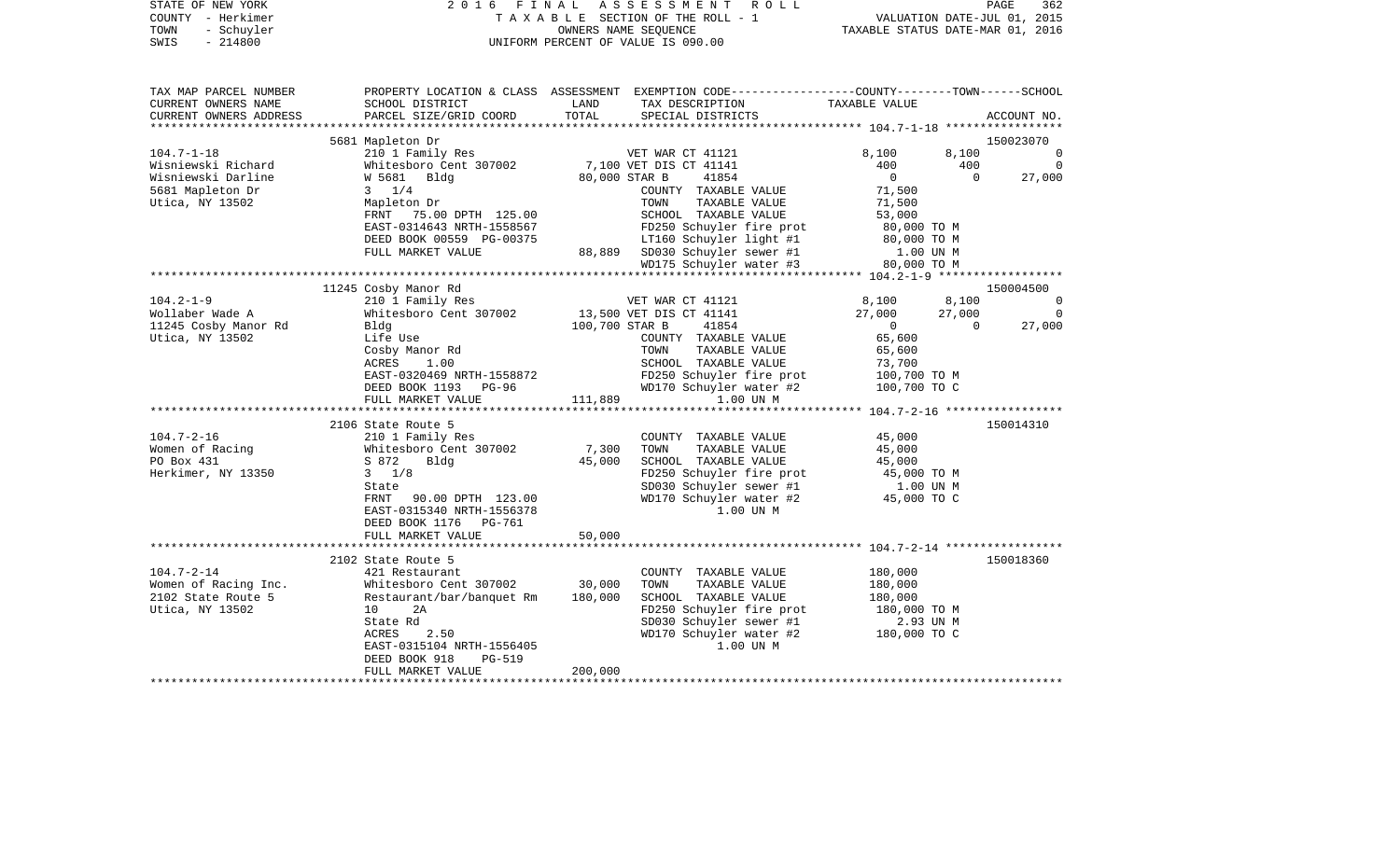| STATE OF NEW YORK<br>COUNTY - Herkimer<br>- Schuyler<br>TOWN<br>$-214800$<br>SWIS | 2 0 1 6<br>FINAL                                      | ASSESSMENT<br>R O L L<br>TAXABLE SECTION OF THE ROLL - 1<br>OWNERS NAME SEQUENCE<br>UNIFORM PERCENT OF VALUE IS 090.00 | PAGE<br>363<br>VALUATION DATE-JUL 01, 2015<br>TAXABLE STATUS DATE-MAR 01, 2016                                                          |                         |                              |  |
|-----------------------------------------------------------------------------------|-------------------------------------------------------|------------------------------------------------------------------------------------------------------------------------|-----------------------------------------------------------------------------------------------------------------------------------------|-------------------------|------------------------------|--|
| TAX MAP PARCEL NUMBER<br>CURRENT OWNERS NAME<br>CURRENT OWNERS ADDRESS            | SCHOOL DISTRICT<br>PARCEL SIZE/GRID COORD             | LAND<br>TOTAL                                                                                                          | PROPERTY LOCATION & CLASS ASSESSMENT EXEMPTION CODE---------------COUNTY-------TOWN------SCHOOL<br>TAX DESCRIPTION<br>SPECIAL DISTRICTS | TAXABLE VALUE           | ACCOUNT NO.                  |  |
|                                                                                   |                                                       |                                                                                                                        |                                                                                                                                         |                         |                              |  |
|                                                                                   | 2108 State Route 5                                    |                                                                                                                        |                                                                                                                                         |                         | 150000270                    |  |
| $104.7 - 2 - 17$                                                                  | 230 3 Family Res                                      |                                                                                                                        | COUNTY TAXABLE VALUE                                                                                                                    | 75,000                  |                              |  |
| Women of Racing, Inc                                                              | Whitesboro Cent 307002                                | 10,400                                                                                                                 | TOWN<br>TAXABLE VALUE                                                                                                                   | 75,000                  |                              |  |
| 219 Prospect St                                                                   | chg 2007 to multi fam                                 | 75,000                                                                                                                 | SCHOOL TAXABLE VALUE                                                                                                                    | 75,000                  |                              |  |
| Herkimer, NY 13350                                                                | 3 apartments                                          |                                                                                                                        | FD250 Schuyler fire prot                                                                                                                | 75,000 TO M             |                              |  |
|                                                                                   | FRNT 120.00 DPTH 172.00<br>0.28<br>ACRES              |                                                                                                                        | SD030 Schuyler sewer #1<br>WD170 Schuyler water #2                                                                                      | 3.00 UN M<br>3,500 TO C |                              |  |
|                                                                                   | EAST-0315402 NRTH-1556336                             |                                                                                                                        | 1.00 UN M                                                                                                                               |                         |                              |  |
|                                                                                   | DEED BOOK 1157<br>PG-627                              |                                                                                                                        |                                                                                                                                         |                         |                              |  |
|                                                                                   | FULL MARKET VALUE                                     | 83,333                                                                                                                 |                                                                                                                                         |                         |                              |  |
| *************************************                                             |                                                       |                                                                                                                        |                                                                                                                                         |                         |                              |  |
|                                                                                   | 5718 Graham Rd                                        |                                                                                                                        |                                                                                                                                         |                         | 150006720                    |  |
| $098.4 - 1 - 5$                                                                   | 270 Mfg housing                                       |                                                                                                                        | STAR B<br>41854                                                                                                                         | $\circ$                 | $\Omega$<br>27,000           |  |
| Woodall Kristy                                                                    | Whitesboro Cent 307002                                | 12,900                                                                                                                 | COUNTY TAXABLE VALUE                                                                                                                    | 43,000                  |                              |  |
| 5718 Graham Rd                                                                    | Manuf W/addition & Garage                             | 43,000                                                                                                                 | TOWN<br>TAXABLE VALUE                                                                                                                   | 43,000                  |                              |  |
| Utica, NY 13502                                                                   | $3 \quad 1$                                           |                                                                                                                        | SCHOOL TAXABLE VALUE                                                                                                                    | 16,000                  |                              |  |
|                                                                                   | Graham                                                |                                                                                                                        | FD250 Schuyler fire prot                                                                                                                | 43,000 TO M             |                              |  |
|                                                                                   | FRNT 140.00 DPTH 290.00                               |                                                                                                                        |                                                                                                                                         |                         |                              |  |
|                                                                                   | EAST-0321619 NRTH-1568915                             |                                                                                                                        |                                                                                                                                         |                         |                              |  |
|                                                                                   | DEED BOOK 944<br>PG-352                               |                                                                                                                        |                                                                                                                                         |                         |                              |  |
|                                                                                   | FULL MARKET VALUE                                     | 47,778                                                                                                                 |                                                                                                                                         |                         |                              |  |
|                                                                                   |                                                       |                                                                                                                        |                                                                                                                                         |                         |                              |  |
|                                                                                   | 523 Mowers Rd                                         |                                                                                                                        |                                                                                                                                         |                         | 150014850                    |  |
| $099.4 - 1 - 15.1$                                                                | 112 Dairy farm                                        |                                                                                                                        | AG MKTS<br>41730                                                                                                                        | 76,932<br>$\circ$       | 76,932<br>76,932<br>$\Omega$ |  |
| Worden Scott<br>Worden Dale                                                       | West Canada Val 212402                                | 175,000 STAR B<br>335,000                                                                                              | 41854<br>COUNTY TAXABLE VALUE                                                                                                           | 258,068                 | 27,000                       |  |
| 492 Mowers Rd                                                                     | Bldgs Ag Ld Ex 342A<br>merge 105.2-4-20               |                                                                                                                        | TOWN<br>TAXABLE VALUE                                                                                                                   | 258,068                 |                              |  |
| Frankfort, NY 13340                                                               | $105.2 - 1 - 20.1$ 3-3-06                             |                                                                                                                        | SCHOOL TAXABLE VALUE                                                                                                                    | 231,068                 |                              |  |
|                                                                                   | FRNT 5755.00 DPTH                                     |                                                                                                                        | FD250 Schuyler fire prot                                                                                                                | 335,000 TO M            |                              |  |
| MAY BE SUBJECT TO PAYMENT                                                         | ACRES 210.90                                          |                                                                                                                        |                                                                                                                                         |                         |                              |  |
| UNDER AGDIST LAW TIL 2023                                                         | EAST-0339519 NRTH-1561024                             |                                                                                                                        |                                                                                                                                         |                         |                              |  |
|                                                                                   | DEED BOOK 1443<br>PG-433                              |                                                                                                                        |                                                                                                                                         |                         |                              |  |
|                                                                                   | FULL MARKET VALUE                                     | 372,222                                                                                                                |                                                                                                                                         |                         |                              |  |
|                                                                                   | ************************                              |                                                                                                                        |                                                                                                                                         |                         |                              |  |
|                                                                                   | Mowers Rd                                             |                                                                                                                        |                                                                                                                                         |                         | 150003180                    |  |
| $099.4 - 6 - 27$                                                                  | 105 Vac farmland                                      |                                                                                                                        | AG MKTS<br>41730                                                                                                                        | 20,629                  | 20,629<br>20,629             |  |
| Worden Scott                                                                      | Frankfort-Schuy 212602                                | 33,000                                                                                                                 | COUNTY TAXABLE VALUE                                                                                                                    | 12,371                  |                              |  |
| Worden Dale                                                                       | Mower rd 32 a                                         | 33,000                                                                                                                 | TOWN<br>TAXABLE VALUE                                                                                                                   | 12,371                  |                              |  |
| 509 Mowers Rd                                                                     | $99.4 - 6 - 26$ $105 - 2 - 4 - 24$                    |                                                                                                                        | SCHOOL TAXABLE VALUE                                                                                                                    | 12,371                  |                              |  |
| Frankfort, NY 13340                                                               | 105.2-4-25 merge 3/06                                 |                                                                                                                        | FD250 Schuyler fire prot                                                                                                                | 33,000 TO M             |                              |  |
|                                                                                   | ACRES 32.00                                           |                                                                                                                        |                                                                                                                                         |                         |                              |  |
| MAY BE SUBJECT TO PAYMENT<br>UNDER AGDIST LAW TIL 2023                            | EAST-0341319 NRTH-1561384<br>DEED BOOK 1443<br>PG-432 |                                                                                                                        |                                                                                                                                         |                         |                              |  |
|                                                                                   | FULL MARKET VALUE                                     | 36,667                                                                                                                 |                                                                                                                                         |                         |                              |  |
|                                                                                   |                                                       |                                                                                                                        |                                                                                                                                         |                         |                              |  |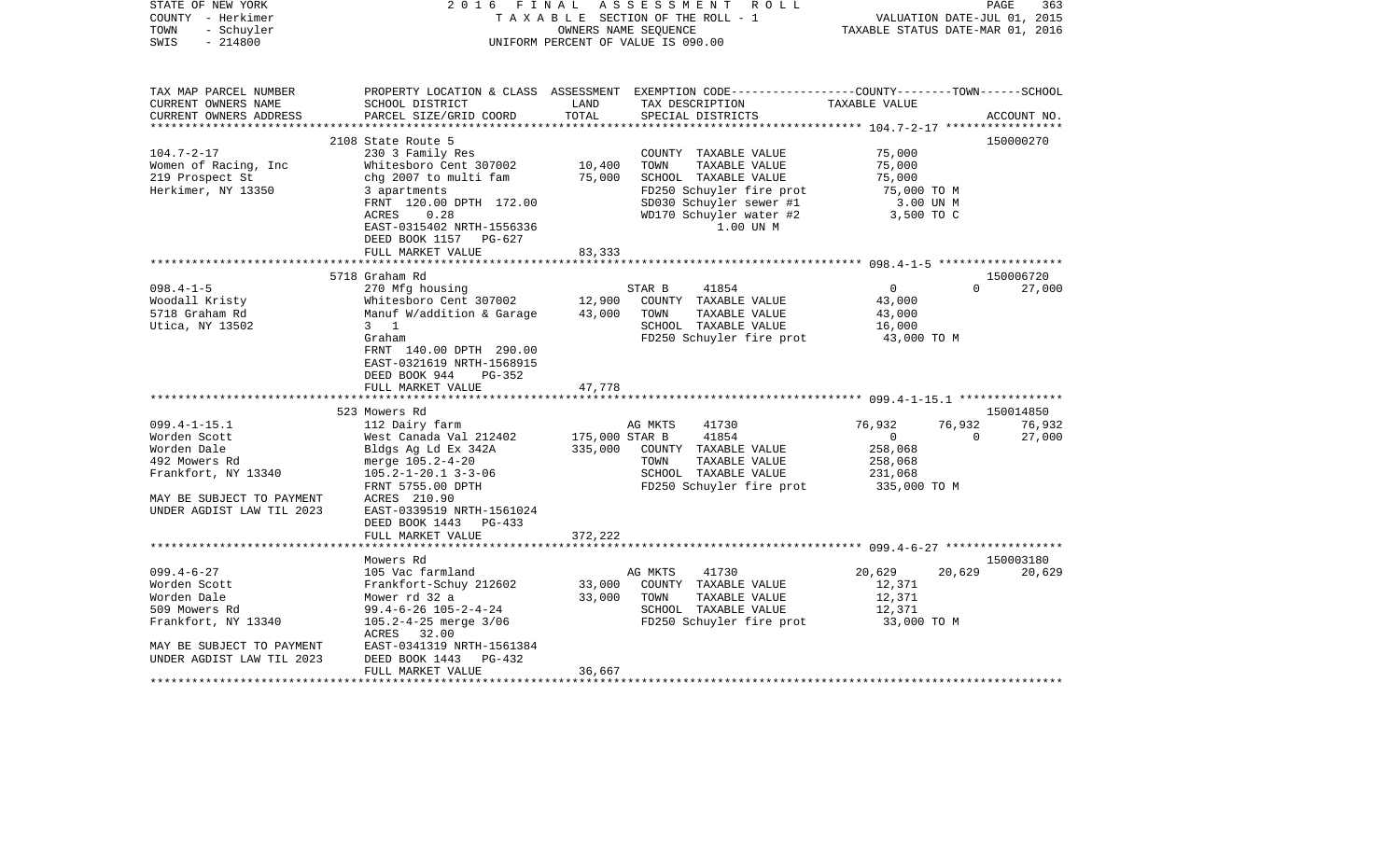| STATE OF NEW YORK<br>COUNTY - Herkimer<br>- Schuyler<br>TOWN<br>$-214800$<br>SWIS | 2 0 1 6<br>FINAL<br>TAXABLE SECTION OF THE ROLL - 1<br>UNIFORM PERCENT OF VALUE IS 090.00                                   | PAGE<br>364<br>VALUATION DATE-JUL 01, 2015<br>TAXABLE STATUS DATE-MAR 01, 2016 |                                                                                                                                          |                                          |             |
|-----------------------------------------------------------------------------------|-----------------------------------------------------------------------------------------------------------------------------|--------------------------------------------------------------------------------|------------------------------------------------------------------------------------------------------------------------------------------|------------------------------------------|-------------|
| TAX MAP PARCEL NUMBER<br>CURRENT OWNERS NAME<br>CURRENT OWNERS ADDRESS            | SCHOOL DISTRICT<br>PARCEL SIZE/GRID COORD                                                                                   | LAND<br>TOTAL                                                                  | PROPERTY LOCATION & CLASS ASSESSMENT EXEMPTION CODE----------------COUNTY-------TOWN------SCHOOL<br>TAX DESCRIPTION<br>SPECIAL DISTRICTS | TAXABLE VALUE                            | ACCOUNT NO. |
| *******************                                                               |                                                                                                                             | **************                                                                 |                                                                                                                                          |                                          |             |
|                                                                                   | 7 Dutchtown Rd                                                                                                              |                                                                                |                                                                                                                                          |                                          | 150075143   |
| $105.4 - 1 - 1.2$                                                                 | 312 Vac w/imprv                                                                                                             |                                                                                | COUNTY TAXABLE VALUE                                                                                                                     | 7,500                                    |             |
| Worlock Judith W                                                                  | Frankfort-Schuy 212602                                                                                                      | 7,500                                                                          | TOWN<br>TAXABLE VALUE                                                                                                                    | 7,500                                    |             |
| 7 Dutchtown Rd                                                                    | Residence                                                                                                                   | 7,500                                                                          | SCHOOL TAXABLE VALUE                                                                                                                     | 7,500                                    |             |
| Schuyler, NY 13340                                                                | ACRES<br>1.00<br>EAST-0336508 NRTH-1550647<br>DEED BOOK 790<br>PG-374                                                       |                                                                                | FD250 Schuyler fire prot                                                                                                                 | 7,500 TO M                               |             |
|                                                                                   | FULL MARKET VALUE                                                                                                           | 8,333                                                                          |                                                                                                                                          |                                          |             |
|                                                                                   |                                                                                                                             |                                                                                |                                                                                                                                          |                                          |             |
|                                                                                   | 7 Dutchtown Rd                                                                                                              |                                                                                |                                                                                                                                          |                                          |             |
| $105.4 - 1 - 1.3$                                                                 | 210 1 Family Res                                                                                                            |                                                                                | COUNTY TAXABLE VALUE                                                                                                                     | 119,100                                  |             |
| Worlock Judy<br>7 Dutchtown Rd                                                    | Frankfort-Schuy 212602<br>Vac Land & Storage Bldg                                                                           | 13,500<br>119,100                                                              | TOWN<br>TAXABLE VALUE<br>SCHOOL TAXABLE VALUE                                                                                            | 119,100<br>119,100                       |             |
| Schuyler, NY 13340                                                                | 1 Acre                                                                                                                      |                                                                                | FD250 Schuyler fire prot                                                                                                                 | 119,100 TO M                             |             |
|                                                                                   | ACRES<br>1.00<br>EAST-0336408 NRTH-1550738<br>FULL MARKET VALUE                                                             | 132,333                                                                        |                                                                                                                                          |                                          |             |
|                                                                                   |                                                                                                                             |                                                                                |                                                                                                                                          | ********** 099.4-6-17 ****************** |             |
|                                                                                   | Cogar Rd                                                                                                                    |                                                                                |                                                                                                                                          |                                          | 150003180   |
| $099.4 - 6 - 17$                                                                  | 314 Rural vac<10                                                                                                            |                                                                                | COUNTY TAXABLE VALUE                                                                                                                     | 27,600                                   |             |
| Wright Maryann                                                                    | West Canada Val 212402                                                                                                      | 27,600                                                                         | TOWN<br>TAXABLE VALUE                                                                                                                    | 27,600                                   |             |
| 14 Estates Dr                                                                     | Fox Hollow/ MF#185                                                                                                          | 27,600                                                                         | SCHOOL TAXABLE VALUE                                                                                                                     | 27,600                                   |             |
| New Hartford, NY 13413                                                            | Land & Lakes lot 39<br>Cogar Rd<br>ACRES<br>7.50<br>EAST-0344191 NRTH-1562213<br>DEED BOOK 1506 PG-275<br>FULL MARKET VALUE | 30,667                                                                         | FD250 Schuyler fire prot                                                                                                                 | 27,600 TO M                              |             |
|                                                                                   |                                                                                                                             |                                                                                |                                                                                                                                          |                                          |             |
|                                                                                   | 350 Dutchtown Rd                                                                                                            |                                                                                |                                                                                                                                          |                                          | 150023190   |
| $105.4 - 1 - 32$                                                                  | 270 Mfg housing                                                                                                             |                                                                                | VET WAR CT 41121                                                                                                                         | 5,235<br>5,235                           | $\Omega$    |
| Wright Terry                                                                      | Frankfort-Schuy 212602                                                                                                      |                                                                                | 41834<br>9,200 STAR EN                                                                                                                   | $\overline{0}$<br>$\Omega$               | 34,900      |
| Wright Barbara                                                                    | S<br>Trl                                                                                                                    | 34,900                                                                         | COUNTY TAXABLE VALUE                                                                                                                     | 29,665                                   |             |
| 350 Dutchtown Rd<br>Frankfort, NY 13340                                           | 0.5<br>Dutchtown Rd                                                                                                         |                                                                                | TAXABLE VALUE<br>TOWN<br>SCHOOL TAXABLE VALUE                                                                                            | 29,665<br>$\mathbf 0$                    |             |
|                                                                                   | FRNT 110.00 DPTH 200.00                                                                                                     |                                                                                | FD250 Schuyler fire prot                                                                                                                 | 34,900 TO M                              |             |
|                                                                                   | EAST-0341437 NRTH-1545730                                                                                                   |                                                                                |                                                                                                                                          |                                          |             |
|                                                                                   | DEED BOOK 00601 PG-00428                                                                                                    |                                                                                |                                                                                                                                          |                                          |             |
|                                                                                   | FULL MARKET VALUE                                                                                                           | 38,778                                                                         |                                                                                                                                          |                                          |             |
|                                                                                   |                                                                                                                             |                                                                                |                                                                                                                                          |                                          |             |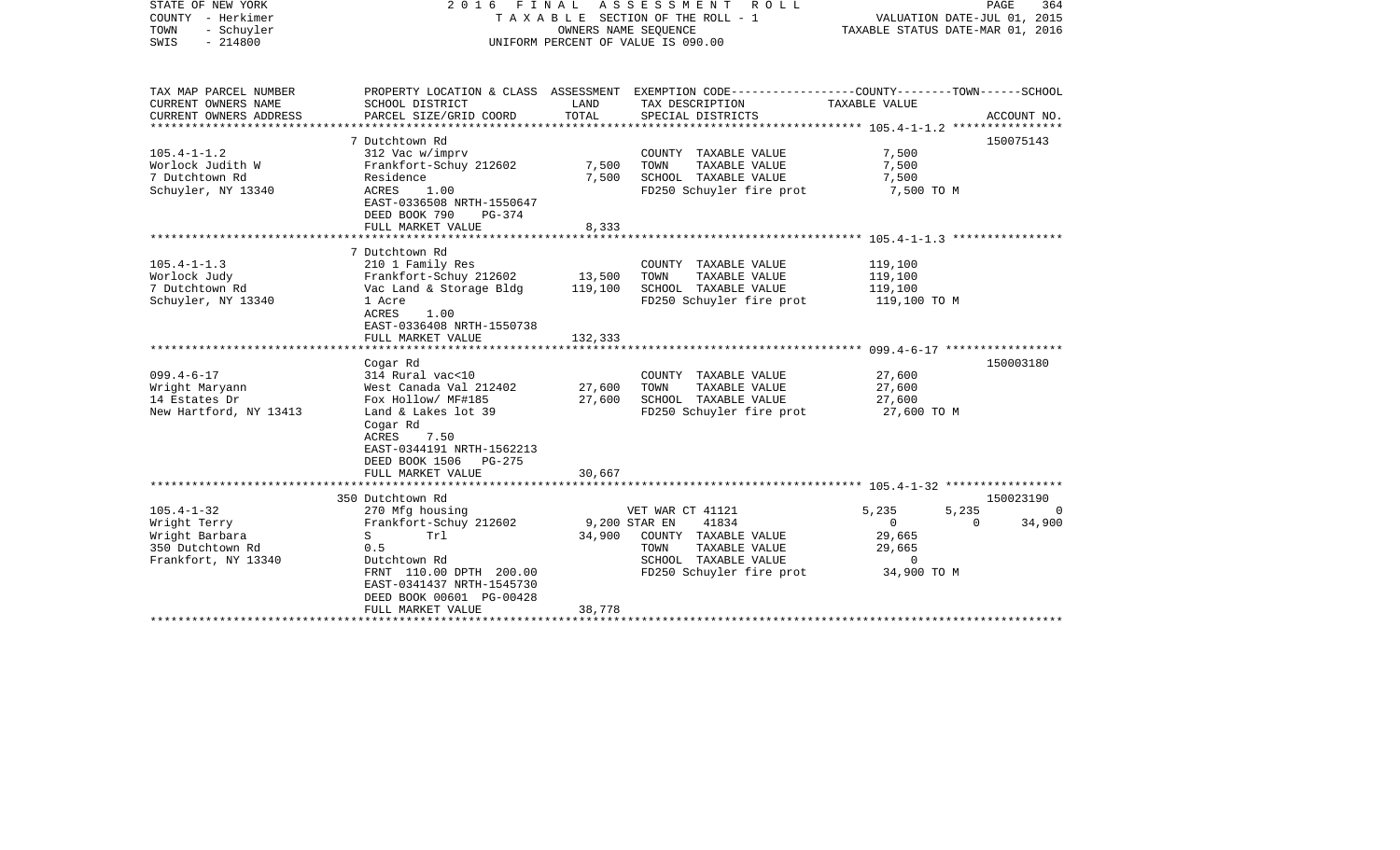| STATE OF NEW YORK<br>COUNTY - Herkimer<br>- Schuyler<br>TOWN<br>$-214800$<br>SWIS                                                                             | 2 0 1 6<br>FINAL<br>TAXABLE SECTION OF THE ROLL - 1<br>UNIFORM PERCENT OF VALUE IS 090.00                                                                                                                                                                                                                                                                                                                                                                                | 365<br>PAGE<br>VALUATION DATE-JUL 01, 2015<br>TAXABLE STATUS DATE-MAR 01, 2016 |                                                                                                                                                                                                                                                                                                                               |                                                                                                                                                             |                                                          |
|---------------------------------------------------------------------------------------------------------------------------------------------------------------|--------------------------------------------------------------------------------------------------------------------------------------------------------------------------------------------------------------------------------------------------------------------------------------------------------------------------------------------------------------------------------------------------------------------------------------------------------------------------|--------------------------------------------------------------------------------|-------------------------------------------------------------------------------------------------------------------------------------------------------------------------------------------------------------------------------------------------------------------------------------------------------------------------------|-------------------------------------------------------------------------------------------------------------------------------------------------------------|----------------------------------------------------------|
| TAX MAP PARCEL NUMBER<br>CURRENT OWNERS NAME<br>CURRENT OWNERS ADDRESS                                                                                        | SCHOOL DISTRICT<br>PARCEL SIZE/GRID COORD                                                                                                                                                                                                                                                                                                                                                                                                                                | LAND<br>TOTAL                                                                  | PROPERTY LOCATION & CLASS ASSESSMENT EXEMPTION CODE---------------COUNTY-------TOWN------SCHOOL<br>TAX DESCRIPTION<br>SPECIAL DISTRICTS                                                                                                                                                                                       | TAXABLE VALUE                                                                                                                                               | ACCOUNT NO.                                              |
|                                                                                                                                                               | 1248 Windfall Rd                                                                                                                                                                                                                                                                                                                                                                                                                                                         |                                                                                |                                                                                                                                                                                                                                                                                                                               |                                                                                                                                                             | 150075116                                                |
| $099.1 - 1 - 28$<br>Wyborski Edward-Kathlen<br>Wyborski Family IRR Trust<br>1248 Windfall Rd<br>Utica, NY 13502                                               | 210 1 Family Res<br>West Canada Val 212402<br>N Bldg & Pool<br>2 1 Acre<br>Windfall Road<br>FRNT 179.00 DPTH 322.00<br>ACRES<br>1.00                                                                                                                                                                                                                                                                                                                                     | 13,500 STAR EN<br>95,500                                                       | VET COM CT 41131<br>41834<br>COUNTY TAXABLE VALUE<br>TOWN<br>TAXABLE VALUE<br>SCHOOL TAXABLE VALUE<br>FD250 Schuyler fire prot                                                                                                                                                                                                | 13,500<br>$\overline{0}$<br>82,000<br>82,000<br>36,730<br>95,500 TO M                                                                                       | 13,500<br>$\Omega$<br>$\Omega$<br>58,770                 |
|                                                                                                                                                               | EAST-0330307 NRTH-1571684<br>DEED BOOK 1536 PG-165<br>FULL MARKET VALUE                                                                                                                                                                                                                                                                                                                                                                                                  | 106,111                                                                        |                                                                                                                                                                                                                                                                                                                               |                                                                                                                                                             |                                                          |
|                                                                                                                                                               |                                                                                                                                                                                                                                                                                                                                                                                                                                                                          |                                                                                |                                                                                                                                                                                                                                                                                                                               |                                                                                                                                                             |                                                          |
| $104.7 - 1 - 80$<br>Wyman Scott<br>5688 Austin Rd<br>Utica, NY 13502<br>$093.3 - 2 - 5.2$<br>Yager Jason<br>Yaqer Tricia<br>125 Tanner Rd<br>Poland, NY 13431 | 5688 Austin Rd<br>210 1 Family Res<br>Whitesboro Cent 307002<br>Residence<br>$3 \frac{1}{4}$<br>Austin Rd<br>FRNT 120.00 DPTH 125.00<br>EAST-0315131 NRTH-1558483<br>DEED BOOK 1187 PG-653<br>FULL MARKET VALUE<br>***********************<br>125 Tanner Rd<br>210 1 Family Res<br>West Canada Val 212402<br>Single Family Modular Res<br>Garage Under<br>FRNT 350.00 DPTH<br>ACRES<br>3.20<br>EAST-0333405 NRTH-1576989<br>DEED BOOK 867<br>PG-526<br>FULL MARKET VALUE | 8,000<br>80,000<br>88,889<br>15,200<br>115,000<br>127,778                      | STAR B<br>41854<br>COUNTY TAXABLE VALUE<br>TOWN<br>TAXABLE VALUE<br>SCHOOL TAXABLE VALUE<br>FD250 Schuyler fire prot<br>LT160 Schuyler light #1<br>SD030 Schuyler sewer #1<br>WD160 Schuyler water #1<br>41854<br>STAR B<br>COUNTY TAXABLE VALUE<br>TOWN<br>TAXABLE VALUE<br>SCHOOL TAXABLE VALUE<br>FD250 Schuyler fire prot | 0<br>80,000<br>80,000<br>53,000<br>80,000 TO M<br>80,000 TO M<br>1.30 UN M<br>80,000 TO M<br>$\overline{0}$<br>115,000<br>115,000<br>88,000<br>115,000 TO M | 150006090<br>$\Omega$<br>27,000<br>$\mathbf 0$<br>27,000 |
|                                                                                                                                                               |                                                                                                                                                                                                                                                                                                                                                                                                                                                                          |                                                                                |                                                                                                                                                                                                                                                                                                                               |                                                                                                                                                             |                                                          |
| $093.3 - 2 - 5.1$<br>Yager Tad<br>219 Tanner Rd<br>Poland, NY 13431                                                                                           | 219 Newport Rd<br>322 Rural vac>10<br>West Canada Val 212402<br>Vac<br>116.2 Acres<br>Newport Rd<br>70.00 DPTH<br>FRNT<br>ACRES 116.20<br>EAST-0331833 NRTH-1577545<br>DEED BOOK 828<br>$PG-11$<br>FULL MARKET VALUE                                                                                                                                                                                                                                                     | 60,000<br>60,000<br>66,667                                                     | COUNTY TAXABLE VALUE<br>TOWN<br>TAXABLE VALUE<br>SCHOOL TAXABLE VALUE<br>FD250 Schuyler fire prot                                                                                                                                                                                                                             | 60,000<br>60,000<br>60,000<br>60,000 TO M                                                                                                                   | 150016800                                                |
|                                                                                                                                                               |                                                                                                                                                                                                                                                                                                                                                                                                                                                                          |                                                                                |                                                                                                                                                                                                                                                                                                                               |                                                                                                                                                             |                                                          |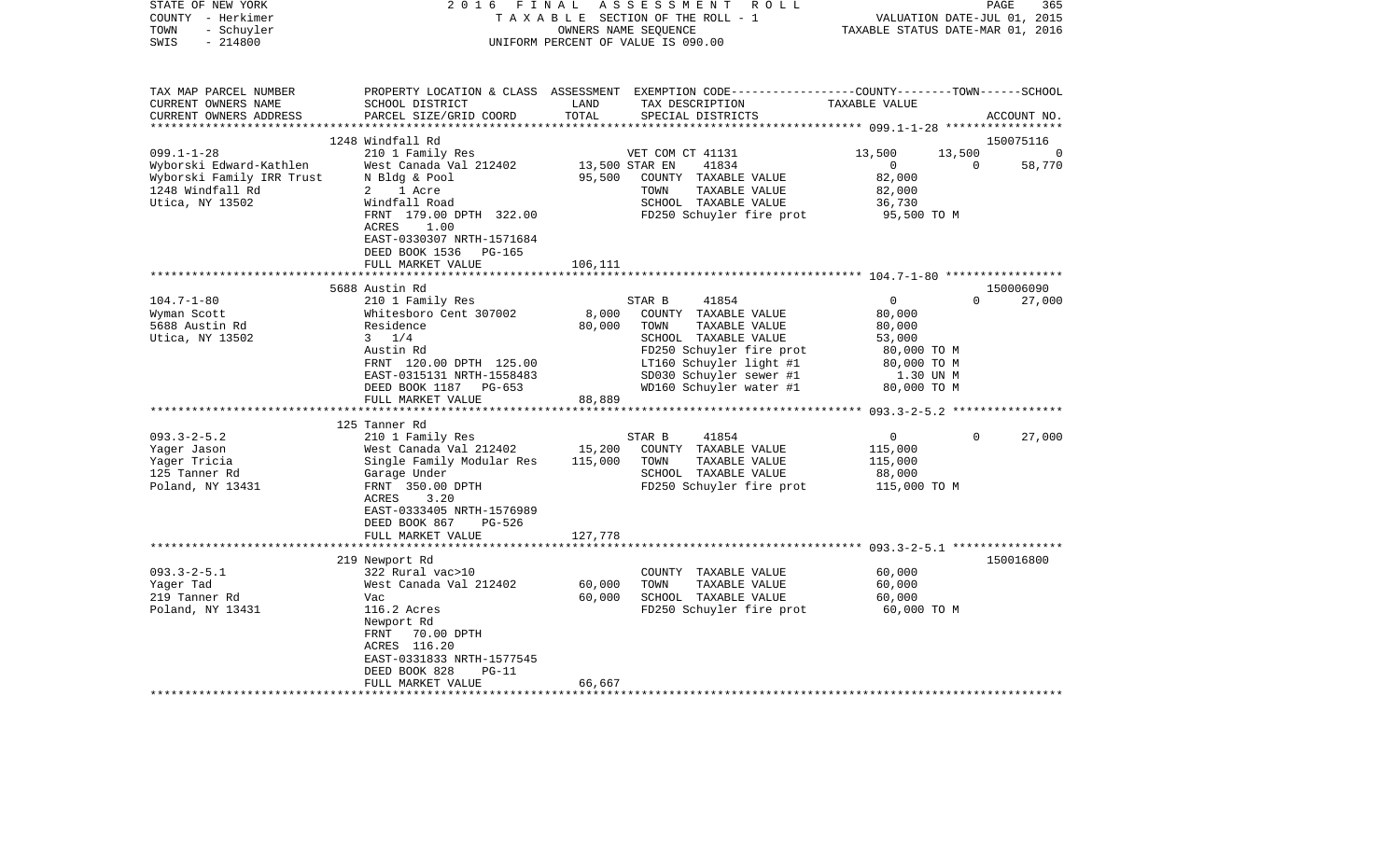| STATE OF NEW YORK<br>COUNTY - Herkimer<br>- Schuyler<br>TOWN<br>$-214800$<br>SWIS                                                                    | 2 0 1 6<br>FINAL<br>TAXABLE SECTION OF THE ROLL - 1<br>UNIFORM PERCENT OF VALUE IS 090.00                                                                                                                                                                                                                                                  | PAGE<br>366<br>VALUATION DATE-JUL 01, 2015<br>TAXABLE STATUS DATE-MAR 01, 2016 |                                                                                                                                                                                               |                                                                                            |                                                  |
|------------------------------------------------------------------------------------------------------------------------------------------------------|--------------------------------------------------------------------------------------------------------------------------------------------------------------------------------------------------------------------------------------------------------------------------------------------------------------------------------------------|--------------------------------------------------------------------------------|-----------------------------------------------------------------------------------------------------------------------------------------------------------------------------------------------|--------------------------------------------------------------------------------------------|--------------------------------------------------|
| TAX MAP PARCEL NUMBER<br>CURRENT OWNERS NAME<br>CURRENT OWNERS ADDRESS                                                                               | SCHOOL DISTRICT<br>PARCEL SIZE/GRID COORD                                                                                                                                                                                                                                                                                                  | LAND<br>TOTAL                                                                  | PROPERTY LOCATION & CLASS ASSESSMENT EXEMPTION CODE----------------COUNTY-------TOWN------SCHOOL<br>TAX DESCRIPTION<br>SPECIAL DISTRICTS                                                      | TAXABLE VALUE                                                                              | ACCOUNT NO.                                      |
| $105.4 - 2 - 1$<br>Yanuk George<br>3241 Southside Rd<br>Frankfort, NY 13340                                                                          | Johnson Rd<br>314 Rural vac<10<br>Frankfort-Schuy 212602<br>E Vacant Lot #1<br>3.49 Acres<br>Johnson Rd<br>ACRES<br>3.49<br>EAST-0348343 NRTH-1548090<br>DEED BOOK 1102<br>PG-127                                                                                                                                                          | 12,000<br>12,000                                                               | COUNTY TAXABLE VALUE<br>TOWN<br>TAXABLE VALUE<br>SCHOOL TAXABLE VALUE<br>FD250 Schuyler fire prot                                                                                             | 12,000<br>12,000<br>12,000<br>12,000 TO M                                                  |                                                  |
|                                                                                                                                                      | FULL MARKET VALUE                                                                                                                                                                                                                                                                                                                          | 13,333                                                                         |                                                                                                                                                                                               |                                                                                            |                                                  |
| $098.4 - 1 - 17$<br>Yukna Ernest E Jr<br>Yukna Susan L<br>739 Newport Rd<br>Utica, NY 13502<br>$105.4 - 2 - 19$<br>Zaccari Patricia<br>622 Ravine Dr | * * * * * * * * * * * * * * * * * * *<br>739 Newport Rd<br>283 Res w/Comuse<br>Whitesboro Cent 307002<br>Bldg<br>W<br>1.4<br>Newport Rd<br>FRNT 209.00 DPTH<br>1.00<br>ACRES<br>EAST-0324527 NRTH-1565554<br>DEED BOOK 1460<br>PG-945<br>FULL MARKET VALUE<br>Johnson Rd<br>311 Res vac land<br>Frankfort-Schuy 212602<br>E Vacant Lot #19 | *************<br>13,500<br>124,000<br>137,778<br>16,500<br>16,500              | 41854<br>STAR B<br>COUNTY TAXABLE VALUE<br>TOWN<br>TAXABLE VALUE<br>SCHOOL TAXABLE VALUE<br>FD250 Schuyler fire prot<br>COUNTY TAXABLE VALUE<br>TOWN<br>TAXABLE VALUE<br>SCHOOL TAXABLE VALUE | $\mathsf{O}$<br>124,000<br>124,000<br>97,000<br>124,000 TO M<br>16,500<br>16,500<br>16,500 | 150013260<br>$\Omega$<br>27,000                  |
| Utica, NY 13502<br>$112.2 - 3 - 10$<br>Zaffarano Frank<br>276 Watkins Rd<br>Frankfort, NY 13340                                                      | 9.03 Acre<br>Johnson Rd<br>ACRES<br>9.03<br>EAST-0345569 NRTH-1545106<br>DEED BOOK 714<br>PG-331<br>FULL MARKET VALUE<br>276 Watkins Rd<br>210 1 Family Res<br>Frankfort-Schuy 212602<br>Single Family Residence W<br>Detached Garage                                                                                                      | 18,333<br>119,900 STAR B                                                       | FD250 Schuyler fire prot<br>VET COM CT 41131<br>13,700 VET DIS CT 41141<br>41854<br>COUNTY TAXABLE VALUE                                                                                      | 16,500 TO M<br>13,500<br>13,500<br>27,000<br>27,000<br>$\overline{0}$<br>79,400            | 150023340<br>$\Omega$<br>0<br>$\Omega$<br>27,000 |
|                                                                                                                                                      | Watkins<br>1.20<br>ACRES<br>EAST-0341754 NRTH-1540000<br>DEED BOOK 1597<br>PG-656<br>FULL MARKET VALUE                                                                                                                                                                                                                                     | 133,222                                                                        | TAXABLE VALUE<br>TOWN<br>SCHOOL TAXABLE VALUE<br>FD250 Schuyler fire prot                                                                                                                     | 79,400<br>92,900<br>119,900 TO M                                                           |                                                  |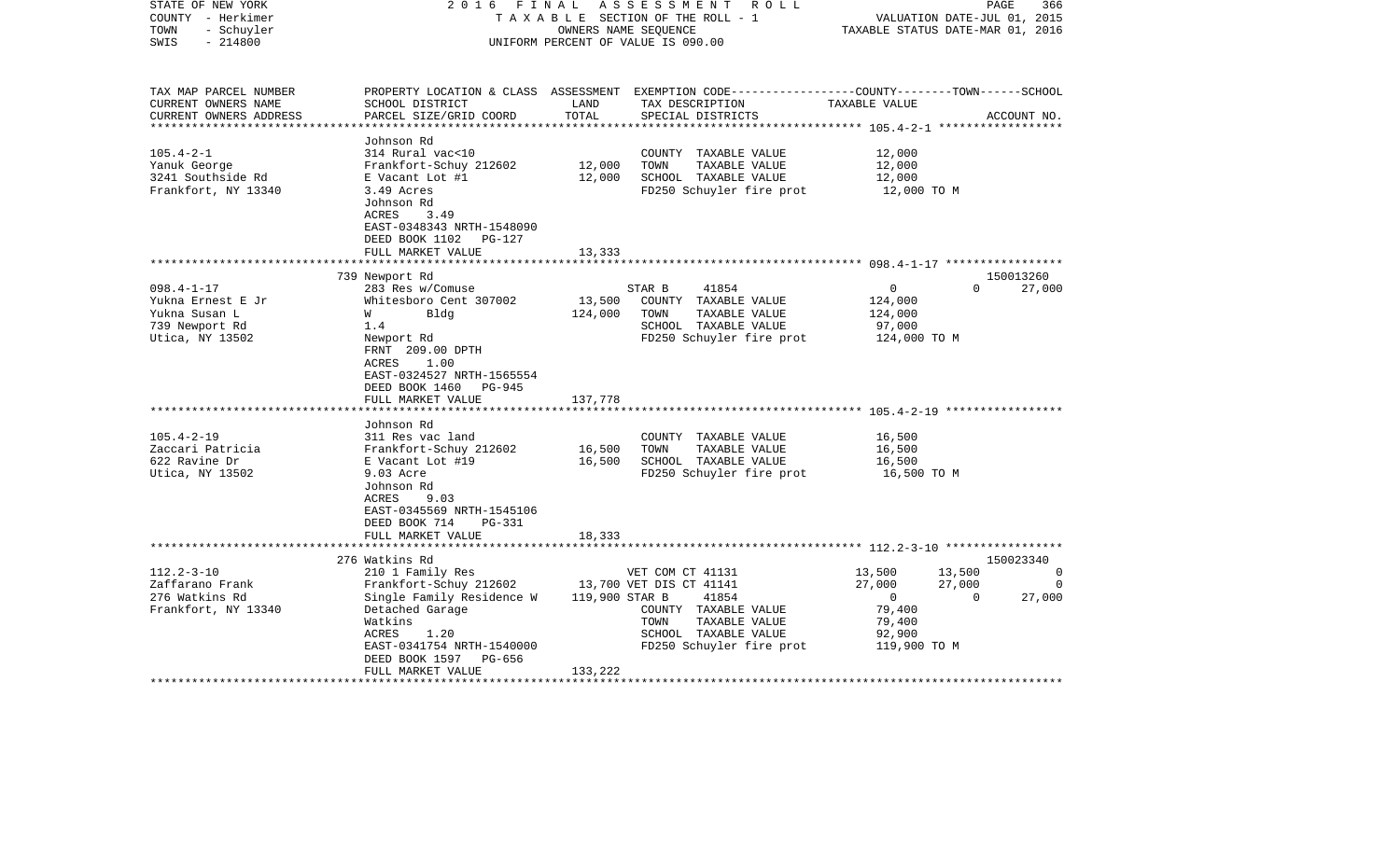| STATE OF NEW YORK<br>COUNTY - Herkimer<br>- Schuyler<br>TOWN<br>$-214800$<br>SWIS                | 2016 FINAL                                                                                                                                                                                                                  | ASSESSMENT<br>R O L L<br>T A X A B L E SECTION OF THE ROLL - 1<br>OWNERS NAME SEOUENCE<br>UNIFORM PERCENT OF VALUE IS 090.00 | PAGE<br>367<br>VALUATION DATE-JUL 01, 2015<br>TAXABLE STATUS DATE-MAR 01, 2016                                                           |                                                                 |                                 |  |
|--------------------------------------------------------------------------------------------------|-----------------------------------------------------------------------------------------------------------------------------------------------------------------------------------------------------------------------------|------------------------------------------------------------------------------------------------------------------------------|------------------------------------------------------------------------------------------------------------------------------------------|-----------------------------------------------------------------|---------------------------------|--|
| TAX MAP PARCEL NUMBER<br>CURRENT OWNERS NAME<br>CURRENT OWNERS ADDRESS<br>********************** | SCHOOL DISTRICT<br>PARCEL SIZE/GRID COORD                                                                                                                                                                                   | LAND<br>TOTAL                                                                                                                | PROPERTY LOCATION & CLASS ASSESSMENT EXEMPTION CODE----------------COUNTY-------TOWN------SCHOOL<br>TAX DESCRIPTION<br>SPECIAL DISTRICTS | TAXABLE VALUE                                                   | ACCOUNT NO.                     |  |
|                                                                                                  | 130 Bowie Rd                                                                                                                                                                                                                |                                                                                                                              |                                                                                                                                          |                                                                 |                                 |  |
| $099.1 - 3 - 6$<br>Zaffarano Sandra L<br>130 Bowie Rd<br>Utica, NY 13502                         | 210 1 Family Res<br>West Canada Val 212402<br>Land<br>6.10 Acres<br>ACRES<br>6.10<br>EAST-0331836 NRTH-1569266<br>DEED BOOK 873<br>$PG-284$                                                                                 | 11,500<br>67,500                                                                                                             | 41834<br>STAR EN<br>COUNTY TAXABLE VALUE<br>TOWN<br>TAXABLE VALUE<br>SCHOOL TAXABLE VALUE<br>FD250 Schuyler fire prot                    | $\overline{0}$<br>67,500<br>67,500<br>8,730<br>67,500 TO M      | $\Omega$<br>58,770              |  |
|                                                                                                  | FULL MARKET VALUE                                                                                                                                                                                                           | 75,000                                                                                                                       |                                                                                                                                          |                                                                 |                                 |  |
|                                                                                                  |                                                                                                                                                                                                                             |                                                                                                                              |                                                                                                                                          |                                                                 |                                 |  |
| $112.2 - 3 - 41$<br>Zahirovic Melisa<br>3610 State Route 5<br>Frankfort, NY 13340                | 3610 State Route 5<br>210 1 Family Res<br>Frankfort-Schuy 212602<br>$S \qquad \qquad$<br>Bldg<br>$3 \t1/4$<br>State<br>FRNT<br>85.00 DPTH 140.00<br>EAST-0338665 NRTH-1537899<br>DEED BOOK 1596 PG-100<br>FULL MARKET VALUE | 7,400<br>56,200<br>62,444                                                                                                    | COUNTY TAXABLE VALUE<br>TOWN<br>TAXABLE VALUE<br>SCHOOL TAXABLE VALUE<br>FD250 Schuyler fire prot                                        | 56,200<br>56,200<br>56,200<br>56,200 TO M                       | 150009000                       |  |
|                                                                                                  | 314 Johnson Rd                                                                                                                                                                                                              |                                                                                                                              |                                                                                                                                          |                                                                 |                                 |  |
| $105.4 - 2 - 12$<br>Zalocha Michael G<br>314 Johnson Rd<br>Frankfort, NY 13340                   | 210 1 Family Res<br>Frankfort-Schuy 212602<br>Single Family Residence<br>W/ Det Two Stall Garage<br>5.41 Acres<br>ACRES<br>5.41<br>EAST-0346812 NRTH-1545983<br>DEED BOOK 1523 PG-531<br>FULL MARKET VALUE                  | 16,900<br>127,400<br>141,556                                                                                                 | STAR B<br>41854<br>COUNTY TAXABLE VALUE<br>TOWN<br>TAXABLE VALUE<br>SCHOOL TAXABLE VALUE<br>FD250 Schuyler fire prot                     | $\overline{0}$<br>127,400<br>127,400<br>100,400<br>127,400 TO M | $\mathbf{0}$<br>27,000          |  |
|                                                                                                  |                                                                                                                                                                                                                             |                                                                                                                              |                                                                                                                                          |                                                                 |                                 |  |
| $105.1 - 1 - 5$<br>Zanozovskyy Viktor                                                            | 170 Bull Rd<br>210 1 Family Res<br>Whitesboro Cent 307002                                                                                                                                                                   | 13,700                                                                                                                       | 41854<br>STAR B<br>COUNTY TAXABLE VALUE                                                                                                  | $\overline{0}$<br>150,000                                       | 150002550<br>$\Omega$<br>27,000 |  |
| Baranova Antonia<br>170 Bull Rd<br>Utica, NY 13502                                               | mh removed 2010<br>built new 1848 sf<br>$45% - 3 - 1 - 11$<br>FRNT 530.00 DPTH<br>ACRES<br>1.70<br>EAST-0328586 NRTH-1558473<br>DEED BOOK 1516<br>$PG-523$<br>FULL MARKET VALUE                                             | 150,000<br>166,667                                                                                                           | TOWN<br>TAXABLE VALUE<br>SCHOOL TAXABLE VALUE<br>FD250 Schuyler fire prot                                                                | 150,000<br>123,000<br>150,000 TO M                              |                                 |  |
|                                                                                                  |                                                                                                                                                                                                                             |                                                                                                                              |                                                                                                                                          |                                                                 |                                 |  |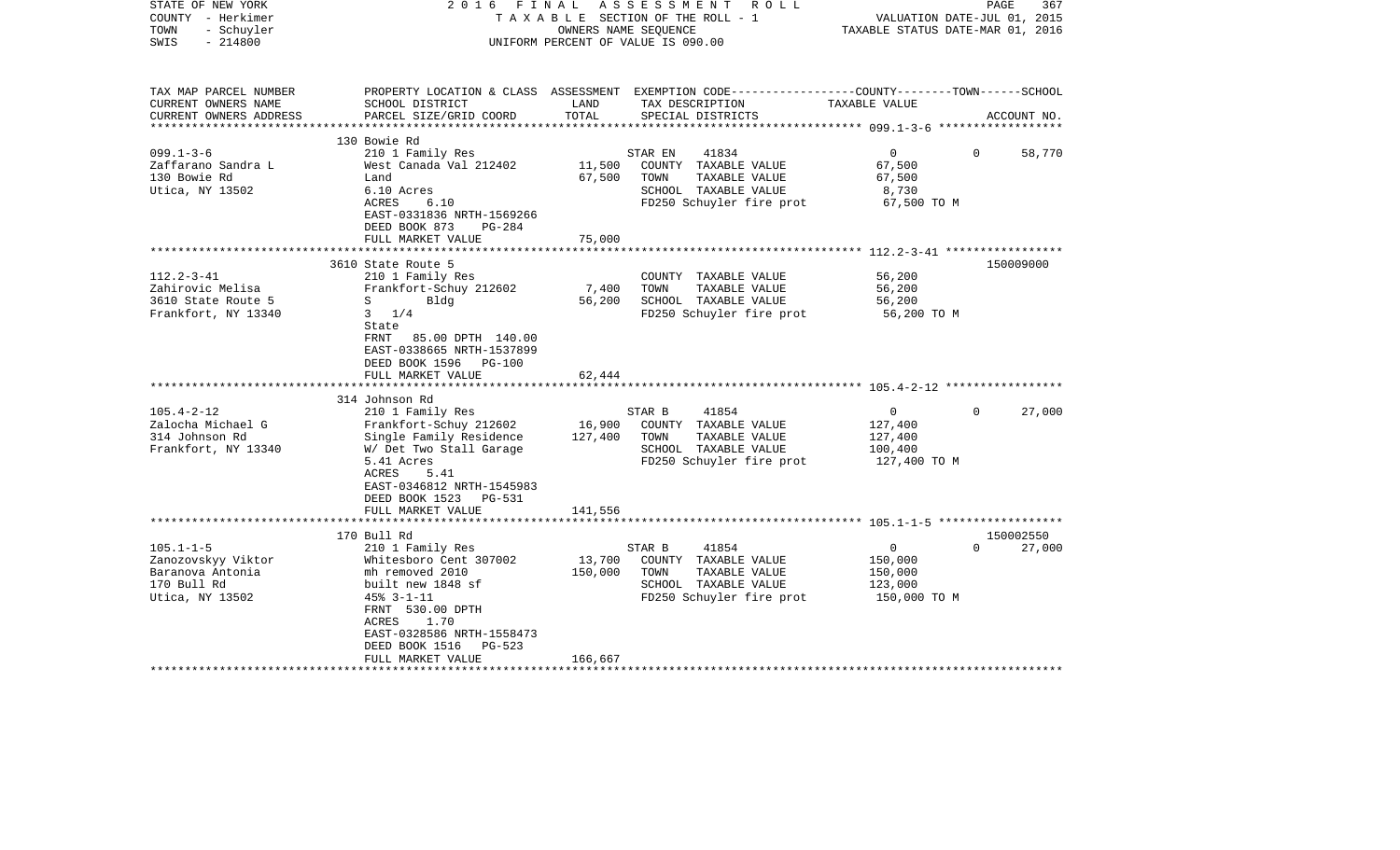| STATE OF NEW YORK<br>COUNTY - Herkimer<br>- Schuyler<br>TOWN<br>$-214800$<br>SWIS                 | 2016 FINAL                                          |               | A S S E S S M E N T R O L L<br>PAGE<br>368<br>TAXABLE SECTION OF THE ROLL - 1<br>VALUATION DATE-JUL 01, 2015<br>TAXABLE STATUS DATE-MAR 01, 2016<br>OWNERS NAME SEQUENCE<br>UNIFORM PERCENT OF VALUE IS 090.00 |                                             |                    |  |
|---------------------------------------------------------------------------------------------------|-----------------------------------------------------|---------------|----------------------------------------------------------------------------------------------------------------------------------------------------------------------------------------------------------------|---------------------------------------------|--------------------|--|
| TAX MAP PARCEL NUMBER<br>CURRENT OWNERS NAME<br>CURRENT OWNERS ADDRESS<br>*********************** | SCHOOL DISTRICT<br>PARCEL SIZE/GRID COORD           | LAND<br>TOTAL | PROPERTY LOCATION & CLASS ASSESSMENT EXEMPTION CODE---------------COUNTY-------TOWN------SCHOOL<br>TAX DESCRIPTION<br>SPECIAL DISTRICTS                                                                        | TAXABLE VALUE                               | ACCOUNT NO.        |  |
|                                                                                                   | 115 Sterling Dr                                     |               |                                                                                                                                                                                                                |                                             | 150040570          |  |
| $104.2 - 2 - 33$                                                                                  | 210 1 Family Res                                    |               | 41834<br>STAR EN                                                                                                                                                                                               | $\overline{0}$                              | $\Omega$<br>58,770 |  |
| Zawatski Richard                                                                                  | Whitesboro Cent 307002                              | 8,500         | COUNTY TAXABLE VALUE                                                                                                                                                                                           | 60,800                                      |                    |  |
| Zawatski Sharron                                                                                  | Single Family Residence                             | 60,800        | TOWN<br>TAXABLE VALUE                                                                                                                                                                                          | 60,800                                      |                    |  |
| 115 Sterling Dr                                                                                   | 0.75a                                               |               | SCHOOL TAXABLE VALUE                                                                                                                                                                                           | 2,030                                       |                    |  |
| Utica, NY 13502                                                                                   | Sterling Dr                                         |               | FD250 Schuyler fire prot<br>WD170 Schuyler water #2                                                                                                                                                            | 60,800 TO M<br>4,600 TO C                   |                    |  |
|                                                                                                   | FRNT 77.00 DPTH 258.00<br>EAST-0324071 NRTH-1557096 |               | 1.00 UN M                                                                                                                                                                                                      |                                             |                    |  |
|                                                                                                   | DEED BOOK 00608 PG-00115                            |               |                                                                                                                                                                                                                |                                             |                    |  |
|                                                                                                   | FULL MARKET VALUE                                   | 67,556        |                                                                                                                                                                                                                |                                             |                    |  |
|                                                                                                   |                                                     | *********     |                                                                                                                                                                                                                | ************* 104.7-1-81 ****************** |                    |  |
|                                                                                                   | 5692 Austin Rd                                      |               |                                                                                                                                                                                                                |                                             | 150000360          |  |
| $104.7 - 1 - 81$                                                                                  | 210 1 Family Res                                    |               | STAR B<br>41854                                                                                                                                                                                                | $\overline{0}$                              | $\Omega$<br>27,000 |  |
| Zbytniewski Brian P                                                                               | Whitesboro Cent 307002                              | 7,600         | COUNTY TAXABLE VALUE                                                                                                                                                                                           | 148,000                                     |                    |  |
| Zbytniewski Amee L                                                                                | E 59<br>Bldg                                        | 148,000       | TOWN<br>TAXABLE VALUE                                                                                                                                                                                          | 148,000                                     |                    |  |
| 5692 Austin Rd                                                                                    | $3 \t1/4$                                           |               | SCHOOL TAXABLE VALUE                                                                                                                                                                                           | 121,000                                     |                    |  |
| Utica, NY 13502                                                                                   | Austin<br>FRNT 100.00 DPTH 125.00                   |               | FD250 Schuyler fire prot<br>LT160 Schuyler light #1                                                                                                                                                            | 148,000 TO M<br>4,000 TO M                  |                    |  |
|                                                                                                   | EAST-0315192 NRTH-1558571                           |               | SD030 Schuyler sewer #1                                                                                                                                                                                        | 1.10 UN M                                   |                    |  |
|                                                                                                   | DEED BOOK 937<br>PG-443                             |               | WD160 Schuyler water #1                                                                                                                                                                                        | 148,000 TO M                                |                    |  |
|                                                                                                   | FULL MARKET VALUE                                   | 164,444       |                                                                                                                                                                                                                |                                             |                    |  |
|                                                                                                   |                                                     |               |                                                                                                                                                                                                                |                                             |                    |  |
|                                                                                                   | 210 Wood Ln                                         |               |                                                                                                                                                                                                                |                                             |                    |  |
| $104.2 - 1 - 24.4$                                                                                | 210 1 Family Res                                    |               | 41854<br>STAR B                                                                                                                                                                                                | $\Omega$                                    | $\Omega$<br>27,000 |  |
| Zhushma Vasiliy                                                                                   | Whitesboro Cent 307002                              | 12,400        | COUNTY TAXABLE VALUE                                                                                                                                                                                           | 124,000                                     |                    |  |
| Zhushma Lyudmila                                                                                  | Residence                                           | 124,000       | TOWN<br>TAXABLE VALUE                                                                                                                                                                                          | 124,000                                     |                    |  |
| 210 Wood Ln                                                                                       | .87 Acres                                           |               | SCHOOL TAXABLE VALUE                                                                                                                                                                                           | 97,000                                      |                    |  |
| Utica, NY 13502                                                                                   | FRNT 126.00 DPTH 300.00<br>ACRES<br>0.87            |               | FD250 Schuyler fire prot<br>WD170 Schuyler water #2                                                                                                                                                            | 124,000 TO M<br>124,000 TO C                |                    |  |
|                                                                                                   | EAST-0317849 NRTH-1557394                           |               | 1.00 UN M                                                                                                                                                                                                      |                                             |                    |  |
|                                                                                                   | DEED BOOK 888<br>PG-22                              |               |                                                                                                                                                                                                                |                                             |                    |  |
|                                                                                                   | FULL MARKET VALUE                                   | 137,778       |                                                                                                                                                                                                                |                                             |                    |  |
|                                                                                                   | ******************************                      |               |                                                                                                                                                                                                                |                                             |                    |  |
|                                                                                                   | 647 Windfall Rd                                     |               |                                                                                                                                                                                                                |                                             | 150019470          |  |
| $099.3 - 1 - 44.01$                                                                               | 210 1 Family Res                                    |               | COUNTY TAXABLE VALUE                                                                                                                                                                                           | 70,000                                      |                    |  |
| Zielinski June Ann                                                                                | Whitesboro Cent 307002                              | 15,000        | TAXABLE VALUE<br>TOWN                                                                                                                                                                                          | 70,000                                      |                    |  |
| 14 Brooktree Dr                                                                                   | Single Family Residence                             | 70,000        | SCHOOL TAXABLE VALUE                                                                                                                                                                                           | 70,000                                      |                    |  |
| Penfield, NY 14526                                                                                | 2.70                                                |               | FD250 Schuyler fire prot                                                                                                                                                                                       | 70,000 TO M                                 |                    |  |
|                                                                                                   | Windfall<br>ACRES<br>2.70                           |               |                                                                                                                                                                                                                |                                             |                    |  |
|                                                                                                   | EAST-0291296 NRTH-1137161                           |               |                                                                                                                                                                                                                |                                             |                    |  |
|                                                                                                   | DEED BOOK 1154<br>PG-368                            |               |                                                                                                                                                                                                                |                                             |                    |  |
|                                                                                                   | FULL MARKET VALUE                                   | 77,778        |                                                                                                                                                                                                                |                                             |                    |  |
|                                                                                                   |                                                     |               |                                                                                                                                                                                                                |                                             |                    |  |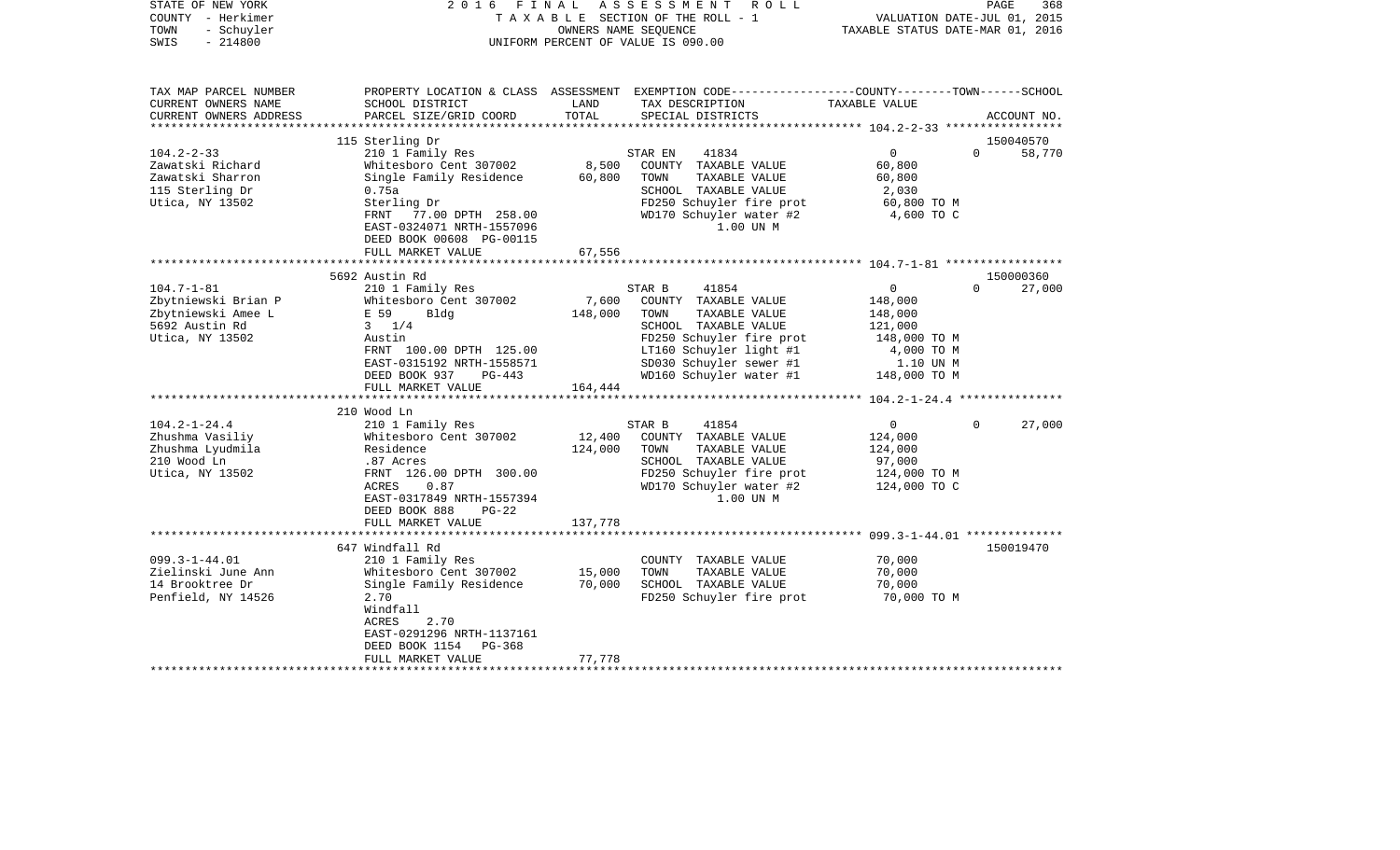| STATE OF NEW YORK<br>COUNTY - Herkimer<br>- Schuyler<br>TOWN<br>$-214800$<br>SWIS                         | 2016<br>FINAL<br>TAXABLE SECTION OF THE ROLL - 1<br>UNIFORM PERCENT OF VALUE IS 090.00                                                                                                        | VALUATION DATE-JUL 01, 2015<br>TAXABLE STATUS DATE-MAR 01, 2016 | PAGE                                                                                                                                                                        | 369                                                        |          |                     |
|-----------------------------------------------------------------------------------------------------------|-----------------------------------------------------------------------------------------------------------------------------------------------------------------------------------------------|-----------------------------------------------------------------|-----------------------------------------------------------------------------------------------------------------------------------------------------------------------------|------------------------------------------------------------|----------|---------------------|
| TAX MAP PARCEL NUMBER<br>CURRENT OWNERS NAME<br>CURRENT OWNERS ADDRESS                                    | SCHOOL DISTRICT                                                                                                                                                                               | LAND                                                            | PROPERTY LOCATION & CLASS ASSESSMENT EXEMPTION CODE---------------COUNTY-------TOWN------SCHOOL<br>TAX DESCRIPTION                                                          | TAXABLE VALUE                                              |          |                     |
|                                                                                                           | 11544 Cosby Manor Rd                                                                                                                                                                          |                                                                 |                                                                                                                                                                             |                                                            |          | 150023550           |
| $104.2 - 2 - 52$<br>Zygmunt Pamela Denise<br>Zygmunt Katherine<br>11544 Cosby Manor Rd<br>Utica, NY 13502 | 210 1 Family Res<br>Whitesboro Cent 307002 13,400<br>Bldg<br>$3 \quad 1$<br>Cosby Manor<br>FRNT 300.00 DPTH 143.00<br>EAST-0324523 NRTH-1555345<br>DEED BOOK 1377 PG-405<br>FULL MARKET VALUE | 65,600<br>72,889                                                | 41854<br>STAR B<br>COUNTY TAXABLE VALUE<br>TAXABLE VALUE<br>TOWN<br>TAXABLE VALUE<br>SCHOOL<br>FD250 Schuyler fire prot 65,600 TO M<br>WD170 Schuyler water #2<br>1.00 UN M | $\overline{0}$<br>65,600<br>65,600<br>38,600<br>4,500 TO C | $\Omega$ | 27,000              |
|                                                                                                           |                                                                                                                                                                                               |                                                                 |                                                                                                                                                                             |                                                            |          |                     |
| $105.1 - 1 - 23$                                                                                          | 327 Short Lots Rd<br>210 1 Family Res                                                                                                                                                         |                                                                 | 41854<br>STAR B                                                                                                                                                             | $\overline{0}$                                             | $\Omega$ | 150075142<br>27,000 |
| Zygmunt Robert<br>Zygmunt Diane<br>327 Short Lots Rd<br>Frankfort, NY 13340                               | Whitesboro Cent 307002 13,200<br>Double Wide Residence W G<br>15 1 Acre<br>Short Lots Rd<br>0.96<br>ACRES<br>EAST-0328948 NRTH-1554227                                                        | 65,000                                                          | COUNTY TAXABLE VALUE<br>TOWN<br>TAXABLE VALUE<br>TAXABLE VALUE<br>SCHOOL<br>FD250 Schuyler fire prot                                                                        | 65,000<br>65,000<br>38,000<br>65,000 TO M                  |          |                     |
|                                                                                                           | FULL MARKET VALUE                                                                                                                                                                             | 72,222                                                          |                                                                                                                                                                             |                                                            |          |                     |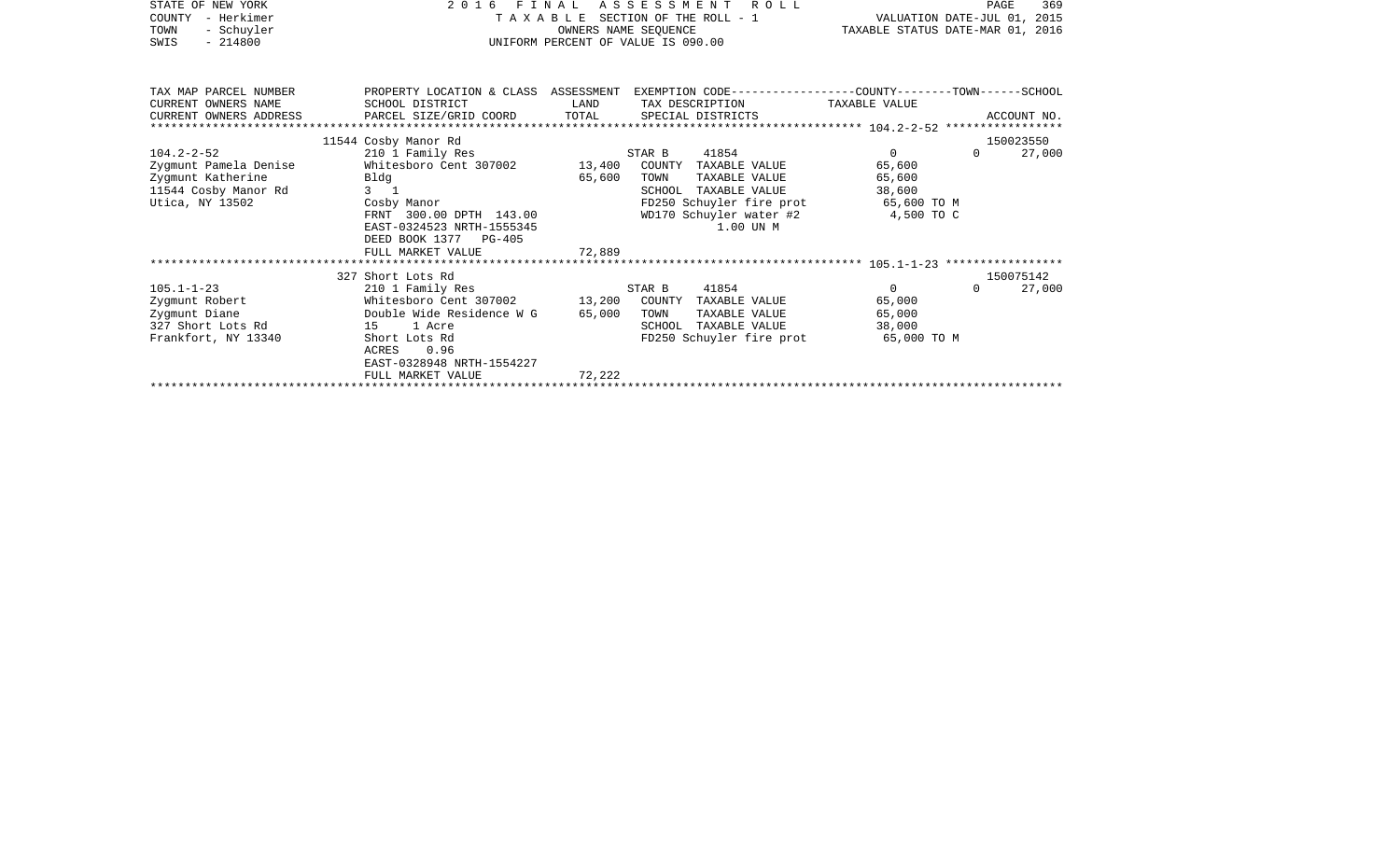|      | STATE OF NEW YORK | 2016 FINAL ASSESSMENT ROLL         |                                  | PAGE            | 370 |
|------|-------------------|------------------------------------|----------------------------------|-----------------|-----|
|      | COUNTY - Herkimer | TAXABLE SECTION OF THE ROLL - 1    | VALUATION DATE-JUL 01, 2015      |                 |     |
| TOWN | - Schuvler        |                                    | TAXABLE STATUS DATE-MAR 01, 2016 |                 |     |
| SWIS | - 214800          | UNIFORM PERCENT OF VALUE IS 090.00 |                                  | RPS150/V04/L015 |     |
|      |                   |                                    | CURRENT DATE 6/27/2016           |                 |     |

# R O L L S E C T I O N T O T A L S

## \*\*\* S P E C I A L D I S T R I C T S U M M A R Y \*\*\*

|      |                      | TOTAL   | EXTENSION     |              | <b>EXTENSION</b> | AD VALOREM | <b>EXEMPT</b> | TAXABLE    |
|------|----------------------|---------|---------------|--------------|------------------|------------|---------------|------------|
| CODE | DISTRICT NAME        | PARCELS | TYPE          |              | VALUE            | VALUE      | <b>AMOUNT</b> | VALUE      |
|      |                      |         |               |              |                  |            |               |            |
|      | FD250 Schuyler fire  |         | 1,480 TOTAL M |              |                  | 138054,219 |               | 138054,219 |
|      | LT160 Schuyler light |         | 69 TOTAL M    |              |                  | 5157,100   |               | 5157,100   |
|      | SD030 Schuyler sewer |         | 104 UNITS     | M            | 336.68           |            |               | 336.68     |
|      | WD160 Schuyler water |         | 19 TOTAL M    |              |                  | 1824,500   |               | 1824,500   |
|      | WD165 Schuyler water |         | 46 TOTAL C    |              |                  | 4819,900   |               | 4819,900   |
|      |                      |         | UNITS         | M            | 37.00            |            |               | 37.00      |
|      | WD170 Schuyler water |         | 267 TOTAL     | $\mathbb{C}$ |                  | 16194,760  |               | 16194,760  |
|      |                      |         | <b>UNITS</b>  | M            | 259.00           |            |               | 259.00     |
|      | WD175 Schuyler water |         | 82 TOTAL M    |              |                  | 15780,787  |               | 15780,787  |
|      |                      |         |               |              |                  |            |               |            |

# \*\*\* S C H O O L D I S T R I C T S U M M A R Y \*\*\*

| CODE                                 | DISTRICT NAME                                                                          | TOTAL<br>PARCELS       | ASSESSED<br>LAND                               | ASSESSED<br>TOTAL                              | EXEMPT<br>AMOUNT                | TOTAL<br>TAXABLE                               | <b>STAR</b><br>AMOUNT                        | <b>STAR</b><br>TAXABLE                         |
|--------------------------------------|----------------------------------------------------------------------------------------|------------------------|------------------------------------------------|------------------------------------------------|---------------------------------|------------------------------------------------|----------------------------------------------|------------------------------------------------|
| 212402<br>212602<br>212803<br>307002 | West Canada Valley<br>Frankfort-Schuyler<br>Central Valley Cntrl<br>Whitesboro Central | 394<br>480<br>6<br>619 | 10313,470<br>11269,140<br>121,500<br>14610,825 | 28352,170<br>39638,587<br>296,700<br>70354,662 | 337,048<br>1080,670<br>1266,259 | 28015,122<br>38557,917<br>296,700<br>69088,403 | 4653,670<br>10292,263<br>27,000<br>17790,373 | 23361,452<br>28265,654<br>269,700<br>51298,030 |
|                                      | SUB-TOTAL                                                                              | 1,499                  | 36314,935                                      | 138642,119                                     | 2683,977                        | 135958,142                                     | 32763,306                                    | 103194,836                                     |
|                                      | TOTAL                                                                                  | 1,499                  | 36314,935                                      | 138642, 119                                    | 2683,977                        | 135958,142                                     | 32763,306                                    | 103194,836                                     |

## \*\*\* S Y S T E M C O D E S S U M M A R Y \*\*\*

# NO SYSTEM EXEMPTIONS AT THIS LEVEL

# \*\*\* E X E M P T I O N S U M M A R Y \*\*\*

| CODE  | DESCRIPTION   | TOTAL<br>PARCELS | COUNTY  | TOWN    | <b>SCHOOL</b> |
|-------|---------------|------------------|---------|---------|---------------|
| 41121 | VET WAR CT    | 60               | 478,335 | 478,335 |               |
| 41122 | VET WAR C     |                  | 8,100   |         |               |
| 41131 | COM CT<br>VET | 60               | 805,125 | 805,125 |               |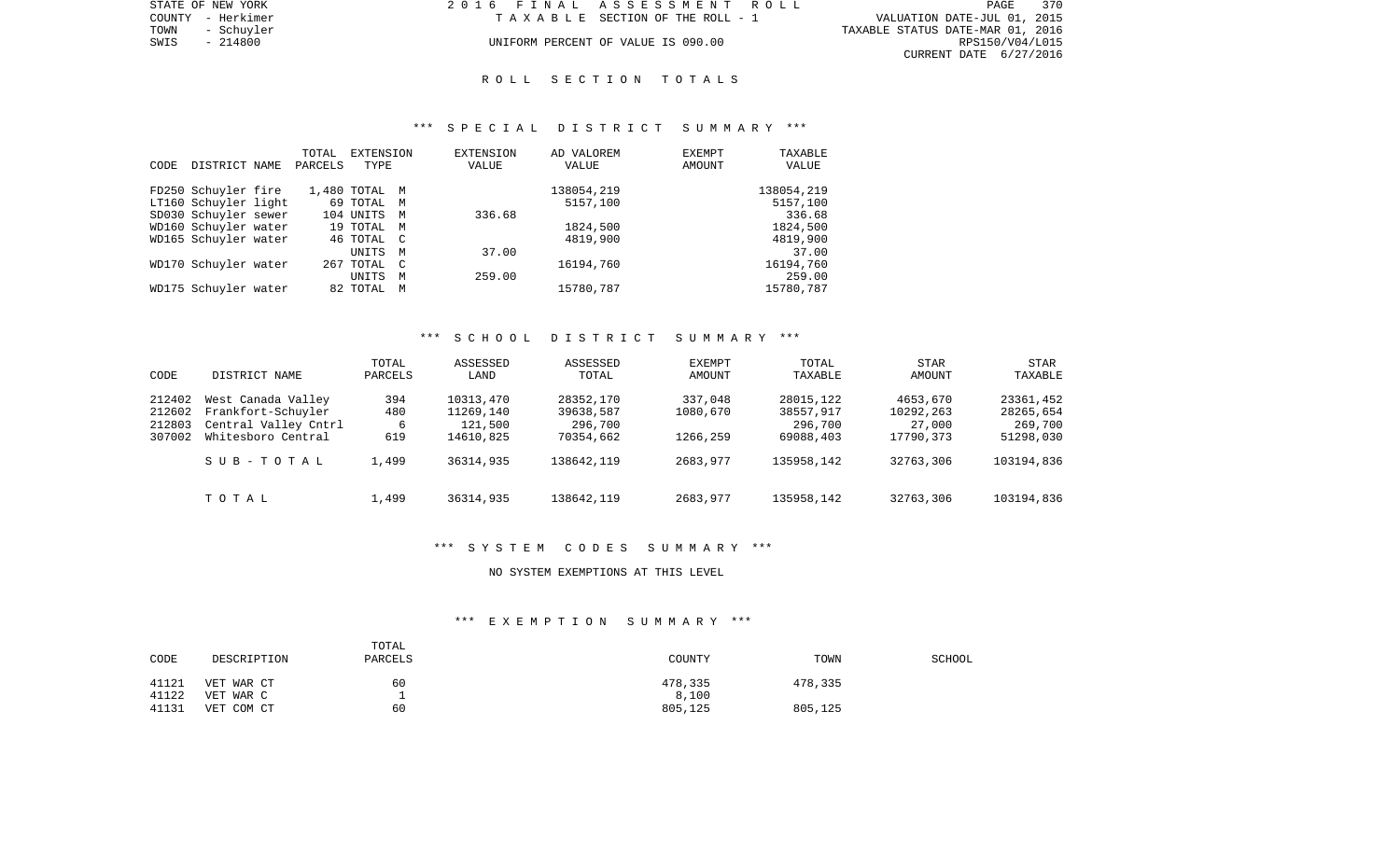| STATE OF NEW YORK  | 2016 FINAL ASSESSMENT ROLL         | PAGE<br>371                      |
|--------------------|------------------------------------|----------------------------------|
| COUNTY - Herkimer  | TAXABLE SECTION OF THE ROLL - 1    | VALUATION DATE-JUL 01, 2015      |
| TOWN<br>- Schuvler |                                    | TAXABLE STATUS DATE-MAR 01, 2016 |
| SWIS<br>- 214800   | UNIFORM PERCENT OF VALUE IS 090.00 | RPS150/V04/L015                  |
|                    |                                    | CURRENT DATE 6/27/2016           |

# \*\*\* E X E M P T I O N S U M M A R Y \*\*\*

| CODE  | DESCRIPTION    | TOTAL<br>PARCELS | COUNTY   | TOWN     | SCHOOL    |
|-------|----------------|------------------|----------|----------|-----------|
| 41132 | VET COM C      |                  | 8,750    |          |           |
| 41133 | VET COM T      |                  |          | 8,750    |           |
| 41141 | VET DIS CT     | 25               | 429,915  | 429,915  |           |
| 41161 | $CW$ 15 $VET/$ | 19               | 158,160  | 158,160  |           |
| 41171 | CW DISBLD      | ┻                | 27,000   | 27,000   |           |
| 41400 | CLERGY         | 2                | 3,000    | 3,000    | 3,000     |
| 41700 | AGRIC 10 Y     | 4                | 185,000  | 185,000  | 185,000   |
| 41730 | AG MKTS        | 107              | 1306,247 | 1306,247 | 1306,247  |
| 41800 | AGED-ALL       | 27               | 948,848  | 948,848  | 994,530   |
| 41834 | STAR EN        | 230              |          |          | 15762,336 |
| 41854 | STAR B         | 513              |          |          | 17000,970 |
| 41933 | LTD INC D      | 5                |          | 190,900  |           |
| 42100 | AGRIC 10 Y     | 15               | 195,200  | 195,200  | 195,200   |
|       | TOTAL          | 1,071            | 4553,680 | 4736,480 | 35447,283 |

| ROLL       | DESCRIPTION | TOTAL          | ASSESSED  | ASSESSED   | TAXABLE    | TAXABLE    | TAXABLE    | <b>STAR</b> |
|------------|-------------|----------------|-----------|------------|------------|------------|------------|-------------|
| <b>SEC</b> |             | <b>PARCELS</b> | LAND      | TOTAL      | COUNTY     | TOWN       | SCHOOL     | TAXABLE     |
|            | TAXABLE     | .499           | 36314,935 | 138642,119 | 134088,439 | 133905,639 | 135958,142 | 103194,836  |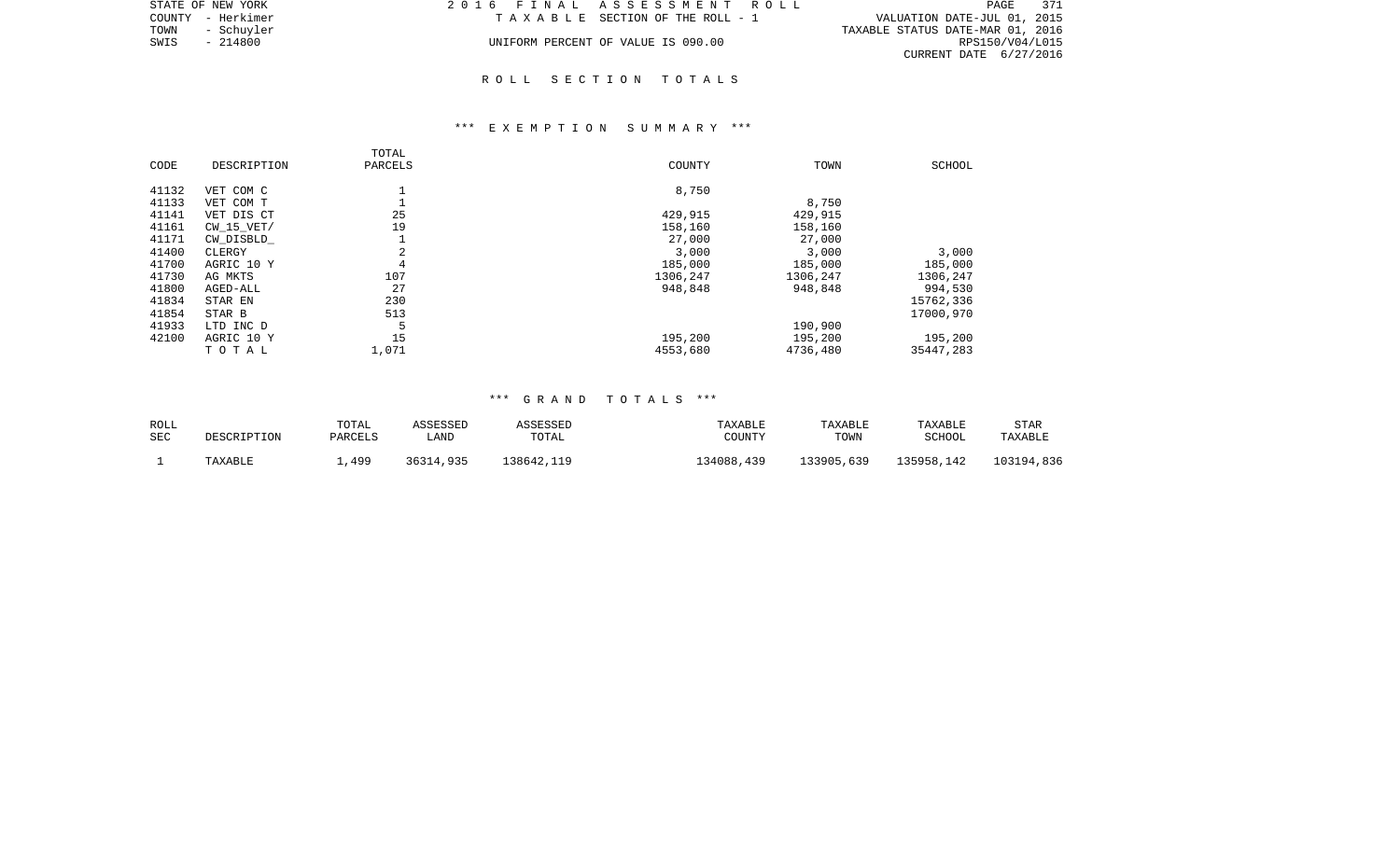|                                                                                                                                     | OWNERS NAME SEQUENCE                                                                                 |                                                                                                     | VALUATION DATE-JUL 01, 2015<br>TAXABLE STATUS DATE-MAR 01, 2016                                                                                                                                                                                                                                                                                                                                                                                                                                                                                                                                                                                                                            |  |  |
|-------------------------------------------------------------------------------------------------------------------------------------|------------------------------------------------------------------------------------------------------|-----------------------------------------------------------------------------------------------------|--------------------------------------------------------------------------------------------------------------------------------------------------------------------------------------------------------------------------------------------------------------------------------------------------------------------------------------------------------------------------------------------------------------------------------------------------------------------------------------------------------------------------------------------------------------------------------------------------------------------------------------------------------------------------------------------|--|--|
| SCHOOL DISTRICT<br>PARCEL SIZE/GRID COORD                                                                                           | LAND<br>TAX DESCRIPTION<br>TOTAL<br>SPECIAL DISTRICTS                                                | TAXABLE VALUE                                                                                       | ACCOUNT NO.                                                                                                                                                                                                                                                                                                                                                                                                                                                                                                                                                                                                                                                                                |  |  |
| Caldwell Rd                                                                                                                         |                                                                                                      |                                                                                                     | 0140001                                                                                                                                                                                                                                                                                                                                                                                                                                                                                                                                                                                                                                                                                    |  |  |
| 932 Forest s532b<br>Frankfort-Schuy 212602<br>0140001<br>Cons135.00<br>Caldwell Road<br>ACRES 135.00<br>EAST-0345838 NRTH-1551578   | REFOREST<br>32252<br>152,300<br>152,300<br>TOWN                                                      | 152,300<br>0<br>152,300<br>152,300<br>152,300 TO M                                                  | $\Omega$<br>$\Omega$                                                                                                                                                                                                                                                                                                                                                                                                                                                                                                                                                                                                                                                                       |  |  |
| ********************                                                                                                                |                                                                                                      |                                                                                                     |                                                                                                                                                                                                                                                                                                                                                                                                                                                                                                                                                                                                                                                                                            |  |  |
| Upson Rd<br>932 Forest s532b<br>Frankfort-Schuy 212602<br>0180001<br>Cons194.71<br>Upson Road<br>ACRES 147.20                       | REFOREST<br>32252<br>161,600<br>161,600<br>TOWN                                                      | 161,600<br>0<br>161,600<br>161,600<br>161,600 TO M                                                  | 0180001<br>$\Omega$<br>$\Omega$                                                                                                                                                                                                                                                                                                                                                                                                                                                                                                                                                                                                                                                            |  |  |
| FULL MARKET VALUE                                                                                                                   | 179,556                                                                                              |                                                                                                     |                                                                                                                                                                                                                                                                                                                                                                                                                                                                                                                                                                                                                                                                                            |  |  |
|                                                                                                                                     |                                                                                                      |                                                                                                     |                                                                                                                                                                                                                                                                                                                                                                                                                                                                                                                                                                                                                                                                                            |  |  |
| 932 Forest s532b<br>Frankfort-Schuy 212602<br>0130001<br>Cons206.03<br>Off Johnson Rd<br>ACRES 206.00<br>EAST-0345935 NRTH-1549495  | 32252<br>REFOREST<br>210,700<br>210,700<br>TOWN                                                      | 210,700<br>$\Omega$<br>210,700<br>210,700<br>210,700 TO M                                           | 0130001<br>$\Omega$<br>$\Omega$                                                                                                                                                                                                                                                                                                                                                                                                                                                                                                                                                                                                                                                            |  |  |
| FULL MARKET VALUE                                                                                                                   | 234,111                                                                                              |                                                                                                     |                                                                                                                                                                                                                                                                                                                                                                                                                                                                                                                                                                                                                                                                                            |  |  |
|                                                                                                                                     |                                                                                                      |                                                                                                     | 0150001                                                                                                                                                                                                                                                                                                                                                                                                                                                                                                                                                                                                                                                                                    |  |  |
| 941 SOL reforest<br>Frankfort-Schuy 212602<br>0170001<br>Cons 33.10<br>Caldwell Road<br>ACRES<br>35.00<br>EAST-0349988 NRTH-1551568 | REFOREST<br>32252<br>89,200<br>89,200<br>TOWN                                                        | 89,200<br>$\Omega$<br>89,200<br>89,200<br>89,200 TO M                                               | $\Omega$<br>$\Omega$                                                                                                                                                                                                                                                                                                                                                                                                                                                                                                                                                                                                                                                                       |  |  |
|                                                                                                                                     |                                                                                                      |                                                                                                     |                                                                                                                                                                                                                                                                                                                                                                                                                                                                                                                                                                                                                                                                                            |  |  |
| NEW<br>993 Transition t<br>Frankfort-Schuy 212602<br>'01 TRANSITION ASSMT<br>TOWN/SCHOOL/FD250<br>ACRES<br>0.01                     | $\circ$<br>TOWN<br>$\cap$                                                                            | $\Omega$<br>$\Omega$<br>$\Omega$<br>0 TO M                                                          |                                                                                                                                                                                                                                                                                                                                                                                                                                                                                                                                                                                                                                                                                            |  |  |
|                                                                                                                                     | FULL MARKET VALUE<br>EAST-0349376 NRTH-1555413<br>Off Johnson Rd<br>Caldwell Rd<br>FULL MARKET VALUE | STATE OWNED LAND SECTION OF THE ROLL - 3<br>UNIFORM PERCENT OF VALUE IS 090.00<br>169,222<br>99,111 | PROPERTY LOCATION & CLASS ASSESSMENT EXEMPTION CODE---------------COUNTY-------TOWN-----SCHOOL<br>COUNTY TAXABLE VALUE<br>TAXABLE VALUE<br>SCHOOL TAXABLE VALUE<br>FD250 Schuyler fire prot<br>COUNTY TAXABLE VALUE<br>TAXABLE VALUE<br>SCHOOL TAXABLE VALUE<br>FD250 Schuyler fire prot<br>COUNTY TAXABLE VALUE<br>TAXABLE VALUE<br>SCHOOL TAXABLE VALUE<br>FD250 Schuyler fire prot<br>********* 105.4-1-19 ****************<br>COUNTY TAXABLE VALUE<br>TAXABLE VALUE<br>SCHOOL TAXABLE VALUE<br>FD250 Schuyler fire prot<br>********************************* 333.-1-1 *******************<br>COUNTY TAXABLE VALUE<br>TAXABLE VALUE<br>SCHOOL TAXABLE VALUE<br>FD250 Schuyler fire prot |  |  |

PAGE 372

STATE OF NEW YORK 2 0 1 6 F I N A L A S S E S S M E N T R O L L PAGE 372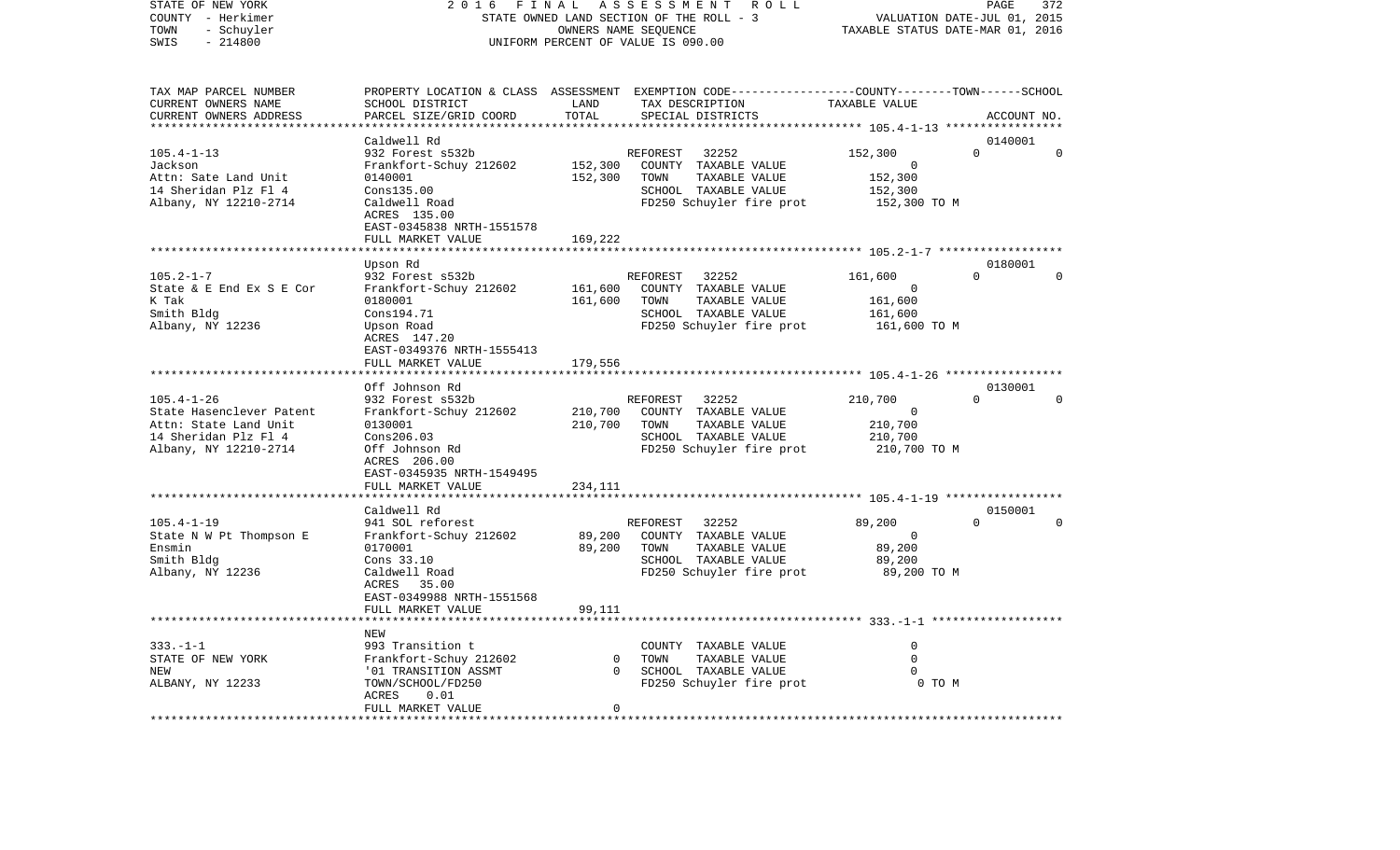| STATE OF NEW YORK                      | 2016                                                 | FINAL                              | ROLL<br>A S S E S S M E N T                                                                     |                       | PAGE                | 373      |
|----------------------------------------|------------------------------------------------------|------------------------------------|-------------------------------------------------------------------------------------------------|-----------------------|---------------------|----------|
| - Herkimer<br>COUNTY                   | STATE OWNED LAND SECTION OF THE ROLL - 3             | VALUATION DATE-JUL 01, 2015        |                                                                                                 |                       |                     |          |
| - Schuyler<br>TOWN                     |                                                      | OWNERS NAME SEQUENCE               | TAXABLE STATUS DATE-MAR 01, 2016                                                                |                       |                     |          |
| SWIS<br>$-214800$                      |                                                      | UNIFORM PERCENT OF VALUE IS 090.00 |                                                                                                 |                       |                     |          |
|                                        |                                                      |                                    |                                                                                                 |                       |                     |          |
|                                        |                                                      |                                    |                                                                                                 |                       |                     |          |
| TAX MAP PARCEL NUMBER                  |                                                      |                                    | PROPERTY LOCATION & CLASS ASSESSMENT EXEMPTION CODE---------------COUNTY-------TOWN------SCHOOL |                       |                     |          |
| CURRENT OWNERS NAME                    | SCHOOL DISTRICT                                      | LAND                               | TAX DESCRIPTION TAXABLE VALUE                                                                   |                       |                     |          |
| CURRENT OWNERS ADDRESS                 | PARCEL SIZE/GRID COORD                               | TOTAL                              | SPECIAL DISTRICTS                                                                               |                       | ACCOUNT NO.         |          |
|                                        |                                                      |                                    |                                                                                                 |                       |                     |          |
|                                        | Off Caldwell Rd                                      |                                    |                                                                                                 |                       | 0170001             |          |
| $105.2 - 1 - 35$                       | 932 Forest s532b R.<br>Frankfort-Schuy 212602 38,700 |                                    | 32252<br>REFOREST                                                                               | 38,700                | $\Omega$            | $\Omega$ |
| State S E Pt Utica                     |                                                      |                                    | COUNTY TAXABLE VALUE                                                                            | $\Omega$              |                     |          |
| Savings Ban                            | 0150001                                              | 38,700                             | TOWN<br>TAXABLE VALUE                                                                           | 38,700                |                     |          |
| Smith Bldg                             | Cons 38.62<br>Off Caldwell Road                      |                                    | SCHOOL TAXABLE VALUE                                                                            | 38,700                |                     |          |
| Albany, NY 12236                       |                                                      |                                    | FD250 Schuyler fire prot                                                                        | 38,700 TO M           |                     |          |
|                                        | ACRES 12.30                                          |                                    |                                                                                                 |                       |                     |          |
|                                        | EAST-0350021 NRTH-1553635                            |                                    |                                                                                                 |                       |                     |          |
|                                        | FULL MARKET VALUE                                    | 43,000                             |                                                                                                 |                       |                     |          |
|                                        |                                                      |                                    |                                                                                                 |                       |                     |          |
|                                        | Caldwell Rd                                          |                                    |                                                                                                 |                       | 0160001<br>$\Omega$ |          |
| $105.4 - 1 - 18$<br>State W Pt N Of Rd | 941 SOL reforest                                     |                                    | 32252<br>REFOREST                                                                               | 85,300<br>$\Omega$    |                     | $\Omega$ |
|                                        | Frankfort-Schuy 212602<br>0160001                    | 85,300                             | COUNTY TAXABLE VALUE                                                                            |                       |                     |          |
| Thompson &                             |                                                      | 85,300                             | TOWN<br>TAXABLE VALUE                                                                           | 85,300                |                     |          |
| Smith Bldg<br>Albany, NY 12236         | Cons26.09<br>Caldwell Road                           |                                    | TAXABLE VALUE<br>SCHOOL<br>FD250 Schuyler fire prot                                             | 85,300<br>85,300 TO M |                     |          |
|                                        |                                                      |                                    |                                                                                                 |                       |                     |          |

FULL MARKET VALUE 94,778 \*\*\*\*\*\*\*\*\*\*\*\*\*\*\*\*\*\*\*\*\*\*\*\*\*\*\*\*\*\*\*\*\*\*\*\*\*\*\*\*\*\*\*\*\*\*\*\*\*\*\*\*\*\*\*\*\*\*\*\*\*\*\*\*\*\*\*\*\*\*\*\*\*\*\*\*\*\*\*\*\*\*\*\*\*\*\*\*\*\*\*\*\*\*\*\*\*\*\*\*\*\*\*\*\*\*\*\*\*\*\*\*\*\*\*\*\*\*\*\*\*\*\*\*\*\*\*\*\*\*\*\*

EAST-0349575 NRTH-1552100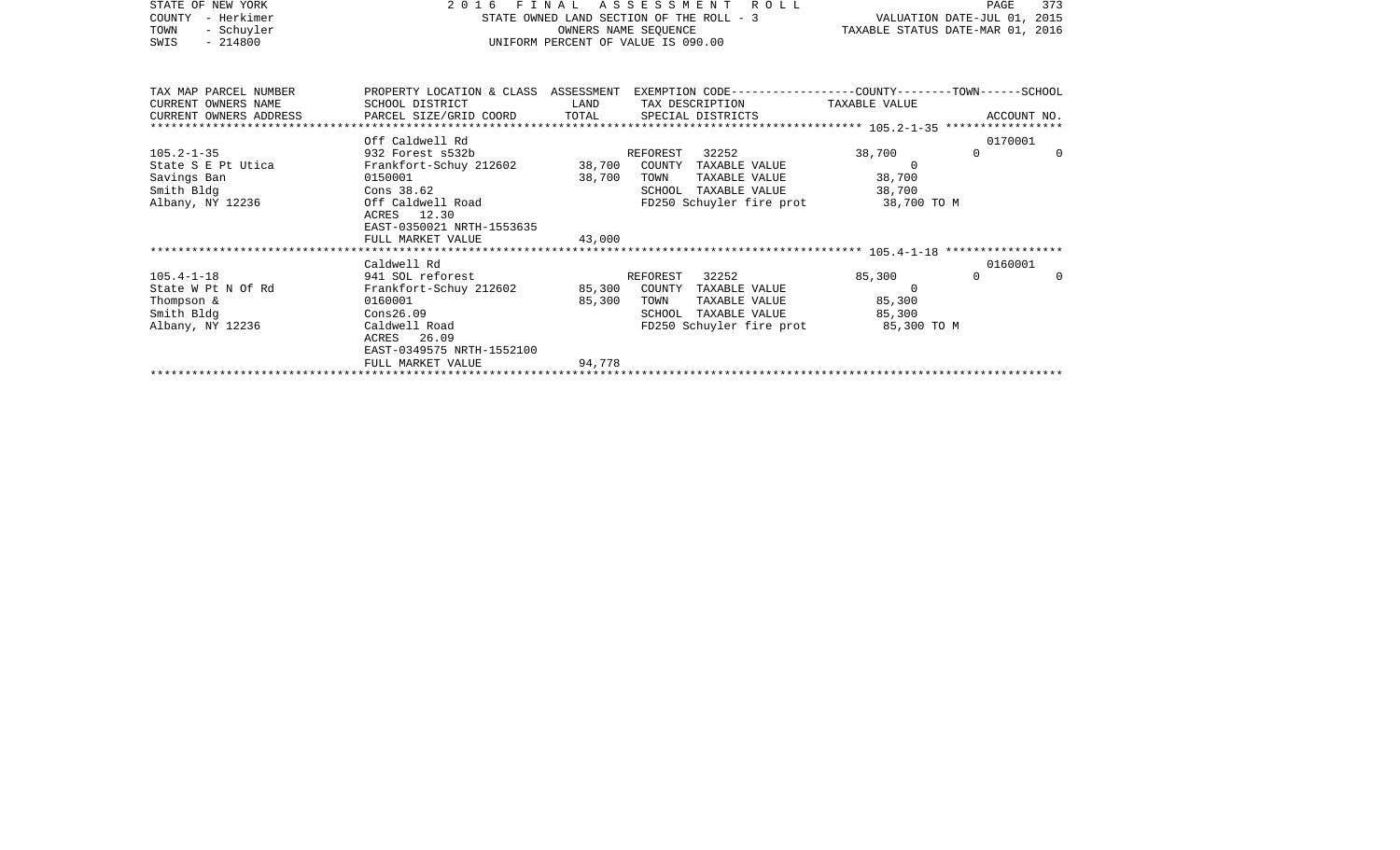| STATE OF NEW YORK |            | 2016 FINAL ASSESSMENT ROLL |                                          |                                  | PAGE 374        |  |
|-------------------|------------|----------------------------|------------------------------------------|----------------------------------|-----------------|--|
| COUNTY - Herkimer |            |                            | STATE OWNED LAND SECTION OF THE ROLL - 3 | VALUATION DATE-JUL 01, 2015      |                 |  |
| TOWN              | - Schuvler |                            |                                          | TAXABLE STATUS DATE-MAR 01, 2016 |                 |  |
| SWIS              | - 214800   |                            | UNIFORM PERCENT OF VALUE IS 090.00       |                                  | RPS150/V04/L015 |  |
|                   |            |                            |                                          | CURRENT DATE 6/27/2016           |                 |  |

## \*\*\* S P E C I A L D I S T R I C T S U M M A R Y \*\*\*

| CODE | DISTRICT NAME       | TOTAL<br>PARCELS | EXTENSION<br>TYPE | EXTENSION<br>VALUE | AD VALOREM<br>VALUE | <b>EXEMPT</b><br><b>AMOUNT</b> | TAXABLE<br>VALUE |
|------|---------------------|------------------|-------------------|--------------------|---------------------|--------------------------------|------------------|
|      | FD250 Schuyler fire |                  | 7 TOTAL M         |                    | 737,800             |                                | 737,800          |

# \*\*\* S C H O O L D I S T R I C T S U M M A R Y \*\*\*

| CODE   | DISTRICT NAME      | TOTAL<br>PARCELS | ASSESSED<br>LAND | ASSESSED<br>TOTAL | <b>EXEMPT</b><br>AMOUNT | TOTAL<br>TAXABLE | STAR<br>AMOUNT | STAR<br>TAXABLE |
|--------|--------------------|------------------|------------------|-------------------|-------------------------|------------------|----------------|-----------------|
| 212602 | Frankfort-Schuyler |                  | 737,800          | 737,800           |                         | 737,800          |                | 737,800         |
|        | SUB-TOTAL          |                  | 737,800          | 737,800           |                         | 737,800          |                | 737,800         |
|        | TOTAL              |                  | 737,800          | 737,800           |                         | 737,800          |                | 737,800         |

#### \*\*\* S Y S T E M C O D E S S U M M A R Y \*\*\*

### NO SYSTEM EXEMPTIONS AT THIS LEVEL

# \*\*\* E X E M P T I O N S U M M A R Y \*\*\*

| CODE  | DESCRIPTION       | TOTAL<br>PARCELS | COUNTY             | TOWN | SCHOOL |
|-------|-------------------|------------------|--------------------|------|--------|
| 32252 | REFOREST<br>TOTAL | n<br>n           | 737,800<br>737,800 |      |        |

| ROLL | DESCRIPTION      | TOTAL   | ASSESSED | ASSESSED | TAXABLE | TAXABLE | TAXABLE | STAR    |
|------|------------------|---------|----------|----------|---------|---------|---------|---------|
| SEC  |                  | PARCELS | LAND     | TOTAL    | COUNTY  | TOWN    | SCHOOL  | TAXABLE |
|      | STATE OWNED LAND |         | 737,800  | 737,800  |         | 737,800 | 737,800 | 737,800 |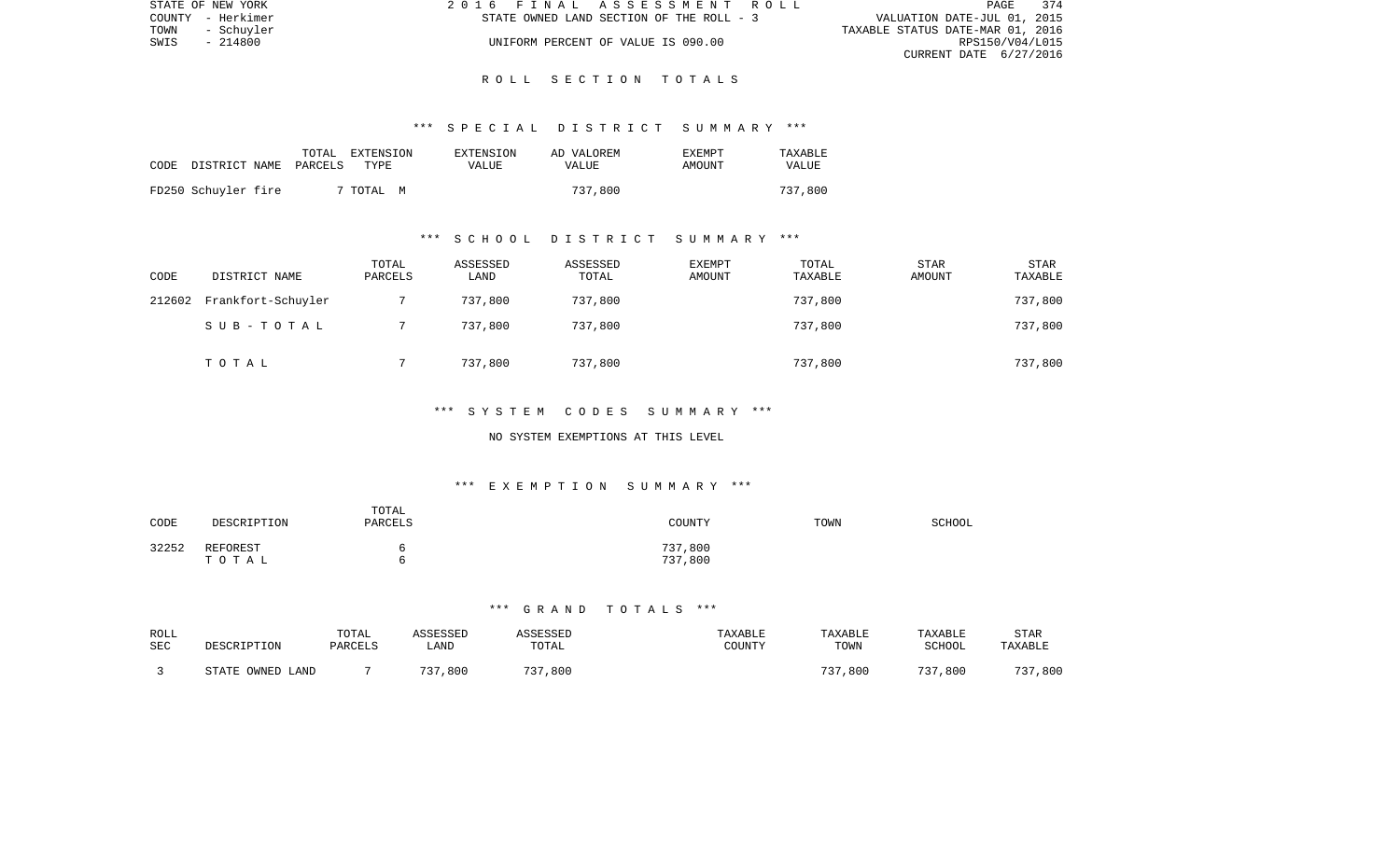| STATE OF NEW YORK<br>COUNTY - Herkimer<br>TOWN<br>- Schuyler<br>$-214800$<br>SWIS                                                                              | FINAL<br>2016<br>SPECIAL FRANCHISE SECTION OF THE ROLL - 5<br>UNIFORM PERCENT OF VALUE IS 090.00                      | PAGE<br>375<br>VALUATION DATE-JUL 01, 2015<br>TAXABLE STATUS DATE-MAR 01, 2016 |                                                                                                   |                                                                                                                                |
|----------------------------------------------------------------------------------------------------------------------------------------------------------------|-----------------------------------------------------------------------------------------------------------------------|--------------------------------------------------------------------------------|---------------------------------------------------------------------------------------------------|--------------------------------------------------------------------------------------------------------------------------------|
| TAX MAP PARCEL NUMBER<br>CURRENT OWNERS NAME<br>CURRENT OWNERS ADDRESS<br>************************                                                             | SCHOOL DISTRICT<br>PARCEL SIZE/GRID COORD                                                                             | LAND<br>TOTAL                                                                  | TAX DESCRIPTION<br>SPECIAL DISTRICTS                                                              | PROPERTY LOCATION & CLASS ASSESSMENT EXEMPTION CODE---------------COUNTY-------TOWN-----SCHOOL<br>TAXABLE VALUE<br>ACCOUNT NO. |
| $555.11 - 1$<br>BCE Nexxia Corp<br>DuCharme, McMillen & Assoc<br>Property Tax Compiance<br>PO Box 80615<br>Indianapolis, IN 46280                              | Thruway I 90<br>836 Telecom. eq.<br>Whitesboro Cent 307002<br>Fiber Optics<br>38%<br>FULL MARKET VALUE                | $\mathbf{0}$<br>34,619<br>38,466                                               | COUNTY TAXABLE VALUE<br>TOWN<br>TAXABLE VALUE<br>SCHOOL TAXABLE VALUE<br>FD250 Schuyler fire prot | 34,619<br>34,619<br>34,619<br>34,619 TO M                                                                                      |
| $555.11 - 2$<br>BCE Nexxia Corp<br>DuCharme, McMillen & Assoc<br>Property Tax Compliance<br>PO Box 80615<br>Indianapolis, IN 46280                             | Thruway I 90<br>836 Telecom. eq.<br>Central Valley 212803<br>Fiber Optics<br>5%<br>FULL MARKET VALUE                  | $\mathbf 0$<br>4,555<br>5,061                                                  | COUNTY TAXABLE VALUE<br>TOWN<br>TAXABLE VALUE<br>SCHOOL TAXABLE VALUE<br>FD250 Schuyler fire prot | 4,555<br>4,555<br>4,555<br>4,555 TO M                                                                                          |
| $555.11 - 3$<br>BCE Nexxia Corp<br>DuCharme McMillen & Assoc<br>Property Tax Compliance<br>PO Box 80615<br>Indianapolis, IN 46280<br>************************* | Thruway I 90<br>836 Telecom. eq.<br>Frankfort-Schuy 212602<br>Fiber Optics<br>57%<br>FULL MARKET VALUE                | 0<br>51,928<br>57,698                                                          | COUNTY TAXABLE VALUE<br>TOWN<br>TAXABLE VALUE<br>SCHOOL TAXABLE VALUE<br>FD250 Schuyler fire prot | 51,928<br>51,928<br>51,928<br>51,928 TO M                                                                                      |
| $555. - 9 - 1$<br>Broadwing Communications<br>Property Tax Dept<br>1025 W Eldorado Blvd<br>Broomfield, CO 80021<br>*************************                   | T Way Right-Of-Way<br>836 Telecom. eq.<br>Central Valley 212803<br>Fiber Cable<br>5% Apportion<br>FULL MARKET VALUE   | $\Omega$<br>3,714<br>4,127                                                     | COUNTY TAXABLE VALUE<br>TAXABLE VALUE<br>TOWN<br>SCHOOL TAXABLE VALUE<br>FD250 Schuyler fire prot | 3,714<br>3,714<br>3,714<br>3,714 TO M                                                                                          |
| $555. - 9 - 2$<br>Broadwing Communications<br>Property Tax Dept<br>1025 Eldorado Blvd<br>Broomfield, CO 80021                                                  | T Way Right-Of-Way<br>836 Telecom. eq.<br>Frankfort-Schuy 212602<br>Fiber Cable<br>57% Apportion<br>FULL MARKET VALUE | $\Omega$<br>42,347<br>47,052                                                   | COUNTY TAXABLE VALUE<br>TOWN<br>TAXABLE VALUE<br>SCHOOL TAXABLE VALUE<br>FD250 Schuyler fire prot | 42,347<br>42,347<br>42,347<br>42,347 TO M<br>********************* 555.-9-3 *******************                                |
| $555. - 9 - 3$<br>Broadwing Communications<br>Attn: Tax Department<br>1025 Eldorado Blvd<br>Broomfield, CO 80021                                               | T Way Right-Of-Way<br>836 Telecom. eq.<br>Whitesboro Cent 307002<br>Fiber Cable<br>38% Apportion<br>FULL MARKET VALUE | $\Omega$<br>28,231<br>31,368                                                   | COUNTY TAXABLE VALUE<br>TOWN<br>TAXABLE VALUE<br>SCHOOL TAXABLE VALUE<br>FD250 Schuyler fire prot | 28,231<br>28,231<br>28,231<br>28,231 TO M                                                                                      |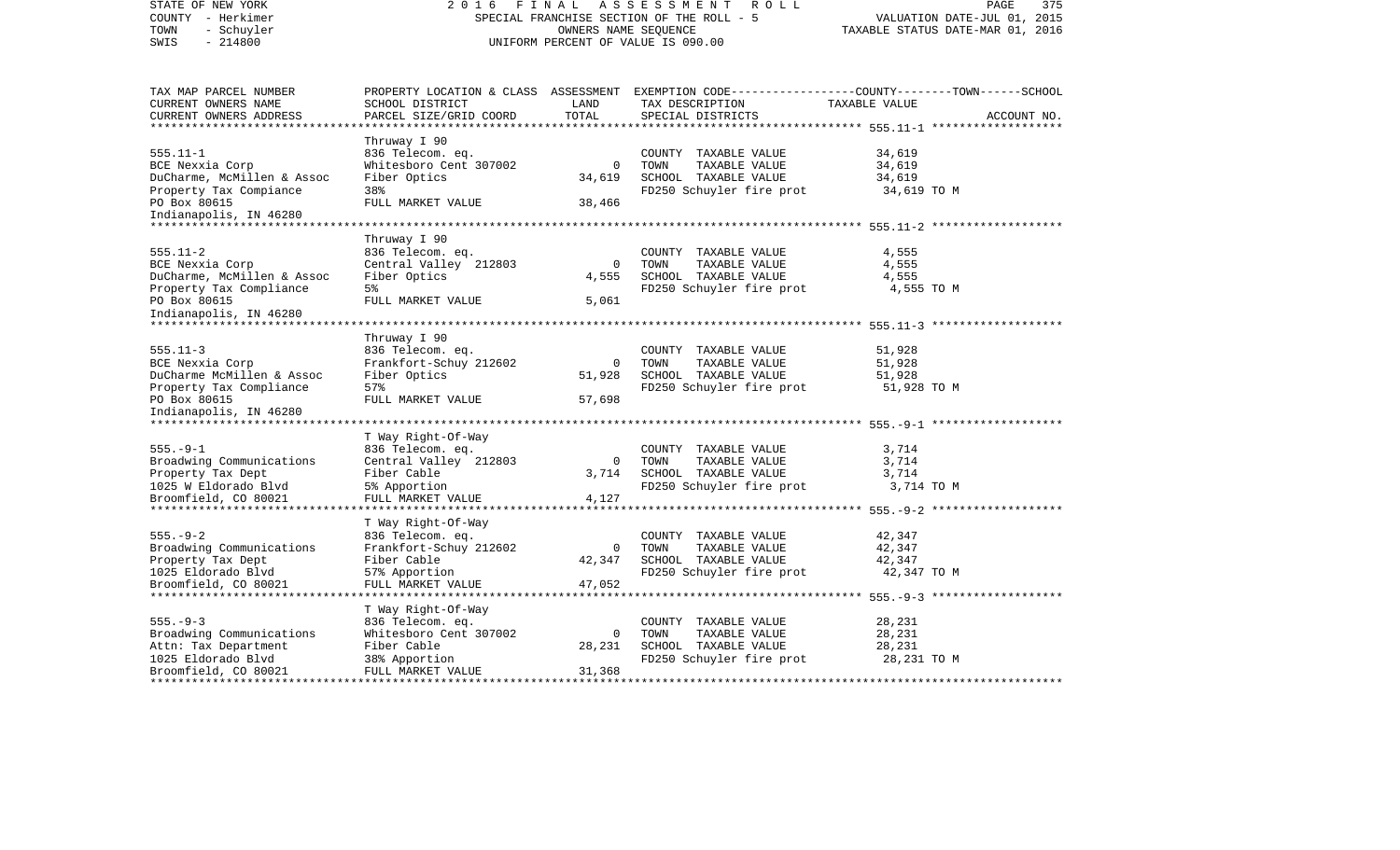| STATE OF NEW YORK<br>COUNTY - Herkimer<br>TOWN<br>- Schuyler<br>$-214800$<br>SWIS                                                                               | 2016                                                                                                                  | FINAL<br>OWNERS NAME SEQUENCE      | A S S E S S M E N T<br>R O L L<br>SPECIAL FRANCHISE SECTION OF THE ROLL - 5<br>UNIFORM PERCENT OF VALUE IS 090.00 | PAGE<br>376<br>VALUATION DATE-JUL 01, 2015<br>TAXABLE STATUS DATE-MAR 01, 2016                                                        |  |
|-----------------------------------------------------------------------------------------------------------------------------------------------------------------|-----------------------------------------------------------------------------------------------------------------------|------------------------------------|-------------------------------------------------------------------------------------------------------------------|---------------------------------------------------------------------------------------------------------------------------------------|--|
| TAX MAP PARCEL NUMBER<br>CURRENT OWNERS NAME                                                                                                                    | SCHOOL DISTRICT                                                                                                       | LAND                               | TAX DESCRIPTION                                                                                                   | PROPERTY LOCATION & CLASS ASSESSMENT EXEMPTION CODE----------------COUNTY-------TOWN------SCHOOL<br>TAXABLE VALUE                     |  |
| CURRENT OWNERS ADDRESS                                                                                                                                          | PARCEL SIZE/GRID COORD                                                                                                | TOTAL                              | SPECIAL DISTRICTS                                                                                                 | ACCOUNT NO.<br>************** 555. -8-3 ****************                                                                              |  |
| $555. - 8 - 3$<br>Century Link Communications LC Whitesboro Cent 307002<br>Property Tax Dept, ND #D05.32 Fiber Cable<br>700 W Mineral Ave                       | T Way Right-Of-Way<br>836 Telecom. eq.<br>38% Apportion                                                               | $\mathbf 0$<br>83,433              | COUNTY TAXABLE VALUE<br>TOWN<br>TAXABLE VALUE<br>SCHOOL TAXABLE VALUE<br>FD250 Schuyler fire prot                 | 83,433<br>83,433<br>83,433<br>83,433 TO M                                                                                             |  |
| Littleton, CO 80120                                                                                                                                             | FULL MARKET VALUE                                                                                                     | 92,703                             |                                                                                                                   |                                                                                                                                       |  |
| $555. - 8 - 1$<br>Century Link Communications LL Central Valley 212803<br>Property Tax Dept ND #D05.32<br>700 W Mineral Ave<br>Littleton, CO 80120              | T-Way Right-Of-Way<br>836 Telecom. eq.<br>Fiber Cable<br>5% Apportion<br>FULL MARKET VALUE                            | $\Omega$<br>10,978<br>12,198       | COUNTY TAXABLE VALUE<br>TAXABLE VALUE<br>TOWN<br>SCHOOL TAXABLE VALUE<br>FD250 Schuyler fire prot                 | ********* 555. - 8-1 ********************<br>10,978<br>10,978<br>10,978<br>10,978 TO M<br>********* 555. - 8 - 2 ******************** |  |
| $555. - 8 - 2$<br>Century Link Communicatios LLC Frankfort-Schuy 212602<br>Property Tax Dept ND #D05.32 Fiber Cable<br>700 W Mineral Ave<br>Littleton, CO 80120 | T Way Right-Of-Way<br>836 Telecom. eq.<br>57% Apportion<br>FULL MARKET VALUE                                          | $\mathbf 0$<br>125,149<br>139,054  | COUNTY TAXABLE VALUE<br>TOWN<br>TAXABLE VALUE<br>SCHOOL TAXABLE VALUE<br>FD250 Schuyler fire prot                 | 125,149<br>125,149<br>125,149<br>125,149 TO M                                                                                         |  |
| $555. - 7 - 1$<br>Genuity Solutions Inc<br>Level 3<br>1025 Eldorado Blvd<br>Broomfield, CO 80021                                                                | T Way Right-Of-Way<br>836 Telecom. eq.<br>Central Valley 212803<br>Fiber Cable<br>5% Apportion<br>FULL MARKET VALUE   | $\Omega$<br>2,749<br>3,054         | COUNTY TAXABLE VALUE<br>TAXABLE VALUE<br>TOWN<br>SCHOOL TAXABLE VALUE<br>FD250 Schuyler fire prot                 | 2,749<br>2,749<br>2,749<br>2,749 TO M                                                                                                 |  |
| $555. - 7 - 2$<br>Genuity Solutions Inc<br>Level 3<br>1025 Eldorado Blvd<br>Broomfield, CO 80021                                                                | T Way Right-Of-Way<br>836 Telecom. eq.<br>Frankfort-Schuy 212602<br>Fiber Cable<br>57% Apportion<br>FULL MARKET VALUE | $\mathbf 0$<br>31,340<br>34,822    | COUNTY TAXABLE VALUE<br>TOWN<br>TAXABLE VALUE<br>SCHOOL TAXABLE VALUE<br>FD250 Schuyler fire prot                 | 31,340<br>31,340<br>31,340<br>31,340 TO M                                                                                             |  |
| $555. - 7 - 3$<br>Genuity Solutions Inc<br>Level 3<br>1025 Eldorado Blvd<br>Bloomfield, CO 80021<br>*********************                                       | T Way Right-Of-Way<br>836 Telecom. eq.<br>Whitesboro Cent 307002<br>Fiber Cable<br>38% Apportion<br>FULL MARKET VALUE | $\overline{0}$<br>20,894<br>23,216 | COUNTY TAXABLE VALUE<br>TOWN<br>TAXABLE VALUE<br>SCHOOL TAXABLE VALUE<br>FD250 Schuyler fire prot                 | 20,894<br>20,894<br>20,894<br>20,894 TO M                                                                                             |  |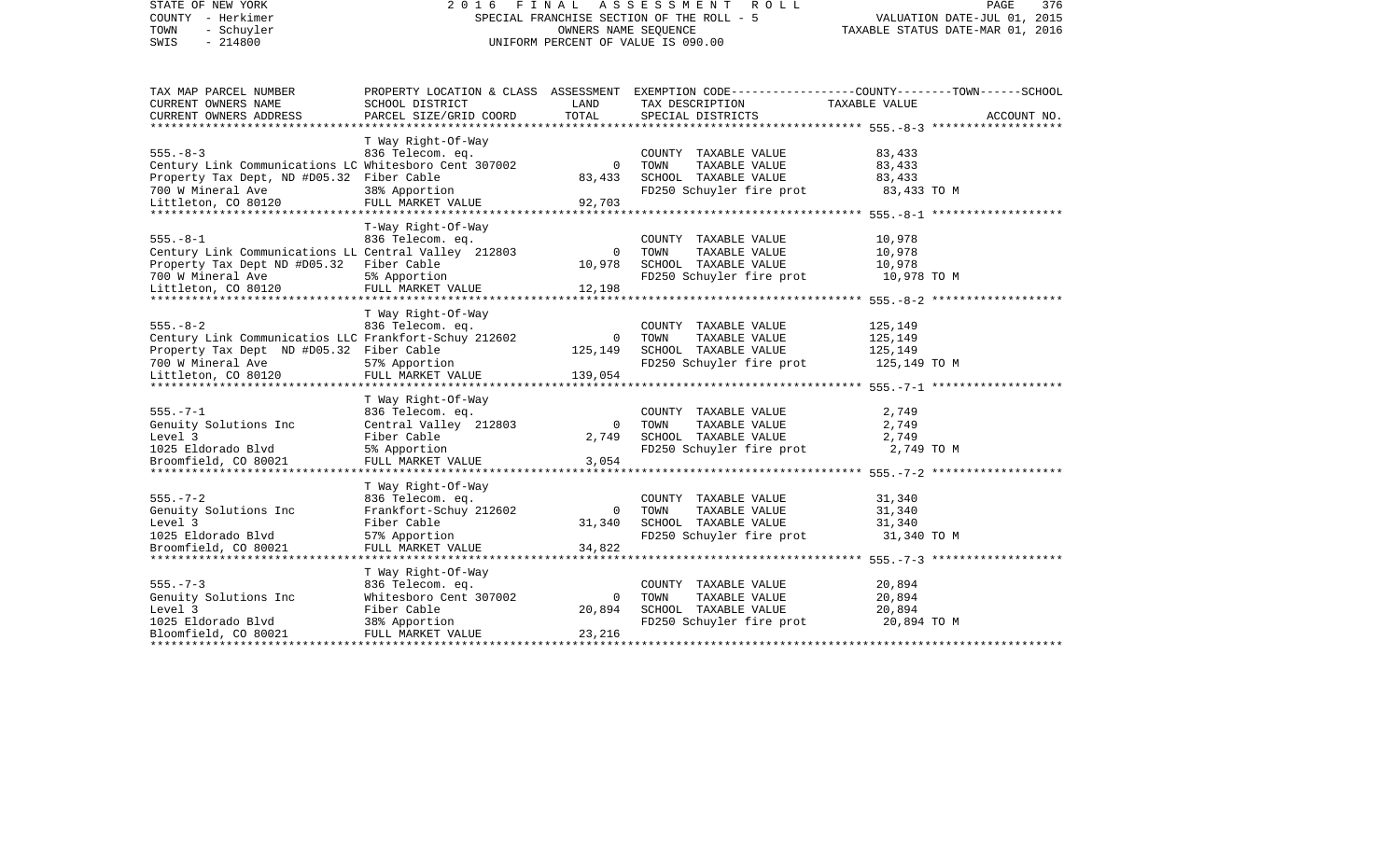| STATE OF NEW YORK<br>COUNTY - Herkimer<br>TOWN<br>- Schuyler<br>$-214800$<br>SWIS | 2016 FINAL ASSESSMENT ROLL<br>SPECIAL FRANCHISE SECTION OF THE ROLL - 5<br>UNIFORM PERCENT OF VALUE IS 090.00 | PAGE<br>377<br>VALUATION DATE-JUL 01, 2015<br>TAXABLE STATUS DATE-MAR 01, 2016 |                                                  |                                                                                                                 |
|-----------------------------------------------------------------------------------|---------------------------------------------------------------------------------------------------------------|--------------------------------------------------------------------------------|--------------------------------------------------|-----------------------------------------------------------------------------------------------------------------|
| TAX MAP PARCEL NUMBER<br>CURRENT OWNERS NAME                                      | SCHOOL DISTRICT                                                                                               | LAND                                                                           | TAX DESCRIPTION                                  | PROPERTY LOCATION & CLASS ASSESSMENT EXEMPTION CODE---------------COUNTY-------TOWN-----SCHOOL<br>TAXABLE VALUE |
| CURRENT OWNERS ADDRESS                                                            | PARCEL SIZE/GRID COORD                                                                                        | TOTAL                                                                          | SPECIAL DISTRICTS                                | ACCOUNT NO.                                                                                                     |
|                                                                                   | 180 S Clinton Ave                                                                                             |                                                                                |                                                  |                                                                                                                 |
| $555. - 10 - 2$                                                                   | 836 Telecom. eq.                                                                                              |                                                                                | COUNTY TAXABLE VALUE                             | 25,554                                                                                                          |
| Global Crossing Telecom                                                           | 836 Telecom. ey.<br>Frankfort-Schuy 212602                                                                    | 0 TOWN                                                                         | TAXABLE VALUE                                    | 25,554                                                                                                          |
| Property Tax Dept                                                                 | Cable T-Way $57\frac{2}{3}$ apportio 25,554                                                                   |                                                                                | SCHOOL TAXABLE VALUE                             | 25,554                                                                                                          |
| 1025 Eldorado Blvd                                                                | FULL MARKET VALUE                                                                                             |                                                                                | 28,393 FD250 Schuyler fire prot                  | 25,554 TO M                                                                                                     |
| Broomfield, CO 80021                                                              |                                                                                                               |                                                                                |                                                  |                                                                                                                 |
|                                                                                   |                                                                                                               |                                                                                |                                                  |                                                                                                                 |
| $555. - 10 - 3$                                                                   | 180 S Clinton Ave                                                                                             |                                                                                |                                                  |                                                                                                                 |
|                                                                                   | 836 Telecom. eq.<br>oso rerecom: eq.<br>Whitesboro Cent 307002                                                | 0 TOWN                                                                         | COUNTY TAXABLE VALUE<br>TAXABLE VALUE            | 17,035<br>17,035                                                                                                |
|                                                                                   | Cable T-Way 38% apportio 17,035                                                                               |                                                                                | SCHOOL TAXABLE VALUE                             | 17,035                                                                                                          |
| Slobal Crossing Telecom<br>Property Tax Dept<br>1025 Eldorado Blvd                | FULL MARKET VALUE                                                                                             |                                                                                | 18,928 FD250 Schuyler fire prot                  | 17,035 TO M                                                                                                     |
| 1025 Eldorado Blvd<br>Broomfield, CO 80021                                        |                                                                                                               |                                                                                |                                                  |                                                                                                                 |
|                                                                                   |                                                                                                               |                                                                                |                                                  |                                                                                                                 |
|                                                                                   | 180 S Clinton Ave                                                                                             |                                                                                |                                                  |                                                                                                                 |
| $555. - 10 - 1$                                                                   | 836 Telecom. eq.<br>Central Valley 212803                                                                     |                                                                                | COUNTY TAXABLE VALUE                             | 2,242                                                                                                           |
| Global Crossing Telecom Inc                                                       |                                                                                                               |                                                                                | 0 TOWN<br>TAXABLE VALUE                          | 2,242                                                                                                           |
| Property Tax Dept<br>1025 Fldorado Blvd                                           | cable T-Way 5% apportion 2,242                                                                                |                                                                                | SCHOOL TAXABLE VALUE                             | 2,242                                                                                                           |
| 1025 Eldorado Blvd<br>Broomfield, CO 80021                                        | FULL MARKET VALUE                                                                                             |                                                                                | 2,491 FD250 Schuyler fire prot                   | 2,242 TO M                                                                                                      |
|                                                                                   |                                                                                                               |                                                                                |                                                  |                                                                                                                 |
|                                                                                   | Thruway I 90                                                                                                  |                                                                                |                                                  |                                                                                                                 |
| $555.16 - 1$                                                                      | 836 Telecom. eq.                                                                                              |                                                                                | COUNTY TAXABLE VALUE                             | 1,922                                                                                                           |
| Intellifiber Networks                                                             | Whitesboro Cent 307002                                                                                        | $\overline{0}$                                                                 | TOWN<br>TAXABLE VALUE                            | 1,922                                                                                                           |
| PO Box 54288                                                                      | Fiber Optics                                                                                                  |                                                                                | 1,922 SCHOOL TAXABLE VALUE                       | 1,922                                                                                                           |
| Lexington, KY                                                                     | 38%                                                                                                           |                                                                                | FD250 Schuyler fire prot                         | 1,922 TO M                                                                                                      |
|                                                                                   | FULL MARKET VALUE                                                                                             | 2,136                                                                          |                                                  |                                                                                                                 |
|                                                                                   | Thruway I 90                                                                                                  |                                                                                |                                                  |                                                                                                                 |
| $555.16 - 2$                                                                      | 836 Telecom. eq.                                                                                              |                                                                                | COUNTY TAXABLE VALUE                             | 253                                                                                                             |
| Intellifiber Networks                                                             | Central Valley 212803                                                                                         | $\overline{0}$                                                                 | TOWN<br>TAXABLE VALUE                            | 253                                                                                                             |
| PO Box 54288                                                                      | Fiber Optics                                                                                                  | 253                                                                            | SCHOOL TAXABLE VALUE                             | 253                                                                                                             |
| Lexington, KY                                                                     | 5 <sup>8</sup>                                                                                                |                                                                                | FD250 Schuyler fire prot                         | 253 TO M                                                                                                        |
|                                                                                   | FULL MARKET VALUE                                                                                             | 281                                                                            |                                                  |                                                                                                                 |
|                                                                                   |                                                                                                               |                                                                                |                                                  |                                                                                                                 |
|                                                                                   | Thruway I 90                                                                                                  |                                                                                |                                                  |                                                                                                                 |
| $555.16 - 3$                                                                      | 836 Telecom. eq.                                                                                              |                                                                                | COUNTY TAXABLE VALUE                             | 2,882                                                                                                           |
| Intellifiber Networks                                                             | Frankfort-Schuy 212602                                                                                        | $\overline{0}$                                                                 | TOWN<br>TAXABLE VALUE                            | 2,882                                                                                                           |
| PO Box 54288                                                                      | Fiber Optics<br>57%                                                                                           | 2,882                                                                          | SCHOOL TAXABLE VALUE<br>FD250 Schuyler fire prot | 2,882<br>2,882 TO M                                                                                             |
| Lexington, KY                                                                     | FULL MARKET VALUE                                                                                             | 3,202                                                                          |                                                  |                                                                                                                 |
|                                                                                   |                                                                                                               |                                                                                |                                                  |                                                                                                                 |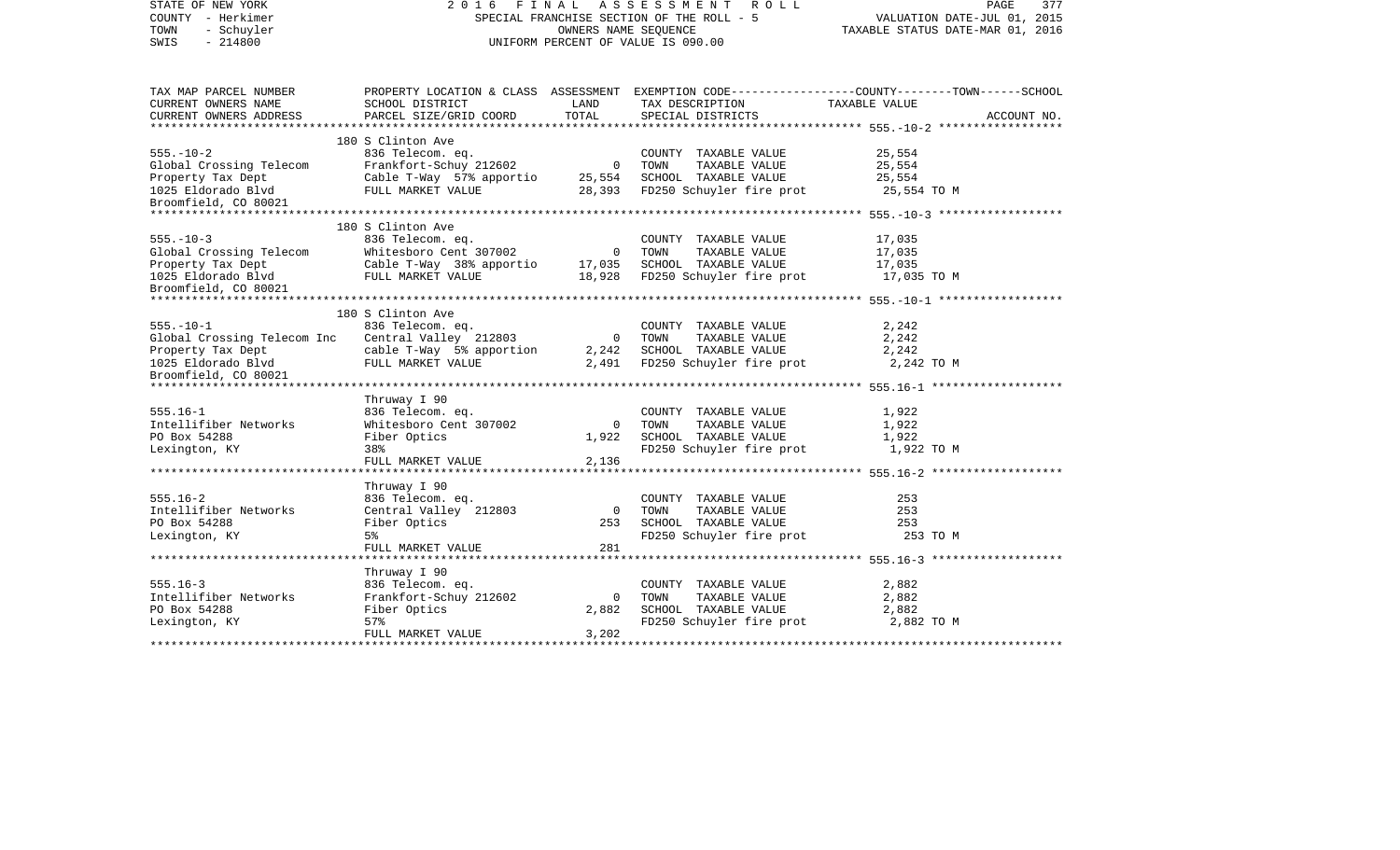| STATE OF NEW YORK<br>COUNTY - Herkimer               | 2016<br>FINAL<br>SPECIAL FRANCHISE SECTION OF THE ROLL - 5 | PAGE<br>378<br>VALUATION DATE-JUL 01, 2015<br>TAXABLE STATUS DATE-MAR 01, 2016 |                                                                                                  |                       |             |
|------------------------------------------------------|------------------------------------------------------------|--------------------------------------------------------------------------------|--------------------------------------------------------------------------------------------------|-----------------------|-------------|
| TOWN<br>- Schuyler<br>$-214800$<br>SWIS              |                                                            |                                                                                | OWNERS NAME SEQUENCE<br>UNIFORM PERCENT OF VALUE IS 090.00                                       |                       |             |
| TAX MAP PARCEL NUMBER                                |                                                            |                                                                                | PROPERTY LOCATION & CLASS ASSESSMENT EXEMPTION CODE----------------COUNTY-------TOWN------SCHOOL |                       |             |
| CURRENT OWNERS NAME                                  | SCHOOL DISTRICT                                            | LAND                                                                           | TAX DESCRIPTION                                                                                  | TAXABLE VALUE         |             |
| CURRENT OWNERS ADDRESS                               | PARCEL SIZE/GRID COORD                                     | TOTAL                                                                          | SPECIAL DISTRICTS                                                                                |                       | ACCOUNT NO. |
|                                                      |                                                            |                                                                                |                                                                                                  |                       |             |
|                                                      |                                                            |                                                                                |                                                                                                  |                       | 150500030   |
| $555. - 5 - 1.1$                                     | 861 Elec & gas                                             |                                                                                | COUNTY TAXABLE VALUE                                                                             | 1837,599              |             |
| National Grid Corp                                   | Whitesboro Cent 307002                                     | $\overline{0}$                                                                 | TOWN<br>TAXABLE VALUE                                                                            | 1837,599              |             |
| Attn: Real Estate Tax Depart App For School(54.00%)  |                                                            | 1837,599                                                                       | SCHOOL TAXABLE VALUE                                                                             | 1837,599              |             |
| 300 Erie Blvd West<br>Syracuse, NY 13202             | Schuyler<br>FULL MARKET VALUE                              | 2041,777                                                                       | FD250 Schuyler fire prot 1837,599 TO M                                                           |                       |             |
|                                                      |                                                            |                                                                                |                                                                                                  |                       |             |
|                                                      |                                                            |                                                                                |                                                                                                  |                       | 150500030   |
| $555. - 5 - 1.2$                                     | 861 Elec & gas                                             |                                                                                | COUNTY TAXABLE VALUE                                                                             | 1565,362              |             |
| National Grid Corp                                   | Frankfort-Schuy 212602                                     | $\overline{0}$                                                                 | TOWN<br>TAXABLE VALUE                                                                            | 1565,362              |             |
| Attn: Real Estate Tax Dept. App For School (46.00%)  |                                                            | 1565,362                                                                       | SCHOOL TAXABLE VALUE                                                                             | 1565,362              |             |
| 300 Erie Blvd West                                   | Schuyler                                                   |                                                                                | FD250 Schuyler fire prot                                                                         | 1565,362 TO M         |             |
| Syracuse, NY 13202                                   | FULL MARKET VALUE                                          | 1739,291                                                                       |                                                                                                  |                       |             |
|                                                      |                                                            |                                                                                |                                                                                                  |                       |             |
| $555. - 3 - 1$                                       |                                                            |                                                                                |                                                                                                  |                       | 150500090   |
|                                                      | 866 Telephone<br>West Canada Val 212402                    | $\Omega$                                                                       | COUNTY TAXABLE VALUE<br>TAXABLE VALUE<br>TOWN                                                    | 27,104<br>27,104      |             |
| Newport Telephone Co Inc<br>PO Box 201               | Spec Franchise                                             | 27,104                                                                         | SCHOOL TAXABLE VALUE                                                                             | 27,104                |             |
| Newport, NY 13416                                    | Schuyler                                                   |                                                                                | FD250 Schuyler fire prot                                                                         | 27,104 TO M           |             |
|                                                      | DEED BOOK 00000                                            |                                                                                |                                                                                                  |                       |             |
|                                                      | FULL MARKET VALUE                                          | 30,116                                                                         |                                                                                                  |                       |             |
|                                                      |                                                            |                                                                                |                                                                                                  |                       |             |
|                                                      | Thruway I 90                                               |                                                                                |                                                                                                  |                       |             |
| 555.14-1                                             | 836 Telecom. eq.                                           |                                                                                | COUNTY TAXABLE VALUE                                                                             | 12,475                |             |
| Shaw Business Solutions US In Whitesboro Cent 307002 |                                                            | $\overline{0}$                                                                 | TAXABLE VALUE<br>TOWN                                                                            | 12,475                |             |
| 630 Third Ave SW 900                                 | Fiber Optics                                               | 12,475                                                                         | SCHOOL TAXABLE VALUE                                                                             | 12,475                |             |
| Calgary AB T2P -4L4, Canada                          | 38%<br>FULL MARKET VALUE                                   | 13,861                                                                         | FD250 Schuyler fire prot                                                                         | 12,475 TO M           |             |
|                                                      |                                                            |                                                                                |                                                                                                  |                       |             |
|                                                      | Thruway I 90                                               |                                                                                |                                                                                                  |                       |             |
| $555.14 - 2$                                         | 836 Telecom. eq.                                           |                                                                                | COUNTY TAXABLE VALUE                                                                             | 1,642                 |             |
| Shaw Business Solutions US In Central Valley 212803  |                                                            | $\overline{0}$                                                                 | TOWN<br>TAXABLE VALUE                                                                            | 1,642                 |             |
| 630 Third Ave SW 900                                 | Fiber Optics                                               | 1,642                                                                          | SCHOOL TAXABLE VALUE                                                                             | 1,642                 |             |
| Calgary, AB T2P -4L4, Canada                         | 5 %                                                        |                                                                                | FD250 Schuyler fire prot                                                                         | 1,642 TO M            |             |
|                                                      | FULL MARKET VALUE                                          | 1,824                                                                          |                                                                                                  |                       |             |
|                                                      |                                                            |                                                                                |                                                                                                  |                       |             |
|                                                      | Thruway I 90                                               |                                                                                |                                                                                                  |                       |             |
| 555.14-3                                             | 836 Telecom. eq.                                           |                                                                                | COUNTY TAXABLE VALUE                                                                             | 18,712                |             |
| Shaw Business Solutions US In Frankfort-Schuy 212602 |                                                            | $\overline{0}$                                                                 | TOWN<br>TAXABLE VALUE                                                                            | 18,712                |             |
| 630 Third Ave SW 900<br>Calgary, AB T2P -4L4, Canada | Fiber Optics<br>57%                                        | 18,712                                                                         | SCHOOL TAXABLE VALUE<br>FD250 Schuyler fire prot                                                 | 18,712<br>18,712 TO M |             |
|                                                      | FULL MARKET VALUE                                          | 20,791                                                                         |                                                                                                  |                       |             |
|                                                      |                                                            |                                                                                |                                                                                                  |                       |             |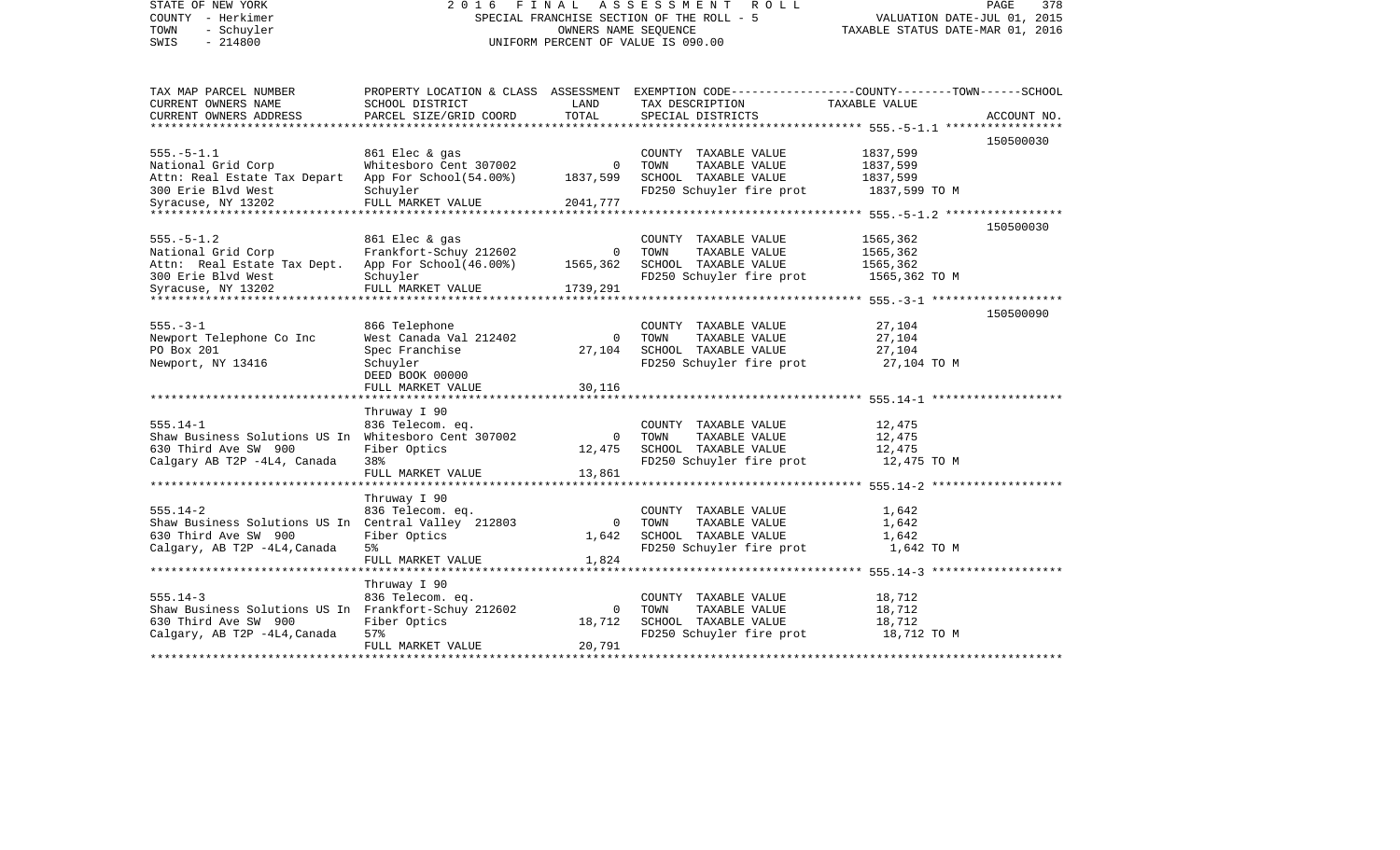| STATE OF NEW YORK                        | 2 0 1 6                                    | FINAL                              | A S S E S S M E N T<br>R O L L                | PAGE                                                                                           | 379         |  |  |  |
|------------------------------------------|--------------------------------------------|------------------------------------|-----------------------------------------------|------------------------------------------------------------------------------------------------|-------------|--|--|--|
| COUNTY - Herkimer                        | SPECIAL FRANCHISE SECTION OF THE ROLL - 5  | VALUATION DATE-JUL 01, 2015        |                                               |                                                                                                |             |  |  |  |
| TOWN<br>- Schuyler                       |                                            | TAXABLE STATUS DATE-MAR 01, 2016   |                                               |                                                                                                |             |  |  |  |
| SWIS<br>$-214800$                        |                                            | UNIFORM PERCENT OF VALUE IS 090.00 |                                               |                                                                                                |             |  |  |  |
| TAX MAP PARCEL NUMBER                    |                                            |                                    |                                               | PROPERTY LOCATION & CLASS ASSESSMENT EXEMPTION CODE---------------COUNTY-------TOWN-----SCHOOL |             |  |  |  |
| CURRENT OWNERS NAME                      | SCHOOL DISTRICT                            | LAND                               | TAX DESCRIPTION                               | TAXABLE VALUE                                                                                  |             |  |  |  |
| CURRENT OWNERS ADDRESS                   | PARCEL SIZE/GRID COORD                     | TOTAL                              | SPECIAL DISTRICTS                             |                                                                                                | ACCOUNT NO. |  |  |  |
| **************************               |                                            |                                    |                                               |                                                                                                |             |  |  |  |
|                                          | Thruway I 90                               |                                    |                                               |                                                                                                |             |  |  |  |
| $555.15 - 2$                             | 836 Telecom. eq.                           |                                    | COUNTY TAXABLE VALUE                          | 873                                                                                            |             |  |  |  |
| Telus Communication Inc                  | Central Valley 212803                      | $\overline{0}$                     | TOWN<br>TAXABLE VALUE                         | 873                                                                                            |             |  |  |  |
| PO Box 1552                              | Fiber Optics                               | 873                                | SCHOOL TAXABLE VALUE                          | 873                                                                                            |             |  |  |  |
| Edmonton, Canada                         | 5%                                         |                                    | FD250 Schuyler fire prot                      | 873 TO M                                                                                       |             |  |  |  |
|                                          | FULL MARKET VALUE                          | 970                                |                                               |                                                                                                |             |  |  |  |
|                                          |                                            |                                    |                                               |                                                                                                |             |  |  |  |
|                                          | Thruway I 90                               |                                    |                                               |                                                                                                |             |  |  |  |
| $555.15 - 1$<br>Telus Communications Inc | 836 Telecom. eq.<br>Whitesboro Cent 307002 | $\overline{0}$                     | COUNTY TAXABLE VALUE<br>TOWN<br>TAXABLE VALUE | 6,636<br>6,636                                                                                 |             |  |  |  |
| PO Box 1552                              | Fiber Optics                               | 6,636                              | SCHOOL TAXABLE VALUE                          | 6,636                                                                                          |             |  |  |  |
| Edmonton, Canada                         | 38%                                        |                                    | FD250 Schuyler fire prot                      | 6,636 TO M                                                                                     |             |  |  |  |
|                                          | FULL MARKET VALUE                          | 7,373                              |                                               |                                                                                                |             |  |  |  |
|                                          |                                            |                                    |                                               | ********************************* 555.15-3 *******************                                 |             |  |  |  |
|                                          | Thruway I 90                               |                                    |                                               |                                                                                                |             |  |  |  |
| $555.15 - 3$                             | 836 Telecom. eq.                           |                                    | COUNTY TAXABLE VALUE                          | 9,954                                                                                          |             |  |  |  |
| Telus Communications Inc                 | Frankfort-Schuy 212602                     | $\mathbf 0$                        | TAXABLE VALUE<br>TOWN                         | 9,954                                                                                          |             |  |  |  |
| PO Box 1552                              | Fiber Optics                               | 9,954                              | SCHOOL TAXABLE VALUE                          | 9,954                                                                                          |             |  |  |  |
| Edmonton, Canada                         | 57%                                        |                                    | FD250 Schuyler fire prot                      | 9,954 TO M                                                                                     |             |  |  |  |
|                                          | FULL MARKET VALUE                          | 11,060                             |                                               |                                                                                                |             |  |  |  |
|                                          |                                            |                                    |                                               |                                                                                                |             |  |  |  |
|                                          |                                            |                                    |                                               |                                                                                                | 150500120   |  |  |  |
| $555. - 2 - 1$                           | 869 Television                             |                                    | COUNTY TAXABLE VALUE                          | 99,085                                                                                         |             |  |  |  |
| Time Warner Cable - DTS                  | Whitesboro Cent 307002                     | $\Omega$                           | TAXABLE VALUE<br>TOWN                         | 99,085                                                                                         |             |  |  |  |
| PO Box 7467                              | Spec Franchise                             | 99,085                             | SCHOOL TAXABLE VALUE                          | 99,085                                                                                         |             |  |  |  |
| Charlotte, NC 28241-7467                 | Schuyler                                   |                                    | FD250 Schuyler fire prot                      | 99,085 TO M                                                                                    |             |  |  |  |
|                                          | DEED BOOK 00000                            |                                    |                                               |                                                                                                |             |  |  |  |
|                                          | FULL MARKET VALUE                          | 110,094                            |                                               |                                                                                                |             |  |  |  |
|                                          |                                            |                                    |                                               |                                                                                                | 150500060   |  |  |  |
| $555. - 4 - 1.1$                         | 866 Telephone                              |                                    | COUNTY TAXABLE VALUE                          | 198,010                                                                                        |             |  |  |  |
| Verizon New York Inc                     | Whitesboro Cent 307002                     | $\mathbf 0$                        | TOWN<br>TAXABLE VALUE                         | 198,010                                                                                        |             |  |  |  |
| Duff & Phelps                            | App For School(48.98%)                     | 198,010                            | SCHOOL TAXABLE VALUE                          | 198,010                                                                                        |             |  |  |  |
| PO Box 2749                              | Schuyler                                   |                                    | FD250 Schuyler fire prot                      | 198,010 TO M                                                                                   |             |  |  |  |
| Addison, TX 75001                        | DEED BOOK 00000                            |                                    |                                               |                                                                                                |             |  |  |  |
|                                          | FULL MARKET VALUE                          | 220,011                            |                                               |                                                                                                |             |  |  |  |
|                                          |                                            |                                    |                                               |                                                                                                |             |  |  |  |
|                                          |                                            |                                    |                                               |                                                                                                | 150500060   |  |  |  |
| $555. - 4 - 1.2$                         | 866 Telephone                              |                                    | COUNTY TAXABLE VALUE                          | 36,384                                                                                         |             |  |  |  |
| Verizon New York Inc                     | West Canada Val 212402                     | $\mathbf 0$                        | TAXABLE VALUE<br>TOWN                         | 36,384                                                                                         |             |  |  |  |
| Duff & Phelps                            | App For School(9.00%)                      | 36,384                             | SCHOOL TAXABLE VALUE                          | 36,384                                                                                         |             |  |  |  |
| PO Box 2549                              | Schuyler                                   |                                    | FD250 Schuyler fire prot                      | 36,384 TO M                                                                                    |             |  |  |  |
| Irving, TX 75001                         | FULL MARKET VALUE                          | 40,427                             |                                               |                                                                                                |             |  |  |  |
|                                          |                                            |                                    |                                               | **************************                                                                     |             |  |  |  |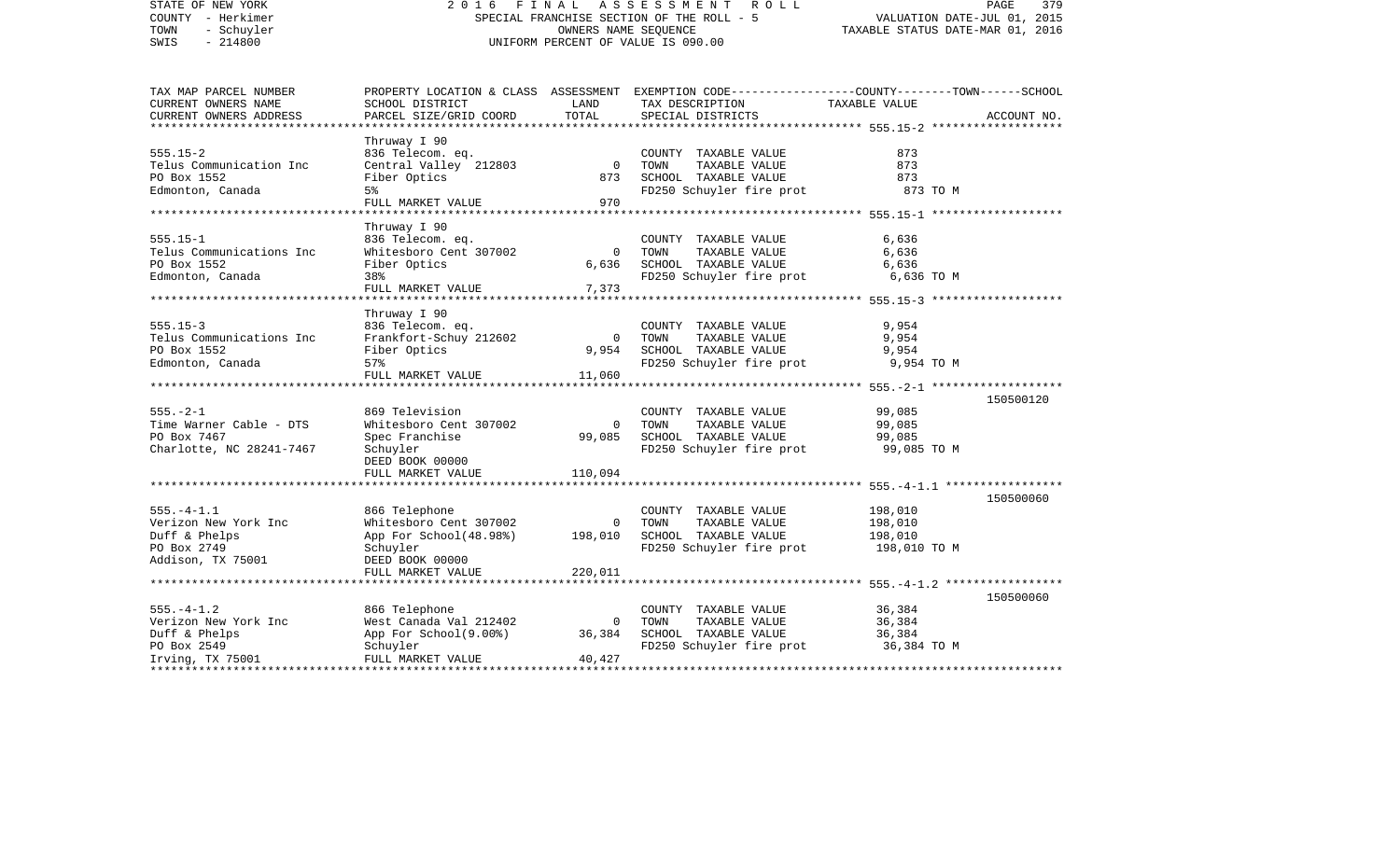| STATE OF NEW YORK<br>COUNTY - Herkimer<br>TOWN<br>- Schuyler<br>$-214800$<br>SWIS                    | 2016 FINAL ASSESSMENT<br>SPECIAL FRANCHISE SECTION OF THE ROLL - 5<br>UNIFORM PERCENT OF VALUE IS 090.00 | PAGE<br>380<br>VALUATION DATE-JUL 01, 2015<br>TAXABLE STATUS DATE-MAR 01, 2016 |                                                                                                               |                                                                                                                                 |
|------------------------------------------------------------------------------------------------------|----------------------------------------------------------------------------------------------------------|--------------------------------------------------------------------------------|---------------------------------------------------------------------------------------------------------------|---------------------------------------------------------------------------------------------------------------------------------|
| TAX MAP PARCEL NUMBER<br>CURRENT OWNERS NAME<br>CURRENT OWNERS ADDRESS                               | SCHOOL DISTRICT<br>PARCEL SIZE/GRID COORD                                                                | LAND<br>TOTAL                                                                  | TAX DESCRIPTION<br>SPECIAL DISTRICTS                                                                          | PROPERTY LOCATION & CLASS ASSESSMENT EXEMPTION CODE---------------COUNTY-------TOWN------SCHOOL<br>TAXABLE VALUE<br>ACCOUNT NO. |
|                                                                                                      |                                                                                                          |                                                                                |                                                                                                               | 150500060                                                                                                                       |
| $555. - 4 - 1.3$<br>Verizon New York Inc<br>Duff & Phelps<br>PO Box 2749<br>Addison, TX 75001        | 866 Telephone<br>Central Valley 212803<br>App For School(6.00%)<br>Schuyler<br>FULL MARKET VALUE         | $\overline{0}$<br>24,256<br>26,951                                             | COUNTY TAXABLE VALUE<br>TOWN<br>TAXABLE VALUE<br>SCHOOL TAXABLE VALUE<br>FD250 Schuyler fire prot 24,256 TO M | 24,256<br>24,256<br>24,256                                                                                                      |
|                                                                                                      |                                                                                                          |                                                                                |                                                                                                               |                                                                                                                                 |
| $555. - 4 - 1.4$<br>Verizon New York Inc<br>Duff & Phelps                                            | 866 Telephone<br>Frankfort-Schuy 212602<br>App For School(36.02%)                                        | $\overline{0}$<br>145,617                                                      | COUNTY TAXABLE VALUE<br>TAXABLE VALUE<br>TOWN<br>SCHOOL TAXABLE VALUE                                         | 150500060<br>145,617<br>145,617<br>145,617                                                                                      |
| PO Box 2749                                                                                          | Schuyler                                                                                                 |                                                                                | FD250 Schuyler fire prot                                                                                      | 145,617 TO M                                                                                                                    |
| Addison, TX 75001                                                                                    | FULL MARKET VALUE                                                                                        | 161,797                                                                        |                                                                                                               |                                                                                                                                 |
| $555.13 - 1$<br>WilTel Comm Group<br>Property Tax Dept<br>1025 Eldorado Blvd<br>Broomfield, CO 80021 | Thruway I 90<br>836 Telecom. eq.<br>Whitesboro Cent 307002<br>Fiber Optics<br>38%<br>FULL MARKET VALUE   | $\overline{0}$<br>42,199<br>46,888                                             | COUNTY TAXABLE VALUE<br>TOWN<br>TAXABLE VALUE<br>SCHOOL TAXABLE VALUE<br>FD250 Schuyler fire prot             | 42,199<br>42,199<br>42,199<br>42,199 TO M                                                                                       |
|                                                                                                      | Thruway I 90                                                                                             |                                                                                |                                                                                                               |                                                                                                                                 |
| $555.13 - 2$<br>WilTel Comm Group<br>Property Tax Dept<br>1025 Eldorado Blvd                         | 836 Telecom. eq.<br>Central Valley 212803<br>Fiber Optics<br>5%                                          | $\Omega$<br>5,553                                                              | COUNTY TAXABLE VALUE<br>TOWN<br>TAXABLE VALUE<br>SCHOOL TAXABLE VALUE<br>FD250 Schuyler fire prot             | 5,553<br>5,553<br>5,553<br>5,553 TO M                                                                                           |
| Broomfield, CO 80021                                                                                 | FULL MARKET VALUE                                                                                        | 6,170                                                                          |                                                                                                               |                                                                                                                                 |
| $555.13 - 3$<br>WilTel Comm Group<br>Property Tax Dept                                               | Thruway I 90<br>836 Telecom. eq.<br>Frankfort-Schuy 212602<br>Fiber Optics                               | $\overline{0}$<br>63,300                                                       | COUNTY TAXABLE VALUE<br>TOWN<br>TAXABLE VALUE<br>SCHOOL TAXABLE VALUE                                         | 63,300<br>63,300<br>63,300                                                                                                      |
| 1025 Eldorado Blvd<br>Broomfield, CO 80021                                                           | 57%<br>FULL MARKET VALUE                                                                                 | 70,333                                                                         | FD250 Schuyler fire prot 63,300 TO M                                                                          |                                                                                                                                 |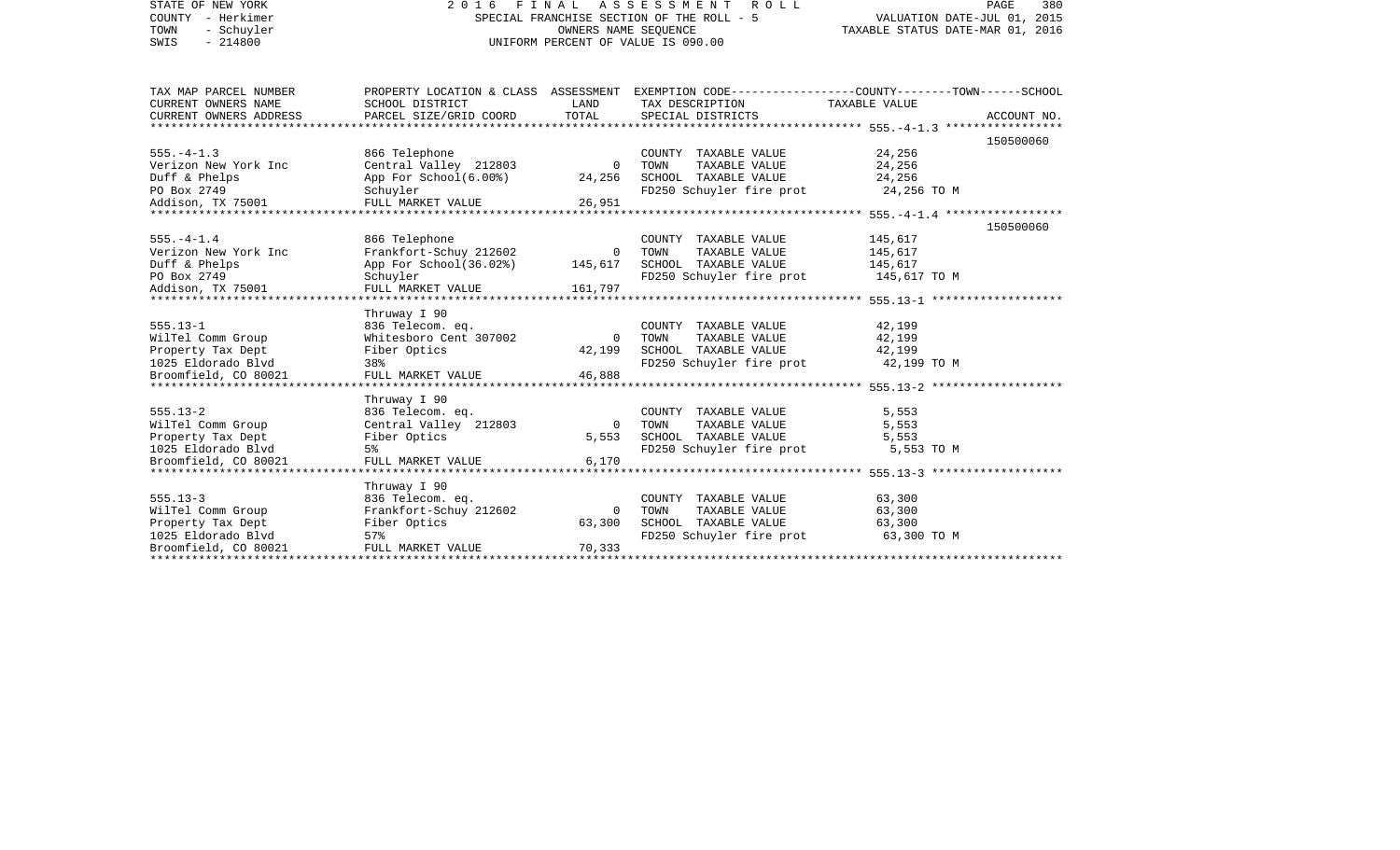| STATE OF NEW YORK  | 2016 FINAL ASSESSMENT ROLL                | 381<br><b>PAGE</b>               |
|--------------------|-------------------------------------------|----------------------------------|
| COUNTY - Herkimer  | SPECIAL FRANCHISE SECTION OF THE ROLL - 5 | VALUATION DATE-JUL 01, 2015      |
| TOWN<br>- Schuvler |                                           | TAXABLE STATUS DATE-MAR 01, 2016 |
| - 214800<br>SWIS   | UNIFORM PERCENT OF VALUE IS 090.00        | RPS150/V04/L015                  |
|                    |                                           | CURRENT DATE 6/27/2016           |

## \*\*\* S P E C I A L D I S T R I C T S U M M A R Y \*\*\*

| CODE | DISTRICT NAME PARCELS | TOTAL | EXTENSION<br>TYPE | EXTENSION<br>VALUE | AD VALOREM<br>VALUE | EXEMPT<br>AMOUNT | TAXABLE<br>VALUE |
|------|-----------------------|-------|-------------------|--------------------|---------------------|------------------|------------------|
|      | FD250 Schuyler fire   |       | 35 TOTAL M        |                    | 4584,586            |                  | 4584,586         |

# \*\*\* S C H O O L D I S T R I C T S U M M A R Y \*\*\*

| CODE                                 | DISTRICT NAME                                                                          | TOTAL<br>PARCELS    | ASSESSED<br>LAND | ASSESSED<br>TOTAL                        | EXEMPT<br>AMOUNT | TOTAL<br>TAXABLE                         | <b>STAR</b><br>AMOUNT | <b>STAR</b><br>TAXABLE                   |
|--------------------------------------|----------------------------------------------------------------------------------------|---------------------|------------------|------------------------------------------|------------------|------------------------------------------|-----------------------|------------------------------------------|
| 212402<br>212602<br>212803<br>307002 | West Canada Valley<br>Frankfort-Schuyler<br>Central Valley Cntrl<br>Whitesboro Central | 2<br>11<br>10<br>12 |                  | 63,488<br>2082,145<br>56,815<br>2382,138 |                  | 63,488<br>2082,145<br>56,815<br>2382,138 |                       | 63,488<br>2082,145<br>56,815<br>2382,138 |
|                                      | SUB-TOTAL                                                                              | 35                  |                  | 4584,586                                 |                  | 4584,586                                 |                       | 4584,586                                 |
|                                      | TOTAL                                                                                  | 35                  |                  | 4584,586                                 |                  | 4584,586                                 |                       | 4584,586                                 |

\*\*\* S Y S T E M C O D E S S U M M A R Y \*\*\*

#### NO SYSTEM EXEMPTIONS AT THIS LEVEL

# \*\*\* E X E M P T I O N S U M M A R Y \*\*\*

## NO EXEMPTIONS AT THIS LEVEL

| ROLL<br>SEC | DESCRIPTION       | TOTAL<br>PARCELS | ASSESSED<br>∟AND | ASSESSED<br>TOTAL | TAXABLE<br>COUNTY | TAXABLE<br>TOWN | TAXABLE<br>SCHOOL | <b>STAR</b><br>TAXABLE |
|-------------|-------------------|------------------|------------------|-------------------|-------------------|-----------------|-------------------|------------------------|
|             | SPECIAL FRANCHISE |                  |                  | 4584,586          | 4584,586          | 4584,586        | 4584,586          | 4584,586               |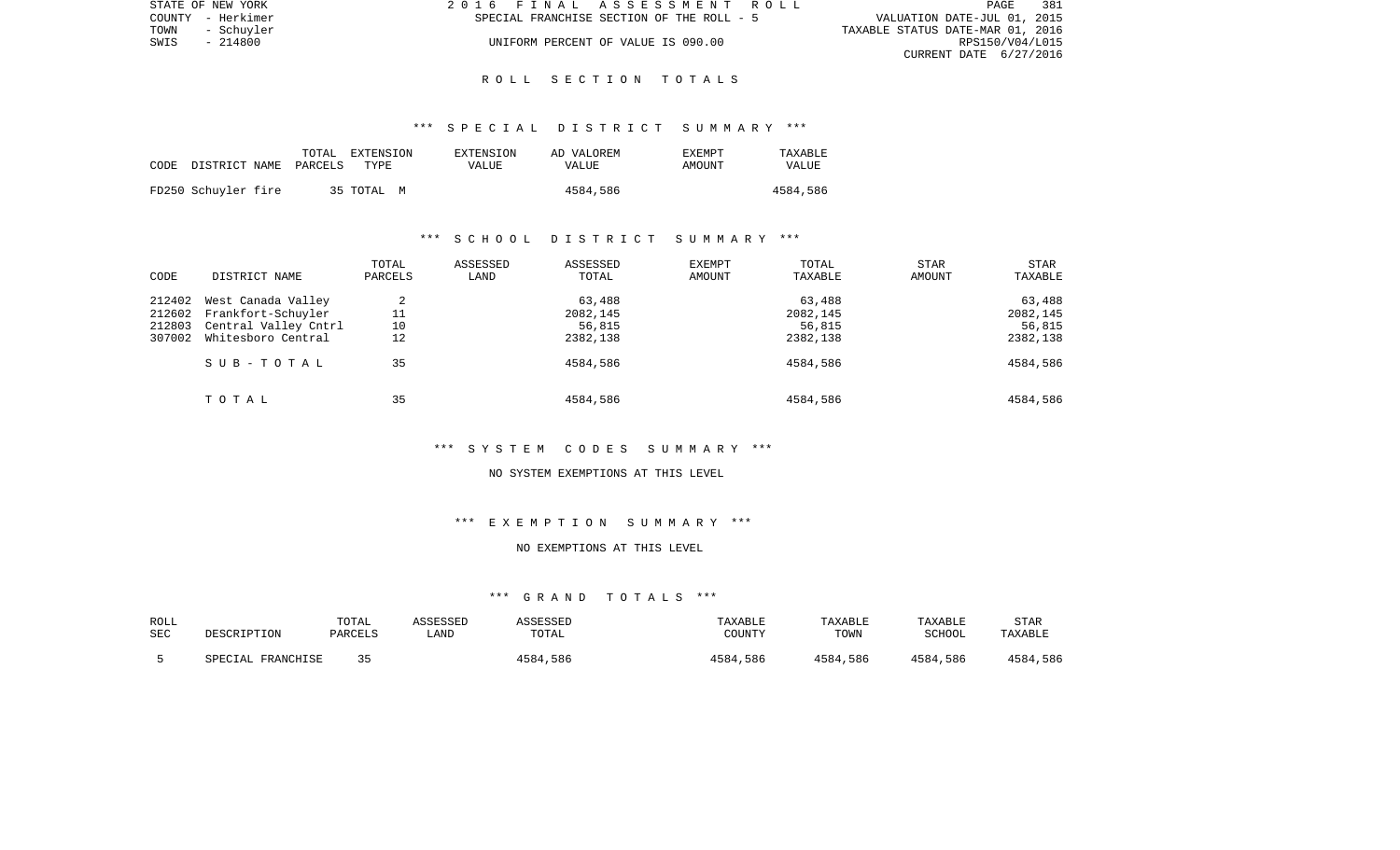| STATE OF NEW YORK<br>COUNTY - Herkimer<br>TOWN<br>- Schuyler<br>$-214800$<br>SWIS                                                                                       | 2016 FINAL ASSESSMENT ROLL<br>UTILITY & R.R. SECTION OF THE ROLL - 6<br>UNIFORM PERCENT OF VALUE IS 090.00                                                                                        | PAGE<br>382<br>VALUATION DATE-JUL 01, 2015<br>TAXABLE STATUS DATE-MAR 01, 2016 |                                                                                                   |                                                                                                                                  |
|-------------------------------------------------------------------------------------------------------------------------------------------------------------------------|---------------------------------------------------------------------------------------------------------------------------------------------------------------------------------------------------|--------------------------------------------------------------------------------|---------------------------------------------------------------------------------------------------|----------------------------------------------------------------------------------------------------------------------------------|
| TAX MAP PARCEL NUMBER<br>CURRENT OWNERS NAME<br>CURRENT OWNERS ADDRESS<br>*******************                                                                           | SCHOOL DISTRICT<br>PARCEL SIZE/GRID COORD                                                                                                                                                         | LAND<br>TOTAL                                                                  | TAX DESCRIPTION<br>SPECIAL DISTRICTS                                                              | PROPERTY LOCATION & CLASS ASSESSMENT EXEMPTION CODE---------------COUNTY-------TOWN------SCHOOL<br>TAXABLE VALUE<br>ACCOUNT NO.  |
| 648. - 9999 - 601. 7 - 1881<br>AT&T Communications Of NY<br>Company Code 601700<br>Property Tax Dept<br>PO Box 1329<br>Morristown, NJ 07960<br>***********************  | 836 Telecom. eq.<br>Frankfort-Schuy 212602<br>888888<br>App Factor 0.6800<br>Buried Fiber Optic Cable<br>FULL MARKET VALUE                                                                        | $\mathbf 0$<br>104,399<br>115,999                                              | COUNTY TAXABLE VALUE<br>TOWN<br>TAXABLE VALUE<br>SCHOOL TAXABLE VALUE<br>FD250 Schuyler fire prot | 104,399<br>104,399<br>104,399<br>104,399 TO M                                                                                    |
| 648. - 9999 - 601. 7 - 1882<br>AT&T Communications Of NY<br>Company Code 601700<br>Property Tax Dept<br>PO Box 1329<br>Morristown, NJ 07960<br>************************ | Outside Plant<br>836 Telecom. eq.<br>Whitesboro Cent 307002<br>888888<br>App Factor 0.2600<br>Buried Fiber Optic Cable<br>FULL MARKET VALUE<br>***************************                        | 0<br>39,917<br>44,352                                                          | COUNTY TAXABLE VALUE<br>TAXABLE VALUE<br>TOWN<br>SCHOOL TAXABLE VALUE<br>FD250 Schuyler fire prot | 39,917<br>39,917<br>39,917<br>39,917 TO M                                                                                        |
| 648. - 9999 - 601. 7 - 1884<br>AT&T Communications Of NY<br>Company Code 601700<br>Property Tax Dept<br>PO Box 1329<br>Morristown, NJ 07960                             | Outside Plant<br>836 Telecom. eq.<br>Central Valley 212803<br>888888<br>App Factor 0.0600<br>Buried Fiber Optic Cable<br>FULL MARKET VALUE                                                        | $\mathbf 0$<br>9,212<br>10,236                                                 | COUNTY TAXABLE VALUE<br>TOWN<br>TAXABLE VALUE<br>SCHOOL TAXABLE VALUE<br>FD250 Schuyler fire prot | 9,212<br>9,212<br>9,212<br>9,212 TO M                                                                                            |
| 648. - 999 - 744. 85 - 1881<br>Elantic Telecom Inc<br>$c/O$ Duff & Phelps<br>PO Box 2629<br>Addison, TX 75001                                                           | * * * * * * * * * * * * * * *<br>Outside Plant<br>836 Telecom. eq.<br>Frankfort-Schuy 212602<br>888888<br>App Factor 0.6800<br>Undergrd Cable On Rr Row<br>FRNT23443.00 DPTH<br>FULL MARKET VALUE | $\mathbf{0}$<br>135,872<br>150,969                                             | COUNTY TAXABLE VALUE<br>TOWN<br>TAXABLE VALUE<br>SCHOOL TAXABLE VALUE<br>FD250 Schuyler fire prot | ******************** 648.-999-744.85-1881 *******<br>135,872<br>135,872<br>135,872<br>135,872 TO M                               |
| 648. - 999 - 744. 85 - 1882<br>Elantic Telecom Inc<br>$c/o$ Duff & Phelps<br>PO Box 2629<br>Addison, TX 75001                                                           | ********************<br>Outside Plant<br>836 Telecom. eq.<br>Whitesboro Cent 307002<br>888888<br>App Factor 0.2600<br>Undergrd Cable On Rr Row<br>FRNT 8963.50 DPTH<br>FULL MARKET VALUE          | $\mathbf{0}$<br>51,951<br>57,723                                               | COUNTY TAXABLE VALUE<br>TOWN<br>TAXABLE VALUE<br>SCHOOL TAXABLE VALUE<br>FD250 Schuyler fire prot | *******************************    648.-999-744.85-1882                     *******<br>51,951<br>51,951<br>51,951<br>51,951 TO M |
|                                                                                                                                                                         |                                                                                                                                                                                                   |                                                                                |                                                                                                   |                                                                                                                                  |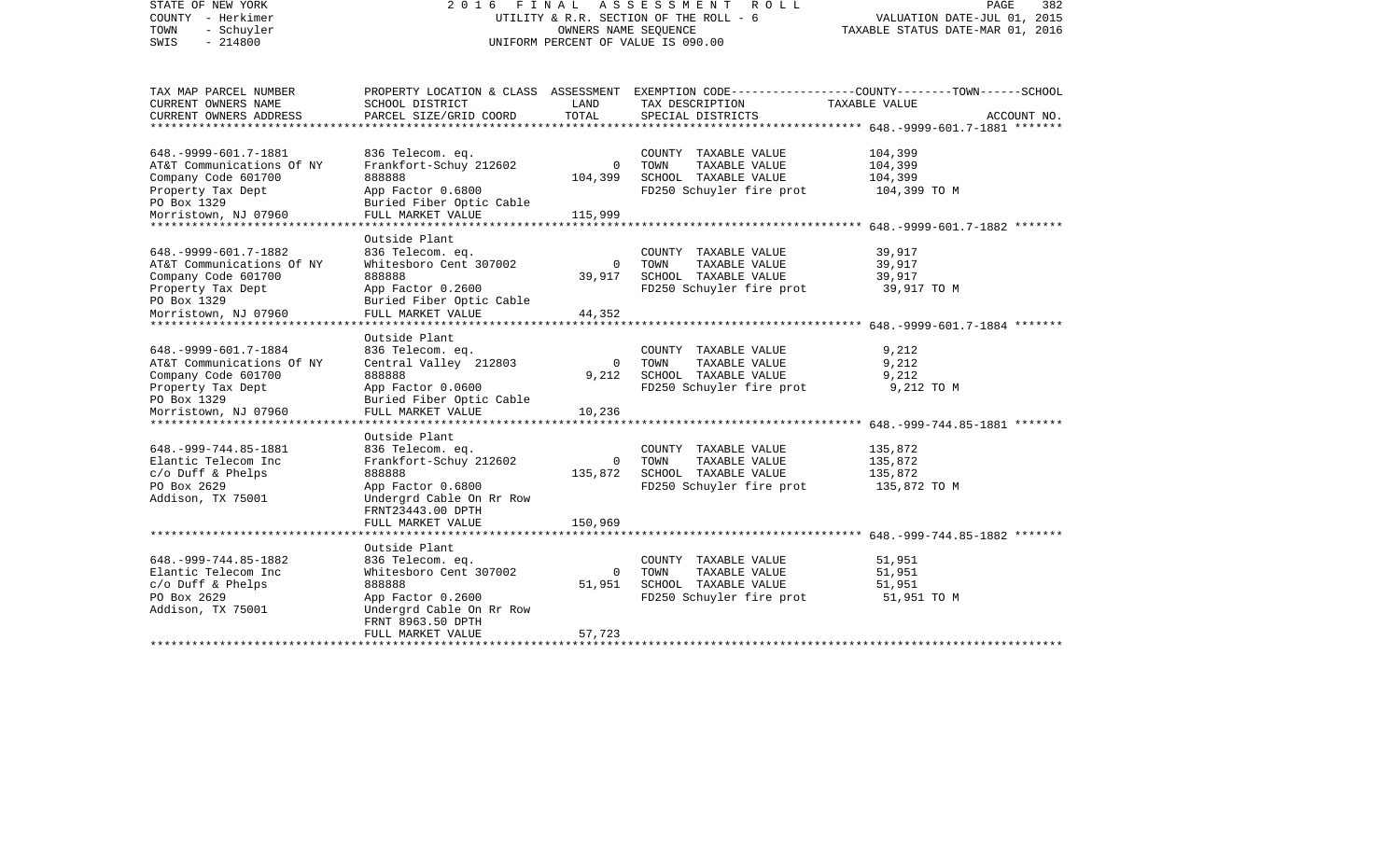| STATE OF NEW YORK<br>COUNTY - Herkimer | 2016<br>FINAL<br>UTILITY & R.R. SECTION OF THE ROLL - 6 | PAGE<br>383<br>VALUATION DATE-JUL 01, 2015 |                                               |                                                                                                  |
|----------------------------------------|---------------------------------------------------------|--------------------------------------------|-----------------------------------------------|--------------------------------------------------------------------------------------------------|
| TOWN<br>- Schuyler                     |                                                         | TAXABLE STATUS DATE-MAR 01, 2016           |                                               |                                                                                                  |
| $-214800$<br>SWIS                      |                                                         |                                            | UNIFORM PERCENT OF VALUE IS 090.00            |                                                                                                  |
|                                        |                                                         |                                            |                                               |                                                                                                  |
| TAX MAP PARCEL NUMBER                  |                                                         |                                            |                                               | PROPERTY LOCATION & CLASS ASSESSMENT EXEMPTION CODE----------------COUNTY-------TOWN------SCHOOL |
| CURRENT OWNERS NAME                    | SCHOOL DISTRICT                                         | LAND                                       | TAX DESCRIPTION                               | TAXABLE VALUE                                                                                    |
| CURRENT OWNERS ADDRESS                 | PARCEL SIZE/GRID COORD                                  | TOTAL<br>*******                           | SPECIAL DISTRICTS                             | ACCOUNT NO.                                                                                      |
|                                        | Outside Plant                                           |                                            |                                               | ********* 648.-999-744.85-1884 *******                                                           |
| 648. - 999 - 744. 85 - 1884            | 836 Telecom. eq.                                        |                                            | COUNTY TAXABLE VALUE                          | 11,989                                                                                           |
| Elantic Telecom Inc                    | Central Valley 212803                                   | $\mathbf 0$                                | TOWN<br>TAXABLE VALUE                         | 11,989                                                                                           |
| $c/O$ Duff & Phelps                    | 888888                                                  | 11,989                                     | SCHOOL TAXABLE VALUE                          | 11,989                                                                                           |
| PO Box 2629                            | App Factor 0.0600                                       |                                            | FD250 Schuyler fire prot                      | 11,989 TO M                                                                                      |
| Addison, TX 75001                      | Buried Fiber Optic Cable                                |                                            |                                               |                                                                                                  |
|                                        | FULL MARKET VALUE                                       | 13,321                                     |                                               |                                                                                                  |
|                                        |                                                         |                                            |                                               | ********************** 648.-9999-628.35-1881 ******                                              |
|                                        | Outside Plant                                           |                                            |                                               |                                                                                                  |
| 648. - 9999 - 628. 35 - 1881           | 836 Telecom. eq.                                        |                                            | COUNTY TAXABLE VALUE                          | 0                                                                                                |
| MCI Telecommunications                 | Frankfort-Schuy 212602                                  | $\mathbf 0$                                | TOWN<br>TAXABLE VALUE                         | $\mathbf 0$                                                                                      |
| Duff & Phelps                          | 888888                                                  | $\Omega$                                   | SCHOOL TAXABLE VALUE                          | $\Omega$                                                                                         |
| PO Box 2749                            | App Factor 0.6800                                       |                                            | FD250 Schuyler fire prot                      | 0 TO M                                                                                           |
| Addison, TX 75001                      | Buried Fiber Optic Cable                                |                                            |                                               |                                                                                                  |
|                                        | FULL MARKET VALUE                                       | $\Omega$                                   |                                               |                                                                                                  |
| *****************************          |                                                         |                                            |                                               |                                                                                                  |
|                                        | Outside Plant                                           |                                            |                                               |                                                                                                  |
| 648. - 9999 - 628. 35 - 1882           | 836 Telecom. eq.                                        | $\Omega$                                   | COUNTY TAXABLE VALUE                          | $\mathbf 0$<br>$\Omega$                                                                          |
| MCI Telecommunications                 | Whitesboro Cent 307002<br>888888                        | $\Omega$                                   | TOWN<br>TAXABLE VALUE<br>SCHOOL TAXABLE VALUE | $\Omega$                                                                                         |
| Duff & Phelps<br>PO Box 2749           | App Factor 0.2600                                       |                                            | FD250 Schuyler fire prot                      | 0 TO M                                                                                           |
| Addison, TX 75001                      | Buried Fiber Optic Cable                                |                                            |                                               |                                                                                                  |
|                                        | FULL MARKET VALUE                                       | $\mathbf 0$                                |                                               |                                                                                                  |
|                                        |                                                         |                                            |                                               |                                                                                                  |
|                                        | Outside Plant                                           |                                            |                                               |                                                                                                  |
| 648. - 9999 - 628. 35 - 1884           | 836 Telecom. eq.                                        |                                            | COUNTY TAXABLE VALUE                          | $\mathbf 0$                                                                                      |
| MCI Telecommunications                 | Central Valley 212803                                   | $\Omega$                                   | TOWN<br>TAXABLE VALUE                         | $\Omega$                                                                                         |
| Duff & Phelps                          | 888888                                                  | $\Omega$                                   | SCHOOL TAXABLE VALUE                          | 0                                                                                                |
| PO Box 2749                            | App Factor 0.0600                                       |                                            | FD250 Schuyler fire prot                      | 0 TO M                                                                                           |
| Addison, TX 75001                      | Buried Fiber Optic Cable                                |                                            |                                               |                                                                                                  |
|                                        | FULL MARKET VALUE<br>***********************            | $\mathbf 0$                                |                                               |                                                                                                  |
|                                        |                                                         |                                            |                                               |                                                                                                  |
| $104.11 - 1 - 40$                      | Transmission Land<br>882 Elec Trans Imp                 |                                            |                                               | 28,000                                                                                           |
| National Grid Corp                     | Frankfort-Schuy 212602                                  | 28,000                                     | COUNTY TAXABLE VALUE<br>TOWN<br>TAXABLE VALUE | 28,000                                                                                           |
| Real Estate Dept                       | Tramsmission Land                                       | 28,000                                     | SCHOOL TAXABLE VALUE                          | 28,000                                                                                           |
| 300 Erie Blvd West 132350              | ACRES<br>56.30                                          |                                            | FD250 Schuyler fire prot                      | 28,000 TO M                                                                                      |
| Syracuse, NY 13202                     | EAST-0315720 NRTH-1555004                               |                                            |                                               |                                                                                                  |
|                                        | FULL MARKET VALUE                                       | 31,111                                     |                                               |                                                                                                  |
|                                        |                                                         |                                            |                                               | ********** 105.1-1-14 ***                                                                        |
|                                        | Transmission Land                                       |                                            |                                               |                                                                                                  |
| $105.1 - 1 - 14$                       | 882 Elec Trans Imp                                      |                                            | COUNTY TAXABLE VALUE                          | 164,000                                                                                          |
| National Grid Corp                     | Whitesboro Cent 307002                                  | 164,000                                    | TOWN<br>TAXABLE VALUE                         | 164,000                                                                                          |
| Real Estate Tax Dept                   | Transmission Land                                       | 164,000                                    | SCHOOL TAXABLE VALUE                          | 164,000                                                                                          |
| 300 Erie Blvd 132350                   | ACRES 327.40                                            |                                            | FD250 Schuyler fire prot                      | 164,000 TO M                                                                                     |
| Syracuse, NY 13202                     | EAST-0332933 NRTH-1553793                               |                                            |                                               |                                                                                                  |
|                                        | FULL MARKET VALUE                                       | 182,222                                    |                                               |                                                                                                  |
|                                        |                                                         |                                            |                                               |                                                                                                  |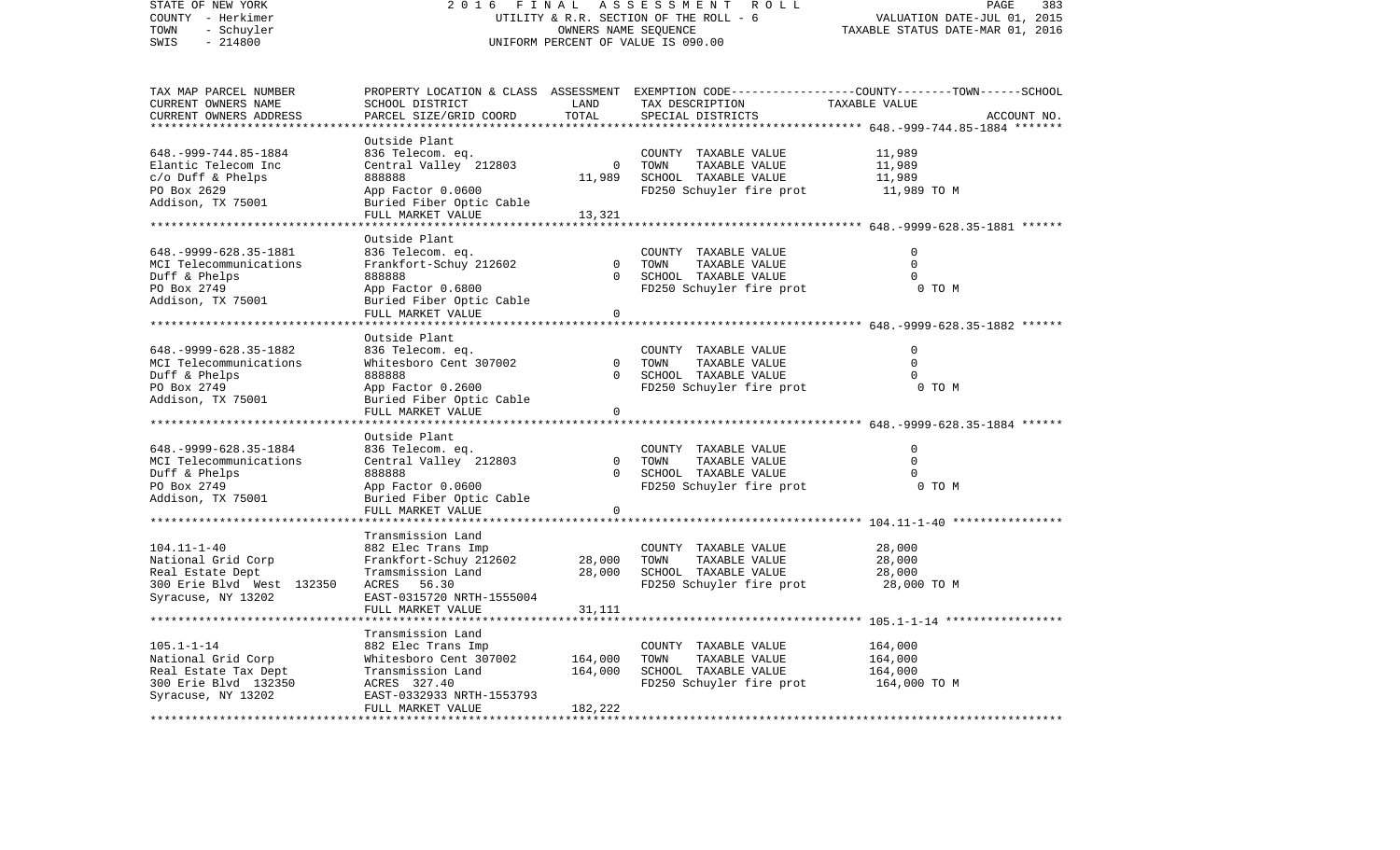| STATE OF NEW YORK<br>COUNTY - Herkimer<br>TOWN<br>- Schuyler<br>$-214800$<br>SWIS | 2016 FINAL ASSESSMENT ROLL<br>UTILITY & R.R. SECTION OF THE ROLL - 6<br>UNIFORM PERCENT OF VALUE IS 090.00 | 384<br>PAGE<br>VALUATION DATE-JUL 01, 2015<br>TAXABLE STATUS DATE-MAR 01, 2016 |                                                                                                  |               |             |
|-----------------------------------------------------------------------------------|------------------------------------------------------------------------------------------------------------|--------------------------------------------------------------------------------|--------------------------------------------------------------------------------------------------|---------------|-------------|
| TAX MAP PARCEL NUMBER                                                             |                                                                                                            |                                                                                | PROPERTY LOCATION & CLASS ASSESSMENT EXEMPTION CODE----------------COUNTY-------TOWN------SCHOOL |               |             |
| CURRENT OWNERS NAME                                                               | SCHOOL DISTRICT                                                                                            | LAND                                                                           | TAX DESCRIPTION                                                                                  | TAXABLE VALUE |             |
| CURRENT OWNERS ADDRESS<br>************************                                | PARCEL SIZE/GRID COORD                                                                                     | TOTAL                                                                          | SPECIAL DISTRICTS                                                                                |               | ACCOUNT NO. |
|                                                                                   |                                                                                                            |                                                                                |                                                                                                  |               |             |
| $112.2 - 1 - 21$                                                                  | Baum Rd<br>871 Elec-Gas Facil                                                                              |                                                                                | COUNTY TAXABLE VALUE                                                                             | 10,000        | 150075095   |
| National Grid Corp                                                                | Frankfort-Schuy 212602                                                                                     | 10,000                                                                         | TOWN<br>TAXABLE VALUE                                                                            | 10,000        |             |
| Company Code 132350                                                               | 812257                                                                                                     | 10,000                                                                         | SCHOOL TAXABLE VALUE                                                                             | 10,000        |             |
| Real Estate Department                                                            | FRNT 200.00 DPTH 200.00                                                                                    |                                                                                | FD250 Schuyler fire prot                                                                         | 10,000 TO M   |             |
| 300 Erie Blvd West                                                                | EAST-0344634 NRTH-1543324                                                                                  |                                                                                |                                                                                                  |               |             |
| Syracuse, NY 13202                                                                | DEED BOOK 00643 PG-00446                                                                                   |                                                                                |                                                                                                  |               |             |
|                                                                                   | FULL MARKET VALUE                                                                                          | 11,111                                                                         |                                                                                                  |               |             |
|                                                                                   |                                                                                                            |                                                                                |                                                                                                  |               |             |
|                                                                                   | Transmission Improvement                                                                                   |                                                                                |                                                                                                  |               |             |
| 648. - 9999 - 132. 35 - 1012                                                      | 882 Elec Trans Imp                                                                                         |                                                                                | COUNTY TAXABLE VALUE                                                                             | 103,597       |             |
| National Grid Corp                                                                | Whitesboro Cent 307002                                                                                     | $\mathbf{0}$                                                                   | TAXABLE VALUE<br>TOWN                                                                            | 103,597       |             |
| Real Estate Department 132350                                                     | 812004                                                                                                     | 103,597                                                                        | SCHOOL TAXABLE VALUE                                                                             | 103,597       |             |
| 300 Erie Blvd 132350                                                              | App Factor 1.000                                                                                           |                                                                                | FD250 Schuyler fire prot                                                                         | 103,597 TO M  |             |
| Syracuse, NY 13202                                                                | Potter-Rotterdam #30                                                                                       |                                                                                |                                                                                                  |               |             |
|                                                                                   | FULL MARKET VALUE                                                                                          | 115,108                                                                        |                                                                                                  |               |             |
|                                                                                   |                                                                                                            |                                                                                |                                                                                                  |               |             |
| 648. - 9999 - 132. 35 - 1022                                                      | Tramsmission Improvement<br>882 Elec Trans Imp                                                             |                                                                                | COUNTY TAXABLE VALUE                                                                             | 52,345        |             |
| National Grid Corp                                                                | Whitesboro Cent 307002                                                                                     | $\mathbf{0}$                                                                   | TAXABLE VALUE<br>TOWN                                                                            | 52,345        |             |
| Real Estate Tax Dept 132350                                                       | 812005                                                                                                     | 52,345                                                                         | SCHOOL TAXABLE VALUE                                                                             | 52,345        |             |
| 300 Erie Blvd 132350                                                              | App Factor 1.000                                                                                           |                                                                                | FD250 Schuyler fire prot                                                                         | 52,345 TO M   |             |
| Syracuse, NY 13202                                                                | Potter-Rotterdam #31                                                                                       |                                                                                |                                                                                                  |               |             |
|                                                                                   | FULL MARKET VALUE                                                                                          | 58,161                                                                         |                                                                                                  |               |             |
|                                                                                   |                                                                                                            |                                                                                |                                                                                                  |               |             |
|                                                                                   | Transmission Improvement                                                                                   |                                                                                |                                                                                                  |               |             |
| 648. - 9999 - 132. 35 - 1031                                                      | 882 Elec Trans Imp                                                                                         |                                                                                | COUNTY TAXABLE VALUE                                                                             | 223,009       |             |
| National Grid Corp                                                                | Frankfort-Schuy 212602                                                                                     | $\overline{0}$                                                                 | TOWN<br>TAXABLE VALUE                                                                            | 223,009       |             |
| Real Estate Tax Dept 132350                                                       | 812050                                                                                                     | 223,009                                                                        | SCHOOL TAXABLE VALUE                                                                             | 223,009       |             |
| 300 Erie Blvd West 132350                                                         | App Factor 0.4000                                                                                          |                                                                                | FD250 Schuyler fire prot                                                                         | 223,009 TO M  |             |
| Syracuse, NY 13202                                                                | Edic-New Scotland #14                                                                                      |                                                                                |                                                                                                  |               |             |
| ***************************                                                       | FULL MARKET VALUE                                                                                          | 247,788                                                                        |                                                                                                  |               |             |
|                                                                                   | Transmission Improvement                                                                                   |                                                                                |                                                                                                  |               |             |
| 648. - 9999 - 132. 35 - 1032                                                      | 882 Elec Trans Imp                                                                                         |                                                                                | COUNTY TAXABLE VALUE                                                                             | 334,513       |             |
| National Grid Corp                                                                | Whitesboro Cent 307002                                                                                     | $\overline{0}$                                                                 | TAXABLE VALUE<br>TOWN                                                                            | 334,513       |             |
| Real Estate Tax Dept 132350                                                       | 812050                                                                                                     | 334,513                                                                        | SCHOOL TAXABLE VALUE                                                                             | 334,513       |             |
| 300 Erie Blvd West 132350                                                         | App Factor 0.6000                                                                                          |                                                                                | FD250 Schuyler fire prot                                                                         | 334,513 TO M  |             |
| Syracuse, NY 13202                                                                | Edic-New Scotland #14                                                                                      |                                                                                |                                                                                                  |               |             |
|                                                                                   | FULL MARKET VALUE                                                                                          | 371,681                                                                        |                                                                                                  |               |             |
|                                                                                   |                                                                                                            |                                                                                |                                                                                                  |               |             |
|                                                                                   | Transmission Improvement                                                                                   |                                                                                |                                                                                                  |               |             |
| 648. - 9999 - 132. 35 - 1041                                                      | 882 Elec Trans Imp                                                                                         |                                                                                | COUNTY TAXABLE VALUE                                                                             | 1285,655      |             |
| National Grid Corp                                                                | Frankfort-Schuy 212602                                                                                     | $\circ$                                                                        | TAXABLE VALUE<br>TOWN                                                                            | 1285,655      |             |
| Real Estate Tax Dept 132350                                                       | 812054                                                                                                     | 1285,655                                                                       | SCHOOL TAXABLE VALUE                                                                             | 1285,655      |             |
| 300 Erie Blvd West 132350                                                         | App Factor 0.4000                                                                                          |                                                                                | FD250 Schuyler fire prot                                                                         | 1285,655 TO M |             |
| Syracuse, NY 13202                                                                | Edic-New Scotland #18<br>FULL MARKET VALUE                                                                 | 1428,506                                                                       |                                                                                                  |               |             |
|                                                                                   |                                                                                                            |                                                                                |                                                                                                  |               |             |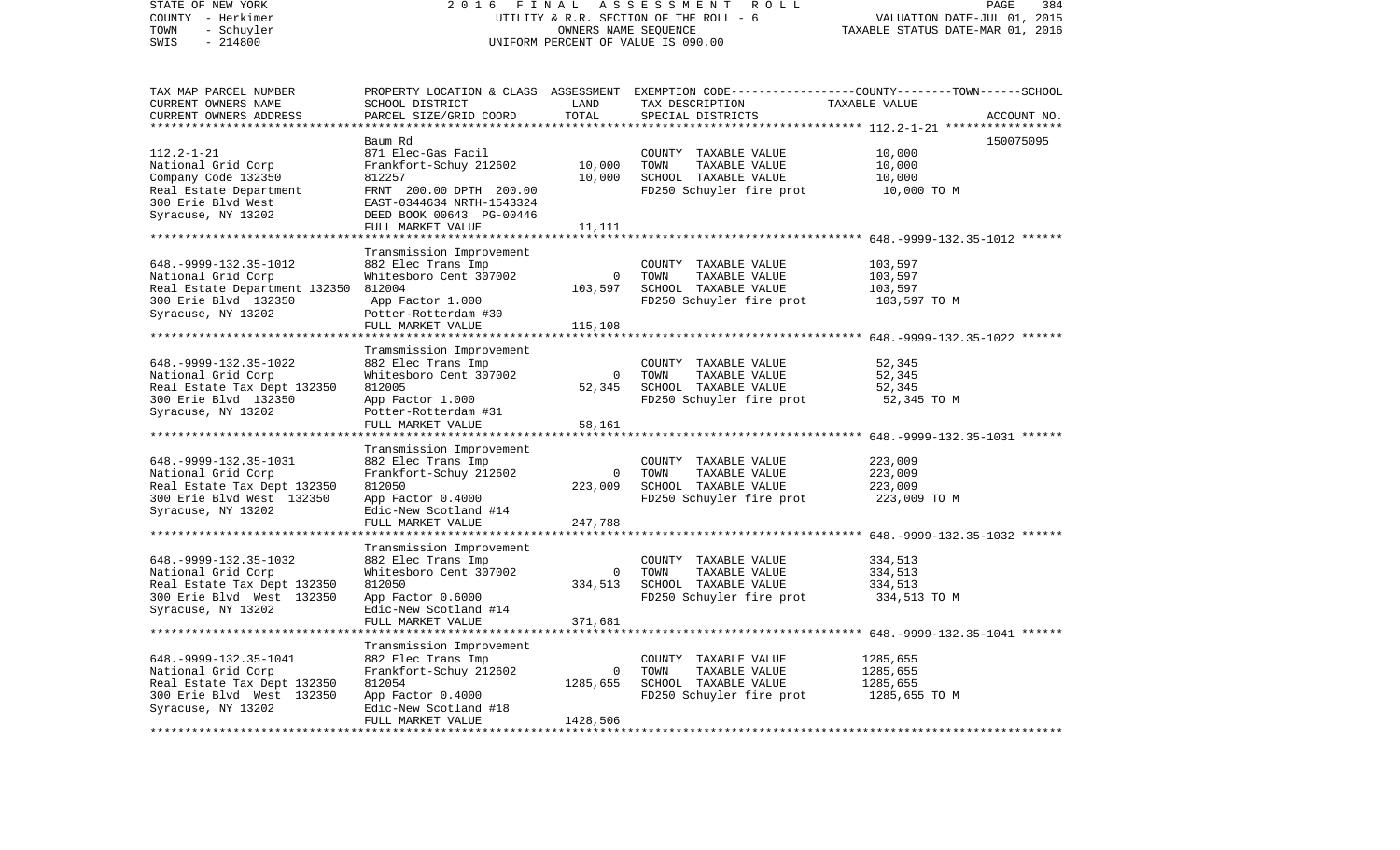| STATE OF NEW YORK<br>COUNTY - Herkimer<br>TOWN<br>- Schuyler<br>$-214800$<br>SWIS                                                                            | 2 0 1 6                                                                                                                                                                            | FINAL<br>ASSESSMENT<br>R O L L<br>UTILITY & R.R. SECTION OF THE ROLL - 6<br>OWNERS NAME SEQUENCE<br>UNIFORM PERCENT OF VALUE IS 090.00 |                                                                                                   |                                                                                                                                  |  |
|--------------------------------------------------------------------------------------------------------------------------------------------------------------|------------------------------------------------------------------------------------------------------------------------------------------------------------------------------------|----------------------------------------------------------------------------------------------------------------------------------------|---------------------------------------------------------------------------------------------------|----------------------------------------------------------------------------------------------------------------------------------|--|
| TAX MAP PARCEL NUMBER<br>CURRENT OWNERS NAME<br>CURRENT OWNERS ADDRESS<br>**********************                                                             | SCHOOL DISTRICT<br>PARCEL SIZE/GRID COORD<br>***********************                                                                                                               | LAND<br>TOTAL                                                                                                                          | TAX DESCRIPTION<br>SPECIAL DISTRICTS                                                              | PROPERTY LOCATION & CLASS ASSESSMENT EXEMPTION CODE----------------COUNTY-------TOWN------SCHOOL<br>TAXABLE VALUE<br>ACCOUNT NO. |  |
| 648. - 9999 - 132. 35 - 1042<br>National Grid Corp<br>Real Estate Tax Dept 132350<br>300 Erie Blvd West 132350<br>Syracuse, NY 13202                         | Transmission Improvement<br>882 Elec Trans Imp<br>Whitesboro Cent 307002<br>812054<br>App Factor 0.6000<br>Edic-New Scotland #18<br>FULL MARKET VALUE                              | $\overline{0}$<br>1928,482<br>2142,758                                                                                                 | COUNTY TAXABLE VALUE<br>TOWN<br>TAXABLE VALUE<br>SCHOOL TAXABLE VALUE<br>FD250 Schuyler fire prot | 1928,482<br>1928,482<br>1928,482<br>1928,482 TO M                                                                                |  |
| 648. - 9999 - 132. 35 - 1052<br>National Grid Corp<br>Real Estate Tax Dept 132350<br>300 Erie Blvd West 132350<br>Syracuse, NY 13202<br>*******************  | Transmission Improvement<br>882 Elec Trans Imp<br>Whitesboro Cent 307002<br>812164<br>App Factor 1.0000<br>Porter-Schuyler #13<br>FULL MARKET VALUE<br>*************************** | $\overline{0}$<br>42,772<br>47,524                                                                                                     | COUNTY TAXABLE VALUE<br>TOWN<br>TAXABLE VALUE<br>SCHOOL TAXABLE VALUE<br>FD250 Schuyler fire prot | 42,772<br>42,772<br>42,772<br>42,772 TO M                                                                                        |  |
| 648. - 9999 - 132. 35 - 1062<br>National Grid Corp<br>Real Estate Tax Dept 132350<br>300 Erie Blvd West 132350<br>Syracuse, NY 13202                         | Transmission Improvement<br>882 Elec Trans Imp<br>Whitesboro Cent 307002<br>812176<br>App Factor 1.0000<br>Terminal-Schuyler #7<br>FULL MARKET VALUE                               | $\mathbf{0}$<br>15,776<br>17,529                                                                                                       | COUNTY TAXABLE VALUE<br>TOWN<br>TAXABLE VALUE<br>SCHOOL TAXABLE VALUE<br>FD250 Schuyler fire prot | 15,776<br>15,776<br>15,776<br>15,776 TO M                                                                                        |  |
| 648. - 9999 - 132. 35 - 1071<br>National Grid Corp<br>Real Estate Tax Dept 132350<br>300 Erie Blvd West 132350<br>Syracuse, NY 13202                         | Transmission Improvement<br>882 Elec Trans Imp<br>Frankfort-Schuy 212602<br>812223<br>App Factor 0.4000<br>P. Inghams #5-P.valley #4<br>FULL MARKET VALUE                          | $\Omega$<br>159,883<br>177,648                                                                                                         | COUNTY TAXABLE VALUE<br>TOWN<br>TAXABLE VALUE<br>SCHOOL TAXABLE VALUE<br>FD250 Schuyler fire prot | **************** 648.-9999-132.35-1071 ******<br>159,883<br>159,883<br>159,883<br>159,883 TO M                                   |  |
| ********************<br>648. - 9999 - 132. 35 - 1072<br>National Grid Corp<br>Real Estate Tax Dept 132350<br>300 Erie Blvd West 132350<br>Syracuse, NY 13202 | ********************<br>Transmission Improvement<br>882 Elec Trans Imp<br>Whitesboro Cent 307002<br>812223<br>App Factor 0.6000<br>P. Inghams #5-P.valley #4<br>FULL MARKET VALUE  | $\overline{0}$<br>239,824<br>266,471                                                                                                   | COUNTY TAXABLE VALUE<br>TOWN<br>TAXABLE VALUE<br>SCHOOL TAXABLE VALUE<br>FD250 Schuyler fire prot | 239,824<br>239,824<br>239,824<br>239,824 TO M                                                                                    |  |
| 648. - 9999 - 132. 35 - 1081<br>National Grid Corp<br>Real Estate Tax Dept. 132350<br>300 Erie Blvd West 132350<br>Syracuse, NY 13202                        | Transmission Improvement<br>882 Elec Trans Imp<br>Frankfort-Schuy 212602<br>812257<br>App Factor 0.4000<br>P.valley #4-P.inhams #5<br>FULL MARKET VALUE                            | $\Omega$<br>67,980<br>75,533                                                                                                           | COUNTY TAXABLE VALUE<br>TOWN<br>TAXABLE VALUE<br>SCHOOL TAXABLE VALUE<br>FD250 Schuyler fire prot | 67,980<br>67,980<br>67,980<br>67,980 TO M                                                                                        |  |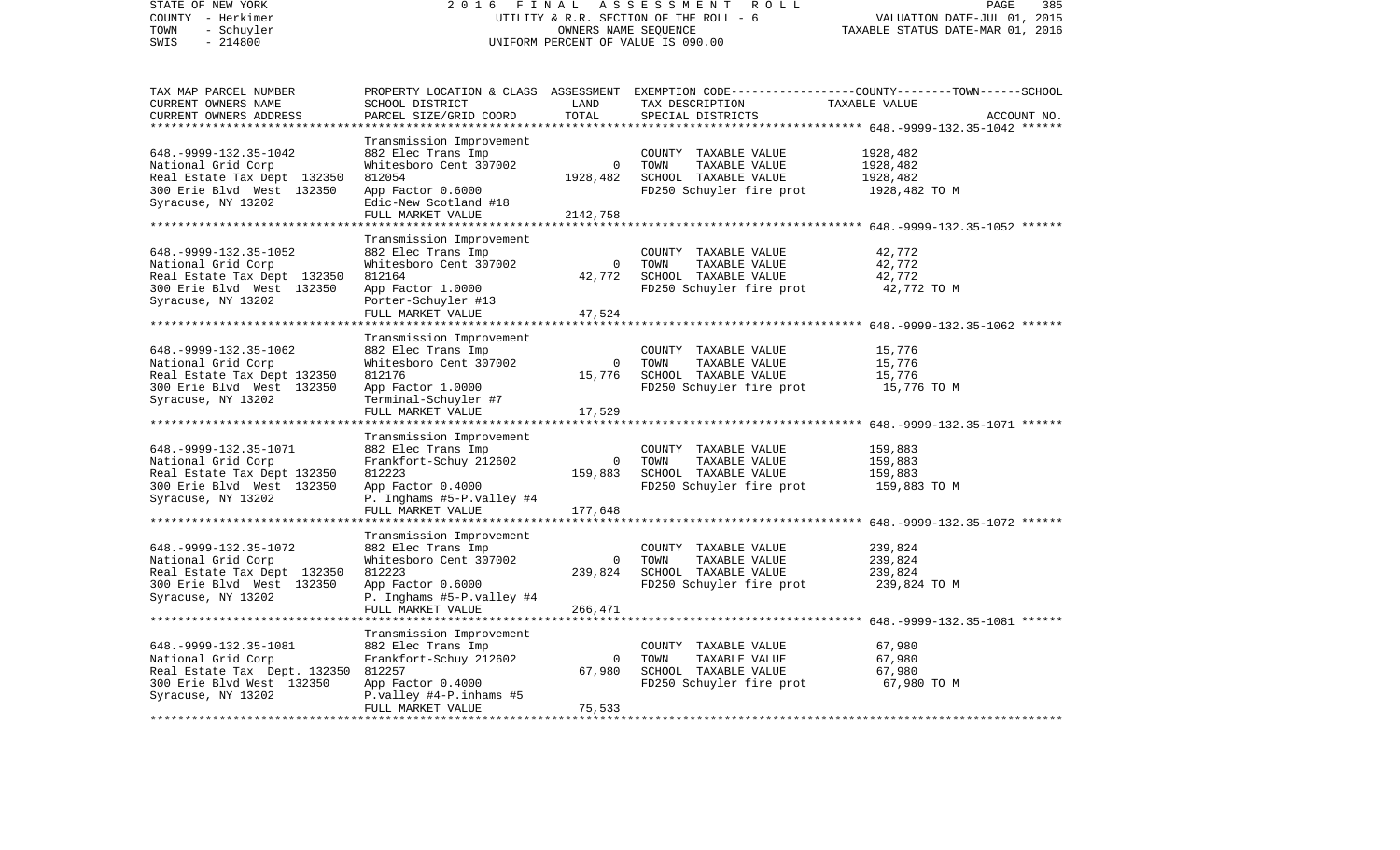| STATE OF NEW YORK                                        | 2 0 1 6                                        |                      | FINAL ASSESSMENT<br>ROLL                         | 386<br>PAGE                                                                                      |  |  |
|----------------------------------------------------------|------------------------------------------------|----------------------|--------------------------------------------------|--------------------------------------------------------------------------------------------------|--|--|
| COUNTY - Herkimer                                        |                                                |                      | UTILITY & R.R. SECTION OF THE ROLL - 6           | VALUATION DATE-JUL 01, 2015                                                                      |  |  |
| - Schuyler<br>TOWN                                       |                                                |                      | OWNERS NAME SEQUENCE                             | TAXABLE STATUS DATE-MAR 01, 2016                                                                 |  |  |
| SWIS<br>$-214800$                                        | UNIFORM PERCENT OF VALUE IS 090.00             |                      |                                                  |                                                                                                  |  |  |
|                                                          |                                                |                      |                                                  |                                                                                                  |  |  |
| TAX MAP PARCEL NUMBER                                    |                                                |                      |                                                  | PROPERTY LOCATION & CLASS ASSESSMENT EXEMPTION CODE----------------COUNTY-------TOWN------SCHOOL |  |  |
| CURRENT OWNERS NAME                                      | SCHOOL DISTRICT                                | LAND                 | TAX DESCRIPTION                                  | TAXABLE VALUE                                                                                    |  |  |
| CURRENT OWNERS ADDRESS                                   | PARCEL SIZE/GRID COORD                         | TOTAL                | SPECIAL DISTRICTS                                | ACCOUNT NO.                                                                                      |  |  |
| ***********************                                  |                                                |                      |                                                  |                                                                                                  |  |  |
|                                                          | Transmission Improvement                       |                      |                                                  |                                                                                                  |  |  |
| 648. - 9999 - 132. 35 - 1082                             | 882 Elec Trans Imp                             |                      | COUNTY TAXABLE VALUE                             | 101,969                                                                                          |  |  |
| National Grid Corp                                       | Whitesboro Cent 307002<br>812257               | $\overline{0}$       | TOWN<br>TAXABLE VALUE                            | 101,969                                                                                          |  |  |
| Real Estate Tax Dept 132350<br>300 Erie Blvd West 132350 | App Factor 0.6000                              | 101,969              | SCHOOL TAXABLE VALUE<br>FD250 Schuyler fire prot | 101,969                                                                                          |  |  |
| Syracuse, NY 13202                                       | P.valley #4-P.inghams #5                       |                      |                                                  | 101,969 TO M                                                                                     |  |  |
|                                                          | FULL MARKET VALUE                              | 113,299              |                                                  |                                                                                                  |  |  |
| **********************                                   |                                                |                      |                                                  |                                                                                                  |  |  |
|                                                          | Transmission Improvement                       |                      |                                                  |                                                                                                  |  |  |
| 648. - 9999 - 132. 35 - 1091                             | 882 Elec Trans Imp                             |                      | COUNTY TAXABLE VALUE                             | 24,518                                                                                           |  |  |
| National Grid Corp                                       | Frankfort-Schuy 212602                         | $\overline{0}$       | TOWN<br>TAXABLE VALUE                            | 24,518                                                                                           |  |  |
| Real Estate Tax Dept 132350                              | 812346                                         | 24,518               | SCHOOL TAXABLE VALUE                             | 24,518                                                                                           |  |  |
| 300 Erie Blvd West 132350                                | App Factor 1.0000                              |                      | FD250 Schuyler fire prot                         | 24,518 TO M                                                                                      |  |  |
| Syracuse, NY 13202                                       | Schuyler-Ilion #21                             |                      |                                                  |                                                                                                  |  |  |
|                                                          | FULL MARKET VALUE                              | 27,242               |                                                  |                                                                                                  |  |  |
|                                                          |                                                |                      |                                                  |                                                                                                  |  |  |
|                                                          |                                                |                      |                                                  |                                                                                                  |  |  |
| 648. - 9999 - 132. 35 - 1101                             | 882 Elec Trans Imp                             |                      | COUNTY TAXABLE VALUE                             | 1647,840                                                                                         |  |  |
| National Grid Corp                                       | Frankfort-Schuy 212602                         | $\overline{0}$       | TOWN<br>TAXABLE VALUE                            | 1647,840                                                                                         |  |  |
| Real Estate Tax Dept 132350                              |                                                | 1647,840<br>1830,933 | SCHOOL TAXABLE VALUE                             | 1647,840                                                                                         |  |  |
| 300 Erie Blvd West 132350<br>Syracuse, NY 13202          | FULL MARKET VALUE                              |                      | FD250 Schuyler fire prot                         | 1647,840 TO M                                                                                    |  |  |
| ************************                                 |                                                |                      |                                                  |                                                                                                  |  |  |
|                                                          | Outside Plant                                  |                      |                                                  |                                                                                                  |  |  |
| 648. - 9999 - 132. 35 - 1881                             | 884 Elec Dist Out                              |                      | COUNTY TAXABLE VALUE                             | 246,610                                                                                          |  |  |
| National Grid Corp                                       | Frankfort-Schuy 212602                         | $\overline{0}$       | TOWN<br>TAXABLE VALUE                            | 246,610                                                                                          |  |  |
| Real Estate Tax Dept 132350                              | 888888                                         | 246,610              | SCHOOL TAXABLE VALUE                             | 246,610                                                                                          |  |  |
| 300 Erie Blvd West 132350                                | App Factor 0.3088                              |                      | FD250 Schuyler fire prot                         | 246,610 TO M                                                                                     |  |  |
| Syracuse, NY 13202                                       | Poles, Wires, Cables, Etc                      |                      |                                                  |                                                                                                  |  |  |
|                                                          | FULL MARKET VALUE                              | 274,011              |                                                  |                                                                                                  |  |  |
| *******************                                      |                                                |                      |                                                  |                                                                                                  |  |  |
|                                                          | Outside Plant                                  |                      |                                                  |                                                                                                  |  |  |
| 648. - 9999 - 132. 35 - 1882                             | 884 Elec Dist Out                              |                      | COUNTY TAXABLE VALUE                             | 447,331                                                                                          |  |  |
| National Grid Corp                                       | Whitesboro Cent 307002                         | $\overline{0}$       | TOWN<br>TAXABLE VALUE                            | 447,331                                                                                          |  |  |
| Real Estate Tax Dept 132350                              | 888888                                         | 447,331              | SCHOOL TAXABLE VALUE                             | 447,331                                                                                          |  |  |
| 300 Erie Blvd West 132350                                | App Factor 0.5608                              |                      | FD250 Schuyler fire prot                         | 447,331 TO M                                                                                     |  |  |
| Syracuse, NY 13202                                       | Poles, Wires, Cables, Etc<br>FULL MARKET VALUE | 497,034              |                                                  |                                                                                                  |  |  |
|                                                          |                                                |                      |                                                  | ********************** 648.-9999-132.35-1883 ******                                              |  |  |
|                                                          | Outside Plant                                  |                      |                                                  |                                                                                                  |  |  |
| 648. - 9999 - 132. 35 - 1883                             | 884 Elec Dist Out                              |                      | COUNTY TAXABLE VALUE                             | 100,560                                                                                          |  |  |
| National Grid Corp                                       | West Canada Val 212402                         | $\Omega$             | TOWN<br>TAXABLE VALUE                            | 100,560                                                                                          |  |  |
| Real Estate Tyax Dept 132350                             | 888888                                         | 100,560              | SCHOOL TAXABLE VALUE                             | 100,560                                                                                          |  |  |
| 300 Erie Blvd West 132350                                | App Factor 0.1261                              |                      | FD250 Schuyler fire prot                         | 100,560 TO M                                                                                     |  |  |
| Syracuse, NY 13202                                       | Poles, Wires, Cables, Etc                      |                      |                                                  |                                                                                                  |  |  |
|                                                          | FULL MARKET VALUE                              | 111,733              |                                                  |                                                                                                  |  |  |
|                                                          |                                                |                      |                                                  |                                                                                                  |  |  |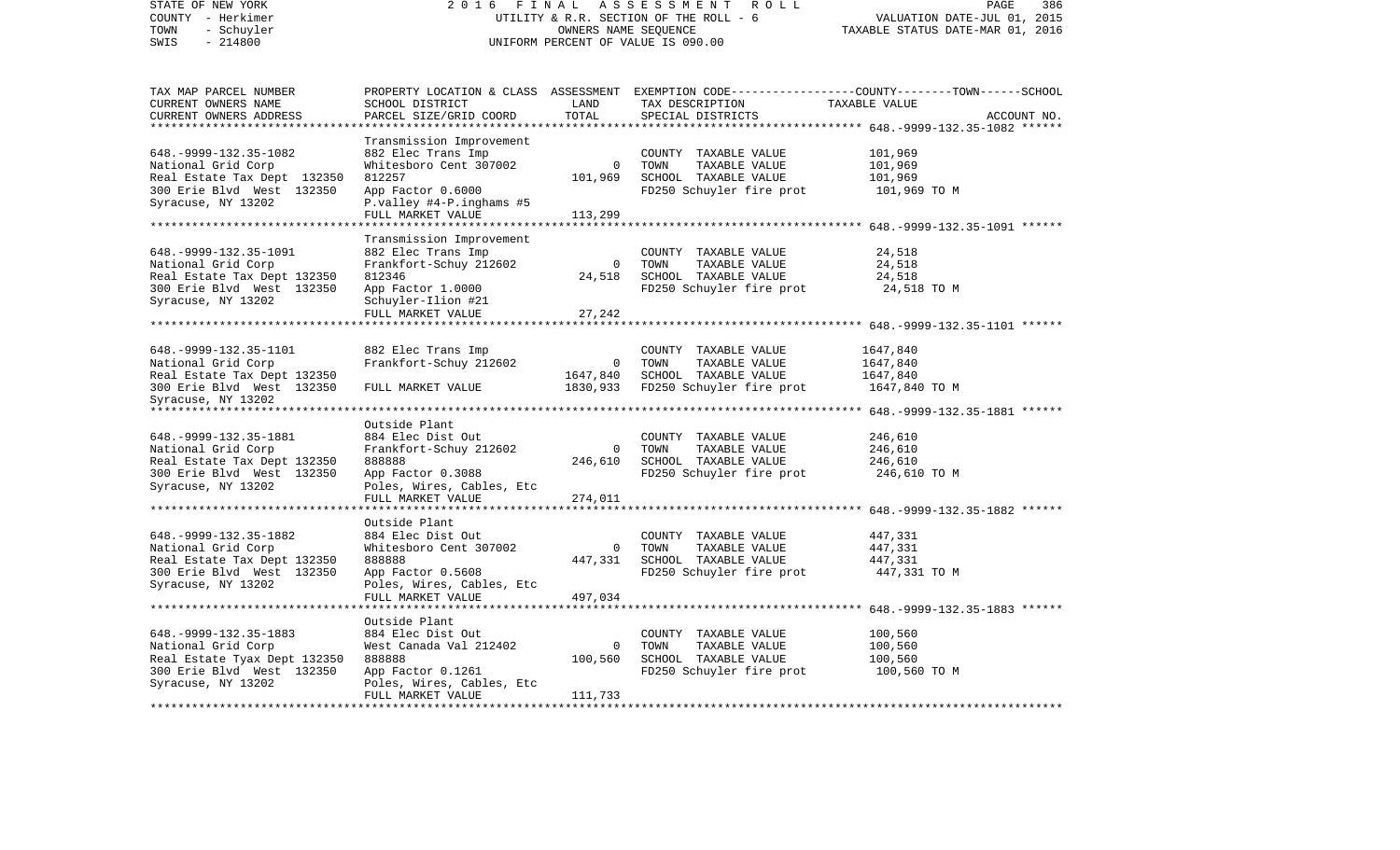| STATE OF NEW YORK<br>COUNTY - Herkimer<br>TOWN<br>- Schuyler<br>$-214800$<br>SWIS | FINAL ASSESSMENT ROLL<br>2016<br>UTILITY & R.R. SECTION OF THE ROLL - 6<br>UNIFORM PERCENT OF VALUE IS 090.00                                                                | PAGE<br>387<br>VALUATION DATE-JUL 01, 2015<br>TAXABLE STATUS DATE-MAR 01, 2016 |                                                                                                                                                        |                         |             |
|-----------------------------------------------------------------------------------|------------------------------------------------------------------------------------------------------------------------------------------------------------------------------|--------------------------------------------------------------------------------|--------------------------------------------------------------------------------------------------------------------------------------------------------|-------------------------|-------------|
| TAX MAP PARCEL NUMBER<br>CURRENT OWNERS NAME<br>CURRENT OWNERS ADDRESS            | SCHOOL DISTRICT<br>PARCEL SIZE/GRID COORD                                                                                                                                    | LAND<br>TOTAL                                                                  | PROPERTY LOCATION & CLASS ASSESSMENT EXEMPTION CODE----------------COUNTY-------TOWN------SCHOOL<br>TAX DESCRIPTION TAXABLE VALUE<br>SPECIAL DISTRICTS |                         | ACCOUNT NO. |
|                                                                                   |                                                                                                                                                                              |                                                                                |                                                                                                                                                        |                         |             |
| 648. - 9999 - 132. 35 - 1884<br>National Grid Corp<br>Real Estate Tax Dept 132350 | Outside Plant<br>884 Elec Dist Out<br>Central Valley 212803<br>888888                                                                                                        |                                                                                | COUNTY TAXABLE VALUE<br>0 TOWN<br>TAXABLE VALUE<br>3,591 SCHOOL TAXABLE VALUE                                                                          | 3,591<br>3,591<br>3,591 |             |
| 300 Erie Blvd West 132350<br>Syracuse, NY 13202                                   | App Factor 0.0043<br>Poles Wires, Cables, Etc                                                                                                                                |                                                                                | FD250 Schuyler fire prot                                                                                                                               | 3,591 TO M              |             |
|                                                                                   | FULL MARKET VALUE                                                                                                                                                            | 3,990                                                                          |                                                                                                                                                        |                         |             |
|                                                                                   |                                                                                                                                                                              |                                                                                |                                                                                                                                                        |                         |             |
|                                                                                   |                                                                                                                                                                              |                                                                                |                                                                                                                                                        |                         |             |
| 648. - 9999 - 132. 35 - 2881                                                      | 882 Elec Trans Imp                                                                                                                                                           |                                                                                | COUNTY TAXABLE VALUE                                                                                                                                   | 150,470                 |             |
| National Grid Corp                                                                | Frankfort-Schuy 212602                                                                                                                                                       | $\overline{0}$                                                                 | TOWN<br>TAXABLE VALUE                                                                                                                                  | 150,470                 |             |
| Real Estate Tax Dept 132350<br>300 Erie Blvd West 132350                          | FULL MARKET VALUE                                                                                                                                                            | 150,470<br>167,189                                                             | SCHOOL TAXABLE VALUE<br>FD250 Schuyler fire prot                                                                                                       | 150,470<br>150,470 TO M |             |
| Syracuse, NY 13202                                                                |                                                                                                                                                                              |                                                                                |                                                                                                                                                        |                         |             |
|                                                                                   |                                                                                                                                                                              |                                                                                |                                                                                                                                                        |                         |             |
|                                                                                   |                                                                                                                                                                              |                                                                                |                                                                                                                                                        |                         |             |
| 648. - 9999 - 132. 35 - 2882                                                      | 882 Elec Trans Imp                                                                                                                                                           |                                                                                | COUNTY TAXABLE VALUE                                                                                                                                   | 225,705                 |             |
| National Grid Corp                                                                | Whitesboro Cent 307002                                                                                                                                                       | $\overline{0}$                                                                 | TOWN<br>TAXABLE VALUE                                                                                                                                  | 225,705                 |             |
| Real Estate Tax Dept 132350                                                       |                                                                                                                                                                              |                                                                                | 225,705 SCHOOL TAXABLE VALUE                                                                                                                           | 225,705                 |             |
| 300 Erie Blvd West 132350                                                         | FULL MARKET VALUE                                                                                                                                                            |                                                                                | 250,783 FD250 Schuyler fire prot                                                                                                                       | 225,705 TO M            |             |
| Syracuse, NY 13202                                                                |                                                                                                                                                                              |                                                                                |                                                                                                                                                        |                         |             |
|                                                                                   | Outside Plant                                                                                                                                                                |                                                                                |                                                                                                                                                        |                         | 150300330   |
| 648.000-0000-630.500-1881                                                         | 836 Telecom. eq.<br>836 Telecom. eq. 636 Mass Telec 47100<br>84 Mass Telec 47100<br>86 Mass Telec 47100<br>86 Mass Telec 47100<br>86 Mass Telec 47100<br>86 Mass Telec 47100 |                                                                                |                                                                                                                                                        | 22                      | 22<br>22    |
| Newport Telephone Co Inc                                                          |                                                                                                                                                                              |                                                                                |                                                                                                                                                        | 678                     |             |
| Company Code 630500                                                               |                                                                                                                                                                              |                                                                                |                                                                                                                                                        | 678                     |             |
| Bridge St                                                                         |                                                                                                                                                                              |                                                                                | SCHOOL TAXABLE VALUE                                                                                                                                   | 678                     |             |
| Newport, NY 13416                                                                 |                                                                                                                                                                              |                                                                                |                                                                                                                                                        | 678 TO M                |             |
|                                                                                   |                                                                                                                                                                              |                                                                                | 22 EX                                                                                                                                                  |                         |             |
|                                                                                   | Outside Plant                                                                                                                                                                |                                                                                |                                                                                                                                                        |                         | 150300330   |
| 648.000-0000-630.500-1882                                                         | 836 Telecom. eq.                                                                                                                                                             |                                                                                | Mass Telec 47100                                                                                                                                       | 37                      | 37<br>37    |
| Newport Telephone Co Inc                                                          | Frankfort-Schuy 212602                                                                                                                                                       |                                                                                | 0 COUNTY TAXABLE VALUE                                                                                                                                 | 1,136                   |             |
| Company Code 630500                                                               | Outside Plant                                                                                                                                                                | 1,173 TOWN                                                                     | TAXABLE VALUE                                                                                                                                          | 1,136                   |             |
| Bridge St                                                                         | DEED BOOK 00000                                                                                                                                                              |                                                                                | SCHOOL TAXABLE VALUE                                                                                                                                   | 1,136                   |             |
| Newport, NY 13416                                                                 | FULL MARKET VALUE                                                                                                                                                            |                                                                                | 1,303 FD250 Schuyler fire prot                                                                                                                         | 1,136 TO M              |             |
|                                                                                   |                                                                                                                                                                              |                                                                                | 37 EX                                                                                                                                                  |                         |             |
|                                                                                   | Outside Plant                                                                                                                                                                |                                                                                |                                                                                                                                                        |                         | 150300330   |
| 648.000-0000-630.500-1883                                                         | 836 Telecom. eq.                                                                                                                                                             |                                                                                | COUNTY TAXABLE VALUE                                                                                                                                   | 14                      |             |
| Newport Telephone Co Inc                                                          | Central Valley 212803                                                                                                                                                        | $\overline{0}$                                                                 | TOWN<br>TAXABLE VALUE                                                                                                                                  | 14                      |             |
| Company Code 630500                                                               | Outside Plant                                                                                                                                                                |                                                                                | 14 SCHOOL TAXABLE VALUE                                                                                                                                | 14                      |             |
| Bridge St                                                                         | DEED BOOK 00000                                                                                                                                                              |                                                                                | FD250 Schuyler fire prot                                                                                                                               | 14 TO M                 |             |
| Newport, NY 13416                                                                 | FULL MARKET VALUE                                                                                                                                                            | 16                                                                             |                                                                                                                                                        |                         |             |
|                                                                                   |                                                                                                                                                                              |                                                                                |                                                                                                                                                        |                         |             |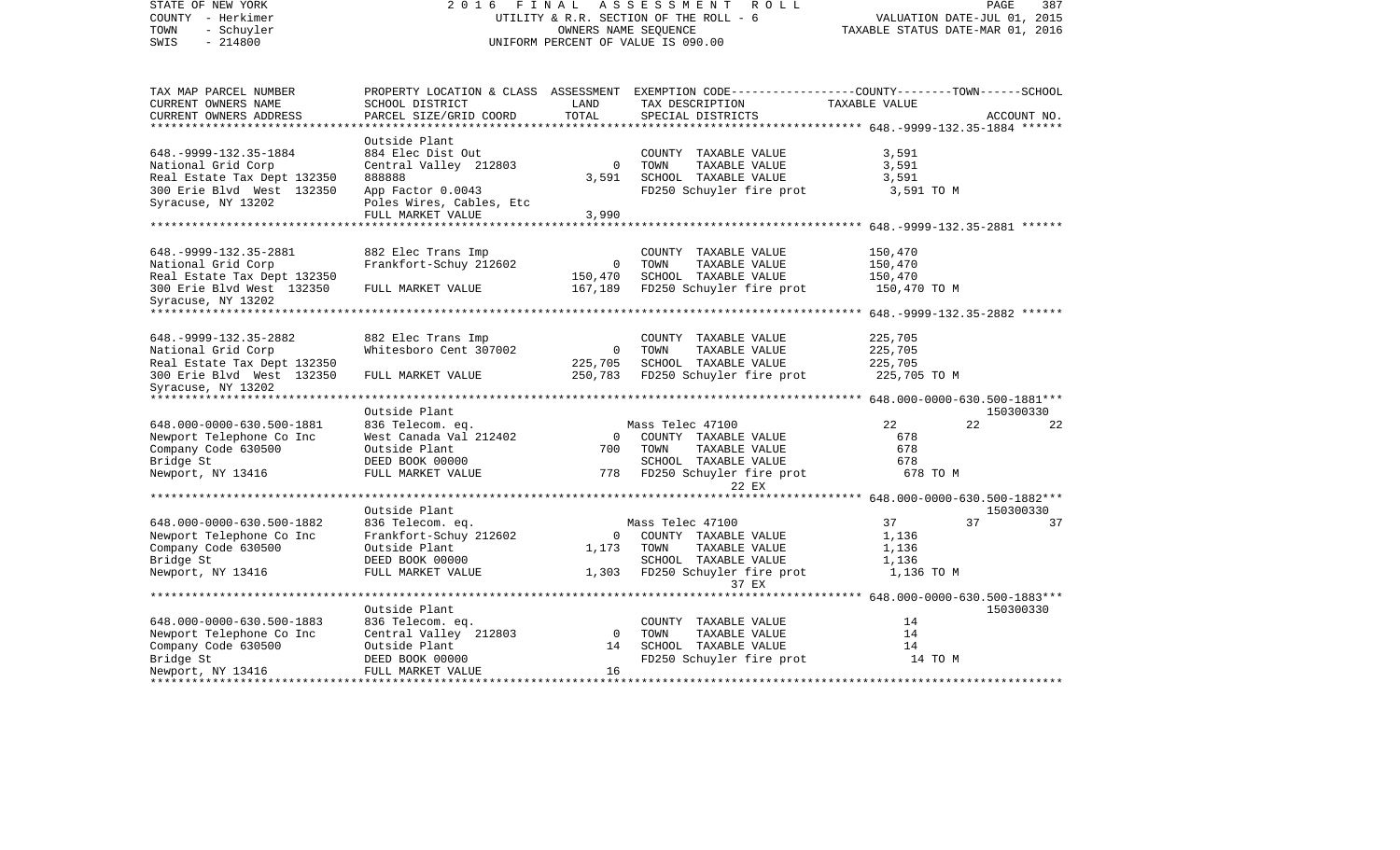| STATE OF NEW YORK<br>COUNTY - Herkimer<br>- Schuyler<br>TOWN<br>$-214800$<br>SWIS | 2016                                                                                            | FINAL                | A S S E S S M E N T<br>R O L L<br>UTILITY & R.R. SECTION OF THE ROLL - 6<br>OWNERS NAME SEQUENCE<br>UNIFORM PERCENT OF VALUE IS 090.00 |                                               | PAGE<br>388<br>VALUATION DATE-JUL 01, 2015<br>TAXABLE STATUS DATE-MAR 01, 2016 |  |  |
|-----------------------------------------------------------------------------------|-------------------------------------------------------------------------------------------------|----------------------|----------------------------------------------------------------------------------------------------------------------------------------|-----------------------------------------------|--------------------------------------------------------------------------------|--|--|
| TAX MAP PARCEL NUMBER                                                             | PROPERTY LOCATION & CLASS ASSESSMENT EXEMPTION CODE----------------COUNTY-------TOWN-----SCHOOL |                      |                                                                                                                                        |                                               |                                                                                |  |  |
| CURRENT OWNERS NAME                                                               | SCHOOL DISTRICT                                                                                 | LAND                 | TAX DESCRIPTION                                                                                                                        | TAXABLE VALUE                                 |                                                                                |  |  |
| CURRENT OWNERS ADDRESS                                                            | PARCEL SIZE/GRID COORD                                                                          | TOTAL                | SPECIAL DISTRICTS                                                                                                                      | ************ 648.000-0000-630.500-1884***     | ACCOUNT NO.                                                                    |  |  |
|                                                                                   | Outside Plant                                                                                   |                      |                                                                                                                                        |                                               | 150300330                                                                      |  |  |
| 648.000-0000-630.500-1884                                                         | 836 Telecom. eq.                                                                                |                      | Mass Telec 47100                                                                                                                       | 127                                           | 127<br>127                                                                     |  |  |
| Newport Telephone Co Inc                                                          | Whitesboro Cent 307002                                                                          | 0                    | COUNTY TAXABLE VALUE                                                                                                                   | 3,930                                         |                                                                                |  |  |
| Company Code 630500                                                               | Outside Plant                                                                                   | 4,057                | TOWN<br>TAXABLE VALUE                                                                                                                  | 3,930                                         |                                                                                |  |  |
| Bridge St                                                                         | DEED BOOK 00000                                                                                 |                      | SCHOOL TAXABLE VALUE                                                                                                                   | 3,930                                         |                                                                                |  |  |
| Newport, NY 13416                                                                 | FULL MARKET VALUE                                                                               | 4,508                | FD250 Schuyler fire prot                                                                                                               | 3,930 TO M                                    |                                                                                |  |  |
|                                                                                   |                                                                                                 |                      | 127 EX                                                                                                                                 |                                               |                                                                                |  |  |
|                                                                                   |                                                                                                 |                      |                                                                                                                                        | **************** 648.-9999-746.12-1881 ****** |                                                                                |  |  |
|                                                                                   | Outside Plant                                                                                   |                      |                                                                                                                                        |                                               |                                                                                |  |  |
| 648. - 9999 - 746. 12 - 1881                                                      | 836 Telecom. eq.                                                                                | $\mathbf{0}$         | COUNTY TAXABLE VALUE<br>TOWN                                                                                                           | $\Omega$<br>$\mathbf 0$                       |                                                                                |  |  |
| US Sprint Communications<br>Company Code 746120                                   | Frankfort-Schuy 212602<br>888888                                                                | $\Omega$             | TAXABLE VALUE<br>SCHOOL TAXABLE VALUE                                                                                                  | $\Omega$                                      |                                                                                |  |  |
| Property Tax Dept                                                                 | App Factor 0.6800                                                                               |                      | FD250 Schuyler fire prot                                                                                                               | 0 TO M                                        |                                                                                |  |  |
| PO Box 12913                                                                      | Undergrd Cable On Rr Row                                                                        |                      |                                                                                                                                        |                                               |                                                                                |  |  |
| Shawnee Mission, KS 66212-0490 FRNT23443.00 DPTH                                  |                                                                                                 |                      |                                                                                                                                        |                                               |                                                                                |  |  |
|                                                                                   | FULL MARKET VALUE                                                                               | $\Omega$             |                                                                                                                                        |                                               |                                                                                |  |  |
|                                                                                   |                                                                                                 |                      |                                                                                                                                        |                                               |                                                                                |  |  |
|                                                                                   | Outside Plant                                                                                   |                      |                                                                                                                                        |                                               |                                                                                |  |  |
| 648. - 9999 - 746. 12 - 1882                                                      | 836 Telecom. eq.                                                                                |                      | COUNTY TAXABLE VALUE                                                                                                                   | 0                                             |                                                                                |  |  |
| US Sprint Communications                                                          | Whitesboro Cent 307002                                                                          | $\Omega$<br>$\Omega$ | TOWN<br>TAXABLE VALUE                                                                                                                  | $\Omega$<br>$\Omega$                          |                                                                                |  |  |
| Company Code 746120<br>Property Tax Dept                                          | 888888                                                                                          |                      | SCHOOL TAXABLE VALUE<br>FD250 Schuyler fire prot                                                                                       | 0 TO M                                        |                                                                                |  |  |
| PO Box 12913                                                                      | App Factor 0.2600<br>Undergrd Cable On Rr Row                                                   |                      |                                                                                                                                        |                                               |                                                                                |  |  |
| Shawnee Mission, KS 66212-0490 FRNT 8963.50 DPTH                                  |                                                                                                 |                      |                                                                                                                                        |                                               |                                                                                |  |  |
|                                                                                   | FULL MARKET VALUE                                                                               | $\Omega$             |                                                                                                                                        |                                               |                                                                                |  |  |
|                                                                                   |                                                                                                 |                      |                                                                                                                                        |                                               |                                                                                |  |  |
|                                                                                   | Outside Plant                                                                                   |                      |                                                                                                                                        |                                               |                                                                                |  |  |
| 648. - 9999 - 746. 12 - 1884                                                      | 836 Telecom. eq.                                                                                |                      | COUNTY TAXABLE VALUE                                                                                                                   | $\mathbf 0$                                   |                                                                                |  |  |
| US Sprint Communications                                                          | Central Valley 212803                                                                           | $\Omega$             | TOWN<br>TAXABLE VALUE                                                                                                                  | $\Omega$                                      |                                                                                |  |  |
| Company Code 746120                                                               | 888888                                                                                          | $\Omega$             | SCHOOL TAXABLE VALUE                                                                                                                   | $\Omega$                                      |                                                                                |  |  |
| Property Tax Dept                                                                 | App Factor 0.0600                                                                               |                      | FD250 Schuyler fire prot                                                                                                               | 0 TO M                                        |                                                                                |  |  |
| PO Box 12913                                                                      | Undergrd Cable On Rr Row                                                                        |                      |                                                                                                                                        |                                               |                                                                                |  |  |
| Shawnee Mission, KS 66212-0490 FRNT 2068.50 DPTH                                  | FULL MARKET VALUE                                                                               | 0                    |                                                                                                                                        |                                               |                                                                                |  |  |
|                                                                                   | *****************************                                                                   |                      |                                                                                                                                        |                                               |                                                                                |  |  |
|                                                                                   | Outside Plant                                                                                   |                      |                                                                                                                                        |                                               | 150300330                                                                      |  |  |
| 648.000-0000-631.900-1881                                                         | 836 Telecom. eq.                                                                                |                      | Mass Telec 47100                                                                                                                       | 888                                           | 888<br>888                                                                     |  |  |
| Verizon New York Inc                                                              | West Canada Val 212402                                                                          | 0                    | COUNTY TAXABLE VALUE                                                                                                                   | 11,328                                        |                                                                                |  |  |
| Duff & Phelps                                                                     | Outside Plant                                                                                   | 12,216               | TOWN<br>TAXABLE VALUE                                                                                                                  | 11,328                                        |                                                                                |  |  |
| PO Box 2549                                                                       | DEED BOOK 00000                                                                                 |                      | SCHOOL TAXABLE VALUE                                                                                                                   | 11,328                                        |                                                                                |  |  |
| Irving, TX 75001                                                                  | FULL MARKET VALUE                                                                               | 13,573               | FD250 Schuyler fire prot                                                                                                               | 11,328 TO M                                   |                                                                                |  |  |
|                                                                                   |                                                                                                 |                      | 888 EX<br>***********                                                                                                                  |                                               |                                                                                |  |  |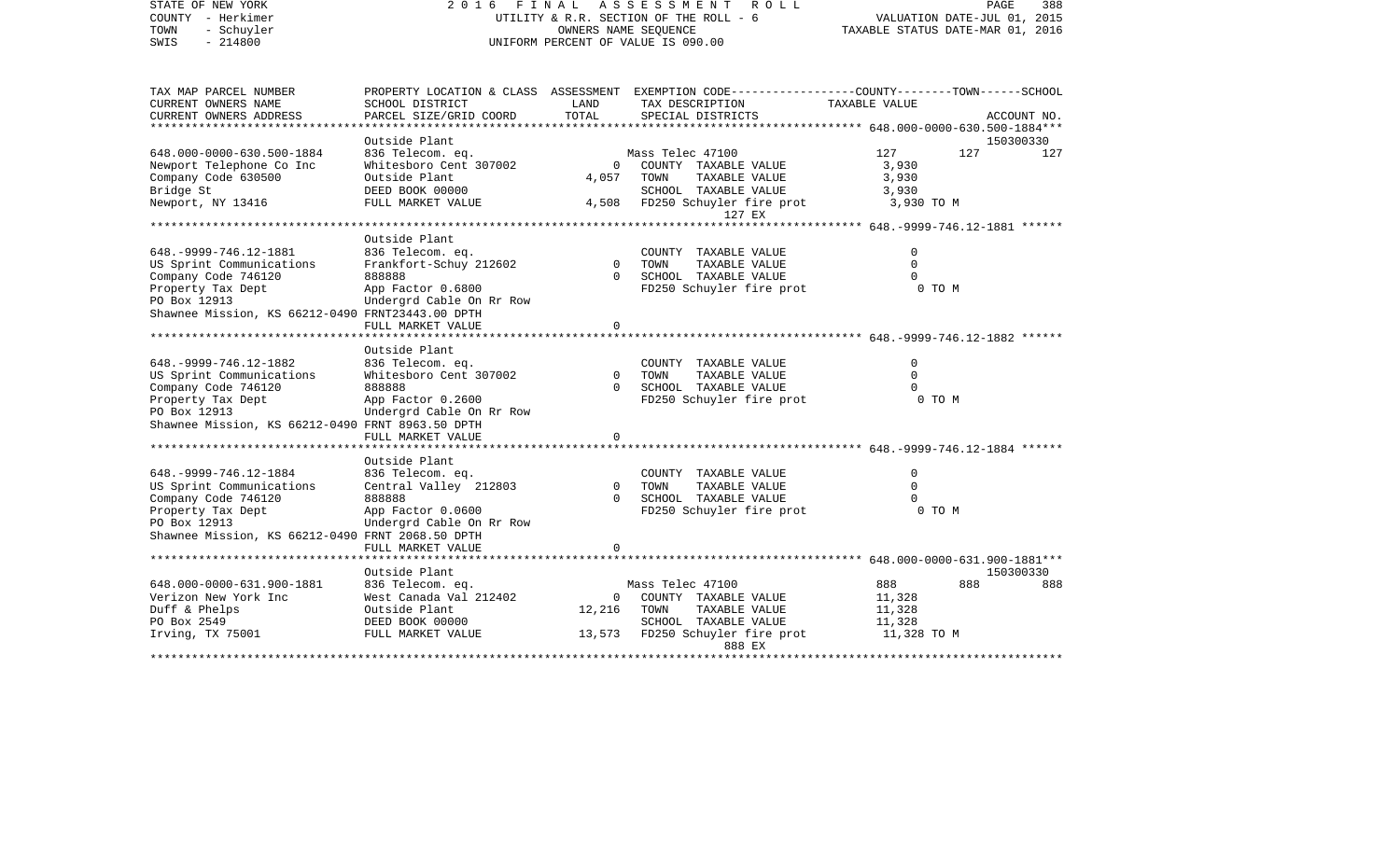| STATE OF NEW YORK                                 | 2016 FINAL ASSESSMENT ROLL                 |                      |                                                                                                  | 389<br>PAGE                      |    |             |
|---------------------------------------------------|--------------------------------------------|----------------------|--------------------------------------------------------------------------------------------------|----------------------------------|----|-------------|
| - Herkimer<br>COUNTY                              |                                            |                      | UTILITY & R.R. SECTION OF THE ROLL - 6                                                           | VALUATION DATE-JUL 01, 2015      |    |             |
| TOWN<br>- Schuyler                                |                                            | OWNERS NAME SEOUENCE |                                                                                                  | TAXABLE STATUS DATE-MAR 01, 2016 |    |             |
| SWIS<br>$-214800$                                 |                                            |                      | UNIFORM PERCENT OF VALUE IS 090.00                                                               |                                  |    |             |
|                                                   |                                            |                      |                                                                                                  |                                  |    |             |
|                                                   |                                            |                      |                                                                                                  |                                  |    |             |
|                                                   |                                            |                      |                                                                                                  |                                  |    |             |
| TAX MAP PARCEL NUMBER                             |                                            |                      | PROPERTY LOCATION & CLASS ASSESSMENT EXEMPTION CODE----------------COUNTY-------TOWN------SCHOOL |                                  |    |             |
| CURRENT OWNERS NAME                               | SCHOOL DISTRICT                            | LAND                 | TAX DESCRIPTION TAXABLE VALUE                                                                    |                                  |    |             |
| CURRENT OWNERS ADDRESS                            | PARCEL SIZE/GRID COORD                     | TOTAL                | SPECIAL DISTRICTS                                                                                |                                  |    | ACCOUNT NO. |
|                                                   | Outside Plant                              |                      |                                                                                                  |                                  |    |             |
|                                                   |                                            |                      |                                                                                                  |                                  |    | 150300330   |
| 648.000-0000-631.900-1882<br>Verizon New York Inc | 836 Telecom. eq.<br>Frankfort-Schuy 212602 |                      | Mass Telec 47100<br>0 COUNTY TAXABLE VALUE                                                       | 1,489 1,489<br>18,989            |    | 1,489       |
| Duff & Phelps                                     | Outside Plant                              |                      | TAXABLE VALUE 18,989<br>TOWN                                                                     |                                  |    |             |
| PO Box 2549                                       | DEED BOOK 00000                            | 20,478               |                                                                                                  |                                  |    |             |
| Irving, TX 75001                                  |                                            |                      | SCHOOL TAXABLE VALUE 18,989                                                                      |                                  |    |             |
|                                                   | FULL MARKET VALUE                          |                      | 22,753 FD250 Schuyler fire prot 18,989 TO M<br>1,489 EX                                          |                                  |    |             |
|                                                   |                                            |                      |                                                                                                  |                                  |    |             |
|                                                   | Outside Plant                              |                      |                                                                                                  |                                  |    | 150300330   |
| 648.000-0000-631.900-1883                         | 836 Telecom. eq.                           |                      | Mass Telec 47100                                                                                 | 18                               | 18 | 18          |
| Verizon New York Inc                              | Central Valley 212803 0                    |                      | COUNTY TAXABLE VALUE                                                                             | 231                              |    |             |
| Duff & Phelps                                     | Outside Plant                              | 249                  | TOWN<br>TAXABLE VALUE                                                                            | 231                              |    |             |
| PO Box 2549                                       | DEED BOOK 00000                            |                      | SCHOOL TAXABLE VALUE                                                                             | 231                              |    |             |
| Irving, TX 75001 FULL MARKET VALUE                |                                            | 277                  | FD250 Schuyler fire prot                                                                         | 231 TO M                         |    |             |
|                                                   |                                            |                      | 18 EX                                                                                            |                                  |    |             |
|                                                   |                                            |                      |                                                                                                  |                                  |    |             |
|                                                   | Outside Plant                              |                      |                                                                                                  |                                  |    | 150300330   |
| 648.000-0000-631.900-1884                         | 836 Telecom. eq.                           |                      | Mass Telec 47100                                                                                 | 5, 149 5, 149                    |    | 5,149       |
| Verizon New York Inc                              | Whitesboro Cent 307002                     | $\overline{0}$       | COUNTY TAXABLE VALUE                                                                             | 65,697                           |    |             |
| Duff & Phelps                                     | Outside Plant                              | 70,846               | TOWN<br>TAXABLE VALUE                                                                            | 65,697                           |    |             |
| PO Box 2549                                       | DEED BOOK 00000                            |                      | SCHOOL TAXABLE VALUE                                                                             | 65,697                           |    |             |
| Irving, TX 75001                                  | FULL MARKET VALUE                          | 78,718               | FD250 Schuyler fire prot 65,697 TO M                                                             |                                  |    |             |
|                                                   |                                            |                      | 5,149 EX                                                                                         |                                  |    |             |
|                                                   |                                            |                      |                                                                                                  |                                  |    |             |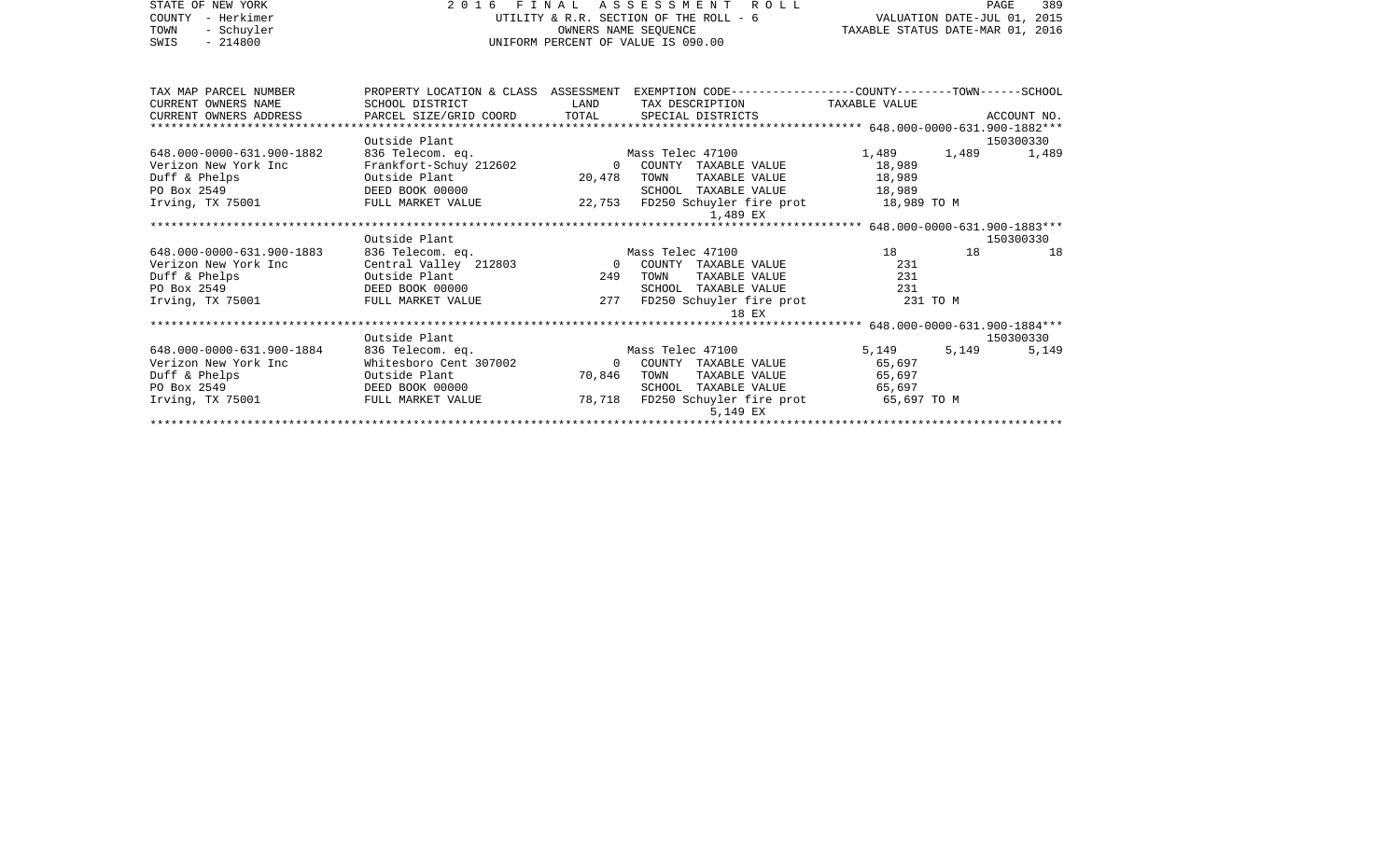| STATE OF NEW YORK  | 2016 FINAL ASSESSMENT ROLL             | 390<br>PAGE                      |
|--------------------|----------------------------------------|----------------------------------|
| COUNTY - Herkimer  | UTILITY & R.R. SECTION OF THE ROLL - 6 | VALUATION DATE-JUL 01, 2015      |
| TOWN<br>- Schuvler |                                        | TAXABLE STATUS DATE-MAR 01, 2016 |
| - 214800<br>SWIS   | UNIFORM PERCENT OF VALUE IS 090.00     | RPS150/V04/L015                  |
|                    |                                        | CURRENT DATE 6/27/2016           |

# \*\*\* S P E C I A L D I S T R I C T S U M M A R Y \*\*\*

| CODE | DISTRICT NAME       | TOTAL<br>PARCELS | EXTENSION<br>TYPE | EXTENSION<br>VALUE | AD VALOREM<br>VALUE | <b>EXEMPT</b><br>AMOUNT | TAXABLE<br>VALUE |
|------|---------------------|------------------|-------------------|--------------------|---------------------|-------------------------|------------------|
|      | FD250 Schuyler fire |                  | 43 TOTAL M        |                    | 8067,503            | 7,730                   | 8059,773         |

# \*\*\* S C H O O L D I S T R I C T S U M M A R Y \*\*\*

| CODE                                 | DISTRICT NAME                                                                          | TOTAL<br>PARCELS         | ASSESSED<br>LAND  | ASSESSED<br>TOTAL                         | <b>EXEMPT</b><br>AMOUNT     | TOTAL<br>TAXABLE                          | <b>STAR</b><br>AMOUNT | <b>STAR</b><br>TAXABLE                    |
|--------------------------------------|----------------------------------------------------------------------------------------|--------------------------|-------------------|-------------------------------------------|-----------------------------|-------------------------------------------|-----------------------|-------------------------------------------|
| 212402<br>212602<br>212803<br>307002 | West Canada Valley<br>Frankfort-Schuyler<br>Central Valley Cntrl<br>Whitesboro Central | 16<br>$\mathbf{r}$<br>17 | 38,000<br>164,000 | 113,476<br>4105,887<br>25,055<br>3823,085 | 910<br>1,526<br>18<br>5,276 | 112,566<br>4104,361<br>25,037<br>3817,809 |                       | 112,566<br>4104,361<br>25,037<br>3817,809 |
|                                      | SUB-TOTAL                                                                              | 43                       | 202,000           | 8067,503                                  | 7,730                       | 8059,773                                  |                       | 8059,773                                  |
|                                      | TOTAL                                                                                  | 43                       | 202,000           | 8067,503                                  | 7,730                       | 8059,773                                  |                       | 8059,773                                  |

# \*\*\* S Y S T E M C O D E S S U M M A R Y \*\*\*

#### NO SYSTEM EXEMPTIONS AT THIS LEVEL

# \*\*\* E X E M P T I O N S U M M A R Y \*\*\*

| CODE  | DESCRIPTION         | TOTAL<br><b>PARCELS</b> | COUNTY         | TOWN         | <b>SCHOOL</b> |
|-------|---------------------|-------------------------|----------------|--------------|---------------|
| 47100 | Mass Telec<br>тотаь |                         | 7,730<br>7,730 | ,730<br>,730 | ,730<br>,730  |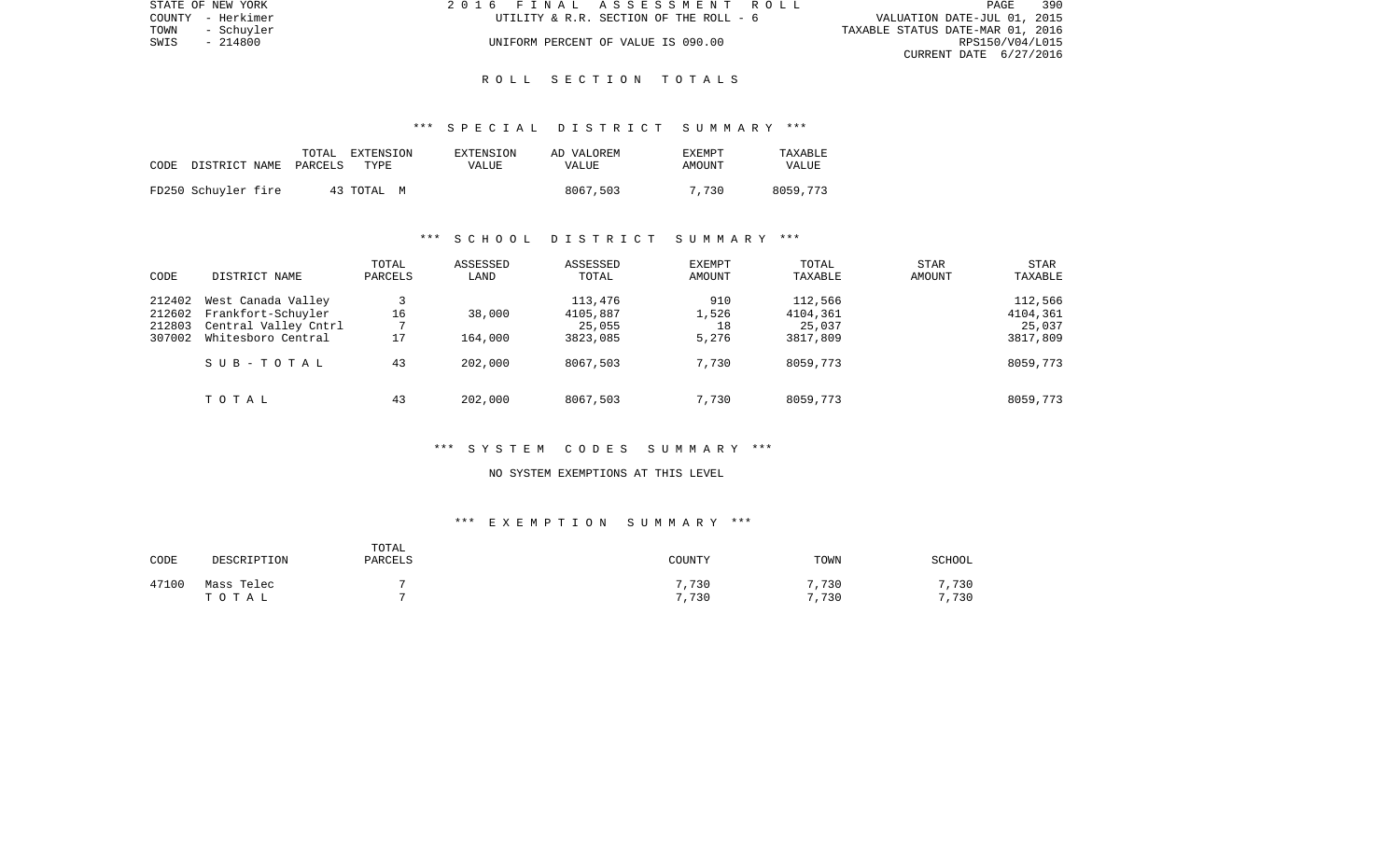| STATE OF NEW YORK  | 2016 FINAL ASSESSMENT ROLL             | 391<br>PAGE                      |
|--------------------|----------------------------------------|----------------------------------|
| COUNTY - Herkimer  | UTILITY & R.R. SECTION OF THE ROLL - 6 | VALUATION DATE-JUL 01, 2015      |
| TOWN<br>- Schuyler |                                        | TAXABLE STATUS DATE-MAR 01, 2016 |
| SWIS<br>- 214800   | UNIFORM PERCENT OF VALUE IS 090.00     | RPS150/V04/L015                  |
|                    |                                        | CURRENT DATE 6/27/2016           |
|                    |                                        |                                  |

| ROLL<br>SEC | DESCRIPTION      | TOTAL<br>PARCELS | ASSESSED<br>LAND | ASSESSED<br>TOTAL | TAXABLE<br>COUNTY | TAXABLE<br>TOWN | TAXABLE<br>SCHOOL | <b>STAR</b><br>TAXABLE |
|-------------|------------------|------------------|------------------|-------------------|-------------------|-----------------|-------------------|------------------------|
|             | UTILITIES & N.C. |                  | 202,000          | 8067,503          | 8059,773          | 8059,773        | 8059,773          | 8059,773               |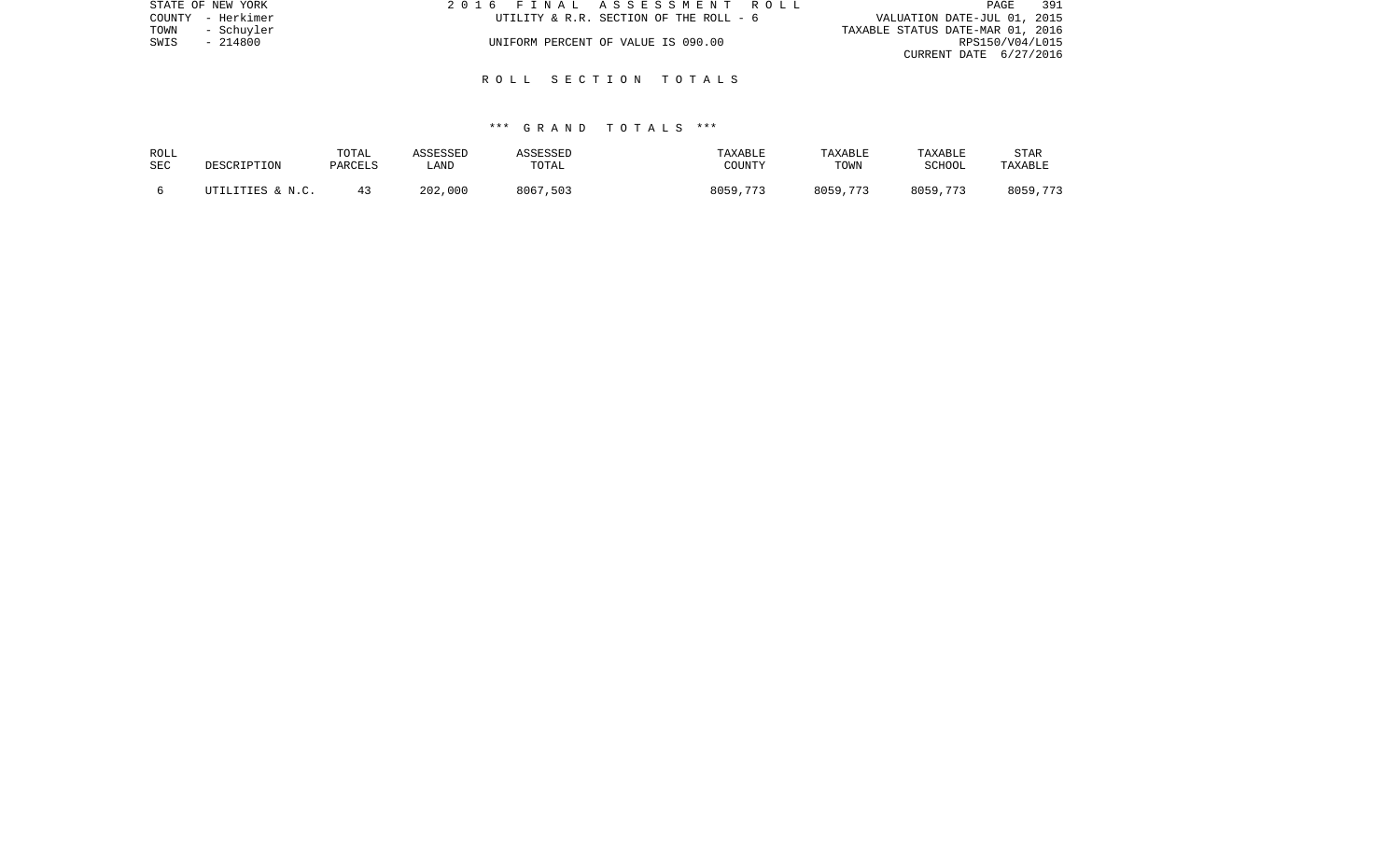| STATE OF NEW YORK<br>COUNTY - Herkimer<br>TOWN<br>- Schuyler<br>SWIS<br>$-214800$                                            | 2016 FINAL ASSESSMENT<br>CEILING RAILROAD SECTION OF THE ROLL - 7<br>UNIFORM PERCENT OF VALUE IS 090.00                                                                                                 | VALUATION DATE-JUL 01, 2015<br>TAXABLE STATUS DATE-MAR 01, 2016 | PAGE<br>392                                                                                                                             |                                                   |             |
|------------------------------------------------------------------------------------------------------------------------------|---------------------------------------------------------------------------------------------------------------------------------------------------------------------------------------------------------|-----------------------------------------------------------------|-----------------------------------------------------------------------------------------------------------------------------------------|---------------------------------------------------|-------------|
| TAX MAP PARCEL NUMBER<br>CURRENT OWNERS NAME<br>CURRENT OWNERS ADDRESS                                                       | SCHOOL DISTRICT<br>PARCEL SIZE/GRID COORD                                                                                                                                                               | LAND<br>TOTAL                                                   | PROPERTY LOCATION & CLASS ASSESSMENT EXEMPTION CODE---------------COUNTY-------TOWN------SCHOOL<br>TAX DESCRIPTION<br>SPECIAL DISTRICTS | TAXABLE VALUE                                     | ACCOUNT NO. |
| $105.3 - 1 - 71$<br>CSX Transportation Inc<br>Attn: property Tax Dept.<br>500 Water Street J-910<br>Jacksonville, FL 32202   | Between St Rt 5 & Canel<br>842 Ceiling rr<br>Whitesboro Cent 307002<br>App For School(26.00%)<br>Ceil Rr<br>ACRES 131.40<br>EAST-0327375 NRTH-1545590<br>DEED BOOK 870<br>$PG-260$<br>FULL MARKET VALUE | $\Omega$<br>821,937<br>913,263                                  | COUNTY TAXABLE VALUE<br>TOWN<br>TAXABLE VALUE<br>SCHOOL TAXABLE VALUE<br>FD250 Schuyler fire prot 821,937 TO M                          | 821,937<br>821,937<br>821,937                     | 150300300   |
| $105.3 - 1 - 71.1$<br>CSX Transportation Inc<br>Attn: Property Tax Dept.<br>500 Water Street J-910<br>Jacksonville, FL 32202 | Between St Rt 5 & Canel<br>842 Ceiling rr<br>Central Valley 212803<br>App For School(6.00%)<br>Ceil Rr<br>ACRES 131.40<br>EAST-0290604 NRTH-1121090<br>DEED BOOK 870<br>$PG-260$<br>FULL MARKET VALUE   | $\overline{0}$<br>189,677<br>210,752                            | COUNTY TAXABLE VALUE<br>TAXABLE VALUE<br>TOWN<br>SCHOOL TAXABLE VALUE<br>FD250 Schuyler fire prot                                       | 189,677<br>189,677<br>189,677<br>189,677 TO M     | 150300300   |
| $105.3 - 1 - 71.3$<br>CSX Transportation Inc<br>Attn: Property Tax Dept.<br>500 Water Street J-910<br>Jacksonville, FL 32202 | Between St Rt 5 & Canel<br>842 Ceiling rr<br>Frankfort-Schuy 212602<br>App For School(68.00%)<br>Ceil Rr<br>ACRES 131.40<br>EAST-0290604 NRTH-1121090<br>DEED BOOK 870<br>$PG-260$<br>FULL MARKET VALUE | $\Omega$<br>2149,681<br>2388,534                                | COUNTY TAXABLE VALUE<br>TOWN<br>TAXABLE VALUE<br>SCHOOL TAXABLE VALUE<br>FD250 Schuyler fire prot                                       | 2149,681<br>2149,681<br>2149,681<br>2149,681 TO M | 150300300   |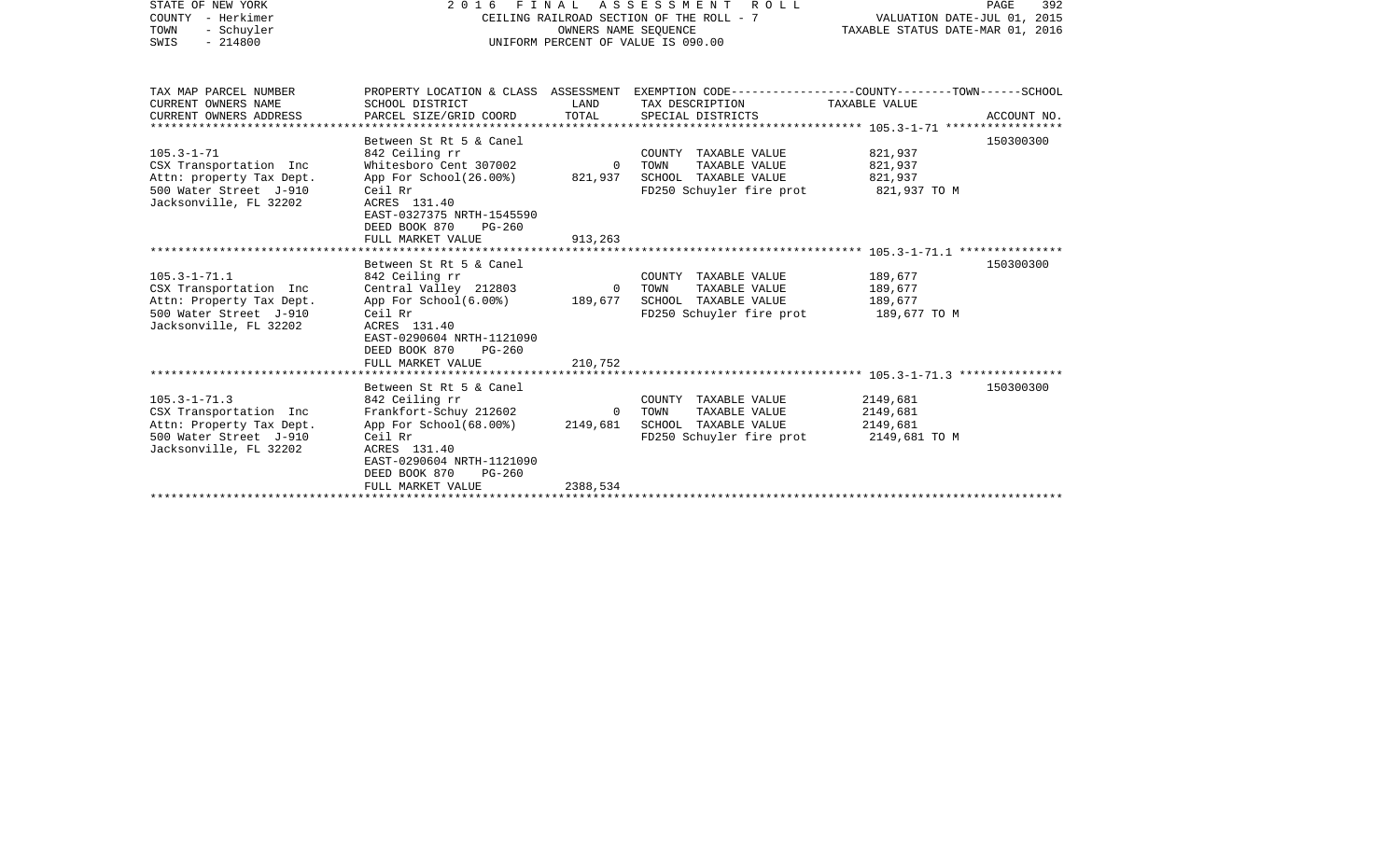| STATE OF NEW YORK  | 2016 FINAL ASSESSMENT ROLL               | 393<br>PAGE                      |
|--------------------|------------------------------------------|----------------------------------|
| COUNTY - Herkimer  | CEILING RAILROAD SECTION OF THE ROLL - 7 | VALUATION DATE-JUL 01, 2015      |
| TOWN<br>- Schuvler |                                          | TAXABLE STATUS DATE-MAR 01, 2016 |
| - 214800<br>SWIS   | UNIFORM PERCENT OF VALUE IS 090.00       | RPS150/V04/L015                  |
|                    |                                          | CURRENT DATE 6/27/2016           |

## \*\*\* S P E C I A L D I S T R I C T S U M M A R Y \*\*\*

| CODE | DISTRICT NAME       | TOTAL<br>PARCELS | EXTENSION<br>TYPE | EXTENSION<br>VALUE | AD VALOREM<br><b>VALUE</b> | <b>EXEMPT</b><br>AMOUNT | TAXABLE<br><b>VALUE</b> |
|------|---------------------|------------------|-------------------|--------------------|----------------------------|-------------------------|-------------------------|
|      | FD250 Schuyler fire |                  | 3 TOTAL<br>M      |                    | 3161,295                   |                         | 3161,295                |

# \*\*\* S C H O O L D I S T R I C T S U M M A R Y \*\*\*

| CODE             | DISTRICT NAME                                                    | TOTAL<br>PARCELS | ASSESSED<br>LAND | ASSESSED<br>TOTAL   | <b>EXEMPT</b><br>AMOUNT | TOTAL<br>TAXABLE    | STAR<br>AMOUNT | <b>STAR</b><br>TAXABLE |
|------------------|------------------------------------------------------------------|------------------|------------------|---------------------|-------------------------|---------------------|----------------|------------------------|
| 212602<br>212803 | Frankfort-Schuyler<br>Central Valley Cntrl<br>Whitesboro Central |                  |                  | 2149,681<br>189,677 |                         | 2149,681<br>189,677 |                | 2149,681<br>189,677    |
| 307002           | SUB-TOTAL                                                        |                  |                  | 821,937<br>3161,295 |                         | 821,937<br>3161,295 |                | 821,937<br>3161,295    |
|                  | TOTAL                                                            |                  |                  | 3161,295            |                         | 3161,295            |                | 3161,295               |

\*\*\* S Y S T E M C O D E S S U M M A R Y \*\*\*

NO SYSTEM EXEMPTIONS AT THIS LEVEL

\*\*\* E X E M P T I O N S U M M A R Y \*\*\*

# NO EXEMPTIONS AT THIS LEVEL

| ROLL       |                   | TOTAL   | ASSESSED | `SSESSED | <b>TAXABLE</b>  | TAXABLE  | TAXABLE  | STAR           |
|------------|-------------------|---------|----------|----------|-----------------|----------|----------|----------------|
| <b>SEC</b> | DESCRIPTION       | PARCELS | LAND     | TOTAL    | <b>COUNTY</b>   | TOWN     | SCHOOL   | <b>TAXABLE</b> |
|            | CEILING RAILROADS |         |          | 3161,295 | . . 295<br>3161 | 3161,295 | 3161,295 | 3161,295       |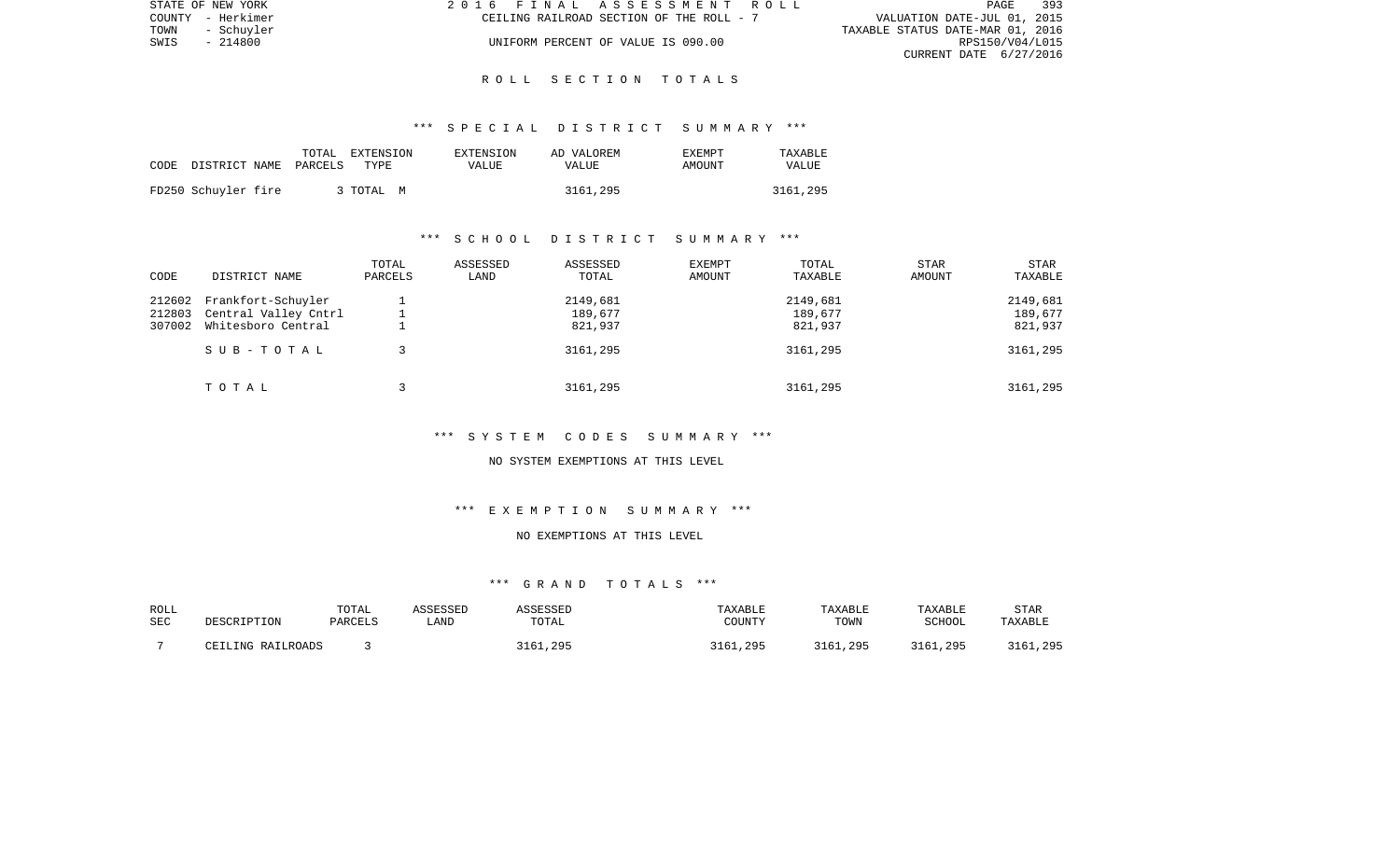STATE OF NEW YORK 2016 FINAL ASSESSMENT ROLL COUNTY - Herkimer (2000) 2000 WHOLLY EXEMPT SECTION OF THE ROLL - 8<br>
TOWN - Schuyler (2000) 2000 WHOLLY DATES NAME SEQUENCE<br>
SWIS - 214800 WHOLLY DATE-DRIVERS NAME SEQUENCE TOWN - Schuyler OWNERS NAME SEQUENCE TAXABLE STATUS DATE-MAR 01, 2016 SWIS - 214800 UNIFORM PERCENT OF VALUE IS 090.00

| TAX MAP PARCEL NUMBER                                |                                               |                           | PROPERTY LOCATION & CLASS ASSESSMENT EXEMPTION CODE----------------COUNTY-------TOWN------SCHOOL |                     |         |             |
|------------------------------------------------------|-----------------------------------------------|---------------------------|--------------------------------------------------------------------------------------------------|---------------------|---------|-------------|
| CURRENT OWNERS NAME                                  | SCHOOL DISTRICT                               | LAND                      | TAX DESCRIPTION                                                                                  | TAXABLE VALUE       |         |             |
| CURRENT OWNERS ADDRESS                               | PARCEL SIZE/GRID COORD                        | TOTAL                     | SPECIAL DISTRICTS                                                                                |                     |         | ACCOUNT NO. |
|                                                      | Thruway I 90                                  |                           |                                                                                                  |                     |         |             |
| $555. - 6 - 3$                                       | 836 Telecom. eq.                              |                           | WHOLLY EX 50000                                                                                  | 285,914             | 285,914 | 285,914     |
| Adesta Communication Inc. 38%                        | Whitesboro Cent 307002                        | $\Omega$                  | COUNTY TAXABLE VALUE                                                                             |                     |         |             |
| Attn: Apportion                                      | Fiber Optic Cable                             | 285,914                   | TOWN<br>TAXABLE VALUE                                                                            | $\Omega$            |         |             |
| 1200 Landmark Ctr #1300                              | 38% Apportion                                 |                           | SCHOOL TAXABLE VALUE                                                                             |                     |         |             |
| Omaha, NE 68102                                      | NYS Thruway Aquired 03                        |                           | FD250 Schuyler fire prot                                                                         |                     | 0 TO M  |             |
|                                                      | FULL MARKET VALUE<br>*********************    | 317,682                   | 285,914 EX                                                                                       |                     |         |             |
|                                                      | Thruway I-90                                  |                           |                                                                                                  |                     |         |             |
| $555. - 6 - 1$                                       | 836 Telecom. eq.                              |                           | WHOLLY EX 50000                                                                                  | 37,620              | 37,620  | 37,620      |
| Adesta Communication Inc. 5%                         | Central Valley 212803                         | $\Omega$                  | COUNTY TAXABLE VALUE                                                                             | 0                   |         |             |
| Attn: Apportion                                      | Fiber Optic Cable                             | 37,620                    | TAXABLE VALUE<br>TOWN                                                                            | $\Omega$            |         |             |
| 1200 Landmark Ctr #1300                              | 5% Apportion                                  |                           | SCHOOL TAXABLE VALUE                                                                             |                     |         |             |
| Omaha, NE 68102                                      | NYS Thruway Aquired 03                        |                           | FD250 Schuyler fire prot                                                                         |                     | 0 TO M  |             |
|                                                      | FULL MARKET VALUE<br>********************     | 41,800                    | 37,620 EX                                                                                        |                     |         |             |
|                                                      |                                               |                           |                                                                                                  |                     |         |             |
| $555. - 6 - 2$                                       | Thruway I 90<br>836 Telecom. eq.              |                           | WHOLLY EX 50000                                                                                  | 428,871             | 428,871 | 428,871     |
| Adesta Communication Inc. 57% Frankfort-Schuy 212602 |                                               | $\mathbf{0}$              | COUNTY TAXABLE VALUE                                                                             | $\Omega$            |         |             |
| Attn: Apportion                                      | Fiber Optic Cable                             | 428,871                   | TOWN<br>TAXABLE VALUE                                                                            | $\Omega$            |         |             |
| 1200 Landmark Ctr #1300                              | 57% Apportion                                 |                           | SCHOOL TAXABLE VALUE                                                                             |                     |         |             |
| Omaha, NE 68102                                      | NYS Thruway Aquired 03                        |                           | FD250 Schuyler fire prot                                                                         |                     | 0 TO M  |             |
|                                                      | FULL MARKET VALUE                             | 476,523                   | 428,871 EX                                                                                       |                     |         |             |
|                                                      | ******************                            | * * * * * * * * * * * * * |                                                                                                  |                     |         |             |
|                                                      | 3659 State Route 5                            |                           |                                                                                                  |                     |         |             |
| $112.2 - 3 - 35.3$                                   | 620 Religious<br>Frankfort-Schuy 212602       | 19,400                    | $N/P-RELLIG$ 25110<br>COUNTY TAXABLE VALUE                                                       | 556,600<br>$\Omega$ | 556,600 | 556,600     |
| Christian Assembly Church<br>3659 State Route 5      | Church                                        | 556,600                   | TOWN<br>TAXABLE VALUE                                                                            | $\Omega$            |         |             |
| Frankfort, NY 13340                                  | 1.8 Acres                                     |                           | SCHOOL TAXABLE VALUE                                                                             |                     |         |             |
|                                                      | State Road                                    |                           | FD250 Schuyler fire prot                                                                         |                     | 0 TO M  |             |
|                                                      | 1.80<br>ACRES                                 |                           | 556,600 EX                                                                                       |                     |         |             |
|                                                      | EAST-0339686 NRTH-1537509                     |                           |                                                                                                  |                     |         |             |
|                                                      | DEED BOOK 757<br>PG-174                       |                           |                                                                                                  |                     |         |             |
|                                                      | FULL MARKET VALUE                             | 618,444                   |                                                                                                  |                     |         |             |
|                                                      | Watkins Rd                                    |                           |                                                                                                  |                     |         | 150003900   |
| $112.2 - 3 - 35.9$                                   | 320 Rural vacant                              |                           | N/P-RELIG 25110                                                                                  | 3,000               | 3,000   | 3,000       |
| Christian Assembly Church                            | Frankfort-Schuy 212602                        | 3,000                     | COUNTY TAXABLE VALUE                                                                             | $\Omega$            |         |             |
| 3659 State Route 5                                   | 1.3A                                          | 3,000                     | TOWN<br>TAXABLE VALUE                                                                            | $\Omega$            |         |             |
| Frankfort, NY 13340                                  | State                                         |                           | SCHOOL TAXABLE VALUE                                                                             |                     |         |             |
|                                                      | FRNT 208.00 DPTH                              |                           | FD250 Schuyler fire prot                                                                         |                     | 0 TO M  |             |
|                                                      | 1.30<br>ACRES                                 |                           | 3,000 EX                                                                                         |                     |         |             |
|                                                      | EAST-0339733 NRTH-1537744                     |                           |                                                                                                  |                     |         |             |
|                                                      | DEED BOOK 1409<br>PG-327<br>FULL MARKET VALUE | 3,333                     |                                                                                                  |                     |         |             |
|                                                      |                                               |                           |                                                                                                  |                     |         |             |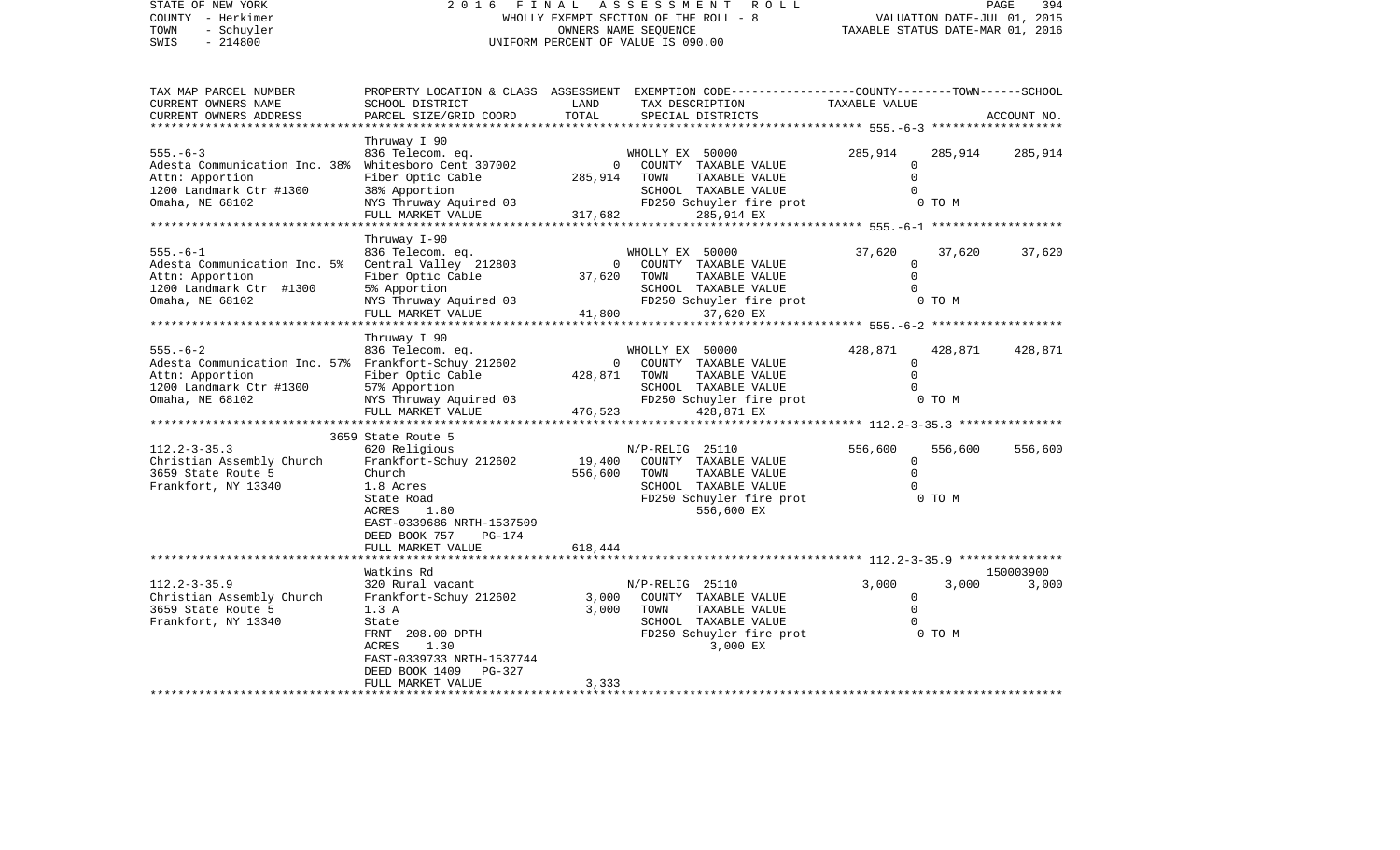| STATE OF NEW YORK<br>COUNTY - Herkimer<br>TOWN<br>- Schuyler<br>$-214800$<br>SWIS                                      | 2 0 1 6<br>FINAL<br>WHOLLY EXEMPT SECTION OF THE ROLL - 8<br>UNIFORM PERCENT OF VALUE IS 090.00                                                                                                                      | R O L L                        | 395<br>PAGE<br>VALUATION DATE-JUL 01, 2015<br>TAXABLE STATUS DATE-MAR 01, 2016                                                                                 |                                                                     |                   |                       |
|------------------------------------------------------------------------------------------------------------------------|----------------------------------------------------------------------------------------------------------------------------------------------------------------------------------------------------------------------|--------------------------------|----------------------------------------------------------------------------------------------------------------------------------------------------------------|---------------------------------------------------------------------|-------------------|-----------------------|
| TAX MAP PARCEL NUMBER<br>CURRENT OWNERS NAME<br>CURRENT OWNERS ADDRESS                                                 | PROPERTY LOCATION & CLASS ASSESSMENT EXEMPTION CODE----------------COUNTY-------TOWN------SCHOOL<br>SCHOOL DISTRICT<br>PARCEL SIZE/GRID COORD                                                                        | LAND<br>TOTAL                  | TAX DESCRIPTION<br>SPECIAL DISTRICTS                                                                                                                           | TAXABLE VALUE                                                       |                   | ACCOUNT NO.           |
| $112.2 - 2 - 62$<br>East Schuyler Cem Assoc<br>Church Rd<br>Schuyler, NY 13340                                         | Off Church Rd<br>695 Cemetery<br>Frankfort-Schuy 212602<br>Very Old<br>2.40<br>ACRES<br>EAST-0337053 NRTH-1542177<br>FULL MARKET VALUE                                                                               | 23,800<br>32,700<br>36,333     | WHOLLY EX 50000<br>COUNTY TAXABLE VALUE<br>TOWN<br>TAXABLE VALUE<br>SCHOOL TAXABLE VALUE                                                                       | 32,700<br>$\mathbf 0$<br>$\mathbf 0$<br>$\Omega$                    | 32,700            | 32,700                |
|                                                                                                                        |                                                                                                                                                                                                                      |                                |                                                                                                                                                                | ************* 666.-1-1 ********************                         |                   |                       |
| $666. - 1 - 1$<br>Herk/Onei Reg Water Board<br>Water S<br>1 Kennedy Plz<br>Utica, NY 13501                             | 822 Water supply<br>Whitesboro Cent 307002<br>DEED BOOK 00000<br>FULL MARKET VALUE                                                                                                                                   | 0<br>155,000<br>172,222        | MUN OWNED 13100<br>COUNTY TAXABLE VALUE<br>TOWN<br>TAXABLE VALUE<br>SCHOOL TAXABLE VALUE<br>FD250 Schuyler fire prot<br>155,000 EX                             | 155,000<br>0<br>$\Omega$<br>$\Omega$                                | 155,000<br>0 TO M | 150300630<br>155,000  |
|                                                                                                                        |                                                                                                                                                                                                                      |                                |                                                                                                                                                                | ******* 105.3-1-2.1 *****************                               |                   |                       |
| $105.3 - 1 - 2.1$<br>Herkimer County Industria<br>Development Agency<br>420 E German St Ste 101A<br>Herkimer, NY 13350 | State Route 5<br>330 Vacant comm<br>Whitesboro Cent 307002<br>FRNT 759.00 DPTH<br>ACRES<br>57.40<br>EAST-0325070 NRTH-1548936<br>DEED BOOK 860<br>PG-184<br>FULL MARKET VALUE                                        | 45,000<br>45,000<br>50,000     | GEN MUNY<br>18020<br>COUNTY TAXABLE VALUE<br>TOWN<br>TAXABLE VALUE<br>SCHOOL TAXABLE VALUE<br>FD250 Schuyler fire prot<br>WD165 Schuyler water #4<br>1.00 UN M | 45,000<br>0<br>$\mathbf 0$<br>$\Omega$<br>45,000 TO M<br>4,500 TO C | 45,000            | 150018630<br>45,000   |
|                                                                                                                        |                                                                                                                                                                                                                      |                                |                                                                                                                                                                | ******* 105.3-2-2 ******************                                |                   |                       |
| $105.3 - 2 - 2$<br>Herkimer County Industria<br>Development Agency<br>420 E German St Ste 101A<br>Herkimer, NY 13350   | Drive in Rd<br>330 Vacant comm<br>Whitesboro Cent 307002<br>7.4A<br>FRNT 275.80 DPTH<br>ACRES<br>3.40<br>EAST-0326772 NRTH-1550527<br>DEED BOOK 860<br><b>PG-184</b><br>FULL MARKET VALUE                            | 15,050<br>15,050<br>16,722     | GEN MUNY<br>18020<br>COUNTY TAXABLE VALUE<br>TAXABLE VALUE<br>TOWN<br>SCHOOL TAXABLE VALUE<br>FD250 Schuyler fire prot<br>WD165 Schuyler water #4<br>1.00 UN M | 15,050<br>0<br>$\mathbf 0$<br>$\Omega$<br>15,050 TO M<br>4,500 TO C | 15,050            | 150018630<br>15,050   |
|                                                                                                                        | ******************                                                                                                                                                                                                   |                                |                                                                                                                                                                |                                                                     |                   |                       |
| $105.3 - 2 - 3$<br>Herkimer County Industria<br>Development Agency<br>420 E German St Ste 101A<br>Herkimer, NY 13350   | 172 Diamond Dr<br>400 Commercial<br>Whitesboro Cent 307002<br>New England Wood Pellet<br>14.3 Acres<br>FRNT 1012.00 DPTH<br>ACRES 14.30<br>EAST-0326319 NRTH-1551045<br>DEED BOOK 860<br>PG-184<br>FULL MARKET VALUE | 45,930<br>3200,000<br>3555,556 | GEN MUNY<br>18020<br>COUNTY TAXABLE VALUE<br>TOWN<br>TAXABLE VALUE<br>SCHOOL TAXABLE VALUE<br>FD250 Schuyler fire prot<br>WD165 Schuyler water #4<br>1.00 UN M | 3200,000<br>0<br>0<br>O<br>3200,000 TO M<br>4,500 TO C              | 3200,000          | 150018630<br>3200,000 |
|                                                                                                                        |                                                                                                                                                                                                                      |                                |                                                                                                                                                                |                                                                     |                   |                       |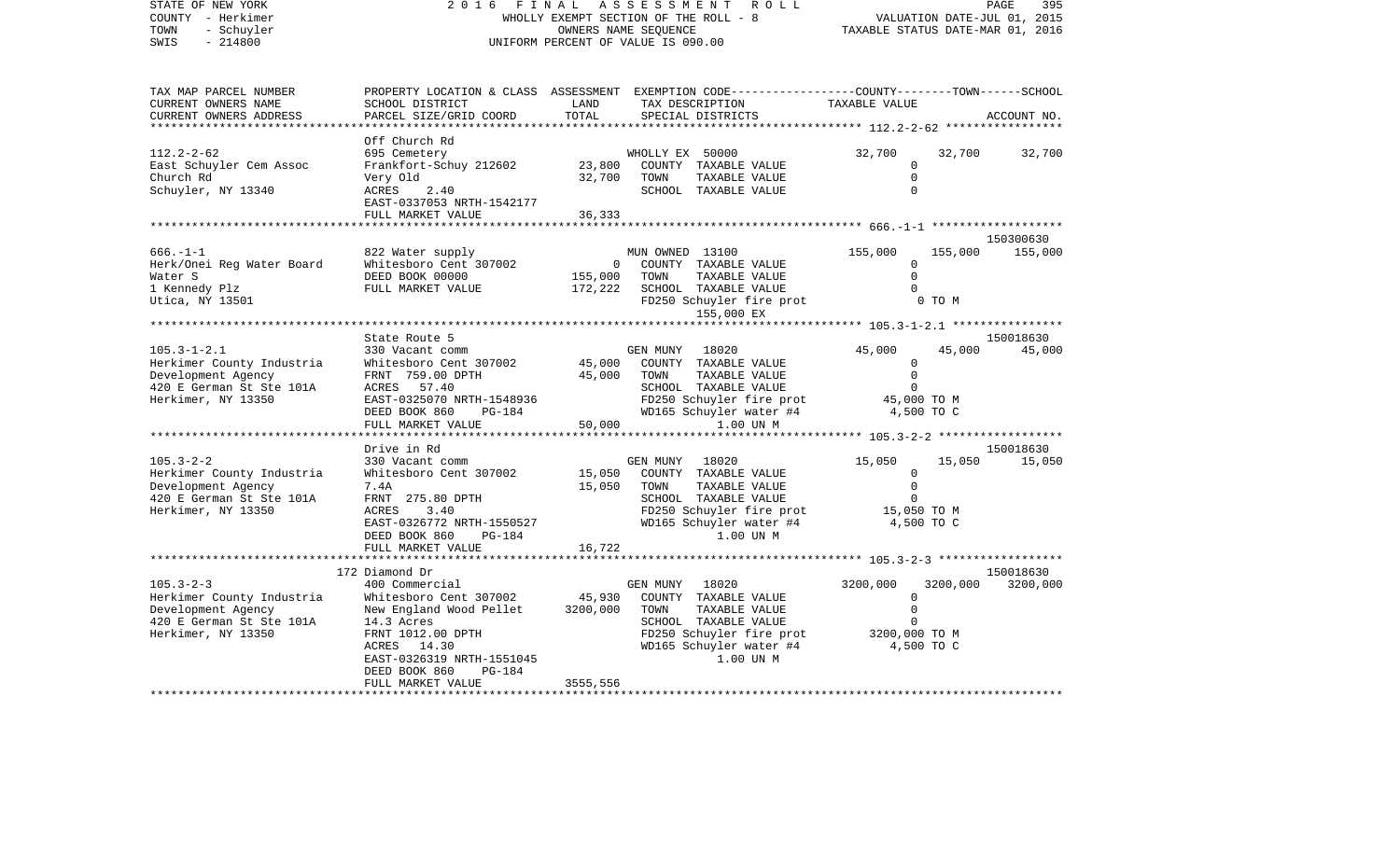| STATE OF NEW YORK         |                                              |                                                                      | 2016 FINAL ASSESSMENT<br>R O L L                                                                |                  | PAGE<br>396 |
|---------------------------|----------------------------------------------|----------------------------------------------------------------------|-------------------------------------------------------------------------------------------------|------------------|-------------|
| COUNTY - Herkimer         | WHOLLY EXEMPT SECTION OF THE ROLL - 8        | VALUATION DATE-JUL 01, 2015<br>2015 TAXABLE STATUS DATE-MAR 01, 2016 |                                                                                                 |                  |             |
| - Schuyler<br>TOWN        |                                              |                                                                      |                                                                                                 |                  |             |
| SWIS<br>$-214800$         |                                              |                                                                      | UNIFORM PERCENT OF VALUE IS 090.00                                                              |                  |             |
|                           |                                              |                                                                      |                                                                                                 |                  |             |
| TAX MAP PARCEL NUMBER     |                                              |                                                                      | PROPERTY LOCATION & CLASS ASSESSMENT EXEMPTION CODE----------------COUNTY-------TOWN-----SCHOOL |                  |             |
| CURRENT OWNERS NAME       | SCHOOL DISTRICT                              | LAND                                                                 | TAX DESCRIPTION                                                                                 | TAXABLE VALUE    |             |
| CURRENT OWNERS ADDRESS    | PARCEL SIZE/GRID COORD                       | TOTAL                                                                | SPECIAL DISTRICTS                                                                               |                  | ACCOUNT NO. |
|                           |                                              |                                                                      |                                                                                                 |                  |             |
|                           | Drive In Rd                                  |                                                                      |                                                                                                 |                  | 150018630   |
| $105.3 - 2 - 5$           | 330 Vacant comm                              |                                                                      | GEN MUNY 18020                                                                                  | 92,100<br>92,100 | 92,100      |
| Herkimer County Industria | Whitesboro Cent 307002                       |                                                                      | 92,100 COUNTY TAXABLE VALUE                                                                     | $\mathbf{0}$     |             |
| Development Agency        | 41.4A                                        | 92,100                                                               | TAXABLE VALUE<br>TOWN                                                                           | $\circ$          |             |
| 420 E German St Ste 101A  | FRNT 470.00 DPTH                             |                                                                      | SCHOOL TAXABLE VALUE                                                                            | $\circ$          |             |
| Herkimer, NY 13350        | ACRES 40.10                                  |                                                                      | FD250 Schuyler fire prot 92,100 TO M                                                            |                  |             |
|                           | EAST-0326125 NRTH-1551718                    |                                                                      | WD165 Schuyler water #4                                                                         | 4,500 TO C       |             |
|                           | DEED BOOK 860<br>PG-184                      |                                                                      | 1.00 UN M                                                                                       |                  |             |
|                           | FULL MARKET VALUE                            | 102,333                                                              |                                                                                                 |                  |             |
|                           |                                              |                                                                      |                                                                                                 |                  | 150018630   |
| $105.3 - 2 - 6$           | Drive In Rd<br>330 Vacant comm               |                                                                      | GEN MUNY 18020                                                                                  | 33,390<br>33,390 | 33,390      |
| Herkimer County Industria | Whitesboro Cent 307002                       | 33,390                                                               | COUNTY TAXABLE VALUE                                                                            | $\Omega$         |             |
| Development Agency        | 12.1A                                        | 33,390                                                               | TOWN<br>TAXABLE VALUE                                                                           | $\mathbf 0$      |             |
| 420 E German St Ste 101A  | FRNT 436.00 DPTH                             |                                                                      | SCHOOL TAXABLE VALUE                                                                            | $\mathbf 0$      |             |
| Herkimer, NY 13350        | ACRES 12.10                                  |                                                                      | FD250 Schuyler fire prot                                                                        | 33,390 TO M      |             |
|                           | EAST-0325342 NRTH-1551384                    |                                                                      | WD165 Schuyler water #4                                                                         | 4,500 TO C       |             |
|                           | DEED BOOK 860<br>PG-184                      |                                                                      | 1.00 UN M                                                                                       |                  |             |
|                           | FULL MARKET VALUE                            | 37,100                                                               |                                                                                                 |                  |             |
|                           |                                              |                                                                      |                                                                                                 |                  |             |
|                           | Drive In Rd                                  |                                                                      |                                                                                                 |                  | 150018630   |
| $105.3 - 2 - 7$           | 330 Vacant comm                              |                                                                      | GEN MUNY 18020                                                                                  | 13,860<br>13,860 | 13,860      |
| Herkimer County Industria | Whitesboro Cent 307002                       | 13,860                                                               | COUNTY TAXABLE VALUE                                                                            | $\circ$          |             |
| Development Agency        | 2.8A                                         | 13,860                                                               | TAXABLE VALUE<br>TOWN                                                                           | $\mathbf 0$      |             |
| 420 E German St Ste 101A  | FRNT 1565.00 DPTH                            |                                                                      | SCHOOL TAXABLE VALUE                                                                            | $\Omega$         |             |
| Herkimer, NY 13350        | ACRES<br>2.80                                |                                                                      | FD250 Schuyler fire prot                                                                        | 13,860 TO M      |             |
|                           | EAST-0325446 NRTH-1550442                    |                                                                      | WD165 Schuyler water #4<br>1.00 UN M                                                            | 4,500 TO C       |             |
|                           | DEED BOOK 860<br>PG-184<br>FULL MARKET VALUE | 15,400                                                               |                                                                                                 |                  |             |
|                           |                                              |                                                                      |                                                                                                 |                  |             |
|                           | Drive In Rd                                  |                                                                      |                                                                                                 |                  | 150018630   |
| $105.3 - 2 - 8$           | 330 Vacant comm                              |                                                                      | GEN MUNY 18020                                                                                  | 25,200<br>25,200 | 25,200      |
| Herkimer County Industria | Whitesboro Cent 307002                       | 25,200                                                               | COUNTY TAXABLE VALUE                                                                            | $\overline{0}$   |             |
| Development Agency        | 8.2a                                         | 25,200                                                               | TOWN<br>TAXABLE VALUE                                                                           | $\mathbf 0$      |             |
| 420 E German St Ste 101A  | FRNT 1395.00 DPTH                            |                                                                      | SCHOOL TAXABLE VALUE                                                                            | $\Omega$         |             |
| Herkimer, NY 13350        | 8.20<br>ACRES                                |                                                                      | FD250 Schuyler fire prot 25,200 TO M                                                            |                  |             |
|                           | EAST-0325903 NRTH-1550453                    |                                                                      | WD165 Schuyler water #4                                                                         | 4,500 TO C       |             |
|                           | DEED BOOK 860<br>PG-184                      |                                                                      | 1.00 UN M                                                                                       |                  |             |
|                           | FULL MARKET VALUE                            | 28,000                                                               |                                                                                                 |                  |             |
|                           |                                              |                                                                      |                                                                                                 |                  |             |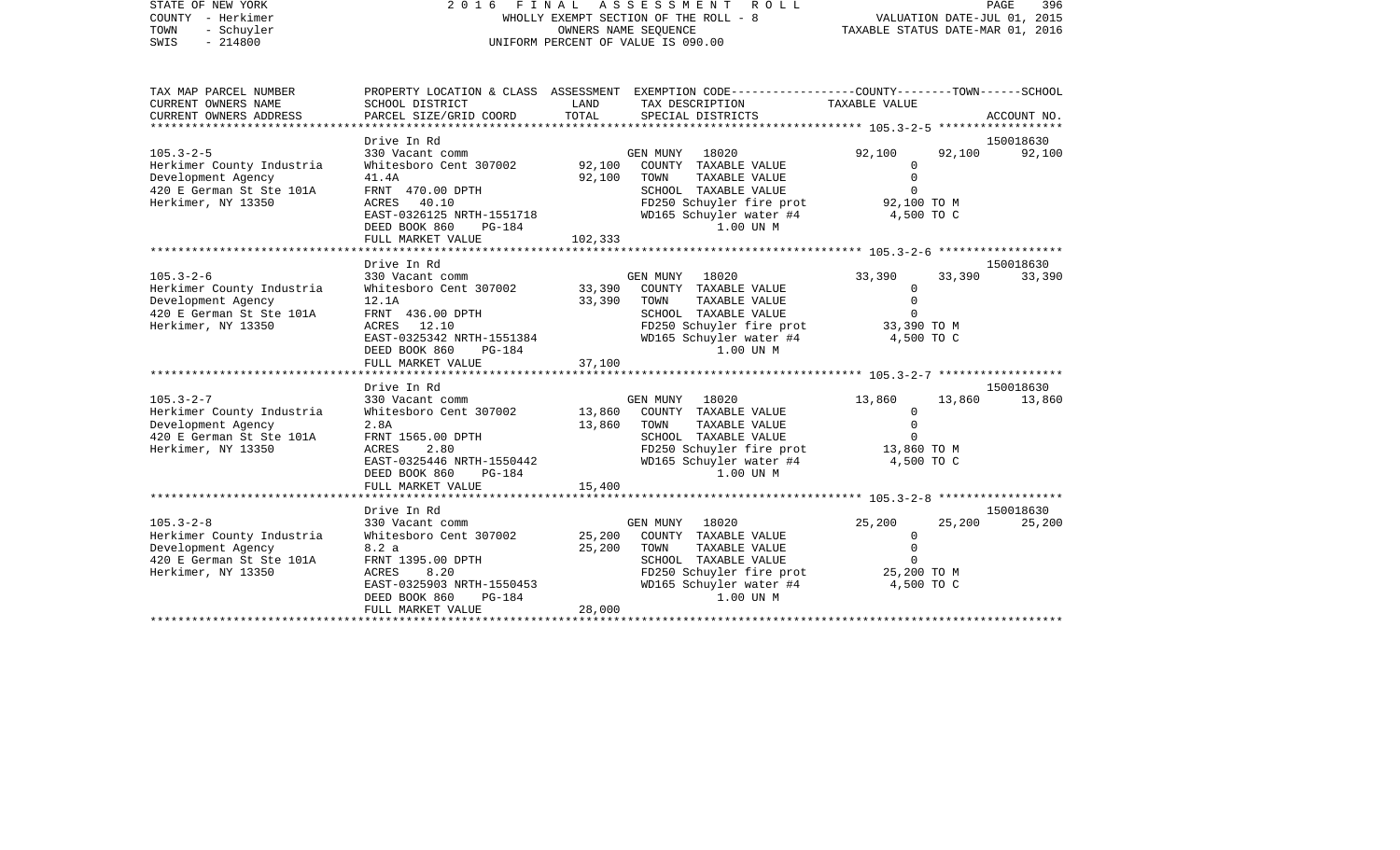STATE OF NEW YORK 2 0 1 6 F I N A L A S S E S S M E N T R O L L PAGE 397COUNTY - Herkimer WHOLLY EXEMPT SECTION OF THE ROLL - 8 VALUATION DATE-JUL 01, 2015 TOWN - Schuyler COWNERS NAME SEQUENCE TAXABLE STATUS DATE-MAR 01, 2016 SWIS - 214800 UNIFORM PERCENT OF VALUE IS 090.00TAX MAP PARCEL NUMBER PROPERTY LOCATION & CLASS ASSESSMENT EXEMPTION CODE------------------COUNTY--------TOWN------SCHOOL CURRENT OWNERS NAME SCHOOL DISTRICT LAND TAX DESCRIPTION TAXABLE VALUECURRENT OWNERS ADDRESS PARCEL SIZE/GRID COORD TOTAL SPECIAL DISTRICTS ACCOUNT NO. \*\*\*\*\*\*\*\*\*\*\*\*\*\*\*\*\*\*\*\*\*\*\*\*\*\*\*\*\*\*\*\*\*\*\*\*\*\*\*\*\*\*\*\*\*\*\*\*\*\*\*\*\*\*\*\*\*\*\*\*\*\*\*\*\*\*\*\*\*\*\*\*\*\*\*\*\*\*\*\*\*\*\*\*\*\*\*\*\*\*\*\*\*\*\*\*\*\*\*\*\*\*\* 105.3-2-9 \*\*\*\*\*\*\*\*\*\*\*\*\*\*\*\*\*\* Drive In Rd 150018630105.3-2-9 330 Vacant comm GEN MUNY 18020 15,540 15,540 15,540 Herkimer County Industria Whitesboro Cent 307002 15,540 COUNTY TAXABLE VALUE 0 Development Agency 3.6A 15,540 TOWN TAXABLE VALUE 0 420 E German St Ste 101A FRNT 753.00 DPTH SCHOOL TAXABLE VALUE O Herkimer, NY 13350 ACRES 3.60 FD250 Schuyler fire prot 15,540 TO M EAST-0326322 NRTH-1550498 WD165 Schuyler water #4 4,500 TO C DEED BOOK 860 PG-184 1.00 UN MFULL MARKET VALUE 17,267 \*\*\*\*\*\*\*\*\*\*\*\*\*\*\*\*\*\*\*\*\*\*\*\*\*\*\*\*\*\*\*\*\*\*\*\*\*\*\*\*\*\*\*\*\*\*\*\*\*\*\*\*\*\*\*\*\*\*\*\*\*\*\*\*\*\*\*\*\*\*\*\*\*\*\*\*\*\*\*\*\*\*\*\*\*\*\*\*\*\*\*\*\*\*\*\*\*\*\*\*\*\*\* 105.3-2-10 \*\*\*\*\*\*\*\*\*\*\*\*\*\*\*\*\* Drive In Rd 150018630105.3-2-10 330 Vacant comm GEN MUNY 18020 13,230 13,230 13,230 Herkimer County Industria Whitesboro Cent 307002 13,230 COUNTY TAXABLE VALUE 0 Development Agency 2.5A 13,230 TOWN TAXABLE VALUE 0 420 E German St Ste 101A FRNT 486.00 DPTH SCHOOL TAXABLE VALUE 0 Herkimer, NY 13350 ACRES 2.50 FD250 Schuyler fire prot 13,230 TO M EAST-0326200 NRTH-1550056 WD165 Schuyler water #4 4,500 TO C DEED BOOK 860 PG-184 1.00 UN MFULL MARKET VALUE 14,700 \*\*\*\*\*\*\*\*\*\*\*\*\*\*\*\*\*\*\*\*\*\*\*\*\*\*\*\*\*\*\*\*\*\*\*\*\*\*\*\*\*\*\*\*\*\*\*\*\*\*\*\*\*\*\*\*\*\*\*\*\*\*\*\*\*\*\*\*\*\*\*\*\*\*\*\*\*\*\*\*\*\*\*\*\*\*\*\*\*\*\*\*\*\*\*\*\*\*\*\*\*\*\* 105.3-2-11 \*\*\*\*\*\*\*\*\*\*\*\*\*\*\*\*\* Drive In Rd 150018630105.3-2-11 330 Vacant comm GEN MUNY 18020 12,390 12,390 12,390 Herkimer County Industria Whitesboro Cent 307002 12,390 COUNTY TAXABLE VALUE 0 Development Agency 2.1A 12,390 TOWN TAXABLE VALUE 0<br>420 E German St Ste 101A FRNT 658.00 DPTH SCHOOL TAXABLE VALUE 0 420 E German St Ste 101A FRNT 658.00 DPTH SCHOOL TAXABLE VALUE 0 Herkimer, NY 13350 ACRES 2.10 FD250 Schuyler fire prot 12,390 TO M EAST-0326019 NRTH-1549851 WD165 Schuyler water #4 4,500 TO C DEED BOOK 860 PG-184 1.00 UN MFULL MARKET VALUE 13,767 \*\*\*\*\*\*\*\*\*\*\*\*\*\*\*\*\*\*\*\*\*\*\*\*\*\*\*\*\*\*\*\*\*\*\*\*\*\*\*\*\*\*\*\*\*\*\*\*\*\*\*\*\*\*\*\*\*\*\*\*\*\*\*\*\*\*\*\*\*\*\*\*\*\*\*\*\*\*\*\*\*\*\*\*\*\*\*\*\*\*\*\*\*\*\*\*\*\*\*\*\*\*\* 104.7-1-88 \*\*\*\*\*\*\*\*\*\*\*\*\*\*\*\*\* State Route 5 150011850104.7-1-88 331 Com vac w/im WDRL/FORCL 29700 85,700 85,700 85,700 Lazzaro Louis D Whitesboro Cent 307002 6,400 COUNTY TAXABLE VALUE 0 2008 State Route 5 **RPTL 1138** 85,700 TOWN TAXABLE VALUE 0 Utica, NY 13502 FRNT 100.00 DPTH 150.00 SCHOOL TAXABLE VALUE 0 EAST-0313881 NRTH-1557654 FD250 Schuyler fire prot 6 0 TO M<br>DEED BOOK 00640 PG-00083 85,700 EX DEED BOOK 00640 PG-00083 FULL MARKET VALUE  $95,222$  WD175 Schuyler water #3 0 TO M 85,700 EX

\*\*\*\*\*\*\*\*\*\*\*\*\*\*\*\*\*\*\*\*\*\*\*\*\*\*\*\*\*\*\*\*\*\*\*\*\*\*\*\*\*\*\*\*\*\*\*\*\*\*\*\*\*\*\*\*\*\*\*\*\*\*\*\*\*\*\*\*\*\*\*\*\*\*\*\*\*\*\*\*\*\*\*\*\*\*\*\*\*\*\*\*\*\*\*\*\*\*\*\*\*\*\*\*\*\*\*\*\*\*\*\*\*\*\*\*\*\*\*\*\*\*\*\*\*\*\*\*\*\*\*\*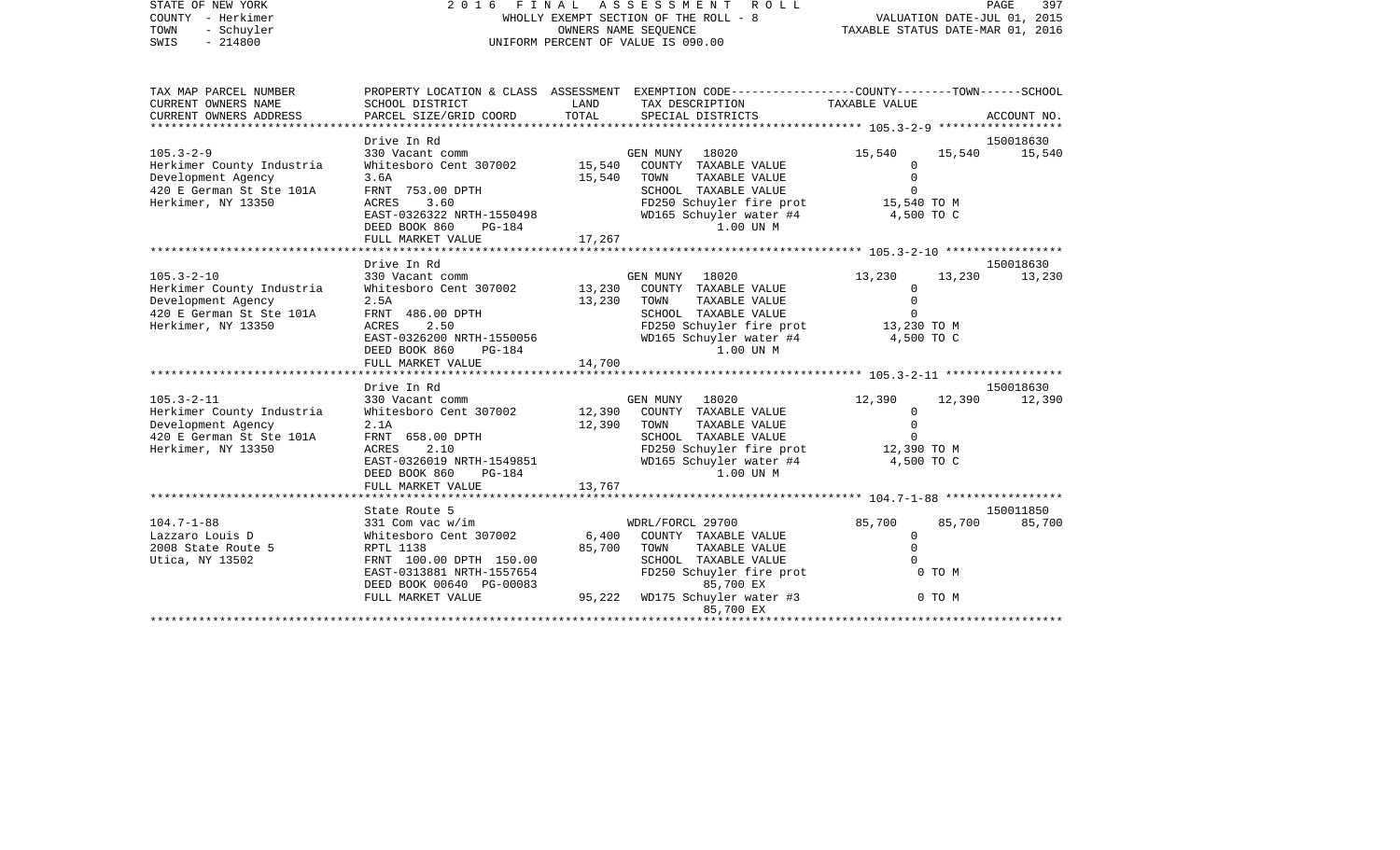COUNTY - Herkimer WHOLLY EXEMPT SECTION OF THE ROLL - 8 VALUATION DATE-JUL 01, 2015 TOWN - Schuyler COWNERS NAME SEQUENCE TAXABLE STATUS DATE-MAR 01, 2016 SWIS - 214800 UNIFORM PERCENT OF VALUE IS 090.00TAX MAP PARCEL NUMBER PROPERTY LOCATION & CLASS ASSESSMENT EXEMPTION CODE------------------COUNTY--------TOWN------SCHOOL CURRENT OWNERS NAME SCHOOL DISTRICT LAND TAX DESCRIPTION TAXABLE VALUECURRENT OWNERS ADDRESS PARCEL SIZE/GRID COORD TOTAL SPECIAL DISTRICTS ACCOUNT NO. \*\*\*\*\*\*\*\*\*\*\*\*\*\*\*\*\*\*\*\*\*\*\*\*\*\*\*\*\*\*\*\*\*\*\*\*\*\*\*\*\*\*\*\*\*\*\*\*\*\*\*\*\*\*\*\*\*\*\*\*\*\*\*\*\*\*\*\*\*\*\*\*\*\*\*\*\*\*\*\*\*\*\*\*\*\*\*\*\*\*\*\*\*\*\*\*\*\*\*\*\*\*\* 105.3-1-35 \*\*\*\*\*\*\*\*\*\*\*\*\*\*\*\*\* 150024180105.3-1-35 662 Police/fire PUB AUTH 1 12350 3014,700 3014,700 3014,700 NYS Thruway Authority Whitesboro Cent 307002 43,700 COUNTY TAXABLE VALUE 0 Account Payabl **Rest** area trooper barrack 3014,700 TOWN TAXABLE VALUE **0** PO Box 189 ACRES 19.40 CONSTRUCT SCHOOL TAXABLE VALUE 0 Albany, NY 12201 EAST-0331247 NRTH-1546324 FD250 Schuyler fire prot 0 TO M FULL MARKET VALUE 3349,667 3014,700 EX WD165 Schuyler water #4 0 TO C 3014,700 EX 1.00 UN M \*\*\*\*\*\*\*\*\*\*\*\*\*\*\*\*\*\*\*\*\*\*\*\*\*\*\*\*\*\*\*\*\*\*\*\*\*\*\*\*\*\*\*\*\*\*\*\*\*\*\*\*\*\*\*\*\*\*\*\*\*\*\*\*\*\*\*\*\*\*\*\*\*\*\*\*\*\*\*\*\*\*\*\*\*\*\*\*\*\*\*\*\*\*\*\*\*\*\*\*\*\*\* 112.2-3-26.1 \*\*\*\*\*\*\*\*\*\*\*\*\*\*\* State Route 5 150075089112.2-3-26.1 614 Spec. school NYS HOSP 12100 420,600 420,600 420,600 Rome Developmental Center Frankfort-Schuy 212602 25,600 COUNTY TAXABLE VALUE 0 State Of Ny  $\begin{array}{ccccccc} \text{State}\end{array}$  state sudbsidized home  $\begin{array}{ccccccc} 420,600 & \text{TOWN} & \text{TAXABLE}\end{array}$  TAXABLE VALUE 0 Route 5 ACRES 2.73 SCHOOL TAXABLE VALUE 0Frankfort, NY 13340 **EAST-0340446 NRTH-1536722** FD250 Schuyler fire prot 6 TO M DEED BOOK 672 PG-364 420,600 EX FULL MARKET VALUE 467, 333 \*\*\*\*\*\*\*\*\*\*\*\*\*\*\*\*\*\*\*\*\*\*\*\*\*\*\*\*\*\*\*\*\*\*\*\*\*\*\*\*\*\*\*\*\*\*\*\*\*\*\*\*\*\*\*\*\*\*\*\*\*\*\*\*\*\*\*\*\*\*\*\*\*\*\*\*\*\*\*\*\*\*\*\*\*\*\*\*\*\*\*\*\*\*\*\*\*\*\*\*\*\*\* 104.11-1-4.1 \*\*\*\*\*\*\*\*\*\*\*\*\*\*\* Woods Ln 150040480150040480 104.11-1-4.1 620 Religious N/P-RELIG 25110 3124,200 3124,200 3124,200 Russian Pentecostal Church Whitesboro Cent 307002 30,300 COUNTY TAXABLE VALUE 0 PO Box 4185 Church Church 3124,200 TOWN TAXABLE VALUE 0 Utica, NY 13504 4.76 Acres SCHOOL TAXABLE VALUE 0 2009 addition FD250 Schuyler fire prot 0 TO M ACRES 4.76 3124,200 EX EAST-0316868 NRTH-1555784 WD170 Schuyler water #2 3124,200 TO C DEED BOOK 830 PG-450 1.00 UN MFULL MARKET VALUE 3471,333 \*\*\*\*\*\*\*\*\*\*\*\*\*\*\*\*\*\*\*\*\*\*\*\*\*\*\*\*\*\*\*\*\*\*\*\*\*\*\*\*\*\*\*\*\*\*\*\*\*\*\*\*\*\*\*\*\*\*\*\*\*\*\*\*\*\*\*\*\*\*\*\*\*\*\*\*\*\*\*\*\*\*\*\*\*\*\*\*\*\*\*\*\*\*\*\*\*\*\*\*\*\*\* 112.2-2-4.4 \*\*\*\*\*\*\*\*\*\*\*\*\*\*\*\* Off Church Rd 150023970112.2-2-4.4 620 Religious NON PROF 9 25300 1,000 1,000 1,000 Schuyler Methodist Assoc -East Frankfort-Schuy 212602 1,000 COUNTY TAXABLE VALUE 0 Church Rd Cemetary 1,000 TOWN TAXABLE VALUE 0 Frankfort, NY 13340 FRNT 250.00 DPTH 200.00 SCHOOL TAXABLE VALUE 0 EAST-0336794 NRTH-1541991 FD250 Schuyler fire prot 0 TO M<br>DEED BOOK 1275 PG-533 1.000 EX DEED BOOK 1275 PG-533 FULL MARKET VALUE 1,111 \*\*\*\*\*\*\*\*\*\*\*\*\*\*\*\*\*\*\*\*\*\*\*\*\*\*\*\*\*\*\*\*\*\*\*\*\*\*\*\*\*\*\*\*\*\*\*\*\*\*\*\*\*\*\*\*\*\*\*\*\*\*\*\*\*\*\*\*\*\*\*\*\*\*\*\*\*\*\*\*\*\*\*\*\*\*\*\*\*\*\*\*\*\*\*\*\*\*\*\*\*\*\* 112.2-2-6 \*\*\*\*\*\*\*\*\*\*\*\*\*\*\*\*\*\* 150023970112.2-2-6 620 Religious NON PROF 9 25300 209,200 209,200 209,200 Schuyler Methodist Assoc -East Frankfort-Schuy 212602 5,300 COUNTY TAXABLE VALUE 0 Church Rd Church 209,200 TOWN TAXABLE VALUE 0 Frankfort, NY 13340 FRNT 65.00 DPTH 94.00 SCHOOL TAXABLE VALUE 0 EAST-0337670 NRTH-1541869 FD250 Schuyler fire prot 0 TO M DEED BOOK 00604 PG-00442 209,200 EX FULL MARKET VALUE 232,444 \*\*\*\*\*\*\*\*\*\*\*\*\*\*\*\*\*\*\*\*\*\*\*\*\*\*\*\*\*\*\*\*\*\*\*\*\*\*\*\*\*\*\*\*\*\*\*\*\*\*\*\*\*\*\*\*\*\*\*\*\*\*\*\*\*\*\*\*\*\*\*\*\*\*\*\*\*\*\*\*\*\*\*\*\*\*\*\*\*\*\*\*\*\*\*\*\*\*\*\*\*\*\*\*\*\*\*\*\*\*\*\*\*\*\*\*\*\*\*\*\*\*\*\*\*\*\*\*\*\*\*\*

STATE OF NEW YORK 2 0 1 6 F I N A L A S S E S S M E N T R O L L PAGE 398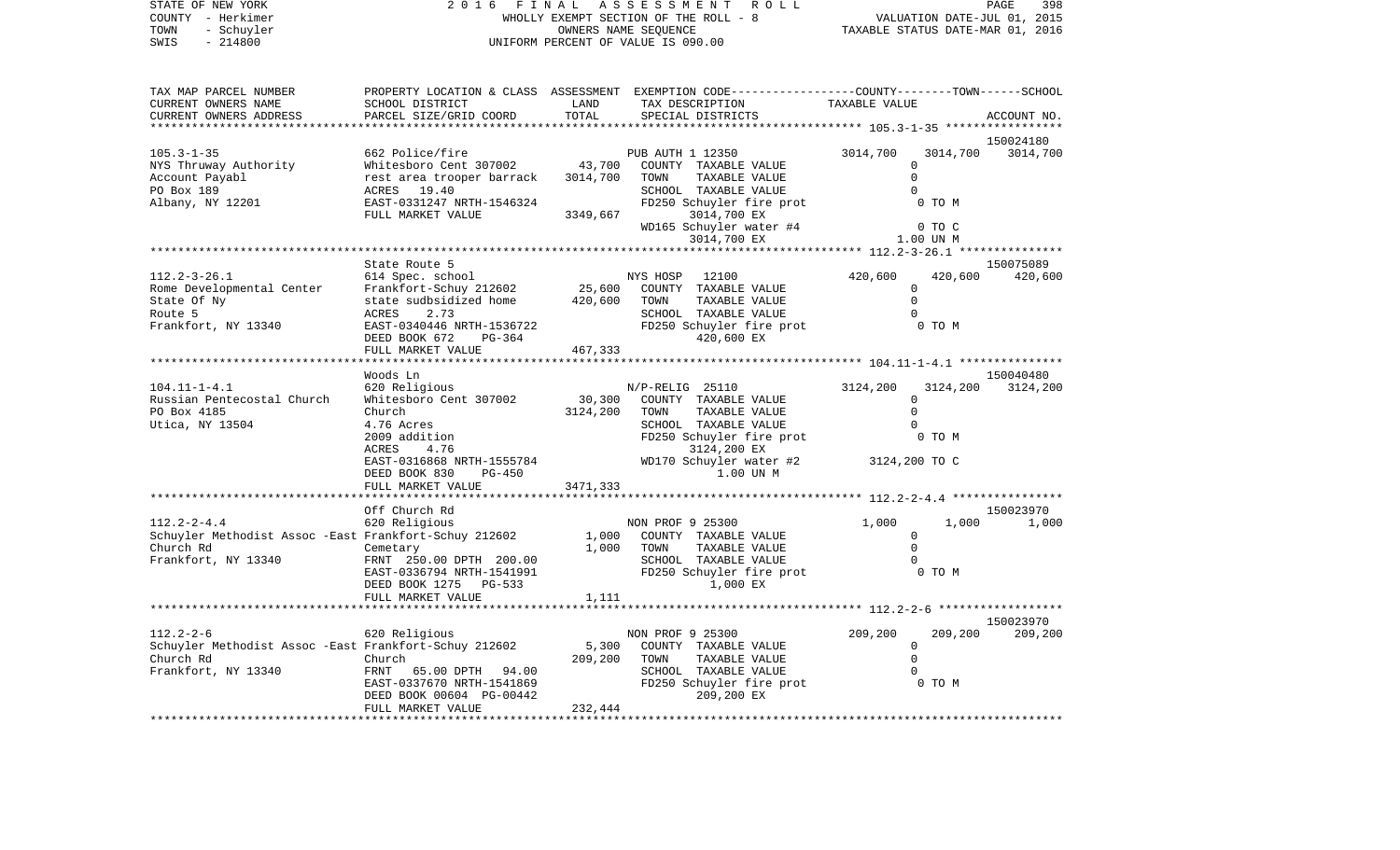| STATE OF NEW YORK<br>COUNTY - Herkimer<br>TOWN<br>- Schuyler<br>SWIS<br>$-214800$                              | 2016                                                                                                                                                          | FINAL<br>ASSESSMENT<br>WHOLLY EXEMPT SECTION OF THE ROLL - 8<br>OWNERS NAME SEQUENCE<br>UNIFORM PERCENT OF VALUE IS 090.00 | PAGE<br>399<br>VALUATION DATE-JUL 01, 2015<br>TAXABLE STATUS DATE-MAR 01, 2016                                                                            |                                                |                           |             |
|----------------------------------------------------------------------------------------------------------------|---------------------------------------------------------------------------------------------------------------------------------------------------------------|----------------------------------------------------------------------------------------------------------------------------|-----------------------------------------------------------------------------------------------------------------------------------------------------------|------------------------------------------------|---------------------------|-------------|
| TAX MAP PARCEL NUMBER<br>CURRENT OWNERS NAME<br>CURRENT OWNERS ADDRESS                                         | PROPERTY LOCATION & CLASS ASSESSMENT EXEMPTION CODE---------------COUNTY-------TOWN------SCHOOL<br>SCHOOL DISTRICT<br>PARCEL SIZE/GRID COORD                  | LAND<br>TOTAL                                                                                                              | TAX DESCRIPTION<br>SPECIAL DISTRICTS                                                                                                                      | TAXABLE VALUE                                  |                           | ACCOUNT NO. |
|                                                                                                                | State Route 5                                                                                                                                                 |                                                                                                                            |                                                                                                                                                           |                                                |                           | 150024060   |
| $112.2 - 2 - 21$<br>Schuyler Vol Fire Co<br>RR1 9A Newport Rd<br>Utica, NY 13502                               | 662 Police/fire<br>Frankfort-Schuy 212602<br>Firehouse & Schoolhouse<br>Station #2<br>FRNT 148.50 DPTH 231.00<br>EAST-0338619 NRTH-1538254<br>DEED BOOK 00000 | 800<br>103,500                                                                                                             | 26400<br>VOL FIRE<br>COUNTY TAXABLE VALUE<br>TOWN<br>TAXABLE VALUE<br>SCHOOL TAXABLE VALUE                                                                | 103,500<br>0<br>$\Omega$<br>$\Omega$           | 103,500                   | 103,500     |
|                                                                                                                | FULL MARKET VALUE                                                                                                                                             | 115,000                                                                                                                    |                                                                                                                                                           |                                                |                           |             |
|                                                                                                                | 120 Newport Rd                                                                                                                                                |                                                                                                                            |                                                                                                                                                           |                                                |                           | 150075054   |
| $104.2 - 1 - 49$<br>Schuyler Vol Fire Dept Co Inc. Whitesboro Cent 307002<br>120 Newport Rd<br>Utica, NY 13502 | 662 Police/fire<br>ACRES<br>1.00<br>EAST-0318584 NRTH-1554846                                                                                                 | 10,800<br>392,200                                                                                                          | 26400<br>VOL FIRE<br>COUNTY TAXABLE VALUE<br>TOWN<br>TAXABLE VALUE<br>SCHOOL TAXABLE VALUE                                                                | 392,200<br>$\Omega$<br>$\mathbf 0$<br>$\Omega$ | 392,200                   | 392,200     |
|                                                                                                                | DEED BOOK 00627 PG-00212                                                                                                                                      |                                                                                                                            | WD170 Schuyler water #2                                                                                                                                   |                                                | 200 TO C                  |             |
|                                                                                                                | FULL MARKET VALUE                                                                                                                                             | 435,778                                                                                                                    | 1.00 UN M                                                                                                                                                 |                                                |                           |             |
|                                                                                                                | 2201 State Route 5                                                                                                                                            |                                                                                                                            |                                                                                                                                                           |                                                |                           | 150004470   |
| $104.11 - 1 - 5$                                                                                               | 620 Religious                                                                                                                                                 |                                                                                                                            | N/P-RELIG 25110                                                                                                                                           | 71,200                                         | 71,200                    | 71,200      |
| Slavic Pentecostal Church                                                                                      | Whitesboro Cent 307002                                                                                                                                        | 11,200                                                                                                                     | COUNTY TAXABLE VALUE                                                                                                                                      | $\circ$                                        |                           |             |
| 2191 State Route 5                                                                                             | Residence/garage                                                                                                                                              | 71,200                                                                                                                     | TAXABLE VALUE<br>TOWN                                                                                                                                     | $\Omega$                                       |                           |             |
| Utica, NY 13502                                                                                                | $\mathbf{3}$<br>.75A                                                                                                                                          |                                                                                                                            | SCHOOL TAXABLE VALUE                                                                                                                                      |                                                |                           |             |
|                                                                                                                | State Rd                                                                                                                                                      |                                                                                                                            | FD250 Schuyler fire prot                                                                                                                                  |                                                | 0 TO M                    |             |
|                                                                                                                | FRNT 120.00 DPTH 267.00<br>EAST-0316957 NRTH-1555494<br>DEED BOOK 1223<br>PG-206                                                                              |                                                                                                                            | 71,200 EX<br>WD170 Schuyler water #2<br>1.00 UN M                                                                                                         | 71,200 TO C                                    |                           |             |
|                                                                                                                | FULL MARKET VALUE                                                                                                                                             | 79,111                                                                                                                     |                                                                                                                                                           |                                                |                           |             |
|                                                                                                                |                                                                                                                                                               |                                                                                                                            |                                                                                                                                                           | ************************* 104.11-1-7.3 ****    |                           |             |
|                                                                                                                | State Route 5                                                                                                                                                 |                                                                                                                            |                                                                                                                                                           |                                                |                           |             |
| $104.11 - 1 - 7.3$<br>Slavic Pentecostal Church<br>2191 State Route 5<br>Frankfort, NY 13340                   | 311 Res vac land<br>Whitesboro Cent 307002<br>2 acres<br>ACRES<br>2.00<br>EAST-0317171 NRTH-1555751<br>DEED BOOK 1111 PG-481<br>FULL MARKET VALUE             | 800<br>800<br>889                                                                                                          | N/P-RELIG 25110<br>COUNTY TAXABLE VALUE<br>TOWN<br>TAXABLE VALUE<br>SCHOOL TAXABLE VALUE<br>FD250 Schuyler fire prot<br>800 EX<br>WD170 Schuyler water #2 | 800<br>0<br>$\Omega$<br>$\Omega$               | 800<br>0 TO M<br>800 TO C | 800         |
|                                                                                                                |                                                                                                                                                               |                                                                                                                            | 1.00 UN M                                                                                                                                                 |                                                |                           |             |
|                                                                                                                | Off Newport Rd                                                                                                                                                |                                                                                                                            |                                                                                                                                                           |                                                |                           |             |
| $099.1 - 1 - 86$                                                                                               | 695 Cemetery                                                                                                                                                  |                                                                                                                            | C CEM-LND 13110                                                                                                                                           | 8,200                                          | 8,200                     | 8,200       |
| Town Of Schuyler                                                                                               | West Canada Val 212402                                                                                                                                        | 8,200                                                                                                                      | COUNTY TAXABLE VALUE                                                                                                                                      | $\mathbf 0$                                    |                           |             |
| Old Cemetery (Lesniak)                                                                                         | ACRES<br>0.30                                                                                                                                                 | 8,200                                                                                                                      | TOWN<br>TAXABLE VALUE                                                                                                                                     | $\mathbf 0$                                    |                           |             |
| 2090 State Route 5<br>Utica, NY 13502                                                                          | EAST-0328935 NRTH-1571640<br>FULL MARKET VALUE                                                                                                                | 9,111<br>*****************                                                                                                 | SCHOOL TAXABLE VALUE                                                                                                                                      | $\Omega$                                       |                           |             |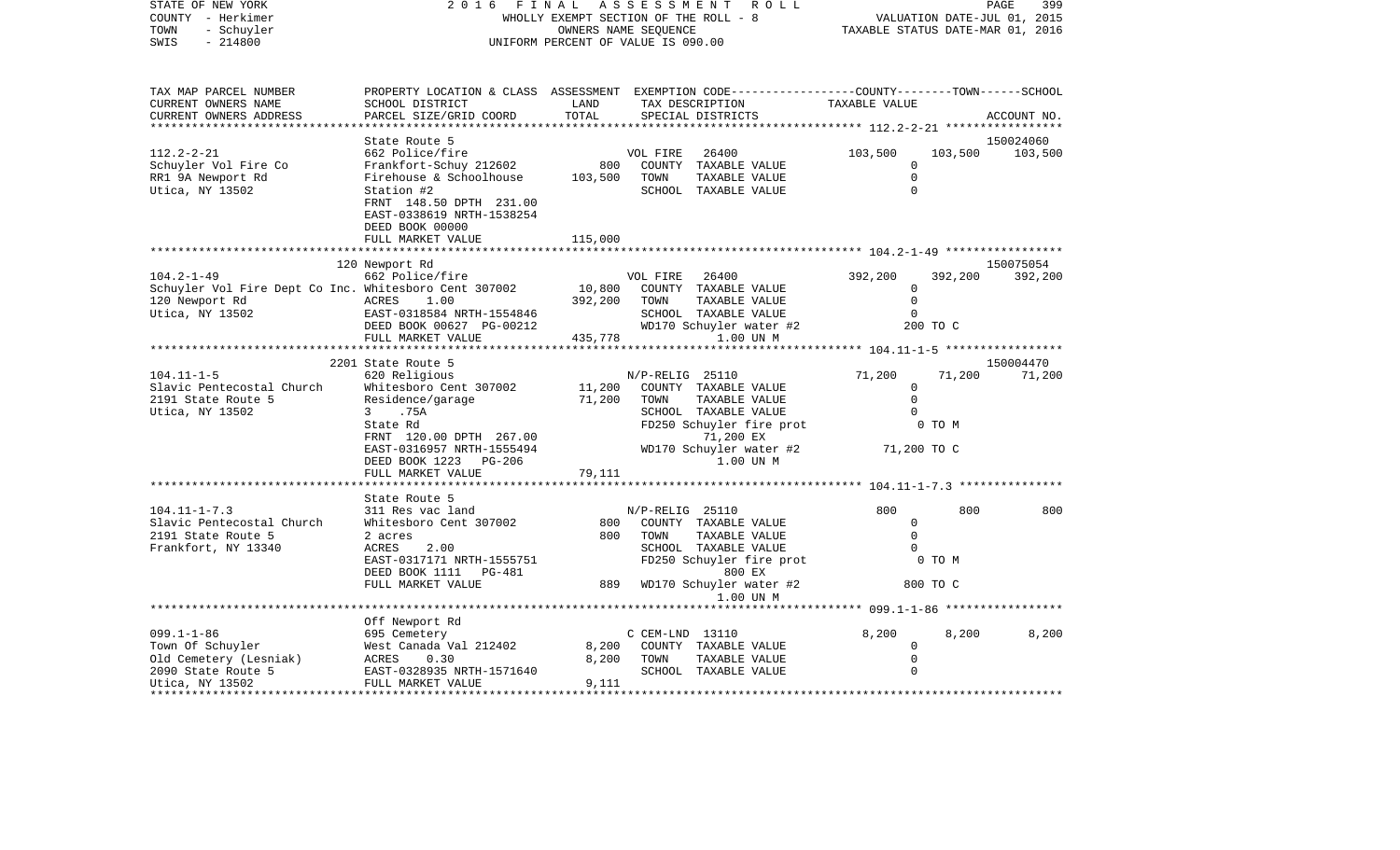| STATE OF NEW YORK<br>COUNTY - Herkimer<br>- Schuyler<br>TOWN<br>$-214800$<br>SWIS | 2016<br>FINAL<br>WHOLLY EXEMPT SECTION OF THE ROLL - 8<br>UNIFORM PERCENT OF VALUE IS 090.00 | PAGE<br>400<br>VALUATION DATE-JUL 01, 2015<br>TAXABLE STATUS DATE-MAR 01, 2016 |                                                                                                                     |                                          |         |             |
|-----------------------------------------------------------------------------------|----------------------------------------------------------------------------------------------|--------------------------------------------------------------------------------|---------------------------------------------------------------------------------------------------------------------|------------------------------------------|---------|-------------|
| TAX MAP PARCEL NUMBER<br>CURRENT OWNERS NAME                                      | SCHOOL DISTRICT                                                                              | LAND                                                                           | PROPERTY LOCATION & CLASS ASSESSMENT EXEMPTION CODE----------------COUNTY-------TOWN------SCHOOL<br>TAX DESCRIPTION | TAXABLE VALUE                            |         |             |
| CURRENT OWNERS ADDRESS<br>**********************                                  | PARCEL SIZE/GRID COORD<br>*******************                                                | TOTAL                                                                          | SPECIAL DISTRICTS                                                                                                   |                                          |         | ACCOUNT NO. |
|                                                                                   | Wood Ln                                                                                      |                                                                                |                                                                                                                     |                                          |         |             |
| $104.2 - 1 - 14.6$                                                                | 591 Playground                                                                               |                                                                                | TOWN-GEN<br>13500                                                                                                   | 54,300                                   | 54,300  | 54,300      |
| Town Of Schuyler                                                                  | Whitesboro Cent 307002<br>2.1 Acres                                                          | 22,100<br>54,300                                                               | COUNTY TAXABLE VALUE<br>TOWN                                                                                        | 0<br>$\Omega$                            |         |             |
| 2090 State Route 5<br>Utica, NY 13502                                             |                                                                                              |                                                                                | TAXABLE VALUE<br>SCHOOL TAXABLE VALUE                                                                               | $\Omega$                                 |         |             |
|                                                                                   | Wood Lane<br>FRNT 365.00 DPTH                                                                |                                                                                | FD250 Schuyler fire prot                                                                                            |                                          | 0 TO M  |             |
|                                                                                   | ACRES<br>2.10                                                                                |                                                                                | 54,300 EX                                                                                                           |                                          |         |             |
|                                                                                   | EAST-0318619 NRTH-1558755                                                                    |                                                                                | WD170 Schuyler water #2                                                                                             | 54,300 TO C                              |         |             |
|                                                                                   | DEED BOOK 826<br>PG-459                                                                      |                                                                                | .00 UN M                                                                                                            |                                          |         |             |
|                                                                                   | FULL MARKET VALUE                                                                            | 60,333                                                                         |                                                                                                                     |                                          |         |             |
|                                                                                   | ******************                                                                           | ************                                                                   |                                                                                                                     | ************** 104.2-1-14.8 ************ |         |             |
|                                                                                   | Wood Ln                                                                                      |                                                                                |                                                                                                                     |                                          |         |             |
| $104.2 - 1 - 14.8$                                                                | 314 Rural vac<10                                                                             |                                                                                | MUN OWNED 13100                                                                                                     | 11,000                                   | 11,000  | 11,000      |
| TOWN OF SCHUYLER                                                                  | Whitesboro Cent 307002                                                                       | 11,000                                                                         | COUNTY TAXABLE VALUE                                                                                                | $\mathbf 0$                              |         |             |
| WOODS Ln                                                                          | FRNT 100.00 DPTH                                                                             | 11,000                                                                         | TAXABLE VALUE<br>TOWN                                                                                               | $\Omega$                                 |         |             |
| Schuyler, NY                                                                      | ACRES<br>4.00                                                                                |                                                                                | SCHOOL TAXABLE VALUE                                                                                                | $\Omega$                                 |         |             |
|                                                                                   | EAST-0318791 NRTH-1558593                                                                    |                                                                                |                                                                                                                     |                                          |         |             |
|                                                                                   | DEED BOOK 887<br>PG-493                                                                      | 12,222                                                                         |                                                                                                                     |                                          |         |             |
|                                                                                   | FULL MARKET VALUE                                                                            |                                                                                |                                                                                                                     |                                          |         |             |
|                                                                                   | Cosby Manor Rd                                                                               |                                                                                |                                                                                                                     |                                          |         | 150021930   |
| $104.2 - 2 - 4$                                                                   | 312 Vac w/imprv                                                                              |                                                                                | TOWN-GEN<br>13500                                                                                                   | 39,700                                   | 39,700  | 39,700      |
| Town Of Schuyler                                                                  | Whitesboro Cent 307002                                                                       | 24,300                                                                         | COUNTY TAXABLE VALUE                                                                                                | $\mathbf 0$                              |         |             |
| 2090 State Route 5                                                                | Ballpk                                                                                       | 39,700                                                                         | TAXABLE VALUE<br>TOWN                                                                                               | $\Omega$                                 |         |             |
| Utica, NY 13502                                                                   | 2.50 Acres                                                                                   |                                                                                | SCHOOL TAXABLE VALUE                                                                                                | $\Omega$                                 |         |             |
|                                                                                   | Cosby Manor                                                                                  |                                                                                | FD250 Schuyler fire prot                                                                                            |                                          | 0 TO M  |             |
|                                                                                   | <b>ACRES</b><br>2.50                                                                         |                                                                                | 39,700 EX                                                                                                           |                                          |         |             |
|                                                                                   | EAST-0321693 NRTH-1557839                                                                    |                                                                                | WD170 Schuyler water #2                                                                                             | 39,700 TO C                              |         |             |
|                                                                                   | DEED BOOK 742<br>$PG-54$                                                                     |                                                                                | 1.00 UN M                                                                                                           |                                          |         |             |
|                                                                                   | FULL MARKET VALUE                                                                            | 44,111                                                                         |                                                                                                                     |                                          |         |             |
|                                                                                   | *********************                                                                        |                                                                                |                                                                                                                     |                                          |         |             |
|                                                                                   | 218 Windfall Road                                                                            |                                                                                |                                                                                                                     |                                          |         | 150024150   |
| $104.2 - 2 - 74$                                                                  | 651 Highway gar                                                                              |                                                                                | TOWN-GEN<br>13500                                                                                                   | 236,000                                  | 236,000 | 236,000     |
| Town of Schuyler                                                                  | Whitesboro Cent 307002                                                                       | 29,400                                                                         | COUNTY TAXABLE VALUE                                                                                                | $\mathbf 0$                              |         |             |
| 2090 State Route 5                                                                | 2 Blgs                                                                                       | 236,000                                                                        | TAXABLE VALUE<br>TOWN                                                                                               | $\mathbf 0$                              |         |             |
| Utica, NY 13502                                                                   | ACRES<br>4.00                                                                                |                                                                                | SCHOOL TAXABLE VALUE                                                                                                |                                          |         |             |
|                                                                                   | EAST-0324423 NRTH-1553888                                                                    |                                                                                | WD165 Schuyler water #4                                                                                             | 236,000 TO C                             |         |             |
|                                                                                   | DEED BOOK 00586 PG-00430<br>FULL MARKET VALUE                                                | 262,222                                                                        | 1.00 UN M<br>WD170 Schuyler water #2                                                                                | 25,000 TO C                              |         |             |
|                                                                                   |                                                                                              |                                                                                | 1.00 UN M                                                                                                           |                                          |         |             |
|                                                                                   |                                                                                              |                                                                                |                                                                                                                     |                                          |         |             |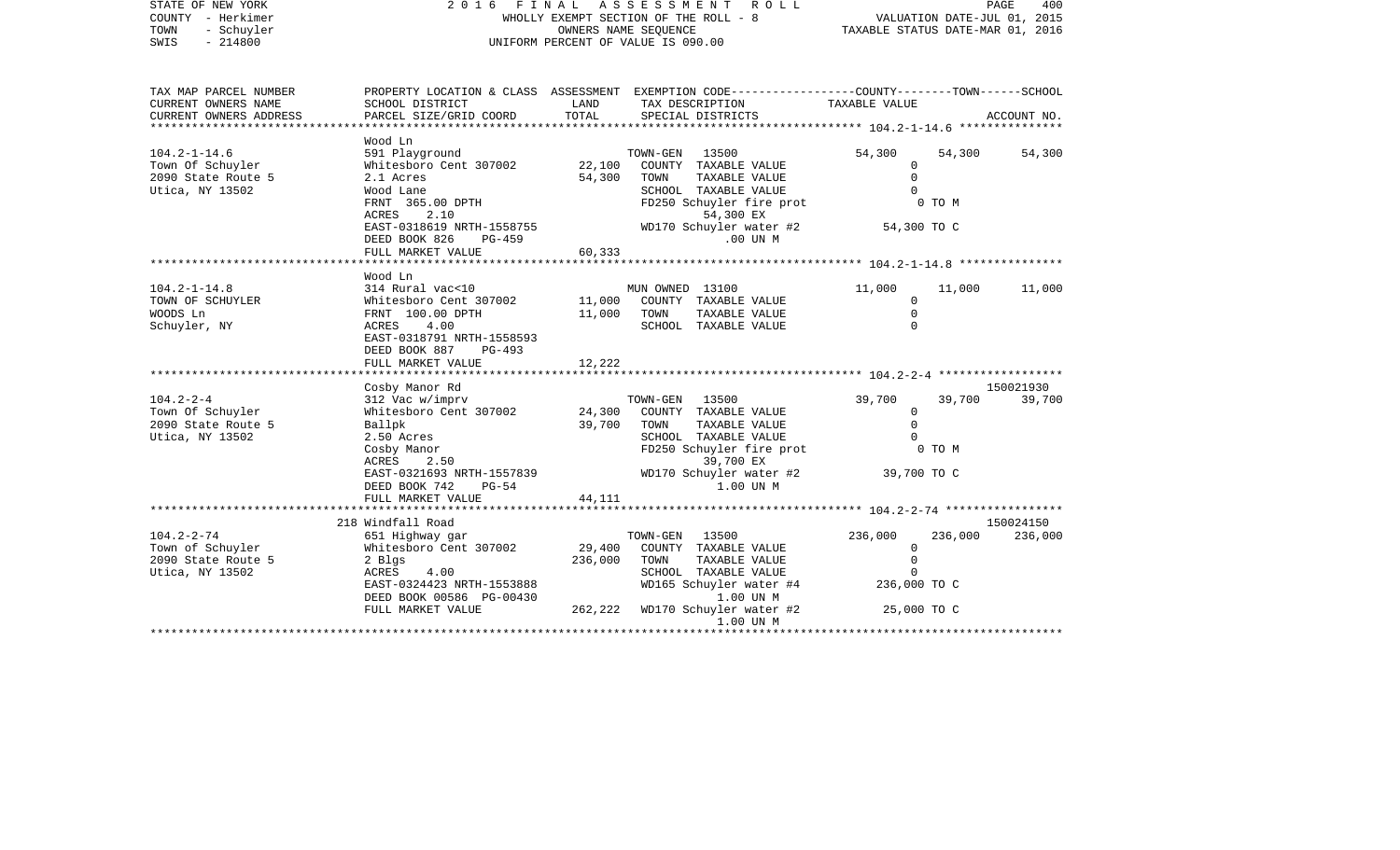| COUNTY<br>– Herkimer<br>TOWN<br>- Schuyler<br>SWIS<br>$-214800$        |                                                                                                                                                 |               | OWNERS NAME SEQUENCE<br>UNIFORM PERCENT OF VALUE IS 090.00 |                         | WHOLLY EXEMPT SECTION OF THE ROLL - 8 WALUATION DATE-JUL 01, 2015<br>OWNERS NAME SEQUENCE COMERTY TAXABLE STATUS DATE-MAR 01, 2016 |                     |  |
|------------------------------------------------------------------------|-------------------------------------------------------------------------------------------------------------------------------------------------|---------------|------------------------------------------------------------|-------------------------|------------------------------------------------------------------------------------------------------------------------------------|---------------------|--|
| TAX MAP PARCEL NUMBER<br>CURRENT OWNERS NAME<br>CURRENT OWNERS ADDRESS | PROPERTY LOCATION & CLASS ASSESSMENT EXEMPTION CODE-----------------COUNTY--------TOWN------SCHOOL<br>SCHOOL DISTRICT<br>PARCEL SIZE/GRID COORD | LAND<br>TOTAL | TAX DESCRIPTION<br>SPECIAL DISTRICTS                       | TAXABLE VALUE           |                                                                                                                                    | ACCOUNT NO.         |  |
|                                                                        | 2080 State Route 5                                                                                                                              |               |                                                            |                         |                                                                                                                                    | 150007410           |  |
| $104.7 - 2 - 12$                                                       | 311 Res vac land                                                                                                                                |               | WHOLLY EX 50000                                            | 6,800                   | 6,800                                                                                                                              | 6,800               |  |
| Town of Schuyler                                                       | Whitesboro Cent 307002 6,800                                                                                                                    |               | COUNTY TAXABLE VALUE                                       | $\mathbf{0}$            |                                                                                                                                    |                     |  |
| 2090 State Route 5                                                     | Building removed 3-1-16                                                                                                                         | 6,800         | TAXABLE VALUE<br>TOWN                                      | $\Omega$                |                                                                                                                                    |                     |  |
| Utia, NY 13502                                                         | State                                                                                                                                           |               | SCHOOL TAXABLE VALUE                                       | $\Omega$                |                                                                                                                                    |                     |  |
|                                                                        | FRNT<br>50.00 DPTH 150.00<br>EAST-0314920 NRTH-1556746                                                                                          |               | FD250 Schuyler fire prot<br>6,800 EX                       | 0 TO M                  |                                                                                                                                    |                     |  |
|                                                                        | DEED BOOK 1576 PG-77<br>FULL MARKET VALUE                                                                                                       |               | SD030 Schuyler sewer #1<br>7,556 WD175 Schuyler water #3   | 1.00 UN M               | 0 TO M                                                                                                                             |                     |  |
|                                                                        |                                                                                                                                                 |               | 6,800 EX                                                   |                         |                                                                                                                                    |                     |  |
|                                                                        | 2090 State Route 5                                                                                                                              |               |                                                            |                         |                                                                                                                                    | 150014580           |  |
| $104.7 - 2 - 13$                                                       | 652 Govt bldgs                                                                                                                                  |               | TOWN-GEN 13500                                             | 793,300                 | 793,300                                                                                                                            | 793,300             |  |
| Town Of Schuyler                                                       | Whitesboro Cent 307002                                                                                                                          | 24,400        | COUNTY TAXABLE VALUE                                       | $\Omega$                |                                                                                                                                    |                     |  |
| 2090 State Route 5                                                     | $S \sim$<br>2Bldg                                                                                                                               | 793,300       | TOWN<br>TAXABLE VALUE                                      | $\Omega$                |                                                                                                                                    |                     |  |
| Utica, NY 13502                                                        | 2.5 Acres                                                                                                                                       |               | SCHOOL TAXABLE VALUE                                       |                         |                                                                                                                                    |                     |  |
|                                                                        | Herkimer Rd                                                                                                                                     |               | FD250 Schuyler fire prot                                   |                         | 0 TO M                                                                                                                             |                     |  |
|                                                                        | 2.51<br>ACRES<br>EAST-0314902 NRTH-1556493                                                                                                      |               | 793,300 EX<br>SD030 Schuyler sewer #1                      | 2.33 UN M               |                                                                                                                                    |                     |  |
|                                                                        | DEED BOOK 00650 PG-00640                                                                                                                        |               | WD175 Schuyler water #3                                    |                         | 0 TO M                                                                                                                             |                     |  |
|                                                                        | FULL MARKET VALUE                                                                                                                               |               | 881,444<br>793,300 EX                                      |                         |                                                                                                                                    |                     |  |
|                                                                        |                                                                                                                                                 |               |                                                            |                         |                                                                                                                                    |                     |  |
|                                                                        | Windfall Rd                                                                                                                                     |               |                                                            |                         |                                                                                                                                    | 150004410           |  |
| $105.1 - 1 - 26.2$                                                     | 822 Water supply                                                                                                                                |               | TOWN-GEN 13500                                             | 71654,600               |                                                                                                                                    | 71654,600 71654,600 |  |
| Town Of Schuyler                                                       | Whitesboro Cent <sup>307002</sup>                                                                                                               | 10,800        | COUNTY TAXABLE VALUE                                       | $\cap$                  |                                                                                                                                    |                     |  |
| 858 Route 5                                                            | Water Storage Tank 71654,600                                                                                                                    |               | TOWN<br>TAXABLE VALUE<br>SCHOOL TAXABLE VALUE              | $\cap$                  |                                                                                                                                    |                     |  |
| Utica, NY 13502                                                        | 170200<br>ACRES<br>1.00                                                                                                                         |               | FD250 Schuyler fire prot 0 TO M                            |                         |                                                                                                                                    |                     |  |
|                                                                        | EAST-0326746 NRTH-1558359                                                                                                                       |               | 71654,600 EX                                               |                         |                                                                                                                                    |                     |  |
|                                                                        | DEED BOOK 817<br>$PG-49$                                                                                                                        |               |                                                            |                         |                                                                                                                                    |                     |  |
|                                                                        | FULL MARKET VALUE                                                                                                                               | 79616,222     |                                                            |                         |                                                                                                                                    |                     |  |
|                                                                        |                                                                                                                                                 |               |                                                            |                         |                                                                                                                                    |                     |  |
|                                                                        |                                                                                                                                                 |               |                                                            |                         |                                                                                                                                    | 150024240           |  |
| $099.1 - 1 - 81$                                                       | 963 Municpl park                                                                                                                                |               | MUN OWNED 13100                                            | 168,600                 | 168,600                                                                                                                            | 168,600             |  |
| Town of Schuyler Park                                                  | Whitesboro Cent 307002                                                                                                                          | 106,900       | COUNTY TAXABLE VALUE<br>TAXABLE VALUE                      | $\Omega$<br>$\mathbf 0$ |                                                                                                                                    |                     |  |
| 2090 State Route 5<br>Utica, NY 13502                                  | Bldg<br>Trailer                                                                                                                                 | 168,600       | TOWN<br>SCHOOL TAXABLE VALUE                               | $\Omega$                |                                                                                                                                    |                     |  |
|                                                                        | ACRES 135.00                                                                                                                                    |               |                                                            |                         |                                                                                                                                    |                     |  |
|                                                                        | EAST-0333432 NRTH-1568747                                                                                                                       |               |                                                            |                         |                                                                                                                                    |                     |  |
|                                                                        | FULL MARKET VALUE                                                                                                                               | 187,333       |                                                            |                         |                                                                                                                                    |                     |  |
|                                                                        |                                                                                                                                                 |               |                                                            |                         |                                                                                                                                    |                     |  |

PAGE 401

STATE OF NEW YORK 2 0 1 6 F I N A L A S S E S S M E N T R O L L PAGE 401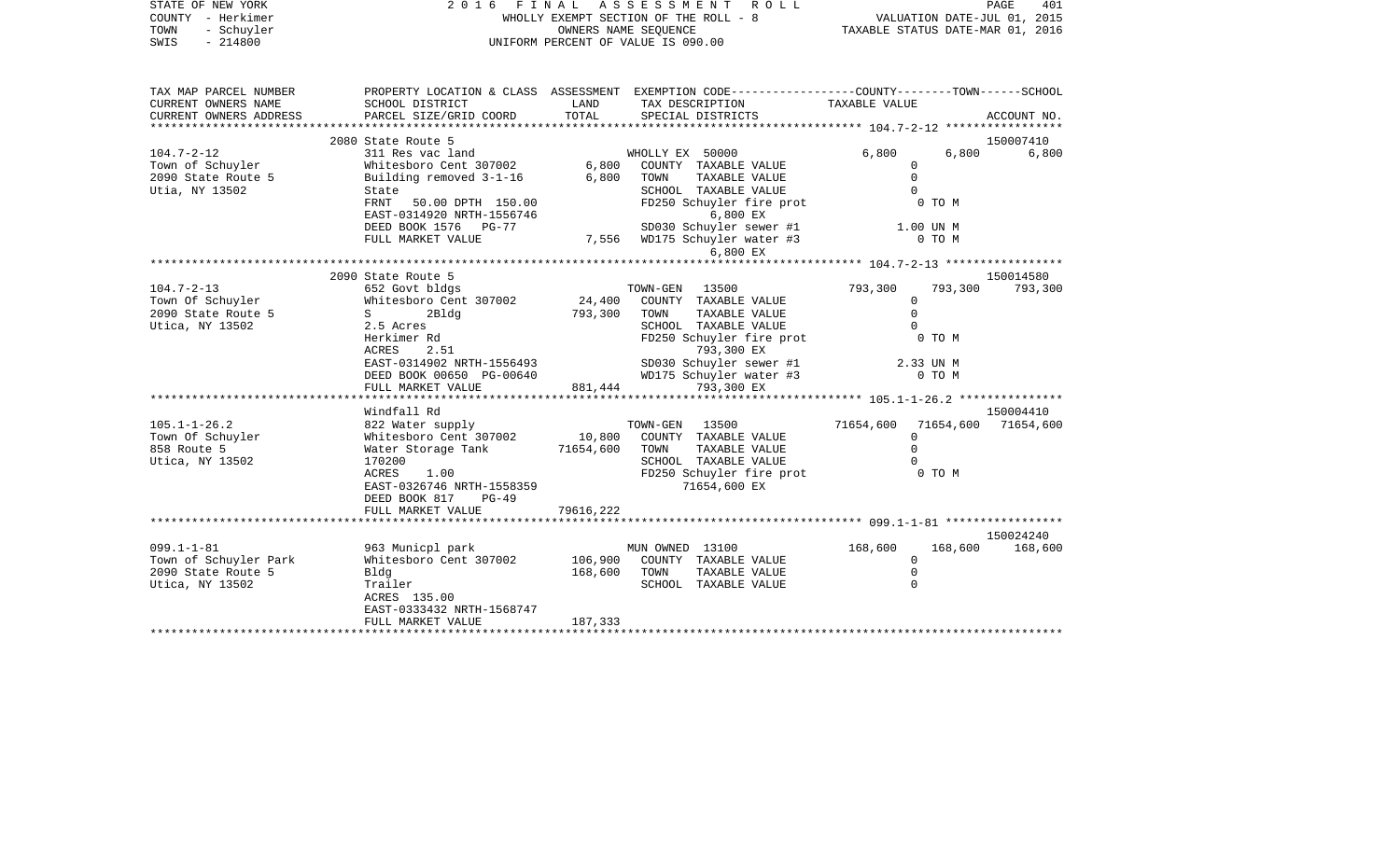| STATE OF NEW YORK<br>COUNTY - Herkimer<br>- Schuyler<br>TOWN<br>$-214800$<br>SWIS                                                                                                                                                  | 2016 FINAL ASSESSMENT ROLL<br>WHOLLY EXEMPT SECTION OF THE ROLL - 8<br>UNIFORM PERCENT OF VALUE IS 090.00                          | VALUATION DATE-JUL 01, 2015<br>TAXABLE STATUS DATE-MAR 01, 2016 |                                                                                                                                                                | PAGE<br>402                                         |                   |             |
|------------------------------------------------------------------------------------------------------------------------------------------------------------------------------------------------------------------------------------|------------------------------------------------------------------------------------------------------------------------------------|-----------------------------------------------------------------|----------------------------------------------------------------------------------------------------------------------------------------------------------------|-----------------------------------------------------|-------------------|-------------|
| TAX MAP PARCEL NUMBER<br>CURRENT OWNERS NAME<br>CURRENT OWNERS ADDRESS                                                                                                                                                             | SCHOOL DISTRICT<br>PARCEL SIZE/GRID COORD                                                                                          | LAND<br>TOTAL                                                   | PROPERTY LOCATION & CLASS ASSESSMENT EXEMPTION CODE---------------COUNTY-------TOWN-----SCHOOL<br>TAX DESCRIPTION TAXABLE VALUE<br>SPECIAL DISTRICTS           |                                                     |                   | ACCOUNT NO. |
|                                                                                                                                                                                                                                    | 240 Wood Ln                                                                                                                        |                                                                 |                                                                                                                                                                |                                                     |                   |             |
| $104.2 - 1 - 14.2$<br>VFW LaPolla Post 8728<br>RD1 Wood Ln<br>Utica, NY 13502                                                                                                                                                      | 534 Social org.<br>Whitesboro Cent 307002 31,600<br>Post Bldg W Att Pavillion 179,200<br>5.776 Acres<br>Wood Lane<br>ACRES<br>5.78 |                                                                 | VETORG CTS 26100<br>COUNTY TAXABLE VALUE<br>TOWN<br>TAXABLE VALUE<br>SCHOOL TAXABLE VALUE<br>FD250 Schuyler fire prot<br>179,200 EX                            | 179,200<br>$\mathbf{0}$<br>$\Omega$<br>$\cap$       | 179,200<br>0 TO M | 179,200     |
|                                                                                                                                                                                                                                    | EAST-0318282 NRTH-1557747                                                                                                          |                                                                 | WD170 Schuyler water #2 179,200 TO C                                                                                                                           |                                                     |                   |             |
|                                                                                                                                                                                                                                    | DEED BOOK 705<br>PG-183<br>FULL MARKET VALUE                                                                                       | 199,111                                                         | 1.00 UN M                                                                                                                                                      |                                                     |                   |             |
|                                                                                                                                                                                                                                    |                                                                                                                                    |                                                                 |                                                                                                                                                                |                                                     |                   |             |
|                                                                                                                                                                                                                                    | Newport Rd                                                                                                                         |                                                                 |                                                                                                                                                                |                                                     |                   | 150024000   |
|                                                                                                                                                                                                                                    |                                                                                                                                    |                                                                 |                                                                                                                                                                | 46,600                                              | 46,600            | 46,600      |
|                                                                                                                                                                                                                                    |                                                                                                                                    |                                                                 |                                                                                                                                                                | $\mathbf{0}$                                        |                   |             |
| 695 Cemetery (1995 Cemetery 1995 Cemetery 1995 Cemetery 1995 Cemetery 1997 25300 NON PROF<br>219 Newport Rd Brl Vlt Incl 104.2-1-24.6 46,600 TOWN TAXABLE VALUE<br>219 Newport Rd Brl Vlt Incl 104.2-1-24.6 46,600 TOWN TAXABLE VA | EAST-0319018 NRTH-1556418<br>DEED BOOK 00000                                                                                       |                                                                 | TAXABLE VALUE                                                                                                                                                  | $\Omega$<br>$\Omega$                                |                   |             |
|                                                                                                                                                                                                                                    | FULL MARKET VALUE                                                                                                                  | 51,778                                                          |                                                                                                                                                                |                                                     |                   |             |
|                                                                                                                                                                                                                                    |                                                                                                                                    |                                                                 |                                                                                                                                                                |                                                     |                   |             |
|                                                                                                                                                                                                                                    | 297 Woods Ln                                                                                                                       |                                                                 |                                                                                                                                                                |                                                     |                   | 150023940   |
| $104.7 - 2 - 25.1$<br>West Schuyler Methodist<br>Church<br>Attn: Donald R Kane<br>RR1 Box 178<br>Utica, NY 13502-9730                                                                                                              | 620 Religious<br>Whitesboro Cent 307002<br>Parsonage<br>1.5 Acres<br>Woods Road<br>ACRES 11.90<br>EAST-0318285 NRTH-1559239        | 32,000<br>590,300                                               | NON PROF 9 25300<br>COUNTY TAXABLE VALUE<br>TOWN<br>TAXABLE VALUE<br>SCHOOL TAXABLE VALUE<br>FD250 Schuyler fire prot<br>590,300 EX<br>WD170 Schuyler water #2 | 590,300<br>$\mathbf{0}$<br>$\Omega$<br>590,300 TO C | 590,300<br>0 TO M | 590,300     |
|                                                                                                                                                                                                                                    | DEED BOOK 677<br>PG-991<br>FULL MARKET VALUE                                                                                       | 655,889                                                         | 1.00 UN M                                                                                                                                                      |                                                     |                   |             |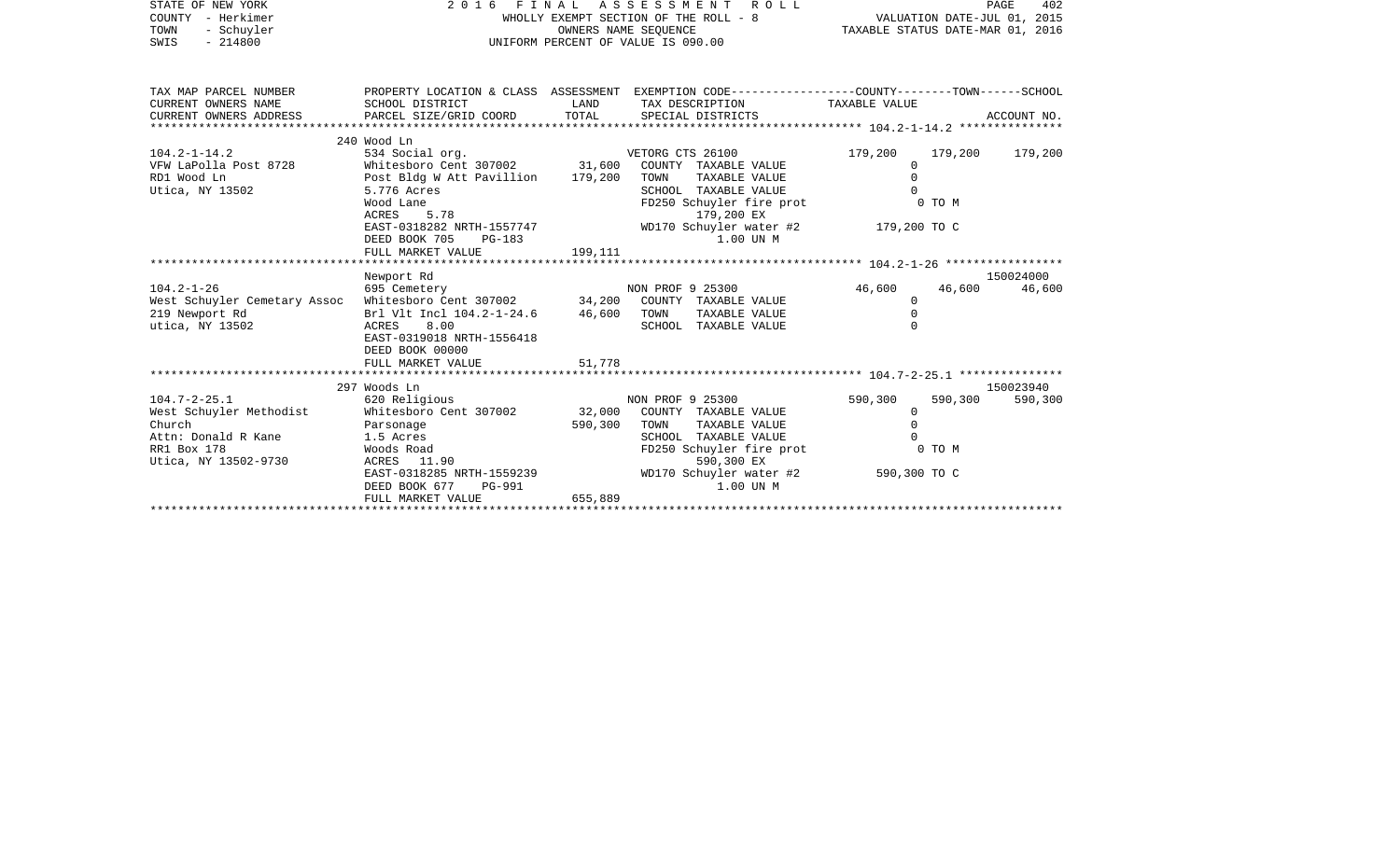| STATE OF NEW YORK  | 2016 FINAL ASSESSMENT ROLL            | 403<br>PAGE                      |
|--------------------|---------------------------------------|----------------------------------|
| COUNTY - Herkimer  | WHOLLY EXEMPT SECTION OF THE ROLL - 8 | VALUATION DATE-JUL 01, 2015      |
| TOWN<br>- Schuvler |                                       | TAXABLE STATUS DATE-MAR 01, 2016 |
| - 214800<br>SWIS   | UNIFORM PERCENT OF VALUE IS 090.00    | RPS150/V04/L015                  |
|                    |                                       | CURRENT DATE 6/27/2016           |

| STATE OF NEW YORK |            |
|-------------------|------------|
| <b>COUNTY</b>     | - Herkimer |
| TOWN              | - Schuyler |
| SWIS              | $-214800$  |

#### R O L L S E C T I O N T O T A L S

#### \*\*\* S P E C I A L D I S T R I C T S U M M A R Y \*\*\*

| CODE | DISTRICT NAME        | TOTAL<br>PARCELS | EXTENSION<br>TYPE |                | EXTENSION<br>VALUE | AD VALOREM<br>VALUE | EXEMPT<br>AMOUNT | TAXABLE<br>VALUE |
|------|----------------------|------------------|-------------------|----------------|--------------------|---------------------|------------------|------------------|
|      | FD250 Schuyler fire  |                  | 31 TOTAL M        |                |                    | 85178,365           | 81712,605        | 3465,760         |
|      | SD030 Schuyler sewer |                  | 2 UNITS           | M              | 3.33               |                     |                  | 3.33             |
|      | WD165 Schuyler water |                  | 12 TOTAL C        |                |                    | 3295,700            | 3014,700         | 281,000          |
|      |                      |                  | UNITS             | M              | 12.00              |                     |                  | 12.00            |
|      | WD170 Schuyler water |                  | 9 TOTAL           | $\overline{C}$ |                    | 4084,900            |                  | 4084,900         |
|      |                      |                  | UNITS             | M              | 8.00               |                     |                  | 8.00             |
|      | WD175 Schuyler water |                  | 3 TOTAL           | M              |                    | 885,800             | 885,800          |                  |

#### \*\*\* S C H O O L D I S T R I C T S U M M A R Y \*\*\*

| CODE                                 | DISTRICT NAME                                                                          | TOTAL<br>PARCELS | ASSESSED<br>LAND           | ASSESSED<br>TOTAL                        | <b>EXEMPT</b><br>AMOUNT                  | TOTAL<br>TAXABLE | STAR<br>AMOUNT | STAR<br>TAXABLE |
|--------------------------------------|----------------------------------------------------------------------------------------|------------------|----------------------------|------------------------------------------|------------------------------------------|------------------|----------------|-----------------|
| 212402<br>212602<br>212803<br>307002 | West Canada Valley<br>Frankfort-Schuyler<br>Central Valley Cntrl<br>Whitesboro Central | 8<br>29          | 8,200<br>78,900<br>748,390 | 8,200<br>1755,471<br>37,620<br>84375,874 | 8,200<br>1755,471<br>37,620<br>84375,874 |                  |                |                 |
|                                      | SUB-TOTAL                                                                              | 39<br>39         | 835,490                    | 86177,165                                | 86177,165                                |                  |                |                 |
|                                      | TOTAL                                                                                  |                  | 835,490                    | 86177,165                                | 86177,165                                |                  |                |                 |

## \*\*\* S Y S T E M C O D E S S U M M A R Y \*\*\*

| CODE  | DESCRIPTION        | TOTAL<br><b>PARCELS</b> | COUNTY             | TOWN               | SCHOOL             |
|-------|--------------------|-------------------------|--------------------|--------------------|--------------------|
| 50000 | WHOLLY EX<br>тотаь |                         | 791,905<br>791,905 | 791,905<br>791,905 | 791,905<br>791,905 |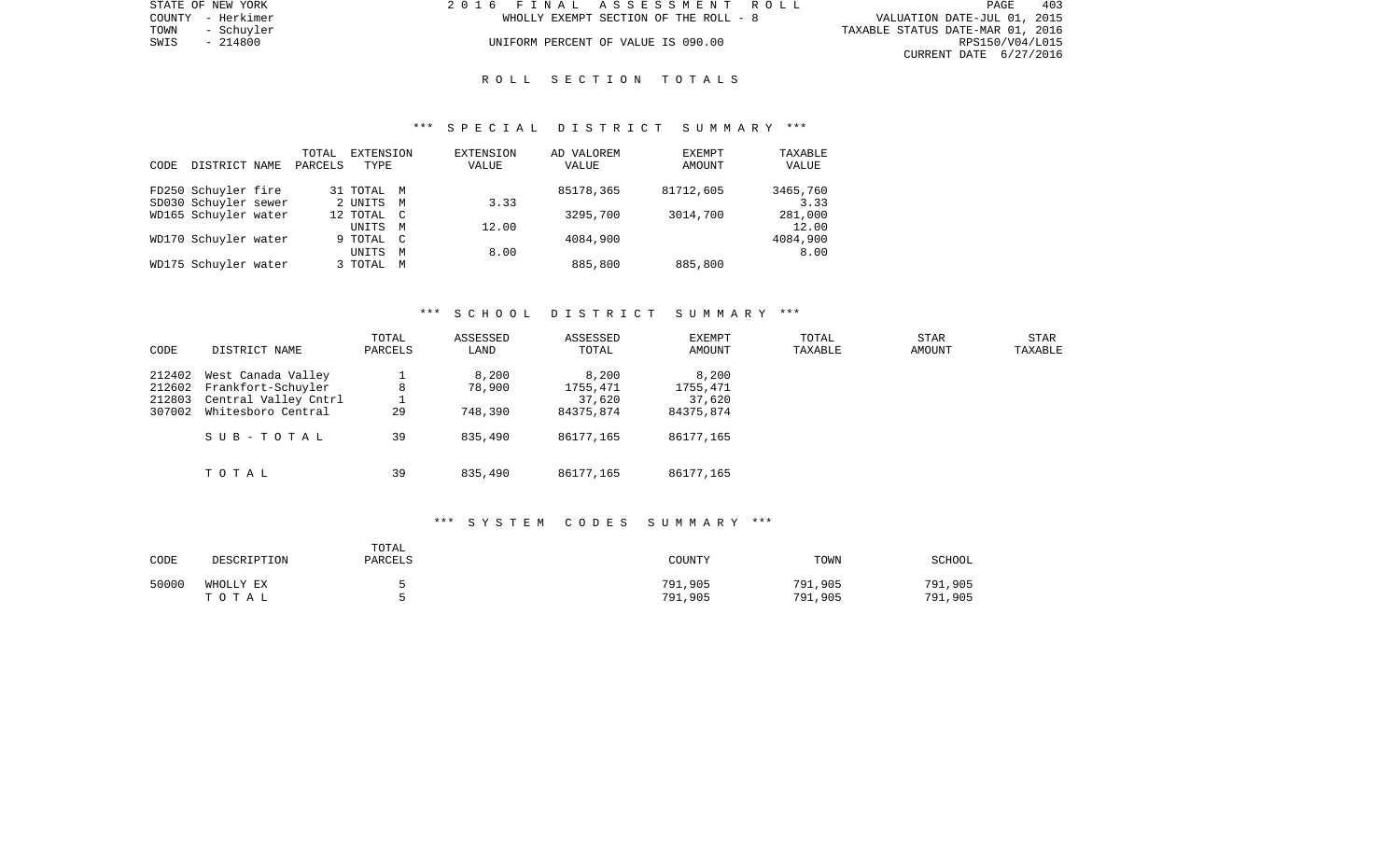| STATE OF NEW YORK  | 2016 FINAL ASSESSMENT ROLL            | 404<br>PAGE                      |
|--------------------|---------------------------------------|----------------------------------|
| COUNTY - Herkimer  | WHOLLY EXEMPT SECTION OF THE ROLL - 8 | VALUATION DATE-JUL 01, 2015      |
| TOWN<br>- Schuvler |                                       | TAXABLE STATUS DATE-MAR 01, 2016 |
| SWIS<br>- 214800   | UNIFORM PERCENT OF VALUE IS 090.00    | RPS150/V04/L015                  |
|                    |                                       | CURRENT DATE 6/27/2016           |
|                    |                                       |                                  |

#### R O L L S E C T I O N T O T A L S

#### \*\*\* E X E M P T I O N S U M M A R Y \*\*\*

| CODE           | DESCRIPTION             | TOTAL<br>PARCELS | COUNTY                | TOWN                  | SCHOOL                |
|----------------|-------------------------|------------------|-----------------------|-----------------------|-----------------------|
| 12100          | NYS HOSP                |                  | 420,600               | 420,600               | 420,600               |
| 12350<br>13100 | PUB AUTH 1<br>MUN OWNED |                  | 3014,700<br>334,600   | 3014,700<br>334,600   | 3014,700<br>334,600   |
| 13110          | C CEM-LND               |                  | 8,200                 | 8,200                 | 8,200                 |
| 13500<br>18020 | TOWN-GEN<br>GEN MUNY    | 10               | 72777,900<br>3465,760 | 72777,900<br>3465,760 | 72777,900<br>3465,760 |
| 25110          | $N/P-RELLIG$            |                  | 3755,800              | 3755,800              | 3755,800              |
| 25300          | NON PROF 9              |                  | 847,100               | 847,100               | 847,100               |
| 26100          | VETORG CTS              |                  | 179,200               | 179,200               | 179,200               |
| 26400          | VOL FIRE                |                  | 495,700               | 495,700               | 495,700               |
| 29700          | WDRL/FORCL              |                  | 85,700                | 85,700                | 85,700                |
|                | TOTAL                   | 34               | 85385,260             | 85385,260             | 85385,260             |

### \*\*\* G R A N D T O T A L S \*\*\*

| ROLL |               | TOTAL   | ASSESSED | <b>ASSESSED</b> | TAXABLE | TAXABLE | TAXABLE | STAR    |
|------|---------------|---------|----------|-----------------|---------|---------|---------|---------|
| SEC  | DESCRIPTION   | PARCELS | LAND     | TOTAL           | COUNTY  | TOWN    | SCHOOL  | TAXABLE |
|      | WHOLLY EXEMPT | 3 Q     | 835,490  | 86177,165       |         |         |         |         |
|      |               |         |          |                 |         |         |         |         |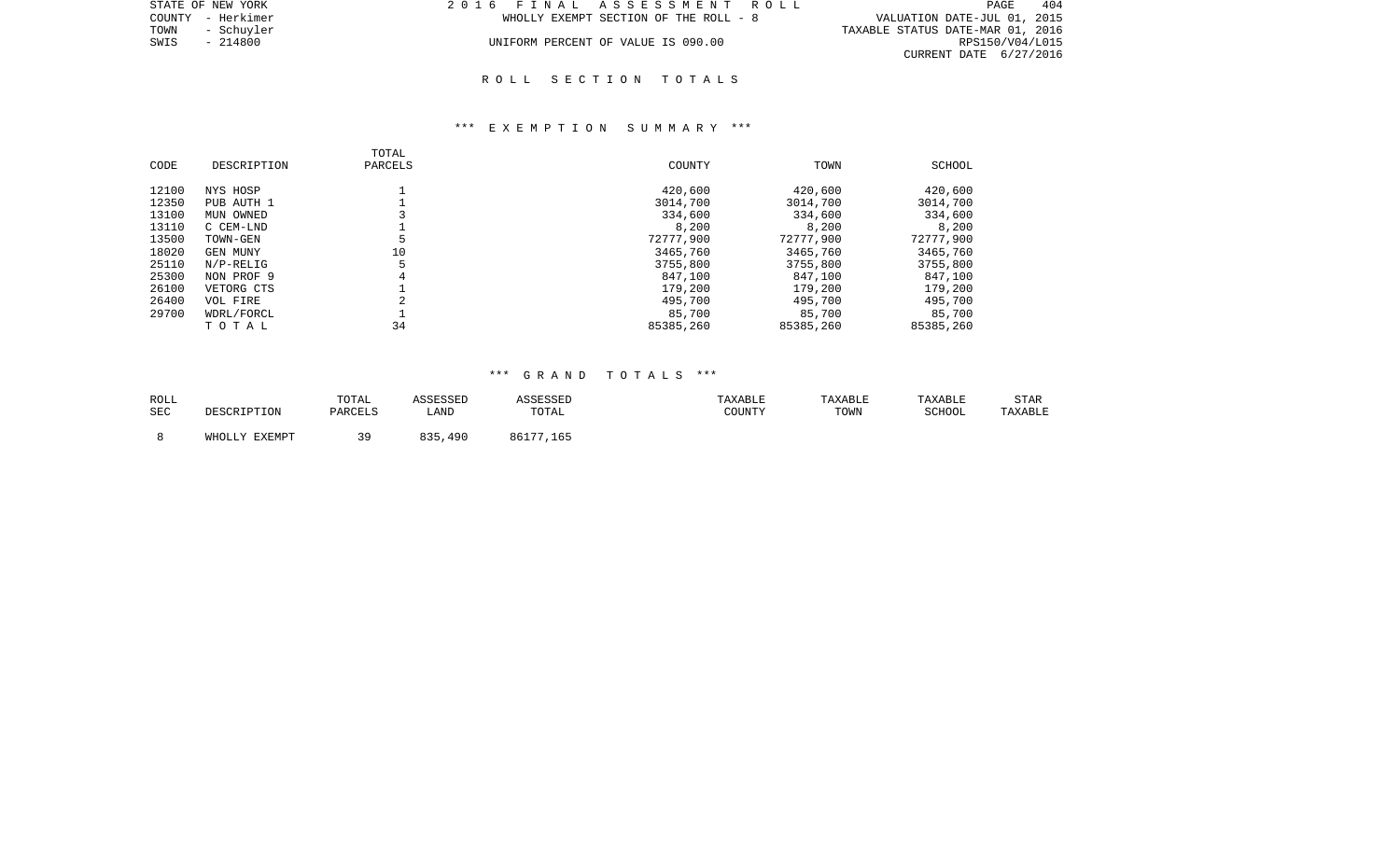COUNTY - Herkimer VALUATION DATE-JUL 01, 2015 TOWN - Schuyler Summary S W I S T O T A L S TO T A L S TAXABLE STATUS DATE-MAR 01, 2016 SWIS - 214800 UNIFORM PERCENT OF VALUE IS 090.00 POWER TOWN - 2016 ARE OIL 2016<br>SWIS - 214800 214800 UNIFORM PERCENT OF VALUE IS 090.00 RPS150/V04/L015 CURRENT DATE 6/27/2016

# \*\*\* S P E C I A L D I S T R I C T S U M M A R Y \*\*\*

|      |                      | TOTAL   | <b>EXTENSION</b> |              | <b>EXTENSION</b> | AD VALOREM | <b>EXEMPT</b> | TAXABLE    |
|------|----------------------|---------|------------------|--------------|------------------|------------|---------------|------------|
| CODE | DISTRICT NAME        | PARCELS | TYPE             |              | VALUE            | VALUE      | <b>AMOUNT</b> | VALUE      |
|      |                      |         |                  |              |                  |            |               |            |
|      | FD250 Schuyler fire  |         | 1,599 TOTAL M    |              |                  | 239783,768 | 81720,335     | 158063,433 |
|      | LT160 Schuyler light |         | 69 TOTAL M       |              |                  | 5157,100   |               | 5157,100   |
|      | SD030 Schuyler sewer |         | 106 UNITS        | M            | 340.01           |            |               | 340.01     |
|      | WD160 Schuyler water |         | 19 TOTAL M       |              |                  | 1824,500   |               | 1824,500   |
|      | WD165 Schuyler water |         | 58 TOTAL C       |              |                  | 8115,600   | 3014,700      | 5100,900   |
|      |                      |         | UNITS            | M            | 49.00            |            |               | 49.00      |
|      | WD170 Schuyler water |         | 276 TOTAL        | $\mathbb{C}$ |                  | 20279,660  |               | 20279,660  |
|      |                      |         | <b>UNITS</b>     | M            | 267.00           |            |               | 267.00     |
|      | WD175 Schuyler water |         | 85 TOTAL         | M            |                  | 16666,587  | 885,800       | 15780,787  |
|      |                      |         |                  |              |                  |            |               |            |

### \*\*\* S C H O O L D I S T R I C T S U M M A R Y \*\*\*

| CODE                                 | DISTRICT NAME                                                                          | TOTAL<br>PARCELS        | ASSESSED<br>LAND                               | ASSESSED<br>TOTAL                               | <b>EXEMPT</b><br>AMOUNT                    | TOTAL<br>TAXABLE                               | STAR<br>AMOUNT                               | STAR<br>TAXABLE                                |
|--------------------------------------|----------------------------------------------------------------------------------------|-------------------------|------------------------------------------------|-------------------------------------------------|--------------------------------------------|------------------------------------------------|----------------------------------------------|------------------------------------------------|
| 212402<br>212602<br>212803<br>307002 | West Canada Valley<br>Frankfort-Schuyler<br>Central Valley Cntrl<br>Whitesboro Central | 400<br>523<br>25<br>678 | 10321,670<br>12123,840<br>121,500<br>15523,215 | 28537,334<br>50469,571<br>605,867<br>161757,696 | 346,158<br>2837,667<br>37,638<br>85647,409 | 28191,176<br>47631,904<br>568,229<br>76110,287 | 4653,670<br>10292,263<br>27,000<br>17790,373 | 23537,506<br>37339,641<br>541,229<br>58319,914 |
|                                      | SUB-TOTAL                                                                              | 1,626                   | 38090,225                                      | 241370,468                                      | 88868,872                                  | 152501,596                                     | 32763,306                                    | 119738,290                                     |
|                                      | TOTAL                                                                                  | 1,626                   | 38090,225                                      | 241370,468                                      | 88868,872                                  | 152501,596                                     | 32763,306                                    | 119738,290                                     |

#### \*\*\* S Y S T E M C O D E S S U M M A R Y \*\*\*

| CODE  | DESCRIPTION        | TOTAL<br>PARCELS | COUNTY             | TOWN               | SCHOOL             |
|-------|--------------------|------------------|--------------------|--------------------|--------------------|
| 50000 | WHOLLY EX<br>тотаь |                  | 791,905<br>791,905 | 791,905<br>791,905 | 791,905<br>791,905 |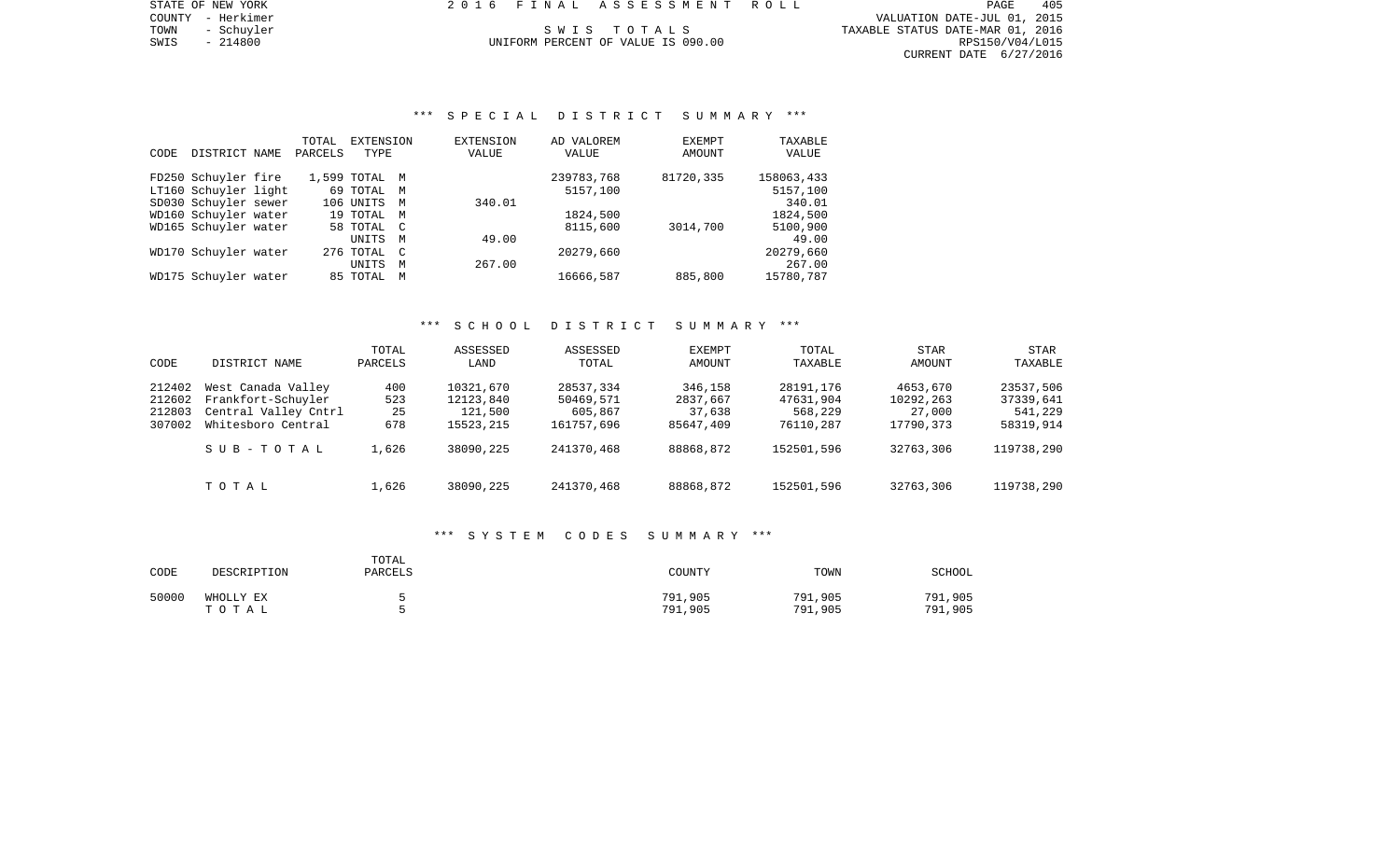COUNTY - Herkimer VALUATION DATE-JUL 01, 2015 TOWN - Schuyler Summary S W I S T O T A L S TO T A L S TAXABLE STATUS DATE-MAR 01, 2016 SWIS - 214800 UNIFORM PERCENT OF VALUE IS 090.00 POWER TOWN - 2016 ARE OIL 2016<br>SWIS - 214800 214800 UNIFORM PERCENT OF VALUE IS 090.00 RPS150/V04/L015 CURRENT DATE 6/27/2016

## \*\*\* E X E M P T I O N S U M M A R Y \*\*\*

|       |                 | TOTAL          |           |           |            |
|-------|-----------------|----------------|-----------|-----------|------------|
| CODE  | DESCRIPTION     | PARCELS        | COUNTY    | TOWN      | SCHOOL     |
| 12100 | NYS HOSP        | 1              | 420,600   | 420,600   | 420,600    |
| 12350 | PUB AUTH 1      | $\mathbf{1}$   | 3014,700  | 3014,700  | 3014,700   |
| 13100 | MUN OWNED       | 3              | 334,600   | 334,600   | 334,600    |
| 13110 | C CEM-LND       | $\mathbf{1}$   | 8,200     | 8,200     | 8,200      |
| 13500 | TOWN-GEN        | 5              | 72777,900 | 72777,900 | 72777,900  |
| 18020 | GEN MUNY        | 10             | 3465,760  | 3465,760  | 3465,760   |
| 25110 | $N/P-RELIG$     | 5              | 3755,800  | 3755,800  | 3755,800   |
| 25300 | NON PROF 9      | $\overline{4}$ | 847,100   | 847,100   | 847,100    |
| 26100 | VETORG CTS      |                | 179,200   | 179,200   | 179,200    |
| 26400 | VOL FIRE        | $\overline{2}$ | 495,700   | 495,700   | 495,700    |
| 29700 | WDRL/FORCL      | $\mathbf{1}$   | 85,700    | 85,700    | 85,700     |
| 32252 | <b>REFOREST</b> | 6              | 737,800   |           |            |
| 41121 | VET WAR CT      | 60             | 478,335   | 478,335   |            |
| 41122 | VET WAR C       | 1              | 8,100     |           |            |
| 41131 | VET COM CT      | 60             | 805,125   | 805,125   |            |
| 41132 | VET COM C       | 1              | 8,750     |           |            |
| 41133 | VET COM T       | $\mathbf 1$    |           | 8,750     |            |
| 41141 | VET DIS CT      | 25             | 429,915   | 429,915   |            |
| 41161 | $CW_15_VET/$    | 19             | 158,160   | 158,160   |            |
| 41171 | CW_DISBLD_      | $\mathbf 1$    | 27,000    | 27,000    |            |
| 41400 | CLERGY          | 2              | 3,000     | 3,000     | 3,000      |
| 41700 | AGRIC 10 Y      | $\overline{4}$ | 185,000   | 185,000   | 185,000    |
| 41730 | AG MKTS         | 107            | 1306,247  | 1306,247  | 1306,247   |
| 41800 | AGED-ALL        | 27             | 948,848   | 948,848   | 994,530    |
| 41834 | STAR EN         | 230            |           |           | 15762,336  |
| 41854 | STAR B          | 513            |           |           | 17000,970  |
| 41933 | LTD INC D       | 5              |           | 190,900   |            |
| 42100 | AGRIC 10 Y      | 15             | 195,200   | 195,200   | 195,200    |
| 47100 | Mass Telec      | 7              | 7,730     | 7,730     | 7,730      |
|       | TOTAL           | 1,118          | 90684,470 | 90129,470 | 120840,273 |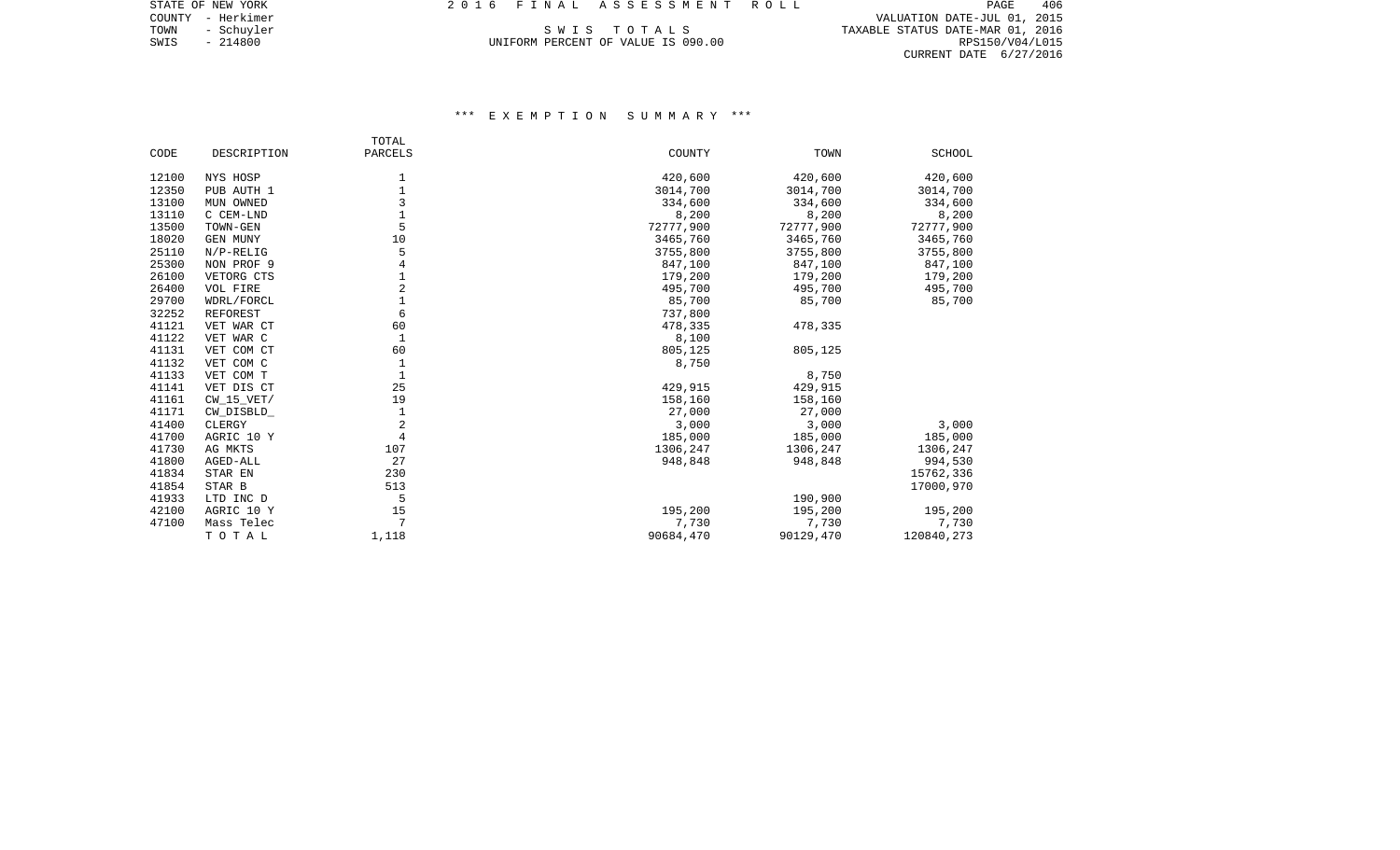| STATE OF NEW YORK  | 2016 FINAL ASSESSMENT ROLL         | 407<br>PAGE                      |
|--------------------|------------------------------------|----------------------------------|
| COUNTY - Herkimer  |                                    | VALUATION DATE-JUL 01, 2015      |
| TOWN<br>- Schuyler | SWIS TOTALS                        | TAXABLE STATUS DATE-MAR 01, 2016 |
| SWIS<br>- 214800   | UNIFORM PERCENT OF VALUE IS 090.00 | RPS150/V04/L015                  |
|                    |                                    | CURRENT DATE 6/27/2016           |
|                    |                                    |                                  |
|                    |                                    |                                  |

#### \*\*\* G R A N D T O T A L S \*\*\*

| ROLL<br>SEC  | DESCRIPTION         | TOTAL<br>PARCELS | ASSESSED<br>LAND | ASSESSED<br>TOTAL | TAXABLE<br>COUNTY | TAXABLE<br>TOWN | TAXABLE<br><b>SCHOOL</b> | STAR<br>TAXABLE |
|--------------|---------------------|------------------|------------------|-------------------|-------------------|-----------------|--------------------------|-----------------|
| $\mathbf{1}$ | TAXABLE             | 1,499            | 36314,935        | 138642,119        | 134088,439        | 133905,639      | 135958,142               | 103194,836      |
| 3            | STATE OWNED LAND    | $7^{\circ}$      | 737,800          | 737,800           |                   | 737,800         | 737,800                  | 737,800         |
| 5            | SPECIAL FRANCHISE   | 35               |                  | 4584,586          | 4584,586          | 4584,586        | 4584,586                 | 4584,586        |
| 6            | UTILITIES & N.C.    | 43               | 202,000          | 8067,503          | 8059,773          | 8059,773        | 8059,773                 | 8059,773        |
|              | CEILING RAILROADS   | 3                |                  | 3161,295          | 3161,295          | 3161,295        | 3161,295                 | 3161,295        |
| 8            | WHOLLY EXEMPT       | 39               | 835,490          | 86177,165         |                   |                 |                          |                 |
| $\star$      | TOTAL<br><b>SUB</b> | 1,626            | 38090,225        | 241370,468        | 149894,093        | 150449,093      | 152501,596               | 119738,290      |
| $* *$        | GRAND TOTAL         | 1,626            | 38090,225        | 241370,468        | 149894,093        | 150449,093      | 152501,596               | 119738,290      |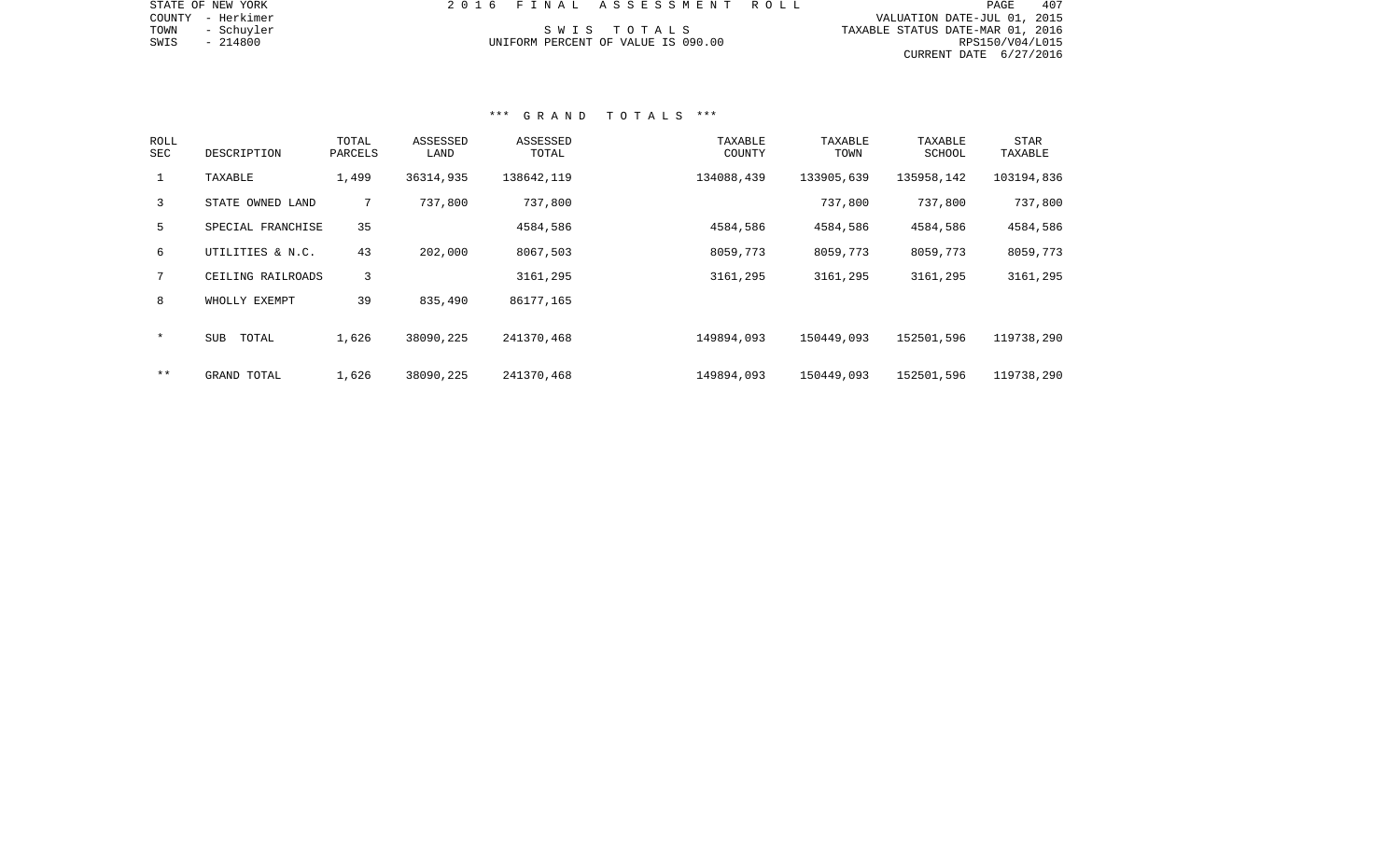PAGE 408 TOWN - Schuyler TAXABLE STATUS DATE-MAR 01, 2016 SWIS - 2148<br>
SWIS - 2148 - 2148<br>
SWIS - 2148 - 2148<br>
UNIFORM PERCENT OF VALUE IS 090.00 TAXABLE STATUS DATE-MAR 01, 2016 CURRENT DATE 6/27/2016

STATE OF NEW YORK 2016 FINAL ASSESSMENT ROLL COUNTY - Herkimer T O W N T O T A L S VALUATION DATE-JUL 01, 2015

# \*\*\* S P E C I A L D I S T R I C T S U M M A R Y \*\*\*

|      |                      | TOTAL   | EXTENSION     |   | <b>EXTENSION</b> | AD VALOREM | <b>EXEMPT</b> | TAXABLE    |
|------|----------------------|---------|---------------|---|------------------|------------|---------------|------------|
| CODE | DISTRICT NAME        | PARCELS | TYPE          |   | VALUE            | VALUE      | AMOUNT        | VALUE      |
|      |                      |         |               |   |                  |            |               |            |
|      | FD250 Schuyler fire  |         | 1,599 TOTAL M |   |                  | 239783,768 | 81720,335     | 158063,433 |
|      | LT160 Schuyler light |         | 69 TOTAL M    |   |                  | 5157,100   |               | 5157,100   |
|      | SD030 Schuyler sewer |         | 106 UNITS     | M | 340.01           |            |               | 340.01     |
|      | WD160 Schuyler water |         | 19 TOTAL M    |   |                  | 1824,500   |               | 1824,500   |
|      | WD165 Schuyler water |         | 58 TOTAL C    |   |                  | 8115,600   | 3014,700      | 5100,900   |
|      |                      |         | UNITS         | M | 49.00            |            |               | 49.00      |
|      | WD170 Schuyler water |         | 276 TOTAL C   |   |                  | 20279,660  |               | 20279,660  |
|      |                      |         | <b>UNITS</b>  | M | 267.00           |            |               | 267.00     |
|      | WD175 Schuyler water |         | 85 TOTAL      | M |                  | 16666,587  | 885,800       | 15780,787  |
|      |                      |         |               |   |                  |            |               |            |

### \*\*\* S C H O O L D I S T R I C T S U M M A R Y \*\*\*

| CODE                                 | DISTRICT NAME                                                                          | TOTAL<br>PARCELS        | ASSESSED<br>LAND                               | ASSESSED<br>TOTAL                               | <b>EXEMPT</b><br>AMOUNT                    | TOTAL<br>TAXABLE                               | STAR<br>AMOUNT                               | STAR<br>TAXABLE                                |
|--------------------------------------|----------------------------------------------------------------------------------------|-------------------------|------------------------------------------------|-------------------------------------------------|--------------------------------------------|------------------------------------------------|----------------------------------------------|------------------------------------------------|
| 212402<br>212602<br>212803<br>307002 | West Canada Valley<br>Frankfort-Schuyler<br>Central Valley Cntrl<br>Whitesboro Central | 400<br>523<br>25<br>678 | 10321,670<br>12123,840<br>121,500<br>15523,215 | 28537,334<br>50469,571<br>605,867<br>161757,696 | 346,158<br>2837,667<br>37,638<br>85647,409 | 28191,176<br>47631,904<br>568,229<br>76110,287 | 4653,670<br>10292,263<br>27,000<br>17790,373 | 23537,506<br>37339,641<br>541,229<br>58319,914 |
|                                      | SUB-TOTAL                                                                              | 1,626                   | 38090,225                                      | 241370,468                                      | 88868,872                                  | 152501,596                                     | 32763,306                                    | 119738,290                                     |
|                                      | TOTAL                                                                                  | 1,626                   | 38090,225                                      | 241370,468                                      | 88868,872                                  | 152501,596                                     | 32763,306                                    | 119738,290                                     |

#### \*\*\* S Y S T E M C O D E S S U M M A R Y \*\*\*

| CODE  | DESCRIPTION        | TOTAL<br>PARCELS | COUNTY             | TOWN               | SCHOOL             |
|-------|--------------------|------------------|--------------------|--------------------|--------------------|
| 50000 | WHOLLY EX<br>TOTAL |                  | 791,905<br>791,905 | 791,905<br>791,905 | 791,905<br>791,905 |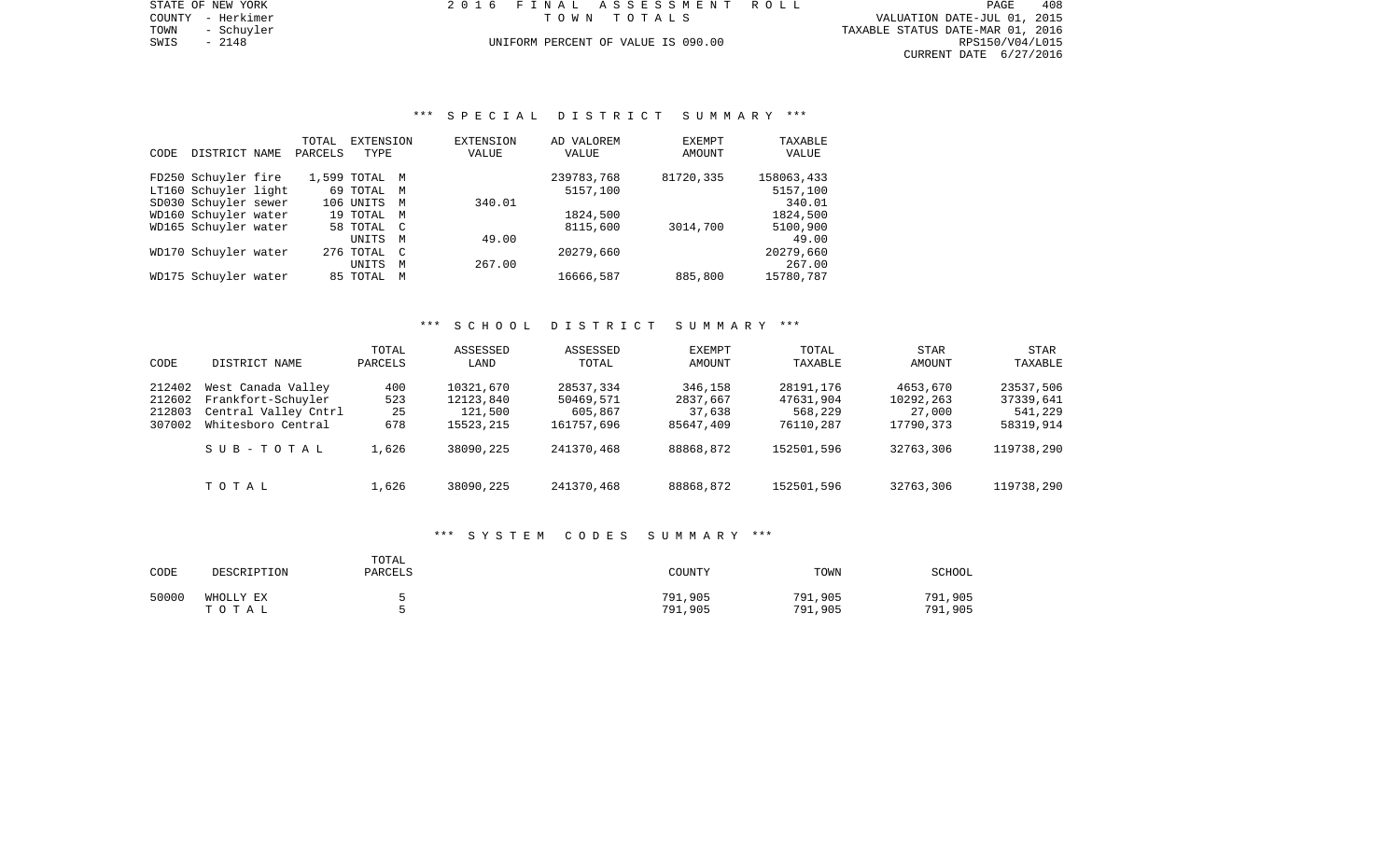TOWN - Schuyler TAXABLE STATUS DATE-MAR 01, 2016 SWIS - 2148<br>
SWIS - 2148 - 2148<br>
SWIS - 2148 - 2148<br>
UNIFORM PERCENT OF VALUE IS 090.00 TAXABLE STATUS DATE-MAR 01, 2016 CURRENT DATE 6/27/2016

## \*\*\* E X E M P T I O N S U M M A R Y \*\*\*

|       |                 | TOTAL          |           |           |             |
|-------|-----------------|----------------|-----------|-----------|-------------|
| CODE  | DESCRIPTION     | PARCELS        | COUNTY    | TOWN      | SCHOOL      |
| 12100 | NYS HOSP        | 1              | 420,600   | 420,600   | 420,600     |
| 12350 | PUB AUTH 1      |                | 3014,700  | 3014,700  | 3014,700    |
| 13100 | MUN OWNED       | 3              | 334,600   | 334,600   | 334,600     |
| 13110 | C CEM-LND       |                | 8,200     | 8,200     | 8,200       |
| 13500 | TOWN-GEN        | 5              | 72777,900 | 72777,900 | 72777,900   |
| 18020 | GEN MUNY        | 10             | 3465,760  | 3465,760  | 3465,760    |
| 25110 | $N/P-RELIG$     | 5              | 3755,800  | 3755,800  | 3755,800    |
| 25300 | NON PROF 9      | 4              | 847,100   | 847,100   | 847,100     |
| 26100 | VETORG CTS      |                | 179,200   | 179,200   | 179,200     |
| 26400 | VOL FIRE        | $\overline{2}$ | 495,700   | 495,700   | 495,700     |
| 29700 | WDRL/FORCL      |                | 85,700    | 85,700    | 85,700      |
| 32252 | <b>REFOREST</b> | 6              | 737,800   |           |             |
| 41121 | VET WAR CT      | 60             | 478,335   | 478,335   |             |
| 41122 | VET WAR C       |                | 8,100     |           |             |
| 41131 | VET COM CT      | 60             | 805,125   | 805,125   |             |
| 41132 | VET COM C       | 1              | 8,750     |           |             |
| 41133 | VET COM T       |                |           | 8,750     |             |
| 41141 | VET DIS CT      | 25             | 429,915   | 429,915   |             |
| 41161 | $CW_15_VET/$    | 19             | 158,160   | 158,160   |             |
| 41171 | CW_DISBLD_      |                | 27,000    | 27,000    |             |
| 41400 | CLERGY          | $\overline{2}$ | 3,000     | 3,000     | 3,000       |
| 41700 | AGRIC 10 Y      | $\overline{4}$ | 185,000   | 185,000   | 185,000     |
| 41730 | AG MKTS         | 107            | 1306,247  | 1306,247  | 1306,247    |
| 41800 | AGED-ALL        | 27             | 948,848   | 948,848   | 994,530     |
| 41834 | STAR EN         | 230            |           |           | 15762,336   |
| 41854 | STAR B          | 513            |           |           | 17000,970   |
| 41933 | LTD INC D       | 5              |           | 190,900   |             |
| 42100 | AGRIC 10 Y      | 15             | 195,200   | 195,200   | 195,200     |
| 47100 | Mass Telec      | 7              | 7,730     | 7,730     | 7,730       |
|       | TOTAL           | 1,118          | 90684,470 | 90129,470 | 120840, 273 |